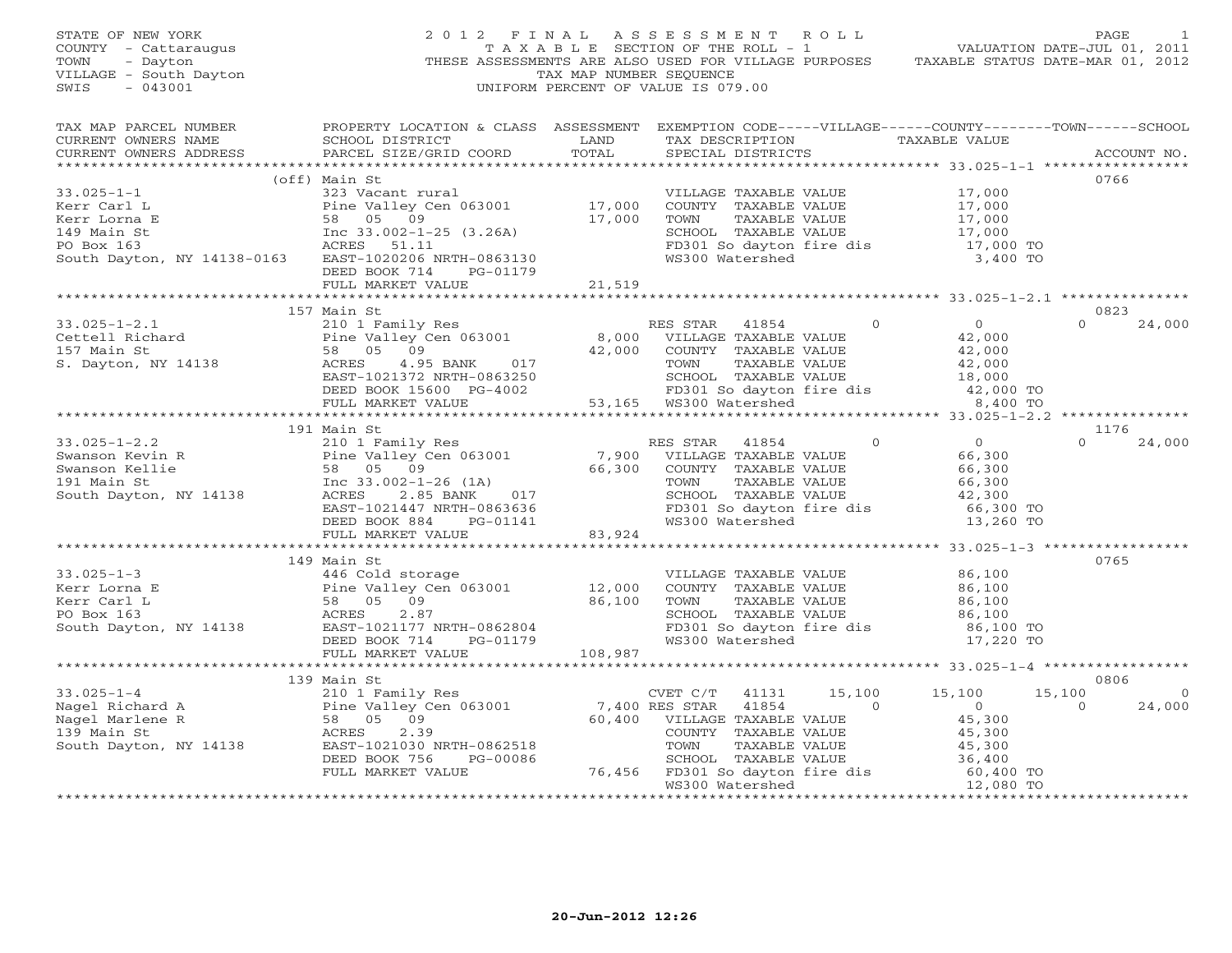#### STATE OF NEW YORK 2 0 1 2 F I N A L A S S E S S M E N T R O L L PAGE 2 COUNTY - Cattaraugus T A X A B L E SECTION OF THE ROLL - 1<br>TOWN - Dayton - THESE ASSESSMENTS ARE ALSO USED FOR VILLAGE PU<br>VILLAGE - South Dayton - THESE ASSESSMENTS ARE ALSO USED FOR VILLAGE PU THESE ASSESSMENTS ARE ALSO USED FOR VILLAGE PURPOSES TAXABLE STATUS DATE-MAR 01, 2012 VILLAGE - South Dayton TAX MAP NUMBER SEQUENCE<br>SWIS - 043001 SWIS - 043001 UNIFORM PERCENT OF VALUE IS 079.00

VALUATION DATE-JUL 01, 2011

| TAX MAP PARCEL NUMBER                                                                                                                                                                                                          | PROPERTY LOCATION & CLASS ASSESSMENT EXEMPTION CODE-----VILLAGE------COUNTY-------TOWN------SCHOOL            | LAND                  |                                                                                                                                    |       |                | TAX DESCRIPTION TAXABLE VALUE                                                   |           |                |
|--------------------------------------------------------------------------------------------------------------------------------------------------------------------------------------------------------------------------------|---------------------------------------------------------------------------------------------------------------|-----------------------|------------------------------------------------------------------------------------------------------------------------------------|-------|----------------|---------------------------------------------------------------------------------|-----------|----------------|
|                                                                                                                                                                                                                                |                                                                                                               |                       |                                                                                                                                    |       |                |                                                                                 |           | ACCOUNT NO.    |
|                                                                                                                                                                                                                                |                                                                                                               |                       |                                                                                                                                    |       |                |                                                                                 |           |                |
|                                                                                                                                                                                                                                | 121 Main St                                                                                                   |                       |                                                                                                                                    |       |                |                                                                                 |           | 0646           |
| $33.025 - 1 - 5$                                                                                                                                                                                                               | 210 1 Family Res                                                                                              |                       | RES STAR 41854                                                                                                                     |       | $\overline{0}$ | $\overline{0}$                                                                  | $\Omega$  | 24,000         |
|                                                                                                                                                                                                                                |                                                                                                               |                       |                                                                                                                                    |       |                | 66,700                                                                          |           |                |
|                                                                                                                                                                                                                                |                                                                                                               |                       | 66,700 COUNTY TAXABLE VALUE                                                                                                        |       |                | 66,700                                                                          |           |                |
|                                                                                                                                                                                                                                |                                                                                                               |                       |                                                                                                                                    |       |                | 66,700                                                                          |           |                |
|                                                                                                                                                                                                                                |                                                                                                               |                       |                                                                                                                                    |       |                |                                                                                 |           |                |
|                                                                                                                                                                                                                                |                                                                                                               |                       |                                                                                                                                    |       |                |                                                                                 |           |                |
|                                                                                                                                                                                                                                |                                                                                                               |                       |                                                                                                                                    |       |                | FD301 So dayton fire dis 66,700 TO<br>WS300 Watershed 13,340 TO                 |           |                |
|                                                                                                                                                                                                                                |                                                                                                               |                       |                                                                                                                                    |       |                |                                                                                 |           |                |
|                                                                                                                                                                                                                                | 28 Prospect St                                                                                                |                       |                                                                                                                                    |       |                |                                                                                 |           | 0910           |
|                                                                                                                                                                                                                                |                                                                                                               |                       |                                                                                                                                    |       |                |                                                                                 | $\Omega$  | 24,000         |
|                                                                                                                                                                                                                                |                                                                                                               |                       |                                                                                                                                    |       |                |                                                                                 |           |                |
|                                                                                                                                                                                                                                |                                                                                                               |                       |                                                                                                                                    |       |                |                                                                                 |           |                |
|                                                                                                                                                                                                                                |                                                                                                               |                       |                                                                                                                                    |       |                |                                                                                 |           |                |
|                                                                                                                                                                                                                                |                                                                                                               |                       |                                                                                                                                    |       |                |                                                                                 |           |                |
|                                                                                                                                                                                                                                |                                                                                                               |                       |                                                                                                                                    |       |                |                                                                                 |           |                |
|                                                                                                                                                                                                                                |                                                                                                               |                       |                                                                                                                                    |       |                |                                                                                 |           |                |
|                                                                                                                                                                                                                                |                                                                                                               |                       |                                                                                                                                    |       |                |                                                                                 |           |                |
|                                                                                                                                                                                                                                | Prospect St                                                                                                   |                       |                                                                                                                                    |       |                |                                                                                 |           | 0911           |
| $33.025 - 1 - 8$                                                                                                                                                                                                               | 314 Rural vac<10                                                                                              |                       | VILLAGE TAXABLE VALUE                                                                                                              |       |                | 6,700                                                                           |           |                |
|                                                                                                                                                                                                                                |                                                                                                               |                       |                                                                                                                                    |       |                | 6,700                                                                           |           |                |
| 33.025-1-8<br>Young Judson J<br>Young Joanne K<br>Pine Valley Cen 063001 6,700<br>Young Joanne K<br>BO Box 102<br>South Dayton, NY 14138<br>BO BOX 102<br>South Dayton, NY 14138<br>BO BOX 102<br>EAST-1022092<br>NRTH-0862500 |                                                                                                               |                       | COUNTY TAXABLE VALUE<br>TOWN TAXABLE VALUE                                                                                         |       |                | 6,700                                                                           |           |                |
|                                                                                                                                                                                                                                |                                                                                                               |                       |                                                                                                                                    |       |                | SCHOOL TAXABLE VALUE<br>FD301 So dayton fire dis<br>WS300 Watershed<br>1,340 TO |           |                |
|                                                                                                                                                                                                                                |                                                                                                               |                       |                                                                                                                                    |       |                |                                                                                 |           |                |
|                                                                                                                                                                                                                                |                                                                                                               |                       |                                                                                                                                    |       |                |                                                                                 |           |                |
|                                                                                                                                                                                                                                | EAST-1022092 NRTH-0862500<br>DEED BOOK 708 PG-00975<br>FULL MARKET VALUE 8,481                                | 8,481                 |                                                                                                                                    |       |                |                                                                                 |           |                |
|                                                                                                                                                                                                                                |                                                                                                               |                       |                                                                                                                                    |       |                |                                                                                 |           |                |
|                                                                                                                                                                                                                                | Prospect St                                                                                                   |                       |                                                                                                                                    |       |                |                                                                                 |           | 0764           |
| $33.025 - 1 - 9$                                                                                                                                                                                                               | 311 Res vac land                                                                                              |                       |                                                                                                                                    |       |                | 1,700                                                                           |           |                |
| Kerr Carl                                                                                                                                                                                                                      | 311 Res vac Ianu<br>Pine Valley Cen 063001<br>58 05 09<br>FRNT 100.00 DPTH 200.00<br>FRNT 100.00 NDTH 0863333 | 1,700                 | VILLAGE TAXABLE VALUE<br>COUNTY TAXABLE VALUE<br>TOWN TAXABLE VALUE                                                                |       |                | 1,700                                                                           |           |                |
| 149 Main St                                                                                                                                                                                                                    |                                                                                                               | 1,700                 |                                                                                                                                    |       |                | 1,700                                                                           |           |                |
| PO Box 163                                                                                                                                                                                                                     |                                                                                                               |                       | SCHOOL TAXABLE VALUE                                                                                                               |       |                | 1,700                                                                           |           |                |
| South Dayton, NY 14138-0163                                                                                                                                                                                                    | EAST-1021767 NRTH-0862323                                                                                     |                       |                                                                                                                                    |       |                | FD301 So dayton fire dis 1,700 TO<br>WS300 Watershed 340 TO                     |           |                |
|                                                                                                                                                                                                                                | DEED BOOK 539                                                                                                 | н-0862323<br>РG-00595 |                                                                                                                                    |       |                |                                                                                 |           |                |
|                                                                                                                                                                                                                                | FULL MARKET VALUE                                                                                             | 2,152                 |                                                                                                                                    |       |                |                                                                                 |           |                |
|                                                                                                                                                                                                                                |                                                                                                               |                       |                                                                                                                                    |       |                |                                                                                 |           |                |
|                                                                                                                                                                                                                                | 118 Prospect St<br>210 1 Family Res                                                                           |                       |                                                                                                                                    |       |                |                                                                                 |           | 0667           |
| $33.025 - 1 - 10$                                                                                                                                                                                                              |                                                                                                               |                       | CVET C/T 41131 15,250 15,250                                                                                                       |       |                |                                                                                 | 15,250    | $\overline{0}$ |
|                                                                                                                                                                                                                                |                                                                                                               |                       |                                                                                                                                    | 41854 | $\overline{0}$ | $\overline{0}$                                                                  | $\Omega$  | 24,000         |
|                                                                                                                                                                                                                                |                                                                                                               |                       | 61,000 VILLAGE TAXABLE VALUE                                                                                                       |       |                |                                                                                 |           |                |
| Puckh Alan E<br>Puckh Juanita S<br>Puckh Juanita S<br>Po Box 264<br>Po Box 264<br>South Dayton, NY 14138<br>Sand Barr -1021643 NRTH-0862624<br>EAST-1021643 NRTH-0862624<br>TOWN                                               |                                                                                                               |                       | COUNTY TAXABLE VALUE                                                                                                               |       |                | 45,750<br>45,750<br>45                                                          |           |                |
|                                                                                                                                                                                                                                |                                                                                                               |                       |                                                                                                                                    |       |                |                                                                                 |           |                |
|                                                                                                                                                                                                                                | DEED BOOK 00926 PG-00624                                                                                      |                       |                                                                                                                                    |       |                |                                                                                 |           |                |
|                                                                                                                                                                                                                                | FULL MARKET VALUE                                                                                             |                       | TOWN TAXABLE VALUE 45,750<br>SCHOOL TAXABLE VALUE 45,750<br>77,215 FD301 So dayton fire dis 61,000 TO<br>WS300 Watershed 12,200 TO |       |                |                                                                                 |           |                |
|                                                                                                                                                                                                                                |                                                                                                               |                       | WS300 Watershed                                                                                                                    |       |                |                                                                                 | 12,200 TO |                |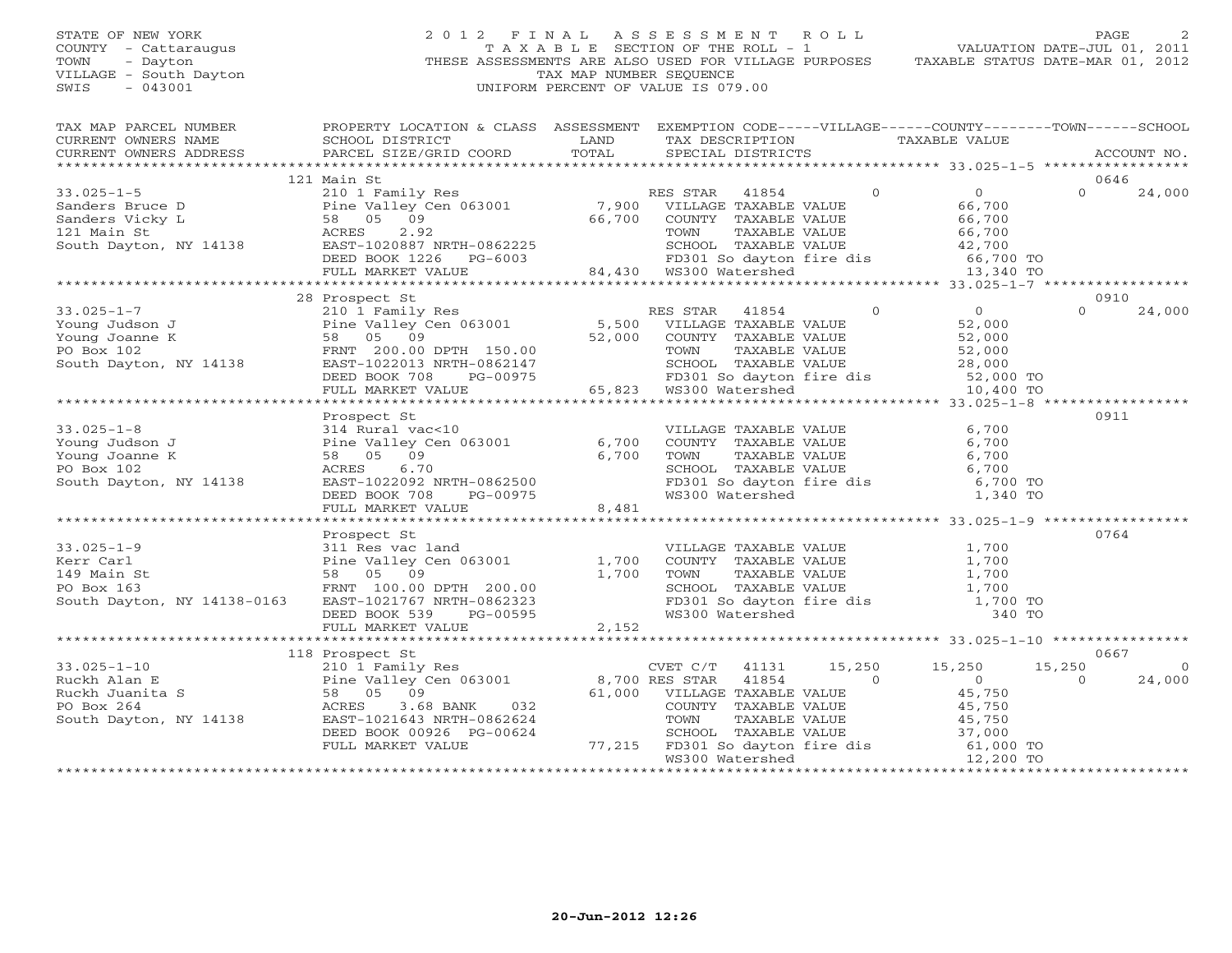## STATE OF NEW YORK 2 0 1 2 F I N A L A S S E S S M E N T R O L L PAGE 3 COUNTY - Cattaraugus T A X A B L E SECTION OF THE ROLL - 1 VALUATION DATE-JUL 01, 2011 TOWN - Dayton - Dayton 1999<br>
THESE ASSESSMENTS ARE ALSO USED FOR VILLAGE PURPOSES TAXABLE STATUS DATE-MAR 01, 2012<br>
TAX MAP NUMBER SEQUENCE VILLAGE - South Dayton TAX MAP NUMBER SEQUENCE<br>SWIS - 043001 SWIS - 043001 UNIFORM PERCENT OF VALUE IS 079.00

| TAX MAP PARCEL NUMBER<br>CURRENT OWNERS NAME SCHOOL DISTRICT<br>CURRENT OWNERS ADDRESS PARCEL SIZE/GRID COORD                                                                                                                                                 | PROPERTY LOCATION & CLASS ASSESSMENT EXEMPTION CODE-----VILLAGE------COUNTY-------TOWN------SCHOOL<br><b>Example 12 The LAND</b>              | TOTAL  |                                                                                                                                |                                                        | TAX DESCRIPTION TAXABLE VALUE                                                                                                                                                                                                                                  |                  | ACCOUNT NO. |
|---------------------------------------------------------------------------------------------------------------------------------------------------------------------------------------------------------------------------------------------------------------|-----------------------------------------------------------------------------------------------------------------------------------------------|--------|--------------------------------------------------------------------------------------------------------------------------------|--------------------------------------------------------|----------------------------------------------------------------------------------------------------------------------------------------------------------------------------------------------------------------------------------------------------------------|------------------|-------------|
|                                                                                                                                                                                                                                                               |                                                                                                                                               |        | SPECIAL DISTRICTS                                                                                                              |                                                        |                                                                                                                                                                                                                                                                |                  |             |
|                                                                                                                                                                                                                                                               |                                                                                                                                               |        |                                                                                                                                |                                                        |                                                                                                                                                                                                                                                                | 0886             |             |
|                                                                                                                                                                                                                                                               |                                                                                                                                               |        | 63,000 COUNTY TAXABLE VALUE<br>TOWN TAXABLE VALUE                                                                              | $\circ$                                                | $\overline{0}$<br>63,000<br>63,000<br>COUNTY TAXABLE VALUE 63,000<br>TOWN TAXABLE VALUE 63,000<br>SCHOOL TAXABLE VALUE 39,000<br>FD301 So dayton fire dis 63,000 TO<br>WS300 Watershed 12,600 TO                                                               | $\Omega$         | 24,000      |
| 0 1 1,20<br>0 1 1,20<br>0 1 1,20<br>0 1 1 1138 EAST-1021397 NRTH-0862504<br>DEED BOOK 801 PG-00089 FD301 So dayton fire dis 63,000 TO<br>FULL MARKET VALUE 79,747 WS300 Watershed 12,600 TO<br>2,600 TO FULL MARKET VALUE 79,747 WS300 Wat                    |                                                                                                                                               |        |                                                                                                                                |                                                        |                                                                                                                                                                                                                                                                |                  |             |
|                                                                                                                                                                                                                                                               |                                                                                                                                               |        |                                                                                                                                |                                                        |                                                                                                                                                                                                                                                                |                  |             |
|                                                                                                                                                                                                                                                               | 9 Third St                                                                                                                                    |        |                                                                                                                                |                                                        |                                                                                                                                                                                                                                                                | 0709             |             |
|                                                                                                                                                                                                                                                               |                                                                                                                                               |        | 82,900 COUNTY TAXABLE VALUE<br>TOWN TAXABLE VALUE<br>WS300 Watershed                                                           | $\overline{0}$<br>TAXABLE VALUE<br>TAXABLE VALUE<br>-- | $\begin{array}{c}0\\82.900\end{array}$<br>82,900<br>82,900<br>82,900<br>82,900<br>16,580 TO                                                                                                                                                                    | $\Omega$         | 24,000      |
|                                                                                                                                                                                                                                                               |                                                                                                                                               |        |                                                                                                                                |                                                        |                                                                                                                                                                                                                                                                |                  |             |
|                                                                                                                                                                                                                                                               | 132 Main St                                                                                                                                   |        |                                                                                                                                |                                                        |                                                                                                                                                                                                                                                                | 0649             |             |
| 33.025-1-14<br>Marcey Diane M<br>Marcey Diane M<br>Marcey Diane M<br>Pine Valley Cen 063001<br>FRNT 100.00 DPTH 100.00<br>BANK<br>BANK<br>PINE 100.00<br>BANK<br>PINE 100.00<br>BANK<br>PINE 100.00<br>BANK<br>PINE 2017<br>PINE SCHOOL TAXABLE VALUE<br>SCHO | EAST-1021219 NRTH-0862245<br>DEED BOOK 11044 PG-6002                                                                                          |        | COUNTY TAXABLE VALUE<br>TOWN      TAXABLE VALUE<br>SCHOOL   TAXABLE VALUE<br>FD301 So dayton fire dis<br>WS300 Watershed       | $\overline{0}$                                         | $\overline{0}$<br>$\begin{array}{r} 30,000\ 30,000\ 30,000\ 6,000 \end{array}$<br>30,000 TO<br>6,000 TO                                                                                                                                                        | $\Omega$         | 24,000      |
|                                                                                                                                                                                                                                                               | FULL MARKET VALUE                                                                                                                             | 37,975 |                                                                                                                                |                                                        |                                                                                                                                                                                                                                                                |                  |             |
|                                                                                                                                                                                                                                                               |                                                                                                                                               |        |                                                                                                                                |                                                        |                                                                                                                                                                                                                                                                |                  |             |
| 33.025-1-15<br>0'Hara John Pine Valley Cen 063001 3,600<br>Mallaber Melissa A 58 05 09 60,000<br>3 Third St FRNT 100.00 DPTH 112.50<br>PO Box 432 BANK 017<br>So. Dayton, NY 14138 EAST-1021303 NRTH-0862184<br>DEED BOOK 13584 PG-2001                       | 3 Third St<br>DEED BOOK 13584 PG-2001<br>FULL MARKET VALUE                                                                                    | 75,949 | RES STAR<br>VILLAGE TAXABLE VALUE<br>COUNTY TAXABLE VALUE<br>TOWN     TAXABLE VALUE<br>SCHOOL TAXABLE VALUE<br>WS300 Watershed | 41854 0                                                | $rac{0}{60}$<br>60,000<br>60,000<br>36,000<br>FD301 So dayton fire dis $60,000$ TO<br>12,000 TO                                                                                                                                                                | 0882<br>$\Omega$ | 24,000      |
|                                                                                                                                                                                                                                                               |                                                                                                                                               |        |                                                                                                                                |                                                        |                                                                                                                                                                                                                                                                |                  |             |
|                                                                                                                                                                                                                                                               | 12 Third St                                                                                                                                   |        |                                                                                                                                |                                                        |                                                                                                                                                                                                                                                                | 0673             |             |
| $33.025 - 1 - 16$<br>33.025-1-16 210 1 Family Res<br>Szymanski Deborah S Pine Valley Cen 063001<br>PO Box 30 58 05 09<br>South Dayton, NY 14138 FRNT 75.00 DPTH 150.00                                                                                        | 11114 Be<br>210 1 Family Res<br>EAST-1021572 NRTH-0862257<br>DEED BOOK 894 PG-00938<br>FULL MARKET VALUE (2,025)<br>FULL MARKET VALUE (2,025) |        | RES STAR<br>3,500 VILLAGE TAXABLE VALUE<br>49,000 COUNTY TAXABLE VALUE<br>62,025 WS300 Watershed                               | $\overline{0}$                                         | $\overline{0}$<br>COUNTY TAXABLE VALUE 49,000<br>TOWN TAXABLE VALUE 49,000<br>TOWN TAXABLE VALUE 49,000<br>SCHOOL TAXABLE VALUE 49,000<br>FD301 So dayton fire dis<br>WS300 Watershed 49,000 TO<br>WS300 Watershed a 9000 TO<br>****************************** | $\Omega$         | 24,000      |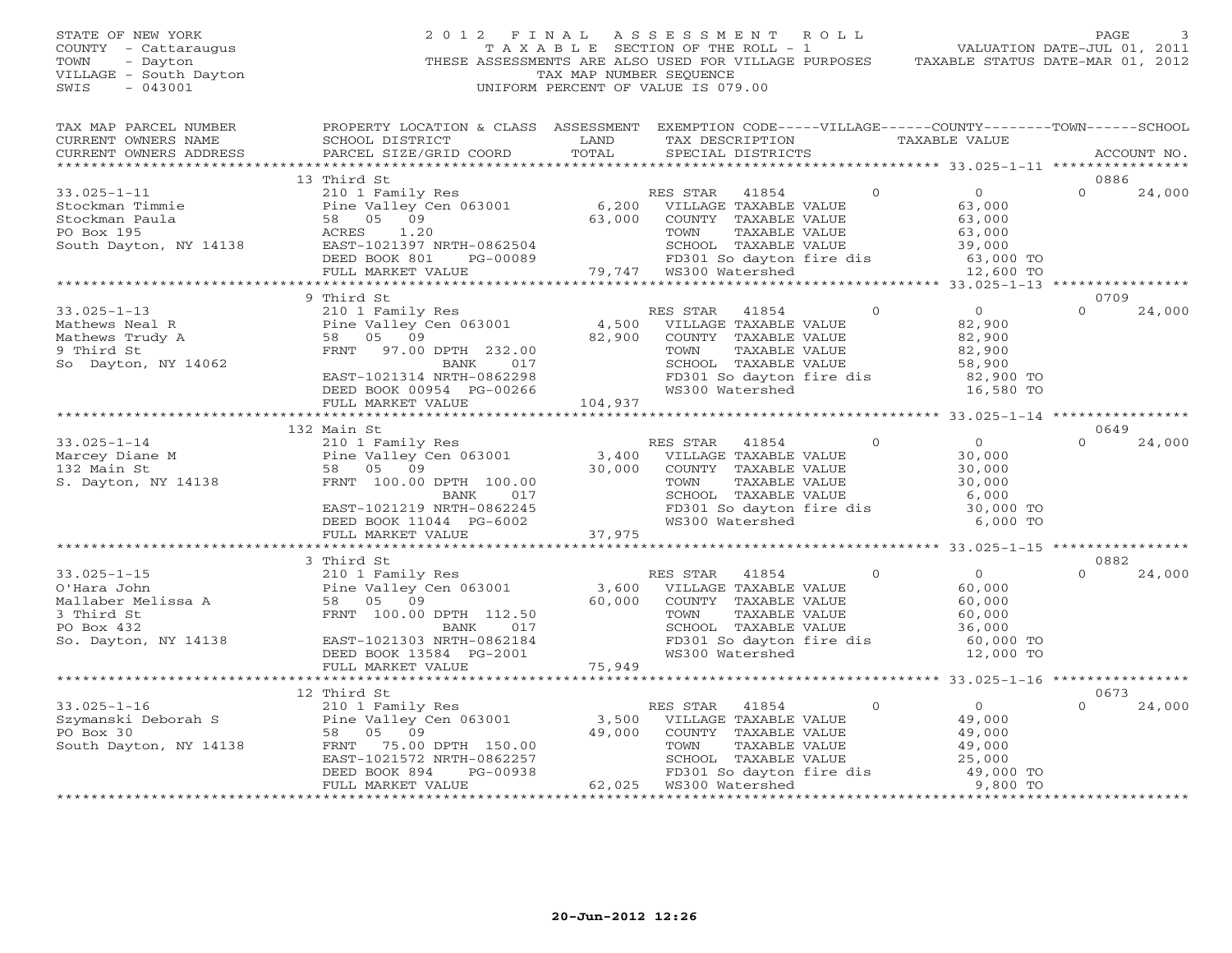## STATE OF NEW YORK 2 0 1 2 F I N A L A S S E S S M E N T R O L L PAGE 4 COUNTY - Cattaraugus T A X A B L E SECTION OF THE ROLL - 1 VALUATION DATE-JUL 01, 2011 TOWN - Dayton - Dayton - Dayton THESE ASSESSMENTS ARE ALSO USED FOR VILLAGE PURPOSES TAXABLE STATUS DATE-MAR 01, 2012<br>VILLAGE - South Dayton - These assessments are also used for village purposes taxable status date-mar 01 VILLAGE - South Dayton TAX MAP NUMBER SEQUENCE<br>SWIS - 043001 SWIS - 043001 UNIFORM PERCENT OF VALUE IS 079.00

| TAX MAP PARCEL NUMBER                                                    | PROPERTY LOCATION & CLASS ASSESSMENT                                                                                                                      |        |                                                                                             |                            | EXEMPTION CODE-----VILLAGE-----COUNTY-------TOWN------SCHOOL |             |        |
|--------------------------------------------------------------------------|-----------------------------------------------------------------------------------------------------------------------------------------------------------|--------|---------------------------------------------------------------------------------------------|----------------------------|--------------------------------------------------------------|-------------|--------|
| CURRENT OWNERS NAME                                                      | SCHOOL DISTRICT                                                                                                                                           | LAND   | TAX DESCRIPTION                                                                             |                            | TAXABLE VALUE                                                |             |        |
| CURRENT OWNERS ADDRESS                                                   | PARCEL SIZE/GRID COORD                                                                                                                                    | TOTAL  | SPECIAL DISTRICTS                                                                           |                            |                                                              | ACCOUNT NO. |        |
|                                                                          |                                                                                                                                                           |        |                                                                                             |                            |                                                              |             |        |
|                                                                          | 8 Third St                                                                                                                                                |        |                                                                                             |                            |                                                              | 0817        |        |
| $33.025 - 1 - 17$                                                        |                                                                                                                                                           |        | RES STAR<br>41854                                                                           | $\overline{0}$             | $\overline{0}$                                               | $\Omega$    | 24,000 |
| Riggs Dianne                                                             | 210 1 Family Res<br>Pine Valley Cen 063001                                                                                                                | 4,500  | VILLAGE TAXABLE VALUE                                                                       |                            | 39,100                                                       |             |        |
| 8 Third St                                                               | 58 05 09                                                                                                                                                  | 39,100 | COUNTY TAXABLE VALUE                                                                        |                            | 39,100                                                       |             |        |
| PO Box 192                                                               | FRNT 125.00 DPTH 150.00                                                                                                                                   |        | TOWN<br>TAXABLE VALUE                                                                       |                            | 39,100                                                       |             |        |
| S. Dayton, NY 14138                                                      | EAST-1021516 NRTH-0862176 FAST-1021516 NRTH-0862176 SCHOOL TAXABLE<br>DEED BOOK 13803 PG-8001 FD301 So dayton<br>FULL MARKET VALUE 49,494 WS300 Watershed |        | SCHOOL TAXABLE VALUE<br>SCHOOL TAXABLE VALUE<br>FD301 So dayton fire dis<br>WS300 Watershed |                            | 15,100                                                       |             |        |
|                                                                          |                                                                                                                                                           |        |                                                                                             |                            | 39,100 TO                                                    |             |        |
|                                                                          |                                                                                                                                                           |        |                                                                                             |                            | 7,820 TO                                                     |             |        |
|                                                                          |                                                                                                                                                           |        |                                                                                             |                            |                                                              |             |        |
|                                                                          | 116 Cherry St                                                                                                                                             |        |                                                                                             |                            |                                                              | 0668        |        |
| $33.025 - 1 - 18$                                                        | 210 1 Family Res                                                                                                                                          |        | RES STAR<br>41854                                                                           | $\Omega$                   | $\overline{0}$                                               | $\Omega$    | 24,000 |
| S3.025-1-10<br>Smuda Stephen S III<br>Smuda Jacquelyn B<br>116 Cherry St | Pine Valley Cen 063001<br>58 05 09                                                                                                                        | 4,100  | VILLAGE TAXABLE VALUE                                                                       |                            | 63,000                                                       |             |        |
|                                                                          |                                                                                                                                                           | 63,000 | COUNTY TAXABLE VALUE                                                                        |                            | 63,000                                                       |             |        |
|                                                                          | FRNT 100.00 DPTH 150.00                                                                                                                                   |        | TAXABLE VALUE<br>TOWN                                                                       |                            | 63,000                                                       |             |        |
| PO Box 120                                                               | BANK<br>012                                                                                                                                               |        | SCHOOL TAXABLE VALUE                                                                        |                            | 39,000                                                       |             |        |
| South Dayton, NY 14138                                                   | EAST-1021452 NRTH-0862083                                                                                                                                 |        | FD301 So dayton fire dis                                                                    |                            | 63,000 TO                                                    |             |        |
|                                                                          | DEED BOOK 1029 PG-1096                                                                                                                                    | 79,747 | WS300 Watershed                                                                             |                            | 12,600 TO                                                    |             |        |
|                                                                          | FULL MARKET VALUE                                                                                                                                         | 79,747 |                                                                                             |                            |                                                              |             |        |
|                                                                          |                                                                                                                                                           |        |                                                                                             |                            |                                                              |             |        |
|                                                                          | 111 Prospect St                                                                                                                                           |        |                                                                                             |                            |                                                              | 0844        |        |
| $33.025 - 1 - 19$                                                        | 210 1 Family Res<br>Pine Valley Cen 063001 3,500                                                                                                          |        | VILLAGE TAXABLE VALUE                                                                       |                            | 32,000                                                       |             |        |
| Abers Crystal                                                            |                                                                                                                                                           |        | COUNTY TAXABLE VALUE                                                                        |                            | 32,000                                                       |             |        |
| 9822 Mosher Rd                                                           | 58 05 09                                                                                                                                                  | 32,000 |                                                                                             |                            |                                                              |             |        |
| South Dayton, NY 14138                                                   | FRNT 75.00 DPTH 150.00                                                                                                                                    |        | SCHOOL TAXABLE VALUE<br>FD301 Computer VALUE                                                |                            | $32,000$<br>$32,000$                                         |             |        |
|                                                                          | 017<br>BANK                                                                                                                                               |        | FD301 So dayton fire dis                                                                    |                            | 32,000 TO                                                    |             |        |
|                                                                          | EAST-1021642 NRTH-0862161                                                                                                                                 |        | WS300 Watershed                                                                             |                            | 6,400 TO                                                     |             |        |
|                                                                          | DEED BOOK 01015 PG-00997                                                                                                                                  |        |                                                                                             |                            |                                                              |             |        |
|                                                                          | FULL MARKET VALUE                                                                                                                                         | 40,506 |                                                                                             |                            |                                                              |             |        |
|                                                                          |                                                                                                                                                           |        |                                                                                             |                            |                                                              |             |        |
|                                                                          | Prospect St                                                                                                                                               |        |                                                                                             |                            |                                                              | 0797        |        |
| $33.025 - 1 - 20$                                                        | 311 Res vac land                                                                                                                                          |        | VILLAGE TAXABLE VALUE                                                                       |                            | 1,500                                                        |             |        |
| Ackley Dennis D                                                          | Pine Valley Cen 063001                                                                                                                                    | 1,500  | COUNTY TAXABLE VALUE                                                                        |                            | 1,500                                                        |             |        |
| 413 Second St                                                            | 58 05 09                                                                                                                                                  | 1,500  | TOWN<br>TAXABLE VALUE                                                                       |                            | 1,500                                                        |             |        |
| PO Box 181                                                               | FRNT 50.00 DPTH 150.00                                                                                                                                    |        | SCHOOL TAXABLE VALUE                                                                        |                            | 1,500                                                        |             |        |
| South Dayton, NY 14138                                                   | EAST-1021693 NRTH-0862126                                                                                                                                 |        | FD301 So dayton fire dis                                                                    |                            | 1,500 TO                                                     |             |        |
|                                                                          | DEED BOOK 6310 PG-6001                                                                                                                                    |        |                                                                                             |                            | 300 TO                                                       |             |        |
|                                                                          | FULL MARKET VALUE                                                                                                                                         | 1,899  |                                                                                             |                            |                                                              |             |        |
|                                                                          |                                                                                                                                                           |        |                                                                                             |                            |                                                              |             |        |
|                                                                          | 413 Second St                                                                                                                                             |        |                                                                                             |                            |                                                              | 0636        |        |
| $33.025 - 1 - 21$                                                        | 210 1 Family Res<br>Pine Valley Cen 063001                                                                                                                |        | RES STAR<br>41854                                                                           | $\circ$                    | 0                                                            | $\Omega$    | 24,000 |
| Ackley Dennis D                                                          |                                                                                                                                                           | 4,500  | VILLAGE TAXABLE VALUE                                                                       |                            | 52,900                                                       |             |        |
| 413 Second St                                                            | 09<br>58 05                                                                                                                                               | 52,900 | COUNTY TAXABLE VALUE                                                                        |                            | 52,900                                                       |             |        |
| PO Box 181                                                               | FRNT 125.00 DPTH 150.00                                                                                                                                   |        | TAXABLE VALUE<br>TOWN                                                                       |                            | 52,900                                                       |             |        |
| South Dayton, NY 14138                                                   | EAST-1021764 NRTH-0862075                                                                                                                                 |        | SCHOOL TAXABLE VALUE                                                                        |                            | 28,900                                                       |             |        |
|                                                                          | DEED BOOK 6310<br>PG-6001                                                                                                                                 |        | FD301 So dayton fire dis                                                                    |                            | 52,900 TO                                                    |             |        |
|                                                                          | FULL MARKET VALUE                                                                                                                                         |        | 66,962 WS300 Watershed                                                                      |                            | 10,580 TO                                                    |             |        |
|                                                                          |                                                                                                                                                           |        |                                                                                             | ************************** |                                                              |             |        |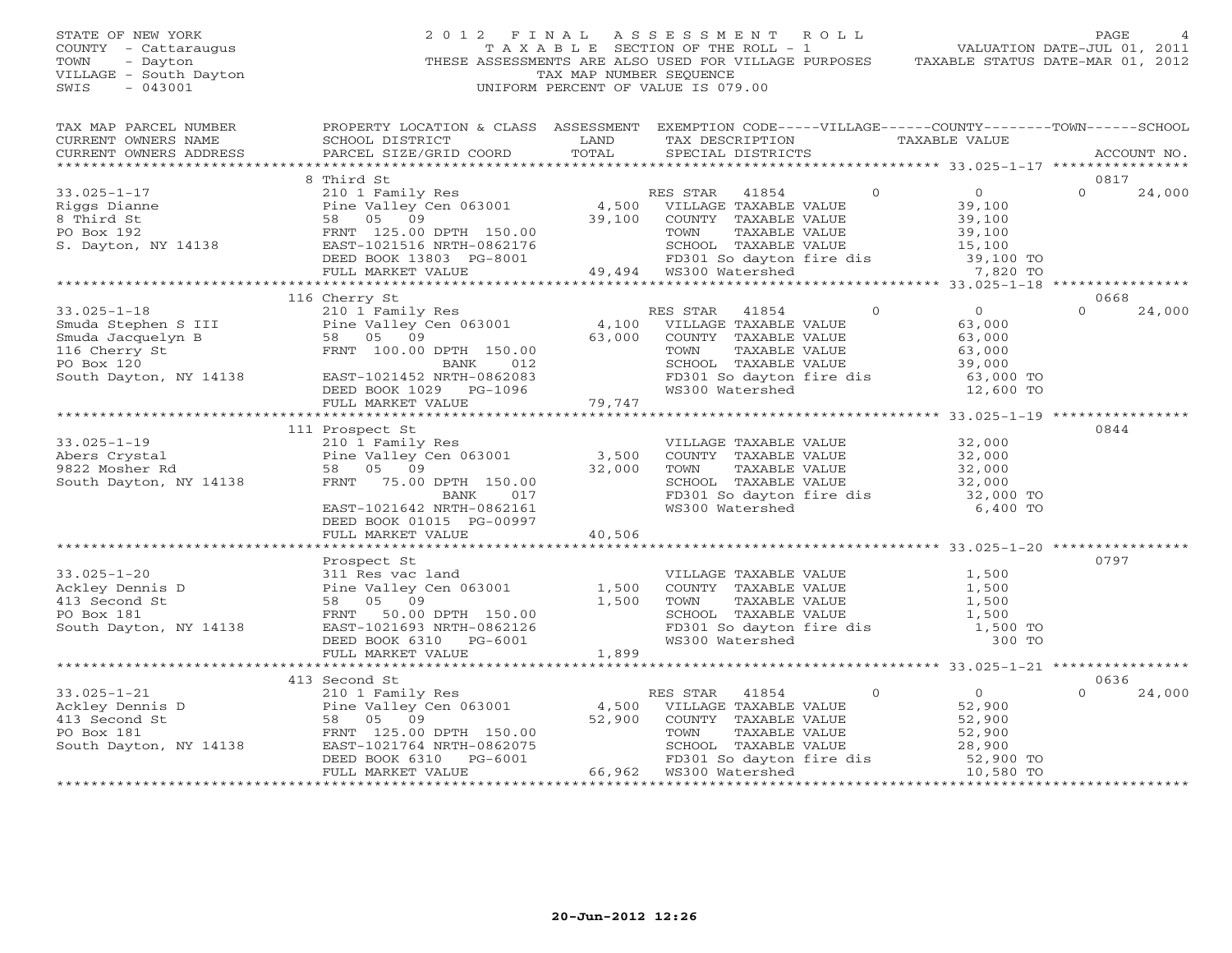#### STATE OF NEW YORK 2 0 1 2 F I N A L A S S E S S M E N T R O L L PAGE 5 COUNTY - Cattaraugus T A X A B L E SECTION OF THE ROLL - 1 VALUATION DATE-JUL 01, 2011 TOWN - Dayton THESE ASSESSMENTS ARE ALSO USED FOR VILLAGE PURPOSES TAXABLE STATUS DATE-MAR 01, 2012 VILLAGE - South Dayton TAX MAP NUMBER SEQUENCE<br>SWIS - 043001 SWIS - 043001 UNIFORM PERCENT OF VALUE IS 079.00

TAX MAP PARCEL NUMBER PROPERTY LOCATION & CLASS ASSESSMENT EXEMPTION CODE-----VILLAGE------COUNTY-------TOWN------SCHOOL

CURRENT OWNERS NAME SCHOOL DISTRICT TAND TAX DESCRIPTION TAXABLE VALUE

| CURRENT OWNERS ADDRESS | PARCEL SIZE/GRID COORD                                                                                                                                                                                                                           | TOTAL  | SPECIAL DISTRICTS                                                                                           |         |                | ACCOUNT NO.        |
|------------------------|--------------------------------------------------------------------------------------------------------------------------------------------------------------------------------------------------------------------------------------------------|--------|-------------------------------------------------------------------------------------------------------------|---------|----------------|--------------------|
|                        |                                                                                                                                                                                                                                                  |        |                                                                                                             |         |                |                    |
|                        | 108 Cherry St                                                                                                                                                                                                                                    |        |                                                                                                             |         |                | 0796               |
|                        | 33.025-1-22<br>Miller Jeffery B<br>Miller Linda M<br>FRAME VALUE PO Box 243<br>FRAME VALUE PO Box 243<br>South Dayton, NY 14138<br>FRAME RAME PO SON TO BOS AND TO MARILE VALUE<br>FRAME PO SON TAXABLE VALUE<br>South Dayton, NY 14138<br>FRAME |        |                                                                                                             | $\circ$ | $\overline{O}$ | $\Omega$<br>24,000 |
|                        |                                                                                                                                                                                                                                                  |        |                                                                                                             |         | 52,300         |                    |
|                        |                                                                                                                                                                                                                                                  |        |                                                                                                             |         | 52,300         |                    |
|                        |                                                                                                                                                                                                                                                  |        |                                                                                                             |         | 52,300         |                    |
|                        |                                                                                                                                                                                                                                                  |        |                                                                                                             |         | 28,300         |                    |
|                        | DEED BOOK 901<br>PG-00421                                                                                                                                                                                                                        |        | PG-00421 FD301 So dayton<br>FD301 So dayton<br>66,203 WS300 Watershed<br>FD301 So dayton fire dis 52,300 TO |         |                |                    |
|                        | FULL MARKET VALUE                                                                                                                                                                                                                                |        |                                                                                                             |         | 10,460 TO      |                    |
|                        |                                                                                                                                                                                                                                                  |        |                                                                                                             |         |                |                    |
|                        | 112 Cherry St                                                                                                                                                                                                                                    |        |                                                                                                             |         |                | 0866               |
| $33.025 - 1 - 23$      | 210 1 Family Res                                                                                                                                                                                                                                 |        | VILLAGE TAXABLE VALUE                                                                                       |         | 12,500         |                    |
|                        |                                                                                                                                                                                                                                                  |        | COUNTY TAXABLE VALUE                                                                                        |         | 12,500         |                    |
|                        |                                                                                                                                                                                                                                                  |        | TOWN      TAXABLE VALUE<br>SCHOOL   TAXABLE VALUE                                                           |         | 12,500         |                    |
|                        |                                                                                                                                                                                                                                                  |        |                                                                                                             |         | 12,500         |                    |
|                        |                                                                                                                                                                                                                                                  |        | FD301 So dayton fire dis 12,500 TO                                                                          |         |                |                    |
|                        |                                                                                                                                                                                                                                                  |        | WS300 Watershed                                                                                             |         | 2,500 TO       |                    |
|                        | EAST-1021557 NRTH-0862038<br>DEED BOOK 16175 PG-4001<br>FULL MARKET VALUE 15,823                                                                                                                                                                 |        |                                                                                                             |         |                |                    |
|                        |                                                                                                                                                                                                                                                  |        |                                                                                                             |         |                |                    |
|                        | 117 Main St                                                                                                                                                                                                                                      |        |                                                                                                             |         |                | 0690               |
|                        | 33.025-1-24 210 1 Family Res RES STAR 41854<br>Corkwell Kevin O Pine Valley Cen 063001 8,100 VILLAGE TAXABLE VALUE<br>PO Box 15 58 05 09 56,700 COUNTY TAXABLE VALUE<br>South Dayton, NY 14138 ACRES 3.10 10000000000000000000000000             |        |                                                                                                             | $\circ$ | $\overline{0}$ | 24,000<br>$\Omega$ |
|                        |                                                                                                                                                                                                                                                  |        |                                                                                                             |         | 56,700         |                    |
|                        |                                                                                                                                                                                                                                                  |        |                                                                                                             |         | 56,700         |                    |
|                        |                                                                                                                                                                                                                                                  |        |                                                                                                             |         | 56,700         |                    |
|                        | EAST-1020575 NRTH-0862210                                                                                                                                                                                                                        |        | SCHOOL TAXABLE VALUE                                                                                        |         | 32,700         |                    |
|                        | DEED BOOK 5284 PG-4002                                                                                                                                                                                                                           |        | FD301 So dayton<br>71,772   WS300 Watershed<br>FD301 So dayton fire dis                                     |         | 56,700 TO      |                    |
|                        | FULL MARKET VALUE                                                                                                                                                                                                                                |        |                                                                                                             |         | 11,340 TO      |                    |
|                        |                                                                                                                                                                                                                                                  |        |                                                                                                             |         |                |                    |
|                        | 508 Pine St                                                                                                                                                                                                                                      |        |                                                                                                             |         |                | 0854               |
| $33.025 - 1 - 25.1$    | 210 1 Family Res                                                                                                                                                                                                                                 |        | RES STAR<br>41854                                                                                           | $\circ$ | $\overline{O}$ | 24,000<br>$\Omega$ |
| Smith Rolland          | Pine Valley Cen 063001<br>58 05 09                                                                                                                                                                                                               |        | 9,000 VILLAGE TAXABLE VALUE                                                                                 |         | 80,000         |                    |
| PO Box 301             |                                                                                                                                                                                                                                                  | 80,000 | COUNTY TAXABLE VALUE                                                                                        |         | 80,000         |                    |
| South Dayton, NY 14138 | ACRES<br>1.34                                                                                                                                                                                                                                    |        | TAXABLE VALUE<br>TOWN                                                                                       |         | 80,000         |                    |
|                        | EAST-1020555 NRTH-0861938                                                                                                                                                                                                                        |        | SCHOOL TAXABLE VALUE                                                                                        |         | 56,000         |                    |
|                        | DEED BOOK 907<br>PG-00975                                                                                                                                                                                                                        |        | FD301 So dayton fire dis                                                                                    |         | 80,000 TO      |                    |
|                        | FULL MARKET VALUE                                                                                                                                                                                                                                |        |                                                                                                             |         | 16,000 TO      |                    |
|                        |                                                                                                                                                                                                                                                  |        |                                                                                                             |         |                |                    |
|                        | Pine St                                                                                                                                                                                                                                          |        |                                                                                                             |         |                | 1366               |
| 33.025-1-25.2          | 447 Truck termnl                                                                                                                                                                                                                                 |        | VILLAGE TAXABLE VALUE                                                                                       |         | 60,000         |                    |
| Smith Steven W         |                                                                                                                                                                                                                                                  |        | COUNTY TAXABLE VALUE                                                                                        |         | 60,000         |                    |
| Smith Carol J          |                                                                                                                                                                                                                                                  |        | TOWN<br>TAXABLE VALUE                                                                                       |         | 60,000         |                    |
| 8637 Cottage Rd        | 447 ILUCK Lermin<br>Pine Valley Cen 063001 10,000<br>58 05 09 60,000<br>ACRES 2.20 60,000                                                                                                                                                        |        | SCHOOL TAXABLE VALUE                                                                                        |         | 60,000         |                    |
|                        | South Dayton, NY 14138<br>South Dayton, NY 14138 EAST-1020489 NRTH-0861981                                                                                                                                                                       |        |                                                                                                             |         |                |                    |
|                        | DEED BOOK 5783 PG-3003                                                                                                                                                                                                                           |        |                                                                                                             |         |                |                    |
|                        | FULL MARKET VALUE                                                                                                                                                                                                                                | 75,949 |                                                                                                             |         |                |                    |
|                        |                                                                                                                                                                                                                                                  |        |                                                                                                             |         |                |                    |
|                        |                                                                                                                                                                                                                                                  |        |                                                                                                             |         |                |                    |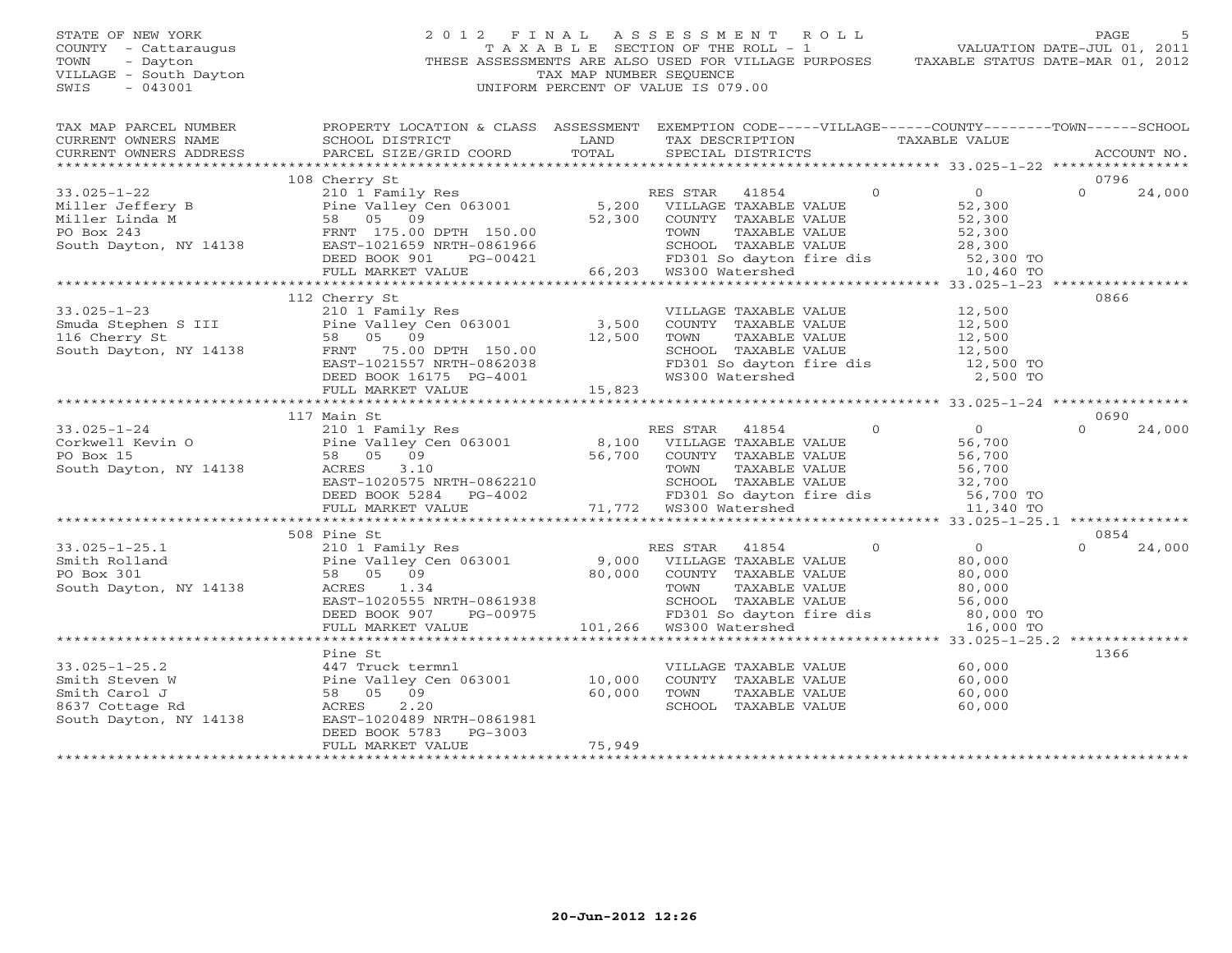| STATE OF NEW YORK<br>COUNTY - Cattaraugus<br>- Dayton<br>TOWN<br>VILLAGE - South Dayton<br>$-043001$<br>SWIS                                                                                                                                                                                                                                                                                                                          | 2012 FINAL ASSESSMENT ROLL<br>$\frac{2}{\pi}$ | TAX MAP NUMBER SEQUENCE<br>UNIFORM PERCENT OF VALUE IS 079.00 |  |        | PAGE 6 (PAGE 1 MALASSESSMENT ROLL)<br>TAXABLE SECTION OF THE ROLL - 1 VALUATION DATE-JUL 01, 2011<br>THESE ASSESSMENTS ARE ALSO USED FOR VILLAGE PURPOSES TAXABLE STATUS DATE-MAR 01, 2012 | PAGE             |        |
|---------------------------------------------------------------------------------------------------------------------------------------------------------------------------------------------------------------------------------------------------------------------------------------------------------------------------------------------------------------------------------------------------------------------------------------|-----------------------------------------------|---------------------------------------------------------------|--|--------|--------------------------------------------------------------------------------------------------------------------------------------------------------------------------------------------|------------------|--------|
|                                                                                                                                                                                                                                                                                                                                                                                                                                       |                                               |                                                               |  |        |                                                                                                                                                                                            |                  |        |
|                                                                                                                                                                                                                                                                                                                                                                                                                                       |                                               |                                                               |  |        |                                                                                                                                                                                            |                  |        |
|                                                                                                                                                                                                                                                                                                                                                                                                                                       | 524 Pine St                                   |                                                               |  |        |                                                                                                                                                                                            | 0694             |        |
|                                                                                                                                                                                                                                                                                                                                                                                                                                       |                                               |                                                               |  |        |                                                                                                                                                                                            | 1,000 1,000      |        |
|                                                                                                                                                                                                                                                                                                                                                                                                                                       |                                               |                                                               |  | 200 EX |                                                                                                                                                                                            |                  |        |
|                                                                                                                                                                                                                                                                                                                                                                                                                                       |                                               |                                                               |  |        |                                                                                                                                                                                            |                  |        |
|                                                                                                                                                                                                                                                                                                                                                                                                                                       | 530 Pine St                                   |                                                               |  |        |                                                                                                                                                                                            | 0877<br>$\Omega$ | 24,000 |
| 33.025-1-27<br>Cortright Deborah A Pine St<br>270 Mfg housing<br>270 Mfg housing<br>270 Mfg housing<br>270 Mfg housing<br>270 Mfg housing<br>270 Mfg housing<br>270 Mfg housing<br>270 Mfg housing<br>270 Mfg housing<br>270 Mfg housing<br>270 Mfg h                                                                                                                                                                                 |                                               |                                                               |  |        |                                                                                                                                                                                            |                  |        |
|                                                                                                                                                                                                                                                                                                                                                                                                                                       |                                               |                                                               |  |        |                                                                                                                                                                                            |                  |        |
|                                                                                                                                                                                                                                                                                                                                                                                                                                       | Pine St                                       |                                                               |  |        |                                                                                                                                                                                            | 1225             |        |
|                                                                                                                                                                                                                                                                                                                                                                                                                                       |                                               |                                                               |  |        |                                                                                                                                                                                            |                  |        |
| 33.025-1-28<br>Smith Steven W<br>Smith Carol J<br>Smith Carol J<br>Smith Carol J<br>Smith Carol Smith Carol Secure 2010 Secure 2010 Secure 2010 Smith Carol Secure 2010<br>Secure 2010 Secure 2010 Secure 2010 Secure 2020<br>South Dayton,                                                                                                                                                                                           |                                               |                                                               |  |        |                                                                                                                                                                                            |                  |        |
|                                                                                                                                                                                                                                                                                                                                                                                                                                       |                                               |                                                               |  |        |                                                                                                                                                                                            |                  |        |
|                                                                                                                                                                                                                                                                                                                                                                                                                                       |                                               |                                                               |  |        |                                                                                                                                                                                            | 0898             |        |
|                                                                                                                                                                                                                                                                                                                                                                                                                                       |                                               |                                                               |  |        |                                                                                                                                                                                            | $\Omega$         | 49,760 |
|                                                                                                                                                                                                                                                                                                                                                                                                                                       |                                               |                                                               |  |        |                                                                                                                                                                                            |                  |        |
| $\begin{tabular}{lllllllllllll} \text{33.026--1--1} & \text{18 Prospect St} & \text{S R STRR} & \text{41834} & 0 & 0 \\ & \text{Butcher Denzil} & \text{Pine Valley Cen 063001} & \text{15,200} & \text{VILLAGE TRANS VALUE} & \text{66,400} \\ & \text{Butcher Denzil} & \text{Pine Valley Cen 063001} & \text{15,200} & \text{VILLAGE TRANS VALUE} & \text{66,400} \\ & \text{Butcher Barchara} & 58 & 05 & 09 \\ \text{PO Box 153$ |                                               |                                                               |  |        |                                                                                                                                                                                            |                  |        |
|                                                                                                                                                                                                                                                                                                                                                                                                                                       |                                               |                                                               |  |        |                                                                                                                                                                                            |                  |        |
|                                                                                                                                                                                                                                                                                                                                                                                                                                       |                                               |                                                               |  |        |                                                                                                                                                                                            | 0760             |        |
|                                                                                                                                                                                                                                                                                                                                                                                                                                       |                                               |                                                               |  |        |                                                                                                                                                                                            | 15,432 15,432    |        |
| 182 Main St<br>33.026-1-2.1 182 Main St<br>Rupp Lynn Pine Valley Cen 063001 28,300 RES STAR 41720 0 15,432 15<br>Rupp Christine M 58 05 099<br>182 Main St 58 05 099<br>182 Main St 58 05 000 75,000 VILLAGE TAXABLE VALUE 75,000<br>182 M                                                                                                                                                                                            |                                               |                                                               |  |        |                                                                                                                                                                                            | $\overline{0}$   | 24,000 |
|                                                                                                                                                                                                                                                                                                                                                                                                                                       |                                               |                                                               |  |        |                                                                                                                                                                                            |                  |        |
| *************************                                                                                                                                                                                                                                                                                                                                                                                                             |                                               |                                                               |  |        |                                                                                                                                                                                            |                  |        |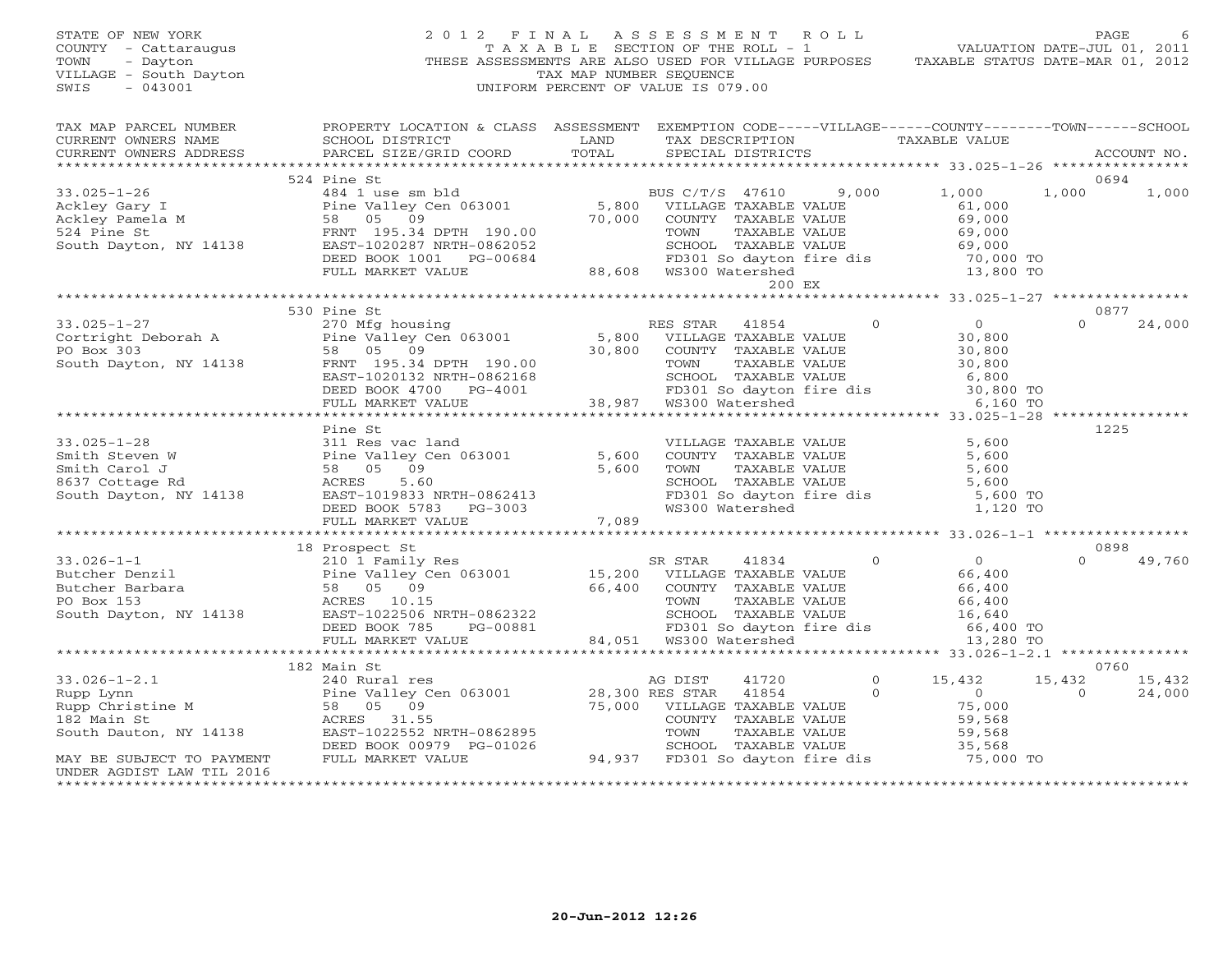| STATE OF NEW YORK<br>COUNTY - Cattaraugus<br>TOWN - Dayton<br>VILLAGE - South Dayton<br>SWIS - 043001                                                                                                                                                                                                     |                                                                                                                                                                                                                                                                  | TAX MAP NUMBER SEQUENCE | $\begin{tabular}{lllllllllllll} \hline 2&0&1&2&\text{F I N A L} &\text{A S S E S S M E N T} &\text{R O L L} &\text{PAUE} &\text{PAGE} &\text{7}\\ &\text{T A X A B L E} &\text{SECTION OF THE ROLL} &-\text{1} &\text{VALUATION DATE-JUL O1, 2011}\\ &\text{THESE ASSESSMENTS ARE ALSO USED FOR VILLAGE PURPOSES} &\text{TAXABLE STATUS DATE–MAR O1, 2012}\\ \hline \end{tabular}$<br>UNIFORM PERCENT OF VALUE IS 079.00 |             |     |
|-----------------------------------------------------------------------------------------------------------------------------------------------------------------------------------------------------------------------------------------------------------------------------------------------------------|------------------------------------------------------------------------------------------------------------------------------------------------------------------------------------------------------------------------------------------------------------------|-------------------------|--------------------------------------------------------------------------------------------------------------------------------------------------------------------------------------------------------------------------------------------------------------------------------------------------------------------------------------------------------------------------------------------------------------------------|-------------|-----|
| TAX MAP PARCEL NUMBER<br>CURRENT OWNERS NAME<br>CURRENT OWNERS ADDRESS                                                                                                                                                                                                                                    | PROPERTY LOCATION & CLASS ASSESSMENT EXEMPTION CODE-----VILLAGE------COUNTY-------TOWN------SCHOOL                                                                                                                                                               |                         |                                                                                                                                                                                                                                                                                                                                                                                                                          | ACCOUNT NO. |     |
|                                                                                                                                                                                                                                                                                                           |                                                                                                                                                                                                                                                                  |                         |                                                                                                                                                                                                                                                                                                                                                                                                                          |             |     |
| $33.026 - 1 - 2.2$                                                                                                                                                                                                                                                                                        | OFF Main St<br>Main St<br>311 Res vac land<br>2,880 COUNTY TAXABLE VALUE<br>2,880 COUNTY TAXABLE VALUE<br>2,880 COUNTY TAXABLE VALUE<br>2,880 COUNTY TAXABLE VALUE<br>2,880 SCHOOL TAXABLE VALUE<br>2,880 SCHOOL TAXABLE VALUE<br>2,880 SCHOOL TAXABLE VALUE<br> |                         |                                                                                                                                                                                                                                                                                                                                                                                                                          | 1286        |     |
|                                                                                                                                                                                                                                                                                                           |                                                                                                                                                                                                                                                                  |                         |                                                                                                                                                                                                                                                                                                                                                                                                                          |             |     |
| Johnston Gas Service Inc<br>182 Main St                                                                                                                                                                                                                                                                   |                                                                                                                                                                                                                                                                  |                         |                                                                                                                                                                                                                                                                                                                                                                                                                          |             |     |
| South Dayton, NY 14138                                                                                                                                                                                                                                                                                    |                                                                                                                                                                                                                                                                  |                         |                                                                                                                                                                                                                                                                                                                                                                                                                          |             |     |
|                                                                                                                                                                                                                                                                                                           |                                                                                                                                                                                                                                                                  |                         |                                                                                                                                                                                                                                                                                                                                                                                                                          |             |     |
|                                                                                                                                                                                                                                                                                                           |                                                                                                                                                                                                                                                                  |                         |                                                                                                                                                                                                                                                                                                                                                                                                                          |             |     |
|                                                                                                                                                                                                                                                                                                           |                                                                                                                                                                                                                                                                  |                         |                                                                                                                                                                                                                                                                                                                                                                                                                          |             |     |
|                                                                                                                                                                                                                                                                                                           |                                                                                                                                                                                                                                                                  |                         |                                                                                                                                                                                                                                                                                                                                                                                                                          |             |     |
|                                                                                                                                                                                                                                                                                                           | Main St                                                                                                                                                                                                                                                          |                         |                                                                                                                                                                                                                                                                                                                                                                                                                          | 1287        |     |
|                                                                                                                                                                                                                                                                                                           |                                                                                                                                                                                                                                                                  |                         |                                                                                                                                                                                                                                                                                                                                                                                                                          | 464         | 464 |
|                                                                                                                                                                                                                                                                                                           |                                                                                                                                                                                                                                                                  |                         |                                                                                                                                                                                                                                                                                                                                                                                                                          |             |     |
|                                                                                                                                                                                                                                                                                                           |                                                                                                                                                                                                                                                                  |                         |                                                                                                                                                                                                                                                                                                                                                                                                                          |             |     |
|                                                                                                                                                                                                                                                                                                           |                                                                                                                                                                                                                                                                  |                         |                                                                                                                                                                                                                                                                                                                                                                                                                          |             |     |
|                                                                                                                                                                                                                                                                                                           |                                                                                                                                                                                                                                                                  |                         |                                                                                                                                                                                                                                                                                                                                                                                                                          |             |     |
|                                                                                                                                                                                                                                                                                                           |                                                                                                                                                                                                                                                                  |                         |                                                                                                                                                                                                                                                                                                                                                                                                                          |             |     |
| 33.026-1-2.3<br>Rupp Lynn<br>Rupp Lynn<br>Rupp Christine M<br>Sandoned ag and the Valley Cen 063001<br>Sand County TAXABLE VALUE<br>Sand Sand County TAXABLE VALUE<br>Sand Sand Sand County TAXABLE VALUE<br>Sand Sand Sand County TAXABLE VAL<br>MAY BE SUBJECT TO PAYMENT<br>UNDER AGDIST LAW TIL 2016  | DEED BOOK 00979 PG-01026                                                                                                                                                                                                                                         |                         |                                                                                                                                                                                                                                                                                                                                                                                                                          |             |     |
|                                                                                                                                                                                                                                                                                                           | FULL MARKET VALUE 14,177                                                                                                                                                                                                                                         |                         |                                                                                                                                                                                                                                                                                                                                                                                                                          |             |     |
|                                                                                                                                                                                                                                                                                                           |                                                                                                                                                                                                                                                                  |                         |                                                                                                                                                                                                                                                                                                                                                                                                                          |             |     |
|                                                                                                                                                                                                                                                                                                           | Main St                                                                                                                                                                                                                                                          |                         |                                                                                                                                                                                                                                                                                                                                                                                                                          | 0903        |     |
|                                                                                                                                                                                                                                                                                                           |                                                                                                                                                                                                                                                                  |                         |                                                                                                                                                                                                                                                                                                                                                                                                                          |             |     |
|                                                                                                                                                                                                                                                                                                           |                                                                                                                                                                                                                                                                  |                         |                                                                                                                                                                                                                                                                                                                                                                                                                          |             |     |
|                                                                                                                                                                                                                                                                                                           |                                                                                                                                                                                                                                                                  |                         |                                                                                                                                                                                                                                                                                                                                                                                                                          |             |     |
|                                                                                                                                                                                                                                                                                                           |                                                                                                                                                                                                                                                                  |                         |                                                                                                                                                                                                                                                                                                                                                                                                                          |             |     |
|                                                                                                                                                                                                                                                                                                           |                                                                                                                                                                                                                                                                  |                         |                                                                                                                                                                                                                                                                                                                                                                                                                          |             |     |
| 33.026-1-3<br>Winship Don B<br>Minship Don B<br>PO Box 271<br>South Dayton, NY 14138<br>Po Box 271<br>South Dayton, NY 14138<br>Po Box 271<br>South Dayton, NY 14138<br>Po Box 271<br>South Dayton, NY 14138<br>DEED BOS 7600<br>DEED BOS 7600<br>DEED B                                                  |                                                                                                                                                                                                                                                                  |                         |                                                                                                                                                                                                                                                                                                                                                                                                                          |             |     |
|                                                                                                                                                                                                                                                                                                           | FULL MARKET VALUE                                                                                                                                                                                                                                                | 7,595                   |                                                                                                                                                                                                                                                                                                                                                                                                                          |             |     |
|                                                                                                                                                                                                                                                                                                           |                                                                                                                                                                                                                                                                  |                         |                                                                                                                                                                                                                                                                                                                                                                                                                          | 0774        |     |
|                                                                                                                                                                                                                                                                                                           | Mill St                                                                                                                                                                                                                                                          |                         |                                                                                                                                                                                                                                                                                                                                                                                                                          |             |     |
|                                                                                                                                                                                                                                                                                                           |                                                                                                                                                                                                                                                                  |                         |                                                                                                                                                                                                                                                                                                                                                                                                                          |             |     |
|                                                                                                                                                                                                                                                                                                           |                                                                                                                                                                                                                                                                  |                         |                                                                                                                                                                                                                                                                                                                                                                                                                          |             |     |
|                                                                                                                                                                                                                                                                                                           |                                                                                                                                                                                                                                                                  |                         |                                                                                                                                                                                                                                                                                                                                                                                                                          |             |     |
|                                                                                                                                                                                                                                                                                                           |                                                                                                                                                                                                                                                                  |                         |                                                                                                                                                                                                                                                                                                                                                                                                                          |             |     |
| 33.026-1-4<br>Xraemer Gary A<br>Xraemer Linda A<br>Xraemer Linda A<br>Sa 05 09<br>2,000<br>8406 Mill St<br>South Dayton, NY 14138<br>$\begin{array}{cccc}\n & 111 & 5t \\  & 311 & Res & vac & 1 \text{and} \\  & 58 & 05 & 09 & 2,000 \\  & 8406 & 111 & 5t \\  & 800K & 768 & 99 \\  & 2532 & 800K & 7$ |                                                                                                                                                                                                                                                                  |                         | VILLAGE TAXABLE VALUE $2,000$<br>COUNTY TAXABLE VALUE $2,000$<br>TOWN TAXABLE VALUE $2,000$<br>SCHOOL TAXABLE VALUE $2,000$<br>FD301 So dayton fire dis $2,000$<br>WS300 Watershed $400$ TO                                                                                                                                                                                                                              |             |     |
|                                                                                                                                                                                                                                                                                                           | FULL MARKET VALUE                                                                                                                                                                                                                                                | 2,532                   |                                                                                                                                                                                                                                                                                                                                                                                                                          |             |     |
|                                                                                                                                                                                                                                                                                                           |                                                                                                                                                                                                                                                                  |                         |                                                                                                                                                                                                                                                                                                                                                                                                                          |             |     |
|                                                                                                                                                                                                                                                                                                           | 2 Prospect St                                                                                                                                                                                                                                                    |                         |                                                                                                                                                                                                                                                                                                                                                                                                                          | 5031        |     |
|                                                                                                                                                                                                                                                                                                           |                                                                                                                                                                                                                                                                  |                         |                                                                                                                                                                                                                                                                                                                                                                                                                          |             |     |
|                                                                                                                                                                                                                                                                                                           |                                                                                                                                                                                                                                                                  |                         |                                                                                                                                                                                                                                                                                                                                                                                                                          |             |     |
|                                                                                                                                                                                                                                                                                                           |                                                                                                                                                                                                                                                                  |                         |                                                                                                                                                                                                                                                                                                                                                                                                                          |             |     |
|                                                                                                                                                                                                                                                                                                           |                                                                                                                                                                                                                                                                  |                         |                                                                                                                                                                                                                                                                                                                                                                                                                          |             |     |
|                                                                                                                                                                                                                                                                                                           |                                                                                                                                                                                                                                                                  |                         | VILLAGE TAXABLE VALUE<br>COUNTY TAXABLE VALUE<br>TOWN TAXABLE VALUE<br>SO,000<br>SCHOOL TAXABLE VALUE<br>SO,000<br>FD301 So dayton fire dis<br>WS300 Watershed<br>TO,000 TO<br>WS300 Watershed<br>TO,000 TO                                                                                                                                                                                                              |             |     |
|                                                                                                                                                                                                                                                                                                           | ACRES 5.60<br>EAST-1022796 NRTH-0862203<br>DEED BOOK 7591 PG-3001<br>FULL MARKET VALUE 63,291                                                                                                                                                                    |                         |                                                                                                                                                                                                                                                                                                                                                                                                                          |             |     |
|                                                                                                                                                                                                                                                                                                           |                                                                                                                                                                                                                                                                  |                         |                                                                                                                                                                                                                                                                                                                                                                                                                          |             |     |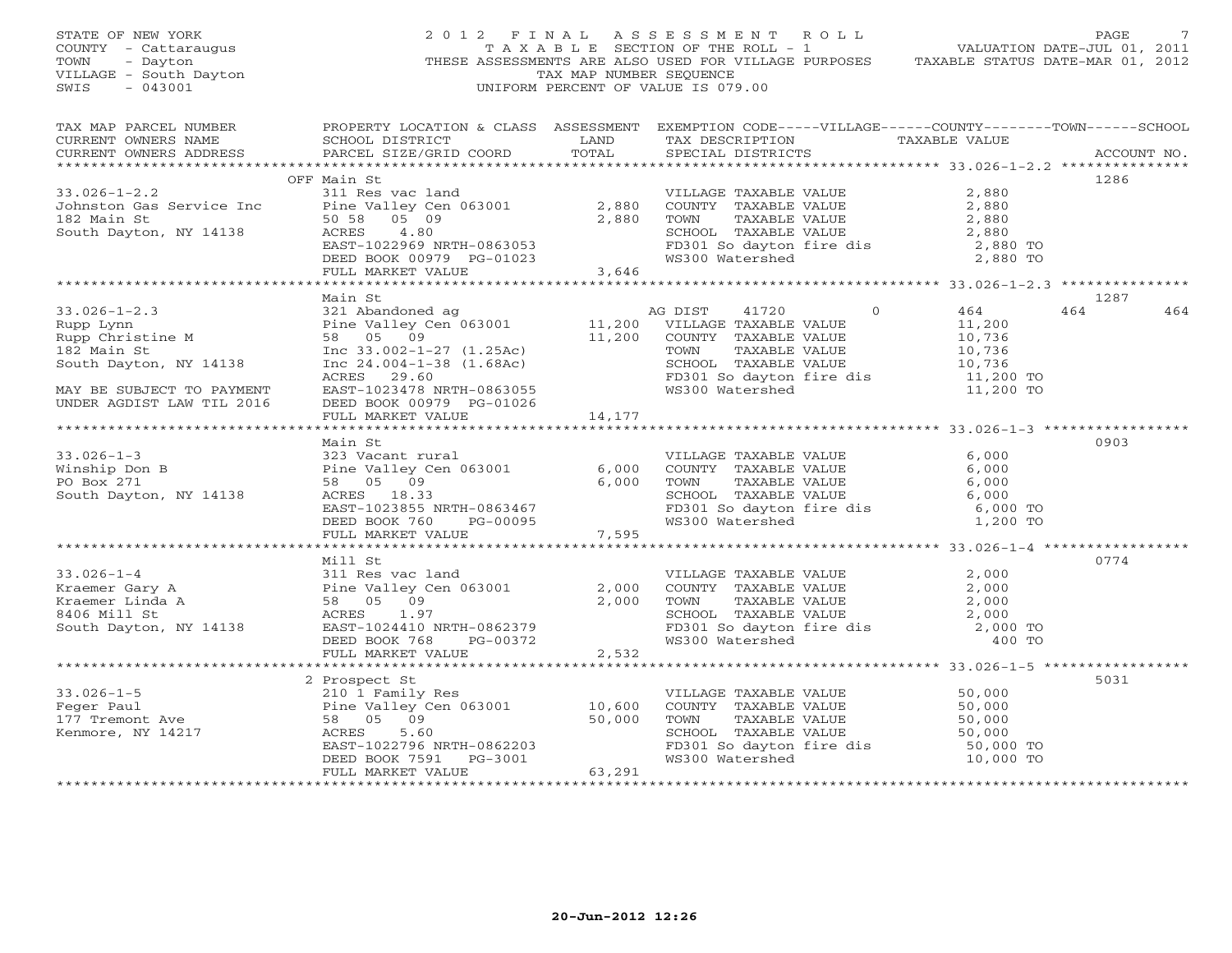## STATE OF NEW YORK 2 0 1 2 F I N A L A S S E S S M E N T R O L L PAGE 8 COUNTY - Cattaraugus T A X A B L E SECTION OF THE ROLL - 1 VALUATION DATE-JUL 01, 2011 TOWN - Dayton - Dayton 1999<br>
THESE ASSESSMENTS ARE ALSO USED FOR VILLAGE PURPOSES TAXABLE STATUS DATE-MAR 01, 2012<br>
TAX MAP NUMBER SEQUENCE VILLAGE - South Dayton TAX MAP NUMBER SEQUENCE<br>SWIS - 043001 SWIS - 043001 UNIFORM PERCENT OF VALUE IS 079.00

| $\begin{tabular}{lllllll} \multicolumn{2}{l}{{\small\texttt{CURRENT}}}& $\texttt{NWERS} $N$AME$ & $\texttt{SCHOOOL} $DISTRICT$ & \texttt{LAND} & $\texttt{TAX} $DESTRICTS$ & \texttt{PAXABLE} $V{\texttt{ALUE}}$ & \texttt{ACCOUNT} $N{\texttt{O}}$\\ & $\texttt{CURRENT} $N$AUD & $\texttt{COCOUNT} $N{\texttt{O}}$ & $\texttt{PAX} $DESTRICTS$ & \texttt{ACCOUNT} $N{\texttt{O}}$\\ & $\texttt{PAX} $N$AUCOUNT$ & $\texttt{COCVNT} $N$<br>25 Main St<br>0889<br>$\Omega$<br>24,000<br>23 Main St<br>0835<br>33.033-1-2<br>$3.033-1-2$<br>$3.033-1-2$<br>$3.033-1-2$<br>$3.400$<br>$3.400$<br>$3.400$<br>$3.400$<br>$3.400$<br>$3.400$<br>$3.400$<br>$3.400$<br>$3.400$<br>$3.400$<br>$3.400$<br>$3.400$<br>$3.400$<br>$3.400$<br>$3.400$<br>$3.400$<br>$3.400$<br>$3.400$<br>$3.400$<br><br>0749<br>Oaks Rd<br>33.033-1-3.1<br>Howard David R<br>312 Vac w/imprv<br>Pine Valley Cen 063001<br>26,000<br>26,000<br>26,000<br>26,000<br>26,000<br>26,000<br>26,000<br>26,000<br>26,000<br>26,000<br>26,000<br>26,000<br>26,000<br>26,000<br>26,000<br>26,000<br>26,000<br>26,000<br>26,000<br>Ward David K<br>Allegany Rd 36,000 TOWN 1 1AAABLE VALUE<br>26,000 TOWN TAXABLE VALUE<br>26,000 TOWN 14138 ACRES 30.000 EAST-1019599 NRTH-0860139<br>DEED BOOK 01000 PG-00101 WS300 Watershed 5,200 TO<br>FULL MARKET VALUE 32,911<br>EVILL<br>18 Main St<br>0988<br>33.033-1-3.2<br>Howard David R<br>Howard Nancy G<br>Howard Nancy G<br>Senie Valley Cen 063001<br>FRNT 250.00 DPTH 190.00<br>South Dayton, NY 14138<br>EAST-1019709 NRTH-0860622<br>EED BOOK 786<br>PG-00730<br>FRNT 250.00 DPTH 190.00<br>SCHOOL TA<br>$\cap$<br>24,000<br>1282<br>Main St<br>33.033-1-3.3<br>Bradigan Kyle<br>8259 Mile Strip Rd<br>South Dayton, NY 14138-9650<br>Pine Valley Cen 063001<br>58/02-05-09/10<br>ACRES<br>2.15<br>EAST-1019354 NRTH-0860730<br>DEED BOOK 8337 PG-6001<br>FULL MARKET VALUE<br>2,025<br>VILLAGE TAXABLE VALUE<br>COUNTY TAXABLE VALUE<br>TOWN TAXABLE VALUE<br>SCHOOL TAXABLE VALUE<br>SCHOOL TAXABLE VALUE<br>TD301 So dayton fire dis<br>TD301 So dayton fire dis<br>TD301 So dayton fire dis<br>TD300 Watershed<br>TO 320 TO | TAX MAP PARCEL NUMBER | PROPERTY LOCATION & CLASS ASSESSMENT EXEMPTION CODE-----VILLAGE------COUNTY--------TOWN------SCHOOL |  |  |  |
|-------------------------------------------------------------------------------------------------------------------------------------------------------------------------------------------------------------------------------------------------------------------------------------------------------------------------------------------------------------------------------------------------------------------------------------------------------------------------------------------------------------------------------------------------------------------------------------------------------------------------------------------------------------------------------------------------------------------------------------------------------------------------------------------------------------------------------------------------------------------------------------------------------------------------------------------------------------------------------------------------------------------------------------------------------------------------------------------------------------------------------------------------------------------------------------------------------------------------------------------------------------------------------------------------------------------------------------------------------------------------------------------------------------------------------------------------------------------------------------------------------------------------------------------------------------------------------------------------------------------------------------------------------------------------------------------------------------------------------------------------------------------------------------------------------------------------------------------------------------------------------------------------------------------------------------------------------------------------------------------------------------------------------------------------------------------------------------------------------------------------------------------------|-----------------------|-----------------------------------------------------------------------------------------------------|--|--|--|
|                                                                                                                                                                                                                                                                                                                                                                                                                                                                                                                                                                                                                                                                                                                                                                                                                                                                                                                                                                                                                                                                                                                                                                                                                                                                                                                                                                                                                                                                                                                                                                                                                                                                                                                                                                                                                                                                                                                                                                                                                                                                                                                                                 |                       |                                                                                                     |  |  |  |
|                                                                                                                                                                                                                                                                                                                                                                                                                                                                                                                                                                                                                                                                                                                                                                                                                                                                                                                                                                                                                                                                                                                                                                                                                                                                                                                                                                                                                                                                                                                                                                                                                                                                                                                                                                                                                                                                                                                                                                                                                                                                                                                                                 |                       |                                                                                                     |  |  |  |
|                                                                                                                                                                                                                                                                                                                                                                                                                                                                                                                                                                                                                                                                                                                                                                                                                                                                                                                                                                                                                                                                                                                                                                                                                                                                                                                                                                                                                                                                                                                                                                                                                                                                                                                                                                                                                                                                                                                                                                                                                                                                                                                                                 |                       |                                                                                                     |  |  |  |
|                                                                                                                                                                                                                                                                                                                                                                                                                                                                                                                                                                                                                                                                                                                                                                                                                                                                                                                                                                                                                                                                                                                                                                                                                                                                                                                                                                                                                                                                                                                                                                                                                                                                                                                                                                                                                                                                                                                                                                                                                                                                                                                                                 |                       |                                                                                                     |  |  |  |
|                                                                                                                                                                                                                                                                                                                                                                                                                                                                                                                                                                                                                                                                                                                                                                                                                                                                                                                                                                                                                                                                                                                                                                                                                                                                                                                                                                                                                                                                                                                                                                                                                                                                                                                                                                                                                                                                                                                                                                                                                                                                                                                                                 |                       |                                                                                                     |  |  |  |
|                                                                                                                                                                                                                                                                                                                                                                                                                                                                                                                                                                                                                                                                                                                                                                                                                                                                                                                                                                                                                                                                                                                                                                                                                                                                                                                                                                                                                                                                                                                                                                                                                                                                                                                                                                                                                                                                                                                                                                                                                                                                                                                                                 |                       |                                                                                                     |  |  |  |
|                                                                                                                                                                                                                                                                                                                                                                                                                                                                                                                                                                                                                                                                                                                                                                                                                                                                                                                                                                                                                                                                                                                                                                                                                                                                                                                                                                                                                                                                                                                                                                                                                                                                                                                                                                                                                                                                                                                                                                                                                                                                                                                                                 |                       |                                                                                                     |  |  |  |
|                                                                                                                                                                                                                                                                                                                                                                                                                                                                                                                                                                                                                                                                                                                                                                                                                                                                                                                                                                                                                                                                                                                                                                                                                                                                                                                                                                                                                                                                                                                                                                                                                                                                                                                                                                                                                                                                                                                                                                                                                                                                                                                                                 |                       |                                                                                                     |  |  |  |
|                                                                                                                                                                                                                                                                                                                                                                                                                                                                                                                                                                                                                                                                                                                                                                                                                                                                                                                                                                                                                                                                                                                                                                                                                                                                                                                                                                                                                                                                                                                                                                                                                                                                                                                                                                                                                                                                                                                                                                                                                                                                                                                                                 |                       |                                                                                                     |  |  |  |
|                                                                                                                                                                                                                                                                                                                                                                                                                                                                                                                                                                                                                                                                                                                                                                                                                                                                                                                                                                                                                                                                                                                                                                                                                                                                                                                                                                                                                                                                                                                                                                                                                                                                                                                                                                                                                                                                                                                                                                                                                                                                                                                                                 |                       |                                                                                                     |  |  |  |
|                                                                                                                                                                                                                                                                                                                                                                                                                                                                                                                                                                                                                                                                                                                                                                                                                                                                                                                                                                                                                                                                                                                                                                                                                                                                                                                                                                                                                                                                                                                                                                                                                                                                                                                                                                                                                                                                                                                                                                                                                                                                                                                                                 |                       |                                                                                                     |  |  |  |
|                                                                                                                                                                                                                                                                                                                                                                                                                                                                                                                                                                                                                                                                                                                                                                                                                                                                                                                                                                                                                                                                                                                                                                                                                                                                                                                                                                                                                                                                                                                                                                                                                                                                                                                                                                                                                                                                                                                                                                                                                                                                                                                                                 |                       |                                                                                                     |  |  |  |
|                                                                                                                                                                                                                                                                                                                                                                                                                                                                                                                                                                                                                                                                                                                                                                                                                                                                                                                                                                                                                                                                                                                                                                                                                                                                                                                                                                                                                                                                                                                                                                                                                                                                                                                                                                                                                                                                                                                                                                                                                                                                                                                                                 |                       |                                                                                                     |  |  |  |
|                                                                                                                                                                                                                                                                                                                                                                                                                                                                                                                                                                                                                                                                                                                                                                                                                                                                                                                                                                                                                                                                                                                                                                                                                                                                                                                                                                                                                                                                                                                                                                                                                                                                                                                                                                                                                                                                                                                                                                                                                                                                                                                                                 |                       |                                                                                                     |  |  |  |
|                                                                                                                                                                                                                                                                                                                                                                                                                                                                                                                                                                                                                                                                                                                                                                                                                                                                                                                                                                                                                                                                                                                                                                                                                                                                                                                                                                                                                                                                                                                                                                                                                                                                                                                                                                                                                                                                                                                                                                                                                                                                                                                                                 |                       |                                                                                                     |  |  |  |
|                                                                                                                                                                                                                                                                                                                                                                                                                                                                                                                                                                                                                                                                                                                                                                                                                                                                                                                                                                                                                                                                                                                                                                                                                                                                                                                                                                                                                                                                                                                                                                                                                                                                                                                                                                                                                                                                                                                                                                                                                                                                                                                                                 |                       |                                                                                                     |  |  |  |
|                                                                                                                                                                                                                                                                                                                                                                                                                                                                                                                                                                                                                                                                                                                                                                                                                                                                                                                                                                                                                                                                                                                                                                                                                                                                                                                                                                                                                                                                                                                                                                                                                                                                                                                                                                                                                                                                                                                                                                                                                                                                                                                                                 |                       |                                                                                                     |  |  |  |
|                                                                                                                                                                                                                                                                                                                                                                                                                                                                                                                                                                                                                                                                                                                                                                                                                                                                                                                                                                                                                                                                                                                                                                                                                                                                                                                                                                                                                                                                                                                                                                                                                                                                                                                                                                                                                                                                                                                                                                                                                                                                                                                                                 |                       |                                                                                                     |  |  |  |
|                                                                                                                                                                                                                                                                                                                                                                                                                                                                                                                                                                                                                                                                                                                                                                                                                                                                                                                                                                                                                                                                                                                                                                                                                                                                                                                                                                                                                                                                                                                                                                                                                                                                                                                                                                                                                                                                                                                                                                                                                                                                                                                                                 |                       |                                                                                                     |  |  |  |
|                                                                                                                                                                                                                                                                                                                                                                                                                                                                                                                                                                                                                                                                                                                                                                                                                                                                                                                                                                                                                                                                                                                                                                                                                                                                                                                                                                                                                                                                                                                                                                                                                                                                                                                                                                                                                                                                                                                                                                                                                                                                                                                                                 |                       |                                                                                                     |  |  |  |
|                                                                                                                                                                                                                                                                                                                                                                                                                                                                                                                                                                                                                                                                                                                                                                                                                                                                                                                                                                                                                                                                                                                                                                                                                                                                                                                                                                                                                                                                                                                                                                                                                                                                                                                                                                                                                                                                                                                                                                                                                                                                                                                                                 |                       |                                                                                                     |  |  |  |
|                                                                                                                                                                                                                                                                                                                                                                                                                                                                                                                                                                                                                                                                                                                                                                                                                                                                                                                                                                                                                                                                                                                                                                                                                                                                                                                                                                                                                                                                                                                                                                                                                                                                                                                                                                                                                                                                                                                                                                                                                                                                                                                                                 |                       |                                                                                                     |  |  |  |
|                                                                                                                                                                                                                                                                                                                                                                                                                                                                                                                                                                                                                                                                                                                                                                                                                                                                                                                                                                                                                                                                                                                                                                                                                                                                                                                                                                                                                                                                                                                                                                                                                                                                                                                                                                                                                                                                                                                                                                                                                                                                                                                                                 |                       |                                                                                                     |  |  |  |
|                                                                                                                                                                                                                                                                                                                                                                                                                                                                                                                                                                                                                                                                                                                                                                                                                                                                                                                                                                                                                                                                                                                                                                                                                                                                                                                                                                                                                                                                                                                                                                                                                                                                                                                                                                                                                                                                                                                                                                                                                                                                                                                                                 |                       |                                                                                                     |  |  |  |
|                                                                                                                                                                                                                                                                                                                                                                                                                                                                                                                                                                                                                                                                                                                                                                                                                                                                                                                                                                                                                                                                                                                                                                                                                                                                                                                                                                                                                                                                                                                                                                                                                                                                                                                                                                                                                                                                                                                                                                                                                                                                                                                                                 |                       |                                                                                                     |  |  |  |
|                                                                                                                                                                                                                                                                                                                                                                                                                                                                                                                                                                                                                                                                                                                                                                                                                                                                                                                                                                                                                                                                                                                                                                                                                                                                                                                                                                                                                                                                                                                                                                                                                                                                                                                                                                                                                                                                                                                                                                                                                                                                                                                                                 |                       |                                                                                                     |  |  |  |
|                                                                                                                                                                                                                                                                                                                                                                                                                                                                                                                                                                                                                                                                                                                                                                                                                                                                                                                                                                                                                                                                                                                                                                                                                                                                                                                                                                                                                                                                                                                                                                                                                                                                                                                                                                                                                                                                                                                                                                                                                                                                                                                                                 |                       |                                                                                                     |  |  |  |
|                                                                                                                                                                                                                                                                                                                                                                                                                                                                                                                                                                                                                                                                                                                                                                                                                                                                                                                                                                                                                                                                                                                                                                                                                                                                                                                                                                                                                                                                                                                                                                                                                                                                                                                                                                                                                                                                                                                                                                                                                                                                                                                                                 |                       |                                                                                                     |  |  |  |
|                                                                                                                                                                                                                                                                                                                                                                                                                                                                                                                                                                                                                                                                                                                                                                                                                                                                                                                                                                                                                                                                                                                                                                                                                                                                                                                                                                                                                                                                                                                                                                                                                                                                                                                                                                                                                                                                                                                                                                                                                                                                                                                                                 |                       |                                                                                                     |  |  |  |
|                                                                                                                                                                                                                                                                                                                                                                                                                                                                                                                                                                                                                                                                                                                                                                                                                                                                                                                                                                                                                                                                                                                                                                                                                                                                                                                                                                                                                                                                                                                                                                                                                                                                                                                                                                                                                                                                                                                                                                                                                                                                                                                                                 |                       |                                                                                                     |  |  |  |
|                                                                                                                                                                                                                                                                                                                                                                                                                                                                                                                                                                                                                                                                                                                                                                                                                                                                                                                                                                                                                                                                                                                                                                                                                                                                                                                                                                                                                                                                                                                                                                                                                                                                                                                                                                                                                                                                                                                                                                                                                                                                                                                                                 |                       |                                                                                                     |  |  |  |
|                                                                                                                                                                                                                                                                                                                                                                                                                                                                                                                                                                                                                                                                                                                                                                                                                                                                                                                                                                                                                                                                                                                                                                                                                                                                                                                                                                                                                                                                                                                                                                                                                                                                                                                                                                                                                                                                                                                                                                                                                                                                                                                                                 |                       |                                                                                                     |  |  |  |
|                                                                                                                                                                                                                                                                                                                                                                                                                                                                                                                                                                                                                                                                                                                                                                                                                                                                                                                                                                                                                                                                                                                                                                                                                                                                                                                                                                                                                                                                                                                                                                                                                                                                                                                                                                                                                                                                                                                                                                                                                                                                                                                                                 |                       |                                                                                                     |  |  |  |
|                                                                                                                                                                                                                                                                                                                                                                                                                                                                                                                                                                                                                                                                                                                                                                                                                                                                                                                                                                                                                                                                                                                                                                                                                                                                                                                                                                                                                                                                                                                                                                                                                                                                                                                                                                                                                                                                                                                                                                                                                                                                                                                                                 |                       |                                                                                                     |  |  |  |
|                                                                                                                                                                                                                                                                                                                                                                                                                                                                                                                                                                                                                                                                                                                                                                                                                                                                                                                                                                                                                                                                                                                                                                                                                                                                                                                                                                                                                                                                                                                                                                                                                                                                                                                                                                                                                                                                                                                                                                                                                                                                                                                                                 |                       |                                                                                                     |  |  |  |
|                                                                                                                                                                                                                                                                                                                                                                                                                                                                                                                                                                                                                                                                                                                                                                                                                                                                                                                                                                                                                                                                                                                                                                                                                                                                                                                                                                                                                                                                                                                                                                                                                                                                                                                                                                                                                                                                                                                                                                                                                                                                                                                                                 |                       |                                                                                                     |  |  |  |
|                                                                                                                                                                                                                                                                                                                                                                                                                                                                                                                                                                                                                                                                                                                                                                                                                                                                                                                                                                                                                                                                                                                                                                                                                                                                                                                                                                                                                                                                                                                                                                                                                                                                                                                                                                                                                                                                                                                                                                                                                                                                                                                                                 |                       |                                                                                                     |  |  |  |
|                                                                                                                                                                                                                                                                                                                                                                                                                                                                                                                                                                                                                                                                                                                                                                                                                                                                                                                                                                                                                                                                                                                                                                                                                                                                                                                                                                                                                                                                                                                                                                                                                                                                                                                                                                                                                                                                                                                                                                                                                                                                                                                                                 |                       |                                                                                                     |  |  |  |
|                                                                                                                                                                                                                                                                                                                                                                                                                                                                                                                                                                                                                                                                                                                                                                                                                                                                                                                                                                                                                                                                                                                                                                                                                                                                                                                                                                                                                                                                                                                                                                                                                                                                                                                                                                                                                                                                                                                                                                                                                                                                                                                                                 |                       |                                                                                                     |  |  |  |
|                                                                                                                                                                                                                                                                                                                                                                                                                                                                                                                                                                                                                                                                                                                                                                                                                                                                                                                                                                                                                                                                                                                                                                                                                                                                                                                                                                                                                                                                                                                                                                                                                                                                                                                                                                                                                                                                                                                                                                                                                                                                                                                                                 |                       |                                                                                                     |  |  |  |
|                                                                                                                                                                                                                                                                                                                                                                                                                                                                                                                                                                                                                                                                                                                                                                                                                                                                                                                                                                                                                                                                                                                                                                                                                                                                                                                                                                                                                                                                                                                                                                                                                                                                                                                                                                                                                                                                                                                                                                                                                                                                                                                                                 |                       |                                                                                                     |  |  |  |
|                                                                                                                                                                                                                                                                                                                                                                                                                                                                                                                                                                                                                                                                                                                                                                                                                                                                                                                                                                                                                                                                                                                                                                                                                                                                                                                                                                                                                                                                                                                                                                                                                                                                                                                                                                                                                                                                                                                                                                                                                                                                                                                                                 |                       |                                                                                                     |  |  |  |
|                                                                                                                                                                                                                                                                                                                                                                                                                                                                                                                                                                                                                                                                                                                                                                                                                                                                                                                                                                                                                                                                                                                                                                                                                                                                                                                                                                                                                                                                                                                                                                                                                                                                                                                                                                                                                                                                                                                                                                                                                                                                                                                                                 |                       |                                                                                                     |  |  |  |
|                                                                                                                                                                                                                                                                                                                                                                                                                                                                                                                                                                                                                                                                                                                                                                                                                                                                                                                                                                                                                                                                                                                                                                                                                                                                                                                                                                                                                                                                                                                                                                                                                                                                                                                                                                                                                                                                                                                                                                                                                                                                                                                                                 |                       |                                                                                                     |  |  |  |
|                                                                                                                                                                                                                                                                                                                                                                                                                                                                                                                                                                                                                                                                                                                                                                                                                                                                                                                                                                                                                                                                                                                                                                                                                                                                                                                                                                                                                                                                                                                                                                                                                                                                                                                                                                                                                                                                                                                                                                                                                                                                                                                                                 |                       |                                                                                                     |  |  |  |
|                                                                                                                                                                                                                                                                                                                                                                                                                                                                                                                                                                                                                                                                                                                                                                                                                                                                                                                                                                                                                                                                                                                                                                                                                                                                                                                                                                                                                                                                                                                                                                                                                                                                                                                                                                                                                                                                                                                                                                                                                                                                                                                                                 |                       |                                                                                                     |  |  |  |
|                                                                                                                                                                                                                                                                                                                                                                                                                                                                                                                                                                                                                                                                                                                                                                                                                                                                                                                                                                                                                                                                                                                                                                                                                                                                                                                                                                                                                                                                                                                                                                                                                                                                                                                                                                                                                                                                                                                                                                                                                                                                                                                                                 |                       |                                                                                                     |  |  |  |
|                                                                                                                                                                                                                                                                                                                                                                                                                                                                                                                                                                                                                                                                                                                                                                                                                                                                                                                                                                                                                                                                                                                                                                                                                                                                                                                                                                                                                                                                                                                                                                                                                                                                                                                                                                                                                                                                                                                                                                                                                                                                                                                                                 |                       |                                                                                                     |  |  |  |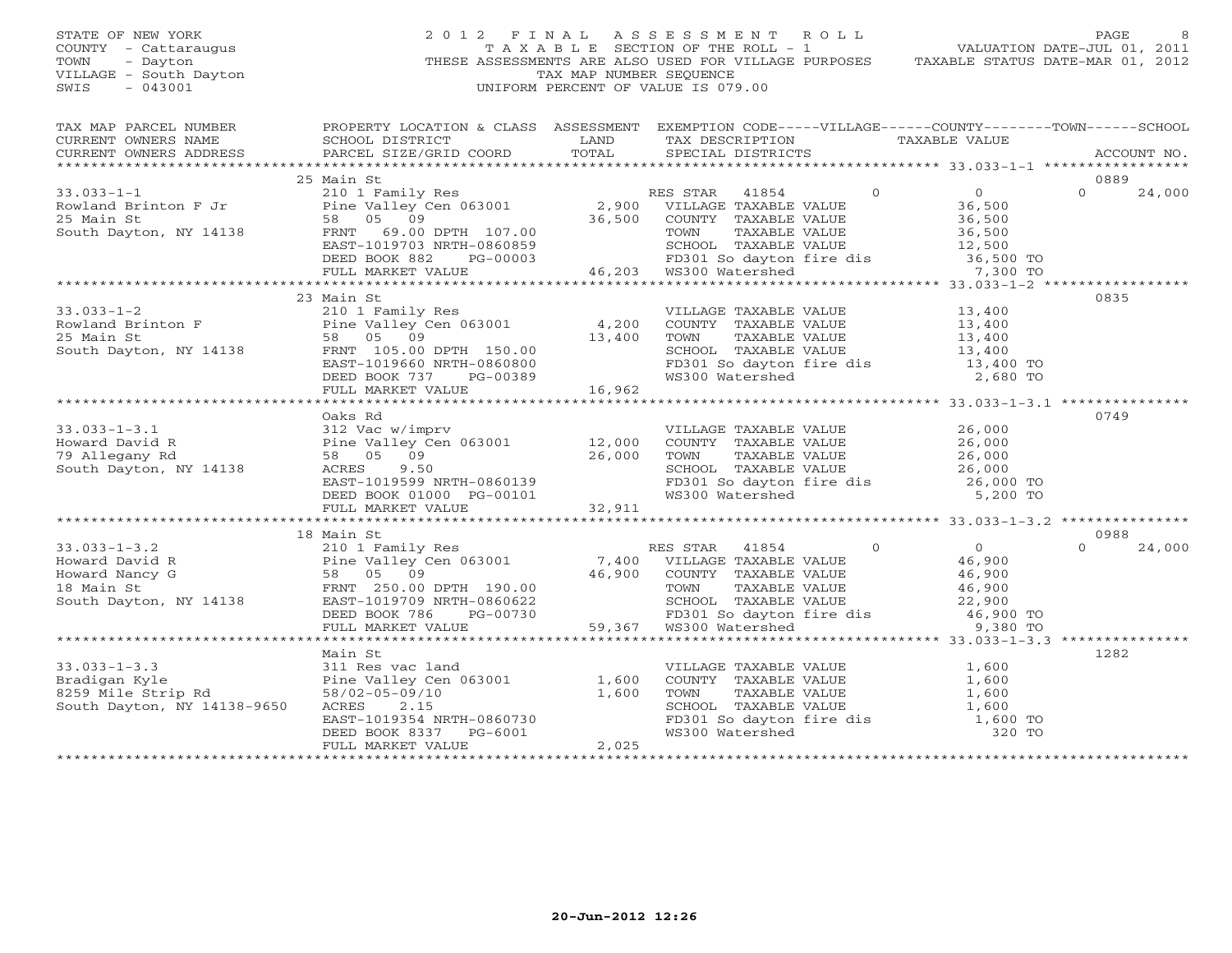| STATE OF NEW YORK<br>COUNTY - Cattaraugus<br>TOWN<br>- Dayton<br>VILLAGE - South Dayton<br>$-043001$<br>SWIS                                                                                                                                          | 2012 FINAL ASSESSMENT ROLL                                                                                                                                                                    | TAX MAP NUMBER SEQUENCE<br>UNIFORM PERCENT OF VALUE IS 079.00 |                   |                       | THESE ASSESSMENTS ARE ALSO USED FOR VILLAGE PURPOSES TAXABLE STATUS DATE-MAR 01, 2012                                                                                                                                                                                                  | PAGE        |             |
|-------------------------------------------------------------------------------------------------------------------------------------------------------------------------------------------------------------------------------------------------------|-----------------------------------------------------------------------------------------------------------------------------------------------------------------------------------------------|---------------------------------------------------------------|-------------------|-----------------------|----------------------------------------------------------------------------------------------------------------------------------------------------------------------------------------------------------------------------------------------------------------------------------------|-------------|-------------|
| TAX MAP PARCEL NUMBER<br>CURRENT OWNERS NAME<br>CURRENT OWNERS ADDRESS                                                                                                                                                                                | PROPERTY LOCATION & CLASS ASSESSMENT EXEMPTION CODE-----VILLAGE------COUNTY-------TOWN------SCHOOL<br>SCHOOL DISTRICT<br><b>EXAMPLE DESCRIPTION OF A LAND</b><br>PARCEL SIZE/GRID COORD TOTAL |                                                               | SPECIAL DISTRICTS |                       | TAX DESCRIPTION TAXABLE VALUE                                                                                                                                                                                                                                                          |             | ACCOUNT NO. |
|                                                                                                                                                                                                                                                       |                                                                                                                                                                                               |                                                               |                   |                       |                                                                                                                                                                                                                                                                                        |             |             |
| $33.033 - 1 - 3.4$                                                                                                                                                                                                                                    | Oaks Rd                                                                                                                                                                                       |                                                               |                   | 41720 684             | 684                                                                                                                                                                                                                                                                                    | 1254<br>684 | 684         |
|                                                                                                                                                                                                                                                       | 2,600 MG DIST 41720<br>2,600 VILLAGE TAXABLE VALUE<br>Pine Valley Cen 063001 2,600 VILLAGE TAXABLE VALUE                                                                                      |                                                               |                   |                       |                                                                                                                                                                                                                                                                                        |             |             |
|                                                                                                                                                                                                                                                       |                                                                                                                                                                                               |                                                               |                   |                       |                                                                                                                                                                                                                                                                                        |             |             |
|                                                                                                                                                                                                                                                       |                                                                                                                                                                                               |                                                               |                   |                       |                                                                                                                                                                                                                                                                                        |             |             |
|                                                                                                                                                                                                                                                       |                                                                                                                                                                                               |                                                               |                   |                       |                                                                                                                                                                                                                                                                                        |             |             |
|                                                                                                                                                                                                                                                       |                                                                                                                                                                                               |                                                               |                   |                       |                                                                                                                                                                                                                                                                                        |             |             |
| 33.033-1-3.4<br>Dye Timothy P<br>Dye Timothy P<br>Dye Margaret H<br>Se-05-09<br>South Dayton, NY 14138<br>NAY BE SUBJECT TO PAYMENT<br>TULL MARKET VALUE<br>TULL MARKET VALUE<br>PULL MARKET VALUE<br>PULL MARKET VALUE<br>TOWN<br>CHOOL TAXABLE VALU |                                                                                                                                                                                               |                                                               |                   |                       |                                                                                                                                                                                                                                                                                        |             |             |
|                                                                                                                                                                                                                                                       |                                                                                                                                                                                               |                                                               |                   |                       |                                                                                                                                                                                                                                                                                        |             |             |
|                                                                                                                                                                                                                                                       | 135 Oaks Rd                                                                                                                                                                                   |                                                               |                   |                       |                                                                                                                                                                                                                                                                                        | 0756        |             |
|                                                                                                                                                                                                                                                       |                                                                                                                                                                                               |                                                               |                   | VILLAGE TAXABLE VALUE | 100                                                                                                                                                                                                                                                                                    |             |             |
|                                                                                                                                                                                                                                                       |                                                                                                                                                                                               |                                                               |                   | COUNTY TAXABLE VALUE  | 100                                                                                                                                                                                                                                                                                    |             |             |
|                                                                                                                                                                                                                                                       |                                                                                                                                                                                               |                                                               |                   |                       |                                                                                                                                                                                                                                                                                        |             |             |
|                                                                                                                                                                                                                                                       | FRNT 225.00 DPTH 110.00<br>EAST-1019301 NRTH-0861670                                                                                                                                          |                                                               |                   |                       | TOWN TAXABLE VALUE 100<br>SCHOOL TAXABLE VALUE 100<br>FD301 So dayton fire dis 100 TO                                                                                                                                                                                                  |             |             |
|                                                                                                                                                                                                                                                       | DEED BOOK 5808 PG-6015                                                                                                                                                                        |                                                               |                   |                       |                                                                                                                                                                                                                                                                                        |             |             |
|                                                                                                                                                                                                                                                       | FULL MARKET VALUE                                                                                                                                                                             | 127<br>************                                           |                   |                       | ********************* 33.033-1-4.2 ***************                                                                                                                                                                                                                                     |             |             |
|                                                                                                                                                                                                                                                       | 135 Oaks Rd                                                                                                                                                                                   |                                                               |                   |                       |                                                                                                                                                                                                                                                                                        | 1302        |             |
|                                                                                                                                                                                                                                                       |                                                                                                                                                                                               |                                                               |                   |                       |                                                                                                                                                                                                                                                                                        |             | 24,000      |
|                                                                                                                                                                                                                                                       |                                                                                                                                                                                               |                                                               |                   |                       |                                                                                                                                                                                                                                                                                        |             |             |
|                                                                                                                                                                                                                                                       |                                                                                                                                                                                               |                                                               |                   |                       |                                                                                                                                                                                                                                                                                        |             |             |
|                                                                                                                                                                                                                                                       |                                                                                                                                                                                               |                                                               |                   |                       |                                                                                                                                                                                                                                                                                        |             |             |
|                                                                                                                                                                                                                                                       |                                                                                                                                                                                               |                                                               |                   |                       |                                                                                                                                                                                                                                                                                        |             |             |
|                                                                                                                                                                                                                                                       |                                                                                                                                                                                               |                                                               |                   |                       |                                                                                                                                                                                                                                                                                        |             |             |
| 33.033-1-4.2<br>EUS 210 1 Family Res<br>EUS 210 1 Family Res<br>FRNT 230.00<br>EEED BOOK 00996 PG-00144<br>FRNT 295.00<br>EED BOOK 00996 PG-00144<br>FULL MARIE VALUE<br>FRNT 295.00<br>South Dayton, NY 14138<br>DEED BOOK 00996 PG-00144<br>FULL    |                                                                                                                                                                                               |                                                               |                   |                       |                                                                                                                                                                                                                                                                                        |             |             |
|                                                                                                                                                                                                                                                       |                                                                                                                                                                                               |                                                               |                   |                       |                                                                                                                                                                                                                                                                                        |             |             |
|                                                                                                                                                                                                                                                       |                                                                                                                                                                                               |                                                               |                   |                       |                                                                                                                                                                                                                                                                                        | 0887        |             |
|                                                                                                                                                                                                                                                       |                                                                                                                                                                                               |                                                               |                   |                       | $\overline{0}$                                                                                                                                                                                                                                                                         | $\Omega$    | 19,500      |
|                                                                                                                                                                                                                                                       |                                                                                                                                                                                               |                                                               |                   |                       |                                                                                                                                                                                                                                                                                        |             |             |
|                                                                                                                                                                                                                                                       |                                                                                                                                                                                               |                                                               |                   |                       |                                                                                                                                                                                                                                                                                        |             |             |
|                                                                                                                                                                                                                                                       |                                                                                                                                                                                               |                                                               |                   |                       |                                                                                                                                                                                                                                                                                        |             |             |
|                                                                                                                                                                                                                                                       |                                                                                                                                                                                               |                                                               |                   |                       |                                                                                                                                                                                                                                                                                        |             |             |
|                                                                                                                                                                                                                                                       |                                                                                                                                                                                               |                                                               |                   |                       | 19,500 TO                                                                                                                                                                                                                                                                              |             |             |
|                                                                                                                                                                                                                                                       |                                                                                                                                                                                               |                                                               |                   |                       | 3,900 TO                                                                                                                                                                                                                                                                               |             |             |
|                                                                                                                                                                                                                                                       | 555 Pine St                                                                                                                                                                                   |                                                               |                   |                       | 19,500<br>260.00<br>260.00<br>260.00<br>27,500<br>27,500<br>27,500<br>27,500<br>27,500<br>27,500<br>27,500<br>27,500<br>27,500<br>289<br>24,684<br>27,600L<br>27,500<br>29,500<br>29,500<br>24,684<br>27,600<br>29,500<br>24,684<br>27,000<br>29,900<br>24,684<br>27,000<br>29,900<br> | 0829        |             |
|                                                                                                                                                                                                                                                       |                                                                                                                                                                                               |                                                               |                   | VILLAGE TAXABLE VALUE |                                                                                                                                                                                                                                                                                        |             |             |
| 33.033-1-6<br>Amerigas Propane Lp<br>Pine Valley Cen 063001 6,600<br>PO Box 798 58 05 09 56,100<br>Valley Forge, PA 19482-9908 ACRES 1.59                                                                                                             |                                                                                                                                                                                               |                                                               |                   | COUNTY TAXABLE VALUE  | 56,100<br>56.100<br>56,100                                                                                                                                                                                                                                                             |             |             |
|                                                                                                                                                                                                                                                       |                                                                                                                                                                                               |                                                               |                   |                       |                                                                                                                                                                                                                                                                                        |             |             |
| Valley Forge, PA 19482-9908                                                                                                                                                                                                                           |                                                                                                                                                                                               |                                                               |                   |                       | FOWN TAXABLE VALUE 56,100<br>SCHOOL TAXABLE VALUE 56,100                                                                                                                                                                                                                               |             |             |
|                                                                                                                                                                                                                                                       |                                                                                                                                                                                               |                                                               |                   |                       |                                                                                                                                                                                                                                                                                        |             |             |
|                                                                                                                                                                                                                                                       |                                                                                                                                                                                               |                                                               |                   |                       | FD301 So dayton fire dis 56,100 TO<br>WS300 Watershed 11,220 TO                                                                                                                                                                                                                        |             |             |
|                                                                                                                                                                                                                                                       |                                                                                                                                                                                               |                                                               |                   |                       |                                                                                                                                                                                                                                                                                        |             |             |
|                                                                                                                                                                                                                                                       |                                                                                                                                                                                               |                                                               |                   |                       |                                                                                                                                                                                                                                                                                        |             |             |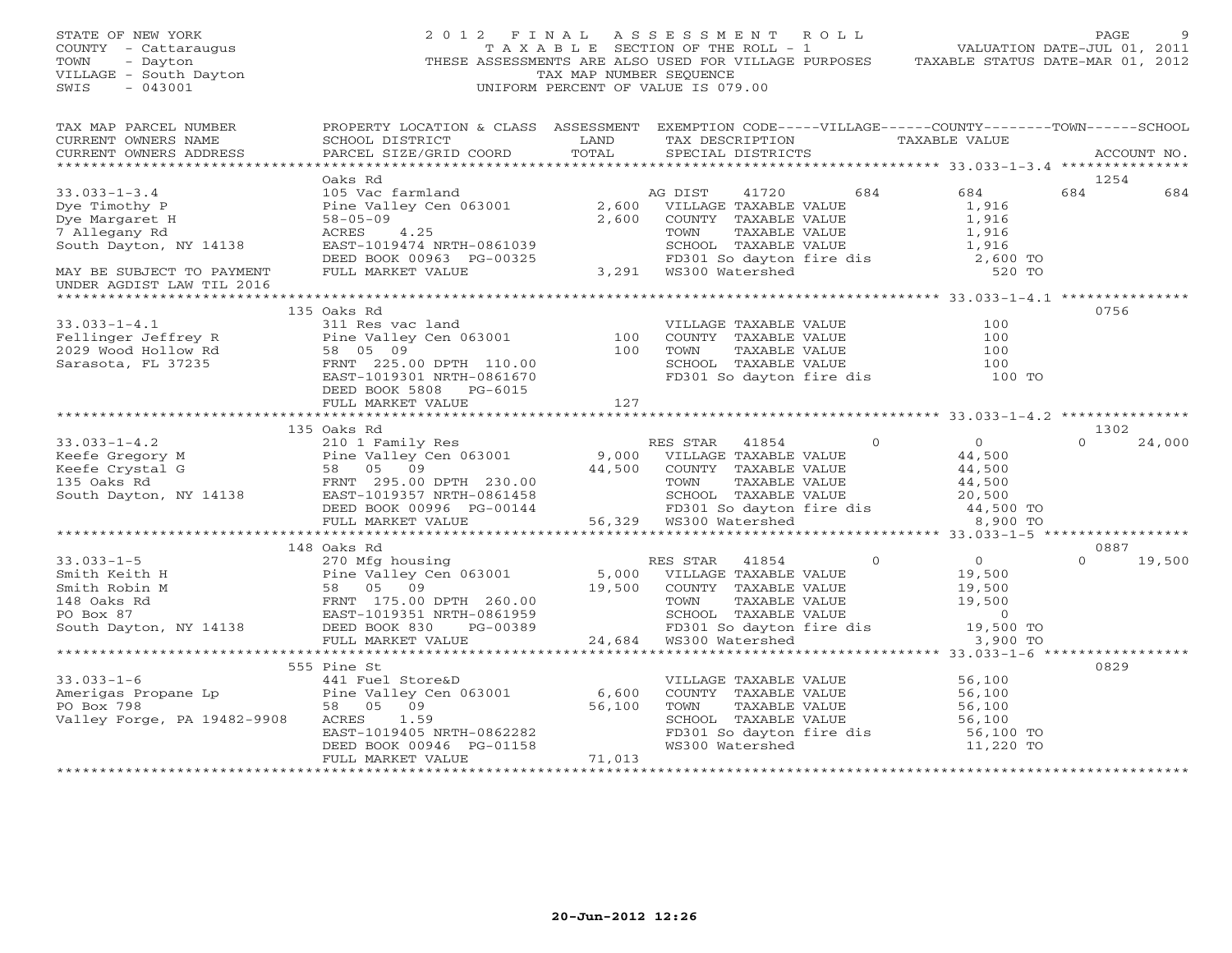| STATE OF NEW YORK<br>COUNTY - Cattaraugus<br>TOWN - Dayton<br>VILLAGE - South Dayton<br>THI - 043001                                                                                                                                                         |                                              | TAX MAP NUMBER SEQUENCE | 2012 FINAL ASSESSMENT ROLL<br>TAXABLE SECTION OF THE ROLL - 1 VALUATION DATE-JUL 01, 2011<br>THESE ASSESSMENTS ARE ALSO USED FOR VILLAGE PURPOSES TAXABLE STATUS DATE-MAR 01, 2012<br>UNIFORM PERCENT OF VALUE IS 079.00 | PAGE<br>10                 |
|--------------------------------------------------------------------------------------------------------------------------------------------------------------------------------------------------------------------------------------------------------------|----------------------------------------------|-------------------------|--------------------------------------------------------------------------------------------------------------------------------------------------------------------------------------------------------------------------|----------------------------|
|                                                                                                                                                                                                                                                              |                                              |                         |                                                                                                                                                                                                                          |                            |
|                                                                                                                                                                                                                                                              | 517 Pine St                                  |                         |                                                                                                                                                                                                                          | 0855                       |
|                                                                                                                                                                                                                                                              |                                              |                         |                                                                                                                                                                                                                          |                            |
| 33.033-1-7.1<br>Survey and the Smith Steven W<br>Smith Steven W<br>Smith Carol J<br>Smith Carol J<br>Smith Carol J<br>Secretary Center of COUNTY TAXABLE VALUE<br>Secretary Center of COUNTY TAXABLE VALUE<br>TAXABLE VALUE<br>Survey RANABLE V              |                                              |                         |                                                                                                                                                                                                                          |                            |
|                                                                                                                                                                                                                                                              |                                              |                         |                                                                                                                                                                                                                          |                            |
|                                                                                                                                                                                                                                                              |                                              |                         |                                                                                                                                                                                                                          |                            |
| 33.033-1-7.3<br>Smith Steven W<br>Smith Steven W<br>Smith Carol J<br>Smith Carol J<br>Smith Carol Sancton Day<br>Smith Carol Sancton Day<br>Section ACRES 2.85<br>South Dayton, NY 14138<br>DEED BOOK 5783 PG-3003<br>TOWN TAXABLE VALUE<br>SCRIGOL          | 547 Pine St                                  |                         |                                                                                                                                                                                                                          | 1196                       |
|                                                                                                                                                                                                                                                              |                                              |                         |                                                                                                                                                                                                                          |                            |
|                                                                                                                                                                                                                                                              |                                              |                         |                                                                                                                                                                                                                          |                            |
|                                                                                                                                                                                                                                                              |                                              |                         |                                                                                                                                                                                                                          | 1223<br>$\Omega$<br>49,760 |
|                                                                                                                                                                                                                                                              |                                              |                         |                                                                                                                                                                                                                          |                            |
|                                                                                                                                                                                                                                                              | Oaks Rd                                      |                         |                                                                                                                                                                                                                          | 1224                       |
| 33.033-1-7.5<br>Smith Steven W<br>Smith Carol J<br>Smith Carol J<br>8637 Cottage Rd<br>South Dayton, NY 14138<br>CON BAST-1019475 NRTH-0861881<br>DEED BOOK 5783<br>PG-3003<br>CON BAST-1019475 NRTH-0861881<br>DEED BOOK 5783<br>PG-3003<br>CON BAST        |                                              |                         | VILLAGE TAXABLE VALUE 4,300<br>COUNTY TAXABLE VALUE 4,300<br>TOWN TAXABLE VALUE 4,300<br>SCHOOL TAXABLE VALUE 4,300<br>FD301 So dayton fire dis 4,300 TO<br>WS300 Watershed 860 TO                                       |                            |
|                                                                                                                                                                                                                                                              |                                              |                         |                                                                                                                                                                                                                          |                            |
| 33.033-1-9<br>Matta Abisai P<br>Matta Abisai P<br>PO Box 26<br>South Dayton, NY 14138<br>Matta Abisai P<br>PO Box 26<br>PUMPhouse<br>PUMPhouse<br>PUMPhouse<br>RACRES<br>2009<br>RACRES<br>EAST-1020032 NRTH-0861618<br>EAST-1020032 NRTH-0861618<br>EAST-10 | Pine St                                      |                         |                                                                                                                                                                                                                          | 5006                       |
|                                                                                                                                                                                                                                                              | DEED BOOK 10959 PG-7001<br>FULL MARKET VALUE | 9,114                   |                                                                                                                                                                                                                          |                            |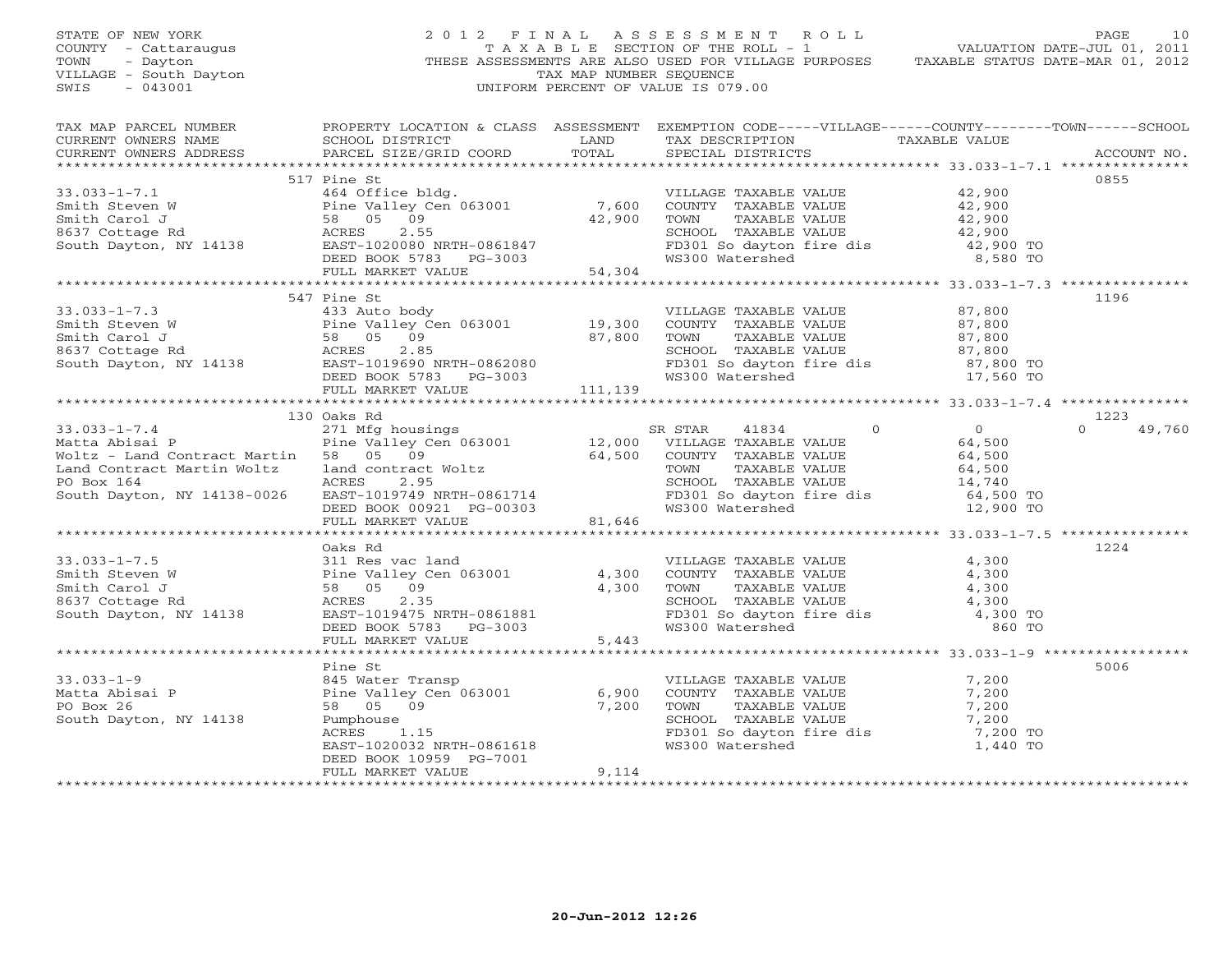| STATE OF NEW YORK<br>COUNTY - Cattaraugus<br>TOWN - Dayton<br>VILLAGE - South Dayton<br>~~~~ - 043001                                                                                                                                                                                                                                                                                                                                        |                                         | TAX MAP NUMBER SEQUENCE | 2012 FINAL ASSESSMENT ROLL<br>Z U 1 Z F I N A L A S S E S S M E N T R O L L<br>T A X A B L E SECTION OF THE ROLL - 1<br>THESE ASSESSMENTS ARE ALLSO USED FOR VILLAGE PURPOSES TAXABLE STATUS DATE-MAR 01, 2012<br>UNIFORM PERCENT OF VALUE IS 079.00 | PAGE<br>11                 |
|----------------------------------------------------------------------------------------------------------------------------------------------------------------------------------------------------------------------------------------------------------------------------------------------------------------------------------------------------------------------------------------------------------------------------------------------|-----------------------------------------|-------------------------|------------------------------------------------------------------------------------------------------------------------------------------------------------------------------------------------------------------------------------------------------|----------------------------|
| CURRENT OWNERS ADDRESS                                                                                                                                                                                                                                                                                                                                                                                                                       |                                         |                         |                                                                                                                                                                                                                                                      | ACCOUNT NO.                |
| 33.033-1-10.1<br>Matta Abisai P<br>PO Box 26<br>South Dayton, NY 14138-0026<br>Matta Abisai P<br>271 Mfg housings<br>PO Box 26<br>58 05 09<br>South Dayton, NY 14138-0026<br>EAST-1019763 NRTH-0861355<br>DEED BOOK 908<br>PG-00394<br>PO BOX 26<br>FD3                                                                                                                                                                                      | 118 Oaks Rd                             |                         |                                                                                                                                                                                                                                                      | 0881                       |
|                                                                                                                                                                                                                                                                                                                                                                                                                                              | 63 Main St                              |                         |                                                                                                                                                                                                                                                      | 1179                       |
| 33.033-1-10.2<br>PV Housing Dev. Fund Co. Inc. Pine Valley Cen 063001<br>T15 Central Ave 58 05 09<br>Dunkirk, NY 14048 ACRES 2.10<br>Dunkirk, NY 14048 ACRES 2.10<br>DEED BOOK 7286 PG-9001<br>POW TAXABLE VALUE ON TOWAREL VALUE 0<br>DEED                                                                                                                                                                                                  |                                         |                         |                                                                                                                                                                                                                                                      | 47,000 47,000              |
|                                                                                                                                                                                                                                                                                                                                                                                                                                              | 55 Main St                              |                         |                                                                                                                                                                                                                                                      | 0857                       |
|                                                                                                                                                                                                                                                                                                                                                                                                                                              |                                         |                         |                                                                                                                                                                                                                                                      | $\Omega$<br>24,000         |
|                                                                                                                                                                                                                                                                                                                                                                                                                                              |                                         |                         |                                                                                                                                                                                                                                                      |                            |
| 33.033-1-12.2 (off) Main st<br>Baker Jeanne M<br>Po Box 128 (011) Res vac land<br>Po Box 128 58 05 09 1,100 TOWN TAXABLE VALUE 1,100<br>South Dayton, NY 14138 FRNT 173.00 DPTH 147.58<br>EAST-1020080 NRTH-0861433 NERE PO MAIN (011)                                                                                                                                                                                                       | (off) Main St<br>DEED BOOK 861 PG-00331 |                         | TOWN TAXABLE VALUE<br>SCHOOL TAXABLE VALUE<br>SCHOOL TAXABLE VALUE<br>FD301 So dayton fire dis<br>WS300 Watershed<br>220 TO                                                                                                                          | 0978                       |
|                                                                                                                                                                                                                                                                                                                                                                                                                                              | FULL MARKET VALUE 1,392                 |                         |                                                                                                                                                                                                                                                      |                            |
| $\begin{tabular}{lllllllllllllllllllll} \textbf{33.033--1--13} & \textbf{45 Main St} & \textbf{210 1 Family Res} & \textbf{RES STAR} & \textbf{41854} & \textbf{0} & \textbf{0} \\ \textbf{Petersen Francis R} & \textbf{Pine Valley Cen 063001} & \textbf{8,000 VILLAGE TAXABLE VALUE} & \textbf{59,800} \\ \textbf{Petersen Lori K} & \textbf{S0 5 09} & \textbf{59,800} & \textbf{59,800} & \textbf{COUNTY TAXABLE VALUE} & \textbf{59,8$ | 45 Main St                              |                         | UWW TAXABLE VALUE<br>SCHOOL TAXABLE VALUE<br>FD301 So dayton fire dis 59,800 TO<br>WS300 Watershed 11,960 TO                                                                                                                                         | 0785<br>$\Omega$<br>24,000 |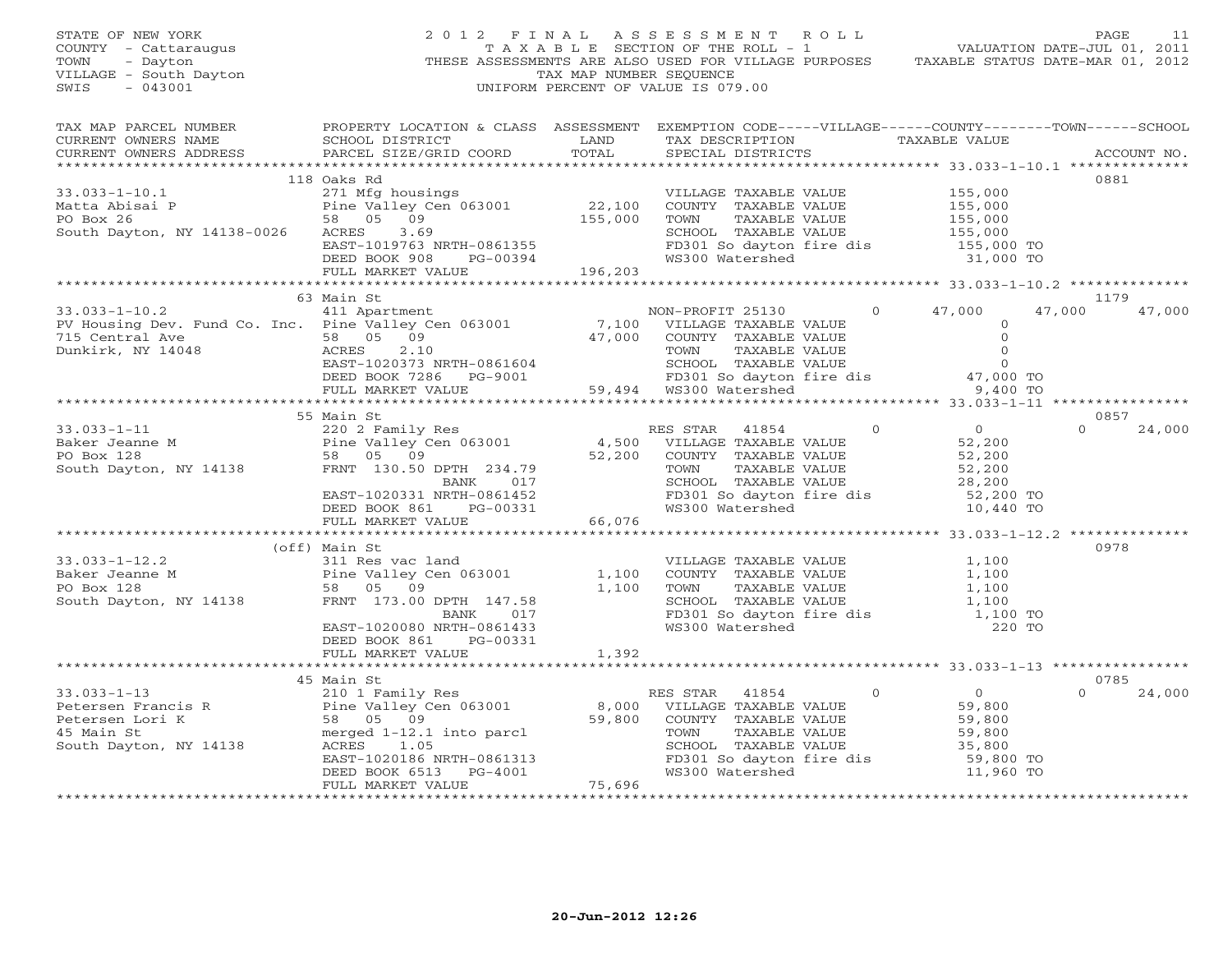| STATE OF NEW YORK<br>COUNTY - Cattaraugus<br>- Dayton<br>TOWN<br>VILLAGE - South Dayton<br>SWIS<br>$-043001$                          |                                                                                                                                                                                                                                                                                  | TAX MAP NUMBER SEQUENCE | 2012 FINAL ASSESSMENT ROLL<br>THESE ASSESSMENTS ARE ALSO USED FOR VILLAGE PURPOSES TAXABLE STATUS DATE-MAR 01, 2012<br>UNIFORM PERCENT OF VALUE IS 079.00                                                        |                                                                                       | PAGE<br>12                                                               |
|---------------------------------------------------------------------------------------------------------------------------------------|----------------------------------------------------------------------------------------------------------------------------------------------------------------------------------------------------------------------------------------------------------------------------------|-------------------------|------------------------------------------------------------------------------------------------------------------------------------------------------------------------------------------------------------------|---------------------------------------------------------------------------------------|--------------------------------------------------------------------------|
| TAX MAP PARCEL NUMBER<br>CURRENT OWNERS NAME<br>CURRENT OWNERS ADDRESS                                                                | SCHOOL DISTRICT<br><b>EXAMPLE SERVICE SERVICE SERVICE SERVICE SERVICE SERVICE SERVICE SERVICE SERVICE SERVICE SERVICE SERVICE SERVICE</b><br>PARCEL SIZE/GRID COORD                                                                                                              | TOTAL                   | PROPERTY LOCATION & CLASS ASSESSMENT EXEMPTION CODE-----VILLAGE------COUNTY-------TOWN------SCHOOL<br>TAX DESCRIPTION TAXABLE VALUE<br>SPECIAL DISTRICTS                                                         |                                                                                       | ACCOUNT NO.                                                              |
| $33.033 - 1 - 14.1$<br>Matta Abisai P                                                                                                 | 29 Main St<br>271 Mfg housings<br>Pine Valley Cen 063001 4,000<br>58 05 09 26,000                                                                                                                                                                                                |                         | VILLAGE TAXABLE VALUE<br>COUNTY TAXABLE VALUE                                                                                                                                                                    | 26,000                                                                                | 0734                                                                     |
| PO Box 26<br>South Dayton, NY 14138                                                                                                   | FRNT 139.30 DPTH 211.20<br>EAST-1019795 NRTH-0860996<br>DEED BOOK 874 PG-00802                                                                                                                                                                                                   |                         | TAXABLE VALUE<br>TOWN<br>SCHOOL TAXABLE VALUE<br>FD301 So dayton fire dis<br>WS300 Watershed 5,200 TO                                                                                                            | 26,000<br>26,000<br>26,000                                                            |                                                                          |
|                                                                                                                                       | FULL MARKET VALUE                                                                                                                                                                                                                                                                | 32,911                  |                                                                                                                                                                                                                  |                                                                                       |                                                                          |
|                                                                                                                                       | 37 Main St                                                                                                                                                                                                                                                                       |                         |                                                                                                                                                                                                                  |                                                                                       | 1142                                                                     |
| $33.033 - 1 - 14.2$                                                                                                                   | Main St<br>210 1 Family Res<br>Pine Valley Cen 063001 4,800<br>58 05 09 37,600<br>FRNT 112.00 DPTH 150.00<br>EAST-1019994 NRTH-0861140<br>DEED BOOK 2707 PG-7001                                                                                                                 |                         | $\overline{0}$<br>RES STAR 41854<br>VILLAGE TAXABLE VALUE<br>COUNTY TAXABLE VALUE<br>TOWN      TAXABLE VALUE<br>SCHOOL   TAXABLE VALUE                                                                           | $0$<br>37,600<br>37,600<br>37,600<br>13,600                                           | $\Omega$<br>24,000                                                       |
|                                                                                                                                       | FULL MARKET VALUE                                                                                                                                                                                                                                                                |                         | FD301 So dayton fire dis<br>47,595 WS300 Watershed                                                                                                                                                               | 37,600 TO<br>7,520 TO                                                                 |                                                                          |
|                                                                                                                                       |                                                                                                                                                                                                                                                                                  |                         |                                                                                                                                                                                                                  |                                                                                       |                                                                          |
|                                                                                                                                       | 29 Main St                                                                                                                                                                                                                                                                       |                         |                                                                                                                                                                                                                  |                                                                                       | 1288                                                                     |
| $33.033 - 1 - 14.3$<br>Manners Theodore A<br>Manners Ineodore A<br>Manners Margaret E<br>29 Main St<br>5 Devis<br>S. Dayton, NY 14138 | WET C/T<br>270 Mfg housing<br>Pine Valley Cen 063001 4,000 AGED C/T<br>58 05 09 28,000 SR STAR<br>Pine Valley (<br>58 05 09<br>FRNT 140.00<br>EAST-1019880<br>FRNT 140.00 DPTH 231.80<br>EAST-1019880 NRTH-0861090<br>DEED BOOK 8079 PG-8003                                     |                         | 41121 4,200<br>11,900<br>41801<br>28,000 SR STAR<br>41834 0<br>VILLAGE TAXABLE VALUE<br>COUNTY TAXABLE VALUE<br>TOWN TAXABLE VALUE<br>35,443 SCHOOL TAXABLE VALUE<br>FD301 So dayton fire dis<br>WS300 Watershed | 4,200<br>11,900<br>$\begin{array}{c} 0 \\ 11,900 \end{array}$<br>$11,900$<br>$11,900$ | 4,200<br>$\circ$<br>11,900<br>$\overline{0}$<br>$\overline{0}$<br>28,000 |
|                                                                                                                                       | FULL MARKET VALUE                                                                                                                                                                                                                                                                |                         |                                                                                                                                                                                                                  | $\overline{0}$<br>28,000 TO                                                           |                                                                          |
|                                                                                                                                       |                                                                                                                                                                                                                                                                                  |                         |                                                                                                                                                                                                                  | 28,000 TO                                                                             |                                                                          |
|                                                                                                                                       | 41 Main St                                                                                                                                                                                                                                                                       |                         |                                                                                                                                                                                                                  |                                                                                       | 1289                                                                     |
| $33.033 - 1 - 14.4$                                                                                                                   | 270 Mfg housing<br>Pine Valley Cen 063001 2,600<br>Sierszewski Mark A<br>Fine Valley Cen 063001<br>Gierszewski Rhonda C<br>37 Main St<br>South Dayton, NY 14138<br>EAST-1019933 NRTH-0861214<br>PERT 1019933 NRTH-0861214<br>PERT 1019933 NRTH-0861214<br>DEED BOOK 2707 PG-7001 | 25,000                  | VILLAGE TAXABLE VALUE<br>COUNTY TAXABLE VALUE<br>TAXABLE VALUE<br>TOWN<br>SCHOOL TAXABLE VALUE<br>FD301 So dayton fire dis<br>WS300 Watershed                                                                    | 25,000<br>25,000<br>25,000<br>25,000<br>25,000 TO<br>25,000 TO                        |                                                                          |
|                                                                                                                                       | FULL MARKET VALUE                                                                                                                                                                                                                                                                | 31,646                  |                                                                                                                                                                                                                  |                                                                                       |                                                                          |
|                                                                                                                                       | **************************<br>28 Main St                                                                                                                                                                                                                                         | ************            |                                                                                                                                                                                                                  | ************************** 33.033-2-1 ***************                                 | 0834                                                                     |
| $33.033 - 2 - 1$<br>Spencer Brenda<br>194 Route 322<br>S. Dayton, NY 14138                                                            | 210 1 Family Res<br>Pine Valley Cen 063001<br>58 05 09<br>4138 FRNT 107.00 DPTH 64.00<br>FRNT 107.00 DPTH 64.00<br>EAST-1019838 NRTH-0860779<br>DEED BOOK 9670 PG-9002                                                                                                           | 2,700<br>13,900         | VILLAGE TAXABLE VALUE<br>COUNTY TAXABLE VALUE<br>TOWN<br>TAXABLE VALUE<br>SCHOOL TAXABLE VALUE<br>FD301 So dayton fire dis<br>WS300 Watershed                                                                    | 13,900<br>13,900<br>13,900<br>13,900<br>13,900<br>13,900 TO<br>2,780 TO               |                                                                          |
|                                                                                                                                       | FULL MARKET VALUE                                                                                                                                                                                                                                                                | 17,595                  |                                                                                                                                                                                                                  |                                                                                       |                                                                          |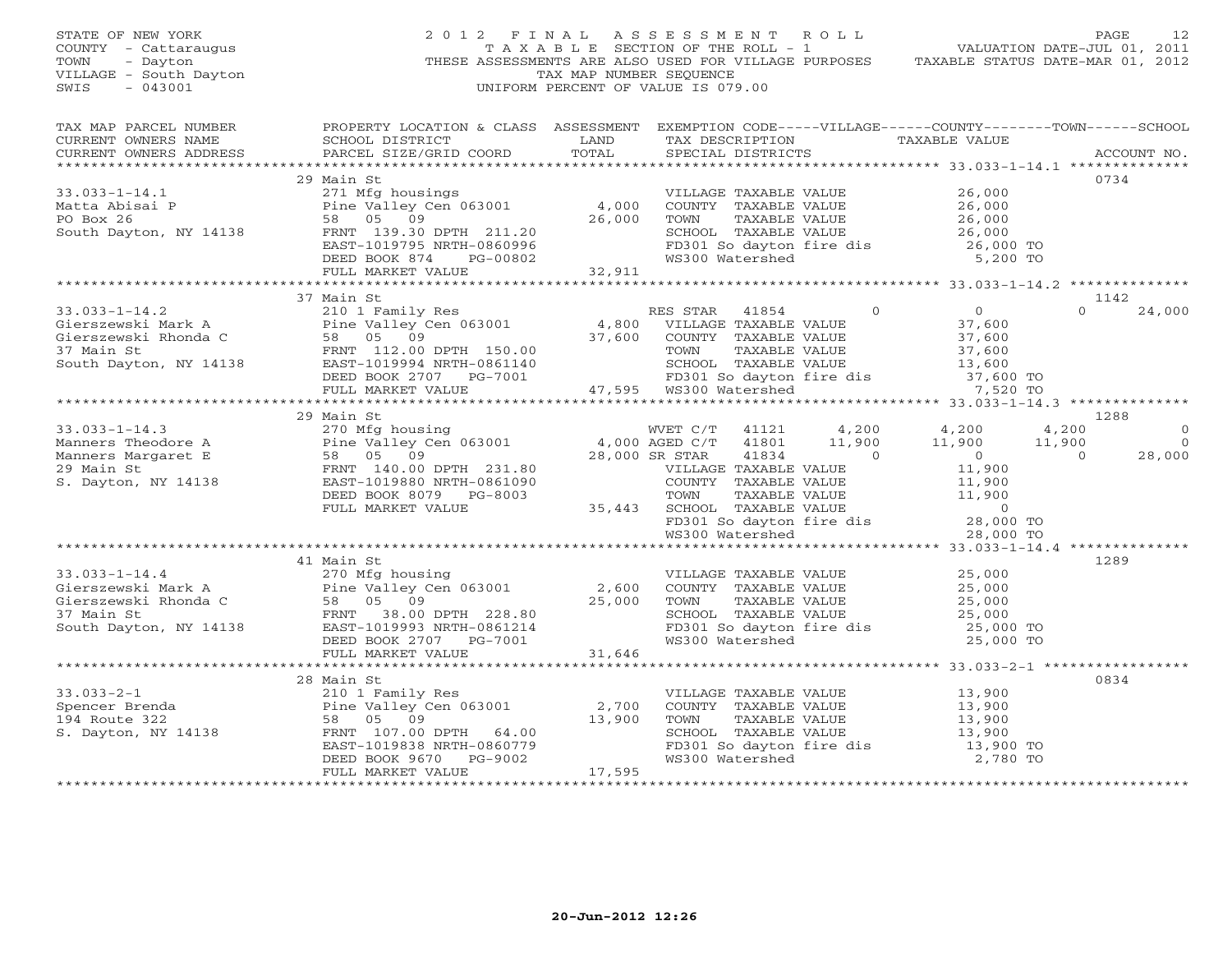| STATE OF NEW YORK<br>COUNTY - Cattaraugus<br>TOWN<br>- Dayton<br>VILLAGE - South Dayton<br>$-043001$<br>SWIS |                                                                                                                                                                                                                                                                                                                                                                                                                                                      | TAX MAP NUMBER SEOUENCE | 2012 FINAL ASSESSMENT ROLL<br>UNIFORM PERCENT OF VALUE IS 079.00                                                                                                       | PAGE<br>13<br>TAXABLE SECTION OF THE ROLL - 1 VALUATION DATE-JUL 01, 2011<br>THESE ASSESSMENTS ARE ALSO USED FOR VILLAGE PURPOSES TAXABLE STATUS DATE-MAR 01, 2012 |
|--------------------------------------------------------------------------------------------------------------|------------------------------------------------------------------------------------------------------------------------------------------------------------------------------------------------------------------------------------------------------------------------------------------------------------------------------------------------------------------------------------------------------------------------------------------------------|-------------------------|------------------------------------------------------------------------------------------------------------------------------------------------------------------------|--------------------------------------------------------------------------------------------------------------------------------------------------------------------|
| CURRENT OWNERS NAME<br>CURRENT OWNERS ADDRESS                                                                | SCHOOL DISTRICT<br><b>EXAMPLE SERVICE SERVICE SERVICE SERVICE SERVICE SERVICE SERVICE SERVICE SERVICE SERVICE SERVICE SERVICE SERVICE</b><br>PARCEL SIZE/GRID COORD                                                                                                                                                                                                                                                                                  | TOTAL                   | TAX DESCRIPTION TAXABLE VALUE<br>SPECIAL DISTRICTS                                                                                                                     | TAX MAP PARCEL NUMBER THE PROPERTY LOCATION & CLASS ASSESSMENT EXEMPTION CODE-----VILLAGE------COUNTY-------TOWN------SCHOOL<br>ACCOUNT NO.                        |
|                                                                                                              |                                                                                                                                                                                                                                                                                                                                                                                                                                                      |                         |                                                                                                                                                                        |                                                                                                                                                                    |
| PO Box 311<br>South Dayton, NY 14138                                                                         | 38 Main St<br>58 05 09<br>ACRES<br>3.76<br>ACRES 3.76<br>EAST-1020067 NRTH-0860825<br>DEED BOOK 00992 PG-00642<br>FULL MARKET VALUE 24,051                                                                                                                                                                                                                                                                                                           | 19,000<br>24,051        | VILLAGE TAXABLE VALUE<br>COUNTY TAXABLE VALUE<br>TOWN TAXABLE VALUE<br>SCHOOL TAXABLE VALUE 19,000<br>FD301 So dayton fire dis 19,000 TO<br>WS300 Watershed 3,800 TO   | 0917<br>19,000<br>19,000<br>19,000<br>10,000                                                                                                                       |
|                                                                                                              |                                                                                                                                                                                                                                                                                                                                                                                                                                                      |                         |                                                                                                                                                                        |                                                                                                                                                                    |
| $33.033 - 2 - 3$                                                                                             | 44 Main St<br>311 Res vac land<br>3.000 EAST 1020287 NRTH-0861031<br>Howard Richard C Pine Valley Cen 063001 2,800<br>Box 352 Main St 58 05 09<br>South Dayton, NY 14138 FRNT 49.50 DPTH 304.00<br>EAST-1020287 NRTH-0861031<br>DEED BOOK 00946 PG-00941<br>TULL MARKET VALU                                                                                                                                                                         |                         | VILLAGE TAXABLE VALUE<br>COUNTY TAXABLE VALUE<br>TOWN TAXABLE VALUE 2,800<br>SCHOOL TAXABLE VALUE 2,800<br>FD301 So dayton fire dis 2,800 TO<br>WS300 Watershed 560 TO | 0737<br>2,800                                                                                                                                                      |
|                                                                                                              |                                                                                                                                                                                                                                                                                                                                                                                                                                                      | 3,544                   |                                                                                                                                                                        |                                                                                                                                                                    |
|                                                                                                              |                                                                                                                                                                                                                                                                                                                                                                                                                                                      |                         |                                                                                                                                                                        |                                                                                                                                                                    |
|                                                                                                              |                                                                                                                                                                                                                                                                                                                                                                                                                                                      |                         |                                                                                                                                                                        | 0745                                                                                                                                                               |
|                                                                                                              |                                                                                                                                                                                                                                                                                                                                                                                                                                                      |                         |                                                                                                                                                                        | $\Omega$<br>49,760                                                                                                                                                 |
|                                                                                                              |                                                                                                                                                                                                                                                                                                                                                                                                                                                      |                         |                                                                                                                                                                        |                                                                                                                                                                    |
|                                                                                                              | 54 Main St                                                                                                                                                                                                                                                                                                                                                                                                                                           |                         |                                                                                                                                                                        | 0807                                                                                                                                                               |
|                                                                                                              | $\begin{tabular}{lllllllllllllllllll} 33.033-2-5.1 & 54 Main St & \text{RES STAR} & 41854 & 0 \\ \text{Douglas Thomas E Jr & \text{Pine Valley Cen 063001} & \text{4,100 VILLAGE TAXABLE VALUE \\ \text{Moynihan Heather K} & 58 05 09 \\ \text{Schömin Set} & \text{S4 Main St} & \text{FRNT} & 99.00 DPTH & 149.32 & \text{TOWN TAXABLE VALUE \\ \text{South Dayton, NY 14138} & \text{BANK} & 017 & \text{SCHOOL TAXABLE VALUE \\ \text{EAST}-10$ |                         | FD301 So dayton fire dis<br>WS300 Watershed                                                                                                                            | $0\ \begin{array}{c} 0 \ 42\, ,700 \ 42\, ,700 \ 42\, ,700 \ 18\, ,700 \end{array}$<br>24,000<br>$\Omega$<br>42,700 TO<br>8,540 TO                                 |
|                                                                                                              |                                                                                                                                                                                                                                                                                                                                                                                                                                                      |                         |                                                                                                                                                                        |                                                                                                                                                                    |
|                                                                                                              |                                                                                                                                                                                                                                                                                                                                                                                                                                                      |                         |                                                                                                                                                                        |                                                                                                                                                                    |
|                                                                                                              | 33.033-2-5.2<br>Moynihan Heather K<br>Douglas Thomas E Jr<br>Sa (1890 OUNTY TAXABLE VALUE)<br>Douglas Thomas E Jr<br>Sa (1890 OUNTY TAXABLE VALUE)<br>Sa (16,900 COUNTY TAXABLE VALUE)<br>Sa (16,900 OUNTY TAXABLE VALUE)<br>South Dayton, NY                                                                                                                                                                                                        |                         |                                                                                                                                                                        | 1162<br>$\Omega$<br>16,900                                                                                                                                         |
|                                                                                                              |                                                                                                                                                                                                                                                                                                                                                                                                                                                      |                         |                                                                                                                                                                        |                                                                                                                                                                    |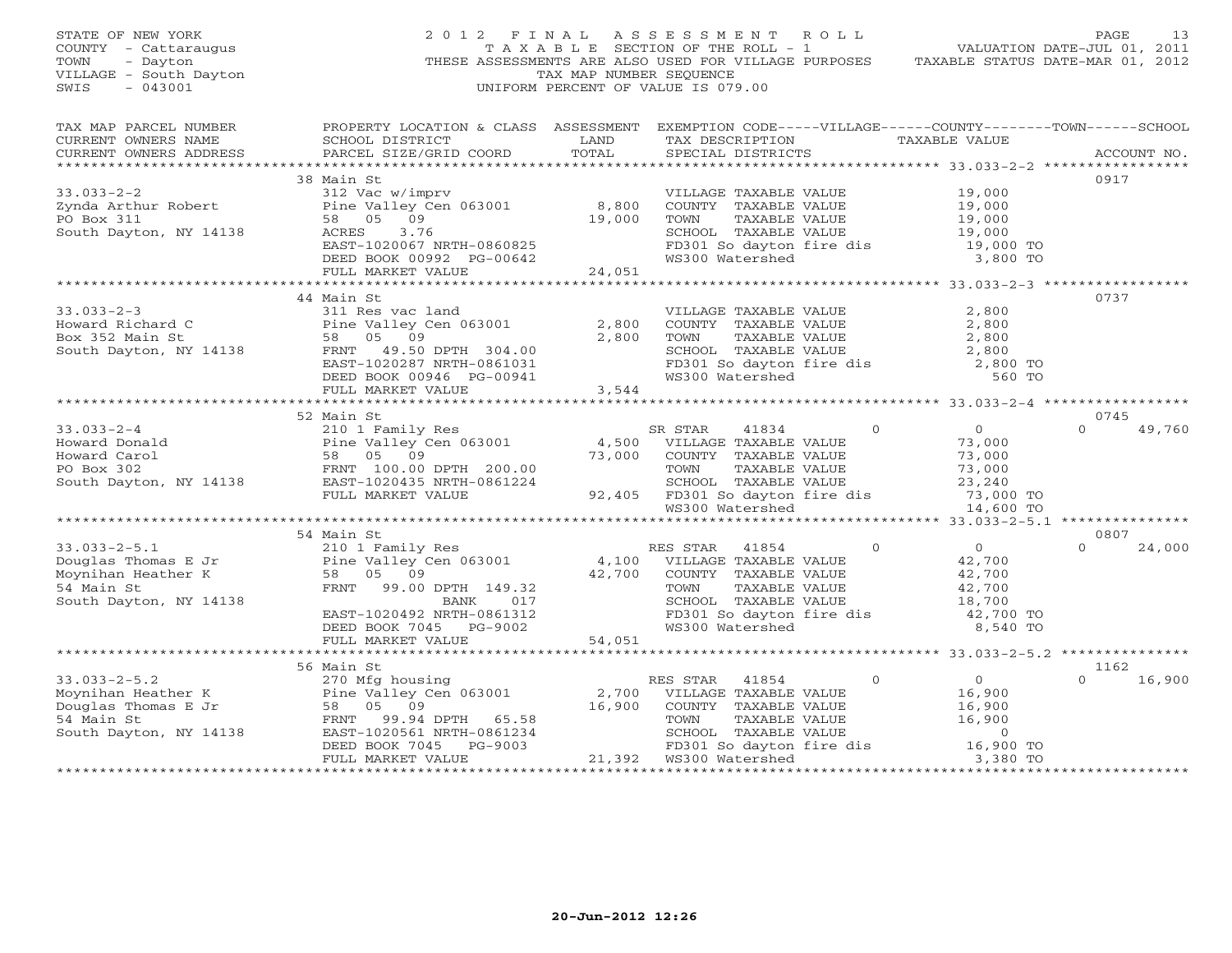| STATE OF NEW YORK<br>COUNTY - Cattaraugus<br>- Dayton<br>TOWN<br>VILLAGE - South Dayton<br>$-043001$<br>SWIS | 2012 FINAL                                                                                         |        | A S S E S S M E N T A O L L<br>TAX MAP NUMBER SEOUENCE<br>UNIFORM PERCENT OF VALUE IS 079.00 |                                             | TAXABLE SECTION OF THE ROLL - 1 VALUATION DATE-JUL 01, 2011<br>THESE ASSESSMENTS ARE ALSO USED FOR VILLAGE PURPOSES TAXABLE STATUS DATE-MAR 01, 2012 |                    | PAGE<br>14         |
|--------------------------------------------------------------------------------------------------------------|----------------------------------------------------------------------------------------------------|--------|----------------------------------------------------------------------------------------------|---------------------------------------------|------------------------------------------------------------------------------------------------------------------------------------------------------|--------------------|--------------------|
| TAX MAP PARCEL NUMBER                                                                                        | PROPERTY LOCATION & CLASS ASSESSMENT EXEMPTION CODE-----VILLAGE------COUNTY-------TOWN------SCHOOL |        |                                                                                              |                                             |                                                                                                                                                      |                    |                    |
| CURRENT OWNERS NAME                                                                                          | SCHOOL DISTRICT                                                                                    | LAND   |                                                                                              |                                             | TAX DESCRIPTION TAXABLE VALUE                                                                                                                        |                    |                    |
| CURRENT OWNERS ADDRESS                                                                                       | PARCEL SIZE/GRID COORD                                                                             | TOTAL  | SPECIAL DISTRICTS                                                                            |                                             |                                                                                                                                                      |                    | ACCOUNT NO.        |
|                                                                                                              | 62 Main St                                                                                         |        |                                                                                              |                                             |                                                                                                                                                      |                    | 0702               |
| $33.033 - 2 - 6$                                                                                             | 210 1 Family Res                                                                                   |        |                                                                                              | VILLAGE TAXABLE VALUE                       | 38,000                                                                                                                                               |                    |                    |
| Baldwin Susan L                                                                                              | Pine Valley Cen 063001 4,500                                                                       |        |                                                                                              | COUNTY TAXABLE VALUE                        | $38,000$<br>$38,000$                                                                                                                                 |                    |                    |
| 1141 Rte 83                                                                                                  | 58 05 09                                                                                           | 38,000 | TOWN                                                                                         | TAXABLE VALUE                               |                                                                                                                                                      |                    |                    |
| South Dayton, NY 14138 FRNT 97.00 DPTH 227.00                                                                |                                                                                                    |        |                                                                                              |                                             |                                                                                                                                                      |                    |                    |
|                                                                                                              | EAST-1020598 NRTH-0861335                                                                          |        |                                                                                              |                                             |                                                                                                                                                      |                    |                    |
|                                                                                                              | DEED BOOK 01008 PG-00761<br>FULL MARKET VALUE 48,101                                               |        | WS300 Watershed                                                                              |                                             |                                                                                                                                                      | 7,600 TO           |                    |
|                                                                                                              |                                                                                                    | 48,101 |                                                                                              |                                             |                                                                                                                                                      |                    |                    |
|                                                                                                              | 46 Main St                                                                                         |        |                                                                                              |                                             |                                                                                                                                                      |                    | 0747               |
| $33.033 - 2 - 7$                                                                                             |                                                                                                    |        | AGED C/T                                                                                     | 41801                                       | 33,550<br>33,550                                                                                                                                     | 33,550             | $\circ$            |
| Howard Richard C Life Us                                                                                     | 210 1 Family Res<br>Pine Valley Cen 063001 23,300 SR STAR<br>58 05 06                              |        |                                                                                              | $\sim$ 0<br>41834                           | $\sim$ 0                                                                                                                                             | $\Omega$           | 49,760             |
| 46 Main St                                                                                                   | 58 05<br>09                                                                                        |        | 67,100 VILLAGE TAXABLE VALUE                                                                 |                                             | 33,550                                                                                                                                               |                    |                    |
| South Dayton, NY 14138                                                                                       | Life Use $8/17/94$ by will                                                                         |        |                                                                                              | COUNTY TAXABLE VALUE                        | 33,550<br>33,550                                                                                                                                     |                    |                    |
|                                                                                                              | ACRES 23.14                                                                                        |        | TOWN                                                                                         | TAXABLE VALUE                               |                                                                                                                                                      |                    |                    |
|                                                                                                              | EAST-1020518 NRTH-0860579                                                                          |        |                                                                                              | SCHOOL TAXABLE VALUE                        | 33,550<br>17,340                                                                                                                                     |                    |                    |
|                                                                                                              | DEED BOOK 409<br>PG-00377                                                                          |        |                                                                                              | FD301 So dayton fire dis<br>WS300 Watershed |                                                                                                                                                      | 67,100 TO          |                    |
|                                                                                                              | FULL MARKET VALUE                                                                                  |        | 84,937 WS300 Watershed                                                                       |                                             |                                                                                                                                                      | 13,420 TO          |                    |
|                                                                                                              |                                                                                                    |        |                                                                                              |                                             |                                                                                                                                                      |                    |                    |
|                                                                                                              | 303 Oak St                                                                                         |        |                                                                                              |                                             |                                                                                                                                                      |                    | 0780               |
| $33.033 - 2 - 8$                                                                                             |                                                                                                    |        |                                                                                              | 41131                                       | 10,850<br>10,850                                                                                                                                     | 10,850             | $\circ$            |
| Howard Harriet M<br>PO Box 5                                                                                 |                                                                                                    |        |                                                                                              | 41801<br>$\overline{0}$<br>41834            | 16,275<br>16,275<br>$\overline{0}$                                                                                                                   | 16,275<br>$\Omega$ | $\Omega$<br>43,400 |
| South Dayton, NY 14138                                                                                       | 58 05 09<br>FRNT 100.00 DPTH 125.00                                                                |        | 43,400 SR STAR                                                                               | VILLAGE TAXABLE VALUE                       | 16,275                                                                                                                                               |                    |                    |
|                                                                                                              | EAST-1020983 NRTH-0860939                                                                          |        |                                                                                              | COUNTY TAXABLE VALUE                        |                                                                                                                                                      |                    |                    |
|                                                                                                              | PG-00661<br>DEED BOOK 795                                                                          |        | TOWN                                                                                         | TAXABLE VALUE                               |                                                                                                                                                      |                    |                    |
|                                                                                                              | FULL MARKET VALUE                                                                                  | 54,937 |                                                                                              | SCHOOL TAXABLE VALUE                        | $\begin{array}{c} 10,275 \\ 16,275 \\ 16,275 \end{array}$<br>$\begin{array}{c} 16,275 \\ 16,275 \end{array}$                                         |                    |                    |
|                                                                                                              |                                                                                                    |        |                                                                                              |                                             |                                                                                                                                                      |                    |                    |
|                                                                                                              |                                                                                                    |        |                                                                                              |                                             | FD301 So dayton fire dis<br>WS300 Watershed 8.680 TO                                                                                                 |                    |                    |
|                                                                                                              |                                                                                                    |        |                                                                                              |                                             |                                                                                                                                                      |                    |                    |
|                                                                                                              | 227 Oak St                                                                                         |        |                                                                                              |                                             |                                                                                                                                                      |                    | 0845               |
| $33.033 - 2 - 9$                                                                                             | 210 1 Family Res<br>210 1 Family Res<br>Pine Valley Cen 063001 4,100 VILLAGE TAXABLE VALUE         |        |                                                                                              |                                             | $\Omega$<br>$\overline{O}$                                                                                                                           | $\Omega$           | 24,000             |
| 33.033-2-9<br>Keppel Herbert Sr.<br>Keppel May                                                               |                                                                                                    |        |                                                                                              |                                             | 32,800                                                                                                                                               |                    |                    |
|                                                                                                              | 58 05 09                                                                                           | 32,800 |                                                                                              | COUNTY TAXABLE VALUE                        | 32,800                                                                                                                                               |                    |                    |
| PO Box 274                                                                                                   | FRNT 120.00 DPTH 125.00<br>BANK<br>017                                                             |        | TOWN                                                                                         | TAXABLE VALUE<br>SCHOOL TAXABLE VALUE       | 32,800                                                                                                                                               |                    |                    |
| South Dayton, NY 14138                                                                                       | EAST-1021065 NRTH-0860867                                                                          |        |                                                                                              | FD301 So dayton fire dis                    | 8,800<br>32,800 TO                                                                                                                                   |                    |                    |
|                                                                                                              | DEED BOOK 12577 PG-5001                                                                            |        | WS300 Watershed                                                                              |                                             |                                                                                                                                                      | 6,560 TO           |                    |
|                                                                                                              | FULL MARKET VALUE                                                                                  | 41,519 |                                                                                              |                                             |                                                                                                                                                      |                    |                    |
|                                                                                                              |                                                                                                    |        |                                                                                              |                                             |                                                                                                                                                      |                    |                    |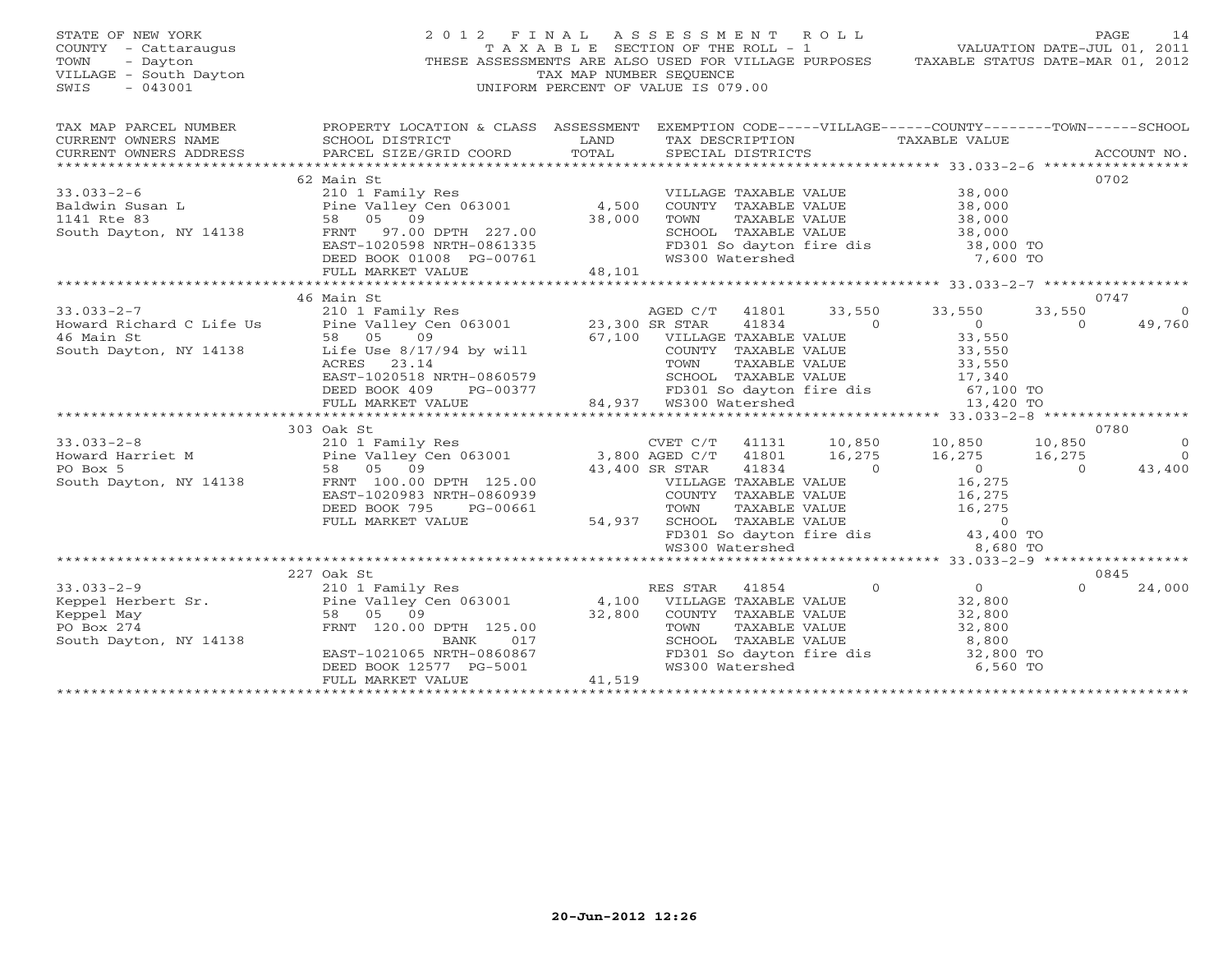#### STATE OF NEW YORK 2 0 1 2 F I N A L A S S E S S M E N T R O L L PAGE 15 COUNTY - Cattaraugus T A X A B L E SECTION OF THE ROLL - 1 VALUATION DATE-JUL 01, 2011 TOWN - Dayton - Dayton 1999<br>
THESE ASSESSMENTS ARE ALSO USED FOR VILLAGE PURPOSES TAXABLE STATUS DATE-MAR 01, 2012<br>
TAX MAP NUMBER SEQUENCE VILLAGE - South Dayton TAX MAP NUMBER SEQUENCE<br>SWIS - 043001 SWIS - 043001 UNIFORM PERCENT OF VALUE IS 079.00

| TAX MAP PARCEL NUMBER                                                                                                                                                                                                                                  | PROPERTY LOCATION & CLASS ASSESSMENT EXEMPTION CODE-----VILLAGE------COUNTY-------TOWN------SCHOOL                                                                                                                                       |        |                                                                                                          |                      |                                                |          |             |
|--------------------------------------------------------------------------------------------------------------------------------------------------------------------------------------------------------------------------------------------------------|------------------------------------------------------------------------------------------------------------------------------------------------------------------------------------------------------------------------------------------|--------|----------------------------------------------------------------------------------------------------------|----------------------|------------------------------------------------|----------|-------------|
|                                                                                                                                                                                                                                                        |                                                                                                                                                                                                                                          | LAND   | TAX DESCRIPTION TAXABLE VALUE                                                                            |                      |                                                |          |             |
|                                                                                                                                                                                                                                                        |                                                                                                                                                                                                                                          | TOTAL  | SPECIAL DISTRICTS                                                                                        |                      |                                                |          | ACCOUNT NO. |
|                                                                                                                                                                                                                                                        |                                                                                                                                                                                                                                          |        |                                                                                                          |                      |                                                |          |             |
|                                                                                                                                                                                                                                                        | 225 Oak St                                                                                                                                                                                                                               |        |                                                                                                          |                      |                                                | 0751     |             |
| $33.033 - 2 - 10$                                                                                                                                                                                                                                      | 210 1 Family Res<br>Pine Valley Cen 063001 3,200 VILLAGE TAXABLE VALUE<br>58 05 09 29,500 COUNTY TAXABLE VALUE                                                                                                                           |        |                                                                                                          | $\overline{0}$       | $\begin{array}{c} 0 \\ 2^{\alpha} \end{array}$ | $\Omega$ | 24,000      |
|                                                                                                                                                                                                                                                        |                                                                                                                                                                                                                                          |        |                                                                                                          |                      |                                                |          |             |
| 9.0001 Exercise 10 Exercise 2.10 Exercise 2.11 Phone 2.11 Exercise 2.11 Pine Valley Cen 063001<br>PO Box 69 58 05 09<br>South Dayton, NY 14138 FRNT 70.00 DPTH 125.00                                                                                  |                                                                                                                                                                                                                                          |        | 29,500 COUNTY TAXABLE VALUE                                                                              |                      | 29,500<br>29,500                               |          |             |
|                                                                                                                                                                                                                                                        |                                                                                                                                                                                                                                          |        | TAXABLE VALUE<br>TOWN                                                                                    |                      |                                                |          |             |
|                                                                                                                                                                                                                                                        |                                                                                                                                                                                                                                          |        | SCHOOL TAXABLE VALUE<br>FD301 So dayton fire dis<br>WS300 Watershed 5,900 TO<br>WS300 Watershed 5,900 TO |                      |                                                |          |             |
|                                                                                                                                                                                                                                                        |                                                                                                                                                                                                                                          |        |                                                                                                          |                      |                                                |          |             |
|                                                                                                                                                                                                                                                        | EAST-1021141 NRTH-0860810<br>DEED BOOK 00973 PG-00179 737,342 WS300 Watershed<br>FULL MARKET VALUE 77,342 WS300 Watershed                                                                                                                |        |                                                                                                          |                      |                                                |          |             |
|                                                                                                                                                                                                                                                        |                                                                                                                                                                                                                                          |        |                                                                                                          |                      |                                                |          |             |
|                                                                                                                                                                                                                                                        | 221 Oak St                                                                                                                                                                                                                               |        |                                                                                                          |                      |                                                | 0732     |             |
| $33.033 - 2 - 11$                                                                                                                                                                                                                                      | 210 1 Family Res                                                                                                                                                                                                                         |        | RES STAR 41854                                                                                           | $\overline{0}$ 0     |                                                | $\Omega$ | 24,000      |
| Abbey Shawn E<br>Abbey Shawn E<br>Abbey Shawn E<br>221 Oak Strapeth<br>221 Oak Strapeth<br>221 Oak Strapeth<br>221 Oak Strapeth<br>221 Oak Strapeth<br>221 Oak Strapeth<br>221 Oak Strapeth<br>221 Oak Strapeth<br>221 Oak Strapeth<br>221 Oak Strapet |                                                                                                                                                                                                                                          |        |                                                                                                          | $69,500$<br>$69,500$ |                                                |          |             |
|                                                                                                                                                                                                                                                        |                                                                                                                                                                                                                                          |        | COUNTY TAXABLE VALUE                                                                                     |                      |                                                |          |             |
|                                                                                                                                                                                                                                                        |                                                                                                                                                                                                                                          |        |                                                                                                          | $69,500$<br>$45,500$ |                                                |          |             |
|                                                                                                                                                                                                                                                        |                                                                                                                                                                                                                                          |        |                                                                                                          |                      |                                                |          |             |
|                                                                                                                                                                                                                                                        |                                                                                                                                                                                                                                          |        | FD301 So dayton fire dis 69,500 TO<br>WS300 Watershed 13,900 TO                                          |                      |                                                |          |             |
|                                                                                                                                                                                                                                                        |                                                                                                                                                                                                                                          |        |                                                                                                          |                      |                                                |          |             |
|                                                                                                                                                                                                                                                        | FULL MARKET VALUE                                                                                                                                                                                                                        | 87,975 |                                                                                                          |                      |                                                |          |             |
|                                                                                                                                                                                                                                                        |                                                                                                                                                                                                                                          |        |                                                                                                          |                      |                                                |          |             |
|                                                                                                                                                                                                                                                        | 47 Second Ave                                                                                                                                                                                                                            |        |                                                                                                          |                      |                                                | 0652     |             |
| $33.033 - 2 - 12$                                                                                                                                                                                                                                      |                                                                                                                                                                                                                                          |        |                                                                                                          |                      |                                                | $\Omega$ | 24,000      |
| Lillie Brian S<br>Pine Valley Cen 063001<br>PO Box 204<br>South Dayton, NY 14138<br>FRNT 140.00 DPTH 125.00                                                                                                                                            |                                                                                                                                                                                                                                          |        |                                                                                                          |                      |                                                |          |             |
|                                                                                                                                                                                                                                                        |                                                                                                                                                                                                                                          |        |                                                                                                          |                      |                                                |          |             |
|                                                                                                                                                                                                                                                        |                                                                                                                                                                                                                                          |        |                                                                                                          |                      |                                                |          |             |
|                                                                                                                                                                                                                                                        |                                                                                                                                                                                                                                          |        |                                                                                                          |                      |                                                |          |             |
|                                                                                                                                                                                                                                                        | Vecond Ave and Ave and Ave and Ave and Ave and Ave and Ave and Ave and Ave and Ave and Ave and Ave and Ave and Ave and Ave and Ave and Ave and Ave and Ave and Ave and Ave and Text of the Maxable Value of the Maxable Value            |        |                                                                                                          |                      |                                                |          |             |
|                                                                                                                                                                                                                                                        |                                                                                                                                                                                                                                          |        |                                                                                                          |                      |                                                |          |             |
|                                                                                                                                                                                                                                                        |                                                                                                                                                                                                                                          |        |                                                                                                          |                      |                                                |          |             |
|                                                                                                                                                                                                                                                        | Second Ave                                                                                                                                                                                                                               |        |                                                                                                          |                      |                                                | 0653     |             |
| $33.033 - 2 - 13.1$                                                                                                                                                                                                                                    |                                                                                                                                                                                                                                          |        |                                                                                                          |                      |                                                |          |             |
|                                                                                                                                                                                                                                                        |                                                                                                                                                                                                                                          |        |                                                                                                          |                      |                                                |          |             |
| Bradigan Christopher M<br>Bradigan Courtney L                                                                                                                                                                                                          |                                                                                                                                                                                                                                          |        |                                                                                                          |                      |                                                |          |             |
| 31 Second St                                                                                                                                                                                                                                           |                                                                                                                                                                                                                                          |        |                                                                                                          |                      |                                                |          |             |
| South Dayton, NY 14138                                                                                                                                                                                                                                 | 311 Res vac land<br>Pine Valley Cen 063001 900 COUNTY TAXABLE VALUE 900<br>58 05 09 900 TOWN TAXABLE VALUE 900<br>FRNT 120.00 DPTH 150.00<br>EAST-1021134 NRTH-0860514 FD301 So dayton fire dis<br>DEED BOOK 16513 PG-2001 WS300 Watersh |        |                                                                                                          |                      |                                                |          |             |
|                                                                                                                                                                                                                                                        |                                                                                                                                                                                                                                          |        |                                                                                                          |                      |                                                |          |             |
|                                                                                                                                                                                                                                                        | FULL MARKET VALUE                                                                                                                                                                                                                        | 1,139  |                                                                                                          |                      |                                                |          |             |
|                                                                                                                                                                                                                                                        |                                                                                                                                                                                                                                          |        |                                                                                                          |                      |                                                |          |             |
|                                                                                                                                                                                                                                                        | Second St                                                                                                                                                                                                                                |        |                                                                                                          |                      |                                                | 1319     |             |
| $33.033 - 2 - 13.2$                                                                                                                                                                                                                                    | 311 Res vac land                                                                                                                                                                                                                         |        | VILLAGE TAXABLE VALUE                                                                                    |                      | 900                                            |          |             |
| Lillie Brian S                                                                                                                                                                                                                                         | Pine Valley Cen 063001                                                                                                                                                                                                                   | 900    | COUNTY TAXABLE VALUE                                                                                     |                      | 900                                            |          |             |
| PO Box 204                                                                                                                                                                                                                                             | 58 05 09                                                                                                                                                                                                                                 | 900    | TOWN     TAXABLE VALUE<br>SCHOOL   TAXABLE VALUE<br>FD301 So dayton fire dis                             |                      | 900                                            |          |             |
| South Dayton, NY 14138                                                                                                                                                                                                                                 | FRNT 120.00 DPTH 150.00                                                                                                                                                                                                                  |        |                                                                                                          |                      | 900                                            |          |             |
|                                                                                                                                                                                                                                                        | EAST-1021205 NRTH-0860611                                                                                                                                                                                                                |        |                                                                                                          |                      | 900 TO                                         |          |             |
|                                                                                                                                                                                                                                                        | DEED BOOK 01001 PG-01196                                                                                                                                                                                                                 |        |                                                                                                          |                      |                                                |          |             |
|                                                                                                                                                                                                                                                        | FULL MARKET VALUE                                                                                                                                                                                                                        | 1,139  |                                                                                                          |                      |                                                |          |             |
|                                                                                                                                                                                                                                                        |                                                                                                                                                                                                                                          |        |                                                                                                          |                      |                                                |          |             |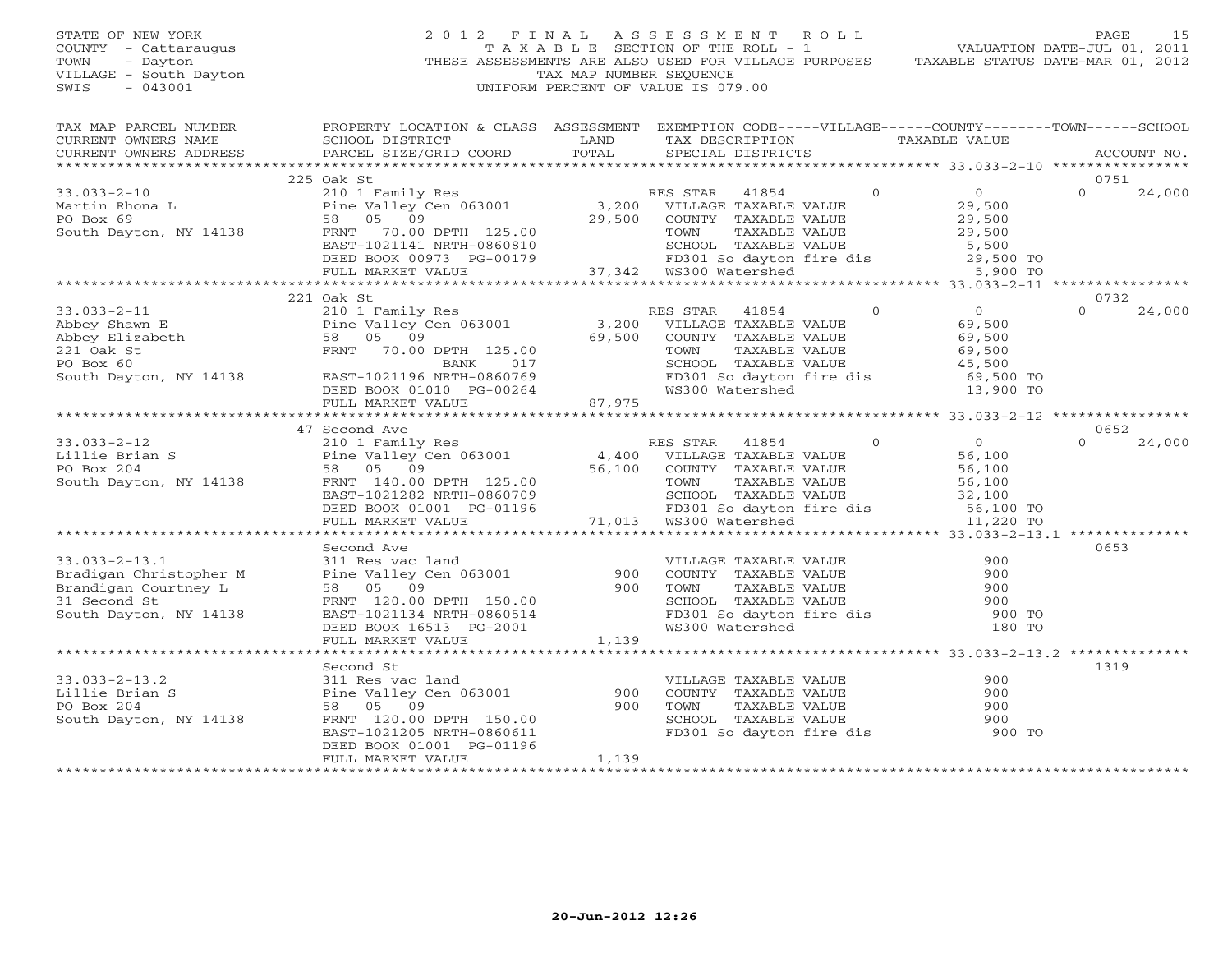STATE OF NEW YORK 2 0 1 2 F I N A L A S S E S S M E N T R O L L PAGE 16COUNTY - Cattaraugus T A X A B L E SECTION OF THE ROLL - 1 VALUATION DATE-JUL 01, 2011 THESE ASSESSMENTS ARE ALSO USED FOR VILLAGE PURPOSES VILLAGE - South Dayton TAX MAP NUMBER SEQUENCE<br>SWIS - 043001 UNIFORM PERCENT OF VALUE IS 079.00

TAX MAP PARCEL NUMBER PROPERTY LOCATION & CLASS ASSESSMENT EXEMPTION CODE-----VILLAGE------COUNTY--------TOWN------SCHOOL

CURRENT OWNERS NAME CURRENT SCHOOL DISTRICT CURRENT LAND TAX DESCRIPTION TAXABLE VALUE

VALUATION DATE-JUL 01, 2011

| CURRENT OWNERS ADDRESS | PARCEL SIZE/GRID COORD                                                                                                                                                                                                                                                                                                                                                                                                    | TOTAL  | SPECIAL DISTRICTS |                                                                                                                                                                                                                                                                                                                                     |                                                                                                                                                               |          | ACCOUNT NO. |
|------------------------|---------------------------------------------------------------------------------------------------------------------------------------------------------------------------------------------------------------------------------------------------------------------------------------------------------------------------------------------------------------------------------------------------------------------------|--------|-------------------|-------------------------------------------------------------------------------------------------------------------------------------------------------------------------------------------------------------------------------------------------------------------------------------------------------------------------------------|---------------------------------------------------------------------------------------------------------------------------------------------------------------|----------|-------------|
|                        |                                                                                                                                                                                                                                                                                                                                                                                                                           |        |                   |                                                                                                                                                                                                                                                                                                                                     |                                                                                                                                                               |          |             |
|                        | 31 Second Ave<br>$\begin{array}{cccccccc} 33.033-2-14 & 31\, \text{Second year} \\ \text{Bradigan} \text{ Courtney} & 210 & 1\, \text{Family Res} \\ \text{Bradigan} \text{Christopher M} & 56\, \text{100} \\ 31.900 & 24\, \text{000} \\ \text{Bradigan} \text{ Christopher M} & 58 & 05 & 09 \\ 31.900 & 3.900 & \text{VILLAGE} \text{ TAXABLE VALUE} & 56, 100 \\ 31.900 & 56, 100 & 56, 100 \\ 32.900 & 3.9$         |        |                   |                                                                                                                                                                                                                                                                                                                                     |                                                                                                                                                               |          | 0761        |
|                        |                                                                                                                                                                                                                                                                                                                                                                                                                           |        |                   |                                                                                                                                                                                                                                                                                                                                     |                                                                                                                                                               |          |             |
|                        |                                                                                                                                                                                                                                                                                                                                                                                                                           |        |                   |                                                                                                                                                                                                                                                                                                                                     |                                                                                                                                                               |          |             |
|                        |                                                                                                                                                                                                                                                                                                                                                                                                                           |        |                   |                                                                                                                                                                                                                                                                                                                                     |                                                                                                                                                               |          |             |
|                        |                                                                                                                                                                                                                                                                                                                                                                                                                           |        |                   |                                                                                                                                                                                                                                                                                                                                     |                                                                                                                                                               |          |             |
|                        |                                                                                                                                                                                                                                                                                                                                                                                                                           |        |                   |                                                                                                                                                                                                                                                                                                                                     |                                                                                                                                                               |          |             |
|                        |                                                                                                                                                                                                                                                                                                                                                                                                                           |        |                   |                                                                                                                                                                                                                                                                                                                                     |                                                                                                                                                               |          |             |
|                        |                                                                                                                                                                                                                                                                                                                                                                                                                           |        |                   |                                                                                                                                                                                                                                                                                                                                     |                                                                                                                                                               |          |             |
|                        |                                                                                                                                                                                                                                                                                                                                                                                                                           |        |                   |                                                                                                                                                                                                                                                                                                                                     |                                                                                                                                                               |          |             |
|                        | $\begin{tabular}{lllllllllllllllllllll} \text{\small{5.5\textwidth}{{\small 5.5\textwidth}}\begin{tabular}{lllllllllllllllllllllllll} \text{\small{7.5\textwidth}{{\small 5.5\textwidth}}}&\text{15.8\textwidth}{{\small 5.5\textwidth}}&\text{210 1 Family Res}&\text{WET C/T}&\text{41121}&\text{3,390}&\text{3,390}&\text{3,390}&\text{3,390}&\text{3,390}&\text{3,390}&\text{3,390}&\text{3,390}&\text{3,390}&\text{$ |        |                   |                                                                                                                                                                                                                                                                                                                                     |                                                                                                                                                               |          | 0763        |
|                        |                                                                                                                                                                                                                                                                                                                                                                                                                           |        |                   |                                                                                                                                                                                                                                                                                                                                     |                                                                                                                                                               | 3,390    |             |
|                        |                                                                                                                                                                                                                                                                                                                                                                                                                           |        |                   |                                                                                                                                                                                                                                                                                                                                     |                                                                                                                                                               | $\Omega$ | 22,600      |
|                        |                                                                                                                                                                                                                                                                                                                                                                                                                           |        |                   |                                                                                                                                                                                                                                                                                                                                     |                                                                                                                                                               |          |             |
|                        |                                                                                                                                                                                                                                                                                                                                                                                                                           |        |                   |                                                                                                                                                                                                                                                                                                                                     |                                                                                                                                                               |          |             |
|                        |                                                                                                                                                                                                                                                                                                                                                                                                                           |        |                   |                                                                                                                                                                                                                                                                                                                                     |                                                                                                                                                               |          |             |
|                        |                                                                                                                                                                                                                                                                                                                                                                                                                           |        |                   |                                                                                                                                                                                                                                                                                                                                     |                                                                                                                                                               |          |             |
|                        |                                                                                                                                                                                                                                                                                                                                                                                                                           |        |                   |                                                                                                                                                                                                                                                                                                                                     |                                                                                                                                                               |          |             |
|                        |                                                                                                                                                                                                                                                                                                                                                                                                                           |        |                   |                                                                                                                                                                                                                                                                                                                                     |                                                                                                                                                               |          |             |
|                        |                                                                                                                                                                                                                                                                                                                                                                                                                           |        |                   |                                                                                                                                                                                                                                                                                                                                     |                                                                                                                                                               |          |             |
|                        | Second Ave                                                                                                                                                                                                                                                                                                                                                                                                                |        |                   |                                                                                                                                                                                                                                                                                                                                     |                                                                                                                                                               |          | 1236        |
|                        |                                                                                                                                                                                                                                                                                                                                                                                                                           |        |                   |                                                                                                                                                                                                                                                                                                                                     | 2,000                                                                                                                                                         |          |             |
|                        |                                                                                                                                                                                                                                                                                                                                                                                                                           |        |                   |                                                                                                                                                                                                                                                                                                                                     |                                                                                                                                                               |          |             |
|                        |                                                                                                                                                                                                                                                                                                                                                                                                                           |        |                   |                                                                                                                                                                                                                                                                                                                                     | 2,000                                                                                                                                                         |          |             |
|                        |                                                                                                                                                                                                                                                                                                                                                                                                                           |        |                   |                                                                                                                                                                                                                                                                                                                                     | 2,000                                                                                                                                                         |          |             |
|                        |                                                                                                                                                                                                                                                                                                                                                                                                                           |        |                   |                                                                                                                                                                                                                                                                                                                                     | SCHOOL TAXABLE VALUE $2,000$<br>FD301 So dayton fire dis $2,000$ TO<br>WS300 Watershed $2,000$ TO                                                             |          |             |
|                        |                                                                                                                                                                                                                                                                                                                                                                                                                           |        |                   |                                                                                                                                                                                                                                                                                                                                     |                                                                                                                                                               |          |             |
|                        |                                                                                                                                                                                                                                                                                                                                                                                                                           |        |                   |                                                                                                                                                                                                                                                                                                                                     |                                                                                                                                                               |          |             |
|                        |                                                                                                                                                                                                                                                                                                                                                                                                                           |        |                   |                                                                                                                                                                                                                                                                                                                                     |                                                                                                                                                               |          |             |
|                        |                                                                                                                                                                                                                                                                                                                                                                                                                           |        |                   |                                                                                                                                                                                                                                                                                                                                     |                                                                                                                                                               |          |             |
|                        | Second Ave                                                                                                                                                                                                                                                                                                                                                                                                                |        |                   |                                                                                                                                                                                                                                                                                                                                     |                                                                                                                                                               |          | 0727        |
| $33.033 - 2 - 16$      |                                                                                                                                                                                                                                                                                                                                                                                                                           |        |                   | VILLAGE TAXABLE VALUE 2,000                                                                                                                                                                                                                                                                                                         |                                                                                                                                                               |          |             |
| Kerr Albert A          | 311 Res vac land<br>Pine Valley Cen 063001<br>58 05 09                                                                                                                                                                                                                                                                                                                                                                    |        |                   | $\begin{tabular}{lllllllll} 2,000 & \multicolumn{3}{l}{{\bf COUNTY}} & \multicolumn{3}{l}{\bf TAXABLE} & \multicolumn{3}{l}{\bf VALUE} & & \multicolumn{3}{l}{\bf 2,000} \\ 2,000 & \multicolumn{3}{l}{\bf Town} & \multicolumn{3}{l}{\bf TAXABLE} & \multicolumn{3}{l}{\bf VALUE} & & \multicolumn{3}{l}{\bf 2,000} \end{tabular}$ |                                                                                                                                                               |          |             |
| PO Box 93              |                                                                                                                                                                                                                                                                                                                                                                                                                           |        |                   |                                                                                                                                                                                                                                                                                                                                     |                                                                                                                                                               |          |             |
|                        | South Dayton, 14138 FRNT 140.12 DPTH 155.40                                                                                                                                                                                                                                                                                                                                                                               |        |                   |                                                                                                                                                                                                                                                                                                                                     |                                                                                                                                                               |          |             |
|                        |                                                                                                                                                                                                                                                                                                                                                                                                                           |        |                   |                                                                                                                                                                                                                                                                                                                                     |                                                                                                                                                               |          |             |
|                        |                                                                                                                                                                                                                                                                                                                                                                                                                           |        |                   |                                                                                                                                                                                                                                                                                                                                     | SCHOOL TAXABLE VALUE 2,000<br>FD301 So dayton fire dis 2,000 TO<br>WS300 Watershed 400 TO                                                                     |          |             |
|                        |                                                                                                                                                                                                                                                                                                                                                                                                                           |        |                   |                                                                                                                                                                                                                                                                                                                                     |                                                                                                                                                               |          |             |
|                        |                                                                                                                                                                                                                                                                                                                                                                                                                           |        |                   |                                                                                                                                                                                                                                                                                                                                     |                                                                                                                                                               |          |             |
|                        | 106 Main St                                                                                                                                                                                                                                                                                                                                                                                                               |        |                   |                                                                                                                                                                                                                                                                                                                                     |                                                                                                                                                               |          | 0789        |
|                        |                                                                                                                                                                                                                                                                                                                                                                                                                           |        |                   |                                                                                                                                                                                                                                                                                                                                     |                                                                                                                                                               |          |             |
|                        |                                                                                                                                                                                                                                                                                                                                                                                                                           |        |                   |                                                                                                                                                                                                                                                                                                                                     |                                                                                                                                                               |          |             |
|                        |                                                                                                                                                                                                                                                                                                                                                                                                                           |        |                   |                                                                                                                                                                                                                                                                                                                                     |                                                                                                                                                               |          |             |
|                        |                                                                                                                                                                                                                                                                                                                                                                                                                           |        |                   |                                                                                                                                                                                                                                                                                                                                     |                                                                                                                                                               |          |             |
|                        |                                                                                                                                                                                                                                                                                                                                                                                                                           |        |                   |                                                                                                                                                                                                                                                                                                                                     |                                                                                                                                                               |          |             |
|                        | FRNT 125.00 DPTH 150.00                                                                                                                                                                                                                                                                                                                                                                                                   |        |                   |                                                                                                                                                                                                                                                                                                                                     | VILLAGE TAXABLE VALUE 50,000<br>COUNTY TAXABLE VALUE 50,000<br>TOWN TAXABLE VALUE 50,000<br>SCHOOL TAXABLE VALUE 50,000<br>FD301 So dayton fire dis 50,000 TO |          |             |
|                        | EAST-1020841 NRTH-0861655                                                                                                                                                                                                                                                                                                                                                                                                 |        |                   | WS300 Watershed                                                                                                                                                                                                                                                                                                                     | 10,000 TO                                                                                                                                                     |          |             |
|                        | DEED BOOK 729<br>PG-00904                                                                                                                                                                                                                                                                                                                                                                                                 |        |                   |                                                                                                                                                                                                                                                                                                                                     |                                                                                                                                                               |          |             |
|                        | FULL MARKET VALUE                                                                                                                                                                                                                                                                                                                                                                                                         | 63,291 |                   |                                                                                                                                                                                                                                                                                                                                     |                                                                                                                                                               |          |             |
|                        |                                                                                                                                                                                                                                                                                                                                                                                                                           |        |                   |                                                                                                                                                                                                                                                                                                                                     |                                                                                                                                                               |          |             |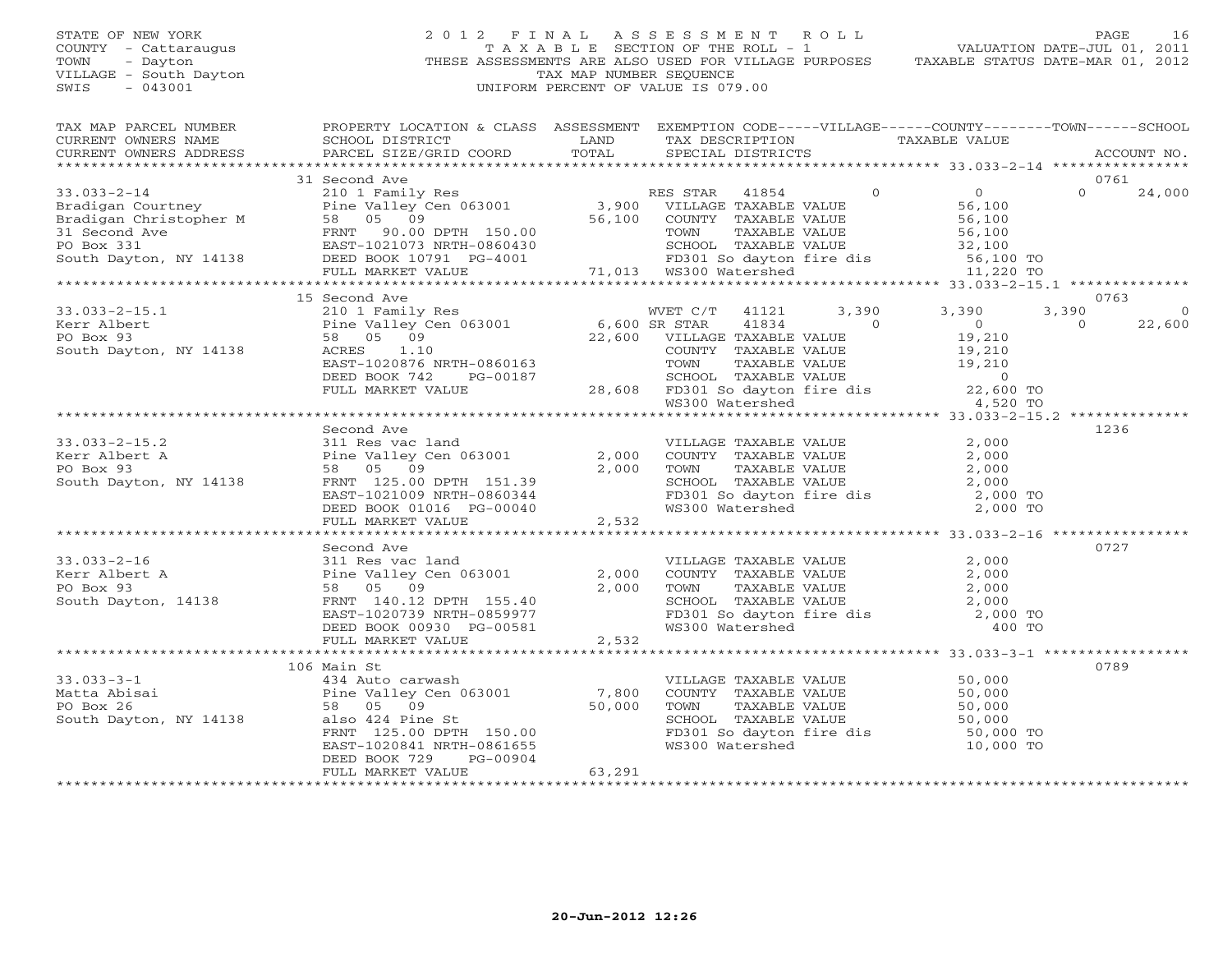| $\begin{tabular}{lllllllllllll} \multicolumn{3}{c}{STATE} & \multicolumn{3}{c}{0F} & \multicolumn{3}{c}{NEW} & \multicolumn{3}{c}{0F} & \multicolumn{3}{c}{0F} & \multicolumn{3}{c}{0F} & \multicolumn{3}{c}{0F} & \multicolumn{3}{c}{0F} & \multicolumn{3}{c}{0F} & \multicolumn{3}{c}{0F} & \multicolumn{3}{c}{0F} & \multicolumn{3}{c}{0F} & \multicolumn{3}{c}{0F} & \multicolumn{3}{c}{0F} & \multicolumn{3}{c}{0F} & \multicolumn{3}{c}{0F$ |                                                                                                                                                                                                                                                                | TAX MAP NUMBER SEQUENCE | $\begin{tabular}{lllllllllllll} \hline 2&0&1&2&\text{F I N A L} &\text{A S S E S S M E N T} &\text{R O L L} &\text{PAUE} &\text{PAGE} &\text{17}\\ & \text{T A X A B L E} &\text{SECTION OF THE ROLL} &-\text{1} &\text{VALUATION DATE-JUL O1, 2011}\\ & \text{THESE ASSESSMENTS ARE ALSO USED FOR VILLAGE PURPOSES} &\text{TAXABLE STATUS DATE–MAR O1, 2012}\\ \hline \end{tabular}$<br>UNIFORM PERCENT OF VALUE IS 079.00 |                                                                    |                |                |
|---------------------------------------------------------------------------------------------------------------------------------------------------------------------------------------------------------------------------------------------------------------------------------------------------------------------------------------------------------------------------------------------------------------------------------------------------|----------------------------------------------------------------------------------------------------------------------------------------------------------------------------------------------------------------------------------------------------------------|-------------------------|-----------------------------------------------------------------------------------------------------------------------------------------------------------------------------------------------------------------------------------------------------------------------------------------------------------------------------------------------------------------------------------------------------------------------------|--------------------------------------------------------------------|----------------|----------------|
| TAX MAP PARCEL NUMBER<br>CURRENT OWNERS NAME<br>CURRENT OWNERS ADDRESS                                                                                                                                                                                                                                                                                                                                                                            | PROPERTY LOCATION & CLASS ASSESSMENT EXEMPTION CODE-----VILLAGE------COUNTY-------TOWN------SCHOOL<br>SCHOOL DISTRICT<br>PARCEL SIZE/GRID COORD TOTAL                                                                                                          |                         | LAND TAX DESCRIPTION TAXABLE VALUE COORD TOTAL SPECIAL DISTRICTS<br>SPECIAL DISTRICTS                                                                                                                                                                                                                                                                                                                                       |                                                                    |                | ACCOUNT NO.    |
|                                                                                                                                                                                                                                                                                                                                                                                                                                                   | 110 Main St                                                                                                                                                                                                                                                    |                         |                                                                                                                                                                                                                                                                                                                                                                                                                             |                                                                    |                | 0851           |
|                                                                                                                                                                                                                                                                                                                                                                                                                                                   |                                                                                                                                                                                                                                                                |                         |                                                                                                                                                                                                                                                                                                                                                                                                                             |                                                                    | 18,150         | 0              |
|                                                                                                                                                                                                                                                                                                                                                                                                                                                   |                                                                                                                                                                                                                                                                |                         |                                                                                                                                                                                                                                                                                                                                                                                                                             |                                                                    | $\overline{0}$ | 36,300         |
|                                                                                                                                                                                                                                                                                                                                                                                                                                                   |                                                                                                                                                                                                                                                                |                         |                                                                                                                                                                                                                                                                                                                                                                                                                             |                                                                    |                |                |
|                                                                                                                                                                                                                                                                                                                                                                                                                                                   |                                                                                                                                                                                                                                                                |                         |                                                                                                                                                                                                                                                                                                                                                                                                                             |                                                                    |                |                |
|                                                                                                                                                                                                                                                                                                                                                                                                                                                   |                                                                                                                                                                                                                                                                |                         |                                                                                                                                                                                                                                                                                                                                                                                                                             |                                                                    |                |                |
|                                                                                                                                                                                                                                                                                                                                                                                                                                                   |                                                                                                                                                                                                                                                                |                         |                                                                                                                                                                                                                                                                                                                                                                                                                             |                                                                    |                |                |
|                                                                                                                                                                                                                                                                                                                                                                                                                                                   |                                                                                                                                                                                                                                                                |                         |                                                                                                                                                                                                                                                                                                                                                                                                                             |                                                                    |                |                |
|                                                                                                                                                                                                                                                                                                                                                                                                                                                   |                                                                                                                                                                                                                                                                |                         |                                                                                                                                                                                                                                                                                                                                                                                                                             |                                                                    |                |                |
|                                                                                                                                                                                                                                                                                                                                                                                                                                                   | 114 Main St                                                                                                                                                                                                                                                    |                         |                                                                                                                                                                                                                                                                                                                                                                                                                             |                                                                    |                | 0790           |
|                                                                                                                                                                                                                                                                                                                                                                                                                                                   |                                                                                                                                                                                                                                                                |                         |                                                                                                                                                                                                                                                                                                                                                                                                                             |                                                                    |                | $0 \t 24,000$  |
|                                                                                                                                                                                                                                                                                                                                                                                                                                                   |                                                                                                                                                                                                                                                                |                         |                                                                                                                                                                                                                                                                                                                                                                                                                             |                                                                    |                |                |
|                                                                                                                                                                                                                                                                                                                                                                                                                                                   |                                                                                                                                                                                                                                                                |                         |                                                                                                                                                                                                                                                                                                                                                                                                                             |                                                                    |                |                |
|                                                                                                                                                                                                                                                                                                                                                                                                                                                   |                                                                                                                                                                                                                                                                |                         |                                                                                                                                                                                                                                                                                                                                                                                                                             |                                                                    |                |                |
|                                                                                                                                                                                                                                                                                                                                                                                                                                                   |                                                                                                                                                                                                                                                                |                         |                                                                                                                                                                                                                                                                                                                                                                                                                             |                                                                    |                |                |
|                                                                                                                                                                                                                                                                                                                                                                                                                                                   |                                                                                                                                                                                                                                                                |                         |                                                                                                                                                                                                                                                                                                                                                                                                                             |                                                                    |                |                |
|                                                                                                                                                                                                                                                                                                                                                                                                                                                   |                                                                                                                                                                                                                                                                |                         |                                                                                                                                                                                                                                                                                                                                                                                                                             |                                                                    |                |                |
|                                                                                                                                                                                                                                                                                                                                                                                                                                                   |                                                                                                                                                                                                                                                                |                         |                                                                                                                                                                                                                                                                                                                                                                                                                             |                                                                    |                |                |
|                                                                                                                                                                                                                                                                                                                                                                                                                                                   | 214 Maple St                                                                                                                                                                                                                                                   |                         |                                                                                                                                                                                                                                                                                                                                                                                                                             |                                                                    |                | 0864           |
|                                                                                                                                                                                                                                                                                                                                                                                                                                                   |                                                                                                                                                                                                                                                                |                         |                                                                                                                                                                                                                                                                                                                                                                                                                             |                                                                    |                |                |
| 10 1 Family<br>Heilman Eugene<br>7819 Farrington Hollow Rd<br>7819 Farrington Hollow Rd<br>58 05 09<br>Cherry Creek, NY 14723<br>FRNT 100.00                                                                                                                                                                                                                                                                                                      |                                                                                                                                                                                                                                                                |                         |                                                                                                                                                                                                                                                                                                                                                                                                                             |                                                                    |                |                |
|                                                                                                                                                                                                                                                                                                                                                                                                                                                   |                                                                                                                                                                                                                                                                |                         |                                                                                                                                                                                                                                                                                                                                                                                                                             |                                                                    |                |                |
|                                                                                                                                                                                                                                                                                                                                                                                                                                                   |                                                                                                                                                                                                                                                                |                         |                                                                                                                                                                                                                                                                                                                                                                                                                             |                                                                    |                |                |
|                                                                                                                                                                                                                                                                                                                                                                                                                                                   |                                                                                                                                                                                                                                                                |                         |                                                                                                                                                                                                                                                                                                                                                                                                                             |                                                                    |                |                |
|                                                                                                                                                                                                                                                                                                                                                                                                                                                   | Maple St<br>210 1 Family Res<br>Pine Valley Cen 063001 3,600 COUNTY TAXABLE VALUE 7,700<br>58 05 09 7,700 TOWN TAXABLE VALUE 7,700<br>FRNT 100.00 DPTH 150.00 7,700 SCHOOL TAXABLE VALUE 7,700<br>EAST-1021283 NRTH-0861805 FD301 So day                       |                         |                                                                                                                                                                                                                                                                                                                                                                                                                             |                                                                    |                |                |
|                                                                                                                                                                                                                                                                                                                                                                                                                                                   | 216 Maple St                                                                                                                                                                                                                                                   |                         |                                                                                                                                                                                                                                                                                                                                                                                                                             |                                                                    |                | 0669           |
|                                                                                                                                                                                                                                                                                                                                                                                                                                                   |                                                                                                                                                                                                                                                                |                         |                                                                                                                                                                                                                                                                                                                                                                                                                             |                                                                    | 14,675         | $\overline{0}$ |
|                                                                                                                                                                                                                                                                                                                                                                                                                                                   |                                                                                                                                                                                                                                                                |                         |                                                                                                                                                                                                                                                                                                                                                                                                                             |                                                                    | $\overline{a}$ | 49,760         |
|                                                                                                                                                                                                                                                                                                                                                                                                                                                   |                                                                                                                                                                                                                                                                |                         |                                                                                                                                                                                                                                                                                                                                                                                                                             |                                                                    |                |                |
|                                                                                                                                                                                                                                                                                                                                                                                                                                                   | 33.033-3-5<br>Brown Robert<br>210 Maple St<br>210 Maple St<br>210 Maple St<br>210 Maple St<br>210 Maple St<br>216 Maple St<br>216 Maple St<br>216 Maple St<br>216 Maple St<br>216 Maple St<br>216 Maple St<br>216 Maple St<br>216 Maple St<br>216 Maple St<br> |                         |                                                                                                                                                                                                                                                                                                                                                                                                                             |                                                                    |                |                |
|                                                                                                                                                                                                                                                                                                                                                                                                                                                   |                                                                                                                                                                                                                                                                |                         |                                                                                                                                                                                                                                                                                                                                                                                                                             |                                                                    |                |                |
|                                                                                                                                                                                                                                                                                                                                                                                                                                                   |                                                                                                                                                                                                                                                                |                         |                                                                                                                                                                                                                                                                                                                                                                                                                             |                                                                    |                |                |
|                                                                                                                                                                                                                                                                                                                                                                                                                                                   |                                                                                                                                                                                                                                                                |                         |                                                                                                                                                                                                                                                                                                                                                                                                                             |                                                                    |                |                |
|                                                                                                                                                                                                                                                                                                                                                                                                                                                   |                                                                                                                                                                                                                                                                |                         |                                                                                                                                                                                                                                                                                                                                                                                                                             |                                                                    |                |                |
|                                                                                                                                                                                                                                                                                                                                                                                                                                                   | 220 Maple St                                                                                                                                                                                                                                                   |                         |                                                                                                                                                                                                                                                                                                                                                                                                                             |                                                                    |                | 0782           |
|                                                                                                                                                                                                                                                                                                                                                                                                                                                   |                                                                                                                                                                                                                                                                |                         |                                                                                                                                                                                                                                                                                                                                                                                                                             |                                                                    |                |                |
|                                                                                                                                                                                                                                                                                                                                                                                                                                                   | 33.033-3-6<br>Utley Tammy Pine Valley Cen 063001<br>York Frank W<br>PO Box 366<br>South Dayton, NY 14138<br>South Dayton, NY 14138<br>PO Box 36<br>South Dayton, NY 14138<br>PO Box 36<br>PO Box 36<br>PO Box 36<br>PO Box 36<br>DEED BOOK 00990<br>PC-0       |                         | VILLAGE TAXABLE VALUE $24,500$<br>COUNTY TAXABLE VALUE $24,500$<br>TOWN TAXABLE VALUE $24,500$<br>SCHOOL TAXABLE VALUE $24,500$                                                                                                                                                                                                                                                                                             |                                                                    |                |                |
|                                                                                                                                                                                                                                                                                                                                                                                                                                                   |                                                                                                                                                                                                                                                                |                         |                                                                                                                                                                                                                                                                                                                                                                                                                             |                                                                    |                |                |
|                                                                                                                                                                                                                                                                                                                                                                                                                                                   |                                                                                                                                                                                                                                                                |                         |                                                                                                                                                                                                                                                                                                                                                                                                                             |                                                                    |                |                |
|                                                                                                                                                                                                                                                                                                                                                                                                                                                   |                                                                                                                                                                                                                                                                |                         |                                                                                                                                                                                                                                                                                                                                                                                                                             | FD301 So dayton fire dis $24,500$ TO<br>WS300 Watershed $4.900$ TO |                |                |
|                                                                                                                                                                                                                                                                                                                                                                                                                                                   | FULL MARKET VALUE                                                                                                                                                                                                                                              | 31,013                  |                                                                                                                                                                                                                                                                                                                                                                                                                             |                                                                    |                |                |
|                                                                                                                                                                                                                                                                                                                                                                                                                                                   |                                                                                                                                                                                                                                                                |                         |                                                                                                                                                                                                                                                                                                                                                                                                                             |                                                                    |                |                |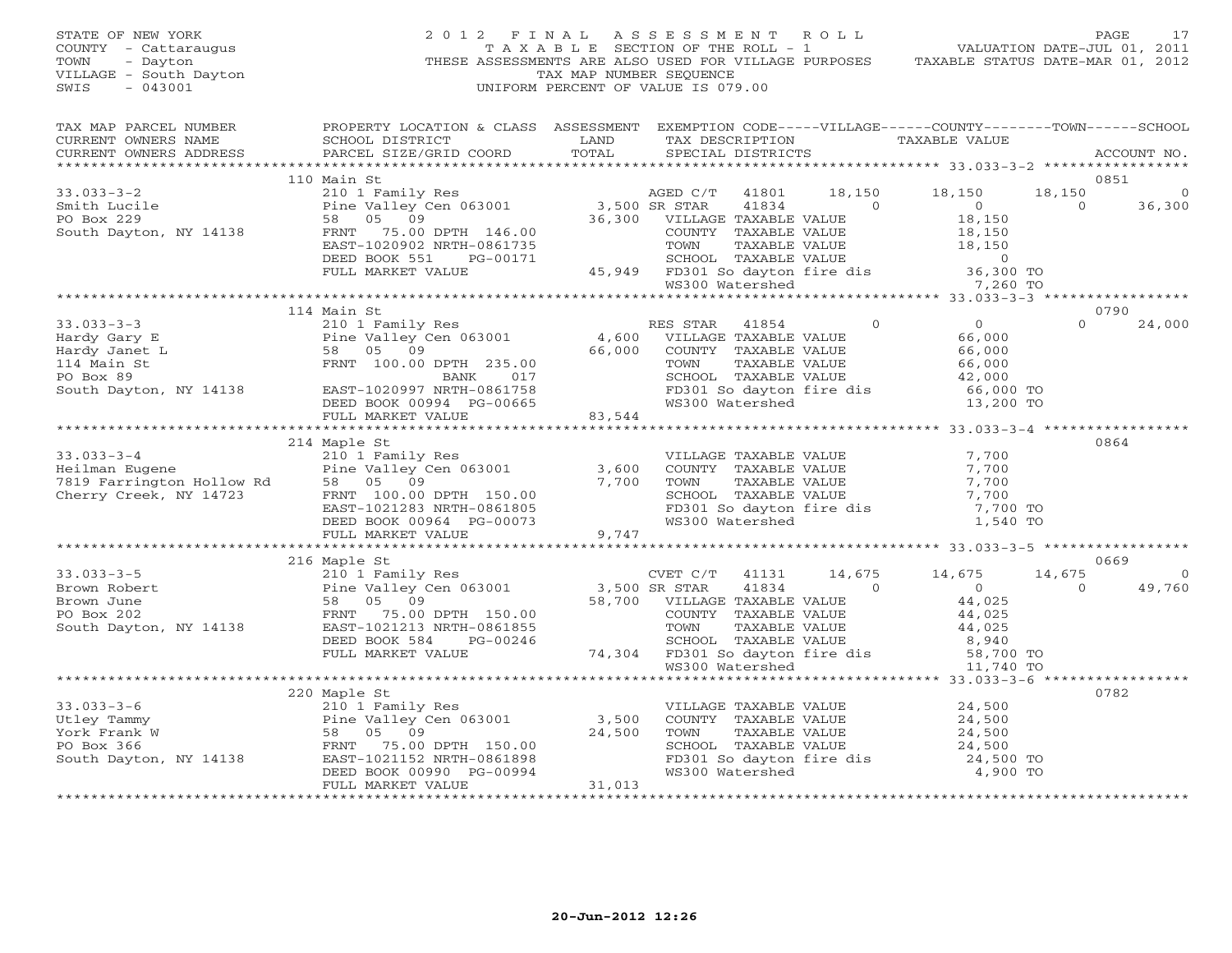| STATE OF NEW YORK<br>COUNTY - Cattaraugus<br>- Dayton<br>TOWN<br>VILLAGE - South Dayton<br>$-043001$<br>SWIS                                                                                                                                                                                                                                                                        |                                                                                                                                                                                                                                               | TAX MAP NUMBER SEQUENCE | 2012 FINAL ASSESSMENT ROLL<br>TAXABLE SECTION OF THE ROLL - 1 VALUATION DATE-JUL 01, 2011<br>THESE ASSESSMENTS ARE ALSO USED FOR VILLAGE PURPOSES TAXABLE STATUS DATE-MAR 01, 2012<br>UNIFORM PERCENT OF VALUE IS 079.00 |            | PAGE<br>18                |
|-------------------------------------------------------------------------------------------------------------------------------------------------------------------------------------------------------------------------------------------------------------------------------------------------------------------------------------------------------------------------------------|-----------------------------------------------------------------------------------------------------------------------------------------------------------------------------------------------------------------------------------------------|-------------------------|--------------------------------------------------------------------------------------------------------------------------------------------------------------------------------------------------------------------------|------------|---------------------------|
| TAX MAP PARCEL NUMBER<br>CURRENT OWNERS NAME<br>CURRENT OWNERS ADDRESS                                                                                                                                                                                                                                                                                                              | PROPERTY LOCATION & CLASS ASSESSMENT EXEMPTION CODE-----VILLAGE------COUNTY--------TOWN------SCHOOL                                                                                                                                           |                         | TAX DESCRIPTION TAXABLE VALUE<br>SPECIAL DISTRICTS                                                                                                                                                                       |            | ACCOUNT NO.               |
|                                                                                                                                                                                                                                                                                                                                                                                     | 224 Maple St                                                                                                                                                                                                                                  |                         |                                                                                                                                                                                                                          |            | 0771                      |
| $33.033 - 3 - 7$                                                                                                                                                                                                                                                                                                                                                                    |                                                                                                                                                                                                                                               |                         | VILLAGE TAXABLE VALUE                                                                                                                                                                                                    | 9,500      |                           |
| Example of the Valley<br>PO Box 359<br>S. Dayton, NY 14138<br>S. Dayton, NY 14138<br>FRNT 123.00                                                                                                                                                                                                                                                                                    | 312 Vac w/imprv<br>Pine Valley Cen 063001 4,500<br>58 05 09 9,500<br>58 05 09<br>FRNT 123.00 DPTH 150.00<br>EAST-1021071 NRTH-0861957<br>DEED BOOK 14784 PG-8001<br>FILL MARKET VALUE 12,025                                                  |                         | COUNTY TAXABLE VALUE 9,500<br>TOWN TAXABLE VALUE 9,500<br>SCHOOL TAXABLE VALUE 9,500<br>FD301 So dayton fire dis<br>WS300 Watershed                                                                                      | $9,500$ TO |                           |
|                                                                                                                                                                                                                                                                                                                                                                                     |                                                                                                                                                                                                                                               |                         |                                                                                                                                                                                                                          | 1,900 TO   |                           |
|                                                                                                                                                                                                                                                                                                                                                                                     |                                                                                                                                                                                                                                               |                         |                                                                                                                                                                                                                          |            |                           |
| 33.033-3-8<br>Reimer Judith M<br>Example 210 1 Family Res<br>Reimer Judith M<br>Fine Valley Cen 063001<br>Fine Valley Cen 063001<br>22,000 TOWN TAXABLE VALUE<br>22,000 TOWN TAXABLE VALUE<br>SCHOOL TAXABLE VALUE<br>SCHOOL TAXABLE VALUE<br>SCH                                                                                                                                   | EAST-1021133 NRTH-0862094<br>DEED BOOK 00987 PG-01176                                                                                                                                                                                         |                         | VILLAGE TAXABLE VALUE $22,000$<br>COUNTY TAXABLE VALUE $22,000$<br>TOWN TAXABLE VALUE $22,000$<br>SCHOOL TAXABLE VALUE $22,000$<br>FD301 So dayton fire dis $22,000$ TO<br>WS300 Watershed $4,400$ TO                    |            | 0677                      |
|                                                                                                                                                                                                                                                                                                                                                                                     | FULL MARKET VALUE                                                                                                                                                                                                                             | 27,848                  |                                                                                                                                                                                                                          |            |                           |
|                                                                                                                                                                                                                                                                                                                                                                                     |                                                                                                                                                                                                                                               |                         |                                                                                                                                                                                                                          |            |                           |
|                                                                                                                                                                                                                                                                                                                                                                                     | 121 Cherry St                                                                                                                                                                                                                                 |                         |                                                                                                                                                                                                                          |            | 0770<br>$0 \qquad \qquad$ |
|                                                                                                                                                                                                                                                                                                                                                                                     |                                                                                                                                                                                                                                               |                         |                                                                                                                                                                                                                          |            | 24,000                    |
|                                                                                                                                                                                                                                                                                                                                                                                     |                                                                                                                                                                                                                                               |                         |                                                                                                                                                                                                                          |            |                           |
| 33.033-3-9<br>Killock Robert<br>Killock Patricia and the Valley Cen 063001<br>FRNT 75.00 DPTH 150.00<br>FRNT 75.00 DPTH 150.00<br>ESS STAR 41854 0<br>Suth Dayton, NY 14138<br>FRNT 75.00 DPTH 150.00<br>ESS STAR 41854 0<br>21.04 POBOX 700<br>F                                                                                                                                   |                                                                                                                                                                                                                                               |                         |                                                                                                                                                                                                                          |            |                           |
|                                                                                                                                                                                                                                                                                                                                                                                     |                                                                                                                                                                                                                                               |                         |                                                                                                                                                                                                                          |            |                           |
|                                                                                                                                                                                                                                                                                                                                                                                     | 119 Cherry St                                                                                                                                                                                                                                 |                         |                                                                                                                                                                                                                          |            | 0876                      |
|                                                                                                                                                                                                                                                                                                                                                                                     |                                                                                                                                                                                                                                               |                         |                                                                                                                                                                                                                          |            | $\Omega$<br>24,000        |
|                                                                                                                                                                                                                                                                                                                                                                                     |                                                                                                                                                                                                                                               |                         |                                                                                                                                                                                                                          |            |                           |
|                                                                                                                                                                                                                                                                                                                                                                                     |                                                                                                                                                                                                                                               |                         |                                                                                                                                                                                                                          |            |                           |
|                                                                                                                                                                                                                                                                                                                                                                                     |                                                                                                                                                                                                                                               |                         |                                                                                                                                                                                                                          |            |                           |
|                                                                                                                                                                                                                                                                                                                                                                                     |                                                                                                                                                                                                                                               |                         |                                                                                                                                                                                                                          |            |                           |
| 33.033-3-10<br>Smallback Thomas D<br>$\begin{array}{l} 119 \text{ Cherry St} \\ 210 1 \text{ Family Res} \\ 119 \text{ Cherry St} \\ 119 \text{ Cherry St} \\ 119 \text{ Cherry St} \\ 50,300 \\ \text{FON} \\ 50,300 \\ \text{South Dayton, NY 14138} \\ 50,300 \\ \text{NEED BONC 3330} \\ 1138 \text{ EAST-1021268 NRH} \\ 50,500 \\ \text{DEED BONC 3330} \\ 50,671 \\ \text{W$ |                                                                                                                                                                                                                                               |                         |                                                                                                                                                                                                                          |            |                           |
|                                                                                                                                                                                                                                                                                                                                                                                     |                                                                                                                                                                                                                                               |                         |                                                                                                                                                                                                                          |            |                           |
|                                                                                                                                                                                                                                                                                                                                                                                     | 115 Cherry St                                                                                                                                                                                                                                 |                         |                                                                                                                                                                                                                          |            | 0906                      |
| $33.033 - 3 - 11$<br>Youngman Christine A<br>Meacham Birt<br>PO Box 146<br>South Dayton, NY 14138                                                                                                                                                                                                                                                                                   | Cherry St<br>210 1 Family Res<br>Pine Valley Cen 063001<br>58 05 09 47,200 COUNTY TAXABLE VALUE<br>FRNT 75.00 DPTH 150.00 17000 TOWN TAXABLE VALUE<br>BANK 017 SCHOOL TAXABLE VALUE<br>EAST-1021338 NRTH-0861947 FD301 So dayton fire dis<br> |                         | RES STAR 41854 0<br>VILLAGE TAXABLE VALUE 47,200<br>COUNTY TAXABLE VALUE 47,200<br>TOWN TAXABLE VALUE 47,200<br>SCHOOL TAXABLE VALUE 23,200<br>TOWN TAXABLE VALUE<br>SCHOOL TAXABLE VALUE<br>FD301 So davtor f'          |            | $\Omega$<br>24,000        |
|                                                                                                                                                                                                                                                                                                                                                                                     |                                                                                                                                                                                                                                               |                         | FD301 So dayton fire dis $47,200$ TO<br>WS300 Watershed 9.440 TO                                                                                                                                                         |            |                           |
|                                                                                                                                                                                                                                                                                                                                                                                     |                                                                                                                                                                                                                                               |                         |                                                                                                                                                                                                                          | 9,440 TO   |                           |
| *************************                                                                                                                                                                                                                                                                                                                                                           | ************************                                                                                                                                                                                                                      |                         |                                                                                                                                                                                                                          |            |                           |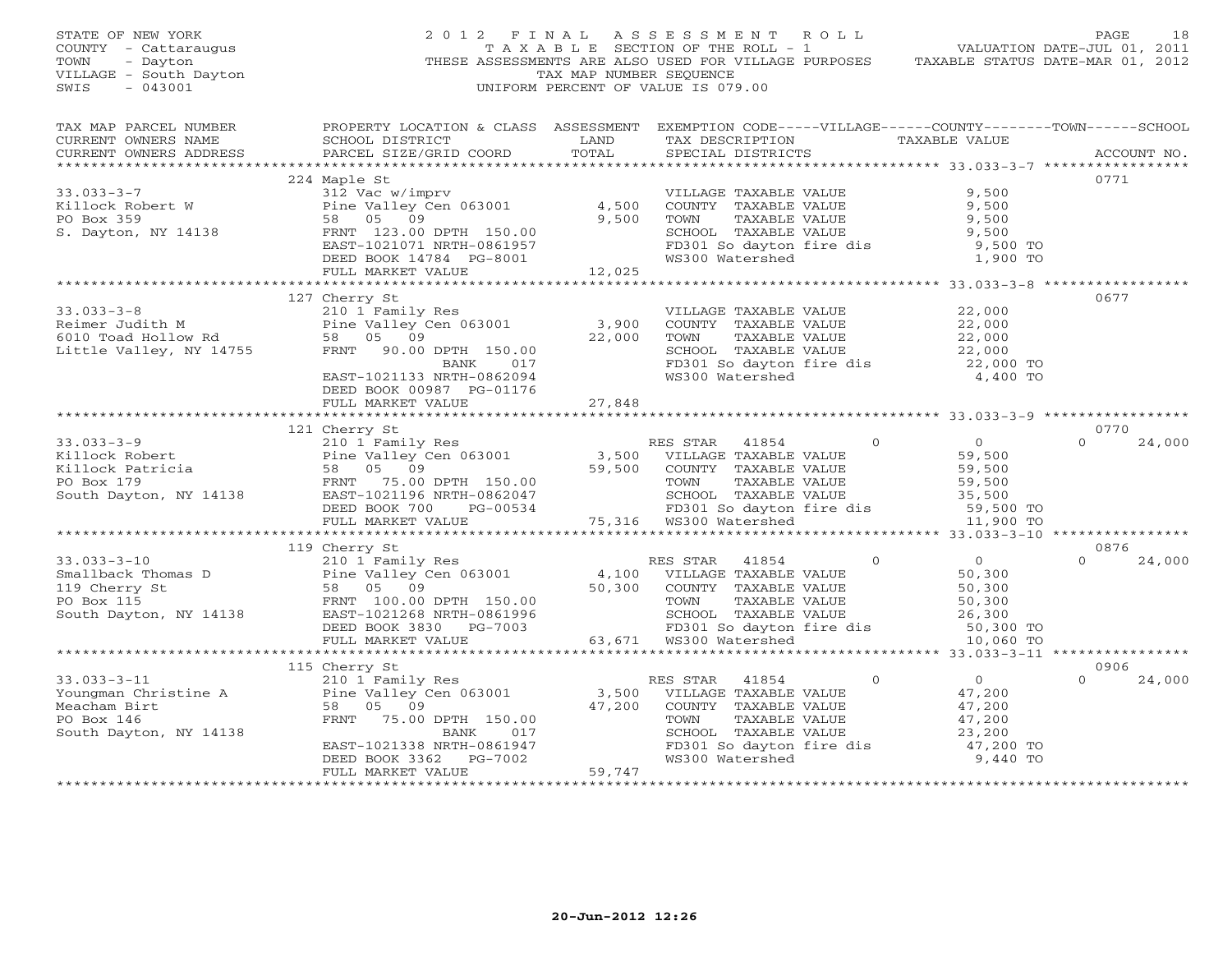| STATE OF NEW YORK<br>COUNTY - Cattaraugus<br>TOWN<br>- Dayton<br>VILLAGE - South Dayton<br>$-043001$<br>SWIS |                                                                                                                                                                                                                                                                                                                                                                                                           | TAX MAP NUMBER SEQUENCE | 2012 FINAL ASSESSMENT ROLL<br>TAXABLE SECTION OF THE ROLL - 1<br>THESE ASSESSMENTS ARE ALSO USED FOR VILLAGE PURPOSES TAXABLE STATUS DATE-MAR 01, 2012<br>UNIFORM PERCENT OF VALUE IS 079.00 |                     | VALUATION DATE-JUL 01, 2011             | PAGE             | 19                               |
|--------------------------------------------------------------------------------------------------------------|-----------------------------------------------------------------------------------------------------------------------------------------------------------------------------------------------------------------------------------------------------------------------------------------------------------------------------------------------------------------------------------------------------------|-------------------------|----------------------------------------------------------------------------------------------------------------------------------------------------------------------------------------------|---------------------|-----------------------------------------|------------------|----------------------------------|
|                                                                                                              | TAX MAP PARCEL NUMBER BROPERTY LOCATION & CLASS ASSESSMENT EXEMPTION CODE-----VILLAGE------COUNTY-------TOWN------SCHOOL                                                                                                                                                                                                                                                                                  |                         |                                                                                                                                                                                              |                     |                                         |                  |                                  |
| CURRENT OWNERS NAME                                                                                          | SCHOOL DISTRICT LAND                                                                                                                                                                                                                                                                                                                                                                                      |                         | TAX DESCRIPTION TAXABLE VALUE                                                                                                                                                                |                     |                                         |                  |                                  |
| CURRENT OWNERS ADDRESS                                                                                       | PARCEL SIZE/GRID COORD                                                                                                                                                                                                                                                                                                                                                                                    | TOTAL                   | SPECIAL DISTRICTS                                                                                                                                                                            |                     |                                         |                  | ACCOUNT NO.                      |
|                                                                                                              |                                                                                                                                                                                                                                                                                                                                                                                                           |                         |                                                                                                                                                                                              |                     |                                         |                  |                                  |
|                                                                                                              | 113 Cherry St<br>Cherry St<br>210 1 Family Res<br>Pine Valley Cen 063001<br>58 05 09<br>FRNT 50.00 DPTH 150.00<br>BANK 005<br>EAST-1021390 NRTH-0861911<br>EAST-1021390 NRTH-0861911<br>DEED BOOK 00999 PG-01099<br>FULL MARER VALUE<br>FRNT 50.00 DPTH 150.00<br>BAN                                                                                                                                     |                         |                                                                                                                                                                                              |                     | $\overline{0}$                          | 0862<br>$\Omega$ |                                  |
| 33.033-3-12<br>Arnold Joanne S<br>Pine Valley (<br>PO Box 131<br>South Dayton, NY 14138<br>FRNT 50.00        |                                                                                                                                                                                                                                                                                                                                                                                                           |                         |                                                                                                                                                                                              |                     |                                         |                  | 24,000                           |
|                                                                                                              |                                                                                                                                                                                                                                                                                                                                                                                                           |                         |                                                                                                                                                                                              |                     | 45,900                                  |                  |                                  |
|                                                                                                              |                                                                                                                                                                                                                                                                                                                                                                                                           |                         |                                                                                                                                                                                              |                     | 45,900<br>45,900<br>21,900              |                  |                                  |
|                                                                                                              |                                                                                                                                                                                                                                                                                                                                                                                                           |                         |                                                                                                                                                                                              |                     |                                         |                  |                                  |
|                                                                                                              |                                                                                                                                                                                                                                                                                                                                                                                                           |                         |                                                                                                                                                                                              |                     | 45,900 TO                               |                  |                                  |
|                                                                                                              |                                                                                                                                                                                                                                                                                                                                                                                                           |                         | FD301 So dayton fire dis<br>WS300 Watershed                                                                                                                                                  |                     | 9,180 TO                                |                  |                                  |
|                                                                                                              |                                                                                                                                                                                                                                                                                                                                                                                                           |                         |                                                                                                                                                                                              |                     |                                         |                  |                                  |
|                                                                                                              |                                                                                                                                                                                                                                                                                                                                                                                                           |                         |                                                                                                                                                                                              |                     |                                         |                  |                                  |
|                                                                                                              |                                                                                                                                                                                                                                                                                                                                                                                                           |                         |                                                                                                                                                                                              |                     |                                         | 0873             |                                  |
|                                                                                                              |                                                                                                                                                                                                                                                                                                                                                                                                           |                         |                                                                                                                                                                                              |                     |                                         | $\Omega$         | 24,000                           |
|                                                                                                              |                                                                                                                                                                                                                                                                                                                                                                                                           |                         |                                                                                                                                                                                              |                     |                                         |                  |                                  |
|                                                                                                              |                                                                                                                                                                                                                                                                                                                                                                                                           |                         |                                                                                                                                                                                              |                     |                                         |                  |                                  |
|                                                                                                              |                                                                                                                                                                                                                                                                                                                                                                                                           |                         |                                                                                                                                                                                              |                     |                                         |                  |                                  |
|                                                                                                              |                                                                                                                                                                                                                                                                                                                                                                                                           |                         |                                                                                                                                                                                              |                     |                                         |                  |                                  |
|                                                                                                              |                                                                                                                                                                                                                                                                                                                                                                                                           |                         |                                                                                                                                                                                              |                     |                                         |                  |                                  |
|                                                                                                              |                                                                                                                                                                                                                                                                                                                                                                                                           |                         |                                                                                                                                                                                              |                     |                                         |                  |                                  |
|                                                                                                              |                                                                                                                                                                                                                                                                                                                                                                                                           |                         |                                                                                                                                                                                              |                     |                                         |                  |                                  |
|                                                                                                              |                                                                                                                                                                                                                                                                                                                                                                                                           |                         |                                                                                                                                                                                              |                     |                                         | 5015             |                                  |
|                                                                                                              | 107 Cherry St<br>33.033-3-14<br>$\begin{array}{l} 33.033-3-14 \end{array}$<br>Abers Rick A<br>Abers Crystal J<br>$\begin{array}{l} 58 & 05 & 09 \end{array}$<br>$\begin{array}{l} 107 \text{ Cherry St} \\ 210 \text{ I family Res} \\ 58 & 05 & 09 \end{array}$<br>$\begin{array}{l} 107 \text{ Cherry St} \\ 210 \text{ I family Res} \\ 58 & 05 & 09 \end{array}$<br>$\begin{array}{l} 58 & 05 & 09 \$ |                         |                                                                                                                                                                                              |                     |                                         |                  |                                  |
|                                                                                                              |                                                                                                                                                                                                                                                                                                                                                                                                           |                         | VILLAGE TAXABLE VALUE<br>COUNTY TAXABLE VALUE                                                                                                                                                |                     | $48,700$<br>$48,700$<br>$48,700$        |                  |                                  |
|                                                                                                              |                                                                                                                                                                                                                                                                                                                                                                                                           |                         |                                                                                                                                                                                              |                     |                                         |                  |                                  |
|                                                                                                              |                                                                                                                                                                                                                                                                                                                                                                                                           |                         |                                                                                                                                                                                              |                     |                                         |                  |                                  |
|                                                                                                              |                                                                                                                                                                                                                                                                                                                                                                                                           |                         | TOWN TAXABLE VALUE 48,700<br>SCHOOL TAXABLE VALUE 48,700<br>FD301 So dayton fire dis 48,700 TO                                                                                               |                     |                                         |                  |                                  |
|                                                                                                              |                                                                                                                                                                                                                                                                                                                                                                                                           |                         |                                                                                                                                                                                              |                     | 9,740 TO                                |                  |                                  |
|                                                                                                              | FULL MARKET VALUE                                                                                                                                                                                                                                                                                                                                                                                         | 61,646                  |                                                                                                                                                                                              |                     |                                         |                  |                                  |
|                                                                                                              |                                                                                                                                                                                                                                                                                                                                                                                                           |                         |                                                                                                                                                                                              |                     |                                         |                  |                                  |
|                                                                                                              | 311 Second St                                                                                                                                                                                                                                                                                                                                                                                             |                         |                                                                                                                                                                                              |                     |                                         | 0888             |                                  |
| $33.033 - 3 - 15$                                                                                            |                                                                                                                                                                                                                                                                                                                                                                                                           |                         |                                                                                                                                                                                              |                     | $0$<br>$32,800$<br>$32,800$<br>$32,800$ | $\Omega$         | 24,000                           |
| Burkholder Alvin J                                                                                           |                                                                                                                                                                                                                                                                                                                                                                                                           |                         |                                                                                                                                                                                              |                     |                                         |                  |                                  |
| Burkholder Marilu R                                                                                          |                                                                                                                                                                                                                                                                                                                                                                                                           |                         |                                                                                                                                                                                              |                     |                                         |                  |                                  |
| PO Box 32                                                                                                    |                                                                                                                                                                                                                                                                                                                                                                                                           |                         |                                                                                                                                                                                              |                     |                                         |                  |                                  |
| South Dayton, NY 14138                                                                                       |                                                                                                                                                                                                                                                                                                                                                                                                           |                         |                                                                                                                                                                                              |                     | 8,800                                   |                  |                                  |
|                                                                                                              |                                                                                                                                                                                                                                                                                                                                                                                                           |                         |                                                                                                                                                                                              |                     | 32,800 TO                               |                  |                                  |
|                                                                                                              |                                                                                                                                                                                                                                                                                                                                                                                                           |                         |                                                                                                                                                                                              |                     | 6,560 TO                                |                  |                                  |
|                                                                                                              | FULL MARKET VALUE                                                                                                                                                                                                                                                                                                                                                                                         | 41,519                  |                                                                                                                                                                                              |                     |                                         |                  |                                  |
|                                                                                                              |                                                                                                                                                                                                                                                                                                                                                                                                           |                         |                                                                                                                                                                                              |                     |                                         | 0670             |                                  |
|                                                                                                              | 204 Maple St                                                                                                                                                                                                                                                                                                                                                                                              |                         |                                                                                                                                                                                              | $6,600$<br>$18,700$ |                                         | 6,600            |                                  |
|                                                                                                              |                                                                                                                                                                                                                                                                                                                                                                                                           |                         | 41121<br>41801                                                                                                                                                                               |                     | 6,600<br>18,700                         | 18,700           | $\overline{0}$<br>$\overline{0}$ |
|                                                                                                              |                                                                                                                                                                                                                                                                                                                                                                                                           |                         |                                                                                                                                                                                              |                     |                                         | $\overline{0}$   | 44,000                           |
|                                                                                                              |                                                                                                                                                                                                                                                                                                                                                                                                           |                         |                                                                                                                                                                                              |                     |                                         |                  |                                  |
|                                                                                                              |                                                                                                                                                                                                                                                                                                                                                                                                           |                         |                                                                                                                                                                                              |                     |                                         |                  |                                  |
|                                                                                                              |                                                                                                                                                                                                                                                                                                                                                                                                           |                         |                                                                                                                                                                                              |                     |                                         |                  |                                  |
|                                                                                                              | DEED BOOK 11604 PG-7001                                                                                                                                                                                                                                                                                                                                                                                   |                         |                                                                                                                                                                                              |                     |                                         |                  |                                  |
|                                                                                                              | FULL MARKET VALUE                                                                                                                                                                                                                                                                                                                                                                                         |                         |                                                                                                                                                                                              |                     |                                         |                  |                                  |
|                                                                                                              |                                                                                                                                                                                                                                                                                                                                                                                                           |                         |                                                                                                                                                                                              |                     |                                         |                  |                                  |
|                                                                                                              |                                                                                                                                                                                                                                                                                                                                                                                                           |                         |                                                                                                                                                                                              |                     | ***********************                 | **************   |                                  |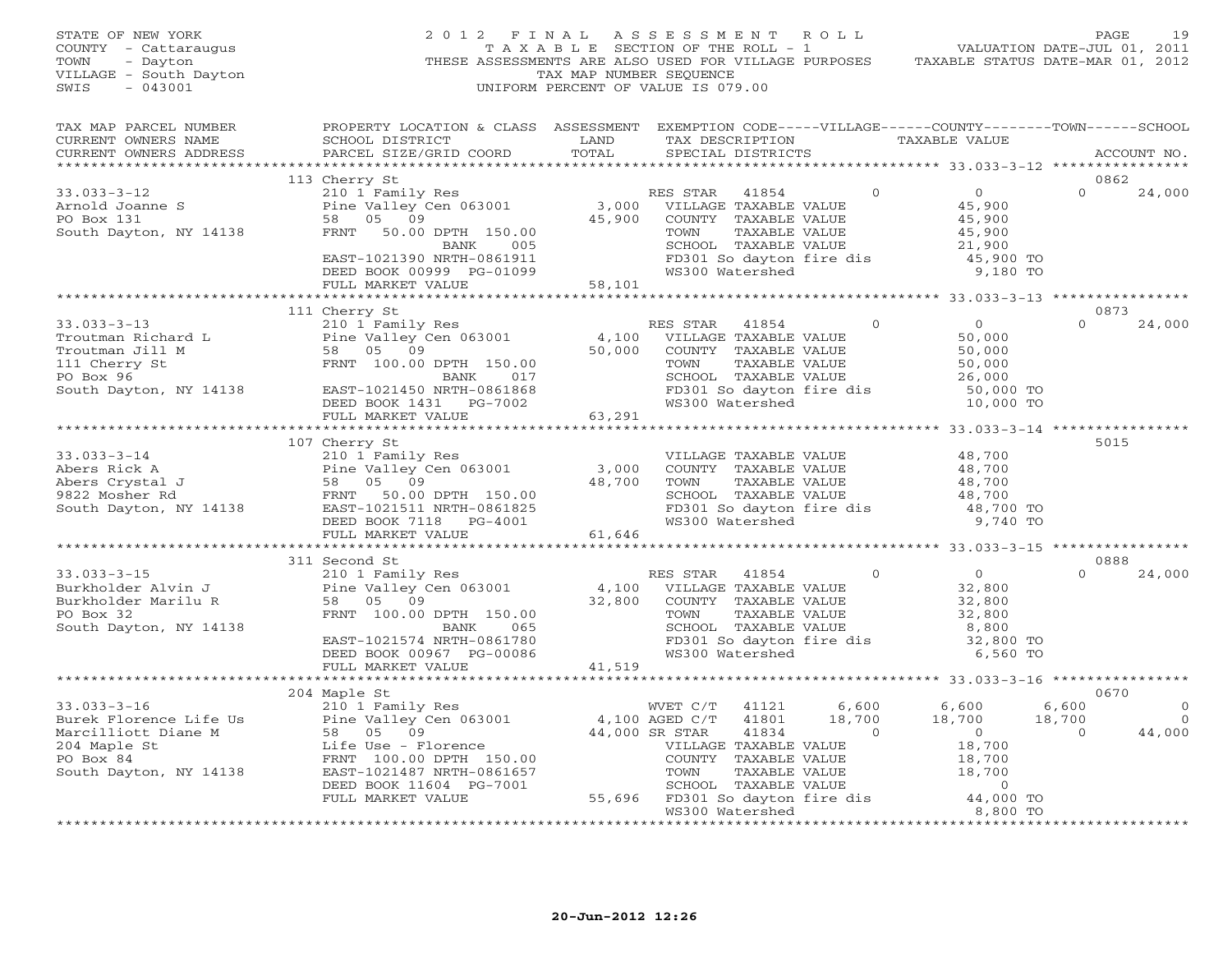## STATE OF NEW YORK 2 0 1 2 F I N A L A S S E S S M E N T R O L L PAGE 20 COUNTY - Cattaraugus T A X A B L E SECTION OF THE ROLL - 1 VALUATION DATE-JUL 01, 2011 TOWN - Dayton - Dayton 1999<br>
THESE ASSESSMENTS ARE ALSO USED FOR VILLAGE PURPOSES TAXABLE STATUS DATE-MAR 01, 2012<br>
TAX MAP NUMBER SEQUENCE VILLAGE - South Dayton TAX MAP NUMBER SEQUENCE<br>SWIS - 043001 SWIS - 043001 UNIFORM PERCENT OF VALUE IS 079.00

| TAX MAP PARCEL NUMBER<br>CURRENT OWNERS NAME<br>CURRENT OWNERS ADDRESS                                                                                                                                                                            | PROPERTY LOCATION & CLASS ASSESSMENT EXEMPTION CODE-----VILLAGE------COUNTY-------TOWN------SCHOOL<br>SCHOOL DISTRICT<br>PARCEL SIZE/GRID COORD | LAND<br>TOTAL |  |                       | TAX DESCRIPTION TAXABLE VALUE SPECIAL DISTRICTS                                                                                                                                    |                | ACCOUNT NO.            |
|---------------------------------------------------------------------------------------------------------------------------------------------------------------------------------------------------------------------------------------------------|-------------------------------------------------------------------------------------------------------------------------------------------------|---------------|--|-----------------------|------------------------------------------------------------------------------------------------------------------------------------------------------------------------------------|----------------|------------------------|
|                                                                                                                                                                                                                                                   |                                                                                                                                                 |               |  |                       |                                                                                                                                                                                    |                |                        |
|                                                                                                                                                                                                                                                   | 206 Maple St                                                                                                                                    |               |  |                       |                                                                                                                                                                                    |                | 0706                   |
|                                                                                                                                                                                                                                                   |                                                                                                                                                 |               |  |                       |                                                                                                                                                                                    |                |                        |
|                                                                                                                                                                                                                                                   |                                                                                                                                                 |               |  |                       |                                                                                                                                                                                    |                |                        |
|                                                                                                                                                                                                                                                   |                                                                                                                                                 |               |  |                       |                                                                                                                                                                                    |                |                        |
|                                                                                                                                                                                                                                                   |                                                                                                                                                 |               |  |                       |                                                                                                                                                                                    |                |                        |
|                                                                                                                                                                                                                                                   |                                                                                                                                                 |               |  |                       |                                                                                                                                                                                    |                |                        |
|                                                                                                                                                                                                                                                   |                                                                                                                                                 |               |  |                       |                                                                                                                                                                                    |                |                        |
|                                                                                                                                                                                                                                                   |                                                                                                                                                 |               |  |                       |                                                                                                                                                                                    |                |                        |
|                                                                                                                                                                                                                                                   | 210 Maple St                                                                                                                                    |               |  |                       |                                                                                                                                                                                    |                | 0912                   |
|                                                                                                                                                                                                                                                   |                                                                                                                                                 |               |  | VILLAGE TAXABLE VALUE | 3,600                                                                                                                                                                              |                |                        |
|                                                                                                                                                                                                                                                   |                                                                                                                                                 |               |  |                       |                                                                                                                                                                                    |                |                        |
|                                                                                                                                                                                                                                                   |                                                                                                                                                 |               |  |                       |                                                                                                                                                                                    |                |                        |
|                                                                                                                                                                                                                                                   |                                                                                                                                                 |               |  |                       |                                                                                                                                                                                    |                |                        |
|                                                                                                                                                                                                                                                   |                                                                                                                                                 |               |  |                       | COUNTY TAXABLE VALUE<br>TOWN TAXABLE VALUE<br>TOWN TAXABLE VALUE<br>S, 600<br>SCHOOL TAXABLE VALUE<br>3, 600<br>FD301 So dayton fire dis<br>3, 600 TO<br>WS300 Watershed<br>720 TO |                |                        |
| 33.033-3-18<br>Hardy Lawrence<br>PO Box 191<br>S. Dayton, NY 14138<br>THE STATE TO BOX 191<br>FRNT 100.00 DPTH 150.00<br>EAST-1021363 NRTH-0861746<br>PEED BOOK 13491 PG-7001<br>THE MARRIE FO BOY 150.00<br>FULL MARRIE FO BOY 150.00<br>FULL MA |                                                                                                                                                 |               |  |                       |                                                                                                                                                                                    |                |                        |
|                                                                                                                                                                                                                                                   |                                                                                                                                                 |               |  |                       |                                                                                                                                                                                    |                |                        |
|                                                                                                                                                                                                                                                   | 213 Maple St                                                                                                                                    |               |  |                       |                                                                                                                                                                                    |                | 0819                   |
|                                                                                                                                                                                                                                                   |                                                                                                                                                 |               |  |                       |                                                                                                                                                                                    | 16,000         | $\Omega$               |
|                                                                                                                                                                                                                                                   |                                                                                                                                                 |               |  |                       |                                                                                                                                                                                    | $\overline{0}$ | 49,760                 |
|                                                                                                                                                                                                                                                   |                                                                                                                                                 |               |  |                       |                                                                                                                                                                                    |                |                        |
|                                                                                                                                                                                                                                                   |                                                                                                                                                 |               |  |                       |                                                                                                                                                                                    |                |                        |
|                                                                                                                                                                                                                                                   |                                                                                                                                                 |               |  |                       |                                                                                                                                                                                    |                |                        |
|                                                                                                                                                                                                                                                   |                                                                                                                                                 |               |  |                       |                                                                                                                                                                                    |                |                        |
|                                                                                                                                                                                                                                                   |                                                                                                                                                 |               |  |                       |                                                                                                                                                                                    |                |                        |
|                                                                                                                                                                                                                                                   |                                                                                                                                                 |               |  |                       |                                                                                                                                                                                    |                |                        |
|                                                                                                                                                                                                                                                   |                                                                                                                                                 |               |  |                       |                                                                                                                                                                                    |                |                        |
|                                                                                                                                                                                                                                                   |                                                                                                                                                 |               |  |                       |                                                                                                                                                                                    | 21,850         | 0874<br>$\overline{0}$ |
|                                                                                                                                                                                                                                                   |                                                                                                                                                 |               |  |                       |                                                                                                                                                                                    | $\Omega$       | 43,700                 |
|                                                                                                                                                                                                                                                   |                                                                                                                                                 |               |  |                       |                                                                                                                                                                                    |                |                        |
|                                                                                                                                                                                                                                                   |                                                                                                                                                 |               |  |                       |                                                                                                                                                                                    |                |                        |
|                                                                                                                                                                                                                                                   |                                                                                                                                                 |               |  |                       |                                                                                                                                                                                    |                |                        |
|                                                                                                                                                                                                                                                   |                                                                                                                                                 |               |  |                       |                                                                                                                                                                                    |                |                        |
|                                                                                                                                                                                                                                                   |                                                                                                                                                 |               |  |                       |                                                                                                                                                                                    |                |                        |
|                                                                                                                                                                                                                                                   |                                                                                                                                                 |               |  |                       |                                                                                                                                                                                    |                |                        |
|                                                                                                                                                                                                                                                   |                                                                                                                                                 |               |  |                       |                                                                                                                                                                                    |                |                        |
|                                                                                                                                                                                                                                                   |                                                                                                                                                 |               |  |                       |                                                                                                                                                                                    |                | 0848                   |
|                                                                                                                                                                                                                                                   |                                                                                                                                                 |               |  |                       |                                                                                                                                                                                    | 13,625         | $\overline{0}$         |
|                                                                                                                                                                                                                                                   |                                                                                                                                                 |               |  |                       |                                                                                                                                                                                    | $\Omega$       | 24,000                 |
|                                                                                                                                                                                                                                                   |                                                                                                                                                 |               |  |                       |                                                                                                                                                                                    |                |                        |
|                                                                                                                                                                                                                                                   |                                                                                                                                                 |               |  |                       |                                                                                                                                                                                    |                |                        |
|                                                                                                                                                                                                                                                   |                                                                                                                                                 |               |  |                       |                                                                                                                                                                                    |                |                        |
|                                                                                                                                                                                                                                                   |                                                                                                                                                 |               |  |                       |                                                                                                                                                                                    |                |                        |
|                                                                                                                                                                                                                                                   |                                                                                                                                                 |               |  |                       |                                                                                                                                                                                    |                |                        |
|                                                                                                                                                                                                                                                   |                                                                                                                                                 |               |  |                       |                                                                                                                                                                                    |                |                        |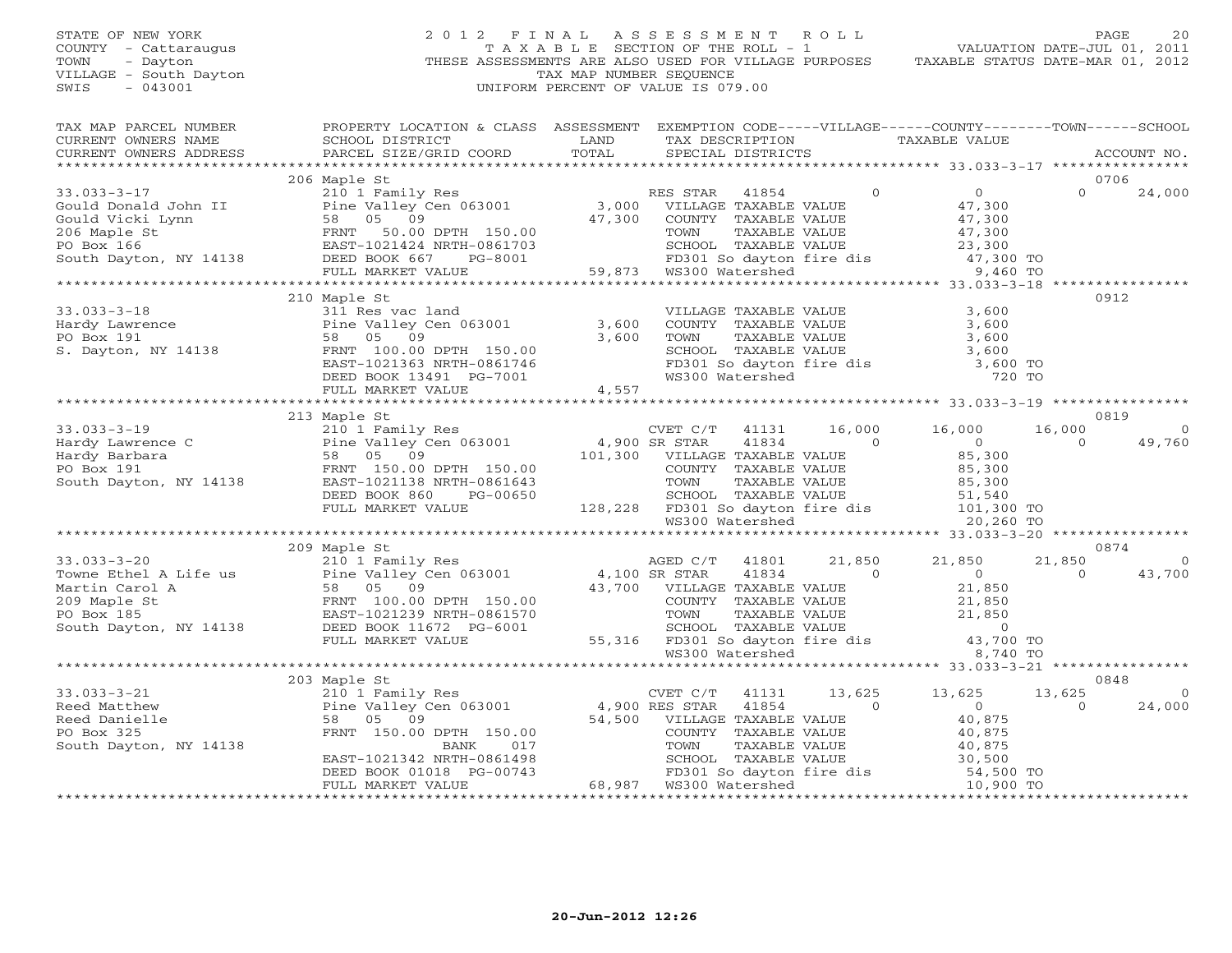| STATE OF NEW YORK<br>COUNTY - Cattaraugus<br>TOWN<br>- Dayton<br>VILLAGE - South Dayton<br>$-043001$<br>SWIS                                                                                                                                                                         | 2012 FINAL                                                                                                                                                                                                                                                 | T A X A B L E SECTION OF THE ROLL - 1<br>TAX MAP NUMBER SEQUENCE<br>UNIFORM PERCENT OF VALUE IS 079.00 | ASSESSMENT ROLL |                   |                                                                                    | VALUATION DATE-JUL 01, 2011<br>THESE ASSESSMENTS ARE ALSO USED FOR VILLAGE PURPOSES TAXABLE STATUS DATE-MAR 01, 2012                                                                                            |                          | PAGE<br>21        |
|--------------------------------------------------------------------------------------------------------------------------------------------------------------------------------------------------------------------------------------------------------------------------------------|------------------------------------------------------------------------------------------------------------------------------------------------------------------------------------------------------------------------------------------------------------|--------------------------------------------------------------------------------------------------------|-----------------|-------------------|------------------------------------------------------------------------------------|-----------------------------------------------------------------------------------------------------------------------------------------------------------------------------------------------------------------|--------------------------|-------------------|
| TAX MAP PARCEL NUMBER<br>CURRENT OWNERS NAME<br>CURRENT OWNERS ADDRESS                                                                                                                                                                                                               | PROPERTY LOCATION & CLASS ASSESSMENT EXEMPTION CODE-----VILLAGE------COUNTY-------TOWN------SCHOOL<br>SCHOOL DISTRICT<br>PARCEL SIZE/GRID COORD TOTAL                                                                                                      | LAND                                                                                                   |                 | SPECIAL DISTRICTS |                                                                                    | TAX DESCRIPTION TAXABLE VALUE                                                                                                                                                                                   |                          | ACCOUNT NO.       |
|                                                                                                                                                                                                                                                                                      | 420 Pine St                                                                                                                                                                                                                                                |                                                                                                        |                 |                   |                                                                                    |                                                                                                                                                                                                                 |                          | 0827              |
| $33.033 - 3 - 22$<br>Plyler Wilma<br>PO Box 349<br>South Dayton, NY 14138                                                                                                                                                                                                            | Pine St<br>210 1 Family Res<br>Pine Valley Cen 063001 3,600 SR STAR<br>2000 VILLAC<br>2000 VILLAC<br>2000 VILLAC<br>2000 VILLAC<br>FRNT 100.00 DPTH 150.00<br>EAST-1020949 NRTH-0861592<br>DEED BOOK 677<br>PG-00148                                       |                                                                                                        | AGED C/T        | 41801<br>41834    | 21,000<br>$\overline{0}$                                                           | 21,000<br>$\overline{0}$                                                                                                                                                                                        | 21,000<br>$\overline{0}$ | $\circ$<br>42,000 |
|                                                                                                                                                                                                                                                                                      | FULL MARKET VALUE                                                                                                                                                                                                                                          |                                                                                                        |                 |                   |                                                                                    |                                                                                                                                                                                                                 |                          |                   |
|                                                                                                                                                                                                                                                                                      |                                                                                                                                                                                                                                                            |                                                                                                        |                 |                   |                                                                                    |                                                                                                                                                                                                                 |                          |                   |
|                                                                                                                                                                                                                                                                                      | 414 Pine St                                                                                                                                                                                                                                                |                                                                                                        |                 |                   |                                                                                    |                                                                                                                                                                                                                 | 0818                     |                   |
| $33.033 - 3 - 24$<br>33.033-3-24<br>Hardy Lawrence C<br>Hardy Barbara<br>PO Box 191<br>South Dayton, NY 14138<br>South Dayton, NY 14138<br>PO Box 191<br>BOX 868<br>PO BOX 868<br>PO BOX 868<br>PO BOX 868<br>PO BOX 868<br>PO BOX 868<br>PO BOX 868<br>PO BOX 868<br>PO BOX 868<br> | 311 Res vac land<br>DEED BOOK 868<br>PG-00088                                                                                                                                                                                                              | 4,300<br>4,300                                                                                         |                 | WS300 Watershed   |                                                                                    | VILLAGE TAXABLE VALUE $4,300$<br>COUNTY TAXABLE VALUE $4,300$<br>TAXABLE VALUE $4,300$<br>TOWN TAXABLE VALUE<br>SCHOOL TAXABLE VALUE 4,300<br>FD301 So dayton fire dis 4,300 TO<br>4,300 TO<br>860 TO<br>860 TO |                          |                   |
|                                                                                                                                                                                                                                                                                      | FULL MARKET VALUE                                                                                                                                                                                                                                          | 5,443                                                                                                  |                 |                   |                                                                                    |                                                                                                                                                                                                                 |                          |                   |
|                                                                                                                                                                                                                                                                                      | 408 Pine St                                                                                                                                                                                                                                                |                                                                                                        |                 |                   |                                                                                    |                                                                                                                                                                                                                 |                          | 0741              |
| $33.033 - 3 - 25$<br>Newcomb Gene A<br>PO Box 75<br>South Dayton, NY 14138                                                                                                                                                                                                           | 210 1 Family Res<br>210 1 Family Res RES SIAR TIOLS (NLUE PIRE PRICE) 210 1 FAMIley Cen 063001<br>210 1 Family Res RES SIAR TAXABLE VALUE 39,000<br>39,000 COUNTY TAXABLE VALUE 39,000<br>29,000 TOWN TAXABLE VALUE 39,000<br>29,000 TOWN TAXABLE VALUE 39 |                                                                                                        | RES STAR 41854  |                   | $\overline{0}$                                                                     | $\overline{0}$                                                                                                                                                                                                  | $\Omega$                 | 24,000            |
|                                                                                                                                                                                                                                                                                      |                                                                                                                                                                                                                                                            |                                                                                                        |                 |                   |                                                                                    |                                                                                                                                                                                                                 |                          |                   |
|                                                                                                                                                                                                                                                                                      |                                                                                                                                                                                                                                                            |                                                                                                        |                 |                   |                                                                                    |                                                                                                                                                                                                                 |                          |                   |
|                                                                                                                                                                                                                                                                                      |                                                                                                                                                                                                                                                            |                                                                                                        |                 |                   |                                                                                    |                                                                                                                                                                                                                 | 0713                     |                   |
|                                                                                                                                                                                                                                                                                      |                                                                                                                                                                                                                                                            |                                                                                                        |                 |                   | $\overline{0}$                                                                     | $\overline{O}$<br>60,400<br>60,400<br>60,400<br>SCHOOL TAXABLE VALUE<br>FD301 So dayton fire dis 60,400 TO                                                                                                      |                          | 24,000            |
|                                                                                                                                                                                                                                                                                      |                                                                                                                                                                                                                                                            |                                                                                                        |                 |                   |                                                                                    | 12,080 TO                                                                                                                                                                                                       |                          |                   |
|                                                                                                                                                                                                                                                                                      |                                                                                                                                                                                                                                                            |                                                                                                        |                 |                   |                                                                                    |                                                                                                                                                                                                                 |                          |                   |
|                                                                                                                                                                                                                                                                                      | 103 Second St                                                                                                                                                                                                                                              |                                                                                                        |                 |                   |                                                                                    |                                                                                                                                                                                                                 | 0721                     |                   |
| $33.033 - 3 - 28$<br>33.033-3-28<br>Sanders Jeremy<br>Sanders Cori<br>Sanders Cori<br>103 Second St<br>PO Box 194<br>S. Dayton, NY 14138<br>S. Dayton, NY 14138<br>PO Box 194<br>EAST-1021082 NRTH-0861088<br>PO Box 194<br>EAST-1021082 NRTH-0861088<br>DEED BOOK 6640<br>PE        | 210 1 Family Res<br>Pine Valley Cen 063001<br>58 05 09                                                                                                                                                                                                     | 4,100<br>41,900                                                                                        |                 |                   | COUNTY TAXABLE VALUE                                                               | VILLAGE TAXABLE VALUE 41,900<br>COUNTY TAXABLE VALUE 41,900<br>41,900                                                                                                                                           |                          |                   |
|                                                                                                                                                                                                                                                                                      |                                                                                                                                                                                                                                                            |                                                                                                        |                 |                   |                                                                                    | 41,900<br>41,900                                                                                                                                                                                                |                          |                   |
|                                                                                                                                                                                                                                                                                      |                                                                                                                                                                                                                                                            |                                                                                                        |                 |                   | IRAABLE VALUE<br>SCHOOL TAXABLE VALUE<br>FD301 So down<br>FD301 So dayton fire dis | 41,900 TO                                                                                                                                                                                                       |                          |                   |
|                                                                                                                                                                                                                                                                                      | FULL MARKET VALUE                                                                                                                                                                                                                                          | 53,038                                                                                                 |                 | WS300 Watershed   |                                                                                    | 8,380 TO                                                                                                                                                                                                        |                          |                   |
|                                                                                                                                                                                                                                                                                      |                                                                                                                                                                                                                                                            |                                                                                                        |                 |                   |                                                                                    |                                                                                                                                                                                                                 |                          |                   |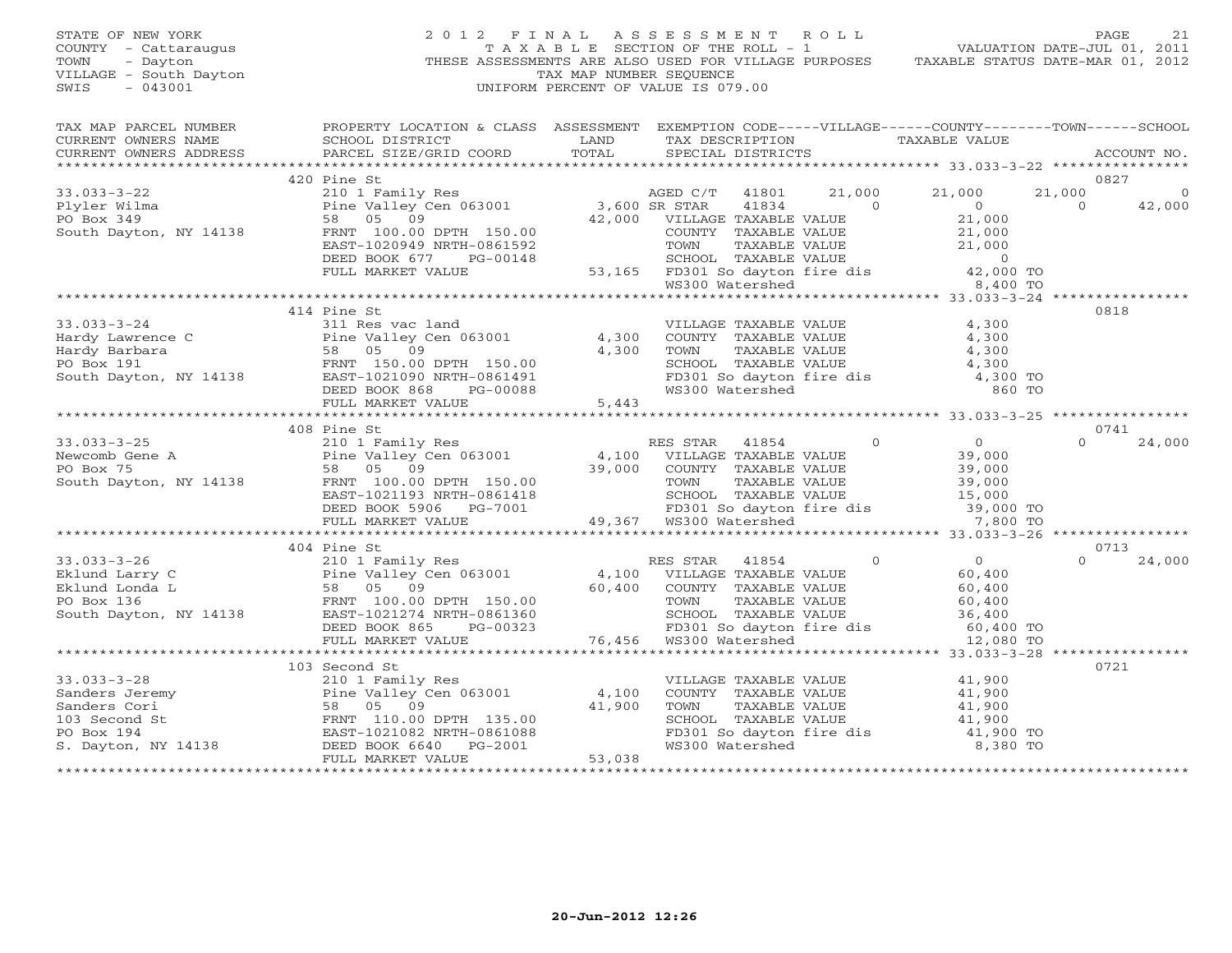| STATE OF NEW YORK<br>COUNTY - Cattaraugus<br>TOWN<br>- Dayton<br>VILLAGE - South Dayton<br>$-043001$<br>SWIS                                                                                                                                                                                                                                                       |                                                                                                                                                                                                                                                                                                                                                                                                           | TAX MAP NUMBER SEQUENCE<br>UNIFORM PERCENT OF VALUE IS 079.00 |  |                   | 2 0 1 2 F I N A L A S S E S S M E N T R O L L PAGE 22<br>T A X A B L E SECTION OF THE ROLL - 1 VALUATION DATE-JUL 01, 2011<br>THESE ASSESSMENTS ARE ALSO USED FOR VILLAGE PURPOSES TAXABLE STATUS DATE-MAR 01, 2012 |               |                                  |
|--------------------------------------------------------------------------------------------------------------------------------------------------------------------------------------------------------------------------------------------------------------------------------------------------------------------------------------------------------------------|-----------------------------------------------------------------------------------------------------------------------------------------------------------------------------------------------------------------------------------------------------------------------------------------------------------------------------------------------------------------------------------------------------------|---------------------------------------------------------------|--|-------------------|---------------------------------------------------------------------------------------------------------------------------------------------------------------------------------------------------------------------|---------------|----------------------------------|
| TAX MAP PARCEL NUMBER<br>CURRENT OWNERS NAME<br>CURRENT OWNERS ADDRESS                                                                                                                                                                                                                                                                                             | PROPERTY LOCATION & CLASS ASSESSMENT EXEMPTION CODE-----VILLAGE------COUNTY-------TOWN------SCHOOL<br>SCHOOL DISTRICT LAND<br>PARCEL SIZE/GRID COORD                                                                                                                                                                                                                                                      | TOTAL                                                         |  | SPECIAL DISTRICTS | TAX DESCRIPTION TAXABLE VALUE                                                                                                                                                                                       |               | ACCOUNT NO.                      |
|                                                                                                                                                                                                                                                                                                                                                                    | 405 Pine St                                                                                                                                                                                                                                                                                                                                                                                               |                                                               |  |                   |                                                                                                                                                                                                                     | 0720          |                                  |
| $33.033 - 3 - 29$<br>Meacham Tim A<br>Meacham Dawn M<br>PO Box 210<br>South Dayton, NY 14138                                                                                                                                                                                                                                                                       | $\begin{tabular}{lcccc} \texttt{Fine S.} & & & & & & \texttt{RES STAR} & 41854 & 0 & 0 \\ \texttt{Pine Valley Cen 063001} & & 3,000 & \texttt{VILLAGE TAXABLE VALUE} & & 45,000 \\ \texttt{B8} & 05 & 09 & & 45,000 & \texttt{COUNTY TAXABLE VALUE} & & 45,000 \\ \texttt{FRNT} & 50.00 \texttt{DPTH} & 150.00 & & 45,000 & \texttt{TOWIN TAXABLE VALUE} & & 45,000 \\ \texttt{BANK} & 017 & & 5 \texttt$ |                                                               |  |                   |                                                                                                                                                                                                                     | $\Omega$      | 24,000                           |
|                                                                                                                                                                                                                                                                                                                                                                    |                                                                                                                                                                                                                                                                                                                                                                                                           |                                                               |  |                   |                                                                                                                                                                                                                     |               |                                  |
|                                                                                                                                                                                                                                                                                                                                                                    | 308 Oak St                                                                                                                                                                                                                                                                                                                                                                                                |                                                               |  |                   |                                                                                                                                                                                                                     |               | 0918                             |
| $\begin{array}{cccc} 33.033-3-30 \\ 2 \text{ynda Agnes Life Us} & 2101 \text{ Family Res} \\ 2 \text{ynda Agnes Life Us} & 2101 \text{ Family Res} \\ 2 \text{ynda Kathleen M} & 58 & 05 & 09 \\ 58 & 05 & 09 & 43,200 \text{ DVET C/T} & 41141 & 21,600 & 21,600 & 21,600 \\ 58 & 05 & 09 & 43,200 \text{ SRTAR} & 41834 & 0 \\ 58 & 05 & 09 & 43,200 \text{ SRT$ |                                                                                                                                                                                                                                                                                                                                                                                                           |                                                               |  |                   |                                                                                                                                                                                                                     | $21,600$<br>0 | $\mathbf 0$<br>$\circ$<br>43,200 |
|                                                                                                                                                                                                                                                                                                                                                                    |                                                                                                                                                                                                                                                                                                                                                                                                           |                                                               |  |                   |                                                                                                                                                                                                                     |               |                                  |
|                                                                                                                                                                                                                                                                                                                                                                    |                                                                                                                                                                                                                                                                                                                                                                                                           |                                                               |  |                   |                                                                                                                                                                                                                     |               |                                  |
| 33.033-3-31 409 Pine St<br>Abers Crystal J<br>210 1 Family Res<br>210 1 Family Res<br>Pine Valley Cen 063001 3,000 COUNTY TAXABLE VALUE<br>30,500<br>30,500<br>30,500<br>South Dayton, NY 14138 FRNT 50.00 DPTH 150.00<br>EAST-1021069 NRTH-086                                                                                                                    | 409 Pine St                                                                                                                                                                                                                                                                                                                                                                                               |                                                               |  |                   | TOWN TAXABLE VALUE<br>TOWN TAXABLE VALUE<br>SCHOOL TAXABLE VALUE<br>FD301 So dayton fire dis<br>WS300 Watershed<br>6,100 TO                                                                                         |               | 0656                             |
|                                                                                                                                                                                                                                                                                                                                                                    |                                                                                                                                                                                                                                                                                                                                                                                                           |                                                               |  |                   |                                                                                                                                                                                                                     |               |                                  |
| 33.033-3-32<br>Abers Crystal 210 1 Family Res<br>210 1 Family Res<br>Pine Valley Cen 063001<br>9822 Mosher Rd<br>58 05 09<br>South Dayton, NY 14138 FRN 74.00 DPTH 150.00<br>ERST-1021019 NRTH-0861279<br>ERST-1021019 NRTH-0861279<br>ERST-1021                                                                                                                   | 411 Pine St                                                                                                                                                                                                                                                                                                                                                                                               |                                                               |  |                   |                                                                                                                                                                                                                     |               | 0664                             |
|                                                                                                                                                                                                                                                                                                                                                                    |                                                                                                                                                                                                                                                                                                                                                                                                           |                                                               |  |                   |                                                                                                                                                                                                                     |               |                                  |
|                                                                                                                                                                                                                                                                                                                                                                    | 314 Oak St                                                                                                                                                                                                                                                                                                                                                                                                |                                                               |  |                   |                                                                                                                                                                                                                     |               | 0836                             |
| $33.033 - 3 - 33$<br>Kahabka Thomas<br>314 Oak St<br>PO Box 196<br>PO Box 196<br>South Dayton, NY 14138                                                                                                                                                                                                                                                            | 0ak St<br>210 1 Family Res<br>Pine Valley Cen 063001<br>58 05 09<br>FRNT 117.97 DPTH 78.87<br>BANK 080<br>EAST-1020921 NRTH-0861220<br>DEED BOOK 14253 PG-7001<br>35.127<br>27.750 COUNTY TAXABLE VALUE<br>TOWN TAXABLE VALUE<br>TOWN TAXABLE VALUE<br>                                                                                                                                                   |                                                               |  |                   | 3,750<br>FD301 So dayton fire dis 27,750 TO<br>WS300 Watershed 5.550 TO<br>5,550 TO                                                                                                                                 | $\Omega$      | 24,000                           |
|                                                                                                                                                                                                                                                                                                                                                                    | ***********************                                                                                                                                                                                                                                                                                                                                                                                   |                                                               |  |                   |                                                                                                                                                                                                                     |               |                                  |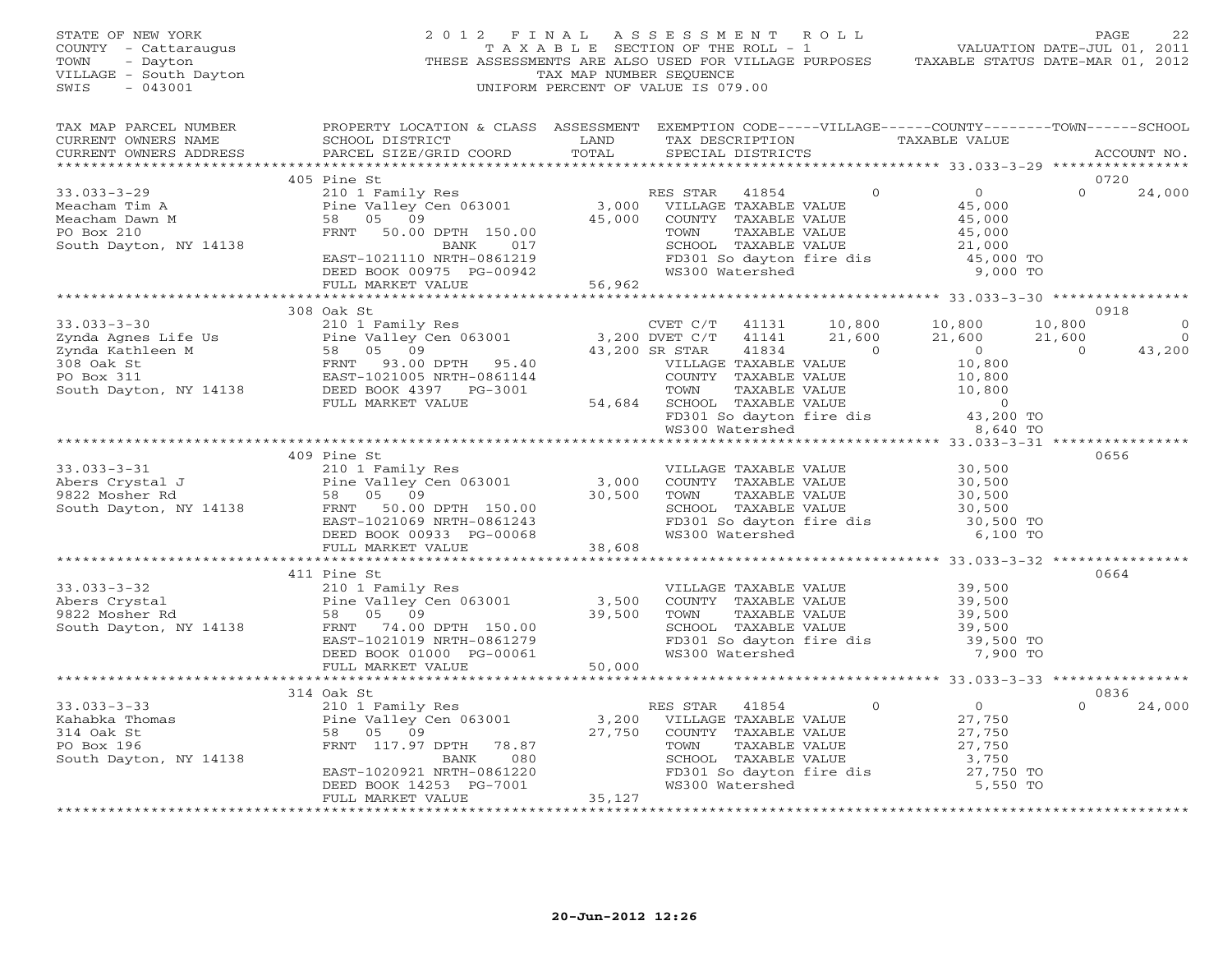| STATE OF NEW YORK<br>COUNTY - Cattaraugus<br>TOWN<br>- Dayton<br>VILLAGE - South Dayton<br>$-043001$<br>SWIS                                                                                                                                                                    | $\begin{array}{c} 2 \\ \hline \end{array}$ THI | TAX MAP NUMBER SEQUENCE | UNIFORM PERCENT OF VALUE IS 079.00                                                                                                                    | 2012 FINAL ASSESSMENT ROLL PAGE 23<br>TAXABLE SECTION OF THE ROLL - 1 VALUATION DATE-JUL 01, 2011<br>THESE ASSESSMENTS ARE ALSO USED FOR VILLAGE PURPOSES TAXABLE STATUS DATE-MAR 01, 2012                    |                  |        |
|---------------------------------------------------------------------------------------------------------------------------------------------------------------------------------------------------------------------------------------------------------------------------------|------------------------------------------------|-------------------------|-------------------------------------------------------------------------------------------------------------------------------------------------------|---------------------------------------------------------------------------------------------------------------------------------------------------------------------------------------------------------------|------------------|--------|
|                                                                                                                                                                                                                                                                                 |                                                |                         |                                                                                                                                                       |                                                                                                                                                                                                               |                  |        |
|                                                                                                                                                                                                                                                                                 | 413 Pine St                                    |                         |                                                                                                                                                       |                                                                                                                                                                                                               | 0837             |        |
| 33.033-3-34<br>Lambert Thomas J<br>Lambert Thomas J<br>3791 Abbott Rd<br>Orchard Park, NY 14127<br>FRNT 67.50 DPTH 131.00<br>EAST-1020963 NRTH-0861328<br>DEED BOOK 904 PG-00561<br>FRNT 67.50 DPTH 131.00<br>EAST-1020963 NRTH-0861328<br>PULL M                               |                                                |                         |                                                                                                                                                       | VILLAGE TAXABLE VALUE<br>COUNTY TAXABLE VALUE<br>TOWN TAXABLE VALUE<br>TOWN TAXABLE VALUE<br>28,000<br>SCHOOL TAXABLE VALUE<br>28,000<br>FD301 So dayton fire dis<br>28,000 TO<br>WS300 Watershed<br>5,600 TO |                  |        |
|                                                                                                                                                                                                                                                                                 |                                                |                         |                                                                                                                                                       |                                                                                                                                                                                                               |                  |        |
| 33.033-3-35<br>Press Mary E<br>Press Mary E<br>28,900<br>28,900<br>28,900<br>28,900<br>28,900<br>28,900<br>28,900<br>28,900<br>28,900<br>28,900<br>28,900<br>28,900<br>28,900<br>28,900<br>28,900<br>28,900<br>28,900<br>28,900<br>28,900<br>28,900<br>28,900<br>28,900<br>28,9 | 316 Oak St                                     |                         |                                                                                                                                                       |                                                                                                                                                                                                               | 0640<br>$\Omega$ | 24,000 |
|                                                                                                                                                                                                                                                                                 |                                                |                         |                                                                                                                                                       | TOWN TAXABLE VALUE 28,900<br>SCHOOL TAXABLE VALUE 4,900<br>FD301 So dayton fire dis 28,900 TO<br>WS300 Watershed 5,780 TO                                                                                     |                  |        |
| 33.033-3-36<br>Reinard John T<br>Reinard John T<br>EValley Cen 063001<br>Family Res<br>Pine Valley Cen 063001<br>Family Res<br>2,700 VILLAGE TAXABLE VALUE<br>2,700 VILLAGE TAXABLE VALUE<br>2,700 VILLAGE TAXABLE VALUE<br>40,300<br>COUNTY TAXABL                             | 417 Pine St                                    |                         |                                                                                                                                                       | SCHOOL TAXABLE VALUE 16,300<br>FD301 So dayton fire dis 40,300 TO<br>WS300 Watershed 8,060 TO<br>8,060 TO                                                                                                     | 0892<br>$\cap$   | 24,000 |
|                                                                                                                                                                                                                                                                                 |                                                |                         |                                                                                                                                                       |                                                                                                                                                                                                               |                  |        |
| 318 Oak St<br>Cernatt Brian 210 1 Family Res<br>2600 Gowanda Zoar Rd<br>2600 Gowanda Zoar Rd<br>20,000 FRNT 120.00 DPTH 98.00<br>20,000 EAST-1020800 NRTH-0861347<br>DEED BOOK 12309 PG-3001                                                                                    | 318 Oak St<br>FULL MARKET VALUE                | 25,316                  |                                                                                                                                                       | VILLAGE TAXABLE VALUE<br>COUNTY TAXABLE VALUE<br>TOWN TAXABLE VALUE<br>TOWN TAXABLE VALUE<br>SCHOOL TAXABLE VALUE<br>FD301 So dayton fire dis<br>WS300 Watershed<br>20,000 TO<br>4,000 TO                     | 0663             |        |
|                                                                                                                                                                                                                                                                                 |                                                |                         |                                                                                                                                                       |                                                                                                                                                                                                               |                  |        |
| 33.033-3-38<br>Frederickson Melinda<br>PO Box 263<br>South Dayton, NY 14138<br>PO Box 263<br>South Dayton, NY 14138<br>PRNT 85.00 DPTH 100.00<br>BANK 012<br>EAST-1020863 NRTH-0861420<br>DEED BOOK 00969 PG-00266<br>FULL MARKET VALUE<br>PULL MAR                             |                                                |                         | RES STAR 41854 0<br>VILLAGE TAXABLE VALUE 56,900<br>COUNTY TAXABLE VALUE 56,900<br>TOWN TAXABLE VALUE 56,900<br>SCHOOL TAXABLE VALUE 32,900<br>32,900 | ED301 So dayton fire dis<br>ED301 So dayton fire dis 56,900 TO<br>MS300 Watershed 11,380 TO                                                                                                                   | 0846<br>$\Omega$ | 24,000 |
|                                                                                                                                                                                                                                                                                 |                                                |                         |                                                                                                                                                       |                                                                                                                                                                                                               |                  |        |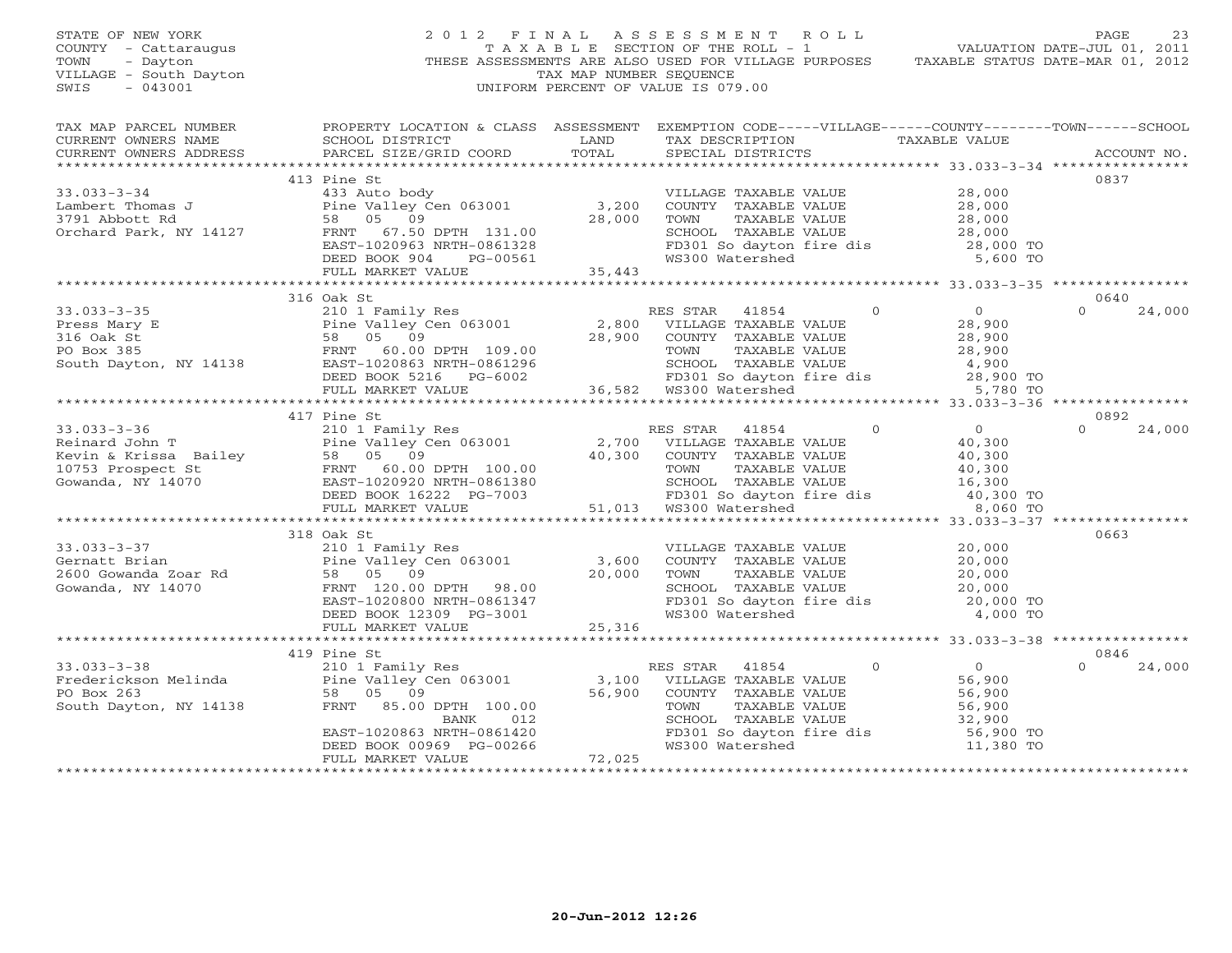| STATE OF NEW YORK<br>COUNTY - Cattaraugus<br>TOWN<br>- Dayton<br>VILLAGE - South Dayton<br>SWIS<br>$-043001$ | 2012 FINAL                                                                                                                                                                                                                             | TAX MAP NUMBER SEQUENCE | ASSESSMENT ROLL<br>T A X A B L E SECTION OF THE ROLL - 1<br>THESE ASSESSMENTS ARE ALSO USED FOR VILLAGE PURPOSES TAXABLE STATUS DATE-MAR 01, 2012<br>UNIFORM PERCENT OF VALUE IS 079.00 |                | VALUATION DATE-JUL 01, 2011                                                                                                                                                                                                                                                                                                                                                                                     | PAGE               | 24             |
|--------------------------------------------------------------------------------------------------------------|----------------------------------------------------------------------------------------------------------------------------------------------------------------------------------------------------------------------------------------|-------------------------|-----------------------------------------------------------------------------------------------------------------------------------------------------------------------------------------|----------------|-----------------------------------------------------------------------------------------------------------------------------------------------------------------------------------------------------------------------------------------------------------------------------------------------------------------------------------------------------------------------------------------------------------------|--------------------|----------------|
| TAX MAP PARCEL NUMBER<br>CURRENT OWNERS NAME<br>CURRENT OWNERS ADDRESS                                       | PROPERTY LOCATION & CLASS ASSESSMENT EXEMPTION CODE-----VILLAGE------COUNTY-------TOWN------SCHOOL<br>SCHOOL DISTRICT<br>PARCEL SIZE/GRID COORD                                                                                        | LAND<br>TOTAL           | TAX DESCRIPTION TAXABLE VALUE<br>SPECIAL DISTRICTS                                                                                                                                      |                |                                                                                                                                                                                                                                                                                                                                                                                                                 |                    | ACCOUNT NO.    |
|                                                                                                              | 425 Pine St                                                                                                                                                                                                                            |                         |                                                                                                                                                                                         |                |                                                                                                                                                                                                                                                                                                                                                                                                                 | 0919               |                |
| $33.033 - 3 - 39$                                                                                            |                                                                                                                                                                                                                                        |                         | VILLAGE TAXABLE VALUE                                                                                                                                                                   |                | 40,000                                                                                                                                                                                                                                                                                                                                                                                                          |                    |                |
| Burns Jessica L                                                                                              | 541 Bowlng alley<br>Pine Valley Cen 063001 5,600<br>58 05 09 40,000                                                                                                                                                                    |                         | COUNTY TAXABLE VALUE                                                                                                                                                                    |                |                                                                                                                                                                                                                                                                                                                                                                                                                 |                    |                |
| 8380 Dibble Hill Rd                                                                                          |                                                                                                                                                                                                                                        |                         | TAXABLE VALUE<br>TOWN                                                                                                                                                                   |                | 40,000<br>40,000                                                                                                                                                                                                                                                                                                                                                                                                |                    |                |
| Cherry Creek, NY 14723                                                                                       | FRNT 181.80 DPTH 113.90                                                                                                                                                                                                                |                         |                                                                                                                                                                                         |                | SCHOOL TAXABLE VALUE 40,000<br>FD301 So dayton fire dis 40,000 TO                                                                                                                                                                                                                                                                                                                                               |                    |                |
|                                                                                                              | EAST-1020729 NRTH-0861473                                                                                                                                                                                                              |                         |                                                                                                                                                                                         |                |                                                                                                                                                                                                                                                                                                                                                                                                                 |                    |                |
|                                                                                                              | DEED BOOK 11389 PG-9002                                                                                                                                                                                                                |                         | WS300 Watershed                                                                                                                                                                         |                | 8,000 TO                                                                                                                                                                                                                                                                                                                                                                                                        |                    |                |
|                                                                                                              | FULL MARKET VALUE                                                                                                                                                                                                                      | 50,633<br>************  |                                                                                                                                                                                         |                | ************************ 33.033-4-1 **************                                                                                                                                                                                                                                                                                                                                                              |                    |                |
|                                                                                                              | 412 Second St                                                                                                                                                                                                                          |                         |                                                                                                                                                                                         |                |                                                                                                                                                                                                                                                                                                                                                                                                                 | 0711               |                |
| $33.033 - 4 - 1$                                                                                             | 210 1 Family Res                                                                                                                                                                                                                       |                         | RES STAR<br>41854                                                                                                                                                                       | $\Omega$       | $\overline{0}$                                                                                                                                                                                                                                                                                                                                                                                                  | $\Omega$           | 24,000         |
|                                                                                                              |                                                                                                                                                                                                                                        | $4,900$<br>63           | VILLAGE TAXABLE VALUE                                                                                                                                                                   |                | 63,600                                                                                                                                                                                                                                                                                                                                                                                                          |                    |                |
|                                                                                                              | Pine Valley Cen 063001<br>58 05 09<br>Danner Michael P<br>Pillard Tracy L<br>412 Second St<br>PO Box 238<br>PO Box 238<br>PO Box 238<br>PO Box 238<br>PO Box 238<br>PO Box 238<br>PO Box 238<br>PO Box 238<br>PO Box 238<br>PO Box 238 | 63,600                  | COUNTY TAXABLE VALUE                                                                                                                                                                    |                | 63,600                                                                                                                                                                                                                                                                                                                                                                                                          |                    |                |
|                                                                                                              |                                                                                                                                                                                                                                        |                         | TAXABLE VALUE<br>TOWN                                                                                                                                                                   |                | 63,600                                                                                                                                                                                                                                                                                                                                                                                                          |                    |                |
|                                                                                                              |                                                                                                                                                                                                                                        |                         | SCHOOL TAXABLE VALUE                                                                                                                                                                    |                | 39,600                                                                                                                                                                                                                                                                                                                                                                                                          |                    |                |
| S. Dayton, NY 14138                                                                                          | EAST-1021924 NRTH-0861967                                                                                                                                                                                                              |                         |                                                                                                                                                                                         |                |                                                                                                                                                                                                                                                                                                                                                                                                                 |                    |                |
|                                                                                                              | DEED BOOK 11341 PG-7003                                                                                                                                                                                                                |                         |                                                                                                                                                                                         |                | FD301 So dayton fire dis 63,600 TO<br>WS300 Watershed 12,720 TO                                                                                                                                                                                                                                                                                                                                                 |                    |                |
|                                                                                                              | FULL MARKET VALUE                                                                                                                                                                                                                      | 80,506                  |                                                                                                                                                                                         |                |                                                                                                                                                                                                                                                                                                                                                                                                                 |                    |                |
|                                                                                                              |                                                                                                                                                                                                                                        |                         |                                                                                                                                                                                         |                |                                                                                                                                                                                                                                                                                                                                                                                                                 |                    |                |
|                                                                                                              | 26 Cherry St<br>Cherry St<br>210 1 Family Res<br>Pine Valley Cen 063001                                                                                                                                                                |                         |                                                                                                                                                                                         |                |                                                                                                                                                                                                                                                                                                                                                                                                                 | 0729               |                |
| $33.033 - 4 - 2$                                                                                             |                                                                                                                                                                                                                                        |                         | 41854<br>RES STAR                                                                                                                                                                       | $\overline{0}$ |                                                                                                                                                                                                                                                                                                                                                                                                                 | $\Omega$           | 24,000         |
| Pollock Stephen J<br>Pollock Joetta 58 05 09<br>26 Cherry St FRNT 100.00<br>PO Box 16                        |                                                                                                                                                                                                                                        | 4,100                   | VILLAGE TAXABLE VALUE                                                                                                                                                                   |                | $\begin{array}{c} 0 \\ 56,000 \\ 56,000 \\ 56,000 \\ 32,000 \\ \end{array}$                                                                                                                                                                                                                                                                                                                                     |                    |                |
|                                                                                                              | FRNT 100.00 DPTH 150.00                                                                                                                                                                                                                | 56,000                  | COUNTY TAXABLE VALUE<br>TOWN                                                                                                                                                            |                |                                                                                                                                                                                                                                                                                                                                                                                                                 |                    |                |
| PO Box 16                                                                                                    | 017<br>BANK                                                                                                                                                                                                                            |                         | SCHOOL TAXABLE VALUE                                                                                                                                                                    | TAXABLE VALUE  |                                                                                                                                                                                                                                                                                                                                                                                                                 |                    |                |
| South Dayton, NY 14138                                                                                       | EAST-1021817 NRTH-0861860                                                                                                                                                                                                              |                         | FD301 So dayton fire dis                                                                                                                                                                |                | 56,000 TO                                                                                                                                                                                                                                                                                                                                                                                                       |                    |                |
|                                                                                                              | DEED BOOK 6062 PG-4001                                                                                                                                                                                                                 |                         | WS300 Watershed                                                                                                                                                                         |                | 11,200 TO                                                                                                                                                                                                                                                                                                                                                                                                       |                    |                |
|                                                                                                              | FULL MARKET VALUE                                                                                                                                                                                                                      | 70,886                  |                                                                                                                                                                                         |                |                                                                                                                                                                                                                                                                                                                                                                                                                 |                    |                |
|                                                                                                              |                                                                                                                                                                                                                                        |                         |                                                                                                                                                                                         |                |                                                                                                                                                                                                                                                                                                                                                                                                                 |                    |                |
|                                                                                                              | 22 Cherry St<br>Cherry St<br>210 1 Family Res<br>Pine Valley Cen 063001 5,000 SR STAR 41834<br>54,000 VILLAGE TAXABLE VALUE<br>54,000 VILLAGE TAXABLE VALUE<br>COUNTY TAXABLE VALUE<br>TOWN TAXABLE VALUE                              |                         |                                                                                                                                                                                         |                |                                                                                                                                                                                                                                                                                                                                                                                                                 | 0710               |                |
| $33.033 - 4 - 3.1$                                                                                           |                                                                                                                                                                                                                                        |                         |                                                                                                                                                                                         | 27,000         |                                                                                                                                                                                                                                                                                                                                                                                                                 | 27,000             | $\overline{0}$ |
| e H Life Us B 10 1<br>B 58 6<br>ACRES <sub>RACT</sub><br>Earle Beatrice H Life Us                            |                                                                                                                                                                                                                                        |                         |                                                                                                                                                                                         | $\sim$ 0       | $27,000$<br>0<br>27,000<br>27.000                                                                                                                                                                                                                                                                                                                                                                               | $\Omega$           | 49,760         |
| Earle Suzanne B                                                                                              |                                                                                                                                                                                                                                        |                         |                                                                                                                                                                                         |                |                                                                                                                                                                                                                                                                                                                                                                                                                 |                    |                |
| 22 Cherry St                                                                                                 |                                                                                                                                                                                                                                        |                         | TOWN<br>SCHOOL TAXABLE VALUE<br>68,354 FD301 So dayton fire dis<br>WS300 Watershed<br>WS300 Watershed                                                                                   |                | 27,000<br>27,000                                                                                                                                                                                                                                                                                                                                                                                                |                    |                |
| PO Box 137                                                                                                   | EAST-1022053 NRTH-0861828                                                                                                                                                                                                              |                         |                                                                                                                                                                                         |                |                                                                                                                                                                                                                                                                                                                                                                                                                 |                    |                |
| South Dayton, NY 14138                                                                                       | DEED BOOK 1024 PG-94                                                                                                                                                                                                                   |                         |                                                                                                                                                                                         |                | 4,240                                                                                                                                                                                                                                                                                                                                                                                                           |                    |                |
|                                                                                                              | FULL MARKET VALUE                                                                                                                                                                                                                      |                         |                                                                                                                                                                                         |                | 54,000 TO                                                                                                                                                                                                                                                                                                                                                                                                       |                    |                |
|                                                                                                              |                                                                                                                                                                                                                                        |                         |                                                                                                                                                                                         |                | 10,800 TO                                                                                                                                                                                                                                                                                                                                                                                                       |                    |                |
|                                                                                                              | 18 Cherry St                                                                                                                                                                                                                           |                         |                                                                                                                                                                                         |                |                                                                                                                                                                                                                                                                                                                                                                                                                 | 0753               |                |
| $33.033 - 4 - 4$                                                                                             | 210 1 Family Res                                                                                                                                                                                                                       |                         | RES STAR<br>41854                                                                                                                                                                       | $\circ$        | $\overline{0}$                                                                                                                                                                                                                                                                                                                                                                                                  | $\Omega$           | 24,000         |
| Partyka Andrea J                                                                                             |                                                                                                                                                                                                                                        | $\frac{4}{500}$ , 500   | VILLAGE TAXABLE VALUE                                                                                                                                                                   |                | 55,600                                                                                                                                                                                                                                                                                                                                                                                                          |                    |                |
| 18 Cherry St                                                                                                 | 58 05 09<br>FRNT 125.00 DPTH 150.00                                                                                                                                                                                                    | 55,600                  | COUNTY TAXABLE VALUE                                                                                                                                                                    |                | 55,600                                                                                                                                                                                                                                                                                                                                                                                                          |                    |                |
| PO Box 371                                                                                                   |                                                                                                                                                                                                                                        |                         |                                                                                                                                                                                         |                |                                                                                                                                                                                                                                                                                                                                                                                                                 |                    |                |
| South Dayton, NY 14138                                                                                       | EAST-1021987 NRTH-0861736                                                                                                                                                                                                              |                         |                                                                                                                                                                                         |                |                                                                                                                                                                                                                                                                                                                                                                                                                 |                    |                |
|                                                                                                              | DEED BOOK 01017 PG-00956                                                                                                                                                                                                               |                         |                                                                                                                                                                                         |                | $\begin{tabular}{lllllllllll} \multicolumn{4}{c}{\textbf{55,600}} & \multicolumn{4}{c}{\textbf{55,600}} \\ \textbf{FD301 So dayton fire dis} & \multicolumn{4}{c}{\textbf{31,600}} \\ \textbf{W31,600} & \textbf{NO & 55,600 TO} \\ \textbf{W3100} & \textbf{Me} & \textbf{S10} & \textbf{55,600 TO} \\ \textbf{W3100} & \textbf{M31,600} & \multicolumn{4}{c}{\textbf{55,600 TO}} \\ \textbf{W310} & \textbf{$ |                    |                |
|                                                                                                              | FULL MARKET VALUE                                                                                                                                                                                                                      |                         | 70,380 WS300 Watershed                                                                                                                                                                  |                |                                                                                                                                                                                                                                                                                                                                                                                                                 |                    |                |
|                                                                                                              |                                                                                                                                                                                                                                        |                         |                                                                                                                                                                                         |                |                                                                                                                                                                                                                                                                                                                                                                                                                 | <b>+++++++++++</b> |                |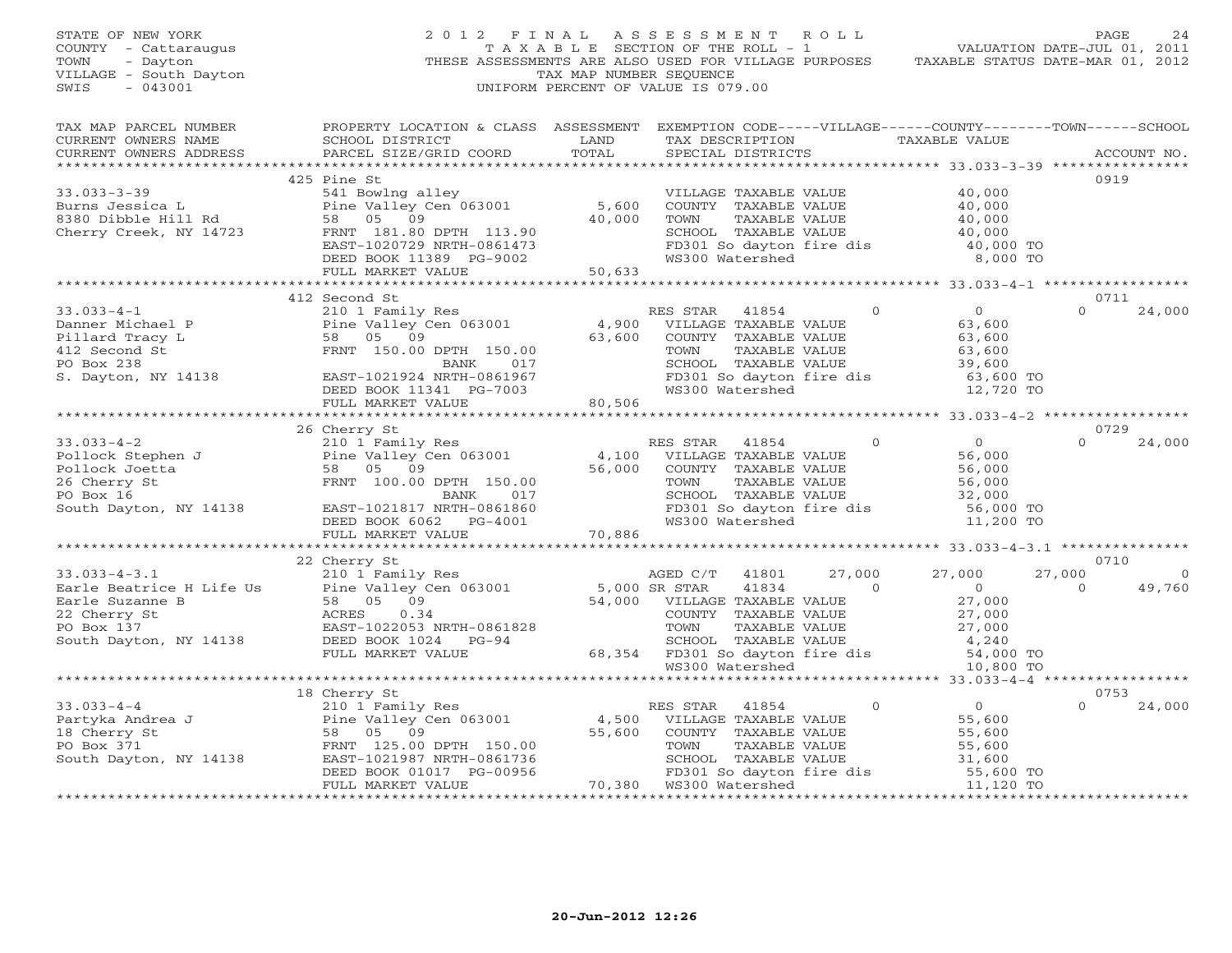STATE OF NEW YORK 2 0 1 2 F I N A L A S S E S S M E N T R O L L COUNTY - Cattaraugus T A X A B L E SECTION OF THE ROLL - 1<br>TOWN - Dayton - THESE ASSESSMENTS ARE ALSO USED FOR VILLAGE PU<br>VILLAGE - South Dayton - THESE ASSESSMENTS ARE ALSO USED FOR VILLAGE PU THESE ASSESSMENTS ARE ALSO USED FOR VILLAGE PURPOSE VILLAGE - South Dayton TAX MAP NUMBER SEQUENCE SWIS - 043001 SWIS - 043001 UNIFORM PERCENT OF VALUE IS 079.00

PAGE 25<br>771117 TON DATE THE 01 2011

|     |  | VALUATION DATE-JUL UI, ZUII      |  |
|-----|--|----------------------------------|--|
| F.S |  | TAXABLE STATUS DATE-MAR 01, 2012 |  |

| TAX MAP PARCEL NUMBER<br>CURRENT OWNERS NAME<br>CURRENT OWNERS ADDRESS                                                                                                                                                                                       | SCHOOL DISTRICT<br>PARCEL SIZE/GRID COORD                                                                                                                                              | LAND<br>TOTAL  | PROPERTY LOCATION & CLASS ASSESSMENT EXEMPTION CODE-----VILLAGE------COUNTY-------TOWN------SCHOOL<br>TAX DESCRIPTION TAXABLE VALUE<br>SPECIAL DISTRICTS                                                                   |                                                                                         | ACCOUNT NO.                |
|--------------------------------------------------------------------------------------------------------------------------------------------------------------------------------------------------------------------------------------------------------------|----------------------------------------------------------------------------------------------------------------------------------------------------------------------------------------|----------------|----------------------------------------------------------------------------------------------------------------------------------------------------------------------------------------------------------------------------|-----------------------------------------------------------------------------------------|----------------------------|
|                                                                                                                                                                                                                                                              |                                                                                                                                                                                        |                |                                                                                                                                                                                                                            |                                                                                         |                            |
|                                                                                                                                                                                                                                                              | 14 Cherry St                                                                                                                                                                           |                |                                                                                                                                                                                                                            |                                                                                         | 0777                       |
| $33.033 - 4 - 5.1$<br>Lycett John T<br>Lycett Prisilla S<br>14 Cherry St<br>PO Box 221<br>S. Dayton, NY 14138                                                                                                                                                | 210 1 Family Res<br>Pine Valley Cen 063001 4,500<br>58 05 09<br>$3/9$ --merged $4-3.2$ into pr<br>FRNT 125.00 DPTH 150.00<br>EAST-1022141 NRTH-0861663<br>DEED BOOK 15895 PG-4001      | 56,000         | $\overline{0}$<br>RES STAR<br>41854<br>VILLAGE TAXABLE VALUE<br>COUNTY TAXABLE VALUE<br>TOWN<br>TAXABLE VALUE<br>SCHOOL TAXABLE VALUE<br>FD301 So dayton fire dis<br>FD301 So dayton fire dis 56,000 TO<br>WS300 Watershed | $0 \qquad \qquad$<br>56,000<br>ხა<br>56,0სა<br>32,000<br>56,0 <sup>r</sup><br>11,200 TO | $\Omega$<br>24,000         |
|                                                                                                                                                                                                                                                              | FULL MARKET VALUE                                                                                                                                                                      | 70,886         |                                                                                                                                                                                                                            |                                                                                         |                            |
|                                                                                                                                                                                                                                                              |                                                                                                                                                                                        |                |                                                                                                                                                                                                                            |                                                                                         |                            |
| $33.033 - 4 - 5.2$<br>Killock Ronald<br>Killock Barbara<br>9 Cherry St<br>South Dayton, NY 14138                                                                                                                                                             | Prospect Ave<br>310 Res Vac<br>Pine Valley Cen 063001<br>58 05 09<br>$3/9$ --merged $4-3.2$ into pr<br>FRNT 200.00 DPTH 150.00<br>EAST-1022141 NRTH-0861753<br>DEED BOOK 15895 PG-4001 | 4,000<br>4,000 | VILLAGE TAXABLE VALUE 4,000<br>COUNTY TAXABLE VALUE<br>TOWN      TAXABLE VALUE<br>TOWN TAXABLE VALUE<br>SCHOOL TAXABLE VALUE<br>FD301 So dayton fire dis 4,000 TO<br>WS300 Watershed 800 TO                                | 4,000<br>4,000                                                                          | 5043                       |
|                                                                                                                                                                                                                                                              |                                                                                                                                                                                        |                |                                                                                                                                                                                                                            |                                                                                         |                            |
|                                                                                                                                                                                                                                                              |                                                                                                                                                                                        |                |                                                                                                                                                                                                                            |                                                                                         |                            |
|                                                                                                                                                                                                                                                              | 10 Cherry St                                                                                                                                                                           |                | $\overline{0}$                                                                                                                                                                                                             |                                                                                         | 0828<br>$\Omega$<br>42,800 |
| 33.033-4-7.1<br>Rose Shawna M<br>PO Box 64<br>Sendang Maria (1938) 19 and 19 and 19 and 19 and 19 and 19 and 19 and 19 and 19 and 19 and 19 and 19 and 19 and 19 and 19 and 19 and 19 and 19 and 19 and 19 and 19 and 19 and 19 and                          | EAST-1022201 NRTH-0861582<br>DEED BOOK 4970 $PG-6001$                                                                                                                                  |                | 42,800 COUNTY TAXABLE VALUE 42,800<br>TOWN TAXABLE VALUE 42,800<br>SCHOOL TAXABLE VALUE 42,800<br>FD301 So dayton fire dis 42,800 TO                                                                                       | $\begin{array}{c} 0 \\ 42,800 \end{array}$                                              |                            |
|                                                                                                                                                                                                                                                              | FULL MARKET VALUE                                                                                                                                                                      |                | 54,177 WS300 Watershed                                                                                                                                                                                                     | 8,560 TO                                                                                |                            |
|                                                                                                                                                                                                                                                              | *****************************                                                                                                                                                          |                | ***********************************                                                                                                                                                                                        | ********** 33.033-4-7.2 ***************                                                 |                            |
|                                                                                                                                                                                                                                                              | 9 Prospect St                                                                                                                                                                          |                |                                                                                                                                                                                                                            |                                                                                         | 0934                       |
| 33.033-4-7.2<br>Priest Patricia A<br>Priest Patricia A<br>Prospect St<br>Po Box 330<br>Po Box 330<br>South Dayton, NY 14138<br>PRNT 150.00 DPTH 150.00<br>PO Box 330<br>PO Box 330<br>PO Box 330<br>PO Box 330<br>PO Box 330<br>PO Box 320<br>PO Box 320<br> | FRNT 150.00 DEIN 150.00<br>EAST-1022289 NRTH-0861705<br>FEED DOOF 7455 DC-8001<br>DEED BOOK 7455 PG-8001<br>FULL MARKET VALUE                                                          | 39,241         | $\overline{0}$<br>TAXABLE VALUE<br>SCHOOL TAXABLE VALUE $7,000$<br>FD301 So dayton fire dis 31,000 TO<br>WS300 Watershed 6,200 TO                                                                                          | $\begin{array}{c} 0 \\ 31,000 \end{array}$<br>$31,000$<br>$31,000$                      | $\Omega$<br>24,000         |
|                                                                                                                                                                                                                                                              |                                                                                                                                                                                        |                |                                                                                                                                                                                                                            |                                                                                         |                            |
| $33.033 - 4 - 8$<br>PO Box 28<br>Forestville, NY 14062                                                                                                                                                                                                       | 5 Prospect St<br>311 Res vac land<br>FRNT 100.00 DPTH 150.00<br>EAST-1022392 NRTH-0861631<br>DEED BOOK 805<br>PG-00199                                                                 | 4,100<br>4,100 | VILLAGE TAXABLE VALUE<br>COUNTY TAXABLE VALUE<br>TOWN      TAXABLE VALUE<br>SCHOOL TAXABLE VALUE 4,100<br>FD301 So dayton fire dis 4,100 TO<br>WS300 Watershed                                                             | 4,100<br>4,100<br>4,100<br>820 TO                                                       | 0867                       |
|                                                                                                                                                                                                                                                              | FULL MARKET VALUE                                                                                                                                                                      | 5,190          |                                                                                                                                                                                                                            |                                                                                         |                            |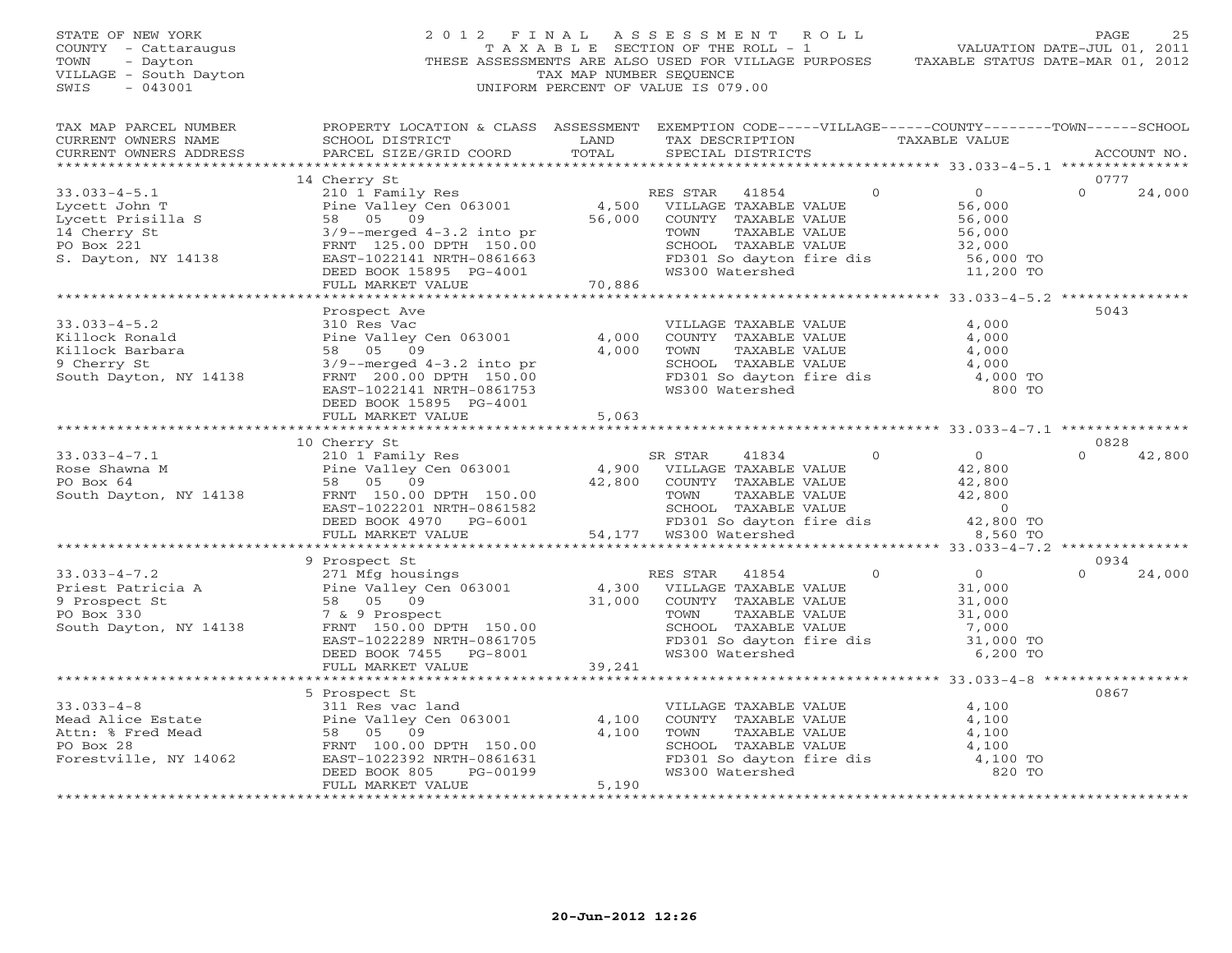STATE OF NEW YORK 2 0 1 2 F I N A L A S S E S S M E N T R O L L PAGE 26 COUNTY - Cattaraugus T A X A B L E SECTION OF THE ROLL - 1 VALUATION DATE-JUL 01, 2011 TOWN - Dayton THESE ASSESSMENTS ARE ALSO USED FOR VILLAGE PURPOSES TAXABLE STATUS DATE-MAR 01, 2012 VILLAGE - South Dayton TAX MAP NUMBER SEQUENCE<br>SWIS - 043001 UNIFORM PERCENT OF VALUE IS 079.00

| TAX MAP PARCEL NUMBER | PROPERTY LOCATION & CLASS ASSESSMENT EXEMPTION CODE-----VILLAGE------COUNTY-------TOWN------SCHOOL                                                                                                                                                   |         |                                                                  |                                                        |                    |
|-----------------------|------------------------------------------------------------------------------------------------------------------------------------------------------------------------------------------------------------------------------------------------------|---------|------------------------------------------------------------------|--------------------------------------------------------|--------------------|
|                       |                                                                                                                                                                                                                                                      |         | TAX DESCRIPTION                                                  | TAXABLE VALUE                                          |                    |
|                       |                                                                                                                                                                                                                                                      |         | SPECIAL DISTRICTS                                                |                                                        | ACCOUNT NO.        |
|                       |                                                                                                                                                                                                                                                      |         |                                                                  |                                                        |                    |
|                       | 4 Cherry St                                                                                                                                                                                                                                          |         |                                                                  |                                                        | 0695               |
|                       |                                                                                                                                                                                                                                                      |         |                                                                  |                                                        | 24,000<br>$\Omega$ |
|                       |                                                                                                                                                                                                                                                      |         |                                                                  |                                                        |                    |
|                       |                                                                                                                                                                                                                                                      |         |                                                                  |                                                        |                    |
|                       |                                                                                                                                                                                                                                                      |         |                                                                  |                                                        |                    |
|                       |                                                                                                                                                                                                                                                      |         |                                                                  |                                                        |                    |
|                       |                                                                                                                                                                                                                                                      |         |                                                                  |                                                        |                    |
|                       | EAST-1022303 NRTH-0861508 FD301 So dayton<br>DEED BOOK 4213 PG-3001 WS300 Watershed                                                                                                                                                                  |         | FD301 So dayton fire dis $47,500$ TO<br>WS300 Watershed 9,500 TO |                                                        |                    |
|                       | FULL MARKET VALUE                                                                                                                                                                                                                                    | 60,127  |                                                                  |                                                        |                    |
|                       |                                                                                                                                                                                                                                                      |         |                                                                  |                                                        |                    |
|                       | 309 First St                                                                                                                                                                                                                                         |         |                                                                  |                                                        | 0816               |
|                       | 33.033-4-10<br>Smith Jason R<br>309 First St<br>210 1 Family Res<br>Pine Valley Cen 063001<br>201.00 Tem 063001<br>201.00 Fine Valley Cen 063001<br>201.00 DPTH 150.00<br>201.00 TOWN TAXABLE VALUE<br>201.00 TOWN TAXABLE VALUE<br>277,000<br>277,0 |         |                                                                  |                                                        | 24,000<br>$\cap$   |
|                       |                                                                                                                                                                                                                                                      |         |                                                                  |                                                        |                    |
|                       |                                                                                                                                                                                                                                                      |         |                                                                  |                                                        |                    |
|                       |                                                                                                                                                                                                                                                      |         |                                                                  |                                                        |                    |
|                       |                                                                                                                                                                                                                                                      |         |                                                                  |                                                        |                    |
|                       |                                                                                                                                                                                                                                                      |         |                                                                  |                                                        |                    |
|                       |                                                                                                                                                                                                                                                      |         |                                                                  |                                                        |                    |
|                       |                                                                                                                                                                                                                                                      |         |                                                                  |                                                        |                    |
|                       | 104 Maple St                                                                                                                                                                                                                                         |         |                                                                  |                                                        | 0654               |
|                       |                                                                                                                                                                                                                                                      |         |                                                                  |                                                        |                    |
|                       |                                                                                                                                                                                                                                                      |         |                                                                  |                                                        |                    |
|                       |                                                                                                                                                                                                                                                      |         |                                                                  |                                                        |                    |
|                       |                                                                                                                                                                                                                                                      |         |                                                                  |                                                        |                    |
|                       |                                                                                                                                                                                                                                                      |         |                                                                  |                                                        |                    |
|                       |                                                                                                                                                                                                                                                      |         |                                                                  |                                                        |                    |
|                       |                                                                                                                                                                                                                                                      |         |                                                                  |                                                        |                    |
|                       |                                                                                                                                                                                                                                                      |         |                                                                  |                                                        |                    |
|                       |                                                                                                                                                                                                                                                      |         |                                                                  |                                                        |                    |
|                       | 106 Maple St                                                                                                                                                                                                                                         |         |                                                                  |                                                        | 0810               |
|                       |                                                                                                                                                                                                                                                      |         |                                                                  |                                                        | $\Omega$<br>30,000 |
|                       |                                                                                                                                                                                                                                                      |         |                                                                  |                                                        |                    |
|                       |                                                                                                                                                                                                                                                      |         |                                                                  |                                                        |                    |
|                       |                                                                                                                                                                                                                                                      |         |                                                                  |                                                        |                    |
|                       |                                                                                                                                                                                                                                                      |         |                                                                  | $\begin{array}{c} 0 \\ 30,000 \ \text{TO} \end{array}$ |                    |
|                       |                                                                                                                                                                                                                                                      |         |                                                                  |                                                        |                    |
|                       |                                                                                                                                                                                                                                                      |         |                                                                  | 6,000 TO                                               |                    |
|                       |                                                                                                                                                                                                                                                      |         |                                                                  |                                                        |                    |
|                       | 110 Maple St                                                                                                                                                                                                                                         |         |                                                                  |                                                        | 0723               |
|                       |                                                                                                                                                                                                                                                      |         | RES STAR 41854 0 0 0                                             |                                                        | $\Omega$<br>24,000 |
|                       | 33.033-4-13<br>Huber Gena M<br>PO Box 27<br>S. Dayton, NY 14138<br>Huber Gena M<br>PO Box 27<br>S. Dayton, NY 14138<br>PRNT 100.00 DPTH 150.00<br>PRNT 100.00 DPTH 150.00                                                                            |         | 4,100 VILLAGE TAXABLE VALUE<br>39,600 COUNTY TAXABLE VALUE       |                                                        |                    |
|                       |                                                                                                                                                                                                                                                      | 39,600  |                                                                  |                                                        |                    |
|                       |                                                                                                                                                                                                                                                      |         |                                                                  |                                                        |                    |
|                       |                                                                                                                                                                                                                                                      |         |                                                                  |                                                        |                    |
|                       | BANK 032<br>EAST-1021975 NRTH-0861309<br>DEED BOOK 14807 PG-6001                                                                                                                                                                                     |         |                                                                  | 39,600 TO<br>7,920 TO                                  |                    |
|                       |                                                                                                                                                                                                                                                      |         |                                                                  |                                                        |                    |
|                       | FULL MARKET VALUE                                                                                                                                                                                                                                    | 50, 127 |                                                                  |                                                        |                    |
|                       |                                                                                                                                                                                                                                                      |         |                                                                  |                                                        |                    |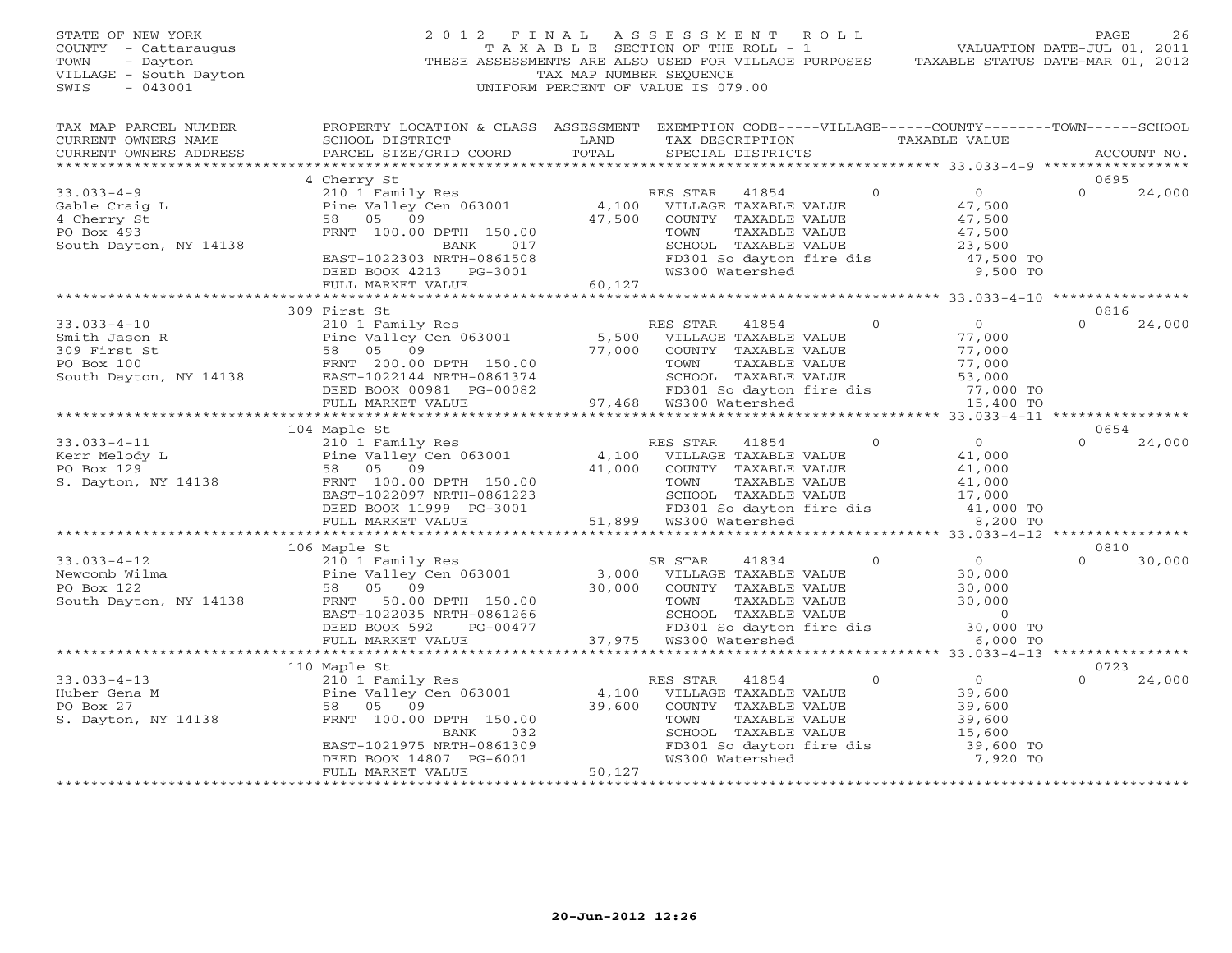#### STATE OF NEW YORK 2 0 1 2 F I N A L A S S E S S M E N T R O L L PAGE 27 COUNTY - Cattaraugus T A X A B L E SECTION OF THE ROLL - 1 VALUATION DATE-JUL 01, 2011 TOWN - Dayton - Dayton 1999<br>
THESE ASSESSMENTS ARE ALSO USED FOR VILLAGE PURPOSES TAXABLE STATUS DATE-MAR 01, 2012<br>
TAX MAP NUMBER SEQUENCE VILLAGE - South Dayton TAX MAP NUMBER SEQUENCE<br>SWIS - 043001 SWIS - 043001 UNIFORM PERCENT OF VALUE IS 079.00

| TAX MAP PARCEL NUMBER<br>CURRENT OWNERS NAME | PROPERTY LOCATION & CLASS ASSESSMENT EXEMPTION CODE-----VILLAGE------COUNTY-------TOWN------SCHOOL<br>SCHOOL DISTRICT                                                                                                                                                      | <b>EXAMPLE SERVICE SERVICE SERVICE SERVICE SERVICE SERVICE SERVICE SERVICE SERVICE SERVICE SERVICE SERVICE SERVICE</b> | TAX DESCRIPTION TAXABLE VALUE                                                                                                                                                                                 |                                                               |                           |
|----------------------------------------------|----------------------------------------------------------------------------------------------------------------------------------------------------------------------------------------------------------------------------------------------------------------------------|------------------------------------------------------------------------------------------------------------------------|---------------------------------------------------------------------------------------------------------------------------------------------------------------------------------------------------------------|---------------------------------------------------------------|---------------------------|
| CURRENT OWNERS ADDRESS                       |                                                                                                                                                                                                                                                                            |                                                                                                                        |                                                                                                                                                                                                               |                                                               |                           |
|                                              |                                                                                                                                                                                                                                                                            |                                                                                                                        |                                                                                                                                                                                                               |                                                               |                           |
|                                              | 112 Maple St                                                                                                                                                                                                                                                               |                                                                                                                        |                                                                                                                                                                                                               |                                                               | 0718                      |
| $33.033 - 4 - 14$                            | 210 1 Family Res                                                                                                                                                                                                                                                           | RES STAR                                                                                                               | 41854                                                                                                                                                                                                         | $\overline{0}$<br>$0 \qquad \qquad$                           | $\Omega$<br>24,000        |
| Lucas Jean<br>(Brown) D                      | Pine Valley Cen 063001 $\frac{1}{4}$ , 100 VILLAGE TAXABLE VALUE                                                                                                                                                                                                           |                                                                                                                        |                                                                                                                                                                                                               | 32,000                                                        |                           |
|                                              |                                                                                                                                                                                                                                                                            |                                                                                                                        |                                                                                                                                                                                                               |                                                               |                           |
|                                              |                                                                                                                                                                                                                                                                            |                                                                                                                        |                                                                                                                                                                                                               | 32,000<br>32,000                                              |                           |
|                                              |                                                                                                                                                                                                                                                                            |                                                                                                                        | SCHOOL TAXABLE VALUE 8,000                                                                                                                                                                                    |                                                               |                           |
|                                              | DEED BOOK 00948 PG-00903 FD301 So dayton<br>FULL MARKET VALUE 40,506 WS300 Watershed                                                                                                                                                                                       |                                                                                                                        | FD301 So dayton fire dis 32,000 TO<br>WS300 Watershed 6,400 TO                                                                                                                                                |                                                               |                           |
|                                              |                                                                                                                                                                                                                                                                            |                                                                                                                        |                                                                                                                                                                                                               |                                                               |                           |
|                                              |                                                                                                                                                                                                                                                                            |                                                                                                                        |                                                                                                                                                                                                               |                                                               |                           |
|                                              | 210 1 Family Res<br>Pine Valley Cen 063001 Manuson Music And Music Paxable Value<br>58 05 09 51.400 COUNTY TAXABLE VALUE                                                                                                                                                   |                                                                                                                        |                                                                                                                                                                                                               |                                                               | 0803                      |
| $33.033 - 4 - 15$                            |                                                                                                                                                                                                                                                                            |                                                                                                                        | RES STAR 41854 0 0<br>VILLAGE TAXABLE VALUE 51,400                                                                                                                                                            |                                                               | $\Omega$<br>24,000        |
| Ellis Jack L Jr                              |                                                                                                                                                                                                                                                                            |                                                                                                                        |                                                                                                                                                                                                               |                                                               |                           |
| PO Box 344                                   |                                                                                                                                                                                                                                                                            |                                                                                                                        |                                                                                                                                                                                                               |                                                               |                           |
| South Dayton, NY 14138                       |                                                                                                                                                                                                                                                                            |                                                                                                                        |                                                                                                                                                                                                               |                                                               |                           |
|                                              | FRNT 100.00 DPTH 150.00<br>FRNT 100.00 DPTH 150.00<br>BANK 017<br>EAST-1022022 NRTH-0861462<br>DEAST-1022022 NRTH-0861462<br>DEAST-1022022 NRTH-0861462<br>DEAST-1022022 NRTH-0861462<br>DEAST-1022022 NRTH-0861462<br>DEAST-1022023 NRTH-0861                             |                                                                                                                        |                                                                                                                                                                                                               |                                                               |                           |
|                                              |                                                                                                                                                                                                                                                                            |                                                                                                                        |                                                                                                                                                                                                               |                                                               |                           |
|                                              | DEED BOOK 00939 PG-00277<br>FULL MARKET VALUE 65,063                                                                                                                                                                                                                       |                                                                                                                        |                                                                                                                                                                                                               |                                                               |                           |
|                                              |                                                                                                                                                                                                                                                                            |                                                                                                                        |                                                                                                                                                                                                               |                                                               |                           |
|                                              | 116 Maple St                                                                                                                                                                                                                                                               |                                                                                                                        |                                                                                                                                                                                                               |                                                               | 0731                      |
|                                              |                                                                                                                                                                                                                                                                            |                                                                                                                        |                                                                                                                                                                                                               |                                                               | 24,000<br>$\Omega$        |
|                                              |                                                                                                                                                                                                                                                                            |                                                                                                                        |                                                                                                                                                                                                               |                                                               |                           |
|                                              |                                                                                                                                                                                                                                                                            |                                                                                                                        |                                                                                                                                                                                                               |                                                               |                           |
|                                              | 33.033-4-16<br>Henry Michael L 210 1 Family Res<br>Fine Valley Cen 063001 4,100 VILLAGE TAXABLE VALUE<br>116 Maple St 58 05 09<br>PO Box 95<br>PO Box 95<br>PO Box 95<br>PO Box 95<br>PO Box 95<br>58 05 09 48,900<br>FRNT 100.00 DPTH 150.00<br>EAST-1021812 NRTH-0861426 |                                                                                                                        | RES STAR 41854 0<br>VILLAGE TAXABLE VALUE 48,900<br>COUNTY TAXABLE VALUE 48,900<br>TOWN TAXABLE VALUE 48,900<br>SCHOOL TAXABLE VALUE 24,900<br>FD301 So dayton fire dis 48,900 TO<br>WS300 Watershed 9,780 TO |                                                               |                           |
| S. Dayton, NY 14138                          |                                                                                                                                                                                                                                                                            |                                                                                                                        |                                                                                                                                                                                                               |                                                               |                           |
|                                              |                                                                                                                                                                                                                                                                            |                                                                                                                        |                                                                                                                                                                                                               |                                                               |                           |
|                                              | DEED BOOK 11178 PG-6001                                                                                                                                                                                                                                                    |                                                                                                                        |                                                                                                                                                                                                               |                                                               |                           |
|                                              | FULL MARKET VALUE                                                                                                                                                                                                                                                          | 61,899                                                                                                                 |                                                                                                                                                                                                               |                                                               |                           |
|                                              |                                                                                                                                                                                                                                                                            |                                                                                                                        |                                                                                                                                                                                                               |                                                               |                           |
|                                              | 15 Cherry St<br>15 Cherry St<br>210 1 Family Res<br>Pine Valley Cen 063001 4,100 AGED C/T 41801<br>58 05 09 53,100 SR STAR 41834                                                                                                                                           |                                                                                                                        |                                                                                                                                                                                                               |                                                               | 0778                      |
| $33.033 - 4 - 17$                            |                                                                                                                                                                                                                                                                            |                                                                                                                        |                                                                                                                                                                                                               | 41131 13,275 13,275 13,275                                    | $\overline{0}$            |
| Leach Evelyn                                 |                                                                                                                                                                                                                                                                            |                                                                                                                        | 13,939<br>$\overline{0}$                                                                                                                                                                                      | $\begin{array}{ccc} 13,939 & & 13,939 \\ 0 & & 0 \end{array}$ | $\overline{0}$<br>39<br>0 |
| PO Box 151<br>South Dayton, NY 14138         | FRNT 100.00 DPTH 150.00                                                                                                                                                                                                                                                    |                                                                                                                        |                                                                                                                                                                                                               |                                                               | 49,760                    |
|                                              | EAST-1021941 NRTH-0861519                                                                                                                                                                                                                                                  |                                                                                                                        | VILLAGE TAXABLE VALUE                                                                                                                                                                                         | 25,886                                                        |                           |
|                                              | DEED BOOK 544<br>PG-00537                                                                                                                                                                                                                                                  |                                                                                                                        | COUNTY TAXABLE VALUE $25,886$<br>TOWN TAXABLE VALUE $25,886$<br>SCHOOL TAXABLE VALUE $3,340$                                                                                                                  |                                                               |                           |
|                                              | FULL MARKET VALUE                                                                                                                                                                                                                                                          | 67,215                                                                                                                 |                                                                                                                                                                                                               |                                                               |                           |
|                                              |                                                                                                                                                                                                                                                                            |                                                                                                                        | FD301 So dayton fire dis 53,100 TO                                                                                                                                                                            |                                                               |                           |
|                                              |                                                                                                                                                                                                                                                                            |                                                                                                                        | WS300 Watershed                                                                                                                                                                                               | $10,620$ TO                                                   |                           |
|                                              |                                                                                                                                                                                                                                                                            |                                                                                                                        |                                                                                                                                                                                                               |                                                               |                           |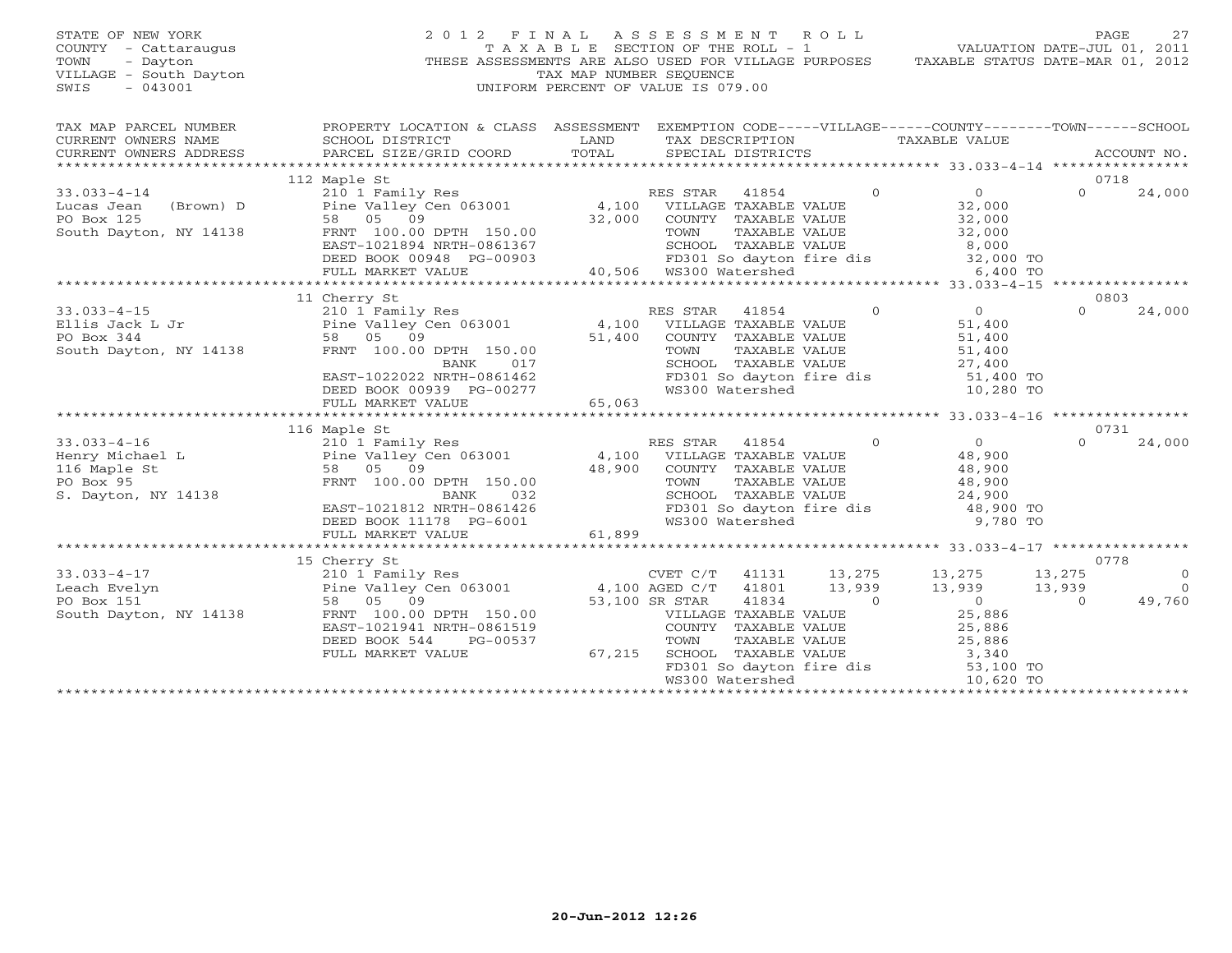# STATE OF NEW YORK 2 0 1 2 F I N A L A S S E S S M E N T R O L L PAGE 28 COUNTY - Cattaraugus T A X A B L E SECTION OF THE ROLL - 1 VALUATION DATE-JUL 01, 2011 VILLAGE - South Dayton TAX MAP NUMBER SEQUENCE<br>SWIS - 043001 SWIS - 043001 UNIFORM PERCENT OF VALUE IS 079.00

TOWN - Dayton THESE ASSESSMENTS ARE ALSO USED FOR VILLAGE PURPOSES TAXABLE STATUS DATE-MAR 01, 2012 TAX MAP PARCEL NUMBER PROPERTY LOCATION & CLASS ASSESSMENT EXEMPTION CODE-----VILLAGE------COUNTY--------TOWN------SCHOOL

| IAA MAF FARCED NOMBER | LUGBITOM & CHUSS WOODSMENT EVENITIOM CODE-----ATTHYGE-----COOMII------IOMM                                                                                                                                                                                                                                                                                                                              |  |  |  |      |
|-----------------------|---------------------------------------------------------------------------------------------------------------------------------------------------------------------------------------------------------------------------------------------------------------------------------------------------------------------------------------------------------------------------------------------------------|--|--|--|------|
|                       |                                                                                                                                                                                                                                                                                                                                                                                                         |  |  |  |      |
|                       |                                                                                                                                                                                                                                                                                                                                                                                                         |  |  |  |      |
|                       |                                                                                                                                                                                                                                                                                                                                                                                                         |  |  |  |      |
|                       | 19 Cherry St<br>$\begin{tabular}{lllllllllllll} 33.033-4-18 & 19 \mbox{Cherry St}& 21.713 & 14.475 & 14.475 & 14.475 & 14.475 & 14.475 & 14.475 & 14.475 & 14.475 & 14.475 & 14.475 & 14.475 & 14.475 & 14.475 & 14.475 & 14.475 & 14.475 & 14.475 & 14.475 & 14.475 & 14.475 & 14.475 & 14.47$                                                                                                         |  |  |  |      |
|                       |                                                                                                                                                                                                                                                                                                                                                                                                         |  |  |  |      |
|                       |                                                                                                                                                                                                                                                                                                                                                                                                         |  |  |  |      |
|                       |                                                                                                                                                                                                                                                                                                                                                                                                         |  |  |  |      |
|                       |                                                                                                                                                                                                                                                                                                                                                                                                         |  |  |  |      |
|                       |                                                                                                                                                                                                                                                                                                                                                                                                         |  |  |  |      |
|                       |                                                                                                                                                                                                                                                                                                                                                                                                         |  |  |  |      |
|                       |                                                                                                                                                                                                                                                                                                                                                                                                         |  |  |  |      |
|                       |                                                                                                                                                                                                                                                                                                                                                                                                         |  |  |  |      |
|                       |                                                                                                                                                                                                                                                                                                                                                                                                         |  |  |  |      |
|                       |                                                                                                                                                                                                                                                                                                                                                                                                         |  |  |  |      |
|                       | 120 Maple St                                                                                                                                                                                                                                                                                                                                                                                            |  |  |  | 0907 |
|                       |                                                                                                                                                                                                                                                                                                                                                                                                         |  |  |  |      |
|                       |                                                                                                                                                                                                                                                                                                                                                                                                         |  |  |  |      |
|                       |                                                                                                                                                                                                                                                                                                                                                                                                         |  |  |  |      |
|                       |                                                                                                                                                                                                                                                                                                                                                                                                         |  |  |  |      |
|                       |                                                                                                                                                                                                                                                                                                                                                                                                         |  |  |  |      |
|                       |                                                                                                                                                                                                                                                                                                                                                                                                         |  |  |  |      |
|                       |                                                                                                                                                                                                                                                                                                                                                                                                         |  |  |  |      |
|                       |                                                                                                                                                                                                                                                                                                                                                                                                         |  |  |  |      |
|                       | 27 Cherry St                                                                                                                                                                                                                                                                                                                                                                                            |  |  |  | 5026 |
|                       |                                                                                                                                                                                                                                                                                                                                                                                                         |  |  |  |      |
|                       |                                                                                                                                                                                                                                                                                                                                                                                                         |  |  |  |      |
|                       |                                                                                                                                                                                                                                                                                                                                                                                                         |  |  |  |      |
|                       |                                                                                                                                                                                                                                                                                                                                                                                                         |  |  |  |      |
|                       |                                                                                                                                                                                                                                                                                                                                                                                                         |  |  |  |      |
|                       |                                                                                                                                                                                                                                                                                                                                                                                                         |  |  |  |      |
|                       |                                                                                                                                                                                                                                                                                                                                                                                                         |  |  |  |      |
|                       |                                                                                                                                                                                                                                                                                                                                                                                                         |  |  |  |      |
|                       | 27 Cherry St                                                                                                                                                                                                                                                                                                                                                                                            |  |  |  | 0703 |
|                       |                                                                                                                                                                                                                                                                                                                                                                                                         |  |  |  |      |
|                       |                                                                                                                                                                                                                                                                                                                                                                                                         |  |  |  |      |
|                       |                                                                                                                                                                                                                                                                                                                                                                                                         |  |  |  |      |
|                       |                                                                                                                                                                                                                                                                                                                                                                                                         |  |  |  |      |
|                       |                                                                                                                                                                                                                                                                                                                                                                                                         |  |  |  |      |
|                       |                                                                                                                                                                                                                                                                                                                                                                                                         |  |  |  |      |
|                       |                                                                                                                                                                                                                                                                                                                                                                                                         |  |  |  |      |
|                       |                                                                                                                                                                                                                                                                                                                                                                                                         |  |  |  |      |
|                       | 126 Maple St                                                                                                                                                                                                                                                                                                                                                                                            |  |  |  | 5027 |
|                       |                                                                                                                                                                                                                                                                                                                                                                                                         |  |  |  |      |
|                       |                                                                                                                                                                                                                                                                                                                                                                                                         |  |  |  |      |
|                       |                                                                                                                                                                                                                                                                                                                                                                                                         |  |  |  |      |
|                       |                                                                                                                                                                                                                                                                                                                                                                                                         |  |  |  |      |
|                       |                                                                                                                                                                                                                                                                                                                                                                                                         |  |  |  |      |
|                       |                                                                                                                                                                                                                                                                                                                                                                                                         |  |  |  |      |
|                       | $\begin{tabular}{lllllllllllllllllllll} \text{33.033--4--22} & \text{120 Maple} & \text{120\n} & \text{20101\n} & \text{Family Res} & \text{VILLAGE TAXABLE VALUE} & \text{64,900\n} & \text{58.011\,m/s} & \text{59.02}\, \\ \text{Stoltenberg Peter} & \text{Path} & \text{58.05\,m/s} & \text{59.05\,m/s} & \text{64,900\,m/s} & \text{64,900\,m/s} \\ \text{12232 Route 22} & \text{ERN} & \text{5$ |  |  |  |      |
|                       |                                                                                                                                                                                                                                                                                                                                                                                                         |  |  |  |      |
|                       |                                                                                                                                                                                                                                                                                                                                                                                                         |  |  |  |      |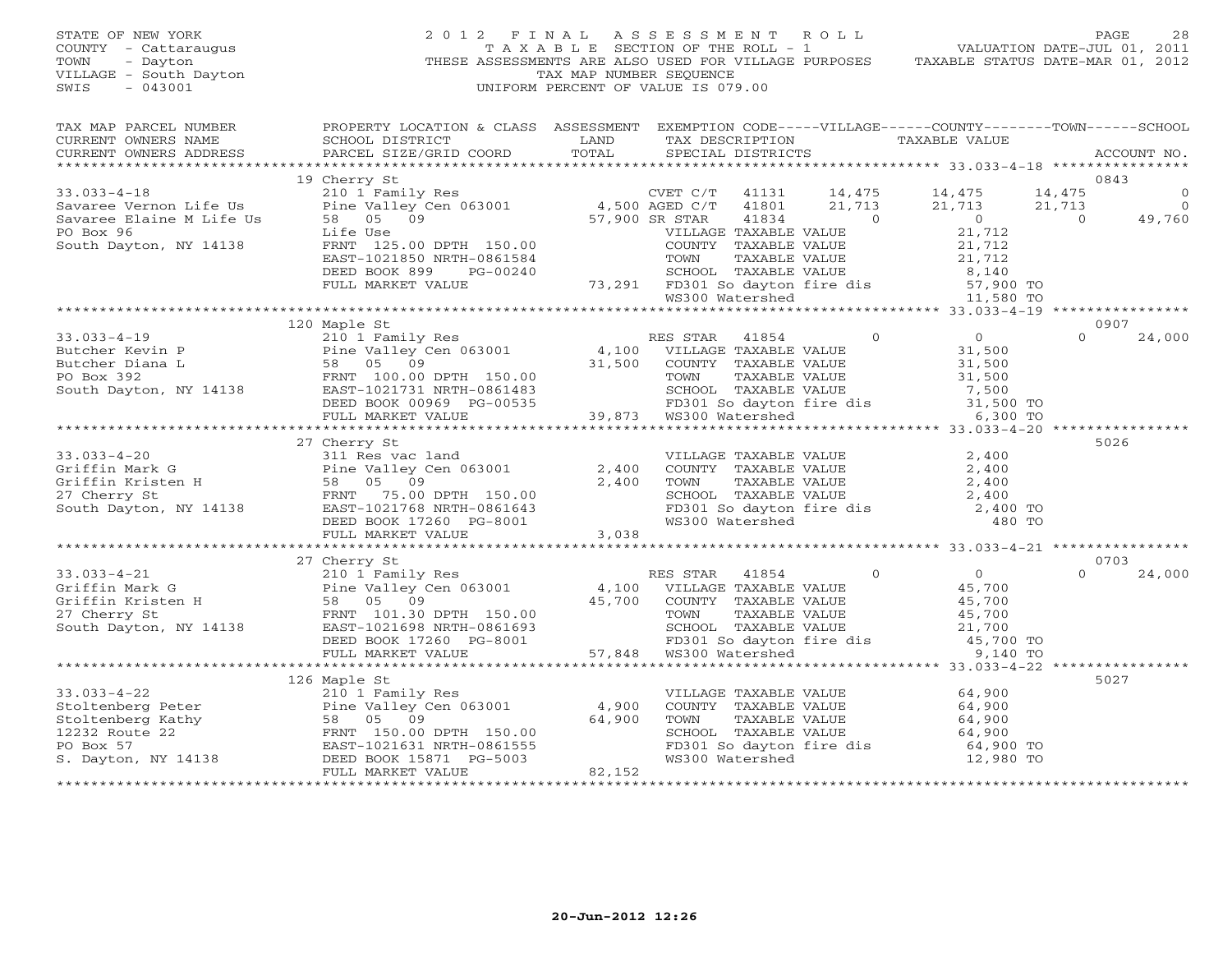## STATE OF NEW YORK 2 0 1 2 F I N A L A S S E S S M E N T R O L L PAGE 29 COUNTY - Cattaraugus T A X A B L E SECTION OF THE ROLL - 1 VALUATION DATE-JUL 01, 2011 TOWN - Dayton - Dayton 1999<br>
THESE ASSESSMENTS ARE ALSO USED FOR VILLAGE PURPOSES TAXABLE STATUS DATE-MAR 01, 2012<br>
TAX MAP NUMBER SEQUENCE VILLAGE - South Dayton TAX MAP NUMBER SEQUENCE<br>SWIS - 043001 SWIS - 043001 UNIFORM PERCENT OF VALUE IS 079.00

| TAX MAP PARCEL NUMBER<br>CURRENT OWNERS NAME<br>CURRENT OWNERS ADDRESS                                                                                                                                                                                                                                                                                                                                                             | PROPERTY LOCATION & CLASS ASSESSMENT<br>SCHOOL DISTRICT<br>PARCEL SIZE/GRID COORD                                                                                                                                                                        | <b>EXAMPLE AND STATE OF STATE AND STATE</b><br>TOTAL |                 |          | EXEMPTION CODE-----VILLAGE------COUNTY--------TOWN------SCHOOL<br>TAX DESCRIPTION TAXABLE VALUE SPECIAL DISTRICTS |          | ACCOUNT NO. |
|------------------------------------------------------------------------------------------------------------------------------------------------------------------------------------------------------------------------------------------------------------------------------------------------------------------------------------------------------------------------------------------------------------------------------------|----------------------------------------------------------------------------------------------------------------------------------------------------------------------------------------------------------------------------------------------------------|------------------------------------------------------|-----------------|----------|-------------------------------------------------------------------------------------------------------------------|----------|-------------|
|                                                                                                                                                                                                                                                                                                                                                                                                                                    |                                                                                                                                                                                                                                                          |                                                      |                 |          |                                                                                                                   |          |             |
|                                                                                                                                                                                                                                                                                                                                                                                                                                    | 103 Maple St<br>Maple St<br>210 1 Family Res<br>Pine Valley Cen 063001 4,900 VILLAGE TAXABLE VALUE 39,900<br>58 05 09 39,900 COUNTY TAXABLE VALUE 39,900<br>FRNT 150.00 DPTH 150.00 39,900 TOWN TAXABLE VALUE 39,900<br>EAST-1021951 NRTH-0861061 SCHOOL |                                                      |                 |          |                                                                                                                   |          | 0738        |
|                                                                                                                                                                                                                                                                                                                                                                                                                                    |                                                                                                                                                                                                                                                          |                                                      |                 |          |                                                                                                                   | $\Omega$ | 24,000      |
|                                                                                                                                                                                                                                                                                                                                                                                                                                    |                                                                                                                                                                                                                                                          |                                                      |                 |          |                                                                                                                   |          |             |
|                                                                                                                                                                                                                                                                                                                                                                                                                                    |                                                                                                                                                                                                                                                          |                                                      |                 |          |                                                                                                                   |          |             |
|                                                                                                                                                                                                                                                                                                                                                                                                                                    |                                                                                                                                                                                                                                                          |                                                      |                 |          |                                                                                                                   |          |             |
|                                                                                                                                                                                                                                                                                                                                                                                                                                    |                                                                                                                                                                                                                                                          |                                                      |                 |          |                                                                                                                   |          |             |
|                                                                                                                                                                                                                                                                                                                                                                                                                                    |                                                                                                                                                                                                                                                          |                                                      |                 |          | FD301 So dayton fire dis 39,900 TO<br>WS300 Watershed 7,980 TO                                                    |          |             |
|                                                                                                                                                                                                                                                                                                                                                                                                                                    |                                                                                                                                                                                                                                                          |                                                      |                 |          |                                                                                                                   |          |             |
|                                                                                                                                                                                                                                                                                                                                                                                                                                    | 304 Pine St                                                                                                                                                                                                                                              |                                                      |                 |          |                                                                                                                   |          | 0637        |
| $\begin{array}{ccccccccc} 33.033-4-24 & 210&1\text{ Family Res} & & & & & \text{AGED C/T} & 41801 & 21, \\ \text{Clark Rhea Joan} & & & & & \text{pine Valley Cen 063001} & & & 4,100\text{ SR STAR} & 41834 \\ \text{PO Box 187} & & & & & 58 & 05 & 09 & & 43,000 & \text{VILLAGE TAXABLE VALUE} \\ \text{South Dayton, NY 14138} & & & & \text{FRNT} & 100.00 DPTH & 150.00 & & & & \text{COUNTY TAXABLE VALUE} \\ &$           |                                                                                                                                                                                                                                                          |                                                      |                 | 21,500   | 21,500                                                                                                            | 21,500   | $\circ$     |
|                                                                                                                                                                                                                                                                                                                                                                                                                                    |                                                                                                                                                                                                                                                          |                                                      |                 |          |                                                                                                                   | $\Omega$ | 43,000      |
|                                                                                                                                                                                                                                                                                                                                                                                                                                    |                                                                                                                                                                                                                                                          |                                                      |                 |          |                                                                                                                   |          |             |
|                                                                                                                                                                                                                                                                                                                                                                                                                                    |                                                                                                                                                                                                                                                          |                                                      |                 |          |                                                                                                                   |          |             |
|                                                                                                                                                                                                                                                                                                                                                                                                                                    |                                                                                                                                                                                                                                                          |                                                      |                 |          |                                                                                                                   |          |             |
|                                                                                                                                                                                                                                                                                                                                                                                                                                    |                                                                                                                                                                                                                                                          |                                                      |                 |          |                                                                                                                   |          |             |
|                                                                                                                                                                                                                                                                                                                                                                                                                                    |                                                                                                                                                                                                                                                          |                                                      |                 |          |                                                                                                                   |          |             |
|                                                                                                                                                                                                                                                                                                                                                                                                                                    |                                                                                                                                                                                                                                                          |                                                      |                 |          |                                                                                                                   |          |             |
|                                                                                                                                                                                                                                                                                                                                                                                                                                    |                                                                                                                                                                                                                                                          |                                                      |                 |          |                                                                                                                   |          |             |
|                                                                                                                                                                                                                                                                                                                                                                                                                                    | 308 Pine St                                                                                                                                                                                                                                              |                                                      |                 |          |                                                                                                                   |          | 0802        |
|                                                                                                                                                                                                                                                                                                                                                                                                                                    |                                                                                                                                                                                                                                                          |                                                      |                 |          |                                                                                                                   |          |             |
|                                                                                                                                                                                                                                                                                                                                                                                                                                    |                                                                                                                                                                                                                                                          |                                                      |                 |          |                                                                                                                   |          |             |
|                                                                                                                                                                                                                                                                                                                                                                                                                                    |                                                                                                                                                                                                                                                          |                                                      |                 |          |                                                                                                                   |          |             |
|                                                                                                                                                                                                                                                                                                                                                                                                                                    |                                                                                                                                                                                                                                                          |                                                      |                 |          |                                                                                                                   |          |             |
|                                                                                                                                                                                                                                                                                                                                                                                                                                    |                                                                                                                                                                                                                                                          |                                                      |                 |          |                                                                                                                   |          |             |
| $\begin{array}{cccc} & 308 \text{ Fine St} & 108 \text{ Time St} & 108 \text{ Time St} \\ \text{Mirwald Rudolph Jr} & 210 1 \text{ Fan} & 34,900 & 108 \text{ Time Valley Cen 063001} & 3,500 & \text{COUNTY TAXABLE VALUE} & 34,900 \\ \text{Michael Mirwald Rudolph Jr} & 58 & 05 & 09 & 34,900 & 70 \text{ WINLAGE VALUE} & 34,900 \\ \text{Michael Mirwald Fland P1 158} & \text{FRTT} & 75.00 \text{ DPTH} & 150.00 & \text{$ |                                                                                                                                                                                                                                                          |                                                      |                 |          |                                                                                                                   |          |             |
|                                                                                                                                                                                                                                                                                                                                                                                                                                    | 111 Maple St                                                                                                                                                                                                                                             |                                                      |                 |          |                                                                                                                   |          | 0820        |
|                                                                                                                                                                                                                                                                                                                                                                                                                                    |                                                                                                                                                                                                                                                          |                                                      |                 |          |                                                                                                                   |          |             |
|                                                                                                                                                                                                                                                                                                                                                                                                                                    |                                                                                                                                                                                                                                                          |                                                      |                 |          |                                                                                                                   |          |             |
|                                                                                                                                                                                                                                                                                                                                                                                                                                    |                                                                                                                                                                                                                                                          |                                                      |                 |          |                                                                                                                   |          |             |
|                                                                                                                                                                                                                                                                                                                                                                                                                                    |                                                                                                                                                                                                                                                          |                                                      |                 |          |                                                                                                                   |          |             |
| 33.033-4-26<br>Howard Christopher<br>Howard Jessica by Cen 063001<br>Howard Jessica 58 05 09<br>PO Box 90<br>S. Dayton, NY 14138<br>EAST-1021851 NRTH-0861134<br>EAST-1021851 NRTH-0861134<br>EAST-1021851 NRTH-0861134<br>EAST-1021851 NRTH-08                                                                                                                                                                                    | 09<br>FRNT 100.00 DPTH 150.00<br>EAST-1021851 NRTH-0861134<br>DEED BOOK 8806                                                                                                                                                                             |                                                      |                 |          |                                                                                                                   |          |             |
|                                                                                                                                                                                                                                                                                                                                                                                                                                    |                                                                                                                                                                                                                                                          |                                                      |                 |          |                                                                                                                   |          |             |
|                                                                                                                                                                                                                                                                                                                                                                                                                                    | DEED BOOK 8806 PG-5001                                                                                                                                                                                                                                   |                                                      |                 |          |                                                                                                                   |          |             |
|                                                                                                                                                                                                                                                                                                                                                                                                                                    | FULL MARKET VALUE 5001 5,190                                                                                                                                                                                                                             |                                                      |                 |          |                                                                                                                   |          |             |
|                                                                                                                                                                                                                                                                                                                                                                                                                                    |                                                                                                                                                                                                                                                          |                                                      |                 |          |                                                                                                                   |          |             |
|                                                                                                                                                                                                                                                                                                                                                                                                                                    |                                                                                                                                                                                                                                                          |                                                      |                 |          |                                                                                                                   |          | 0712        |
|                                                                                                                                                                                                                                                                                                                                                                                                                                    |                                                                                                                                                                                                                                                          |                                                      |                 | $\Omega$ | $\overline{0}$                                                                                                    | $\Omega$ | 24,000      |
|                                                                                                                                                                                                                                                                                                                                                                                                                                    |                                                                                                                                                                                                                                                          |                                                      |                 |          | 62,900                                                                                                            |          |             |
|                                                                                                                                                                                                                                                                                                                                                                                                                                    |                                                                                                                                                                                                                                                          |                                                      |                 |          | 62,900                                                                                                            |          |             |
|                                                                                                                                                                                                                                                                                                                                                                                                                                    |                                                                                                                                                                                                                                                          |                                                      |                 |          | 62,900                                                                                                            |          |             |
|                                                                                                                                                                                                                                                                                                                                                                                                                                    | EAST-1021753 NRTH-0861018                                                                                                                                                                                                                                |                                                      |                 |          |                                                                                                                   |          |             |
|                                                                                                                                                                                                                                                                                                                                                                                                                                    | DEED BOOK 8806 PG-5001                                                                                                                                                                                                                                   |                                                      | WS300 Watershed |          | 12,580 TO                                                                                                         |          |             |
|                                                                                                                                                                                                                                                                                                                                                                                                                                    | FULL MARKET VALUE                                                                                                                                                                                                                                        | $\sqrt{1}$<br>79,620                                 |                 |          |                                                                                                                   |          |             |
|                                                                                                                                                                                                                                                                                                                                                                                                                                    |                                                                                                                                                                                                                                                          |                                                      |                 |          |                                                                                                                   |          |             |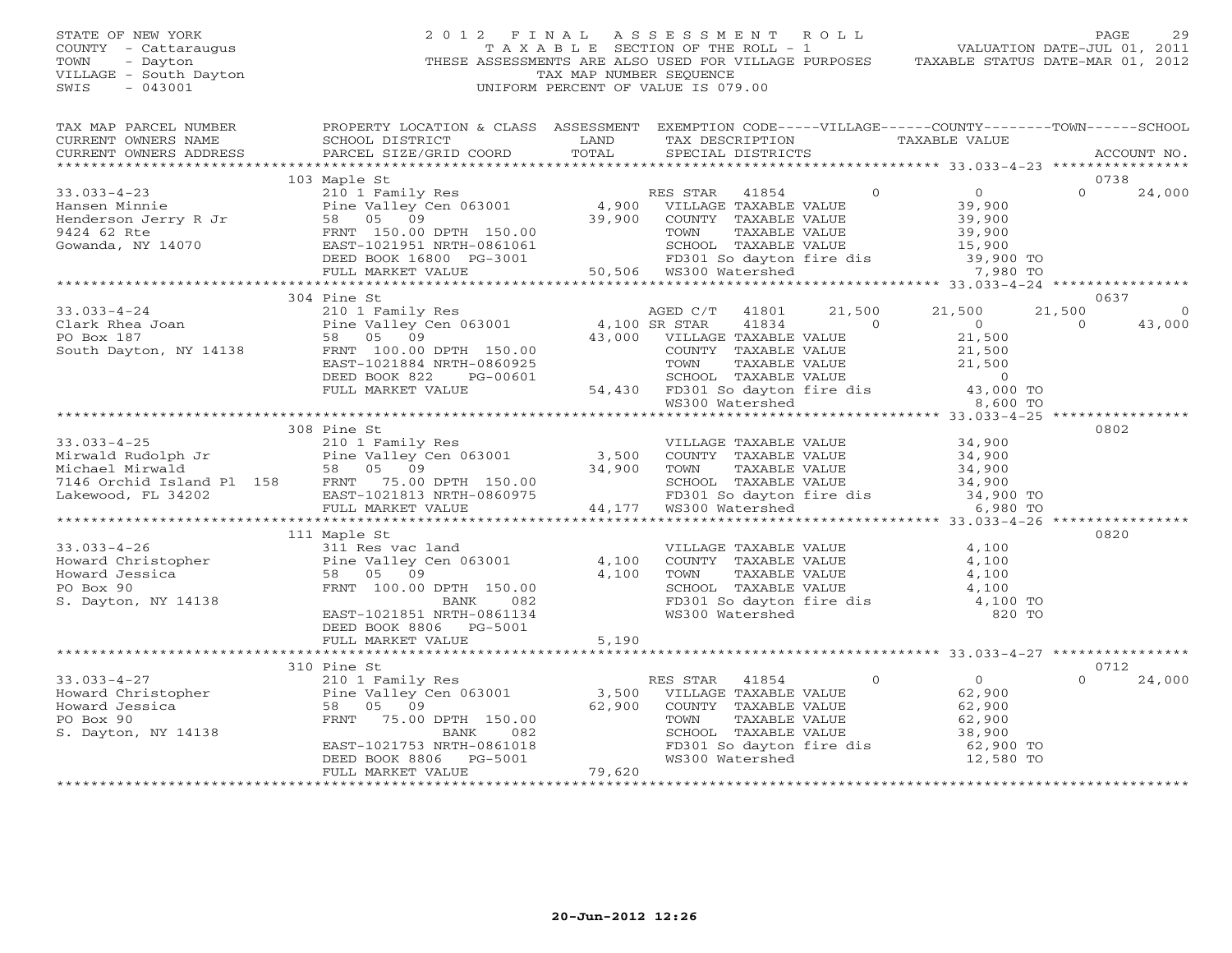## STATE OF NEW YORK 2 0 1 2 F I N A L A S S E S S M E N T R O L L PAGE 30 COUNTY - Cattaraugus T A X A B L E SECTION OF THE ROLL - 1 VALUATION DATE-JUL 01, 2011 TOWN - Dayton - Dayton 1999<br>
THESE ASSESSMENTS ARE ALSO USED FOR VILLAGE PURPOSES TAXABLE STATUS DATE-MAR 01, 2012<br>
TAX MAP NUMBER SEQUENCE VILLAGE - South Dayton TAX MAP NUMBER SEQUENCE<br>SWIS - 043001 SWIS - 043001 UNIFORM PERCENT OF VALUE IS 079.00

| TAX MAP PARCEL NUMBER                                                                                                                                                                                                                                                                                                                                                                                                     | PROPERTY LOCATION & CLASS ASSESSMENT EXEMPTION CODE-----VILLAGE------COUNTY-------TOWN------SCHOOL |                                                                                                                                               |                |                                                                                                                                                                                                                                                        |          |                |
|---------------------------------------------------------------------------------------------------------------------------------------------------------------------------------------------------------------------------------------------------------------------------------------------------------------------------------------------------------------------------------------------------------------------------|----------------------------------------------------------------------------------------------------|-----------------------------------------------------------------------------------------------------------------------------------------------|----------------|--------------------------------------------------------------------------------------------------------------------------------------------------------------------------------------------------------------------------------------------------------|----------|----------------|
| CURRENT OWNERS NAME SCHOOL DISTRICT LAND CURRENT OWNERS ADDRESS PARCEL SIZE/GRID COORD TOTAL                                                                                                                                                                                                                                                                                                                              |                                                                                                    | TAX DESCRIPTION TAXABLE VALUE                                                                                                                 |                |                                                                                                                                                                                                                                                        |          |                |
|                                                                                                                                                                                                                                                                                                                                                                                                                           |                                                                                                    | SPECIAL DISTRICTS                                                                                                                             |                |                                                                                                                                                                                                                                                        |          | ACCOUNT NO.    |
|                                                                                                                                                                                                                                                                                                                                                                                                                           |                                                                                                    |                                                                                                                                               |                |                                                                                                                                                                                                                                                        |          |                |
|                                                                                                                                                                                                                                                                                                                                                                                                                           | 115 Maple St                                                                                       |                                                                                                                                               |                |                                                                                                                                                                                                                                                        |          | 0728           |
|                                                                                                                                                                                                                                                                                                                                                                                                                           |                                                                                                    |                                                                                                                                               |                | $\overline{0}$<br>$\overline{0}$                                                                                                                                                                                                                       | $\Omega$ | 24,000         |
| 33.033-4-28<br>Dawley Bryan C<br>Po Box 70<br>South Dayton, NY 14138<br>Po Box 70<br>EAST-1021769 NRTH-0861192<br>PO BOX 70<br>EAST-1021769 NRTH-0861192<br>PEED BOOK 00938 PG-00672<br>FRIM 100.00 DPTH 150.00<br>FRIM 100.00 DPTH 150.00<br>FRIM                                                                                                                                                                        |                                                                                                    |                                                                                                                                               |                | VILLAGE TAXABLE VALUE<br>VILLAGE TAXABLE VALUE<br>TOWN TAXABLE VALUE<br>TOWN TAXABLE VALUE<br>S3,200<br>TOWN TAXABLE VALUE<br>S3,200<br>SCHOOL TAXABLE VALUE<br>FD301 So dayton fire dis<br>FD301 So dayton fire dis<br>S3,200 TO<br>WS300 Watershed   |          |                |
|                                                                                                                                                                                                                                                                                                                                                                                                                           |                                                                                                    | COUNTY TAXABLE VALUE                                                                                                                          |                |                                                                                                                                                                                                                                                        |          |                |
|                                                                                                                                                                                                                                                                                                                                                                                                                           |                                                                                                    |                                                                                                                                               |                |                                                                                                                                                                                                                                                        |          |                |
|                                                                                                                                                                                                                                                                                                                                                                                                                           |                                                                                                    |                                                                                                                                               |                |                                                                                                                                                                                                                                                        |          |                |
|                                                                                                                                                                                                                                                                                                                                                                                                                           |                                                                                                    |                                                                                                                                               |                |                                                                                                                                                                                                                                                        |          |                |
|                                                                                                                                                                                                                                                                                                                                                                                                                           |                                                                                                    |                                                                                                                                               |                |                                                                                                                                                                                                                                                        |          |                |
|                                                                                                                                                                                                                                                                                                                                                                                                                           |                                                                                                    |                                                                                                                                               |                |                                                                                                                                                                                                                                                        |          |                |
| 33.033-4-29<br>Tiller Ella M Life Us<br>Tiller Ella M Life Us<br>Sawyer Roberta May<br>Po Box 65<br>FRNT 62.50 DPTH 150.00<br>EAST-1021697 NRTH-0861058<br>Po Box 65<br>FRNT 62.50 DPTH 150.00<br>EAST-1021697 NRTH-0861058<br>PO BOX 65<br>COUNTY                                                                                                                                                                        | 312 Pine St                                                                                        |                                                                                                                                               |                |                                                                                                                                                                                                                                                        |          | 0900           |
|                                                                                                                                                                                                                                                                                                                                                                                                                           |                                                                                                    | CVET C/T 41131 15,750 15,750<br>AGED C/T 41801 23,625 23,625                                                                                  |                |                                                                                                                                                                                                                                                        | 15,750   | $\circ$        |
|                                                                                                                                                                                                                                                                                                                                                                                                                           |                                                                                                    |                                                                                                                                               |                | 23,625 23,625                                                                                                                                                                                                                                          |          | $\overline{0}$ |
|                                                                                                                                                                                                                                                                                                                                                                                                                           |                                                                                                    | 41834                                                                                                                                         | $\overline{0}$ | $\overline{0}$                                                                                                                                                                                                                                         | $\Omega$ | 49,760         |
|                                                                                                                                                                                                                                                                                                                                                                                                                           |                                                                                                    | EXAREL ALOUS<br>VILLAGE TAXABLE VALUE 23,625<br>COUNTY TAXABLE VALUE 23,625                                                                   |                |                                                                                                                                                                                                                                                        |          |                |
|                                                                                                                                                                                                                                                                                                                                                                                                                           |                                                                                                    |                                                                                                                                               |                |                                                                                                                                                                                                                                                        |          |                |
|                                                                                                                                                                                                                                                                                                                                                                                                                           | DEED BOOK 1426 PG-7001                                                                             |                                                                                                                                               |                |                                                                                                                                                                                                                                                        |          |                |
|                                                                                                                                                                                                                                                                                                                                                                                                                           | FULL MARKET VALUE                                                                                  |                                                                                                                                               |                |                                                                                                                                                                                                                                                        |          |                |
|                                                                                                                                                                                                                                                                                                                                                                                                                           |                                                                                                    |                                                                                                                                               |                |                                                                                                                                                                                                                                                        |          |                |
|                                                                                                                                                                                                                                                                                                                                                                                                                           |                                                                                                    | 3-7001<br>TOWN TAXABLE VALUE<br>TOWN TAXABLE VALUE<br>79,747 SCHOOL TAXABLE VALUE<br>FD301 So dayton fire dis<br>MS300 Watershed<br>12,600 TO |                |                                                                                                                                                                                                                                                        |          |                |
|                                                                                                                                                                                                                                                                                                                                                                                                                           |                                                                                                    |                                                                                                                                               |                |                                                                                                                                                                                                                                                        |          |                |
|                                                                                                                                                                                                                                                                                                                                                                                                                           | 316 Pine St                                                                                        |                                                                                                                                               |                |                                                                                                                                                                                                                                                        |          | 0665           |
| $33.033 - 4 - 30$                                                                                                                                                                                                                                                                                                                                                                                                         | 210 1 Family Res                                                                                   |                                                                                                                                               |                |                                                                                                                                                                                                                                                        |          |                |
|                                                                                                                                                                                                                                                                                                                                                                                                                           |                                                                                                    |                                                                                                                                               |                |                                                                                                                                                                                                                                                        |          |                |
|                                                                                                                                                                                                                                                                                                                                                                                                                           |                                                                                                    |                                                                                                                                               |                |                                                                                                                                                                                                                                                        |          |                |
|                                                                                                                                                                                                                                                                                                                                                                                                                           |                                                                                                    |                                                                                                                                               |                |                                                                                                                                                                                                                                                        |          |                |
|                                                                                                                                                                                                                                                                                                                                                                                                                           |                                                                                                    |                                                                                                                                               |                |                                                                                                                                                                                                                                                        |          |                |
|                                                                                                                                                                                                                                                                                                                                                                                                                           |                                                                                                    |                                                                                                                                               |                | VILLAGE TAXABLE VALUE<br>COUNTY TAXABLE VALUE<br>TOWN TAXABLE VALUE<br>SCHOOL TAXABLE VALUE<br>SCHOOL TAXABLE VALUE<br>FD301 So dayton fire dis<br>WS300 Watershed<br>Taxable Value<br>SC,000 TO<br>VS300 Watershed<br>Taxable dis<br>Taxable dis<br>S |          |                |
| 33.033-4-30<br>Abers Crystal<br>9822 Mosher Rd 58 05 09 62,000<br>58 05 09 62,000<br>58 05 09 62,000<br>58 05 09 62,000<br>58 05 09 62,000<br>EAST-1021645 NRTH-0861095<br>DEED BOOK 00947 PG-00174<br>FULL MARKET VALUE                                                                                                                                                                                                  |                                                                                                    |                                                                                                                                               |                |                                                                                                                                                                                                                                                        |          |                |
|                                                                                                                                                                                                                                                                                                                                                                                                                           |                                                                                                    |                                                                                                                                               |                |                                                                                                                                                                                                                                                        |          |                |
|                                                                                                                                                                                                                                                                                                                                                                                                                           | 119 Maple St                                                                                       |                                                                                                                                               |                |                                                                                                                                                                                                                                                        |          | 0853           |
|                                                                                                                                                                                                                                                                                                                                                                                                                           |                                                                                                    |                                                                                                                                               |                |                                                                                                                                                                                                                                                        | 13,825   | $\overline{0}$ |
|                                                                                                                                                                                                                                                                                                                                                                                                                           |                                                                                                    |                                                                                                                                               |                |                                                                                                                                                                                                                                                        | $\Omega$ | 24,000         |
|                                                                                                                                                                                                                                                                                                                                                                                                                           |                                                                                                    |                                                                                                                                               |                |                                                                                                                                                                                                                                                        |          |                |
|                                                                                                                                                                                                                                                                                                                                                                                                                           |                                                                                                    |                                                                                                                                               |                |                                                                                                                                                                                                                                                        |          |                |
|                                                                                                                                                                                                                                                                                                                                                                                                                           |                                                                                                    |                                                                                                                                               |                |                                                                                                                                                                                                                                                        |          |                |
|                                                                                                                                                                                                                                                                                                                                                                                                                           |                                                                                                    |                                                                                                                                               |                |                                                                                                                                                                                                                                                        |          |                |
|                                                                                                                                                                                                                                                                                                                                                                                                                           |                                                                                                    |                                                                                                                                               |                |                                                                                                                                                                                                                                                        |          |                |
|                                                                                                                                                                                                                                                                                                                                                                                                                           |                                                                                                    |                                                                                                                                               |                |                                                                                                                                                                                                                                                        |          |                |
|                                                                                                                                                                                                                                                                                                                                                                                                                           |                                                                                                    |                                                                                                                                               |                |                                                                                                                                                                                                                                                        |          |                |
|                                                                                                                                                                                                                                                                                                                                                                                                                           | 318 Pine St                                                                                        |                                                                                                                                               |                |                                                                                                                                                                                                                                                        |          | 0786           |
|                                                                                                                                                                                                                                                                                                                                                                                                                           |                                                                                                    |                                                                                                                                               |                | $41854$ 0 0<br>$0$ 62,100                                                                                                                                                                                                                              | $\Omega$ | 24,000         |
|                                                                                                                                                                                                                                                                                                                                                                                                                           |                                                                                                    |                                                                                                                                               |                | 62,100                                                                                                                                                                                                                                                 |          |                |
|                                                                                                                                                                                                                                                                                                                                                                                                                           |                                                                                                    | 62,100 COUNTY TAXABLE VALUE                                                                                                                   |                |                                                                                                                                                                                                                                                        |          |                |
|                                                                                                                                                                                                                                                                                                                                                                                                                           |                                                                                                    |                                                                                                                                               |                |                                                                                                                                                                                                                                                        |          |                |
|                                                                                                                                                                                                                                                                                                                                                                                                                           |                                                                                                    |                                                                                                                                               |                |                                                                                                                                                                                                                                                        |          |                |
|                                                                                                                                                                                                                                                                                                                                                                                                                           |                                                                                                    |                                                                                                                                               |                | VILLAGE TAXABLE VALUE<br>COUNTY TAXABLE VALUE 62,100<br>TOWN TAXABLE VALUE 62,100<br>SCHOOL TAXABLE VALUE 38,100<br>FD301 So dayton fire dis 62,100 TO<br>WS300 Watershed 12,420 TO                                                                    |          |                |
| $\begin{array}{ccccccccc} 33.033-4-32 & & & & 318 \text{ Pine St} & & & & \text{RES STR} & 41854 & 0 \\ \text{Sunick John S II} & & & & & & & \text{Pine Valley Cen 063001} & & & & & 4,100 & \text{VILLAGE TAXABLE VALUE} \\ 318 \text{ Pine St} & & & & & & \text{S8} & 05 & 09 & & & 62,100 & \text{COUNTY TAXABLE VALUE} \\ \text{PO Box 206} & & & & & & \text{FNNT} & 100.00 \text{ DPTH} & 150.00 & & & & \text{T$ |                                                                                                    |                                                                                                                                               |                |                                                                                                                                                                                                                                                        |          |                |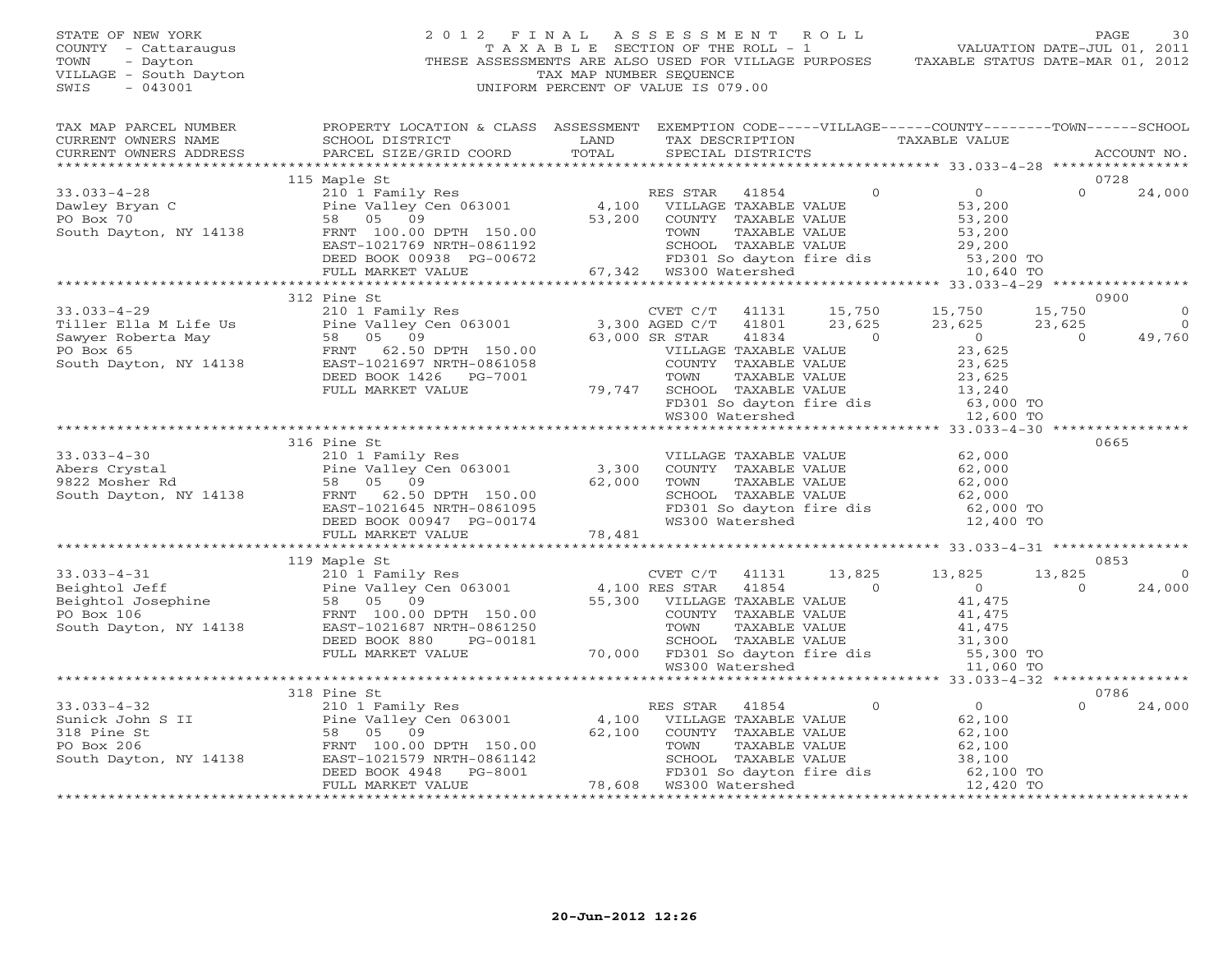#### STATE OF NEW YORK 2012 FINAL ASSESSMENT ROLL PAGE 31 COUNTY - Cattaraugus T A X A B L E SECTION OF THE ROLL - 1<br>TOWN - Dayton - THESE ASSESSMENTS ARE ALSO USED FOR VILLAGE PU<br>VILLAGE - South Dayton - THESE ASSESSMENTS ARE ALSO USED FOR VILLAGE PU THESE ASSESSMENTS ARE ALSO USED FOR VILLAGE PURPOSES TAXABLE STATUS DATE-MAR 01, 2012 VILLAGE - South Dayton TAX MAP NUMBER SEQUENCE<br>SWIS - 043001 SWIS - 043001 UNIFORM PERCENT OF VALUE IS 079.00

VALUATION DATE-JUL 01, 2011

| TAX MAP PARCEL NUMBER                | PROPERTY LOCATION & CLASS ASSESSMENT EXEMPTION CODE-----VILLAGE------COUNTY-------TOWN------SCHOOL                                        | LAND<br>TOTAL | TAX DESCRIPTION TAXABLE VALUE<br>SPECIAL DISTRICTS                                                                                                                                                                                                                                                                                                                                                                           |                |                                                                                                                    |                | ACCOUNT NO.                      |
|--------------------------------------|-------------------------------------------------------------------------------------------------------------------------------------------|---------------|------------------------------------------------------------------------------------------------------------------------------------------------------------------------------------------------------------------------------------------------------------------------------------------------------------------------------------------------------------------------------------------------------------------------------|----------------|--------------------------------------------------------------------------------------------------------------------|----------------|----------------------------------|
|                                      |                                                                                                                                           |               |                                                                                                                                                                                                                                                                                                                                                                                                                              |                |                                                                                                                    |                |                                  |
|                                      | 123 Maple St                                                                                                                              |               |                                                                                                                                                                                                                                                                                                                                                                                                                              |                |                                                                                                                    | 0795           |                                  |
|                                      | 210 1 Family Res<br>Pine Valley Cen 063001 (at 100 )<br>58 05 09 (54,100 )<br>54,100 COUNTY TAXABLE VALUE                                 |               |                                                                                                                                                                                                                                                                                                                                                                                                                              | $\overline{0}$ | $\overline{0}$                                                                                                     | $\Omega$       | 24,000                           |
|                                      |                                                                                                                                           |               |                                                                                                                                                                                                                                                                                                                                                                                                                              |                | 54,100                                                                                                             |                |                                  |
|                                      |                                                                                                                                           |               |                                                                                                                                                                                                                                                                                                                                                                                                                              |                | $\overline{54}$ , 100<br>$\overline{54}$ , 100<br>$\overline{30}$ , 100                                            |                |                                  |
|                                      |                                                                                                                                           |               | TAXABLE VALUE                                                                                                                                                                                                                                                                                                                                                                                                                |                |                                                                                                                    |                |                                  |
|                                      |                                                                                                                                           |               |                                                                                                                                                                                                                                                                                                                                                                                                                              |                |                                                                                                                    |                |                                  |
|                                      |                                                                                                                                           |               |                                                                                                                                                                                                                                                                                                                                                                                                                              |                |                                                                                                                    |                |                                  |
|                                      |                                                                                                                                           |               |                                                                                                                                                                                                                                                                                                                                                                                                                              |                | SCHOOL TAXABLE VALUE 30,100<br>FD301 So dayton fire dis 54,100 TO<br>WS300 Watershed 10,820 TO                     |                |                                  |
|                                      |                                                                                                                                           |               |                                                                                                                                                                                                                                                                                                                                                                                                                              |                |                                                                                                                    |                |                                  |
|                                      | 322 Pine St                                                                                                                               |               |                                                                                                                                                                                                                                                                                                                                                                                                                              |                |                                                                                                                    | 0775           |                                  |
|                                      |                                                                                                                                           |               |                                                                                                                                                                                                                                                                                                                                                                                                                              | $\overline{0}$ | $\overline{O}$                                                                                                     | $\Omega$       | 24,000                           |
|                                      |                                                                                                                                           |               |                                                                                                                                                                                                                                                                                                                                                                                                                              |                | 55,800                                                                                                             |                |                                  |
|                                      |                                                                                                                                           |               |                                                                                                                                                                                                                                                                                                                                                                                                                              |                |                                                                                                                    |                |                                  |
|                                      |                                                                                                                                           |               | TAXABLE VALUE                                                                                                                                                                                                                                                                                                                                                                                                                |                | 55,800<br>55,800<br>31,800                                                                                         |                |                                  |
|                                      |                                                                                                                                           |               |                                                                                                                                                                                                                                                                                                                                                                                                                              |                |                                                                                                                    |                |                                  |
|                                      |                                                                                                                                           |               |                                                                                                                                                                                                                                                                                                                                                                                                                              |                | SCHOOL TAXABLE VALUE 31,800<br>FD301 So dayton fire dis 55,800 TO<br>WS300 Watershed 11,160 TO                     |                |                                  |
|                                      |                                                                                                                                           |               |                                                                                                                                                                                                                                                                                                                                                                                                                              |                | 11,160 TO                                                                                                          |                |                                  |
|                                      | *************************************                                                                                                     |               | ***********************************                                                                                                                                                                                                                                                                                                                                                                                          |                | ********** 33.033-4-35 *****************                                                                           |                |                                  |
|                                      | 125 Maple St                                                                                                                              |               |                                                                                                                                                                                                                                                                                                                                                                                                                              |                |                                                                                                                    | 0814           |                                  |
| $33.033 - 4 - 35$                    | 210 1 Family Res<br>Pine Valley Cen 063001 $\begin{array}{ccc} 4,900 \\ 50 & 05 \\ 0 & 02 \end{array}$                                    |               | RES STAR<br>41854                                                                                                                                                                                                                                                                                                                                                                                                            | $\overline{0}$ | $0 \qquad \qquad$                                                                                                  | $\Omega$       | 24,000                           |
| Witherell John D                     |                                                                                                                                           |               | VILLAGE TAXABLE VALUE                                                                                                                                                                                                                                                                                                                                                                                                        |                | 54,700                                                                                                             |                |                                  |
| Witherell Gloria                     | 58 05 09                                                                                                                                  | 54,700        | COUNTY TAXABLE VALUE                                                                                                                                                                                                                                                                                                                                                                                                         |                | 54,700                                                                                                             |                |                                  |
| PO Box 18                            | FRNT 150.00 DPTH 150.00                                                                                                                   |               | TOWN<br>TAXABLE VALUE                                                                                                                                                                                                                                                                                                                                                                                                        |                | 54,700                                                                                                             |                |                                  |
| South Dayton, NY 14138               | 065<br>BANK                                                                                                                               |               | SCHOOL TAXABLE VALUE                                                                                                                                                                                                                                                                                                                                                                                                         |                | 30,700                                                                                                             |                |                                  |
|                                      | EAST-1021506 DANA<br>DRED BOOK 864 PG-00112                                                                                               |               |                                                                                                                                                                                                                                                                                                                                                                                                                              |                | FD301 So dayton fire dis 54,700 TO                                                                                 |                |                                  |
|                                      | DEED BOOK 864 PG-00112                                                                                                                    |               | WS300 Watershed                                                                                                                                                                                                                                                                                                                                                                                                              |                | 10,940 TO                                                                                                          |                |                                  |
|                                      | FULL MARKET VALUE                                                                                                                         | 69,241        |                                                                                                                                                                                                                                                                                                                                                                                                                              |                |                                                                                                                    |                |                                  |
|                                      |                                                                                                                                           |               |                                                                                                                                                                                                                                                                                                                                                                                                                              |                |                                                                                                                    |                |                                  |
|                                      | 210 1 Family Res<br>Pine Valley Cen 063001 (2,100 AGED C/T (41121 (2,830 (2,580 (3,580 )<br>58 05 09 (200 200 301 (3,580 ) 9,580 (3,580 ) |               |                                                                                                                                                                                                                                                                                                                                                                                                                              |                |                                                                                                                    | 0655           |                                  |
| $33.033 - 4 - 36$<br>Barnes Glenn E  |                                                                                                                                           |               |                                                                                                                                                                                                                                                                                                                                                                                                                              |                |                                                                                                                    | 4,830<br>9,580 | $\overline{0}$<br>$\overline{0}$ |
|                                      |                                                                                                                                           |               |                                                                                                                                                                                                                                                                                                                                                                                                                              |                |                                                                                                                    | $\Omega$       |                                  |
| PO Box 226<br>South Dayton, NY 14138 | FRNT 100.00 DPTH 150.00                                                                                                                   |               |                                                                                                                                                                                                                                                                                                                                                                                                                              |                |                                                                                                                    |                | 32,200                           |
|                                      | EAST-1021438 NRTH-0861243                                                                                                                 |               |                                                                                                                                                                                                                                                                                                                                                                                                                              |                |                                                                                                                    |                |                                  |
|                                      | DEED BOOK 837<br>PG-00223                                                                                                                 |               |                                                                                                                                                                                                                                                                                                                                                                                                                              |                |                                                                                                                    |                |                                  |
|                                      | FULL MARKET VALUE                                                                                                                         |               |                                                                                                                                                                                                                                                                                                                                                                                                                              |                |                                                                                                                    |                |                                  |
|                                      |                                                                                                                                           |               |                                                                                                                                                                                                                                                                                                                                                                                                                              |                |                                                                                                                    |                |                                  |
|                                      |                                                                                                                                           |               |                                                                                                                                                                                                                                                                                                                                                                                                                              |                |                                                                                                                    |                |                                  |
|                                      |                                                                                                                                           |               |                                                                                                                                                                                                                                                                                                                                                                                                                              |                |                                                                                                                    |                |                                  |
|                                      | 226 Oak St                                                                                                                                |               |                                                                                                                                                                                                                                                                                                                                                                                                                              |                |                                                                                                                    | 0822           |                                  |
|                                      |                                                                                                                                           | RES STAR      | $\begin{tabular}{c c c} & $\cdots$ & $9$,580$ \\ \hline \end{tabular} \hfill \begin{tabular}{c c c} {\small 0.1243} & $\quad$0$ & 0 \\ {\small 0.1243} & $\quad$COUNTY TAXABLE VALUE & $17,790$ \\ {\small 0.0223} & $\quad$TOWN TAXABLE VALUE & $17,790$ \\ \hline $40,759 & $\quad$SCHODL TAXABLE VALUE & $17,790$ \\ \hline $FDS00L TAXABLE VALUE & $0$ \\ $FDS00L S\ d\tspace{1mm} & $\quad$132,200 TO \\ \hline $W3300$ |                | $\overline{0}$                                                                                                     | $\Omega$       | 24,000                           |
|                                      |                                                                                                                                           |               |                                                                                                                                                                                                                                                                                                                                                                                                                              |                | 30,100                                                                                                             |                |                                  |
|                                      |                                                                                                                                           |               |                                                                                                                                                                                                                                                                                                                                                                                                                              |                |                                                                                                                    |                |                                  |
|                                      |                                                                                                                                           |               |                                                                                                                                                                                                                                                                                                                                                                                                                              |                | $\frac{1}{30}$ , 100<br>$\frac{3}{30}$ , 100                                                                       |                |                                  |
|                                      |                                                                                                                                           |               |                                                                                                                                                                                                                                                                                                                                                                                                                              |                |                                                                                                                    |                |                                  |
|                                      |                                                                                                                                           |               |                                                                                                                                                                                                                                                                                                                                                                                                                              |                | TOWN TAAABLE VALUE<br>SCHOOL TAXABLE VALUE 6,100<br>FD301 So dayton fire dis 30,100 TO<br>WS300 Watershed 6,020 TO |                |                                  |
|                                      | FULL MARKET VALUE                                                                                                                         |               |                                                                                                                                                                                                                                                                                                                                                                                                                              |                |                                                                                                                    |                |                                  |
|                                      |                                                                                                                                           |               |                                                                                                                                                                                                                                                                                                                                                                                                                              |                |                                                                                                                    |                |                                  |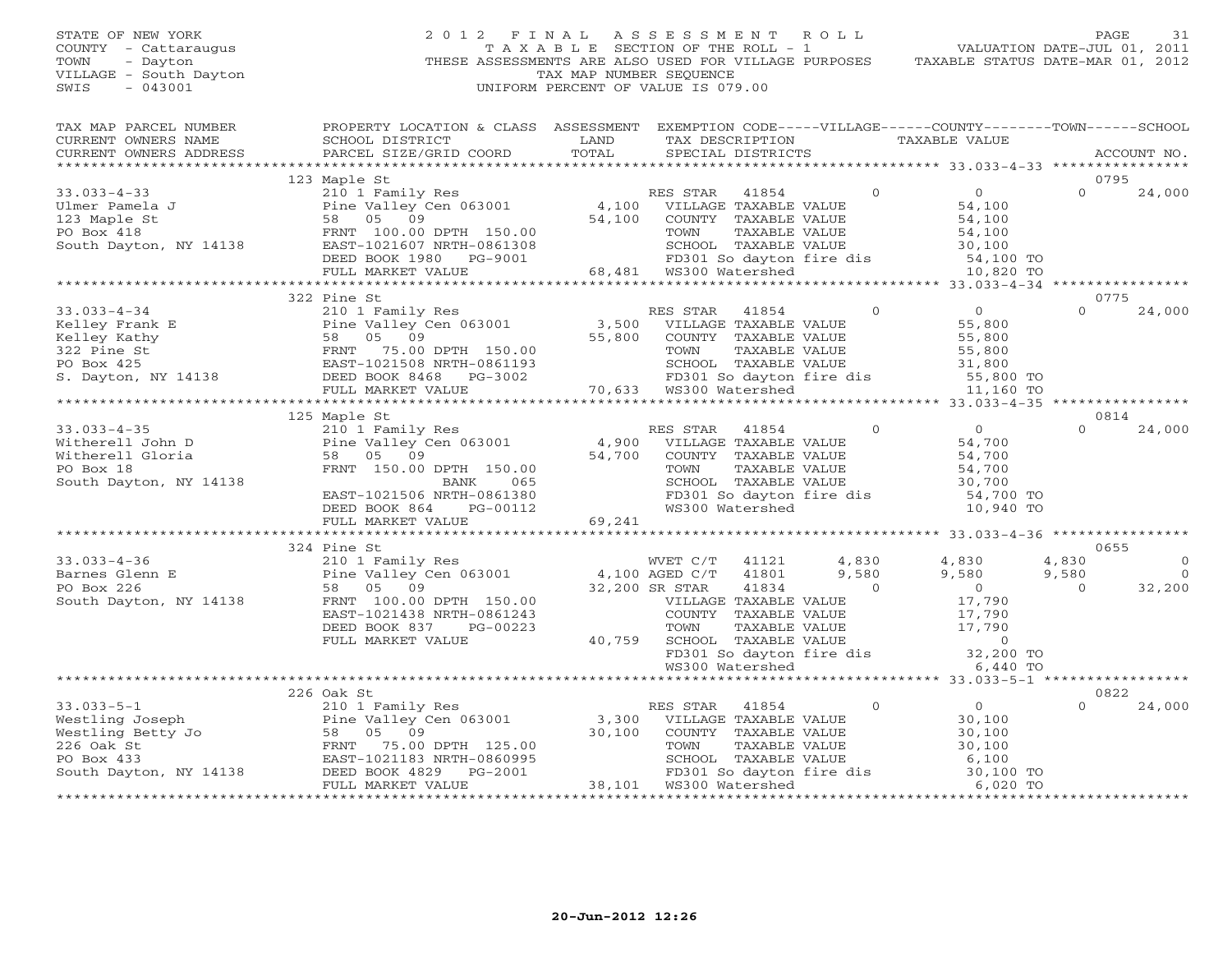STATE OF NEW YORK 2 0 1 2 F I N A L A S S E S S M E N T R O L L PAGE 32 COUNTY - Cattaraugus T A X A B L E SECTION OF THE ROLL - 1 VALUATION DATE-JUL 01, 2011 TOWN - Dayton THESE ASSESSMENTS ARE ALSO USED FOR VILLAGE PURPOSES TAXABLE STATUS DATE-MAR 01, 2012 VILLAGE - South Dayton TAX MAP NUMBER SEQUENCE SWIS - 043001 UNIFORM PERCENT OF VALUE IS 079.00 TAX MAP PARCEL NUMBER PROPERTY LOCATION & CLASS ASSESSMENT EXEMPTION CODE-----VILLAGE------COUNTY--------TOWN------SCHOOL<br>CURRENT OWNERS NAME SCHOOL DISTRICT LAND TAX DE \*\*\*\*\*\*\*\*\*\*\*\*\*\*\*\*\*\*\*\*\*\*\*\*\*\*\*\*\*\*\*\*\*\*\*\*\*\*\*\*\*\*\*\*\*\*\*\*\*\*\*\*\*\*\*\*\*\*\*\*\*\*\*\*\*\*\*\*\*\*\*\*\*\*\*\*\*\*\*\*\*\*\*\*\*\*\*\*\*\*\*\*\*\*\*\*\*\*\*\*\*\*\* 33.033-5-5 \*\*\*\*\*\*\*\*\*\*\*\*\*\*\*\*\* 224 Oak St 0748 33.033-5-5 210 1 Family Res CVET C/T 41131 9,400 9,400 9,400 0 Howard Leslie H Pine Valley Cen 063001 3,700 SR STAR 41834 0 0 0 37,600 Howard Sylvia J 58 05 09 37,600 VILLAGE TAXABLE VALUE 28,200 PO Box 124 FRNT 95.00 DPTH 125.00 COUNTY TAXABLE VALUE 28,200 South Dayton, NY 14138 EAST-1021250 NRTH-0860947 TOWN TAXABLE VALUE 28,200 DEED BOOK 6201 PG-2001 SCHOOL TAXABLE VALUE 0 FULL MARKET VALUE 47,595 FD301 So dayton fire dis 37,600 TO WS300 Watershed 7,520 TO \*\*\*\*\*\*\*\*\*\*\*\*\*\*\*\*\*\*\*\*\*\*\*\*\*\*\*\*\*\*\*\*\*\*\*\*\*\*\*\*\*\*\*\*\*\*\*\*\*\*\*\*\*\*\*\*\*\*\*\*\*\*\*\*\*\*\*\*\*\*\*\*\*\*\*\*\*\*\*\*\*\*\*\*\*\*\*\*\*\*\*\*\*\*\*\*\*\*\*\*\*\*\* 33.033-5-6 \*\*\*\*\*\*\*\*\*\*\*\*\*\*\*\*\* 321 Pine St 0686 33.033-5-6 210 1 Family Res RES STAR 41854 0 0 0 24,000 Elwell Jayette Pine Valley Cen 063001 4,100 VILLAGE TAXABLE VALUE 31,900 Elwell Roger 58 05 09 31,900 COUNTY TAXABLE VALUE 31,900

321 Pine St FRNT 100.00 DPTH 150.00 TOWN TAXABLE VALUE 31,900 PO Box 475 BANK 032 SCHOOL TAXABLE VALUE 7,900 South Dayton, NY 14138 EAST-1021355 NRTH-0861039 FD301 So dayton fire dis 31,900 TO DEED BOOK 01004 PG-00498 WS300 Watershed 6,380 TO

Utley Tammy Pine Valley Cen 063001 4,000 VILLAGE TAXABLE VALUE 56,900 PO Box 366 58 05 09 56,900 COUNTY TAXABLE VALUE 56,900 South Dayton, NY 14138 FRNT 115.00 DPTH 125.00 TOWN TAXABLE VALUE 56,900 BANK 012 SCHOOL TAXABLE VALUE 32,900 EAST-1021333 NRTH-0860888 FD301 So dayton fire dis 56,900 TO DEED BOOK 01000 PG-00704 WS300 Watershed 11,380 TO

Rugg Ryan T Pine Valley Cen 063001 4,100 VILLAGE TAXABLE VALUE 50,500 Rugg Elizabeth A 58 05 09 50,500 COUNTY TAXABLE VALUE 50,500 319 Pine St FRNT 100.00 DPTH 150.00 TOWN TAXABLE VALUE 50,500 PO Box 177 BANK 012 SCHOOL TAXABLE VALUE 26,500 S. Dayton, NY 14138 EAST-1021435 NRTH-0860982 FD301 So dayton fire dis 50,500 TO DEED BOOK 7247 PG-5002 WS300 Watershed 10,100 TO

33.033-5-9 210 1 Family Res VILLAGE TAXABLE VALUE 55,000 Ruckh Keith estate Pine Valley Cen 063001 3,300 COUNTY TAXABLE VALUE 55,000 PO Box 159 58 05 09 55,000 TOWN TAXABLE VALUE 55,000 South Dayton, NY 14138 FRNT 75.00 DPTH 125.00 SCHOOL TAXABLE VALUE 55,000 EAST-1021410 NRTH-0860832 FD301 So dayton fire dis 55,000 TO DEED BOOK 01002 PG-01153 WS300 Watershed 11,000 TO

\*\*\*\*\*\*\*\*\*\*\*\*\*\*\*\*\*\*\*\*\*\*\*\*\*\*\*\*\*\*\*\*\*\*\*\*\*\*\*\*\*\*\*\*\*\*\*\*\*\*\*\*\*\*\*\*\*\*\*\*\*\*\*\*\*\*\*\*\*\*\*\*\*\*\*\*\*\*\*\*\*\*\*\*\*\*\*\*\*\*\*\*\*\*\*\*\*\*\*\*\*\*\* 33.033-5-7 \*\*\*\*\*\*\*\*\*\*\*\*\*\*\*\*\*220 Oak St 0716 33.033-5-7 210 1 Family Res RES STAR 41854 0 0 0 24,000

\*\*\*\*\*\*\*\*\*\*\*\*\*\*\*\*\*\*\*\*\*\*\*\*\*\*\*\*\*\*\*\*\*\*\*\*\*\*\*\*\*\*\*\*\*\*\*\*\*\*\*\*\*\*\*\*\*\*\*\*\*\*\*\*\*\*\*\*\*\*\*\*\*\*\*\*\*\*\*\*\*\*\*\*\*\*\*\*\*\*\*\*\*\*\*\*\*\*\*\*\*\*\* 33.033-5-8 \*\*\*\*\*\*\*\*\*\*\*\*\*\*\*\*\* 319 Pine St 0813 33.033-5-8 210 1 Family Res RES STAR 41854 0 0 0 24,000

FULL MARKET VALUE 63,924 \*\*\*\*\*\*\*\*\*\*\*\*\*\*\*\*\*\*\*\*\*\*\*\*\*\*\*\*\*\*\*\*\*\*\*\*\*\*\*\*\*\*\*\*\*\*\*\*\*\*\*\*\*\*\*\*\*\*\*\*\*\*\*\*\*\*\*\*\*\*\*\*\*\*\*\*\*\*\*\*\*\*\*\*\*\*\*\*\*\*\*\*\*\*\*\*\*\*\*\*\*\*\* 33.033-5-9 \*\*\*\*\*\*\*\*\*\*\*\*\*\*\*\*\*

\*\*\*\*\*\*\*\*\*\*\*\*\*\*\*\*\*\*\*\*\*\*\*\*\*\*\*\*\*\*\*\*\*\*\*\*\*\*\*\*\*\*\*\*\*\*\*\*\*\*\*\*\*\*\*\*\*\*\*\*\*\*\*\*\*\*\*\*\*\*\*\*\*\*\*\*\*\*\*\*\*\*\*\*\*\*\*\*\*\*\*\*\*\*\*\*\*\*\*\*\*\*\*\*\*\*\*\*\*\*\*\*\*\*\*\*\*\*\*\*\*\*\*\*\*\*\*\*\*\*\*\*

 $0894$ 

216 Oak St 0894

FULL MARKET VALUE 40,380

FULL MARKET VALUE 72,025

FULL MARKET VALUE 69,620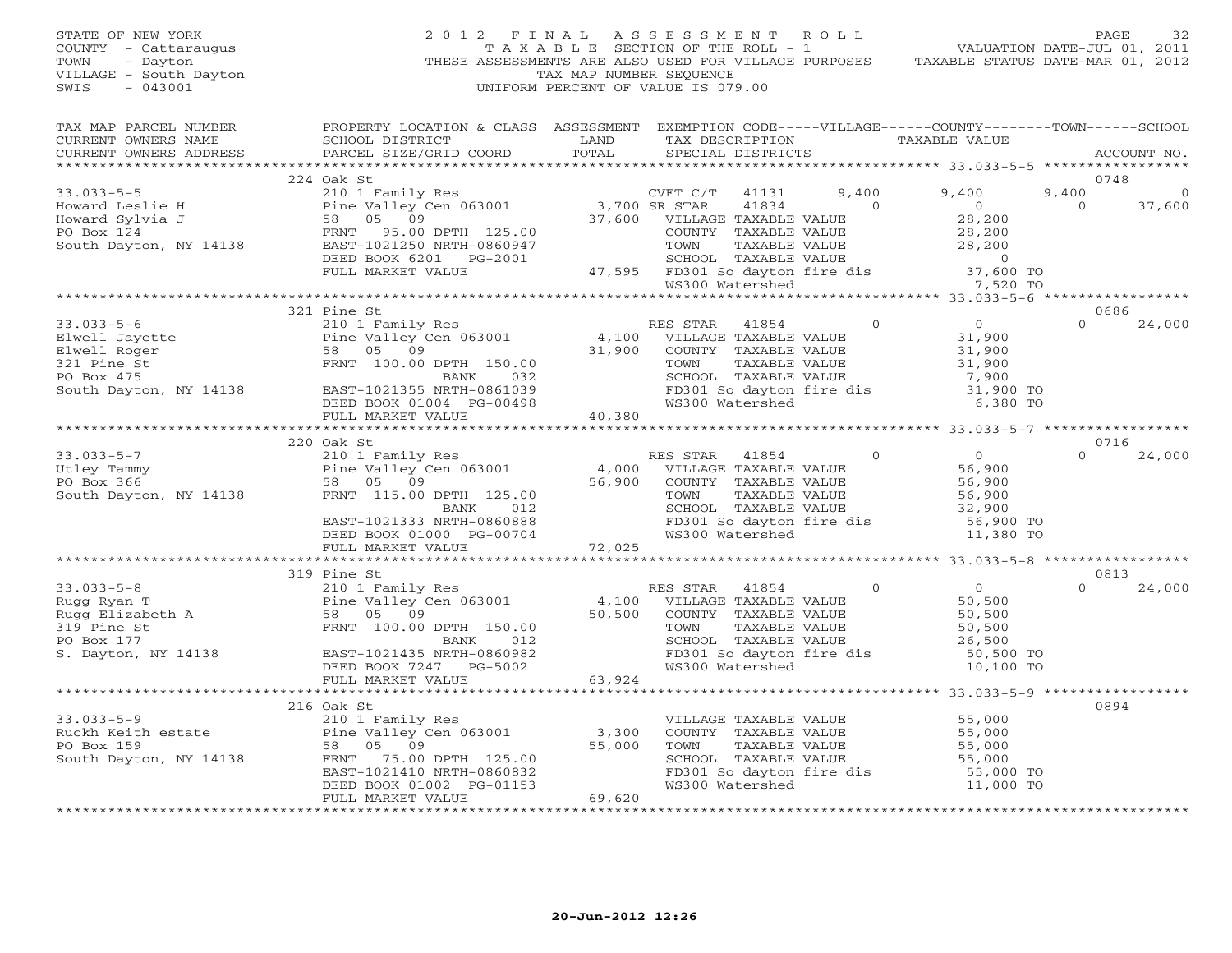## STATE OF NEW YORK 2 0 1 2 F I N A L A S S E S S M E N T R O L L PAGE 33 COUNTY - Cattaraugus T A X A B L E SECTION OF THE ROLL - 1 VALUATION DATE-JUL 01, 2011 TOWN - Dayton - Dayton 1999<br>
THESE ASSESSMENTS ARE ALSO USED FOR VILLAGE PURPOSES TAXABLE STATUS DATE-MAR 01, 2012<br>
TAX MAP NUMBER SEQUENCE VILLAGE - South Dayton TAX MAP NUMBER SEQUENCE<br>SWIS - 043001 SWIS - 043001 UNIFORM PERCENT OF VALUE IS 079.00

| TAX MAP PARCEL NUMBER                                                                                                                                                                                                                                                                                                                                                                                            | PROPERTY LOCATION & CLASS ASSESSMENT EXEMPTION CODE-----VILLAGE------COUNTY-------TOWN------SCHOOL |  |  |                               |                   |                |
|------------------------------------------------------------------------------------------------------------------------------------------------------------------------------------------------------------------------------------------------------------------------------------------------------------------------------------------------------------------------------------------------------------------|----------------------------------------------------------------------------------------------------|--|--|-------------------------------|-------------------|----------------|
|                                                                                                                                                                                                                                                                                                                                                                                                                  |                                                                                                    |  |  | TAX DESCRIPTION TAXABLE VALUE |                   |                |
|                                                                                                                                                                                                                                                                                                                                                                                                                  |                                                                                                    |  |  |                               |                   | ACCOUNT NO.    |
|                                                                                                                                                                                                                                                                                                                                                                                                                  |                                                                                                    |  |  |                               |                   |                |
|                                                                                                                                                                                                                                                                                                                                                                                                                  | 315 Pine St                                                                                        |  |  |                               | 0705              |                |
|                                                                                                                                                                                                                                                                                                                                                                                                                  |                                                                                                    |  |  |                               | $\overline{0}$    | 24,000         |
|                                                                                                                                                                                                                                                                                                                                                                                                                  |                                                                                                    |  |  |                               | 800               | 800            |
|                                                                                                                                                                                                                                                                                                                                                                                                                  |                                                                                                    |  |  |                               |                   |                |
|                                                                                                                                                                                                                                                                                                                                                                                                                  |                                                                                                    |  |  |                               |                   |                |
|                                                                                                                                                                                                                                                                                                                                                                                                                  |                                                                                                    |  |  |                               |                   |                |
|                                                                                                                                                                                                                                                                                                                                                                                                                  |                                                                                                    |  |  |                               |                   |                |
|                                                                                                                                                                                                                                                                                                                                                                                                                  |                                                                                                    |  |  |                               |                   |                |
|                                                                                                                                                                                                                                                                                                                                                                                                                  |                                                                                                    |  |  |                               |                   |                |
|                                                                                                                                                                                                                                                                                                                                                                                                                  |                                                                                                    |  |  |                               |                   |                |
|                                                                                                                                                                                                                                                                                                                                                                                                                  | 212 Oak St                                                                                         |  |  |                               |                   | 0698           |
| 33.033-5-11<br>Smith Douglas J<br>Example of the Valley Cen 063001<br>Example valley Cen 063001<br>FRNT 135.00 DPTH 125.00<br>201 Oswego Ct<br>Mt. Laurel, NJ 08054<br>EXAMELE VALUE<br>EXAMELE VALUE<br>EXAMELE VALUE<br>EXAMELE VALUE<br>EXAMELE                                                                                                                                                               |                                                                                                    |  |  |                               |                   |                |
|                                                                                                                                                                                                                                                                                                                                                                                                                  |                                                                                                    |  |  |                               |                   |                |
|                                                                                                                                                                                                                                                                                                                                                                                                                  |                                                                                                    |  |  |                               |                   |                |
|                                                                                                                                                                                                                                                                                                                                                                                                                  |                                                                                                    |  |  |                               |                   |                |
|                                                                                                                                                                                                                                                                                                                                                                                                                  |                                                                                                    |  |  |                               |                   |                |
|                                                                                                                                                                                                                                                                                                                                                                                                                  |                                                                                                    |  |  |                               |                   |                |
|                                                                                                                                                                                                                                                                                                                                                                                                                  |                                                                                                    |  |  |                               |                   |                |
|                                                                                                                                                                                                                                                                                                                                                                                                                  |                                                                                                    |  |  |                               |                   |                |
|                                                                                                                                                                                                                                                                                                                                                                                                                  | 311 Pine St                                                                                        |  |  |                               |                   | 0757           |
|                                                                                                                                                                                                                                                                                                                                                                                                                  |                                                                                                    |  |  |                               |                   |                |
|                                                                                                                                                                                                                                                                                                                                                                                                                  |                                                                                                    |  |  |                               |                   |                |
|                                                                                                                                                                                                                                                                                                                                                                                                                  |                                                                                                    |  |  |                               |                   |                |
|                                                                                                                                                                                                                                                                                                                                                                                                                  |                                                                                                    |  |  |                               |                   |                |
|                                                                                                                                                                                                                                                                                                                                                                                                                  |                                                                                                    |  |  |                               |                   |                |
|                                                                                                                                                                                                                                                                                                                                                                                                                  |                                                                                                    |  |  |                               |                   |                |
| $\begin{tabular}{lllllllllllllllllll} \hline 31.033-5-12 & 210 & \text{Family Res} \\ \hline \text{Jaquay Bessie} & 210 & \text{Family Res} & \text{VILLAGE TAXABLE VALUE} & 56,000 \\ \text{Pine Valley Cen 063001} & 3,800 & \text{COUNTY TAXABLE VALUE} & 56,000 \\ \text{Rth: Carl Kerr} & 58 & 05 & 09 \\ \text{PO Box 320} & 56,000 & \text{FINT} & 88.00 \text{ DPTH} & 150.00 \\ \text{South Dayton, NY$ |                                                                                                    |  |  |                               |                   |                |
|                                                                                                                                                                                                                                                                                                                                                                                                                  |                                                                                                    |  |  |                               |                   |                |
|                                                                                                                                                                                                                                                                                                                                                                                                                  | 208 Oak St                                                                                         |  |  |                               |                   | 0852           |
|                                                                                                                                                                                                                                                                                                                                                                                                                  |                                                                                                    |  |  |                               | $\cap$            | 42,000         |
|                                                                                                                                                                                                                                                                                                                                                                                                                  |                                                                                                    |  |  |                               |                   |                |
|                                                                                                                                                                                                                                                                                                                                                                                                                  |                                                                                                    |  |  |                               |                   |                |
|                                                                                                                                                                                                                                                                                                                                                                                                                  |                                                                                                    |  |  |                               |                   |                |
|                                                                                                                                                                                                                                                                                                                                                                                                                  |                                                                                                    |  |  |                               |                   |                |
| 33.033-5-13<br>Smith John 210 1 Family Res<br>Smith Douglas J<br>Pine Valley Cen 063001<br>210 1 Family Res<br>Po Box 224<br>FRNT 70.00 DPTH 125.00<br>224<br>FRNT 70.00 DPTH 125.00<br>South Dayton, NY 14138<br>DEED BOOK 00995 PG-00353<br>PO Bo                                                                                                                                                              |                                                                                                    |  |  |                               |                   |                |
|                                                                                                                                                                                                                                                                                                                                                                                                                  |                                                                                                    |  |  |                               |                   |                |
|                                                                                                                                                                                                                                                                                                                                                                                                                  |                                                                                                    |  |  |                               |                   |                |
|                                                                                                                                                                                                                                                                                                                                                                                                                  | 309 Pine St                                                                                        |  |  |                               |                   | 0735           |
|                                                                                                                                                                                                                                                                                                                                                                                                                  |                                                                                                    |  |  |                               |                   | $\overline{0}$ |
|                                                                                                                                                                                                                                                                                                                                                                                                                  |                                                                                                    |  |  |                               |                   | 24,300         |
|                                                                                                                                                                                                                                                                                                                                                                                                                  |                                                                                                    |  |  |                               | $20$ , $655$<br>0 | 24,300         |
|                                                                                                                                                                                                                                                                                                                                                                                                                  |                                                                                                    |  |  |                               |                   |                |
|                                                                                                                                                                                                                                                                                                                                                                                                                  |                                                                                                    |  |  |                               |                   |                |
|                                                                                                                                                                                                                                                                                                                                                                                                                  |                                                                                                    |  |  |                               |                   |                |
|                                                                                                                                                                                                                                                                                                                                                                                                                  |                                                                                                    |  |  |                               |                   |                |
|                                                                                                                                                                                                                                                                                                                                                                                                                  |                                                                                                    |  |  |                               |                   |                |
|                                                                                                                                                                                                                                                                                                                                                                                                                  |                                                                                                    |  |  |                               |                   |                |
|                                                                                                                                                                                                                                                                                                                                                                                                                  |                                                                                                    |  |  |                               |                   |                |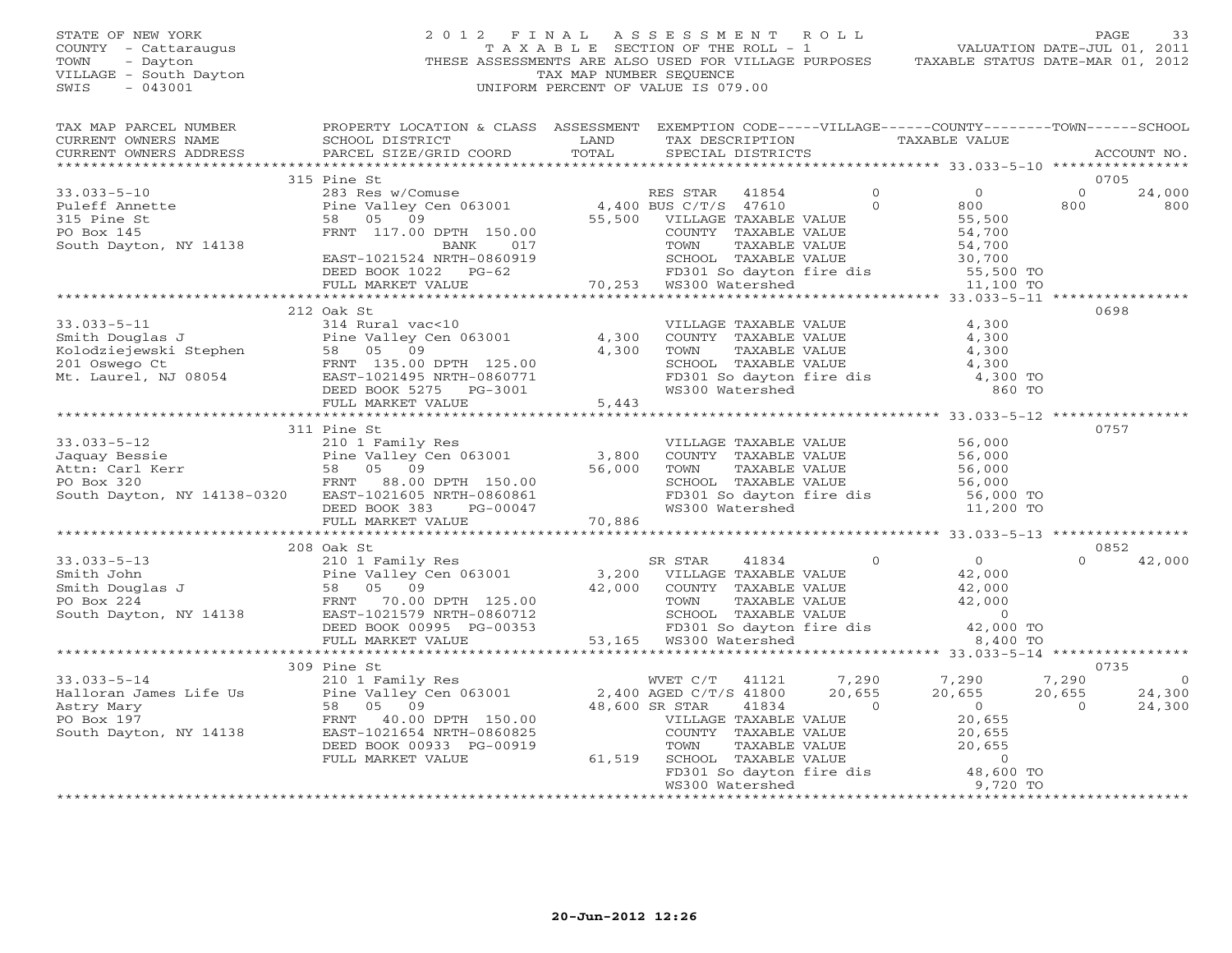STATE OF NEW YORK 2 0 1 2 F I N A L A S S E S S M E N T R O L L PAGE 34 COUNTY - Cattaraugus T A X A B L E SECTION OF THE ROLL - 1 VALUATION DATE-JUL 01, 2011 TOWN - Dayton THESE ASSESSMENTS ARE ALSO USED FOR VILLAGE PURPOSES TAXABLE STATUS DATE-MAR 01, 2012 VILLAGE - South Dayton TAX MAP NUMBER SEQUENCE SWIS - 043001 UNIFORM PERCENT OF VALUE IS 079.00 TAX MAP PARCEL NUMBER PROPERTY LOCATION & CLASS ASSESSMENT EXEMPTION CODE-----VILLAGE------COUNTY--------TOWN------SCHOOL<br>CURRENT OWNERS NAME SCHOOL DISTRICT LAND TAX DE \*\*\*\*\*\*\*\*\*\*\*\*\*\*\*\*\*\*\*\*\*\*\*\*\*\*\*\*\*\*\*\*\*\*\*\*\*\*\*\*\*\*\*\*\*\*\*\*\*\*\*\*\*\*\*\*\*\*\*\*\*\*\*\*\*\*\*\*\*\*\*\*\*\*\*\*\*\*\*\*\*\*\*\*\*\*\*\*\*\*\*\*\*\*\*\*\*\*\*\*\*\*\* 33.033-5-16 \*\*\*\*\*\*\*\*\*\*\*\*\*\*\*\* 206 Oak St 0661 33.033-5-16 210 1 Family Res RES STAR 41854 0 0 0 24,000 Panton Jan M Pine Valley Cen 063001 2,800 VILLAGE TAXABLE VALUE 35,800 PO Box 213 58 05 09 35,800 COUNTY TAXABLE VALUE 35,800 So Dayton, NY 14138 FRNT 50.00 DPTH 125.00 TOWN TAXABLE VALUE 35,800 EAST-1021626 NRTH-0860676 SCHOOL TAXABLE VALUE 11,800 DEED BOOK 12540 PG-8001 FD301 So dayton fire dis 35,800 TO FULL MARKET VALUE 45,316 WS300 Watershed 7,160 TO \*\*\*\*\*\*\*\*\*\*\*\*\*\*\*\*\*\*\*\*\*\*\*\*\*\*\*\*\*\*\*\*\*\*\*\*\*\*\*\*\*\*\*\*\*\*\*\*\*\*\*\*\*\*\*\*\*\*\*\*\*\*\*\*\*\*\*\*\*\*\*\*\*\*\*\*\*\*\*\*\*\*\*\*\*\*\*\*\*\*\*\*\*\*\*\*\*\*\*\*\*\*\* 33.033-5-17 \*\*\*\*\*\*\*\*\*\*\*\*\*\*\*\* 303 Pine St 084233.033-5-17 454 Supermarket VILLAGE TAXABLE VALUE 260,100 South Dayton Supermarket Inc Pine Valley Cen 063001 5,600 COUNTY TAXABLE VALUE 260,100 PO Box 254 58 - 05 - 09 260,100 TOWN TAXABLE VALUE 260,100 South Dayton, NY 14138 Includes 33.033-5-15 SCHOOL TAXABLE VALUE 260,100 FRNT 160.00 DPTH 179.00 FD301 So dayton fire dis 260,100 TO EAST-1021732 NRTH-0860757 WS300 Watershed 52,020 TO DEED BOOK 809 PG-01153 FULL MARKET VALUE 329,241 \*\*\*\*\*\*\*\*\*\*\*\*\*\*\*\*\*\*\*\*\*\*\*\*\*\*\*\*\*\*\*\*\*\*\*\*\*\*\*\*\*\*\*\*\*\*\*\*\*\*\*\*\*\*\*\*\*\*\*\*\*\*\*\*\*\*\*\*\*\*\*\*\*\*\*\*\*\*\*\*\*\*\*\*\*\*\*\*\*\*\*\*\*\*\*\*\*\*\*\*\*\*\* 33.033-5-18 \*\*\*\*\*\*\*\*\*\*\*\*\*\*\*\* 105 First St 0762 33.033-5-18 210 1 Family Res AGED C/T 41801 17,500 17,500 17,500 0 Keppel Leila Pine Valley Cen 063001 3,100 SR STAR 41834 0 0 0 35,000 PO Box 157 58 05 09 35,000 VILLAGE TAXABLE VALUE 17,500 South Dayton, NY 14138 FRNT 90.00 DPTH 96.00 COUNTY TAXABLE VALUE 17,500 EAST-1021676 NRTH-0860624 TOWN TAXABLE VALUE 17,500 DEED BOOK 460 PG-00100 SCHOOL TAXABLE VALUE 0 FULL MARKET VALUE 44,304 FD301 So dayton fire dis 35,000 TO WS300 Watershed 7,000 TO \*\*\*\*\*\*\*\*\*\*\*\*\*\*\*\*\*\*\*\*\*\*\*\*\*\*\*\*\*\*\*\*\*\*\*\*\*\*\*\*\*\*\*\*\*\*\*\*\*\*\*\*\*\*\*\*\*\*\*\*\*\*\*\*\*\*\*\*\*\*\*\*\*\*\*\*\*\*\*\*\*\*\*\*\*\*\*\*\*\*\*\*\*\*\*\*\*\*\*\*\*\*\* 33.033-5-19 \*\*\*\*\*\*\*\*\*\*\*\*\*\*\*\* 224 Pine St 0776 33.033-5-19 220 2 Family Res CVET C/T 41131 15,200 15,200 15,200 0 Latshaw Theresa Life Us Pine Valley Cen 063001 3,200 AGED C/T 41801 22,800 22,800 22,800 0 Latshaw Kenneth W 58 05 09 60,800 SR STAR 41834 0 0 0 49,760 224 Pine St FRNT 59.00 DPTH 150.00 VILLAGE TAXABLE VALUE 22,800 PO Box 184 EAST-1021991 NRTH-0860849 COUNTY TAXABLE VALUE 22,800 South Dayton, NY 14138 DEED BOOK 1032 PG-372 TOWN TAXABLE VALUE 22,800 FULL MARKET VALUE 76,962 SCHOOL TAXABLE VALUE 11,040 FD301 So dayton fire dis 60,800 TO WS300 Watershed 12,160 TO \*\*\*\*\*\*\*\*\*\*\*\*\*\*\*\*\*\*\*\*\*\*\*\*\*\*\*\*\*\*\*\*\*\*\*\*\*\*\*\*\*\*\*\*\*\*\*\*\*\*\*\*\*\*\*\*\*\*\*\*\*\*\*\*\*\*\*\*\*\*\*\*\*\*\*\*\*\*\*\*\*\*\*\*\*\*\*\*\*\*\*\*\*\*\*\*\*\*\*\*\*\*\* 33.033-5-20 \*\*\*\*\*\*\*\*\*\*\*\*\*\*\*\* First St & Maple St 5024 (1996) 2021 12:30 12:30 12:30 12:30 12:30 12:30 12:30 12:30 12:30 12:30 12:30 12:30 1 33.033-5-20 312 Vac w/imprv VILLAGE TAXABLE VALUE 5,000

Tillow Rickie P Pine Valley Cen 063001 4,000 COUNTY TAXABLE VALUE 5,000 PO Box 23 58 05 09 5,000 TOWN TAXABLE VALUE 5,000 Machias, NY 14101 FRNT 150.00 DPTH 150.00 SCHOOL TAXABLE VALUE 5,000 EAST-1022115 NRTH-0860946 FD301 So dayton fire dis 5,000 TO DEED BOOK 01015 PG-01005 WS300 Watershed 1,000 TO FULL MARKET VALUE 6,329 \*\*\*\*\*\*\*\*\*\*\*\*\*\*\*\*\*\*\*\*\*\*\*\*\*\*\*\*\*\*\*\*\*\*\*\*\*\*\*\*\*\*\*\*\*\*\*\*\*\*\*\*\*\*\*\*\*\*\*\*\*\*\*\*\*\*\*\*\*\*\*\*\*\*\*\*\*\*\*\*\*\*\*\*\*\*\*\*\*\*\*\*\*\*\*\*\*\*\*\*\*\*\*\*\*\*\*\*\*\*\*\*\*\*\*\*\*\*\*\*\*\*\*\*\*\*\*\*\*\*\*\*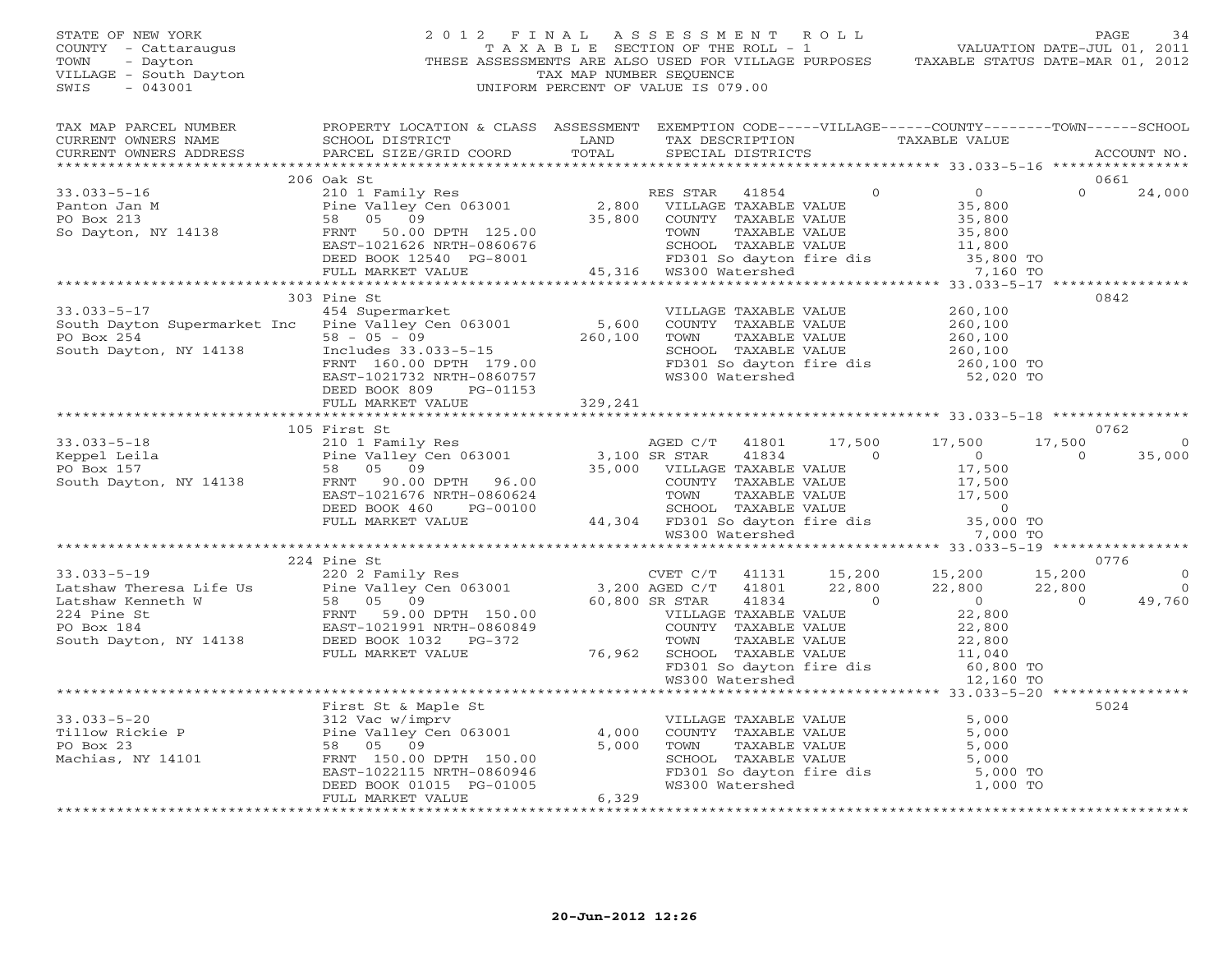| STATE OF NEW YORK<br>COUNTY - Cattaraugus<br>TOWN - Dayton<br>VILLAGE - South Dayton<br>~~~~ - 043001                                                                                                                                                                                                                                                                                                          |                      | TAX MAP NUMBER SEQUENCE | 2012 FINAL ASSESSMENT ROLL<br>כט באמאץ מיטור בישרא (או בישרא בישרא בישרא בישרא בישרא בישרא בישרא בישרא בישרא בישרא בישרא בישרא בישרא בישרא ב<br>VALUATION DATE-JUL 01, 2011<br>THESE ASSESSMENTS ARE ALSO USED FOR VILLAGE PURPOSES TAXABLE STATUS DATE-MAR 01, 2012<br>UNIFORM PERCENT OF VALUE IS 079.00 |          | PAGE<br>35                 |
|----------------------------------------------------------------------------------------------------------------------------------------------------------------------------------------------------------------------------------------------------------------------------------------------------------------------------------------------------------------------------------------------------------------|----------------------|-------------------------|------------------------------------------------------------------------------------------------------------------------------------------------------------------------------------------------------------------------------------------------------------------------------------------------------------|----------|----------------------------|
| CURRENT OWNERS ADDRESS                                                                                                                                                                                                                                                                                                                                                                                         |                      |                         |                                                                                                                                                                                                                                                                                                            |          | ACCOUNT NO.                |
|                                                                                                                                                                                                                                                                                                                                                                                                                | 218 Pine St          |                         |                                                                                                                                                                                                                                                                                                            |          | 0860                       |
| 33.033-5-21<br>Batt Paul<br>210 112 Voltom Pry MillAGE TAXABLE VALUE<br>210.600<br>Paut Sherri 58 05 09<br>PO Box 314<br>South Dayton, NY 14138<br>South Dayton, NY 14138<br>PO Box 314<br>South Dayton, NY 14138<br>PO Box 314<br>ERS 0.25<br>DEED B                                                                                                                                                          | DEED BOOK 1029 PG-97 |                         |                                                                                                                                                                                                                                                                                                            |          |                            |
|                                                                                                                                                                                                                                                                                                                                                                                                                | FULL MARKET VALUE    | 13,418                  |                                                                                                                                                                                                                                                                                                            |          |                            |
|                                                                                                                                                                                                                                                                                                                                                                                                                |                      |                         |                                                                                                                                                                                                                                                                                                            |          |                            |
| 33.033-5-22<br>Giannini Marily A<br>$\begin{array}{ccccccccc}\n & & & & & & 47 \\ \text{Giannini} & & & & & & 2101 & \text{Family Res} \\  & & & & & & 2101 & \text{Vamily Res} \\  & & & & & & 210 & \text{V1LLAGE TAXABLE VALUE} \\  & & & & & 58 & 05 & 09 & 42,800 & \text{COUNTY TAXABLE VALUE} \\  & & & & & & & 58 & 05 & 09 & 42,800 & \text{COUNTY TAXABLE VALUE} \\  & & & & & & & & 42,800 & \text$ | 47 Maple St          |                         |                                                                                                                                                                                                                                                                                                            |          | 0722<br>24,000<br>$\Omega$ |
|                                                                                                                                                                                                                                                                                                                                                                                                                |                      |                         |                                                                                                                                                                                                                                                                                                            |          |                            |
|                                                                                                                                                                                                                                                                                                                                                                                                                | 216 Pine St          |                         |                                                                                                                                                                                                                                                                                                            |          | 0643                       |
| 33.033-5-23<br>Batt Paul C<br>Meber Sherri 58 05 09<br>FRNT 85.00 DPTH 150.00<br>FRNT 85.00 DPTH 150.00<br>ED BOOK 0948 PG-00019<br>FRNT 1922136 NRTH-0860746<br>ELD BOOK 0948 PG-00019<br>FRNT 193.520 TO<br>FRNBLE VALUE<br>ELD BOOK 0948 PG-00                                                                                                                                                              |                      |                         |                                                                                                                                                                                                                                                                                                            |          | $\Omega$<br>24,000         |
|                                                                                                                                                                                                                                                                                                                                                                                                                |                      |                         |                                                                                                                                                                                                                                                                                                            |          |                            |
|                                                                                                                                                                                                                                                                                                                                                                                                                |                      |                         |                                                                                                                                                                                                                                                                                                            |          |                            |
|                                                                                                                                                                                                                                                                                                                                                                                                                | 41 Maple St          |                         | TOWN TAXABLE VALUE 39,000<br>SCHOOL TAXABLE VALUE 15,000<br>FD301 So dayton fire dis 39,000 TO                                                                                                                                                                                                             | 7,800 TO | 0754<br>$0 \t 24,000$      |
|                                                                                                                                                                                                                                                                                                                                                                                                                |                      |                         |                                                                                                                                                                                                                                                                                                            |          |                            |
|                                                                                                                                                                                                                                                                                                                                                                                                                |                      |                         |                                                                                                                                                                                                                                                                                                            |          |                            |
|                                                                                                                                                                                                                                                                                                                                                                                                                |                      |                         | VILLAGE TAXABLE VALUE<br>COUNTY TAXABLE VALUE<br>TOWN TAXABLE VALUE<br>SCHOOL TAXABLE VALUE<br>SCHOOL TAXABLE VALUE<br>FD301 So dayton fire dis<br>S2,000 TO<br>WS300 Watershed<br>10,400 TO                                                                                                               |          | 0904                       |
|                                                                                                                                                                                                                                                                                                                                                                                                                |                      |                         |                                                                                                                                                                                                                                                                                                            |          |                            |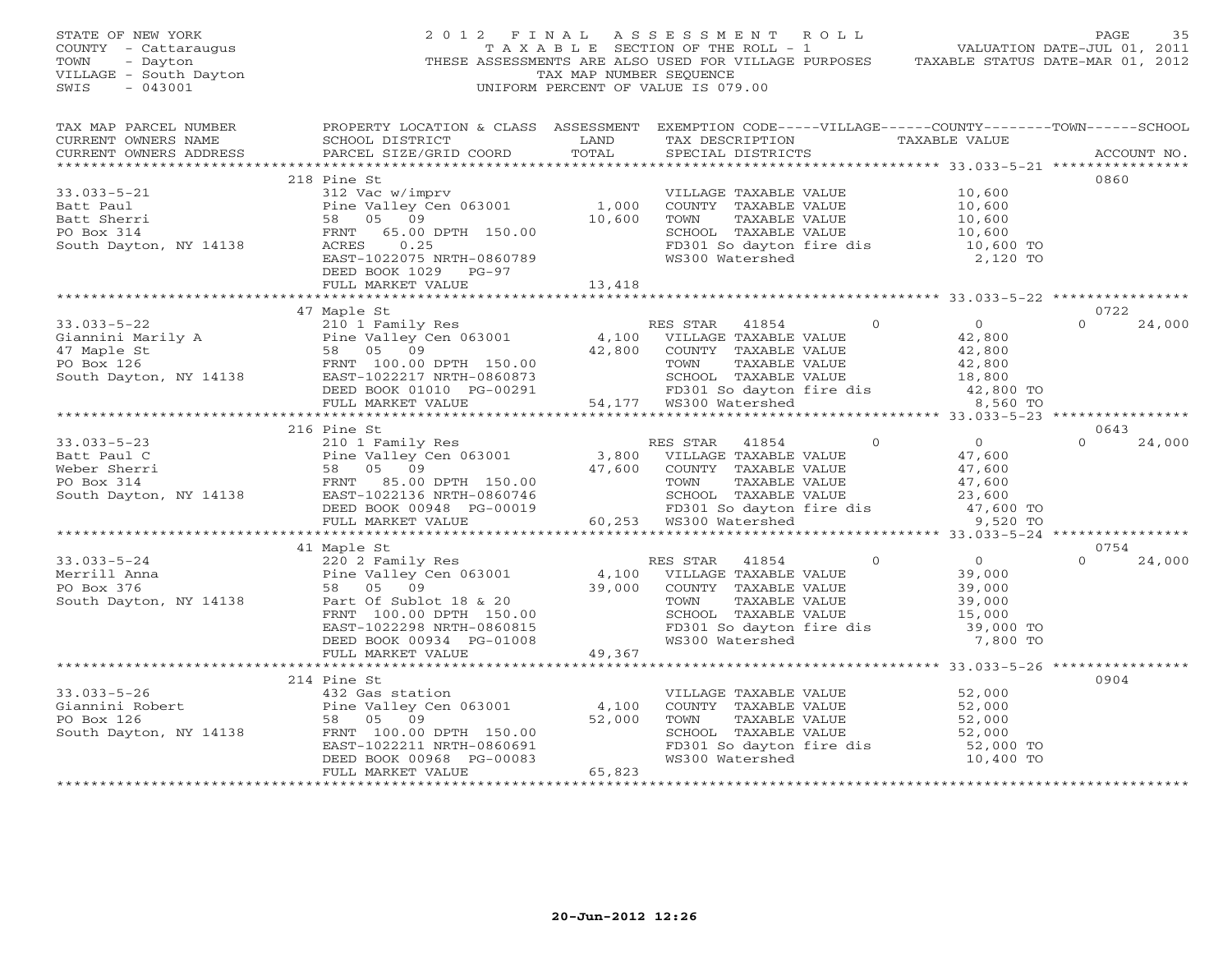STATE OF NEW YORK 2 0 1 2 F I N A L A S S E S S M E N T R O L L PAGE 36 COUNTY - Cattaraugus T A X A B L E SECTION OF THE ROLL - 1 VALUATION DATE-JUL 01, 2011 TOWN - Dayton THESE ASSESSMENTS ARE ALSO USED FOR VILLAGE PURPOSES TAXABLE STATUS DATE-MAR 01, 2012 VILLAGE - South Dayton TAX MAP NUMBER SEQUENCE SWIS - 043001 UNIFORM PERCENT OF VALUE IS 079.00 TAX MAP PARCEL NUMBER PROPERTY LOCATION & CLASS ASSESSMENT EXEMPTION CODE-----VILLAGE------COUNTY--------TOWN------SCHOOL<br>CURRENT OWNERS NAME SCHOOL DISTRICT LAND TAX DE \*\*\*\*\*\*\*\*\*\*\*\*\*\*\*\*\*\*\*\*\*\*\*\*\*\*\*\*\*\*\*\*\*\*\*\*\*\*\*\*\*\*\*\*\*\*\*\*\*\*\*\*\*\*\*\*\*\*\*\*\*\*\*\*\*\*\*\*\*\*\*\*\*\*\*\*\*\*\*\*\*\*\*\*\*\*\*\*\*\*\*\*\*\*\*\*\*\*\*\*\*\*\* 33.033-5-28 \*\*\*\*\*\*\*\*\*\*\*\*\*\*\*\* 15 Park St 0736 33.033-5-28 421 Restaurant VILLAGE TAXABLE VALUE 80,800 Mc Alpine Verga Pine Valley Cen 063001 3,000 COUNTY TAXABLE VALUE 80,800 Killock Ronald 58 05 09 80,800 TOWN TAXABLE VALUE 80,800 PO Box 76 FRNT 58.00 DPTH 91.00 SCHOOL TAXABLE VALUE 80,800 South Dayton, NY 14138 EAST-1022376 NRTH-0860742 FD301 So dayton fire dis 80,800 TO DEED BOOK 00923 PG-00050 WS300 Watershed 16,160 TO FULL MARKET VALUE 102,278 \*\*\*\*\*\*\*\*\*\*\*\*\*\*\*\*\*\*\*\*\*\*\*\*\*\*\*\*\*\*\*\*\*\*\*\*\*\*\*\*\*\*\*\*\*\*\*\*\*\*\*\*\*\*\*\*\*\*\*\*\*\*\*\*\*\*\*\*\*\*\*\*\*\*\*\*\*\*\*\*\*\*\*\*\*\*\*\*\*\*\*\*\*\*\*\*\*\*\*\*\*\*\* 33.033-5-30 \*\*\*\*\*\*\*\*\*\*\*\*\*\*\*\* 11 Park St 0715 33.033-5-30 482 Det row bldg VILLAGE TAXABLE VALUE 40,800 Macakanja Paul Pine Valley Cen 063001 3,000 COUNTY TAXABLE VALUE 40,800 Macakanja Linda 58 05 09 40,800 TOWN TAXABLE VALUE 40,800 10412 Mosher Rd FRNT 42.50 DPTH 91.00 SCHOOL TAXABLE VALUE 40,800 Cattaraugus, NY 14719 EAST-1022347 NRTH-0860700 FD301 So dayton fire dis 40,800 TO DEED BOOK 1028 PG-234 WS300 Watershed 8,160 TO FULL MARKET VALUE 51,646 \*\*\*\*\*\*\*\*\*\*\*\*\*\*\*\*\*\*\*\*\*\*\*\*\*\*\*\*\*\*\*\*\*\*\*\*\*\*\*\*\*\*\*\*\*\*\*\*\*\*\*\*\*\*\*\*\*\*\*\*\*\*\*\*\*\*\*\*\*\*\*\*\*\*\*\*\*\*\*\*\*\*\*\*\*\*\*\*\*\*\*\*\*\*\*\*\*\*\*\*\*\*\* 33.033-5-31 \*\*\*\*\*\*\*\*\*\*\*\*\*\*\*\* 9 Park St 089733.033-5-31 482 Det row bldg VILLAGE TAXABLE VALUE 20,400 Howard Shawn Pine Valley Cen 063001 2,000 COUNTY TAXABLE VALUE 20,400 PO Box 193 58 05 09 20,400 TOWN TAXABLE VALUE 20,400 South Dayton, NY 14138 FRNT 25.00 DPTH 91.00 SCHOOL TAXABLE VALUE 20,400 EAST-1022319 NRTH-0860661 FD301 So dayton fire dis 20,400 TO DEED BOOK 16140 PG-8002 WS300 Watershed 4,080 TO FULL MARKET VALUE 25,823 \*\*\*\*\*\*\*\*\*\*\*\*\*\*\*\*\*\*\*\*\*\*\*\*\*\*\*\*\*\*\*\*\*\*\*\*\*\*\*\*\*\*\*\*\*\*\*\*\*\*\*\*\*\*\*\*\*\*\*\*\*\*\*\*\*\*\*\*\*\*\*\*\*\*\*\*\*\*\*\*\*\*\*\*\*\*\*\*\*\*\*\*\*\*\*\*\*\*\*\*\*\*\* 33.033-5-32 \*\*\*\*\*\*\*\*\*\*\*\*\*\*\*\* 7 Park St 078733.033-5-32 461 Bank VILLAGE TAXABLE VALUE 95,200 Cattaraugus County Bank Pine Valley Cen 063001 3,000 COUNTY TAXABLE VALUE 95,200 120 Main St 58 05 09 95,200 TOWN TAXABLE VALUE 95,200 PO Box 227 FRNT 38.00 DPTH 44.00 SCHOOL TAXABLE VALUE 95,200 Little Valley, NY 14755 EAST-1022316 NRTH-0860625 FD301 So dayton fire dis 95,200 TO DEED BOOK 2232 PG-3001 WS300 Watershed 19,040 TO FULL MARKET VALUE 120,506 \*\*\*\*\*\*\*\*\*\*\*\*\*\*\*\*\*\*\*\*\*\*\*\*\*\*\*\*\*\*\*\*\*\*\*\*\*\*\*\*\*\*\*\*\*\*\*\*\*\*\*\*\*\*\*\*\*\*\*\*\*\*\*\*\*\*\*\*\*\*\*\*\*\*\*\*\*\*\*\*\*\*\*\*\*\*\*\*\*\*\*\*\*\*\*\*\*\*\*\*\*\*\* 33.033-5-33 \*\*\*\*\*\*\*\*\*\*\*\*\*\*\*\* 5 Park St 090233.033-5-33 464 Office bldg. VILLAGE TAXABLE VALUE 57,600 Tillow Rickie P Pine Valley Cen 063001 3,000 COUNTY TAXABLE VALUE 57,600 PO Box 23 58 05 09 57,600 TOWN TAXABLE VALUE 57,600 Machias, NY 14101 FRNT 37.00 DPTH 91.00 SCHOOL TAXABLE VALUE 57,600 EAST-1022281 NRTH-0860622 FD301 So dayton fire dis 57,600 TO DEED BOOK 00994 PG-00937 WS300 Watershed 11,520 TO FULL MARKET VALUE 72,911 \*\*\*\*\*\*\*\*\*\*\*\*\*\*\*\*\*\*\*\*\*\*\*\*\*\*\*\*\*\*\*\*\*\*\*\*\*\*\*\*\*\*\*\*\*\*\*\*\*\*\*\*\*\*\*\*\*\*\*\*\*\*\*\*\*\*\*\*\*\*\*\*\*\*\*\*\*\*\*\*\*\*\*\*\*\*\*\*\*\*\*\*\*\*\*\*\*\*\*\*\*\*\*\*\*\*\*\*\*\*\*\*\*\*\*\*\*\*\*\*\*\*\*\*\*\*\*\*\*\*\*\*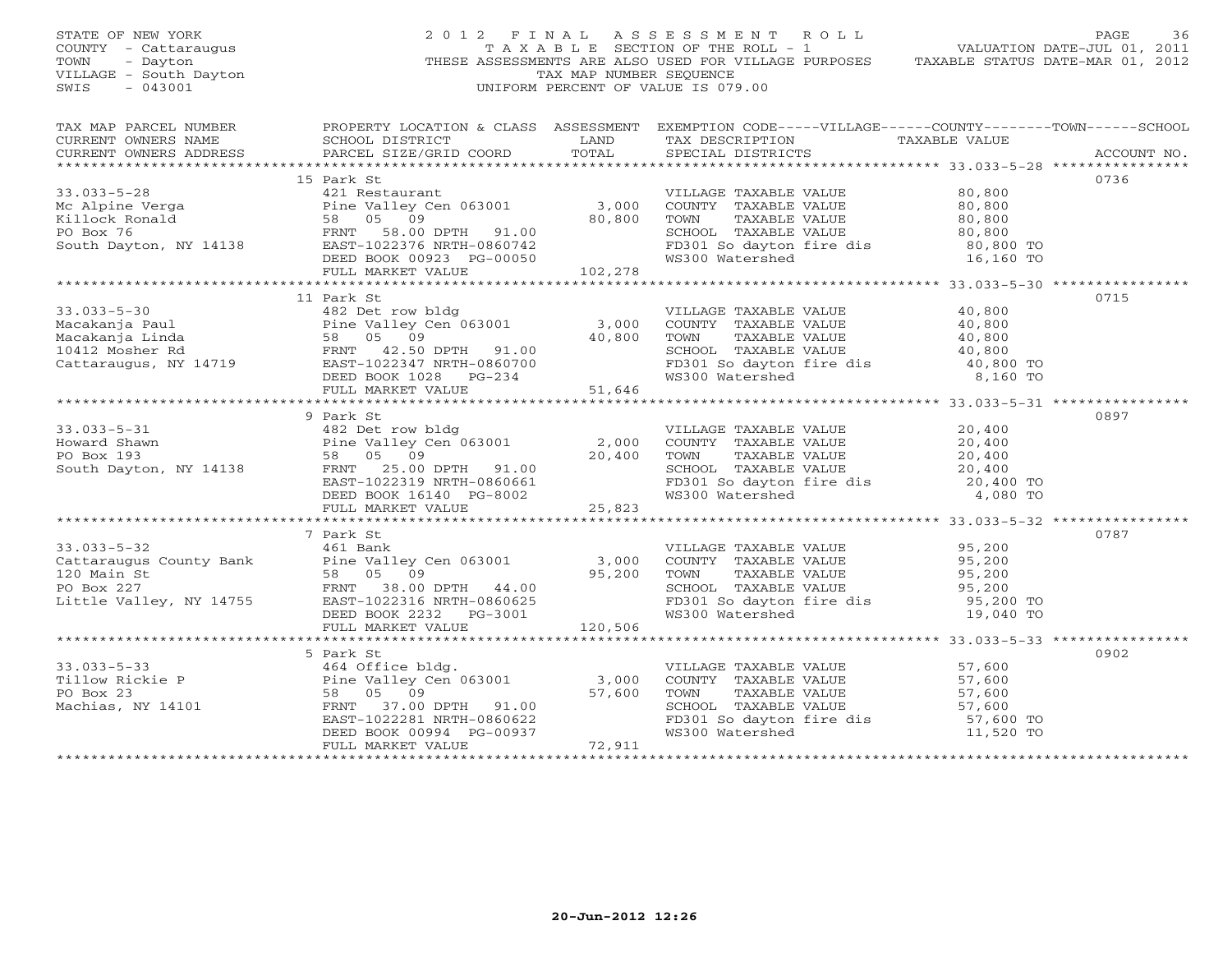| STATE OF NEW YORK<br>COUNTY - Cattaraugus<br>TOWN<br>- Dayton<br>VILLAGE - South Dayton<br>SWIS<br>$-043001$                                                                                                                                                            |                              | TAX MAP NUMBER SEQUENCE | PAGE 37<br>TAXABLE SECTION OF THE ROLL - 1 VALUATION DATE-JUL 01, 2011<br>2012 FINAL ASSESSMENT ROLL<br>THESE ASSESSMENTS ARE ALSO USED FOR VILLAGE PURPOSES TAXABLE STATUS DATE-MAR 01, 2012<br>UNIFORM PERCENT OF VALUE IS 079.00                                                                  |       |                        |
|-------------------------------------------------------------------------------------------------------------------------------------------------------------------------------------------------------------------------------------------------------------------------|------------------------------|-------------------------|------------------------------------------------------------------------------------------------------------------------------------------------------------------------------------------------------------------------------------------------------------------------------------------------------|-------|------------------------|
| CURRENT OWNERS ADDRESS                                                                                                                                                                                                                                                  | PARCEL SIZE/GRID COORD TOTAL |                         | LAND TAX DESCRIPTION TAXABLE VALUE<br>SPECIAL DISTRICTS                                                                                                                                                                                                                                              |       | ACCOUNT NO.            |
|                                                                                                                                                                                                                                                                         | 3 Park St                    |                         |                                                                                                                                                                                                                                                                                                      |       | 0719                   |
|                                                                                                                                                                                                                                                                         |                              |                         |                                                                                                                                                                                                                                                                                                      |       |                        |
| $33.033 - 5 - 35$<br>33.033-5-35<br>Meyers Karen L<br>PO Box 251<br>South Dayton, NY 14138-0251<br>South Dayton, NY 14138-0251<br>EXECTIVE BUSICITIES TAXABLE VALUE<br>FRNT 70.00 DPTH 277.00<br>EXECTIVE TAXABLE VALUE<br>TOWN TAXABLE VALUE<br>TOWN TAXABLE VALUE<br> | 203 Pine St<br>414 Hotel     |                         | BUS C/T/S 47610<br>$0 \qquad \qquad$                                                                                                                                                                                                                                                                 | 1,000 | 0916<br>1,000<br>1,000 |
|                                                                                                                                                                                                                                                                         |                              |                         |                                                                                                                                                                                                                                                                                                      |       |                        |
| 33.033-5-36<br>Meyers Karen L<br>PO Box 251<br>S8 05 09<br>South Dayton, NY 14138-0251<br>FRNT 37.00 DPTH 150.00<br>EAST-1022223 NRTH-0860417<br>FED BOOK 0922 PG-01160<br>FULL MARKET VALUE<br>FULL MARKET VALUE<br>FULL MARKET VALUE<br>FULL MARK                     | 207 Pine St                  |                         | VILLAGE TAXABLE VALUE $\begin{array}{ccccc} 8,000\ \text{COUNTY} & \text{TAXABLE VALUE} & 8,000\ \text{TOWN} & \text{TAXABLE VALUE} & 8,000\ \text{SCHOOL} & \text{TAXABLE VALUE} & 8,000\ \text{FD301 So dayton fire dis} & 8,000\ \text{WS300 Watershed} & 1,600\ \text{TO} & & & & & \end{array}$ |       | 0914                   |
|                                                                                                                                                                                                                                                                         |                              |                         |                                                                                                                                                                                                                                                                                                      |       |                        |
| 33.033-5-37<br>Ellis Douglas<br>Ellis Cindy L<br>408 Hunt Rd<br>Cherry Creek, NY 14723<br>FRNT 50.00 DPTH 150.00<br>ELLIS Cindy L<br>408 Hunt Rd<br>Cherry Creek, NY 14723<br>FRNT 50.00 DPTH 150.00<br>EAST-1022188 NRTH-0860442<br>DEED BOOK 852<br>                  | 209 Pine St                  |                         | VILLAGE TAXABLE VALUE 68,000<br>COUNTY TAXABLE VALUE 68,000<br>TOWN TAXABLE VALUE 68,000<br>SCHOOL TAXABLE VALUE 68,000<br>SCHOOL TAXABLE VALUE<br>FD301 So dayton fire dis 68,000 TO<br>WS300 Watershed 13,600 TO                                                                                   |       | 0794                   |
|                                                                                                                                                                                                                                                                         |                              |                         |                                                                                                                                                                                                                                                                                                      |       | 0644                   |
| 122 Oak St<br>33.033-5-38<br>Astry Robert<br>Mary Kay<br>PO Box 158<br>South Dayton, NY 14138<br>FRNT 60.00 DPTH 125.00<br>EAST-1022106 NRTH-0860334<br>DEED BOOK 0941 PG-00488<br>FULL MARKET VALUE<br>FULL MARKET VALUE                                               |                              | 57,000                  | VILLAGE TAXABLE VALUE<br>COUNTY TAXABLE VALUE<br>TOWN TAXABLE VALUE<br>ST,000<br>SCHOOL TAXABLE VALUE<br>FD301 So dayton fire dis<br>WS300 Watershed<br>THE ME ST,000 TO<br>TO 11,400 TO                                                                                                             |       |                        |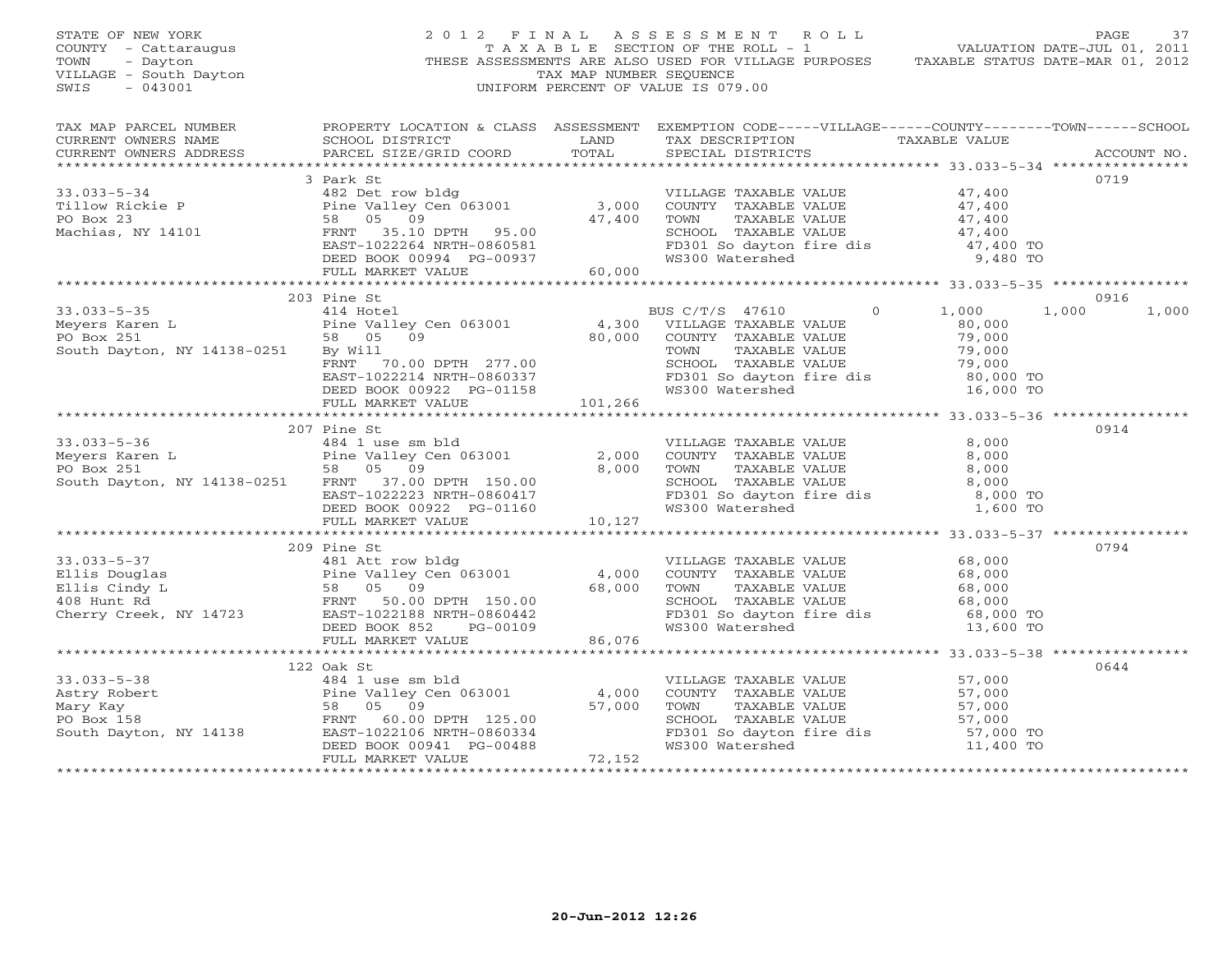| STATE OF NEW YORK<br>COUNTY - Cattaraugus<br>- Dayton<br>TOWN<br>VILLAGE - South Dayton<br>$-043001$<br>SWIS                                                                                                                                         | $\begin{aligned} \mathcal{L} \quad & \mathcal{L} \\ \text{THES} \end{aligned}$<br>2012 FINAL ASSESSMENT ROLL                                                                                                                            | TAX MAP NUMBER SEQUENCE<br>UNIFORM PERCENT OF VALUE IS 079.00 |                   | FINAL ASSESSMENT ROLL PAGE 38<br>TAXABLE SECTION OF THE ROLL - 1 VALUATION DATE-JUL 01, 2011<br>THESE ASSESSMENTS ARE ALSO USED FOR VILLAGE PURPOSES TAXABLE STATUS DATE-MAR 01, 2012 |                          |                           |
|------------------------------------------------------------------------------------------------------------------------------------------------------------------------------------------------------------------------------------------------------|-----------------------------------------------------------------------------------------------------------------------------------------------------------------------------------------------------------------------------------------|---------------------------------------------------------------|-------------------|---------------------------------------------------------------------------------------------------------------------------------------------------------------------------------------|--------------------------|---------------------------|
| TAX MAP PARCEL NUMBER<br>CURRENT OWNERS NAME<br>CURRENT OWNERS ADDRESS                                                                                                                                                                               | PROPERTY LOCATION & CLASS ASSESSMENT EXEMPTION CODE-----VILLAGE------COUNTY-------TOWN------SCHOOL<br>SCHOOL DISTRICT                       LAND        TAX DESCRIPTION                   TAXABLE VALUE<br>PARCEL SIZE/GRID COORD TOTAL |                                                               | SPECIAL DISTRICTS |                                                                                                                                                                                       |                          | ACCOUNT NO.               |
|                                                                                                                                                                                                                                                      | Pine St                                                                                                                                                                                                                                 |                                                               |                   |                                                                                                                                                                                       | 0675                     |                           |
|                                                                                                                                                                                                                                                      |                                                                                                                                                                                                                                         |                                                               |                   |                                                                                                                                                                                       |                          |                           |
| 33.033-5-40<br>Williams Helen Pine Valley Cen 063001<br>PO Box 233<br>Sa 05 09<br>South Dayton, NY 14138<br>TRNT 60.00 DPTH 125.00<br>DEED BOX 561 PG-00410<br>DEED BOX 561 PG-00410<br>PULL MARKET VALUE<br>PULL MARKET VALUE<br>PULL MARKET VAL    | 124 Oak St                                                                                                                                                                                                                              |                                                               |                   |                                                                                                                                                                                       | 15,600<br>$\overline{0}$ | 0899<br>$\circ$<br>31,200 |
|                                                                                                                                                                                                                                                      |                                                                                                                                                                                                                                         |                                                               |                   | *********** 33.033-5-42 ****************                                                                                                                                              |                          |                           |
| 33.033-5-42<br>Himes Brian K<br>Himes Brian K<br>ES STAR 41854 0<br>Himes Brian K<br>Himes Kim M<br>Sa 05 09<br>126 Oat St 58 05 09<br>21.00 DEED BOOK 00977 PG-00754 200 ECHOOL TAXABLE VALUE<br>South Dayton, NY 14138<br>EED BOOK 00977 PG-007    | 126 Oak St                                                                                                                                                                                                                              |                                                               |                   |                                                                                                                                                                                       | 0841<br>$\Omega$         | 24,000                    |
|                                                                                                                                                                                                                                                      | 213 Pine St                                                                                                                                                                                                                             |                                                               |                   |                                                                                                                                                                                       |                          | 0838                      |
| 33.033-5-43<br>484 1 use sm bld<br>Millpine Enterprises Llc<br>5 Commercial St<br>Angola, NY 14006<br>ERST-1022090 NRTH-0860512<br>DEED BOOK 01017 PG-00713<br>13.4030 Matershed<br>13.820<br>213 PINE VALUE<br>484 1 use sm bld<br>5 (2000 13)<br>5 |                                                                                                                                                                                                                                         |                                                               |                   | ounce in the value of the series of the FD301 So dayton fire dis the 69,100 TO<br>FD301 So dayton fire dis the 69,100 TO WS300 Watershed 13,820 TO                                    |                          |                           |
|                                                                                                                                                                                                                                                      |                                                                                                                                                                                                                                         |                                                               |                   |                                                                                                                                                                                       |                          |                           |
| 33.033-5-44.1<br>Gernatt Brian and 2015 Pine St<br>Gernatt Brian Pine Valley Cen 063001 1,800<br>Cernatt Beverly 58 05 09 31,000<br>2600 Gowanda-Zoar Rd FRNT 42.33 DPTH 75.00<br>Gowanda, NY 14070 EAST-1022059 NRTH-0860582<br>DEED BOOK           |                                                                                                                                                                                                                                         | 31,000                                                        |                   | VILLAGE TAXABLE VALUE<br>COUNTY TAXABLE VALUE 31,000<br>TOWN TAXABLE VALUE 31,000<br>SCHOOL TAXABLE VALUE 31,000<br>FD301 So dayton fire dis 31,000 TO<br>WS300 Watershed 6,200 TO    |                          | 0799                      |
|                                                                                                                                                                                                                                                      |                                                                                                                                                                                                                                         |                                                               |                   |                                                                                                                                                                                       |                          |                           |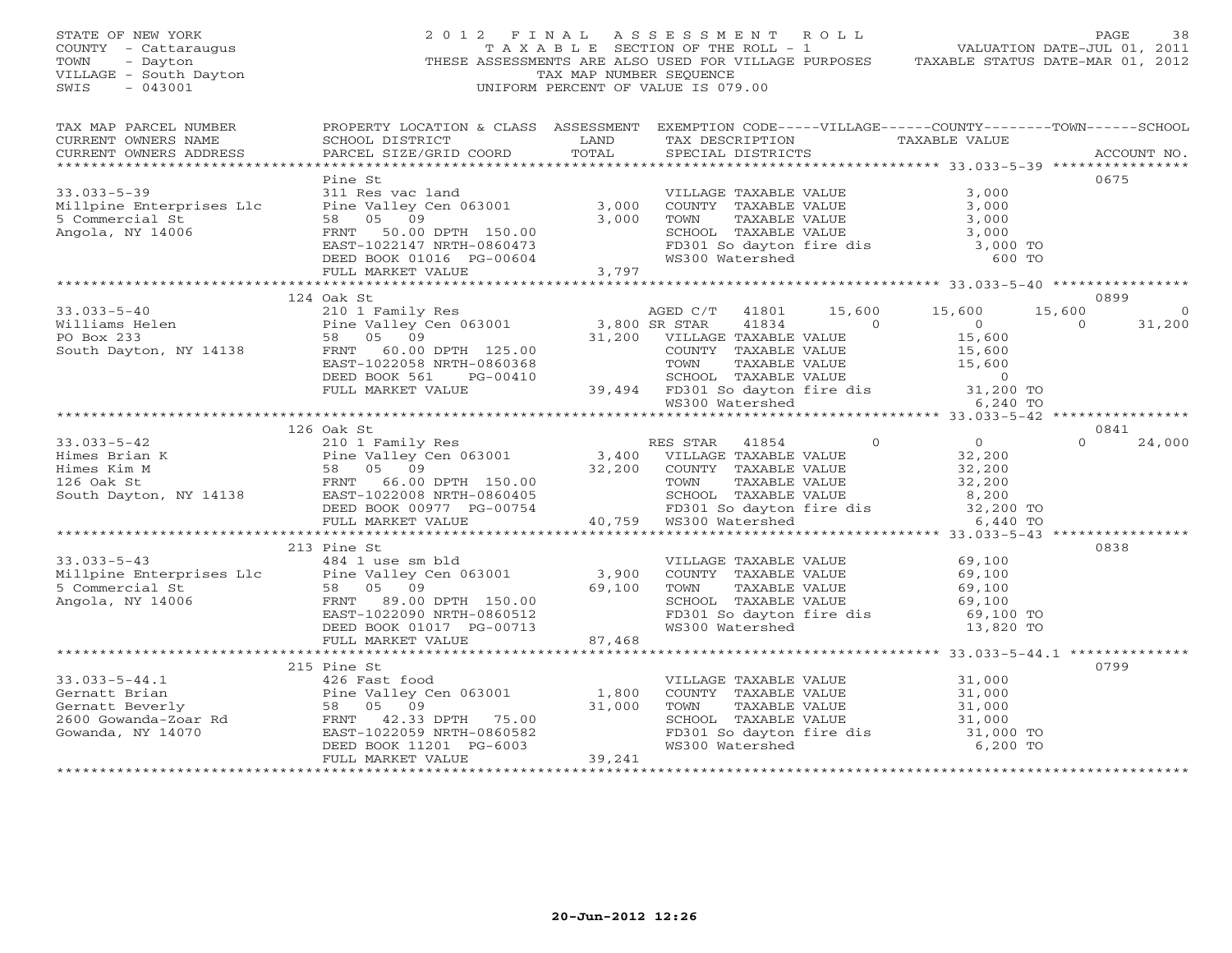| STATE OF NEW YORK<br>COUNTY - Cattaraugus<br>TOWN<br>- Dayton<br>VILLAGE - South Dayton<br>$-043001$<br>SWIS |                                                                                                                                                                                                                                                                                                                                                                                                                                                                                                                                                                                   | TAX MAP NUMBER SEQUENCE | PAGE 39<br>TAXABLE SECTION OF THE ROLL - 1 VALUATION DATE-JUL 01, 2011<br>2012 FINAL ASSESSMENT ROLL<br>THESE ASSESSMENTS ARE ALSO USED FOR VILLAGE PURPOSES TAXABLE STATUS DATE-MAR 01, 2012<br>UNIFORM PERCENT OF VALUE IS 079.00                |                          |
|--------------------------------------------------------------------------------------------------------------|-----------------------------------------------------------------------------------------------------------------------------------------------------------------------------------------------------------------------------------------------------------------------------------------------------------------------------------------------------------------------------------------------------------------------------------------------------------------------------------------------------------------------------------------------------------------------------------|-------------------------|----------------------------------------------------------------------------------------------------------------------------------------------------------------------------------------------------------------------------------------------------|--------------------------|
| CURRENT OWNERS ADDRESS                                                                                       | PARCEL SIZE/GRID COORD                                                                                                                                                                                                                                                                                                                                                                                                                                                                                                                                                            | TOTAL                   | SCHOOL DISTRICT                      LAND        TAX DESCRIPTION                   TAXABLE VALUE<br>SPECIAL DISTRICTS                                                                                                                              | ACCOUNT NO.              |
|                                                                                                              | R215 Pine St                                                                                                                                                                                                                                                                                                                                                                                                                                                                                                                                                                      |                         |                                                                                                                                                                                                                                                    | 1163                     |
|                                                                                                              | 33.033-5-44.2<br>Cox Theresa<br>Cox Theresa<br>Cox Theresa<br>Cox Theresa<br>Pine Valley Cen 063001<br>TAXABLE VALUE<br>TAXABLE VALUE<br>43,000<br>230 2 Panily Res<br>PENT 43.000<br>43,000<br>43,000<br>23.000<br>23.000<br>23.000<br>23.000<br>23.000<br>23.00                                                                                                                                                                                                                                                                                                                 |                         |                                                                                                                                                                                                                                                    |                          |
|                                                                                                              |                                                                                                                                                                                                                                                                                                                                                                                                                                                                                                                                                                                   |                         |                                                                                                                                                                                                                                                    |                          |
|                                                                                                              | Oak St<br>33.033-5-45<br>Cox Theresa<br>2,500<br>1100 Eldredge Rd<br>Cattaraugus, NY 14719<br>Cattaraugus, NY 14719<br>PEED BOOK 01014<br>PEED BOOK 01014<br>PEED BOOK 01014<br>PEED BOOK 01014<br>PEED BOOK 01014<br>PEED BOOK 01014<br>PEED BOOK 01014<br>PEED                                                                                                                                                                                                                                                                                                                  |                         | VILLAGE TAXABLE VALUE $2,700$<br>COUNTY TAXABLE VALUE $2,700$<br>TOWN TAXABLE VALUE $2,700$<br>SCHOOL TAXABLE VALUE $2,700$<br>FD301 So dayton fire dis $2,700$ TO<br>WS300 Watershed 540 TO                                                       | 0800                     |
|                                                                                                              |                                                                                                                                                                                                                                                                                                                                                                                                                                                                                                                                                                                   |                         |                                                                                                                                                                                                                                                    |                          |
|                                                                                                              |                                                                                                                                                                                                                                                                                                                                                                                                                                                                                                                                                                                   |                         |                                                                                                                                                                                                                                                    |                          |
| $33.033 - 5 - 46$                                                                                            | 217 Pine St<br>33.033-5-46<br>217 File Strautant<br>217 File Strautant<br>2217 File Strautant<br>218 File Strautant<br>218 File Strautant<br>218 File Strautant<br>218 File Strautant<br>218 File Strautant<br>218 File Strautant<br>218 File Strautant<br>218 Fil                                                                                                                                                                                                                                                                                                                |                         | VILLAGE TAXABLE VALUE<br>COUNTY TAXABLE VALUE<br>TOWN TAXABLE VALUE<br>TOWN TAXABLE VALUE<br>SCHOOL TAXABLE VALUE<br>FD301 So dayton fire dis<br>WS300 Watershed<br>The dis<br>Taxable VALUE<br>45,900 TO<br>45,900 TO<br>9,180 TO                 | 0638                     |
|                                                                                                              |                                                                                                                                                                                                                                                                                                                                                                                                                                                                                                                                                                                   |                         |                                                                                                                                                                                                                                                    |                          |
|                                                                                                              |                                                                                                                                                                                                                                                                                                                                                                                                                                                                                                                                                                                   |                         |                                                                                                                                                                                                                                                    |                          |
|                                                                                                              | Oak St<br>33.033-5-47<br>Emke Catherine R<br>Emke Dwayne R<br>PO Box 364<br>South Dayton, NY 14138<br>FRNT 66.00 DPTH 125.00<br>South Dayton, NY 14138<br>FRNT 66.00 DPTH 125.00<br>EAST-1021898 NRTH-0860483<br>PEED BOOK 00933 PG-01008<br>FULL MARKET VA                                                                                                                                                                                                                                                                                                                       |                         | VILLAGE TAXABLE VALUE<br>COUNTY TAXABLE VALUE<br>TOWN TAXABLE VALUE<br>SCHOOL TAXABLE VALUE<br>SCHOOL TAXABLE VALUE<br>TO301 So dayton fire dis<br>TO301 So dayton fire dis<br>TO300 Watershed<br>TO300 Watershed<br>TO300 Watershed<br>TO300 Wate | 0884                     |
|                                                                                                              |                                                                                                                                                                                                                                                                                                                                                                                                                                                                                                                                                                                   |                         |                                                                                                                                                                                                                                                    |                          |
|                                                                                                              |                                                                                                                                                                                                                                                                                                                                                                                                                                                                                                                                                                                   |                         |                                                                                                                                                                                                                                                    |                          |
|                                                                                                              |                                                                                                                                                                                                                                                                                                                                                                                                                                                                                                                                                                                   |                         |                                                                                                                                                                                                                                                    | 0752<br>6,210<br>$\circ$ |
|                                                                                                              |                                                                                                                                                                                                                                                                                                                                                                                                                                                                                                                                                                                   |                         |                                                                                                                                                                                                                                                    | $\overline{0}$<br>24,000 |
|                                                                                                              | $\begin{tabular}{lllllllllllllllllllllll} \text{\small $**$}\text{\small $**$}\text{\small $**$}\text{\small $**$}\text{\small $**$}\text{\small $**$}\text{\small $**$}\text{\small $**$}\text{\small $**$}\text{\small $**$}\text{\small $**$}\text{\small $**$}\text{\small $**$}\text{\small $**$}\text{\small $**$}\text{\small $**$}\text{\small $**$}\text{\small $**$}\text{\small $**$}\text{\small $**$}\text{\small $**$}\text{\small $**$}\text{\small $**$}\text{\small $**$}\text{\small $**$}\text{\small $**$}\text{\small $**$}\text{\small $**$}\text{\small $$ |                         |                                                                                                                                                                                                                                                    |                          |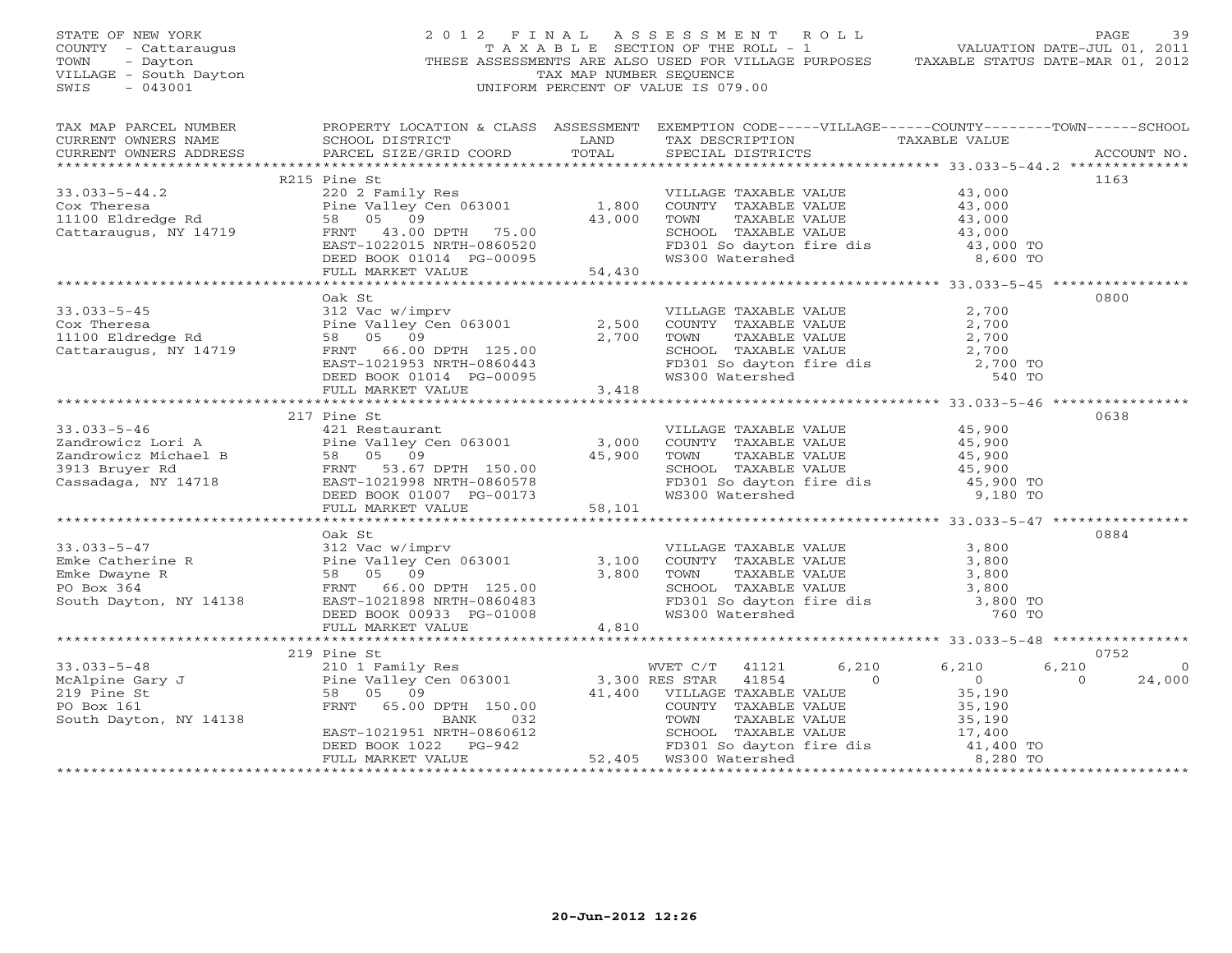# STATE OF NEW YORK 2 0 1 2 F I N A L A S S E S S M E N T R O L L PAGE 40 COUNTY - Cattaraugus T A X A B L E SECTION OF THE ROLL - 1 VALUATION DATE-JUL 01, 2011 TOWN - Dayton - Dayton 1999<br>
THESE ASSESSMENTS ARE ALSO USED FOR VILLAGE PURPOSES TAXABLE STATUS DATE-MAR 01, 2012<br>
TAX MAP NUMBER SEQUENCE VILLAGE - South Dayton TAX MAP NUMBER SEQUENCE<br>SWIS - 043001 SWIS - 043001 UNIFORM PERCENT OF VALUE IS 079.00

| TAX MAP PARCEL NUMBER<br>CURRENT OWNERS NAME<br>CURRENT OWNERS ADDRESS | PROPERTY LOCATION & CLASS ASSESSMENT EXEMPTION CODE-----VILLAGE------COUNTY-------TOWN------SCHOOL<br>SCHOOL DISTRICT<br>PARCEL SIZE/GRID COORD                                                                                                                                                                                                                                                                                                                              | <b>EXAMPLE SERVICE SERVICE SERVICE SERVICE SERVICE SERVICE SERVICE SERVICE SERVICE SERVICE SERVICE SERVICE SERVICE</b><br>TOTAL | TAX DESCRIPTION TAXABLE VALUE<br>SPECIAL DISTRICTS                                           |       |                                                                                                                                                                          |                                          | ACCOUNT NO.                                |
|------------------------------------------------------------------------|------------------------------------------------------------------------------------------------------------------------------------------------------------------------------------------------------------------------------------------------------------------------------------------------------------------------------------------------------------------------------------------------------------------------------------------------------------------------------|---------------------------------------------------------------------------------------------------------------------------------|----------------------------------------------------------------------------------------------|-------|--------------------------------------------------------------------------------------------------------------------------------------------------------------------------|------------------------------------------|--------------------------------------------|
|                                                                        |                                                                                                                                                                                                                                                                                                                                                                                                                                                                              |                                                                                                                                 |                                                                                              |       |                                                                                                                                                                          |                                          |                                            |
|                                                                        | 136 Oak St<br>33.033-5-49<br>Walters Kenneth 210 1 Family Res<br>Walters Kenneth Po Box 265<br>Randolph, NY 14772<br>EAST-1021810 NRTH-0860529<br>DEED BOOK 5609 PG-5001<br>PO Box 265<br>EAST-1021810 NRTH-0860529<br>DEED BOOK 5609 PG-5001<br>PO BOX 280 T                                                                                                                                                                                                                |                                                                                                                                 |                                                                                              |       |                                                                                                                                                                          | 0769<br>$\Omega$                         | 24,000                                     |
|                                                                        |                                                                                                                                                                                                                                                                                                                                                                                                                                                                              |                                                                                                                                 |                                                                                              |       |                                                                                                                                                                          |                                          |                                            |
|                                                                        |                                                                                                                                                                                                                                                                                                                                                                                                                                                                              |                                                                                                                                 |                                                                                              |       |                                                                                                                                                                          |                                          |                                            |
| $33.033 - 5 - 50$                                                      | Pine St & First St<br>438 Parking lot<br>33.033-5-50 $\footnotesize\begin{array}{cccc} 33.033-5-50 \\ \text{South Taylor} & Super Market \end{array}$ $\footnotesize\begin{array}{cccc} 438 \text{ Parking lot} \\ \text{Pinie Valley Cen 063001} \\ 58 & 05 & 09 \\ \text{South Taylor} & RNNT 100.00 \text{ DPTH} 177.93 \\ \text{Earth Taylor} & 100.00 \text{ DPTH} 177.93 \\ \text{EMST} & 100.00 \text{ DPTH} 177.93 \\ \text{EMST} & 100$<br>DEED BOOK 00925 PG-00201 |                                                                                                                                 | VILLAGE TAXABLE VALUE<br>COUNTY TAXABLE VALUE                                                |       | 7,000<br>FD301 So dayton fire dis $\begin{array}{ccc} - & - & - \\ 7,000 & \text{TO} \\ \text{WS300 Watershed} & 1,400 & \text{TO} \end{array}$                          | 0648                                     |                                            |
|                                                                        | FULL MARKET VALUE                                                                                                                                                                                                                                                                                                                                                                                                                                                            | 8,861                                                                                                                           |                                                                                              |       |                                                                                                                                                                          |                                          |                                            |
|                                                                        | 222 Pine St                                                                                                                                                                                                                                                                                                                                                                                                                                                                  |                                                                                                                                 |                                                                                              |       |                                                                                                                                                                          | 5030                                     |                                            |
|                                                                        | 33.033-5-51<br>Tillow Rickie P<br>PO Box 23<br>Machias, NY 14101<br>PO Box 23<br>Machias, NY 14101<br>PO Box 23<br>Machias, NY 14101<br>PO Box 23<br>PO Box 23<br>PO Box 23<br>PO Box 23<br>PO Box 23<br>PO Box 23<br>PERD BOOK 01015 PG-01005<br>PULL MARK                                                                                                                                                                                                                  |                                                                                                                                 |                                                                                              |       | VILLAGE TAXABLE VALUE<br>COUNTY TAXABLE VALUE 10,000<br>TOWN TAXABLE VALUE 10,000<br>SCHOOL TAXABLE VALUE 10,000<br>FD301 So dayton fire dis<br>WS300 Watershed 2,000 TO |                                          |                                            |
|                                                                        |                                                                                                                                                                                                                                                                                                                                                                                                                                                                              |                                                                                                                                 |                                                                                              |       |                                                                                                                                                                          |                                          |                                            |
|                                                                        | 33.033-6-2<br>Meyer Mary Life Us<br>Meyer Mary Life Us<br>Corkwell Tina M<br>FRAMELY COMENT COMENT CONTROVER CONTROLLY AND SOUND SOUTH ASSOCIATE SALL DELLA SOUTH 193.00<br>FRAMELY AND SOUTH 193.00<br>South Dayton, NY 14138<br>South Dayt<br>FULL MARKET VALUE                                                                                                                                                                                                            |                                                                                                                                 | WVET C/T 41121 6,900 6,900                                                                   | 9,200 | 9,200                                                                                                                                                                    | 0689<br>6,900<br>9,200<br>$\overline{0}$ | $\overline{0}$<br>$\overline{0}$<br>46,000 |
|                                                                        |                                                                                                                                                                                                                                                                                                                                                                                                                                                                              |                                                                                                                                 |                                                                                              |       |                                                                                                                                                                          |                                          |                                            |
|                                                                        | 18 Second Ave<br>18 Second Ave<br>Exer Albert A and the Malley Cen 063001 6,000<br>PO Box 93<br>South Dayton, NY 14138 FRNT 145.20 DPTH 305.00<br>EAST-1021116 NRTH-0860020<br>DEED BOOK 873 PG-2002<br>FULL MARKET VALUE                                                                                                                                                                                                                                                    | 6,000<br>6,500<br>8,228                                                                                                         | VILLAGE TAXABLE VALUE<br>COUNTY   TAXABLE VALUE<br>TOWN     TAXABLE VALUE<br>WS300 Watershed |       | 6,500<br>6,500<br>SCHOOL TAXABLE VALUE 6,500<br>FD301 So dayton fire dis 6,500 TO<br>1,300 TO                                                                            | 0700                                     |                                            |
|                                                                        |                                                                                                                                                                                                                                                                                                                                                                                                                                                                              |                                                                                                                                 |                                                                                              |       |                                                                                                                                                                          |                                          |                                            |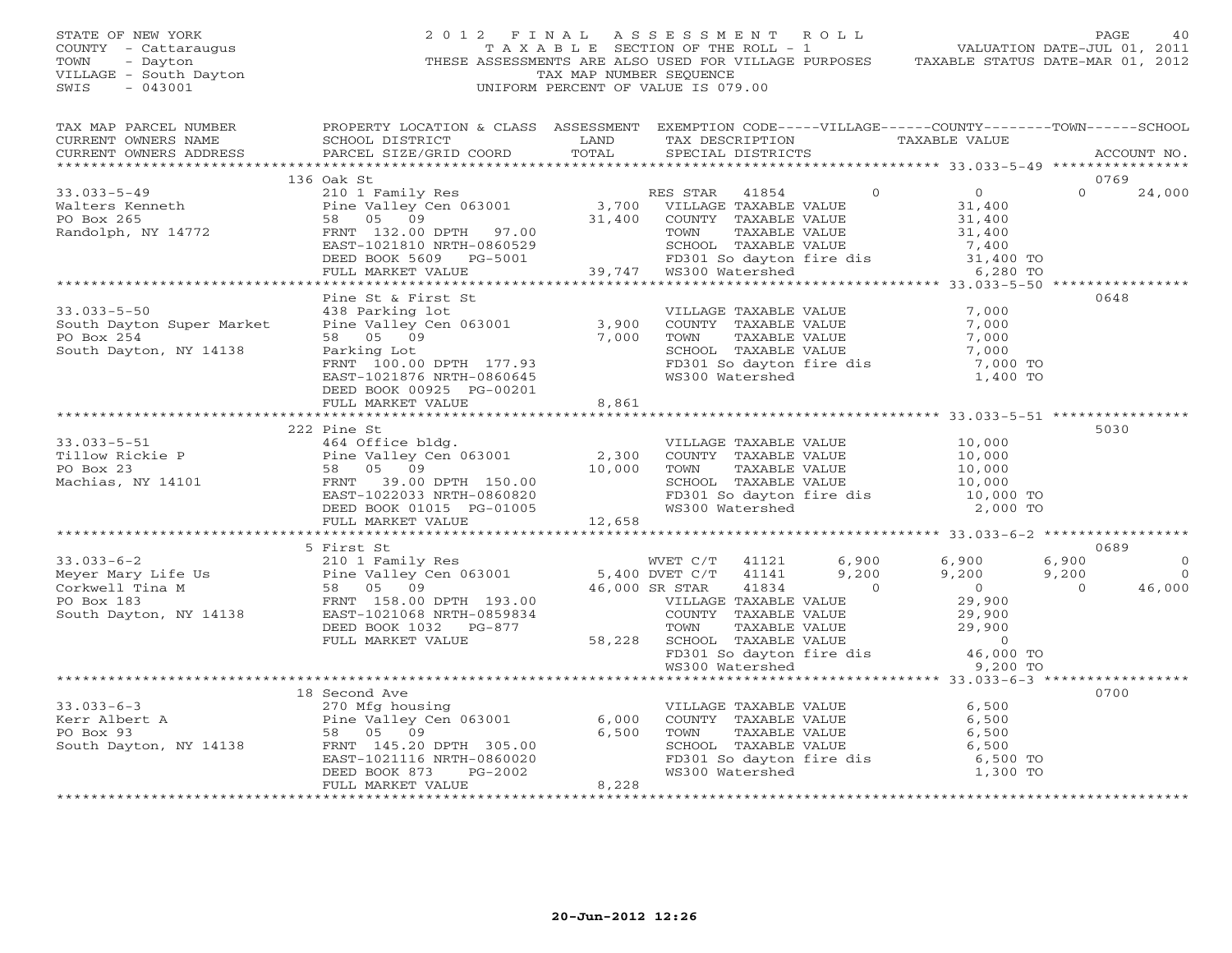# STATE OF NEW YORK 2 0 1 2 F I N A L A S S E S S M E N T R O L L PAGE 41 COUNTY - Cattaraugus T A X A B L E SECTION OF THE ROLL - 1 VALUATION DATE-JUL 01, 2011 TOWN - Dayton - Dayton 1999<br>
THESE ASSESSMENTS ARE ALSO USED FOR VILLAGE PURPOSES TAXABLE STATUS DATE-MAR 01, 2012<br>
TAX MAP NUMBER SEQUENCE VILLAGE - South Dayton TAX MAP NUMBER SEQUENCE<br>SWIS - 043001 SWIS - 043001 UNIFORM PERCENT OF VALUE IS 079.00

| TAX MAP PARCEL NUMBER<br>CURRENT OWNERS NAME<br>CURRENT OWNERS ADDRESS                    | PROPERTY LOCATION & CLASS ASSESSMENT<br>SCHOOL DISTRICT<br>PARCEL SIZE/GRID COORD                                                                                                                                                                                                     | LAND<br>TOTAL | EXEMPTION CODE-----VILLAGE------COUNTY-------TOWN------SCHOOL<br>TAX DESCRIPTION TAXABLE VALUE<br>SPECIAL DISTRICTS                                                                                  | ACCOUNT NO.                                                                                                                            |
|-------------------------------------------------------------------------------------------|---------------------------------------------------------------------------------------------------------------------------------------------------------------------------------------------------------------------------------------------------------------------------------------|---------------|------------------------------------------------------------------------------------------------------------------------------------------------------------------------------------------------------|----------------------------------------------------------------------------------------------------------------------------------------|
|                                                                                           |                                                                                                                                                                                                                                                                                       |               |                                                                                                                                                                                                      |                                                                                                                                        |
|                                                                                           | 24 Second Ave                                                                                                                                                                                                                                                                         |               |                                                                                                                                                                                                      | 0885<br>$\Omega$                                                                                                                       |
| $33.033 - 6 - 4$<br>Wutz Thomas M<br>Wutz Mary Ann<br>PO Box 68<br>South Dayton, NY 14138 | 210 1 Family Res<br>Pine Valley Cen 063001 6,800 VILLAGE TAXABLE VALUE<br>58 05 09<br>ACRES<br>1.20<br>EAST-1021217 NRTH-0860143                                                                                                                                                      | 38,000        | $\overline{0}$<br>SR STAR<br>41834<br>COUNTY TAXABLE VALUE<br>TOWN TAXABLE VALUE 38,000<br>SCHOOL TAXABLE VALUE 0<br>FD301 So dayton fire dis 38,000 TO<br>WS300 Watershed 7,600 TO                  | $\overline{0}$<br>38,000<br>38,000<br>38,000                                                                                           |
|                                                                                           | DEED BOOK 867<br>PG-00663                                                                                                                                                                                                                                                             |               | 0663 FD301 So dayton<br>48,101 WS300 Watershed                                                                                                                                                       |                                                                                                                                        |
|                                                                                           | FULL MARKET VALUE                                                                                                                                                                                                                                                                     |               |                                                                                                                                                                                                      |                                                                                                                                        |
|                                                                                           | Second Ave                                                                                                                                                                                                                                                                            |               |                                                                                                                                                                                                      | 0891                                                                                                                                   |
| $33.033 - 6 - 5$<br>Snyder Terry L<br>Ellis Rhoda A<br>19 First St<br>S. Dayton, NY 14138 | 58 05 09<br>FRNT 140.00 DPTH 150.00<br>FRNT 140.00 DPTH 150.00<br>EAST-1021221 NRTH-0860274<br>DEED BOOK 13808 PG-3001<br>FULL MARKET VALUE 16,456                                                                                                                                    | 13,000        | VILLAGE TAXABLE VALUE<br>COUNTY TAXABLE VALUE<br>TOWN TAXABLE VALUE<br>SCHOOL TAXABLE VALUE<br>FD301 So dayton fire dis<br>WS300 Watershed 2,600 TO                                                  | 13,000<br>س ره د 13<br>13 , 000<br>13,000<br>13,000                                                                                    |
|                                                                                           |                                                                                                                                                                                                                                                                                       |               |                                                                                                                                                                                                      |                                                                                                                                        |
|                                                                                           |                                                                                                                                                                                                                                                                                       |               |                                                                                                                                                                                                      |                                                                                                                                        |
|                                                                                           | 19 First St                                                                                                                                                                                                                                                                           |               |                                                                                                                                                                                                      | 0773                                                                                                                                   |
| $33.033 - 6 - 6$                                                                          | 210 1 Family Res<br>DEED BOOK 00953 PG-00736<br>FULL MARKET VALUE                                                                                                                                                                                                                     |               | $\overline{0}$<br>RES STAR 41854<br>VILLAGE TAXABLE VALUE<br>COUNTY TAXABLE VALUE<br>TOWN<br>TAXABLE VALUE<br>SCHOOL TAXABLE VALUE<br>FD301 So dayton fire dis 37,000 TO<br>WS300 Watershed 7,400 TO | $\overline{0}$<br>24,000<br>$\Omega$<br>37,000<br>37,000<br>37,000<br>13,000                                                           |
|                                                                                           |                                                                                                                                                                                                                                                                                       |               |                                                                                                                                                                                                      |                                                                                                                                        |
|                                                                                           | 34 Second Ave                                                                                                                                                                                                                                                                         |               |                                                                                                                                                                                                      | 0693                                                                                                                                   |
|                                                                                           | 33.033-6-7<br>Cortright Edward<br>Attn: Sharon Ruckh<br>PO Box 132<br>South Dayton, NY 14138<br>PO Box 132<br>South Dayton, NY 14138<br>PO Box 132<br>PO Box 132<br>PRNT 120.00 DPTH 150.50<br>PO Box 132<br>PRNT 120.00 DPTH 150.50<br>PO Box 132<br>PR<br>DEED BOOK 615<br>PG-00232 | 20,100        | $\Omega$<br>RES STAR<br>41854<br>4,400 VILLAGE TAXABLE VALUE<br>COUNTY TAXABLE VALUE<br>TOWN TAXABLE VALUE<br>SCHOOL TAXABLE VALUE<br>FD301 So dayton fire dis<br>WS300 Watershed                    | $\overline{0}$<br>$\Omega$<br>20,100<br>20,100<br>20,100<br>20,100<br>$\begin{smallmatrix}&&0\0&20\,,100&\mathrm{TO}\end{smallmatrix}$ |
|                                                                                           | FULL MARKET VALUE                                                                                                                                                                                                                                                                     |               |                                                                                                                                                                                                      | 4,020 TO                                                                                                                               |
|                                                                                           | 23 First St                                                                                                                                                                                                                                                                           |               |                                                                                                                                                                                                      | 0825                                                                                                                                   |
| $33.033 - 6 - 8$<br>Woltz Betty B                                                         | 210 1 Family Res                                                                                                                                                                                                                                                                      | 3,200         | $\overline{0}$<br>SR STAR<br>41834<br>VILLAGE TAXABLE VALUE                                                                                                                                          | $\overline{0}$<br>$\Omega$<br>38,000<br>38,000                                                                                         |
| Woltz Martin D                                                                            |                                                                                                                                                                                                                                                                                       | 38,000        | COUNTY TAXABLE VALUE                                                                                                                                                                                 | 38,000                                                                                                                                 |
| 23 First St                                                                               |                                                                                                                                                                                                                                                                                       |               | TOWN<br>TAXABLE VALUE                                                                                                                                                                                | 38,000                                                                                                                                 |
| PO Box 164                                                                                | BANK<br>032                                                                                                                                                                                                                                                                           |               | SCHOOL TAXABLE VALUE                                                                                                                                                                                 |                                                                                                                                        |
|                                                                                           | DEED BOOK 10559 PG-3001<br>FULL MARKET VALUE                                                                                                                                                                                                                                          | 48,101        | WS300 Watershed                                                                                                                                                                                      | 7,600 TO                                                                                                                               |
|                                                                                           | 210 1 ram11y Res<br>Pine Valley Cen 063001<br>58 05 09<br>FRNT 60.00 DPTH 150.00<br>South Dayton, NY 14138 EAST-1021437 NRTH-0860337                                                                                                                                                  |               | FD301 So dayton fire dis 38,000 TO                                                                                                                                                                   | $\overline{O}$                                                                                                                         |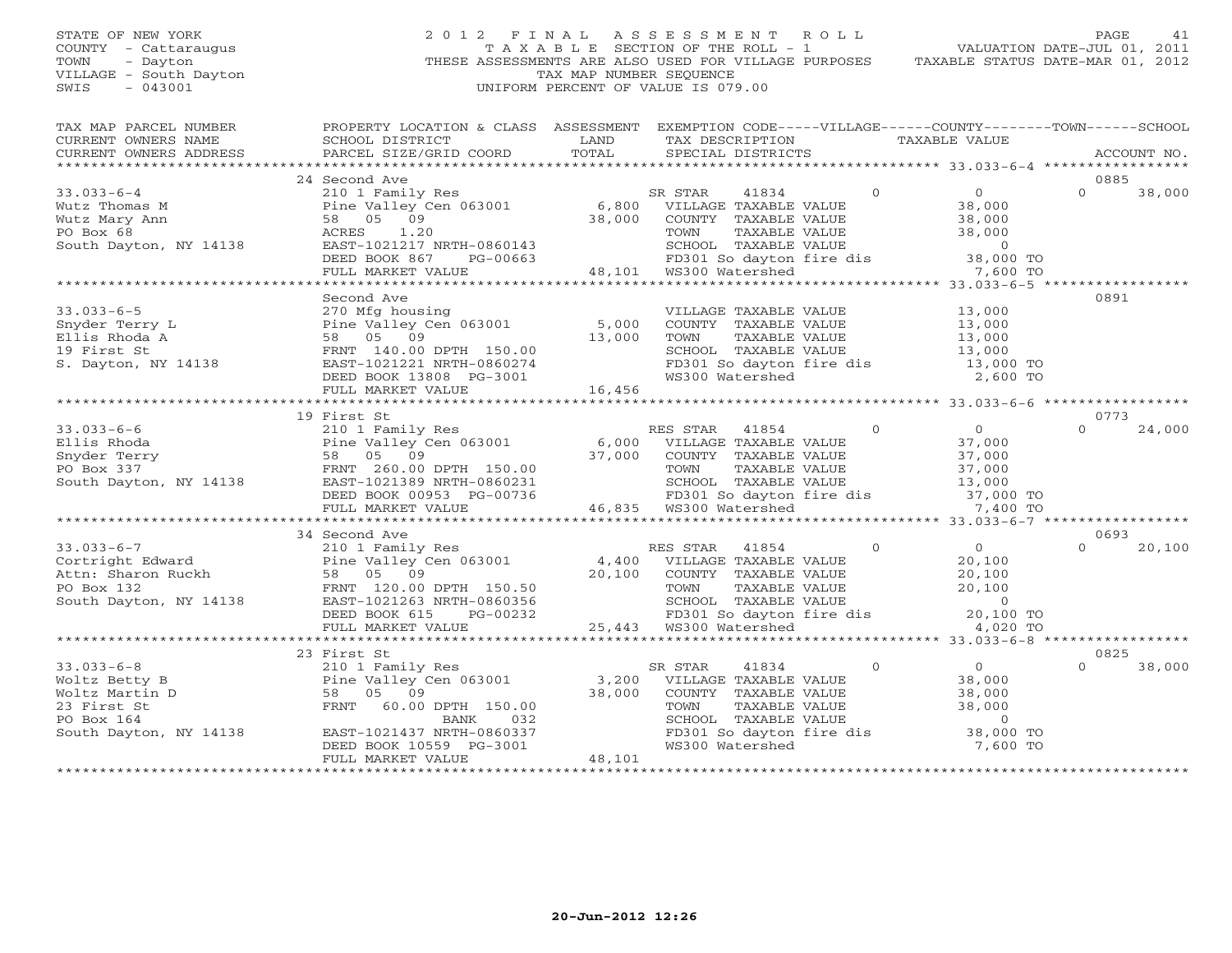STATE OF NEW YORK 2 0 1 2 F I N A L A S S E S S M E N T R O L L PAGE 42 COUNTY - Cattaraugus T A X A B L E SECTION OF THE ROLL - 1 VALUATION DATE-JUL 01, 2011 TOWN - Dayton - Dayton 1999<br>
THESE ASSESSMENTS ARE ALSO USED FOR VILLAGE PURPOSES TAXABLE STATUS DATE-MAR 01, 2012<br>
TAX MAP NUMBER SEQUENCE VILLAGE - South Dayton TAX MAP NUMBER SEQUENCE<br>SWIS - 043001 SWIS - 043001 UNIFORM PERCENT OF VALUE IS 079.00

| $\begin{tabular}{lllllll} \multicolumn{2}{l}{{\small\bf{CURRENT}}}& $\text{MWERS} $N$ABLE VALUE\\ & $\text{CURRENT} $ & $\text{RX DESCRIPTION}$ & $\text{TAX ABLE} $ & $\text{VALUE}$\\ & $\text{CURRENT} $ & $\text{ACCOUNT} $ & $\text{NOL} $\\ & $\text{PARES}$ & $\text{PACEL} $ & $\text{SIZE/GRID} $ & $\text{CORD}$ & $\text{TOTAL}$ & $\text{SPECIAL} $ & $\text{DISTRICTS}$\\ & $\text{AUCOUNT} $ & $\text{ACCOUNT} $ & $\text{AUCOUNT} $ & $\text{AUCVINT}$<br>0717<br>36 Second Ave<br>33.033-6-9<br>Abers Rick A<br>Abers Rick A<br>Pine Valley Cen 063001<br>210 1 Family Res<br>Past Crystal J<br>26 200 1 Family Res<br>210 1 Family Res<br>24,300<br>24,300<br>24,300<br>24,300<br>24,300<br>24,300<br>24,300<br>24,300<br>24,300<br>24,300<br>24,3<br>SCHOOL TAXABLE VALUE 34,300<br>FD301 So dayton fire dis 34,300 TO<br>6,860 TO<br>25 First St<br>0739<br>VILLAGE TAXABLE VALUE<br>COUNTY TAXABLE VALUE 30,200<br>TOWN TAXABLE VALUE 30,200<br>SCHOOL TAXABLE VALUE 30,200<br>FD301 So dayton fire dis<br>WS300 Watershed 6,040 TO<br>38 Second Ave<br>0781<br>RES STAR 41854 0<br>VILLAGE TAXABLE VALUE 40,900<br>COUNTY TAXABLE VALUE 40,900<br>TOWN TAXABLE VALUE 40,900<br>SCHOOL TAXABLE VALUE 40,900<br>SCHOOL TAXABLE VALUE 16,900<br>FD301 So dayton fire dis 40,900 TO<br>ws300 Watershed 8,180 TO<br>27 First St<br>0714<br>$\begin{array}{cccccccc} 33.033-6-13 & 27 \text{ First St} & \text{RES STA} & 0 & 0 \\ & 21011 \text{ Family Res} & \text{RES STAR} & 41854 & 0 & 0 \\ & 21011 \text{ Family Res} & 3,500 & \text{VILLLAGE\text{ TAXABLE VALUE}} & 55,000 \\ \text{Harter Beverly} & 58 & 05 & 09 & 55,000 & \text{COUNTY} & \text{TAXABLE VALUE} & 55,000 \\ & 58 & 05 & 09 & \text{FRNT} & 70.00 \text{ DPTH} & 150.00 & \text$<br>$0 \t 24,000$ |
|-----------------------------------------------------------------------------------------------------------------------------------------------------------------------------------------------------------------------------------------------------------------------------------------------------------------------------------------------------------------------------------------------------------------------------------------------------------------------------------------------------------------------------------------------------------------------------------------------------------------------------------------------------------------------------------------------------------------------------------------------------------------------------------------------------------------------------------------------------------------------------------------------------------------------------------------------------------------------------------------------------------------------------------------------------------------------------------------------------------------------------------------------------------------------------------------------------------------------------------------------------------------------------------------------------------------------------------------------------------------------------------------------------------------------------------------------------------------------------------------------------------------------------------------------------------------------------------------------------------------------------------------------------------------------------------------------------------------------------------------------------------------------------------------------|
|                                                                                                                                                                                                                                                                                                                                                                                                                                                                                                                                                                                                                                                                                                                                                                                                                                                                                                                                                                                                                                                                                                                                                                                                                                                                                                                                                                                                                                                                                                                                                                                                                                                                                                                                                                                               |
|                                                                                                                                                                                                                                                                                                                                                                                                                                                                                                                                                                                                                                                                                                                                                                                                                                                                                                                                                                                                                                                                                                                                                                                                                                                                                                                                                                                                                                                                                                                                                                                                                                                                                                                                                                                               |
|                                                                                                                                                                                                                                                                                                                                                                                                                                                                                                                                                                                                                                                                                                                                                                                                                                                                                                                                                                                                                                                                                                                                                                                                                                                                                                                                                                                                                                                                                                                                                                                                                                                                                                                                                                                               |
|                                                                                                                                                                                                                                                                                                                                                                                                                                                                                                                                                                                                                                                                                                                                                                                                                                                                                                                                                                                                                                                                                                                                                                                                                                                                                                                                                                                                                                                                                                                                                                                                                                                                                                                                                                                               |
|                                                                                                                                                                                                                                                                                                                                                                                                                                                                                                                                                                                                                                                                                                                                                                                                                                                                                                                                                                                                                                                                                                                                                                                                                                                                                                                                                                                                                                                                                                                                                                                                                                                                                                                                                                                               |
|                                                                                                                                                                                                                                                                                                                                                                                                                                                                                                                                                                                                                                                                                                                                                                                                                                                                                                                                                                                                                                                                                                                                                                                                                                                                                                                                                                                                                                                                                                                                                                                                                                                                                                                                                                                               |
|                                                                                                                                                                                                                                                                                                                                                                                                                                                                                                                                                                                                                                                                                                                                                                                                                                                                                                                                                                                                                                                                                                                                                                                                                                                                                                                                                                                                                                                                                                                                                                                                                                                                                                                                                                                               |
|                                                                                                                                                                                                                                                                                                                                                                                                                                                                                                                                                                                                                                                                                                                                                                                                                                                                                                                                                                                                                                                                                                                                                                                                                                                                                                                                                                                                                                                                                                                                                                                                                                                                                                                                                                                               |
|                                                                                                                                                                                                                                                                                                                                                                                                                                                                                                                                                                                                                                                                                                                                                                                                                                                                                                                                                                                                                                                                                                                                                                                                                                                                                                                                                                                                                                                                                                                                                                                                                                                                                                                                                                                               |
|                                                                                                                                                                                                                                                                                                                                                                                                                                                                                                                                                                                                                                                                                                                                                                                                                                                                                                                                                                                                                                                                                                                                                                                                                                                                                                                                                                                                                                                                                                                                                                                                                                                                                                                                                                                               |
|                                                                                                                                                                                                                                                                                                                                                                                                                                                                                                                                                                                                                                                                                                                                                                                                                                                                                                                                                                                                                                                                                                                                                                                                                                                                                                                                                                                                                                                                                                                                                                                                                                                                                                                                                                                               |
|                                                                                                                                                                                                                                                                                                                                                                                                                                                                                                                                                                                                                                                                                                                                                                                                                                                                                                                                                                                                                                                                                                                                                                                                                                                                                                                                                                                                                                                                                                                                                                                                                                                                                                                                                                                               |
|                                                                                                                                                                                                                                                                                                                                                                                                                                                                                                                                                                                                                                                                                                                                                                                                                                                                                                                                                                                                                                                                                                                                                                                                                                                                                                                                                                                                                                                                                                                                                                                                                                                                                                                                                                                               |
|                                                                                                                                                                                                                                                                                                                                                                                                                                                                                                                                                                                                                                                                                                                                                                                                                                                                                                                                                                                                                                                                                                                                                                                                                                                                                                                                                                                                                                                                                                                                                                                                                                                                                                                                                                                               |
|                                                                                                                                                                                                                                                                                                                                                                                                                                                                                                                                                                                                                                                                                                                                                                                                                                                                                                                                                                                                                                                                                                                                                                                                                                                                                                                                                                                                                                                                                                                                                                                                                                                                                                                                                                                               |
|                                                                                                                                                                                                                                                                                                                                                                                                                                                                                                                                                                                                                                                                                                                                                                                                                                                                                                                                                                                                                                                                                                                                                                                                                                                                                                                                                                                                                                                                                                                                                                                                                                                                                                                                                                                               |
|                                                                                                                                                                                                                                                                                                                                                                                                                                                                                                                                                                                                                                                                                                                                                                                                                                                                                                                                                                                                                                                                                                                                                                                                                                                                                                                                                                                                                                                                                                                                                                                                                                                                                                                                                                                               |
|                                                                                                                                                                                                                                                                                                                                                                                                                                                                                                                                                                                                                                                                                                                                                                                                                                                                                                                                                                                                                                                                                                                                                                                                                                                                                                                                                                                                                                                                                                                                                                                                                                                                                                                                                                                               |
|                                                                                                                                                                                                                                                                                                                                                                                                                                                                                                                                                                                                                                                                                                                                                                                                                                                                                                                                                                                                                                                                                                                                                                                                                                                                                                                                                                                                                                                                                                                                                                                                                                                                                                                                                                                               |
|                                                                                                                                                                                                                                                                                                                                                                                                                                                                                                                                                                                                                                                                                                                                                                                                                                                                                                                                                                                                                                                                                                                                                                                                                                                                                                                                                                                                                                                                                                                                                                                                                                                                                                                                                                                               |
|                                                                                                                                                                                                                                                                                                                                                                                                                                                                                                                                                                                                                                                                                                                                                                                                                                                                                                                                                                                                                                                                                                                                                                                                                                                                                                                                                                                                                                                                                                                                                                                                                                                                                                                                                                                               |
|                                                                                                                                                                                                                                                                                                                                                                                                                                                                                                                                                                                                                                                                                                                                                                                                                                                                                                                                                                                                                                                                                                                                                                                                                                                                                                                                                                                                                                                                                                                                                                                                                                                                                                                                                                                               |
|                                                                                                                                                                                                                                                                                                                                                                                                                                                                                                                                                                                                                                                                                                                                                                                                                                                                                                                                                                                                                                                                                                                                                                                                                                                                                                                                                                                                                                                                                                                                                                                                                                                                                                                                                                                               |
|                                                                                                                                                                                                                                                                                                                                                                                                                                                                                                                                                                                                                                                                                                                                                                                                                                                                                                                                                                                                                                                                                                                                                                                                                                                                                                                                                                                                                                                                                                                                                                                                                                                                                                                                                                                               |
|                                                                                                                                                                                                                                                                                                                                                                                                                                                                                                                                                                                                                                                                                                                                                                                                                                                                                                                                                                                                                                                                                                                                                                                                                                                                                                                                                                                                                                                                                                                                                                                                                                                                                                                                                                                               |
|                                                                                                                                                                                                                                                                                                                                                                                                                                                                                                                                                                                                                                                                                                                                                                                                                                                                                                                                                                                                                                                                                                                                                                                                                                                                                                                                                                                                                                                                                                                                                                                                                                                                                                                                                                                               |
|                                                                                                                                                                                                                                                                                                                                                                                                                                                                                                                                                                                                                                                                                                                                                                                                                                                                                                                                                                                                                                                                                                                                                                                                                                                                                                                                                                                                                                                                                                                                                                                                                                                                                                                                                                                               |
|                                                                                                                                                                                                                                                                                                                                                                                                                                                                                                                                                                                                                                                                                                                                                                                                                                                                                                                                                                                                                                                                                                                                                                                                                                                                                                                                                                                                                                                                                                                                                                                                                                                                                                                                                                                               |
|                                                                                                                                                                                                                                                                                                                                                                                                                                                                                                                                                                                                                                                                                                                                                                                                                                                                                                                                                                                                                                                                                                                                                                                                                                                                                                                                                                                                                                                                                                                                                                                                                                                                                                                                                                                               |
|                                                                                                                                                                                                                                                                                                                                                                                                                                                                                                                                                                                                                                                                                                                                                                                                                                                                                                                                                                                                                                                                                                                                                                                                                                                                                                                                                                                                                                                                                                                                                                                                                                                                                                                                                                                               |
|                                                                                                                                                                                                                                                                                                                                                                                                                                                                                                                                                                                                                                                                                                                                                                                                                                                                                                                                                                                                                                                                                                                                                                                                                                                                                                                                                                                                                                                                                                                                                                                                                                                                                                                                                                                               |
|                                                                                                                                                                                                                                                                                                                                                                                                                                                                                                                                                                                                                                                                                                                                                                                                                                                                                                                                                                                                                                                                                                                                                                                                                                                                                                                                                                                                                                                                                                                                                                                                                                                                                                                                                                                               |
|                                                                                                                                                                                                                                                                                                                                                                                                                                                                                                                                                                                                                                                                                                                                                                                                                                                                                                                                                                                                                                                                                                                                                                                                                                                                                                                                                                                                                                                                                                                                                                                                                                                                                                                                                                                               |
|                                                                                                                                                                                                                                                                                                                                                                                                                                                                                                                                                                                                                                                                                                                                                                                                                                                                                                                                                                                                                                                                                                                                                                                                                                                                                                                                                                                                                                                                                                                                                                                                                                                                                                                                                                                               |
|                                                                                                                                                                                                                                                                                                                                                                                                                                                                                                                                                                                                                                                                                                                                                                                                                                                                                                                                                                                                                                                                                                                                                                                                                                                                                                                                                                                                                                                                                                                                                                                                                                                                                                                                                                                               |
|                                                                                                                                                                                                                                                                                                                                                                                                                                                                                                                                                                                                                                                                                                                                                                                                                                                                                                                                                                                                                                                                                                                                                                                                                                                                                                                                                                                                                                                                                                                                                                                                                                                                                                                                                                                               |
|                                                                                                                                                                                                                                                                                                                                                                                                                                                                                                                                                                                                                                                                                                                                                                                                                                                                                                                                                                                                                                                                                                                                                                                                                                                                                                                                                                                                                                                                                                                                                                                                                                                                                                                                                                                               |
|                                                                                                                                                                                                                                                                                                                                                                                                                                                                                                                                                                                                                                                                                                                                                                                                                                                                                                                                                                                                                                                                                                                                                                                                                                                                                                                                                                                                                                                                                                                                                                                                                                                                                                                                                                                               |
|                                                                                                                                                                                                                                                                                                                                                                                                                                                                                                                                                                                                                                                                                                                                                                                                                                                                                                                                                                                                                                                                                                                                                                                                                                                                                                                                                                                                                                                                                                                                                                                                                                                                                                                                                                                               |
|                                                                                                                                                                                                                                                                                                                                                                                                                                                                                                                                                                                                                                                                                                                                                                                                                                                                                                                                                                                                                                                                                                                                                                                                                                                                                                                                                                                                                                                                                                                                                                                                                                                                                                                                                                                               |
| 0868<br>42 Second Ave                                                                                                                                                                                                                                                                                                                                                                                                                                                                                                                                                                                                                                                                                                                                                                                                                                                                                                                                                                                                                                                                                                                                                                                                                                                                                                                                                                                                                                                                                                                                                                                                                                                                                                                                                                         |
| $\Omega$<br>36,400                                                                                                                                                                                                                                                                                                                                                                                                                                                                                                                                                                                                                                                                                                                                                                                                                                                                                                                                                                                                                                                                                                                                                                                                                                                                                                                                                                                                                                                                                                                                                                                                                                                                                                                                                                            |
| $11834$ 0 0<br>TAXABLE VALUE 36,400                                                                                                                                                                                                                                                                                                                                                                                                                                                                                                                                                                                                                                                                                                                                                                                                                                                                                                                                                                                                                                                                                                                                                                                                                                                                                                                                                                                                                                                                                                                                                                                                                                                                                                                                                           |
|                                                                                                                                                                                                                                                                                                                                                                                                                                                                                                                                                                                                                                                                                                                                                                                                                                                                                                                                                                                                                                                                                                                                                                                                                                                                                                                                                                                                                                                                                                                                                                                                                                                                                                                                                                                               |
| 33.033-6-14<br>Thies James H<br>Thies James H<br>Pine Valley Cen 063001<br>Po Box 201<br>FRNT 60.00 DPTH 150.00<br>South Dayton, NY 14138<br>FRNT 60.00 DPTH 150.00<br>EAST-1021384<br>NRT 60.00 DPTH 150.00<br>TOWN TAXABLE VALUE<br>TOWN TAXABLE                                                                                                                                                                                                                                                                                                                                                                                                                                                                                                                                                                                                                                                                                                                                                                                                                                                                                                                                                                                                                                                                                                                                                                                                                                                                                                                                                                                                                                                                                                                                            |
|                                                                                                                                                                                                                                                                                                                                                                                                                                                                                                                                                                                                                                                                                                                                                                                                                                                                                                                                                                                                                                                                                                                                                                                                                                                                                                                                                                                                                                                                                                                                                                                                                                                                                                                                                                                               |
| FULL MARKET VALUE                                                                                                                                                                                                                                                                                                                                                                                                                                                                                                                                                                                                                                                                                                                                                                                                                                                                                                                                                                                                                                                                                                                                                                                                                                                                                                                                                                                                                                                                                                                                                                                                                                                                                                                                                                             |
| %001 2,700 VILLAGE TAXABLE VALUE<br>36,400 COUNTY TAXABLE VALUE 36,400<br>150.00 TOWN TAXABLE VALUE 36,400<br>3660521 SCHOOL TAXABLE VALUE 36,400<br>46,076 FD301 So dayton fire dis 36,400 TO<br>WS300 Watershed 7,280 TO                                                                                                                                                                                                                                                                                                                                                                                                                                                                                                                                                                                                                                                                                                                                                                                                                                                                                                                                                                                                                                                                                                                                                                                                                                                                                                                                                                                                                                                                                                                                                                    |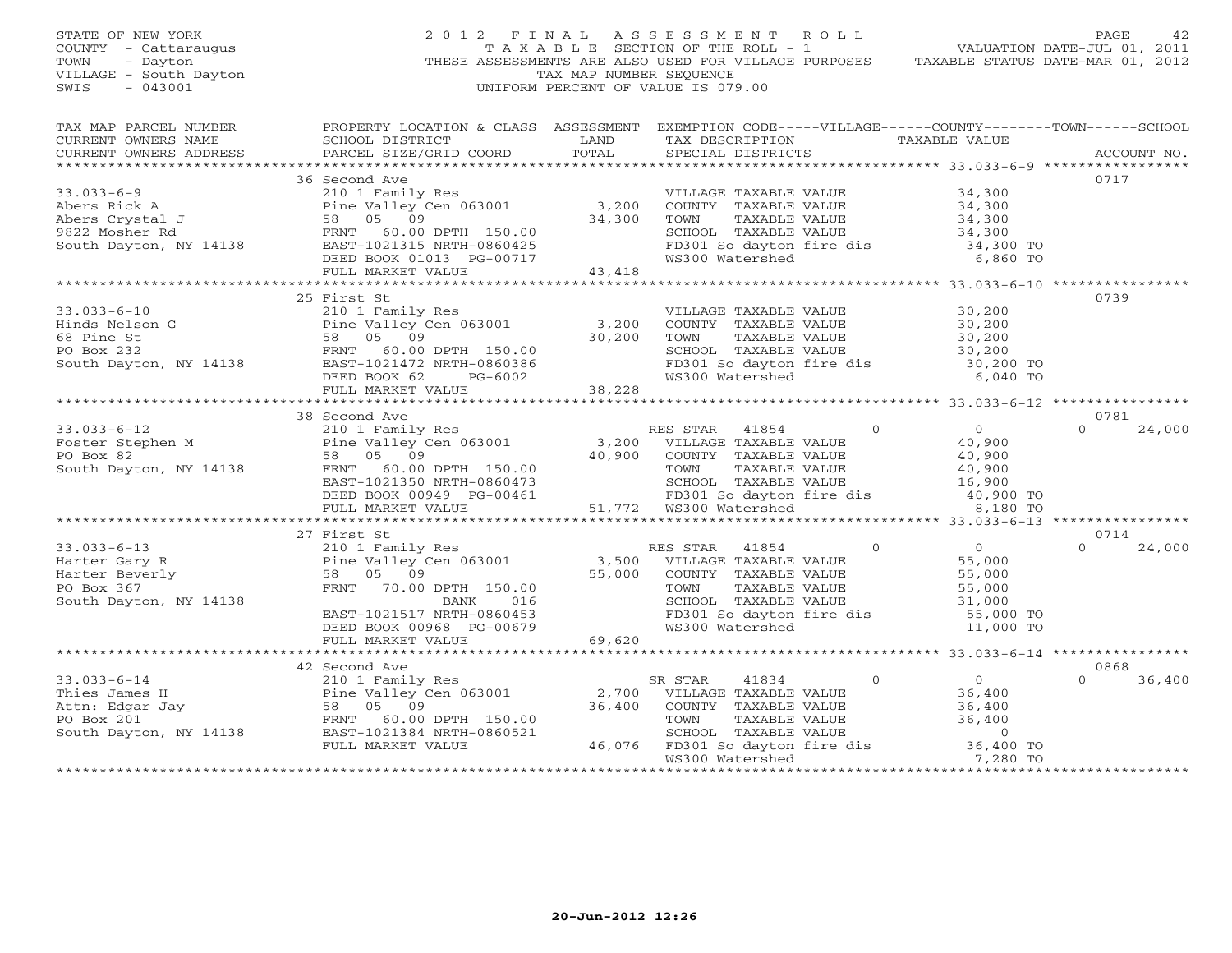# STATE OF NEW YORK 2 0 1 2 F I N A L A S S E S S M E N T R O L L PAGE 43 COUNTY - Cattaraugus T A X A B L E SECTION OF THE ROLL - 1 VALUATION DATE-JUL 01, 2011 TOWN - Dayton - Dayton 1999<br>
THESE ASSESSMENTS ARE ALSO USED FOR VILLAGE PURPOSES TAXABLE STATUS DATE-MAR 01, 2012<br>
TAX MAP NUMBER SEQUENCE VILLAGE - South Dayton TAX MAP NUMBER SEQUENCE<br>SWIS - 043001 SWIS - 043001 UNIFORM PERCENT OF VALUE IS 079.00

|                                                                                                                                                                                                                                                     |            | TAX MAP PARCEL NUMBER THE PROPERTY LOCATION & CLASS ASSESSMENT EXEMPTION CODE-----VILLAGE------COUNTY-------TOWN------SCHOOL                                                                                                                                                                                                                                                                                        |
|-----------------------------------------------------------------------------------------------------------------------------------------------------------------------------------------------------------------------------------------------------|------------|---------------------------------------------------------------------------------------------------------------------------------------------------------------------------------------------------------------------------------------------------------------------------------------------------------------------------------------------------------------------------------------------------------------------|
|                                                                                                                                                                                                                                                     |            |                                                                                                                                                                                                                                                                                                                                                                                                                     |
|                                                                                                                                                                                                                                                     |            |                                                                                                                                                                                                                                                                                                                                                                                                                     |
|                                                                                                                                                                                                                                                     |            |                                                                                                                                                                                                                                                                                                                                                                                                                     |
|                                                                                                                                                                                                                                                     | 211 Oak St | 0704                                                                                                                                                                                                                                                                                                                                                                                                                |
|                                                                                                                                                                                                                                                     |            | $\Omega$ and $\Omega$<br>24,000                                                                                                                                                                                                                                                                                                                                                                                     |
|                                                                                                                                                                                                                                                     |            |                                                                                                                                                                                                                                                                                                                                                                                                                     |
|                                                                                                                                                                                                                                                     |            |                                                                                                                                                                                                                                                                                                                                                                                                                     |
|                                                                                                                                                                                                                                                     |            |                                                                                                                                                                                                                                                                                                                                                                                                                     |
|                                                                                                                                                                                                                                                     |            |                                                                                                                                                                                                                                                                                                                                                                                                                     |
|                                                                                                                                                                                                                                                     |            |                                                                                                                                                                                                                                                                                                                                                                                                                     |
|                                                                                                                                                                                                                                                     |            |                                                                                                                                                                                                                                                                                                                                                                                                                     |
|                                                                                                                                                                                                                                                     |            |                                                                                                                                                                                                                                                                                                                                                                                                                     |
|                                                                                                                                                                                                                                                     | 209 Oak St | 0809                                                                                                                                                                                                                                                                                                                                                                                                                |
|                                                                                                                                                                                                                                                     |            | $\Omega$<br>24,000                                                                                                                                                                                                                                                                                                                                                                                                  |
|                                                                                                                                                                                                                                                     |            |                                                                                                                                                                                                                                                                                                                                                                                                                     |
|                                                                                                                                                                                                                                                     |            |                                                                                                                                                                                                                                                                                                                                                                                                                     |
|                                                                                                                                                                                                                                                     |            |                                                                                                                                                                                                                                                                                                                                                                                                                     |
|                                                                                                                                                                                                                                                     |            |                                                                                                                                                                                                                                                                                                                                                                                                                     |
|                                                                                                                                                                                                                                                     |            |                                                                                                                                                                                                                                                                                                                                                                                                                     |
|                                                                                                                                                                                                                                                     |            |                                                                                                                                                                                                                                                                                                                                                                                                                     |
|                                                                                                                                                                                                                                                     |            |                                                                                                                                                                                                                                                                                                                                                                                                                     |
|                                                                                                                                                                                                                                                     | Oak St     | 0808                                                                                                                                                                                                                                                                                                                                                                                                                |
|                                                                                                                                                                                                                                                     |            |                                                                                                                                                                                                                                                                                                                                                                                                                     |
|                                                                                                                                                                                                                                                     |            |                                                                                                                                                                                                                                                                                                                                                                                                                     |
|                                                                                                                                                                                                                                                     |            | VILLAGE TAXABLE VALUE<br>COUNTY TAXABLE VALUE 800<br>TOWN TAXABLE VALUE 800<br>SCHOOL TAXABLE VALUE 800<br>FD301 So dayton fire dis<br>WS300 Watershed 160 TO                                                                                                                                                                                                                                                       |
|                                                                                                                                                                                                                                                     |            |                                                                                                                                                                                                                                                                                                                                                                                                                     |
|                                                                                                                                                                                                                                                     |            |                                                                                                                                                                                                                                                                                                                                                                                                                     |
|                                                                                                                                                                                                                                                     |            |                                                                                                                                                                                                                                                                                                                                                                                                                     |
| 33.033-6-17<br>Castellano Samuel S<br>Castellano Samuel S<br>209 Oak St<br>Santi Bine Valley Cen 063001<br>58 05 09<br>S. Dayton, NY 14138<br>FRNT 60.00 DPTH 125.00<br>EAST-1021500 NRTH-0860552<br>DEED BOOK 13792 PG-9001<br>*****************   |            |                                                                                                                                                                                                                                                                                                                                                                                                                     |
|                                                                                                                                                                                                                                                     |            |                                                                                                                                                                                                                                                                                                                                                                                                                     |
|                                                                                                                                                                                                                                                     | Oak St     | 0662                                                                                                                                                                                                                                                                                                                                                                                                                |
|                                                                                                                                                                                                                                                     |            |                                                                                                                                                                                                                                                                                                                                                                                                                     |
|                                                                                                                                                                                                                                                     |            |                                                                                                                                                                                                                                                                                                                                                                                                                     |
|                                                                                                                                                                                                                                                     |            |                                                                                                                                                                                                                                                                                                                                                                                                                     |
|                                                                                                                                                                                                                                                     |            |                                                                                                                                                                                                                                                                                                                                                                                                                     |
|                                                                                                                                                                                                                                                     |            |                                                                                                                                                                                                                                                                                                                                                                                                                     |
|                                                                                                                                                                                                                                                     |            | VILLAGE TAXABLE VALUE $200$<br>COUNTY TAXABLE VALUE $200$<br>TOWN TAXABLE VALUE $200$<br>SCHOOL TAXABLE VALUE $200$<br>FD301 So dayton fire dis $200$ TO<br>WS300 Watershed $40$ TO                                                                                                                                                                                                                                 |
| 33.033-6-18<br>Castellano Samuel S<br>Castellano Samuel S<br>200 Oak St<br>SB 05 09<br>S. Dayton, NY 14138<br>TRNT 60.00 DPTH 57.25<br>EAST-1021569 NRTH-0860545<br>DEED BOOK 15534 PG-7001<br>FULL MARKET VALUE<br>PULL MARKET VALUE<br>PULL MARKE |            |                                                                                                                                                                                                                                                                                                                                                                                                                     |
|                                                                                                                                                                                                                                                     |            |                                                                                                                                                                                                                                                                                                                                                                                                                     |
|                                                                                                                                                                                                                                                     | 137 Oak St | 0658                                                                                                                                                                                                                                                                                                                                                                                                                |
|                                                                                                                                                                                                                                                     |            | $\Omega$<br>24,000                                                                                                                                                                                                                                                                                                                                                                                                  |
|                                                                                                                                                                                                                                                     |            |                                                                                                                                                                                                                                                                                                                                                                                                                     |
|                                                                                                                                                                                                                                                     |            |                                                                                                                                                                                                                                                                                                                                                                                                                     |
|                                                                                                                                                                                                                                                     |            |                                                                                                                                                                                                                                                                                                                                                                                                                     |
|                                                                                                                                                                                                                                                     |            |                                                                                                                                                                                                                                                                                                                                                                                                                     |
|                                                                                                                                                                                                                                                     |            |                                                                                                                                                                                                                                                                                                                                                                                                                     |
|                                                                                                                                                                                                                                                     |            | $\begin{tabular}{lllllllllllllllllllllll} \text{33.033-6-20} & & & & 137\text{ Oak St} & & & & \text{RES STAR} & 41854 & 0 & 0 \\ \text{Smith Douglas D} & & & & & & \text{Pine Valley Cen 063001} & & & 4,100 & \text{VILLAGE TAXABLE VALUE} & & 64,000 \\ \text{PO Box 144} & & & 58\text{ 05 09} & & 64,000 & \text{COUNTY TAXABLE VALUE} & & 64,000 \\ \text{South Dayton, NY 14138} & & & & \text{FRNT 120.00$ |
|                                                                                                                                                                                                                                                     |            |                                                                                                                                                                                                                                                                                                                                                                                                                     |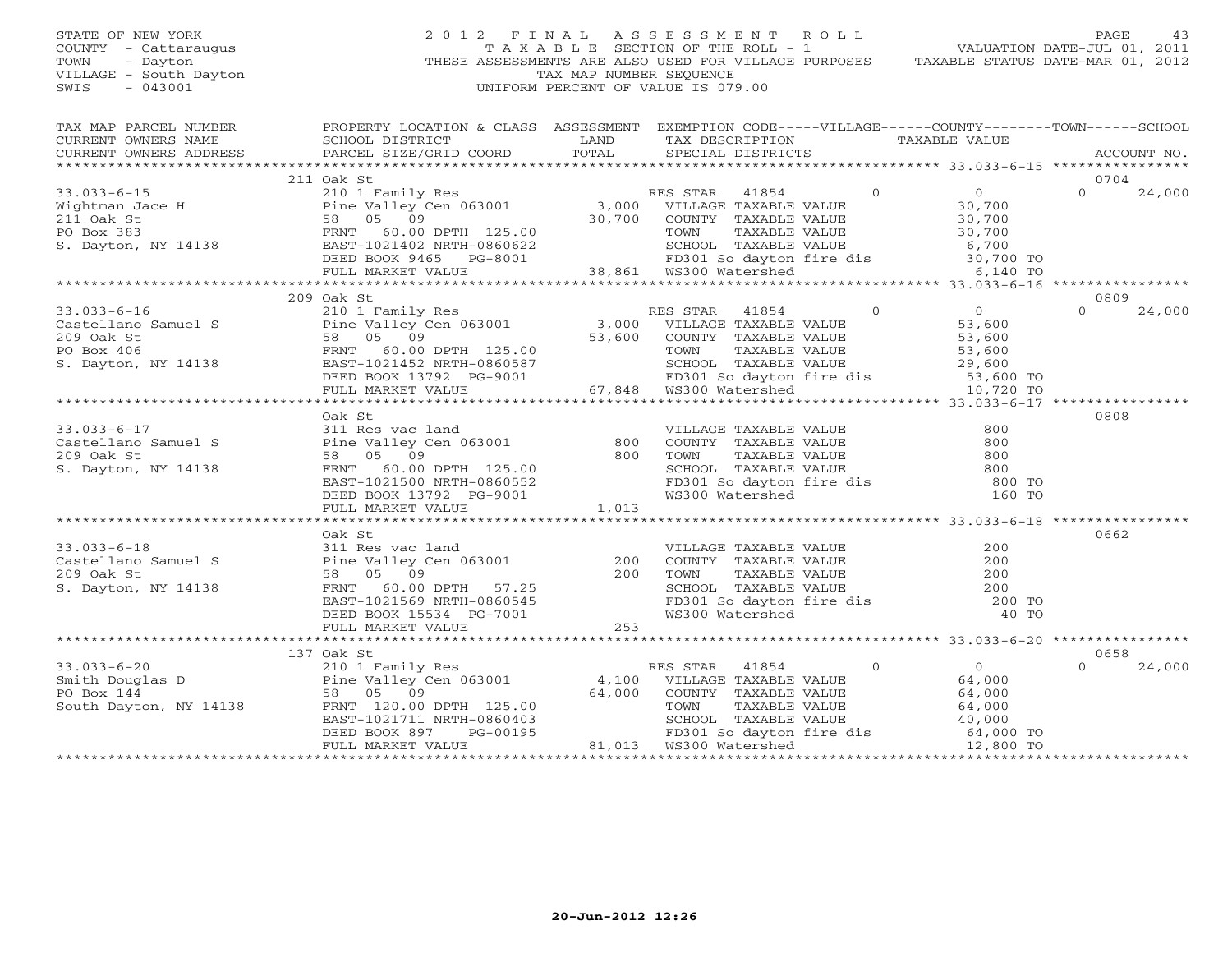STATE OF NEW YORK 2 0 1 2 F I N A L A S S E S S M E N T R O L L PAGE 44 COUNTY - Cattaraugus T A X A B L E SECTION OF THE ROLL - 1 VALUATION DATE-JUL 01, 2011 TOWN - Dayton THESE ASSESSMENTS ARE ALSO USED FOR VILLAGE PURPOSES TAXABLE STATUS DATE-MAR 01, 2012 VILLAGE - South Dayton TAX MAP NUMBER SEQUENCE SWIS - 043001 UNIFORM PERCENT OF VALUE IS 079.00 TAX MAP PARCEL NUMBER PROPERTY LOCATION & CLASS ASSESSMENT EXEMPTION CODE-----VILLAGE------COUNTY--------TOWN------SCHOOL<br>CURRENT OWNERS NAME SCHOOL DISTRICT LAND TAX DE \*\*\*\*\*\*\*\*\*\*\*\*\*\*\*\*\*\*\*\*\*\*\*\*\*\*\*\*\*\*\*\*\*\*\*\*\*\*\*\*\*\*\*\*\*\*\*\*\*\*\*\*\*\*\*\*\*\*\*\*\*\*\*\*\*\*\*\*\*\*\*\*\*\*\*\*\*\*\*\*\*\*\*\*\*\*\*\*\*\*\*\*\*\*\*\*\*\*\*\*\*\*\* 33.033-6-21 \*\*\*\*\*\*\*\*\*\*\*\*\*\*\*\* 133 Oak St 0872 33.033-6-21 210 1 Family Res VILLAGE TAXABLE VALUE 34,200 Ellis Lauence E Pine Valley Cen 063001 3,000 COUNTY TAXABLE VALUE 34,200 11969 Ruckh Hill Rd 58 05 09 34,200 TOWN TAXABLE VALUE 34,200 PO Box 13 FRNT 60.00 DPTH 125.00 SCHOOL TAXABLE VALUE 34,200 Leon, NY 14751 EAST-1021785 NRTH-0860350 FD301 So dayton fire dis 34,200 TO DEED BOOK 16175 PG-4002 WS300 Watershed 6,840 TO FULL MARKET VALUE 43,291 \*\*\*\*\*\*\*\*\*\*\*\*\*\*\*\*\*\*\*\*\*\*\*\*\*\*\*\*\*\*\*\*\*\*\*\*\*\*\*\*\*\*\*\*\*\*\*\*\*\*\*\*\*\*\*\*\*\*\*\*\*\*\*\*\*\*\*\*\*\*\*\*\*\*\*\*\*\*\*\*\*\*\*\*\*\*\*\*\*\*\*\*\*\*\*\*\*\*\*\*\*\*\* 33.033-6-22 \*\*\*\*\*\*\*\*\*\*\*\*\*\*\*\* 127 Oak St 0832 33.033-6-22 210 1 Family Res RES STAR 41854 0 0 0 24,000 Colvenbach Leona M Pine Valley Cen 063001 4,100 VILLAGE TAXABLE VALUE 52,600 PO Box 322 58 05 09 52,600 COUNTY TAXABLE VALUE 52,600 South Dayton, NY 14138 FRNT 120.00 DPTH 125.00 TOWN TAXABLE VALUE 52,600 EAST-1021857 NRTH-0860298 SCHOOL TAXABLE VALUE 28,600 DEED BOOK 909 PG-00357 FD301 So dayton fire dis 52,600 TO FULL MARKET VALUE 66,582 WS300 Watershed 10,520 TO \*\*\*\*\*\*\*\*\*\*\*\*\*\*\*\*\*\*\*\*\*\*\*\*\*\*\*\*\*\*\*\*\*\*\*\*\*\*\*\*\*\*\*\*\*\*\*\*\*\*\*\*\*\*\*\*\*\*\*\*\*\*\*\*\*\*\*\*\*\*\*\*\*\*\*\*\*\*\*\*\*\*\*\*\*\*\*\*\*\*\*\*\*\*\*\*\*\*\*\*\*\*\* 33.033-6-23 \*\*\*\*\*\*\*\*\*\*\*\*\*\*\*\* 28 First St 0725 33.033-6-23 210 1 Family Res RES STAR 41854 0 0 24,000 Brunswick Timothy Pine Valley Cen 063001 4,400 VILLAGE TAXABLE VALUE 60,500 Brunswick Colleen 58 05 09 60,500 COUNTY TAXABLE VALUE 60,500 PO Box 165 FRNT 120.00 DPTH 150.00 TOWN TAXABLE VALUE 60,500 South Dayton, NY 14138 EAST-1021651 NRTH-0860295 SCHOOL TAXABLE VALUE 36,500 DEED BOOK 00918 PG-00672 FD301 So dayton fire dis 60,500 TO FULL MARKET VALUE 76,582 WS300 Watershed 12,100 TO \*\*\*\*\*\*\*\*\*\*\*\*\*\*\*\*\*\*\*\*\*\*\*\*\*\*\*\*\*\*\*\*\*\*\*\*\*\*\*\*\*\*\*\*\*\*\*\*\*\*\*\*\*\*\*\*\*\*\*\*\*\*\*\*\*\*\*\*\*\*\*\*\*\*\*\*\*\*\*\*\*\*\*\*\*\*\*\*\*\*\*\*\*\*\*\*\*\*\*\*\*\*\* 33.033-6-24 \*\*\*\*\*\*\*\*\*\*\*\*\*\*\*\* 87 First Ave 0908 33.033-6-24 210 1 Family Res AGED C/T 41801 19,000 19,000 19,000 0 Saye Susan Pine Valley Cen 063001 3,200 SR STAR 41834 0 0 0 38,000 87 First St 58 05 09 38,000 VILLAGE TAXABLE VALUE 19,000 PO Box 354 FRNT 60.00 DPTH 150.00 COUNTY TAXABLE VALUE 19,000 South Dayton, NY 14138 EAST-1021791 NRTH-0860234 TOWN TAXABLE VALUE 19,000 DEED BOOK 00931 PG-00372 SCHOOL TAXABLE VALUE 0 FULL MARKET VALUE 48,101 FD301 So dayton fire dis 38,000 TO WS300 Watershed 7,600 TO \*\*\*\*\*\*\*\*\*\*\*\*\*\*\*\*\*\*\*\*\*\*\*\*\*\*\*\*\*\*\*\*\*\*\*\*\*\*\*\*\*\*\*\*\*\*\*\*\*\*\*\*\*\*\*\*\*\*\*\*\*\*\*\*\*\*\*\*\*\*\*\*\*\*\*\*\*\*\*\*\*\*\*\*\*\*\*\*\*\*\*\*\*\*\*\*\*\*\*\*\*\*\* 33.033-6-25 \*\*\*\*\*\*\*\*\*\*\*\*\*\*\*\* 85 First Ave 0671 33.033-6-25 210 1 Family Res RES STAR 41854 0 0 0 24,000 Butcher Albert Pine Valley Cen 063001 3,200 VILLAGE TAXABLE VALUE 36,000 Butcher Marily 58 05 09 36,000 COUNTY TAXABLE VALUE 36,000 PO Box 173 FRNT 60.00 DPTH 150.00 TOWN TAXABLE VALUE 36,000 South Dayton, NY 14138 EAST-1021757 NRTH-0860185 SCHOOL TAXABLE VALUE 12,000 DEED BOOK 711 PG-00570 FD301 So dayton fire dis 36,000 TO FULL MARKET VALUE 45,570 WS300 Watershed 7,200 TO \*\*\*\*\*\*\*\*\*\*\*\*\*\*\*\*\*\*\*\*\*\*\*\*\*\*\*\*\*\*\*\*\*\*\*\*\*\*\*\*\*\*\*\*\*\*\*\*\*\*\*\*\*\*\*\*\*\*\*\*\*\*\*\*\*\*\*\*\*\*\*\*\*\*\*\*\*\*\*\*\*\*\*\*\*\*\*\*\*\*\*\*\*\*\*\*\*\*\*\*\*\*\*\*\*\*\*\*\*\*\*\*\*\*\*\*\*\*\*\*\*\*\*\*\*\*\*\*\*\*\*\*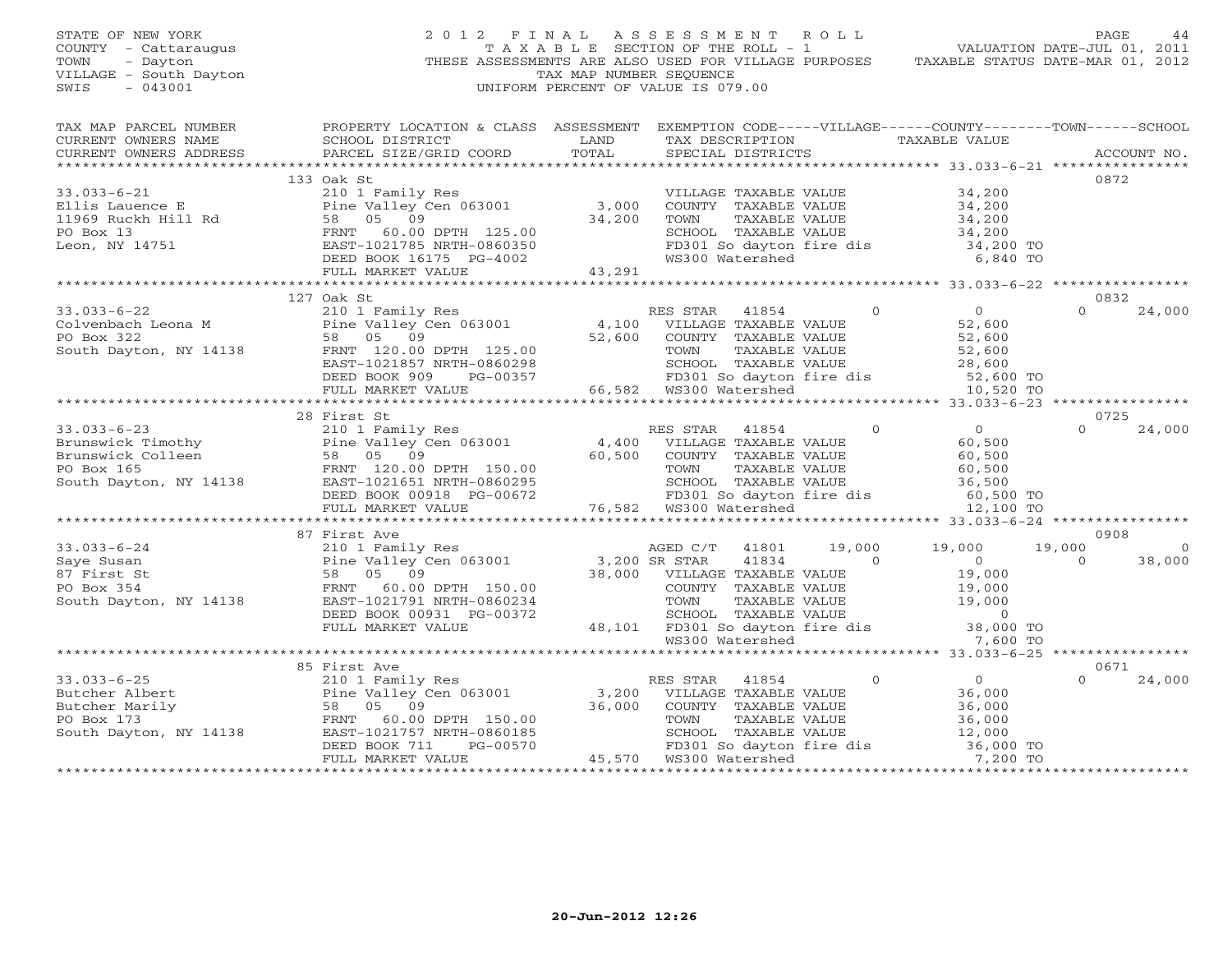STATE OF NEW YORK 2 0 1 2 F I N A L A S S E S S M E N T R O L L PAGE 45 COUNTY - Cattaraugus T A X A B L E SECTION OF THE ROLL - 1 VALUATION DATE-JUL 01, 2011 TOWN - Dayton - Dayton 1999<br>
THESE ASSESSMENTS ARE ALSO USED FOR VILLAGE PURPOSES TAXABLE STATUS DATE-MAR 01, 2012<br>
TAX MAP NUMBER SEQUENCE VILLAGE - South Dayton TAX MAP NUMBER SEQUENCE<br>SWIS - 043001 SWIS - 043001 UNIFORM PERCENT OF VALUE IS 079.00

| TAX MAP PARCEL NUMBER<br>CURRENT OWNERS NAME<br>CURRENT OWNERS ADDRESS                          | SCHOOL DISTRICT<br>PARCEL SIZE/GRID COORD                                                                                                                                                                                                                                     | LAND<br>TOTAL               | PROPERTY LOCATION & CLASS ASSESSMENT EXEMPTION CODE-----VILLAGE------COUNTY-------TOWN------SCHOOL<br>TAX DESCRIPTION<br>SPECIAL DISTRICTS                                                                                                                                                                                                                                                         | TAXABLE VALUE                                                                                   | ACCOUNT NO.                                 |
|-------------------------------------------------------------------------------------------------|-------------------------------------------------------------------------------------------------------------------------------------------------------------------------------------------------------------------------------------------------------------------------------|-----------------------------|----------------------------------------------------------------------------------------------------------------------------------------------------------------------------------------------------------------------------------------------------------------------------------------------------------------------------------------------------------------------------------------------------|-------------------------------------------------------------------------------------------------|---------------------------------------------|
| $33.033 - 6 - 26$                                                                               | 22 First St<br>210 1 Family Res<br>DEED BOOK 865<br>PG-00539<br>FULL MARKET VALUE                                                                                                                                                                                             | $\frac{197}{139}$<br>68,861 | CVET C/T 41131 13,600 13,600<br>$\begin{tabular}{llllll} \multicolumn{2}{c}{\textbf{COUNTY}} & \textbf{TAXABLE VALUE} & & & 13 \, , \, 600 \\ \multicolumn{2}{c}{\textbf{TOWN}} & \textbf{TAXABLE VALUE} & & 13 \, , \, 600 \\ \multicolumn{2}{c}{\textbf{SCHOOL}} & \textbf{TAXABLE VALUE} & & 4 \, , \, 640 \\ \end{tabular}$<br>FD301 So dayton fire dis 54,400 TO<br>WS300 Watershed 10,880 TO | 13,600<br>27,200<br>27,200<br>$\begin{matrix}0\\13.600\end{matrix}$<br>$\overline{0}$<br>13,600 | 0821<br>$\circ$<br>$\overline{0}$<br>49,760 |
|                                                                                                 |                                                                                                                                                                                                                                                                               |                             |                                                                                                                                                                                                                                                                                                                                                                                                    |                                                                                                 |                                             |
| $33.033 - 6 - 27.1$<br>Morrison Edith<br>Snyder Terry L<br>PO Box 337<br>South Dayton, NY 14138 | 79 First Ave<br>270 Mfg housing<br>Pine Valley Cen 063001 3,500<br>Fine Valley Cen 063001 3,500<br>58 05 09 8,000<br>FRNT 80.00 DPTH 150.00<br>Y 14138 ACRES 0.28 BANK 017<br>ACRES 0.28 BANK 017<br>EAST-1021687 NRTH-0860086<br>DEED BOOK 2329 PG-2001<br>FULL MARKET VALUE | 10,127                      | VILLAGE TAXABLE VALUE<br>COUNTY TAXABLE VALUE<br>TAXABLE VALUE<br>TOWN<br>SCHOOL TAXABLE VALUE<br>FD301 So dayton fire dis 8,000 TO<br>WS300 Watershed                                                                                                                                                                                                                                             | 8,000<br>8,000<br>8,000<br>8,000<br>1,600 TO                                                    | 0742                                        |
|                                                                                                 |                                                                                                                                                                                                                                                                               |                             |                                                                                                                                                                                                                                                                                                                                                                                                    |                                                                                                 |                                             |
|                                                                                                 | 79 First Ave<br>0.34<br>ACRES<br>EAST-1021687 NRTH-0860086<br>DEED BOOK 13167 PG-4002                                                                                                                                                                                         | 27,500                      | VILLAGE TAXABLE VALUE 27,500<br>COUNTY TAXABLE VALUE 27,500<br>TOWN<br>SCHOOL TAXABLE VALUE<br>FD301 So dayton fire dis 27,500 TO<br>WS300 Watershed                                                                                                                                                                                                                                               | 5,500 TO                                                                                        | 1372                                        |
|                                                                                                 | FULL MARKET VALUE                                                                                                                                                                                                                                                             | 34,810                      |                                                                                                                                                                                                                                                                                                                                                                                                    |                                                                                                 |                                             |
| South Dayton, NY 14138                                                                          | BANK<br>EAST-1021530 NRTH-0860124<br>DEED BOOK 5975<br>PG-3001<br>FULL MARKET VALUE                                                                                                                                                                                           | $017$<br>$0124$<br>48,101   | $\overline{0}$<br>RES STAR 41854<br>VILLAGE TAXABLE VALUE<br>COUNTY TAXABLE VALUE<br>TOWN<br>TAXABLE VALUE<br>SCHOOL TAXABLE VALUE<br>FD301 So dayton fire dis 38,000 TO<br>WS300 Watershed                                                                                                                                                                                                        | $\overline{O}$<br>38,000<br>38,000<br>38,000<br>14,000<br>7,600 TO                              | 0666<br>$\Omega$<br>24,000                  |
|                                                                                                 |                                                                                                                                                                                                                                                                               |                             |                                                                                                                                                                                                                                                                                                                                                                                                    |                                                                                                 |                                             |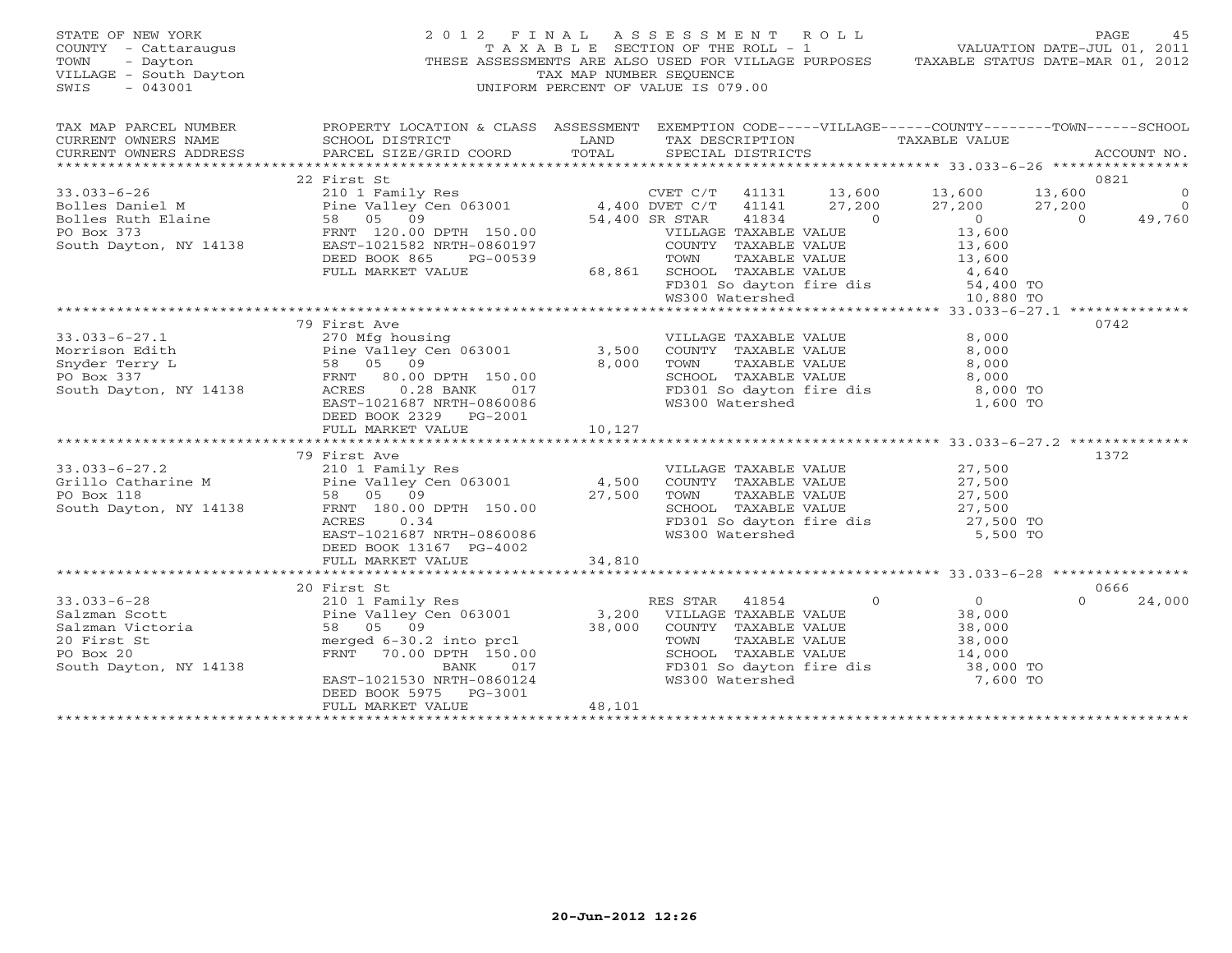| STATE OF NEW YORK<br>COUNTY - Cattaraugus<br>TOWN<br>- Dayton<br>VILLAGE - South Dayton<br>$-043001$<br>SWIS                                                                                                                               | 2012 FINAL ASSESSMENT ROLL                                                                                                                                                                   | TAX MAP NUMBER SEOUENCE<br>UNIFORM PERCENT OF VALUE IS 079.00 |                                                      |               |                | TAXABLE SECTION OF THE ROLL - 1 VALUATION DATE-JUL 01, 2011<br>THESE ASSESSMENTS ARE ALSO USED FOR VILLAGE PURPOSES TAXABLE STATUS DATE-MAR 01, 2012             |                | PAGE<br>46 |
|--------------------------------------------------------------------------------------------------------------------------------------------------------------------------------------------------------------------------------------------|----------------------------------------------------------------------------------------------------------------------------------------------------------------------------------------------|---------------------------------------------------------------|------------------------------------------------------|---------------|----------------|------------------------------------------------------------------------------------------------------------------------------------------------------------------|----------------|------------|
| TAX MAP PARCEL NUMBER                                                                                                                                                                                                                      | PROPERTY LOCATION & CLASS ASSESSMENT EXEMPTION CODE-----VILLAGE------COUNTY-------TOWN------SCHOOL                                                                                           |                                                               |                                                      |               |                |                                                                                                                                                                  |                |            |
|                                                                                                                                                                                                                                            |                                                                                                                                                                                              |                                                               |                                                      |               |                |                                                                                                                                                                  |                |            |
|                                                                                                                                                                                                                                            |                                                                                                                                                                                              |                                                               |                                                      |               |                |                                                                                                                                                                  |                |            |
|                                                                                                                                                                                                                                            | 75 First Ave                                                                                                                                                                                 |                                                               |                                                      |               |                |                                                                                                                                                                  |                | 0772       |
| $33.033 - 6 - 29$                                                                                                                                                                                                                          | TIS AVET C/T 41121 5,<br>210 1 Family Res MVET C/T 41121 5,<br>210 1 Family Res 4,400 SR STAR 41834<br>58 05 09 36,300 VILLAGE TAXABLE VALUE<br>FRNT 120.00 DPTH 150.00 60UNTY TAXABLE VALUE |                                                               |                                                      |               | 5,445          | 5,445                                                                                                                                                            | 5,445          | $\Omega$   |
| Hale Melody                                                                                                                                                                                                                                |                                                                                                                                                                                              |                                                               |                                                      |               | $\sim$ 0       | $\overline{0}$                                                                                                                                                   | $\overline{0}$ | 36,300     |
| PO Box 31                                                                                                                                                                                                                                  |                                                                                                                                                                                              |                                                               |                                                      |               |                | 30,855<br>30,855                                                                                                                                                 |                |            |
| South Dayton, NY 14138                                                                                                                                                                                                                     | FRNT 120.00 DPTH 150.00                                                                                                                                                                      |                                                               |                                                      |               |                |                                                                                                                                                                  |                |            |
|                                                                                                                                                                                                                                            | EAST-1021600 NRTH-0859963                                                                                                                                                                    |                                                               |                                                      |               |                |                                                                                                                                                                  |                |            |
|                                                                                                                                                                                                                                            | DEED BOOK 766<br>PG-01145                                                                                                                                                                    |                                                               |                                                      |               |                |                                                                                                                                                                  |                |            |
|                                                                                                                                                                                                                                            | FULL MARKET VALUE                                                                                                                                                                            |                                                               |                                                      |               |                | COUNTY TAXABLE VALUE 30,855<br>TOWN TAXABLE VALUE 30,855<br>SCHOOL TAXABLE VALUE 30,855<br>45,949 FD301 So dayton fire dis 36,300 TO<br>WS300 Watershed 7,260 TO |                |            |
|                                                                                                                                                                                                                                            |                                                                                                                                                                                              |                                                               |                                                      |               |                |                                                                                                                                                                  |                |            |
|                                                                                                                                                                                                                                            | 12 First St                                                                                                                                                                                  |                                                               |                                                      |               |                |                                                                                                                                                                  |                | 0733       |
| $33.033 - 6 - 30.1$                                                                                                                                                                                                                        |                                                                                                                                                                                              |                                                               |                                                      | 41131         | 16,000         | 16,000                                                                                                                                                           | 16,000         | $\circ$    |
|                                                                                                                                                                                                                                            | 210 1 Family Res<br>Pine Valley Cen 063001 6,300 RES STAR                                                                                                                                    |                                                               |                                                      | 41854         | $\overline{0}$ | $\overline{0}$                                                                                                                                                   | $\Omega$       | 24,000     |
|                                                                                                                                                                                                                                            |                                                                                                                                                                                              |                                                               | 72,700 VILLAGE TAXABLE VALUE<br>COUNTY TAXABLE VALUE |               |                |                                                                                                                                                                  |                |            |
|                                                                                                                                                                                                                                            |                                                                                                                                                                                              |                                                               | COUNTY TAXABLE VALUE                                 |               |                | $56,700$<br>$56,700$                                                                                                                                             |                |            |
|                                                                                                                                                                                                                                            |                                                                                                                                                                                              |                                                               |                                                      |               |                |                                                                                                                                                                  |                |            |
|                                                                                                                                                                                                                                            |                                                                                                                                                                                              |                                                               |                                                      |               |                |                                                                                                                                                                  |                |            |
| 33.033-6-30.1 210 1 Family Res<br>Mcpeek Ernest D Pine Valley Cen 063001<br>Mcpeek Rebecca J 58 05 09<br>J Under Living FRNT 230.00 DPTH 150.00<br>12 First St EAST-1021440 NRTH-0859998<br>PO Box 46 DEED BOOK 01013 PG-00940<br>South Da |                                                                                                                                                                                              |                                                               |                                                      |               |                |                                                                                                                                                                  |                |            |
|                                                                                                                                                                                                                                            |                                                                                                                                                                                              |                                                               |                                                      |               |                | 859998 TOWN TAXABLE VALUE<br>-00940 SCHOOL TAXABLE VALUE 48,700<br>92,025 FD301 So dayton fire dis 72,700 TO<br>WS300 Watershed 14,540 TO                        |                |            |
|                                                                                                                                                                                                                                            |                                                                                                                                                                                              |                                                               |                                                      |               |                |                                                                                                                                                                  |                |            |
|                                                                                                                                                                                                                                            | 69 First Ave                                                                                                                                                                                 |                                                               |                                                      |               |                |                                                                                                                                                                  |                | 0688       |
| $33.033 - 6 - 31$                                                                                                                                                                                                                          | 210 1 Family Res<br>Pine Valley Cen 063001                                                                                                                                                   | $4,400$                                                       | VILLAGE TAXABLE VALUE<br>COUNTY TAXABLE VALUE        |               |                | 37,500<br>37,500                                                                                                                                                 |                |            |
| Schwertfager David E<br>Schwertfager Lisa                                                                                                                                                                                                  | 58 05 09                                                                                                                                                                                     | 37,500                                                        | TOWN                                                 | TAXABLE VALUE |                | 37,500                                                                                                                                                           |                |            |
| PO Box 35                                                                                                                                                                                                                                  | FRNT 120.00 DPTH 150.00                                                                                                                                                                      |                                                               | SCHOOL TAXABLE VALUE                                 |               |                | 37,500                                                                                                                                                           |                |            |
| South Dayton, NY 14138                                                                                                                                                                                                                     | BANK<br>032                                                                                                                                                                                  |                                                               |                                                      |               |                | FD301 So dayton fire dis 37,500 TO                                                                                                                               |                |            |
|                                                                                                                                                                                                                                            | EAST-1021531 NRTH-0859866                                                                                                                                                                    |                                                               | WS300 Watershed                                      |               |                | 7,500 TO                                                                                                                                                         |                |            |
|                                                                                                                                                                                                                                            | DEED BOOK 00951 PG-00252                                                                                                                                                                     |                                                               |                                                      |               |                |                                                                                                                                                                  |                |            |
|                                                                                                                                                                                                                                            | FULL MARKET VALUE                                                                                                                                                                            | 47,468                                                        |                                                      |               |                |                                                                                                                                                                  |                |            |
|                                                                                                                                                                                                                                            |                                                                                                                                                                                              |                                                               |                                                      |               |                |                                                                                                                                                                  |                |            |
|                                                                                                                                                                                                                                            | 6 First St                                                                                                                                                                                   |                                                               |                                                      |               |                |                                                                                                                                                                  |                | 0849       |
| $33.033 - 6 - 32$                                                                                                                                                                                                                          |                                                                                                                                                                                              |                                                               | VILLAGE TAXABLE VALUE                                |               |                | 51,700                                                                                                                                                           |                |            |
| Dissell Robert G                                                                                                                                                                                                                           |                                                                                                                                                                                              |                                                               | COUNTY TAXABLE VALUE                                 |               |                |                                                                                                                                                                  |                |            |
| 6 First St                                                                                                                                                                                                                                 | 58 05<br>09                                                                                                                                                                                  | 51,700                                                        | TOWN                                                 | TAXABLE VALUE |                | 51,700                                                                                                                                                           |                |            |
| PO Box 401                                                                                                                                                                                                                                 | FRNT 195.00 DPTH 164.00                                                                                                                                                                      |                                                               | SCHOOL TAXABLE VALUE                                 |               |                | 51,700                                                                                                                                                           |                |            |
| S. Dayton, NY 14138                                                                                                                                                                                                                        | EAST-1021336 NRTH-0859837                                                                                                                                                                    |                                                               | WS300 Watershed                                      |               |                | FD301 So dayton fire dis 51,700 TO                                                                                                                               |                |            |
|                                                                                                                                                                                                                                            | DEED BOOK 13903 PG-4006<br>FULL MARKET VALUE                                                                                                                                                 | 65,443                                                        |                                                      |               |                | 10,340 TO                                                                                                                                                        |                |            |
|                                                                                                                                                                                                                                            |                                                                                                                                                                                              |                                                               |                                                      |               |                |                                                                                                                                                                  |                |            |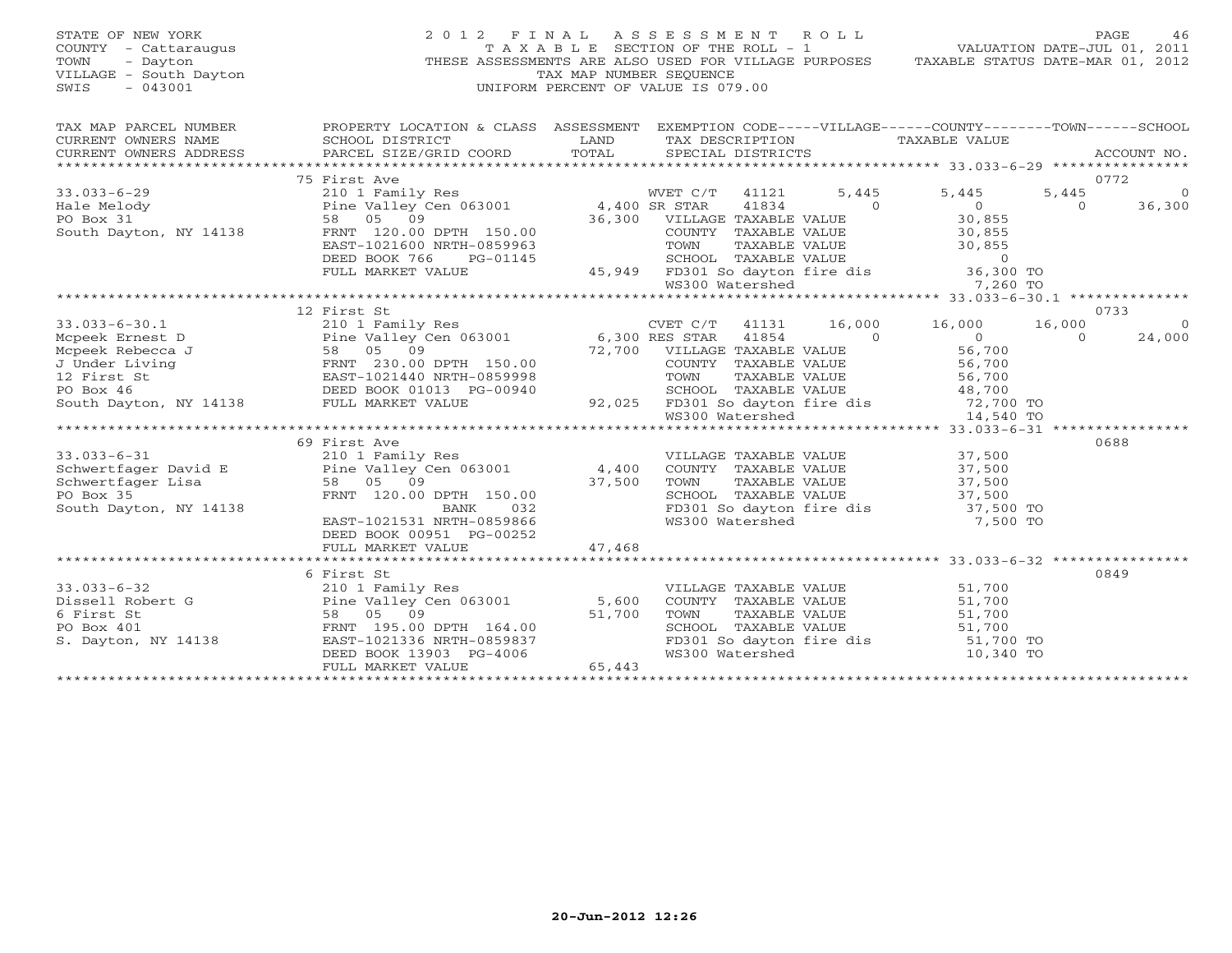| STATE OF NEW YORK<br>COUNTY - Cattaraugus<br>TOWN<br>- Dayton<br>VILLAGE - South Dayton<br>$-043001$<br>SWIS                                                                                                                                                  |                                                                                                                                                                                                                                                                                                                                                                                                                                                                                                                                                                                                                                                                                                                      | TAX MAP NUMBER SEQUENCE | 2012 FINAL ASSESSMENT ROLL<br>UNIFORM PERCENT OF VALUE IS 079.00                                               |                | 747 FINAL ASSESSMENT ROLL - VALUATION DATE-JUL 01, 2011<br>TAXABLE SECTION OF THE ROLL - 1 VALUATION DATE-JUL 01, 2011<br>THESE ASSESSMENTS ARE ALSO USED FOR VILLAGE PURPOSES TAXABLE STATUS DATE-MAR 01, 2012 | PAGE<br>47                             |
|---------------------------------------------------------------------------------------------------------------------------------------------------------------------------------------------------------------------------------------------------------------|----------------------------------------------------------------------------------------------------------------------------------------------------------------------------------------------------------------------------------------------------------------------------------------------------------------------------------------------------------------------------------------------------------------------------------------------------------------------------------------------------------------------------------------------------------------------------------------------------------------------------------------------------------------------------------------------------------------------|-------------------------|----------------------------------------------------------------------------------------------------------------|----------------|-----------------------------------------------------------------------------------------------------------------------------------------------------------------------------------------------------------------|----------------------------------------|
| TAX MAP PARCEL NUMBER<br>CURRENT OWNERS NAME<br>CURRENT OWNERS ADDRESS                                                                                                                                                                                        | PROPERTY LOCATION & CLASS ASSESSMENT EXEMPTION CODE-----VILLAGE------COUNTY-------TOWN------SCHOOL<br>SCHOOL DISTRICT<br>PARCEL SIZE/GRID COORD TOTAL                                                                                                                                                                                                                                                                                                                                                                                                                                                                                                                                                                |                         | LAND TAX DESCRIPTION TAXABLE VALUE<br>SPECIAL DISTRICTS                                                        |                |                                                                                                                                                                                                                 | ACCOUNT NO.                            |
|                                                                                                                                                                                                                                                               | 67 First Ave                                                                                                                                                                                                                                                                                                                                                                                                                                                                                                                                                                                                                                                                                                         |                         |                                                                                                                |                |                                                                                                                                                                                                                 | 0791                                   |
| $33.033 - 6 - 34$<br>Mc Alpine Edward M<br>PO Box 11<br>PO Box 11<br>South Dayton, NY 14138                                                                                                                                                                   | First Ave<br>210 1 Family Res<br>210 1 Family Res<br>58 05 09 09 41,700 VILLAGE TAXABLE VALUE<br>FRNT 50.00 DPTH 149.00 41,700 VILLAGE TAXABLE VALUE<br>EAST-1021469 NRTH-0859776 TOWN TAXABLE VALUE<br>$\begin{tabular}{lllllllllllllll} \multicolumn{3}{c}{\begin{tabular}{l} \multicolumn{3}{c}{\begin{tabular}{l} \multicolumn{3}{c}{\begin{tabular}{l} \multicolumn{3}{c}{\begin{tabular}{l} \multicolumn{3}{c}{\begin{tabular}{l} \multicolumn{3}{c}{\begin{tabular}{l} \multicolumn{3}{c}{\begin{tabular}{l} \multicolumn{3}{c}{\begin{tabular}{l} \multicolumn{3}{c}{\begin{tabular}{l} \multicolumn{3}{c}{\begin{tabular}{l} \multicolumn{3}{c}{\begin{tabular}{l} \multicolumn{3}{c}{\begin{tabular}{l} \$ |                         |                                                                                                                | $\overline{0}$ | 6,255 6,255<br>$\overline{0}$                                                                                                                                                                                   | 6,255<br>0<br>$\overline{0}$<br>41,700 |
|                                                                                                                                                                                                                                                               |                                                                                                                                                                                                                                                                                                                                                                                                                                                                                                                                                                                                                                                                                                                      |                         |                                                                                                                |                |                                                                                                                                                                                                                 |                                        |
|                                                                                                                                                                                                                                                               |                                                                                                                                                                                                                                                                                                                                                                                                                                                                                                                                                                                                                                                                                                                      |                         |                                                                                                                |                |                                                                                                                                                                                                                 |                                        |
| $33.033 - 6 - 35$                                                                                                                                                                                                                                             | 123 Oak St<br>311 Res vac land                                                                                                                                                                                                                                                                                                                                                                                                                                                                                                                                                                                                                                                                                       |                         |                                                                                                                |                |                                                                                                                                                                                                                 | 0893                                   |
| 33.033-6-35<br>Laquay Lisa M<br>8585 Cottage Rd<br>8585 Cottage Rd<br>58 05 09<br>50.00 DPTH<br>7125.00<br>7125.00<br>7138<br>7138<br>7138<br>7138<br>7138<br>725.00                                                                                          | FRNT 60.00 DPTH 125.00<br>EAST-1021973 NRTH-0860216<br>DEED BOOK 00946 PG-01028                                                                                                                                                                                                                                                                                                                                                                                                                                                                                                                                                                                                                                      | 2,600                   | 2,600 TOWN                                                                                                     |                | VILLAGE TAXABLE VALUE $2,600$<br>COUNTY TAXABLE VALUE $2,600$<br>TOWN TAXABLE VALUE $2,600$<br>SCHOOL TAXABLE VALUE $2,600$<br>FD301 So dayton fire dis $2,600$ TO<br>WS300 Watershed 520 TO                    |                                        |
|                                                                                                                                                                                                                                                               | FULL MARKET VALUE                                                                                                                                                                                                                                                                                                                                                                                                                                                                                                                                                                                                                                                                                                    | 3,291                   |                                                                                                                |                |                                                                                                                                                                                                                 |                                        |
|                                                                                                                                                                                                                                                               | 121 Oak St                                                                                                                                                                                                                                                                                                                                                                                                                                                                                                                                                                                                                                                                                                           |                         |                                                                                                                |                |                                                                                                                                                                                                                 | 0915                                   |
| $33.033 - 6 - 36$<br>3.000 COUNTY TAXABLE<br>Stolenberg Peter J<br>Stolenberg Kathy I and Pine Valley Cen 063001 3,200 COUNTY TAXABLE<br>Stolenberg Kathy I 58 05 09 25,000 TOWN TAXABLE<br>PO Box 57 EAST-1022023 NRTH-0860181 FD301 So dayton<br>S. Dayton, | 210 1 Family Res                                                                                                                                                                                                                                                                                                                                                                                                                                                                                                                                                                                                                                                                                                     |                         | VILLAGE TAXABLE VALUE<br>COUNTY TAXABLE VALUE 25,000<br>TOWN TAXABLE VALUE 25,000<br>TOWN TAXABLE VALUE 25,000 |                | SCHOOL TAXABLE VALUE $25,000$<br>FD301 So dayton fire dis $25,000$ TO<br>WS300 Watershed 5,000 TO                                                                                                               |                                        |
|                                                                                                                                                                                                                                                               |                                                                                                                                                                                                                                                                                                                                                                                                                                                                                                                                                                                                                                                                                                                      |                         |                                                                                                                |                |                                                                                                                                                                                                                 |                                        |
|                                                                                                                                                                                                                                                               | 117 Oak St                                                                                                                                                                                                                                                                                                                                                                                                                                                                                                                                                                                                                                                                                                           |                         |                                                                                                                |                |                                                                                                                                                                                                                 | 0826                                   |
|                                                                                                                                                                                                                                                               |                                                                                                                                                                                                                                                                                                                                                                                                                                                                                                                                                                                                                                                                                                                      |                         |                                                                                                                | $\overline{0}$ | $\overline{0}$<br>55,000<br>55,000<br>55.00<br>TOWN TAAADLE VALUE<br>SCHOOL TAXABLE VALUE 31,000<br>FD301 So dayton fire dis 55,000 TO                                                                          | 24,000<br>$\Omega$                     |
|                                                                                                                                                                                                                                                               |                                                                                                                                                                                                                                                                                                                                                                                                                                                                                                                                                                                                                                                                                                                      |                         |                                                                                                                |                | 11,000 TO                                                                                                                                                                                                       |                                        |
|                                                                                                                                                                                                                                                               | 109 Oak St                                                                                                                                                                                                                                                                                                                                                                                                                                                                                                                                                                                                                                                                                                           |                         |                                                                                                                |                |                                                                                                                                                                                                                 | 0871                                   |
| 33.033-6-38<br>Astry Robert L<br>PO Box 158<br>South Dayton, NY 14138<br>South Dayton, NY 14138<br>PRNT 217.00 DPTH 105.00                                                                                                                                    |                                                                                                                                                                                                                                                                                                                                                                                                                                                                                                                                                                                                                                                                                                                      | 5,000<br>7,600          | VILLAGE TAXABLE VALUE<br>COUNTY TAXABLE VALUE<br>TOWN TAXABLE VALUE<br>SCHOOL TAXABLE VALUE                    |                | 7,600<br>7,600<br>7,600                                                                                                                                                                                         |                                        |
|                                                                                                                                                                                                                                                               | EAST-1022304 NRTH-0859992<br>DEED BOOK 868<br>PG-01193                                                                                                                                                                                                                                                                                                                                                                                                                                                                                                                                                                                                                                                               | 9,620                   |                                                                                                                |                | 7,600<br>SCHOOL TAXABLE VALUE<br>FD301 So dayton fire dis 7,600 TO<br>1,520 TO100 Watarshed 1,520 TO                                                                                                            |                                        |
|                                                                                                                                                                                                                                                               | FULL MARKET VALUE                                                                                                                                                                                                                                                                                                                                                                                                                                                                                                                                                                                                                                                                                                    |                         |                                                                                                                |                |                                                                                                                                                                                                                 |                                        |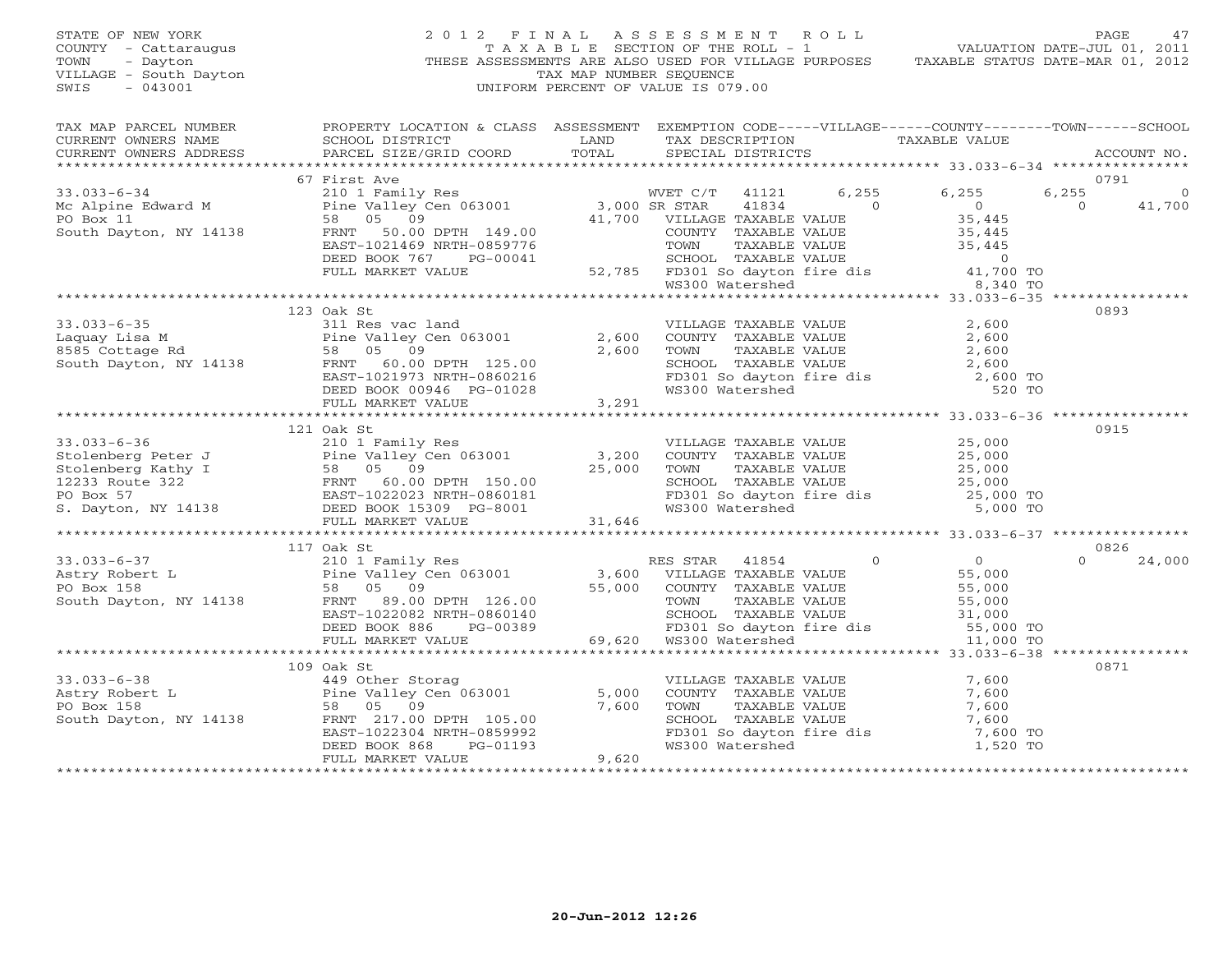# STATE OF NEW YORK 2 0 1 2 F I N A L A S S E S S M E N T R O L L PAGE 48 COUNTY - Cattaraugus T A X A B L E SECTION OF THE ROLL - 1 VALUATION DATE-JUL 01, 2011 TOWN - Dayton THESE ASSESSMENTS ARE ALSO USED FOR VILLAGE PURPOSES TAXABLE STATUS DATE-MAR 01, 2012 VILLAGE - South Dayton TAX MAP NUMBER SEQUENCE<br>SWIS - 043001 SWIS - 043001 UNIFORM PERCENT OF VALUE IS 079.00

| TAX MAP PARCEL NUMBER<br>CURRENT OWNERS NAME SCHOOL DISTRICT<br>CURRENT OWNERS ADDRESS PARCEL SIZE/GRII                                                                                                                                                                                                                                                                                                          | PROPERTY LOCATION & CLASS ASSESSMENT EXEMPTION CODE-----VILLAGE------COUNTY-------TOWN------SCHOOL                                                                                                                             | <b>EXAMPLE SERVICE SERVICE SERVICE SERVICE SERVICE SERVICE SERVICE SERVICE SERVICE SERVICE SERVICE SERVICE SERVICE</b> | TAX DESCRIPTION TAXABLE VALUE |                                                                                                                                                                                            |                        |                          |
|------------------------------------------------------------------------------------------------------------------------------------------------------------------------------------------------------------------------------------------------------------------------------------------------------------------------------------------------------------------------------------------------------------------|--------------------------------------------------------------------------------------------------------------------------------------------------------------------------------------------------------------------------------|------------------------------------------------------------------------------------------------------------------------|-------------------------------|--------------------------------------------------------------------------------------------------------------------------------------------------------------------------------------------|------------------------|--------------------------|
|                                                                                                                                                                                                                                                                                                                                                                                                                  | - CURRENT OWNERS ADDRESS PARCEL SIZE/GRID COORD TOTAL SPECIAL DISTRICTS (2000) ACCOUNT NO ACCOUNT NO ACCOUNT NO SPECIAL SECTION SERVERS AND A SERVERS ASSESS TRANSPORT ON A SERVERS AND A SERVERS AND THE SERVER OF THE SERVER |                                                                                                                        |                               |                                                                                                                                                                                            |                        |                          |
|                                                                                                                                                                                                                                                                                                                                                                                                                  | 1 Mill St                                                                                                                                                                                                                      |                                                                                                                        |                               |                                                                                                                                                                                            | 0692                   |                          |
|                                                                                                                                                                                                                                                                                                                                                                                                                  |                                                                                                                                                                                                                                |                                                                                                                        |                               |                                                                                                                                                                                            | $\cap$                 | 24,000                   |
|                                                                                                                                                                                                                                                                                                                                                                                                                  |                                                                                                                                                                                                                                |                                                                                                                        |                               |                                                                                                                                                                                            |                        |                          |
|                                                                                                                                                                                                                                                                                                                                                                                                                  |                                                                                                                                                                                                                                |                                                                                                                        |                               |                                                                                                                                                                                            |                        |                          |
|                                                                                                                                                                                                                                                                                                                                                                                                                  |                                                                                                                                                                                                                                |                                                                                                                        |                               |                                                                                                                                                                                            |                        |                          |
| 33.033-6-40<br>LaQuay Bruce D<br>Example 2010 I Family Res<br>PO Box 283<br>South Dayton, NY 14138<br>South Dayton, NY 14138<br>South Dayton, NY 14138<br>South Dayton, NY 14138<br>South Dayton, NY 14138<br>South Dayton, NY 14138<br>South Day                                                                                                                                                                | 88 First Ave                                                                                                                                                                                                                   |                                                                                                                        |                               | VILLAGE TAXABLE VALUE 59,200<br>COUNTY TAXABLE VALUE 59,200<br>TOWN TAXABLE VALUE 59,200<br>SCHOOL TAXABLE VALUE 59,200<br>FD301 So dayton fire dis 59,200 TO<br>WS300 Watershed 11,840 TO | 0880                   |                          |
|                                                                                                                                                                                                                                                                                                                                                                                                                  |                                                                                                                                                                                                                                |                                                                                                                        |                               |                                                                                                                                                                                            |                        |                          |
|                                                                                                                                                                                                                                                                                                                                                                                                                  |                                                                                                                                                                                                                                |                                                                                                                        |                               |                                                                                                                                                                                            |                        |                          |
|                                                                                                                                                                                                                                                                                                                                                                                                                  | 78 First Ave                                                                                                                                                                                                                   |                                                                                                                        |                               |                                                                                                                                                                                            | 0856                   |                          |
| 33.033-6-41<br>Wilkey Edward P<br>Wilkey Tem in the RES STAR 41854 0<br>Wilkey Judy A<br>FRIP 120.00 DPTH 208.00<br>South Dayton, NY 14138-0186 EAST-1021825 NRTH-0859883<br>SEED BOOK 0958 PG-01124 55,190 WILLAGE TAXABLE VALUE<br>TOWN T                                                                                                                                                                      |                                                                                                                                                                                                                                |                                                                                                                        |                               |                                                                                                                                                                                            | $\Omega$               | 24,000                   |
|                                                                                                                                                                                                                                                                                                                                                                                                                  |                                                                                                                                                                                                                                |                                                                                                                        |                               |                                                                                                                                                                                            |                        |                          |
|                                                                                                                                                                                                                                                                                                                                                                                                                  | 74 First Ave                                                                                                                                                                                                                   |                                                                                                                        |                               | $10,875$ $10,875$ $10,875$                                                                                                                                                                 | 0672<br>$\overline{0}$ | $\circ$<br>43,500        |
|                                                                                                                                                                                                                                                                                                                                                                                                                  |                                                                                                                                                                                                                                |                                                                                                                        |                               |                                                                                                                                                                                            |                        |                          |
|                                                                                                                                                                                                                                                                                                                                                                                                                  |                                                                                                                                                                                                                                |                                                                                                                        |                               |                                                                                                                                                                                            |                        |                          |
|                                                                                                                                                                                                                                                                                                                                                                                                                  |                                                                                                                                                                                                                                |                                                                                                                        |                               |                                                                                                                                                                                            |                        |                          |
|                                                                                                                                                                                                                                                                                                                                                                                                                  |                                                                                                                                                                                                                                |                                                                                                                        |                               |                                                                                                                                                                                            | 0909                   |                          |
| $\begin{tabular}{l cccccc} \texttt{\textbf{3.034--1--1}} & \texttt{\textbf{3.034--1--1}} & \texttt{\textbf{3.034--1--1}} & \texttt{\textbf{3.034--1--1}} & \texttt{\textbf{3.034--1--1}} & \texttt{\textbf{3.034--1--1}} & \texttt{\textbf{3.034--1--1}} & \texttt{\textbf{3.034--1--1}} & \texttt{\textbf{3.034--1--1}} & \texttt{\textbf{3.034--1--1}} & \texttt{\textbf{3.034--1--1}} & \texttt{\textbf{3.03$ |                                                                                                                                                                                                                                |                                                                                                                        |                               |                                                                                                                                                                                            | 7,500<br>$\Omega$      | $\overline{0}$<br>15,000 |
|                                                                                                                                                                                                                                                                                                                                                                                                                  |                                                                                                                                                                                                                                |                                                                                                                        |                               |                                                                                                                                                                                            |                        |                          |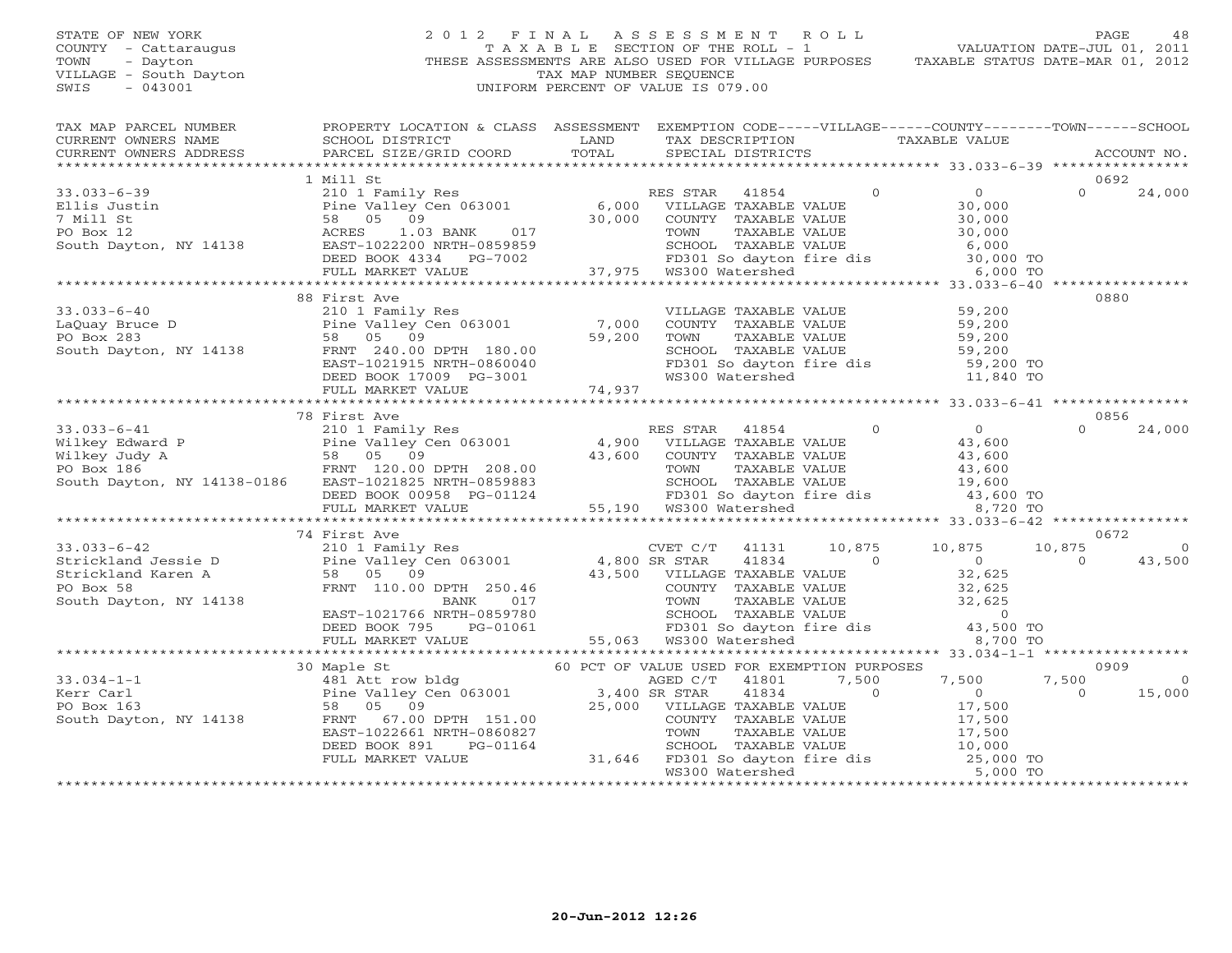## STATE OF NEW YORK 2 0 1 2 F I N A L A S S E S S M E N T R O L L PAGE 49 COUNTY - Cattaraugus T A X A B L E SECTION OF THE ROLL - 1 VALUATION DATE-JUL 01, 2011 TOWN - Dayton - Dayton 1999<br>
THESE ASSESSMENTS ARE ALSO USED FOR VILLAGE PURPOSES TAXABLE STATUS DATE-MAR 01, 2012<br>
TAX MAP NUMBER SEQUENCE VILLAGE - South Dayton TAX MAP NUMBER SEQUENCE<br>SWIS - 043001 SWIS - 043001 UNIFORM PERCENT OF VALUE IS 079.00

| TAX MAP PARCEL NUMBER  | PROPERTY LOCATION & CLASS ASSESSMENT EXEMPTION CODE-----VILLAGE------COUNTY-------TOWN------SCHOOL                                                                                                                                                    |  |  |  |                |
|------------------------|-------------------------------------------------------------------------------------------------------------------------------------------------------------------------------------------------------------------------------------------------------|--|--|--|----------------|
|                        | CURRENT OWNERS NAME SCHOOL DISTRICT AND TAX DESCRIPTION TAXABLE VALUE                                                                                                                                                                                 |  |  |  |                |
| CURRENT OWNERS ADDRESS |                                                                                                                                                                                                                                                       |  |  |  |                |
|                        |                                                                                                                                                                                                                                                       |  |  |  |                |
|                        | 40 Maple St                                                                                                                                                                                                                                           |  |  |  | 0647           |
|                        |                                                                                                                                                                                                                                                       |  |  |  |                |
|                        |                                                                                                                                                                                                                                                       |  |  |  |                |
|                        |                                                                                                                                                                                                                                                       |  |  |  |                |
|                        |                                                                                                                                                                                                                                                       |  |  |  |                |
|                        |                                                                                                                                                                                                                                                       |  |  |  |                |
|                        |                                                                                                                                                                                                                                                       |  |  |  |                |
|                        |                                                                                                                                                                                                                                                       |  |  |  |                |
|                        |                                                                                                                                                                                                                                                       |  |  |  |                |
|                        |                                                                                                                                                                                                                                                       |  |  |  |                |
|                        |                                                                                                                                                                                                                                                       |  |  |  |                |
|                        | 42 Maple St                                                                                                                                                                                                                                           |  |  |  | 0271           |
|                        |                                                                                                                                                                                                                                                       |  |  |  | $\Omega$       |
|                        |                                                                                                                                                                                                                                                       |  |  |  | 46,000         |
|                        |                                                                                                                                                                                                                                                       |  |  |  |                |
|                        |                                                                                                                                                                                                                                                       |  |  |  |                |
|                        |                                                                                                                                                                                                                                                       |  |  |  |                |
|                        |                                                                                                                                                                                                                                                       |  |  |  |                |
|                        |                                                                                                                                                                                                                                                       |  |  |  |                |
|                        | 33.034-1-4<br>Mirwald June<br>Mirwald June<br>PO Box 91<br>South Dayton, NY 14138<br>TRAFIE 150.00<br>ERST-1022402 TRAFIE 150.00<br>ERST-1022402 TRAFIE VALUE<br>DEED BOOK 406<br>PO BOX 406<br>PULL MARKET VALUE<br>PULL MARKET VALUE<br>TULL MARKET |  |  |  |                |
|                        |                                                                                                                                                                                                                                                       |  |  |  |                |
|                        | 46 Maple St                                                                                                                                                                                                                                           |  |  |  | 0779           |
|                        |                                                                                                                                                                                                                                                       |  |  |  |                |
|                        |                                                                                                                                                                                                                                                       |  |  |  |                |
|                        |                                                                                                                                                                                                                                                       |  |  |  |                |
|                        |                                                                                                                                                                                                                                                       |  |  |  |                |
|                        |                                                                                                                                                                                                                                                       |  |  |  |                |
|                        |                                                                                                                                                                                                                                                       |  |  |  |                |
|                        |                                                                                                                                                                                                                                                       |  |  |  |                |
|                        |                                                                                                                                                                                                                                                       |  |  |  |                |
|                        | 46 Maple St                                                                                                                                                                                                                                           |  |  |  | 0879           |
| $33.034 - 1 - 6$       | 210 1 Family Res<br>210 1 Family Res<br>Pine Valley Cen 063001 3,000 DVET C/T 41141 12,000 12,000 12,000<br>3,000 DVET C/T 41141 0 7,200 7,200<br>38 05 09 48,000 SR STAR 41834 0 0 0<br>FRNT 50.00 DPTH 150.00 VILLAGE TAXABLE VALUE 36              |  |  |  | $\overline{0}$ |
| Tabak Gerd W           |                                                                                                                                                                                                                                                       |  |  |  | $\overline{0}$ |
| Tabak Kathy A          |                                                                                                                                                                                                                                                       |  |  |  | 48,000         |
| PO Box 66              |                                                                                                                                                                                                                                                       |  |  |  |                |
| South Dayton, NY 14138 |                                                                                                                                                                                                                                                       |  |  |  |                |
|                        |                                                                                                                                                                                                                                                       |  |  |  |                |
|                        |                                                                                                                                                                                                                                                       |  |  |  |                |
|                        |                                                                                                                                                                                                                                                       |  |  |  |                |
|                        | EAST-1022321 NRTH-0861063<br>DEED BOOK 762 PG-00366 COUNTY TAXABLE VALUE 28,800<br>PULL MARKET VALUE 60,759 SCHOOL TAXABLE VALUE 28,800<br>FULL MARKET VALUE 60,759 SCHOOL TAXABLE VALUE 28,800<br>FULL MARKET VALUE 60,759 SCHOOL TAX                |  |  |  |                |
|                        |                                                                                                                                                                                                                                                       |  |  |  |                |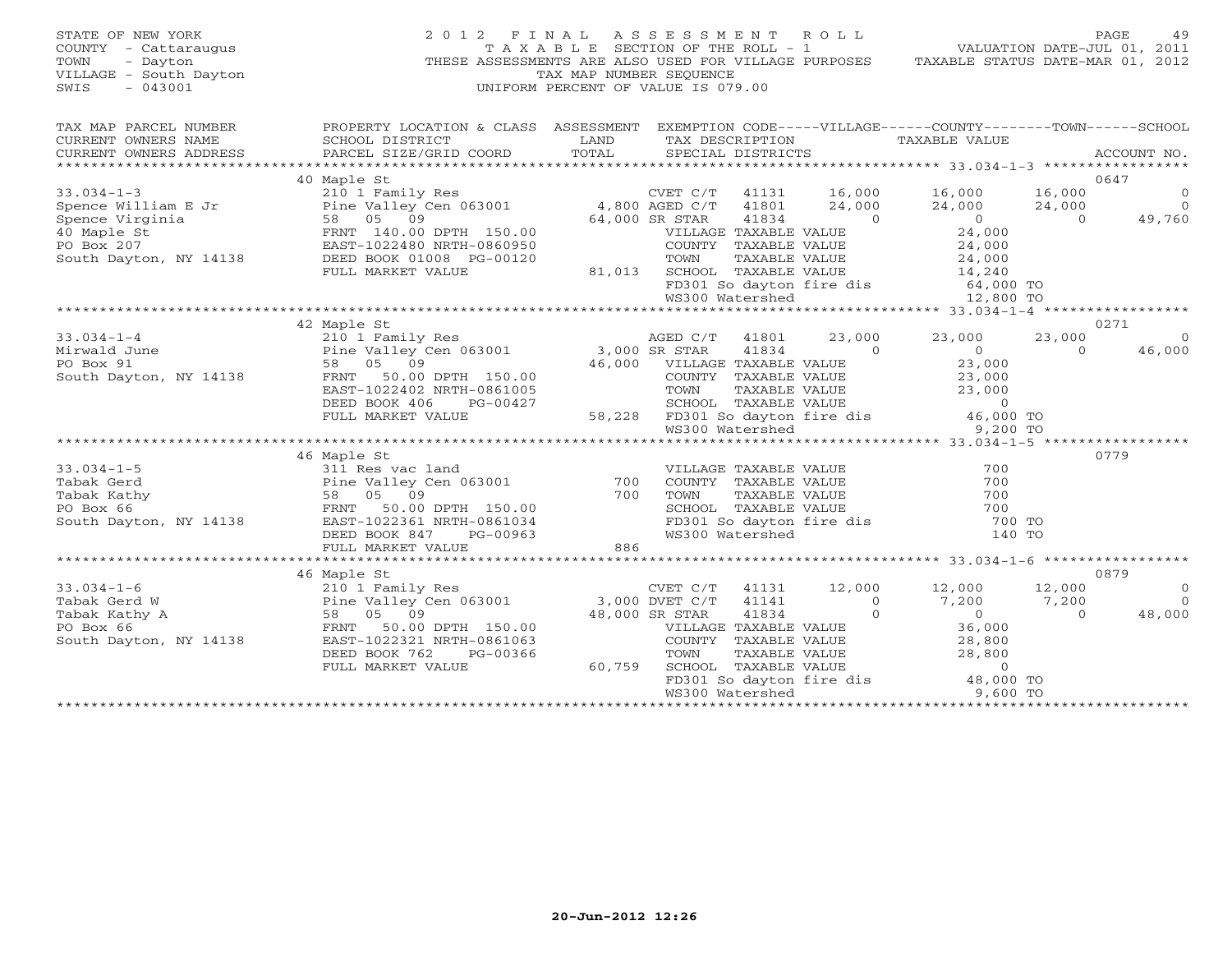## STATE OF NEW YORK 2 0 1 2 F I N A L A S S E S S M E N T R O L L PAGE 50COUNTY - Cattaraugus T A X A B L E SECTION OF THE ROLL - 1<br>TOWN - Dayton - THESE ASSESSMENTS ARE ALSO USED FOR VILLAGE PU<br>VILLAGE - South Dayton - THESE ASSESSMENTS ARE ALSO USED FOR VILLAGE PU THESE ASSESSMENTS ARE ALSO USED FOR VILLAGE PURPOSES TAXABLE STATUS DATE-MAR 01, 2012 VILLAGE - South Dayton TAX MAP NUMBER SEQUENCE<br>SWIS - 043001 SWIS - 043001 UNIFORM PERCENT OF VALUE IS 079.00

VALUATION DATE-JUL 01, 2011

| TAX MAP PARCEL NUMBER<br>CURRENT OWNERS NAME<br>CURRENT OWNERS ADDRESS                                                                                                                                                                             | PROPERTY LOCATION & CLASS ASSESSMENT EXEMPTION CODE-----VILLAGE------COUNTY-------TOWN------SCHOOL<br>SCHOOL DISTRICT<br>PARCEL SIZE/GRID COORD            | LAND<br>TOTAL            | TAX DESCRIPTION TAXABLE VALUE<br>SPECIAL DISTRICTS   |                |                                                                                                                                 | ACCOUNT NO.           |
|----------------------------------------------------------------------------------------------------------------------------------------------------------------------------------------------------------------------------------------------------|------------------------------------------------------------------------------------------------------------------------------------------------------------|--------------------------|------------------------------------------------------|----------------|---------------------------------------------------------------------------------------------------------------------------------|-----------------------|
|                                                                                                                                                                                                                                                    |                                                                                                                                                            |                          |                                                      |                |                                                                                                                                 |                       |
|                                                                                                                                                                                                                                                    | 48 Maple St                                                                                                                                                |                          |                                                      |                |                                                                                                                                 | 1299                  |
| $33.034 - 1 - 7$<br>Tabak Heath G<br>PO Box 431<br>South Dayton, NY 14138                                                                                                                                                                          | 210 1 Family Res<br>Pine Valley Cen 063001 3,200 VILLAGE TAXABLE VALUE<br>58 05 09 27,000 COUNTY TAXABLE VALUE<br>58 05 09<br>FRNT 60.00 DPTH 150.00       |                          | 27,000 COUNTY TAXABLE VALUE<br>TOWN<br>TAXABLE VALUE | $\overline{0}$ | $\overline{0}$<br>27,000<br>$\frac{27,000}{27,000}$                                                                             | $\Omega$<br>24,000    |
|                                                                                                                                                                                                                                                    | FRNT 60.00 DPTH 150.00<br>EAST-1022275 NRTH-0861094 SCHOOL TAXABLE<br>DEED BOOK 00992 PG-00539 FD301 So dayton<br>FULL MARKET VALUE 34,177 WS300 Watershed |                          |                                                      |                | CHOOL TAXABLE VALUE<br>SCHOOL TAXABLE VALUE<br>FD301 So dayton fire dis<br>WS300 Watershed 5,400 TO                             |                       |
|                                                                                                                                                                                                                                                    |                                                                                                                                                            |                          |                                                      |                |                                                                                                                                 |                       |
|                                                                                                                                                                                                                                                    |                                                                                                                                                            |                          |                                                      |                |                                                                                                                                 |                       |
|                                                                                                                                                                                                                                                    | 52 Maple St                                                                                                                                                |                          |                                                      |                |                                                                                                                                 | 0639                  |
|                                                                                                                                                                                                                                                    |                                                                                                                                                            |                          | 41131                                                | $\Omega$       | 6,550                                                                                                                           | $\circ$<br>6,550      |
|                                                                                                                                                                                                                                                    |                                                                                                                                                            |                          | 41141                                                | $\Omega$       | 10,480                                                                                                                          | 10,480<br>$\Omega$    |
|                                                                                                                                                                                                                                                    |                                                                                                                                                            |                          | 41854                                                | $\sim$ 0       | $\overline{0}$                                                                                                                  | $\Omega$<br>24,000    |
|                                                                                                                                                                                                                                                    |                                                                                                                                                            |                          | VILLAGE TAXABLE VALUE                                |                | 26,200                                                                                                                          |                       |
|                                                                                                                                                                                                                                                    |                                                                                                                                                            |                          | COUNTY TAXABLE VALUE                                 |                | 9,170<br>9,170                                                                                                                  |                       |
|                                                                                                                                                                                                                                                    | DEED BOOK 9429 PG-5001                                                                                                                                     |                          |                                                      |                |                                                                                                                                 |                       |
|                                                                                                                                                                                                                                                    | FULL MARKET VALUE                                                                                                                                          |                          |                                                      |                |                                                                                                                                 |                       |
|                                                                                                                                                                                                                                                    |                                                                                                                                                            |                          |                                                      |                | TOWN TAXABLE VALUE 9,170<br>33,165 SCHOOL TAXABLE VALUE 2,200<br>FD301 So dayton fire dis 26,200 TO<br>WS300 Watershed 5,240 TO |                       |
|                                                                                                                                                                                                                                                    |                                                                                                                                                            |                          |                                                      |                |                                                                                                                                 |                       |
|                                                                                                                                                                                                                                                    | 28 Maple St                                                                                                                                                |                          |                                                      |                |                                                                                                                                 | 0679                  |
| $33.034 - 1 - 12$                                                                                                                                                                                                                                  | 710 Manufacture                                                                                                                                            |                          | VILLAGE TAXABLE VALUE                                |                | 799,000                                                                                                                         |                       |
| Cherry Creek Woodcraft Inc. Pine Valley Cen 063001                                                                                                                                                                                                 |                                                                                                                                                            | 25,000                   | COUNTY TAXABLE VALUE                                 |                | 799,000                                                                                                                         |                       |
| PO Box 267                                                                                                                                                                                                                                         | 50 05 09                                                                                                                                                   | $\frac{23,000}{799,000}$ | TOWN<br>TAXABLE VALUE                                |                | 799,000                                                                                                                         |                       |
| NY 14138<br>South Dayton, NY 14138                                                                                                                                                                                                                 | Pilot Ex 10/01/01                                                                                                                                          |                          | SCHOOL TAXABLE VALUE                                 |                | 799,000                                                                                                                         |                       |
|                                                                                                                                                                                                                                                    | ACRES 11.38                                                                                                                                                |                          | FD301 So dayton fire dis                             |                | 799,000 TO                                                                                                                      |                       |
|                                                                                                                                                                                                                                                    | EAST-1023226 NRTH-0861910                                                                                                                                  |                          | WS300 Watershed                                      |                | 159,800 TO                                                                                                                      |                       |
|                                                                                                                                                                                                                                                    | DEED BOOK 5032 PG-4001                                                                                                                                     |                          |                                                      |                |                                                                                                                                 |                       |
|                                                                                                                                                                                                                                                    | FULL MARKET VALUE                                                                                                                                          | 1011,392                 |                                                      |                |                                                                                                                                 |                       |
|                                                                                                                                                                                                                                                    |                                                                                                                                                            |                          |                                                      |                |                                                                                                                                 |                       |
|                                                                                                                                                                                                                                                    | 285 Mill St                                                                                                                                                |                          |                                                      |                |                                                                                                                                 | 0642                  |
|                                                                                                                                                                                                                                                    |                                                                                                                                                            |                          | VILLAGE TAXABLE VALUE                                |                | 36,400                                                                                                                          |                       |
|                                                                                                                                                                                                                                                    |                                                                                                                                                            |                          | COUNTY TAXABLE VALUE                                 |                | $36,400$<br>$36,400$                                                                                                            |                       |
|                                                                                                                                                                                                                                                    |                                                                                                                                                            |                          | TAXABLE VALUE<br>TOWN                                |                |                                                                                                                                 |                       |
| 33.034-1-13.1<br>Hohl Brian J<br>Hohl Melissa L<br>285 Mill St<br>S. Dayton, NY 14138<br>S. Dayton, NY 14138<br>S. Dayton, NY 14138<br>PRNT 148.30 DPTH 123.00<br>EAST-10242766 NRTH-0862132<br>PRNT 148.30 DPTH 123.00<br>EAST-1024276 NRTH-08621 |                                                                                                                                                            |                          |                                                      |                | SCHOOL TAXABLE VALUE 36,400<br>FD301 So dayton fire dis 36,400 TO<br>WS300 Watershed 7,280 TO                                   |                       |
|                                                                                                                                                                                                                                                    | DEED BOOK 12263 PG-3001                                                                                                                                    |                          |                                                      |                |                                                                                                                                 |                       |
|                                                                                                                                                                                                                                                    | FULL MARKET VALUE                                                                                                                                          | 46,076                   |                                                      |                |                                                                                                                                 |                       |
|                                                                                                                                                                                                                                                    |                                                                                                                                                            |                          |                                                      |                |                                                                                                                                 |                       |
|                                                                                                                                                                                                                                                    | 281 Mill St                                                                                                                                                |                          |                                                      |                |                                                                                                                                 | 1388                  |
| $33.034 - 1 - 13.2$                                                                                                                                                                                                                                | 210 1 Family Res                                                                                                                                           |                          | RES STAR 41854                                       | $\overline{0}$ | $\overline{0}$                                                                                                                  | $\cap$<br>24,000      |
|                                                                                                                                                                                                                                                    |                                                                                                                                                            |                          |                                                      |                |                                                                                                                                 |                       |
| Duntley Kevin R<br>Duntley Luise M<br>281 Mill St<br>S. Dayton, NY 14138                                                                                                                                                                           | Pine Valley Cen 063001 9,000 VILLAGE TAXABLE VALUE<br>50 05 09 58,300 COUNTY TAXABLE VALUE                                                                 |                          | COUNTY TAXABLE VALUE                                 |                |                                                                                                                                 |                       |
|                                                                                                                                                                                                                                                    | 4.80<br>ACRES                                                                                                                                              |                          | TOWN<br>TAXABLE VALUE                                |                |                                                                                                                                 |                       |
|                                                                                                                                                                                                                                                    | EAST-1023915 NRTH-0861813<br>DEED BOOK 12136 PG-8001                                                                                                       |                          | SCHOOL TAXABLE VALUE                                 |                | 58,300<br>34,300                                                                                                                |                       |
|                                                                                                                                                                                                                                                    |                                                                                                                                                            |                          |                                                      |                | FD301 So dayton fire dis 58,300 TO<br>WS300 Watershed 11.660 TO                                                                 |                       |
|                                                                                                                                                                                                                                                    | FULL MARKET VALUE                                                                                                                                          |                          | 73,797 WS300 Watershed                               |                | 11,660 TO                                                                                                                       | <b>++++++++++++++</b> |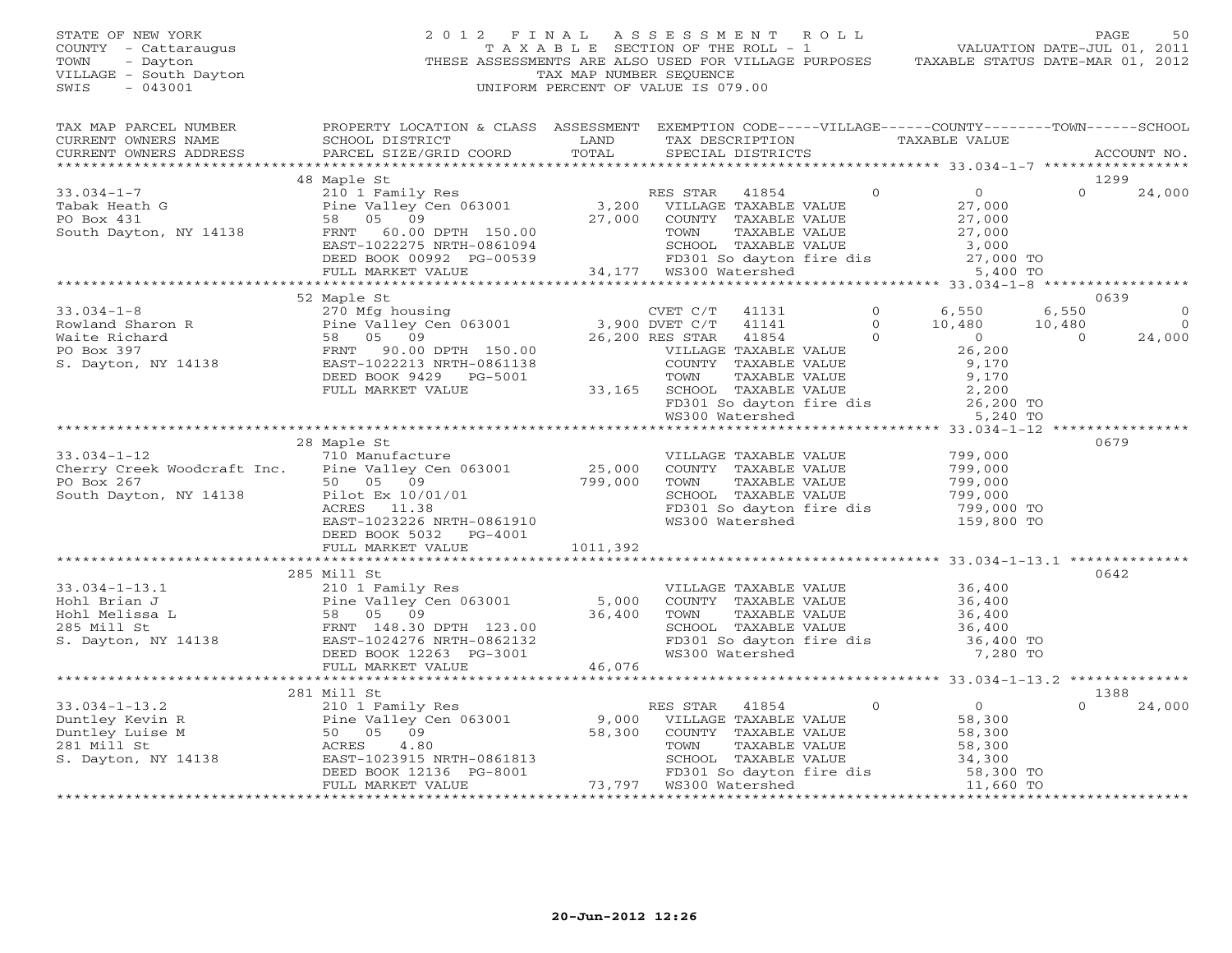STATE OF NEW YORK 2 0 1 2 F I N A L A S S E S S M E N T R O L L PAGE 51 COUNTY - Cattaraugus T A X A B L E SECTION OF THE ROLL - 1 VALUATION DATE-JUL 01, 2011 TOWN - Dayton - Dayton 1999<br>
THESE ASSESSMENTS ARE ALSO USED FOR VILLAGE PURPOSES TAXABLE STATUS DATE-MAR 01, 2012<br>
TAX MAP NUMBER SEQUENCE VILLAGE - South Dayton TAX MAP NUMBER SEQUENCE<br>SWIS - 043001 SWIS - 043001 UNIFORM PERCENT OF VALUE IS 079.00

|                                                                                                                                                                                                                                           | $\begin{array}{ccccccccc}\n\text{CURRENT} & \text{OWIERS} & \text{NALE} & \text{SCHOOL} & \text{DISTRICT} & \text{LAND} & \text{TAX} & \text{DESCRIPTION} & \text{TAXABLE VALUE} & \text{ACCOUNT NO.} \end{array}$                                                                                                                                                                                                                        |                            |
|-------------------------------------------------------------------------------------------------------------------------------------------------------------------------------------------------------------------------------------------|-------------------------------------------------------------------------------------------------------------------------------------------------------------------------------------------------------------------------------------------------------------------------------------------------------------------------------------------------------------------------------------------------------------------------------------------|----------------------------|
| 245 Mill St                                                                                                                                                                                                                               |                                                                                                                                                                                                                                                                                                                                                                                                                                           | 0896                       |
|                                                                                                                                                                                                                                           | $\begin{tabular}{lllllllllll} \text{33.034--1--14} & \text{245 Mill St} & \text{2101 Family Res} & \text{RES STAR} & \text{41854} & 0 & 0 \\ & \text{2101 Family Res} & \text{RES STAR} & \text{41854} & 0 & 0 \\ \text{Olmstead Quentin} & \text{Pine Valley Cen 063001} & 6,600 & \text{VILLAGE TAXABLE VALUE} & 37,500 \\ \text{245 Mill St} & 58 & 05 & 09 & 37,500 & \text{COUNTY TAXABLE VALUE} & 37,500 \\ \text{South Dayton, NY$ | $0 \t 24,000$              |
|                                                                                                                                                                                                                                           |                                                                                                                                                                                                                                                                                                                                                                                                                                           |                            |
| Mill St                                                                                                                                                                                                                                   |                                                                                                                                                                                                                                                                                                                                                                                                                                           | 0726                       |
| 227 Mill St                                                                                                                                                                                                                               |                                                                                                                                                                                                                                                                                                                                                                                                                                           | 0850                       |
|                                                                                                                                                                                                                                           |                                                                                                                                                                                                                                                                                                                                                                                                                                           |                            |
|                                                                                                                                                                                                                                           |                                                                                                                                                                                                                                                                                                                                                                                                                                           |                            |
|                                                                                                                                                                                                                                           |                                                                                                                                                                                                                                                                                                                                                                                                                                           |                            |
| 219 Mill St                                                                                                                                                                                                                               | 33.034-1-17<br>219 Mill St 210 1 Family Res RES STAR 41854 0<br>219 Mill St 58 05 09 28,000 COUNTY TAXABLE VALUE 28,000<br>219 Mill St 58 05 09 28,000 COUNTY TAXABLE VALUE 28,000<br>28,000 COUNTY TAXABLE VALUE 28,000<br>28,000 COU                                                                                                                                                                                                    | 0878<br>$\Omega$<br>24,000 |
|                                                                                                                                                                                                                                           |                                                                                                                                                                                                                                                                                                                                                                                                                                           |                            |
| Mill St<br>33.034-1-18<br>Austin Milling Co Inc and Milling Co Inc and Milling Co Inc and Milling Co Inc and Milling Co Inc and Milling Co Inc and Milling Co Inc and Milling Co Inc and Milling Co Inc and Milling Co Inc and Milling Co | VILLAGE TAXABLE VALUE<br>COUNTY TAXABLE VALUE 33,400<br>TOWN TAXABLE VALUE 33,400<br>SCHOOL TAXABLE VALUE 33,400<br>FD301 So dayton fire dis 33,400 TO<br>WS300 Watershed 6,680 TO                                                                                                                                                                                                                                                        | 0650                       |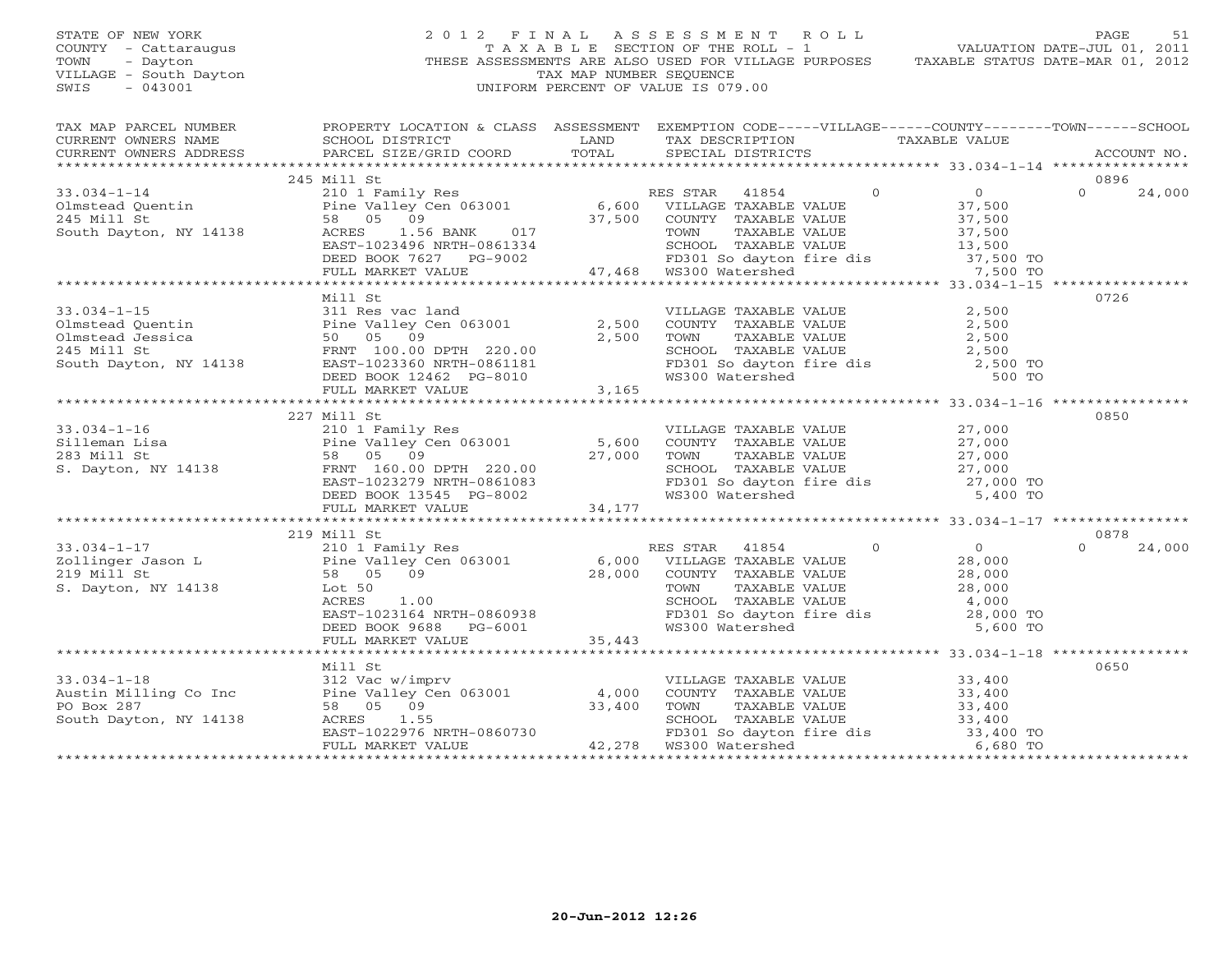STATE OF NEW YORK 2 0 1 2 F I N A L A S S E S S M E N T R O L L PAGE 52 COUNTY - Cattaraugus T A X A B L E SECTION OF THE ROLL - 1 VALUATION DATE-JUL 01, 2011 TOWN - Dayton - Dayton 1999<br>
THESE ASSESSMENTS ARE ALSO USED FOR VILLAGE PURPOSES TAXABLE STATUS DATE-MAR 01, 2012<br>
TAX MAP NUMBER SEQUENCE VILLAGE - South Dayton TAX MAP NUMBER SEQUENCE<br>SWIS - 043001 SWIS - 043001 UNIFORM PERCENT OF VALUE IS 079.00

| TAX MAP PARCEL NUMBER<br>CURRENT OWNERS NAME<br>CURRENT OWNERS ADDRESS                                                                                                                                                                                       | PROPERTY LOCATION & CLASS ASSESSMENT EXEMPTION CODE-----VILLAGE------COUNTY-------TOWN------SCHOOL<br>SCHOOL DISTRICT<br>PARCEL SIZE/GRID COORD        | LAND<br>TOTAL |                                                                          |                                                          | TAX DESCRIPTION TAXABLE VALUE SPECIAL DISTRICTS                                                                                                                                                      | ACCOUNT NO.                                                   |
|--------------------------------------------------------------------------------------------------------------------------------------------------------------------------------------------------------------------------------------------------------------|--------------------------------------------------------------------------------------------------------------------------------------------------------|---------------|--------------------------------------------------------------------------|----------------------------------------------------------|------------------------------------------------------------------------------------------------------------------------------------------------------------------------------------------------------|---------------------------------------------------------------|
|                                                                                                                                                                                                                                                              |                                                                                                                                                        |               |                                                                          |                                                          |                                                                                                                                                                                                      |                                                               |
|                                                                                                                                                                                                                                                              | 60 Pine St                                                                                                                                             |               |                                                                          |                                                          |                                                                                                                                                                                                      | 0847                                                          |
| $33.034 - 2 - 1$<br>Cortright John<br>60 Pine St<br>58 05 09<br>5. Dayton, NY 14138<br>7. Cortright John<br>58 05 09<br>FRNT 60.00 DPTH 213.00<br>52. PRNT 60.00 DPTH 213.00                                                                                 | 210 1 Family Res<br>Pine Valley Cen 063001 3,600 VILLAGE TAXABLE VALUE<br>58 05 09 35,000 COUNTY TAXABLE VALUE<br>FRNT 60.00 DPTH 213.00 35,000 metrix |               |                                                                          |                                                          |                                                                                                                                                                                                      | $\Omega$<br>24,000                                            |
|                                                                                                                                                                                                                                                              |                                                                                                                                                        |               |                                                                          |                                                          |                                                                                                                                                                                                      |                                                               |
|                                                                                                                                                                                                                                                              |                                                                                                                                                        |               |                                                                          |                                                          |                                                                                                                                                                                                      |                                                               |
|                                                                                                                                                                                                                                                              | 110 Mechanic St                                                                                                                                        |               |                                                                          |                                                          |                                                                                                                                                                                                      | 0744                                                          |
| $33.034 - 2 - 2$<br>Howard Donald<br>Howard Donald<br>Howard Carol 58 05 09<br>PO Box 302<br>South Dayton, NY 14138<br>TRIT 200.00 DPTH 162.00<br>TRIT 200.00 DPTH 162.00<br>CONSILERED 0.38<br>TRIT 200.00 DPTH 162.00                                      | 270 Mfg housing<br>EAST-1023105 NRTH-0860126<br>DEED BOOK 00685 PG-00261                                                                               |               | VILLAGE TAXABLE VALUE<br>COUNTY TAXABLE VALUE<br>TOWN                    | TAXABLE VALUE                                            | 8,000<br>8,000<br>8,000<br>TOWN TAXABLE VALUE 8,000<br>SCHOOL TAXABLE VALUE 8,000<br>FD301 So dayton fire dis 8,000 TO<br>WS300 Watershed 1,600 TO                                                   |                                                               |
|                                                                                                                                                                                                                                                              | FULL MARKET VALUE                                                                                                                                      | 10,127        |                                                                          |                                                          |                                                                                                                                                                                                      |                                                               |
|                                                                                                                                                                                                                                                              |                                                                                                                                                        |               |                                                                          |                                                          |                                                                                                                                                                                                      |                                                               |
|                                                                                                                                                                                                                                                              | 4 Maple St                                                                                                                                             |               |                                                                          |                                                          |                                                                                                                                                                                                      | 0645                                                          |
|                                                                                                                                                                                                                                                              |                                                                                                                                                        |               | RES STAR 41854                                                           | $\Omega$                                                 | $\begin{array}{c} 0 \\ 44,800 \end{array}$<br>44,800<br>44,800<br>SCHOOL TAXABLE VALUE 20,800<br>FD301 So dayton fire dis 44,800 TO<br>WS300 Watershed 8,960 TO                                      | $\Omega$<br>24,000                                            |
|                                                                                                                                                                                                                                                              |                                                                                                                                                        |               |                                                                          |                                                          |                                                                                                                                                                                                      |                                                               |
| 33.034-2-4<br>33.034-2-4<br>White Christopher L Pine Valley Cen 063001<br>6 Maple St<br>White Christopher L Pine Valley Cen 063001<br>Fine Valley Cen 063001<br>Fine Valley Cen 063001<br>33,700<br>2015 2015 2020123 NRTH-0860468<br>Lockport,              |                                                                                                                                                        |               |                                                                          |                                                          |                                                                                                                                                                                                      | 0865<br>$\cap$<br>24,000                                      |
|                                                                                                                                                                                                                                                              |                                                                                                                                                        |               |                                                                          |                                                          |                                                                                                                                                                                                      |                                                               |
|                                                                                                                                                                                                                                                              | 206 Mill St                                                                                                                                            |               | CVET C/T                                                                 |                                                          | 41131 12,975 12,975                                                                                                                                                                                  | 0913<br>12,975<br>$\circ$                                     |
| 33.034-2-5<br>Tyma Richard L<br>Tyma Linda<br>Pine Valley Cen 063001<br>PO Box 17<br>South Dayton, NY 14138<br>PU BOK 833<br>DEED BOOK 833<br>PU BOR 33.034-2-5<br>PO BOR 21.00 DPTH 125.00<br>SR STAR<br>SR STAR<br>SR STAR<br>VILLAGE<br>DEED BOOK 833<br> | FULL MARKET VALUE                                                                                                                                      | 65,696        | 41141<br>41801<br>41834<br>VILLAGE TAXABLE VALUE<br>COUNTY TAXABLE VALUE | $12, 9, 7$<br>2, 595<br>$\cdot$ 2, 716<br>$\overline{0}$ | 2,595<br>12,716<br>$\overline{0}$                                                                                                                                                                    | $\Omega$<br>2,595<br>12,716<br>$\Omega$<br>$\Omega$<br>49,760 |
|                                                                                                                                                                                                                                                              |                                                                                                                                                        |               |                                                                          |                                                          | X STAR (41634)<br>VILLAGE TAXABLE VALUE<br>COUNTY TAXABLE VALUE 23,614<br>TOWN TAXABLE VALUE 23,614<br>SCHOOL TAXABLE VALUE 2,140<br>FD301 So dayton fire dis 51,900 TO<br>WS300 Watershed 10,380 TO |                                                               |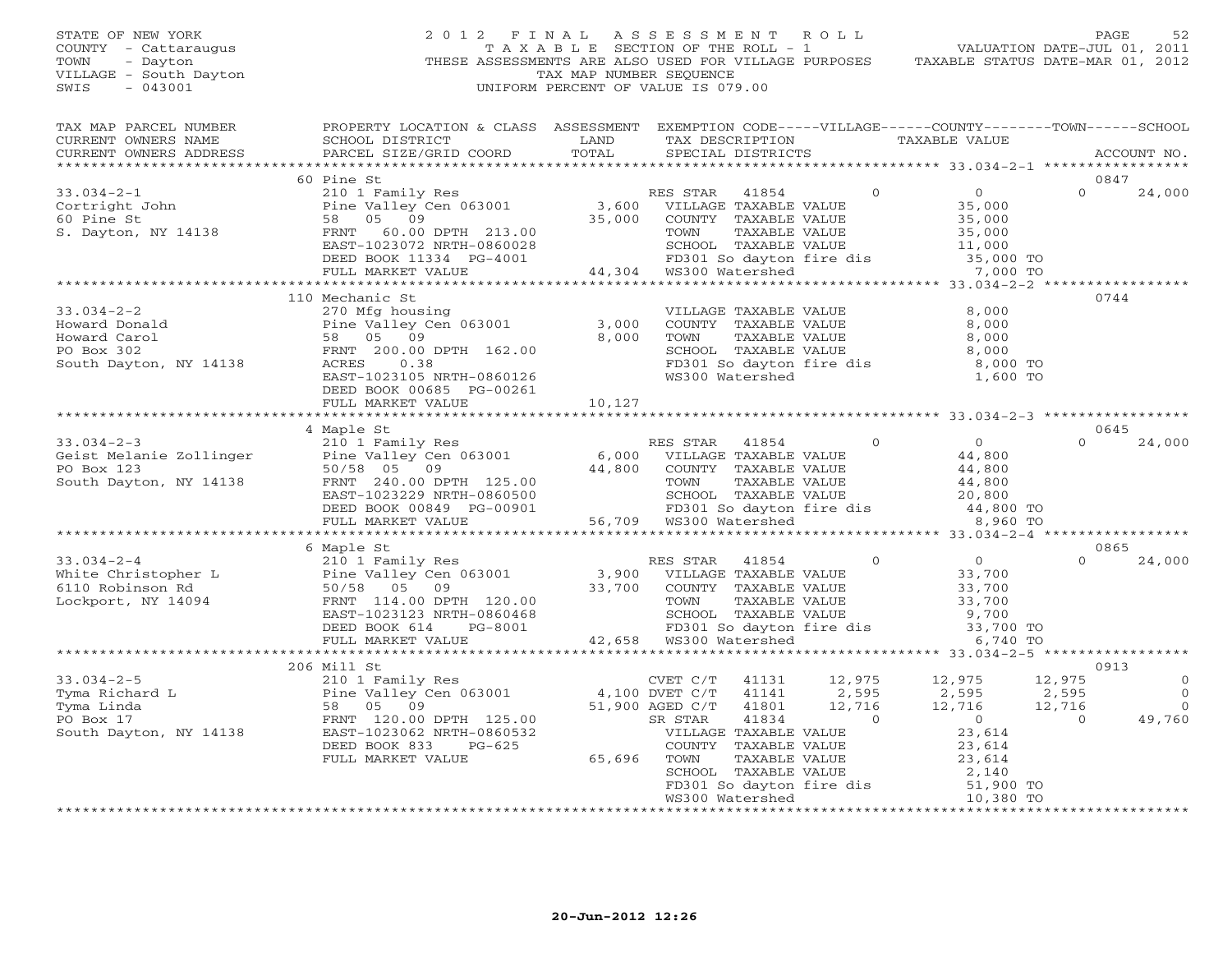# STATE OF NEW YORK 2 0 1 2 F I N A L A S S E S S M E N T R O L L PAGE 53 COUNTY - Cattaraugus T A X A B L E SECTION OF THE ROLL - 1 VALUATION DATE-JUL 01, 2011 TOWN - Dayton - Dayton 1999<br>
THESE ASSESSMENTS ARE ALSO USED FOR VILLAGE PURPOSES TAXABLE STATUS DATE-MAR 01, 2012<br>
TAX MAP NUMBER SEQUENCE VILLAGE - South Dayton TAX MAP NUMBER SEQUENCE<br>SWIS - 043001 SWIS - 043001 UNIFORM PERCENT OF VALUE IS 079.00

| TAX MAP PARCEL NUMBER | PROPERTY LOCATION & CLASS ASSESSMENT EXEMPTION CODE-----VILLAGE------COUNTY-------TOWN------SCHOOL<br>CURRENT OWNERS NAME SCHOOL DISTRICT<br>CURRENT OWNERS ADDRESS PARCEL SIZE/GRID COORD                                                                        | LAND |  | TAX DESCRIPTION TAXABLE VALUE |                |                |
|-----------------------|-------------------------------------------------------------------------------------------------------------------------------------------------------------------------------------------------------------------------------------------------------------------|------|--|-------------------------------|----------------|----------------|
|                       |                                                                                                                                                                                                                                                                   |      |  |                               |                |                |
|                       |                                                                                                                                                                                                                                                                   |      |  |                               |                |                |
|                       | 210 Mill St                                                                                                                                                                                                                                                       |      |  |                               | 0812           |                |
|                       |                                                                                                                                                                                                                                                                   |      |  |                               |                |                |
|                       |                                                                                                                                                                                                                                                                   |      |  |                               |                |                |
|                       |                                                                                                                                                                                                                                                                   |      |  |                               |                |                |
|                       |                                                                                                                                                                                                                                                                   |      |  |                               |                |                |
|                       |                                                                                                                                                                                                                                                                   |      |  |                               |                |                |
|                       |                                                                                                                                                                                                                                                                   |      |  |                               |                |                |
|                       |                                                                                                                                                                                                                                                                   |      |  |                               |                |                |
|                       |                                                                                                                                                                                                                                                                   |      |  |                               |                |                |
|                       | 214 Mill St                                                                                                                                                                                                                                                       |      |  |                               |                | 0840           |
|                       | 33.034-2-7<br>Sandy Richard D<br>214 Mill St<br>210 1 Family Res<br>210 1 Family Res<br>214 Mill St<br>214 Mill St<br>214 Mill St<br>214 Mill St<br>214 Mill St<br>216 Mill St<br>216 Mill St<br>216 Mill St<br>26.00<br>26,805<br>26,805<br>26,805<br>26,805<br> |      |  |                               | 6.495          | $\overline{0}$ |
|                       |                                                                                                                                                                                                                                                                   |      |  |                               | $\overline{0}$ | 43,300         |
|                       |                                                                                                                                                                                                                                                                   |      |  |                               |                |                |
|                       |                                                                                                                                                                                                                                                                   |      |  |                               |                |                |
|                       |                                                                                                                                                                                                                                                                   |      |  |                               |                |                |
|                       |                                                                                                                                                                                                                                                                   |      |  |                               |                |                |
|                       |                                                                                                                                                                                                                                                                   |      |  |                               |                |                |
|                       |                                                                                                                                                                                                                                                                   |      |  |                               |                |                |
|                       |                                                                                                                                                                                                                                                                   |      |  |                               |                |                |
|                       | 211 Mechanic St                                                                                                                                                                                                                                                   |      |  |                               |                | 0890           |
|                       |                                                                                                                                                                                                                                                                   |      |  |                               |                |                |
|                       |                                                                                                                                                                                                                                                                   |      |  |                               |                |                |
|                       |                                                                                                                                                                                                                                                                   |      |  |                               |                |                |
|                       |                                                                                                                                                                                                                                                                   |      |  |                               |                |                |
|                       |                                                                                                                                                                                                                                                                   |      |  |                               |                |                |
|                       |                                                                                                                                                                                                                                                                   |      |  |                               |                |                |
|                       |                                                                                                                                                                                                                                                                   |      |  |                               |                |                |
|                       |                                                                                                                                                                                                                                                                   |      |  |                               |                |                |
|                       | 258 Mill St                                                                                                                                                                                                                                                       |      |  |                               |                | 0641           |
|                       |                                                                                                                                                                                                                                                                   |      |  |                               |                | $\overline{0}$ |
|                       |                                                                                                                                                                                                                                                                   |      |  |                               |                | 24,000         |
|                       |                                                                                                                                                                                                                                                                   |      |  |                               |                | 1,000          |
|                       |                                                                                                                                                                                                                                                                   |      |  |                               |                |                |
|                       |                                                                                                                                                                                                                                                                   |      |  |                               |                |                |
|                       |                                                                                                                                                                                                                                                                   |      |  |                               |                |                |
|                       |                                                                                                                                                                                                                                                                   |      |  |                               |                |                |
|                       |                                                                                                                                                                                                                                                                   |      |  |                               |                |                |
|                       |                                                                                                                                                                                                                                                                   |      |  |                               |                |                |
|                       |                                                                                                                                                                                                                                                                   |      |  |                               |                |                |
|                       |                                                                                                                                                                                                                                                                   |      |  |                               |                | 0805           |
|                       | 33.034-2-10<br>33.034-2-10<br>33.034-2-10<br>341 Rural res&ag<br>238 Mill St<br>238 Mill St<br>238 Mill St<br>238 Mill St<br>238 Mill St<br>238 Mill St<br>238 Mill St<br>238 Mill St<br>238 Mill St<br>23.000<br>238 Mill St<br>23.000<br>238 Mill St<br>23.     |      |  |                               | $\Omega$       | 24,000         |
|                       |                                                                                                                                                                                                                                                                   |      |  |                               |                |                |
|                       |                                                                                                                                                                                                                                                                   |      |  |                               |                |                |
|                       |                                                                                                                                                                                                                                                                   |      |  |                               |                |                |
|                       |                                                                                                                                                                                                                                                                   |      |  |                               |                |                |
|                       |                                                                                                                                                                                                                                                                   |      |  |                               |                |                |
|                       |                                                                                                                                                                                                                                                                   |      |  |                               |                |                |
|                       |                                                                                                                                                                                                                                                                   |      |  |                               |                |                |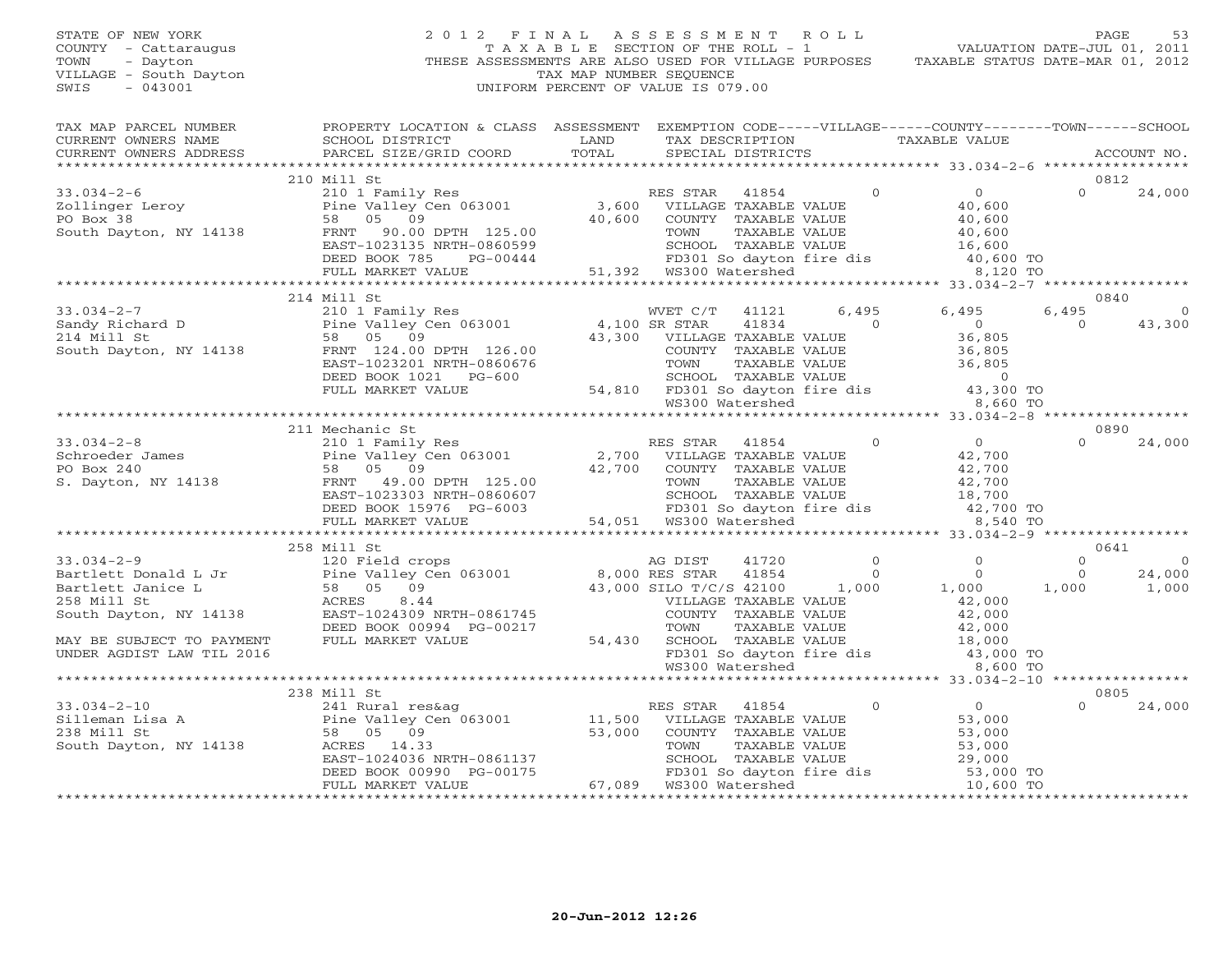# STATE OF NEW YORK 2 0 1 2 F I N A L A S S E S S M E N T R O L L PAGE 54 COUNTY - Cattaraugus T A X A B L E SECTION OF THE ROLL - 1 VALUATION DATE-JUL 01, 2011 TOWN - Dayton - Dayton 1999<br>
THESE ASSESSMENTS ARE ALSO USED FOR VILLAGE PURPOSES TAXABLE STATUS DATE-MAR 01, 2012<br>
TAX MAP NUMBER SEQUENCE VILLAGE - South Dayton TAX MAP NUMBER SEQUENCE<br>SWIS - 043001 SWIS - 043001 UNIFORM PERCENT OF VALUE IS 079.00

| TAX MAP PARCEL NUMBER                                                                                                                                                                                                                                                                                                                                                                 | PROPERTY LOCATION & CLASS ASSESSMENT EXEMPTION CODE-----VILLAGE------COUNTY-------TOWN------SCHOOL |                                                                                                                                                                                                                                                    |                   |          |             |
|---------------------------------------------------------------------------------------------------------------------------------------------------------------------------------------------------------------------------------------------------------------------------------------------------------------------------------------------------------------------------------------|----------------------------------------------------------------------------------------------------|----------------------------------------------------------------------------------------------------------------------------------------------------------------------------------------------------------------------------------------------------|-------------------|----------|-------------|
|                                                                                                                                                                                                                                                                                                                                                                                       |                                                                                                    | TAX DESCRIPTION TAXABLE VALUE                                                                                                                                                                                                                      |                   |          |             |
|                                                                                                                                                                                                                                                                                                                                                                                       |                                                                                                    | SPECIAL DISTRICTS                                                                                                                                                                                                                                  |                   |          | ACCOUNT NO. |
|                                                                                                                                                                                                                                                                                                                                                                                       |                                                                                                    |                                                                                                                                                                                                                                                    |                   |          |             |
|                                                                                                                                                                                                                                                                                                                                                                                       | 202 Mechanic St                                                                                    |                                                                                                                                                                                                                                                    |                   | 0743     |             |
|                                                                                                                                                                                                                                                                                                                                                                                       |                                                                                                    |                                                                                                                                                                                                                                                    |                   |          |             |
|                                                                                                                                                                                                                                                                                                                                                                                       |                                                                                                    |                                                                                                                                                                                                                                                    |                   |          |             |
|                                                                                                                                                                                                                                                                                                                                                                                       |                                                                                                    |                                                                                                                                                                                                                                                    |                   |          |             |
|                                                                                                                                                                                                                                                                                                                                                                                       |                                                                                                    |                                                                                                                                                                                                                                                    |                   |          |             |
|                                                                                                                                                                                                                                                                                                                                                                                       |                                                                                                    |                                                                                                                                                                                                                                                    |                   |          |             |
|                                                                                                                                                                                                                                                                                                                                                                                       |                                                                                                    |                                                                                                                                                                                                                                                    |                   |          |             |
|                                                                                                                                                                                                                                                                                                                                                                                       |                                                                                                    |                                                                                                                                                                                                                                                    |                   |          |             |
|                                                                                                                                                                                                                                                                                                                                                                                       |                                                                                                    |                                                                                                                                                                                                                                                    |                   |          |             |
|                                                                                                                                                                                                                                                                                                                                                                                       | Pine St                                                                                            |                                                                                                                                                                                                                                                    |                   | 0831     |             |
|                                                                                                                                                                                                                                                                                                                                                                                       |                                                                                                    |                                                                                                                                                                                                                                                    | 41720 3,414 3,414 | 3,414    | 3,414       |
|                                                                                                                                                                                                                                                                                                                                                                                       |                                                                                                    |                                                                                                                                                                                                                                                    |                   |          |             |
|                                                                                                                                                                                                                                                                                                                                                                                       |                                                                                                    |                                                                                                                                                                                                                                                    |                   |          |             |
|                                                                                                                                                                                                                                                                                                                                                                                       |                                                                                                    |                                                                                                                                                                                                                                                    |                   |          |             |
|                                                                                                                                                                                                                                                                                                                                                                                       |                                                                                                    |                                                                                                                                                                                                                                                    |                   |          |             |
|                                                                                                                                                                                                                                                                                                                                                                                       |                                                                                                    |                                                                                                                                                                                                                                                    |                   |          |             |
| 33.034-2-12.1<br>Richter Raymond R<br>Raymond B<br>Raymond 58-05-09<br>Richter Family Ii ACRES 12.00<br>6861 Route 62<br>Conewango Valley, NY 14726<br>DEED BOOK 00965 PG-00189<br>FULL MARKET VALUE<br>FULL MARKET VALUE<br>PULL MARKET VALUE<br>9,                                                                                                                                  |                                                                                                    | VILLAGE TAXABLE VALUE<br>COUNTY TAXABLE VALUE<br>TOWN TAXABLE VALUE<br>TOWN TAXABLE VALUE<br>SCHOOL TAXABLE VALUE<br>FD301 So dayton fire dis<br>WS300 Watershed<br>The dis<br>The CONS300 Watershed<br>The CONS300 Watershed<br>The CONS300 Water |                   |          |             |
| MAY BE SUBJECT TO PAYMENT                                                                                                                                                                                                                                                                                                                                                             |                                                                                                    |                                                                                                                                                                                                                                                    |                   |          |             |
| UNDER AGDIST LAW TIL 2016                                                                                                                                                                                                                                                                                                                                                             |                                                                                                    |                                                                                                                                                                                                                                                    |                   |          |             |
|                                                                                                                                                                                                                                                                                                                                                                                       |                                                                                                    |                                                                                                                                                                                                                                                    |                   |          |             |
|                                                                                                                                                                                                                                                                                                                                                                                       | 46 Pine St                                                                                         |                                                                                                                                                                                                                                                    |                   | 1256     |             |
| 33.034-2-12.2<br>Richter Michael R<br>PO Box 228<br>South Dayton, NY 14138<br>The Valley Cen 063001<br>210 1 Family Res<br>PO Box 228<br>50-05-09<br>24.000<br>South Dayton, NY 14138<br>RES STAR 41854<br>26 PO BOX 228<br>28,000<br>24,000<br>South Day                                                                                                                             |                                                                                                    |                                                                                                                                                                                                                                                    |                   | $\cap$   | 24,000      |
|                                                                                                                                                                                                                                                                                                                                                                                       |                                                                                                    |                                                                                                                                                                                                                                                    |                   |          |             |
|                                                                                                                                                                                                                                                                                                                                                                                       |                                                                                                    |                                                                                                                                                                                                                                                    |                   |          |             |
|                                                                                                                                                                                                                                                                                                                                                                                       |                                                                                                    |                                                                                                                                                                                                                                                    |                   |          |             |
|                                                                                                                                                                                                                                                                                                                                                                                       |                                                                                                    |                                                                                                                                                                                                                                                    |                   |          |             |
|                                                                                                                                                                                                                                                                                                                                                                                       |                                                                                                    |                                                                                                                                                                                                                                                    |                   |          |             |
|                                                                                                                                                                                                                                                                                                                                                                                       |                                                                                                    |                                                                                                                                                                                                                                                    |                   |          |             |
|                                                                                                                                                                                                                                                                                                                                                                                       |                                                                                                    |                                                                                                                                                                                                                                                    |                   |          |             |
|                                                                                                                                                                                                                                                                                                                                                                                       | 108 Oak St                                                                                         |                                                                                                                                                                                                                                                    |                   | 0869     |             |
| $33.034 - 3 - 1.1$                                                                                                                                                                                                                                                                                                                                                                    | 270 Mfg housing                                                                                    |                                                                                                                                                                                                                                                    |                   |          |             |
|                                                                                                                                                                                                                                                                                                                                                                                       |                                                                                                    |                                                                                                                                                                                                                                                    |                   |          |             |
|                                                                                                                                                                                                                                                                                                                                                                                       |                                                                                                    |                                                                                                                                                                                                                                                    |                   |          |             |
|                                                                                                                                                                                                                                                                                                                                                                                       |                                                                                                    | VILLAGE TAXABLE VALUE $40,000$<br>COUNTY TAXABLE VALUE $40,000$<br>TOWN TAXABLE VALUE $40,000$<br>SCHOOL TAXABLE VALUE $40,000$                                                                                                                    |                   |          |             |
|                                                                                                                                                                                                                                                                                                                                                                                       |                                                                                                    |                                                                                                                                                                                                                                                    |                   |          |             |
|                                                                                                                                                                                                                                                                                                                                                                                       |                                                                                                    |                                                                                                                                                                                                                                                    |                   |          |             |
|                                                                                                                                                                                                                                                                                                                                                                                       |                                                                                                    |                                                                                                                                                                                                                                                    |                   |          |             |
|                                                                                                                                                                                                                                                                                                                                                                                       |                                                                                                    |                                                                                                                                                                                                                                                    |                   |          |             |
|                                                                                                                                                                                                                                                                                                                                                                                       | 17 Mill St                                                                                         |                                                                                                                                                                                                                                                    |                   | 0870     |             |
|                                                                                                                                                                                                                                                                                                                                                                                       |                                                                                                    |                                                                                                                                                                                                                                                    |                   | $\Omega$ | 24,000      |
|                                                                                                                                                                                                                                                                                                                                                                                       |                                                                                                    |                                                                                                                                                                                                                                                    |                   |          |             |
|                                                                                                                                                                                                                                                                                                                                                                                       |                                                                                                    |                                                                                                                                                                                                                                                    |                   |          |             |
|                                                                                                                                                                                                                                                                                                                                                                                       |                                                                                                    |                                                                                                                                                                                                                                                    |                   |          |             |
|                                                                                                                                                                                                                                                                                                                                                                                       |                                                                                                    |                                                                                                                                                                                                                                                    |                   |          |             |
|                                                                                                                                                                                                                                                                                                                                                                                       |                                                                                                    |                                                                                                                                                                                                                                                    |                   |          |             |
| $\begin{tabular}{lllllllllllll} \text{33.034-3-1.2} & & & & 17 \text{ Mill St} & & & & \text{RES STRR} & 41854 & & & 0 & & 0 \\ \text{Pass STRR} & 41854 & & & 0 & & 0 & 0 & 0 \\ \text{Pass STRR} & 41854 & & & 0 & & 0 & 0 & 0 \\ \text{PO Box 403} & & & 58 & 05 & 09 & & 61,300 & \text{COUNTY TAXABLE VALUE} & & 61,300 \\ \text{S. Dayton, NY 14138} & & & 58 & 05 & 09 & & 61$ |                                                                                                    |                                                                                                                                                                                                                                                    |                   |          |             |
|                                                                                                                                                                                                                                                                                                                                                                                       |                                                                                                    |                                                                                                                                                                                                                                                    |                   |          |             |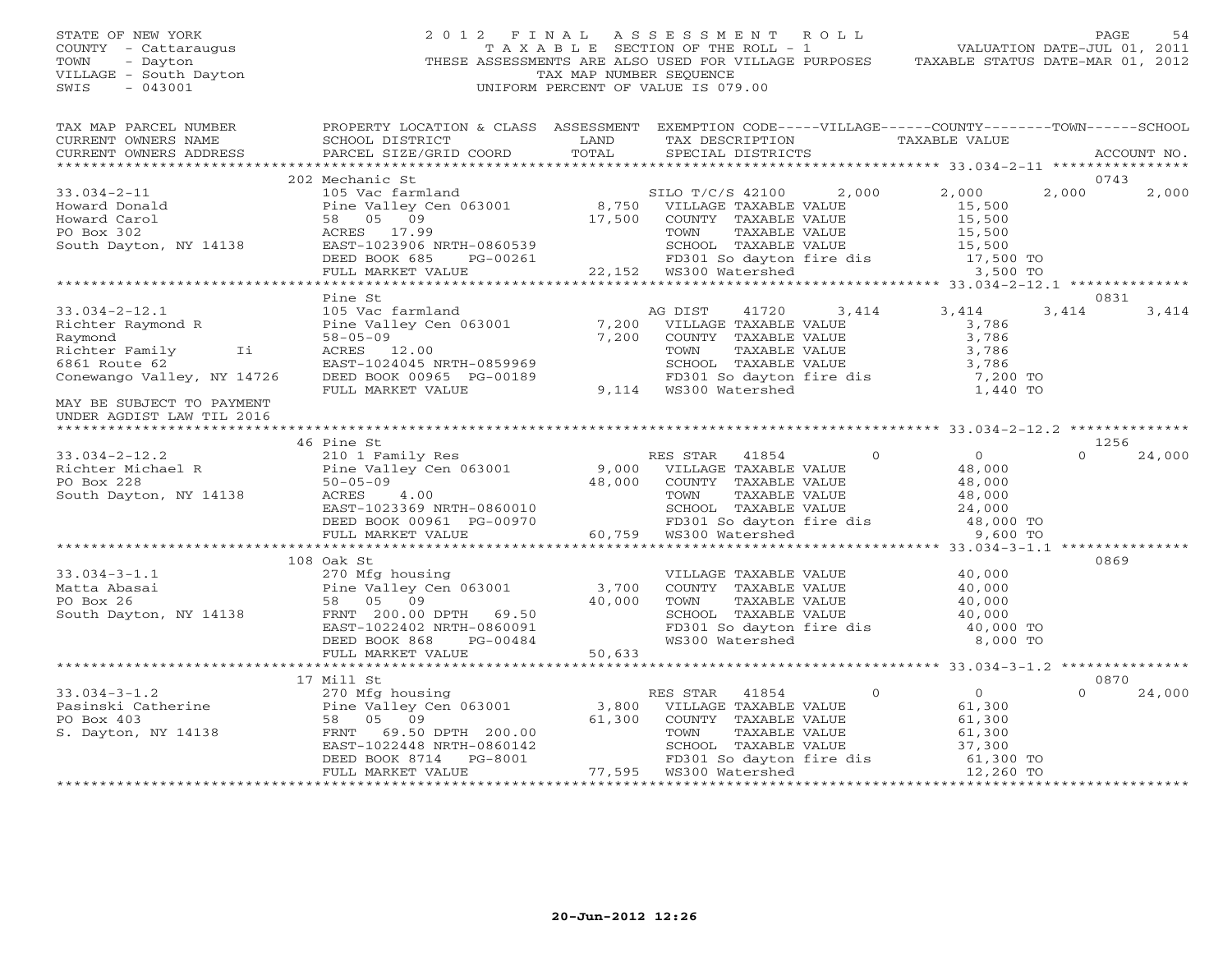# STATE OF NEW YORK 2 0 1 2 F I N A L A S S E S S M E N T R O L L PAGE 55 COUNTY - Cattaraugus T A X A B L E SECTION OF THE ROLL - 1 VALUATION DATE-JUL 01, 2011 TOWN - Dayton - Dayton 1999<br>
THESE ASSESSMENTS ARE ALSO USED FOR VILLAGE PURPOSES TAXABLE STATUS DATE-MAR 01, 2012<br>
TAX MAP NUMBER SEQUENCE VILLAGE - South Dayton TAX MAP NUMBER SEQUENCE<br>SWIS - 043001 SWIS - 043001 UNIFORM PERCENT OF VALUE IS 079.00

| TAX MAP PARCEL NUMBER |                                                                                                                                                                                                                                                  |        | PROPERTY LOCATION & CLASS ASSESSMENT EXEMPTION CODE-----VILLAGE------COUNTY--------TOWN------SCHOOL                                                                                                                                              |      |
|-----------------------|--------------------------------------------------------------------------------------------------------------------------------------------------------------------------------------------------------------------------------------------------|--------|--------------------------------------------------------------------------------------------------------------------------------------------------------------------------------------------------------------------------------------------------|------|
|                       |                                                                                                                                                                                                                                                  |        | TAX PARCES NONDER TRACTERITY AND MULTIPLE CONDUCTERITY ON THE CONDUCTER CONDUCTER CONDUCTERITY OF THE CONDUCTER<br>CURRENT OWNERS ADDRESS BORN BARCEL SIZE/GRID COORD TOTAL SPECIAL DISTRICTS ACCOUNT NO.<br>***********************             |      |
|                       |                                                                                                                                                                                                                                                  |        |                                                                                                                                                                                                                                                  |      |
|                       | 103 Pine St                                                                                                                                                                                                                                      |        |                                                                                                                                                                                                                                                  | 0758 |
|                       |                                                                                                                                                                                                                                                  |        |                                                                                                                                                                                                                                                  |      |
|                       |                                                                                                                                                                                                                                                  |        |                                                                                                                                                                                                                                                  |      |
|                       |                                                                                                                                                                                                                                                  |        |                                                                                                                                                                                                                                                  |      |
|                       |                                                                                                                                                                                                                                                  |        |                                                                                                                                                                                                                                                  |      |
|                       |                                                                                                                                                                                                                                                  |        |                                                                                                                                                                                                                                                  |      |
|                       |                                                                                                                                                                                                                                                  |        |                                                                                                                                                                                                                                                  |      |
|                       |                                                                                                                                                                                                                                                  |        |                                                                                                                                                                                                                                                  |      |
|                       |                                                                                                                                                                                                                                                  |        |                                                                                                                                                                                                                                                  |      |
|                       | 107 Pine St                                                                                                                                                                                                                                      |        | 33.034-3-3<br>Genovese Jason and the Value of the State of the VILLAGE TAXABLE VALUE of the Same of the Value of the Value of the Value of the Value of the Value of the Value of the Value of the Same of the Value of the Sam                  | 0691 |
|                       |                                                                                                                                                                                                                                                  |        |                                                                                                                                                                                                                                                  |      |
|                       |                                                                                                                                                                                                                                                  |        |                                                                                                                                                                                                                                                  |      |
|                       |                                                                                                                                                                                                                                                  |        |                                                                                                                                                                                                                                                  |      |
|                       |                                                                                                                                                                                                                                                  |        |                                                                                                                                                                                                                                                  |      |
|                       |                                                                                                                                                                                                                                                  |        |                                                                                                                                                                                                                                                  |      |
|                       |                                                                                                                                                                                                                                                  |        |                                                                                                                                                                                                                                                  |      |
|                       |                                                                                                                                                                                                                                                  |        |                                                                                                                                                                                                                                                  |      |
|                       |                                                                                                                                                                                                                                                  |        |                                                                                                                                                                                                                                                  |      |
|                       |                                                                                                                                                                                                                                                  |        |                                                                                                                                                                                                                                                  |      |
|                       |                                                                                                                                                                                                                                                  |        |                                                                                                                                                                                                                                                  |      |
|                       |                                                                                                                                                                                                                                                  |        |                                                                                                                                                                                                                                                  |      |
|                       |                                                                                                                                                                                                                                                  |        |                                                                                                                                                                                                                                                  |      |
|                       |                                                                                                                                                                                                                                                  |        |                                                                                                                                                                                                                                                  |      |
|                       |                                                                                                                                                                                                                                                  |        |                                                                                                                                                                                                                                                  |      |
|                       |                                                                                                                                                                                                                                                  |        | 33.034-3-5<br>33.034-3-5<br>26.000 EOLO PO Box 287<br>26.000 EOLO PO BOX 287<br>26.000 EOLO PO BOX 287<br>26.000 ENE VALUE PO BOX 287<br>26.000 ENET 100.00<br>26.000 ENET 100.00 ENET 100.00<br>26.000 ENET 100.00 ENET 100.00<br>26.000 ENET V |      |
|                       | 109 Mill St                                                                                                                                                                                                                                      |        |                                                                                                                                                                                                                                                  | 0687 |
|                       |                                                                                                                                                                                                                                                  |        |                                                                                                                                                                                                                                                  |      |
|                       |                                                                                                                                                                                                                                                  |        |                                                                                                                                                                                                                                                  |      |
|                       |                                                                                                                                                                                                                                                  |        |                                                                                                                                                                                                                                                  |      |
|                       |                                                                                                                                                                                                                                                  |        |                                                                                                                                                                                                                                                  |      |
|                       |                                                                                                                                                                                                                                                  |        |                                                                                                                                                                                                                                                  |      |
|                       |                                                                                                                                                                                                                                                  |        |                                                                                                                                                                                                                                                  |      |
|                       |                                                                                                                                                                                                                                                  |        |                                                                                                                                                                                                                                                  |      |
|                       | 238 Mill St                                                                                                                                                                                                                                      |        |                                                                                                                                                                                                                                                  | 0833 |
|                       |                                                                                                                                                                                                                                                  |        |                                                                                                                                                                                                                                                  |      |
|                       |                                                                                                                                                                                                                                                  |        |                                                                                                                                                                                                                                                  |      |
|                       |                                                                                                                                                                                                                                                  |        |                                                                                                                                                                                                                                                  |      |
|                       |                                                                                                                                                                                                                                                  |        |                                                                                                                                                                                                                                                  |      |
|                       |                                                                                                                                                                                                                                                  |        |                                                                                                                                                                                                                                                  |      |
|                       | 33.034-3-7<br>Harry Austin Milling Inc<br>PO Box 287<br>South Dayton, NY 14138<br>PO Box 287<br>South Dayton, NY 14138<br>PO Box 287<br>South Dayton, NY 14138<br>PRNT 70.00 DPTH 100.00<br>EAST-1022726 NRTH-0860377<br>DEED BOOK 009222 PG-010 |        | VILLAGE TAXABLE VALUE<br>COUNTY TAXABLE VALUE<br>TOWN TAXABLE VALUE<br>SCHOOL TAXABLE VALUE<br>SCHOOL TAXABLE VALUE<br>TD301 So dayton fire dis<br>TD301 So dayton fire dis<br>TD300 Watershed<br>TD,700 TO<br>TD300 Watershed<br>2,140 TO       |      |
|                       | FULL MARKET VALUE                                                                                                                                                                                                                                | 13,544 |                                                                                                                                                                                                                                                  |      |
|                       |                                                                                                                                                                                                                                                  |        |                                                                                                                                                                                                                                                  |      |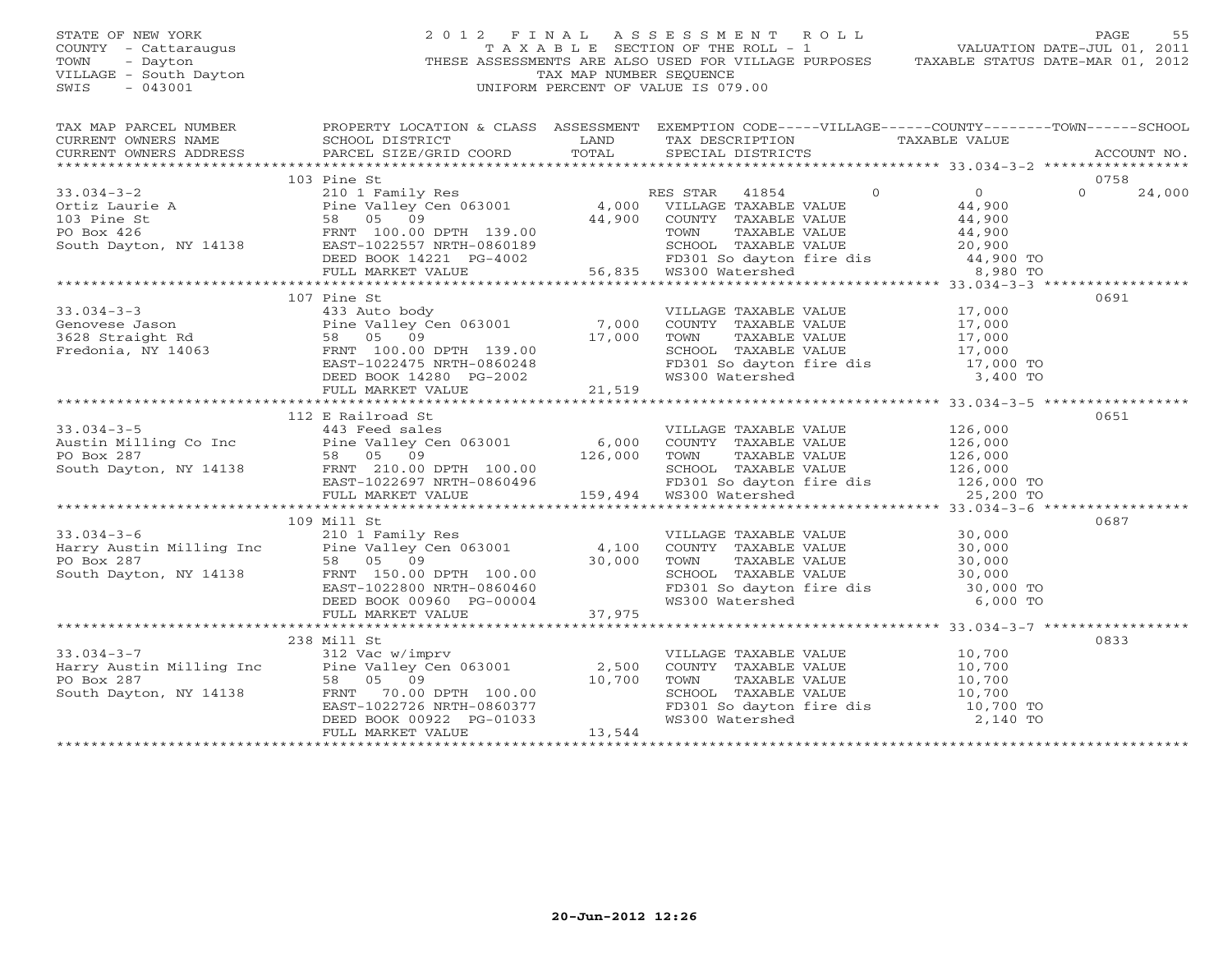# STATE OF NEW YORK 2 0 1 2 F I N A L A S S E S S M E N T R O L L PAGE 56 COUNTY - Cattaraugus T A X A B L E SECTION OF THE ROLL - 1 VALUATION DATE-JUL 01, 2011 TOWN - Dayton - Dayton 1999<br>
THESE ASSESSMENTS ARE ALSO USED FOR VILLAGE PURPOSES TAXABLE STATUS DATE-MAR 01, 2012<br>
TAX MAP NUMBER SEQUENCE VILLAGE - South Dayton TAX MAP NUMBER SEQUENCE<br>SWIS - 043001 SWIS - 043001 UNIFORM PERCENT OF VALUE IS 079.00

| TAX MAP PARCEL NUMBER<br>EN PARCEL SCHOOL DISTRICT & CHAIN ASSESSMENT ON REACT TRANSPORT TRANSPORT ON THE COUNT IN CONSULTED TRANSFERS SCHOOL DISTRICT TRANSPORT TRANSPORT TRANSPORT TRANSPORT TRANSPORT TRANSPORT TRANSPORT TRANSPORT TRANSPORT TRANSP                                                                                                                                                            | PROPERTY LOCATION & CLASS ASSESSMENT EXEMPTION CODE-----VILLAGE------COUNTY-------TOWN------SCHOOL |  |                                                                                                                                                                                             |              |                     |
|--------------------------------------------------------------------------------------------------------------------------------------------------------------------------------------------------------------------------------------------------------------------------------------------------------------------------------------------------------------------------------------------------------------------|----------------------------------------------------------------------------------------------------|--|---------------------------------------------------------------------------------------------------------------------------------------------------------------------------------------------|--------------|---------------------|
|                                                                                                                                                                                                                                                                                                                                                                                                                    |                                                                                                    |  |                                                                                                                                                                                             |              |                     |
|                                                                                                                                                                                                                                                                                                                                                                                                                    | 108 Pine St                                                                                        |  |                                                                                                                                                                                             | 0875         |                     |
| $\begin{array}{ccccccccc} 33.034-3-8 & & 108 \text{ Pine St} & & & & \text{RES STAR} & 41854 & 0 & 0 \\ & & 230 & 3\text{ Family Res} & & & & \text{RES STAR} & 41854 & 0 & 0 \\ \text{Volk Rodney} & & \text{Pie Valley Cen 063001} & & 4,500 & \text{VILLAGE TAXABLE VALUE} & & 45,800 \\ \text{PO Box 182} & & 58 & 05 & 09 & 45,800 & \text{COUNTY TAXABLE VALUE} & & 45,800 \\ \text{South Dayton, NY 14138}$ |                                                                                                    |  |                                                                                                                                                                                             | $\Omega$     | 24,000              |
|                                                                                                                                                                                                                                                                                                                                                                                                                    |                                                                                                    |  |                                                                                                                                                                                             |              |                     |
|                                                                                                                                                                                                                                                                                                                                                                                                                    | 112 Mill St                                                                                        |  |                                                                                                                                                                                             | 0804         |                     |
| 33.034-3-9<br>White Christopher<br>PO Box 231<br>South Dayton, NY 14138<br>PO Box 231<br>South Dayton, NY 14138<br>PERNT 116.00 DPTH 125.00<br>ERST-1022945 PRTH-0860379<br>DEED BOOK 3393 PG-8002<br>FULL MARKET VALUE<br>PULL MARKET VALUE<br>24,                                                                                                                                                                |                                                                                                    |  | VILLAGE TAXABLE VALUE<br>COUNTY TAXABLE VALUE<br>TOWN TAXABLE VALUE<br>SCHOOL TAXABLE VALUE<br>SCHOOL TAXABLE VALUE<br>FD301 So dayton fire dis<br>WS300 Watershed<br>19,000 TO<br>3,800 TO |              |                     |
|                                                                                                                                                                                                                                                                                                                                                                                                                    |                                                                                                    |  |                                                                                                                                                                                             |              |                     |
| 33.034-3-10.1<br>Youmans Claudia J<br>Youmans Claudia J<br>2,500<br>PO Box 345<br>South Dayton, NY 14138<br>TRIT 60.00 DPTH 125.00<br>DEED BOOK 00992 PG-00916<br>THE MARKET VALUE<br>THE MARKET VALUE<br>THE MARKET VALUE<br>THE MARKET VALUE<br>TH                                                                                                                                                               | 111 Maple St<br>Mechanic St                                                                        |  |                                                                                                                                                                                             | 0783<br>1241 | $\circ$<br>$\Omega$ |
|                                                                                                                                                                                                                                                                                                                                                                                                                    |                                                                                                    |  |                                                                                                                                                                                             |              | 24,000              |
|                                                                                                                                                                                                                                                                                                                                                                                                                    |                                                                                                    |  |                                                                                                                                                                                             |              |                     |
|                                                                                                                                                                                                                                                                                                                                                                                                                    | 108 Mill St                                                                                        |  |                                                                                                                                                                                             | 0724         | 24,000              |
|                                                                                                                                                                                                                                                                                                                                                                                                                    |                                                                                                    |  |                                                                                                                                                                                             |              |                     |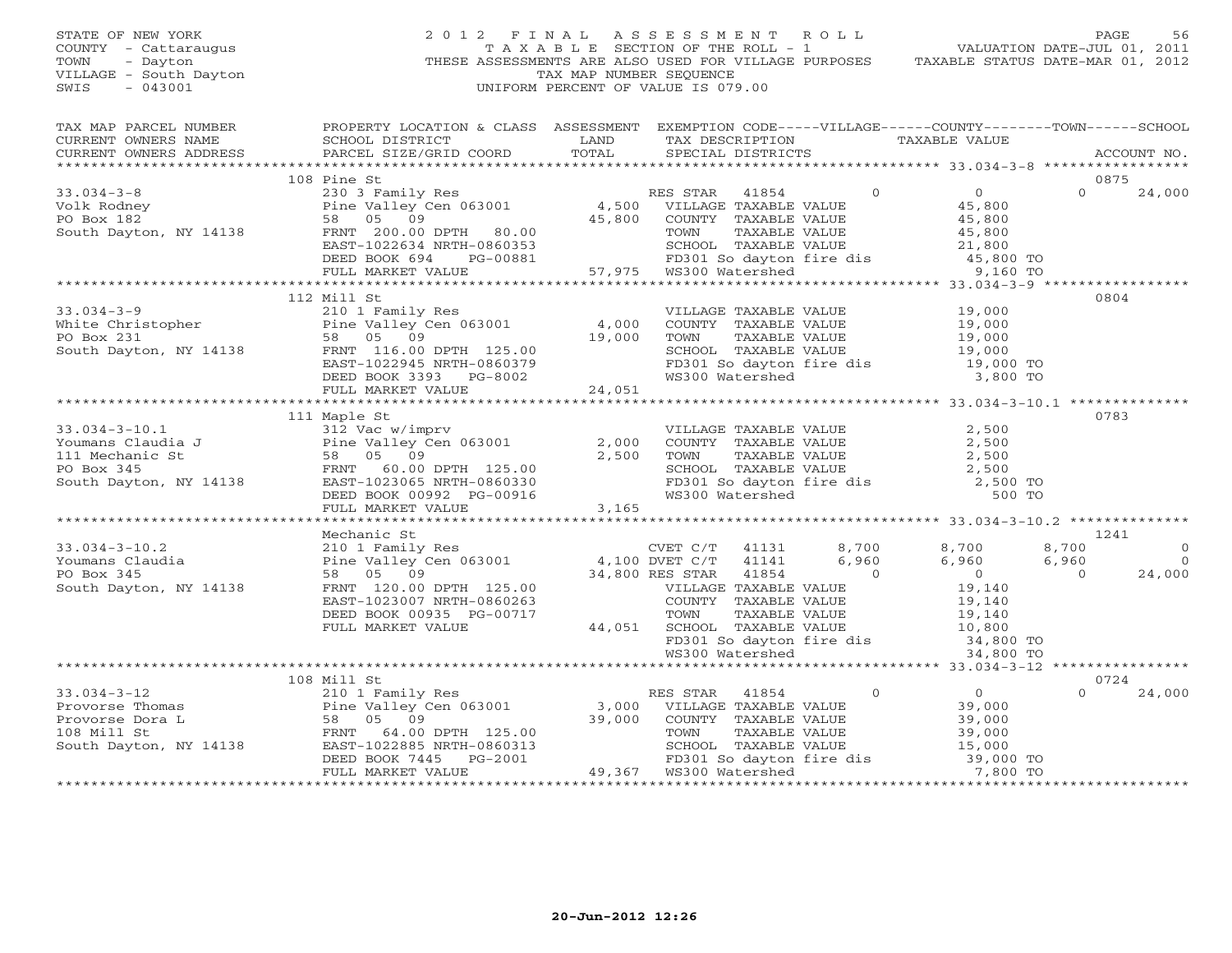STATE OF NEW YORK 2 0 1 2 F I N A L A S S E S S M E N T R O L L PAGE 57 COUNTY - Cattaraugus T A X A B L E SECTION OF THE ROLL - 1 VALUATION DATE-JUL 01, 2011 TOWN - Dayton THESE ASSESSMENTS ARE ALSO USED FOR VILLAGE PURPOSES TAXABLE STATUS DATE-MAR 01, 2012 VILLAGE - South Dayton TAX MAP NUMBER SEQUENCE SWIS - 043001 UNIFORM PERCENT OF VALUE IS 079.00 TAX MAP PARCEL NUMBER PROPERTY LOCATION & CLASS ASSESSMENT EXEMPTION CODE-----VILLAGE------COUNTY--------TOWN------SCHOOL<br>CURRENT OWNERS NAME SCHOOL DISTRICT LAND TAX DE \*\*\*\*\*\*\*\*\*\*\*\*\*\*\*\*\*\*\*\*\*\*\*\*\*\*\*\*\*\*\*\*\*\*\*\*\*\*\*\*\*\*\*\*\*\*\*\*\*\*\*\*\*\*\*\*\*\*\*\*\*\*\*\*\*\*\*\*\*\*\*\*\*\*\*\*\*\*\*\*\*\*\*\*\*\*\*\*\*\*\*\*\*\*\*\*\*\*\*\*\*\*\* 33.034-3-13.1 \*\*\*\*\*\*\*\*\*\*\*\*\*\* Mill St 0905 33.034-3-13.1 312 Vac w/imprv VILLAGE TAXABLE VALUE 2,200 Witherell Margaret Pine Valley Cen 063001 1,300 COUNTY TAXABLE VALUE 2,200 10341 Rte 62 58 05 09 2,200 TOWN TAXABLE VALUE 2,200 Gowanda, NY 14070 FRNT 35.00 DPTH 125.00 SCHOOL TAXABLE VALUE 2,200 EAST-1022851 NRTH-0860275 FD301 So dayton fire dis and the community of the state of the state of the state of<br>DEED BOOK 892 PG-01007 WS300 Watershed 440 TO FULL MARKET VALUE 2,785 FULL MARKET VALUE 2,785 Allows of the com 72 Pine St 1015 33.034-3-13.2 210 1 Family Res RES STAR 41854 0 0 0 24,000 Fox Heather Pine Valley Cen 063001 3,500 VILLAGE TAXABLE VALUE 25,000 72 Pine St 58 05 09 25,000 COUNTY TAXABLE VALUE 25,000 PO Box 328 FRNT 85.00 DPTH 125.00 TOWN TAXABLE VALUE 25,000 South Dayton, NY 14138 EAST-1022811 NRTH-0860228 SCHOOL TAXABLE VALUE 1,000 DEED BOOK 1019 PG-274 FD301 So dayton fire dis 25,000 TO FULL MARKET VALUE 31,646 WS300 Watershed 5,000 TO \*\*\*\*\*\*\*\*\*\*\*\*\*\*\*\*\*\*\*\*\*\*\*\*\*\*\*\*\*\*\*\*\*\*\*\*\*\*\*\*\*\*\*\*\*\*\*\*\*\*\*\*\*\*\*\*\*\*\*\*\*\*\*\*\*\*\*\*\*\*\*\*\*\*\*\*\*\*\*\*\*\*\*\*\*\*\*\*\*\*\*\*\*\*\*\*\*\*\*\*\*\*\* 33.034-3-14 \*\*\*\*\*\*\*\*\*\*\*\*\*\*\*\* 68 Pine St 0740 33.034-3-14 210 1 Family Res AGED C/T 41801 12,025 12,025 12,025 0 Hinds Nelson Pine Valley Cen 063001 4,100 SR STAR 41834 0 0 0 48,100 Hinds Barbara 58 05 09 48,100 VILLAGE TAXABLE VALUE 36,075 PO Box 232 FRNT 120.00 DPTH 125.00 COUNTY TAXABLE VALUE 36,075 South Dayton, NY 14138 EAST-1022925 NRTH-0860172 TOWN TAXABLE VALUE 36,075 DEED BOOK 725 PG-00491 SCHOOL TAXABLE VALUE 0 FULL MARKET VALUE 60,886 FD301 So dayton fire dis 48,100 TO WS300 Watershed 9,620 TO \*\*\*\*\*\*\*\*\*\*\*\*\*\*\*\*\*\*\*\*\*\*\*\*\*\*\*\*\*\*\*\*\*\*\*\*\*\*\*\*\*\*\*\*\*\*\*\*\*\*\*\*\*\*\*\*\*\*\*\*\*\*\*\*\*\*\*\*\*\*\*\*\*\*\*\*\*\*\*\*\*\*\*\*\*\*\*\*\*\*\*\*\*\*\*\*\*\*\*\*\*\*\* 33.034-3-15 \*\*\*\*\*\*\*\*\*\*\*\*\*\*\*\* 69 Pine St 0660 33.034-3-15 270 Mfg housing VILLAGE TAXABLE VALUE 27,000 Wickmark Bradley E Pine Valley Cen 063001 3,000 COUNTY TAXABLE VALUE 27,000 Wickmark Janet L 58 05 09 27,000 TOWN TAXABLE VALUE 27,000 11246 Leon Rd FRNT 55.50 DPTH 139.00 SCHOOL TAXABLE VALUE 27,000 Cattaraugus, NY 14719 EAST-1022744 NRTH-0860059 FD301 So dayton fire dis 27,000 TO DEED BOOK 8058 PG-2001 WS300 Watershed 5,400 TO FULL MARKET VALUE 34,177 \*\*\*\*\*\*\*\*\*\*\*\*\*\*\*\*\*\*\*\*\*\*\*\*\*\*\*\*\*\*\*\*\*\*\*\*\*\*\*\*\*\*\*\*\*\*\*\*\*\*\*\*\*\*\*\*\*\*\*\*\*\*\*\*\*\*\*\*\*\*\*\*\*\*\*\*\*\*\*\*\*\*\*\*\*\*\*\*\*\*\*\*\*\*\*\*\*\*\*\*\*\*\* 33.034-3-16 \*\*\*\*\*\*\*\*\*\*\*\*\*\*\*\* 67 Pine St 0811 33.034-3-16 210 1 Family Res VILLAGE TAXABLE VALUE 27,500 Sheldon Timothy A Pine Valley Cen 063001 4,200 COUNTY TAXABLE VALUE 27,500 Sheldon Sharlene R 58 05 09 27,500 TOWN TAXABLE VALUE 27,500 Attn: John & Daphne Cortright FRNT 114.00 DPTH 139.00 SCHOOL TAXABLE VALUE 27,500 535 Goldmine Trl BANK 017 FD301 So dayton fire dis 27,500 TO Fairbanks, AK 99712 EAST-1022813 NRTH-0860010 WS300 Watershed 5,500 TO DEED BOOK 00926 PG-00064 FULL MARKET VALUE 34,810 \*\*\*\*\*\*\*\*\*\*\*\*\*\*\*\*\*\*\*\*\*\*\*\*\*\*\*\*\*\*\*\*\*\*\*\*\*\*\*\*\*\*\*\*\*\*\*\*\*\*\*\*\*\*\*\*\*\*\*\*\*\*\*\*\*\*\*\*\*\*\*\*\*\*\*\*\*\*\*\*\*\*\*\*\*\*\*\*\*\*\*\*\*\*\*\*\*\*\*\*\*\*\*\*\*\*\*\*\*\*\*\*\*\*\*\*\*\*\*\*\*\*\*\*\*\*\*\*\*\*\*\*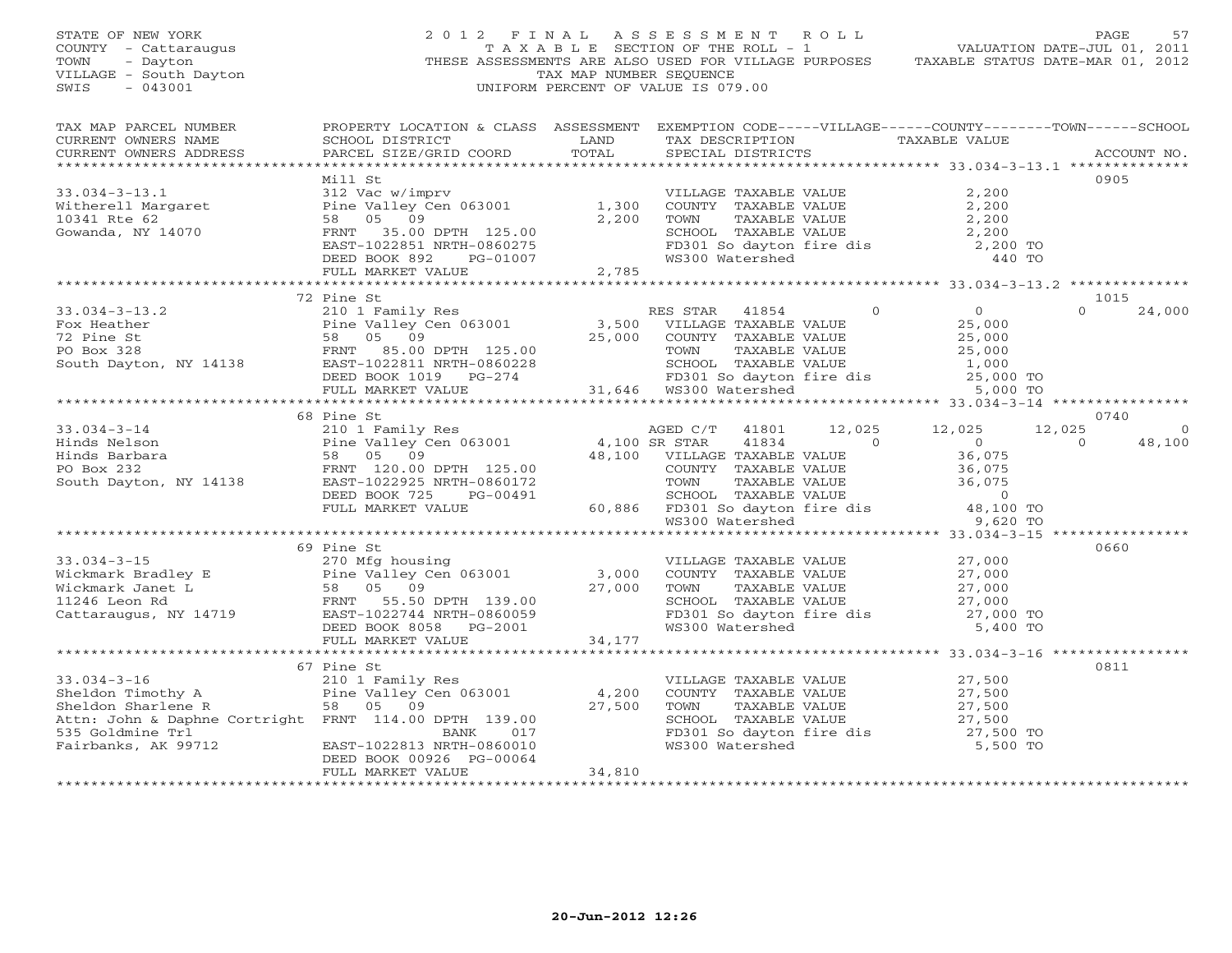## STATE OF NEW YORK 2 0 1 2 F I N A L A S S E S S M E N T R O L L PAGE 58COUNTY - Cattaraugus T A X A B L E SECTION OF THE ROLL - 1<br>TOWN - Dayton - THESE ASSESSMENTS ARE ALSO USED FOR VILLAGE PU<br>VILLAGE - South Dayton - THESE ASSESSMENTS ARE ALSO USED FOR VILLAGE PU THESE ASSESSMENTS ARE ALSO USED FOR VILLAGE PURPOSES TAXABLE STATUS DATE-MAR 01, 2012 VILLAGE - South Dayton TAX MAP NUMBER SEQUENCE<br>SWIS - 043001 SWIS - 043001 UNIFORM PERCENT OF VALUE IS 079.00

VALUATION DATE-JUL 01, 2011

| TAX MAP PARCEL NUMBER                                                       | PROPERTY LOCATION & CLASS ASSESSMENT EXEMPTION CODE-----VILLAGE------COUNTY-------TOWN------SCHOOL                                                                                                                                                                                                                                                                                         |                                                                                                                        |                                                                                                                                 |          |          |        |
|-----------------------------------------------------------------------------|--------------------------------------------------------------------------------------------------------------------------------------------------------------------------------------------------------------------------------------------------------------------------------------------------------------------------------------------------------------------------------------------|------------------------------------------------------------------------------------------------------------------------|---------------------------------------------------------------------------------------------------------------------------------|----------|----------|--------|
| CURRENT OWNERS NAME SCHOOL DISTRICT CURRENT OWNERS ADDRESS PARCEL SIZE/GRID |                                                                                                                                                                                                                                                                                                                                                                                            | <b>EXAMPLE SERVICE SERVICE SERVICE SERVICE SERVICE SERVICE SERVICE SERVICE SERVICE SERVICE SERVICE SERVICE SERVICE</b> | TAX DESCRIPTION TAXABLE VALUE                                                                                                   |          |          |        |
|                                                                             |                                                                                                                                                                                                                                                                                                                                                                                            |                                                                                                                        |                                                                                                                                 |          |          |        |
|                                                                             |                                                                                                                                                                                                                                                                                                                                                                                            |                                                                                                                        |                                                                                                                                 |          |          |        |
|                                                                             | 63 Pine St<br>$\begin{array}{cccccccc} 33.034-3-17 & 63 \  \  \, \text{Seabolt} & 210 & \text{Family Res} & \text{RES STAR} & 41854 & 0 & 0 & 22,500 \\ \text{Seabolt Wayne} & 210 & \text{Family Res} & 2,100 & \text{VILLAGE TAXABLE VALUE} & 22,500 & 0 & 22,500 \\ \text{Seabolt Weyne} & 58 & 05 & 09 & 22,500 & 0 & 22,500 \\ \text{Po Box 207} & 58 & 05 & 09 & \text{ERT} & 39.00$ |                                                                                                                        |                                                                                                                                 |          | 0858     |        |
|                                                                             |                                                                                                                                                                                                                                                                                                                                                                                            |                                                                                                                        |                                                                                                                                 |          |          |        |
|                                                                             |                                                                                                                                                                                                                                                                                                                                                                                            |                                                                                                                        |                                                                                                                                 |          |          |        |
|                                                                             |                                                                                                                                                                                                                                                                                                                                                                                            |                                                                                                                        |                                                                                                                                 |          |          |        |
|                                                                             |                                                                                                                                                                                                                                                                                                                                                                                            |                                                                                                                        |                                                                                                                                 |          |          |        |
|                                                                             |                                                                                                                                                                                                                                                                                                                                                                                            |                                                                                                                        |                                                                                                                                 |          |          |        |
|                                                                             |                                                                                                                                                                                                                                                                                                                                                                                            |                                                                                                                        |                                                                                                                                 |          |          |        |
|                                                                             |                                                                                                                                                                                                                                                                                                                                                                                            |                                                                                                                        |                                                                                                                                 |          |          |        |
|                                                                             |                                                                                                                                                                                                                                                                                                                                                                                            |                                                                                                                        |                                                                                                                                 |          |          |        |
|                                                                             | 59 Pine St                                                                                                                                                                                                                                                                                                                                                                                 |                                                                                                                        |                                                                                                                                 |          | 0759     |        |
|                                                                             |                                                                                                                                                                                                                                                                                                                                                                                            |                                                                                                                        |                                                                                                                                 |          |          |        |
|                                                                             |                                                                                                                                                                                                                                                                                                                                                                                            |                                                                                                                        |                                                                                                                                 |          |          |        |
|                                                                             |                                                                                                                                                                                                                                                                                                                                                                                            |                                                                                                                        |                                                                                                                                 |          |          |        |
|                                                                             |                                                                                                                                                                                                                                                                                                                                                                                            |                                                                                                                        |                                                                                                                                 |          |          |        |
|                                                                             |                                                                                                                                                                                                                                                                                                                                                                                            |                                                                                                                        |                                                                                                                                 |          |          |        |
|                                                                             |                                                                                                                                                                                                                                                                                                                                                                                            |                                                                                                                        |                                                                                                                                 |          |          |        |
|                                                                             |                                                                                                                                                                                                                                                                                                                                                                                            |                                                                                                                        |                                                                                                                                 |          |          |        |
|                                                                             |                                                                                                                                                                                                                                                                                                                                                                                            |                                                                                                                        |                                                                                                                                 |          |          |        |
|                                                                             |                                                                                                                                                                                                                                                                                                                                                                                            |                                                                                                                        |                                                                                                                                 |          |          |        |
|                                                                             | 57 Pine St                                                                                                                                                                                                                                                                                                                                                                                 |                                                                                                                        |                                                                                                                                 |          | 0863     |        |
|                                                                             |                                                                                                                                                                                                                                                                                                                                                                                            |                                                                                                                        |                                                                                                                                 |          | $\Omega$ | 36,700 |
|                                                                             |                                                                                                                                                                                                                                                                                                                                                                                            |                                                                                                                        |                                                                                                                                 |          |          |        |
|                                                                             |                                                                                                                                                                                                                                                                                                                                                                                            |                                                                                                                        |                                                                                                                                 |          |          |        |
|                                                                             |                                                                                                                                                                                                                                                                                                                                                                                            |                                                                                                                        |                                                                                                                                 |          |          |        |
|                                                                             |                                                                                                                                                                                                                                                                                                                                                                                            |                                                                                                                        |                                                                                                                                 |          |          |        |
|                                                                             |                                                                                                                                                                                                                                                                                                                                                                                            |                                                                                                                        |                                                                                                                                 |          |          |        |
|                                                                             | 33.034-3-19<br>Sticek Kenneth<br>Pine Valley Cen 063001<br>PO Box 103<br>Sticek Kenneth<br>PO Box 103<br>Sticek Kenneth<br>PO Box 103<br>Sticek Kenneth<br>BO Box 103<br>Sticek Kenneth<br>BO Box 103<br>Sticek Kenneth<br>BO BO BO BO BO BO BO BO BO B                                                                                                                                    |                                                                                                                        |                                                                                                                                 |          |          |        |
|                                                                             |                                                                                                                                                                                                                                                                                                                                                                                            |                                                                                                                        |                                                                                                                                 |          |          |        |
|                                                                             | 51 Pine St                                                                                                                                                                                                                                                                                                                                                                                 |                                                                                                                        |                                                                                                                                 |          | 0768     |        |
|                                                                             |                                                                                                                                                                                                                                                                                                                                                                                            |                                                                                                                        |                                                                                                                                 |          |          |        |
|                                                                             |                                                                                                                                                                                                                                                                                                                                                                                            |                                                                                                                        |                                                                                                                                 |          |          |        |
|                                                                             |                                                                                                                                                                                                                                                                                                                                                                                            |                                                                                                                        |                                                                                                                                 |          |          |        |
|                                                                             |                                                                                                                                                                                                                                                                                                                                                                                            |                                                                                                                        |                                                                                                                                 |          |          |        |
|                                                                             |                                                                                                                                                                                                                                                                                                                                                                                            |                                                                                                                        |                                                                                                                                 |          |          |        |
|                                                                             |                                                                                                                                                                                                                                                                                                                                                                                            |                                                                                                                        |                                                                                                                                 |          |          |        |
|                                                                             | 33.034-3-20<br>Sheldon Peggy L<br>Sheldon Peggy L<br>Pine Valley Cen 063001<br>Pine Valley Cen 063001<br>Pine Valley Cen 063001<br>210.300 COUNTY TAXABLE VALUE<br>40,000<br>210.300 COUNTY TAXABLE VALUE<br>20.000<br>210.300 COUNTY TAXABLE VAL                                                                                                                                          |                                                                                                                        |                                                                                                                                 |          |          |        |
|                                                                             |                                                                                                                                                                                                                                                                                                                                                                                            |                                                                                                                        |                                                                                                                                 |          |          |        |
|                                                                             | Mill St                                                                                                                                                                                                                                                                                                                                                                                    |                                                                                                                        |                                                                                                                                 |          | 0895     |        |
|                                                                             |                                                                                                                                                                                                                                                                                                                                                                                            |                                                                                                                        |                                                                                                                                 |          |          |        |
|                                                                             |                                                                                                                                                                                                                                                                                                                                                                                            |                                                                                                                        |                                                                                                                                 |          |          |        |
|                                                                             | 33.034-3-21.1 330 Vacant comm<br>Cherry Creek Woodcrafters Pine Valley Cen 063001 11,000<br>Inc 58 05 09 11,000                                                                                                                                                                                                                                                                            |                                                                                                                        |                                                                                                                                 |          |          |        |
|                                                                             |                                                                                                                                                                                                                                                                                                                                                                                            |                                                                                                                        | VILLAGE TAXABLE VALUE $11,000$<br>COUNTY TAXABLE VALUE $11,000$<br>TOWN TAXABLE VALUE $11,000$<br>SCHOOL TAXABLE VALUE $11,000$ |          |          |        |
| PO Box 267                                                                  |                                                                                                                                                                                                                                                                                                                                                                                            |                                                                                                                        |                                                                                                                                 |          |          |        |
| South Dayton, NY 14138                                                      |                                                                                                                                                                                                                                                                                                                                                                                            |                                                                                                                        | FD301 So dayton fire dis 11,000 TO                                                                                              |          |          |        |
|                                                                             | 11,000<br>ACRES 2.00<br>EAST-1022573 NRTH-0859810<br>DEED BOOK 00958 PG-01109<br>FULL MARKET VALUE 13,924                                                                                                                                                                                                                                                                                  |                                                                                                                        | WS300 Watershed                                                                                                                 | 2,200 TO |          |        |
|                                                                             |                                                                                                                                                                                                                                                                                                                                                                                            |                                                                                                                        |                                                                                                                                 |          |          |        |
|                                                                             |                                                                                                                                                                                                                                                                                                                                                                                            |                                                                                                                        |                                                                                                                                 |          |          |        |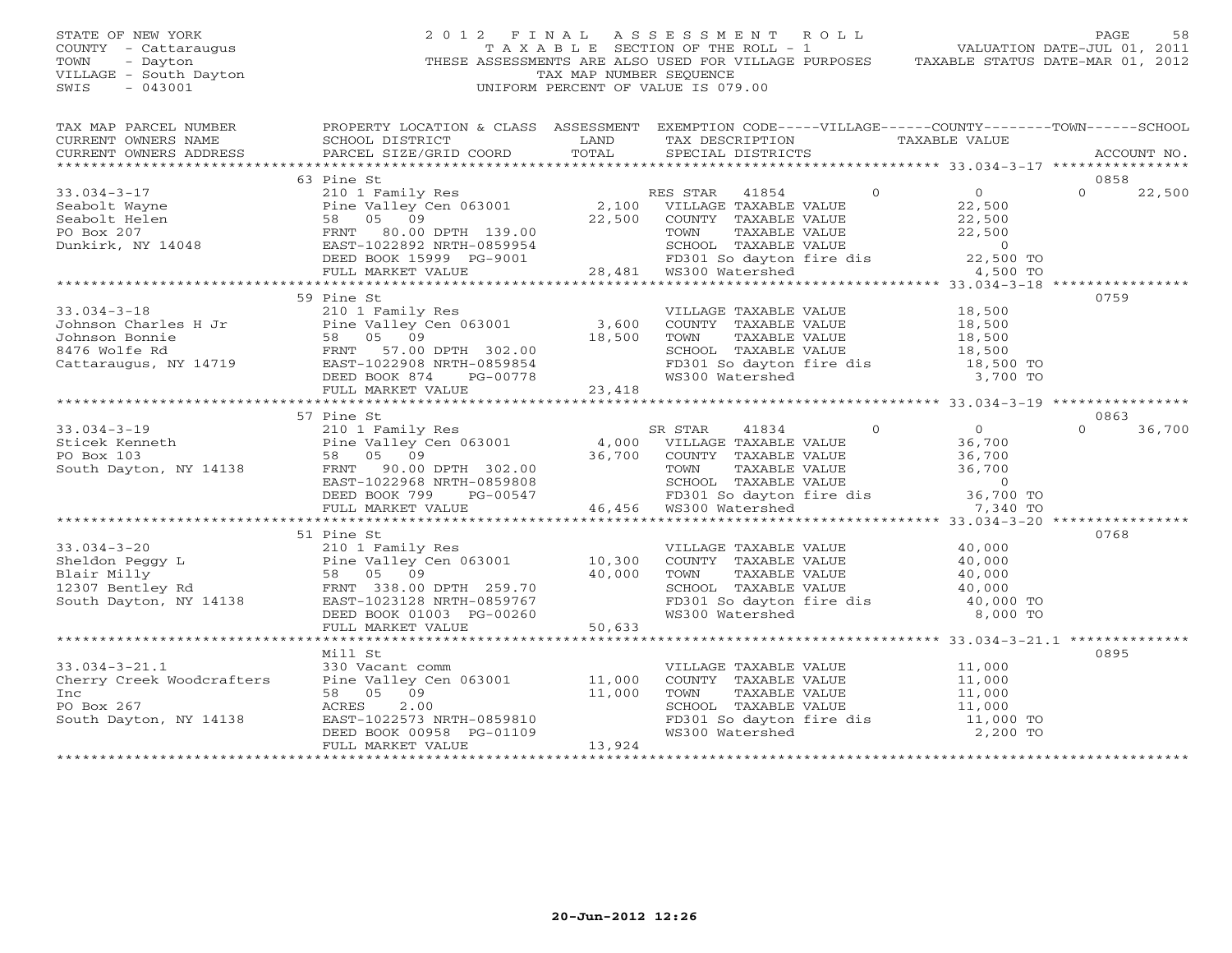STATE OF NEW YORK 2 0 1 2 F I N A L A S S E S S M E N T R O L L PAGE 59 COUNTY - Cattaraugus T A X A B L E SECTION OF THE ROLL - 1 VALUATION DATE-JUL 01, 2011 TOWN - Dayton THESE ASSESSMENTS ARE ALSO USED FOR VILLAGE PURPOSES TAXABLE STATUS DATE-MAR 01, 2012 VILLAGE - South Dayton TAX MAP NUMBER SEQUENCE SWIS - 043001 UNIFORM PERCENT OF VALUE IS 079.00 TAX MAP PARCEL NUMBER PROPERTY LOCATION & CLASS ASSESSMENT EXEMPTION CODE-----VILLAGE------COUNTY--------TOWN------SCHOOL<br>CURRENT OWNERS NAME SCHOOL DISTRICT LAND TAX DE \*\*\*\*\*\*\*\*\*\*\*\*\*\*\*\*\*\*\*\*\*\*\*\*\*\*\*\*\*\*\*\*\*\*\*\*\*\*\*\*\*\*\*\*\*\*\*\*\*\*\*\*\*\*\*\*\*\*\*\*\*\*\*\*\*\*\*\*\*\*\*\*\*\*\*\*\*\*\*\*\*\*\*\*\*\*\*\*\*\*\*\*\*\*\*\*\*\*\*\*\*\*\* 33.034-3-21.2 \*\*\*\*\*\*\*\*\*\*\*\*\*\* 73 Pine St 1134 33.034-3-21.2 210 1 Family Res CVET C/T 41131 11,300 11,300 11,300 0 Luczkowiak Doris Pine Valley Cen 063001 6,200 SR STAR 41834 0 0 0 45,200 Luczkowiak Claude I 58 05 09 45,200 VILLAGE TAXABLE VALUE 33,900 PO Box 116 ACRES 1.20 COUNTY TAXABLE VALUE 33,900 South Dayton, NY 14138 EAST-1022708 NRTH-0859973 TOWN TAXABLE VALUE 33,900 DEED BOOK 5681 PG-2002 SCHOOL TAXABLE VALUE 0 FULL MARKET VALUE 57,215 FD301 So dayton fire dis 45,200 TO WS300 Watershed 9,040 TO \*\*\*\*\*\*\*\*\*\*\*\*\*\*\*\*\*\*\*\*\*\*\*\*\*\*\*\*\*\*\*\*\*\*\*\*\*\*\*\*\*\*\*\*\*\*\*\*\*\*\*\*\*\*\*\*\*\*\*\*\*\*\*\*\*\*\*\*\*\*\*\*\*\*\*\*\*\*\*\*\*\*\*\*\*\*\*\*\*\*\*\*\*\*\*\*\*\*\*\*\*\*\* 33.041-1-1.1 \*\*\*\*\*\*\*\*\*\*\*\*\*\*\* 7 Oaks Rd 0707 33.041-1-1.1 312 Vac w/imprv AG DIST 41720 5,199 5,199 5,199 5,199 Dye Timothy P Pine Valley Cen 063001 27,300 VILLAGE TAXABLE VALUE 23,401 7 Allegany Rd 57/58 05 09 28,600 COUNTY TAXABLE VALUE 23,401 South Dayton, NY 14138 L/p 919-115 TOWN TAXABLE VALUE 23,401 ACRES 56.50 SCHOOL TAXABLE VALUE 23,401 MAY BE SUBJECT TO PAYMENT EAST-1020286 NRTH-0859167 FD301 So dayton fire dis 28,600 TO UNDER AGDIST LAW TIL 2016 DEED BOOK 911 PG-00890 WS300 Watershed 5,720 TO FULL MARKET VALUE 36,203 \*\*\*\*\*\*\*\*\*\*\*\*\*\*\*\*\*\*\*\*\*\*\*\*\*\*\*\*\*\*\*\*\*\*\*\*\*\*\*\*\*\*\*\*\*\*\*\*\*\*\*\*\*\*\*\*\*\*\*\*\*\*\*\*\*\*\*\*\*\*\*\*\*\*\*\*\*\*\*\*\*\*\*\*\*\*\*\*\*\*\*\*\*\*\*\*\*\*\*\*\*\*\* 33.041-1-1.2 \*\*\*\*\*\*\*\*\*\*\*\*\*\*\* 7 Allegany Rd 0993 33.041-1-1.2 210 1 Family Res RES STAR 41854 0 0 24,000 Dye Timothy P Pine Valley Cen 063001 6,300 VILLAGE TAXABLE VALUE 54,800 Dye Margaret L 58 05 09 54,800 COUNTY TAXABLE VALUE 54,800 7 Allegany Rd ACRES 1.31 TOWN TAXABLE VALUE 54,800 South Dayton, NY 14138 EAST-1020133 NRTH-0858806 SCHOOL TAXABLE VALUE 30,800 DEED BOOK 788 PG-00372 FD301 So dayton fire dis 54,800 TO FULL MARKET VALUE 69,367 WS300 Watershed 10,960 TO \*\*\*\*\*\*\*\*\*\*\*\*\*\*\*\*\*\*\*\*\*\*\*\*\*\*\*\*\*\*\*\*\*\*\*\*\*\*\*\*\*\*\*\*\*\*\*\*\*\*\*\*\*\*\*\*\*\*\*\*\*\*\*\*\*\*\*\*\*\*\*\*\*\*\*\*\*\*\*\*\*\*\*\*\*\*\*\*\*\*\*\*\*\*\*\*\*\*\*\*\*\*\* 33.041-1-1.4 \*\*\*\*\*\*\*\*\*\*\*\*\*\*\* Mill St 1206 33.041-1-1.4 105 Vac farmland AG DIST 41720 0 0 0 0 Dye Timothy P Pine Valley Cen 063001 950 VILLAGE TAXABLE VALUE 950 7 Allegany Rd 57 05 09 950 COUNTY TAXABLE VALUE 950 South Dayton, NY 14138 ACRES 3.65 TOWN TAXABLE VALUE 950 EAST-1022494 NRTH-0858542 SCHOOL TAXABLE VALUE 950 MAY BE SUBJECT TO PAYMENT DEED BOOK 911 PG-00890 FD301 So dayton fire dis 950 TO UNDER AGDIST LAW TIL 2016 FULL MARKET VALUE 1,203 WS300 Watershed 190 TO \*\*\*\*\*\*\*\*\*\*\*\*\*\*\*\*\*\*\*\*\*\*\*\*\*\*\*\*\*\*\*\*\*\*\*\*\*\*\*\*\*\*\*\*\*\*\*\*\*\*\*\*\*\*\*\*\*\*\*\*\*\*\*\*\*\*\*\*\*\*\*\*\*\*\*\*\*\*\*\*\*\*\*\*\*\*\*\*\*\*\*\*\*\*\*\*\*\*\*\*\*\*\* 33.041-1-4 \*\*\*\*\*\*\*\*\*\*\*\*\*\*\*\*\* 63 First St 0801 33.041-1-4 210 1 Family Res VILLAGE TAXABLE VALUE 40,000 Brunswick Brian Pine Valley Cen 063001 6,300 COUNTY TAXABLE VALUE 40,000 10589 County Line Rd 58 05 09 40,000 TOWN TAXABLE VALUE 40,000 Forestville, NY 14062 ACRES 1.31 SCHOOL TAXABLE VALUE 40,000 EAST-1021339 NRTH-0859630 FD301 So dayton fire dis 40,000 TO

FULL MARKET VALUE 50,633 \*\*\*\*\*\*\*\*\*\*\*\*\*\*\*\*\*\*\*\*\*\*\*\*\*\*\*\*\*\*\*\*\*\*\*\*\*\*\*\*\*\*\*\*\*\*\*\*\*\*\*\*\*\*\*\*\*\*\*\*\*\*\*\*\*\*\*\*\*\*\*\*\*\*\*\*\*\*\*\*\*\*\*\*\*\*\*\*\*\*\*\*\*\*\*\*\*\*\*\*\*\*\*\*\*\*\*\*\*\*\*\*\*\*\*\*\*\*\*\*\*\*\*\*\*\*\*\*\*\*\*\*

DEED BOOK 8073 PG-8003 WS300 Watershed 8,000 TO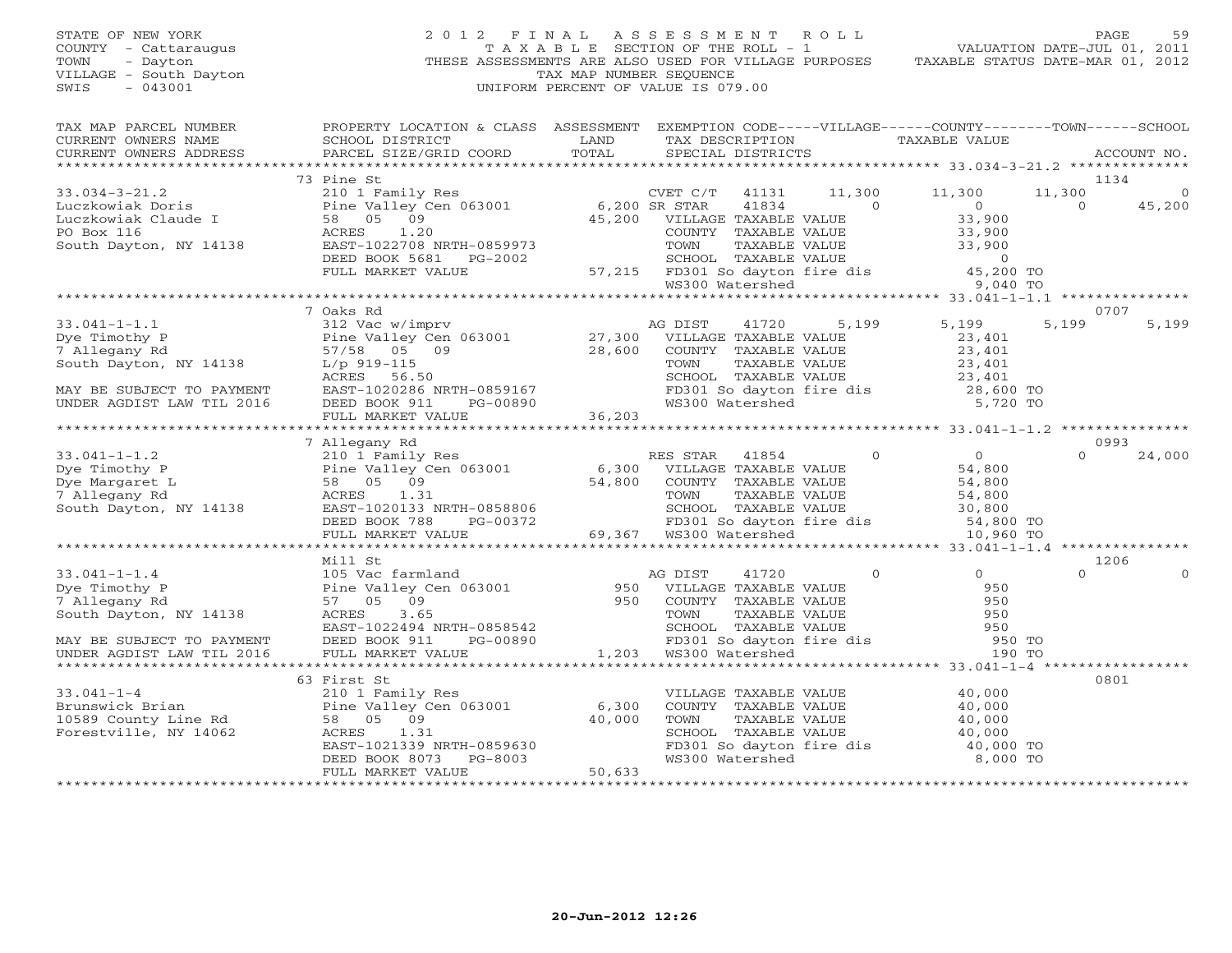| STATE OF NEW YORK<br>COUNTY - Cattaraugus<br>- Dayton<br>TOWN<br>VILLAGE - South Dayton<br>$-043001$<br>SWIS                                                                                                                                                                          |                                                                                                                                                                                                     | TAX MAP NUMBER SEQUENCE | 2012 FINAL ASSESSMENT ROLL<br>UNIFORM PERCENT OF VALUE IS 079.00                                                                                                                                                                                    | PAGE<br>60<br>THESE ASSESSMENTS ARE ALSO USED FOR VILLAGE PURPOSES TAXABLE STATUS DATE-MAR 01, 2012                                     |
|---------------------------------------------------------------------------------------------------------------------------------------------------------------------------------------------------------------------------------------------------------------------------------------|-----------------------------------------------------------------------------------------------------------------------------------------------------------------------------------------------------|-------------------------|-----------------------------------------------------------------------------------------------------------------------------------------------------------------------------------------------------------------------------------------------------|-----------------------------------------------------------------------------------------------------------------------------------------|
| CURRENT OWNERS NAME<br>CURRENT OWNERS ADDRESS PARCEL SIZE/GRID COORD TOTAL                                                                                                                                                                                                            |                                                                                                                                                                                                     |                         | SCHOOL DISTRICT                     LAND        TAX DESCRIPTION                  TAXABLE VALUE<br>SPECIAL DISTRICTS                                                                                                                                 | TAX MAP PARCEL NUMBER PROPERTY LOCATION & CLASS ASSESSMENT EXEMPTION CODE-----VILLAGE------COUNTY-------TOWN------SCHOOL<br>ACCOUNT NO. |
|                                                                                                                                                                                                                                                                                       | 50 First Ave                                                                                                                                                                                        |                         |                                                                                                                                                                                                                                                     | 0681                                                                                                                                    |
| 33.041-1-5<br>Eagle Forest Products Inc = 710 Manufacture = 710 Manufacture = 710 Manufacture = 710 Manufacture = 710 Manufacture = 710 Manufacture = 710 Manufacture = 710 Manufacture = 710 Manufacture = 710 Manufacture = 71                                                      |                                                                                                                                                                                                     |                         |                                                                                                                                                                                                                                                     |                                                                                                                                         |
|                                                                                                                                                                                                                                                                                       |                                                                                                                                                                                                     |                         |                                                                                                                                                                                                                                                     |                                                                                                                                         |
| $33.041 - 1 - 6$<br>Eagle Forest Products Inc<br>2604 Lakeview Rd<br>Lakeview, NY 14085                                                                                                                                                                                               | First Ave<br>330 Vacant comm<br>Pine Valley Cen 063001<br>57 05 09<br>57 05 09 4,400<br>FRNT 104.00 DPTH 270.00<br>EAST-1021673 NRTH-0859580<br>DEED BOOK 01011 PG-00675<br>FULL MARKET VALUE 5,570 |                         | VILLAGE TAXABLE VALUE 4,400<br>4,400 COUNTY TAXABLE VALUE 4,400<br>4,400 TOWN TAXABLE VALUE 4,400<br>SCHOOL TAXABLE VALUE 4,400<br>FD301 So dayton fire dis<br>WS300 Watershed 880 TO                                                               | 0680                                                                                                                                    |
|                                                                                                                                                                                                                                                                                       |                                                                                                                                                                                                     |                         |                                                                                                                                                                                                                                                     |                                                                                                                                         |
|                                                                                                                                                                                                                                                                                       |                                                                                                                                                                                                     |                         |                                                                                                                                                                                                                                                     |                                                                                                                                         |
|                                                                                                                                                                                                                                                                                       | Mill St                                                                                                                                                                                             |                         |                                                                                                                                                                                                                                                     | 0682                                                                                                                                    |
| South Dayton, NY 14138                                                                                                                                                                                                                                                                |                                                                                                                                                                                                     |                         | Prine Valley Cen 063001<br>Fine Valley Cen 063001<br>58/57/49 05 09<br>225,000 TOWN TAXABLE VALUE<br>225,000 SCHOOL<br>EAST-1022150 NRTH-0859080<br>DEED BOOK 00958 PG-01109<br>PULL MARKET VALUE<br>284,810<br>PULL MARKET VALUE<br>284,810<br>284 |                                                                                                                                         |
|                                                                                                                                                                                                                                                                                       |                                                                                                                                                                                                     |                         |                                                                                                                                                                                                                                                     |                                                                                                                                         |
|                                                                                                                                                                                                                                                                                       |                                                                                                                                                                                                     |                         |                                                                                                                                                                                                                                                     |                                                                                                                                         |
| 33.042-1-1.4<br>Cherry Creek Woodcrafters<br>Pine Valley Cen 063001<br>PO Box 267<br>South Dayton, NY 14138<br>$\frac{49/57}{100}$<br>$\frac{100}{100}$<br>$\frac{100}{100}$<br>$\frac{100}{100}$<br>$\frac{100}{100}$<br>$\frac{100}{100}$<br>$\frac{100}{100}$<br>$\frac{100}{100}$ | OFF Mill St<br>DEED BOOK 00958 PG-01109                                                                                                                                                             |                         | VILLAGE TAXABLE VALUE<br>3,000 COUNTY TAXABLE VALUE 3,000<br>3,000 TOWN TAXABLE VALUE 3,000<br>SCHOOL TAXABLE VALUE 3,000<br>FD301 So dayton fire dis 3,000                                                                                         | 1330<br>3,000<br>3,000 TO                                                                                                               |
|                                                                                                                                                                                                                                                                                       | FULL MARKET VALUE                                                                                                                                                                                   | $-0+10=$ 3,797          |                                                                                                                                                                                                                                                     |                                                                                                                                         |
|                                                                                                                                                                                                                                                                                       |                                                                                                                                                                                                     |                         |                                                                                                                                                                                                                                                     |                                                                                                                                         |
| 33.042-1-2.1<br>Xillock Arthur H 311 Res vac land<br>Xillock Arthur H 2011 Pine Valley Cen 063001<br>Blair Milly 50 05 09<br>Xillock Rosina M-L/u 20256 NRTH-0859426<br>Xillock Rosina M-L/u 20256 NRTH-0859426<br>Xillock Rosina M-L/u 20                                            |                                                                                                                                                                                                     |                         | FD301 So dayton fire dis 3,000 TO                                                                                                                                                                                                                   | 0767                                                                                                                                    |
|                                                                                                                                                                                                                                                                                       |                                                                                                                                                                                                     |                         |                                                                                                                                                                                                                                                     |                                                                                                                                         |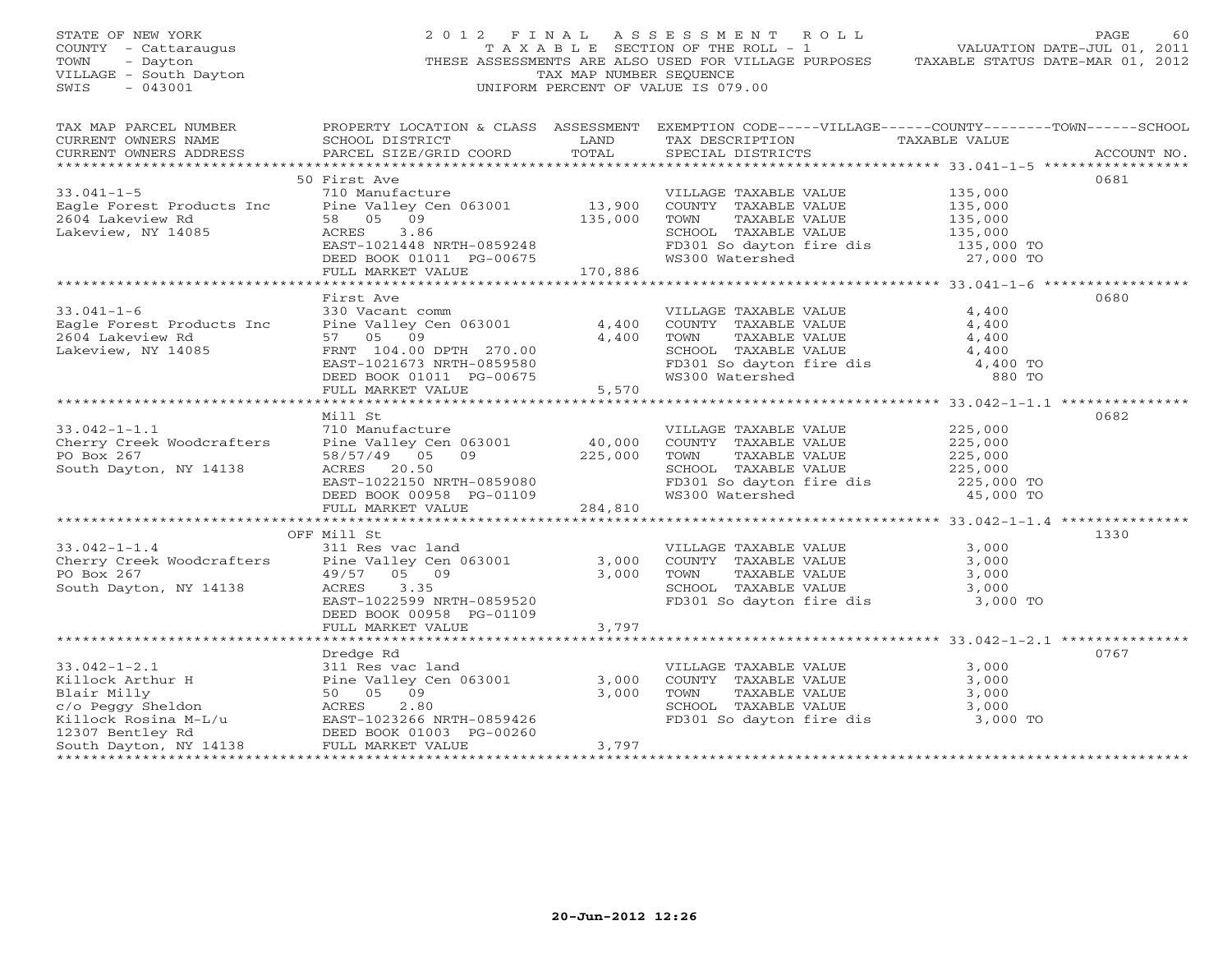| STATE OF NEW YORK<br>COUNTY - Cattaraugus<br>TOWN<br>- Dayton<br>VILLAGE - South Dayton<br>$-043001$<br>SWIS | 2012 FINAL ASSESSMENT ROLL<br>$\label{eq:2.1} \frac{1}{2} \int_{0}^{2\pi} \frac{1}{2} \left( \frac{1}{2} \int_{0}^{2\pi} \frac{1}{2} \left( \frac{1}{2} \int_{0}^{2\pi} \frac{1}{2} \right) \frac{1}{2} \right) \, d\mu$               | TAXABLE SECTION OF THE ROLL - 1<br>TAX MAP NUMBER SEOUENCE<br>UNIFORM PERCENT OF VALUE IS 079.00 |        |                       |                 | VALUATION DATE-JUL 01, 2011<br>THESE ASSESSMENTS ARE ALSO USED FOR VILLAGE PURPOSES TAXABLE STATUS DATE-MAR 01, 2012 | PAGE     | 61          |
|--------------------------------------------------------------------------------------------------------------|----------------------------------------------------------------------------------------------------------------------------------------------------------------------------------------------------------------------------------------|--------------------------------------------------------------------------------------------------|--------|-----------------------|-----------------|----------------------------------------------------------------------------------------------------------------------|----------|-------------|
| TAX MAP PARCEL NUMBER                                                                                        | PROPERTY LOCATION & CLASS ASSESSMENT                                                                                                                                                                                                   |                                                                                                  |        |                       |                 | EXEMPTION CODE-----VILLAGE------COUNTY-------TOWN------SCHOOL                                                        |          |             |
| CURRENT OWNERS NAME                                                                                          | SCHOOL DISTRICT                                                                                                                                                                                                                        | <b>LAND</b>                                                                                      |        |                       | TAX DESCRIPTION | TAXABLE VALUE                                                                                                        |          |             |
| CURRENT OWNERS ADDRESS                                                                                       | PARCEL SIZE/GRID COORD TOTAL SPECIAL DISTRICTS                                                                                                                                                                                         |                                                                                                  |        |                       |                 |                                                                                                                      |          | ACCOUNT NO. |
|                                                                                                              |                                                                                                                                                                                                                                        |                                                                                                  |        |                       |                 |                                                                                                                      |          |             |
|                                                                                                              | 33 Pine St                                                                                                                                                                                                                             |                                                                                                  |        |                       |                 |                                                                                                                      | 0657     |             |
| $33.042 - 1 - 3.1$                                                                                           | 210 1 Family Res                                                                                                                                                                                                                       |                                                                                                  |        |                       |                 | RES STAR 41854 0 0 0                                                                                                 | $\Omega$ | 24,000      |
| Lawton Henry J Jr <b>Example 2012</b> Pine Valley Cen 063001 6,200 VILLAGE TAXABLE VALUE                     |                                                                                                                                                                                                                                        |                                                                                                  |        |                       |                 | 42,000                                                                                                               |          |             |
| Rugg Victoria L                                                                                              |                                                                                                                                                                                                                                        |                                                                                                  |        |                       |                 |                                                                                                                      |          |             |
| Ta L (49 0)<br>ACRES EAST-1<br>33 Pine St                                                                    | 42,000 COUNTY TAXABLE VALUE 42,000<br>ACRES 1.16 BANK 065 TOWN TAXABLE VALUE 42,000<br>EAST-1023566 NRTH-0859571 SCHOOL TAXABLE VALUE 42,000<br>DEED BOOK 8053 PG-8001 53,165 WS300 Watershed 8,400 TO<br>FULL MARKET VALUE 53,165 WS3 |                                                                                                  |        |                       |                 |                                                                                                                      |          |             |
| PO Box 71                                                                                                    |                                                                                                                                                                                                                                        |                                                                                                  |        |                       |                 |                                                                                                                      |          |             |
| S. Dayton, NY 14138                                                                                          |                                                                                                                                                                                                                                        |                                                                                                  |        |                       |                 |                                                                                                                      |          |             |
|                                                                                                              |                                                                                                                                                                                                                                        |                                                                                                  |        |                       |                 |                                                                                                                      |          |             |
|                                                                                                              |                                                                                                                                                                                                                                        |                                                                                                  |        |                       |                 |                                                                                                                      |          |             |
|                                                                                                              | Dredge Rd                                                                                                                                                                                                                              |                                                                                                  |        |                       |                 |                                                                                                                      | 0750     |             |
| $33.042 - 1 - 5$                                                                                             | 323 Vacant rural                                                                                                                                                                                                                       |                                                                                                  |        | VILLAGE TAXABLE VALUE |                 | 8,500                                                                                                                |          |             |
| Chadwick Donald E                                                                                            | Pine Valley Cen 063001 8,500                                                                                                                                                                                                           |                                                                                                  |        | COUNTY TAXABLE VALUE  |                 | 8,500                                                                                                                |          |             |
| Chadwick Stephanie A and 49 05 09                                                                            |                                                                                                                                                                                                                                        | 8,500                                                                                            | TOWN   | TAXABLE VALUE         |                 | 8,500                                                                                                                |          |             |
| 1467 Borden Rd                                                                                               | ACRES 23.20                                                                                                                                                                                                                            |                                                                                                  | SCHOOL | TAXABLE VALUE         |                 | 8,500                                                                                                                |          |             |
| Depew, NY 14043                                                                                              | EAST-1024051 NRTH-0858985                                                                                                                                                                                                              |                                                                                                  |        |                       |                 | FD301 So dayton fire dis 8,500 TO                                                                                    |          |             |
|                                                                                                              | DEED BOOK 13590 PG-2001                                                                                                                                                                                                                |                                                                                                  |        |                       |                 | WS300 Watershed WS300 Watershed<br>1,700 TO                                                                          |          |             |
|                                                                                                              | FULL MARKET VALUE                                                                                                                                                                                                                      | 10,759                                                                                           |        |                       |                 |                                                                                                                      |          |             |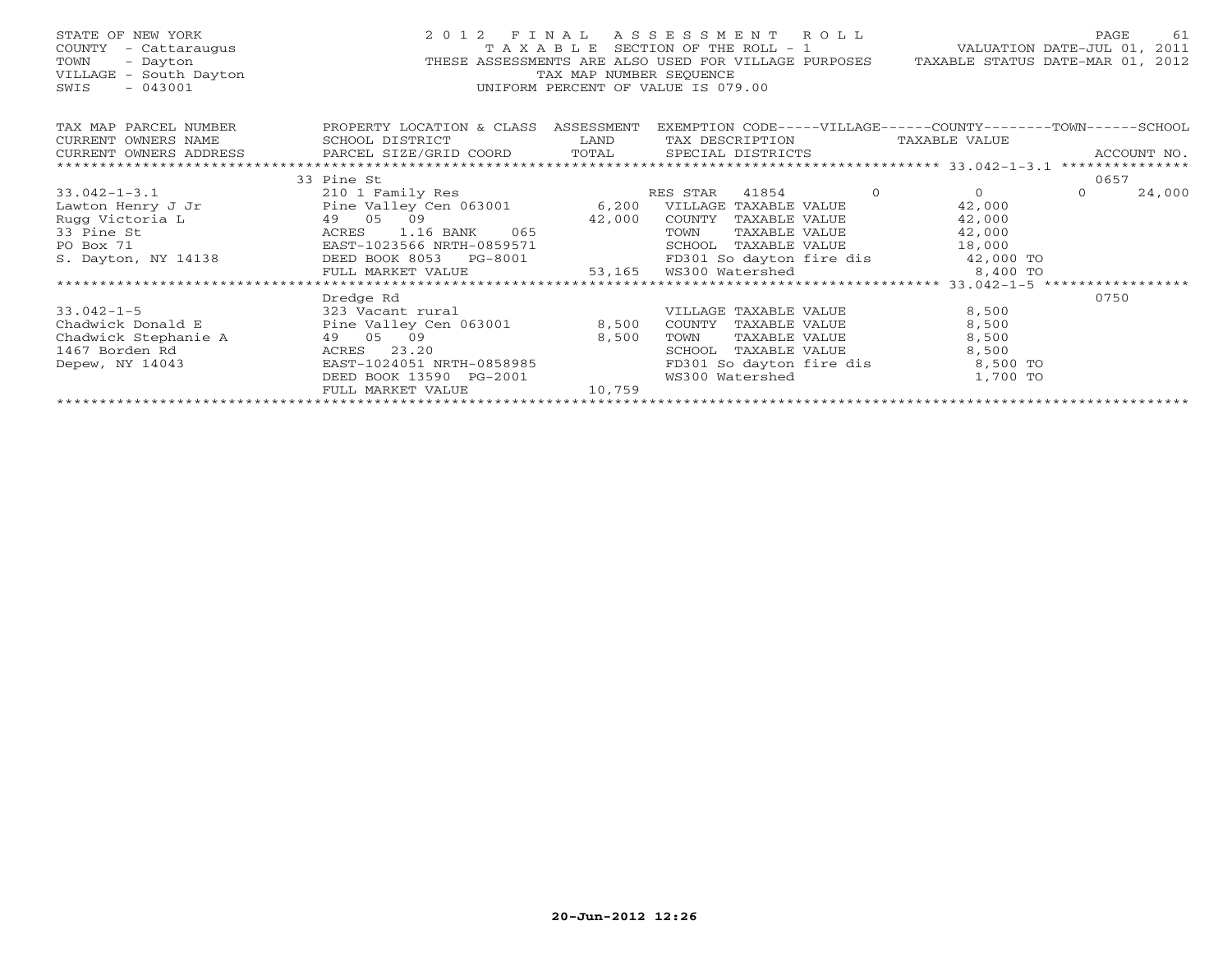| STATE OF NEW YORK      | 2012 FINAL ASSESSMENT ROLL                           | 62<br>PAGE.                      |
|------------------------|------------------------------------------------------|----------------------------------|
| COUNTY - Cattaraugus   | T A X A B L E SECTION OF THE ROLL - 1                | VALUATION DATE-JUL 01, 2011      |
| - Dayton<br>TOWN       | THESE ASSESSMENTS ARE ALSO USED FOR VILLAGE PURPOSES | TAXABLE STATUS DATE-MAR 01, 2012 |
| VILLAGE - South Dayton |                                                      | RPS150/V04/L015                  |
| $-043001$<br>SWIS      |                                                      | CURRENT DATE 6/20/2012           |
|                        | UNIFORM PERCENT OF VALUE IS 079.00                   |                                  |

R O L L S U B S E C T I O N - - T O T A L S

#### \*\*\* S P E C I A L D I S T R I C T S U M M A R Y \*\*\*

| CODE | DISTRICT NAME                           | TOTAL<br>PARCELS | EXTENSTON<br>TYPE      | <b>EXTENSION</b><br><b>VALUE</b> | AD VALOREM<br>VALUE   | <b>FXFMPT</b><br>AMOUNT | TAXABLE<br>VALUE      |
|------|-----------------------------------------|------------------|------------------------|----------------------------------|-----------------------|-------------------------|-----------------------|
|      | FD301 So dayton fire<br>WS300 Watershed |                  | 296 TOTAL<br>291 TOTAL |                                  | 12499,780<br>2566,660 | 200                     | 12499,780<br>2566,460 |

#### \*\*\* S C H O O L D I S T R I C T S U M M A R Y \*\*\*

| CODE   | DISTRICT NAME       | TOTAL<br>PARCELS | ASSESSED<br>LAND | ASSESSED<br>TOTAL | EXEMPT<br>AMOUNT | TOTAL<br>TAXABLE | STAR<br>AMOUNT | STAR<br>TAXABLE |
|--------|---------------------|------------------|------------------|-------------------|------------------|------------------|----------------|-----------------|
| 063001 | Pine Valley Central | 297              | 1482,580         | 12559,780         | 102,293          | 12457,487        | 4781,140       | 7676,347        |
|        | SUB-TOTAL           | 297              | 1482,580         | 12559,780         | 102,293          | 12457,487        | 4781,140       | 7676,347        |
|        | TOTAL               | 297              | 1482,580         | 12559,780         | 102,293          | 12457,487        | 4781,140       | 7676,347        |

#### \*\*\* S Y S T E M C O D E S S U M M A R Y \*\*\*

#### NO SYSTEM EXEMPTIONS AT THIS LEVEL

## \*\*\* E X E M P T I O N S U M M A R Y \*\*\*

|       |             | TOTAL   |         |         |         |          |
|-------|-------------|---------|---------|---------|---------|----------|
| CODE  | DESCRIPTION | PARCELS | VILLAGE | COUNTY  | TOWN    | SCHOOL   |
| 25130 | NON-PROFIT  |         |         | 47,000  | 47,000  | 47,000   |
| 41121 | WVET C/T    | 10      | 57,615  | 57,615  | 57,615  |          |
| 41131 | CVET C/T    | 22      | 279,675 | 286,225 | 286,225 |          |
| 41141 | DVET C/T    |         | 67,555  | 85,235  | 85,235  |          |
| 41720 | AG DIST     |         | 9,297   | 25,193  | 25,193  | 25,193   |
| 41800 | AGED C/T/S  |         | 20,655  | 20,655  | 20,655  | 24,300   |
| 41801 | AGED C/T    | 22      | 412,923 | 412,923 | 412,923 |          |
| 41834 | SR STAR     | 46      |         |         |         | 1918,140 |
| 41854 | RES STAR    | 120     |         |         |         | 2863,000 |
| 42100 | SILO T/C/S  | 2       | 3,000   | 3,000   | 3,000   | 3,000    |
| 47610 | BUS C/T/S   |         | 9,000   | 2,800   | 2,800   | 2,800    |
|       | TOTAL       | 241     | 859,720 | 940,646 | 940,646 | 4883,433 |
|       |             |         |         |         |         |          |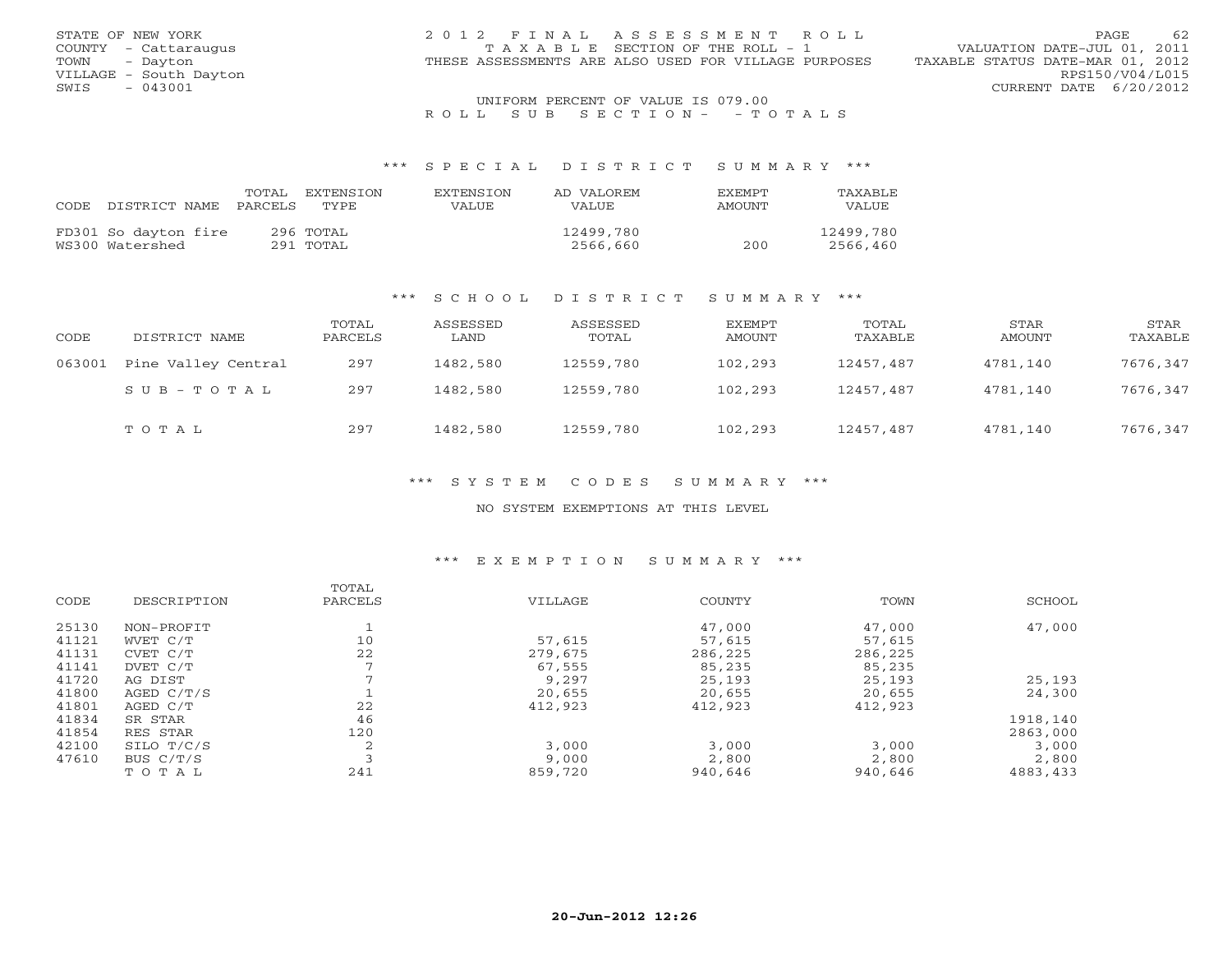| STATE OF NEW YORK      | 2012 FINAL ASSESSMENT ROLL                           | 63<br>PAGE.                      |
|------------------------|------------------------------------------------------|----------------------------------|
| COUNTY - Cattaraugus   | TAXABLE SECTION OF THE ROLL - 1                      | VALUATION DATE-JUL 01, 2011      |
| TOWN<br>- Dayton       | THESE ASSESSMENTS ARE ALSO USED FOR VILLAGE PURPOSES | TAXABLE STATUS DATE-MAR 01, 2012 |
| VILLAGE - South Dayton |                                                      | RPS150/V04/L015                  |
| $-043001$<br>SWIS      |                                                      | CURRENT DATE 6/20/2012           |
|                        | UNIFORM PERCENT OF VALUE IS 079.00                   |                                  |

# R O L L S U B S E C T I O N - - T O T A L S

#### \*\*\* G R A N D T O T A L S \*\*\*

| ROLL |                | TOTAL   | <b>CCFCCFT</b> |           | <b>TAXABLE</b> | TAXABLE  | TAXABLE   | TAXABLE   | STAR    |
|------|----------------|---------|----------------|-----------|----------------|----------|-----------|-----------|---------|
| SEC  | DESCRIPTION    | PARCELS | . AND          | TOTAL     | VILLAGE        | COUNTY   | TOWN      | SCHOOL    | TAXABLE |
|      | <b>TAXABLF</b> | つQワ     | 1482,580       | 12559.780 | 11653,060      | 1619 134 | 11619 134 | 12457.487 |         |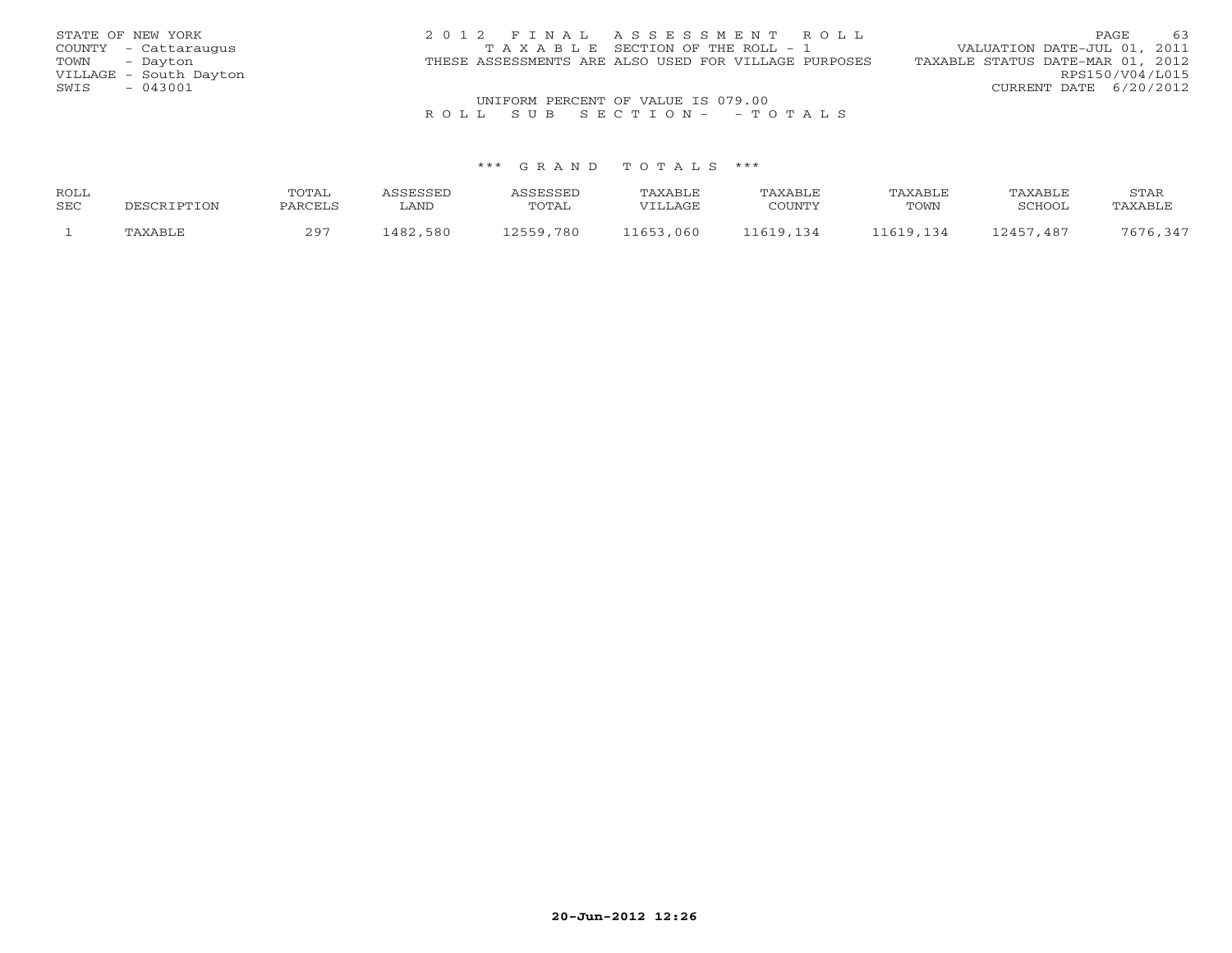| STATE OF NEW YORK<br>- Cattaraugus<br>COUNTY<br>TOWN<br>- Dayton<br>VILLAGE - South Dayton<br>$-043001$<br>SWIS                                                                                                                                                                                                                      |                           |                                    | 2012 FINAL ASSESSMENT ROLL<br>T A X A B L E SECTION OF THE ROLL - 1 SUB-SECT - 1 VALUATION DATE-JUL 01, 2011<br>THESE ASSESSMENTS ARE ALSO USED FOR VILLAGE PURPOSES TAXABLE STATUS DATE-MAR 01, 2012<br>TAX MAP NUMBER SEQUENCE<br>UNIFORM PERCENT OF VALUE IS 079.0 |          | PAGE<br>-64 |
|--------------------------------------------------------------------------------------------------------------------------------------------------------------------------------------------------------------------------------------------------------------------------------------------------------------------------------------|---------------------------|------------------------------------|-----------------------------------------------------------------------------------------------------------------------------------------------------------------------------------------------------------------------------------------------------------------------|----------|-------------|
| TAX MAP PARCEL NUMBER TROPERTY LOCATION & CLASS ASSESSMENT                                                                                                                                                                                                                                                                           |                           |                                    | EXEMPTION CODE-----VILLAGE------COUNTY--------TOWN------SCHOOL                                                                                                                                                                                                        |          |             |
| CURRENT OWNERS NAME                                                                                                                                                                                                                                                                                                                  | SCHOOL DISTRICT           | <b>EXAMPLE STATE SERVICE STATE</b> | TAX DESCRIPTION TAXABLE VALUE                                                                                                                                                                                                                                         |          |             |
|                                                                                                                                                                                                                                                                                                                                      |                           |                                    |                                                                                                                                                                                                                                                                       |          |             |
|                                                                                                                                                                                                                                                                                                                                      |                           |                                    |                                                                                                                                                                                                                                                                       |          |             |
|                                                                                                                                                                                                                                                                                                                                      | Gas Well Robert Johnston  |                                    |                                                                                                                                                                                                                                                                       |          | 1249        |
| 33.026-1-2./1<br>733 Gas well<br>733 Gas well<br>733 Gas well<br>9 COUNTY TAXABLE VALUE                                                                                                                                                                                                                                              |                           |                                    |                                                                                                                                                                                                                                                                       | 3,214    |             |
|                                                                                                                                                                                                                                                                                                                                      |                           |                                    |                                                                                                                                                                                                                                                                       | 3,214    |             |
|                                                                                                                                                                                                                                                                                                                                      |                           |                                    | TOWN TAXABLE VALUE                                                                                                                                                                                                                                                    | 3,214    |             |
| 3,214<br>South Dayton, NY 14138<br>South Dayton, NY 14138<br>$31-009-1825A$<br>ACRES<br>$B2 \text{ Main St}$<br>$B2 \text{ Main St}$<br>$B2 \text{ Main St}$<br>$B2 \text{ Main St}$<br>$B2 \text{ Main St}$<br>$B2 \text{ Main St}$<br>$B2 \text{ Main St}$<br>$B2 \text{ Main St}$<br>$B2 \text{ Main St}$<br>$B2 \text{ Main St}$ |                           |                                    | SCHOOL TAXABLE VALUE 3,214                                                                                                                                                                                                                                            |          |             |
|                                                                                                                                                                                                                                                                                                                                      |                           |                                    | FD301 So dayton fire dis 3,214 TO                                                                                                                                                                                                                                     |          |             |
|                                                                                                                                                                                                                                                                                                                                      |                           |                                    | WS300 Watershed                                                                                                                                                                                                                                                       | $643$ TO |             |
|                                                                                                                                                                                                                                                                                                                                      | FULL MARKET VALUE         | 4,068                              |                                                                                                                                                                                                                                                                       |          |             |
|                                                                                                                                                                                                                                                                                                                                      |                           |                                    |                                                                                                                                                                                                                                                                       |          |             |
|                                                                                                                                                                                                                                                                                                                                      | Gas Well Robert Johnston  |                                    |                                                                                                                                                                                                                                                                       |          | 1250        |
| 33.026-1-2./2 733 Gas well                                                                                                                                                                                                                                                                                                           |                           |                                    | VILLAGE TAXABLE VALUE                                                                                                                                                                                                                                                 | 3,223    |             |
| Johnston Gas Service Inc Pine Valley Cen 063001<br>Johnston Gas Service Inc<br>182 Main St<br>South Dayton, NY 14138<br>21-009-18939<br>ACRES<br>0.01                                                                                                                                                                                |                           | $\overline{0}$                     | COUNTY TAXABLE VALUE                                                                                                                                                                                                                                                  | 3,223    |             |
|                                                                                                                                                                                                                                                                                                                                      |                           | 3,223                              | TOWN<br>TAXABLE VALUE                                                                                                                                                                                                                                                 | 3,223    |             |
|                                                                                                                                                                                                                                                                                                                                      |                           |                                    | SCHOOL TAXABLE VALUE                                                                                                                                                                                                                                                  | 3,223    |             |
|                                                                                                                                                                                                                                                                                                                                      |                           |                                    | FD301 So dayton fire dis 3,223 TO                                                                                                                                                                                                                                     |          |             |
|                                                                                                                                                                                                                                                                                                                                      | EAST-1023360 NRTH-0862935 |                                    | WS300 Watershed                                                                                                                                                                                                                                                       | $645$ TO |             |
|                                                                                                                                                                                                                                                                                                                                      | FULL MARKET VALUE         | 4,080                              |                                                                                                                                                                                                                                                                       |          |             |
|                                                                                                                                                                                                                                                                                                                                      |                           |                                    |                                                                                                                                                                                                                                                                       |          |             |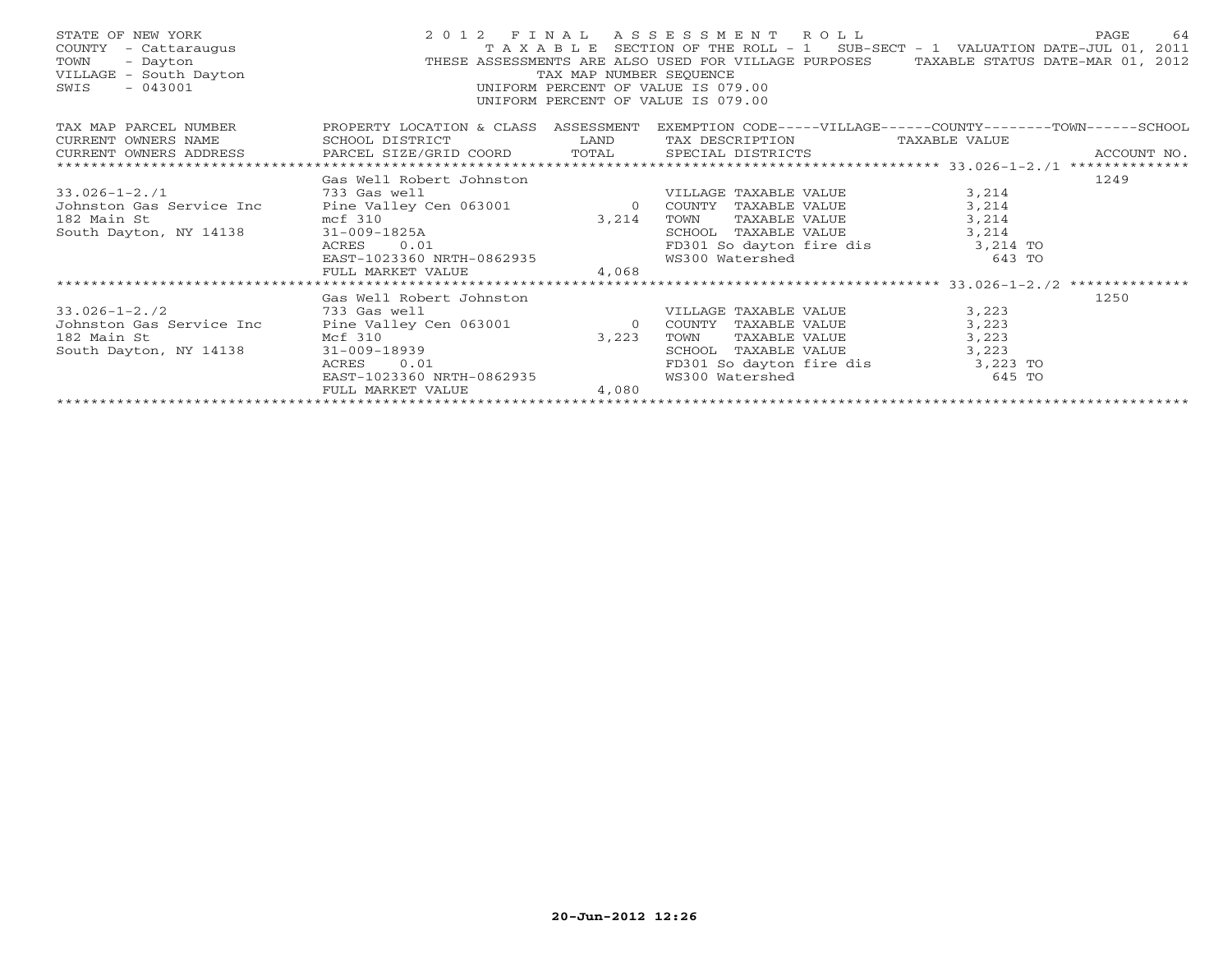| STATE OF NEW YORK      | 2012 FINAL ASSESSMENT ROLL                                                               | 65<br>PAGE             |
|------------------------|------------------------------------------------------------------------------------------|------------------------|
| COUNTY - Cattaraugus   | T A X A B L E SECTION OF THE ROLL - 1 SUB-SECT - 1 VALUATION DATE-JUL 01, 2011           |                        |
| TOWN - Dayton          | TAXABLE STATUS DATE-MAR 01, 2012<br>THESE ASSESSMENTS ARE ALSO USED FOR VILLAGE PURPOSES |                        |
| VILLAGE - South Dayton |                                                                                          | RPS150/V04/L015        |
| $-043001$<br>SWIS      |                                                                                          | CURRENT DATE 6/20/2012 |
|                        | UNIFORM PERCENT OF VALUE IS 079.00                                                       |                        |

## R O L L S U B S E C T I O N - 1 - T O T A L S

#### \*\*\* S P E C I A L D I S T R I C T S U M M A R Y \*\*\*

|      |                      | TOTAL   | EXTENSTON | <b>EXTENSION</b> | AD VALOREM | <b>FXFMPT</b> | TAXABLE      |
|------|----------------------|---------|-----------|------------------|------------|---------------|--------------|
| CODE | DISTRICT NAME        | PARCELS | TYPE.     | VALUE            | VALUE      | AMOUNT        | <b>VALUE</b> |
|      |                      |         |           |                  |            |               |              |
|      | FD301 So dayton fire |         | 2 TOTAL   |                  | 6,437      |               | 6,437        |
|      | WS300 Watershed      |         | 2 ТОТАL   |                  | 1,288      |               | 1,288        |

#### \*\*\* S C H O O L D I S T R I C T S U M M A R Y \*\*\*

| CODE   | DISTRICT NAME       | TOTAL<br>PARCELS | ASSESSED<br>LAND | ASSESSED<br>TOTAL | EXEMPT<br>AMOUNT | TOTAL<br>TAXABLE | <b>STAR</b><br>AMOUNT | STAR<br>TAXABLE |
|--------|---------------------|------------------|------------------|-------------------|------------------|------------------|-----------------------|-----------------|
| 063001 | Pine Valley Central |                  |                  | 6,437             |                  | 6,437            |                       | 6,437           |
|        | SUB-TOTAL           |                  |                  | 6,437             |                  | 6,437            |                       | 6,437           |
|        | тотаь               | ▵                |                  | 6,437             |                  | 6,437            |                       | 6,437           |

\*\*\* S Y S T E M C O D E S S U M M A R Y \*\*\*

NO SYSTEM EXEMPTIONS AT THIS LEVEL

\*\*\* E X E M P T I O N S U M M A R Y \*\*\*

NO EXEMPTIONS AT THIS LEVEL

#### \*\*\* G R A N D T O T A L S \*\*\*

| ROLL |             | TOTAL   | <i><b>\SSESSED</b></i> | ASSESSED | TAXABLE    | TAXABLE | TAXABLE | TAXABLE | STAR    |
|------|-------------|---------|------------------------|----------|------------|---------|---------|---------|---------|
| SEC  | DESCRIPTION | PARCELS | LAND                   | TOTAL    | VILLAGE    | COUNTY  | TOWN    | SCHOOL  | TAXABLE |
|      | TAXABLE     |         |                        |          | $\sqrt{2}$ | $12 -$  | $43^-$  |         | , 77,   |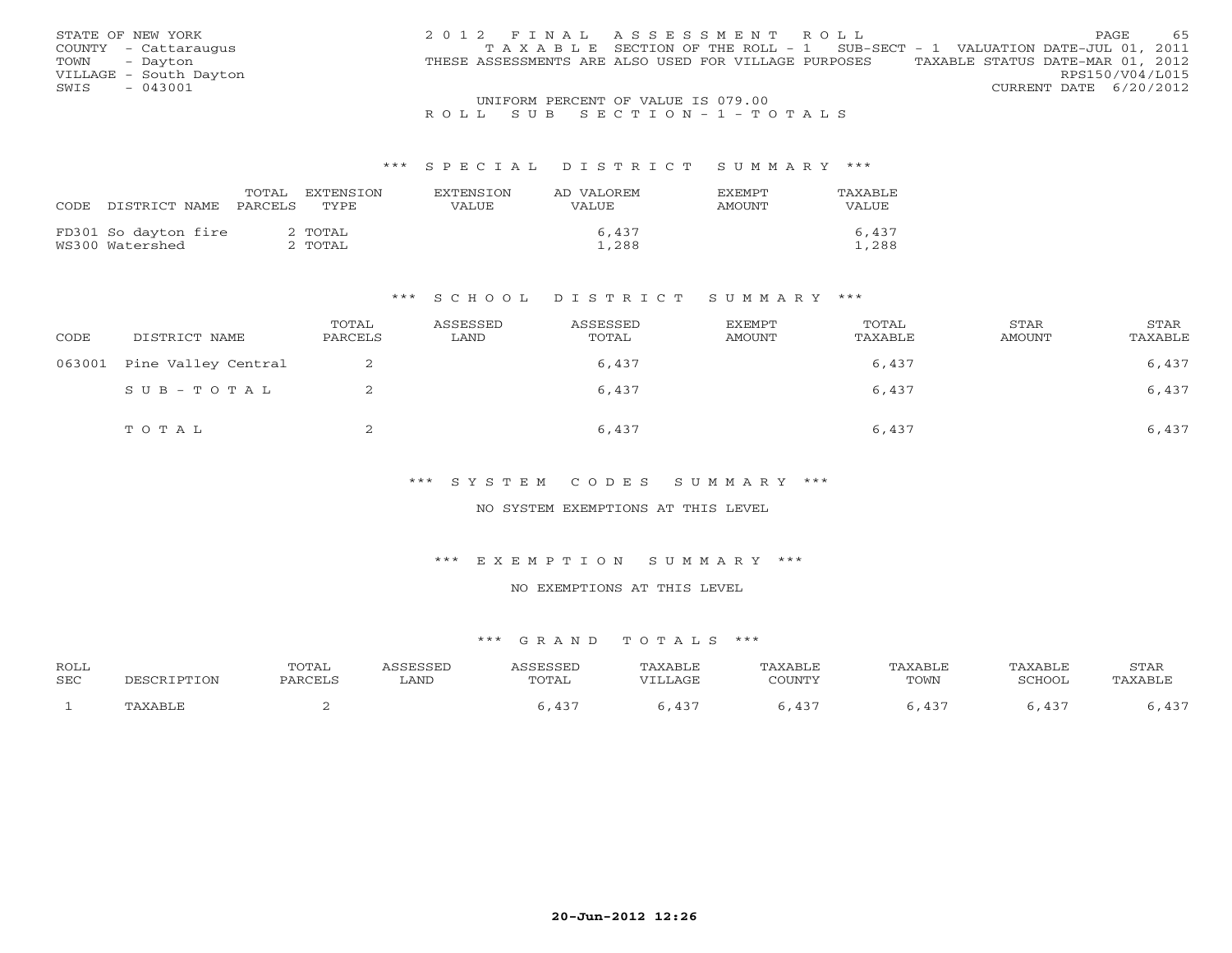| STATE OF NEW YORK      | 2012 FINAL ASSESSMENT ROLL                           | - 66<br><b>PAGE</b>              |
|------------------------|------------------------------------------------------|----------------------------------|
| COUNTY - Cattaraugus   | TAXABLE SECTION OF THE ROLL - 1                      | VALUATION DATE-JUL 01, 2011      |
| TOWN - Dayton          | THESE ASSESSMENTS ARE ALSO USED FOR VILLAGE PURPOSES | TAXABLE STATUS DATE-MAR 01, 2012 |
| VILLAGE - South Dayton |                                                      | RPS150/V04/L015                  |
| - 043001<br>SWIS       | UNIFORM PERCENT OF VALUE IS 079.00                   | CURRENT DATE 6/20/2012           |
|                        |                                                      |                                  |

#### R O L L S E C T I O N T O T A L S

#### \*\*\* S P E C I A L D I S T R I C T S U M M A R Y \*\*\*

| CODE. | DISTRICT NAME                           | TOTAL<br>PARCELS | <b>FXTENSTON</b><br>TYPE. | <b>EXTENSION</b><br>VALUE | AD VALOREM<br>VALUE   | <b>FXFMPT</b><br>AMOUNT | <b>TAXABLE</b><br>VALUE |
|-------|-----------------------------------------|------------------|---------------------------|---------------------------|-----------------------|-------------------------|-------------------------|
|       | FD301 So dayton fire<br>WS300 Watershed |                  | 298 TOTAL<br>293 TOTAL    |                           | 12506,217<br>2567,948 | 200                     | 12506,217<br>2567,748   |

#### \*\*\* S C H O O L D I S T R I C T S U M M A R Y \*\*\*

| CODE   | DISTRICT NAME       | TOTAL<br>PARCELS | ASSESSED<br>LAND | ASSESSED<br>TOTAL | EXEMPT<br>AMOUNT | TOTAL<br>TAXABLE | STAR<br>AMOUNT | STAR<br>TAXABLE |
|--------|---------------------|------------------|------------------|-------------------|------------------|------------------|----------------|-----------------|
| 063001 | Pine Valley Central | 299              | 1482,580         | 12566,217         | 102,293          | 12463,924        | 4781,140       | 7682,784        |
|        | $SUB - TO T AL$     | 299              | 1482,580         | 12566,217         | 102,293          | 12463,924        | 4781,140       | 7682,784        |
|        | TOTAL               | 299              | 1482,580         | 12566,217         | 102,293          | 12463,924        | 4781,140       | 7682,784        |

#### \*\*\* S Y S T E M C O D E S S U M M A R Y \*\*\*

#### NO SYSTEM EXEMPTIONS AT THIS LEVEL

## \*\*\* E X E M P T I O N S U M M A R Y \*\*\*

|       |             | TOTAL   |         |         |         |          |
|-------|-------------|---------|---------|---------|---------|----------|
| CODE  | DESCRIPTION | PARCELS | VILLAGE | COUNTY  | TOWN    | SCHOOL   |
| 25130 | NON-PROFIT  |         |         | 47,000  | 47,000  | 47,000   |
| 41121 | WVET C/T    | 10      | 57,615  | 57,615  | 57,615  |          |
| 41131 | CVET C/T    | 22      | 279,675 | 286,225 | 286,225 |          |
| 41141 | DVET C/T    |         | 67,555  | 85,235  | 85,235  |          |
| 41720 | AG DIST     |         | 9,297   | 25,193  | 25,193  | 25,193   |
| 41800 | AGED C/T/S  |         | 20,655  | 20,655  | 20,655  | 24,300   |
| 41801 | AGED C/T    | 22      | 412,923 | 412,923 | 412,923 |          |
| 41834 | SR STAR     | 46      |         |         |         | 1918,140 |
| 41854 | RES STAR    | 120     |         |         |         | 2863,000 |
| 42100 | SILO T/C/S  |         | 3,000   | 3,000   | 3,000   | 3,000    |
| 47610 | BUS C/T/S   |         | 9,000   | 2,800   | 2,800   | 2,800    |
|       | TOTAL       | 241     | 859,720 | 940,646 | 940,646 | 4883,433 |
|       |             |         |         |         |         |          |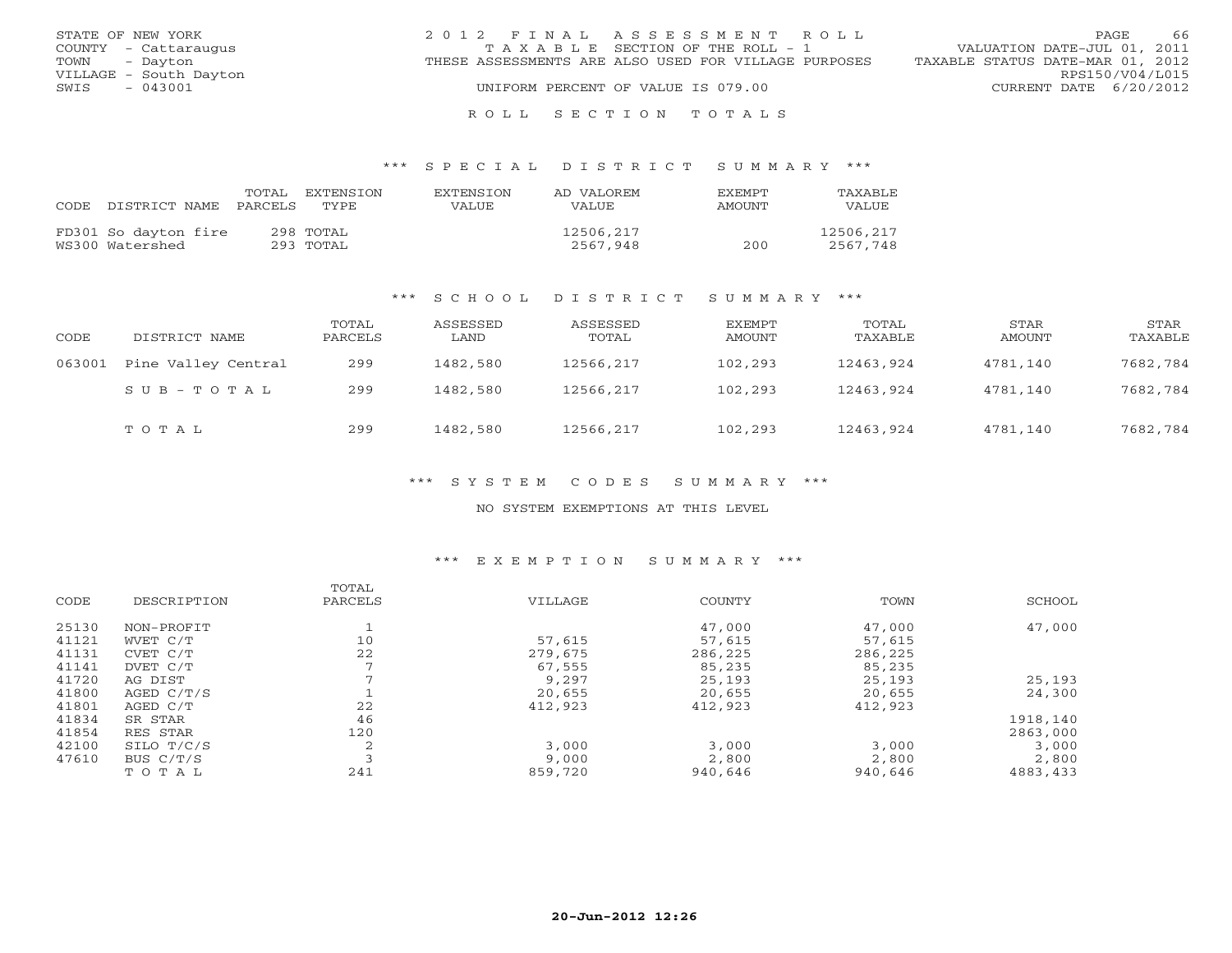| STATE OF NEW YORK      | 2012 FINAL ASSESSMENT ROLL                           | 67<br><b>PAGE</b>                |
|------------------------|------------------------------------------------------|----------------------------------|
| COUNTY - Cattaraugus   | TAXABLE SECTION OF THE ROLL - 1                      | VALUATION DATE-JUL 01, 2011      |
| TOWN - Dayton          | THESE ASSESSMENTS ARE ALSO USED FOR VILLAGE PURPOSES | TAXABLE STATUS DATE-MAR 01, 2012 |
| VILLAGE - South Dayton |                                                      | RPS150/V04/L015                  |
| - 043001<br>SWIS       | UNIFORM PERCENT OF VALUE IS 079.00                   | CURRENT DATE 6/20/2012           |
|                        |                                                      |                                  |

#### \*\*\* G R A N D T O T A L S \*\*\*

R O L L S E C T I O N T O T A L S

| ROLL |             | TOTAL   | ASSESSED | ASSESSED  | TAXABLE   | TAXABLE   | TAXABLE   | TAXABLE       | STAR     |
|------|-------------|---------|----------|-----------|-----------|-----------|-----------|---------------|----------|
| SEC  | DESCRIPTION | PARCELS | ∟AND     | TOTAL     | VILLAGE   | COUNTY    | TOWN      | <b>SCHOOL</b> | TAXABLE  |
|      | TAXABLE     | 299     | 1482,580 | 12566,217 | 11659,497 | 11625,571 | 11625,571 | 12463,924     | 7682,784 |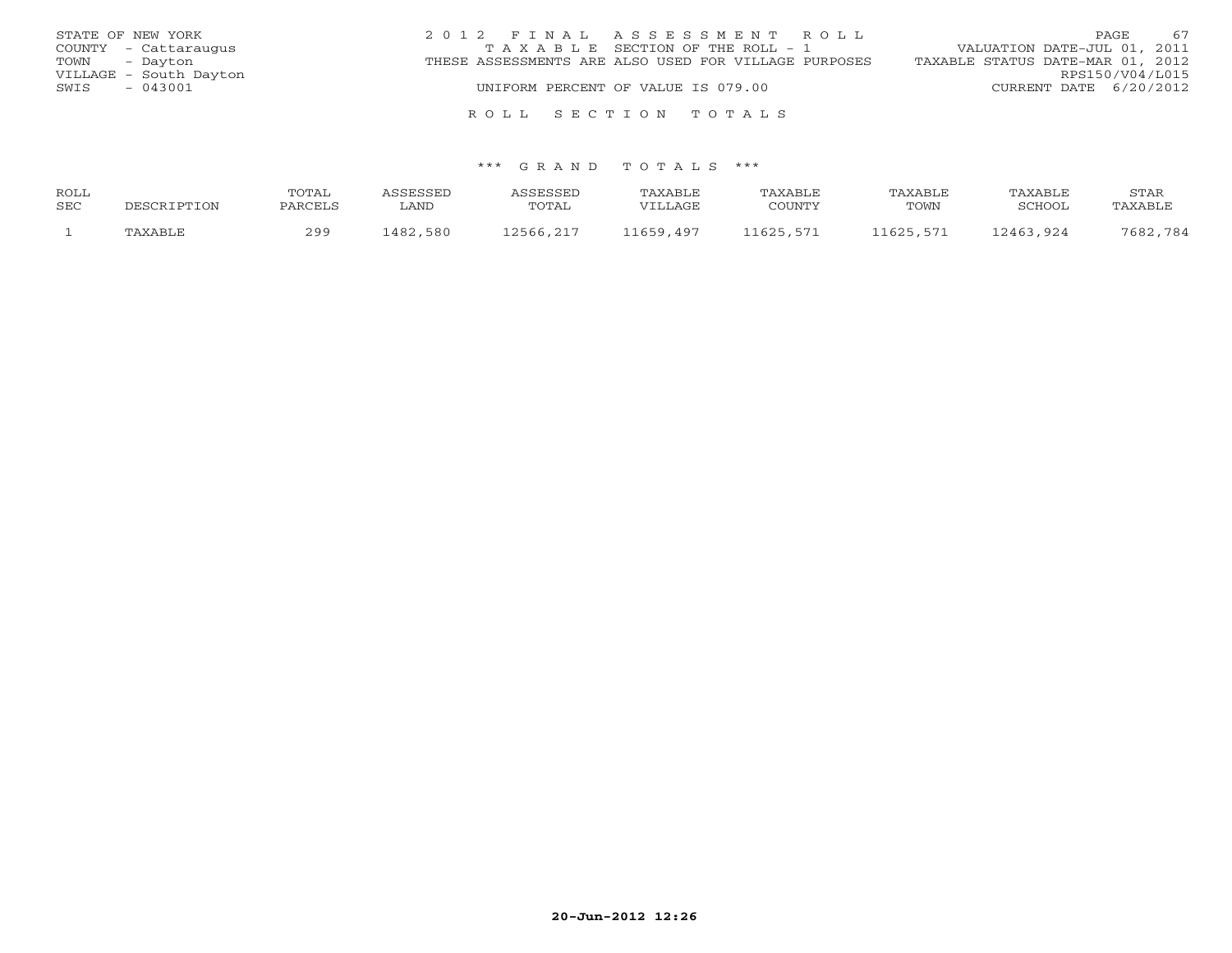| STATE OF NEW YORK<br>COUNTY - Cattaraugus<br>TOWN<br>- Dayton<br>VILLAGE - South Dayton<br>$-043001$<br>SWIS | FINAL ASSESSMENT ROLL<br>2 0 1 2<br>SPECIAL FRANCHISE SECTION OF THE ROLL - 5<br>THESE ASSESSMENTS ARE ALSO USED FOR VILLAGE PURPOSES<br>TAX MAP NUMBER SEOUENCE<br>UNIFORM PERCENT OF VALUE IS 079.00 | PAGE.<br>VALUATION DATE-JUL 01, 2011<br>TAXABLE STATUS DATE-MAR 01, 2012 | 68                                                           |                    |             |
|--------------------------------------------------------------------------------------------------------------|--------------------------------------------------------------------------------------------------------------------------------------------------------------------------------------------------------|--------------------------------------------------------------------------|--------------------------------------------------------------|--------------------|-------------|
| TAX MAP PARCEL NUMBER                                                                                        | PROPERTY LOCATION & CLASS ASSESSMENT                                                                                                                                                                   |                                                                          | EXEMPTION CODE-----VILLAGE------COUNTY-------TOWN-----SCHOOL |                    |             |
| CURRENT OWNERS NAME                                                                                          | SCHOOL DISTRICT                                                                                                                                                                                        | LAND                                                                     | TAX DESCRIPTION                                              | TAXABLE VALUE      |             |
| CURRENT OWNERS ADDRESS                                                                                       | PARCEL SIZE/GRID COORD                                                                                                                                                                                 | TOTAL                                                                    | SPECIAL DISTRICTS                                            |                    | ACCOUNT NO. |
| **************                                                                                               |                                                                                                                                                                                                        |                                                                          |                                                              |                    |             |
|                                                                                                              | Special Franchise                                                                                                                                                                                      |                                                                          |                                                              | 0997               |             |
| 530.001-9916-131.600/188<br>Nys Electric & Gas Corp                                                          | 861 Elec & gas<br>Pine Valley Cen 063001 0                                                                                                                                                             |                                                                          | VILLAGE TAXABLE VALUE<br>COUNTY TAXABLE VALUE                | 217,075<br>217,075 |             |
| Attn: Utility Shared Services                                                                                | Village Of South Dayton 217,075                                                                                                                                                                        |                                                                          | TOWN<br>TAXABLE VALUE                                        | 217,075            |             |
| Tax Dept                                                                                                     | 1.0000 Pine Valley                                                                                                                                                                                     |                                                                          | SCHOOL TAXABLE VALUE                                         | 217,075            |             |
| 70 Farm View Dr Freeport Bldg ACRES                                                                          | 0.01                                                                                                                                                                                                   |                                                                          | FD301 So dayton fire dis 217,075 TO                          |                    |             |
| New Gloucester, ME 04260                                                                                     | FULL MARKET VALUE                                                                                                                                                                                      |                                                                          |                                                              | 130,245 TO         |             |
| *************************                                                                                    |                                                                                                                                                                                                        |                                                                          |                                                              |                    |             |
|                                                                                                              | Special Franchise                                                                                                                                                                                      |                                                                          |                                                              | 0996               |             |
| 530.001-9916-631.900/188                                                                                     | 866 Telephone                                                                                                                                                                                          |                                                                          | VILLAGE TAXABLE VALUE                                        | 66,327             |             |
| Verizon New York Inc                                                                                         | Pine Valley Cen 063001                                                                                                                                                                                 | $\overline{0}$                                                           | COUNTY TAXABLE VALUE                                         | 66,327             |             |
| PO Box 152206                                                                                                | Village Of South Dayton                                                                                                                                                                                | 66,327                                                                   | TAXABLE VALUE<br>TOWN                                        | 66,327             |             |
| Irving, TX 75015-2206                                                                                        | 1.0000 Pine Valley                                                                                                                                                                                     |                                                                          | SCHOOL TAXABLE VALUE                                         | 66,327             |             |
|                                                                                                              | 0.01<br>ACRES                                                                                                                                                                                          |                                                                          | FD301 So dayton fire dis 66,327 TO                           |                    |             |
|                                                                                                              | FULL MARKET VALUE<br>************************                                                                                                                                                          | 83,958                                                                   | WS300 Watershed                                              | 39,796 TO          |             |
|                                                                                                              |                                                                                                                                                                                                        |                                                                          |                                                              |                    |             |
| 530.001-9916-901.300/188                                                                                     | Special Franchise<br>869 Television                                                                                                                                                                    |                                                                          | VILLAGE TAXABLE VALUE                                        | 1221<br>9,422      |             |
| Time Warner Cable Tax Dept                                                                                   | Pine Valley Cen 063001                                                                                                                                                                                 | $\overline{0}$                                                           | COUNTY TAXABLE VALUE                                         | 9,422              |             |
| PO Box 7467                                                                                                  | Village Of South Dayton                                                                                                                                                                                | 9,422                                                                    | TAXABLE VALUE<br>TOWN                                        | 9,422              |             |
| Charlotte, NC 28241-7467                                                                                     | 1.0000 Pine Valley                                                                                                                                                                                     |                                                                          | SCHOOL TAXABLE VALUE                                         | 9,422              |             |
|                                                                                                              | ACRES<br>0.01                                                                                                                                                                                          |                                                                          | FD301 So dayton fire dis                                     | 9,422 TO           |             |
|                                                                                                              | FULL MARKET VALUE                                                                                                                                                                                      | 11,927                                                                   | WS300 Watershed                                              | 1,884 TO           |             |
|                                                                                                              |                                                                                                                                                                                                        |                                                                          |                                                              |                    |             |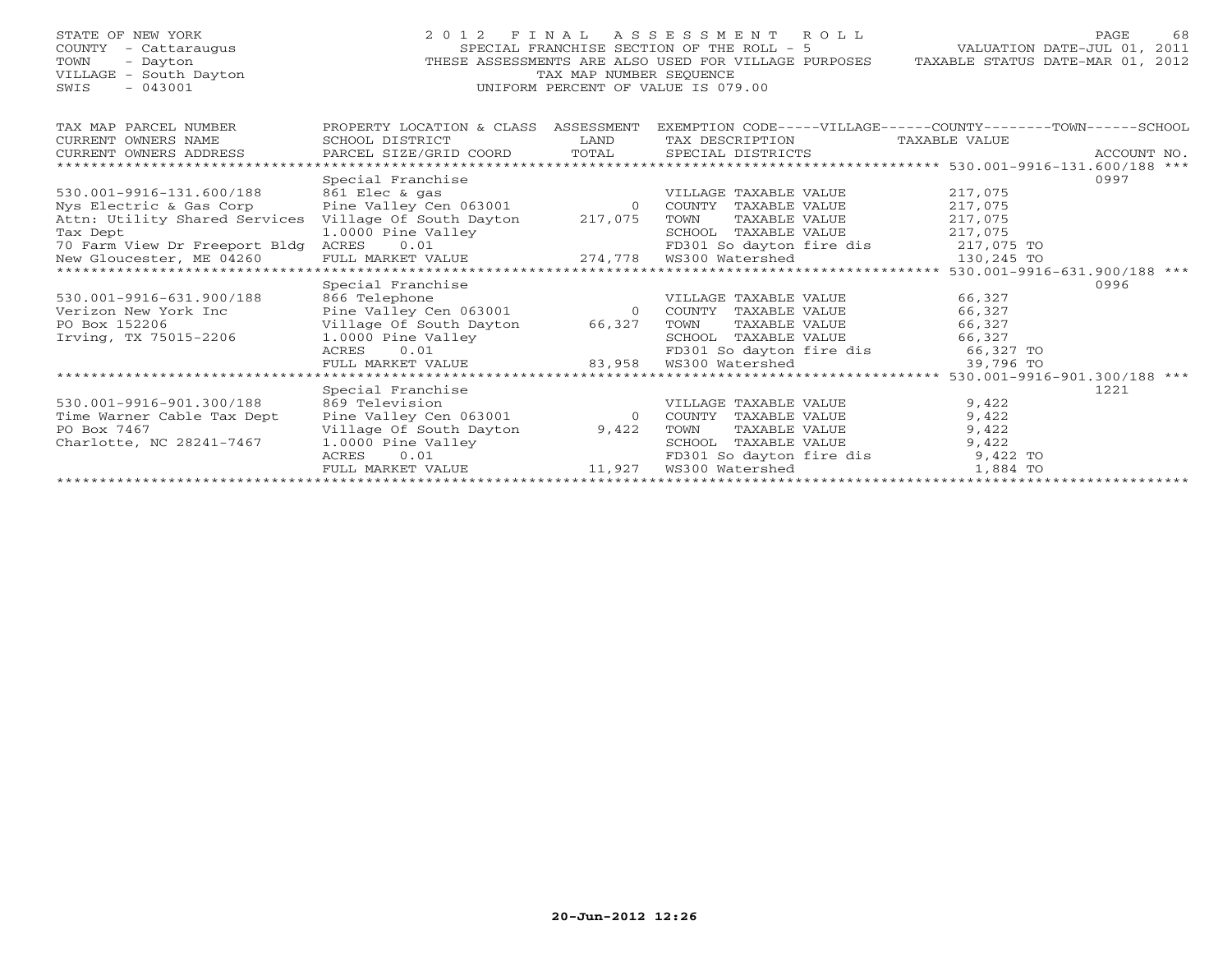| STATE OF NEW YORK      | 2012 FINAL ASSESSMENT ROLL                           | 69<br><b>PAGE</b>                |
|------------------------|------------------------------------------------------|----------------------------------|
| COUNTY - Cattaraugus   | SPECIAL FRANCHISE SECTION OF THE ROLL - 5            | VALUATION DATE-JUL 01, 2011      |
| TOWN<br>- Davton       | THESE ASSESSMENTS ARE ALSO USED FOR VILLAGE PURPOSES | TAXABLE STATUS DATE-MAR 01, 2012 |
| VILLAGE - South Dayton |                                                      | RPS150/V04/L015                  |
| - 043001<br>SWIS       |                                                      | CURRENT DATE 6/20/2012           |
|                        | UNIFORM PERCENT OF VALUE IS 079.00                   |                                  |

# R O L L S U B S E C T I O N - - T O T A L S

#### \*\*\* S P E C I A L D I S T R I C T S U M M A R Y \*\*\*

|      |                      | TOTAL   | EXTENSTON | <b>EXTENSION</b> | AD VALOREM   | <b>FXFMPT</b> | TAXABLE |
|------|----------------------|---------|-----------|------------------|--------------|---------------|---------|
| CODE | DISTRICT NAME        | PARCELS | TYPE.     | VALUE            | <b>VALUE</b> | AMOUNT        | VALUE   |
|      | FD301 So dayton fire |         | 3 TOTAL   |                  | 292,824      |               | 292,824 |
|      | WS300 Watershed      |         | 3 ТОТАL   |                  | 171,925      |               | 171,925 |

#### \*\*\* S C H O O L D I S T R I C T S U M M A R Y \*\*\*

| CODE   | DISTRICT NAME       | TOTAL<br>PARCELS | ASSESSED<br>LAND | ASSESSED<br>TOTAL | <b>EXEMPT</b><br>AMOUNT | TOTAL<br>TAXABLE | STAR<br>AMOUNT | STAR<br>TAXABLE |
|--------|---------------------|------------------|------------------|-------------------|-------------------------|------------------|----------------|-----------------|
| 063001 | Pine Valley Central |                  |                  | 292,824           |                         | 292,824          |                | 292,824         |
|        | $SUB - TO T AL$     |                  |                  | 292,824           |                         | 292,824          |                | 292,824         |
|        | TOTAL               |                  |                  | 292,824           |                         | 292,824          |                | 292,824         |

\*\*\* S Y S T E M C O D E S S U M M A R Y \*\*\*

NO SYSTEM EXEMPTIONS AT THIS LEVEL

\*\*\* E X E M P T I O N S U M M A R Y \*\*\*

NO EXEMPTIONS AT THIS LEVEL

#### \*\*\* G R A N D T O T A L S \*\*\*

| <b>ROLL</b> |        | TOTAL |      |                | $\sim$ $\sim$ $\sim$ |              | $\neg \land$ XAB <sub>L</sub> . | STAR                              |
|-------------|--------|-------|------|----------------|----------------------|--------------|---------------------------------|-----------------------------------|
| SEC         |        |       | LAND | TOTAL          |                      | TOWN         | "CHOOT                          |                                   |
|             | こDFCTA |       |      | $\cap$<br>ר מכ |                      | ר ה ר<br>n n |                                 | $\cap$ $\cap$ $\land$<br>מ מ<br>ັ |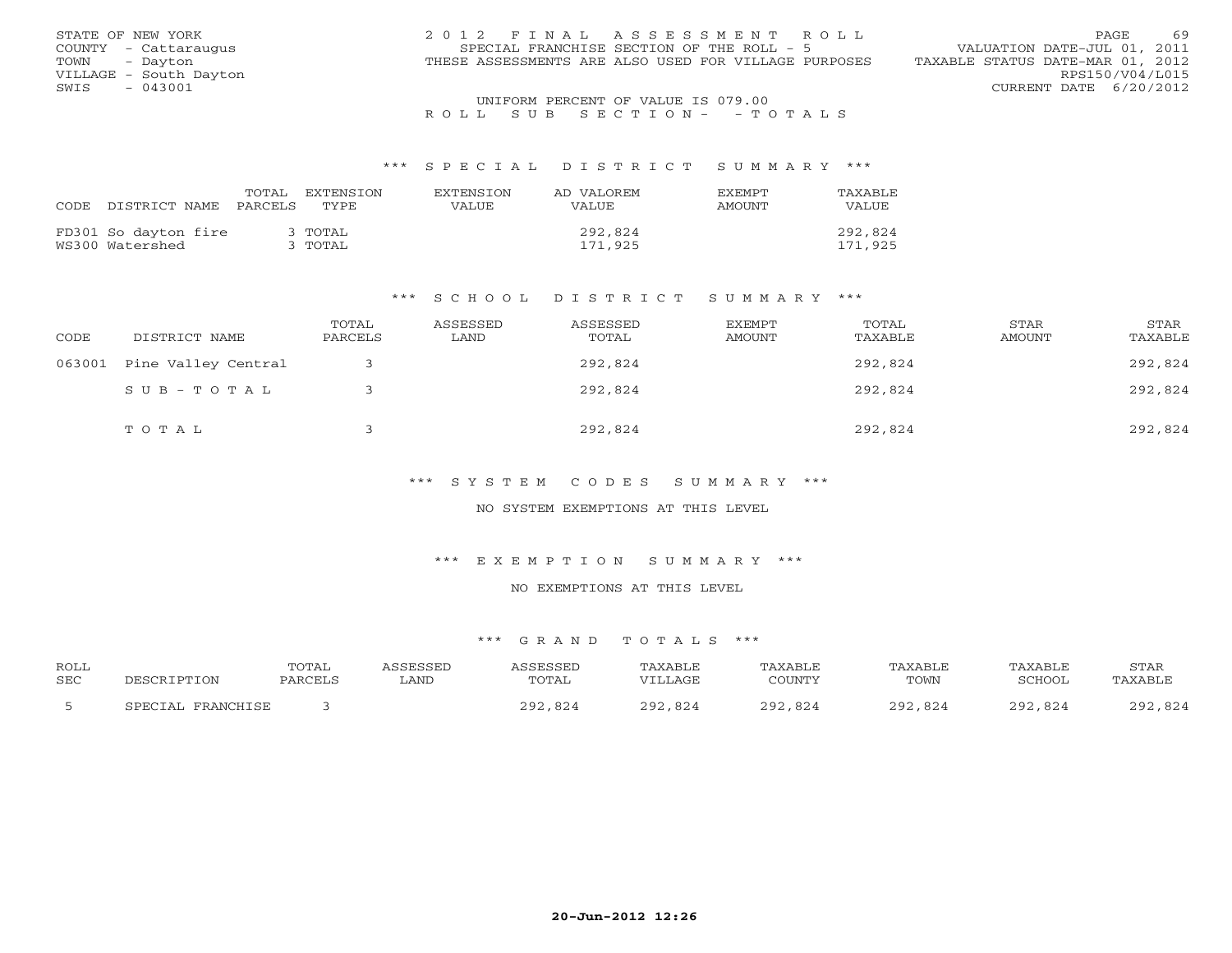| STATE OF NEW YORK      | 2012 FINAL ASSESSMENT ROLL                           | 70<br>PAGE.                      |
|------------------------|------------------------------------------------------|----------------------------------|
| COUNTY - Cattaraugus   | SPECIAL FRANCHISE SECTION OF THE ROLL - 5            | VALUATION DATE-JUL 01, 2011      |
| TOWN<br>- Dayton       | THESE ASSESSMENTS ARE ALSO USED FOR VILLAGE PURPOSES | TAXABLE STATUS DATE-MAR 01, 2012 |
| VILLAGE - South Dayton |                                                      | RPS150/V04/L015                  |
| $-043001$<br>SWIS      | UNIFORM PERCENT OF VALUE IS 079.00                   | CURRENT DATE 6/20/2012           |
|                        |                                                      |                                  |

## R O L L S E C T I O N T O T A L S

#### \*\*\* S P E C I A L D I S T R I C T S U M M A R Y \*\*\*

| CODE | DISTRICT NAME                           | TOTAL<br>PARCELS | EXTENSTON<br>TYPE   | <b>EXTENSION</b><br>VALUE | AD VALOREM<br>VALUE. | <b>EXEMPT</b><br><b>AMOUNT</b> | TAXABLE<br><b>VALUE</b> |
|------|-----------------------------------------|------------------|---------------------|---------------------------|----------------------|--------------------------------|-------------------------|
|      | FD301 So dayton fire<br>WS300 Watershed |                  | З ТОТАІ.<br>` ТОТАL |                           | 292,824<br>171,925   |                                | 292,824<br>171,925      |

#### \*\*\* S C H O O L D I S T R I C T S U M M A R Y \*\*\*

| CODE   | DISTRICT NAME       | TOTAL<br>PARCELS | ASSESSED<br>LAND | ASSESSED<br>TOTAL | EXEMPT<br>AMOUNT | TOTAL<br>TAXABLE | STAR<br>AMOUNT | STAR<br>TAXABLE |
|--------|---------------------|------------------|------------------|-------------------|------------------|------------------|----------------|-----------------|
| 063001 | Pine Valley Central |                  |                  | 292,824           |                  | 292,824          |                | 292,824         |
|        | $SUB - TO TAL$      |                  |                  | 292,824           |                  | 292,824          |                | 292,824         |
|        | TOTAL               |                  |                  | 292,824           |                  | 292,824          |                | 292,824         |

\*\*\* S Y S T E M C O D E S S U M M A R Y \*\*\*

NO SYSTEM EXEMPTIONS AT THIS LEVEL

\*\*\* E X E M P T I O N S U M M A R Y \*\*\*

NO EXEMPTIONS AT THIS LEVEL

#### \*\*\* G R A N D T O T A L S \*\*\*

| <b>ROLL</b> |        | TOTAL |       |           |                                |        |      |      | STAR                         |
|-------------|--------|-------|-------|-----------|--------------------------------|--------|------|------|------------------------------|
| SEC         |        |       | . AND | 'TAL      | $\lambda$ $\cap$ $\tau$<br>ATH | COUNTY | TOWN | ™∩∩T | $\cdots$ $\sqrt{Y} \wedge P$ |
|             | ごりロウェー |       |       | റി<br>מ ה |                                | n '    | ດດາ  |      | י הי                         |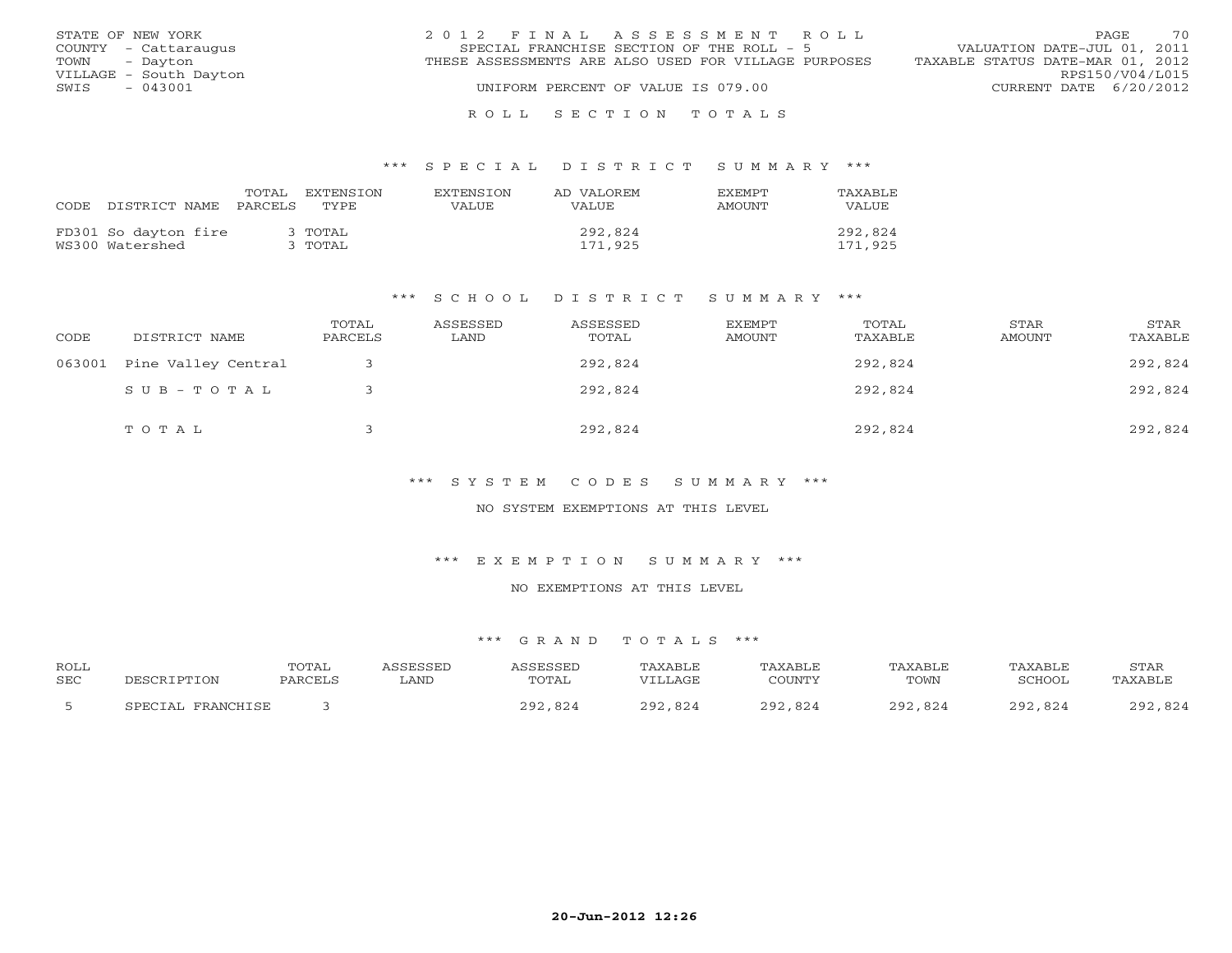| STATE OF NEW YORK<br>COUNTY - Cattaraugus<br>- Dayton<br>TOWN<br>VILLAGE - South Dayton<br>$-043001$<br>SWIS |                                           | TAX MAP NUMBER SEQUENCE                               | 2012 FINAL ASSESSMENT ROLL<br>UTILITY & R.R. SECTION OF THE ROLL - 6<br>THESE ASSESSMENTS ARE ALSO USED FOR VILLAGE PURPOSES<br>UNIFORM PERCENT OF VALUE IS 079.00 | TAXABLE STATUS DATE-MAR 01, 2012 | PAGE<br>71<br>VALUATION DATE-JUL 01, 2011 |
|--------------------------------------------------------------------------------------------------------------|-------------------------------------------|-------------------------------------------------------|--------------------------------------------------------------------------------------------------------------------------------------------------------------------|----------------------------------|-------------------------------------------|
| TAX MAP PARCEL NUMBER<br>CURRENT OWNERS NAME<br>CURRENT OWNERS ADDRESS                                       | SCHOOL DISTRICT<br>PARCEL SIZE/GRID COORD | LAND<br>TOTAL                                         | PROPERTY LOCATION & CLASS ASSESSMENT EXEMPTION CODE-----VILLAGE------COUNTY-------TOWN------SCHOOL<br>TAX DESCRIPTION<br>SPECIAL DISTRICTS                         | TAXABLE VALUE                    | ACCOUNT NO.                               |
|                                                                                                              |                                           |                                                       |                                                                                                                                                                    |                                  |                                           |
| $33.033 - 3 - 23$                                                                                            | 416 Pine St<br>831 Tele Comm              |                                                       | VILLAGE TAXABLE VALUE                                                                                                                                              | 33,100                           | 0922                                      |
| Verizon New York Inc                                                                                         | Pine Valley Cen 063001                    | 3,000                                                 | COUNTY TAXABLE VALUE                                                                                                                                               | 33,100                           |                                           |
| 31st Floor                                                                                                   | 58 05 09                                  | 33,100                                                | TOWN<br>TAXABLE VALUE                                                                                                                                              | 33,100                           |                                           |
| PO Box 152206                                                                                                | 1.0000 Pine Valley                        |                                                       | SCHOOL TAXABLE VALUE                                                                                                                                               | 33,100                           |                                           |
| Irving, TX 75015-2206                                                                                        | Building & Land                           |                                                       | FD301 So dayton fire dis<br>WS300 Watershed                                                                                                                        | 33,100 TO                        |                                           |
|                                                                                                              | FRNT 50.00 DPTH 150.00                    |                                                       |                                                                                                                                                                    | 6,620 TO                         |                                           |
|                                                                                                              | EAST-1021009 NRTH-0861549                 |                                                       |                                                                                                                                                                    |                                  |                                           |
|                                                                                                              | FULL MARKET VALUE                         | 41,899                                                |                                                                                                                                                                    |                                  |                                           |
|                                                                                                              | First St                                  |                                                       |                                                                                                                                                                    |                                  | 1310                                      |
| $33.033 - 6 - 33$                                                                                            | 311 Res vac land                          |                                                       | VILLAGE TAXABLE VALUE                                                                                                                                              | 2,400                            |                                           |
| Nys Electric & Gas Corp                                                                                      | Pine Valley Cen 063001                    | 2,400                                                 | COUNTY TAXABLE VALUE                                                                                                                                               | 2,400                            |                                           |
| Attn: Utility Shared Services FRNT 60.00 DPTH 123.00                                                         |                                           | 2,400                                                 | TOWN<br>TAXABLE VALUE                                                                                                                                              | 2,400                            |                                           |
| Tax Dept                                                                                                     | EAST-1021258 NRTH-0859764                 |                                                       | SCHOOL TAXABLE VALUE                                                                                                                                               | 2,400                            |                                           |
| 70 Farm View Dr Freeport Bld FULL MARKET VALUE<br>New Gloucester, ME 04260                                   |                                           |                                                       | 3,038 FD301 So dayton fire dis                                                                                                                                     | 2,400 TO                         |                                           |
|                                                                                                              |                                           |                                                       |                                                                                                                                                                    |                                  |                                           |
| $33.041 - 1 - 2$                                                                                             | 38 Oaks Rd<br>872 Elec-Substation         |                                                       | VILLAGE TAXABLE VALUE                                                                                                                                              | 137,236                          | 1001                                      |
| Nys Electric & Gas Corp                                                                                      | Pine Valley Cen 063001                    | 10,350                                                | COUNTY TAXABLE VALUE                                                                                                                                               | 137,236                          |                                           |
| Attn: Utility Shared Services Loc #001859                                                                    |                                           | 137,236                                               | TOWN<br>TAXABLE VALUE                                                                                                                                              | 137,236                          |                                           |
| Tax Dept                                                                                                     | 1.0000 Pine Valley                        |                                                       | SCHOOL TAXABLE VALUE                                                                                                                                               | 137,236                          |                                           |
| 70 Farm View Dr Freeport Bld                                                                                 | Frog Val Rd Substation                    |                                                       | FD301 So dayton fire dis                                                                                                                                           | 137,236 TO                       |                                           |
| New Gloucester, ME 04260                                                                                     | ACRES<br>3.26                             |                                                       | WS300 Watershed                                                                                                                                                    | 27,447 TO                        |                                           |
|                                                                                                              | EAST-1020395 NRTH-0859654                 |                                                       |                                                                                                                                                                    |                                  |                                           |
|                                                                                                              | DEED BOOK 694<br>PG-00808                 |                                                       |                                                                                                                                                                    |                                  |                                           |
|                                                                                                              | FULL MARKET VALUE                         | 173,716                                               |                                                                                                                                                                    |                                  |                                           |
|                                                                                                              | Elec Trans Line                           |                                                       |                                                                                                                                                                    |                                  | 1320                                      |
| 630.001-9916-131.600/100                                                                                     | 882 Elec Trans Imp                        |                                                       | VILLAGE TAXABLE VALUE                                                                                                                                              | 33,092                           |                                           |
| Nys Electric & Gas Corp                                                                                      | Pine Valley Cen 063001                    | $\overline{0}$                                        | COUNTY TAXABLE VALUE                                                                                                                                               | 33,092                           |                                           |
| Attn: Utility Shared Services                                                                                | Loc #000080                               | $\begin{smallmatrix}&&&0\0&3&3&,092\end{smallmatrix}$ | TOWN<br>TAXABLE VALUE                                                                                                                                              | 33,092                           |                                           |
| Tax Dept                                                                                                     | 1.0000 Pine Valley                        |                                                       | SCHOOL TAXABLE VALUE                                                                                                                                               | 33,092                           |                                           |
| 70 Farm View Dr Freeport Bld                                                                                 | Lancaster Gr Trans Line                   |                                                       | FD301 So dayton fire dis                                                                                                                                           | 33,092 TO                        |                                           |
| New Gloucester, ME 04260                                                                                     | <b>ACRES</b><br>0.01<br>FULL MARKET VALUE | 41,889                                                | WS300 Watershed                                                                                                                                                    | 19,855 TO                        |                                           |
| ****************************                                                                                 |                                           |                                                       |                                                                                                                                                                    |                                  |                                           |
|                                                                                                              | Utility Outside Plant                     |                                                       |                                                                                                                                                                    |                                  | 1322                                      |
| 630.001-9916-131.600/188                                                                                     | 884 Elec Dist Out                         |                                                       | VILLAGE TAXABLE VALUE                                                                                                                                              | 90,317                           |                                           |
| Nys Electric & Gas Corp                                                                                      | Pine Valley Cen 063001                    | $\circ$                                               | COUNTY TAXABLE VALUE                                                                                                                                               | 90,317                           |                                           |
| Attn: Utility Shared Services                                                                                | Loc #888888                               | 90,317                                                | TOWN<br>TAXABLE VALUE                                                                                                                                              | 90,317                           |                                           |
| Tax Dept                                                                                                     | 1.0000 Pine Valley                        |                                                       | SCHOOL TAXABLE VALUE                                                                                                                                               | 90,317                           |                                           |
| 70 Farm View Dr Freeport Bld                                                                                 | Elec Dist                                 |                                                       | FD301 So dayton fire dis                                                                                                                                           | 90,317 TO                        |                                           |
| New Gloucester, ME 04260                                                                                     | ACRES<br>0.01                             |                                                       | WS300 Watershed                                                                                                                                                    | 54,190 TO                        |                                           |
|                                                                                                              | FULL MARKET VALUE                         | 114,325                                               |                                                                                                                                                                    |                                  |                                           |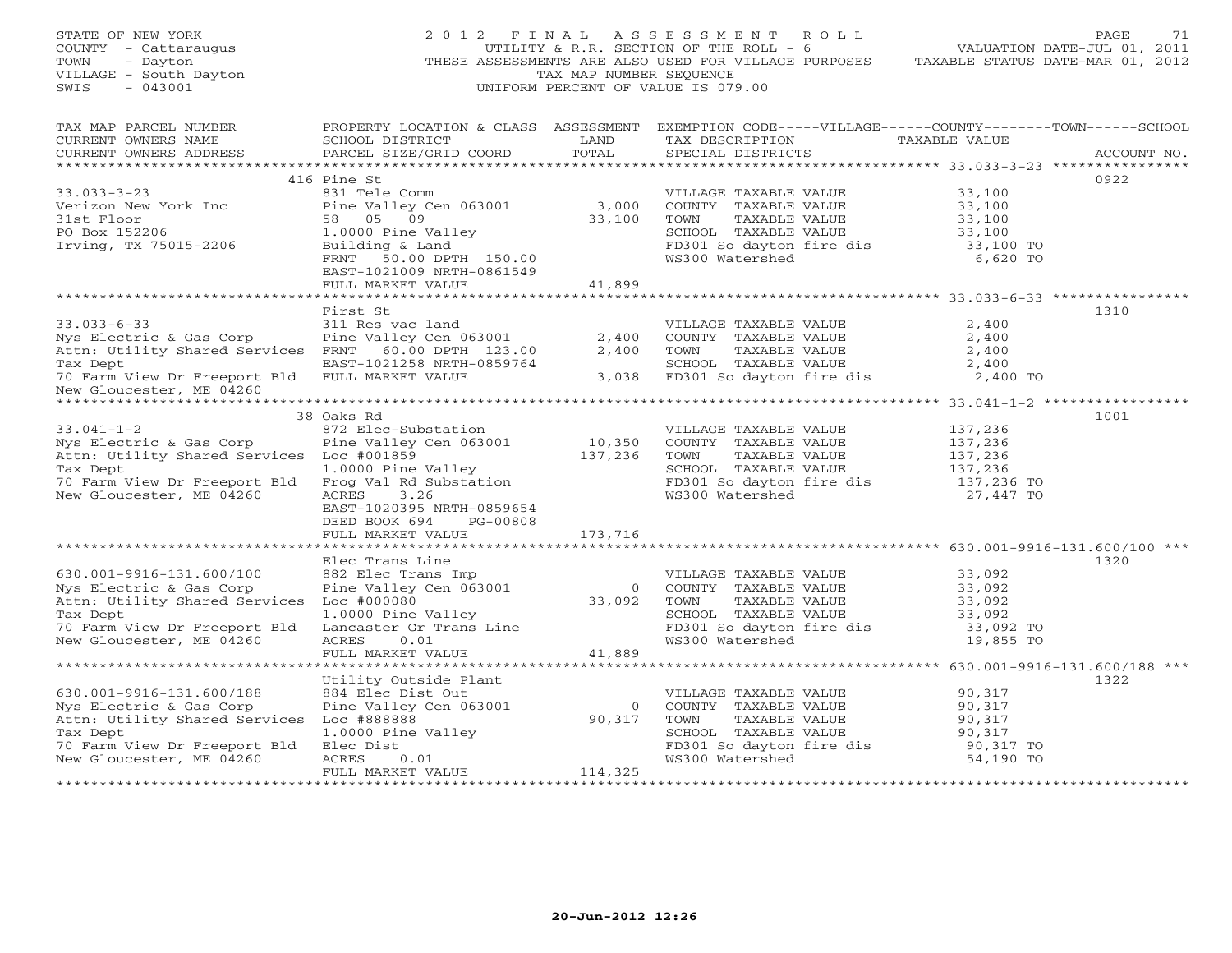| STATE OF NEW YORK<br>COUNTY<br>- Cattaraugus<br>TOWN<br>- Dayton<br>VILLAGE - South Dayton<br>$-043001$<br>SWIS |                           | TAX MAP NUMBER SEOUENCE              | 2012 FINAL ASSESSMENT ROLL<br>UTILITY & R.R. SECTION OF THE ROLL - 6<br>UNIFORM PERCENT OF VALUE IS 079.00 | PAGE<br>72<br>VALUATION DATE-JUL 01, 2011<br>THESE ASSESSMENTS ARE ALSO USED FOR VILLAGE PURPOSES TAXABLE STATUS DATE-MAR 01, 2012 |  |  |
|-----------------------------------------------------------------------------------------------------------------|---------------------------|--------------------------------------|------------------------------------------------------------------------------------------------------------|------------------------------------------------------------------------------------------------------------------------------------|--|--|
| TAX MAP PARCEL NUMBER                                                                                           | PROPERTY LOCATION & CLASS | ASSESSMENT                           |                                                                                                            | EXEMPTION CODE-----VILLAGE------COUNTY--------TOWN------SCHOOL                                                                     |  |  |
| CURRENT OWNERS NAME                                                                                             | SCHOOL DISTRICT           | <b>EXAMPLE DESCRIPTION OF A LAND</b> | TAX DESCRIPTION                                                                                            | TAXABLE VALUE                                                                                                                      |  |  |
| CURRENT OWNERS ADDRESS                                                                                          |                           |                                      | PARCEL SIZE/GRID COORD TOTAL SPECIAL DISTRICTS                                                             | ACCOUNT NO.                                                                                                                        |  |  |
|                                                                                                                 |                           |                                      |                                                                                                            |                                                                                                                                    |  |  |
|                                                                                                                 | Utility Outside Plant     |                                      |                                                                                                            | 1000                                                                                                                               |  |  |
| 630.001-9916-631.900/188                                                                                        | 836 Telecom. eq.          |                                      | VILLAGE TAXABLE VALUE                                                                                      | 20,131                                                                                                                             |  |  |
| Verizon New York Inc                                                                                            | Pine Valley Cen 063001    | $\overline{0}$                       | COUNTY<br>TAXABLE VALUE                                                                                    | 20,131                                                                                                                             |  |  |
| PO Box 152206                                                                                                   | $Loc$ #888888             | 20,131                               | TOWN<br>TAXABLE VALUE                                                                                      | 20,131                                                                                                                             |  |  |
| Irving, TX 75015-2206                                                                                           | 1.0000 Pine Valley        |                                      | SCHOOL<br>TAXABLE VALUE                                                                                    | 20,131                                                                                                                             |  |  |
|                                                                                                                 | Poles, Wire, Cable, etc   |                                      | FD301 So dayton fire dis                                                                                   | 20,131 TO                                                                                                                          |  |  |
|                                                                                                                 | 0.01<br>ACRES             |                                      | WS300 Watershed                                                                                            | 12,073 TO                                                                                                                          |  |  |
|                                                                                                                 | FULL MARKET VALUE         | 25,482                               |                                                                                                            |                                                                                                                                    |  |  |
|                                                                                                                 |                           |                                      |                                                                                                            |                                                                                                                                    |  |  |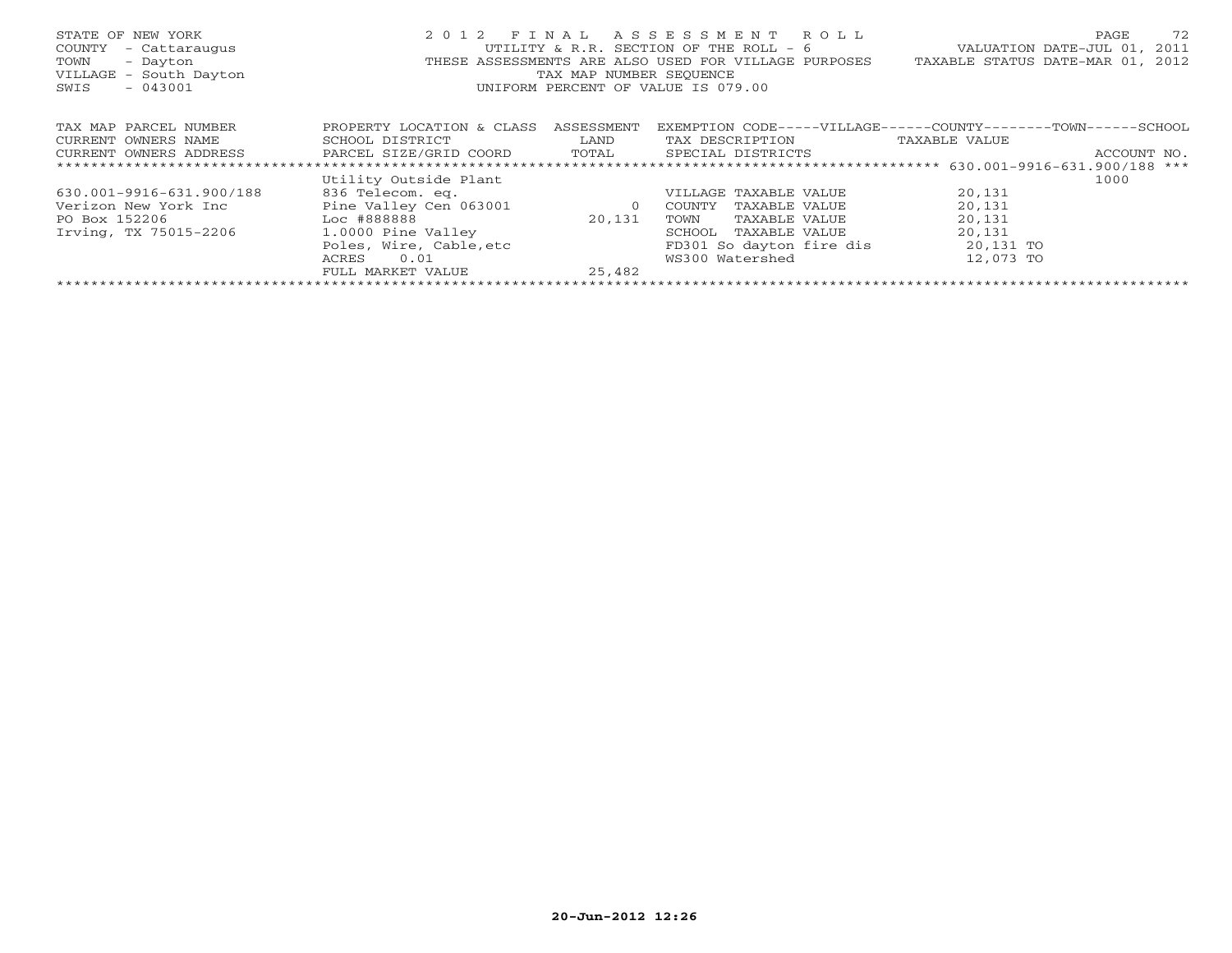| STATE OF NEW YORK      | 2012 FINAL ASSESSMENT ROLL                           | 73<br>PAGE.                      |
|------------------------|------------------------------------------------------|----------------------------------|
| COUNTY - Cattaraugus   | UTILITY & R.R. SECTION OF THE ROLL - 6               | VALUATION DATE-JUL 01, 2011      |
| TOWN<br>- Dayton       | THESE ASSESSMENTS ARE ALSO USED FOR VILLAGE PURPOSES | TAXABLE STATUS DATE-MAR 01, 2012 |
| VILLAGE - South Dayton |                                                      | RPS150/V04/L015                  |
| $-043001$<br>SWIS      |                                                      | CURRENT DATE 6/20/2012           |
|                        | UNIFORM PERCENT OF VALUE IS 079.00                   |                                  |

### R O L L S U B S E C T I O N - - T O T A L S

#### \*\*\* S P E C I A L D I S T R I C T S U M M A R Y \*\*\*

| CODE. | DISTRICT NAME                           | TOTAL<br>PARCELS | EXTENSTON<br>TYPE. | <b>EXTENSION</b><br>VALUE. | AD VALOREM<br>VALUE. | <b>EXEMPT</b><br>AMOUNT | TAXABLE<br>VALUE   |
|-------|-----------------------------------------|------------------|--------------------|----------------------------|----------------------|-------------------------|--------------------|
|       | FD301 So dayton fire<br>WS300 Watershed |                  | 6 TOTAL<br>5 TOTAL |                            | 316,276<br>120,185   |                         | 316,276<br>120,185 |

#### \*\*\* S C H O O L D I S T R I C T S U M M A R Y \*\*\*

| CODE   | DISTRICT NAME       | TOTAL<br>PARCELS | ASSESSED<br>LAND | ASSESSED<br>TOTAL | EXEMPT<br>AMOUNT | TOTAL<br>TAXABLE | STAR<br><b>AMOUNT</b> | STAR<br>TAXABLE |
|--------|---------------------|------------------|------------------|-------------------|------------------|------------------|-----------------------|-----------------|
| 063001 | Pine Valley Central |                  | 15,750           | 316,276           |                  | 316,276          |                       | 316,276         |
|        | SUB-TOTAL           |                  | 15,750           | 316,276           |                  | 316,276          |                       | 316,276         |
|        | TOTAL               |                  | 15,750           | 316,276           |                  | 316,276          |                       | 316,276         |

\*\*\* S Y S T E M C O D E S S U M M A R Y \*\*\*

NO SYSTEM EXEMPTIONS AT THIS LEVEL

\*\*\* E X E M P T I O N S U M M A R Y \*\*\*

NO EXEMPTIONS AT THIS LEVEL

#### \*\*\* G R A N D T O T A L S \*\*\*

| ROLL |                  | <b>TOTAL</b> |        | <b>ASSESSET</b> | <b>TAXABLE</b> | "AXABLE | <b>TAXABLE</b> | TAXABLE       | STAR    |
|------|------------------|--------------|--------|-----------------|----------------|---------|----------------|---------------|---------|
| SEC  | DESCRIPTION      | PARCELS      | LAND   | TOTAL           | VILLAGE        | COUNTY  | TOWN           | <b>SCHOOL</b> | TAXABLE |
|      | UTILITIES & N.C. |              | 15,750 | 316 276         | 316,276        |         | 316.276        | 316,276       | 316,276 |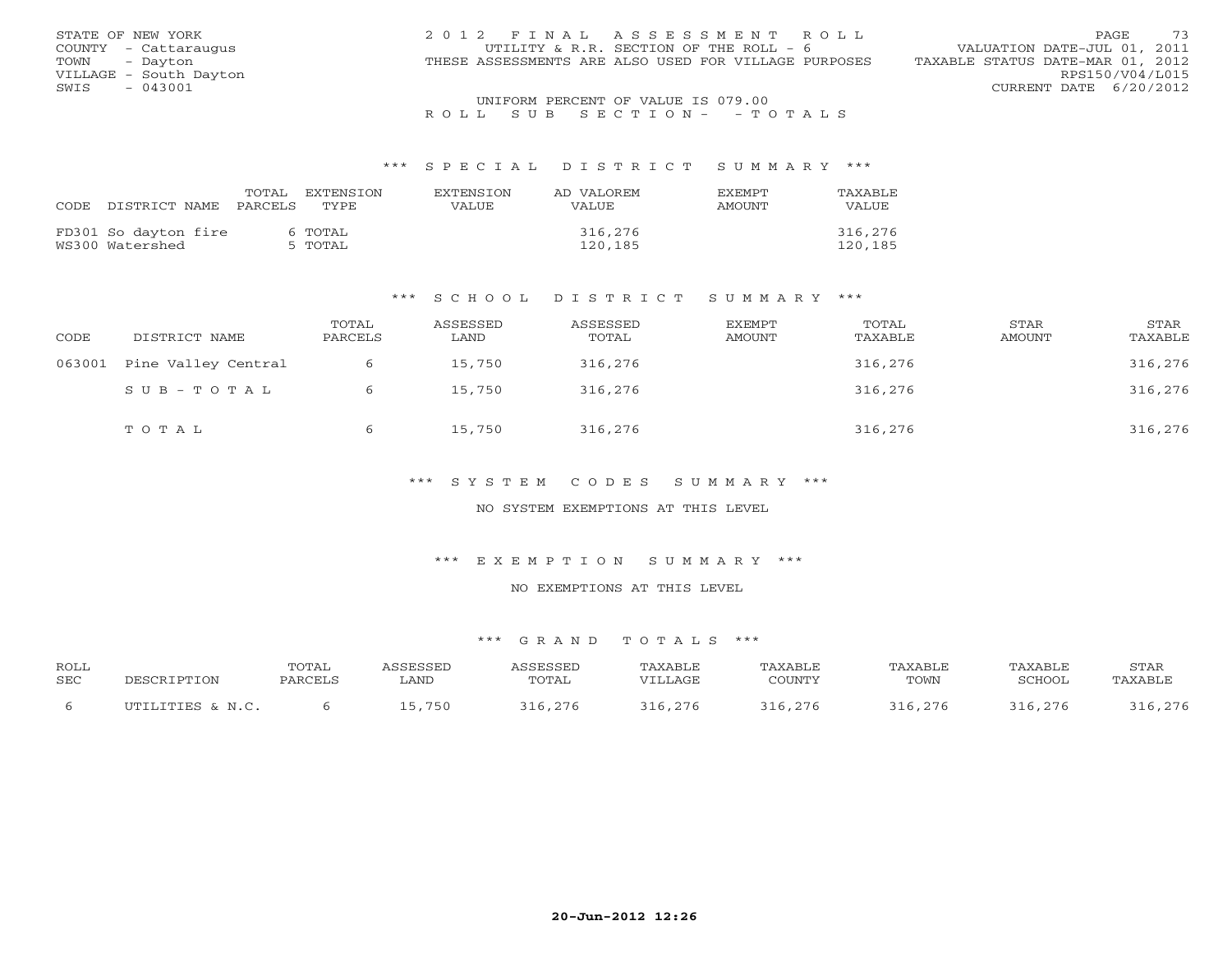| STATE OF NEW YORK      | 2012 FINAL ASSESSMENT ROLL                           | 74<br>PAGE.                      |
|------------------------|------------------------------------------------------|----------------------------------|
| COUNTY - Cattaraugus   | UTILITY & R.R. SECTION OF THE ROLL - 6               | VALUATION DATE-JUL 01, 2011      |
| TOWN<br>- Davton       | THESE ASSESSMENTS ARE ALSO USED FOR VILLAGE PURPOSES | TAXABLE STATUS DATE-MAR 01, 2012 |
| VILLAGE - South Dayton |                                                      | RPS150/V04/L015                  |
| SWIS<br>- 043001       | UNIFORM PERCENT OF VALUE IS 079.00                   | CURRENT DATE 6/20/2012           |
|                        |                                                      |                                  |

### R O L L S E C T I O N T O T A L S

#### \*\*\* S P E C I A L D I S T R I C T S U M M A R Y \*\*\*

| CODE. | DISTRICT NAME                           | TOTAL<br>PARCELS | EXTENSTON<br>TYPE. | <b>EXTENSION</b><br>VALUE | AD VALOREM<br>VALUE | <b>FXFMPT</b><br>AMOUNT | TAXABLE<br>VALUE   |
|-------|-----------------------------------------|------------------|--------------------|---------------------------|---------------------|-------------------------|--------------------|
|       | FD301 So dayton fire<br>WS300 Watershed |                  | 6 TOTAL<br>5 TOTAL |                           | 316,276<br>120,185  |                         | 316,276<br>120,185 |

#### \*\*\* S C H O O L D I S T R I C T S U M M A R Y \*\*\*

| CODE   | DISTRICT NAME       | TOTAL<br>PARCELS | ASSESSED<br>LAND | ASSESSED<br>TOTAL | <b>EXEMPT</b><br>AMOUNT | TOTAL<br>TAXABLE | STAR<br>AMOUNT | STAR<br>TAXABLE |
|--------|---------------------|------------------|------------------|-------------------|-------------------------|------------------|----------------|-----------------|
| 063001 | Pine Valley Central | 6                | 15,750           | 316,276           |                         | 316,276          |                | 316,276         |
|        | SUB-TOTAL           |                  | 15,750           | 316,276           |                         | 316,276          |                | 316,276         |
|        | TOTAL               |                  | 15,750           | 316,276           |                         | 316,276          |                | 316,276         |

\*\*\* S Y S T E M C O D E S S U M M A R Y \*\*\*

NO SYSTEM EXEMPTIONS AT THIS LEVEL

\*\*\* E X E M P T I O N S U M M A R Y \*\*\*

NO EXEMPTIONS AT THIS LEVEL

#### \*\*\* G R A N D T O T A L S \*\*\*

| ROLL |                  | <b>TOTAL</b> |        | <b><i><u>\SSESSED</u></i></b> | TAXABLE  | <b>TAXABLE</b> | TAXABLE | TAXABLE | STAR    |
|------|------------------|--------------|--------|-------------------------------|----------|----------------|---------|---------|---------|
| SEC  | DESCRIPTION      | PARCELS      | ∟AND   | TOTAL                         | VILLAGE. | COUNTY         | TOWN    | SCHOOL  | TAXABLE |
|      | UTILITIES & N.C. |              | 15,750 | 316,276                       | 316,276  | 316,276        | 316.276 | 316,276 | 316,276 |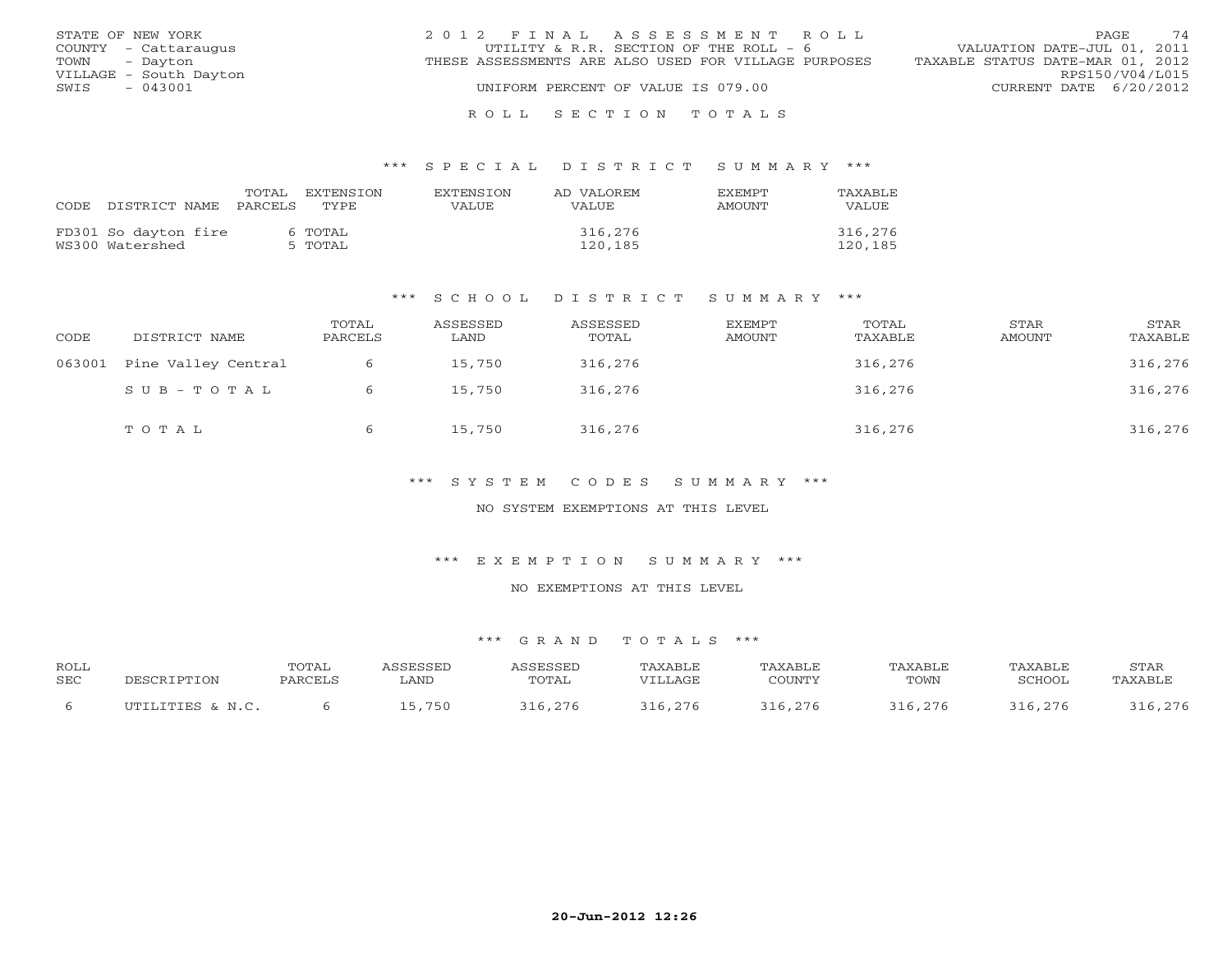| STATE OF NEW YORK<br>COUNTY - Cattaraugus<br>TOWN<br>- Dayton<br>VILLAGE - South Dayton<br>$-043001$<br>SWIS            | 2012 FINAL                                                                                                                                                                                       | TAX MAP NUMBER SEOUENCE | ASSESSMENT ROLL<br>WHOLLY EXEMPT SECTION OF THE ROLL - 8<br>THESE ASSESSMENTS ARE ALSO USED FOR VILLAGE PURPOSES TAXABLE STATUS DATE-MAR 01, 2012<br>UNIFORM PERCENT OF VALUE IS 079.00 |         | VALUATION DATE-JUL 01, 2011                 |         | PAGE<br>75  |
|-------------------------------------------------------------------------------------------------------------------------|--------------------------------------------------------------------------------------------------------------------------------------------------------------------------------------------------|-------------------------|-----------------------------------------------------------------------------------------------------------------------------------------------------------------------------------------|---------|---------------------------------------------|---------|-------------|
| TAX MAP PARCEL NUMBER<br>CURRENT OWNERS NAME<br>CURRENT OWNERS ADDRESS                                                  | PROPERTY LOCATION & CLASS ASSESSMENT EXEMPTION CODE-----VILLAGE------COUNTY-------TOWN------SCHOOL<br>SCHOOL DISTRICT<br>PARCEL SIZE/GRID COORD                                                  | LAND<br>TOTAL           | TAX DESCRIPTION TAXABLE VALUE<br>SPECIAL DISTRICTS                                                                                                                                      |         |                                             |         | ACCOUNT NO. |
|                                                                                                                         | 11 Third St                                                                                                                                                                                      |                         |                                                                                                                                                                                         |         |                                             |         | 5018        |
| $33.025 - 1 - 12$                                                                                                       | 210 1 Family Res                                                                                                                                                                                 |                         | RELIGIOUS 25110                                                                                                                                                                         | 54,000  | 54,000                                      | 54,000  | 54,000      |
| Free Methodist Parsonage<br>PO Box 261<br>South Dayton, NY 14138                                                        | Pine Valley Cen 063001 3,500 VILLAGE TAXABLE VALUE<br>58 05 09 54,000 VILLAGE TAXABLE VALUE<br>Parsonage TOWN TAXARI.F VALUE<br>Parsonage<br>FRNT 55.00 DPTH 244.00<br>EAST-1021351 NRTH-0862364 |                         | SCHOOL TAXABLE VALUE<br>FD301 So dayton fire dis                                                                                                                                        |         | $\Omega$<br>$\circ$<br>$\Omega$<br>$\Omega$ | $0$ TO  |             |
|                                                                                                                         | FULL MARKET VALUE                                                                                                                                                                                | $FD30$<br>68,354        | 54,000 EX<br>WS300 Watershed<br>10,800 EX                                                                                                                                               |         |                                             | $0$ TO  |             |
|                                                                                                                         |                                                                                                                                                                                                  |                         |                                                                                                                                                                                         |         |                                             |         |             |
|                                                                                                                         | Main St                                                                                                                                                                                          |                         |                                                                                                                                                                                         |         |                                             |         | 5005        |
| $33.025 - 1 - 29$                                                                                                       | 822 Water supply                                                                                                                                                                                 |                         | VG-INSIDE 13650                                                                                                                                                                         | 371,200 | 371,200                                     | 371,200 | 371,200     |
| Village Of South Dayton<br>PO Box 269                                                                                   | Pine Valley Cen 063001<br>59 05 09                                                                                                                                                               | 371,200                 | 3,200 VILLAGE TAXABLE VALUE<br>COUNTY TAXABLE VALUE                                                                                                                                     |         | $\circ$<br>$\circ$                          |         |             |
| South Dayton, NY 14138                                                                                                  |                                                                                                                                                                                                  |                         | TAXABLE VALUE<br>TOWN                                                                                                                                                                   |         | $\Omega$                                    |         |             |
|                                                                                                                         | water Tower On 33.025-1-2<br>FRNT 100.00 DPTH 92.70                                                                                                                                              |                         | SCHOOL TAXABLE VALUE                                                                                                                                                                    |         | $\Omega$                                    |         |             |
|                                                                                                                         | EAST-1021644 NRTH-0863546                                                                                                                                                                        |                         | FD301 So dayton fire dis                                                                                                                                                                |         |                                             | $0$ TO  |             |
|                                                                                                                         | DEED BOOK 00346 PG-00187                                                                                                                                                                         |                         | 371,200 EX                                                                                                                                                                              |         |                                             |         |             |
|                                                                                                                         | FULL MARKET VALUE                                                                                                                                                                                |                         | 469,873 WS300 Watershed<br>74,240 EX                                                                                                                                                    |         |                                             | $0$ TO  |             |
|                                                                                                                         |                                                                                                                                                                                                  |                         |                                                                                                                                                                                         |         |                                             |         |             |
|                                                                                                                         | 403 Pine St                                                                                                                                                                                      |                         |                                                                                                                                                                                         |         |                                             |         | 0839        |
| $33.033 - 3 - 27$                                                                                                       | 311 Res vac land                                                                                                                                                                                 |                         | RELIGIOUS 25110                                                                                                                                                                         | 2,900   | 2,900                                       | 2,900   | 2,900       |
| Free Methodist Church Of                                                                                                | Pine Valley Cen 063001                                                                                                                                                                           | 2,900                   | VILLAGE TAXABLE VALUE                                                                                                                                                                   |         | $\circ$                                     |         |             |
| North America                                                                                                           | 58 05 09                                                                                                                                                                                         | 2,900                   | COUNTY TAXABLE VALUE                                                                                                                                                                    |         | $\overline{0}$<br>$\Omega$                  |         |             |
| PO Box 261<br>South Dayton, NY 14138                                                                                    | FRNT 75.00 DPTH 135.00<br>EAST-1021166 NRTH-0861188                                                                                                                                              |                         | TAXABLE VALUE<br>TOWN<br>SCHOOL TAXABLE VALUE                                                                                                                                           |         | $\Omega$                                    |         |             |
|                                                                                                                         | DEED BOOK 825<br>PG-00418                                                                                                                                                                        |                         | FD301 So dayton fire dis                                                                                                                                                                |         |                                             | $0$ TO  |             |
|                                                                                                                         | FULL MARKET VALUE                                                                                                                                                                                | 3,671                   | 2,900 EX                                                                                                                                                                                |         |                                             |         |             |
|                                                                                                                         |                                                                                                                                                                                                  |                         | WS300 Watershed                                                                                                                                                                         |         |                                             | $0$ TO  |             |
|                                                                                                                         |                                                                                                                                                                                                  |                         |                                                                                                                                                                                         | 580 EX  |                                             |         |             |
|                                                                                                                         |                                                                                                                                                                                                  |                         |                                                                                                                                                                                         |         |                                             |         |             |
|                                                                                                                         | 328 Pine St                                                                                                                                                                                      |                         |                                                                                                                                                                                         |         |                                             |         | 5011        |
| $33.033 - 4 - 37$                                                                                                       | 620 Religious                                                                                                                                                                                    |                         | RELIGIOUS 25110 140,000                                                                                                                                                                 |         | 140,000                                     | 140,000 | 140,000     |
|                                                                                                                         |                                                                                                                                                                                                  | 3,000                   | VILLAGE TAXABLE VALUE                                                                                                                                                                   |         | $\overline{O}$                              |         |             |
|                                                                                                                         |                                                                                                                                                                                                  | 140,000                 | COUNTY TAXABLE VALUE<br>TAXABLE VALUE<br>TOWN                                                                                                                                           |         | $\overline{0}$<br>$\Omega$                  |         |             |
|                                                                                                                         |                                                                                                                                                                                                  |                         |                                                                                                                                                                                         |         | $\Omega$                                    |         |             |
| Methodist Church Of<br>South Dayton<br>Attn: Betty Wickham<br>624 Rte 83<br>South Dayton, NY 14138<br>FULL MARKET VALUE |                                                                                                                                                                                                  | 177,215                 | SCHOOL TAXABLE VALUE<br>FD301 So dayton fire dis                                                                                                                                        |         |                                             | $0$ TO  |             |
|                                                                                                                         |                                                                                                                                                                                                  |                         | 140,000 EX                                                                                                                                                                              |         |                                             |         |             |
|                                                                                                                         |                                                                                                                                                                                                  |                         | WS300 Watershed<br>28,000 EX                                                                                                                                                            |         |                                             | $0$ TO  |             |
|                                                                                                                         |                                                                                                                                                                                                  |                         |                                                                                                                                                                                         |         | **********************************          |         |             |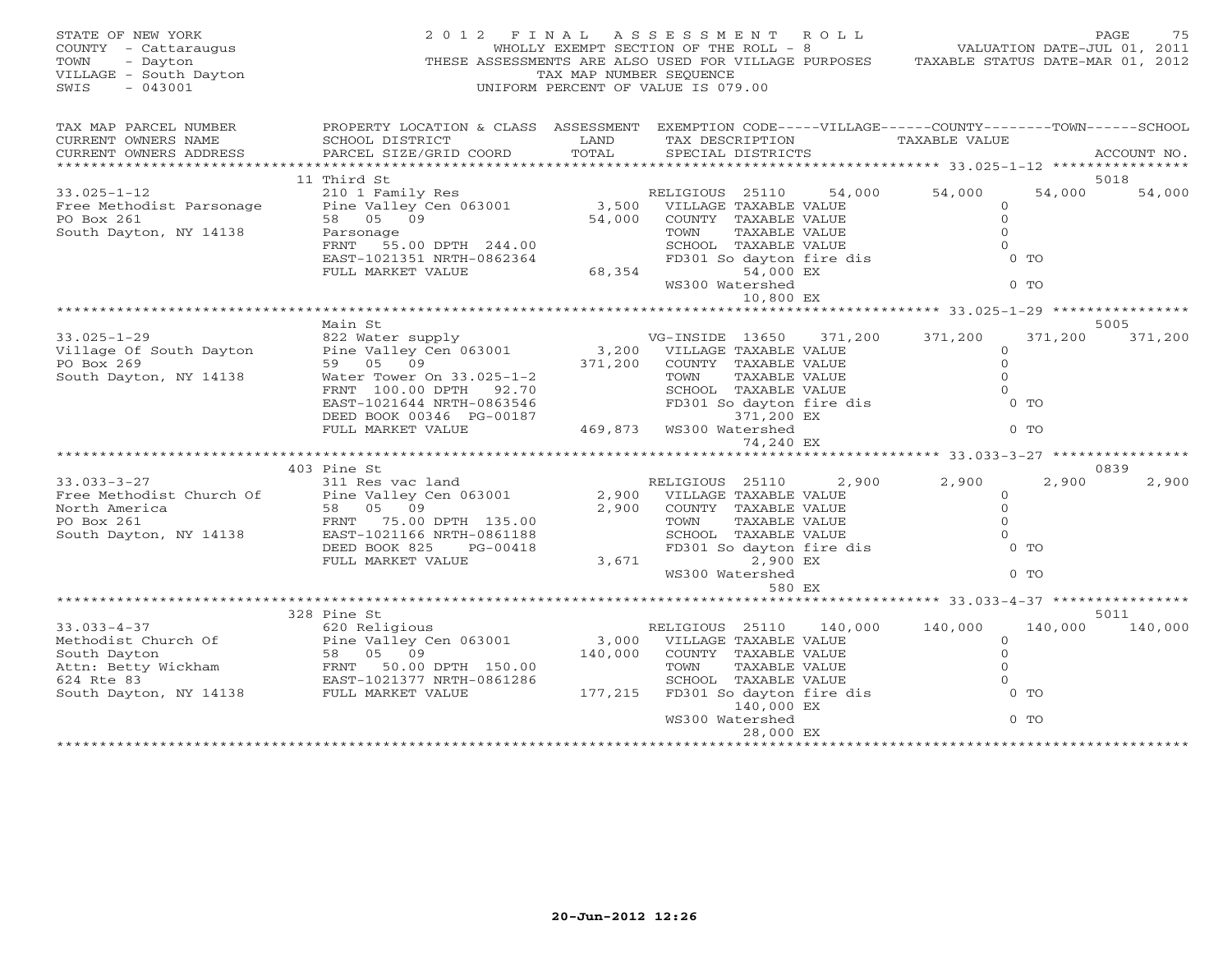| STATE OF NEW YORK<br>COUNTY - Cattaraugus<br>TOWN<br>- Dayton<br>VILLAGE - South Dayton<br>$-043001$<br>SWIS |                                                                                                                                                                                       | TAX MAP NUMBER SEQUENCE | 2012 FINAL ASSESSMENT ROLL<br>WHOLLY EXEMPT SECTION OF THE ROLL - 8<br>THESE ASSESSMENTS ARE ALSO USED FOR VILLAGE PURPOSES TAXABLE STATUS DATE-MAR 01, 2012<br>UNIFORM PERCENT OF VALUE IS 079.00 | VALUATION DATE-JUL 01, 2011                               |         | PAGE<br>76  |
|--------------------------------------------------------------------------------------------------------------|---------------------------------------------------------------------------------------------------------------------------------------------------------------------------------------|-------------------------|----------------------------------------------------------------------------------------------------------------------------------------------------------------------------------------------------|-----------------------------------------------------------|---------|-------------|
| TAX MAP PARCEL NUMBER<br>CURRENT OWNERS NAME<br>CURRENT OWNERS ADDRESS                                       | PROPERTY LOCATION & CLASS ASSESSMENT EXEMPTION CODE-----VILLAGE------COUNTY-------TOWN------SCHOOL<br>SCHOOL DISTRICT<br><b>EXAMPLE STATE SERVICE STATE</b><br>PARCEL SIZE/GRID COORD | TOTAL                   | TAX DESCRIPTION<br>SPECIAL DISTRICTS                                                                                                                                                               | TAXABLE VALUE                                             |         | ACCOUNT NO. |
|                                                                                                              | Second St                                                                                                                                                                             |                         |                                                                                                                                                                                                    |                                                           |         | 0824        |
| $33.033 - 5 - 2$                                                                                             | 620 Religious                                                                                                                                                                         |                         | RELIGIOUS 25110                                                                                                                                                                                    | 5,000 5,000                                               | 5,000   | 5,000       |
| Free Methodist<br>Church Of Pine Valley<br>261                                                               | 15 110 1114<br>Pine Valley Cen 063001 5,000 VILLAGE TAXABLE VALUE<br>58 05 09 5,000 COUNTY TAXABLE VALUE<br>FRNT 50.00 DPTH 100.00 5,000 TOWN TAXABLE VALUE                           |                         |                                                                                                                                                                                                    | $\Omega$<br>$\circ$<br>$\Omega$                           |         |             |
| South Dayton, NY ?                                                                                           | ACRES<br>0.13                                                                                                                                                                         |                         | SCHOOL TAXABLE VALUE                                                                                                                                                                               | $\Omega$                                                  |         |             |
|                                                                                                              | EAST-1021245 NRTH-0861057<br>EAST-1021245 NRTH-0861057<br>DEED BOOK 767<br>PG-01163                                                                                                   |                         | FD301 So dayton fire dis<br>5,000 EX                                                                                                                                                               |                                                           | $0$ TO  |             |
|                                                                                                              | FULL MARKET VALUE                                                                                                                                                                     |                         | 6,329 WS300 Watershed                                                                                                                                                                              |                                                           | $0$ TO  |             |
|                                                                                                              |                                                                                                                                                                                       |                         | 1,000 EX                                                                                                                                                                                           |                                                           |         |             |
|                                                                                                              | 327 Pine St                                                                                                                                                                           |                         |                                                                                                                                                                                                    |                                                           |         | 5014        |
| $33.033 - 5 - 3$                                                                                             |                                                                                                                                                                                       |                         | RELIGIOUS 25110 105,000 105,000                                                                                                                                                                    |                                                           | 105,000 | 105,000     |
| Free Methodist Church                                                                                        | find St<br>620 Religious<br>Pine Valley Cen 063001                                                                                                                                    |                         | RELIGIOUS 25110 105,<br>2,600 VILLAGE TAXABLE VALUE                                                                                                                                                | $\circ$                                                   |         |             |
| PO Box 261                                                                                                   | 105,000<br>58 05 09                                                                                                                                                                   |                         | COUNTY TAXABLE VALUE                                                                                                                                                                               | $\mathsf{O}$                                              |         |             |
| South Dayton, NY 14138                                                                                       | FRNT 50.00 DPTH 100.00                                                                                                                                                                |                         | TOWN<br>TAXABLE VALUE                                                                                                                                                                              | $\Omega$                                                  |         |             |
|                                                                                                              | EAST-1021268 NRTH-0861133                                                                                                                                                             |                         |                                                                                                                                                                                                    | $\Omega$                                                  |         |             |
|                                                                                                              | DEED BOOK 00947 PG-00964                                                                                                                                                              |                         | SCHOOL TAXABLE VALUE<br>FD301 So dayton fire dis                                                                                                                                                   |                                                           | $0$ TO  |             |
|                                                                                                              | FULL MARKET VALUE                                                                                                                                                                     | 132,911                 | 105,000 EX<br>WS300 Watershed                                                                                                                                                                      |                                                           | $0$ TO  |             |
|                                                                                                              |                                                                                                                                                                                       |                         | 21,000 EX                                                                                                                                                                                          | ***************************** 33.033-5-4 **************** |         |             |
|                                                                                                              | 325 Pine St                                                                                                                                                                           |                         |                                                                                                                                                                                                    |                                                           |         | 0684        |
|                                                                                                              |                                                                                                                                                                                       |                         |                                                                                                                                                                                                    | 34,650<br>34,650                                          | 34,650  | 34,650      |
| 33.033-5-4<br>Free Methodist Church of SDay Pine Valley Cen 063001                                           |                                                                                                                                                                                       |                         | RELIGIOUS 25110 34,<br>2,500 VILLAGE TAXABLE VALUE<br>34,650 COUNTY TAXABLE VALUE                                                                                                                  | $\circ$                                                   |         |             |
| PO Box 261                                                                                                   | 58 05 09                                                                                                                                                                              |                         |                                                                                                                                                                                                    | $\circ$                                                   |         |             |
| South Dayton, NY 14138                                                                                       | FRNT<br>50.00 DPTH 100.00                                                                                                                                                             |                         | TAXABLE VALUE<br>TOWN                                                                                                                                                                              | $\Omega$                                                  |         |             |
|                                                                                                              | EAST-1021311 NRTH-0861102                                                                                                                                                             |                         | SCHOOL TAXABLE VALUE<br>FD301 So dayton fire dis                                                                                                                                                   | $\Omega$                                                  |         |             |
|                                                                                                              | DEED BOOK 00944 PG-00706                                                                                                                                                              |                         |                                                                                                                                                                                                    |                                                           | $0$ TO  |             |
|                                                                                                              | FULL MARKET VALUE                                                                                                                                                                     | 43,861                  | 34,650 EX<br>WS300 Watershed                                                                                                                                                                       |                                                           | $0$ TO  |             |
|                                                                                                              |                                                                                                                                                                                       |                         | 6,930 EX                                                                                                                                                                                           |                                                           |         |             |
|                                                                                                              |                                                                                                                                                                                       |                         |                                                                                                                                                                                                    |                                                           |         |             |
|                                                                                                              | 17 Park St                                                                                                                                                                            |                         |                                                                                                                                                                                                    |                                                           |         | 5002        |
| $33.033 - 5 - 27$                                                                                            |                                                                                                                                                                                       |                         | VG-INSIDE 13650                                                                                                                                                                                    | 95,000<br>95,000                                          | 95,000  | 95,000      |
| Village Of South Dayton                                                                                      |                                                                                                                                                                                       | 2,600                   | VILLAGE TAXABLE VALUE                                                                                                                                                                              | $\circ$                                                   |         |             |
| PO Box 269                                                                                                   | 052 Govt bldgs<br>Pine Valley Cen 063001<br>58 05 09<br>FRAME                                                                                                                         | 95,000                  | COUNTY TAXABLE VALUE<br>TOWN TAXABLE VALUE<br>SCHOOL TAXABLE VALUE<br>FD301 So dayton fire dis                                                                                                     | $\circ$                                                   |         |             |
| South Dayton, NY 14138                                                                                       | FRNT 66.00 DPTH 91.00                                                                                                                                                                 |                         |                                                                                                                                                                                                    | $\Omega$                                                  |         |             |
|                                                                                                              | EAST-1022410 NRTH-0860791                                                                                                                                                             |                         |                                                                                                                                                                                                    | $\Omega$                                                  |         |             |
|                                                                                                              | FULL MARKET VALUE                                                                                                                                                                     | 120,253                 | 95,000 EX                                                                                                                                                                                          |                                                           | $0$ TO  |             |
|                                                                                                              |                                                                                                                                                                                       |                         | WS300 Watershed                                                                                                                                                                                    |                                                           | $0$ TO  |             |
|                                                                                                              |                                                                                                                                                                                       |                         | 19,000 EX                                                                                                                                                                                          |                                                           |         |             |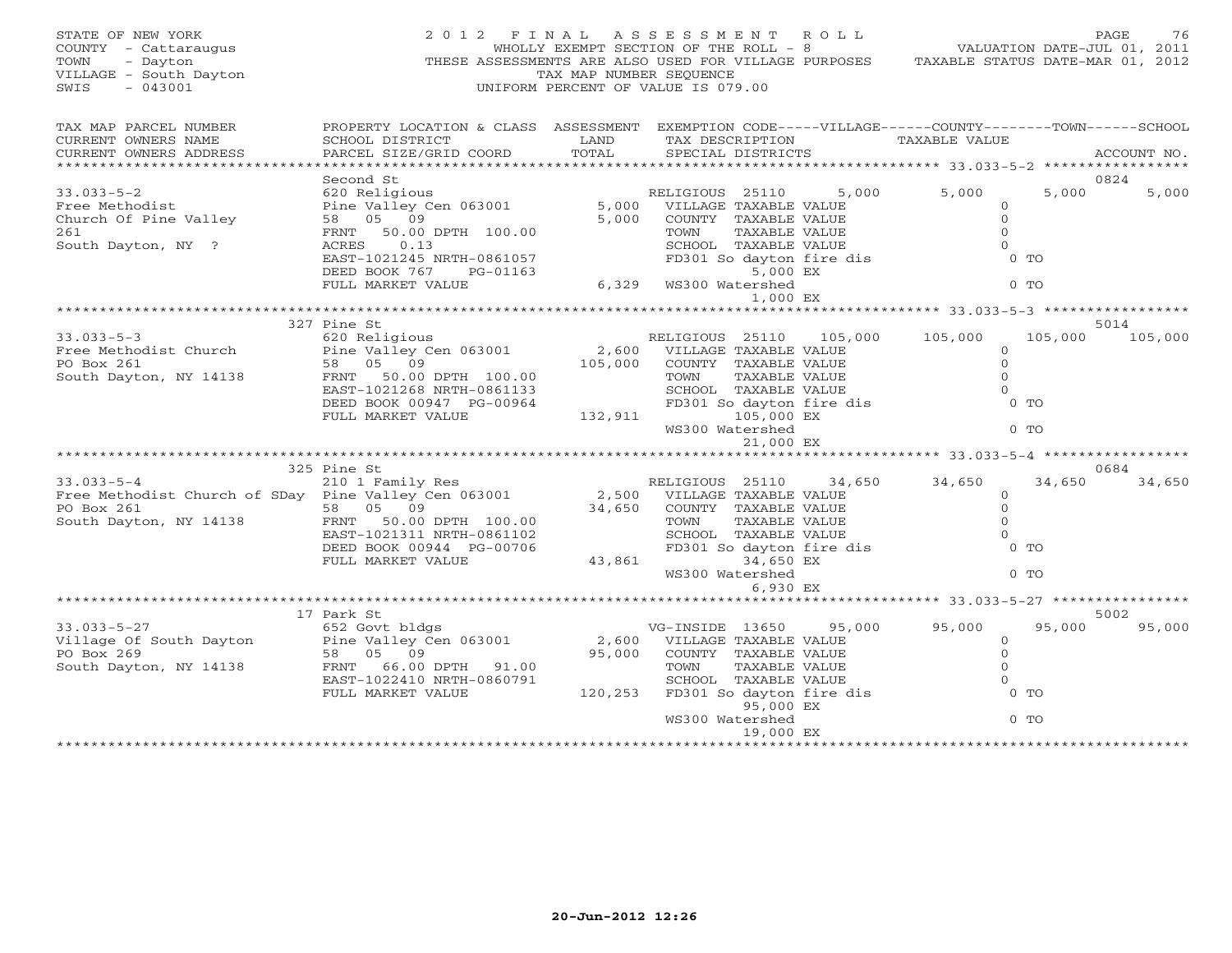| STATE OF NEW YORK<br>COUNTY - Cattaraugus<br>- Dayton<br>TOWN<br>VILLAGE - South Dayton<br>SWIS<br>$-043001$ | 2012 FINAL                                                                                                                                      | TAX MAP NUMBER SEQUENCE | A S S E S S M E N T<br>WHOLLY EXEMPT SECTION OF THE ROLL - 8<br>THESE ASSESSMENTS ARE ALSO USED FOR VILLAGE PURPOSES TAXABLE STATUS DATE-MAR 01, 2012<br>UNIFORM PERCENT OF VALUE IS 079.00 | R O L L | VALUATION DATE-JUL 01, 2011                               |                  | PAGE<br>77  |
|--------------------------------------------------------------------------------------------------------------|-------------------------------------------------------------------------------------------------------------------------------------------------|-------------------------|---------------------------------------------------------------------------------------------------------------------------------------------------------------------------------------------|---------|-----------------------------------------------------------|------------------|-------------|
| TAX MAP PARCEL NUMBER<br>CURRENT OWNERS NAME<br>CURRENT OWNERS ADDRESS<br>************************           | PROPERTY LOCATION & CLASS ASSESSMENT EXEMPTION CODE-----VILLAGE------COUNTY-------TOWN------SCHOOL<br>SCHOOL DISTRICT<br>PARCEL SIZE/GRID COORD | LAND<br>TOTAL           | TAX DESCRIPTION<br>SPECIAL DISTRICTS                                                                                                                                                        |         | <b>TAXABLE VALUE</b>                                      |                  | ACCOUNT NO. |
|                                                                                                              | 33 First St                                                                                                                                     |                         |                                                                                                                                                                                             |         |                                                           |                  | 5008        |
| $33.033 - 6 - 19$                                                                                            | 651 Highway gar                                                                                                                                 |                         | VG-INSIDE 13650                                                                                                                                                                             | 38,400  | 38,400                                                    | 38,400           | 38,400      |
| Village Of South Dayton<br>PO Box 269<br>South Dayton, NY 14138                                              | Pine Valley Cen 063001<br>Garage South Dayton<br>FRNT 60.00 DPTH 115.00<br>EAST-1021601 NRTH-0860487                                            | 38,400                  | 2,900 VILLAGE TAXABLE VALUE<br>COUNTY TAXABLE VALUE<br>TAXABLE VALUE<br>TOWN<br>SCHOOL TAXABLE VALUE                                                                                        |         | $\circ$<br>$\Omega$<br>$\mathbf{0}$<br>$\Omega$           |                  |             |
|                                                                                                              | DEED BOOK 608<br>PG-00165<br>FULL MARKET VALUE                                                                                                  | 48,608                  | FD301 So dayton fire dis<br>38,400 EX<br>WS300 Watershed                                                                                                                                    |         |                                                           | $0$ TO<br>$0$ TO |             |
|                                                                                                              |                                                                                                                                                 |                         | 7,680 EX                                                                                                                                                                                    |         |                                                           |                  |             |
|                                                                                                              | Maple St                                                                                                                                        |                         |                                                                                                                                                                                             |         |                                                           |                  | 0674        |
| $33.034 - 1 - 2$                                                                                             | 312 Vac w/imprv                                                                                                                                 |                         | FIRE-DEPT 26400                                                                                                                                                                             | 6,500   | 6,500                                                     | 6,500            | 6,500       |
| South Dayton Vol Fire Co                                                                                     | Pine Valley Cen 063001                                                                                                                          | 2,500                   | VILLAGE TAXABLE VALUE                                                                                                                                                                       |         | $\circ$                                                   |                  |             |
| Number 1 Inc                                                                                                 | 58 05 09                                                                                                                                        | 6,500                   | COUNTY TAXABLE VALUE                                                                                                                                                                        |         | $\overline{0}$                                            |                  |             |
| Box 88<br>South Dayton, NY 14138                                                                             | FRNT 110.00 DPTH 230.00<br>EAST-1022607 NRTH-0860912                                                                                            |                         | TOWN<br>TAXABLE VALUE<br>SCHOOL TAXABLE VALUE                                                                                                                                               |         | $\Omega$<br>$\Omega$                                      |                  |             |
|                                                                                                              | DEED BOOK 825<br>PG-00648                                                                                                                       |                         | FD301 So dayton fire dis                                                                                                                                                                    |         |                                                           | $0$ TO           |             |
|                                                                                                              | FULL MARKET VALUE                                                                                                                               | 8,228                   | 6,500 EX                                                                                                                                                                                    |         |                                                           |                  |             |
|                                                                                                              |                                                                                                                                                 |                         | WS300 Watershed<br>1,300 EX                                                                                                                                                                 |         |                                                           | $0$ TO           |             |
|                                                                                                              |                                                                                                                                                 |                         |                                                                                                                                                                                             |         | **************************** 33.034-1-9 ***************** |                  |             |
|                                                                                                              | First St                                                                                                                                        |                         |                                                                                                                                                                                             |         |                                                           |                  | 5003        |
| $33.034 - 1 - 9$                                                                                             | 963 Municpl park                                                                                                                                |                         | VG-INSIDE 13650                                                                                                                                                                             | 20,600  | 20,600                                                    | 20,600           | 20,600      |
| Village Of South Dayton                                                                                      | Pine Valley Cen 063001                                                                                                                          | 12,600                  | VILLAGE TAXABLE VALUE                                                                                                                                                                       |         | $\Omega$                                                  |                  |             |
| PO Box 269                                                                                                   | 58 05 09                                                                                                                                        | 20,600                  | COUNTY TAXABLE VALUE                                                                                                                                                                        |         | $\circ$                                                   |                  |             |
| South Dayton, NY 14138                                                                                       | ACRES<br>5.05                                                                                                                                   |                         | TOWN<br>TAXABLE VALUE                                                                                                                                                                       |         | $\Omega$                                                  |                  |             |
|                                                                                                              | EAST-1022546 NRTH-0861299                                                                                                                       |                         | SCHOOL TAXABLE VALUE                                                                                                                                                                        |         | $\Omega$                                                  |                  |             |
|                                                                                                              | DEED BOOK 410<br>PG-00292                                                                                                                       |                         | FD301 So dayton fire dis                                                                                                                                                                    |         |                                                           | $0$ TO           |             |
|                                                                                                              | FULL MARKET VALUE                                                                                                                               | 26,076                  | 20,600 EX<br>WS300 Watershed                                                                                                                                                                |         |                                                           | $0$ TO           |             |
|                                                                                                              |                                                                                                                                                 |                         | 4,120 EX                                                                                                                                                                                    |         | *********************** 33.034-1-10.1 ************        |                  |             |
|                                                                                                              | 34 First St                                                                                                                                     |                         |                                                                                                                                                                                             |         |                                                           |                  | 0678        |
| $33.034 - 1 - 10.1$                                                                                          | 662 Police/fire                                                                                                                                 |                         | FIRE-DEPT 26400                                                                                                                                                                             | 292,300 | 292,300                                                   | 292,300          | 292,300     |
| South Dayton Vol Fire Co                                                                                     | Pine Valley Cen 063001                                                                                                                          | 12,100                  | VILLAGE TAXABLE VALUE                                                                                                                                                                       |         | $\circ$                                                   |                  |             |
| Number 1 Inc                                                                                                 | 58 05 09                                                                                                                                        | 292,300                 | COUNTY TAXABLE VALUE                                                                                                                                                                        |         | $\mathbf{O}$                                              |                  |             |
| PO Box 88                                                                                                    | ACRES<br>7.10                                                                                                                                   |                         | TOWN<br>TAXABLE VALUE                                                                                                                                                                       |         | $\Omega$                                                  |                  |             |
| South Dayton, NY 14138                                                                                       | EAST-1022894 NRTH-0861410                                                                                                                       |                         | SCHOOL TAXABLE VALUE                                                                                                                                                                        |         | $\Omega$                                                  |                  |             |
|                                                                                                              | DEED BOOK 825<br>PG-00646                                                                                                                       |                         | FD301 So dayton fire dis                                                                                                                                                                    |         |                                                           | $0$ TO           |             |
|                                                                                                              | FULL MARKET VALUE                                                                                                                               | 370,000                 | 292,300 EX<br>WS300 Watershed                                                                                                                                                               |         |                                                           | $0$ TO           |             |
|                                                                                                              |                                                                                                                                                 |                         | 58,460 EX                                                                                                                                                                                   |         |                                                           |                  |             |
|                                                                                                              |                                                                                                                                                 |                         |                                                                                                                                                                                             |         |                                                           |                  |             |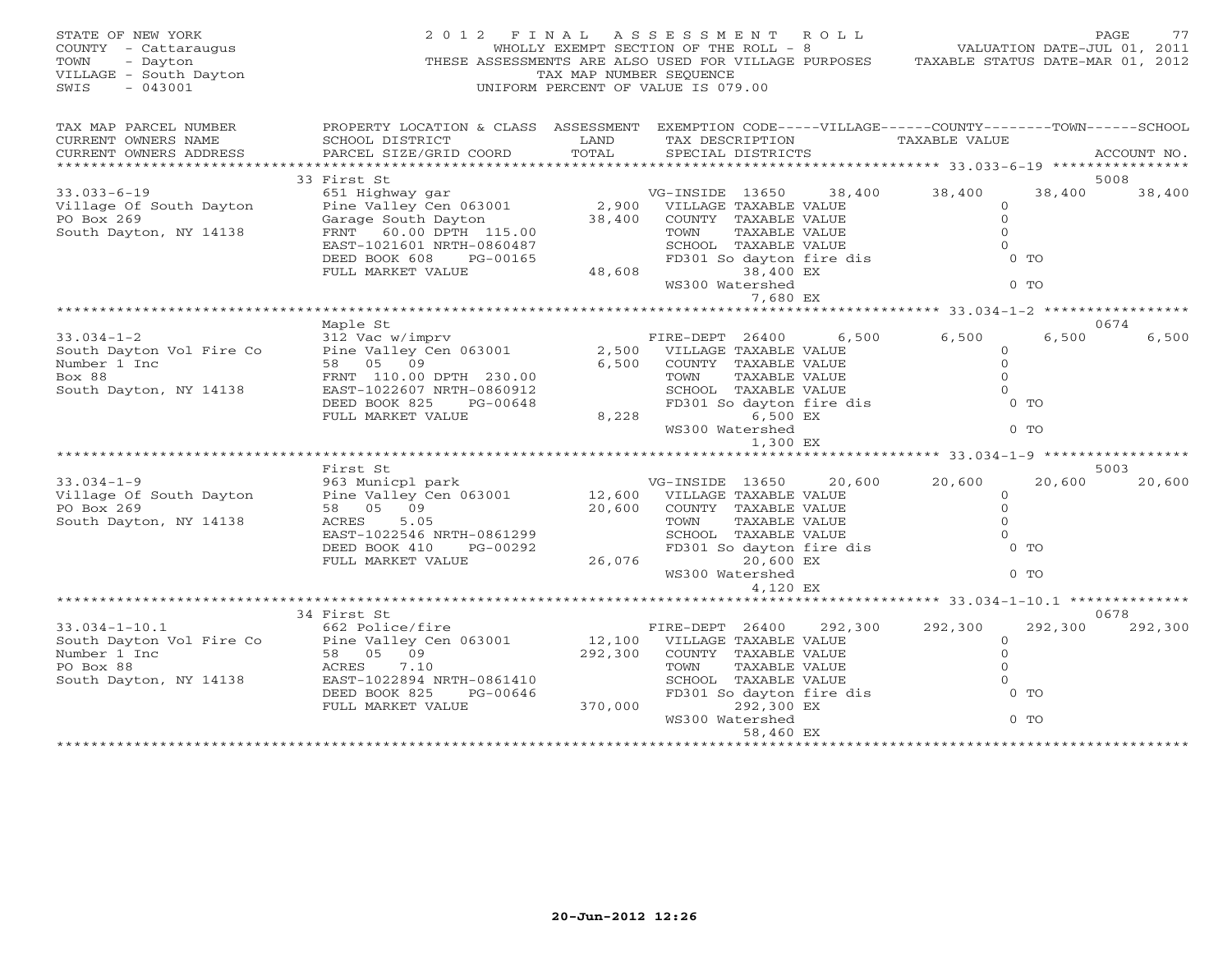| STATE OF NEW YORK<br>COUNTY - Cattaraugus<br>TOWN<br>- Dayton<br>VILLAGE - South Dayton<br>$-043001$<br>SWIS                | 2012 FINAL ASSESSMENT ROLL<br>THESE ASSESSMENTS ARE ALSO USED FOR VILLAGE PURPOSES                                                                          | TAX MAP NUMBER SEQUENCE | WHOLLY EXEMPT SECTION OF THE ROLL - 8<br>UNIFORM PERCENT OF VALUE IS 079.00                                 |                           |                                    | VALUATION DATE-JUL 01, 2011<br>TAXABLE STATUS DATE-MAR 01, 2012               |                  | PAGE<br>78  |
|-----------------------------------------------------------------------------------------------------------------------------|-------------------------------------------------------------------------------------------------------------------------------------------------------------|-------------------------|-------------------------------------------------------------------------------------------------------------|---------------------------|------------------------------------|-------------------------------------------------------------------------------|------------------|-------------|
| TAX MAP PARCEL NUMBER<br>CURRENT OWNERS NAME<br>CURRENT OWNERS ADDRESS                                                      | PROPERTY LOCATION & CLASS ASSESSMENT EXEMPTION CODE-----VILLAGE------COUNTY-------TOWN------SCHOOL<br>SCHOOL DISTRICT<br>PARCEL SIZE/GRID COORD             | LAND<br>TOTAL           | TAX DESCRIPTION<br>SPECIAL DISTRICTS                                                                        |                           |                                    | TAXABLE VALUE                                                                 |                  | ACCOUNT NO. |
|                                                                                                                             | First St                                                                                                                                                    |                         |                                                                                                             |                           |                                    |                                                                               |                  | 1201        |
| $33.034 - 1 - 10.2$<br>Village Of South Dayton<br>PO Box 269<br>South Dayton, NY 14138                                      | 311 Res vac land<br>Pine Valley Cen 063001<br>58 05 09<br>FRNT 50.00 DPTH 316.00<br>EAST-1022626 NRTH-0861739                                               | 900<br>900              | VG-INSIDE 13650<br>VILLAGE TAXABLE VALUE<br>COUNTY TAXABLE VALUE<br>TOWN<br>SCHOOL TAXABLE VALUE            | TAXABLE VALUE             | 900                                | 900<br>$\circ$<br>$\mathbf{O}$<br>$\Omega$<br>$\Omega$                        | 900              | 900         |
|                                                                                                                             | DEED BOOK 908<br>PG-00019<br>FULL MARKET VALUE                                                                                                              | 1,139                   | WS300 Watershed                                                                                             | 900 EX<br>180 EX          | FD301 So dayton fire dis           |                                                                               | $0$ TO<br>$0$ TO |             |
|                                                                                                                             |                                                                                                                                                             |                         |                                                                                                             |                           |                                    |                                                                               |                  |             |
| $33.034 - 1 - 10.3$                                                                                                         | Maple St (Off)<br>311 Res vac land                                                                                                                          |                         | VG-INSIDE 13650                                                                                             |                           | 800                                | 800                                                                           | 800              | 1202<br>800 |
| Village Of South Dayton<br>PO Box 269<br>South Dayton, NY 14138                                                             | Pine Valley Cen 063001<br>58 05 09<br>46.82 DPTH 271.75<br>FRNT<br>EAST-1023234 NRTH-0861383                                                                | 800<br>800              | VILLAGE TAXABLE VALUE<br>COUNTY TAXABLE VALUE<br>TOWN<br>SCHOOL TAXABLE VALUE                               | TAXABLE VALUE             |                                    | $\circ$<br>$\mathbf 0$<br>$\Omega$<br>$\Omega$                                |                  |             |
|                                                                                                                             | DEED BOOK 908<br>PG-00021<br>FULL MARKET VALUE                                                                                                              | 1,013                   | WS300 Watershed                                                                                             | 800 EX<br>160 EX          | FD301 So dayton fire dis           |                                                                               | $0$ TO<br>$0$ TO |             |
|                                                                                                                             |                                                                                                                                                             |                         |                                                                                                             |                           |                                    | ********************** 33.034-1-11.1 *********                                |                  |             |
|                                                                                                                             | Maple St                                                                                                                                                    |                         |                                                                                                             |                           |                                    |                                                                               |                  | 0998        |
| $33.034 - 1 - 11.1$<br>Cattaraugus County Ind Dev Ag Pine Valley Cen 063001<br>3 E Washington St<br>Ellicottville, NY 14731 | 843 Non-ceil. rr<br>58 05 09<br>Vill 1.019 Mi Trk Etc<br>54% Village<br>ACRES 13.00<br>EAST-1022808 NRTH-0860730<br>DEED BOOK 823<br>PG-00486               | 33,000<br>64,900        | IND DEV<br>VILLAGE TAXABLE VALUE<br>COUNTY TAXABLE VALUE<br>TOWN<br>SCHOOL TAXABLE VALUE<br>WS300 Watershed | 18020<br>TAXABLE VALUE    | 64,900<br>FD301 So dayton fire dis | 64,900<br>$\Omega$<br>$\circ$<br>$\circ$<br>$\circ$<br>64,900 TO<br>12,980 TO | 64,900           | 64,900      |
|                                                                                                                             | FULL MARKET VALUE                                                                                                                                           | 82,152                  |                                                                                                             |                           |                                    |                                                                               |                  |             |
|                                                                                                                             |                                                                                                                                                             |                         |                                                                                                             |                           |                                    | ********************* 33.034-1-11.2 **                                        |                  |             |
| $33.034 - 1 - 11.2$<br>Village of South Dayton<br>17 Park St<br>South Dayton, NY 14138                                      | Pine St<br>341 Ind vac w/im<br>Pine Valley Cen 063001<br>FRNT 301.00 DPTH 43.00<br>EAST-1022528 NRTH-0860541<br>DEED BOOK 7334 PG-8001<br>FULL MARKET VALUE | 2,000<br>3,000<br>3,797 | VG-INSIDE 13650<br>VILLAGE TAXABLE VALUE<br>COUNTY TAXABLE VALUE<br>TOWN<br>SCHOOL TAXABLE VALUE            | TAXABLE VALUE<br>3,000 EX | 3,000<br>FD301 So dayton fire dis  | 3,000<br>$\circ$<br>$\circ$<br>$\Omega$<br>$\Omega$                           | 3,000<br>$0$ TO  | 3,000       |
|                                                                                                                             |                                                                                                                                                             |                         | WS300 Watershed                                                                                             | 3,000 EX                  |                                    |                                                                               | $0$ TO           |             |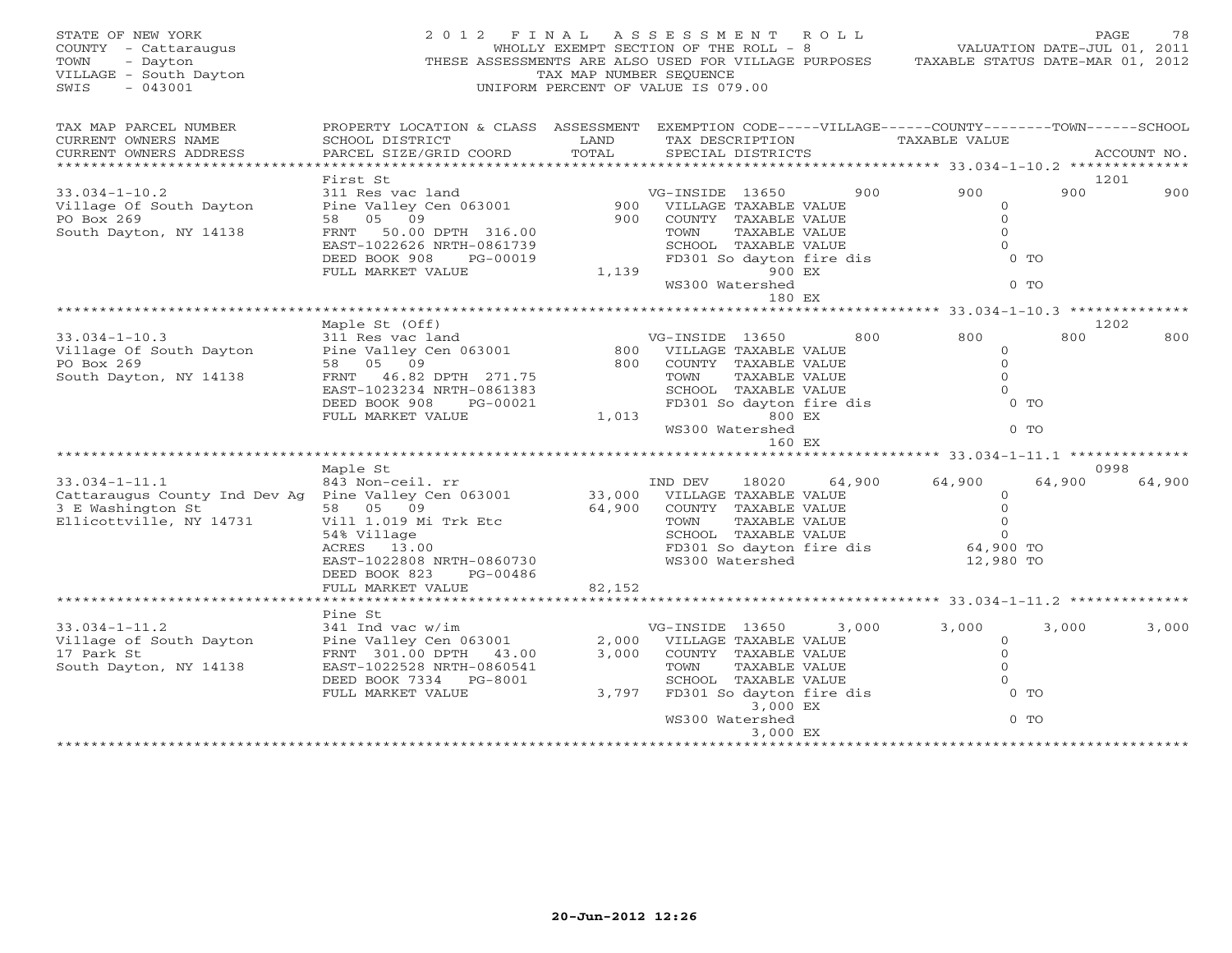| STATE OF NEW YORK<br>COUNTY - Cattaraugus<br>- Dayton<br>TOWN<br>VILLAGE - South Dayton<br>$-043001$<br>SWIS | 2012 FINAL                                                                                                            | TAX MAP NUMBER SEOUENCE | ASSESSMENT ROLL<br>WHOLLY EXEMPT SECTION OF THE ROLL - 8<br>THESE ASSESSMENTS ARE ALSO USED FOR VILLAGE PURPOSES<br>UNIFORM PERCENT OF VALUE IS 079.00 |       | VALUATION DATE-JUL 01, 2011<br>TAXABLE STATUS DATE-MAR 01, 2012 | PAGE          | 79          |
|--------------------------------------------------------------------------------------------------------------|-----------------------------------------------------------------------------------------------------------------------|-------------------------|--------------------------------------------------------------------------------------------------------------------------------------------------------|-------|-----------------------------------------------------------------|---------------|-------------|
| TAX MAP PARCEL NUMBER<br>CURRENT OWNERS NAME                                                                 | PROPERTY LOCATION & CLASS ASSESSMENT EXEMPTION CODE-----VILLAGE------COUNTY-------TOWN------SCHOOL<br>SCHOOL DISTRICT | LAND                    | TAX DESCRIPTION                                                                                                                                        |       | <b>TAXABLE VALUE</b>                                            |               |             |
| CURRENT OWNERS ADDRESS<br>***********************                                                            | PARCEL SIZE/GRID COORD                                                                                                | TOTAL                   | SPECIAL DISTRICTS                                                                                                                                      |       |                                                                 |               | ACCOUNT NO. |
|                                                                                                              | Park St                                                                                                               |                         |                                                                                                                                                        |       |                                                                 | 5004          |             |
| $33.034 - 3 - 4$<br>Village Of South Dayton                                                                  | 312 Vac w/imprv<br>Pine Valley Cen 063001                                                                             | 3,200                   | VG-INSIDE 13650<br>VILLAGE TAXABLE VALUE                                                                                                               | 4,500 | 4,500<br>$\mathbf 0$                                            | 4,500         | 4,500       |
| PO Box 269                                                                                                   | 58 05 09                                                                                                              | 4,500                   | COUNTY TAXABLE VALUE                                                                                                                                   |       | $\mathbf{0}$                                                    |               |             |
| South Dayton, NY 14138                                                                                       | Village Park                                                                                                          |                         | TAXABLE VALUE<br>TOWN                                                                                                                                  |       | $\Omega$                                                        |               |             |
|                                                                                                              | FRNT 110.00 DPTH 301.00                                                                                               |                         | SCHOOL TAXABLE VALUE                                                                                                                                   |       | $\Omega$                                                        |               |             |
|                                                                                                              | 0.55<br>ACRES                                                                                                         |                         | FD301 So dayton fire dis                                                                                                                               |       | 0 <sub>0</sub>                                                  |               |             |
|                                                                                                              | EAST-1022464 NRTH-0860618                                                                                             |                         | 4,500 EX                                                                                                                                               |       | $0$ TO                                                          |               |             |
|                                                                                                              | DEED BOOK 00982 PG-00487<br>FULL MARKET VALUE                                                                         | 5,696                   | WS300 Watershed<br>900 EX                                                                                                                              |       |                                                                 |               |             |
|                                                                                                              | *******************                                                                                                   | ************            |                                                                                                                                                        |       | ********************** 33.034-3-21.3 **************             |               |             |
|                                                                                                              | Mill St                                                                                                               |                         |                                                                                                                                                        |       |                                                                 | 1328          |             |
| $33.034 - 3 - 21.3$                                                                                          | 330 Vacant comm                                                                                                       |                         | VG-INSIDE 13650                                                                                                                                        | 200   | 200                                                             | 200           | 200         |
| Village Of South Dayton<br>PO Box 269                                                                        | Pine Valley Cen 063001                                                                                                | 200<br>200              | VILLAGE TAXABLE VALUE                                                                                                                                  |       | $\mathbf 0$<br>$\Omega$                                         |               |             |
| South Dayton, NY 14138                                                                                       | 49/57 05 09<br>83.00 DPTH 100.00<br>FRNT                                                                              |                         | COUNTY TAXABLE VALUE<br>TOWN<br>TAXABLE VALUE                                                                                                          |       | $\Omega$                                                        |               |             |
|                                                                                                              | EAST-1022331 NRTH-0859744                                                                                             |                         | SCHOOL TAXABLE VALUE                                                                                                                                   |       | $\Omega$                                                        |               |             |
|                                                                                                              | DEED BOOK 01010 PG-00627                                                                                              |                         | FD301 So dayton fire dis                                                                                                                               |       | $0$ TO                                                          |               |             |
|                                                                                                              | FULL MARKET VALUE                                                                                                     | 253                     | 200 EX                                                                                                                                                 |       |                                                                 |               |             |
|                                                                                                              |                                                                                                                       | * * * * * * * * * *     |                                                                                                                                                        |       | ********** 33.041-1-1.3 *********                               |               |             |
| $33.041 - 1 - 1.3$                                                                                           | Mill St<br>330 Vacant comm                                                                                            |                         | VG-INSIDE 13650                                                                                                                                        | 1,300 | 1,300                                                           | 1205<br>1,300 | 1,300       |
| Village Of South Dayton                                                                                      | Pine Valley Cen 063001                                                                                                | 1,300                   | VILLAGE TAXABLE VALUE                                                                                                                                  |       | 0                                                               |               |             |
| PO Box 269                                                                                                   | 57 05 09                                                                                                              | 1,300                   | COUNTY TAXABLE VALUE                                                                                                                                   |       | $\overline{0}$                                                  |               |             |
| South Dayton, NY 14138                                                                                       | ACRES<br>1.26                                                                                                         |                         | TAXABLE VALUE<br>TOWN                                                                                                                                  |       | $\Omega$                                                        |               |             |
|                                                                                                              | EAST-1021601 NRTH-0858549                                                                                             |                         | SCHOOL TAXABLE VALUE                                                                                                                                   |       | $\Omega$                                                        |               |             |
|                                                                                                              | DEED BOOK 911<br>PG-00357<br>FULL MARKET VALUE                                                                        | 1,646                   | FD301 So dayton fire dis<br>1,300 EX                                                                                                                   |       | $0$ TO                                                          |               |             |
|                                                                                                              |                                                                                                                       |                         | WS300 Watershed                                                                                                                                        |       | 0 <sub>T</sub>                                                  |               |             |
|                                                                                                              |                                                                                                                       |                         | 260 EX                                                                                                                                                 |       |                                                                 |               |             |
|                                                                                                              | **************************************                                                                                |                         |                                                                                                                                                        |       | ******** 33.041-1-7 ************                                |               |             |
|                                                                                                              | First Ave                                                                                                             |                         |                                                                                                                                                        |       |                                                                 | 5009          |             |
| $33.041 - 1 - 7$<br>Village Of South Dayton                                                                  | 312 Vac w/imprv<br>Pine Valley Cen 063001                                                                             | 3,300                   | VG-INSIDE 13650<br>VILLAGE TAXABLE VALUE                                                                                                               | 3,500 | 3,500<br>$\mathbf{0}$                                           | 3,500         | 3,500       |
| PO Box 269                                                                                                   | 57/58 05 09                                                                                                           | 3,500                   | COUNTY TAXABLE VALUE                                                                                                                                   |       | $\mathbf{O}$                                                    |               |             |
| South Dayton, NY 14138                                                                                       | FRNT 153.00 DPTH 155.00                                                                                               |                         | TOWN<br>TAXABLE VALUE                                                                                                                                  |       | $\mathbf{O}$                                                    |               |             |
|                                                                                                              | EAST-1021657 NRTH-0859697                                                                                             |                         | SCHOOL TAXABLE VALUE                                                                                                                                   |       | $\Omega$                                                        |               |             |
|                                                                                                              | FULL MARKET VALUE                                                                                                     | 4,430                   | FD301 So dayton fire dis                                                                                                                               |       | $0$ TO                                                          |               |             |
|                                                                                                              |                                                                                                                       |                         | 3,500 EX                                                                                                                                               |       | $0$ TO                                                          |               |             |
|                                                                                                              |                                                                                                                       |                         | WS300 Watershed<br>700 EX                                                                                                                              |       |                                                                 |               |             |
|                                                                                                              |                                                                                                                       |                         |                                                                                                                                                        |       |                                                                 |               |             |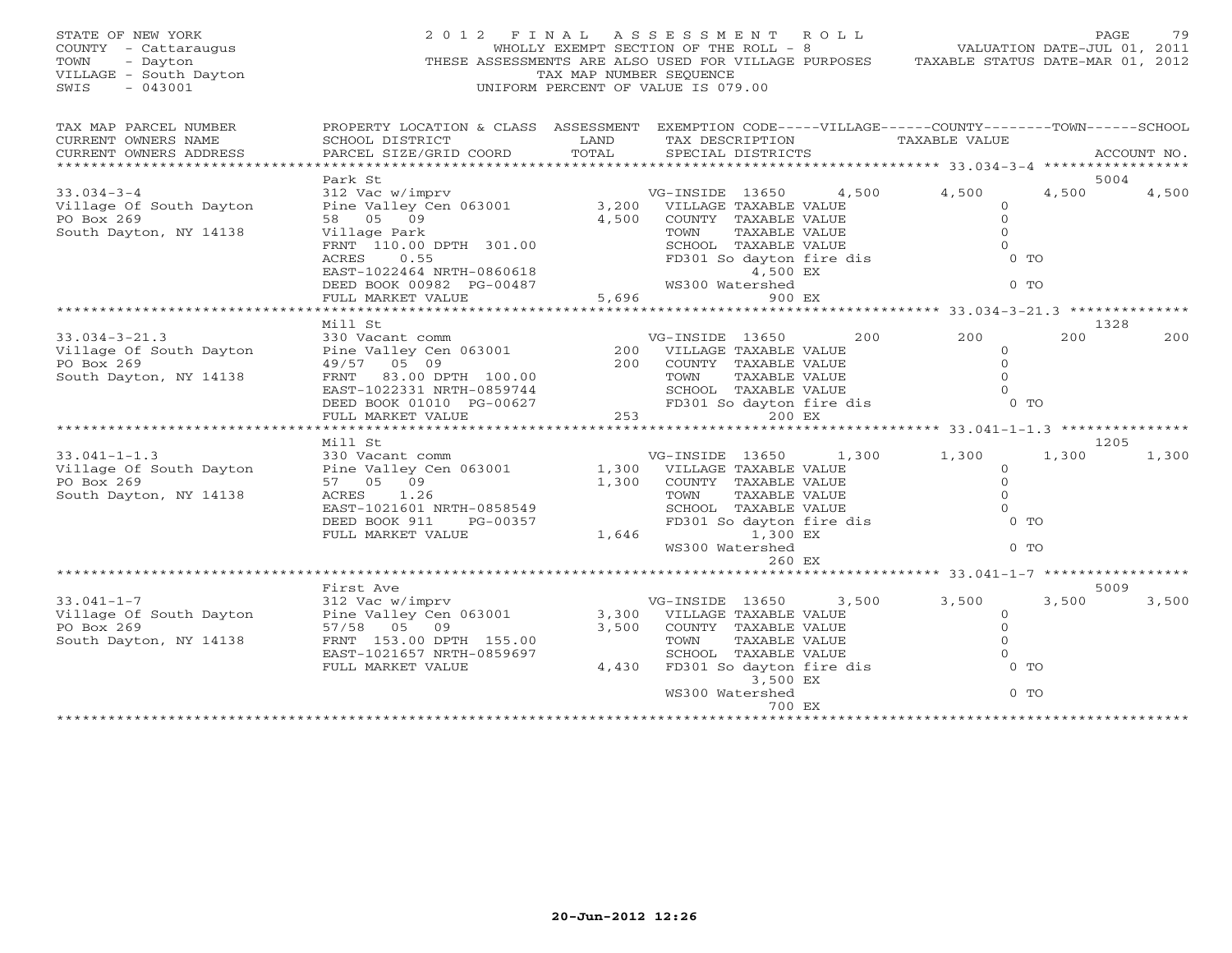| PROPERTY LOCATION & CLASS ASSESSMENT EXEMPTION CODE-----VILLAGE------COUNTY-------TOWN------SCHOOL                                                                                       |                                                                                                                                                |                |                                                                                                                                                                                                                            |                                                                                                                            |                                                                                                    |
|------------------------------------------------------------------------------------------------------------------------------------------------------------------------------------------|------------------------------------------------------------------------------------------------------------------------------------------------|----------------|----------------------------------------------------------------------------------------------------------------------------------------------------------------------------------------------------------------------------|----------------------------------------------------------------------------------------------------------------------------|----------------------------------------------------------------------------------------------------|
| LAND<br>TOTAL<br>PARCEL SIZE/GRID COORD                                                                                                                                                  | TAX DESCRIPTION<br>SPECIAL DISTRICTS                                                                                                           |                | <b>TAXABLE VALUE</b>                                                                                                                                                                                                       |                                                                                                                            | ACCOUNT NO.                                                                                        |
| VET-ORGAN 26100 72,000<br>South Dayton American Legion Pine Valley Cen 063001 10,000 VILLAGE TAXABLE VALUE<br>EAST-1022936 NRTH-0859400<br>DEED BOOK 00978 PG-00286<br>FULL MARKET VALUE | 72,000 COUNTY TAXABLE VALUE<br>TOWN<br>SCHOOL TAXABLE VALUE<br>FD301 So dayton fire dis<br>72,000 EX<br>91,139<br>WS300 Watershed<br>72,000 EX | TAXABLE VALUE  | 72,000<br>$\circ$<br>$\Omega$<br>$\Omega$<br>$\Omega$                                                                                                                                                                      | 72,000<br>$0$ TO<br>$0$ TO                                                                                                 | 1281<br>72,000                                                                                     |
| EAST-1022805 NRTH-0858831<br>DEED BOOK 01010 PG-00627<br>FULL MARKET VALUE                                                                                                               | 50,000 COUNTY TAXABLE VALUE                                                                                                                    | 50,000         | 50,000<br>$\circ$<br>$\mathbf{0}$<br>$\Omega$<br>$\Omega$                                                                                                                                                                  | 50,000                                                                                                                     | 1329<br>50,000                                                                                     |
|                                                                                                                                                                                          |                                                                                                                                                |                |                                                                                                                                                                                                                            |                                                                                                                            |                                                                                                    |
| Pine Valley Cen 063001<br>EAST-1023301 NRTH-0858991<br>DEED BOOK 01002 PG-00839                                                                                                          |                                                                                                                                                |                | $\circ$<br>$\Omega$<br>$\Omega$                                                                                                                                                                                            | 3,000                                                                                                                      | 3,000                                                                                              |
|                                                                                                                                                                                          |                                                                                                                                                |                |                                                                                                                                                                                                                            |                                                                                                                            |                                                                                                    |
| 314 Rural vac<10<br>Pine Valley Cen 063001<br>EAST-1023922 NRTH-0859505<br>PG-01152<br>4,177<br>FULL MARKET VALUE                                                                        | TOWN                                                                                                                                           |                | 3,300<br>$\circ$<br>$\Omega$<br>$\mathbf{0}$<br>$\Omega$                                                                                                                                                                   | 3,300                                                                                                                      | 5028<br>3,300                                                                                      |
|                                                                                                                                                                                          | FULL MARKET VALUE                                                                                                                              | 3,797<br>3,300 | 50,000 EX<br>311 Res vac land VG-INSIDE 13650<br>3,000 VILLAGE TAXABLE VALUE<br>3,000 COUNTY TAXABLE VALUE<br>3,000 EX<br>3,300<br>VG-INSIDE 13650<br>3,300 VILLAGE TAXABLE VALUE<br>COUNTY TAXABLE VALUE<br>TAXABLE VALUE | 30,000 COONT TAXABLE VALUE<br>TOWN TAXABLE VALUE<br>SCHOOL TAXABLE VALUE<br>63,291 FD301 So dayton fire dis<br>3,000 3,000 | $0$ TO<br>1323<br>TOWN TAXABLE VALUE<br>SCHOOL TAXABLE VALUE<br>FD301 So dayton fire dis<br>$0$ TO |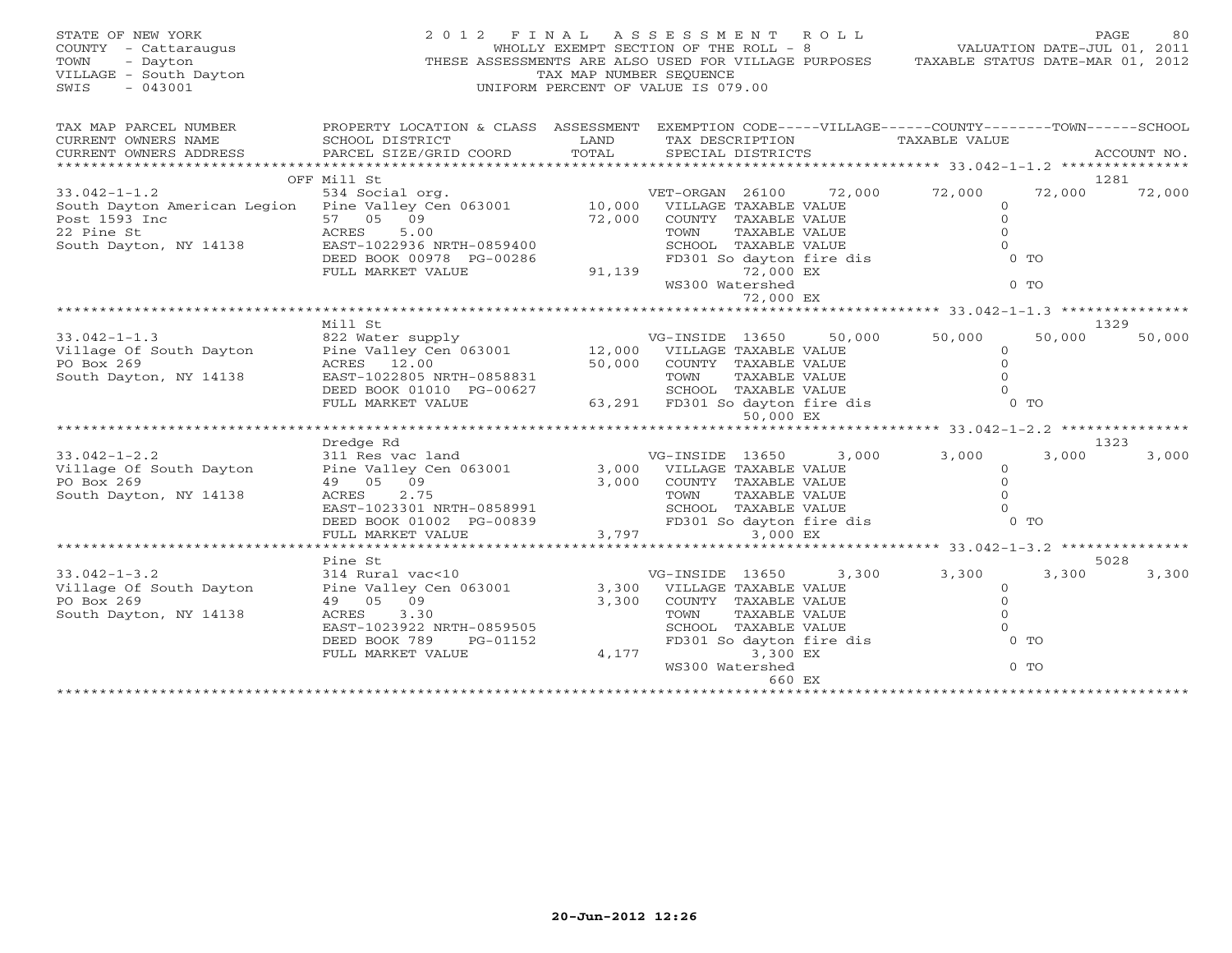| STATE OF NEW YORK<br>COUNTY<br>- Cattaraugus<br>TOWN<br>- Dayton<br>VILLAGE - South Dayton<br>$-043001$<br>SWIS | 2 0 1 2                                                                                                                                              | TAX MAP NUMBER SEOUENCE            | FINAL ASSESSMENT ROLL<br>WHOLLY EXEMPT SECTION OF THE ROLL - 8<br>THESE ASSESSMENTS ARE ALSO USED FOR VILLAGE PURPOSES<br>UNIFORM PERCENT OF VALUE IS 079.00                                              | PAGE<br>VALUATION DATE-JUL 01, 2011<br>TAXABLE STATUS DATE-MAR 01,                            | 81<br>2012 |
|-----------------------------------------------------------------------------------------------------------------|------------------------------------------------------------------------------------------------------------------------------------------------------|------------------------------------|-----------------------------------------------------------------------------------------------------------------------------------------------------------------------------------------------------------|-----------------------------------------------------------------------------------------------|------------|
| TAX MAP PARCEL NUMBER<br>CURRENT OWNERS NAME<br>CURRENT OWNERS ADDRESS                                          | PROPERTY LOCATION & CLASS<br>SCHOOL DISTRICT<br>PARCEL SIZE/GRID COORD TOTAL                                                                         | ASSESSMENT<br>LAND                 | TAX DESCRIPTION<br>SPECIAL DISTRICTS                                                                                                                                                                      | EXEMPTION CODE-----VILLAGE------COUNTY-------TOWN------SCHOOL<br>TAXABLE VALUE<br>ACCOUNT NO. |            |
| 630.001-9916-999.988/288<br>Village Of South Dayton<br>PO Box 269<br>South Dayton, NY 14138                     | W. Of R.r.<br>744 Petro prod<br>Pine Valley Cen 063001<br>3950 Ft Of 4 In Plastic<br>0.01<br>ACRES<br>PG-00926<br>DEED BOOK 899<br>FULL MARKET VALUE | $\overline{O}$<br>20,000<br>25,316 | VG-INSIDE 13650<br>20,000<br>VILLAGE TAXABLE VALUE<br>COUNTY<br>TAXABLE VALUE<br>TOWN<br>TAXABLE VALUE<br>TAXABLE VALUE<br>SCHOOL<br>FD301 So dayton fire dis<br>20,000 EX<br>WS300 Watershed<br>4,000 EX | 1115<br>20,000<br>20,000<br>20,000<br>$0$ TO<br>$0$ TO                                        |            |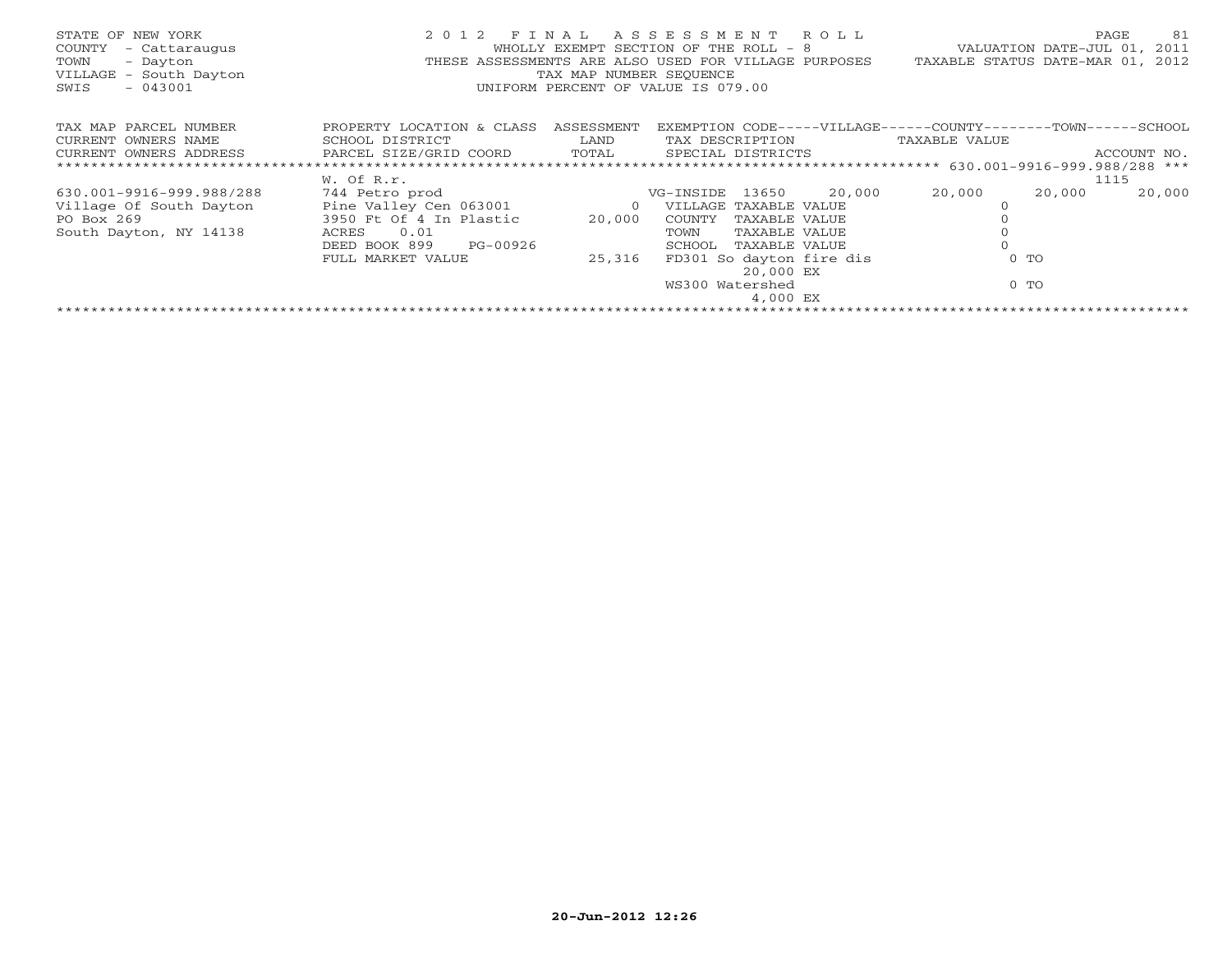| STATE OF NEW YORK      | 2012 FINAL ASSESSMENT ROLL                           | 82<br><b>PAGE</b>                |
|------------------------|------------------------------------------------------|----------------------------------|
| COUNTY - Cattaraugus   | WHOLLY EXEMPT SECTION OF THE ROLL - 8                | VALUATION DATE-JUL 01, 2011      |
| TOWN<br>- Dayton       | THESE ASSESSMENTS ARE ALSO USED FOR VILLAGE PURPOSES | TAXABLE STATUS DATE-MAR 01, 2012 |
| VILLAGE - South Dayton |                                                      | RPS150/V04/L015                  |
| $-043001$<br>SWIS      |                                                      | CURRENT DATE 6/20/2012           |
|                        | UNIFORM PERCENT OF VALUE IS 079.00                   |                                  |

### R O L L S U B S E C T I O N - - T O T A L S

#### \*\*\* S P E C I A L D I S T R I C T S U M M A R Y \*\*\*

| CODE | DISTRICT NAME                           | TOTAL<br>PARCELS | EXTENSTON<br>TYPE.   | <b>EXTENSTON</b><br>VALUE | AD VALOREM<br>VALUE | <b>EXEMPT</b><br>AMOUNT | <b>TAXABLE</b><br>VALUE |
|------|-----------------------------------------|------------------|----------------------|---------------------------|---------------------|-------------------------|-------------------------|
|      | FD301 So dayton fire<br>WS300 Watershed |                  | 25 TOTAL<br>22 TOTAL |                           | 1392,950<br>327,950 | 1328,050<br>314,970     | 64,900<br>12,980        |

### \*\*\* S C H O O L D I S T R I C T S U M M A R Y \*\*\*

| CODE   | DISTRICT NAME       | TOTAL<br>PARCELS | ASSESSED<br>LAND | ASSESSED<br>TOTAL | EXEMPT<br>AMOUNT | TOTAL<br>TAXABLE | STAR<br>AMOUNT | <b>STAR</b><br>TAXABLE |
|--------|---------------------|------------------|------------------|-------------------|------------------|------------------|----------------|------------------------|
| 063001 | Pine Valley Central | 25               | 128,400          | 1392,950          | 1392,950         |                  |                |                        |
|        | SUB-TOTAL           | 25               | 128,400          | 1392,950          | 1392,950         |                  |                |                        |
|        | TOTAL               | 25               | 128,400          | 1392,950          | 1392,950         |                  |                |                        |

### \*\*\* S Y S T E M C O D E S S U M M A R Y \*\*\*

### NO SYSTEM EXEMPTIONS AT THIS LEVEL

### \*\*\* E X E M P T I O N S U M M A R Y \*\*\*

| CODE  | DESCRIPTION | TOTAL<br>PARCELS | VTLLAGE  | COUNTY   | TOWN     | SCHOOL   |
|-------|-------------|------------------|----------|----------|----------|----------|
| 13650 | VG-INSIDE   | 15               | 615,700  | 615,700  | 615,700  | 615,700  |
| 18020 | IND DEV     |                  | 64,900   | 64,900   | 64,900   | 64,900   |
| 25110 | RELIGIOUS   |                  | 341,550  | 341,550  | 341,550  | 341,550  |
| 26100 | VET-ORGAN   |                  | 72,000   | 72,000   | 72,000   | 72,000   |
| 26400 | FIRE-DEPT   |                  | 298,800  | 298,800  | 298,800  | 298,800  |
|       | TOTAL       | 25               | 1392,950 | 1392,950 | 1392,950 | 1392,950 |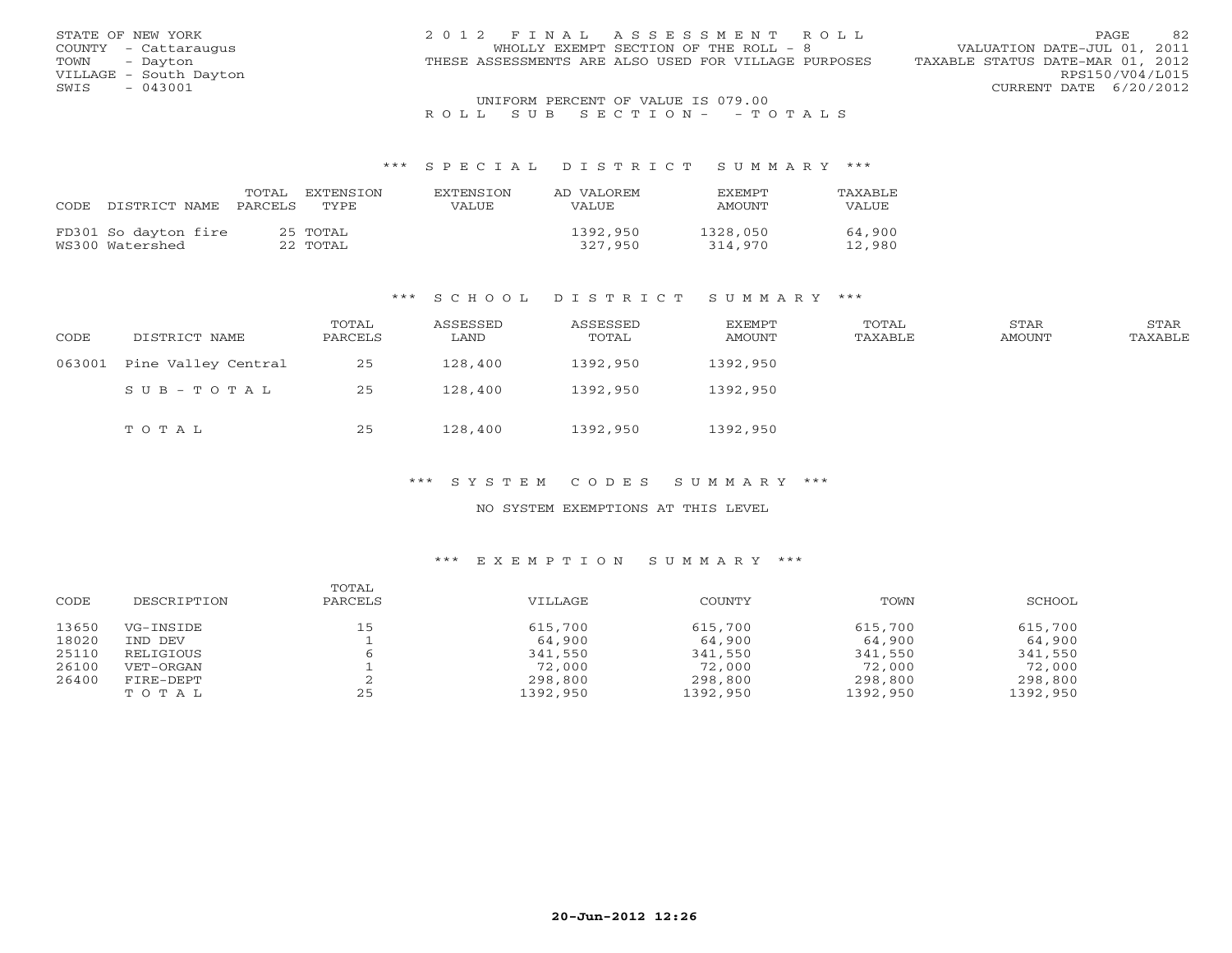| STATE OF NEW YORK      | 2012 FINAL ASSESSMENT ROLL                           | 83<br><b>PAGE</b>                |
|------------------------|------------------------------------------------------|----------------------------------|
| COUNTY - Cattaraugus   | WHOLLY EXEMPT SECTION OF THE ROLL - 8                | VALUATION DATE-JUL 01, 2011      |
| - Davton<br>TOWN       | THESE ASSESSMENTS ARE ALSO USED FOR VILLAGE PURPOSES | TAXABLE STATUS DATE-MAR 01, 2012 |
| VILLAGE - South Dayton |                                                      | RPS150/V04/L015                  |
| $-043001$<br>SWIS      |                                                      | CURRENT DATE 6/20/2012           |
|                        | UNIFORM PERCENT OF VALUE IS 079.00                   |                                  |

### R O L L S U B S E C T I O N - - T O T A L S

### \*\*\* G R A N D T O T A L S \*\*\*

| <b>ROLL</b> |               | TOTA.<br><u>UIII</u> |      |                         | TAXABLE     | <b>AXARLT</b> | TAXABLE | "AXABLE | <u>U 1711</u> |
|-------------|---------------|----------------------|------|-------------------------|-------------|---------------|---------|---------|---------------|
| SEC         | TON.          | PARCELS              | LAND | '   ' /∆<br><u>UIII</u> | <b>LAGE</b> |               | TOWN    | PCHOOL  | AXABLE        |
|             | <b>DVDMDT</b> |                      | 400  | 950                     |             |               |         |         |               |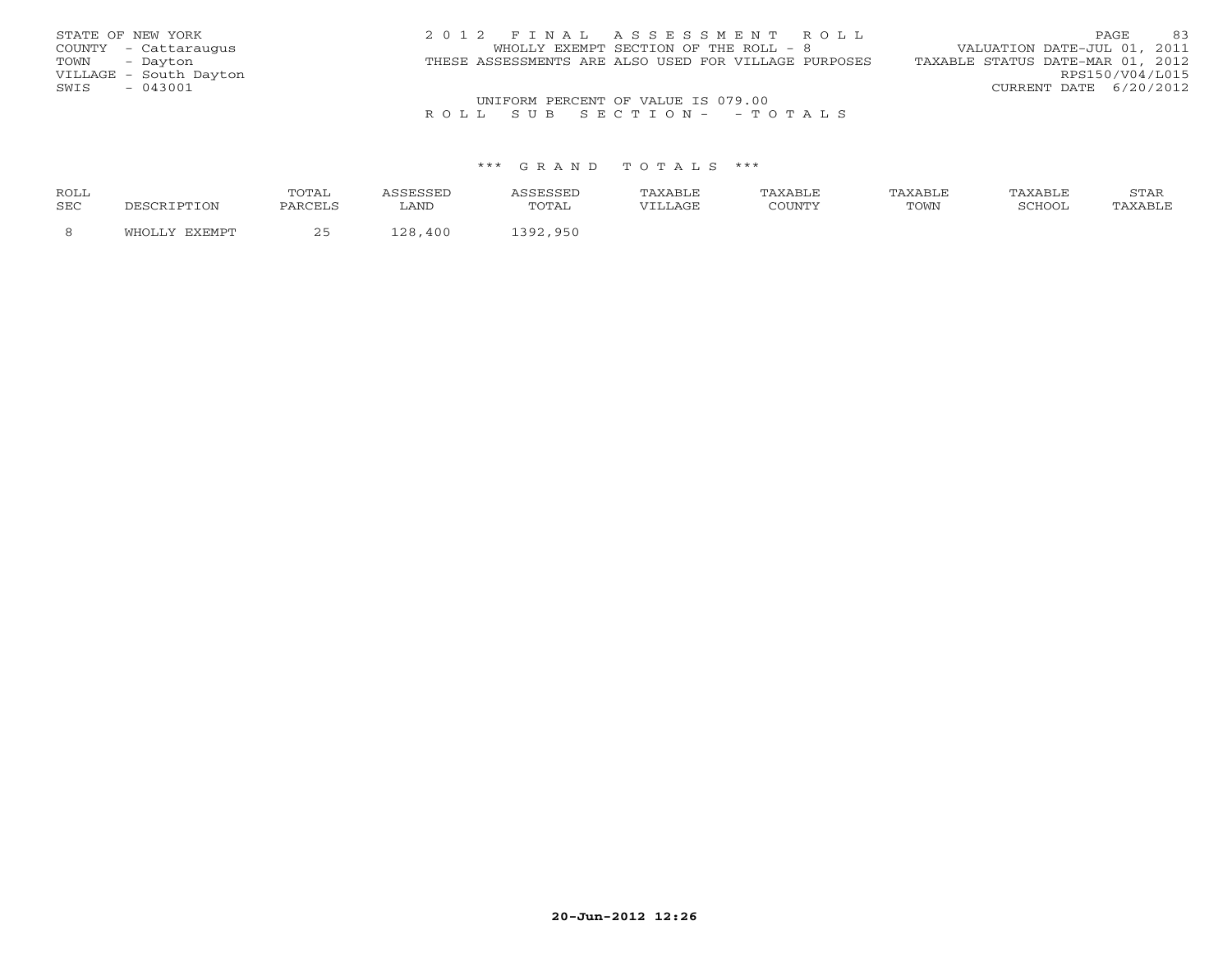|               | STATE OF NEW YORK      | 2012 FINAL ASSESSMENT ROLL                           | 84<br>PAGE                       |
|---------------|------------------------|------------------------------------------------------|----------------------------------|
|               | COUNTY - Cattaraugus   | WHOLLY EXEMPT SECTION OF THE ROLL - 8                | VALUATION DATE-JUL 01, 2011      |
| TOWN - Dayton |                        | THESE ASSESSMENTS ARE ALSO USED FOR VILLAGE PURPOSES | TAXABLE STATUS DATE-MAR 01, 2012 |
|               | VILLAGE - South Dayton |                                                      | RPS150/V04/L015                  |
| SWIS          | - 043001               | UNIFORM PERCENT OF VALUE IS 079.00                   | CURRENT DATE 6/20/2012           |
|               |                        |                                                      |                                  |

### R O L L S E C T I O N T O T A L S

#### \*\*\* S P E C I A L D I S T R I C T S U M M A R Y \*\*\*

| CODE. | DISTRICT NAME                           | TOTAL<br>PARCELS | EXTENSTON<br>TYPE.   | <b>EXTENSION</b><br>VALUE | AD VALOREM<br>VALUE | <b>FXFMPT</b><br>AMOUNT | <b>TAXABLE</b><br>VALUE |
|-------|-----------------------------------------|------------------|----------------------|---------------------------|---------------------|-------------------------|-------------------------|
|       | FD301 So dayton fire<br>WS300 Watershed |                  | 25 TOTAL<br>22 TOTAL |                           | 1392,950<br>327,950 | 1328,050<br>314,970     | 64,900<br>12,980        |

#### \*\*\* S C H O O L D I S T R I C T S U M M A R Y \*\*\*

| CODE   | DISTRICT NAME       | TOTAL<br>PARCELS | ASSESSED<br>LAND | ASSESSED<br>TOTAL | EXEMPT<br>AMOUNT | TOTAL<br>TAXABLE | STAR<br>AMOUNT | STAR<br>TAXABLE |
|--------|---------------------|------------------|------------------|-------------------|------------------|------------------|----------------|-----------------|
| 063001 | Pine Valley Central | 25               | 128,400          | 1392,950          | 1392,950         |                  |                |                 |
|        | SUB-TOTAL           | 25               | 128,400          | 1392,950          | 1392,950         |                  |                |                 |
|        | TOTAL               | 25               | 128,400          | 1392,950          | 1392,950         |                  |                |                 |

#### \*\*\* S Y S T E M C O D E S S U M M A R Y \*\*\*

### NO SYSTEM EXEMPTIONS AT THIS LEVEL

### \*\*\* E X E M P T I O N S U M M A R Y \*\*\*

| CODE  | DESCRIPTION | TOTAL<br>PARCELS | VILLAGE  | COUNTY   | TOWN     | SCHOOL   |
|-------|-------------|------------------|----------|----------|----------|----------|
| 13650 | VG-INSIDE   | 15               | 615,700  | 615,700  | 615,700  | 615,700  |
| 18020 | IND DEV     |                  | 64,900   | 64,900   | 64,900   | 64,900   |
| 25110 | RELIGIOUS   |                  | 341,550  | 341,550  | 341,550  | 341,550  |
| 26100 | VET-ORGAN   |                  | 72,000   | 72,000   | 72,000   | 72,000   |
| 26400 | FIRE-DEPT   |                  | 298,800  | 298,800  | 298,800  | 298,800  |
|       | TOTAL       | 25               | 1392,950 | 1392,950 | 1392,950 | 1392,950 |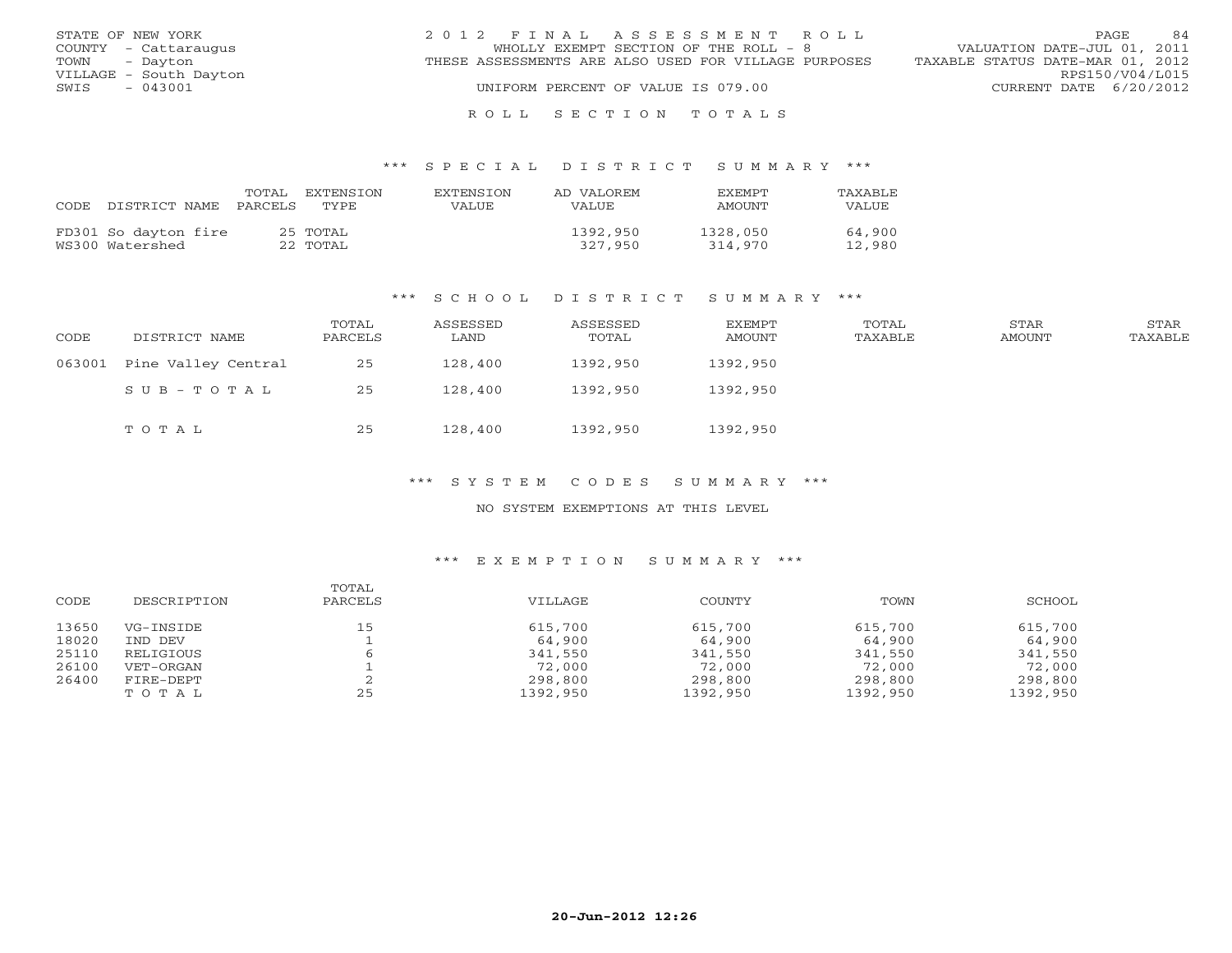| STATE OF NEW YORK      | 2012 FINAL ASSESSMENT ROLL                           | 85<br>PAGE.                      |
|------------------------|------------------------------------------------------|----------------------------------|
| COUNTY - Cattaraugus   | WHOLLY EXEMPT SECTION OF THE ROLL - 8                | VALUATION DATE-JUL 01, 2011      |
| TOWN - Dayton          | THESE ASSESSMENTS ARE ALSO USED FOR VILLAGE PURPOSES | TAXABLE STATUS DATE-MAR 01, 2012 |
| VILLAGE - South Dayton |                                                      | RPS150/V04/L015                  |
| - 043001<br>SWIS       | UNIFORM PERCENT OF VALUE IS 079.00                   | CURRENT DATE 6/20/2012           |
|                        |                                                      |                                  |
|                        | ROLL SECTION TOTALS                                  |                                  |

#### \*\*\* G R A N D T O T A L S \*\*\*

| <b>ROLL</b> |       | TOTAI   |            |            | TAXABLE | TAXABLE | TAXABLE | TAXABLE | $cm\pi$<br>بمدعدت |
|-------------|-------|---------|------------|------------|---------|---------|---------|---------|-------------------|
| SEC         | TON.  | PARCELS | LAND       | TOTAL      | VILLAGE | COUNTY  | TOWN    | SCHOOI  |                   |
|             | ™H∩T… |         | 400<br>. വ | 950<br>າດ1 |         |         |         |         |                   |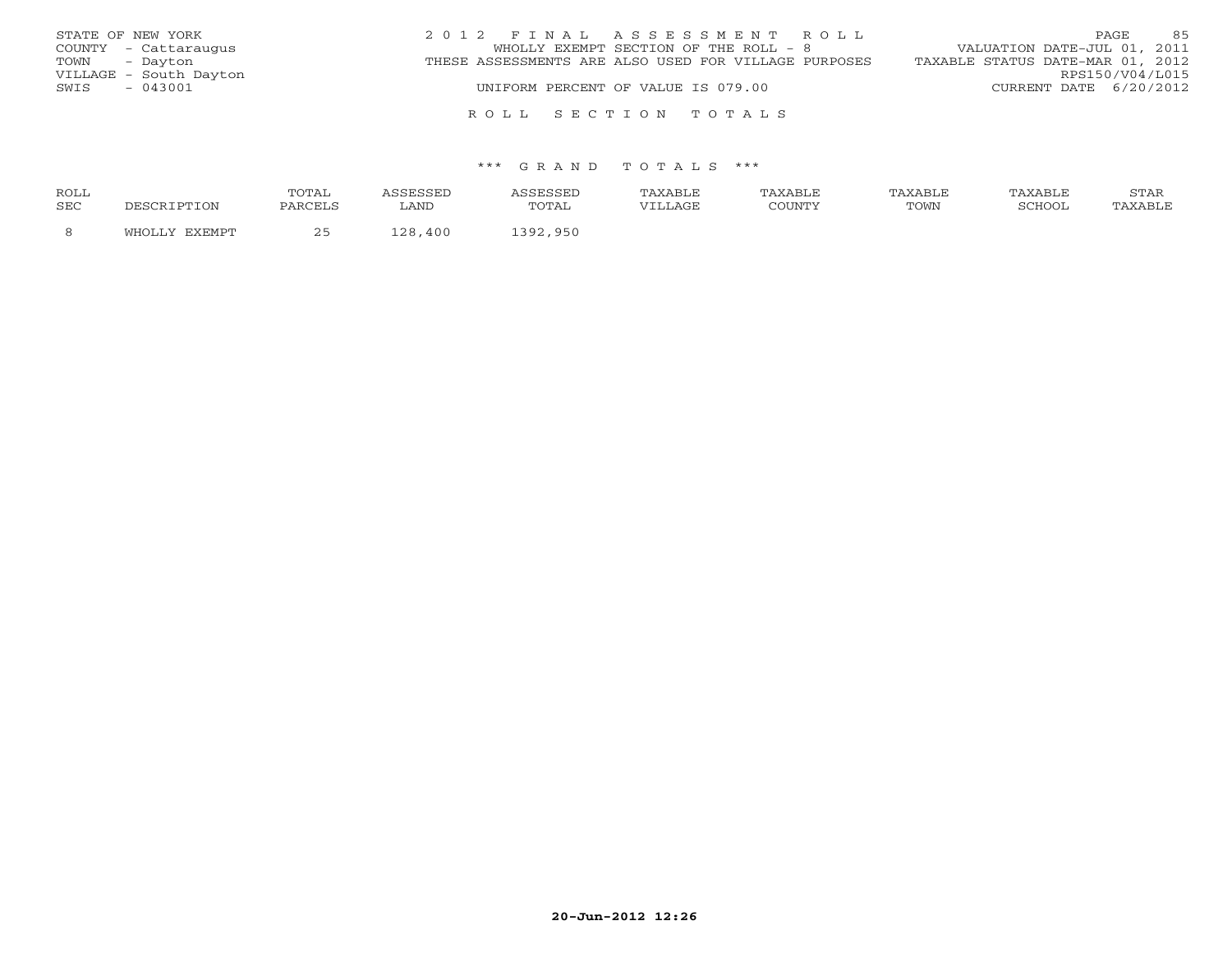| STATE OF NEW YORK      | 2012 FINAL ASSESSMENT ROLL                           | 86<br>PAGE.                      |
|------------------------|------------------------------------------------------|----------------------------------|
| COUNTY - Cattaraugus   |                                                      | VALUATION DATE-JUL 01, 2011      |
| TOWN - Dayton          | THESE ASSESSMENTS ARE ALSO USED FOR VILLAGE PURPOSES | TAXABLE STATUS DATE-MAR 01, 2012 |
| VILLAGE - South Dayton | SWTS TOTALS                                          | RPS150/V04/L015                  |
| $-043001$<br>SWIS      | UNIFORM PERCENT OF VALUE IS 079.00                   | CURRENT DATE $6/20/2012$         |

### \*\*\* S P E C I A L D I S T R I C T S U M M A R Y \*\*\*

| CODE DISTRICT NAME   | TOTAL<br>PARCELS | EXTENSTON<br>TYPE. | <b>EXTENSION</b><br>VALUE | AD VALOREM<br>VALUE | <b>FXFMPT</b><br>AMOUNT | TAXABLE<br>VALUE |
|----------------------|------------------|--------------------|---------------------------|---------------------|-------------------------|------------------|
| FD301 So dayton fire |                  | 332 TOTAL          |                           | 14508,267           | 1328,050                | 13180,217        |
| WS300 Watershed      |                  | 323 TOTAL          |                           | 3188,008            | 315,170                 | 2872,838         |

### \*\*\* S C H O O L D I S T R I C T S U M M A R Y \*\*\*

| CODE   | DISTRICT NAME       | TOTAL<br>PARCELS | ASSESSED<br>LAND | ASSESSED<br>TOTAL | EXEMPT<br>AMOUNT | TOTAL<br>TAXABLE | STAR<br>AMOUNT | STAR<br>TAXABLE |
|--------|---------------------|------------------|------------------|-------------------|------------------|------------------|----------------|-----------------|
| 063001 | Pine Valley Central | 333              | 1626,730         | 14568,267         | 1495,243         | 13073,024        | 4781,140       | 8291,884        |
|        | SUB-TOTAL           | 333              | 1626,730         | 14568,267         | 1495,243         | 13073,024        | 4781,140       | 8291,884        |
|        | TOTAL               | 333              | 1626,730         | 14568,267         | 1495,243         | 13073,024        | 4781,140       | 8291,884        |

### \*\*\* S Y S T E M C O D E S S U M M A R Y \*\*\*

#### NO SYSTEM EXEMPTIONS AT THIS LEVEL

#### \*\*\* E X E M P T I O N S U M M A R Y \*\*\*

|       |             | TOTAL   |         |         |         |          |
|-------|-------------|---------|---------|---------|---------|----------|
| CODE  | DESCRIPTION | PARCELS | VILLAGE | COUNTY  | TOWN    | SCHOOL   |
| 13650 | VG-INSIDE   | 15      | 615,700 | 615,700 | 615,700 | 615,700  |
| 18020 | IND DEV     |         | 64,900  | 64,900  | 64,900  | 64,900   |
| 25110 | RELIGIOUS   | 6       | 341,550 | 341,550 | 341,550 | 341,550  |
| 25130 | NON-PROFIT  |         |         | 47,000  | 47,000  | 47,000   |
| 26100 | VET-ORGAN   |         | 72,000  | 72,000  | 72,000  | 72,000   |
| 26400 | FIRE-DEPT   |         | 298,800 | 298,800 | 298,800 | 298,800  |
| 41121 | WVET C/T    | 10      | 57,615  | 57,615  | 57,615  |          |
| 41131 | CVET C/T    | 22      | 279,675 | 286,225 | 286,225 |          |
| 41141 | DVET C/T    |         | 67,555  | 85,235  | 85,235  |          |
| 41720 | AG DIST     |         | 9,297   | 25,193  | 25,193  | 25,193   |
| 41800 | AGED C/T/S  |         | 20,655  | 20,655  | 20,655  | 24,300   |
| 41801 | AGED C/T    | 22      | 412,923 | 412,923 | 412,923 |          |
| 41834 | SR STAR     | 46      |         |         |         | 1918,140 |
|       |             |         |         |         |         |          |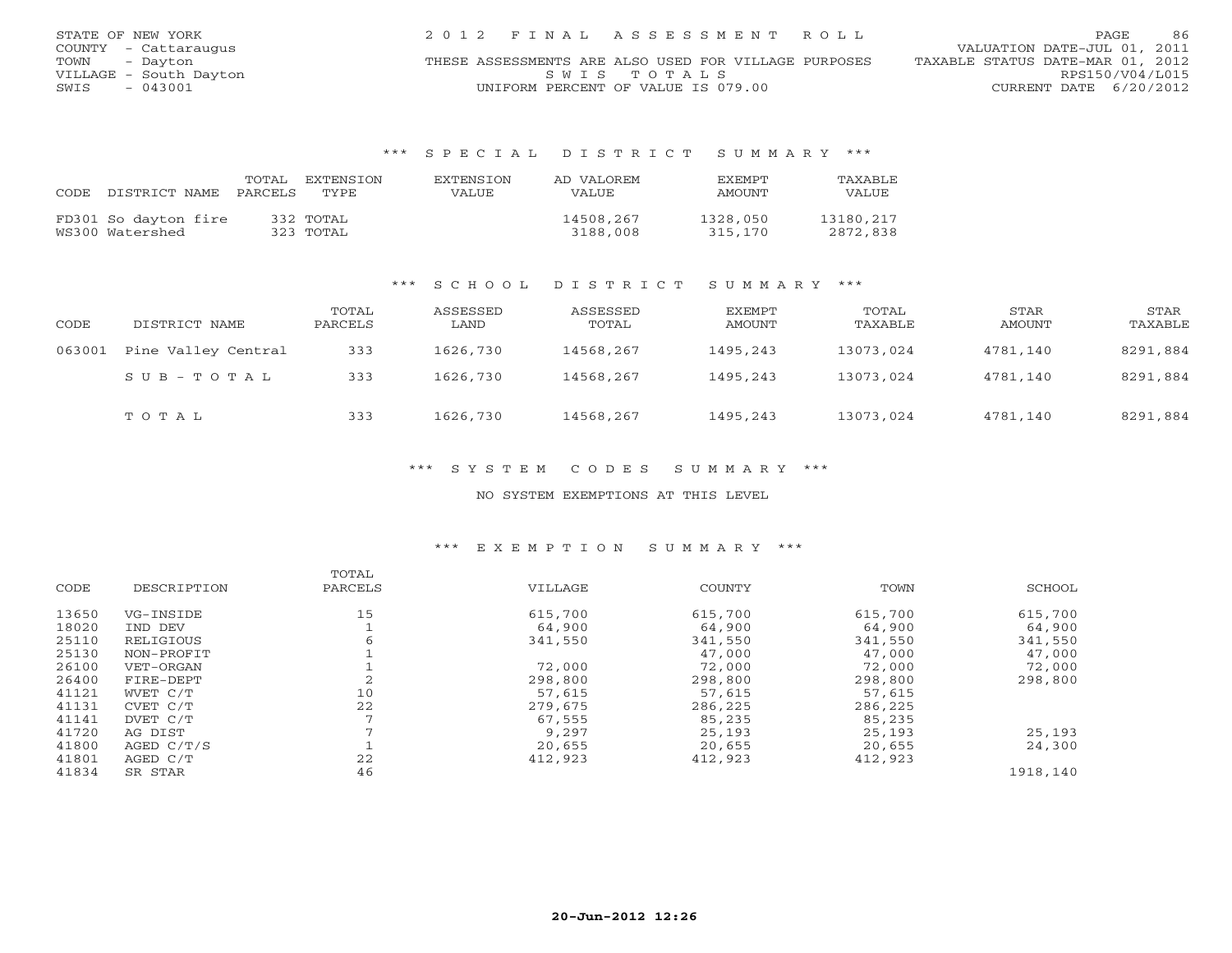| STATE OF NEW YORK      | 2012 FINAL ASSESSMENT ROLL                           | 87<br><b>PAGE</b>                |
|------------------------|------------------------------------------------------|----------------------------------|
| COUNTY - Cattaraugus   |                                                      | VALUATION DATE-JUL 01, 2011      |
| TOWN - Dayton          | THESE ASSESSMENTS ARE ALSO USED FOR VILLAGE PURPOSES | TAXABLE STATUS DATE-MAR 01, 2012 |
| VILLAGE - South Dayton | SWIS TOTALS                                          | RPS150/V04/L015                  |
| $-043001$<br>SWIS      | UNIFORM PERCENT OF VALUE IS 079.00                   | CURRENT DATE 6/20/2012           |

### \*\*\* E X E M P T I O N S U M M A R Y \*\*\*

| CODE  | DESCRIPTION | TOTAL<br>PARCELS | VILLAGE  | COUNTY   | TOWN     | SCHOOL   |
|-------|-------------|------------------|----------|----------|----------|----------|
| 41854 | RES STAR    | 120              |          |          |          | 2863,000 |
| 42100 | SILO T/C/S  |                  | 3,000    | 3,000    | 3,000    | 3,000    |
| 47610 | BUS C/T/S   |                  | 9,000    | 2,800    | 2,800    | 2,800    |
|       | TOTAL       | 266              | 2252,670 | 2333,596 | 2333,596 | 6276,383 |

### \*\*\* G R A N D T O T A L S \*\*\*

| <b>ROLL</b><br><b>SEC</b> | DESCRIPTION         | TOTAL<br>PARCELS | ASSESSED<br>LAND | ASSESSED<br>TOTAL | TAXABLE<br>VILLAGE | TAXABLE<br>COUNTY | TAXABLE<br>TOWN | TAXABLE<br>SCHOOL | STAR<br>TAXABLE |
|---------------------------|---------------------|------------------|------------------|-------------------|--------------------|-------------------|-----------------|-------------------|-----------------|
| $\mathbf{1}$              | TAXABLE             | 299              | 1482,580         | 12566,217         | 11659,497          | 11625,571         | 11625,571       | 12463,924         | 7682,784        |
| 5                         | SPECIAL FRANCHISE   | 3                |                  | 292,824           | 292,824            | 292,824           | 292,824         | 292,824           | 292,824         |
| 6                         | UTILITIES & N.C.    | 6                | 15,750           | 316,276           | 316,276            | 316,276           | 316,276         | 316,276           | 316,276         |
| 8                         | WHOLLY EXEMPT       | 25               | 128,400          | 1392,950          |                    |                   |                 |                   |                 |
| $\star$                   | TOTAL<br><b>SUB</b> | 333              | 1626,730         | 14568,267         | 12268,597          | 12234,671         | 12234,671       | 13073,024         | 8291,884        |
| $***$                     | GRAND TOTAL         | 333              | 1626,730         | 14568,267         | 12268,597          | 12234,671         | 12234,671       | 13073,024         | 8291,884        |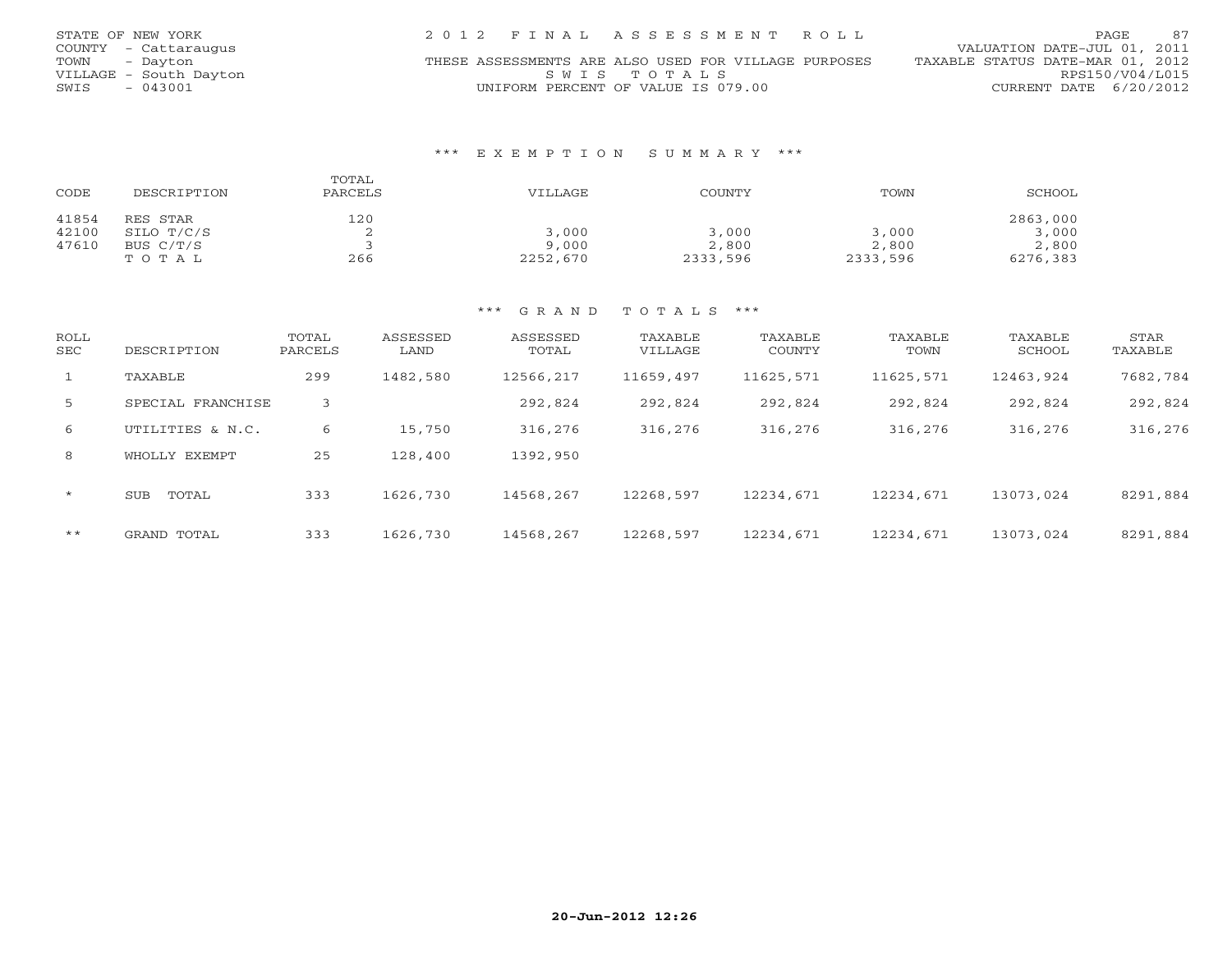# STATE OF NEW YORK 2 0 1 2 F I N A L A S S E S S M E N T R O L L PAGE 88 COUNTY - Cattaraugus T A X A B L E SECTION OF THE ROLL - 1 VALUATION DATE-JUL 01, 2011

TOWN - Dayton TAXABLE STATUS DATE-MAR 01, 2012

| TAX MAP PARCEL NUMBER                                                                                                                                                                                              | PROPERTY LOCATION & CLASS ASSESSMENT EXEMPTION CODE----------------COUNTY-------TOWN------SCHOOL |        |                                                           |                |                                                               |          |        |
|--------------------------------------------------------------------------------------------------------------------------------------------------------------------------------------------------------------------|--------------------------------------------------------------------------------------------------|--------|-----------------------------------------------------------|----------------|---------------------------------------------------------------|----------|--------|
| CURRENT OWNERS NAME                                                                                                                                                                                                | SCHOOL DISTRICT                                                                                  | LAND   | TAX DESCRIPTION TAXABLE VALUE                             |                |                                                               |          |        |
|                                                                                                                                                                                                                    |                                                                                                  |        |                                                           |                |                                                               |          |        |
|                                                                                                                                                                                                                    |                                                                                                  |        |                                                           |                |                                                               |          |        |
|                                                                                                                                                                                                                    | 9987 Cottage-Nashville Rd                                                                        |        |                                                           |                |                                                               | 0609     |        |
| $15.004 - 1 - 1$                                                                                                                                                                                                   | 314 Rural vac<10                                                                                 |        | COUNTY TAXABLE VALUE                                      |                | 6,500                                                         |          |        |
| Seneca Resources Corp<br>McCandless Corp. Center 64 05 09<br>5800 Corporate Dr Ste 300 FRNT 300.00 DPTH 215.00<br>Fittsburgh, PA 15237 EAST-1019366 NRTH-0887188<br>Pittsburgh, PA 15237 FAST-1019366 NRTH-0887188 |                                                                                                  | 6,500  | TOWN       TAXABLE  VALUE<br>SCHOOL    TAXABLE  VALUE     |                | 6,500                                                         |          |        |
|                                                                                                                                                                                                                    |                                                                                                  | 6,500  |                                                           |                | 6,500                                                         |          |        |
|                                                                                                                                                                                                                    |                                                                                                  |        |                                                           |                | FD301 So dayton fire dis 6,500 TO<br>WS300 Watershed 1,300 TO |          |        |
|                                                                                                                                                                                                                    |                                                                                                  |        |                                                           |                |                                                               |          |        |
|                                                                                                                                                                                                                    | DEED BOOK 887<br>PG-00232                                                                        |        |                                                           |                |                                                               |          |        |
|                                                                                                                                                                                                                    | FULL MARKET VALUE                                                                                | 8,228  |                                                           |                |                                                               |          |        |
|                                                                                                                                                                                                                    |                                                                                                  |        |                                                           |                |                                                               | 0539     |        |
| $15.004 - 1 - 2$                                                                                                                                                                                                   | 9981 Cottage-Nashville Rd<br>210 1 Family Res                                                    |        | RES STAR 41854                                            | $\cap$         | $\sim$ 0                                                      | $\Omega$ | 24,000 |
|                                                                                                                                                                                                                    |                                                                                                  |        |                                                           |                | 71,100                                                        |          |        |
|                                                                                                                                                                                                                    | Gowanda Central 047201 $\qquad \qquad 5,100$ COUNTY TAXABLE VALUE                                | 71,100 | TOWN                                                      | TAXABLE VALUE  | 71,100                                                        |          |        |
|                                                                                                                                                                                                                    |                                                                                                  |        |                                                           |                | 47,100                                                        |          |        |
| Smith Arlene L<br>9981 Cottage-Nashville Rd<br>500 South Dayton, NY 14138<br>72.00 DPTH 290.00<br>72.00 DPTH 290.00                                                                                                | EAST-1019423 NRTH-0887033                                                                        |        | SCHOOL TAXABLE VALUE<br>FD301 So dayton fire dis          |                | 71,100 TO                                                     |          |        |
|                                                                                                                                                                                                                    | DEED BOOK 799<br>PG-00923                                                                        |        | WS300 Watershed                                           |                | 14,220 TO                                                     |          |        |
|                                                                                                                                                                                                                    | FULL MARKET VALUE                                                                                | 90,000 |                                                           |                |                                                               |          |        |
|                                                                                                                                                                                                                    |                                                                                                  |        |                                                           |                |                                                               |          |        |
|                                                                                                                                                                                                                    | Cottage-Nashville Rd                                                                             |        |                                                           |                |                                                               | 0541     |        |
| $15.004 - 1 - 3$                                                                                                                                                                                                   |                                                                                                  |        | COUNTY TAXABLE VALUE                                      |                | 1,100                                                         |          |        |
| Smith Arlene L                                                                                                                                                                                                     |                                                                                                  |        | TOWN                                                      | TAXABLE VALUE  | 1,100                                                         |          |        |
| 9981 Cottage-Nashville Rd                                                                                                                                                                                          | 321 Abandoned ag<br>Gowanda Central 047201 1,100<br>64 - 05 - 09 1,100<br>ACPES 1.05             |        | SCHOOL TAXABLE VALUE                                      |                | 1,100                                                         |          |        |
| South Dayton, NY 14138                                                                                                                                                                                             | ACRES 1.05                                                                                       |        |                                                           |                | 1,100 TO                                                      |          |        |
|                                                                                                                                                                                                                    | EAST-1019457 NRTH-0886908                                                                        |        | FD301 So dayton fire dis<br>WS300 Watershed               |                | 220 TO                                                        |          |        |
|                                                                                                                                                                                                                    | DEED BOOK 799<br>PG-00925                                                                        |        |                                                           |                |                                                               |          |        |
|                                                                                                                                                                                                                    | FULL MARKET VALUE                                                                                | 1,392  |                                                           |                |                                                               |          |        |
|                                                                                                                                                                                                                    |                                                                                                  |        |                                                           |                |                                                               |          |        |
|                                                                                                                                                                                                                    | 9943 Cottage-Nashville Rd                                                                        |        |                                                           |                |                                                               | 0547     |        |
|                                                                                                                                                                                                                    |                                                                                                  |        |                                                           | $\overline{0}$ | $\overline{0}$                                                | $\Omega$ | 49,760 |
|                                                                                                                                                                                                                    |                                                                                                  |        |                                                           |                | 77,700                                                        |          |        |
|                                                                                                                                                                                                                    |                                                                                                  |        |                                                           | TAXABLE VALUE  |                                                               |          |        |
|                                                                                                                                                                                                                    |                                                                                                  |        |                                                           |                | 77,700<br>27,940                                              |          |        |
|                                                                                                                                                                                                                    |                                                                                                  |        |                                                           |                | FD301 So dayton fire dis 77,700 TO                            |          |        |
|                                                                                                                                                                                                                    |                                                                                                  |        | WS300 Watershed                                           |                | 15,540 TO                                                     |          |        |
|                                                                                                                                                                                                                    | FULL MARKET VALUE                                                                                | 98,354 |                                                           |                |                                                               |          |        |
|                                                                                                                                                                                                                    |                                                                                                  |        |                                                           |                |                                                               |          |        |
|                                                                                                                                                                                                                    | 9937 Cottage-Nashville Rd                                                                        |        |                                                           |                |                                                               | 0544     |        |
| $15.004 - 1 - 5.1$                                                                                                                                                                                                 | 210 1 Family Res                                                                                 |        | 41834<br>SR STAR                                          | $\overline{0}$ | $\overline{0}$                                                | $\Omega$ | 49,760 |
| Smith Carl D                                                                                                                                                                                                       | $Gowanda Central 047201$ 9,300                                                                   |        | COUNTY TAXABLE VALUE                                      |                | 65,400                                                        |          |        |
| Vanderbosch Carolyn L<br>9937 Cottage-Nashville Rd                                                                                                                                                                 | 64 05 09                                                                                         | 65,400 | TOWN      TAXABLE VALUE<br>SCHOOL   TAXABLE VALUE<br>TOWN |                | 65,400                                                        |          |        |
|                                                                                                                                                                                                                    | ACRES 4.33                                                                                       |        |                                                           |                | 15,640                                                        |          |        |
| S. Dayton, NY 14138                                                                                                                                                                                                | EAST-1019526 NRTH-0885900<br>DEED BOOK 9905 PG-6001                                              |        | FD301 So dayton fire dis                                  |                | 65,400 TO                                                     |          |        |
|                                                                                                                                                                                                                    |                                                                                                  | 82,785 | WS300 Watershed                                           |                | 13,080 TO                                                     |          |        |
|                                                                                                                                                                                                                    | FULL MARKET VALUE                                                                                |        |                                                           |                |                                                               |          |        |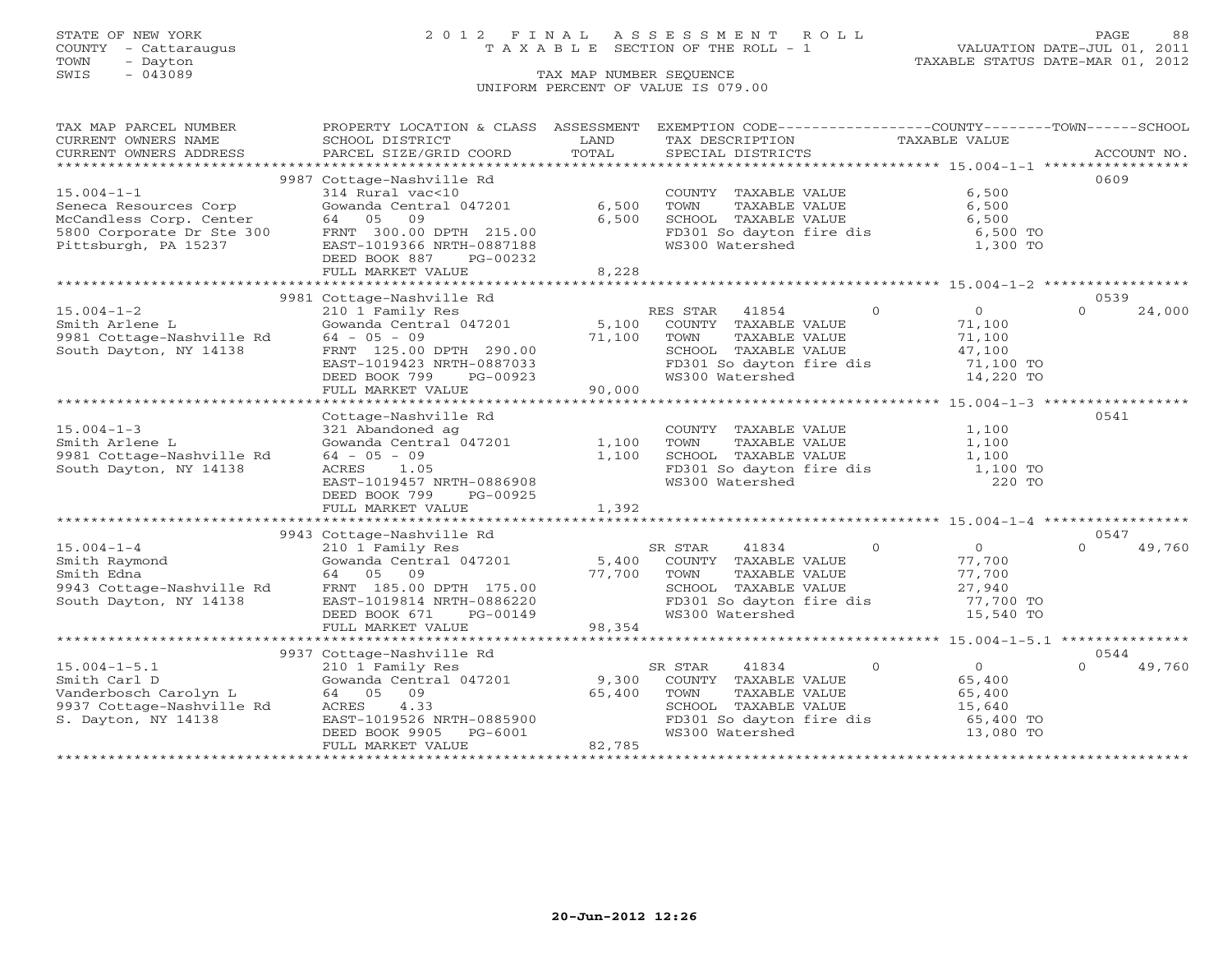## STATE OF NEW YORK 2 0 1 2 F I N A L A S S E S S M E N T R O L L PAGE 89 COUNTY - Cattaraugus T A X A B L E SECTION OF THE ROLL - 1 VALUATION DATE-JUL 01, 2011

| TAX MAP PARCEL NUMBER                                                                                 | PROPERTY LOCATION & CLASS ASSESSMENT                                                                                                                                                                                                                                                                                                                                                                                                                                                                                                  |         |                             |               |                      | EXEMPTION CODE-----------------COUNTY-------TOWN------SCHOOL                                                                                                                                                |                |                 |
|-------------------------------------------------------------------------------------------------------|---------------------------------------------------------------------------------------------------------------------------------------------------------------------------------------------------------------------------------------------------------------------------------------------------------------------------------------------------------------------------------------------------------------------------------------------------------------------------------------------------------------------------------------|---------|-----------------------------|---------------|----------------------|-------------------------------------------------------------------------------------------------------------------------------------------------------------------------------------------------------------|----------------|-----------------|
| CURRENT OWNERS NAME                                                                                   | SCHOOL DISTRICT                                                                                                                                                                                                                                                                                                                                                                                                                                                                                                                       | LAND    |                             |               |                      | TAX DESCRIPTION TAXABLE VALUE                                                                                                                                                                               |                |                 |
|                                                                                                       | $\begin{minipage}{.45\textwidth} \begin{minipage}{.45\textwidth} \begin{minipage}{.45\textwidth} \begin{minipage}{.45\textwidth} \begin{minipage}{.45\textwidth} \begin{minipage}{.45\textwidth} \begin{minipage}{.45\textwidth} \begin{minipage}{.45\textwidth} \begin{minipage}{.45\textwidth} \begin{minipage}{.45\textwidth} \begin{minipage}{.45\textwidth} \begin{minipage}{.45\textwidth} \begin{minipage}{.45\textwidth} \begin{minipage}{.45\textwidth} \begin{minipage}{.45\textwidth} \begin{minipage}{.45$                |         |                             |               |                      |                                                                                                                                                                                                             |                |                 |
|                                                                                                       |                                                                                                                                                                                                                                                                                                                                                                                                                                                                                                                                       |         |                             |               |                      |                                                                                                                                                                                                             |                |                 |
|                                                                                                       | 9970 Cottage-Nashville Rd                                                                                                                                                                                                                                                                                                                                                                                                                                                                                                             |         |                             |               |                      |                                                                                                                                                                                                             |                | 0976            |
| $15.004 - 1 - 5.2$                                                                                    | 210 1 Family Res<br>Gowanda Central 047201 5,200 SR STAR<br>64 05 09 65,300 COUNTY<br>ACRES 1.20 TOWN                                                                                                                                                                                                                                                                                                                                                                                                                                 |         | WVET C/T                    | 41121         | $\overline{0}$       | 9,600                                                                                                                                                                                                       | 9,600          | $\Omega$        |
| Shellenbarger Betty                                                                                   |                                                                                                                                                                                                                                                                                                                                                                                                                                                                                                                                       |         |                             |               |                      |                                                                                                                                                                                                             | $\Omega$       | 49,760          |
|                                                                                                       |                                                                                                                                                                                                                                                                                                                                                                                                                                                                                                                                       |         | 65,300 COUNTY TAXABLE VALUE |               |                      |                                                                                                                                                                                                             |                |                 |
| Shellenbarger Richard<br>9970 Cottage-Allegany Rd<br>South Dayton, NY 14138                           | ACRES 1.20                                                                                                                                                                                                                                                                                                                                                                                                                                                                                                                            |         |                             |               |                      |                                                                                                                                                                                                             |                |                 |
|                                                                                                       |                                                                                                                                                                                                                                                                                                                                                                                                                                                                                                                                       |         |                             |               |                      | EXECUTE 1834 0<br>COUNTY TAXABLE VALUE 55,700<br>TOWN TAXABLE VALUE 55,700<br>SCHOOL TAXABLE VALUE 55,700<br>SCHOOL TAXABLE VALUE 15,540<br>FD301 So dayton fire dis 65,300 TO<br>MS300 Watershed 13,060 TO |                |                 |
|                                                                                                       |                                                                                                                                                                                                                                                                                                                                                                                                                                                                                                                                       |         |                             |               |                      |                                                                                                                                                                                                             |                |                 |
|                                                                                                       |                                                                                                                                                                                                                                                                                                                                                                                                                                                                                                                                       |         |                             |               |                      |                                                                                                                                                                                                             |                |                 |
|                                                                                                       |                                                                                                                                                                                                                                                                                                                                                                                                                                                                                                                                       |         |                             |               |                      |                                                                                                                                                                                                             |                |                 |
|                                                                                                       | 9960 Cottage-Nashville Rd                                                                                                                                                                                                                                                                                                                                                                                                                                                                                                             |         |                             |               | 41720 0              | 98                                                                                                                                                                                                          | 98             | 1009<br>98      |
| $15.004 - 1 - 5.3$                                                                                    | 120 Field crops<br>Gowanda Central 047201 136,400 RES STAR 41854 1854 0                                                                                                                                                                                                                                                                                                                                                                                                                                                               |         |                             |               |                      |                                                                                                                                                                                                             |                |                 |
| Smith Michael C                                                                                       | 64 05 09                                                                                                                                                                                                                                                                                                                                                                                                                                                                                                                              |         | $37,200$ SILO T/C/S 42100   |               | $\Omega$             | $\overline{0}$                                                                                                                                                                                              | $\overline{0}$ | 24,000<br>4,000 |
| 9960 Cottage-Nashville Rd                                                                             |                                                                                                                                                                                                                                                                                                                                                                                                                                                                                                                                       |         |                             |               |                      | 4,000                                                                                                                                                                                                       | 4,000          |                 |
| South Dayton, NY 14138                                                                                | ACRES 89.82                                                                                                                                                                                                                                                                                                                                                                                                                                                                                                                           |         | COUNTY TAXABLE VALUE        |               |                      | 83,102                                                                                                                                                                                                      |                |                 |
|                                                                                                       | EAST-1020383 NRTH-0886863                                                                                                                                                                                                                                                                                                                                                                                                                                                                                                             |         |                             |               |                      |                                                                                                                                                                                                             |                |                 |
| MAY BE SUBJECT TO PAYMENT                                                                             | DEED BOOK 00972 PG-00561                                                                                                                                                                                                                                                                                                                                                                                                                                                                                                              |         |                             |               |                      |                                                                                                                                                                                                             |                |                 |
| UNDER AGDIST LAW TIL 2016                                                                             | FULL MARKET VALUE                                                                                                                                                                                                                                                                                                                                                                                                                                                                                                                     |         |                             |               |                      | TOWN TAXABLE VALUE 083,102<br>SCHOOL TAXABLE VALUE 59,102<br>110,380 FD301 So dayton fire dis 07,200 TO<br>WS300 Watershed 17,440 TO                                                                        |                |                 |
|                                                                                                       |                                                                                                                                                                                                                                                                                                                                                                                                                                                                                                                                       |         |                             |               |                      |                                                                                                                                                                                                             |                |                 |
|                                                                                                       | 9931 Cottage-Nashville Rd<br>$\begin{tabular}{lllllllllll} \multicolumn{2}{c}{\begin{tabular}{l} \multicolumn{2}{c}{\text{C1U 1 Family Res}}\\ \multicolumn{2}{c}{\text{Gowanda Central 047201}} \end{tabular} & \multicolumn{2}{c}{\begin{tabular}{l} \multicolumn{2}{c}{\text{RES STAR}} \end{tabular} & \multicolumn{2}{c}{\begin{tabular}{l} \multicolumn{2}{c}{\text{RES STR}} \end{tabular} & \multicolumn{2}{c}{\begin{tabular}{l} \multicolumn{2}{c}{\text{RES STR}} \end{tabular} & \multicolumn{2}{c}{\begin{tabular}{l} \$ |         |                             |               |                      |                                                                                                                                                                                                             |                | 1171            |
| $15.004 - 1 - 5.4$                                                                                    |                                                                                                                                                                                                                                                                                                                                                                                                                                                                                                                                       |         |                             |               | $\overline{0}$       |                                                                                                                                                                                                             | $\Omega$       | 24,000          |
|                                                                                                       |                                                                                                                                                                                                                                                                                                                                                                                                                                                                                                                                       |         |                             |               |                      | $\begin{array}{c} 0 \\ 124,700 \end{array}$                                                                                                                                                                 |                |                 |
| 15.004-1-5.4<br>Smith Mark A<br>Smith Laurel A<br>9931 Cottage-Nashville Rd<br>South Dayton, NY 14138 |                                                                                                                                                                                                                                                                                                                                                                                                                                                                                                                                       |         |                             | TAXABLE VALUE |                      |                                                                                                                                                                                                             |                |                 |
|                                                                                                       |                                                                                                                                                                                                                                                                                                                                                                                                                                                                                                                                       |         |                             |               |                      | 124,700<br>100,700                                                                                                                                                                                          |                |                 |
|                                                                                                       |                                                                                                                                                                                                                                                                                                                                                                                                                                                                                                                                       |         | FD301 So dayton fire dis    |               |                      |                                                                                                                                                                                                             |                |                 |
|                                                                                                       | ACKES 3.25<br>EAST-1019865 NRTH-0885871<br>DEED BOOK 879 PG-00426<br>THI WINGT-                                                                                                                                                                                                                                                                                                                                                                                                                                                       |         | WS300 Watershed             |               |                      | 124,700 TO<br>24,940 TO                                                                                                                                                                                     |                |                 |
|                                                                                                       | FULL MARKET VALUE                                                                                                                                                                                                                                                                                                                                                                                                                                                                                                                     | 157,848 |                             |               |                      |                                                                                                                                                                                                             |                |                 |
|                                                                                                       |                                                                                                                                                                                                                                                                                                                                                                                                                                                                                                                                       |         |                             |               |                      |                                                                                                                                                                                                             |                |                 |
|                                                                                                       | 9919 Mosher Rd                                                                                                                                                                                                                                                                                                                                                                                                                                                                                                                        |         |                             |               |                      |                                                                                                                                                                                                             |                | 0064            |
|                                                                                                       |                                                                                                                                                                                                                                                                                                                                                                                                                                                                                                                                       |         | SR STAR                     |               | 41834 0              | 0<br>55,000<br>55,000                                                                                                                                                                                       | $\cap$         | 49,760          |
|                                                                                                       |                                                                                                                                                                                                                                                                                                                                                                                                                                                                                                                                       |         |                             |               |                      |                                                                                                                                                                                                             |                |                 |
|                                                                                                       |                                                                                                                                                                                                                                                                                                                                                                                                                                                                                                                                       |         |                             |               |                      |                                                                                                                                                                                                             |                |                 |
|                                                                                                       | 210 Franch 197201<br>Gowanda Central 047201<br>9,600 COUNTY TAXABLE VALUE<br>64 05 09 55,000 TOWN TAXABLE VALUE<br>ACRES 4.60 SCHOOL TAXABLE VALUE                                                                                                                                                                                                                                                                                                                                                                                    |         |                             |               |                      |                                                                                                                                                                                                             |                |                 |
|                                                                                                       |                                                                                                                                                                                                                                                                                                                                                                                                                                                                                                                                       |         |                             |               |                      | SCHOOL TAXABLE VALUE<br>FD300 Dayton fire dist 5,240<br>49,500 TO 41,000 TO                                                                                                                                 |                |                 |
|                                                                                                       |                                                                                                                                                                                                                                                                                                                                                                                                                                                                                                                                       |         | WS300 Watershed             |               |                      | 11,000 TO                                                                                                                                                                                                   |                |                 |
|                                                                                                       | 15.004-1-6.1<br>Hubbard Charles W (Gowanda Central 047201<br>Hubbard Phyllis (4 05 09 55,000<br>9919 Mosher Rd (ACRES 4.60<br>South Dayton, NY 14138 EAST-1023068 NRTH-0886318<br>DEED BOOK 00940 PG-00617<br>THE MARKET VALUE (69,620                                                                                                                                                                                                                                                                                                |         |                             |               |                      |                                                                                                                                                                                                             |                |                 |
|                                                                                                       |                                                                                                                                                                                                                                                                                                                                                                                                                                                                                                                                       |         |                             |               |                      |                                                                                                                                                                                                             |                |                 |
|                                                                                                       | 9909 Mosher Rd                                                                                                                                                                                                                                                                                                                                                                                                                                                                                                                        |         |                             |               |                      |                                                                                                                                                                                                             |                | 1230            |
| $15.004 - 1 - 6.2$                                                                                    | 210 1 Family Res<br>Gowanda Central 047201 7,200<br>64 05 09                                                                                                                                                                                                                                                                                                                                                                                                                                                                          |         | RES STAR                    | 41854         | $\circ$              | $\begin{array}{c} 0 \\ 83,600 \end{array}$                                                                                                                                                                  | $\cap$         | 24,000          |
| Witkowski Richard F                                                                                   |                                                                                                                                                                                                                                                                                                                                                                                                                                                                                                                                       |         |                             |               | COUNTY TAXABLE VALUE |                                                                                                                                                                                                             |                |                 |
| 9909 Mosher Rd                                                                                        |                                                                                                                                                                                                                                                                                                                                                                                                                                                                                                                                       | 83,600  |                             |               |                      |                                                                                                                                                                                                             |                |                 |
| South Dayton, NY 14138                                                                                |                                                                                                                                                                                                                                                                                                                                                                                                                                                                                                                                       |         |                             |               |                      |                                                                                                                                                                                                             |                |                 |
|                                                                                                       |                                                                                                                                                                                                                                                                                                                                                                                                                                                                                                                                       |         |                             |               |                      | FD300 Dayton fire dist $83,600$ TO                                                                                                                                                                          |                |                 |
|                                                                                                       | EAST-1023112 NRTH-0885906<br>DEED BOOK 00956 PG-00746<br>FULL MARKET VALUE                                                                                                                                                                                                                                                                                                                                                                                                                                                            |         | WS300 Watershed             |               |                      | 16,720 TO                                                                                                                                                                                                   |                |                 |
|                                                                                                       | FULL MARKET VALUE                                                                                                                                                                                                                                                                                                                                                                                                                                                                                                                     | 105,823 |                             |               |                      |                                                                                                                                                                                                             |                |                 |
|                                                                                                       |                                                                                                                                                                                                                                                                                                                                                                                                                                                                                                                                       |         |                             |               |                      |                                                                                                                                                                                                             |                |                 |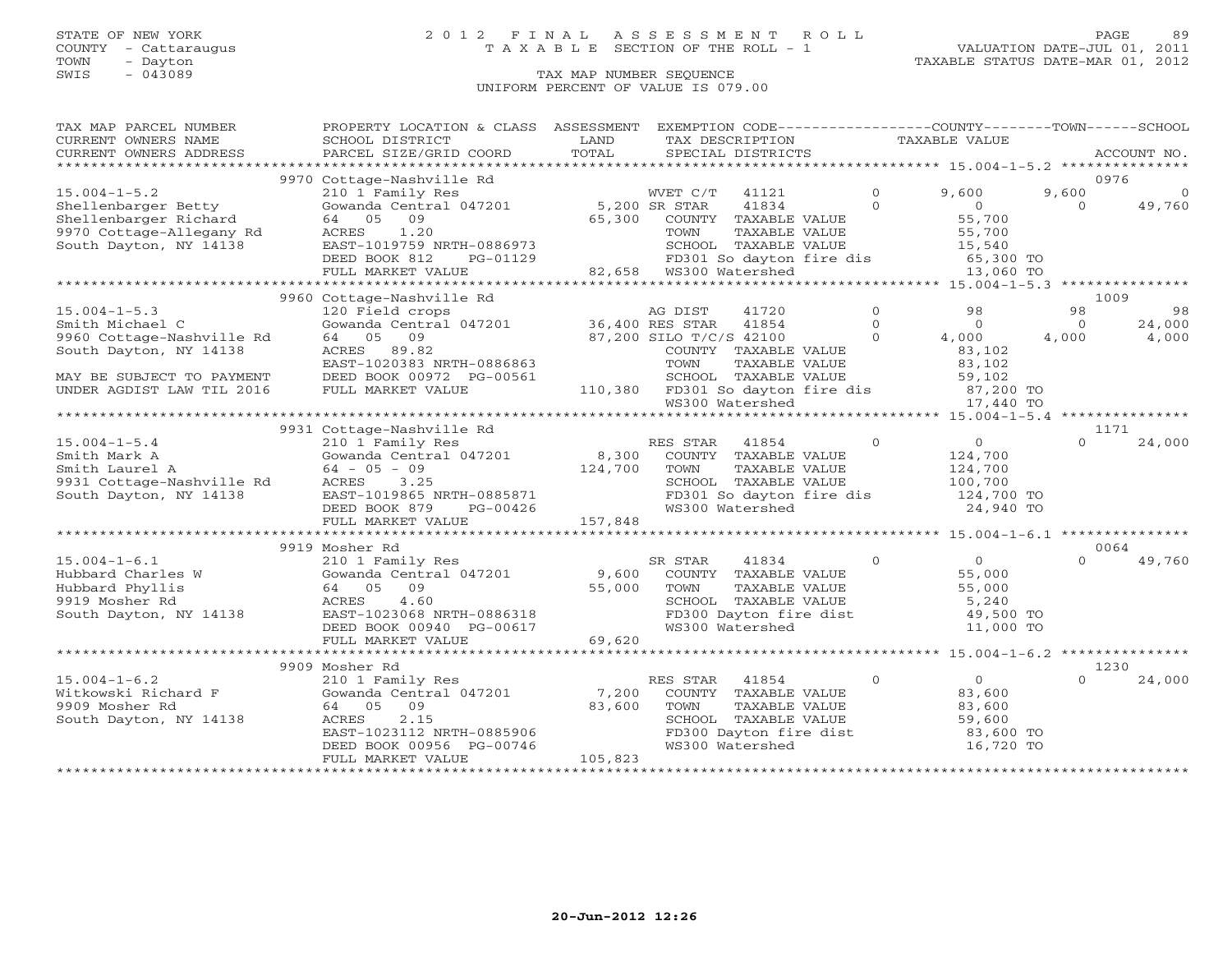# STATE OF NEW YORK 2 0 1 2 F I N A L A S S E S S M E N T R O L L PAGE 90 COUNTY - Cattaraugus T A X A B L E SECTION OF THE ROLL - 1 VALUATION DATE-JUL 01, 2011

TOWN - Dayton TAXABLE STATUS DATE-MAR 01, 2012

| TAX MAP PARCEL NUMBER                                                                                                                                                                                                                                                                                                                                                                                                                                                          | PROPERTY LOCATION & CLASS ASSESSMENT EXEMPTION CODE----------------COUNTY-------TOWN------SCHOOL                                                                                                                                       |        |                                                                                                                                                                                                                                            |                      |                         |
|--------------------------------------------------------------------------------------------------------------------------------------------------------------------------------------------------------------------------------------------------------------------------------------------------------------------------------------------------------------------------------------------------------------------------------------------------------------------------------|----------------------------------------------------------------------------------------------------------------------------------------------------------------------------------------------------------------------------------------|--------|--------------------------------------------------------------------------------------------------------------------------------------------------------------------------------------------------------------------------------------------|----------------------|-------------------------|
|                                                                                                                                                                                                                                                                                                                                                                                                                                                                                |                                                                                                                                                                                                                                        |        |                                                                                                                                                                                                                                            |                      |                         |
| $\begin{tabular}{lllllll} \multicolumn{2}{c}{\textbf{CURRENT}} & \multicolumn{2}{c}{\textbf{WWERS}} & \multicolumn{2}{c}{\textbf{NAME}} & \multicolumn{2}{c}{\textbf{SCHOOL}} & \multicolumn{2}{c}{\textbf{LAND}} & \multicolumn{2}{c}{\textbf{TAX} \textbf{DESCRIPTION}} & \multicolumn{2}{c}{\textbf{TAXABLE} \textbf{ VALUE}} & \multicolumn{2}{c}{\textbf{ACCOUNT NO.}} \\ & \multicolumn{2}{c}{\textbf{CURRENT}} & \multicolumn{2}{c}{\textbf{WURERS} \textbf{ ADDRES} &$ |                                                                                                                                                                                                                                        |        |                                                                                                                                                                                                                                            |                      |                         |
|                                                                                                                                                                                                                                                                                                                                                                                                                                                                                |                                                                                                                                                                                                                                        |        |                                                                                                                                                                                                                                            |                      |                         |
|                                                                                                                                                                                                                                                                                                                                                                                                                                                                                | 9965 Mosher Rd                                                                                                                                                                                                                         |        |                                                                                                                                                                                                                                            |                      | 1239                    |
| $15.004 - 1 - 6.3$                                                                                                                                                                                                                                                                                                                                                                                                                                                             | 312 Vac w/imprv                                                                                                                                                                                                                        |        | COUNTY TAXABLE VALUE $45,900$<br>TOWN TAXABLE VALUE $45,900$<br>SCHOOL TAXABLE VALUE $45,900$<br>FD300 Dayton fire dist $45,900$ TO<br>WS300 Watershed $9,180$ TO                                                                          |                      |                         |
| Hubbard Kirk W                                                                                                                                                                                                                                                                                                                                                                                                                                                                 | $\begin{array}{lll}\n\text{Gowanda} & \text{w/mprv} \\ \text{Gowanda} & \text{Central} & 047201 & 32,500\n\end{array}$                                                                                                                 |        |                                                                                                                                                                                                                                            |                      |                         |
| 4968 Route 353                                                                                                                                                                                                                                                                                                                                                                                                                                                                 | 64 05 09                                                                                                                                                                                                                               | 45,900 |                                                                                                                                                                                                                                            |                      |                         |
| Salamanca, NY 14779                                                                                                                                                                                                                                                                                                                                                                                                                                                            | ACRES 91.45                                                                                                                                                                                                                            |        |                                                                                                                                                                                                                                            |                      |                         |
|                                                                                                                                                                                                                                                                                                                                                                                                                                                                                | EAST-1022246 NRTH-0886792                                                                                                                                                                                                              |        |                                                                                                                                                                                                                                            |                      |                         |
|                                                                                                                                                                                                                                                                                                                                                                                                                                                                                | DEED BOOK 00983 PG-01119                                                                                                                                                                                                               |        |                                                                                                                                                                                                                                            |                      |                         |
|                                                                                                                                                                                                                                                                                                                                                                                                                                                                                | FULL MARKET VALUE                                                                                                                                                                                                                      | 58,101 |                                                                                                                                                                                                                                            |                      |                         |
|                                                                                                                                                                                                                                                                                                                                                                                                                                                                                |                                                                                                                                                                                                                                        |        |                                                                                                                                                                                                                                            |                      |                         |
|                                                                                                                                                                                                                                                                                                                                                                                                                                                                                | 9965 Mosher Rd                                                                                                                                                                                                                         |        |                                                                                                                                                                                                                                            |                      | 1309                    |
| $15.004 - 1 - 6.4$                                                                                                                                                                                                                                                                                                                                                                                                                                                             | 210 1 Family Res                                                                                                                                                                                                                       |        | RES STAR 41854                                                                                                                                                                                                                             | $\overline{0}$ 0     | $\Omega$<br>24,000      |
| Gruber Julie L                                                                                                                                                                                                                                                                                                                                                                                                                                                                 | Gowanda Central 047201 4,000                                                                                                                                                                                                           |        | COUNTY TAXABLE VALUE                                                                                                                                                                                                                       | $45,000$<br>$45,000$ |                         |
| 9965 Mosher Rd                                                                                                                                                                                                                                                                                                                                                                                                                                                                 |                                                                                                                                                                                                                                        |        |                                                                                                                                                                                                                                            |                      |                         |
| South Dayton, NY 14138                                                                                                                                                                                                                                                                                                                                                                                                                                                         |                                                                                                                                                                                                                                        |        |                                                                                                                                                                                                                                            |                      |                         |
|                                                                                                                                                                                                                                                                                                                                                                                                                                                                                |                                                                                                                                                                                                                                        |        |                                                                                                                                                                                                                                            |                      |                         |
|                                                                                                                                                                                                                                                                                                                                                                                                                                                                                |                                                                                                                                                                                                                                        |        |                                                                                                                                                                                                                                            |                      |                         |
|                                                                                                                                                                                                                                                                                                                                                                                                                                                                                | 1,000 COMM PARABLE VALUE 15 AGA 64 05 09<br>15 Mosher Rd 64 05 09 45,000 TOWN TAXABLE VALUE 45,000<br>16 EAST-1023198 NRTH-0887150 FD300 Dayton fire dist 45,000 TO<br>DEED BOOK 00998 PG-00874 66,962 FULL MARKET VALUE 56,962<br>FUL |        |                                                                                                                                                                                                                                            |                      |                         |
|                                                                                                                                                                                                                                                                                                                                                                                                                                                                                |                                                                                                                                                                                                                                        |        |                                                                                                                                                                                                                                            |                      |                         |
|                                                                                                                                                                                                                                                                                                                                                                                                                                                                                | 9998 Mosher Rd                                                                                                                                                                                                                         |        |                                                                                                                                                                                                                                            |                      | 0538                    |
|                                                                                                                                                                                                                                                                                                                                                                                                                                                                                |                                                                                                                                                                                                                                        |        |                                                                                                                                                                                                                                            |                      | 49,760<br>$\Omega$      |
|                                                                                                                                                                                                                                                                                                                                                                                                                                                                                |                                                                                                                                                                                                                                        |        |                                                                                                                                                                                                                                            |                      |                         |
|                                                                                                                                                                                                                                                                                                                                                                                                                                                                                |                                                                                                                                                                                                                                        |        |                                                                                                                                                                                                                                            |                      |                         |
|                                                                                                                                                                                                                                                                                                                                                                                                                                                                                |                                                                                                                                                                                                                                        |        |                                                                                                                                                                                                                                            |                      |                         |
|                                                                                                                                                                                                                                                                                                                                                                                                                                                                                |                                                                                                                                                                                                                                        |        |                                                                                                                                                                                                                                            |                      |                         |
|                                                                                                                                                                                                                                                                                                                                                                                                                                                                                |                                                                                                                                                                                                                                        |        |                                                                                                                                                                                                                                            |                      |                         |
|                                                                                                                                                                                                                                                                                                                                                                                                                                                                                |                                                                                                                                                                                                                                        |        |                                                                                                                                                                                                                                            |                      |                         |
|                                                                                                                                                                                                                                                                                                                                                                                                                                                                                | 9970 Mosher Rd                                                                                                                                                                                                                         |        |                                                                                                                                                                                                                                            |                      | 0060                    |
|                                                                                                                                                                                                                                                                                                                                                                                                                                                                                |                                                                                                                                                                                                                                        |        |                                                                                                                                                                                                                                            |                      | $\Omega$<br>44,000      |
|                                                                                                                                                                                                                                                                                                                                                                                                                                                                                |                                                                                                                                                                                                                                        |        |                                                                                                                                                                                                                                            |                      |                         |
|                                                                                                                                                                                                                                                                                                                                                                                                                                                                                |                                                                                                                                                                                                                                        |        |                                                                                                                                                                                                                                            |                      |                         |
|                                                                                                                                                                                                                                                                                                                                                                                                                                                                                |                                                                                                                                                                                                                                        |        |                                                                                                                                                                                                                                            |                      |                         |
|                                                                                                                                                                                                                                                                                                                                                                                                                                                                                |                                                                                                                                                                                                                                        |        |                                                                                                                                                                                                                                            |                      |                         |
|                                                                                                                                                                                                                                                                                                                                                                                                                                                                                |                                                                                                                                                                                                                                        |        | EXECUTE 11 THE SERVICE SERVICE SERVICE SERVICE SERVICE SERVICE SERVICE SERVICE SERVICE SERVICE SERVICE SERVICE<br>WES 1900 Watershed S.800 TO                                                                                              | 8,800 TO             |                         |
|                                                                                                                                                                                                                                                                                                                                                                                                                                                                                | FULL MARKET VALUE                                                                                                                                                                                                                      | 55,696 |                                                                                                                                                                                                                                            |                      |                         |
|                                                                                                                                                                                                                                                                                                                                                                                                                                                                                |                                                                                                                                                                                                                                        |        |                                                                                                                                                                                                                                            |                      |                         |
|                                                                                                                                                                                                                                                                                                                                                                                                                                                                                | 9886 Mosher Rd                                                                                                                                                                                                                         |        |                                                                                                                                                                                                                                            |                      | 0283                    |
| $15.004 - 1 - 9.1$                                                                                                                                                                                                                                                                                                                                                                                                                                                             | 240 Rural res                                                                                                                                                                                                                          |        | WVET C/T 41121 0                                                                                                                                                                                                                           | 9,600                | 9,600<br>$\overline{0}$ |
|                                                                                                                                                                                                                                                                                                                                                                                                                                                                                |                                                                                                                                                                                                                                        |        |                                                                                                                                                                                                                                            |                      | $\overline{0}$          |
| Hubbard Donald<br>Hubbard Mary Lou<br>9886 Mosher Rd<br>South Dayton, NY 14138                                                                                                                                                                                                                                                                                                                                                                                                 | Gowanda Central 047201 33,950 AG DIST<br>56 05 09 73,600 SR STAR                                                                                                                                                                       |        |                                                                                                                                                                                                                                            |                      | 49,760                  |
|                                                                                                                                                                                                                                                                                                                                                                                                                                                                                | ACRES 85.30                                                                                                                                                                                                                            |        |                                                                                                                                                                                                                                            |                      |                         |
|                                                                                                                                                                                                                                                                                                                                                                                                                                                                                | EAST-1025216 NRTH-0885674                                                                                                                                                                                                              |        |                                                                                                                                                                                                                                            |                      |                         |
|                                                                                                                                                                                                                                                                                                                                                                                                                                                                                | DEED BOOK 00953 PG-00982                                                                                                                                                                                                               |        |                                                                                                                                                                                                                                            |                      |                         |
| MAY BE SUBJECT TO PAYMENT                                                                                                                                                                                                                                                                                                                                                                                                                                                      | DEED BOOK 00953 I<br>FULL MARKET VALUE                                                                                                                                                                                                 |        | WVET C/T 41121 0 5,000 5,000 5,000<br>33,950 AG DIST 41720 0 0 0<br>73,600 SR STAR 41834 0 0 0 0<br>COUNTY TAXABLE VALUE 64,000<br>TOWN TAXABLE VALUE 64,000<br>3-00982 SCHOOL TAXABLE VALUE 23,840<br>93,165 FD300 Dayton fire dist 73,60 |                      |                         |
| UNDER AGDIST LAW TIL 2016                                                                                                                                                                                                                                                                                                                                                                                                                                                      |                                                                                                                                                                                                                                        |        |                                                                                                                                                                                                                                            |                      |                         |
|                                                                                                                                                                                                                                                                                                                                                                                                                                                                                |                                                                                                                                                                                                                                        |        |                                                                                                                                                                                                                                            |                      |                         |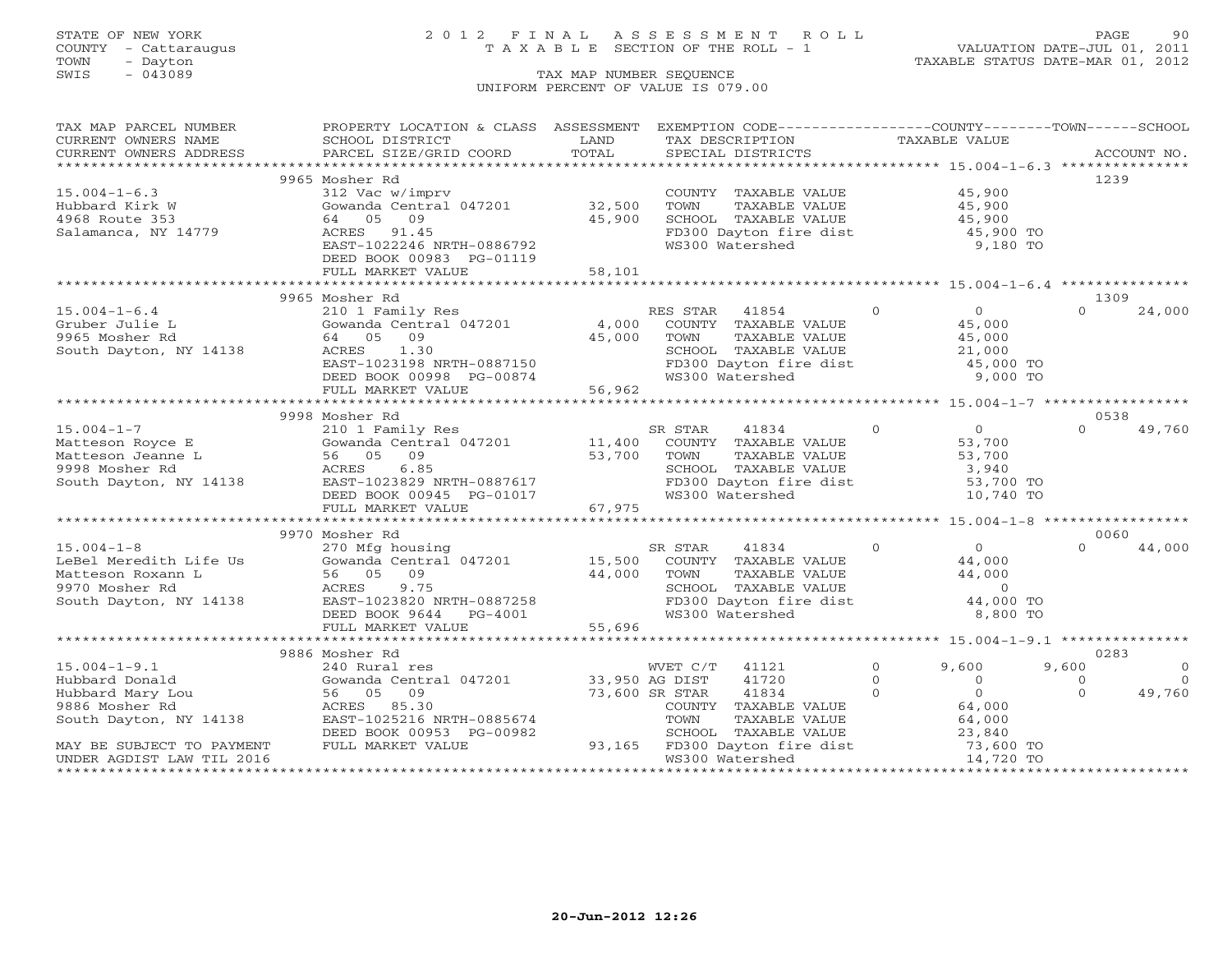COUNTY - Cattaraugus T A X A B L E SECTION OF THE ROLL - 1<br>TOWN - Dayton<br>SWIS - 043089 TAX MAP NUMBER SEQUENCE

# STATE OF NEW YORK 2 0 1 2 F I N A L A S S E S S M E N T R O L L PAGE 91

VALUATION DATE-JUL 01, 2011 TAXABLE STATUS DATE-MAR 01, 2012

### TAX MAP NUMBER SEQUENCE UNIFORM PERCENT OF VALUE IS 079.00

| TAX MAP PARCEL NUMBER                                                                                                                                                                                                                                                                                                                                                                 | PROPERTY LOCATION & CLASS ASSESSMENT EXEMPTION CODE----------------COUNTY-------TOWN------SCHOOL                                                                                                                                           |        |                                                                                                                                                         |          |          |        |
|---------------------------------------------------------------------------------------------------------------------------------------------------------------------------------------------------------------------------------------------------------------------------------------------------------------------------------------------------------------------------------------|--------------------------------------------------------------------------------------------------------------------------------------------------------------------------------------------------------------------------------------------|--------|---------------------------------------------------------------------------------------------------------------------------------------------------------|----------|----------|--------|
| CURRENT OWNERS NAME<br>CURRENT OWNERS NAME SCHOOL DISTRICT – ------ ------- ------- TAX DESCRIPTION TAXABLE VALUE<br>CURRENT OWNERS ADDRESS PARCEL SIZE/GRID COORD TOTAL SPECIAL DISTRICTS ACCOUNT NO.<br>*****************************                                                                                                                                               |                                                                                                                                                                                                                                            |        |                                                                                                                                                         |          |          |        |
|                                                                                                                                                                                                                                                                                                                                                                                       |                                                                                                                                                                                                                                            |        |                                                                                                                                                         |          |          |        |
|                                                                                                                                                                                                                                                                                                                                                                                       |                                                                                                                                                                                                                                            |        |                                                                                                                                                         |          |          |        |
|                                                                                                                                                                                                                                                                                                                                                                                       | 9908 Mosher Rd                                                                                                                                                                                                                             |        |                                                                                                                                                         |          | 0977     |        |
| $15.004 - 1 - 9.2$                                                                                                                                                                                                                                                                                                                                                                    | Mosher Rd<br>240 Rural res<br>Gwamda Central 047201 12,600 COUNTY TAXABLE VALUE 65,000<br>65,000 TOWN TAXABLE VALUE 65,000<br>ACRES 27.58 SCHOOL TAXABLE VALUE 65,000<br>EAST-1023801 NRTH-0886422 FD300 Dayton fire dist 41,000<br>DEED B |        |                                                                                                                                                         |          | $\Omega$ | 24,000 |
|                                                                                                                                                                                                                                                                                                                                                                                       |                                                                                                                                                                                                                                            |        |                                                                                                                                                         |          |          |        |
|                                                                                                                                                                                                                                                                                                                                                                                       |                                                                                                                                                                                                                                            |        |                                                                                                                                                         |          |          |        |
| Matteson Roxann L Gowanda Centra<br>9908 Mosher Rd 56 05 09<br>South Dayton, NY 14138 ACRES 27.58                                                                                                                                                                                                                                                                                     |                                                                                                                                                                                                                                            |        |                                                                                                                                                         |          |          |        |
|                                                                                                                                                                                                                                                                                                                                                                                       |                                                                                                                                                                                                                                            |        |                                                                                                                                                         |          |          |        |
|                                                                                                                                                                                                                                                                                                                                                                                       |                                                                                                                                                                                                                                            |        |                                                                                                                                                         |          |          |        |
|                                                                                                                                                                                                                                                                                                                                                                                       |                                                                                                                                                                                                                                            |        |                                                                                                                                                         |          |          |        |
|                                                                                                                                                                                                                                                                                                                                                                                       |                                                                                                                                                                                                                                            |        |                                                                                                                                                         |          |          |        |
|                                                                                                                                                                                                                                                                                                                                                                                       | 9933 Edwards Corners Rd                                                                                                                                                                                                                    |        |                                                                                                                                                         |          | 0565     |        |
|                                                                                                                                                                                                                                                                                                                                                                                       |                                                                                                                                                                                                                                            |        |                                                                                                                                                         |          |          |        |
|                                                                                                                                                                                                                                                                                                                                                                                       |                                                                                                                                                                                                                                            |        |                                                                                                                                                         |          |          |        |
|                                                                                                                                                                                                                                                                                                                                                                                       |                                                                                                                                                                                                                                            |        |                                                                                                                                                         |          |          |        |
|                                                                                                                                                                                                                                                                                                                                                                                       |                                                                                                                                                                                                                                            |        |                                                                                                                                                         |          |          |        |
|                                                                                                                                                                                                                                                                                                                                                                                       |                                                                                                                                                                                                                                            |        |                                                                                                                                                         |          |          |        |
| 15.004-1-10<br>Frost Linda S 2015 EXERC 2016 SOMMAN SUNG AND TAXABLE VALUE 103,954<br>16 Other stock and the stock and the stock and the stock and the stock of the stock and the stock and the stock<br>16 Other stock and the st                                                                                                                                                    |                                                                                                                                                                                                                                            |        |                                                                                                                                                         |          |          |        |
|                                                                                                                                                                                                                                                                                                                                                                                       |                                                                                                                                                                                                                                            |        |                                                                                                                                                         |          |          |        |
|                                                                                                                                                                                                                                                                                                                                                                                       |                                                                                                                                                                                                                                            |        |                                                                                                                                                         |          |          |        |
|                                                                                                                                                                                                                                                                                                                                                                                       | Edwards Corners Rd                                                                                                                                                                                                                         |        |                                                                                                                                                         |          | 0563     |        |
| $15.004 - 1 - 12$                                                                                                                                                                                                                                                                                                                                                                     |                                                                                                                                                                                                                                            |        |                                                                                                                                                         |          |          | 1,490  |
| Frost Linda S<br>12618 Cottage Rd                                                                                                                                                                                                                                                                                                                                                     |                                                                                                                                                                                                                                            |        |                                                                                                                                                         |          |          |        |
|                                                                                                                                                                                                                                                                                                                                                                                       |                                                                                                                                                                                                                                            |        |                                                                                                                                                         |          |          |        |
| South Dayton, NY 14138                                                                                                                                                                                                                                                                                                                                                                |                                                                                                                                                                                                                                            |        |                                                                                                                                                         |          |          |        |
| MAY BE SUBJECT TO PAYMENT                                                                                                                                                                                                                                                                                                                                                             |                                                                                                                                                                                                                                            |        |                                                                                                                                                         |          |          |        |
|                                                                                                                                                                                                                                                                                                                                                                                       | EURALIUS COMENT MANUS CONTRAINS CONTRAINS CONTRAINS AND TRIST AND TRIST AND RESUMING CONTRAINS AND TRIST AND TRIST AND TRIST AND TRIST AND SATISFY AND TRIST AND SATISFY AND SATISFY AND SATISFY AND SATISFY AND SATISFY AND S             |        |                                                                                                                                                         |          |          |        |
|                                                                                                                                                                                                                                                                                                                                                                                       |                                                                                                                                                                                                                                            |        |                                                                                                                                                         |          |          |        |
|                                                                                                                                                                                                                                                                                                                                                                                       | Edwards Corners Rd                                                                                                                                                                                                                         |        |                                                                                                                                                         |          | 0564     |        |
|                                                                                                                                                                                                                                                                                                                                                                                       |                                                                                                                                                                                                                                            |        |                                                                                                                                                         |          |          |        |
|                                                                                                                                                                                                                                                                                                                                                                                       |                                                                                                                                                                                                                                            |        |                                                                                                                                                         |          |          |        |
|                                                                                                                                                                                                                                                                                                                                                                                       |                                                                                                                                                                                                                                            |        |                                                                                                                                                         |          |          |        |
|                                                                                                                                                                                                                                                                                                                                                                                       |                                                                                                                                                                                                                                            |        |                                                                                                                                                         |          |          |        |
|                                                                                                                                                                                                                                                                                                                                                                                       |                                                                                                                                                                                                                                            |        |                                                                                                                                                         |          |          |        |
|                                                                                                                                                                                                                                                                                                                                                                                       |                                                                                                                                                                                                                                            |        |                                                                                                                                                         |          |          |        |
| $\begin{tabular}{lllllllllllllllllll} \textbf{15.004--1-13} & \textbf{Edwards Conners Rd} & \textbf{AG DIST} & \textbf{11720} & \textbf{0} & \textbf{3,669} & \textbf{3,669} & \textbf{3,669} & \textbf{3,669} & \textbf{3,669} & \textbf{3,669} & \textbf{3,669} & \textbf{3,669} & \textbf{3,669} & \textbf{3,669} & \textbf{3,669} & \textbf{3,669} & \textbf{3,669} & \textbf{3,$ |                                                                                                                                                                                                                                            |        |                                                                                                                                                         |          |          |        |
|                                                                                                                                                                                                                                                                                                                                                                                       |                                                                                                                                                                                                                                            |        |                                                                                                                                                         |          |          |        |
|                                                                                                                                                                                                                                                                                                                                                                                       | Edwards Corners Rd                                                                                                                                                                                                                         |        |                                                                                                                                                         |          | 0180     |        |
| $15.004 - 1 - 14.1$                                                                                                                                                                                                                                                                                                                                                                   |                                                                                                                                                                                                                                            |        | COUNTY TAXABLE VALUE<br>TOWN TAXABLE VALUE 30,000<br>SCHOOL TAXABLE VALUE 30,000<br>FD300 Dayton fire dist 30,000 TO<br>WS300 Maton fire dist 30,000 TO |          |          |        |
| 15.004-1-14.1<br>Fitzgerald Brian E<br>DO Berr LA                                                                                                                                                                                                                                                                                                                                     | 323 Vacant rural<br>Gowanda Central 047201     30,000<br>48  05   09                                                                                                                                                                       |        |                                                                                                                                                         |          |          |        |
| PO Box 54                                                                                                                                                                                                                                                                                                                                                                             | 48 05 09                                                                                                                                                                                                                                   | 30,000 |                                                                                                                                                         |          |          |        |
| Elma, NY 14059                                                                                                                                                                                                                                                                                                                                                                        |                                                                                                                                                                                                                                            |        |                                                                                                                                                         |          |          |        |
|                                                                                                                                                                                                                                                                                                                                                                                       | ACRES 60.25<br>EAST-1028745 NRTH-0886184                                                                                                                                                                                                   |        | WS300 Watershed                                                                                                                                         | 6,000 TO |          |        |
|                                                                                                                                                                                                                                                                                                                                                                                       | DEED BOOK 00919 PG-00092                                                                                                                                                                                                                   |        |                                                                                                                                                         |          |          |        |
|                                                                                                                                                                                                                                                                                                                                                                                       | FULL MARKET VALUE                                                                                                                                                                                                                          | 37,975 |                                                                                                                                                         |          |          |        |
|                                                                                                                                                                                                                                                                                                                                                                                       |                                                                                                                                                                                                                                            |        |                                                                                                                                                         |          |          |        |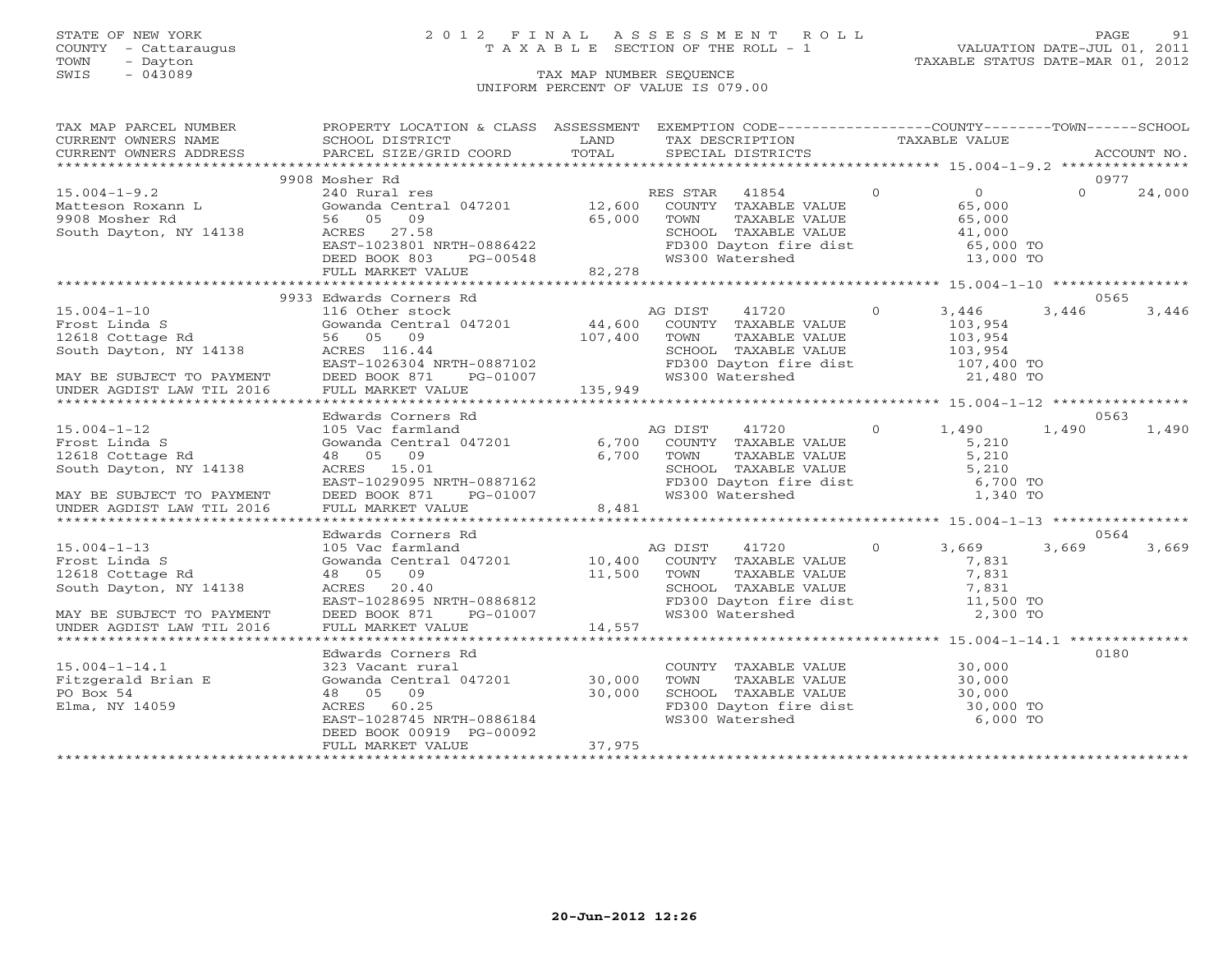# STATE OF NEW YORK 2 0 1 2 F I N A L A S S E S S M E N T R O L L PAGE 92 COUNTY - Cattaraugus T A X A B L E SECTION OF THE ROLL - 1 VALUATION DATE-JUL 01, 2011

| TAX MAP PARCEL NUMBER<br>CURRENT OWNERS NAME | PROPERTY LOCATION & CLASS ASSESSMENT<br>SCHOOL DISTRICT                | LAND    | EXEMPTION CODE----------------COUNTY-------TOWN------SCHOOL<br>TAX DESCRIPTION              | TAXABLE VALUE                         |                          |
|----------------------------------------------|------------------------------------------------------------------------|---------|---------------------------------------------------------------------------------------------|---------------------------------------|--------------------------|
| CURRENT OWNERS ADDRESS                       | PARCEL SIZE/GRID COORD                                                 | TOTAL   | SPECIAL DISTRICTS                                                                           |                                       | ACCOUNT NO.              |
|                                              |                                                                        |         |                                                                                             |                                       |                          |
|                                              | Edwards Corners Rd                                                     |         |                                                                                             |                                       | 1220                     |
| $15.004 - 1 - 14.2$                          | 312 Vac w/imprv                                                        |         | COUNTY TAXABLE VALUE 42,000                                                                 |                                       |                          |
| Griggs John E Sr                             | Gowanda Central 047201 37,000                                          |         | TOWN<br>TAXABLE VALUE                                                                       | 42,000<br>42,000                      |                          |
| Griggs Patricia                              | $48 - 05 - 09$                                                         | 42,000  | SCHOOL TAXABLE VALUE                                                                        |                                       |                          |
| 10 Carter St                                 | ACRES 75.15                                                            |         | FD300 Dayton fire dist<br>WS300 Watershed                                                   | 42,000 TO                             |                          |
| Lancaster, NY 14086                          | EAST-1028842 NRTH-0885144                                              |         |                                                                                             | 8,400 TO                              |                          |
|                                              | DEED BOOK 00919 PG-00093                                               |         |                                                                                             |                                       |                          |
|                                              | FULL MARKET VALUE                                                      | 53,165  |                                                                                             |                                       |                          |
|                                              | Hooker Hill Rd                                                         |         |                                                                                             |                                       | 0162                     |
| $15.004 - 1 - 16.1$                          | 312 Vac w/imprv                                                        |         |                                                                                             |                                       |                          |
| Schoos Larry R                               | Gowanda Central 047201 20,000                                          |         | COUNTY TAXABLE VALUE<br>TOWN     TAXABLE VALUE                                              |                                       |                          |
| 18 South Lane                                | 48 05 09                                                               |         |                                                                                             | $23,000$<br>23,000<br>23,000          |                          |
| Angola, NY 14006                             | ACRES 26.85                                                            | 23,000  |                                                                                             |                                       |                          |
|                                              | EAST-1030656 NRTH-0884907                                              |         | SCHOOL TAXABLE VALUE 23,000<br>FD300 Dayton fire dist 23,000 TO<br>WS300 Watershed 4,600 TO |                                       |                          |
|                                              | DEED BOOK 1026 PG-564                                                  |         |                                                                                             |                                       |                          |
|                                              | FULL MARKET VALUE                                                      | 29, 114 |                                                                                             |                                       |                          |
|                                              |                                                                        |         |                                                                                             |                                       |                          |
|                                              | 12492 Cottage Markham Rd                                               |         |                                                                                             |                                       | 0202                     |
| $15.004 - 1 - 17.1$                          | 312 Vac w/imprv                                                        |         | COUNTY TAXABLE VALUE                                                                        | 50,900                                |                          |
| Turner Raymond A Sr<br>Turner Carolynn D     | Gowanda Central 047201 48,500                                          |         | TOWN<br>TAXABLE VALUE                                                                       | 50,900<br>50,900                      |                          |
| Turner Carolynn D                            | 48 05 09                                                               | 50,900  | SCHOOL TAXABLE VALUE                                                                        |                                       |                          |
| 12306 Peck Hill-Cottage Rd                   | ACRES 93.52                                                            |         | FD300 Dayton fire dist<br>The state of the 190 TO 180 TO                                    |                                       |                          |
| Perrysburg, NY 14129                         | EAST-1029242 NRTH-0883881                                              |         | WS300 Watershed                                                                             | 10,180 TO                             |                          |
|                                              | DEED BOOK 1031 PG-645                                                  |         |                                                                                             |                                       |                          |
|                                              | FULL MARKET VALUE                                                      | 64,430  |                                                                                             |                                       |                          |
|                                              | 12306 Cottage-Peck Hill Rd                                             |         |                                                                                             |                                       | 1374                     |
| $15.004 - 1 - 17.2$                          | 210 1 Family Res                                                       |         | WVET C/T<br>41121                                                                           | $\Omega$<br>9,600                     | 9,600<br>$\Omega$        |
| Luce Frank J Jr                              | Gowanda Central 047201                                                 |         | 8,000 DVET C/T 41141                                                                        | $\Omega$<br>32,000                    | 32,000<br>$\overline{0}$ |
| 12306 Cottage-Peck Hill Rd                   | ACRES<br>4.75                                                          |         | $\overline{0}$<br>383,500 RES STAR 41854                                                    | $\overline{0}$                        | 24,000<br>$\Omega$       |
| Perrysburg, NY 14129                         | EAST-1030021 NRTH-0883528                                              |         | COUNTY TAXABLE VALUE                                                                        | 341,900                               |                          |
|                                              | DEED BOOK 8053 PG-5001                                                 |         | TAXABLE VALUE<br>TOWN                                                                       |                                       |                          |
|                                              | FULL MARKET VALUE                                                      | 485,443 |                                                                                             | 341,900<br>359,500                    |                          |
|                                              |                                                                        |         | SCHOOL TAXABLE VALUE<br>FD300 Dayton fire dist 383,500 TO                                   |                                       |                          |
|                                              |                                                                        |         | WS300 Watershed                                                                             | 383,500 TO                            |                          |
|                                              |                                                                        |         |                                                                                             |                                       |                          |
|                                              | 9824 Edwards Corners Rd                                                |         |                                                                                             |                                       | 0383                     |
| $15.004 - 1 - 18.1$                          | 210 1 Family Res<br>Gowanda Central 047201 14,800 COUNTY TAXABLE VALUE |         | $\sim$ 0                                                                                    | $\begin{array}{c} 0 \\ 0 \end{array}$ | 24,000<br>$\Omega$       |
| Plosila Matthew J                            |                                                                        |         |                                                                                             |                                       |                          |
| 9824 Edwards Corners Rd                      | 48 05 09                                                               | 51,700  | TAXABLE VALUE<br>TOWN                                                                       | 51,700                                |                          |
| S. Dayton, NY 14138                          | ACRES<br>2.85 BANK<br>004                                              |         | SCHOOL TAXABLE VALUE                                                                        | 27,700                                |                          |
|                                              | ACKES 2.00 --- .<br>EAST-1027578 NRTH-0884535                          |         | FD300 Dayton fire dist                                                                      | 51,700 TO                             |                          |
|                                              | DEED BOOK 12843 PG-6003                                                |         | WS300 Watershed                                                                             | 10,340 TO                             |                          |
|                                              | FULL MARKET VALUE                                                      | 65,443  |                                                                                             | *********************************     |                          |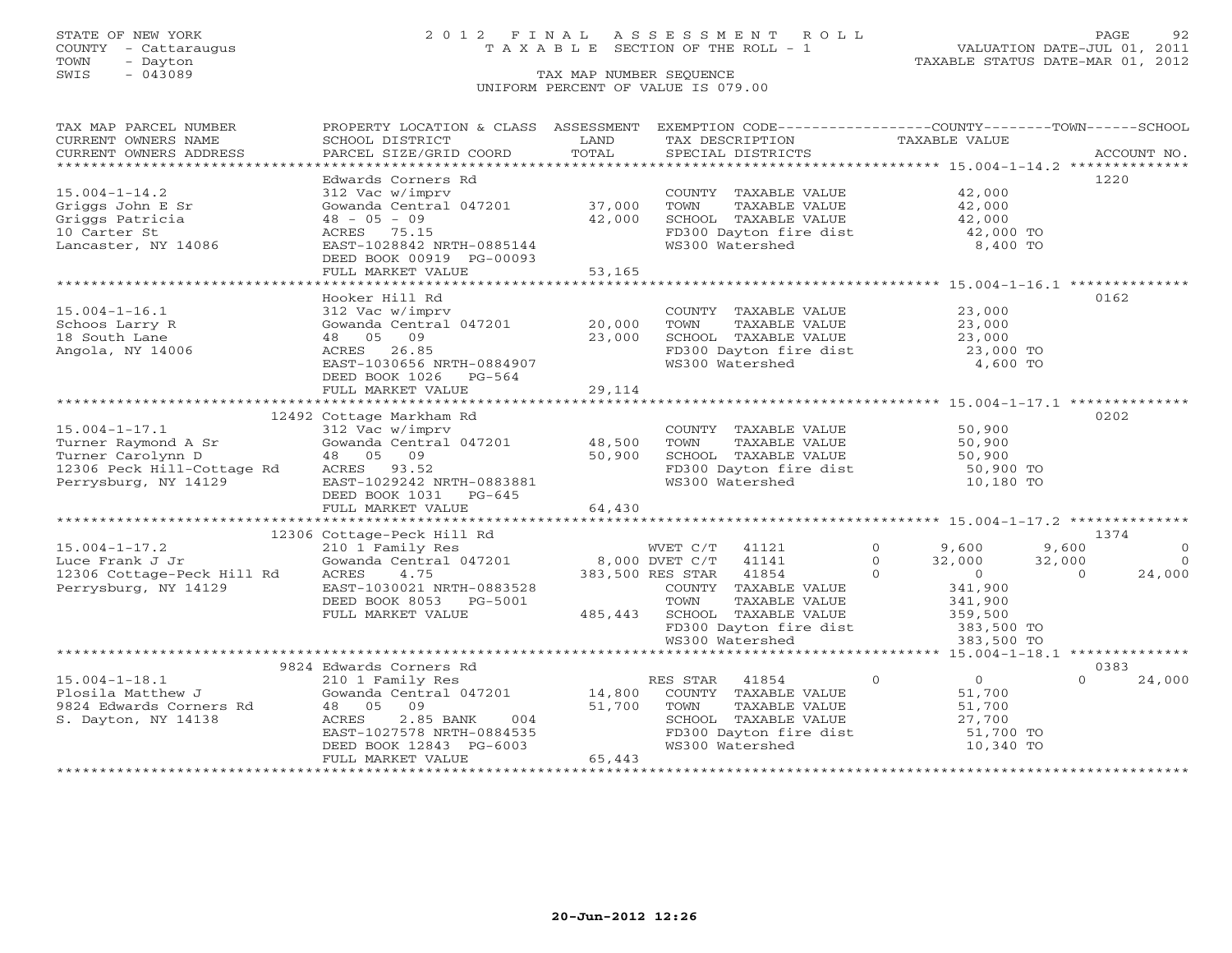# STATE OF NEW YORK 2 0 1 2 F I N A L A S S E S S M E N T R O L L PAGE 93 COUNTY - Cattaraugus T A X A B L E SECTION OF THE ROLL - 1 VALUATION DATE-JUL 01, 2011

| SCHOOL DISTRICT                                                                                                                                        | LAND                                                                           | TAX DESCRIPTION                                                                                                                                                     |                                                                                                                                                                             |                                                                                                                                                                                                                                                                                                                                                                                                                                                                                                                                                                                                                                                                                                                                                                                                                                                                                                                                                                                                                                                                                                                                                                                                                                                                                                                                                                                                                                                                                                                                                                                                                                                       |
|--------------------------------------------------------------------------------------------------------------------------------------------------------|--------------------------------------------------------------------------------|---------------------------------------------------------------------------------------------------------------------------------------------------------------------|-----------------------------------------------------------------------------------------------------------------------------------------------------------------------------|-------------------------------------------------------------------------------------------------------------------------------------------------------------------------------------------------------------------------------------------------------------------------------------------------------------------------------------------------------------------------------------------------------------------------------------------------------------------------------------------------------------------------------------------------------------------------------------------------------------------------------------------------------------------------------------------------------------------------------------------------------------------------------------------------------------------------------------------------------------------------------------------------------------------------------------------------------------------------------------------------------------------------------------------------------------------------------------------------------------------------------------------------------------------------------------------------------------------------------------------------------------------------------------------------------------------------------------------------------------------------------------------------------------------------------------------------------------------------------------------------------------------------------------------------------------------------------------------------------------------------------------------------------|
|                                                                                                                                                        | TOTAL                                                                          |                                                                                                                                                                     |                                                                                                                                                                             |                                                                                                                                                                                                                                                                                                                                                                                                                                                                                                                                                                                                                                                                                                                                                                                                                                                                                                                                                                                                                                                                                                                                                                                                                                                                                                                                                                                                                                                                                                                                                                                                                                                       |
| Edwards Corners Rd<br>314 Rural vac<10<br>FULL MARKET VALUE                                                                                            |                                                                                | TOWN<br>TAXABLE VALUE<br>WS300 Watershed                                                                                                                            | 14,800<br>14,800 TO                                                                                                                                                         | 5041                                                                                                                                                                                                                                                                                                                                                                                                                                                                                                                                                                                                                                                                                                                                                                                                                                                                                                                                                                                                                                                                                                                                                                                                                                                                                                                                                                                                                                                                                                                                                                                                                                                  |
|                                                                                                                                                        |                                                                                |                                                                                                                                                                     |                                                                                                                                                                             |                                                                                                                                                                                                                                                                                                                                                                                                                                                                                                                                                                                                                                                                                                                                                                                                                                                                                                                                                                                                                                                                                                                                                                                                                                                                                                                                                                                                                                                                                                                                                                                                                                                       |
| 105 Vac farmland<br>56 05 09<br>ACRES 69.50                                                                                                            | 30,000                                                                         | 41720<br>COUNTY TAXABLE VALUE                                                                                                                                       | $\Omega$<br>5,697<br>24,303                                                                                                                                                 | 0063<br>5,697<br>5,697                                                                                                                                                                                                                                                                                                                                                                                                                                                                                                                                                                                                                                                                                                                                                                                                                                                                                                                                                                                                                                                                                                                                                                                                                                                                                                                                                                                                                                                                                                                                                                                                                                |
|                                                                                                                                                        |                                                                                |                                                                                                                                                                     |                                                                                                                                                                             |                                                                                                                                                                                                                                                                                                                                                                                                                                                                                                                                                                                                                                                                                                                                                                                                                                                                                                                                                                                                                                                                                                                                                                                                                                                                                                                                                                                                                                                                                                                                                                                                                                                       |
| 12514 Cottage Rd                                                                                                                                       |                                                                                |                                                                                                                                                                     |                                                                                                                                                                             | 1164                                                                                                                                                                                                                                                                                                                                                                                                                                                                                                                                                                                                                                                                                                                                                                                                                                                                                                                                                                                                                                                                                                                                                                                                                                                                                                                                                                                                                                                                                                                                                                                                                                                  |
| $56 - 05 - 09$<br>ACRES 4.50                                                                                                                           | 58,300                                                                         | 41720<br>COUNTY TAXABLE VALUE                                                                                                                                       | 51,947                                                                                                                                                                      | 6,353<br>6,353                                                                                                                                                                                                                                                                                                                                                                                                                                                                                                                                                                                                                                                                                                                                                                                                                                                                                                                                                                                                                                                                                                                                                                                                                                                                                                                                                                                                                                                                                                                                                                                                                                        |
|                                                                                                                                                        |                                                                                |                                                                                                                                                                     |                                                                                                                                                                             | 0073                                                                                                                                                                                                                                                                                                                                                                                                                                                                                                                                                                                                                                                                                                                                                                                                                                                                                                                                                                                                                                                                                                                                                                                                                                                                                                                                                                                                                                                                                                                                                                                                                                                  |
| 210 1 Family Res<br>56 05 09<br>ACRES 6.15                                                                                                             | 30,000                                                                         | 41854<br>COUNTY TAXABLE VALUE<br>TOWN                                                                                                                               | $\Omega$<br>$\overline{O}$<br>30,000<br>30,000                                                                                                                              | $\Omega$<br>24,000                                                                                                                                                                                                                                                                                                                                                                                                                                                                                                                                                                                                                                                                                                                                                                                                                                                                                                                                                                                                                                                                                                                                                                                                                                                                                                                                                                                                                                                                                                                                                                                                                                    |
|                                                                                                                                                        |                                                                                |                                                                                                                                                                     |                                                                                                                                                                             | 0244                                                                                                                                                                                                                                                                                                                                                                                                                                                                                                                                                                                                                                                                                                                                                                                                                                                                                                                                                                                                                                                                                                                                                                                                                                                                                                                                                                                                                                                                                                                                                                                                                                                  |
| 210 1 Family Res<br>210 1 $r_{\text{a}m+1}$<br>Gowanda Centr<br>56 - 05 - 09<br>- 1 00<br>ACRES 1.00<br>DEED BOOK 788<br>PG-00270<br>FULL MARKET VALUE | 50,000                                                                         | 41834<br>SR STAR<br>COUNTY TAXABLE VALUE                                                                                                                            | $\overline{0}$<br>$\overline{0}$                                                                                                                                            | 39,500<br>$\Omega$                                                                                                                                                                                                                                                                                                                                                                                                                                                                                                                                                                                                                                                                                                                                                                                                                                                                                                                                                                                                                                                                                                                                                                                                                                                                                                                                                                                                                                                                                                                                                                                                                                    |
|                                                                                                                                                        | Edwards Corners Rd<br>210 1 Family Res<br>12588 Cottage Rd<br>12598 Cottage Rd | Gowanda Central 047201 14,800<br>Gowanda Central 047201 30,000<br>ACKES 4.30<br>EAST-1026990 NRTH-0883558<br>EAST-1025865 NRTH-0883755<br>EAST-1025599 NRTH-0883502 | ACRES 9.78<br>EAST-1028049 NRTH-0884637<br>ACRES 10043 PG-6002<br>18,734<br>AG DIST<br>AG DIST<br>Gowanda Central 047201 9,500<br>RES STAR<br>Gowanda Central 047201 11,200 | PROPERTY LOCATION & CLASS ASSESSMENT EXEMPTION CODE----------------COUNTY-------TOWN------SCHOOL<br>TAXABLE VALUE<br>$\begin{minipage}{.45\textwidth} \begin{minipage}{.45\textwidth} \begin{minipage}{.45\textwidth} \begin{minipage}{.45\textwidth} \begin{minipage}{.45\textwidth} \begin{minipage}{.45\textwidth} \begin{minipage}{.45\textwidth} \begin{minipage}{.45\textwidth} \begin{minipage}{.45\textwidth} \begin{minipage}{.45\textwidth} \begin{minipage}{.45\textwidth} \begin{minipage}{.45\textwidth} \begin{minipage}{.45\textwidth} \begin{minipage}{.45\textwidth} \begin{minipage}{.45\textwidth} \begin{minipage}{.45$<br>COUNTY TAXABLE VALUE 14,800<br>14,800<br>SCHOOL TAXABLE VALUE<br>FD300 Dayton fire dist 14,800 TO<br>TOWN TAXABLE value<br>SCHOOL TAXABLE VALUE 24, 30, 000 TO<br>FD300 Dayton fire dist 30,000 TO<br>TRIAN Matershed 6,000 TO<br>S. Dayton, NY 14138<br>EAST-1026392 NRTH-0884644 FD300 Dayton fire dist 30,000 TO<br>MAY BE SUBJECT TO PAYMENT DEED BOOK 12773 PG-2001 WS300 Watershed 6,000 TO<br>UNDER AGDIST LAW TIL 2016 FULL MARKET VALUE 37,975 75<br>*********<br>$\Omega$<br>6,353<br>TOWN TAXABLE VALUE<br>SCHOOL TAXABLE VALUE<br>FD300 Dayton fire dist 58,300 TO<br>The Condition of the state of the state of the state of the state of the state of the state of the state of the state of the state of the state of<br>TAXABLE VALUE<br>SCHOOL TAXABLE VALUE 6,000<br>FD300 Dayton fire dist 30,000 TO<br>WS300 Watershed 6,000 TO<br>COUNTY TAXABLE VALUE<br>TOWN TAXABLE VALUE<br>SCHOOL TAXABLE VALUE<br>FD300 Dayton fire dist<br>TONO Watershed<br>Tono Watershed<br>To 7,900 TO |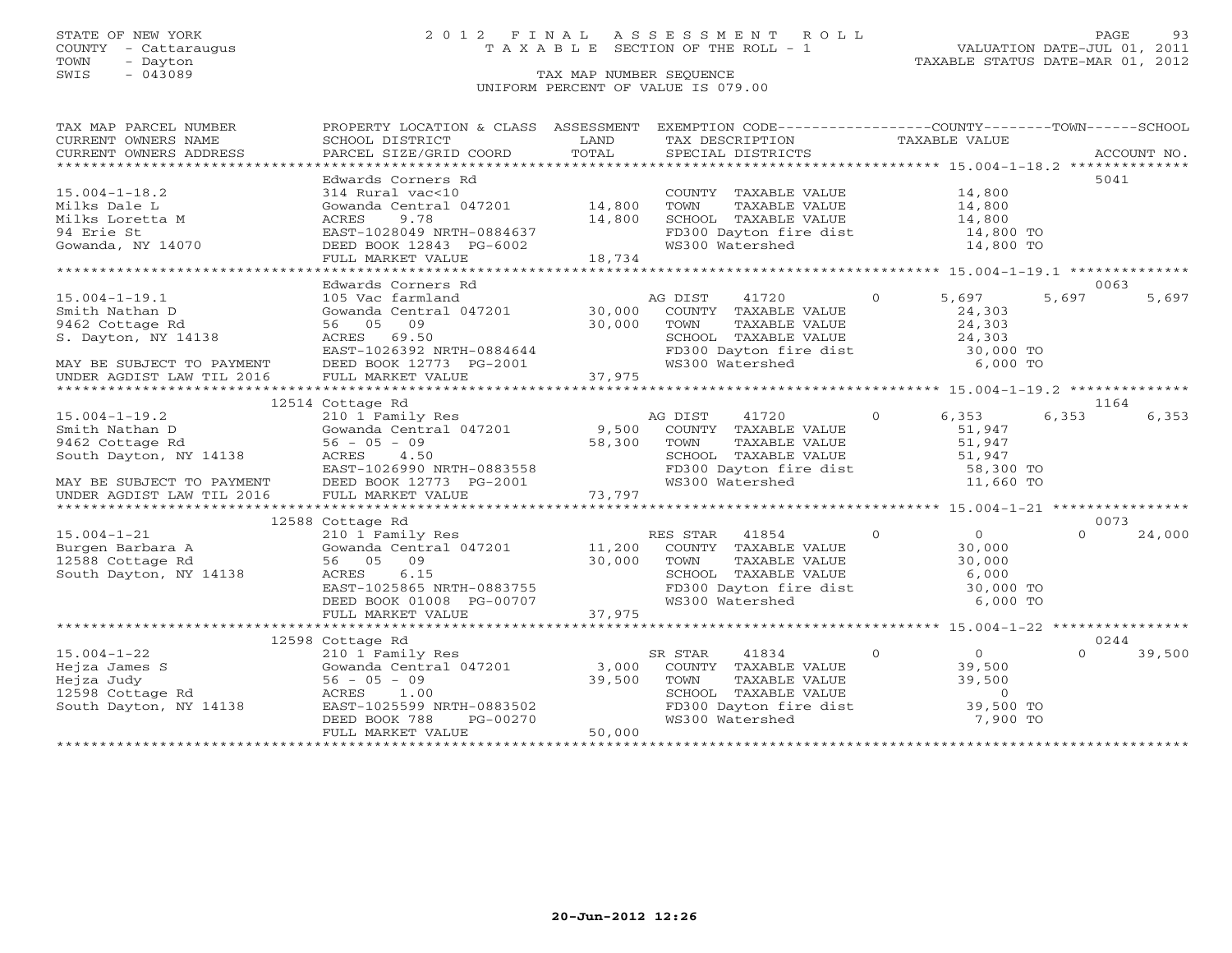# STATE OF NEW YORK 2 0 1 2 F I N A L A S S E S S M E N T R O L L PAGE 94 COUNTY - Cattaraugus T A X A B L E SECTION OF THE ROLL - 1 VALUATION DATE-JUL 01, 2011

TOWN - Dayton TAXABLE STATUS DATE-MAR 01, 2012

| TAX MAP PARCEL NUMBER                                                                                                                                                                                                                                                                                                                                                                                          | PROPERTY LOCATION & CLASS ASSESSMENT EXEMPTION CODE----------------COUNTY-------TOWN------SCHOOL |       |                                                                                                                                                                              |  |                |                |
|----------------------------------------------------------------------------------------------------------------------------------------------------------------------------------------------------------------------------------------------------------------------------------------------------------------------------------------------------------------------------------------------------------------|--------------------------------------------------------------------------------------------------|-------|------------------------------------------------------------------------------------------------------------------------------------------------------------------------------|--|----------------|----------------|
|                                                                                                                                                                                                                                                                                                                                                                                                                |                                                                                                  |       |                                                                                                                                                                              |  |                |                |
|                                                                                                                                                                                                                                                                                                                                                                                                                |                                                                                                  |       |                                                                                                                                                                              |  |                |                |
|                                                                                                                                                                                                                                                                                                                                                                                                                |                                                                                                  |       |                                                                                                                                                                              |  |                |                |
|                                                                                                                                                                                                                                                                                                                                                                                                                | 12604 Cottage Rd                                                                                 |       |                                                                                                                                                                              |  | 0589           |                |
|                                                                                                                                                                                                                                                                                                                                                                                                                |                                                                                                  |       |                                                                                                                                                                              |  | $\cap$         | 24,000         |
|                                                                                                                                                                                                                                                                                                                                                                                                                |                                                                                                  |       |                                                                                                                                                                              |  |                |                |
|                                                                                                                                                                                                                                                                                                                                                                                                                |                                                                                                  |       |                                                                                                                                                                              |  |                |                |
|                                                                                                                                                                                                                                                                                                                                                                                                                |                                                                                                  |       |                                                                                                                                                                              |  |                |                |
|                                                                                                                                                                                                                                                                                                                                                                                                                |                                                                                                  |       |                                                                                                                                                                              |  |                |                |
|                                                                                                                                                                                                                                                                                                                                                                                                                |                                                                                                  |       |                                                                                                                                                                              |  |                |                |
|                                                                                                                                                                                                                                                                                                                                                                                                                |                                                                                                  |       |                                                                                                                                                                              |  |                |                |
|                                                                                                                                                                                                                                                                                                                                                                                                                |                                                                                                  |       |                                                                                                                                                                              |  |                |                |
|                                                                                                                                                                                                                                                                                                                                                                                                                | 12618 Cottage Rd                                                                                 |       |                                                                                                                                                                              |  | 0550           |                |
| 15.004-1-24<br>Frost Phillip<br>Frost Linda<br>Frost Linda<br>16.004-1-24<br>Frost Linda<br>5,200<br>Frost Linda<br>56 05 09<br>12618 Cottage Rd<br>FRNT 130.00 DPTH 310.00<br>55,900<br>65,900<br>56 05 09<br>FRNT 130.00 DPTH 310.00<br>65,900<br>65,900<br>E                                                                                                                                                |                                                                                                  |       | RES STAR 41854 0<br>COUNTY TAXABLE VALUE 65,900<br>TOWN TAXABLE VALUE 65,900<br>SCHOOL TAXABLE VALUE 41,900<br>FD300 Dayton fire dist 65,900 TO<br>WS300 Watershed 13,180 TO |  | $\Omega$       | 24,000         |
|                                                                                                                                                                                                                                                                                                                                                                                                                |                                                                                                  |       |                                                                                                                                                                              |  |                |                |
|                                                                                                                                                                                                                                                                                                                                                                                                                |                                                                                                  |       |                                                                                                                                                                              |  |                |                |
|                                                                                                                                                                                                                                                                                                                                                                                                                |                                                                                                  |       |                                                                                                                                                                              |  |                |                |
|                                                                                                                                                                                                                                                                                                                                                                                                                |                                                                                                  |       |                                                                                                                                                                              |  |                |                |
|                                                                                                                                                                                                                                                                                                                                                                                                                |                                                                                                  |       |                                                                                                                                                                              |  |                |                |
|                                                                                                                                                                                                                                                                                                                                                                                                                |                                                                                                  |       |                                                                                                                                                                              |  |                |                |
|                                                                                                                                                                                                                                                                                                                                                                                                                |                                                                                                  |       |                                                                                                                                                                              |  |                |                |
|                                                                                                                                                                                                                                                                                                                                                                                                                | 12648 Cottage Rd                                                                                 |       |                                                                                                                                                                              |  | 0342           |                |
|                                                                                                                                                                                                                                                                                                                                                                                                                |                                                                                                  |       | $41834$ 0 0                                                                                                                                                                  |  |                |                |
|                                                                                                                                                                                                                                                                                                                                                                                                                |                                                                                                  |       |                                                                                                                                                                              |  |                |                |
|                                                                                                                                                                                                                                                                                                                                                                                                                |                                                                                                  |       |                                                                                                                                                                              |  |                |                |
|                                                                                                                                                                                                                                                                                                                                                                                                                |                                                                                                  |       |                                                                                                                                                                              |  |                |                |
|                                                                                                                                                                                                                                                                                                                                                                                                                |                                                                                                  |       |                                                                                                                                                                              |  |                |                |
|                                                                                                                                                                                                                                                                                                                                                                                                                |                                                                                                  |       |                                                                                                                                                                              |  |                |                |
|                                                                                                                                                                                                                                                                                                                                                                                                                |                                                                                                  |       |                                                                                                                                                                              |  |                |                |
| $\begin{tabular}{lllllllllllll} 15.004-1-25 & 240 \; \text{Rural} \; \text{res} & \text{SR \; STAR} & 41834 & 0 & 0 & 0 & 49,760 \\ \text{Lewis Jon} & & & & & & & & & & \\ \text{Lewis Aray} & & & & & & & & & & \\ \text{Levis Aray} & & & & & & & & & & & \\ 16.648 \; \text{Cottage Rd} & & & & & & & & & \\ 14.500 & & & & & & & & & & & & \\ 16.648 \; \text{Cottage Rd} & & & & & & & & & \\ 16.648 \;$ |                                                                                                  |       |                                                                                                                                                                              |  |                |                |
|                                                                                                                                                                                                                                                                                                                                                                                                                | 12648 Cottage Rd                                                                                 |       |                                                                                                                                                                              |  | 0343           |                |
|                                                                                                                                                                                                                                                                                                                                                                                                                |                                                                                                  |       |                                                                                                                                                                              |  |                |                |
|                                                                                                                                                                                                                                                                                                                                                                                                                |                                                                                                  |       |                                                                                                                                                                              |  |                |                |
|                                                                                                                                                                                                                                                                                                                                                                                                                |                                                                                                  |       |                                                                                                                                                                              |  |                |                |
|                                                                                                                                                                                                                                                                                                                                                                                                                |                                                                                                  |       |                                                                                                                                                                              |  |                |                |
| 15.004-1-26<br>Lewis Jon Cowanda Central 047201 3,300<br>Lewis Mary 56 - 05 - 09 3,300<br>12648 Cottage Rd Landlocked<br>South Dayton, NY 14138 ACRES 7.29<br>The Commute of Communication of the Communication of the Communication of                                                                                                                                                                        |                                                                                                  |       | COUNTY TAXABLE VALUE 3,300<br>TOWN TAXABLE VALUE 3,300<br>SCHOOL TAXABLE VALUE 3,300<br>FD300 Dayton fire dist 3,300 TO<br>WS300 Watershed 660 TO                            |  |                |                |
|                                                                                                                                                                                                                                                                                                                                                                                                                | EAST-1024637 NRTH-0884681                                                                        |       |                                                                                                                                                                              |  |                |                |
|                                                                                                                                                                                                                                                                                                                                                                                                                | DEED BOOK 730<br>PG-00892                                                                        |       |                                                                                                                                                                              |  |                |                |
|                                                                                                                                                                                                                                                                                                                                                                                                                | FULL MARKET VALUE                                                                                | 4,177 |                                                                                                                                                                              |  |                |                |
|                                                                                                                                                                                                                                                                                                                                                                                                                |                                                                                                  |       |                                                                                                                                                                              |  |                |                |
|                                                                                                                                                                                                                                                                                                                                                                                                                | 12654 Cottage Rd                                                                                 |       |                                                                                                                                                                              |  | 0203           |                |
|                                                                                                                                                                                                                                                                                                                                                                                                                |                                                                                                  |       |                                                                                                                                                                              |  | 6,495          | $\overline{0}$ |
| $\begin{tabular}{lllllllllllllllllll} \multicolumn{3}{l}{} & 12654 $\, \rm{Cottage\ Rd$} & 2101 $\, \rm{Fami1y\ Res}$ & WVET $C/T$ & 41121 & 0 & 6,495 & 6 \\ \hline \multicolumn{3}{l}{} & 2101 $\, \rm{Fami1y\ Res}$ & WVET $C/T$ & 41121 & 0 & 6,495 & 6 \\ \hline \multicolumn{3}{l}{} & 6000 and $\, \rm{a}$ & 6,495 & 0 & 0 \\ \hline \multicolumn{3}{l}{} & 6000 and $\, \rm{$                          |                                                                                                  |       |                                                                                                                                                                              |  | $\overline{0}$ | 43,300         |
|                                                                                                                                                                                                                                                                                                                                                                                                                |                                                                                                  |       |                                                                                                                                                                              |  |                |                |
|                                                                                                                                                                                                                                                                                                                                                                                                                |                                                                                                  |       |                                                                                                                                                                              |  |                |                |
|                                                                                                                                                                                                                                                                                                                                                                                                                |                                                                                                  |       |                                                                                                                                                                              |  |                |                |
|                                                                                                                                                                                                                                                                                                                                                                                                                |                                                                                                  |       |                                                                                                                                                                              |  |                |                |
|                                                                                                                                                                                                                                                                                                                                                                                                                |                                                                                                  |       |                                                                                                                                                                              |  |                |                |
|                                                                                                                                                                                                                                                                                                                                                                                                                |                                                                                                  |       |                                                                                                                                                                              |  |                |                |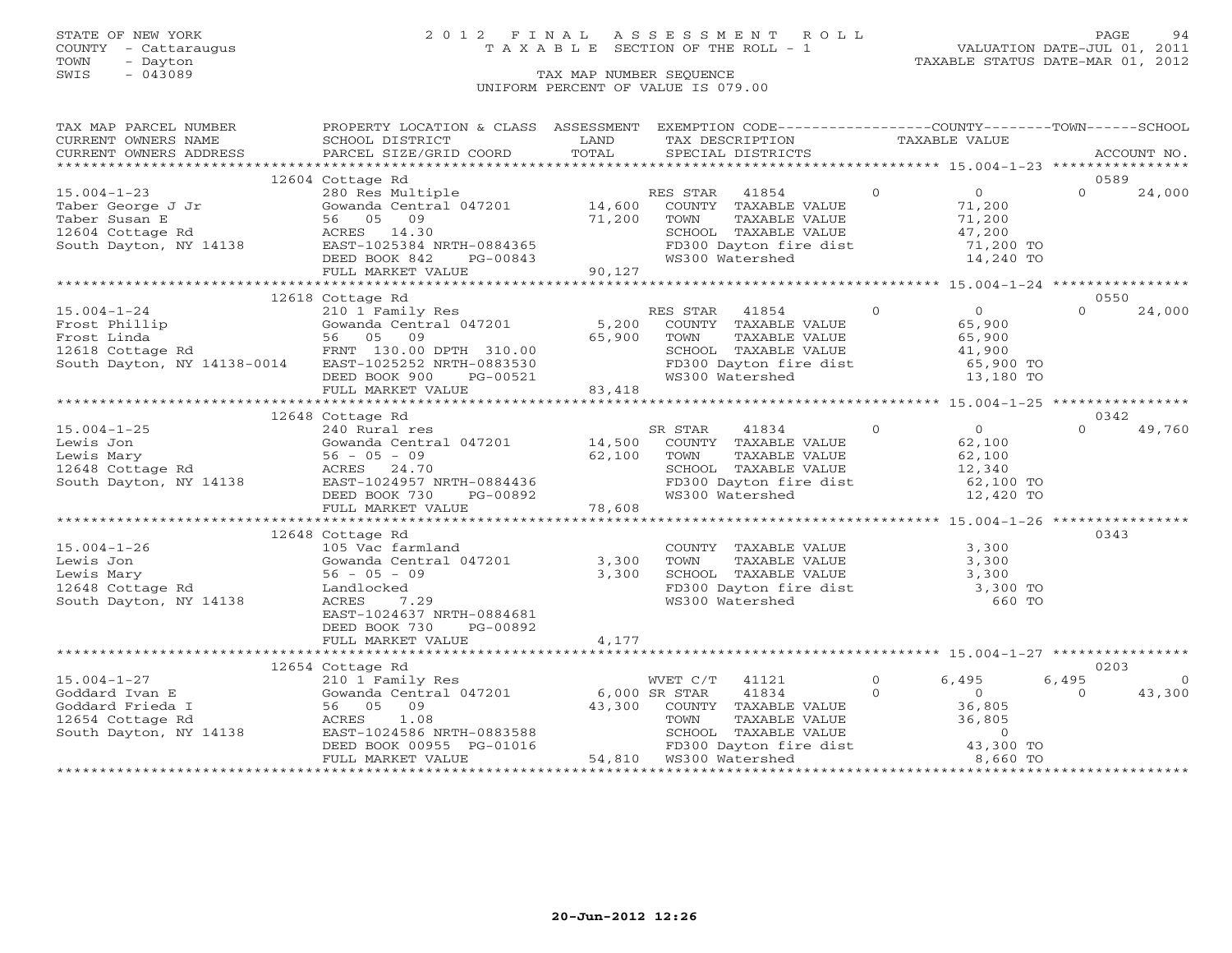# STATE OF NEW YORK 2 0 1 2 F I N A L A S S E S S M E N T R O L L PAGE 95 COUNTY - Cattaraugus T A X A B L E SECTION OF THE ROLL - 1 VALUATION DATE-JUL 01, 2011

| TAX MAP PARCEL NUMBER                                                                                                                                                                                                                           | PROPERTY LOCATION & CLASS ASSESSMENT EXEMPTION CODE----------------COUNTY-------TOWN------SCHOOL                                     |       |                                                                                                                                                     |               |                |                  |        |
|-------------------------------------------------------------------------------------------------------------------------------------------------------------------------------------------------------------------------------------------------|--------------------------------------------------------------------------------------------------------------------------------------|-------|-----------------------------------------------------------------------------------------------------------------------------------------------------|---------------|----------------|------------------|--------|
| CURRENT OWNERS NAME                                                                                                                                                                                                                             | SCHOOL DISTRICT                                                                                                                      | LAND  | TAX DESCRIPTION                                                                                                                                     | TAXABLE VALUE |                |                  |        |
|                                                                                                                                                                                                                                                 |                                                                                                                                      |       |                                                                                                                                                     |               |                |                  |        |
|                                                                                                                                                                                                                                                 |                                                                                                                                      |       |                                                                                                                                                     |               |                |                  |        |
|                                                                                                                                                                                                                                                 | 12664 Cottage Rd<br>210 1 Family Res                                                                                                 |       |                                                                                                                                                     |               |                | 0251<br>$\Omega$ |        |
| $15.004 - 1 - 28$                                                                                                                                                                                                                               |                                                                                                                                      |       | RES STAR 41854 0 0 0                                                                                                                                |               |                |                  | 24,000 |
|                                                                                                                                                                                                                                                 |                                                                                                                                      |       |                                                                                                                                                     |               |                |                  |        |
| Willett Deborah V Gowanda Centra<br>12664 Cottage Rd 56 - 05 - 09<br>South Dayton, NY 14138 ACRES 1.51                                                                                                                                          |                                                                                                                                      |       |                                                                                                                                                     |               |                |                  |        |
|                                                                                                                                                                                                                                                 |                                                                                                                                      |       |                                                                                                                                                     |               |                |                  |        |
|                                                                                                                                                                                                                                                 | 0, 300 COUNTY<br>ACRES 1.51 50, 500 TOWN<br>EAST-1024454 NRTH-0883592 50, 500 FD300 DA<br>DEED BOOK 879 DO COOSS                     |       | SCHOOL TAXABLE VALUE<br>FD300 Dayton fire dist 50,500 TO<br>WS300 Watershed 10,100 TO                                                               |               |                |                  |        |
|                                                                                                                                                                                                                                                 |                                                                                                                                      |       |                                                                                                                                                     |               |                |                  |        |
|                                                                                                                                                                                                                                                 |                                                                                                                                      |       |                                                                                                                                                     |               |                |                  |        |
|                                                                                                                                                                                                                                                 | 12688 Cottage Rd                                                                                                                     |       |                                                                                                                                                     |               |                | 0292             |        |
|                                                                                                                                                                                                                                                 |                                                                                                                                      |       |                                                                                                                                                     |               |                |                  |        |
|                                                                                                                                                                                                                                                 |                                                                                                                                      |       |                                                                                                                                                     |               |                |                  |        |
|                                                                                                                                                                                                                                                 |                                                                                                                                      |       |                                                                                                                                                     |               |                |                  |        |
|                                                                                                                                                                                                                                                 |                                                                                                                                      |       |                                                                                                                                                     |               |                |                  |        |
|                                                                                                                                                                                                                                                 |                                                                                                                                      |       |                                                                                                                                                     |               |                |                  |        |
|                                                                                                                                                                                                                                                 |                                                                                                                                      |       |                                                                                                                                                     |               |                |                  |        |
|                                                                                                                                                                                                                                                 |                                                                                                                                      |       |                                                                                                                                                     |               |                |                  |        |
|                                                                                                                                                                                                                                                 |                                                                                                                                      |       |                                                                                                                                                     |               |                |                  |        |
|                                                                                                                                                                                                                                                 | 12680 Cottage Rd                                                                                                                     |       |                                                                                                                                                     |               |                | 0408             |        |
|                                                                                                                                                                                                                                                 |                                                                                                                                      |       |                                                                                                                                                     |               |                |                  |        |
| 15.004-1-30<br>Robbins Mary A<br>12680 Cottage Rd 310 1 Family Res 36.900<br>210 1 Family Res 36.900<br>210 1 Family Res 36.900<br>210 1 Family Res 36.900<br>210 1 Family Res 36.900<br>36.900<br>210 2410 Pamily Res 36.900<br>212680 Cottage |                                                                                                                                      |       |                                                                                                                                                     |               |                |                  |        |
|                                                                                                                                                                                                                                                 |                                                                                                                                      |       |                                                                                                                                                     |               |                |                  |        |
|                                                                                                                                                                                                                                                 |                                                                                                                                      |       |                                                                                                                                                     |               |                |                  |        |
|                                                                                                                                                                                                                                                 |                                                                                                                                      |       |                                                                                                                                                     |               |                |                  |        |
|                                                                                                                                                                                                                                                 | DEED BOOK 14243 PG-4002                                                                                                              |       |                                                                                                                                                     |               |                |                  |        |
|                                                                                                                                                                                                                                                 |                                                                                                                                      |       |                                                                                                                                                     |               |                |                  |        |
|                                                                                                                                                                                                                                                 | 9772 Mosher Rd                                                                                                                       |       |                                                                                                                                                     |               |                | 0349             |        |
|                                                                                                                                                                                                                                                 |                                                                                                                                      |       |                                                                                                                                                     |               |                |                  |        |
|                                                                                                                                                                                                                                                 |                                                                                                                                      |       |                                                                                                                                                     |               |                |                  |        |
|                                                                                                                                                                                                                                                 |                                                                                                                                      |       |                                                                                                                                                     |               |                |                  |        |
| 15.004-1-31<br>Loncosky Walter B (Sowanda Central 047201 3,500<br>4258 County Rt 14 51 05 09 5,500<br>Canisteo, NY 14823 FRNT 135.00 DPTH 96.00                                                                                                 |                                                                                                                                      |       |                                                                                                                                                     |               |                |                  |        |
|                                                                                                                                                                                                                                                 | FRNT 135.00 DPTH 96.00<br>EAST-1023945 NDTH 2006-00<br>EAST-1023945 NRTH-0883609                                                     |       | COUNTY TAXABLE VALUE 5,500<br>TOWN TAXABLE VALUE 5,500<br>SCHOOL TAXABLE VALUE 5,500<br>FD300 Dayton fire dist 5,500 TO<br>WS300 Watershed 1,100 TO |               |                |                  |        |
|                                                                                                                                                                                                                                                 | DEED BOOK 881 PG-00591                                                                                                               |       |                                                                                                                                                     |               |                |                  |        |
|                                                                                                                                                                                                                                                 | FULL MARKET VALUE                                                                                                                    | 6,962 |                                                                                                                                                     |               |                |                  |        |
|                                                                                                                                                                                                                                                 |                                                                                                                                      |       |                                                                                                                                                     |               |                |                  |        |
|                                                                                                                                                                                                                                                 |                                                                                                                                      |       |                                                                                                                                                     |               |                | 0519             |        |
|                                                                                                                                                                                                                                                 |                                                                                                                                      |       | RES STAR 41854                                                                                                                                      | $\Omega$      | $\overline{O}$ | $\Omega$         | 24,000 |
|                                                                                                                                                                                                                                                 |                                                                                                                                      |       | COUNTY TAXABLE VALUE 47,100                                                                                                                         |               |                |                  |        |
|                                                                                                                                                                                                                                                 |                                                                                                                                      |       | TOWN TAXABLE VALUE<br>TOWN TAXABLE VALUE<br>SCHOOL TAXABLE VALUE<br>FD300 Dayton fire dist<br>WS300 Watershed<br>9,420 TO                           |               |                |                  |        |
|                                                                                                                                                                                                                                                 |                                                                                                                                      |       |                                                                                                                                                     |               |                |                  |        |
|                                                                                                                                                                                                                                                 |                                                                                                                                      |       |                                                                                                                                                     |               |                |                  |        |
|                                                                                                                                                                                                                                                 |                                                                                                                                      |       |                                                                                                                                                     |               |                |                  |        |
|                                                                                                                                                                                                                                                 | 56 - 05 - 09<br>ACRES 1.05 BANK 017<br>EAST-1024017 NRTH-0883830<br>DEED BOOK 841 PG-00700<br>FULL MARKET VALUE<br>FULL MARKET VALUE |       |                                                                                                                                                     |               |                |                  |        |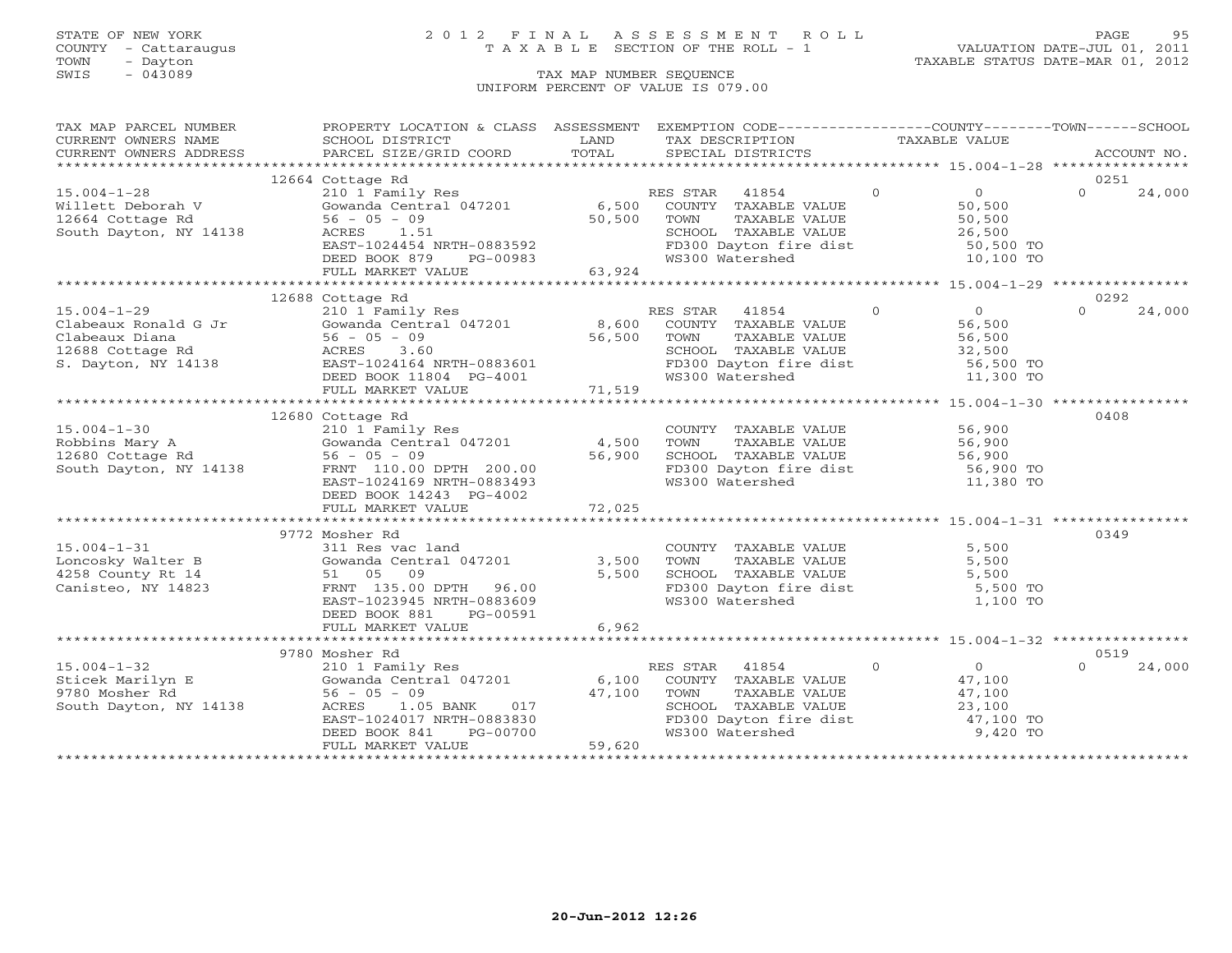# STATE OF NEW YORK 2 0 1 2 F I N A L A S S E S S M E N T R O L L PAGE 96 COUNTY - Cattaraugus T A X A B L E SECTION OF THE ROLL - 1 VALUATION DATE-JUL 01, 2011

TOWN - Dayton TAXABLE STATUS DATE-MAR 01, 2012

| $\begin{tabular}{lllllll} \multicolumn{2}{c}{\textbf{CURRENT}} & \multicolumn{2}{c}{\textbf{WNERS}} & \multicolumn{2}{c}{\textbf{NAME}} & \multicolumn{2}{c}{\textbf{SCHOOL}} & \multicolumn{2}{c}{\textbf{DISTRICT}} & \multicolumn{2}{c}{\textbf{LAND}} & \multicolumn{2}{c}{\textbf{TAX} \textbf{DESCRIPTION}} & \multicolumn{2}{c}{\textbf{TAXABLE} \textbf{ VALUE}} & \multicolumn{2}{c}{\textbf{NALUE}} \\ & & & & & & & \\ \multicolumn{2}{c}{\textbf{CURRENT}} & \multicolumn{2$<br>0280<br>9800 Mosher Rd<br>270 Mfg housing<br>$15.004 - 1 - 33.2$<br>COUNTY TAXABLE VALUE 24,500<br>Gowanda Central 047201 6,000<br>56 05 09 24,500<br>ACRES 1.00<br>Daniels Mark D<br>9794 Mosher Rd<br>South Dayton, NY 14138<br>FD300 Dayton fire dist 24,500 TO<br>WS300 Watershed 4,900 TO<br>EAST-1024239 NRTH-0884012<br>DEED BOOK 7136 PG-8001<br>31,013<br>FULL MARKET VALUE<br>9858 Mosher Rd<br>0920<br>$15.004 - 1 - 33.3$<br>COUNTY TAXABLE VALUE 40,000<br>270 Mfg housing<br>Gowanda Central 047201 6,900<br>56 05 09 40,000<br>ACRES 1.85<br>LaRocco Russell F<br>9858 Mosher Rd<br>Dayton, NY 14139<br>TOWN TAXABLE VALUE $40,000$<br>SCHOOL TAXABLE VALUE $40,000$<br>FD300 Dayton fire dist $40,000$ TO<br>WS300 Watershed $8,000$ TO<br>Dayton, NY 14138<br>EAST-1023498 NRTH-0885177<br>DEED BOOK 13245 PG-9001<br>FULL MARKET VALUE<br>50,633<br>9874 Mosher Rd<br>0250<br>15.004-1-33.4 210 1 Family Res<br>Johnson Constance M Gowanda Central 047201 7,400 TOWN TAXABLE VALUE 24,000<br>Johnson Charles M 56 - 05 - 09 24,000 SCHOOL TAXABLE VALUE 24,000<br>11578 Shaw Rd ACRES 2.40 FD300 Dayton fire dist<br>DEED BOOK 1182   PG-5001<br>30,380<br>FULL MARKET VALUE<br>1042<br>9842 Mosher Rd<br>15.004-1-33.5<br>Horth Gretchen E 210 1 Family Res<br>Horth Gretchen E 35,000<br>9842 Mosher Rd<br>South Dayton, NY 14138<br>EAST-1023584 NRTH-0884929<br>EED BOOK 00943 PG-00628<br>FD300 Dayton fire dist<br>$\begin{array}{cccccc}\n & 210 & 1 & Fami1y & Res & 0 & $<br>24,000<br>1217<br>Mosher Rd<br>$15.004 - 1 - 33.6$<br>700<br>COUNTY TAXABLE VALUE<br>TOWN TAXABLE VALUE<br>311 Res vac land<br>Gowanda Central 047201 100<br>Abers Jacquelyn<br>9816 Mosher Rd<br>S. Dayton, NY 14138<br>700<br>TOWN TAXABLE VALUE<br>SCHOOL TAXABLE VALUE<br>FD300 Dayton fire dist<br>Taxable 140 TO<br>Taxable 140 TO<br>Taxable 140 TO<br>56 05 09<br>SCHOOL TAXABLE VALUE<br>EAST-1023842 NRTH-0884322<br>DEED BOOK 9396 PG-3001<br>886<br>FULL MARKET VALUE | TAX MAP PARCEL NUMBER | PROPERTY LOCATION & CLASS ASSESSMENT EXEMPTION CODE----------------COUNTY-------TOWN------SCHOOL |  |  |
|----------------------------------------------------------------------------------------------------------------------------------------------------------------------------------------------------------------------------------------------------------------------------------------------------------------------------------------------------------------------------------------------------------------------------------------------------------------------------------------------------------------------------------------------------------------------------------------------------------------------------------------------------------------------------------------------------------------------------------------------------------------------------------------------------------------------------------------------------------------------------------------------------------------------------------------------------------------------------------------------------------------------------------------------------------------------------------------------------------------------------------------------------------------------------------------------------------------------------------------------------------------------------------------------------------------------------------------------------------------------------------------------------------------------------------------------------------------------------------------------------------------------------------------------------------------------------------------------------------------------------------------------------------------------------------------------------------------------------------------------------------------------------------------------------------------------------------------------------------------------------------------------------------------------------------------------------------------------------------------------------------------------------------------------------------------------------------------------------------------------------------------------------------------------------------------------------------------------------------------------------------------------------------------------------------------------------------------------------------------------------------------------------------------------------------------------------------------------------------------|-----------------------|--------------------------------------------------------------------------------------------------|--|--|
|                                                                                                                                                                                                                                                                                                                                                                                                                                                                                                                                                                                                                                                                                                                                                                                                                                                                                                                                                                                                                                                                                                                                                                                                                                                                                                                                                                                                                                                                                                                                                                                                                                                                                                                                                                                                                                                                                                                                                                                                                                                                                                                                                                                                                                                                                                                                                                                                                                                                                        |                       |                                                                                                  |  |  |
|                                                                                                                                                                                                                                                                                                                                                                                                                                                                                                                                                                                                                                                                                                                                                                                                                                                                                                                                                                                                                                                                                                                                                                                                                                                                                                                                                                                                                                                                                                                                                                                                                                                                                                                                                                                                                                                                                                                                                                                                                                                                                                                                                                                                                                                                                                                                                                                                                                                                                        |                       |                                                                                                  |  |  |
|                                                                                                                                                                                                                                                                                                                                                                                                                                                                                                                                                                                                                                                                                                                                                                                                                                                                                                                                                                                                                                                                                                                                                                                                                                                                                                                                                                                                                                                                                                                                                                                                                                                                                                                                                                                                                                                                                                                                                                                                                                                                                                                                                                                                                                                                                                                                                                                                                                                                                        |                       |                                                                                                  |  |  |
|                                                                                                                                                                                                                                                                                                                                                                                                                                                                                                                                                                                                                                                                                                                                                                                                                                                                                                                                                                                                                                                                                                                                                                                                                                                                                                                                                                                                                                                                                                                                                                                                                                                                                                                                                                                                                                                                                                                                                                                                                                                                                                                                                                                                                                                                                                                                                                                                                                                                                        |                       |                                                                                                  |  |  |
|                                                                                                                                                                                                                                                                                                                                                                                                                                                                                                                                                                                                                                                                                                                                                                                                                                                                                                                                                                                                                                                                                                                                                                                                                                                                                                                                                                                                                                                                                                                                                                                                                                                                                                                                                                                                                                                                                                                                                                                                                                                                                                                                                                                                                                                                                                                                                                                                                                                                                        |                       |                                                                                                  |  |  |
|                                                                                                                                                                                                                                                                                                                                                                                                                                                                                                                                                                                                                                                                                                                                                                                                                                                                                                                                                                                                                                                                                                                                                                                                                                                                                                                                                                                                                                                                                                                                                                                                                                                                                                                                                                                                                                                                                                                                                                                                                                                                                                                                                                                                                                                                                                                                                                                                                                                                                        |                       |                                                                                                  |  |  |
|                                                                                                                                                                                                                                                                                                                                                                                                                                                                                                                                                                                                                                                                                                                                                                                                                                                                                                                                                                                                                                                                                                                                                                                                                                                                                                                                                                                                                                                                                                                                                                                                                                                                                                                                                                                                                                                                                                                                                                                                                                                                                                                                                                                                                                                                                                                                                                                                                                                                                        |                       |                                                                                                  |  |  |
|                                                                                                                                                                                                                                                                                                                                                                                                                                                                                                                                                                                                                                                                                                                                                                                                                                                                                                                                                                                                                                                                                                                                                                                                                                                                                                                                                                                                                                                                                                                                                                                                                                                                                                                                                                                                                                                                                                                                                                                                                                                                                                                                                                                                                                                                                                                                                                                                                                                                                        |                       |                                                                                                  |  |  |
|                                                                                                                                                                                                                                                                                                                                                                                                                                                                                                                                                                                                                                                                                                                                                                                                                                                                                                                                                                                                                                                                                                                                                                                                                                                                                                                                                                                                                                                                                                                                                                                                                                                                                                                                                                                                                                                                                                                                                                                                                                                                                                                                                                                                                                                                                                                                                                                                                                                                                        |                       |                                                                                                  |  |  |
|                                                                                                                                                                                                                                                                                                                                                                                                                                                                                                                                                                                                                                                                                                                                                                                                                                                                                                                                                                                                                                                                                                                                                                                                                                                                                                                                                                                                                                                                                                                                                                                                                                                                                                                                                                                                                                                                                                                                                                                                                                                                                                                                                                                                                                                                                                                                                                                                                                                                                        |                       |                                                                                                  |  |  |
|                                                                                                                                                                                                                                                                                                                                                                                                                                                                                                                                                                                                                                                                                                                                                                                                                                                                                                                                                                                                                                                                                                                                                                                                                                                                                                                                                                                                                                                                                                                                                                                                                                                                                                                                                                                                                                                                                                                                                                                                                                                                                                                                                                                                                                                                                                                                                                                                                                                                                        |                       |                                                                                                  |  |  |
|                                                                                                                                                                                                                                                                                                                                                                                                                                                                                                                                                                                                                                                                                                                                                                                                                                                                                                                                                                                                                                                                                                                                                                                                                                                                                                                                                                                                                                                                                                                                                                                                                                                                                                                                                                                                                                                                                                                                                                                                                                                                                                                                                                                                                                                                                                                                                                                                                                                                                        |                       |                                                                                                  |  |  |
|                                                                                                                                                                                                                                                                                                                                                                                                                                                                                                                                                                                                                                                                                                                                                                                                                                                                                                                                                                                                                                                                                                                                                                                                                                                                                                                                                                                                                                                                                                                                                                                                                                                                                                                                                                                                                                                                                                                                                                                                                                                                                                                                                                                                                                                                                                                                                                                                                                                                                        |                       |                                                                                                  |  |  |
|                                                                                                                                                                                                                                                                                                                                                                                                                                                                                                                                                                                                                                                                                                                                                                                                                                                                                                                                                                                                                                                                                                                                                                                                                                                                                                                                                                                                                                                                                                                                                                                                                                                                                                                                                                                                                                                                                                                                                                                                                                                                                                                                                                                                                                                                                                                                                                                                                                                                                        |                       |                                                                                                  |  |  |
|                                                                                                                                                                                                                                                                                                                                                                                                                                                                                                                                                                                                                                                                                                                                                                                                                                                                                                                                                                                                                                                                                                                                                                                                                                                                                                                                                                                                                                                                                                                                                                                                                                                                                                                                                                                                                                                                                                                                                                                                                                                                                                                                                                                                                                                                                                                                                                                                                                                                                        |                       |                                                                                                  |  |  |
|                                                                                                                                                                                                                                                                                                                                                                                                                                                                                                                                                                                                                                                                                                                                                                                                                                                                                                                                                                                                                                                                                                                                                                                                                                                                                                                                                                                                                                                                                                                                                                                                                                                                                                                                                                                                                                                                                                                                                                                                                                                                                                                                                                                                                                                                                                                                                                                                                                                                                        |                       |                                                                                                  |  |  |
|                                                                                                                                                                                                                                                                                                                                                                                                                                                                                                                                                                                                                                                                                                                                                                                                                                                                                                                                                                                                                                                                                                                                                                                                                                                                                                                                                                                                                                                                                                                                                                                                                                                                                                                                                                                                                                                                                                                                                                                                                                                                                                                                                                                                                                                                                                                                                                                                                                                                                        |                       |                                                                                                  |  |  |
|                                                                                                                                                                                                                                                                                                                                                                                                                                                                                                                                                                                                                                                                                                                                                                                                                                                                                                                                                                                                                                                                                                                                                                                                                                                                                                                                                                                                                                                                                                                                                                                                                                                                                                                                                                                                                                                                                                                                                                                                                                                                                                                                                                                                                                                                                                                                                                                                                                                                                        |                       |                                                                                                  |  |  |
|                                                                                                                                                                                                                                                                                                                                                                                                                                                                                                                                                                                                                                                                                                                                                                                                                                                                                                                                                                                                                                                                                                                                                                                                                                                                                                                                                                                                                                                                                                                                                                                                                                                                                                                                                                                                                                                                                                                                                                                                                                                                                                                                                                                                                                                                                                                                                                                                                                                                                        |                       |                                                                                                  |  |  |
|                                                                                                                                                                                                                                                                                                                                                                                                                                                                                                                                                                                                                                                                                                                                                                                                                                                                                                                                                                                                                                                                                                                                                                                                                                                                                                                                                                                                                                                                                                                                                                                                                                                                                                                                                                                                                                                                                                                                                                                                                                                                                                                                                                                                                                                                                                                                                                                                                                                                                        |                       |                                                                                                  |  |  |
|                                                                                                                                                                                                                                                                                                                                                                                                                                                                                                                                                                                                                                                                                                                                                                                                                                                                                                                                                                                                                                                                                                                                                                                                                                                                                                                                                                                                                                                                                                                                                                                                                                                                                                                                                                                                                                                                                                                                                                                                                                                                                                                                                                                                                                                                                                                                                                                                                                                                                        |                       |                                                                                                  |  |  |
|                                                                                                                                                                                                                                                                                                                                                                                                                                                                                                                                                                                                                                                                                                                                                                                                                                                                                                                                                                                                                                                                                                                                                                                                                                                                                                                                                                                                                                                                                                                                                                                                                                                                                                                                                                                                                                                                                                                                                                                                                                                                                                                                                                                                                                                                                                                                                                                                                                                                                        |                       |                                                                                                  |  |  |
|                                                                                                                                                                                                                                                                                                                                                                                                                                                                                                                                                                                                                                                                                                                                                                                                                                                                                                                                                                                                                                                                                                                                                                                                                                                                                                                                                                                                                                                                                                                                                                                                                                                                                                                                                                                                                                                                                                                                                                                                                                                                                                                                                                                                                                                                                                                                                                                                                                                                                        |                       |                                                                                                  |  |  |
|                                                                                                                                                                                                                                                                                                                                                                                                                                                                                                                                                                                                                                                                                                                                                                                                                                                                                                                                                                                                                                                                                                                                                                                                                                                                                                                                                                                                                                                                                                                                                                                                                                                                                                                                                                                                                                                                                                                                                                                                                                                                                                                                                                                                                                                                                                                                                                                                                                                                                        |                       |                                                                                                  |  |  |
|                                                                                                                                                                                                                                                                                                                                                                                                                                                                                                                                                                                                                                                                                                                                                                                                                                                                                                                                                                                                                                                                                                                                                                                                                                                                                                                                                                                                                                                                                                                                                                                                                                                                                                                                                                                                                                                                                                                                                                                                                                                                                                                                                                                                                                                                                                                                                                                                                                                                                        |                       |                                                                                                  |  |  |
|                                                                                                                                                                                                                                                                                                                                                                                                                                                                                                                                                                                                                                                                                                                                                                                                                                                                                                                                                                                                                                                                                                                                                                                                                                                                                                                                                                                                                                                                                                                                                                                                                                                                                                                                                                                                                                                                                                                                                                                                                                                                                                                                                                                                                                                                                                                                                                                                                                                                                        |                       |                                                                                                  |  |  |
|                                                                                                                                                                                                                                                                                                                                                                                                                                                                                                                                                                                                                                                                                                                                                                                                                                                                                                                                                                                                                                                                                                                                                                                                                                                                                                                                                                                                                                                                                                                                                                                                                                                                                                                                                                                                                                                                                                                                                                                                                                                                                                                                                                                                                                                                                                                                                                                                                                                                                        |                       |                                                                                                  |  |  |
|                                                                                                                                                                                                                                                                                                                                                                                                                                                                                                                                                                                                                                                                                                                                                                                                                                                                                                                                                                                                                                                                                                                                                                                                                                                                                                                                                                                                                                                                                                                                                                                                                                                                                                                                                                                                                                                                                                                                                                                                                                                                                                                                                                                                                                                                                                                                                                                                                                                                                        |                       |                                                                                                  |  |  |
|                                                                                                                                                                                                                                                                                                                                                                                                                                                                                                                                                                                                                                                                                                                                                                                                                                                                                                                                                                                                                                                                                                                                                                                                                                                                                                                                                                                                                                                                                                                                                                                                                                                                                                                                                                                                                                                                                                                                                                                                                                                                                                                                                                                                                                                                                                                                                                                                                                                                                        |                       |                                                                                                  |  |  |
|                                                                                                                                                                                                                                                                                                                                                                                                                                                                                                                                                                                                                                                                                                                                                                                                                                                                                                                                                                                                                                                                                                                                                                                                                                                                                                                                                                                                                                                                                                                                                                                                                                                                                                                                                                                                                                                                                                                                                                                                                                                                                                                                                                                                                                                                                                                                                                                                                                                                                        |                       |                                                                                                  |  |  |
|                                                                                                                                                                                                                                                                                                                                                                                                                                                                                                                                                                                                                                                                                                                                                                                                                                                                                                                                                                                                                                                                                                                                                                                                                                                                                                                                                                                                                                                                                                                                                                                                                                                                                                                                                                                                                                                                                                                                                                                                                                                                                                                                                                                                                                                                                                                                                                                                                                                                                        |                       |                                                                                                  |  |  |
|                                                                                                                                                                                                                                                                                                                                                                                                                                                                                                                                                                                                                                                                                                                                                                                                                                                                                                                                                                                                                                                                                                                                                                                                                                                                                                                                                                                                                                                                                                                                                                                                                                                                                                                                                                                                                                                                                                                                                                                                                                                                                                                                                                                                                                                                                                                                                                                                                                                                                        |                       |                                                                                                  |  |  |
|                                                                                                                                                                                                                                                                                                                                                                                                                                                                                                                                                                                                                                                                                                                                                                                                                                                                                                                                                                                                                                                                                                                                                                                                                                                                                                                                                                                                                                                                                                                                                                                                                                                                                                                                                                                                                                                                                                                                                                                                                                                                                                                                                                                                                                                                                                                                                                                                                                                                                        |                       |                                                                                                  |  |  |
|                                                                                                                                                                                                                                                                                                                                                                                                                                                                                                                                                                                                                                                                                                                                                                                                                                                                                                                                                                                                                                                                                                                                                                                                                                                                                                                                                                                                                                                                                                                                                                                                                                                                                                                                                                                                                                                                                                                                                                                                                                                                                                                                                                                                                                                                                                                                                                                                                                                                                        |                       |                                                                                                  |  |  |
|                                                                                                                                                                                                                                                                                                                                                                                                                                                                                                                                                                                                                                                                                                                                                                                                                                                                                                                                                                                                                                                                                                                                                                                                                                                                                                                                                                                                                                                                                                                                                                                                                                                                                                                                                                                                                                                                                                                                                                                                                                                                                                                                                                                                                                                                                                                                                                                                                                                                                        |                       |                                                                                                  |  |  |
|                                                                                                                                                                                                                                                                                                                                                                                                                                                                                                                                                                                                                                                                                                                                                                                                                                                                                                                                                                                                                                                                                                                                                                                                                                                                                                                                                                                                                                                                                                                                                                                                                                                                                                                                                                                                                                                                                                                                                                                                                                                                                                                                                                                                                                                                                                                                                                                                                                                                                        |                       |                                                                                                  |  |  |
|                                                                                                                                                                                                                                                                                                                                                                                                                                                                                                                                                                                                                                                                                                                                                                                                                                                                                                                                                                                                                                                                                                                                                                                                                                                                                                                                                                                                                                                                                                                                                                                                                                                                                                                                                                                                                                                                                                                                                                                                                                                                                                                                                                                                                                                                                                                                                                                                                                                                                        |                       |                                                                                                  |  |  |
|                                                                                                                                                                                                                                                                                                                                                                                                                                                                                                                                                                                                                                                                                                                                                                                                                                                                                                                                                                                                                                                                                                                                                                                                                                                                                                                                                                                                                                                                                                                                                                                                                                                                                                                                                                                                                                                                                                                                                                                                                                                                                                                                                                                                                                                                                                                                                                                                                                                                                        |                       |                                                                                                  |  |  |
|                                                                                                                                                                                                                                                                                                                                                                                                                                                                                                                                                                                                                                                                                                                                                                                                                                                                                                                                                                                                                                                                                                                                                                                                                                                                                                                                                                                                                                                                                                                                                                                                                                                                                                                                                                                                                                                                                                                                                                                                                                                                                                                                                                                                                                                                                                                                                                                                                                                                                        |                       |                                                                                                  |  |  |
|                                                                                                                                                                                                                                                                                                                                                                                                                                                                                                                                                                                                                                                                                                                                                                                                                                                                                                                                                                                                                                                                                                                                                                                                                                                                                                                                                                                                                                                                                                                                                                                                                                                                                                                                                                                                                                                                                                                                                                                                                                                                                                                                                                                                                                                                                                                                                                                                                                                                                        |                       |                                                                                                  |  |  |
|                                                                                                                                                                                                                                                                                                                                                                                                                                                                                                                                                                                                                                                                                                                                                                                                                                                                                                                                                                                                                                                                                                                                                                                                                                                                                                                                                                                                                                                                                                                                                                                                                                                                                                                                                                                                                                                                                                                                                                                                                                                                                                                                                                                                                                                                                                                                                                                                                                                                                        |                       |                                                                                                  |  |  |
|                                                                                                                                                                                                                                                                                                                                                                                                                                                                                                                                                                                                                                                                                                                                                                                                                                                                                                                                                                                                                                                                                                                                                                                                                                                                                                                                                                                                                                                                                                                                                                                                                                                                                                                                                                                                                                                                                                                                                                                                                                                                                                                                                                                                                                                                                                                                                                                                                                                                                        |                       |                                                                                                  |  |  |
|                                                                                                                                                                                                                                                                                                                                                                                                                                                                                                                                                                                                                                                                                                                                                                                                                                                                                                                                                                                                                                                                                                                                                                                                                                                                                                                                                                                                                                                                                                                                                                                                                                                                                                                                                                                                                                                                                                                                                                                                                                                                                                                                                                                                                                                                                                                                                                                                                                                                                        |                       |                                                                                                  |  |  |
|                                                                                                                                                                                                                                                                                                                                                                                                                                                                                                                                                                                                                                                                                                                                                                                                                                                                                                                                                                                                                                                                                                                                                                                                                                                                                                                                                                                                                                                                                                                                                                                                                                                                                                                                                                                                                                                                                                                                                                                                                                                                                                                                                                                                                                                                                                                                                                                                                                                                                        |                       |                                                                                                  |  |  |
|                                                                                                                                                                                                                                                                                                                                                                                                                                                                                                                                                                                                                                                                                                                                                                                                                                                                                                                                                                                                                                                                                                                                                                                                                                                                                                                                                                                                                                                                                                                                                                                                                                                                                                                                                                                                                                                                                                                                                                                                                                                                                                                                                                                                                                                                                                                                                                                                                                                                                        |                       |                                                                                                  |  |  |
|                                                                                                                                                                                                                                                                                                                                                                                                                                                                                                                                                                                                                                                                                                                                                                                                                                                                                                                                                                                                                                                                                                                                                                                                                                                                                                                                                                                                                                                                                                                                                                                                                                                                                                                                                                                                                                                                                                                                                                                                                                                                                                                                                                                                                                                                                                                                                                                                                                                                                        |                       |                                                                                                  |  |  |
|                                                                                                                                                                                                                                                                                                                                                                                                                                                                                                                                                                                                                                                                                                                                                                                                                                                                                                                                                                                                                                                                                                                                                                                                                                                                                                                                                                                                                                                                                                                                                                                                                                                                                                                                                                                                                                                                                                                                                                                                                                                                                                                                                                                                                                                                                                                                                                                                                                                                                        |                       |                                                                                                  |  |  |
|                                                                                                                                                                                                                                                                                                                                                                                                                                                                                                                                                                                                                                                                                                                                                                                                                                                                                                                                                                                                                                                                                                                                                                                                                                                                                                                                                                                                                                                                                                                                                                                                                                                                                                                                                                                                                                                                                                                                                                                                                                                                                                                                                                                                                                                                                                                                                                                                                                                                                        |                       |                                                                                                  |  |  |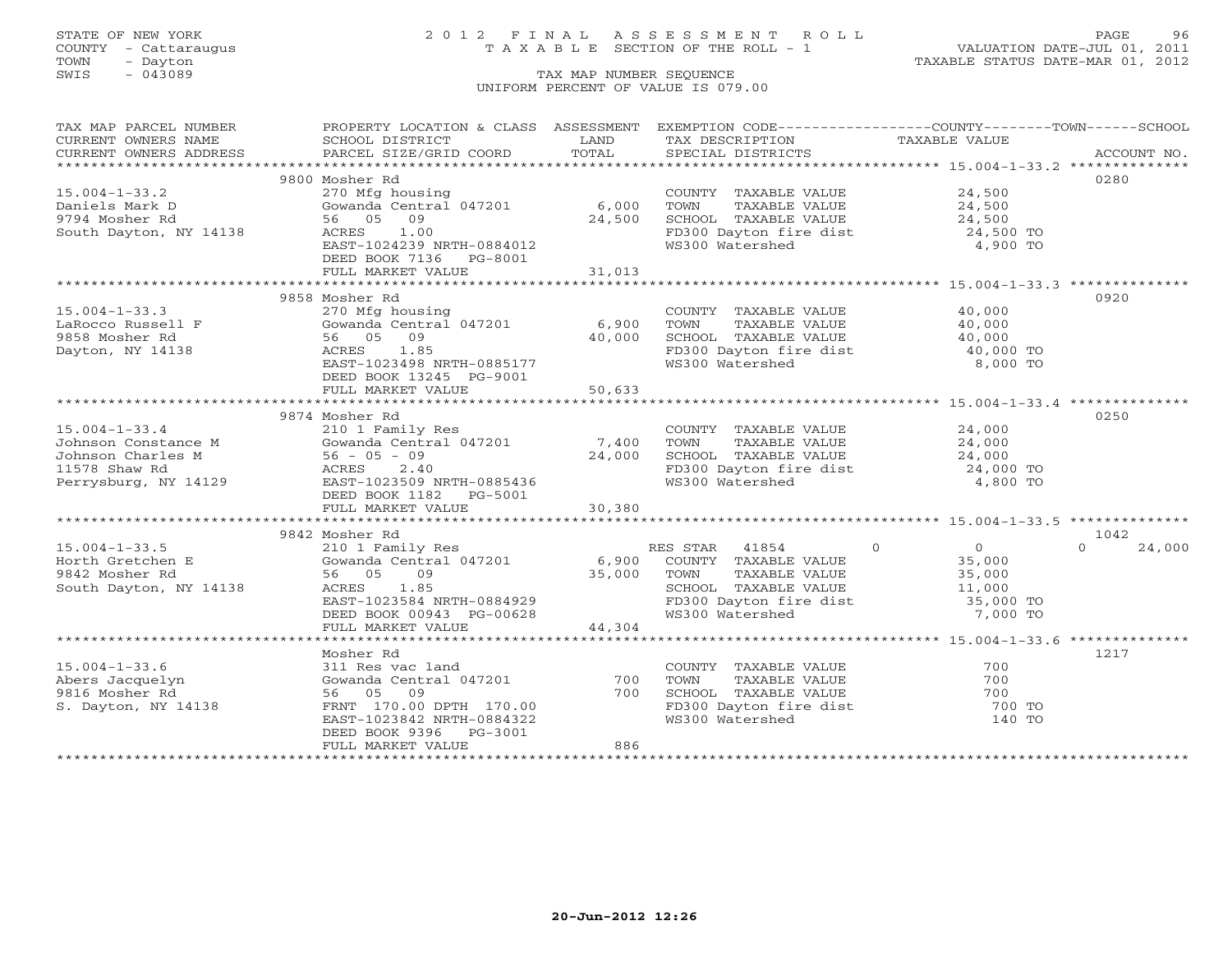# STATE OF NEW YORK 2 0 1 2 F I N A L A S S E S S M E N T R O L L PAGE 97 COUNTY - Cattaraugus T A X A B L E SECTION OF THE ROLL - 1 VALUATION DATE-JUL 01, 2011

| TAX MAP PARCEL NUMBER                                                                                                             | PROPERTY LOCATION & CLASS ASSESSMENT EXEMPTION CODE---------------COUNTY-------TOWN------SCHOOL                                                                          |                |                                                                                                                                                               |               |              |                               |                |             |
|-----------------------------------------------------------------------------------------------------------------------------------|--------------------------------------------------------------------------------------------------------------------------------------------------------------------------|----------------|---------------------------------------------------------------------------------------------------------------------------------------------------------------|---------------|--------------|-------------------------------|----------------|-------------|
| CURRENT OWNERS NAME                                                                                                               | SCHOOL DISTRICT                                                                                                                                                          | LAND           | TAX DESCRIPTION                                                                                                                                               |               |              | <b>TAXABLE VALUE</b>          |                |             |
| CURRENT OWNERS ADDRESS                                                                                                            | PARCEL SIZE/GRID COORD                                                                                                                                                   | TOTAL          | SPECIAL DISTRICTS                                                                                                                                             |               |              |                               |                | ACCOUNT NO. |
|                                                                                                                                   |                                                                                                                                                                          |                |                                                                                                                                                               |               |              |                               |                |             |
|                                                                                                                                   | 9794 Mosher Rd                                                                                                                                                           |                |                                                                                                                                                               |               |              |                               | 1367           |             |
| $15.004 - 1 - 33.7$                                                                                                               | 210 1 Family Res                                                                                                                                                         |                | RES STAR<br>41854                                                                                                                                             |               | $\Omega$     | $\overline{0}$                | $\Omega$       | 24,000      |
| Daniels Mark D                                                                                                                    | Gowanda Central 047201                                                                                                                                                   | 9,000          | COUNTY TAXABLE VALUE                                                                                                                                          |               |              | 70,000                        |                |             |
|                                                                                                                                   | 065                                                                                                                                                                      | 70,000         | TOWN                                                                                                                                                          | TAXABLE VALUE |              | 70,000                        |                |             |
| Daniels Ruth L<br>2008 1994 Mosher Rd<br>2009 1994 Mosher Rd<br>2008 2011 24279 NRTH-0883992<br>2011 24138 DEED BOOK 5517 26-3005 | EAST-1024279 NRTH-0883992                                                                                                                                                |                | SCHOOL TAXABLE VALUE                                                                                                                                          |               |              | 46,000                        |                |             |
|                                                                                                                                   |                                                                                                                                                                          |                |                                                                                                                                                               |               |              |                               |                |             |
|                                                                                                                                   | FULL MARKET VALUE                                                                                                                                                        | 88,608         |                                                                                                                                                               |               |              |                               |                |             |
|                                                                                                                                   |                                                                                                                                                                          |                |                                                                                                                                                               |               |              |                               |                |             |
|                                                                                                                                   | 9826 Mosher Rd                                                                                                                                                           |                |                                                                                                                                                               |               |              |                               | 0285           |             |
| $15.004 - 1 - 34.1$                                                                                                               | 210 1 Family Res                                                                                                                                                         |                | COUNTY TAXABLE VALUE 35,400                                                                                                                                   |               |              |                               |                |             |
| Hubbard Olin                                                                                                                      | Gowanda Central 047201                                                                                                                                                   | 6,600          | TOWN                                                                                                                                                          | TAXABLE VALUE |              |                               |                |             |
| Hubbard Edna M                                                                                                                    | 56 05 09                                                                                                                                                                 | 35,400         | SCHOOL TAXABLE VALUE                                                                                                                                          |               |              |                               |                |             |
| 9826 Mosher Rd                                                                                                                    | Life Use                                                                                                                                                                 |                | FD300 Dayton fire dist                                                                                                                                        |               |              | 35,400<br>35,400<br>35,400 TO |                |             |
| South Dayton, NY 14138                                                                                                            | ACRES<br>1.58                                                                                                                                                            |                | WS300 Watershed                                                                                                                                               |               |              | 7,080 TO                      |                |             |
|                                                                                                                                   | EAST-1023902 NRTH-0884648                                                                                                                                                |                |                                                                                                                                                               |               |              |                               |                |             |
|                                                                                                                                   | DEED BOOK 00945 PG-00546                                                                                                                                                 |                |                                                                                                                                                               |               |              |                               |                |             |
|                                                                                                                                   | FULL MARKET VALUE                                                                                                                                                        | 44,810         |                                                                                                                                                               |               |              |                               |                |             |
|                                                                                                                                   |                                                                                                                                                                          |                |                                                                                                                                                               |               |              |                               |                |             |
|                                                                                                                                   | 9822 Mosher Rd                                                                                                                                                           |                |                                                                                                                                                               |               |              |                               | 1027           |             |
| $15.004 - 1 - 34.2$                                                                                                               | 270 Mfg housing                                                                                                                                                          |                | WVET C/T 41121                                                                                                                                                |               | $\Omega$     | 7,320                         | 7,320          | $\Omega$    |
| Abers Rick A                                                                                                                      | Gowanda Centra<br>66 05 09<br>26 05 09<br>26 2013 24 25 25 26 26 27<br>26 26 26 26 27<br>26 26 26 26 27<br>26 26 26 27<br>26 26 27<br>26 26 27<br>Gowanda Central 047201 |                | 6,600 RES STAR 41854                                                                                                                                          |               | $\Omega$     | $\Omega$                      | $\Omega$       | 24,000      |
| Abers Crystal J                                                                                                                   |                                                                                                                                                                          | 48,800         | COUNTY TAXABLE VALUE                                                                                                                                          |               |              | 41,480                        |                |             |
| 9822 Mosher Rd                                                                                                                    | 1.64                                                                                                                                                                     |                | <b>TOWN TAXABLE VALUE<br/>SCHOOL TAXABLE VALUE</b>                                                                                                            | TAXABLE VALUE |              | 41,480<br>41,480<br>24,800    |                |             |
| South Dayton, NY 14138                                                                                                            | EAST-1024012 NRTH-0884535                                                                                                                                                |                |                                                                                                                                                               |               |              |                               |                |             |
|                                                                                                                                   | DEED BOOK 803<br>PG-00178                                                                                                                                                |                | FD300 Dayton fire dist 48,800 TO<br>WS300 Watershed 9,760 TO<br>FD300 Dayton file<br>FD300 Dayton file<br>61,772 WS300 Watershed                              |               |              |                               |                |             |
|                                                                                                                                   | FULL MARKET VALUE                                                                                                                                                        |                |                                                                                                                                                               |               |              |                               |                |             |
|                                                                                                                                   |                                                                                                                                                                          |                |                                                                                                                                                               |               |              |                               |                |             |
|                                                                                                                                   | 9811 Mosher Rd                                                                                                                                                           |                |                                                                                                                                                               |               |              |                               | 0418           |             |
| $15.004 - 1 - 35.1$                                                                                                               | 210 1 Family Res                                                                                                                                                         |                | COUNTY TAXABLE VALUE                                                                                                                                          |               |              | 49,400                        |                |             |
| Abers Rick A                                                                                                                      | Gowanda Central 047201                                                                                                                                                   | 7,200          | TOWN                                                                                                                                                          | TAXABLE VALUE |              | 49,400                        |                |             |
| Abers Crystal J                                                                                                                   |                                                                                                                                                                          | 49,400         | SCHOOL TAXABLE VALUE                                                                                                                                          |               |              |                               |                |             |
| 9822 Mosher Rd                                                                                                                    | Family<br>Gowanda Centi<br>56 05 09<br>ACRES<br>3.40                                                                                                                     |                | FD300 Dayton fire dist<br>W3100 Watershed                                                                                                                     |               |              | $49,400$ TO<br>$49,400$ TO    |                |             |
| South Dayton, NY 14138                                                                                                            | EAST-1023455 NRTH-0884379                                                                                                                                                |                | WS300 Watershed                                                                                                                                               |               |              | 9,880 TO                      |                |             |
|                                                                                                                                   | DEED BOOK 1029 PG-532                                                                                                                                                    |                |                                                                                                                                                               |               |              |                               |                |             |
|                                                                                                                                   | FULL MARKET VALUE                                                                                                                                                        | 62,532         |                                                                                                                                                               |               |              |                               |                |             |
|                                                                                                                                   |                                                                                                                                                                          |                |                                                                                                                                                               |               |              |                               |                |             |
|                                                                                                                                   | 9839 Mosher Rd                                                                                                                                                           |                |                                                                                                                                                               |               |              |                               | 1028           |             |
| $15.004 - 1 - 35.2$                                                                                                               | 270 Mfg housing                                                                                                                                                          |                | CVET C/T 41131                                                                                                                                                |               | $0 \t 8,325$ |                               | 8,325          | $\bigcirc$  |
| Butcher Darwin                                                                                                                    | Gowanda Central 047201 7,500 AGED C/T/S 41800                                                                                                                            |                |                                                                                                                                                               |               | $\Omega$     | 12,488                        | 12,488         | 16,650      |
| Butcher Marilyn                                                                                                                   | 56 05 09                                                                                                                                                                 | 33,300 SR STAR | 41834                                                                                                                                                         |               | $\circ$      | $\sim$ 0                      | $\overline{0}$ | 16,650      |
| 9839 Mosher Rd                                                                                                                    | 3.80<br>ACRES                                                                                                                                                            |                | COUNTY TAXABLE VALUE                                                                                                                                          |               |              | 12,487                        |                |             |
| South Dayton, NY 14138                                                                                                            | EAST-1023304 NRTH-0884647                                                                                                                                                |                |                                                                                                                                                               |               |              |                               |                |             |
|                                                                                                                                   | DEED BOOK 808<br>PG-01067                                                                                                                                                |                |                                                                                                                                                               |               |              |                               |                |             |
|                                                                                                                                   | FULL MARKET VALUE                                                                                                                                                        |                | COUNTY TAXABLE VALUE<br>TOWN TAXABLE VALUE<br>SCHOOL TAXABLE VALUE<br>42,152 FD300 Dayton fire dist<br>CONDITION Matershed<br>CONDITION Matershed<br>6,660 TO |               |              |                               |                |             |
|                                                                                                                                   |                                                                                                                                                                          |                |                                                                                                                                                               |               |              |                               |                |             |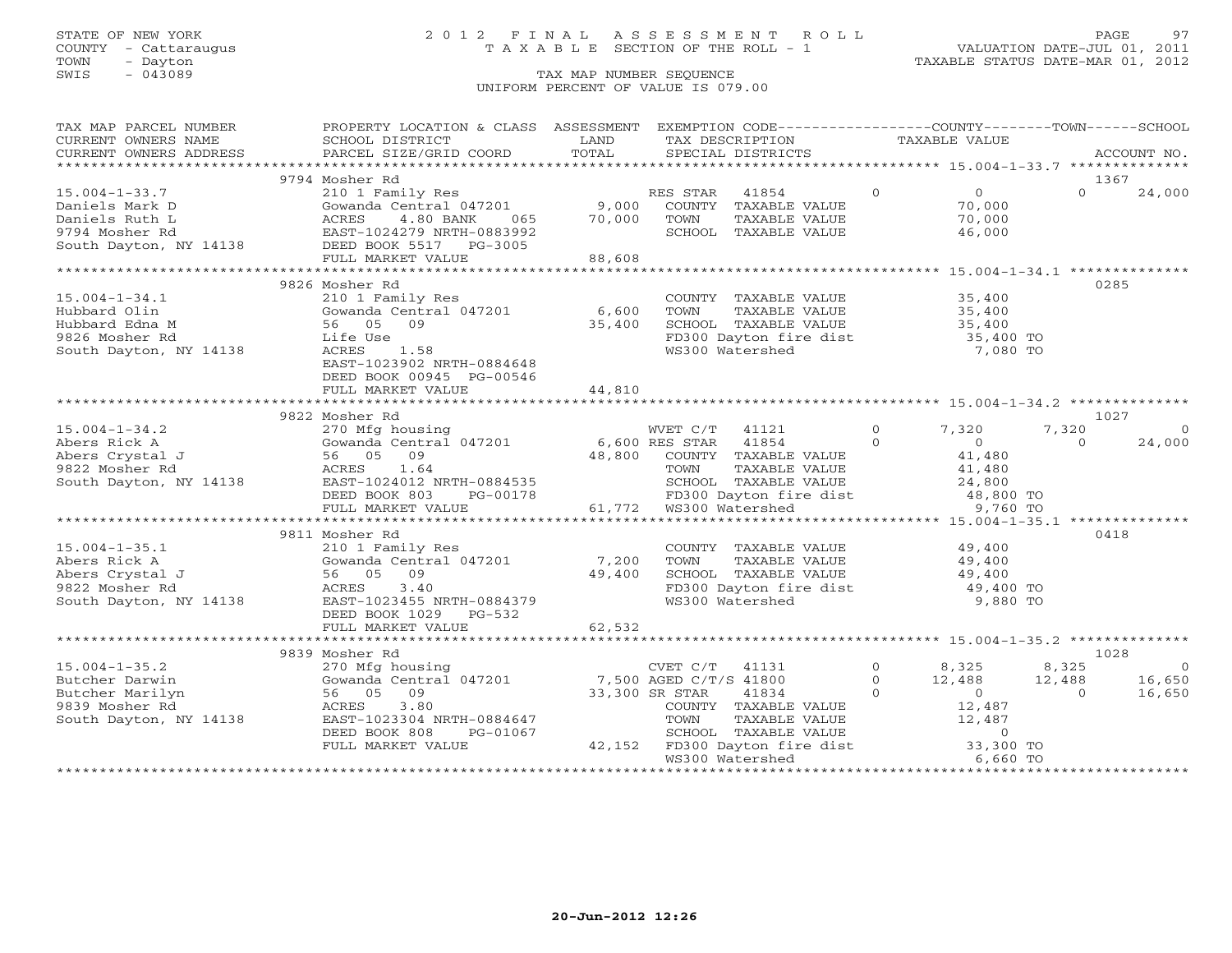# STATE OF NEW YORK 2 0 1 2 F I N A L A S S E S S M E N T R O L L PAGE 98 COUNTY - Cattaraugus T A X A B L E SECTION OF THE ROLL - 1 VALUATION DATE-JUL 01, 2011

TOWN - Dayton TAXABLE STATUS DATE-MAR 01, 2012

| TAX MAP PARCEL NUMBER                                        | PROPERTY LOCATION & CLASS ASSESSMENT EXEMPTION CODE----------------COUNTY-------TOWN------SCHOOL                                                                                                                                                                            |        |                                                                                                                                                                                                  |                                                                                         |          |             |
|--------------------------------------------------------------|-----------------------------------------------------------------------------------------------------------------------------------------------------------------------------------------------------------------------------------------------------------------------------|--------|--------------------------------------------------------------------------------------------------------------------------------------------------------------------------------------------------|-----------------------------------------------------------------------------------------|----------|-------------|
| CURRENT OWNERS NAME                                          | SCHOOL DISTRICT                                                                                                                                                                                                                                                             | LAND   | TAX DESCRIPTION TAXABLE VALUE                                                                                                                                                                    |                                                                                         |          |             |
| CURRENT OWNERS ADDRESS                                       |                                                                                                                                                                                                                                                                             |        |                                                                                                                                                                                                  |                                                                                         |          | ACCOUNT NO. |
|                                                              |                                                                                                                                                                                                                                                                             |        |                                                                                                                                                                                                  |                                                                                         |          |             |
|                                                              | 12728 Cottage Rd                                                                                                                                                                                                                                                            |        |                                                                                                                                                                                                  |                                                                                         | 1191     |             |
|                                                              | 210 1 Family Res                                                                                                                                                                                                                                                            |        |                                                                                                                                                                                                  |                                                                                         |          | 24,000      |
|                                                              |                                                                                                                                                                                                                                                                             |        |                                                                                                                                                                                                  |                                                                                         |          |             |
|                                                              |                                                                                                                                                                                                                                                                             |        |                                                                                                                                                                                                  |                                                                                         |          |             |
|                                                              |                                                                                                                                                                                                                                                                             |        |                                                                                                                                                                                                  |                                                                                         |          |             |
|                                                              |                                                                                                                                                                                                                                                                             |        |                                                                                                                                                                                                  |                                                                                         |          |             |
|                                                              |                                                                                                                                                                                                                                                                             |        |                                                                                                                                                                                                  |                                                                                         |          |             |
|                                                              |                                                                                                                                                                                                                                                                             |        |                                                                                                                                                                                                  |                                                                                         |          |             |
|                                                              |                                                                                                                                                                                                                                                                             |        |                                                                                                                                                                                                  |                                                                                         |          |             |
|                                                              | 12700 Cottage Rd                                                                                                                                                                                                                                                            |        |                                                                                                                                                                                                  |                                                                                         | 0348     |             |
| $15.004 - 1 - 37$                                            | 210 1 Family Res<br>Gowanda Central 047201 2,800<br>56 05 09 28,700                                                                                                                                                                                                         |        | COUNTY TAXABLE VALUE $28,700$<br>TOWN TAXABLE VALUE $28,700$<br>SCHOOL TAXABLE VALUE $28,700$<br>FD300 Dayton fire dist $28,700$<br>WS300 Watershed 5,740 TO                                     |                                                                                         |          |             |
|                                                              |                                                                                                                                                                                                                                                                             |        |                                                                                                                                                                                                  |                                                                                         |          |             |
|                                                              |                                                                                                                                                                                                                                                                             |        |                                                                                                                                                                                                  |                                                                                         |          |             |
| Loncosky Walter B<br>4258 County Rt 14<br>Canisteo, NY 14823 | Gowanda Central 047201 (1992)<br>56 05 09 (28,700 )<br>FRNT 70.00 DPTH 460.00<br>EAST-1023813 NRTH-0883643                                                                                                                                                                  |        |                                                                                                                                                                                                  |                                                                                         |          |             |
|                                                              |                                                                                                                                                                                                                                                                             |        |                                                                                                                                                                                                  |                                                                                         |          |             |
|                                                              | DEED BOOK 881<br>PG-00593                                                                                                                                                                                                                                                   |        |                                                                                                                                                                                                  |                                                                                         |          |             |
|                                                              | FULL MARKET VALUE                                                                                                                                                                                                                                                           | 36,329 |                                                                                                                                                                                                  |                                                                                         |          |             |
|                                                              |                                                                                                                                                                                                                                                                             |        |                                                                                                                                                                                                  |                                                                                         |          |             |
|                                                              | 12706 Cottage Rd                                                                                                                                                                                                                                                            |        |                                                                                                                                                                                                  |                                                                                         | 0066     |             |
|                                                              | 15.004-1-38<br>Ulmer Richard D Jr<br>210 1 Family Res<br>Cowanda Central 047201<br>2706 Cottage Rd<br>56 05 09<br>South Dayton, NY 14138<br>ERED BOOK 1588 PG-3001<br>FULL MARKET VALUE<br>FULL MARKET VALUE<br>FOR CONTY TAXABLE VALUE<br>49,900 T                         |        |                                                                                                                                                                                                  |                                                                                         | $\Omega$ | 24,000      |
|                                                              |                                                                                                                                                                                                                                                                             |        |                                                                                                                                                                                                  |                                                                                         |          |             |
|                                                              |                                                                                                                                                                                                                                                                             |        |                                                                                                                                                                                                  |                                                                                         |          |             |
|                                                              |                                                                                                                                                                                                                                                                             |        |                                                                                                                                                                                                  |                                                                                         |          |             |
|                                                              |                                                                                                                                                                                                                                                                             |        |                                                                                                                                                                                                  |                                                                                         |          |             |
|                                                              |                                                                                                                                                                                                                                                                             |        |                                                                                                                                                                                                  |                                                                                         |          |             |
|                                                              |                                                                                                                                                                                                                                                                             |        |                                                                                                                                                                                                  |                                                                                         |          |             |
|                                                              |                                                                                                                                                                                                                                                                             |        |                                                                                                                                                                                                  |                                                                                         |          |             |
|                                                              |                                                                                                                                                                                                                                                                             |        |                                                                                                                                                                                                  |                                                                                         |          |             |
|                                                              | 12752 Cottage Rd<br>15.004-1-40<br>Hubbard Brian D<br>Hubbard Sally L<br>(1 Family Res<br>Hubbard Sally L<br>(64 05 09<br>12752 Cottage Rd<br>(1 Recentral 047201<br>25,800 TOWN TAXABLE VALUE<br>25,800<br>25,800 TOWN TAXABLE VALUE<br>25,800<br>2752 Cottage Rd<br>(11,8 |        |                                                                                                                                                                                                  |                                                                                         | 0297     |             |
|                                                              |                                                                                                                                                                                                                                                                             |        |                                                                                                                                                                                                  |                                                                                         | $\Omega$ | 24,000      |
|                                                              |                                                                                                                                                                                                                                                                             |        |                                                                                                                                                                                                  |                                                                                         |          |             |
|                                                              |                                                                                                                                                                                                                                                                             |        |                                                                                                                                                                                                  |                                                                                         |          |             |
|                                                              |                                                                                                                                                                                                                                                                             |        | SCHOOL TAXABLE VALUE 11,800<br>FD300 Dayton fire dist 35,800 TO                                                                                                                                  |                                                                                         |          |             |
|                                                              |                                                                                                                                                                                                                                                                             |        |                                                                                                                                                                                                  |                                                                                         |          |             |
|                                                              |                                                                                                                                                                                                                                                                             |        |                                                                                                                                                                                                  | 7,160 TO                                                                                |          |             |
|                                                              |                                                                                                                                                                                                                                                                             |        |                                                                                                                                                                                                  |                                                                                         |          |             |
|                                                              |                                                                                                                                                                                                                                                                             |        |                                                                                                                                                                                                  |                                                                                         |          |             |
|                                                              | 9764 Cottage-Nashville Rd                                                                                                                                                                                                                                                   |        |                                                                                                                                                                                                  |                                                                                         | 0540     |             |
|                                                              |                                                                                                                                                                                                                                                                             |        | AGED C/T/S 41800                                                                                                                                                                                 | $\begin{array}{cccc} 0 & 17,800 & 17,800 & 0 & 17,800 \ 0 & 0 & 0 & 17,800 \end{array}$ |          |             |
|                                                              |                                                                                                                                                                                                                                                                             |        | $41834$ 0                                                                                                                                                                                        |                                                                                         |          | 17,800      |
|                                                              | 15.004-1-41.1<br>Smith Karen D Gowanda Central 047201 6,000 SR STAR<br>9764 Nashville Rd 64 05 09 35,600 COUNTY<br>South Dayton, NY 14138 ACRES 1.10 TOWN                                                                                                                   |        |                                                                                                                                                                                                  |                                                                                         |          |             |
|                                                              |                                                                                                                                                                                                                                                                             |        |                                                                                                                                                                                                  |                                                                                         |          |             |
|                                                              | CAST-1022676 NRTH-0883537<br>DEED BOOK 7778 PG-6002 FD301 So dayton<br>FULL MARKET VALUE 45,063 WS300 Watershed                                                                                                                                                             |        | 047201 6,000 SR STAR 41834 0<br>35,600 COUNTY TAXABLE VALUE 17,800<br>TH-0883537 SCHOOL TAXABLE VALUE 17,800<br>PG-6002 FD301 So dayton fire dis 35,600 TO<br>UE 45,063 WS300 Watershed 7,120 TO |                                                                                         |          |             |
|                                                              |                                                                                                                                                                                                                                                                             |        |                                                                                                                                                                                                  |                                                                                         |          |             |
|                                                              |                                                                                                                                                                                                                                                                             |        |                                                                                                                                                                                                  |                                                                                         |          |             |
|                                                              |                                                                                                                                                                                                                                                                             |        |                                                                                                                                                                                                  |                                                                                         |          |             |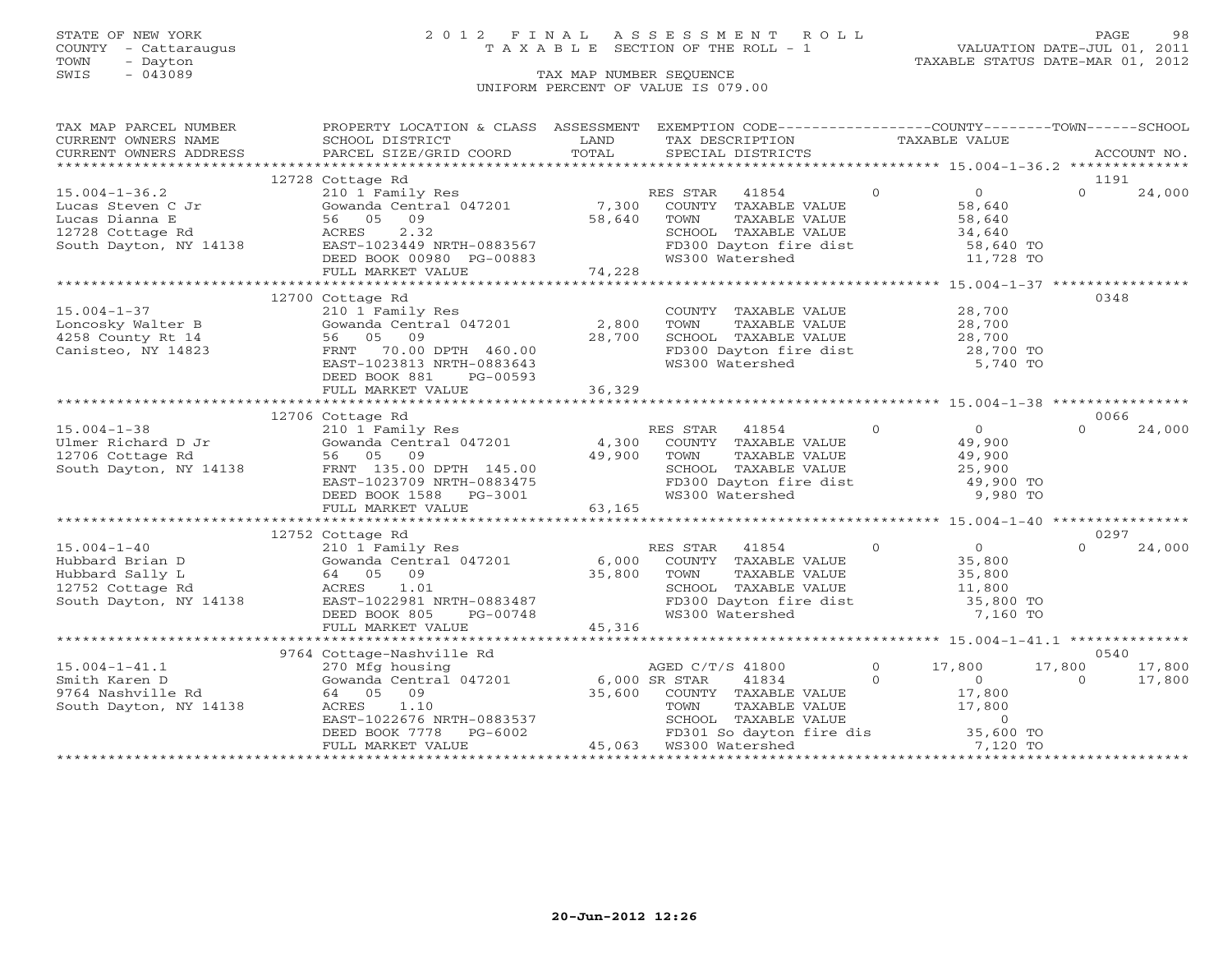# STATE OF NEW YORK 2 0 1 2 F I N A L A S S E S S M E N T R O L L PAGE 99 COUNTY - Cattaraugus T A X A B L E SECTION OF THE ROLL - 1 VALUATION DATE-JUL 01, 2011

TOWN - Dayton TAXABLE STATUS DATE-MAR 01, 2012

| TAX MAP PARCEL NUMBER                                                                                                                                                            | PROPERTY LOCATION & CLASS ASSESSMENT EXEMPTION CODE----------------COUNTY-------TOWN------SCHOOL                                                                                                                                                 |        |                                                                                                                                      |        |             |          |
|----------------------------------------------------------------------------------------------------------------------------------------------------------------------------------|--------------------------------------------------------------------------------------------------------------------------------------------------------------------------------------------------------------------------------------------------|--------|--------------------------------------------------------------------------------------------------------------------------------------|--------|-------------|----------|
|                                                                                                                                                                                  |                                                                                                                                                                                                                                                  |        | TAX DESCRIPTION TAXABLE VALUE                                                                                                        |        |             |          |
|                                                                                                                                                                                  |                                                                                                                                                                                                                                                  |        | SPECIAL DISTRICTS                                                                                                                    |        | ACCOUNT NO. |          |
|                                                                                                                                                                                  |                                                                                                                                                                                                                                                  |        |                                                                                                                                      |        |             |          |
|                                                                                                                                                                                  | 12756 Cottage Rd                                                                                                                                                                                                                                 |        |                                                                                                                                      |        | 1222        |          |
| $15.004 - 1 - 41.2$                                                                                                                                                              |                                                                                                                                                                                                                                                  |        |                                                                                                                                      |        | $\Omega$    | $\Omega$ |
| Smith Nathan D                                                                                                                                                                   | COCAGE NOT CONTROLLE ALLOHOLOGY AND TRIANGLE VALUE<br>312 Vac w/imprv<br>56/64 05 09 24,600 TOWN TAXABLE VALUE<br>319-merged 1-44.2 & 36.1 SCHOOL TAXABLE VALUE<br>ACRES 22.00 FD301 So dayton fire dis 14,760 TO<br>EAST-1023204 NRTH-0         |        |                                                                                                                                      |        |             |          |
| 9462 Cottage Rd<br>S. Dayton, NY 14138                                                                                                                                           |                                                                                                                                                                                                                                                  |        |                                                                                                                                      |        |             |          |
|                                                                                                                                                                                  |                                                                                                                                                                                                                                                  |        |                                                                                                                                      |        |             |          |
|                                                                                                                                                                                  |                                                                                                                                                                                                                                                  |        |                                                                                                                                      |        |             |          |
| MAY BE SUBJECT TO PAYMENT<br>UNDER AGDIST LAW TIL 2016                                                                                                                           |                                                                                                                                                                                                                                                  |        |                                                                                                                                      |        |             |          |
|                                                                                                                                                                                  | DEED BOOK 10342 PG-9002                                                                                                                                                                                                                          |        |                                                                                                                                      |        |             |          |
|                                                                                                                                                                                  |                                                                                                                                                                                                                                                  |        |                                                                                                                                      |        |             |          |
|                                                                                                                                                                                  |                                                                                                                                                                                                                                                  |        |                                                                                                                                      |        |             |          |
|                                                                                                                                                                                  | 9772 Cottage-Nashville Rd                                                                                                                                                                                                                        |        |                                                                                                                                      |        | 0577        |          |
| 15.004-1-42<br>Sticek Marion C<br>9772 Cottage-Nashville Rd<br>9772 Cottage-Nashville Rd<br>972 Cottage-Nashville Rd<br>84 05 09<br>FRNT 214.00<br>FRNT 214.00                   | Cottage-Nashville Rd<br>210 1 Family Res<br>Gowanda Central 047201 6,000 COUNTY TAXABLE VALUE<br>64 05 09 48,100 TOWN TAXABLE VALUE<br>FRNT 214.00 DPTH 190.00 48,100 TOWN TAXABLE VALUE<br>EAST-1022458 NRTH-0883525 FD301 So dayton fi         |        | $\begin{tabular}{llllll} \bf 41834 & 0 & 0 \\ \texttt{TXABLE VALUE} & & 48,100 \\ \texttt{TXABLE VALUE} & & 48,100 \\ \end{tabular}$ |        | $\Omega$    | 48,100   |
|                                                                                                                                                                                  |                                                                                                                                                                                                                                                  |        |                                                                                                                                      |        |             |          |
|                                                                                                                                                                                  |                                                                                                                                                                                                                                                  |        |                                                                                                                                      |        |             |          |
|                                                                                                                                                                                  |                                                                                                                                                                                                                                                  |        |                                                                                                                                      |        |             |          |
|                                                                                                                                                                                  |                                                                                                                                                                                                                                                  |        | SCHOOL TAXABLE VALUE<br>FD301 So dayton fire dis<br>WS300 Watershed 9,620 TO                                                         |        |             |          |
|                                                                                                                                                                                  |                                                                                                                                                                                                                                                  |        |                                                                                                                                      |        |             |          |
|                                                                                                                                                                                  |                                                                                                                                                                                                                                                  |        |                                                                                                                                      |        |             |          |
|                                                                                                                                                                                  |                                                                                                                                                                                                                                                  |        |                                                                                                                                      |        |             |          |
|                                                                                                                                                                                  | Mosher Rd                                                                                                                                                                                                                                        |        |                                                                                                                                      |        | 0548        |          |
|                                                                                                                                                                                  |                                                                                                                                                                                                                                                  |        | COUNTY TAXABLE VALUE                                                                                                                 | 5,700  |             |          |
| $15.004 - 1 - 43$                                                                                                                                                                | 105 Vac farmland<br>Gowanda Central 047201 5,700                                                                                                                                                                                                 |        | TOWN                                                                                                                                 | 5,700  |             |          |
|                                                                                                                                                                                  |                                                                                                                                                                                                                                                  |        | TAXABLE VALUE                                                                                                                        |        |             |          |
|                                                                                                                                                                                  |                                                                                                                                                                                                                                                  |        |                                                                                                                                      |        |             |          |
|                                                                                                                                                                                  |                                                                                                                                                                                                                                                  |        |                                                                                                                                      |        |             |          |
| Smith Raymond<br>Smith Edna 64 05 09<br>9943 Cottage-Nashville Rd<br>Smith Edna 64 05 09<br>9943 Cottage-Nashville Rd<br>South Dayton, NY 14138 EAST-1022916 1<br>EILL MARKET VZ |                                                                                                                                                                                                                                                  |        |                                                                                                                                      |        |             |          |
|                                                                                                                                                                                  | 64 05 09<br>ACRES 16.70<br>ACRES 16.70<br>EAST-1022916 NRTH-0885058<br>FULL MARKET VALUE<br>7,215 WS300 Watershed<br>7,215 WS300 Watershed<br>1,140 TO                                                                                           |        |                                                                                                                                      |        |             |          |
|                                                                                                                                                                                  |                                                                                                                                                                                                                                                  |        |                                                                                                                                      |        |             |          |
|                                                                                                                                                                                  | AG DIST 41720 0 0<br>Gowanda Central 047201 13,700 COUNTY TAXABLE VALUE 13,700<br>56/64 05 09 13,700 TOWN TAXABLE VALUE 13,700<br>split off 40x243 (6/2008) 13,700 TOWN TAXABLE VALUE 13,700<br>ACRES 37.55 FD301 So dayton fire dis 1           |        |                                                                                                                                      |        | 1244        |          |
| $15.004 - 1 - 44.1$                                                                                                                                                              |                                                                                                                                                                                                                                                  |        |                                                                                                                                      |        | $\Omega$    | $\Omega$ |
|                                                                                                                                                                                  |                                                                                                                                                                                                                                                  |        |                                                                                                                                      |        |             |          |
|                                                                                                                                                                                  |                                                                                                                                                                                                                                                  |        |                                                                                                                                      |        |             |          |
| Smith Michael C<br>9960 Cottage Rd<br>S. Dayton, NY 14138                                                                                                                        |                                                                                                                                                                                                                                                  |        |                                                                                                                                      |        |             |          |
|                                                                                                                                                                                  |                                                                                                                                                                                                                                                  |        |                                                                                                                                      |        |             |          |
| MAY BE SUBJECT TO PAYMENT EAST-1022206 NRTH-0884640                                                                                                                              |                                                                                                                                                                                                                                                  |        |                                                                                                                                      |        |             |          |
| UNDER AGDIST LAW TIL 2016 DEED BOOK 10342 PG-9002                                                                                                                                |                                                                                                                                                                                                                                                  |        |                                                                                                                                      |        |             |          |
|                                                                                                                                                                                  | FULL MARKET VALUE                                                                                                                                                                                                                                | 17,342 |                                                                                                                                      |        |             |          |
|                                                                                                                                                                                  |                                                                                                                                                                                                                                                  |        |                                                                                                                                      |        |             |          |
|                                                                                                                                                                                  | 9808 Cottage-Nashville Rd                                                                                                                                                                                                                        |        |                                                                                                                                      |        | 0308        |          |
| $15.004 - 1 - 45.1$                                                                                                                                                              |                                                                                                                                                                                                                                                  |        |                                                                                                                                      |        | 1,194       | 1,194    |
| Smith Michael                                                                                                                                                                    |                                                                                                                                                                                                                                                  |        |                                                                                                                                      |        |             |          |
| 9960 Cottage-Nashville Rd                                                                                                                                                        |                                                                                                                                                                                                                                                  |        |                                                                                                                                      |        |             |          |
| South Dayton, NY 14138                                                                                                                                                           |                                                                                                                                                                                                                                                  |        |                                                                                                                                      |        |             |          |
|                                                                                                                                                                                  | Cottage-Nashville Rd<br>105 Vac farmland<br>105 Vac farmland<br>64 05 09 1,400 COUNTY TAXABLE VALUE<br>4,400 TOWN TAXABLE VALUE<br>5,206 SCHOOL TAXABLE VALUE<br>1,400 TOWN TAXABLE VALUE<br>2,206 SCHOOL TAXABLE VALUE<br>3,206<br>1,400 TOWN T |        | FD301 So dayton fire dis $4,400$ TO                                                                                                  |        |             |          |
| MAY BE SUBJECT TO PAYMENT                                                                                                                                                        |                                                                                                                                                                                                                                                  |        | WS300 Watershed                                                                                                                      | 880 TO |             |          |
| UNDER AGDIST LAW TIL 2016                                                                                                                                                        |                                                                                                                                                                                                                                                  |        |                                                                                                                                      |        |             |          |
|                                                                                                                                                                                  |                                                                                                                                                                                                                                                  |        |                                                                                                                                      |        |             |          |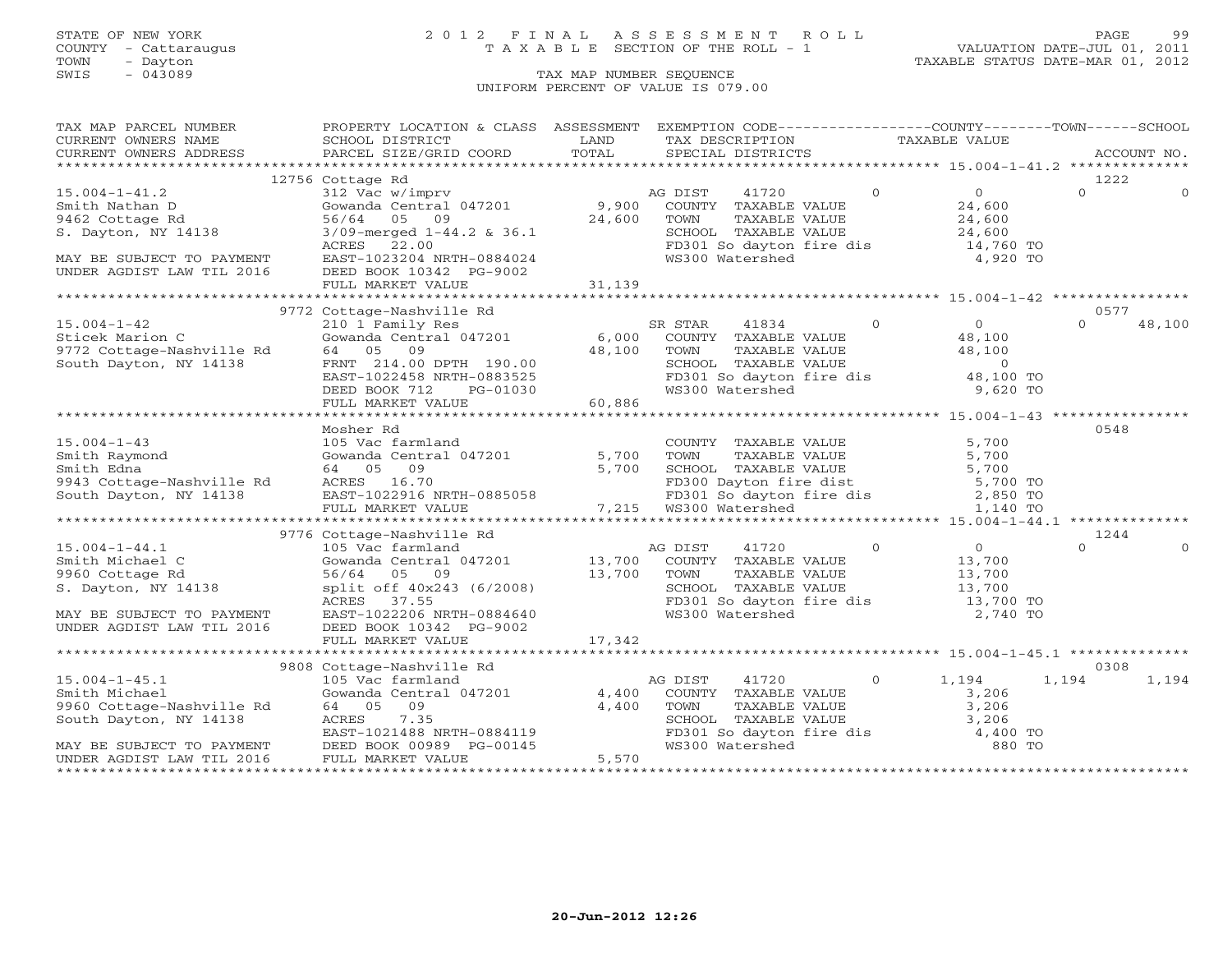## STATE OF NEW YORK 2 0 1 2 F I N A L A S S E S S M E N T R O L L PAGE 100 COUNTY - Cattaraugus T A X A B L E SECTION OF THE ROLL - 1 VALUATION DATE-JUL 01, 2011

| TAX MAP PARCEL NUMBER<br>CURRENT OWNERS NAME                                                                                                                                                                                                                                                                                                                                                                                                                                                                           | PROPERTY LOCATION & CLASS ASSESSMENT EXEMPTION CODE---------------COUNTY-------TOWN------SCHOOL<br>SCHOOL DISTRICT                                                                                                                                            | LAND           | TAX DESCRIPTION                                                                                                                                               | TAXABLE VALUE                                                                                                                                                                                                       |                            |
|------------------------------------------------------------------------------------------------------------------------------------------------------------------------------------------------------------------------------------------------------------------------------------------------------------------------------------------------------------------------------------------------------------------------------------------------------------------------------------------------------------------------|---------------------------------------------------------------------------------------------------------------------------------------------------------------------------------------------------------------------------------------------------------------|----------------|---------------------------------------------------------------------------------------------------------------------------------------------------------------|---------------------------------------------------------------------------------------------------------------------------------------------------------------------------------------------------------------------|----------------------------|
| $\begin{minipage}{.45\textwidth} \begin{minipage}{.45\textwidth} \begin{minipage}{.45\textwidth} \begin{minipage}{.45\textwidth} \begin{minipage}{.45\textwidth} \begin{minipage}{.45\textwidth} \begin{minipage}{.45\textwidth} \begin{minipage}{.45\textwidth} \begin{minipage}{.45\textwidth} \begin{minipage}{.45\textwidth} \begin{minipage}{.45\textwidth} \begin{minipage}{.45\textwidth} \begin{minipage}{.45\textwidth} \begin{minipage}{.45\textwidth} \begin{minipage}{.45\textwidth} \begin{minipage}{.45$ |                                                                                                                                                                                                                                                               |                |                                                                                                                                                               |                                                                                                                                                                                                                     |                            |
| 15.004-1-45.2<br>Pfleuger Steven (Gowanda Central 047201<br>Pfleuger Brenda (4 05 09 87,800 T<br>South Dayton, NY 14138 EAST-1021691 NRTH-0883760 F<br>FIII.I, MARKET VALUE 111,139                                                                                                                                                                                                                                                                                                                                    | 9812 Cottage-Nashville Rd<br>Collage-Mashville Rd<br>210 1 Family Res (300 COUNTY TAXABLE VALUE 87,800 COUNTY TAXABLE VALUE 87,800 COUNTY TAXABLE VALUE 87,800 COUNTY TAXABLE VALUE 87,800 COUNTY TAXABLE VALUE 87,800 COUNTY TAXABLE VALUE 87,800 COUNTY TAX |                |                                                                                                                                                               |                                                                                                                                                                                                                     | 1292<br>$\Omega$<br>24,000 |
|                                                                                                                                                                                                                                                                                                                                                                                                                                                                                                                        |                                                                                                                                                                                                                                                               |                |                                                                                                                                                               |                                                                                                                                                                                                                     |                            |
| $15.004 - 1 - 47.1$<br>Jolls Steven L<br>Jolls Deborah S<br>3750 Foster Rd<br>Gowanda, NY 14070<br>MAY BE SUBJECT TO PAYMENT                                                                                                                                                                                                                                                                                                                                                                                           | 9905 Cottage-Nashville Rd<br>240 Rural res<br>Gowanda Central 047201 38,400<br>64 05 09 98,600<br>ACRES 82.75<br>EAST-1020535 NRTH-0884998<br>DEED BOOK 16512 PG-8001<br>FULL MARKET VALUE 124,810                                                            |                | AG BLDG<br>41700<br>COUNTY TAXABLE VALUE<br>TOWN     TAXABLE VALUE<br>TOWN<br>WS300 Watershed                                                                 | $0 \qquad \qquad$<br>8,000<br>90,600<br>90,600<br>19,720 TO                                                                                                                                                         | 0310<br>8,000<br>8,000     |
| UNDER RPTL483 UNTIL 2014                                                                                                                                                                                                                                                                                                                                                                                                                                                                                               |                                                                                                                                                                                                                                                               |                |                                                                                                                                                               |                                                                                                                                                                                                                     |                            |
| $15.004 - 1 - 47.2$<br>Jolls Steven L<br>Jolls Deborah S<br>3750 Foster Rd<br>Gowanda, NY 14070                                                                                                                                                                                                                                                                                                                                                                                                                        | Cottage-Nashville Rd<br>105 Vac farmland<br>Gowanda Central 047201 2,200<br>64 05 09<br>2.15<br>ACRES<br>EAST-1020652 NRTH-0884298<br>DEED BOOK 16512 PG-8001<br>FULL MARKET VALUE                                                                            | 2,200<br>2,785 | COUNTY TAXABLE VALUE $2,200$<br>TOWN TAXABLE VALUE $2,200$<br>SCHOOL TAXABLE VALUE $2,200$<br>FD301 So dayton fire dis $2,200$ TO<br>WS300 Watershed $440$ TO |                                                                                                                                                                                                                     | 1116                       |
|                                                                                                                                                                                                                                                                                                                                                                                                                                                                                                                        | 9816 Mosher Rd                                                                                                                                                                                                                                                |                |                                                                                                                                                               |                                                                                                                                                                                                                     | 0368                       |
| S. Dayton, NY 14138                                                                                                                                                                                                                                                                                                                                                                                                                                                                                                    | FRNT 90.00 DPTH 520.00<br>EAST-1024001 NRTH-0884423<br>DEED BOOK 9396 PG-3001<br>FULL MARKET VALUE                                                                                                                                                            | 80,127         | SCHOOL TAXABLE VALUE 39,300<br>FD300 Dayton fire dist 63,300 TO<br>WS300 Watershed                                                                            | $\begin{tabular}{llllll} \bf 41854 & 0 & 0 \\ \bf TAXABLE \hspace{0.08cm} VALUE & 63,300 \\ \bf TAXABLE \hspace{0.08cm} VALUE & 63,300 \\ \bf TAXABLE \hspace{0.08cm} VALUE & 39,300 \\ \end{tabular}$<br>12,660 TO | $\cap$<br>24,000           |
|                                                                                                                                                                                                                                                                                                                                                                                                                                                                                                                        |                                                                                                                                                                                                                                                               |                |                                                                                                                                                               |                                                                                                                                                                                                                     |                            |
| $15.004 - 1 - 50$<br>Jones Jean<br>4105 S Route 62<br>Kennedy, NY 14747                                                                                                                                                                                                                                                                                                                                                                                                                                                | 9938 Edwards Corners Rd<br>210 1 Family Res<br>Gowanda Central 047201 3,200<br>48 05 09 32,300<br>By Will 9857<br>75.00 DPTH 265.00<br>FRNT<br>EAST-1027451 NRTH-0886713<br>DEED BOOK 3514 PG-4001<br>FULL MARKET VALUE                                       | 40,886         | COUNTY TAXABLE VALUE 32,300<br>FD300 Dayton fire dist 32,300 TO<br>WS300 Watershed 6,460 TO                                                                   |                                                                                                                                                                                                                     | 0056                       |
|                                                                                                                                                                                                                                                                                                                                                                                                                                                                                                                        |                                                                                                                                                                                                                                                               |                |                                                                                                                                                               |                                                                                                                                                                                                                     |                            |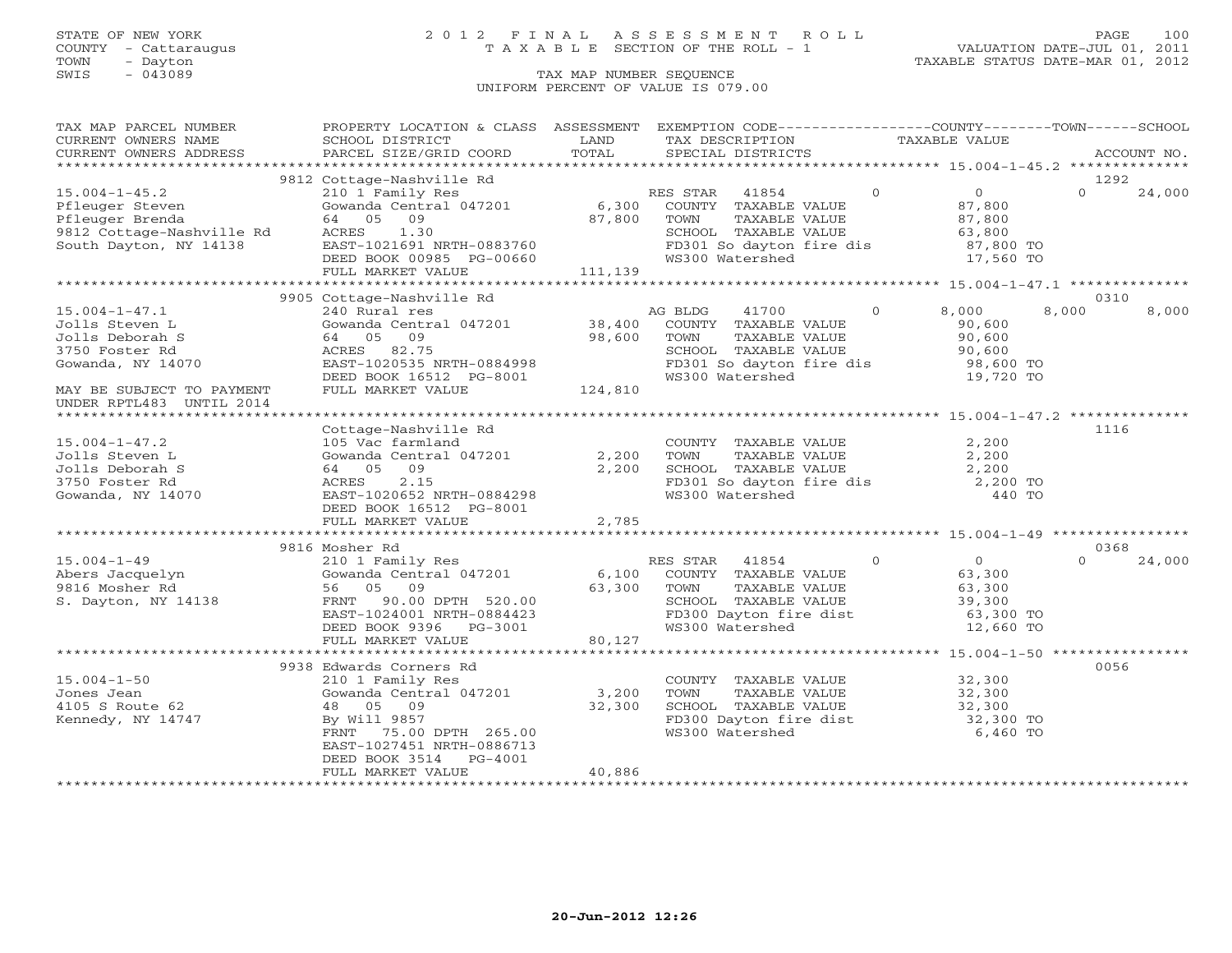## STATE OF NEW YORK 2 0 1 2 F I N A L A S S E S S M E N T R O L L PAGE 101 COUNTY - Cattaraugus T A X A B L E SECTION OF THE ROLL - 1 VALUATION DATE-JUL 01, 2011

| TAX MAP PARCEL NUMBER<br>CURRENT OWNERS NAME | PROPERTY LOCATION & CLASS ASSESSMENT         | LAND   | EXEMPTION CODE-----------------COUNTY-------TOWN------SCHOOL<br>TAX DESCRIPTION | TAXABLE VALUE              |                    |
|----------------------------------------------|----------------------------------------------|--------|---------------------------------------------------------------------------------|----------------------------|--------------------|
| CURRENT OWNERS ADDRESS                       | SCHOOL DISTRICT<br>PARCEL SIZE/GRID COORD    | TOTAL  | SPECIAL DISTRICTS                                                               |                            | ACCOUNT NO.        |
| ****************************                 |                                              |        |                                                                                 |                            |                    |
| $15.004 - 1 - 51$                            | Hooker Hill Rd<br>323 Vacant rural           |        | COUNTY TAXABLE VALUE 19,800                                                     |                            | 1257               |
| Fitzgerald Brian E                           | Gowanda Central 047201                       | 19,800 | TOWN<br>TAXABLE VALUE                                                           |                            |                    |
| PO Box 54                                    | $48 - 05 - 09$                               | 19,800 | SCHOOL TAXABLE VALUE                                                            | 19,800<br>19,800           |                    |
| Elma, NY 14059                               | ACRES 32.90                                  |        | FD300 Dayton fire dist                                                          | 19,800 TO                  |                    |
|                                              | EAST-1030685 NRTH-0886168                    |        | WS300 Watershed                                                                 | 3,960 TO                   |                    |
|                                              | DEED BOOK 00961 PG-00481                     |        |                                                                                 |                            |                    |
|                                              | FULL MARKET VALUE                            | 25,063 |                                                                                 |                            |                    |
|                                              |                                              |        |                                                                                 |                            |                    |
|                                              | Hooker Hill Rd                               |        |                                                                                 |                            | 1349               |
| $15.004 - 1 - 52$                            | 322 Rural vac>10                             |        | COUNTY TAXABLE VALUE                                                            | 10,750                     |                    |
| Fitzgerald Brian                             | Gowanda Central 047201                       | 10,750 | TOWN<br>TAXABLE VALUE                                                           | 10,750                     |                    |
| PO Box 54                                    | 40/48<br>05 09                               | 10,750 | SCHOOL TAXABLE VALUE                                                            | 10,750                     |                    |
| Elma, NY 14059                               | ACRES 17.90                                  |        |                                                                                 |                            |                    |
|                                              | EAST-1032979 NRTH-0886235                    |        |                                                                                 |                            |                    |
|                                              | DEED BOOK 1642 PG-9002                       |        |                                                                                 |                            |                    |
|                                              | FULL MARKET VALUE                            | 13,608 |                                                                                 |                            |                    |
|                                              | ****************************                 |        |                                                                                 |                            |                    |
|                                              | 9693 Cottage-South Dayton Rd                 |        |                                                                                 |                            | 0445               |
| $15.004 - 2 - 1.1$                           | 210 1 Family Res                             |        | RES STAR<br>41854                                                               | $\Omega$<br>$\overline{0}$ | $\Omega$<br>24,000 |
| Taber Brian J                                | Gowanda Central 047201                       | 7,900  | COUNTY TAXABLE VALUE                                                            | 40,000                     |                    |
| 9693 Cottage Rd                              | $63 - 05 - 09$                               | 40,000 | TAXABLE VALUE<br>TOWN                                                           | 40,000                     |                    |
| South Dayton, NY 14138                       | ACRES<br>2.90                                |        | SCHOOL TAXABLE VALUE                                                            | 16,000                     |                    |
|                                              | EAST-1022479 NRTH-0882250                    |        | FD301 So dayton fire dis                                                        | 40,000 TO                  |                    |
|                                              | DEED BOOK 00994 PG-00613                     |        | WS300 Watershed                                                                 | 8,000 TO                   |                    |
|                                              | FULL MARKET VALUE                            | 50,633 |                                                                                 |                            |                    |
|                                              |                                              |        |                                                                                 |                            | 1251               |
| $15.004 - 2 - 1.2$                           | 9853 Cottage-Nashville Rd<br>312 Vac w/imprv |        | COUNTY TAXABLE VALUE                                                            | 1,500                      |                    |
| Taber Brian J                                | Gowanda Central 047201                       | 1,000  | TOWN<br>TAXABLE VALUE                                                           | 1,500                      |                    |
| 9693 Cottage Rd                              | $64 - 05 - 09$                               | 1,500  | SCHOOL TAXABLE VALUE                                                            | 1,500                      |                    |
| South Dayton, NY 14138                       | ACRES 1.00                                   |        | FD301 So dayton fire dis                                                        | 1,500 TO                   |                    |
|                                              | EAST-1020954 NRTH-0884185                    |        | WS300 Watershed                                                                 | 300 TO                     |                    |
|                                              | DEED BOOK 2418 PG-8002                       |        |                                                                                 |                            |                    |
|                                              | FULL MARKET VALUE                            | 1,899  |                                                                                 |                            |                    |
|                                              |                                              |        |                                                                                 |                            |                    |
|                                              | Cottage-Nashville Rd                         |        |                                                                                 |                            | 1274               |
| $15.004 - 2 - 1.3$                           | 322 Rural vac>10                             |        | COUNTY TAXABLE VALUE                                                            | 56,000                     |                    |
| Lezynski Stanley C Jr                        | Gowanda Central 047201                       | 56,000 | TOWN<br>TAXABLE VALUE                                                           | 56,000                     |                    |
| Lezynski Stanley C Sr                        | $63 - 64$ 05 09                              | 56,000 | SCHOOL TAXABLE VALUE                                                            | 56,000                     |                    |
| 110 Sawyer Ave                               | ACRES 139.05                                 |        | FD301 So dayton fire dis                                                        | 56,000 TO                  |                    |
| Depew, NY 14043                              | EAST-1020555 NRTH-0882869                    |        |                                                                                 |                            |                    |
|                                              | DEED BOOK 01008 PG-00333                     |        |                                                                                 |                            |                    |
|                                              | FULL MARKET VALUE                            | 70,886 |                                                                                 |                            |                    |
|                                              |                                              |        |                                                                                 |                            |                    |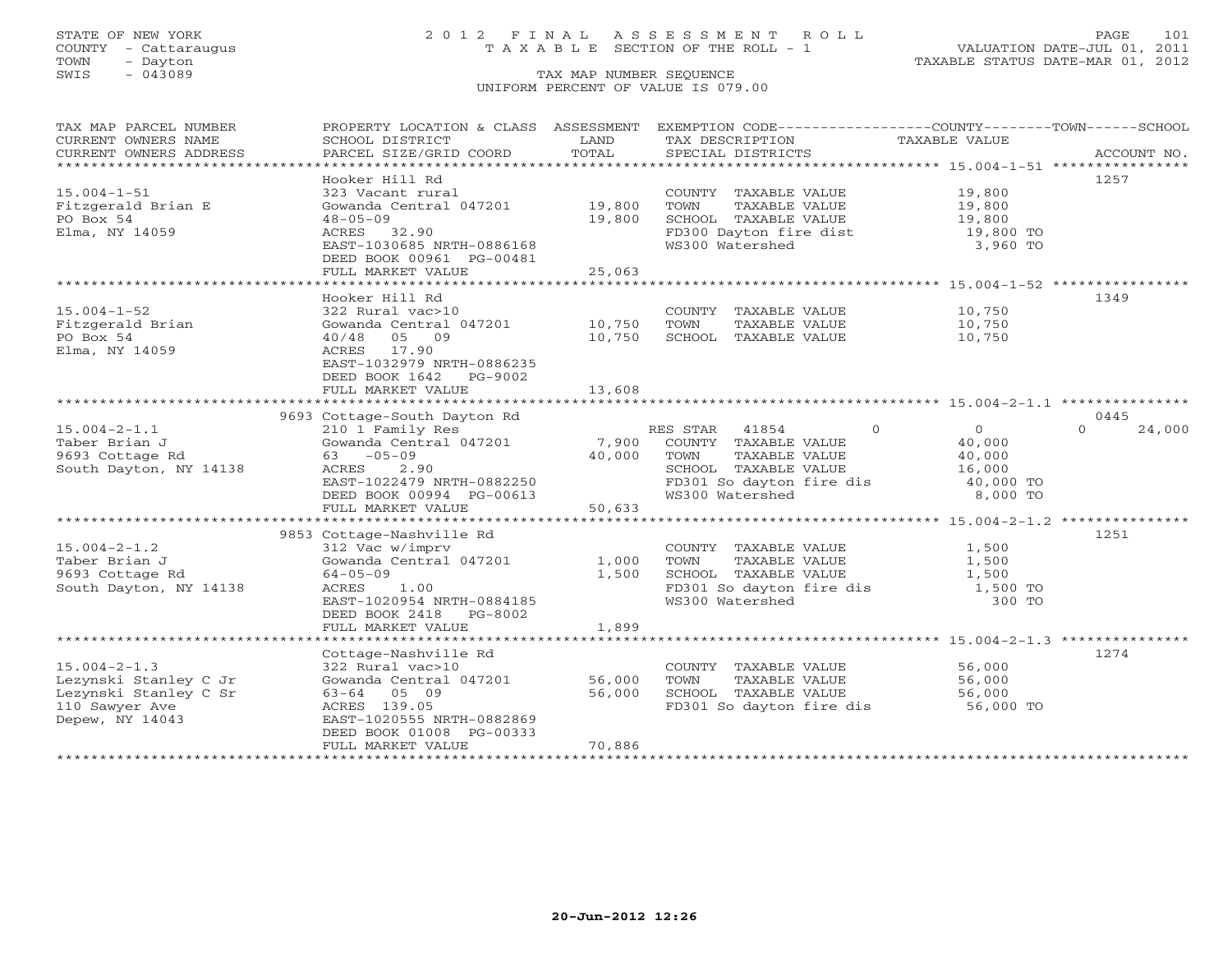# STATE OF NEW YORK 2 0 1 2 F I N A L A S S E S S M E N T R O L L PAGE 102 COUNTY - Cattaraugus T A X A B L E SECTION OF THE ROLL - 1 VALUATION DATE-JUL 01, 2011

TOWN - Dayton TAXABLE STATUS DATE-MAR 01, 2012

| TAX MAP PARCEL NUMBER     | PROPERTY LOCATION & CLASS ASSESSMENT EXEMPTION CODE----------------COUNTY-------TOWN------SCHOOL |        |                                                                |                        |                     |                    |
|---------------------------|--------------------------------------------------------------------------------------------------|--------|----------------------------------------------------------------|------------------------|---------------------|--------------------|
| CURRENT OWNERS NAME       | SCHOOL DISTRICT                                                                                  | LAND   | TAX DESCRIPTION                                                | TAXABLE VALUE          |                     |                    |
| CURRENT OWNERS ADDRESS    | PARCEL SIZE/GRID COORD                                                                           | TOTAL  | SPECIAL DISTRICTS                                              |                        |                     | ACCOUNT NO.        |
|                           |                                                                                                  |        |                                                                |                        |                     |                    |
|                           | Cottage Rd                                                                                       |        |                                                                |                        |                     | 1275               |
| $15.004 - 2 - 1.4$        | 105 Vac farmland                                                                                 |        | AG DIST<br>41720                                               | $\circ$                | 423                 | 423<br>423         |
| Smith Mark A              | Gowanda Central 047201                                                                           | 9,100  | COUNTY TAXABLE VALUE                                           |                        | 8,677               |                    |
| Smith Laurel A            | 05 09<br>63                                                                                      | 9,100  | TOWN<br>TAXABLE VALUE                                          |                        | 8,677               |                    |
| 9931 Cottage-Nashville Rd | ACRES 16.10                                                                                      |        | SCHOOL TAXABLE VALUE                                           |                        | 8,677               |                    |
| South Dayton, NY 14138    | EAST-1023052 NRTH-0882331                                                                        |        | FD301 So dayton fire dis 9,100 TO                              |                        |                     |                    |
|                           | DEED BOOK 00974 PG-00121                                                                         |        |                                                                |                        |                     |                    |
| MAY BE SUBJECT TO PAYMENT | FULL MARKET VALUE                                                                                | 11,519 |                                                                |                        |                     |                    |
| UNDER AGDIST LAW TIL 2016 |                                                                                                  |        |                                                                |                        |                     |                    |
|                           | 9633 Cottage-South Dayton Rd                                                                     |        |                                                                |                        |                     | 1285               |
| $15.004 - 2 - 1.5$        | 312 Vac w/imprv                                                                                  |        | AG DIST<br>41720                                               | $\overline{0}$         | 5,744               | 5,744<br>5,744     |
| Smith Mark A              | Gowanda Central 047201 24,000                                                                    |        | COUNTY TAXABLE VALUE                                           |                        | 67,256              |                    |
| Smith Laurel A            | 05 09<br>63                                                                                      | 73,000 | TOWN                                                           | TAXABLE VALUE          | 67,256              |                    |
| 9931 Cottage Rd           | ACRES 40.00                                                                                      |        | SCHOOL TAXABLE VALUE                                           |                        | 67,256              |                    |
|                           | EAST-1022002 NRTH-0882092                                                                        |        | FD301 So dayton fire dis                                       |                        | 67,256<br>73,000 TO |                    |
| South Dayton, NY 14138    |                                                                                                  |        | WS300 Watershed                                                |                        | 73,000 TO           |                    |
| MAY BE SUBJECT TO PAYMENT | DEED BOOK 00979 PG-01050<br>FULL MARKET VALUE 92,405                                             |        |                                                                |                        |                     |                    |
| UNDER AGDIST LAW TIL 2016 |                                                                                                  |        |                                                                |                        |                     |                    |
|                           |                                                                                                  |        |                                                                |                        |                     |                    |
|                           | Cottage Rd                                                                                       |        |                                                                |                        |                     | 0492               |
| $15.004 - 2 - 2$          | 311 Res vac land                                                                                 |        | COUNTY TAXABLE VALUE                                           |                        | 540                 |                    |
| Hintz Ronald              | Gowanda Central 047201                                                                           | 540    | TOWN<br>TAXABLE VALUE                                          |                        | 540                 |                    |
| 9737 Cottage-S Dayton Rd  | 09<br>63 05                                                                                      | 540    | SCHOOL TAXABLE VALUE                                           |                        | 540                 |                    |
| South Dayton, NY 14138    | FRNT 250.00 DPTH 155.00                                                                          |        | FD301 So dayton fire dis                                       |                        | 540 TO              |                    |
|                           | EAST-1022551 NRTH-0882985                                                                        |        | WS300 Watershed                                                |                        | 108 TO              |                    |
|                           | DEED BOOK 817<br>PG-00988                                                                        |        |                                                                |                        |                     |                    |
|                           | FULL MARKET VALUE                                                                                | 684    |                                                                |                        |                     |                    |
|                           |                                                                                                  |        |                                                                |                        |                     |                    |
|                           | 9753 Cottage-South Dayton Rd                                                                     |        |                                                                |                        |                     | 0490               |
| $15.004 - 2 - 3$          | 210 1 Family Res                                                                                 |        | COUNTY TAXABLE VALUE 35,200                                    |                        |                     |                    |
| Zydel Mary Jane           | $210 + 14 \text{ m} + 210$<br>Gowanda Central 047201 6,700                                       |        | TAXABLE VALUE<br>TOWN                                          |                        |                     |                    |
| 111 Remington Ave         | 63 05 09                                                                                         | 35,200 | SCHOOL TAXABLE VALUE                                           | $35, 200$<br>$35, 200$ |                     |                    |
| Buffalo, NY 14210         | 1.68<br>ACRES                                                                                    |        | FD301 So dayton fire dis 35,200 TO<br>WS300 Watershed 7,040 TO |                        |                     |                    |
|                           | EAST-1022615 NRTH-0883242                                                                        |        |                                                                |                        |                     |                    |
|                           | DEED BOOK 00967 PG-00365                                                                         |        |                                                                |                        |                     |                    |
|                           | FULL MARKET VALUE                                                                                | 44,557 |                                                                |                        |                     |                    |
|                           |                                                                                                  |        |                                                                |                        |                     |                    |
|                           | 9737 Cottage-South Dayton Rd                                                                     |        |                                                                |                        |                     | 0493               |
| $15.004 - 2 - 4$          | 210 1 Family Res                                                                                 |        | RES STAR<br>41854                                              | $\circ$                | 0                   | 24,000<br>$\Omega$ |
| Hintz Ronald              | Gowanda Central 047201                                                                           | 6,400  | COUNTY TAXABLE VALUE                                           |                        | 42,700              |                    |
| 9737 Cottage-S Dayton Rd  | 63 05<br>09                                                                                      | 42,700 | CHOOL TAXABLE VALUE<br>SCHOOL TAXABLE VALUE<br>FD301 So dow    |                        | 42,700              |                    |
| South Dayton, NY 14138    | FRNT 250.00 DPTH 132.00                                                                          |        |                                                                |                        | 18,700              |                    |
|                           | EAST-1022693 NRTH-0882985                                                                        |        | FD301 So dayton fire dis<br>Wall So dayton fire dis            |                        | 42,700 TO           |                    |
|                           | DEED BOOK 817<br>PG-00988                                                                        |        |                                                                |                        | 8,540 TO            |                    |
|                           | FULL MARKET VALUE                                                                                | 54,051 |                                                                |                        |                     |                    |
|                           |                                                                                                  |        |                                                                |                        |                     |                    |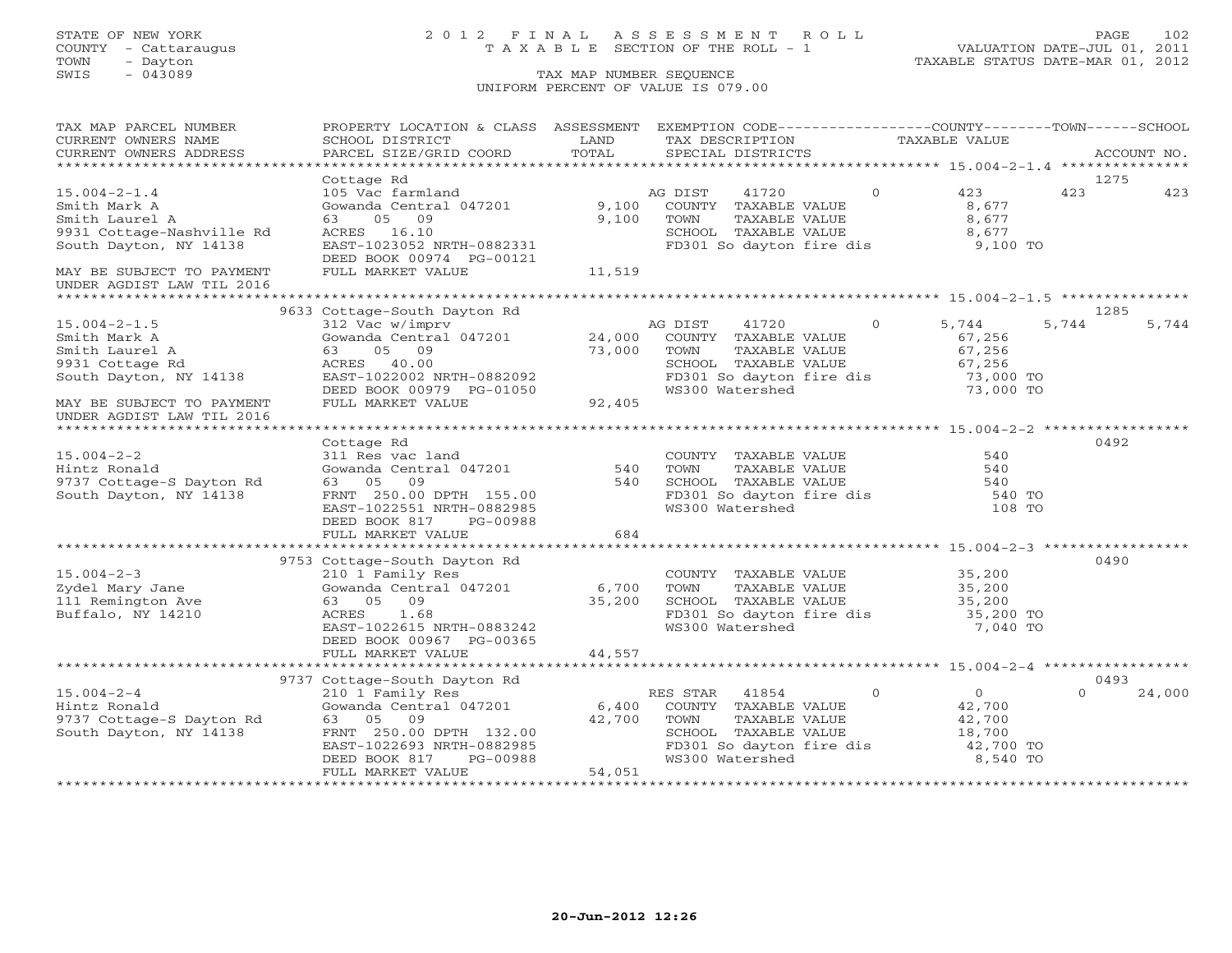# STATE OF NEW YORK 2 0 1 2 F I N A L A S S E S S M E N T R O L L PAGE 103 COUNTY - Cattaraugus T A X A B L E SECTION OF THE ROLL - 1 VALUATION DATE-JUL 01, 2011

TOWN - Dayton TAXABLE STATUS DATE-MAR 01, 2012

| TAX MAP PARCEL NUMBER                                   | PROPERTY LOCATION & CLASS ASSESSMENT EXEMPTION CODE----------------COUNTY-------TOWN------SCHOOL                                                                                                                                                     |                        |                                                                                                                                                               |                    |
|---------------------------------------------------------|------------------------------------------------------------------------------------------------------------------------------------------------------------------------------------------------------------------------------------------------------|------------------------|---------------------------------------------------------------------------------------------------------------------------------------------------------------|--------------------|
| CURRENT OWNERS NAME                                     | SCHOOL DISTRICT                                                                                                                                                                                                                                      | <b>Example 12</b> LAND | TAX DESCRIPTION TAXABLE VALUE                                                                                                                                 |                    |
|                                                         |                                                                                                                                                                                                                                                      |                        |                                                                                                                                                               | ACCOUNT NO.        |
|                                                         |                                                                                                                                                                                                                                                      |                        |                                                                                                                                                               |                    |
|                                                         | 9752 Cottage-South Dayton Rd                                                                                                                                                                                                                         |                        |                                                                                                                                                               | 0262               |
|                                                         |                                                                                                                                                                                                                                                      |                        |                                                                                                                                                               |                    |
|                                                         |                                                                                                                                                                                                                                                      |                        |                                                                                                                                                               |                    |
|                                                         |                                                                                                                                                                                                                                                      |                        |                                                                                                                                                               |                    |
|                                                         |                                                                                                                                                                                                                                                      |                        |                                                                                                                                                               |                    |
|                                                         |                                                                                                                                                                                                                                                      |                        |                                                                                                                                                               |                    |
|                                                         |                                                                                                                                                                                                                                                      |                        |                                                                                                                                                               |                    |
|                                                         |                                                                                                                                                                                                                                                      |                        |                                                                                                                                                               |                    |
|                                                         | 12749 Cottage Rd                                                                                                                                                                                                                                     |                        |                                                                                                                                                               | 0245               |
|                                                         | 15.004-2-6<br>Hejza Steven J<br>Hejza Steven J<br>Hejza Jill S<br>12749 Cottage Rd<br>South Dayton, NY 14138<br>Hejza Jill S<br>2008-Archery store, shoot<br>2008-Archery store, shoot<br>2008-Archery store, shoot<br>2008-Archery store, shoot<br> |                        |                                                                                                                                                               | $\Omega$<br>24,000 |
|                                                         |                                                                                                                                                                                                                                                      |                        |                                                                                                                                                               |                    |
|                                                         |                                                                                                                                                                                                                                                      |                        |                                                                                                                                                               |                    |
|                                                         |                                                                                                                                                                                                                                                      |                        |                                                                                                                                                               |                    |
|                                                         |                                                                                                                                                                                                                                                      |                        |                                                                                                                                                               |                    |
|                                                         |                                                                                                                                                                                                                                                      |                        | FD301 So dayton fire dis $\begin{bmatrix} 1/7 & 700 & \text{TO} \\ 47 & 700 & \text{TO} \end{bmatrix}$<br>WS300 Watershed 9,540 TO                            |                    |
|                                                         | EAST-1023060 NRTH-0883209                                                                                                                                                                                                                            |                        |                                                                                                                                                               |                    |
|                                                         | DEED BOOK 9238 PG-6001                                                                                                                                                                                                                               |                        |                                                                                                                                                               |                    |
|                                                         | FULL MARKET VALUE                                                                                                                                                                                                                                    | 60, 380                |                                                                                                                                                               |                    |
|                                                         |                                                                                                                                                                                                                                                      |                        |                                                                                                                                                               |                    |
|                                                         | Cottage Rd                                                                                                                                                                                                                                           |                        |                                                                                                                                                               | 0491               |
|                                                         | 314 Rural vac<10                                                                                                                                                                                                                                     |                        | COUNTY TAXABLE VALUE $1,100$                                                                                                                                  |                    |
| 15.004-2-9<br>Smith Mark A<br>9931 Cottage-Nashville Rd | 314 Rural vac<10<br>Gowanda Central 047201 1,100<br>55 05 09 1,100<br>ACRES 1.45<br>EAST-1023449 NRTH-0883194                                                                                                                                        |                        | TOWN TAXABLE VALUE 1,100<br>SCHOOL TAXABLE VALUE 1,100<br>FD300 Dayton fire dist 1,100 TO<br>WS300 Watershed 220 TO                                           |                    |
|                                                         |                                                                                                                                                                                                                                                      |                        |                                                                                                                                                               |                    |
| S. Dayton, NY 14138                                     |                                                                                                                                                                                                                                                      |                        |                                                                                                                                                               |                    |
|                                                         |                                                                                                                                                                                                                                                      |                        |                                                                                                                                                               |                    |
|                                                         | DEED BOOK 15734 PG-8001                                                                                                                                                                                                                              |                        |                                                                                                                                                               |                    |
|                                                         | FULL MARKET VALUE                                                                                                                                                                                                                                    | 1,392                  |                                                                                                                                                               |                    |
|                                                         |                                                                                                                                                                                                                                                      |                        |                                                                                                                                                               |                    |
|                                                         |                                                                                                                                                                                                                                                      |                        |                                                                                                                                                               |                    |
|                                                         |                                                                                                                                                                                                                                                      |                        |                                                                                                                                                               |                    |
|                                                         |                                                                                                                                                                                                                                                      |                        |                                                                                                                                                               |                    |
|                                                         |                                                                                                                                                                                                                                                      |                        |                                                                                                                                                               |                    |
|                                                         |                                                                                                                                                                                                                                                      |                        |                                                                                                                                                               |                    |
|                                                         |                                                                                                                                                                                                                                                      |                        |                                                                                                                                                               |                    |
|                                                         |                                                                                                                                                                                                                                                      |                        |                                                                                                                                                               |                    |
|                                                         |                                                                                                                                                                                                                                                      |                        |                                                                                                                                                               |                    |
|                                                         |                                                                                                                                                                                                                                                      |                        |                                                                                                                                                               |                    |
|                                                         | 12699 Cottage Rd                                                                                                                                                                                                                                     |                        |                                                                                                                                                               | 0621               |
|                                                         | 15.004-2-11 120 Field crops<br>Volk Kenneth C & Patrici Life Gowanda Central 047201 33,900<br>Volk Daniel K & Charlos                                                                                                                                |                        |                                                                                                                                                               |                    |
|                                                         |                                                                                                                                                                                                                                                      |                        |                                                                                                                                                               |                    |
|                                                         |                                                                                                                                                                                                                                                      |                        |                                                                                                                                                               |                    |
|                                                         | Volk Daniel K & Charles<br>12687 Cottage Rd 2687 Cottage Rd 2687 Cottage Rd 2687 Cottage Rd 2687 Cottage Rd 2687 Cottage Rd 2687 Cottage Rd 2687 Cottage Rd 2687 Cottage Rd 2687 Cottage Rd 2687 Cottage Rd 2687 Cottage Rd 2687                     |                        | COUNTY TAXABLE VALUE $87,400$<br>TOWN TAXABLE VALUE $87,400$<br>SCHOOL TAXABLE VALUE $87,400$<br>FD300 Dayton fire dist $87,400$<br>WS300 Watershed 17,480 TO |                    |
|                                                         |                                                                                                                                                                                                                                                      |                        |                                                                                                                                                               |                    |
|                                                         |                                                                                                                                                                                                                                                      |                        |                                                                                                                                                               |                    |
|                                                         | FULL MARKET VALUE                                                                                                                                                                                                                                    | 110,633                |                                                                                                                                                               |                    |
|                                                         |                                                                                                                                                                                                                                                      |                        |                                                                                                                                                               |                    |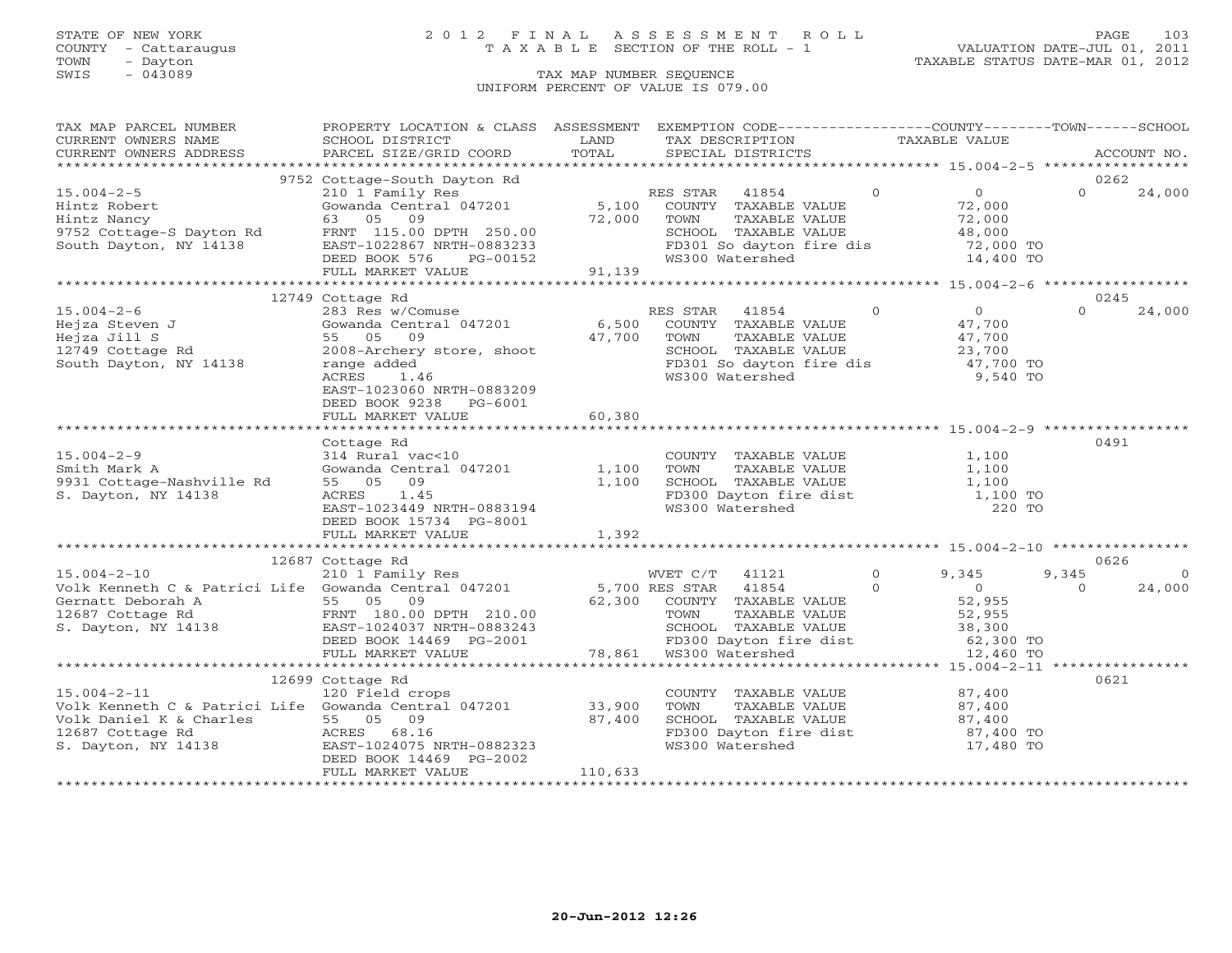# STATE OF NEW YORK 2 0 1 2 F I N A L A S S E S S M E N T R O L L PAGE 104 COUNTY - Cattaraugus T A X A B L E SECTION OF THE ROLL - 1 VALUATION DATE-JUL 01, 2011

| TAX MAP PARCEL NUMBER                                                                                                                                                                                                                                                                                                                                                                                                                                                                                                                            | PROPERTY LOCATION & CLASS ASSESSMENT                                           |                                      | EXEMPTION CODE-----------------COUNTY-------TOWN------SCHOOL                                                                                                                  |                                            |                    |
|--------------------------------------------------------------------------------------------------------------------------------------------------------------------------------------------------------------------------------------------------------------------------------------------------------------------------------------------------------------------------------------------------------------------------------------------------------------------------------------------------------------------------------------------------|--------------------------------------------------------------------------------|--------------------------------------|-------------------------------------------------------------------------------------------------------------------------------------------------------------------------------|--------------------------------------------|--------------------|
| CURRENT OWNERS NAME                                                                                                                                                                                                                                                                                                                                                                                                                                                                                                                              | SCHOOL DISTRICT                                                                | LAND                                 | TAX DESCRIPTION TAXABLE VALUE                                                                                                                                                 |                                            |                    |
| CURRENT OWNERS ADDRESS<br>$\begin{minipage}{.45\textwidth} \begin{minipage}{.45\textwidth} \begin{minipage}{.45\textwidth} \begin{minipage}{.45\textwidth} \begin{minipage}{.45\textwidth} \begin{minipage}{.45\textwidth} \begin{minipage}{.45\textwidth} \begin{minipage}{.45\textwidth} \begin{minipage}{.45\textwidth} \begin{minipage}{.45\textwidth} \begin{minipage}{.45\textwidth} \begin{minipage}{.45\textwidth} \begin{minipage}{.45\textwidth} \begin{minipage}{.45\textwidth} \begin{minipage}{.45\textwidth} \begin{minipage}{.45$ |                                                                                |                                      |                                                                                                                                                                               |                                            |                    |
|                                                                                                                                                                                                                                                                                                                                                                                                                                                                                                                                                  | Cottage Rd                                                                     |                                      |                                                                                                                                                                               |                                            | 0545               |
| $15.004 - 2 - 13.1$                                                                                                                                                                                                                                                                                                                                                                                                                                                                                                                              | 105 Vac farmland                                                               |                                      | COUNTY TAXABLE VALUE                                                                                                                                                          | 8,800                                      |                    |
| Smith Paul W                                                                                                                                                                                                                                                                                                                                                                                                                                                                                                                                     | Gowanda Central 047201 8,800                                                   |                                      | TOWN<br>TAXABLE VALUE                                                                                                                                                         | 8,800                                      |                    |
| 7279 North Rd                                                                                                                                                                                                                                                                                                                                                                                                                                                                                                                                    | 55 05 09                                                                       | 8,800                                | SCHOOL TAXABLE VALUE                                                                                                                                                          | 8,800                                      |                    |
| Cherry Creek, NY 14723                                                                                                                                                                                                                                                                                                                                                                                                                                                                                                                           | ACRES 18.00                                                                    |                                      | FD300 Dayton fire dist 8,800 TO                                                                                                                                               |                                            |                    |
|                                                                                                                                                                                                                                                                                                                                                                                                                                                                                                                                                  | EAST-1025048 NRTH-0882357                                                      |                                      | WS300 Watershed                                                                                                                                                               | 1,760 TO                                   |                    |
|                                                                                                                                                                                                                                                                                                                                                                                                                                                                                                                                                  | DEED BOOK 813<br>PG-00959                                                      |                                      |                                                                                                                                                                               |                                            |                    |
|                                                                                                                                                                                                                                                                                                                                                                                                                                                                                                                                                  | FULL MARKET VALUE                                                              | 11,139                               |                                                                                                                                                                               |                                            |                    |
|                                                                                                                                                                                                                                                                                                                                                                                                                                                                                                                                                  |                                                                                |                                      |                                                                                                                                                                               |                                            |                    |
|                                                                                                                                                                                                                                                                                                                                                                                                                                                                                                                                                  | 12577 Cottage Rd                                                               |                                      |                                                                                                                                                                               |                                            | 0546               |
| $15.004 - 2 - 13.2$<br>Smith Mark A                                                                                                                                                                                                                                                                                                                                                                                                                                                                                                              | 120 Field crops<br>Gowanda Central 047201 52,800                               |                                      | AG DIST                                                                                                                                                                       | 41720 0 12,562<br>45,838                   | 12,562<br>12,562   |
|                                                                                                                                                                                                                                                                                                                                                                                                                                                                                                                                                  | 55 05 09                                                                       |                                      | COUNTY TAXABLE VALUE<br>TOWN                                                                                                                                                  | 45,838                                     |                    |
| 9931 Cottage-Nashville Rd<br>South Davton, NY 14138<br>South Dayton, NY 14138                                                                                                                                                                                                                                                                                                                                                                                                                                                                    | 58,400<br>ACRES 106.75                                                         |                                      | TOWN      TAXABLE VALUE<br>SCHOOL   TAXABLE VALUE                                                                                                                             | 45,838                                     |                    |
|                                                                                                                                                                                                                                                                                                                                                                                                                                                                                                                                                  |                                                                                |                                      |                                                                                                                                                                               |                                            |                    |
| MAY BE SUBJECT TO PAYMENT                                                                                                                                                                                                                                                                                                                                                                                                                                                                                                                        | EAST-1026062 NRTH-0881792<br>DEED BOOK 775 PG-00294                            |                                      | CONCORRECTED MAINTENTIFUL MANUFACTURE MANUFACTURE MANUFACTURE MANUFACTURE MANUFACTURE MANUFACTURE MANUFACTURE<br>FD300 Dayton fire dis 14,600 TO<br>WS300 Watershed 11,680 TO |                                            |                    |
| UNDER AGDIST LAW TIL 2016                                                                                                                                                                                                                                                                                                                                                                                                                                                                                                                        | FULL MARKET VALUE                                                              |                                      |                                                                                                                                                                               |                                            |                    |
|                                                                                                                                                                                                                                                                                                                                                                                                                                                                                                                                                  |                                                                                |                                      |                                                                                                                                                                               |                                            |                    |
|                                                                                                                                                                                                                                                                                                                                                                                                                                                                                                                                                  | 12577 Cottage Rd                                                               |                                      |                                                                                                                                                                               |                                            | 1258               |
| $15.004 - 2 - 13.3$                                                                                                                                                                                                                                                                                                                                                                                                                                                                                                                              | Coccage Au<br>210 1 Family Res<br>Gowanda Central 047201 5,700                 |                                      | $\overline{0}$<br>RES STAR 41854                                                                                                                                              | $\overline{0}$                             | $\Omega$<br>24,000 |
| Smith Derek A                                                                                                                                                                                                                                                                                                                                                                                                                                                                                                                                    |                                                                                |                                      | COUNTY TAXABLE VALUE                                                                                                                                                          | 52,700                                     |                    |
| 12577 Cottage Rd                                                                                                                                                                                                                                                                                                                                                                                                                                                                                                                                 | $55 - 05 - 09$                                                                 | 52,700                               | TOWN TAXABLE VALUE 52,700<br>SCHOOL TAXABLE VALUE 28,700<br>FD300 Dayton fire dist 52,700 TO                                                                                  |                                            |                    |
| South Dayton, NY 14138                                                                                                                                                                                                                                                                                                                                                                                                                                                                                                                           | FRNT 185.00 DPTH 185.00                                                        |                                      |                                                                                                                                                                               |                                            |                    |
|                                                                                                                                                                                                                                                                                                                                                                                                                                                                                                                                                  | EAST-1025927 NRTH-0883233                                                      |                                      |                                                                                                                                                                               |                                            |                    |
|                                                                                                                                                                                                                                                                                                                                                                                                                                                                                                                                                  | DEED BOOK 01005 PG-01032                                                       |                                      | WS300 Watershed                                                                                                                                                               | 10,540 TO                                  |                    |
|                                                                                                                                                                                                                                                                                                                                                                                                                                                                                                                                                  | FULL MARKET VALUE                                                              | 66,709                               |                                                                                                                                                                               |                                            |                    |
|                                                                                                                                                                                                                                                                                                                                                                                                                                                                                                                                                  |                                                                                |                                      |                                                                                                                                                                               |                                            | 0268               |
| $\begin{tabular}{lllllllllllllllllll} \textsc{15.004-2-14} & & & & \textsc{210 1} \text{ Family Res} & & & \textsc{SR STAR} & 41834 & 0 \\ \textsc{Howard Linda L} & & \textsc{Gowanda Central 047201} & & & \textsc{9,900} & \textsc{COUNTY} & \textsc{TXABLE VALUE} \\ \textsc{PO Box 53} & & \textsc{55} & 05 & 09 & 36,200 & \textsc{TOWN} & \textsc{TXABLE VALUE} \\ \textsc{South Dayton, NY 14138} & & \textsc{ACRES} & & \textsc{4.8$                                                                                                    | 12531 Cottage Rd                                                               |                                      | $\overline{0}$                                                                                                                                                                |                                            | $\Omega$<br>36,200 |
|                                                                                                                                                                                                                                                                                                                                                                                                                                                                                                                                                  |                                                                                |                                      |                                                                                                                                                                               | $\begin{array}{c} 0 \\ 36,200 \end{array}$ |                    |
|                                                                                                                                                                                                                                                                                                                                                                                                                                                                                                                                                  |                                                                                |                                      |                                                                                                                                                                               |                                            |                    |
|                                                                                                                                                                                                                                                                                                                                                                                                                                                                                                                                                  |                                                                                |                                      |                                                                                                                                                                               |                                            |                    |
|                                                                                                                                                                                                                                                                                                                                                                                                                                                                                                                                                  | AUNES 4.88<br>EAST-1026760 NRTH-0882415<br>FULL MARKET WALLE                   |                                      |                                                                                                                                                                               |                                            |                    |
|                                                                                                                                                                                                                                                                                                                                                                                                                                                                                                                                                  | FULL MARKET VALUE                                                              |                                      | 45,823 WS300 Watershed                                                                                                                                                        |                                            |                    |
|                                                                                                                                                                                                                                                                                                                                                                                                                                                                                                                                                  |                                                                                |                                      |                                                                                                                                                                               |                                            |                    |
|                                                                                                                                                                                                                                                                                                                                                                                                                                                                                                                                                  | 12503 Cottage Rd                                                               |                                      |                                                                                                                                                                               |                                            | 0225               |
| $15.004 - 2 - 15$                                                                                                                                                                                                                                                                                                                                                                                                                                                                                                                                | 240 Rural res                                                                  |                                      | RES STAR 41854                                                                                                                                                                | $\Omega$<br>$\overline{0}$                 | $\cap$<br>24,000   |
| Leising James A                                                                                                                                                                                                                                                                                                                                                                                                                                                                                                                                  | Cowanda Central<br>47/55 05 09<br>ACRES 27.40<br>Gowanda Central 047201 20,900 |                                      | COUNTY TAXABLE VALUE                                                                                                                                                          | 44,000                                     |                    |
| Leising Leah A                                                                                                                                                                                                                                                                                                                                                                                                                                                                                                                                   |                                                                                | 44,000                               | TOWN<br>TAXABLE VALUE                                                                                                                                                         | 44,000                                     |                    |
| 12503 Cottage Rd                                                                                                                                                                                                                                                                                                                                                                                                                                                                                                                                 |                                                                                |                                      | SCHOOL TAXABLE VALUE                                                                                                                                                          | 20,000                                     |                    |
| South Dayton, NY 14138                                                                                                                                                                                                                                                                                                                                                                                                                                                                                                                           | EAST-1027139 NRTH-0882324                                                      |                                      | FD300 Dayton fire dist $44,000$ TO<br>WS300 Watershed 8,800 TO                                                                                                                |                                            |                    |
|                                                                                                                                                                                                                                                                                                                                                                                                                                                                                                                                                  | DEED BOOK 805                                                                  | H-0882324<br>PG-00265<br>'<br>55,696 |                                                                                                                                                                               |                                            |                    |
|                                                                                                                                                                                                                                                                                                                                                                                                                                                                                                                                                  | FULL MARKET VALUE                                                              |                                      |                                                                                                                                                                               |                                            |                    |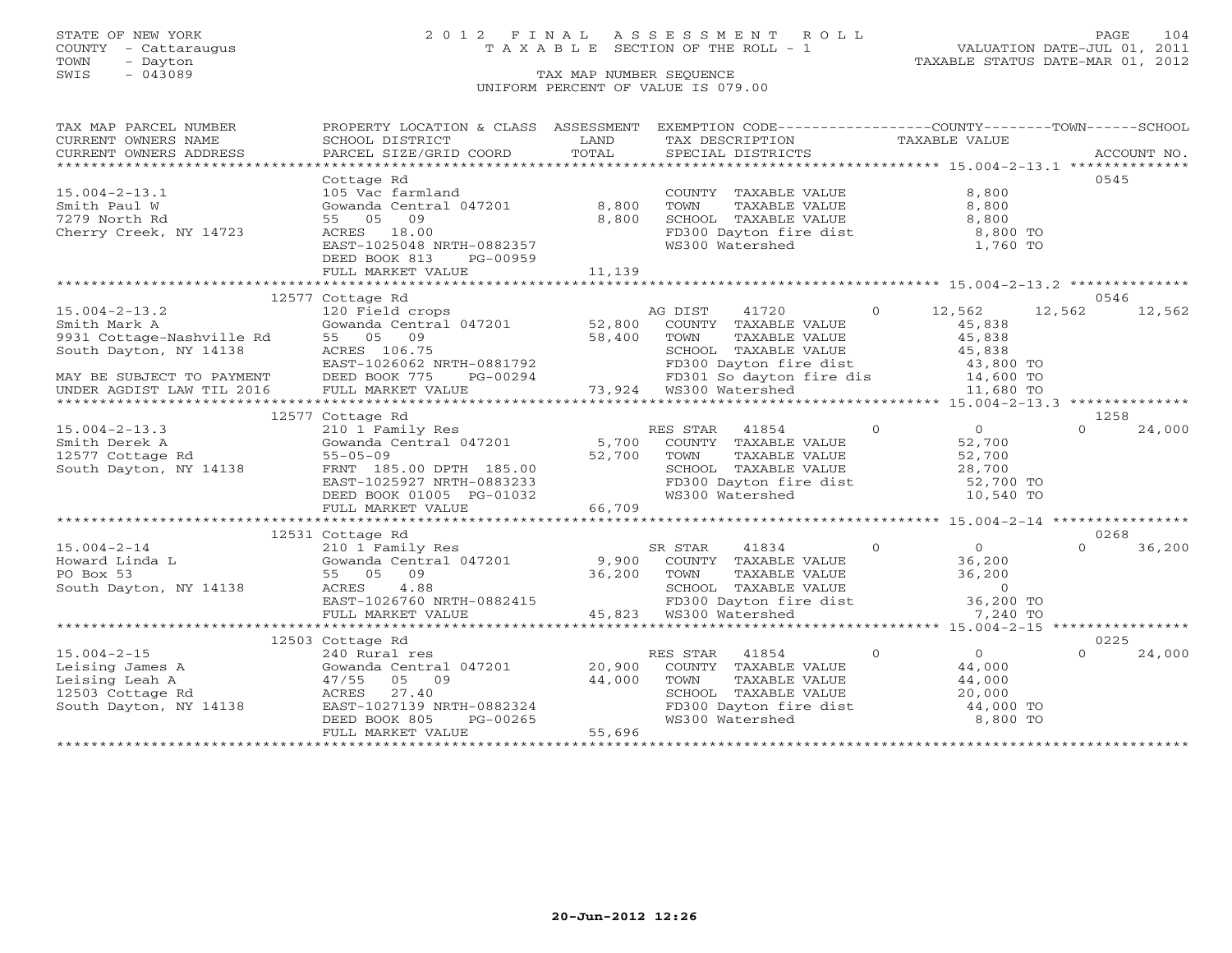# STATE OF NEW YORK 2 0 1 2 F I N A L A S S E S S M E N T R O L L PAGE 105 COUNTY - Cattaraugus T A X A B L E SECTION OF THE ROLL - 1 VALUATION DATE-JUL 01, 2011

| TAX MAP PARCEL NUMBER                 | PROPERTY LOCATION & CLASS ASSESSMENT                                           |                | EXEMPTION CODE----------------COUNTY-------TOWN------SCHOOL                                                                                                                             |                |                  |                |                |
|---------------------------------------|--------------------------------------------------------------------------------|----------------|-----------------------------------------------------------------------------------------------------------------------------------------------------------------------------------------|----------------|------------------|----------------|----------------|
| CURRENT OWNERS NAME                   | SCHOOL DISTRICT                                                                | LAND           | TAX DESCRIPTION                                                                                                                                                                         |                | TAXABLE VALUE    |                |                |
| CURRENT OWNERS ADDRESS                | PARCEL SIZE/GRID COORD                                                         | TOTAL          | SPECIAL DISTRICTS                                                                                                                                                                       |                |                  |                | ACCOUNT NO.    |
|                                       |                                                                                |                |                                                                                                                                                                                         |                |                  |                |                |
|                                       | 12495 Cottage Markham Rd                                                       |                |                                                                                                                                                                                         |                |                  |                | 0449           |
| $15.004 - 2 - 17$                     | 210 1 Family Res                                                               |                | WVET C/T<br>41121                                                                                                                                                                       | $\Omega$       | 8,070            | 8,070          | $\Omega$       |
| Pfleuger Charles T                    | Gowanda Central 047201                                                         | 5,500 RES STAR | 41854                                                                                                                                                                                   | $\Omega$       | $\overline{0}$   | $\Omega$       | 24,000         |
| Pfleuger Beth A                       | 09<br>47 05                                                                    | 53,800         | COUNTY TAXABLE VALUE                                                                                                                                                                    |                | 45,730           |                |                |
| 12495 Cottage Markham Rd              | FRNT 100.00 DPTH 345.00                                                        |                | TAXABLE VALUE<br>TOWN                                                                                                                                                                   |                | 45,730           |                |                |
| S. Dayton, NY 14138                   | EAST-1027408 NRTH-0883124                                                      |                | SCHOOL TAXABLE VALUE                                                                                                                                                                    |                | 29,800           |                |                |
|                                       | DEED BOOK 10477 PG-7001                                                        |                | FD300 Dayton fire dist 53,800 TO<br>WS300 Watershed 10,760 TO                                                                                                                           |                |                  |                |                |
|                                       | FULL MARKET VALUE                                                              |                | 68,101 WS300 Watershed                                                                                                                                                                  |                | 10,760 TO        |                |                |
|                                       |                                                                                |                |                                                                                                                                                                                         |                |                  |                |                |
|                                       | 12491 Cottage Markham Rd                                                       |                |                                                                                                                                                                                         |                |                  |                | 0261           |
| $15.004 - 2 - 18$                     | 210 1 Family Res<br>Gowanda Central 047201                                     |                | WVET C/T<br>41121                                                                                                                                                                       | $\circ$        | 9,600            | 9,600          | $\circ$        |
| Richards Donald                       |                                                                                | 6,300 RES STAR | 41854                                                                                                                                                                                   | $\Omega$       | $\overline{0}$   | $\Omega$       | 24,000         |
| 12491 Cottage Markham Rd              | 47 05 09                                                                       | 65,000         | COUNTY TAXABLE VALUE                                                                                                                                                                    |                | 55,400<br>55,400 |                |                |
| S. Dayton, NY 14138                   | 1.29 BANK<br>ACRES<br>017                                                      |                | TOWN<br>TAXABLE VALUE                                                                                                                                                                   |                |                  |                |                |
|                                       | EAST-1027548 NRTH-0883136                                                      |                | SCHOOL TAXABLE VALUE $\begin{array}{ccc} 41,000 \ \text{FD300\;} \text{Dayton} \text{ fire dist} & 65,000 \text{ TO} \ \text{WS300\;} \text{Watershed} & 13,000 \text{ TO} \end{array}$ |                |                  |                |                |
|                                       | DEED BOOK 10774 PG-7001                                                        |                | SCHOOL TAXABLE<br>FD300 Dayton fir<br>82,278 WS300 Watershed                                                                                                                            |                |                  |                |                |
|                                       | FULL MARKET VALUE                                                              |                |                                                                                                                                                                                         |                |                  |                |                |
|                                       |                                                                                |                |                                                                                                                                                                                         |                |                  |                |                |
|                                       | 12469 Cottage Markham Rd                                                       |                |                                                                                                                                                                                         |                |                  |                | 0124           |
| $15.004 - 2 - 19$                     | 210 1 Family Res                                                               |                | CVET C/T<br>41131                                                                                                                                                                       | $\overline{0}$ | 13,725           | 13,725         | $\overline{0}$ |
| Lindquist David L                     | Gowanda Central 047201 6,000 AGED C/T/S 41800<br>47 05 09 54,900 SR STAR 41834 |                |                                                                                                                                                                                         | $\Omega$       | 20,588           | 20,588         | 27,450         |
| Lindquist Julia M                     |                                                                                |                |                                                                                                                                                                                         | $\Omega$       | $\sim$ 0         | $\overline{0}$ | 27,450         |
| 12469 Cottage Markhams Rd             | FRNT 354.00 DPTH 230.00                                                        |                | COUNTY TAXABLE VALUE<br>TOWN     TAXABLE VALUE                                                                                                                                          |                | 20,587           |                |                |
| South Dayton, NY 14138                | 2.36<br>ACRES                                                                  |                |                                                                                                                                                                                         |                | 20,587           |                |                |
|                                       | EAST-1028104 NRTH-0883152                                                      |                |                                                                                                                                                                                         |                |                  |                |                |
|                                       | DEED BOOK 3773<br>PG-8001                                                      |                | SCHOOL TAXABLE VALUE<br>FD300 Dayton fire dist 54,900 TO<br>WS300 Watershed 10,980 TO                                                                                                   |                |                  |                |                |
|                                       | FULL MARKET VALUE                                                              |                | 69,494 WS300 Watershed                                                                                                                                                                  |                |                  |                |                |
|                                       |                                                                                |                |                                                                                                                                                                                         |                |                  |                | 0123           |
|                                       | 12447 Cottage Markham Rd                                                       |                |                                                                                                                                                                                         | $\overline{0}$ | $\sim$ 0         | $\Omega$       |                |
| $15.004 - 2 - 20$<br>Covert Earl W Jr | 210 1 Family Res                                                               |                | SR STAR<br>41834<br>9,100 COUNTY TAXABLE VALUE                                                                                                                                          |                | 51,000           |                | 49,760         |
| Covert Elizabeth R                    | Gowanda Central 047201<br>47 05<br>09                                          | 51,000         | TOWN<br>TAXABLE VALUE                                                                                                                                                                   |                | 51,000           |                |                |
| 12447 Cottage-Markhams Rd             | 4.13<br>ACRES                                                                  |                | SCHOOL TAXABLE VALUE                                                                                                                                                                    |                | 1,240            |                |                |
| Dayton, NY 14138                      | EAST-1028237 NRTH-0882767                                                      |                | FD300 Dayton fire dist                                                                                                                                                                  |                | 51,000 TO        |                |                |
|                                       | PG-00886<br>DEED BOOK 835                                                      |                | WS300 Watershed                                                                                                                                                                         |                | 10,200 TO        |                |                |
|                                       | FULL MARKET VALUE                                                              | 64,557         |                                                                                                                                                                                         |                |                  |                |                |
|                                       |                                                                                |                |                                                                                                                                                                                         |                |                  |                |                |
|                                       | 12457 Cottage Markham Rd                                                       |                |                                                                                                                                                                                         |                |                  |                | 0122           |
| $15.004 - 2 - 21$                     |                                                                                |                | RES STAR<br>41854                                                                                                                                                                       | $\overline{0}$ | $\overline{0}$   |                | 24,000         |
| Covert David                          | 210 1 Family Res<br>Gowanda Central 047201                                     | 5,700          | COUNTY TAXABLE VALUE                                                                                                                                                                    |                | 42,500           |                |                |
| Covert Judith                         | 47 05 09                                                                       | 42,500         | TOWN<br>TAXABLE VALUE                                                                                                                                                                   |                | 42,500           |                |                |
| 12457 Cottage-Markhams Rd             | FRNT 158.00 DPTH 245.00                                                        |                | SCHOOL TAXABLE VALUE                                                                                                                                                                    |                | 18,500           |                |                |
| South Dayton, NY 14138                | EAST-1028276 NRTH-0882878                                                      |                | FD300 Dayton fire dist                                                                                                                                                                  |                | 42,500 TO        |                |                |
|                                       | DEED BOOK 00943 PG-00864                                                       |                | WS300 Watershed                                                                                                                                                                         |                | 8,500 TO         |                |                |
|                                       | FULL MARKET VALUE                                                              | 53,797         |                                                                                                                                                                                         |                |                  |                |                |
|                                       |                                                                                |                |                                                                                                                                                                                         |                |                  |                |                |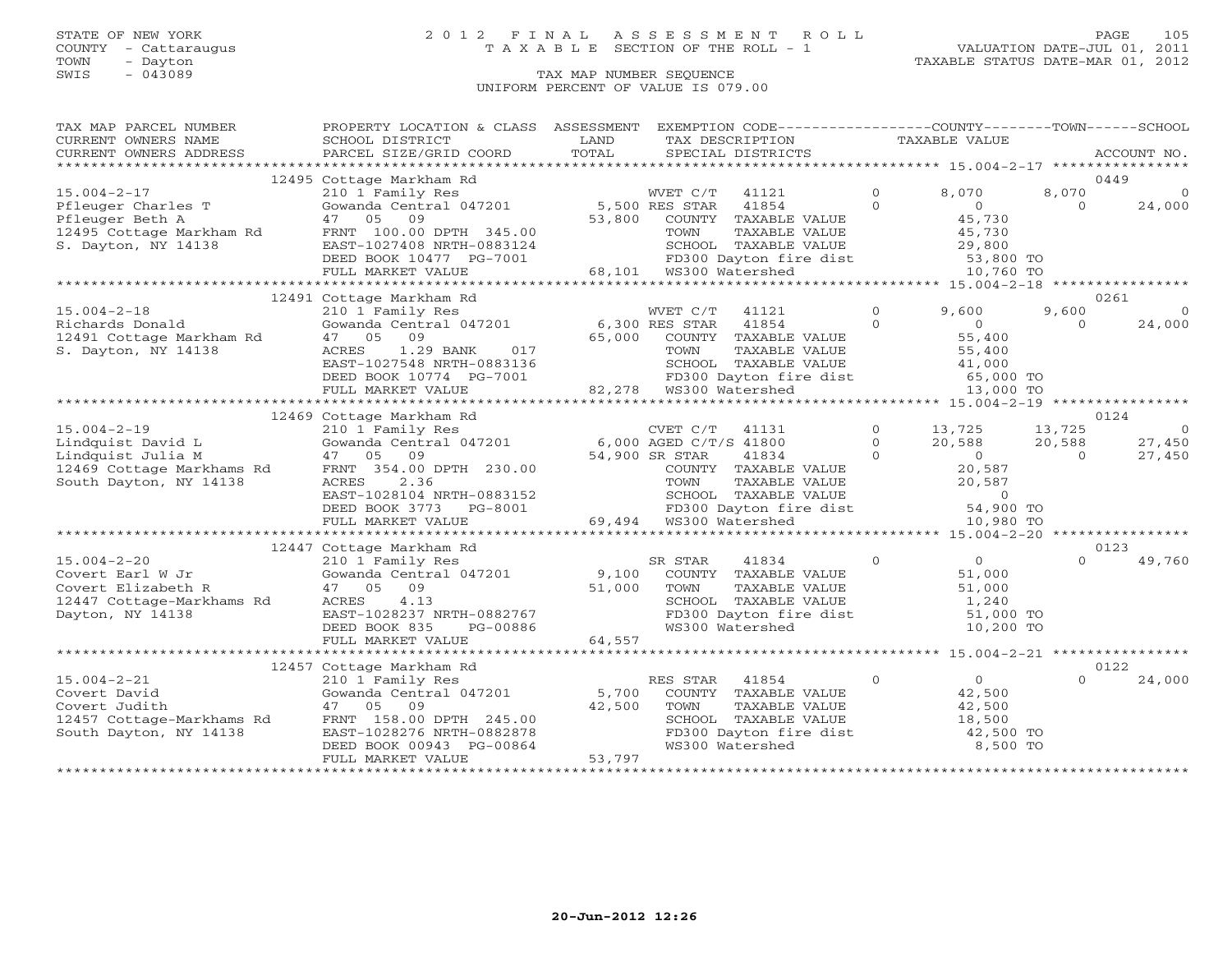# STATE OF NEW YORK 2 0 1 2 F I N A L A S S E S S M E N T R O L L PAGE 106 COUNTY - Cattaraugus T A X A B L E SECTION OF THE ROLL - 1 VALUATION DATE-JUL 01, 2011

| TAX MAP PARCEL NUMBER<br>CURRENT OWNERS NAME                                  | PROPERTY LOCATION & CLASS ASSESSMENT EXEMPTION CODE----------------COUNTY-------TOWN------SCHOOL<br>SCHOOL DISTRICT               | LAND   | TAX DESCRIPTION                                                                                                         | TAXABLE VALUE                |                    |
|-------------------------------------------------------------------------------|-----------------------------------------------------------------------------------------------------------------------------------|--------|-------------------------------------------------------------------------------------------------------------------------|------------------------------|--------------------|
| CURRENT OWNERS ADDRESS                                                        | PARCEL SIZE/GRID COORD                                                                                                            | TOTAL  | SPECIAL DISTRICTS                                                                                                       |                              | ACCOUNT NO.        |
|                                                                               |                                                                                                                                   |        |                                                                                                                         |                              |                    |
|                                                                               | 12410 Cottage Markham Rd                                                                                                          |        |                                                                                                                         |                              | 0311               |
| $15.004 - 2 - 22.1$                                                           | 120 Field crops                                                                                                                   |        | COUNTY TAXABLE VALUE 64,900                                                                                             |                              |                    |
| Jones Lloyd A                                                                 | Gowanda Central 047201 47,000                                                                                                     |        | TOWN<br>TAXABLE VALUE                                                                                                   | 64,900                       |                    |
| Jones Deborah M                                                               | 47 05 09                                                                                                                          | 64,900 | SCHOOL TAXABLE VALUE                                                                                                    | 64,900                       |                    |
|                                                                               |                                                                                                                                   |        | FD300 Dayton fire dist 64,900 TO                                                                                        |                              |                    |
|                                                                               |                                                                                                                                   |        | WS300 Watershed                                                                                                         | 12,980 TO                    |                    |
|                                                                               | DEED BOOK 1011 PG-30                                                                                                              |        |                                                                                                                         |                              |                    |
|                                                                               | FULL MARKET VALUE                                                                                                                 | 82,152 |                                                                                                                         |                              |                    |
|                                                                               |                                                                                                                                   |        |                                                                                                                         |                              |                    |
|                                                                               | 12267 Cottage-Peck Hill Rd                                                                                                        |        |                                                                                                                         |                              | 0985               |
| $15.004 - 2 - 22.2$                                                           | 210 1 Family Res                                                                                                                  |        | RES STAR 41854                                                                                                          | $\bigcirc$<br>$\overline{0}$ | $\Omega$<br>24,000 |
| Jones Lloyd                                                                   | Gowanda Central 047201 $\begin{array}{cccc} 7,300 & \text{COUNTY} & \text{TAXABLE VALUE} \\ 47 & 05 & 00 & 76,300 \\ \end{array}$ |        |                                                                                                                         | 76,300                       |                    |
| Jones Deborah                                                                 | 97, 300<br>47 05 09 76, 300<br>ACRES 2.30 76, 300<br>EAST-1031043 NRTH-0883055<br>47 05 09                                        |        | TAXABLE VALUE<br>TOWN                                                                                                   | 76,300                       |                    |
| 12267 Peck Hill Rd                                                            |                                                                                                                                   |        |                                                                                                                         | 52,300                       |                    |
| Perrysburg, NY 14129                                                          |                                                                                                                                   |        |                                                                                                                         | 76,300 TO                    |                    |
|                                                                               | DEED BOOK 785<br>PG-00380                                                                                                         |        | SCHOOL TAXABLE VALUE<br>FD300 Dayton fire dist<br>WS300 Watershed                                                       | 15,260 TO                    |                    |
|                                                                               | FULL MARKET VALUE                                                                                                                 | 96,582 |                                                                                                                         |                              |                    |
|                                                                               |                                                                                                                                   |        |                                                                                                                         |                              |                    |
|                                                                               | 12400 Cottage Markham Rd                                                                                                          |        |                                                                                                                         |                              | 0984               |
| $15.004 - 2 - 22.3$                                                           | 312 Vac w/imprv<br>Gowanda Central 047201 6,100                                                                                   |        | COUNTY TAXABLE VALUE                                                                                                    | 6,500                        |                    |
| Jones Lester C Jr                                                             |                                                                                                                                   |        | TOWN<br>TAXABLE VALUE                                                                                                   | 6,500                        |                    |
|                                                                               |                                                                                                                                   | 6,500  | SCHOOL TAXABLE VALUE                                                                                                    | 6,500                        |                    |
|                                                                               | ACRES 1.05                                                                                                                        |        | FD300 Dayton fire dist<br>WS300 Watershed                                                                               | 6,500 TO                     |                    |
|                                                                               | EAST-1029338 NRTH-0881500                                                                                                         |        |                                                                                                                         | 1,300 TO                     |                    |
|                                                                               | DEED BOOK 2906 PG-6005<br>FULL MARKET VALUE                                                                                       | 8,228  |                                                                                                                         |                              |                    |
|                                                                               |                                                                                                                                   |        |                                                                                                                         |                              |                    |
|                                                                               | 12392 Cottage Markham Rd                                                                                                          |        |                                                                                                                         |                              | 1237               |
| $15.004 - 2 - 22.4$                                                           | 270 Mfg housing                                                                                                                   |        | RES STAR 41854                                                                                                          | $\Omega$<br>$\overline{0}$   | $\Omega$<br>24,000 |
| Jones Lester Jr                                                               |                                                                                                                                   |        | COUNTY TAXABLE VALUE                                                                                                    | 28,700                       |                    |
|                                                                               | 47 05 09                                                                                                                          | 28,700 |                                                                                                                         |                              |                    |
| 12392 Cottage Markhams Rd<br>South Dayton, NY 14138<br>South Dayton, NY 14138 |                                                                                                                                   |        |                                                                                                                         |                              |                    |
|                                                                               |                                                                                                                                   |        |                                                                                                                         |                              |                    |
|                                                                               |                                                                                                                                   |        | TOWN TAXABLE VALUE 28,700<br>SCHOOL TAXABLE VALUE 4,700<br>FD300 Dayton fire dist 28,700 TO<br>WS300 Watershed 5,740 TO |                              |                    |
|                                                                               | EAST-1029423 NRTH-0881324<br>DEED BOOK 7778 PG-6001<br>FULL MARKET VALUE<br>FULL MARKET VALUE                                     | 36,329 |                                                                                                                         |                              |                    |
|                                                                               |                                                                                                                                   |        |                                                                                                                         |                              |                    |
|                                                                               | 12319 Cottage Markham Rd                                                                                                          |        |                                                                                                                         |                              | 0382               |
| $15.004 - 2 - 23$                                                             | 105 Vac farmland                                                                                                                  |        | COUNTY TAXABLE VALUE 36,800                                                                                             |                              |                    |
| Wood Kenneth                                                                  | Gowanda Central 047201 36,800                                                                                                     |        | TAXABLE VALUE<br>TOWN                                                                                                   |                              |                    |
| 12319 Cottage-Markhams Rd                                                     | 47 05 09                                                                                                                          | 36,800 |                                                                                                                         | 36,800<br>36,800             |                    |
| South Dayton, NY 14138                                                        | ACRES 105.53                                                                                                                      |        | SCHOOL TAXABLE VALUE 36,800<br>FD300 Dayton fire dist 36,800 TO                                                         |                              |                    |
|                                                                               | EAST-1029863 NRTH-0880280                                                                                                         |        | WS300 Watershed                                                                                                         | 7,360 TO                     |                    |
|                                                                               | DEED BOOK 00954 PG-00721                                                                                                          |        |                                                                                                                         |                              |                    |
|                                                                               | FULL MARKET VALUE                                                                                                                 | 46,582 |                                                                                                                         |                              |                    |
|                                                                               |                                                                                                                                   |        |                                                                                                                         |                              |                    |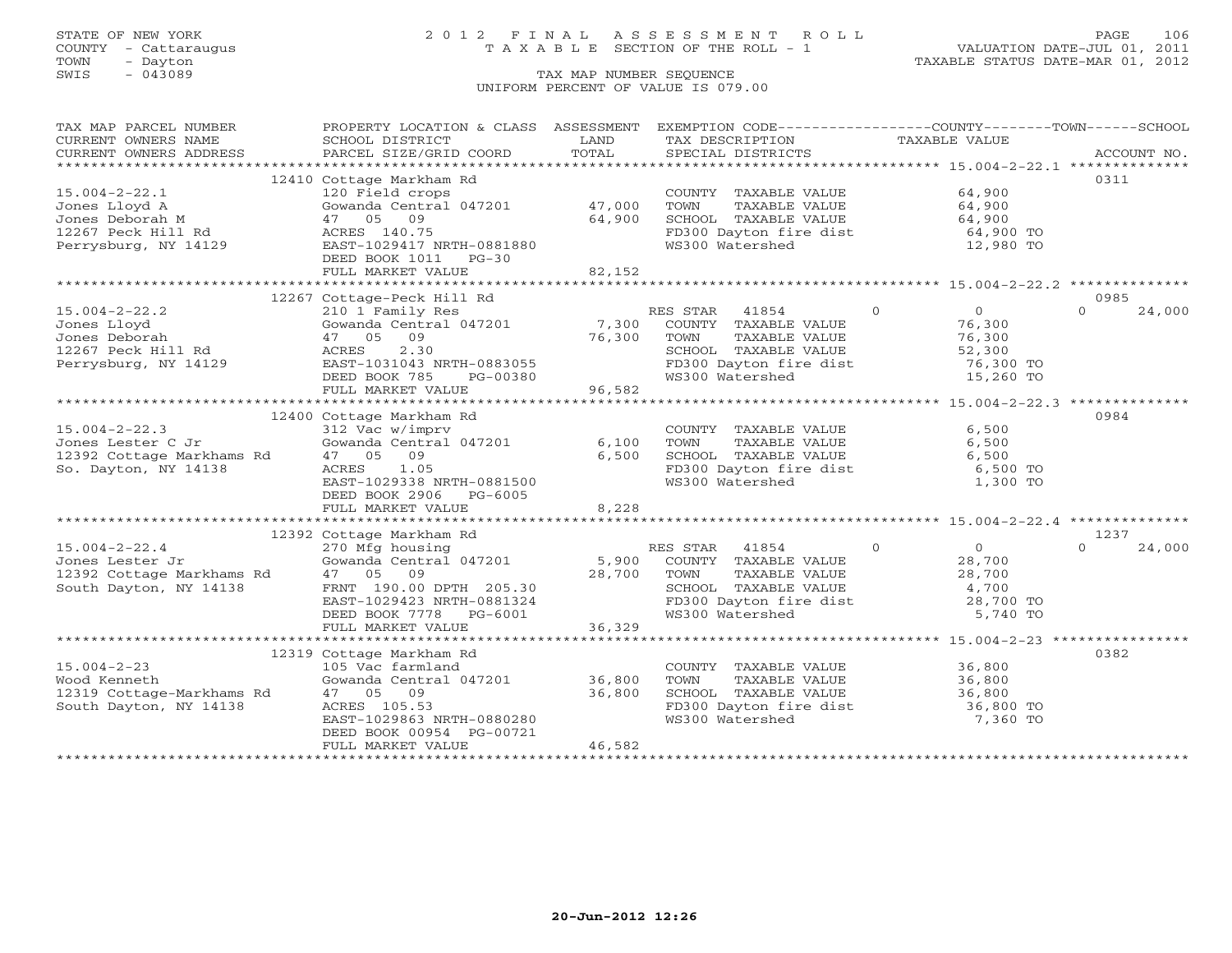# STATE OF NEW YORK 2 0 1 2 F I N A L A S S E S S M E N T R O L L PAGE 107 COUNTY - Cattaraugus T A X A B L E SECTION OF THE ROLL - 1 VALUATION DATE-JUL 01, 2011

| TAX MAP PARCEL NUMBER                 | PROPERTY LOCATION & CLASS ASSESSMENT EXEMPTION CODE----------------COUNTY-------TOWN------SCHOOL |        |                                                                        |               |                |          |             |
|---------------------------------------|--------------------------------------------------------------------------------------------------|--------|------------------------------------------------------------------------|---------------|----------------|----------|-------------|
| CURRENT OWNERS NAME                   | SCHOOL DISTRICT                                                                                  | LAND   | TAX DESCRIPTION                                                        | TAXABLE VALUE |                |          |             |
| CURRENT OWNERS ADDRESS                | PARCEL SIZE/GRID COORD                                                                           | TOTAL  | SPECIAL DISTRICTS                                                      |               |                |          | ACCOUNT NO. |
|                                       |                                                                                                  |        |                                                                        |               |                |          |             |
|                                       | 12357 Cottage Markham Rd                                                                         |        |                                                                        |               |                | 0157     |             |
| $15.004 - 2 - 24$                     | 210 1 Family Res                                                                                 |        | RES STAR<br>41854                                                      | $\Omega$      | $\overline{0}$ | $\Omega$ | 24,000      |
| Jimerson Terry L                      | Gowanda Central 047201                                                                           | 6,600  | COUNTY TAXABLE VALUE                                                   |               | 57,900         |          |             |
| Jimerson Marijo Ognen                 | 09<br>47 05                                                                                      | 57,900 | TOWN<br>TAXABLE VALUE                                                  |               | 57,900         |          |             |
| 12357 Cottage-Markhams Rd             | ACRES<br>1.55                                                                                    |        | SCHOOL TAXABLE VALUE<br>FD300 Dayton fire dist                         |               | 33,900         |          |             |
| South Dayton, NY 14138                | EAST-1029623 NRTH-0880430                                                                        |        |                                                                        |               | 57,900 TO      |          |             |
|                                       | DEED BOOK 00953 PG-00388                                                                         |        | WS300 Watershed                                                        |               | 11,580 TO      |          |             |
|                                       | FULL MARKET VALUE                                                                                | 73,291 |                                                                        |               |                |          |             |
|                                       |                                                                                                  |        |                                                                        |               |                |          |             |
| $15.004 - 2 - 25$                     | 12411 Cottage Markham Rd                                                                         |        |                                                                        |               |                | 0139     |             |
|                                       | 270 Mfg housing                                                                                  |        | COUNTY TAXABLE VALUE<br><b>TOWN</b>                                    |               | 10,000         |          |             |
| Jones Lloyd A                         | Gowanda Central 047201<br>47 05 09                                                               | 6,000  | TAXABLE VALUE                                                          |               | 10,000         |          |             |
| Jones Deborah M<br>12267 Peck Hill Rd |                                                                                                  | 10,000 | SCHOOL TAXABLE VALUE<br>SCHOOL TAXABLE VALUE<br>FD300 Dayton fire dist |               | 10,000         |          |             |
|                                       | ACRES<br>1.00                                                                                    |        |                                                                        |               | 10,000 TO      |          |             |
| Perrysburg, NY 14129                  | EAST-1028932 NRTH-0881737                                                                        |        | WS300 Watershed                                                        |               | 2,000 TO       |          |             |
|                                       | DEED BOOK 01011 PG-00030                                                                         |        |                                                                        |               |                |          |             |
|                                       | FULL MARKET VALUE                                                                                | 12,658 |                                                                        |               |                |          |             |
|                                       | 12483 Cottage Markham Rd                                                                         |        |                                                                        |               |                | 0125     |             |
| $15.004 - 2 - 26$                     | 270 Mfg housing                                                                                  |        | COUNTY TAXABLE VALUE                                                   |               | 31,000         |          |             |
| Lezynski Stanley                      | Gowanda Central 047201                                                                           | 20,900 | TOWN<br>TAXABLE VALUE                                                  |               | 31,000         |          |             |
| Lezynski Margaret                     | 09<br>47 05                                                                                      | 31,000 | SCHOOL TAXABLE VALUE                                                   |               | 31,000         |          |             |
| 1120 Losson Rd                        | ACRES<br>60.33                                                                                   |        | FD300 Dayton fire dist                                                 |               | 31,000 TO      |          |             |
| Cheektowaga, NY 14227                 | EAST-1028151 NRTH-0881969                                                                        |        | WS300 Watershed                                                        |               | 6,200 TO       |          |             |
|                                       | DEED BOOK 761<br>PG-00987                                                                        |        |                                                                        |               |                |          |             |
|                                       | FULL MARKET VALUE                                                                                | 39,241 |                                                                        |               |                |          |             |
|                                       |                                                                                                  |        |                                                                        |               |                |          |             |
|                                       | 9542 Cottage-South Dayton Rd                                                                     |        |                                                                        |               |                | 0497     |             |
| $15.004 - 2 - 27.1$                   | 240 Rural res                                                                                    |        | RES STAR<br>41854                                                      | $\Omega$      | $\Omega$       | $\Omega$ | 24,000      |
| Klein Daniel O                        | Gowanda Central 047201                                                                           | 9,200  | COUNTY TAXABLE VALUE                                                   |               | 44,000         |          |             |
| Klein Sharon                          | 55 05 09                                                                                         | 44,000 | TOWN<br>TAXABLE VALUE                                                  |               | 44,000         |          |             |
| 655 Route 83 Rd                       | 4.15<br>ACRES                                                                                    |        | SCHOOL TAXABLE VALUE                                                   |               | 20,000         |          |             |
| South Dayton, NY 14138                | EAST-1023815 NRTH-0880212                                                                        |        | FD301 So dayton fire dis                                               |               | 44,000 TO      |          |             |
|                                       | DEED BOOK 00928 PG-00475                                                                         |        | WS300 Watershed                                                        |               | 8,800 TO       |          |             |
|                                       | FULL MARKET VALUE                                                                                | 55,696 |                                                                        |               |                |          |             |
|                                       |                                                                                                  |        |                                                                        |               |                |          |             |
|                                       | Cottage Rd                                                                                       |        |                                                                        |               |                | 1231     |             |
| $15.004 - 2 - 27.2$                   | 105 Vac farmland                                                                                 |        | AG DIST<br>41720                                                       | $\circ$       | 2,345          | 2,345    | 2,345       |
| Smith Mark A                          | Gowanda Central 047201                                                                           | 15,800 | COUNTY TAXABLE VALUE                                                   |               | 13,455         |          |             |
| Smith Laurel A                        | 09<br>55 05                                                                                      | 15,800 | TOWN<br>TAXABLE VALUE                                                  |               | 13,455         |          |             |
| 9931 Cottage-Nashville Rd             | 34.90<br>ACRES                                                                                   |        | SCHOOL TAXABLE VALUE                                                   |               | 13,455         |          |             |
| South Dayton, NY 14138                | EAST-1025899 NRTH-0880397                                                                        |        | FD301 So dayton fire dis                                               |               | 15,800 TO      |          |             |
|                                       | DEED BOOK 00926 PG-00478                                                                         |        | WS300 Watershed                                                        |               | 3,160 TO       |          |             |
| MAY BE SUBJECT TO PAYMENT             | FULL MARKET VALUE                                                                                | 20,000 |                                                                        |               |                |          |             |
| UNDER AGDIST LAW TIL 2016             |                                                                                                  |        |                                                                        |               |                |          |             |
|                                       |                                                                                                  |        |                                                                        |               |                |          |             |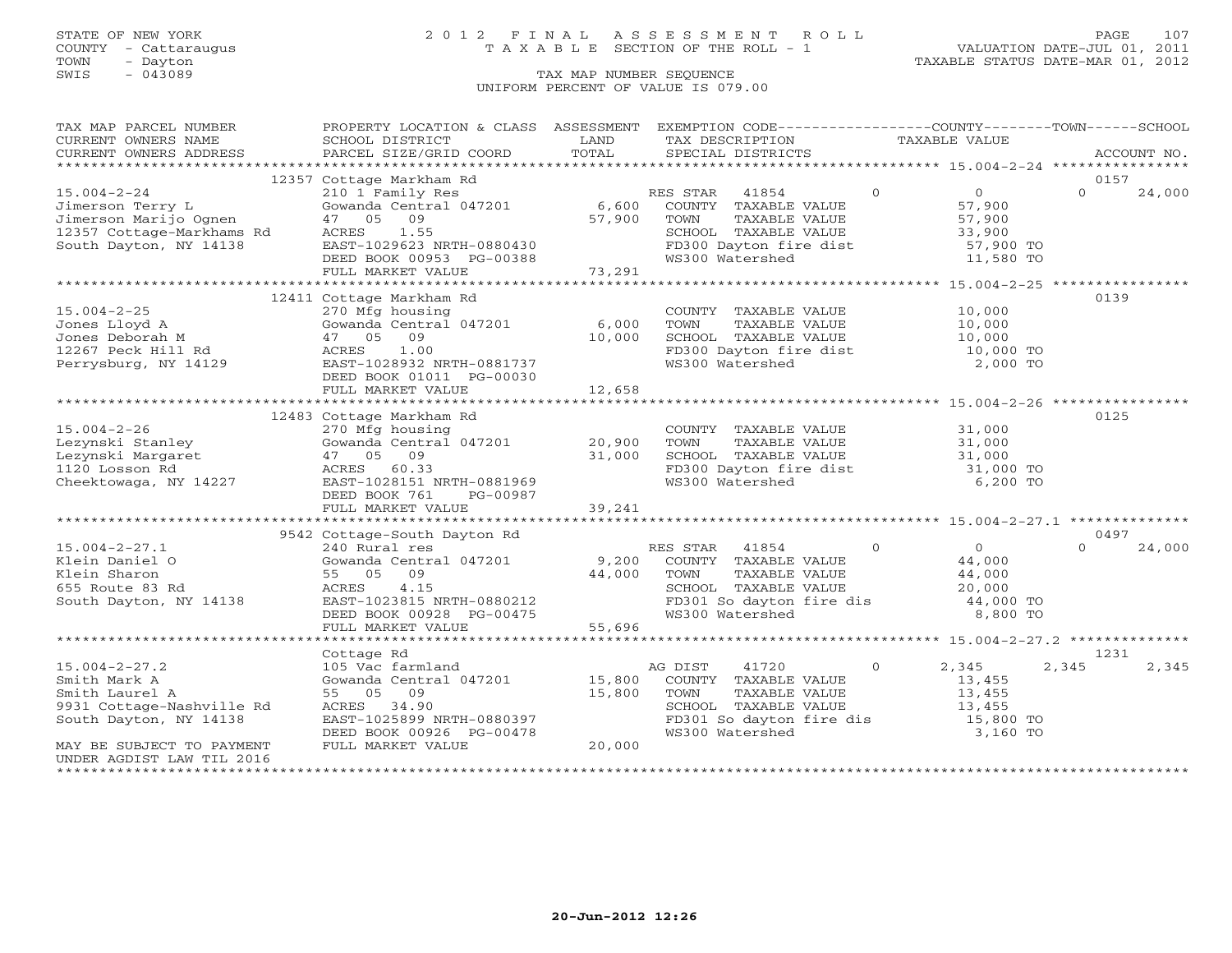## STATE OF NEW YORK 2 0 1 2 F I N A L A S S E S S M E N T R O L L PAGE 108 COUNTY - Cattaraugus T A X A B L E SECTION OF THE ROLL - 1 VALUATION DATE-JUL 01, 2011

| TAX MAP PARCEL NUMBER     | PROPERTY LOCATION & CLASS ASSESSMENT EXEMPTION CODE----------------COUNTY-------TOWN------SCHOOL                                                                                                                                                                                                                                                                                                        |         |                                                                                       |               |                                                                   |          |             |
|---------------------------|---------------------------------------------------------------------------------------------------------------------------------------------------------------------------------------------------------------------------------------------------------------------------------------------------------------------------------------------------------------------------------------------------------|---------|---------------------------------------------------------------------------------------|---------------|-------------------------------------------------------------------|----------|-------------|
| CURRENT OWNERS NAME       | SCHOOL DISTRICT                                                                                                                                                                                                                                                                                                                                                                                         | LAND    | TAX DESCRIPTION TAXABLE VALUE                                                         |               |                                                                   |          |             |
| CURRENT OWNERS ADDRESS    | PARCEL SIZE/GRID COORD                                                                                                                                                                                                                                                                                                                                                                                  | TOTAL   | SPECIAL DISTRICTS                                                                     |               |                                                                   |          | ACCOUNT NO. |
|                           |                                                                                                                                                                                                                                                                                                                                                                                                         |         |                                                                                       |               |                                                                   |          |             |
|                           | Cottage-South Dayton Rd                                                                                                                                                                                                                                                                                                                                                                                 |         |                                                                                       |               |                                                                   | 0293     |             |
| $15.004 - 2 - 28.1$       |                                                                                                                                                                                                                                                                                                                                                                                                         |         |                                                                                       | $\circ$       | 6,655                                                             | 6,655    | 6,655       |
| Smith Mark A              |                                                                                                                                                                                                                                                                                                                                                                                                         |         |                                                                                       |               | 10,145                                                            |          |             |
| Smith Laurel A            | 55 05 09                                                                                                                                                                                                                                                                                                                                                                                                | 16,800  | TOWN                                                                                  | TAXABLE VALUE | 10,145                                                            |          |             |
| 9931 Cottage-Nashville Rd |                                                                                                                                                                                                                                                                                                                                                                                                         |         | SCHOOL TAXABLE VALUE                                                                  |               | 10,145                                                            |          |             |
| South Dayton, NY 14138    |                                                                                                                                                                                                                                                                                                                                                                                                         |         |                                                                                       |               | FD301 So dayton fire dis 16,800 TO                                |          |             |
|                           | ACRES 35.00<br>EAST-1024464 NRTH-0880887<br>DEED BOOK 861 PG-00505<br>FULL MARKET VALUE 21,266                                                                                                                                                                                                                                                                                                          |         | WS300 Watershed                                                                       |               | 3,360 TO                                                          |          |             |
| MAY BE SUBJECT TO PAYMENT |                                                                                                                                                                                                                                                                                                                                                                                                         |         |                                                                                       |               |                                                                   |          |             |
| UNDER AGDIST LAW TIL 2016 |                                                                                                                                                                                                                                                                                                                                                                                                         |         |                                                                                       |               |                                                                   |          |             |
|                           |                                                                                                                                                                                                                                                                                                                                                                                                         |         |                                                                                       |               |                                                                   |          |             |
|                           | 9596 Cottage-South Dayton Rd<br>Examply Res RES STAR 41854<br>Gowanda Central 047201 14,600 COUNTY TAXABLE VALUE<br>55 05 09 55,700 TOWN TAXABLE VALUE<br>ACRES 9.60 SCHOOL MAYARE VALUE<br>EAST-1023506 NRTH 0000000                                                                                                                                                                                   |         |                                                                                       |               |                                                                   | 1153     |             |
| $15.004 - 2 - 28.2$       |                                                                                                                                                                                                                                                                                                                                                                                                         |         | RES STAR 41854 0                                                                      |               | $\begin{array}{c} 0 \\ 55 \text{ } 700 \end{array}$               | $\Omega$ | 24,000      |
|                           |                                                                                                                                                                                                                                                                                                                                                                                                         |         |                                                                                       |               | 55,700                                                            |          |             |
|                           |                                                                                                                                                                                                                                                                                                                                                                                                         |         |                                                                                       | TAXABLE VALUE |                                                                   |          |             |
|                           |                                                                                                                                                                                                                                                                                                                                                                                                         |         |                                                                                       |               | 55,700<br>31,700                                                  |          |             |
|                           |                                                                                                                                                                                                                                                                                                                                                                                                         |         |                                                                                       |               | SCHOOL TAXABLE VALUE 31,700<br>FD301 So dayton fire dis 55,700 TO |          |             |
|                           |                                                                                                                                                                                                                                                                                                                                                                                                         |         |                                                                                       |               |                                                                   |          |             |
|                           |                                                                                                                                                                                                                                                                                                                                                                                                         | 70,506  | WS300 Watershed                                                                       |               | 11,140 TO                                                         |          |             |
|                           | FULL MARKET VALUE                                                                                                                                                                                                                                                                                                                                                                                       |         |                                                                                       |               |                                                                   |          |             |
|                           |                                                                                                                                                                                                                                                                                                                                                                                                         |         |                                                                                       |               |                                                                   |          |             |
|                           | 9610 Cottage-South Dayton Rd                                                                                                                                                                                                                                                                                                                                                                            |         | COUNTY TAXABLE VALUE 33,600<br>TOWN TAXABLE VALUE 33,600<br>TOWN TAXABLE VALUE 33,600 |               |                                                                   | 0481     |             |
| $15.004 - 2 - 29$         | 210 1 Family Res                                                                                                                                                                                                                                                                                                                                                                                        |         |                                                                                       |               |                                                                   |          |             |
| Crassi Wendy C            | $210$ 1 $r_{\text{unit}}$ $r_{\text{unit}}$ $r_{\text{unit}}$ $r_{\text{unit}}$ $r_{\text{unit}}$ $r_{\text{unit}}$ $r_{\text{unit}}$ $r_{\text{unit}}$ $r_{\text{unit}}$ $r_{\text{unit}}$ $r_{\text{unit}}$ $r_{\text{unit}}$ $r_{\text{unit}}$ $r_{\text{unit}}$ $r_{\text{unit}}$ $r_{\text{unit}}$ $r_{\text{unit}}$ $r_{\text{unit}}$ $r_{\text{unit}}$ $r_{\text{unit}}$ $r_{\text{unit}}$ $r_{$ |         |                                                                                       |               |                                                                   |          |             |
| 1009 Biltmore Dr          | 63 05 09                                                                                                                                                                                                                                                                                                                                                                                                | 33,600  |                                                                                       |               | SCHOOL TAXABLE VALUE 33,600<br>FD301 So dayton fire dis 33,600 TO |          |             |
| Winter Haven, FL 33881    | 1.54<br>ACRES                                                                                                                                                                                                                                                                                                                                                                                           |         |                                                                                       |               |                                                                   |          |             |
|                           | EAST-1023171 NRTH-0881123                                                                                                                                                                                                                                                                                                                                                                               |         | WS300 Watershed                                                                       |               | 6,720 TO                                                          |          |             |
|                           | DEED BOOK 1030 PG-391                                                                                                                                                                                                                                                                                                                                                                                   |         |                                                                                       |               |                                                                   |          |             |
|                           | FULL MARKET VALUE                                                                                                                                                                                                                                                                                                                                                                                       | 42,532  |                                                                                       |               |                                                                   |          |             |
|                           |                                                                                                                                                                                                                                                                                                                                                                                                         |         |                                                                                       |               |                                                                   |          |             |
|                           | 9563 Cottage-South Dayton Rd                                                                                                                                                                                                                                                                                                                                                                            |         |                                                                                       |               |                                                                   | 0299     |             |
| $15.004 - 2 - 30$         | 210 1 Family Res                                                                                                                                                                                                                                                                                                                                                                                        |         | COUNTY TAXABLE VALUE 96,800                                                           |               |                                                                   |          |             |
| Ivett Bryon R             | Gowanda Central 047201 4,700                                                                                                                                                                                                                                                                                                                                                                            |         | TOWN                                                                                  | TAXABLE VALUE | 96,800                                                            |          |             |
| 9424 Route 62             | 63 05 09                                                                                                                                                                                                                                                                                                                                                                                                | 96,800  | SCHOOL TAXABLE VALUE                                                                  |               |                                                                   |          |             |
| Gowanda, NY 14070         | 2.27<br>ACRES                                                                                                                                                                                                                                                                                                                                                                                           |         |                                                                                       |               |                                                                   |          |             |
|                           | EAST-1023213 NRTH-0880314                                                                                                                                                                                                                                                                                                                                                                               |         | FD301 So dayton fire dis<br>WS300 Watershed                                           |               | 96,800<br>96,800 TO<br>19,360 TO                                  |          |             |
|                           | DEED BOOK 10444 PG-8001                                                                                                                                                                                                                                                                                                                                                                                 |         |                                                                                       |               |                                                                   |          |             |
|                           | FULL MARKET VALUE                                                                                                                                                                                                                                                                                                                                                                                       | 122,532 |                                                                                       |               |                                                                   |          |             |
|                           |                                                                                                                                                                                                                                                                                                                                                                                                         |         |                                                                                       |               |                                                                   |          |             |
|                           | Cottage-South Dayton Rd                                                                                                                                                                                                                                                                                                                                                                                 |         |                                                                                       |               |                                                                   | 0298     |             |
| $15.004 - 2 - 31.1$       | 105 Vac farmland                                                                                                                                                                                                                                                                                                                                                                                        |         |                                                                                       |               |                                                                   |          |             |
| Ivett Bryon R             | Gowanda Central 047201 15,000                                                                                                                                                                                                                                                                                                                                                                           |         | COUNTY TAXABLE VALUE 15,000<br>TOWN TAXABLE VALUE 15,000                              |               |                                                                   |          |             |
| 9424 Route 62             | 63 05 09                                                                                                                                                                                                                                                                                                                                                                                                |         |                                                                                       |               |                                                                   |          |             |
| Gowanda, NY 14070         | ACRES 28.25                                                                                                                                                                                                                                                                                                                                                                                             | 15,000  |                                                                                       |               | SCHOOL TAXABLE VALUE 15,000<br>FD301 So dayton fire dis 15,000 TO |          |             |
|                           |                                                                                                                                                                                                                                                                                                                                                                                                         |         |                                                                                       |               | 3,000 TO                                                          |          |             |
|                           | EAST-1021198 NRTH-0880304                                                                                                                                                                                                                                                                                                                                                                               |         | WS300 Watershed                                                                       |               |                                                                   |          |             |
|                           | DEED BOOK 10444 PG-8001                                                                                                                                                                                                                                                                                                                                                                                 |         |                                                                                       |               |                                                                   |          |             |
|                           | FULL MARKET VALUE                                                                                                                                                                                                                                                                                                                                                                                       | 18,987  |                                                                                       |               |                                                                   |          |             |
|                           |                                                                                                                                                                                                                                                                                                                                                                                                         |         |                                                                                       |               |                                                                   |          |             |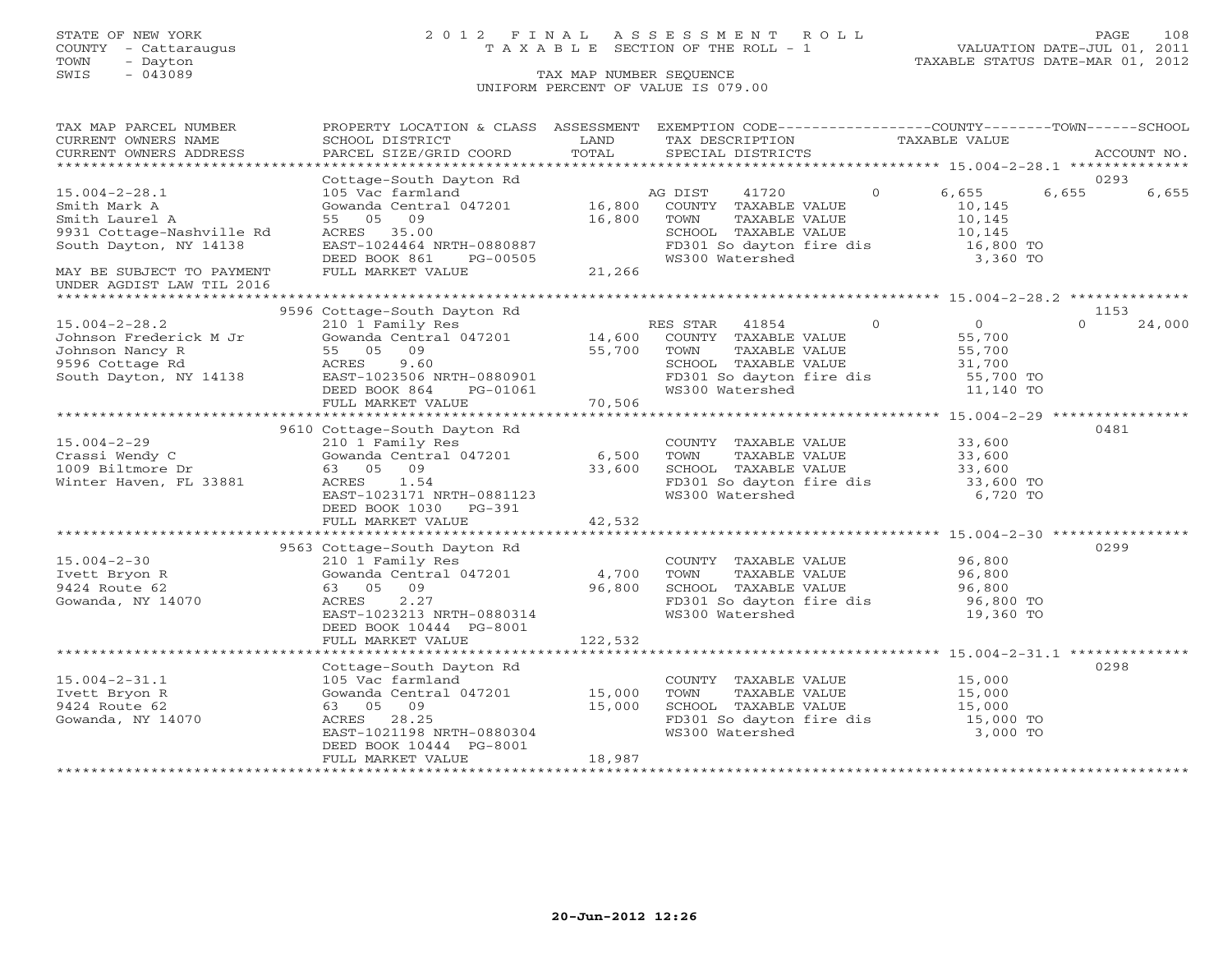### STATE OF NEW YORK 2 0 1 2 F I N A L A S S E S S M E N T R O L L PAGE 109 COUNTY - Cattaraugus T A X A B L E SECTION OF THE ROLL - 1 VALUATION DATE-JUL 01, 2011

| TAX MAP PARCEL NUMBER<br>CURRENT OWNERS NAME<br>CURRENT OWNERS ADDRESS | PROPERTY LOCATION & CLASS ASSESSMENT<br>SCHOOL DISTRICT<br>PARCEL SIZE/GRID COORD                                | LAND<br>TOTAL           | EXEMPTION CODE-----------------COUNTY-------TOWN------SCHOOL<br>TAX DESCRIPTION<br>SPECIAL DISTRICTS       |          | <b>TAXABLE VALUE</b>                                  |                  | ACCOUNT NO. |
|------------------------------------------------------------------------|------------------------------------------------------------------------------------------------------------------|-------------------------|------------------------------------------------------------------------------------------------------------|----------|-------------------------------------------------------|------------------|-------------|
| *************************                                              |                                                                                                                  |                         |                                                                                                            |          |                                                       |                  |             |
| $15.004 - 2 - 31.2$                                                    | 9531 Cottage-South Dayton Rd<br>210 1 Family Res                                                                 |                         | AGED C/T/S 41800                                                                                           | $\Omega$ | 24,000<br>24,000                                      | 0983             | 24,000      |
| Ivett Lloyd C<br>9531 Cottage-S Dayton Rd<br>South Dayton, NY 14138    | Gowanda Central 047201<br>09<br>63 05<br>1.26<br>ACRES<br>EAST-1023472 NRTH-0879920<br>DEED BOOK 785<br>PG-00796 | 6,300 SR STAR<br>48,000 | 41834<br>COUNTY TAXABLE VALUE<br>TAXABLE VALUE<br>TOWN<br>SCHOOL TAXABLE VALUE<br>FD301 So dayton fire dis | $\Omega$ | $\Omega$<br>24,000<br>24,000<br>$\Omega$<br>48,000 TO | $\Omega$         | 24,000      |
|                                                                        | FULL MARKET VALUE                                                                                                | 60,759                  | WS300 Watershed                                                                                            |          | 9,600 TO                                              |                  |             |
|                                                                        | *******************************                                                                                  |                         |                                                                                                            |          |                                                       |                  |             |
|                                                                        | Cottage Rd                                                                                                       |                         |                                                                                                            |          |                                                       | 1333             |             |
| $15.004 - 2 - 31.3$                                                    | 322 Rural vac>10                                                                                                 |                         | COUNTY TAXABLE VALUE                                                                                       |          | 15,000                                                |                  |             |
| Ivett Roger                                                            | Gowanda Central 047201                                                                                           | 15,000                  | TOWN<br>TAXABLE VALUE                                                                                      |          | 15,000                                                |                  |             |
| Ivett Lloyd                                                            | 09<br>63 05                                                                                                      | 15,000                  | SCHOOL TAXABLE VALUE                                                                                       |          | 15,000                                                |                  |             |
| 9531 Cottage Rd<br>South Dayton, NY 14138                              | ACRES<br>28.95<br>EAST-1021331 NRTH-0880001                                                                      |                         |                                                                                                            |          |                                                       |                  |             |
|                                                                        | DEED BOOK 3730 PG-3001                                                                                           |                         |                                                                                                            |          |                                                       |                  |             |
|                                                                        | FULL MARKET VALUE                                                                                                | 18,987                  |                                                                                                            |          |                                                       |                  |             |
|                                                                        |                                                                                                                  |                         |                                                                                                            |          |                                                       |                  |             |
| $15.004 - 2 - 31.4$                                                    | 9545 Cottage-South Dayton Rd<br>210 1 Family Res                                                                 |                         | 41854<br>RES STAR                                                                                          | $\Omega$ | $\Omega$                                              | 1335<br>$\Omega$ | 24,000      |
| Lemke Randy S                                                          | Gowanda Central 047201                                                                                           | 6,000                   | COUNTY TAXABLE VALUE                                                                                       |          | 58,000                                                |                  |             |
| Lemke Holly E                                                          | 63 05<br>09                                                                                                      | 58,000                  | TOWN<br>TAXABLE VALUE                                                                                      |          | 58,000                                                |                  |             |
| 9545 Cottage Rd                                                        | 1.05 BANK<br>ACRES<br>004                                                                                        |                         | SCHOOL TAXABLE VALUE                                                                                       |          | 34,000                                                |                  |             |
| S. Dayton, NY 14138                                                    | EAST-1023383 NRTH-0880120                                                                                        |                         | FD301 So dayton fire dis                                                                                   |          | 58,000 TO                                             |                  |             |
|                                                                        | DEED BOOK 15017 PG-9001                                                                                          |                         |                                                                                                            |          |                                                       |                  |             |
|                                                                        | FULL MARKET VALUE                                                                                                | 73,418                  |                                                                                                            |          |                                                       |                  |             |
|                                                                        | **********************                                                                                           |                         |                                                                                                            |          |                                                       |                  |             |
|                                                                        | 9629 Cottage-South Dayton Rd                                                                                     |                         |                                                                                                            |          |                                                       | 0254             |             |
| $15.004 - 2 - 32.1$                                                    | 312 Vac w/imprv                                                                                                  |                         | COUNTY TAXABLE VALUE                                                                                       |          | 62,800                                                |                  |             |
| Haase Brian                                                            | Gowanda Central 047201                                                                                           | 55,800                  | TAXABLE VALUE<br>TOWN                                                                                      |          | 62,800                                                |                  |             |
| Haase Arthur                                                           | 63 05 03                                                                                                         | 62,800                  | SCHOOL TAXABLE VALUE                                                                                       |          | 62,800                                                |                  |             |
| 8090 Clinton St                                                        | By Will                                                                                                          |                         | FD301 So dayton fire dis                                                                                   |          | 62,800 TO                                             |                  |             |
| Elma, NY 14086                                                         | ACRES 93.93                                                                                                      |                         | WS300 Watershed                                                                                            |          | 12,560 TO                                             |                  |             |
|                                                                        | EAST-1021253 NRTH-0880979                                                                                        |                         |                                                                                                            |          |                                                       |                  |             |
|                                                                        | DEED BOOK 5832<br>PG-5002                                                                                        |                         |                                                                                                            |          |                                                       |                  |             |
|                                                                        | FULL MARKET VALUE                                                                                                | 79,494                  |                                                                                                            |          |                                                       |                  |             |
|                                                                        |                                                                                                                  |                         |                                                                                                            |          |                                                       | 1369             |             |
| $15.004 - 2 - 32.2$                                                    | 9630 Cottage-Dayton Rd<br>210 1 Family Res                                                                       |                         | RES STAR<br>41854                                                                                          | $\Omega$ | $\Omega$                                              | $\cap$           | 24,000      |
| Skubis Connie S                                                        | Gowanda Central 047201                                                                                           | 7,000                   | COUNTY TAXABLE VALUE                                                                                       |          | 67,000                                                |                  |             |
| 9630 Cottage Rd                                                        | 63 05 03                                                                                                         | 67,000                  | TAXABLE VALUE<br>TOWN                                                                                      |          | 67,000                                                |                  |             |
| South Dayton, NY 14138                                                 | 1.75<br>ACRES                                                                                                    |                         | SCHOOL<br>TAXABLE VALUE                                                                                    |          | 43,000                                                |                  |             |
|                                                                        | EAST-1023125 NRTH-0881384                                                                                        |                         |                                                                                                            |          |                                                       |                  |             |
|                                                                        | DEED BOOK 5050<br>PG-6001                                                                                        |                         |                                                                                                            |          |                                                       |                  |             |
|                                                                        | FULL MARKET VALUE                                                                                                | 84,810                  |                                                                                                            |          |                                                       |                  |             |
|                                                                        |                                                                                                                  |                         |                                                                                                            |          |                                                       |                  |             |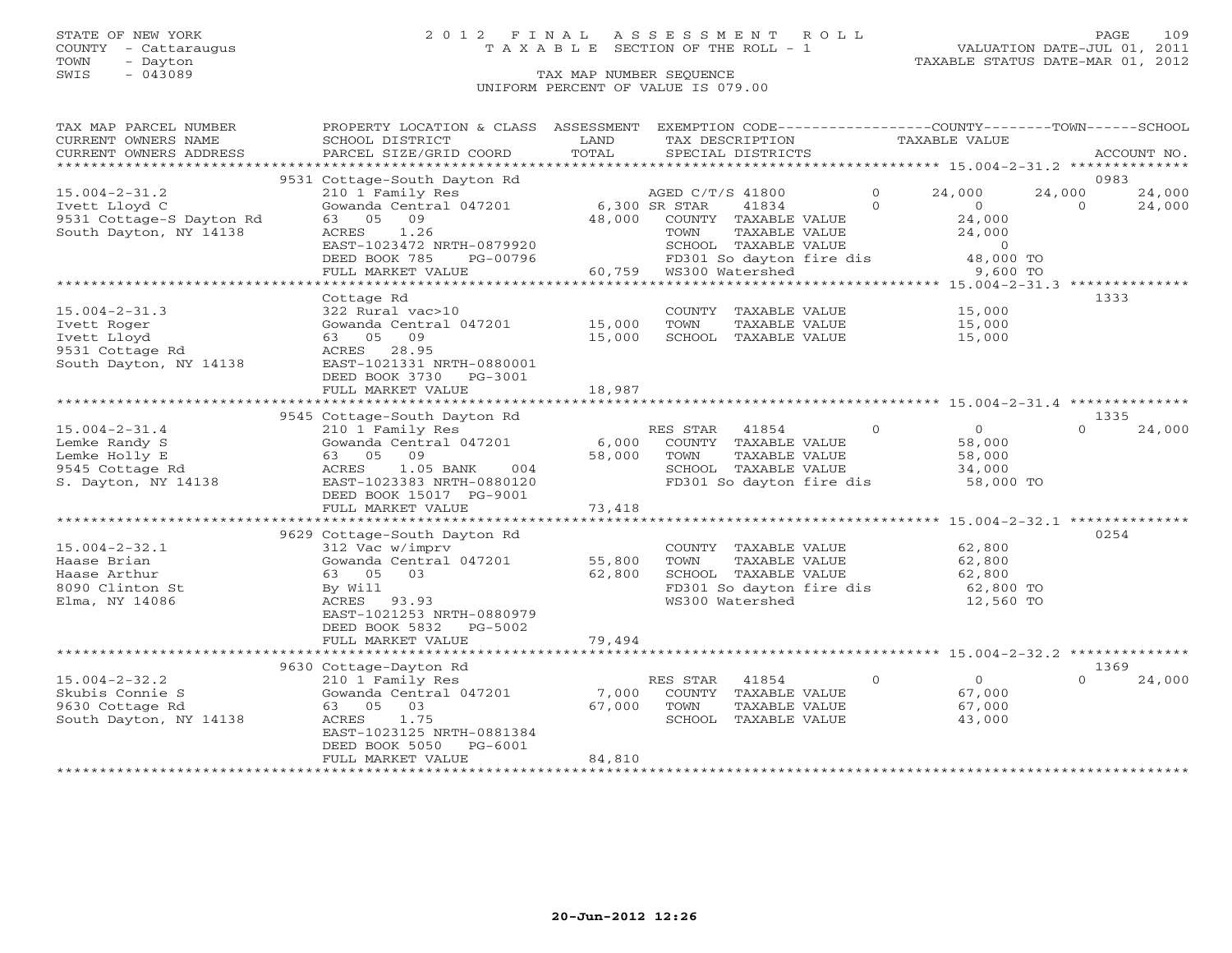### STATE OF NEW YORK 2 0 1 2 F I N A L A S S E S S M E N T R O L L PAGE 110 COUNTY - Cattaraugus T A X A B L E SECTION OF THE ROLL - 1 VALUATION DATE-JUL 01, 2011

| SCHOOL DISTRICT<br>LAND<br>TAX DESCRIPTION<br>TAXABLE VALUE<br>TOTAL<br>PARCEL SIZE/GRID COORD<br>SPECIAL DISTRICTS<br>ACCOUNT NO.<br>10073 Hooker Hill Rd<br>0167<br>$16.003 - 1 - 1.1$<br>70,000<br>322 Rural vac>10<br>COUNTY TAXABLE VALUE<br>70,000<br>Gowanda Central 047201<br>TOWN<br>TAXABLE VALUE<br>70,000<br>70,000<br>SCHOOL TAXABLE VALUE<br>05 09<br>70,000<br>40/48<br>FD300 Dayton fire dist<br>ACRES 119.30<br>70,000 TO<br>WS300 Watershed<br>Newburyport, MA 01950<br>EAST-1032192 NRTH-0886111<br>14,000 TO<br>DEED BOOK 4862 PG-3001<br>88,608<br>FULL MARKET VALUE<br>Peck Hill Rd<br>1339<br>$16.003 - 1 - 1.3$<br>322 Rural vac>10<br>COUNTY TAXABLE VALUE<br>18,000<br>McBride James A<br>Gowanda Central 047201<br>18,000<br>TOWN<br>TAXABLE VALUE<br>18,000<br>ACRES 41.75<br>18,000<br>McBride Patricia B<br>SCHOOL TAXABLE VALUE<br>18,000<br>EAST-1034205 NRTH-0886985<br>DEED BOOK 1028 PG-576<br>FULL MARKET VALUE<br>22,785<br>1360<br>Peck Hill Rd<br>$16.003 - 1 - 1.4$<br>COUNTY TAXABLE VALUE<br>36,000<br>312 Vac w/imprv<br>Gowanda Central 047201<br>28,000<br>Losel James J<br>TOWN<br>TAXABLE VALUE<br>36,000<br>Losel Colleen M<br>ACRES<br>56.75<br>36,000<br>SCHOOL TAXABLE VALUE<br>36,000<br>EAST-1034219 NRTH-0885969<br>8937 Notre Dame Dr<br>Eden, NY 14057<br>DEED BOOK 3634 PG-5001<br>FULL MARKET VALUE<br>45,570<br>9839 Peck Hill Rd<br>0132<br>$16.003 - 1 - 2$<br>323 Vacant rural<br>22,800<br>COUNTY TAXABLE VALUE<br>22,800<br>Ferry Bonnie<br>Gowanda Central 047201<br>TOWN<br>TAXABLE VALUE<br>22,800<br>22,800<br>SCHOOL TAXABLE VALUE<br>15 West Hill St<br>40 05 09<br>22,800<br>ACRES 22.34<br>FD300 Dayton fire dist<br>22,800 TO<br>Gowanda, NY 14070<br>EAST-1034139 NRTH-0885090<br>WS300 Watershed<br>4,560 TO<br>DEED BOOK 00953 PG-01074<br>28,861<br>FULL MARKET VALUE<br>0133<br>Peck Hill Rd<br>$16.003 - 1 - 3$<br>314 Rural vac<10<br>COUNTY TAXABLE VALUE<br>7,400<br>Perrysburg Conservation Club<br>Gowanda Central 047201<br>7,400<br>TOWN<br>TAXABLE VALUE<br>7,400<br>7,400<br>Bo $\times$ 64<br>32 05<br>09<br>SCHOOL TAXABLE VALUE<br>7,400<br>Perrysburg, NY 14129<br>ACRES<br>7.44<br>FD300 Dayton fire dist<br>7,400 TO<br>EAST-1035616 NRTH-0885331<br>WS300 Watershed<br>1,480 TO<br>DEED BOOK 883<br>PG-00662 | TAX MAP PARCEL NUMBER  | PROPERTY LOCATION & CLASS ASSESSMENT |  | EXEMPTION CODE-----------------COUNTY-------TOWN------SCHOOL |  |
|-------------------------------------------------------------------------------------------------------------------------------------------------------------------------------------------------------------------------------------------------------------------------------------------------------------------------------------------------------------------------------------------------------------------------------------------------------------------------------------------------------------------------------------------------------------------------------------------------------------------------------------------------------------------------------------------------------------------------------------------------------------------------------------------------------------------------------------------------------------------------------------------------------------------------------------------------------------------------------------------------------------------------------------------------------------------------------------------------------------------------------------------------------------------------------------------------------------------------------------------------------------------------------------------------------------------------------------------------------------------------------------------------------------------------------------------------------------------------------------------------------------------------------------------------------------------------------------------------------------------------------------------------------------------------------------------------------------------------------------------------------------------------------------------------------------------------------------------------------------------------------------------------------------------------------------------------------------------------------------------------------------------------------------------------------------------------------------------------------------------------------------------------------------------------------------------------------------------------------------------------------------------------------------------------------------|------------------------|--------------------------------------|--|--------------------------------------------------------------|--|
|                                                                                                                                                                                                                                                                                                                                                                                                                                                                                                                                                                                                                                                                                                                                                                                                                                                                                                                                                                                                                                                                                                                                                                                                                                                                                                                                                                                                                                                                                                                                                                                                                                                                                                                                                                                                                                                                                                                                                                                                                                                                                                                                                                                                                                                                                                             | CURRENT OWNERS NAME    |                                      |  |                                                              |  |
|                                                                                                                                                                                                                                                                                                                                                                                                                                                                                                                                                                                                                                                                                                                                                                                                                                                                                                                                                                                                                                                                                                                                                                                                                                                                                                                                                                                                                                                                                                                                                                                                                                                                                                                                                                                                                                                                                                                                                                                                                                                                                                                                                                                                                                                                                                             | CURRENT OWNERS ADDRESS |                                      |  |                                                              |  |
|                                                                                                                                                                                                                                                                                                                                                                                                                                                                                                                                                                                                                                                                                                                                                                                                                                                                                                                                                                                                                                                                                                                                                                                                                                                                                                                                                                                                                                                                                                                                                                                                                                                                                                                                                                                                                                                                                                                                                                                                                                                                                                                                                                                                                                                                                                             |                        |                                      |  |                                                              |  |
|                                                                                                                                                                                                                                                                                                                                                                                                                                                                                                                                                                                                                                                                                                                                                                                                                                                                                                                                                                                                                                                                                                                                                                                                                                                                                                                                                                                                                                                                                                                                                                                                                                                                                                                                                                                                                                                                                                                                                                                                                                                                                                                                                                                                                                                                                                             |                        |                                      |  |                                                              |  |
|                                                                                                                                                                                                                                                                                                                                                                                                                                                                                                                                                                                                                                                                                                                                                                                                                                                                                                                                                                                                                                                                                                                                                                                                                                                                                                                                                                                                                                                                                                                                                                                                                                                                                                                                                                                                                                                                                                                                                                                                                                                                                                                                                                                                                                                                                                             |                        |                                      |  |                                                              |  |
|                                                                                                                                                                                                                                                                                                                                                                                                                                                                                                                                                                                                                                                                                                                                                                                                                                                                                                                                                                                                                                                                                                                                                                                                                                                                                                                                                                                                                                                                                                                                                                                                                                                                                                                                                                                                                                                                                                                                                                                                                                                                                                                                                                                                                                                                                                             | Kuhs Dan R             |                                      |  |                                                              |  |
|                                                                                                                                                                                                                                                                                                                                                                                                                                                                                                                                                                                                                                                                                                                                                                                                                                                                                                                                                                                                                                                                                                                                                                                                                                                                                                                                                                                                                                                                                                                                                                                                                                                                                                                                                                                                                                                                                                                                                                                                                                                                                                                                                                                                                                                                                                             | Kuhs Pamela J          |                                      |  |                                                              |  |
|                                                                                                                                                                                                                                                                                                                                                                                                                                                                                                                                                                                                                                                                                                                                                                                                                                                                                                                                                                                                                                                                                                                                                                                                                                                                                                                                                                                                                                                                                                                                                                                                                                                                                                                                                                                                                                                                                                                                                                                                                                                                                                                                                                                                                                                                                                             | 8 Laurel Rd            |                                      |  |                                                              |  |
|                                                                                                                                                                                                                                                                                                                                                                                                                                                                                                                                                                                                                                                                                                                                                                                                                                                                                                                                                                                                                                                                                                                                                                                                                                                                                                                                                                                                                                                                                                                                                                                                                                                                                                                                                                                                                                                                                                                                                                                                                                                                                                                                                                                                                                                                                                             |                        |                                      |  |                                                              |  |
|                                                                                                                                                                                                                                                                                                                                                                                                                                                                                                                                                                                                                                                                                                                                                                                                                                                                                                                                                                                                                                                                                                                                                                                                                                                                                                                                                                                                                                                                                                                                                                                                                                                                                                                                                                                                                                                                                                                                                                                                                                                                                                                                                                                                                                                                                                             |                        |                                      |  |                                                              |  |
|                                                                                                                                                                                                                                                                                                                                                                                                                                                                                                                                                                                                                                                                                                                                                                                                                                                                                                                                                                                                                                                                                                                                                                                                                                                                                                                                                                                                                                                                                                                                                                                                                                                                                                                                                                                                                                                                                                                                                                                                                                                                                                                                                                                                                                                                                                             |                        |                                      |  |                                                              |  |
|                                                                                                                                                                                                                                                                                                                                                                                                                                                                                                                                                                                                                                                                                                                                                                                                                                                                                                                                                                                                                                                                                                                                                                                                                                                                                                                                                                                                                                                                                                                                                                                                                                                                                                                                                                                                                                                                                                                                                                                                                                                                                                                                                                                                                                                                                                             |                        |                                      |  |                                                              |  |
|                                                                                                                                                                                                                                                                                                                                                                                                                                                                                                                                                                                                                                                                                                                                                                                                                                                                                                                                                                                                                                                                                                                                                                                                                                                                                                                                                                                                                                                                                                                                                                                                                                                                                                                                                                                                                                                                                                                                                                                                                                                                                                                                                                                                                                                                                                             |                        |                                      |  |                                                              |  |
|                                                                                                                                                                                                                                                                                                                                                                                                                                                                                                                                                                                                                                                                                                                                                                                                                                                                                                                                                                                                                                                                                                                                                                                                                                                                                                                                                                                                                                                                                                                                                                                                                                                                                                                                                                                                                                                                                                                                                                                                                                                                                                                                                                                                                                                                                                             |                        |                                      |  |                                                              |  |
|                                                                                                                                                                                                                                                                                                                                                                                                                                                                                                                                                                                                                                                                                                                                                                                                                                                                                                                                                                                                                                                                                                                                                                                                                                                                                                                                                                                                                                                                                                                                                                                                                                                                                                                                                                                                                                                                                                                                                                                                                                                                                                                                                                                                                                                                                                             |                        |                                      |  |                                                              |  |
|                                                                                                                                                                                                                                                                                                                                                                                                                                                                                                                                                                                                                                                                                                                                                                                                                                                                                                                                                                                                                                                                                                                                                                                                                                                                                                                                                                                                                                                                                                                                                                                                                                                                                                                                                                                                                                                                                                                                                                                                                                                                                                                                                                                                                                                                                                             |                        |                                      |  |                                                              |  |
|                                                                                                                                                                                                                                                                                                                                                                                                                                                                                                                                                                                                                                                                                                                                                                                                                                                                                                                                                                                                                                                                                                                                                                                                                                                                                                                                                                                                                                                                                                                                                                                                                                                                                                                                                                                                                                                                                                                                                                                                                                                                                                                                                                                                                                                                                                             | 2192 Seneca St         |                                      |  |                                                              |  |
|                                                                                                                                                                                                                                                                                                                                                                                                                                                                                                                                                                                                                                                                                                                                                                                                                                                                                                                                                                                                                                                                                                                                                                                                                                                                                                                                                                                                                                                                                                                                                                                                                                                                                                                                                                                                                                                                                                                                                                                                                                                                                                                                                                                                                                                                                                             | PO Box 25              |                                      |  |                                                              |  |
|                                                                                                                                                                                                                                                                                                                                                                                                                                                                                                                                                                                                                                                                                                                                                                                                                                                                                                                                                                                                                                                                                                                                                                                                                                                                                                                                                                                                                                                                                                                                                                                                                                                                                                                                                                                                                                                                                                                                                                                                                                                                                                                                                                                                                                                                                                             | Lawtons, NY 14071      |                                      |  |                                                              |  |
|                                                                                                                                                                                                                                                                                                                                                                                                                                                                                                                                                                                                                                                                                                                                                                                                                                                                                                                                                                                                                                                                                                                                                                                                                                                                                                                                                                                                                                                                                                                                                                                                                                                                                                                                                                                                                                                                                                                                                                                                                                                                                                                                                                                                                                                                                                             |                        |                                      |  |                                                              |  |
|                                                                                                                                                                                                                                                                                                                                                                                                                                                                                                                                                                                                                                                                                                                                                                                                                                                                                                                                                                                                                                                                                                                                                                                                                                                                                                                                                                                                                                                                                                                                                                                                                                                                                                                                                                                                                                                                                                                                                                                                                                                                                                                                                                                                                                                                                                             |                        |                                      |  |                                                              |  |
|                                                                                                                                                                                                                                                                                                                                                                                                                                                                                                                                                                                                                                                                                                                                                                                                                                                                                                                                                                                                                                                                                                                                                                                                                                                                                                                                                                                                                                                                                                                                                                                                                                                                                                                                                                                                                                                                                                                                                                                                                                                                                                                                                                                                                                                                                                             |                        |                                      |  |                                                              |  |
|                                                                                                                                                                                                                                                                                                                                                                                                                                                                                                                                                                                                                                                                                                                                                                                                                                                                                                                                                                                                                                                                                                                                                                                                                                                                                                                                                                                                                                                                                                                                                                                                                                                                                                                                                                                                                                                                                                                                                                                                                                                                                                                                                                                                                                                                                                             |                        |                                      |  |                                                              |  |
|                                                                                                                                                                                                                                                                                                                                                                                                                                                                                                                                                                                                                                                                                                                                                                                                                                                                                                                                                                                                                                                                                                                                                                                                                                                                                                                                                                                                                                                                                                                                                                                                                                                                                                                                                                                                                                                                                                                                                                                                                                                                                                                                                                                                                                                                                                             |                        |                                      |  |                                                              |  |
|                                                                                                                                                                                                                                                                                                                                                                                                                                                                                                                                                                                                                                                                                                                                                                                                                                                                                                                                                                                                                                                                                                                                                                                                                                                                                                                                                                                                                                                                                                                                                                                                                                                                                                                                                                                                                                                                                                                                                                                                                                                                                                                                                                                                                                                                                                             |                        |                                      |  |                                                              |  |
|                                                                                                                                                                                                                                                                                                                                                                                                                                                                                                                                                                                                                                                                                                                                                                                                                                                                                                                                                                                                                                                                                                                                                                                                                                                                                                                                                                                                                                                                                                                                                                                                                                                                                                                                                                                                                                                                                                                                                                                                                                                                                                                                                                                                                                                                                                             |                        |                                      |  |                                                              |  |
|                                                                                                                                                                                                                                                                                                                                                                                                                                                                                                                                                                                                                                                                                                                                                                                                                                                                                                                                                                                                                                                                                                                                                                                                                                                                                                                                                                                                                                                                                                                                                                                                                                                                                                                                                                                                                                                                                                                                                                                                                                                                                                                                                                                                                                                                                                             |                        |                                      |  |                                                              |  |
|                                                                                                                                                                                                                                                                                                                                                                                                                                                                                                                                                                                                                                                                                                                                                                                                                                                                                                                                                                                                                                                                                                                                                                                                                                                                                                                                                                                                                                                                                                                                                                                                                                                                                                                                                                                                                                                                                                                                                                                                                                                                                                                                                                                                                                                                                                             |                        |                                      |  |                                                              |  |
|                                                                                                                                                                                                                                                                                                                                                                                                                                                                                                                                                                                                                                                                                                                                                                                                                                                                                                                                                                                                                                                                                                                                                                                                                                                                                                                                                                                                                                                                                                                                                                                                                                                                                                                                                                                                                                                                                                                                                                                                                                                                                                                                                                                                                                                                                                             |                        |                                      |  |                                                              |  |
|                                                                                                                                                                                                                                                                                                                                                                                                                                                                                                                                                                                                                                                                                                                                                                                                                                                                                                                                                                                                                                                                                                                                                                                                                                                                                                                                                                                                                                                                                                                                                                                                                                                                                                                                                                                                                                                                                                                                                                                                                                                                                                                                                                                                                                                                                                             |                        |                                      |  |                                                              |  |
|                                                                                                                                                                                                                                                                                                                                                                                                                                                                                                                                                                                                                                                                                                                                                                                                                                                                                                                                                                                                                                                                                                                                                                                                                                                                                                                                                                                                                                                                                                                                                                                                                                                                                                                                                                                                                                                                                                                                                                                                                                                                                                                                                                                                                                                                                                             |                        |                                      |  |                                                              |  |
|                                                                                                                                                                                                                                                                                                                                                                                                                                                                                                                                                                                                                                                                                                                                                                                                                                                                                                                                                                                                                                                                                                                                                                                                                                                                                                                                                                                                                                                                                                                                                                                                                                                                                                                                                                                                                                                                                                                                                                                                                                                                                                                                                                                                                                                                                                             |                        |                                      |  |                                                              |  |
|                                                                                                                                                                                                                                                                                                                                                                                                                                                                                                                                                                                                                                                                                                                                                                                                                                                                                                                                                                                                                                                                                                                                                                                                                                                                                                                                                                                                                                                                                                                                                                                                                                                                                                                                                                                                                                                                                                                                                                                                                                                                                                                                                                                                                                                                                                             |                        |                                      |  |                                                              |  |
|                                                                                                                                                                                                                                                                                                                                                                                                                                                                                                                                                                                                                                                                                                                                                                                                                                                                                                                                                                                                                                                                                                                                                                                                                                                                                                                                                                                                                                                                                                                                                                                                                                                                                                                                                                                                                                                                                                                                                                                                                                                                                                                                                                                                                                                                                                             |                        |                                      |  |                                                              |  |
|                                                                                                                                                                                                                                                                                                                                                                                                                                                                                                                                                                                                                                                                                                                                                                                                                                                                                                                                                                                                                                                                                                                                                                                                                                                                                                                                                                                                                                                                                                                                                                                                                                                                                                                                                                                                                                                                                                                                                                                                                                                                                                                                                                                                                                                                                                             |                        |                                      |  |                                                              |  |
|                                                                                                                                                                                                                                                                                                                                                                                                                                                                                                                                                                                                                                                                                                                                                                                                                                                                                                                                                                                                                                                                                                                                                                                                                                                                                                                                                                                                                                                                                                                                                                                                                                                                                                                                                                                                                                                                                                                                                                                                                                                                                                                                                                                                                                                                                                             |                        |                                      |  |                                                              |  |
|                                                                                                                                                                                                                                                                                                                                                                                                                                                                                                                                                                                                                                                                                                                                                                                                                                                                                                                                                                                                                                                                                                                                                                                                                                                                                                                                                                                                                                                                                                                                                                                                                                                                                                                                                                                                                                                                                                                                                                                                                                                                                                                                                                                                                                                                                                             |                        |                                      |  |                                                              |  |
|                                                                                                                                                                                                                                                                                                                                                                                                                                                                                                                                                                                                                                                                                                                                                                                                                                                                                                                                                                                                                                                                                                                                                                                                                                                                                                                                                                                                                                                                                                                                                                                                                                                                                                                                                                                                                                                                                                                                                                                                                                                                                                                                                                                                                                                                                                             |                        |                                      |  |                                                              |  |
|                                                                                                                                                                                                                                                                                                                                                                                                                                                                                                                                                                                                                                                                                                                                                                                                                                                                                                                                                                                                                                                                                                                                                                                                                                                                                                                                                                                                                                                                                                                                                                                                                                                                                                                                                                                                                                                                                                                                                                                                                                                                                                                                                                                                                                                                                                             |                        |                                      |  |                                                              |  |
|                                                                                                                                                                                                                                                                                                                                                                                                                                                                                                                                                                                                                                                                                                                                                                                                                                                                                                                                                                                                                                                                                                                                                                                                                                                                                                                                                                                                                                                                                                                                                                                                                                                                                                                                                                                                                                                                                                                                                                                                                                                                                                                                                                                                                                                                                                             |                        |                                      |  |                                                              |  |
|                                                                                                                                                                                                                                                                                                                                                                                                                                                                                                                                                                                                                                                                                                                                                                                                                                                                                                                                                                                                                                                                                                                                                                                                                                                                                                                                                                                                                                                                                                                                                                                                                                                                                                                                                                                                                                                                                                                                                                                                                                                                                                                                                                                                                                                                                                             |                        |                                      |  |                                                              |  |
|                                                                                                                                                                                                                                                                                                                                                                                                                                                                                                                                                                                                                                                                                                                                                                                                                                                                                                                                                                                                                                                                                                                                                                                                                                                                                                                                                                                                                                                                                                                                                                                                                                                                                                                                                                                                                                                                                                                                                                                                                                                                                                                                                                                                                                                                                                             |                        |                                      |  |                                                              |  |
|                                                                                                                                                                                                                                                                                                                                                                                                                                                                                                                                                                                                                                                                                                                                                                                                                                                                                                                                                                                                                                                                                                                                                                                                                                                                                                                                                                                                                                                                                                                                                                                                                                                                                                                                                                                                                                                                                                                                                                                                                                                                                                                                                                                                                                                                                                             |                        |                                      |  |                                                              |  |
|                                                                                                                                                                                                                                                                                                                                                                                                                                                                                                                                                                                                                                                                                                                                                                                                                                                                                                                                                                                                                                                                                                                                                                                                                                                                                                                                                                                                                                                                                                                                                                                                                                                                                                                                                                                                                                                                                                                                                                                                                                                                                                                                                                                                                                                                                                             |                        |                                      |  |                                                              |  |
| 9,367<br>FULL MARKET VALUE                                                                                                                                                                                                                                                                                                                                                                                                                                                                                                                                                                                                                                                                                                                                                                                                                                                                                                                                                                                                                                                                                                                                                                                                                                                                                                                                                                                                                                                                                                                                                                                                                                                                                                                                                                                                                                                                                                                                                                                                                                                                                                                                                                                                                                                                                  |                        |                                      |  |                                                              |  |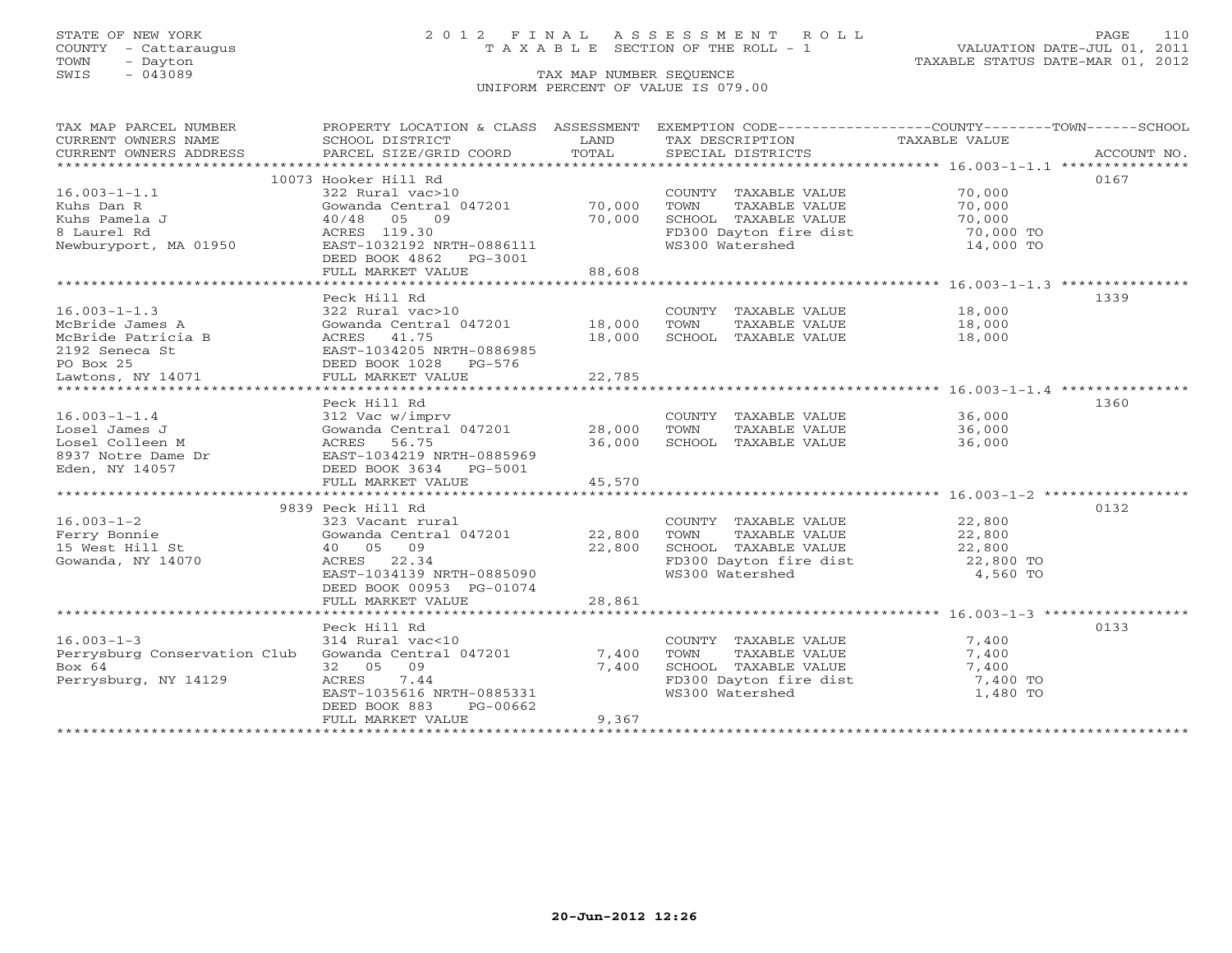## STATE OF NEW YORK 2 0 1 2 F I N A L A S S E S S M E N T R O L L PAGE 111 COUNTY - Cattaraugus T A X A B L E SECTION OF THE ROLL - 1 VALUATION DATE-JUL 01, 2011

TOWN - Dayton TAXABLE STATUS DATE-MAR 01, 2012

| TAX MAP PARCEL NUMBER                                                                                                                                                                                                                                                                                                                                                                                                                                                                                                  | PROPERTY LOCATION & CLASS ASSESSMENT EXEMPTION CODE----------------COUNTY-------TOWN------SCHOOL                                                                        |              |                                                              |                |                                  |          |        |
|------------------------------------------------------------------------------------------------------------------------------------------------------------------------------------------------------------------------------------------------------------------------------------------------------------------------------------------------------------------------------------------------------------------------------------------------------------------------------------------------------------------------|-------------------------------------------------------------------------------------------------------------------------------------------------------------------------|--------------|--------------------------------------------------------------|----------------|----------------------------------|----------|--------|
| CURRENT OWNERS NAME                                                                                                                                                                                                                                                                                                                                                                                                                                                                                                    | SCHOOL DISTRICT                                                                                                                                                         | LAND         | TAX DESCRIPTION                                              | TAXABLE VALUE  |                                  |          |        |
|                                                                                                                                                                                                                                                                                                                                                                                                                                                                                                                        |                                                                                                                                                                         |              |                                                              |                |                                  |          |        |
| $\begin{minipage}{.45\textwidth} \begin{minipage}{.45\textwidth} \begin{minipage}{.45\textwidth} \begin{minipage}{.45\textwidth} \begin{minipage}{.45\textwidth} \begin{minipage}{.45\textwidth} \begin{minipage}{.45\textwidth} \begin{minipage}{.45\textwidth} \begin{minipage}{.45\textwidth} \begin{minipage}{.45\textwidth} \begin{minipage}{.45\textwidth} \begin{minipage}{.45\textwidth} \begin{minipage}{.45\textwidth} \begin{minipage}{.45\textwidth} \begin{minipage}{.45\textwidth} \begin{minipage}{.45$ |                                                                                                                                                                         |              |                                                              |                |                                  |          |        |
|                                                                                                                                                                                                                                                                                                                                                                                                                                                                                                                        | 9908 Peck Hill Rd                                                                                                                                                       |              |                                                              |                |                                  | 0264     |        |
| $16.003 - 1 - 4.1$                                                                                                                                                                                                                                                                                                                                                                                                                                                                                                     | 210 1 Family Res                                                                                                                                                        |              | RES STAR 41854                                               | $\Omega$       | $\overline{0}$                   | $\Omega$ | 24,000 |
| Kwilos Melody A                                                                                                                                                                                                                                                                                                                                                                                                                                                                                                        | Gowanda Central 047201                                                                                                                                                  |              | 57,500 COUNTY TAXABLE VALUE                                  |                | 159,500                          |          |        |
| 9908 Peck Hill Rd                                                                                                                                                                                                                                                                                                                                                                                                                                                                                                      | 32 05 09                                                                                                                                                                | 159,500      | TOWN<br>TAXABLE VALUE                                        |                | 159,500                          |          |        |
| Gowanda, NY 14070                                                                                                                                                                                                                                                                                                                                                                                                                                                                                                      | ACRES 129.69                                                                                                                                                            |              |                                                              |                |                                  |          |        |
|                                                                                                                                                                                                                                                                                                                                                                                                                                                                                                                        | EAST-1037288 NRTH-0885939                                                                                                                                               |              | SCHOOL TAXABLE VALUE<br>FD300 Dayton fire dist               |                | 135,500<br>159,500 TO            |          |        |
|                                                                                                                                                                                                                                                                                                                                                                                                                                                                                                                        | DEED BOOK 858<br>PG-00848                                                                                                                                               |              | WS300 Watershed                                              |                | 31,900 TO                        |          |        |
|                                                                                                                                                                                                                                                                                                                                                                                                                                                                                                                        | FULL MARKET VALUE                                                                                                                                                       | $48$ 201,899 |                                                              |                |                                  |          |        |
|                                                                                                                                                                                                                                                                                                                                                                                                                                                                                                                        |                                                                                                                                                                         |              |                                                              |                |                                  |          |        |
|                                                                                                                                                                                                                                                                                                                                                                                                                                                                                                                        | Peck Hill Rd                                                                                                                                                            |              |                                                              |                |                                  | 0961     |        |
| $16.003 - 1 - 4.2$                                                                                                                                                                                                                                                                                                                                                                                                                                                                                                     | 833 Radio                                                                                                                                                               |              | COUNTY TAXABLE VALUE                                         |                | 7,800                            |          |        |
| Gernatt Gravel Products Inc Da Gowanda Central 047201 6,100                                                                                                                                                                                                                                                                                                                                                                                                                                                            |                                                                                                                                                                         |              | TOWN<br>TAXABLE VALUE                                        |                | 7,800                            |          |        |
| 13870 Taylor Hollow Rd                                                                                                                                                                                                                                                                                                                                                                                                                                                                                                 | 32 05 09                                                                                                                                                                | 7,800        | SCHOOL TAXABLE VALUE                                         |                | 7,800                            |          |        |
| Collins, NY 14034                                                                                                                                                                                                                                                                                                                                                                                                                                                                                                      | ACRES 1.10                                                                                                                                                              |              | FD300 Dayton fire dist                                       |                | 7,800 TO                         |          |        |
|                                                                                                                                                                                                                                                                                                                                                                                                                                                                                                                        | EAST-1035755 NRTH-0886511                                                                                                                                               |              | WS300 Watershed                                              |                | 1,560 TO                         |          |        |
|                                                                                                                                                                                                                                                                                                                                                                                                                                                                                                                        | DEED BOOK 16997 PG-2001                                                                                                                                                 |              |                                                              |                |                                  |          |        |
|                                                                                                                                                                                                                                                                                                                                                                                                                                                                                                                        | FULL MARKET VALUE                                                                                                                                                       | 9,873        |                                                              |                |                                  |          |        |
|                                                                                                                                                                                                                                                                                                                                                                                                                                                                                                                        |                                                                                                                                                                         |              |                                                              |                |                                  |          |        |
|                                                                                                                                                                                                                                                                                                                                                                                                                                                                                                                        | 9948 Peck Hill Rd                                                                                                                                                       |              |                                                              |                |                                  | 0198     |        |
| $16.003 - 1 - 5$                                                                                                                                                                                                                                                                                                                                                                                                                                                                                                       | 833 Radio                                                                                                                                                               |              | COUNTY TAXABLE VALUE                                         |                | 63,000                           |          |        |
| Gernatt Dan                                                                                                                                                                                                                                                                                                                                                                                                                                                                                                            | Gowanda Central 047201 14,000                                                                                                                                           |              | TOWN<br>TAXABLE VALUE                                        |                | 63,000                           |          |        |
|                                                                                                                                                                                                                                                                                                                                                                                                                                                                                                                        |                                                                                                                                                                         | 63,000       | SCHOOL TAXABLE VALUE                                         |                | 63,000<br>63,000 TO<br>10 600 TC |          |        |
| Attn: Gravel Products Inc 32 05 09<br>13870 Taylor Hollow Rd ACRES 4.44<br>Collins, NY 14034 EAST-1035749 NRTH-0886666                                                                                                                                                                                                                                                                                                                                                                                                 |                                                                                                                                                                         |              |                                                              |                |                                  |          |        |
|                                                                                                                                                                                                                                                                                                                                                                                                                                                                                                                        |                                                                                                                                                                         |              | FD300 Dayton fire dist<br>ws300 Watershed<br>WS300 Watershed |                |                                  |          |        |
|                                                                                                                                                                                                                                                                                                                                                                                                                                                                                                                        | DEED BOOK 726<br>PG-01066                                                                                                                                               |              |                                                              |                |                                  |          |        |
|                                                                                                                                                                                                                                                                                                                                                                                                                                                                                                                        | FULL MARKET VALUE                                                                                                                                                       | 79,747       |                                                              |                |                                  |          |        |
|                                                                                                                                                                                                                                                                                                                                                                                                                                                                                                                        |                                                                                                                                                                         |              |                                                              |                |                                  |          |        |
|                                                                                                                                                                                                                                                                                                                                                                                                                                                                                                                        | 9964 Peck Hill Rd                                                                                                                                                       |              |                                                              |                |                                  | 0021     |        |
|                                                                                                                                                                                                                                                                                                                                                                                                                                                                                                                        |                                                                                                                                                                         |              | $\sim$ 0                                                     |                | $\overline{0}$                   | $\cap$   |        |
| $16.003 - 1 - 6.1$                                                                                                                                                                                                                                                                                                                                                                                                                                                                                                     |                                                                                                                                                                         |              |                                                              |                | 45,000                           |          | 24,000 |
|                                                                                                                                                                                                                                                                                                                                                                                                                                                                                                                        |                                                                                                                                                                         |              |                                                              |                |                                  |          |        |
|                                                                                                                                                                                                                                                                                                                                                                                                                                                                                                                        |                                                                                                                                                                         |              |                                                              |                | 45,000<br>21,000                 |          |        |
|                                                                                                                                                                                                                                                                                                                                                                                                                                                                                                                        | 240 Rural res<br>Gowanda Central 047201 15,600 COUNTY TAXABLE VALUE<br>32 05 09 45,000 TOWN TAXABLE VALUE<br>ACRES 10.60 SCHOOL TAXABLE VALUE<br>FD300 Davton fire dist |              | FD300 Dayton fire dist 45,000 TO                             |                |                                  |          |        |
| Heckler David<br>Heckler Emilia (32 05 )<br>9964 Peck Hill Rd (1.60 )<br>ACRES 10.60 EAST-1035702 NRTH-0887005<br>MY 14070 (EAST-1035702 NRTH-0887005 )<br>DEED BOOK 781 PG-00310                                                                                                                                                                                                                                                                                                                                      |                                                                                                                                                                         |              |                                                              |                |                                  |          |        |
|                                                                                                                                                                                                                                                                                                                                                                                                                                                                                                                        |                                                                                                                                                                         |              |                                                              |                |                                  |          |        |
|                                                                                                                                                                                                                                                                                                                                                                                                                                                                                                                        |                                                                                                                                                                         | 56,962       |                                                              |                |                                  |          |        |
|                                                                                                                                                                                                                                                                                                                                                                                                                                                                                                                        |                                                                                                                                                                         |              |                                                              |                |                                  |          |        |
|                                                                                                                                                                                                                                                                                                                                                                                                                                                                                                                        | 11911 Town Line Rd                                                                                                                                                      |              |                                                              |                |                                  | 1324     |        |
| $16.003 - 1 - 6.2$                                                                                                                                                                                                                                                                                                                                                                                                                                                                                                     | 210 1 Family Res                                                                                                                                                        |              | RES STAR 41854                                               | $\overline{0}$ | $\overline{0}$                   | $\cap$   | 24,000 |
| Clark William R                                                                                                                                                                                                                                                                                                                                                                                                                                                                                                        | Gowanda Central 047201                                                                                                                                                  | 7,500        | COUNTY TAXABLE VALUE                                         |                | 96,700                           |          |        |
| Clark Jennifer L                                                                                                                                                                                                                                                                                                                                                                                                                                                                                                       | 32 05 09                                                                                                                                                                | 96,700       | TOWN<br>TOWN      TAXABLE VALUE<br>SCHOOL   TAXABLE VALUE    |                | 96,700                           |          |        |
| 11911 Townline Rd                                                                                                                                                                                                                                                                                                                                                                                                                                                                                                      | ACRES 4.95                                                                                                                                                              |              |                                                              |                | $72,700$<br>$25,700$             |          |        |
| Perrysburg, NY 14129                                                                                                                                                                                                                                                                                                                                                                                                                                                                                                   | EAST-1036086 NRTH-0887161                                                                                                                                               |              | FD300 Dayton fire dist                                       |                | 96,700 TO                        |          |        |
|                                                                                                                                                                                                                                                                                                                                                                                                                                                                                                                        | DEED BOOK 01002 PG-00721                                                                                                                                                |              |                                                              |                |                                  |          |        |
|                                                                                                                                                                                                                                                                                                                                                                                                                                                                                                                        | FULL MARKET VALUE                                                                                                                                                       | 122,405      |                                                              |                |                                  |          |        |
|                                                                                                                                                                                                                                                                                                                                                                                                                                                                                                                        |                                                                                                                                                                         |              |                                                              |                |                                  |          |        |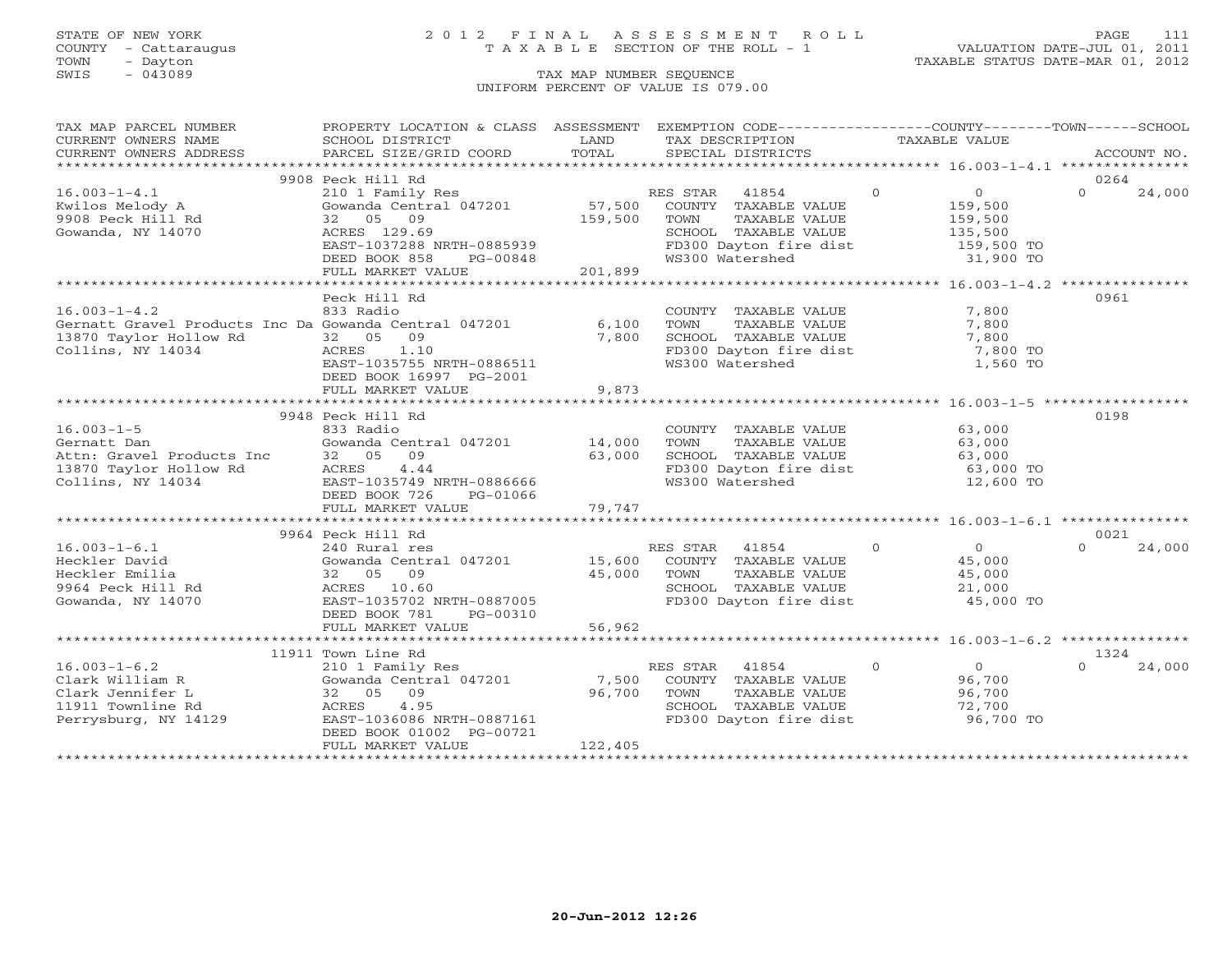## STATE OF NEW YORK 2 0 1 2 F I N A L A S S E S S M E N T R O L L PAGE 112 COUNTY - Cattaraugus T A X A B L E SECTION OF THE ROLL - 1 VALUATION DATE-JUL 01, 2011

| TAX MAP PARCEL NUMBER<br>CURRENT OWNERS NAME<br>CURRENT OWNERS ADDRESS | PROPERTY LOCATION & CLASS ASSESSMENT<br>SCHOOL DISTRICT<br>PARCEL SIZE/GRID COORD | LAND<br>TOTAL | EXEMPTION CODE----------------COUNTY-------TOWN-----SCHOOL<br>TAX DESCRIPTION<br>SPECIAL DISTRICTS | TAXABLE VALUE       | ACCOUNT NO.               |
|------------------------------------------------------------------------|-----------------------------------------------------------------------------------|---------------|----------------------------------------------------------------------------------------------------|---------------------|---------------------------|
|                                                                        |                                                                                   |               |                                                                                                    |                     |                           |
| $16.003 - 1 - 7$                                                       | Town Line Rd<br>323 Vacant rural                                                  |               | COUNTY TAXABLE VALUE                                                                               | 11,500              | 0555                      |
| Smith Timothy                                                          | Gowanda Central 047201                                                            | 11,500        | TOWN<br>TAXABLE VALUE                                                                              | 11,500              |                           |
| Smith Dorothy                                                          | 09<br>32 05                                                                       | 11,500        | SCHOOL TAXABLE VALUE                                                                               | 11,500              |                           |
| 135 S Chapel St                                                        | 9.50<br>ACRES                                                                     |               | FD300 Dayton fire dist                                                                             | 11,500 TO           |                           |
| Gowanda, NY 14070                                                      | EAST-1036781 NRTH-0887037                                                         |               |                                                                                                    |                     |                           |
|                                                                        | DEED BOOK 703<br>PG-00594                                                         |               |                                                                                                    |                     |                           |
|                                                                        | FULL MARKET VALUE                                                                 | 14,557        |                                                                                                    |                     |                           |
|                                                                        |                                                                                   |               |                                                                                                    |                     |                           |
| $16.003 - 1 - 8.1$                                                     | 11813 Town Line Rd<br>280 Res Multiple                                            |               | CW_15_VET/ 41161                                                                                   | $\Omega$<br>9,600   | 0485<br>9,600<br>$\Omega$ |
| Reinschmidt Fred                                                       | Gowanda Central 047201 18,000 AGED C/T 41801                                      |               |                                                                                                    | $\Omega$<br>14,360  | $\Omega$<br>14,360        |
| Reinschmidt Lane                                                       | 09<br>32 05                                                                       |               | 41834<br>81,400 SR STAR                                                                            | $\Omega$<br>$\cap$  | 49,760<br>$\Omega$        |
| 11813 Town Line Rd                                                     | ACRES 13.50                                                                       |               | COUNTY TAXABLE VALUE                                                                               | 57,440              |                           |
| Perrysburg, NY 14129                                                   | EAST-1037647 NRTH-0886997                                                         |               | TAXABLE VALUE<br>TOWN                                                                              | 57,440              |                           |
|                                                                        | DEED BOOK 698<br>PG-00491                                                         |               | SCHOOL TAXABLE VALUE                                                                               | 31,640              |                           |
|                                                                        | FULL MARKET VALUE                                                                 |               | 103,038 FD300 Dayton fire dist                                                                     | 81,400 TO           |                           |
|                                                                        |                                                                                   |               |                                                                                                    |                     |                           |
|                                                                        | 11805 Town Line Rd                                                                |               |                                                                                                    |                     | 0082                      |
| $16.003 - 1 - 8.2$                                                     | 270 Mfg housing                                                                   |               | COUNTY TAXABLE VALUE                                                                               | 30,100              |                           |
| Chambers Kathy A                                                       | Gowanda Central 047201                                                            | 5,900         | TOWN<br>TAXABLE VALUE                                                                              | 30,100              |                           |
| 18846 Parapet Pl                                                       | 32 05 09                                                                          | 30,100        | SCHOOL TAXABLE VALUE                                                                               | 30,100              |                           |
| Land O Lakes, FL 34638                                                 | FRNT 105.00 DPTH 390.00                                                           |               | FD300 Dayton fire dist                                                                             | 30,100 TO           |                           |
|                                                                        | EAST-1038186 NRTH-0887078<br>DEED BOOK 11322 PG-5001                              |               |                                                                                                    |                     |                           |
|                                                                        | FULL MARKET VALUE                                                                 | 38,101        |                                                                                                    |                     |                           |
|                                                                        |                                                                                   |               |                                                                                                    |                     |                           |
|                                                                        | 11799 Town Line Rd                                                                |               |                                                                                                    |                     | 0336                      |
| $16.003 - 1 - 9$                                                       | 210 1 Family Res                                                                  |               | RES STAR<br>41854                                                                                  | $\overline{0}$<br>0 | 24,000                    |
| Backus Brenda                                                          | Gowanda Central 047201                                                            | 7,400         | COUNTY TAXABLE VALUE                                                                               | 64,100              |                           |
| Backus Elaine N                                                        | 32 05 09                                                                          | 64,100        | TOWN<br>TAXABLE VALUE                                                                              | 64,100              |                           |
| PO Box 132                                                             | ACRES<br>1.30                                                                     |               | SCHOOL TAXABLE VALUE                                                                               | 40,100              |                           |
| Perrysburg, NY 14129                                                   | EAST-1038287 NRTH-0886986                                                         |               | FD300 Dayton fire dist                                                                             | 64,100 TO           |                           |
|                                                                        | DEED BOOK 00926 PG-01172                                                          |               |                                                                                                    |                     |                           |
|                                                                        | FULL MARKET VALUE                                                                 | 81,139        |                                                                                                    |                     |                           |
|                                                                        | 11781 Town Line Rd                                                                |               |                                                                                                    |                     | 0214                      |
| $16.003 - 1 - 10$                                                      | 210 1 Family Res                                                                  |               | RES STAR<br>41854                                                                                  | $\mathbf{O}$<br>0   | $\cap$<br>24,000          |
| Henderson Brian E Sr                                                   | Gowanda Central 047201                                                            | 6,100         | COUNTY TAXABLE VALUE                                                                               | 62,500              |                           |
| Henderson Rebecca L                                                    | 32 05 09                                                                          | 62,500        | TOWN<br>TAXABLE VALUE                                                                              | 62,500              |                           |
| 11781 Townline Rd                                                      | 1.11 BANK<br>005<br>ACRES                                                         |               | SCHOOL TAXABLE VALUE                                                                               | 38,500              |                           |
| Perrysburg, NY 14129                                                   | EAST-1038477 NRTH-0887181                                                         |               | FD300 Dayton fire dist                                                                             | 62,500 TO           |                           |
|                                                                        | DEED BOOK 11943 PG-6002                                                           |               |                                                                                                    |                     |                           |
|                                                                        | FULL MARKET VALUE                                                                 | 79,114        |                                                                                                    |                     |                           |
|                                                                        |                                                                                   |               |                                                                                                    |                     |                           |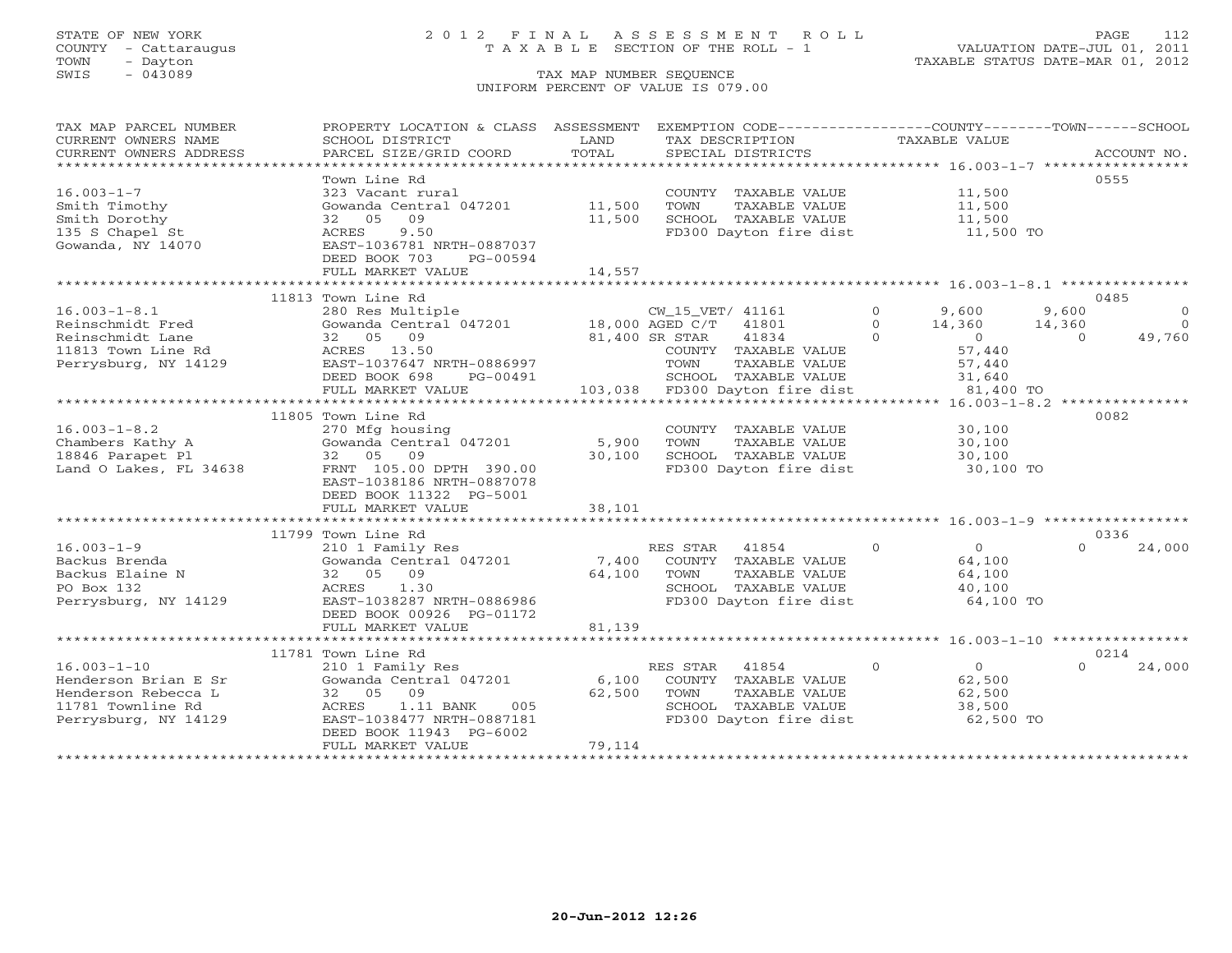## STATE OF NEW YORK 2 0 1 2 F I N A L A S S E S S M E N T R O L L PAGE 113 COUNTY - Cattaraugus T A X A B L E SECTION OF THE ROLL - 1 VALUATION DATE-JUL 01, 2011

| TAX MAP PARCEL NUMBER  | PROPERTY LOCATION & CLASS ASSESSMENT EXEMPTION CODE----------------COUNTY-------TOWN------SCHOOL |          |                               |                       |                    |
|------------------------|--------------------------------------------------------------------------------------------------|----------|-------------------------------|-----------------------|--------------------|
| CURRENT OWNERS NAME    | SCHOOL DISTRICT                                                                                  | LAND     | TAX DESCRIPTION               | TAXABLE VALUE         |                    |
| CURRENT OWNERS ADDRESS | PARCEL SIZE/GRID COORD                                                                           | TOTAL    | SPECIAL DISTRICTS             |                       | ACCOUNT NO.        |
|                        |                                                                                                  |          |                               |                       |                    |
|                        | 11775 Town Line Rd                                                                               |          |                               |                       | 0450               |
| $16.003 - 1 - 11$      | 270 Mfg housing                                                                                  |          | CVET C/T<br>41131             | $\Omega$<br>7,125     | 7,125<br>$\circ$   |
| Nanna Ralph A          | Gowanda Central 047201                                                                           |          | 8,700 AGED C/T<br>41801       | 4,275<br>$\Omega$     | $\bigcap$<br>4,275 |
| Nanna Elnora W         | 09<br>32 05                                                                                      |          | 41834<br>28,500 SR STAR       | $\Omega$<br>$\Omega$  | 28,500<br>$\Omega$ |
| 11775 Town Line Rd     | 6.43<br>ACRES                                                                                    |          | COUNTY TAXABLE VALUE          | 17,100                |                    |
| Perrysburg, NY 14129   | EAST-1038651 NRTH-0886917                                                                        |          | TOWN<br>TAXABLE VALUE         | 17,100                |                    |
|                        | DEED BOOK 813<br>PG-00002                                                                        |          | SCHOOL TAXABLE VALUE          | $\circ$               |                    |
|                        | FULL MARKET VALUE                                                                                |          | 36,076 FD300 Dayton fire dist | 28,500 TO             |                    |
|                        |                                                                                                  |          |                               |                       |                    |
|                        | 11773 Town Line Rd                                                                               |          |                               |                       | 1216               |
| $16.003 - 1 - 11./1$   | 270 Mfg housing                                                                                  |          | COUNTY TAXABLE VALUE          | 8,400                 |                    |
| Nanna Ralph A          | Gowanda Central 047201                                                                           | $\Omega$ | TOWN<br>TAXABLE VALUE         | 8,400                 |                    |
| 11775 Town Line Rd     | 32 05 09                                                                                         | 8,400    | SCHOOL TAXABLE VALUE          | 8,400                 |                    |
| Perrysburg, NY 14129   | Son's Mobile                                                                                     |          | FD300 Dayton fire dist        | 8,400 TO              |                    |
|                        | ACRES<br>0.01                                                                                    |          |                               |                       |                    |
|                        | EAST-1038620 NRTH-0886946                                                                        |          |                               |                       |                    |
|                        | FULL MARKET VALUE                                                                                | 10,633   |                               |                       |                    |
|                        |                                                                                                  |          |                               |                       |                    |
|                        | 11749 Town Line Rd                                                                               |          |                               |                       | 0451               |
| $16.003 - 1 - 12$      | 312 Vac w/imprv                                                                                  |          | COUNTY TAXABLE VALUE          | 3,900                 |                    |
| Maracle Barbara        | Gowanda Central 047201                                                                           | 3,700    | TOWN<br>TAXABLE VALUE         | 3,900                 |                    |
| Benkelman Terry        | 09<br>32 05                                                                                      | 3,900    | SCHOOL TAXABLE VALUE          | 3,900                 |                    |
| Chapman Pkwy           | 3.39<br>ACRES                                                                                    |          | FD300 Dayton fire dist        | 3,900 TO              |                    |
| PO Box 1122            | EAST-1039009 NRTH-0886982                                                                        |          |                               |                       |                    |
| Hamburg, NY 14075      | DEED BOOK 01017 PG-00778                                                                         |          |                               |                       |                    |
|                        | FULL MARKET VALUE                                                                                | 4,937    |                               |                       |                    |
|                        |                                                                                                  |          |                               |                       |                    |
|                        | 11743 Town Line Rd                                                                               |          |                               |                       | 0248               |
| $16.003 - 1 - 13$      | 240 Rural res                                                                                    |          | SR STAR<br>41834              | $\Omega$<br>$\Omega$  | 49,760             |
| Herman Patricia        | Gowanda Central 047201                                                                           | 30,000   | COUNTY TAXABLE VALUE          | 65,000                |                    |
| 11743 Town Line Rd     | 32 05 09                                                                                         | 65,000   | TAXABLE VALUE<br>TOWN         | 65,000                |                    |
| Perrysburg, NY 14129   | ACRES 43.55                                                                                      |          | SCHOOL TAXABLE VALUE          | 15,240                |                    |
|                        | EAST-1039686 NRTH-0886110                                                                        |          | FD300 Dayton fire dist        | 65,000 TO             |                    |
|                        | DEED BOOK 709<br>PG-00326                                                                        |          |                               |                       |                    |
|                        | FULL MARKET VALUE                                                                                | 82,278   |                               |                       |                    |
|                        |                                                                                                  |          |                               |                       |                    |
|                        | 11713 Town Line Rd                                                                               |          |                               |                       | 0326               |
| $16.003 - 1 - 14$      | 270 Mfg housing                                                                                  |          | RES STAR<br>41854             | $\circ$<br>$0 \qquad$ | 24,000             |
| Redino Roslyn A        | Gowanda Central 047201                                                                           | 6,600    | COUNTY TAXABLE VALUE          | 33,400                |                    |
| 11713 Town Line Rd     | 24 05 09                                                                                         | 33,400   | TOWN<br>TAXABLE VALUE         | 33,400                |                    |
| Perrysburg, NY 14129   | ACRES<br>1.60                                                                                    |          | SCHOOL TAXABLE VALUE          | 9,400                 |                    |
|                        | EAST-1039566 NRTH-0887123                                                                        |          | FD300 Dayton fire dist        | 33,400 TO             |                    |
|                        | DEED BOOK 00944 PG-00399                                                                         |          |                               |                       |                    |
|                        | FULL MARKET VALUE                                                                                | 42,278   |                               |                       |                    |
|                        |                                                                                                  |          |                               |                       |                    |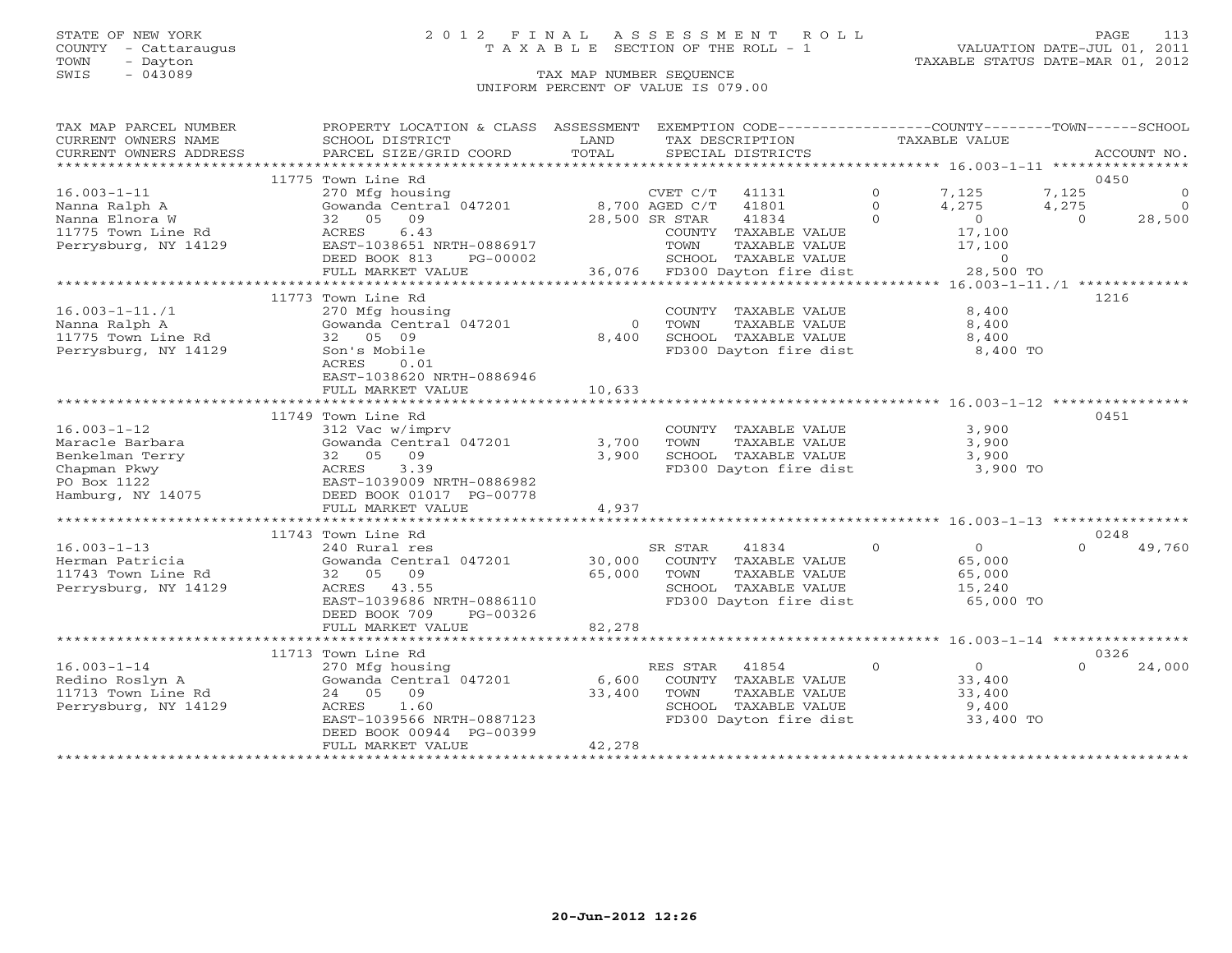TOWN - Dayton - Dayton 1989<br>
TAX MAP NUMBER SEQUENCE - TAXABLE STATUS DATE-MAR 01, 2012<br>
SWIS - 043089 - TAX MAP NUMBER SEQUENCE

### STATE OF NEW YORK 2 0 1 2 F I N A L A S S E S S M E N T R O L L PAGE 114 COUNTY - Cattaraugus T A X A B L E SECTION OF THE ROLL - 1 VALUATION DATE-JUL 01, 2011

### TAX MAP NUMBER SEQUENCE UNIFORM PERCENT OF VALUE IS 079.00

| TAX MAP PARCEL NUMBER                                                                                                                         | PROPERTY LOCATION & CLASS ASSESSMENT EXEMPTION CODE----------------COUNTY-------TOWN------SCHOOL                                                                                                    |        |                                                                                                                                    |          |                   |                |        |
|-----------------------------------------------------------------------------------------------------------------------------------------------|-----------------------------------------------------------------------------------------------------------------------------------------------------------------------------------------------------|--------|------------------------------------------------------------------------------------------------------------------------------------|----------|-------------------|----------------|--------|
| CURRENT OWNERS NAME                                                                                                                           | SCHOOL DISTRICT                                                                                                                                                                                     | LAND   | TAX DESCRIPTION                                                                                                                    |          | TAXABLE VALUE     |                |        |
|                                                                                                                                               |                                                                                                                                                                                                     |        |                                                                                                                                    |          |                   |                |        |
|                                                                                                                                               |                                                                                                                                                                                                     |        |                                                                                                                                    |          |                   |                |        |
|                                                                                                                                               | 11709 Town Line Rd                                                                                                                                                                                  |        |                                                                                                                                    |          |                   | 0033           |        |
| $16.003 - 1 - 15$                                                                                                                             | 270 Mfg housing                                                                                                                                                                                     |        | RES STAR 41854 0                                                                                                                   |          | $\overline{0}$    | $\Omega$       | 24,000 |
| Washy Daniel L                                                                                                                                | Gowanda Central 047201 5,000 COUNTY TAXABLE VALUE                                                                                                                                                   |        |                                                                                                                                    |          | 25,900<br>25,900  |                |        |
| 11707 Town Line Rd<br>11707 Town Line Rd                                                                                                      | 24 05 09                                                                                                                                                                                            | 25,900 | TAXABLE VALUE<br>TOWN                                                                                                              |          |                   |                |        |
| Perrysburg, NY 14129                                                                                                                          | FRNT 130.00 DPTH 310.00                                                                                                                                                                             |        | SCHOOL TAXABLE VALUE 1,900<br>FD300 Dayton fire dist 25,900 TO                                                                     |          |                   |                |        |
|                                                                                                                                               | EAST-1039775 NRTH-0887083                                                                                                                                                                           |        |                                                                                                                                    |          |                   |                |        |
|                                                                                                                                               | DEED BOOK 00965 PG-01017                                                                                                                                                                            |        |                                                                                                                                    |          |                   |                |        |
|                                                                                                                                               | FULL MARKET VALUE                                                                                                                                                                                   | 32,785 |                                                                                                                                    |          |                   |                |        |
|                                                                                                                                               |                                                                                                                                                                                                     |        |                                                                                                                                    |          |                   |                |        |
|                                                                                                                                               | 11697 Town Line Rd                                                                                                                                                                                  |        |                                                                                                                                    |          |                   | 0259           |        |
| $16.003 - 1 - 16$                                                                                                                             | 270 Mfg housing<br>Gowanda Central 047201 5,700<br>32 05 09 28,700                                                                                                                                  |        | COUNTY TAXABLE VALUE 28,700                                                                                                        |          |                   |                |        |
|                                                                                                                                               |                                                                                                                                                                                                     |        |                                                                                                                                    |          |                   |                |        |
| Davis Bryan T<br>Davis Katherine L<br>10188 Edwards Corners Rd<br>PENT 95.00 DPTH 410.00<br>Perrysburg, NY 14129<br>EAST-1039887 NRTH-0887026 |                                                                                                                                                                                                     | 28,700 | TOWN TAXABLE VALUE 28,700<br>SCHOOL TAXABLE VALUE 28,700<br>FD300 Dayton fire dist 28,700 TO                                       |          |                   |                |        |
|                                                                                                                                               |                                                                                                                                                                                                     |        |                                                                                                                                    |          |                   |                |        |
|                                                                                                                                               |                                                                                                                                                                                                     |        |                                                                                                                                    |          |                   |                |        |
|                                                                                                                                               | DEED BOOK 902<br>PG-00783                                                                                                                                                                           |        |                                                                                                                                    |          |                   |                |        |
|                                                                                                                                               | FULL MARKET VALUE                                                                                                                                                                                   | 36,329 |                                                                                                                                    |          |                   |                |        |
|                                                                                                                                               |                                                                                                                                                                                                     |        |                                                                                                                                    |          |                   |                |        |
|                                                                                                                                               | Town Line Rd                                                                                                                                                                                        |        |                                                                                                                                    |          |                   | 0517           |        |
| $16.003 - 1 - 17$                                                                                                                             | 314 Rural vac<10<br>314 Kurai vac<10<br>Gowanda Central 047201                                                                                                                                      | 1,000  | COUNTY TAXABLE VALUE                                                                                                               |          | 1,000             |                |        |
| Saalfield John<br>Saalfield Alice                                                                                                             | 24 05 09                                                                                                                                                                                            | 1,000  | TOWN<br>TAXABLE VALUE<br>SCHOOL TAXABLE VALUE                                                                                      |          | 1,000             |                |        |
| 11691 Town Line Rd                                                                                                                            | FRNT 50.00 DPTH 410.00                                                                                                                                                                              |        |                                                                                                                                    |          | 1,000<br>1,000 TO |                |        |
| Perrysburg, NY 14129                                                                                                                          | EAST-1039960 NRTH-0887024                                                                                                                                                                           |        | FD300 Dayton fire dist                                                                                                             |          |                   |                |        |
|                                                                                                                                               | DEED BOOK 705<br>PG-00234                                                                                                                                                                           |        |                                                                                                                                    |          |                   |                |        |
|                                                                                                                                               | FULL MARKET VALUE                                                                                                                                                                                   | 1,266  |                                                                                                                                    |          |                   |                |        |
|                                                                                                                                               |                                                                                                                                                                                                     |        |                                                                                                                                    |          |                   |                |        |
|                                                                                                                                               | 11691 Town Line Rd                                                                                                                                                                                  |        |                                                                                                                                    |          |                   | 0518           |        |
| $16.003 - 1 - 18$                                                                                                                             |                                                                                                                                                                                                     |        |                                                                                                                                    |          |                   | $\Omega$       | 23,100 |
| Saalfield John                                                                                                                                | $\begin{tabular}{lcccccc} 270 Mfg housing & & & & & & \text{SR STAR} & & 41834 & & 0 & & 0 \\ \text{Gowanda Central 047201} & & & & 4,500 & COUNTY & TAXABLE VALUE & & & & 23,100 \\ \end{tabular}$ |        |                                                                                                                                    |          |                   |                |        |
|                                                                                                                                               | 24 05 09                                                                                                                                                                                            | 23,100 | TOWN                                                                                                                               |          |                   |                |        |
|                                                                                                                                               | ACRES 0.50                                                                                                                                                                                          |        |                                                                                                                                    |          |                   |                |        |
| saalfield Alice<br>11691 Town Line Rd<br>Perrysburg, NY 14129                                                                                 | EAST-1040010 NRTH-0887023                                                                                                                                                                           |        | TOWN TAXABLE VALUE $23,100$<br>SCHOOL TAXABLE VALUE 0<br>FD300 Dayton fire dist 23,100 TO                                          |          |                   |                |        |
|                                                                                                                                               | DEED BOOK 705<br>PG-00234                                                                                                                                                                           |        |                                                                                                                                    |          |                   |                |        |
|                                                                                                                                               | FULL MARKET VALUE                                                                                                                                                                                   | 29,241 |                                                                                                                                    |          |                   |                |        |
|                                                                                                                                               |                                                                                                                                                                                                     |        |                                                                                                                                    |          |                   |                |        |
|                                                                                                                                               | 11683 Town Line Rd                                                                                                                                                                                  |        |                                                                                                                                    |          |                   | 0218           |        |
| $16.003 - 1 - 19$                                                                                                                             | 210 1 Family Res                                                                                                                                                                                    |        | AGED C/T/S 41800                                                                                                                   | $\Omega$ | 15,800            | 15,800 15,800  |        |
| Herman Dorothy<br>11743 Town Line Rd<br>Perrysburg, NY 14129                                                                                  | Gowanda Central 047201 5,900 SR STAR                                                                                                                                                                |        | 41834                                                                                                                              | $\Omega$ | $\overline{0}$    | $\overline{O}$ | 15,800 |
|                                                                                                                                               | 24 05 09                                                                                                                                                                                            |        |                                                                                                                                    |          |                   |                |        |
|                                                                                                                                               |                                                                                                                                                                                                     |        |                                                                                                                                    |          |                   |                |        |
|                                                                                                                                               |                                                                                                                                                                                                     |        |                                                                                                                                    |          |                   |                |        |
|                                                                                                                                               | FRNT 100.00 DPTH 410.00<br>EAST-1040081 NRTH-0887021<br>DEED BOOK 756 PG-00313                                                                                                                      |        | 31,600 COUNTY TAXABLE VALUE 15,800<br>TOWN TAXABLE VALUE 15,800<br>SCHOOL TAXABLE VALUE 15,800<br>FD300 Dayton fire dist 31,600 TO |          |                   |                |        |
|                                                                                                                                               | FULL MARKET VALUE                                                                                                                                                                                   | 40,000 |                                                                                                                                    |          |                   |                |        |
|                                                                                                                                               |                                                                                                                                                                                                     |        |                                                                                                                                    |          |                   |                |        |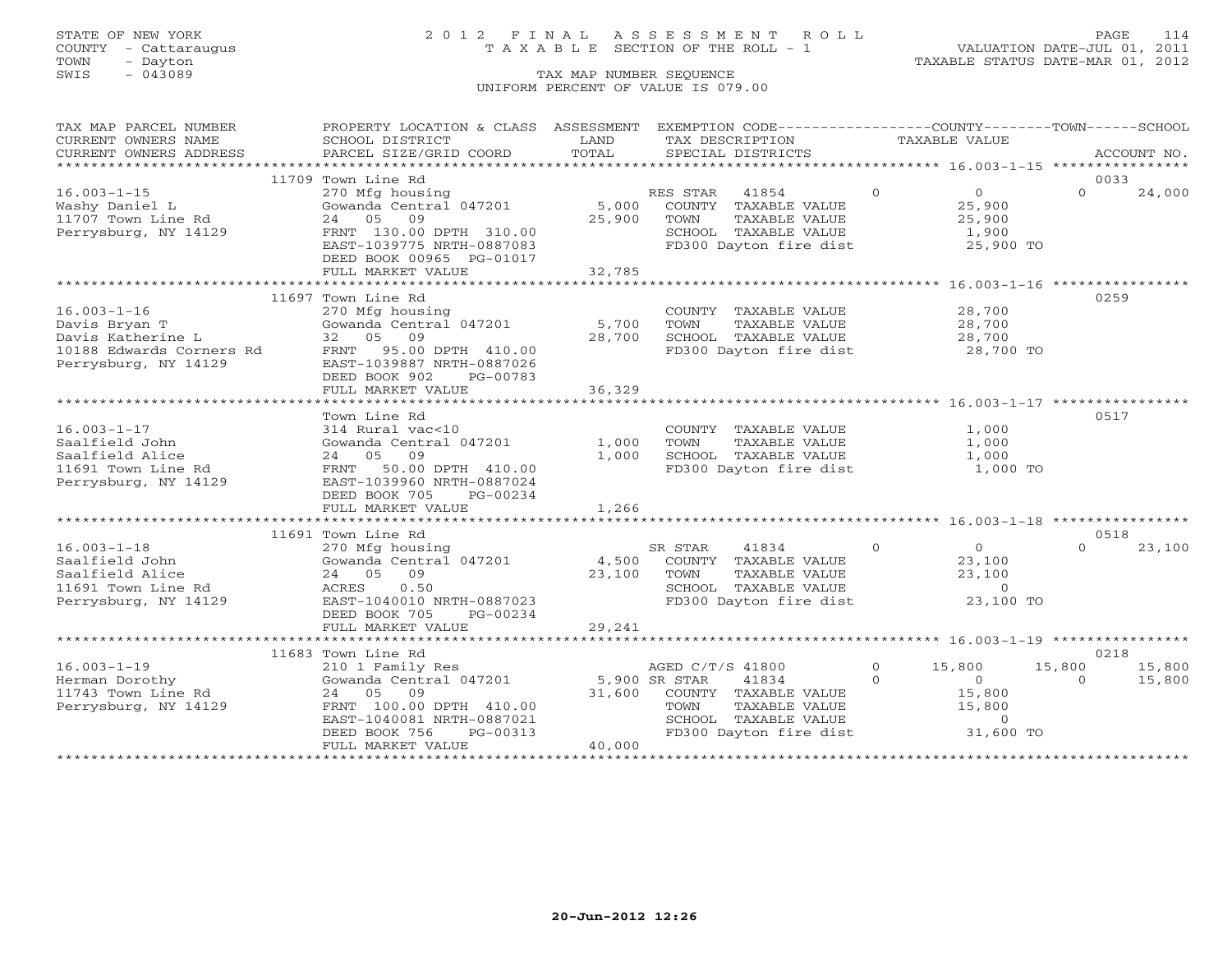## STATE OF NEW YORK 2 0 1 2 F I N A L A S S E S S M E N T R O L L PAGE 115 COUNTY - Cattaraugus T A X A B L E SECTION OF THE ROLL - 1 VALUATION DATE-JUL 01, 2011

| TAX MAP PARCEL NUMBER                                  | PROPERTY LOCATION & CLASS ASSESSMENT                                                       |                                                  |                  | EXEMPTION CODE----------------COUNTY-------TOWN------SCHOOL                          |                     |                  |                    |             |
|--------------------------------------------------------|--------------------------------------------------------------------------------------------|--------------------------------------------------|------------------|--------------------------------------------------------------------------------------|---------------------|------------------|--------------------|-------------|
| CURRENT OWNERS NAME                                    | SCHOOL DISTRICT                                                                            | LAND                                             | TAX DESCRIPTION  |                                                                                      | TAXABLE VALUE       |                  |                    |             |
| CURRENT OWNERS ADDRESS<br>***********************      | PARCEL SIZE/GRID COORD                                                                     | TOTAL                                            |                  | SPECIAL DISTRICTS                                                                    |                     |                  |                    | ACCOUNT NO. |
|                                                        |                                                                                            |                                                  |                  |                                                                                      |                     |                  |                    | 0453        |
|                                                        | 11677 Town Line Rd                                                                         |                                                  |                  |                                                                                      |                     |                  |                    |             |
| $16.003 - 1 - 20$                                      | 270 Mfg housing<br>Gowanda Central 047201                                                  | 6,200 SR STAR                                    | AGED C/T/S 41800 |                                                                                      | $\circ$<br>$\Omega$ | 14,600           | 14,600<br>$\Omega$ | 14,600      |
| Henderson Jerry A Sr                                   |                                                                                            |                                                  |                  | 41834                                                                                |                     | $\overline{0}$   |                    | 14,600      |
| Henderson Brian E Sr                                   | 24 05 09                                                                                   |                                                  |                  | 29,200 COUNTY TAXABLE VALUE                                                          |                     | 14,600<br>14,600 |                    |             |
| 11677 Townline Rd<br>Perrysburg, NY 14129              |                                                                                            |                                                  | TOWN             | TAXABLE VALUE                                                                        |                     |                  |                    |             |
|                                                        | ANNES 1.20<br>EAST-1040193 NRTH-0887017<br>DEED BOOK 11943 PG-6001<br>FULL MARKER 1111-112 |                                                  |                  | SCHOOL TAXABLE VALUE 0<br>FD300 Dayton fire dist 29,200 TO<br>FD300 Dayton fire dist |                     |                  |                    |             |
|                                                        | FULL MARKET VALUE                                                                          | 36,962                                           |                  |                                                                                      |                     |                  |                    |             |
|                                                        |                                                                                            |                                                  |                  |                                                                                      |                     |                  |                    |             |
|                                                        | 9889 Jolls Rd                                                                              |                                                  |                  |                                                                                      |                     |                  |                    | 0174        |
| $16.003 - 1 - 21$                                      | 113 Cattle farm                                                                            |                                                  | AG DIST          | 41720                                                                                | $\Omega$            | $\Omega$         | $\Omega$           | $\Omega$    |
| Foster Aaron B                                         | Gowanda Central 047201                                                                     |                                                  |                  | 41854                                                                                | $\Omega$            | 0                | $\Omega$           | 24,000      |
| 9889 Jolls Rd                                          | 24 05 09                                                                                   | $67,900$ RES STAR<br>$146,500$ COUNTY<br>146,500 |                  | COUNTY TAXABLE VALUE                                                                 |                     | 146,500          |                    |             |
| Perrysburg, NY 14127                                   | ACRES 219.28                                                                               |                                                  | TOWN             | TAXABLE VALUE                                                                        |                     | 146,500          |                    |             |
|                                                        | EAST-1041981 NRTH-0885851                                                                  |                                                  |                  | SCHOOL TAXABLE VALUE                                                                 |                     | 122,500          |                    |             |
|                                                        | DEED BOOK 14719 PG-9002                                                                    |                                                  |                  | FD300 Dayton fire dist                                                               |                     | 146,500 TO       |                    |             |
| MAY BE SUBJECT TO PAYMENT<br>UNDER AGDIST LAW TIL 2016 | FULL MARKET VALUE                                                                          | 185,443                                          |                  |                                                                                      |                     |                  |                    |             |
|                                                        |                                                                                            |                                                  |                  |                                                                                      |                     |                  |                    |             |
|                                                        | Coon Rd                                                                                    |                                                  |                  |                                                                                      |                     |                  |                    | 5040        |
| $16.003 - 1 - 22.1$                                    | 322 Rural vac>10                                                                           |                                                  |                  | COUNTY TAXABLE VALUE                                                                 |                     | 18,900           |                    |             |
| Mussell Margaret A                                     | Gowanda Central 047201                                                                     | 18,900                                           | TOWN             | TAXABLE VALUE                                                                        |                     |                  |                    |             |
| 107 Choate Ave                                         | 8/09-split off 1-22                                                                        | 18,900                                           |                  | SCHOOL TAXABLE VALUE                                                                 |                     | 18,900<br>18,900 |                    |             |
| Buffalo, NY 14220                                      | ACRES 38.60                                                                                |                                                  |                  | FD300 Dayton fire dist                                                               |                     | 18,900 TO        |                    |             |
|                                                        | EAST-1039714 NRTH-0884392                                                                  |                                                  |                  |                                                                                      |                     |                  |                    |             |
|                                                        | DEED BOOK 698<br>PG-1083                                                                   |                                                  |                  |                                                                                      |                     |                  |                    |             |
|                                                        | FULL MARKET VALUE                                                                          | 23,924                                           |                  |                                                                                      |                     |                  |                    |             |
|                                                        |                                                                                            |                                                  |                  |                                                                                      |                     |                  |                    |             |
|                                                        | 9783 Allen St                                                                              |                                                  |                  |                                                                                      |                     |                  |                    | 5039        |
| $16.003 - 1 - 22.2$                                    | 270 Mfg housing                                                                            |                                                  | RES STAR         | 41854                                                                                | $\circ$             | $\overline{0}$   | $\Omega$           | 24,000      |
| Mussell John A                                         | Gowanda Central 047201 11,700                                                              |                                                  |                  | COUNTY TAXABLE VALUE                                                                 |                     | 80,800           |                    |             |
| 9783 Allen St                                          | 8/09-split off 1-22-NRF                                                                    | 80,800                                           | TOWN             | TAXABLE VALUE                                                                        |                     | 80,800           |                    |             |
| Gowanda, NY 14070                                      | ACRES 23.40                                                                                |                                                  |                  | SCHOOL TAXABLE VALUE                                                                 |                     | 56,800           |                    |             |
|                                                        | EAST-1041100 NRTH-0883886                                                                  |                                                  |                  | FD300 Dayton fire dist                                                               |                     | 80,800 TO        |                    |             |
|                                                        | DEED BOOK 12690 PG-2001                                                                    |                                                  |                  |                                                                                      |                     |                  |                    |             |
|                                                        | FULL MARKET VALUE                                                                          | 102,278                                          |                  |                                                                                      |                     |                  |                    |             |
|                                                        |                                                                                            |                                                  |                  |                                                                                      |                     |                  |                    |             |
|                                                        | 9781 Allen St                                                                              |                                                  |                  |                                                                                      |                     |                  |                    | 0409        |
| $16.003 - 1 - 22.3$                                    | 210 1 Family Res                                                                           |                                                  |                  | COUNTY TAXABLE VALUE                                                                 |                     | 33,700           |                    |             |
| Mussell Margaret                                       | Gowanda Central 047201                                                                     | 8,100                                            | TOWN             | TAXABLE VALUE                                                                        |                     | 33,700           |                    |             |
| 107 Choate Ave                                         | 24 05<br>09                                                                                | 33,700                                           |                  | SCHOOL TAXABLE VALUE                                                                 |                     | 33,700           |                    |             |
| Buffalo, NY 14220                                      | 8/09-split off 1-22.2 (23                                                                  |                                                  |                  | FD300 Dayton fire dist                                                               |                     | 33,700 TO        |                    |             |
|                                                        | $\& 1-22.1$ (38.6 acres)                                                                   |                                                  |                  |                                                                                      |                     |                  |                    |             |
|                                                        | ACRES<br>6.50                                                                              |                                                  |                  |                                                                                      |                     |                  |                    |             |
|                                                        | EAST-1042026 NRTH-0883878                                                                  |                                                  |                  |                                                                                      |                     |                  |                    |             |
|                                                        | DEED BOOK 698<br>PG-01083                                                                  |                                                  |                  |                                                                                      |                     |                  |                    |             |
|                                                        | FULL MARKET VALUE                                                                          | 42,658                                           |                  |                                                                                      |                     |                  |                    |             |
|                                                        |                                                                                            |                                                  |                  |                                                                                      |                     |                  |                    |             |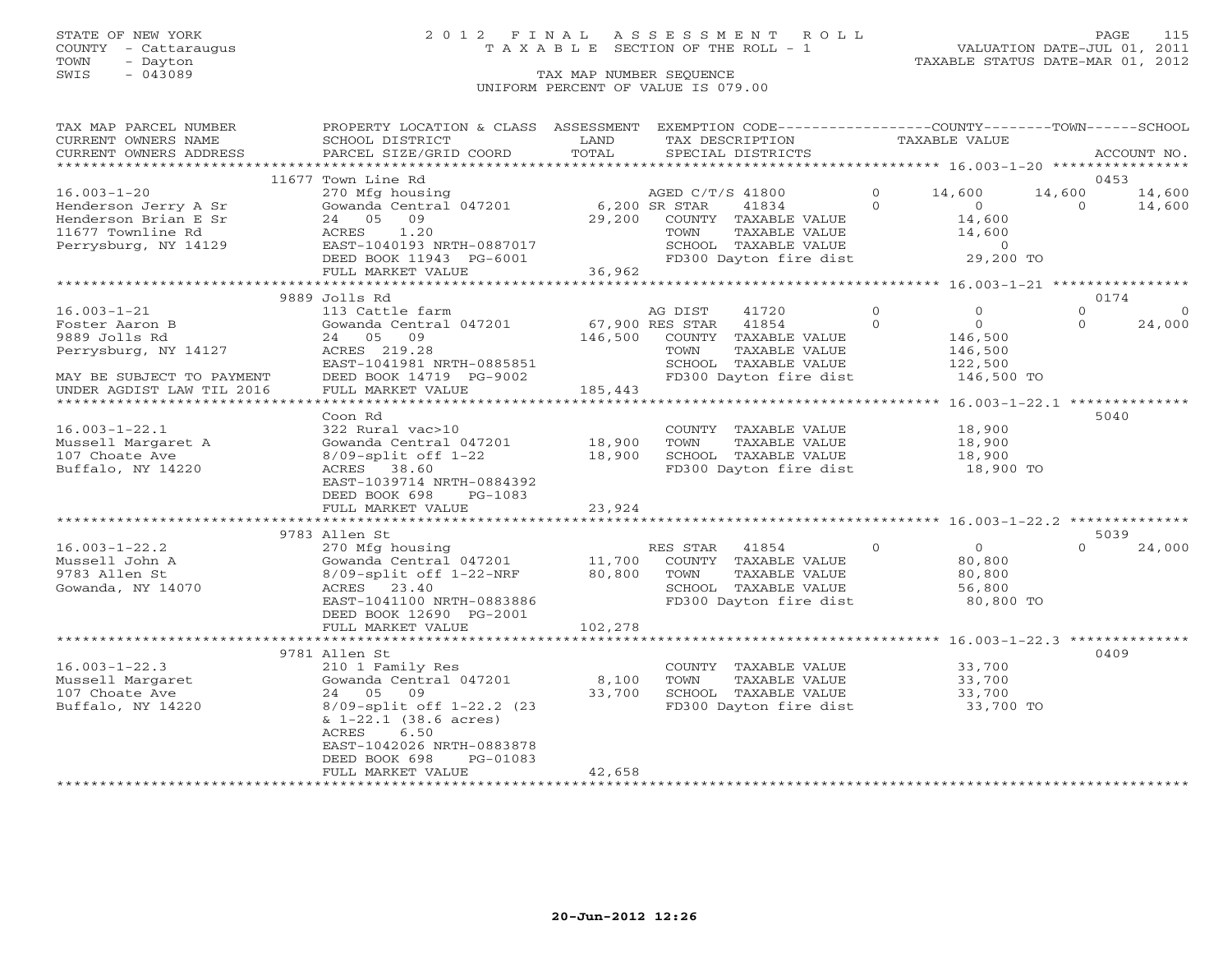### STATE OF NEW YORK 2 0 1 2 F I N A L A S S E S S M E N T R O L L PAGE 116 COUNTY - Cattaraugus T A X A B L E SECTION OF THE ROLL - 1 VALUATION DATE-JUL 01, 2011

| TAX MAP PARCEL NUMBER                         | PROPERTY LOCATION & CLASS ASSESSMENT EXEMPTION CODE---------------COUNTY-------TOWN------SCHOOL                              |                    |                                                                                     |                                  |                    |
|-----------------------------------------------|------------------------------------------------------------------------------------------------------------------------------|--------------------|-------------------------------------------------------------------------------------|----------------------------------|--------------------|
| CURRENT OWNERS NAME                           | SCHOOL DISTRICT                                                                                                              | LAND               | TAX DESCRIPTION                                                                     | TAXABLE VALUE                    |                    |
|                                               |                                                                                                                              |                    |                                                                                     |                                  |                    |
|                                               | 9735 Allen St                                                                                                                |                    |                                                                                     |                                  | 0510               |
|                                               | 210 1 Family Res                                                                                                             |                    | RES STAR 41854 0                                                                    | $\overline{0}$                   | $\Omega$<br>24,000 |
|                                               | Gowanda Central 047201 8,000 COUNTY TAXABLE VALUE                                                                            |                    |                                                                                     |                                  |                    |
|                                               |                                                                                                                              | 24,000             |                                                                                     | 24,000<br>24,000                 |                    |
|                                               |                                                                                                                              |                    |                                                                                     |                                  |                    |
|                                               |                                                                                                                              |                    | TOWN TAXABLE VALUE<br>SCHOOL TAXABLE VALUE<br>FD300 Dayton fire dist<br>LD300 Light | $0$<br>24,000 TO                 |                    |
|                                               |                                                                                                                              |                    |                                                                                     | 24,000 TO                        |                    |
|                                               |                                                                                                                              | $-01189$<br>30,380 |                                                                                     |                                  |                    |
|                                               |                                                                                                                              |                    |                                                                                     |                                  |                    |
|                                               | 9707 Allen St                                                                                                                |                    |                                                                                     |                                  | 0057               |
| $16.003 - 1 - 24$                             | 240 Rural res                                                                                                                |                    | COUNTY TAXABLE VALUE 33,200                                                         |                                  |                    |
| Hodkin Cara Ewell<br>6294 Drake Settlement Rd | Gowanda Central 047201 22,000                                                                                                |                    | TOWN                                                                                | 33,200<br>33,200                 |                    |
|                                               | 23 05 09                                                                                                                     | 33,200             | TOWN       TAXABLE  VALUE<br>SCHOOL    TAXABLE  VALUE                               |                                  |                    |
| Burt, NY 14028                                | ACRES 27.95                                                                                                                  |                    | FD300 Dayton fire dist                                                              | 33,200 TO                        |                    |
|                                               | EAST-1041221 NRTH-0882888                                                                                                    |                    | LD300 Light                                                                         | 33,200 TO                        |                    |
|                                               | DEED BOOK 4352 PG-5001                                                                                                       |                    |                                                                                     |                                  |                    |
|                                               | FULL MARKET VALUE                                                                                                            | 42,025             |                                                                                     |                                  |                    |
|                                               |                                                                                                                              |                    |                                                                                     |                                  |                    |
|                                               | 9756 Coon Rd                                                                                                                 |                    |                                                                                     |                                  | 0172               |
|                                               |                                                                                                                              |                    | COUNTY TAXABLE VALUE 24,000                                                         |                                  |                    |
|                                               |                                                                                                                              |                    | TOWN<br>TAXABLE VALUE                                                               | 24,000                           |                    |
|                                               |                                                                                                                              |                    |                                                                                     |                                  |                    |
| Ellicottville, NY 14731                       | ACRES 10.00                                                                                                                  |                    | SCHOOL TAXABLE VALUE $24,000$<br>FD300 Dayton fire dist $24,000$ TO                 |                                  |                    |
|                                               | EAST-1039703 NRTH-0883332                                                                                                    |                    |                                                                                     |                                  |                    |
|                                               | DEED BOOK 834<br>PG-00362                                                                                                    |                    |                                                                                     |                                  |                    |
|                                               | FULL MARKET VALUE                                                                                                            | 30,380             |                                                                                     |                                  |                    |
|                                               |                                                                                                                              |                    |                                                                                     |                                  |                    |
|                                               | 9761 Coon Rd                                                                                                                 |                    |                                                                                     |                                  | 0265               |
|                                               |                                                                                                                              |                    | COUNTY TAXABLE VALUE<br>TOWN     TAXABLE VALUE                                      | 47,000<br>47,000                 |                    |
|                                               |                                                                                                                              |                    |                                                                                     |                                  |                    |
|                                               |                                                                                                                              |                    |                                                                                     |                                  |                    |
|                                               | 16.003-1-26.1<br>Quaker Estates III LP (323 Vacant rural (2012)<br>Boston State Rd (32 05 09 47,000 47,000 PO Box 204 (2014) |                    | SCHOOL TAXABLE VALUE 47,000<br>FD300 Dayton fire dist 23,500 TO                     |                                  |                    |
| Boston, NY 14025                              | EAST-1038330 NRTH-0884210                                                                                                    |                    | FD301 So dayton fire dis 23,500 TO                                                  |                                  |                    |
|                                               | DEED BOOK 5936 PG-4001                                                                                                       |                    |                                                                                     |                                  |                    |
|                                               | FULL MARKET VALUE                                                                                                            | 59,494             |                                                                                     |                                  |                    |
|                                               |                                                                                                                              |                    |                                                                                     |                                  |                    |
|                                               | 9761 Coon Rd                                                                                                                 |                    |                                                                                     |                                  | 1368               |
| $16.003 - 1 - 26.2$                           | 240 Rural res                                                                                                                |                    | RES STAR 41854                                                                      | $\overline{0}$<br>$\overline{0}$ | 24,000             |
| Pineau Jene C                                 | Gowanda Central 047201 9,500                                                                                                 |                    | COUNTY TAXABLE VALUE                                                                | 90,000                           |                    |
| 9761 Coon Rd                                  | 32 05 09                                                                                                                     | 90,000             | TAXABLE VALUE<br>TOWN                                                               | 90,000                           |                    |
| Gowanda, NY 14070                             |                                                                                                                              |                    | SCHOOL TAXABLE VALUE                                                                | 66,000                           |                    |
|                                               | ACRES 4.85 BANK 017<br>EAST-1038330 NRTH-0884210<br>DEED BOOK 6856 PG-8002                                                   |                    | FD300 Dayton fire dist                                                              | 45,000 TO                        |                    |
|                                               |                                                                                                                              |                    | FD301 So dayton fire dis                                                            | 45,000 TO                        |                    |
|                                               | FULL MARKET VALUE                                                                                                            | 113,924            |                                                                                     |                                  |                    |
|                                               |                                                                                                                              |                    |                                                                                     |                                  |                    |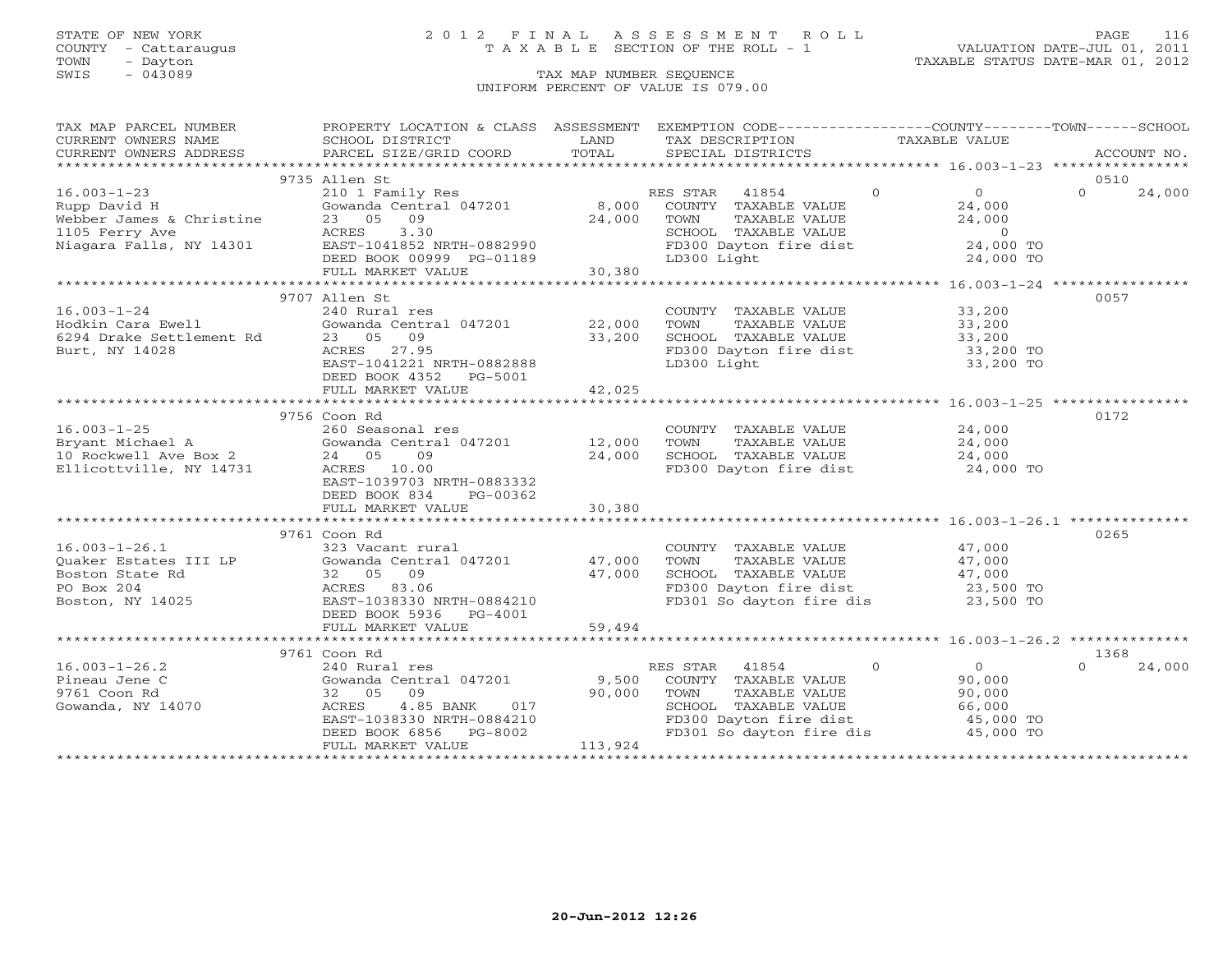COUNTY - Cattaraugus T A X A B L E SECTION OF THE ROLL - 1<br>TOWN - Dayton<br>SWIS - 043089 TAX MAP NUMBER SEQUENCE

# STATE OF NEW YORK 2 0 1 2 F I N A L A S S E S S M E N T R O L L PAGE 117

VALUATION DATE-JUL 01, 2011 TAXABLE STATUS DATE-MAR 01, 2012

### TAX MAP NUMBER SEQUENCE UNIFORM PERCENT OF VALUE IS 079.00

| TAX MAP PARCEL NUMBER<br>CURRENT OWNERS NAME                                         | PROPERTY LOCATION & CLASS ASSESSMENT<br>SCHOOL DISTRICT                                                                                                                              | LAND             | EXEMPTION CODE-----------------COUNTY--------TOWN------SCHOOL<br>TAX DESCRIPTION            | TAXABLE VALUE                                                    |                    |
|--------------------------------------------------------------------------------------|--------------------------------------------------------------------------------------------------------------------------------------------------------------------------------------|------------------|---------------------------------------------------------------------------------------------|------------------------------------------------------------------|--------------------|
| CURRENT OWNERS ADDRESS                                                               | PARCEL SIZE/GRID COORD                                                                                                                                                               | TOTAL            | SPECIAL DISTRICTS                                                                           |                                                                  | ACCOUNT NO.        |
|                                                                                      | 9832 Peck Hill Rd                                                                                                                                                                    |                  |                                                                                             |                                                                  | 0447               |
| $16.003 - 1 - 27$<br>Perrysburg Conservation<br>Box 64                               | 534 Social org.<br>Gowanda Central 047201 12,000<br>32 05 09                                                                                                                         | 32,000           | COUNTY TAXABLE VALUE 32,000<br>TOWN<br>TAXABLE VALUE<br>SCHOOL TAXABLE VALUE                | 32,000<br>32,000                                                 |                    |
| Perrysburg, NY 14129                                                                 | ACRES 10.30<br>EAST-1036326 NRTH-0884988<br>DEED BOOK 428<br>PG-00376<br>FULL MARKET VALUE                                                                                           | 40,506           | FD300 Dayton fire dist 32,000 TO                                                            |                                                                  |                    |
|                                                                                      |                                                                                                                                                                                      |                  |                                                                                             |                                                                  |                    |
|                                                                                      | 9796 Peck Hill Rd                                                                                                                                                                    |                  |                                                                                             |                                                                  | 0102               |
| $16.003 - 1 - 28$<br>Kruszka Gregory L Sr.<br>9796 Peck Hill Rd<br>Gowanda, NY 14070 | 210 1 Family Res<br>Gowanda Central 047201 21,900 COUNTY TAXABLE VALUE<br>$32 - 05 - 09$<br>ACRES 20.78<br>EAST-1036340 NRTH-0884686<br>DEED BOOK 10013 PG-7003<br>FULL MARKET VALUE | 70,400<br>89,114 | RES STAR 41854 0<br>TOWN<br>TAXABLE VALUE<br>SCHOOL TAXABLE VALUE<br>FD300 Dayton fire dist | $\overline{0}$<br>70,400<br>70,400<br>46,400<br>70,400 TO        | $\Omega$<br>24,000 |
|                                                                                      |                                                                                                                                                                                      |                  |                                                                                             | ********************************** 16.003-1-29 ***************** |                    |
|                                                                                      | 9774 Peck Hill Rd                                                                                                                                                                    |                  |                                                                                             |                                                                  | 0134               |
| $16.003 - 1 - 29$                                                                    | 270 Mfg housing                                                                                                                                                                      |                  | COUNTY TAXABLE VALUE 28,900                                                                 |                                                                  |                    |
| Rosier Bodine                                                                        | Gowanda Central 047201 20,500                                                                                                                                                        |                  | TOWN<br>TAXABLE VALUE<br>SCHOOL TAXABLE VALUE                                               | 28,900                                                           |                    |
| Rosier Melanie<br>John Mingle                                                        | 32 05 09<br>ACRES 19.55                                                                                                                                                              | 28,900           |                                                                                             | 28,900<br>28,900 TO                                              |                    |
| 1260 Waddell Nelson Rd<br>Charlotte, VA 23923                                        | EAST-1036325 NRTH-0884292<br>DEED BOOK 16572 PG-3002                                                                                                                                 |                  | FD300 Dayton fire dist<br>WS300 Watershed                                                   | 5,780 TO                                                         |                    |
|                                                                                      | FULL MARKET VALUE                                                                                                                                                                    | 36,582           |                                                                                             |                                                                  |                    |
|                                                                                      |                                                                                                                                                                                      |                  |                                                                                             |                                                                  |                    |
|                                                                                      | Peck Hill Rd                                                                                                                                                                         |                  |                                                                                             |                                                                  | 0135               |
| $16.003 - 1 - 30$                                                                    | 833 Radio                                                                                                                                                                            |                  | COUNTY TAXABLE VALUE<br>TOWN     TAXABLE VALUE                                              | 20,000<br>20.000                                                 |                    |
| Robe Robert Jr<br>Robe Susan C                                                       | Gowanda Central 047201 18,000<br>32 05 09                                                                                                                                            | 20,000           |                                                                                             | 20,000                                                           |                    |
| 9696 Peck Hill Rd                                                                    | ACRES 24.00                                                                                                                                                                          |                  | SCHOOL TAXABLE VALUE<br>FD300 Dayton fire dist                                              | 20,000<br>20,000 TO                                              |                    |
| Gowanda, NY 14070                                                                    | EAST-1036309 NRTH-0883859<br>DEED BOOK 861<br>PG-00537                                                                                                                               |                  | WS300 Watershed                                                                             | 4,000 TO                                                         |                    |
|                                                                                      | FULL MARKET VALUE                                                                                                                                                                    | 25,316           |                                                                                             |                                                                  |                    |
|                                                                                      | 9807 Peck Hill Rd                                                                                                                                                                    |                  |                                                                                             |                                                                  | 0347               |
| $16.003 - 1 - 31$                                                                    | 270 Mfg housing                                                                                                                                                                      |                  | RES STAR 41854                                                                              | $\Omega$<br>$\overline{0}$                                       | $\cap$<br>14,800   |
| Baker Charles O                                                                      | Gowanda Central 047201                                                                                                                                                               | 4,000            | COUNTY TAXABLE VALUE                                                                        | 14,800                                                           |                    |
| Attn: %Louise Taber                                                                  | 40 05<br>09                                                                                                                                                                          | 14,800           |                                                                                             | 14,800                                                           |                    |
| 9807 Peck Hill Rd                                                                    | FRNT 132.00 DPTH 130.00                                                                                                                                                              |                  | TOWN      TAXABLE VALUE<br>SCHOOL   TAXABLE VALUE                                           | $\overline{0}$                                                   |                    |
| Gowanda, NY 14070                                                                    | EAST-1035111 NRTH-0884796                                                                                                                                                            |                  | FD300 Dayton fire dist                                                                      | 14,800 TO                                                        |                    |
|                                                                                      | DEED BOOK 00935 PG-00847                                                                                                                                                             |                  | WS300 Watershed                                                                             | 2,960 TO                                                         |                    |
|                                                                                      | FULL MARKET VALUE                                                                                                                                                                    | 18,734           |                                                                                             |                                                                  |                    |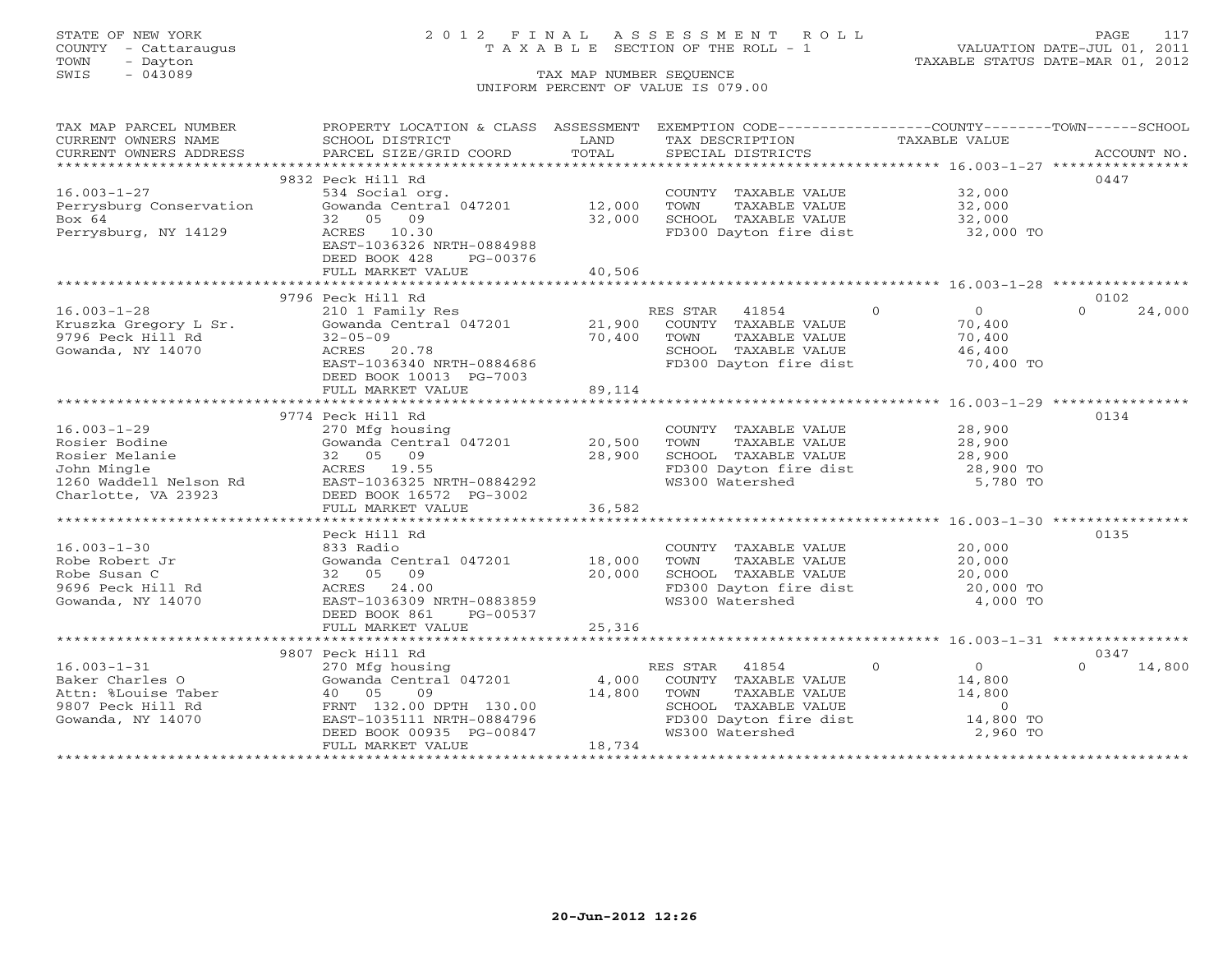COUNTY - Cattaraugus T A X A B L E SECTION OF THE ROLL - 1<br>TOWN - Dayton<br>SWIS - 043089 TAX MAP NUMBER SEQUENCE

# STATE OF NEW YORK 2 0 1 2 F I N A L A S S E S S M E N T R O L L PAGE 118

VALUATION DATE-JUL 01, 2011 TAXABLE STATUS DATE-MAR 01, 2012

### TAX MAP NUMBER SEQUENCE UNIFORM PERCENT OF VALUE IS 079.00

| TAX MAP PARCEL NUMBER                                                                                                                                                                                                          | PROPERTY LOCATION & CLASS ASSESSMENT EXEMPTION CODE----------------COUNTY-------TOWN------SCHOOL |                |                                               |                            |                    |
|--------------------------------------------------------------------------------------------------------------------------------------------------------------------------------------------------------------------------------|--------------------------------------------------------------------------------------------------|----------------|-----------------------------------------------|----------------------------|--------------------|
| CURRENT OWNERS NAME                                                                                                                                                                                                            | SCHOOL DISTRICT                                                                                  | LAND           | TAX DESCRIPTION                               | TAXABLE VALUE              |                    |
| .CURRENT OWNERS ADDRESS PARCEL SIZE/GRID COORD TOTAL SPECIAL DISTRICTS (ACCOUNT NO ACCOUNT NO ACCOUNT NO ACCOUNT NO ACCOUNT NO ACCOUNT SERVERS AND RESERVE ASSESS THAT A LIST AND A LIST AND A LIST OF A LIST AND A LIST AND A |                                                                                                  | TOTAL          |                                               |                            |                    |
|                                                                                                                                                                                                                                |                                                                                                  |                |                                               |                            |                    |
|                                                                                                                                                                                                                                | 9785 Peck Hill Rd                                                                                |                |                                               |                            | 0027               |
| $16.003 - 1 - 32$                                                                                                                                                                                                              | 240 Rural res                                                                                    |                | COUNTY TAXABLE VALUE                          | 104,900                    |                    |
| Giess Donald                                                                                                                                                                                                                   | Gowanda Central 047201                                                                           | 72,000         | TOWN<br>TAXABLE VALUE                         | 104,900<br>104,900         |                    |
| Giess Diana R                                                                                                                                                                                                                  | 40 05 09                                                                                         | 104,900        | SCHOOL TAXABLE VALUE                          |                            |                    |
| 263 Abbington                                                                                                                                                                                                                  | ACRES 124.87                                                                                     |                | FD300 Dayton fire dist                        | 104,900 TO                 |                    |
| Tonawanda, NY 14223                                                                                                                                                                                                            | ACRES 124.87<br>EAST-1033394 NRTH-0883950                                                        |                | WS300 Watershed                               | 20,980 TO                  |                    |
|                                                                                                                                                                                                                                | DEED BOOK 8164 PG-8004                                                                           |                |                                               |                            |                    |
|                                                                                                                                                                                                                                | FULL MARKET VALUE                                                                                | 132,785        |                                               |                            |                    |
|                                                                                                                                                                                                                                |                                                                                                  |                |                                               |                            |                    |
|                                                                                                                                                                                                                                | 9826 Hooker Hill Rd                                                                              |                |                                               |                            | 0456               |
| $16.003 - 1 - 33$                                                                                                                                                                                                              | 210 1 Family Res                                                                                 |                | COUNTY TAXABLE VALUE 55,000                   |                            |                    |
| Twichell Mark L                                                                                                                                                                                                                | Gowanda Central 047201 19,000                                                                    |                | TOWN<br>TAXABLE VALUE                         | 55,000                     |                    |
| 142 Temple St                                                                                                                                                                                                                  | 40 05 09                                                                                         | 55,000         | SCHOOL TAXABLE VALUE                          | 55,000                     |                    |
| Fredonia, NY 14063                                                                                                                                                                                                             | ACRES 16.08                                                                                      |                | FD300 Dayton fire dist                        | 55,000 TO<br>11,000 TO     |                    |
|                                                                                                                                                                                                                                | EAST-1032171 NRTH-0884524                                                                        |                | WS300 Watershed                               |                            |                    |
|                                                                                                                                                                                                                                | DEED BOOK 12616 PG-2001                                                                          | 69,620         |                                               |                            |                    |
|                                                                                                                                                                                                                                | FULL MARKET VALUE                                                                                |                |                                               |                            |                    |
|                                                                                                                                                                                                                                | Allen St                                                                                         |                |                                               |                            | 0511               |
| $16.003 - 1 - 34$                                                                                                                                                                                                              | 321 Abandoned ag                                                                                 |                |                                               | 5,500                      |                    |
|                                                                                                                                                                                                                                | Gowanda Central 047201                                                                           |                | COUNTY TAXABLE VALUE<br>TOWN<br>TAXABLE VALUE |                            |                    |
| Rupp David H<br>James & Christina Webber                                                                                                                                                                                       | 23 05 09                                                                                         | 5,500<br>5,500 | SCHOOL TAXABLE VALUE                          | 5,500<br>5,500             |                    |
| 1105 Ferry Ave                                                                                                                                                                                                                 | ACRES 9.75                                                                                       |                | FD300 Dayton fire dist                        | 5,500 TO                   |                    |
| Niagara Falls, NY 1404                                                                                                                                                                                                         | EAST-1041689 NRTH-0883308                                                                        |                |                                               |                            |                    |
|                                                                                                                                                                                                                                | DEED BOOK 00999 PG-01189                                                                         |                |                                               |                            |                    |
|                                                                                                                                                                                                                                | FULL MARKET VALUE                                                                                | 6,962          |                                               |                            |                    |
|                                                                                                                                                                                                                                |                                                                                                  |                |                                               |                            |                    |
|                                                                                                                                                                                                                                | Town Line Rd                                                                                     |                |                                               |                            | 1322               |
| $16.003 - 1 - 35$                                                                                                                                                                                                              | 311 Res vac land                                                                                 |                | COUNTY TAXABLE VALUE                          | 5,000                      |                    |
| Foster Aaron B                                                                                                                                                                                                                 | Gowanda Central 047201                                                                           | 5,000          | TAXABLE VALUE<br>TOWN                         | 5,000                      |                    |
| 9889 Jolls Rd                                                                                                                                                                                                                  | 24 05 09                                                                                         | 5,000          | SCHOOL TAXABLE VALUE                          | 5,000                      |                    |
| Perrysburg, NY 14127                                                                                                                                                                                                           | ACRES 9.70                                                                                       |                | FD300 Dayton fire dist                        | 5,000 TO                   |                    |
|                                                                                                                                                                                                                                | EAST-1042166 NRTH-0885195                                                                        |                |                                               |                            |                    |
|                                                                                                                                                                                                                                | DEED BOOK 14719 PG-9002                                                                          |                |                                               |                            |                    |
|                                                                                                                                                                                                                                | FULL MARKET VALUE                                                                                | 6,329          |                                               |                            |                    |
|                                                                                                                                                                                                                                |                                                                                                  |                |                                               |                            |                    |
|                                                                                                                                                                                                                                | 9677 Peck Hill Rd                                                                                |                |                                               |                            | 1229               |
| $16.003 - 2 - 1.2$                                                                                                                                                                                                             | 210 1 Family Res                                                                                 |                | RES STAR 41854                                | $\Omega$<br>$\overline{0}$ | $\Omega$<br>24,000 |
| Kerr Allan A                                                                                                                                                                                                                   | Gowanda Central 047201                                                                           | 38,000         | COUNTY TAXABLE VALUE                          | 117,000                    |                    |
| Kerr Shirley A                                                                                                                                                                                                                 | 39 05 09                                                                                         | 117,000        | TOWN<br>TAXABLE VALUE                         | 117,000                    |                    |
| PO Box 73                                                                                                                                                                                                                      | ACRES 96.30                                                                                      |                | SCHOOL TAXABLE VALUE                          | 93,000                     |                    |
| Dayton, NY 14041                                                                                                                                                                                                               | EAST-1033296 NRTH-0882647                                                                        |                | FD300 Dayton fire dist                        | 117,000 TO                 |                    |
|                                                                                                                                                                                                                                | DEED BOOK 00925 PG-01095                                                                         |                | WS300 Watershed                               | 23,400 TO                  |                    |
|                                                                                                                                                                                                                                | FULL MARKET VALUE                                                                                | 148,101        |                                               |                            |                    |
|                                                                                                                                                                                                                                |                                                                                                  |                |                                               |                            |                    |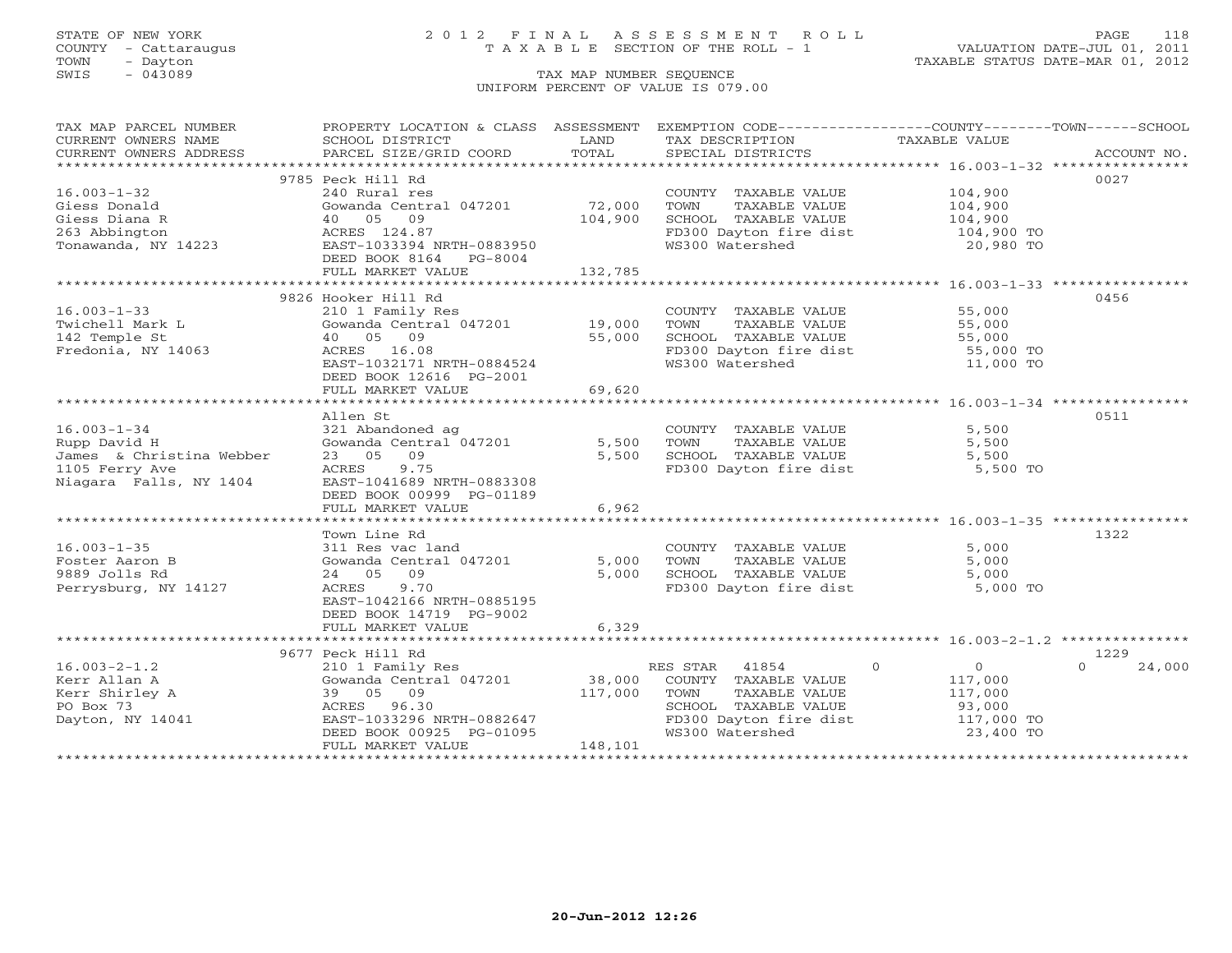## STATE OF NEW YORK 2 0 1 2 F I N A L A S S E S S M E N T R O L L PAGE 119 COUNTY - Cattaraugus T A X A B L E SECTION OF THE ROLL - 1 VALUATION DATE-JUL 01, 2011

| TAX MAP PARCEL NUMBER                                                               | PROPERTY LOCATION & CLASS ASSESSMENT EXEMPTION CODE---------------COUNTY-------TOWN------SCHOOL                                                                                                                                                      |                |                                                                                                                                                          |  |                |                     |                |                |
|-------------------------------------------------------------------------------------|------------------------------------------------------------------------------------------------------------------------------------------------------------------------------------------------------------------------------------------------------|----------------|----------------------------------------------------------------------------------------------------------------------------------------------------------|--|----------------|---------------------|----------------|----------------|
| CURRENT OWNERS NAME                                                                 | SCHOOL DISTRICT                                                                                                                                                                                                                                      | LAND           | TAX DESCRIPTION TAXABLE VALUE                                                                                                                            |  |                |                     |                |                |
| CURRENT OWNERS ADDRESS                                                              | SCHOOL DISTRICI<br>PARCEL SIZE/GRID COORD                                                                                                                                                                                                            | TOTAL          | SPECIAL DISTRICTS                                                                                                                                        |  |                |                     |                | ACCOUNT NO.    |
|                                                                                     |                                                                                                                                                                                                                                                      |                |                                                                                                                                                          |  |                |                     |                |                |
|                                                                                     | 9680 Peck Hill Rd                                                                                                                                                                                                                                    |                |                                                                                                                                                          |  |                | $\frac{0}{29}$      | 0575           |                |
| $16.003 - 2 - 2.1$                                                                  | 270 Mfg housing<br>Gowanda Central 047201 (1,900 COUNTY TAXABLE VALUE                                                                                                                                                                                |                | RES STAR 41854 0                                                                                                                                         |  |                |                     | $\Omega$       | 24,000         |
| Morley Ronald V Sr                                                                  |                                                                                                                                                                                                                                                      |                |                                                                                                                                                          |  |                |                     |                |                |
| Box 87                                                                              | 31 05 09                                                                                                                                                                                                                                             | 29,800         | TOWN<br>TOWN      TAXABLE VALUE<br>SCHOOL   TAXABLE VALUE                                                                                                |  |                |                     |                |                |
|                                                                                     |                                                                                                                                                                                                                                                      |                |                                                                                                                                                          |  |                | $29,800$<br>5,800   |                |                |
|                                                                                     |                                                                                                                                                                                                                                                      |                |                                                                                                                                                          |  |                |                     |                |                |
|                                                                                     |                                                                                                                                                                                                                                                      |                |                                                                                                                                                          |  |                |                     |                |                |
|                                                                                     |                                                                                                                                                                                                                                                      |                |                                                                                                                                                          |  |                |                     |                |                |
|                                                                                     | 2,980 EAST-1035334 NRTH-0882728 EAST-1035334 NRTH-0882728 EAST-1035334 NRTH-0882728 EAST-1035334 NRTH-0882728 EAST-1035334 NRTH-0882728 ED and the dist of the dist of the dist of the dist of the dist of the dist of the dis                       |                |                                                                                                                                                          |  |                |                     |                |                |
|                                                                                     | 9684 Peck Hill Rd                                                                                                                                                                                                                                    |                |                                                                                                                                                          |  |                |                     | 1238           |                |
| $16.003 - 2 - 2.2$                                                                  | 210 1 Family Res<br>Gowanda Central 047201 5,500 COUNTY TAXABLE VALUE 45,800<br>31 05 09 45,800 TOWN TAXABLE VALUE 45,800<br>FRNT 150.00 DPTH 265.00 5CHOOL TAXABLE VALUE 21,800<br>BANK 1000005 BANK 1000005 FD300 Dayton fire dist 4               |                |                                                                                                                                                          |  |                |                     | $\Omega$       | 24,000         |
| Myrtle Wanda                                                                        |                                                                                                                                                                                                                                                      |                |                                                                                                                                                          |  |                |                     |                |                |
| 9684 Peck Hill Rd                                                                   |                                                                                                                                                                                                                                                      |                |                                                                                                                                                          |  |                |                     |                |                |
| Gowanda, NY 14070                                                                   |                                                                                                                                                                                                                                                      |                |                                                                                                                                                          |  |                |                     |                |                |
|                                                                                     |                                                                                                                                                                                                                                                      |                |                                                                                                                                                          |  |                |                     |                |                |
|                                                                                     | EAST-1035337 NRTH-0883085                                                                                                                                                                                                                            |                | WS300 Watershed                                                                                                                                          |  |                | 9,160 TO            |                |                |
|                                                                                     | DEED BOOK 8121 PG-5001                                                                                                                                                                                                                               |                |                                                                                                                                                          |  |                |                     |                |                |
|                                                                                     | FULL MARKET VALUE                                                                                                                                                                                                                                    | 57,975         |                                                                                                                                                          |  |                |                     |                |                |
|                                                                                     | *************************                                                                                                                                                                                                                            | ************** | *********************************** 16.003-2-2.3 **************                                                                                          |  |                |                     |                |                |
|                                                                                     | Peck Hill Rd                                                                                                                                                                                                                                         |                |                                                                                                                                                          |  |                |                     | 1267           |                |
| $16.003 - 2 - 2.3$                                                                  |                                                                                                                                                                                                                                                      |                | COUNTY TAXABLE VALUE 7,500<br>TOWN TAXABLE VALUE 7,500                                                                                                   |  |                |                     |                |                |
| Morley Ronald V Sr<br>Morlov Thelma                                                 | 314 Rural vac<10<br>Gowanda Central 047201 7,500                                                                                                                                                                                                     |                |                                                                                                                                                          |  |                |                     |                |                |
|                                                                                     | 31 05 09                                                                                                                                                                                                                                             | 7,500          |                                                                                                                                                          |  |                |                     |                |                |
| PO Box 87                                                                           | ACRES 12.40                                                                                                                                                                                                                                          |                | FD300 Dayton fire dist                                                                                                                                   |  |                |                     |                |                |
| Dayton, NY 14041                                                                    | EAST-1035862 NRTH-0882890                                                                                                                                                                                                                            |                | WS300 Watershed                                                                                                                                          |  |                | 7,500 TO            |                |                |
|                                                                                     | DEED BOOK 00968 PG-00109                                                                                                                                                                                                                             |                |                                                                                                                                                          |  |                |                     |                |                |
|                                                                                     | FULL MARKET VALUE                                                                                                                                                                                                                                    | 9,494          |                                                                                                                                                          |  |                |                     |                |                |
|                                                                                     |                                                                                                                                                                                                                                                      |                |                                                                                                                                                          |  |                |                     |                |                |
|                                                                                     | 9696 Peck Hill Rd                                                                                                                                                                                                                                    |                |                                                                                                                                                          |  |                |                     | 0263           |                |
| $16.003 - 2 - 3$                                                                    | 240 Rural res                                                                                                                                                                                                                                        |                | 41834<br>SR STAR                                                                                                                                         |  | $\overline{0}$ | $\overline{0}$      | $\Omega$       | 49,760         |
| Robe Robert G                                                                       | Cowanda Central 047201 32,600 COUNTY TAXABLE VALUE<br>31/32 05 09 91,000 TOWN TAXABLE VALUE                                                                                                                                                          |                |                                                                                                                                                          |  |                | 91,000<br>91,000    |                |                |
|                                                                                     |                                                                                                                                                                                                                                                      |                |                                                                                                                                                          |  |                |                     |                |                |
|                                                                                     |                                                                                                                                                                                                                                                      |                | SCHOOL TAXABLE VALUE<br>FD300 Dayton fire dist                                                                                                           |  |                | 41,240<br>91,000 TO |                |                |
| Robe Robert G<br>Robe Susan C<br>9696 Peck Hill Rd<br>Gowanda, NY 14070<br>EAST-103 | ACRES 60.10<br>EAST-1036341 NRTH-0882836<br>DEED BOOK 887 PG-00757                                                                                                                                                                                   |                |                                                                                                                                                          |  |                |                     |                |                |
|                                                                                     |                                                                                                                                                                                                                                                      |                | WS300 Watershed                                                                                                                                          |  |                | 18,200 TO           |                |                |
|                                                                                     | FULL MARKET VALUE 115,190                                                                                                                                                                                                                            |                |                                                                                                                                                          |  |                |                     |                |                |
|                                                                                     |                                                                                                                                                                                                                                                      |                |                                                                                                                                                          |  |                |                     |                |                |
|                                                                                     | 9659 Coon Rd                                                                                                                                                                                                                                         |                |                                                                                                                                                          |  |                |                     | 0356           |                |
| $16.003 - 2 - 4$                                                                    | 120 Field crops                                                                                                                                                                                                                                      |                | WVET C/T 41121 0 9,600 9,600                                                                                                                             |  |                |                     |                | $\overline{0}$ |
|                                                                                     |                                                                                                                                                                                                                                                      |                |                                                                                                                                                          |  |                | $27,450$ $27,450$   |                | 32,250         |
|                                                                                     | 10.003-2-4<br>Lowis Gowarda Central 047201<br>Lowis Gowarda Central 047201<br>Lowis Marlene 31 05 09<br>9659 Coon Rd<br>27,100 AGED C/T/S 41800<br>41834<br>64,500 SR STAR<br>COUNTY TAXABLE VALUE<br>PO Box 135<br>PO Box 135<br>EAST-1038159 NRTH- |                | R STAR 41834 0 0<br>COUNTY TAXABLE VALUE 27,450                                                                                                          |  |                |                     | $\overline{0}$ | 32,250         |
|                                                                                     |                                                                                                                                                                                                                                                      |                |                                                                                                                                                          |  |                |                     |                |                |
|                                                                                     | EAST-1038159 NRTH-0882581                                                                                                                                                                                                                            |                |                                                                                                                                                          |  |                |                     |                |                |
| Dayton, NY 14041                                                                    | DEED BOOK 913<br>PG-00169                                                                                                                                                                                                                            |                |                                                                                                                                                          |  |                |                     |                |                |
|                                                                                     | FULL MARKET VALUE                                                                                                                                                                                                                                    |                | COUNTY TAAADLE VALUE<br>TOWN TAXABLE VALUE 27,450<br>SCHOOL TAXABLE VALUE 27,450<br>81,646 FD300 Dayton fire dist 64,500 TO<br>WS300 Watershed 12,900 TO |  |                |                     |                |                |
|                                                                                     |                                                                                                                                                                                                                                                      |                |                                                                                                                                                          |  |                |                     |                |                |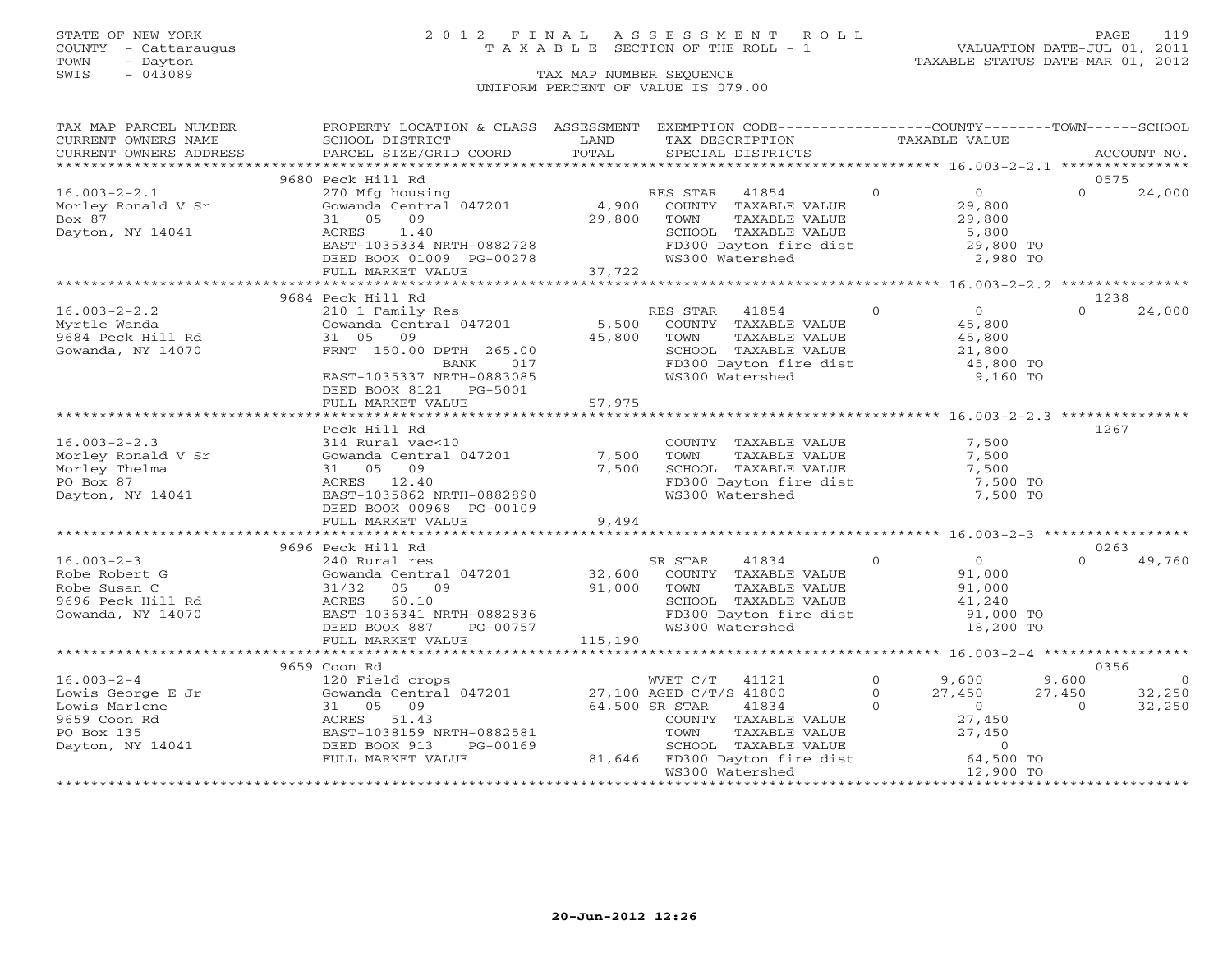## STATE OF NEW YORK 2 0 1 2 F I N A L A S S E S S M E N T R O L L PAGE 120 COUNTY - Cattaraugus T A X A B L E SECTION OF THE ROLL - 1 VALUATION DATE-JUL 01, 2011

| TAX MAP PARCEL NUMBER                                                                                                                                                                                                               | PROPERTY LOCATION & CLASS ASSESSMENT EXEMPTION CODE---------------COUNTY-------TOWN------SCHOOL                                                                                                                                                                    |                                                    |           |                  |
|-------------------------------------------------------------------------------------------------------------------------------------------------------------------------------------------------------------------------------------|--------------------------------------------------------------------------------------------------------------------------------------------------------------------------------------------------------------------------------------------------------------------|----------------------------------------------------|-----------|------------------|
| CURRENT OWNERS NAME                                                                                                                                                                                                                 |                                                                                                                                                                                                                                                                    |                                                    |           |                  |
| CURRENT OWNERS ADDRESS                                                                                                                                                                                                              |                                                                                                                                                                                                                                                                    |                                                    |           |                  |
|                                                                                                                                                                                                                                     |                                                                                                                                                                                                                                                                    |                                                    |           |                  |
|                                                                                                                                                                                                                                     | Coon Rd                                                                                                                                                                                                                                                            |                                                    |           | 0556             |
|                                                                                                                                                                                                                                     |                                                                                                                                                                                                                                                                    |                                                    |           |                  |
|                                                                                                                                                                                                                                     |                                                                                                                                                                                                                                                                    |                                                    |           |                  |
|                                                                                                                                                                                                                                     |                                                                                                                                                                                                                                                                    |                                                    |           |                  |
|                                                                                                                                                                                                                                     |                                                                                                                                                                                                                                                                    | FD300 Dayton fire dist 34,400 TO                   |           |                  |
|                                                                                                                                                                                                                                     |                                                                                                                                                                                                                                                                    |                                                    | 34,400 TO |                  |
|                                                                                                                                                                                                                                     | DEED BOOK 12691 PG-7001                                                                                                                                                                                                                                            |                                                    |           |                  |
|                                                                                                                                                                                                                                     |                                                                                                                                                                                                                                                                    |                                                    |           |                  |
|                                                                                                                                                                                                                                     |                                                                                                                                                                                                                                                                    |                                                    |           |                  |
|                                                                                                                                                                                                                                     | 9606 Coon Rd                                                                                                                                                                                                                                                       |                                                    |           | 0344             |
| 16.003-2-6.1<br>Monotropa Tree Farms Inc. 323 Vacant rural FOREST/A74 47460 0 31,000<br>Monotropa Tree Farms Inc. Gowanda Central 047201 39,130 COUNTY TAXABLE VALUE 8,130<br>Attn: John Clorius 23 05 09 39,130 TOWN TAXABLE VALUE |                                                                                                                                                                                                                                                                    |                                                    |           | 31,000<br>31,000 |
|                                                                                                                                                                                                                                     |                                                                                                                                                                                                                                                                    |                                                    |           |                  |
|                                                                                                                                                                                                                                     |                                                                                                                                                                                                                                                                    |                                                    |           |                  |
|                                                                                                                                                                                                                                     |                                                                                                                                                                                                                                                                    |                                                    |           |                  |
|                                                                                                                                                                                                                                     |                                                                                                                                                                                                                                                                    | FD300 Dayton fire dist 39,130 TO                   |           |                  |
|                                                                                                                                                                                                                                     |                                                                                                                                                                                                                                                                    |                                                    |           |                  |
|                                                                                                                                                                                                                                     |                                                                                                                                                                                                                                                                    |                                                    |           |                  |
|                                                                                                                                                                                                                                     |                                                                                                                                                                                                                                                                    |                                                    |           |                  |
|                                                                                                                                                                                                                                     | 9461 Route 62                                                                                                                                                                                                                                                      |                                                    |           | 0242             |
|                                                                                                                                                                                                                                     | 29,300<br>27,300 MHz<br>29,300 MHz<br>29,300 MHz<br>29,300 MHz<br>29,300 MHz<br>29,300 MHz<br>29,300 MHz<br>29,300 MHz<br>29,300 MHz<br>29,300 MHz<br>29,300 MHz<br>29,300 MHz<br>29,300 MHz<br>29,300 MHz<br>29,300 MHz<br>29,300 MHz<br>29,300 MHz<br>29,300 MHz |                                                    |           |                  |
| $16.003 - 2 - 9.1$<br>Gens Amme                                                                                                                                                                                                     |                                                                                                                                                                                                                                                                    |                                                    |           |                  |
| 9512 Coon Rd                                                                                                                                                                                                                        |                                                                                                                                                                                                                                                                    |                                                    |           |                  |
| Gowanda, NY 14070                                                                                                                                                                                                                   |                                                                                                                                                                                                                                                                    |                                                    |           |                  |
|                                                                                                                                                                                                                                     |                                                                                                                                                                                                                                                                    |                                                    |           |                  |
|                                                                                                                                                                                                                                     |                                                                                                                                                                                                                                                                    |                                                    |           |                  |
|                                                                                                                                                                                                                                     |                                                                                                                                                                                                                                                                    |                                                    |           |                  |
|                                                                                                                                                                                                                                     |                                                                                                                                                                                                                                                                    |                                                    |           |                  |
|                                                                                                                                                                                                                                     |                                                                                                                                                                                                                                                                    |                                                    |           | 1037             |
|                                                                                                                                                                                                                                     |                                                                                                                                                                                                                                                                    |                                                    |           | $\overline{0}$   |
|                                                                                                                                                                                                                                     |                                                                                                                                                                                                                                                                    |                                                    |           | 24,000           |
|                                                                                                                                                                                                                                     |                                                                                                                                                                                                                                                                    |                                                    |           |                  |
|                                                                                                                                                                                                                                     |                                                                                                                                                                                                                                                                    |                                                    |           |                  |
|                                                                                                                                                                                                                                     |                                                                                                                                                                                                                                                                    |                                                    |           |                  |
|                                                                                                                                                                                                                                     |                                                                                                                                                                                                                                                                    |                                                    |           |                  |
| 9512 Coon Rd 2010 1 Family Res 30 1 Family Res 30 1 Family Res 30 1 Family Res 30 1 Family Res 30 1 Family Res 30 1 Family Res 30 1 Family Res 30 1 Family Res 30 1 Family Res 30 1 Family Res 30 1 Family Res 30 1 Family Res      | DEED BOOK 821 PG-00589 FD300 Daytor<br>FULL MARKET VALUE 80,506 LD300 Light                                                                                                                                                                                        |                                                    |           |                  |
|                                                                                                                                                                                                                                     |                                                                                                                                                                                                                                                                    | LD300 Light 63,600 TO<br>WS300 Watershed 12,720 TO |           |                  |
|                                                                                                                                                                                                                                     |                                                                                                                                                                                                                                                                    |                                                    |           |                  |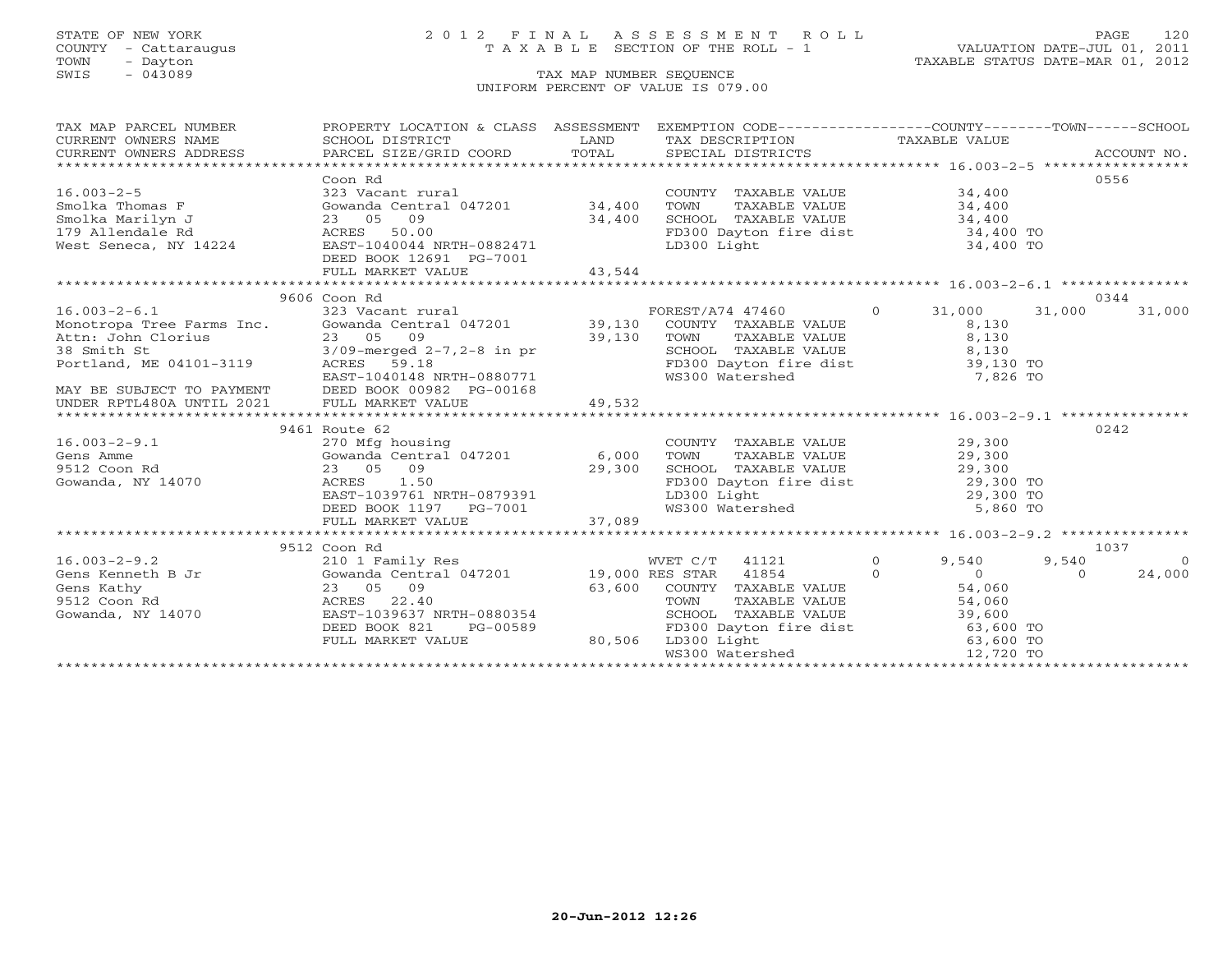## STATE OF NEW YORK 2 0 1 2 F I N A L A S S E S S M E N T R O L L PAGE 121 COUNTY - Cattaraugus T A X A B L E SECTION OF THE ROLL - 1 VALUATION DATE-JUL 01, 2011

| TAX MAP PARCEL NUMBER  | PROPERTY LOCATION & CLASS ASSESSMENT      |        | EXEMPTION CODE-----------------COUNTY-------TOWN------SCHOOL                                                                |                |                |          |             |
|------------------------|-------------------------------------------|--------|-----------------------------------------------------------------------------------------------------------------------------|----------------|----------------|----------|-------------|
| CURRENT OWNERS NAME    | SCHOOL DISTRICT                           | LAND   | TAX DESCRIPTION                                                                                                             |                | TAXABLE VALUE  |          |             |
| CURRENT OWNERS ADDRESS | PARCEL SIZE/GRID COORD                    | TOTAL  | SPECIAL DISTRICTS                                                                                                           |                |                |          | ACCOUNT NO. |
|                        |                                           |        |                                                                                                                             |                |                |          |             |
|                        | 9490 Coon Rd                              |        |                                                                                                                             |                |                |          | 1233        |
| $16.003 - 2 - 9.4$     | 210 1 Family Res                          |        | WVET C/T<br>41121                                                                                                           | $\circ$        | 8,055          | 8,055    |             |
| Gens Steven M          | Gowanda Central 047201 7,700 RES STAR     |        | 41854                                                                                                                       | $\Omega$       | $\overline{O}$ | $\Omega$ | 24,000      |
| Gens Cari A            | 23 05 09                                  | 53,700 | COUNTY TAXABLE VALUE                                                                                                        |                | 45,645         |          |             |
| 9490 Coon Rd           | 2.70<br>ACRES                             |        | TOWN<br>TAXABLE VALUE                                                                                                       |                | 45,645         |          |             |
| Gowanda, NY 14070      | EAST-1039330 NRTH-0879913                 |        | TOWN<br>SCHOOL TAXABLE VALUL<br>FD300 Dayton fire dist<br>-200 Light                                                        |                | 29,700         |          |             |
|                        | DEED BOOK 00945 PG-00772                  |        |                                                                                                                             |                | 53,700 TO      |          |             |
|                        | FULL MARKET VALUE                         |        | 67,975 LD300 Light                                                                                                          |                | 53,700 TO      |          |             |
|                        |                                           |        |                                                                                                                             |                | 10,740 TO      |          |             |
|                        |                                           |        |                                                                                                                             |                |                |          |             |
|                        | Route 62                                  |        |                                                                                                                             |                |                |          | 0131        |
| $16.003 - 2 - 10.1$    | 322 Rural vac>10                          |        | COUNTY TAXABLE VALUE                                                                                                        |                | 12,500         |          |             |
| Dahl Randy L           | Gowanda Central 047201                    | 12,500 | TOWN<br>TAXABLE VALUE                                                                                                       |                | 12,500         |          |             |
|                        |                                           |        |                                                                                                                             |                |                |          |             |
| 7342 Mill St           | 31 05 09                                  | 12,500 | SCHOOL TAXABLE VALUE                                                                                                        |                | 12,500         |          |             |
| PO Box 189             | ACRES 18.25                               |        | FD300 Dayton fire dist                                                                                                      |                | 12,500 TO      |          |             |
| Stockton, NY 14784     | EAST-1037671 NRTH-0879953                 |        |                                                                                                                             |                |                |          |             |
|                        | DEED BOOK 00974 PG-00250                  |        |                                                                                                                             |                |                |          |             |
|                        | FULL MARKET VALUE                         | 15,823 |                                                                                                                             |                |                |          |             |
|                        |                                           |        |                                                                                                                             |                |                |          |             |
|                        | 9419 Route 62                             |        |                                                                                                                             |                |                |          | 1296        |
| $16.003 - 2 - 10.2$    | 240 Rural res                             |        | CVET C/T 41131                                                                                                              | $\circ$        | 16,000         | 16,000   | $\Omega$    |
| Drajem Bruce B         | Gowanda Central 047201 30,900 RES STAR    |        | 41854                                                                                                                       | $\Omega$       | $\sim$ 0       | $\cap$   | 24,000      |
| Drajem Joel            | 09<br>31 05                               |        | 90,800 COUNTY TAXABLE VALUE                                                                                                 |                | 74,800         |          |             |
| 9419 Us Rte 62         | ACRES 35.85 BANK<br>017                   |        | TAXABLE VALUE<br>TOWN                                                                                                       |                | 74,800         |          |             |
| Gowanda, NY 14070      | EAST-1038531 NRTH-0879958                 |        |                                                                                                                             |                |                |          |             |
|                        | DEED BOOK 00991 PG-01042                  |        |                                                                                                                             |                |                |          |             |
|                        | FULL MARKET VALUE                         |        |                                                                                                                             |                | 18,160 TO      |          |             |
|                        |                                           |        |                                                                                                                             |                |                |          |             |
|                        | 9547 Coon Rd                              |        |                                                                                                                             |                |                |          | 0579        |
| $16.003 - 2 - 11$      | 270 Mfg housing                           |        | AGED C/T/S 41800                                                                                                            | $\overline{0}$ | 16,550         | 16,550   | 16,550      |
| Stiles Rosaline        | Gowanda Central 047201                    |        | 7,400 SR STAR<br>41834                                                                                                      | $\Omega$       | $\overline{0}$ | $\Omega$ | 16,550      |
| 9547 Coon Rd           | 09<br>31 05                               |        | 33,100 COUNTY TAXABLE VALUE                                                                                                 |                | 16,550         |          |             |
| Gowanda, NY 14070      | 2.38<br>ACRES                             |        |                                                                                                                             |                |                |          |             |
|                        | EAST-1038993 NRTH-0880756                 |        |                                                                                                                             |                |                |          |             |
|                        | DEED BOOK 719<br>PG-00842                 |        |                                                                                                                             |                |                |          |             |
|                        |                                           |        | TOWN TAXABLE VALUE 16,550<br>SCHOOL TAXABLE VALUE 0<br>FD300 Dayton fire dist 33,100 TO<br>TO300 Dayton fire dist 33,100 TO |                |                |          |             |
|                        | FULL MARKET VALUE                         | 41,899 | WS300 Watershed                                                                                                             |                | 6,620 TO       |          |             |
|                        |                                           |        |                                                                                                                             |                |                |          |             |
|                        | 9585 Coon Rd                              |        |                                                                                                                             |                |                |          | 0055        |
| $16.003 - 2 - 12.1$    | 120 Field crops<br>Gowanda Central 047201 |        | RES STAR<br>41854                                                                                                           | $\overline{0}$ | $\overline{0}$ | $\Omega$ | 24,000      |
| Hahn Irene F           |                                           | 8,000  | COUNTY TAXABLE VALUE                                                                                                        |                | 46,000         |          |             |
| Boring Pamela Ann      | 31 05 09                                  | 46,000 | TOWN<br>TAXABLE VALUE                                                                                                       |                | 46,000         |          |             |
| Rugg Linda             | ACRES 59.60                               |        | SCHOOL TAXABLE VALUE                                                                                                        |                | 22,000         |          |             |
| 9577 Coon Rd           | EAST-1037682 NRTH-0881281                 |        | FD300 Dayton fire dist                                                                                                      |                | 46,000 TO      |          |             |
| Gowanda, NY 14070      | DEED BOOK 00980 PG-01068                  |        | WS300 Watershed                                                                                                             |                | 9,200 TO       |          |             |
|                        | FULL MARKET VALUE                         | 58,228 |                                                                                                                             |                |                |          |             |
|                        |                                           |        |                                                                                                                             |                |                |          |             |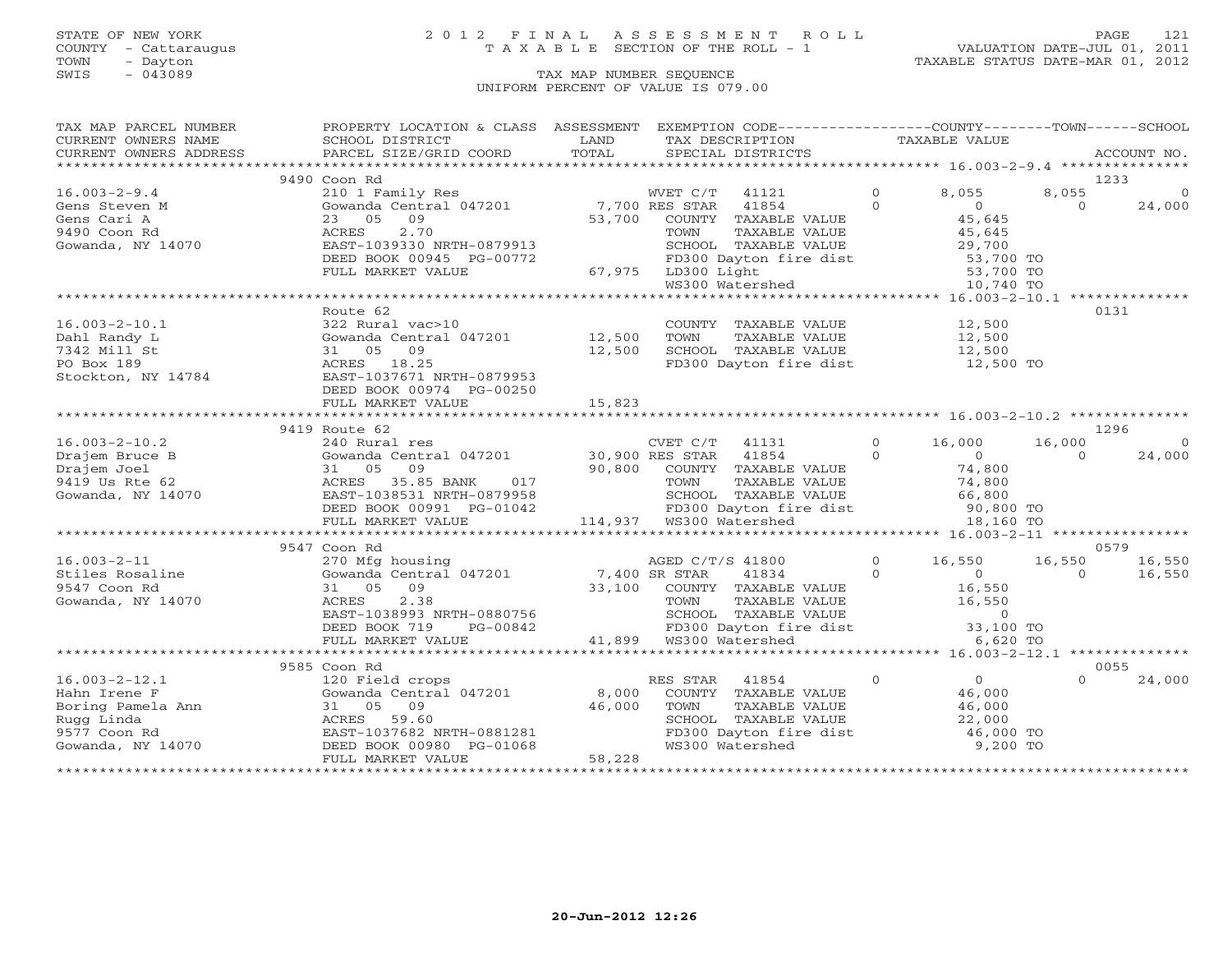## STATE OF NEW YORK 2 0 1 2 F I N A L A S S E S S M E N T R O L L PAGE 122 COUNTY - Cattaraugus T A X A B L E SECTION OF THE ROLL - 1 VALUATION DATE-JUL 01, 2011

| TAX MAP PARCEL NUMBER                                                                                                                                                                                                                                                      | PROPERTY LOCATION & CLASS ASSESSMENT EXEMPTION CODE----------------COUNTY-------TOWN------SCHOOL                                                                   |        |                                                                                                                                                  |                                              |
|----------------------------------------------------------------------------------------------------------------------------------------------------------------------------------------------------------------------------------------------------------------------------|--------------------------------------------------------------------------------------------------------------------------------------------------------------------|--------|--------------------------------------------------------------------------------------------------------------------------------------------------|----------------------------------------------|
| CURRENT OWNERS NAME SCHOOL DISTRICT                                                                                                                                                                                                                                        | <b>EXAMPLE DESCRIPTION OF STREET AND STREET AND STREET AND STREET AND STREET AND STREET AND STREET AND STREET AND</b>                                              |        | TAX DESCRIPTION TAXABLE VALUE                                                                                                                    |                                              |
| CURRENT OWNERS ADDRESS                                                                                                                                                                                                                                                     |                                                                                                                                                                    |        |                                                                                                                                                  |                                              |
|                                                                                                                                                                                                                                                                            | 9565 Coon Rd                                                                                                                                                       |        |                                                                                                                                                  | 1135                                         |
| 16.003-2-12.2<br>Johnston Dwight H Jr<br>Might H Jr<br>Might H Jr<br>Solomada Central 047201<br>23,100<br>23,100<br>23,100<br>23,100<br>23,100<br>23,100<br>23,100<br>23,100<br>23,100<br>23,100<br>23,100<br>23,100<br>23,100<br>23,100<br>23,100<br>23,100<br>23,100<br> |                                                                                                                                                                    |        |                                                                                                                                                  | $0 \t 23,100$                                |
|                                                                                                                                                                                                                                                                            |                                                                                                                                                                    |        |                                                                                                                                                  |                                              |
|                                                                                                                                                                                                                                                                            |                                                                                                                                                                    |        |                                                                                                                                                  |                                              |
|                                                                                                                                                                                                                                                                            |                                                                                                                                                                    |        |                                                                                                                                                  |                                              |
|                                                                                                                                                                                                                                                                            |                                                                                                                                                                    |        |                                                                                                                                                  |                                              |
|                                                                                                                                                                                                                                                                            | DEED BOOK 1022 PG-703<br>FULL MARKET VALUE 29,241                                                                                                                  |        |                                                                                                                                                  |                                              |
|                                                                                                                                                                                                                                                                            |                                                                                                                                                                    |        |                                                                                                                                                  |                                              |
|                                                                                                                                                                                                                                                                            | 9585 Coon Rd                                                                                                                                                       |        |                                                                                                                                                  | 1300                                         |
| $16.003 - 2 - 12.3$                                                                                                                                                                                                                                                        | COUNTY TAXABLE VALUE<br>31 05 09 43,600<br>ACRES 4.95 FAST-1038561 NRTH-0881066 WS300 Watershed 43,600 TOWN<br>FAST-1038561 NRTH-0881066 WS300 Watershed 43,600 TO |        |                                                                                                                                                  |                                              |
| Hahn Irene F                                                                                                                                                                                                                                                               |                                                                                                                                                                    |        |                                                                                                                                                  |                                              |
| 9577 Coon Rd                                                                                                                                                                                                                                                               |                                                                                                                                                                    |        |                                                                                                                                                  |                                              |
| Gowanda, NY 14070                                                                                                                                                                                                                                                          |                                                                                                                                                                    |        |                                                                                                                                                  |                                              |
|                                                                                                                                                                                                                                                                            |                                                                                                                                                                    |        |                                                                                                                                                  |                                              |
|                                                                                                                                                                                                                                                                            |                                                                                                                                                                    |        |                                                                                                                                                  |                                              |
|                                                                                                                                                                                                                                                                            |                                                                                                                                                                    |        |                                                                                                                                                  |                                              |
|                                                                                                                                                                                                                                                                            |                                                                                                                                                                    |        |                                                                                                                                                  |                                              |
|                                                                                                                                                                                                                                                                            | 9637 Coon Rd                                                                                                                                                       |        |                                                                                                                                                  | 0580                                         |
|                                                                                                                                                                                                                                                                            |                                                                                                                                                                    |        |                                                                                                                                                  | 9,550<br>$\circ$<br>$\overline{0}$<br>38,200 |
|                                                                                                                                                                                                                                                                            |                                                                                                                                                                    |        |                                                                                                                                                  |                                              |
|                                                                                                                                                                                                                                                                            |                                                                                                                                                                    |        |                                                                                                                                                  |                                              |
|                                                                                                                                                                                                                                                                            |                                                                                                                                                                    |        |                                                                                                                                                  |                                              |
|                                                                                                                                                                                                                                                                            |                                                                                                                                                                    |        |                                                                                                                                                  |                                              |
| 16.003-2-13<br>Stapell Paul M 303/COOI Rd<br>9637 Coon Rd<br>9637 Coon Rd<br>9637 Coon Rd<br>9637 Coon Rd<br>9637 Coon Rd<br>9637 Coon Rd<br>9637 Coon Rd<br>9637 Coon Rd<br>9637 Coon Rd<br>9637 Coon Rd<br>9637 Coon Rd<br>9637 Coon Rd<br>9637 Coon Rd<br>              |                                                                                                                                                                    |        |                                                                                                                                                  |                                              |
|                                                                                                                                                                                                                                                                            |                                                                                                                                                                    |        |                                                                                                                                                  |                                              |
|                                                                                                                                                                                                                                                                            | 9565 Coon Rd                                                                                                                                                       |        |                                                                                                                                                  | 0578                                         |
|                                                                                                                                                                                                                                                                            |                                                                                                                                                                    |        |                                                                                                                                                  |                                              |
|                                                                                                                                                                                                                                                                            |                                                                                                                                                                    |        |                                                                                                                                                  |                                              |
|                                                                                                                                                                                                                                                                            |                                                                                                                                                                    |        |                                                                                                                                                  |                                              |
| 16.003-2-14<br>Rogers Gerald L 322 Rural vac>10<br>Rogers Gerald L Gowanda Central 047201<br>Rogers Ruth A 31 05 09<br>PO Box 43<br>Dayton, NY 14041<br>Dayton, NY 14041<br>PO Box 43<br>Dayton, NY 14041<br>PO Box 43<br>PO Box 43<br>PO Box 43<br>PO                     |                                                                                                                                                                    |        | -- -----<br>13,500 SCHOOL TAXABLE VALUE 13,500<br>FD300 Dayton fire dist 13,500 TO<br>WS300 Watershed 2,700 TO                                   |                                              |
|                                                                                                                                                                                                                                                                            | DEED BOOK 13958 PG-5002                                                                                                                                            |        |                                                                                                                                                  |                                              |
|                                                                                                                                                                                                                                                                            | FULL MARKET VALUE                                                                                                                                                  | 17,089 |                                                                                                                                                  |                                              |
|                                                                                                                                                                                                                                                                            |                                                                                                                                                                    |        |                                                                                                                                                  |                                              |
|                                                                                                                                                                                                                                                                            | Peck Hill Rd                                                                                                                                                       |        |                                                                                                                                                  | 0415                                         |
| $16.003 - 2 - 15$                                                                                                                                                                                                                                                          |                                                                                                                                                                    |        |                                                                                                                                                  |                                              |
| 16.003-2-15<br>Story Ricki<br>13966 Highland Ave<br>Collins, NY 14034                                                                                                                                                                                                      | 312 Vac w/imprv<br>Gowanda Central 047201 22,000                                                                                                                   |        | COUNTY TAXABLE VALUE<br>TOWN TAXABLE VALUE 30,000<br>SCHOOL TAXABLE VALUE 30,000<br>FD300 Dayton fire dist 30,000 TO<br>WS300 Watershed 6,000 TO |                                              |
|                                                                                                                                                                                                                                                                            | 31 05 09                                                                                                                                                           | 30,000 |                                                                                                                                                  |                                              |
|                                                                                                                                                                                                                                                                            | ACRES 32.21                                                                                                                                                        |        |                                                                                                                                                  |                                              |
|                                                                                                                                                                                                                                                                            | EAST-1036135 NRTH-0881553                                                                                                                                          |        |                                                                                                                                                  |                                              |
|                                                                                                                                                                                                                                                                            | DEED BOOK 8003 PG-8001<br>FULL MARKET VALUE                                                                                                                        | 37,975 |                                                                                                                                                  |                                              |
|                                                                                                                                                                                                                                                                            |                                                                                                                                                                    |        |                                                                                                                                                  |                                              |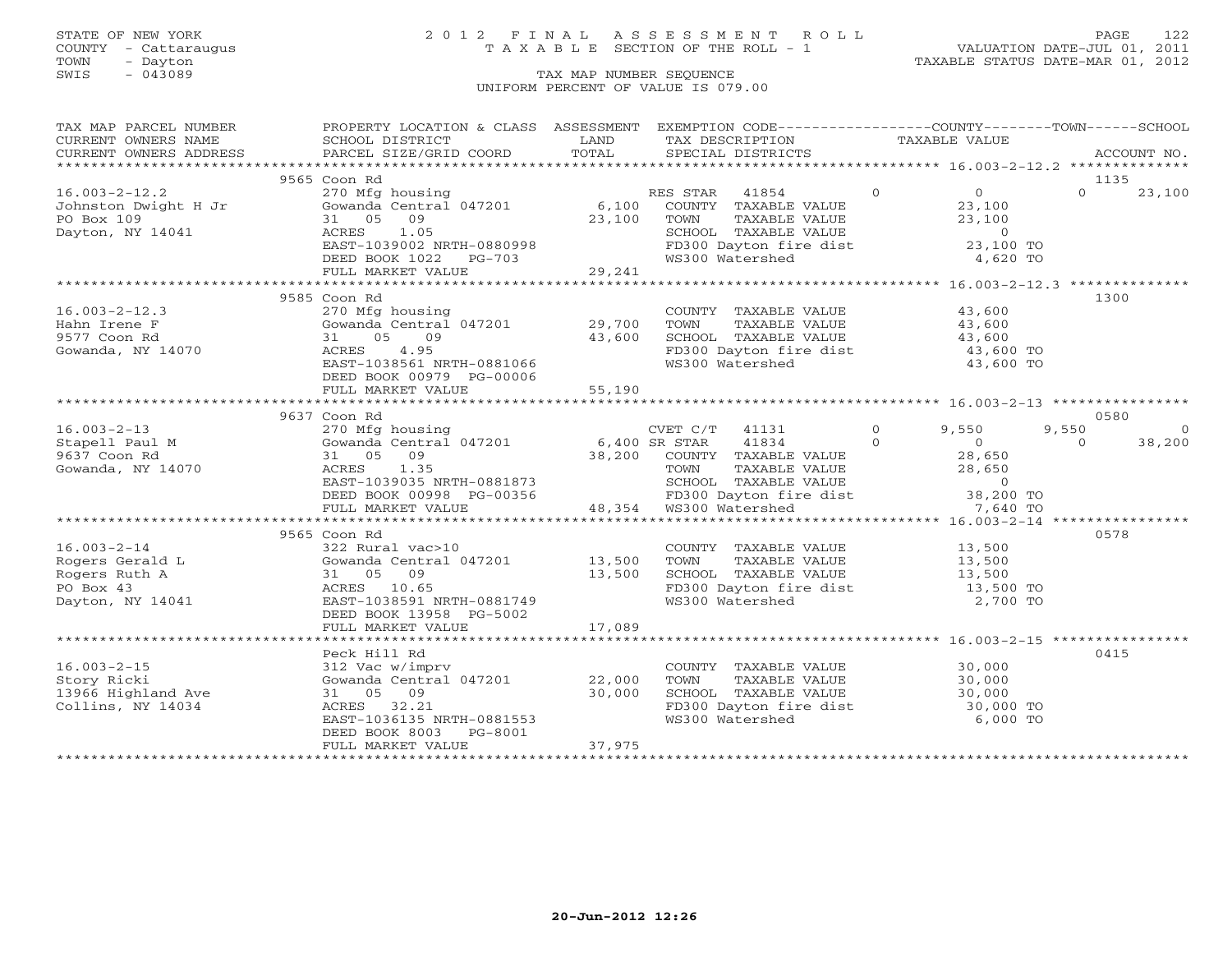### STATE OF NEW YORK 2 0 1 2 F I N A L A S S E S S M E N T R O L L PAGE 123 COUNTY - Cattaraugus T A X A B L E SECTION OF THE ROLL - 1 VALUATION DATE-JUL 01, 2011

| TAX MAP PARCEL NUMBER                                                                                                                                                                                                                                                                                                                                                                                                                                                             | PROPERTY LOCATION & CLASS ASSESSMENT EXEMPTION CODE----------------COUNTY-------TOWN------SCHOOL                                                                                                                               |          |                 |                                                                                               |          |                |          |
|-----------------------------------------------------------------------------------------------------------------------------------------------------------------------------------------------------------------------------------------------------------------------------------------------------------------------------------------------------------------------------------------------------------------------------------------------------------------------------------|--------------------------------------------------------------------------------------------------------------------------------------------------------------------------------------------------------------------------------|----------|-----------------|-----------------------------------------------------------------------------------------------|----------|----------------|----------|
| $\begin{tabular}{lllllll} \multicolumn{2}{c}{\textbf{CURRENT}} & \multicolumn{2}{c}{\textbf{WWERS}} & \multicolumn{2}{c}{\textbf{NAME}} & \multicolumn{2}{c}{\textbf{SCHOOL}} & \multicolumn{2}{c}{\textbf{LAND}} & \multicolumn{2}{c}{\textbf{TAX} \textbf{DESCRIPTION}} & \multicolumn{2}{c}{\textbf{TAXABLE} \textbf{ VALUE}} & \multicolumn{2}{c}{\textbf{ACCOUNT NO.}} \\ & & & & & & & \multicolumn{2}{c}{\textbf{CURRENT}} & \multicolumn{2}{c}{\textbf{WALUE}} & \multic$ |                                                                                                                                                                                                                                |          |                 |                                                                                               |          |                |          |
|                                                                                                                                                                                                                                                                                                                                                                                                                                                                                   |                                                                                                                                                                                                                                |          |                 |                                                                                               |          |                |          |
|                                                                                                                                                                                                                                                                                                                                                                                                                                                                                   |                                                                                                                                                                                                                                |          |                 |                                                                                               |          |                |          |
|                                                                                                                                                                                                                                                                                                                                                                                                                                                                                   | 9518 Peck Hill Rd                                                                                                                                                                                                              |          |                 |                                                                                               |          |                | 1372     |
|                                                                                                                                                                                                                                                                                                                                                                                                                                                                                   |                                                                                                                                                                                                                                |          |                 |                                                                                               |          | 8,250          | $\Omega$ |
|                                                                                                                                                                                                                                                                                                                                                                                                                                                                                   |                                                                                                                                                                                                                                |          |                 |                                                                                               |          | $\overline{0}$ | 24,000   |
|                                                                                                                                                                                                                                                                                                                                                                                                                                                                                   |                                                                                                                                                                                                                                |          |                 |                                                                                               |          |                |          |
|                                                                                                                                                                                                                                                                                                                                                                                                                                                                                   |                                                                                                                                                                                                                                |          |                 |                                                                                               |          |                |          |
|                                                                                                                                                                                                                                                                                                                                                                                                                                                                                   |                                                                                                                                                                                                                                |          |                 |                                                                                               |          |                |          |
|                                                                                                                                                                                                                                                                                                                                                                                                                                                                                   |                                                                                                                                                                                                                                |          |                 |                                                                                               |          |                |          |
|                                                                                                                                                                                                                                                                                                                                                                                                                                                                                   |                                                                                                                                                                                                                                |          |                 |                                                                                               |          |                |          |
|                                                                                                                                                                                                                                                                                                                                                                                                                                                                                   |                                                                                                                                                                                                                                |          |                 |                                                                                               |          |                |          |
| 16.003-2-17<br>Lulas Edward M Gowanda Central 047201 5,800<br>Lulas Michelle 31 05 09 29,700<br>9502 Peck Hill Rd ACRES 1.05<br>Gowanda, NY 14070 BEED BOOK 00952 PG-00320<br>PEED BOOK 00952 PG-00320<br>FIILL MARKET VALUE 37,595<br>37                                                                                                                                                                                                                                         |                                                                                                                                                                                                                                |          |                 |                                                                                               |          | 0166           |          |
|                                                                                                                                                                                                                                                                                                                                                                                                                                                                                   | COMPTRIGHT AND THE STAR AND RESSEAR AND THE STAR MEDICAL CONSIST OF THE STAR AND SUPPOSE ON THE STAR AND TRIAL TRISP OF THE STARD AND TRISP OF THE STARD TRISP OF THE STARD TRISP OF THE STARD TRISP OF THE STARD OF THE STARD |          |                 |                                                                                               |          | $\Omega$       | 24,000   |
|                                                                                                                                                                                                                                                                                                                                                                                                                                                                                   |                                                                                                                                                                                                                                |          |                 |                                                                                               |          |                |          |
|                                                                                                                                                                                                                                                                                                                                                                                                                                                                                   |                                                                                                                                                                                                                                |          |                 |                                                                                               |          |                |          |
|                                                                                                                                                                                                                                                                                                                                                                                                                                                                                   |                                                                                                                                                                                                                                |          |                 |                                                                                               |          |                |          |
|                                                                                                                                                                                                                                                                                                                                                                                                                                                                                   |                                                                                                                                                                                                                                |          |                 |                                                                                               |          |                |          |
|                                                                                                                                                                                                                                                                                                                                                                                                                                                                                   |                                                                                                                                                                                                                                |          | WS300 Watershed |                                                                                               | 5,940 TO |                |          |
|                                                                                                                                                                                                                                                                                                                                                                                                                                                                                   |                                                                                                                                                                                                                                |          |                 |                                                                                               |          |                |          |
|                                                                                                                                                                                                                                                                                                                                                                                                                                                                                   |                                                                                                                                                                                                                                |          |                 |                                                                                               |          |                |          |
|                                                                                                                                                                                                                                                                                                                                                                                                                                                                                   | 9484 Peck Hill Rd                                                                                                                                                                                                              |          |                 |                                                                                               |          | 0537           |          |
|                                                                                                                                                                                                                                                                                                                                                                                                                                                                                   |                                                                                                                                                                                                                                |          |                 |                                                                                               |          |                |          |
|                                                                                                                                                                                                                                                                                                                                                                                                                                                                                   |                                                                                                                                                                                                                                |          |                 |                                                                                               |          |                |          |
|                                                                                                                                                                                                                                                                                                                                                                                                                                                                                   |                                                                                                                                                                                                                                |          |                 |                                                                                               |          |                |          |
|                                                                                                                                                                                                                                                                                                                                                                                                                                                                                   |                                                                                                                                                                                                                                |          |                 |                                                                                               |          |                |          |
|                                                                                                                                                                                                                                                                                                                                                                                                                                                                                   | EAST-1036325 NRTH-0880704                                                                                                                                                                                                      |          |                 | FD300 Dayton fire dist<br>WS300 Watershed                                                     | 2,940 TO |                |          |
|                                                                                                                                                                                                                                                                                                                                                                                                                                                                                   | DEED BOOK 01002 PG-00098                                                                                                                                                                                                       |          |                 |                                                                                               |          |                |          |
|                                                                                                                                                                                                                                                                                                                                                                                                                                                                                   |                                                                                                                                                                                                                                |          |                 |                                                                                               |          |                |          |
|                                                                                                                                                                                                                                                                                                                                                                                                                                                                                   |                                                                                                                                                                                                                                |          |                 |                                                                                               |          |                |          |
|                                                                                                                                                                                                                                                                                                                                                                                                                                                                                   |                                                                                                                                                                                                                                |          |                 |                                                                                               |          |                | 0987     |
|                                                                                                                                                                                                                                                                                                                                                                                                                                                                                   | 9494 Peck Hill Rd                                                                                                                                                                                                              |          |                 |                                                                                               |          |                |          |
|                                                                                                                                                                                                                                                                                                                                                                                                                                                                                   |                                                                                                                                                                                                                                |          |                 |                                                                                               |          |                |          |
|                                                                                                                                                                                                                                                                                                                                                                                                                                                                                   |                                                                                                                                                                                                                                |          |                 |                                                                                               |          |                |          |
|                                                                                                                                                                                                                                                                                                                                                                                                                                                                                   |                                                                                                                                                                                                                                |          |                 |                                                                                               |          |                |          |
|                                                                                                                                                                                                                                                                                                                                                                                                                                                                                   |                                                                                                                                                                                                                                |          |                 | CHOOL TAXABLE VALUE (27,300<br>FD300 Dayton fire dist (27,300 TO<br>WS300 Watershed (5,460 TO |          |                |          |
|                                                                                                                                                                                                                                                                                                                                                                                                                                                                                   |                                                                                                                                                                                                                                |          |                 |                                                                                               |          |                |          |
|                                                                                                                                                                                                                                                                                                                                                                                                                                                                                   | PG-00399<br>DEED BOOK 898                                                                                                                                                                                                      |          |                 |                                                                                               |          |                |          |
|                                                                                                                                                                                                                                                                                                                                                                                                                                                                                   |                                                                                                                                                                                                                                |          |                 |                                                                                               |          |                |          |
|                                                                                                                                                                                                                                                                                                                                                                                                                                                                                   |                                                                                                                                                                                                                                |          |                 |                                                                                               |          |                |          |
|                                                                                                                                                                                                                                                                                                                                                                                                                                                                                   | 9404 Peck Hill Rd                                                                                                                                                                                                              |          |                 |                                                                                               |          |                | 0488     |
|                                                                                                                                                                                                                                                                                                                                                                                                                                                                                   |                                                                                                                                                                                                                                |          |                 | RES STAR 41854 0 0 0                                                                          |          | $\Omega$       | 24,000   |
|                                                                                                                                                                                                                                                                                                                                                                                                                                                                                   |                                                                                                                                                                                                                                |          |                 |                                                                                               |          |                |          |
| 16.003-2-19.1<br>Woodard Margaret A 210 1 Family Res RES STAR 41854 0 0<br>9,700 COUNTY TAXABLE VALUE 87,800<br>9404 Peck Hill Rd 31 05 09 87,800 TOWN TAXABLE VALUE 87,800<br>Gowanda, NY 14070 ACRES 4.65<br>53,800 Countral SCHOOL T                                                                                                                                                                                                                                           |                                                                                                                                                                                                                                |          |                 |                                                                                               |          |                |          |
|                                                                                                                                                                                                                                                                                                                                                                                                                                                                                   |                                                                                                                                                                                                                                |          |                 |                                                                                               |          |                |          |
|                                                                                                                                                                                                                                                                                                                                                                                                                                                                                   |                                                                                                                                                                                                                                |          |                 | FD300 Dayton fire dist<br>FD300 Dayton fire dist<br>WS300 Watershed 17,560 TO                 |          |                |          |
|                                                                                                                                                                                                                                                                                                                                                                                                                                                                                   | EAST-1037065 NRTH-0879799<br>DEED BOOK 911 PG-00219<br>FULL MARKET VALUE                                                                                                                                                       |          |                 |                                                                                               |          |                |          |
|                                                                                                                                                                                                                                                                                                                                                                                                                                                                                   | FULL MARKET VALUE                                                                                                                                                                                                              | 111, 139 |                 |                                                                                               |          |                |          |
|                                                                                                                                                                                                                                                                                                                                                                                                                                                                                   |                                                                                                                                                                                                                                |          |                 |                                                                                               |          |                |          |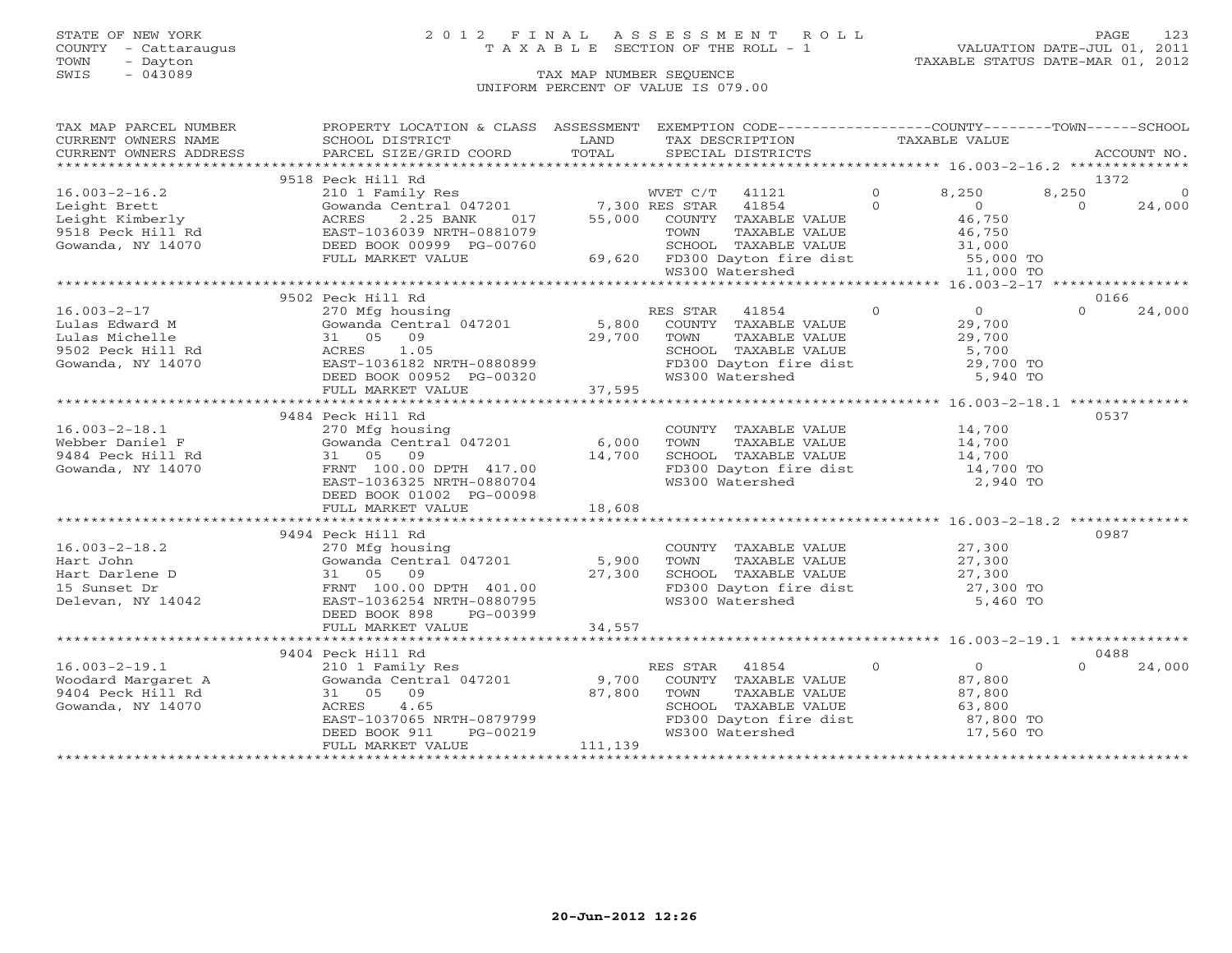### STATE OF NEW YORK 2 0 1 2 F I N A L A S S E S S M E N T R O L L PAGE 124 COUNTY - Cattaraugus T A X A B L E SECTION OF THE ROLL - 1 VALUATION DATE-JUL 01, 2011

| TAX MAP PARCEL NUMBER                                                                                                                                                                                                          | PROPERTY LOCATION & CLASS ASSESSMENT EXEMPTION CODE----------------COUNTY-------TOWN------SCHOOL |        |                                                                     |                |                                            |                    |
|--------------------------------------------------------------------------------------------------------------------------------------------------------------------------------------------------------------------------------|--------------------------------------------------------------------------------------------------|--------|---------------------------------------------------------------------|----------------|--------------------------------------------|--------------------|
| CURRENT OWNERS NAME                                                                                                                                                                                                            | SCHOOL DISTRICT                                                                                  | LAND   | TAX DESCRIPTION                                                     | TAXABLE VALUE  |                                            |                    |
| - OURRENT OWNERS ADDRESS . PARCEL SIZE/GRID COORD . TOTAL SPECIAL DISTRICTS . ACCOUNT NO . ACCOUNT NO . ARCOUNT NO . ARE . A TAKE THE SERVER . A SPECIAL SERVERS . A SPECIAL STRICTS . A SPECIAL STRICTS . SAMPLISHING . A SPE |                                                                                                  |        |                                                                     |                |                                            |                    |
|                                                                                                                                                                                                                                |                                                                                                  |        |                                                                     |                |                                            |                    |
|                                                                                                                                                                                                                                | 9438 Peck Hill Rd                                                                                |        |                                                                     |                |                                            | 0419               |
| $16.003 - 2 - 19.2$                                                                                                                                                                                                            | 210 1 Family Res                                                                                 |        | RES STAR<br>41854                                                   | $\Omega$       | 0                                          | $\Omega$<br>24,000 |
| Bogue Ray T                                                                                                                                                                                                                    | Gowanda Central 047201 19,000 COUNTY TAXABLE VALUE                                               |        |                                                                     |                | 61,700                                     |                    |
| Bogue Suzy A                                                                                                                                                                                                                   | 09<br>31 05                                                                                      | 61,700 | TOWN<br>TAXABLE VALUE                                               |                | 61,700                                     |                    |
| PO Box 127                                                                                                                                                                                                                     | ACRES 16.00 BANK 017<br>EAST-1036893 NRTH-0880323                                                |        |                                                                     |                |                                            |                    |
| Dayton, NY 14041                                                                                                                                                                                                               | EAST-1036893 NRTH-0880323                                                                        |        | SCHOOL TAXABLE VALUE<br>FD300 Dayton fire dist                      |                | 37,700<br>61,700 TO                        |                    |
|                                                                                                                                                                                                                                | DEED BOOK 905<br>PG-00479                                                                        | 78,101 | WS300 Watershed                                                     |                | 12,340 TO                                  |                    |
|                                                                                                                                                                                                                                | FULL MARKET VALUE                                                                                |        |                                                                     |                |                                            |                    |
|                                                                                                                                                                                                                                |                                                                                                  |        |                                                                     |                |                                            |                    |
|                                                                                                                                                                                                                                | 9367 Route 62                                                                                    |        |                                                                     |                |                                            | 0314               |
| $16.003 - 2 - 20.1$                                                                                                                                                                                                            |                                                                                                  |        |                                                                     | $\overline{0}$ | 12,250<br>12,250                           |                    |
| Locicero Tom                                                                                                                                                                                                                   |                                                                                                  |        |                                                                     | $\Omega$       | $\overline{0}$                             | 24,000<br>$\Omega$ |
| PO Box 175                                                                                                                                                                                                                     |                                                                                                  |        | COUNTY TAXABLE VALUE                                                |                | 36,750                                     |                    |
| Dayton, NY 14041                                                                                                                                                                                                               | 3.12<br>ACRES                                                                                    |        | TOWN      TAXABLE VALUE<br>SCHOOL   TAXABLE VALUE                   |                | 36,750                                     |                    |
|                                                                                                                                                                                                                                | EAST-1036972 NRTH-0879473                                                                        |        |                                                                     |                | 25,000                                     |                    |
|                                                                                                                                                                                                                                | DEED BOOK 00926 PG-01178 FD300 Dayton fii<br>FULL MARKET VALUE 62,025 WS300 Watershed            |        | FD300 Dayton fire dist<br>WS300 Watershed 19,000 TO                 |                |                                            |                    |
|                                                                                                                                                                                                                                |                                                                                                  |        |                                                                     |                |                                            |                    |
|                                                                                                                                                                                                                                |                                                                                                  |        |                                                                     |                |                                            |                    |
|                                                                                                                                                                                                                                | 9373 Route 62                                                                                    |        |                                                                     |                |                                            | 0315               |
| $16.003 - 2 - 20.2$                                                                                                                                                                                                            |                                                                                                  |        | RES STAR<br>41854                                                   | $\overline{O}$ | $\overline{0}$                             | 24,000             |
| Kulpa Colin J                                                                                                                                                                                                                  | 210 1 Family Res<br>Gowanda Central 047201                                                       |        | 6,800 COUNTY TAXABLE VALUE                                          |                | 48,200                                     |                    |
| Kulpa Cheryl L                                                                                                                                                                                                                 | 31 05 09                                                                                         | 48,200 | TAXABLE VALUE<br>TOWN                                               |                | 48,200                                     |                    |
| 9373 Us Rte 62                                                                                                                                                                                                                 | ACRES<br>1.81 BANK 017                                                                           |        |                                                                     |                |                                            |                    |
| Gowanda, NY 14070                                                                                                                                                                                                              | EAST-1037279 NRTH-0879475                                                                        |        | SCHOOL TAXABLE VALUE $24,200$<br>FD300 Dayton fire dist $48,200$ TO |                |                                            |                    |
|                                                                                                                                                                                                                                | DEED BOOK 00985 PG-00229                                                                         |        | WS300 Watershed                                                     |                | 9,640 TO                                   |                    |
|                                                                                                                                                                                                                                | FULL MARKET VALUE                                                                                | 61,013 |                                                                     |                |                                            |                    |
|                                                                                                                                                                                                                                |                                                                                                  |        |                                                                     |                |                                            |                    |
|                                                                                                                                                                                                                                | 9375 Peck Hill Rd                                                                                |        |                                                                     |                |                                            | 0077               |
|                                                                                                                                                                                                                                | 210 1 Family Res                                                                                 |        | $\overline{0}$<br>RES STAR 41854                                    |                | $\begin{array}{c} 0 \\ 40,300 \end{array}$ | 24,000<br>$\cap$   |
|                                                                                                                                                                                                                                | Gowanda Central 047201                                                                           | 6,700  | COUNTY TAXABLE VALUE                                                |                |                                            |                    |
| 16.003-2-21<br>Elsholz Mark D<br>Path                                                                                                                                                                                          | 31 05 09                                                                                         | 40,300 | TAXABLE VALUE<br>TOWN                                               |                |                                            |                    |
| 9375 Peck Hill Rd                                                                                                                                                                                                              |                                                                                                  |        |                                                                     |                |                                            |                    |
| Gowanda, NY 14070                                                                                                                                                                                                              |                                                                                                  |        | SCHOOL TAXABLE VALUE 16,300<br>FD300 Dayton fire dist 40,300 TO     |                | $40,300$<br>$16,300$                       |                    |
|                                                                                                                                                                                                                                | ACRES 1.72<br>EAST-1036550 NRTH-0879399<br>DEED BOOK 00921 PG-01142<br>PILL YORK-00921 PG-01142  |        | WS300 Watershed                                                     |                | 8,060 TO                                   |                    |
|                                                                                                                                                                                                                                | FULL MARKET VALUE                                                                                | 51,013 |                                                                     |                |                                            |                    |
|                                                                                                                                                                                                                                |                                                                                                  |        |                                                                     |                |                                            |                    |
|                                                                                                                                                                                                                                | Peck Hill Rd                                                                                     |        |                                                                     |                |                                            | 0505               |
| $16.003 - 2 - 22$                                                                                                                                                                                                              | 210 1 Family Res                                                                                 |        | RES STAR 41854                                                      | $\overline{0}$ | $\overline{0}$                             | $\Omega$<br>24,000 |
| Haumesser William J                                                                                                                                                                                                            | Gowanda Central 047201                                                                           | 8,100  | COUNTY TAXABLE VALUE                                                |                | 56,500                                     |                    |
| Haumesser Charlotte K                                                                                                                                                                                                          | 31 05 09                                                                                         | 56,500 |                                                                     |                | 56,500                                     |                    |
| 9425 Peck Hill Rd                                                                                                                                                                                                              | ACRES<br>4.10                                                                                    |        | TOWN      TAXABLE VALUE<br>SCHOOL   TAXABLE VALUE                   |                | 32,500                                     |                    |
| Gowanda, NY 14070                                                                                                                                                                                                              | EAST-1036486 NRTH-0879757                                                                        |        | FD300 Dayton fire dist                                              |                | 56,500 TO                                  |                    |
|                                                                                                                                                                                                                                | DEED BOOK 870<br>PG-00491                                                                        |        | WS300 Watershed                                                     |                | 11,300 TO                                  |                    |
|                                                                                                                                                                                                                                | FULL MARKET VALUE                                                                                | 71,519 |                                                                     |                |                                            |                    |
|                                                                                                                                                                                                                                |                                                                                                  |        |                                                                     |                |                                            |                    |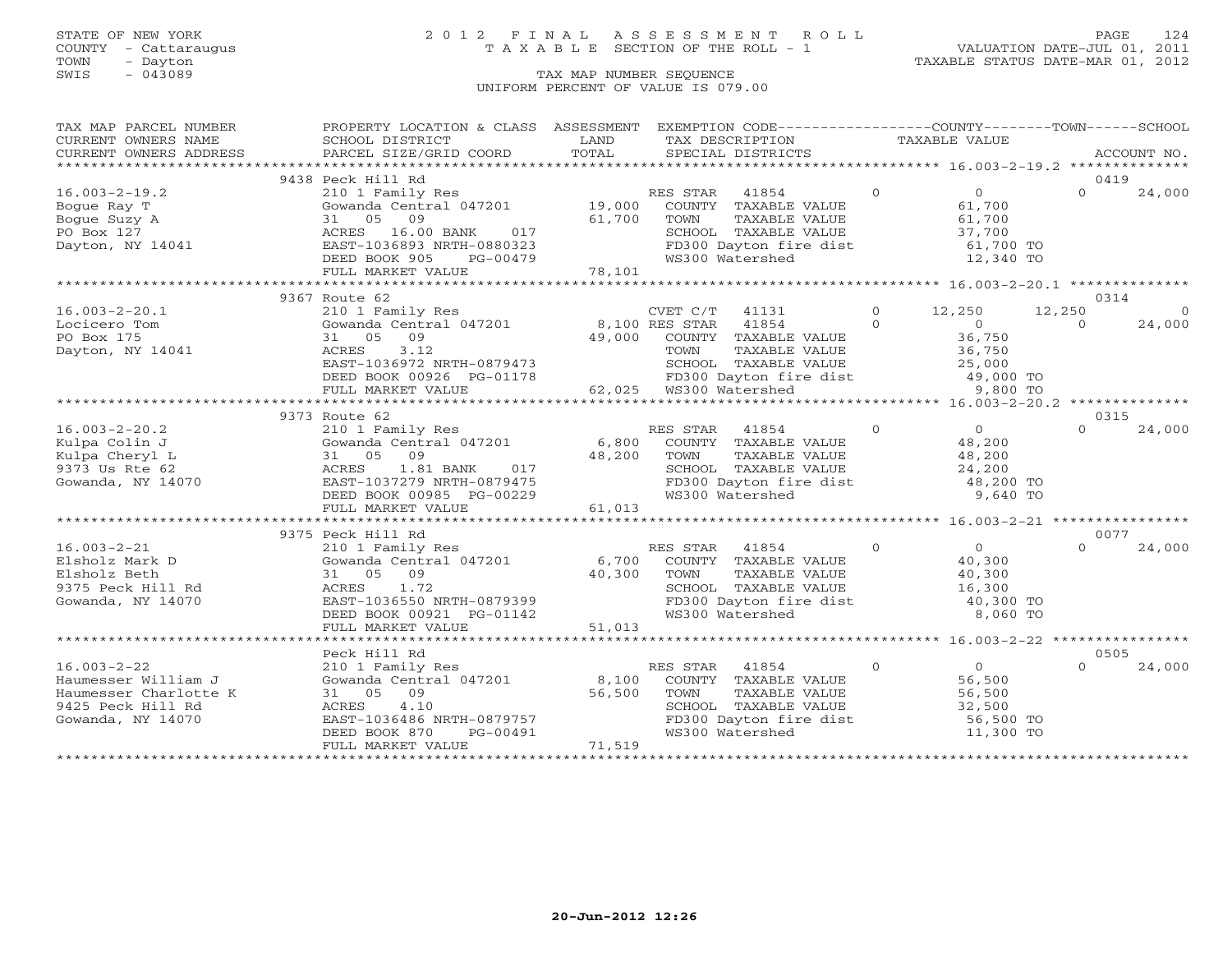## STATE OF NEW YORK 2 0 1 2 F I N A L A S S E S S M E N T R O L L PAGE 125 COUNTY - Cattaraugus T A X A B L E SECTION OF THE ROLL - 1 VALUATION DATE-JUL 01, 2011

| TAX MAP PARCEL NUMBER                                                                                                                                                                                                                                                                                                                                                                                                                        | PROPERTY LOCATION & CLASS ASSESSMENT EXEMPTION CODE----------------COUNTY-------TOWN------SCHOOL |                |                 |                                                            |                |                                             |          |        |
|----------------------------------------------------------------------------------------------------------------------------------------------------------------------------------------------------------------------------------------------------------------------------------------------------------------------------------------------------------------------------------------------------------------------------------------------|--------------------------------------------------------------------------------------------------|----------------|-----------------|------------------------------------------------------------|----------------|---------------------------------------------|----------|--------|
| CURRENT OWNERS NAME                                                                                                                                                                                                                                                                                                                                                                                                                          | SCHOOL DISTRICT                                                                                  | LAND           | TAX DESCRIPTION |                                                            | TAXABLE VALUE  |                                             |          |        |
| $\begin{minipage}{0.5in} \begin{minipage}{0.5in} \begin{minipage}{0.5in} \end{minipage}{0.5in} \begin{minipage}{0.5in} \begin{minipage}{0.5in} \end{minipage}{0.5in} \begin{minipage}{0.5in} \end{minipage}{0.5in} \begin{minipage}{0.5in} \end{minipage}{0.5in} \begin{minipage}{0.5in} \end{minipage}{0.5in} \begin{minipage}{0.5in} \end{minipage}{0.5in} \begin{minipage}{0.5in} \end{minipage}{0.5in} \begin{minipage}{0.5in} \end{min$ |                                                                                                  |                |                 |                                                            |                |                                             |          |        |
|                                                                                                                                                                                                                                                                                                                                                                                                                                              |                                                                                                  |                |                 |                                                            |                |                                             |          |        |
|                                                                                                                                                                                                                                                                                                                                                                                                                                              | 9451 Peck Hill Rd                                                                                |                |                 |                                                            |                |                                             | 0506     |        |
| $16.003 - 2 - 25$                                                                                                                                                                                                                                                                                                                                                                                                                            | 270 Mfg housing                                                                                  |                |                 | COUNTY TAXABLE VALUE 39,200                                |                |                                             |          |        |
| Baker David T                                                                                                                                                                                                                                                                                                                                                                                                                                | Gowanda Central 047201                                                                           | 26,100         | TOWN            | TAXABLE VALUE                                              |                |                                             |          |        |
| 11487 Alleghany Rd                                                                                                                                                                                                                                                                                                                                                                                                                           | 31 05 09                                                                                         | 39,200         |                 | SCHOOL TAXABLE VALUE                                       |                | 39,200<br>39,200                            |          |        |
| Silver Creek, NY 14136                                                                                                                                                                                                                                                                                                                                                                                                                       | ACRES 27.84                                                                                      |                |                 | FD300 Dayton fire dist                                     |                | 39,200 TO                                   |          |        |
|                                                                                                                                                                                                                                                                                                                                                                                                                                              | EAST-1035747 NRTH-0879796                                                                        |                | WS300 Watershed |                                                            |                | 7,840 TO                                    |          |        |
|                                                                                                                                                                                                                                                                                                                                                                                                                                              | DEED BOOK 893<br>PG-00919                                                                        |                |                 |                                                            |                |                                             |          |        |
|                                                                                                                                                                                                                                                                                                                                                                                                                                              | FULL MARKET VALUE                                                                                | 49,620         |                 |                                                            |                |                                             |          |        |
|                                                                                                                                                                                                                                                                                                                                                                                                                                              |                                                                                                  | *************  |                 | **************************** 16.003-2-26.2 *************** |                |                                             |          |        |
|                                                                                                                                                                                                                                                                                                                                                                                                                                              | 9485 Peck Hill Rd                                                                                |                |                 |                                                            |                |                                             | 0968     |        |
| $16.003 - 2 - 26.2$                                                                                                                                                                                                                                                                                                                                                                                                                          | 210 1 Family Res                                                                                 |                | RES STAR 41854  |                                                            | $\Omega$       | $\overline{0}$                              | $\cap$   | 24,000 |
| Sterlace Jerry L                                                                                                                                                                                                                                                                                                                                                                                                                             | Gowanda Central 047201                                                                           |                |                 | 9,300 COUNTY TAXABLE VALUE<br>82,900 TOWN TAXABLE VALUE    |                | 82,900                                      |          |        |
| Sterlace Mary J                                                                                                                                                                                                                                                                                                                                                                                                                              | 31 05 09                                                                                         | 82,900         |                 |                                                            |                | 82,900                                      |          |        |
| 9485 Peck Hill Rd                                                                                                                                                                                                                                                                                                                                                                                                                            |                                                                                                  |                |                 |                                                            |                | 58,900                                      |          |        |
| Gowanda, NY 14070                                                                                                                                                                                                                                                                                                                                                                                                                            | ACRES 9.65<br>EAST-1036001 NRTH-0880565                                                          |                |                 | SCHOOL TAXABLE VALUE<br>FD300 Dayton fire dist             |                | 82,900 TO                                   |          |        |
|                                                                                                                                                                                                                                                                                                                                                                                                                                              | DEED BOOK 887<br>PG-00973                                                                        |                | WS300 Watershed |                                                            |                | 8,290 TO                                    |          |        |
|                                                                                                                                                                                                                                                                                                                                                                                                                                              | FULL MARKET VALUE                                                                                | 973<br>104,937 |                 |                                                            |                |                                             |          |        |
|                                                                                                                                                                                                                                                                                                                                                                                                                                              |                                                                                                  |                |                 |                                                            |                |                                             |          |        |
|                                                                                                                                                                                                                                                                                                                                                                                                                                              | 9521 Peck Hill Rd                                                                                |                |                 |                                                            |                |                                             | 0561     |        |
| $16.003 - 2 - 27$                                                                                                                                                                                                                                                                                                                                                                                                                            | 210 1 Family Res                                                                                 |                | RES STAR 41854  |                                                            | $\overline{0}$ | $\begin{array}{c} 0 \\ 102,500 \end{array}$ | $\Omega$ | 24,000 |
| Rebman James D Jr                                                                                                                                                                                                                                                                                                                                                                                                                            | Gowanda Central 047201                                                                           | 8,900          |                 | COUNTY TAXABLE VALUE                                       |                |                                             |          |        |
| 9521 Peck Hill Rd                                                                                                                                                                                                                                                                                                                                                                                                                            | 31 05 09                                                                                         | 102,500        | TOWN            | TAXABLE VALUE                                              |                | 102,500                                     |          |        |
| Gowanda, NY 14070                                                                                                                                                                                                                                                                                                                                                                                                                            | ACRES<br>3.88                                                                                    |                |                 | SCHOOL TAXABLE VALUE                                       |                | 78,500                                      |          |        |
|                                                                                                                                                                                                                                                                                                                                                                                                                                              | EAST-1035647 NRTH-0880810                                                                        |                |                 | FD300 Dayton fire dist 102,500 TO                          |                |                                             |          |        |
|                                                                                                                                                                                                                                                                                                                                                                                                                                              | DEED BOOK 834<br>PG-00654                                                                        |                |                 |                                                            |                |                                             |          |        |
|                                                                                                                                                                                                                                                                                                                                                                                                                                              | FULL MARKET VALUE                                                                                | 129,747        |                 |                                                            |                |                                             |          |        |
|                                                                                                                                                                                                                                                                                                                                                                                                                                              |                                                                                                  |                |                 |                                                            |                |                                             |          |        |
|                                                                                                                                                                                                                                                                                                                                                                                                                                              | 9539 Peck Hill Rd                                                                                |                |                 |                                                            |                |                                             | 0635     |        |
| $16.003 - 2 - 28$                                                                                                                                                                                                                                                                                                                                                                                                                            | 270 Mfg housing                                                                                  |                |                 | COUNTY TAXABLE VALUE                                       |                | 29,900                                      |          |        |
| Shaffer Michael A                                                                                                                                                                                                                                                                                                                                                                                                                            | Gowanda Central 047201                                                                           | 6,900          | TOWN            | TAXABLE VALUE                                              |                | 29,900                                      |          |        |
| 9539 Peck Hill Rd                                                                                                                                                                                                                                                                                                                                                                                                                            | 31 05 09                                                                                         | 29,900         |                 | SCHOOL TAXABLE VALUE                                       |                | 29,900<br>29,900 TO                         |          |        |
| Gowanda, NY 14070                                                                                                                                                                                                                                                                                                                                                                                                                            | ACRES 1.85                                                                                       |                |                 | FD300 Dayton fire dist                                     |                |                                             |          |        |
|                                                                                                                                                                                                                                                                                                                                                                                                                                              | EAST-1035494 NRTH-0881052                                                                        |                | WS300 Watershed |                                                            |                | 2,990 TO                                    |          |        |
|                                                                                                                                                                                                                                                                                                                                                                                                                                              | DEED BOOK 15422 PG-6001                                                                          |                |                 |                                                            |                |                                             |          |        |
|                                                                                                                                                                                                                                                                                                                                                                                                                                              | FULL MARKET VALUE                                                                                | 37,848         |                 |                                                            |                |                                             |          |        |
|                                                                                                                                                                                                                                                                                                                                                                                                                                              |                                                                                                  |                |                 |                                                            |                |                                             |          |        |
|                                                                                                                                                                                                                                                                                                                                                                                                                                              | 9573 Peck Hill Rd                                                                                |                |                 |                                                            |                |                                             | 0076     |        |
| $16.003 - 2 - 29.1$                                                                                                                                                                                                                                                                                                                                                                                                                          | 270 Mfg housing                                                                                  |                | RES STAR 41854  |                                                            | $\overline{0}$ | $\overline{0}$                              | $\Omega$ | 16,000 |
| Whalen Daniel                                                                                                                                                                                                                                                                                                                                                                                                                                | Gowanda Central 047201                                                                           | 4,000          |                 | COUNTY TAXABLE VALUE                                       |                | 16,000                                      |          |        |
| 9571 Peck Hill Rd                                                                                                                                                                                                                                                                                                                                                                                                                            | 31 05 09                                                                                         | 16,000         |                 | TOWN      TAXABLE VALUE<br>SCHOOL   TAXABLE VALUE          |                | 16,000                                      |          |        |
| Gowanda, NY 14070                                                                                                                                                                                                                                                                                                                                                                                                                            |                                                                                                  |                |                 |                                                            |                | $\sim$ 0                                    |          |        |
|                                                                                                                                                                                                                                                                                                                                                                                                                                              | FRNT 300.00 DPTH 220.00<br>EAST-1035202 NRTH-0881609<br>DEED BOOK 12645 PG-3001                  |                |                 | FD300 Dayton fire dist                                     |                | 16,000 TO                                   |          |        |
|                                                                                                                                                                                                                                                                                                                                                                                                                                              |                                                                                                  |                | WS300 Watershed |                                                            |                | 3,200 TO                                    |          |        |
|                                                                                                                                                                                                                                                                                                                                                                                                                                              | FULL MARKET VALUE                                                                                | 20, 253        |                 |                                                            |                |                                             |          |        |
|                                                                                                                                                                                                                                                                                                                                                                                                                                              |                                                                                                  |                |                 |                                                            |                |                                             |          |        |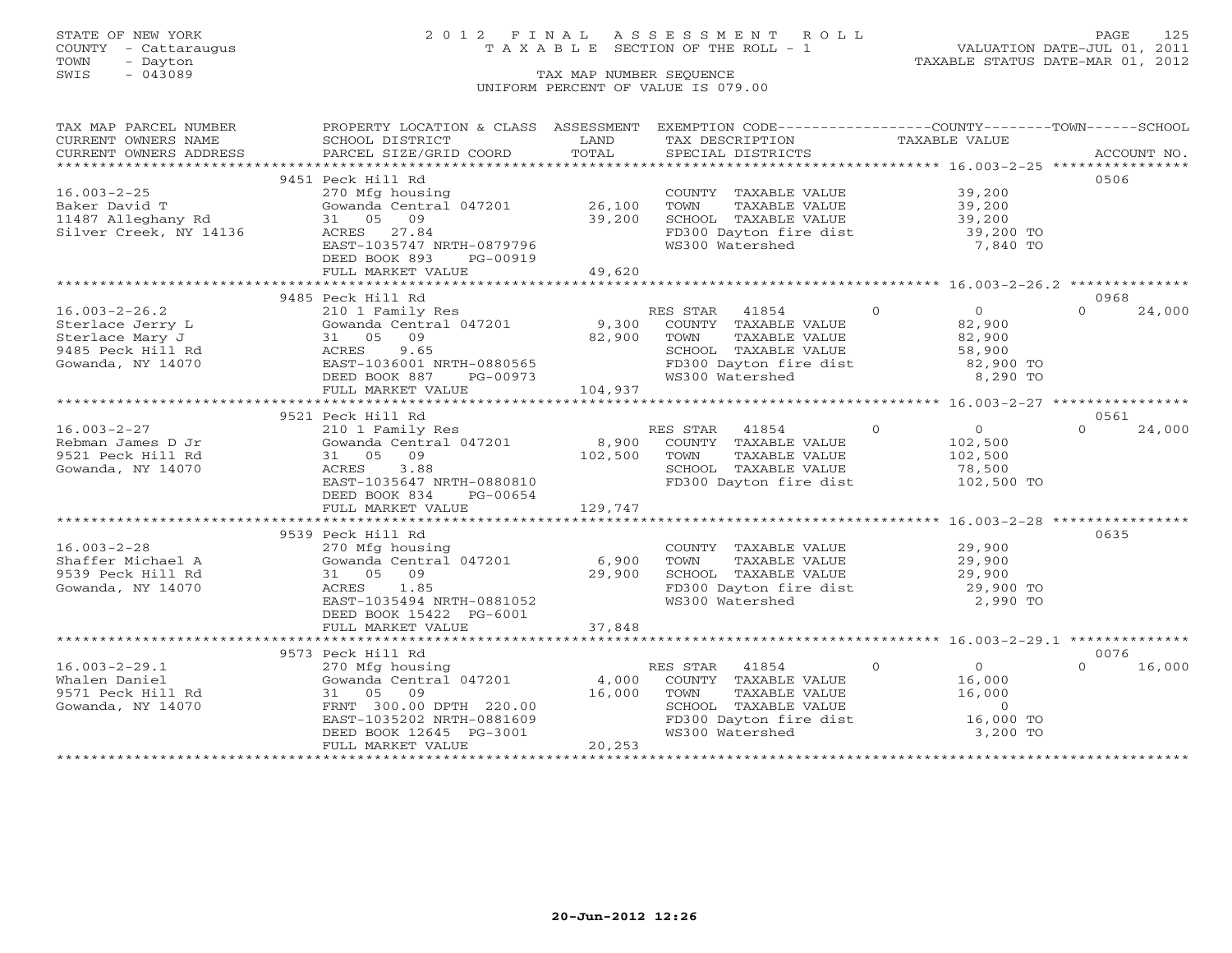## STATE OF NEW YORK 2 0 1 2 F I N A L A S S E S S M E N T R O L L PAGE 126 COUNTY - Cattaraugus T A X A B L E SECTION OF THE ROLL - 1 VALUATION DATE-JUL 01, 2011

| TAX MAP PARCEL NUMBER                                                                                                                                                                                                                                                                                                                                                                                                                                                               | PROPERTY LOCATION & CLASS ASSESSMENT EXEMPTION CODE---------------COUNTY-------TOWN------SCHOOL |        |                                                                                                                                                                                 |              |                |                    |
|-------------------------------------------------------------------------------------------------------------------------------------------------------------------------------------------------------------------------------------------------------------------------------------------------------------------------------------------------------------------------------------------------------------------------------------------------------------------------------------|-------------------------------------------------------------------------------------------------|--------|---------------------------------------------------------------------------------------------------------------------------------------------------------------------------------|--------------|----------------|--------------------|
| $\begin{tabular}{lllllll} \multicolumn{2}{c}{\textbf{CURRENT}} & \multicolumn{2}{c}{\textbf{WWERS}} & \multicolumn{2}{c}{\textbf{NAME}} & \multicolumn{2}{c}{\textbf{SCHOOL}} & \multicolumn{2}{c}{\textbf{LAND}} & \multicolumn{2}{c}{\textbf{TAX} \textbf{DESCRIPTION}} & \multicolumn{2}{c}{\textbf{TAXABLE VALUE}} & \multicolumn{2}{c}{\textbf{NALUE}} \\ & & & & & & & \multicolumn{2}{c}{\textbf{CURRENT}} & \multicolumn{2}{c}{\textbf{WURERS}} & \multicolumn{2}{c}{\text$ |                                                                                                 |        |                                                                                                                                                                                 |              |                |                    |
|                                                                                                                                                                                                                                                                                                                                                                                                                                                                                     |                                                                                                 |        |                                                                                                                                                                                 |              |                |                    |
|                                                                                                                                                                                                                                                                                                                                                                                                                                                                                     |                                                                                                 |        |                                                                                                                                                                                 |              |                |                    |
|                                                                                                                                                                                                                                                                                                                                                                                                                                                                                     | 9571 Peck Hill Rd                                                                               |        |                                                                                                                                                                                 |              |                | 1172               |
| $16.003 - 2 - 29.2$                                                                                                                                                                                                                                                                                                                                                                                                                                                                 | 270 Mfg housing<br>Gowanda Central 047201 6,100 COUNTY TAXABLE VALUE 18,800                     |        |                                                                                                                                                                                 |              |                | $\Omega$<br>18,800 |
|                                                                                                                                                                                                                                                                                                                                                                                                                                                                                     |                                                                                                 |        |                                                                                                                                                                                 |              |                |                    |
|                                                                                                                                                                                                                                                                                                                                                                                                                                                                                     |                                                                                                 |        |                                                                                                                                                                                 |              |                |                    |
| Clough Charmain C<br>9571 Peck Hill<br>Gowanda, NY 14070                                                                                                                                                                                                                                                                                                                                                                                                                            |                                                                                                 |        |                                                                                                                                                                                 |              |                |                    |
|                                                                                                                                                                                                                                                                                                                                                                                                                                                                                     |                                                                                                 |        |                                                                                                                                                                                 |              |                |                    |
|                                                                                                                                                                                                                                                                                                                                                                                                                                                                                     |                                                                                                 |        |                                                                                                                                                                                 |              |                |                    |
|                                                                                                                                                                                                                                                                                                                                                                                                                                                                                     |                                                                                                 |        |                                                                                                                                                                                 |              |                |                    |
| Clough Charmain C (1908)<br>9571 Peck Hill 31 05.000 18,800 TOMN TAXABLE VALUE<br>31 05 09 18,800 TOMN TAXABLE VALUE<br>Gowanda, NY 14070 FRNT 147.26 DPTH 330.00 SCHOOL TAXABLE VALUE<br>ERST-1035244 NRTH-0881432 FD300 Dayton fire                                                                                                                                                                                                                                               |                                                                                                 |        |                                                                                                                                                                                 |              |                |                    |
|                                                                                                                                                                                                                                                                                                                                                                                                                                                                                     | 9559 Peck Hill Rd                                                                               |        |                                                                                                                                                                                 |              |                | 1173               |
|                                                                                                                                                                                                                                                                                                                                                                                                                                                                                     |                                                                                                 |        |                                                                                                                                                                                 |              | 15,450         | $\Omega$           |
|                                                                                                                                                                                                                                                                                                                                                                                                                                                                                     |                                                                                                 |        |                                                                                                                                                                                 |              | $\Omega$       | 24,000             |
|                                                                                                                                                                                                                                                                                                                                                                                                                                                                                     |                                                                                                 |        |                                                                                                                                                                                 |              |                |                    |
|                                                                                                                                                                                                                                                                                                                                                                                                                                                                                     |                                                                                                 |        |                                                                                                                                                                                 |              |                |                    |
|                                                                                                                                                                                                                                                                                                                                                                                                                                                                                     |                                                                                                 |        |                                                                                                                                                                                 |              |                |                    |
|                                                                                                                                                                                                                                                                                                                                                                                                                                                                                     |                                                                                                 |        |                                                                                                                                                                                 |              |                |                    |
|                                                                                                                                                                                                                                                                                                                                                                                                                                                                                     |                                                                                                 |        |                                                                                                                                                                                 |              |                |                    |
|                                                                                                                                                                                                                                                                                                                                                                                                                                                                                     |                                                                                                 |        |                                                                                                                                                                                 |              |                |                    |
|                                                                                                                                                                                                                                                                                                                                                                                                                                                                                     |                                                                                                 |        |                                                                                                                                                                                 |              |                | 0443               |
| $16.003 - 2 - 30$                                                                                                                                                                                                                                                                                                                                                                                                                                                                   | 321 Abandoned ag<br>Gowanda Central 047201 21,600                                               |        | COUNTY TAXABLE VALUE 21,600                                                                                                                                                     |              |                |                    |
| Pine Robert C                                                                                                                                                                                                                                                                                                                                                                                                                                                                       |                                                                                                 |        |                                                                                                                                                                                 |              |                |                    |
| Pine Norma M                                                                                                                                                                                                                                                                                                                                                                                                                                                                        |                                                                                                 |        | TOWN TAXABLE VALUE 21,600<br>SCHOOL TAXABLE VALUE 21,600<br>SCHOOL TAXABLE VALUE                                                                                                |              |                |                    |
| 9305 Us Rte 62                                                                                                                                                                                                                                                                                                                                                                                                                                                                      | $39$ 05 09 21,600<br>Trustees - Living Trust 21,600<br>ACRES 64.60                              |        | FD300 Dayton fire dist 21,600 TO                                                                                                                                                |              |                |                    |
| Gowanda, NY 14070                                                                                                                                                                                                                                                                                                                                                                                                                                                                   | ACRES 64.60                                                                                     |        | WS300 Watershed                                                                                                                                                                 | 4,320 TO     |                |                    |
|                                                                                                                                                                                                                                                                                                                                                                                                                                                                                     | EAST-1033835 NRTH-0881540                                                                       |        |                                                                                                                                                                                 |              |                |                    |
|                                                                                                                                                                                                                                                                                                                                                                                                                                                                                     | DEED BOOK 00946 PG-00513                                                                        |        |                                                                                                                                                                                 |              |                |                    |
|                                                                                                                                                                                                                                                                                                                                                                                                                                                                                     | FULL MARKET VALUE                                                                               | 27,342 |                                                                                                                                                                                 |              |                |                    |
|                                                                                                                                                                                                                                                                                                                                                                                                                                                                                     |                                                                                                 |        |                                                                                                                                                                                 |              |                |                    |
|                                                                                                                                                                                                                                                                                                                                                                                                                                                                                     | Peck Hill Rd                                                                                    |        |                                                                                                                                                                                 |              |                | 0573               |
| $16.003 - 2 - 31$                                                                                                                                                                                                                                                                                                                                                                                                                                                                   | 321 Abandoned ag                                                                                |        |                                                                                                                                                                                 |              |                |                    |
| Pine Douglas C                                                                                                                                                                                                                                                                                                                                                                                                                                                                      |                                                                                                 |        |                                                                                                                                                                                 |              |                |                    |
| 9328 Rte 62                                                                                                                                                                                                                                                                                                                                                                                                                                                                         | 50 19,500<br>31 05 09 19,500<br>31 05 09 19,500                                                 |        |                                                                                                                                                                                 |              |                |                    |
| Gowanda, NY 14070                                                                                                                                                                                                                                                                                                                                                                                                                                                                   | ACRES 49.30                                                                                     |        |                                                                                                                                                                                 |              |                |                    |
|                                                                                                                                                                                                                                                                                                                                                                                                                                                                                     | ACRES 49.30<br>EAST-1034505 NRTH-0880183                                                        |        | COUNTY TAXABLE VALUE $19,500$<br>TOWN TAXABLE VALUE $19,500$<br>SCHOOL TAXABLE VALUE $19,500$<br>FD300 Dayton fire dist $19,500$<br>FD300 Watershed 3,900 TO<br>WS300 Watershed | 3,900 TO     |                |                    |
|                                                                                                                                                                                                                                                                                                                                                                                                                                                                                     | DEED BOOK 00978 PG-00393                                                                        |        |                                                                                                                                                                                 |              |                |                    |
|                                                                                                                                                                                                                                                                                                                                                                                                                                                                                     | FULL MARKET VALUE                                                                               | 24,684 |                                                                                                                                                                                 |              |                |                    |
|                                                                                                                                                                                                                                                                                                                                                                                                                                                                                     |                                                                                                 |        |                                                                                                                                                                                 |              |                |                    |
|                                                                                                                                                                                                                                                                                                                                                                                                                                                                                     | 12258 Hall Rd                                                                                   |        |                                                                                                                                                                                 |              |                | 0212               |
| $16.003 - 2 - 32$                                                                                                                                                                                                                                                                                                                                                                                                                                                                   | 240 Rural res                                                                                   |        | WVET C/T 41121                                                                                                                                                                  | $0 \t 9,600$ | 9,600          | $\bigcirc$         |
|                                                                                                                                                                                                                                                                                                                                                                                                                                                                                     |                                                                                                 |        | 41400 0                                                                                                                                                                         | 1,500        | 1,500          | 1,500              |
|                                                                                                                                                                                                                                                                                                                                                                                                                                                                                     |                                                                                                 |        |                                                                                                                                                                                 |              | $\overline{O}$ | 24,000             |
|                                                                                                                                                                                                                                                                                                                                                                                                                                                                                     |                                                                                                 |        |                                                                                                                                                                                 |              |                |                    |
| $\begin{array}{cccc} \text{16.003--2--32} & \text{240 Rural res} \\ \text{Groat Edward} & \text{Gowanda Central 047201} & \text{62,600 CLERGY} & \text{41400} \\ \text{Groat Marjorie} & \text{39} & \text{05} & \text{09} & \text{123,600 RES STAR} & \text{41854} \\ \text{39.05} & \text{09} & \text{123,600 RES STAR} & \text{41854} \\ \text{39.05} & \text{2000000} & \text{5000000} & \text{50000$                                                                           |                                                                                                 |        | ES STAR 41854 0<br>COUNTY TAXABLE VALUE 112,500<br>TOWN TAXABLE VALUE 112,500                                                                                                   |              |                |                    |
|                                                                                                                                                                                                                                                                                                                                                                                                                                                                                     |                                                                                                 |        | TOWN TAXABLE VALUE<br>SCHOOL TAXABLE VALUE                                                                                                                                      |              |                |                    |
|                                                                                                                                                                                                                                                                                                                                                                                                                                                                                     |                                                                                                 |        |                                                                                                                                                                                 |              |                |                    |
|                                                                                                                                                                                                                                                                                                                                                                                                                                                                                     | FULL MARKET VALUE                                                                               |        | 4 TOWN TAXABLE VALUE<br>156,456 FD300 Dayton fire dist 123,600 TO<br>156,456 FD300 Dayton fire dist 123,600 TO<br>123,600 TO                                                    |              |                |                    |
|                                                                                                                                                                                                                                                                                                                                                                                                                                                                                     |                                                                                                 |        |                                                                                                                                                                                 |              |                |                    |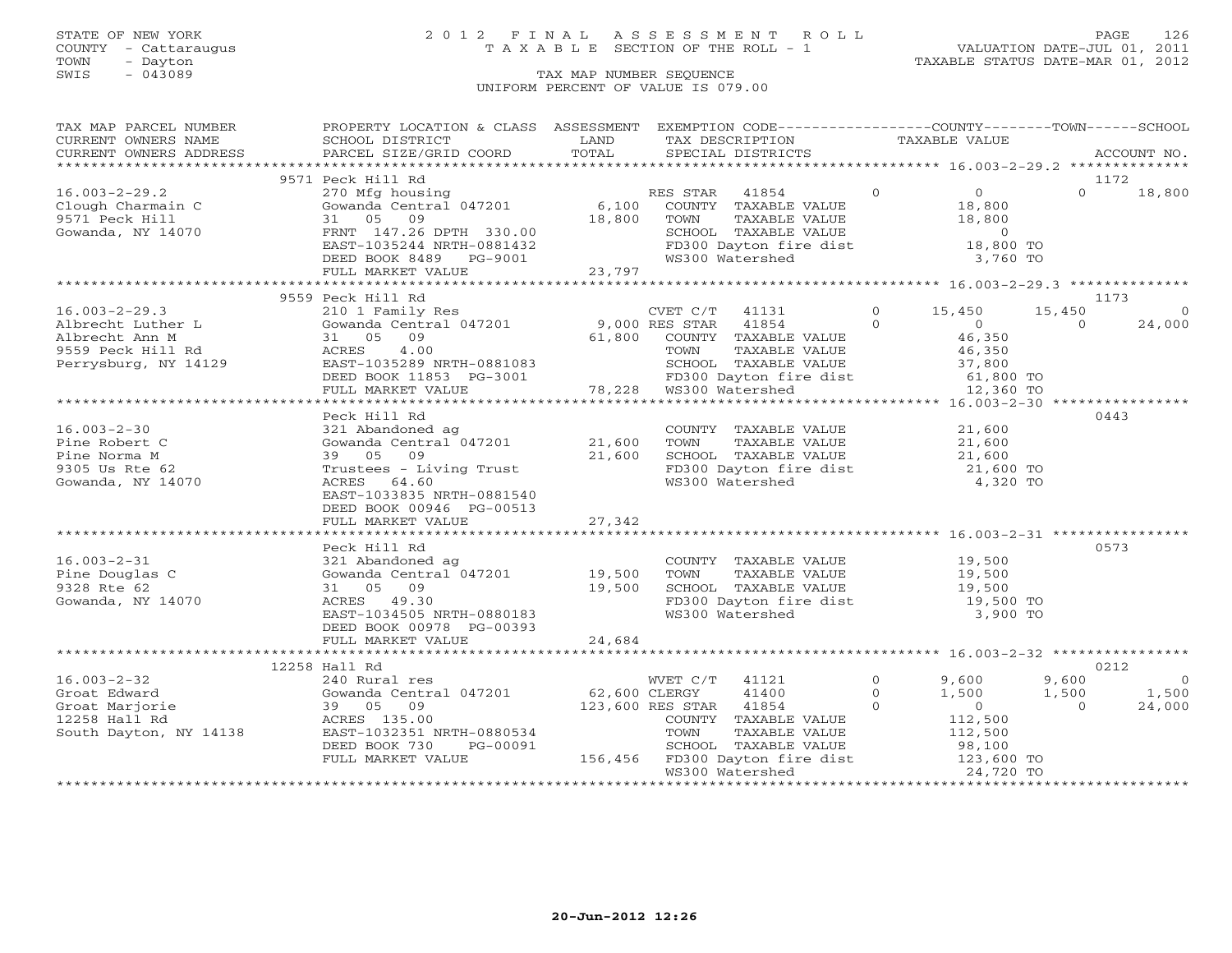### STATE OF NEW YORK 2 0 1 2 F I N A L A S S E S S M E N T R O L L PAGE 127 COUNTY - Cattaraugus T A X A B L E SECTION OF THE ROLL - 1 VALUATION DATE-JUL 01, 2011

| TAX MAP PARCEL NUMBER<br>CURRENT OWNERS NAME | PROPERTY LOCATION & CLASS ASSESSMENT<br>SCHOOL DISTRICT | LAND<br>TOTAL   |                | EXEMPTION CODE----------------COUNTY-------TOWN------SCHOOL<br>TAX DESCRIPTION |                | TAXABLE VALUE                                   |          |             |
|----------------------------------------------|---------------------------------------------------------|-----------------|----------------|--------------------------------------------------------------------------------|----------------|-------------------------------------------------|----------|-------------|
| CURRENT OWNERS ADDRESS                       | PARCEL SIZE/GRID COORD                                  |                 |                | SPECIAL DISTRICTS                                                              |                |                                                 |          | ACCOUNT NO. |
|                                              | 11467 Town Line Rd                                      |                 |                |                                                                                |                |                                                 |          | 0173        |
| $16.004 - 1 - 1$                             | 210 1 Family Res                                        |                 | WVET C/T       | 41121                                                                          | $\Omega$       | 9,600                                           | 9,600    | - 0         |
| Foster Duane                                 | Gowanda Central 047201                                  | 10,500 SR STAR  |                | 41834                                                                          | $\Omega$       | $\overline{0}$                                  | $\Omega$ | 49,760      |
| Foster Janice                                | 16 05 09                                                | 66,000          |                | COUNTY TAXABLE VALUE                                                           |                | 56,400                                          |          |             |
| 11467 Town Line Rd                           | ACRES<br>5.50                                           |                 | TOWN           | TAXABLE VALUE                                                                  |                | 56,400                                          |          |             |
| Perrysburg, NY 14129                         | EAST-1043410 NRTH-0886921                               |                 |                | SCHOOL TAXABLE VALUE                                                           |                | 16,240                                          |          |             |
|                                              | DEED BOOK 00733 PG-01115                                |                 |                | FD300 Dayton fire dist                                                         |                | 66,000 TO                                       |          |             |
|                                              | FULL MARKET VALUE                                       | 83,544          |                |                                                                                |                |                                                 |          |             |
|                                              | 9980 Jolls Rd                                           |                 |                |                                                                                |                |                                                 |          | 0420        |
| $16.004 - 1 - 2.1$                           | 210 1 Family Res                                        |                 |                | COUNTY TAXABLE VALUE                                                           |                | 57,100                                          |          |             |
|                                              | Bailey Estate Robert Life Us Gowanda Central 047201     | 14,400          | TOWN           | TAXABLE VALUE                                                                  |                | 57,100                                          |          |             |
| Livermore Tammy S                            | 16 05<br>09                                             | 57,100          |                | SCHOOL TAXABLE VALUE                                                           |                | 57,100                                          |          |             |
| Tamml Livermore                              | 9.40<br>ACRES                                           |                 |                | FD300 Dayton fire dist                                                         |                | 57,100 TO                                       |          |             |
| PO Box 1021                                  | EAST-1044738 NRTH-0886783                               |                 |                |                                                                                |                |                                                 |          |             |
| Sinclairville, NY 14782                      | DEED BOOK 3814<br>PG-9001                               |                 |                |                                                                                |                |                                                 |          |             |
|                                              | FULL MARKET VALUE                                       | 72,278          |                |                                                                                |                |                                                 |          |             |
|                                              |                                                         |                 |                |                                                                                |                |                                                 |          |             |
|                                              | 9979 Jolls Rd                                           |                 |                |                                                                                |                |                                                 |          | 1189        |
| $16.004 - 1 - 2.2$                           | 210 1 Family Res                                        |                 | RES STAR       | 41854                                                                          | $\overline{0}$ | $\overline{0}$                                  |          | 24,000      |
| Chupa William A                              | Gowanda Central 047201                                  | 6,400           |                | COUNTY TAXABLE VALUE                                                           |                | 69,100                                          |          |             |
| Chupa Terry L                                | 16 05<br>09                                             | 69,100          | TOWN           | TAXABLE VALUE                                                                  |                | 69,100                                          |          |             |
| 9979 Jolls Rd                                | ACRES<br>1.40                                           |                 |                | SCHOOL TAXABLE VALUE                                                           |                | 45,100                                          |          |             |
| Perrysburg, NY 14129                         | EAST-1044315 NRTH-0886882<br>DEED BOOK 899              |                 |                | FD300 Dayton fire dist                                                         |                | 69,100 TO                                       |          |             |
|                                              | PG-01085<br>FULL MARKET VALUE                           | 87,468          |                |                                                                                |                |                                                 |          |             |
|                                              |                                                         |                 |                |                                                                                |                |                                                 |          |             |
|                                              | 9944 Jolls Rd                                           |                 |                |                                                                                |                |                                                 |          | 0127        |
| $16.004 - 1 - 3$                             | 210 1 Family Res                                        |                 | WVET C/T       | 41121                                                                          | $\circ$        | 7,950                                           | 7,950    | $\Omega$    |
| Nowak Martha                                 | Gowanda Central 047201                                  |                 | 7,600 SR STAR  | 41834                                                                          | $\Omega$       | $\bigcirc$                                      | $\Omega$ | 49,760      |
| 9944 Jolls Rd                                | 16 05 09                                                | 53,000          |                | COUNTY TAXABLE VALUE                                                           |                | 45,050                                          |          |             |
| Perrysburg, NY 14129                         | 2.63<br>ACRES                                           |                 | TOWN           | TAXABLE VALUE                                                                  |                | 45,050                                          |          |             |
|                                              | EAST-1044684 NRTH-0886411                               |                 |                | SCHOOL TAXABLE VALUE                                                           |                | 3,240                                           |          |             |
|                                              | DEED BOOK 785<br>PG-01116                               |                 |                | FD300 Dayton fire dist                                                         |                | 53,000 TO                                       |          |             |
|                                              | FULL MARKET VALUE                                       | 67,089          |                |                                                                                |                |                                                 |          |             |
|                                              |                                                         |                 |                |                                                                                |                | ***************** 16.004-1-4 ****************** |          |             |
|                                              | 9855 Jolls Rd                                           |                 |                |                                                                                |                |                                                 | $\cap$   | 0175        |
| $16.004 - 1 - 4$                             | 210 1 Family Res                                        |                 | RES STAR 41854 |                                                                                | $\Omega$       | $\overline{0}$<br>59,500                        |          | 24,000      |
| Tanski Alan J<br>9855 Jolls Rd               | Gowanda Central 047201<br>24 05 09                      | 9,300<br>59,500 | TOWN           | COUNTY TAXABLE VALUE<br>TAXABLE VALUE                                          |                | 59,500                                          |          |             |
| Perrysburg, NY 14129                         | 4.33 BANK<br>017<br>ACRES                               |                 |                | SCHOOL TAXABLE VALUE                                                           |                | 35,500                                          |          |             |
|                                              | EAST-1044000 NRTH-0885313                               |                 |                | FD300 Dayton fire dist                                                         |                | 59,500 TO                                       |          |             |
|                                              | DEED BOOK 12658 PG-4001                                 |                 |                |                                                                                |                |                                                 |          |             |
|                                              | FULL MARKET VALUE                                       | 75,316          |                |                                                                                |                |                                                 |          |             |
|                                              |                                                         |                 |                |                                                                                |                |                                                 |          |             |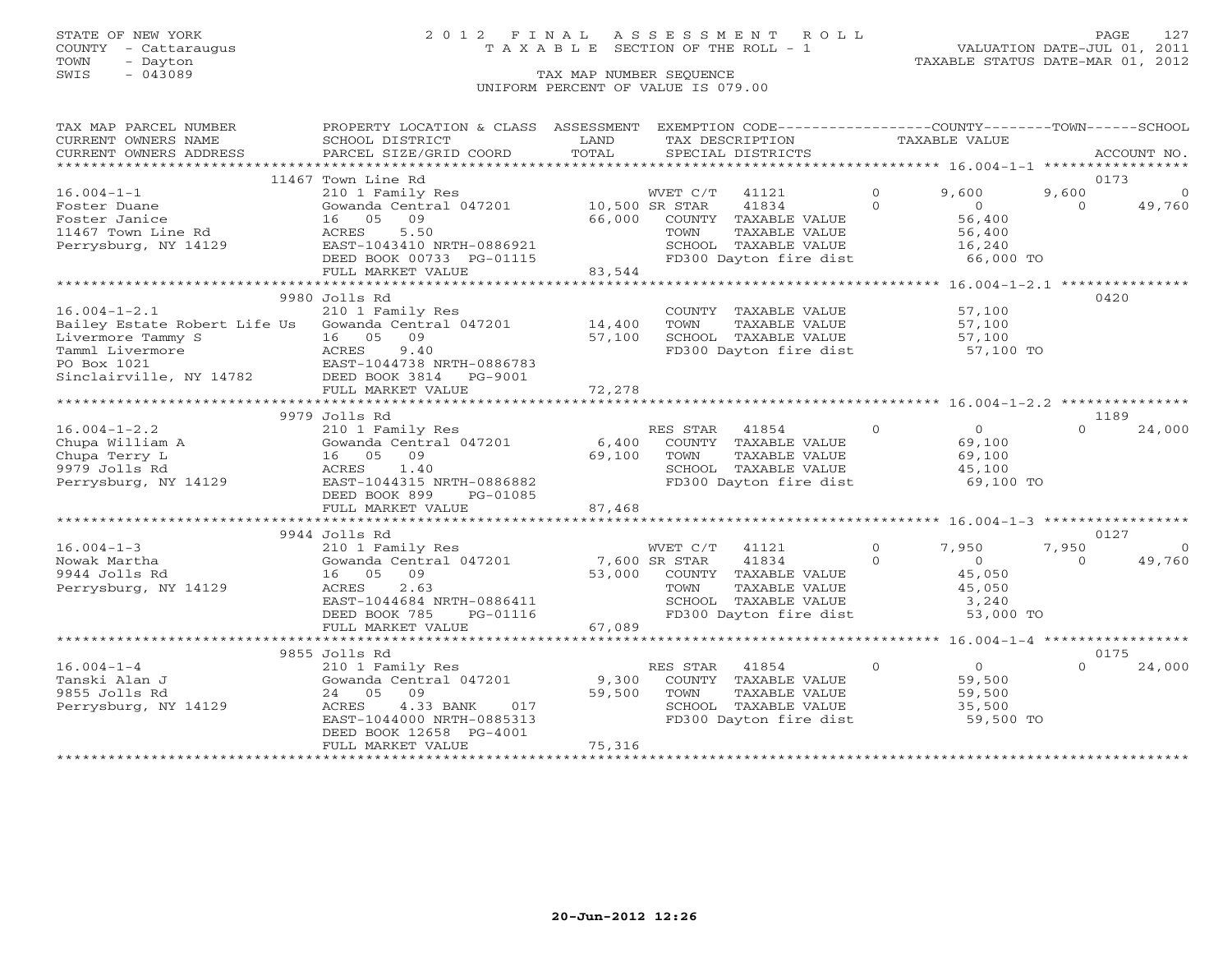### STATE OF NEW YORK 2 0 1 2 F I N A L A S S E S S M E N T R O L L PAGE 128 COUNTY - Cattaraugus T A X A B L E SECTION OF THE ROLL - 1 VALUATION DATE-JUL 01, 2011

| TAX MAP PARCEL NUMBER  | PROPERTY LOCATION & CLASS ASSESSMENT EXEMPTION CODE---------------COUNTY-------TOWN------SCHOOL                                                                                                                        |         |          |                                                        |                |                      |          |             |
|------------------------|------------------------------------------------------------------------------------------------------------------------------------------------------------------------------------------------------------------------|---------|----------|--------------------------------------------------------|----------------|----------------------|----------|-------------|
| CURRENT OWNERS NAME    | SCHOOL DISTRICT                                                                                                                                                                                                        | LAND    |          | TAX DESCRIPTION                                        | TAXABLE VALUE  |                      |          |             |
| CURRENT OWNERS ADDRESS | PARCEL SIZE/GRID COORD                                                                                                                                                                                                 | TOTAL   |          | SPECIAL DISTRICTS                                      |                |                      |          | ACCOUNT NO. |
|                        |                                                                                                                                                                                                                        |         |          |                                                        |                |                      |          |             |
|                        | 9833 Jolls Rd                                                                                                                                                                                                          |         |          |                                                        |                |                      | 0161     |             |
| $16.004 - 1 - 5$       | 240 Rural res                                                                                                                                                                                                          |         | RES STAR | $\sim$ 0<br>41854                                      |                | $\overline{O}$       | $\Omega$ | 24,000      |
| Krajewski Richard      | Gowanda Central 047201                                                                                                                                                                                                 | 17,300  |          | COUNTY TAXABLE VALUE                                   |                | 52,000               |          |             |
| Krajewski Patricia L   | 16/24<br>05<br>09                                                                                                                                                                                                      | 52,000  | TOWN     | TAXABLE VALUE                                          |                | 52,000               |          |             |
| 9833 Jolls Rd          | ACRES 13.10 BANK<br>017                                                                                                                                                                                                |         |          | SCHOOL TAXABLE VALUE                                   |                | 28,000               |          |             |
| Perrysburg, NY 14129   | EAST-1043315 NRTH-0884943                                                                                                                                                                                              |         |          | FD300 Dayton fire dist 52,000 TO                       |                |                      |          |             |
|                        | DEED BOOK 10618 PG-3001                                                                                                                                                                                                |         |          |                                                        |                |                      |          |             |
|                        | FULL MARKET VALUE                                                                                                                                                                                                      | 65,823  |          |                                                        |                |                      |          |             |
|                        |                                                                                                                                                                                                                        |         |          |                                                        |                |                      |          |             |
|                        | Jolls Rd                                                                                                                                                                                                               |         |          |                                                        |                |                      | 0160     |             |
| $16.004 - 1 - 6$       |                                                                                                                                                                                                                        |         |          |                                                        |                | 2,100                |          |             |
|                        | 311 Res vac land<br>Gowanda Central 047201                                                                                                                                                                             |         |          | COUNTY TAXABLE VALUE                                   |                |                      |          |             |
| Krajewski Richard      |                                                                                                                                                                                                                        | 2,100   | TOWN     | TAXABLE VALUE                                          |                | 2,100                |          |             |
| Krajewski Patricia L   | 24 05 09                                                                                                                                                                                                               | 2,100   |          | SCHOOL TAXABLE VALUE                                   |                | 2,100                |          |             |
| 9833 Jolls Rd          | FRNT 100.00 DPTH 405.00                                                                                                                                                                                                |         |          | FD300 Dayton fire dist 2,100 TO                        |                |                      |          |             |
| Perrysburg, NY 14129   | 017<br>BANK                                                                                                                                                                                                            |         |          |                                                        |                |                      |          |             |
|                        | EAST-1044021 NRTH-0884735                                                                                                                                                                                              |         |          |                                                        |                |                      |          |             |
|                        | DEED BOOK 10618 PG-3001                                                                                                                                                                                                |         |          |                                                        |                |                      |          |             |
|                        | FULL MARKET VALUE                                                                                                                                                                                                      | 2,658   |          |                                                        |                |                      |          |             |
|                        |                                                                                                                                                                                                                        |         |          |                                                        |                |                      |          |             |
|                        | Jolls Rd                                                                                                                                                                                                               |         |          |                                                        |                |                      | 0156     |             |
| $16.004 - 1 - 7.1$     | 321 Abandoned ag                                                                                                                                                                                                       |         |          | COUNTY TAXABLE VALUE                                   |                | 4,100                |          |             |
| Noecker Richard D      | Gowanda Central 047201                                                                                                                                                                                                 | 4,100   | TOWN     | TAXABLE VALUE                                          |                | 4,100                |          |             |
| Noecker Linda L        | 24 05 09                                                                                                                                                                                                               | 4,100   |          | TOWN<br>SCHOOL TAXABLE VALUE<br>TRAAA Pouton fire dist |                | 4,100                |          |             |
| 10431 Jolls Rd         | 2.87<br>ACRES                                                                                                                                                                                                          |         |          |                                                        |                | 4,100 TO             |          |             |
| Perrysburg, NY 14129   | EAST-1044017 NRTH-0884542                                                                                                                                                                                              |         |          |                                                        |                |                      |          |             |
|                        | DEED BOOK 798<br>PG-00820                                                                                                                                                                                              |         |          |                                                        |                |                      |          |             |
|                        | FULL MARKET VALUE                                                                                                                                                                                                      | 5,190   |          |                                                        |                |                      |          |             |
|                        |                                                                                                                                                                                                                        |         |          |                                                        |                |                      |          |             |
|                        | 9789 Jolls Rd                                                                                                                                                                                                          |         |          |                                                        |                |                      | 1016     |             |
| $16.004 - 1 - 7.2$     | 210 1 Family Res                                                                                                                                                                                                       |         |          | RES STAR 41854 0                                       |                | $\overline{0}$       | $\Omega$ | 24,000      |
|                        |                                                                                                                                                                                                                        |         |          |                                                        |                |                      |          |             |
| Noecker Timothy L      | Gowanda Central 047201                                                                                                                                                                                                 |         |          | 7,900 COUNTY TAXABLE VALUE                             |                | 115,000              |          |             |
| Noecker Sharon         | 24 05<br>09                                                                                                                                                                                                            | 115,000 | TOWN     | TAXABLE VALUE                                          |                | 115,000              |          |             |
| 9789 Jolls Rd          | ACRES<br>2.87 BANK<br>005                                                                                                                                                                                              |         |          | SCHOOL TAXABLE VALUE                                   |                | 91,000<br>115,000 TO |          |             |
| Perrysburg, NY 14129   | EAST-1044012 NRTH-0884241                                                                                                                                                                                              |         |          | FD300 Dayton fire dist                                 |                |                      |          |             |
|                        | DEED BOOK 907 PG-00747                                                                                                                                                                                                 |         |          |                                                        |                |                      |          |             |
|                        | FULL MARKET VALUE                                                                                                                                                                                                      | 145,570 |          |                                                        |                |                      |          |             |
|                        |                                                                                                                                                                                                                        |         |          |                                                        |                |                      |          |             |
|                        | 9788 Jolls Rd                                                                                                                                                                                                          |         |          |                                                        |                |                      | 0515     |             |
| $16.004 - 1 - 8$       |                                                                                                                                                                                                                        |         |          | 41131                                                  | $\overline{O}$ | 16,000               | 16,000   | $\circ$     |
| Malinowski Michael J   | $\begin{tabular}{lllllllllll} \textbf{210} & \textbf{1} & \textbf{Family} & \textbf{Res} & & & \textbf{CVET C/T} & 41131 \\ \textbf{Gowanda Central} & 047201 & & & 5,800 & \textbf{RES STR} & 41854 \\ \end{tabular}$ |         |          |                                                        | $\Omega$       | $\overline{0}$       | $\Omega$ | 24,000      |
| Malinowski Mary        | 16 05<br>09                                                                                                                                                                                                            |         |          | 66,400 COUNTY TAXABLE VALUE                            |                | 50,400               |          |             |
| 9788 Jolls Rd          | FRNT 200.00 DPTH 200.00                                                                                                                                                                                                |         | TOWN     | TAXABLE VALUE                                          |                | 50,400               |          |             |
| Perrysburg, NY 14129   | EAST-1044378 NRTH-0884292                                                                                                                                                                                              |         |          | SCHOOL TAXABLE VALUE                                   |                | 42,400               |          |             |
|                        | DEED BOOK 878<br>PG-01055                                                                                                                                                                                              |         |          | FD300 Dayton fire dist                                 |                | 66,400 TO            |          |             |
|                        | FULL MARKET VALUE                                                                                                                                                                                                      | 84,051  |          |                                                        |                |                      |          |             |
|                        |                                                                                                                                                                                                                        |         |          |                                                        |                |                      |          |             |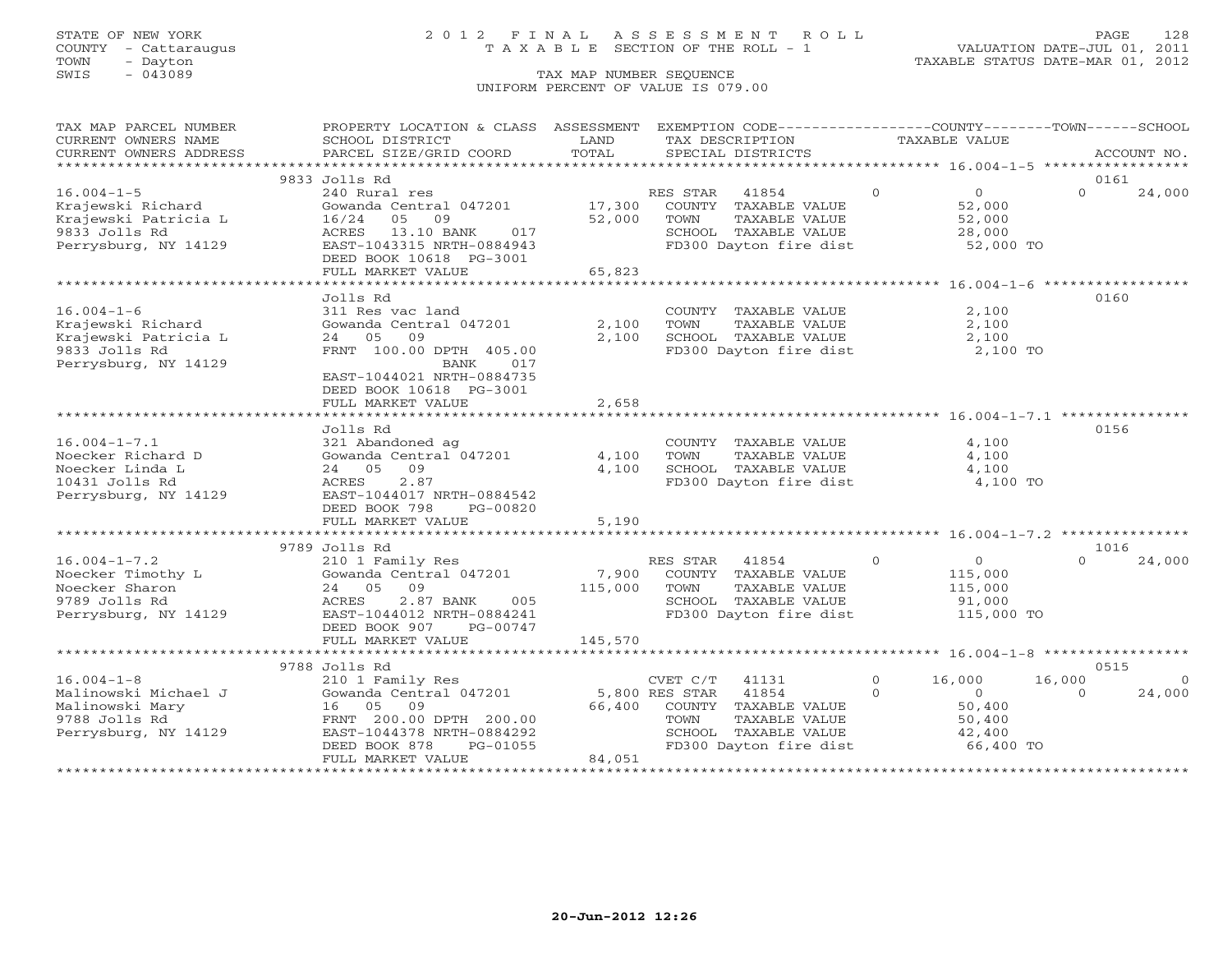## STATE OF NEW YORK 2 0 1 2 F I N A L A S S E S S M E N T R O L L PAGE 129 COUNTY - Cattaraugus T A X A B L E SECTION OF THE ROLL - 1 VALUATION DATE-JUL 01, 2011

| TAX MAP PARCEL NUMBER     | PROPERTY LOCATION & CLASS ASSESSMENT EXEMPTION CODE----------------COUNTY-------TOWN------SCHOOL |         |                                  |                            |                      |
|---------------------------|--------------------------------------------------------------------------------------------------|---------|----------------------------------|----------------------------|----------------------|
| CURRENT OWNERS NAME       | SCHOOL DISTRICT                                                                                  | LAND    | TAX DESCRIPTION                  | TAXABLE VALUE              |                      |
| CURRENT OWNERS ADDRESS    | PARCEL SIZE/GRID COORD                                                                           | TOTAL   | SPECIAL DISTRICTS                |                            | ACCOUNT NO.          |
|                           |                                                                                                  |         |                                  |                            |                      |
|                           | 9818 Jolls Rd                                                                                    |         |                                  |                            | 0516                 |
| $16.004 - 1 - 9.1$        | 113 Cattle farm                                                                                  |         | COUNTY TAXABLE VALUE             | 90,600                     |                      |
| Rymer Joseph H            | Gowanda Central 047201                                                                           | 31,300  | TOWN<br>TAXABLE VALUE            | 90,600                     |                      |
| Rymer Elsie R             | 09<br>16 05                                                                                      | 90,600  | SCHOOL TAXABLE VALUE             | 90,600                     |                      |
| 9163 East River Moon Ct   | ACRES 83.50                                                                                      |         | FD300 Dayton fire dist           | 90,600 TO                  |                      |
| Verness, FL 34453         | EAST-1044987 NRTH-0884690                                                                        |         |                                  |                            |                      |
|                           | DEED BOOK 786<br>PG-01116                                                                        |         |                                  |                            |                      |
|                           | FULL MARKET VALUE                                                                                | 114,684 |                                  |                            |                      |
|                           |                                                                                                  |         |                                  |                            |                      |
|                           | Jolls Rd                                                                                         |         |                                  |                            | 1246                 |
| $16.004 - 1 - 9.4$        | 312 Vac w/imprv                                                                                  |         | COUNTY TAXABLE VALUE             | 6,900                      |                      |
| Malinowski Michael J      | Gowanda Central 047201                                                                           | 5,500   | TOWN<br>TAXABLE VALUE            | 6,900                      |                      |
| Malinowski Mary           | 16 05 09                                                                                         | 6,900   | SCHOOL TAXABLE VALUE             | 6,900                      |                      |
| 9788 Jolls Rd             | 3.00<br>ACRES                                                                                    |         | FD300 Dayton fire dist           | 6,900 TO                   |                      |
| Perrysburg, NY 14129      | EAST-1044466 NRTH-0884074                                                                        |         |                                  |                            |                      |
|                           | DEED BOOK 00939 PG-01075                                                                         |         |                                  |                            |                      |
|                           | FULL MARKET VALUE                                                                                | 8,734   |                                  |                            |                      |
|                           |                                                                                                  |         |                                  |                            |                      |
|                           | Jolls Rd                                                                                         |         |                                  |                            | 0446                 |
| $16.004 - 1 - 11$         | 105 Vac farmland                                                                                 |         | COUNTY TAXABLE VALUE             | 51,500                     |                      |
| C A P Land Dev Co Inc     | Gowanda Central 047201                                                                           | 51,500  | TOWN<br>TAXABLE VALUE            | 51,500                     |                      |
| Attn: Angela Pero         | 16 05 09                                                                                         | 51,500  | SCHOOL TAXABLE VALUE             | 51,500                     |                      |
| 14095 State Rd #7         | ACRES 92.18                                                                                      |         | FD300 Dayton fire dist 51,500 TO |                            |                      |
| Del Ray Beach, FL 33446   | EAST-1046100 NRTH-0886137                                                                        |         |                                  |                            |                      |
|                           | DEED BOOK 897<br>PG-00787                                                                        |         |                                  |                            |                      |
|                           | FULL MARKET VALUE                                                                                | 65,190  |                                  |                            |                      |
|                           |                                                                                                  |         |                                  |                            |                      |
|                           | 9963 Maltbie Rd                                                                                  |         |                                  |                            | 0562                 |
| $16.004 - 1 - 12.1$       | 113 Cattle farm                                                                                  |         | 41720<br>AG DIST                 | $\circ$<br>$\overline{0}$  | $\Omega$<br>$\Omega$ |
| Stang Daniel V            | Gowanda Central 047201                                                                           |         | 64,000 SILO T/C/S 42100          | $\circ$<br>2,000           | 2,000<br>2,000       |
| Stang Nicole M            | 08 05 09                                                                                         |         | 120,000 COUNTY TAXABLE VALUE     | 118,000                    |                      |
| 11062 Fairview Dr         | ACRES 153.80                                                                                     |         | TOWN<br>TAXABLE VALUE            | 118,000                    |                      |
| Gowanda, NY 14070         | EAST-1048753 NRTH-0886067                                                                        |         | SCHOOL TAXABLE VALUE             | 118,000                    |                      |
|                           | DEED BOOK 744<br>PG-6002                                                                         |         | FD300 Dayton fire dist           | 120,000 TO                 |                      |
| MAY BE SUBJECT TO PAYMENT | FULL MARKET VALUE                                                                                | 151,899 |                                  |                            |                      |
| UNDER AGDIST LAW TIL 2016 |                                                                                                  |         |                                  |                            |                      |
|                           |                                                                                                  |         |                                  |                            |                      |
|                           | 9933 Maltbie Rd                                                                                  |         |                                  |                            | 1184                 |
| $16.004 - 1 - 12.2$       | 210 1 Family Res                                                                                 |         | RES STAR<br>41854                | $\Omega$<br>$\overline{O}$ | 24,000<br>$\Omega$   |
| Reid Dana M               | Gowanda Central 047201                                                                           | 6,000   | COUNTY TAXABLE VALUE             | 58,000                     |                      |
| Schuster Marlene I        | 08 05 09                                                                                         | 58,000  | TAXABLE VALUE<br>TOWN            | 58,000                     |                      |
| 9933 Maltbie Rd           | ACRES<br>2.70                                                                                    |         | SCHOOL TAXABLE VALUE             | 34,000                     |                      |
| Gowanda, NY 14070         | EAST-1048435 NRTH-0885013                                                                        |         | FD300 Dayton fire dist           | 58,000 TO                  |                      |
|                           | DEED BOOK 00937 PG-01123                                                                         |         |                                  |                            |                      |
|                           | FULL MARKET VALUE                                                                                | 73,418  |                                  |                            |                      |
|                           |                                                                                                  |         |                                  |                            |                      |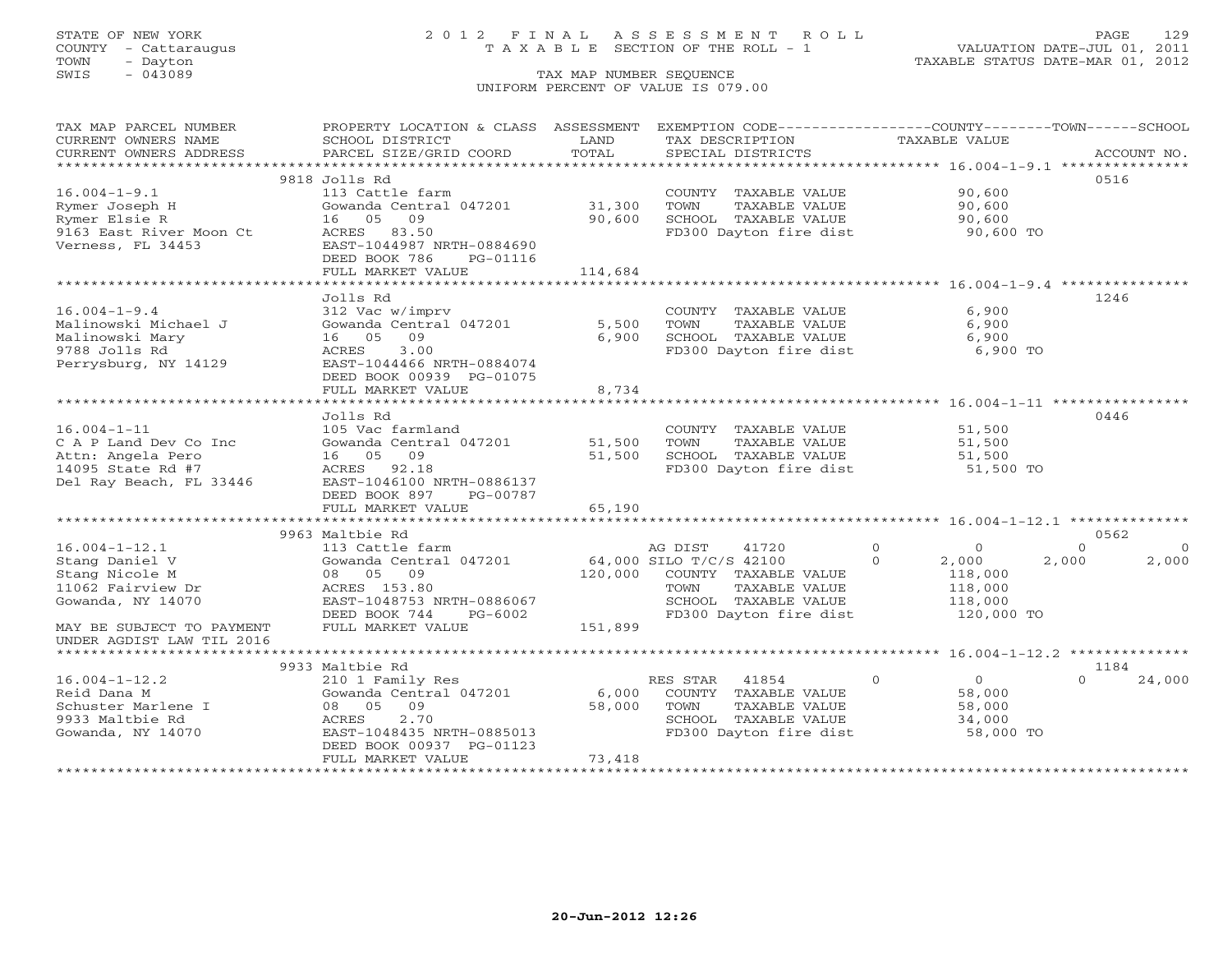### STATE OF NEW YORK 2 0 1 2 F I N A L A S S E S S M E N T R O L L PAGE 130 COUNTY - Cattaraugus T A X A B L E SECTION OF THE ROLL - 1 VALUATION DATE-JUL 01, 2011

| TAX MAP PARCEL NUMBER                                   | PROPERTY LOCATION & CLASS ASSESSMENT EXEMPTION CODE---------------COUNTY-------TOWN------SCHOOL                                                                            |        |                                                   |                |                                  |                                 |             |
|---------------------------------------------------------|----------------------------------------------------------------------------------------------------------------------------------------------------------------------------|--------|---------------------------------------------------|----------------|----------------------------------|---------------------------------|-------------|
| CURRENT OWNERS NAME                                     | SCHOOL DISTRICT                                                                                                                                                            | LAND   | TAX DESCRIPTION                                   |                | TAXABLE VALUE                    |                                 |             |
| CURRENT OWNERS ADDRESS                                  | PARCEL SIZE/GRID COORD                                                                                                                                                     | TOTAL  | SPECIAL DISTRICTS                                 |                |                                  |                                 | ACCOUNT NO. |
|                                                         |                                                                                                                                                                            |        |                                                   |                |                                  |                                 |             |
|                                                         | 9964 Maltbie Rd                                                                                                                                                            |        |                                                   |                |                                  |                                 | 1268        |
| $16.004 - 1 - 12.3$                                     | $\begin{tabular}{lllllllll} 210&1 & Family & Res & & WVET & C/T & 41121 \\ \hline \text{Gowanda Central} & 047201 & & & 7,000 & RES \text{ STAR} & 41854 \\ \end{tabular}$ |        |                                                   | $\overline{0}$ | 7,185                            | 7,185                           | $\Omega$    |
| Shull David L                                           |                                                                                                                                                                            |        |                                                   | $\Omega$       | $\overline{0}$                   | $\Omega$                        | 24,000      |
| Shull Patricia decease 08 05 09                         |                                                                                                                                                                            |        | 47,900 COUNTY TAXABLE VALUE                       |                | $40,715$<br>$40,715$             |                                 |             |
| 9964 Maltbie Rd                                         | ACRES 1.95                                                                                                                                                                 |        | TOWN<br>TAXABLE VALUE                             |                |                                  |                                 |             |
| Gowanda, NY 14070                                       | EAST-1048844 NRTH-0884931                                                                                                                                                  |        | SCHOOL TAXABLE VALUE                              |                | 23,900                           |                                 |             |
|                                                         | DEED BOOK 00978 PG-01068                                                                                                                                                   |        | FD300 Dayton fire dist                            |                | 47,900 TO                        |                                 |             |
|                                                         | a da baran da sala<br>FULL MARKET VALUE                                                                                                                                    | 60,633 |                                                   |                |                                  |                                 |             |
|                                                         |                                                                                                                                                                            |        |                                                   |                |                                  |                                 |             |
|                                                         | Maltbie Rd                                                                                                                                                                 |        |                                                   |                |                                  |                                 | 1283        |
| $16.004 - 1 - 12.4$                                     | 311 Res vac land                                                                                                                                                           |        | COUNTY TAXABLE VALUE                              |                | 3,700                            |                                 |             |
| Reid Dana M                                             | Gowanda Central 047201 3,700                                                                                                                                               |        | TOWN                                              |                | TAXABLE VALUE 3,700              |                                 |             |
| Reid Marlene I                                          | 08 05 09                                                                                                                                                                   | 3,700  | SCHOOL TAXABLE VALUE                              |                | 3,700                            |                                 |             |
| 9933 Maltbie Rd                                         | 4.10<br>ACRES                                                                                                                                                              |        | FD300 Dayton fire dist 3,700 TO                   |                |                                  |                                 |             |
|                                                         | EAST-1048311 NRTH-0885187                                                                                                                                                  |        |                                                   |                |                                  |                                 |             |
| Gowanda, NY 14070                                       |                                                                                                                                                                            |        |                                                   |                |                                  |                                 |             |
|                                                         | DEED BOOK 00976 PG-00054                                                                                                                                                   |        |                                                   |                |                                  |                                 |             |
|                                                         | FULL MARKET VALUE                                                                                                                                                          | 4,684  |                                                   |                |                                  |                                 |             |
|                                                         |                                                                                                                                                                            |        |                                                   |                |                                  |                                 |             |
|                                                         | 9161 Route 62                                                                                                                                                              |        |                                                   |                |                                  |                                 | 0388        |
| $16.004 - 1 - 13$                                       | 210 1 Family Res                                                                                                                                                           |        | CVET $C/T$ 41131                                  | $\Omega$       | 10,825                           | 10,825                          | $\Omega$    |
| Monnin Clarence Jr                                      | 210 1 Family Res<br>Gowanda Central 047201 3,800 SR STAR<br>17 06 08 43,300 COUNTY<br>Inc 16.004-2-3 In Persia TOWN                                                        |        | 41834                                             | $\Omega$       |                                  | $\begin{matrix}0&0\end{matrix}$ | 43,300      |
| Monnin Sharon                                           |                                                                                                                                                                            |        | 43,300 COUNTY TAXABLE VALUE                       |                | $\frac{32}{32}$ , 475<br>32, 475 |                                 |             |
| 10037 Us Rte 62                                         |                                                                                                                                                                            |        | TOWN      TAXABLE VALUE<br>SCHOOL   TAXABLE VALUE |                |                                  |                                 |             |
| Gowanda, NY 14070                                       | ACRES<br>1.00                                                                                                                                                              |        |                                                   |                |                                  |                                 |             |
|                                                         | EAST-1050878 NRTH-0886752                                                                                                                                                  |        | FD300 Dayton fire dist 43,300 TO                  |                |                                  |                                 |             |
|                                                         | DEED BOOK 879<br>PG-01120                                                                                                                                                  |        |                                                   |                |                                  |                                 |             |
|                                                         | FULL MARKET VALUE                                                                                                                                                          | 54,810 |                                                   |                |                                  |                                 |             |
|                                                         |                                                                                                                                                                            |        |                                                   |                |                                  |                                 |             |
|                                                         | 9955 Route 62                                                                                                                                                              |        |                                                   |                |                                  |                                 | 0246        |
|                                                         | 312 Vac w/imprv                                                                                                                                                            |        | COUNTY TAXABLE VALUE 5,500                        |                |                                  |                                 |             |
|                                                         |                                                                                                                                                                            | 1,500  | TOWN<br>TAXABLE VALUE                             |                | 5,500                            |                                 |             |
| 16.004-1-15<br>Skinner Shauna M<br>Chandler Arden L III | 08 05 09                                                                                                                                                                   | 5,500  | SCHOOL TAXABLE VALUE                              |                | 5,500                            |                                 |             |
|                                                         | ACRES 1.45 BANK 017                                                                                                                                                        |        | FD300 Dayton fire dist                            |                | 5,500 TO                         |                                 |             |
| Gowanda, NY 14070                                       | EAST-1050842 NRTH-0886539                                                                                                                                                  |        |                                                   |                |                                  |                                 |             |
|                                                         | DEED BOOK 14160 PG-3002                                                                                                                                                    |        |                                                   |                |                                  |                                 |             |
|                                                         | FULL MARKET VALUE                                                                                                                                                          | 6,962  |                                                   |                |                                  |                                 |             |
|                                                         |                                                                                                                                                                            |        |                                                   |                |                                  |                                 |             |
|                                                         | 9945 Route 62                                                                                                                                                              |        |                                                   |                |                                  |                                 | 0569        |
| $16.004 - 1 - 16$                                       | 270 Mfg housing                                                                                                                                                            |        | COUNTY TAXABLE VALUE                              |                |                                  |                                 |             |
| Miller Elva                                             | Gowanda Central 047201 7,200                                                                                                                                               |        | TAXABLE VALUE<br>TOWN                             |                | 15,000<br>15,000                 |                                 |             |
| 9187 New Albion Rd                                      | 08 05 09                                                                                                                                                                   | 15,000 |                                                   |                |                                  |                                 |             |
| Cattaraugus, NY 14719                                   | ACRES<br>2.15                                                                                                                                                              |        | SCHOOL TAXABLE VALUE<br>FD300 Dayton fire dist    |                | 15,000<br>15,000 TO              |                                 |             |
|                                                         | EAST-1050753 NRTH-0886300                                                                                                                                                  |        |                                                   |                |                                  |                                 |             |
|                                                         | DEED BOOK 15829 PG-3001                                                                                                                                                    |        |                                                   |                |                                  |                                 |             |
|                                                         | FULL MARKET VALUE                                                                                                                                                          | 18,987 |                                                   |                |                                  |                                 |             |
|                                                         |                                                                                                                                                                            |        |                                                   |                |                                  |                                 |             |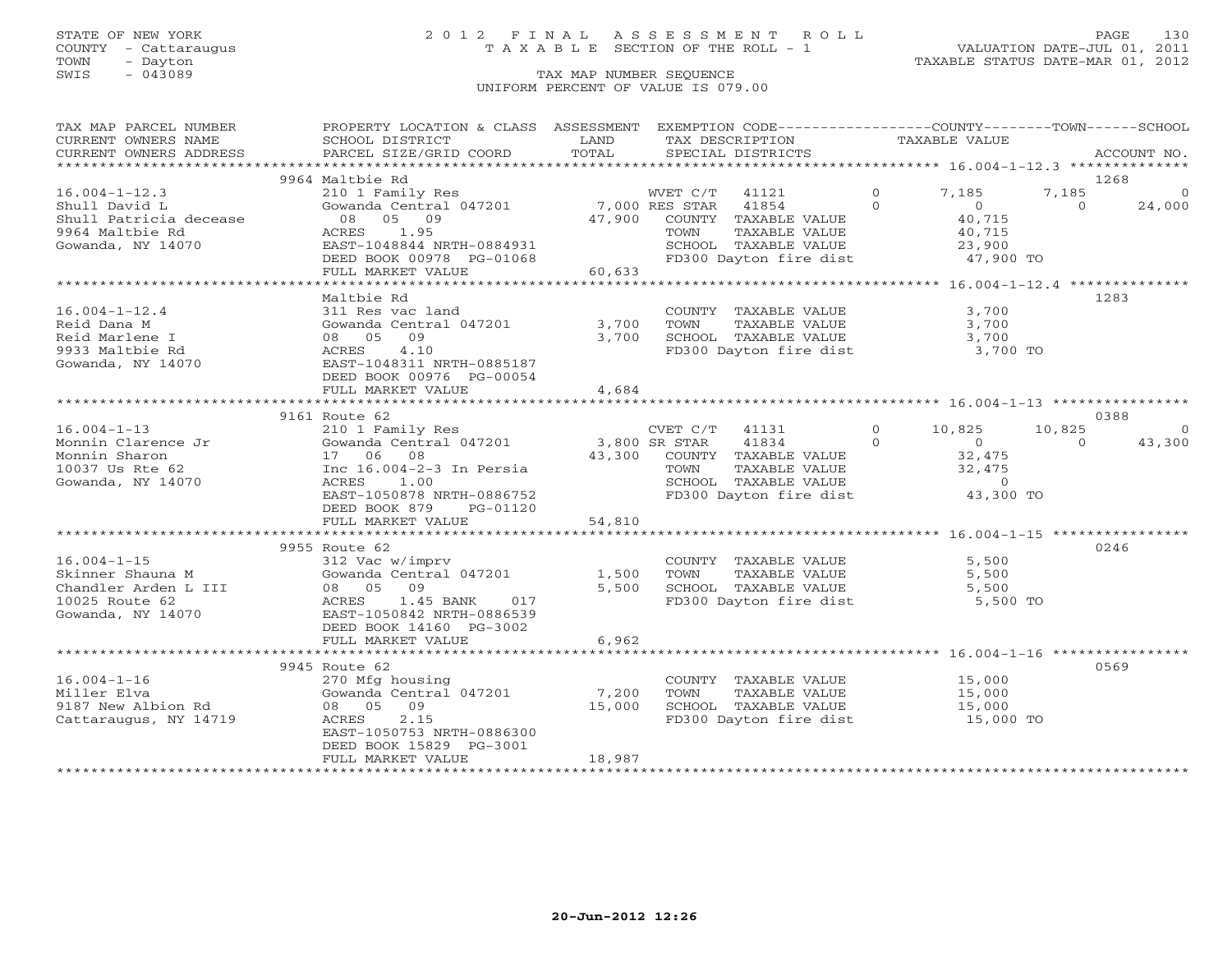### STATE OF NEW YORK 2 0 1 2 F I N A L A S S E S S M E N T R O L L PAGE 131 COUNTY - Cattaraugus T A X A B L E SECTION OF THE ROLL - 1 VALUATION DATE-JUL 01, 2011

TOWN - Dayton TAXABLE STATUS DATE-MAR 01, 2012

| TAX MAP PARCEL NUMBER   | PROPERTY LOCATION & CLASS ASSESSMENT                        |         | EXEMPTION CODE-----------------COUNTY-------TOWN------SCHOOL |                                   |                    |
|-------------------------|-------------------------------------------------------------|---------|--------------------------------------------------------------|-----------------------------------|--------------------|
| CURRENT OWNERS NAME     | SCHOOL DISTRICT                                             | LAND    | TAX DESCRIPTION                                              | TAXABLE VALUE                     |                    |
| CURRENT OWNERS ADDRESS  | PARCEL SIZE/GRID COORD                                      | TOTAL   | SPECIAL DISTRICTS                                            |                                   | ACCOUNT NO.        |
| *********************** |                                                             |         |                                                              |                                   |                    |
|                         | 9941 Route 62                                               |         |                                                              |                                   | 0286               |
| $16.004 - 1 - 17$       | 210 1 Family Res                                            |         | RES STAR<br>41854                                            | $\Omega$<br>$\overline{0}$        | $\Omega$<br>24,000 |
| Arbeiter Mathias J Jr   | Gowanda Central 047201                                      |         | 6,000 COUNTY TAXABLE VALUE                                   | 43,600                            |                    |
| Arbeiter Colleen A      | 09<br>08 05                                                 | 43,600  | TOWN<br>TAXABLE VALUE                                        | 43,600                            |                    |
| PO Box 285              | ACRES<br>1.00                                               |         |                                                              | 19,600                            |                    |
| Gowanda, NY 14070       | EAST-1050582 NRTH-0886057                                   |         | SCHOOL TAXABLE VALUE<br>FD300 Dayton fire dist               | 43,600 TO                         |                    |
|                         |                                                             |         |                                                              |                                   |                    |
|                         | DEED BOOK 00996 PG-00702                                    |         |                                                              |                                   |                    |
|                         | FULL MARKET VALUE<br>************************************** | 55,190  |                                                              |                                   |                    |
|                         |                                                             |         |                                                              |                                   |                    |
|                         | Route 62                                                    |         |                                                              |                                   | 0321               |
| $16.004 - 1 - 18$       | 314 Rural vac<10                                            |         | COUNTY TAXABLE VALUE                                         | 4,560                             |                    |
| Tolman John J           | Gowanda Central 047201                                      | 4,560   | TOWN<br>TAXABLE VALUE                                        | 4,560                             |                    |
| 9886 Van Etten Rd       | 08 05<br>09                                                 | 4,560   | SCHOOL TAXABLE VALUE                                         | 4,560                             |                    |
| Gowanda, NY 14070       | ACRES<br>7.60                                               |         | FD300 Dayton fire dist                                       | 4,560 TO                          |                    |
|                         | EAST-1050803 NRTH-0885588                                   |         |                                                              |                                   |                    |
|                         | DEED BOOK 3367<br>PG-9001                                   |         |                                                              |                                   |                    |
|                         | FULL MARKET VALUE                                           | 5,772   |                                                              |                                   |                    |
|                         |                                                             |         |                                                              |                                   |                    |
|                         | 9927 Route 62                                               |         |                                                              |                                   | 0567               |
| $16.004 - 1 - 19.1$     | 270 Mfg housing                                             |         | COUNTY TAXABLE VALUE                                         | 28,900                            |                    |
| Weaver Roseanne         | Gowanda Central 047201                                      | 9,800   | TOWN<br>TAXABLE VALUE                                        | 28,900                            |                    |
| Marvin Mayne D          | 08 05 09                                                    | 28,900  | SCHOOL TAXABLE VALUE                                         |                                   |                    |
| 1179 Payne Ave          | ACRES 4.78                                                  |         | FD300 Dayton fire dist                                       | 28,900<br>28,900 TO               |                    |
|                         | EAST-1050386 NRTH-0885630                                   |         |                                                              |                                   |                    |
| N. Tonawanda, NY 14120  |                                                             |         |                                                              |                                   |                    |
|                         | DEED BOOK 8884 PG-9002                                      |         |                                                              |                                   |                    |
|                         | FULL MARKET VALUE                                           | 36,582  |                                                              |                                   |                    |
|                         |                                                             |         |                                                              |                                   |                    |
|                         | 9921 Route 62                                               |         |                                                              |                                   | 0970               |
| $16.004 - 1 - 19.2$     | 210 1 Family Res                                            |         | COUNTY TAXABLE VALUE                                         | 65,800                            |                    |
| Ulmer Robert F          | Gowanda Central 047201                                      | 9,300   | TOWN<br>TAXABLE VALUE                                        | 65,800                            |                    |
| 9921 Us Rte 62          | 08 05 09                                                    | 65,800  | SCHOOL TAXABLE VALUE                                         |                                   |                    |
| Gowanda, NY 14070       | 4.30<br>ACRES                                               |         | FD300 Dayton fire dist                                       | 65, <sub>0</sub> .、<br>65, 800 TO |                    |
|                         | EAST-1050230 NRTH-0885065                                   |         |                                                              |                                   |                    |
|                         | DEED BOOK 776<br>PG-01100                                   |         |                                                              |                                   |                    |
|                         | FULL MARKET VALUE                                           | 83,291  |                                                              |                                   |                    |
|                         |                                                             |         |                                                              |                                   |                    |
|                         | 9890 Van Etten Rd                                           |         |                                                              |                                   | 0568               |
| $16.004 - 1 - 20$       | 210 1 Family Res                                            |         | RES STAR 41854                                               | $\Omega$<br>$\overline{0}$        | $\cap$<br>24,000   |
| Becker Cheryl           | Gowanda Central 047201                                      | 2,500   | COUNTY TAXABLE VALUE                                         | 79,500                            |                    |
| 9890 Van Etten Rd       | 08 05 09                                                    | 79,500  | TOWN<br>TAXABLE VALUE                                        | 79,500                            |                    |
| Gowanda, NY 14070       | 4.00<br>ACRES                                               |         | SCHOOL TAXABLE VALUE                                         | 55,500                            |                    |
|                         | EAST-1050751 NRTH-0884990                                   |         | FD300 Dayton fire dist                                       | 79,500 TO                         |                    |
|                         |                                                             |         |                                                              |                                   |                    |
|                         | DEED BOOK 12666 PG-5001                                     |         |                                                              |                                   |                    |
|                         | FULL MARKET VALUE                                           | 100,633 |                                                              |                                   |                    |
|                         |                                                             |         |                                                              |                                   |                    |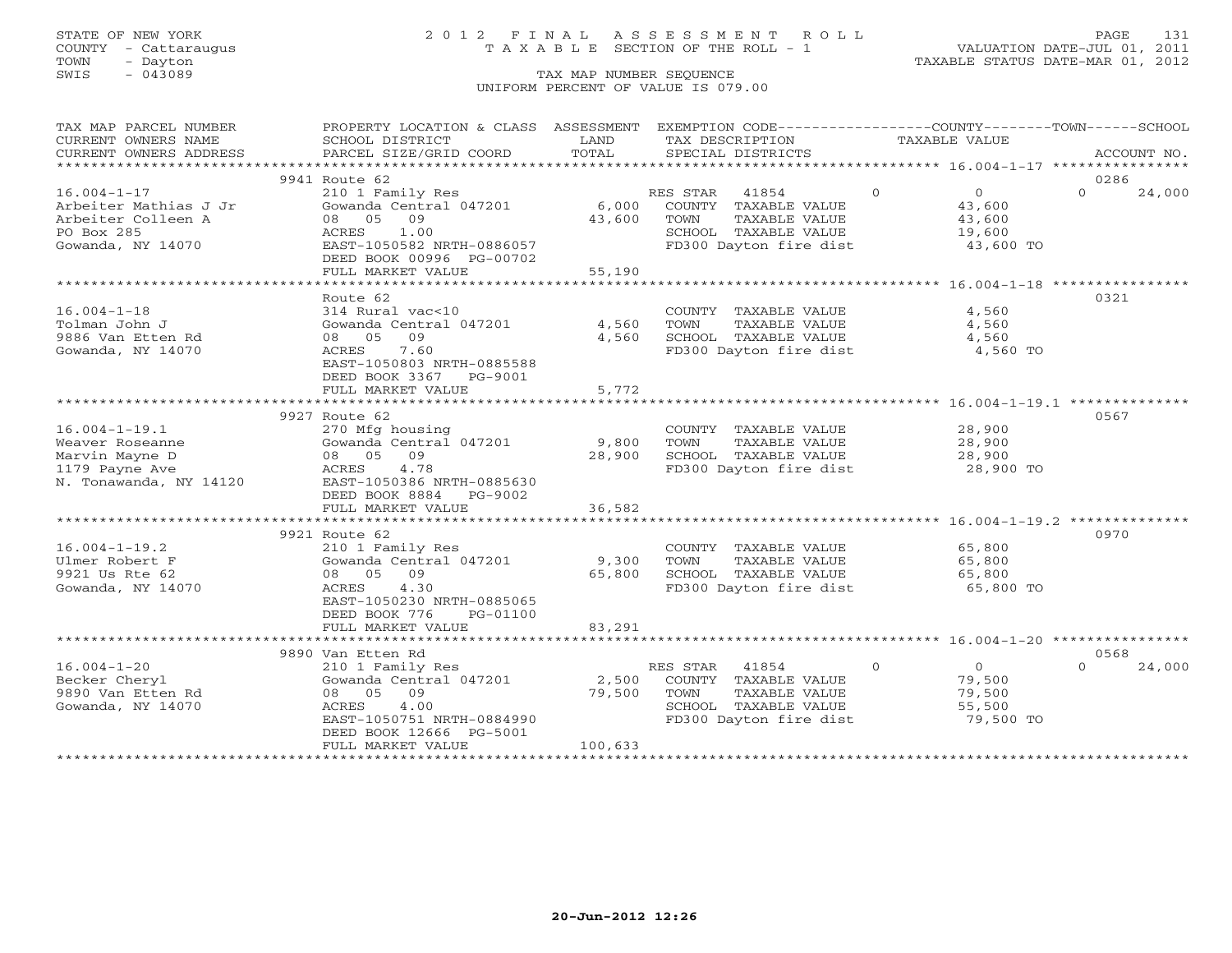## STATE OF NEW YORK 2 0 1 2 F I N A L A S S E S S M E N T R O L L PAGE 132 COUNTY - Cattaraugus T A X A B L E SECTION OF THE ROLL - 1 VALUATION DATE-JUL 01, 2011

TOWN - Dayton TAXABLE STATUS DATE-MAR 01, 2012

| TAX MAP PARCEL NUMBER     | PROPERTY LOCATION & CLASS ASSESSMENT |                     | EXEMPTION CODE-----------------COUNTY-------TOWN------SCHOOL |          |                                          |                |             |
|---------------------------|--------------------------------------|---------------------|--------------------------------------------------------------|----------|------------------------------------------|----------------|-------------|
| CURRENT OWNERS NAME       | SCHOOL DISTRICT                      | LAND                | TAX DESCRIPTION                                              |          | TAXABLE VALUE                            |                |             |
| CURRENT OWNERS ADDRESS    | PARCEL SIZE/GRID COORD               | TOTAL               | SPECIAL DISTRICTS                                            |          |                                          |                | ACCOUNT NO. |
|                           |                                      |                     |                                                              |          |                                          |                |             |
|                           | 9886 Van Etten Rd                    |                     |                                                              |          |                                          |                | 0592        |
| $16.004 - 1 - 21$         | 210 1 Family Res                     |                     | CVET C/T 41131                                               | $\circ$  | 10,025                                   | 10,025         | $\mathbf 0$ |
| Tolman John J             | Gowanda Central 047201               | 7,800 SR STAR       | 41834                                                        | $\Omega$ | $\overline{0}$                           | $\Omega$       | 40,100      |
| 9886 Van Etten Rd         | 08 05 09                             | 40,100              | COUNTY TAXABLE VALUE                                         |          | 30,075                                   |                |             |
| Gowanda, NY 14070         | 13539/2001 right of way, 3           |                     | TOWN<br>TAXABLE VALUE                                        |          | 30,075                                   |                |             |
|                           | x 15' each side with Beck            |                     | SCHOOL TAXABLE VALUE                                         |          | $\circ$                                  |                |             |
|                           | ACRES<br>2.80                        |                     | FD300 Dayton fire dist                                       |          | 40,100 TO                                |                |             |
|                           | EAST-1050834 NRTH-0884623            |                     |                                                              |          |                                          |                |             |
|                           |                                      |                     |                                                              |          |                                          |                |             |
|                           | DEED BOOK 911<br>PG-01013            |                     |                                                              |          |                                          |                |             |
|                           | FULL MARKET VALUE                    | 50,759              |                                                              |          |                                          |                |             |
|                           |                                      |                     |                                                              |          |                                          |                |             |
|                           | 9889 Maltbie Rd                      |                     |                                                              |          |                                          |                | 0601        |
| $16.004 - 1 - 22.1$       | 240 Rural res                        |                     | 41700<br>AG BLDG                                             | $\Omega$ | 3,000                                    | 3,000          | 3,000       |
| Coons Joseph W            | Gowanda Central 047201               | 80,500 AG BLDG      | 41700                                                        | $\Omega$ | 8,000                                    | 8,000          | 8,000       |
| Coons Anne M              | 15 05 09                             |                     | 154,900 RES STAR<br>41854                                    | $\Omega$ | $\overline{0}$                           | $\overline{0}$ | 24,000      |
| PO Box 77                 | $9/2010$ -split 1.95 acres o         |                     | COUNTY TAXABLE VALUE                                         |          | 143,900                                  |                |             |
| North Collins, NY 14111   | ACRES 151.50                         |                     | TOWN<br>TAXABLE VALUE                                        |          | 143,900                                  |                |             |
|                           | EAST-1047891 NRTH-0884130            |                     | SCHOOL TAXABLE VALUE                                         |          | 119,900                                  |                |             |
| MAY BE SUBJECT TO PAYMENT | DEED BOOK 1033 PG-489                |                     | FD300 Dayton fire dist                                       |          | 154,900 TO                               |                |             |
| UNDER RPTL483 UNTIL 2014  | FULL MARKET VALUE                    | 196,076             |                                                              |          |                                          |                |             |
|                           |                                      |                     |                                                              |          | *********** 16.004-1-22.2 ************** |                |             |
|                           | 9898 Maltbie Rd                      |                     |                                                              |          |                                          |                | 1531        |
| $16.004 - 1 - 22.2$       | 314 Rural vac<10                     |                     | COUNTY TAXABLE VALUE                                         |          | 6,500                                    |                |             |
| Coons Anne M              | Gowanda Central 047201               | 6,500               | TOWN<br>TAXABLE VALUE                                        |          | 6,500                                    |                |             |
| PO Box 77                 | $9/2010$ -split from $1-22$          | 6,500               | SCHOOL TAXABLE VALUE                                         |          | 6,500                                    |                |             |
| North Collins, NY 141111  | ACRES 1.95                           |                     | FD300 Dayton fire dist                                       |          | 6,500 TO                                 |                |             |
|                           | EAST-1048373 NRTH-0883979            |                     |                                                              |          |                                          |                |             |
|                           | DEED BOOK 5001 PG-5001               |                     |                                                              |          |                                          |                |             |
|                           | FULL MARKET VALUE                    | 8,228               |                                                              |          |                                          |                |             |
|                           |                                      |                     |                                                              |          |                                          |                |             |
|                           | 9832 Route 62                        |                     |                                                              |          |                                          |                | 0489        |
| $16.004 - 1 - 23$         | 210 1 Family Res                     |                     |                                                              | $\Omega$ | $\overline{0}$                           | $\Omega$       | 24,000      |
|                           |                                      |                     | RES STAR<br>41854                                            |          |                                          |                |             |
| Kuhaneck Peter F Jr       | Gowanda Central 047201               | 7,500               | COUNTY TAXABLE VALUE                                         |          | 32,100                                   |                |             |
| PO Box 157                | $07 - 05 - 09$                       | 32,100              | TAXABLE VALUE<br>TOWN                                        |          | 32,100                                   |                |             |
| Dayton, NY 14041          | By Will                              |                     | SCHOOL TAXABLE VALUE                                         |          | 8,100                                    |                |             |
|                           | 2.50<br>ACRES                        |                     | FD300 Dayton fire dist                                       |          | 32,100 TO                                |                |             |
|                           | EAST-1047367 NRTH-0882890            |                     |                                                              |          |                                          |                |             |
|                           | DEED BOOK 00967 PG-00815             |                     |                                                              |          |                                          |                |             |
|                           | FULL MARKET VALUE                    | 40,633              |                                                              |          |                                          |                |             |
|                           |                                      |                     |                                                              |          |                                          |                |             |
|                           | 9858 Route 62                        |                     |                                                              |          |                                          |                | 0357        |
| $16.004 - 1 - 24$         | 210 1 Family Res                     |                     | RES STAR 41854                                               | $\Omega$ | $\overline{0}$                           | $\Omega$       | 24,000      |
| Miller Donald H           | Gowanda Central 047201               | 7,800               | COUNTY TAXABLE VALUE                                         |          | 61,200                                   |                |             |
| Miller Elizabeth C        | 07 05 09                             | 61,200              | TOWN<br>TAXABLE VALUE                                        |          | 61,200                                   |                |             |
| 9858 Rte 62               | 4.65<br>ACRES                        |                     | SCHOOL TAXABLE VALUE                                         |          | 37,200                                   |                |             |
| Gowanda, NY 14070         | EAST-1048524 NRTH-0882436            |                     | FD300 Dayton fire dist                                       |          | 61,200 TO                                |                |             |
|                           | DEED BOOK 00927 PG-00626             |                     |                                                              |          |                                          |                |             |
|                           | FULL MARKET VALUE                    | 77,468              |                                                              |          |                                          |                |             |
|                           | *************************            | ******************* |                                                              |          |                                          |                |             |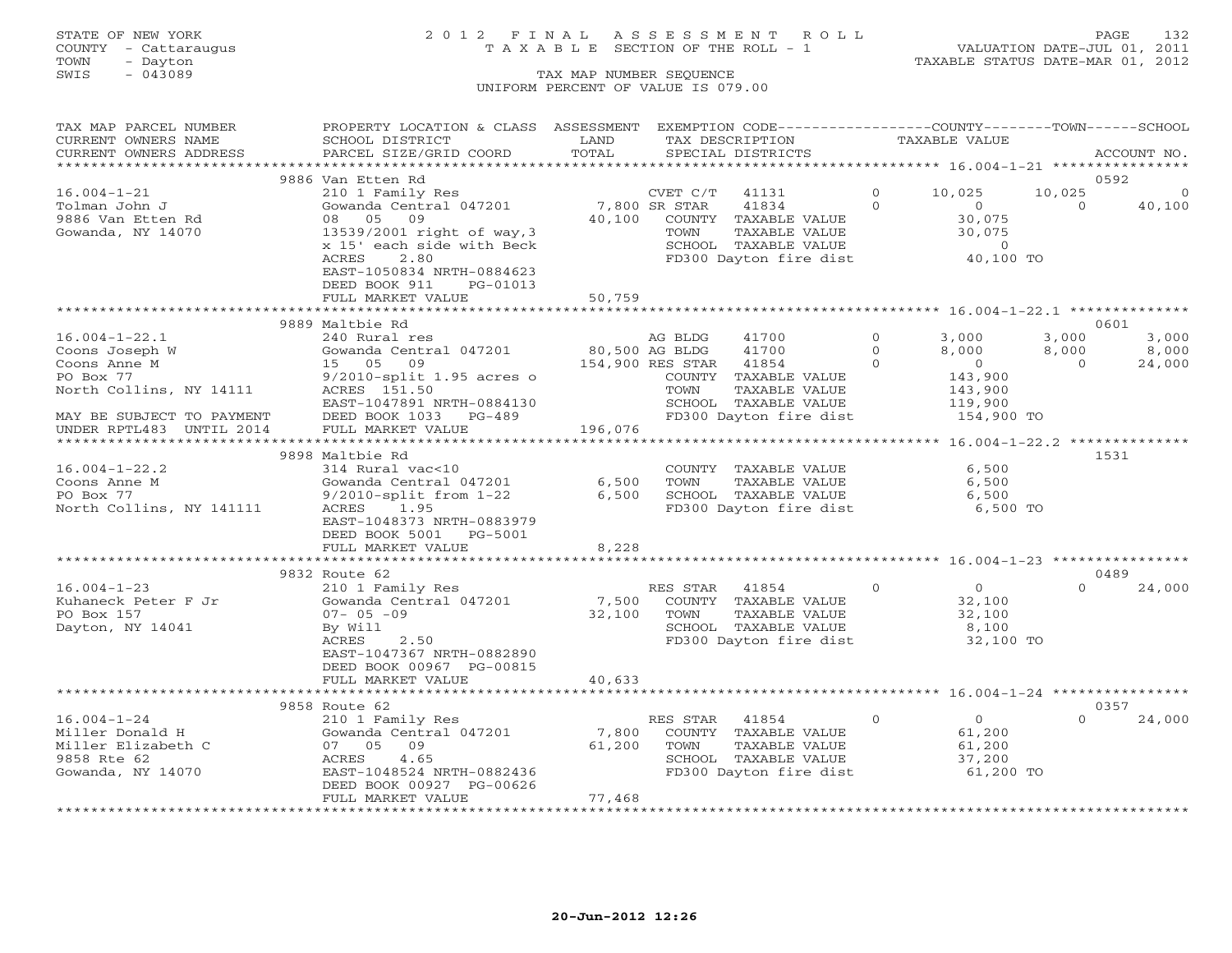# STATE OF NEW YORK 2 0 1 2 F I N A L A S S E S S M E N T R O L L PAGE 133 COUNTY - Cattaraugus T A X A B L E SECTION OF THE ROLL - 1 VALUATION DATE-JUL 01, 2011

| TAX MAP PARCEL NUMBER   |                           |              |                        | PROPERTY LOCATION & CLASS ASSESSMENT EXEMPTION CODE-----------------COUNTY-------TOWN------SCHOOL |
|-------------------------|---------------------------|--------------|------------------------|---------------------------------------------------------------------------------------------------|
| CURRENT OWNERS NAME     | SCHOOL DISTRICT           | LAND         | TAX DESCRIPTION        | TAXABLE VALUE                                                                                     |
| CURRENT OWNERS ADDRESS  | PARCEL SIZE/GRID COORD    | TOTAL        | SPECIAL DISTRICTS      | ACCOUNT NO.                                                                                       |
|                         |                           |              |                        |                                                                                                   |
|                         | 9864 Route 62             |              |                        | 0496                                                                                              |
| $16.004 - 1 - 25$       | 240 Rural res             |              | COUNTY TAXABLE VALUE   | 52,400                                                                                            |
| Young Robert L          | Gowanda Central 047201    | 37,000       | TOWN<br>TAXABLE VALUE  | 52,400                                                                                            |
| S4776 Mt Vernon Blvd    | 07/08<br>05<br>09         | 52,400       | SCHOOL TAXABLE VALUE   | 52,400                                                                                            |
| Hamburg, NY 14075       | SeeNYS approp.75684-014   |              | FD300 Dayton fire dist | 52,400 TO                                                                                         |
|                         |                           |              |                        |                                                                                                   |
|                         | for permanent easement    |              |                        |                                                                                                   |
|                         | ACRES 124.87              |              |                        |                                                                                                   |
|                         | EAST-1049707 NRTH-0882284 |              |                        |                                                                                                   |
|                         | DEED BOOK 785<br>PG-01158 |              |                        |                                                                                                   |
|                         | FULL MARKET VALUE         | 66,329       |                        |                                                                                                   |
|                         | **********************    | ************ |                        | ********************************* 16.004-1-26.1 *********                                         |
|                         | 11036 Kewley Rd           |              |                        | 0616                                                                                              |
| $16.004 - 1 - 26.1$     | 260 Seasonal res          |              | COUNTY TAXABLE VALUE   | 34,500                                                                                            |
| Pustulka Joseph         | Gowanda Central 047201    | 24,900       | TAXABLE VALUE<br>TOWN  | 34,500                                                                                            |
| Pustulka Andrea         | 07 05 09                  | 34,500       | SCHOOL TAXABLE VALUE   | 34,500                                                                                            |
| 9709 Sandrock Rd        | ACRES 34.75               |              | FD300 Dayton fire dist | 34,500 TO                                                                                         |
| Eden, NY 14057          | EAST-1050606 NRTH-0881544 |              |                        |                                                                                                   |
|                         | DEED BOOK 01010 PG-01020  |              |                        |                                                                                                   |
|                         | FULL MARKET VALUE         | 43,671       |                        |                                                                                                   |
|                         |                           |              |                        |                                                                                                   |
|                         | 9794 Van Etten Rd         |              |                        | 1113                                                                                              |
| $16.004 - 1 - 26.3$     | 314 Rural vac<10          |              | COUNTY TAXABLE VALUE   | 6,700                                                                                             |
| Nosal Robert J          | Gowanda Central 047201    | 6,700        | TOWN<br>TAXABLE VALUE  | 6,700                                                                                             |
| 100 Carpenter Ter       | 05 09<br>07/08            | 6,700        | SCHOOL TAXABLE VALUE   | 6,700                                                                                             |
| Gowanda, NY 14070       | 10/09 house demo          |              | FD300 Dayton fire dist | 6,700 TO                                                                                          |
|                         | ACRES<br>1.70             |              |                        |                                                                                                   |
|                         |                           |              |                        |                                                                                                   |
|                         | EAST-1050873 NRTH-0883080 |              |                        |                                                                                                   |
|                         | DEED BOOK 12468 PG-6001   |              |                        |                                                                                                   |
|                         | FULL MARKET VALUE         | 8,481        |                        |                                                                                                   |
|                         |                           |              |                        |                                                                                                   |
|                         | 9556 Van Etten Rd         |              |                        | 0386                                                                                              |
| $16.004 - 1 - 27$       | 240 Rural res             |              | COUNTY TAXABLE VALUE   | 88,100                                                                                            |
| Smeader Paul John       | Gowanda Central 047201    | 76,200       | TAXABLE VALUE<br>TOWN  | 88,100                                                                                            |
| 45 Hampton Crt          | 06/07 05 09               | 88,100       | SCHOOL TAXABLE VALUE   | 88,100                                                                                            |
| Williamsville, NY 14221 | ACRES 138.24              |              | FD300 Dayton fire dist | 88,100 TO                                                                                         |
|                         | EAST-1049918 NRTH-0878714 |              |                        |                                                                                                   |
|                         | DEED BOOK 865<br>PG-00607 |              |                        |                                                                                                   |
|                         | FULL MARKET VALUE         | 111,519      |                        |                                                                                                   |
|                         |                           |              |                        |                                                                                                   |
|                         | Van Etten Rd              |              |                        | 0992                                                                                              |
| $16.004 - 1 - 28$       | 321 Abandoned ag          |              | COUNTY TAXABLE VALUE   | 17,600                                                                                            |
| Young Robert L          | Gowanda Central 047201    | 17,600       | TOWN<br>TAXABLE VALUE  | 17,600                                                                                            |
| S4776 Mt Vernon Blyd    | 07 05 09                  | 17,600       | SCHOOL TAXABLE VALUE   | 17,600                                                                                            |
| Hamburg, NY 14075       | ACRES 22.07               |              | FD300 Dayton fire dist | 17,600 TO                                                                                         |
|                         | EAST-1049146 NRTH-0880029 |              |                        |                                                                                                   |
|                         | DEED BOOK 785<br>PG-01158 |              |                        |                                                                                                   |
|                         | FULL MARKET VALUE         | 22,278       |                        |                                                                                                   |
|                         |                           |              |                        |                                                                                                   |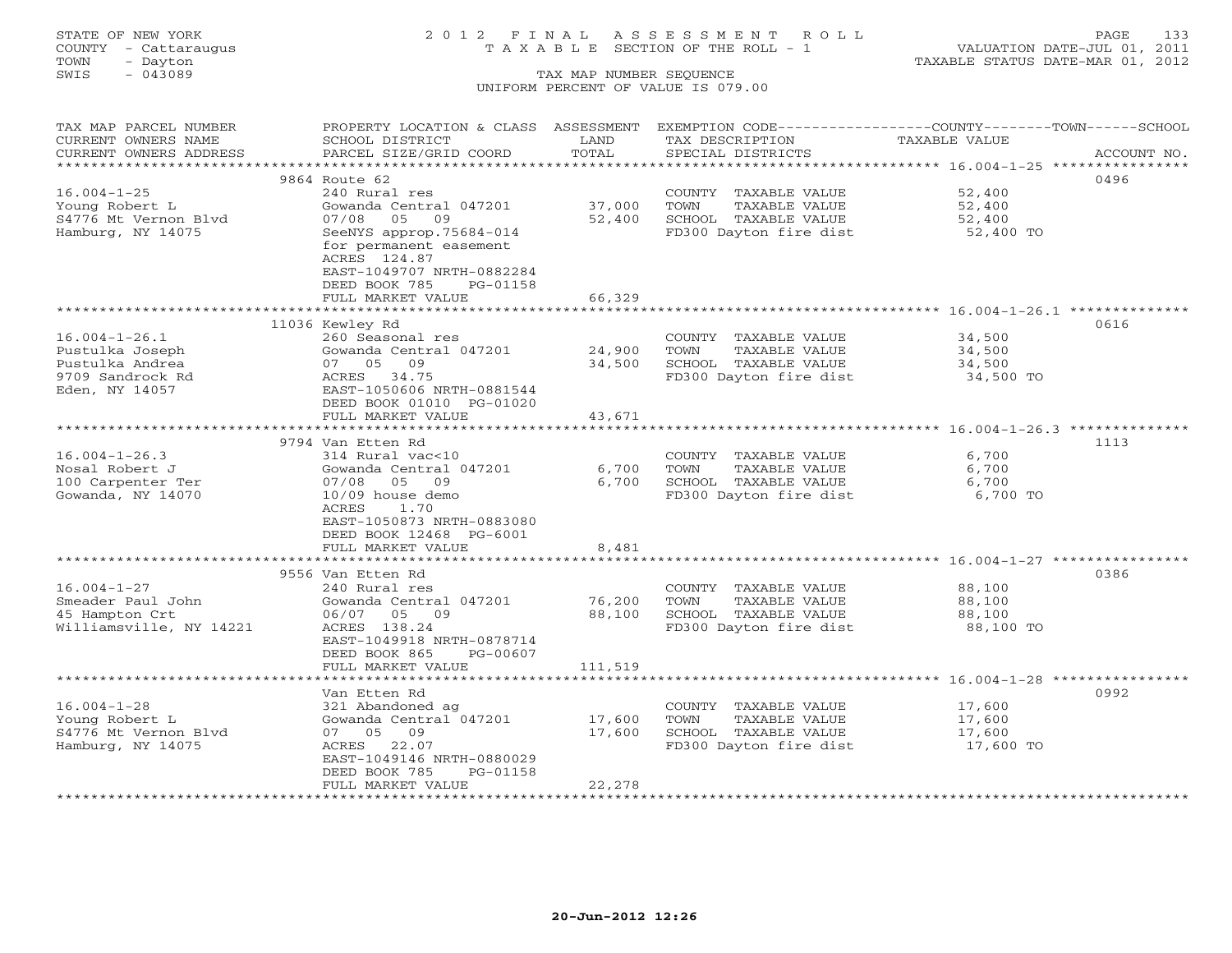## STATE OF NEW YORK 2 0 1 2 F I N A L A S S E S S M E N T R O L L PAGE 134 COUNTY - Cattaraugus T A X A B L E SECTION OF THE ROLL - 1 VALUATION DATE-JUL 01, 2011

| TAX MAP PARCEL NUMBER  | PROPERTY LOCATION & CLASS ASSESSMENT |         | EXEMPTION CODE-----------------COUNTY-------TOWN------SCHOOL |                            |                    |
|------------------------|--------------------------------------|---------|--------------------------------------------------------------|----------------------------|--------------------|
| CURRENT OWNERS NAME    | SCHOOL DISTRICT                      | LAND    | TAX DESCRIPTION                                              | TAXABLE VALUE              |                    |
| CURRENT OWNERS ADDRESS | PARCEL SIZE/GRID COORD               | TOTAL   | SPECIAL DISTRICTS                                            |                            | ACCOUNT NO.        |
|                        |                                      |         |                                                              |                            |                    |
|                        | 9848 Route 62                        |         |                                                              |                            | 0459               |
| $16.004 - 1 - 29.1$    | 312 Vac w/imprv                      |         | COUNTY TAXABLE VALUE                                         | 85,000                     |                    |
| Hickel John S          | Gowanda Central 047201               | 72,000  | TOWN<br>TAXABLE VALUE                                        | 85,000                     |                    |
| Hickel David H         | 15 05 09                             | 85,000  | SCHOOL TAXABLE VALUE                                         | 85,000                     |                    |
| 1135 Schwartz Rd       | ACRES 177.40                         |         | FD300 Dayton fire dist                                       | 85,000 TO                  |                    |
| Lancaster, NY 14086    | EAST-1047475 NRTH-0880658            |         |                                                              |                            |                    |
|                        | DEED BOOK 14075 PG-2001              |         |                                                              |                            |                    |
|                        | FULL MARKET VALUE                    | 107,595 |                                                              |                            |                    |
|                        | *******************************      |         |                                                              |                            |                    |
|                        | 9838 Route 62                        |         |                                                              |                            | 1311               |
| $16.004 - 1 - 29.2$    | 210 1 Family Res                     |         | AGED C/T/S 41800                                             | $\Omega$<br>20,850         | 20,850<br>20,850   |
| Lillie John B          | Gowanda Central 047201               |         | 7,700 SR STAR<br>41834                                       | $\Omega$<br>$\overline{0}$ | $\Omega$<br>20,850 |
| Miller Linda           | 09<br>07 05                          | 41,700  | COUNTY TAXABLE VALUE                                         | 20,850                     |                    |
| 9838 Rte 62            | 2.65<br>ACRES                        |         | TAXABLE VALUE<br>TOWN                                        | 20,850                     |                    |
| Gowanda, NY 14070      | EAST-1047618 NRTH-0882785            |         | SCHOOL TAXABLE VALUE                                         | $\overline{0}$             |                    |
|                        | DEED BOOK 00998 PG-00895             |         | FD300 Dayton fire dist                                       | 41,700 TO                  |                    |
|                        | FULL MARKET VALUE                    | 52,785  |                                                              |                            |                    |
|                        |                                      |         |                                                              |                            |                    |
|                        | Route 62                             |         |                                                              |                            | 0570               |
| $16.004 - 1 - 30.1$    | 323 Vacant rural                     |         | COUNTY TAXABLE VALUE                                         | 7,000                      |                    |
| Arnold Karen L         | Gowanda Central 047201               | 7,000   | TOWN<br>TAXABLE VALUE                                        | 7,000                      |                    |
| Pellicci Paul          | 09<br>15 05                          | 7,000   | SCHOOL TAXABLE VALUE                                         | 7,000                      |                    |
| 143 Highland Ave       | 7.00<br>ACRES                        |         | FD300 Dayton fire dist                                       | 7,000 TO                   |                    |
| Buffalo, NY 14222      | EAST-1045488 NRTH-0882035            |         |                                                              |                            |                    |
|                        | DEED BOOK 00919 PG-01108             |         |                                                              |                            |                    |
|                        | FULL MARKET VALUE                    | 8,861   |                                                              |                            |                    |
|                        |                                      |         |                                                              |                            |                    |
|                        | Route 62                             |         |                                                              |                            | 0960               |
| $16.004 - 1 - 30.2$    | 323 Vacant rural                     |         | COUNTY TAXABLE VALUE                                         | 13,700                     |                    |
| Moritz Derek           | Gowanda Central 047201               | 13,700  | TOWN<br>TAXABLE VALUE                                        | 13,700                     |                    |
| Moritz Kimberly S      | 15 05<br>09                          | 13,700  | SCHOOL TAXABLE VALUE                                         | 13,700                     |                    |
| 212 Buffalo St         | ACRES 31.50                          |         | FD300 Dayton fire dist                                       | 13,700 TO                  |                    |
| Gowanda, NY 14070      | EAST-1046691 NRTH-0881818            |         |                                                              |                            |                    |
|                        | DEED BOOK 895<br>PG-01043            |         |                                                              |                            |                    |
|                        | FULL MARKET VALUE                    | 17,342  |                                                              |                            |                    |
|                        |                                      |         |                                                              |                            |                    |
|                        | 9688 Route 62                        |         |                                                              |                            | 1045               |
| $16.004 - 1 - 30.3$    | 312 Vac w/imprv                      |         | COUNTY TAXABLE VALUE                                         | 16,500                     |                    |
| Emery Chester          | Gowanda Central 047201               | 15,100  | TAXABLE VALUE<br>TOWN                                        | 16,500                     |                    |
| Emery Bonnie           | 15 05 09                             | 16,500  | SCHOOL TAXABLE VALUE                                         | 16,500                     |                    |
| 101 Johnson St         | ACRES 10.05                          |         | FD300 Dayton fire dist                                       | 16,500 TO                  |                    |
| Gowanda, NY 14070      | EAST-1045984 NRTH-0881594            |         |                                                              |                            |                    |
|                        | DEED BOOK 00923 PG-00336             |         |                                                              |                            |                    |
|                        | FULL MARKET VALUE                    | 20,886  |                                                              |                            |                    |
|                        |                                      |         |                                                              |                            |                    |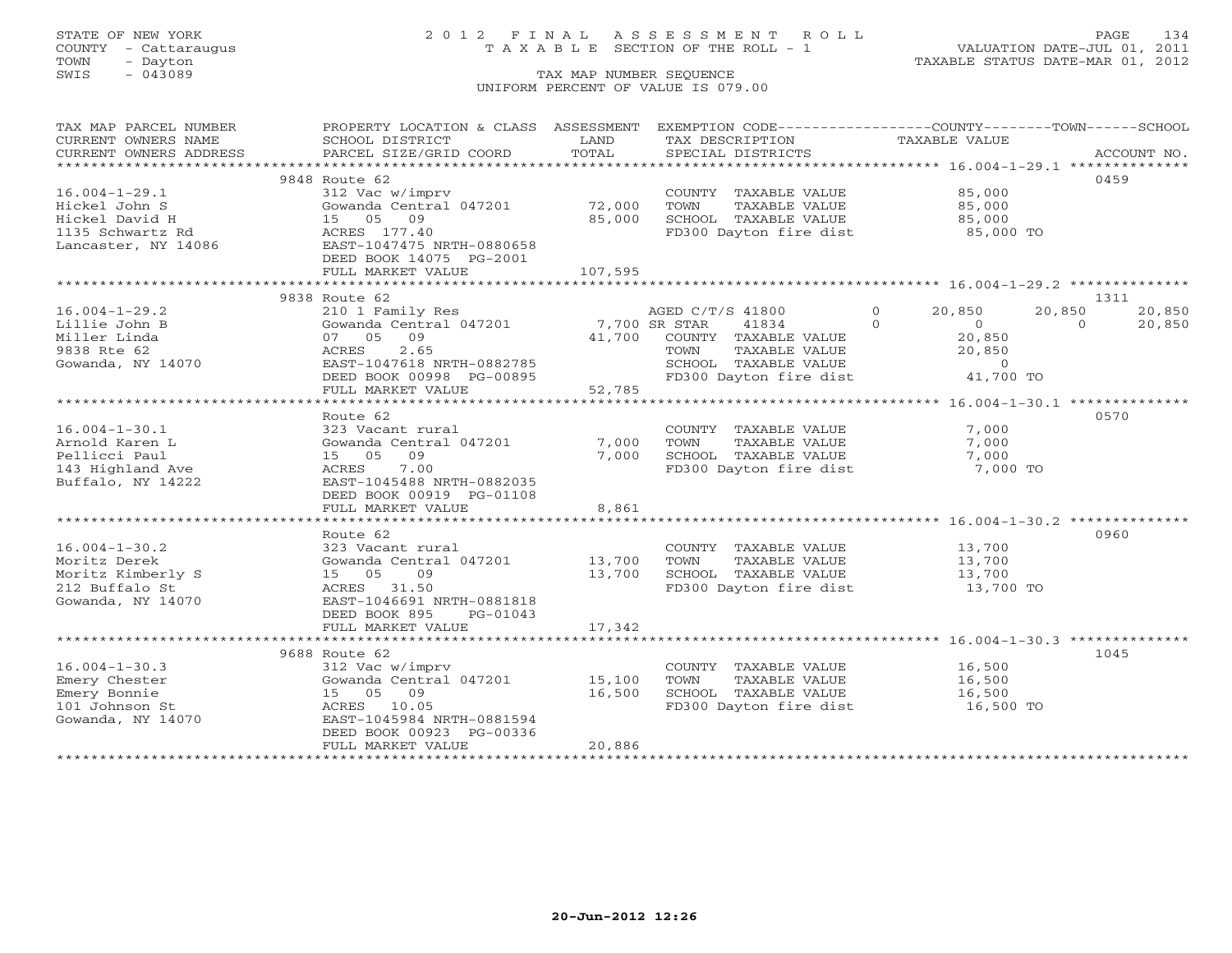## STATE OF NEW YORK 2 0 1 2 F I N A L A S S E S S M E N T R O L L PAGE 135 COUNTY - Cattaraugus T A X A B L E SECTION OF THE ROLL - 1 VALUATION DATE-JUL 01, 2011

| TAX MAP PARCEL NUMBER                               | PROPERTY LOCATION & CLASS ASSESSMENT EXEMPTION CODE----------------COUNTY-------TOWN------SCHOOL |        |                                                                 |                                  |                    |
|-----------------------------------------------------|--------------------------------------------------------------------------------------------------|--------|-----------------------------------------------------------------|----------------------------------|--------------------|
| CURRENT OWNERS NAME                                 | SCHOOL DISTRICT                                                                                  | LAND   | TAX DESCRIPTION                                                 | TAXABLE VALUE                    |                    |
| CURRENT OWNERS ADDRESS                              | PARCEL SIZE/GRID COORD                                                                           | TOTAL  | SPECIAL DISTRICTS                                               |                                  | ACCOUNT NO.        |
| *************************                           |                                                                                                  |        |                                                                 |                                  |                    |
|                                                     | 9680 Route 62                                                                                    |        |                                                                 |                                  | 1089               |
| $16.004 - 1 - 30.4$                                 | 260 Seasonal res                                                                                 |        | COUNTY TAXABLE VALUE 15,300                                     |                                  |                    |
| Draegert David                                      | Gowanda Central 047201                                                                           | 6,000  | TOWN<br>TAXABLE VALUE                                           | 15,300                           |                    |
| PO Box 147                                          | 15 05 09                                                                                         | 15,300 | SCHOOL TAXABLE VALUE                                            | 15,300                           |                    |
| Dayton, NY 14041                                    | ACRES 10.00                                                                                      |        | FD300 Dayton fire dist 15,300 TO                                |                                  |                    |
|                                                     | EAST-1045444 NRTH-0881462                                                                        |        |                                                                 |                                  |                    |
|                                                     | DEED BOOK 831<br>PG-00388                                                                        |        |                                                                 |                                  |                    |
|                                                     | FULL MARKET VALUE                                                                                | 19,367 |                                                                 |                                  |                    |
|                                                     |                                                                                                  |        |                                                                 |                                  |                    |
|                                                     | 9798 Route 62                                                                                    |        |                                                                 |                                  | 0351               |
| $16.004 - 1 - 31$                                   | 210 1 Family Res                                                                                 |        |                                                                 | $\Omega$<br>$\overline{0}$       | $\Omega$<br>24,000 |
| Moritz Derek                                        |                                                                                                  |        |                                                                 | 78,800                           |                    |
|                                                     | 15 05<br>09                                                                                      | 78,800 | TOWN<br>TAXABLE VALUE                                           | 78,800                           |                    |
| Moritz Kimberly<br>212 Buffalo St<br>212 Buffalo St | 5.90<br>ACRES                                                                                    |        |                                                                 |                                  |                    |
| Gowanda, NY 14070                                   | EAST-1046922 NRTH-0882855                                                                        |        | SCHOOL TAXABLE VALUE 54,800<br>FD300 Dayton fire dist 78,800 TO |                                  |                    |
|                                                     | DEED BOOK 895<br>PG-01043                                                                        |        |                                                                 |                                  |                    |
|                                                     | FULL MARKET VALUE                                                                                | 99,747 |                                                                 |                                  |                    |
|                                                     |                                                                                                  |        |                                                                 |                                  |                    |
|                                                     | 9786 Route 62                                                                                    |        |                                                                 |                                  | 0466               |
| $16.004 - 1 - 32$                                   | 210 1 Family Res                                                                                 |        | RES STAR 41854                                                  | $\overline{0}$<br>$\overline{0}$ | 24,000<br>$\Omega$ |
| Himes Brenda G                                      | Gowanda Central 047201                                                                           |        | 8,500 COUNTY TAXABLE VALUE                                      | 33,300                           |                    |
| PO Box 283                                          | 15/16 05 09                                                                                      | 33,300 | TOWN                                                            |                                  |                    |
| Gowanda, NY 14070                                   | ACRES 3.45                                                                                       |        | TAXABLE VALUE<br>SCHOOL TAXABLE VALUE                           | 33,300<br>9,300                  |                    |
|                                                     | EAST-1046558 NRTH-0882934                                                                        |        | FD300 Dayton fire dist 33,300 TO                                |                                  |                    |
|                                                     |                                                                                                  |        |                                                                 |                                  |                    |
|                                                     | DEED BOOK 00922 PG-00324<br>FULL MARKET VALUE                                                    | 42,152 |                                                                 |                                  |                    |
|                                                     |                                                                                                  |        |                                                                 |                                  |                    |
|                                                     |                                                                                                  |        |                                                                 |                                  |                    |
|                                                     | Route 62                                                                                         |        |                                                                 |                                  | 0067               |
| $16.004 - 1 - 33.1$                                 | 314 Rural vac<10                                                                                 |        | COUNTY TAXABLE VALUE                                            | 3,100                            |                    |
| Arnold Karen L                                      | Gowanda Central 047201                                                                           | 3,100  | TAXABLE VALUE<br>TOWN                                           | 3,100                            |                    |
| Pellicci Paul                                       | 15 05 09                                                                                         | 3,100  | SCHOOL TAXABLE VALUE<br>FD300 Dayton fire dist                  | 3,100                            |                    |
| 143 Highland Ave                                    | ACRES<br>6.01                                                                                    |        |                                                                 | 3,100 TO                         |                    |
| Buffalo, NY 14222                                   | EAST-1046090 NRTH-0882500                                                                        |        |                                                                 |                                  |                    |
|                                                     | DEED BOOK 00919 PG-01108                                                                         |        |                                                                 |                                  |                    |
|                                                     | FULL MARKET VALUE                                                                                | 3,924  |                                                                 |                                  |                    |
|                                                     |                                                                                                  |        |                                                                 |                                  |                    |
|                                                     | Route 62                                                                                         |        |                                                                 |                                  | 1095               |
| $16.004 - 1 - 33.4$                                 | 314 Rural vac<10                                                                                 |        | COUNTY TAXABLE VALUE                                            | 1,200                            |                    |
| Draegert Robin Allen                                | Gowanda Central 047201                                                                           | 1,200  | TOWN<br>TAXABLE VALUE                                           | 1,200                            |                    |
| PO Box 76                                           | 15 05 09                                                                                         | 1,200  | SCHOOL TAXABLE VALUE<br>FD300 Dayton fire dist                  | 1,200                            |                    |
| Dayton, NY 14041                                    | ACRES 1.23                                                                                       |        |                                                                 | 1,200 TO                         |                    |
|                                                     | EAST-1046295 NRTH-0882440                                                                        |        |                                                                 |                                  |                    |
|                                                     | DEED BOOK 880<br>PG-00372                                                                        |        |                                                                 |                                  |                    |
|                                                     | FULL MARKET VALUE                                                                                | 1,519  |                                                                 |                                  |                    |
|                                                     |                                                                                                  |        |                                                                 |                                  |                    |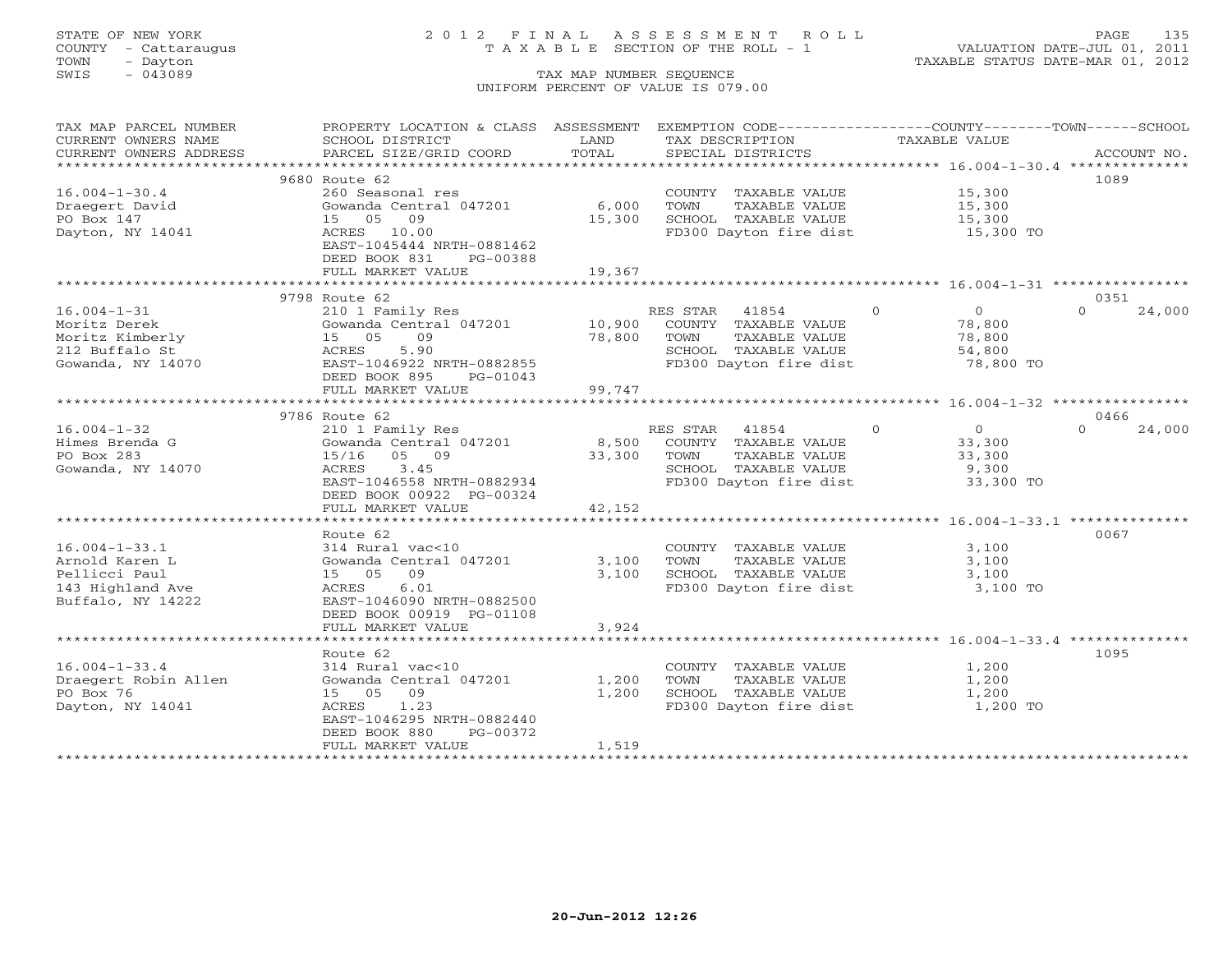COUNTY - Cattaraugus T A X A B L E SECTION OF THE ROLL - 1<br>TOWN - Dayton<br>SWIS - 043089 TAX MAP NUMBER SEQUENCE

# STATE OF NEW YORK 2 0 1 2 F I N A L A S S E S S M E N T R O L L PAGE 136

VALUATION DATE-JUL 01, 2011 TAXABLE STATUS DATE-MAR 01, 2012

### TAX MAP NUMBER SEQUENCE UNIFORM PERCENT OF VALUE IS 079.00

| TAX MAP PARCEL NUMBER<br>CURRENT OWNERS NAME<br>CURRENT OWNERS ADDRESS                                | PROPERTY LOCATION & CLASS ASSESSMENT<br>SCHOOL DISTRICT<br>PARCEL SIZE/GRID COORD                                                                | LAND<br>TOTAL   | EXEMPTION CODE----------------COUNTY-------TOWN------SCHOOL<br>TAX DESCRIPTION<br>SPECIAL DISTRICTS | TAXABLE VALUE                                               | ACCOUNT NO.                |
|-------------------------------------------------------------------------------------------------------|--------------------------------------------------------------------------------------------------------------------------------------------------|-----------------|-----------------------------------------------------------------------------------------------------|-------------------------------------------------------------|----------------------------|
|                                                                                                       |                                                                                                                                                  |                 |                                                                                                     |                                                             |                            |
| $16.004 - 1 - 33.5$<br>Christofaro Armando<br>9728 Rte 62<br>Gowanda, NY 14070                        | Route 62<br>314 Rural vac<10<br>Gowanda Central 047201<br>09<br>15 05<br>1.41<br>ACRES<br>EAST-1045788 NRTH-0882837<br>DEED BOOK 892<br>PG-00327 | 1,750<br>1,750  | COUNTY TAXABLE VALUE<br>TOWN<br>TAXABLE VALUE<br>SCHOOL TAXABLE VALUE<br>FD300 Dayton fire dist     | 1,750<br>1,750<br>1,750<br>1,750 TO                         | 1096                       |
|                                                                                                       | FULL MARKET VALUE                                                                                                                                | 2,215           |                                                                                                     |                                                             |                            |
|                                                                                                       |                                                                                                                                                  |                 |                                                                                                     |                                                             |                            |
| $16.004 - 1 - 33.6$<br>Broyles Randy<br>Brown Lavonna<br>Attn: Daniel Broyles<br>16943 Arrowhead Blvd | Route 62<br>314 Rural vac<10<br>Gowanda Central 047201<br>09<br>15 05<br>ACRES<br>1.11<br>EAST-1046071 NRTH-0882211                              | 1,100<br>1,100  | COUNTY TAXABLE VALUE<br>TOWN<br>TAXABLE VALUE<br>SCHOOL TAXABLE VALUE<br>FD300 Dayton fire dist     | 1,100<br>1,100<br>1,100<br>1,100 TO                         | 1097                       |
| Winter Garden, FL 34787                                                                               | DEED BOOK 836<br>PG-00160                                                                                                                        |                 |                                                                                                     |                                                             |                            |
|                                                                                                       | FULL MARKET VALUE                                                                                                                                | 1,392           |                                                                                                     |                                                             |                            |
|                                                                                                       | *************************                                                                                                                        | **********      |                                                                                                     | ********************************** 16.004-1-33.7 ********** |                            |
|                                                                                                       | 9776 Route 62                                                                                                                                    |                 |                                                                                                     |                                                             | 1138                       |
| $16.004 - 1 - 33.7$<br>Merk Christopher                                                               | 260 Seasonal res<br>Gowanda Central 047201                                                                                                       | 5,100           | COUNTY TAXABLE VALUE<br>TOWN<br>TAXABLE VALUE                                                       | 29,000<br>29,000                                            |                            |
| PO Box 237                                                                                            | 09<br>15 05                                                                                                                                      | 29,000          | SCHOOL TAXABLE VALUE                                                                                | 29,000                                                      |                            |
| Bowmansville, NY 14026                                                                                | ACRES<br>2.51<br>EAST-1046193 NRTH-0882940<br>DEED BOOK 13193 PG-4001                                                                            |                 | FD300 Dayton fire dist                                                                              | 29,000 TO                                                   |                            |
|                                                                                                       | FULL MARKET VALUE                                                                                                                                | 36,709          |                                                                                                     |                                                             |                            |
|                                                                                                       |                                                                                                                                                  |                 |                                                                                                     |                                                             |                            |
| $16.004 - 1 - 33.8$                                                                                   | 9706 Route 62<br>260 Seasonal res                                                                                                                |                 | COUNTY TAXABLE VALUE                                                                                | 13,900                                                      | 1139                       |
| Arnold Karen L                                                                                        | Gowanda Central 047201                                                                                                                           | 5,500           | TOWN<br>TAXABLE VALUE                                                                               | 13,900                                                      |                            |
| Pellicci Paul                                                                                         | 15 05 09                                                                                                                                         | 13,900          | SCHOOL TAXABLE VALUE                                                                                | 13,900                                                      |                            |
| 143 Highland Ave<br>Buffalo, NY 14222                                                                 | 3.00<br>ACRES<br>EAST-1045912 NRTH-0882719<br>DEED BOOK 00919 PG-01108                                                                           |                 | FD300 Dayton fire dist                                                                              | 13,900 TO                                                   |                            |
|                                                                                                       | FULL MARKET VALUE                                                                                                                                | 17,595          |                                                                                                     |                                                             |                            |
|                                                                                                       |                                                                                                                                                  |                 |                                                                                                     |                                                             |                            |
| $16.004 - 1 - 34$                                                                                     | 9774 Route 62<br>210 1 Family Res                                                                                                                |                 | 41834<br>SR STAR                                                                                    | $\Omega$<br>$\overline{O}$                                  | 0586<br>$\Omega$<br>43,700 |
| Kazmark James C<br>Kazmark Marjorie A<br>9774 Route 62                                                | Gowanda Central 047201<br>15 05 09<br>2.55<br>ACRES                                                                                              | 7,600<br>43,700 | COUNTY TAXABLE VALUE<br>TOWN<br>TAXABLE VALUE<br>SCHOOL TAXABLE VALUE                               | 43,700<br>43,700<br>$\Omega$                                |                            |
| PO Box 193<br>Dayton, NY 14041                                                                        | EAST-1046246 NRTH-0883206<br>DEED BOOK 10827 PG-5001<br>FULL MARKET VALUE                                                                        | 55,316          | FD300 Dayton fire dist                                                                              | 43,700 TO                                                   |                            |
|                                                                                                       |                                                                                                                                                  |                 |                                                                                                     |                                                             |                            |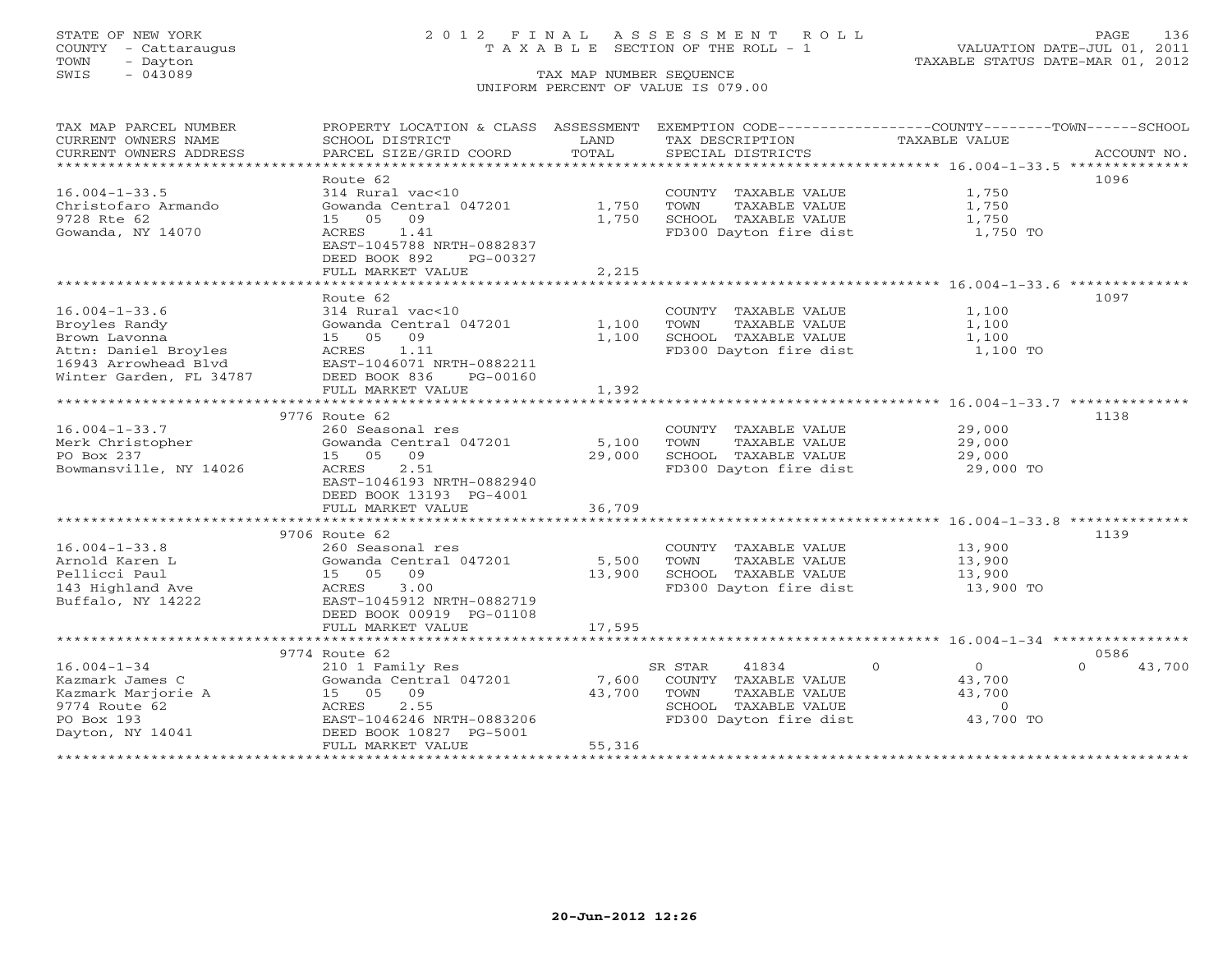## STATE OF NEW YORK 2 0 1 2 F I N A L A S S E S S M E N T R O L L PAGE 137 COUNTY - Cattaraugus T A X A B L E SECTION OF THE ROLL - 1 VALUATION DATE-JUL 01, 2011

| TAX MAP PARCEL NUMBER  | PROPERTY LOCATION & CLASS ASSESSMENT         |        | EXEMPTION CODE-----------------COUNTY-------TOWN------SCHOOL |                    |                  |
|------------------------|----------------------------------------------|--------|--------------------------------------------------------------|--------------------|------------------|
| CURRENT OWNERS NAME    | SCHOOL DISTRICT                              | LAND   | TAX DESCRIPTION                                              | TAXABLE VALUE      |                  |
| CURRENT OWNERS ADDRESS | PARCEL SIZE/GRID COORD                       | TOTAL  | SPECIAL DISTRICTS                                            |                    | ACCOUNT NO.      |
|                        |                                              |        |                                                              |                    |                  |
|                        | 9728 Route 62                                |        |                                                              |                    | 0376             |
| $16.004 - 1 - 35$      | 210 1 Family Res                             |        | COUNTY TAXABLE VALUE                                         | 39,100             |                  |
| Crowe Jeanine          | Gowanda Central 047201                       | 12,800 | TAXABLE VALUE<br>TOWN                                        | 39,100             |                  |
| 9728 Route 62          | 09<br>15 05                                  | 39,100 | SCHOOL TAXABLE VALUE                                         | 39,100             |                  |
| Gowanda, NY 14070      | 7.83<br>ACRES                                |        | FD300 Dayton fire dist                                       | 39,100 TO          |                  |
|                        | EAST-1045623 NRTH-0883262                    |        |                                                              |                    |                  |
|                        | DEED BOOK 15888 PG-2001                      |        |                                                              |                    |                  |
|                        | FULL MARKET VALUE                            | 49,494 |                                                              |                    |                  |
|                        |                                              |        |                                                              |                    |                  |
|                        | 9757 Route 62                                |        |                                                              |                    | 0068             |
| $16.004 - 1 - 36$      | 270 Mfg housing                              |        | COUNTY TAXABLE VALUE                                         | 7,100              |                  |
| Mardino Robert A       | Gowanda Central 047201                       | 6,900  | TAXABLE VALUE<br>TOWN                                        | 7,100              |                  |
| Mardino Darlene        | 15 05 09                                     | 7,100  | SCHOOL TAXABLE VALUE                                         | 7,100              |                  |
| 9607 Allen St          | ACRES<br>1.85                                |        | FD300 Dayton fire dist                                       | 7,100 TO           |                  |
| PO Box 153             | EAST-1045897 NRTH-0883646                    |        |                                                              |                    |                  |
| Dayton, NY 14041       | DEED BOOK 859<br>PG-01017                    |        |                                                              |                    |                  |
|                        | FULL MARKET VALUE                            | 8,987  |                                                              |                    |                  |
|                        |                                              |        |                                                              |                    |                  |
|                        | 9714 Route 62                                |        |                                                              |                    | 0191             |
| $16.004 - 1 - 37$      | 314 Rural vac<10                             |        | COUNTY TAXABLE VALUE                                         | 4,300              |                  |
| Gates Ruth M           | Gowanda Central 047201                       | 4,300  | TAXABLE VALUE<br>TOWN                                        | 4,300              |                  |
| Gates Timothy P Sr.    | 16 05<br>09                                  | 4,300  | SCHOOL TAXABLE VALUE                                         | 4,300              |                  |
| 9714 Route 62          | 4.25<br>ACRES                                |        | FD300 Dayton fire dist                                       | 4,300 TO           |                  |
| Gowanda, NY 14070      | EAST-1045401 NRTH-0883673                    |        |                                                              |                    |                  |
|                        | DEED BOOK 9361<br>$PG-3002$                  |        |                                                              |                    |                  |
|                        | FULL MARKET VALUE                            | 5,443  |                                                              |                    |                  |
|                        |                                              |        |                                                              |                    |                  |
|                        | 9752 Jolls Rd                                |        |                                                              |                    | 0126<br>$\Omega$ |
| $16.004 - 1 - 38$      | 210 1 Family Res                             |        | RES STAR<br>41854                                            | $\circ$<br>$\circ$ | 24,000           |
| Isenhart David J       | Gowanda Central 047201                       | 6,100  | COUNTY TAXABLE VALUE                                         | 31,100             |                  |
| Isenhart Karen J       | 16 05 09                                     | 31,100 | TOWN<br>TAXABLE VALUE<br>SCHOOL TAXABLE VALUE                | 31,100             |                  |
| 9752 Jolls Rd          | FRNT 210.00 DPTH 220.00<br>005               |        | FD300 Dayton fire dist                                       | 7,100              |                  |
| PO Box 223             | BANK                                         |        |                                                              | 31,100 TO          |                  |
| Dayton, NY 14041       | EAST-1044359 NRTH-0883817                    |        |                                                              |                    |                  |
|                        | DEED BOOK 10509 PG-9001<br>FULL MARKET VALUE | 39,367 |                                                              |                    |                  |
|                        |                                              |        |                                                              |                    |                  |
|                        | 9714 Route 62                                |        |                                                              |                    | 1133             |
| $16.004 - 1 - 39$      |                                              |        | COUNTY TAXABLE VALUE                                         | 46,500             |                  |
| Gates Timothy P Sr     | 210 1 Family Res<br>Gowanda Central 047201   | 6,600  | TOWN<br>TAXABLE VALUE                                        | 46,500             |                  |
| 9714 Route 62          | 16 05 09                                     | 46,500 | SCHOOL TAXABLE VALUE                                         | 46,500             |                  |
| Gowanda, NY 14070      | FRNT 370.00 DPTH 190.00                      |        | FD300 Dayton fire dist                                       | 46,500 TO          |                  |
|                        | EAST-1045034 NRTH-0883139                    |        |                                                              |                    |                  |
|                        | DEED BOOK 9361<br>PG-3001                    |        |                                                              |                    |                  |
|                        | FULL MARKET VALUE                            | 58,861 |                                                              |                    |                  |
|                        |                                              |        |                                                              |                    |                  |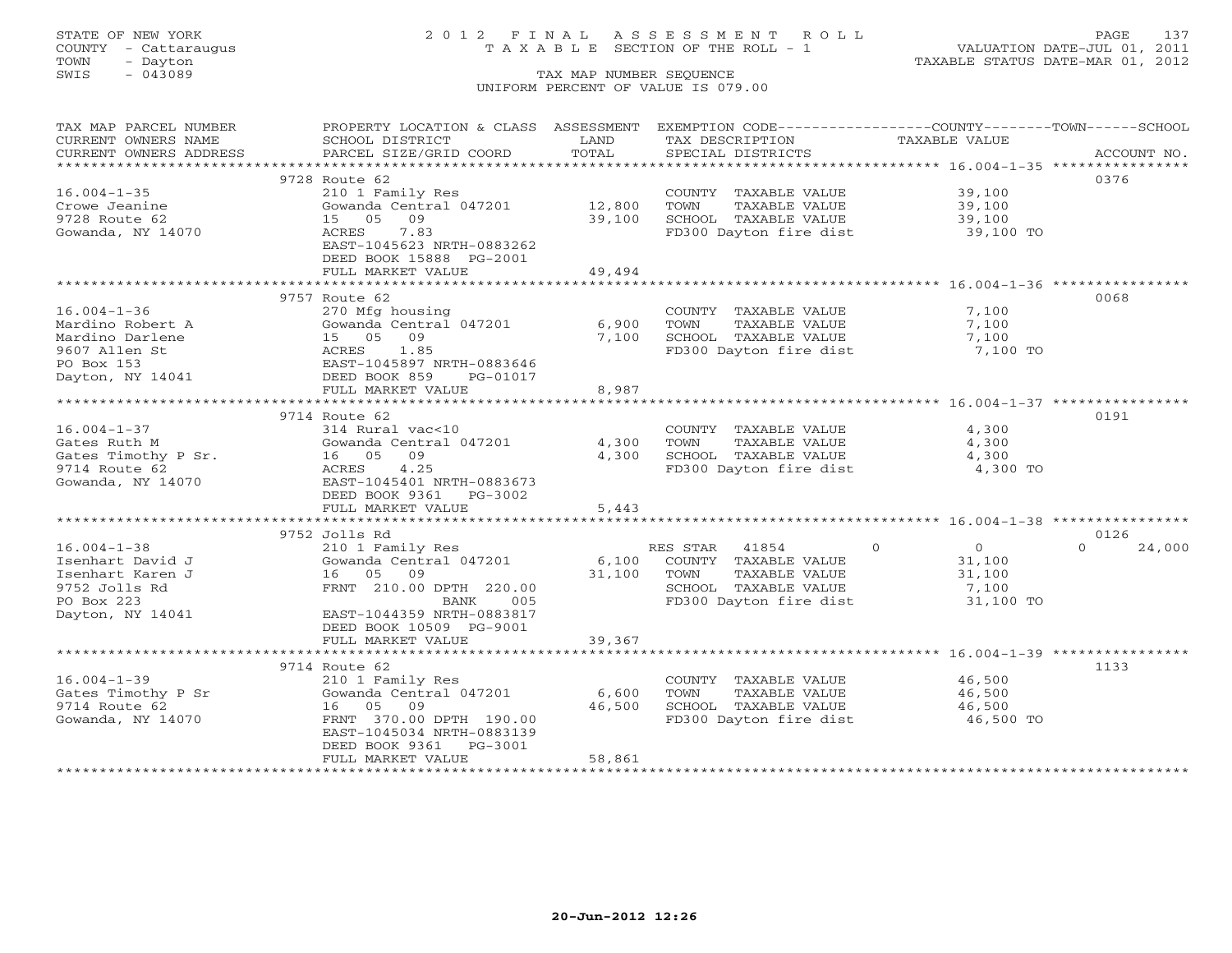## STATE OF NEW YORK 2 0 1 2 F I N A L A S S E S S M E N T R O L L PAGE 138 COUNTY - Cattaraugus T A X A B L E SECTION OF THE ROLL - 1 VALUATION DATE-JUL 01, 2011

| TAX MAP PARCEL NUMBER<br>CURRENT OWNERS NAME | PROPERTY LOCATION & CLASS ASSESSMENT<br>SCHOOL DISTRICT    | LAND    |                | EXEMPTION CODE-----------------COUNTY-------TOWN------SCHOOL<br>TAX DESCRIPTION |                | TAXABLE VALUE          |          |                |
|----------------------------------------------|------------------------------------------------------------|---------|----------------|---------------------------------------------------------------------------------|----------------|------------------------|----------|----------------|
| CURRENT OWNERS ADDRESS                       | PARCEL SIZE/GRID COORD                                     | TOTAL   |                | SPECIAL DISTRICTS                                                               |                |                        |          | ACCOUNT NO.    |
|                                              |                                                            |         |                |                                                                                 |                |                        |          |                |
|                                              | 9686 Route 62                                              |         |                |                                                                                 |                |                        |          | 0943           |
| $16.004 - 1 - 40$                            | 240 Rural res                                              |         | WVET C/T 41121 |                                                                                 | $\Omega$       | 9,600                  | 9,600    | $\overline{0}$ |
| Sibley Craig A                               | Gowanda Central 047201 30,800 SR STAR                      |         |                | 41834                                                                           | $\Omega$       | $\Omega$               | $\Omega$ | 49,760         |
| Sibley Maryanne E                            | 15 05<br>09                                                | 89,700  |                | COUNTY TAXABLE VALUE                                                            |                | 80,100                 |          |                |
| 9686 Us Rte 62<br>Gowanda, NY 14070          | 37.45<br>ACRES<br>EAST-1044825 NRTH-0882140                |         | TOWN           | TAXABLE VALUE<br>SCHOOL TAXABLE VALUE                                           |                | 80,100                 |          |                |
|                                              | PG-01162                                                   |         |                | SCHOOL TAXABLE VALUE<br>FD300 Dayton fire dist                                  |                | 39,940<br>89,700 TO    |          |                |
|                                              | DEED BOOK 805<br>FULL MARKET VALUE                         | 113,544 |                |                                                                                 |                |                        |          |                |
|                                              |                                                            |         |                |                                                                                 |                |                        |          |                |
|                                              | 11451 Second St                                            |         |                |                                                                                 |                |                        |          | 0305           |
| $16.004 - 1 - 41.1$                          | 120 Field crops                                            |         | RES STAR 41854 |                                                                                 | $\overline{0}$ | $\Omega$               | $\Omega$ | 24,000         |
|                                              | Johnston (Lindquist) Linda E Gowanda Central 047201 30,800 |         |                | COUNTY TAXABLE VALUE                                                            |                | 73,700                 |          |                |
| 11451 Second St                              | 15 05 09                                                   | 73,700  | TOWN           | TAXABLE VALUE                                                                   |                | 73,700                 |          |                |
| PO Box 91                                    | ACRES 117.39                                               |         |                | SCHOOL TAXABLE VALUE                                                            |                | 49,700                 |          |                |
| Dayton, NY 14041                             | EAST-1044293 NRTH-0879939                                  |         |                | FD300 Dayton fire dist                                                          |                | 73,700 TO              |          |                |
|                                              | DEED BOOK 5481<br>PG-6001                                  |         | LD300 Light    |                                                                                 |                | 73,700 TO              |          |                |
|                                              | FULL MARKET VALUE                                          | 93,291  |                |                                                                                 |                |                        |          |                |
|                                              |                                                            |         |                |                                                                                 |                |                        |          |                |
|                                              | 11450 First St                                             |         |                |                                                                                 |                |                        |          | 1032           |
| $16.004 - 1 - 41.2$                          | 210 1 Family Res                                           |         | RES STAR 41854 |                                                                                 | $\Omega$       | 0                      | $\Omega$ | 24,000         |
| Ackendorf Mark                               | Gowanda Central 047201                                     | 5,700   |                | COUNTY TAXABLE VALUE                                                            |                | 57,600                 |          |                |
| Horth Mae                                    | 15/23<br>05<br>09                                          | 57,600  | TOWN           | TAXABLE VALUE                                                                   |                | 57,600                 |          |                |
| PO Box 166                                   | FRNT 147.00 DPTH 256.00<br>EAST-1043197 NRTH-0881285       |         |                | SCHOOL TAXABLE VALUE<br>FD300 Dayton fire dist                                  |                | 33,600                 |          |                |
| Dayton, NY 14041                             | DEED BOOK 01008 PG-00049                                   |         | LD300 Light    |                                                                                 |                | 57,600 TO<br>57,600 TO |          |                |
|                                              | FULL MARKET VALUE                                          | 72,911  |                |                                                                                 |                |                        |          |                |
|                                              |                                                            |         |                |                                                                                 |                |                        |          |                |
|                                              | 9648 Route 62                                              |         |                |                                                                                 |                |                        |          | 0229           |
| $16.004 - 1 - 43$                            | 210 1 Family Res                                           |         | SR STAR        | 41834                                                                           | $\Omega$       | $\Omega$               | $\Omega$ | 49,760         |
| Harris William N                             | Gowanda Central 047201                                     | 25,550  |                | COUNTY TAXABLE VALUE                                                            |                | 83,000                 |          |                |
| 9648 Us Rte 62                               | 15 05 09                                                   | 83,000  | TOWN           | TAXABLE VALUE                                                                   |                | 83,000                 |          |                |
| Gowanda, NY 14070                            | Verizon tower on site-43.                                  |         |                | SCHOOL TAXABLE VALUE                                                            |                | 33,240                 |          |                |
|                                              | 43.20<br>ACRES                                             |         |                | FD300 Dayton fire dist                                                          |                | 83,000 TO              |          |                |
|                                              | EAST-1043970 NRTH-0881844                                  |         |                |                                                                                 |                |                        |          |                |
|                                              | DEED BOOK 00944 PG-00563                                   |         |                |                                                                                 |                |                        |          |                |
|                                              | FULL MARKET VALUE                                          | 105,063 |                |                                                                                 |                |                        |          |                |
|                                              |                                                            |         |                |                                                                                 |                |                        |          |                |
|                                              | 9648 Route 62                                              |         |                |                                                                                 |                |                        |          | 5036           |
| $16.004 - 1 - 43.71$                         | 837 Cell Tower                                             |         |                | COUNTY TAXABLE VALUE                                                            |                | 75,000                 |          |                |
| Verizon Wireless                             | Gowanda Central 047201 5,000                               |         | TOWN           | TAXABLE VALUE                                                                   |                | 75,000                 |          |                |
| 180 Washington Valley Rd                     | Site # NYCHA 814 Dayton                                    | 75,000  |                | SCHOOL TAXABLE VALUE                                                            |                | 75,000                 |          |                |
| Bedminster, NJ 07921                         | ACRES<br>1.00                                              |         |                |                                                                                 |                |                        |          |                |
|                                              | FULL MARKET VALUE                                          | 94,937  |                |                                                                                 |                |                        |          |                |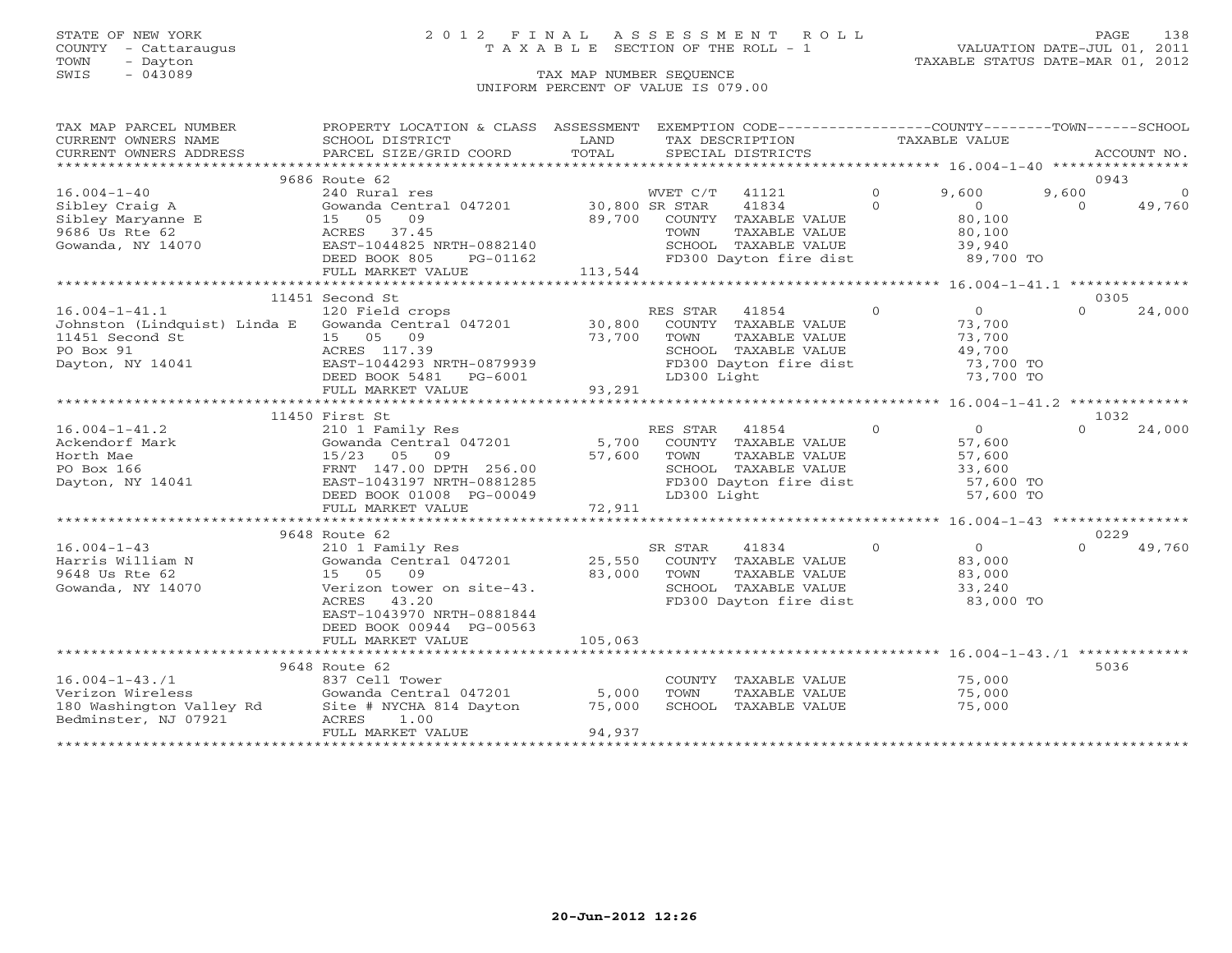COUNTY - Cattaraugus T A X A B L E SECTION OF THE ROLL - 1<br>TOWN - Dayton<br>SWIS - 043089 TAX MAP NUMBER SEQUENCE

# STATE OF NEW YORK 2 0 1 2 F I N A L A S S E S S M E N T R O L L PAGE 139

VALUATION DATE-JUL 01, 2011 TAXABLE STATUS DATE-MAR 01, 2012

### TAX MAP NUMBER SEQUENCE UNIFORM PERCENT OF VALUE IS 079.00

| TAX MAP PARCEL NUMBER | PROPERTY LOCATION & CLASS ASSESSMENT                                                                       |             | EXEMPTION CODE----------------COUNTY-------TOWN------SCHOOL |                                            |                    |
|-----------------------|------------------------------------------------------------------------------------------------------------|-------------|-------------------------------------------------------------|--------------------------------------------|--------------------|
| CURRENT OWNERS NAME   | SCHOOL DISTRICT                                                                                            | LAND        | TAX DESCRIPTION                                             | TAXABLE VALUE                              |                    |
|                       |                                                                                                            |             |                                                             |                                            |                    |
|                       |                                                                                                            |             |                                                             |                                            |                    |
|                       | Route 62                                                                                                   |             |                                                             |                                            | 0430               |
| $16.004 - 1 - 44.1$   | 321 Abandoned ag                                                                                           |             | COUNTY TAXABLE VALUE 13,800                                 |                                            |                    |
| Orchard Geraldine W   | Gowanda Central 047201 13,800                                                                              |             | TOWN<br>TAXABLE VALUE                                       |                                            |                    |
| 105 S Chapel St       | 15/23<br>05 09                                                                                             | 13,800      | SCHOOL TAXABLE VALUE                                        | 13,800<br>13,800                           |                    |
| Gowanda, NY 14070     | ACRES 13.00                                                                                                |             | FD300 Dayton fire dist                                      | 13,800 TO                                  |                    |
|                       | EAST-1043333 NRTH-0882603                                                                                  |             | LD300 Light                                                 | 13,800 TO                                  |                    |
|                       | DEED BOOK 735<br>PG-00669                                                                                  |             |                                                             |                                            |                    |
|                       | FULL MARKET VALUE                                                                                          | 17,468      |                                                             |                                            |                    |
|                       |                                                                                                            |             |                                                             |                                            |                    |
|                       | 9643 Route 62                                                                                              |             |                                                             |                                            | 0969               |
| $16.004 - 1 - 44.2$   |                                                                                                            |             | RES STAR 41854 0                                            | $\begin{array}{c}\n0 \\ 51\n\end{array}$   | $\Omega$<br>24,000 |
| Grekulak Taras        | 210 1 Family Res RE<br>Gowanda Central 047201 10,000                                                       |             | COUNTY TAXABLE VALUE                                        |                                            |                    |
| 9583 Main St          | 23 05 09                                                                                                   | 51,200      | TAXABLE VALUE<br>TOWN                                       | 51,200                                     |                    |
| PO Box 116            | 5.00<br>ACRES                                                                                              |             |                                                             | 27,200                                     |                    |
| Dayton, NY 14041      | EAST-1042886 NRTH-0882137                                                                                  |             | SCHOOL TAXABLE VALUE<br>FD300 Dayton fire dist              | 51,200 TO                                  |                    |
|                       | DEED BOOK 10440 PG-8002                                                                                    |             | LD300 Light                                                 | 51,200 TO                                  |                    |
|                       | FULL MARKET VALUE                                                                                          | 64,810      |                                                             |                                            |                    |
|                       |                                                                                                            |             |                                                             |                                            |                    |
|                       | 11409 James Rd                                                                                             |             |                                                             |                                            | 0238               |
| $16.004 - 1 - 45$     | 270 Mfg housing                                                                                            |             | RES STAR 41854 0                                            |                                            | 18,700<br>$\cap$   |
| Royce Deane           | 270 Mig nousing<br>Gowanda Central 047201 6,200 COUNTY TAXABLE VALUE                                       |             |                                                             | $\begin{array}{c} 0 \\ 18,700 \end{array}$ |                    |
| PO Box 182            | 15 05 09                                                                                                   | 18,700 TOWN |                                                             | TAXABLE VALUE 18,700                       |                    |
| Dayton, NY 14041      |                                                                                                            |             |                                                             |                                            |                    |
|                       |                                                                                                            |             | SCHOOL TAXABLE VALUE 0<br>FD300 Dayton fire dist 18,700 TO  |                                            |                    |
|                       |                                                                                                            |             | LD300 Light                                                 | 18,700 TO                                  |                    |
|                       | FRNT 180.00 DPTH 280.00<br>EAST-1043955 NRTH-0882909<br>DEED BOOK 3000 PG-8002<br>FULL MARKET VALUE 23,671 |             |                                                             |                                            |                    |
|                       |                                                                                                            |             |                                                             |                                            |                    |
|                       | Jolls Rd                                                                                                   |             |                                                             |                                            | 0982               |
| $16.004 - 1 - 46.1$   | 311 Res vac land                                                                                           |             | COUNTY TAXABLE VALUE                                        | 1,300                                      |                    |
| Hawkins Ernest J      | Gowanda Central 047201                                                                                     | 1,300       | TOWN<br>TAXABLE VALUE                                       | 1,300                                      |                    |
| Hawkins Sharon        | $16 - 05$<br>$-09$                                                                                         | 1,300       | SCHOOL TAXABLE VALUE                                        | 1,300                                      |                    |
| PO Box 54             | ACRES 1.65                                                                                                 |             | FD300 Dayton fire dist                                      | 1,300 TO                                   |                    |
| Dayton, NY 14041      | EAST-1044077 NRTH-0883352                                                                                  |             |                                                             |                                            |                    |
|                       | DEED BOOK 663<br>PG-00460                                                                                  |             |                                                             |                                            |                    |
|                       | FULL MARKET VALUE                                                                                          | 1,646       |                                                             |                                            |                    |
|                       |                                                                                                            |             |                                                             |                                            |                    |
|                       | 11406 James Rd                                                                                             |             |                                                             |                                            | 0981               |
| $16.004 - 1 - 46.2$   | 210 1 Family Res                                                                                           |             | RES STAR 41854                                              | $\overline{0}$<br>$\Omega$                 | $\Omega$<br>24,000 |
| Hawkins Sharon        | Gowanda Central $047201$ 4,000                                                                             |             | COUNTY TAXABLE VALUE                                        | 40,000                                     |                    |
| 11406 James Rd        | 16 05 09                                                                                                   | 40,000      | TOWN<br>TAXABLE VALUE                                       | 40,000                                     |                    |
| PO Box 54             | FRNT 110.00 DPTH 160.00                                                                                    |             | SCHOOL TAXABLE VALUE                                        | 16,000                                     |                    |
| Dayton, NY 14041      | EAST-1043998 NRTH-0883182                                                                                  |             | FD300 Dayton fire dist                                      | 40,000 TO                                  |                    |
|                       | PG-00571<br>DEED BOOK 874                                                                                  |             |                                                             |                                            |                    |
|                       | FULL MARKET VALUE                                                                                          | 50,633      |                                                             |                                            |                    |
|                       |                                                                                                            |             |                                                             |                                            |                    |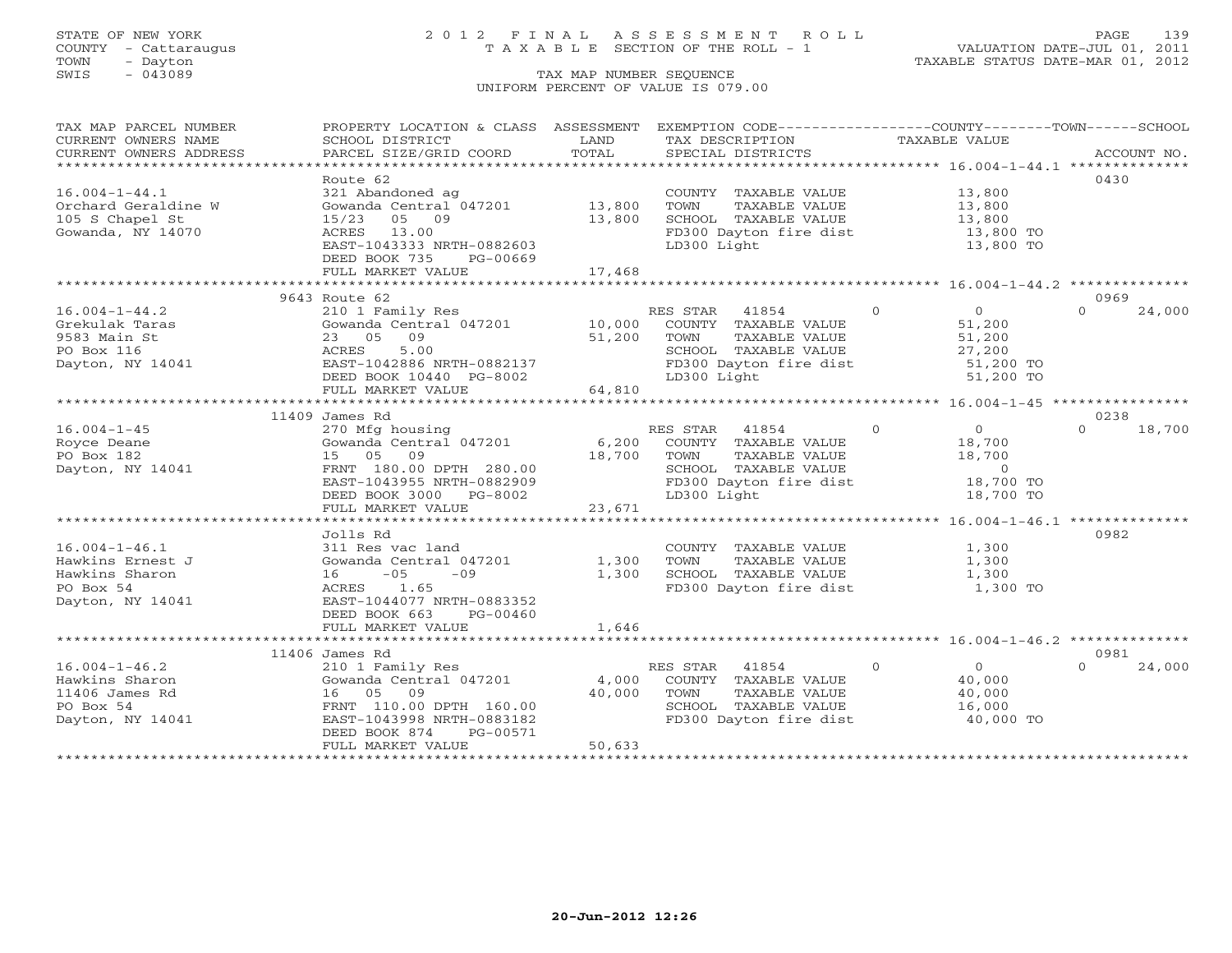| TAX MAP PARCEL NUMBER      | PROPERTY LOCATION & CLASS ASSESSMENT EXEMPTION CODE----------------COUNTY-------TOWN------SCHOOL |                |                                                |                                     |                     |
|----------------------------|--------------------------------------------------------------------------------------------------|----------------|------------------------------------------------|-------------------------------------|---------------------|
| CURRENT OWNERS NAME        | SCHOOL DISTRICT                                                                                  | LAND           | TAX DESCRIPTION                                | <b>TAXABLE VALUE</b>                |                     |
| CURRENT OWNERS ADDRESS     | PARCEL SIZE/GRID COORD                                                                           | TOTAL          | SPECIAL DISTRICTS                              |                                     | ACCOUNT NO.         |
|                            |                                                                                                  |                |                                                |                                     |                     |
|                            | James Rd                                                                                         |                |                                                |                                     | 0239                |
| $16.004 - 1 - 46.3$        | 311 Res vac land                                                                                 |                | COUNTY TAXABLE VALUE                           | 1,200                               |                     |
| Hawkins Donald F           | Gowanda Central 047201                                                                           | 1,200          | TOWN<br>TAXABLE VALUE                          | 1,200                               |                     |
| 8003 Vermont Rd            | 09<br>16 05                                                                                      | 1,200          | SCHOOL TAXABLE VALUE                           | 1,200                               |                     |
| North Charleston, SC 29418 | 1.15<br>ACRES                                                                                    |                | FD300 Dayton fire dist                         | 1,200 TO                            |                     |
|                            | EAST-1043776 NRTH-0883167                                                                        |                |                                                |                                     |                     |
|                            | DEED BOOK 00940 PG-00629                                                                         |                |                                                |                                     |                     |
|                            | FULL MARKET VALUE                                                                                | 1,519          |                                                |                                     |                     |
|                            | *************************                                                                        | ***********    |                                                |                                     |                     |
|                            | 11448 James Rd                                                                                   |                |                                                |                                     | 0312                |
| $16.004 - 1 - 47$          | 210 1 Family Res                                                                                 |                | RES STAR 41854                                 | $\overline{0}$<br>$0 \qquad \qquad$ | 24,000<br>$\Omega$  |
| Fairbanks Brenda J         | Gowanda Central 047201                                                                           |                | 9,900 COUNTY TAXABLE VALUE                     | 42,000                              |                     |
| 11448 James Rd             | 09<br>24 05                                                                                      | 42,000         | TAXABLE VALUE<br>TOWN                          | 42,000                              |                     |
| PO Box 28                  | 4.90<br>ACRES                                                                                    |                |                                                | 18,000                              |                     |
| Dayton, NY 14041           | EAST-1043391 NRTH-0883366                                                                        |                | SCHOOL TAXABLE VALUE<br>FD300 Dayton fire dist | 42,000 TO                           |                     |
|                            | DEED BOOK 01002 PG-00925                                                                         |                |                                                |                                     |                     |
|                            | FULL MARKET VALUE                                                                                | 53,165         |                                                |                                     |                     |
|                            |                                                                                                  |                |                                                |                                     |                     |
|                            | 9761 Jolls Rd                                                                                    |                |                                                |                                     | 0221                |
| $16.004 - 1 - 48.1$        | 210 1 Family Res                                                                                 |                | SR STAR<br>41834                               | $\overline{0}$<br>$\overline{0}$    | 44,800              |
| Krebs Walter L Jr          | Gowanda Central 047201                                                                           |                | 12,900 COUNTY TAXABLE VALUE                    | 44,800                              |                     |
| Krebs Ruth A               | 16  05  09                                                                                       | 44,800         | TOWN<br>TAXABLE VALUE                          | 44,800                              |                     |
| 9761 Jolls Rd              | ACRES<br>7.85                                                                                    |                | SCHOOL TAXABLE VALUE                           | $\overline{0}$                      |                     |
| Perrysburg, NY 14129       | EAST-1043889 NRTH-0883791                                                                        |                | FD300 Dayton fire dist                         | 44,800 TO                           |                     |
|                            | DEED BOOK 865<br>PG-00076                                                                        |                |                                                |                                     |                     |
|                            | FULL MARKET VALUE                                                                                | 56,709         |                                                |                                     |                     |
|                            |                                                                                                  |                |                                                |                                     |                     |
|                            |                                                                                                  |                |                                                |                                     | 0159                |
| $16.004 - 1 - 48.2$        | Jolls Rd                                                                                         |                |                                                |                                     |                     |
|                            | 321 Abandoned ag<br>321 Abandoned ag<br>Gowanda Central 047201             15,200                |                | COUNTY TAXABLE VALUE                           | 15,200                              |                     |
| Noecker Timothy L          |                                                                                                  |                | TOWN<br>TAXABLE VALUE                          | 15,200                              |                     |
| Noecker Sharon             | 16/24 05 09                                                                                      | 15,200         | SCHOOL TAXABLE VALUE                           | 15,200<br>15,200 TO                 |                     |
| 9789 Jolls Rd              | ACRES 33.00                                                                                      |                | FD300 Dayton fire dist                         |                                     |                     |
| Perrysburg, NY 14129       | EAST-1043145 NRTH-0884345                                                                        |                |                                                |                                     |                     |
|                            | DEED BOOK 907<br>PG-01105                                                                        |                |                                                |                                     |                     |
|                            | FULL MARKET VALUE                                                                                | 19,241         |                                                |                                     |                     |
|                            |                                                                                                  |                |                                                |                                     |                     |
|                            | 11478 James Rd                                                                                   |                |                                                |                                     | 0632                |
| $16.004 - 1 - 49$          | 240 Rural res                                                                                    |                | WVET C/T 41121                                 | $\circ$<br>9,600                    | 9,600<br>$\bigcirc$ |
| Wenzel Norbert             | Gowanda Central 047201                                                                           | 16,200 SR STAR | 41834                                          | $\Omega$<br>$\overline{0}$          | 49,760<br>$\Omega$  |
| Wenzel Barbara A           | 24 05 09                                                                                         |                | 69,000 COUNTY TAXABLE VALUE                    | 59,400                              |                     |
| PO Box 74                  | ACRES 19.90                                                                                      |                | TAXABLE VALUE<br>TOWN                          | 59,400                              |                     |
| Dayton, NY 14041           | EAST-1042737 NRTH-0883651                                                                        |                | SCHOOL TAXABLE VALUE                           | 19,240                              |                     |
|                            | DEED BOOK 769<br>PG-00316                                                                        |                | FD300 Dayton fire dist                         | 69,000 TO                           |                     |
|                            | FULL MARKET VALUE                                                                                | 87,342         |                                                |                                     |                     |
|                            |                                                                                                  |                |                                                |                                     |                     |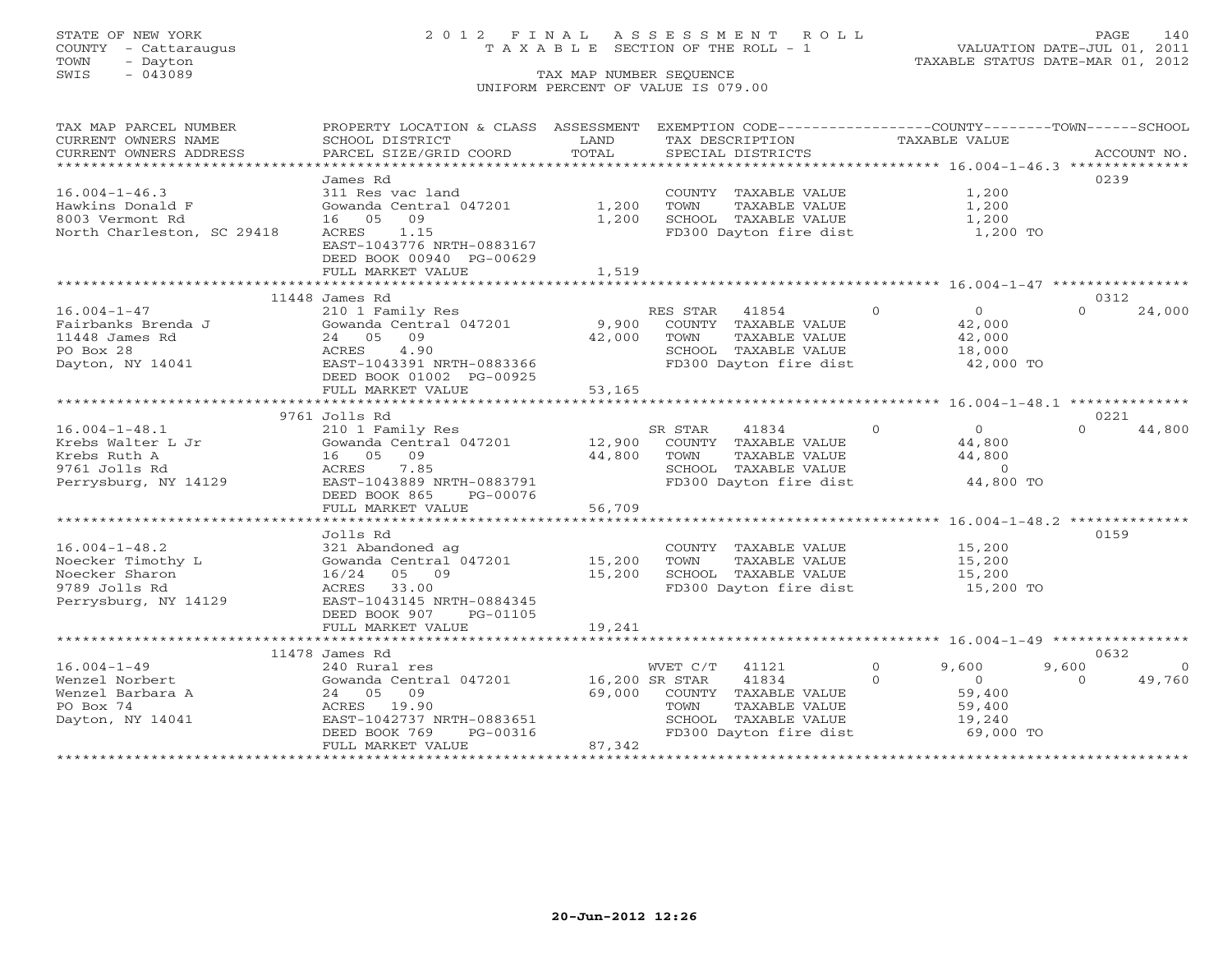## STATE OF NEW YORK 2 0 1 2 F I N A L A S S E S S M E N T R O L L PAGE 141 COUNTY - Cattaraugus T A X A B L E SECTION OF THE ROLL - 1 VALUATION DATE-JUL 01, 2011

| TAX MAP PARCEL NUMBER                                                | PROPERTY LOCATION & CLASS ASSESSMENT                                                                                                                                                                                                                                                                                                                                                                                                                                                                                         |        | EXEMPTION CODE----------------COUNTY-------TOWN------SCHOOL |                                  |                    |
|----------------------------------------------------------------------|------------------------------------------------------------------------------------------------------------------------------------------------------------------------------------------------------------------------------------------------------------------------------------------------------------------------------------------------------------------------------------------------------------------------------------------------------------------------------------------------------------------------------|--------|-------------------------------------------------------------|----------------------------------|--------------------|
| CURRENT OWNERS NAME                                                  | SCHOOL DISTRICT                                                                                                                                                                                                                                                                                                                                                                                                                                                                                                              | LAND   | TAX DESCRIPTION                                             | TAXABLE VALUE                    |                    |
| CURRENT OWNERS ADDRESS                                               |                                                                                                                                                                                                                                                                                                                                                                                                                                                                                                                              |        |                                                             |                                  |                    |
| ******************************                                       | ${\small \begin{minipage}{0.5\textwidth} \begin{minipage}{0.5\textwidth} \begin{minipage}{0.5\textwidth} \begin{minipage}{0.5\textwidth} \begin{minipage}{0.5\textwidth} \begin{minipage}{0.5\textwidth} \begin{minipage}{0.5\textwidth} \begin{minipage}{0.5\textwidth} \begin{minipage}{0.5\textwidth} \begin{minipage}{0.5\textwidth} \begin{minipage}{0.5\textwidth} \begin{minipage}{0.5\textwidth} \begin{minipage}{0.5\textwidth} \begin{minipage}{0.5\textwidth} \begin{minipage}{0.5\textwidth} \begin{minipage}{0$ |        |                                                             |                                  |                    |
|                                                                      | Route 62                                                                                                                                                                                                                                                                                                                                                                                                                                                                                                                     |        |                                                             |                                  | 1177               |
| $16.004 - 1 - 50$                                                    | 311 Res vac land                                                                                                                                                                                                                                                                                                                                                                                                                                                                                                             |        | COUNTY TAXABLE VALUE                                        | 700                              |                    |
| Allen Merrill B                                                      | Gowanda Central 047201                                                                                                                                                                                                                                                                                                                                                                                                                                                                                                       | 700    | TOWN<br>TAXABLE VALUE                                       | 700                              |                    |
| Allen Jane P                                                         | 08 09 05                                                                                                                                                                                                                                                                                                                                                                                                                                                                                                                     | 700    | SCHOOL TAXABLE VALUE                                        | 700                              |                    |
| 8999 Rte 353                                                         | FRNT 160.00 DPTH 190.00                                                                                                                                                                                                                                                                                                                                                                                                                                                                                                      |        | FD300 Dayton fire dist                                      | 700 TO                           |                    |
| Gowanda, NY 14070                                                    | EAST-1050909 NRTH-0886958                                                                                                                                                                                                                                                                                                                                                                                                                                                                                                    |        |                                                             |                                  |                    |
|                                                                      | DEED BOOK 606<br>PG-00326                                                                                                                                                                                                                                                                                                                                                                                                                                                                                                    |        |                                                             |                                  |                    |
|                                                                      | FULL MARKET VALUE                                                                                                                                                                                                                                                                                                                                                                                                                                                                                                            | 886    |                                                             |                                  |                    |
|                                                                      |                                                                                                                                                                                                                                                                                                                                                                                                                                                                                                                              |        |                                                             |                                  |                    |
|                                                                      | James Rd                                                                                                                                                                                                                                                                                                                                                                                                                                                                                                                     |        |                                                             |                                  | 1197               |
| $16.004 - 1 - 51$                                                    | 321 Abandoned ag                                                                                                                                                                                                                                                                                                                                                                                                                                                                                                             |        | COUNTY TAXABLE VALUE                                        | 2,700                            |                    |
| Desanges Hermoine                                                    | Gowanda Central 047201                                                                                                                                                                                                                                                                                                                                                                                                                                                                                                       | 2,700  | TOWN<br>TAXABLE VALUE                                       | 2,700                            |                    |
| 11716 240 St                                                         | 09<br>15 05                                                                                                                                                                                                                                                                                                                                                                                                                                                                                                                  | 2,700  | SCHOOL TAXABLE VALUE                                        | 2,700                            |                    |
| Elmont, NY 11003                                                     | FRNT 250.00 DPTH 125.00                                                                                                                                                                                                                                                                                                                                                                                                                                                                                                      |        | FD300 Dayton fire dist                                      | 2,700 TO                         |                    |
|                                                                      | EAST-1043771 NRTH-0882979                                                                                                                                                                                                                                                                                                                                                                                                                                                                                                    |        |                                                             |                                  |                    |
|                                                                      | DEED BOOK 10799 PG-7005                                                                                                                                                                                                                                                                                                                                                                                                                                                                                                      |        |                                                             |                                  |                    |
|                                                                      | FULL MARKET VALUE                                                                                                                                                                                                                                                                                                                                                                                                                                                                                                            | 3,418  |                                                             |                                  |                    |
|                                                                      |                                                                                                                                                                                                                                                                                                                                                                                                                                                                                                                              |        |                                                             |                                  |                    |
|                                                                      | 9683 Allen St                                                                                                                                                                                                                                                                                                                                                                                                                                                                                                                |        |                                                             |                                  | 0373               |
| $16.018 - 1 - 1$                                                     | 210 1 Family Res                                                                                                                                                                                                                                                                                                                                                                                                                                                                                                             |        | COUNTY TAXABLE VALUE                                        | 49,400                           |                    |
|                                                                      | Gowanda Central 047201                                                                                                                                                                                                                                                                                                                                                                                                                                                                                                       | 10,300 | TOWN<br>TAXABLE VALUE                                       | 49,400                           |                    |
| Sannella Lucille Mercer<br>120 Moorman Dr 1138<br>Theoktors: Tr: 138 | 23 05 09                                                                                                                                                                                                                                                                                                                                                                                                                                                                                                                     | 49,400 | SCHOOL TAXABLE VALUE                                        |                                  |                    |
| Cheektowaga, NY 14225                                                | ACRES<br>5.30                                                                                                                                                                                                                                                                                                                                                                                                                                                                                                                |        | FD300 Dayton fire dist                                      | 49,400<br>49,400 TO              |                    |
|                                                                      | EAST-1041527 NRTH-0882222                                                                                                                                                                                                                                                                                                                                                                                                                                                                                                    |        | LD300 Light                                                 | 49,400 TO                        |                    |
|                                                                      | DEED BOOK 787                                                                                                                                                                                                                                                                                                                                                                                                                                                                                                                |        |                                                             |                                  |                    |
|                                                                      | PG-00241<br>FULL MARKET VALUE                                                                                                                                                                                                                                                                                                                                                                                                                                                                                                | 62,532 |                                                             |                                  |                    |
|                                                                      |                                                                                                                                                                                                                                                                                                                                                                                                                                                                                                                              |        |                                                             |                                  |                    |
|                                                                      |                                                                                                                                                                                                                                                                                                                                                                                                                                                                                                                              |        |                                                             |                                  |                    |
|                                                                      | 9675 Allen St                                                                                                                                                                                                                                                                                                                                                                                                                                                                                                                |        |                                                             |                                  | 0269<br>$\cap$     |
| $16.018 - 1 - 2$                                                     | 210 1 Family Res                                                                                                                                                                                                                                                                                                                                                                                                                                                                                                             |        | $\overline{0}$<br>RES STAR 41854                            | $\overline{0}$<br>53,800         | 24,000             |
| Degolier Joshua T                                                    | Gowanda Central 047201                                                                                                                                                                                                                                                                                                                                                                                                                                                                                                       | 7,600  | COUNTY TAXABLE VALUE                                        |                                  |                    |
| Degolier Rebecca L                                                   | 23 05<br>09                                                                                                                                                                                                                                                                                                                                                                                                                                                                                                                  | 53,800 | TAXABLE VALUE<br>TOWN                                       | 53,800                           |                    |
| 9675 Allen St                                                        | 2.55<br>ACRES                                                                                                                                                                                                                                                                                                                                                                                                                                                                                                                |        | SCHOOL TAXABLE VALUE                                        | 29,800                           |                    |
| Dayton, NY 14041                                                     | EAST-1041427 NRTH-0882082                                                                                                                                                                                                                                                                                                                                                                                                                                                                                                    |        | FD300 Dayton fire dist                                      | 53,800 TO                        |                    |
|                                                                      | DEED BOOK 16964 PG-3002                                                                                                                                                                                                                                                                                                                                                                                                                                                                                                      |        | LD300 Light                                                 | 53,800 TO                        |                    |
|                                                                      | FULL MARKET VALUE                                                                                                                                                                                                                                                                                                                                                                                                                                                                                                            | 68,101 |                                                             |                                  |                    |
|                                                                      |                                                                                                                                                                                                                                                                                                                                                                                                                                                                                                                              |        |                                                             |                                  |                    |
|                                                                      | 9661 Allen St                                                                                                                                                                                                                                                                                                                                                                                                                                                                                                                |        |                                                             |                                  | 0144               |
| $16.018 - 1 - 3$                                                     | 210 1 Family Res                                                                                                                                                                                                                                                                                                                                                                                                                                                                                                             |        | RES STAR 41854                                              | $\overline{0}$<br>$\overline{0}$ | $\Omega$<br>24,000 |
| Taber Donald                                                         | Gowanda Central 047201                                                                                                                                                                                                                                                                                                                                                                                                                                                                                                       | 5,100  | COUNTY TAXABLE VALUE                                        | 34,500                           |                    |
| Taber Delores                                                        | 23 05 09                                                                                                                                                                                                                                                                                                                                                                                                                                                                                                                     | 34,500 | TAXABLE VALUE<br>TOWN                                       | 34,500                           |                    |
| PO Box 78                                                            | FRNT 163.00 DPTH 182.00                                                                                                                                                                                                                                                                                                                                                                                                                                                                                                      |        | SCHOOL TAXABLE VALUE                                        | 10,500                           |                    |
| Dayton, NY 14041                                                     | EAST-1041784 NRTH-0881921                                                                                                                                                                                                                                                                                                                                                                                                                                                                                                    |        | FD300 Dayton fire dist                                      | 34,500 TO                        |                    |
|                                                                      | DEED BOOK 763<br>PG-00369                                                                                                                                                                                                                                                                                                                                                                                                                                                                                                    |        | LD300 Light                                                 | 34,500 TO                        |                    |
|                                                                      | FULL MARKET VALUE                                                                                                                                                                                                                                                                                                                                                                                                                                                                                                            | 43,671 |                                                             |                                  |                    |
|                                                                      |                                                                                                                                                                                                                                                                                                                                                                                                                                                                                                                              |        |                                                             |                                  |                    |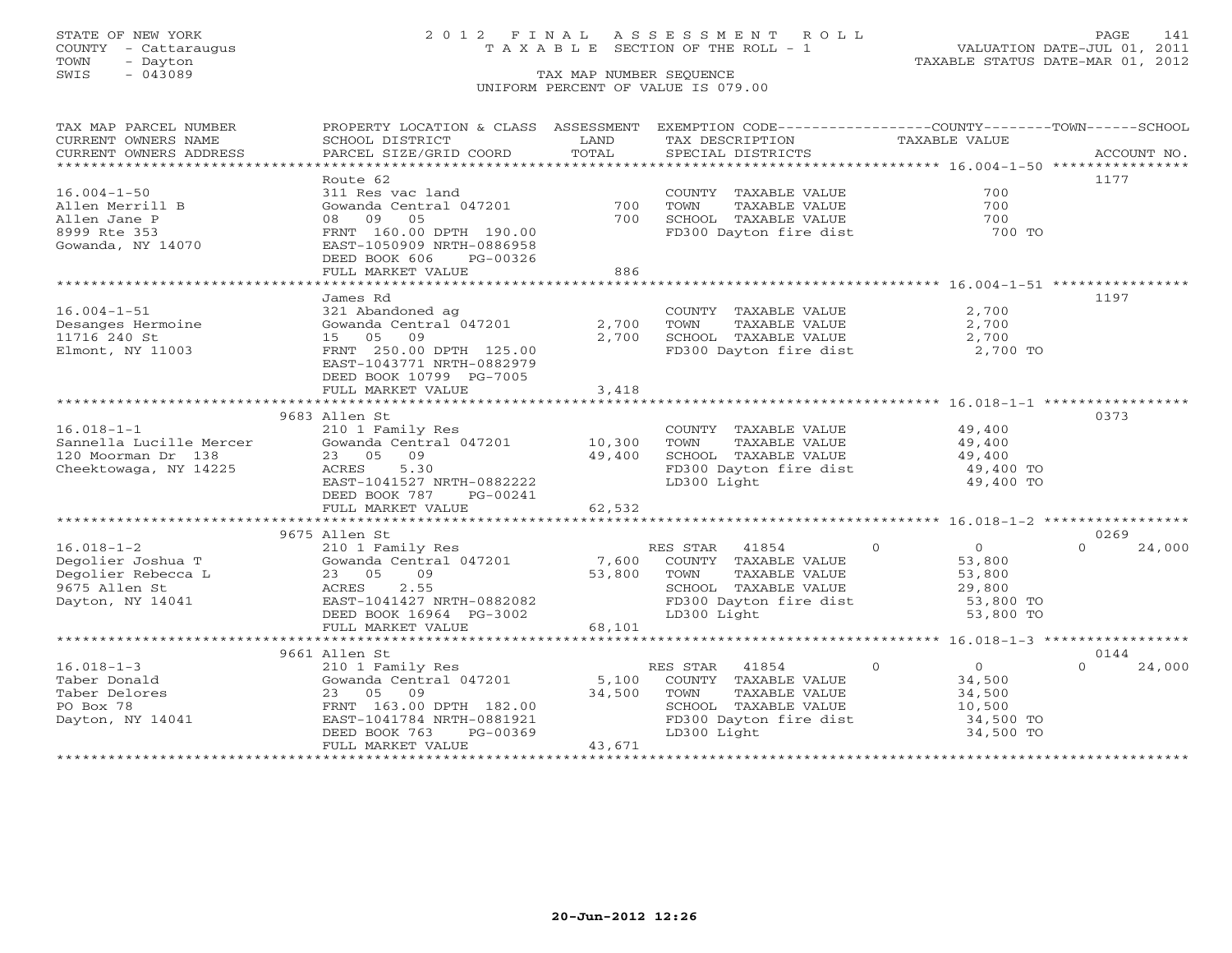TOWN - Dayton TAXABLE STATUS DATE-MAR 01, 2012 SWIS - Dayton - Dayton - Dayton - Dayton - Dayton - Dayton - Dayton - Dayton - Dayton - Dayton - Dayton - Dayton - Dayton - Dayton - Dayton - Dayton - Dayton - Dayton - Dayton - Dayton - Dayton - Dayton - Dayton - Dayton -

## STATE OF NEW YORK 2 0 1 2 F I N A L A S S E S S M E N T R O L L PAGE 142 COUNTY - Cattaraugus T A X A B L E SECTION OF THE ROLL - 1 VALUATION DATE-JUL 01, 2011

### UNIFORM PERCENT OF VALUE IS 079.00

| TAX MAP PARCEL NUMBER | PROPERTY LOCATION & CLASS ASSESSMENT EXEMPTION CODE----------------COUNTY-------TOWN------SCHOOL                                                                                                                                                                                                                                                                                                                                                                                                                       |        |                                                                                                                                    |                  |          |                |          |
|-----------------------|------------------------------------------------------------------------------------------------------------------------------------------------------------------------------------------------------------------------------------------------------------------------------------------------------------------------------------------------------------------------------------------------------------------------------------------------------------------------------------------------------------------------|--------|------------------------------------------------------------------------------------------------------------------------------------|------------------|----------|----------------|----------|
| CURRENT OWNERS NAME   | SCHOOL DISTRICT                                                                                                                                                                                                                                                                                                                                                                                                                                                                                                        | LAND   | TAX DESCRIPTION                                                                                                                    | TAXABLE VALUE    |          |                |          |
|                       | $\begin{minipage}{.45\textwidth} \begin{minipage}{.45\textwidth} \begin{minipage}{.45\textwidth} \begin{minipage}{.45\textwidth} \begin{minipage}{.45\textwidth} \begin{minipage}{.45\textwidth} \begin{minipage}{.45\textwidth} \begin{minipage}{.45\textwidth} \begin{minipage}{.45\textwidth} \begin{minipage}{.45\textwidth} \begin{minipage}{.45\textwidth} \begin{minipage}{.45\textwidth} \begin{minipage}{.45\textwidth} \begin{minipage}{.45\textwidth} \begin{minipage}{.45\textwidth} \begin{minipage}{.45$ |        |                                                                                                                                    |                  |          |                |          |
|                       |                                                                                                                                                                                                                                                                                                                                                                                                                                                                                                                        |        |                                                                                                                                    |                  |          |                |          |
|                       | 9653 Allen St                                                                                                                                                                                                                                                                                                                                                                                                                                                                                                          |        |                                                                                                                                    |                  |          | 0013           |          |
| $16.018 - 1 - 4$      | 210 1 Family Res 60 RES STAR 41854 (1954)                                                                                                                                                                                                                                                                                                                                                                                                                                                                              |        |                                                                                                                                    |                  | $\sim$ 0 | $\Omega$       | 24,000   |
|                       |                                                                                                                                                                                                                                                                                                                                                                                                                                                                                                                        |        |                                                                                                                                    |                  |          |                |          |
|                       |                                                                                                                                                                                                                                                                                                                                                                                                                                                                                                                        |        |                                                                                                                                    |                  |          |                |          |
|                       |                                                                                                                                                                                                                                                                                                                                                                                                                                                                                                                        |        |                                                                                                                                    |                  |          |                |          |
|                       |                                                                                                                                                                                                                                                                                                                                                                                                                                                                                                                        |        |                                                                                                                                    |                  |          |                |          |
|                       |                                                                                                                                                                                                                                                                                                                                                                                                                                                                                                                        |        |                                                                                                                                    |                  |          |                |          |
|                       |                                                                                                                                                                                                                                                                                                                                                                                                                                                                                                                        |        |                                                                                                                                    |                  |          |                |          |
|                       | $\begin{array}{cccccccc} 16.018-1-4 & 210 & 1 &\text{Fam1ly Res} & \text{KES STAR} & 41554 & 0 & 0 & 24,000 \\ \text{Farris David M} & \text{Gowand General 047201} & 23 & 05 & 09 & 71,000 & \text{COMNT} & \text{TAXABLE VALUE} & 71,000 \\ \text{Farris Anita M} & 23 & 05 & 09 & 71,000 & \text{COMNT Y RXXBLE VALUE} & 71,000 \\ \text{9653 Allen St} & \text{ACRES} & 8.72 BANK & 017 & \text{SC$                                                                                                                |        |                                                                                                                                    |                  |          |                |          |
|                       | 9635 Allen St                                                                                                                                                                                                                                                                                                                                                                                                                                                                                                          |        |                                                                                                                                    |                  |          | 0241           |          |
|                       |                                                                                                                                                                                                                                                                                                                                                                                                                                                                                                                        |        |                                                                                                                                    |                  |          | 7,600          | $\Omega$ |
|                       |                                                                                                                                                                                                                                                                                                                                                                                                                                                                                                                        |        |                                                                                                                                    |                  |          | $\overline{0}$ | 38,000   |
|                       |                                                                                                                                                                                                                                                                                                                                                                                                                                                                                                                        |        |                                                                                                                                    |                  |          |                |          |
|                       |                                                                                                                                                                                                                                                                                                                                                                                                                                                                                                                        |        |                                                                                                                                    |                  |          |                |          |
|                       |                                                                                                                                                                                                                                                                                                                                                                                                                                                                                                                        |        |                                                                                                                                    |                  |          |                |          |
|                       |                                                                                                                                                                                                                                                                                                                                                                                                                                                                                                                        |        |                                                                                                                                    |                  |          |                |          |
|                       | 16.018-1-5<br>Vert Doris J Life Us<br>Vert Doris J Life Us<br>Solomonda Central 047201<br>Vert Debra A<br>23 05 09<br>23 05 09<br>23 05 09<br>23 05 09<br>23 05 09<br>23 05 09<br>23 05 09<br>23 05 09<br>23 05 09<br>23 05 09<br>23 05 09<br>23 07 00 000NTY                                                                                                                                                                                                                                                          |        | TOWN TAXABLE VALUE<br>SCHOOL TAXABLE VALUE<br>FD300 Dayton fire dist 38,000 TO<br>LD300 Light 38,000 TO                            |                  |          |                |          |
|                       |                                                                                                                                                                                                                                                                                                                                                                                                                                                                                                                        |        |                                                                                                                                    |                  |          |                |          |
|                       | 9629 Allen St                                                                                                                                                                                                                                                                                                                                                                                                                                                                                                          |        |                                                                                                                                    |                  |          | 0353           |          |
|                       |                                                                                                                                                                                                                                                                                                                                                                                                                                                                                                                        |        |                                                                                                                                    |                  |          | $\cap$         | 24,000   |
|                       |                                                                                                                                                                                                                                                                                                                                                                                                                                                                                                                        |        |                                                                                                                                    |                  |          |                |          |
|                       |                                                                                                                                                                                                                                                                                                                                                                                                                                                                                                                        |        |                                                                                                                                    |                  |          |                |          |
|                       |                                                                                                                                                                                                                                                                                                                                                                                                                                                                                                                        |        |                                                                                                                                    |                  |          |                |          |
|                       |                                                                                                                                                                                                                                                                                                                                                                                                                                                                                                                        |        |                                                                                                                                    |                  |          |                |          |
|                       |                                                                                                                                                                                                                                                                                                                                                                                                                                                                                                                        |        |                                                                                                                                    |                  |          |                |          |
|                       |                                                                                                                                                                                                                                                                                                                                                                                                                                                                                                                        |        |                                                                                                                                    |                  |          |                |          |
|                       |                                                                                                                                                                                                                                                                                                                                                                                                                                                                                                                        |        |                                                                                                                                    |                  |          |                |          |
|                       | 9623 Allen St                                                                                                                                                                                                                                                                                                                                                                                                                                                                                                          |        |                                                                                                                                    |                  |          | 0431           |          |
|                       |                                                                                                                                                                                                                                                                                                                                                                                                                                                                                                                        |        | RES STAR 41854 0 0 0                                                                                                               |                  |          |                |          |
|                       |                                                                                                                                                                                                                                                                                                                                                                                                                                                                                                                        |        |                                                                                                                                    |                  |          |                |          |
|                       |                                                                                                                                                                                                                                                                                                                                                                                                                                                                                                                        |        |                                                                                                                                    |                  |          |                |          |
|                       |                                                                                                                                                                                                                                                                                                                                                                                                                                                                                                                        |        |                                                                                                                                    |                  |          |                |          |
|                       |                                                                                                                                                                                                                                                                                                                                                                                                                                                                                                                        |        |                                                                                                                                    |                  |          |                |          |
|                       |                                                                                                                                                                                                                                                                                                                                                                                                                                                                                                                        |        |                                                                                                                                    |                  |          |                |          |
|                       |                                                                                                                                                                                                                                                                                                                                                                                                                                                                                                                        |        |                                                                                                                                    |                  |          |                |          |
|                       |                                                                                                                                                                                                                                                                                                                                                                                                                                                                                                                        |        |                                                                                                                                    |                  |          |                |          |
|                       | 9613 Allen St                                                                                                                                                                                                                                                                                                                                                                                                                                                                                                          |        |                                                                                                                                    |                  |          | 0410           |          |
|                       |                                                                                                                                                                                                                                                                                                                                                                                                                                                                                                                        |        | RES STAR 41854                                                                                                                     | $\overline{0}$ 0 |          | $\Omega$       | 24,000   |
|                       |                                                                                                                                                                                                                                                                                                                                                                                                                                                                                                                        |        |                                                                                                                                    |                  |          |                |          |
|                       |                                                                                                                                                                                                                                                                                                                                                                                                                                                                                                                        |        | SS STAR 41854<br>COUNTY TAXABLE VALUE 50,000<br>TOUNI TAXABLE VALUE 50,000                                                         |                  |          |                |          |
|                       |                                                                                                                                                                                                                                                                                                                                                                                                                                                                                                                        |        |                                                                                                                                    |                  |          |                |          |
|                       |                                                                                                                                                                                                                                                                                                                                                                                                                                                                                                                        |        |                                                                                                                                    |                  |          |                |          |
|                       | 16.018-1-8<br>Shaw Melvin T<br>Shaw Linda L<br>Shaw Linda L<br>Shaw Linda L<br>23 05 09<br>9613 Allen St<br>PO Box 89<br>Dayton, NY 14041<br>DEED BOOK 90<br>FRNT 130.00 DPTH 213.00<br>DEED BOOK 90<br>DEED BOOK 90<br>FRNT 130.00 DPTH 213.00<br>DEED BO                                                                                                                                                                                                                                                             |        | TOWN TAXABLE VALUE 50,000<br>SCHOOL TAXABLE VALUE 26,000<br>FD300 Dayton fire dist 50,000 TO<br>LD300 Light 50,000 TO<br>50,000 TO |                  |          |                |          |
|                       | FULL MARKET VALUE                                                                                                                                                                                                                                                                                                                                                                                                                                                                                                      | 63,291 |                                                                                                                                    |                  |          |                |          |
|                       |                                                                                                                                                                                                                                                                                                                                                                                                                                                                                                                        |        |                                                                                                                                    |                  |          |                |          |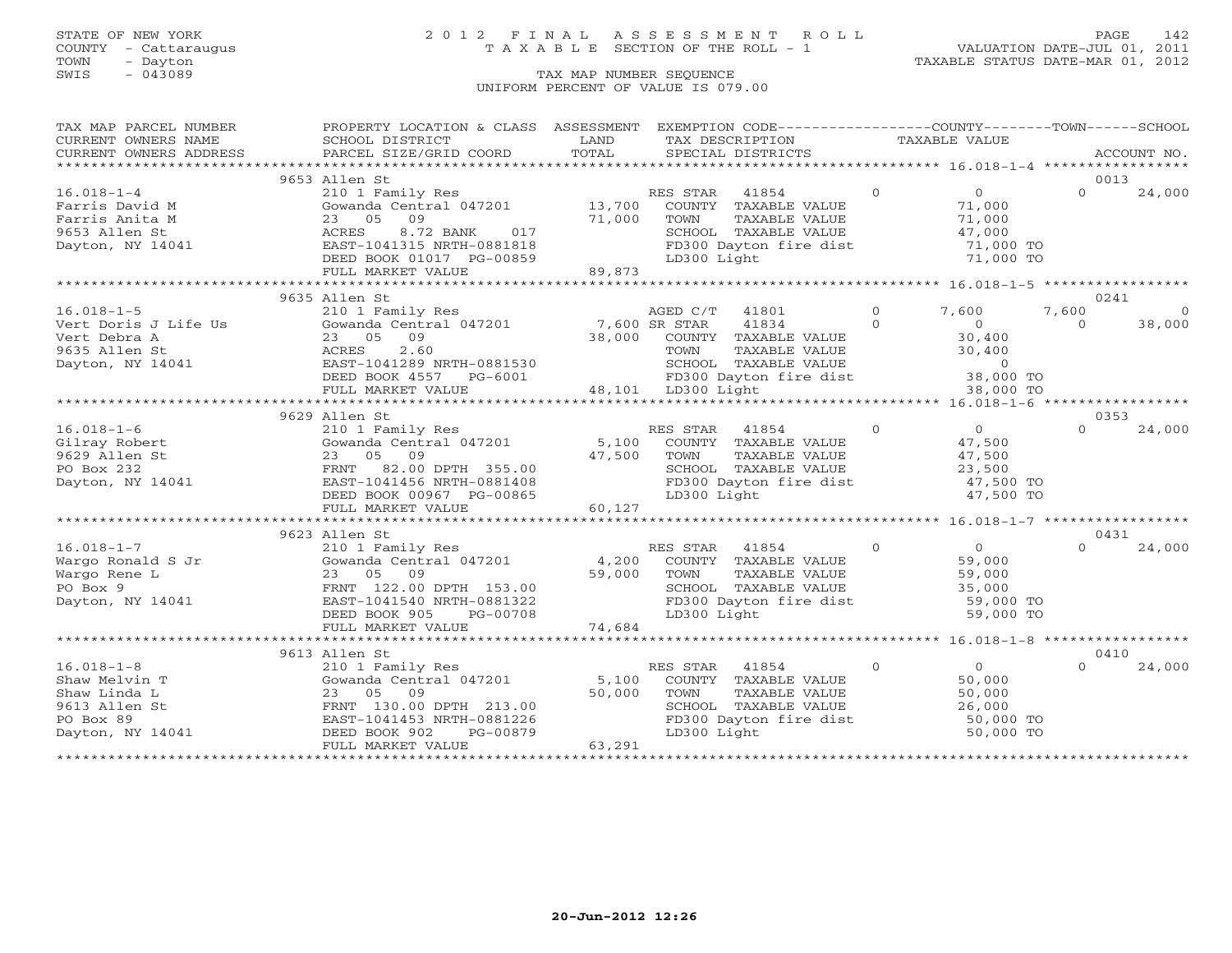## STATE OF NEW YORK 2 0 1 2 F I N A L A S S E S S M E N T R O L L PAGE 143 COUNTY - Cattaraugus T A X A B L E SECTION OF THE ROLL - 1 VALUATION DATE-JUL 01, 2011

| TAX MAP PARCEL NUMBER  | PROPERTY LOCATION & CLASS ASSESSMENT        |                 | EXEMPTION CODE-----------------COUNTY-------TOWN------SCHOOL |               |                                            |          |             |
|------------------------|---------------------------------------------|-----------------|--------------------------------------------------------------|---------------|--------------------------------------------|----------|-------------|
| CURRENT OWNERS NAME    | SCHOOL DISTRICT                             | LAND<br>TOTAL   | TAX DESCRIPTION                                              | TAXABLE VALUE |                                            |          | ACCOUNT NO. |
| CURRENT OWNERS ADDRESS | PARCEL SIZE/GRID COORD                      |                 | SPECIAL DISTRICTS                                            |               |                                            |          |             |
|                        | 9607 Allen St                               |                 |                                                              |               |                                            | 0363     |             |
| $16.018 - 1 - 9$       | 210 1 Family Res                            |                 | 41834<br>SR STAR                                             | $\circ$       | $\overline{0}$                             | $\Omega$ | 44,300      |
| Mardino Robert A       | Gowanda Central 047201                      | 4,400           | COUNTY TAXABLE VALUE                                         |               | 44,300                                     |          |             |
| Mardino Darlene        | 05<br>09<br>23                              | 44,300          | TOWN<br>TAXABLE VALUE                                        |               | 44,300                                     |          |             |
| PO Box 153             | FRNT<br>93.00 DPTH 213.00                   |                 | SCHOOL TAXABLE VALUE                                         |               | $\sim$ 0                                   |          |             |
| Dayton, NY 14041       | EAST-1041452 NRTH-0881088                   |                 | FD300 Dayton fire dist                                       |               | 44,300 TO                                  |          |             |
|                        | DEED BOOK 621<br>PG-00404                   |                 | LD300 Light                                                  |               | 44,300 TO                                  |          |             |
|                        | FULL MARKET VALUE                           | 56,076          |                                                              |               |                                            |          |             |
|                        |                                             |                 |                                                              |               |                                            |          |             |
|                        | 9601 Allen St                               |                 |                                                              |               |                                            | 0153     |             |
| $16.018 - 1 - 10$      | 210 1 Family Res                            |                 | WVET C/T<br>41121                                            | $\Omega$      | 9,600                                      | 9,600    | $\circ$     |
| Ashby Douglas G        | Gowanda Central 047201                      | 10,800 RES STAR | 41854                                                        | $\Omega$      | $\overline{0}$                             | $\Omega$ | 24,000      |
| PO Box 189             | 23 05 09                                    | 71,300          | COUNTY TAXABLE VALUE                                         |               | 61,700                                     |          |             |
| Dayton, NY 14041       | $4/09$ -merged $1-11$ into prc              |                 | TAXABLE VALUE<br>TOWN                                        |               | 61,700                                     |          |             |
|                        | ACRES 12.00                                 |                 | SCHOOL TAXABLE VALUE                                         |               | 47,300<br>71,300 TO                        |          |             |
|                        | EAST-1040881 NRTH-0881326                   |                 | FD300 Dayton fire dist                                       |               |                                            |          |             |
|                        | DEED BOOK 00922 PG-00968                    |                 | LD300 Light                                                  |               | 71,300 TO                                  |          |             |
|                        | FULL MARKET VALUE                           | 90,253          |                                                              |               |                                            |          |             |
|                        |                                             |                 |                                                              |               |                                            |          |             |
|                        | 9551 Dayton School St                       |                 |                                                              |               |                                            | 0205     |             |
| $16.018 - 1 - 12$      | 210 1 Family Res                            |                 | RES STAR<br>41854                                            | $\circ$       | $\begin{array}{c} 0 \\ 50,200 \end{array}$ | $\Omega$ | 24,000      |
| Chmielewski Edwin Jr   | Gowanda Central 047201                      | 9,900           | COUNTY TAXABLE VALUE                                         |               |                                            |          |             |
| PO Box 141             | 23 05 09                                    | 50,200          | TOWN<br>TAXABLE VALUE                                        |               |                                            |          |             |
| Dayton, NY 14041       | 4.89<br>ACRES                               |                 | SCHOOL TAXABLE VALUE                                         |               | $\frac{50,200}{26,200}$                    |          |             |
|                        | EAST-1040607 NRTH-0880942                   |                 | FD300 Dayton fire dist 50,200 TO                             |               |                                            |          |             |
|                        | DEED BOOK 898 PG-00588                      |                 |                                                              |               |                                            |          |             |
|                        | FULL MARKET VALUE                           | 63,544          |                                                              |               |                                            |          |             |
|                        |                                             |                 |                                                              |               |                                            |          |             |
|                        | 9593 Allen St                               |                 |                                                              |               |                                            | 0206     |             |
| $16.018 - 1 - 13$      | 311 Res vac land                            |                 | COUNTY TAXABLE VALUE                                         |               | 3,300                                      |          |             |
| Dunning Jason S        | Gowanda Central 047201                      | 3,300           | TAXABLE VALUE<br>TOWN                                        |               | 3,300                                      |          |             |
| Allen St               | $23 - 05 - 09$                              | 3,300           | SCHOOL TAXABLE VALUE                                         |               | 3,300                                      |          |             |
| PO Box 132             | ACRES<br>3.70                               |                 | FD300 Dayton fire dist                                       |               | 3,300 TO                                   |          |             |
| Allen, NY 14041        | EAST-1041064 NRTH-0880715                   |                 | LD300 Light                                                  |               | 3,300 TO                                   |          |             |
|                        | DEED BOOK 4028 PG-4001<br>FULL MARKET VALUE | 4,177           |                                                              |               |                                            |          |             |
|                        |                                             |                 |                                                              |               |                                            |          |             |
|                        | 9593 Allen St                               |                 |                                                              |               |                                            | 0051     |             |
| $16.018 - 1 - 14$      | 210 1 Family Res                            |                 | RES STAR 41854                                               | $\circ$       | $\overline{0}$                             | $\Omega$ | 24,000      |
| Dunning Jason S        | Gowanda Central 047201                      | 4,300           | COUNTY TAXABLE VALUE                                         |               | 48,000                                     |          |             |
| Allen St               | 23 05<br>09                                 | 48,000          | TOWN<br>TAXABLE VALUE                                        |               | 48,000                                     |          |             |
| PO Box 132             | FRNT<br>76.00 DPTH 258.00                   |                 | SCHOOL TAXABLE VALUE                                         |               |                                            |          |             |
| Dayton, NY 14041       | BANK<br>014                                 |                 | FD300 Dayton fire dist                                       |               | 24,000<br>48,000 TO                        |          |             |
|                        | EAST-1041392 NRTH-0880865                   |                 | LD300 Light                                                  |               | 48,000 TO                                  |          |             |
|                        | PG-4001<br>DEED BOOK 4028                   |                 |                                                              |               |                                            |          |             |
|                        | FULL MARKET VALUE                           | 60,759          |                                                              |               |                                            |          |             |
|                        |                                             |                 |                                                              |               |                                            |          |             |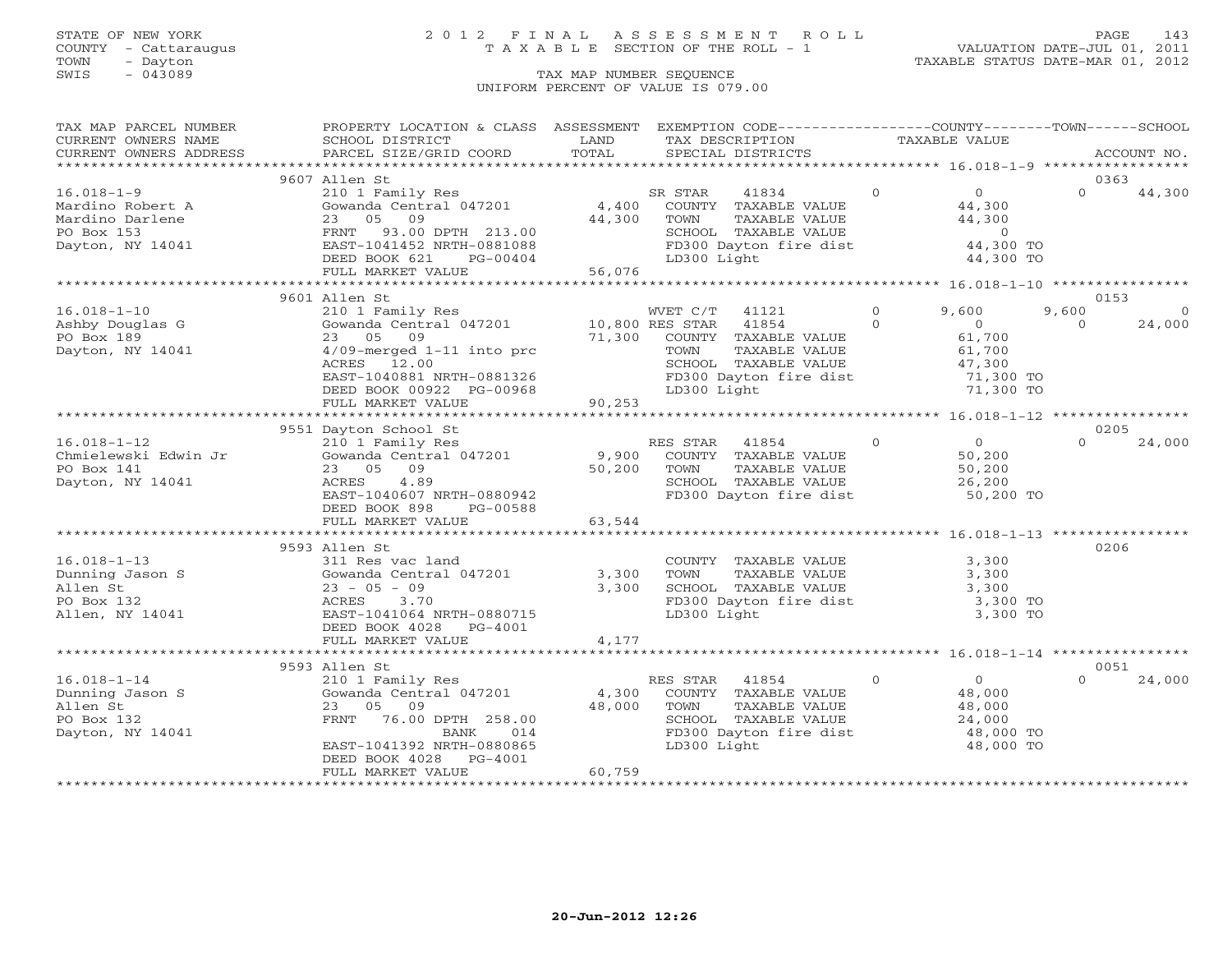## STATE OF NEW YORK 2 0 1 2 F I N A L A S S E S S M E N T R O L L PAGE 144 COUNTY - Cattaraugus T A X A B L E SECTION OF THE ROLL - 1 VALUATION DATE-JUL 01, 2011

| TAX MAP PARCEL NUMBER                         | PROPERTY LOCATION & CLASS ASSESSMENT          |               | EXEMPTION CODE----------------COUNTY-------TOWN------SCHOOL |                                  |                         |
|-----------------------------------------------|-----------------------------------------------|---------------|-------------------------------------------------------------|----------------------------------|-------------------------|
| CURRENT OWNERS NAME<br>CURRENT OWNERS ADDRESS | SCHOOL DISTRICT<br>PARCEL SIZE/GRID COORD     | LAND<br>TOTAL | TAX DESCRIPTION<br>SPECIAL DISTRICTS                        | TAXABLE VALUE                    | ACCOUNT NO.             |
|                                               |                                               |               |                                                             |                                  |                         |
|                                               | 9587 Allen St                                 |               |                                                             |                                  | 0572                    |
| $16.018 - 1 - 15$                             | 210 1 Family Res                              |               | COUNTY TAXABLE VALUE                                        | 39,000                           |                         |
| Krautsack Michael J                           | Gowanda Central 047201                        | 2,500         | TOWN<br>TAXABLE VALUE                                       | 39,000                           |                         |
| Krautsack Joyce M                             | 23 05<br>09                                   | 39,000        | SCHOOL TAXABLE VALUE                                        | 39,000<br>39,000                 |                         |
| 9587 Allen St                                 | FRNT<br>99.00 DPTH 245.00                     |               | FD300 Dayton fire dist                                      | 39,000 TO                        |                         |
| Dayton, NY 14041                              | EAST-1041394 NRTH-0880786                     |               | LD300 Light                                                 | 39,000 TO                        |                         |
|                                               | DEED BOOK 15471 PG-7001                       |               |                                                             |                                  |                         |
|                                               | FULL MARKET VALUE                             | 49,367        |                                                             |                                  |                         |
|                                               |                                               |               |                                                             |                                  |                         |
|                                               | 9579 Allen St                                 |               |                                                             |                                  | 0495                    |
| $16.018 - 1 - 16$                             | 210 1 Family Res                              |               | SR STAR<br>41834                                            | $\overline{0}$<br>$\overline{0}$ | $\Omega$<br>30,000      |
| Rice Bertha                                   | Gowanda Central 047201                        | 4,300         | COUNTY TAXABLE VALUE                                        | 30,000                           |                         |
| 9579 Allen St                                 | 23 05 09                                      | 30,000        | TOWN<br>TAXABLE VALUE                                       | 30,000                           |                         |
| PO Box 130                                    | FRNT<br>82.00 DPTH 245.00                     |               | SCHOOL TAXABLE VALUE                                        | $\sim$ 0                         |                         |
| Dayton, NY 14041                              | EAST-1041377 NRTH-0880706                     |               | FD300 Dayton fire dist                                      | 30,000 TO                        |                         |
|                                               | DEED BOOK 714<br>PG-00940                     |               | LD300 Light                                                 | 30,000 TO                        |                         |
|                                               | FULL MARKET VALUE                             | 37,975        |                                                             |                                  |                         |
|                                               |                                               |               |                                                             |                                  |                         |
|                                               | 9573 Allen St                                 |               |                                                             |                                  | 0092                    |
| $16.018 - 1 - 17$                             | 311 Res vac land                              |               | COUNTY TAXABLE VALUE                                        | 4,700                            |                         |
| Feger Paul J                                  | Gowanda Central 047201                        | 4,700         | TOWN<br>TAXABLE VALUE                                       | 4,700                            |                         |
| 2015 South Park Ave                           | 23 05<br>09                                   | 4,700         | SCHOOL TAXABLE VALUE                                        | 4,700                            |                         |
| Buffalo, NY 14220                             | FRNT 132.00 DPTH 238.00                       |               | FD300 Dayton fire dist                                      | 4,700 TO                         |                         |
|                                               | EAST-1041363 NRTH-0880588                     |               | LD300 Light                                                 | 4,700 TO                         |                         |
|                                               | DEED BOOK 00982 PG-01142<br>FULL MARKET VALUE | 5,949         |                                                             |                                  |                         |
|                                               |                                               |               |                                                             |                                  |                         |
|                                               | 9565 Allen St                                 |               |                                                             |                                  | 0023                    |
| $16.018 - 1 - 18$                             | 210 1 Family Res                              |               | WVET C/T<br>41121                                           | $\circ$<br>7,500                 | 7,500<br>$\overline{0}$ |
| Ashley Leland                                 | 210 1 Family Res<br>Gowanda Central 047201    | 7,100 SR STAR | 41834                                                       | $\Omega$<br>$\circ$              | $\Omega$<br>49,760      |
| Ashley Elaine                                 | 23 05 09                                      |               | 50,000 COUNTY TAXABLE VALUE                                 | 42,500                           |                         |
| 9565 Allen St                                 | 2.05<br>ACRES                                 |               | TOWN<br>TAXABLE VALUE                                       | 42,500                           |                         |
| PO Box 33                                     | EAST-1041167 NRTH-0880437                     |               | SCHOOL TAXABLE VALUE                                        | 240                              |                         |
| Dayton, NY 14041                              | DEED BOOK 600<br>PG-00119                     |               |                                                             | 50,000 TO                        |                         |
|                                               | FULL MARKET VALUE                             |               | FD300 Dayton fire dist<br>LD300 Light<br>63,291 LD300 Light | 50,000 TO                        |                         |
|                                               |                                               |               |                                                             |                                  |                         |
|                                               | 9553 Allen St                                 |               |                                                             |                                  | 0079                    |
| $16.018 - 1 - 19$                             | 210 1 Family Res                              |               | RES STAR 41854                                              | $\Omega$<br>$\overline{0}$       | $\Omega$<br>24,000      |
| Whitney Jean W                                | Gowanda Central 047201                        | 6,900         | COUNTY TAXABLE VALUE                                        | 48,900                           |                         |
| Neal Debra                                    | 23 05 09                                      | 48,900        | TOWN<br>TAXABLE VALUE                                       | 48,900                           |                         |
| 9553 Allen St Box 22                          | ACRES<br>1.85                                 |               | SCHOOL TAXABLE VALUE                                        | 24,900                           |                         |
| Dayton, NY 14041                              | EAST-1041155 NRTH-0880292                     |               | FD300 Dayton fire dist                                      | 48,900 TO                        |                         |
|                                               | DEED BOOK 00918 PG-00676                      |               | LD300 Light                                                 | 48,900 TO                        |                         |
|                                               | FULL MARKET VALUE                             | 61,899        |                                                             |                                  |                         |
|                                               |                                               |               |                                                             |                                  |                         |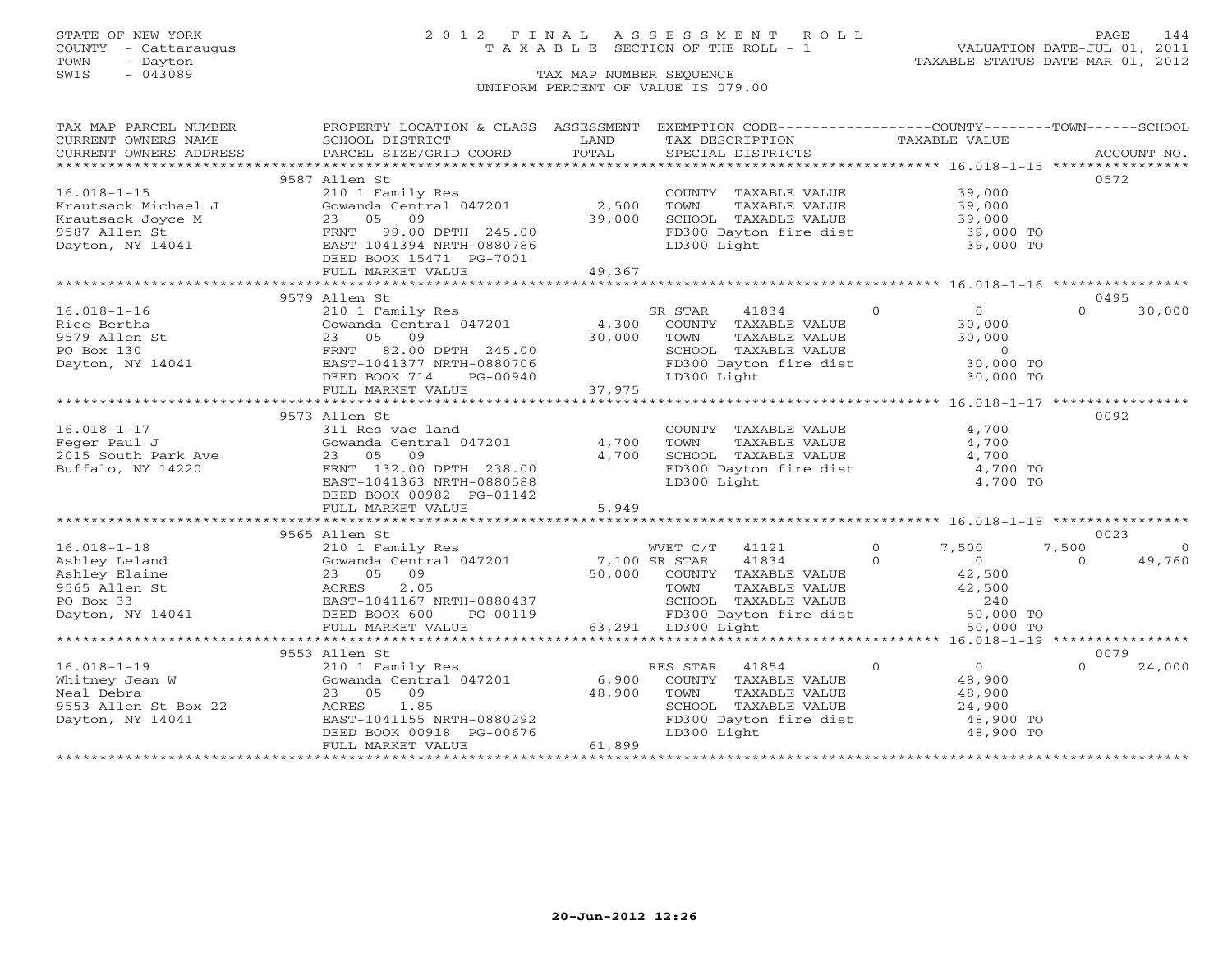### STATE OF NEW YORK 2 0 1 2 F I N A L A S S E S S M E N T R O L L PAGE 145 COUNTY - Cattaraugus T A X A B L E SECTION OF THE ROLL - 1 VALUATION DATE-JUL 01, 2011

| TAX MAP PARCEL NUMBER | PROPERTY LOCATION & CLASS ASSESSMENT EXEMPTION CODE----------------COUNTY-------TOWN------SCHOOL |                |                                                                |                                  |                    |
|-----------------------|--------------------------------------------------------------------------------------------------|----------------|----------------------------------------------------------------|----------------------------------|--------------------|
| CURRENT OWNERS NAME   | SCHOOL DISTRICT                                                                                  | LAND           | TAX DESCRIPTION                                                | TAXABLE VALUE                    |                    |
|                       |                                                                                                  |                |                                                                |                                  |                    |
|                       |                                                                                                  |                |                                                                |                                  |                    |
|                       | 9535 Route 62                                                                                    |                |                                                                |                                  | 0322               |
| $16.018 - 1 - 20$     | 210 1 Family Res                                                                                 |                | COUNTY TAXABLE VALUE                                           | 25,000                           |                    |
| Hansen Minnie A       | Gowanda Central 047201                                                                           | 6,700          | TOWN<br>TAXABLE VALUE                                          |                                  |                    |
| Ivett Bryon R         | 23 05 09                                                                                         | 25,000         | SCHOOL TAXABLE VALUE                                           | 25,000<br>25,000                 |                    |
| 9424 Rte 62           | 1.66<br>ACRES                                                                                    |                | FD300 Dayton fire dist                                         | 25,000 TO                        |                    |
| Gowanda, NY 14070     | EAST-1041106 NRTH-0880148                                                                        |                | LD300 Light                                                    | 25,000 TO                        |                    |
|                       | DEED BOOK 4282 PG-6002                                                                           |                |                                                                |                                  |                    |
|                       | FULL MARKET VALUE                                                                                | 31,646         |                                                                |                                  |                    |
|                       | *******************************                                                                  | ************** |                                                                |                                  |                    |
|                       | James Rd                                                                                         |                |                                                                |                                  | 0385               |
| $16.018 - 2 - 1$      | 323 Vacant rural                                                                                 |                | COUNTY TAXABLE VALUE                                           | 5,700                            |                    |
| Milligan Donald G     | Gowanda Central 047201                                                                           | 5,700          | TOWN<br>TAXABLE VALUE                                          | 5,700                            |                    |
| Milligan Joan A       | 23 05 09                                                                                         | 5,700          | SCHOOL TAXABLE VALUE                                           | 5,700                            |                    |
| 139 Cresthaven Dr     | 5.40<br>ACRES                                                                                    |                | FD300 Dayton fire dist 5,700 TO                                |                                  |                    |
| Buffalo, NY 14225     | EAST-1042610 NRTH-0882785                                                                        |                |                                                                |                                  |                    |
|                       | DEED BOOK 785<br>PG-01100                                                                        |                |                                                                |                                  |                    |
|                       | FULL MARKET VALUE                                                                                | 7,215          |                                                                |                                  |                    |
|                       |                                                                                                  |                |                                                                |                                  |                    |
|                       | 9700 Allen St                                                                                    |                |                                                                |                                  | 0320               |
|                       |                                                                                                  |                |                                                                |                                  | $\Omega$           |
| $16.018 - 2 - 2$      | 210 1 Family Res<br>Gowanda Central 047201                                                       |                | RES STAR 41854                                                 | $\overline{0}$<br>$\overline{0}$ | 24,000             |
| Rogers Bruce W        |                                                                                                  | 6,200          | COUNTY TAXABLE VALUE                                           | 29,400                           |                    |
| 9700 Allen St         | 23 05 09                                                                                         | 29,400         | TAXABLE VALUE<br>TOWN                                          | 29,400                           |                    |
| PO Box 68             | FRNT 319.80 DPTH 165.35<br>FRNT 319.80 DPTH 165.35<br>EAST-1042189 NRTH-0882389                  |                | SCHOOL TAXABLE VALUE 5,400<br>FD300 Dayton fire dist 29,400 TO |                                  |                    |
| Dayton, NY 14041      |                                                                                                  |                |                                                                |                                  |                    |
|                       | DEED BOOK 799<br>PG-01136                                                                        |                | LD300 Light                                                    | 29,400 TO                        |                    |
|                       | FULL MARKET VALUE                                                                                | 37,215         |                                                                |                                  |                    |
|                       |                                                                                                  |                |                                                                |                                  |                    |
|                       | 9666 Allen St                                                                                    |                |                                                                |                                  | 0200               |
| $16.018 - 2 - 3$      | 210 1 Family Res                                                                                 |                | COUNTY TAXABLE VALUE                                           | 30,000<br>30,000                 |                    |
| Orth Kirk D           | Gowanda Central 047201 5,300                                                                     |                | TOWN<br>TAXABLE VALUE                                          |                                  |                    |
| 11125 Lathrop Rd      | 23 05 09                                                                                         | 30,000         |                                                                | 30,000<br>30,000 TO              |                    |
| PO Box 30             | FRNT 280.00 DPTH 112.00                                                                          |                | SCHOOL TAXABLE VALUE<br>FD300 Dayton fire dist<br>LD300 Light  |                                  |                    |
| Cattaraugus, NY 14719 | EAST-1041988 NRTH-0881932                                                                        |                | LD300 Light                                                    | 30,000 TO                        |                    |
|                       | DEED BOOK 4823 PG-9003                                                                           |                |                                                                |                                  |                    |
|                       |                                                                                                  |                |                                                                |                                  |                    |
|                       |                                                                                                  |                |                                                                |                                  |                    |
|                       | 11496 Bridge St                                                                                  |                |                                                                |                                  | 0052               |
| $16.018 - 2 - 4$      | 210 1 Family Res                                                                                 |                | RES STAR 41854                                                 | $\overline{0}$<br>$\overline{0}$ | $\Omega$<br>24,000 |
| Weimer Moneca         | Gowanda Central 047201                                                                           | 3,900          | COUNTY TAXABLE VALUE                                           | 28,200                           |                    |
| PO Box 194            | 23 05 09                                                                                         | 28,200         | TAXABLE VALUE<br>TOWN                                          | 28,200                           |                    |
| Dayton, NY 14041      | FRNT 104.70 DPTH 139.00                                                                          |                | SCHOOL TAXABLE VALUE                                           | 4,200                            |                    |
|                       |                                                                                                  |                | FD300 Dayton fire dist                                         | 28,200 TO                        |                    |
|                       | EAST-1041921 NRTH-0881758<br>DEED BOOK 00943 PG-00850<br>FULL MARKER WAY                         |                | LD300 Light                                                    | 28,200 TO                        |                    |
|                       | FULL MARKET VALUE                                                                                | 35,696         |                                                                |                                  |                    |
|                       |                                                                                                  |                |                                                                |                                  |                    |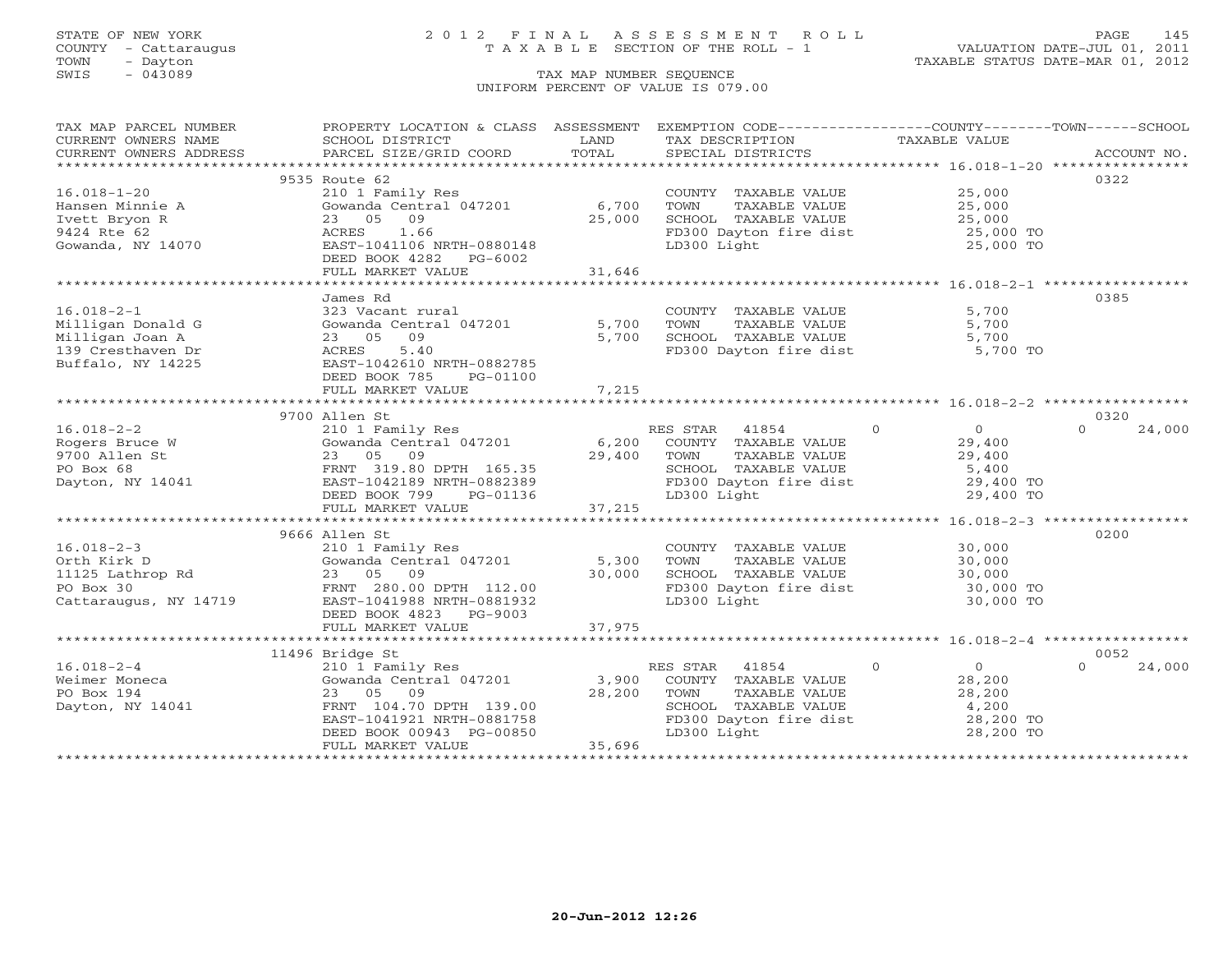TOWN - Dayton - Dayton 1989<br>
TAX MAP NUMBER SEQUENCE - TAXABLE STATUS DATE-MAR 01, 2012<br>
SWIS - 043089 - TAX MAP NUMBER SEQUENCE

### STATE OF NEW YORK 2 0 1 2 F I N A L A S S E S S M E N T R O L L PAGE 146 COUNTY - Cattaraugus T A X A B L E SECTION OF THE ROLL - 1 VALUATION DATE-JUL 01, 2011

### TAX MAP NUMBER SEQUENCE UNIFORM PERCENT OF VALUE IS 079.00

| TAX MAP PARCEL NUMBER                                                                                                                                                                                                       | PROPERTY LOCATION & CLASS ASSESSMENT EXEMPTION CODE----------------COUNTY-------TOWN------SCHOOL                                                                      |         |                                                                                                                                                                                                                                                                                                                                                                                                                                                                                                                             |           |                    |
|-----------------------------------------------------------------------------------------------------------------------------------------------------------------------------------------------------------------------------|-----------------------------------------------------------------------------------------------------------------------------------------------------------------------|---------|-----------------------------------------------------------------------------------------------------------------------------------------------------------------------------------------------------------------------------------------------------------------------------------------------------------------------------------------------------------------------------------------------------------------------------------------------------------------------------------------------------------------------------|-----------|--------------------|
|                                                                                                                                                                                                                             | <b>Example 19</b> LAND                                                                                                                                                |         | TAX DESCRIPTION TAXABLE VALUE                                                                                                                                                                                                                                                                                                                                                                                                                                                                                               |           |                    |
|                                                                                                                                                                                                                             |                                                                                                                                                                       |         |                                                                                                                                                                                                                                                                                                                                                                                                                                                                                                                             |           |                    |
|                                                                                                                                                                                                                             |                                                                                                                                                                       |         |                                                                                                                                                                                                                                                                                                                                                                                                                                                                                                                             |           |                    |
|                                                                                                                                                                                                                             | 11499 Bridge St                                                                                                                                                       |         |                                                                                                                                                                                                                                                                                                                                                                                                                                                                                                                             |           | 0628               |
| $16.018 - 2 - 5$                                                                                                                                                                                                            | 210 1 Family Res                                                                                                                                                      |         | COUNTY TAXABLE VALUE 15,200                                                                                                                                                                                                                                                                                                                                                                                                                                                                                                 |           |                    |
|                                                                                                                                                                                                                             | Gowanda Central 047201 (4,500)<br>23 05 09 (15,200)                                                                                                                   |         |                                                                                                                                                                                                                                                                                                                                                                                                                                                                                                                             |           |                    |
|                                                                                                                                                                                                                             |                                                                                                                                                                       |         |                                                                                                                                                                                                                                                                                                                                                                                                                                                                                                                             |           |                    |
|                                                                                                                                                                                                                             |                                                                                                                                                                       |         |                                                                                                                                                                                                                                                                                                                                                                                                                                                                                                                             |           |                    |
| Byrk James C<br>Byrk Geraldine A<br>Byrk Geraldine A<br>23 05 09 15,200<br>503 School Rd<br>Plattsmouth, NE 68048<br>EAST-1042182 NRTH-0881834<br>DEED BOOK 1019 PG-50                                                      |                                                                                                                                                                       |         | ED300 Dayton fire dist<br>TD300 Dayton fire dist 15,200 TO<br>T.D300 Light 15,200 TO                                                                                                                                                                                                                                                                                                                                                                                                                                        |           |                    |
|                                                                                                                                                                                                                             | DEED BOOK 1019 PG-50                                                                                                                                                  |         |                                                                                                                                                                                                                                                                                                                                                                                                                                                                                                                             |           |                    |
|                                                                                                                                                                                                                             | FULL MARKET VALUE                                                                                                                                                     | 19,241  |                                                                                                                                                                                                                                                                                                                                                                                                                                                                                                                             |           |                    |
|                                                                                                                                                                                                                             |                                                                                                                                                                       |         |                                                                                                                                                                                                                                                                                                                                                                                                                                                                                                                             |           |                    |
|                                                                                                                                                                                                                             | 9613 Route 62                                                                                                                                                         |         |                                                                                                                                                                                                                                                                                                                                                                                                                                                                                                                             |           | 0303               |
| $16.018 - 2 - 6$                                                                                                                                                                                                            | 220 2 Family Res<br>220 2 Family Res<br>Gowanda Central 047201 6,100 TOWN TAXABLE VALUE 18,100<br>23 05 09 18,100 SCHOOL TAXABLE VALUE 18,100                         |         |                                                                                                                                                                                                                                                                                                                                                                                                                                                                                                                             |           |                    |
|                                                                                                                                                                                                                             |                                                                                                                                                                       |         |                                                                                                                                                                                                                                                                                                                                                                                                                                                                                                                             |           |                    |
| Stark William<br>Stark Darlene (23 05 09)<br>9135 Cabic Rd<br>Dayton, NY 14041<br>23 05 09<br>EAST-1042515 NRTH-0881909<br>DEED BOOK 7427 PG-8002<br>FULL MARKET VALUE                                                      |                                                                                                                                                                       |         |                                                                                                                                                                                                                                                                                                                                                                                                                                                                                                                             |           |                    |
|                                                                                                                                                                                                                             |                                                                                                                                                                       |         | FD300 Dayton fire dist 18,100 TO<br>LD300 Light 18,100 TO                                                                                                                                                                                                                                                                                                                                                                                                                                                                   |           |                    |
|                                                                                                                                                                                                                             |                                                                                                                                                                       |         |                                                                                                                                                                                                                                                                                                                                                                                                                                                                                                                             |           |                    |
|                                                                                                                                                                                                                             |                                                                                                                                                                       |         |                                                                                                                                                                                                                                                                                                                                                                                                                                                                                                                             |           |                    |
|                                                                                                                                                                                                                             |                                                                                                                                                                       |         |                                                                                                                                                                                                                                                                                                                                                                                                                                                                                                                             |           |                    |
|                                                                                                                                                                                                                             |                                                                                                                                                                       |         |                                                                                                                                                                                                                                                                                                                                                                                                                                                                                                                             |           |                    |
|                                                                                                                                                                                                                             | 9617 Route 62                                                                                                                                                         |         |                                                                                                                                                                                                                                                                                                                                                                                                                                                                                                                             |           | 0209               |
| $16.018 - 2 - 7$                                                                                                                                                                                                            |                                                                                                                                                                       |         |                                                                                                                                                                                                                                                                                                                                                                                                                                                                                                                             |           |                    |
|                                                                                                                                                                                                                             |                                                                                                                                                                       |         |                                                                                                                                                                                                                                                                                                                                                                                                                                                                                                                             |           |                    |
| 16.018-2-7 210 1 Family Res<br>Elsholz Joan L Gowanda Central 047201 6,900<br>9617 Us Rte 62 23 05 09 19,000<br>PO Box 143 ACRES 1.90<br>Dayton, NY 14041 EAST-1042562 NRTH-0882150                                         | 210 1 Family Res<br>Gowanda Central 047201 6,900 TOWN TAXABLE VALUE 19,000<br>23 05 09 19,000 SCHOOL TAXABLE VALUE 19,000<br>ACRES 1.90 FD300 Dayton fire dist 19,000 |         | SCHOOL TAXABLE VALUE<br>SCHOOL TAXABLE VALUE 19,000<br>FD300 Dayton fire dist 19,000 TO                                                                                                                                                                                                                                                                                                                                                                                                                                     |           |                    |
|                                                                                                                                                                                                                             |                                                                                                                                                                       |         |                                                                                                                                                                                                                                                                                                                                                                                                                                                                                                                             |           |                    |
|                                                                                                                                                                                                                             |                                                                                                                                                                       |         | FD300 Dayton fire dist<br>LD300 Light                                                                                                                                                                                                                                                                                                                                                                                                                                                                                       | 19,000 TO |                    |
|                                                                                                                                                                                                                             | DEED BOOK 835 PG-00564                                                                                                                                                |         |                                                                                                                                                                                                                                                                                                                                                                                                                                                                                                                             |           |                    |
|                                                                                                                                                                                                                             |                                                                                                                                                                       |         |                                                                                                                                                                                                                                                                                                                                                                                                                                                                                                                             |           |                    |
|                                                                                                                                                                                                                             |                                                                                                                                                                       |         |                                                                                                                                                                                                                                                                                                                                                                                                                                                                                                                             |           |                    |
|                                                                                                                                                                                                                             | 9623 Route 62                                                                                                                                                         |         |                                                                                                                                                                                                                                                                                                                                                                                                                                                                                                                             |           | 0215               |
| $[16.018-2-9\nDentice Robert\n16.018-2-9\nDentice Robert\n16.018-2-9\n36.000\n37.000\n38.000\n39.000\n30.000\n31.01\n32.05 09\n33.000\n34.000\n35.000\n36.000\n37.000\n38.000\n39.000\n30.000\n31.01\n32.05 09\n33.000\n34$ |                                                                                                                                                                       |         |                                                                                                                                                                                                                                                                                                                                                                                                                                                                                                                             |           | $\Omega$<br>24,000 |
|                                                                                                                                                                                                                             |                                                                                                                                                                       |         |                                                                                                                                                                                                                                                                                                                                                                                                                                                                                                                             |           |                    |
|                                                                                                                                                                                                                             |                                                                                                                                                                       |         |                                                                                                                                                                                                                                                                                                                                                                                                                                                                                                                             |           |                    |
|                                                                                                                                                                                                                             |                                                                                                                                                                       |         |                                                                                                                                                                                                                                                                                                                                                                                                                                                                                                                             |           |                    |
|                                                                                                                                                                                                                             |                                                                                                                                                                       |         |                                                                                                                                                                                                                                                                                                                                                                                                                                                                                                                             |           |                    |
|                                                                                                                                                                                                                             |                                                                                                                                                                       |         |                                                                                                                                                                                                                                                                                                                                                                                                                                                                                                                             |           |                    |
|                                                                                                                                                                                                                             |                                                                                                                                                                       |         |                                                                                                                                                                                                                                                                                                                                                                                                                                                                                                                             |           |                    |
|                                                                                                                                                                                                                             |                                                                                                                                                                       |         |                                                                                                                                                                                                                                                                                                                                                                                                                                                                                                                             |           |                    |
|                                                                                                                                                                                                                             | 9598 Railroad Ave                                                                                                                                                     |         |                                                                                                                                                                                                                                                                                                                                                                                                                                                                                                                             |           | 0423               |
| $16.018 - 2 - 10$                                                                                                                                                                                                           | 210 1 Family Res                                                                                                                                                      |         |                                                                                                                                                                                                                                                                                                                                                                                                                                                                                                                             |           |                    |
|                                                                                                                                                                                                                             | Gowanda Central 047201 600                                                                                                                                            |         | $\begin{tabular}{llllll} \multicolumn{2}{l}{{\small\texttt{COUNTY}}} & \multicolumn{2}{l}{\small\texttt{TAXABLE VALUE}} & & \\ \multicolumn{2}{l}{\small\texttt{TOWN}} & \multicolumn{2}{l}{\small\texttt{TAXABLE VALUE}} & & \\ \multicolumn{2}{l}{\small\texttt{TOWN}} & \multicolumn{2}{l}{\small\texttt{TAXABLE VALUE}} & & \\ \multicolumn{2}{l}{\small\texttt{16,000}} & & \\ \multicolumn{2}{l}{\small\texttt{TOWN}} & \multicolumn{2}{l}{\small\texttt{TAXABLE VALUE}} & & \\ \multicolumn{2}{l}{\small\texttt{16,$ |           |                    |
|                                                                                                                                                                                                                             |                                                                                                                                                                       | 16,000  |                                                                                                                                                                                                                                                                                                                                                                                                                                                                                                                             |           |                    |
|                                                                                                                                                                                                                             |                                                                                                                                                                       |         | SCHOOL TAXABLE VALUE $16,000$<br>FD300 Dayton fire dist $16,000$ TO<br>LD300 Light $16,000$ TO                                                                                                                                                                                                                                                                                                                                                                                                                              |           |                    |
|                                                                                                                                                                                                                             |                                                                                                                                                                       |         |                                                                                                                                                                                                                                                                                                                                                                                                                                                                                                                             |           |                    |
|                                                                                                                                                                                                                             |                                                                                                                                                                       |         |                                                                                                                                                                                                                                                                                                                                                                                                                                                                                                                             |           |                    |
|                                                                                                                                                                                                                             | FULL MARKET VALUE                                                                                                                                                     | 20, 253 |                                                                                                                                                                                                                                                                                                                                                                                                                                                                                                                             |           |                    |
|                                                                                                                                                                                                                             |                                                                                                                                                                       |         |                                                                                                                                                                                                                                                                                                                                                                                                                                                                                                                             |           |                    |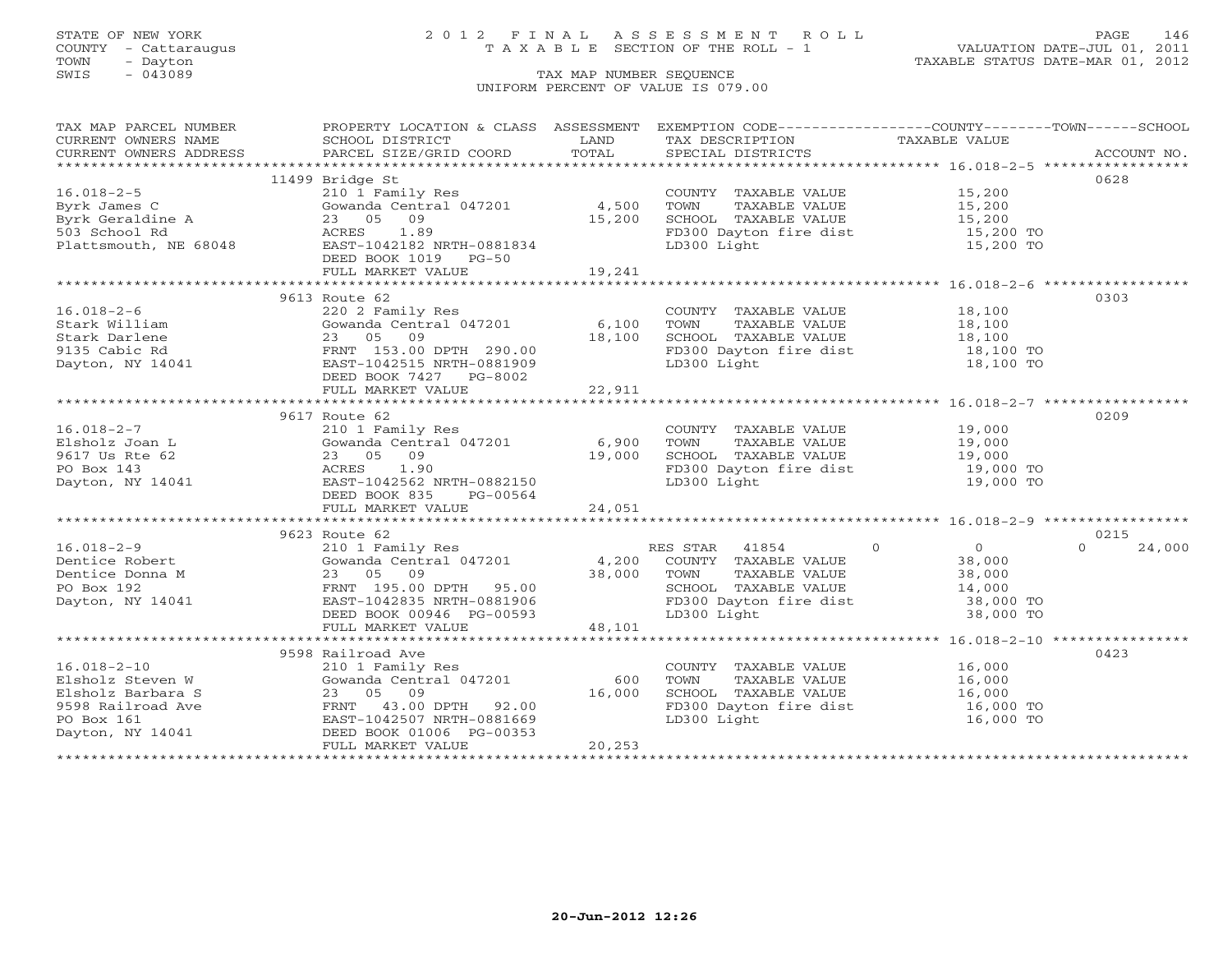### STATE OF NEW YORK 2 0 1 2 F I N A L A S S E S S M E N T R O L L PAGE 147 COUNTY - Cattaraugus T A X A B L E SECTION OF THE ROLL - 1 VALUATION DATE-JUL 01, 2011

| TAX MAP PARCEL NUMBER                                                                                                                                                                                                            | PROPERTY LOCATION & CLASS ASSESSMENT EXEMPTION CODE---------------COUNTY-------TOWN------SCHOOL            |                                    |                                                                                                                                    |                |                                            |          |             |
|----------------------------------------------------------------------------------------------------------------------------------------------------------------------------------------------------------------------------------|------------------------------------------------------------------------------------------------------------|------------------------------------|------------------------------------------------------------------------------------------------------------------------------------|----------------|--------------------------------------------|----------|-------------|
| CURRENT OWNERS NAME                                                                                                                                                                                                              | SCHOOL DISTRICT                                                                                            | LAND                               | TAX DESCRIPTION                                                                                                                    | TAXABLE VALUE  |                                            |          |             |
| CURRENT OWNERS ADDRESS FORCEL SIZE/GRID COORD TOTAL SPECIAL DISTRICTS (2000) ACCOUNT NO.<br>EURRENT OWNERS ADDRESS PARCEL SIZE/GRID COORD TOTAL SPECIAL DISTRICTS                                                                |                                                                                                            |                                    |                                                                                                                                    |                |                                            |          | ACCOUNT NO. |
|                                                                                                                                                                                                                                  |                                                                                                            |                                    |                                                                                                                                    |                |                                            |          |             |
|                                                                                                                                                                                                                                  | 9596 Railroad Ave                                                                                          |                                    |                                                                                                                                    |                |                                            | 0014     |             |
| $16.018 - 2 - 11$                                                                                                                                                                                                                | 210 1 Family Res                                                                                           |                                    | $\sim$ 0                                                                                                                           |                |                                            | $\Omega$ | 24,000      |
| Elsholz Steven W                                                                                                                                                                                                                 | 210 1 Family Res<br>Gowanda Central 047201                                                                 |                                    | RES STAR 41854<br>1,500 COUNTY TAXABLE VALUE                                                                                       |                | $\begin{array}{c} 0 \\ 39,000 \end{array}$ |          |             |
| Elsholz Barbara                                                                                                                                                                                                                  | 23 05 09                                                                                                   | 39,000                             | TOWN                                                                                                                               |                |                                            |          |             |
| PO Box 161                                                                                                                                                                                                                       |                                                                                                            |                                    | TAXABLE VALUE 39,000<br>TAXABLE VALUE 15,000<br>SCHOOL TAXABLE VALUE                                                               |                |                                            |          |             |
| Dayton, NY 14041                                                                                                                                                                                                                 | FRNT 50.70 DPTH 92.00<br>EAST-1042511 NRTH-0881625<br>DEED BOOK 00927 PG-01026<br>FULL MARKET VALUE 49,367 |                                    | FD300 Dayton fire dist 39,000 TO                                                                                                   |                |                                            |          |             |
|                                                                                                                                                                                                                                  |                                                                                                            |                                    | LD300 Light                                                                                                                        |                | 39,000 TO                                  |          |             |
|                                                                                                                                                                                                                                  |                                                                                                            |                                    |                                                                                                                                    |                |                                            |          |             |
|                                                                                                                                                                                                                                  |                                                                                                            |                                    |                                                                                                                                    |                |                                            |          |             |
|                                                                                                                                                                                                                                  | 9594 Railroad Ave                                                                                          |                                    |                                                                                                                                    |                |                                            | 0397     |             |
|                                                                                                                                                                                                                                  |                                                                                                            |                                    | COUNTY TAXABLE VALUE                                                                                                               |                | 25,200                                     |          |             |
|                                                                                                                                                                                                                                  | Gowanda Central 047201 1,300                                                                               |                                    | TOWN                                                                                                                               |                |                                            |          |             |
|                                                                                                                                                                                                                                  |                                                                                                            | 25,200                             | TAXABLE VALUE 25,200<br>TAXABLE VALUE 25,200<br>SCHOOL TAXABLE VALUE                                                               |                |                                            |          |             |
|                                                                                                                                                                                                                                  |                                                                                                            |                                    | FD300 Dayton fire dist 25,200 TO                                                                                                   |                |                                            |          |             |
|                                                                                                                                                                                                                                  | EAST-1042536 NRTH-0881565                                                                                  |                                    | LD300 Light                                                                                                                        |                | 25,200 TO                                  |          |             |
| And The Cowanda Central 047201<br>Elsholz Barbara<br>PO Box 161<br>Dayton, NY 14041<br>Dayton, NY 14041<br>CONFERNT 65.00 DPTH 125.00<br>EAST-1042536 NPTH 0001565                                                               | DEED BOOK 01014 PG-00020                                                                                   |                                    |                                                                                                                                    |                |                                            |          |             |
|                                                                                                                                                                                                                                  |                                                                                                            |                                    |                                                                                                                                    |                |                                            |          |             |
|                                                                                                                                                                                                                                  |                                                                                                            |                                    |                                                                                                                                    |                |                                            |          |             |
|                                                                                                                                                                                                                                  | 9614 Route 62                                                                                              |                                    |                                                                                                                                    |                |                                            | 0306     |             |
| $16.018 - 2 - 13$                                                                                                                                                                                                                | 210 1 Family Res                                                                                           |                                    | COUNTY TAXABLE VALUE                                                                                                               |                | 7,000                                      |          |             |
|                                                                                                                                                                                                                                  |                                                                                                            | 1,200                              | TOWN<br>TAXABLE VALUE                                                                                                              |                | 7,000                                      |          |             |
| 210 1 Family Res<br>Elsholz Steven W Gowanda Central 047201<br>Elsholz Barbara 23 05 09<br>PO Box 161 FRNT 73.00 DPTH 80.00<br>Dayton, NY 14041 ERRT 1042584 NRTH-0881648                                                        |                                                                                                            | 7,000                              | SCHOOL TAXABLE VALUE                                                                                                               |                | 7,000                                      |          |             |
|                                                                                                                                                                                                                                  |                                                                                                            |                                    |                                                                                                                                    |                | 7,000 TO                                   |          |             |
|                                                                                                                                                                                                                                  |                                                                                                            |                                    | FD300 Dayton fire dist<br>LD300 Light                                                                                              |                | 7,000 TO                                   |          |             |
|                                                                                                                                                                                                                                  | DEED BOOK 00976 PG-00046                                                                                   |                                    |                                                                                                                                    |                |                                            |          |             |
|                                                                                                                                                                                                                                  | FULL MARKET VALUE                                                                                          | 8,861                              |                                                                                                                                    |                |                                            |          |             |
|                                                                                                                                                                                                                                  |                                                                                                            |                                    |                                                                                                                                    |                |                                            |          |             |
|                                                                                                                                                                                                                                  | 9616 Route 62                                                                                              |                                    |                                                                                                                                    |                |                                            | 0307     |             |
| $16.018 - 2 - 14$                                                                                                                                                                                                                | 210 1 Family Res                                                                                           |                                    | $\overline{0}$<br>RES STAR 41854                                                                                                   | $\overline{0}$ |                                            | $\Omega$ | 24,000      |
| Eindquist Kenneth<br>Lindquist Lori 500 and 2 = 0.000 and 2 = 0.000 and 2 = 0.000 and 2 = 0.000 and 2 = 0.000 and 2 = 0.000 and 2 = 0.000 and 2 = 0.000 and 2 = 0.000 and 2 = 0.000 and 2 = 0.000 and 2 = 0.000 and 2 = 0.000 an | Gowanda Central 047201 2,800 COUNTY TAXABLE VALUE                                                          |                                    |                                                                                                                                    |                | 28,300                                     |          |             |
|                                                                                                                                                                                                                                  |                                                                                                            |                                    |                                                                                                                                    |                | 28,300                                     |          |             |
|                                                                                                                                                                                                                                  |                                                                                                            |                                    | TOWN      TAXABLE VALUE<br>SCHOOL   TAXABLE VALUE                                                                                  |                | 4,300                                      |          |             |
|                                                                                                                                                                                                                                  |                                                                                                            | $28,300$ TOWN<br>SCHOOL<br>FD300 L |                                                                                                                                    |                | 28,300 TO                                  |          |             |
|                                                                                                                                                                                                                                  | DEED BOOK 00999 PG-00347                                                                                   |                                    | FD300 Dayton fire dist<br>LD300 Light<br>LD300 Light                                                                               |                | 28,300 TO                                  |          |             |
|                                                                                                                                                                                                                                  | FULL MARKET VALUE                                                                                          | 35,823                             |                                                                                                                                    |                |                                            |          |             |
|                                                                                                                                                                                                                                  |                                                                                                            |                                    |                                                                                                                                    |                |                                            |          |             |
|                                                                                                                                                                                                                                  | 9618 Route 62                                                                                              |                                    |                                                                                                                                    |                |                                            | 0237     |             |
| $16.018 - 2 - 15$                                                                                                                                                                                                                | 210 1 Family Res                                                                                           |                                    | COUNTY TAXABLE VALUE 25,000                                                                                                        |                |                                            |          |             |
| Szosorek Michael R<br>10362 Bradigan Rd<br>Forestrills Arms 1000                                                                                                                                                                 | Gowanda Central 047201                                                                                     | 1,500                              |                                                                                                                                    |                |                                            |          |             |
|                                                                                                                                                                                                                                  | 23 05 09                                                                                                   | 25,000                             |                                                                                                                                    |                |                                            |          |             |
| Forestville, NY 14062                                                                                                                                                                                                            | FRNT 78.00 DPTH 126.00                                                                                     |                                    |                                                                                                                                    |                |                                            |          |             |
|                                                                                                                                                                                                                                  | BANK<br>005                                                                                                |                                    | TOWN TAXABLE VALUE 25,000<br>SCHOOL TAXABLE VALUE 25,000<br>FD300 Dayton fire dist 25,000 TO<br>LD300 Light 25,000 TO<br>25,000 TO |                |                                            |          |             |
|                                                                                                                                                                                                                                  | EAST-1042731 NRTH-0881706                                                                                  |                                    |                                                                                                                                    |                |                                            |          |             |
|                                                                                                                                                                                                                                  | DEED BOOK 01005 PG-00714                                                                                   |                                    |                                                                                                                                    |                |                                            |          |             |
|                                                                                                                                                                                                                                  | FULL MARKET VALUE                                                                                          | 31,646                             |                                                                                                                                    |                |                                            |          |             |
|                                                                                                                                                                                                                                  |                                                                                                            |                                    |                                                                                                                                    |                |                                            |          |             |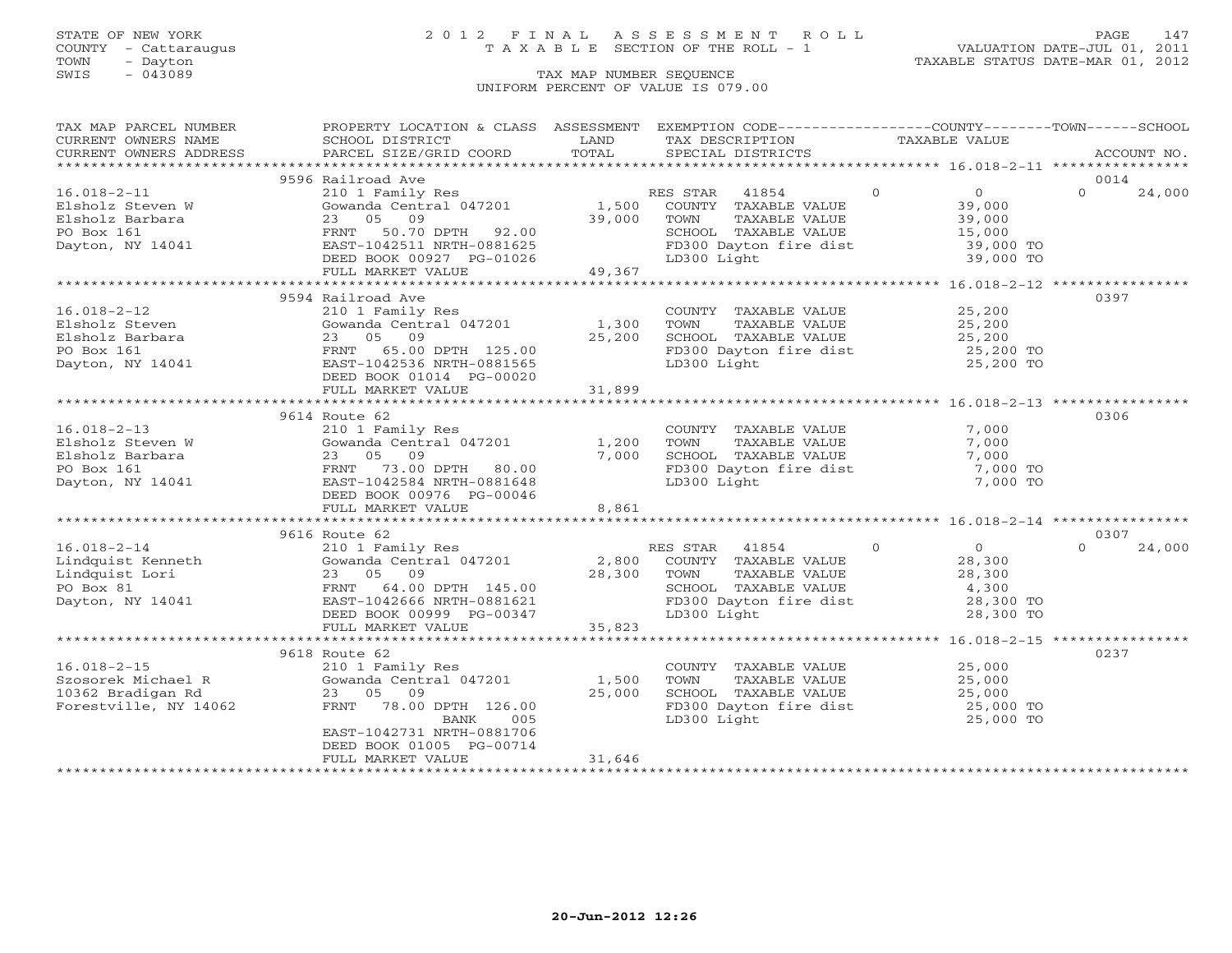## STATE OF NEW YORK 2 0 1 2 F I N A L A S S E S S M E N T R O L L PAGE 148 COUNTY - Cattaraugus T A X A B L E SECTION OF THE ROLL - 1 VALUATION DATE-JUL 01, 2011

| TAX MAP PARCEL NUMBER  | PROPERTY LOCATION & CLASS ASSESSMENT       |                           | EXEMPTION CODE-----------------COUNTY-------TOWN------SCHOOL |                      |             |
|------------------------|--------------------------------------------|---------------------------|--------------------------------------------------------------|----------------------|-------------|
| CURRENT OWNERS NAME    | SCHOOL DISTRICT                            | LAND                      | TAX DESCRIPTION                                              | TAXABLE VALUE        |             |
| CURRENT OWNERS ADDRESS | PARCEL SIZE/GRID COORD                     | TOTAL                     | SPECIAL DISTRICTS                                            |                      | ACCOUNT NO. |
|                        |                                            |                           |                                                              |                      |             |
|                        | 9622 Route 62                              |                           |                                                              |                      | 0362        |
| $16.018 - 2 - 16$      | 210 1 Family Res                           |                           | COUNTY TAXABLE VALUE                                         | 20,000               |             |
| Irvin Timothy          | Gowanda Central 047201                     | 4,100                     | TOWN<br>TAXABLE VALUE                                        | 20,000               |             |
| 350 Front St Apt 410   | 23 05 09                                   | 20,000                    | SCHOOL TAXABLE VALUE                                         | 20,000               |             |
| Olean, NY 14760        | $2009 - $ fire                             |                           | FD300 Dayton fire dist                                       | 20,000 TO            |             |
|                        | FRNT 160.00 DPTH 113.00                    |                           | LD300 Light                                                  | 20,000 TO            |             |
|                        | EAST-1042845 NRTH-0881735                  |                           |                                                              |                      |             |
|                        | DEED BOOK 13694 PG-5001                    |                           |                                                              |                      |             |
|                        | FULL MARKET VALUE                          | 25,316                    |                                                              |                      |             |
|                        |                                            |                           |                                                              |                      |             |
|                        | 9614 Route 62                              |                           |                                                              |                      | 0031        |
| $16.018 - 2 - 17.1$    | 210 1 Family Res                           |                           | COUNTY TAXABLE VALUE                                         | 28,400               |             |
| Draegert Robin Allen   | Gowanda Central 047201                     | 6,500                     | TAXABLE VALUE<br>TOWN                                        | 28,400               |             |
| Draegert Janene L      | 23 05<br>09                                | 28,400                    | SCHOOL TAXABLE VALUE                                         | 28,400               |             |
| PO Box 76              | 1.50<br>ACRES                              |                           | FD300 Dayton fire dist                                       | 28,400 TO            |             |
| Dayton, NY 14041       | EAST-1042866 NRTH-0881569                  |                           | LD300 Light                                                  | 28,400 TO            |             |
|                        | DEED BOOK 00987 PG-00708                   |                           |                                                              |                      |             |
|                        | FULL MARKET VALUE                          | 35,949                    |                                                              |                      |             |
|                        |                                            |                           |                                                              |                      | 0979        |
| $16.018 - 2 - 17.2$    | 9626 Route 62                              |                           | 41854<br>RES STAR                                            | $\Omega$<br>$\Omega$ | $\Omega$    |
| Draegert Robin Allen   | 210 1 Family Res<br>Gowanda Central 047201 | 5,400                     | COUNTY TAXABLE VALUE                                         | 45,000               | 24,000      |
| Draegert Janene        | 23 05 09                                   | 45,000                    | TOWN<br>TAXABLE VALUE                                        | 45,000               |             |
| 9626 Us Rte 62         | FRNT 118.60 DPTH 286.15                    |                           | SCHOOL TAXABLE VALUE                                         | 21,000               |             |
| PO Box 76              | EAST-1043103 NRTH-0881461                  |                           | FD300 Dayton fire dist                                       | 45,000 TO            |             |
| Dayton, NY 14041       | DEED BOOK 904<br>PG-00937                  |                           | LD300 Light                                                  | 45,000 TO            |             |
|                        | FULL MARKET VALUE                          | 56,962                    |                                                              |                      |             |
|                        |                                            |                           |                                                              |                      |             |
|                        | Route 62                                   |                           |                                                              |                      | 1174        |
| $16.018 - 2 - 17.3$    | 312 Vac w/imprv                            |                           | COUNTY TAXABLE VALUE                                         | 2,300                |             |
| Draegert Robin Allen   | Gowanda Central 047201                     | 300                       | TOWN<br>TAXABLE VALUE                                        | 2,300                |             |
| Draegert Janene L      | 23 05 09                                   | 2,300                     | SCHOOL TAXABLE VALUE                                         | 2,300                |             |
| PO Box 76              | FRNT<br>87.70 DPTH 148.00                  |                           | FD300 Dayton fire dist                                       | 2,300 TO             |             |
| Dayton, NY 14041       | EAST-1042786 NRTH-0881485                  |                           | LD300 Light                                                  | 2,300 TO             |             |
|                        | DEED BOOK 00941 PG-00465                   |                           |                                                              |                      |             |
|                        | FULL MARKET VALUE                          | 2,911                     |                                                              |                      |             |
|                        | ************************                   | * * * * * * * * * * * * * |                                                              |                      |             |
|                        | Route 62                                   |                           |                                                              |                      | 1247        |
| $16.018 - 2 - 17.4$    | 311 Res vac land                           |                           | COUNTY TAXABLE VALUE                                         | 2,100                |             |
| Draegert Robin Allen   | Gowanda Central 047201                     | 2,100                     | TOWN<br>TAXABLE VALUE                                        | 2,100                |             |
| Draegert Janene L      | 23 05 09                                   | 2,100                     | SCHOOL TAXABLE VALUE                                         | 2,100                |             |
| PO Box 76              | 2.50<br>ACRES                              |                           | FD300 Dayton fire dist                                       | 2,100 TO             |             |
| Dayton, NY 14041       | EAST-1043120 NRTH-0881717                  |                           | LD300 Light                                                  | 2,100 TO             |             |
|                        | DEED BOOK 00941 PG-00465                   |                           |                                                              |                      |             |
|                        | FULL MARKET VALUE                          | 2,658                     |                                                              |                      |             |
|                        |                                            |                           |                                                              |                      |             |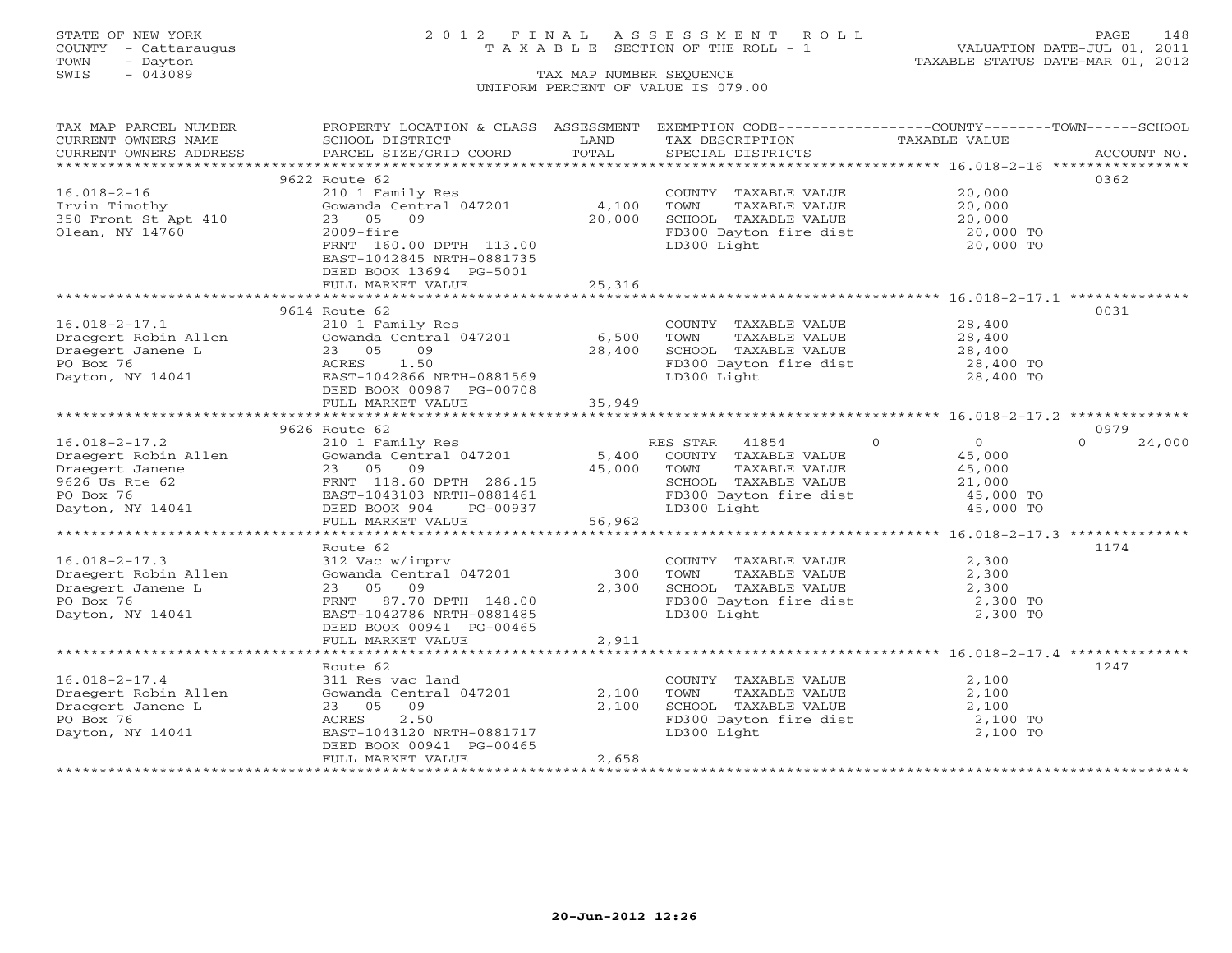## STATE OF NEW YORK 2 0 1 2 F I N A L A S S E S S M E N T R O L L PAGE 149 COUNTY - Cattaraugus T A X A B L E SECTION OF THE ROLL - 1 VALUATION DATE-JUL 01, 2011

| $\begin{tabular}{lllllll} \multicolumn{2}{l}{{\small\sc{CURRENT}}}& $\text{MME}$ & $\text{SCHOOL} & $\text{DISTRICT}$ & $\text{LAND}$ & $\text{TAX} & $\text{DESCRIFTION}$ & $\text{TAXABLE} & $\text{VALUE}$ \\ & $\text{CURERNT} & $\text{WWERS} & $\text{ADDRESS}$ & $\text{PARGEL} & $\text{STZE/GRID} & $\text{COORD}$ & $\text{TOTAL}$ & $\text{SPECIAL} & $\text{DISTRICTS}$ & $\text{RCCOUNT NO} \\ & $\text{*} \times \text{*} \times \text{*} \times \text{*} \times \text$<br>CURRENT OWNERS ADDRESS<br>11456 First St<br>0047<br>1 1 20 1 Family Res<br>2,900 SR STAR 41834 0 0 30,600 0 30,600 30,600<br>30,600 0 30,600 15/23 05 09 61,200 COUNTY TAXABLE VALUE 30,600<br>0304<br>11466 First St<br>$\Omega$<br>24,000<br>0296<br>11474 First St<br>11476 First St<br>0184<br>22,500<br>0595<br>Railroad Ave<br>$\begin{tabular}{lllllllll} \multicolumn{2}{c}{\textbf{COUNTY}} & \textbf{TAXABLE VALUE} & & & & & 100 \\ \multicolumn{2}{c}{\textbf{TONN}} & \textbf{TAXABLE VALUE} & & & & 100 \\ \end{tabular}$<br>$16.018 - 2 - 22$<br>311 Res vac land<br>Gowanda Central 047201 100<br>SCHOOL TAXABLE VALUE 100<br>FD300 Dayton fire dist 100 TO<br>LD300 Light<br>100 TO<br>PG-00096<br>DEED BOOK 908<br>127<br>FULL MARKET VALUE | TAX MAP PARCEL NUMBER | PROPERTY LOCATION & CLASS ASSESSMENT EXEMPTION CODE----------------COUNTY-------TOWN------SCHOOL |  |  |  |
|--------------------------------------------------------------------------------------------------------------------------------------------------------------------------------------------------------------------------------------------------------------------------------------------------------------------------------------------------------------------------------------------------------------------------------------------------------------------------------------------------------------------------------------------------------------------------------------------------------------------------------------------------------------------------------------------------------------------------------------------------------------------------------------------------------------------------------------------------------------------------------------------------------------------------------------------------------------------------------------------------------------------------------------------------------------------------------------------------------------------------------------------------------------------------------------------------------------------------------------------------------|-----------------------|--------------------------------------------------------------------------------------------------|--|--|--|
|                                                                                                                                                                                                                                                                                                                                                                                                                                                                                                                                                                                                                                                                                                                                                                                                                                                                                                                                                                                                                                                                                                                                                                                                                                                        |                       |                                                                                                  |  |  |  |
|                                                                                                                                                                                                                                                                                                                                                                                                                                                                                                                                                                                                                                                                                                                                                                                                                                                                                                                                                                                                                                                                                                                                                                                                                                                        |                       |                                                                                                  |  |  |  |
|                                                                                                                                                                                                                                                                                                                                                                                                                                                                                                                                                                                                                                                                                                                                                                                                                                                                                                                                                                                                                                                                                                                                                                                                                                                        |                       |                                                                                                  |  |  |  |
|                                                                                                                                                                                                                                                                                                                                                                                                                                                                                                                                                                                                                                                                                                                                                                                                                                                                                                                                                                                                                                                                                                                                                                                                                                                        |                       |                                                                                                  |  |  |  |
|                                                                                                                                                                                                                                                                                                                                                                                                                                                                                                                                                                                                                                                                                                                                                                                                                                                                                                                                                                                                                                                                                                                                                                                                                                                        |                       |                                                                                                  |  |  |  |
|                                                                                                                                                                                                                                                                                                                                                                                                                                                                                                                                                                                                                                                                                                                                                                                                                                                                                                                                                                                                                                                                                                                                                                                                                                                        |                       |                                                                                                  |  |  |  |
|                                                                                                                                                                                                                                                                                                                                                                                                                                                                                                                                                                                                                                                                                                                                                                                                                                                                                                                                                                                                                                                                                                                                                                                                                                                        |                       |                                                                                                  |  |  |  |
|                                                                                                                                                                                                                                                                                                                                                                                                                                                                                                                                                                                                                                                                                                                                                                                                                                                                                                                                                                                                                                                                                                                                                                                                                                                        |                       |                                                                                                  |  |  |  |
|                                                                                                                                                                                                                                                                                                                                                                                                                                                                                                                                                                                                                                                                                                                                                                                                                                                                                                                                                                                                                                                                                                                                                                                                                                                        |                       |                                                                                                  |  |  |  |
|                                                                                                                                                                                                                                                                                                                                                                                                                                                                                                                                                                                                                                                                                                                                                                                                                                                                                                                                                                                                                                                                                                                                                                                                                                                        |                       |                                                                                                  |  |  |  |
|                                                                                                                                                                                                                                                                                                                                                                                                                                                                                                                                                                                                                                                                                                                                                                                                                                                                                                                                                                                                                                                                                                                                                                                                                                                        |                       |                                                                                                  |  |  |  |
|                                                                                                                                                                                                                                                                                                                                                                                                                                                                                                                                                                                                                                                                                                                                                                                                                                                                                                                                                                                                                                                                                                                                                                                                                                                        |                       |                                                                                                  |  |  |  |
|                                                                                                                                                                                                                                                                                                                                                                                                                                                                                                                                                                                                                                                                                                                                                                                                                                                                                                                                                                                                                                                                                                                                                                                                                                                        |                       |                                                                                                  |  |  |  |
|                                                                                                                                                                                                                                                                                                                                                                                                                                                                                                                                                                                                                                                                                                                                                                                                                                                                                                                                                                                                                                                                                                                                                                                                                                                        |                       |                                                                                                  |  |  |  |
|                                                                                                                                                                                                                                                                                                                                                                                                                                                                                                                                                                                                                                                                                                                                                                                                                                                                                                                                                                                                                                                                                                                                                                                                                                                        |                       |                                                                                                  |  |  |  |
|                                                                                                                                                                                                                                                                                                                                                                                                                                                                                                                                                                                                                                                                                                                                                                                                                                                                                                                                                                                                                                                                                                                                                                                                                                                        |                       |                                                                                                  |  |  |  |
|                                                                                                                                                                                                                                                                                                                                                                                                                                                                                                                                                                                                                                                                                                                                                                                                                                                                                                                                                                                                                                                                                                                                                                                                                                                        |                       |                                                                                                  |  |  |  |
|                                                                                                                                                                                                                                                                                                                                                                                                                                                                                                                                                                                                                                                                                                                                                                                                                                                                                                                                                                                                                                                                                                                                                                                                                                                        |                       |                                                                                                  |  |  |  |
|                                                                                                                                                                                                                                                                                                                                                                                                                                                                                                                                                                                                                                                                                                                                                                                                                                                                                                                                                                                                                                                                                                                                                                                                                                                        |                       |                                                                                                  |  |  |  |
|                                                                                                                                                                                                                                                                                                                                                                                                                                                                                                                                                                                                                                                                                                                                                                                                                                                                                                                                                                                                                                                                                                                                                                                                                                                        |                       |                                                                                                  |  |  |  |
|                                                                                                                                                                                                                                                                                                                                                                                                                                                                                                                                                                                                                                                                                                                                                                                                                                                                                                                                                                                                                                                                                                                                                                                                                                                        |                       |                                                                                                  |  |  |  |
|                                                                                                                                                                                                                                                                                                                                                                                                                                                                                                                                                                                                                                                                                                                                                                                                                                                                                                                                                                                                                                                                                                                                                                                                                                                        |                       |                                                                                                  |  |  |  |
|                                                                                                                                                                                                                                                                                                                                                                                                                                                                                                                                                                                                                                                                                                                                                                                                                                                                                                                                                                                                                                                                                                                                                                                                                                                        |                       |                                                                                                  |  |  |  |
|                                                                                                                                                                                                                                                                                                                                                                                                                                                                                                                                                                                                                                                                                                                                                                                                                                                                                                                                                                                                                                                                                                                                                                                                                                                        |                       |                                                                                                  |  |  |  |
|                                                                                                                                                                                                                                                                                                                                                                                                                                                                                                                                                                                                                                                                                                                                                                                                                                                                                                                                                                                                                                                                                                                                                                                                                                                        |                       |                                                                                                  |  |  |  |
|                                                                                                                                                                                                                                                                                                                                                                                                                                                                                                                                                                                                                                                                                                                                                                                                                                                                                                                                                                                                                                                                                                                                                                                                                                                        |                       |                                                                                                  |  |  |  |
|                                                                                                                                                                                                                                                                                                                                                                                                                                                                                                                                                                                                                                                                                                                                                                                                                                                                                                                                                                                                                                                                                                                                                                                                                                                        |                       |                                                                                                  |  |  |  |
|                                                                                                                                                                                                                                                                                                                                                                                                                                                                                                                                                                                                                                                                                                                                                                                                                                                                                                                                                                                                                                                                                                                                                                                                                                                        |                       |                                                                                                  |  |  |  |
|                                                                                                                                                                                                                                                                                                                                                                                                                                                                                                                                                                                                                                                                                                                                                                                                                                                                                                                                                                                                                                                                                                                                                                                                                                                        |                       |                                                                                                  |  |  |  |
|                                                                                                                                                                                                                                                                                                                                                                                                                                                                                                                                                                                                                                                                                                                                                                                                                                                                                                                                                                                                                                                                                                                                                                                                                                                        |                       |                                                                                                  |  |  |  |
|                                                                                                                                                                                                                                                                                                                                                                                                                                                                                                                                                                                                                                                                                                                                                                                                                                                                                                                                                                                                                                                                                                                                                                                                                                                        |                       |                                                                                                  |  |  |  |
|                                                                                                                                                                                                                                                                                                                                                                                                                                                                                                                                                                                                                                                                                                                                                                                                                                                                                                                                                                                                                                                                                                                                                                                                                                                        |                       |                                                                                                  |  |  |  |
|                                                                                                                                                                                                                                                                                                                                                                                                                                                                                                                                                                                                                                                                                                                                                                                                                                                                                                                                                                                                                                                                                                                                                                                                                                                        |                       |                                                                                                  |  |  |  |
|                                                                                                                                                                                                                                                                                                                                                                                                                                                                                                                                                                                                                                                                                                                                                                                                                                                                                                                                                                                                                                                                                                                                                                                                                                                        |                       |                                                                                                  |  |  |  |
|                                                                                                                                                                                                                                                                                                                                                                                                                                                                                                                                                                                                                                                                                                                                                                                                                                                                                                                                                                                                                                                                                                                                                                                                                                                        |                       |                                                                                                  |  |  |  |
|                                                                                                                                                                                                                                                                                                                                                                                                                                                                                                                                                                                                                                                                                                                                                                                                                                                                                                                                                                                                                                                                                                                                                                                                                                                        |                       |                                                                                                  |  |  |  |
|                                                                                                                                                                                                                                                                                                                                                                                                                                                                                                                                                                                                                                                                                                                                                                                                                                                                                                                                                                                                                                                                                                                                                                                                                                                        |                       |                                                                                                  |  |  |  |
|                                                                                                                                                                                                                                                                                                                                                                                                                                                                                                                                                                                                                                                                                                                                                                                                                                                                                                                                                                                                                                                                                                                                                                                                                                                        |                       |                                                                                                  |  |  |  |
|                                                                                                                                                                                                                                                                                                                                                                                                                                                                                                                                                                                                                                                                                                                                                                                                                                                                                                                                                                                                                                                                                                                                                                                                                                                        |                       |                                                                                                  |  |  |  |
|                                                                                                                                                                                                                                                                                                                                                                                                                                                                                                                                                                                                                                                                                                                                                                                                                                                                                                                                                                                                                                                                                                                                                                                                                                                        |                       |                                                                                                  |  |  |  |
|                                                                                                                                                                                                                                                                                                                                                                                                                                                                                                                                                                                                                                                                                                                                                                                                                                                                                                                                                                                                                                                                                                                                                                                                                                                        |                       |                                                                                                  |  |  |  |
|                                                                                                                                                                                                                                                                                                                                                                                                                                                                                                                                                                                                                                                                                                                                                                                                                                                                                                                                                                                                                                                                                                                                                                                                                                                        |                       |                                                                                                  |  |  |  |
|                                                                                                                                                                                                                                                                                                                                                                                                                                                                                                                                                                                                                                                                                                                                                                                                                                                                                                                                                                                                                                                                                                                                                                                                                                                        |                       |                                                                                                  |  |  |  |
|                                                                                                                                                                                                                                                                                                                                                                                                                                                                                                                                                                                                                                                                                                                                                                                                                                                                                                                                                                                                                                                                                                                                                                                                                                                        |                       |                                                                                                  |  |  |  |
|                                                                                                                                                                                                                                                                                                                                                                                                                                                                                                                                                                                                                                                                                                                                                                                                                                                                                                                                                                                                                                                                                                                                                                                                                                                        |                       |                                                                                                  |  |  |  |
|                                                                                                                                                                                                                                                                                                                                                                                                                                                                                                                                                                                                                                                                                                                                                                                                                                                                                                                                                                                                                                                                                                                                                                                                                                                        |                       |                                                                                                  |  |  |  |
|                                                                                                                                                                                                                                                                                                                                                                                                                                                                                                                                                                                                                                                                                                                                                                                                                                                                                                                                                                                                                                                                                                                                                                                                                                                        |                       |                                                                                                  |  |  |  |
|                                                                                                                                                                                                                                                                                                                                                                                                                                                                                                                                                                                                                                                                                                                                                                                                                                                                                                                                                                                                                                                                                                                                                                                                                                                        |                       |                                                                                                  |  |  |  |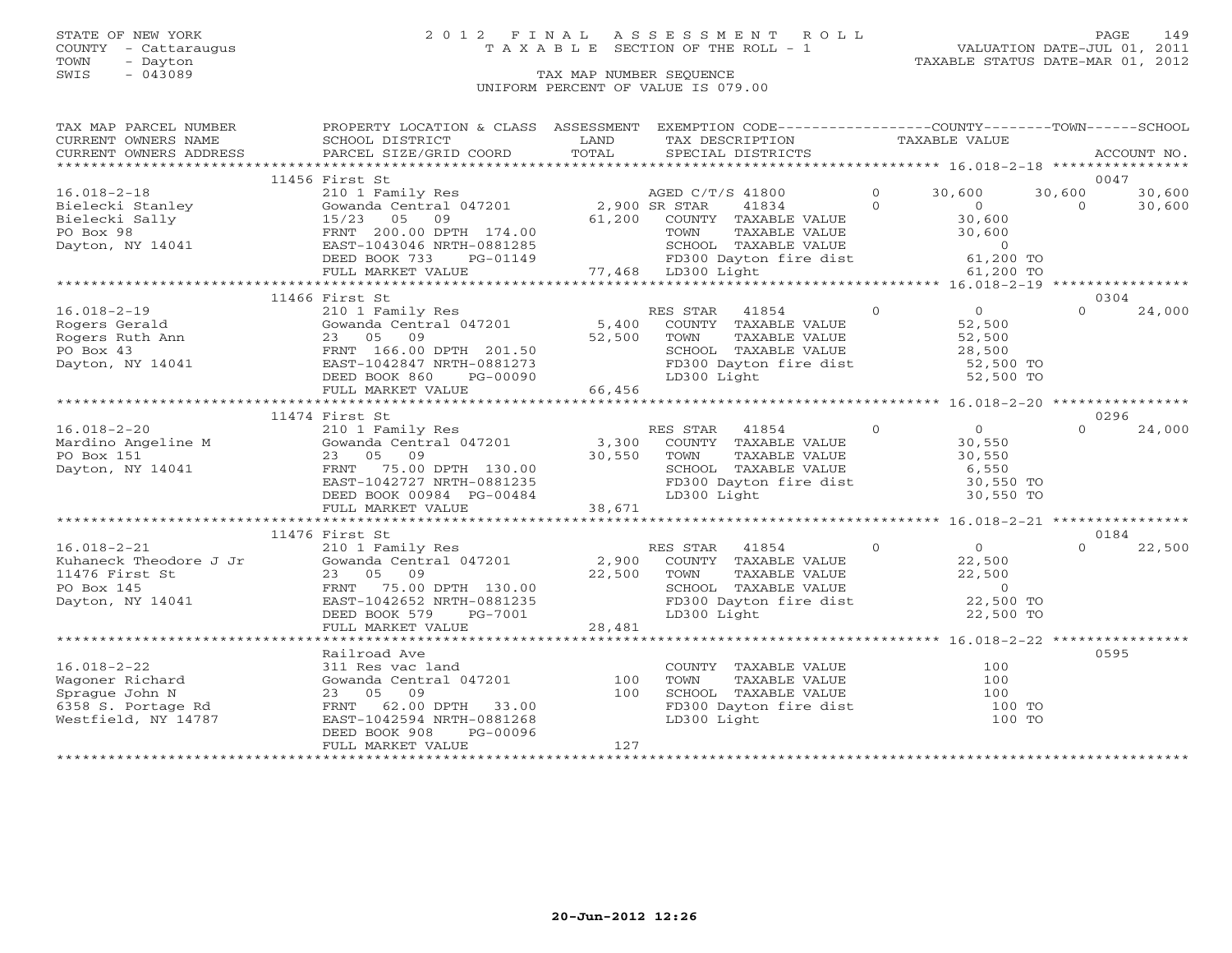### STATE OF NEW YORK 2 0 1 2 F I N A L A S S E S S M E N T R O L L PAGE 150 COUNTY - Cattaraugus T A X A B L E SECTION OF THE ROLL - 1 VALUATION DATE-JUL 01, 2011

| TAX MAP PARCEL NUMBER                                                                                                                                                                                       | PROPERTY LOCATION & CLASS ASSESSMENT EXEMPTION CODE----------------COUNTY-------TOWN------SCHOOL                                                           |        |                                                                                                                                                                                            |                         |                         |
|-------------------------------------------------------------------------------------------------------------------------------------------------------------------------------------------------------------|------------------------------------------------------------------------------------------------------------------------------------------------------------|--------|--------------------------------------------------------------------------------------------------------------------------------------------------------------------------------------------|-------------------------|-------------------------|
| TAX MAF FARCED SCHOOL DISTRICT<br>CURRENT OWNERS NAME SCHOOL SIZE/GRID COORD<br>CURRENT OWNERS ADDRESS PARCEL SIZE/GRID COORD                                                                               | <b>Example 12</b> LAND                                                                                                                                     |        | TAX DESCRIPTION TAXABLE VALUE                                                                                                                                                              |                         |                         |
|                                                                                                                                                                                                             |                                                                                                                                                            |        |                                                                                                                                                                                            |                         |                         |
|                                                                                                                                                                                                             |                                                                                                                                                            |        |                                                                                                                                                                                            |                         |                         |
|                                                                                                                                                                                                             | 9586 Railroad Ave                                                                                                                                          |        |                                                                                                                                                                                            |                         | 0289                    |
| $16.018 - 2 - 23$                                                                                                                                                                                           | 411 Apartment                                                                                                                                              |        | COUNTY TAXABLE VALUE 16,800                                                                                                                                                                |                         |                         |
|                                                                                                                                                                                                             | Gowanda Central 047201 6,500                                                                                                                               |        |                                                                                                                                                                                            |                         |                         |
| Mardino Angeline<br>11474 First St                                                                                                                                                                          | 23 05 09                                                                                                                                                   | 16,800 |                                                                                                                                                                                            |                         |                         |
| PO Box 151                                                                                                                                                                                                  | FRNT 234.00 DPTH 275.00                                                                                                                                    |        |                                                                                                                                                                                            |                         |                         |
| Dayton, NY 14041                                                                                                                                                                                            | EAST-1042616 NRTH-0881412                                                                                                                                  |        | FD300 Dayton fire dist 16,800 TO<br>LD300 Light 16,800 TO<br>LD300 Light                                                                                                                   |                         |                         |
|                                                                                                                                                                                                             | DEED BOOK 6312 PG-2001                                                                                                                                     |        |                                                                                                                                                                                            |                         |                         |
|                                                                                                                                                                                                             | FULL MARKET VALUE                                                                                                                                          | 21,266 |                                                                                                                                                                                            |                         |                         |
|                                                                                                                                                                                                             |                                                                                                                                                            |        |                                                                                                                                                                                            |                         |                         |
|                                                                                                                                                                                                             | Railroad Ave                                                                                                                                               |        |                                                                                                                                                                                            |                         | 0596                    |
| $16.018 - 2 - 24$                                                                                                                                                                                           |                                                                                                                                                            |        | COUNTY TAXABLE VALUE                                                                                                                                                                       | 6,000                   |                         |
|                                                                                                                                                                                                             | 312 Vac w/imprv<br>Gowanda Central 047201 1,000                                                                                                            |        |                                                                                                                                                                                            | 6,000                   |                         |
|                                                                                                                                                                                                             |                                                                                                                                                            | 6,000  | TOWN       TAXABLE  VALUE<br>SCHOOL    TAXABLE  VALUE                                                                                                                                      | 6,000                   |                         |
| Wagoner Richard (Cowanda Central 047201)<br>Sprague John 23 05 09<br>6358 S. Portage Rd (FRNT 62.00 DPTH 92.00<br>Westfield, NY 14787 (EAST-1042533 NRTH-0881268                                            | FRNT 62.00 DPTH 92.00                                                                                                                                      |        |                                                                                                                                                                                            | 6,000 TO                |                         |
|                                                                                                                                                                                                             |                                                                                                                                                            |        | FD300 Dayton fire dist<br>LD300 Light                                                                                                                                                      | 6,000 TO                |                         |
|                                                                                                                                                                                                             | DEED BOOK 908<br>PG-00096                                                                                                                                  |        |                                                                                                                                                                                            |                         |                         |
|                                                                                                                                                                                                             | FULL MARKET VALUE                                                                                                                                          | 7,595  |                                                                                                                                                                                            |                         |                         |
|                                                                                                                                                                                                             |                                                                                                                                                            |        |                                                                                                                                                                                            |                         |                         |
|                                                                                                                                                                                                             | 9576 Railroad Ave                                                                                                                                          |        |                                                                                                                                                                                            |                         | 0597                    |
| $16.018 - 2 - 25$                                                                                                                                                                                           |                                                                                                                                                            |        | COUNTY TAXABLE VALUE 32,800                                                                                                                                                                |                         |                         |
|                                                                                                                                                                                                             | 210 1 Family Res<br>Gowanda Central 047201 2,600                                                                                                           |        |                                                                                                                                                                                            |                         |                         |
| 16.018-2-25<br>Wagoner Richard<br>Sprague John 23 05 09<br>6358 S Portage Rd<br>Westfield, NY 14787<br>TENT 68.00 DPTH 125.00<br>ERNT 68.00 DPTH 125.00<br>Mestfield, NY 14787<br>TENT-1042557 NRTH-0881205 |                                                                                                                                                            | 32,800 | CONN TAXABLE VALUE<br>TOWN TAXABLE VALUE 32,800<br>FD300 Dayton fire dist 32,800 TO<br>32,800 TO<br>32,800 TO                                                                              |                         |                         |
|                                                                                                                                                                                                             |                                                                                                                                                            |        |                                                                                                                                                                                            |                         |                         |
|                                                                                                                                                                                                             |                                                                                                                                                            |        |                                                                                                                                                                                            |                         |                         |
|                                                                                                                                                                                                             | DEED BOOK 908<br>PG-00096                                                                                                                                  |        |                                                                                                                                                                                            |                         |                         |
|                                                                                                                                                                                                             | FULL MARKET VALUE                                                                                                                                          | 41,519 |                                                                                                                                                                                            |                         |                         |
|                                                                                                                                                                                                             |                                                                                                                                                            |        |                                                                                                                                                                                            |                         |                         |
|                                                                                                                                                                                                             | 9594 Route 62                                                                                                                                              |        |                                                                                                                                                                                            |                         | 0354                    |
|                                                                                                                                                                                                             |                                                                                                                                                            |        |                                                                                                                                                                                            |                         |                         |
|                                                                                                                                                                                                             |                                                                                                                                                            |        |                                                                                                                                                                                            |                         |                         |
|                                                                                                                                                                                                             |                                                                                                                                                            |        |                                                                                                                                                                                            |                         |                         |
|                                                                                                                                                                                                             |                                                                                                                                                            |        |                                                                                                                                                                                            |                         |                         |
|                                                                                                                                                                                                             |                                                                                                                                                            |        | COUNTY TAXABLE VALUE $2,700$<br>TOWN TAXABLE VALUE $2,700$<br>SCHOOL TAXABLE VALUE $2,700$<br>FD300 Dayton fire dist $2,700$ TO<br>LD300 Light $2,700$ TO                                  |                         |                         |
|                                                                                                                                                                                                             |                                                                                                                                                            |        |                                                                                                                                                                                            |                         |                         |
|                                                                                                                                                                                                             | FULL MARKET VALUE                                                                                                                                          | 3,418  |                                                                                                                                                                                            |                         |                         |
|                                                                                                                                                                                                             |                                                                                                                                                            |        |                                                                                                                                                                                            |                         |                         |
|                                                                                                                                                                                                             | 9605 Route 62                                                                                                                                              |        |                                                                                                                                                                                            |                         | 0154                    |
| $16.018 - 2 - 27$                                                                                                                                                                                           | 210 1 Family Res                                                                                                                                           |        | WVET C/T 41121                                                                                                                                                                             | $\overline{0}$<br>9,600 | 9,600<br>$\overline{0}$ |
| Kelly James J                                                                                                                                                                                               |                                                                                                                                                            |        | $\overline{0}$                                                                                                                                                                             | $\sim$ 0                | $\Omega$<br>24,000      |
| 9605 Route 62                                                                                                                                                                                               | 23 05 09                                                                                                                                                   |        |                                                                                                                                                                                            |                         |                         |
| Dayton, NY 14041                                                                                                                                                                                            | FRNT 169.00 DPTH 215.00                                                                                                                                    |        |                                                                                                                                                                                            |                         |                         |
|                                                                                                                                                                                                             |                                                                                                                                                            |        |                                                                                                                                                                                            |                         |                         |
|                                                                                                                                                                                                             |                                                                                                                                                            |        |                                                                                                                                                                                            |                         |                         |
|                                                                                                                                                                                                             | FRNT 169.00 DPTH 215.00 TOWN TAXA<br>EAST-1042145 NRTH-0881553 SCHOOL TAXA<br>DEED BOOK 15776 PG-8001 PD300 Daytor<br>FULL MARKET VALUE 91,139 LD300 Light |        | 72,000 COUNTY TAXABLE VALUE<br>TOWN TAXABLE VALUE 62,400<br>SCHOOL TAXABLE VALUE 62,400<br>SCHOOL TAXABLE VALUE 48,000<br>FD300 Dayton fire dist 72,000 TO<br>91,139 LD300 Light 72,000 TO |                         |                         |
|                                                                                                                                                                                                             |                                                                                                                                                            |        |                                                                                                                                                                                            |                         |                         |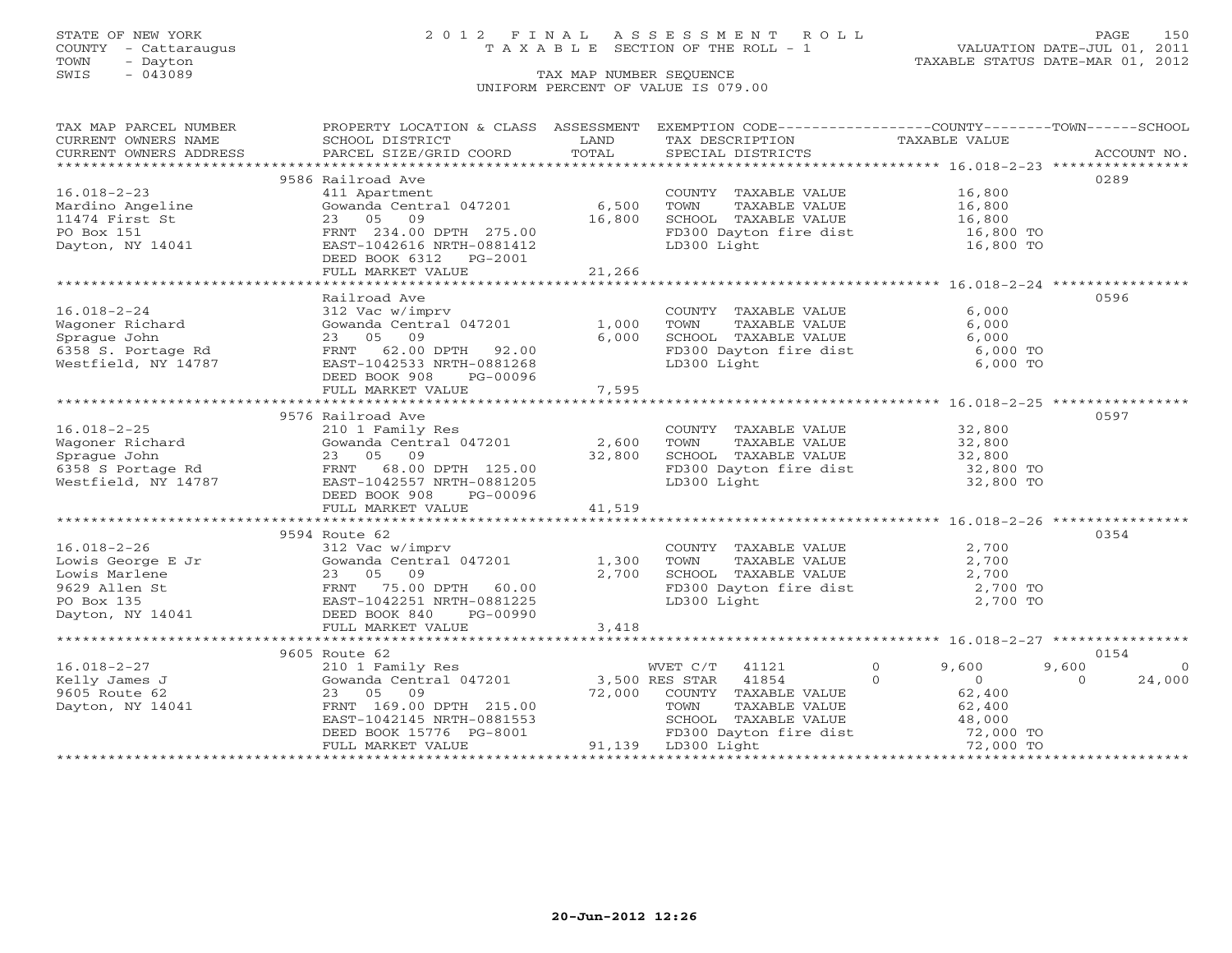COUNTY - Cattaraugus T A X A B L E SECTION OF THE ROLL - 1<br>TOWN - Dayton<br>SWIS - 043089 TAX MAP NUMBER SEQUENCE

# STATE OF NEW YORK 2 0 1 2 F I N A L A S S E S S M E N T R O L L PAGE 151

VALUATION DATE-JUL 01, 2011 TAXABLE STATUS DATE-MAR 01, 2012

### TAX MAP NUMBER SEQUENCE UNIFORM PERCENT OF VALUE IS 079.00

| TAX MAP PARCEL NUMBER | PROPERTY LOCATION & CLASS ASSESSMENT EXEMPTION CODE----------------COUNTY-------TOWN------SCHOOL                                                                                                                                                                                                                                                                                                                                                                                                              |       |                                                                                                                                                                                                    |      |
|-----------------------|---------------------------------------------------------------------------------------------------------------------------------------------------------------------------------------------------------------------------------------------------------------------------------------------------------------------------------------------------------------------------------------------------------------------------------------------------------------------------------------------------------------|-------|----------------------------------------------------------------------------------------------------------------------------------------------------------------------------------------------------|------|
|                       |                                                                                                                                                                                                                                                                                                                                                                                                                                                                                                               |       |                                                                                                                                                                                                    |      |
|                       |                                                                                                                                                                                                                                                                                                                                                                                                                                                                                                               |       |                                                                                                                                                                                                    |      |
|                       |                                                                                                                                                                                                                                                                                                                                                                                                                                                                                                               |       |                                                                                                                                                                                                    |      |
|                       | 9599 Route 62                                                                                                                                                                                                                                                                                                                                                                                                                                                                                                 |       |                                                                                                                                                                                                    | 0325 |
| $16.018 - 2 - 28$     | ROULE 62<br>4,300 TOWN TAXABLE VALUE 20,000<br>23 05 09<br>FRNT 101.00 DPTH 192.00<br>EAST-104211 92.00<br>20,000 SCHOOL TAXABLE VALUE 20,000<br>FRNT 101.00 DPTH 192.00<br>EAST-1042119 NRTH-0881425<br>EAST-1042119 NRTH-0881425<br>THE CONSID                                                                                                                                                                                                                                                              |       |                                                                                                                                                                                                    |      |
|                       |                                                                                                                                                                                                                                                                                                                                                                                                                                                                                                               |       |                                                                                                                                                                                                    |      |
|                       |                                                                                                                                                                                                                                                                                                                                                                                                                                                                                                               |       |                                                                                                                                                                                                    |      |
|                       |                                                                                                                                                                                                                                                                                                                                                                                                                                                                                                               |       |                                                                                                                                                                                                    |      |
|                       |                                                                                                                                                                                                                                                                                                                                                                                                                                                                                                               |       |                                                                                                                                                                                                    |      |
|                       |                                                                                                                                                                                                                                                                                                                                                                                                                                                                                                               |       |                                                                                                                                                                                                    |      |
|                       |                                                                                                                                                                                                                                                                                                                                                                                                                                                                                                               |       |                                                                                                                                                                                                    |      |
|                       |                                                                                                                                                                                                                                                                                                                                                                                                                                                                                                               |       |                                                                                                                                                                                                    |      |
|                       | 9597 Route 62                                                                                                                                                                                                                                                                                                                                                                                                                                                                                                 |       |                                                                                                                                                                                                    | 0295 |
|                       |                                                                                                                                                                                                                                                                                                                                                                                                                                                                                                               |       |                                                                                                                                                                                                    |      |
|                       |                                                                                                                                                                                                                                                                                                                                                                                                                                                                                                               |       |                                                                                                                                                                                                    |      |
|                       |                                                                                                                                                                                                                                                                                                                                                                                                                                                                                                               |       |                                                                                                                                                                                                    |      |
|                       |                                                                                                                                                                                                                                                                                                                                                                                                                                                                                                               |       |                                                                                                                                                                                                    |      |
|                       |                                                                                                                                                                                                                                                                                                                                                                                                                                                                                                               |       |                                                                                                                                                                                                    |      |
|                       |                                                                                                                                                                                                                                                                                                                                                                                                                                                                                                               |       |                                                                                                                                                                                                    |      |
|                       | 16.018-2-29<br>Xrzystofik Steven Jr<br>Xrzystofik Patricia (147201 - 2,600 TOWN TAXABLE VALUE 19,200<br>Xrzystofik Patricia 23 05 09<br>19.200 ENEXABLE VALUE 19,200<br>19.200 ECHOOL TAXABLE VALUE 19,200<br>19.200 ECHOOL TAXABLE VALUE                                                                                                                                                                                                                                                                     |       |                                                                                                                                                                                                    |      |
|                       |                                                                                                                                                                                                                                                                                                                                                                                                                                                                                                               |       |                                                                                                                                                                                                    |      |
|                       | 11484 Church St                                                                                                                                                                                                                                                                                                                                                                                                                                                                                               |       |                                                                                                                                                                                                    | 0554 |
|                       |                                                                                                                                                                                                                                                                                                                                                                                                                                                                                                               |       |                                                                                                                                                                                                    |      |
|                       |                                                                                                                                                                                                                                                                                                                                                                                                                                                                                                               |       |                                                                                                                                                                                                    |      |
|                       |                                                                                                                                                                                                                                                                                                                                                                                                                                                                                                               |       |                                                                                                                                                                                                    |      |
|                       |                                                                                                                                                                                                                                                                                                                                                                                                                                                                                                               |       |                                                                                                                                                                                                    |      |
|                       |                                                                                                                                                                                                                                                                                                                                                                                                                                                                                                               |       |                                                                                                                                                                                                    |      |
|                       |                                                                                                                                                                                                                                                                                                                                                                                                                                                                                                               |       |                                                                                                                                                                                                    |      |
|                       |                                                                                                                                                                                                                                                                                                                                                                                                                                                                                                               |       |                                                                                                                                                                                                    |      |
|                       |                                                                                                                                                                                                                                                                                                                                                                                                                                                                                                               |       |                                                                                                                                                                                                    |      |
|                       | Church St                                                                                                                                                                                                                                                                                                                                                                                                                                                                                                     |       |                                                                                                                                                                                                    | 0316 |
|                       |                                                                                                                                                                                                                                                                                                                                                                                                                                                                                                               |       |                                                                                                                                                                                                    |      |
|                       |                                                                                                                                                                                                                                                                                                                                                                                                                                                                                                               |       |                                                                                                                                                                                                    |      |
|                       |                                                                                                                                                                                                                                                                                                                                                                                                                                                                                                               |       |                                                                                                                                                                                                    |      |
|                       | Church St<br>311 Res vac land<br>Gowanda Central 047201<br>23 05 09 1,300 TOWN TAXABLE VALUE<br>23 05 09 1,300 SCHOOL TAXABLE VALUE<br>FRNT 66.00 DPTH 149.62<br>EAST-1041791 NRTH-0881251<br>23 05 09 1,300 SCHOOL TAXABLE VALUE<br>20 1,300<br>16.018-2-32<br>Bridenbaker Terry<br>9624 Allen St<br>PO Box 85<br>Dayton, NY 14041<br>PO Box 85<br>Dayton, NY 14041<br>PO Box 85<br>PO Box 85<br>Dayton, NY 14041<br>PO BOX 85<br>PO BOX 85<br>DEED BOOK 14734<br>PO BOX 85<br>DEED BOOK 14734<br>PO BOX 147 |       |                                                                                                                                                                                                    |      |
|                       |                                                                                                                                                                                                                                                                                                                                                                                                                                                                                                               |       |                                                                                                                                                                                                    |      |
|                       |                                                                                                                                                                                                                                                                                                                                                                                                                                                                                                               |       |                                                                                                                                                                                                    |      |
|                       |                                                                                                                                                                                                                                                                                                                                                                                                                                                                                                               |       |                                                                                                                                                                                                    |      |
|                       |                                                                                                                                                                                                                                                                                                                                                                                                                                                                                                               |       |                                                                                                                                                                                                    |      |
|                       | 11494 Church St                                                                                                                                                                                                                                                                                                                                                                                                                                                                                               |       |                                                                                                                                                                                                    | 0464 |
|                       |                                                                                                                                                                                                                                                                                                                                                                                                                                                                                                               |       | $\begin{tabular}{lllllllll} \multicolumn{2}{c}{\textbf{COUNTY}} & \textbf{TAXABLE VALUE} & & & & 1,500 \\ \multicolumn{2}{c}{\textbf{TOWN}} & \textbf{TAXABLE VALUE} & & & 1,500 \\ \end{tabular}$ |      |
|                       |                                                                                                                                                                                                                                                                                                                                                                                                                                                                                                               |       |                                                                                                                                                                                                    |      |
|                       | 16.018-2-33<br>Bridenbaker Terry 311 Res vac land<br>9624 Allen St<br>PO Box 85<br>Dayton, NY 14041<br>PO Box 85<br>Dayton, NY 14041<br>PO Box 85<br>DREST-1041<br>PO BORTH 0681218<br>PO BORTH 0681218<br>PO BORTH 0681218<br>PO BORTH 0681218<br>PO BO                                                                                                                                                                                                                                                      |       | SCHOOL TAXABLE VALUE<br>FD300 Dayton fire dist 1,500 TO<br>LD300 Light 1,500 TO<br>1,500 TO                                                                                                        |      |
|                       |                                                                                                                                                                                                                                                                                                                                                                                                                                                                                                               |       |                                                                                                                                                                                                    |      |
|                       |                                                                                                                                                                                                                                                                                                                                                                                                                                                                                                               |       | LD300 Light                                                                                                                                                                                        |      |
|                       | DEED BOOK 14734 PG-6001                                                                                                                                                                                                                                                                                                                                                                                                                                                                                       |       |                                                                                                                                                                                                    |      |
|                       | FULL MARKET VALUE                                                                                                                                                                                                                                                                                                                                                                                                                                                                                             | 1,899 |                                                                                                                                                                                                    |      |
|                       |                                                                                                                                                                                                                                                                                                                                                                                                                                                                                                               |       |                                                                                                                                                                                                    |      |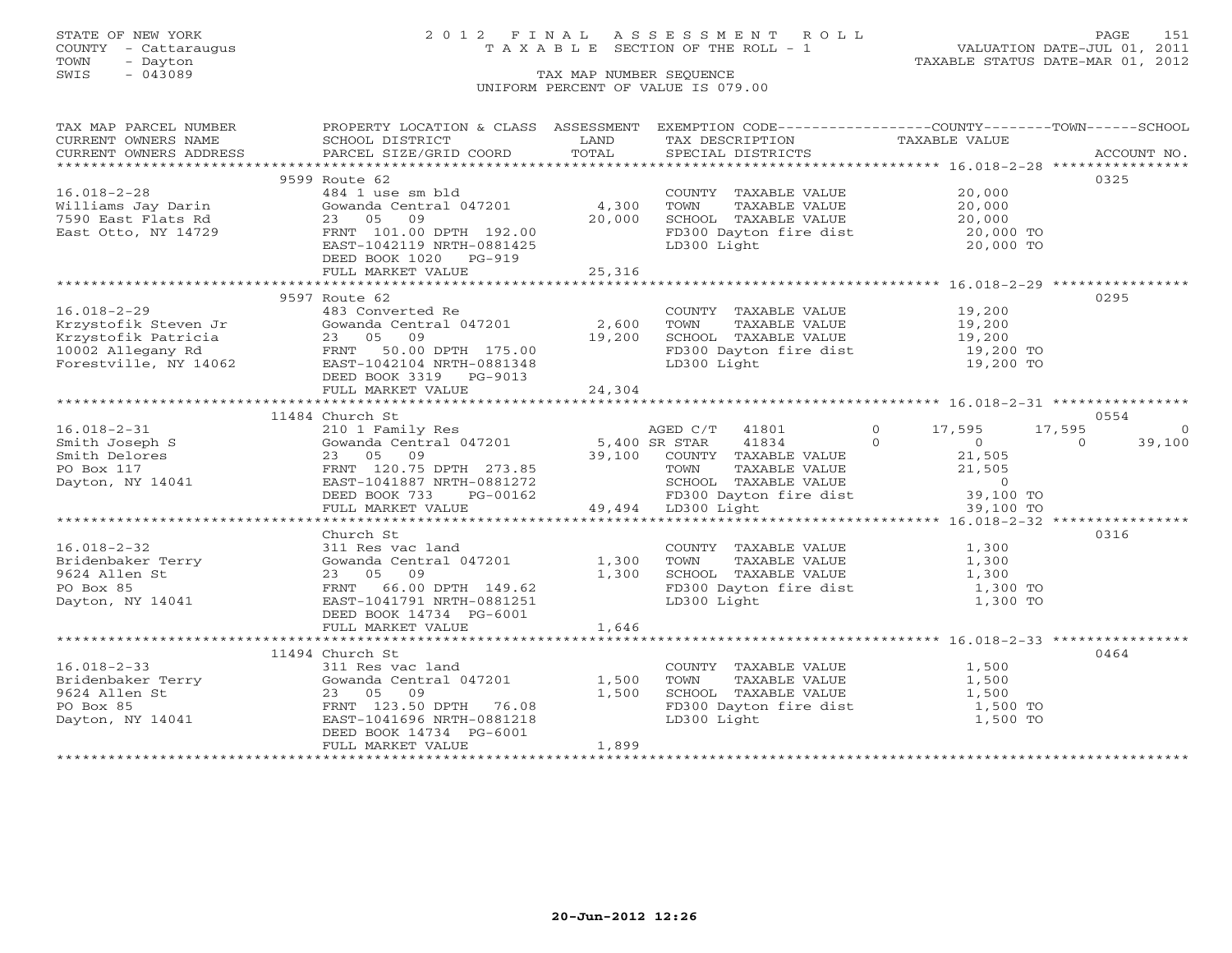COUNTY - Cattaraugus T A X A B L E SECTION OF THE ROLL - 1<br>TOWN - Dayton<br>SWIS - 043089 TAX MAP NUMBER SEQUENCE

# STATE OF NEW YORK 2012 FINAL ASSESSMENT ROLL PAGE 152

VALUATION DATE-JUL 01, 2011 TAXABLE STATUS DATE-MAR 01, 2012

### TAX MAP NUMBER SEQUENCE UNIFORM PERCENT OF VALUE IS 079.00

| TAX MAP PARCEL NUMBER                                                                                                                               | PROPERTY LOCATION & CLASS ASSESSMENT                                                                     |             | EXEMPTION CODE----------------COUNTY-------TOWN------SCHOOL                                                                  |                |                                           |          |             |
|-----------------------------------------------------------------------------------------------------------------------------------------------------|----------------------------------------------------------------------------------------------------------|-------------|------------------------------------------------------------------------------------------------------------------------------|----------------|-------------------------------------------|----------|-------------|
| CURRENT OWNERS NAME                                                                                                                                 | SCHOOL DISTRICT                                                                                          | LAND        | TAX DESCRIPTION                                                                                                              | TAXABLE VALUE  |                                           |          |             |
| CURRENT OWNERS ADDRESS                                                                                                                              | PARCEL SIZE/GRID COORD                                                                                   | TOTAL       | SPECIAL DISTRICTS                                                                                                            |                |                                           |          | ACCOUNT NO. |
|                                                                                                                                                     |                                                                                                          |             |                                                                                                                              |                |                                           |          |             |
|                                                                                                                                                     | 9624 Allen St                                                                                            |             |                                                                                                                              |                |                                           | 0317     |             |
| 16.018-2-34                                                                                                                                         | 220 2 Family Res                                                                                         |             | RES STAR 41854 0                                                                                                             |                | $\overline{0}$                            | $\Omega$ | 24,000      |
| Bridenbaker Terry<br>9624 Allen St                                                                                                                  | Gowanda Central 047201                                                                                   |             | 3,600 COUNTY TAXABLE VALUE<br>49,600 TOWN TAXABLE VALUE                                                                      |                | 49,600<br>49,600                          |          |             |
|                                                                                                                                                     | 23 05 09                                                                                                 |             |                                                                                                                              |                |                                           |          |             |
| Dayton, NY 14041                                                                                                                                    | FRNT 105.00 DPTH 107.00<br>EAST-1041713 NRTH-0881299                                                     |             |                                                                                                                              |                | 25,600<br>49,600 TO                       |          |             |
|                                                                                                                                                     | DEED BOOK 14734 PG-6001                                                                                  |             | SCHOOL TAXABLE VALUE<br>FD300 Dayton fire dist<br>LD300 Light                                                                |                | 49,600 TO                                 |          |             |
|                                                                                                                                                     | FULL MARKET VALUE                                                                                        | 62,785      |                                                                                                                              |                |                                           |          |             |
|                                                                                                                                                     |                                                                                                          |             |                                                                                                                              |                |                                           |          |             |
|                                                                                                                                                     | 9630 Allen St                                                                                            |             |                                                                                                                              |                |                                           | 0050     |             |
| $16.018 - 2 - 35$                                                                                                                                   | 210 1 Family Res                                                                                         |             | 41834 0<br>SR STAR                                                                                                           |                | $\overline{0}$                            | $\cap$   | 35,700      |
|                                                                                                                                                     |                                                                                                          |             |                                                                                                                              |                | 35,700                                    |          |             |
|                                                                                                                                                     | COWARD CONTY TAXABLE VALUE<br>23 05 09 35.700 TOWNTY TAXABLE VALUE<br>23 05 09 35.700 TOWN TAXABLE VALUE | 35,700 TOWN | TOWN TAXABLE VALUE<br>TOWN TAXABLE VALUE 35,700<br>SCHOOL TAXABLE VALUE 0<br>FD300 Dayton fire dist 35,700 TO                |                |                                           |          |             |
|                                                                                                                                                     |                                                                                                          |             |                                                                                                                              |                |                                           |          |             |
|                                                                                                                                                     |                                                                                                          |             |                                                                                                                              |                |                                           |          |             |
|                                                                                                                                                     | DEED BOOK 858<br>PG-00881                                                                                |             | LD300 Light                                                                                                                  |                | 35,700 TO                                 |          |             |
|                                                                                                                                                     | FULL MARKET VALUE                                                                                        | 45,190      |                                                                                                                              |                |                                           |          |             |
|                                                                                                                                                     |                                                                                                          |             |                                                                                                                              |                |                                           |          |             |
|                                                                                                                                                     | 11495 Bridge St                                                                                          |             |                                                                                                                              |                |                                           | 0170     |             |
| 16.018-2-36<br>Cafferty-Russell Debra L Gowanda Central 047201 5,500 COUNTY TAXABLE VALUE<br>PO Box 185 23 05 09 23 05 00 2000 COUNTY TAXABLE VALUE |                                                                                                          |             |                                                                                                                              | $\overline{0}$ | $\begin{array}{c} 0 \ 38,600 \end{array}$ | $\Omega$ | 24,000      |
|                                                                                                                                                     |                                                                                                          |             |                                                                                                                              |                |                                           |          |             |
| PO Box 185                                                                                                                                          | 23 05 09                                                                                                 | 38,600 TOWN | TAXABLE VALUE                                                                                                                |                | 38,600                                    |          |             |
| Dayton, NY 14041                                                                                                                                    | FRNT 223.00 DPTH 158.00<br>FRNT 223.00 DPTH 158.00<br>EAST-1041867 NRTH-0881569                          |             | SCHOOL TAXABLE VALUE 14,600<br>FD300 Dayton fire dist 38,600 TO                                                              |                |                                           |          |             |
|                                                                                                                                                     |                                                                                                          |             |                                                                                                                              |                |                                           |          |             |
|                                                                                                                                                     | DEED BOOK 1027 PG-873                                                                                    |             | LD300 Light                                                                                                                  |                | 38,600 TO                                 |          |             |
|                                                                                                                                                     | FULL MARKET VALUE                                                                                        | 48,861      |                                                                                                                              |                |                                           |          |             |
|                                                                                                                                                     |                                                                                                          |             |                                                                                                                              |                |                                           |          |             |
| $16.018 - 2 - 37$                                                                                                                                   | James Rd<br>314 Rural vac<10                                                                             |             |                                                                                                                              |                |                                           | 1041     |             |
| Milligan Donald G                                                                                                                                   | Gowanda Central 047201                                                                                   | 2,000       |                                                                                                                              |                |                                           |          |             |
| Milligan Joan A                                                                                                                                     | 23 05 09                                                                                                 | 2,000       |                                                                                                                              |                |                                           |          |             |
| 139 Cresthaven Dr                                                                                                                                   | 2.35<br>ACRES                                                                                            |             | COUNTY TAXABLE VALUE $2,000$<br>TOWN TAXABLE VALUE $2,000$<br>SCHOOL TAXABLE VALUE $2,000$<br>FD300 Dayton fire dist $2,000$ |                | 2,000 TO                                  |          |             |
| Buffalo, NY 14225                                                                                                                                   | EAST-1043029 NRTH-0882929                                                                                |             |                                                                                                                              |                |                                           |          |             |
|                                                                                                                                                     | DEED BOOK 00952 PG-00869                                                                                 |             |                                                                                                                              |                |                                           |          |             |
|                                                                                                                                                     | FULL MARKET VALUE                                                                                        | 2,532       |                                                                                                                              |                |                                           |          |             |
|                                                                                                                                                     |                                                                                                          |             |                                                                                                                              |                |                                           |          |             |
|                                                                                                                                                     | First St                                                                                                 |             |                                                                                                                              |                |                                           | 1104     |             |
| $16.018 - 2 - 38$                                                                                                                                   | 311 Res vac land                                                                                         |             | COUNTY TAXABLE VALUE                                                                                                         |                | 100                                       |          |             |
| Rogers Gerald                                                                                                                                       | Gowanda Central 047201                                                                                   | 100         | TOWN<br>TAXABLE VALUE                                                                                                        |                | 100                                       |          |             |
| Rogers Ruth Ann                                                                                                                                     | 23 05 09                                                                                                 | 100         | SCHOOL TAXABLE VALUE                                                                                                         |                |                                           |          |             |
| PO Box 43                                                                                                                                           | 20.85 DPTH 239.00<br>FRNT                                                                                |             | FD300 Dayton fire dist                                                                                                       |                | 100<br>100 TO                             |          |             |
| Dayton, NY 14041                                                                                                                                    | EAST-1042877 NRTH-0881352                                                                                |             | LD300 Light                                                                                                                  |                | 100 TO                                    |          |             |
|                                                                                                                                                     | DEED BOOK 860<br>PG-00090                                                                                |             |                                                                                                                              |                |                                           |          |             |
|                                                                                                                                                     | FULL MARKET VALUE                                                                                        | 127         |                                                                                                                              |                |                                           |          |             |
|                                                                                                                                                     |                                                                                                          |             |                                                                                                                              |                |                                           |          |             |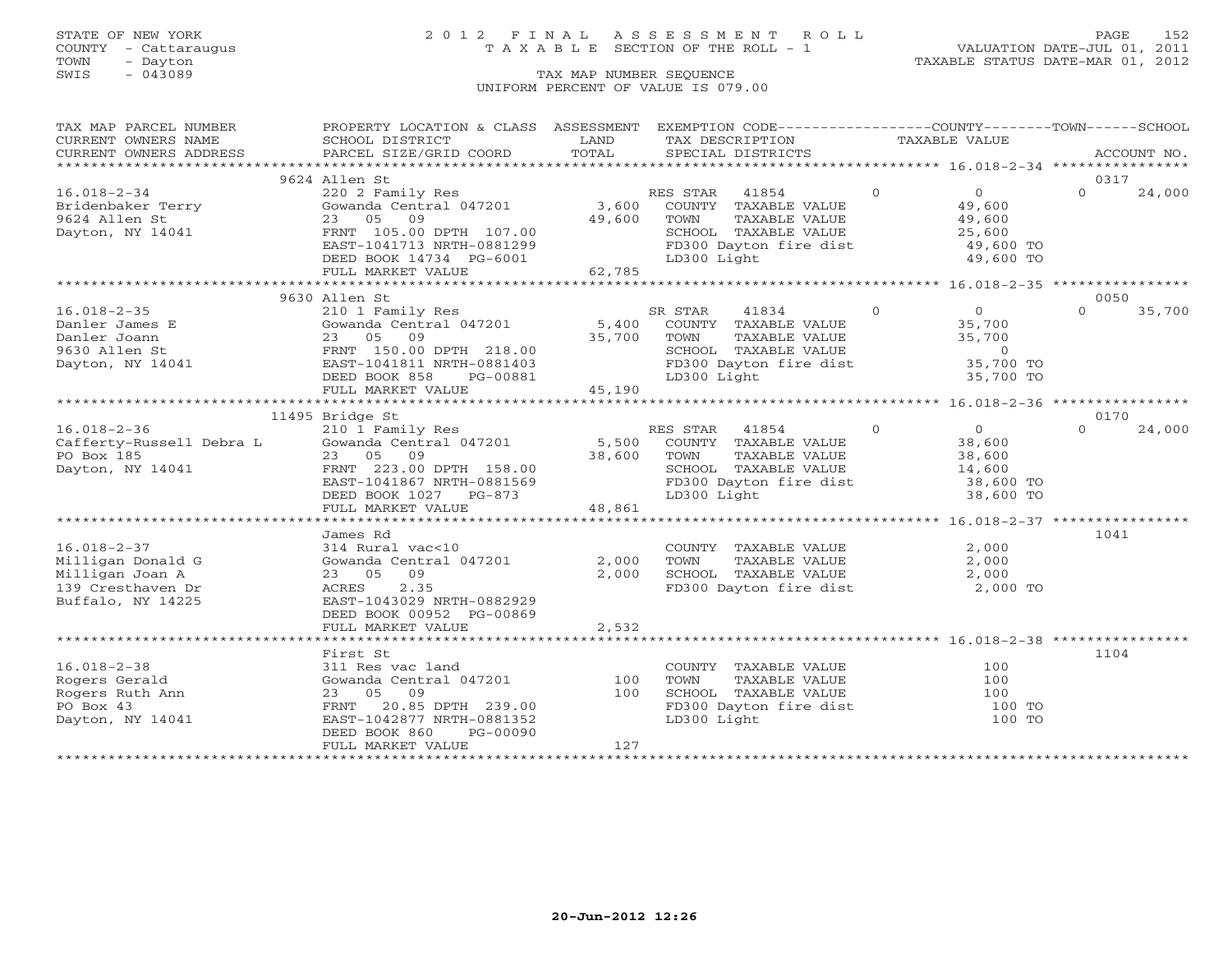TOWN - Dayton TAXABLE STATUS DATE-MAR 01, 2012 SWIS - Dayton - Dayton - Dayton - Dayton - Dayton - Dayton - Dayton - Dayton - Dayton - Dayton - Dayton - Dayton - Dayton - Dayton - Dayton - Dayton - Dayton - Dayton - Dayton - Dayton - Dayton - Dayton - Dayton - Dayton -

### STATE OF NEW YORK 2 0 1 2 F I N A L A S S E S S M E N T R O L L PAGE 153 COUNTY - Cattaraugus T A X A B L E SECTION OF THE ROLL - 1 VALUATION DATE-JUL 01, 2011

### UNIFORM PERCENT OF VALUE IS 079.00

| TAX MAP PARCEL NUMBER                                                                                                                                                                                                                      | PROPERTY LOCATION & CLASS ASSESSMENT |        | EXEMPTION CODE----------------COUNTY-------TOWN------SCHOOL                                                                                                           |               |                    |
|--------------------------------------------------------------------------------------------------------------------------------------------------------------------------------------------------------------------------------------------|--------------------------------------|--------|-----------------------------------------------------------------------------------------------------------------------------------------------------------------------|---------------|--------------------|
| CURRENT OWNERS NAME                                                                                                                                                                                                                        | SCHOOL DISTRICT                      | LAND   | TAX DESCRIPTION                                                                                                                                                       | TAXABLE VALUE |                    |
|                                                                                                                                                                                                                                            |                                      |        |                                                                                                                                                                       |               |                    |
|                                                                                                                                                                                                                                            |                                      |        |                                                                                                                                                                       |               |                    |
|                                                                                                                                                                                                                                            | 11481 First St                       |        |                                                                                                                                                                       |               | 0211               |
| $16.018 - 3 - 1$                                                                                                                                                                                                                           | 230 3 Family Res                     |        | COUNTY TAXABLE VALUE 49,000                                                                                                                                           |               |                    |
| Feger Paul J<br>2015 S Park Ave                                                                                                                                                                                                            | Gowanda Central 047201               | 5,000  |                                                                                                                                                                       |               |                    |
|                                                                                                                                                                                                                                            | 23 05 09                             | 49,000 |                                                                                                                                                                       |               |                    |
| Buffalo, NY 14220                                                                                                                                                                                                                          | FRNT 200.00 DPTH 140.00              |        | FD300 Dayton fire dist $\begin{array}{ccc} 49,000 & \text{TO} \\ -0.00 & 0.00 & \text{TO} \end{array}$                                                                |               |                    |
|                                                                                                                                                                                                                                            | EAST-1042601 NRTH-0881057            |        | LD300 Light                                                                                                                                                           | 49,000 TO     |                    |
|                                                                                                                                                                                                                                            | DEED BOOK 910<br>PG-00546            |        |                                                                                                                                                                       |               |                    |
|                                                                                                                                                                                                                                            | FULL MARKET VALUE                    | 62,025 |                                                                                                                                                                       |               |                    |
|                                                                                                                                                                                                                                            |                                      |        |                                                                                                                                                                       |               |                    |
|                                                                                                                                                                                                                                            | First St                             |        |                                                                                                                                                                       |               | 0531               |
| $16.018 - 3 - 2$                                                                                                                                                                                                                           | 311 Res vac land                     |        | $\begin{tabular}{lllllll} \multicolumn{2}{l}{{\small \texttt{COUNTY}}} & \multicolumn{2}{l}{\small \texttt{TAXABLE VALUE}} & \\ & & & & 2\texttt{,000} \end{tabular}$ |               |                    |
|                                                                                                                                                                                                                                            | Gowanda Central 047201               | 2,000  |                                                                                                                                                                       |               |                    |
|                                                                                                                                                                                                                                            | 23 05 09                             | 2,000  |                                                                                                                                                                       |               |                    |
| Matthews Michael E<br>Yuhnke Christine H<br>9594 Park St<br>Dayton, NY 14041                                                                                                                                                               | FRNT 50.00 DPTH 140.00               |        | FD300 Dayton fire dist 2,000 TO<br>LD300 Light 2,000 TO                                                                                                               |               |                    |
|                                                                                                                                                                                                                                            | EAST-1042724 NRTH-0881057            |        |                                                                                                                                                                       |               |                    |
|                                                                                                                                                                                                                                            | DEED BOOK 5932 PG-7002               |        |                                                                                                                                                                       |               |                    |
|                                                                                                                                                                                                                                            | FULL MARKET VALUE                    | 2,532  |                                                                                                                                                                       |               |                    |
|                                                                                                                                                                                                                                            |                                      |        |                                                                                                                                                                       |               |                    |
|                                                                                                                                                                                                                                            | 9594 Park St                         |        |                                                                                                                                                                       |               | 0530               |
| 16.018-3-3<br>Matthews Michael E<br>Yuhnke Christine H<br>Served B (Sowanda Central 047201 3,300 COUNTY TAXABLE VALUE<br>Yuhnke Christine H<br>23 05 09 27,900 TOWN TAXABLE VALUE<br>PO Box 125<br>Dayton, NY 14041 BEED BOOK 5932 PG-7002 |                                      |        | RES STAR 41854 0 0<br>COUNTY TAXABLE VALUE 27,900                                                                                                                     |               | $\Omega$<br>24,000 |
|                                                                                                                                                                                                                                            |                                      |        |                                                                                                                                                                       |               |                    |
|                                                                                                                                                                                                                                            |                                      |        | TOWN TAXABLE VALUE<br>TOWN TAXABLE VALUE 27,900<br>SCHOOL TAXABLE VALUE 3,900<br>FD300 Dayton fire dist 27,900 TO                                                     |               |                    |
|                                                                                                                                                                                                                                            |                                      |        |                                                                                                                                                                       |               |                    |
|                                                                                                                                                                                                                                            |                                      |        |                                                                                                                                                                       |               |                    |
|                                                                                                                                                                                                                                            |                                      |        |                                                                                                                                                                       | 27,900 TO     |                    |
|                                                                                                                                                                                                                                            |                                      |        |                                                                                                                                                                       |               |                    |
|                                                                                                                                                                                                                                            |                                      |        |                                                                                                                                                                       |               |                    |
|                                                                                                                                                                                                                                            | 11457 First St                       |        |                                                                                                                                                                       |               | 0142               |
|                                                                                                                                                                                                                                            |                                      |        | RES STAR 41854 0 0<br>COUNTY TAXABLE VALUE 41,400                                                                                                                     |               | $\cap$<br>24,000   |
| 16.018-3-5.1 210 1 Family Res RE<br>Schweickert Joseph D Jr Gowanda Central 047201 5,800                                                                                                                                                   |                                      |        |                                                                                                                                                                       |               |                    |
|                                                                                                                                                                                                                                            |                                      | 41,400 | TOWN                                                                                                                                                                  |               |                    |
|                                                                                                                                                                                                                                            |                                      |        | TOWN TAXABLE VALUE<br>SCHOOL TAXABLE VALUE 41,400<br>FD300 Dayton fire dist 41,400 TO<br>41,400 TO                                                                    |               |                    |
|                                                                                                                                                                                                                                            |                                      |        |                                                                                                                                                                       |               |                    |
| Schweickert Melinda L<br>11457 First St<br>PO Box 215<br>Dayton, NY 14041<br>23 05 09<br>23 05 09<br>FRNT 148.00 DPTH 142.00<br>23 05 09<br>23 05 09<br>23 05 09<br>23 05 09                                                               | EAST-1043011 NRTH-0881052            |        | LD300 Light                                                                                                                                                           | 41,400 TO     |                    |
|                                                                                                                                                                                                                                            | DEED BOOK 4861 PG-6001               |        |                                                                                                                                                                       |               |                    |
|                                                                                                                                                                                                                                            | FULL MARKET VALUE                    | 52,405 |                                                                                                                                                                       |               |                    |
|                                                                                                                                                                                                                                            |                                      |        |                                                                                                                                                                       |               |                    |
|                                                                                                                                                                                                                                            | Park St                              |        |                                                                                                                                                                       |               | 1340               |
| $16.018 - 3 - 5.2$                                                                                                                                                                                                                         | 311 Res vac land                     |        | COUNTY TAXABLE VALUE                                                                                                                                                  | 500           |                    |
| Wilcox Rebecca S                                                                                                                                                                                                                           | Gowanda Central 047201               | 500    | TOWN<br>TAXABLE VALUE                                                                                                                                                 | 500           |                    |
| 9586 Park St                                                                                                                                                                                                                               | FRNT 69.00 DPTH 166.00               | 500    | SCHOOL TAXABLE VALUE                                                                                                                                                  | 500           |                    |
| PO Box 21                                                                                                                                                                                                                                  | EAST-1042879 NRTH-0881020            |        |                                                                                                                                                                       |               |                    |
| Dayton, NY 14041                                                                                                                                                                                                                           | DEED BOOK 1028 PG-228                |        |                                                                                                                                                                       |               |                    |
|                                                                                                                                                                                                                                            | FULL MARKET VALUE                    | 633    |                                                                                                                                                                       |               |                    |
|                                                                                                                                                                                                                                            |                                      |        |                                                                                                                                                                       |               |                    |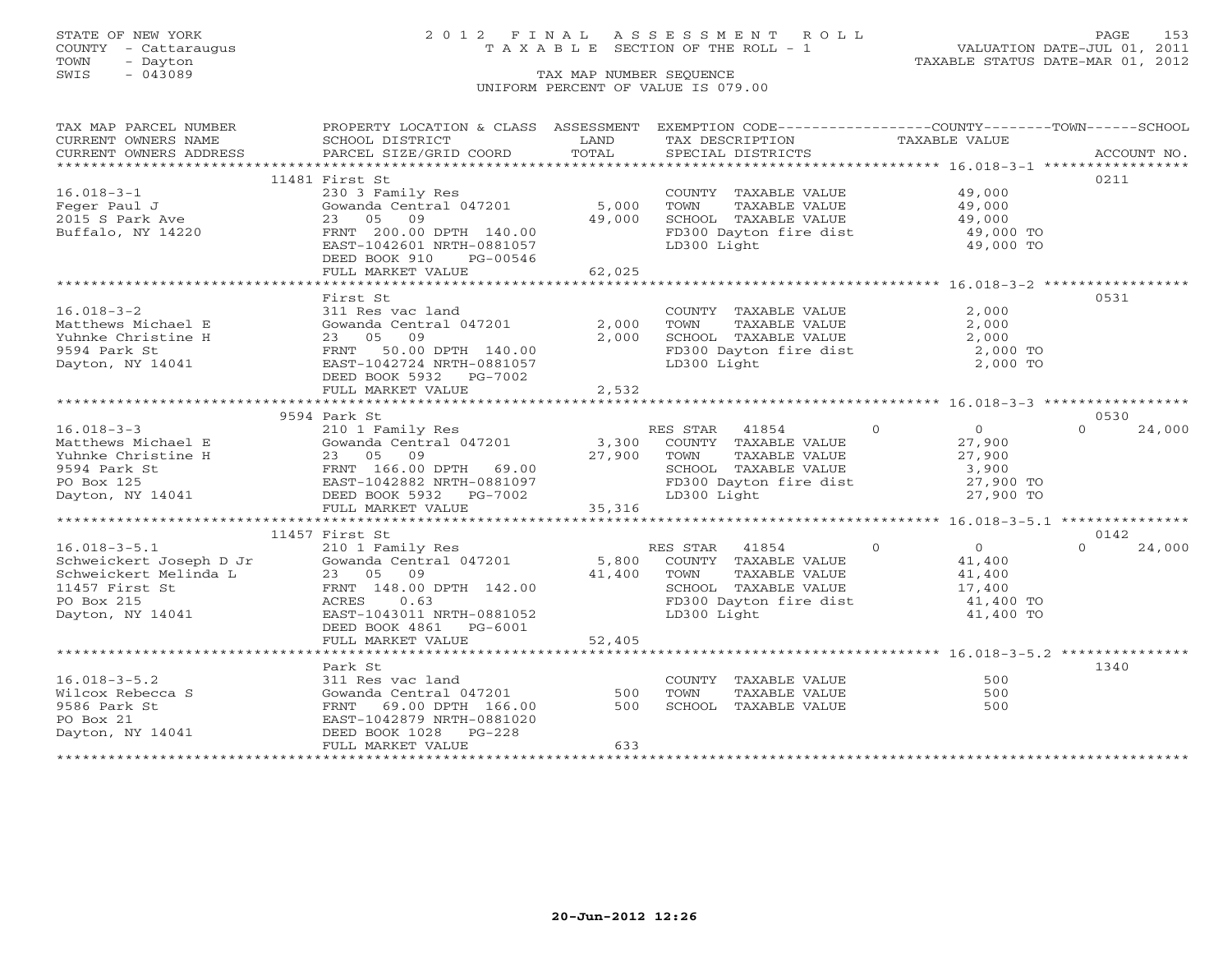### STATE OF NEW YORK 2 0 1 2 F I N A L A S S E S S M E N T R O L L PAGE 154 COUNTY - Cattaraugus T A X A B L E SECTION OF THE ROLL - 1 VALUATION DATE-JUL 01, 2011

| TAX MAP PARCEL NUMBER                                                                                                                                                                                    | PROPERTY LOCATION & CLASS ASSESSMENT EXEMPTION CODE---------------COUNTY-------TOWN------SCHOOL            |               |                                                            |                                |                            |             |
|----------------------------------------------------------------------------------------------------------------------------------------------------------------------------------------------------------|------------------------------------------------------------------------------------------------------------|---------------|------------------------------------------------------------|--------------------------------|----------------------------|-------------|
| CURRENT OWNERS NAME<br>CURRENT OWNERS ADDRESS                                                                                                                                                            | SCHOOL DISTRICT<br>PARCEL SIZE/GRID COORD                                                                  | LAND<br>TOTAL | TAX DESCRIPTION<br>SPECIAL DISTRICTS                       | TAXABLE VALUE                  |                            | ACCOUNT NO. |
|                                                                                                                                                                                                          |                                                                                                            |               |                                                            |                                |                            |             |
|                                                                                                                                                                                                          | 11462 Second Ave                                                                                           |               |                                                            |                                |                            | 0070        |
| $16.018 - 3 - 6$                                                                                                                                                                                         |                                                                                                            |               | SR STAR<br>41834                                           | $\Omega$                       | $\overline{0}$<br>$\Omega$ | 43,400      |
| 16.018-3-0<br>Byroads Harold<br>Byroads Donna<br>Byroads Donna<br>11462 Second Ave Box 110<br>TRNT 200.00 DPTH 138.00<br>11462 Second Ave Box 110<br>EAST-1043061 NRTH-0880923<br>DEED BOOK 780 PG-00943 | 210 1 Family Res SF<br>Gowanda Central 047201 5,000                                                        |               | COUNTY TAXABLE VALUE                                       |                                | 43,400                     |             |
|                                                                                                                                                                                                          |                                                                                                            | 43,400        | TOWN<br>TAXABLE VALUE                                      |                                | 43,400                     |             |
|                                                                                                                                                                                                          |                                                                                                            |               |                                                            |                                |                            |             |
|                                                                                                                                                                                                          |                                                                                                            |               | SCHOOL TAXABLE VALUE 0<br>FD300 Dayton fire dist 43,400 TO |                                |                            |             |
|                                                                                                                                                                                                          |                                                                                                            |               | LD300 Light                                                |                                | 43,400 TO                  |             |
|                                                                                                                                                                                                          | FRNT 200.00 DPTH 138.00<br>EAST-1043061 NRTH-0880923<br>DEED BOOK 780 PG-00943<br>FULL MARKET VALUE 54,937 |               |                                                            |                                |                            |             |
|                                                                                                                                                                                                          |                                                                                                            |               |                                                            |                                |                            |             |
|                                                                                                                                                                                                          | 9586 Park St                                                                                               |               |                                                            |                                |                            | 0470        |
| $16.018 - 3 - 7$                                                                                                                                                                                         | 210 1 Family Res                                                                                           |               | RES STAR 41854                                             | $\Omega$                       | $\overline{0}$<br>$\Omega$ | 24,000      |
| Wilcox Rebecca                                                                                                                                                                                           | Gowanda Central 047201                                                                                     | 3,300         | COUNTY TAXABLE VALUE                                       |                                | 31,200                     |             |
| 9586 Park St                                                                                                                                                                                             | 23 05 09                                                                                                   | 31,200        | TOWN<br>TAXABLE VALUE                                      |                                | 31,200                     |             |
| PO Box 21                                                                                                                                                                                                | FRNT 69.00 DPTH 166.00                                                                                     |               | SCHOOL TAXABLE VALUE                                       |                                | 7,200                      |             |
| Dayton, NY 14041                                                                                                                                                                                         | BANK<br>032                                                                                                |               | FD300 Dayton fire dist                                     |                                | 31,200 TO                  |             |
|                                                                                                                                                                                                          | EAST-1042880 NRTH-0880956                                                                                  |               | LD300 Light                                                |                                | 31,200 TO                  |             |
|                                                                                                                                                                                                          | DEED BOOK 01009 PG-01185                                                                                   |               |                                                            |                                |                            |             |
|                                                                                                                                                                                                          | FULL MARKET VALUE                                                                                          | 39,494        |                                                            |                                |                            |             |
|                                                                                                                                                                                                          |                                                                                                            |               |                                                            |                                |                            |             |
|                                                                                                                                                                                                          | 9584 Park St                                                                                               |               |                                                            |                                |                            | 0002        |
| $16.018 - 3 - 8$                                                                                                                                                                                         |                                                                                                            |               | $\sim$ 0<br>RES STAR<br>41854                              |                                | $\overline{0}$<br>$\Omega$ | 24,000      |
| Jusko Diane L                                                                                                                                                                                            | 210 1 Family Res<br>Gowanda Central 047201                                                                 | 4,100         | COUNTY TAXABLE VALUE                                       |                                | 28,200                     |             |
| 9584 Park St                                                                                                                                                                                             | 23 05 09                                                                                                   | 28,200        | TAXABLE VALUE<br>TOWN                                      |                                |                            |             |
| PO Box 121                                                                                                                                                                                               | FRNT<br>69.00 DPTH 166.00                                                                                  |               | SCHOOL TAXABLE VALUE                                       | $\frac{28}{4}, \frac{200}{20}$ |                            |             |
| Dayton, NY 14041                                                                                                                                                                                         | 017<br>BANK                                                                                                |               | FD300 Dayton fire dist                                     | 28,200 TO                      |                            |             |
|                                                                                                                                                                                                          | EAST-1042879 NRTH-0880889                                                                                  |               | LD300 Light                                                |                                | 28,200 TO                  |             |
|                                                                                                                                                                                                          | DEED BOOK 3167 PG-8002                                                                                     |               |                                                            |                                |                            |             |
|                                                                                                                                                                                                          | FULL MARKET VALUE                                                                                          | 35,696        |                                                            |                                |                            |             |
|                                                                                                                                                                                                          |                                                                                                            |               |                                                            |                                |                            |             |
|                                                                                                                                                                                                          | 9564 Railroad Ave                                                                                          |               |                                                            |                                |                            | 0069        |
| $16.018 - 3 - 9$                                                                                                                                                                                         | 210 1 Family Res                                                                                           |               | COUNTY TAXABLE VALUE                                       |                                | 26,700                     |             |
| Orth Kirk D                                                                                                                                                                                              | Gowanda Central 047201 5,200                                                                               |               | TOWN<br>TAXABLE VALUE                                      |                                | 26,700                     |             |
| 11125 Lathrop Rd                                                                                                                                                                                         | 23 05 09                                                                                                   | 26,700        | SCHOOL TAXABLE VALUE                                       |                                | 26,700                     |             |
| Cattaraugus, NY 14719                                                                                                                                                                                    | FRNT 135.00 DPTH 230.00                                                                                    |               | FD300 Dayton fire dist                                     |                                | 26,700 TO                  |             |
|                                                                                                                                                                                                          | EAST-1042631 NRTH-0880919                                                                                  |               | LD300 Light                                                |                                | 26,700 TO                  |             |
|                                                                                                                                                                                                          | DEED BOOK 01015 PG-01155                                                                                   |               |                                                            |                                |                            |             |
|                                                                                                                                                                                                          | FULL MARKET VALUE                                                                                          | 33,797        |                                                            |                                |                            |             |
|                                                                                                                                                                                                          |                                                                                                            |               |                                                            |                                |                            |             |
|                                                                                                                                                                                                          | 11483 Second Ave                                                                                           |               |                                                            |                                |                            | 0243        |
| $16.018 - 3 - 10$                                                                                                                                                                                        | 210 1 Family Res                                                                                           |               | COUNTY TAXABLE VALUE 22,000                                |                                |                            |             |
| Bromley Alton                                                                                                                                                                                            | Gowanda Central 047201                                                                                     | 5,000         | TOWN<br>TAXABLE VALUE                                      |                                | 22,000                     |             |
| Bromley Gale                                                                                                                                                                                             | 23 05<br>09                                                                                                | 22,000        | SCHOOL TAXABLE VALUE                                       |                                | 22,000<br>22,000 TO        |             |
| PO Box 210                                                                                                                                                                                               | FRNT 120.00 DPTH 230.00                                                                                    |               | FD300 Dayton fire dist                                     |                                |                            |             |
| Dayton, NY 14041                                                                                                                                                                                         | EAST-1042639 NRTH-0880743                                                                                  |               | LD300 Light                                                |                                | 22,000 TO                  |             |
|                                                                                                                                                                                                          | DEED BOOK 7361 PG-6002                                                                                     |               |                                                            |                                |                            |             |
|                                                                                                                                                                                                          | FULL MARKET VALUE                                                                                          | 27,848        |                                                            |                                |                            |             |
|                                                                                                                                                                                                          |                                                                                                            |               |                                                            |                                |                            |             |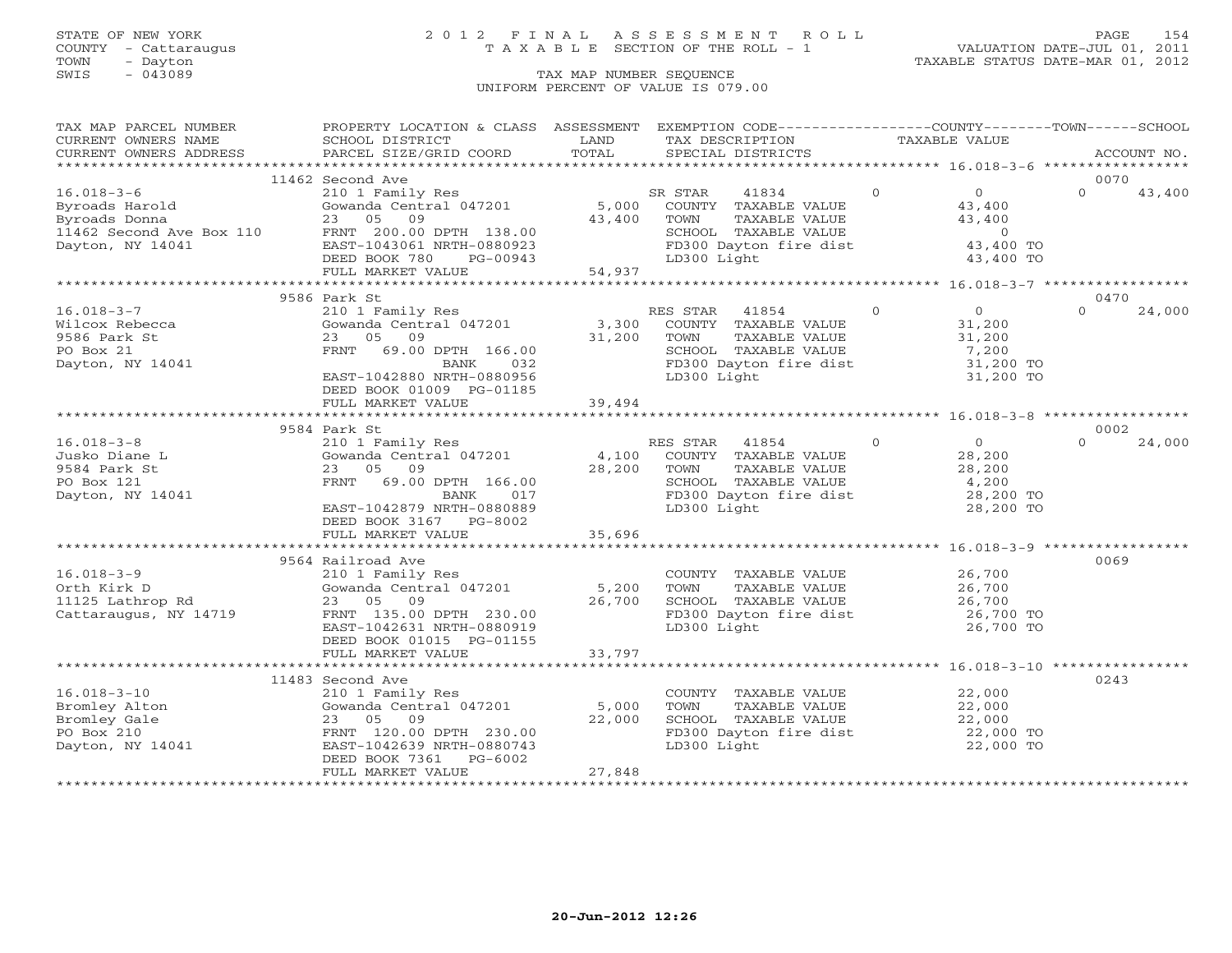### STATE OF NEW YORK 2 0 1 2 F I N A L A S S E S S M E N T R O L L PAGE 155 COUNTY - Cattaraugus T A X A B L E SECTION OF THE ROLL - 1 VALUATION DATE-JUL 01, 2011

| TAX MAP PARCEL NUMBER                                                                                                                                                                                                                              | PROPERTY LOCATION & CLASS ASSESSMENT EXEMPTION CODE----------------COUNTY-------TOWN------SCHOOL |                      |                                                               |                                                               |                    |
|----------------------------------------------------------------------------------------------------------------------------------------------------------------------------------------------------------------------------------------------------|--------------------------------------------------------------------------------------------------|----------------------|---------------------------------------------------------------|---------------------------------------------------------------|--------------------|
| CURRENT OWNERS NAME                                                                                                                                                                                                                                | SCHOOL DISTRICT                                                                                  | LAND                 | TAX DESCRIPTION TAXABLE VALUE                                 |                                                               |                    |
|                                                                                                                                                                                                                                                    |                                                                                                  |                      |                                                               |                                                               |                    |
|                                                                                                                                                                                                                                                    |                                                                                                  |                      |                                                               |                                                               |                    |
|                                                                                                                                                                                                                                                    | Second Ave                                                                                       |                      |                                                               |                                                               | 0071               |
| $16.018 - 3 - 11$                                                                                                                                                                                                                                  | 312 Vac w/imprv<br>Gowanda Central 047201                                                        |                      | COUNTY TAXABLE VALUE                                          | 1,700                                                         |                    |
|                                                                                                                                                                                                                                                    |                                                                                                  | 1,500                | TOWN      TAXABLE VALUE<br>SCHOOL   TAXABLE VALUE             | 1,700                                                         |                    |
| Byroads Harold<br>Byroads Harold                                                                                                                                                                                                                   | 23 05 09                                                                                         | 1,700                |                                                               | 1,700                                                         |                    |
| 11462 Second Ave Box 110                                                                                                                                                                                                                           | FRNT 366.00 DPTH 130.00                                                                          |                      | FD300 Dayton fire dist<br>LD300 Light                         | 1,700 TO                                                      |                    |
| Dayton, NY 14041                                                                                                                                                                                                                                   | EAST-1042979 NRTH-0880743                                                                        |                      |                                                               | 1,700 TO                                                      |                    |
|                                                                                                                                                                                                                                                    | DEED BOOK 780 PG-00943                                                                           |                      |                                                               |                                                               |                    |
|                                                                                                                                                                                                                                                    | FULL MARKET VALUE                                                                                | 2,152                |                                                               |                                                               |                    |
|                                                                                                                                                                                                                                                    |                                                                                                  |                      |                                                               |                                                               |                    |
|                                                                                                                                                                                                                                                    | 9550 Railroad Ave                                                                                |                      |                                                               |                                                               | 0177               |
| $16.018 - 3 - 12$                                                                                                                                                                                                                                  |                                                                                                  |                      |                                                               |                                                               | $\overline{0}$     |
| Frederickson Donald                                                                                                                                                                                                                                |                                                                                                  |                      |                                                               |                                                               | 24,350             |
| PO Box 3                                                                                                                                                                                                                                           | 48,700 SR STAR                                                                                   |                      |                                                               |                                                               | 24,350             |
| Dayton, NY 14041                                                                                                                                                                                                                                   | 6.22<br>ACRES                                                                                    |                      |                                                               |                                                               |                    |
|                                                                                                                                                                                                                                                    | EAST-1042871 NRTH-0880451                                                                        |                      |                                                               |                                                               |                    |
|                                                                                                                                                                                                                                                    | DEED BOOK 00713 PG-01161                                                                         |                      |                                                               |                                                               |                    |
|                                                                                                                                                                                                                                                    | FULL MARKET VALUE                                                                                |                      |                                                               |                                                               |                    |
|                                                                                                                                                                                                                                                    |                                                                                                  |                      |                                                               |                                                               |                    |
|                                                                                                                                                                                                                                                    |                                                                                                  |                      |                                                               |                                                               |                    |
|                                                                                                                                                                                                                                                    | Route 353                                                                                        |                      |                                                               |                                                               |                    |
| $16.018 - 3 - 13$                                                                                                                                                                                                                                  | 321 Abandoned ag                                                                                 |                      | COUNTY TAXABLE VALUE<br>TOWN      TAXABLE VALUE               | $\frac{4}{1}$ , 500                                           |                    |
| Botticello Joe                                                                                                                                                                                                                                     | Gowanda Central 047201 4,500 TOWN                                                                |                      |                                                               |                                                               |                    |
| PO Box 148                                                                                                                                                                                                                                         | 23 05 09                                                                                         | 4,500                | SCHOOL TAXABLE VALUE 4,500<br>FD300 Dayton fire dist 4,500 TO |                                                               |                    |
| Forestville, NY 14062                                                                                                                                                                                                                              | 4.50<br>ACRES                                                                                    |                      |                                                               |                                                               |                    |
|                                                                                                                                                                                                                                                    | EAST-1042962 NRTH-0879928                                                                        |                      | LD300 Light                                                   | 4,500 TO                                                      |                    |
|                                                                                                                                                                                                                                                    | DEED BOOK 00968 PG-00060                                                                         |                      |                                                               |                                                               |                    |
|                                                                                                                                                                                                                                                    | FULL MARKET VALUE                                                                                | 5,696                |                                                               |                                                               |                    |
|                                                                                                                                                                                                                                                    |                                                                                                  |                      |                                                               |                                                               |                    |
|                                                                                                                                                                                                                                                    | 9480 Route 353                                                                                   |                      |                                                               |                                                               | 0231               |
| $16.018 - 3 - 14$                                                                                                                                                                                                                                  | 210 1 Family Res                                                                                 |                      | COUNTY TAXABLE VALUE 19,600                                   |                                                               |                    |
|                                                                                                                                                                                                                                                    | Gowanda Central 047201 2,800                                                                     |                      |                                                               |                                                               |                    |
|                                                                                                                                                                                                                                                    |                                                                                                  | 19,600               |                                                               |                                                               |                    |
| Corth Kirk<br>Star Point Service<br>11089 Lathrop Rd<br>Cattaraugus, NY 14719<br>Cattaraugus, NY 14719<br>Cattaraugus, NY 14719<br>Cattaraugus, NY 14719<br>Cattaraugus, NY 14719<br>Cattaraugus, NY 14719<br>Cattaraugus, NY 14719<br>Cattaraugus |                                                                                                  |                      | FD300 Dayton fire dist 19,600 TO                              |                                                               |                    |
|                                                                                                                                                                                                                                                    |                                                                                                  |                      | LD300 Light                                                   | 19,600 TO                                                     |                    |
|                                                                                                                                                                                                                                                    | DEED BOOK 904<br>PG-00496                                                                        |                      |                                                               |                                                               |                    |
|                                                                                                                                                                                                                                                    | FULL MARKET VALUE                                                                                | 24,810               |                                                               |                                                               |                    |
|                                                                                                                                                                                                                                                    |                                                                                                  |                      |                                                               |                                                               |                    |
|                                                                                                                                                                                                                                                    | 9506 Route 353                                                                                   |                      |                                                               |                                                               | 0147               |
| $16.018 - 3 - 15$                                                                                                                                                                                                                                  | 210 1 Family Res<br>Gowanda Central 047201 7,500 COUNTY TAXABLE VALUE                            |                      |                                                               | $\begin{array}{c} 0 \\ 58,200 \end{array}$                    | $\Omega$<br>24,000 |
|                                                                                                                                                                                                                                                    |                                                                                                  |                      |                                                               |                                                               |                    |
| Gibbs Bruce W<br>Gibbs Joyce E<br>9506 Nys Rte 353                                                                                                                                                                                                 | GC<br>23<br>ACRES<br>EAST<br>TEF<br>23 05 09                                                     | $\frac{7}{58}$ , 200 | TOWN                                                          | TAXABLE VALUE<br>TAXABLE VALUE 58,200<br>TAXABLE VALUE 34,200 |                    |
|                                                                                                                                                                                                                                                    | 2.45                                                                                             |                      | SCHOOL TAXABLE VALUE                                          |                                                               |                    |
| Gowanda, NY 14070                                                                                                                                                                                                                                  |                                                                                                  |                      | FD300 Dayton fire dist 58,200 TO                              |                                                               |                    |
|                                                                                                                                                                                                                                                    | EAST-1042276 NRTH-0879239<br>DEED BOOK 886 PG-00240<br>PHI MORTH-                                |                      | LD300 Light                                                   | 58,200 TO                                                     |                    |
|                                                                                                                                                                                                                                                    | FULL MARKET VALUE                                                                                | 73,671               |                                                               |                                                               |                    |
|                                                                                                                                                                                                                                                    |                                                                                                  |                      |                                                               |                                                               |                    |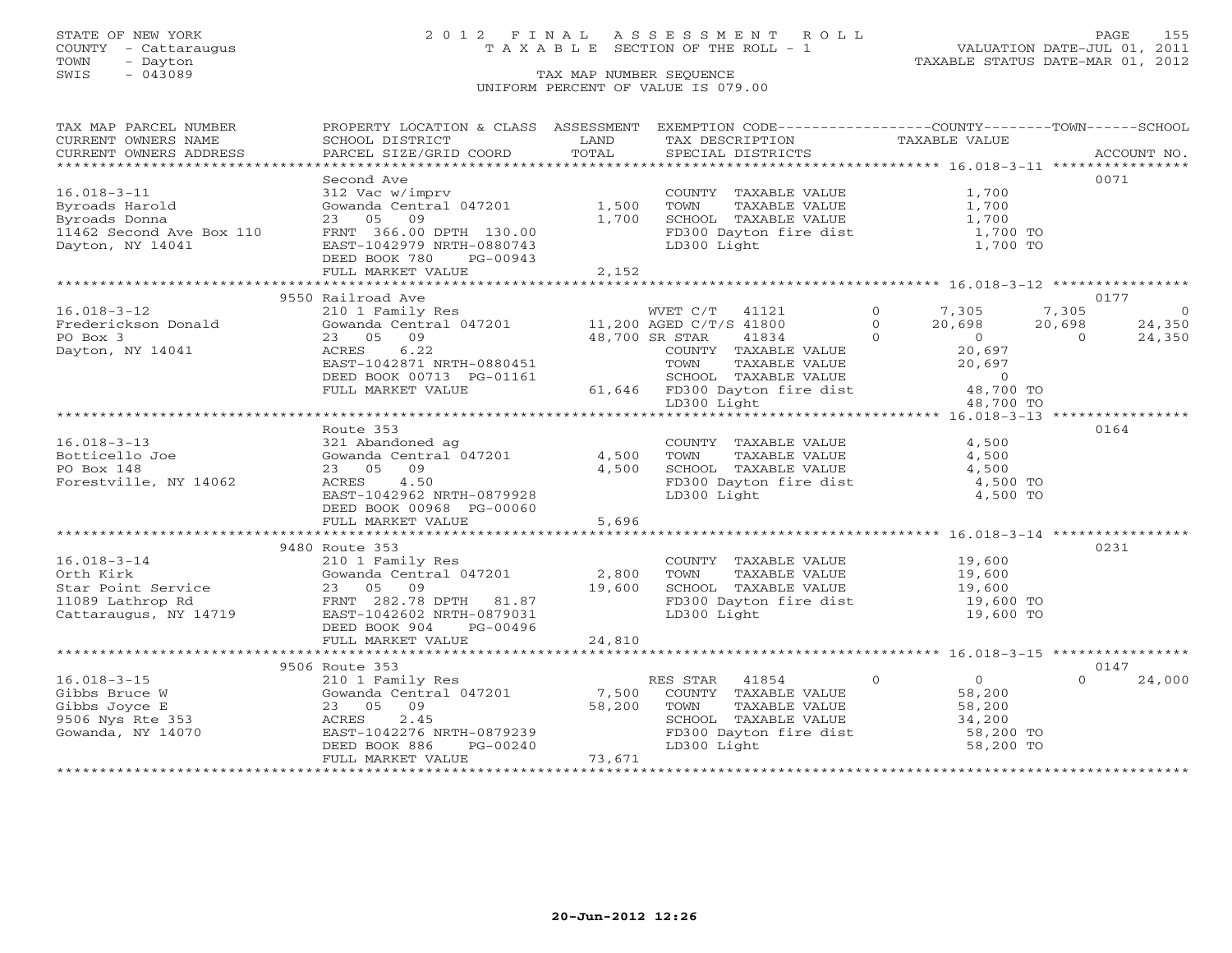### STATE OF NEW YORK 2 0 1 2 F I N A L A S S E S S M E N T R O L L PAGE 156 COUNTY - Cattaraugus T A X A B L E SECTION OF THE ROLL - 1 VALUATION DATE-JUL 01, 2011

| TAX MAP PARCEL NUMBER                                                | PROPERTY LOCATION & CLASS ASSESSMENT EXEMPTION CODE-----------------COUNTY--------TOWN------SCHOOL                                                                                                                                                                                                                                                                                                                                                                                      |        |                                                                                                                         |       |        |
|----------------------------------------------------------------------|-----------------------------------------------------------------------------------------------------------------------------------------------------------------------------------------------------------------------------------------------------------------------------------------------------------------------------------------------------------------------------------------------------------------------------------------------------------------------------------------|--------|-------------------------------------------------------------------------------------------------------------------------|-------|--------|
|                                                                      | $\begin{tabular}{lllllll} \multicolumn{2}{c}{\textbf{CURRENT}} & \multicolumn{2}{c}{\textbf{WNERS}} & \multicolumn{2}{c}{\textbf{NAME}} & \multicolumn{2}{c}{\textbf{SCHODL}} & \multicolumn{2}{c}{\textbf{LAND}} & \multicolumn{2}{c}{\textbf{TAX} \textbf{DESCRIPTION}} & \multicolumn{2}{c}{\textbf{TAXABLE} \textbf{ VALUE}} & \multicolumn{2}{c}{\textbf{NALUE}} \\ & & & & & & & \\ \multicolumn{2}{c}{\textbf{CURRENT}} & \multicolumn{2}{c}{\textbf{WNERS} \textbf{ ADDRES}} &$ |        |                                                                                                                         |       |        |
|                                                                      |                                                                                                                                                                                                                                                                                                                                                                                                                                                                                         |        |                                                                                                                         |       |        |
|                                                                      |                                                                                                                                                                                                                                                                                                                                                                                                                                                                                         |        |                                                                                                                         |       |        |
|                                                                      | 9520 Route 353                                                                                                                                                                                                                                                                                                                                                                                                                                                                          |        |                                                                                                                         |       | 0523   |
| $16.018 - 3 - 16$                                                    | 311 Res vac land                                                                                                                                                                                                                                                                                                                                                                                                                                                                        |        | COUNTY TAXABLE VALUE                                                                                                    | 2,000 |        |
|                                                                      | Gowanda Central 047201 2,000                                                                                                                                                                                                                                                                                                                                                                                                                                                            |        |                                                                                                                         |       |        |
|                                                                      |                                                                                                                                                                                                                                                                                                                                                                                                                                                                                         | 2,000  |                                                                                                                         |       |        |
|                                                                      |                                                                                                                                                                                                                                                                                                                                                                                                                                                                                         |        |                                                                                                                         |       |        |
|                                                                      | Gibbs Bruce<br>Gowanda Central 047201<br>9506 Rte 353<br>Gowanda, NY 14070<br>Gowanda, NY 14070<br>Cowanda, NY 14070<br>Computer 1042242 NRTH-0879536<br>Computer 1042242 NRTH-0879536                                                                                                                                                                                                                                                                                                  |        | FD300 Dayton fire dist<br>LD300 Light<br>2,000 TO<br>2,000 TO<br>LD300 Light                                            |       |        |
|                                                                      | DEED BOOK 01002 PG-00221                                                                                                                                                                                                                                                                                                                                                                                                                                                                |        |                                                                                                                         |       |        |
|                                                                      | FULL MARKET VALUE                                                                                                                                                                                                                                                                                                                                                                                                                                                                       | 2,532  |                                                                                                                         |       |        |
|                                                                      |                                                                                                                                                                                                                                                                                                                                                                                                                                                                                         |        |                                                                                                                         |       |        |
|                                                                      | 9532 Route 353                                                                                                                                                                                                                                                                                                                                                                                                                                                                          |        |                                                                                                                         |       | 0512   |
|                                                                      |                                                                                                                                                                                                                                                                                                                                                                                                                                                                                         |        |                                                                                                                         |       |        |
|                                                                      |                                                                                                                                                                                                                                                                                                                                                                                                                                                                                         |        |                                                                                                                         |       |        |
|                                                                      |                                                                                                                                                                                                                                                                                                                                                                                                                                                                                         |        |                                                                                                                         |       |        |
|                                                                      |                                                                                                                                                                                                                                                                                                                                                                                                                                                                                         |        |                                                                                                                         |       |        |
|                                                                      |                                                                                                                                                                                                                                                                                                                                                                                                                                                                                         |        | FD300 Dayton fire dist $44,000$ TO<br>LD300 Light $44,000$ TO                                                           |       |        |
|                                                                      | DEED BOOK 13255 PG-4001                                                                                                                                                                                                                                                                                                                                                                                                                                                                 |        |                                                                                                                         |       |        |
|                                                                      | FULL MARKET VALUE                                                                                                                                                                                                                                                                                                                                                                                                                                                                       | 55,696 |                                                                                                                         |       |        |
|                                                                      |                                                                                                                                                                                                                                                                                                                                                                                                                                                                                         |        |                                                                                                                         |       |        |
|                                                                      | 9540 Route 353                                                                                                                                                                                                                                                                                                                                                                                                                                                                          |        |                                                                                                                         |       | 0111   |
|                                                                      |                                                                                                                                                                                                                                                                                                                                                                                                                                                                                         |        |                                                                                                                         |       | 24,000 |
|                                                                      |                                                                                                                                                                                                                                                                                                                                                                                                                                                                                         |        |                                                                                                                         |       |        |
|                                                                      |                                                                                                                                                                                                                                                                                                                                                                                                                                                                                         |        |                                                                                                                         |       |        |
|                                                                      |                                                                                                                                                                                                                                                                                                                                                                                                                                                                                         |        |                                                                                                                         |       |        |
|                                                                      |                                                                                                                                                                                                                                                                                                                                                                                                                                                                                         |        |                                                                                                                         |       |        |
|                                                                      |                                                                                                                                                                                                                                                                                                                                                                                                                                                                                         |        |                                                                                                                         |       |        |
|                                                                      | ACRES 4.50 SCHOOL TAXABLE VALUE 58,320<br>EAST-1042486 NRTH-0879919 FD300 Dayton fire dist 82,320 TO<br>DEED BOOK 16782 PG-3001 LO4,203 LD300 Light 82,320 TO<br>FULL MARKET VALUE 104,203                                                                                                                                                                                                                                                                                              |        |                                                                                                                         |       |        |
|                                                                      |                                                                                                                                                                                                                                                                                                                                                                                                                                                                                         |        |                                                                                                                         |       |        |
|                                                                      | Route 353                                                                                                                                                                                                                                                                                                                                                                                                                                                                               |        |                                                                                                                         |       | 1294   |
| $16.018 - 3 - 18.2$                                                  |                                                                                                                                                                                                                                                                                                                                                                                                                                                                                         |        |                                                                                                                         |       |        |
|                                                                      |                                                                                                                                                                                                                                                                                                                                                                                                                                                                                         |        |                                                                                                                         |       |        |
| Jemilo Michael J<br>Jemilo Michael J<br>^^*^ ^~? Pta<br>9540 353 Rte |                                                                                                                                                                                                                                                                                                                                                                                                                                                                                         |        |                                                                                                                         |       |        |
| Dayton, NY 14041                                                     | XOUNTY TAXABLE VALUE 2,400<br>311 Res vac land 2,400 TOWN TAXABLE VALUE 2,400<br>23 05 09 2,400 SCHOOL TAXABLE VALUE 2,400<br>ACRES 3.90 FD300 Dayton fire dist 2,400 TO<br>EAST-1042598 NRTH-0879503 LD300 Light 2,400 TO                                                                                                                                                                                                                                                              |        |                                                                                                                         |       |        |
|                                                                      |                                                                                                                                                                                                                                                                                                                                                                                                                                                                                         |        |                                                                                                                         |       |        |
|                                                                      | DEED BOOK 16782 PG-3001                                                                                                                                                                                                                                                                                                                                                                                                                                                                 |        |                                                                                                                         |       |        |
|                                                                      | FULL MARKET VALUE                                                                                                                                                                                                                                                                                                                                                                                                                                                                       | 3,038  |                                                                                                                         |       |        |
|                                                                      |                                                                                                                                                                                                                                                                                                                                                                                                                                                                                         |        |                                                                                                                         |       |        |
|                                                                      |                                                                                                                                                                                                                                                                                                                                                                                                                                                                                         |        |                                                                                                                         |       | 0165   |
|                                                                      |                                                                                                                                                                                                                                                                                                                                                                                                                                                                                         |        |                                                                                                                         |       |        |
|                                                                      | 10.018-3-19<br>0rth Kirk D<br>0rth Charlotte R<br>1125 Lathrop Rd<br>Cattaraugus, NY 14719<br>23 05 09<br>26,500<br>26,500<br>26,500<br>26,500<br>26,500<br>26,500<br>26,500<br>271042324<br>271042324<br>271042324<br>280189                                                                                                                                                                                                                                                           |        | COUNTY TAXABLE VALUE 26,500<br>TOWN TAXABLE VALUE 26,500<br>TOWN                                                        |       |        |
|                                                                      |                                                                                                                                                                                                                                                                                                                                                                                                                                                                                         |        | CONSIDER THE CONSIDER SCHOOL TAXABLE VALUE<br>FD300 Dayton fire dist<br>LD300 Light 26,500 TO<br>26,500 TO<br>26,500 TO |       |        |
|                                                                      |                                                                                                                                                                                                                                                                                                                                                                                                                                                                                         |        |                                                                                                                         |       |        |
|                                                                      |                                                                                                                                                                                                                                                                                                                                                                                                                                                                                         |        |                                                                                                                         |       |        |
|                                                                      |                                                                                                                                                                                                                                                                                                                                                                                                                                                                                         |        |                                                                                                                         |       |        |
|                                                                      | FULL MARKET VALUE                                                                                                                                                                                                                                                                                                                                                                                                                                                                       | 33,544 |                                                                                                                         |       |        |
|                                                                      |                                                                                                                                                                                                                                                                                                                                                                                                                                                                                         |        |                                                                                                                         |       |        |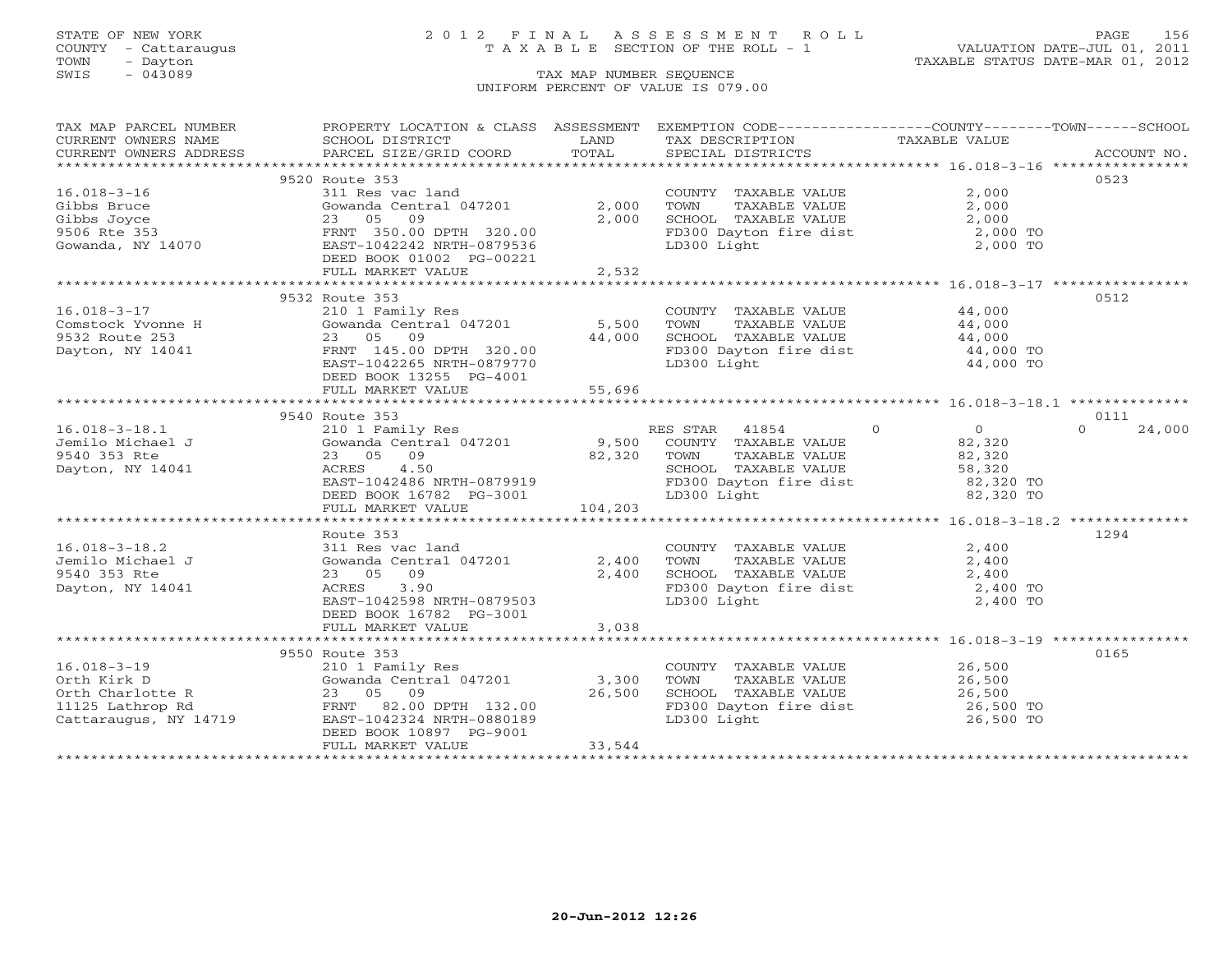### STATE OF NEW YORK 2 0 1 2 F I N A L A S S E S S M E N T R O L L PAGE 157 COUNTY - Cattaraugus T A X A B L E SECTION OF THE ROLL - 1 VALUATION DATE-JUL 01, 2011

| TAX MAP PARCEL NUMBER                                                                                                                                                             | PROPERTY LOCATION & CLASS ASSESSMENT EXEMPTION CODE----------------COUNTY-------TOWN------SCHOOL |                                           |                                                                                                                                                |                                  |                    |
|-----------------------------------------------------------------------------------------------------------------------------------------------------------------------------------|--------------------------------------------------------------------------------------------------|-------------------------------------------|------------------------------------------------------------------------------------------------------------------------------------------------|----------------------------------|--------------------|
| CURRENT OWNERS NAME                                                                                                                                                               | SCHOOL DISTRICT                                                                                  | LAND                                      | TAX DESCRIPTION                                                                                                                                | TAXABLE VALUE                    |                    |
| CURRENT OWNERS ADDRESS                                                                                                                                                            | PARCEL SIZE/GRID COORD                                                                           | TOTAL                                     | SPECIAL DISTRICTS                                                                                                                              |                                  | ACCOUNT NO.        |
|                                                                                                                                                                                   |                                                                                                  |                                           |                                                                                                                                                |                                  |                    |
|                                                                                                                                                                                   | Route 353                                                                                        |                                           |                                                                                                                                                |                                  | 0163               |
| $16.018 - 3 - 20$                                                                                                                                                                 | 311 Res vac land                                                                                 | $\begin{array}{c} 100 \\ 100 \end{array}$ | COUNTY TAXABLE VALUE                                                                                                                           | 100                              |                    |
| Orth Kirk D                                                                                                                                                                       | Gowanda Central 047201<br>23 05 09                                                               |                                           | TOWN<br>TAXABLE VALUE                                                                                                                          | 100                              |                    |
| Orth Charlotte R                                                                                                                                                                  | 23 05 09                                                                                         |                                           | SCHOOL TAXABLE VALUE                                                                                                                           | 100                              |                    |
| 11125 Lathrop Rd                                                                                                                                                                  | FRNT 15.00 DPTH 215.00                                                                           |                                           | FD300 Dayton fire dist                                                                                                                         | 100 TO                           |                    |
| Cattaraugus, NY 14719                                                                                                                                                             | EAST-1042422 NRTH-0880220                                                                        |                                           | LD300 Light                                                                                                                                    | 100 TO                           |                    |
|                                                                                                                                                                                   | DEED BOOK 10897 PG-9001                                                                          |                                           |                                                                                                                                                |                                  |                    |
|                                                                                                                                                                                   | FULL MARKET VALUE                                                                                | 127                                       |                                                                                                                                                |                                  |                    |
|                                                                                                                                                                                   |                                                                                                  |                                           |                                                                                                                                                |                                  |                    |
|                                                                                                                                                                                   | 9562 Route 353                                                                                   |                                           |                                                                                                                                                |                                  | 0525               |
| $16.018 - 3 - 21$                                                                                                                                                                 | 210 1 Family Res                                                                                 |                                           | RES STAR 41854                                                                                                                                 | $\overline{0}$<br>$\overline{0}$ | $\Omega$<br>24,000 |
| Lyons John K                                                                                                                                                                      | Gowanda Central 047201 6,200                                                                     |                                           | COUNTY TAXABLE VALUE                                                                                                                           | 41,400                           |                    |
| PO Box 124                                                                                                                                                                        | 23 05 09                                                                                         | 41,400 TOWN<br>SCHOO                      | TAXABLE VALUE                                                                                                                                  | 41,400                           |                    |
| Dayton, NY 14041                                                                                                                                                                  | ACRES 1.15<br>EAST-1042366 NRTH-0880490                                                          |                                           | EXERCISE MARINE WALLER AND MARINE PROPERTY AND MARINE SCHOOL TAXABLE VALUE 17,400<br>FD300 Dayton fire dist 41,400 TO<br>LD300 Light 41,400 TO |                                  |                    |
|                                                                                                                                                                                   |                                                                                                  |                                           |                                                                                                                                                |                                  |                    |
|                                                                                                                                                                                   |                                                                                                  |                                           |                                                                                                                                                |                                  |                    |
|                                                                                                                                                                                   |                                                                                                  |                                           |                                                                                                                                                |                                  |                    |
| 014 11/100 11/100 11/100 11/100 11/100 11/100 11/100 11<br>DBBD BOOK 8251 PG-4002 1D300 Light 41,400 TO<br>DED 52,405 52,405 1D300 11ght 52,405 11/100 1108 11/400 1108 11/400 11 |                                                                                                  |                                           |                                                                                                                                                |                                  |                    |
|                                                                                                                                                                                   | 9605 Route 353                                                                                   |                                           |                                                                                                                                                |                                  | 0155               |
| $16.018 - 3 - 22$                                                                                                                                                                 | 311 Res vac land                                                                                 |                                           | COUNTY TAXABLE VALUE                                                                                                                           | 200                              |                    |
| Orth Kirk                                                                                                                                                                         | Gowanda Central 047201                                                                           | 200                                       | TOWN       TAXABLE  VALUE<br>SCHOOL    TAXABLE  VALUE                                                                                          | 200                              |                    |
| Star Point Service                                                                                                                                                                | 23 05 09                                                                                         | 200                                       |                                                                                                                                                | 200                              |                    |
| PO Box 209                                                                                                                                                                        | FRNT 105.00 DPTH 125.00                                                                          |                                           | FD300 Dayton fire dist                                                                                                                         | 200 TO                           |                    |
| Dayton, NY 14041                                                                                                                                                                  | EAST-1042216 NRTH-0880650                                                                        |                                           | LD300 Light                                                                                                                                    | 200 TO                           |                    |
|                                                                                                                                                                                   | DEED BOOK 00943 PG-00930                                                                         |                                           |                                                                                                                                                |                                  |                    |
|                                                                                                                                                                                   | FULL MARKET VALUE                                                                                | 253                                       |                                                                                                                                                |                                  |                    |
|                                                                                                                                                                                   |                                                                                                  |                                           |                                                                                                                                                |                                  |                    |
|                                                                                                                                                                                   | Route 353                                                                                        |                                           |                                                                                                                                                |                                  | 0337               |
| $16.018 - 3 - 23$                                                                                                                                                                 | 432 Gas station                                                                                  |                                           | COUNTY TAXABLE VALUE 78,000<br>TOWN TAXABLE VALUE 78,000                                                                                       |                                  |                    |
| Orth Kirk                                                                                                                                                                         | Gowanda Central 047201 6,000                                                                     |                                           |                                                                                                                                                |                                  |                    |
| Star Point Service                                                                                                                                                                | 23 05 09                                                                                         | 78,000                                    | SCHOOL TAXABLE VALUE                                                                                                                           | 78,000                           |                    |
| PO Box 209                                                                                                                                                                        | 1.12<br>ACRES                                                                                    |                                           | FD300 Dayton fire dist                                                                                                                         | 78,000 TO                        |                    |
| Dayton, NY 14041                                                                                                                                                                  | EAST-1042216 NRTH-0880810                                                                        |                                           | LD300 Light                                                                                                                                    | 78,000 TO                        |                    |
|                                                                                                                                                                                   | DEED BOOK 00942 PG-01051                                                                         |                                           |                                                                                                                                                |                                  |                    |
|                                                                                                                                                                                   | FULL MARKET VALUE                                                                                | 98,734                                    |                                                                                                                                                |                                  |                    |
|                                                                                                                                                                                   |                                                                                                  |                                           |                                                                                                                                                |                                  |                    |
|                                                                                                                                                                                   | 9584 Route 62                                                                                    |                                           |                                                                                                                                                |                                  | 0604               |
| $16.018 - 3 - 24$                                                                                                                                                                 | 210 1 Family Res                                                                                 |                                           | COUNTY TAXABLE VALUE 30,000                                                                                                                    |                                  |                    |
|                                                                                                                                                                                   | Gowanda Central 047201                                                                           | 4,500                                     | TOWN<br>TAXABLE VALUE                                                                                                                          | $30,000$<br>$30,000$             |                    |
|                                                                                                                                                                                   | 23 05 09                                                                                         | 30,000                                    | SCHOOL TAXABLE VALUE                                                                                                                           |                                  |                    |
| Linderman Toni<br>5326 Cooper Hill Rd<br>Ischua, NY 14743                                                                                                                         | FRNT 140.00 DPTH 183.00                                                                          |                                           | $FD300$ Dayton fire dist $30,000$ TO                                                                                                           |                                  |                    |
|                                                                                                                                                                                   | BANK<br>005                                                                                      |                                           | LD300 Light                                                                                                                                    | 30,000 TO                        |                    |
|                                                                                                                                                                                   | EAST-1042229 NRTH-0880962                                                                        |                                           |                                                                                                                                                |                                  |                    |
|                                                                                                                                                                                   | DEED BOOK 01017 PG-00660                                                                         |                                           |                                                                                                                                                |                                  |                    |
|                                                                                                                                                                                   | FULL MARKET VALUE                                                                                | 37,975                                    |                                                                                                                                                |                                  |                    |
|                                                                                                                                                                                   |                                                                                                  |                                           |                                                                                                                                                |                                  |                    |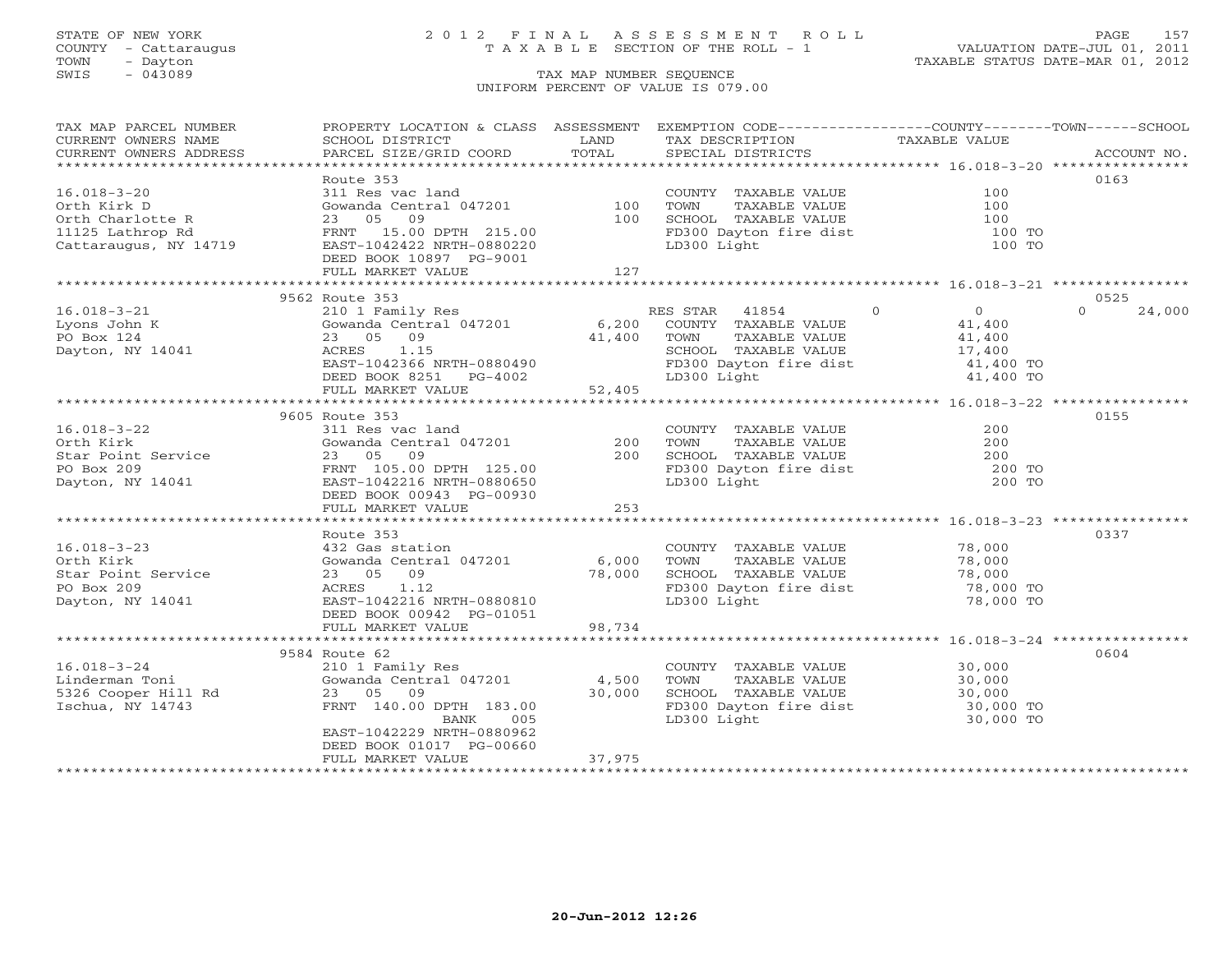### STATE OF NEW YORK 2 0 1 2 F I N A L A S S E S S M E N T R O L L PAGE 158 COUNTY - Cattaraugus T A X A B L E SECTION OF THE ROLL - 1 VALUATION DATE-JUL 01, 2011

TOWN - Dayton TAXABLE STATUS DATE-MAR 01, 2012

| TAX MAP PARCEL NUMBER                                                                                                                                                                                                                                   | PROPERTY LOCATION & CLASS ASSESSMENT EXEMPTION CODE-----------------COUNTY-------TOWN------SCHOOL                                                                                                                                            |        |                                                                                                |      |
|---------------------------------------------------------------------------------------------------------------------------------------------------------------------------------------------------------------------------------------------------------|----------------------------------------------------------------------------------------------------------------------------------------------------------------------------------------------------------------------------------------------|--------|------------------------------------------------------------------------------------------------|------|
|                                                                                                                                                                                                                                                         |                                                                                                                                                                                                                                              |        |                                                                                                |      |
|                                                                                                                                                                                                                                                         |                                                                                                                                                                                                                                              |        |                                                                                                |      |
|                                                                                                                                                                                                                                                         |                                                                                                                                                                                                                                              |        |                                                                                                |      |
|                                                                                                                                                                                                                                                         | 9588 Route 62                                                                                                                                                                                                                                |        |                                                                                                | 0088 |
|                                                                                                                                                                                                                                                         |                                                                                                                                                                                                                                              |        |                                                                                                |      |
|                                                                                                                                                                                                                                                         |                                                                                                                                                                                                                                              |        |                                                                                                |      |
|                                                                                                                                                                                                                                                         |                                                                                                                                                                                                                                              |        |                                                                                                |      |
|                                                                                                                                                                                                                                                         |                                                                                                                                                                                                                                              |        |                                                                                                |      |
|                                                                                                                                                                                                                                                         |                                                                                                                                                                                                                                              |        |                                                                                                |      |
|                                                                                                                                                                                                                                                         | Route 62<br>220 2 Family Res<br>Gowanda Central 047201 1,100 TOWN TAXABLE VALUE<br>23 05 09 11,000 SCHOOL TAXABLE VALUE 11,000<br>FRNT 56.20 DPTH 131.30 FD300 Dayton fire dist 11,000 TO<br>11,000 TO<br>LD300 Light 11,000 TO<br>11,000 TO |        |                                                                                                |      |
|                                                                                                                                                                                                                                                         |                                                                                                                                                                                                                                              |        |                                                                                                |      |
| 16.018-3-25<br>Wargo Ronald S Jr (200 2 Family Res 1,100<br>Wargo Rene L 23 05 09<br>9623 Allen St FRNT 56.20 DPTH 131.30<br>South Dayton, NY 14041 EAST-1042241 NRTH-0881049<br>DEED BOOK 16680 PG-7001<br>FULL MARKET VALUE 13,924<br>TUL             |                                                                                                                                                                                                                                              |        |                                                                                                |      |
|                                                                                                                                                                                                                                                         | 9590 Route 62                                                                                                                                                                                                                                |        |                                                                                                | 0185 |
| 16.018-3-26<br>Wargo Ronald S Jr (230 3 Family Res COUNTY TAXABLE VALUE 10,000<br>Wargo Rene L 23 05 09 10,000 SCHOOL TAXABLE VALUE 10,000<br>9623 Allen St (230 3 FRNT 86.50 DPTH 87.60 FD300 Dayton fire dist 10,000 TO<br>9623 All                   |                                                                                                                                                                                                                                              |        |                                                                                                |      |
|                                                                                                                                                                                                                                                         |                                                                                                                                                                                                                                              |        |                                                                                                |      |
|                                                                                                                                                                                                                                                         |                                                                                                                                                                                                                                              |        |                                                                                                |      |
|                                                                                                                                                                                                                                                         |                                                                                                                                                                                                                                              |        |                                                                                                |      |
|                                                                                                                                                                                                                                                         |                                                                                                                                                                                                                                              |        |                                                                                                |      |
|                                                                                                                                                                                                                                                         | DEED BOOK 14852 PG-5004                                                                                                                                                                                                                      |        |                                                                                                |      |
|                                                                                                                                                                                                                                                         | FULL MARKET VALUE                                                                                                                                                                                                                            | 12,658 |                                                                                                |      |
|                                                                                                                                                                                                                                                         |                                                                                                                                                                                                                                              |        |                                                                                                |      |
|                                                                                                                                                                                                                                                         | Route 353                                                                                                                                                                                                                                    |        |                                                                                                | 1235 |
| $16.018 - 3 - 28$                                                                                                                                                                                                                                       |                                                                                                                                                                                                                                              |        |                                                                                                |      |
|                                                                                                                                                                                                                                                         |                                                                                                                                                                                                                                              |        |                                                                                                |      |
|                                                                                                                                                                                                                                                         |                                                                                                                                                                                                                                              |        |                                                                                                |      |
| 16.018-3-28 311 Res vac land<br>Orth Kirk Gowanda Central 047201 3,500<br>Orth Charlotte 22/23 05 09 3,500<br>11089 Lathrop Rd ACRES 3.96<br>Cattaraugus, NY 14719 EAST-1042814 NRTH-0879245                                                            | 3.11 Res vac land<br>Gowanda Central 047201 3,500 TOWN TAXABLE VALUE 3,500<br>22/23 05 09 3,500 SCHOOL TAXABLE VALUE 3,500<br>ACRES 3.96 FD300 Dayton fire dist 3,500 TO<br>EAST-1042814 NRTH-0879245 WS300 Watershed 700 TO                 |        |                                                                                                |      |
|                                                                                                                                                                                                                                                         |                                                                                                                                                                                                                                              |        |                                                                                                |      |
|                                                                                                                                                                                                                                                         | DEED BOOK 00929 PG-00397                                                                                                                                                                                                                     |        |                                                                                                |      |
|                                                                                                                                                                                                                                                         | FULL MARKET VALUE                                                                                                                                                                                                                            | 4,430  |                                                                                                |      |
|                                                                                                                                                                                                                                                         |                                                                                                                                                                                                                                              |        |                                                                                                |      |
|                                                                                                                                                                                                                                                         | Church St                                                                                                                                                                                                                                    |        |                                                                                                | 0091 |
| 16.018-4-1<br>Smith Sherrill 312 Vac w/imprv<br>Smith Delores 23 05 09<br>PO Box 117<br>Dayton, NY 14041<br>Dayton, NY 14041<br>Dayton, NY 14041<br>Dayton, NY 14041<br>Dayton, NY 14041<br>Dayton, NY 14041<br>Dayton, NY 14041<br>Dayton, NY 14041    |                                                                                                                                                                                                                                              |        |                                                                                                |      |
|                                                                                                                                                                                                                                                         |                                                                                                                                                                                                                                              |        |                                                                                                |      |
|                                                                                                                                                                                                                                                         |                                                                                                                                                                                                                                              |        |                                                                                                |      |
|                                                                                                                                                                                                                                                         |                                                                                                                                                                                                                                              |        |                                                                                                |      |
|                                                                                                                                                                                                                                                         |                                                                                                                                                                                                                                              |        |                                                                                                |      |
|                                                                                                                                                                                                                                                         | DEED BOOK 787 PG-00958                                                                                                                                                                                                                       |        |                                                                                                |      |
|                                                                                                                                                                                                                                                         | FULL MARKET VALUE                                                                                                                                                                                                                            | 2,025  |                                                                                                |      |
|                                                                                                                                                                                                                                                         |                                                                                                                                                                                                                                              |        |                                                                                                |      |
|                                                                                                                                                                                                                                                         | 9589 Route 62                                                                                                                                                                                                                                |        |                                                                                                | 0029 |
|                                                                                                                                                                                                                                                         |                                                                                                                                                                                                                                              |        |                                                                                                |      |
| 16.018-4-2<br>Hubbard Danny<br>Hubbard Stacy<br>Hubbard Stacy<br>18,000<br>18,000<br>18,000<br>18,000<br>23 05 09<br>18,000<br>18,000<br>23 05 09<br>18,000<br>18,000<br>23 05 09<br>18,000<br>23 05 09<br>18,000<br>23 05 09<br>18,000<br>23 05 18,000 |                                                                                                                                                                                                                                              |        | COUNTY TAXABLE VALUE 18,000<br>TOWN TAXABLE VALUE 18,000                                       |      |
|                                                                                                                                                                                                                                                         |                                                                                                                                                                                                                                              |        | SCHOOL TAXABLE VALUE<br>FD300 Dayton fire dist 18,000 TO<br>LD300 Light 18,000 TO<br>18,000 TO |      |
|                                                                                                                                                                                                                                                         |                                                                                                                                                                                                                                              |        |                                                                                                |      |
|                                                                                                                                                                                                                                                         |                                                                                                                                                                                                                                              |        |                                                                                                |      |
|                                                                                                                                                                                                                                                         | DEED BOOK 6056 PG-3001                                                                                                                                                                                                                       |        |                                                                                                |      |
|                                                                                                                                                                                                                                                         | FULL MARKET VALUE                                                                                                                                                                                                                            | 22,785 |                                                                                                |      |
|                                                                                                                                                                                                                                                         |                                                                                                                                                                                                                                              |        |                                                                                                |      |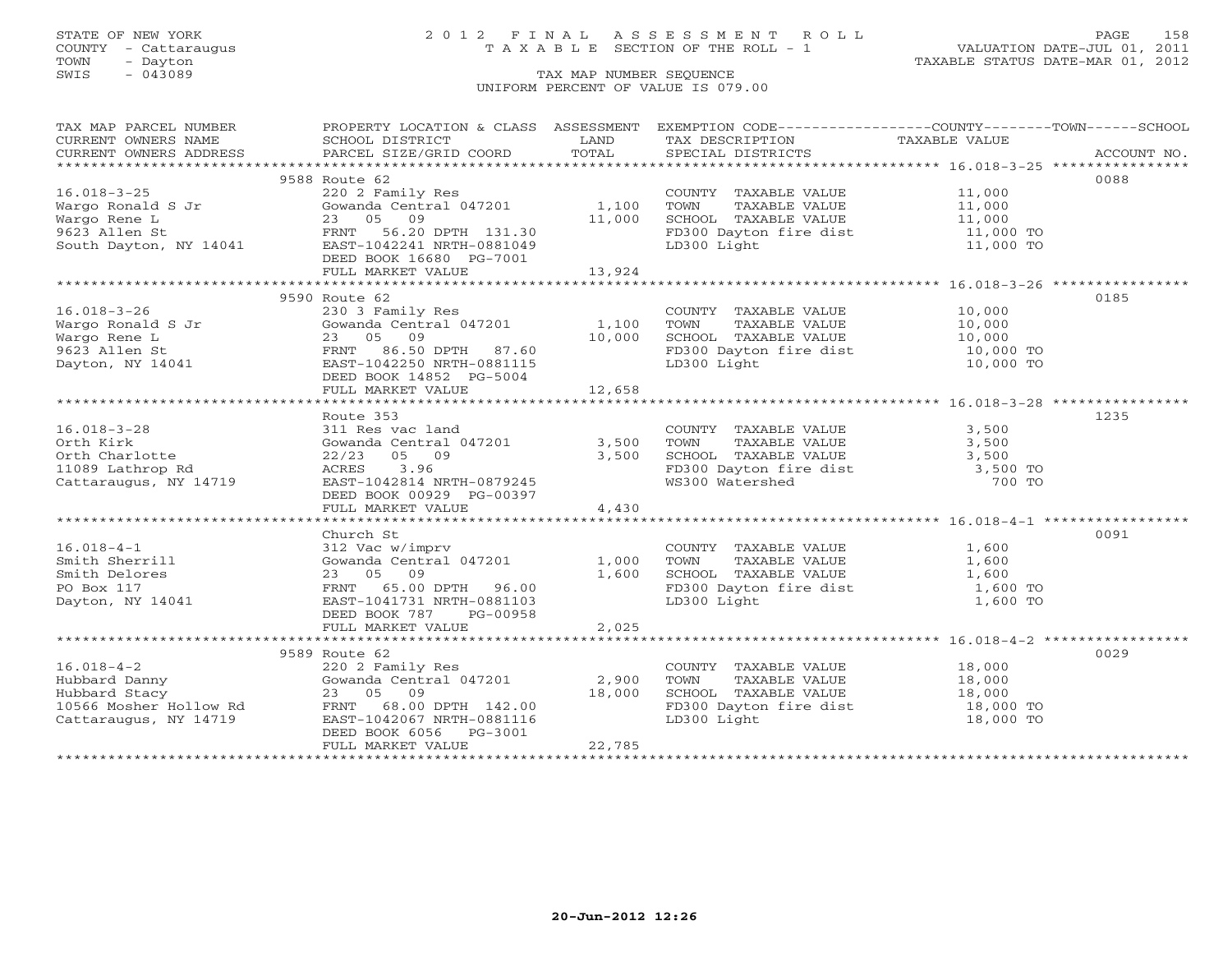## STATE OF NEW YORK 2 0 1 2 F I N A L A S S E S S M E N T R O L L PAGE 159 COUNTY - Cattaraugus T A X A B L E SECTION OF THE ROLL - 1 VALUATION DATE-JUL 01, 2011

| TAX MAP PARCEL NUMBER<br>CURRENT OWNERS NAME                                            | PROPERTY LOCATION & CLASS ASSESSMENT EXEMPTION CODE---------------COUNTY-------TOWN------SCHOOL<br>SCHOOL DISTRICT                                                                                                                                                                                                                                                                                                                                                                                                     | LAND                          | TAX DESCRIPTION                                                                                                                                          | TAXABLE VALUE                                                                            |                    |
|-----------------------------------------------------------------------------------------|------------------------------------------------------------------------------------------------------------------------------------------------------------------------------------------------------------------------------------------------------------------------------------------------------------------------------------------------------------------------------------------------------------------------------------------------------------------------------------------------------------------------|-------------------------------|----------------------------------------------------------------------------------------------------------------------------------------------------------|------------------------------------------------------------------------------------------|--------------------|
|                                                                                         | $\begin{minipage}{.45\textwidth} \begin{minipage}{.45\textwidth} \begin{minipage}{.45\textwidth} \begin{minipage}{.45\textwidth} \begin{minipage}{.45\textwidth} \begin{minipage}{.45\textwidth} \begin{minipage}{.45\textwidth} \begin{minipage}{.45\textwidth} \begin{minipage}{.45\textwidth} \begin{minipage}{.45\textwidth} \begin{minipage}{.45\textwidth} \begin{minipage}{.45\textwidth} \begin{minipage}{.45\textwidth} \begin{minipage}{.45\textwidth} \begin{minipage}{.45\textwidth} \begin{minipage}{.45$ |                               |                                                                                                                                                          |                                                                                          |                    |
|                                                                                         |                                                                                                                                                                                                                                                                                                                                                                                                                                                                                                                        |                               |                                                                                                                                                          |                                                                                          |                    |
| $16.018 - 4 - 3$<br>Hubbard Danny                                                       | 9587 Route 62<br>220 2 Family Res<br>Gowanda Central 047201 2,800                                                                                                                                                                                                                                                                                                                                                                                                                                                      |                               | COUNTY TAXABLE VALUE<br>TOWN<br>TAXABLE VALUE                                                                                                            | 12,000<br>12,000                                                                         | 0030               |
| Hubbard Stacy<br>10566 Mosher Hollow Rd<br>Cattaraugus, NY 14719                        | 23 05<br>09<br>FRNT 68.70 DPTH 132.00<br>EAST-1042057 NRTH-0881054<br>DEED BOOK 6056 PG-3001                                                                                                                                                                                                                                                                                                                                                                                                                           | 12,000                        | SCHOOL TAXABLE VALUE<br>FD300 Dayton fire dist<br>LD300 Light                                                                                            | 12,000<br>12,000 TO<br>12,000 TO                                                         |                    |
|                                                                                         | FULL MARKET VALUE                                                                                                                                                                                                                                                                                                                                                                                                                                                                                                      | 15,190                        |                                                                                                                                                          |                                                                                          |                    |
|                                                                                         |                                                                                                                                                                                                                                                                                                                                                                                                                                                                                                                        |                               |                                                                                                                                                          |                                                                                          |                    |
|                                                                                         | 9583 Route 62                                                                                                                                                                                                                                                                                                                                                                                                                                                                                                          |                               |                                                                                                                                                          |                                                                                          | 0094               |
| $16.018 - 4 - 4$<br>Grekulak Taras<br>Grekulak Gail<br>PO Box 116<br>Dayton, NY 14041   | 210 1 Family Res<br>Gowanda Central 047201<br>09<br>23 05<br>FRNT 130.00 DPTH 95.00<br>EAST-1042041 NRTH-0880968<br>DEED BOOK 770<br>PG-00390                                                                                                                                                                                                                                                                                                                                                                          | $\frac{3}{2}$ , 400<br>30,300 | RES STAR 41854<br>COUNTY TAXABLE VALUE<br>TAXABLE VALUE<br>TOWN<br>SCHOOL TAXABLE VALUE<br>SUNUUL TAXABLE VALUE<br>FD300 Dayton fire dist<br>LD300 Light | $\Omega$<br>$\Omega$<br>30,300<br>30,300<br>6,300<br>30,300 TO<br>30,300 TO              | $\Omega$<br>24,000 |
|                                                                                         | FULL MARKET VALUE                                                                                                                                                                                                                                                                                                                                                                                                                                                                                                      | 38,354                        |                                                                                                                                                          |                                                                                          |                    |
|                                                                                         |                                                                                                                                                                                                                                                                                                                                                                                                                                                                                                                        |                               |                                                                                                                                                          |                                                                                          |                    |
| $16.018 - 4 - 5$                                                                        | 9581 Route 62<br>210 1 Family Res                                                                                                                                                                                                                                                                                                                                                                                                                                                                                      |                               | COUNTY TAXABLE VALUE                                                                                                                                     | 43,200                                                                                   | 0620               |
| Vogtli Joseph H Jr<br>14481 Bagdad Rd<br>Collins, NY 14034                              | Gowanda Central 047201<br>23 05 09<br>FRNT 160.00 DPTH 95.00<br>EAST-1042004 NRTH-0880862<br>DEED BOOK 00938 PG-00353                                                                                                                                                                                                                                                                                                                                                                                                  | 3,800<br>43,200               | TOWN<br>TAXABLE VALUE<br>SCHOOL TAXABLE VALUE<br>FD300 Dayton fire dist<br>LD300 Light                                                                   | 43,200<br>43,200<br>43,200 TO<br>43,200 TO                                               |                    |
|                                                                                         | FULL MARKET VALUE                                                                                                                                                                                                                                                                                                                                                                                                                                                                                                      | 54,684                        |                                                                                                                                                          |                                                                                          |                    |
|                                                                                         |                                                                                                                                                                                                                                                                                                                                                                                                                                                                                                                        |                               |                                                                                                                                                          |                                                                                          |                    |
|                                                                                         | 9575 Route 353                                                                                                                                                                                                                                                                                                                                                                                                                                                                                                         |                               |                                                                                                                                                          |                                                                                          | 0352               |
| $16.018 - 4 - 7$<br>Chadwick Sharon<br>9575 Route 353<br>PO Box 353<br>Dayton, NY 14041 | 210 1 Family Res<br>Gowanda Central 047201<br>23 05 09<br>Inc $16.018-4-8$<br>FRNT 110.00 DPTH 168.00<br>017<br>BANK<br>EAST-1042019 NRTH-0880658                                                                                                                                                                                                                                                                                                                                                                      | 4,100<br>44,000               | RES STAR 41854<br>COUNTY TAXABLE VALUE<br>TOWN      TAXABLE VALUE<br>SCHOOL   TAXABLE VALUE<br>TOWN<br>FD300 Dayton fire dist<br>LD300 Light             | $\overline{0}$<br>$\overline{0}$<br>44,000<br>44,000<br>20,000<br>44,000 TO<br>44,000 TO | $\Omega$<br>24,000 |
|                                                                                         | DEED BOOK 10005 PG-7001                                                                                                                                                                                                                                                                                                                                                                                                                                                                                                |                               |                                                                                                                                                          |                                                                                          |                    |
|                                                                                         | FULL MARKET VALUE                                                                                                                                                                                                                                                                                                                                                                                                                                                                                                      | 55,696                        |                                                                                                                                                          |                                                                                          |                    |
|                                                                                         |                                                                                                                                                                                                                                                                                                                                                                                                                                                                                                                        |                               |                                                                                                                                                          |                                                                                          |                    |
| $16.018 - 4 - 9$                                                                        | 9573 Route 353<br>311 Res vac land                                                                                                                                                                                                                                                                                                                                                                                                                                                                                     |                               | COUNTY TAXABLE VALUE                                                                                                                                     | 1,500                                                                                    | 0543               |
| Harvey John M<br>Harvey June M                                                          | Gowanda Central 047201<br>09<br>23 05                                                                                                                                                                                                                                                                                                                                                                                                                                                                                  | 1,500<br>1,500                | TOWN<br>TAXABLE VALUE<br>SCHOOL TAXABLE VALUE                                                                                                            | 1,500<br>1,500                                                                           |                    |
| 9235 Dye Rd<br>South Dayton, NY 14138                                                   | FRNT 80.00 DPTH 120.00<br>EAST-1042072 NRTH-0880586<br>DEED BOOK 3813<br>PG-9001                                                                                                                                                                                                                                                                                                                                                                                                                                       |                               | FD300 Dayton fire dist<br>LD300 Light<br>LD300 Light                                                                                                     | 1,500 TO<br>1,500 TO                                                                     |                    |
|                                                                                         | FULL MARKET VALUE                                                                                                                                                                                                                                                                                                                                                                                                                                                                                                      | 1,899                         |                                                                                                                                                          |                                                                                          |                    |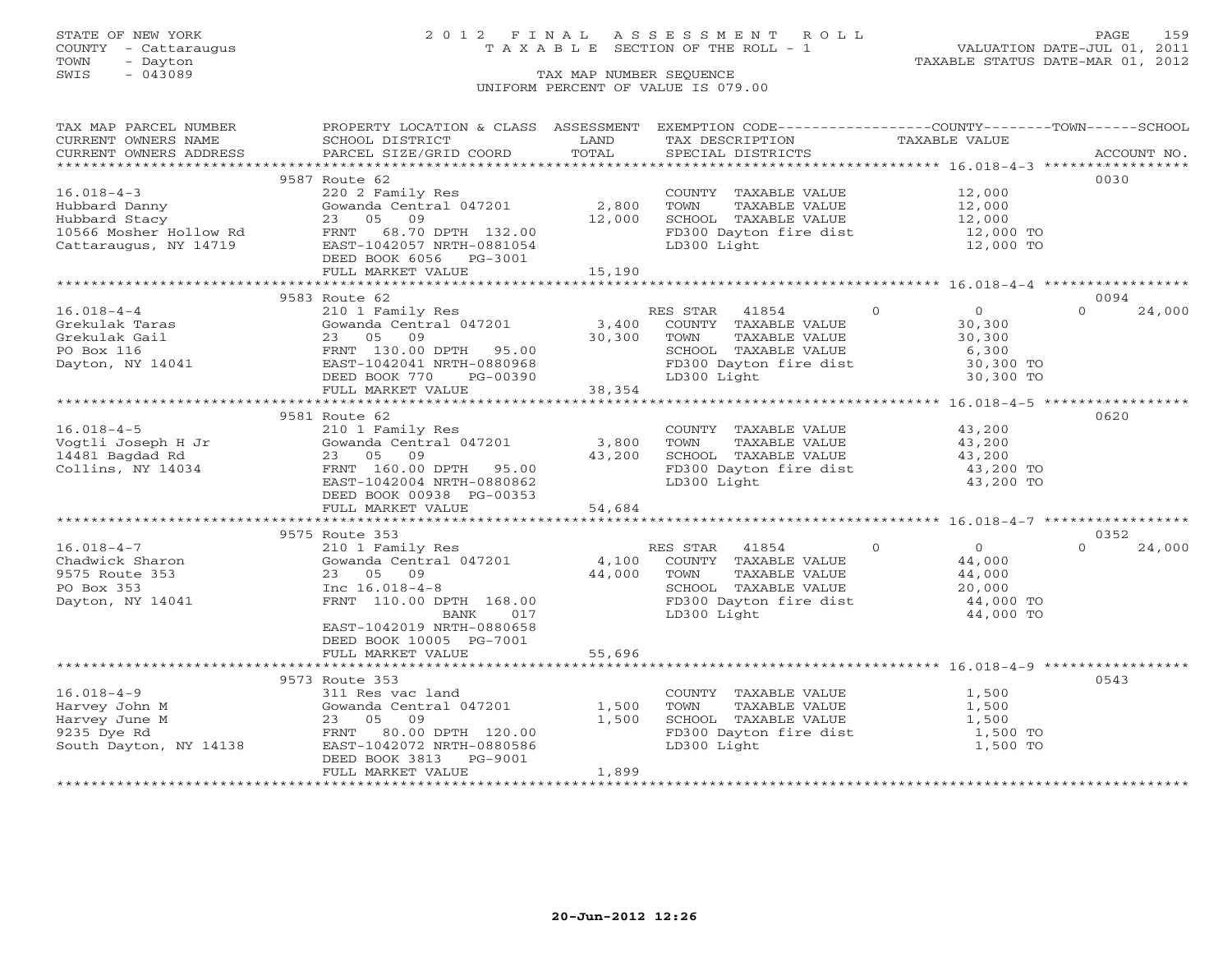### STATE OF NEW YORK 2 0 1 2 F I N A L A S S E S S M E N T R O L L PAGE 160 COUNTY - Cattaraugus T A X A B L E SECTION OF THE ROLL - 1 VALUATION DATE-JUL 01, 2011

| TAX MAP PARCEL NUMBER<br>CURRENT OWNERS NAME                                                                                                                  | PROPERTY LOCATION & CLASS ASSESSMENT<br>SCHOOL DISTRICT | LAND           | EXEMPTION CODE-----------------COUNTY--------TOWN------SCHOOL<br>TAX DESCRIPTION                                                                                                   | TAXABLE VALUE  |                    |
|---------------------------------------------------------------------------------------------------------------------------------------------------------------|---------------------------------------------------------|----------------|------------------------------------------------------------------------------------------------------------------------------------------------------------------------------------|----------------|--------------------|
| CURRENT OWNERS ADDRESS                                                                                                                                        | PARCEL SIZE/GRID COORD                                  | TOTAL          | SPECIAL DISTRICTS                                                                                                                                                                  |                | ACCOUNT NO.        |
| *********************                                                                                                                                         |                                                         |                |                                                                                                                                                                                    |                |                    |
|                                                                                                                                                               | Route 353                                               |                |                                                                                                                                                                                    |                | 0089               |
| $16.018 - 4 - 10$                                                                                                                                             | 311 Res vac land                                        |                | COUNTY TAXABLE VALUE<br>TOWN      TAXABLE VALUE                                                                                                                                    | 1,200<br>1,200 |                    |
| Sabella Stephen R<br>The Chrones Rd                                                                                                                           | Gowanda Central 047201                                  | 1,200          |                                                                                                                                                                                    |                |                    |
| 6067 Strauss Rd                                                                                                                                               | 23 05 09                                                | 1,200          |                                                                                                                                                                                    |                |                    |
| Lockport, NY 14094                                                                                                                                            | FRNT 95.00 DPTH 135.00                                  |                | CONN TAXABLE VALUE 1,200<br>SCHOOL TAXABLE VALUE 1,200<br>FD300 Dayton fire dist 1,200 TO                                                                                          |                |                    |
|                                                                                                                                                               | EAST-1042093 NRTH-0880500                               |                |                                                                                                                                                                                    |                |                    |
|                                                                                                                                                               | DEED BOOK 01005 PG-00018                                |                |                                                                                                                                                                                    |                |                    |
|                                                                                                                                                               | FULL MARKET VALUE                                       | 1,519          |                                                                                                                                                                                    |                |                    |
|                                                                                                                                                               |                                                         |                |                                                                                                                                                                                    |                |                    |
|                                                                                                                                                               | Route 353                                               |                |                                                                                                                                                                                    |                | 0233               |
| $16.018 - 4 - 11$                                                                                                                                             | 311 Res vac land                                        |                |                                                                                                                                                                                    |                |                    |
| Harvey John M                                                                                                                                                 | Gowanda Central 047201                                  | 1,200<br>1,200 |                                                                                                                                                                                    |                |                    |
| Harvey June M<br>9235 Dye Rd                                                                                                                                  | 23 05 09<br>FRNT 400.00 DPTH 220.00                     |                | COUNTY TAXABLE VALUE $1,200$<br>TOWN TAXABLE VALUE $1,200$<br>SCHOOL TAXABLE VALUE $1,200$<br>FD300 Dayton fire dist $1,200$ TO                                                    |                |                    |
| South Dayton, NY 14138                                                                                                                                        | EAST-1041971 NRTH-0880446                               |                | LD300 Light                                                                                                                                                                        | 1,200 TO       |                    |
|                                                                                                                                                               | DEED BOOK 3813 PG-9001                                  |                |                                                                                                                                                                                    |                |                    |
|                                                                                                                                                               | FULL MARKET VALUE                                       | 1,519          |                                                                                                                                                                                    |                |                    |
|                                                                                                                                                               |                                                         | *************  |                                                                                                                                                                                    |                |                    |
|                                                                                                                                                               | Route 353                                               |                |                                                                                                                                                                                    |                | 0168               |
| $16.018 - 4 - 12$                                                                                                                                             |                                                         |                |                                                                                                                                                                                    |                |                    |
|                                                                                                                                                               |                                                         |                |                                                                                                                                                                                    |                |                    |
| DM Priest Family Trust I<br>Priest Donald M<br>10110 Waite Hollow Rd                                                                                          |                                                         |                |                                                                                                                                                                                    |                |                    |
|                                                                                                                                                               |                                                         |                |                                                                                                                                                                                    |                |                    |
| Cattaraugus, NY 14719                                                                                                                                         | EAST-1041901 NRTH-0879822                               |                | LD300 Light                                                                                                                                                                        | 670 TO         |                    |
|                                                                                                                                                               | DEED BOOK 13625 PG-6001                                 |                |                                                                                                                                                                                    |                |                    |
|                                                                                                                                                               | FULL MARKET VALUE                                       | 848            |                                                                                                                                                                                    |                |                    |
|                                                                                                                                                               |                                                         |                |                                                                                                                                                                                    |                |                    |
|                                                                                                                                                               | 9509 Route 353                                          |                |                                                                                                                                                                                    |                | 0188               |
| $16.018 - 4 - 13$                                                                                                                                             | 270 Mfg housing                                         |                | COUNTY TAXABLE VALUE 14,000<br>5,000 TOWN TAXABLE VALUE 14,000<br>14,000 SCHOOL TAXABLE VALUE 14,000<br>FD300 Dayton fire dist 14,000 TO                                           |                |                    |
| 16.018-4-13<br>Hawkins Christy (Gowanda Central 047201 5,000 TOWN<br>9509 353 Rte 23 05 09 14,000 SCHOOL<br>Dayton, NY 14041 FRNT 205.00 DPTH 135.00 FD300 De |                                                         |                |                                                                                                                                                                                    |                |                    |
|                                                                                                                                                               |                                                         |                |                                                                                                                                                                                    |                |                    |
|                                                                                                                                                               |                                                         |                |                                                                                                                                                                                    |                |                    |
|                                                                                                                                                               | EAST-1041853 NRTH-0879301                               |                | LD300 Light                                                                                                                                                                        | 14,000 TO      |                    |
|                                                                                                                                                               | DEED BOOK 15976 PG-6002                                 |                |                                                                                                                                                                                    |                |                    |
|                                                                                                                                                               | FULL MARKET VALUE                                       | 17,722         |                                                                                                                                                                                    |                |                    |
|                                                                                                                                                               | 11468 Gabel St                                          |                |                                                                                                                                                                                    |                | 0187               |
| $16.018 - 4 - 14$                                                                                                                                             |                                                         |                |                                                                                                                                                                                    |                | $\Omega$<br>24,000 |
| Bigham Brian B                                                                                                                                                | 270 Mfg housing<br>Gowanda Central 047201 5,700         |                | RES STAR 41854 0<br>COUNTY TAXABLE VALUE 96,000                                                                                                                                    |                |                    |
|                                                                                                                                                               | 23 05 09                                                | 96,000 TOWN    |                                                                                                                                                                                    |                |                    |
| 11468 Gabel St<br>Gowanda, NY 14070                                                                                                                           |                                                         |                | TOWN TAXABLE VALUE<br>SCHOOL TAXABLE VALUE<br>FD300 Dayton fire dist<br>LD300 Light<br>LD300 Light<br>TLD300 Light<br>TLD300 Light<br>CLD300 Light<br>CLD300 Light<br>CLD300 Light |                |                    |
|                                                                                                                                                               | 2009-fire destoyed home<br>2011-Replaced Mfg Hone       |                |                                                                                                                                                                                    |                |                    |
|                                                                                                                                                               | FRNT 245.00 DPTH 155.00                                 |                |                                                                                                                                                                                    |                |                    |
|                                                                                                                                                               | BANK<br>005                                             |                |                                                                                                                                                                                    |                |                    |
|                                                                                                                                                               | EAST-1041642 NRTH-0879298                               |                |                                                                                                                                                                                    |                |                    |
|                                                                                                                                                               | DEED BOOK 00965 PG-00316                                |                |                                                                                                                                                                                    |                |                    |
|                                                                                                                                                               | FULL MARKET VALUE                                       | 121,519        |                                                                                                                                                                                    |                |                    |
|                                                                                                                                                               |                                                         |                |                                                                                                                                                                                    |                |                    |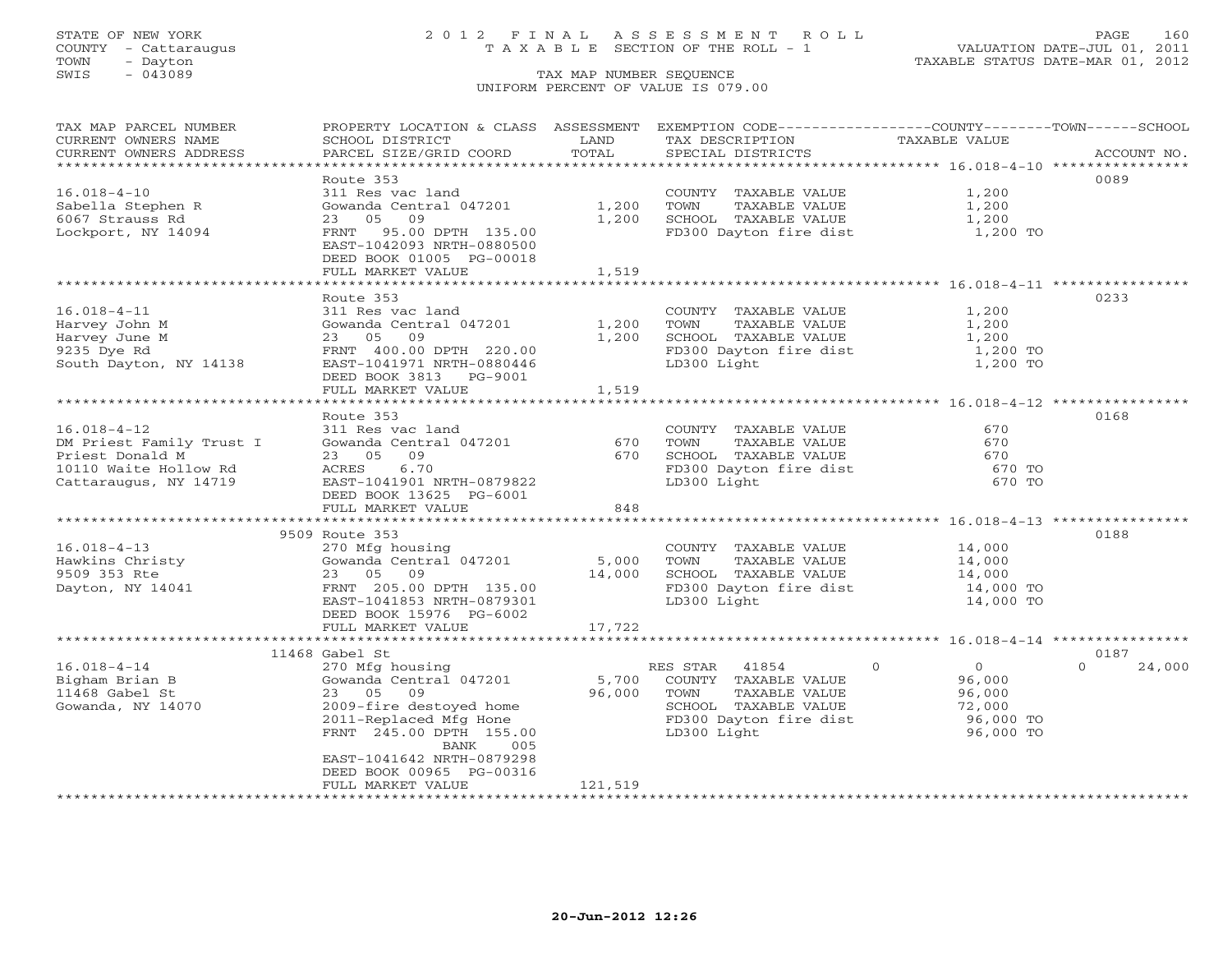## STATE OF NEW YORK 2 0 1 2 F I N A L A S S E S S M E N T R O L L PAGE 161 COUNTY - Cattaraugus T A X A B L E SECTION OF THE ROLL - 1 VALUATION DATE-JUL 01, 2011

TOWN - Dayton TAXABLE STATUS DATE-MAR 01, 2012

| TAX MAP PARCEL NUMBER                | PROPERTY LOCATION & CLASS ASSESSMENT EXEMPTION CODE---------------COUNTY-------TOWN------SCHOOL                                                                                           |             |                                                   |                                              |                    |
|--------------------------------------|-------------------------------------------------------------------------------------------------------------------------------------------------------------------------------------------|-------------|---------------------------------------------------|----------------------------------------------|--------------------|
| CURRENT OWNERS NAME                  | SCHOOL DISTRICT                                                                                                                                                                           | LAND        | TAX DESCRIPTION                                   | TAXABLE VALUE                                |                    |
| CURRENT OWNERS ADDRESS               | PARCEL SIZE/GRID COORD                                                                                                                                                                    | TOTAL       | SPECIAL DISTRICTS                                 |                                              | ACCOUNT NO.        |
|                                      |                                                                                                                                                                                           |             |                                                   |                                              |                    |
|                                      | 9536 Route 62                                                                                                                                                                             |             |                                                   |                                              | 0169               |
|                                      |                                                                                                                                                                                           |             |                                                   | $\overline{0}$<br>$\overline{O}$             | $\Omega$<br>24,000 |
| $16.018 - 4 - 17$<br>Staffin David W | 210 1 Family Res<br>Gowanda Central 047201 5,700 COUNTY TAXABLE VALUE<br>COLORED 1000 TOUNTY TAXABLE VALUE                                                                                |             |                                                   | 29,880                                       |                    |
| 9536 62 Rte                          | 03 05 09                                                                                                                                                                                  | 29,880      | TOWN<br>TAXABLE VALUE                             | 29,880                                       |                    |
| Dayton, NY 14041                     | FRNT 99.00 DPTH 385.00                                                                                                                                                                    |             | SCHOOL TAXABLE VALUE                              | 5,880                                        |                    |
|                                      | BANK<br>032                                                                                                                                                                               |             | FD300 Dayton fire dist<br>ID300 Light             | 29,880 TO                                    |                    |
|                                      | EAST-1041466 NRTH-0879922                                                                                                                                                                 |             |                                                   | 29,880 TO                                    |                    |
|                                      | DEED BOOK 00966 PG-01032                                                                                                                                                                  |             |                                                   |                                              |                    |
|                                      | FULL MARKET VALUE                                                                                                                                                                         | 37,823      |                                                   |                                              |                    |
|                                      |                                                                                                                                                                                           |             |                                                   |                                              |                    |
|                                      | 9540 Route 62                                                                                                                                                                             |             |                                                   |                                              | 0421               |
|                                      | 220 2 Family Res                                                                                                                                                                          |             | COUNTY TAXABLE VALUE 15,500                       |                                              |                    |
|                                      | Gowanda Central 047201 5,500                                                                                                                                                              |             | TOWN                                              | TAXABLE VALUE 15,500<br>TAXABLE VALUE 15,500 |                    |
|                                      |                                                                                                                                                                                           | 15,500      | SCHOOL TAXABLE VALUE                              |                                              |                    |
|                                      |                                                                                                                                                                                           |             | FD300 Dayton fire dist 15,500 TO                  |                                              |                    |
|                                      |                                                                                                                                                                                           |             | LD300 Light                                       | 15,500 TO                                    |                    |
|                                      |                                                                                                                                                                                           |             |                                                   |                                              |                    |
|                                      |                                                                                                                                                                                           | 19,620      |                                                   |                                              |                    |
|                                      |                                                                                                                                                                                           |             |                                                   |                                              |                    |
|                                      | 9544 Route 62                                                                                                                                                                             |             |                                                   |                                              | 0178               |
|                                      |                                                                                                                                                                                           |             | COUNTY TAXABLE VALUE<br>TOWN     TAXABLE VALUE    | 26,500                                       |                    |
|                                      |                                                                                                                                                                                           |             |                                                   | 26,500                                       |                    |
|                                      |                                                                                                                                                                                           |             |                                                   |                                              |                    |
|                                      |                                                                                                                                                                                           |             |                                                   |                                              |                    |
| South Dayton, NY 14138               | EAST-1041636 NRTH-0880172                                                                                                                                                                 |             | LD300 Light                                       | 26,500 TO                                    |                    |
|                                      | DEED BOOK 671 PG-00016                                                                                                                                                                    |             |                                                   |                                              |                    |
|                                      | FULL MARKET VALUE                                                                                                                                                                         | 33,544      |                                                   |                                              |                    |
|                                      |                                                                                                                                                                                           |             |                                                   |                                              |                    |
|                                      | 9556 Route 62                                                                                                                                                                             |             |                                                   |                                              | 0234               |
|                                      |                                                                                                                                                                                           |             | COUNTY TAXABLE VALUE                              | 33,600                                       |                    |
|                                      |                                                                                                                                                                                           |             | TAXABLE VALUE<br>TOWN                             | 33,600                                       |                    |
|                                      |                                                                                                                                                                                           |             | SCHOOL TAXABLE VALUE                              | 33,600                                       |                    |
|                                      |                                                                                                                                                                                           |             | FD300 Dayton fire dist<br>ID300 Light             | 33,600 TO                                    |                    |
|                                      | 16.018-4-20 210 1 Family Res<br>Harvey John M Gowanda Central 047201 3,000<br>Harvey June M 23 05 09 33,600<br>9235 Dye Rd ACRES 0.61<br>South Dayton, NY 14138 EAST-1041753 NRTH-0880369 |             | LD300 Light                                       | 33,600 TO                                    |                    |
|                                      | DEED BOOK 3813 PG-9001                                                                                                                                                                    |             |                                                   |                                              |                    |
|                                      | FULL MARKET VALUE                                                                                                                                                                         | 42,532      |                                                   |                                              |                    |
|                                      |                                                                                                                                                                                           |             |                                                   |                                              |                    |
|                                      | 9560 Route 62                                                                                                                                                                             |             |                                                   |                                              | 0576               |
| $16.018 - 4 - 21$                    | 210 1 Family Res                                                                                                                                                                          |             | $\overline{0}$<br>SR STAR<br>41834                | $\overline{O}$                               | $\Omega$<br>45,000 |
| Steward Donald D                     | Gowanda Central 047201 3,900 COUNTY TAXABLE VALUE                                                                                                                                         |             |                                                   | 45,000                                       |                    |
| Steward Patricia                     | 23 05 09                                                                                                                                                                                  | 45,000 TOWN | TOWN      TAXABLE VALUE<br>SCHOOL   TAXABLE VALUE | 45,000                                       |                    |
| PO Box 51                            | FRNT 225.00 DPTH 145.00                                                                                                                                                                   |             |                                                   | $\overline{0}$                               |                    |
| Dayton, NY 14041                     | 0.53<br>ACRES                                                                                                                                                                             |             | FD300 Dayton fire dist<br>LD300 Light             | 45,000 TO                                    |                    |
|                                      | EAST-1041828 NRTH-0880503                                                                                                                                                                 |             |                                                   | 45,000 TO                                    |                    |
|                                      | DEED BOOK 00963 PG-00317<br>FULL MARKET VALUE                                                                                                                                             | 56,962      |                                                   |                                              |                    |
|                                      |                                                                                                                                                                                           |             |                                                   |                                              |                    |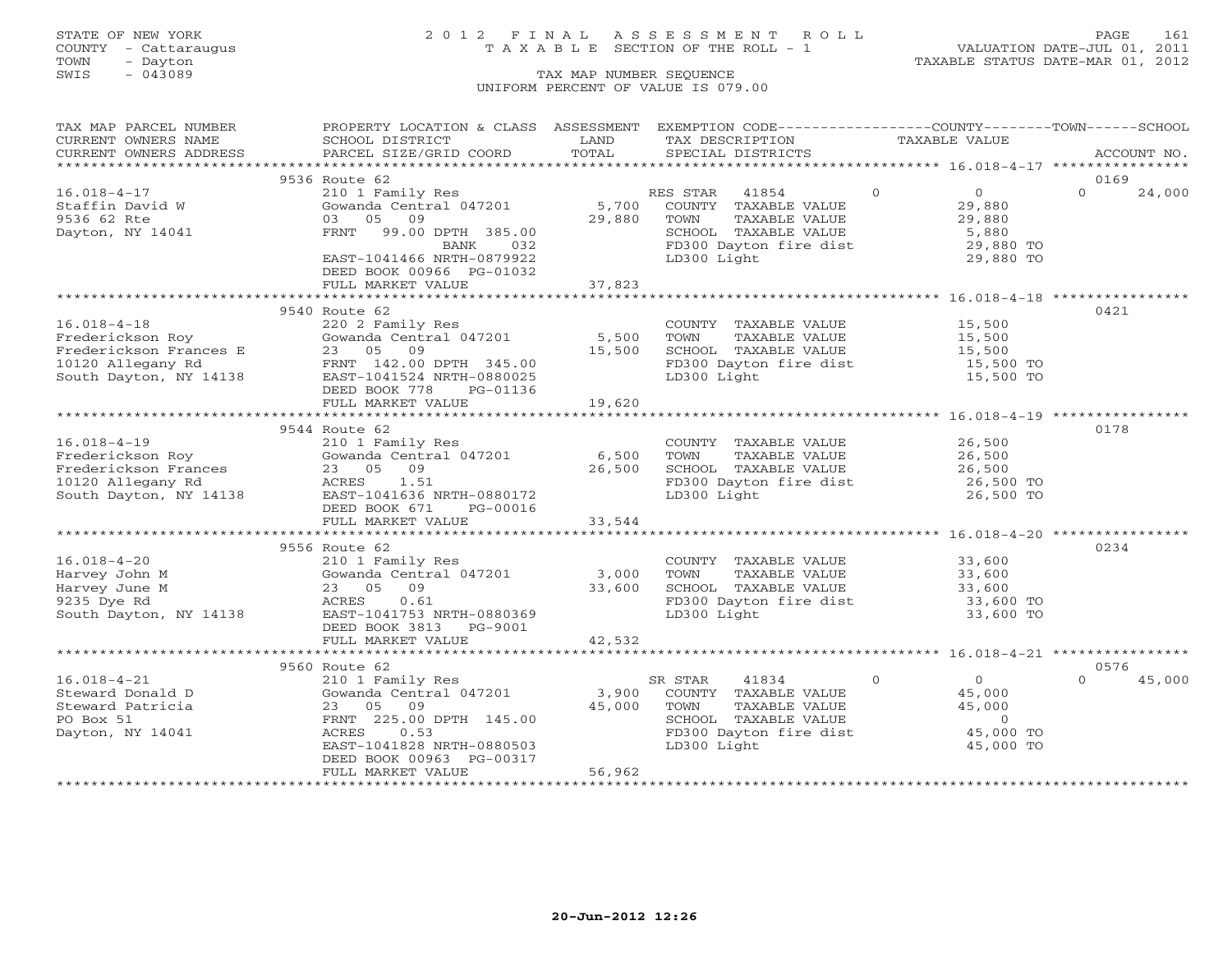## STATE OF NEW YORK 2 0 1 2 F I N A L A S S E S S M E N T R O L L PAGE 162 COUNTY - Cattaraugus T A X A B L E SECTION OF THE ROLL - 1 VALUATION DATE-JUL 01, 2011

| TAX MAP PARCEL NUMBER           | PROPERTY LOCATION & CLASS ASSESSMENT                                                                                                                                                                                                                                                                                                                                             |                                                                |                | EXEMPTION CODE-----------------COUNTY-------TOWN------SCHOOL                                                          |                |                                            |            |                |
|---------------------------------|----------------------------------------------------------------------------------------------------------------------------------------------------------------------------------------------------------------------------------------------------------------------------------------------------------------------------------------------------------------------------------|----------------------------------------------------------------|----------------|-----------------------------------------------------------------------------------------------------------------------|----------------|--------------------------------------------|------------|----------------|
| CURRENT OWNERS NAME             | SCHOOL DISTRICT                                                                                                                                                                                                                                                                                                                                                                  | LAND<br>TOTAL                                                  |                | TAX DESCRIPTION                                                                                                       |                | TAXABLE VALUE                              |            | ACCOUNT NO.    |
| CURRENT OWNERS ADDRESS          | PARCEL SIZE/GRID COORD                                                                                                                                                                                                                                                                                                                                                           |                                                                |                | SPECIAL DISTRICTS                                                                                                     |                |                                            |            |                |
|                                 | 9551 Route 62                                                                                                                                                                                                                                                                                                                                                                    |                                                                |                |                                                                                                                       |                |                                            |            | 0499           |
| $16.018 - 4 - 23$               |                                                                                                                                                                                                                                                                                                                                                                                  |                                                                |                | 41131                                                                                                                 | $\circ$        | 9,825                                      | 9,825      | $\circ$        |
| Sauer Richard E                 | $\begin{tabular}{llllll} \bf 210 & 1 \  \  \, Family \  \, Res & \  \  \, \tt CVET \  \, C/T \\ \bf Gowanda \  \, Central \  \, 047201 & \  \  \, & \  \  \, & \  \  \, & \  \  \, & \  \  \, & \  \  \, & \  \  \, & \  \  \, & \  \  \, & \  \  \, & \  \  \, & \  \  \, & \  \  \, & \  \  \, & \  \  \, & \  \  \, & \  \  \, & \  \  \, & \  \  \, & \  \  \, & \  \  \, &$ |                                                                |                | 41801                                                                                                                 | $\Omega$       | 11,790                                     | 11,790     | $\overline{0}$ |
| Sauer Frances G                 | 23 05<br>09                                                                                                                                                                                                                                                                                                                                                                      | 39,300 SR STAR                                                 |                | 41834                                                                                                                 | $\Omega$       |                                            | $\bigcirc$ | 39,300         |
| 9551 62 Rte                     | FRNT 180.00 DPTH 180.00                                                                                                                                                                                                                                                                                                                                                          |                                                                |                | COUNTY TAXABLE VALUE                                                                                                  |                | $\begin{array}{c} 0 \\ 17,685 \end{array}$ |            |                |
| Gowanda, NY 14070               | 032<br>BANK                                                                                                                                                                                                                                                                                                                                                                      |                                                                |                |                                                                                                                       |                |                                            |            |                |
|                                 | EAST-1041552 NRTH-0880416                                                                                                                                                                                                                                                                                                                                                        | TOWN TAXE<br>SCHOOL TAXE<br>FD300 Daytor<br>49,747 LD300 Light |                | TOWN TAXABLE VALUE 17,685<br>SCHOOL TAXABLE VALUE 17,685<br>FD300 Dayton fire dist 39,300 TO<br>LD300 Light 39,300 TO |                |                                            |            |                |
|                                 | DEED BOOK 2467 PG-9001                                                                                                                                                                                                                                                                                                                                                           |                                                                |                |                                                                                                                       |                |                                            |            |                |
|                                 | FULL MARKET VALUE                                                                                                                                                                                                                                                                                                                                                                |                                                                |                |                                                                                                                       |                |                                            |            |                |
|                                 |                                                                                                                                                                                                                                                                                                                                                                                  |                                                                |                |                                                                                                                       |                |                                            |            |                |
|                                 | 9557 Route 62                                                                                                                                                                                                                                                                                                                                                                    |                                                                |                |                                                                                                                       |                |                                            |            | 0171           |
| $16.018 - 4 - 24$               | 210 1 Family Res<br>Gowanda Central 047201 2,500                                                                                                                                                                                                                                                                                                                                 |                                                                | RES STAR       | $\overline{0}$<br>41854                                                                                               |                | $\overline{0}$                             | $\Omega$   | 24,000         |
| Matthews Faith M                |                                                                                                                                                                                                                                                                                                                                                                                  |                                                                |                | COUNTY TAXABLE VALUE                                                                                                  |                | 39,000                                     |            |                |
| PO Box 212                      | 23 05 09                                                                                                                                                                                                                                                                                                                                                                         | 2,300 COUNT                                                    |                | TAXABLE VALUE                                                                                                         |                | 39,000                                     |            |                |
| Dayton, NY 14041                | FRNT 71.00 DPTH 118.00                                                                                                                                                                                                                                                                                                                                                           |                                                                |                | SCHOOL TAXABLE VALUE                                                                                                  |                | 33,000<br>15,000                           |            |                |
|                                 | EAST-1041593 NRTH-0880500                                                                                                                                                                                                                                                                                                                                                        |                                                                |                | FD300 Dayton fire dist                                                                                                |                | 39,000 TO                                  |            |                |
|                                 | DEED BOOK 3074 PG-9001                                                                                                                                                                                                                                                                                                                                                           |                                                                | LD300 Light    |                                                                                                                       |                | 39,000 TO                                  |            |                |
|                                 | FULL MARKET VALUE                                                                                                                                                                                                                                                                                                                                                                | 49,367                                                         |                |                                                                                                                       |                |                                            |            |                |
|                                 |                                                                                                                                                                                                                                                                                                                                                                                  |                                                                |                |                                                                                                                       |                |                                            |            |                |
|                                 | 9565 Route 62                                                                                                                                                                                                                                                                                                                                                                    |                                                                |                |                                                                                                                       |                |                                            |            | 5017           |
| $16.018 - 4 - 25.2$             | 210 1 Family Res<br>Gowanda Central 047201 4,300                                                                                                                                                                                                                                                                                                                                 |                                                                | SR STAR        | $\overline{0}$<br>41834                                                                                               |                | $\overline{0}$                             | $\Omega$   | 39,500         |
| Turnbull Marilyn                |                                                                                                                                                                                                                                                                                                                                                                                  |                                                                |                | COUNTY TAXABLE VALUE                                                                                                  |                | 39,500                                     |            |                |
| PO Box 17                       | 23 05<br>09                                                                                                                                                                                                                                                                                                                                                                      | 39,500                                                         | TOWN           | TAXABLE VALUE                                                                                                         |                | 39,500                                     |            |                |
| Dayton, NY 14041                | FRNT 150.00 DPTH 131.80                                                                                                                                                                                                                                                                                                                                                          |                                                                |                | SCHOOL TAXABLE VALUE                                                                                                  |                | $\sim$ 0                                   |            |                |
|                                 | EAST-1041773 NRTH-0880655                                                                                                                                                                                                                                                                                                                                                        |                                                                |                | FD300 Dayton fire dist 39,500 TO                                                                                      |                |                                            |            |                |
|                                 | DEED BOOK 964 PG-01016                                                                                                                                                                                                                                                                                                                                                           |                                                                | LD300 Light    |                                                                                                                       |                | 39,500 TO                                  |            |                |
|                                 | FULL MARKET VALUE                                                                                                                                                                                                                                                                                                                                                                | 50,000                                                         |                |                                                                                                                       |                |                                            |            |                |
|                                 |                                                                                                                                                                                                                                                                                                                                                                                  |                                                                |                |                                                                                                                       |                |                                            |            |                |
|                                 | 9578 Allen St                                                                                                                                                                                                                                                                                                                                                                    |                                                                |                |                                                                                                                       |                |                                            |            | 0391           |
| $16.018 - 4 - 26$               | 210 1 Family Res<br>Gowanda Central 047201                                                                                                                                                                                                                                                                                                                                       |                                                                | RES STAR 41854 |                                                                                                                       | $\circ$        | $\overline{0}$                             | $\Omega$   | 24,000         |
| Goodemote Kevin D<br>Gabel Lori | 23 05 09                                                                                                                                                                                                                                                                                                                                                                         | 3,300<br>46,600                                                |                | COUNTY TAXABLE VALUE                                                                                                  |                | 46,600                                     |            |                |
| 9578 Allen St                   | FRNT 125.00 DPTH<br>91.00                                                                                                                                                                                                                                                                                                                                                        |                                                                | TOWN           | TAXABLE VALUE<br>SCHOOL TAXABLE VALUE                                                                                 |                | 46,600<br>22,600                           |            |                |
| PO Box 103                      | 005<br>BANK                                                                                                                                                                                                                                                                                                                                                                      |                                                                |                | FD300 Dayton fire dist                                                                                                |                | 46,600 TO                                  |            |                |
| Dayton, NY 14041                | EAST-1041599 NRTH-0880623                                                                                                                                                                                                                                                                                                                                                        |                                                                | LD300 Light    |                                                                                                                       |                | 46,600 TO                                  |            |                |
|                                 | DEED BOOK 6371 PG-2002                                                                                                                                                                                                                                                                                                                                                           |                                                                |                |                                                                                                                       |                |                                            |            |                |
|                                 | FULL MARKET VALUE                                                                                                                                                                                                                                                                                                                                                                | 58,987                                                         |                |                                                                                                                       |                |                                            |            |                |
|                                 |                                                                                                                                                                                                                                                                                                                                                                                  |                                                                |                |                                                                                                                       |                |                                            |            |                |
|                                 | 9586 Allen St                                                                                                                                                                                                                                                                                                                                                                    |                                                                |                |                                                                                                                       |                |                                            |            | 0366           |
| $16.018 - 4 - 27$               | 210 1 Family Res                                                                                                                                                                                                                                                                                                                                                                 |                                                                | RES STAR       | 41854                                                                                                                 | $\overline{0}$ | $\overline{0}$                             | $\Omega$   | 24,000         |
| Wing Mark R                     | Gowanda Central 047201                                                                                                                                                                                                                                                                                                                                                           | 6,400                                                          |                | COUNTY TAXABLE VALUE                                                                                                  |                | 60,000                                     |            |                |
| Wing Sheri L                    | 23 05<br>09                                                                                                                                                                                                                                                                                                                                                                      | 60,000                                                         | TOWN           | TAXABLE VALUE                                                                                                         |                | 60,000                                     |            |                |
| 9586 Allen St                   | ACRES<br>1.40                                                                                                                                                                                                                                                                                                                                                                    |                                                                |                | SCHOOL TAXABLE VALUE                                                                                                  |                | 36,000                                     |            |                |
| PO Box 154                      | EAST-1041720 NRTH-0880783                                                                                                                                                                                                                                                                                                                                                        |                                                                |                | FD300 Dayton fire dist                                                                                                |                | 60,000 TO                                  |            |                |
| Dayton, NY 14041                | DEED BOOK 00962 PG-00518                                                                                                                                                                                                                                                                                                                                                         |                                                                | LD300 Light    |                                                                                                                       |                | 60,000 TO                                  |            |                |
|                                 | FULL MARKET VALUE                                                                                                                                                                                                                                                                                                                                                                | 75,949                                                         |                |                                                                                                                       |                |                                            |            |                |
|                                 |                                                                                                                                                                                                                                                                                                                                                                                  |                                                                |                |                                                                                                                       |                |                                            |            |                |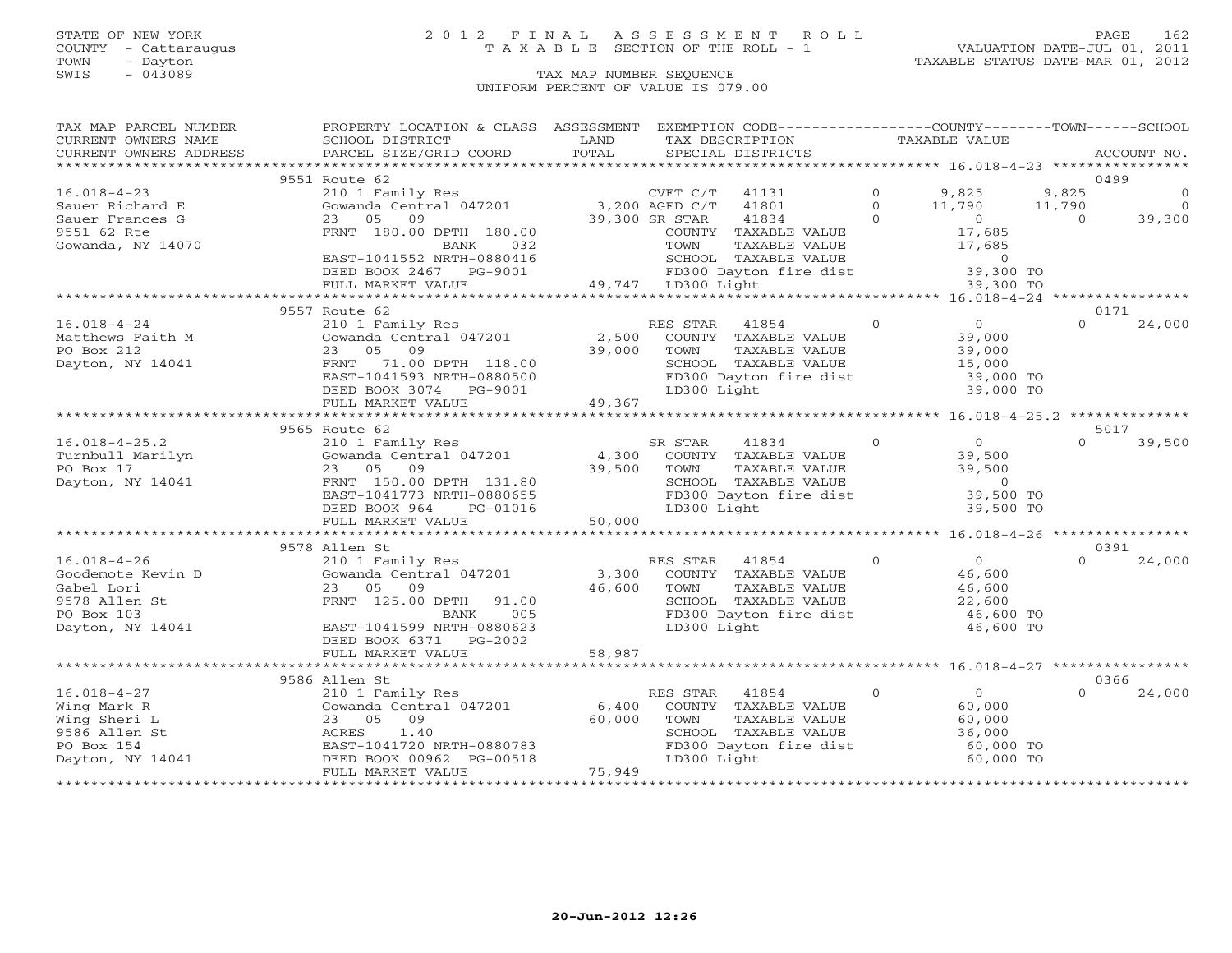### STATE OF NEW YORK 2 0 1 2 F I N A L A S S E S S M E N T R O L L PAGE 163 COUNTY - Cattaraugus T A X A B L E SECTION OF THE ROLL - 1 VALUATION DATE-JUL 01, 2011

| TAX MAP PARCEL NUMBER                      | PROPERTY LOCATION & CLASS ASSESSMENT           |                         | EXEMPTION CODE-----------------COUNTY-------TOWN------SCHOOL |                      |                |
|--------------------------------------------|------------------------------------------------|-------------------------|--------------------------------------------------------------|----------------------|----------------|
| CURRENT OWNERS NAME                        | SCHOOL DISTRICT                                | LAND                    | TAX DESCRIPTION                                              | <b>TAXABLE VALUE</b> |                |
| CURRENT OWNERS ADDRESS<br>.                | PARCEL SIZE/GRID COORD                         | TOTAL                   | SPECIAL DISTRICTS                                            |                      | ACCOUNT NO.    |
|                                            |                                                |                         |                                                              |                      |                |
|                                            | Allen St                                       |                         |                                                              |                      | 0367           |
| $16.018 - 4 - 28$                          | 311 Res vac land                               |                         | COUNTY TAXABLE VALUE                                         | 350                  |                |
| Wing Mark R                                | Gowanda Central 047201                         | 350                     | TOWN<br>TAXABLE VALUE                                        | 350                  |                |
| Wing Sheri L                               | 23 05<br>09                                    | 350                     | SCHOOL TAXABLE VALUE                                         | 350                  |                |
| 9586 Allen St                              | FRNT 103.00 DPTH 85.00                         |                         | FD300 Dayton fire dist                                       | 350 TO               |                |
| PO Box 154                                 | EAST-1041624 NRTH-0880940                      |                         | LD300 Light                                                  | 350 TO               |                |
| Dayton, NY 14041                           | DEED BOOK 00962 PG-00639                       |                         |                                                              |                      |                |
|                                            | FULL MARKET VALUE                              | 443                     |                                                              |                      |                |
|                                            |                                                |                         |                                                              |                      |                |
|                                            | 9604 Allen St                                  |                         |                                                              |                      | 5025           |
| $16.018 - 4 - 29$                          | 312 Vac w/imprv                                |                         | COUNTY TAXABLE VALUE                                         | 26,000               |                |
| Marchlewski William J                      | Gowanda Central 047201                         | 6,000                   | TAXABLE VALUE<br>TOWN                                        | 26,000               |                |
| 4944 Winterway Ln                          | 09<br>23 05                                    | 26,000                  | SCHOOL TAXABLE VALUE                                         | 26,000               |                |
| Hamburg, NY 14075                          | old firehall                                   |                         | FD300 Dayton fire dist                                       | 26,000 TO            |                |
|                                            | 1.60<br>ACRES                                  |                         |                                                              |                      |                |
|                                            | EAST-1041788 NRTH-0881002                      |                         |                                                              |                      |                |
|                                            | DEED BOOK 13749 PG-6003                        |                         |                                                              |                      |                |
|                                            | FULL MARKET VALUE<br>************************* | 32,911<br>************* |                                                              |                      |                |
|                                            |                                                |                         |                                                              |                      | 0455           |
|                                            | Allen St                                       |                         |                                                              | 600                  |                |
| $16.018 - 4 - 30$<br>Marchlewski William J | 311 Res vac land                               | 600                     | COUNTY TAXABLE VALUE<br>TOWN<br>TAXABLE VALUE                | 600                  |                |
| 4944 Winterway Ln                          | Gowanda Central 047201<br>$-05$<br>23          | 600                     | SCHOOL TAXABLE VALUE                                         | 600                  |                |
| Hamburg, NY 14075                          | $-09$<br>85.00 DPTH<br>85.00<br>FRNT           |                         |                                                              | 600 TO               |                |
|                                            |                                                |                         | FD300 Dayton fire dist                                       |                      |                |
|                                            | EAST-1041656 NRTH-0881114                      |                         |                                                              |                      |                |
|                                            | DEED BOOK 13749 PG-6003                        | 759                     |                                                              |                      |                |
|                                            | FULL MARKET VALUE                              |                         |                                                              |                      |                |
|                                            | 9437 Cottage-South Dayton Rd                   |                         |                                                              |                      | 0994           |
| $24.002 - 1 - 1.1$                         | 314 Rural vac<10                               |                         |                                                              | $\Omega$             |                |
| Smith Mark A                               |                                                | 6,800                   | AG DIST<br>41720                                             | 5,558                | 5,558<br>5,558 |
|                                            | Gowanda Central 047201<br>3.10                 |                         | COUNTY TAXABLE VALUE                                         | 1,242                |                |
| Smith Laurel A                             | ACRES                                          | 6,800                   | TOWN<br>TAXABLE VALUE                                        | 1,242                |                |
| 9931 Cottage-Nashville Rd                  | EAST-1023638 NRTH-0879533                      |                         | SCHOOL<br>TAXABLE VALUE                                      | 1,242                |                |
| South Dayton, NY 14138                     | FULL MARKET VALUE                              | 8,608                   |                                                              |                      |                |
| MAY BE SUBJECT TO PAYMENT                  |                                                |                         |                                                              |                      |                |
| UNDER AGDIST LAW TIL 2016                  |                                                |                         |                                                              |                      |                |
|                                            |                                                |                         |                                                              |                      |                |
|                                            |                                                |                         |                                                              |                      | 0610           |
| $24.002 - 1 - 2$                           | 12751 Foe Rd                                   |                         | COUNTY TAXABLE VALUE                                         |                      |                |
|                                            | 270 Mfg housing<br>Gowanda Central 047201      |                         | TAXABLE VALUE                                                | 38,200               |                |
| Vanderbosch Carolyn<br>Vanderbosch Elmer   | 62 05<br>09                                    | 6,400<br>38,200         | TOWN<br>SCHOOL TAXABLE VALUE                                 | 38,200               |                |
| 9937 Nashville Rd                          | 1.37<br>ACRES                                  |                         | FD301 So dayton fire dis                                     | 38,200<br>38,200 TO  |                |
| South Dayton, NY 14138                     | EAST-1023085 NRTH-0878561                      |                         | WS300 Watershed                                              | 7,640 TO             |                |
|                                            | DEED BOOK 675<br>PG-00584                      |                         |                                                              |                      |                |
|                                            | FULL MARKET VALUE                              | 48,354                  |                                                              |                      |                |
|                                            |                                                |                         |                                                              |                      |                |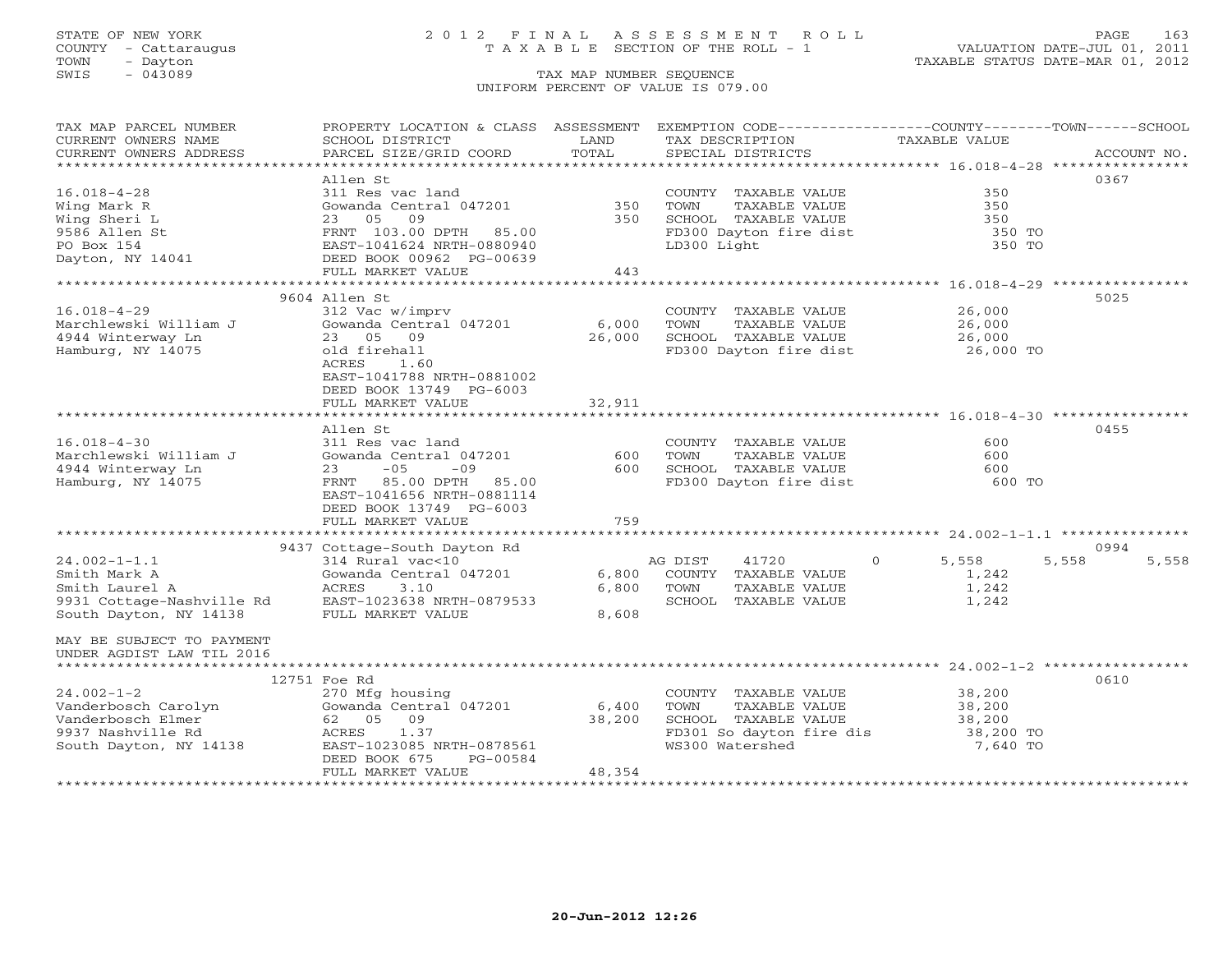### STATE OF NEW YORK 2 0 1 2 F I N A L A S S E S S M E N T R O L L PAGE 164 COUNTY - Cattaraugus T A X A B L E SECTION OF THE ROLL - 1 VALUATION DATE-JUL 01, 2011

| TAX MAP PARCEL NUMBER                                                                                                                                                                                                                            | PROPERTY LOCATION & CLASS ASSESSMENT EXEMPTION CODE---------------COUNTY-------TOWN------SCHOOL                                                                                                                                                                   |               |                                                                                     |                |                                  |          |             |
|--------------------------------------------------------------------------------------------------------------------------------------------------------------------------------------------------------------------------------------------------|-------------------------------------------------------------------------------------------------------------------------------------------------------------------------------------------------------------------------------------------------------------------|---------------|-------------------------------------------------------------------------------------|----------------|----------------------------------|----------|-------------|
| CURRENT OWNERS NAME<br>CURRENT OWNERS ADDRESS                                                                                                                                                                                                    | SCHOOL DISTRICT<br>PARCEL SIZE/GRID COORD                                                                                                                                                                                                                         | LAND<br>TOTAL | TAX DESCRIPTION TAXABLE VALUE<br>SPECIAL DISTRICTS                                  |                |                                  |          | ACCOUNT NO. |
|                                                                                                                                                                                                                                                  |                                                                                                                                                                                                                                                                   |               |                                                                                     |                |                                  |          |             |
|                                                                                                                                                                                                                                                  | 9388 Cottage-South Dayton Rd                                                                                                                                                                                                                                      |               |                                                                                     |                |                                  |          | 0623        |
| $24.002 - 1 - 3$                                                                                                                                                                                                                                 | 116 Other stock and the Magnus Cowanda Central 047201<br>Gowanda Central 047201<br>102,000 COUNTY TAXABLE VALUE<br>ACRES 100.33<br>ACRES 100.33                                                                                                                   |               | 41720 0 11,674                                                                      |                |                                  | 11,674   | 11,674      |
|                                                                                                                                                                                                                                                  |                                                                                                                                                                                                                                                                   |               |                                                                                     | $\Omega$       | $\overline{0}$                   | $\Omega$ | 24,000      |
|                                                                                                                                                                                                                                                  |                                                                                                                                                                                                                                                                   |               |                                                                                     |                |                                  |          |             |
| Volk Clair W Gowanda Central 047201<br>Volk Jacquelyn R 54 05 09<br>9388 Cottage Rd ACRES 100.33<br>South Dayton, NY 14138 EAST-1025238 NRTH-0878115                                                                                             |                                                                                                                                                                                                                                                                   |               |                                                                                     |                | $90,326$<br>$90,326$<br>$90,326$ |          |             |
|                                                                                                                                                                                                                                                  |                                                                                                                                                                                                                                                                   |               |                                                                                     |                |                                  |          |             |
|                                                                                                                                                                                                                                                  |                                                                                                                                                                                                                                                                   |               |                                                                                     |                |                                  |          |             |
| MAY BE SUBJECT TO PAYMENT FULL MARKET VALUE                                                                                                                                                                                                      | ACRES 100.33<br>EAST-1025238 NRTH-0878115<br>DEED BOOK 00944 PG-01088 PD301 So dayton fire dis 102,000 TO<br>FULL MARKET VALUE 129,114 WS300 Watershed 20,400 TO                                                                                                  |               |                                                                                     |                |                                  |          |             |
| UNDER AGDIST LAW TIL 2016                                                                                                                                                                                                                        |                                                                                                                                                                                                                                                                   |               |                                                                                     |                |                                  |          |             |
|                                                                                                                                                                                                                                                  |                                                                                                                                                                                                                                                                   |               |                                                                                     |                |                                  |          |             |
|                                                                                                                                                                                                                                                  | 9473 Cottage-South Dayton Rd<br>Cottage-South Dayton Rd<br>120 Field crops<br>Gowanda Central 047201 89,800 RES STAR 41854 0<br>47 05 09<br>3/09-merged 1-1.2 in prcl<br>TOWN TAXABLE VALUE<br>COUNTY TAXABLE VALUE<br>TOWN TAXABLE VALUE<br>COUNTY TAXABLE VALUE |               |                                                                                     |                |                                  |          | 0403        |
| 24.002-1-4<br>Smith Nathan D                                                                                                                                                                                                                     |                                                                                                                                                                                                                                                                   |               |                                                                                     | $\overline{0}$ | 2,089                            | 2,089    | 2,089       |
|                                                                                                                                                                                                                                                  |                                                                                                                                                                                                                                                                   |               |                                                                                     |                | $\overline{0}$                   | $\Omega$ | 24,000      |
| 9462 Cottage-South Dayton Rd 47 05 09                                                                                                                                                                                                            |                                                                                                                                                                                                                                                                   |               |                                                                                     |                | 146,311<br>146,311               |          |             |
| S. Dayton, NY 14138                                                                                                                                                                                                                              |                                                                                                                                                                                                                                                                   |               |                                                                                     |                |                                  |          |             |
|                                                                                                                                                                                                                                                  | ACRES 255.20                                                                                                                                                                                                                                                      |               | SCHOOL TAXABLE VALUE 122,311<br>FD300 Dayton fire dist 148,400 TO                   |                |                                  |          |             |
|                                                                                                                                                                                                                                                  |                                                                                                                                                                                                                                                                   |               | WS300 Watershed                                                                     |                | 29,680 TO                        |          |             |
| MAY BE SUBJECT TO PAYMENT<br>UNDER AGDIST LAW TIL 2016 DEED BOOK 9307 PG-6001<br>FULL MARKET VALUE 187,848                                                                                                                                       |                                                                                                                                                                                                                                                                   |               |                                                                                     |                |                                  |          |             |
|                                                                                                                                                                                                                                                  |                                                                                                                                                                                                                                                                   |               |                                                                                     |                |                                  |          |             |
|                                                                                                                                                                                                                                                  | 12319 Cottage Markham Rd                                                                                                                                                                                                                                          |               |                                                                                     |                |                                  |          | 0381        |
| $24.002 - 1 - 5$                                                                                                                                                                                                                                 | 112 Dairy farm                                                                                                                                                                                                                                                    |               | RES STAR 41854 0                                                                    |                | $\overline{0}$                   | $\cap$   | 24,000      |
|                                                                                                                                                                                                                                                  | Gowanda Central 047201 25,600                                                                                                                                                                                                                                     |               |                                                                                     |                |                                  |          |             |
| 24.002-1-5<br>Wood Kenneth<br>12319 Cottage-Markhams Rd                                                                                                                                                                                          | 46 05 09                                                                                                                                                                                                                                                          |               | COUNTY TAXABLE VALUE 90,000<br>TOWN TAXABLE VALUE 90.000<br>TOWN<br>TAXABLE VALUE   |                | 90,000                           |          |             |
| South Dayton, NY 14138                                                                                                                                                                                                                           | 90,000                                                                                                                                                                                                                                                            |               | SCHOOL TAXABLE VALUE                                                                |                |                                  |          |             |
|                                                                                                                                                                                                                                                  | AURES 09.93<br>EAST-1029607 NRTH-0878930<br>DEED BOOK 00051 55.0550                                                                                                                                                                                               |               |                                                                                     |                | 66,000<br>90,000 TO              |          |             |
|                                                                                                                                                                                                                                                  |                                                                                                                                                                                                                                                                   |               | FD300 Dayton fire dist 90,000 TO<br>WS300 Watershed 90,000 TO                       |                |                                  |          |             |
|                                                                                                                                                                                                                                                  | DEED BOOK 00954 PG-00721<br>FULL MARKET VALUE 113,924                                                                                                                                                                                                             |               |                                                                                     |                |                                  |          |             |
|                                                                                                                                                                                                                                                  |                                                                                                                                                                                                                                                                   |               |                                                                                     |                |                                  |          |             |
|                                                                                                                                                                                                                                                  |                                                                                                                                                                                                                                                                   |               |                                                                                     |                |                                  |          | 0380        |
|                                                                                                                                                                                                                                                  |                                                                                                                                                                                                                                                                   |               | SILO T/C/S 42100                                                                    | $\circ$        | 6,000                            | 6,000    | 6,000       |
|                                                                                                                                                                                                                                                  |                                                                                                                                                                                                                                                                   |               | COUNTY TAXABLE VALUE                                                                |                | 157,000                          |          |             |
| 12193 Cottage Markham Rd<br>24.002-1-6 12193 Cottage Markham Rd<br>312 Vac w/imprv<br>Pine Valley Cen 063001 150,000<br>2436 Lenox Rd<br>2436 Lenox Rd<br>2436 Lenox Rd<br>263101 163,000<br>2636 290.71<br>267.000<br>27/38/46 05 09<br>263,000 |                                                                                                                                                                                                                                                                   |               | TOWN<br>TOWN      TAXABLE VALUE<br>SCHOOL   TAXABLE VALUE                           |                | 157,000<br>157,000               |          |             |
|                                                                                                                                                                                                                                                  |                                                                                                                                                                                                                                                                   |               |                                                                                     |                |                                  |          |             |
|                                                                                                                                                                                                                                                  | EAST-1030653 NRTH-0877218<br>DEED BOOK 11540 PG-3001                                                                                                                                                                                                              |               | FD300 Dayton fire dist<br>WS300 Watershed                                           |                | 163,000 TO<br>32,600 TO          |          |             |
|                                                                                                                                                                                                                                                  | FULL MARKET VALUE                                                                                                                                                                                                                                                 | 206,329       |                                                                                     |                |                                  |          |             |
|                                                                                                                                                                                                                                                  |                                                                                                                                                                                                                                                                   |               |                                                                                     |                |                                  |          |             |
|                                                                                                                                                                                                                                                  | 12272 Bentley Rd                                                                                                                                                                                                                                                  |               |                                                                                     |                |                                  |          | 0034        |
|                                                                                                                                                                                                                                                  |                                                                                                                                                                                                                                                                   |               | COUNTY TAXABLE VALUE 65,000                                                         |                |                                  |          |             |
|                                                                                                                                                                                                                                                  |                                                                                                                                                                                                                                                                   |               |                                                                                     |                |                                  |          |             |
| 24.002-1-7<br>Masters Larry M<br>Masters Larry M<br>Masters Monica A<br>12272 Bentley Rd<br>South Dayton, NY 14138<br>2772 Bentley Rd<br>South Dayton, NY 14138<br>28ST-1030487 NRTH-0873224<br>28ST-1030487 NRTH-0873224                        |                                                                                                                                                                                                                                                                   |               | TOWN TAXABLE VALUE<br>SCHOOL TAXABLE VALUE 65,000<br>SCHOOL TAXABLE VALUE 65,000 TO |                |                                  |          |             |
|                                                                                                                                                                                                                                                  |                                                                                                                                                                                                                                                                   |               |                                                                                     |                |                                  |          |             |
|                                                                                                                                                                                                                                                  |                                                                                                                                                                                                                                                                   |               | FD300 Dayton fire dist<br>WS300 Watershed<br>WS300 Watershed                        |                | 65,000 TO                        |          |             |
|                                                                                                                                                                                                                                                  | DEED BOOK 769<br>PG-00777                                                                                                                                                                                                                                         |               |                                                                                     |                |                                  |          |             |
|                                                                                                                                                                                                                                                  | FULL MARKET VALUE                                                                                                                                                                                                                                                 | 82,278        |                                                                                     |                |                                  |          |             |
|                                                                                                                                                                                                                                                  |                                                                                                                                                                                                                                                                   |               |                                                                                     |                |                                  |          |             |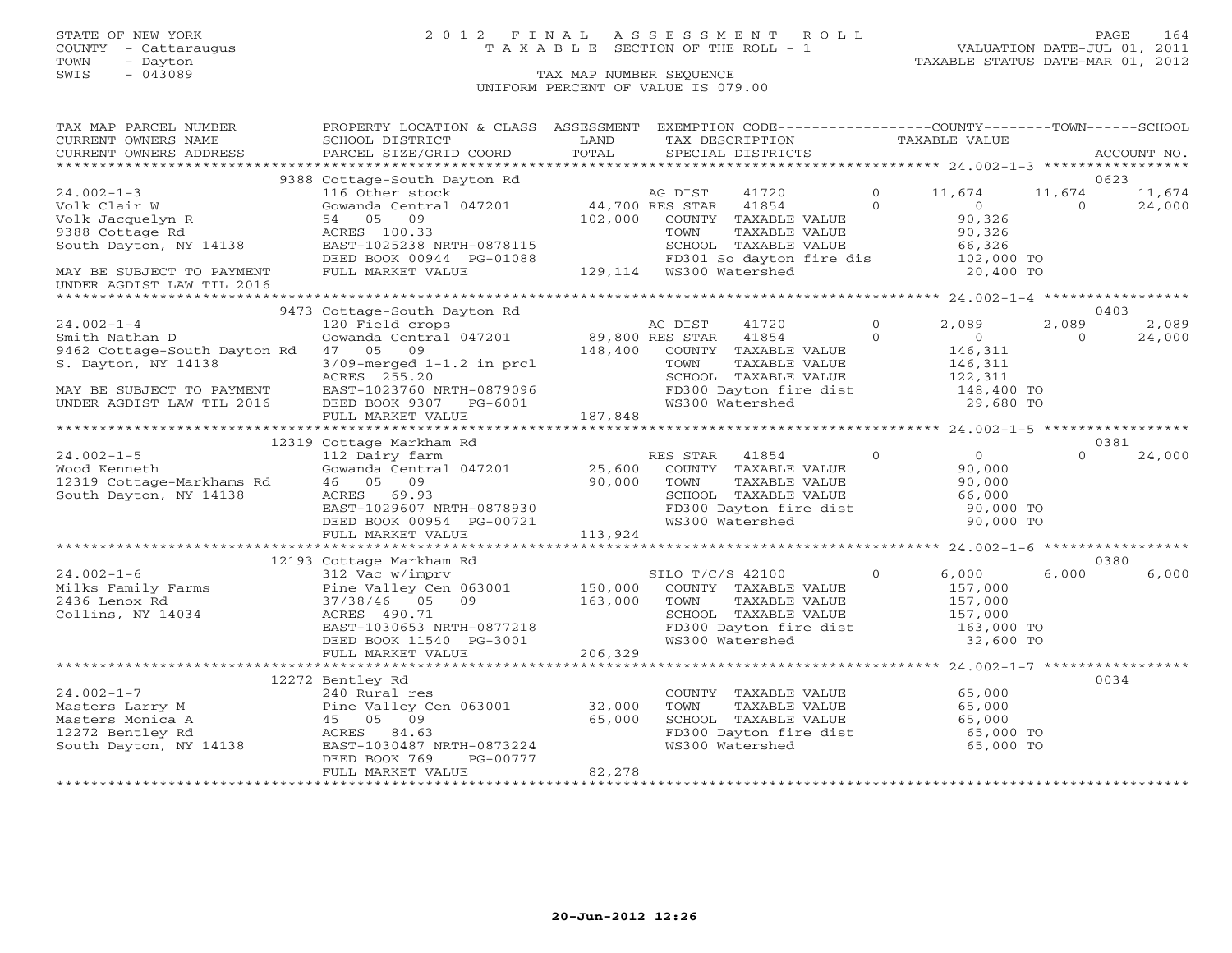## STATE OF NEW YORK 2 0 1 2 F I N A L A S S E S S M E N T R O L L PAGE 165 COUNTY - Cattaraugus T A X A B L E SECTION OF THE ROLL - 1 VALUATION DATE-JUL 01, 2011

TOWN - Dayton TAXABLE STATUS DATE-MAR 01, 2012

| TAX MAP PARCEL NUMBER                | PROPERTY LOCATION & CLASS ASSESSMENT EXEMPTION CODE----------------COUNTY-------TOWN------SCHOOL                                                                                                                                                                                                                                                                                                                                                                                                                       |        |                                                                                                                                              |                                  |                    |
|--------------------------------------|------------------------------------------------------------------------------------------------------------------------------------------------------------------------------------------------------------------------------------------------------------------------------------------------------------------------------------------------------------------------------------------------------------------------------------------------------------------------------------------------------------------------|--------|----------------------------------------------------------------------------------------------------------------------------------------------|----------------------------------|--------------------|
| CURRENT OWNERS NAME                  | SCHOOL DISTRICT                                                                                                                                                                                                                                                                                                                                                                                                                                                                                                        | LAND   | TAX DESCRIPTION TAXABLE VALUE                                                                                                                |                                  |                    |
|                                      |                                                                                                                                                                                                                                                                                                                                                                                                                                                                                                                        |        |                                                                                                                                              |                                  |                    |
|                                      | $\begin{minipage}{.45\textwidth} \begin{minipage}{.45\textwidth} \begin{minipage}{.45\textwidth} \begin{minipage}{.45\textwidth} \begin{minipage}{.45\textwidth} \begin{minipage}{.45\textwidth} \begin{minipage}{.45\textwidth} \begin{minipage}{.45\textwidth} \begin{minipage}{.45\textwidth} \begin{minipage}{.45\textwidth} \begin{minipage}{.45\textwidth} \begin{minipage}{.45\textwidth} \begin{minipage}{.45\textwidth} \begin{minipage}{.45\textwidth} \begin{minipage}{.45\textwidth} \begin{minipage}{.45$ |        |                                                                                                                                              |                                  |                    |
|                                      | 12307 Bentley Rd                                                                                                                                                                                                                                                                                                                                                                                                                                                                                                       |        |                                                                                                                                              |                                  | 0365               |
| $24.002 - 1 - 8$                     | 210 1 Family Res                                                                                                                                                                                                                                                                                                                                                                                                                                                                                                       |        | RES STAR 41854                                                                                                                               | $\Omega$<br>$\overline{0}$       | $\Omega$<br>24,000 |
| Sheldon Peggy                        | Pine Valley Cen 063001                                                                                                                                                                                                                                                                                                                                                                                                                                                                                                 |        | 4,400 COUNTY TAXABLE VALUE                                                                                                                   | 48,400                           |                    |
| 12307 Bentley Rd                     | 45 05 09                                                                                                                                                                                                                                                                                                                                                                                                                                                                                                               | 48,400 | TOWN<br>TAXABLE VALUE                                                                                                                        | 48,400                           |                    |
| South Dayton, NY 14138               | FRNT 106.00 DPTH 175.00                                                                                                                                                                                                                                                                                                                                                                                                                                                                                                |        | -<br>SCHOOL TAXABLE VALUE<br>FD300 Dayton fire dist                                                                                          | 24,400                           |                    |
|                                      | EAST-1030663 NRTH-0872347                                                                                                                                                                                                                                                                                                                                                                                                                                                                                              |        |                                                                                                                                              | $44,400$ To $48,400$ To          |                    |
|                                      | DEED BOOK 1004 PG-234                                                                                                                                                                                                                                                                                                                                                                                                                                                                                                  | 61,266 | WS300 Watershed                                                                                                                              | 48,400 TO                        |                    |
|                                      | FULL MARKET VALUE                                                                                                                                                                                                                                                                                                                                                                                                                                                                                                      |        |                                                                                                                                              |                                  |                    |
|                                      |                                                                                                                                                                                                                                                                                                                                                                                                                                                                                                                        |        |                                                                                                                                              |                                  |                    |
|                                      | 12308 Bentley Rd                                                                                                                                                                                                                                                                                                                                                                                                                                                                                                       |        |                                                                                                                                              |                                  | 0035               |
|                                      |                                                                                                                                                                                                                                                                                                                                                                                                                                                                                                                        |        | COUNTY TAXABLE VALUE                                                                                                                         | 70,000                           |                    |
|                                      |                                                                                                                                                                                                                                                                                                                                                                                                                                                                                                                        |        | TOWN<br>TAXABLE VALUE                                                                                                                        | 70,000                           |                    |
|                                      | 24.002-1-3<br>Allenbrand Diane L<br>Eine Valley Cen 063001 (40,000<br>6525 Andrews Rd<br>24.05 09 (70,000                                                                                                                                                                                                                                                                                                                                                                                                              |        | SCHOOL TAXABLE VALUE                                                                                                                         |                                  |                    |
| Sinclairville, NY 14782 ACRES 183.90 |                                                                                                                                                                                                                                                                                                                                                                                                                                                                                                                        |        | FD300 Dayton fire dist<br>10300 Matarched                                                                                                    | 70,000<br>70,000 TO<br>70,000 TO |                    |
|                                      | EAST-1029320 NRTH-0873579                                                                                                                                                                                                                                                                                                                                                                                                                                                                                              |        | WS300 Watershed                                                                                                                              |                                  |                    |
|                                      | DEED BOOK 01017 PG-01131                                                                                                                                                                                                                                                                                                                                                                                                                                                                                               |        |                                                                                                                                              |                                  |                    |
|                                      | FULL MARKET VALUE                                                                                                                                                                                                                                                                                                                                                                                                                                                                                                      | 88,608 |                                                                                                                                              |                                  |                    |
|                                      |                                                                                                                                                                                                                                                                                                                                                                                                                                                                                                                        |        |                                                                                                                                              |                                  |                    |
|                                      | 9009 Cottage-South Dayton Rd                                                                                                                                                                                                                                                                                                                                                                                                                                                                                           |        |                                                                                                                                              |                                  | 0395               |
| $24.002 - 1 - 10.1$                  | 312 Vac w/imprv                                                                                                                                                                                                                                                                                                                                                                                                                                                                                                        |        | COUNTY TAXABLE VALUE                                                                                                                         |                                  |                    |
| Morey Marvin                         |                                                                                                                                                                                                                                                                                                                                                                                                                                                                                                                        |        |                                                                                                                                              | 57,600<br>57,600                 |                    |
| 4303 Gates Rd                        | 312 Vac w/imprv<br>Pine Valley Cen 063001      42,600<br>53   05   09          57.600<br>53 05 09                                                                                                                                                                                                                                                                                                                                                                                                                      | 57,600 | TOWN TAXABLE VALUE<br>SCHOOL TAXABLE VALUE 57,600<br>FD301 So dayton fire dis 57,600 TO<br>The Constitution of the contract of the 11,520 TO |                                  |                    |
| Jamesville, NY 13708                 | ACRES 104.30                                                                                                                                                                                                                                                                                                                                                                                                                                                                                                           |        |                                                                                                                                              |                                  |                    |
|                                      | EAST-1026841 NRTH-0873615                                                                                                                                                                                                                                                                                                                                                                                                                                                                                              |        |                                                                                                                                              |                                  |                    |
|                                      | DEED BOOK 00997 PG-00116                                                                                                                                                                                                                                                                                                                                                                                                                                                                                               |        |                                                                                                                                              |                                  |                    |
|                                      | FULL MARKET VALUE                                                                                                                                                                                                                                                                                                                                                                                                                                                                                                      | 72,911 |                                                                                                                                              |                                  |                    |
|                                      |                                                                                                                                                                                                                                                                                                                                                                                                                                                                                                                        |        |                                                                                                                                              |                                  |                    |
|                                      | 9010 Cottage-South Dayton Rd                                                                                                                                                                                                                                                                                                                                                                                                                                                                                           |        |                                                                                                                                              |                                  | 1305               |
| $24.002 - 1 - 10.2$                  | 312 Vac w/imprv                                                                                                                                                                                                                                                                                                                                                                                                                                                                                                        |        |                                                                                                                                              |                                  |                    |
| Morey Dean H                         |                                                                                                                                                                                                                                                                                                                                                                                                                                                                                                                        |        | COUNTY TAXABLE VALUE<br>TOWN      TAXABLE VALUE                                                                                              | 44,800<br>44,800                 |                    |
| 9009 Cottage Rd                      | 312 Vac w/imprv<br>Pine Valley Cen 063001 41,800<br>45/53 05 09 44,800                                                                                                                                                                                                                                                                                                                                                                                                                                                 |        | SCHOOL TAXABLE VALUE                                                                                                                         |                                  |                    |
| South Dayton, NY 14138               | ACRES 103.95                                                                                                                                                                                                                                                                                                                                                                                                                                                                                                           |        | FD301 So dayton fire dis                                                                                                                     | 44,800<br>44,800 TO              |                    |
|                                      | EAST-1026300 NRTH-0872239                                                                                                                                                                                                                                                                                                                                                                                                                                                                                              |        | WS300 Watershed                                                                                                                              | 8,960 TO                         |                    |
|                                      | DEED BOOK 00997 PG-00118                                                                                                                                                                                                                                                                                                                                                                                                                                                                                               |        |                                                                                                                                              |                                  |                    |
|                                      | FULL MARKET VALUE                                                                                                                                                                                                                                                                                                                                                                                                                                                                                                      | 56,709 |                                                                                                                                              |                                  |                    |
|                                      |                                                                                                                                                                                                                                                                                                                                                                                                                                                                                                                        |        |                                                                                                                                              |                                  |                    |
|                                      |                                                                                                                                                                                                                                                                                                                                                                                                                                                                                                                        |        |                                                                                                                                              |                                  | 1306               |
| $24.002 - 1 - 10.3$                  |                                                                                                                                                                                                                                                                                                                                                                                                                                                                                                                        |        | RES STAR 41854                                                                                                                               | $\overline{0}$<br>$\overline{0}$ | $\cap$<br>24,000   |
| Morey Marvin A                       | 210 1 Family Res<br>Pine Valley Cen 063001<br>53 05 09<br>20052                                                                                                                                                                                                                                                                                                                                                                                                                                                        |        | COUNTY TAXABLE VALUE                                                                                                                         | 50,000                           |                    |
| Morey Dean H                         |                                                                                                                                                                                                                                                                                                                                                                                                                                                                                                                        |        | TOWN                                                                                                                                         | 50,000                           |                    |
| 4303 Gates Rd                        |                                                                                                                                                                                                                                                                                                                                                                                                                                                                                                                        |        | TAXABLE VALUE<br>TAXABLE VALUE<br>TAXABLE VALUE<br>SCHOOL TAXABLE VALUE                                                                      | 26,000                           |                    |
| Jamesville, NY 13708                 | EAST-1023724 NRTH-0871986                                                                                                                                                                                                                                                                                                                                                                                                                                                                                              |        | FD301 So dayton fire dis                                                                                                                     | 50,000 TO                        |                    |
|                                      | DEED BOOK 00997 PG-00126                                                                                                                                                                                                                                                                                                                                                                                                                                                                                               |        | WS300 Watershed                                                                                                                              | 10,000 TO                        |                    |
|                                      | FULL MARKET VALUE                                                                                                                                                                                                                                                                                                                                                                                                                                                                                                      | 63,291 |                                                                                                                                              |                                  |                    |
|                                      |                                                                                                                                                                                                                                                                                                                                                                                                                                                                                                                        |        |                                                                                                                                              |                                  |                    |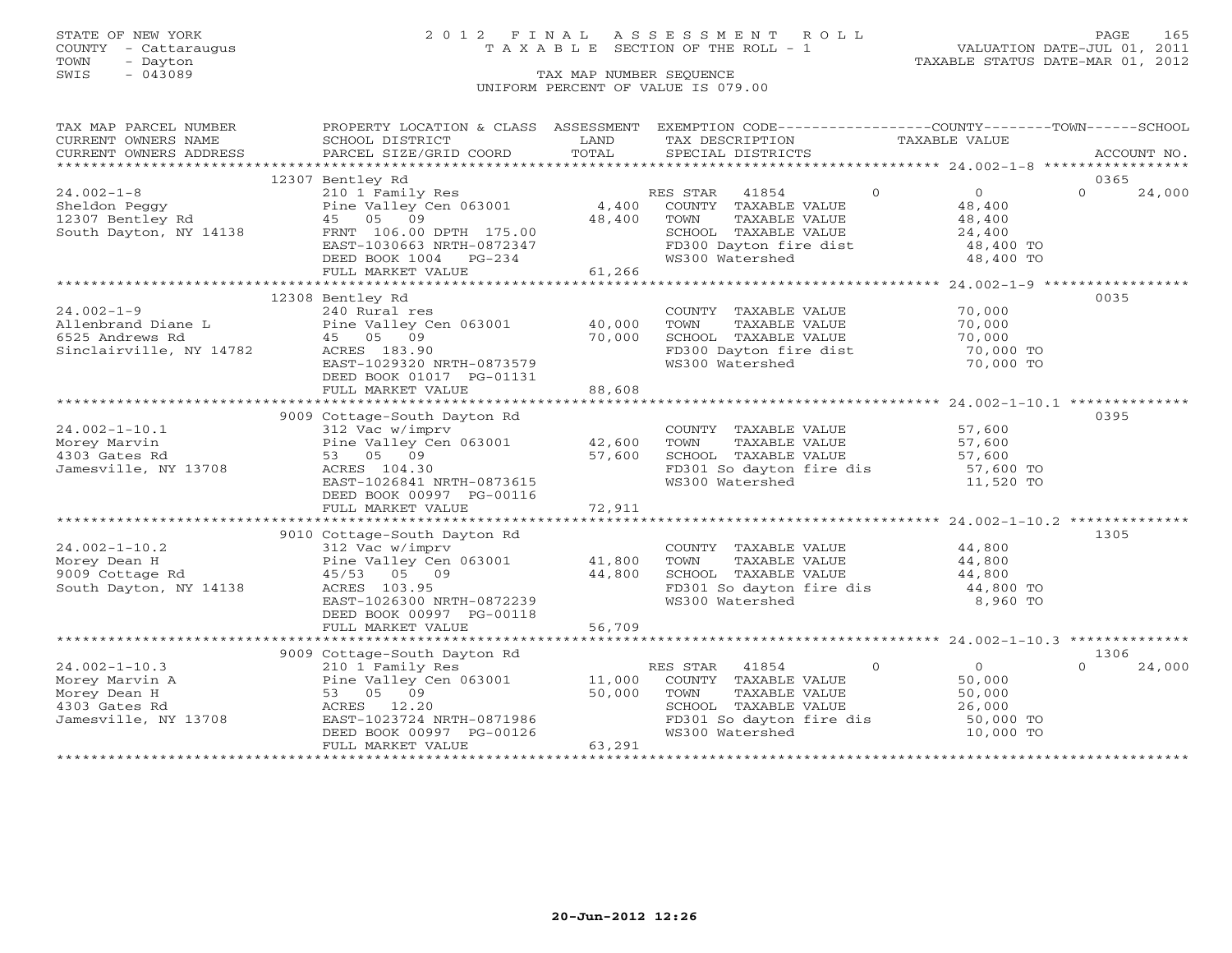TOWN - Dayton - Dayton 1989<br>
TAX MAP NUMBER SEQUENCE - TAXABLE STATUS DATE-MAR 01, 2012<br>
SWIS - 043089 - TAX MAP NUMBER SEQUENCE

### STATE OF NEW YORK 2 0 1 2 F I N A L A S S E S S M E N T R O L L PAGE 166 COUNTY - Cattaraugus T A X A B L E SECTION OF THE ROLL - 1 VALUATION DATE-JUL 01, 2011

### TAX MAP NUMBER SEQUENCE UNIFORM PERCENT OF VALUE IS 079.00

|                                                                                                                                                                                                                                                                                                                                                                                                                         | TAX MAP PARCEL NUMBER THE PROPERTY LOCATION & CLASS ASSESSMENT EXEMPTION CODE--------------COUNTY-------TOWN------SCHOOL |        |                                                                                                                               |           |             |        |
|-------------------------------------------------------------------------------------------------------------------------------------------------------------------------------------------------------------------------------------------------------------------------------------------------------------------------------------------------------------------------------------------------------------------------|--------------------------------------------------------------------------------------------------------------------------|--------|-------------------------------------------------------------------------------------------------------------------------------|-----------|-------------|--------|
|                                                                                                                                                                                                                                                                                                                                                                                                                         |                                                                                                                          |        |                                                                                                                               |           |             |        |
|                                                                                                                                                                                                                                                                                                                                                                                                                         |                                                                                                                          |        |                                                                                                                               |           | ACCOUNT NO. |        |
|                                                                                                                                                                                                                                                                                                                                                                                                                         |                                                                                                                          |        |                                                                                                                               |           |             |        |
|                                                                                                                                                                                                                                                                                                                                                                                                                         |                                                                                                                          |        |                                                                                                                               |           |             |        |
|                                                                                                                                                                                                                                                                                                                                                                                                                         |                                                                                                                          |        |                                                                                                                               |           |             |        |
|                                                                                                                                                                                                                                                                                                                                                                                                                         |                                                                                                                          |        |                                                                                                                               |           |             |        |
|                                                                                                                                                                                                                                                                                                                                                                                                                         |                                                                                                                          |        |                                                                                                                               |           |             |        |
|                                                                                                                                                                                                                                                                                                                                                                                                                         |                                                                                                                          |        |                                                                                                                               |           |             |        |
|                                                                                                                                                                                                                                                                                                                                                                                                                         |                                                                                                                          |        |                                                                                                                               |           |             |        |
|                                                                                                                                                                                                                                                                                                                                                                                                                         |                                                                                                                          |        |                                                                                                                               |           |             |        |
|                                                                                                                                                                                                                                                                                                                                                                                                                         |                                                                                                                          |        |                                                                                                                               |           |             |        |
|                                                                                                                                                                                                                                                                                                                                                                                                                         |                                                                                                                          |        |                                                                                                                               |           |             |        |
|                                                                                                                                                                                                                                                                                                                                                                                                                         | 9145 Cottage-South Dayton Rd                                                                                             |        |                                                                                                                               |           | 1187        |        |
|                                                                                                                                                                                                                                                                                                                                                                                                                         |                                                                                                                          |        |                                                                                                                               |           | $\Omega$    | 24,000 |
|                                                                                                                                                                                                                                                                                                                                                                                                                         |                                                                                                                          |        |                                                                                                                               |           |             |        |
|                                                                                                                                                                                                                                                                                                                                                                                                                         |                                                                                                                          |        |                                                                                                                               |           |             |        |
|                                                                                                                                                                                                                                                                                                                                                                                                                         |                                                                                                                          |        |                                                                                                                               |           |             |        |
| $\begin{tabular}{lllllllllllll} \multicolumn{3}{c}{\begin{tabular}{c} $\times$ 14.9 $\cup$ U.49 $\cup$ U.49 $\cup$ in the M119 Res.}\\ & $214$ & $210$ & Famiion John E Jr &\\ & $210$ & Famiion John E Jr &\\ & $210$ & Fami V Rmily Res &\\ & $120$ & Panily Res &\\ & $120$ & Panily Res &\\ & $120$ & O &\\ & $120$ & O &\\ & $120$ & O &\\ & $120$ & O &\\ & $120$ & O &\\ & $120$ & O &\\ & $120$ & O &\\ & $120$ |                                                                                                                          |        |                                                                                                                               |           |             |        |
|                                                                                                                                                                                                                                                                                                                                                                                                                         |                                                                                                                          |        |                                                                                                                               |           |             |        |
|                                                                                                                                                                                                                                                                                                                                                                                                                         |                                                                                                                          |        |                                                                                                                               |           |             |        |
|                                                                                                                                                                                                                                                                                                                                                                                                                         |                                                                                                                          |        |                                                                                                                               |           |             |        |
|                                                                                                                                                                                                                                                                                                                                                                                                                         | 9214 Cottage-South Dayton Rd                                                                                             |        |                                                                                                                               |           | 1245        |        |
|                                                                                                                                                                                                                                                                                                                                                                                                                         |                                                                                                                          |        |                                                                                                                               |           |             |        |
|                                                                                                                                                                                                                                                                                                                                                                                                                         |                                                                                                                          |        |                                                                                                                               |           |             |        |
|                                                                                                                                                                                                                                                                                                                                                                                                                         |                                                                                                                          |        |                                                                                                                               |           |             |        |
|                                                                                                                                                                                                                                                                                                                                                                                                                         |                                                                                                                          |        |                                                                                                                               |           |             |        |
|                                                                                                                                                                                                                                                                                                                                                                                                                         |                                                                                                                          |        |                                                                                                                               |           |             |        |
|                                                                                                                                                                                                                                                                                                                                                                                                                         |                                                                                                                          |        |                                                                                                                               |           |             |        |
|                                                                                                                                                                                                                                                                                                                                                                                                                         |                                                                                                                          |        |                                                                                                                               |           |             |        |
|                                                                                                                                                                                                                                                                                                                                                                                                                         |                                                                                                                          |        |                                                                                                                               |           |             |        |
|                                                                                                                                                                                                                                                                                                                                                                                                                         | 9214 Cottage-South Dayton Rd                                                                                             |        |                                                                                                                               |           | 1389        |        |
|                                                                                                                                                                                                                                                                                                                                                                                                                         |                                                                                                                          |        |                                                                                                                               |           |             |        |
|                                                                                                                                                                                                                                                                                                                                                                                                                         |                                                                                                                          |        |                                                                                                                               |           |             |        |
|                                                                                                                                                                                                                                                                                                                                                                                                                         |                                                                                                                          |        |                                                                                                                               |           |             |        |
|                                                                                                                                                                                                                                                                                                                                                                                                                         |                                                                                                                          |        |                                                                                                                               |           |             |        |
|                                                                                                                                                                                                                                                                                                                                                                                                                         |                                                                                                                          |        |                                                                                                                               |           |             |        |
|                                                                                                                                                                                                                                                                                                                                                                                                                         |                                                                                                                          |        |                                                                                                                               |           |             |        |
|                                                                                                                                                                                                                                                                                                                                                                                                                         |                                                                                                                          |        |                                                                                                                               |           |             |        |
|                                                                                                                                                                                                                                                                                                                                                                                                                         | 9266 Cottage-South Dayton Rd                                                                                             |        |                                                                                                                               |           | 0375        |        |
|                                                                                                                                                                                                                                                                                                                                                                                                                         |                                                                                                                          |        |                                                                                                                               |           |             |        |
| 24.002-1-13.1<br>Fancher Orianne L<br>9273 Cottage Rd<br>South Dayton, NY 14138<br>Fancher Orianne L<br>9273 Cottage Rd<br>54/62 05 09<br>88.75<br>EAST-1025685 NRTH-0875890<br>PERD ROCK 905<br>PERD ROCK 905<br>PERD ROCK 905<br>PERD ROCK 905<br>PERD                                                                                                                                                                |                                                                                                                          |        | COUNTY TAXABLE VALUE 78,100<br>TOWN TAXABLE VALUE 78,100<br>SCHOOL TAXABLE VALUE 78,100<br>FD301 So dayton fire dis 78,100 TO |           |             |        |
|                                                                                                                                                                                                                                                                                                                                                                                                                         |                                                                                                                          |        |                                                                                                                               |           |             |        |
|                                                                                                                                                                                                                                                                                                                                                                                                                         |                                                                                                                          |        |                                                                                                                               |           |             |        |
|                                                                                                                                                                                                                                                                                                                                                                                                                         |                                                                                                                          |        | WS300 Watershed                                                                                                               | 15,620 TO |             |        |
|                                                                                                                                                                                                                                                                                                                                                                                                                         | PG-01009<br>DEED BOOK 905                                                                                                |        |                                                                                                                               |           |             |        |
|                                                                                                                                                                                                                                                                                                                                                                                                                         | FULL MARKET VALUE                                                                                                        | 98,861 |                                                                                                                               |           |             |        |
|                                                                                                                                                                                                                                                                                                                                                                                                                         |                                                                                                                          |        |                                                                                                                               |           |             |        |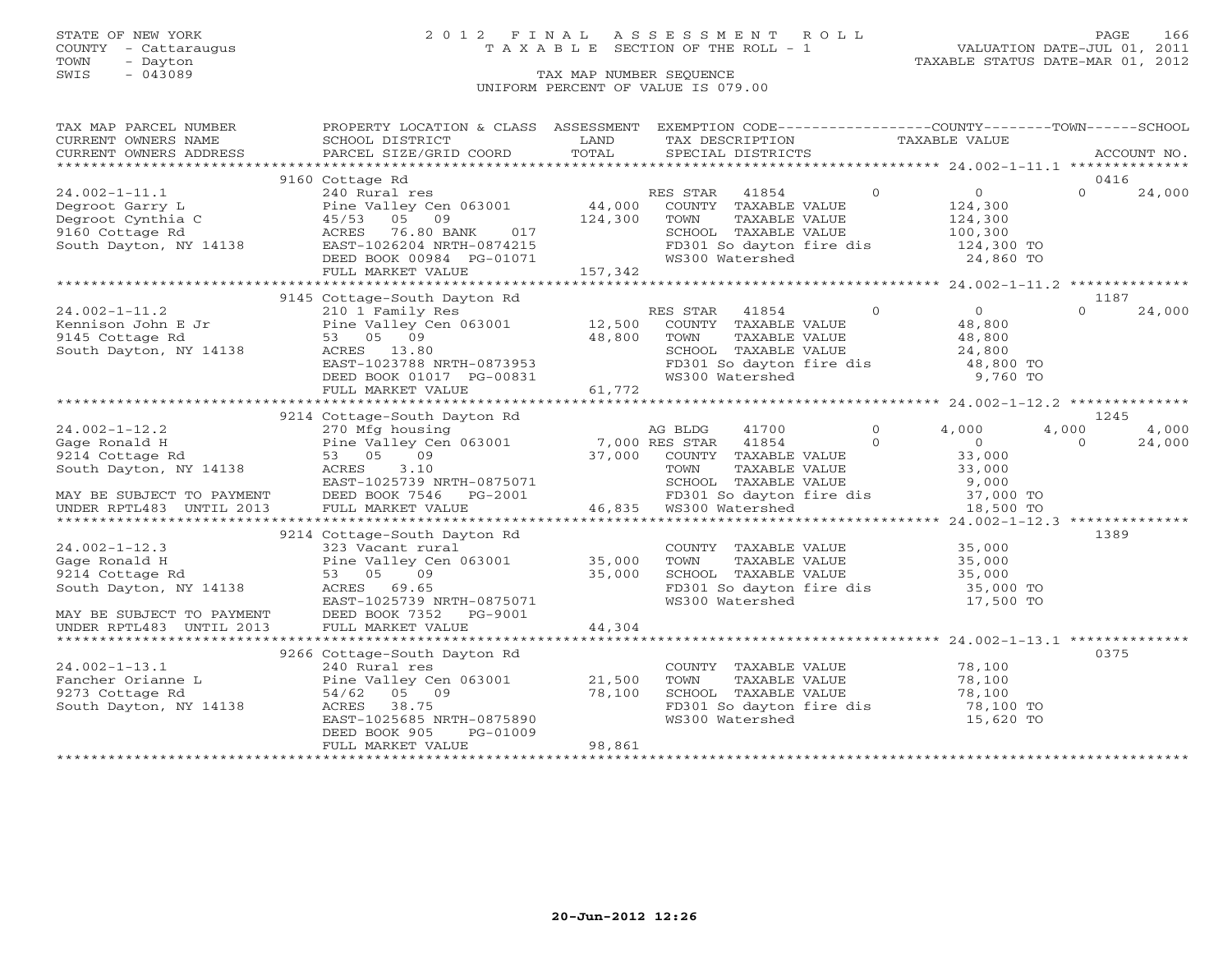### STATE OF NEW YORK 2 0 1 2 F I N A L A S S E S S M E N T R O L L PAGE 167 COUNTY - Cattaraugus T A X A B L E SECTION OF THE ROLL - 1 VALUATION DATE-JUL 01, 2011

| TAX MAP PARCEL NUMBER                         | PROPERTY LOCATION & CLASS ASSESSMENT EXEMPTION CODE---------------COUNTY-------TOWN------SCHOOL |                |                                                     |                |                                                            |          |             |
|-----------------------------------------------|-------------------------------------------------------------------------------------------------|----------------|-----------------------------------------------------|----------------|------------------------------------------------------------|----------|-------------|
| CURRENT OWNERS NAME<br>CURRENT OWNERS ADDRESS | SCHOOL DISTRICT<br>PARCEL SIZE/GRID COORD                                                       | LAND<br>TOTAL  | TAX DESCRIPTION<br>SPECIAL DISTRICTS                |                | TAXABLE VALUE                                              |          | ACCOUNT NO. |
|                                               |                                                                                                 |                |                                                     |                |                                                            |          |             |
|                                               | 9273 Cottage-South Dayton Rd                                                                    |                |                                                     |                |                                                            | 0966     |             |
| $24.002 - 1 - 13.2$                           | 210 1 Family Res                                                                                |                | AGED C/T<br>41801                                   | $\overline{O}$ | 34,380                                                     | 34,380   | $\Omega$    |
| Fancher Charles                               | Pine Valley Cen 063001 17,400 SR STAR                                                           |                | 41834                                               | $\Omega$       | $\overline{0}$                                             | $\Omega$ | 49,760      |
| Fancher Orianne                               | 54 05 09                                                                                        | 76,400         | COUNTY TAXABLE VALUE                                |                | 42,020                                                     |          |             |
| 9273 Cottage Rd                               | ACRES 14.20                                                                                     |                | TOWN<br>TAXABLE VALUE                               |                | 42,020                                                     |          |             |
| South Dayton, NY 14138                        | EAST-1023973 NRTH-0876018                                                                       |                | SCHOOL TAXABLE VALUE                                |                | 26,640                                                     |          |             |
|                                               | DEED BOOK 767<br>PG-01185                                                                       |                | FD301 So dayton fire dis 76,400 TO                  |                |                                                            |          |             |
|                                               | FULL MARKET VALUE                                                                               |                | 96,709 WS300 Watershed                              |                | 15,280 TO                                                  |          |             |
|                                               |                                                                                                 |                |                                                     |                |                                                            |          |             |
|                                               | Merrill Dr                                                                                      |                |                                                     |                |                                                            | 1192     |             |
| $24.002 - 1 - 13.3$                           | 314 Rural vac<10                                                                                |                | COUNTY TAXABLE VALUE                                |                | 3,000                                                      |          |             |
| Bouquin Andrew                                | Pine Valley Cen 063001                                                                          | 3,000          | TOWN<br>TAXABLE VALUE                               |                | 3,000                                                      |          |             |
| Bouquin Andrea                                | 62 05 09                                                                                        | 3,000          | SCHOOL TAXABLE VALUE                                |                | 3,000                                                      |          |             |
| 9365 Merrill Dr                               | ACRES<br>1.90 BANK<br>017                                                                       |                |                                                     |                | 3,000 TO                                                   |          |             |
| South Dayton, NY 14138                        | EAST-1023047 NRTH-0875817                                                                       |                | FD301 So dayton fire dis<br>Wall So dayton fire dis |                | 600 TO                                                     |          |             |
|                                               | DEED BOOK 14220 PG-2002                                                                         |                |                                                     |                |                                                            |          |             |
|                                               | FULL MARKET VALUE                                                                               | 3,797          |                                                     |                |                                                            |          |             |
|                                               | **************************                                                                      | ************** |                                                     |                | **************************** 24.002-1-13.5 *************** |          |             |
|                                               | 9429 Merrill Dr                                                                                 |                |                                                     |                |                                                            | 1194     |             |
| $24.002 - 1 - 13.5$                           | 240 Rural res                                                                                   |                | RES STAR<br>41854                                   | $\Omega$       | $\overline{0}$                                             | $\Omega$ | 24,000      |
| Fancher Mark D                                | Pine Valley Cen 063001                                                                          | 50,400         | COUNTY TAXABLE VALUE                                |                | 130,300                                                    |          |             |
| 9429 Merrill Dr                               | 62 05 09                                                                                        | 130,300        | TOWN<br>TAXABLE VALUE                               |                | 130,300                                                    |          |             |
| South Dayton, NY 14138                        | ACRES 94.15                                                                                     |                | SCHOOL TAXABLE VALUE                                |                | 106,300                                                    |          |             |
|                                               | EAST-1021127 NRTH-0876271                                                                       |                | FD301 So dayton fire dis                            |                | 130,300 TO                                                 |          |             |
|                                               | DEED BOOK 905<br>PG-01013                                                                       |                | WS300 Watershed                                     |                | 26,060 TO                                                  |          |             |
|                                               | FULL MARKET VALUE                                                                               | 164,937        |                                                     |                |                                                            |          |             |
|                                               |                                                                                                 |                |                                                     |                |                                                            |          |             |
|                                               | 9319 Cottage-South Dayton Rd                                                                    |                |                                                     |                |                                                            | 0253     |             |
| $24.002 - 1 - 14.1$                           | 270 Mfg housing                                                                                 |                | RES STAR<br>41854                                   | $\overline{0}$ | 0                                                          |          | 24,000      |
| Fernandez Michael                             | Gowanda Central 047201                                                                          | 7,800          | COUNTY TAXABLE VALUE                                |                | 32,000                                                     |          |             |
| PO Box 3                                      | 54 05 09                                                                                        | 32,000         | TAXABLE VALUE<br>TOWN                               |                | 32,000                                                     |          |             |
| So. Dayton, NY 14138                          | 2.75<br>ACRES                                                                                   |                | SCHOOL TAXABLE VALUE                                |                | 8,000                                                      |          |             |
|                                               | EAST-1023995 NRTH-0876447                                                                       |                | FD301 So dayton fire dis 32,000 TO                  |                |                                                            |          |             |
|                                               | DEED BOOK 8385<br>PG-8003                                                                       |                | WS300 Watershed                                     |                | 6,400 TO                                                   |          |             |
|                                               | FULL MARKET VALUE                                                                               | 40,506         |                                                     |                |                                                            |          |             |
|                                               |                                                                                                 |                |                                                     |                |                                                            |          |             |
|                                               | 9320 Cottage-South Dayton Rd                                                                    |                |                                                     |                |                                                            | 1185     |             |
| $24.002 - 1 - 14.2$                           | 240 Rural res                                                                                   |                | RES STAR<br>41854                                   | $\Omega$       | $\overline{0}$                                             |          | 24,000      |
| Frederickson Michael A                        | Gowanda Central 047201                                                                          | 33,000         | COUNTY TAXABLE VALUE                                |                | 75,400                                                     |          |             |
| Frederickson Gail A                           | 54 05 09                                                                                        | 75,400         | TAXABLE VALUE<br>TOWN                               |                | 75,400                                                     |          |             |
| 9320 Cottage Rd                               | ACRES 39.25 BANK<br>079                                                                         |                | SCHOOL TAXABLE VALUE                                |                | 51,400                                                     |          |             |
| South Dayton, NY 14138                        | EAST-1025675 NRTH-0876442                                                                       |                | FD301 So dayton fire dis                            |                | 75,400 TO                                                  |          |             |
|                                               | DEED BOOK 01010 PG-00132                                                                        |                | WS300 Watershed                                     |                | 75,400 TO                                                  |          |             |
|                                               | FULL MARKET VALUE                                                                               | 95,443         |                                                     |                |                                                            |          |             |
|                                               |                                                                                                 |                |                                                     |                |                                                            |          |             |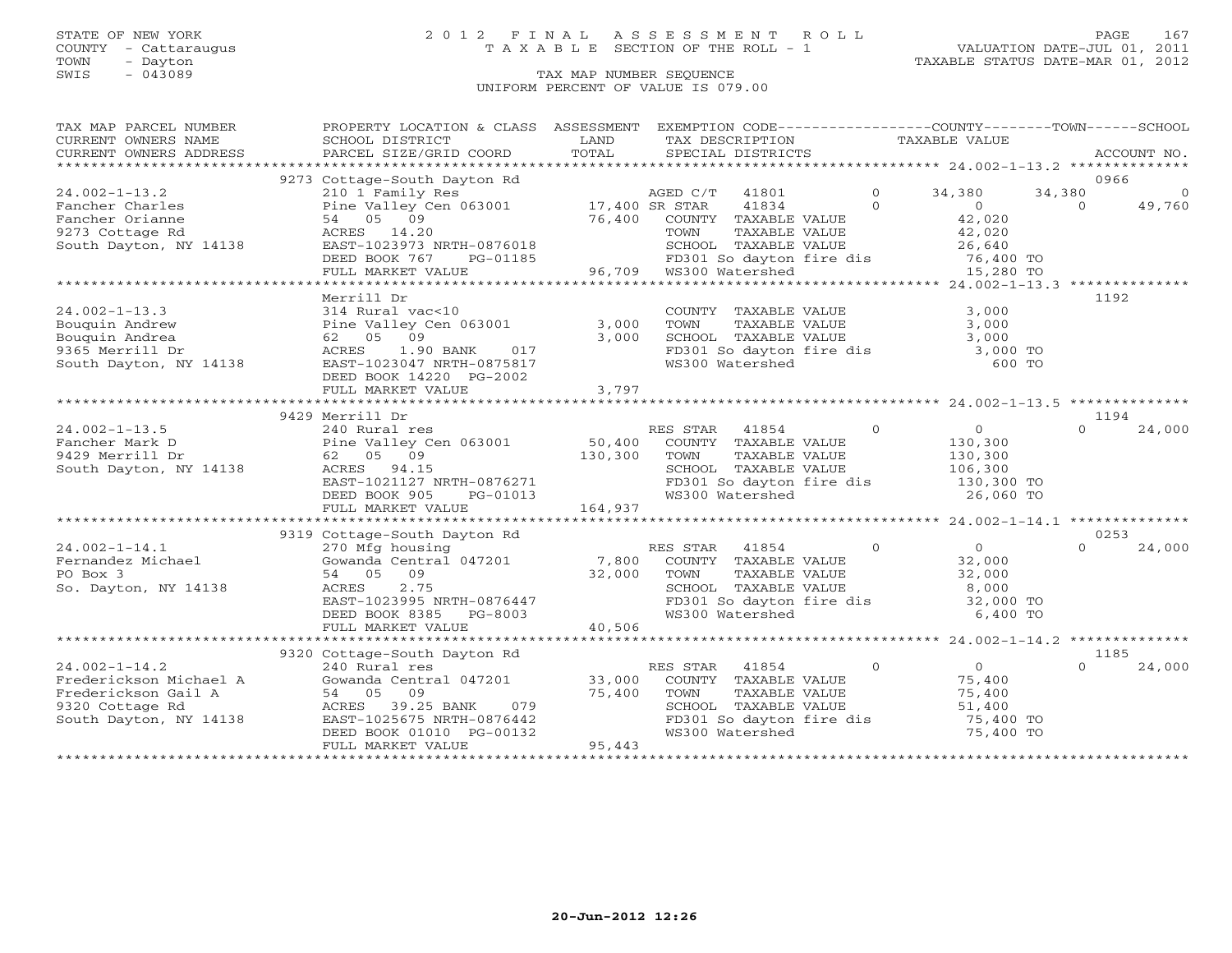### STATE OF NEW YORK 2 0 1 2 F I N A L A S S E S S M E N T R O L L PAGE 168 COUNTY - Cattaraugus T A X A B L E SECTION OF THE ROLL - 1 VALUATION DATE-JUL 01, 2011

TOWN - Dayton TAXABLE STATUS DATE-MAR 01, 2012

| TAX MAP PARCEL NUMBER                                                                                               | PROPERTY LOCATION & CLASS ASSESSMENT                                                                                                                                                                                                                                                                                                                                            |        | EXEMPTION CODE-----------------COUNTY-------TOWN------SCHOOL                                                         |          |                                   |          |             |
|---------------------------------------------------------------------------------------------------------------------|---------------------------------------------------------------------------------------------------------------------------------------------------------------------------------------------------------------------------------------------------------------------------------------------------------------------------------------------------------------------------------|--------|----------------------------------------------------------------------------------------------------------------------|----------|-----------------------------------|----------|-------------|
| CURRENT OWNERS NAME                                                                                                 | SCHOOL DISTRICT                                                                                                                                                                                                                                                                                                                                                                 | LAND   | TAX DESCRIPTION TAXABLE VALUE                                                                                        |          |                                   |          |             |
| CURRENT OWNERS ADDRESS                                                                                              | PARCEL SIZE/GRID COORD                                                                                                                                                                                                                                                                                                                                                          | TOTAL  | SPECIAL DISTRICTS                                                                                                    |          |                                   |          | ACCOUNT NO. |
|                                                                                                                     |                                                                                                                                                                                                                                                                                                                                                                                 |        |                                                                                                                      |          |                                   |          |             |
|                                                                                                                     | 9468 Merrill Dr                                                                                                                                                                                                                                                                                                                                                                 |        |                                                                                                                      |          |                                   |          | 1298        |
| $24.002 - 1 - 14.3$                                                                                                 |                                                                                                                                                                                                                                                                                                                                                                                 |        |                                                                                                                      | $\sim$ 0 | $\overline{0}$                    | $\Omega$ | 24,000      |
|                                                                                                                     |                                                                                                                                                                                                                                                                                                                                                                                 |        |                                                                                                                      |          |                                   |          |             |
|                                                                                                                     |                                                                                                                                                                                                                                                                                                                                                                                 |        |                                                                                                                      |          |                                   |          |             |
|                                                                                                                     |                                                                                                                                                                                                                                                                                                                                                                                 |        |                                                                                                                      |          |                                   |          |             |
|                                                                                                                     |                                                                                                                                                                                                                                                                                                                                                                                 |        |                                                                                                                      |          |                                   |          |             |
|                                                                                                                     |                                                                                                                                                                                                                                                                                                                                                                                 |        |                                                                                                                      |          |                                   |          |             |
|                                                                                                                     |                                                                                                                                                                                                                                                                                                                                                                                 |        |                                                                                                                      |          |                                   |          |             |
|                                                                                                                     |                                                                                                                                                                                                                                                                                                                                                                                 |        |                                                                                                                      |          |                                   |          |             |
|                                                                                                                     | 9388 Cottage-South Dayton Rd                                                                                                                                                                                                                                                                                                                                                    |        |                                                                                                                      |          |                                   |          | 0625        |
| $24.002 - 1 - 15$                                                                                                   | 105 Vac farmland                                                                                                                                                                                                                                                                                                                                                                |        | AG DIST 41720 0 3,641                                                                                                |          |                                   | 3,641    | 3,641       |
| Volk Clair W<br>Volk Jacquelyn R<br>Volk Jacquelyn R<br>9388 Cottage Rd<br>South Dayton, NY 14138<br>EAST-1025243 M | Gowanda Central 047201 32,400                                                                                                                                                                                                                                                                                                                                                   |        | COUNTY TAXABLE VALUE                                                                                                 |          | 28,759                            |          |             |
|                                                                                                                     |                                                                                                                                                                                                                                                                                                                                                                                 |        | TOWN<br>TAXABLE VALUE                                                                                                |          | 28,759                            |          |             |
|                                                                                                                     |                                                                                                                                                                                                                                                                                                                                                                                 | 32,400 | CHOOL TAXABLE VALUE<br>SCHOOL TAXABLE VALUE 28,759<br>FD301 So dayton fire dis 32,400 TO<br>WS300 Watershed 6,480 TO |          |                                   |          |             |
|                                                                                                                     |                                                                                                                                                                                                                                                                                                                                                                                 |        |                                                                                                                      |          |                                   |          |             |
|                                                                                                                     | EAST-1025243 NRTH-0877146                                                                                                                                                                                                                                                                                                                                                       |        |                                                                                                                      |          |                                   |          |             |
|                                                                                                                     | $\begin{array}{lll}\n\texttt{EBD BOK} & 00944 & \texttt{PG}-01088 \\ \texttt{FULL} \texttt{MARKET} \texttt{VALUE} & & & & \\ \end{array} \hspace{.5in} \begin{array}{lll} \texttt{AGR} & \texttt{P1} & \texttt{P2} & \texttt{P1} & \texttt{P2} \\ \texttt{P1} & \texttt{P2} & \texttt{P3} & \texttt{P4} & \texttt{P5} \\ \end{array} \hspace{.5in} \begin{array}{lll} \texttt{$ |        |                                                                                                                      |          |                                   |          |             |
| MAY BE SUBJECT TO PAYMENT                                                                                           |                                                                                                                                                                                                                                                                                                                                                                                 |        |                                                                                                                      |          |                                   |          |             |
| UNDER AGDIST LAW TIL 2016                                                                                           |                                                                                                                                                                                                                                                                                                                                                                                 |        |                                                                                                                      |          |                                   |          |             |
|                                                                                                                     |                                                                                                                                                                                                                                                                                                                                                                                 |        |                                                                                                                      |          |                                   |          |             |
|                                                                                                                     | 9222 Cottage-South Dayton Rd                                                                                                                                                                                                                                                                                                                                                    |        |                                                                                                                      |          |                                   |          | 0384        |
|                                                                                                                     |                                                                                                                                                                                                                                                                                                                                                                                 |        | CVET C/T 41131 0 11,425<br>6.700 RES STAR 41854 0                                                                    |          |                                   | 11,425   | $\Omega$    |
|                                                                                                                     |                                                                                                                                                                                                                                                                                                                                                                                 |        |                                                                                                                      |          |                                   | $\Omega$ | 24,000      |
|                                                                                                                     |                                                                                                                                                                                                                                                                                                                                                                                 |        |                                                                                                                      |          |                                   |          |             |
|                                                                                                                     |                                                                                                                                                                                                                                                                                                                                                                                 |        |                                                                                                                      |          |                                   |          |             |
|                                                                                                                     |                                                                                                                                                                                                                                                                                                                                                                                 |        |                                                                                                                      |          |                                   |          |             |
|                                                                                                                     |                                                                                                                                                                                                                                                                                                                                                                                 |        |                                                                                                                      |          |                                   |          |             |
|                                                                                                                     |                                                                                                                                                                                                                                                                                                                                                                                 |        |                                                                                                                      |          |                                   |          |             |
|                                                                                                                     |                                                                                                                                                                                                                                                                                                                                                                                 |        |                                                                                                                      |          |                                   |          |             |
|                                                                                                                     | 9213 Cottage-South Dayton Rd                                                                                                                                                                                                                                                                                                                                                    |        |                                                                                                                      |          |                                   |          | 0061        |
| $24.002 - 1 - 17$                                                                                                   | 270 Mfg housing                                                                                                                                                                                                                                                                                                                                                                 |        | COUNTY TAXABLE VALUE 42,200                                                                                          |          |                                   |          |             |
|                                                                                                                     |                                                                                                                                                                                                                                                                                                                                                                                 |        | TOWN                                                                                                                 |          |                                   |          |             |
|                                                                                                                     |                                                                                                                                                                                                                                                                                                                                                                                 |        |                                                                                                                      |          |                                   |          |             |
|                                                                                                                     |                                                                                                                                                                                                                                                                                                                                                                                 |        | TOWN TAXABLE VALUE $42,200$<br>SCHOOL TAXABLE VALUE $42,200$<br>FD301 So dayton fire dis $42,200$ TO                 |          |                                   |          |             |
|                                                                                                                     |                                                                                                                                                                                                                                                                                                                                                                                 |        |                                                                                                                      |          |                                   |          |             |
|                                                                                                                     | DEED BOOK 13662 PG-7001                                                                                                                                                                                                                                                                                                                                                         |        |                                                                                                                      |          |                                   |          |             |
|                                                                                                                     |                                                                                                                                                                                                                                                                                                                                                                                 |        |                                                                                                                      |          |                                   |          |             |
|                                                                                                                     |                                                                                                                                                                                                                                                                                                                                                                                 |        |                                                                                                                      |          |                                   |          |             |
|                                                                                                                     |                                                                                                                                                                                                                                                                                                                                                                                 |        |                                                                                                                      |          |                                   |          | 0605        |
|                                                                                                                     |                                                                                                                                                                                                                                                                                                                                                                                 |        |                                                                                                                      |          | $\begin{matrix}0\\52\end{matrix}$ | $\Omega$ |             |
| $24.002 - 1 - 18$                                                                                                   |                                                                                                                                                                                                                                                                                                                                                                                 |        |                                                                                                                      |          |                                   |          | 24,000      |
| Turnbull Jay E                                                                                                      | 240 Rural res<br>Pine Valley Cen 063001 18,000 COUNTY TAXABLE VALUE<br>53 05 09 53,900 TOWN TAXABLE VALUE<br>24138 EACRES 15.32                                                                                                                                                                                                                                                 |        |                                                                                                                      |          |                                   |          |             |
| Turnbull Bruce                                                                                                      |                                                                                                                                                                                                                                                                                                                                                                                 |        |                                                                                                                      |          | 53,900<br>29,900                  |          |             |
|                                                                                                                     |                                                                                                                                                                                                                                                                                                                                                                                 |        |                                                                                                                      |          |                                   |          |             |
|                                                                                                                     |                                                                                                                                                                                                                                                                                                                                                                                 |        | FD301 So dayton fire dis 53,900 TO                                                                                   |          |                                   |          |             |
|                                                                                                                     | South Dayton, NY 14138<br>EAST-1023754 NRTH-0874562<br>DEED BOOK 00963 PG-00267<br>NEED BOOK 00963 PG-00267                                                                                                                                                                                                                                                                     |        | WS300 Watershed                                                                                                      |          | 10,780 TO                         |          |             |
|                                                                                                                     | FULL MARKET VALUE                                                                                                                                                                                                                                                                                                                                                               | 68,228 |                                                                                                                      |          |                                   |          |             |
|                                                                                                                     |                                                                                                                                                                                                                                                                                                                                                                                 |        |                                                                                                                      |          |                                   |          |             |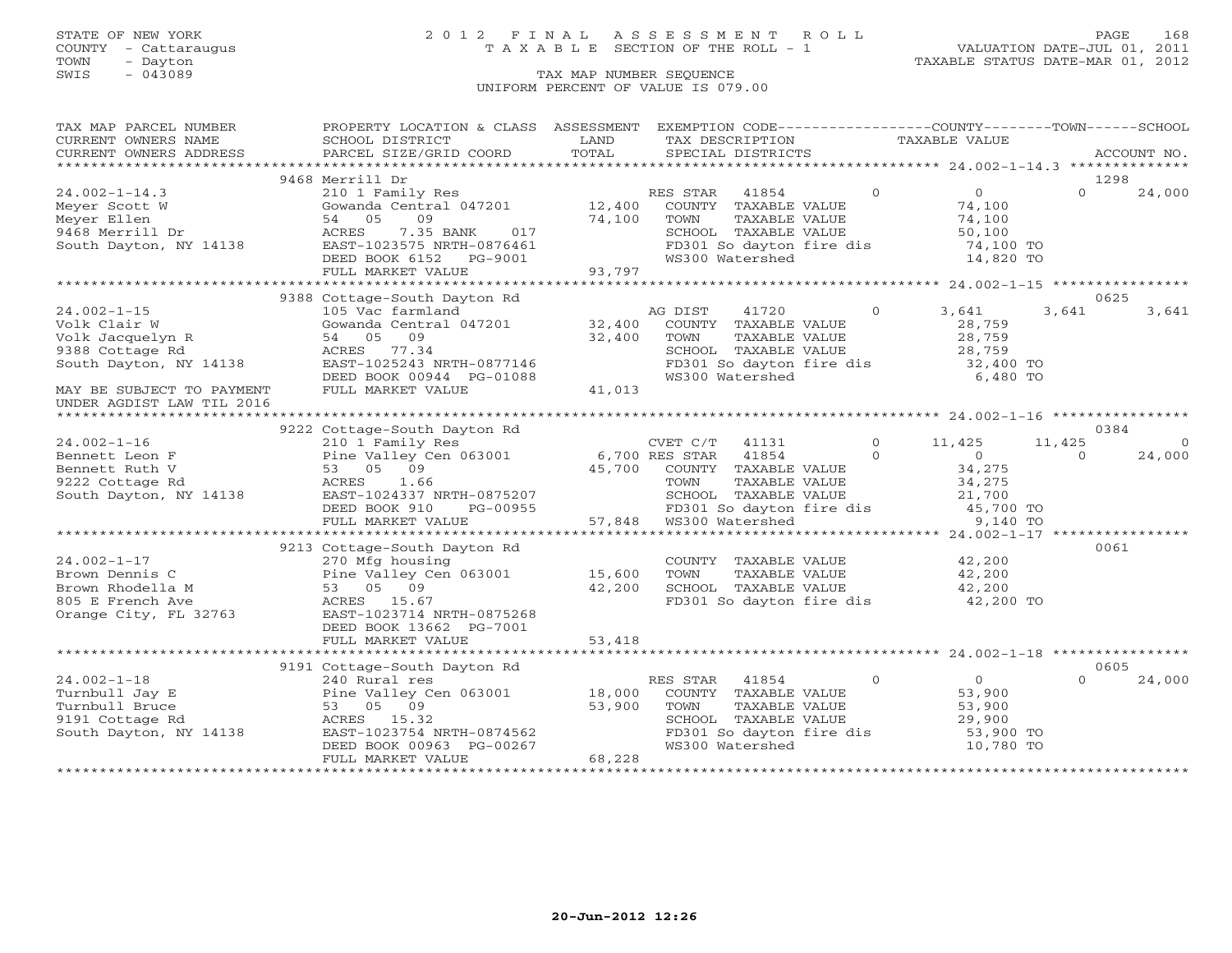### STATE OF NEW YORK 2 0 1 2 F I N A L A S S E S S M E N T R O L L PAGE 169 COUNTY - Cattaraugus T A X A B L E SECTION OF THE ROLL - 1 VALUATION DATE-JUL 01, 2011

| TAX MAP PARCEL NUMBER                                                                           | PROPERTY LOCATION & CLASS ASSESSMENT EXEMPTION CODE----------------COUNTY-------TOWN------SCHOOL                                                                                                                                          |                     |                                                                                                                           |                                     |                                               |          |             |
|-------------------------------------------------------------------------------------------------|-------------------------------------------------------------------------------------------------------------------------------------------------------------------------------------------------------------------------------------------|---------------------|---------------------------------------------------------------------------------------------------------------------------|-------------------------------------|-----------------------------------------------|----------|-------------|
| CURRENT OWNERS NAME                                                                             | SCHOOL DISTRICT                                                                                                                                                                                                                           | LAND                | TAX DESCRIPTION                                                                                                           | TAXABLE VALUE                       |                                               |          |             |
| CURRENT OWNERS ADDRESS                                                                          | PARCEL SIZE/GRID COORD                                                                                                                                                                                                                    | TOTAL               | SPECIAL DISTRICTS                                                                                                         |                                     |                                               |          | ACCOUNT NO. |
|                                                                                                 |                                                                                                                                                                                                                                           |                     |                                                                                                                           |                                     |                                               |          |             |
|                                                                                                 | 9117 Cottage-South Dayton Rd                                                                                                                                                                                                              |                     |                                                                                                                           |                                     |                                               | 0520     |             |
| $24.002 - 1 - 19$                                                                               | 210 1 Family Res                                                                                                                                                                                                                          |                     | RES STAR 41854                                                                                                            | $\Omega$                            | $\overline{0}$                                | $\Omega$ | 24,000      |
|                                                                                                 | Pine Valley Cen 063001 9,900 COUNTY TAXABLE VALUE                                                                                                                                                                                         |                     |                                                                                                                           |                                     |                                               |          |             |
|                                                                                                 |                                                                                                                                                                                                                                           | 56,900              | TAXABLE VALUE<br>TOWN                                                                                                     |                                     | 56,900<br>56,900                              |          |             |
|                                                                                                 |                                                                                                                                                                                                                                           |                     |                                                                                                                           |                                     |                                               |          |             |
|                                                                                                 |                                                                                                                                                                                                                                           |                     | SCHOOL TAXABLE VALUE 32,900<br>FD301 So dayton fire dis 56,900 TO                                                         |                                     |                                               |          |             |
|                                                                                                 | DEED BOOK 808<br>PG-01162                                                                                                                                                                                                                 |                     | WS300 Watershed                                                                                                           |                                     | 34,140 TO                                     |          |             |
|                                                                                                 | FULL MARKET VALUE                                                                                                                                                                                                                         | $01162$<br>$72,025$ |                                                                                                                           |                                     |                                               |          |             |
|                                                                                                 |                                                                                                                                                                                                                                           |                     |                                                                                                                           |                                     |                                               |          |             |
|                                                                                                 | 9120 Cottage-South Dayton Rd<br>210 1 Family Res <sup>2</sup> 1121 6<br>Pine Valley Cen 063001 7,100 SR STAR 41834 6<br>53 05 09 79,000 COUNTY TAXABLE VALUE<br>ACRES 2.07 1100 SR STAR 41834 6<br>TOWN TAXABLE VALUE                     |                     |                                                                                                                           |                                     |                                               | 0392     |             |
| $24.002 - 1 - 20$                                                                               |                                                                                                                                                                                                                                           |                     |                                                                                                                           |                                     | 9,600                                         | 9,600    |             |
|                                                                                                 |                                                                                                                                                                                                                                           |                     |                                                                                                                           |                                     | $\overline{0}$                                | $\Omega$ | 49,760      |
| 24.002-1-20<br>Morey Glen<br>Morey Sylvia<br>9120 Cottage Rd<br>9120 Cottage Rd<br>2.07<br>2.07 |                                                                                                                                                                                                                                           |                     |                                                                                                                           |                                     | 69,400                                        |          |             |
|                                                                                                 |                                                                                                                                                                                                                                           |                     |                                                                                                                           |                                     | 69,400                                        |          |             |
|                                                                                                 | Subsequent Market Monday 2130 MRTH-0873505                                                                                                                                                                                                |                     | TOWN      TAXABLE VALUE<br>SCHOOL   TAXABLE VALUE                                                                         |                                     | 29,240                                        |          |             |
|                                                                                                 | DEED BOOK 721<br>PG-00487                                                                                                                                                                                                                 |                     | Taxable<br>3CHOOL TAXABLE<br>00487 FD301 So dayton<br>100,000 WS300 Watershed                                             |                                     |                                               |          |             |
|                                                                                                 | FULL MARKET VALUE                                                                                                                                                                                                                         |                     | FD301 So dayton fire dis 79,000 TO<br>WS300 Watershed 15,800 TO                                                           |                                     |                                               |          |             |
|                                                                                                 |                                                                                                                                                                                                                                           |                     |                                                                                                                           |                                     |                                               |          |             |
|                                                                                                 | 9116 Merrill Dr                                                                                                                                                                                                                           |                     |                                                                                                                           |                                     |                                               | 0332     |             |
|                                                                                                 |                                                                                                                                                                                                                                           |                     | RES STAR<br>41854                                                                                                         | $\overline{0}$                      | $\begin{array}{c} 0 \\ \text{88} \end{array}$ | $\cap$   | 24,000      |
|                                                                                                 |                                                                                                                                                                                                                                           |                     |                                                                                                                           |                                     |                                               |          |             |
|                                                                                                 |                                                                                                                                                                                                                                           |                     | COUNTY TAXABLE VALUE<br>TOWN     TAXABLE VALUE                                                                            |                                     | 88,300                                        |          |             |
|                                                                                                 |                                                                                                                                                                                                                                           |                     |                                                                                                                           |                                     |                                               |          |             |
|                                                                                                 |                                                                                                                                                                                                                                           |                     | SCHOOL TAXABLE VALUE 64,300<br>FD301 So dayton fire dis 88,300 TO                                                         |                                     |                                               |          |             |
|                                                                                                 | 24.002-1-21.1 210 1 Family Res RE<br>Vanzile David J Pine Valley Cen 063001 9,600<br>Vanzile Cheryl A 53 05 09 88,300<br>9116 Merrill Dr ACRES 4.56<br>South Dayton, NY 14138 BEST-1023467 NRTH-0873373<br>DEED BOOK 00925 PG-00690<br>WA |                     | WS300 Watershed                                                                                                           |                                     | 4,415 TO                                      |          |             |
|                                                                                                 | FULL MARKET VALUE                                                                                                                                                                                                                         | 111,772             |                                                                                                                           |                                     |                                               |          |             |
|                                                                                                 |                                                                                                                                                                                                                                           |                     |                                                                                                                           |                                     |                                               |          |             |
|                                                                                                 | 9088 Merrill Dr                                                                                                                                                                                                                           |                     |                                                                                                                           |                                     |                                               | 0973     |             |
| $24.002 - 1 - 21.2$                                                                             | 270 Mfg housing                                                                                                                                                                                                                           |                     |                                                                                                                           |                                     |                                               |          |             |
| Trombley David J                                                                                |                                                                                                                                                                                                                                           |                     |                                                                                                                           |                                     |                                               |          |             |
| 9077 Merrill Dr                                                                                 |                                                                                                                                                                                                                                           |                     |                                                                                                                           |                                     |                                               |          |             |
| S. Dayton, NY 14138                                                                             | 270 Mfg housing<br>Pine Valley Cen 063001 6,800<br>53 05 09 9,800<br>ACRES 1.84<br>ACRES 1.84                                                                                                                                             |                     | COUNTY TAXABLE VALUE 9,800<br>TOWN TAXABLE VALUE 9,800<br>SCHOOL TAXABLE VALUE 9,800<br>FD301 So dayton fire dis 9,800 TO |                                     |                                               |          |             |
|                                                                                                 | EAST-1023929 NRTH-0873280                                                                                                                                                                                                                 |                     | WS300 Watershed                                                                                                           |                                     | 1,960 TO                                      |          |             |
|                                                                                                 | DEED BOOK 14870 PG-5001                                                                                                                                                                                                                   |                     |                                                                                                                           |                                     |                                               |          |             |
|                                                                                                 | FULL MARKET VALUE                                                                                                                                                                                                                         | 12,405              |                                                                                                                           |                                     |                                               |          |             |
|                                                                                                 |                                                                                                                                                                                                                                           |                     |                                                                                                                           |                                     |                                               |          |             |
|                                                                                                 | 9062 Merrill Dr                                                                                                                                                                                                                           |                     |                                                                                                                           |                                     |                                               | 0972     |             |
|                                                                                                 |                                                                                                                                                                                                                                           |                     | 41834<br>SR STAR                                                                                                          | $\Omega$                            | $\overline{0}$                                | $\Omega$ | 38,000      |
|                                                                                                 |                                                                                                                                                                                                                                           |                     | COUNTY TAXABLE VALUE                                                                                                      |                                     | 38,000                                        |          |             |
|                                                                                                 |                                                                                                                                                                                                                                           |                     | TOWN                                                                                                                      |                                     | 38,000                                        |          |             |
|                                                                                                 |                                                                                                                                                                                                                                           |                     | SCHOOL TAXABLE VALUE                                                                                                      | -<br>TAXABLE VALUE<br>TAXABLE VALUE | $\overline{0}$                                |          |             |
|                                                                                                 |                                                                                                                                                                                                                                           |                     | FD301 So dayton fire dis                                                                                                  |                                     | 38,000 TO                                     |          |             |
|                                                                                                 |                                                                                                                                                                                                                                           |                     | WS300 Watershed                                                                                                           |                                     | 7,600 TO                                      |          |             |
|                                                                                                 | FULL MARKET VALUE                                                                                                                                                                                                                         | 48,101              |                                                                                                                           |                                     |                                               |          |             |
|                                                                                                 |                                                                                                                                                                                                                                           |                     |                                                                                                                           |                                     |                                               |          |             |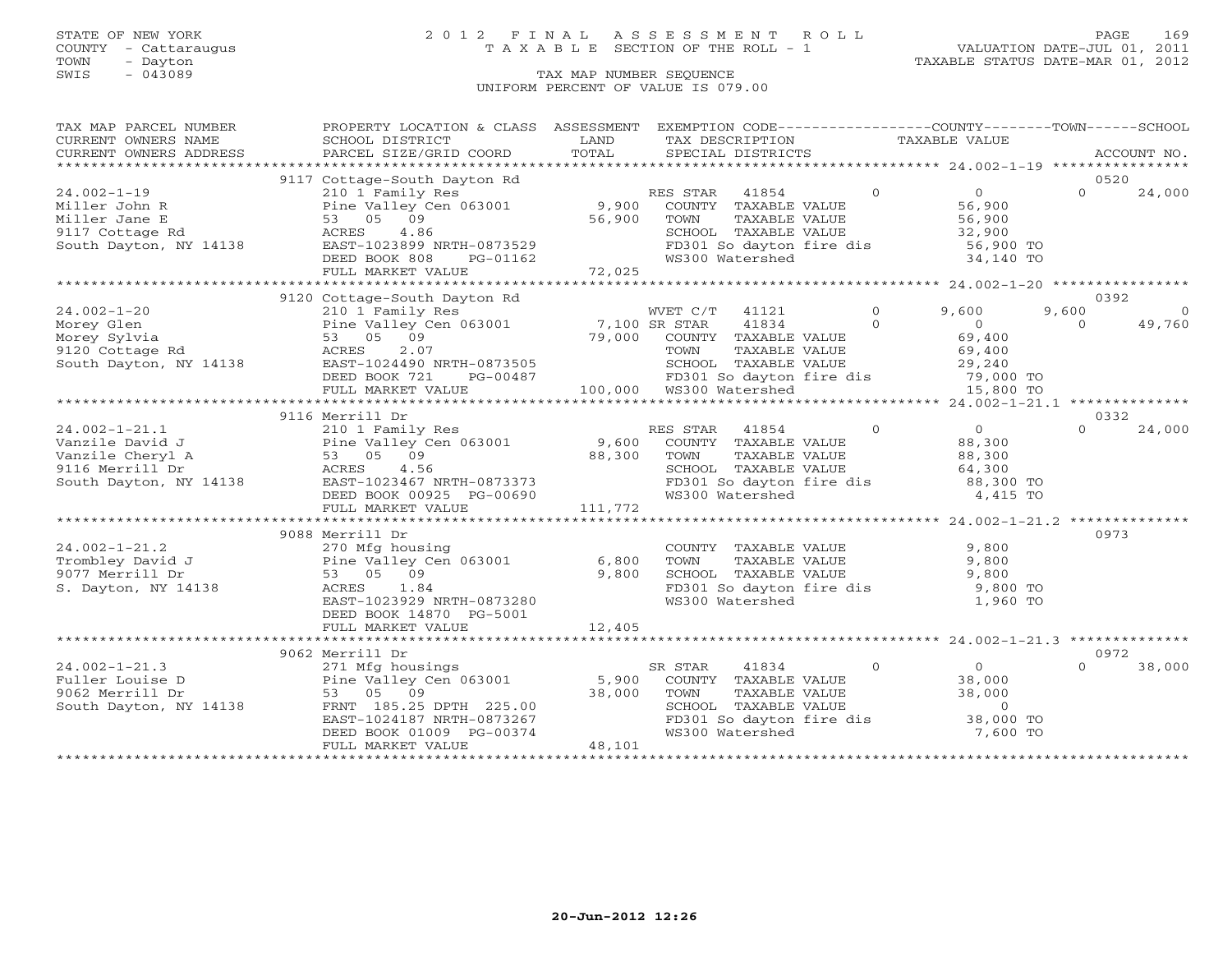### STATE OF NEW YORK 2 0 1 2 F I N A L A S S E S S M E N T R O L L PAGE 170 COUNTY - Cattaraugus T A X A B L E SECTION OF THE ROLL - 1 VALUATION DATE-JUL 01, 2011

| CURRENT OWNERS NAME<br>SCHOOL DISTRICT<br>LAND<br>TAX DESCRIPTION<br><b>TAXABLE VALUE</b><br>TOTAL<br>PARCEL SIZE/GRID COORD<br>SPECIAL DISTRICTS<br>CURRENT OWNERS ADDRESS<br>ACCOUNT NO.<br>9081 Merrill Dr<br>0599<br>$24.002 - 1 - 22$<br>41854<br>$\Omega$<br>$\overline{O}$<br>$\Omega$<br>24,000<br>210 1 Family Res<br>RES STAR<br>Pine Valley Cen 063001 7,000<br>Trombley David<br>COUNTY TAXABLE VALUE<br>78,800<br>Trombley Carol<br>45 05 09<br>78,800<br>TAXABLE VALUE<br>78,800<br>TOWN<br>SCHOOL TAXABLE VALUE<br>9081 Cottage Rd<br>ACRES<br>1.60<br>54,800<br>South Dayton, NY 14138<br>EAST-1024095 NRTH-0872999<br>FD301 So dayton fire dis<br>78,800 TO<br>WS300 Watershed<br>15,760 TO<br>DEED BOOK 617<br>PG-00285<br>99,747<br>FULL MARKET VALUE<br>0602<br>9069 Cottage-South Dayton Rd<br>12,600<br>$24.002 - 1 - 23.1$<br>312 Vac w/imprv<br>COUNTY TAXABLE VALUE<br>TAXABLE VALUE<br>12,600<br>Pine Valley Cen 063001 7,600<br>Trombley Carol A<br>TOWN<br>53 05 09<br>9081 Cottage Rd<br>12,600<br>SCHOOL TAXABLE VALUE<br>12,600<br>FD301 So dayton fire dis 12,600 TO<br>6.31<br>South Dayton, NY 14138<br>ACRES<br>WS300 Watershed<br>2,520 TO<br>EAST-1023717 NRTH-0872789<br>DEED BOOK 00984 PG-00722<br>15,949<br>FULL MARKET VALUE<br>9077 Merrill Dr<br>1157<br>$24.002 - 1 - 23.2$<br>210 1 Family Res<br>$\Omega$<br>$\overline{0}$<br>$\cap$<br>24,000<br>RES STAR<br>41854<br>Pine Valley <sup>(</sup><br>53 05 09<br>8,100<br>91,000<br>Trombley David<br>Pine Valley Cen 063001<br>COUNTY TAXABLE VALUE<br>91,000<br>Trombley Amy<br>91,000<br>TOWN<br>TAXABLE VALUE<br>9077 Merrill Dr<br>South Dayton, NY 14138<br>ACRES<br>3.10<br>SCHOOL TAXABLE VALUE<br>67,000<br>ACRES<br>EAST-1023560 NRTH-0873019<br>DEED BOOK 00963 PG-00640<br>91,000 TO<br>SCHOOL TAAADDD VALLED<br>FD301 So dayton fire dis<br>DEED BOOK 00963 PG-00640<br>18,200 TO<br>115,190<br>FULL MARKET VALUE<br>9137 Merrill Dr<br>0937<br>$24.002 - 1 - 24$<br>$\circ$<br>16,000<br>$\overline{0}$<br>CVET C/T<br>41131<br>16,000<br>240 Rural res<br>41801<br>$\circ$<br>31,850<br>31,850<br>$\overline{0}$<br>LJ, HUU AGED C/T<br>79,700 SR STAR<br>49,760<br>53 05 09<br>$\Omega$<br>$\overline{0}$<br>41834<br>$\Omega$<br>31,850<br>South Dayton, NY 14138<br>ACRES 10.35<br>COUNTY TAXABLE VALUE<br>EAST-1023737 NRTH-0872456<br>TOWN<br>TAXABLE VALUE<br>31,850<br>DEED BOOK 750<br>PG-00642<br>SCHOOL TAXABLE VALUE<br>29,940<br>100,886 FD301 So dayton fire dis 79,700 TO<br>FULL MARKET VALUE<br>WS300 Watershed<br>15,940 TO<br>0176<br>12990 Dye Rd<br>$24.002 - 1 - 26$<br>280 Res Multiple<br>Pine Valley Cen 063001 17,500<br>RES STAR<br>41854<br>$\overline{0}$<br>$\overline{0}$<br>24,000<br>$\Omega$<br>Bergy Judy M<br>COUNTY TAXABLE VALUE<br>68,600<br>68,600<br>12990 Dye Rd<br>61 05 09<br>TOWN<br>TAXABLE VALUE<br>68,600<br>South Dayton, NY 14138<br>ACRES 14.46<br>SCHOOL TAXABLE VALUE<br>44,600<br>$PAST = 1019785$ NRTH-0872114<br>DEED ROOK 00929 PG-00400<br>FD301 So dayton fire dis<br>68,600 TO<br>6,860 TO<br>DEED BOOK 00929 PG-00400<br>WS300 Watershed<br>86,835<br>FULL MARKET VALUE | TAX MAP PARCEL NUMBER | PROPERTY LOCATION & CLASS ASSESSMENT EXEMPTION CODE----------------COUNTY-------TOWN------SCHOOL |  |  |
|--------------------------------------------------------------------------------------------------------------------------------------------------------------------------------------------------------------------------------------------------------------------------------------------------------------------------------------------------------------------------------------------------------------------------------------------------------------------------------------------------------------------------------------------------------------------------------------------------------------------------------------------------------------------------------------------------------------------------------------------------------------------------------------------------------------------------------------------------------------------------------------------------------------------------------------------------------------------------------------------------------------------------------------------------------------------------------------------------------------------------------------------------------------------------------------------------------------------------------------------------------------------------------------------------------------------------------------------------------------------------------------------------------------------------------------------------------------------------------------------------------------------------------------------------------------------------------------------------------------------------------------------------------------------------------------------------------------------------------------------------------------------------------------------------------------------------------------------------------------------------------------------------------------------------------------------------------------------------------------------------------------------------------------------------------------------------------------------------------------------------------------------------------------------------------------------------------------------------------------------------------------------------------------------------------------------------------------------------------------------------------------------------------------------------------------------------------------------------------------------------------------------------------------------------------------------------------------------------------------------------------------------------------------------------------------------------------------------------------------------------------------------------------------------------------------------------------------------------------------------------------------------------------------------------------------------------------------------------------------------------------------------------------------------------------------------------------------------------------------------------------------------------|-----------------------|--------------------------------------------------------------------------------------------------|--|--|
|                                                                                                                                                                                                                                                                                                                                                                                                                                                                                                                                                                                                                                                                                                                                                                                                                                                                                                                                                                                                                                                                                                                                                                                                                                                                                                                                                                                                                                                                                                                                                                                                                                                                                                                                                                                                                                                                                                                                                                                                                                                                                                                                                                                                                                                                                                                                                                                                                                                                                                                                                                                                                                                                                                                                                                                                                                                                                                                                                                                                                                                                                                                                                  |                       |                                                                                                  |  |  |
|                                                                                                                                                                                                                                                                                                                                                                                                                                                                                                                                                                                                                                                                                                                                                                                                                                                                                                                                                                                                                                                                                                                                                                                                                                                                                                                                                                                                                                                                                                                                                                                                                                                                                                                                                                                                                                                                                                                                                                                                                                                                                                                                                                                                                                                                                                                                                                                                                                                                                                                                                                                                                                                                                                                                                                                                                                                                                                                                                                                                                                                                                                                                                  |                       |                                                                                                  |  |  |
|                                                                                                                                                                                                                                                                                                                                                                                                                                                                                                                                                                                                                                                                                                                                                                                                                                                                                                                                                                                                                                                                                                                                                                                                                                                                                                                                                                                                                                                                                                                                                                                                                                                                                                                                                                                                                                                                                                                                                                                                                                                                                                                                                                                                                                                                                                                                                                                                                                                                                                                                                                                                                                                                                                                                                                                                                                                                                                                                                                                                                                                                                                                                                  |                       |                                                                                                  |  |  |
|                                                                                                                                                                                                                                                                                                                                                                                                                                                                                                                                                                                                                                                                                                                                                                                                                                                                                                                                                                                                                                                                                                                                                                                                                                                                                                                                                                                                                                                                                                                                                                                                                                                                                                                                                                                                                                                                                                                                                                                                                                                                                                                                                                                                                                                                                                                                                                                                                                                                                                                                                                                                                                                                                                                                                                                                                                                                                                                                                                                                                                                                                                                                                  |                       |                                                                                                  |  |  |
|                                                                                                                                                                                                                                                                                                                                                                                                                                                                                                                                                                                                                                                                                                                                                                                                                                                                                                                                                                                                                                                                                                                                                                                                                                                                                                                                                                                                                                                                                                                                                                                                                                                                                                                                                                                                                                                                                                                                                                                                                                                                                                                                                                                                                                                                                                                                                                                                                                                                                                                                                                                                                                                                                                                                                                                                                                                                                                                                                                                                                                                                                                                                                  |                       |                                                                                                  |  |  |
|                                                                                                                                                                                                                                                                                                                                                                                                                                                                                                                                                                                                                                                                                                                                                                                                                                                                                                                                                                                                                                                                                                                                                                                                                                                                                                                                                                                                                                                                                                                                                                                                                                                                                                                                                                                                                                                                                                                                                                                                                                                                                                                                                                                                                                                                                                                                                                                                                                                                                                                                                                                                                                                                                                                                                                                                                                                                                                                                                                                                                                                                                                                                                  |                       |                                                                                                  |  |  |
|                                                                                                                                                                                                                                                                                                                                                                                                                                                                                                                                                                                                                                                                                                                                                                                                                                                                                                                                                                                                                                                                                                                                                                                                                                                                                                                                                                                                                                                                                                                                                                                                                                                                                                                                                                                                                                                                                                                                                                                                                                                                                                                                                                                                                                                                                                                                                                                                                                                                                                                                                                                                                                                                                                                                                                                                                                                                                                                                                                                                                                                                                                                                                  |                       |                                                                                                  |  |  |
|                                                                                                                                                                                                                                                                                                                                                                                                                                                                                                                                                                                                                                                                                                                                                                                                                                                                                                                                                                                                                                                                                                                                                                                                                                                                                                                                                                                                                                                                                                                                                                                                                                                                                                                                                                                                                                                                                                                                                                                                                                                                                                                                                                                                                                                                                                                                                                                                                                                                                                                                                                                                                                                                                                                                                                                                                                                                                                                                                                                                                                                                                                                                                  |                       |                                                                                                  |  |  |
|                                                                                                                                                                                                                                                                                                                                                                                                                                                                                                                                                                                                                                                                                                                                                                                                                                                                                                                                                                                                                                                                                                                                                                                                                                                                                                                                                                                                                                                                                                                                                                                                                                                                                                                                                                                                                                                                                                                                                                                                                                                                                                                                                                                                                                                                                                                                                                                                                                                                                                                                                                                                                                                                                                                                                                                                                                                                                                                                                                                                                                                                                                                                                  |                       |                                                                                                  |  |  |
|                                                                                                                                                                                                                                                                                                                                                                                                                                                                                                                                                                                                                                                                                                                                                                                                                                                                                                                                                                                                                                                                                                                                                                                                                                                                                                                                                                                                                                                                                                                                                                                                                                                                                                                                                                                                                                                                                                                                                                                                                                                                                                                                                                                                                                                                                                                                                                                                                                                                                                                                                                                                                                                                                                                                                                                                                                                                                                                                                                                                                                                                                                                                                  |                       |                                                                                                  |  |  |
|                                                                                                                                                                                                                                                                                                                                                                                                                                                                                                                                                                                                                                                                                                                                                                                                                                                                                                                                                                                                                                                                                                                                                                                                                                                                                                                                                                                                                                                                                                                                                                                                                                                                                                                                                                                                                                                                                                                                                                                                                                                                                                                                                                                                                                                                                                                                                                                                                                                                                                                                                                                                                                                                                                                                                                                                                                                                                                                                                                                                                                                                                                                                                  |                       |                                                                                                  |  |  |
|                                                                                                                                                                                                                                                                                                                                                                                                                                                                                                                                                                                                                                                                                                                                                                                                                                                                                                                                                                                                                                                                                                                                                                                                                                                                                                                                                                                                                                                                                                                                                                                                                                                                                                                                                                                                                                                                                                                                                                                                                                                                                                                                                                                                                                                                                                                                                                                                                                                                                                                                                                                                                                                                                                                                                                                                                                                                                                                                                                                                                                                                                                                                                  |                       |                                                                                                  |  |  |
|                                                                                                                                                                                                                                                                                                                                                                                                                                                                                                                                                                                                                                                                                                                                                                                                                                                                                                                                                                                                                                                                                                                                                                                                                                                                                                                                                                                                                                                                                                                                                                                                                                                                                                                                                                                                                                                                                                                                                                                                                                                                                                                                                                                                                                                                                                                                                                                                                                                                                                                                                                                                                                                                                                                                                                                                                                                                                                                                                                                                                                                                                                                                                  |                       |                                                                                                  |  |  |
|                                                                                                                                                                                                                                                                                                                                                                                                                                                                                                                                                                                                                                                                                                                                                                                                                                                                                                                                                                                                                                                                                                                                                                                                                                                                                                                                                                                                                                                                                                                                                                                                                                                                                                                                                                                                                                                                                                                                                                                                                                                                                                                                                                                                                                                                                                                                                                                                                                                                                                                                                                                                                                                                                                                                                                                                                                                                                                                                                                                                                                                                                                                                                  |                       |                                                                                                  |  |  |
|                                                                                                                                                                                                                                                                                                                                                                                                                                                                                                                                                                                                                                                                                                                                                                                                                                                                                                                                                                                                                                                                                                                                                                                                                                                                                                                                                                                                                                                                                                                                                                                                                                                                                                                                                                                                                                                                                                                                                                                                                                                                                                                                                                                                                                                                                                                                                                                                                                                                                                                                                                                                                                                                                                                                                                                                                                                                                                                                                                                                                                                                                                                                                  |                       |                                                                                                  |  |  |
|                                                                                                                                                                                                                                                                                                                                                                                                                                                                                                                                                                                                                                                                                                                                                                                                                                                                                                                                                                                                                                                                                                                                                                                                                                                                                                                                                                                                                                                                                                                                                                                                                                                                                                                                                                                                                                                                                                                                                                                                                                                                                                                                                                                                                                                                                                                                                                                                                                                                                                                                                                                                                                                                                                                                                                                                                                                                                                                                                                                                                                                                                                                                                  |                       |                                                                                                  |  |  |
|                                                                                                                                                                                                                                                                                                                                                                                                                                                                                                                                                                                                                                                                                                                                                                                                                                                                                                                                                                                                                                                                                                                                                                                                                                                                                                                                                                                                                                                                                                                                                                                                                                                                                                                                                                                                                                                                                                                                                                                                                                                                                                                                                                                                                                                                                                                                                                                                                                                                                                                                                                                                                                                                                                                                                                                                                                                                                                                                                                                                                                                                                                                                                  |                       |                                                                                                  |  |  |
|                                                                                                                                                                                                                                                                                                                                                                                                                                                                                                                                                                                                                                                                                                                                                                                                                                                                                                                                                                                                                                                                                                                                                                                                                                                                                                                                                                                                                                                                                                                                                                                                                                                                                                                                                                                                                                                                                                                                                                                                                                                                                                                                                                                                                                                                                                                                                                                                                                                                                                                                                                                                                                                                                                                                                                                                                                                                                                                                                                                                                                                                                                                                                  |                       |                                                                                                  |  |  |
|                                                                                                                                                                                                                                                                                                                                                                                                                                                                                                                                                                                                                                                                                                                                                                                                                                                                                                                                                                                                                                                                                                                                                                                                                                                                                                                                                                                                                                                                                                                                                                                                                                                                                                                                                                                                                                                                                                                                                                                                                                                                                                                                                                                                                                                                                                                                                                                                                                                                                                                                                                                                                                                                                                                                                                                                                                                                                                                                                                                                                                                                                                                                                  |                       |                                                                                                  |  |  |
|                                                                                                                                                                                                                                                                                                                                                                                                                                                                                                                                                                                                                                                                                                                                                                                                                                                                                                                                                                                                                                                                                                                                                                                                                                                                                                                                                                                                                                                                                                                                                                                                                                                                                                                                                                                                                                                                                                                                                                                                                                                                                                                                                                                                                                                                                                                                                                                                                                                                                                                                                                                                                                                                                                                                                                                                                                                                                                                                                                                                                                                                                                                                                  |                       |                                                                                                  |  |  |
|                                                                                                                                                                                                                                                                                                                                                                                                                                                                                                                                                                                                                                                                                                                                                                                                                                                                                                                                                                                                                                                                                                                                                                                                                                                                                                                                                                                                                                                                                                                                                                                                                                                                                                                                                                                                                                                                                                                                                                                                                                                                                                                                                                                                                                                                                                                                                                                                                                                                                                                                                                                                                                                                                                                                                                                                                                                                                                                                                                                                                                                                                                                                                  |                       |                                                                                                  |  |  |
|                                                                                                                                                                                                                                                                                                                                                                                                                                                                                                                                                                                                                                                                                                                                                                                                                                                                                                                                                                                                                                                                                                                                                                                                                                                                                                                                                                                                                                                                                                                                                                                                                                                                                                                                                                                                                                                                                                                                                                                                                                                                                                                                                                                                                                                                                                                                                                                                                                                                                                                                                                                                                                                                                                                                                                                                                                                                                                                                                                                                                                                                                                                                                  |                       |                                                                                                  |  |  |
|                                                                                                                                                                                                                                                                                                                                                                                                                                                                                                                                                                                                                                                                                                                                                                                                                                                                                                                                                                                                                                                                                                                                                                                                                                                                                                                                                                                                                                                                                                                                                                                                                                                                                                                                                                                                                                                                                                                                                                                                                                                                                                                                                                                                                                                                                                                                                                                                                                                                                                                                                                                                                                                                                                                                                                                                                                                                                                                                                                                                                                                                                                                                                  |                       |                                                                                                  |  |  |
|                                                                                                                                                                                                                                                                                                                                                                                                                                                                                                                                                                                                                                                                                                                                                                                                                                                                                                                                                                                                                                                                                                                                                                                                                                                                                                                                                                                                                                                                                                                                                                                                                                                                                                                                                                                                                                                                                                                                                                                                                                                                                                                                                                                                                                                                                                                                                                                                                                                                                                                                                                                                                                                                                                                                                                                                                                                                                                                                                                                                                                                                                                                                                  |                       |                                                                                                  |  |  |
|                                                                                                                                                                                                                                                                                                                                                                                                                                                                                                                                                                                                                                                                                                                                                                                                                                                                                                                                                                                                                                                                                                                                                                                                                                                                                                                                                                                                                                                                                                                                                                                                                                                                                                                                                                                                                                                                                                                                                                                                                                                                                                                                                                                                                                                                                                                                                                                                                                                                                                                                                                                                                                                                                                                                                                                                                                                                                                                                                                                                                                                                                                                                                  |                       |                                                                                                  |  |  |
|                                                                                                                                                                                                                                                                                                                                                                                                                                                                                                                                                                                                                                                                                                                                                                                                                                                                                                                                                                                                                                                                                                                                                                                                                                                                                                                                                                                                                                                                                                                                                                                                                                                                                                                                                                                                                                                                                                                                                                                                                                                                                                                                                                                                                                                                                                                                                                                                                                                                                                                                                                                                                                                                                                                                                                                                                                                                                                                                                                                                                                                                                                                                                  |                       |                                                                                                  |  |  |
|                                                                                                                                                                                                                                                                                                                                                                                                                                                                                                                                                                                                                                                                                                                                                                                                                                                                                                                                                                                                                                                                                                                                                                                                                                                                                                                                                                                                                                                                                                                                                                                                                                                                                                                                                                                                                                                                                                                                                                                                                                                                                                                                                                                                                                                                                                                                                                                                                                                                                                                                                                                                                                                                                                                                                                                                                                                                                                                                                                                                                                                                                                                                                  |                       |                                                                                                  |  |  |
|                                                                                                                                                                                                                                                                                                                                                                                                                                                                                                                                                                                                                                                                                                                                                                                                                                                                                                                                                                                                                                                                                                                                                                                                                                                                                                                                                                                                                                                                                                                                                                                                                                                                                                                                                                                                                                                                                                                                                                                                                                                                                                                                                                                                                                                                                                                                                                                                                                                                                                                                                                                                                                                                                                                                                                                                                                                                                                                                                                                                                                                                                                                                                  |                       |                                                                                                  |  |  |
|                                                                                                                                                                                                                                                                                                                                                                                                                                                                                                                                                                                                                                                                                                                                                                                                                                                                                                                                                                                                                                                                                                                                                                                                                                                                                                                                                                                                                                                                                                                                                                                                                                                                                                                                                                                                                                                                                                                                                                                                                                                                                                                                                                                                                                                                                                                                                                                                                                                                                                                                                                                                                                                                                                                                                                                                                                                                                                                                                                                                                                                                                                                                                  |                       |                                                                                                  |  |  |
|                                                                                                                                                                                                                                                                                                                                                                                                                                                                                                                                                                                                                                                                                                                                                                                                                                                                                                                                                                                                                                                                                                                                                                                                                                                                                                                                                                                                                                                                                                                                                                                                                                                                                                                                                                                                                                                                                                                                                                                                                                                                                                                                                                                                                                                                                                                                                                                                                                                                                                                                                                                                                                                                                                                                                                                                                                                                                                                                                                                                                                                                                                                                                  |                       |                                                                                                  |  |  |
|                                                                                                                                                                                                                                                                                                                                                                                                                                                                                                                                                                                                                                                                                                                                                                                                                                                                                                                                                                                                                                                                                                                                                                                                                                                                                                                                                                                                                                                                                                                                                                                                                                                                                                                                                                                                                                                                                                                                                                                                                                                                                                                                                                                                                                                                                                                                                                                                                                                                                                                                                                                                                                                                                                                                                                                                                                                                                                                                                                                                                                                                                                                                                  |                       |                                                                                                  |  |  |
|                                                                                                                                                                                                                                                                                                                                                                                                                                                                                                                                                                                                                                                                                                                                                                                                                                                                                                                                                                                                                                                                                                                                                                                                                                                                                                                                                                                                                                                                                                                                                                                                                                                                                                                                                                                                                                                                                                                                                                                                                                                                                                                                                                                                                                                                                                                                                                                                                                                                                                                                                                                                                                                                                                                                                                                                                                                                                                                                                                                                                                                                                                                                                  |                       |                                                                                                  |  |  |
|                                                                                                                                                                                                                                                                                                                                                                                                                                                                                                                                                                                                                                                                                                                                                                                                                                                                                                                                                                                                                                                                                                                                                                                                                                                                                                                                                                                                                                                                                                                                                                                                                                                                                                                                                                                                                                                                                                                                                                                                                                                                                                                                                                                                                                                                                                                                                                                                                                                                                                                                                                                                                                                                                                                                                                                                                                                                                                                                                                                                                                                                                                                                                  |                       |                                                                                                  |  |  |
|                                                                                                                                                                                                                                                                                                                                                                                                                                                                                                                                                                                                                                                                                                                                                                                                                                                                                                                                                                                                                                                                                                                                                                                                                                                                                                                                                                                                                                                                                                                                                                                                                                                                                                                                                                                                                                                                                                                                                                                                                                                                                                                                                                                                                                                                                                                                                                                                                                                                                                                                                                                                                                                                                                                                                                                                                                                                                                                                                                                                                                                                                                                                                  |                       |                                                                                                  |  |  |
|                                                                                                                                                                                                                                                                                                                                                                                                                                                                                                                                                                                                                                                                                                                                                                                                                                                                                                                                                                                                                                                                                                                                                                                                                                                                                                                                                                                                                                                                                                                                                                                                                                                                                                                                                                                                                                                                                                                                                                                                                                                                                                                                                                                                                                                                                                                                                                                                                                                                                                                                                                                                                                                                                                                                                                                                                                                                                                                                                                                                                                                                                                                                                  |                       |                                                                                                  |  |  |
|                                                                                                                                                                                                                                                                                                                                                                                                                                                                                                                                                                                                                                                                                                                                                                                                                                                                                                                                                                                                                                                                                                                                                                                                                                                                                                                                                                                                                                                                                                                                                                                                                                                                                                                                                                                                                                                                                                                                                                                                                                                                                                                                                                                                                                                                                                                                                                                                                                                                                                                                                                                                                                                                                                                                                                                                                                                                                                                                                                                                                                                                                                                                                  |                       |                                                                                                  |  |  |
|                                                                                                                                                                                                                                                                                                                                                                                                                                                                                                                                                                                                                                                                                                                                                                                                                                                                                                                                                                                                                                                                                                                                                                                                                                                                                                                                                                                                                                                                                                                                                                                                                                                                                                                                                                                                                                                                                                                                                                                                                                                                                                                                                                                                                                                                                                                                                                                                                                                                                                                                                                                                                                                                                                                                                                                                                                                                                                                                                                                                                                                                                                                                                  |                       |                                                                                                  |  |  |
|                                                                                                                                                                                                                                                                                                                                                                                                                                                                                                                                                                                                                                                                                                                                                                                                                                                                                                                                                                                                                                                                                                                                                                                                                                                                                                                                                                                                                                                                                                                                                                                                                                                                                                                                                                                                                                                                                                                                                                                                                                                                                                                                                                                                                                                                                                                                                                                                                                                                                                                                                                                                                                                                                                                                                                                                                                                                                                                                                                                                                                                                                                                                                  |                       |                                                                                                  |  |  |
|                                                                                                                                                                                                                                                                                                                                                                                                                                                                                                                                                                                                                                                                                                                                                                                                                                                                                                                                                                                                                                                                                                                                                                                                                                                                                                                                                                                                                                                                                                                                                                                                                                                                                                                                                                                                                                                                                                                                                                                                                                                                                                                                                                                                                                                                                                                                                                                                                                                                                                                                                                                                                                                                                                                                                                                                                                                                                                                                                                                                                                                                                                                                                  |                       |                                                                                                  |  |  |
|                                                                                                                                                                                                                                                                                                                                                                                                                                                                                                                                                                                                                                                                                                                                                                                                                                                                                                                                                                                                                                                                                                                                                                                                                                                                                                                                                                                                                                                                                                                                                                                                                                                                                                                                                                                                                                                                                                                                                                                                                                                                                                                                                                                                                                                                                                                                                                                                                                                                                                                                                                                                                                                                                                                                                                                                                                                                                                                                                                                                                                                                                                                                                  |                       |                                                                                                  |  |  |
|                                                                                                                                                                                                                                                                                                                                                                                                                                                                                                                                                                                                                                                                                                                                                                                                                                                                                                                                                                                                                                                                                                                                                                                                                                                                                                                                                                                                                                                                                                                                                                                                                                                                                                                                                                                                                                                                                                                                                                                                                                                                                                                                                                                                                                                                                                                                                                                                                                                                                                                                                                                                                                                                                                                                                                                                                                                                                                                                                                                                                                                                                                                                                  |                       |                                                                                                  |  |  |
|                                                                                                                                                                                                                                                                                                                                                                                                                                                                                                                                                                                                                                                                                                                                                                                                                                                                                                                                                                                                                                                                                                                                                                                                                                                                                                                                                                                                                                                                                                                                                                                                                                                                                                                                                                                                                                                                                                                                                                                                                                                                                                                                                                                                                                                                                                                                                                                                                                                                                                                                                                                                                                                                                                                                                                                                                                                                                                                                                                                                                                                                                                                                                  |                       |                                                                                                  |  |  |
|                                                                                                                                                                                                                                                                                                                                                                                                                                                                                                                                                                                                                                                                                                                                                                                                                                                                                                                                                                                                                                                                                                                                                                                                                                                                                                                                                                                                                                                                                                                                                                                                                                                                                                                                                                                                                                                                                                                                                                                                                                                                                                                                                                                                                                                                                                                                                                                                                                                                                                                                                                                                                                                                                                                                                                                                                                                                                                                                                                                                                                                                                                                                                  |                       |                                                                                                  |  |  |
|                                                                                                                                                                                                                                                                                                                                                                                                                                                                                                                                                                                                                                                                                                                                                                                                                                                                                                                                                                                                                                                                                                                                                                                                                                                                                                                                                                                                                                                                                                                                                                                                                                                                                                                                                                                                                                                                                                                                                                                                                                                                                                                                                                                                                                                                                                                                                                                                                                                                                                                                                                                                                                                                                                                                                                                                                                                                                                                                                                                                                                                                                                                                                  |                       |                                                                                                  |  |  |
|                                                                                                                                                                                                                                                                                                                                                                                                                                                                                                                                                                                                                                                                                                                                                                                                                                                                                                                                                                                                                                                                                                                                                                                                                                                                                                                                                                                                                                                                                                                                                                                                                                                                                                                                                                                                                                                                                                                                                                                                                                                                                                                                                                                                                                                                                                                                                                                                                                                                                                                                                                                                                                                                                                                                                                                                                                                                                                                                                                                                                                                                                                                                                  |                       |                                                                                                  |  |  |
|                                                                                                                                                                                                                                                                                                                                                                                                                                                                                                                                                                                                                                                                                                                                                                                                                                                                                                                                                                                                                                                                                                                                                                                                                                                                                                                                                                                                                                                                                                                                                                                                                                                                                                                                                                                                                                                                                                                                                                                                                                                                                                                                                                                                                                                                                                                                                                                                                                                                                                                                                                                                                                                                                                                                                                                                                                                                                                                                                                                                                                                                                                                                                  |                       |                                                                                                  |  |  |
|                                                                                                                                                                                                                                                                                                                                                                                                                                                                                                                                                                                                                                                                                                                                                                                                                                                                                                                                                                                                                                                                                                                                                                                                                                                                                                                                                                                                                                                                                                                                                                                                                                                                                                                                                                                                                                                                                                                                                                                                                                                                                                                                                                                                                                                                                                                                                                                                                                                                                                                                                                                                                                                                                                                                                                                                                                                                                                                                                                                                                                                                                                                                                  |                       |                                                                                                  |  |  |
|                                                                                                                                                                                                                                                                                                                                                                                                                                                                                                                                                                                                                                                                                                                                                                                                                                                                                                                                                                                                                                                                                                                                                                                                                                                                                                                                                                                                                                                                                                                                                                                                                                                                                                                                                                                                                                                                                                                                                                                                                                                                                                                                                                                                                                                                                                                                                                                                                                                                                                                                                                                                                                                                                                                                                                                                                                                                                                                                                                                                                                                                                                                                                  |                       |                                                                                                  |  |  |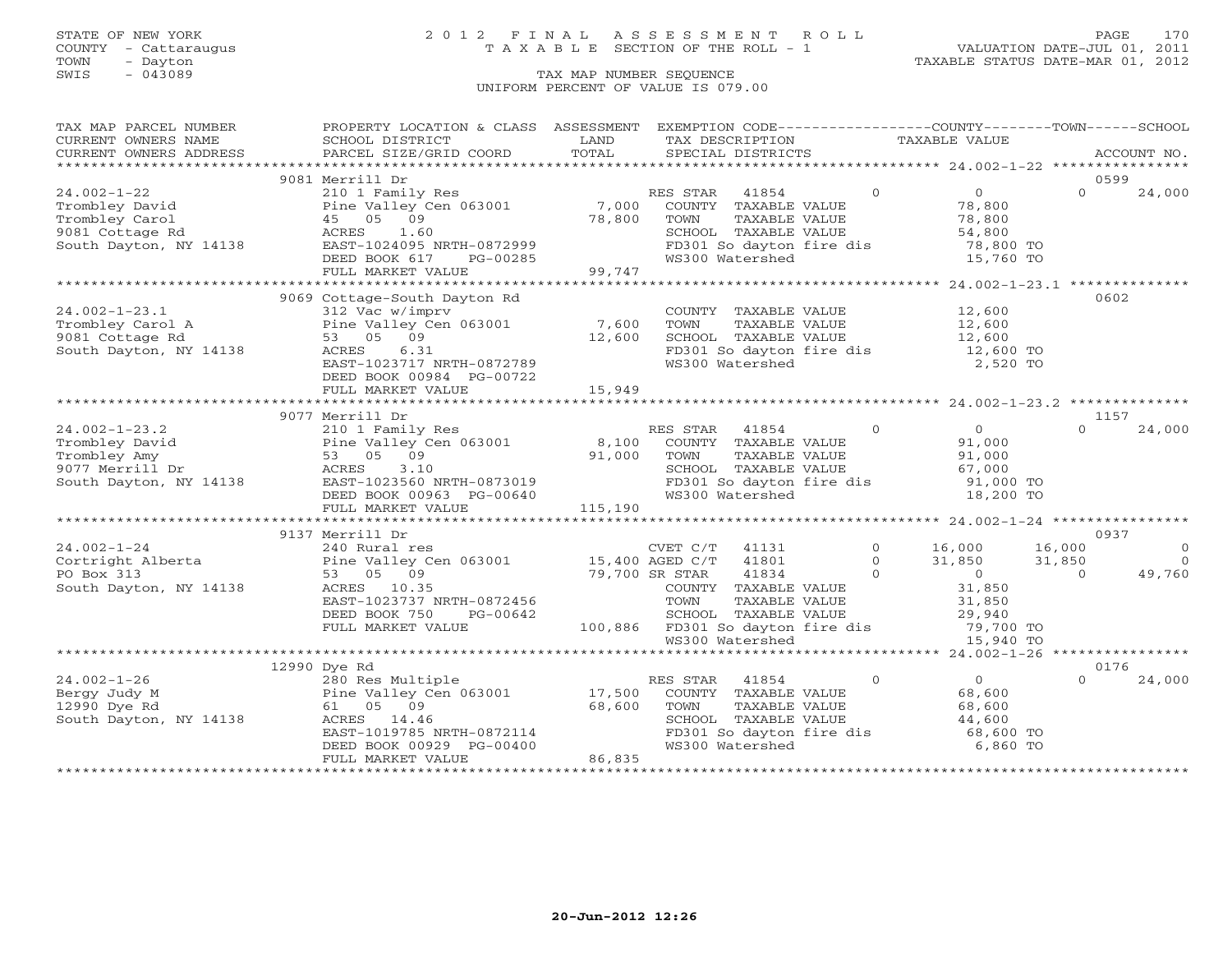## STATE OF NEW YORK 2 0 1 2 F I N A L A S S E S S M E N T R O L L PAGE 171 COUNTY - Cattaraugus T A X A B L E SECTION OF THE ROLL - 1 VALUATION DATE-JUL 01, 2011

| TAX MAP PARCEL NUMBER                                                                                                                                                                                                                                                                                                                                                                                                                                                                                                  |                                                                               |        | PROPERTY LOCATION & CLASS ASSESSMENT EXEMPTION CODE----------------COUNTY-------TOWN------SCHOOL |                            |                  |
|------------------------------------------------------------------------------------------------------------------------------------------------------------------------------------------------------------------------------------------------------------------------------------------------------------------------------------------------------------------------------------------------------------------------------------------------------------------------------------------------------------------------|-------------------------------------------------------------------------------|--------|--------------------------------------------------------------------------------------------------|----------------------------|------------------|
| CURRENT OWNERS NAME                                                                                                                                                                                                                                                                                                                                                                                                                                                                                                    | SCHOOL DISTRICT                                                               | LAND   | TAX DESCRIPTION                                                                                  | TAXABLE VALUE              |                  |
| $\begin{minipage}{.45\textwidth} \begin{minipage}{.45\textwidth} \begin{minipage}{.45\textwidth} \begin{minipage}{.45\textwidth} \begin{minipage}{.45\textwidth} \begin{minipage}{.45\textwidth} \begin{minipage}{.45\textwidth} \begin{minipage}{.45\textwidth} \begin{minipage}{.45\textwidth} \begin{minipage}{.45\textwidth} \begin{minipage}{.45\textwidth} \begin{minipage}{.45\textwidth} \begin{minipage}{.45\textwidth} \begin{minipage}{.45\textwidth} \begin{minipage}{.45\textwidth} \begin{minipage}{.45$ |                                                                               |        |                                                                                                  |                            |                  |
|                                                                                                                                                                                                                                                                                                                                                                                                                                                                                                                        | Dye Rd                                                                        |        |                                                                                                  |                            | 0557             |
| $24.002 - 1 - 27$                                                                                                                                                                                                                                                                                                                                                                                                                                                                                                      | 105 Vac farmland                                                              |        | COUNTY TAXABLE VALUE                                                                             | 5,000                      |                  |
|                                                                                                                                                                                                                                                                                                                                                                                                                                                                                                                        | Pine Valley Cen 063001                                                        | 5,000  |                                                                                                  | 5,000                      |                  |
| Pollock Stephen J<br>Pollock Joetta                                                                                                                                                                                                                                                                                                                                                                                                                                                                                    | 61 05 09                                                                      | 5,000  | TOWN        TAXABLE  VALUE<br>SCHOOL    TAXABLE  VALUE                                           | 5,000                      |                  |
| 26 Cherry St                                                                                                                                                                                                                                                                                                                                                                                                                                                                                                           | ACRES 10.00                                                                   |        |                                                                                                  |                            |                  |
| PO Box 16                                                                                                                                                                                                                                                                                                                                                                                                                                                                                                              | EAST-1019785 NRTH-0872661                                                     |        | FD301 So dayton fire dis 5,000 TO<br>WS300 Watershed 1,000 TO                                    |                            |                  |
| South Dayton, NY 14138                                                                                                                                                                                                                                                                                                                                                                                                                                                                                                 | DEED BOOK 00989 PG-00475                                                      |        |                                                                                                  |                            |                  |
|                                                                                                                                                                                                                                                                                                                                                                                                                                                                                                                        | FULL MARKET VALUE                                                             | 6,329  |                                                                                                  |                            |                  |
|                                                                                                                                                                                                                                                                                                                                                                                                                                                                                                                        |                                                                               |        |                                                                                                  |                            |                  |
|                                                                                                                                                                                                                                                                                                                                                                                                                                                                                                                        | Dye Rd                                                                        |        |                                                                                                  |                            | 0393             |
| $24.002 - 1 - 28.1$                                                                                                                                                                                                                                                                                                                                                                                                                                                                                                    | 312 Vac w/imprv                                                               |        | COUNTY TAXABLE VALUE 20,100                                                                      |                            |                  |
| Morey Erwin H                                                                                                                                                                                                                                                                                                                                                                                                                                                                                                          | Pine Valley Cen 063001 18,100                                                 |        | TOWN<br>TAXABLE VALUE                                                                            | 20,100<br>20,100           |                  |
| 641 Route 83                                                                                                                                                                                                                                                                                                                                                                                                                                                                                                           | 60 05 09                                                                      | 20,100 | SCHOOL TAXABLE VALUE                                                                             |                            |                  |
| South Dayton, NY 14138                                                                                                                                                                                                                                                                                                                                                                                                                                                                                                 | ACRES 44.25                                                                   |        | FD301 So dayton fire dis 20,100 TO<br>WS300 Watershed 4,020 TO                                   |                            |                  |
|                                                                                                                                                                                                                                                                                                                                                                                                                                                                                                                        | EAST-1022285 NRTH-0872336                                                     |        |                                                                                                  |                            |                  |
|                                                                                                                                                                                                                                                                                                                                                                                                                                                                                                                        | DEED BOOK 00997 PG-00122                                                      |        |                                                                                                  |                            |                  |
|                                                                                                                                                                                                                                                                                                                                                                                                                                                                                                                        | FULL MARKET VALUE                                                             | 25,443 |                                                                                                  |                            |                  |
|                                                                                                                                                                                                                                                                                                                                                                                                                                                                                                                        | Dye Rd                                                                        |        |                                                                                                  |                            | 1303             |
| $24.002 - 1 - 28.2$                                                                                                                                                                                                                                                                                                                                                                                                                                                                                                    | 105 Vac farmland                                                              |        | COUNTY TAXABLE VALUE 42,000                                                                      |                            |                  |
| Morey Glen                                                                                                                                                                                                                                                                                                                                                                                                                                                                                                             | Pine Valley Cen 063001 42,000                                                 |        | TOWN<br>TAXABLE VALUE                                                                            | 42,000                     |                  |
| 9120 Cottage Rd                                                                                                                                                                                                                                                                                                                                                                                                                                                                                                        | 60 05 09                                                                      | 42,000 | SCHOOL TAXABLE VALUE                                                                             | 42,000                     |                  |
| South Dayton, NY 14138                                                                                                                                                                                                                                                                                                                                                                                                                                                                                                 | ACRES 100.55                                                                  |        |                                                                                                  | 42,000 TO                  |                  |
|                                                                                                                                                                                                                                                                                                                                                                                                                                                                                                                        | EAST-1021132 NRTH-0873048                                                     |        | FD301 So dayton fire dis<br>WS300 Watershed                                                      | 8,400 TO                   |                  |
|                                                                                                                                                                                                                                                                                                                                                                                                                                                                                                                        | DEED BOOK 00997 PG-00124                                                      |        |                                                                                                  |                            |                  |
|                                                                                                                                                                                                                                                                                                                                                                                                                                                                                                                        | FULL MARKET VALUE                                                             | 53,165 |                                                                                                  |                            |                  |
|                                                                                                                                                                                                                                                                                                                                                                                                                                                                                                                        |                                                                               |        |                                                                                                  |                            |                  |
|                                                                                                                                                                                                                                                                                                                                                                                                                                                                                                                        | 12868 Dye Rd                                                                  |        |                                                                                                  |                            | 1325             |
|                                                                                                                                                                                                                                                                                                                                                                                                                                                                                                                        |                                                                               |        | RES STAR 41854 0                                                                                 | $\overline{O}$             | $\cap$<br>24,000 |
|                                                                                                                                                                                                                                                                                                                                                                                                                                                                                                                        |                                                                               |        |                                                                                                  | 30,300                     |                  |
|                                                                                                                                                                                                                                                                                                                                                                                                                                                                                                                        |                                                                               | 30,300 | TAXABLE VALUE                                                                                    | 30,300                     |                  |
| South Dayton, NY 14138                                                                                                                                                                                                                                                                                                                                                                                                                                                                                                 | ACRES 3.75                                                                    |        | SCHOOL TAXABLE VALUE                                                                             | 6,300                      |                  |
|                                                                                                                                                                                                                                                                                                                                                                                                                                                                                                                        | EAST-1021658 NRTH-0871956                                                     |        |                                                                                                  |                            |                  |
|                                                                                                                                                                                                                                                                                                                                                                                                                                                                                                                        | DEED BOOK 01004 PG-00283<br>FULL MARKET VALUE                                 | 38,354 |                                                                                                  |                            |                  |
|                                                                                                                                                                                                                                                                                                                                                                                                                                                                                                                        |                                                                               |        |                                                                                                  |                            |                  |
|                                                                                                                                                                                                                                                                                                                                                                                                                                                                                                                        |                                                                               |        |                                                                                                  |                            | 0252             |
| $24.002 - 1 - 29.1$                                                                                                                                                                                                                                                                                                                                                                                                                                                                                                    |                                                                               |        | COUNTY TAXABLE VALUE                                                                             | 56,400                     |                  |
| Czora Douglas J                                                                                                                                                                                                                                                                                                                                                                                                                                                                                                        | 260 Seasonal res<br>Pine Valley Cen 063001 44,400<br>61 05 09<br>ACRES 119 26 |        | TAXABLE VALUE<br><b>TOWN</b>                                                                     | 56,400                     |                  |
| Czora Brian                                                                                                                                                                                                                                                                                                                                                                                                                                                                                                            |                                                                               |        | SCHOOL TAXABLE VALUE                                                                             |                            |                  |
| 1989 Aries Ave                                                                                                                                                                                                                                                                                                                                                                                                                                                                                                         |                                                                               |        | FD301 So dayton fire dis                                                                         | $56,400$<br>is $56,400$ TO |                  |
| Derby, NY 14047                                                                                                                                                                                                                                                                                                                                                                                                                                                                                                        | EAST-1021093 NRTH-0874381                                                     |        | WS300 Watershed                                                                                  | 11,280 TO                  |                  |
|                                                                                                                                                                                                                                                                                                                                                                                                                                                                                                                        | DEED BOOK 00999 PG-00645                                                      |        |                                                                                                  |                            |                  |
|                                                                                                                                                                                                                                                                                                                                                                                                                                                                                                                        | FULL MARKET VALUE                                                             | 71,392 |                                                                                                  |                            |                  |
|                                                                                                                                                                                                                                                                                                                                                                                                                                                                                                                        |                                                                               |        |                                                                                                  |                            |                  |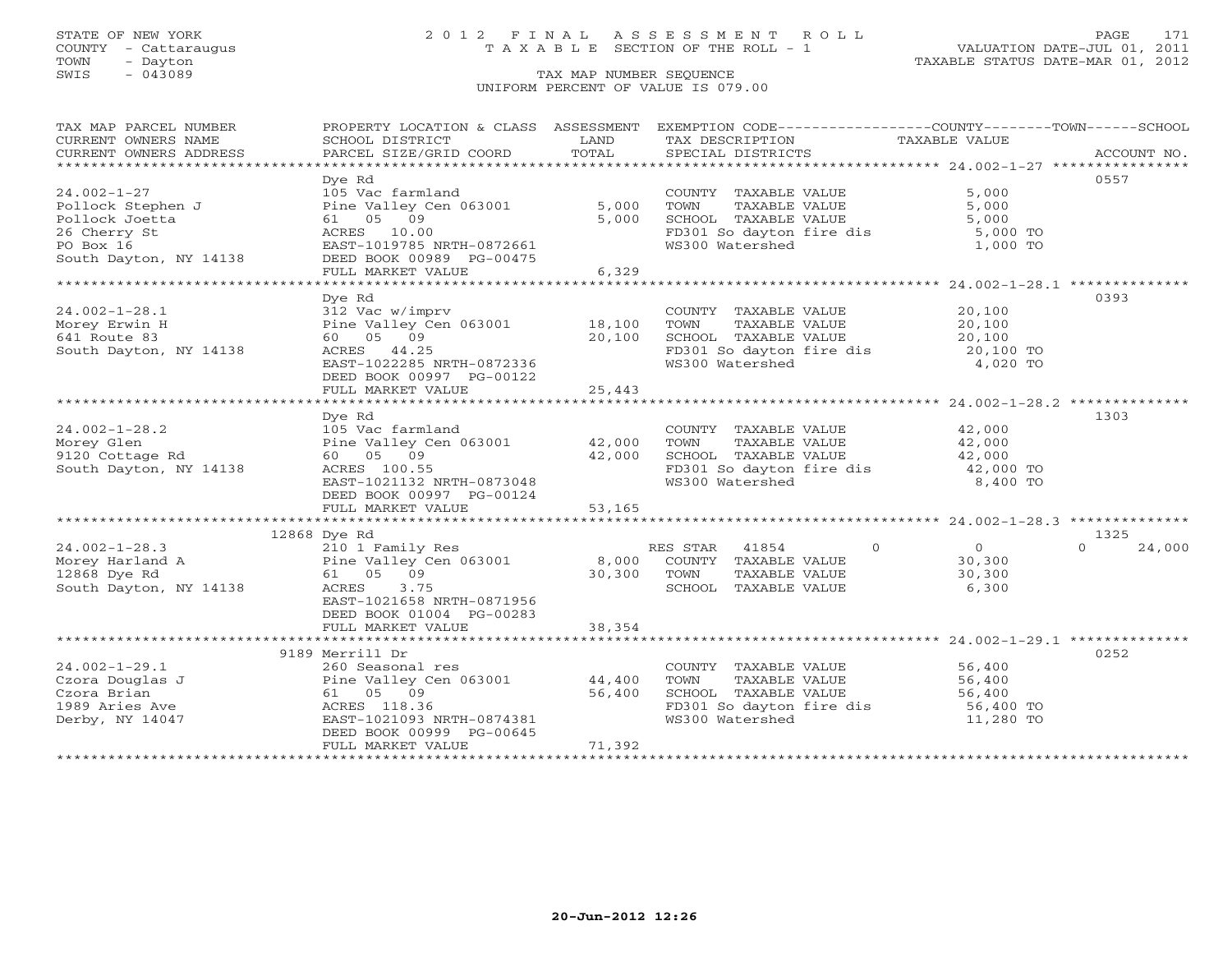### STATE OF NEW YORK 2 0 1 2 F I N A L A S S E S S M E N T R O L L PAGE 172 COUNTY - Cattaraugus T A X A B L E SECTION OF THE ROLL - 1 VALUATION DATE-JUL 01, 2011

| TAX MAP PARCEL NUMBER   |                                                        |               | PROPERTY LOCATION & CLASS ASSESSMENT EXEMPTION CODE---------------COUNTY-------TOWN------SCHOOL |                            |                    |
|-------------------------|--------------------------------------------------------|---------------|-------------------------------------------------------------------------------------------------|----------------------------|--------------------|
| CURRENT OWNERS NAME     | SCHOOL DISTRICT                                        | LAND<br>TOTAL | TAX DESCRIPTION                                                                                 | TAXABLE VALUE              |                    |
| CURRENT OWNERS ADDRESS  | PARCEL SIZE/GRID COORD                                 |               | SPECIAL DISTRICTS                                                                               |                            | ACCOUNT NO.        |
|                         | Merrill Dr                                             |               |                                                                                                 |                            | 0954               |
| $24.002 - 1 - 29.2$     | 321 Abandoned ag                                       |               | COUNTY TAXABLE VALUE                                                                            | 7,400                      |                    |
| Czora Douglas J         | Pine Valley Cen 063001                                 | 7,400         | TOWN<br>TAXABLE VALUE                                                                           | 7,400                      |                    |
| Czora James             | 61 05 09                                               | 7,400         | SCHOOL TAXABLE VALUE                                                                            | 7,400                      |                    |
| 1989 Aries Rd           | ACRES 12.76                                            |               | FD301 So dayton fire dis 7,400 TO                                                               |                            |                    |
| Derby, NY 14047         | EAST-1022737 NRTH-0874829                              |               | WS300 Watershed                                                                                 | 1,480 TO                   |                    |
|                         | DEED BOOK 00999 PG-00645                               |               |                                                                                                 |                            |                    |
|                         | FULL MARKET VALUE                                      | 9,367         |                                                                                                 |                            |                    |
|                         |                                                        |               |                                                                                                 |                            |                    |
|                         | Merrill Dr                                             |               |                                                                                                 |                            | 0049               |
| $24.002 - 1 - 30$       | 323 Vacant rural                                       |               | COUNTY TAXABLE VALUE 40,400                                                                     |                            |                    |
| Danzer Forestland, Inc. | Pine Valley Cen 063001 40,400                          |               | TOWN<br>TAXABLE VALUE                                                                           | 40,400                     |                    |
| 119 A.I.D. Dr           | 61 05 09                                               | 40,400        | SCHOOL TAXABLE VALUE                                                                            | 40,400<br>40,400           |                    |
| Darlington, PA 16115    | ACRES 51.88                                            |               | FD301 So dayton fire dis                                                                        | 40,400 TO                  |                    |
|                         | EAST-1021271 NRTH-0875424                              |               | WS300 Watershed                                                                                 | 8,080 TO                   |                    |
|                         | DEED BOOK 153<br>PG-4002                               |               |                                                                                                 |                            |                    |
|                         | FULL MARKET VALUE                                      | 51,139        |                                                                                                 |                            |                    |
|                         |                                                        |               |                                                                                                 |                            |                    |
|                         | 9365 Merrill Dr                                        |               |                                                                                                 |                            | 0502               |
| $24.002 - 1 - 31$       | 210 1 Family Res                                       |               | RES STAR 41854                                                                                  | $\Omega$<br>$\Omega$       | 24,000<br>$\Omega$ |
| Bouquin Andrew          | Pine Valley Cen 063001<br>62   05   09                 |               | 6,500 COUNTY TAXABLE VALUE                                                                      | 69,300                     |                    |
| Bouquin Andrea          | 62 05 09                                               | 69,300        | TOWN<br>TAXABLE VALUE                                                                           | 69,300                     |                    |
| 9365 Merrill Dr         | 1.51 BANK 017<br>ACRES                                 |               | SCHOOL TAXABLE VALUE                                                                            | 45,300                     |                    |
| South Dayton, NY 14138  | EAST-1023047 NRTH-0876022                              |               | FD301 So dayton fire dis<br>WS300 Watershed                                                     | 69,300 TO                  |                    |
|                         | DEED BOOK 14220 PG-2002<br>FULL MARKET VALUE           | 87,722        |                                                                                                 | 13,860 TO                  |                    |
|                         |                                                        |               |                                                                                                 |                            |                    |
|                         | 9389 Merrill Dr                                        |               |                                                                                                 |                            | 0338               |
| $24.002 - 1 - 32$       | 210 1 Family Res                                       |               | RES STAR<br>41854                                                                               | $\overline{0}$<br>0        | 24,000             |
| Latshaw Richard         | Pine Valley Cen 063001                                 | 6,700         | COUNTY TAXABLE VALUE                                                                            | 88,000                     |                    |
| 9389 Merrill Dr         | 62 05 09                                               | 88,000        | TAXABLE VALUE<br>TOWN                                                                           | 88,000                     |                    |
| South Dayton, NY 14138  | ACRES<br>1.71                                          |               | SCHOOL TAXABLE VALUE                                                                            | 64,000                     |                    |
|                         | EAST-1023039 NRTH-0876224                              |               | FD301 So dayton fire dis 88,000 TO                                                              |                            |                    |
|                         | DEED BOOK 722<br>PG-00701                              |               | WS300 Watershed                                                                                 | 17,600 TO                  |                    |
|                         | FULL MARKET VALUE                                      | 111,392       |                                                                                                 |                            |                    |
|                         |                                                        |               |                                                                                                 |                            |                    |
|                         | 9419 Merrill Dr                                        |               |                                                                                                 |                            | 0374               |
| $24.002 - 1 - 33$       |                                                        |               | RES STAR 41854                                                                                  | $\Omega$<br>$\overline{0}$ | $\Omega$<br>24,000 |
| Grossman Samuel W       | 210 1 Family Res<br>Pine Valley Cen 063001<br>62 05 00 | 7,200         | COUNTY TAXABLE VALUE                                                                            | 59,300                     |                    |
| 9419 Merrill Dr         |                                                        | 59,300        | TAXABLE VALUE<br>TOWN                                                                           | 59,300                     |                    |
| South Dayton, NY 14138  | 2.24 BANK<br>ACRES<br>032                              |               | SCHOOL TAXABLE VALUE                                                                            | 35,300                     |                    |
|                         | EAST-1023045 NRTH-0876673                              |               | FD301 So dayton fire dis                                                                        | 59,300 TO                  |                    |
|                         | DEED BOOK 00921 PG-00836                               |               | WS300 Watershed                                                                                 | 11,860 TO                  |                    |
|                         | FULL MARKET VALUE                                      | 75,063        |                                                                                                 |                            |                    |
|                         |                                                        |               |                                                                                                 |                            |                    |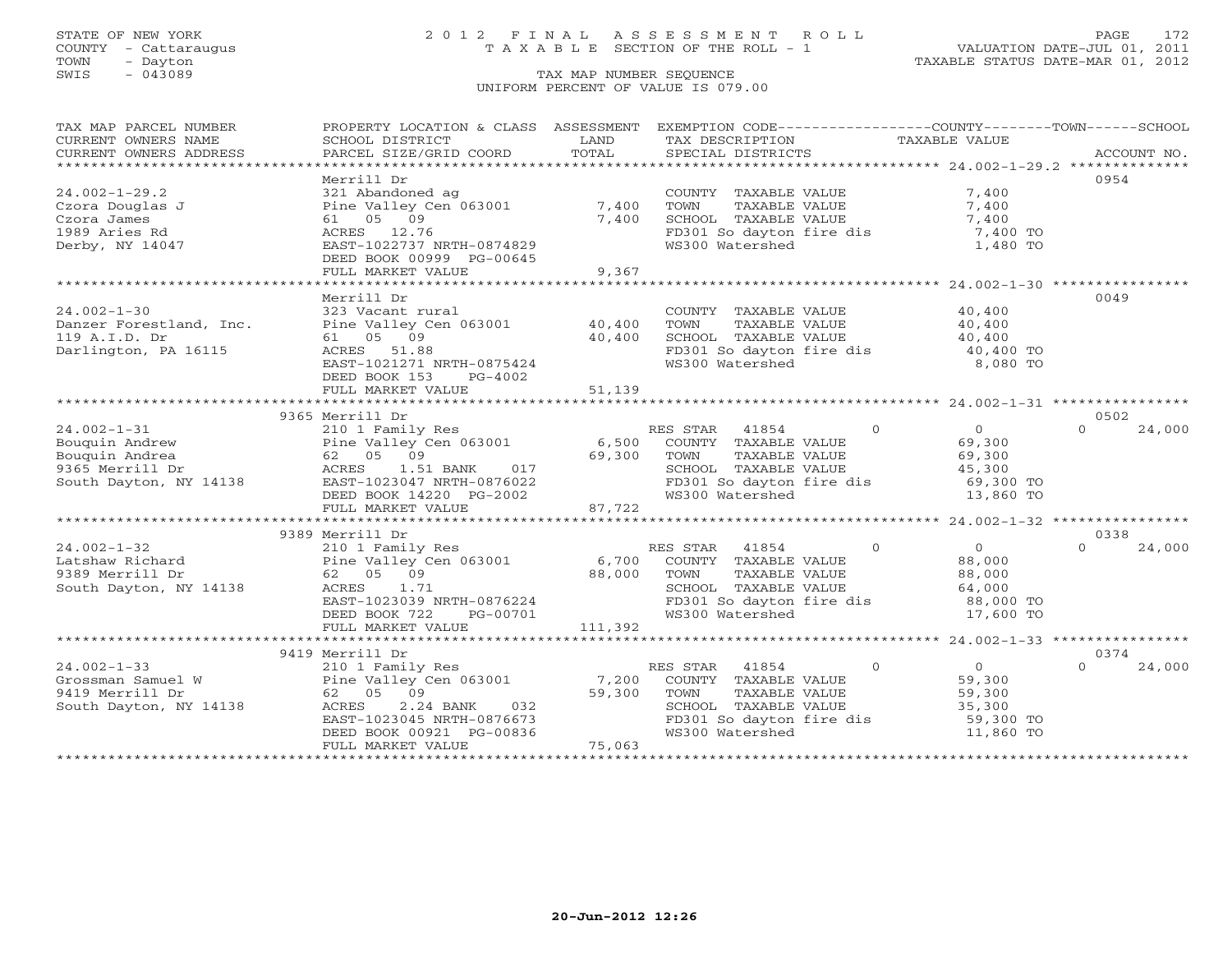### STATE OF NEW YORK 2 0 1 2 F I N A L A S S E S S M E N T R O L L PAGE 173 COUNTY - Cattaraugus T A X A B L E SECTION OF THE ROLL - 1 VALUATION DATE-JUL 01, 2011

| TAX MAP PARCEL NUMBER                                                                                                                                                                                                                                                                                                                                                                                                                                                                                                                                              | PROPERTY LOCATION & CLASS ASSESSMENT EXEMPTION CODE----------------COUNTY-------TOWN------SCHOOL                                                                                                                                                         |        |                                                                                                                                                                                         |                        |                       |
|--------------------------------------------------------------------------------------------------------------------------------------------------------------------------------------------------------------------------------------------------------------------------------------------------------------------------------------------------------------------------------------------------------------------------------------------------------------------------------------------------------------------------------------------------------------------|----------------------------------------------------------------------------------------------------------------------------------------------------------------------------------------------------------------------------------------------------------|--------|-----------------------------------------------------------------------------------------------------------------------------------------------------------------------------------------|------------------------|-----------------------|
| CURRENT OWNERS NAME SCHOOL DISTRICT<br>CURRENT OWNERS ADDRESS PARCEL SIZE/GRID COORD<br>$\begin{tabular}{lllllll} \multicolumn{2}{c}{\textbf{CURRENT}} & \multicolumn{2}{c}{\textbf{WMERS}} & \multicolumn{2}{c}{\textbf{NAME}} & \multicolumn{2}{c}{\textbf{SCHOOL}} & \multicolumn{2}{c}{\textbf{IISTRICT}} & \multicolumn{2}{c}{\textbf{LAND}} & \multicolumn{2}{c}{\textbf{TAX} BESCRIPTION} & \multicolumn{2}{c}{\textbf{TAXABLE} & \textbf{VALUE} & \textbf{ACCOUNT NO.} \\ & \multicolumn{2}{c}{\textbf{CURRENT}} & \multicolumn{2}{c}{\textbf{NOCOUNT NO.$ |                                                                                                                                                                                                                                                          |        |                                                                                                                                                                                         |                        |                       |
|                                                                                                                                                                                                                                                                                                                                                                                                                                                                                                                                                                    |                                                                                                                                                                                                                                                          |        |                                                                                                                                                                                         |                        |                       |
|                                                                                                                                                                                                                                                                                                                                                                                                                                                                                                                                                                    |                                                                                                                                                                                                                                                          |        |                                                                                                                                                                                         |                        |                       |
|                                                                                                                                                                                                                                                                                                                                                                                                                                                                                                                                                                    | (off) Cottage-South Dayton Rd                                                                                                                                                                                                                            |        |                                                                                                                                                                                         |                        | 0624                  |
| $24.002 - 1 - 34$<br>24.002-1-34<br>Volk Clair W<br>Volk Jacquelyn R<br>9388 Cottage Rd<br>South Dayton, NY 14138                                                                                                                                                                                                                                                                                                                                                                                                                                                  | 105 Vac farmland<br>Gowanda Central 047201 (33,000 COUNTY TAXABLE VALUE<br>62 05 09 (32,000 COUNTY TAXABLE VALUE                                                                                                                                         |        |                                                                                                                                                                                         | $0 \t16,436$<br>16,436 | 16,436                |
|                                                                                                                                                                                                                                                                                                                                                                                                                                                                                                                                                                    |                                                                                                                                                                                                                                                          |        |                                                                                                                                                                                         |                        |                       |
|                                                                                                                                                                                                                                                                                                                                                                                                                                                                                                                                                                    | 62 05 09                                                                                                                                                                                                                                                 | 33,000 | TOWN<br>COUNTY TAXABLE VALUE<br>TOWN TAXABLE VALUE 16,564<br>SCHOOL TAXABLE VALUE 16,564<br>FD301 So dayton fire dis 33,000 TO<br>TALLE 16,564<br>33,000 TO<br>TALLE 16,564<br>6,600 TO |                        |                       |
|                                                                                                                                                                                                                                                                                                                                                                                                                                                                                                                                                                    | EAST-1021313 NRTH-0877206<br>EAST-1021313 NRTH-0877206                                                                                                                                                                                                   |        |                                                                                                                                                                                         |                        |                       |
|                                                                                                                                                                                                                                                                                                                                                                                                                                                                                                                                                                    |                                                                                                                                                                                                                                                          |        |                                                                                                                                                                                         |                        |                       |
|                                                                                                                                                                                                                                                                                                                                                                                                                                                                                                                                                                    | DEED BOOK 00944 PG-01088<br>FULL MARKET VALUE 41,772                                                                                                                                                                                                     |        |                                                                                                                                                                                         |                        |                       |
| MAY BE SUBJECT TO PAYMENT                                                                                                                                                                                                                                                                                                                                                                                                                                                                                                                                          |                                                                                                                                                                                                                                                          |        |                                                                                                                                                                                         |                        |                       |
| UNDER AGDIST LAW TIL 2016                                                                                                                                                                                                                                                                                                                                                                                                                                                                                                                                          |                                                                                                                                                                                                                                                          |        |                                                                                                                                                                                         |                        |                       |
|                                                                                                                                                                                                                                                                                                                                                                                                                                                                                                                                                                    | Foe Rd                                                                                                                                                                                                                                                   |        |                                                                                                                                                                                         |                        | 0611                  |
| $24.002 - 1 - 35$                                                                                                                                                                                                                                                                                                                                                                                                                                                                                                                                                  |                                                                                                                                                                                                                                                          |        |                                                                                                                                                                                         |                        |                       |
|                                                                                                                                                                                                                                                                                                                                                                                                                                                                                                                                                                    |                                                                                                                                                                                                                                                          |        |                                                                                                                                                                                         |                        |                       |
| Danzer Forestland Inc<br>119 A.I.D. Dr                                                                                                                                                                                                                                                                                                                                                                                                                                                                                                                             |                                                                                                                                                                                                                                                          |        |                                                                                                                                                                                         |                        |                       |
| Darlington, PA 16115                                                                                                                                                                                                                                                                                                                                                                                                                                                                                                                                               |                                                                                                                                                                                                                                                          |        |                                                                                                                                                                                         |                        |                       |
|                                                                                                                                                                                                                                                                                                                                                                                                                                                                                                                                                                    | For the Magnetic Human S22 Rural vac>10<br>322 Rural vac>10<br>Gowanda Central 047201<br>54,300<br>54,300<br>54,300<br>54,300<br>54,300<br>54,300<br>54,300<br>54,300<br>EAST-1021245 NRTH-0878174<br>EAST-1021245 NRTH-0878174<br>EAST-1021245 NRTH-087 |        |                                                                                                                                                                                         |                        |                       |
|                                                                                                                                                                                                                                                                                                                                                                                                                                                                                                                                                                    | DEED BOOK 9327 PG-3001                                                                                                                                                                                                                                   |        |                                                                                                                                                                                         |                        |                       |
|                                                                                                                                                                                                                                                                                                                                                                                                                                                                                                                                                                    | FULL MARKET VALUE                                                                                                                                                                                                                                        | 68,734 |                                                                                                                                                                                         |                        |                       |
|                                                                                                                                                                                                                                                                                                                                                                                                                                                                                                                                                                    |                                                                                                                                                                                                                                                          |        |                                                                                                                                                                                         |                        |                       |
|                                                                                                                                                                                                                                                                                                                                                                                                                                                                                                                                                                    | Dye Rd                                                                                                                                                                                                                                                   |        |                                                                                                                                                                                         |                        | 0152                  |
|                                                                                                                                                                                                                                                                                                                                                                                                                                                                                                                                                                    |                                                                                                                                                                                                                                                          |        |                                                                                                                                                                                         |                        |                       |
|                                                                                                                                                                                                                                                                                                                                                                                                                                                                                                                                                                    |                                                                                                                                                                                                                                                          |        |                                                                                                                                                                                         |                        |                       |
|                                                                                                                                                                                                                                                                                                                                                                                                                                                                                                                                                                    |                                                                                                                                                                                                                                                          |        |                                                                                                                                                                                         |                        |                       |
|                                                                                                                                                                                                                                                                                                                                                                                                                                                                                                                                                                    |                                                                                                                                                                                                                                                          |        |                                                                                                                                                                                         |                        |                       |
| 24.004-1-1<br>Emke David<br>Emke Diane<br>8904 S Dayton-Silver Cree<br>8904 S Dayton-Silver Cree<br>8904 S Dayton, NY 14138<br>8904 Dayton, NY 14138<br>8905 09<br>8904 S Dayton, NY 14138<br>8905-1019696 NRTH-0870740<br>890740                                                                                                                                                                                                                                                                                                                                  |                                                                                                                                                                                                                                                          |        | COUNTY TAXABLE VALUE 19,650<br>TOWN TAXABLE VALUE 19,650<br>SCHOOL TAXABLE VALUE 19,650<br>FD301 So dayton fire dis 19,650 TO<br>WS300 Watershed 3,930 TO                               |                        |                       |
|                                                                                                                                                                                                                                                                                                                                                                                                                                                                                                                                                                    | DEED BOOK 748 PG-00119                                                                                                                                                                                                                                   |        |                                                                                                                                                                                         |                        |                       |
|                                                                                                                                                                                                                                                                                                                                                                                                                                                                                                                                                                    |                                                                                                                                                                                                                                                          |        |                                                                                                                                                                                         |                        |                       |
|                                                                                                                                                                                                                                                                                                                                                                                                                                                                                                                                                                    |                                                                                                                                                                                                                                                          |        |                                                                                                                                                                                         |                        |                       |
|                                                                                                                                                                                                                                                                                                                                                                                                                                                                                                                                                                    | 12885 Dye Rd                                                                                                                                                                                                                                             |        |                                                                                                                                                                                         |                        | 0028                  |
|                                                                                                                                                                                                                                                                                                                                                                                                                                                                                                                                                                    |                                                                                                                                                                                                                                                          |        |                                                                                                                                                                                         |                        |                       |
|                                                                                                                                                                                                                                                                                                                                                                                                                                                                                                                                                                    |                                                                                                                                                                                                                                                          |        |                                                                                                                                                                                         |                        |                       |
|                                                                                                                                                                                                                                                                                                                                                                                                                                                                                                                                                                    |                                                                                                                                                                                                                                                          |        |                                                                                                                                                                                         |                        |                       |
|                                                                                                                                                                                                                                                                                                                                                                                                                                                                                                                                                                    |                                                                                                                                                                                                                                                          |        |                                                                                                                                                                                         |                        |                       |
|                                                                                                                                                                                                                                                                                                                                                                                                                                                                                                                                                                    |                                                                                                                                                                                                                                                          |        |                                                                                                                                                                                         |                        |                       |
|                                                                                                                                                                                                                                                                                                                                                                                                                                                                                                                                                                    |                                                                                                                                                                                                                                                          |        |                                                                                                                                                                                         |                        |                       |
|                                                                                                                                                                                                                                                                                                                                                                                                                                                                                                                                                                    |                                                                                                                                                                                                                                                          |        |                                                                                                                                                                                         |                        |                       |
|                                                                                                                                                                                                                                                                                                                                                                                                                                                                                                                                                                    |                                                                                                                                                                                                                                                          |        |                                                                                                                                                                                         |                        |                       |
|                                                                                                                                                                                                                                                                                                                                                                                                                                                                                                                                                                    |                                                                                                                                                                                                                                                          |        |                                                                                                                                                                                         |                        | 0507                  |
|                                                                                                                                                                                                                                                                                                                                                                                                                                                                                                                                                                    |                                                                                                                                                                                                                                                          |        |                                                                                                                                                                                         |                        | $\overline{0}$        |
|                                                                                                                                                                                                                                                                                                                                                                                                                                                                                                                                                                    |                                                                                                                                                                                                                                                          |        |                                                                                                                                                                                         |                        |                       |
|                                                                                                                                                                                                                                                                                                                                                                                                                                                                                                                                                                    |                                                                                                                                                                                                                                                          |        |                                                                                                                                                                                         |                        | 14,203<br>0<br>49,760 |
|                                                                                                                                                                                                                                                                                                                                                                                                                                                                                                                                                                    |                                                                                                                                                                                                                                                          |        |                                                                                                                                                                                         |                        |                       |
|                                                                                                                                                                                                                                                                                                                                                                                                                                                                                                                                                                    |                                                                                                                                                                                                                                                          |        |                                                                                                                                                                                         |                        |                       |
|                                                                                                                                                                                                                                                                                                                                                                                                                                                                                                                                                                    |                                                                                                                                                                                                                                                          |        |                                                                                                                                                                                         |                        |                       |
|                                                                                                                                                                                                                                                                                                                                                                                                                                                                                                                                                                    |                                                                                                                                                                                                                                                          |        |                                                                                                                                                                                         |                        |                       |
|                                                                                                                                                                                                                                                                                                                                                                                                                                                                                                                                                                    |                                                                                                                                                                                                                                                          |        |                                                                                                                                                                                         |                        |                       |
|                                                                                                                                                                                                                                                                                                                                                                                                                                                                                                                                                                    |                                                                                                                                                                                                                                                          |        |                                                                                                                                                                                         |                        |                       |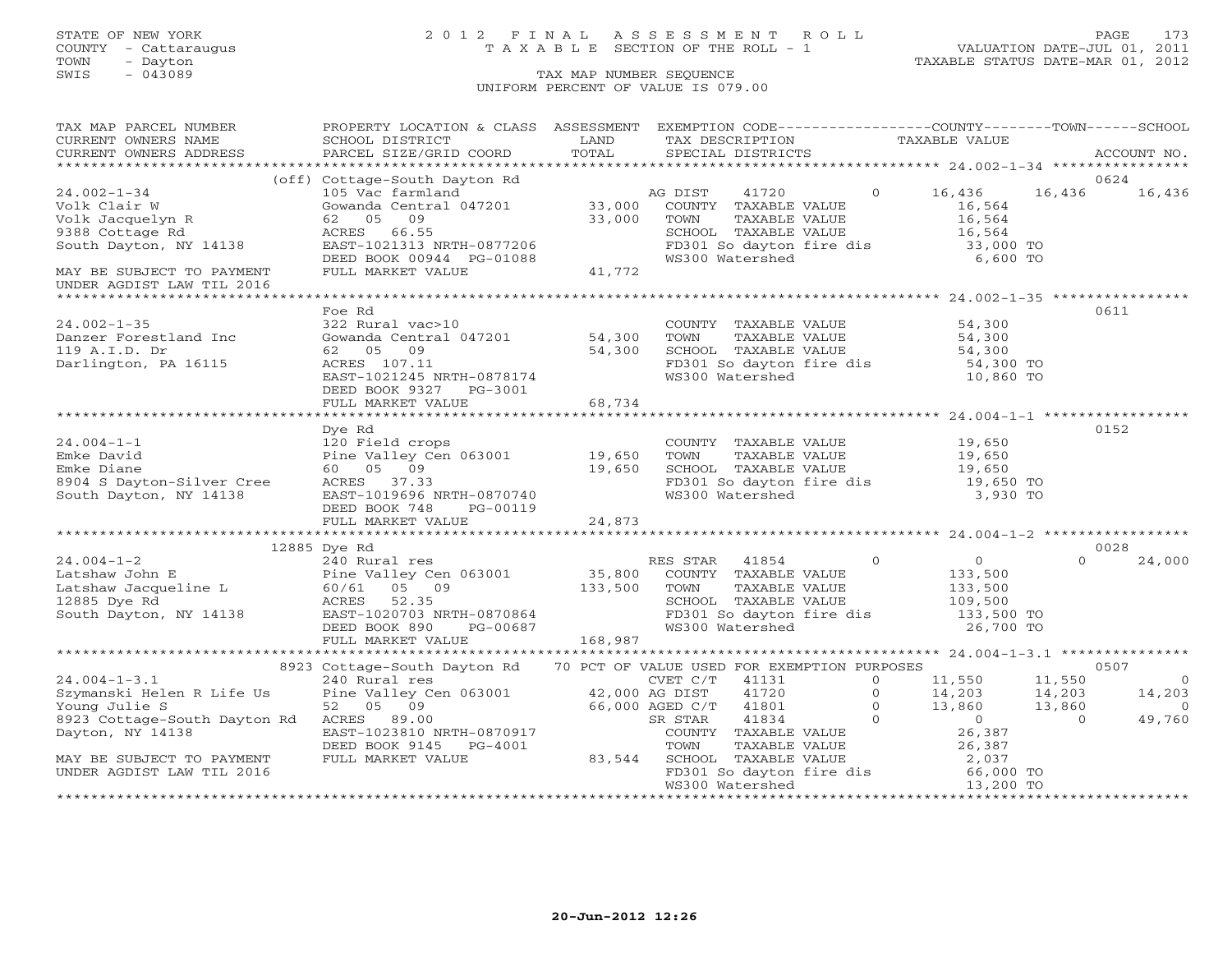### STATE OF NEW YORK 2 0 1 2 F I N A L A S S E S S M E N T R O L L PAGE 174 COUNTY - Cattaraugus T A X A B L E SECTION OF THE ROLL - 1 VALUATION DATE-JUL 01, 2011

| TAX MAP PARCEL NUMBER                                                                                                                                                                                                                                                                                                                                                                                                                                                                                                  |                                                                            |        | PROPERTY LOCATION & CLASS ASSESSMENT EXEMPTION CODE----------------COUNTY-------TOWN------SCHOOL |                         |                         |
|------------------------------------------------------------------------------------------------------------------------------------------------------------------------------------------------------------------------------------------------------------------------------------------------------------------------------------------------------------------------------------------------------------------------------------------------------------------------------------------------------------------------|----------------------------------------------------------------------------|--------|--------------------------------------------------------------------------------------------------|-------------------------|-------------------------|
| CURRENT OWNERS NAME                                                                                                                                                                                                                                                                                                                                                                                                                                                                                                    | SCHOOL DISTRICT                                                            | LAND   | TAX DESCRIPTION                                                                                  | TAXABLE VALUE           |                         |
| $\begin{minipage}{.45\textwidth} \begin{minipage}{.45\textwidth} \begin{minipage}{.45\textwidth} \begin{minipage}{.45\textwidth} \begin{minipage}{.45\textwidth} \begin{minipage}{.45\textwidth} \begin{minipage}{.45\textwidth} \begin{minipage}{.45\textwidth} \begin{minipage}{.45\textwidth} \begin{minipage}{.45\textwidth} \begin{minipage}{.45\textwidth} \begin{minipage}{.45\textwidth} \begin{minipage}{.45\textwidth} \begin{minipage}{.45\textwidth} \begin{minipage}{.45\textwidth} \begin{minipage}{.45$ |                                                                            |        |                                                                                                  |                         |                         |
|                                                                                                                                                                                                                                                                                                                                                                                                                                                                                                                        |                                                                            |        |                                                                                                  |                         |                         |
|                                                                                                                                                                                                                                                                                                                                                                                                                                                                                                                        | Dye Rd                                                                     |        |                                                                                                  |                         | 1370                    |
| $24.004 - 1 - 3.2$                                                                                                                                                                                                                                                                                                                                                                                                                                                                                                     | 322 Rural vac>10                                                           |        | COUNTY TAXABLE VALUE                                                                             | 20,000                  |                         |
| Ruckh Alan                                                                                                                                                                                                                                                                                                                                                                                                                                                                                                             | Pine Valley Cen 063001 20,000                                              |        | TOWN<br>TAXABLE VALUE                                                                            | 20,000                  |                         |
| Ruckh Juanita                                                                                                                                                                                                                                                                                                                                                                                                                                                                                                          | 52 05 09                                                                   | 20,000 | SCHOOL TAXABLE VALUE                                                                             | 20,000                  |                         |
| 118 Prospect St                                                                                                                                                                                                                                                                                                                                                                                                                                                                                                        | ACRES 36.40                                                                |        | FD301 So dayton fire dis                                                                         | 20,000 TO               |                         |
| PO Box 264                                                                                                                                                                                                                                                                                                                                                                                                                                                                                                             | EAST-1022759 NRTH-8701935                                                  |        | WS300 Watershed                                                                                  | 4,000 TO                |                         |
| South Dayton, NY 14138                                                                                                                                                                                                                                                                                                                                                                                                                                                                                                 | DEED BOOK 7078 PG-9002                                                     |        |                                                                                                  |                         |                         |
|                                                                                                                                                                                                                                                                                                                                                                                                                                                                                                                        | FULL MARKET VALUE                                                          | 25,316 |                                                                                                  |                         |                         |
|                                                                                                                                                                                                                                                                                                                                                                                                                                                                                                                        |                                                                            |        |                                                                                                  |                         |                         |
|                                                                                                                                                                                                                                                                                                                                                                                                                                                                                                                        | Dye Rd                                                                     |        |                                                                                                  |                         | 1371                    |
| $24.004 - 1 - 3.3$                                                                                                                                                                                                                                                                                                                                                                                                                                                                                                     | 322 Rural vac>10                                                           |        | COUNTY TAXABLE VALUE                                                                             | 20,000                  |                         |
| Szymanski Helen R<br>0003 Cottage Rd                                                                                                                                                                                                                                                                                                                                                                                                                                                                                   | Pine Valley Cen 063001 20,000                                              |        | TAXABLE VALUE<br>TOWN                                                                            | 20,000                  |                         |
| 8923 Cottage Rd                                                                                                                                                                                                                                                                                                                                                                                                                                                                                                        | 52 05 09                                                                   | 20,000 | SCHOOL TAXABLE VALUE                                                                             | 20,000                  |                         |
| South Dayton, NY 14138                                                                                                                                                                                                                                                                                                                                                                                                                                                                                                 | ACRES 36.70                                                                |        | FD301 So dayton fire dis 20,000 TO                                                               |                         |                         |
|                                                                                                                                                                                                                                                                                                                                                                                                                                                                                                                        | EAST-1021840 NRTH-0870809                                                  |        | WS300 Watershed                                                                                  | 4,000 TO                |                         |
|                                                                                                                                                                                                                                                                                                                                                                                                                                                                                                                        | DEED BOOK 791<br>PG-00285                                                  |        |                                                                                                  |                         |                         |
|                                                                                                                                                                                                                                                                                                                                                                                                                                                                                                                        | FULL MARKET VALUE                                                          | 25,316 |                                                                                                  |                         |                         |
|                                                                                                                                                                                                                                                                                                                                                                                                                                                                                                                        |                                                                            |        |                                                                                                  |                         |                         |
|                                                                                                                                                                                                                                                                                                                                                                                                                                                                                                                        | 12723 Dye Rd                                                               |        |                                                                                                  |                         | 0249                    |
| $24.004 - 1 - 4$                                                                                                                                                                                                                                                                                                                                                                                                                                                                                                       | 210 1 Family Res                                                           |        | $\overline{0}$<br>41854<br>RES STAR                                                              | $\overline{0}$          | $\Omega$<br>24,000      |
| Gage Ralph                                                                                                                                                                                                                                                                                                                                                                                                                                                                                                             | 210 1 Family Res<br>Pine Valley Cen 063001<br>60 05 09                     | 4,300  | COUNTY TAXABLE VALUE                                                                             | 27,500                  |                         |
| 12723 Dye Rd                                                                                                                                                                                                                                                                                                                                                                                                                                                                                                           |                                                                            | 27,500 | TOWN<br>TAXABLE VALUE                                                                            | 27,500                  |                         |
| South Dayton, NY 14138                                                                                                                                                                                                                                                                                                                                                                                                                                                                                                 | FRNT 105.00 DPTH 165.00                                                    |        | SCHOOL TAXABLE VALUE                                                                             | 3,500                   |                         |
|                                                                                                                                                                                                                                                                                                                                                                                                                                                                                                                        | EAST-1023834 NRTH-0871628                                                  |        | FD301 So dayton fire dis<br>WS300 Watershed                                                      | 27,500 TO               |                         |
|                                                                                                                                                                                                                                                                                                                                                                                                                                                                                                                        | DEED BOOK 806<br>PG-00777                                                  |        |                                                                                                  | 5,500 TO                |                         |
|                                                                                                                                                                                                                                                                                                                                                                                                                                                                                                                        | FULL MARKET VALUE                                                          | 34,810 |                                                                                                  |                         |                         |
|                                                                                                                                                                                                                                                                                                                                                                                                                                                                                                                        |                                                                            |        |                                                                                                  |                         |                         |
|                                                                                                                                                                                                                                                                                                                                                                                                                                                                                                                        | Cottage Rd                                                                 |        |                                                                                                  |                         | 0394                    |
| $24.004 - 1 - 5$                                                                                                                                                                                                                                                                                                                                                                                                                                                                                                       | 105 Vac farmland                                                           |        | COUNTY TAXABLE VALUE                                                                             | 9,900                   |                         |
| Morey Erwin H                                                                                                                                                                                                                                                                                                                                                                                                                                                                                                          | Pine Valley Cen 063001                                                     | 9,900  | TOWN<br>TAXABLE VALUE                                                                            | 9,900                   |                         |
| 641 Rte 83                                                                                                                                                                                                                                                                                                                                                                                                                                                                                                             | $^{\circ}2$ 05 09                                                          | 9,900  | SCHOOL TAXABLE VALUE                                                                             | 9,900                   |                         |
| South Dayton, NY 14138                                                                                                                                                                                                                                                                                                                                                                                                                                                                                                 | ACRES 29.50                                                                |        | FD301 So dayton fire dis                                                                         | 9,900 TO                |                         |
|                                                                                                                                                                                                                                                                                                                                                                                                                                                                                                                        | EAST-1025251 NRTH-0871521                                                  |        |                                                                                                  |                         |                         |
|                                                                                                                                                                                                                                                                                                                                                                                                                                                                                                                        | DEED BOOK 00997 PG-00120                                                   |        |                                                                                                  |                         |                         |
|                                                                                                                                                                                                                                                                                                                                                                                                                                                                                                                        | FULL MARKET VALUE                                                          | 12,532 |                                                                                                  |                         |                         |
|                                                                                                                                                                                                                                                                                                                                                                                                                                                                                                                        |                                                                            |        |                                                                                                  |                         |                         |
|                                                                                                                                                                                                                                                                                                                                                                                                                                                                                                                        | 8895 Cottage-South Dayton Rd                                               |        |                                                                                                  |                         | 0587                    |
| $24.004 - 1 - 6$                                                                                                                                                                                                                                                                                                                                                                                                                                                                                                       | 210 1 Family Res                                                           |        | WVET C/T 41121                                                                                   | $\overline{0}$<br>9,045 | 9,045<br>$\overline{O}$ |
|                                                                                                                                                                                                                                                                                                                                                                                                                                                                                                                        |                                                                            |        | 41834<br>$\Omega$                                                                                | $\overline{0}$          | 49,760<br>$\Omega$      |
| Z4.004-1-0<br>Szymanski August<br>Szymanski Marjorie R<br>8895 Cottage Rd<br>South Davton, NY 14138                                                                                                                                                                                                                                                                                                                                                                                                                    | Pine Valley Cen 063001 7,700 SR STAR<br>52 05 09 60,300 COUNTY<br>52 05 09 |        | COUNTY TAXABLE VALUE                                                                             | 51,255                  |                         |
|                                                                                                                                                                                                                                                                                                                                                                                                                                                                                                                        | Life Use                                                                   |        | TOWN<br>TAXABLE VALUE                                                                            | 51,255                  |                         |
|                                                                                                                                                                                                                                                                                                                                                                                                                                                                                                                        | 2.65<br>ACRES                                                              |        | SCHOOL TAXABLE VALUE                                                                             | 10,540                  |                         |
|                                                                                                                                                                                                                                                                                                                                                                                                                                                                                                                        | EAST-1023929 NRTH-0870216                                                  |        | FD301 So dayton fire dis                                                                         | 60,300 TO               |                         |
|                                                                                                                                                                                                                                                                                                                                                                                                                                                                                                                        | DEED BOOK 00942 PG-01039                                                   |        | WS300 Watershed                                                                                  | 12,060 TO               |                         |
|                                                                                                                                                                                                                                                                                                                                                                                                                                                                                                                        | FULL MARKET VALUE                                                          | 76,329 |                                                                                                  |                         |                         |
|                                                                                                                                                                                                                                                                                                                                                                                                                                                                                                                        |                                                                            |        |                                                                                                  |                         |                         |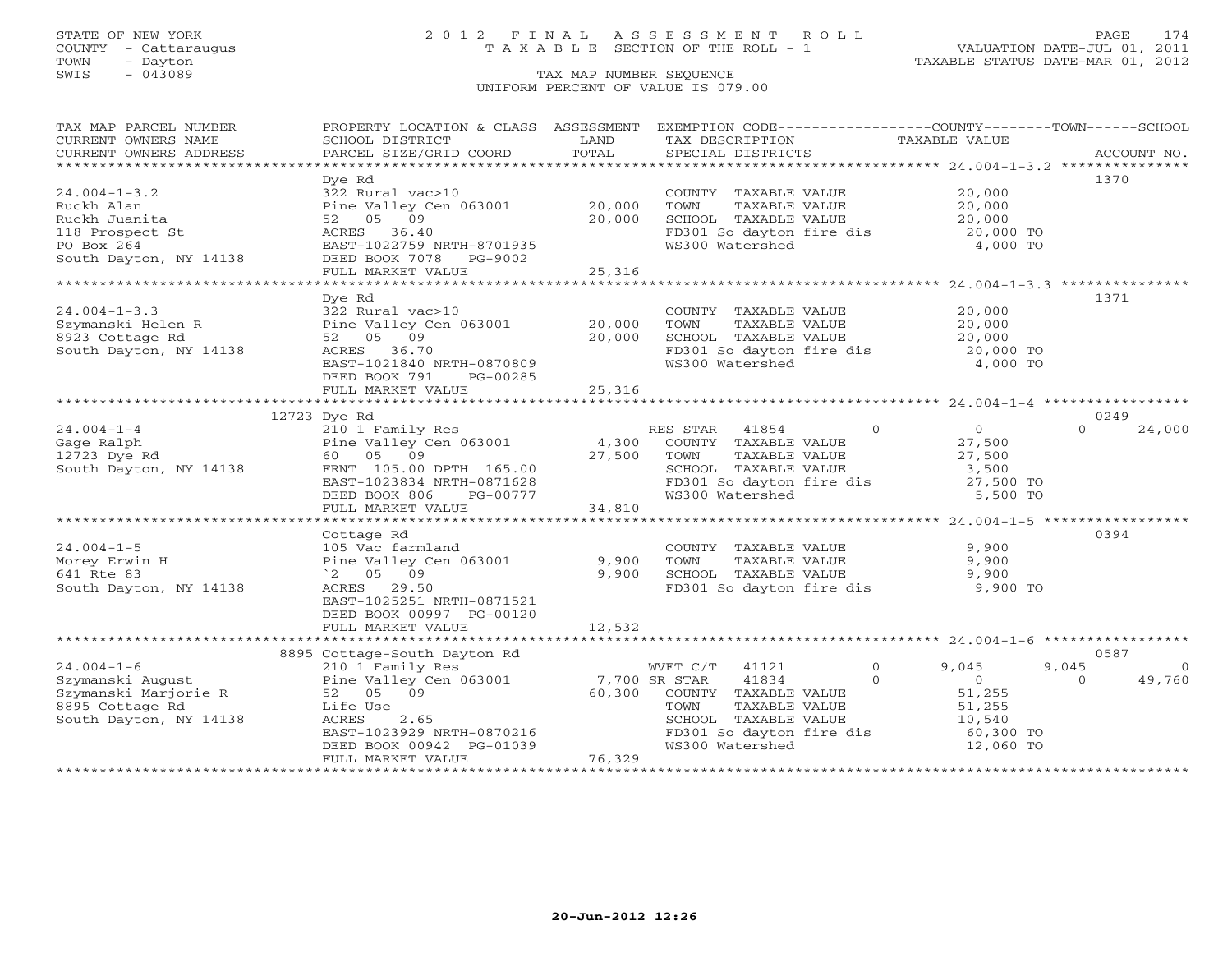### STATE OF NEW YORK 2 0 1 2 F I N A L A S S E S S M E N T R O L L PAGE 175 COUNTY - Cattaraugus T A X A B L E SECTION OF THE ROLL - 1 VALUATION DATE-JUL 01, 2011

| TAX MAP PARCEL NUMBER                                     | PROPERTY LOCATION & CLASS ASSESSMENT                                                |                               |                   |                          |                | EXEMPTION CODE-----------------COUNTY-------TOWN------SCHOOL                                          |                |                |
|-----------------------------------------------------------|-------------------------------------------------------------------------------------|-------------------------------|-------------------|--------------------------|----------------|-------------------------------------------------------------------------------------------------------|----------------|----------------|
| CURRENT OWNERS NAME                                       | SCHOOL DISTRICT                                                                     | LAND                          | TAX DESCRIPTION   |                          |                | TAXABLE VALUE                                                                                         |                |                |
| CURRENT OWNERS ADDRESS                                    | PARCEL SIZE/GRID COORD                                                              | TOTAL                         | SPECIAL DISTRICTS |                          |                |                                                                                                       |                | ACCOUNT NO.    |
|                                                           |                                                                                     |                               |                   |                          |                |                                                                                                       |                |                |
|                                                           | 8907 Cottage-South Dayton Rd                                                        |                               |                   |                          |                |                                                                                                       |                | 0509           |
| $24.004 - 1 - 7$                                          | 210 1 Family Res <sup>CVET C/T</sup> CVET C/T Pine Valley Cen 063001 6,400 DVET C/T |                               | CVET $C/T$ 41131  |                          | $\Omega$       | 16,000                                                                                                | 16,000         | $\mathbf{0}$   |
| Ruckh Genevieve D                                         |                                                                                     |                               |                   | 41141                    | $\overline{0}$ | 6,420                                                                                                 | 6,420          | $\overline{0}$ |
| Ruckh Alan E                                              | 60 05 09                                                                            | 64,200 SR STAR                |                   | 41834                    | $\sim$ 0       | $0$<br>41,780<br>41,780                                                                               | $\overline{0}$ | 49,760         |
| 8907 Cottage Rd                                           | FRNT 240.00 DPTH 140.00                                                             |                               |                   | COUNTY TAXABLE VALUE     |                |                                                                                                       |                |                |
| South Dayton, NY 14138                                    | EAST-1024114 NRTH-0870465                                                           |                               | TOWN              | TAXABLE VALUE            |                |                                                                                                       |                |                |
|                                                           | DEED BOOK 6327 PG-9001                                                              |                               |                   |                          |                |                                                                                                       |                |                |
|                                                           | FULL MARKET VALUE                                                                   |                               |                   |                          |                |                                                                                                       |                |                |
|                                                           |                                                                                     |                               |                   |                          |                | SCHOOL TAXABLE VALUE 14,440<br>81,266 FD301 So dayton fire dis 64,200 TO<br>WS300 Watershed 12,840 TO |                |                |
|                                                           |                                                                                     |                               |                   |                          |                |                                                                                                       |                |                |
|                                                           | 8890 Cottage-South Dayton Rd                                                        |                               |                   |                          |                |                                                                                                       |                | 0313           |
| $24.004 - 1 - 9$                                          | 210 1 Family Res<br>Pine Valley Cen 063001 4,000 COUNTY TAXABLE VALUE               |                               |                   | $\sim$ 0                 |                | $\overline{0}$                                                                                        | $\Omega$       | 24,000         |
| Mitchell Keith                                            |                                                                                     |                               |                   |                          |                | 98,400                                                                                                |                |                |
| 8890 Cottage Rd                                           | 52 05 09                                                                            | 98,400                        | TOWN              | TAXABLE VALUE            |                |                                                                                                       |                |                |
| S. Dayton, NY 14138                                       | land contract                                                                       |                               |                   | SCHOOL TAXABLE VALUE     |                | 98,400<br>74,400                                                                                      |                |                |
|                                                           | ACRES<br>2.64                                                                       |                               |                   |                          |                | FD301 So dayton fire dis 98,400 TO                                                                    |                |                |
|                                                           | EAST-1024443 NRTH-0870226                                                           |                               | WS300 Watershed   |                          |                | 19,680 TO                                                                                             |                |                |
|                                                           | DEED BOOK 14134 PG-5001                                                             |                               |                   |                          |                |                                                                                                       |                |                |
|                                                           | FULL MARKET VALUE                                                                   | 124,557                       |                   |                          |                |                                                                                                       |                |                |
|                                                           |                                                                                     |                               |                   |                          |                |                                                                                                       |                |                |
|                                                           | 8857 Cottage-South Dayton Rd                                                        |                               |                   |                          |                |                                                                                                       |                | 0465           |
| $24.004 - 1 - 10$                                         | 210 1 Family Res                                                                    |                               | RES STAR          | 41854                    | $\overline{0}$ | $\overline{O}$                                                                                        | $\Omega$       | 24,000         |
| Lulas Donald R                                            | Pine Valley Cen 063001 6,100                                                        |                               |                   | COUNTY TAXABLE VALUE     |                | 59,000                                                                                                |                |                |
| Lulas Michelle L                                          | 52 05 09                                                                            |                               |                   | TAXABLE VALUE            |                | 59,000                                                                                                |                |                |
| 8857 Cottage Rd                                           | 1.01 BANK<br>017<br>ACRES                                                           | 59,000 TOWN<br>SCHOO<br>FD301 |                   | SCHOOL TAXABLE VALUE     |                | 35,000<br>59,000 TO                                                                                   |                |                |
| S. Dayton, NY 14138                                       | EAST-1023973 NRTH-0869613                                                           |                               |                   | FD301 So dayton fire dis |                |                                                                                                       |                |                |
|                                                           | DEED BOOK 13314 PG-6001                                                             |                               | WS300 Watershed   |                          |                | 11,800 TO                                                                                             |                |                |
|                                                           | FULL MARKET VALUE                                                                   | 74,684                        |                   |                          |                |                                                                                                       |                |                |
|                                                           |                                                                                     |                               |                   |                          |                |                                                                                                       |                |                |
|                                                           | 8845 Cottage-South Dayton Rd                                                        |                               |                   |                          |                |                                                                                                       |                | 0526           |
| $24.004 - 1 - 11.1$                                       |                                                                                     |                               |                   | 41834                    | $\overline{0}$ | $\overline{0}$                                                                                        | $\Omega$       | 49,760         |
| Scott Arthur                                              | 112 Dairy farm 5R STAR 41834<br>Pine Valley Cen 063001 45,000 SILO T/C/S 42100      |                               |                   |                          | $\circ$        | 3,000                                                                                                 | 3,000          | 3,000          |
| Scott Delores                                             |                                                                                     | 108,700                       |                   | COUNTY TAXABLE VALUE     |                | 105,700                                                                                               |                |                |
| 8845 Cottage Rd                                           | Pine Valley Co<br>52 05 09<br>ACRES 82.80                                           |                               | TOWN              | TAXABLE VALUE            |                | 105,700                                                                                               |                |                |
| South Dayton, NY 14138                                    | EAST-1024589 NRTH-0869255                                                           |                               |                   | SCHOOL TAXABLE VALUE     |                | 55,940                                                                                                |                |                |
|                                                           | DEED BOOK 685<br>PG-00242                                                           |                               |                   |                          |                | FD301 So dayton fire dis 108,700 TO                                                                   |                |                |
| MAY BE SUBJECT TO PAYMENT                                 | FULL MARKET VALUE                                                                   |                               |                   |                          |                | 21,740 TO                                                                                             |                |                |
| UNDER RPTL483 UNTIL 2017                                  |                                                                                     |                               |                   |                          |                |                                                                                                       |                |                |
|                                                           |                                                                                     |                               |                   |                          |                |                                                                                                       |                |                |
|                                                           | 8782 Cottage-South Dayton Rd                                                        |                               |                   |                          |                |                                                                                                       |                | 1147           |
| $24.004 - 1 - 11.2$                                       | 210 1 Family Res                                                                    |                               | RES STAR          | 41854                    | $\Omega$       | $\overline{0}$                                                                                        | $\Omega$       | 24,000         |
|                                                           |                                                                                     |                               |                   | COUNTY TAXABLE VALUE     |                | 75,000                                                                                                |                |                |
| Bentham Thomas D<br>Bentham Kendrick D<br>8782 Cottage Rd |                                                                                     |                               | TOWN              | TAXABLE VALUE            |                | 75,000                                                                                                |                |                |
|                                                           | ACRES<br>2.85                                                                       |                               |                   | SCHOOL TAXABLE VALUE     |                | 51,000                                                                                                |                |                |
| South Dayton, NY 14138                                    | EAST-1024153 NRTH-0868302                                                           |                               |                   | FD301 So dayton fire dis |                | 75,000 TO                                                                                             |                |                |
|                                                           | PG-00798<br>DEED BOOK 857                                                           |                               | WS300 Watershed   |                          |                | 15,000 TO                                                                                             |                |                |
|                                                           | FULL MARKET VALUE                                                                   | 94,937                        |                   |                          |                |                                                                                                       |                |                |
|                                                           |                                                                                     |                               |                   |                          |                |                                                                                                       |                |                |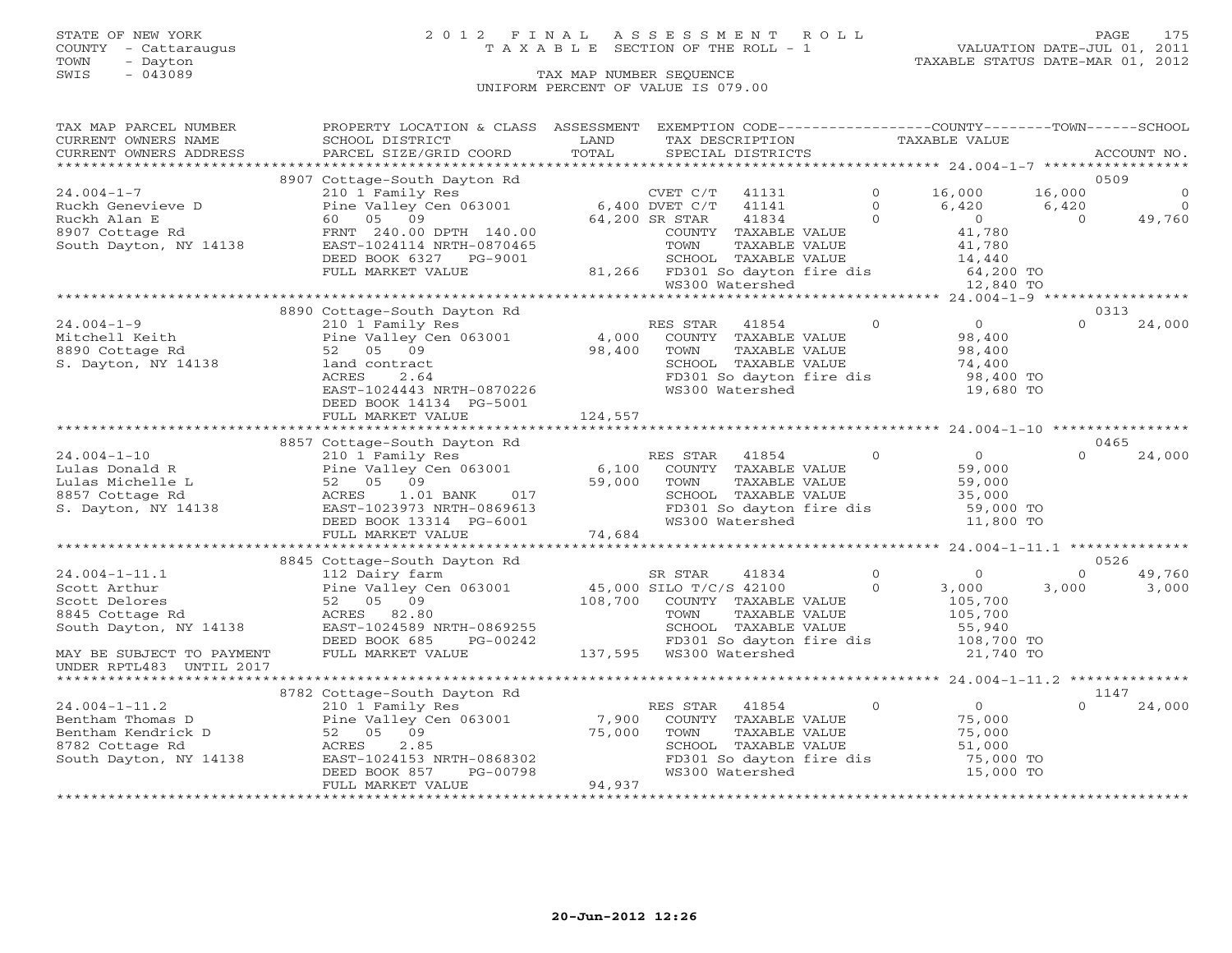TOWN - Dayton TAXABLE STATUS DATE-MAR 01, 2012 SWIS - Dayton - Dayton - Dayton - Dayton - Dayton - Dayton - Dayton - Dayton - Dayton - Dayton - Dayton - Dayton - Dayton - Dayton - Dayton - Dayton - Dayton - Dayton - Dayton - Dayton - Dayton - Dayton - Dayton - Dayton -

### STATE OF NEW YORK 2 0 1 2 F I N A L A S S E S S M E N T R O L L PAGE 176 COUNTY - Cattaraugus T A X A B L E SECTION OF THE ROLL - 1 VALUATION DATE-JUL 01, 2011

## UNIFORM PERCENT OF VALUE IS 079.00

| TAX MAP PARCEL NUMBER<br>CURRENT OWNERS NAME<br>CURRENT OWNERS ADDRESS                                                                          | PROPERTY LOCATION & CLASS ASSESSMENT<br>SCHOOL DISTRICT                                                                             | LAND<br>TOTAL                | EXEMPTION CODE-----------------COUNTY-------TOWN------SCHOOL<br>TAX DESCRIPTION<br>SPECIAL DISTRICTS                     |                                                               | TAXABLE VALUE                                                              |                                       | ACCOUNT NO.                        |
|-------------------------------------------------------------------------------------------------------------------------------------------------|-------------------------------------------------------------------------------------------------------------------------------------|------------------------------|--------------------------------------------------------------------------------------------------------------------------|---------------------------------------------------------------|----------------------------------------------------------------------------|---------------------------------------|------------------------------------|
|                                                                                                                                                 | PARCEL SIZE/GRID COORD                                                                                                              |                              |                                                                                                                          |                                                               |                                                                            |                                       |                                    |
|                                                                                                                                                 | 8865 Cottage-South Dayton Rd                                                                                                        |                              |                                                                                                                          |                                                               |                                                                            |                                       | 1266                               |
| $24.004 - 1 - 11.3$<br>Merrill Kevin D<br>Merrill Kristine L<br>8865 Cottage Rd<br>PO Box 44<br>South Dayton, NY 14138 DEED BOOK 00967 PG-01046 | 210 1 Family Res<br>Pine Valley Cen 063001<br>52 05 09<br>ACRES 11.90<br>EAST-1023623 NRTH-0869965<br>FULL MARKET VALUE             | 16,500<br>101,800<br>128,861 | 41854<br>RES STAR<br>COUNTY TAXABLE VALUE<br>TOWN<br>SCHOOL TAXABLE VALUE<br>FD301 So dayton fire dis<br>WS300 Watershed | $\Omega$<br>TAXABLE VALUE                                     | $\overline{0}$<br>101,800<br>101,800<br>77,800<br>101,800 TO<br>101,800 TO | $\Omega$                              | 24,000                             |
|                                                                                                                                                 |                                                                                                                                     |                              |                                                                                                                          |                                                               |                                                                            |                                       |                                    |
|                                                                                                                                                 | 12671 Bentley Rd                                                                                                                    |                              |                                                                                                                          |                                                               |                                                                            |                                       | 1355                               |
| $24.004 - 1 - 11.4$<br>Miller Harvey R<br>Miller Tena J<br>Wengerd-land contract<br>12535 Bentley Rd<br>12671 Bentley Rd                        | 280 Res Multiple<br>Wengerd-12535 Bentley lan<br>ACRES 34.00<br>EAST-1026474 NRTH-0869914<br>DEED BOOK 3421 PG-9002                 |                              | AG BLDG<br>41700<br>41700<br>41854<br>111,700 RES STAR<br>41854<br>RES STAR<br>COUNTY TAXABLE VALUE<br>TOWN              | $\Omega$<br>$\Omega$<br>$\Omega$<br>$\Omega$<br>TAXABLE VALUE | 6,000<br>7,000<br>$\overline{0}$<br>$\overline{0}$<br>98,700<br>98,700     | 6,000<br>7,000<br>$\circ$<br>$\Omega$ | 6,000<br>7,000<br>24,000<br>24,000 |
| So Dayton, NY 14138<br>MAY BE SUBJECT TO PAYMENT<br>UNDER RPTL483 UNTIL 2018                                                                    | FULL MARKET VALUE                                                                                                                   | 141,392                      | SCHOOL TAXABLE VALUE<br>FD301 So dayton fire dis<br>WS300 Watershed                                                      |                                                               | 50,700<br>111,700 TO<br>111,700 TO                                         |                                       |                                    |
|                                                                                                                                                 |                                                                                                                                     |                              |                                                                                                                          |                                                               |                                                                            |                                       |                                    |
| $24.004 - 1 - 11.5$<br>Detweiler Harvey J<br>So Dayton, NY 14138                                                                                | 8796 Cottage-South Dayton Rd<br>113 Cattle farm<br>Pine Valley Cen 063001<br>DEED BOOK 3421 PG-9003<br>FULL MARKET VALUE            | 12,800<br>95,400             | RES STAR<br>41854<br>COUNTY TAXABLE VALUE<br>TOWN<br>SCHOOL TAXABLE VALUE<br>FD301 So dayton fire dis                    | $\circ$<br>TAXABLE VALUE                                      | 0<br>95,400<br>95,400<br>71,400<br>95,400 TO<br>95,400 TO                  | $\Omega$                              | 1356<br>24,000                     |
|                                                                                                                                                 |                                                                                                                                     |                              |                                                                                                                          |                                                               |                                                                            |                                       |                                    |
|                                                                                                                                                 | 8856 Cottage-South Dayton Rd                                                                                                        |                              |                                                                                                                          |                                                               |                                                                            |                                       | 1357                               |
| $24.004 - 1 - 11.6$<br>Hershberger Ammon R<br>Hershberger Lizzie J<br>8856 Cottage So. Dayton Rd<br>So. Dayton, NY 14138                        | 112 Dairy farm<br>Pine Valley Cen 063001<br>ACRES 94.70<br>EAST-1025752 NRTH-0869000<br>DEED BOOK 3421 PG-9004<br>FULL MARKET VALUE | 47,350 AG DIST<br>130,823    | 41700<br>AG BLDG<br>41720<br>103,350 RES STAR<br>41854<br>COUNTY TAXABLE VALUE<br>TOWN<br>SCHOOL TAXABLE VALUE           | $\circ$<br>$\Omega$<br>$\Omega$<br>TAXABLE VALUE              | 10,000<br>12,212<br>$\overline{0}$<br>81,138<br>81,138<br>57,138           | 10,000<br>12,212<br>$\Omega$          | 10,000<br>12,212<br>24,000         |
| MAY BE SUBJECT TO PAYMENT<br>UNDER AGDIST LAW TIL 2016                                                                                          |                                                                                                                                     |                              | FD301 So dayton fire dis<br>WS300 Watershed                                                                              |                                                               | 103,350 TO<br>103,350 TO                                                   |                                       |                                    |
|                                                                                                                                                 | Cottage-South Dayton Rd                                                                                                             |                              |                                                                                                                          |                                                               |                                                                            |                                       | 1358                               |
| $24.004 - 1 - 11.7$<br>Scott Arthur H<br>Scott Delores J<br>8845 Cottage-South Dayton Rd<br>South Dayton, NY 14138                              | 311 Res vac land<br>Pine Valley Cen 063001<br>ACRES<br>2.75<br>EAST-1024411 NRTH-0869987<br>FULL MARKET VALUE                       | 2,000<br>2,000<br>2,532      | COUNTY TAXABLE VALUE<br>TOWN<br>SCHOOL TAXABLE VALUE<br>FD301 So dayton fire dis<br>"C300 Watershed<br>WS300 Watershed   | TAXABLE VALUE                                                 | 2,000<br>2,000<br>2,000<br>2,000 TO<br>2,000 TO                            |                                       |                                    |
|                                                                                                                                                 |                                                                                                                                     |                              |                                                                                                                          |                                                               |                                                                            |                                       |                                    |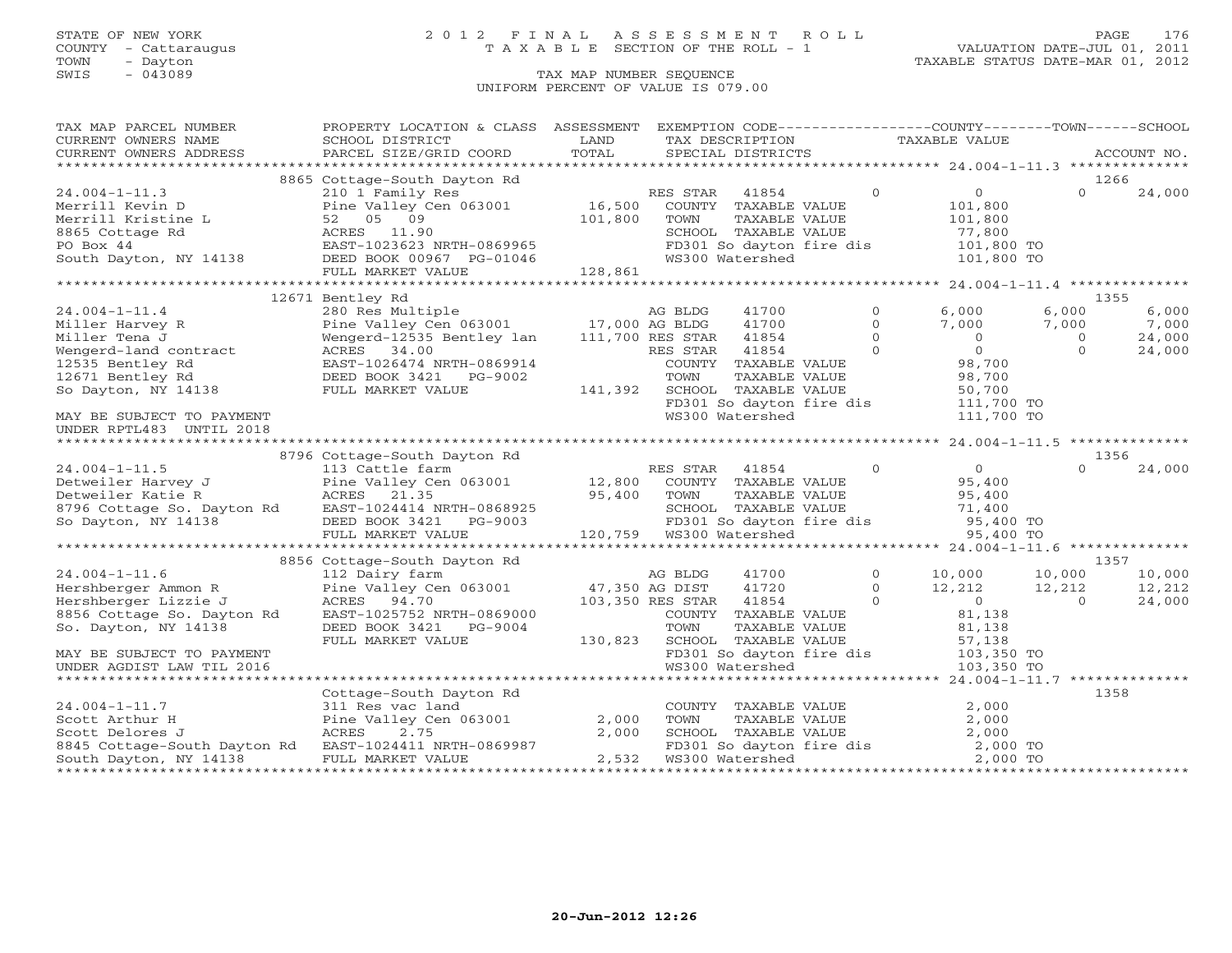### STATE OF NEW YORK 2 0 1 2 F I N A L A S S E S S M E N T R O L L PAGE 177 COUNTY - Cattaraugus T A X A B L E SECTION OF THE ROLL - 1 VALUATION DATE-JUL 01, 2011

| TAX MAP PARCEL NUMBER                                                                                                     | PROPERTY LOCATION & CLASS ASSESSMENT                                                     |                       | EXEMPTION CODE-----------------COUNTY-------TOWN------SCHOOL      |                                  |                    |
|---------------------------------------------------------------------------------------------------------------------------|------------------------------------------------------------------------------------------|-----------------------|-------------------------------------------------------------------|----------------------------------|--------------------|
| CURRENT OWNERS NAME                                                                                                       | SCHOOL DISTRICT                                                                          | LAND                  | TAX DESCRIPTION                                                   | TAXABLE VALUE                    |                    |
| CURRENT OWNERS ADDRESS                                                                                                    | PARCEL SIZE/GRID COORD                                                                   | TOTAL                 | SPECIAL DISTRICTS                                                 |                                  | ACCOUNT NO.        |
|                                                                                                                           |                                                                                          |                       |                                                                   |                                  |                    |
|                                                                                                                           | 12534 Bentley Rd                                                                         |                       |                                                                   |                                  | 1260               |
| $24.004 - 1 - 12.2$                                                                                                       | 210 1 Family Res<br>Pine Valley Cen 063001                                               |                       | RES STAR<br>41854                                                 | $\overline{0}$<br>$\overline{0}$ | $\Omega$<br>24,000 |
| Snyder Larry B                                                                                                            |                                                                                          | $5,000$ <sup>--</sup> | COUNTY TAXABLE VALUE                                              | 48,200                           |                    |
| Snyder Cynthia S                                                                                                          | $44 - 05 - 09$                                                                           | 48,200                | TOWN<br>TAXABLE VALUE                                             | 48,200                           |                    |
| 12534 Bentley Rd                                                                                                          | FRNT 117.10 DPTH 320.00                                                                  |                       | SCHOOL TAXABLE VALUE                                              | 24,200                           |                    |
| South Dayton, NY 14138                                                                                                    | 065<br>BANK                                                                              |                       | FD301 So dayton fire dis 48,200 TO                                |                                  |                    |
|                                                                                                                           | EAST-1027228 NRTH-0870578                                                                |                       | WS300 Watershed                                                   | 9,640 TO                         |                    |
|                                                                                                                           | DEED BOOK 962<br>PG-916                                                                  |                       |                                                                   |                                  |                    |
|                                                                                                                           | FULL MARKET VALUE                                                                        | 61,013                |                                                                   |                                  |                    |
|                                                                                                                           |                                                                                          |                       |                                                                   |                                  |                    |
|                                                                                                                           | Bentley Rd                                                                               |                       |                                                                   |                                  | 1277               |
| $24.004 - 1 - 12.3$                                                                                                       | 312 Vac w/imprv                                                                          |                       | COUNTY TAXABLE VALUE                                              | 9,400                            |                    |
| Weber Jerod M                                                                                                             | Pine Valley Cen 063001                                                                   | 4,000                 | TOWN<br>TAXABLE VALUE                                             | 9,400                            |                    |
| 12507 Bentley Rd                                                                                                          | 44 05 09                                                                                 | 9,400                 | SCHOOL TAXABLE VALUE                                              | 9,400                            |                    |
| South Dayton, NY 14138                                                                                                    | ACRES 1.90                                                                               |                       | FD301 So dayton fire dis                                          | 9,400 TO                         |                    |
|                                                                                                                           | EAST-1027762 NRTH-0870226                                                                |                       |                                                                   |                                  |                    |
|                                                                                                                           | DEED BOOK 16062 PG-2001                                                                  |                       |                                                                   |                                  |                    |
|                                                                                                                           | FULL MARKET VALUE                                                                        | 11,899                |                                                                   |                                  |                    |
|                                                                                                                           |                                                                                          |                       |                                                                   |                                  |                    |
|                                                                                                                           |                                                                                          |                       |                                                                   |                                  |                    |
|                                                                                                                           | 12507 Bentley Rd                                                                         |                       |                                                                   |                                  | 0113               |
| $24.004 - 1 - 13$                                                                                                         | 210 1 Family Res                                                                         |                       | RES STAR 41854                                                    | $\overline{0}$<br>$\overline{0}$ | $\Omega$<br>24,000 |
|                                                                                                                           | Pine Valley Cen 063001 4,000 COUNTY TAXABLE VALUE                                        |                       |                                                                   | 44,000                           |                    |
|                                                                                                                           |                                                                                          | 44,000 TOWN           | TAXABLE VALUE                                                     | 44,000                           |                    |
|                                                                                                                           |                                                                                          |                       | SCHOOL TAXABLE VALUE                                              | 20,000                           |                    |
|                                                                                                                           |                                                                                          |                       | FD301 So dayton fire dis                                          | 44,000 TO                        |                    |
|                                                                                                                           | DEED BOOK 790<br>PG-00819                                                                |                       | WS300 Watershed                                                   | 44,000 TO                        |                    |
|                                                                                                                           | FULL MARKET VALUE                                                                        | 55,696                |                                                                   |                                  |                    |
|                                                                                                                           |                                                                                          |                       |                                                                   |                                  |                    |
|                                                                                                                           | 12533 Bentley Rd                                                                         |                       |                                                                   |                                  | 0558               |
| $24.004 - 1 - 14.1$                                                                                                       | $312$ Vac w/imprv                                                                        |                       | SILO T/C/S 42100                                                  | $\circ$<br>7,000                 | 7,000<br>7,000     |
|                                                                                                                           | Pine Valley Cen 063001 28,200 COUNTY TAXABLE VALUE<br>44-05-09 43,300 TOWN TAXABLE VALUE |                       |                                                                   | 36,300                           |                    |
|                                                                                                                           |                                                                                          |                       |                                                                   | 36,300                           |                    |
| Snyder Larry G. & Jane<br>Snyder Larry B<br>12534 Bentley Rd<br>Snyder Larry B<br>12534 Bentley Rd<br>S. Dayton, NY 14138 | ACRES 52.85                                                                              |                       | SCHOOL TAXABLE VALUE                                              | 36,300                           |                    |
|                                                                                                                           | EAST-1028030 NRTH-0869031                                                                |                       | FD301 So dayton fire dis 30,300 TO                                |                                  |                    |
|                                                                                                                           | DEED BOOK 14426 PG-7002                                                                  |                       | WS300 Watershed                                                   | 8,660 TO                         |                    |
|                                                                                                                           | FULL MARKET VALUE                                                                        | 54,810                |                                                                   |                                  |                    |
|                                                                                                                           |                                                                                          |                       |                                                                   |                                  |                    |
|                                                                                                                           | Bentley Rd                                                                               |                       |                                                                   |                                  | 1332               |
| $24.004 - 1 - 14.2$                                                                                                       | 105 Vac farmland                                                                         |                       |                                                                   |                                  |                    |
| Snyder Larry B                                                                                                            | Pine Valley Cen 063001 22,300                                                            |                       | COUNTY TAXABLE VALUE<br>TOWN     TAXABLE VALUE                    | 22,300<br>22,300                 |                    |
| Snyder Cnythia                                                                                                            | 44 05 09                                                                                 | 22,300                |                                                                   |                                  |                    |
| 12534 Bentley Rd                                                                                                          | ACRES 44.60                                                                              |                       | SCHOOL TAXABLE VALUE 22,300<br>FD301 So dayton fire dis 22,300 TO |                                  |                    |
| South Dayton, NY 14138                                                                                                    | EAST-1028021 NRTH-0871089                                                                |                       |                                                                   |                                  |                    |
|                                                                                                                           | DEED BOOK 01011 PG-00047                                                                 |                       |                                                                   |                                  |                    |
|                                                                                                                           | FULL MARKET VALUE                                                                        | 28,228                |                                                                   |                                  |                    |
|                                                                                                                           |                                                                                          |                       |                                                                   |                                  |                    |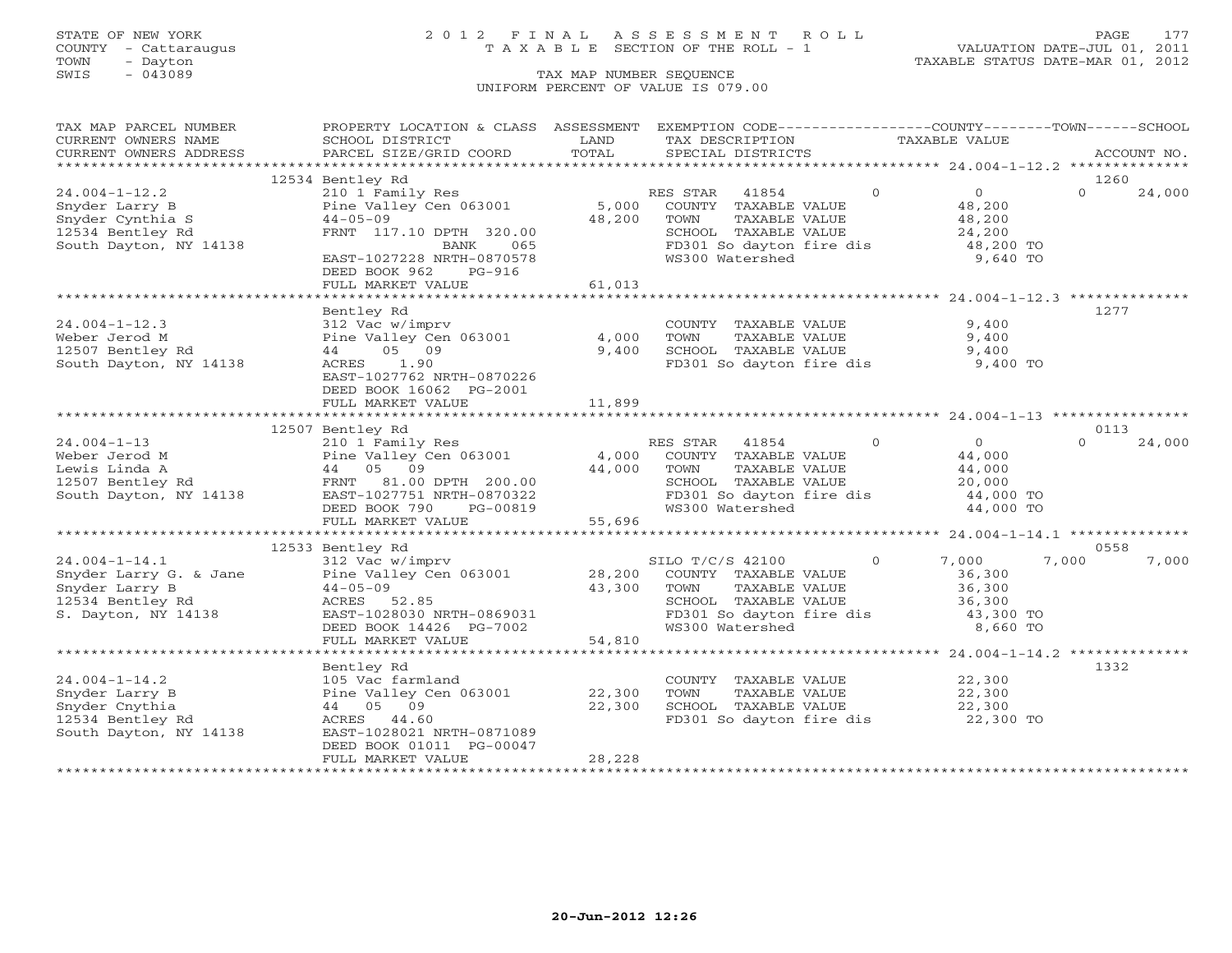## STATE OF NEW YORK 2 0 1 2 F I N A L A S S E S S M E N T R O L L PAGE 178 COUNTY - Cattaraugus T A X A B L E SECTION OF THE ROLL - 1 VALUATION DATE-JUL 01, 2011

| TAX MAP PARCEL NUMBER THE PROPERTY LOCATION & CLASS ASSESSMENT EXEMPTION CODE--------------COUNTY-------TOWN------SCHOOL                                                                                                                                                                                                                                |  |  |          |          |
|---------------------------------------------------------------------------------------------------------------------------------------------------------------------------------------------------------------------------------------------------------------------------------------------------------------------------------------------------------|--|--|----------|----------|
|                                                                                                                                                                                                                                                                                                                                                         |  |  |          |          |
|                                                                                                                                                                                                                                                                                                                                                         |  |  |          |          |
|                                                                                                                                                                                                                                                                                                                                                         |  |  |          |          |
| 12475 Bentley Rd                                                                                                                                                                                                                                                                                                                                        |  |  |          | 1341     |
|                                                                                                                                                                                                                                                                                                                                                         |  |  |          |          |
|                                                                                                                                                                                                                                                                                                                                                         |  |  |          |          |
|                                                                                                                                                                                                                                                                                                                                                         |  |  |          |          |
|                                                                                                                                                                                                                                                                                                                                                         |  |  |          |          |
|                                                                                                                                                                                                                                                                                                                                                         |  |  |          |          |
|                                                                                                                                                                                                                                                                                                                                                         |  |  |          |          |
|                                                                                                                                                                                                                                                                                                                                                         |  |  |          |          |
|                                                                                                                                                                                                                                                                                                                                                         |  |  |          |          |
| 12475 Bentley Rd                                                                                                                                                                                                                                                                                                                                        |  |  |          | 1530     |
|                                                                                                                                                                                                                                                                                                                                                         |  |  |          |          |
|                                                                                                                                                                                                                                                                                                                                                         |  |  |          |          |
|                                                                                                                                                                                                                                                                                                                                                         |  |  |          |          |
|                                                                                                                                                                                                                                                                                                                                                         |  |  |          |          |
|                                                                                                                                                                                                                                                                                                                                                         |  |  |          |          |
|                                                                                                                                                                                                                                                                                                                                                         |  |  |          |          |
|                                                                                                                                                                                                                                                                                                                                                         |  |  |          |          |
|                                                                                                                                                                                                                                                                                                                                                         |  |  |          |          |
|                                                                                                                                                                                                                                                                                                                                                         |  |  |          |          |
| 12411 Bentley Rd                                                                                                                                                                                                                                                                                                                                        |  |  |          | 0619     |
|                                                                                                                                                                                                                                                                                                                                                         |  |  | $\Omega$ | 24,000   |
|                                                                                                                                                                                                                                                                                                                                                         |  |  |          |          |
|                                                                                                                                                                                                                                                                                                                                                         |  |  |          |          |
|                                                                                                                                                                                                                                                                                                                                                         |  |  |          |          |
|                                                                                                                                                                                                                                                                                                                                                         |  |  |          |          |
|                                                                                                                                                                                                                                                                                                                                                         |  |  |          |          |
| $\begin{tabular}{lllllllllllll} 24.004-1-15 & 240 \; \text{Ric} & 240 \; \text{Ric} & 240 \; \text{Ric} & 240 \; \text{Ric} & 240 \; \text{Ric} & 240 \; \text{Ric} & 240 \; \text{Ric} & 240 \; \text{Ric} & 240 \; \text{Ric} & 240 \; \text{Ric} & 240 \; \text{Ric} & 240 \; \text{Ric} & 240 \; \text{Ric} & 240 \; \text{Ric} & 240 \; \text{Ric$ |  |  |          |          |
|                                                                                                                                                                                                                                                                                                                                                         |  |  |          |          |
| 8564 White Rd                                                                                                                                                                                                                                                                                                                                           |  |  |          | 0240     |
|                                                                                                                                                                                                                                                                                                                                                         |  |  |          |          |
|                                                                                                                                                                                                                                                                                                                                                         |  |  |          |          |
|                                                                                                                                                                                                                                                                                                                                                         |  |  |          |          |
|                                                                                                                                                                                                                                                                                                                                                         |  |  |          |          |
|                                                                                                                                                                                                                                                                                                                                                         |  |  |          |          |
|                                                                                                                                                                                                                                                                                                                                                         |  |  |          |          |
|                                                                                                                                                                                                                                                                                                                                                         |  |  |          |          |
|                                                                                                                                                                                                                                                                                                                                                         |  |  |          |          |
| 8596 White Rd                                                                                                                                                                                                                                                                                                                                           |  |  |          | 0989     |
|                                                                                                                                                                                                                                                                                                                                                         |  |  | 9,600    | $\sim$ 0 |
|                                                                                                                                                                                                                                                                                                                                                         |  |  | $\Omega$ | 24,000   |
|                                                                                                                                                                                                                                                                                                                                                         |  |  |          |          |
|                                                                                                                                                                                                                                                                                                                                                         |  |  |          |          |
|                                                                                                                                                                                                                                                                                                                                                         |  |  |          |          |
|                                                                                                                                                                                                                                                                                                                                                         |  |  |          |          |
|                                                                                                                                                                                                                                                                                                                                                         |  |  |          |          |
|                                                                                                                                                                                                                                                                                                                                                         |  |  |          |          |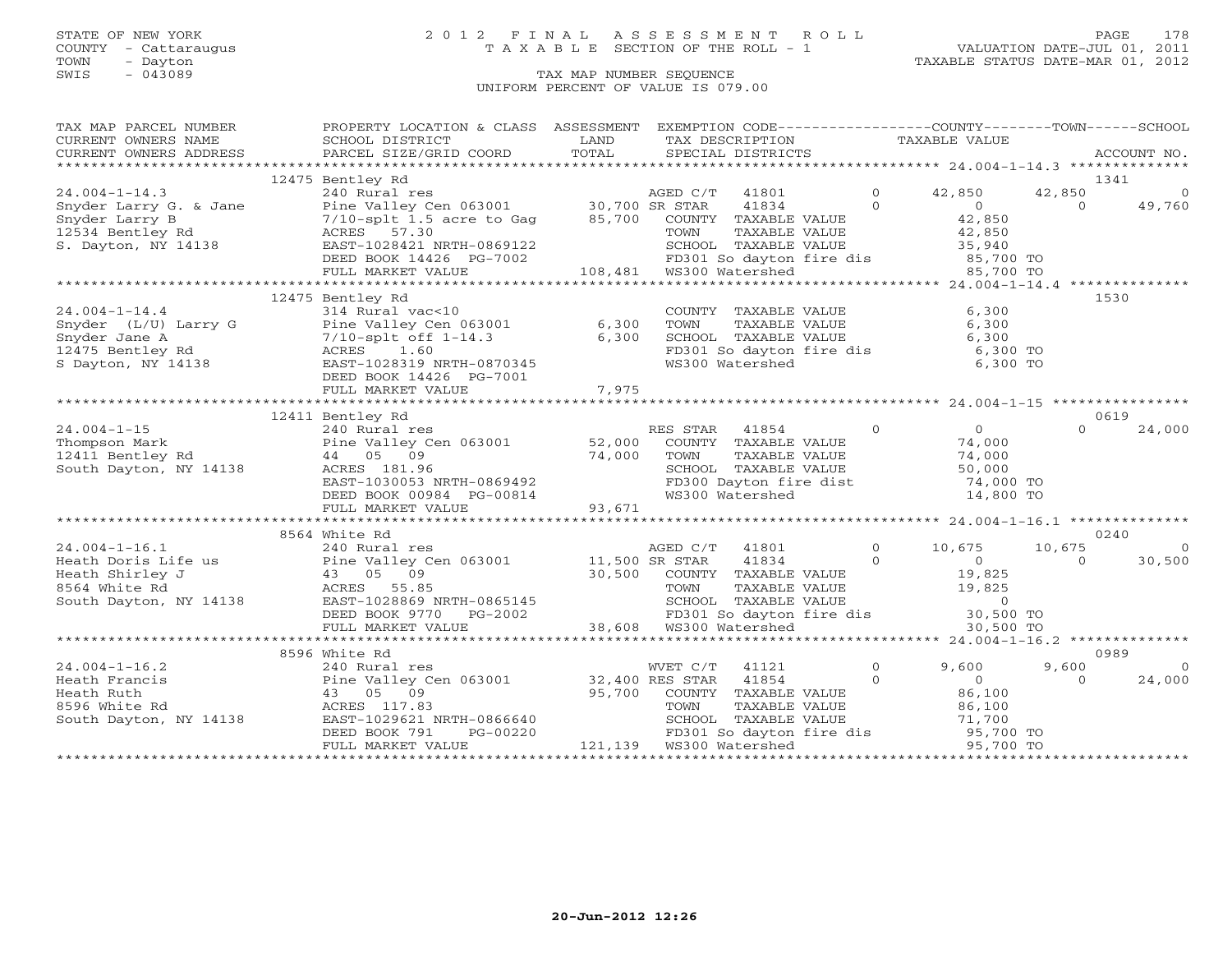### STATE OF NEW YORK 2 0 1 2 F I N A L A S S E S S M E N T R O L L PAGE 179 COUNTY - Cattaraugus T A X A B L E SECTION OF THE ROLL - 1 VALUATION DATE-JUL 01, 2011

### SWIS - Dayton - Dayton - Dayton - Dayton - Dayton - Dayton - Dayton - Dayton - Dayton - Dayton - Dayton - Dayton - Dayton - Dayton - Dayton - Dayton - Dayton - Dayton - Dayton - Dayton - Dayton - Dayton - Dayton - Dayton -UNIFORM PERCENT OF VALUE IS 079.00

| TAX MAP PARCEL NUMBER                | PROPERTY LOCATION & CLASS ASSESSMENT      |         |                          |                   | EXEMPTION CODE-----------------COUNTY-------TOWN------SCHOOL |                    |  |
|--------------------------------------|-------------------------------------------|---------|--------------------------|-------------------|--------------------------------------------------------------|--------------------|--|
| CURRENT OWNERS NAME                  | SCHOOL DISTRICT                           | LAND    | TAX DESCRIPTION          |                   | TAXABLE VALUE                                                |                    |  |
| CURRENT OWNERS ADDRESS               | PARCEL SIZE/GRID COORD                    | TOTAL   | SPECIAL DISTRICTS        |                   |                                                              | ACCOUNT NO.        |  |
|                                      |                                           |         |                          |                   |                                                              |                    |  |
|                                      | White Rd                                  |         |                          |                   |                                                              | 1338               |  |
| $24.004 - 1 - 16.3$                  | 105 Vac farmland                          |         | COUNTY TAXABLE VALUE     |                   | 10,000                                                       |                    |  |
| Heath Doris                          | Pine Valley Cen 063001                    | 10,000  | TOWN                     | TAXABLE VALUE     | 10,000                                                       |                    |  |
| Heath Shirley J                      | ACRES 176.55                              | 10,000  | SCHOOL TAXABLE VALUE     |                   | 10,000                                                       |                    |  |
| 8564 Mill St                         | EAST-1029294 NRTH-0864685                 |         | FD301 So dayton fire dis |                   | 10,000 TO                                                    |                    |  |
| South Dayton, NY 14138               | DEED BOOK 1026 PG-905                     |         | WS300 Watershed          |                   | 10,000 TO                                                    |                    |  |
|                                      | FULL MARKET VALUE                         | 12,658  |                          |                   |                                                              |                    |  |
|                                      | 8514 White Rd                             |         |                          |                   |                                                              | 0552               |  |
| $24.004 - 1 - 18$                    | 270 Mfg housing                           |         | RES STAR                 | $\Omega$<br>41854 | $\overline{0}$                                               | $\cap$<br>19,000   |  |
| Tyma Daniel J                        | Pine Valley Cen 063001                    | 7,000   | COUNTY TAXABLE VALUE     |                   | 19,000                                                       |                    |  |
| PO Box 148                           | 51 05 09                                  | 19,000  | TOWN                     | TAXABLE VALUE     | 19,000                                                       |                    |  |
| So. Dayton, NY 14138                 | 2.02<br>ACRES                             |         | SCHOOL TAXABLE VALUE     |                   | $\overline{0}$                                               |                    |  |
|                                      | EAST-1026994 NRTH-0864883                 |         | FD301 So dayton fire dis |                   | 19,000 TO                                                    |                    |  |
|                                      | DEED BOOK 3363 PG-4003                    |         | WS300 Watershed          |                   | 19,000 TO                                                    |                    |  |
|                                      | FULL MARKET VALUE                         | 24,051  |                          |                   |                                                              |                    |  |
|                                      |                                           |         |                          |                   |                                                              |                    |  |
|                                      | 8406 White Rd                             |         |                          |                   |                                                              | 0329               |  |
| $24.004 - 1 - 20$                    | 240 Rural res                             |         | RES STAR 41854           | $\Omega$          | $\overline{0}$                                               | $\Omega$<br>24,000 |  |
| Kraemer Gary A                       | Pine Valley Cen 063001                    | 20,800  | COUNTY TAXABLE VALUE     |                   | 83,100                                                       |                    |  |
| Kraemer Linda A                      | 50/51 05 09                               | 83,100  | TOWN                     | TAXABLE VALUE     | 83,100                                                       |                    |  |
| 8406 White Rd                        | ACRES 49.33                               |         | SCHOOL TAXABLE VALUE     |                   | 59,100                                                       |                    |  |
| South Dayton, NY 14138               | EAST-1026348 NRTH-0863825                 |         | FD301 So dayton fire dis |                   | 83,100 TO                                                    |                    |  |
|                                      | DEED BOOK 768<br>PG-00372                 |         | WS300 Watershed          |                   | 83,100 TO                                                    |                    |  |
|                                      | FULL MARKET VALUE                         | 105,190 |                          |                   |                                                              |                    |  |
|                                      |                                           |         |                          |                   |                                                              |                    |  |
|                                      | 8508 Cottage-South Dayton Rd              |         |                          |                   |                                                              | 0630               |  |
| $24.004 - 1 - 21$                    | 280 Res Multiple                          |         | COUNTY TAXABLE VALUE     |                   | 150,500                                                      |                    |  |
| Winship Don B                        | Pine Valley Cen 063001                    | 52,500  | TOWN                     | TAXABLE VALUE     | 150,500                                                      |                    |  |
| PO Box 271                           | 50/51/58/59 05 09                         | 150,500 | SCHOOL TAXABLE VALUE     |                   | 150,500                                                      |                    |  |
| South Dayton, NY 14138               | 873/468,830/139                           |         |                          |                   | FD301 So dayton fire dis 150,500 TO                          |                    |  |
|                                      | 8570 also on site                         |         | WS300 Watershed          |                   | 30,100 TO                                                    |                    |  |
|                                      | ACRES<br>97.65                            |         |                          |                   |                                                              |                    |  |
|                                      | EAST-1024076 NRTH-0864311                 |         |                          |                   |                                                              |                    |  |
|                                      | DEED BOOK 760<br>PG-00095                 |         |                          |                   |                                                              |                    |  |
|                                      | FULL MARKET VALUE                         | 190,506 |                          |                   |                                                              |                    |  |
|                                      |                                           |         |                          |                   |                                                              |                    |  |
|                                      | 8644 Cottage-South Dayton Rd              |         |                          |                   |                                                              | 0521               |  |
| $24.004 - 1 - 22.1$                  | 112 Dairy farm                            |         | COUNTY TAXABLE VALUE     |                   | 65,300<br>65,300                                             |                    |  |
| Zieba Jerzy R                        | Pine Valley Cen 063001                    | 41,500  | TOWN                     | TAXABLE VALUE     |                                                              |                    |  |
| Masters Anthony<br>10544 Hard Pan Rd | 51/59 05 09                               | 65,300  | SCHOOL TAXABLE VALUE     |                   | 65,300<br>65,300 TO                                          |                    |  |
|                                      | ACRES 158.55<br>EAST-1025067 NRTH-0865777 |         | FD301 So dayton fire dis |                   |                                                              |                    |  |
| Angola, NY 14006                     |                                           |         | WS300 Watershed          |                   | 13,060 TO                                                    |                    |  |
|                                      | DEED BOOK 00943 PG-00442                  | 82,658  |                          |                   |                                                              |                    |  |
|                                      | FULL MARKET VALUE                         |         |                          |                   |                                                              |                    |  |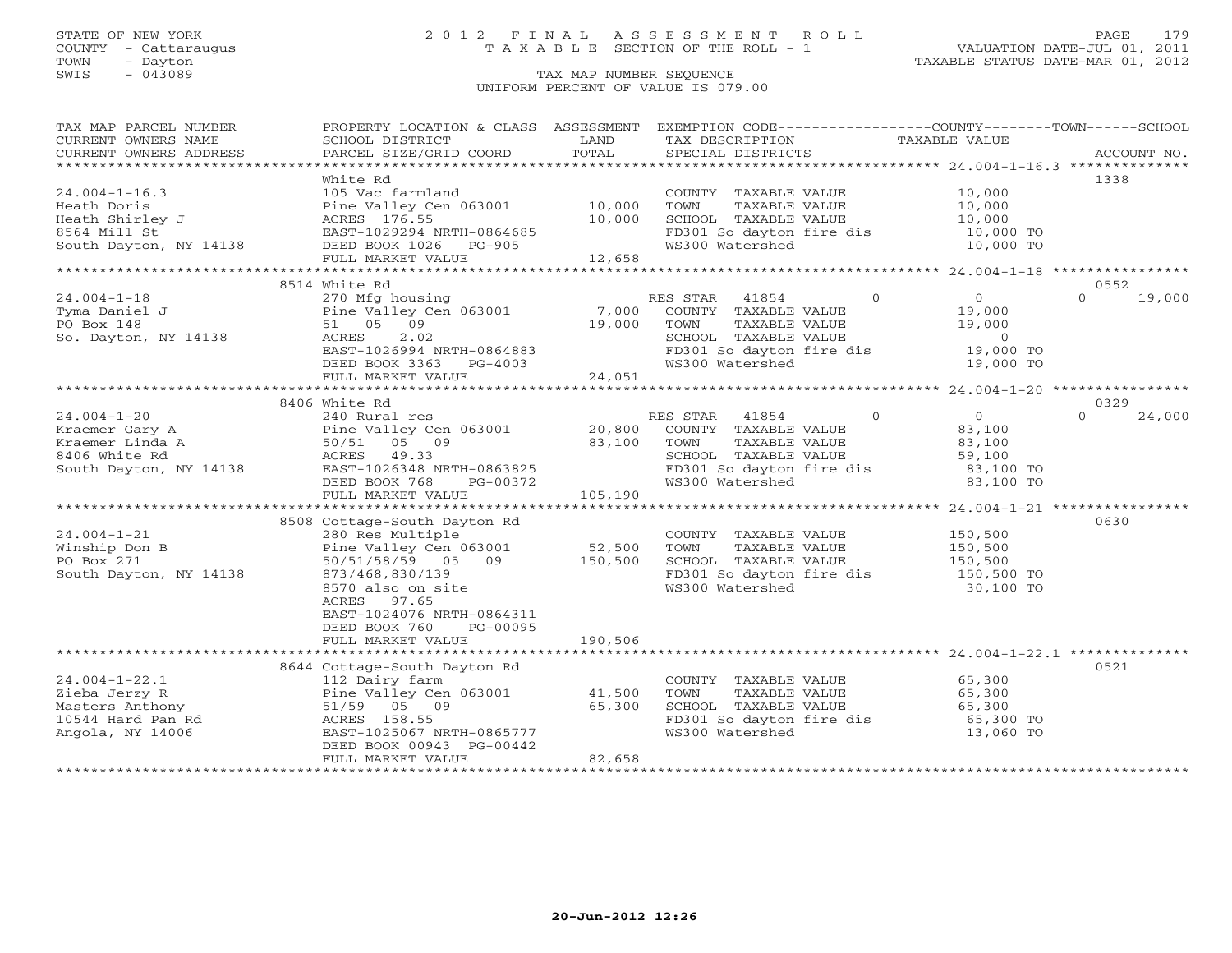### STATE OF NEW YORK 2 0 1 2 F I N A L A S S E S S M E N T R O L L PAGE 180 COUNTY - Cattaraugus T A X A B L E SECTION OF THE ROLL - 1 VALUATION DATE-JUL 01, 2011

| TAX MAP PARCEL NUMBER    | PROPERTY LOCATION & CLASS ASSESSMENT                                                                                                                                                                                                                                                                                                                                                                                                                                                                                   |        | EXEMPTION CODE----------------COUNTY-------TOWN------SCHOOL                                                          |                                                     |                         |
|--------------------------|------------------------------------------------------------------------------------------------------------------------------------------------------------------------------------------------------------------------------------------------------------------------------------------------------------------------------------------------------------------------------------------------------------------------------------------------------------------------------------------------------------------------|--------|----------------------------------------------------------------------------------------------------------------------|-----------------------------------------------------|-------------------------|
| CURRENT OWNERS NAME      | SCHOOL DISTRICT                                                                                                                                                                                                                                                                                                                                                                                                                                                                                                        | LAND   | TAX DESCRIPTION                                                                                                      | TAXABLE VALUE                                       |                         |
|                          |                                                                                                                                                                                                                                                                                                                                                                                                                                                                                                                        |        |                                                                                                                      |                                                     |                         |
|                          | $\begin{minipage}{.45\textwidth} \begin{minipage}{.45\textwidth} \begin{minipage}{.45\textwidth} \begin{minipage}{.45\textwidth} \begin{minipage}{.45\textwidth} \begin{minipage}{.45\textwidth} \begin{minipage}{.45\textwidth} \begin{minipage}{.45\textwidth} \begin{minipage}{.45\textwidth} \begin{minipage}{.45\textwidth} \begin{minipage}{.45\textwidth} \begin{minipage}{.45\textwidth} \begin{minipage}{.45\textwidth} \begin{minipage}{.45\textwidth} \begin{minipage}{.45\textwidth} \begin{minipage}{.45$ |        |                                                                                                                      |                                                     |                         |
|                          | 8738 Cottage-South Dayton Rd                                                                                                                                                                                                                                                                                                                                                                                                                                                                                           |        |                                                                                                                      |                                                     | 0622                    |
| $24.004 - 1 - 23.1$      | 120 Field crops                                                                                                                                                                                                                                                                                                                                                                                                                                                                                                        |        | COUNTY TAXABLE VALUE                                                                                                 | 50,100                                              |                         |
| Volk Frederick A         | Pine Valley Cen 063001                                                                                                                                                                                                                                                                                                                                                                                                                                                                                                 | 40,700 |                                                                                                                      |                                                     |                         |
| Volk Joanne L            | 51/52 05 09                                                                                                                                                                                                                                                                                                                                                                                                                                                                                                            | 50,100 |                                                                                                                      |                                                     |                         |
|                          | split 2.8 acres 10/08-Koh                                                                                                                                                                                                                                                                                                                                                                                                                                                                                              |        |                                                                                                                      |                                                     |                         |
| Lynchburg, VA 24502-2699 | ACRES 109.10                                                                                                                                                                                                                                                                                                                                                                                                                                                                                                           |        | FD301 So dayton fire dis 50,100 TO<br>WS300 Watershed 10,020 TO                                                      |                                                     |                         |
|                          | EAST-1025424 NRTH-0867394                                                                                                                                                                                                                                                                                                                                                                                                                                                                                              |        |                                                                                                                      |                                                     |                         |
|                          | DEED BOOK 1086 PG-6001                                                                                                                                                                                                                                                                                                                                                                                                                                                                                                 |        |                                                                                                                      |                                                     |                         |
|                          | FULL MARKET VALUE                                                                                                                                                                                                                                                                                                                                                                                                                                                                                                      | 63,418 |                                                                                                                      |                                                     |                         |
|                          |                                                                                                                                                                                                                                                                                                                                                                                                                                                                                                                        |        |                                                                                                                      |                                                     |                         |
|                          | 8737 Cottage-South Dayton Rd                                                                                                                                                                                                                                                                                                                                                                                                                                                                                           |        |                                                                                                                      |                                                     | 1308                    |
|                          |                                                                                                                                                                                                                                                                                                                                                                                                                                                                                                                        |        | RES STAR 41854                                                                                                       | $\overline{0}$<br>$\overline{O}$                    | $\Omega$<br>24,000      |
|                          |                                                                                                                                                                                                                                                                                                                                                                                                                                                                                                                        |        | COUNTY TAXABLE VALUE                                                                                                 | 33,500                                              |                         |
|                          |                                                                                                                                                                                                                                                                                                                                                                                                                                                                                                                        |        |                                                                                                                      |                                                     |                         |
|                          |                                                                                                                                                                                                                                                                                                                                                                                                                                                                                                                        |        | TOWN      TAXABLE VALUE<br>SCHOOL   TAXABLE VALUE                                                                    | 33,500<br>9,500                                     |                         |
|                          | EAST-1023471 NRTH-0867730                                                                                                                                                                                                                                                                                                                                                                                                                                                                                              |        | FD301 So dayton fire dis 33,500 TO                                                                                   |                                                     |                         |
|                          | DEED BOOK 00997 PG-00485                                                                                                                                                                                                                                                                                                                                                                                                                                                                                               |        |                                                                                                                      |                                                     |                         |
|                          | FULL MARKET VALUE                                                                                                                                                                                                                                                                                                                                                                                                                                                                                                      | 42,405 |                                                                                                                      |                                                     |                         |
|                          |                                                                                                                                                                                                                                                                                                                                                                                                                                                                                                                        |        |                                                                                                                      |                                                     |                         |
|                          | 8776 Cottage-South Dayton Rd                                                                                                                                                                                                                                                                                                                                                                                                                                                                                           |        |                                                                                                                      |                                                     | 1391                    |
| $24.004 - 1 - 23.3$      | 210 1 Family Res                                                                                                                                                                                                                                                                                                                                                                                                                                                                                                       |        | RES STAR 41854                                                                                                       | $\overline{0}$<br>$\Omega$                          | $\cap$<br>24,000        |
|                          |                                                                                                                                                                                                                                                                                                                                                                                                                                                                                                                        |        | COUNTY TAXABLE VALUE                                                                                                 | 92,500                                              |                         |
|                          |                                                                                                                                                                                                                                                                                                                                                                                                                                                                                                                        | 92,500 | TAXABLE VALUE<br>TOWN                                                                                                | 92,500                                              |                         |
|                          |                                                                                                                                                                                                                                                                                                                                                                                                                                                                                                                        |        | SCHOOL TAXABLE VALUE 68,500                                                                                          |                                                     |                         |
|                          |                                                                                                                                                                                                                                                                                                                                                                                                                                                                                                                        |        |                                                                                                                      |                                                     |                         |
|                          |                                                                                                                                                                                                                                                                                                                                                                                                                                                                                                                        |        | FD301 So dayton fire dis 92,500 TO<br>WS300 Watershed 92,500 TO<br>901 FD301 So aayton<br>117,089 WS300 Watershed    |                                                     |                         |
|                          |                                                                                                                                                                                                                                                                                                                                                                                                                                                                                                                        |        |                                                                                                                      |                                                     |                         |
|                          | 8781 Cottage-South Dayton Rd                                                                                                                                                                                                                                                                                                                                                                                                                                                                                           |        |                                                                                                                      |                                                     | 0462                    |
|                          |                                                                                                                                                                                                                                                                                                                                                                                                                                                                                                                        |        | COUNTY TAXABLE VALUE                                                                                                 |                                                     |                         |
|                          | $24.004-1-24$ 920 Priv Hunt/Fi <sup>-</sup><br>Pine Valley Rod & Gun Club Pine Valley Cen 063001 9,900                                                                                                                                                                                                                                                                                                                                                                                                                 |        | TOWN<br>TAXABLE VALUE                                                                                                | 14,400<br>14,400                                    |                         |
|                          |                                                                                                                                                                                                                                                                                                                                                                                                                                                                                                                        | 14,400 | SCHOOL TAXABLE VALUE                                                                                                 |                                                     |                         |
|                          |                                                                                                                                                                                                                                                                                                                                                                                                                                                                                                                        |        | FD301 So dayton fire dis                                                                                             | $\begin{array}{cc} 14,400 \\ 14,400 \end{array}$ TO |                         |
|                          | EAST-1023452 NRTH-0868298                                                                                                                                                                                                                                                                                                                                                                                                                                                                                              |        | WS300 Watershed                                                                                                      | 2,880 TO                                            |                         |
|                          | DEED BOOK 690<br>PG-00593                                                                                                                                                                                                                                                                                                                                                                                                                                                                                              |        |                                                                                                                      |                                                     |                         |
|                          | FULL MARKET VALUE                                                                                                                                                                                                                                                                                                                                                                                                                                                                                                      | 18,228 |                                                                                                                      |                                                     |                         |
|                          |                                                                                                                                                                                                                                                                                                                                                                                                                                                                                                                        |        |                                                                                                                      |                                                     |                         |
|                          | 8689 Cottage-South Dayton Rd                                                                                                                                                                                                                                                                                                                                                                                                                                                                                           |        | 50 PCT OF VALUE USED FOR EXEMPTION PURPOSES                                                                          |                                                     | 0001                    |
|                          |                                                                                                                                                                                                                                                                                                                                                                                                                                                                                                                        |        |                                                                                                                      | 6,023<br>$\overline{0}$                             | 6,023<br>$\overline{0}$ |
|                          |                                                                                                                                                                                                                                                                                                                                                                                                                                                                                                                        |        | $\overline{0}$                                                                                                       | $\overline{0}$                                      | $\Omega$<br>24,000      |
|                          |                                                                                                                                                                                                                                                                                                                                                                                                                                                                                                                        |        |                                                                                                                      |                                                     |                         |
|                          | 24.004-1-25<br>Abbey Kevin R<br>8689 Cottage Rd<br>South Dayton, NY 14138<br>South Dayton, NY 14138<br>234.38<br>234.38<br>234.38<br>234.38<br>234.38<br>234.38<br>234.38<br>234.38<br>234.38<br>234.38                                                                                                                                                                                                                                                                                                                |        | COUNTY TAXABLE VALUE<br>TOWN      TAXABLE VALUE                                                                      | 74,277<br>74,277                                    |                         |
|                          |                                                                                                                                                                                                                                                                                                                                                                                                                                                                                                                        |        |                                                                                                                      |                                                     |                         |
|                          | EAST-1021372 NRTH-0867525<br>DEED BOOK 00973 PG-00380 FD301 So dayton<br>FULL MARKET VALUE 101,646 WS300 Watershed                                                                                                                                                                                                                                                                                                                                                                                                     |        | TOWN TAXABLE VALUE<br>SCHOOL TAXABLE VALUE 56,300<br>FD301 So dayton fire dis 80,300 TO<br>WS300 Watershed 16,060 TO |                                                     |                         |
|                          |                                                                                                                                                                                                                                                                                                                                                                                                                                                                                                                        |        |                                                                                                                      |                                                     |                         |
|                          |                                                                                                                                                                                                                                                                                                                                                                                                                                                                                                                        |        |                                                                                                                      |                                                     |                         |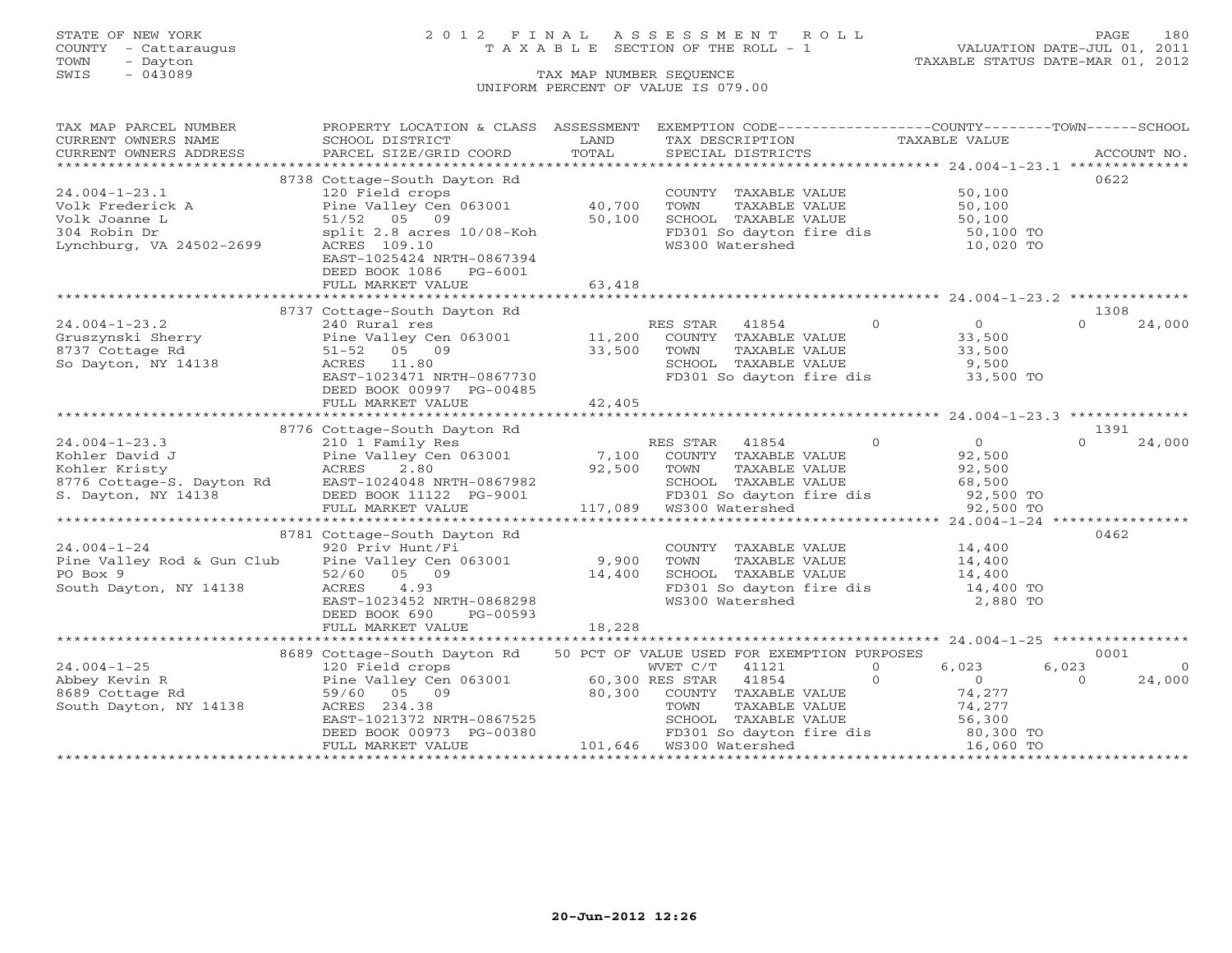## STATE OF NEW YORK 2 0 1 2 F I N A L A S S E S S M E N T R O L L PAGE 181 COUNTY - Cattaraugus T A X A B L E SECTION OF THE ROLL - 1 VALUATION DATE-JUL 01, 2011

| TAX MAP PARCEL NUMBER                                        | PROPERTY LOCATION & CLASS ASSESSMENT                                                                                                                                                                                                                                                                                                                                                                                                                                                                                   |                  | EXEMPTION CODE-----------------COUNTY-------TOWN------SCHOOL                                 |                                                                                                                                                                                                                                                                                                                                                                                                                                                                             |                          |
|--------------------------------------------------------------|------------------------------------------------------------------------------------------------------------------------------------------------------------------------------------------------------------------------------------------------------------------------------------------------------------------------------------------------------------------------------------------------------------------------------------------------------------------------------------------------------------------------|------------------|----------------------------------------------------------------------------------------------|-----------------------------------------------------------------------------------------------------------------------------------------------------------------------------------------------------------------------------------------------------------------------------------------------------------------------------------------------------------------------------------------------------------------------------------------------------------------------------|--------------------------|
| CURRENT OWNERS NAME                                          | SCHOOL DISTRICT                                                                                                                                                                                                                                                                                                                                                                                                                                                                                                        | LAND             | TAX DESCRIPTION TAXABLE VALUE                                                                |                                                                                                                                                                                                                                                                                                                                                                                                                                                                             |                          |
|                                                              | $\begin{minipage}{.45\textwidth} \begin{minipage}{.45\textwidth} \begin{minipage}{.45\textwidth} \begin{minipage}{.45\textwidth} \begin{minipage}{.45\textwidth} \begin{minipage}{.45\textwidth} \begin{minipage}{.45\textwidth} \begin{minipage}{.45\textwidth} \begin{minipage}{.45\textwidth} \begin{minipage}{.45\textwidth} \begin{minipage}{.45\textwidth} \begin{minipage}{.45\textwidth} \begin{minipage}{.45\textwidth} \begin{minipage}{.45\textwidth} \begin{minipage}{.45\textwidth} \begin{minipage}{.45$ |                  |                                                                                              |                                                                                                                                                                                                                                                                                                                                                                                                                                                                             |                          |
|                                                              | 8683 Cottage-South Dayton Rd                                                                                                                                                                                                                                                                                                                                                                                                                                                                                           |                  |                                                                                              |                                                                                                                                                                                                                                                                                                                                                                                                                                                                             | 1232                     |
| $24.004 - 1 - 25.72$                                         | 210 1 Family Res                                                                                                                                                                                                                                                                                                                                                                                                                                                                                                       |                  | COUNTY TAXABLE VALUE 58,200                                                                  |                                                                                                                                                                                                                                                                                                                                                                                                                                                                             |                          |
| Abbey Kevin R                                                | Pine Valley Cen $063001$ 5,000                                                                                                                                                                                                                                                                                                                                                                                                                                                                                         |                  | TOWN                                                                                         |                                                                                                                                                                                                                                                                                                                                                                                                                                                                             |                          |
| 8689 Cottage Rd                                              | 59/60 05 09                                                                                                                                                                                                                                                                                                                                                                                                                                                                                                            | 58,200           | SCHOOL TAXABLE VALUE                                                                         | TAXABLE VALUE<br>TAXABLE VALUE 58,200<br>TAXABLE VALUE 58,200                                                                                                                                                                                                                                                                                                                                                                                                               |                          |
| South Dayton, NY 14138 ACRES 1.00                            |                                                                                                                                                                                                                                                                                                                                                                                                                                                                                                                        |                  | FD301 So dayton fire dis 58,200 TO                                                           |                                                                                                                                                                                                                                                                                                                                                                                                                                                                             |                          |
|                                                              |                                                                                                                                                                                                                                                                                                                                                                                                                                                                                                                        |                  | WS300 Watershed                                                                              | 11,640 TO                                                                                                                                                                                                                                                                                                                                                                                                                                                                   |                          |
|                                                              | ACRES 1.00<br>EAST-1021460 NRTH-0867645<br>FULL MARKET VALUE 73,671                                                                                                                                                                                                                                                                                                                                                                                                                                                    |                  |                                                                                              |                                                                                                                                                                                                                                                                                                                                                                                                                                                                             |                          |
|                                                              |                                                                                                                                                                                                                                                                                                                                                                                                                                                                                                                        |                  |                                                                                              |                                                                                                                                                                                                                                                                                                                                                                                                                                                                             |                          |
|                                                              | 8658 Cottage-South Dayton Rd                                                                                                                                                                                                                                                                                                                                                                                                                                                                                           |                  |                                                                                              |                                                                                                                                                                                                                                                                                                                                                                                                                                                                             | 0358                     |
| $24.004 - 1 - 26$                                            | 210 1 Family Res                                                                                                                                                                                                                                                                                                                                                                                                                                                                                                       |                  | $\overline{0}$<br>RES STAR<br>41854                                                          | $\overline{0}$                                                                                                                                                                                                                                                                                                                                                                                                                                                              | $\Omega$<br>24,000       |
| z4.004-1-20<br>Szymanski Cathryn<br>8658 Cottage-S Dayton Rd | Pine Valley Cen 063001 4,300                                                                                                                                                                                                                                                                                                                                                                                                                                                                                           |                  | COUNTY TAXABLE VALUE                                                                         | 42,100                                                                                                                                                                                                                                                                                                                                                                                                                                                                      |                          |
|                                                              | 57/59 05 09                                                                                                                                                                                                                                                                                                                                                                                                                                                                                                            | 42,100           | TAXABLE VALUE<br>TOWN                                                                        | 42,100                                                                                                                                                                                                                                                                                                                                                                                                                                                                      |                          |
| South Dayton, NY 14138                                       | FRNT 110.00 DPTH 155.00                                                                                                                                                                                                                                                                                                                                                                                                                                                                                                |                  |                                                                                              |                                                                                                                                                                                                                                                                                                                                                                                                                                                                             |                          |
|                                                              | EAST-1023123 NRTH-0866237                                                                                                                                                                                                                                                                                                                                                                                                                                                                                              |                  |                                                                                              |                                                                                                                                                                                                                                                                                                                                                                                                                                                                             |                          |
|                                                              | DEED BOOK 00973 PG-00107                                                                                                                                                                                                                                                                                                                                                                                                                                                                                               | $3-00107$ 53,291 | CHOOL TAXABLE VALUE 18,100<br>FD301 So dayton fire dis 42,100 TO<br>WS300 Watershed 8,420 TO |                                                                                                                                                                                                                                                                                                                                                                                                                                                                             |                          |
|                                                              | FULL MARKET VALUE                                                                                                                                                                                                                                                                                                                                                                                                                                                                                                      |                  |                                                                                              |                                                                                                                                                                                                                                                                                                                                                                                                                                                                             |                          |
|                                                              |                                                                                                                                                                                                                                                                                                                                                                                                                                                                                                                        |                  |                                                                                              |                                                                                                                                                                                                                                                                                                                                                                                                                                                                             |                          |
|                                                              | 8626 Cottage-South Dayton Rd                                                                                                                                                                                                                                                                                                                                                                                                                                                                                           |                  |                                                                                              |                                                                                                                                                                                                                                                                                                                                                                                                                                                                             | 0522                     |
| $24.004 - 1 - 27$                                            | 312 Vac w/imprv                                                                                                                                                                                                                                                                                                                                                                                                                                                                                                        |                  | COUNTY TAXABLE VALUE 10,900                                                                  |                                                                                                                                                                                                                                                                                                                                                                                                                                                                             |                          |
| Zieba Jerzy R                                                | Pine Valley Cen 063001 9,900<br>59 05 09 10,900                                                                                                                                                                                                                                                                                                                                                                                                                                                                        |                  | TAXABLE VALUE<br>TOWN                                                                        | 10,900<br>10,900                                                                                                                                                                                                                                                                                                                                                                                                                                                            |                          |
| Masters Anthony                                              |                                                                                                                                                                                                                                                                                                                                                                                                                                                                                                                        |                  | SCHOOL TAXABLE VALUE                                                                         |                                                                                                                                                                                                                                                                                                                                                                                                                                                                             |                          |
| 10544 Hard Pan Rd                                            | ACRES 11.54                                                                                                                                                                                                                                                                                                                                                                                                                                                                                                            |                  | FD301 So dayton fire dis 10,900 TO                                                           |                                                                                                                                                                                                                                                                                                                                                                                                                                                                             |                          |
| Angola, NY 14006                                             | EAST-1022912 NRTH-0865327                                                                                                                                                                                                                                                                                                                                                                                                                                                                                              |                  |                                                                                              |                                                                                                                                                                                                                                                                                                                                                                                                                                                                             |                          |
|                                                              | DEED BOOK 00943 PG-00442                                                                                                                                                                                                                                                                                                                                                                                                                                                                                               |                  |                                                                                              |                                                                                                                                                                                                                                                                                                                                                                                                                                                                             |                          |
|                                                              |                                                                                                                                                                                                                                                                                                                                                                                                                                                                                                                        |                  |                                                                                              |                                                                                                                                                                                                                                                                                                                                                                                                                                                                             |                          |
|                                                              | 8522 Cottage-South Dayton Rd                                                                                                                                                                                                                                                                                                                                                                                                                                                                                           |                  |                                                                                              |                                                                                                                                                                                                                                                                                                                                                                                                                                                                             | 0588                     |
| $24.004 - 1 - 29$                                            | 210 1 Family Res                                                                                                                                                                                                                                                                                                                                                                                                                                                                                                       |                  | CVET C/T 41131 0 13,140                                                                      |                                                                                                                                                                                                                                                                                                                                                                                                                                                                             | 13,140<br>$\overline{0}$ |
| Szymanski Major                                              | Pine Valley Cen 063001 $14,900$ SR STAR                                                                                                                                                                                                                                                                                                                                                                                                                                                                                |                  |                                                                                              |                                                                                                                                                                                                                                                                                                                                                                                                                                                                             | 49,760<br>$\Omega$       |
| Szymanski Violet                                             | 50/59 05 09                                                                                                                                                                                                                                                                                                                                                                                                                                                                                                            | 52,560           | COUNTY TAXABLE VALUE                                                                         | $\begin{tabular}{c c c c} \multicolumn{1}{c }{\textbf{41834}} & \multicolumn{1}{c }{\textbf{0}} & \multicolumn{1}{c }{\textbf{0}} \\ \multicolumn{1}{c }{\textbf{TXABLE VALUE}} & \multicolumn{1}{c }{\textbf{39,420}} \\ \multicolumn{1}{c }{\textbf{TXABLE VALUE}} & \multicolumn{1}{c }{\textbf{39,420}} \\ \multicolumn{1}{c }{\textbf{TXABLE VALUE}} & \multicolumn{1}{c }{\textbf{39,420}} \\ \multicolumn{1}{c }{\textbf{TXABLE VALUE}} & \multicolumn{1}{c }{\text$ |                          |
| 8522 Cottage Rd                                              | ACRES<br>9.85                                                                                                                                                                                                                                                                                                                                                                                                                                                                                                          |                  | TOWN                                                                                         |                                                                                                                                                                                                                                                                                                                                                                                                                                                                             |                          |
| 14138<br>South Dayton, NY 14138                              | EAST-1022998 NRTH-0864050                                                                                                                                                                                                                                                                                                                                                                                                                                                                                              |                  |                                                                                              |                                                                                                                                                                                                                                                                                                                                                                                                                                                                             |                          |
|                                                              |                                                                                                                                                                                                                                                                                                                                                                                                                                                                                                                        |                  |                                                                                              |                                                                                                                                                                                                                                                                                                                                                                                                                                                                             |                          |
|                                                              |                                                                                                                                                                                                                                                                                                                                                                                                                                                                                                                        |                  |                                                                                              |                                                                                                                                                                                                                                                                                                                                                                                                                                                                             |                          |
|                                                              |                                                                                                                                                                                                                                                                                                                                                                                                                                                                                                                        |                  |                                                                                              |                                                                                                                                                                                                                                                                                                                                                                                                                                                                             |                          |
|                                                              | 8509 Cottage-South Dayton Rd                                                                                                                                                                                                                                                                                                                                                                                                                                                                                           |                  |                                                                                              |                                                                                                                                                                                                                                                                                                                                                                                                                                                                             | 0204                     |
| $24.004 - 1 - 30$                                            | 210 1 Family Res                                                                                                                                                                                                                                                                                                                                                                                                                                                                                                       |                  | VET C/T<br>41101                                                                             | $\Omega$<br>5,000                                                                                                                                                                                                                                                                                                                                                                                                                                                           | 5,000<br>$\overline{0}$  |
| Gould Donald J                                               | Pine Valley Cen 063001 6,900 SR STAR                                                                                                                                                                                                                                                                                                                                                                                                                                                                                   |                  | $\sim$ 0<br>41834                                                                            | $\overline{0}$                                                                                                                                                                                                                                                                                                                                                                                                                                                              | 49,760<br>$\Omega$       |
| Gould Vivian D                                               | 59 05 09                                                                                                                                                                                                                                                                                                                                                                                                                                                                                                               |                  |                                                                                              | 67,000                                                                                                                                                                                                                                                                                                                                                                                                                                                                      |                          |
| PO Box 85                                                    | ACRES 1.92                                                                                                                                                                                                                                                                                                                                                                                                                                                                                                             |                  | 72,000 COUNTY TAXABLE VALUE 67,000<br>TOWN TAXABLE VALUE 67,000                              |                                                                                                                                                                                                                                                                                                                                                                                                                                                                             |                          |
| South Dayton, NY 14138                                       |                                                                                                                                                                                                                                                                                                                                                                                                                                                                                                                        |                  |                                                                                              |                                                                                                                                                                                                                                                                                                                                                                                                                                                                             |                          |
|                                                              |                                                                                                                                                                                                                                                                                                                                                                                                                                                                                                                        |                  |                                                                                              |                                                                                                                                                                                                                                                                                                                                                                                                                                                                             |                          |
|                                                              | ACRES 1.92<br>EAST-1021642 NRTH-0863927<br>DEED BOOK 00941 PG-00229 PD301 Sodayton<br>FINIL MARKET VALUE 91,139 WS300 Wattitished                                                                                                                                                                                                                                                                                                                                                                                      |                  | CHOOL TAXABLE VALUE<br>FD301 So dayton fire dis 32,240<br>WS300 Watershed 14,400 TO          |                                                                                                                                                                                                                                                                                                                                                                                                                                                                             |                          |
|                                                              |                                                                                                                                                                                                                                                                                                                                                                                                                                                                                                                        |                  |                                                                                              |                                                                                                                                                                                                                                                                                                                                                                                                                                                                             |                          |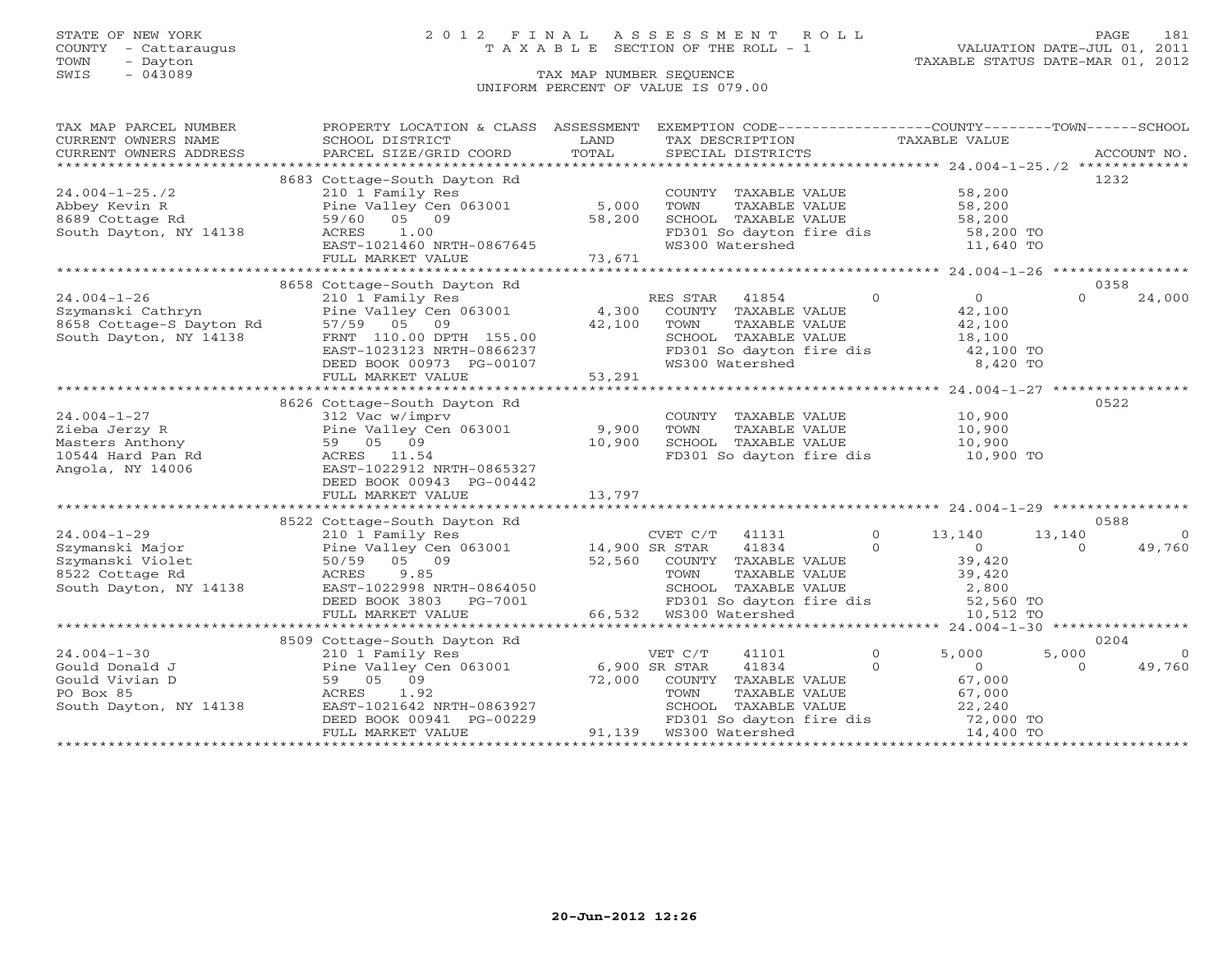### STATE OF NEW YORK 2 0 1 2 F I N A L A S S E S S M E N T R O L L PAGE 182 COUNTY - Cattaraugus T A X A B L E SECTION OF THE ROLL - 1 VALUATION DATE-JUL 01, 2011

| TAX MAP PARCEL NUMBER                                                                                                                                                                                                                                                                                                                                                             | PROPERTY LOCATION & CLASS ASSESSMENT                                                                                                                                     |         | EXEMPTION CODE-----------------COUNTY-------TOWN------SCHOOL                                    |                |                                                                                                                                       |          |                |
|-----------------------------------------------------------------------------------------------------------------------------------------------------------------------------------------------------------------------------------------------------------------------------------------------------------------------------------------------------------------------------------|--------------------------------------------------------------------------------------------------------------------------------------------------------------------------|---------|-------------------------------------------------------------------------------------------------|----------------|---------------------------------------------------------------------------------------------------------------------------------------|----------|----------------|
| CURRENT OWNERS NAME                                                                                                                                                                                                                                                                                                                                                               | SCHOOL DISTRICT                                                                                                                                                          | LAND    | TAX DESCRIPTION                                                                                 |                | TAXABLE VALUE                                                                                                                         |          |                |
| CURRENT OWNERS ADDRESS                                                                                                                                                                                                                                                                                                                                                            | PARCEL SIZE/GRID COORD                                                                                                                                                   | TOTAL   | SPECIAL DISTRICTS                                                                               |                |                                                                                                                                       |          | ACCOUNT NO.    |
|                                                                                                                                                                                                                                                                                                                                                                                   |                                                                                                                                                                          |         |                                                                                                 |                |                                                                                                                                       |          |                |
|                                                                                                                                                                                                                                                                                                                                                                                   | 8555 Cottage-South Dayton Rd                                                                                                                                             |         |                                                                                                 |                |                                                                                                                                       | 0404     |                |
| $24.004 - 1 - 31$                                                                                                                                                                                                                                                                                                                                                                 | 113 Cattle farm and a cattle farm and the Valley Cen 063001 51,300 RES STAR<br>59 05 09 139,100 COUNTY<br>ACRES 126.00 TOWN                                              |         | 41700                                                                                           | $\Omega$       | 6,000                                                                                                                                 | 6,000    | 6,000          |
| Mosher Kenneth R Pine Valley Cen 063001<br>Mosher Barbara 59 05 09<br>8555 Cottage Rd ACRES 126.00<br>South Dayton, NY 14138 EAST-1020457 NRTH-0864875                                                                                                                                                                                                                            |                                                                                                                                                                          |         | 41854                                                                                           | $\Omega$       | $\overline{0}$                                                                                                                        | $\Omega$ | 24,000         |
|                                                                                                                                                                                                                                                                                                                                                                                   |                                                                                                                                                                          |         | COUNTY TAXABLE VALUE                                                                            |                | 133,100                                                                                                                               |          |                |
|                                                                                                                                                                                                                                                                                                                                                                                   |                                                                                                                                                                          |         | TAXABLE VALUE                                                                                   |                | 133,100                                                                                                                               |          |                |
|                                                                                                                                                                                                                                                                                                                                                                                   |                                                                                                                                                                          |         | CHOOL TAXABLE VALUE 109,100<br>FD301 So dayton fire dis 109,100 TO<br>WS300 Watershed 27,820 TO |                |                                                                                                                                       |          |                |
|                                                                                                                                                                                                                                                                                                                                                                                   | DEED BOOK 651<br>PG-00162                                                                                                                                                |         |                                                                                                 |                |                                                                                                                                       |          |                |
| MAY BE SUBJECT TO PAYMENT                                                                                                                                                                                                                                                                                                                                                         | FULL MARKET VALUE                                                                                                                                                        |         |                                                                                                 |                |                                                                                                                                       |          |                |
| UNDER RPTL483 UNTIL 2014                                                                                                                                                                                                                                                                                                                                                          |                                                                                                                                                                          |         |                                                                                                 |                |                                                                                                                                       |          |                |
|                                                                                                                                                                                                                                                                                                                                                                                   |                                                                                                                                                                          |         |                                                                                                 |                |                                                                                                                                       |          |                |
|                                                                                                                                                                                                                                                                                                                                                                                   | 8585 Cottage-South Dayton Rd                                                                                                                                             |         |                                                                                                 |                |                                                                                                                                       | 0258     |                |
| $24.004 - 1 - 32$                                                                                                                                                                                                                                                                                                                                                                 | 210 1 Family Responsibility Report of the Valley Cen 063001<br>Fine Valley Cen 063001 6,400<br>59 05 09 79,400<br>REST-1022363 NRTH-0865180<br>DEED BOOK 8464 PG-5001    |         | RES STAR<br>41854                                                                               | $\Omega$       | $\overline{0}$                                                                                                                        | $\Omega$ | 24,000         |
| Exercise 1.41 Band Manual Pine Valley Cen 063001<br>LaQuay Nancy L<br>8585 Cottage Rd 198585 Cottage Rd 198585 Cottage Rd 19865180<br>8. Dayton, NY 14138                                                                                                                                                                                                                         |                                                                                                                                                                          |         | COUNTY TAXABLE VALUE                                                                            |                | 79,400                                                                                                                                |          |                |
|                                                                                                                                                                                                                                                                                                                                                                                   |                                                                                                                                                                          |         | TAXABLE VALUE<br>TOWN                                                                           |                | $79,40$<br>55,400<br>$79.40$                                                                                                          |          |                |
|                                                                                                                                                                                                                                                                                                                                                                                   |                                                                                                                                                                          |         | SCHOOL TAXABLE VALUE                                                                            |                |                                                                                                                                       |          |                |
|                                                                                                                                                                                                                                                                                                                                                                                   |                                                                                                                                                                          |         |                                                                                                 |                | FD301 So dayton fire dis $\begin{array}{ccc} & 75,130 \\ 79,400 \text{ TO} \\ \text{WS300 Watershed} & 15,880 \text{ TO} \end{array}$ |          |                |
|                                                                                                                                                                                                                                                                                                                                                                                   |                                                                                                                                                                          |         |                                                                                                 |                |                                                                                                                                       |          |                |
|                                                                                                                                                                                                                                                                                                                                                                                   | FULL MARKET VALUE                                                                                                                                                        | 100,506 |                                                                                                 |                |                                                                                                                                       |          |                |
|                                                                                                                                                                                                                                                                                                                                                                                   |                                                                                                                                                                          |         |                                                                                                 |                |                                                                                                                                       |          |                |
| $\begin{array}{lllllllllll} \text{24.004--1--33} & \text{---} & \text{---} & \text{---} & \text{Dayton Rd} \\ \text{Sweda Donna} & 210 & 1 \text{ Family Res} & \text{Pine Valley Cen 063001} & 5,000 & \text{RE} \\ \text{Attn: Donna Paternostro} & 58 & 05 & 09 & 94,400 \\ \text{8601 Cottage Rd} & \text{FRNT} & 160.00 DPTH & 195.00 & \text{94,400} \end{array}$           |                                                                                                                                                                          |         |                                                                                                 |                |                                                                                                                                       | 0302     |                |
|                                                                                                                                                                                                                                                                                                                                                                                   |                                                                                                                                                                          |         | RES STAR 41854                                                                                  | $\overline{0}$ | $\begin{array}{c} 0 \\ 94,400 \end{array}$                                                                                            | $\Omega$ | 24,000         |
|                                                                                                                                                                                                                                                                                                                                                                                   |                                                                                                                                                                          |         | COUNTY TAXABLE VALUE                                                                            |                |                                                                                                                                       |          |                |
|                                                                                                                                                                                                                                                                                                                                                                                   |                                                                                                                                                                          |         |                                                                                                 |                | 94,400                                                                                                                                |          |                |
|                                                                                                                                                                                                                                                                                                                                                                                   |                                                                                                                                                                          |         | TOWN      TAXABLE VALUE<br>SCHOOL   TAXABLE VALUE                                               |                | 94,400<br>70,400                                                                                                                      |          |                |
|                                                                                                                                                                                                                                                                                                                                                                                   |                                                                                                                                                                          |         |                                                                                                 |                |                                                                                                                                       |          |                |
| South Dayton, NY 14138<br>EAST-1022472 NRTH-0865399<br>DEED BOOK 00998 PG-00208                                                                                                                                                                                                                                                                                                   | 21 505001<br>195.00<br>194,400 TOWN<br>195.00<br>198 PG-00208<br>198 PG-00208<br>DEED BOOK 00998 PG-00208                                                                |         | SCHOOD IAADDD .<br>FD301 So dayton fire dis<br>Warershed                                        |                | 94,400 TO<br>18,880 TO                                                                                                                |          |                |
|                                                                                                                                                                                                                                                                                                                                                                                   | FULL MARKET VALUE                                                                                                                                                        | 119,494 |                                                                                                 |                |                                                                                                                                       |          |                |
|                                                                                                                                                                                                                                                                                                                                                                                   |                                                                                                                                                                          |         |                                                                                                 |                |                                                                                                                                       |          |                |
|                                                                                                                                                                                                                                                                                                                                                                                   | 8637 Cottage-South Dayton Rd                                                                                                                                             |         |                                                                                                 |                |                                                                                                                                       | 0025     |                |
| $24.004 - 1 - 34$                                                                                                                                                                                                                                                                                                                                                                 |                                                                                                                                                                          |         |                                                                                                 |                | $\overline{0}$                                                                                                                        | $\Omega$ | 24,000         |
|                                                                                                                                                                                                                                                                                                                                                                                   |                                                                                                                                                                          |         |                                                                                                 |                |                                                                                                                                       |          |                |
|                                                                                                                                                                                                                                                                                                                                                                                   |                                                                                                                                                                          |         |                                                                                                 |                | 141,000<br>141,000                                                                                                                    |          |                |
| 24.004-1-34 210 1 Family<br>Smith Steven W Pine Valley C<br>8637 Cottage-S Dayton Rd 59 05 09<br>South Dayton, NY 14138 ACRES 4.78                                                                                                                                                                                                                                                | Cottage-south Extracts of RES STAR 41004<br>210 1 Family Res Rine Valley Cen 063001<br>59 05 09 141,000 TOWN TAXABLE VALUE<br>59 05 09 141,000 TOWN SCHOOL TAXABLE VALUE |         |                                                                                                 |                |                                                                                                                                       |          |                |
|                                                                                                                                                                                                                                                                                                                                                                                   | ACAS<br>EAST-1022632 NRTH-0865821<br>DEED BOOK 00978 PG-00746                                                                                                            |         |                                                                                                 |                | SCHOOL TAXABLE VALUE 117,000<br>FD301 So dayton fire dis 141,000 TO                                                                   |          |                |
|                                                                                                                                                                                                                                                                                                                                                                                   |                                                                                                                                                                          |         | WS300 Watershed                                                                                 |                | 28,200 TO                                                                                                                             |          |                |
|                                                                                                                                                                                                                                                                                                                                                                                   | FULL MARKET VALUE                                                                                                                                                        | 178,481 |                                                                                                 |                |                                                                                                                                       |          |                |
|                                                                                                                                                                                                                                                                                                                                                                                   |                                                                                                                                                                          |         |                                                                                                 |                |                                                                                                                                       |          |                |
|                                                                                                                                                                                                                                                                                                                                                                                   | 12846 Rice Rd                                                                                                                                                            |         |                                                                                                 |                |                                                                                                                                       | 0112     |                |
|                                                                                                                                                                                                                                                                                                                                                                                   |                                                                                                                                                                          |         | AGED C/T<br>41801                                                                               |                | $\overline{0}$<br>34,400                                                                                                              | 34,400   | $\overline{0}$ |
|                                                                                                                                                                                                                                                                                                                                                                                   |                                                                                                                                                                          |         | 41834                                                                                           | $\circ$        | $\overline{0}$                                                                                                                        | $\Omega$ | 49,760         |
|                                                                                                                                                                                                                                                                                                                                                                                   |                                                                                                                                                                          |         |                                                                                                 |                |                                                                                                                                       |          |                |
| $\begin{array}{llllll} \mbox{24.004--1-35.1} & \mbox{210 1 Family Res} & \mbox{AGED C/T} \\ \mbox{Corkwell Douglas C} & \mbox{Pine Valley Cen 063001} & \mbox{17,500 SR STAR} \\ \mbox{12846 Rice Rd} & \mbox{58} & \mbox{05} & \mbox{09} & \mbox{68,800} & \mbox{COUNTY} \\ \mbox{South Dayton, NY 14138} & \mbox{ACRES} & \mbox{33.40} & \mbox{TOWN} & \mbox{TOWN} \end{array}$ |                                                                                                                                                                          |         | 68,800 COUNTY TAXABLE VALUE 34,400<br>TOWN TAXABLE VALUE 34,400                                 |                |                                                                                                                                       |          |                |
|                                                                                                                                                                                                                                                                                                                                                                                   |                                                                                                                                                                          |         |                                                                                                 |                |                                                                                                                                       |          |                |
|                                                                                                                                                                                                                                                                                                                                                                                   |                                                                                                                                                                          |         |                                                                                                 |                |                                                                                                                                       |          |                |
|                                                                                                                                                                                                                                                                                                                                                                                   |                                                                                                                                                                          |         |                                                                                                 |                |                                                                                                                                       |          |                |
|                                                                                                                                                                                                                                                                                                                                                                                   |                                                                                                                                                                          |         |                                                                                                 |                |                                                                                                                                       |          |                |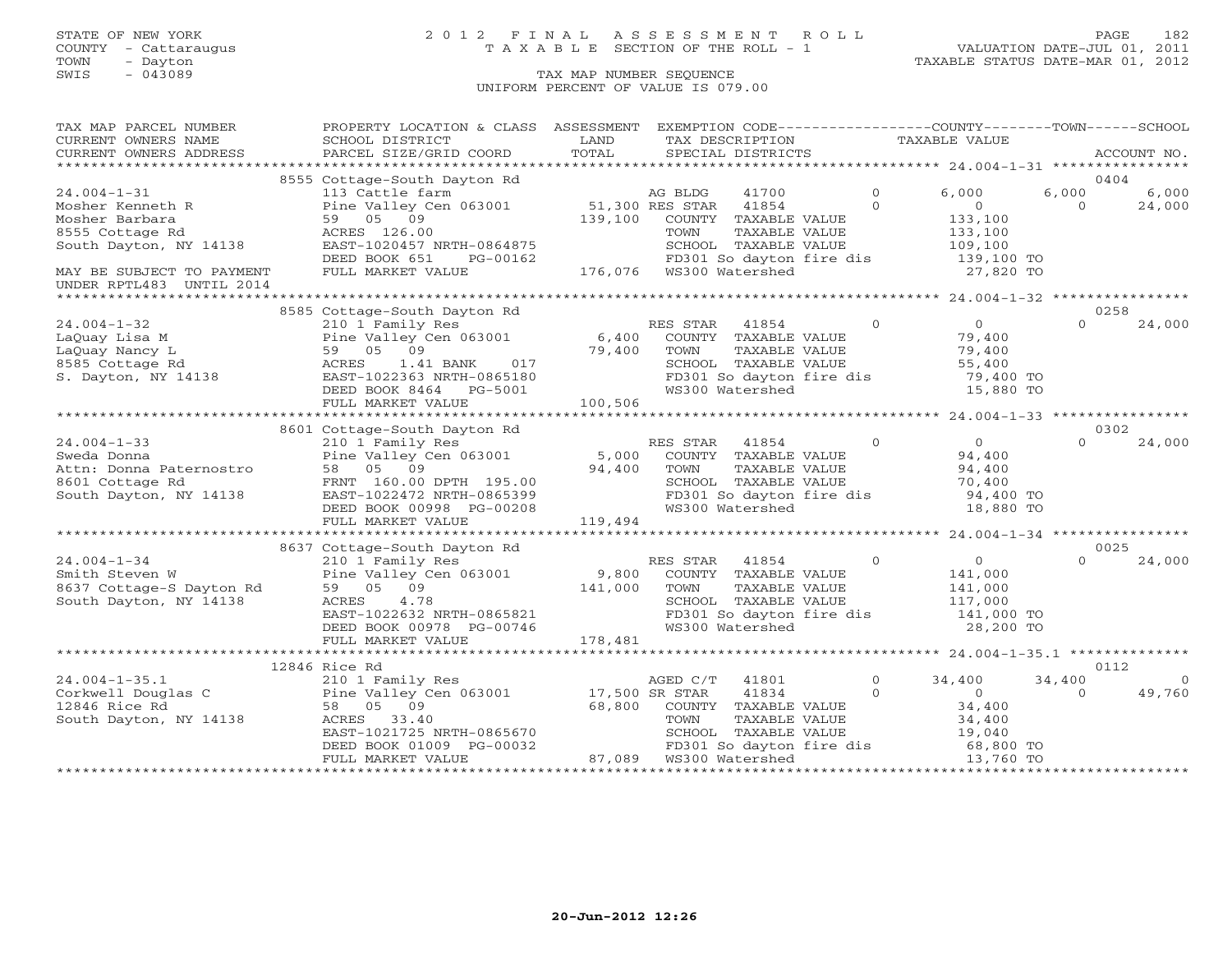## STATE OF NEW YORK 2 0 1 2 F I N A L A S S E S S M E N T R O L L PAGE 183 COUNTY - Cattaraugus T A X A B L E SECTION OF THE ROLL - 1 VALUATION DATE-JUL 01, 2011

| TAX MAP PARCEL NUMBER                                                                                                                                                                                                                   | PROPERTY LOCATION & CLASS ASSESSMENT                                                                                                                                                                                              |        | EXEMPTION CODE-----------------COUNTY-------TOWN------SCHOOL                                                                                      |                |                       |                |        |
|-----------------------------------------------------------------------------------------------------------------------------------------------------------------------------------------------------------------------------------------|-----------------------------------------------------------------------------------------------------------------------------------------------------------------------------------------------------------------------------------|--------|---------------------------------------------------------------------------------------------------------------------------------------------------|----------------|-----------------------|----------------|--------|
| CURRENT OWNERS NAME                                                                                                                                                                                                                     | SCHOOL DISTRICT                                                                                                                                                                                                                   | LAND   | TAX DESCRIPTION                                                                                                                                   | TAXABLE VALUE  |                       |                |        |
| CURRENT OWNERS ADDRESS                                                                                                                                                                                                                  |                                                                                                                                                                                                                                   |        |                                                                                                                                                   |                |                       |                |        |
|                                                                                                                                                                                                                                         | - CURRENT OWNERS ADDRESS - PARCEL SIZE/GRID COORD - TOTAL - SPECIAL DISTRICTS - ACCOUNT NO.<br>- ARCOUNT NO - ARCEL SIZE/GRID COORD - TOTAL - SPECIAL DISTRICTS - ARCOUNT NO - ARCOUNT NO - ARCOUNT NO - ARCOUNT NO - A - A - A - |        |                                                                                                                                                   |                |                       |                |        |
|                                                                                                                                                                                                                                         | 12858 Rice Rd                                                                                                                                                                                                                     |        |                                                                                                                                                   |                |                       | 1326           |        |
| 210 1 Family Res<br>Corkwell Christopher S<br>210 1 Family Res<br>210 1 Family Res<br>210 1 Family Res<br>21 000 COUNTY TAXABLE VALUE<br>21 000 COUNTY TAXABLE VALUE<br>21 000 COUNTY TAXABLE VALUE                                     |                                                                                                                                                                                                                                   |        |                                                                                                                                                   | $\Omega$       | $0 \qquad \qquad$     | $\Omega$       | 21,000 |
|                                                                                                                                                                                                                                         |                                                                                                                                                                                                                                   |        |                                                                                                                                                   |                | 21,000                |                |        |
|                                                                                                                                                                                                                                         |                                                                                                                                                                                                                                   |        |                                                                                                                                                   |                |                       |                |        |
| South Dayton, NY 14138 ACRES                                                                                                                                                                                                            | 1.90                                                                                                                                                                                                                              |        |                                                                                                                                                   |                |                       |                |        |
|                                                                                                                                                                                                                                         | EAST-1021506 NRTH-0865298                                                                                                                                                                                                         |        | TOWN TAXABLE VALUE (21,000<br>SCHOOL TAXABLE VALUE (21,000<br>FD301 So dayton fire dis (21,000 TO                                                 |                |                       |                |        |
|                                                                                                                                                                                                                                         | DEED BOOK 01009 PG-00032                                                                                                                                                                                                          |        |                                                                                                                                                   |                |                       |                |        |
|                                                                                                                                                                                                                                         | FULL MARKET VALUE                                                                                                                                                                                                                 | 26,582 |                                                                                                                                                   |                |                       |                |        |
|                                                                                                                                                                                                                                         |                                                                                                                                                                                                                                   |        |                                                                                                                                                   |                |                       |                |        |
|                                                                                                                                                                                                                                         | 12888 Rice Rd                                                                                                                                                                                                                     |        |                                                                                                                                                   |                |                       | 0549           |        |
| 12000 110 1 Market Res RES STAR 41854<br>24.004-1-36 210 1 Family Res RES STAR 41854<br>2888 Rice Rd 59 05 09 70,800 TOWN TAXABLE VALUE<br>So. Dayton, NY 14138 ACRES 1.03<br>EAST-1021021 NRTH-0865257 FD301 So dayton fire d:<br>DEED |                                                                                                                                                                                                                                   |        | RES STAR 41854                                                                                                                                    | $\overline{0}$ | $\overline{0}$        | $\Omega$       | 24,000 |
|                                                                                                                                                                                                                                         |                                                                                                                                                                                                                                   |        |                                                                                                                                                   |                |                       |                |        |
|                                                                                                                                                                                                                                         |                                                                                                                                                                                                                                   |        |                                                                                                                                                   |                | 70,800                |                |        |
|                                                                                                                                                                                                                                         |                                                                                                                                                                                                                                   |        | TAXABLE VALUE                                                                                                                                     |                | 70,800                |                |        |
|                                                                                                                                                                                                                                         |                                                                                                                                                                                                                                   |        | SCHOOL TAXABLE VALUE 46,800<br>FD301 So dayton fire dis 70,800 TO                                                                                 |                |                       |                |        |
|                                                                                                                                                                                                                                         |                                                                                                                                                                                                                                   |        |                                                                                                                                                   |                |                       |                |        |
|                                                                                                                                                                                                                                         |                                                                                                                                                                                                                                   |        |                                                                                                                                                   |                | 14,160 TO             |                |        |
|                                                                                                                                                                                                                                         |                                                                                                                                                                                                                                   |        |                                                                                                                                                   |                |                       |                |        |
|                                                                                                                                                                                                                                         |                                                                                                                                                                                                                                   |        |                                                                                                                                                   |                |                       |                |        |
|                                                                                                                                                                                                                                         | Cottage Rd                                                                                                                                                                                                                        |        |                                                                                                                                                   |                |                       | 0065           |        |
| $24.004 - 1 - 37$                                                                                                                                                                                                                       | 323 Vacant rural                                                                                                                                                                                                                  |        | COUNTY TAXABLE VALUE<br>TOWN      TAXABLE VALUE                                                                                                   |                | 9,400                 |                |        |
| Brown Edna B                                                                                                                                                                                                                            | Pine Valley Cen 063001 9,400 TOWN                                                                                                                                                                                                 |        |                                                                                                                                                   |                | 9,400                 |                |        |
| 8744 Sdayton-Silver Cr Rd                                                                                                                                                                                                               | 60 05 09                                                                                                                                                                                                                          | 9,400  | SCHOOL TAXABLE VALUE                                                                                                                              |                |                       |                |        |
| South Dayton, NY 14138                                                                                                                                                                                                                  | ACRES 48.68                                                                                                                                                                                                                       |        | FD301 So dayton fire dis                                                                                                                          |                | $9,400$<br>$9,400$ TO |                |        |
|                                                                                                                                                                                                                                         | EAST-1019823 NRTH-0868755                                                                                                                                                                                                         |        | WS300 Watershed                                                                                                                                   |                | 1,880 TO              |                |        |
|                                                                                                                                                                                                                                         | DEED BOOK 620 PG-00020                                                                                                                                                                                                            |        |                                                                                                                                                   |                |                       |                |        |
|                                                                                                                                                                                                                                         | FULL MARKET VALUE                                                                                                                                                                                                                 | 11,899 |                                                                                                                                                   |                |                       |                |        |
|                                                                                                                                                                                                                                         |                                                                                                                                                                                                                                   |        |                                                                                                                                                   |                |                       |                |        |
|                                                                                                                                                                                                                                         | Route 62                                                                                                                                                                                                                          |        |                                                                                                                                                   |                |                       | 0528           |        |
| $25.001 - 1 - 1.1$                                                                                                                                                                                                                      | 314 Rural vac<10                                                                                                                                                                                                                  |        |                                                                                                                                                   |                |                       |                |        |
|                                                                                                                                                                                                                                         | Gowanda Central 047201                                                                                                                                                                                                            | 3,300  |                                                                                                                                                   |                |                       |                |        |
| 25.001-1-1.1<br>Bridenbaker Sandra E<br>Shaffer Inez E                                                                                                                                                                                  | 30 05 09                                                                                                                                                                                                                          | 3,300  |                                                                                                                                                   |                |                       |                |        |
| 9355 Route 62                                                                                                                                                                                                                           | $\text{ACRES}$ 3.32                                                                                                                                                                                                               |        |                                                                                                                                                   |                |                       |                |        |
| Gowanda, NY 14070                                                                                                                                                                                                                       | EAST-1036237 NRTH-0879211                                                                                                                                                                                                         |        | COUNTY TAXABLE VALUE 3,300<br>TOWN TAXABLE VALUE 3,300<br>SCHOOL TAXABLE VALUE 3,300<br>FD300 Dayton fire dist 3,300 TO<br>WS300 Watershed 660 TO |                |                       |                |        |
|                                                                                                                                                                                                                                         | DEED BOOK 9906 PG-2001                                                                                                                                                                                                            |        |                                                                                                                                                   |                |                       |                |        |
|                                                                                                                                                                                                                                         | FULL MARKET VALUE                                                                                                                                                                                                                 | 4,177  |                                                                                                                                                   |                |                       |                |        |
|                                                                                                                                                                                                                                         |                                                                                                                                                                                                                                   |        |                                                                                                                                                   |                |                       |                |        |
|                                                                                                                                                                                                                                         |                                                                                                                                                                                                                                   |        |                                                                                                                                                   |                |                       |                |        |
|                                                                                                                                                                                                                                         | 9355 Route 62                                                                                                                                                                                                                     |        |                                                                                                                                                   | $\Omega$       |                       | 0963<br>$\cap$ |        |
| $25.001 - 1 - 1.3$                                                                                                                                                                                                                      | 210 1 Family Res                                                                                                                                                                                                                  |        | 41834<br>SR STAR                                                                                                                                  |                | $\overline{0}$        |                | 49,760 |
|                                                                                                                                                                                                                                         |                                                                                                                                                                                                                                   |        | COUNTY TAXABLE VALUE                                                                                                                              |                | 62,300                |                |        |
| Exidenbaker William (Cowanda Central 047201)<br>Bridenbaker Sandra (Cowanda Central 047201) (3,200)<br>9355 Route 62 (2) (2) ACRES 1.40                                                                                                 |                                                                                                                                                                                                                                   |        | TOWN      TAXABLE VALUE<br>SCHOOL   TAXABLE VALUE<br>TOWN                                                                                         |                | 62,300                |                |        |
| 9355 Route 62                                                                                                                                                                                                                           | ACRES 1.40                                                                                                                                                                                                                        |        |                                                                                                                                                   |                | 12,540                |                |        |
| Gowanda, NY 14070                                                                                                                                                                                                                       |                                                                                                                                                                                                                                   |        | $FDS00$ Dayton fire dist 62,300 TO                                                                                                                |                |                       |                |        |
|                                                                                                                                                                                                                                         | EAST-1036557 NRTH-0879233<br>DEED BOOK 764<br>FULL MARKET 11 PG-01102                                                                                                                                                             |        | WS300 Watershed                                                                                                                                   |                | 12,460 TO             |                |        |
|                                                                                                                                                                                                                                         | FULL MARKET VALUE                                                                                                                                                                                                                 | 78,861 |                                                                                                                                                   |                |                       |                |        |
|                                                                                                                                                                                                                                         |                                                                                                                                                                                                                                   |        |                                                                                                                                                   |                |                       |                |        |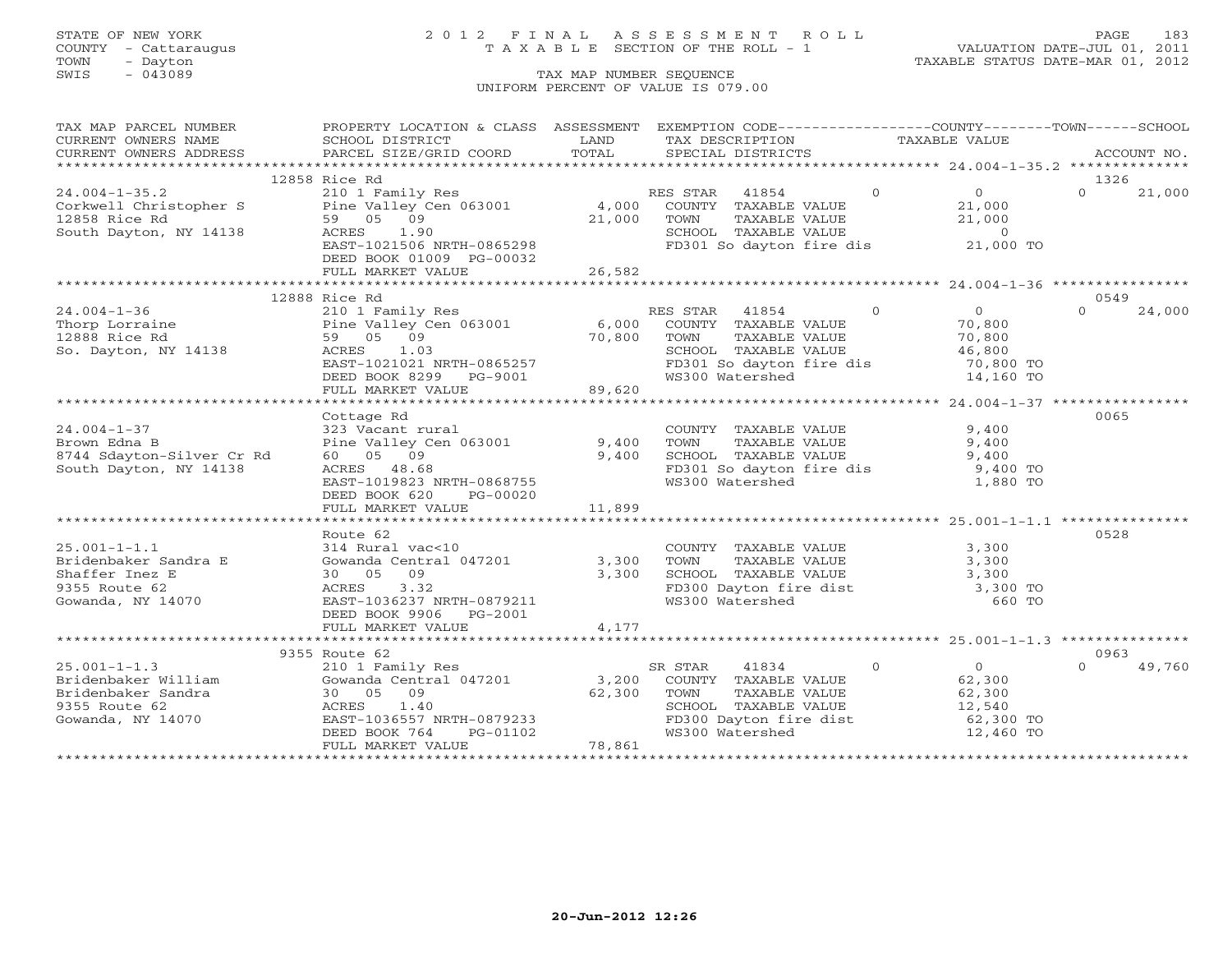### STATE OF NEW YORK 2 0 1 2 F I N A L A S S E S S M E N T R O L L PAGE 184 COUNTY - Cattaraugus T A X A B L E SECTION OF THE ROLL - 1 VALUATION DATE-JUL 01, 2011

| TAX MAP PARCEL NUMBER                      | PROPERTY LOCATION & CLASS ASSESSMENT EXEMPTION CODE----------------COUNTY-------TOWN------SCHOOL      |                        |                   |                                                                                                                                                                                                                                                                                                                                    |                |                                                      |          |             |
|--------------------------------------------|-------------------------------------------------------------------------------------------------------|------------------------|-------------------|------------------------------------------------------------------------------------------------------------------------------------------------------------------------------------------------------------------------------------------------------------------------------------------------------------------------------------|----------------|------------------------------------------------------|----------|-------------|
| CURRENT OWNERS NAME                        | SCHOOL DISTRICT                                                                                       | <b>Example 12</b> LAND |                   | TAX DESCRIPTION TAXABLE VALUE                                                                                                                                                                                                                                                                                                      |                |                                                      |          |             |
| CURRENT OWNERS ADDRESS                     | PARCEL SIZE/GRID COORD                                                                                | TOTAL                  | SPECIAL DISTRICTS |                                                                                                                                                                                                                                                                                                                                    |                |                                                      |          | ACCOUNT NO. |
|                                            |                                                                                                       |                        |                   |                                                                                                                                                                                                                                                                                                                                    |                |                                                      |          |             |
|                                            | Route 62                                                                                              |                        |                   |                                                                                                                                                                                                                                                                                                                                    |                |                                                      |          | 1050        |
| $25.001 - 1 - 1.4$                         | 105 Vac farmland                                                                                      | AG DIST                |                   | 41720                                                                                                                                                                                                                                                                                                                              |                | 0 8,633                                              | 8,633    | 8,633       |
| Gabel Daniel L                             | Gowanda Central 047201 34,100 COUNTY TAXABLE VALUE                                                    |                        |                   |                                                                                                                                                                                                                                                                                                                                    |                | 25,467                                               |          |             |
| Gabel Beverly                              |                                                                                                       |                        | TOWN              | TAXABLE VALUE 25,467                                                                                                                                                                                                                                                                                                               |                |                                                      |          |             |
| 9285 Us Rte 62                             |                                                                                                       |                        |                   |                                                                                                                                                                                                                                                                                                                                    |                |                                                      |          |             |
| Gowanda, NY 14070                          | 30/38 05 09 34,100<br>ACRES 91.15<br>EAST-1035026 NRTH-0878537                                        |                        |                   | SCHOOL TAXABLE VALUE 25,467<br>FD300 Dayton fire dist 34,100 TO                                                                                                                                                                                                                                                                    |                |                                                      |          |             |
|                                            | DEED BOOK 830                                                                                         | PG-01093               | WS300 Watershed   |                                                                                                                                                                                                                                                                                                                                    |                | 6,820 TO                                             |          |             |
| MAY BE SUBJECT TO PAYMENT                  | FULL MARKET VALUE                                                                                     | 43,165                 |                   |                                                                                                                                                                                                                                                                                                                                    |                |                                                      |          |             |
| UNDER AGDIST LAW TIL 2016                  |                                                                                                       |                        |                   |                                                                                                                                                                                                                                                                                                                                    |                |                                                      |          |             |
|                                            |                                                                                                       |                        |                   |                                                                                                                                                                                                                                                                                                                                    |                |                                                      |          |             |
|                                            | 9341 Route 62                                                                                         |                        |                   |                                                                                                                                                                                                                                                                                                                                    |                |                                                      |          | 5042        |
|                                            |                                                                                                       |                        |                   | $\overline{0}$                                                                                                                                                                                                                                                                                                                     |                | $\begin{array}{c} 0 \\ 49,100 \\ 49,100 \end{array}$ | $\Omega$ | 24,000      |
|                                            |                                                                                                       |                        |                   |                                                                                                                                                                                                                                                                                                                                    |                |                                                      |          |             |
|                                            | Gowanda Central 047201 (4,300 COUNTY TAXABLE VALUE<br>ACRES 5.93 BANK (004 (49,100 TOWN TAXABLE VALUE |                        |                   |                                                                                                                                                                                                                                                                                                                                    |                |                                                      |          |             |
|                                            |                                                                                                       |                        |                   | SCHOOL TAXABLE VALUE 25,100                                                                                                                                                                                                                                                                                                        |                |                                                      |          |             |
|                                            |                                                                                                       |                        |                   | FD300 Dayton fire dist 49,100 TO                                                                                                                                                                                                                                                                                                   |                |                                                      |          |             |
|                                            |                                                                                                       |                        |                   |                                                                                                                                                                                                                                                                                                                                    |                | 49,100 TO                                            |          |             |
|                                            |                                                                                                       |                        |                   |                                                                                                                                                                                                                                                                                                                                    |                |                                                      |          |             |
|                                            | 9305 Route 62                                                                                         |                        |                   |                                                                                                                                                                                                                                                                                                                                    |                |                                                      |          | 0461        |
| $25.001 - 1 - 2$                           | 210 1 Family Res                                                                                      |                        |                   | $CVET C/T$ 41131                                                                                                                                                                                                                                                                                                                   | $\Omega$       | 16,000 16,000                                        |          | $\Omega$    |
| Pine Robert C                              | Gowanda Central 047201 5,100 RES STAR 41854                                                           |                        |                   | $\overline{a}$ and $\overline{a}$ and $\overline{a}$ and $\overline{a}$ and $\overline{a}$ and $\overline{a}$ and $\overline{a}$ and $\overline{a}$ and $\overline{a}$ and $\overline{a}$ and $\overline{a}$ and $\overline{a}$ and $\overline{a}$ and $\overline{a}$ and $\overline{a}$ and $\overline{a}$ and $\overline{a}$ and |                |                                                      | $\Omega$ | 24,000      |
| Pine Norma                                 | 38 05 09                                                                                              |                        |                   |                                                                                                                                                                                                                                                                                                                                    |                | $\begin{array}{c}0\\49,800\end{array}$               |          |             |
| 9305 Us Rte 62                             | merged 35x166 (3/08)                                                                                  |                        | TOWN              | TAXABLE VALUE 49,800                                                                                                                                                                                                                                                                                                               |                |                                                      |          |             |
| Gowanda, NY 14070 $25.001 - 1 - 1.2$ & 5.3 |                                                                                                       |                        |                   | SCHOOL TAXABLE VALUE 41,800                                                                                                                                                                                                                                                                                                        |                |                                                      |          |             |
|                                            | FRNT 170.00 DPTH 166.00                                                                               |                        |                   | FD300 Dayton fire dist 65,800 TO                                                                                                                                                                                                                                                                                                   |                |                                                      |          |             |
|                                            | 2.10<br>ACRES                                                                                         |                        | WS300 Watershed   |                                                                                                                                                                                                                                                                                                                                    |                | 13,160 TO                                            |          |             |
|                                            | EAST-1036576 NRTH-0877994                                                                             |                        |                   |                                                                                                                                                                                                                                                                                                                                    |                |                                                      |          |             |
|                                            | DEED BOOK 00946 PG-00510                                                                              |                        |                   |                                                                                                                                                                                                                                                                                                                                    |                |                                                      |          |             |
|                                            | FULL MARKET VALUE                                                                                     | 83,291                 |                   |                                                                                                                                                                                                                                                                                                                                    |                |                                                      |          |             |
|                                            |                                                                                                       |                        |                   |                                                                                                                                                                                                                                                                                                                                    |                |                                                      |          |             |
|                                            | 9285 Route 62                                                                                         |                        |                   |                                                                                                                                                                                                                                                                                                                                    |                |                                                      | 0183     |             |
| $25.001 - 1 - 3$                           | 210 1 Family Res                                                                                      |                        | SR STAR           | 41834                                                                                                                                                                                                                                                                                                                              | $\overline{0}$ | $\overline{O}$                                       | $\Omega$ | 49,760      |
| Gabel Daniel L                             | Gowanda Central 047201 6,100 COUNTY TAXABLE VALUE 60,000                                              |                        |                   |                                                                                                                                                                                                                                                                                                                                    |                |                                                      |          |             |
| Gabel Beverly                              | 30 05 09                                                                                              | 60,000                 | TOWN              |                                                                                                                                                                                                                                                                                                                                    |                |                                                      |          |             |
| 9285 Us Rte 62                             | 30 05 09<br>ACRES 1.05                                                                                |                        |                   |                                                                                                                                                                                                                                                                                                                                    |                |                                                      |          |             |
| Gowanda, NY 14070                          | EAST-1036607 NRTH-0877359                                                                             |                        |                   | FD300 Dayton fire dist 60,000 TO                                                                                                                                                                                                                                                                                                   |                |                                                      |          |             |
|                                            | DEED BOOK 695                                                                                         |                        |                   | WS300 Watershed                                                                                                                                                                                                                                                                                                                    |                | 12,000 TO                                            |          |             |
|                                            | FULL MARKET VALUE                                                                                     | PG-00057<br>B 75,949   |                   |                                                                                                                                                                                                                                                                                                                                    |                |                                                      |          |             |
|                                            |                                                                                                       |                        |                   |                                                                                                                                                                                                                                                                                                                                    |                |                                                      |          |             |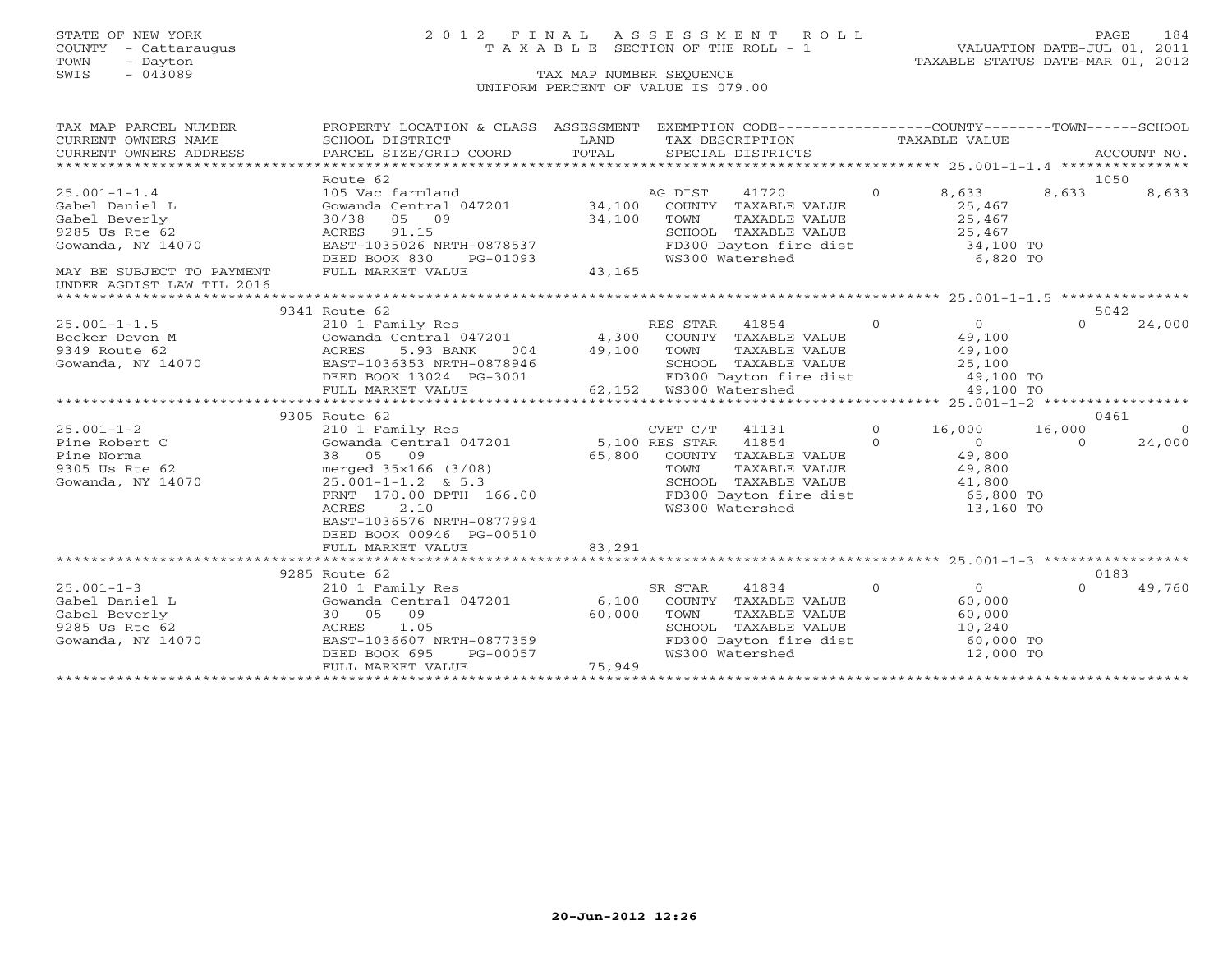### STATE OF NEW YORK 2 0 1 2 F I N A L A S S E S S M E N T R O L L PAGE 185 COUNTY - Cattaraugus T A X A B L E SECTION OF THE ROLL - 1 VALUATION DATE-JUL 01, 2011

| TAX MAP PARCEL NUMBER                                        | PROPERTY LOCATION & CLASS ASSESSMENT EXEMPTION CODE---------------COUNTY-------TOWN------SCHOOL |               |                                                  |               |                |          |              |
|--------------------------------------------------------------|-------------------------------------------------------------------------------------------------|---------------|--------------------------------------------------|---------------|----------------|----------|--------------|
| CURRENT OWNERS NAME                                          | SCHOOL DISTRICT                                                                                 | LAND          | TAX DESCRIPTION                                  | TAXABLE VALUE |                |          |              |
| CURRENT OWNERS ADDRESS                                       | PARCEL SIZE/GRID COORD                                                                          | TOTAL         | SPECIAL DISTRICTS                                |               |                |          | ACCOUNT NO.  |
|                                                              | 9275 Route 62                                                                                   |               |                                                  |               |                | 0058     |              |
| $25.001 - 1 - 4$                                             | 210 1 Family Res                                                                                |               | CVET C/T 41131                                   | $\Omega$      | 12,050         | 12,050   | $\mathbf{0}$ |
| Brooks Althea J                                              | Gowanda Central 047201                                                                          | 4,000 SR STAR | 41834                                            | $\Omega$      | $\overline{0}$ | $\Omega$ | 48,200       |
| 9275 Us Rte 62                                               | 30 05 09                                                                                        | 48,200        | COUNTY TAXABLE VALUE                             |               | 36,150         |          |              |
| Gowanda, NY 14070                                            | Life Use & Trustee                                                                              |               | TOWN<br>TAXABLE VALUE                            |               | 36,150         |          |              |
|                                                              | merged $1-5.4$ $(3/09)$                                                                         |               | SCHOOL TAXABLE VALUE                             |               | $\overline{0}$ |          |              |
|                                                              | FRNT 243.00 DPTH 130.00                                                                         |               | FD300 Dayton fire dist                           |               | 48,200 TO      |          |              |
|                                                              | EAST-1036616 NRTH-0877119                                                                       |               | WS300 Watershed                                  |               | 9,640 TO       |          |              |
|                                                              | DEED BOOK 00945 PG-01080                                                                        |               |                                                  |               |                |          |              |
|                                                              | FULL MARKET VALUE                                                                               | 61,013        |                                                  |               |                |          |              |
|                                                              |                                                                                                 |               |                                                  |               |                |          |              |
|                                                              | 9293 Route 62                                                                                   |               |                                                  |               |                | 0186     |              |
| $25.001 - 1 - 5.1$                                           | 220 2 Family Res                                                                                |               | COUNTY TAXABLE VALUE                             |               | 40,000         |          |              |
| Gabel Daniel L                                               | Gowanda Central 047201                                                                          | 6,000         | TAXABLE VALUE<br>TOWN                            |               | 40,000         |          |              |
| Gabel Beverley                                               | 30 05 09                                                                                        | 40,000        | SCHOOL TAXABLE VALUE                             |               | 40,000         |          |              |
| 9285 Route 62                                                | split $35x166$ to Pine $12/2$                                                                   |               | FD300 Dayton fire dist<br>FD300 Dayton fire dist |               | 40,000 TO      |          |              |
| Gowanda, NY 14070                                            | FRNT 225.00 DPTH 166.00                                                                         |               | WS300 Watershed                                  |               | 8,000 TO       |          |              |
|                                                              | EAST-1036621 NRTH-0877633                                                                       |               |                                                  |               |                |          |              |
|                                                              | DEED BOOK 10024 PG-9001                                                                         |               |                                                  |               |                |          |              |
|                                                              | FULL MARKET VALUE                                                                               | 50,633        |                                                  |               |                |          |              |
|                                                              |                                                                                                 |               |                                                  |               |                |          |              |
|                                                              | 9285 Route 62                                                                                   |               |                                                  |               |                | 1195     |              |
| $25.001 - 1 - 5.2$                                           | 112 Dairy farm                                                                                  |               | SILO T/C/S 42100                                 | $\Omega$      | 4,500          | 4,500    | 4,500        |
| Gabel Daniel L                                               | Gowanda Central 047201                                                                          | 43,800        | COUNTY TAXABLE VALUE                             |               | 46,800         |          |              |
| Gabel Beverly J                                              | 30/38 05 09                                                                                     | 51,300        | TAXABLE VALUE<br>TOWN                            |               | 46,800         |          |              |
| 9285 Us Rte 62                                               | ACRES 127.80                                                                                    |               | SCHOOL TAXABLE VALUE<br>FD300 Dayton fire dist   |               | 46,800         |          |              |
| Gowanda, NY 14070                                            | EAST-1034884 NRTH-0876788                                                                       |               |                                                  |               | 51,300 TO      |          |              |
|                                                              | DEED BOOK 905<br>PG-00836                                                                       |               | WS300 Watershed                                  |               | 10,260 TO      |          |              |
| MAY BE SUBJECT TO PAYMENT                                    | FULL MARKET VALUE                                                                               | 64,937        |                                                  |               |                |          |              |
| UNDER AGDIST LAW TIL 2014                                    |                                                                                                 |               |                                                  |               |                |          |              |
|                                                              | 9209 Route 62                                                                                   |               |                                                  |               |                | 0603     |              |
| $25.001 - 1 - 6.1$                                           | 240 Rural res                                                                                   |               | RES STAR 41854                                   | $\Omega$      | 0              | $\cap$   | 24,000       |
| Troutman Raymond L                                           | Pine Valley Cen 063001                                                                          | 18,000        | COUNTY TAXABLE VALUE                             |               | 39,900         |          |              |
| 9209 Route 62                                                | 30 05 09                                                                                        | 39,900        | TAXABLE VALUE<br>TOWN                            |               | 39,900         |          |              |
| Gowanda, NY 14070                                            | ACRES 41.88                                                                                     |               |                                                  |               | 15,900         |          |              |
|                                                              | EAST-1035853 NRTH-0876006                                                                       |               | SCHOOL TAXABLE ville<br>FD300 Dayton fire dist   |               | 39,900 TO      |          |              |
|                                                              | DEED BOOK 01013 PG-00047                                                                        |               |                                                  |               | 7,980 TO       |          |              |
|                                                              | FULL MARKET VALUE                                                                               | 50,506        |                                                  |               |                |          |              |
|                                                              |                                                                                                 |               |                                                  |               |                |          |              |
|                                                              | Route 62                                                                                        |               |                                                  |               |                | 0036     |              |
| $25.001 - 1 - 7$                                             | 105 Vac farmland                                                                                |               | COUNTY TAXABLE VALUE                             |               | 10,000         |          |              |
| Bentley Joint Rev Trust I Gord Pine Valley Cen 063001 10,000 |                                                                                                 |               | TAXABLE VALUE<br>TOWN                            |               | 10,000         |          |              |
| Bentley Joint Rev Trust I Anit 29 05 09                      |                                                                                                 | 10,000        | SCHOOL TAXABLE VALUE                             |               | 10,000         |          |              |
| 12050 Markhams-Cottage Rd                                    | ACRES 17.44                                                                                     |               | FD300 Dayton fire dist                           |               | 10,000 TO      |          |              |
| S. Dayton, NY 14138                                          | EAST-1035580 NRTH-0875054                                                                       |               | WS300 Watershed                                  |               | 2,000 TO       |          |              |
|                                                              | DEED BOOK 15566 PG-4002                                                                         |               |                                                  |               |                |          |              |
|                                                              | FULL MARKET VALUE                                                                               | 12,658        |                                                  |               |                |          |              |
|                                                              |                                                                                                 |               |                                                  |               |                |          |              |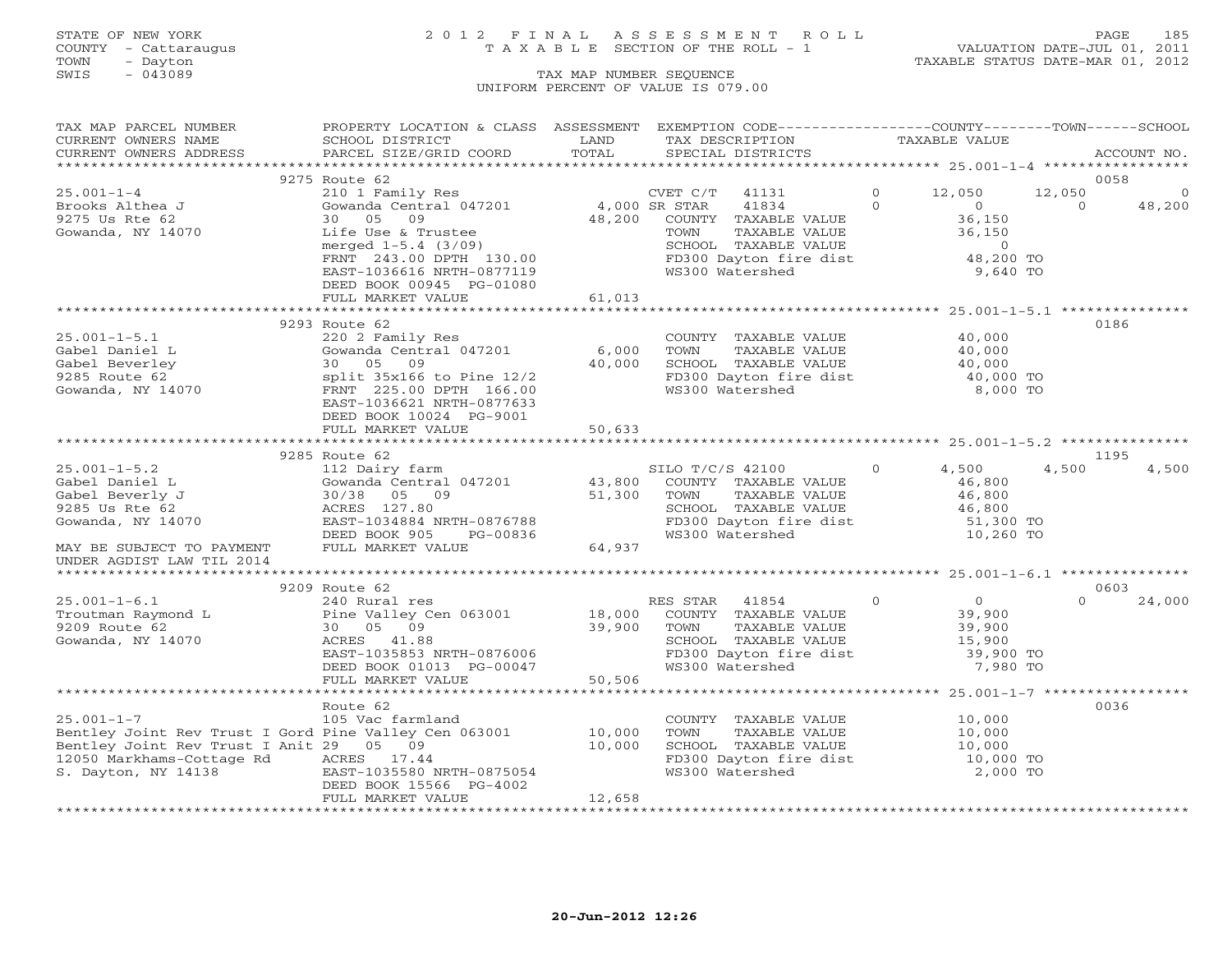### STATE OF NEW YORK 2 0 1 2 F I N A L A S S E S S M E N T R O L L PAGE 186 COUNTY - Cattaraugus T A X A B L E SECTION OF THE ROLL - 1 VALUATION DATE-JUL 01, 2011

| TAX MAP PARCEL NUMBER          | PROPERTY LOCATION & CLASS ASSESSMENT EXEMPTION CODE---------------COUNTY-------TOWN------SCHOOL                                                                                                                                                      |               |         |                                                                                                                                                                   |                |          |             |
|--------------------------------|------------------------------------------------------------------------------------------------------------------------------------------------------------------------------------------------------------------------------------------------------|---------------|---------|-------------------------------------------------------------------------------------------------------------------------------------------------------------------|----------------|----------|-------------|
| CURRENT OWNERS NAME            | <b>Example 12</b> LAND<br>SCHOOL DISTRICT<br>FSS PARCEL SIZE/GRID COORD                                                                                                                                                                              |               |         | TAX DESCRIPTION TAXABLE VALUE                                                                                                                                     |                |          |             |
| CURRENT OWNERS ADDRESS         |                                                                                                                                                                                                                                                      | LAND<br>TOTAL |         | SPECIAL DISTRICTS                                                                                                                                                 |                |          | ACCOUNT NO. |
|                                |                                                                                                                                                                                                                                                      |               |         |                                                                                                                                                                   |                |          |             |
|                                | 9189 Route 62                                                                                                                                                                                                                                        |               |         |                                                                                                                                                                   |                |          | 0414        |
|                                |                                                                                                                                                                                                                                                      |               |         | CVET C/T 41131 0 13,025 13,025 0<br>49,760 13,025 13,025 0 13,025 0                                                                                               |                |          |             |
|                                |                                                                                                                                                                                                                                                      |               |         |                                                                                                                                                                   | $\overline{0}$ |          |             |
|                                |                                                                                                                                                                                                                                                      |               |         | COUNTY TAXABLE VALUE<br>TOWN TAXABLE VALUE<br>SCHOOL TAXABLE VALUE<br>SCHOOL TAXABLE VALUE<br>FD300 Dayton fire dist<br>WS300 Watershed<br>TO,420 TO<br>TO,420 TO |                |          |             |
|                                |                                                                                                                                                                                                                                                      |               |         |                                                                                                                                                                   |                |          |             |
|                                |                                                                                                                                                                                                                                                      |               |         |                                                                                                                                                                   |                |          |             |
|                                |                                                                                                                                                                                                                                                      |               |         |                                                                                                                                                                   |                |          |             |
|                                |                                                                                                                                                                                                                                                      |               |         |                                                                                                                                                                   |                |          |             |
|                                |                                                                                                                                                                                                                                                      |               |         |                                                                                                                                                                   |                |          |             |
|                                | 210 1 Family Res Rittle Rocky<br>ES STAR 41854 0<br>EX Pine Valley Cen 063001 4,900 COUNTY TAXABLE VALUE 47,400<br>EX PINE VALUE 47,400<br>SOWARD TOWN TAXABLE VALUE 47,400<br>SOWARD PRINT 110.00 DPTH 253.00<br>Gowarda, NY 14070 EAST-1           |               |         |                                                                                                                                                                   |                |          |             |
|                                |                                                                                                                                                                                                                                                      |               |         |                                                                                                                                                                   |                |          | 0146        |
|                                |                                                                                                                                                                                                                                                      |               |         |                                                                                                                                                                   |                | $\Omega$ | 24,000      |
|                                |                                                                                                                                                                                                                                                      |               |         |                                                                                                                                                                   |                |          |             |
|                                |                                                                                                                                                                                                                                                      |               |         | TOWN TAXABLE VALUE $47,400$<br>SCHOOL TAXABLE VALUE 23,400<br>FD300 Dayton fire dist $47,400$ TO<br>WS300 Watershed 9,480 TO                                      |                |          |             |
|                                |                                                                                                                                                                                                                                                      |               |         |                                                                                                                                                                   |                |          |             |
|                                |                                                                                                                                                                                                                                                      |               |         |                                                                                                                                                                   |                |          |             |
|                                |                                                                                                                                                                                                                                                      |               |         |                                                                                                                                                                   |                |          |             |
|                                |                                                                                                                                                                                                                                                      |               |         |                                                                                                                                                                   |                |          |             |
|                                |                                                                                                                                                                                                                                                      |               |         |                                                                                                                                                                   |                |          |             |
|                                | Route 62                                                                                                                                                                                                                                             |               |         |                                                                                                                                                                   |                |          | 0220        |
| $25.001 - 1 - 10$              |                                                                                                                                                                                                                                                      |               |         |                                                                                                                                                                   | 6,600          |          |             |
|                                | 105 Vac farmland<br>Pine Valley Cen 063001 6,600                                                                                                                                                                                                     |               |         | COUNTY TAXABLE VALUE<br>TOWN TAXABLE VALUE                                                                                                                        | 6,600          |          |             |
| Silk JoAnn<br>43 N Butts Ave W | 29 05 09                                                                                                                                                                                                                                             | 6,600         |         |                                                                                                                                                                   |                |          |             |
| Jamestown, NY 14701            | By Will                                                                                                                                                                                                                                              |               |         | CHOOL TAXABLE VALUE<br>FD300 Dayton fire dist 6,600 TO<br>WS300 Watershed 1,320 TO                                                                                |                |          |             |
|                                | ACRES 6.25                                                                                                                                                                                                                                           |               |         |                                                                                                                                                                   |                |          |             |
|                                | EAST-1035893 NRTH-0874660                                                                                                                                                                                                                            |               |         |                                                                                                                                                                   |                |          |             |
|                                | DEED BOOK 4188 PG-2005                                                                                                                                                                                                                               |               |         |                                                                                                                                                                   |                |          |             |
|                                | FULL MARKET VALUE                                                                                                                                                                                                                                    | 8,354         |         |                                                                                                                                                                   |                |          |             |
|                                |                                                                                                                                                                                                                                                      |               |         |                                                                                                                                                                   |                |          |             |
|                                | 9127 Route 62                                                                                                                                                                                                                                        |               |         |                                                                                                                                                                   |                |          | 0627        |
|                                |                                                                                                                                                                                                                                                      |               |         |                                                                                                                                                                   |                |          |             |
|                                |                                                                                                                                                                                                                                                      |               |         |                                                                                                                                                                   |                |          |             |
|                                |                                                                                                                                                                                                                                                      |               |         |                                                                                                                                                                   |                |          |             |
|                                | 9127 Route 62<br>Peger Paul J<br>2015 South Park Ave and Park Point (2015 South Park Ave and Park Ave and Park 158.00 DPTH 206.00<br>Buffalo, NY 14220 FRNT 158.00 DPTH 206.00<br>EAST 108.00 DPTH 206.00<br>EAST 10874264<br>Providence 2           |               |         |                                                                                                                                                                   |                |          |             |
|                                |                                                                                                                                                                                                                                                      |               |         |                                                                                                                                                                   |                |          |             |
|                                | DEED BOOK 00982 PG-01140                                                                                                                                                                                                                             |               |         |                                                                                                                                                                   |                |          |             |
|                                |                                                                                                                                                                                                                                                      |               |         |                                                                                                                                                                   |                |          |             |
|                                |                                                                                                                                                                                                                                                      |               |         |                                                                                                                                                                   |                |          |             |
|                                |                                                                                                                                                                                                                                                      |               |         |                                                                                                                                                                   |                |          | 0017        |
|                                | 12012 Dole St<br>25.001-1-12<br>Osterstuck Judy A<br>12012 Dole St<br>29/37 05 09 50,100<br>South Dayton, NY 14138<br>PEED BOOK 861 PG-00738<br>FULL MARKET VALUE<br>29/37 05 09 50,100<br>29/37 05 09 50,100<br>EED BOOK 861 PG-00738<br>PULL MARKE |               | SR STAR | $\begin{tabular}{llll} \bf 41834 & 0 & 0 \\ \bf TAXABLE VALUE & 50,100 \\ \bf TAXABLE VALUE & 50,100 \\ \bf TAXABLE VALUE & 340 \\ \end{tabular}$                 |                | $\Omega$ | 49,760      |
|                                |                                                                                                                                                                                                                                                      |               |         | COUNTY TAXABLE VALUE                                                                                                                                              |                |          |             |
|                                |                                                                                                                                                                                                                                                      |               | TOWN    |                                                                                                                                                                   |                |          |             |
|                                |                                                                                                                                                                                                                                                      |               |         | SCHOOL TAXABLE VALUE 340<br>FD300 Dayton fire dist 50,100 TO<br>WS300 Watershed 10,020 TO                                                                         |                |          |             |
|                                |                                                                                                                                                                                                                                                      |               |         |                                                                                                                                                                   |                |          |             |
|                                |                                                                                                                                                                                                                                                      |               |         |                                                                                                                                                                   |                |          |             |
|                                |                                                                                                                                                                                                                                                      |               |         |                                                                                                                                                                   |                |          |             |
|                                |                                                                                                                                                                                                                                                      |               |         |                                                                                                                                                                   |                |          |             |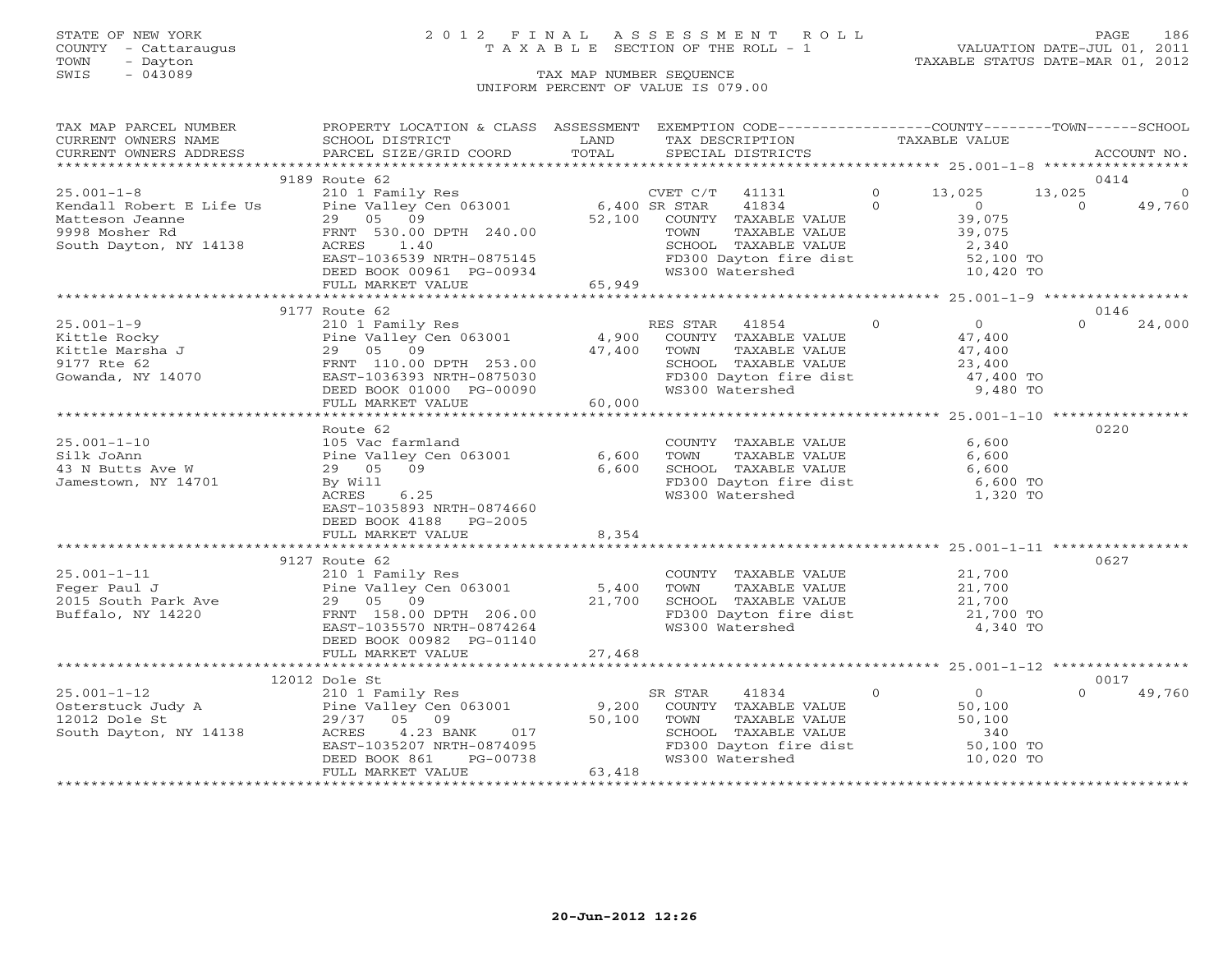### STATE OF NEW YORK 2 0 1 2 F I N A L A S S E S S M E N T R O L L PAGE 187 COUNTY - Cattaraugus T A X A B L E SECTION OF THE ROLL - 1 VALUATION DATE-JUL 01, 2011

| TAX MAP PARCEL NUMBER                                                         | PROPERTY LOCATION & CLASS ASSESSMENT EXEMPTION CODE----------------COUNTY-------TOWN------SCHOOL                                                                                                                                                                                                                                                                                         |        |                                                                                                                                                                                                                                                                                                                                                                     |                                            |                     |
|-------------------------------------------------------------------------------|------------------------------------------------------------------------------------------------------------------------------------------------------------------------------------------------------------------------------------------------------------------------------------------------------------------------------------------------------------------------------------------|--------|---------------------------------------------------------------------------------------------------------------------------------------------------------------------------------------------------------------------------------------------------------------------------------------------------------------------------------------------------------------------|--------------------------------------------|---------------------|
| CURRENT OWNERS NAME                                                           | SCHOOL DISTRICT                                                                                                                                                                                                                                                                                                                                                                          | LAND   | TAX DESCRIPTION TAXABLE VALUE                                                                                                                                                                                                                                                                                                                                       |                                            |                     |
|                                                                               |                                                                                                                                                                                                                                                                                                                                                                                          |        |                                                                                                                                                                                                                                                                                                                                                                     |                                            |                     |
|                                                                               | .CURRENT OWNERS ADDRESS PARCEL SIZE/GRID COORD TOTAL SPECIAL DISTRICTS ACCOUNT NO ACCOUNT NO ACCOUNT NO ACCOUNT NO ARRENT OWNERS ADDRESS PARCEL SIZE/GRID COORD TOTAL SPECIAL DISTRICTS                                                                                                                                                                                                  |        |                                                                                                                                                                                                                                                                                                                                                                     |                                            |                     |
|                                                                               | 9114 Route 62                                                                                                                                                                                                                                                                                                                                                                            |        |                                                                                                                                                                                                                                                                                                                                                                     |                                            | 0222                |
| $25.001 - 1 - 14$                                                             | 210 1 Family Res<br>Pine Valley Cen 063001 5,200<br>29 05 09 46,200                                                                                                                                                                                                                                                                                                                      |        | COUNTY TAXABLE VALUE<br>TOWN TAXABLE VALUE<br>SCHOOL TAXABLE VALUE<br>TOWN TAXABLE VALUE<br>TOWN TAY 46,200<br>TOWN DAVCON fire dist<br>46,200 TO<br>9,240 TO                                                                                                                                                                                                       |                                            |                     |
|                                                                               |                                                                                                                                                                                                                                                                                                                                                                                          |        |                                                                                                                                                                                                                                                                                                                                                                     |                                            |                     |
|                                                                               | 29 05 09                                                                                                                                                                                                                                                                                                                                                                                 | 46,200 |                                                                                                                                                                                                                                                                                                                                                                     |                                            |                     |
| Partyka Joseph P<br>Skudlarek Joel<br>4081 No State St<br>Salamanca, NY 14779 | FRNT 180.00 DPTH 170.00                                                                                                                                                                                                                                                                                                                                                                  |        |                                                                                                                                                                                                                                                                                                                                                                     |                                            |                     |
|                                                                               | EAST-1035485 NRTH-0873963                                                                                                                                                                                                                                                                                                                                                                |        |                                                                                                                                                                                                                                                                                                                                                                     |                                            |                     |
|                                                                               | DEED BOOK 01015 PG-00430                                                                                                                                                                                                                                                                                                                                                                 |        |                                                                                                                                                                                                                                                                                                                                                                     |                                            |                     |
|                                                                               | FULL MARKET VALUE                                                                                                                                                                                                                                                                                                                                                                        | 58,481 |                                                                                                                                                                                                                                                                                                                                                                     |                                            |                     |
|                                                                               |                                                                                                                                                                                                                                                                                                                                                                                          |        |                                                                                                                                                                                                                                                                                                                                                                     |                                            |                     |
|                                                                               |                                                                                                                                                                                                                                                                                                                                                                                          |        |                                                                                                                                                                                                                                                                                                                                                                     |                                            | 0454                |
|                                                                               | Xittle Barbara A<br>210 1 Family Res<br>29 05 09 05 09 053001<br>Gowanda, NY 14070 29 05 09 170 00 39,900 SR STAR 41834<br>Cowanda, NY 14070 29,900 SR STAR 41834                                                                                                                                                                                                                        |        |                                                                                                                                                                                                                                                                                                                                                                     | $0 \t 9,975$                               | 9,975<br>$\circ$    |
|                                                                               |                                                                                                                                                                                                                                                                                                                                                                                          |        |                                                                                                                                                                                                                                                                                                                                                                     |                                            | $\overline{0}$      |
|                                                                               |                                                                                                                                                                                                                                                                                                                                                                                          |        |                                                                                                                                                                                                                                                                                                                                                                     |                                            | 39,900              |
|                                                                               |                                                                                                                                                                                                                                                                                                                                                                                          |        |                                                                                                                                                                                                                                                                                                                                                                     |                                            |                     |
|                                                                               |                                                                                                                                                                                                                                                                                                                                                                                          |        |                                                                                                                                                                                                                                                                                                                                                                     |                                            |                     |
|                                                                               | EAST-1035637 NRTH-0874088                                                                                                                                                                                                                                                                                                                                                                |        |                                                                                                                                                                                                                                                                                                                                                                     |                                            |                     |
|                                                                               | DEED BOOK 00981 PG-00219                                                                                                                                                                                                                                                                                                                                                                 |        |                                                                                                                                                                                                                                                                                                                                                                     |                                            |                     |
|                                                                               | FULL MARKET VALUE                                                                                                                                                                                                                                                                                                                                                                        |        |                                                                                                                                                                                                                                                                                                                                                                     |                                            |                     |
|                                                                               |                                                                                                                                                                                                                                                                                                                                                                                          |        | $\begin{array}{cccccccccccc} 6,300 & \text{AGED C/T} & 411501 & 0 & 3,975 & 9,975 \\ 6,300 & \text{AGED C/T} & 41801 & 0 & 14,963 & 14,963 \\ 39,900 & \text{SR STAR} & 41834 & 0 & 0 & 0 \\ 6,300 & \text{CORTR} & 41834 & 0 & 0 & 0 \\ 70\text{WN} & \text{TAXABLE VALUE} & 14,962 & 0 \\ 8\text{CHOOL} & \text{TAXABLE VALUE} & 14,962 & 0 \\ 8\text{GHOOL} & \$ |                                            |                     |
|                                                                               |                                                                                                                                                                                                                                                                                                                                                                                          |        |                                                                                                                                                                                                                                                                                                                                                                     |                                            |                     |
|                                                                               | 11965 Markham-Wesley Rd                                                                                                                                                                                                                                                                                                                                                                  |        |                                                                                                                                                                                                                                                                                                                                                                     |                                            | 0083                |
|                                                                               |                                                                                                                                                                                                                                                                                                                                                                                          |        |                                                                                                                                                                                                                                                                                                                                                                     |                                            | 6,450<br>$\bigcirc$ |
|                                                                               |                                                                                                                                                                                                                                                                                                                                                                                          |        |                                                                                                                                                                                                                                                                                                                                                                     |                                            | 43,000<br>$\Omega$  |
|                                                                               |                                                                                                                                                                                                                                                                                                                                                                                          |        |                                                                                                                                                                                                                                                                                                                                                                     |                                            |                     |
|                                                                               |                                                                                                                                                                                                                                                                                                                                                                                          |        |                                                                                                                                                                                                                                                                                                                                                                     |                                            |                     |
|                                                                               |                                                                                                                                                                                                                                                                                                                                                                                          |        |                                                                                                                                                                                                                                                                                                                                                                     |                                            |                     |
|                                                                               |                                                                                                                                                                                                                                                                                                                                                                                          |        |                                                                                                                                                                                                                                                                                                                                                                     |                                            |                     |
|                                                                               | $\begin{tabular}{lcccc} 25.001-1-16 & 11965 Markham-Wesley Rd & WET C/T & 41121 & 0 & 6,450 & 6 \\ \hline\texttt{Farley Robert A} & 210 & 1 Family Res & 4,200 SR STRAR & 41834 & 0 & 6,450 & 6 \\ \texttt{Farley Lydia} & 29 & 05 & 09 & 43,000 & \texttt{COUNTY TAXABLE VALUE} & 36,550 & 36,550 \\ \texttt{1965 Markhams-Wesley Rd} & 29 & 05 & 09 & 43,000 & \texttt{COUNTY TAXABLE$ |        |                                                                                                                                                                                                                                                                                                                                                                     |                                            |                     |
|                                                                               |                                                                                                                                                                                                                                                                                                                                                                                          |        |                                                                                                                                                                                                                                                                                                                                                                     |                                            |                     |
|                                                                               | 11982 School St                                                                                                                                                                                                                                                                                                                                                                          |        |                                                                                                                                                                                                                                                                                                                                                                     |                                            | 0158                |
| $25.001 - 1 - 18$                                                             | 210 1 Family Res                                                                                                                                                                                                                                                                                                                                                                         |        | COUNTY TAXABLE VALUE 35,000                                                                                                                                                                                                                                                                                                                                         |                                            |                     |
|                                                                               | Pine Valley Cen 063001                                                                                                                                                                                                                                                                                                                                                                   | 4,000  | TOWN                                                                                                                                                                                                                                                                                                                                                                |                                            |                     |
|                                                                               | 29 05 09                                                                                                                                                                                                                                                                                                                                                                                 | 35,000 |                                                                                                                                                                                                                                                                                                                                                                     |                                            |                     |
| Crisanti Steven<br>11986 School St<br>Gowanda, NY 14070                       | FRNT 152.00 DPTH 115.00                                                                                                                                                                                                                                                                                                                                                                  |        |                                                                                                                                                                                                                                                                                                                                                                     |                                            |                     |
|                                                                               | EAST-1035777 NRTH-0873608                                                                                                                                                                                                                                                                                                                                                                |        | FD300 Dayton fire dist 35,000 TO<br>WS300 Watershed 7,000 TO                                                                                                                                                                                                                                                                                                        |                                            |                     |
|                                                                               | DEED BOOK 13205 PG-7001                                                                                                                                                                                                                                                                                                                                                                  |        |                                                                                                                                                                                                                                                                                                                                                                     |                                            |                     |
|                                                                               |                                                                                                                                                                                                                                                                                                                                                                                          |        |                                                                                                                                                                                                                                                                                                                                                                     |                                            |                     |
|                                                                               |                                                                                                                                                                                                                                                                                                                                                                                          |        |                                                                                                                                                                                                                                                                                                                                                                     |                                            |                     |
|                                                                               |                                                                                                                                                                                                                                                                                                                                                                                          |        |                                                                                                                                                                                                                                                                                                                                                                     |                                            | 0378                |
|                                                                               |                                                                                                                                                                                                                                                                                                                                                                                          |        | $\overline{0}$<br>RES STAR<br>41854                                                                                                                                                                                                                                                                                                                                 |                                            | $\cap$<br>24,000    |
|                                                                               | 1993<br>Crisanti Stephen W 210 1 Family Res<br>210 1 Family Res<br>Pine Valley Cen 063001 7,300<br>29 05 09 52,300<br>29 05 09 52,300                                                                                                                                                                                                                                                    |        | COUNTY TAXABLE VALUE                                                                                                                                                                                                                                                                                                                                                | $\begin{array}{c} 0 \\ 52,300 \end{array}$ |                     |
|                                                                               |                                                                                                                                                                                                                                                                                                                                                                                          |        |                                                                                                                                                                                                                                                                                                                                                                     |                                            |                     |
|                                                                               |                                                                                                                                                                                                                                                                                                                                                                                          |        |                                                                                                                                                                                                                                                                                                                                                                     |                                            |                     |
|                                                                               |                                                                                                                                                                                                                                                                                                                                                                                          |        |                                                                                                                                                                                                                                                                                                                                                                     |                                            |                     |
|                                                                               |                                                                                                                                                                                                                                                                                                                                                                                          |        | TOWN TAXABLE VALUE 52,300<br>SCHOOL TAXABLE VALUE 28,300<br>FD300 Dayton fire dist 52,300 TO<br>WS300 Watershed 10,460 TO                                                                                                                                                                                                                                           |                                            |                     |
|                                                                               | EAST-1035450 NRTH-0873449<br>DEED BOOK 00941 PG-00111<br>FULL MARKET VALUE<br>FULL MARKET VALUE                                                                                                                                                                                                                                                                                          | 66,203 |                                                                                                                                                                                                                                                                                                                                                                     |                                            |                     |
|                                                                               |                                                                                                                                                                                                                                                                                                                                                                                          |        |                                                                                                                                                                                                                                                                                                                                                                     |                                            |                     |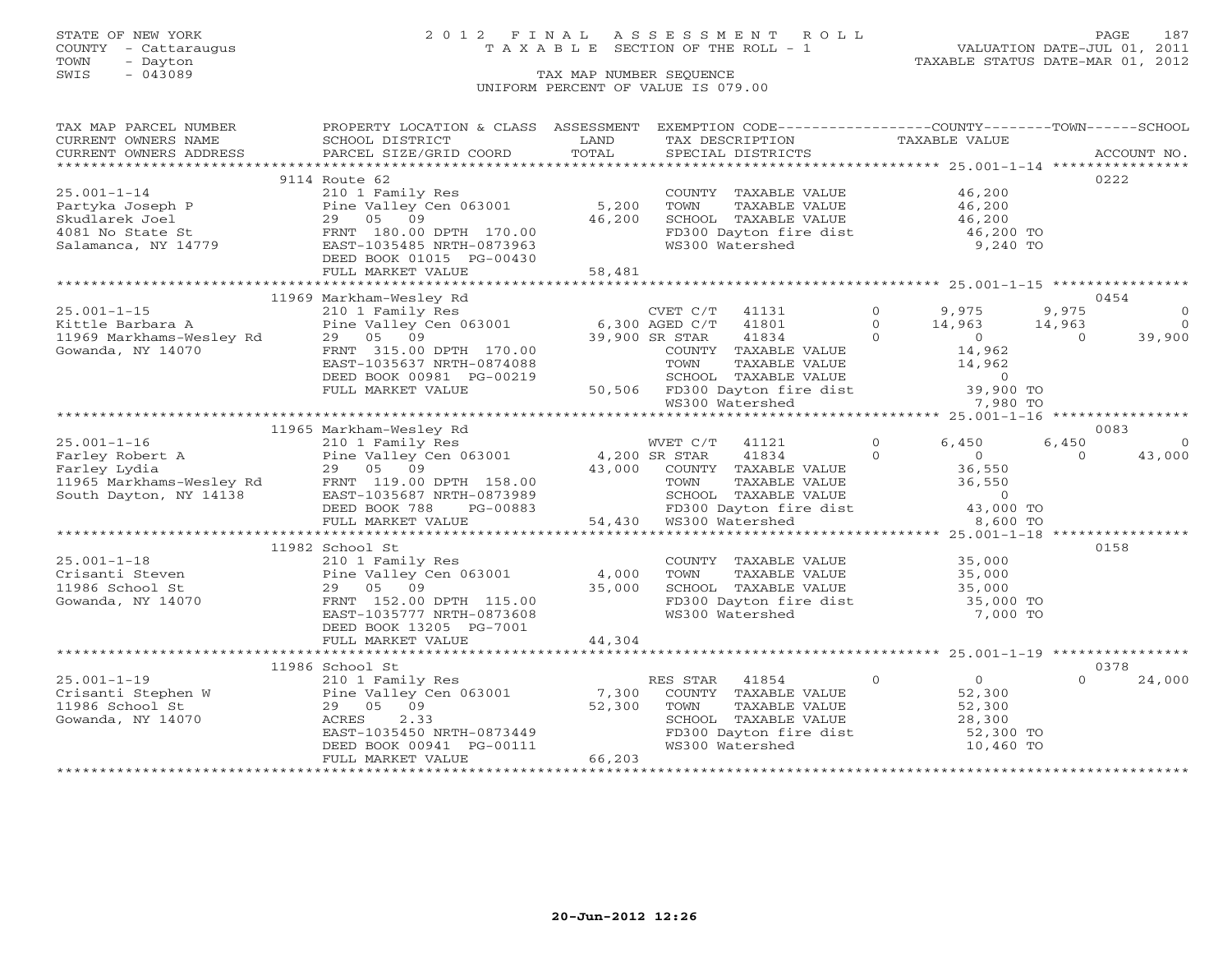COUNTY - Cattaraugus T A X A B L E SECTION OF THE ROLL - 1<br>
TOWN - Dayton<br>
SWIS - 043089 TAX MAP NUMBER SEQUENCE

# STATE OF NEW YORK 2 0 1 2 F I N A L A S S E S S M E N T R O L L PAGE 188

VALUATION DATE-JUL 01, 2011 TAXABLE STATUS DATE-MAR 01, 2012

#### TAX MAP NUMBER SEQUENCE UNIFORM PERCENT OF VALUE IS 079.00

| TAX MAP PARCEL NUMBER                               | PROPERTY LOCATION & CLASS ASSESSMENT                                                    |        | EXEMPTION CODE----------------COUNTY-------TOWN------SCHOOL                                                                         |                  |                     |                |                |
|-----------------------------------------------------|-----------------------------------------------------------------------------------------|--------|-------------------------------------------------------------------------------------------------------------------------------------|------------------|---------------------|----------------|----------------|
| CURRENT OWNERS NAME                                 | SCHOOL DISTRICT                                                                         | LAND   | TAX DESCRIPTION                                                                                                                     | TAXABLE VALUE    |                     |                |                |
| CURRENT OWNERS ADDRESS                              | PARCEL SIZE/GRID COORD                                                                  | TOTAL  | SPECIAL DISTRICTS                                                                                                                   |                  |                     |                | ACCOUNT NO.    |
|                                                     |                                                                                         |        |                                                                                                                                     |                  |                     |                |                |
|                                                     | 9068 Route 62                                                                           |        |                                                                                                                                     |                  |                     | 0020           |                |
| $25.001 - 1 - 20$                                   | 210 1 Family Res                                                                        |        | RES STAR 41854                                                                                                                      | $\Omega$         | $\Omega$            | $\Omega$       | 24,000         |
| Morton Eula A                                       | $210 \text{ T} \cdot \text{cm}$<br>Pine Valley Cen 063001 6,200                         |        | COUNTY TAXABLE VALUE                                                                                                                | 34,700<br>34,700 |                     |                |                |
| Morton Ricky D                                      | 29 05 09                                                                                | 34,700 | TOWN<br>TAXABLE VALUE                                                                                                               |                  |                     |                |                |
| 9068 Route 62                                       | FRNT 380.00 DPTH 140.00                                                                 |        | SCHOOL TAXABLE VALUE<br>FD300 Dayton fire dist                                                                                      |                  | 10,700<br>34,700 TO |                |                |
| South Dayton, NY 14138                              | 012<br>BANK                                                                             |        |                                                                                                                                     |                  |                     |                |                |
|                                                     | EAST-1035172 NRTH-0873474                                                               |        | WS300 Watershed                                                                                                                     |                  | 6,940 TO            |                |                |
|                                                     | DEED BOOK 00978 PG-00063                                                                |        |                                                                                                                                     |                  |                     |                |                |
|                                                     | FULL MARKET VALUE                                                                       | 43,924 |                                                                                                                                     |                  |                     |                |                |
|                                                     |                                                                                         |        |                                                                                                                                     |                  |                     |                |                |
|                                                     | 11995 School St                                                                         |        |                                                                                                                                     |                  |                     | 0104           |                |
| $25.001 - 1 - 21$                                   | 210 1 Family Res                                                                        |        | RES STAR<br>41854                                                                                                                   | $\Omega$         | $\overline{0}$      | $\Omega$       | 24,000         |
| Towne Kevin L                                       | $210$ T $F$ anily $F$ $F$ $4,100$<br>Pine Valley Cen 063001 $4,100$                     |        | COUNTY TAXABLE VALUE                                                                                                                |                  | 38,900              |                |                |
| PO Box 211                                          | 29 05 09                                                                                | 38,900 | TOWN<br>TAXABLE VALUE                                                                                                               |                  | 38,900              |                |                |
| Dayton, NY 14041-0211                               | FRNT 130.00 DPTH 140.00                                                                 |        | SCHOOL TAXABLE VALUE<br>SCHOOL TAXABLE WILLET<br>FD300 Dayton fire dist                                                             |                  | 14,900              |                |                |
|                                                     | EAST-1035370 NRTH-0873194                                                               |        |                                                                                                                                     |                  | 38,900 TO           |                |                |
|                                                     | DEED BOOK 1756 PG-9001                                                                  |        |                                                                                                                                     |                  | 7,780 TO            |                |                |
|                                                     | FULL MARKET VALUE                                                                       | 49,241 |                                                                                                                                     |                  |                     |                |                |
|                                                     |                                                                                         |        |                                                                                                                                     |                  |                     |                |                |
|                                                     | 9047 Route 62                                                                           |        |                                                                                                                                     |                  |                     | 0101           |                |
| $25.001 - 1 - 25$                                   | 112 Dairy farm                                                                          |        | 41720<br>AG DIST                                                                                                                    | $\Omega$         | $\Omega$            | $\Omega$       | $\overline{0}$ |
| Pagett Phillip                                      | Pine Valley Cen 063001 70,000 RES STAR 41854<br>27/36/37 05 09 162,000 SILO T/C/S 42100 |        |                                                                                                                                     | $\overline{0}$   | $\overline{0}$      | $\circ$        | 24,000         |
| Pagett Catherine                                    | 27/36/37 05 09<br>ACRES 198.63                                                          |        |                                                                                                                                     | $\Omega$         | 5,000               | 5,000          | 5,000          |
| 9047 Us Rte 62                                      | ACRES 198.63                                                                            |        | COUNTY TAXABLE VALUE                                                                                                                |                  | 157,000             |                |                |
| South Dayton, NY 14138                              | EAST-1033916 NRTH-0871357                                                               |        | TOWN<br>TAXABLE VALUE                                                                                                               |                  | 157,000             |                |                |
|                                                     | DEED BOOK 810<br>PG-00727                                                               |        | SCHOOL TAXABLE VALUE                                                                                                                |                  | 133,000             |                |                |
| MAY BE SUBJECT TO PAYMENT                           | FULL MARKET VALUE                                                                       |        | 205,063 FD300 Dayton fire dist                                                                                                      |                  | 162,000 TO          |                |                |
| UNDER AGDIST LAW TIL 2016                           |                                                                                         |        | WS300 Watershed                                                                                                                     |                  | 32,400 TO           |                |                |
|                                                     |                                                                                         |        |                                                                                                                                     |                  |                     |                |                |
|                                                     | Route 62                                                                                |        |                                                                                                                                     |                  |                     | 0099           |                |
| $25.001 - 1 - 26$                                   | 105 Vac farmland                                                                        |        | 41720<br>AG DIST                                                                                                                    | $\overline{0}$   | $\overline{0}$      | $\Omega$       | $\Omega$       |
| Pagett Phillip C                                    | Pine Valley Cen 063001 5,700                                                            |        | COUNTY TAXABLE VALUE                                                                                                                |                  | 5,700               |                |                |
| Pagett Catherine J                                  | 37 05 09                                                                                |        | 5,700 TOWN<br>TAXABLE VALUE                                                                                                         |                  | 5,700               |                |                |
| 9047 Us Rte 62                                      | ACRES 10.47                                                                             |        | SCHOOL TAXABLE VALUE                                                                                                                |                  | 5,700               |                |                |
| South Dayton, NY 14138                              | EAST-1034705 NRTH-0873549                                                               |        | FD300 Dayton fire dist                                                                                                              |                  | 5,700 TO            |                |                |
|                                                     | PG-00727<br>DEED BOOK 810                                                               | 7,215  | WS300 Watershed                                                                                                                     |                  | 1,140 TO            |                |                |
| MAY BE SUBJECT TO PAYMENT                           | FULL MARKET VALUE                                                                       |        |                                                                                                                                     |                  |                     |                |                |
| UNDER AGDIST LAW TIL 2016                           |                                                                                         |        |                                                                                                                                     |                  |                     |                |                |
|                                                     |                                                                                         |        |                                                                                                                                     |                  |                     |                |                |
|                                                     | 12039 Markham-Cottage Rd                                                                |        |                                                                                                                                     |                  |                     | 0032           |                |
| $25.001 - 1 - 27$                                   | 210 1 Family Res<br>210 1 Family Res WVET C/T<br>Pine Valley Cen 063001 6,800 DVET C/T  |        | WVET C/T<br>41121                                                                                                                   | $\Omega$         | 9,090               | 9,090          | $\Omega$       |
| MacDonald Patrick D                                 |                                                                                         |        | 41141                                                                                                                               | $\circ$          | 30,300              | 30,300         | $\circ$        |
| Macdonald Jacqueline M<br>12039 Cottage-Markhams Rd | $37$ 05 09<br>$37$ 05 09<br>$60,600$ RES STAR<br>$75$ COUNTY                            |        | 41854                                                                                                                               | $\Omega$         | $\overline{0}$      | $\overline{0}$ | 24,000         |
|                                                     | ACRES 1.76                                                                              |        | COUNTY TAXABLE VALUE                                                                                                                |                  | 21,210              |                |                |
| South Dayton, NY 14138                              | EAST-1034717 NRTH-0874192                                                               |        | TOWN      TAXABLE VALUE<br>SCHOOL   TAXABLE VALUE                                                                                   |                  | 21,210              |                |                |
|                                                     | DEED BOOK 01008 PG-00755                                                                |        |                                                                                                                                     |                  |                     |                |                |
|                                                     | FULL MARKET VALUE                                                                       |        | TOWN TAXABLE VALUE<br>SCHOOL TAXABLE VALUE 36,600<br>76,709 FD300 Dayton fire dist 60,600 TO<br>56,360 TO WS300 Watershed 36,360 TO |                  |                     |                |                |
|                                                     |                                                                                         |        |                                                                                                                                     |                  |                     |                |                |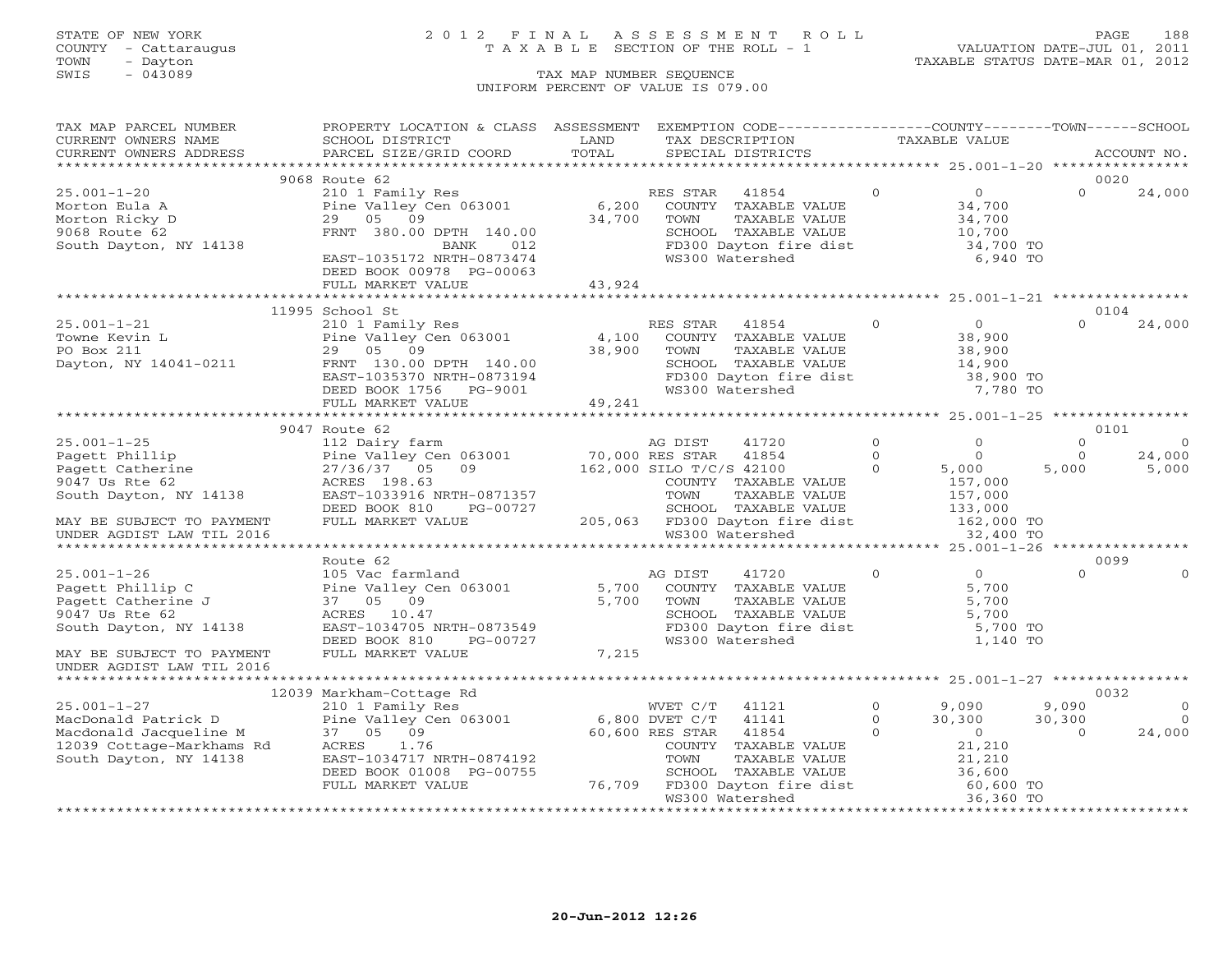### STATE OF NEW YORK 2 0 1 2 F I N A L A S S E S S M E N T R O L L PAGE 189 COUNTY - Cattaraugus T A X A B L E SECTION OF THE ROLL - 1 VALUATION DATE-JUL 01, 2011

| TAX MAP PARCEL NUMBER                                 | PROPERTY LOCATION & CLASS ASSESSMENT               |                                   |          | EXEMPTION CODE-----------------COUNTY--------TOWN------SCHOOL |          |                                                     |          |             |
|-------------------------------------------------------|----------------------------------------------------|-----------------------------------|----------|---------------------------------------------------------------|----------|-----------------------------------------------------|----------|-------------|
| CURRENT OWNERS NAME                                   | SCHOOL DISTRICT                                    | LAND                              |          | TAX DESCRIPTION                                               |          | <b>TAXABLE VALUE</b>                                |          |             |
| CURRENT OWNERS ADDRESS                                | PARCEL SIZE/GRID COORD                             | TOTAL                             |          | SPECIAL DISTRICTS                                             |          |                                                     |          | ACCOUNT NO. |
| **********************                                |                                                    |                                   |          |                                                               |          |                                                     |          |             |
|                                                       | 12059 Markham-Cottage Rd                           |                                   |          |                                                               |          |                                                     | 0143     |             |
| $25.001 - 1 - 28$                                     | 210 1 Family Res                                   |                                   | RES STAR | 41854                                                         | $\Omega$ | $\circ$                                             | $\Omega$ | 24,000      |
| Howard Rolly                                          | Pine Valley Cen 063001                             | 7,300                             |          | COUNTY TAXABLE VALUE                                          |          | 53,400                                              |          |             |
| 12059 Markham-Cottage Rd                              | 37 05 09                                           | 53,400                            | TOWN     | TAXABLE VALUE                                                 |          | 53,400                                              |          |             |
| South Dayton, NY 14138                                | Life Use                                           |                                   |          | SCHOOL TAXABLE VALUE                                          |          | 29,400                                              |          |             |
|                                                       | ACRES<br>2.34                                      |                                   |          | FD300 Dayton fire dist                                        |          | 53,400 TO                                           |          |             |
|                                                       | EAST-1034478 NRTH-0874078                          |                                   |          | WS300 Watershed                                               |          | 32,040 TO                                           |          |             |
|                                                       | DEED BOOK 8420<br>$PG-4001$                        |                                   |          |                                                               |          |                                                     |          |             |
|                                                       | FULL MARKET VALUE<br>***************************** | 67,595                            |          |                                                               |          |                                                     |          |             |
|                                                       |                                                    |                                   |          |                                                               |          |                                                     |          |             |
|                                                       | 12050 Markham-Cottage Rd                           |                                   |          |                                                               |          |                                                     | 0039     |             |
| $25.001 - 1 - 29$                                     | 210 1 Family Res                                   |                                   | RES STAR | 41854                                                         | $\Omega$ | $\Omega$                                            | $\Omega$ | 24,000      |
| Bentley Joint Rev Trust I Gord Pine Valley Cen 063001 |                                                    | 6,200                             |          | COUNTY TAXABLE VALUE                                          |          | 63,100                                              |          |             |
| Bentley Joint Rev Trust I Anit 37 05 09               |                                                    | 63,100                            | TOWN     | TAXABLE VALUE                                                 |          | 63,100                                              |          |             |
| 12050 Markhams-Cottage Rd                             | FRNT 224.00 DPTH 240.00                            |                                   |          | SCHOOL TAXABLE VALUE                                          |          | 39,100                                              |          |             |
| S. Dayton, NY 14138                                   | EAST-1034550 NRTH-0874472                          |                                   |          | FD300 Dayton fire dist                                        |          | 63,100 TO                                           |          |             |
|                                                       | DEED BOOK 15566 PG-4002                            |                                   |          | WS300 Watershed                                               |          | 37,860 TO                                           |          |             |
|                                                       | FULL MARKET VALUE<br>************************      | 79,873<br>************            |          |                                                               |          |                                                     |          |             |
|                                                       |                                                    |                                   |          |                                                               |          | ******************** 25.001-1-30 **************     |          |             |
|                                                       | Markham-Cottage Rd                                 |                                   |          |                                                               |          |                                                     | 0037     |             |
| $25.001 - 1 - 30$                                     | 105 Vac farmland                                   |                                   |          | COUNTY TAXABLE VALUE                                          |          | 23,700                                              |          |             |
| Bentley Joint Rev Trust I Gord Pine Valley Cen 063001 |                                                    | 23,700                            | TOWN     | TAXABLE VALUE                                                 |          | 23,700                                              |          |             |
| Bentley Joint Rev Trust I Anit 37 05 09               |                                                    | 23,700                            |          | SCHOOL TAXABLE VALUE                                          |          | 23,700                                              |          |             |
| 12050 Markhams-Cottage Rd                             | ACRES 44.57                                        |                                   |          | FD300 Dayton fire dist                                        |          | 23,700 TO                                           |          |             |
| S. Dayton, NY 14138                                   | EAST-1034135 NRTH-0874874                          |                                   |          | WS300 Watershed                                               |          | 4,740 TO                                            |          |             |
|                                                       | DEED BOOK 15566 PG-4002                            |                                   |          |                                                               |          |                                                     |          |             |
|                                                       | FULL MARKET VALUE                                  | 30,000                            |          |                                                               |          |                                                     |          |             |
|                                                       |                                                    |                                   |          |                                                               |          |                                                     |          |             |
|                                                       | 12059 Markham-Cottage Rd                           |                                   |          |                                                               |          |                                                     | 0038     |             |
| $25.001 - 1 - 31$                                     | 105 Vac farmland                                   |                                   |          | COUNTY TAXABLE VALUE                                          |          | 21,800                                              |          |             |
| Bentley Robert H                                      | Pine Valley Cen 063001                             | 21,800                            | TOWN     | TAXABLE VALUE                                                 |          | 21,800                                              |          |             |
| 1280 Brookfield' Ave Apt 7                            | 37 05 09                                           | 21,800                            |          | SCHOOL TAXABLE VALUE                                          |          | 21,800                                              |          |             |
| Sunnyvale, CA 94087                                   | Life Use                                           |                                   |          | FD300 Dayton fire dist                                        |          | 21,800 TO                                           |          |             |
|                                                       | 45.22<br>ACRES                                     |                                   |          | WS300 Watershed                                               |          | 13,080 TO                                           |          |             |
|                                                       | EAST-1033267 NRTH-0873728                          |                                   |          |                                                               |          |                                                     |          |             |
|                                                       | DEED BOOK 906<br>PG-00411                          |                                   |          |                                                               |          |                                                     |          |             |
|                                                       | FULL MARKET VALUE<br>************************      | 27,595<br>* * * * * * * * * * * * |          |                                                               |          | ********************* 25.001-1-33 ***************** |          |             |
|                                                       |                                                    |                                   |          |                                                               |          |                                                     |          |             |
|                                                       | 12154 Bentley Rd                                   |                                   |          |                                                               |          |                                                     | 0217     |             |
| $25.001 - 1 - 33$                                     | 240 Rural res                                      |                                   | RES STAR | 41854                                                         | $\circ$  | $\circ$                                             | $\Omega$ | 24,000      |
| Hagerdon Frederick T                                  | Pine Valley Cen 063001                             | 20,500                            |          | COUNTY TAXABLE VALUE                                          |          | 106,800                                             |          |             |
| Hagerdon Marilyn C                                    | 37 05 09                                           | 106,800                           | TOWN     | TAXABLE VALUE                                                 |          | 106,800                                             |          |             |
| 12154 Bentley Rd                                      | ACRES 30.03                                        |                                   |          | SCHOOL TAXABLE VALUE                                          |          | 82,800                                              |          |             |
| S. Dayton, NY 14138                                   | EAST-1031843 NRTH-0873980                          |                                   |          | FD300 Dayton fire dist                                        |          | 106,800 TO                                          |          |             |
|                                                       | DEED BOOK 15567 PG-2001                            |                                   |          | WS300 Watershed                                               |          | 64,080 TO                                           |          |             |
|                                                       | FULL MARKET VALUE                                  | 135,190                           |          |                                                               |          |                                                     |          |             |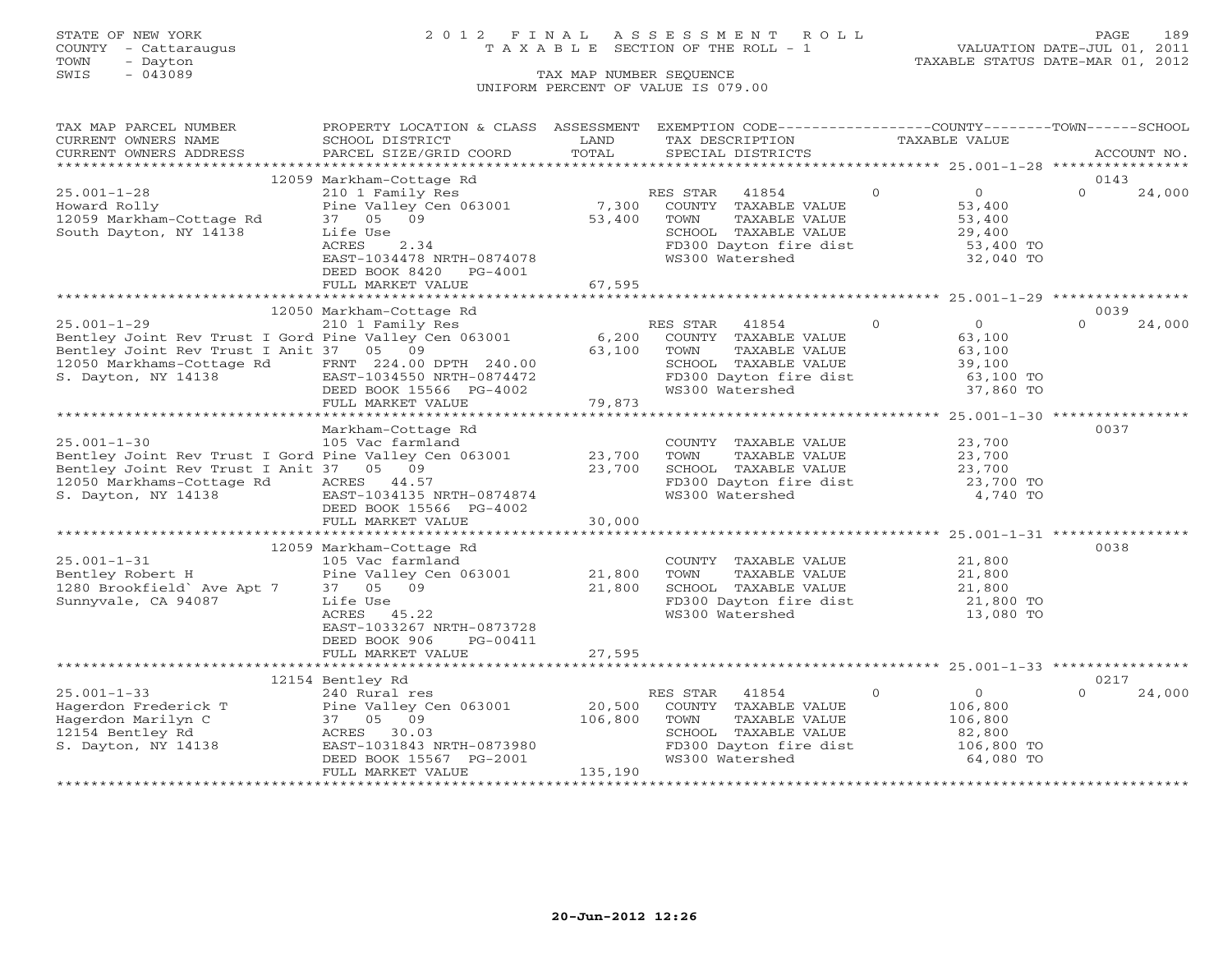### STATE OF NEW YORK 2 0 1 2 F I N A L A S S E S S M E N T R O L L PAGE 190 COUNTY - Cattaraugus T A X A B L E SECTION OF THE ROLL - 1 VALUATION DATE-JUL 01, 2011

| TAX MAP PARCEL NUMBER                                                                                                                                                          | PROPERTY LOCATION & CLASS ASSESSMENT |        | EXEMPTION CODE-----------------COUNTY-------TOWN------SCHOOL |                |                |          |             |
|--------------------------------------------------------------------------------------------------------------------------------------------------------------------------------|--------------------------------------|--------|--------------------------------------------------------------|----------------|----------------|----------|-------------|
| CURRENT OWNERS NAME                                                                                                                                                            | SCHOOL DISTRICT                      | LAND   | TAX DESCRIPTION                                              | TAXABLE VALUE  |                |          |             |
| CURRENT OWNERS ADDRESS                                                                                                                                                         | PARCEL SIZE/GRID COORD               | TOTAL  | SPECIAL DISTRICTS                                            |                |                |          | ACCOUNT NO. |
| ***********************                                                                                                                                                        |                                      |        |                                                              |                |                |          |             |
|                                                                                                                                                                                | Cottage Markham Rd                   |        |                                                              |                |                | 0439     |             |
| $25.001 - 1 - 34$                                                                                                                                                              | 105 Vac farmland                     |        | 41720<br>AG DIST                                             | $\Omega$       | $\overline{0}$ | $\Omega$ |             |
| Pagett Phillip C                                                                                                                                                               | Pine Valley Cen 063001               | 9,000  | COUNTY TAXABLE VALUE                                         |                | 9,000          |          |             |
| Pagett Catherine J                                                                                                                                                             | 37 05<br>09                          | 9,000  | TAXABLE VALUE<br>TOWN                                        |                | 9,000          |          |             |
| 9047 Us Rte 62                                                                                                                                                                 | ACRES 32.53                          |        | SCHOOL TAXABLE VALUE                                         |                | 9,000          |          |             |
| South Dayton, NY 14138                                                                                                                                                         | EAST-1032064 NRTH-0874731            |        | FD300 Dayton fire dist                                       |                | 9,000 TO       |          |             |
|                                                                                                                                                                                | DEED BOOK 850<br>PG-00464            |        | WS300 Watershed                                              |                | 5,400 TO       |          |             |
| MAY BE SUBJECT TO PAYMENT                                                                                                                                                      | FULL MARKET VALUE                    | 11,392 |                                                              |                |                |          |             |
| UNDER AGDIST LAW TIL 2016                                                                                                                                                      |                                      |        |                                                              |                |                |          |             |
|                                                                                                                                                                                |                                      |        |                                                              |                |                |          |             |
|                                                                                                                                                                                | 12163 Cottage Markham Rd             |        |                                                              |                |                | 0634     |             |
| $25.001 - 1 - 35$                                                                                                                                                              | 240 Rural res                        |        | RES STAR<br>41854                                            | $\Omega$       | $\overline{0}$ | $\Omega$ | 24,000      |
| Wood Robert H                                                                                                                                                                  | Pine Valley Cen 063001 15,000        |        | COUNTY TAXABLE VALUE                                         |                | 64,800         |          |             |
| Wood Joyce F                                                                                                                                                                   | 37 05 09                             | 64,800 | TAXABLE VALUE<br>TOWN                                        |                | 64,800         |          |             |
| Wood Joyce F<br>12163 Cottage-Markhams Rd                                                                                                                                      | ACRES 19.41                          |        | SCHOOL TAXABLE VALUE                                         |                | 40,800         |          |             |
| South Dayton, NY 14138                                                                                                                                                         | EAST-1032457 NRTH-0875295            |        | FD300 Dayton fire dist                                       |                | 64,800 TO      |          |             |
|                                                                                                                                                                                | DEED BOOK 744<br>PG-00317            |        | WS300 Watershed                                              |                | 12,960 TO      |          |             |
|                                                                                                                                                                                | FULL MARKET VALUE                    | 82,025 |                                                              |                |                |          |             |
|                                                                                                                                                                                |                                      |        |                                                              |                |                |          |             |
|                                                                                                                                                                                | 12193 Cottage Markham Rd             |        |                                                              |                |                | 0379     |             |
| $25.001 - 1 - 37$                                                                                                                                                              | 210 1 Family Res                     |        | SR STAR<br>41834                                             | $\Omega$       | $\Omega$       | $\Omega$ | 49,760      |
|                                                                                                                                                                                | Pine Valley Cen 063001               | 6,200  | COUNTY TAXABLE VALUE                                         |                | 70,600         |          |             |
|                                                                                                                                                                                |                                      | 70,600 | TOWN<br>TAXABLE VALUE                                        |                | 70,600         |          |             |
|                                                                                                                                                                                |                                      |        | SCHOOL TAXABLE VALUE                                         |                | 20,840         |          |             |
|                                                                                                                                                                                |                                      |        | FD300 Dayton fire dist                                       |                | 70,600 TO      |          |             |
| Milks (L/U) Clayton r<br>Milks Douglas W 38 05 09<br>12193 Markham Cottage Rd FRNT 250.00 DPTH 209.00<br>Shorton, NY 14138 EAST-1032117 NRTH-0876471<br>FRD BOOK 15160 PG-2001 |                                      |        | WS300 Watershed                                              |                | 14,120 TO      |          |             |
|                                                                                                                                                                                | FULL MARKET VALUE                    | 89,367 |                                                              |                |                |          |             |
|                                                                                                                                                                                |                                      |        |                                                              |                |                |          |             |
|                                                                                                                                                                                | 12182 Cottage Markham Rd             |        |                                                              |                |                | 1017     |             |
| $25.001 - 1 - 38$                                                                                                                                                              | 210 1 Family Res                     |        | RES STAR<br>41854                                            | $\Omega$       | $\overline{0}$ | $\Omega$ | 24,000      |
|                                                                                                                                                                                | Pine Valley Cen 063001               | 6,000  | COUNTY TAXABLE VALUE                                         |                | 40,500         |          |             |
| zɔ.uui-i-38<br>Wood Trevor R<br>12182 Cottage Markhams Rd                                                                                                                      | 38 05 09                             | 40,500 | TOWN<br>TAXABLE VALUE                                        |                | 40,500         |          |             |
| South Dayton, NY 14138                                                                                                                                                         | FRNT 180.00 DPTH 215.00              |        | SCHOOL TAXABLE VALUE                                         |                | 16,500         |          |             |
|                                                                                                                                                                                | EAST-1032540 NRTH-0875868            |        | FD300 Dayton fire dist                                       |                | 40,500 TO      |          |             |
|                                                                                                                                                                                | DEED BOOK 5623 PG-7001               |        | WS300 Watershed                                              |                | 24,300 TO      |          |             |
|                                                                                                                                                                                | FULL MARKET VALUE                    | 51,266 |                                                              |                |                |          |             |
|                                                                                                                                                                                |                                      |        |                                                              |                |                |          |             |
|                                                                                                                                                                                | 9328 Route 62                        |        |                                                              |                |                | 0608     |             |
| $25.001 - 2 - 1$                                                                                                                                                               | 210 1 Family Res                     |        | 41854<br>RES STAR                                            | $\overline{0}$ | $\overline{0}$ | $\Omega$ | 24,000      |
| Pine Douglas C                                                                                                                                                                 | Gowanda Central 047201               | 6,000  | COUNTY TAXABLE VALUE                                         |                | 65,800         |          |             |
| 9328 Us Rte 62                                                                                                                                                                 | 30 05 09                             | 65,800 | TOWN<br>TAXABLE VALUE                                        |                | 65,800         |          |             |
| Gowanda, NY 14070                                                                                                                                                              | 1.02<br>ACRES                        |        | SCHOOL TAXABLE VALUE                                         |                | 41,800         |          |             |
|                                                                                                                                                                                | EAST-1036898 NRTH-0878437            |        | FD300 Dayton fire dist                                       |                | 65,800 TO      |          |             |
|                                                                                                                                                                                | PG-00486<br>DEED BOOK 866            |        |                                                              |                |                |          |             |
|                                                                                                                                                                                | FULL MARKET VALUE                    | 83,291 |                                                              |                |                |          |             |
|                                                                                                                                                                                |                                      |        |                                                              |                |                |          |             |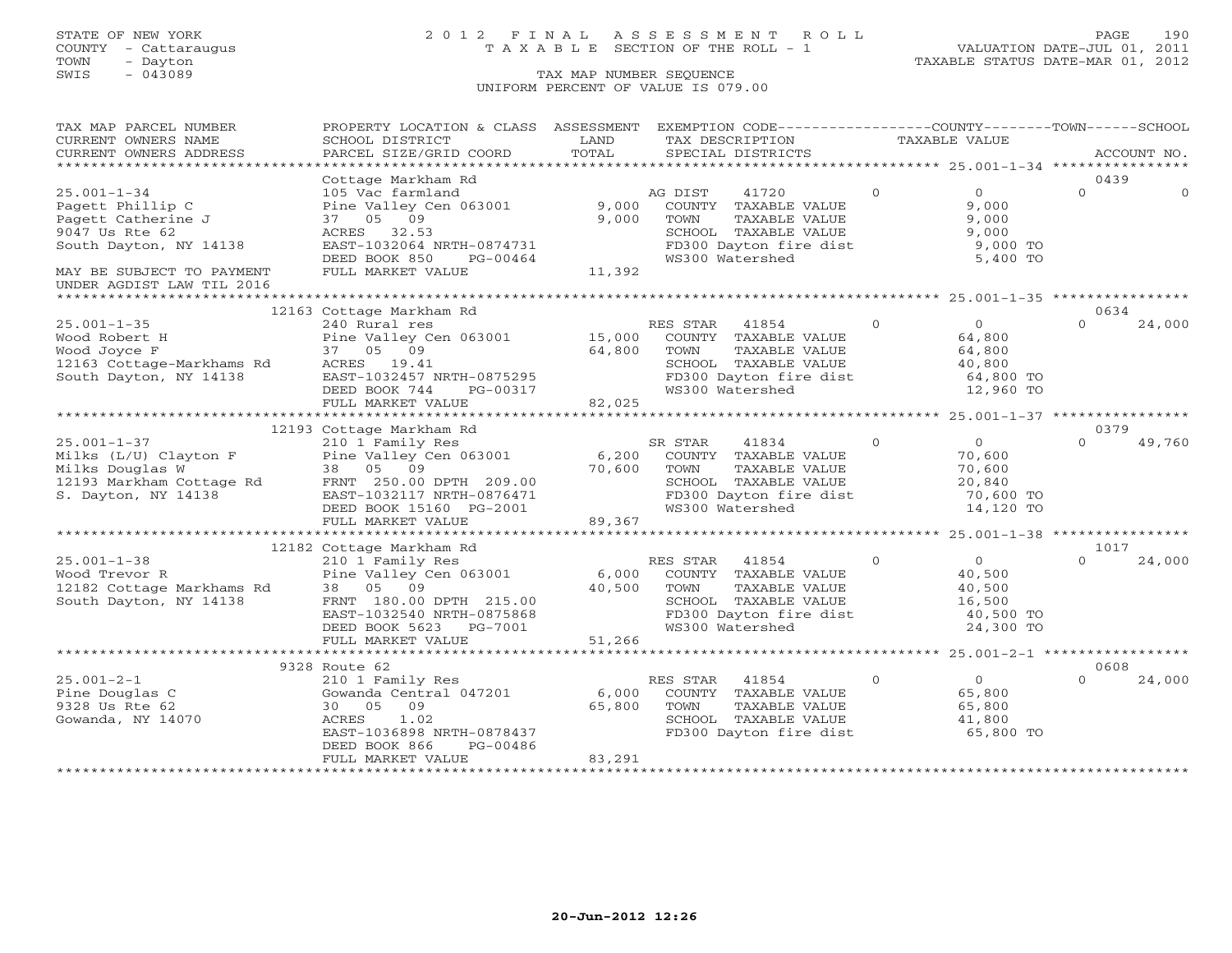### STATE OF NEW YORK 2 0 1 2 F I N A L A S S E S S M E N T R O L L PAGE 191 COUNTY - Cattaraugus T A X A B L E SECTION OF THE ROLL - 1 VALUATION DATE-JUL 01, 2011

| TAX MAP PARCEL NUMBER                                                                                                                                                                                                                                                                                                                                                                                                                                                                                    | PROPERTY LOCATION & CLASS ASSESSMENT EXEMPTION CODE----------------COUNTY-------TOWN------SCHOOL                                                                                                                                                                                       |        |                                                                                                                                                                   |  |          |        |
|----------------------------------------------------------------------------------------------------------------------------------------------------------------------------------------------------------------------------------------------------------------------------------------------------------------------------------------------------------------------------------------------------------------------------------------------------------------------------------------------------------|----------------------------------------------------------------------------------------------------------------------------------------------------------------------------------------------------------------------------------------------------------------------------------------|--------|-------------------------------------------------------------------------------------------------------------------------------------------------------------------|--|----------|--------|
| CURRENT OWNERS NAME<br>$\begin{tabular}{lllllll} \multicolumn{2}{c}{\textbf{CURRENT}} & \multicolumn{2}{c}{\textbf{WMERS}} & \multicolumn{2}{c}{\textbf{NAME}} & \multicolumn{2}{c}{\textbf{SCHOOL}} & \multicolumn{2}{c}{\textbf{LAND}} & \multicolumn{2}{c}{\textbf{TAX} \textbf{DESCRIPTION}} & \multicolumn{2}{c}{\textbf{TAXABLE} \textbf{ VALUE}} & \multicolumn{2}{c}{\textbf{ACCOUNT NO.}} \\ & & & & & & & \\ \multicolumn{2}{c}{\textbf{CURRENT}} & \multicolumn{2}{c}{\textbf{WMERS} \textbf$ |                                                                                                                                                                                                                                                                                        |        |                                                                                                                                                                   |  |          |        |
|                                                                                                                                                                                                                                                                                                                                                                                                                                                                                                          |                                                                                                                                                                                                                                                                                        |        |                                                                                                                                                                   |  |          |        |
|                                                                                                                                                                                                                                                                                                                                                                                                                                                                                                          |                                                                                                                                                                                                                                                                                        |        |                                                                                                                                                                   |  |          |        |
|                                                                                                                                                                                                                                                                                                                                                                                                                                                                                                          | 9386 Route 62                                                                                                                                                                                                                                                                          |        |                                                                                                                                                                   |  |          | 0606   |
|                                                                                                                                                                                                                                                                                                                                                                                                                                                                                                          |                                                                                                                                                                                                                                                                                        |        |                                                                                                                                                                   |  |          |        |
|                                                                                                                                                                                                                                                                                                                                                                                                                                                                                                          |                                                                                                                                                                                                                                                                                        |        |                                                                                                                                                                   |  |          |        |
|                                                                                                                                                                                                                                                                                                                                                                                                                                                                                                          |                                                                                                                                                                                                                                                                                        |        |                                                                                                                                                                   |  |          |        |
|                                                                                                                                                                                                                                                                                                                                                                                                                                                                                                          |                                                                                                                                                                                                                                                                                        |        |                                                                                                                                                                   |  |          |        |
|                                                                                                                                                                                                                                                                                                                                                                                                                                                                                                          |                                                                                                                                                                                                                                                                                        |        |                                                                                                                                                                   |  |          |        |
|                                                                                                                                                                                                                                                                                                                                                                                                                                                                                                          |                                                                                                                                                                                                                                                                                        |        |                                                                                                                                                                   |  |          |        |
|                                                                                                                                                                                                                                                                                                                                                                                                                                                                                                          |                                                                                                                                                                                                                                                                                        |        |                                                                                                                                                                   |  |          |        |
|                                                                                                                                                                                                                                                                                                                                                                                                                                                                                                          |                                                                                                                                                                                                                                                                                        |        |                                                                                                                                                                   |  |          |        |
|                                                                                                                                                                                                                                                                                                                                                                                                                                                                                                          | 9300 Route 62                                                                                                                                                                                                                                                                          |        |                                                                                                                                                                   |  |          | 1160   |
| $\begin{array}{cccccc} 25.001-2-2.2 & & & 2101111& & & & 210118& & & & 210118& & & & 210118& & & & 210118& & & & 210118& & & & 210118& & & & 210118& & & & & 210118& & & & & 210118& & & & & 210118& & & & & 210118& & & & & 21018& & & & 21018& & & & & 21018& & & & 21018& & & & & 21018& & & & 21018$                                                                                                                                                                                                 |                                                                                                                                                                                                                                                                                        |        |                                                                                                                                                                   |  | $\Omega$ | 24,000 |
|                                                                                                                                                                                                                                                                                                                                                                                                                                                                                                          |                                                                                                                                                                                                                                                                                        |        |                                                                                                                                                                   |  |          |        |
|                                                                                                                                                                                                                                                                                                                                                                                                                                                                                                          |                                                                                                                                                                                                                                                                                        |        |                                                                                                                                                                   |  |          |        |
|                                                                                                                                                                                                                                                                                                                                                                                                                                                                                                          |                                                                                                                                                                                                                                                                                        |        |                                                                                                                                                                   |  |          |        |
|                                                                                                                                                                                                                                                                                                                                                                                                                                                                                                          |                                                                                                                                                                                                                                                                                        |        |                                                                                                                                                                   |  |          |        |
|                                                                                                                                                                                                                                                                                                                                                                                                                                                                                                          |                                                                                                                                                                                                                                                                                        |        |                                                                                                                                                                   |  |          |        |
|                                                                                                                                                                                                                                                                                                                                                                                                                                                                                                          |                                                                                                                                                                                                                                                                                        |        |                                                                                                                                                                   |  |          |        |
|                                                                                                                                                                                                                                                                                                                                                                                                                                                                                                          |                                                                                                                                                                                                                                                                                        |        |                                                                                                                                                                   |  |          |        |
|                                                                                                                                                                                                                                                                                                                                                                                                                                                                                                          | 9448 Route 62                                                                                                                                                                                                                                                                          |        |                                                                                                                                                                   |  |          | 0181   |
|                                                                                                                                                                                                                                                                                                                                                                                                                                                                                                          |                                                                                                                                                                                                                                                                                        |        |                                                                                                                                                                   |  |          |        |
|                                                                                                                                                                                                                                                                                                                                                                                                                                                                                                          | 105 Vac farmland<br>Gowanda Central 047201 25,000                                                                                                                                                                                                                                      |        |                                                                                                                                                                   |  |          |        |
|                                                                                                                                                                                                                                                                                                                                                                                                                                                                                                          |                                                                                                                                                                                                                                                                                        |        |                                                                                                                                                                   |  |          |        |
| 25.001-2-3.1<br>Hansen Minnie A<br>9424 Route 62<br>Coverda - NY 14070                                                                                                                                                                                                                                                                                                                                                                                                                                   | 22/30 05 09 25,000<br>ACRES 53.00 25,000<br>EAST-1039769 NRTH-0877850                                                                                                                                                                                                                  |        | COUNTY TAXABLE VALUE $25,000$<br>TOWN TAXABLE VALUE $25,000$<br>SCHOOL TAXABLE VALUE $25,000$<br>FD300 Dayton fire dist $25,000$ TO<br>WS300 Watershed $5,000$ TO |  |          |        |
|                                                                                                                                                                                                                                                                                                                                                                                                                                                                                                          |                                                                                                                                                                                                                                                                                        |        |                                                                                                                                                                   |  |          |        |
|                                                                                                                                                                                                                                                                                                                                                                                                                                                                                                          | DEED BOOK 2686    PG-3001                                                                                                                                                                                                                                                              |        |                                                                                                                                                                   |  |          |        |
|                                                                                                                                                                                                                                                                                                                                                                                                                                                                                                          | FULL MARKET VALUE                                                                                                                                                                                                                                                                      | 31,646 |                                                                                                                                                                   |  |          |        |
|                                                                                                                                                                                                                                                                                                                                                                                                                                                                                                          |                                                                                                                                                                                                                                                                                        |        |                                                                                                                                                                   |  |          |        |
|                                                                                                                                                                                                                                                                                                                                                                                                                                                                                                          | Gabel St                                                                                                                                                                                                                                                                               |        |                                                                                                                                                                   |  |          | 0958   |
| $25.001 - 2 - 3.2$                                                                                                                                                                                                                                                                                                                                                                                                                                                                                       |                                                                                                                                                                                                                                                                                        |        |                                                                                                                                                                   |  |          |        |
|                                                                                                                                                                                                                                                                                                                                                                                                                                                                                                          |                                                                                                                                                                                                                                                                                        |        |                                                                                                                                                                   |  |          |        |
|                                                                                                                                                                                                                                                                                                                                                                                                                                                                                                          |                                                                                                                                                                                                                                                                                        |        |                                                                                                                                                                   |  |          |        |
| 25.001-2-3.2<br>Danner Michael P<br>Danner June L<br>11509 Gable St                                                                                                                                                                                                                                                                                                                                                                                                                                      | 2,600<br>105 Vac farmland<br>COUNTY TAXABLE VALUE<br>2,600<br>2,600<br>2,600<br>2,600<br>2,600<br>2,600<br>2,600<br>2,600<br>2,600<br>2,600<br>2,600<br>2,600<br>2,600<br>2,600<br>2,600<br>2,600<br>2,600<br>2,600<br>2,600<br>2,600<br>2,600<br>2,600<br>2,600<br>2,600<br>2,600<br> |        |                                                                                                                                                                   |  |          |        |
| Dayton, NY 14041                                                                                                                                                                                                                                                                                                                                                                                                                                                                                         |                                                                                                                                                                                                                                                                                        |        |                                                                                                                                                                   |  |          |        |
|                                                                                                                                                                                                                                                                                                                                                                                                                                                                                                          | DEED BOOK 11511 PG-5001                                                                                                                                                                                                                                                                |        |                                                                                                                                                                   |  |          |        |
|                                                                                                                                                                                                                                                                                                                                                                                                                                                                                                          | FULL MARKET VALUE                                                                                                                                                                                                                                                                      | 3,291  |                                                                                                                                                                   |  |          |        |
|                                                                                                                                                                                                                                                                                                                                                                                                                                                                                                          |                                                                                                                                                                                                                                                                                        |        |                                                                                                                                                                   |  |          |        |
|                                                                                                                                                                                                                                                                                                                                                                                                                                                                                                          | 9448 Route 62                                                                                                                                                                                                                                                                          |        |                                                                                                                                                                   |  |          | 1182   |
|                                                                                                                                                                                                                                                                                                                                                                                                                                                                                                          |                                                                                                                                                                                                                                                                                        |        |                                                                                                                                                                   |  |          |        |
|                                                                                                                                                                                                                                                                                                                                                                                                                                                                                                          |                                                                                                                                                                                                                                                                                        |        | COUNTY TAXABLE VALUE<br>TOWN TAXABLE VALUE 29,000<br>SCHOOL TAXABLE VALUE 29,000<br>FD300 Dayton fire dist 29,000 TO<br>WS300 Watershed 5,800 TO                  |  |          |        |
|                                                                                                                                                                                                                                                                                                                                                                                                                                                                                                          |                                                                                                                                                                                                                                                                                        |        |                                                                                                                                                                   |  |          |        |
|                                                                                                                                                                                                                                                                                                                                                                                                                                                                                                          |                                                                                                                                                                                                                                                                                        |        |                                                                                                                                                                   |  |          |        |
|                                                                                                                                                                                                                                                                                                                                                                                                                                                                                                          | EAST-1039357 NRTH-0879064                                                                                                                                                                                                                                                              |        |                                                                                                                                                                   |  |          |        |
|                                                                                                                                                                                                                                                                                                                                                                                                                                                                                                          | DEED BOOK 00982 PG-01138                                                                                                                                                                                                                                                               |        |                                                                                                                                                                   |  |          |        |
|                                                                                                                                                                                                                                                                                                                                                                                                                                                                                                          | FULL MARKET VALUE                                                                                                                                                                                                                                                                      | 36,709 |                                                                                                                                                                   |  |          |        |
|                                                                                                                                                                                                                                                                                                                                                                                                                                                                                                          |                                                                                                                                                                                                                                                                                        |        |                                                                                                                                                                   |  |          |        |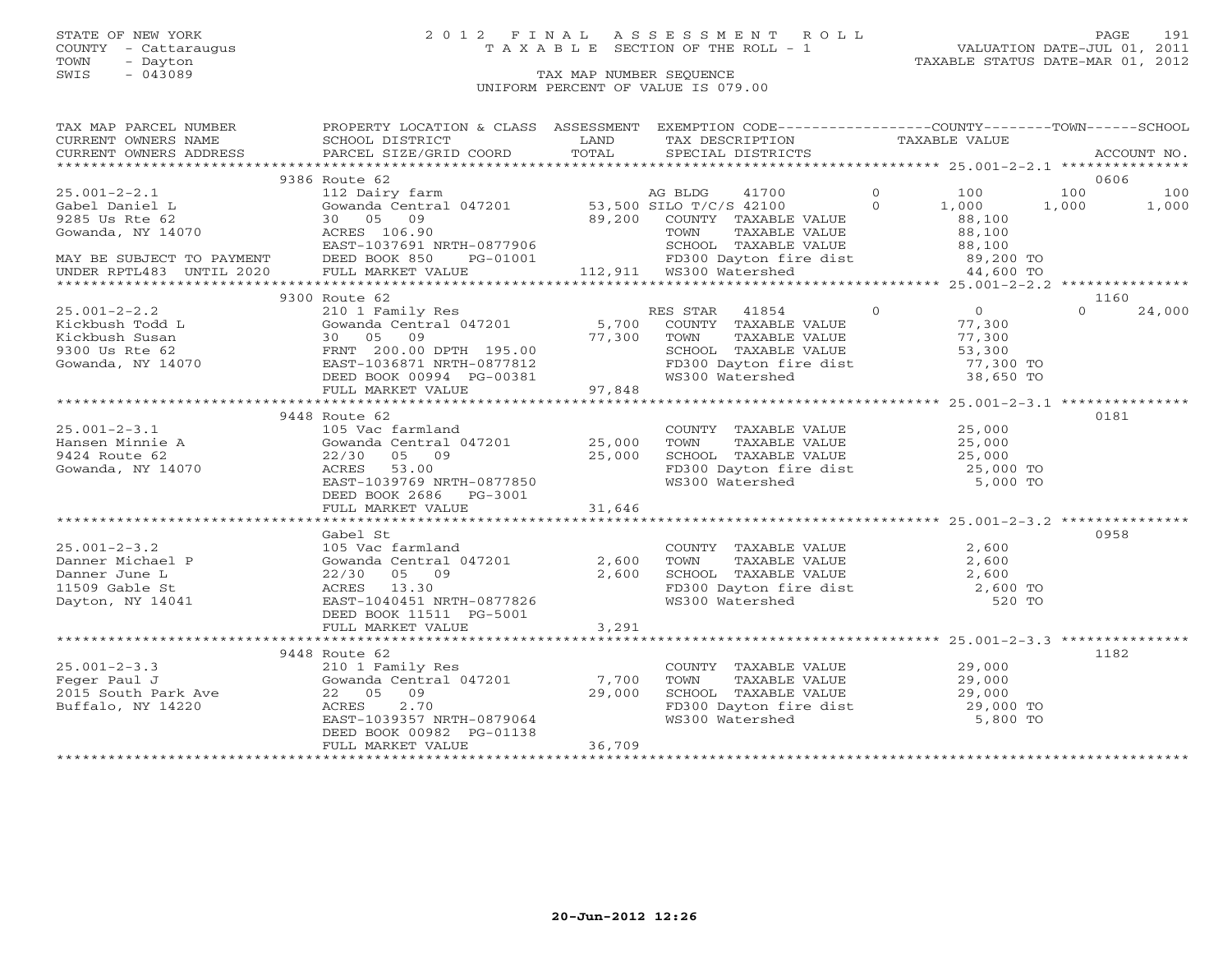### STATE OF NEW YORK 2 0 1 2 F I N A L A S S E S S M E N T R O L L PAGE 192 COUNTY - Cattaraugus T A X A B L E SECTION OF THE ROLL - 1 VALUATION DATE-JUL 01, 2011

| TAX MAP PARCEL NUMBER  | PROPERTY LOCATION & CLASS ASSESSMENT EXEMPTION CODE----------------COUNTY-------TOWN------SCHOOL                                                                                        |               |                                                                                                                                           |                                                               |                    |
|------------------------|-----------------------------------------------------------------------------------------------------------------------------------------------------------------------------------------|---------------|-------------------------------------------------------------------------------------------------------------------------------------------|---------------------------------------------------------------|--------------------|
| CURRENT OWNERS NAME    | SCHOOL DISTRICT                                                                                                                                                                         | LAND          | TAX DESCRIPTION                                                                                                                           | TAXABLE VALUE                                                 |                    |
| CURRENT OWNERS ADDRESS | .CURRENT OWNERS ADDRESS PARCEL SIZE/GRID COORD TOTAL SPECIAL DISTRICTS ACCOUNT NO ACCOUNT NO ACCOUNT NO ACCOUNT NO ARRENT OWNERS ADDRESS PARCEL SIZE/GRID COORD TOTAL SPECIAL DISTRICTS |               |                                                                                                                                           |                                                               |                    |
|                        |                                                                                                                                                                                         |               |                                                                                                                                           |                                                               |                    |
|                        | 9424 Route 62                                                                                                                                                                           |               |                                                                                                                                           |                                                               | 1210               |
| $25.001 - 2 - 3.4$     | 210 1 Family Res                                                                                                                                                                        |               | RES STAR 41854                                                                                                                            | $\Omega$<br>$\overline{0}$                                    | $\Omega$<br>24,000 |
| Hansen Minnie A        | Gowanda Central 047201 9,800 COUNTY TAXABLE VALUE                                                                                                                                       |               |                                                                                                                                           | 70,000                                                        |                    |
| 9424 Us Rte 62         | 09<br>30 05                                                                                                                                                                             | 70,000        | TAXABLE VALUE<br>TOWN                                                                                                                     | 70,000                                                        |                    |
| Gowanda, NY 14070      | 4.85<br>ACRES                                                                                                                                                                           |               |                                                                                                                                           | 46,000                                                        |                    |
|                        | EAST-1038711 NRTH-0878685                                                                                                                                                               |               | SCHOOL TAXABLE VALUE<br>FD300 Dayton fire dist                                                                                            | $70,000$ TO                                                   |                    |
|                        | DEED BOOK 914                                                                                                                                                                           |               | WS300 Watershed                                                                                                                           | 14,000 TO                                                     |                    |
|                        | PG-00973<br>LUE 88,608<br>FULL MARKET VALUE                                                                                                                                             |               |                                                                                                                                           |                                                               |                    |
|                        |                                                                                                                                                                                         |               |                                                                                                                                           |                                                               |                    |
|                        | Route 62                                                                                                                                                                                |               |                                                                                                                                           |                                                               | 1313               |
| $25.001 - 2 - 3.5$     |                                                                                                                                                                                         |               | COUNTY TAXABLE VALUE 16,000                                                                                                               |                                                               |                    |
| Ivett Bryon R          | 312 Vac w/imprv<br>Gowanda Central 047201 14,000                                                                                                                                        |               |                                                                                                                                           |                                                               |                    |
| 9424 Us Rte            | 30 05 09                                                                                                                                                                                | 16,000        |                                                                                                                                           |                                                               |                    |
| Gowanda, NY 14070      | ACRES 29.00                                                                                                                                                                             |               | TOWN TAXABLE VALUE 16,000<br>SCHOOL TAXABLE VALUE 16,000<br>FD300 Dayton fire dist 16,000 TO<br>FD300 Dayton fire dist<br>WS300 Watershed |                                                               |                    |
|                        | EAST-1038898 NRTH-0877763                                                                                                                                                               |               |                                                                                                                                           | 3,200 TO                                                      |                    |
|                        | DEED BOOK 01000 PG-00193                                                                                                                                                                |               |                                                                                                                                           |                                                               |                    |
|                        | FULL MARKET VALUE                                                                                                                                                                       | 20,253        |                                                                                                                                           |                                                               |                    |
|                        |                                                                                                                                                                                         |               |                                                                                                                                           |                                                               |                    |
|                        |                                                                                                                                                                                         |               |                                                                                                                                           |                                                               | 0136               |
|                        |                                                                                                                                                                                         |               | $\overline{0}$<br>RES STAR 41854                                                                                                          |                                                               | $\Omega$<br>24,000 |
|                        |                                                                                                                                                                                         |               | 7,800 COUNTY TAXABLE VALUE                                                                                                                | $\begin{array}{c} 0 \\ 39,100 \end{array}$                    |                    |
|                        |                                                                                                                                                                                         | $39,100$ TOWN |                                                                                                                                           | TAXABLE VALUE<br>TAXABLE VALUE 39,100<br>TAXABLE VALUE 15,100 |                    |
|                        |                                                                                                                                                                                         |               |                                                                                                                                           |                                                               |                    |
|                        |                                                                                                                                                                                         |               | SCHOOL TAXABLE VALUE 15,100<br>FD300 Dayton fire dist 39,100 TO                                                                           |                                                               |                    |
|                        |                                                                                                                                                                                         |               | WS300 Watershed                                                                                                                           | 7,820 TO                                                      |                    |
|                        |                                                                                                                                                                                         |               |                                                                                                                                           |                                                               |                    |
|                        |                                                                                                                                                                                         |               |                                                                                                                                           |                                                               |                    |
|                        |                                                                                                                                                                                         |               |                                                                                                                                           |                                                               | 0301               |
|                        | 11487 Gabel St                                                                                                                                                                          |               |                                                                                                                                           |                                                               |                    |
|                        |                                                                                                                                                                                         |               | COUNTY TAXABLE VALUE 34,000<br>TOWN TAXABLE VALUE 34,000                                                                                  |                                                               |                    |
|                        |                                                                                                                                                                                         |               |                                                                                                                                           |                                                               |                    |
|                        |                                                                                                                                                                                         |               |                                                                                                                                           |                                                               |                    |
|                        |                                                                                                                                                                                         |               | SCHOOL TAXABLE VALUE<br>FD300 Dayton fire dist 34,000 TO<br>WS300 Watershed 6,800 TO                                                      |                                                               |                    |
|                        |                                                                                                                                                                                         |               |                                                                                                                                           |                                                               |                    |
|                        | DEED BOOK 14318 PG-9001                                                                                                                                                                 |               |                                                                                                                                           |                                                               |                    |
|                        | FULL MARKET VALUE                                                                                                                                                                       | 43,038        |                                                                                                                                           |                                                               |                    |
|                        |                                                                                                                                                                                         |               |                                                                                                                                           |                                                               |                    |
|                        | 11453 Gabel St                                                                                                                                                                          |               |                                                                                                                                           |                                                               | 0110               |
| $25.001 - 2 - 6$       | 210 1 Family Res                                                                                                                                                                        |               | COUNTY TAXABLE VALUE 36,400                                                                                                               |                                                               |                    |
| O'Mara John            | Gowanda Central 047201 11,000                                                                                                                                                           |               | TOWN                                                                                                                                      | TAXABLE VALUE 36,400                                          |                    |
| 297 S Shore Blvd       | 22 05 09                                                                                                                                                                                | 36,400        | SCHOOL TAXABLE VALUE<br>FD300 Dayton fire dist                                                                                            | 36,400<br>36,400 TO                                           |                    |
| Lackawanna, NY 14218   | 6.00<br>ACRES                                                                                                                                                                           |               |                                                                                                                                           |                                                               |                    |
|                        | EAST-1041888 NRTH-0878873                                                                                                                                                               |               | WS300 Watershed                                                                                                                           | 7,280 TO                                                      |                    |
|                        | DEED BOOK 8832 PG-9001                                                                                                                                                                  |               |                                                                                                                                           |                                                               |                    |
|                        | FULL MARKET VALUE                                                                                                                                                                       | 46,076        |                                                                                                                                           |                                                               |                    |
|                        |                                                                                                                                                                                         |               |                                                                                                                                           |                                                               |                    |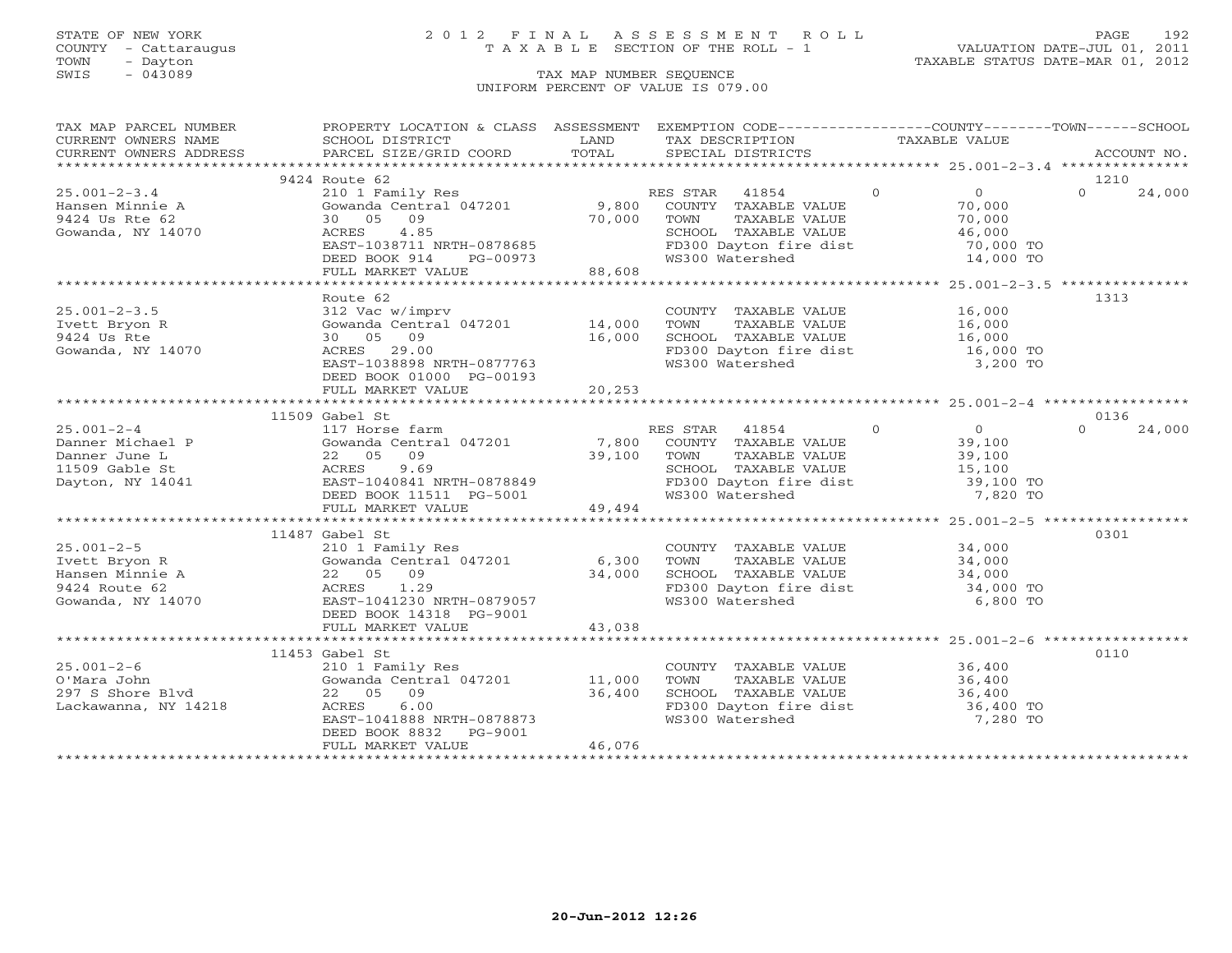## STATE OF NEW YORK 2 0 1 2 F I N A L A S S E S S M E N T R O L L PAGE 193 COUNTY - Cattaraugus T A X A B L E SECTION OF THE ROLL - 1 VALUATION DATE-JUL 01, 2011

| TAX MAP PARCEL NUMBER               | PROPERTY LOCATION & CLASS ASSESSMENT EXEMPTION CODE----------------COUNTY-------TOWN------SCHOOL |                 |                                                              |                            |                    |
|-------------------------------------|--------------------------------------------------------------------------------------------------|-----------------|--------------------------------------------------------------|----------------------------|--------------------|
| CURRENT OWNERS NAME                 | SCHOOL DISTRICT                                                                                  | LAND<br>TOTAL   | TAX DESCRIPTION                                              | TAXABLE VALUE              |                    |
| CURRENT OWNERS ADDRESS              | PARCEL SIZE/GRID COORD                                                                           |                 | SPECIAL DISTRICTS                                            |                            | ACCOUNT NO.        |
|                                     | 9499 Route 353                                                                                   |                 |                                                              |                            | 0213               |
| $25.001 - 2 - 7$                    | 270 Mfg housing                                                                                  |                 | COUNTY TAXABLE VALUE                                         | 14,700                     |                    |
| Schauer Darrin M                    | Gowanda Central 047201                                                                           | 6,300           | TOWN<br>TAXABLE VALUE                                        | 14,700                     |                    |
| 11079 Fairview Dr                   | 09<br>22 05                                                                                      | 14,700          | SCHOOL TAXABLE VALUE                                         | $14,700$<br>$14,700$       |                    |
| Gowanda, NY 14070                   | 1.31<br>ACRES                                                                                    |                 | FD300 Dayton fire dist                                       |                            |                    |
|                                     | EAST-1042150 NRTH-0878979                                                                        |                 | LD300 Light                                                  | 14,700 TO<br>14,700 TO     |                    |
|                                     | DEED BOOK 5342 PG-3001                                                                           |                 |                                                              |                            |                    |
|                                     | FULL MARKET VALUE                                                                                | 18,608          |                                                              |                            |                    |
|                                     |                                                                                                  |                 |                                                              |                            |                    |
|                                     | 9485 Route 353                                                                                   |                 |                                                              |                            | 0369               |
| $25.001 - 2 - 8$                    | 210 1 Family Res<br>$Gowanda Central 047201$ 6,200                                               |                 | RES STAR 41854                                               | $\Omega$<br>$\overline{0}$ | $\Omega$<br>24,000 |
| Huber Crystal L                     | 22 05 09                                                                                         |                 | COUNTY TAXABLE VALUE                                         | 52,000                     |                    |
| Dixon Richard L<br>9485 NYS Rte 353 | $3.80$ BANK<br>017<br>ACRES                                                                      | 52,000          | TAXABLE VALUE<br>TOWN<br>SCHOOL TAXABLE VALUE                | 52,000                     |                    |
| Gowanda, NY 14070                   | EAST-1042457 NRTH-0878809                                                                        |                 |                                                              | 28,000                     |                    |
|                                     | DEED BOOK $1019$ PG- $1057$                                                                      |                 | FD300 Dayton fire dist 52,000 TO<br>LD300 Light 52,000 TO    |                            |                    |
|                                     | FULL MARKET VALUE                                                                                | 65,823          |                                                              |                            |                    |
|                                     |                                                                                                  |                 |                                                              |                            |                    |
|                                     | Cabic Rd                                                                                         |                 |                                                              |                            | 0940               |
| $25.001 - 2 - 9$                    | 323 Vacant rural                                                                                 |                 | COUNTY TAXABLE VALUE                                         | 6,900                      |                    |
| O'mara John F                       | Gowanda Central 047201                                                                           | 6,900           | TOWN<br>TAXABLE VALUE                                        | 6,900                      |                    |
| 297 South Shore Blvd                | 22 05 09                                                                                         | 6,900           | SCHOOL TAXABLE VALUE                                         | 6,900                      |                    |
| Lackawana, NY 14218                 | ACRES 10.26                                                                                      |                 | FD300 Dayton fire dist                                       | 6,900 TO                   |                    |
|                                     | EAST-1042347 NRTH-0878539                                                                        |                 | WS300 Watershed                                              | 1,380 TO                   |                    |
|                                     | DEED BOOK 00992 PG-00519                                                                         |                 |                                                              |                            |                    |
|                                     | FULL MARKET VALUE                                                                                | 8,734           |                                                              |                            |                    |
|                                     | Cabic Rd                                                                                         |                 |                                                              |                            | 0939               |
| $25.001 - 2 - 10$                   | 323 Vacant rural                                                                                 |                 | COUNTY TAXABLE VALUE                                         | 7,700                      |                    |
| Frier Robert E                      | Gowanda Central 047201 7,700                                                                     |                 | TOWN<br>TAXABLE VALUE                                        | 7,700                      |                    |
| 2972 Hillbrook Dr                   | 22 05 09                                                                                         | 7,700           |                                                              | 7,700                      |                    |
| Eden, NY 14057                      | ACRES 18.00                                                                                      |                 | SCHOOL TAXABLE VALUE<br>FD300 Dayton fire dist               | $7,700$ TO                 |                    |
|                                     | EAST-1042395 NRTH-0878099                                                                        |                 | WS300 Watershed                                              | 1,540 TO                   |                    |
|                                     | DEED BOOK 755<br>PG-00621                                                                        |                 |                                                              |                            |                    |
|                                     | FULL MARKET VALUE                                                                                | 9,747           |                                                              |                            |                    |
|                                     |                                                                                                  |                 |                                                              |                            |                    |
|                                     | 9355 Cabic Rd                                                                                    |                 |                                                              |                            | 0941               |
| $25.001 - 2 - 11.1$                 | 240 Rural res                                                                                    |                 | CVET C/T 41131                                               | $0 \t 10,300$              | 10,300<br>$\Omega$ |
| Kuhaneck Theodore J                 | Gowanda Central 047201                                                                           | 13,400 RES STAR | 41854                                                        | $\Omega$<br>$\overline{0}$ | 24,000<br>$\Omega$ |
| Kuhaneck Rose M                     | 09<br>22 05                                                                                      | 41,200          | COUNTY TAXABLE VALUE                                         | 30,900                     |                    |
| 9355 Cabic Rd                       | By Will                                                                                          |                 | TAXABLE VALUE<br>TOWN                                        | 30,900<br>17,200           |                    |
| Dayton, NY 14041                    | ACRES 18.92<br>EAST-1042358 NRTH-0877556                                                         |                 | SCHOOL TAXABLE VALUE                                         | 41,200 TO                  |                    |
|                                     | DEED BOOK 12825 PG-8001                                                                          |                 | FD300 Dayton fire dist<br>WS300 Watershed<br>WS300 Watershed | 8,240 TO                   |                    |
|                                     | FULL MARKET VALUE                                                                                | 52,152          |                                                              |                            |                    |
|                                     |                                                                                                  |                 |                                                              |                            |                    |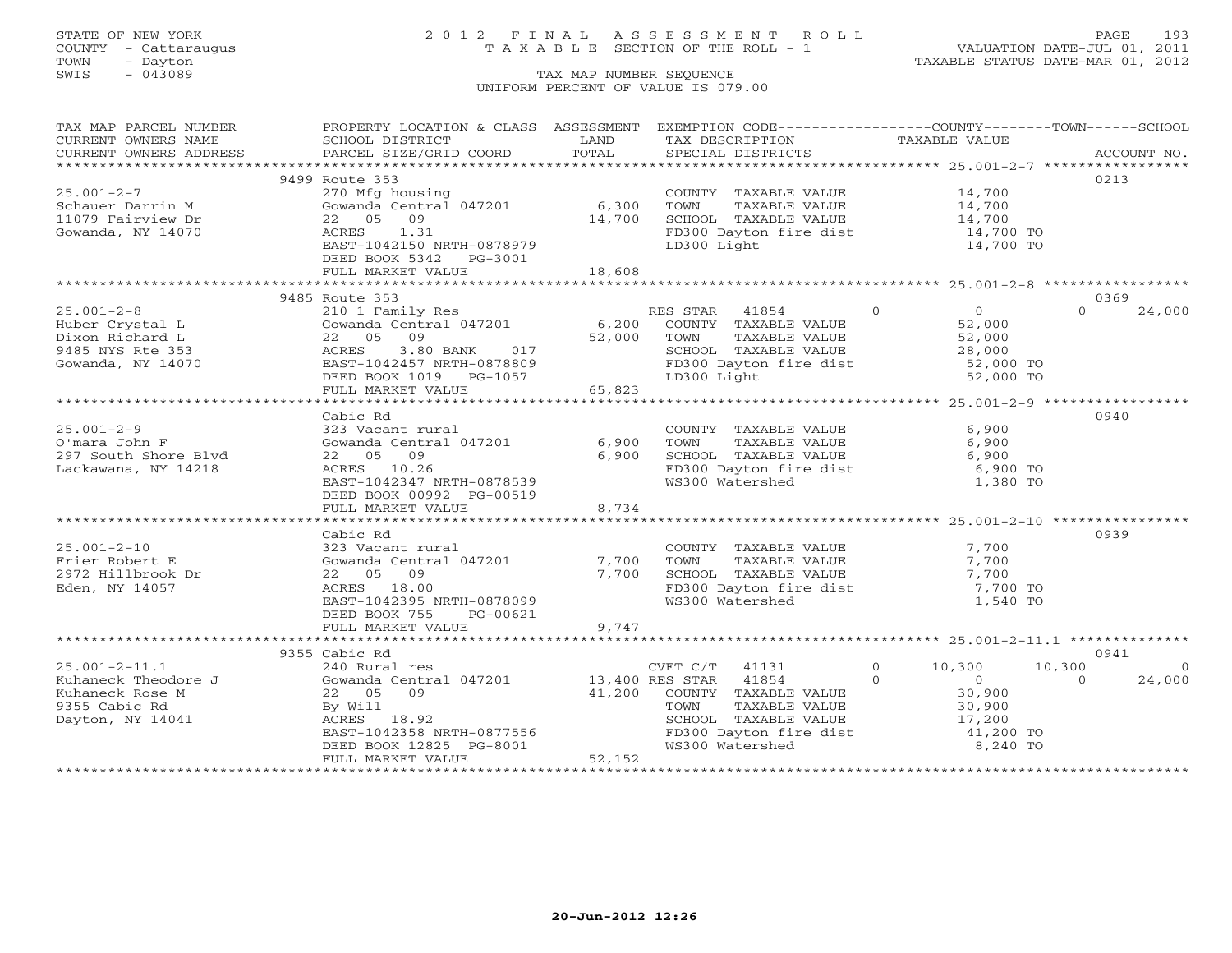### STATE OF NEW YORK 2 0 1 2 F I N A L A S S E S S M E N T R O L L PAGE 194 COUNTY - Cattaraugus T A X A B L E SECTION OF THE ROLL - 1 VALUATION DATE-JUL 01, 2011

| TAX MAP PARCEL NUMBER                                                                                                                                                                                                                                                                                                                                       | PROPERTY LOCATION & CLASS ASSESSMENT EXEMPTION CODE----------------COUNTY-------TOWN------SCHOOL                                                                                             |        |                                                                                                                                                   |          |                    |
|-------------------------------------------------------------------------------------------------------------------------------------------------------------------------------------------------------------------------------------------------------------------------------------------------------------------------------------------------------------|----------------------------------------------------------------------------------------------------------------------------------------------------------------------------------------------|--------|---------------------------------------------------------------------------------------------------------------------------------------------------|----------|--------------------|
| CURRENT OWNERS NAME SCHOOL DISTRICT                                                                                                                                                                                                                                                                                                                         | <b>Example 12 DE LAND</b>                                                                                                                                                                    |        | TAX DESCRIPTION TAXABLE VALUE                                                                                                                     |          |                    |
| CURRENT OWNERS ADDRESS                                                                                                                                                                                                                                                                                                                                      |                                                                                                                                                                                              |        |                                                                                                                                                   |          |                    |
|                                                                                                                                                                                                                                                                                                                                                             |                                                                                                                                                                                              |        |                                                                                                                                                   |          |                    |
|                                                                                                                                                                                                                                                                                                                                                             | 9339 Cabic Rd                                                                                                                                                                                |        |                                                                                                                                                   |          | 0974               |
| $25.001 - 2 - 11.2$                                                                                                                                                                                                                                                                                                                                         | 210 1 Family Res                                                                                                                                                                             |        | COUNTY TAXABLE VALUE 36,000                                                                                                                       |          |                    |
|                                                                                                                                                                                                                                                                                                                                                             | Gowanda Central 047201 4,900                                                                                                                                                                 |        |                                                                                                                                                   |          |                    |
|                                                                                                                                                                                                                                                                                                                                                             |                                                                                                                                                                                              |        |                                                                                                                                                   |          |                    |
|                                                                                                                                                                                                                                                                                                                                                             |                                                                                                                                                                                              |        | FD300 Dayton fire dist 36,000 TO<br>WS300 Watershed                                                                                               | 7,200 TO |                    |
|                                                                                                                                                                                                                                                                                                                                                             |                                                                                                                                                                                              |        |                                                                                                                                                   |          |                    |
|                                                                                                                                                                                                                                                                                                                                                             | FULL MARKET VALUE                                                                                                                                                                            | 45,570 |                                                                                                                                                   |          |                    |
|                                                                                                                                                                                                                                                                                                                                                             |                                                                                                                                                                                              |        |                                                                                                                                                   |          |                    |
| $\begin{tabular}{lllllllllllll} \textsc{25.001-2-12} & \textsc{25.001-x} & \textsc{25.001-x} & \textsc{25.001-x} & \textsc{25.001-x} & \textsc{25.001-x} & \textsc{25.001-x} & \textsc{25.001-x} & \textsc{25.001-x} & \textsc{25.001-x} & \textsc{25.001-x} & \textsc{25.001-x} & \textsc{25.001-x} & \textsc{25.001-x} & \textsc{25.001-x} & \textsc{25.$ |                                                                                                                                                                                              |        |                                                                                                                                                   |          | 0339               |
|                                                                                                                                                                                                                                                                                                                                                             |                                                                                                                                                                                              |        |                                                                                                                                                   |          | $\Omega$<br>24,000 |
|                                                                                                                                                                                                                                                                                                                                                             |                                                                                                                                                                                              |        |                                                                                                                                                   |          |                    |
|                                                                                                                                                                                                                                                                                                                                                             |                                                                                                                                                                                              |        |                                                                                                                                                   |          |                    |
|                                                                                                                                                                                                                                                                                                                                                             |                                                                                                                                                                                              |        |                                                                                                                                                   |          |                    |
|                                                                                                                                                                                                                                                                                                                                                             |                                                                                                                                                                                              |        |                                                                                                                                                   |          |                    |
|                                                                                                                                                                                                                                                                                                                                                             |                                                                                                                                                                                              |        | SCHOOL TAXABLE VALUE<br>FD300 Dayton fire dist 51,000 TO<br>WS300 Watershed 15,000 TO                                                             |          |                    |
|                                                                                                                                                                                                                                                                                                                                                             |                                                                                                                                                                                              |        |                                                                                                                                                   |          |                    |
|                                                                                                                                                                                                                                                                                                                                                             |                                                                                                                                                                                              |        |                                                                                                                                                   |          |                    |
|                                                                                                                                                                                                                                                                                                                                                             | Cabic Rd                                                                                                                                                                                     |        |                                                                                                                                                   |          | 0948               |
|                                                                                                                                                                                                                                                                                                                                                             |                                                                                                                                                                                              |        |                                                                                                                                                   |          |                    |
|                                                                                                                                                                                                                                                                                                                                                             |                                                                                                                                                                                              |        |                                                                                                                                                   |          |                    |
|                                                                                                                                                                                                                                                                                                                                                             |                                                                                                                                                                                              |        |                                                                                                                                                   |          |                    |
|                                                                                                                                                                                                                                                                                                                                                             |                                                                                                                                                                                              |        |                                                                                                                                                   |          |                    |
| 25.001-2-13.1<br>Fish Justin M Gowanda Central 047201<br>Fish Elizabeth A 22 05 09 11,300 SCHOOL TAXABLE VALUE 11,300<br>9305 Cabic Rd ACRES 18.95 BANK 005 FD300 Dayton fire dist 11,300 TOWN NATABLE VALUE 11,300<br>9305 Cabic Rd                                                                                                                        |                                                                                                                                                                                              |        |                                                                                                                                                   |          |                    |
|                                                                                                                                                                                                                                                                                                                                                             | DEED BOOK 8101    PG-6001                                                                                                                                                                    |        |                                                                                                                                                   |          |                    |
|                                                                                                                                                                                                                                                                                                                                                             | FULL MARKET VALUE                                                                                                                                                                            | 14,304 |                                                                                                                                                   |          |                    |
|                                                                                                                                                                                                                                                                                                                                                             |                                                                                                                                                                                              |        |                                                                                                                                                   |          |                    |
|                                                                                                                                                                                                                                                                                                                                                             | 9257 Cabic Rd                                                                                                                                                                                |        |                                                                                                                                                   |          | 0947               |
| $25.001 - 2 - 13.2$                                                                                                                                                                                                                                                                                                                                         |                                                                                                                                                                                              |        |                                                                                                                                                   |          |                    |
| Oueer Ronald E                                                                                                                                                                                                                                                                                                                                              |                                                                                                                                                                                              |        |                                                                                                                                                   |          |                    |
| 536 Kennedy Ave                                                                                                                                                                                                                                                                                                                                             | 312 Vac w/imprv<br>312 Vac w/imprv<br>Gowanda Central 047201 12,100 TOWN TAXABLE VALUE 16,100<br>22 05 09 16,100 SCHOOL TAXABLE VALUE 16,100<br>ACRES 12.05 PD300 Dayton fire dist 16,100 TO |        |                                                                                                                                                   |          |                    |
| Angola, NY 14006                                                                                                                                                                                                                                                                                                                                            |                                                                                                                                                                                              |        | FD300 Dayton fire dist<br>WS300 Watershed                                                                                                         |          |                    |
|                                                                                                                                                                                                                                                                                                                                                             | EAST-1042367 NRTH-0876342                                                                                                                                                                    |        |                                                                                                                                                   | 3,220 TO |                    |
|                                                                                                                                                                                                                                                                                                                                                             | DEED BOOK 757 PG-00257                                                                                                                                                                       |        |                                                                                                                                                   |          |                    |
|                                                                                                                                                                                                                                                                                                                                                             |                                                                                                                                                                                              |        |                                                                                                                                                   |          |                    |
|                                                                                                                                                                                                                                                                                                                                                             |                                                                                                                                                                                              |        |                                                                                                                                                   |          |                    |
|                                                                                                                                                                                                                                                                                                                                                             | 9239 Cabic Rd                                                                                                                                                                                |        |                                                                                                                                                   |          | 0946               |
|                                                                                                                                                                                                                                                                                                                                                             |                                                                                                                                                                                              |        |                                                                                                                                                   |          |                    |
|                                                                                                                                                                                                                                                                                                                                                             |                                                                                                                                                                                              |        | COUNTY TAXABLE VALUE<br>TOWN TAXABLE VALUE 16,100<br>SCHOOL TAXABLE VALUE 16,100<br>FD300 Dayton fire dist 16,100 TO<br>WS300 Watershed 15,220 TO |          |                    |
|                                                                                                                                                                                                                                                                                                                                                             |                                                                                                                                                                                              |        |                                                                                                                                                   |          |                    |
|                                                                                                                                                                                                                                                                                                                                                             | EAST-1042365 NRTH-0875990                                                                                                                                                                    |        |                                                                                                                                                   |          |                    |
|                                                                                                                                                                                                                                                                                                                                                             | DEED BOOK 864<br>PG-01108                                                                                                                                                                    |        |                                                                                                                                                   |          |                    |
|                                                                                                                                                                                                                                                                                                                                                             | FULL MARKET VALUE                                                                                                                                                                            | 20,380 |                                                                                                                                                   |          |                    |
|                                                                                                                                                                                                                                                                                                                                                             |                                                                                                                                                                                              |        |                                                                                                                                                   |          |                    |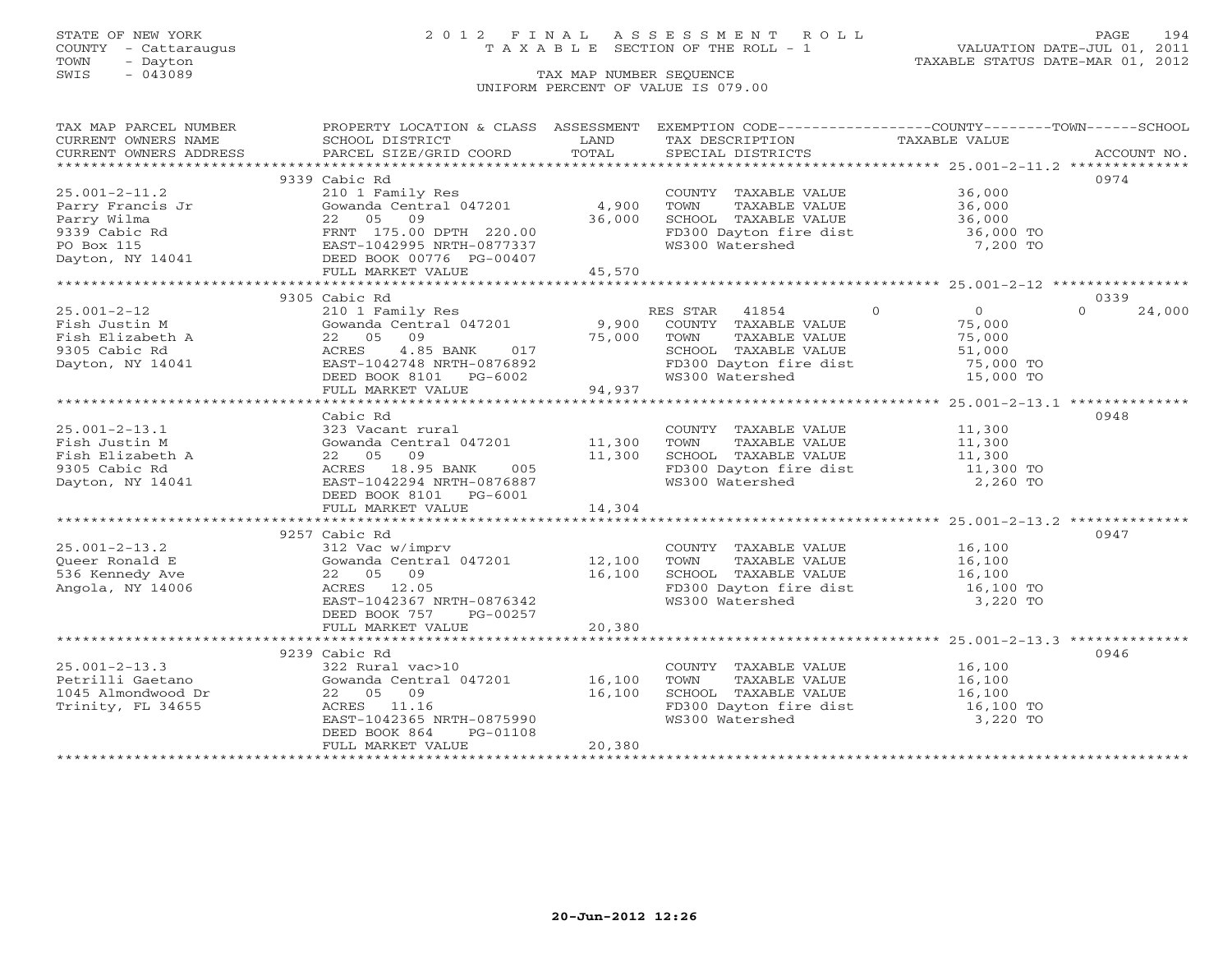## STATE OF NEW YORK 2 0 1 2 F I N A L A S S E S S M E N T R O L L PAGE 195 COUNTY - Cattaraugus T A X A B L E SECTION OF THE ROLL - 1 VALUATION DATE-JUL 01, 2011

| CURRENT OWNERS NAME<br>SCHOOL DISTRICT<br><b>Example 12</b> LAND<br>TAX DESCRIPTION TAXABLE VALUE<br>0945<br>Cabic Rd<br>323 Vacant rural<br>$25.001 - 2 - 13.4$<br>COUNTY TAXABLE VALUE 11,500<br>Gowanda Central 047201 11,500<br>Griffin Patrick M<br>TOWN       TAXABLE  VALUE<br>SCHOOL    TAXABLE  VALUE<br>11,500<br>11,500<br>1627 S Creek Rd<br>22 05 09<br>11,500<br>FD300 Dayton fire dist<br>ACRES 16.95<br>11,500 TO<br>Derby, NY 14047<br>WS300 Watershed<br>EAST-1042369 NRTH-0875556<br>2,300 TO<br>DEED BOOK 757<br>PG-00255<br>14,557<br>FULL MARKET VALUE<br>9135 Cabic Rd<br>0953<br>$\begin{array}{c}\n0 \\ 67 \text{ or } 2\n\end{array}$<br>$25.001 - 2 - 13.5$<br>24,000<br>$\Omega$<br>9135 Cabic Rd (1991)<br>Stark William (1992)<br>Stark Darlene 21 05 09 67,900 TOWN<br>9135 Cabic Rd (1992)<br>28.90 BANK 017 67,900 TOWN<br>28.90 BANK 017 67,900 TOWN<br>28.90 BANK 017 67,900 FD300<br>67,900<br>SCHOOL TAXABLE VALUE 43,900<br>FD300 Dayton fire dist 67,900 TO<br>DEED BOOK 00939 PG-00157<br>FULL MARKET VALUE 85,949<br>WS300 Watershed<br>13,580 TO<br>9097 Cabic Rd<br>0364<br>$\begin{array}{c} 0 \\ 68,600 \end{array}$<br>RES STAR 41854 0<br>$25.001 - 2 - 13.7$<br>210 1 Family Res<br>Cowanda Central 047201<br>21/22 05 09<br>ACRES 15.80<br>EAST-1042325 NRTH-0874300<br>DEED BOOK 11672 PG-5001<br>PEED BOOK 11672 PG-5001<br>PEED BOOK 11672 PG-5001<br>PEED WS300 Watershed<br>PEED ROOK 11672 PG-5001<br>24,000<br>Stark Robert J<br>TAXABLE VALUE<br>TAXABLE VALUE 68,600<br>TAXABLE VALUE 44,600<br>Stark Pennie R<br>SCHOOL TAXABLE VALUE 44,600<br>FD300 Dayton fire dist 68,600 TO<br>9097 Cabic Rd<br>Dayton, NY 14041<br>13,720 TO<br>86,835<br>FULL MARKET VALUE<br>9005 Cabic Rd<br>0952<br>COUNT<br>314 Rural vac<10<br>Gowanda Central 047201<br>21 05 09<br>ACRES 14.94<br>EAST-1042148 NRTH-0873942<br>FD300<br>EAST-1042148 NRTH-0873942<br>WS300<br>$25.001 - 2 - 13.10$<br>COUNTY TAXABLE VALUE 5,380<br>TOWN TAXABLE VALUE 5,380<br>SCHOOL TAXABLE VALUE 5,380<br>FD300 Dayton fire dist 5,380 TO<br>WS300 Watershed 1,076 TO<br>Stark Robert J<br>Stark Pennie Rae<br>9097 Cabic Rd<br>Dayton, NY 14041<br>DEED BOOK 11725 PG-7002<br>6,810<br>FULL MARKET VALUE<br>0377<br>Gabel St<br>$25.001 - 2 - 14$<br>323 Vacant rural<br>COUNTY TAXABLE VALUE<br>2,450<br>TAXABLE VALUE 2,450<br>Gowanda Central 047201<br>2,450<br>Mikula Joseph<br>TOWN<br>Box 390<br>23 05 09<br>2,450<br>SCHOOL TAXABLE VALUE 2,450<br>FD300 Dayton fire dist 2,450 TO<br>Cassadaga, NY 14718<br>ACRES 25.25<br>EAST-1041530 NRTH-0877037<br>WS300 Watershed<br>490 TO<br>PG-00185<br>DEED BOOK 824<br>3,101<br>FULL MARKET VALUE | TAX MAP PARCEL NUMBER | PROPERTY LOCATION & CLASS ASSESSMENT EXEMPTION CODE----------------COUNTY-------TOWN------SCHOOL |  |  |
|-------------------------------------------------------------------------------------------------------------------------------------------------------------------------------------------------------------------------------------------------------------------------------------------------------------------------------------------------------------------------------------------------------------------------------------------------------------------------------------------------------------------------------------------------------------------------------------------------------------------------------------------------------------------------------------------------------------------------------------------------------------------------------------------------------------------------------------------------------------------------------------------------------------------------------------------------------------------------------------------------------------------------------------------------------------------------------------------------------------------------------------------------------------------------------------------------------------------------------------------------------------------------------------------------------------------------------------------------------------------------------------------------------------------------------------------------------------------------------------------------------------------------------------------------------------------------------------------------------------------------------------------------------------------------------------------------------------------------------------------------------------------------------------------------------------------------------------------------------------------------------------------------------------------------------------------------------------------------------------------------------------------------------------------------------------------------------------------------------------------------------------------------------------------------------------------------------------------------------------------------------------------------------------------------------------------------------------------------------------------------------------------------------------------------------------------------------------------------------------------------------------------------------------------------------------------------------------------------------------------------------------------------------------------------------------|-----------------------|--------------------------------------------------------------------------------------------------|--|--|
|                                                                                                                                                                                                                                                                                                                                                                                                                                                                                                                                                                                                                                                                                                                                                                                                                                                                                                                                                                                                                                                                                                                                                                                                                                                                                                                                                                                                                                                                                                                                                                                                                                                                                                                                                                                                                                                                                                                                                                                                                                                                                                                                                                                                                                                                                                                                                                                                                                                                                                                                                                                                                                                                                     |                       |                                                                                                  |  |  |
|                                                                                                                                                                                                                                                                                                                                                                                                                                                                                                                                                                                                                                                                                                                                                                                                                                                                                                                                                                                                                                                                                                                                                                                                                                                                                                                                                                                                                                                                                                                                                                                                                                                                                                                                                                                                                                                                                                                                                                                                                                                                                                                                                                                                                                                                                                                                                                                                                                                                                                                                                                                                                                                                                     |                       |                                                                                                  |  |  |
|                                                                                                                                                                                                                                                                                                                                                                                                                                                                                                                                                                                                                                                                                                                                                                                                                                                                                                                                                                                                                                                                                                                                                                                                                                                                                                                                                                                                                                                                                                                                                                                                                                                                                                                                                                                                                                                                                                                                                                                                                                                                                                                                                                                                                                                                                                                                                                                                                                                                                                                                                                                                                                                                                     |                       |                                                                                                  |  |  |
|                                                                                                                                                                                                                                                                                                                                                                                                                                                                                                                                                                                                                                                                                                                                                                                                                                                                                                                                                                                                                                                                                                                                                                                                                                                                                                                                                                                                                                                                                                                                                                                                                                                                                                                                                                                                                                                                                                                                                                                                                                                                                                                                                                                                                                                                                                                                                                                                                                                                                                                                                                                                                                                                                     |                       |                                                                                                  |  |  |
|                                                                                                                                                                                                                                                                                                                                                                                                                                                                                                                                                                                                                                                                                                                                                                                                                                                                                                                                                                                                                                                                                                                                                                                                                                                                                                                                                                                                                                                                                                                                                                                                                                                                                                                                                                                                                                                                                                                                                                                                                                                                                                                                                                                                                                                                                                                                                                                                                                                                                                                                                                                                                                                                                     |                       |                                                                                                  |  |  |
|                                                                                                                                                                                                                                                                                                                                                                                                                                                                                                                                                                                                                                                                                                                                                                                                                                                                                                                                                                                                                                                                                                                                                                                                                                                                                                                                                                                                                                                                                                                                                                                                                                                                                                                                                                                                                                                                                                                                                                                                                                                                                                                                                                                                                                                                                                                                                                                                                                                                                                                                                                                                                                                                                     |                       |                                                                                                  |  |  |
|                                                                                                                                                                                                                                                                                                                                                                                                                                                                                                                                                                                                                                                                                                                                                                                                                                                                                                                                                                                                                                                                                                                                                                                                                                                                                                                                                                                                                                                                                                                                                                                                                                                                                                                                                                                                                                                                                                                                                                                                                                                                                                                                                                                                                                                                                                                                                                                                                                                                                                                                                                                                                                                                                     |                       |                                                                                                  |  |  |
|                                                                                                                                                                                                                                                                                                                                                                                                                                                                                                                                                                                                                                                                                                                                                                                                                                                                                                                                                                                                                                                                                                                                                                                                                                                                                                                                                                                                                                                                                                                                                                                                                                                                                                                                                                                                                                                                                                                                                                                                                                                                                                                                                                                                                                                                                                                                                                                                                                                                                                                                                                                                                                                                                     |                       |                                                                                                  |  |  |
|                                                                                                                                                                                                                                                                                                                                                                                                                                                                                                                                                                                                                                                                                                                                                                                                                                                                                                                                                                                                                                                                                                                                                                                                                                                                                                                                                                                                                                                                                                                                                                                                                                                                                                                                                                                                                                                                                                                                                                                                                                                                                                                                                                                                                                                                                                                                                                                                                                                                                                                                                                                                                                                                                     |                       |                                                                                                  |  |  |
|                                                                                                                                                                                                                                                                                                                                                                                                                                                                                                                                                                                                                                                                                                                                                                                                                                                                                                                                                                                                                                                                                                                                                                                                                                                                                                                                                                                                                                                                                                                                                                                                                                                                                                                                                                                                                                                                                                                                                                                                                                                                                                                                                                                                                                                                                                                                                                                                                                                                                                                                                                                                                                                                                     |                       |                                                                                                  |  |  |
|                                                                                                                                                                                                                                                                                                                                                                                                                                                                                                                                                                                                                                                                                                                                                                                                                                                                                                                                                                                                                                                                                                                                                                                                                                                                                                                                                                                                                                                                                                                                                                                                                                                                                                                                                                                                                                                                                                                                                                                                                                                                                                                                                                                                                                                                                                                                                                                                                                                                                                                                                                                                                                                                                     |                       |                                                                                                  |  |  |
|                                                                                                                                                                                                                                                                                                                                                                                                                                                                                                                                                                                                                                                                                                                                                                                                                                                                                                                                                                                                                                                                                                                                                                                                                                                                                                                                                                                                                                                                                                                                                                                                                                                                                                                                                                                                                                                                                                                                                                                                                                                                                                                                                                                                                                                                                                                                                                                                                                                                                                                                                                                                                                                                                     |                       |                                                                                                  |  |  |
|                                                                                                                                                                                                                                                                                                                                                                                                                                                                                                                                                                                                                                                                                                                                                                                                                                                                                                                                                                                                                                                                                                                                                                                                                                                                                                                                                                                                                                                                                                                                                                                                                                                                                                                                                                                                                                                                                                                                                                                                                                                                                                                                                                                                                                                                                                                                                                                                                                                                                                                                                                                                                                                                                     |                       |                                                                                                  |  |  |
|                                                                                                                                                                                                                                                                                                                                                                                                                                                                                                                                                                                                                                                                                                                                                                                                                                                                                                                                                                                                                                                                                                                                                                                                                                                                                                                                                                                                                                                                                                                                                                                                                                                                                                                                                                                                                                                                                                                                                                                                                                                                                                                                                                                                                                                                                                                                                                                                                                                                                                                                                                                                                                                                                     |                       |                                                                                                  |  |  |
|                                                                                                                                                                                                                                                                                                                                                                                                                                                                                                                                                                                                                                                                                                                                                                                                                                                                                                                                                                                                                                                                                                                                                                                                                                                                                                                                                                                                                                                                                                                                                                                                                                                                                                                                                                                                                                                                                                                                                                                                                                                                                                                                                                                                                                                                                                                                                                                                                                                                                                                                                                                                                                                                                     |                       |                                                                                                  |  |  |
|                                                                                                                                                                                                                                                                                                                                                                                                                                                                                                                                                                                                                                                                                                                                                                                                                                                                                                                                                                                                                                                                                                                                                                                                                                                                                                                                                                                                                                                                                                                                                                                                                                                                                                                                                                                                                                                                                                                                                                                                                                                                                                                                                                                                                                                                                                                                                                                                                                                                                                                                                                                                                                                                                     |                       |                                                                                                  |  |  |
|                                                                                                                                                                                                                                                                                                                                                                                                                                                                                                                                                                                                                                                                                                                                                                                                                                                                                                                                                                                                                                                                                                                                                                                                                                                                                                                                                                                                                                                                                                                                                                                                                                                                                                                                                                                                                                                                                                                                                                                                                                                                                                                                                                                                                                                                                                                                                                                                                                                                                                                                                                                                                                                                                     |                       |                                                                                                  |  |  |
|                                                                                                                                                                                                                                                                                                                                                                                                                                                                                                                                                                                                                                                                                                                                                                                                                                                                                                                                                                                                                                                                                                                                                                                                                                                                                                                                                                                                                                                                                                                                                                                                                                                                                                                                                                                                                                                                                                                                                                                                                                                                                                                                                                                                                                                                                                                                                                                                                                                                                                                                                                                                                                                                                     |                       |                                                                                                  |  |  |
|                                                                                                                                                                                                                                                                                                                                                                                                                                                                                                                                                                                                                                                                                                                                                                                                                                                                                                                                                                                                                                                                                                                                                                                                                                                                                                                                                                                                                                                                                                                                                                                                                                                                                                                                                                                                                                                                                                                                                                                                                                                                                                                                                                                                                                                                                                                                                                                                                                                                                                                                                                                                                                                                                     |                       |                                                                                                  |  |  |
|                                                                                                                                                                                                                                                                                                                                                                                                                                                                                                                                                                                                                                                                                                                                                                                                                                                                                                                                                                                                                                                                                                                                                                                                                                                                                                                                                                                                                                                                                                                                                                                                                                                                                                                                                                                                                                                                                                                                                                                                                                                                                                                                                                                                                                                                                                                                                                                                                                                                                                                                                                                                                                                                                     |                       |                                                                                                  |  |  |
|                                                                                                                                                                                                                                                                                                                                                                                                                                                                                                                                                                                                                                                                                                                                                                                                                                                                                                                                                                                                                                                                                                                                                                                                                                                                                                                                                                                                                                                                                                                                                                                                                                                                                                                                                                                                                                                                                                                                                                                                                                                                                                                                                                                                                                                                                                                                                                                                                                                                                                                                                                                                                                                                                     |                       |                                                                                                  |  |  |
|                                                                                                                                                                                                                                                                                                                                                                                                                                                                                                                                                                                                                                                                                                                                                                                                                                                                                                                                                                                                                                                                                                                                                                                                                                                                                                                                                                                                                                                                                                                                                                                                                                                                                                                                                                                                                                                                                                                                                                                                                                                                                                                                                                                                                                                                                                                                                                                                                                                                                                                                                                                                                                                                                     |                       |                                                                                                  |  |  |
|                                                                                                                                                                                                                                                                                                                                                                                                                                                                                                                                                                                                                                                                                                                                                                                                                                                                                                                                                                                                                                                                                                                                                                                                                                                                                                                                                                                                                                                                                                                                                                                                                                                                                                                                                                                                                                                                                                                                                                                                                                                                                                                                                                                                                                                                                                                                                                                                                                                                                                                                                                                                                                                                                     |                       |                                                                                                  |  |  |
|                                                                                                                                                                                                                                                                                                                                                                                                                                                                                                                                                                                                                                                                                                                                                                                                                                                                                                                                                                                                                                                                                                                                                                                                                                                                                                                                                                                                                                                                                                                                                                                                                                                                                                                                                                                                                                                                                                                                                                                                                                                                                                                                                                                                                                                                                                                                                                                                                                                                                                                                                                                                                                                                                     |                       |                                                                                                  |  |  |
|                                                                                                                                                                                                                                                                                                                                                                                                                                                                                                                                                                                                                                                                                                                                                                                                                                                                                                                                                                                                                                                                                                                                                                                                                                                                                                                                                                                                                                                                                                                                                                                                                                                                                                                                                                                                                                                                                                                                                                                                                                                                                                                                                                                                                                                                                                                                                                                                                                                                                                                                                                                                                                                                                     |                       |                                                                                                  |  |  |
|                                                                                                                                                                                                                                                                                                                                                                                                                                                                                                                                                                                                                                                                                                                                                                                                                                                                                                                                                                                                                                                                                                                                                                                                                                                                                                                                                                                                                                                                                                                                                                                                                                                                                                                                                                                                                                                                                                                                                                                                                                                                                                                                                                                                                                                                                                                                                                                                                                                                                                                                                                                                                                                                                     |                       |                                                                                                  |  |  |
|                                                                                                                                                                                                                                                                                                                                                                                                                                                                                                                                                                                                                                                                                                                                                                                                                                                                                                                                                                                                                                                                                                                                                                                                                                                                                                                                                                                                                                                                                                                                                                                                                                                                                                                                                                                                                                                                                                                                                                                                                                                                                                                                                                                                                                                                                                                                                                                                                                                                                                                                                                                                                                                                                     |                       |                                                                                                  |  |  |
|                                                                                                                                                                                                                                                                                                                                                                                                                                                                                                                                                                                                                                                                                                                                                                                                                                                                                                                                                                                                                                                                                                                                                                                                                                                                                                                                                                                                                                                                                                                                                                                                                                                                                                                                                                                                                                                                                                                                                                                                                                                                                                                                                                                                                                                                                                                                                                                                                                                                                                                                                                                                                                                                                     |                       |                                                                                                  |  |  |
|                                                                                                                                                                                                                                                                                                                                                                                                                                                                                                                                                                                                                                                                                                                                                                                                                                                                                                                                                                                                                                                                                                                                                                                                                                                                                                                                                                                                                                                                                                                                                                                                                                                                                                                                                                                                                                                                                                                                                                                                                                                                                                                                                                                                                                                                                                                                                                                                                                                                                                                                                                                                                                                                                     |                       |                                                                                                  |  |  |
|                                                                                                                                                                                                                                                                                                                                                                                                                                                                                                                                                                                                                                                                                                                                                                                                                                                                                                                                                                                                                                                                                                                                                                                                                                                                                                                                                                                                                                                                                                                                                                                                                                                                                                                                                                                                                                                                                                                                                                                                                                                                                                                                                                                                                                                                                                                                                                                                                                                                                                                                                                                                                                                                                     |                       |                                                                                                  |  |  |
|                                                                                                                                                                                                                                                                                                                                                                                                                                                                                                                                                                                                                                                                                                                                                                                                                                                                                                                                                                                                                                                                                                                                                                                                                                                                                                                                                                                                                                                                                                                                                                                                                                                                                                                                                                                                                                                                                                                                                                                                                                                                                                                                                                                                                                                                                                                                                                                                                                                                                                                                                                                                                                                                                     |                       |                                                                                                  |  |  |
|                                                                                                                                                                                                                                                                                                                                                                                                                                                                                                                                                                                                                                                                                                                                                                                                                                                                                                                                                                                                                                                                                                                                                                                                                                                                                                                                                                                                                                                                                                                                                                                                                                                                                                                                                                                                                                                                                                                                                                                                                                                                                                                                                                                                                                                                                                                                                                                                                                                                                                                                                                                                                                                                                     |                       |                                                                                                  |  |  |
|                                                                                                                                                                                                                                                                                                                                                                                                                                                                                                                                                                                                                                                                                                                                                                                                                                                                                                                                                                                                                                                                                                                                                                                                                                                                                                                                                                                                                                                                                                                                                                                                                                                                                                                                                                                                                                                                                                                                                                                                                                                                                                                                                                                                                                                                                                                                                                                                                                                                                                                                                                                                                                                                                     |                       |                                                                                                  |  |  |
|                                                                                                                                                                                                                                                                                                                                                                                                                                                                                                                                                                                                                                                                                                                                                                                                                                                                                                                                                                                                                                                                                                                                                                                                                                                                                                                                                                                                                                                                                                                                                                                                                                                                                                                                                                                                                                                                                                                                                                                                                                                                                                                                                                                                                                                                                                                                                                                                                                                                                                                                                                                                                                                                                     |                       |                                                                                                  |  |  |
|                                                                                                                                                                                                                                                                                                                                                                                                                                                                                                                                                                                                                                                                                                                                                                                                                                                                                                                                                                                                                                                                                                                                                                                                                                                                                                                                                                                                                                                                                                                                                                                                                                                                                                                                                                                                                                                                                                                                                                                                                                                                                                                                                                                                                                                                                                                                                                                                                                                                                                                                                                                                                                                                                     |                       |                                                                                                  |  |  |
|                                                                                                                                                                                                                                                                                                                                                                                                                                                                                                                                                                                                                                                                                                                                                                                                                                                                                                                                                                                                                                                                                                                                                                                                                                                                                                                                                                                                                                                                                                                                                                                                                                                                                                                                                                                                                                                                                                                                                                                                                                                                                                                                                                                                                                                                                                                                                                                                                                                                                                                                                                                                                                                                                     |                       |                                                                                                  |  |  |
|                                                                                                                                                                                                                                                                                                                                                                                                                                                                                                                                                                                                                                                                                                                                                                                                                                                                                                                                                                                                                                                                                                                                                                                                                                                                                                                                                                                                                                                                                                                                                                                                                                                                                                                                                                                                                                                                                                                                                                                                                                                                                                                                                                                                                                                                                                                                                                                                                                                                                                                                                                                                                                                                                     |                       |                                                                                                  |  |  |
|                                                                                                                                                                                                                                                                                                                                                                                                                                                                                                                                                                                                                                                                                                                                                                                                                                                                                                                                                                                                                                                                                                                                                                                                                                                                                                                                                                                                                                                                                                                                                                                                                                                                                                                                                                                                                                                                                                                                                                                                                                                                                                                                                                                                                                                                                                                                                                                                                                                                                                                                                                                                                                                                                     |                       |                                                                                                  |  |  |
|                                                                                                                                                                                                                                                                                                                                                                                                                                                                                                                                                                                                                                                                                                                                                                                                                                                                                                                                                                                                                                                                                                                                                                                                                                                                                                                                                                                                                                                                                                                                                                                                                                                                                                                                                                                                                                                                                                                                                                                                                                                                                                                                                                                                                                                                                                                                                                                                                                                                                                                                                                                                                                                                                     |                       |                                                                                                  |  |  |
|                                                                                                                                                                                                                                                                                                                                                                                                                                                                                                                                                                                                                                                                                                                                                                                                                                                                                                                                                                                                                                                                                                                                                                                                                                                                                                                                                                                                                                                                                                                                                                                                                                                                                                                                                                                                                                                                                                                                                                                                                                                                                                                                                                                                                                                                                                                                                                                                                                                                                                                                                                                                                                                                                     |                       |                                                                                                  |  |  |
|                                                                                                                                                                                                                                                                                                                                                                                                                                                                                                                                                                                                                                                                                                                                                                                                                                                                                                                                                                                                                                                                                                                                                                                                                                                                                                                                                                                                                                                                                                                                                                                                                                                                                                                                                                                                                                                                                                                                                                                                                                                                                                                                                                                                                                                                                                                                                                                                                                                                                                                                                                                                                                                                                     |                       |                                                                                                  |  |  |
|                                                                                                                                                                                                                                                                                                                                                                                                                                                                                                                                                                                                                                                                                                                                                                                                                                                                                                                                                                                                                                                                                                                                                                                                                                                                                                                                                                                                                                                                                                                                                                                                                                                                                                                                                                                                                                                                                                                                                                                                                                                                                                                                                                                                                                                                                                                                                                                                                                                                                                                                                                                                                                                                                     |                       |                                                                                                  |  |  |
|                                                                                                                                                                                                                                                                                                                                                                                                                                                                                                                                                                                                                                                                                                                                                                                                                                                                                                                                                                                                                                                                                                                                                                                                                                                                                                                                                                                                                                                                                                                                                                                                                                                                                                                                                                                                                                                                                                                                                                                                                                                                                                                                                                                                                                                                                                                                                                                                                                                                                                                                                                                                                                                                                     |                       |                                                                                                  |  |  |
|                                                                                                                                                                                                                                                                                                                                                                                                                                                                                                                                                                                                                                                                                                                                                                                                                                                                                                                                                                                                                                                                                                                                                                                                                                                                                                                                                                                                                                                                                                                                                                                                                                                                                                                                                                                                                                                                                                                                                                                                                                                                                                                                                                                                                                                                                                                                                                                                                                                                                                                                                                                                                                                                                     |                       |                                                                                                  |  |  |
|                                                                                                                                                                                                                                                                                                                                                                                                                                                                                                                                                                                                                                                                                                                                                                                                                                                                                                                                                                                                                                                                                                                                                                                                                                                                                                                                                                                                                                                                                                                                                                                                                                                                                                                                                                                                                                                                                                                                                                                                                                                                                                                                                                                                                                                                                                                                                                                                                                                                                                                                                                                                                                                                                     |                       |                                                                                                  |  |  |
|                                                                                                                                                                                                                                                                                                                                                                                                                                                                                                                                                                                                                                                                                                                                                                                                                                                                                                                                                                                                                                                                                                                                                                                                                                                                                                                                                                                                                                                                                                                                                                                                                                                                                                                                                                                                                                                                                                                                                                                                                                                                                                                                                                                                                                                                                                                                                                                                                                                                                                                                                                                                                                                                                     |                       |                                                                                                  |  |  |
|                                                                                                                                                                                                                                                                                                                                                                                                                                                                                                                                                                                                                                                                                                                                                                                                                                                                                                                                                                                                                                                                                                                                                                                                                                                                                                                                                                                                                                                                                                                                                                                                                                                                                                                                                                                                                                                                                                                                                                                                                                                                                                                                                                                                                                                                                                                                                                                                                                                                                                                                                                                                                                                                                     |                       |                                                                                                  |  |  |
|                                                                                                                                                                                                                                                                                                                                                                                                                                                                                                                                                                                                                                                                                                                                                                                                                                                                                                                                                                                                                                                                                                                                                                                                                                                                                                                                                                                                                                                                                                                                                                                                                                                                                                                                                                                                                                                                                                                                                                                                                                                                                                                                                                                                                                                                                                                                                                                                                                                                                                                                                                                                                                                                                     |                       |                                                                                                  |  |  |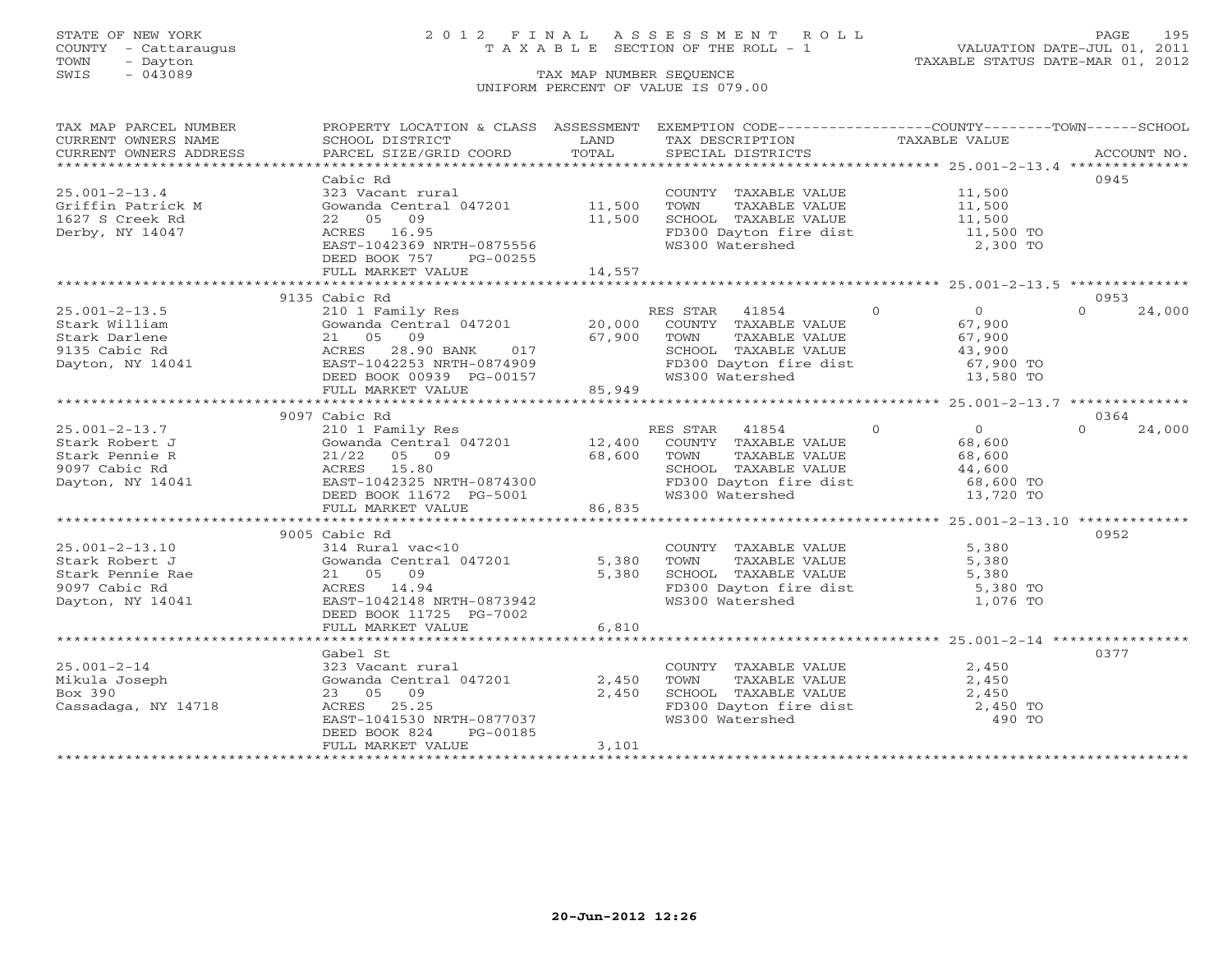COUNTY - Cattaraugus T A X A B L E SECTION OF THE ROLL - 1<br>TOWN - Dayton<br>SWIS - 043089 TAX MAP NUMBER SEQUENCE

# STATE OF NEW YORK 2 0 1 2 F I N A L A S S E S S M E N T R O L L PAGE 196

VALUATION DATE-JUL 01, 2011 TAXABLE STATUS DATE-MAR 01, 2012

#### TAX MAP NUMBER SEQUENCE UNIFORM PERCENT OF VALUE IS 079.00

| TAX MAP PARCEL NUMBER                                                                                                                                                                                                                                        | PROPERTY LOCATION & CLASS ASSESSMENT EXEMPTION CODE----------------COUNTY-------TOWN------SCHOOL |        |                                                                                                                                                           |                                                       |      |
|--------------------------------------------------------------------------------------------------------------------------------------------------------------------------------------------------------------------------------------------------------------|--------------------------------------------------------------------------------------------------|--------|-----------------------------------------------------------------------------------------------------------------------------------------------------------|-------------------------------------------------------|------|
| CURRENT OWNERS NAME                                                                                                                                                                                                                                          | SCHOOL DISTRICT                                                                                  | LAND   | TAX DESCRIPTION TAXABLE VALUE                                                                                                                             |                                                       |      |
| CURRENT OWNERS ADDRESS                                                                                                                                                                                                                                       |                                                                                                  |        |                                                                                                                                                           |                                                       |      |
|                                                                                                                                                                                                                                                              |                                                                                                  |        |                                                                                                                                                           |                                                       |      |
|                                                                                                                                                                                                                                                              | Route 353                                                                                        |        |                                                                                                                                                           |                                                       | 0109 |
| $25.001 - 2 - 15$                                                                                                                                                                                                                                            | 323 Vacant rural                                                                                 |        | COUNTY TAXABLE VALUE                                                                                                                                      | 2,000                                                 |      |
| O'Mara John                                                                                                                                                                                                                                                  | Gowanda Central 047201                                                                           | 2,000  |                                                                                                                                                           |                                                       |      |
| o mara Jonn<br>297 S Shore Blvd                                                                                                                                                                                                                              | 22 05 09                                                                                         | 2,000  |                                                                                                                                                           |                                                       |      |
| Lackawanna, NY 14218                                                                                                                                                                                                                                         | ACRES 22.12                                                                                      |        | FD300 Dayton fire dist $2,000$ TO                                                                                                                         |                                                       |      |
|                                                                                                                                                                                                                                                              | EAST-1041262 NRTH-0876931                                                                        |        | WS300 Watershed                                                                                                                                           | 400 TO                                                |      |
|                                                                                                                                                                                                                                                              | DEED BOOK 8832 PG-9001                                                                           |        |                                                                                                                                                           |                                                       |      |
|                                                                                                                                                                                                                                                              |                                                                                                  |        |                                                                                                                                                           |                                                       |      |
|                                                                                                                                                                                                                                                              |                                                                                                  |        |                                                                                                                                                           | **************************** 25.001-2-16 ************ |      |
|                                                                                                                                                                                                                                                              | Gabel St                                                                                         |        |                                                                                                                                                           |                                                       | 0300 |
|                                                                                                                                                                                                                                                              |                                                                                                  |        |                                                                                                                                                           |                                                       |      |
| $25.001 - 2 - 16$                                                                                                                                                                                                                                            |                                                                                                  |        |                                                                                                                                                           |                                                       |      |
| Ivett Roger L                                                                                                                                                                                                                                                |                                                                                                  |        |                                                                                                                                                           |                                                       |      |
| 10133 Mosher Rd                                                                                                                                                                                                                                              |                                                                                                  |        |                                                                                                                                                           |                                                       |      |
| South Dayton, NY 14138                                                                                                                                                                                                                                       |                                                                                                  |        | FD300 Dayton fire dist 12,900 TO<br>WS300 Watershed 2,580 TO                                                                                              |                                                       |      |
|                                                                                                                                                                                                                                                              | EAST-1040843 NRTH-0876820                                                                        |        |                                                                                                                                                           |                                                       |      |
|                                                                                                                                                                                                                                                              | DEED BOOK 912 PG-01118                                                                           |        |                                                                                                                                                           |                                                       |      |
|                                                                                                                                                                                                                                                              | FULL MARKET VALUE                                                                                | 16,329 |                                                                                                                                                           |                                                       |      |
|                                                                                                                                                                                                                                                              |                                                                                                  |        |                                                                                                                                                           |                                                       |      |
|                                                                                                                                                                                                                                                              |                                                                                                  |        |                                                                                                                                                           |                                                       | 0533 |
|                                                                                                                                                                                                                                                              |                                                                                                  |        |                                                                                                                                                           |                                                       |      |
|                                                                                                                                                                                                                                                              |                                                                                                  |        |                                                                                                                                                           |                                                       |      |
|                                                                                                                                                                                                                                                              |                                                                                                  |        | 13,900 EXABLE VALUE 13,900 TO 13,900 ED300 Dayton fire dist 13,900 TO                                                                                     |                                                       |      |
|                                                                                                                                                                                                                                                              |                                                                                                  |        |                                                                                                                                                           |                                                       |      |
|                                                                                                                                                                                                                                                              |                                                                                                  |        |                                                                                                                                                           | 2,780 TO                                              |      |
|                                                                                                                                                                                                                                                              |                                                                                                  |        |                                                                                                                                                           |                                                       |      |
|                                                                                                                                                                                                                                                              |                                                                                                  |        |                                                                                                                                                           |                                                       |      |
|                                                                                                                                                                                                                                                              |                                                                                                  |        |                                                                                                                                                           |                                                       |      |
|                                                                                                                                                                                                                                                              | Gabel St                                                                                         |        |                                                                                                                                                           |                                                       | 0584 |
|                                                                                                                                                                                                                                                              |                                                                                                  |        |                                                                                                                                                           |                                                       |      |
|                                                                                                                                                                                                                                                              |                                                                                                  |        |                                                                                                                                                           |                                                       |      |
|                                                                                                                                                                                                                                                              |                                                                                                  |        |                                                                                                                                                           |                                                       |      |
|                                                                                                                                                                                                                                                              |                                                                                                  |        |                                                                                                                                                           |                                                       |      |
|                                                                                                                                                                                                                                                              |                                                                                                  |        |                                                                                                                                                           |                                                       |      |
| 25.001-2-18<br>27.900 -2-18<br>27.900 TOWN<br>27.900 TOWN<br>27.900 TOWN<br>27.900 TOWN<br>27.900 SCHOOL<br>27.900 SCHOOL<br>27.900 SCHOOL<br>27.900 SCHOOL<br>27.900 SCHOOL<br>27.900 SCHOOL<br>27.900 SCHOOL<br>27.900 SCHOOL<br>27.900 SCHOOL<br>27.900 S |                                                                                                  |        | COUNTY TAXABLE VALUE $2,900$<br>TOWN TAXABLE VALUE $2,900$<br>SCHOOL TAXABLE VALUE $2,900$<br>FD300 Dayton fire dist $2,900$ TO<br>WS300 Watershed 580 TO |                                                       |      |
|                                                                                                                                                                                                                                                              | DEED BOOK 11672 PG-5001                                                                          |        |                                                                                                                                                           |                                                       |      |
|                                                                                                                                                                                                                                                              | FULL MARKET VALUE                                                                                | 3,671  |                                                                                                                                                           |                                                       |      |
|                                                                                                                                                                                                                                                              |                                                                                                  |        |                                                                                                                                                           |                                                       |      |
|                                                                                                                                                                                                                                                              | 9005 Cabic Rd                                                                                    |        |                                                                                                                                                           |                                                       | 0571 |
| $25.001 - 2 - 19$                                                                                                                                                                                                                                            | 113 Cattle farm                                                                                  |        | COUNTY TAXABLE VALUE 70,300                                                                                                                               |                                                       |      |
|                                                                                                                                                                                                                                                              |                                                                                                  |        | TAXABLE VALUE 70,300<br>TOWN                                                                                                                              |                                                       |      |
|                                                                                                                                                                                                                                                              |                                                                                                  |        | SCHOOL TAXABLE VALUE 70,300<br>FD300 Dayton fire dist 70,300 TO                                                                                           |                                                       |      |
|                                                                                                                                                                                                                                                              |                                                                                                  |        |                                                                                                                                                           |                                                       |      |
| Dayton, NY 14041                                                                                                                                                                                                                                             | EAST-1042241 NRTH-0872976                                                                        |        | WS300 Watershed                                                                                                                                           | 14,060 TO                                             |      |
|                                                                                                                                                                                                                                                              | DEED BOOK 11725 PG-7002                                                                          |        |                                                                                                                                                           |                                                       |      |
|                                                                                                                                                                                                                                                              | FULL MARKET VALUE                                                                                | 88,987 |                                                                                                                                                           |                                                       |      |
|                                                                                                                                                                                                                                                              |                                                                                                  |        |                                                                                                                                                           |                                                       |      |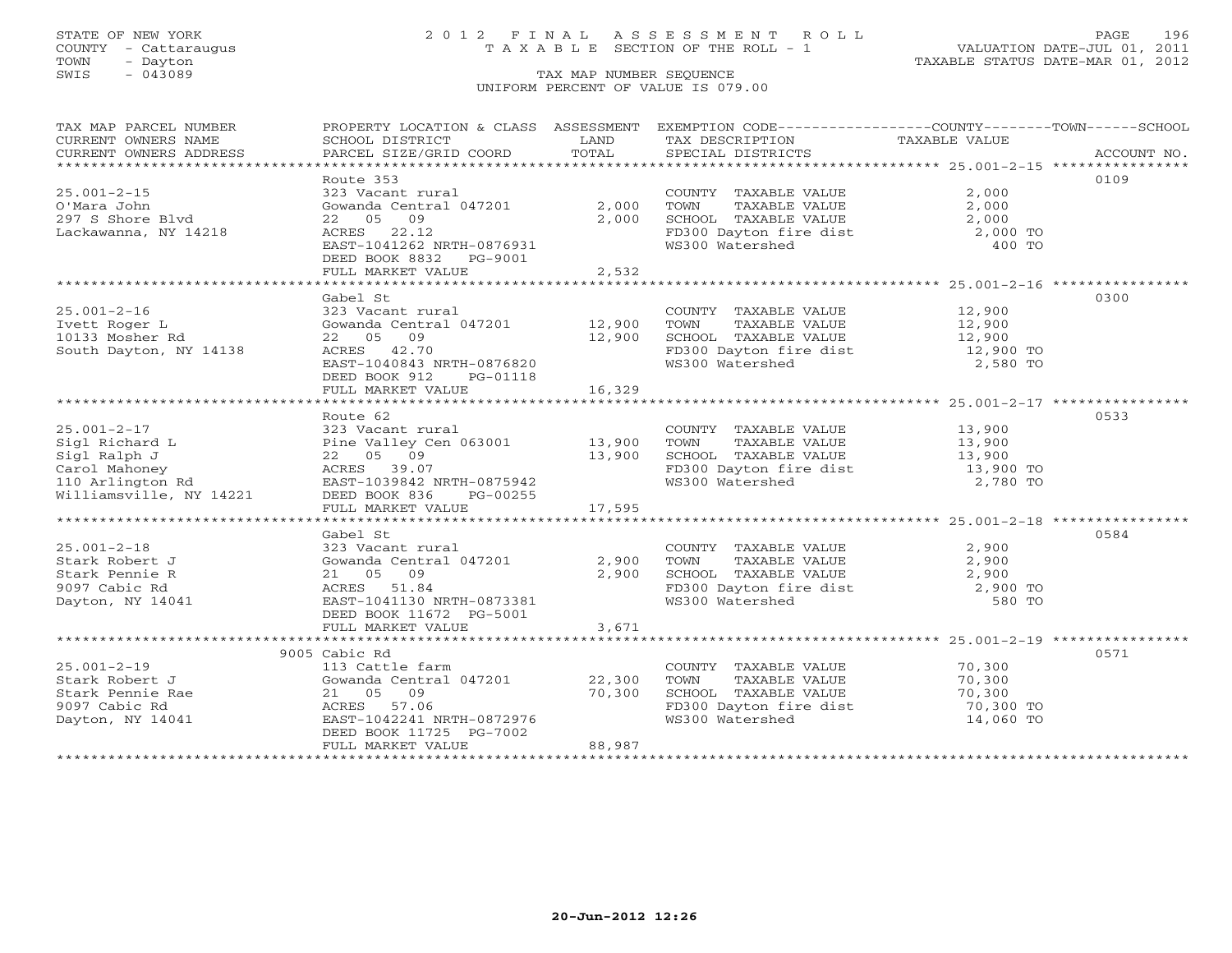### STATE OF NEW YORK 2 0 1 2 F I N A L A S S E S S M E N T R O L L PAGE 197 COUNTY - Cattaraugus T A X A B L E SECTION OF THE ROLL - 1 VALUATION DATE-JUL 01, 2011

| TAX MAP PARCEL NUMBER<br>CURRENT OWNERS NAME                  | PROPERTY LOCATION & CLASS ASSESSMENT<br>SCHOOL DISTRICT | LAND           | TAX DESCRIPTION | EXEMPTION CODE----------------COUNTY-------TOWN------SCHOOL     | TAXABLE VALUE |                |          |             |
|---------------------------------------------------------------|---------------------------------------------------------|----------------|-----------------|-----------------------------------------------------------------|---------------|----------------|----------|-------------|
| CURRENT OWNERS ADDRESS                                        | PARCEL SIZE/GRID COORD                                  | TOTAL          |                 | SPECIAL DISTRICTS                                               |               |                |          | ACCOUNT NO. |
| **********************                                        |                                                         |                |                 |                                                                 |               |                |          |             |
|                                                               | Cabic Rd                                                |                |                 |                                                                 |               |                |          | 0072        |
| $25.001 - 2 - 20$                                             | 321 Abandoned ag                                        |                |                 | COUNTY TAXABLE VALUE                                            |               | 5,400          |          |             |
| Queer Ronald E                                                | Gowanda Central 047201                                  | 5,400          | TOWN            | TAXABLE VALUE                                                   |               | 5,400          |          |             |
| Queer Nancy A                                                 | 09<br>21 05                                             | 5,400          |                 | SCHOOL TAXABLE VALUE                                            |               | 5,400          |          |             |
| 536 Kennedy Ave                                               | ACRES<br>28.45                                          |                |                 | SCHOOL TAXABLE VALUE<br>FD300 Dayton fire dist                  |               | $5,400$ TO     |          |             |
| Angola, NY 14006                                              | EAST-1042232 NRTH-0871813                               |                | WS300 Watershed |                                                                 |               | 1,080 TO       |          |             |
|                                                               | DEED BOOK 00947 PG-01128                                |                |                 |                                                                 |               |                |          |             |
|                                                               | FULL MARKET VALUE                                       | 6,835          |                 |                                                                 |               |                |          |             |
|                                                               |                                                         |                |                 | ************************************25.001-2-21 *************** |               |                |          |             |
|                                                               | 11798 Markham-Wesley Rd                                 |                |                 |                                                                 |               |                |          | 0482        |
| $25.001 - 2 - 21$                                             | 113 Cattle farm                                         |                | AG DIST         | 41720                                                           | $\circ$       | $\circ$        | $\circ$  | $\Omega$    |
| Ranke David                                                   | Pine Valley Cen 063001                                  | 28,200 SR STAR |                 | 41834                                                           | $\Omega$      | 0              | $\Omega$ | 49,760      |
| Ranke Ruth                                                    | 20/21/28 04 09                                          |                |                 | 103,200 COUNTY TAXABLE VALUE                                    |               | 103,200        |          |             |
| 11798 Markhams-Wesley Rd                                      | ACRES 125.00                                            |                | TOWN            | TAXABLE VALUE                                                   |               | 103,200        |          |             |
| Gowanda, NY 14070                                             | EAST-1040484 NRTH-0872037                               |                |                 | SCHOOL TAXABLE VALUE                                            |               | 53,440         |          |             |
|                                                               | PG-00559<br>DEED BOOK 752                               |                |                 | FD300 Dayton fire dist                                          |               | 103,200 TO     |          |             |
| MAY BE SUBJECT TO PAYMENT                                     | FULL MARKET VALUE                                       |                |                 |                                                                 |               | 20,640 TO      |          |             |
| UNDER AGDIST LAW TIL 2016                                     |                                                         |                |                 |                                                                 |               |                |          |             |
|                                                               |                                                         |                |                 |                                                                 |               |                |          |             |
|                                                               | 11810 Markham-Wesley Rd                                 |                |                 |                                                                 |               |                |          | 0040        |
| $25.001 - 2 - 22$                                             | 120 Field crops                                         |                | RES STAR        | 41854                                                           | $\Omega$      | $\overline{0}$ | $\Omega$ | 24,000      |
|                                                               |                                                         |                |                 | COUNTY TAXABLE VALUE                                            |               | 98,900         |          |             |
| Adams Apryl D                                                 | 21/29 05 09                                             | 98,900         | TOWN            | TAXABLE VALUE                                                   |               | 98,900         |          |             |
|                                                               | ACRES 109.65 BANK 017                                   |                |                 | SCHOOL TAXABLE VALUE                                            |               | 74,900         |          |             |
| Adams Apryl D<br>11810 Markham-Wesley Rd<br>Gowanda, NY 14070 | EAST-1039558 NRTH-0873222                               |                |                 | FD300 Dayton fire dist                                          |               | 98,900 TO      |          |             |
|                                                               | DEED BOOK 00973 PG-00670                                |                | WS300 Watershed |                                                                 |               | 19,780 TO      |          |             |
|                                                               | FULL MARKET VALUE                                       | 125,190        |                 |                                                                 |               |                |          |             |
|                                                               |                                                         |                |                 |                                                                 |               |                |          |             |
|                                                               | 11940 Markham-Wesley Rd                                 |                |                 |                                                                 |               |                |          | 0190        |
| $25.001 - 2 - 23.1$                                           | 312 Vac w/imprv                                         |                | AG DIST         | 41720                                                           | $\circ$       | 18,021         | 18,021   | 18,021      |
| Ippolito Curt N                                               | Pine Valley Cen 063001                                  |                |                 | 47,350 COUNTY TAXABLE VALUE                                     |               | 34,329         |          |             |
| Ippolito Cari A                                               | 29 05 09                                                | 52,350         | TOWN            | TAXABLE VALUE                                                   |               | 34,329         |          |             |
| 59 Douglas St                                                 | $9/2008$ -split off 1.09 acr                            |                |                 |                                                                 |               | 34,329         |          |             |
| Tonawanda, NY 14150                                           | $12.45$ acres                                           |                |                 | SCHOOL TAXABLE VALUE<br>FD300 Dayton fire dist                  |               | 52,350 TO      |          |             |
|                                                               | ACRES 108.00                                            |                | WS300 Watershed |                                                                 |               | 10,470 TO      |          |             |
| MAY BE SUBJECT TO PAYMENT                                     | EAST-1037696 NRTH-0872811                               |                |                 |                                                                 |               |                |          |             |
| UNDER AGDIST LAW TIL 2016                                     | DEED BOOK 10867 PG-8001                                 |                |                 |                                                                 |               |                |          |             |
|                                                               | FULL MARKET VALUE                                       | 66,266         |                 |                                                                 |               |                |          |             |
|                                                               |                                                         |                |                 |                                                                 |               |                |          |             |
|                                                               | 11939 Markham-Wesley Rd                                 |                |                 |                                                                 |               |                |          | 1524        |
| $25.001 - 2 - 23.2$                                           | 210 1 Family Res                                        |                |                 | COUNTY TAXABLE VALUE 48,000                                     |               |                |          |             |
| Wilbur David                                                  | Pine Valley Cen 063001                                  | 6,000          | TOWN            | TAXABLE VALUE                                                   |               | 48,000         |          |             |
| 70 Hill St                                                    | $9/2008$ -split off 2-23                                | 48,000         |                 | SCHOOL TAXABLE VALUE                                            |               | 48,000         |          |             |
| Tonawanda, NY 14150                                           | 1.09<br>ACRES                                           |                |                 | FD300 Dayton fire dist                                          |               | 48,000 TO      |          |             |
|                                                               | EAST-1035806 NRTH-0873379                               |                | WS300 Watershed |                                                                 |               | 48,000 TO      |          |             |
|                                                               | DEED BOOK 10867 PG-8002                                 |                |                 |                                                                 |               |                |          |             |
|                                                               | FULL MARKET VALUE                                       | 60,759         |                 |                                                                 |               |                |          |             |
|                                                               |                                                         |                |                 |                                                                 |               |                |          |             |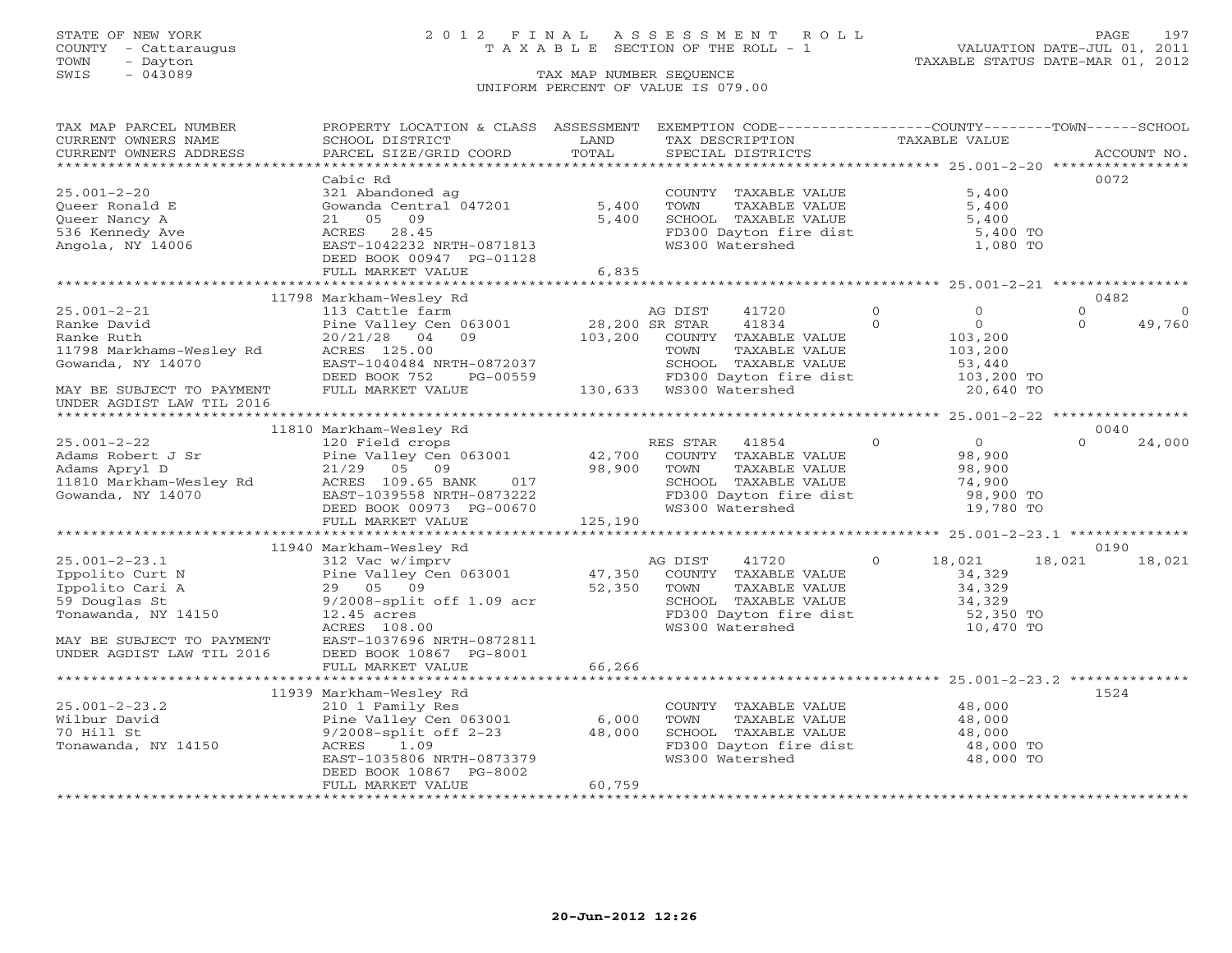### STATE OF NEW YORK 2 0 1 2 F I N A L A S S E S S M E N T R O L L PAGE 198 COUNTY - Cattaraugus T A X A B L E SECTION OF THE ROLL - 1 VALUATION DATE-JUL 01, 2011

| TAX MAP PARCEL NUMBER                                                                                                                                                                                                                                                                 | PROPERTY LOCATION & CLASS ASSESSMENT                                                                                                                                                          |            | EXEMPTION CODE-----------------COUNTY-------TOWN------SCHOOL                                                                                                                                                                                                                                       |                          |                            |
|---------------------------------------------------------------------------------------------------------------------------------------------------------------------------------------------------------------------------------------------------------------------------------------|-----------------------------------------------------------------------------------------------------------------------------------------------------------------------------------------------|------------|----------------------------------------------------------------------------------------------------------------------------------------------------------------------------------------------------------------------------------------------------------------------------------------------------|--------------------------|----------------------------|
| $25.001 - 2 - 23.3$<br>Kruchten Ippolito Elaine<br>10,600 CHOOL TAXABLE VALUE 10,600 CHOOL TOWN 10,600 CHOOL TAXABLE VALUE 10,600 CHOOL TAXABLE VALUE 2011 ON THE<br>TO Hill St EAST-1035608 NRTH-0872964 FD300 Dayton fire dist 10,600 TO<br>TO Hill St EAST-1035608 NRTH-0872964 FD | Markham-Wesley Rd<br>322 Rural vac>10<br>Pine Valley Cen 063001 10,600                                                                                                                        |            | COUNTY TAXABLE VALUE 10,600<br>TOWN                                                                                                                                                                                                                                                                | TAXABLE VALUE 10,600     | 1525                       |
| 25.001-2-24.1<br>29 05 09 32,000<br>32,000<br>32,000<br>32,000<br>32,000<br>29 05 09 32,000<br>29 05 09 32,000<br>29 05 09 32,000<br>29 05 09 32,000<br>29 05 09 32,000<br>29 05 09 32,000<br>29 05 09 32,000<br>29 05 09 32,000<br>29 05 09 32,000<br>                               | Route 62<br>FULL MARKET VALUE                                                                                                                                                                 | 40,506     | $\begin{tabular}{lllllllllll} \multicolumn{2}{c}{\textbf{COUNTY}} & \textbf{TAXABLE VALUE} & & & & 32,000 \\ \multicolumn{2}{c}{\textbf{TOWN}} & \textbf{TAXABLE VALUE} & & & 32,000 \end{tabular}$<br>SCHOOL TAXABLE VALUE 32,000<br>FD300 Dayton fire dist 32,000 TO<br>WS300 Watershed 6,400 TO |                          | 0534                       |
|                                                                                                                                                                                                                                                                                       | 11966 Markham-Wesley Rd                                                                                                                                                                       |            |                                                                                                                                                                                                                                                                                                    |                          | 0319                       |
|                                                                                                                                                                                                                                                                                       |                                                                                                                                                                                               |            | RES STAR 41854 0<br>COUNTY TAXABLE VALUE<br>TOWN TAXABLE VALUE 49,100<br>SCHOOL TAXABLE VALUE 25,100<br>FD300 Dayton fire dist 49,100 TO<br>WS300 Watershed 9,820 TO                                                                                                                               | $\overline{0}$<br>49,100 | $\Omega$<br>24,000         |
|                                                                                                                                                                                                                                                                                       |                                                                                                                                                                                               |            |                                                                                                                                                                                                                                                                                                    |                          |                            |
| $25.001 - 2 - 26$<br>Mosher Dorothy Land Mosher Dorothy Land Mosher Dorothy Land Mosher Pine Valley Cen 063001 Mosher 2011 Markham-Wesley Rd<br>11974 Markham-Wesley Rd<br>Gowanda, NY 14070 Mosher Rd Rock Mosher 29 05 09 65,400                                                    | 11974 Markhams Rd<br>29 05 09 65,400<br>ACRES 1.71<br>EAST-1036042 NRTH-0874188<br>DEED BOOK 01014 PG-00932<br>FULL MARKET VALUE                                                              | 82,785     | RES STAR 41854 0<br>COUNTY TAXABLE VALUE 65,400<br>TOWN TAXABLE VALUE 65,400<br>SCHOOL TAXABLE VALUE 41,400<br>FD300 Dayton fire dist 65,400 TO<br>WS300 Watershed 13,080 TO                                                                                                                       | $\overline{0}$           | 0424<br>$\Omega$<br>24,000 |
|                                                                                                                                                                                                                                                                                       | Route 62                                                                                                                                                                                      |            |                                                                                                                                                                                                                                                                                                    |                          | 0359                       |
| $25.001 - 2 - 27.1$<br>Luine Doris E<br>Attn: Henderson Gary L<br>From Gary Land Control 29 05<br>Cre Rnch Life Use<br>FRNT 77<br>Hendersons Acre Rnch<br>PO Box 698<br>Ravenel, SC 29470-0698                                                                                        | 321 Abandoned ag<br>321 Abandoned ag<br>Pine Valley Cen 063001 100<br>100<br>29 05 09<br>FRNT 77.00 DPTH 52.00<br>EAST-1035861 NRTH-0874292<br>DEED BOOK 825<br>PG-00251<br>FULL MARKET VALUE | 100<br>127 | COUNTY TAXABLE VALUE<br>TOWN<br>TAXABLE VALUE<br>TOWN INANDER VALUE<br>SCHOOL TAXABLE VALUE<br>FD300 Dayton fire dist<br>TC200 Watershed 20 TO                                                                                                                                                     | 100<br>100               |                            |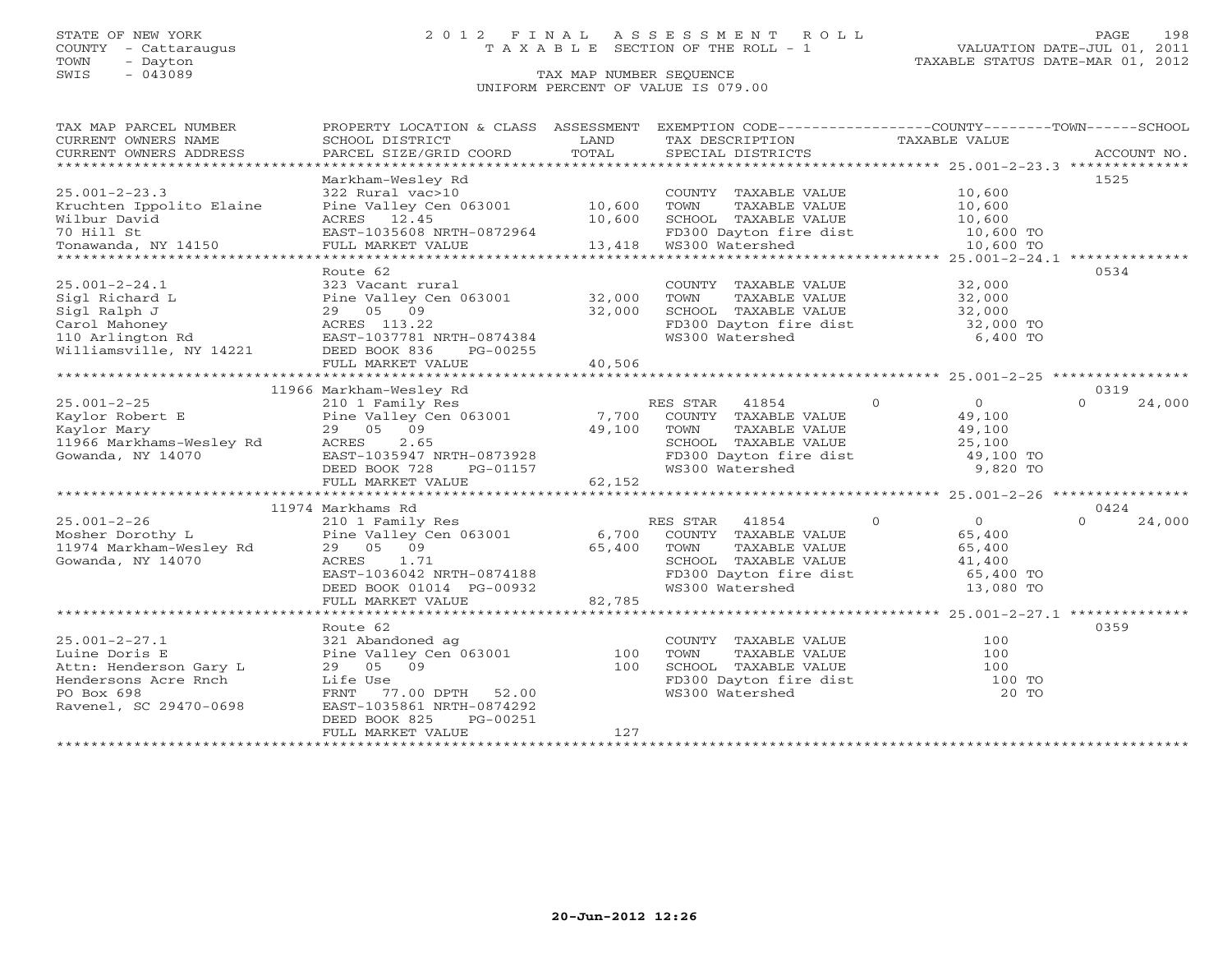COUNTY - Cattaraugus T A X A B L E SECTION OF THE ROLL - 1<br>TOWN - Dayton<br>SWIS - 043089 TAX MAP NUMBER SEQUENCE

# STATE OF NEW YORK 2 0 1 2 F I N A L A S S E S S M E N T R O L L PAGE 199

VALUATION DATE-JUL 01, 2011 TAXABLE STATUS DATE-MAR 01, 2012

#### TAX MAP NUMBER SEQUENCE UNIFORM PERCENT OF VALUE IS 079.00

| TAX MAP PARCEL NUMBER                                                                                                                                                                                                                                                                                                                                                                                           | PROPERTY LOCATION & CLASS ASSESSMENT EXEMPTION CODE-----------------COUNTY--------TOWN------SCHOOL                                                                                                                                                    |        |                                                                                                                                               |                |                |
|-----------------------------------------------------------------------------------------------------------------------------------------------------------------------------------------------------------------------------------------------------------------------------------------------------------------------------------------------------------------------------------------------------------------|-------------------------------------------------------------------------------------------------------------------------------------------------------------------------------------------------------------------------------------------------------|--------|-----------------------------------------------------------------------------------------------------------------------------------------------|----------------|----------------|
|                                                                                                                                                                                                                                                                                                                                                                                                                 |                                                                                                                                                                                                                                                       |        | LAND TAX DESCRIPTION TAXABLE VALUE COORD TOTAL SPECIAL DISTRICTS                                                                              |                |                |
|                                                                                                                                                                                                                                                                                                                                                                                                                 |                                                                                                                                                                                                                                                       |        |                                                                                                                                               |                |                |
|                                                                                                                                                                                                                                                                                                                                                                                                                 |                                                                                                                                                                                                                                                       |        |                                                                                                                                               |                |                |
|                                                                                                                                                                                                                                                                                                                                                                                                                 | 9162 Route 62                                                                                                                                                                                                                                         |        |                                                                                                                                               |                | 0951           |
| $25.001 - 2 - 27.2$                                                                                                                                                                                                                                                                                                                                                                                             |                                                                                                                                                                                                                                                       |        |                                                                                                                                               | $\Omega$       | 24,000         |
| Raiport Stephen G<br>Raiport Stacey<br>9162 Us Rte 62<br>Gowanda, NY 14070<br>29 05 09<br>29 05 09<br>29 05 09<br>29 05 09<br>29 05 09<br>29 05 09<br>29 05 09<br>29 07 026<br>29 07 026<br>29 026<br>29 026<br>29 026<br>29 0274439                                                                                                                                                                            |                                                                                                                                                                                                                                                       |        |                                                                                                                                               |                |                |
|                                                                                                                                                                                                                                                                                                                                                                                                                 |                                                                                                                                                                                                                                                       |        |                                                                                                                                               |                |                |
|                                                                                                                                                                                                                                                                                                                                                                                                                 |                                                                                                                                                                                                                                                       |        |                                                                                                                                               |                |                |
|                                                                                                                                                                                                                                                                                                                                                                                                                 |                                                                                                                                                                                                                                                       |        |                                                                                                                                               |                |                |
|                                                                                                                                                                                                                                                                                                                                                                                                                 | DEED BOOK 00959 PG-01026<br>FULL MARKET VALUE 55,063                                                                                                                                                                                                  |        | SCHOOL TAXABLE VALUE<br>FD300 Dayton fire dist $\begin{array}{r} 19,500 \\ 19,500 \\ 43,500 \text{ TO} \\ \text{WS300 Watershed} \end{array}$ |                |                |
|                                                                                                                                                                                                                                                                                                                                                                                                                 |                                                                                                                                                                                                                                                       |        |                                                                                                                                               |                |                |
|                                                                                                                                                                                                                                                                                                                                                                                                                 |                                                                                                                                                                                                                                                       |        |                                                                                                                                               |                |                |
|                                                                                                                                                                                                                                                                                                                                                                                                                 | 9150 Route 62                                                                                                                                                                                                                                         |        |                                                                                                                                               |                | 0967           |
|                                                                                                                                                                                                                                                                                                                                                                                                                 | 270 Mfg housing<br>Pine Valley Cen 063001 5,300<br>29 05 09 14,300                                                                                                                                                                                    |        | COUNTY TAXABLE VALUE 14,300                                                                                                                   |                |                |
|                                                                                                                                                                                                                                                                                                                                                                                                                 |                                                                                                                                                                                                                                                       |        |                                                                                                                                               |                |                |
|                                                                                                                                                                                                                                                                                                                                                                                                                 |                                                                                                                                                                                                                                                       |        |                                                                                                                                               |                |                |
|                                                                                                                                                                                                                                                                                                                                                                                                                 |                                                                                                                                                                                                                                                       |        |                                                                                                                                               |                |                |
| 25.001-2-27.3<br>Reid Eric D<br>9150 Us Rte 62<br>Gowanda, NY 14070<br>29 05 09<br>ERNT 115.00 DPTH 278.00<br>EAST-1036057 NRTH-0874381                                                                                                                                                                                                                                                                         |                                                                                                                                                                                                                                                       |        | TOWN TAXABLE VALUE $14,300$<br>SCHOOL TAXABLE VALUE $14,300$<br>FD300 Dayton fire dist $14,300$ TO<br>WS300 Watershed 2,860 TO                |                |                |
|                                                                                                                                                                                                                                                                                                                                                                                                                 | DEED BOOK 00936 PG-01139                                                                                                                                                                                                                              |        |                                                                                                                                               |                |                |
|                                                                                                                                                                                                                                                                                                                                                                                                                 | FULL MARKET VALUE                                                                                                                                                                                                                                     | 18,101 |                                                                                                                                               |                |                |
|                                                                                                                                                                                                                                                                                                                                                                                                                 |                                                                                                                                                                                                                                                       |        |                                                                                                                                               |                |                |
|                                                                                                                                                                                                                                                                                                                                                                                                                 | 9146 Route 62                                                                                                                                                                                                                                         |        |                                                                                                                                               |                | 1114           |
|                                                                                                                                                                                                                                                                                                                                                                                                                 |                                                                                                                                                                                                                                                       |        |                                                                                                                                               |                |                |
|                                                                                                                                                                                                                                                                                                                                                                                                                 |                                                                                                                                                                                                                                                       |        |                                                                                                                                               |                |                |
|                                                                                                                                                                                                                                                                                                                                                                                                                 |                                                                                                                                                                                                                                                       |        |                                                                                                                                               |                |                |
|                                                                                                                                                                                                                                                                                                                                                                                                                 |                                                                                                                                                                                                                                                       |        |                                                                                                                                               |                |                |
|                                                                                                                                                                                                                                                                                                                                                                                                                 |                                                                                                                                                                                                                                                       |        |                                                                                                                                               |                |                |
|                                                                                                                                                                                                                                                                                                                                                                                                                 |                                                                                                                                                                                                                                                       |        |                                                                                                                                               |                |                |
| $\begin{array}{cccccccc} 25.001-2-27.4 & 210 & 1\, \mathrm{Family\ Res} & \text{AGED C/T} & 41801 & 0 & 6,960 & 6,960 & 1114 \\ \text{Grover Gary E} & \text{Pine Valley Cen 063001} & 5,900 \; \mathrm{SR\ STAR} & 41834 & 0 & 0 & 34,800 \\ \text{Grover Judy R} & 29 & 09 & 5 & 09 \\ \text{Grover Judy R} & 29 & 05 & 09 \\ \text{Gwanda, NY 14070} & \text{EAST-1$                                         |                                                                                                                                                                                                                                                       |        |                                                                                                                                               |                |                |
|                                                                                                                                                                                                                                                                                                                                                                                                                 |                                                                                                                                                                                                                                                       |        |                                                                                                                                               |                |                |
| $\begin{array}{cccccccc} 25.001-2-28 & 9168 \: \text{Rult} & 62 & 24,000 \\ \text{Heitzenrater George W} & 210 1 Family Res & 8,400 COUNTY TAXABLE VALUE & 61,100 \\ \text{Heitzenrater Teresa} & 25 & 05 & 09 \\ \text{Heitzenrater Teresa} & 25 & 05 & 09 \\ \text{Heitzenrater Teresa} & 25 & 05 & 09 \\ \text{Meistvenrater Teresa} & 25 & 05 & 09 \\ \text{Gowanda, NY 14070} & 24,000 & 24,000 \\ \text{$ | 9168 Route 62                                                                                                                                                                                                                                         |        |                                                                                                                                               |                | 0026           |
|                                                                                                                                                                                                                                                                                                                                                                                                                 |                                                                                                                                                                                                                                                       |        |                                                                                                                                               |                | 24,000         |
|                                                                                                                                                                                                                                                                                                                                                                                                                 |                                                                                                                                                                                                                                                       |        |                                                                                                                                               |                |                |
|                                                                                                                                                                                                                                                                                                                                                                                                                 |                                                                                                                                                                                                                                                       |        |                                                                                                                                               |                |                |
|                                                                                                                                                                                                                                                                                                                                                                                                                 |                                                                                                                                                                                                                                                       |        |                                                                                                                                               |                |                |
|                                                                                                                                                                                                                                                                                                                                                                                                                 |                                                                                                                                                                                                                                                       |        |                                                                                                                                               |                |                |
|                                                                                                                                                                                                                                                                                                                                                                                                                 |                                                                                                                                                                                                                                                       |        |                                                                                                                                               |                |                |
|                                                                                                                                                                                                                                                                                                                                                                                                                 |                                                                                                                                                                                                                                                       |        |                                                                                                                                               |                |                |
|                                                                                                                                                                                                                                                                                                                                                                                                                 |                                                                                                                                                                                                                                                       |        |                                                                                                                                               |                |                |
|                                                                                                                                                                                                                                                                                                                                                                                                                 | 9186 Route 62                                                                                                                                                                                                                                         |        |                                                                                                                                               |                | 0598           |
| $25.001 - 2 - 29$                                                                                                                                                                                                                                                                                                                                                                                               |                                                                                                                                                                                                                                                       |        |                                                                                                                                               | 3,975          | $\overline{0}$ |
| Hickin Gerald                                                                                                                                                                                                                                                                                                                                                                                                   |                                                                                                                                                                                                                                                       |        |                                                                                                                                               | $\overline{0}$ | 26,500         |
| Hickin Betty L                                                                                                                                                                                                                                                                                                                                                                                                  |                                                                                                                                                                                                                                                       |        |                                                                                                                                               |                |                |
| PO Box 986                                                                                                                                                                                                                                                                                                                                                                                                      |                                                                                                                                                                                                                                                       |        |                                                                                                                                               |                |                |
| Avon Park, FL 33826                                                                                                                                                                                                                                                                                                                                                                                             |                                                                                                                                                                                                                                                       |        |                                                                                                                                               |                |                |
|                                                                                                                                                                                                                                                                                                                                                                                                                 |                                                                                                                                                                                                                                                       |        |                                                                                                                                               |                |                |
|                                                                                                                                                                                                                                                                                                                                                                                                                 | 9186 Route 62<br>270 Mfg housing<br>Pine Valley Cen 063001<br>29 05 09<br>ACRES 1.44<br>BEED BOOK 16385 PG-6001<br>DEED BOOK 16385 PG-6001<br>23,524 WS300 Watershed (1907)<br>26,500 COUNTY TAXABLE VALUE<br>22,525<br>26,500 TO<br>22,525<br>26,500 |        |                                                                                                                                               |                |                |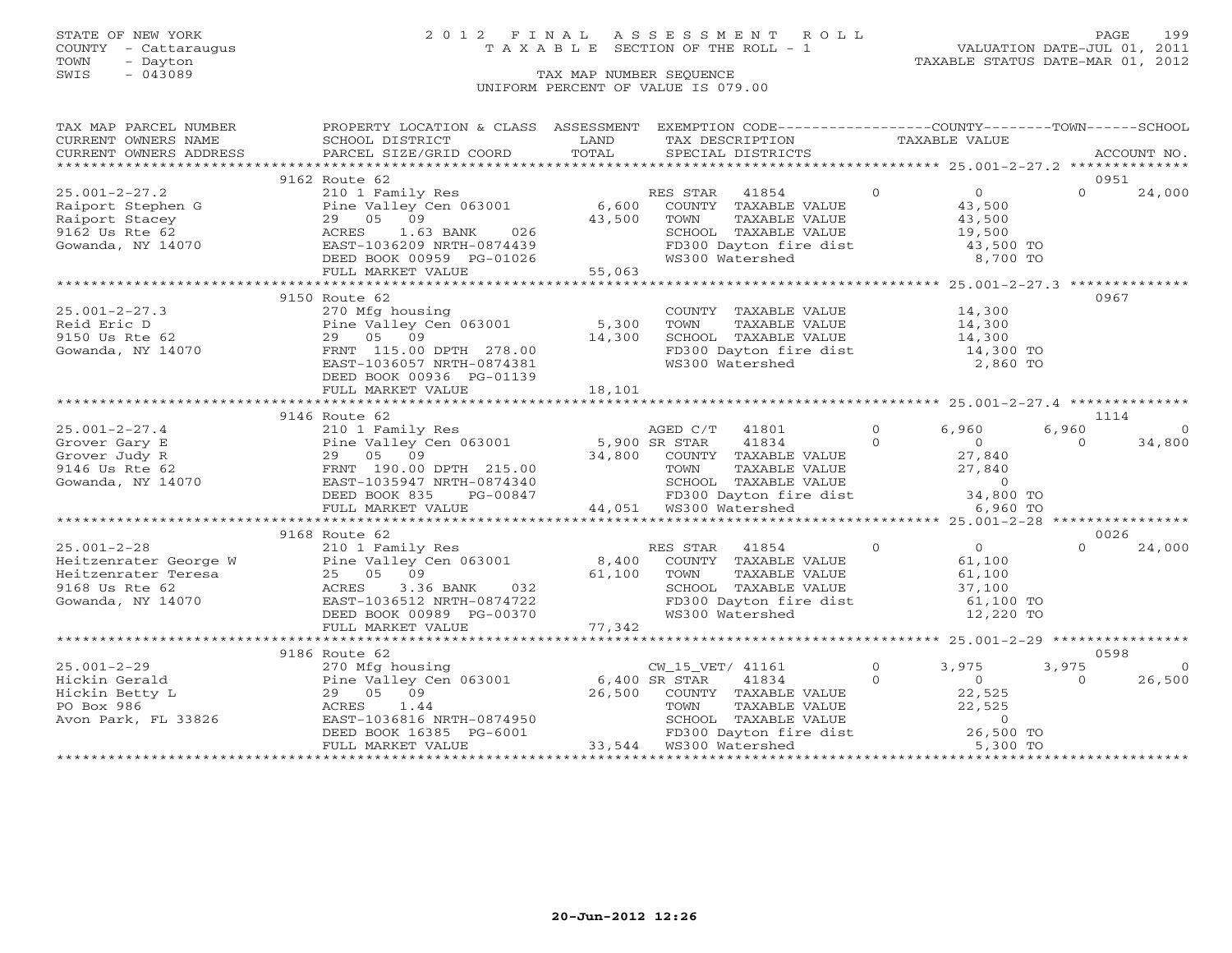## STATE OF NEW YORK 2 0 1 2 F I N A L A S S E S S M E N T R O L L PAGE 200 COUNTY - Cattaraugus T A X A B L E SECTION OF THE ROLL - 1 VALUATION DATE-JUL 01, 2011

| TAX MAP PARCEL NUMBER                                                                                                                                                                                                                    | PROPERTY LOCATION & CLASS ASSESSMENT                                                               |         | EXEMPTION CODE----------------COUNTY-------TOWN------SCHOOL                                                                                                       |           |      |
|------------------------------------------------------------------------------------------------------------------------------------------------------------------------------------------------------------------------------------------|----------------------------------------------------------------------------------------------------|---------|-------------------------------------------------------------------------------------------------------------------------------------------------------------------|-----------|------|
| CURRENT OWNERS NAME                                                                                                                                                                                                                      |                                                                                                    |         |                                                                                                                                                                   |           |      |
|                                                                                                                                                                                                                                          |                                                                                                    |         |                                                                                                                                                                   |           |      |
|                                                                                                                                                                                                                                          |                                                                                                    |         |                                                                                                                                                                   |           |      |
|                                                                                                                                                                                                                                          | Route 62                                                                                           |         |                                                                                                                                                                   |           | 0536 |
|                                                                                                                                                                                                                                          |                                                                                                    |         | COUNTY TAXABLE VALUE                                                                                                                                              | 6,400     |      |
|                                                                                                                                                                                                                                          |                                                                                                    |         | TOWN<br>TAXABLE VALUE                                                                                                                                             | 6,400     |      |
|                                                                                                                                                                                                                                          |                                                                                                    |         | SCHOOL TAXABLE VALUE<br>FD300 Dayton fire dist 6,400 TO<br>WS300 Watershed 2,133 TO                                                                               |           |      |
|                                                                                                                                                                                                                                          |                                                                                                    |         |                                                                                                                                                                   |           |      |
|                                                                                                                                                                                                                                          |                                                                                                    |         |                                                                                                                                                                   |           |      |
|                                                                                                                                                                                                                                          |                                                                                                    |         |                                                                                                                                                                   |           |      |
| 2003)<br>Sigl Richard L Pine Valley Cen 063001 6,400<br>Sigl Ralph J 30 05 09 6,400<br>Carol Mahoney ACRES 20.02<br>110 Arlington Rd EAST-1038472 NRTH-0875669 PG-00255<br>Williamsville, NY 14221 DEED BOOK 836 PG-00255<br>FULL MARKET |                                                                                                    |         |                                                                                                                                                                   |           |      |
|                                                                                                                                                                                                                                          |                                                                                                    |         |                                                                                                                                                                   |           |      |
|                                                                                                                                                                                                                                          | 9212 Route 62                                                                                      |         |                                                                                                                                                                   |           | 0486 |
| $25.001 - 2 - 31$                                                                                                                                                                                                                        | 210 1 Family Res                                                                                   |         | COUNTY TAXABLE VALUE 34,800                                                                                                                                       |           |      |
| Castallano Samuel S II Pine Valley Cen 063001 3,600                                                                                                                                                                                      |                                                                                                    |         |                                                                                                                                                                   |           |      |
| 9212 Route 62                                                                                                                                                                                                                            | 30 05 09                                                                                           |         |                                                                                                                                                                   |           |      |
| Gowanda, NY 14070                                                                                                                                                                                                                        | 34,800<br>ACRES 1.73<br>EAST-1036791 NRTH-0875773                                                  |         | TOWN TAXABLE VALUE 34,800<br>SCHOOL TAXABLE VALUE 34,800<br>FD300 Dayton fire dist 34,800 TO                                                                      |           |      |
|                                                                                                                                                                                                                                          |                                                                                                    |         | WS300 Watershed                                                                                                                                                   | 6,960 TO  |      |
|                                                                                                                                                                                                                                          |                                                                                                    |         |                                                                                                                                                                   |           |      |
|                                                                                                                                                                                                                                          | DEED BOOK 00987 PG-00554<br>FIILL MARKET VALUE 44,051                                              |         |                                                                                                                                                                   |           |      |
|                                                                                                                                                                                                                                          |                                                                                                    |         |                                                                                                                                                                   |           |      |
|                                                                                                                                                                                                                                          | Route 62                                                                                           |         |                                                                                                                                                                   |           | 0413 |
|                                                                                                                                                                                                                                          |                                                                                                    |         |                                                                                                                                                                   |           |      |
|                                                                                                                                                                                                                                          |                                                                                                    |         |                                                                                                                                                                   |           |      |
| 25.001-2-32.1 105 Vac farmland<br>Nelson Garry L Pine Valley Cen 063001 18,400<br>Nelson Gay Lynn 30 05 09 18,400<br>6126 McKinley Pkwy ACRES 40.75<br>Hamburg, NY 14075 EAST-1037851 NRTH-0876081<br>DEED BOOK 10901 PG-8001            |                                                                                                    |         | COUNTY TAXABLE VALUE 18,400<br>TOWN TAXABLE VALUE 18,400<br>SCHOOL TAXABLE VALUE 18,400<br>FD300 Dayton fire dist 18,400 TO<br>WS300 Watershed 3,680 TO           |           |      |
|                                                                                                                                                                                                                                          |                                                                                                    |         |                                                                                                                                                                   |           |      |
|                                                                                                                                                                                                                                          |                                                                                                    |         |                                                                                                                                                                   |           |      |
|                                                                                                                                                                                                                                          |                                                                                                    |         |                                                                                                                                                                   |           |      |
|                                                                                                                                                                                                                                          | FULL MARKET VALUE                                                                                  | 23, 291 |                                                                                                                                                                   |           |      |
|                                                                                                                                                                                                                                          |                                                                                                    |         |                                                                                                                                                                   |           |      |
|                                                                                                                                                                                                                                          | 9440 Route 353                                                                                     |         |                                                                                                                                                                   |           | 0411 |
| $25.002 - 1 - 1.1$                                                                                                                                                                                                                       | 210 1 Family Res                                                                                   |         |                                                                                                                                                                   |           |      |
| Valeri Al                                                                                                                                                                                                                                |                                                                                                    |         |                                                                                                                                                                   |           |      |
| 6297 Wendt Dr                                                                                                                                                                                                                            |                                                                                                    |         |                                                                                                                                                                   |           |      |
| Niagara Falls, NY 14304 ACRES 20.62                                                                                                                                                                                                      | 210 1 ramily Nes<br>Gowanda Central 047201 15,000<br>14/22 05 09 58,000<br>20.62 71201 ACRES 20.62 |         | COUNTY TAXABLE VALUE 58,000<br>TOWN TAXABLE VALUE 58,000<br>SCHOOL TAXABLE VALUE 58,000<br>FUS300 Dayton fire dist 58,000 TO<br>FUS300 Dayton fire dist 59,000 TO |           |      |
|                                                                                                                                                                                                                                          | EAST-1043405 NRTH-0878562                                                                          |         | WS300 Watershed                                                                                                                                                   | 11,600 TO |      |
|                                                                                                                                                                                                                                          | DEED BOOK 2589 PG-5001                                                                             |         |                                                                                                                                                                   |           |      |
|                                                                                                                                                                                                                                          | FULL MARKET VALUE                                                                                  | 73,418  |                                                                                                                                                                   |           |      |
|                                                                                                                                                                                                                                          |                                                                                                    |         |                                                                                                                                                                   |           |      |
|                                                                                                                                                                                                                                          | 9442 Route 353                                                                                     |         |                                                                                                                                                                   |           | 1304 |
| $25.002 - 1 - 1.2$                                                                                                                                                                                                                       |                                                                                                    |         |                                                                                                                                                                   |           |      |
|                                                                                                                                                                                                                                          | 270 Mfg housing<br>Gowanda Central 047201 3,500                                                    |         | COUNTY TAXABLE VALUE<br>TOWN TAXABLE VALUE 20,000                                                                                                                 |           |      |
| Valeri Al<br>6297 Wendt Rd<br>Niagara Falls, NY 14304                                                                                                                                                                                    | 14  05  09                                                                                         | 20,000  |                                                                                                                                                                   |           |      |
|                                                                                                                                                                                                                                          | FRNT 118.20 DPTH 217.50                                                                            |         |                                                                                                                                                                   |           |      |
|                                                                                                                                                                                                                                          | ACRES<br>0.85                                                                                      |         |                                                                                                                                                                   |           |      |
|                                                                                                                                                                                                                                          | EAST-1043163 NRTH-0878616                                                                          |         |                                                                                                                                                                   |           |      |
|                                                                                                                                                                                                                                          | DEED BOOK 4910 PG-4001                                                                             |         |                                                                                                                                                                   |           |      |
|                                                                                                                                                                                                                                          | FULL MARKET VALUE                                                                                  | 25,316  |                                                                                                                                                                   |           |      |
|                                                                                                                                                                                                                                          |                                                                                                    |         |                                                                                                                                                                   |           |      |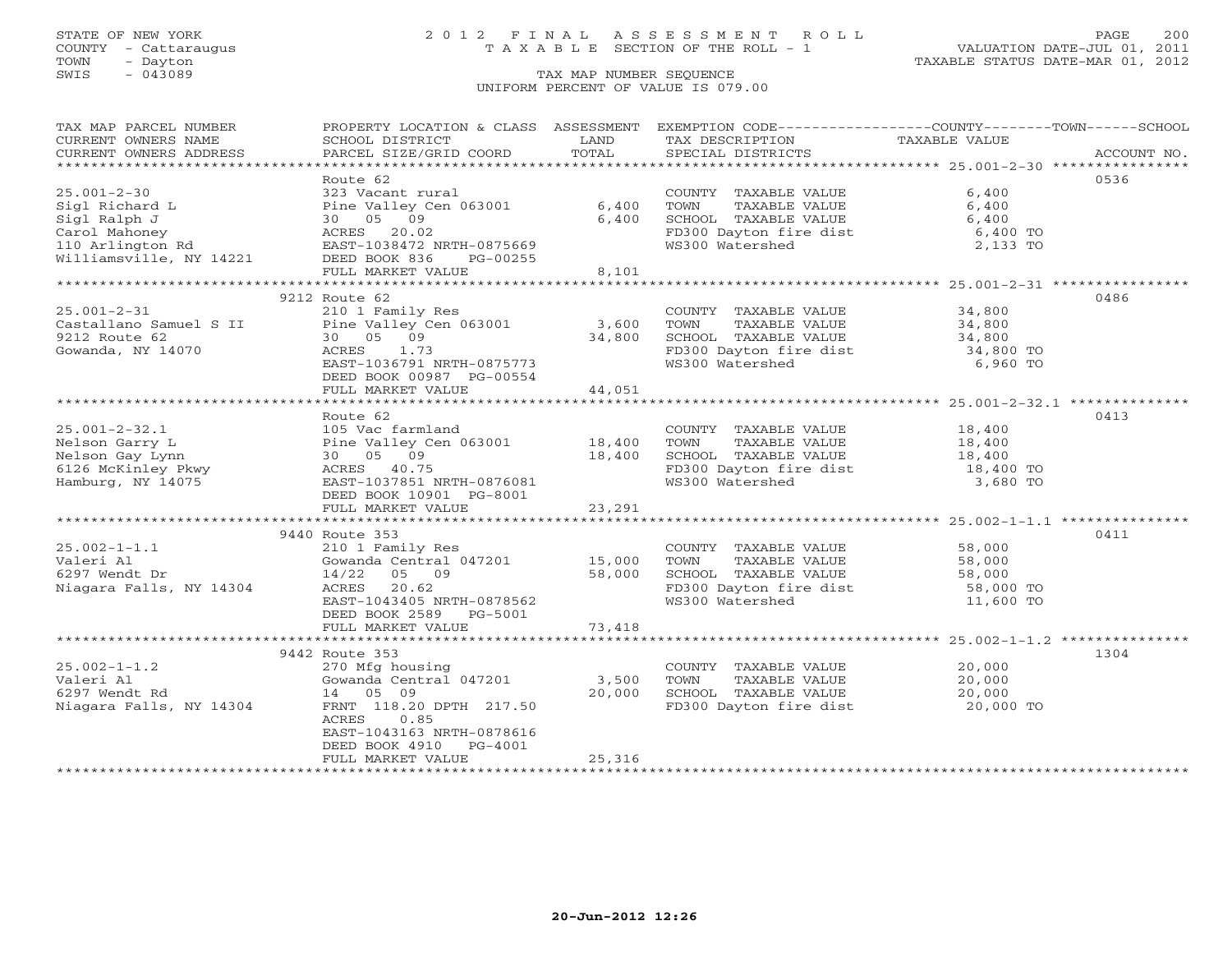### STATE OF NEW YORK 2 0 1 2 F I N A L A S S E S S M E N T R O L L PAGE 201 COUNTY - Cattaraugus T A X A B L E SECTION OF THE ROLL - 1 VALUATION DATE-JUL 01, 2011

| TAX MAP PARCEL NUMBER                                                                                        | PROPERTY LOCATION & CLASS ASSESSMENT                   |        | EXEMPTION CODE-----------------COUNTY-------TOWN------SCHOOL                                           |               |               |                        |                |                |
|--------------------------------------------------------------------------------------------------------------|--------------------------------------------------------|--------|--------------------------------------------------------------------------------------------------------|---------------|---------------|------------------------|----------------|----------------|
| CURRENT OWNERS NAME                                                                                          | SCHOOL DISTRICT                                        | LAND   | TAX DESCRIPTION                                                                                        |               | TAXABLE VALUE |                        |                |                |
| CURRENT OWNERS ADDRESS                                                                                       | PARCEL SIZE/GRID COORD                                 | TOTAL  | SPECIAL DISTRICTS                                                                                      |               |               |                        |                | ACCOUNT NO.    |
|                                                                                                              |                                                        |        |                                                                                                        |               |               |                        |                |                |
|                                                                                                              | 9376 Route 353                                         |        |                                                                                                        |               |               |                        |                | 0458           |
| $25.002 - 1 - 2$                                                                                             | 210 1 Family Res                                       |        | 41854<br>RES STAR                                                                                      |               | $\Omega$      | $\overline{O}$         | $\Omega$       | 24,000         |
| Kuhs Terry                                                                                                   | Gowanda Central 047201                                 | 7,500  | COUNTY TAXABLE VALUE                                                                                   |               |               | 66,800                 |                |                |
| Kuhs Marina                                                                                                  | 09<br>14 05                                            | 66,800 | TOWN                                                                                                   | TAXABLE VALUE |               | 66,800                 |                |                |
| 9376 Nys Rte 353                                                                                             | 9.03<br>ACRES                                          |        | SCHOOL TAXABLE VALUE                                                                                   |               |               | 42,800                 |                |                |
| Gowanda, NY 14070                                                                                            | EAST-1044089 NRTH-0877850                              |        | FD300 Dayton fire dist                                                                                 |               |               | 66,800 TO              |                |                |
|                                                                                                              | DEED BOOK 851<br>PG-00629                              |        | WS300 Watershed                                                                                        |               |               | 33,400 TO              |                |                |
|                                                                                                              | FULL MARKET VALUE                                      | 84,557 |                                                                                                        |               |               |                        |                |                |
|                                                                                                              |                                                        |        |                                                                                                        |               |               |                        |                |                |
|                                                                                                              | 11368 Scott Rd                                         |        |                                                                                                        |               |               |                        |                | 0460           |
| $25.002 - 1 - 3$                                                                                             | 210 1 Family Res                                       |        | RES STAR 41854                                                                                         |               | $\Omega$      | $\overline{0}$         | $\Omega$       | 24,000         |
| McNaughton Sean                                                                                              | Gowanda Central 047201 22,500                          |        | COUNTY TAXABLE VALUE                                                                                   |               |               | 68,400                 |                |                |
| 11368 Scott Rd                                                                                               | 14 05 09                                               | 68,400 | TOWN                                                                                                   | TAXABLE VALUE |               | 68,400                 |                |                |
| Gowanda, NY 14070                                                                                            | ACRES 34.15                                            |        | SCHOOL TAXABLE VALUE                                                                                   |               |               | 44,400                 |                |                |
|                                                                                                              | EAST-1045032 NRTH-0878178                              |        | FD300 Dayton fire dist<br>WS300 Watershed                                                              |               |               | 68,400 TO<br>13,680 TO |                |                |
|                                                                                                              | DEED BOOK 13437 PG-4001                                |        |                                                                                                        |               |               |                        |                |                |
|                                                                                                              | FULL MARKET VALUE                                      | 86,582 |                                                                                                        |               |               |                        |                |                |
|                                                                                                              |                                                        |        |                                                                                                        |               |               |                        |                |                |
|                                                                                                              | 11316 Scott Rd                                         |        |                                                                                                        |               |               |                        |                | 0012           |
| $25.002 - 1 - 4$                                                                                             | 210 1 Family Res                                       |        | CVET C/T<br>41131                                                                                      |               | $0 \t 15,250$ |                        | 15,250         | $\overline{0}$ |
| Allen Douglas                                                                                                | Gowanda Central 047201                                 |        | 29,800 AGED C/T/S 41800                                                                                |               | $\Omega$      | 22,875                 | 22,875         | 30,500         |
| Allen Susan                                                                                                  | 14/15<br>05<br>09                                      |        | 61,000 SR STAR<br>41834                                                                                |               | $\Omega$      | $\overline{0}$         | $\overline{0}$ | 30,500         |
| Gowanda, NY 14070<br>Gowanda, NY 14070                                                                       | ACRES 73.95 BANK<br>017                                |        | COUNTY TAXABLE VALUE<br>TOWN     TAXABLE VALUE                                                         |               |               | 22,875                 |                |                |
|                                                                                                              | EAST-1045973 NRTH-0879083                              |        |                                                                                                        |               |               | 22,875                 |                |                |
|                                                                                                              | DEED BOOK 1032 PG-536                                  |        |                                                                                                        |               |               |                        |                |                |
|                                                                                                              | FULL MARKET VALUE                                      |        | SCHOOL TAXABLE VALUE<br>77,215 FD300 Dayton fire dist 61,000 TO<br>61,000 TO WS300 Watershed 12,200 TO |               |               |                        |                |                |
|                                                                                                              |                                                        |        |                                                                                                        |               |               |                        |                |                |
|                                                                                                              |                                                        |        |                                                                                                        |               |               |                        |                |                |
|                                                                                                              | 11270 Scott Rd                                         |        |                                                                                                        |               |               |                        |                | 0011           |
| $25.002 - 1 - 5.1$                                                                                           | 270 Mfg housing                                        |        | COUNTY TAXABLE VALUE 10,000                                                                            |               |               |                        |                |                |
| Dayton Farmers Sportsmen Prese Gowanda Central 047201                                                        |                                                        | 9,900  | TOWN                                                                                                   | TAXABLE VALUE |               | 10,000<br>10,000       |                |                |
| Barry Pratt Treasurer<br>14 05 09<br>1110 Wisconsin Rd 1110 Wisconsin Rd 20<br>120 BAST-1046866 NRTH-0878096 |                                                        | 10,000 | SCHOOL TAXABLE VALUE                                                                                   |               |               |                        |                |                |
|                                                                                                              |                                                        |        | FD300 Dayton fire dist 10,000 TO                                                                       |               |               |                        |                |                |
|                                                                                                              |                                                        |        | WS300 Watershed                                                                                        |               |               | 2,000 TO               |                |                |
|                                                                                                              | DEED BOOK 13019 PG-2002                                |        |                                                                                                        |               |               |                        |                |                |
|                                                                                                              | FULL MARKET VALUE                                      | 12,658 |                                                                                                        |               |               |                        |                |                |
|                                                                                                              |                                                        |        |                                                                                                        |               |               |                        |                |                |
|                                                                                                              | 11256 Van Etten Rd                                     |        |                                                                                                        |               |               |                        |                | 1165           |
| $25.002 - 1 - 5.2$                                                                                           | 311 Res vac land                                       |        | COUNTY TAXABLE VALUE                                                                                   |               |               | 4,000                  |                |                |
| Chupa Anthony M                                                                                              | Gowanda Central 047201                                 | 4,000  | TOWN                                                                                                   | TAXABLE VALUE |               | 4,000                  |                |                |
| Chupa Joyce E                                                                                                | 14  05  09                                             | 4,000  | SCHOOL TAXABLE VALUE                                                                                   |               |               | 4,000                  |                |                |
| 7516 Lovers Ln                                                                                               | ACRES<br>3.45                                          |        | FD300 Dayton fire dist                                                                                 |               |               | 4,000 TO<br>800 TO     |                |                |
| Cattaraugus, NY 14719                                                                                        | EAST-1047068 NRTH-0878247<br>DEED BOOK 876<br>PG-00250 |        | WS300 Watershed                                                                                        |               |               |                        |                |                |
|                                                                                                              | FULL MARKET VALUE                                      | 5,063  |                                                                                                        |               |               |                        |                |                |
|                                                                                                              |                                                        |        |                                                                                                        |               |               |                        |                |                |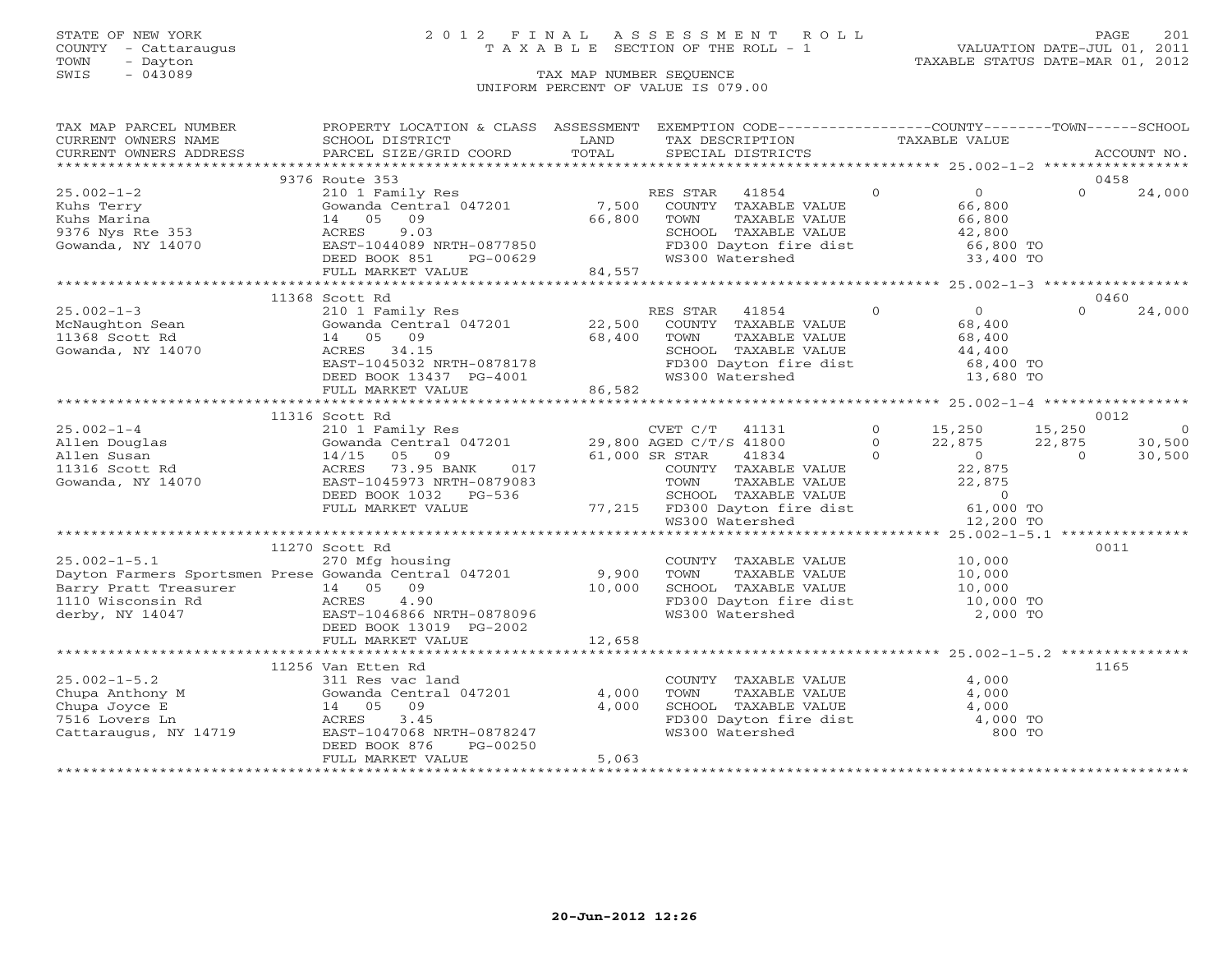### STATE OF NEW YORK 2 0 1 2 F I N A L A S S E S S M E N T R O L L PAGE 202 COUNTY - Cattaraugus T A X A B L E SECTION OF THE ROLL - 1 VALUATION DATE-JUL 01, 2011

TOWN - Dayton TAXABLE STATUS DATE-MAR 01, 2012

| TAX MAP PARCEL NUMBER                                                                                                                                                                                                                   | PROPERTY LOCATION & CLASS ASSESSMENT EXEMPTION CODE----------------COUNTY-------TOWN------SCHOOL |         |                                                                                                                                          |                      |                    |
|-----------------------------------------------------------------------------------------------------------------------------------------------------------------------------------------------------------------------------------------|--------------------------------------------------------------------------------------------------|---------|------------------------------------------------------------------------------------------------------------------------------------------|----------------------|--------------------|
|                                                                                                                                                                                                                                         |                                                                                                  |         |                                                                                                                                          |                      |                    |
|                                                                                                                                                                                                                                         |                                                                                                  |         |                                                                                                                                          |                      |                    |
|                                                                                                                                                                                                                                         |                                                                                                  |         |                                                                                                                                          |                      |                    |
|                                                                                                                                                                                                                                         | 11256 Scott Rd                                                                                   |         |                                                                                                                                          |                      | 1301               |
| 25.002-1-5.3 210 1 Family Res RES STAR 41854 0<br>Wenzel Nickolaus A Gowanda Central 047201 6,500 COUNTY TAXABLE VALUE 62,100<br>11256 Scott-Van Etten Rd 14 05 09 62,100 TOWN TAXABLE VALUE 62,100<br>Gowanda, NY 14070 ACRES 1.45     | 210 1 Family Res                                                                                 |         |                                                                                                                                          |                      | $\Omega$<br>24,000 |
|                                                                                                                                                                                                                                         |                                                                                                  |         |                                                                                                                                          |                      |                    |
|                                                                                                                                                                                                                                         |                                                                                                  |         |                                                                                                                                          |                      |                    |
|                                                                                                                                                                                                                                         |                                                                                                  |         | SCHOOL TAXABLE VALUE 38,100<br>FD300 Dayton fire dist 62,100 TO<br>WS300 Watershed 12,420 TO                                             |                      |                    |
|                                                                                                                                                                                                                                         |                                                                                                  |         |                                                                                                                                          |                      |                    |
|                                                                                                                                                                                                                                         |                                                                                                  |         |                                                                                                                                          |                      |                    |
|                                                                                                                                                                                                                                         | DEED BOOK 00991 PG-00006<br>FULL MARKET VALUE 78,608                                             |         |                                                                                                                                          |                      |                    |
|                                                                                                                                                                                                                                         |                                                                                                  |         |                                                                                                                                          |                      |                    |
|                                                                                                                                                                                                                                         | 9408 Van Etten Rd                                                                                |         |                                                                                                                                          |                      | 0333               |
|                                                                                                                                                                                                                                         |                                                                                                  |         | COUNTY TAXABLE VALUE 51,000<br>7,900 TOWN TAXABLE VALUE 51,000<br>51,000 SCHOOL TAXABLE VALUE 51,000<br>FD300 Dayton fire dist 51,000 TO |                      |                    |
|                                                                                                                                                                                                                                         |                                                                                                  |         |                                                                                                                                          |                      |                    |
|                                                                                                                                                                                                                                         |                                                                                                  |         |                                                                                                                                          |                      |                    |
|                                                                                                                                                                                                                                         |                                                                                                  |         |                                                                                                                                          |                      |                    |
|                                                                                                                                                                                                                                         | EAST-1048040 NRTH-0878616                                                                        |         |                                                                                                                                          |                      |                    |
|                                                                                                                                                                                                                                         | DEED BOOK 722<br>PG-00506                                                                        |         |                                                                                                                                          |                      |                    |
|                                                                                                                                                                                                                                         | FULL MARKET VALUE                                                                                | 64,557  |                                                                                                                                          |                      |                    |
|                                                                                                                                                                                                                                         |                                                                                                  |         |                                                                                                                                          |                      |                    |
|                                                                                                                                                                                                                                         | 9346 Van Etten Rd                                                                                |         |                                                                                                                                          |                      | 0524               |
|                                                                                                                                                                                                                                         |                                                                                                  |         |                                                                                                                                          |                      |                    |
|                                                                                                                                                                                                                                         |                                                                                                  |         | COUNTY TAXABLE VALUE 62,000<br>TOWN TAXABLE VALUE 62,000                                                                                 |                      |                    |
| 25.002-1-7.1<br>Scharf Lloyd P (Sowanda Central 047201 57,000 TOWN<br>Scharf Joe A 06 05 09 62,000 SCHOOL<br>Attn: Elane V Wittmeyer ACRES 137.18<br>6266 Genesee Rd EAST-1048830 NRTH-0877093<br>Springville, NY 14141 DEED BOOK 00918 |                                                                                                  |         | TOWN TAXING VIDEO<br>SCHOOL TAXABLE VALUE 62,000<br>FD300 Davton fire dist 62,000 TO                                                     |                      |                    |
|                                                                                                                                                                                                                                         |                                                                                                  |         |                                                                                                                                          |                      |                    |
|                                                                                                                                                                                                                                         |                                                                                                  |         |                                                                                                                                          |                      |                    |
|                                                                                                                                                                                                                                         |                                                                                                  |         |                                                                                                                                          |                      |                    |
|                                                                                                                                                                                                                                         |                                                                                                  | 78,481  |                                                                                                                                          |                      |                    |
|                                                                                                                                                                                                                                         |                                                                                                  |         |                                                                                                                                          |                      |                    |
|                                                                                                                                                                                                                                         | Van Etten Rd                                                                                     |         |                                                                                                                                          |                      | 0959               |
| $25.002 - 1 - 7.2$                                                                                                                                                                                                                      |                                                                                                  |         |                                                                                                                                          |                      |                    |
| Young Robert                                                                                                                                                                                                                            |                                                                                                  |         | COUNTY TAXABLE VALUE 10,900<br>TOWN TAXABLE VALUE 10,900                                                                                 |                      |                    |
| 4776 S Mt. Vernon Blvd                                                                                                                                                                                                                  | 322 Rural vac>10<br>Gowanda Central 047201 10,900 TOWN<br>10.900 SCHOOI                          |         |                                                                                                                                          |                      |                    |
| Hamburg, NY 14075                                                                                                                                                                                                                       | ACRES 14.23                                                                                      | 10,900  |                                                                                                                                          |                      |                    |
|                                                                                                                                                                                                                                         | EAST-1047577 NRTH-0878838                                                                        |         |                                                                                                                                          |                      |                    |
|                                                                                                                                                                                                                                         | DEED BOOK 537 PG-9001                                                                            |         |                                                                                                                                          |                      |                    |
|                                                                                                                                                                                                                                         | FULL MARKET VALUE                                                                                | 13,797  |                                                                                                                                          |                      |                    |
|                                                                                                                                                                                                                                         |                                                                                                  |         |                                                                                                                                          |                      |                    |
|                                                                                                                                                                                                                                         | 9248 Van Etten Rd                                                                                |         |                                                                                                                                          |                      | 0108               |
| $25.002 - 1 - 8$                                                                                                                                                                                                                        | 120 Field crops                                                                                  |         | COUNTY TAXABLE VALUE 88,200                                                                                                              |                      |                    |
| Cherry Ridge Hardwood LLC                                                                                                                                                                                                               | Gowanda Central 047201 71,400                                                                    |         | TOWN                                                                                                                                     | TAXABLE VALUE 88,200 |                    |
| 4666 E Bucktooth Run Rd                                                                                                                                                                                                                 | 05/06 05 09                                                                                      | 88,200  |                                                                                                                                          |                      |                    |
| Little Valley, NY 14755                                                                                                                                                                                                                 | ACRES 204.68                                                                                     |         | SCHOOL TAXABLE VALUE 88,200<br>FD300 Dayton fire dist 88,200 TO                                                                          |                      |                    |
|                                                                                                                                                                                                                                         | EAST-1049229 NRTH-0875018                                                                        |         |                                                                                                                                          |                      |                    |
|                                                                                                                                                                                                                                         | DEED BOOK 2577 PG-9001                                                                           |         |                                                                                                                                          |                      |                    |
|                                                                                                                                                                                                                                         | FULL MARKET VALUE                                                                                | 111,646 |                                                                                                                                          |                      |                    |
|                                                                                                                                                                                                                                         |                                                                                                  |         |                                                                                                                                          |                      |                    |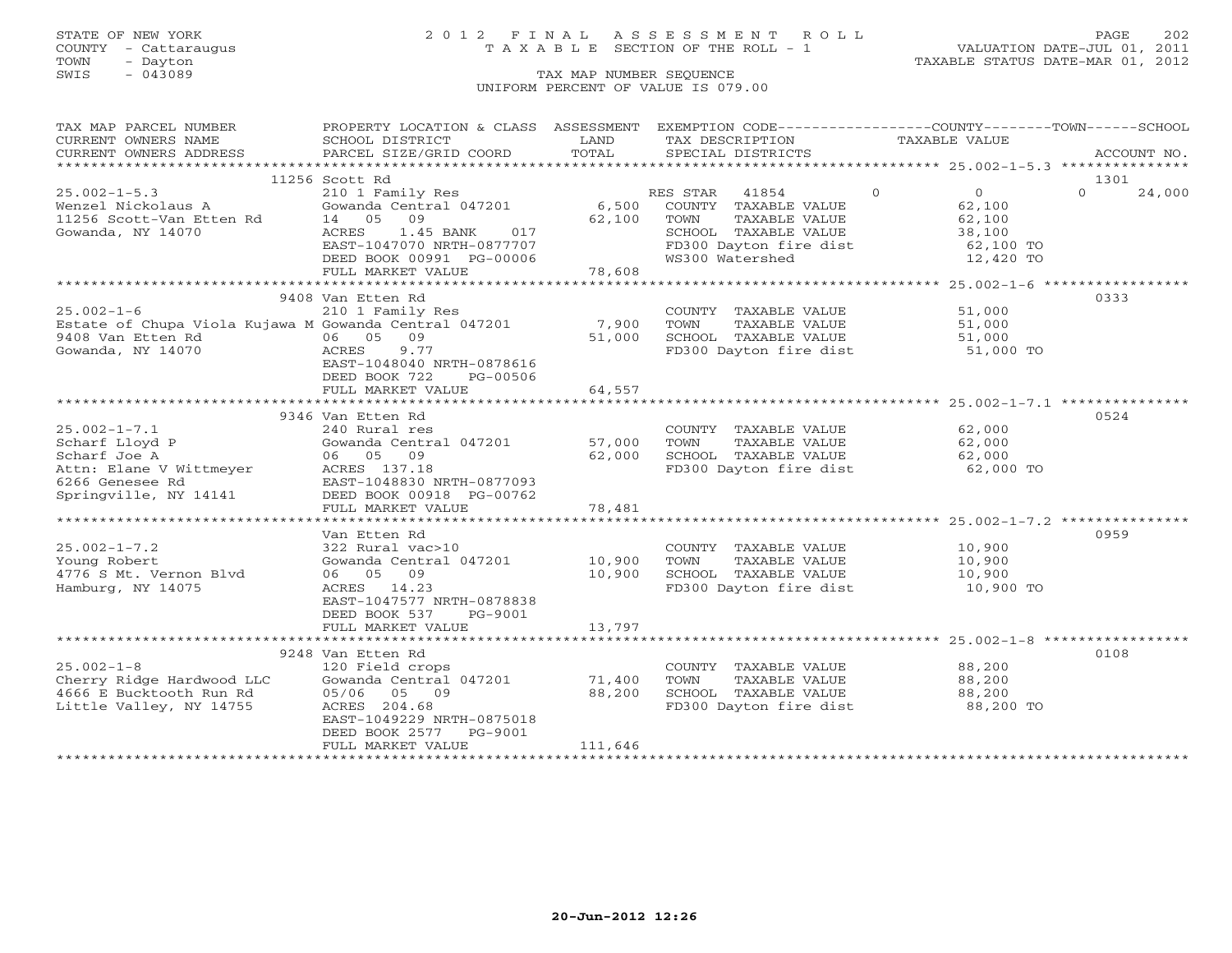## STATE OF NEW YORK 2 0 1 2 F I N A L A S S E S S M E N T R O L L PAGE 203 COUNTY - Cattaraugus T A X A B L E SECTION OF THE ROLL - 1 VALUATION DATE-JUL 01, 2011

| TAX MAP PARCEL NUMBER<br>CURRENT OWNERS NAME | PROPERTY LOCATION & CLASS ASSESSMENT EXEMPTION CODE---------------COUNTY-------TOWN------SCHOOL<br>SCHOOL DISTRICT | LAND    | TAX DESCRIPTION                                                        | TAXABLE VALUE                    |                    |
|----------------------------------------------|--------------------------------------------------------------------------------------------------------------------|---------|------------------------------------------------------------------------|----------------------------------|--------------------|
| CURRENT OWNERS ADDRESS                       | PARCEL SIZE/GRID COORD                                                                                             | TOTAL   | SPECIAL DISTRICTS                                                      |                                  | ACCOUNT NO.        |
|                                              |                                                                                                                    |         |                                                                        |                                  |                    |
|                                              | Route 353                                                                                                          |         |                                                                        |                                  | 0335               |
| $25.002 - 1 - 9$                             | 323 Vacant rural                                                                                                   |         | COUNTY TAXABLE VALUE                                                   | 80,400                           |                    |
| Mc Master Janet E                            | Gowanda Central 047201 80,400<br>05 05 09                                                                          |         | TOWN<br>TAXABLE VALUE                                                  | 80,400                           |                    |
| 94 Coshway Pl Box 156<br>Tonawanda, NY 14150 | ACRES 273.14                                                                                                       | 80,400  | SCHOOL TAXABLE VALUE<br>FD300 Dayton fire dist                         | 80,400<br>80,400 TO              |                    |
|                                              | EAST-1049285 NRTH-0871788                                                                                          |         | WS300 Watershed                                                        | 16,080 TO                        |                    |
|                                              | DEED BOOK 00950 PG-00201                                                                                           |         |                                                                        |                                  |                    |
|                                              | FULL MARKET VALUE                                                                                                  | 101,772 |                                                                        |                                  |                    |
|                                              |                                                                                                                    |         |                                                                        |                                  |                    |
|                                              | 9104 Route 353                                                                                                     |         |                                                                        |                                  | 0287               |
| $25.002 - 1 - 10$                            | 210 1 Family Res                                                                                                   |         | $\sim$ 0<br>RES STAR 41854                                             | $\overline{0}$                   | $\Omega$<br>24,000 |
| Huch Kathleen                                |                                                                                                                    |         |                                                                        | 56,000                           |                    |
| 9104 Route 353                               | Gowanda Central 047201 17,000 COUNTY TAXABLE VALUE<br>05 05 09 56,000 TOWN TAXABLE VALUE                           |         |                                                                        | 56,000                           |                    |
| PO Box 147                                   | 9.45<br>ACRES                                                                                                      |         | SCHOOL TAXABLE VALUE                                                   | 32,000                           |                    |
| Gowanda, NY 14070                            | EAST-1047449 NRTH-0872463                                                                                          |         | SCHOOL TAXABLE VALUE<br>FD300 Dayton fire dist                         | $56,000$ TO                      |                    |
|                                              | DEED BOOK 696<br>PG-00533                                                                                          |         | WS300 Watershed                                                        | 11,200 TO                        |                    |
|                                              | FULL MARKET VALUE                                                                                                  | 70,886  |                                                                        |                                  |                    |
|                                              |                                                                                                                    |         |                                                                        |                                  |                    |
|                                              | 9071 Route 353                                                                                                     |         |                                                                        |                                  | 0087               |
| $25.002 - 1 - 11$                            | 210 1 Family Res                                                                                                   |         | RES STAR<br>41854                                                      | $\overline{0}$<br>$\overline{0}$ | 24,000<br>$\Omega$ |
| Chmielewski Ronald                           | Gowanda Central 047201                                                                                             | 8,900   | COUNTY TAXABLE VALUE                                                   | 47,600                           |                    |
| 9071 Rte 353                                 | 13 05 09                                                                                                           | 47,600  | TAXABLE VALUE<br>TOWN                                                  | 47,600                           |                    |
| Gowanda, NY 14070                            | ACRES<br>3.89                                                                                                      |         | SCHOOL TAXABLE VALUE<br>SCHOOL TAXABLE VALUE<br>FD300 Dayton fire dist | 23,600                           |                    |
|                                              | EAST-1046963 NRTH-0871571                                                                                          |         |                                                                        | 47,600 TO                        |                    |
|                                              | DEED BOOK 00979 PG-00052<br>FULL MARKET VALUE                                                                      | 60,253  | WS300 Watershed                                                        | 9,520 TO                         |                    |
|                                              |                                                                                                                    |         |                                                                        |                                  |                    |
|                                              | Route 353                                                                                                          |         |                                                                        |                                  | 0247               |
| $25.002 - 1 - 12.1$                          | 321 Abandoned ag                                                                                                   |         | COUNTY TAXABLE VALUE                                                   |                                  |                    |
| Forster Wayne                                | 321 Abandoned ag<br>Gowanda Central 047201 $11,600$                                                                |         | TOWN<br>TAXABLE VALUE                                                  | 11,600<br>11,600                 |                    |
| 9672 Court St                                | 13 05 09                                                                                                           | 11,600  | SCHOOL TAXABLE VALUE                                                   |                                  |                    |
| Angola, NY 14006                             | ACRES 32.80                                                                                                        |         | FD300 Dayton fire dist                                                 | 11,600<br>11,600 TO              |                    |
|                                              | EAST-1045142 NRTH-0871721                                                                                          |         | WS300 Watershed                                                        | 2,320 TO                         |                    |
|                                              | DEED BOOK 12539 PG-6001                                                                                            |         |                                                                        |                                  |                    |
|                                              | FULL MARKET VALUE                                                                                                  | 14,684  |                                                                        |                                  |                    |
|                                              |                                                                                                                    |         |                                                                        |                                  |                    |
|                                              | 9087 Route 353                                                                                                     |         |                                                                        |                                  | 1243               |
| $25.002 - 1 - 12.2$                          | 314 Rural vac<10                                                                                                   |         | COUNTY TAXABLE VALUE                                                   | 10,400                           |                    |
| Keefe Carias Lori L                          | Gowanda Central 047201 10,400                                                                                      |         | TAXABLE VALUE<br>TOWN                                                  | 10,400                           |                    |
| 8824 Southwestern Blvd                       | 13 05 09                                                                                                           | 10,400  | SCHOOL TAXABLE VALUE                                                   | 10,400                           |                    |
| Angola, NY 14006                             | ACRES<br>9.85                                                                                                      |         | FD300 Dayton fire dist                                                 | 10,400 TO                        |                    |
|                                              | EAST-1046600 NRTH-0871750                                                                                          |         | WS300 Watershed                                                        | 2,080 TO                         |                    |
|                                              | DEED BOOK 14028 PG-4001                                                                                            |         |                                                                        |                                  |                    |
|                                              | FULL MARKET VALUE                                                                                                  | 13,165  |                                                                        |                                  |                    |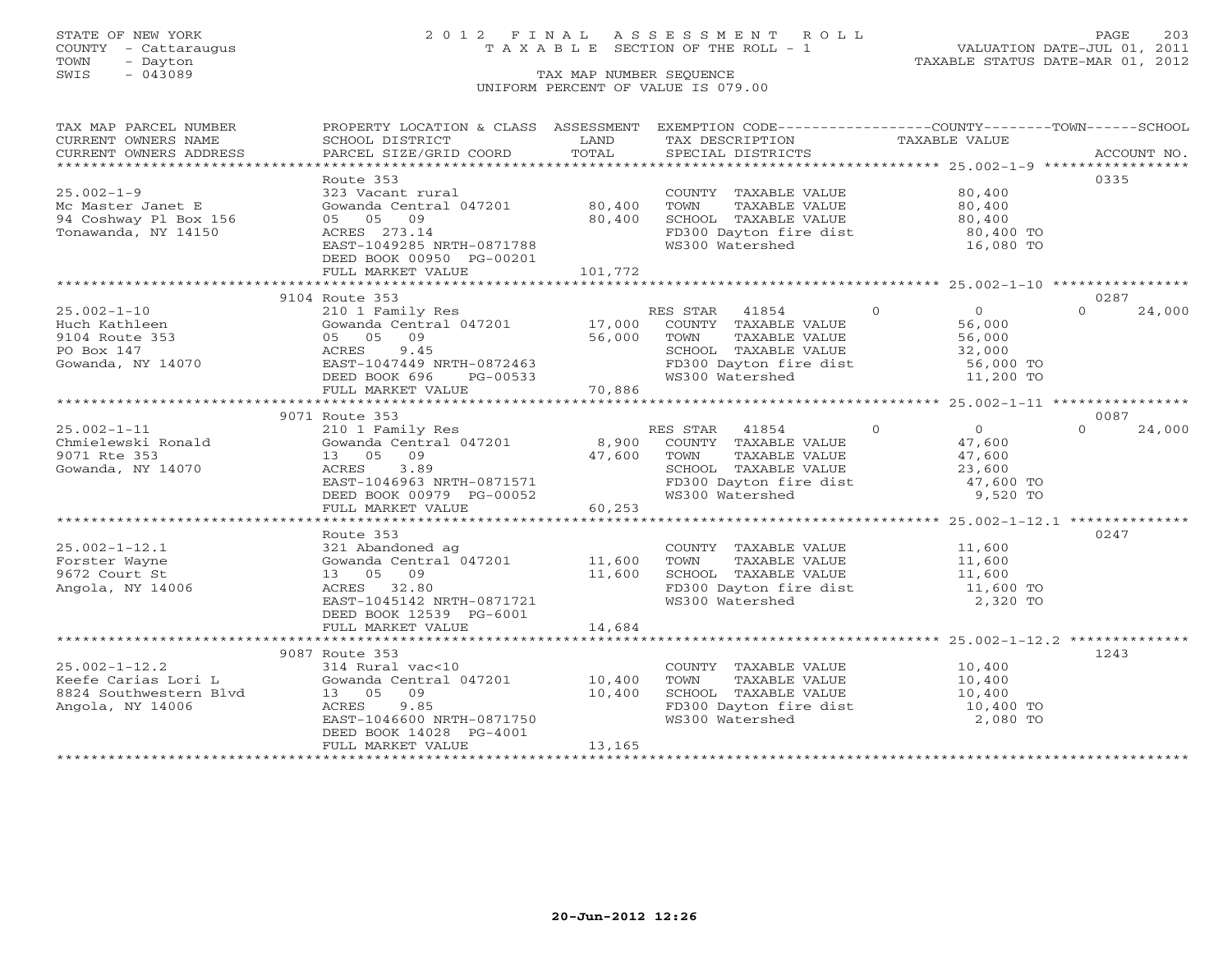## STATE OF NEW YORK 2 0 1 2 F I N A L A S S E S S M E N T R O L L PAGE 204 COUNTY - Cattaraugus T A X A B L E SECTION OF THE ROLL - 1 VALUATION DATE-JUL 01, 2011

| TAX MAP PARCEL NUMBER                | PROPERTY LOCATION & CLASS ASSESSMENT                |               | EXEMPTION CODE----------------COUNTY-------TOWN------SCHOOL     |                                                    |                    |
|--------------------------------------|-----------------------------------------------------|---------------|-----------------------------------------------------------------|----------------------------------------------------|--------------------|
| CURRENT OWNERS NAME                  | SCHOOL DISTRICT                                     | LAND          | TAX DESCRIPTION                                                 | TAXABLE VALUE                                      |                    |
| CURRENT OWNERS ADDRESS               | PARCEL SIZE/GRID COORD                              | TOTAL         | SPECIAL DISTRICTS                                               |                                                    | ACCOUNT NO.        |
|                                      |                                                     |               |                                                                 |                                                    |                    |
|                                      | Cabic Rd                                            |               |                                                                 |                                                    | 1273               |
| $25.002 - 1 - 12.3$                  | 323 Vacant rural                                    |               | COUNTY TAXABLE VALUE                                            | 6,500                                              |                    |
| Forster Wayne                        | Gowanda Central 047201                              | 6,500         | TOWN<br>TAXABLE VALUE                                           | 6,500                                              |                    |
| 9672 Court St                        | 13 05 09                                            | 6,500         | SCHOOL TAXABLE VALUE                                            | 6,500                                              |                    |
| Angola, NY 14006                     | ACRES 15.00                                         |               | FD300 Dayton fire dist                                          | 6,500 TO                                           |                    |
|                                      | EAST-1043558 NRTH-0871741                           |               | WS300 Watershed                                                 | 4,550 TO                                           |                    |
|                                      | DEED BOOK 00973 PG-00306                            |               |                                                                 |                                                    |                    |
|                                      | FULL MARKET VALUE                                   | 8,228         |                                                                 |                                                    |                    |
|                                      |                                                     | ************* |                                                                 | ******************** 25.002-1-13.1 *************** |                    |
|                                      | 9022 Cabic Rd                                       |               |                                                                 |                                                    | 0093               |
| $25.002 - 1 - 13.1$                  | 312 Vac w/imprv                                     |               | COUNTY TAXABLE VALUE                                            | 4,500                                              |                    |
| Chupa Anthony                        | Gowanda Central 047201                              | 4,000         | TOWN<br>TAXABLE VALUE                                           | 4,500                                              |                    |
| cnupa Antnony<br>7516 Lovers Lane Rd | 09<br>13 05                                         | 4,500         | SCHOOL TAXABLE VALUE                                            | 4,500                                              |                    |
| Cattaraugus, NY 14719                | ACRES<br>6.88                                       |               |                                                                 | 4,500 TO                                           |                    |
|                                      | EAST-1043604 NRTH-0872922                           |               | FD300 Dayton fire dist<br>WS300 Watershed                       | 3,150 TO                                           |                    |
|                                      | DEED BOOK 628<br>PG-00581                           |               |                                                                 |                                                    |                    |
|                                      | FULL MARKET VALUE                                   | 5,696         |                                                                 |                                                    |                    |
|                                      |                                                     |               |                                                                 |                                                    |                    |
|                                      | 9101 Route 353                                      |               |                                                                 |                                                    | 1010               |
| $25.002 - 1 - 13.2$                  |                                                     |               | RES STAR 41854                                                  | $\Omega$<br>$\overline{0}$                         | $\Omega$<br>24,000 |
| Lynch Emily L                        | 280 Res Multiple R<br>Gowanda Central 047201 45,600 |               | COUNTY TAXABLE VALUE                                            | 90,600                                             |                    |
| Huffman Terri                        | 09<br>13 05                                         | 90,600        | TAXABLE VALUE<br>TOWN                                           | 90,600                                             |                    |
| 9101 Rte 353                         | ACRES 74.20 BANK 017                                |               |                                                                 |                                                    |                    |
| Gowanda, NY 14070                    | EAST-1045576 NRTH-0872524                           |               | SCHOOL TAXABLE VALUE 66,600<br>FD300 Dayton fire dist 90,600 TO |                                                    |                    |
|                                      | DEED BOOK 00984 PG-00827                            |               | WS300 Watershed                                                 | 18,120 TO                                          |                    |
|                                      | FULL MARKET VALUE                                   | 114,684       |                                                                 |                                                    |                    |
|                                      |                                                     |               |                                                                 |                                                    |                    |
|                                      | 9004 Cabic Rd                                       |               |                                                                 |                                                    | 1093               |
| $25.002 - 1 - 13.3$                  |                                                     |               | RES STAR 41854                                                  | $\overline{0}$<br>$\overline{0}$                   | $\Omega$<br>24,000 |
| Weaver Danny                         | 270 Mfg housing<br>Gowanda Central 047201           | 3,600         | COUNTY TAXABLE VALUE                                            | 27,700                                             |                    |
| 9004 Cabic Rd                        | 13 05 09                                            | 27,700        | TAXABLE VALUE<br>TOWN                                           |                                                    |                    |
| Dayton, NY 14041                     | ACRES                                               |               |                                                                 | $\frac{27}{3}, \frac{700}{700}$                    |                    |
|                                      | EAST-1043296 NRTH-0872772                           |               | SCHOOL TAXABLE VALUE 3,700<br>FD300 Dayton fire dist 27,700 TO  |                                                    |                    |
|                                      | DEED BOOK 6665 PG-5001                              |               | WS300 Watershed                                                 | 19,390 TO                                          |                    |
|                                      | FULL MARKET VALUE                                   | 35,063        |                                                                 |                                                    |                    |
|                                      |                                                     |               |                                                                 |                                                    |                    |
|                                      | Cabic Rd                                            |               |                                                                 |                                                    | 1269               |
| $25.002 - 1 - 13.4$                  | 323 Vacant rural                                    |               | COUNTY TAXABLE VALUE                                            | 3,300                                              |                    |
| Huffman Roy H                        | Gowanda Central 047201                              | 3,300         | TAXABLE VALUE<br>TOWN                                           | 3,300                                              |                    |
| 9000 Cabic Rd                        | 13 05 09                                            | 3,300         |                                                                 |                                                    |                    |
| Dayton, NY 14041                     | 8.00<br>ACRES                                       |               | SCHOOL TAXABLE VALUE<br>FD300 Dayton fire dist                  | $3,300$ TO<br>$3,300$ TO                           |                    |
|                                      | EAST-1043481 NRTH-0872337                           |               | WS300 Watershed                                                 | 2,310 TO                                           |                    |
|                                      | DEED BOOK 00972 PG-01159                            |               |                                                                 |                                                    |                    |
|                                      | FULL MARKET VALUE                                   | 4,177         |                                                                 |                                                    |                    |
|                                      |                                                     |               |                                                                 |                                                    |                    |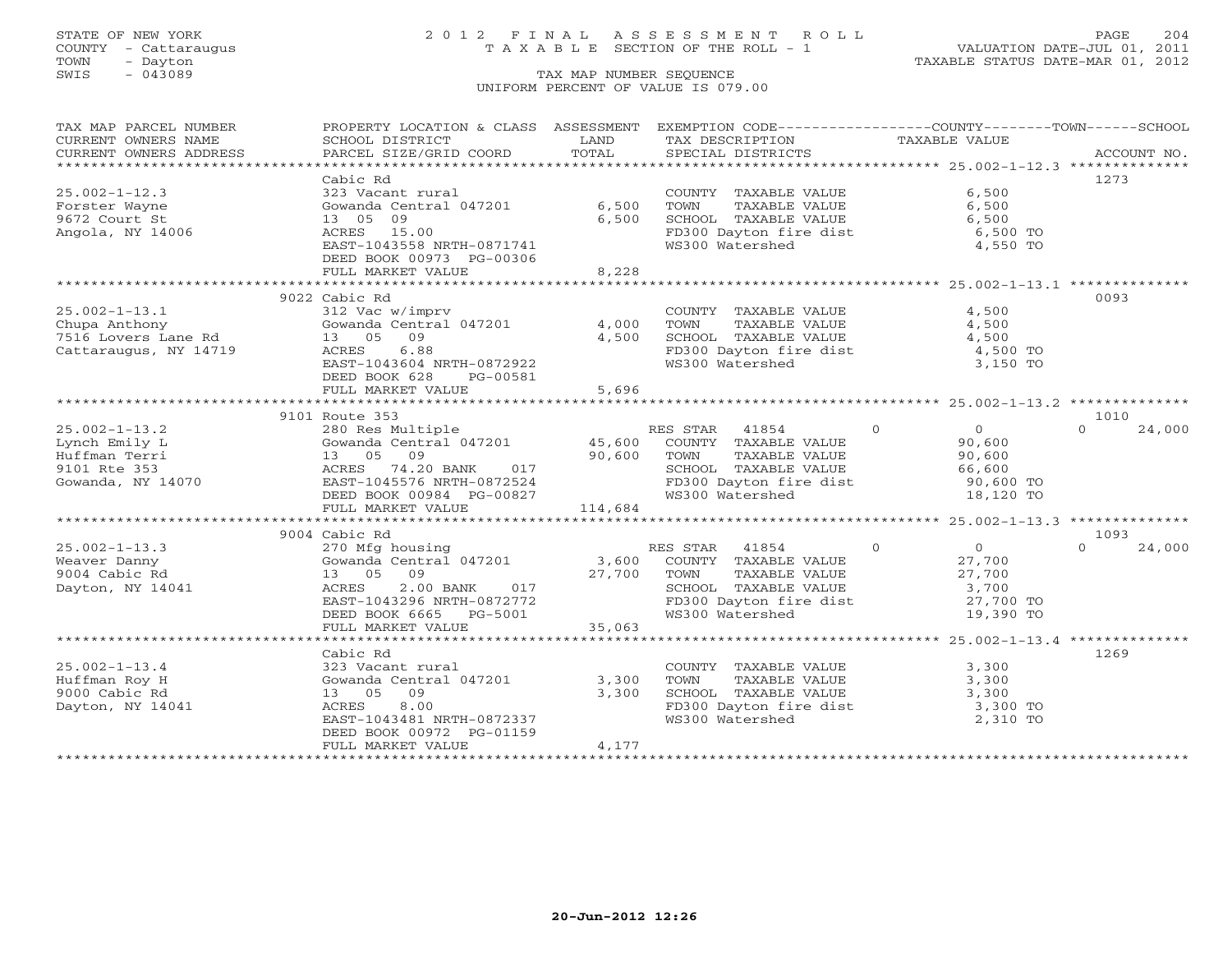### STATE OF NEW YORK 2 0 1 2 F I N A L A S S E S S M E N T R O L L PAGE 205 COUNTY - Cattaraugus T A X A B L E SECTION OF THE ROLL - 1 VALUATION DATE-JUL 01, 2011

| TAX MAP PARCEL NUMBER                                                   | PROPERTY LOCATION & CLASS ASSESSMENT EXEMPTION CODE----------------COUNTY-------TOWN------SCHOOL                                                                                                                                                   |        |                                                                                                                     |  |                  |          |             |
|-------------------------------------------------------------------------|----------------------------------------------------------------------------------------------------------------------------------------------------------------------------------------------------------------------------------------------------|--------|---------------------------------------------------------------------------------------------------------------------|--|------------------|----------|-------------|
| CURRENT OWNERS NAME                                                     | SCHOOL DISTRICT                                                                                                                                                                                                                                    | LAND   | TAX DESCRIPTION TAXABLE VALUE                                                                                       |  |                  |          |             |
| CURRENT OWNERS ADDRESS                                                  | PARCEL SIZE/GRID COORD                                                                                                                                                                                                                             | TOTAL  | SPECIAL DISTRICTS                                                                                                   |  |                  |          | ACCOUNT NO. |
|                                                                         |                                                                                                                                                                                                                                                    |        |                                                                                                                     |  |                  |          |             |
|                                                                         | 9107 Route 353                                                                                                                                                                                                                                     |        |                                                                                                                     |  |                  |          | 1276        |
| $25.002 - 1 - 13.5$                                                     | 210 1 Family Res                                                                                                                                                                                                                                   |        | RES STAR 41854 0                                                                                                    |  | $\overline{0}$   | $\Omega$ | 24,000      |
| Huffman Roy H                                                           | Gowanda Central 047201                                                                                                                                                                                                                             |        | 7,000 COUNTY TAXABLE VALUE<br>49,000 TOWN TAXABLE VALUE                                                             |  | 49,000<br>49,000 |          |             |
| Goodwin Debra                                                           | 13 05<br>09                                                                                                                                                                                                                                        |        |                                                                                                                     |  |                  |          |             |
| 9000 Cabic Rd                                                           | 2.00<br>ACRES                                                                                                                                                                                                                                      |        |                                                                                                                     |  |                  |          |             |
| Dayton, NY 14041                                                        | EAST-1043204 NRTH-0872518                                                                                                                                                                                                                          |        |                                                                                                                     |  |                  |          |             |
|                                                                         | DEED BOOK 00974 PG-00316<br>FULL MARKET VALUE 62,025                                                                                                                                                                                               |        | SCHOOL TAXABLE VALUE $25,000$<br>FD300 Dayton fire dist $49,000$ TO<br>WS300 Watershed $49,000$ TO                  |  |                  |          |             |
|                                                                         |                                                                                                                                                                                                                                                    |        |                                                                                                                     |  |                  |          |             |
|                                                                         | **************************************                                                                                                                                                                                                             |        |                                                                                                                     |  |                  |          |             |
|                                                                         | Route 353                                                                                                                                                                                                                                          |        |                                                                                                                     |  |                  |          | 1278        |
| $25.002 - 1 - 13.6$                                                     | 311 Res vac land                                                                                                                                                                                                                                   |        | COUNTY TAXABLE VALUE                                                                                                |  | 2,000            |          |             |
| Huffman Roy H                                                           | Gowanda Central $047201$                                                                                                                                                                                                                           | 2,000  | TOWN        TAXABLE  VALUE<br>SCHOOL    TAXABLE  VALUE                                                              |  | 2,000            |          |             |
| 9000 Cabic Rd                                                           | 13 05 09                                                                                                                                                                                                                                           | 2,000  |                                                                                                                     |  | 2,000            |          |             |
| Dayton, NY 14041                                                        | ACRES<br>4.40                                                                                                                                                                                                                                      |        |                                                                                                                     |  | 2,000 TO         |          |             |
|                                                                         | EAST-1045313 NRTH-0873000                                                                                                                                                                                                                          |        | FD300 Dayton fire dist<br>WS300 Watershed<br>WS300 Watershed                                                        |  | 2,000 TO         |          |             |
|                                                                         | DEED BOOK 00976 PG-00140                                                                                                                                                                                                                           |        |                                                                                                                     |  |                  |          |             |
|                                                                         | FULL MARKET VALUE                                                                                                                                                                                                                                  | 2,532  |                                                                                                                     |  |                  |          |             |
|                                                                         |                                                                                                                                                                                                                                                    |        |                                                                                                                     |  |                  |          |             |
|                                                                         | 9184 Route 353                                                                                                                                                                                                                                     |        |                                                                                                                     |  |                  |          | 0387        |
| $25.002 - 1 - 14$                                                       | 240 Rural res                                                                                                                                                                                                                                      |        | CVET C/T 41131 0 12,225 12,225                                                                                      |  |                  |          | $\Omega$    |
| Friedman Henry                                                          |                                                                                                                                                                                                                                                    |        | 96,900 COUNTY TAXABLE VALUE 36,675<br>48,900 COUNTY TAXABLE VALUE 36,675                                            |  |                  | $\Omega$ | 48,900      |
| Friedman Anna                                                           |                                                                                                                                                                                                                                                    |        |                                                                                                                     |  |                  |          |             |
| 9184 NYS Rte 353                                                        |                                                                                                                                                                                                                                                    |        |                                                                                                                     |  |                  |          |             |
| Gowanda, NY 14070                                                       |                                                                                                                                                                                                                                                    |        |                                                                                                                     |  |                  |          |             |
|                                                                         |                                                                                                                                                                                                                                                    |        |                                                                                                                     |  |                  |          |             |
|                                                                         |                                                                                                                                                                                                                                                    |        | TOWN TAXABLE VALUE 36,675<br>SCHOOL TAXABLE VALUE 0<br>FD300 Dayton fire dist 48,900 TO<br>WS300 Watershed 9,780 TO |  |                  |          |             |
|                                                                         |                                                                                                                                                                                                                                                    |        |                                                                                                                     |  |                  |          |             |
|                                                                         | Gowanda Central v. (1997)<br>05 05 09 (1997)<br>ACRES 33.12 (2007)<br>EAST-1047744 NRTH-0873563 (2007)<br>DEED BOOK 755 FG-00926 (2018)<br>TOWN (2019)<br>SCHOOL TAXABLE V<br>FD300 Dayton fire<br>FD300 Dayton fire<br>FD300 Dayton fire<br>FD300 |        |                                                                                                                     |  |                  |          | 0484        |
|                                                                         | 260 Seasonal res                                                                                                                                                                                                                                   |        | COUNTY TAXABLE VALUE<br>TOWN      TAXABLE VALUE                                                                     |  | 30,000<br>30,000 |          |             |
|                                                                         | Gowanda Central 047201 16,800                                                                                                                                                                                                                      |        |                                                                                                                     |  |                  |          |             |
| 25.002-1-16<br>Mogavero Russell T<br>Mogavero Rodney<br>1571 G Grook Rd | 13 05 09                                                                                                                                                                                                                                           | 30,000 |                                                                                                                     |  |                  |          |             |
| 1671 S Creek Rd                                                         | ACRES 15.71                                                                                                                                                                                                                                        |        |                                                                                                                     |  |                  |          |             |
| Derby, NY 14047                                                         | EAST-1046154 NRTH-0873237                                                                                                                                                                                                                          |        | SCHOOL TAXABLE VALUE<br>FD300 Dayton fire dist 30,000 TO<br>WS300 Watershed 6,000 TO                                |  |                  |          |             |
|                                                                         | DEED BOOK 1028 PG-859                                                                                                                                                                                                                              |        |                                                                                                                     |  |                  |          |             |
|                                                                         | FULL MARKET VALUE                                                                                                                                                                                                                                  | 37,975 |                                                                                                                     |  |                  |          |             |
|                                                                         |                                                                                                                                                                                                                                                    |        |                                                                                                                     |  |                  |          |             |
|                                                                         | Cabic Rd                                                                                                                                                                                                                                           |        |                                                                                                                     |  |                  |          | 0008        |
| $25.002 - 1 - 17$                                                       | 312 Vac w/imprv                                                                                                                                                                                                                                    |        |                                                                                                                     |  | 8,900            |          |             |
| Young Richard B                                                         | Gowanda Central $047201$ 8,400                                                                                                                                                                                                                     |        | COUNTY TAXABLE VALUE<br>TOWN      TAXABLE VALUE                                                                     |  | 8,900            |          |             |
| Young Theresa H                                                         | 13 05 09                                                                                                                                                                                                                                           | 8,900  | SCHOOL TAXABLE VALUE<br>FD300 Dayton fire dist 8,900 TO<br>WS300 Watershed 1,780 TO                                 |  |                  |          |             |
| 9351 Zimmerman Rd                                                       | ACRES 15.64                                                                                                                                                                                                                                        |        |                                                                                                                     |  |                  |          |             |
| Boston, NY 14025                                                        | EAST-1044130 NRTH-0873264                                                                                                                                                                                                                          |        | WS300 Watershed                                                                                                     |  | 1,780 TO         |          |             |
|                                                                         | DEED BOOK 00996 PG-00112                                                                                                                                                                                                                           |        |                                                                                                                     |  |                  |          |             |
|                                                                         | FULL MARKET VALUE                                                                                                                                                                                                                                  | 11,266 |                                                                                                                     |  |                  |          |             |
|                                                                         |                                                                                                                                                                                                                                                    |        |                                                                                                                     |  |                  |          |             |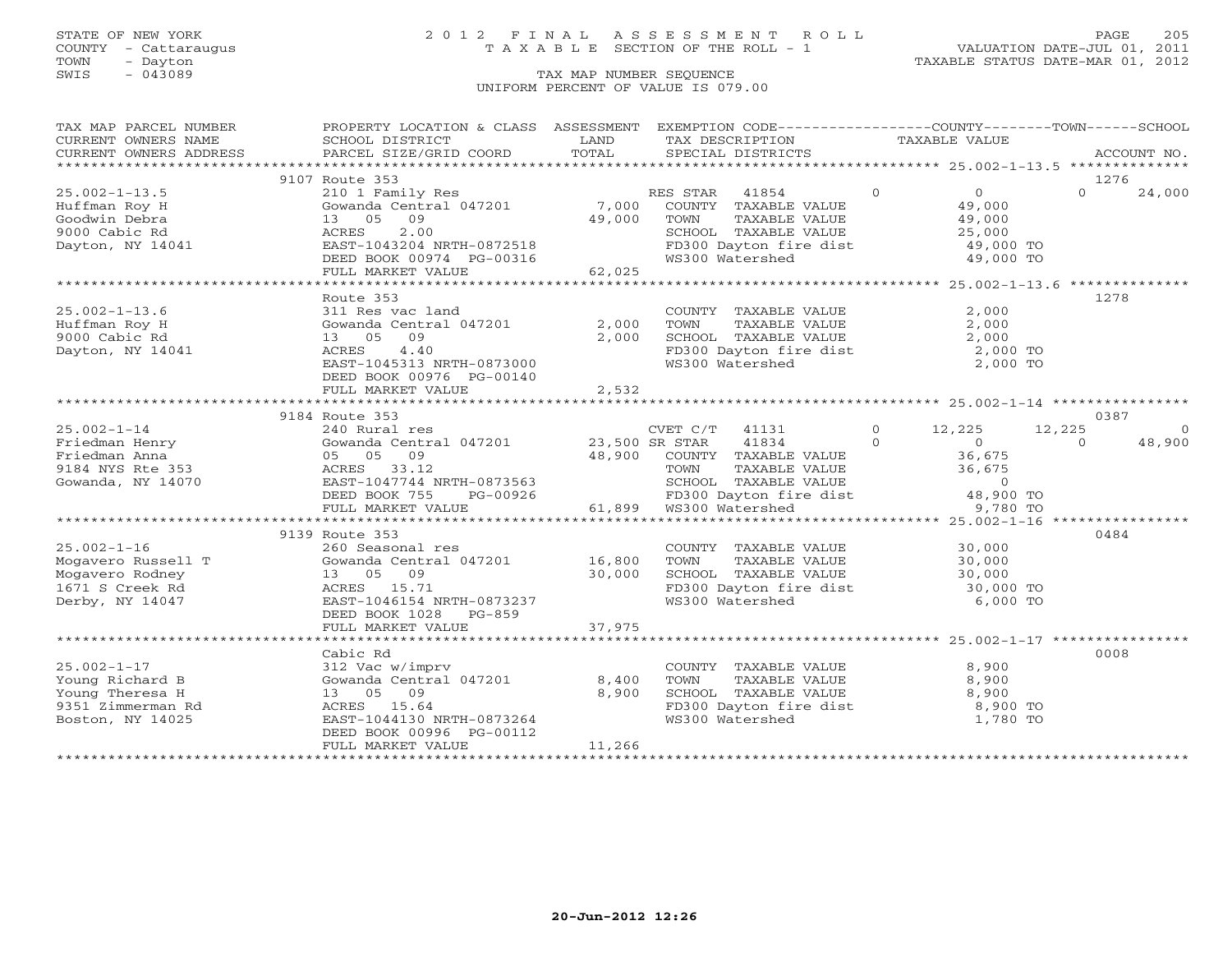### STATE OF NEW YORK 2 0 1 2 F I N A L A S S E S S M E N T R O L L PAGE 206 COUNTY - Cattaraugus T A X A B L E SECTION OF THE ROLL - 1 VALUATION DATE-JUL 01, 2011

| TAX MAP PARCEL NUMBER                                                                                                                                                                                                                                                                                                                                                                                                                                                                                                  | PROPERTY LOCATION & CLASS ASSESSMENT EXEMPTION CODE---------------COUNTY-------TOWN------SCHOOL |        |                                                                                                                                                             |                               |      |
|------------------------------------------------------------------------------------------------------------------------------------------------------------------------------------------------------------------------------------------------------------------------------------------------------------------------------------------------------------------------------------------------------------------------------------------------------------------------------------------------------------------------|-------------------------------------------------------------------------------------------------|--------|-------------------------------------------------------------------------------------------------------------------------------------------------------------|-------------------------------|------|
| CURRENT OWNERS NAME                                                                                                                                                                                                                                                                                                                                                                                                                                                                                                    | SCHOOL DISTRICT                                                                                 | LAND   | TAX DESCRIPTION TAXABLE VALUE                                                                                                                               |                               |      |
| $\begin{minipage}{.45\textwidth} \begin{minipage}{.45\textwidth} \begin{minipage}{.45\textwidth} \begin{minipage}{.45\textwidth} \begin{minipage}{.45\textwidth} \begin{minipage}{.45\textwidth} \begin{minipage}{.45\textwidth} \begin{minipage}{.45\textwidth} \begin{minipage}{.45\textwidth} \begin{minipage}{.45\textwidth} \begin{minipage}{.45\textwidth} \begin{minipage}{.45\textwidth} \begin{minipage}{.45\textwidth} \begin{minipage}{.45\textwidth} \begin{minipage}{.45\textwidth} \begin{minipage}{.45$ |                                                                                                 |        |                                                                                                                                                             |                               |      |
|                                                                                                                                                                                                                                                                                                                                                                                                                                                                                                                        |                                                                                                 |        |                                                                                                                                                             |                               |      |
|                                                                                                                                                                                                                                                                                                                                                                                                                                                                                                                        | Cabic Rd                                                                                        |        |                                                                                                                                                             |                               | 0182 |
| $25.002 - 1 - 18$                                                                                                                                                                                                                                                                                                                                                                                                                                                                                                      | 312 Vac w/imprv                                                                                 |        | COUNTY TAXABLE VALUE 14,000                                                                                                                                 |                               |      |
| Fischer Brian J                                                                                                                                                                                                                                                                                                                                                                                                                                                                                                        | Gowanda Central 047201 13,400                                                                   |        | TOWN TAXABLE VALUE 14,000<br>SCHOOL TAXABLE VALUE 14,000                                                                                                    |                               |      |
| 25 Moorman Dr                                                                                                                                                                                                                                                                                                                                                                                                                                                                                                          | 13 05 09                                                                                        | 14,000 |                                                                                                                                                             |                               |      |
| Cheektowaga, NY 14225                                                                                                                                                                                                                                                                                                                                                                                                                                                                                                  | ACRES 15.02                                                                                     |        | FD300 Dayton fire dist 14,000 TO                                                                                                                            |                               |      |
|                                                                                                                                                                                                                                                                                                                                                                                                                                                                                                                        | EAST-1044127 NRTH-0873599                                                                       |        | WS300 Watershed                                                                                                                                             | 2,800 TO                      |      |
|                                                                                                                                                                                                                                                                                                                                                                                                                                                                                                                        | DEED BOOK 12238 PG-2001                                                                         |        |                                                                                                                                                             |                               |      |
|                                                                                                                                                                                                                                                                                                                                                                                                                                                                                                                        | FULL MARKET VALUE                                                                               | 17,722 |                                                                                                                                                             |                               |      |
|                                                                                                                                                                                                                                                                                                                                                                                                                                                                                                                        |                                                                                                 |        |                                                                                                                                                             |                               |      |
|                                                                                                                                                                                                                                                                                                                                                                                                                                                                                                                        | Cabic Rd                                                                                        |        |                                                                                                                                                             |                               | 0318 |
| $25.002 - 1 - 19.1$                                                                                                                                                                                                                                                                                                                                                                                                                                                                                                    | 312 Vac w/imprv                                                                                 |        | COUNTY TAXABLE VALUE 14,000                                                                                                                                 |                               |      |
| Scheck Gary P                                                                                                                                                                                                                                                                                                                                                                                                                                                                                                          | Gowanda Central 047201 12,000<br>15 05 09 14,000                                                |        |                                                                                                                                                             |                               |      |
| 53 Lester St                                                                                                                                                                                                                                                                                                                                                                                                                                                                                                           |                                                                                                 |        |                                                                                                                                                             |                               |      |
| Buffalo, NY 14210                                                                                                                                                                                                                                                                                                                                                                                                                                                                                                      | ACRES 22.20                                                                                     |        | FD300 Dayton fire dist 14,000 TO<br>WS300 Watershed 2,800 TO                                                                                                |                               |      |
|                                                                                                                                                                                                                                                                                                                                                                                                                                                                                                                        | EAST-1044134 NRTH-0874003                                                                       |        | WS300 Watershed                                                                                                                                             |                               |      |
|                                                                                                                                                                                                                                                                                                                                                                                                                                                                                                                        | DEED BOOK 1020 PG-617                                                                           |        |                                                                                                                                                             |                               |      |
|                                                                                                                                                                                                                                                                                                                                                                                                                                                                                                                        | FULL MARKET VALUE                                                                               | 17,722 |                                                                                                                                                             |                               |      |
|                                                                                                                                                                                                                                                                                                                                                                                                                                                                                                                        |                                                                                                 |        |                                                                                                                                                             |                               |      |
|                                                                                                                                                                                                                                                                                                                                                                                                                                                                                                                        | 9151 Route 353                                                                                  |        |                                                                                                                                                             |                               | 1188 |
|                                                                                                                                                                                                                                                                                                                                                                                                                                                                                                                        |                                                                                                 |        | COUNTY TAXABLE VALUE 59,500                                                                                                                                 |                               |      |
|                                                                                                                                                                                                                                                                                                                                                                                                                                                                                                                        |                                                                                                 |        |                                                                                                                                                             |                               |      |
| 25.002-1-19.2<br>Fritzinger William C II (Soussex Contral 047201 24,000<br>Fritzinger Amy S 15 05 09 59,500<br>161 Clearfield Dr ACRES 37.70<br>Amherst, NY 14221 EAST-1045173 NRTH-0882493                                                                                                                                                                                                                                                                                                                            |                                                                                                 |        | COUNTY IRMAN-<br>TOWN TAXABLE VALUE<br>SCHOOL TAXABLE VALUE 59,500<br>FD300 Dayton fire dist 59,500 TO<br>11,900 TO                                         |                               |      |
|                                                                                                                                                                                                                                                                                                                                                                                                                                                                                                                        |                                                                                                 |        |                                                                                                                                                             |                               |      |
|                                                                                                                                                                                                                                                                                                                                                                                                                                                                                                                        |                                                                                                 |        |                                                                                                                                                             |                               |      |
|                                                                                                                                                                                                                                                                                                                                                                                                                                                                                                                        | DEED BOOK 897 PG-00998                                                                          | 75,316 |                                                                                                                                                             |                               |      |
|                                                                                                                                                                                                                                                                                                                                                                                                                                                                                                                        | FULL MARKET VALUE                                                                               |        |                                                                                                                                                             |                               |      |
|                                                                                                                                                                                                                                                                                                                                                                                                                                                                                                                        |                                                                                                 |        |                                                                                                                                                             |                               |      |
| $25.002 - 1 - 20.1$                                                                                                                                                                                                                                                                                                                                                                                                                                                                                                    | 9156 Cabic Rd                                                                                   |        |                                                                                                                                                             |                               | 0473 |
|                                                                                                                                                                                                                                                                                                                                                                                                                                                                                                                        |                                                                                                 |        |                                                                                                                                                             |                               |      |
| Prince Edward<br>145 Caroline Rd                                                                                                                                                                                                                                                                                                                                                                                                                                                                                       |                                                                                                 |        |                                                                                                                                                             |                               |      |
| Gowanda, NY 14070                                                                                                                                                                                                                                                                                                                                                                                                                                                                                                      |                                                                                                 |        |                                                                                                                                                             |                               |      |
|                                                                                                                                                                                                                                                                                                                                                                                                                                                                                                                        | EAST-1043845 NRTH-0875035                                                                       |        | COUNTY TAXABLE VALUE $2,000$<br>TOWN TAXABLE VALUE $2,000$<br>SCHOOL TAXABLE VALUE $2,000$<br>FD300 Dayton fire dist $2,000$ TO<br>WS300 Watershed $400$ TO |                               |      |
|                                                                                                                                                                                                                                                                                                                                                                                                                                                                                                                        | DEED BOOK 3466 PG-9003                                                                          |        |                                                                                                                                                             |                               |      |
|                                                                                                                                                                                                                                                                                                                                                                                                                                                                                                                        | FULL MARKET VALUE                                                                               | 2,532  |                                                                                                                                                             |                               |      |
|                                                                                                                                                                                                                                                                                                                                                                                                                                                                                                                        |                                                                                                 |        |                                                                                                                                                             |                               |      |
|                                                                                                                                                                                                                                                                                                                                                                                                                                                                                                                        | Cabic Rd                                                                                        |        |                                                                                                                                                             |                               | 0955 |
| $25.002 - 1 - 20.2$                                                                                                                                                                                                                                                                                                                                                                                                                                                                                                    | 323 Vacant rural                                                                                |        |                                                                                                                                                             |                               |      |
| Timm Michael                                                                                                                                                                                                                                                                                                                                                                                                                                                                                                           | Gowanda Central 047201                                                                          | 2,300  | COUNTY TAXABLE VALUE<br>TOWN      TAXABLE VALUE                                                                                                             | $\frac{2}{2}$ , 300<br>2, 300 |      |
| Timm Sharon                                                                                                                                                                                                                                                                                                                                                                                                                                                                                                            | 13 05 09                                                                                        | 2,300  |                                                                                                                                                             |                               |      |
| 9156 Cabic Rd                                                                                                                                                                                                                                                                                                                                                                                                                                                                                                          | 6.50 BANK 017<br>ACRES                                                                          |        | SCHOOL TAXABLE VALUE 2,300<br>FD300 Dayton fire dist 2,300 TO<br>WS300 Watershed 460 TO                                                                     |                               |      |
| Dayton, NY 14041                                                                                                                                                                                                                                                                                                                                                                                                                                                                                                       | EAST-1043953 NRTH-0874676                                                                       |        | WS300 Watershed                                                                                                                                             |                               |      |
|                                                                                                                                                                                                                                                                                                                                                                                                                                                                                                                        | DEED BOOK 3466 PG-9004                                                                          |        |                                                                                                                                                             |                               |      |
|                                                                                                                                                                                                                                                                                                                                                                                                                                                                                                                        | FULL MARKET VALUE                                                                               | 2,911  |                                                                                                                                                             |                               |      |
|                                                                                                                                                                                                                                                                                                                                                                                                                                                                                                                        |                                                                                                 |        |                                                                                                                                                             |                               |      |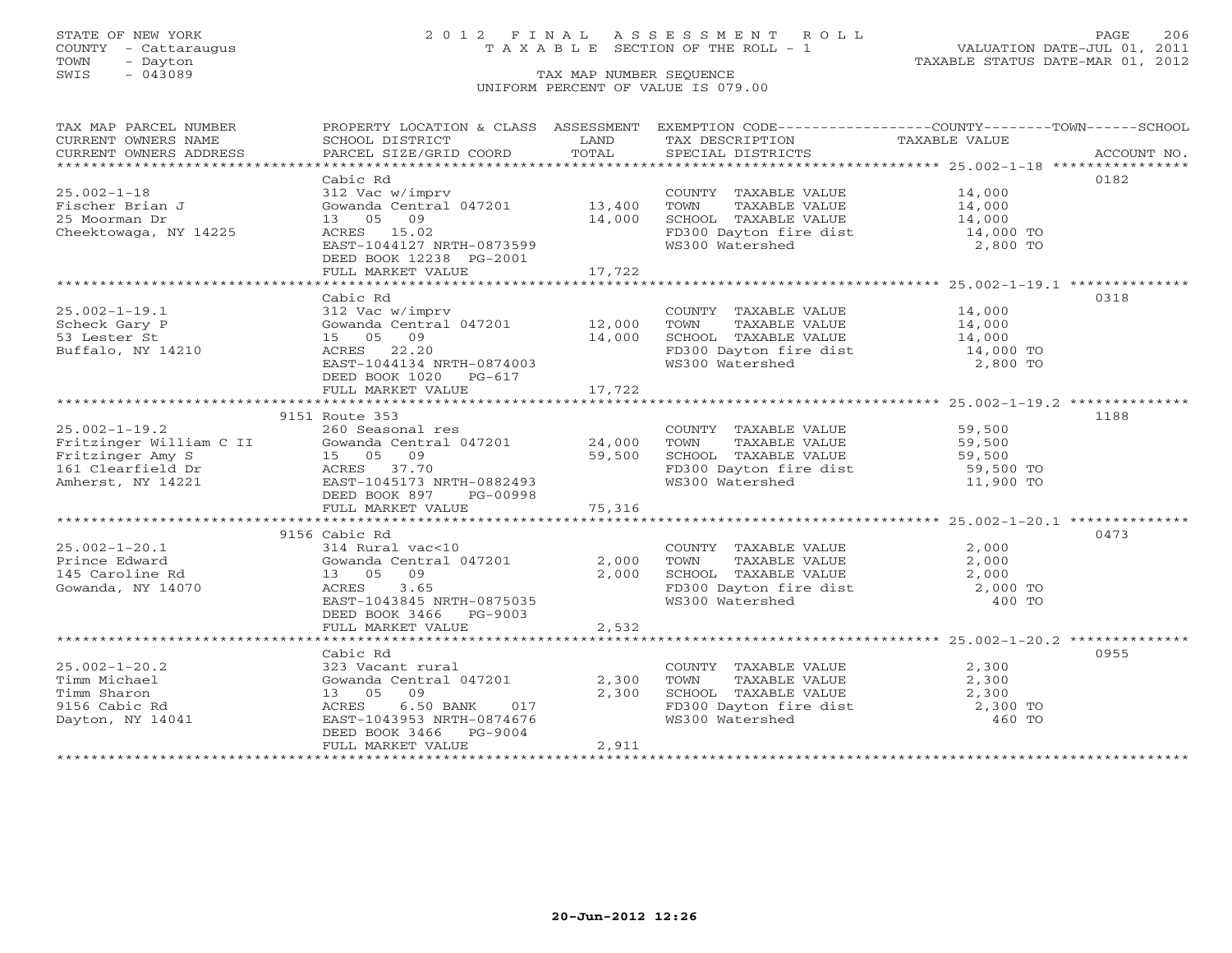TOWN - Dayton TAXABLE STATUS DATE-MAR 01, 2012 TOWN - Dayton - 2007<br>
SWIS - 043089 TAX MAP NUMBER SEQUENCE

## STATE OF NEW YORK 2 0 1 2 F I N A L A S S E S S M E N T R O L L PAGE 207 COUNTY - Cattaraugus T A X A B L E SECTION OF THE ROLL - 1 VALUATION DATE-JUL 01, 2011

### UNIFORM PERCENT OF VALUE IS 079.00

| TAX MAP PARCEL NUMBER                  | PROPERTY LOCATION & CLASS ASSESSMENT EXEMPTION CODE----------------COUNTY-------TOWN------SCHOOL                                                      |                     |                                                                                                                                                                     |                                                  |                    |
|----------------------------------------|-------------------------------------------------------------------------------------------------------------------------------------------------------|---------------------|---------------------------------------------------------------------------------------------------------------------------------------------------------------------|--------------------------------------------------|--------------------|
| CURRENT OWNERS NAME                    | SCHOOL DISTRICT                                                                                                                                       | LAND                | TAX DESCRIPTION TAXABLE VALUE                                                                                                                                       |                                                  |                    |
| CURRENT OWNERS ADDRESS                 |                                                                                                                                                       |                     |                                                                                                                                                                     |                                                  |                    |
|                                        |                                                                                                                                                       |                     |                                                                                                                                                                     |                                                  | 0957               |
| $25.002 - 1 - 20.3$                    | Cabic Rd<br>312 Vac w/imprv                                                                                                                           |                     | COUNTY TAXABLE VALUE                                                                                                                                                | 9,400                                            |                    |
| Barren Daniel F                        | Gowanda Central 047201 3,400                                                                                                                          |                     | TOWN<br>TAXABLE VALUE                                                                                                                                               | 9,400                                            |                    |
| 9134 Cabic Rd                          | 13 05 09                                                                                                                                              | 9,400               | SCHOOL TAXABLE VALUE                                                                                                                                                | 9,400                                            |                    |
| Dayton, NY 14041                       | ACRES 10.00                                                                                                                                           |                     | FD300 Dayton fire dist 9,400 TO                                                                                                                                     |                                                  |                    |
|                                        | EAST-1043836 NRTH-0874397                                                                                                                             |                     | WS300 Watershed                                                                                                                                                     | 1,880 TO                                         |                    |
|                                        | DEED BOOK 43<br>PG-5001                                                                                                                               |                     |                                                                                                                                                                     |                                                  |                    |
|                                        | FULL MARKET VALUE                                                                                                                                     | 11,899              |                                                                                                                                                                     |                                                  |                    |
|                                        |                                                                                                                                                       |                     |                                                                                                                                                                     |                                                  |                    |
|                                        | 9199 Route 353                                                                                                                                        |                     |                                                                                                                                                                     |                                                  | 1029               |
| $25.002 - 1 - 20.4$                    | 321 Abandoned ag                                                                                                                                      |                     | COUNTY TAXABLE VALUE 30,000                                                                                                                                         |                                                  |                    |
|                                        | Gowanda Central 047201 30,000                                                                                                                         |                     | TOWN                                                                                                                                                                | TAXABLE VALUE 30,000                             |                    |
|                                        | 30,000                                                                                                                                                |                     | SCHOOL TAXABLE VALUE $30,000$<br>FD300 Dayton fire dist $30,000$ TO<br>WS300 Watershed 6,000 TO                                                                     |                                                  |                    |
|                                        |                                                                                                                                                       |                     |                                                                                                                                                                     |                                                  |                    |
| Alfred Station, NY 14803               | EAST-1045786 NRTH-0874716                                                                                                                             |                     |                                                                                                                                                                     |                                                  |                    |
|                                        | DEED BOOK 6086    PG-9002                                                                                                                             |                     |                                                                                                                                                                     |                                                  |                    |
|                                        |                                                                                                                                                       |                     |                                                                                                                                                                     |                                                  |                    |
|                                        |                                                                                                                                                       |                     |                                                                                                                                                                     |                                                  |                    |
|                                        | 9134 Cabic Rd                                                                                                                                         |                     |                                                                                                                                                                     | $\begin{array}{c} 0 \\ 83 \quad 200 \end{array}$ | 1140               |
| $25.002 - 1 - 20.5$                    |                                                                                                                                                       |                     | $\overline{0}$                                                                                                                                                      |                                                  | $\Omega$<br>24,000 |
| Barren Daniel F                        | 210 1 Family Res<br>Cowanda Central 047201 6,300 COUNTY TAXABLE VALUE<br>13 05 09 83,300 TOWN TAXABLE VALUE<br>ACRES 1.30 5 2010 SCHOOL TAXABLE VALUE |                     |                                                                                                                                                                     |                                                  |                    |
| 9134 Cabic Rd<br>Dayton, NY 14041      |                                                                                                                                                       |                     | SCHOOL TAXABLE VALUE                                                                                                                                                | TAXABLE VALUE 83,300<br>TAXABLE VALUE 59,300     |                    |
|                                        |                                                                                                                                                       |                     | FD300 Dayton fire dist 83,300 TO                                                                                                                                    |                                                  |                    |
|                                        | ACAES<br>EAST-1043257 NRTH-0874675<br>DEED BOOK 1032 PG-863<br>DEED BOOK 1032 PG-863                                                                  |                     | WS300 Watershed                                                                                                                                                     | 16,660 TO                                        |                    |
|                                        | FULL MARKET VALUE                                                                                                                                     | 105,443             |                                                                                                                                                                     |                                                  |                    |
|                                        |                                                                                                                                                       |                     |                                                                                                                                                                     |                                                  |                    |
|                                        | 9199 Route 353                                                                                                                                        |                     |                                                                                                                                                                     |                                                  | 1354               |
| $25.002 - 1 - 20.6$                    | 240 Rural res                                                                                                                                         |                     | $\overline{0}$<br>RES STAR 41854                                                                                                                                    | $\overline{O}$                                   | $\Omega$<br>24,000 |
| Hollander Patricia A<br>9199 Route 353 | Gowanda Central 047201 10,000                                                                                                                         |                     | COUNTY TAXABLE VALUE                                                                                                                                                | 62,000                                           |                    |
| 9199 Route 353                         | 13 05 09                                                                                                                                              | 62,000              | TAXABLE VALUE<br>TOWN                                                                                                                                               | 62,000                                           |                    |
| Gowanda, NY 14070                      | 9.85<br>ACRES                                                                                                                                         |                     | SCHOOL TAXABLE VALUE $\begin{array}{ccc} 38,000 \\ \text{FD300\;Dayton \; fire \; dist} \end{array}$ $\begin{array}{ccc} 38,000 \\ 62,000 \; \text{TO} \end{array}$ |                                                  |                    |
|                                        | AUKES 9.85<br>EAST-1045786 NRTH-0874716<br>EAST-0637 SECS                                                                                             |                     |                                                                                                                                                                     |                                                  |                    |
|                                        | DEED BOOK 2736    PG-5001                                                                                                                             | $3 - 5001$ $78,481$ |                                                                                                                                                                     |                                                  |                    |
|                                        | FULL MARKET VALUE                                                                                                                                     |                     |                                                                                                                                                                     |                                                  |                    |
|                                        |                                                                                                                                                       |                     |                                                                                                                                                                     |                                                  |                    |
|                                        | 9156 Cabic Rd                                                                                                                                         |                     |                                                                                                                                                                     |                                                  | 1359               |
| $25.002 - 1 - 20.7$                    | 210 1 Family Res                                                                                                                                      |                     | 41854<br>RES STAR                                                                                                                                                   | $\begin{matrix} 0 & 0 \\ 0 & 0 \end{matrix}$     | $\Omega$<br>24,000 |
| Timm Michael<br>Gowand<br>ACRES        | Gowanda Central 047201 10,000 COUNTY TAXABLE VALUE<br>ACRES 13.45 BANK 017 81,000 TOWN TAXABLE VALUE                                                  |                     |                                                                                                                                                                     | 81,000<br>81,000                                 |                    |
| Timm Sharon                            |                                                                                                                                                       |                     |                                                                                                                                                                     |                                                  |                    |
| $\overline{1}$<br>9156 Cabic Rd        | EAST-1043861 NRTH-0874638                                                                                                                             |                     | SCHOOL TAXABLE VALUE                                                                                                                                                | 57,000                                           |                    |
| Dayton, NY 14041                       | DEED BOOK 3466 PG-9004<br>FULL MARKET VALUE                                                                                                           | 102,532             |                                                                                                                                                                     |                                                  |                    |
|                                        |                                                                                                                                                       |                     |                                                                                                                                                                     |                                                  |                    |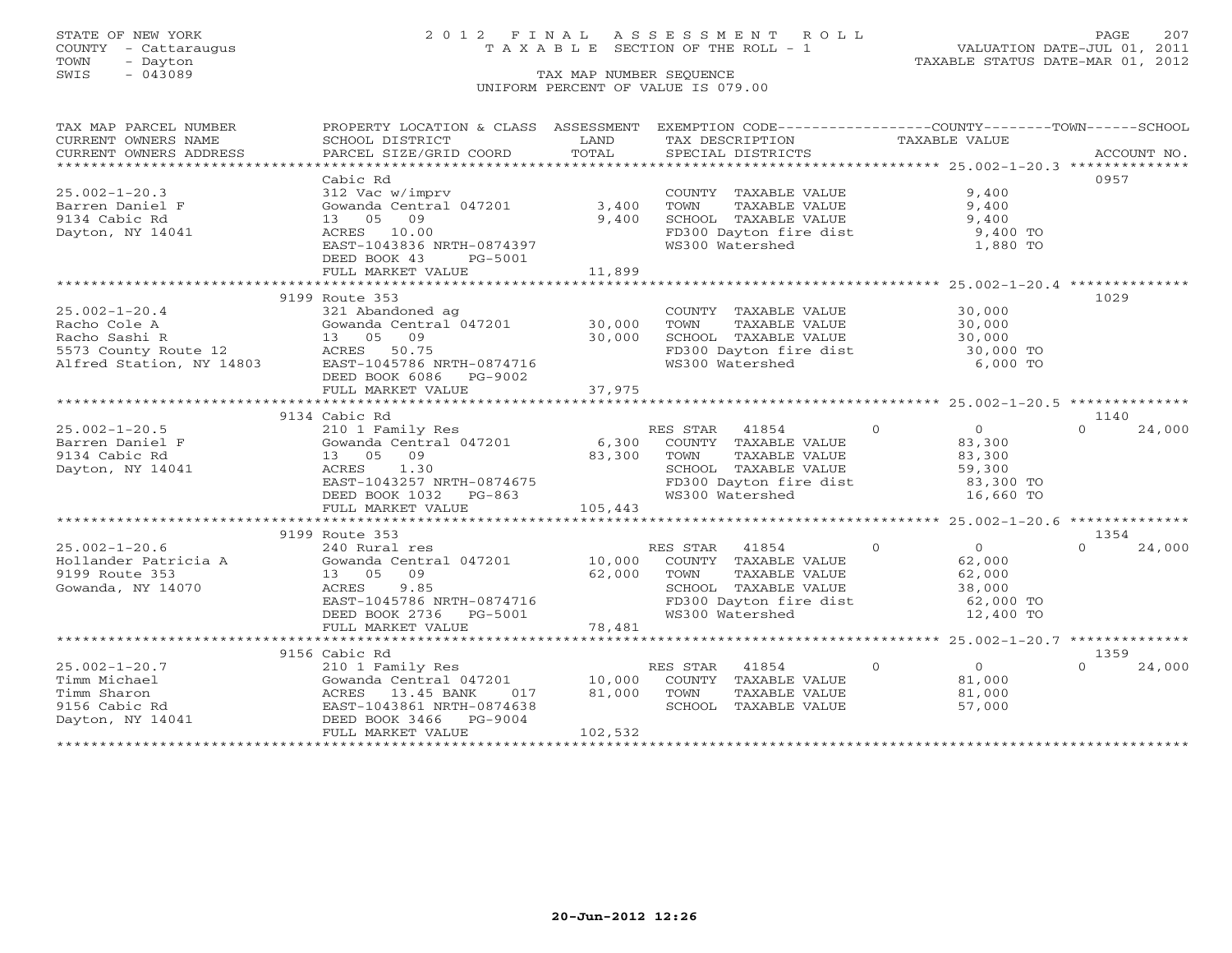### STATE OF NEW YORK 2 0 1 2 F I N A L A S S E S S M E N T R O L L PAGE 208 COUNTY - Cattaraugus T A X A B L E SECTION OF THE ROLL - 1 VALUATION DATE-JUL 01, 2011

TOWN - Dayton TAXABLE STATUS DATE-MAR 01, 2012

| TAX MAP PARCEL NUMBER                                                                                                                                      | PROPERTY LOCATION & CLASS ASSESSMENT                               |        | EXEMPTION CODE-----------------COUNTY-------TOWN------SCHOOL |               |                     |          |                |
|------------------------------------------------------------------------------------------------------------------------------------------------------------|--------------------------------------------------------------------|--------|--------------------------------------------------------------|---------------|---------------------|----------|----------------|
| CURRENT OWNERS NAME                                                                                                                                        | SCHOOL DISTRICT                                                    | LAND   | TAX DESCRIPTION                                              | TAXABLE VALUE |                     |          |                |
| CURRENT OWNERS ADDRESS                                                                                                                                     | PARCEL SIZE/GRID COORD                                             | TOTAL  | SPECIAL DISTRICTS                                            |               |                     |          | ACCOUNT NO.    |
|                                                                                                                                                            |                                                                    |        |                                                              |               |                     |          |                |
|                                                                                                                                                            | 9261 Van Etten Rd                                                  |        |                                                              |               |                     | 0137     |                |
| $25.002 - 1 - 21.1$                                                                                                                                        | 210 1 Family Res                                                   |        | 41854<br>RES STAR                                            | $\Omega$      | $0 \qquad \qquad$   | $\Omega$ | 24,000         |
| Beckman Jason M                                                                                                                                            | Gowanda Central 047201                                             | 8,400  | COUNTY TAXABLE VALUE                                         |               | 42,300              |          |                |
| Beckman Aaron M                                                                                                                                            | 14 05 09                                                           | 42,300 | TOWN<br>TAXABLE VALUE                                        |               | 42,300              |          |                |
| 7030 Meadowbrook Ct                                                                                                                                        | 3.44<br>ACRES                                                      |        | SCHOOL TAXABLE VALUE                                         |               | 18,300              |          |                |
| North Tonawanda, NY 14120                                                                                                                                  | EAST-1046979 NRTH-0875789                                          |        | FD300 Dayton fire dist 42,300 TO                             |               |                     |          |                |
|                                                                                                                                                            | DEED BOOK 00544 PG-00572                                           |        |                                                              |               |                     |          |                |
|                                                                                                                                                            | FULL MARKET VALUE                                                  | 53,544 |                                                              |               |                     |          |                |
|                                                                                                                                                            |                                                                    |        |                                                              |               |                     |          |                |
|                                                                                                                                                            | 11265 Scott Rd                                                     |        |                                                              |               |                     | 0216     |                |
| $25.002 - 1 - 21.2$                                                                                                                                        | 312 Vac w/imprv                                                    |        | COUNTY TAXABLE VALUE                                         |               | 39,600              |          |                |
| Dayton Farmers Sportsmens<br>Attn: Barry O Pratt Treas<br>13/14 05 09 39,600<br>1110 Wisconsin Rd ACRES 67.00<br>Derby, NY 14047 EAST-1046351 NRTH-0876706 |                                                                    |        | TAXABLE VALUE 39,600<br>TOWN                                 |               |                     |          |                |
|                                                                                                                                                            |                                                                    |        | SCHOOL TAXABLE VALUE                                         |               | 39,600              |          |                |
|                                                                                                                                                            |                                                                    |        | FD300 Dayton fire dist 39,600 TO                             |               |                     |          |                |
|                                                                                                                                                            |                                                                    |        | WS300 Watershed                                              |               | 7,920 TO            |          |                |
|                                                                                                                                                            | DEED BOOK 00700 PG-00050                                           |        |                                                              |               |                     |          |                |
|                                                                                                                                                            | FULL MARKET VALUE                                                  | 50,127 |                                                              |               |                     |          |                |
|                                                                                                                                                            |                                                                    |        |                                                              |               |                     |          |                |
|                                                                                                                                                            | 9333 Van Etten Rd                                                  |        |                                                              |               |                     | 0607     |                |
| $25.002 - 1 - 22$                                                                                                                                          | 210 1 Family Res                                                   |        | RES STAR<br>41854                                            | $\Omega$      | $0 \qquad \qquad$   | $\Omega$ | 24,000         |
| Steves Margaret R                                                                                                                                          | Gowanda Central 047201 6,000                                       |        | COUNTY TAXABLE VALUE                                         |               | 31,000              |          |                |
| 9333 Van Etten Rd                                                                                                                                          | 14 05 09                                                           | 31,000 | TOWN<br>TAXABLE VALUE                                        |               | 31,000              |          |                |
| Gowanda, NY 14070                                                                                                                                          | 1.01<br>ACRES                                                      |        | SCHOOL TAXABLE VALUE                                         |               | 7,000               |          |                |
|                                                                                                                                                            | EAST-1047071 NRTH-0876972                                          |        | FD300 Dayton fire dist                                       |               | 31,000 TO           |          |                |
|                                                                                                                                                            | DEED BOOK 1029 PG-977                                              |        |                                                              |               |                     |          |                |
|                                                                                                                                                            | FULL MARKET VALUE                                                  | 39,241 |                                                              |               |                     |          |                |
|                                                                                                                                                            |                                                                    |        |                                                              |               |                     |          |                |
|                                                                                                                                                            | 9319 Route 353                                                     |        |                                                              |               |                     | 0944     |                |
| $25.002 - 1 - 23.1$                                                                                                                                        | 260 Seasonal res                                                   |        | COUNTY TAXABLE VALUE                                         |               | 32,100              |          |                |
| Michalski Florence Gardne                                                                                                                                  | Gowanda Central 047201 10,000                                      |        | TOWN<br>TAXABLE VALUE                                        |               | 32,100              |          |                |
|                                                                                                                                                            |                                                                    | 32,100 | SCHOOL TAXABLE VALUE                                         |               | 32,100              |          |                |
| Buffalo, NY 14214                                                                                                                                          | ACRES 12.60                                                        |        | SCHOOL TAXABLE VALUE<br>FD300 Dayton fire dist               |               | 32,100 TO           |          |                |
|                                                                                                                                                            | EAST-1044578 NRTH-0876161                                          |        | WS300 Watershed                                              |               | 6,420 TO            |          |                |
|                                                                                                                                                            | DEED BOOK 755<br>PG-1149                                           |        |                                                              |               |                     |          |                |
|                                                                                                                                                            | FULL MARKET VALUE                                                  | 40,633 |                                                              |               |                     |          |                |
|                                                                                                                                                            |                                                                    |        |                                                              |               |                     |          |                |
|                                                                                                                                                            | 9319 Route 353                                                     |        |                                                              |               |                     | 1291     |                |
| $25.002 - 1 - 23.2$                                                                                                                                        | 210 1 Family Res                                                   |        | CVET C/T<br>41131                                            | $0 \t 16,000$ | 16,000              |          | $\overline{0}$ |
| Parker Michael A                                                                                                                                           | Gowanda Central 047201 17,000 DVET C/T<br>14 05 09 94,000 RES STAR |        | 41141                                                        | $\Omega$      | 32,000<br>32,000    |          | $\bigcirc$     |
| Parker Marcia J                                                                                                                                            |                                                                    |        | 41854                                                        | $\Omega$      | $\sim$ 0            | $\Omega$ | 24,000         |
| 9319 Route 353                                                                                                                                             | ACRES 19.60                                                        |        | COUNTY TAXABLE VALUE                                         |               |                     |          |                |
| Gowanda, NY 14070                                                                                                                                          | EAST-1044857 NRTH-0875383                                          |        | TOWN<br>TAXABLE VALUE                                        |               | 46,000<br>46,000    |          |                |
|                                                                                                                                                            | DEED BOOK 00984 PG-01162                                           |        | SCHOOL TAXABLE VALUE                                         |               |                     |          |                |
|                                                                                                                                                            | FULL MARKET VALUE                                                  |        | 118,987 FD300 Dayton fire dist                               |               | 70,000<br>94,000 TO |          |                |
|                                                                                                                                                            |                                                                    |        | WS300 Watershed                                              |               | 18,800 TO           |          |                |
|                                                                                                                                                            |                                                                    |        |                                                              |               |                     |          |                |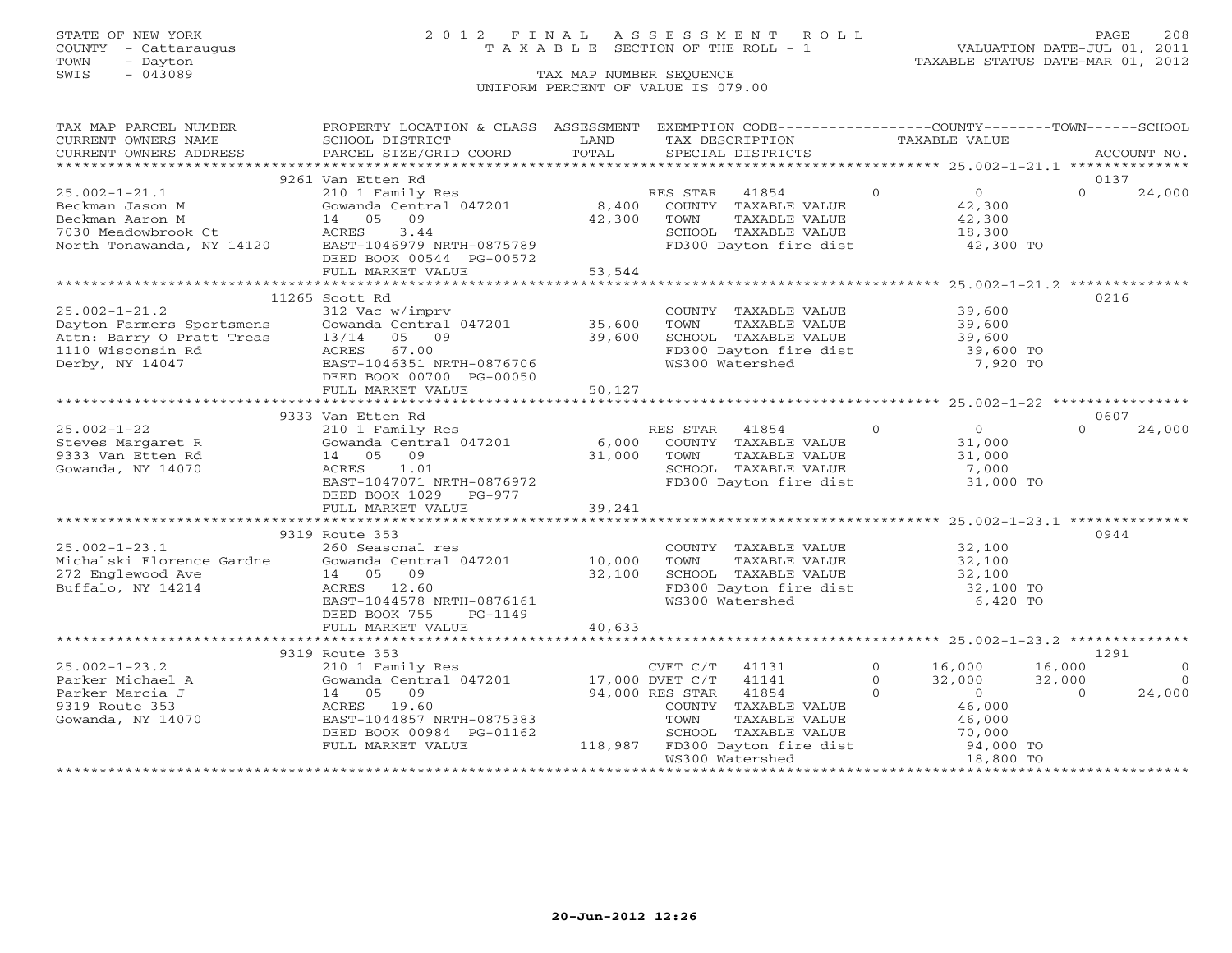### STATE OF NEW YORK 2 0 1 2 F I N A L A S S E S S M E N T R O L L PAGE 209 COUNTY - Cattaraugus T A X A B L E SECTION OF THE ROLL - 1 VALUATION DATE-JUL 01, 2011

| TAX MAP PARCEL NUMBER                                        | PROPERTY LOCATION & CLASS ASSESSMENT                                                                                                                                                           |                 | EXEMPTION CODE----------------COUNTY-------TOWN------SCHOOL                                                              |                                            |                          |
|--------------------------------------------------------------|------------------------------------------------------------------------------------------------------------------------------------------------------------------------------------------------|-----------------|--------------------------------------------------------------------------------------------------------------------------|--------------------------------------------|--------------------------|
| CURRENT OWNERS NAME                                          | SCHOOL DISTRICT                                                                                                                                                                                | LAND            | TAX DESCRIPTION                                                                                                          | TAXABLE VALUE                              |                          |
| CURRENT OWNERS ADDRESS                                       | PARCEL SIZE/GRID COORD                                                                                                                                                                         | TOTAL           | SPECIAL DISTRICTS                                                                                                        |                                            | ACCOUNT NO.              |
|                                                              |                                                                                                                                                                                                |                 |                                                                                                                          |                                            |                          |
|                                                              | 9254 Route 353                                                                                                                                                                                 |                 |                                                                                                                          |                                            | 1352                     |
| $25.002 - 1 - 23.3$                                          | 210 1 Family Res                                                                                                                                                                               |                 | COUNTY TAXABLE VALUE 135,200                                                                                             |                                            |                          |
|                                                              | Gowanda Central 047201 50,000                                                                                                                                                                  |                 | TOWN<br>TAXABLE VALUE                                                                                                    | 135,200                                    |                          |
|                                                              |                                                                                                                                                                                                | 135,200         | SCHOOL TAXABLE VALUE                                                                                                     | 135,200                                    |                          |
|                                                              |                                                                                                                                                                                                |                 |                                                                                                                          |                                            |                          |
|                                                              | Forster Timothy A Gowanda Central 047201<br>Forster Janice L ACRES 70.55<br>9254 Route 353 EAST-1044474 NRTH-0876055<br>PO Box 123 DEED BOOK 497 PG-7001<br>Dayton, NY 14041 FULL MARKET VALUE |                 |                                                                                                                          |                                            |                          |
|                                                              |                                                                                                                                                                                                | 171,139         |                                                                                                                          |                                            |                          |
|                                                              |                                                                                                                                                                                                |                 |                                                                                                                          |                                            |                          |
|                                                              | 9239 Route 353                                                                                                                                                                                 |                 | 80 PCT OF VALUE USED FOR EXEMPTION PURPOSES                                                                              |                                            | 0201                     |
| $25.002 - 1 - 25$                                            | 240 Rural res                                                                                                                                                                                  |                 | AGED C/T/S 41800                                                                                                         | 19,840<br>$\circ$                          | 19,840<br>19,840         |
| Glovack Sophie                                               | 240 Kurai 1es<br>Gowanda Central 047201 20,700 SR STAR<br>22 05 09 49,600 COUNTY                                                                                                               |                 | $\overline{0}$<br>41834                                                                                                  | $\begin{array}{c} 0 \\ 29,760 \end{array}$ | 29,760<br>$\Omega$       |
| PO Box 35                                                    |                                                                                                                                                                                                |                 | COUNTY TAXABLE VALUE                                                                                                     |                                            |                          |
| Dayton, NY 14041                                             | ACRES 28.00<br>ACRES 28.00<br>EAST-1043942 NRTH-0877287                                                                                                                                        |                 |                                                                                                                          |                                            |                          |
|                                                              |                                                                                                                                                                                                |                 |                                                                                                                          |                                            |                          |
|                                                              |                                                                                                                                                                                                |                 | TOWN TAXABLE VALUE 29,760<br>SCHOOL TAXABLE VALUE 29,760<br>FD300 Dayton fire dist 49,600 TO<br>WS300 Watershed 9,920 TO |                                            |                          |
|                                                              |                                                                                                                                                                                                |                 |                                                                                                                          |                                            |                          |
|                                                              |                                                                                                                                                                                                |                 |                                                                                                                          |                                            |                          |
|                                                              | 9395 Route 353                                                                                                                                                                                 |                 |                                                                                                                          | $\overline{0}$<br>$\Omega$                 | 0016<br>$\Omega$         |
| $25.002 - 1 - 26$                                            | 270 Mfg housing                                                                                                                                                                                |                 | RES STAR<br>41854                                                                                                        |                                            | 10,900                   |
| Allen Sharee Rene                                            | Gowanda Central 047201                                                                                                                                                                         | 3,400           | COUNTY TAXABLE VALUE                                                                                                     | 10,900<br>10,900                           |                          |
| 9395 Rte 353                                                 | 14 05 09                                                                                                                                                                                       | 10,900          | TOWN<br>TAXABLE VALUE                                                                                                    | 10,900                                     |                          |
| Gowanda, NY 14070                                            | ACRES<br>1.60<br>ACRES 1.60<br>EAST-1043620 NRTH-0877649                                                                                                                                       |                 | SCHOOL TAXABLE VALUE<br>FD300 Dayton fire dist 10,900 TO                                                                 |                                            |                          |
|                                                              |                                                                                                                                                                                                |                 |                                                                                                                          |                                            |                          |
|                                                              | DEED BOOK 00860 PG-00501                                                                                                                                                                       |                 |                                                                                                                          |                                            |                          |
|                                                              |                                                                                                                                                                                                |                 |                                                                                                                          |                                            |                          |
|                                                              | 11751 Markham-Wesley Rd                                                                                                                                                                        |                 |                                                                                                                          |                                            | 0590                     |
| $25.003 - 1 - 1$                                             | 120 Field crops                                                                                                                                                                                |                 | RES STAR<br>41854                                                                                                        | $\overline{0}$<br>$\Omega$                 | 24,000<br>$\Omega$       |
| Markham Charles Jr                                           |                                                                                                                                                                                                |                 | 72,000 TMP GHOUSE 42120                                                                                                  | $\Omega$<br>6,000                          | 6,000<br>6,000           |
| Markham Janet                                                | Pine Valley Cen 063001<br>28/29 05 09                                                                                                                                                          | 125,000         | COUNTY TAXABLE VALUE                                                                                                     | 119,000                                    |                          |
|                                                              |                                                                                                                                                                                                |                 | TOWN<br>TAXABLE VALUE                                                                                                    |                                            |                          |
| 11751 Markhams-Wesley Rd<br>CRES 170.73<br>Gowanda, NY 14070 | EAST-1037705 NRTH-0869866                                                                                                                                                                      |                 | SCHOOL TAXABLE VALUE                                                                                                     | 119,000<br>95,000                          |                          |
|                                                              | DEED BOOK 762<br>PG-01045                                                                                                                                                                      |                 | FD300 Dayton fire dist 125,000 TO                                                                                        |                                            |                          |
|                                                              | FULL MARKET VALUE                                                                                                                                                                              |                 |                                                                                                                          | 25,000 TO                                  |                          |
|                                                              |                                                                                                                                                                                                |                 |                                                                                                                          |                                            |                          |
|                                                              | 11742 Markham-Wesley Rd                                                                                                                                                                        |                 |                                                                                                                          |                                            | 0199                     |
| $25.003 - 1 - 2$                                             | 210 1 Family Res                                                                                                                                                                               |                 | CVET $C/T$ 41131                                                                                                         | $\overline{0}$<br>16,000                   | 16,000<br>$\overline{0}$ |
| Raby David E                                                 | Pine Valley Cen 063001                                                                                                                                                                         | 47,000 RES STAR | 41854                                                                                                                    | $\Omega$<br>$\overline{0}$                 | 24,000<br>$\Omega$       |
| Raby Patrica A                                               | 20/28 05 09                                                                                                                                                                                    | 128,000         | COUNTY TAXABLE VALUE                                                                                                     | 112,000                                    |                          |
| 11742 Markhams Rd                                            | ACRES 65.51                                                                                                                                                                                    |                 | TOWN<br>TAXABLE VALUE                                                                                                    | 112,000                                    |                          |
| Gowanda, NY 14070                                            | EAST-1040614 NRTH-0870476                                                                                                                                                                      |                 |                                                                                                                          |                                            |                          |
|                                                              | DEED BOOK 01016 PG-00175                                                                                                                                                                       |                 |                                                                                                                          |                                            |                          |
|                                                              | FULL MARKET VALUE                                                                                                                                                                              |                 |                                                                                                                          |                                            |                          |
|                                                              |                                                                                                                                                                                                |                 |                                                                                                                          |                                            |                          |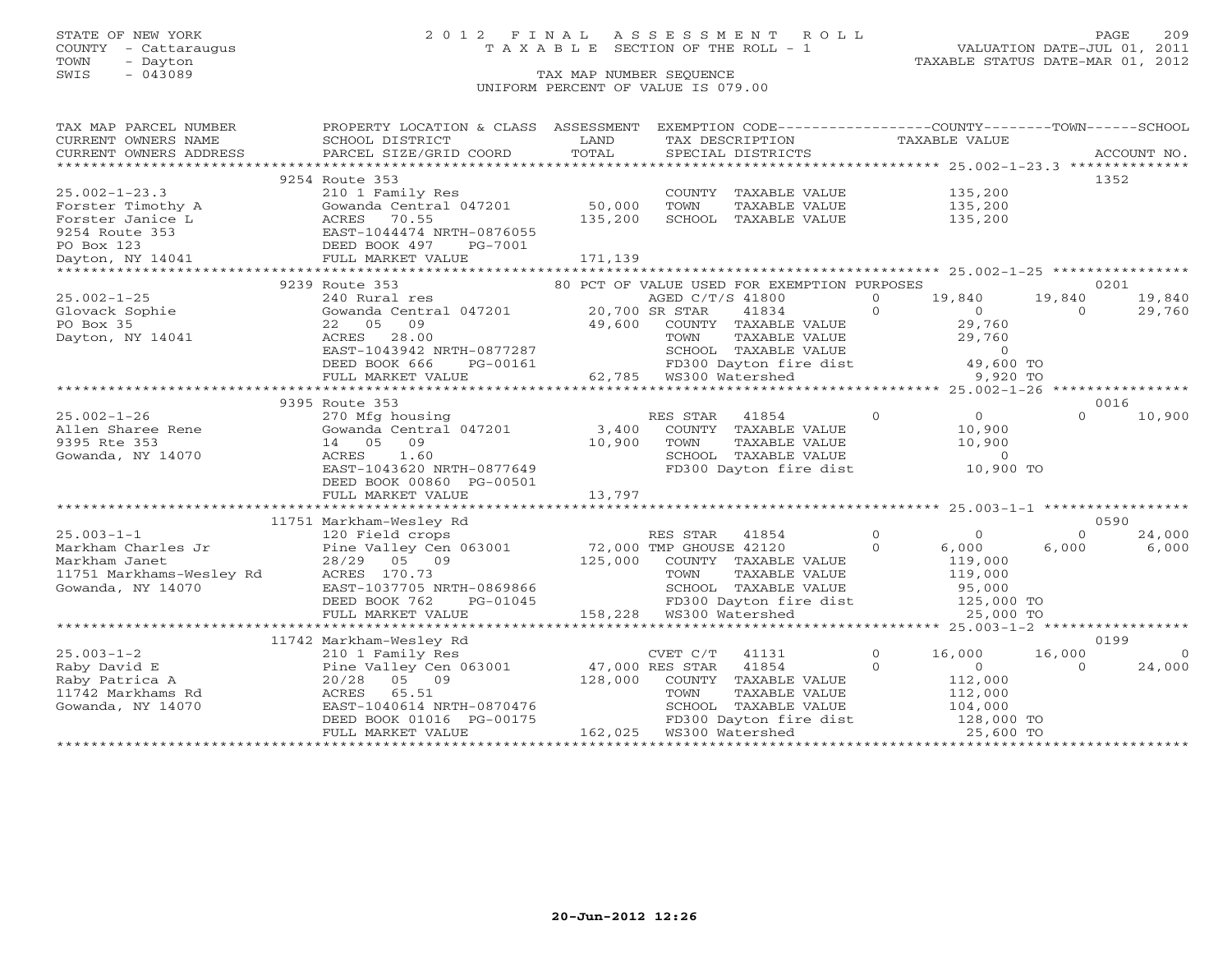### STATE OF NEW YORK 2 0 1 2 F I N A L A S S E S S M E N T R O L L PAGE 210 COUNTY - Cattaraugus T A X A B L E SECTION OF THE ROLL - 1 VALUATION DATE-JUL 01, 2011

| TAX MAP PARCEL NUMBER               | PROPERTY LOCATION & CLASS ASSESSMENT               |               | EXEMPTION CODE-----------------COUNTY-------TOWN------SCHOOL |                            |                                                     |             |
|-------------------------------------|----------------------------------------------------|---------------|--------------------------------------------------------------|----------------------------|-----------------------------------------------------|-------------|
| CURRENT OWNERS NAME                 | SCHOOL DISTRICT                                    | LAND          | TAX DESCRIPTION                                              | TAXABLE VALUE              |                                                     |             |
| CURRENT OWNERS ADDRESS              | PARCEL SIZE/GRID COORD                             | TOTAL         | SPECIAL DISTRICTS                                            |                            |                                                     | ACCOUNT NO. |
|                                     |                                                    |               |                                                              |                            |                                                     |             |
|                                     | 11726 Markham-Wesley Rd                            |               |                                                              |                            |                                                     | 0129        |
| $25.003 - 1 - 3.1$                  | 117 Horse farm                                     |               | 41700<br>AG BLDG                                             | $\Omega$<br>60,000         | 60,000                                              | 60,000      |
| Creeley Corydon J                   | Catt-LV Central 046402                             |               | 157,000 RES STAR 41854                                       | $\Omega$                   | $\overline{0}$<br>$\Omega$                          | 24,000      |
| Creeley Rebecca J                   | 05<br>09<br>19/20/11                               | 458,700       | COUNTY TAXABLE VALUE                                         | 398,700<br>398,700         | 398,700                                             |             |
| 11726 Markhams Rd                   | ACRES 333.85                                       |               | TOWN<br>TAXABLE VALUE                                        |                            |                                                     |             |
| Gowanda, NY 14070                   | EAST-1042106 NRTH-0868239                          |               | SCHOOL TAXABLE VALUE                                         |                            | 374,700                                             |             |
|                                     | DEED BOOK 01016 PG-00182                           |               | FD300 Dayton fire dist                                       |                            | 458,700 TO                                          |             |
| MAY BE SUBJECT TO PAYMENT           | FULL MARKET VALUE                                  |               |                                                              |                            | 91,740 TO                                           |             |
| UNDER RPTL483 UNTIL 2014            |                                                    |               |                                                              |                            |                                                     |             |
|                                     | 11388 Markham-Wesley Rd                            |               |                                                              |                            |                                                     | 1203        |
| $25.003 - 1 - 3.2$                  | 210 1 Family Res                                   |               | AGED C/T/S 41800                                             | $\circ$<br>19,200          | 19,200                                              | 19,200      |
| Weaver Edward                       | Catt-LV Central 046402 5,800 SR STAR               |               | 41834                                                        | $\Omega$<br>$\overline{0}$ | $\Omega$                                            | 19,200      |
| Weaver Barbara                      | 11  05  09                                         |               | 38,400 COUNTY TAXABLE VALUE                                  |                            | 19,200                                              |             |
| Wayne Weaver                        | FRNT 310.00 DPTH 130.00                            |               | TAXABLE VALUE<br>TOWN                                        |                            | 19,200                                              |             |
| 4139 Alm Rd                         | EAST-1044179 NRTH-0865263                          |               |                                                              |                            |                                                     |             |
| Bemus Point, NY 14712 DEED BOOK 908 | PG-00327                                           |               | SCHOOL TAXABLE VALUE 0<br>FD300 Dayton fire dist 38,400 TO   |                            |                                                     |             |
|                                     | FULL MARKET VALUE                                  |               | 48,608 WS300 Watershed                                       |                            | 7,680 TO                                            |             |
|                                     |                                                    |               |                                                              |                            |                                                     |             |
|                                     | 11405 Markham-Wesley Rd                            |               |                                                              |                            |                                                     | 0612        |
| $25.003 - 1 - 4$                    | 210 1 Family Res                                   |               | COUNTY TAXABLE VALUE                                         |                            | 41,700                                              |             |
| Orth Kirk D                         | Catt-LV Central 046402                             | 6,000         | TOWN<br>TAXABLE VALUE                                        |                            | 41,700                                              |             |
| Orth Charlotte R                    | 11  05  09                                         | 41,700        |                                                              |                            |                                                     |             |
| 11125 Lathrop Rd                    | 1.01<br>ACRES                                      |               | SCHOOL TAXABLE VALUE<br>FD300 Dayton fire dist               |                            | 41,700<br>41,700 TO                                 |             |
| Cattaraugus, NY 14719               | EAST-1043820 NRTH-0865139                          |               | WS300 Watershed                                              |                            | 8,340 TO                                            |             |
|                                     | DEED BOOK 11919 PG-7001                            |               |                                                              |                            |                                                     |             |
|                                     | FULL MARKET VALUE                                  | 52,785        |                                                              |                            |                                                     |             |
|                                     |                                                    |               |                                                              |                            |                                                     |             |
|                                     | 11419 Markham-Wesley Rd                            |               |                                                              |                            |                                                     | 0613        |
| $25.003 - 1 - 5.1$                  | 120 Field crops                                    |               | COUNTY TAXABLE VALUE                                         |                            | 54,000                                              |             |
| VanEtten Allen                      | Catt-LV Central 046402                             | 54,000        | TAXABLE VALUE<br>TOWN                                        |                            | 54,000                                              |             |
| 9836 VanEtten Rd                    | 11/19 05 09                                        | 54,000        | SCHOOL TAXABLE VALUE                                         |                            |                                                     |             |
| Gowanda, NY 14070                   | split off $25.1$ acres $(1/0)$                     |               | FD300 Dayton fire dist<br>W3200 Watershod                    |                            |                                                     |             |
|                                     | ACRES 141.80                                       |               | WS300 Watershed                                              |                            | $54,000$<br>$54,000$ TO<br>$10,800$ TO              |             |
|                                     | EAST-1045382 NRTH-0864876                          |               |                                                              |                            |                                                     |             |
|                                     | DEED BOOK 15672 PG-6001                            |               |                                                              |                            |                                                     |             |
|                                     | FULL MARKET VALUE                                  | 68,354        |                                                              |                            |                                                     |             |
|                                     |                                                    | ************* |                                                              |                            | *********************** 25.003-1-5.2 ************** |             |
|                                     | Markham-Wesley Rd                                  |               |                                                              |                            |                                                     | 5038        |
| $25.003 - 1 - 5.2$                  | 120 Field crops<br>$Catt-LV$ Central 046402 13,400 |               | COUNTY TAXABLE VALUE                                         | 15,800                     |                                                     |             |
| VanEtten Patricia                   |                                                    |               | TOWN<br>TAXABLE VALUE                                        |                            | 15,800                                              |             |
| 9836 VanEtten Rd                    | split from 25.003-1-5 (1/                          | 15,800        | SCHOOL TAXABLE VALUE                                         |                            | 15,800                                              |             |
| Gowanda, NY 14070                   | ACRES 25.10<br>EAST-1044000 NRTH-0864427           |               |                                                              |                            |                                                     |             |
|                                     | DEED BOOK 11501 PG-5001                            |               |                                                              |                            |                                                     |             |
|                                     | FULL MARKET VALUE                                  | 20,000        |                                                              |                            |                                                     |             |
|                                     |                                                    |               |                                                              |                            |                                                     |             |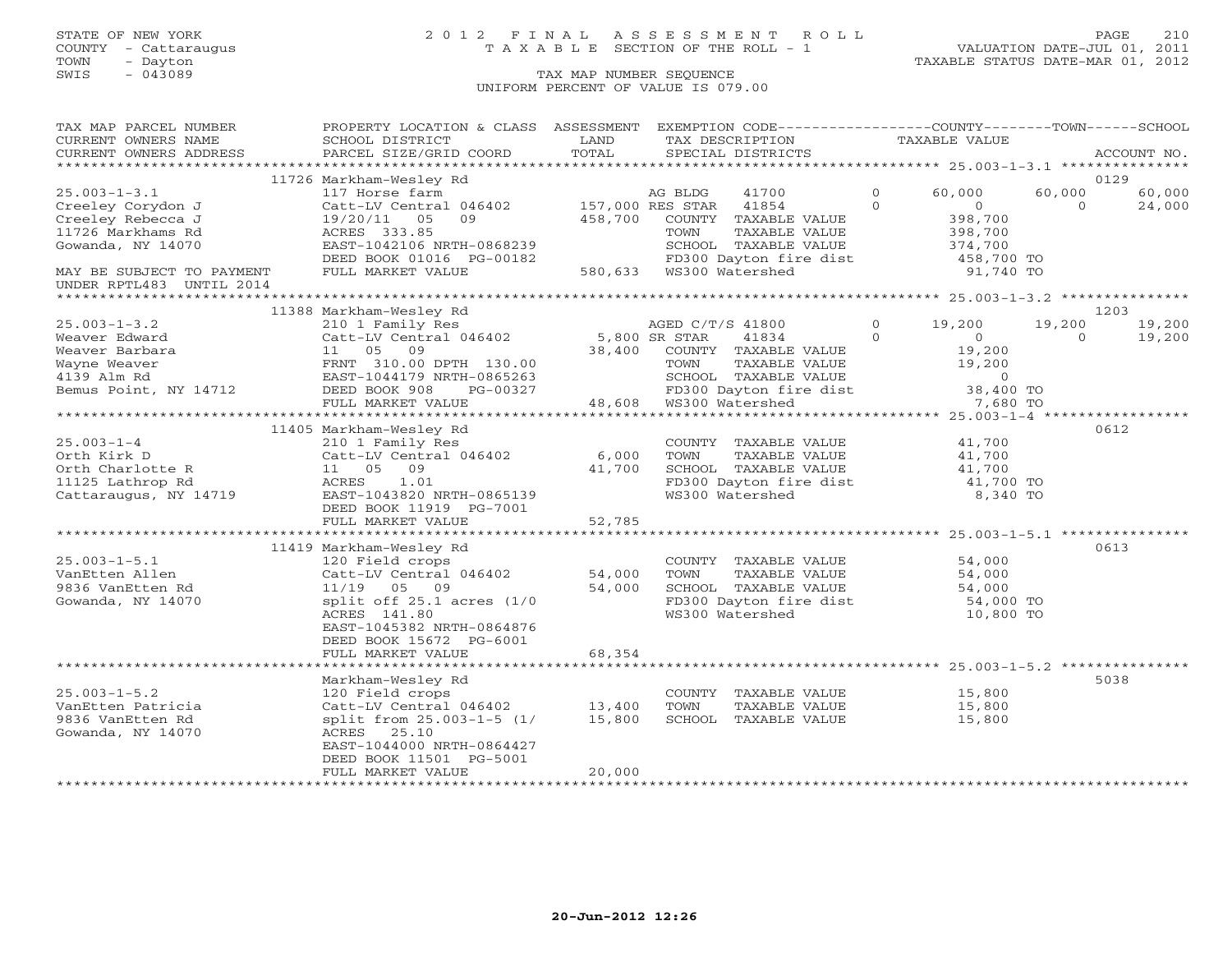### STATE OF NEW YORK 2 0 1 2 F I N A L A S S E S S M E N T R O L L PAGE 211 COUNTY - Cattaraugus T A X A B L E SECTION OF THE ROLL - 1 VALUATION DATE-JUL 01, 2011

| CURRENT OWNERS NAME<br>SCHOOL DISTRICT<br>LAND<br>TAX DESCRIPTION<br>TAXABLE VALUE<br>TOTAL<br>CURRENT OWNERS ADDRESS<br>0613<br>11419 Markham-Wesley Rd<br>$25.003 - 1 - 5.3$<br>50,100<br>120 Field crops<br>COUNTY TAXABLE VALUE<br>1,900<br>Catt-LV Central 046402<br>TOWN<br>TAXABLE VALUE<br>50,100<br>VanEtten Alan<br>50,100<br>SCHOOL TAXABLE VALUE<br>50,100<br>9836 VanEtten Rd<br>11/19<br>05 09<br>4.95<br>Gowanda, NY 14070<br>ACRES<br>FD300 Dayton fire dist<br>50,100 TO<br>WS300 Watershed<br>10,020 TO<br>EAST-1045382 NRTH-0864876<br>DEED BOOK 15672 PG-6001<br>FULL MARKET VALUE<br>63,418<br>0149<br>Markhams Rd<br>$25.003 - 1 - 6.1$<br>105 Vac farmland<br>20,000<br>COUNTY TAXABLE VALUE<br>Creeley Corydon J<br>20,000<br>20,000<br>Catt-LV Central 046402<br>TOWN<br>TAXABLE VALUE<br>20,000<br>SCHOOL TAXABLE VALUE<br>Creeley Rebecca J<br>18/19 05 09<br>20,000 |
|-------------------------------------------------------------------------------------------------------------------------------------------------------------------------------------------------------------------------------------------------------------------------------------------------------------------------------------------------------------------------------------------------------------------------------------------------------------------------------------------------------------------------------------------------------------------------------------------------------------------------------------------------------------------------------------------------------------------------------------------------------------------------------------------------------------------------------------------------------------------------------------------------|
|                                                                                                                                                                                                                                                                                                                                                                                                                                                                                                                                                                                                                                                                                                                                                                                                                                                                                                 |
|                                                                                                                                                                                                                                                                                                                                                                                                                                                                                                                                                                                                                                                                                                                                                                                                                                                                                                 |
|                                                                                                                                                                                                                                                                                                                                                                                                                                                                                                                                                                                                                                                                                                                                                                                                                                                                                                 |
|                                                                                                                                                                                                                                                                                                                                                                                                                                                                                                                                                                                                                                                                                                                                                                                                                                                                                                 |
|                                                                                                                                                                                                                                                                                                                                                                                                                                                                                                                                                                                                                                                                                                                                                                                                                                                                                                 |
|                                                                                                                                                                                                                                                                                                                                                                                                                                                                                                                                                                                                                                                                                                                                                                                                                                                                                                 |
|                                                                                                                                                                                                                                                                                                                                                                                                                                                                                                                                                                                                                                                                                                                                                                                                                                                                                                 |
|                                                                                                                                                                                                                                                                                                                                                                                                                                                                                                                                                                                                                                                                                                                                                                                                                                                                                                 |
|                                                                                                                                                                                                                                                                                                                                                                                                                                                                                                                                                                                                                                                                                                                                                                                                                                                                                                 |
|                                                                                                                                                                                                                                                                                                                                                                                                                                                                                                                                                                                                                                                                                                                                                                                                                                                                                                 |
|                                                                                                                                                                                                                                                                                                                                                                                                                                                                                                                                                                                                                                                                                                                                                                                                                                                                                                 |
|                                                                                                                                                                                                                                                                                                                                                                                                                                                                                                                                                                                                                                                                                                                                                                                                                                                                                                 |
|                                                                                                                                                                                                                                                                                                                                                                                                                                                                                                                                                                                                                                                                                                                                                                                                                                                                                                 |
|                                                                                                                                                                                                                                                                                                                                                                                                                                                                                                                                                                                                                                                                                                                                                                                                                                                                                                 |
|                                                                                                                                                                                                                                                                                                                                                                                                                                                                                                                                                                                                                                                                                                                                                                                                                                                                                                 |
|                                                                                                                                                                                                                                                                                                                                                                                                                                                                                                                                                                                                                                                                                                                                                                                                                                                                                                 |
| FD300 Dayton fire dist<br>20,000 TO<br>11726 Markhams Rd<br>ACRES 33.88                                                                                                                                                                                                                                                                                                                                                                                                                                                                                                                                                                                                                                                                                                                                                                                                                         |
| Gowanda, NY 14070<br>WS300 Watershed<br>20,000 TO<br>EAST-1041043 NRTH-0866181                                                                                                                                                                                                                                                                                                                                                                                                                                                                                                                                                                                                                                                                                                                                                                                                                  |
| DEED BOOK 1020 PG-280                                                                                                                                                                                                                                                                                                                                                                                                                                                                                                                                                                                                                                                                                                                                                                                                                                                                           |
| FULL MARKET VALUE<br>25,316                                                                                                                                                                                                                                                                                                                                                                                                                                                                                                                                                                                                                                                                                                                                                                                                                                                                     |
|                                                                                                                                                                                                                                                                                                                                                                                                                                                                                                                                                                                                                                                                                                                                                                                                                                                                                                 |
| Markham-Wesley Rd<br>0964                                                                                                                                                                                                                                                                                                                                                                                                                                                                                                                                                                                                                                                                                                                                                                                                                                                                       |
| $25.003 - 1 - 6.2$<br>10,200<br>323 Vacant rural<br>COUNTY TAXABLE VALUE                                                                                                                                                                                                                                                                                                                                                                                                                                                                                                                                                                                                                                                                                                                                                                                                                        |
| 10,200<br>Country Side Sand & Gravel<br>Catt-LV Central 046402<br>TOWN<br>TAXABLE VALUE<br>10,200                                                                                                                                                                                                                                                                                                                                                                                                                                                                                                                                                                                                                                                                                                                                                                                               |
| 10,200<br>SCHOOL TAXABLE VALUE<br>13870 Taylor Hollow Rd<br>19 05 09<br>10,200                                                                                                                                                                                                                                                                                                                                                                                                                                                                                                                                                                                                                                                                                                                                                                                                                  |
| Collins, NY 14034<br>ACRES 18.00<br>FD300 Dayton fire dist<br>10,200 TO                                                                                                                                                                                                                                                                                                                                                                                                                                                                                                                                                                                                                                                                                                                                                                                                                         |
| EAST-1041028 NRTH-0864263<br>WS300 Watershed<br>10,200 TO                                                                                                                                                                                                                                                                                                                                                                                                                                                                                                                                                                                                                                                                                                                                                                                                                                       |
| DEED BOOK 766<br>PG-00906                                                                                                                                                                                                                                                                                                                                                                                                                                                                                                                                                                                                                                                                                                                                                                                                                                                                       |
| 12,911<br>FULL MARKET VALUE                                                                                                                                                                                                                                                                                                                                                                                                                                                                                                                                                                                                                                                                                                                                                                                                                                                                     |
|                                                                                                                                                                                                                                                                                                                                                                                                                                                                                                                                                                                                                                                                                                                                                                                                                                                                                                 |
| 11798 Markham-Wesley Rd<br>0483                                                                                                                                                                                                                                                                                                                                                                                                                                                                                                                                                                                                                                                                                                                                                                                                                                                                 |
| $25.003 - 1 - 7$<br>39,000<br>105 Vac farmland<br>COUNTY TAXABLE VALUE                                                                                                                                                                                                                                                                                                                                                                                                                                                                                                                                                                                                                                                                                                                                                                                                                          |
|                                                                                                                                                                                                                                                                                                                                                                                                                                                                                                                                                                                                                                                                                                                                                                                                                                                                                                 |
| Ranke David<br>Catt-LV Central 046402<br>39,000<br>TAXABLE VALUE<br>39,000<br>TOWN<br>39,000                                                                                                                                                                                                                                                                                                                                                                                                                                                                                                                                                                                                                                                                                                                                                                                                    |
| SCHOOL TAXABLE VALUE<br>Ranke Ruth<br>19/20 05 09<br>39,000                                                                                                                                                                                                                                                                                                                                                                                                                                                                                                                                                                                                                                                                                                                                                                                                                                     |
| $39,000$ TO<br>11798 Markhams Wesley Rd<br>91.79<br>FD300 Dayton fire dist<br>ACRES                                                                                                                                                                                                                                                                                                                                                                                                                                                                                                                                                                                                                                                                                                                                                                                                             |
| EAST-1039882 NRTH-0867425<br>WS300 Watershed<br>7,800 TO<br>Gowanda, NY 14070                                                                                                                                                                                                                                                                                                                                                                                                                                                                                                                                                                                                                                                                                                                                                                                                                   |
| DEED BOOK 752<br>PG-00559                                                                                                                                                                                                                                                                                                                                                                                                                                                                                                                                                                                                                                                                                                                                                                                                                                                                       |
| 49,367<br>FULL MARKET VALUE<br>MAY BE SUBJECT TO PAYMENT                                                                                                                                                                                                                                                                                                                                                                                                                                                                                                                                                                                                                                                                                                                                                                                                                                        |
| UNDER AGDIST LAW TIL 2014                                                                                                                                                                                                                                                                                                                                                                                                                                                                                                                                                                                                                                                                                                                                                                                                                                                                       |
|                                                                                                                                                                                                                                                                                                                                                                                                                                                                                                                                                                                                                                                                                                                                                                                                                                                                                                 |
|                                                                                                                                                                                                                                                                                                                                                                                                                                                                                                                                                                                                                                                                                                                                                                                                                                                                                                 |
| Route 62<br>0501                                                                                                                                                                                                                                                                                                                                                                                                                                                                                                                                                                                                                                                                                                                                                                                                                                                                                |
| $25.003 - 1 - 8$<br>321 Abandoned ag<br>AG DIST<br>41720<br>$\Omega$<br>6,155<br>6,155<br>6,155                                                                                                                                                                                                                                                                                                                                                                                                                                                                                                                                                                                                                                                                                                                                                                                                 |
| Catt-LV Central 046402<br>21,700<br>Country Side Sand & Gravel<br>COUNTY TAXABLE VALUE<br>15,545                                                                                                                                                                                                                                                                                                                                                                                                                                                                                                                                                                                                                                                                                                                                                                                                |
| 13870 Taylor Hollow Rd<br>19 05 09<br>21,700<br>TAXABLE VALUE<br>15,545<br>TOWN                                                                                                                                                                                                                                                                                                                                                                                                                                                                                                                                                                                                                                                                                                                                                                                                                 |
| Collins, NY 14034<br>ACRES 54.31<br>SCHOOL TAXABLE VALUE<br>15,545                                                                                                                                                                                                                                                                                                                                                                                                                                                                                                                                                                                                                                                                                                                                                                                                                              |
| EAST-1039920 NRTH-0865526<br>FD300 Dayton fire dist<br>21,700 TO                                                                                                                                                                                                                                                                                                                                                                                                                                                                                                                                                                                                                                                                                                                                                                                                                                |
| DEED BOOK 810<br>PG-00233<br>WS300 Watershed<br>4,340 TO<br>MAY BE SUBJECT TO PAYMENT<br>27,468<br>UNDER AGDIST LAW TIL 2016<br>FULL MARKET VALUE                                                                                                                                                                                                                                                                                                                                                                                                                                                                                                                                                                                                                                                                                                                                               |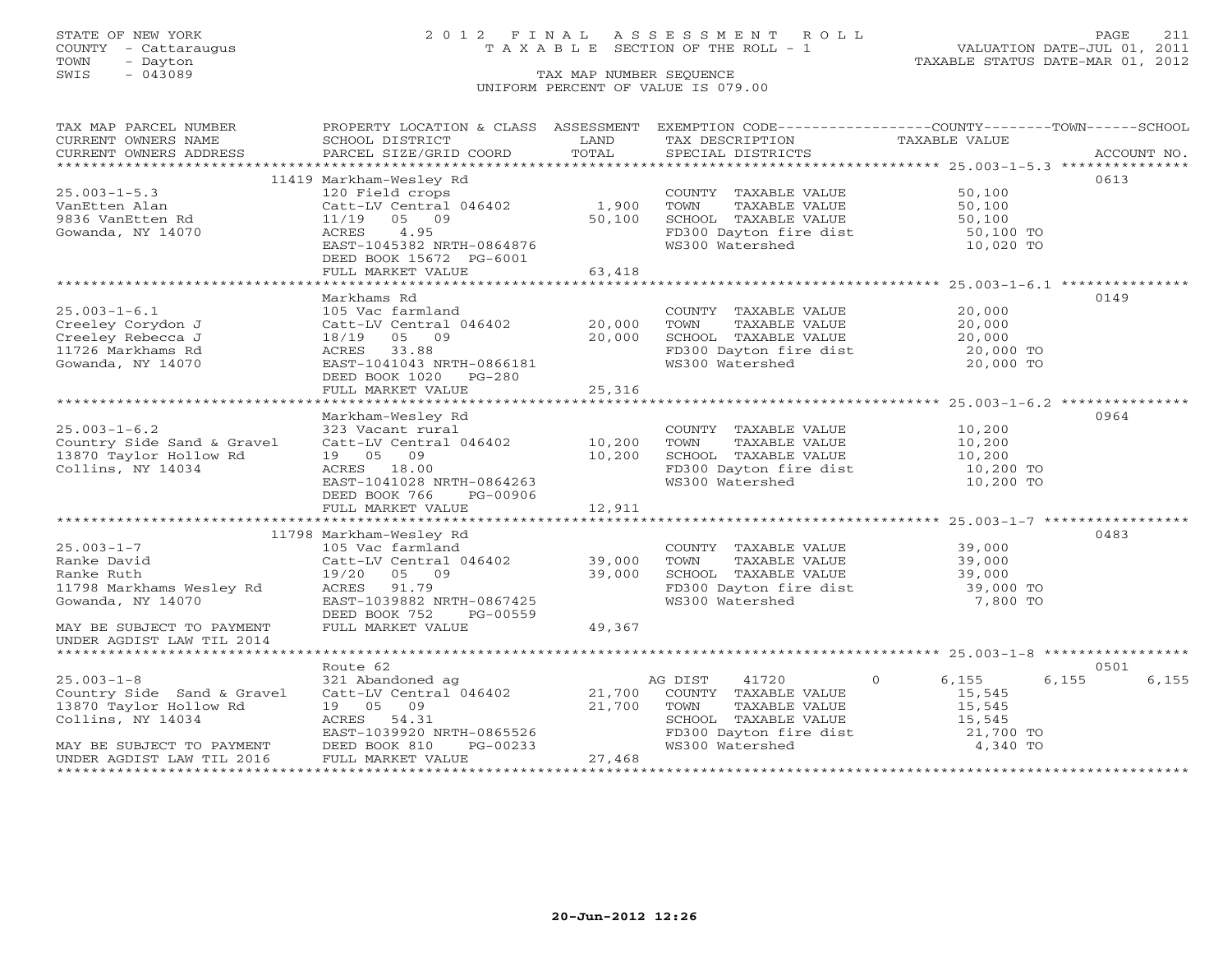## STATE OF NEW YORK 2 0 1 2 F I N A L A S S E S S M E N T R O L L PAGE 212 COUNTY - Cattaraugus T A X A B L E SECTION OF THE ROLL - 1 VALUATION DATE-JUL 01, 2011

| TAX MAP PARCEL NUMBER        | PROPERTY LOCATION & CLASS ASSESSMENT                                                                                                                                                                                           |                      | EXEMPTION CODE-----------------COUNTY-------TOWN------SCHOOL  |                                            |                    |
|------------------------------|--------------------------------------------------------------------------------------------------------------------------------------------------------------------------------------------------------------------------------|----------------------|---------------------------------------------------------------|--------------------------------------------|--------------------|
| CURRENT OWNERS NAME          | SCHOOL DISTRICT                                                                                                                                                                                                                | LAND                 | TAX DESCRIPTION TAXABLE VALUE                                 |                                            |                    |
|                              |                                                                                                                                                                                                                                |                      |                                                               |                                            |                    |
|                              |                                                                                                                                                                                                                                |                      |                                                               |                                            |                    |
|                              | Route 62                                                                                                                                                                                                                       |                      |                                                               |                                            | 0075               |
| $25.003 - 1 - 9$             | 323 Vacant rural                                                                                                                                                                                                               |                      | COUNTY TAXABLE VALUE                                          | 19,600                                     |                    |
| Buffalo Crushed Stone        | Pine Valley Cen 063001 19,600                                                                                                                                                                                                  |                      | TOWN<br>TAXABLE VALUE                                         | 19,600                                     |                    |
| PO Box 710                   | 19 05 09                                                                                                                                                                                                                       | 19,600               | SCHOOL TAXABLE VALUE                                          |                                            |                    |
| Buffalo, NY 14224            | ACRES 47.86                                                                                                                                                                                                                    |                      |                                                               | 19,600<br>19,600 TO<br>19,600 TO           |                    |
|                              | EAST-1039915 NRTH-0864197                                                                                                                                                                                                      |                      | FD300 Dayton fire dist<br>WS300 Watershed                     |                                            |                    |
|                              | DEED BOOK 01011 PG-00216                                                                                                                                                                                                       |                      |                                                               |                                            |                    |
|                              | FULL MARKET VALUE                                                                                                                                                                                                              | 24,810               |                                                               |                                            |                    |
|                              |                                                                                                                                                                                                                                |                      |                                                               |                                            |                    |
|                              | Route 62                                                                                                                                                                                                                       |                      |                                                               |                                            | 0117               |
| $25.003 - 1 - 10.1$          | 323 Vacant rural                                                                                                                                                                                                               |                      | COUNTY TAXABLE VALUE                                          | 29,100                                     |                    |
| Country Side Sand And Gravel | Pine Valley Cen 063001 29,100                                                                                                                                                                                                  |                      | TAXABLE VALUE<br>TOWN                                         | 29,100                                     |                    |
| 13870 Taylor Hollow Rd       | 27 05 09                                                                                                                                                                                                                       |                      | SCHOOL TAXABLE VALUE                                          | 29,100                                     |                    |
| Collins, NY 14034            | ACRES 78.00                                                                                                                                                                                                                    | 29,100               | FD301 So dayton fire dis 29,100 TO                            |                                            |                    |
|                              | AUKES /8.00<br>EAST-1036810 NRTH-0864079                                                                                                                                                                                       |                      | WS300 Watershed                                               | 29,100 TO                                  |                    |
|                              | DEED BOOK 656<br>PG-00555                                                                                                                                                                                                      |                      |                                                               |                                            |                    |
|                              |                                                                                                                                                                                                                                |                      |                                                               |                                            |                    |
|                              |                                                                                                                                                                                                                                |                      |                                                               |                                            |                    |
|                              |                                                                                                                                                                                                                                |                      |                                                               |                                            | 0441               |
|                              | Route 62                                                                                                                                                                                                                       |                      |                                                               |                                            |                    |
| $25.003 - 1 - 10.2$          | 311 Res vac land                                                                                                                                                                                                               |                      | COUNTY TAXABLE VALUE                                          | 3,000                                      |                    |
| Seybold Priscilla Pagett     | Pine Valley Cen 063001 3,000<br>26/27 05 09 3,000<br>ACRES 2.25                                                                                                                                                                |                      | TOWN<br>TAXABLE VALUE                                         | 3,000                                      |                    |
| 618 Washington Ave           |                                                                                                                                                                                                                                |                      | SCHOOL TAXABLE VALUE                                          | 3,000                                      |                    |
| Dunkirk, NY 14048            |                                                                                                                                                                                                                                |                      | FD301 So dayton fire dis 3,000 TO<br>WS300 Watershed 3,000 TO |                                            |                    |
|                              | EAST-1035309 NRTH-0863564                                                                                                                                                                                                      |                      |                                                               |                                            |                    |
|                              | DEED BOOK 635 PG-00485                                                                                                                                                                                                         |                      |                                                               |                                            |                    |
|                              | FULL MARKET VALUE                                                                                                                                                                                                              | 3,797                |                                                               |                                            |                    |
|                              |                                                                                                                                                                                                                                |                      |                                                               |                                            |                    |
|                              | 8484 Route 62                                                                                                                                                                                                                  |                      |                                                               |                                            | 0062               |
| $25.003 - 1 - 11$            | 210 1 Family Res                                                                                                                                                                                                               |                      | $\overline{0}$<br>RES STAR 41854                              | $\begin{array}{c} 0 \\ 37,000 \end{array}$ | $\Omega$<br>24,000 |
| Miller Daniel                | Pine Valley Cen 063001 6,400 COUNTY TAXABLE VALUE                                                                                                                                                                              |                      |                                                               |                                            |                    |
| Miller Lydia L               | 27 05 09<br>37,000 TOWN                                                                                                                                                                                                        |                      | TAXABLE VALUE                                                 | 37,000<br>13,000                           |                    |
| 8484 Route 62                | land contract Dan Miller                                                                                                                                                                                                       |                      | SCHOOL TAXABLE VALUE                                          |                                            |                    |
| S. Dayton, NY 14138          | ACRES<br>1.35                                                                                                                                                                                                                  |                      | FD301 So dayton fire dis                                      | 37,000 TO                                  |                    |
|                              | EAST-1035133 NRTH-0863563                                                                                                                                                                                                      |                      | WS300 Watershed                                               | 37,000 TO                                  |                    |
|                              | DEED BOOK 10286 PG-4001                                                                                                                                                                                                        |                      |                                                               |                                            |                    |
|                              | FULL MARKET VALUE                                                                                                                                                                                                              | 46,835               |                                                               |                                            |                    |
|                              |                                                                                                                                                                                                                                |                      |                                                               |                                            |                    |
|                              | Route 62                                                                                                                                                                                                                       |                      |                                                               |                                            | 0426               |
| $25.003 - 1 - 12.1$          | 321 Abandoned ag achtar ag achtar agus achtar agus achtar agus achtar agus achtar agus achtar agus achtar agus achtar agus achtar agus achtar agus achtar agus achtar agus achtar agus achtar agus achtar agus achtar agus ach |                      | AG DISTOUT 41730                                              | $\overline{0}$<br>16,822                   | 16,822<br>16,822   |
| Country Side Sand And Gravel |                                                                                                                                                                                                                                |                      | COUNTY TAXABLE VALUE                                          | 19,578                                     |                    |
| 13870 Taylor Hollow Rd       | 35 05 09                                                                                                                                                                                                                       | $\frac{1}{36}$ , 400 | TOWN      TAXABLE VALUE<br>SCHOOL   TAXABLE VALUE             | 19,578<br>19,578                           |                    |
| Collins, NY 14034            |                                                                                                                                                                                                                                |                      |                                                               |                                            |                    |
|                              |                                                                                                                                                                                                                                |                      | FD301 So dayton fire dis                                      | 36,400 TO                                  |                    |
| MAY BE SUBJECT TO PAYMENT    | تمت 1-1032948 NRTH-0864622<br>DEED BOOK 00987 PG-00355<br>FULL MARKET VALUE                                                                                                                                                    |                      | WS300 Watershed                                               | 36,400 TO                                  |                    |
| UNDER AGDIST LAW TIL 2019    |                                                                                                                                                                                                                                | 46,076               |                                                               |                                            |                    |
|                              |                                                                                                                                                                                                                                |                      |                                                               | *************************************      |                    |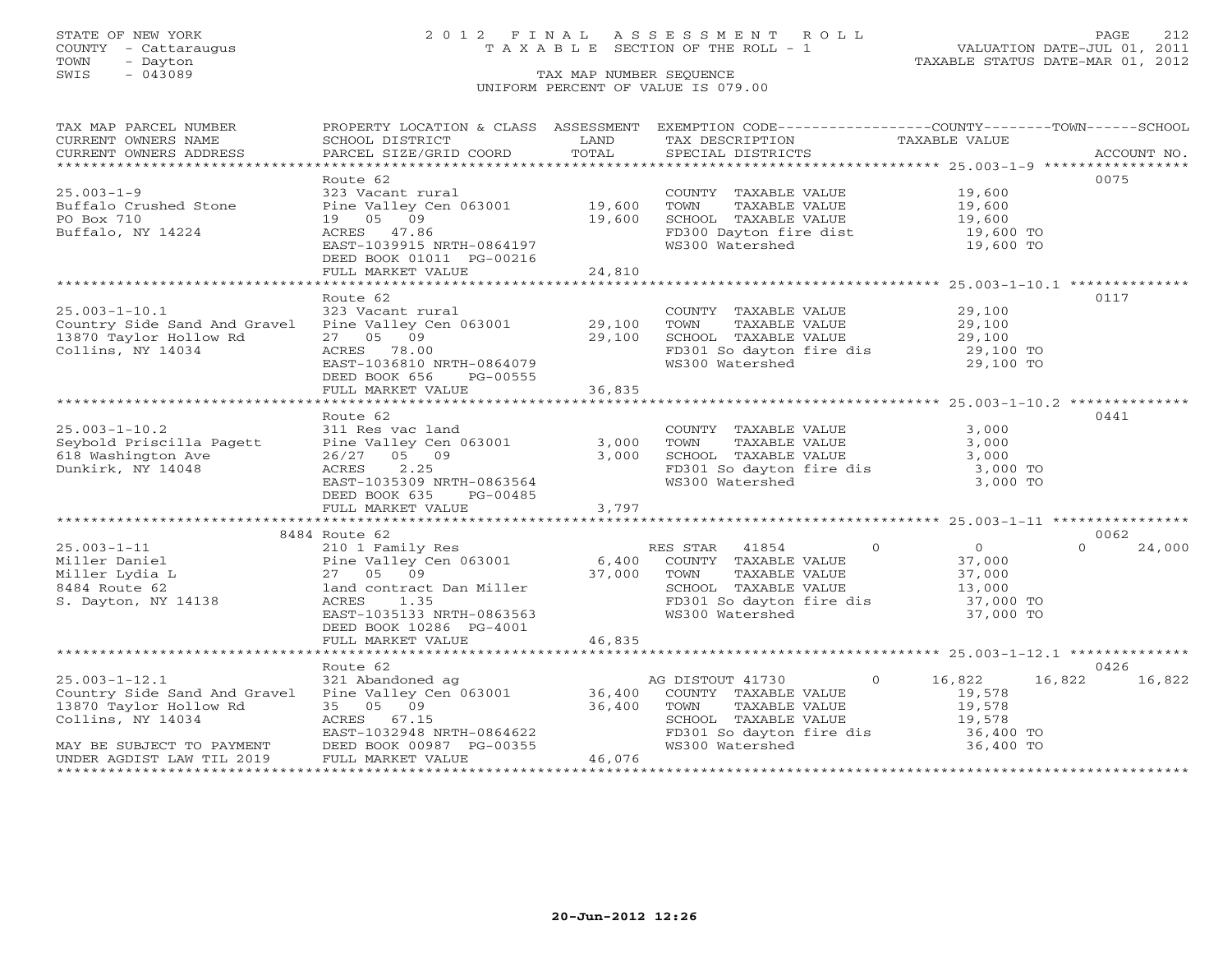## STATE OF NEW YORK 2 0 1 2 F I N A L A S S E S S M E N T R O L L PAGE 213 COUNTY - Cattaraugus T A X A B L E SECTION OF THE ROLL - 1 VALUATION DATE-JUL 01, 2011

| TAX MAP PARCEL NUMBER | PROPERTY LOCATION & CLASS ASSESSMENT EXEMPTION CODE---------------COUNTY-------TOWN------SCHOOL                                                                                                                                                             |        |                                                                                                                               |                |                   |                                       |
|-----------------------|-------------------------------------------------------------------------------------------------------------------------------------------------------------------------------------------------------------------------------------------------------------|--------|-------------------------------------------------------------------------------------------------------------------------------|----------------|-------------------|---------------------------------------|
| CURRENT OWNERS NAME   | SCHOOL DISTRICT<br><b>Example 12 DE LAND</b>                                                                                                                                                                                                                |        | TAX DESCRIPTION                                                                                                               | TAXABLE VALUE  |                   |                                       |
|                       |                                                                                                                                                                                                                                                             |        | SPECIAL DISTRICTS                                                                                                             |                |                   | ACCOUNT NO.                           |
|                       |                                                                                                                                                                                                                                                             |        |                                                                                                                               |                |                   |                                       |
|                       | 8551 Route 62                                                                                                                                                                                                                                               |        |                                                                                                                               |                |                   | 1148                                  |
| $25.003 - 1 - 12.2$   | 312 Vac w/imprv                                                                                                                                                                                                                                             |        | COUNTY TAXABLE VALUE<br>TOWN      TAXABLE VALUE                                                                               |                | 3,700             |                                       |
|                       | $x_1x_2x_{n-1}$<br>Van Wormer Margaret A<br>Third St Die Valley Cen 063001 3,600<br>Third St Die 25 09<br>PO Box 107<br>South Dayton, NY 14138 AST-1034776 NRTH-0864927<br>DEED BOOK 858 PG-01013                                                           |        |                                                                                                                               |                | 3,700             |                                       |
|                       |                                                                                                                                                                                                                                                             |        | SCHOOL TAXABLE VALUE 3,700<br>FD301 So dayton fire dis 3,700 TO                                                               |                |                   |                                       |
|                       |                                                                                                                                                                                                                                                             |        |                                                                                                                               |                |                   |                                       |
|                       |                                                                                                                                                                                                                                                             |        | WS300 Watershed                                                                                                               |                | 3,700 TO          |                                       |
|                       | RUKES 1.05<br>EAST-1034776 NRTH-0864927<br>DEED BOOK 858 PG-01013                                                                                                                                                                                           |        |                                                                                                                               |                |                   |                                       |
|                       | FULL MARKET VALUE 4,684                                                                                                                                                                                                                                     |        |                                                                                                                               |                |                   |                                       |
|                       |                                                                                                                                                                                                                                                             |        |                                                                                                                               |                |                   |                                       |
|                       | 8535 Route 62                                                                                                                                                                                                                                               |        |                                                                                                                               |                |                   | 0422                                  |
|                       | 25.003-1-13<br>Spire Anthony J<br>Spire Monica S<br>Spire Monica S<br>Spire Monica S<br>Spire Monica S<br>Spire Monica S<br>Spire Monica S<br>35 05 09<br>8535 Route 62<br>ACRES<br>2.01 BANK<br>BAST-1034887 NRTH-0864685<br>EAST-1034887 NRTH-0864685<br> |        | RES STAR 41854 0<br>COUNTY TAXABLE VALUE 51,000<br>TOWN TAXABLE VALUE 51,000<br>SCHOOL TAXABLE VALUE 27,000                   |                |                   | $\Omega$<br>24,000                    |
|                       |                                                                                                                                                                                                                                                             |        |                                                                                                                               |                |                   |                                       |
|                       |                                                                                                                                                                                                                                                             |        |                                                                                                                               |                |                   |                                       |
|                       |                                                                                                                                                                                                                                                             |        |                                                                                                                               |                |                   |                                       |
|                       |                                                                                                                                                                                                                                                             |        |                                                                                                                               |                |                   |                                       |
|                       |                                                                                                                                                                                                                                                             |        | FD301 So dayton fire dis 51,000 TO<br>WS300 Watershed 51,000 TO                                                               |                |                   |                                       |
|                       | FULL MARKET VALUE                                                                                                                                                                                                                                           | 64,557 |                                                                                                                               |                |                   |                                       |
|                       |                                                                                                                                                                                                                                                             |        |                                                                                                                               |                |                   |                                       |
|                       | 8510 Route 62                                                                                                                                                                                                                                               |        |                                                                                                                               |                |                   | 0437                                  |
| $25.003 - 1 - 14$     | 210 1 Family Res                                                                                                                                                                                                                                            |        | COUNTY TAXABLE VALUE 40,000                                                                                                   |                |                   |                                       |
|                       |                                                                                                                                                                                                                                                             |        |                                                                                                                               |                |                   |                                       |
|                       |                                                                                                                                                                                                                                                             |        |                                                                                                                               |                |                   |                                       |
|                       |                                                                                                                                                                                                                                                             |        |                                                                                                                               |                |                   |                                       |
|                       |                                                                                                                                                                                                                                                             |        | FD301 So dayton fire dis $\begin{array}{ccc} 1.575300 & \text{TO} \\ 40,000 & \text{TO} \\ 40,000 & \text{TO} \end{array}$    |                |                   |                                       |
|                       |                                                                                                                                                                                                                                                             |        |                                                                                                                               |                |                   |                                       |
|                       |                                                                                                                                                                                                                                                             |        |                                                                                                                               |                |                   |                                       |
|                       | 25.003-1-14<br>Cole Robert F<br>Cole Antonia<br>27 05 09<br>8510 Route 62<br>South Dayton, NY 14138<br>BEED BOOK 14857 PG-6002<br>FIILL MARKET VALUE<br>27 05 09<br>8510 Route 62<br>South Dayton, NY 14138<br>DEED BOOK 14857 PG-6002<br>FIILL MARKET      |        |                                                                                                                               |                |                   |                                       |
|                       |                                                                                                                                                                                                                                                             |        |                                                                                                                               |                |                   |                                       |
|                       | Route 62                                                                                                                                                                                                                                                    |        |                                                                                                                               |                |                   | 0074                                  |
|                       | $323$ Vacant rural<br>Buffalo Crushed Stone<br>PO Box 710<br>$27$ OF 00<br>$27$ OF 00                                                                                                                                                                       |        |                                                                                                                               |                |                   |                                       |
|                       |                                                                                                                                                                                                                                                             |        |                                                                                                                               |                |                   |                                       |
|                       |                                                                                                                                                                                                                                                             |        |                                                                                                                               |                |                   |                                       |
| Buffalo, NY 14224     | 27 05 09 37,000<br>ACRES 55.00 37,000<br>EAST-1037176 NRTH-0864846                                                                                                                                                                                          |        | COUNTY TAXABLE VALUE 37,000<br>TOWN TAXABLE VALUE 37,000<br>SCHOOL TAXABLE VALUE 37,000<br>FD301 So dayton fire dis 37,000 TO |                |                   |                                       |
|                       |                                                                                                                                                                                                                                                             |        | WS300 Watershed                                                                                                               |                | 37,000 TO         |                                       |
|                       | DEED BOOK 01011 PG-00216                                                                                                                                                                                                                                    |        |                                                                                                                               |                |                   |                                       |
|                       |                                                                                                                                                                                                                                                             |        |                                                                                                                               |                |                   |                                       |
|                       |                                                                                                                                                                                                                                                             |        |                                                                                                                               |                |                   |                                       |
|                       | 8548 Route 62                                                                                                                                                                                                                                               |        |                                                                                                                               |                |                   | 0105                                  |
|                       |                                                                                                                                                                                                                                                             |        | 41131                                                                                                                         | $\circ$        | 11,025 11,025     | $\overline{0}$                        |
|                       |                                                                                                                                                                                                                                                             |        | 41141                                                                                                                         | $\Omega$       | 2,205<br>2,205    | $\begin{array}{c} 0 \\ 0 \end{array}$ |
|                       |                                                                                                                                                                                                                                                             |        | 41801                                                                                                                         | $\overline{0}$ | $15,435$ $15,435$ |                                       |
|                       |                                                                                                                                                                                                                                                             |        | EX STAR 41834 0 0<br>COUNTY TAXABLE VALUE 15,435                                                                              | $\overline{0}$ | $\overline{a}$    | 44,100                                |
|                       |                                                                                                                                                                                                                                                             |        |                                                                                                                               |                |                   |                                       |
|                       | DEED BOOK 2561 PG-8002                                                                                                                                                                                                                                      |        |                                                                                                                               |                | 15,435            |                                       |
|                       | FULL MARKET VALUE                                                                                                                                                                                                                                           | 55,823 |                                                                                                                               |                |                   |                                       |
|                       |                                                                                                                                                                                                                                                             |        | TOWN TAXABLE VALUE 15,435<br>SCHOOL TAXABLE VALUE 15,435<br>FD301 So dayton fire dis 44,100 TO<br>WS300 Watershed 44,100 TO   |                |                   |                                       |
|                       |                                                                                                                                                                                                                                                             |        | WS300 Watershed                                                                                                               |                | 44,100 TO         |                                       |
|                       |                                                                                                                                                                                                                                                             |        |                                                                                                                               |                |                   |                                       |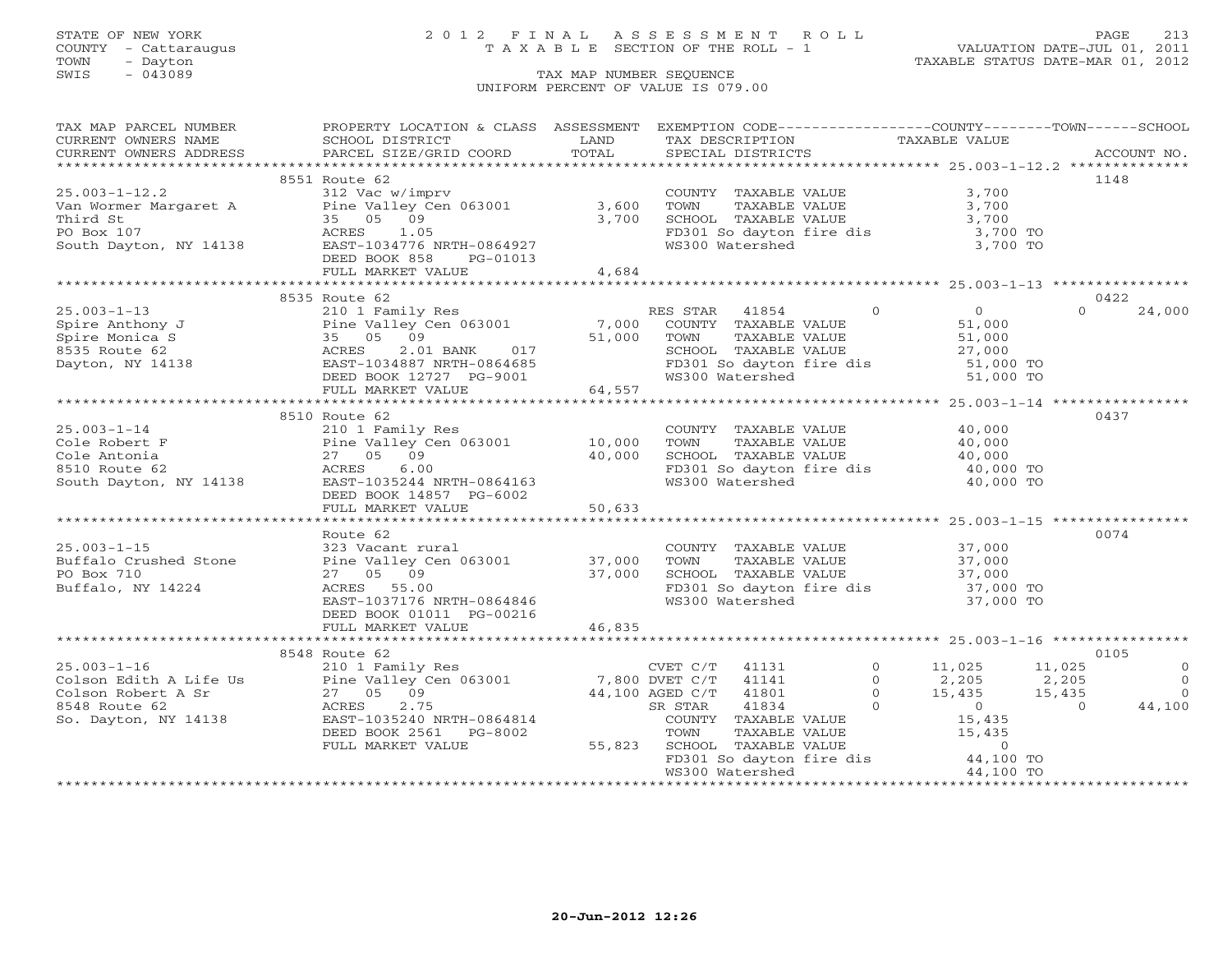### STATE OF NEW YORK 2 0 1 2 F I N A L A S S E S S M E N T R O L L PAGE 214 COUNTY - Cattaraugus T A X A B L E SECTION OF THE ROLL - 1 VALUATION DATE-JUL 01, 2011

| TAX MAP PARCEL NUMBER                                                                                                                                                                                                                                                                                                                                                                                        | PROPERTY LOCATION & CLASS ASSESSMENT EXEMPTION CODE----------------COUNTY-------TOWN------SCHOOL                                                                              |          |                                                                                                                             |                                                                                                                                                        |                                            |          |             |
|--------------------------------------------------------------------------------------------------------------------------------------------------------------------------------------------------------------------------------------------------------------------------------------------------------------------------------------------------------------------------------------------------------------|-------------------------------------------------------------------------------------------------------------------------------------------------------------------------------|----------|-----------------------------------------------------------------------------------------------------------------------------|--------------------------------------------------------------------------------------------------------------------------------------------------------|--------------------------------------------|----------|-------------|
|                                                                                                                                                                                                                                                                                                                                                                                                              |                                                                                                                                                                               | LAND     | TAX DESCRIPTION TAXABLE VALUE                                                                                               |                                                                                                                                                        |                                            |          |             |
|                                                                                                                                                                                                                                                                                                                                                                                                              |                                                                                                                                                                               | TOTAL    | SPECIAL DISTRICTS                                                                                                           |                                                                                                                                                        |                                            |          | ACCOUNT NO. |
|                                                                                                                                                                                                                                                                                                                                                                                                              |                                                                                                                                                                               |          |                                                                                                                             |                                                                                                                                                        |                                            |          |             |
|                                                                                                                                                                                                                                                                                                                                                                                                              | 8563 Route 62                                                                                                                                                                 |          |                                                                                                                             |                                                                                                                                                        |                                            | 0442     |             |
| 25.003-1-17 210 1 Family<br>Lang Pamela F Pine Valley C<br>8563 Us Rte 62 35 05 09<br>South Dayton, NY 14138 RCRES 3.65<br>FACRES 35 05 36                                                                                                                                                                                                                                                                   | NOUCLEVILLE TRANSPORT NESSEN SERIES AT A 1854 0<br>Pine Valley Cen 063001 8,700 COUNTY TAXABLE VALUE<br>35 05 09 47,900 TOWN TAXABLE VALUE<br>ACRES 3.65 SCHOOL TAXABLE VALUE |          |                                                                                                                             | $\begin{array}{ccccc} 41854 & 0 & 0 \\ \text{TXABLE VALUE} & & 47,900 \\ \text{TXABLE VALUE} & & 47,900 \\ \text{TXABLE VALUE} & & 23,900 \end{array}$ |                                            | $\Omega$ | 24,000      |
|                                                                                                                                                                                                                                                                                                                                                                                                              |                                                                                                                                                                               |          |                                                                                                                             |                                                                                                                                                        |                                            |          |             |
|                                                                                                                                                                                                                                                                                                                                                                                                              |                                                                                                                                                                               |          |                                                                                                                             |                                                                                                                                                        |                                            |          |             |
|                                                                                                                                                                                                                                                                                                                                                                                                              |                                                                                                                                                                               |          |                                                                                                                             |                                                                                                                                                        |                                            |          |             |
|                                                                                                                                                                                                                                                                                                                                                                                                              |                                                                                                                                                                               |          |                                                                                                                             |                                                                                                                                                        |                                            |          |             |
|                                                                                                                                                                                                                                                                                                                                                                                                              |                                                                                                                                                                               |          | WS300 Watershed                                                                                                             |                                                                                                                                                        | 47,900 TO                                  |          |             |
|                                                                                                                                                                                                                                                                                                                                                                                                              | ACRES 3.65<br>EAST-1034775 NRTH-0865150<br>DEED BOOK 00937 PG-00520<br>FULL MARKET VALUE 60,633                                                                               |          |                                                                                                                             |                                                                                                                                                        |                                            |          |             |
|                                                                                                                                                                                                                                                                                                                                                                                                              |                                                                                                                                                                               |          |                                                                                                                             |                                                                                                                                                        |                                            |          |             |
|                                                                                                                                                                                                                                                                                                                                                                                                              | --- Induction and MC DISTOUT 41730<br>Pine Valley Cen 063001 17,200 COUNTY TAXABLE WILLET 15                                                                                  |          |                                                                                                                             |                                                                                                                                                        |                                            | 0096     |             |
| $25.003 - 1 - 18$                                                                                                                                                                                                                                                                                                                                                                                            |                                                                                                                                                                               |          |                                                                                                                             |                                                                                                                                                        | 0 6,766                                    | 6,766    | 6,766       |
| Gernatt Asphalt Products Inc                                                                                                                                                                                                                                                                                                                                                                                 |                                                                                                                                                                               |          | COUNTY TAXABLE VALUE                                                                                                        |                                                                                                                                                        | 10,434                                     |          |             |
| 13870 Taylor Hollow Rd                                                                                                                                                                                                                                                                                                                                                                                       |                                                                                                                                                                               |          |                                                                                                                             |                                                                                                                                                        |                                            |          |             |
| Collins, NY 14034                                                                                                                                                                                                                                                                                                                                                                                            | ACRES 33.70                                                                                                                                                                   | 17,200   | TOWN TAXABLE VALUE<br>SCHOOL TAXABLE VALUE<br>FD301 So dayton fire dis<br>WS300 Watershed<br>T7,200 TO<br>T7,200 TO         |                                                                                                                                                        |                                            |          |             |
|                                                                                                                                                                                                                                                                                                                                                                                                              |                                                                                                                                                                               |          |                                                                                                                             |                                                                                                                                                        |                                            |          |             |
|                                                                                                                                                                                                                                                                                                                                                                                                              |                                                                                                                                                                               |          |                                                                                                                             |                                                                                                                                                        |                                            |          |             |
| MAY BE SUBJECT TO PAYMENT<br>UNDER AGDIST LAW TIL 2019                                                                                                                                                                                                                                                                                                                                                       | ACRES 33.70<br>EAST-1032833 NRTH-0865203<br>DEED BOOK 00987 PG-00355<br>FULL MARKET VALUE 21,772                                                                              |          |                                                                                                                             |                                                                                                                                                        |                                            |          |             |
|                                                                                                                                                                                                                                                                                                                                                                                                              |                                                                                                                                                                               |          |                                                                                                                             |                                                                                                                                                        |                                            |          |             |
|                                                                                                                                                                                                                                                                                                                                                                                                              | 8637 Route 62                                                                                                                                                                 |          |                                                                                                                             |                                                                                                                                                        |                                            | 0257     |             |
|                                                                                                                                                                                                                                                                                                                                                                                                              |                                                                                                                                                                               |          | COUNTY TAXABLE VALUE 92,600                                                                                                 |                                                                                                                                                        |                                            |          |             |
|                                                                                                                                                                                                                                                                                                                                                                                                              |                                                                                                                                                                               |          |                                                                                                                             |                                                                                                                                                        |                                            |          |             |
|                                                                                                                                                                                                                                                                                                                                                                                                              |                                                                                                                                                                               |          |                                                                                                                             |                                                                                                                                                        |                                            |          |             |
| PO Box 273<br>S. Dayton, NY 14138<br>$\frac{9}{2008} - \frac{33}{2008} = \frac{33}{2008} = \frac{33}{2008} = \frac{33}{2008} = \frac{33}{2008} = \frac{33}{2008} = \frac{33}{2008} = \frac{33}{2008} = \frac{33}{2008} = \frac{33}{2008} = \frac{33}{2008} = \frac{33}{2008} = \frac{33}{2008} = \frac{33}{2008} = \frac{33}{20$                                                                             |                                                                                                                                                                               |          | TOWN TAXABLE VALUE 92,600<br>SCHOOL TAXABLE VALUE 92,600<br>FD301 So dayton fire dis 92,600 TO<br>WS300 Watershed 92,600 TO |                                                                                                                                                        |                                            |          |             |
|                                                                                                                                                                                                                                                                                                                                                                                                              | ACRES 155.00                                                                                                                                                                  |          |                                                                                                                             |                                                                                                                                                        |                                            |          |             |
|                                                                                                                                                                                                                                                                                                                                                                                                              | EAST-1033059 NRTH-0866385                                                                                                                                                     |          |                                                                                                                             |                                                                                                                                                        |                                            |          |             |
|                                                                                                                                                                                                                                                                                                                                                                                                              | DEED BOOK 1019 PG-1173                                                                                                                                                        |          |                                                                                                                             |                                                                                                                                                        |                                            |          |             |
|                                                                                                                                                                                                                                                                                                                                                                                                              | FULL MARKET VALUE                                                                                                                                                             | 117, 215 |                                                                                                                             |                                                                                                                                                        |                                            |          |             |
|                                                                                                                                                                                                                                                                                                                                                                                                              |                                                                                                                                                                               |          |                                                                                                                             |                                                                                                                                                        |                                            |          |             |
|                                                                                                                                                                                                                                                                                                                                                                                                              | 8621 Route 62                                                                                                                                                                 |          |                                                                                                                             |                                                                                                                                                        |                                            | 1523     |             |
| $\begin{tabular}{lllllllllllllllllll} \hline 25.003-1-19.2 & \multicolumn{3}{c }{\mbox{}25.003-1-19.2} & \multicolumn{3}{c }{\mbox{}25.003-1-19.2} & \multicolumn{3}{c }{\mbox{}25.003-1-19.2} & \multicolumn{3}{c }{\mbox{}25.003-1-19.2} & \multicolumn{3}{c }{\mbox{}25.003-1-19.2} & \multicolumn{3}{c }{\mbox{}25.003-1-19.2} & \multicolumn{3}{c }{\$                                                  |                                                                                                                                                                               |          |                                                                                                                             |                                                                                                                                                        |                                            | $\cap$   | 24,000      |
|                                                                                                                                                                                                                                                                                                                                                                                                              |                                                                                                                                                                               |          |                                                                                                                             |                                                                                                                                                        |                                            |          |             |
|                                                                                                                                                                                                                                                                                                                                                                                                              |                                                                                                                                                                               |          |                                                                                                                             |                                                                                                                                                        |                                            |          |             |
|                                                                                                                                                                                                                                                                                                                                                                                                              |                                                                                                                                                                               |          |                                                                                                                             |                                                                                                                                                        |                                            |          |             |
|                                                                                                                                                                                                                                                                                                                                                                                                              |                                                                                                                                                                               |          |                                                                                                                             |                                                                                                                                                        |                                            |          |             |
|                                                                                                                                                                                                                                                                                                                                                                                                              |                                                                                                                                                                               |          |                                                                                                                             |                                                                                                                                                        |                                            |          |             |
|                                                                                                                                                                                                                                                                                                                                                                                                              |                                                                                                                                                                               |          |                                                                                                                             |                                                                                                                                                        | 87,500 TO                                  |          |             |
|                                                                                                                                                                                                                                                                                                                                                                                                              |                                                                                                                                                                               |          |                                                                                                                             |                                                                                                                                                        |                                            |          |             |
|                                                                                                                                                                                                                                                                                                                                                                                                              |                                                                                                                                                                               |          |                                                                                                                             |                                                                                                                                                        |                                            |          |             |
|                                                                                                                                                                                                                                                                                                                                                                                                              | 8592 Route 62                                                                                                                                                                 |          |                                                                                                                             |                                                                                                                                                        |                                            | 0500     |             |
|                                                                                                                                                                                                                                                                                                                                                                                                              |                                                                                                                                                                               |          | RES STAR 41854                                                                                                              | $\overline{0}$                                                                                                                                         | $\begin{array}{c} 0 \\ 73,000 \end{array}$ | $\Omega$ | 24,000      |
|                                                                                                                                                                                                                                                                                                                                                                                                              |                                                                                                                                                                               |          | COUNTY TAXABLE VALUE                                                                                                        |                                                                                                                                                        |                                            |          |             |
|                                                                                                                                                                                                                                                                                                                                                                                                              |                                                                                                                                                                               |          | TOWN                                                                                                                        | TAXABLE VALUE<br>TAXABLE VALUE                                                                                                                         | 73,000<br>49,000                           |          |             |
|                                                                                                                                                                                                                                                                                                                                                                                                              |                                                                                                                                                                               |          | SCHOOL TAXABLE VALUE                                                                                                        |                                                                                                                                                        |                                            |          |             |
|                                                                                                                                                                                                                                                                                                                                                                                                              |                                                                                                                                                                               |          | FD301 So dayton fire dis<br>73,000 TO                                                                                       |                                                                                                                                                        |                                            |          |             |
|                                                                                                                                                                                                                                                                                                                                                                                                              |                                                                                                                                                                               |          | WS300 Watershed                                                                                                             |                                                                                                                                                        | 73,000 TO                                  |          |             |
| $\begin{array}{llllll} \text{25.003--1--20.1} & & & & & \text{RE} & & & \text{RE} \\ \text{Bird Paul A} & & & & & 240 \text{ Rural res} & & & & 19,800 \\ \text{Bird Paul A} & & & & & \text{Pine Valley Cen 063001} & & & 19,800 \\ \text{S592 Route 62} & & & & 27 & 05 & 09 & & 73,000 \\ \text{South Dayton, NY 14138} & & & & & \text{ACRES} & 17.25 \text{ BANK} & 017 \\ \text{EAST-1035499 NRTH-086$ |                                                                                                                                                                               |          |                                                                                                                             |                                                                                                                                                        |                                            |          |             |
|                                                                                                                                                                                                                                                                                                                                                                                                              |                                                                                                                                                                               |          |                                                                                                                             |                                                                                                                                                        |                                            |          |             |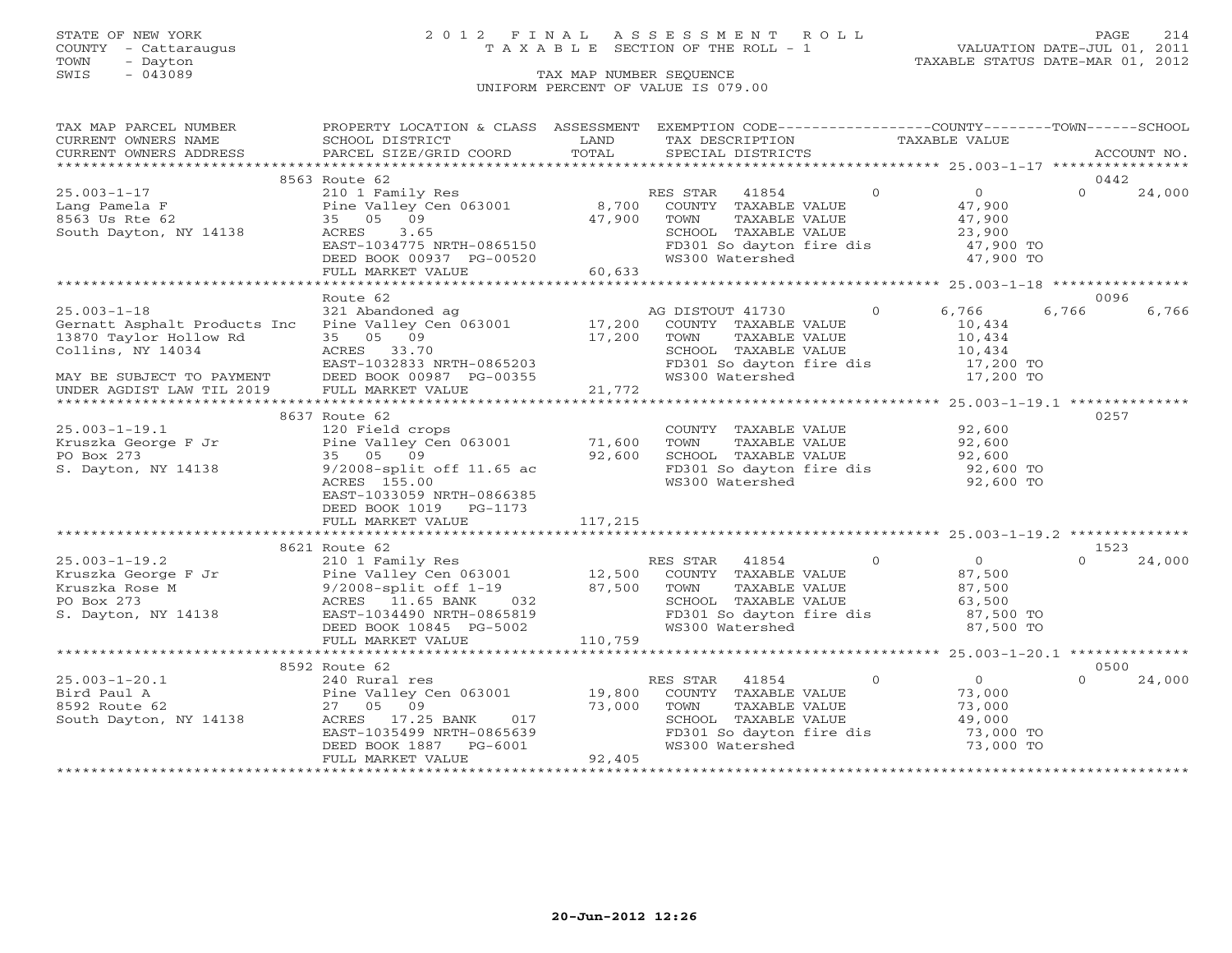## STATE OF NEW YORK 2 0 1 2 F I N A L A S S E S S M E N T R O L L PAGE 215 COUNTY - Cattaraugus T A X A B L E SECTION OF THE ROLL - 1 VALUATION DATE-JUL 01, 2011

| 1031<br>Route 62<br>$\Omega$<br>740<br>740<br>740<br>24,360<br>TAXABLE VALUE<br>13870 Taylor Hollow Rd<br>27 05 $09$ 25,100<br>ACRES 64.50<br>EAST-1037523 NRTH-0865616<br>DEED BOOK 810 PG-00233<br>FULL MARKET VALUE<br>24,360<br>TOWN<br>Collins, NY 14034<br>SCHOOL TAXABLE VALUE 24,360<br>FD301 So dayton fire dis 25,100 TO<br>WS300 Watershed 25,100 TO<br>MAY BE SUBJECT TO PAYMENT DEED BOOK 810 |
|------------------------------------------------------------------------------------------------------------------------------------------------------------------------------------------------------------------------------------------------------------------------------------------------------------------------------------------------------------------------------------------------------------|
|                                                                                                                                                                                                                                                                                                                                                                                                            |
|                                                                                                                                                                                                                                                                                                                                                                                                            |
|                                                                                                                                                                                                                                                                                                                                                                                                            |
|                                                                                                                                                                                                                                                                                                                                                                                                            |
|                                                                                                                                                                                                                                                                                                                                                                                                            |
|                                                                                                                                                                                                                                                                                                                                                                                                            |
|                                                                                                                                                                                                                                                                                                                                                                                                            |
| UNDER AGDIST LAW TIL 2016 FULL MARKET VALUE                                                                                                                                                                                                                                                                                                                                                                |
|                                                                                                                                                                                                                                                                                                                                                                                                            |
| 8514 Route 62<br>0434                                                                                                                                                                                                                                                                                                                                                                                      |
| 25.003-1-21          105 Vac farmland                                   19,054<br>Pagett Phillip C        Pine Valley Cen 063001     52,000  COUNTY TAXABLE VALUE       32,946<br>19,054<br>19,054<br>19,054                                                                                                                                                                                               |
|                                                                                                                                                                                                                                                                                                                                                                                                            |
| Pagett Cathrine J<br>9047 Us Rte 62<br>South Dayton, NY 14138<br>TAXABLE VALUE 32,946<br>TOWN                                                                                                                                                                                                                                                                                                              |
| SCHOOL TAXABLE VALUE 32,946<br>FD301 So dayton fire dis 52,000 TO                                                                                                                                                                                                                                                                                                                                          |
| 27 05 09 52,000<br>ACRES 131.60 52,000<br>EAST-1037098 NRTH-0866781                                                                                                                                                                                                                                                                                                                                        |
| DEED BOOK 00961 PG-01189<br>52,000 TO<br>WS300 Watershed                                                                                                                                                                                                                                                                                                                                                   |
| 65,823<br>FULL MARKET VALUE<br>MAY BE SUBJECT TO PAYMENT                                                                                                                                                                                                                                                                                                                                                   |
| UNDER AGDIST LAW TIL 2016                                                                                                                                                                                                                                                                                                                                                                                  |
|                                                                                                                                                                                                                                                                                                                                                                                                            |
| 8659 Route 62<br>0193<br>$\Omega$<br>6,150                                                                                                                                                                                                                                                                                                                                                                 |
| 6,150<br>$\overline{0}$<br>$\overline{0}$<br>$\Omega$                                                                                                                                                                                                                                                                                                                                                      |
| 2,050 2,050<br>16,400 16,400<br>$\overline{0}$<br>8659 Us Rte 62<br>35 05 09<br>$\overline{0}$                                                                                                                                                                                                                                                                                                             |
| $41,000$ AGED C/T $41801$<br>SR STAR $41834$<br>South Dayton, NY 14138<br>$\overline{0}$<br>$\overline{0}$<br>ACRES 1.15<br>41,000<br>$\Omega$                                                                                                                                                                                                                                                             |
| EAST-1034894 NRTH-0866692                                                                                                                                                                                                                                                                                                                                                                                  |
| DEED BOOK 807 PG-00358                                                                                                                                                                                                                                                                                                                                                                                     |
| 51,899 SCHOOL<br>FULL MARKET VALUE                                                                                                                                                                                                                                                                                                                                                                         |
| COUNTY TAXABLE VALUE 16,400<br>TOWN TAXABLE VALUE 16,400<br>SCHOOL TAXABLE VALUE 16,400<br>FD301 So dayton fire dis 41,000 TO                                                                                                                                                                                                                                                                              |
| WS300 Watershed<br>41,000 TO                                                                                                                                                                                                                                                                                                                                                                               |
|                                                                                                                                                                                                                                                                                                                                                                                                            |
| 0192<br>8675 Route 62                                                                                                                                                                                                                                                                                                                                                                                      |
| $\sim$ 0<br>$25.003 - 1 - 23$<br>270 Mfg housing<br>AGED C/T<br>41801<br>24,500<br>24,500<br>$\overline{0}$                                                                                                                                                                                                                                                                                                |
| Pine Valley Cen 063001 19,800 SR STAR<br>49,000<br>41834<br>$\overline{0}$<br>$\overline{0}$<br>Falk (L/U) Sherman G<br>$\Omega$                                                                                                                                                                                                                                                                           |
|                                                                                                                                                                                                                                                                                                                                                                                                            |
| Wodzinski Karen (* 1867)<br>8675 62 Rte (* 1867)<br>Dayton, NY 14138 (* 1868)<br>EAST-1034073 I<br>$\begin{array}{cccc} 49,000 & \text{COUNTY} & \text{TAXABLE VALUE} & 24,500 \\ 49,000 & \text{TOWN} & \text{TAXABLE VALUE} & 24,500 \\ \text{NRTH-0867150} & \text{SCHOOL} & \text{TAXABLE VALUE} & 0 \\ \end{array}$                                                                                   |
| EAST-1034073 NRTH-0867150                                                                                                                                                                                                                                                                                                                                                                                  |
| FD301 So dayton fire dis 49,000 TO<br>DEED BOOK 15181 PG-9001 FD301 So dayton<br>FULL MARKET VALUE 62,025 WS300 Watershed                                                                                                                                                                                                                                                                                  |
| 49,000 TO                                                                                                                                                                                                                                                                                                                                                                                                  |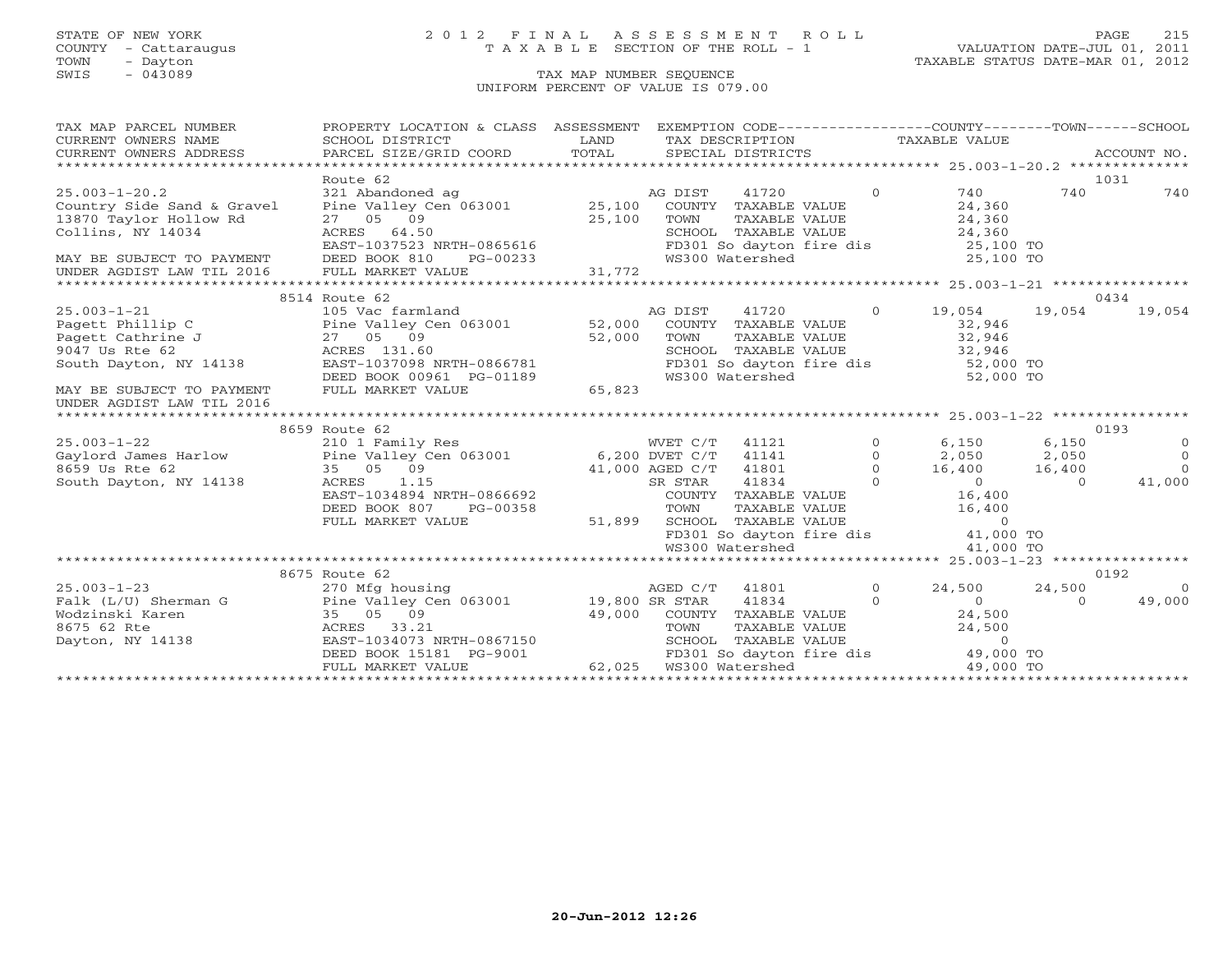## STATE OF NEW YORK 2 0 1 2 F I N A L A S S E S S M E N T R O L L PAGE 216 COUNTY - Cattaraugus T A X A B L E SECTION OF THE ROLL - 1 VALUATION DATE-JUL 01, 2011

| TAX MAP PARCEL NUMBER                                                                                                                                                                                                                                                            | PROPERTY LOCATION & CLASS ASSESSMENT EXEMPTION CODE----------------COUNTY-------TOWN------SCHOOL                                                                                                                                                           |  |                   |  |                                                                                                                                                                                                                      |                                 |                     |
|----------------------------------------------------------------------------------------------------------------------------------------------------------------------------------------------------------------------------------------------------------------------------------|------------------------------------------------------------------------------------------------------------------------------------------------------------------------------------------------------------------------------------------------------------|--|-------------------|--|----------------------------------------------------------------------------------------------------------------------------------------------------------------------------------------------------------------------|---------------------------------|---------------------|
| CURRENT OWNERS NAME                                                                                                                                                                                                                                                              | SCHOOL DISTRICT<br><b>Example 12</b> LAND                                                                                                                                                                                                                  |  | TAX DESCRIPTION   |  | TAXABLE VALUE                                                                                                                                                                                                        |                                 |                     |
| CURRENT OWNERS ADDRESS PARCEL SIZE/GRID COORD TOTAL                                                                                                                                                                                                                              |                                                                                                                                                                                                                                                            |  | SPECIAL DISTRICTS |  |                                                                                                                                                                                                                      |                                 | ACCOUNT NO.         |
|                                                                                                                                                                                                                                                                                  |                                                                                                                                                                                                                                                            |  |                   |  |                                                                                                                                                                                                                      |                                 |                     |
|                                                                                                                                                                                                                                                                                  |                                                                                                                                                                                                                                                            |  |                   |  |                                                                                                                                                                                                                      |                                 | 0436                |
|                                                                                                                                                                                                                                                                                  |                                                                                                                                                                                                                                                            |  |                   |  |                                                                                                                                                                                                                      | 5,100                           | 5,100               |
|                                                                                                                                                                                                                                                                                  |                                                                                                                                                                                                                                                            |  |                   |  |                                                                                                                                                                                                                      |                                 | $\overline{0}$      |
|                                                                                                                                                                                                                                                                                  |                                                                                                                                                                                                                                                            |  |                   |  |                                                                                                                                                                                                                      | $\frac{0}{2}$<br>$\overline{0}$ | $24,000$<br>$4,000$ |
|                                                                                                                                                                                                                                                                                  |                                                                                                                                                                                                                                                            |  |                   |  |                                                                                                                                                                                                                      | 4,000                           |                     |
|                                                                                                                                                                                                                                                                                  |                                                                                                                                                                                                                                                            |  |                   |  |                                                                                                                                                                                                                      |                                 |                     |
|                                                                                                                                                                                                                                                                                  |                                                                                                                                                                                                                                                            |  |                   |  |                                                                                                                                                                                                                      |                                 |                     |
|                                                                                                                                                                                                                                                                                  |                                                                                                                                                                                                                                                            |  |                   |  |                                                                                                                                                                                                                      |                                 |                     |
|                                                                                                                                                                                                                                                                                  |                                                                                                                                                                                                                                                            |  |                   |  |                                                                                                                                                                                                                      |                                 |                     |
|                                                                                                                                                                                                                                                                                  |                                                                                                                                                                                                                                                            |  |                   |  |                                                                                                                                                                                                                      |                                 |                     |
|                                                                                                                                                                                                                                                                                  |                                                                                                                                                                                                                                                            |  |                   |  |                                                                                                                                                                                                                      |                                 |                     |
|                                                                                                                                                                                                                                                                                  | Route 62                                                                                                                                                                                                                                                   |  |                   |  |                                                                                                                                                                                                                      |                                 | 0435                |
|                                                                                                                                                                                                                                                                                  |                                                                                                                                                                                                                                                            |  |                   |  |                                                                                                                                                                                                                      | 4,289                           | 4,289               |
|                                                                                                                                                                                                                                                                                  |                                                                                                                                                                                                                                                            |  |                   |  |                                                                                                                                                                                                                      |                                 |                     |
|                                                                                                                                                                                                                                                                                  |                                                                                                                                                                                                                                                            |  |                   |  |                                                                                                                                                                                                                      |                                 |                     |
|                                                                                                                                                                                                                                                                                  |                                                                                                                                                                                                                                                            |  |                   |  |                                                                                                                                                                                                                      |                                 |                     |
|                                                                                                                                                                                                                                                                                  |                                                                                                                                                                                                                                                            |  |                   |  | COUNTY TAXABLE VALUE<br>TOWN TAXABLE VALUE<br>SCHOOL TAXABLE VALUE<br>SCHOOL TAXABLE VALUE<br>FD301 So dayton fire dis<br>MS300 Watershed<br>The dis<br>The 10,711<br>SCHOOL TAXABLE VALUE<br>15,000 TO<br>15,000 TO |                                 |                     |
|                                                                                                                                                                                                                                                                                  |                                                                                                                                                                                                                                                            |  |                   |  |                                                                                                                                                                                                                      |                                 |                     |
|                                                                                                                                                                                                                                                                                  |                                                                                                                                                                                                                                                            |  |                   |  |                                                                                                                                                                                                                      |                                 |                     |
|                                                                                                                                                                                                                                                                                  |                                                                                                                                                                                                                                                            |  |                   |  |                                                                                                                                                                                                                      |                                 |                     |
| UNDER AGDIST LAW TIL 2016                                                                                                                                                                                                                                                        |                                                                                                                                                                                                                                                            |  |                   |  |                                                                                                                                                                                                                      |                                 |                     |
|                                                                                                                                                                                                                                                                                  |                                                                                                                                                                                                                                                            |  |                   |  |                                                                                                                                                                                                                      |                                 | 0440                |
|                                                                                                                                                                                                                                                                                  | 8788 Route 62                                                                                                                                                                                                                                              |  |                   |  |                                                                                                                                                                                                                      |                                 |                     |
|                                                                                                                                                                                                                                                                                  |                                                                                                                                                                                                                                                            |  |                   |  |                                                                                                                                                                                                                      |                                 |                     |
|                                                                                                                                                                                                                                                                                  |                                                                                                                                                                                                                                                            |  |                   |  |                                                                                                                                                                                                                      |                                 |                     |
|                                                                                                                                                                                                                                                                                  |                                                                                                                                                                                                                                                            |  |                   |  |                                                                                                                                                                                                                      |                                 |                     |
|                                                                                                                                                                                                                                                                                  |                                                                                                                                                                                                                                                            |  |                   |  |                                                                                                                                                                                                                      |                                 |                     |
|                                                                                                                                                                                                                                                                                  |                                                                                                                                                                                                                                                            |  |                   |  |                                                                                                                                                                                                                      |                                 |                     |
|                                                                                                                                                                                                                                                                                  |                                                                                                                                                                                                                                                            |  |                   |  |                                                                                                                                                                                                                      |                                 |                     |
|                                                                                                                                                                                                                                                                                  |                                                                                                                                                                                                                                                            |  |                   |  |                                                                                                                                                                                                                      |                                 |                     |
| $\begin{tabular}{lllllllllll} 25.003-1-27.1 & 87/88 \: \text{Nucleo} & 0 & 9,687 & 9,687 & 9,687 & 9,687 & 9,687 & 9,687 & 9,687 & 9,687 & 9,687 & 9,687 & 9,687 & 9,687 & 9,687 & 9,687 & 9,687 & 9,687 & 9,687 & 9,687 & 9,687 & 9,687 & 9,687 & 9,687 & 9,687 & 9,687 & 9,68$ |                                                                                                                                                                                                                                                            |  |                   |  |                                                                                                                                                                                                                      |                                 |                     |
|                                                                                                                                                                                                                                                                                  | Route 62                                                                                                                                                                                                                                                   |  |                   |  |                                                                                                                                                                                                                      |                                 | 1030                |
|                                                                                                                                                                                                                                                                                  |                                                                                                                                                                                                                                                            |  |                   |  | 0 $11,649$ $11,649$ $11,649$ $11,649$                                                                                                                                                                                |                                 |                     |
|                                                                                                                                                                                                                                                                                  |                                                                                                                                                                                                                                                            |  |                   |  |                                                                                                                                                                                                                      |                                 |                     |
|                                                                                                                                                                                                                                                                                  |                                                                                                                                                                                                                                                            |  |                   |  |                                                                                                                                                                                                                      |                                 |                     |
|                                                                                                                                                                                                                                                                                  |                                                                                                                                                                                                                                                            |  |                   |  |                                                                                                                                                                                                                      |                                 |                     |
|                                                                                                                                                                                                                                                                                  |                                                                                                                                                                                                                                                            |  |                   |  |                                                                                                                                                                                                                      |                                 |                     |
|                                                                                                                                                                                                                                                                                  |                                                                                                                                                                                                                                                            |  |                   |  |                                                                                                                                                                                                                      |                                 |                     |
| 25.003-1-27.2<br>Pagett Phillip C ine Valley Cen 063001 and AG DIST 41720 0 11,649 11<br>Pagett Phillip C Pine Valley Cen 063001 35,000 COUNTY TAXABLE VALUE 23,351<br>9047 Us Rte 62 28 05 09 35,000 TOWN TAXABLE VALUE 23,351<br>So                                            |                                                                                                                                                                                                                                                            |  |                   |  |                                                                                                                                                                                                                      |                                 |                     |
|                                                                                                                                                                                                                                                                                  |                                                                                                                                                                                                                                                            |  |                   |  |                                                                                                                                                                                                                      |                                 |                     |
|                                                                                                                                                                                                                                                                                  | 9031 Route 353                                                                                                                                                                                                                                             |  |                   |  |                                                                                                                                                                                                                      |                                 | 0054                |
| 25.004-1-1<br>Bliss Linda D<br>9031 Nys Rte 353<br>Gowanda, NY 14070                                                                                                                                                                                                             | Route 353<br>120 Field crops<br>Gowanda Central 047201<br>138,700<br>138,700<br>138,700<br>138,700<br>138,700<br>138,700<br>138,700<br>EAST-1045101 NRTH-0870851<br>DEED BOOK 00929 PG-01058<br>FULL MARKET VALUE<br>THE 129 CHOOL TAXABLE VALUE<br>THE VA |  |                   |  |                                                                                                                                                                                                                      | $\Omega$                        | 24,000              |
|                                                                                                                                                                                                                                                                                  |                                                                                                                                                                                                                                                            |  |                   |  |                                                                                                                                                                                                                      |                                 |                     |
|                                                                                                                                                                                                                                                                                  |                                                                                                                                                                                                                                                            |  |                   |  |                                                                                                                                                                                                                      |                                 |                     |
|                                                                                                                                                                                                                                                                                  |                                                                                                                                                                                                                                                            |  |                   |  |                                                                                                                                                                                                                      |                                 |                     |
|                                                                                                                                                                                                                                                                                  |                                                                                                                                                                                                                                                            |  |                   |  |                                                                                                                                                                                                                      |                                 |                     |
|                                                                                                                                                                                                                                                                                  |                                                                                                                                                                                                                                                            |  |                   |  |                                                                                                                                                                                                                      |                                 |                     |
|                                                                                                                                                                                                                                                                                  |                                                                                                                                                                                                                                                            |  |                   |  |                                                                                                                                                                                                                      |                                 |                     |
|                                                                                                                                                                                                                                                                                  |                                                                                                                                                                                                                                                            |  |                   |  |                                                                                                                                                                                                                      |                                 |                     |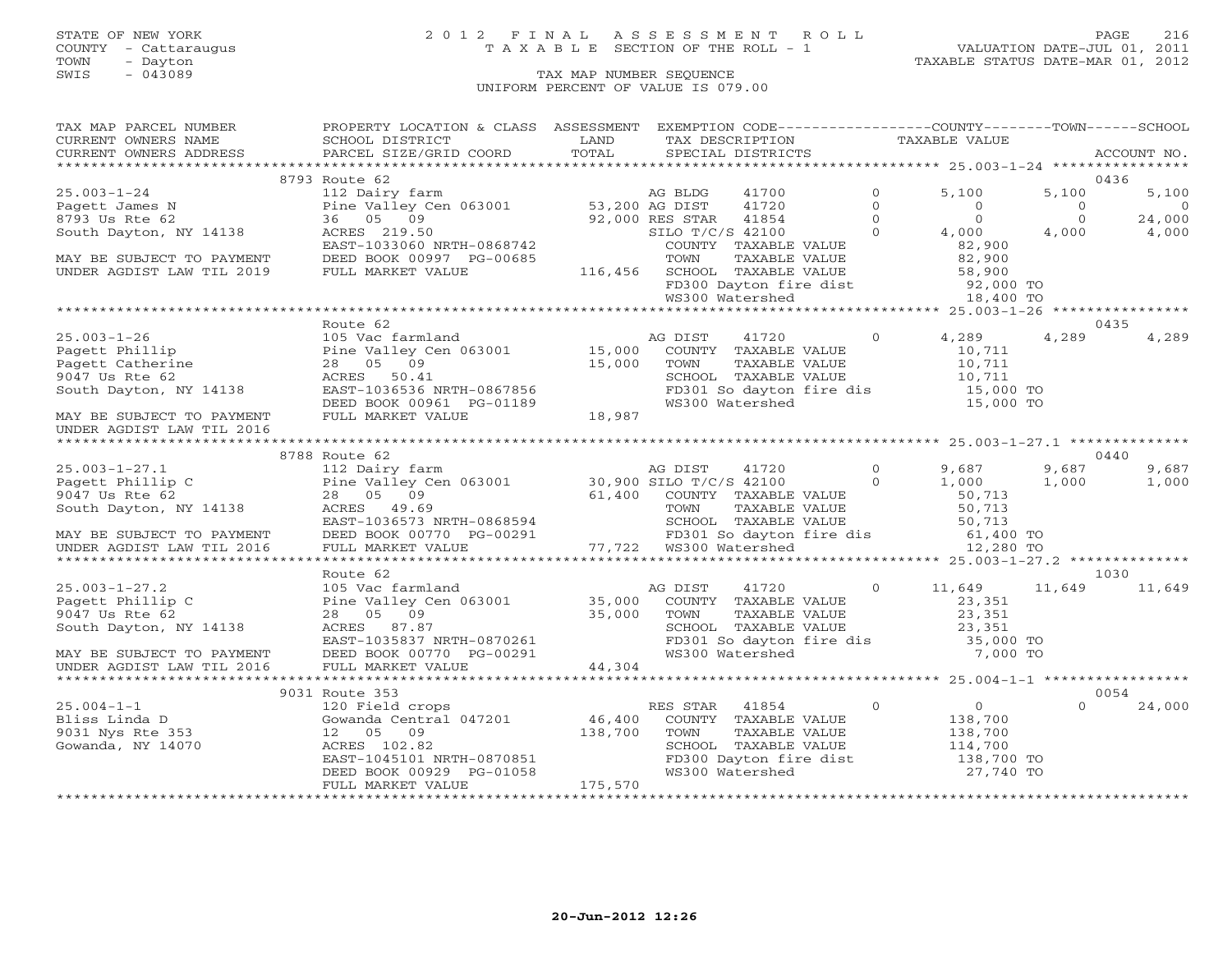TOWN - Dayton - Dayton 1989<br>
TAX MAP NUMBER SEQUENCE - TAXABLE STATUS DATE-MAR 01, 2012<br>
SWIS - 043089 - TAX MAP NUMBER SEQUENCE

### STATE OF NEW YORK 2 0 1 2 F I N A L A S S E S S M E N T R O L L PAGE 217 COUNTY - Cattaraugus T A X A B L E SECTION OF THE ROLL - 1 VALUATION DATE-JUL 01, 2011

### TAX MAP NUMBER SEQUENCE UNIFORM PERCENT OF VALUE IS 079.00

| TAX MAP PARCEL NUMBER                                                                                                                                                                                                                                                                                                                                                                         | PROPERTY LOCATION & CLASS ASSESSMENT EXEMPTION CODE----------------COUNTY-------TOWN------SCHOOL                                                                  |        |                                                                                                                                                         |                          |
|-----------------------------------------------------------------------------------------------------------------------------------------------------------------------------------------------------------------------------------------------------------------------------------------------------------------------------------------------------------------------------------------------|-------------------------------------------------------------------------------------------------------------------------------------------------------------------|--------|---------------------------------------------------------------------------------------------------------------------------------------------------------|--------------------------|
| CURRENT OWNERS NAME SCHOOL DISTRICT<br>CURRENT OWNERS ADDRESS PARCEL SIZE/GRID                                                                                                                                                                                                                                                                                                                |                                                                                                                                                                   |        | TAX DESCRIPTION TAXABLE VALUE                                                                                                                           |                          |
|                                                                                                                                                                                                                                                                                                                                                                                               |                                                                                                                                                                   |        | SPECIAL DISTRICTS                                                                                                                                       | ACCOUNT NO.              |
|                                                                                                                                                                                                                                                                                                                                                                                               |                                                                                                                                                                   |        |                                                                                                                                                         |                          |
|                                                                                                                                                                                                                                                                                                                                                                                               |                                                                                                                                                                   |        |                                                                                                                                                         | 0472                     |
|                                                                                                                                                                                                                                                                                                                                                                                               |                                                                                                                                                                   |        |                                                                                                                                                         | 9,125<br>$\circ$         |
|                                                                                                                                                                                                                                                                                                                                                                                               |                                                                                                                                                                   |        |                                                                                                                                                         | $\overline{0}$<br>24,000 |
|                                                                                                                                                                                                                                                                                                                                                                                               |                                                                                                                                                                   |        |                                                                                                                                                         |                          |
|                                                                                                                                                                                                                                                                                                                                                                                               |                                                                                                                                                                   |        |                                                                                                                                                         |                          |
|                                                                                                                                                                                                                                                                                                                                                                                               |                                                                                                                                                                   |        |                                                                                                                                                         |                          |
|                                                                                                                                                                                                                                                                                                                                                                                               |                                                                                                                                                                   |        |                                                                                                                                                         |                          |
|                                                                                                                                                                                                                                                                                                                                                                                               |                                                                                                                                                                   |        |                                                                                                                                                         |                          |
|                                                                                                                                                                                                                                                                                                                                                                                               |                                                                                                                                                                   |        |                                                                                                                                                         |                          |
|                                                                                                                                                                                                                                                                                                                                                                                               | Route 353<br>323 Vacant rural (2000)<br>COUNTY TAXABLE VALUE (21,000 TOWN TAXABLE VALUE 11,000 O4<br>05 09 11,000 SCHOOL TAXABLE VALUE 11,000 O4<br>27.71 1220075 |        |                                                                                                                                                         | 0471                     |
| $25.004 - 1 - 3$                                                                                                                                                                                                                                                                                                                                                                              |                                                                                                                                                                   |        |                                                                                                                                                         |                          |
|                                                                                                                                                                                                                                                                                                                                                                                               |                                                                                                                                                                   |        |                                                                                                                                                         |                          |
|                                                                                                                                                                                                                                                                                                                                                                                               |                                                                                                                                                                   |        |                                                                                                                                                         |                          |
| Allen Merrill B $2400$<br>Allen Jane P 04 05 09 11,000<br>8999 Nys Rte 353 ACRES 27.71<br>Gowanda, NY 14070 EAST-1047935 NRTH-0869775                                                                                                                                                                                                                                                         |                                                                                                                                                                   |        |                                                                                                                                                         |                          |
|                                                                                                                                                                                                                                                                                                                                                                                               |                                                                                                                                                                   |        |                                                                                                                                                         |                          |
|                                                                                                                                                                                                                                                                                                                                                                                               |                                                                                                                                                                   |        |                                                                                                                                                         |                          |
|                                                                                                                                                                                                                                                                                                                                                                                               | FULL MARKET VALUE                                                                                                                                                 | 13,924 |                                                                                                                                                         |                          |
|                                                                                                                                                                                                                                                                                                                                                                                               |                                                                                                                                                                   |        |                                                                                                                                                         |                          |
|                                                                                                                                                                                                                                                                                                                                                                                               | 9028 Route 353                                                                                                                                                    |        |                                                                                                                                                         | 0323                     |
|                                                                                                                                                                                                                                                                                                                                                                                               |                                                                                                                                                                   |        |                                                                                                                                                         |                          |
|                                                                                                                                                                                                                                                                                                                                                                                               |                                                                                                                                                                   |        |                                                                                                                                                         |                          |
|                                                                                                                                                                                                                                                                                                                                                                                               |                                                                                                                                                                   |        |                                                                                                                                                         |                          |
| $\begin{tabular}{lllllllllllllllllllll} \hline 25.004-1-4 & 9028\text{ Koute 353} & 270\text{ Mfg housing} & \text{AG DIST} & 41720 & 0 & 1,670 & 1,670 & 0.570 \\ \hline \text{Gibbs John A} & \text{Catt-LV Central 046402} & 12,400\text{ COUNTY TAXABLE VALUE} & 30,330 & 30,330 \\ \text{8483 Route 353} & 04\text{ OS} & 09 & \text{LWIN} & \text{TAXABLE VALUE} & 30,330 \\ \text{Gow$ |                                                                                                                                                                   |        |                                                                                                                                                         |                          |
|                                                                                                                                                                                                                                                                                                                                                                                               |                                                                                                                                                                   |        |                                                                                                                                                         |                          |
|                                                                                                                                                                                                                                                                                                                                                                                               |                                                                                                                                                                   |        |                                                                                                                                                         |                          |
|                                                                                                                                                                                                                                                                                                                                                                                               |                                                                                                                                                                   |        |                                                                                                                                                         |                          |
|                                                                                                                                                                                                                                                                                                                                                                                               |                                                                                                                                                                   |        |                                                                                                                                                         |                          |
|                                                                                                                                                                                                                                                                                                                                                                                               | Persia Rd                                                                                                                                                         |        |                                                                                                                                                         | 0018                     |
| $25.004 - 1 - 5$                                                                                                                                                                                                                                                                                                                                                                              |                                                                                                                                                                   |        | COUNTY TAXABLE VALUE 37,400<br>TOWN TAXABLE VALUE 37,400<br>SCHOOL TAXABLE VALUE 37,400<br>FD300 Dayton fire dist 37,400 TO<br>WS300 Watershed 7,480 TO |                          |
| Allen David L                                                                                                                                                                                                                                                                                                                                                                                 | 105 Vac farmland<br>Gowanda Central 047201 37,400                                                                                                                 |        |                                                                                                                                                         |                          |
| Allen Sarah J                                                                                                                                                                                                                                                                                                                                                                                 |                                                                                                                                                                   |        |                                                                                                                                                         |                          |
| 8997 Persia Rd                                                                                                                                                                                                                                                                                                                                                                                | ACRES 95.80                                                                                                                                                       |        |                                                                                                                                                         |                          |
| Gowanda, $NY$ 14070                                                                                                                                                                                                                                                                                                                                                                           | 04 05 09 37,400<br>ACRES 95.80 37,400<br>EAST-1049824 NRTH-0869294                                                                                                |        |                                                                                                                                                         |                          |
|                                                                                                                                                                                                                                                                                                                                                                                               | DEED BOOK 00945 PG-00550                                                                                                                                          |        |                                                                                                                                                         |                          |
|                                                                                                                                                                                                                                                                                                                                                                                               | FULL MARKET VALUE                                                                                                                                                 | 47,342 |                                                                                                                                                         |                          |
|                                                                                                                                                                                                                                                                                                                                                                                               |                                                                                                                                                                   |        |                                                                                                                                                         |                          |
|                                                                                                                                                                                                                                                                                                                                                                                               | 8934 Route 353                                                                                                                                                    |        |                                                                                                                                                         | 0469                     |
| $25.004 - 1 - 6$                                                                                                                                                                                                                                                                                                                                                                              | 240 Rural res                                                                                                                                                     |        | RES STAR 41854 0 0 0                                                                                                                                    | $\Omega$<br>24,000       |
|                                                                                                                                                                                                                                                                                                                                                                                               |                                                                                                                                                                   |        |                                                                                                                                                         |                          |
|                                                                                                                                                                                                                                                                                                                                                                                               |                                                                                                                                                                   |        |                                                                                                                                                         |                          |
|                                                                                                                                                                                                                                                                                                                                                                                               |                                                                                                                                                                   |        |                                                                                                                                                         |                          |
|                                                                                                                                                                                                                                                                                                                                                                                               | ACKES 97.07<br>EAST-1049144 NRTH-0867853                                                                                                                          |        |                                                                                                                                                         |                          |
|                                                                                                                                                                                                                                                                                                                                                                                               |                                                                                                                                                                   |        |                                                                                                                                                         |                          |
|                                                                                                                                                                                                                                                                                                                                                                                               | DEED BOOK 3981 PG-6001<br>FULL MARKET VALUE FG-6001 141,139                                                                                                       |        |                                                                                                                                                         |                          |
|                                                                                                                                                                                                                                                                                                                                                                                               |                                                                                                                                                                   |        |                                                                                                                                                         |                          |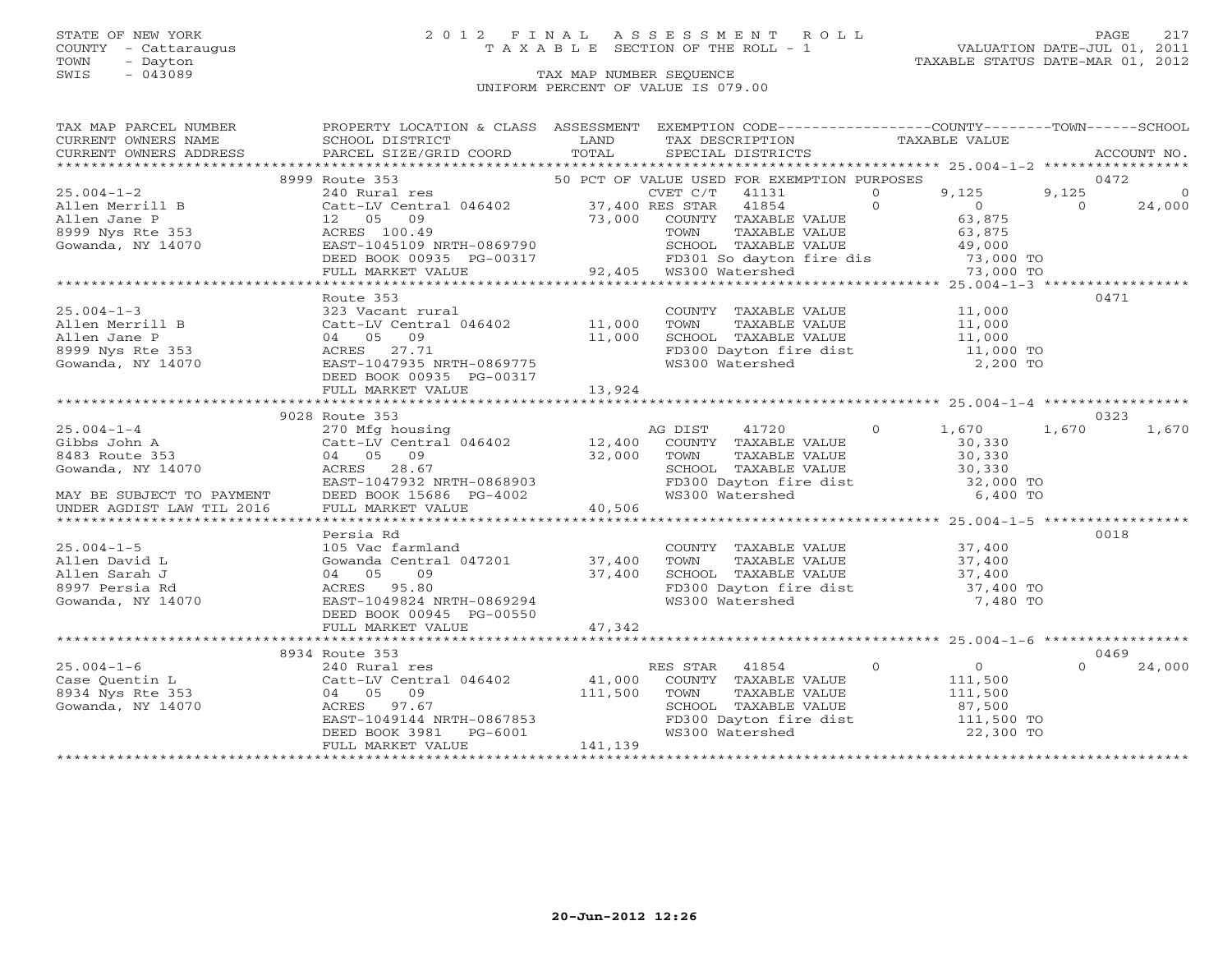COUNTY - Cattaraugus T A X A B L E SECTION OF THE ROLL - 1<br>TOWN - Dayton<br>SWIS - 043089 TAX MAP NUMBER SEQUENCE

# STATE OF NEW YORK 2 0 1 2 F I N A L A S S E S S M E N T R O L L PAGE 218

### TAX MAP NUMBER SEQUENCE UNIFORM PERCENT OF VALUE IS 079.00

| TAX MAP PARCEL NUMBER THE PROPERTY LOCATION & CLASS ASSESSMENT EXEMPTION CODE--------------COUNTY-------TOWN------SCHOOL                                                                                                                                                                                                                                                             |                |                                                                                                                                                                            |                         |
|--------------------------------------------------------------------------------------------------------------------------------------------------------------------------------------------------------------------------------------------------------------------------------------------------------------------------------------------------------------------------------------|----------------|----------------------------------------------------------------------------------------------------------------------------------------------------------------------------|-------------------------|
|                                                                                                                                                                                                                                                                                                                                                                                      |                |                                                                                                                                                                            |                         |
|                                                                                                                                                                                                                                                                                                                                                                                      |                |                                                                                                                                                                            |                         |
|                                                                                                                                                                                                                                                                                                                                                                                      |                |                                                                                                                                                                            |                         |
|                                                                                                                                                                                                                                                                                                                                                                                      | 8860 Route 353 |                                                                                                                                                                            | 0529                    |
|                                                                                                                                                                                                                                                                                                                                                                                      |                |                                                                                                                                                                            |                         |
|                                                                                                                                                                                                                                                                                                                                                                                      |                |                                                                                                                                                                            |                         |
|                                                                                                                                                                                                                                                                                                                                                                                      |                |                                                                                                                                                                            |                         |
|                                                                                                                                                                                                                                                                                                                                                                                      |                |                                                                                                                                                                            |                         |
|                                                                                                                                                                                                                                                                                                                                                                                      |                |                                                                                                                                                                            |                         |
|                                                                                                                                                                                                                                                                                                                                                                                      |                |                                                                                                                                                                            |                         |
|                                                                                                                                                                                                                                                                                                                                                                                      |                |                                                                                                                                                                            |                         |
| $\begin{array}{cccccccc} 25.004-1-8 & 8860 & \text{Root} & 240 & \text{Rurt} & 240 & \text{Rurt} & 240 & \text{Rurt} & 240 & \text{Rurt} & 240 & \text{Rurt} & 240 & \text{Rurt} & 240 & \text{Rurt} & 240 & \text{Rurt} & 240 & \text{Rurt} & 240 & \text{Rurt} & 240 & \text{Rurt} & 240 & \text{Rurt} & 240 & \text{Rurt} & 240 & \text{Rurt} & 240 & \text{Rurt} & 240 & \text{$ |                |                                                                                                                                                                            |                         |
|                                                                                                                                                                                                                                                                                                                                                                                      | Route 353      |                                                                                                                                                                            | 0474                    |
|                                                                                                                                                                                                                                                                                                                                                                                      |                |                                                                                                                                                                            |                         |
|                                                                                                                                                                                                                                                                                                                                                                                      |                |                                                                                                                                                                            |                         |
|                                                                                                                                                                                                                                                                                                                                                                                      |                |                                                                                                                                                                            |                         |
|                                                                                                                                                                                                                                                                                                                                                                                      |                |                                                                                                                                                                            |                         |
|                                                                                                                                                                                                                                                                                                                                                                                      |                |                                                                                                                                                                            |                         |
|                                                                                                                                                                                                                                                                                                                                                                                      |                |                                                                                                                                                                            |                         |
|                                                                                                                                                                                                                                                                                                                                                                                      |                |                                                                                                                                                                            |                         |
|                                                                                                                                                                                                                                                                                                                                                                                      |                |                                                                                                                                                                            |                         |
|                                                                                                                                                                                                                                                                                                                                                                                      | Miller Rd      |                                                                                                                                                                            | 0334                    |
|                                                                                                                                                                                                                                                                                                                                                                                      |                |                                                                                                                                                                            |                         |
|                                                                                                                                                                                                                                                                                                                                                                                      |                |                                                                                                                                                                            |                         |
| 25.004-1-10<br>Eulaw Gregory<br>Eulaw Rosemary<br>64 Burgess St River Creek, NY 14126<br>EED BOOK 15216 PG-5001<br>EED BOOK 15216 PG-5001<br>EED BOOK 15216 PG-5001<br>EED BOOK 15216 PG-5001<br>EED BOOK 15216 PG-5001<br>EED BOOK 15216 PG-500                                                                                                                                     |                | COUNTY TAXABLE VALUE 49,200<br>TOWN TAXABLE VALUE 49,200<br>SCHOOL TAXABLE VALUE 49,200<br>FD300 Dayton fire dist 49,200 TO<br>WS300 Watershed 9,840 TO                    |                         |
|                                                                                                                                                                                                                                                                                                                                                                                      |                |                                                                                                                                                                            |                         |
|                                                                                                                                                                                                                                                                                                                                                                                      |                |                                                                                                                                                                            |                         |
|                                                                                                                                                                                                                                                                                                                                                                                      |                |                                                                                                                                                                            |                         |
|                                                                                                                                                                                                                                                                                                                                                                                      |                |                                                                                                                                                                            |                         |
|                                                                                                                                                                                                                                                                                                                                                                                      |                |                                                                                                                                                                            |                         |
|                                                                                                                                                                                                                                                                                                                                                                                      | Route 353      |                                                                                                                                                                            | 0476                    |
|                                                                                                                                                                                                                                                                                                                                                                                      |                |                                                                                                                                                                            |                         |
|                                                                                                                                                                                                                                                                                                                                                                                      |                |                                                                                                                                                                            |                         |
|                                                                                                                                                                                                                                                                                                                                                                                      |                |                                                                                                                                                                            |                         |
|                                                                                                                                                                                                                                                                                                                                                                                      |                |                                                                                                                                                                            |                         |
|                                                                                                                                                                                                                                                                                                                                                                                      |                | COUNTY TAXABLE VALUE<br>TOWN TAXABLE VALUE<br>SCHOOL TAXABLE VALUE<br>FD300 Dayton fire dist<br>WS300 Watershed<br>The dist<br>Taxable states of the 11,700 TO<br>2,340 TO |                         |
|                                                                                                                                                                                                                                                                                                                                                                                      |                |                                                                                                                                                                            |                         |
|                                                                                                                                                                                                                                                                                                                                                                                      |                |                                                                                                                                                                            |                         |
|                                                                                                                                                                                                                                                                                                                                                                                      |                |                                                                                                                                                                            |                         |
|                                                                                                                                                                                                                                                                                                                                                                                      |                |                                                                                                                                                                            | 0019                    |
|                                                                                                                                                                                                                                                                                                                                                                                      | 8755 Route 353 |                                                                                                                                                                            | 8,225<br>$\overline{0}$ |
|                                                                                                                                                                                                                                                                                                                                                                                      |                |                                                                                                                                                                            | $0 \t32,900$            |
|                                                                                                                                                                                                                                                                                                                                                                                      |                |                                                                                                                                                                            |                         |
|                                                                                                                                                                                                                                                                                                                                                                                      |                |                                                                                                                                                                            |                         |
|                                                                                                                                                                                                                                                                                                                                                                                      |                |                                                                                                                                                                            |                         |
|                                                                                                                                                                                                                                                                                                                                                                                      |                |                                                                                                                                                                            |                         |
|                                                                                                                                                                                                                                                                                                                                                                                      |                |                                                                                                                                                                            |                         |
|                                                                                                                                                                                                                                                                                                                                                                                      |                |                                                                                                                                                                            |                         |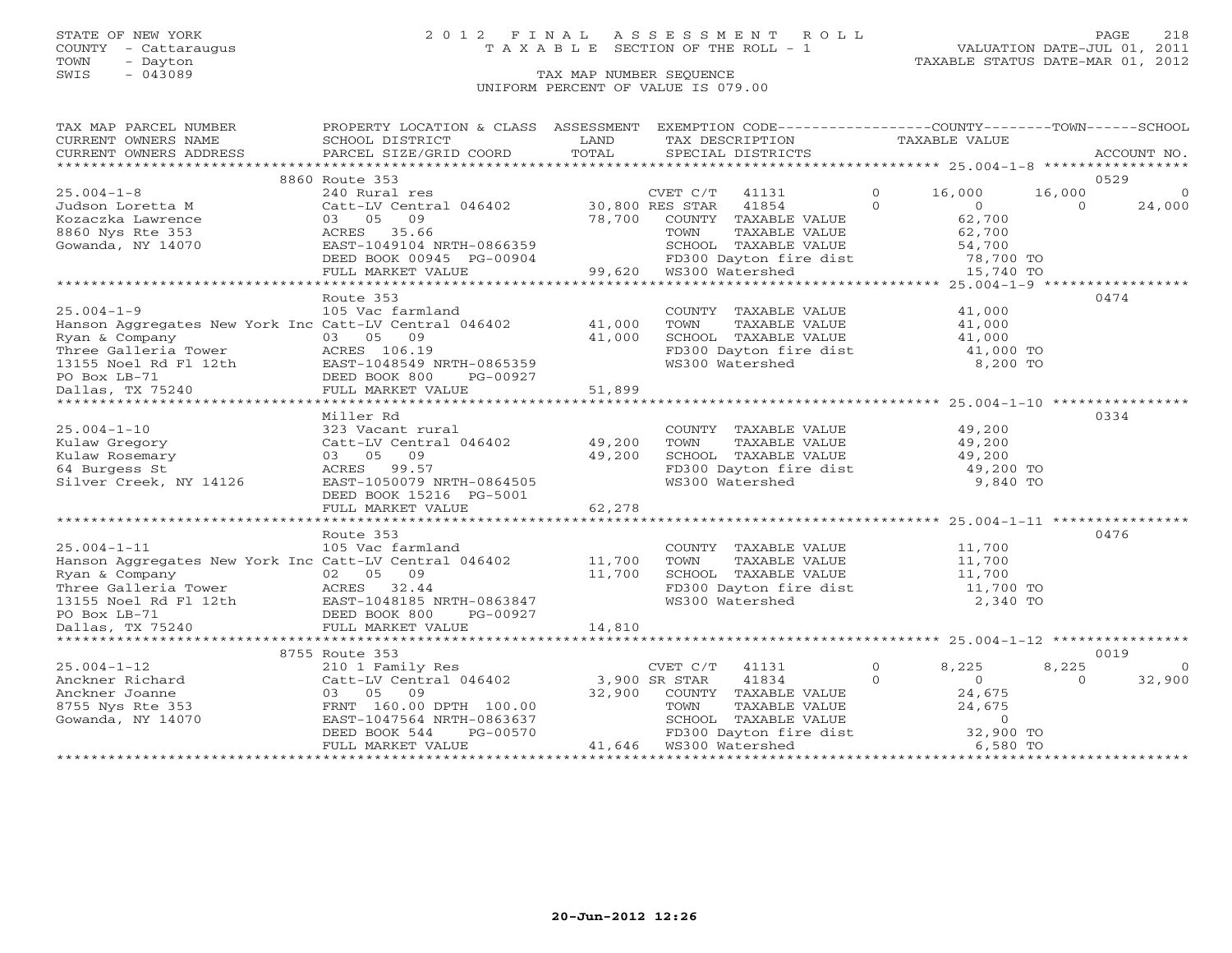# STATE OF NEW YORK 2 0 1 2 F I N A L A S S E S S M E N T R O L L PAGE 219 COUNTY - Cattaraugus T A X A B L E SECTION OF THE ROLL - 1 VALUATION DATE-JUL 01, 2011

| TAX MAP PARCEL NUMBER                                                                                                                                                                         | PROPERTY LOCATION & CLASS ASSESSMENT EXEMPTION CODE----------------COUNTY-------TOWN------SCHOOL                                                                                                                                          |        |                                                                                                      |                                                               |                    |
|-----------------------------------------------------------------------------------------------------------------------------------------------------------------------------------------------|-------------------------------------------------------------------------------------------------------------------------------------------------------------------------------------------------------------------------------------------|--------|------------------------------------------------------------------------------------------------------|---------------------------------------------------------------|--------------------|
| CURRENT OWNERS NAME                                                                                                                                                                           | SCHOOL DISTRICT                                                                                                                                                                                                                           | LAND   | TAX DESCRIPTION                                                                                      | TAXABLE VALUE                                                 |                    |
| CURRENT OWNERS ADDRESS                                                                                                                                                                        |                                                                                                                                                                                                                                           |        |                                                                                                      |                                                               |                    |
|                                                                                                                                                                                               |                                                                                                                                                                                                                                           |        |                                                                                                      |                                                               |                    |
| $25.004 - 1 - 13$                                                                                                                                                                             | Markhams Rd<br>312 Vac w/imprv                                                                                                                                                                                                            |        | COUNTY TAXABLE VALUE 11,900                                                                          |                                                               | 0195               |
|                                                                                                                                                                                               | $Catt-LV$ Central 046402 10,900                                                                                                                                                                                                           |        |                                                                                                      |                                                               |                    |
| Country Side Sand & Gravel<br>13870 Taylor Hollow Rd                                                                                                                                          | 11 05 09                                                                                                                                                                                                                                  | 11,900 |                                                                                                      |                                                               |                    |
|                                                                                                                                                                                               | ACRES 11.51                                                                                                                                                                                                                               |        |                                                                                                      |                                                               |                    |
| Collins, NY 14034                                                                                                                                                                             | EAST-1046960 NRTH-0864420                                                                                                                                                                                                                 |        | FD300 Dayton fire dist 11,900 TO<br>WS300 Watershed                                                  | 2,380 TO                                                      |                    |
|                                                                                                                                                                                               | DEED BOOK 01018 PG-00605                                                                                                                                                                                                                  |        |                                                                                                      |                                                               |                    |
|                                                                                                                                                                                               | FULL MARKET VALUE                                                                                                                                                                                                                         | 15,063 |                                                                                                      |                                                               |                    |
|                                                                                                                                                                                               |                                                                                                                                                                                                                                           |        |                                                                                                      |                                                               |                    |
|                                                                                                                                                                                               | 8802 Route 353                                                                                                                                                                                                                            |        |                                                                                                      |                                                               | 0591               |
| $25.004 - 1 - 14$                                                                                                                                                                             | 210 1 Family Res<br>210 1 Family Res<br>Catt-LV Central 046402 4,200 COUNTY TAXABLE VALUE 30,600<br>30,600 TOWN TAXABLE VALUE 30,600<br>20,600 COUNTY TAXABLE VALUE 30,600<br>20,600 COUNTY TAXABLE VALUE 30,600<br>20,600 COUNTY TAXABLE |        |                                                                                                      |                                                               | 24,000<br>$\Omega$ |
|                                                                                                                                                                                               |                                                                                                                                                                                                                                           |        |                                                                                                      |                                                               |                    |
|                                                                                                                                                                                               |                                                                                                                                                                                                                                           |        |                                                                                                      |                                                               |                    |
|                                                                                                                                                                                               |                                                                                                                                                                                                                                           |        |                                                                                                      |                                                               |                    |
|                                                                                                                                                                                               |                                                                                                                                                                                                                                           |        |                                                                                                      |                                                               |                    |
|                                                                                                                                                                                               |                                                                                                                                                                                                                                           |        | SCHOOL TAXABLE VALUE<br>FD300 Dayton fire dist<br>WS300 Watershed 6,120 TO<br>6,120 TO               |                                                               |                    |
| Contract Matter of the Contract Contract Cerwitz Julie C<br>Gerwitz Julie C<br>30,600<br>8802 Rte 353<br>Gowanda, NY 14070<br>4070<br>EED BOOK 890<br>PG-01136<br>FULL MARKET VALUE<br>38,734 | $PG-01136$<br>LUE 38,734                                                                                                                                                                                                                  |        |                                                                                                      |                                                               |                    |
|                                                                                                                                                                                               |                                                                                                                                                                                                                                           |        |                                                                                                      |                                                               |                    |
|                                                                                                                                                                                               | 11254 Markham-Wesley Rd                                                                                                                                                                                                                   |        |                                                                                                      |                                                               | 1035               |
| $25.004 - 1 - 15$                                                                                                                                                                             | 210 1 Family Res<br>Catt-LV Central 046402 3,900<br>11 05 09 29,900                                                                                                                                                                       |        | COUNTY TAXABLE VALUE 29,900                                                                          |                                                               |                    |
|                                                                                                                                                                                               |                                                                                                                                                                                                                                           |        |                                                                                                      |                                                               |                    |
| Mecca Bros. Inc Catt-LV Central PO Box 541779 11 05 09                                                                                                                                        |                                                                                                                                                                                                                                           | 29,900 | TOWN TAXABLE VALUE 29,900<br>SCHOOL TAXABLE VALUE 29,900                                             |                                                               |                    |
| Lake Worth, FL 33454                                                                                                                                                                          | FRNT 98.00 DPTH 165.00                                                                                                                                                                                                                    |        | FD300 Dayton fire dist<br>WS300 Watershed                                                            | 29,900 TO<br>5,980 TO                                         |                    |
|                                                                                                                                                                                               | EAST-1047051 NRTH-0864863                                                                                                                                                                                                                 |        |                                                                                                      |                                                               |                    |
|                                                                                                                                                                                               | DEED BOOK 6527 PG-3005                                                                                                                                                                                                                    |        |                                                                                                      |                                                               |                    |
|                                                                                                                                                                                               |                                                                                                                                                                                                                                           |        |                                                                                                      |                                                               |                    |
|                                                                                                                                                                                               |                                                                                                                                                                                                                                           |        |                                                                                                      |                                                               |                    |
|                                                                                                                                                                                               | 8813 Route 353                                                                                                                                                                                                                            |        |                                                                                                      |                                                               | 0345               |
|                                                                                                                                                                                               |                                                                                                                                                                                                                                           |        | RES STAR 41854 0                                                                                     | $\begin{array}{c} 0 \\ 70,000 \end{array}$                    | $\cap$<br>24,000   |
|                                                                                                                                                                                               |                                                                                                                                                                                                                                           |        |                                                                                                      | TAXABLE VALUE<br>TAXABLE VALUE 70,000<br>mayartr VALUE 46,000 |                    |
|                                                                                                                                                                                               |                                                                                                                                                                                                                                           |        |                                                                                                      |                                                               |                    |
|                                                                                                                                                                                               |                                                                                                                                                                                                                                           |        | SCHOOL TAXABLE VALUE 46,000<br>FD300 Dayton fire dist 70,000 TO                                      |                                                               |                    |
|                                                                                                                                                                                               |                                                                                                                                                                                                                                           |        |                                                                                                      |                                                               |                    |
|                                                                                                                                                                                               |                                                                                                                                                                                                                                           |        |                                                                                                      | 70,000 TO                                                     |                    |
|                                                                                                                                                                                               |                                                                                                                                                                                                                                           |        |                                                                                                      |                                                               |                    |
|                                                                                                                                                                                               | 8813 Route 353                                                                                                                                                                                                                            |        |                                                                                                      |                                                               | 0086               |
| $25.004 - 1 - 17$                                                                                                                                                                             | 311 Res vac land                                                                                                                                                                                                                          |        |                                                                                                      | 4,300                                                         |                    |
|                                                                                                                                                                                               |                                                                                                                                                                                                                                           |        | COUNTY TAXABLE VALUE<br>TOWN      TAXABLE VALUE                                                      | 4,300                                                         |                    |
|                                                                                                                                                                                               |                                                                                                                                                                                                                                           |        |                                                                                                      |                                                               |                    |
|                                                                                                                                                                                               |                                                                                                                                                                                                                                           |        |                                                                                                      |                                                               |                    |
|                                                                                                                                                                                               |                                                                                                                                                                                                                                           |        | SCHOOL TAXABLE VALUE<br>FD300 Dayton fire dist 4,300 TO<br>WS300 Watershed 860 TO<br>WS300 Watershed |                                                               |                    |
|                                                                                                                                                                                               | DEED BOOK 00961 PG-00680                                                                                                                                                                                                                  |        |                                                                                                      |                                                               |                    |
|                                                                                                                                                                                               | FULL MARKET VALUE                                                                                                                                                                                                                         | 5,443  |                                                                                                      |                                                               |                    |
|                                                                                                                                                                                               |                                                                                                                                                                                                                                           |        |                                                                                                      |                                                               |                    |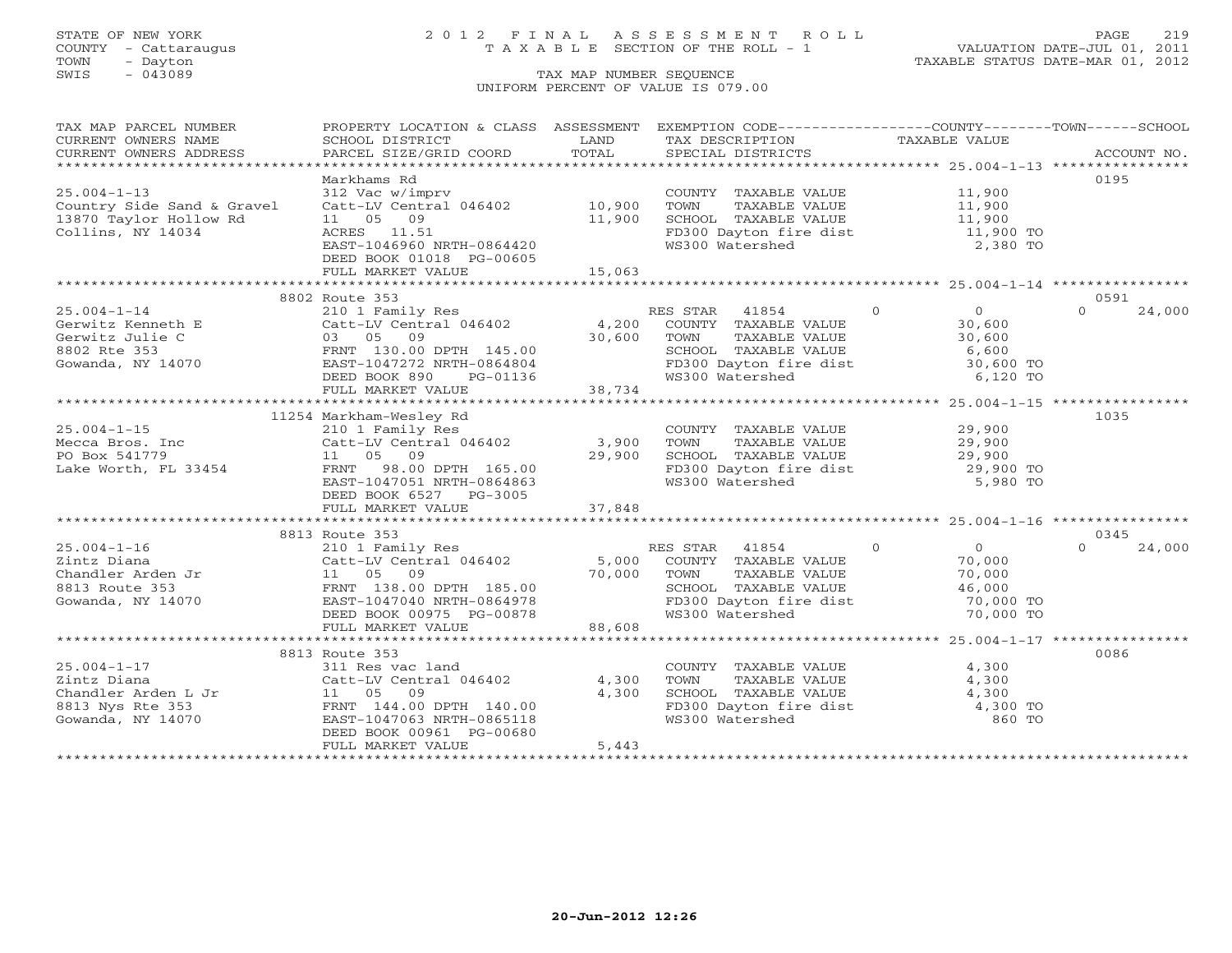### STATE OF NEW YORK 2 0 1 2 F I N A L A S S E S S M E N T R O L L PAGE 220 COUNTY - Cattaraugus T A X A B L E SECTION OF THE ROLL - 1 VALUATION DATE-JUL 01, 2011

| TAX MAP PARCEL NUMBER                                                                                                                                                                                                         | PROPERTY LOCATION & CLASS ASSESSMENT EXEMPTION CODE----------------COUNTY-------TOWN------SCHOOL |        |                                                                                                         |          |                        |          |             |
|-------------------------------------------------------------------------------------------------------------------------------------------------------------------------------------------------------------------------------|--------------------------------------------------------------------------------------------------|--------|---------------------------------------------------------------------------------------------------------|----------|------------------------|----------|-------------|
| CURRENT OWNERS NAME                                                                                                                                                                                                           | SCHOOL DISTRICT                                                                                  | LAND   | TAX DESCRIPTION TAXABLE VALUE                                                                           |          |                        |          |             |
|                                                                                                                                                                                                                               |                                                                                                  |        |                                                                                                         |          |                        |          | ACCOUNT NO. |
| .CURRENT OWNERS ADDRESS PARCEL SIZE/GRID COORD TOTAL SPECIAL DISTRICTS ACCOUNT NO ACCOUNT NO ACCOUNT NO ARE A TALL AND RESOLUT A TALL TO A TALL THE RESOLUT TO A TALL THAT A TALL THE RAND RESOLUT TO TALL THAT A TALL THAT A |                                                                                                  |        |                                                                                                         |          |                        |          |             |
|                                                                                                                                                                                                                               | 11266 Markham-Wesley Rd                                                                          |        |                                                                                                         |          |                        | 0081     |             |
| $25.004 - 1 - 19$                                                                                                                                                                                                             | 210 1 Family Res<br>Catt-LV Central 046402 14,300 COUNTY TAXABLE VALUE                           |        |                                                                                                         | $\Omega$ | $\overline{0}$         | $\Omega$ | 24,000      |
|                                                                                                                                                                                                                               |                                                                                                  |        |                                                                                                         |          | 71,700                 |          |             |
|                                                                                                                                                                                                                               | 11  05  09                                                                                       | 71,700 | TOWN<br>TAXABLE VALUE                                                                                   |          | 71,700                 |          |             |
|                                                                                                                                                                                                                               |                                                                                                  |        | SCHOOL TAXABLE VALUE                                                                                    |          | 47,700                 |          |             |
| Singer Jeffrey H Catt-LV C<br>Singer Marlene 11 05<br>11266 Markhams-Wesley Rd ACRES<br>Gowanda, NY 14070 EAST-1046                                                                                                           | ACRES 9.33<br>EAST-1046485 NRTH-0865096<br>DEED BOOK 839 PG-00401                                |        | FD300 Dayton fire dist 71,700 TO                                                                        |          |                        |          |             |
|                                                                                                                                                                                                                               |                                                                                                  |        | WS300 Watershed                                                                                         |          | 14,340 TO              |          |             |
|                                                                                                                                                                                                                               | FULL MARKET VALUE                                                                                | 90,759 |                                                                                                         |          |                        |          |             |
|                                                                                                                                                                                                                               |                                                                                                  |        |                                                                                                         |          |                        |          |             |
|                                                                                                                                                                                                                               | 11291 Markham-Wesley Rd                                                                          |        |                                                                                                         |          |                        | 0468     |             |
| $25.004 - 1 - 20$                                                                                                                                                                                                             | 210 1 Family Res                                                                                 |        | RES STAR 41854                                                                                          | $\Omega$ | $\Omega$               | $\cap$   | 24,000      |
| Cline Steven A<br>Cline Audrey M<br>11 05 09 64,400<br>11291 Markham-Wesley Rd<br>1291 Markham-Wesley Rd<br>133                                                                                                               |                                                                                                  |        | COUNTY TAXABLE VALUE                                                                                    |          | 64,400                 |          |             |
|                                                                                                                                                                                                                               |                                                                                                  |        | TAXABLE VALUE<br>TOWN                                                                                   |          | 64,400                 |          |             |
|                                                                                                                                                                                                                               |                                                                                                  |        | SCHOOL TAXABLE VALUE                                                                                    |          | 40,400                 |          |             |
| Gowanda, NY 14070                                                                                                                                                                                                             | EAST-1046266 NRTH-0864752                                                                        |        |                                                                                                         |          |                        |          |             |
|                                                                                                                                                                                                                               | DEED BOOK 800                                                                                    |        | FD300 Dayton fire dist<br>WS300 Watershed                                                               |          | 64,400 TO<br>12,880 TO |          |             |
|                                                                                                                                                                                                                               | FULL MARKET VALUE                                                                                |        |                                                                                                         |          |                        |          |             |
|                                                                                                                                                                                                                               |                                                                                                  |        |                                                                                                         |          |                        |          |             |
|                                                                                                                                                                                                                               | Wolfe Rd                                                                                         |        |                                                                                                         |          |                        | 1036     |             |
| $25.004 - 1 - 21$                                                                                                                                                                                                             | 321 Abandoned ag                                                                                 |        | COUNTY TAXABLE VALUE                                                                                    |          | 7,100                  |          |             |
| County Side Sand & Gravel                                                                                                                                                                                                     | Catt-LV Central 046402                                                                           | 7,100  | TAXILLE VALUE<br>TAXABLE VALUE<br>TAVADI F VALUE<br>TOWN                                                |          | 7,100                  |          |             |
| 13870 Taylor Hollow Rd                                                                                                                                                                                                        | 11 05<br>09                                                                                      | 7,100  | SCHOOL TAXABLE VALUE                                                                                    |          | 7,100                  |          |             |
| Collins, NY 14034                                                                                                                                                                                                             | ACRES<br>7.40                                                                                    |        | FD300 Dayton fire dist                                                                                  |          | 7,100 TO               |          |             |
|                                                                                                                                                                                                                               | EAST-1046428 NRTH-0864437                                                                        |        | WS300 Watershed                                                                                         |          | 7,100 TO               |          |             |
|                                                                                                                                                                                                                               | DEED BOOK 16515 PG-1                                                                             |        |                                                                                                         |          |                        |          |             |
|                                                                                                                                                                                                                               | FULL MARKET VALUE                                                                                | 8,987  |                                                                                                         |          |                        |          |             |
|                                                                                                                                                                                                                               |                                                                                                  |        |                                                                                                         |          |                        |          |             |
|                                                                                                                                                                                                                               | Markhams Rd                                                                                      |        |                                                                                                         |          |                        | 0583     |             |
| $25.004 - 1 - 22$                                                                                                                                                                                                             | 105 Vac farmland                                                                                 |        | 41720<br>AG DIST                                                                                        | $\Omega$ | 148                    | 148      | 148         |
| Jones Gary D                                                                                                                                                                                                                  | Catt-LV Central 046402                                                                           | 4,800  | COUNTY TAXABLE VALUE                                                                                    |          | 4,652                  |          |             |
| Jones Mary Lou                                                                                                                                                                                                                | 11  05  09                                                                                       | 4,800  |                                                                                                         |          |                        |          |             |
| 11326 Markhams-Wesley Rd                                                                                                                                                                                                      | 8.11<br>ACRES                                                                                    |        |                                                                                                         |          |                        |          |             |
| Gowanda, NY 14070                                                                                                                                                                                                             | EAST-1044525 NRTH-0863947                                                                        |        | TOWN TAXABLE VALUE<br>SCHOOL TAXABLE VALUE<br>FD300 Dayton fire dist<br>The dist a 4,800 TO<br>1,800 TO |          |                        |          |             |
|                                                                                                                                                                                                                               | DEED BOOK 01011 PG-01064                                                                         |        | WS300 Watershed                                                                                         |          | 960 TO                 |          |             |
| MAY BE SUBJECT TO PAYMENT                                                                                                                                                                                                     | FULL MARKET VALUE                                                                                | 6,076  |                                                                                                         |          |                        |          |             |
| UNDER AGDIST LAW TIL 2016                                                                                                                                                                                                     |                                                                                                  |        |                                                                                                         |          |                        |          |             |
|                                                                                                                                                                                                                               |                                                                                                  |        |                                                                                                         |          |                        |          |             |
|                                                                                                                                                                                                                               | 11365 Markham-Wesley Rd                                                                          |        |                                                                                                         |          |                        | 0629     |             |
| $25.004 - 1 - 23$                                                                                                                                                                                                             |                                                                                                  |        | COUNTY TAXABLE VALUE                                                                                    |          | 7,100                  |          |             |
| Williard Bruce E                                                                                                                                                                                                              | 312 Vac w/imprv<br>Catt-LV Central 046402                                                        | 6,500  | TOWN<br>TAXABLE VALUE                                                                                   |          | 7,100                  |          |             |
| S                                                                                                                                                                                                                             | 11  05  09                                                                                       | 7,100  | SCHOOL TAXABLE VALUE                                                                                    |          |                        |          |             |
| PO Box 244                                                                                                                                                                                                                    | ACRES<br>6.66                                                                                    |        | FD300 Dayton fire dist                                                                                  |          | 7,100<br>7,100 TO      |          |             |
| Cattaraugus, NY 14719                                                                                                                                                                                                         | EAST-1044526 NRTH-0864737                                                                        |        | WS300 Watershed                                                                                         |          | 1,420 TO               |          |             |
|                                                                                                                                                                                                                               | DEED BOOK 913<br>PG-01045                                                                        |        |                                                                                                         |          |                        |          |             |
|                                                                                                                                                                                                                               | FULL MARKET VALUE                                                                                | 8,987  |                                                                                                         |          |                        |          |             |
|                                                                                                                                                                                                                               |                                                                                                  |        |                                                                                                         |          |                        |          |             |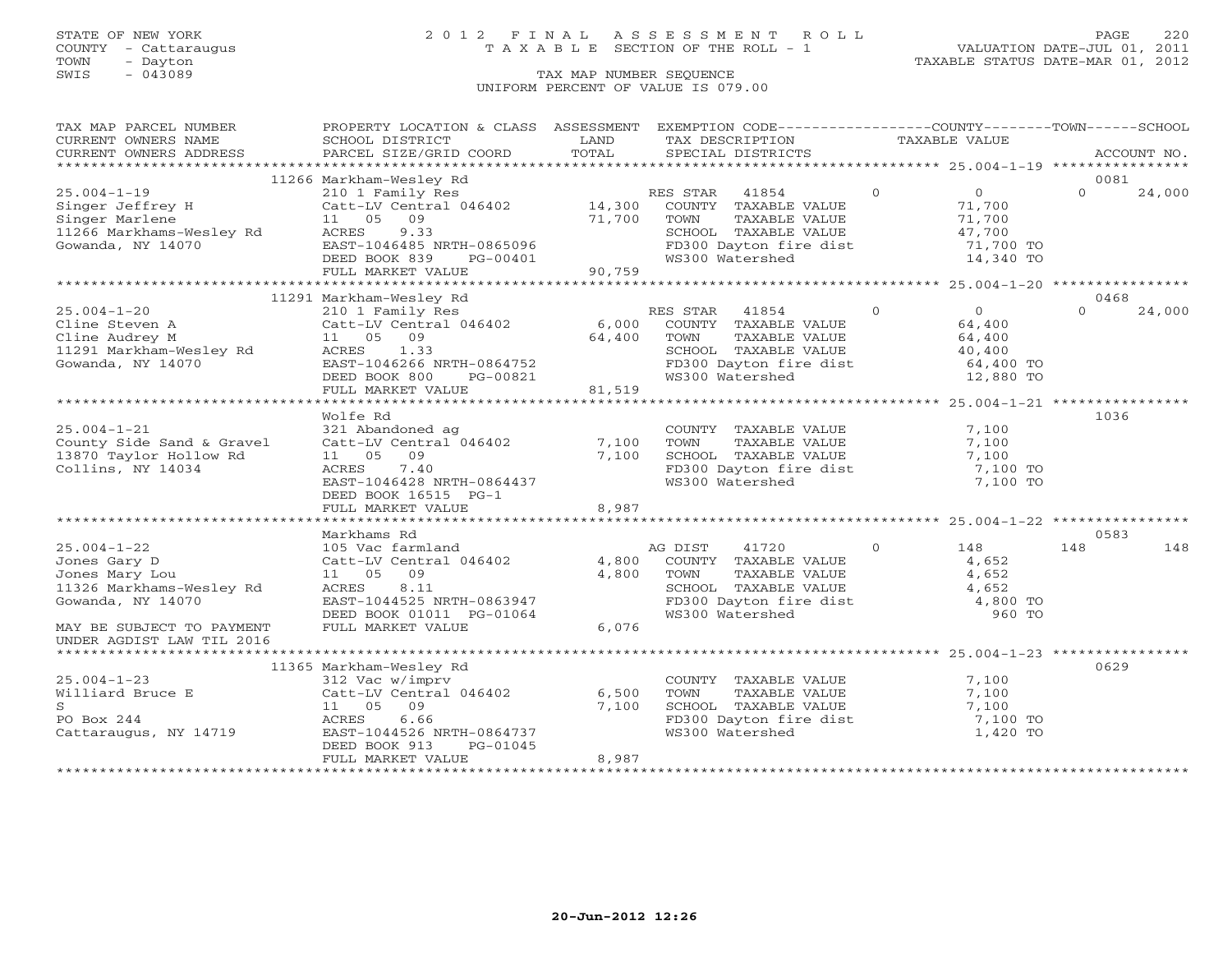### STATE OF NEW YORK 2 0 1 2 F I N A L A S S E S S M E N T R O L L PAGE 221 COUNTY - Cattaraugus T A X A B L E SECTION OF THE ROLL - 1 VALUATION DATE-JUL 01, 2011

| TAX MAP PARCEL NUMBER                                                                                                                                                                                                                            | PROPERTY LOCATION & CLASS ASSESSMENT           |                                                                    |                        | EXEMPTION CODE----------------COUNTY-------TOWN------SCHOOL                               |          |                              |          |             |
|--------------------------------------------------------------------------------------------------------------------------------------------------------------------------------------------------------------------------------------------------|------------------------------------------------|--------------------------------------------------------------------|------------------------|-------------------------------------------------------------------------------------------|----------|------------------------------|----------|-------------|
| CURRENT OWNERS NAME                                                                                                                                                                                                                              | SCHOOL DISTRICT                                | LAND                                                               |                        | TAX DESCRIPTION                                                                           |          | TAXABLE VALUE                |          |             |
| CURRENT OWNERS ADDRESS                                                                                                                                                                                                                           | PARCEL SIZE/GRID COORD                         | TOTAL                                                              |                        | SPECIAL DISTRICTS                                                                         |          |                              |          | ACCOUNT NO. |
|                                                                                                                                                                                                                                                  |                                                |                                                                    |                        |                                                                                           |          |                              |          |             |
|                                                                                                                                                                                                                                                  | 11368 Markham-Wesley Rd                        |                                                                    |                        |                                                                                           |          |                              |          | 0581        |
| $25.004 - 1 - 24$                                                                                                                                                                                                                                | 240 Rural res                                  |                                                                    | AG DIST                | 41720                                                                                     | $\Omega$ | 6,286                        | 6,286    | 6,286       |
| Jones Gary D                                                                                                                                                                                                                                     | Catt-LV Central 046402                         | 18,100 SR STAR                                                     |                        | 41834                                                                                     | $\Omega$ | $\overline{0}$               | $\Omega$ | 49,760      |
| Jones Mary Lou                                                                                                                                                                                                                                   | 11 05<br>09                                    | 71,700                                                             |                        | COUNTY TAXABLE VALUE                                                                      |          | 65,414                       |          |             |
| 11326 Markham-Wesley Rd                                                                                                                                                                                                                          | $ACRES$ 21.79                                  |                                                                    | TOWN                   | TAXABLE VALUE                                                                             |          | $65,414$<br>$65,414$         |          |             |
| Gowanda, NY 14070                                                                                                                                                                                                                                | EAST-1044537 NRTH-0866256                      |                                                                    |                        | SCHOOL TAXABLE VALUE<br>SCHOOL TAXABLE VALUE<br>FD300 Dayton fire dist<br>WS300 Watershed |          | 15,654                       |          |             |
|                                                                                                                                                                                                                                                  | DEED BOOK 12154 PG-8001                        | CONSIDER THE EXAMPLE TO BAYLON THE<br>-8001 90,759 WS300 Watershed |                        |                                                                                           |          | --,<br>71,700 TO             |          |             |
| MAY BE SUBJECT TO PAYMENT                                                                                                                                                                                                                        | FULL MARKET VALUE                              |                                                                    |                        |                                                                                           |          | 14,340 TO                    |          |             |
| UNDER AGDIST LAW TIL 2016                                                                                                                                                                                                                        |                                                |                                                                    |                        |                                                                                           |          |                              |          |             |
|                                                                                                                                                                                                                                                  |                                                |                                                                    |                        |                                                                                           |          |                              |          |             |
|                                                                                                                                                                                                                                                  | 11368 Markham-Wesley Rd                        |                                                                    |                        |                                                                                           |          |                              |          | 0582        |
| $25.004 - 1 - 25.1$                                                                                                                                                                                                                              | 312 Vac w/imprv                                |                                                                    | AG DIST                | 41720                                                                                     | $\Omega$ | 10,521                       | 10,521   | 10,521      |
| Jones Gary D                                                                                                                                                                                                                                     | Catt-LV Central 046402 46,600 SILO T/C/S 42100 |                                                                    |                        |                                                                                           | $\Omega$ | 12,600                       | 12,600   | 12,600      |
| Jones Mary Lou                                                                                                                                                                                                                                   | 11 05 09                                       |                                                                    |                        | 100,900 COUNTY TAXABLE VALUE                                                              |          | 77.779                       |          |             |
|                                                                                                                                                                                                                                                  |                                                |                                                                    | TOWN                   | TAXABLE VALUE                                                                             |          | 77,779                       |          |             |
|                                                                                                                                                                                                                                                  |                                                |                                                                    |                        | SCHOOL TAXABLE VALUE                                                                      |          | 77,779                       |          |             |
|                                                                                                                                                                                                                                                  |                                                |                                                                    |                        | FD300 Dayton fire dist 100,900 TO                                                         |          |                              |          |             |
| 00011326 Markham-Wesley Rd<br>Gowanda, NY 14070<br>MAY BE SUBJECT TO PAYMENT<br>MAY BE SUBJECT TO PAYMENT<br>MAY BE SUBJECT TO PAYMENT<br>DEED BOOK 11366 PG-8001<br>UNDER AGDIST LAW TIL 2016<br>FULL MARKET VALUE<br>TULL MARKET VALUE<br>127, |                                                |                                                                    | WS300 Watershed        |                                                                                           |          | 20,180 TO                    |          |             |
|                                                                                                                                                                                                                                                  |                                                |                                                                    |                        |                                                                                           |          |                              |          |             |
|                                                                                                                                                                                                                                                  |                                                |                                                                    |                        |                                                                                           |          |                              |          |             |
|                                                                                                                                                                                                                                                  | 11326 Markham-Wesley Rd                        |                                                                    |                        |                                                                                           |          |                              |          | 0971        |
| $25.004 - 1 - 25.2$                                                                                                                                                                                                                              |                                                |                                                                    | RES STAR 41854         |                                                                                           | $\Omega$ | $\overline{0}$               | $\Omega$ | 24,000      |
|                                                                                                                                                                                                                                                  |                                                | 5,700                                                              |                        | COUNTY TAXABLE VALUE                                                                      |          | 64,900                       |          |             |
|                                                                                                                                                                                                                                                  |                                                | 64,900                                                             | TOWN                   | TAXABLE VALUE                                                                             |          | 64,900                       |          |             |
|                                                                                                                                                                                                                                                  |                                                |                                                                    |                        | SCHOOL TAXABLE VALUE<br>FD300 Dayton fire dist                                            |          | 40,900<br>64,900 TO          |          |             |
|                                                                                                                                                                                                                                                  |                                                |                                                                    |                        |                                                                                           |          |                              |          |             |
|                                                                                                                                                                                                                                                  | DEED BOOK 00775 PG-00360                       |                                                                    |                        | WS300 Watershed                                                                           |          | 12,980 TO                    |          |             |
|                                                                                                                                                                                                                                                  | FULL MARKET VALUE                              | 82,152                                                             |                        |                                                                                           |          |                              |          |             |
|                                                                                                                                                                                                                                                  | 11339 Markhams Rd                              |                                                                    |                        |                                                                                           |          |                              |          | 0480        |
| $25.004 - 1 - 25.3$                                                                                                                                                                                                                              | 210 1 Family Res                               |                                                                    | WVET C/T               | 41121                                                                                     | $\Omega$ | 4,650                        | 4,650    | $\Omega$    |
|                                                                                                                                                                                                                                                  | Catt-LV Central 046402 5,100 RES STAR          |                                                                    |                        | 41854                                                                                     | $\Omega$ | $\overline{0}$               | $\Omega$ | 24,000      |
|                                                                                                                                                                                                                                                  | 11 05 09                                       |                                                                    |                        | 31,000 COUNTY TAXABLE VALUE                                                               |          | 26,350                       |          |             |
| 25.004-1-25.3<br>Farina Kathleen<br>11339 Markhams-Wesley Rd<br>III Markhams-Wesley Rd<br>Gowanda, NY 14070                                                                                                                                      | FRNT 215.00 DPTH 149.00                        |                                                                    | TOWN                   | TAXABLE VALUE                                                                             |          | 26,350                       |          |             |
|                                                                                                                                                                                                                                                  | EAST-1045229 NRTH-0864941                      |                                                                    |                        |                                                                                           |          |                              |          |             |
|                                                                                                                                                                                                                                                  | DEED BOOK 855<br>PG-01098                      |                                                                    |                        | SCHOOL TAXABLE VALUE 7,000<br>FD300 Dayton fire dist 31,000 TO                            |          |                              |          |             |
|                                                                                                                                                                                                                                                  | FULL MARKET VALUE                              |                                                                    | 39,241 WS300 Watershed |                                                                                           |          | 6,200 TO                     |          |             |
|                                                                                                                                                                                                                                                  |                                                |                                                                    |                        |                                                                                           |          |                              |          |             |
|                                                                                                                                                                                                                                                  | Route 353                                      |                                                                    |                        |                                                                                           |          |                              |          | 0371        |
| $25.004 - 1 - 27$                                                                                                                                                                                                                                | 105 Vac farmland                               |                                                                    |                        | COUNTY TAXABLE VALUE                                                                      |          | 31,200                       |          |             |
| Mecca Bros. Inc                                                                                                                                                                                                                                  | Catt-LV Central 046402                         | 31,200                                                             | TOWN                   | TAXABLE VALUE                                                                             |          | 31,200                       |          |             |
| PO Box 541779                                                                                                                                                                                                                                    | 11 05<br>09                                    | 31,200                                                             |                        |                                                                                           |          |                              |          |             |
| Lake Worth, FL 33454                                                                                                                                                                                                                             | ACRES 62.25                                    |                                                                    |                        | SCHOOL TAXABLE VALUE<br>FD300 Dayton fire dist                                            |          | $31, 200$ TO<br>$31, 200$ TO |          |             |
|                                                                                                                                                                                                                                                  | EAST-1046480 NRTH-0866315                      |                                                                    |                        | WS300 Watershed                                                                           |          | 6,240 TO                     |          |             |
|                                                                                                                                                                                                                                                  | DEED BOOK 6527<br>PG-3011                      |                                                                    |                        |                                                                                           |          |                              |          |             |
|                                                                                                                                                                                                                                                  | FULL MARKET VALUE                              | 39,494                                                             |                        |                                                                                           |          |                              |          |             |
|                                                                                                                                                                                                                                                  |                                                |                                                                    |                        |                                                                                           |          |                              |          |             |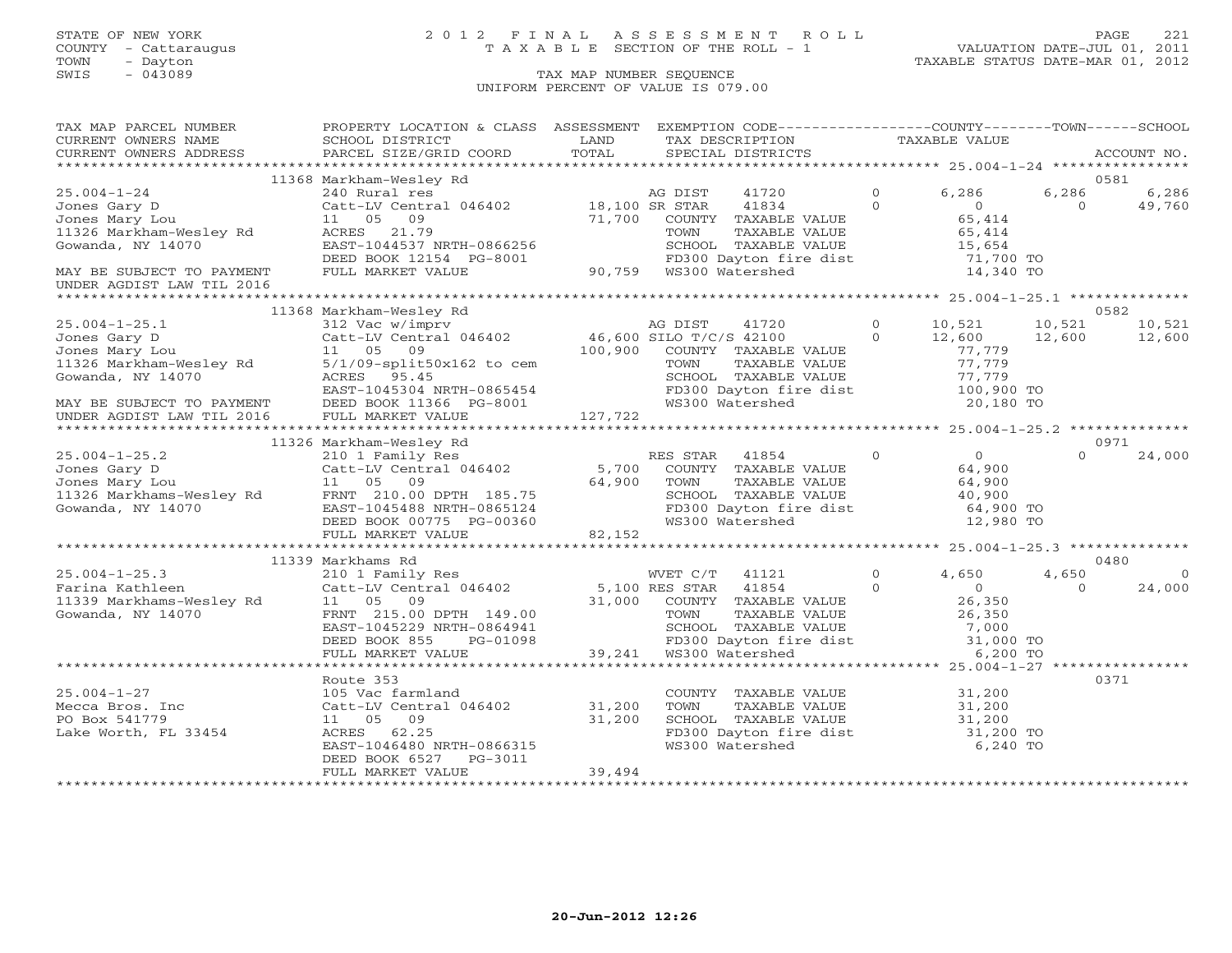# STATE OF NEW YORK 2 0 1 2 F I N A L A S S E S S M E N T R O L L PAGE 222 COUNTY - Cattaraugus T A X A B L E SECTION OF THE ROLL - 1 VALUATION DATE-JUL 01, 2011

| TAX MAP PARCEL NUMBER                                                                                                                                                                                                                                                                                           | PROPERTY LOCATION & CLASS ASSESSMENT EXEMPTION CODE----------------COUNTY-------TOWN------SCHOOL |        |  |  |       |
|-----------------------------------------------------------------------------------------------------------------------------------------------------------------------------------------------------------------------------------------------------------------------------------------------------------------|--------------------------------------------------------------------------------------------------|--------|--|--|-------|
|                                                                                                                                                                                                                                                                                                                 |                                                                                                  |        |  |  |       |
|                                                                                                                                                                                                                                                                                                                 | 8941 Route 353                                                                                   |        |  |  | 0053  |
| $\begin{array}{lcccc} 25.004-1-28 & 8941 \; \text{Route 353} & 12 & 0 & 9,600 & 9,600 & 9,600 & 0 \\ & 120 \; \text{Fe1ick James N} & 120 \; \text{Fe1K} & 140 \; \text{O} & 149,100 \; \text{GR STR} & 41834 & 0 & 5,596 & 5,596 & 5,596 & 5,596 & 5,596 & 5,596 & 5,596 & 5,596 & 5,596 & 5,596 & 5,596 & 5,$ |                                                                                                  |        |  |  |       |
|                                                                                                                                                                                                                                                                                                                 |                                                                                                  |        |  |  |       |
|                                                                                                                                                                                                                                                                                                                 |                                                                                                  |        |  |  |       |
|                                                                                                                                                                                                                                                                                                                 |                                                                                                  |        |  |  |       |
|                                                                                                                                                                                                                                                                                                                 |                                                                                                  |        |  |  |       |
|                                                                                                                                                                                                                                                                                                                 |                                                                                                  |        |  |  |       |
|                                                                                                                                                                                                                                                                                                                 |                                                                                                  |        |  |  |       |
|                                                                                                                                                                                                                                                                                                                 |                                                                                                  |        |  |  |       |
|                                                                                                                                                                                                                                                                                                                 |                                                                                                  |        |  |  |       |
|                                                                                                                                                                                                                                                                                                                 | White Rd                                                                                         |        |  |  | 0328  |
|                                                                                                                                                                                                                                                                                                                 |                                                                                                  |        |  |  |       |
|                                                                                                                                                                                                                                                                                                                 |                                                                                                  |        |  |  |       |
| 33.002-1-1<br>Xraemer Gary A<br>Xraemer Linda A<br>So 05 09<br>South Dayton, NY 14138<br>South Dayton, NY 14138<br>South Dayton, NY 14138<br>CERES<br>South Dayton, NY 14138<br>CERES<br>CERES<br>CERES<br>CERES<br>CERES<br>CERES<br>CERES<br>CERES<br>CERES<br>                                               |                                                                                                  |        |  |  |       |
|                                                                                                                                                                                                                                                                                                                 |                                                                                                  |        |  |  |       |
|                                                                                                                                                                                                                                                                                                                 |                                                                                                  |        |  |  |       |
|                                                                                                                                                                                                                                                                                                                 |                                                                                                  |        |  |  |       |
|                                                                                                                                                                                                                                                                                                                 |                                                                                                  |        |  |  |       |
|                                                                                                                                                                                                                                                                                                                 | White Rd                                                                                         |        |  |  | 0009  |
|                                                                                                                                                                                                                                                                                                                 |                                                                                                  |        |  |  | 8,886 |
|                                                                                                                                                                                                                                                                                                                 |                                                                                                  |        |  |  |       |
|                                                                                                                                                                                                                                                                                                                 |                                                                                                  |        |  |  |       |
|                                                                                                                                                                                                                                                                                                                 |                                                                                                  |        |  |  |       |
|                                                                                                                                                                                                                                                                                                                 |                                                                                                  |        |  |  |       |
|                                                                                                                                                                                                                                                                                                                 |                                                                                                  |        |  |  |       |
| 33.002-1-2<br>Bartlett Donald L Jr 105 Valley Cen 063001<br>Bartlett Janice L 42/50 05 09<br>258 Mill Street Janice L 42/50 05 09<br>258 Mill Street Janice L 42/50 05 09<br>258 Mill Street Donald L 3 ACRES 150.93<br>26 MAY BE SUBJECT                                                                       |                                                                                                  |        |  |  |       |
| UNDER AGDIST LAW TIL 2016                                                                                                                                                                                                                                                                                       |                                                                                                  |        |  |  |       |
|                                                                                                                                                                                                                                                                                                                 |                                                                                                  |        |  |  |       |
|                                                                                                                                                                                                                                                                                                                 | White Rd                                                                                         |        |  |  | 0407  |
|                                                                                                                                                                                                                                                                                                                 |                                                                                                  |        |  |  |       |
|                                                                                                                                                                                                                                                                                                                 |                                                                                                  |        |  |  |       |
|                                                                                                                                                                                                                                                                                                                 |                                                                                                  |        |  |  |       |
| 33.002-1-3<br>Silleman Lisa A<br>238 Mill St<br>238 Mill St<br>238 Mill St<br>238 Mill St<br>238 Mill St<br>238 Mill St<br>238 Mill St<br>238 Mill St<br>238 Mill St<br>2400<br>238 Mill St<br>2,400<br>238 Mill St<br>2,400<br>22,400<br>22,400<br>238 Mill St<br>2                                            |                                                                                                  |        |  |  |       |
|                                                                                                                                                                                                                                                                                                                 |                                                                                                  |        |  |  |       |
|                                                                                                                                                                                                                                                                                                                 | DEED BOOK 00990 PG-00175                                                                         |        |  |  |       |
|                                                                                                                                                                                                                                                                                                                 |                                                                                                  |        |  |  |       |
|                                                                                                                                                                                                                                                                                                                 | White Rd                                                                                         |        |  |  | 0266  |
|                                                                                                                                                                                                                                                                                                                 |                                                                                                  |        |  |  |       |
|                                                                                                                                                                                                                                                                                                                 |                                                                                                  |        |  |  |       |
| 33.002-1-4<br>33.002-1-4<br>Howard Donald<br>Howard Carol 2000 1000 1000 11,900 11,900 TOWN TAXABLE VALUE<br>2,380 TO Box 302<br>FO Box 302<br>South Dayton, NY 14138<br>FO Box 302<br>South Dayton, NY 14138<br>FO Box 302<br>EAST-1025812<br>NRTH-                                                            |                                                                                                  |        |  |  |       |
|                                                                                                                                                                                                                                                                                                                 |                                                                                                  |        |  |  |       |
|                                                                                                                                                                                                                                                                                                                 |                                                                                                  |        |  |  |       |
|                                                                                                                                                                                                                                                                                                                 | DEED BOOK 685 PG-00261                                                                           |        |  |  |       |
|                                                                                                                                                                                                                                                                                                                 | FULL MARKET VALUE                                                                                | 15,063 |  |  |       |
|                                                                                                                                                                                                                                                                                                                 |                                                                                                  |        |  |  |       |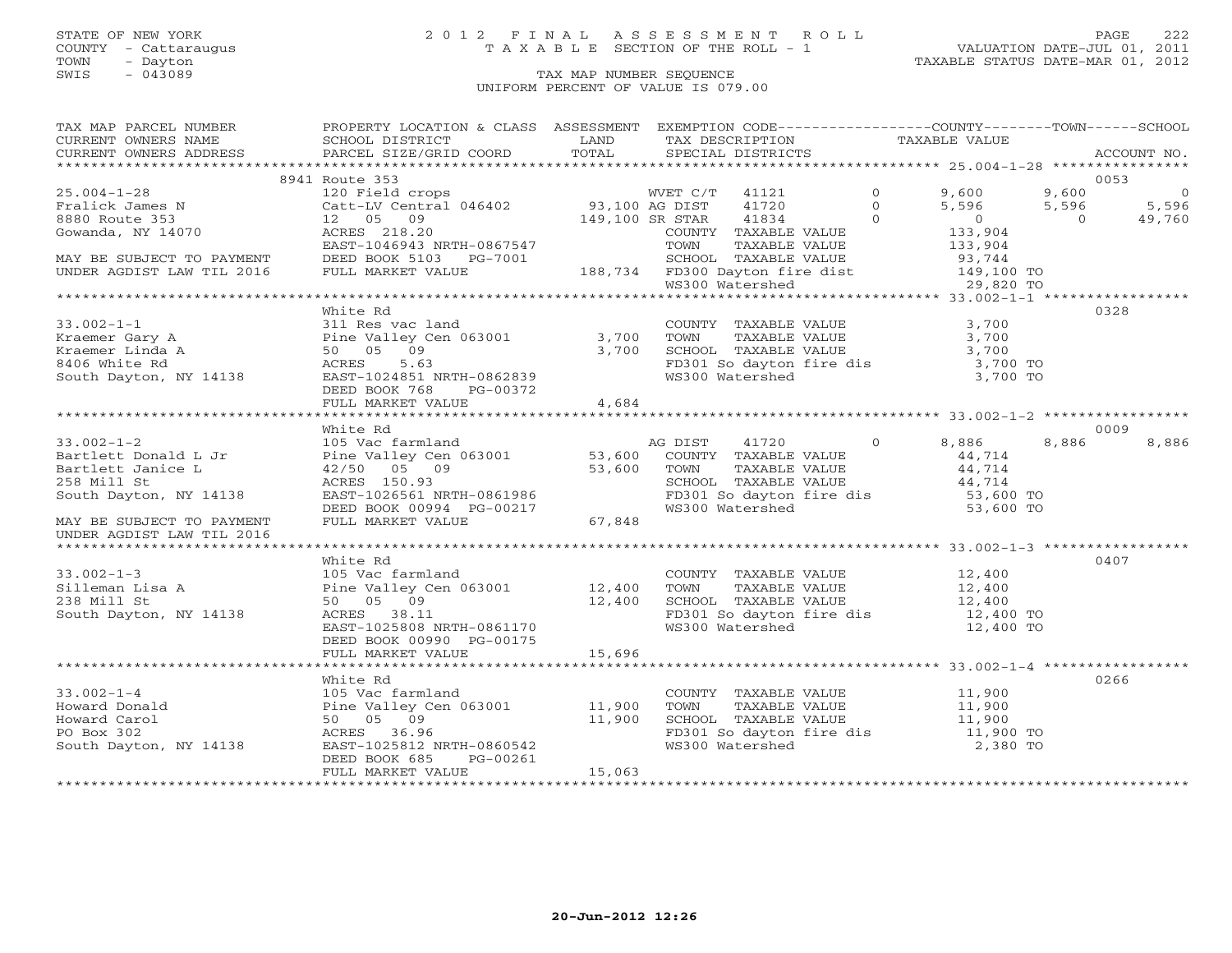# STATE OF NEW YORK 2 0 1 2 F I N A L A S S E S S M E N T R O L L PAGE 223 COUNTY - Cattaraugus T A X A B L E SECTION OF THE ROLL - 1 VALUATION DATE-JUL 01, 2011

| TAX MAP PARCEL NUMBER                                                                                                                                                                                                                                                                                                                                                                                           | PROPERTY LOCATION & CLASS ASSESSMENT EXEMPTION CODE----------------COUNTY-------TOWN------SCHOOL                                                           |            |                                                                                                                                                       |          |                      |          |             |
|-----------------------------------------------------------------------------------------------------------------------------------------------------------------------------------------------------------------------------------------------------------------------------------------------------------------------------------------------------------------------------------------------------------------|------------------------------------------------------------------------------------------------------------------------------------------------------------|------------|-------------------------------------------------------------------------------------------------------------------------------------------------------|----------|----------------------|----------|-------------|
| CURRENT OWNERS NAME                                                                                                                                                                                                                                                                                                                                                                                             | SCHOOL DISTRICT                                                                                                                                            | LAND       | TAX DESCRIPTION                                                                                                                                       |          | TAXABLE VALUE        |          |             |
| CURRENT OWNERS ADDRESS                                                                                                                                                                                                                                                                                                                                                                                          | PARCEL SIZE/GRID COORD TOTAL                                                                                                                               |            | SPECIAL DISTRICTS                                                                                                                                     |          |                      |          | ACCOUNT NO. |
|                                                                                                                                                                                                                                                                                                                                                                                                                 |                                                                                                                                                            |            |                                                                                                                                                       |          |                      |          |             |
|                                                                                                                                                                                                                                                                                                                                                                                                                 | White Rd                                                                                                                                                   |            |                                                                                                                                                       |          |                      |          | 0010        |
| $33.002 - 1 - 5$                                                                                                                                                                                                                                                                                                                                                                                                |                                                                                                                                                            |            |                                                                                                                                                       | $\Omega$ | 521                  | 521      | 521         |
| Bartlett Donald L Jr                                                                                                                                                                                                                                                                                                                                                                                            |                                                                                                                                                            |            |                                                                                                                                                       |          | 8,479                |          |             |
| Bartlett Janice L                                                                                                                                                                                                                                                                                                                                                                                               | 42 05 09                                                                                                                                                   | 9,000 TOWN | TOWN      TAXABLE VALUE<br>SCHOOL   TAXABLE VALUE                                                                                                     |          | 8,479                |          |             |
| 258 Mill St                                                                                                                                                                                                                                                                                                                                                                                                     | ACRES 30.00                                                                                                                                                |            |                                                                                                                                                       |          | 8,479<br>8,479       |          |             |
| South Dayton, NY 14138                                                                                                                                                                                                                                                                                                                                                                                          |                                                                                                                                                            |            | FD301 So dayton fire dis<br>WS300 Watershed                                                                                                           |          | 9,000 TO<br>9,000 TO |          |             |
|                                                                                                                                                                                                                                                                                                                                                                                                                 |                                                                                                                                                            |            |                                                                                                                                                       |          |                      |          |             |
| MAY BE SUBJECT TO PAYMENT<br>UNDER AGDIST LAW TIL 2016                                                                                                                                                                                                                                                                                                                                                          | ACRES 30.00<br>EAST-1027803 NRTH-0863186<br>DEED BOOK 00994 PG-00217<br>FULL MARKET VALUE 11,392                                                           |            |                                                                                                                                                       |          |                      |          |             |
|                                                                                                                                                                                                                                                                                                                                                                                                                 |                                                                                                                                                            |            |                                                                                                                                                       |          |                      |          |             |
|                                                                                                                                                                                                                                                                                                                                                                                                                 | Route 322                                                                                                                                                  |            |                                                                                                                                                       |          |                      |          | 0003        |
| $33.002 - 1 - 6$                                                                                                                                                                                                                                                                                                                                                                                                | 105 Vac farmland                                                                                                                                           |            | COUNTY TAXABLE VALUE                                                                                                                                  |          | 7,600                |          |             |
| Chase Ronald E                                                                                                                                                                                                                                                                                                                                                                                                  | Pine Valley Cen 063001 7,600                                                                                                                               |            | TAXABLE VALUE<br>TOWN                                                                                                                                 |          | 7,600                |          |             |
| Chase Karen V                                                                                                                                                                                                                                                                                                                                                                                                   | 42 05 09                                                                                                                                                   |            | 7,600 SCHOOL TAXABLE VALUE                                                                                                                            |          | 7,600                |          |             |
| 12350 Rte 322                                                                                                                                                                                                                                                                                                                                                                                                   | ACRES 37.98                                                                                                                                                |            | FD301 So dayton fire dis 7,600 TO                                                                                                                     |          |                      |          |             |
| South Dayton, NY 14138                                                                                                                                                                                                                                                                                                                                                                                          | EAST-1029307 NRTH-0863162                                                                                                                                  |            | WS300 Watershed                                                                                                                                       |          | 7,600 TO             |          |             |
|                                                                                                                                                                                                                                                                                                                                                                                                                 | DEED BOOK 13838 PG-6002                                                                                                                                    |            |                                                                                                                                                       |          |                      |          |             |
|                                                                                                                                                                                                                                                                                                                                                                                                                 | FULL MARKET VALUE                                                                                                                                          | 9,620      |                                                                                                                                                       |          |                      |          |             |
|                                                                                                                                                                                                                                                                                                                                                                                                                 |                                                                                                                                                            |            |                                                                                                                                                       |          |                      |          |             |
|                                                                                                                                                                                                                                                                                                                                                                                                                 | Route 322                                                                                                                                                  |            |                                                                                                                                                       |          |                      |          | 0005        |
| $33.002 - 1 - 7$                                                                                                                                                                                                                                                                                                                                                                                                |                                                                                                                                                            |            | AG DIST 41720 0                                                                                                                                       |          | 7,928                | 7,928    | 7,928       |
| Chase Ronald E                                                                                                                                                                                                                                                                                                                                                                                                  | 105 Vac farmland                                     AG DIST       41720             0<br>Pine Valley Cen 063001             48,000   COUNTY TAXABLE VALUE |            |                                                                                                                                                       |          | 40,072               |          |             |
| Chase Karen V                                                                                                                                                                                                                                                                                                                                                                                                   |                                                                                                                                                            |            |                                                                                                                                                       |          |                      |          |             |
| 12350 Rte 322                                                                                                                                                                                                                                                                                                                                                                                                   |                                                                                                                                                            |            | TOWN      TAXABLE VALUE<br>SCHOOL   TAXABLE VALUE                                                                                                     |          | 40,072<br>40,072     |          |             |
| South Dayton, NY 14138                                                                                                                                                                                                                                                                                                                                                                                          |                                                                                                                                                            |            |                                                                                                                                                       |          |                      |          |             |
|                                                                                                                                                                                                                                                                                                                                                                                                                 |                                                                                                                                                            |            | FD301 So dayton fire dis $48,000$ TO<br>WS300 Watershed $48,000$ TO                                                                                   |          |                      |          |             |
| MAY BE SUBJECT TO PAYMENT                                                                                                                                                                                                                                                                                                                                                                                       | 48,000 TOWN<br>ACRES 123.78 48,000 TOWN<br>EAST-1030362 NRTH-0861558 FD301<br>DEED BOOK 13838 PG-6002 60,759 SCHOOL                                        |            |                                                                                                                                                       |          |                      |          |             |
| UNDER AGDIST LAW TIL 2016                                                                                                                                                                                                                                                                                                                                                                                       |                                                                                                                                                            |            |                                                                                                                                                       |          |                      |          |             |
|                                                                                                                                                                                                                                                                                                                                                                                                                 |                                                                                                                                                            |            |                                                                                                                                                       |          |                      |          |             |
| ------> Noute 322<br>Stoltenberg Peter J<br>Stoltenberg Peter J<br>Stoltenberg Kathy I (105 09 (1233 AVS RES STAR ALUE Prince Contently Consider Active Content of TAXABLE VALUE<br>Stoltenberg Kathy I (105 09 53,000 TOWN TAXABLE VA                                                                                                                                                                          |                                                                                                                                                            |            |                                                                                                                                                       |          |                      |          | 0360        |
|                                                                                                                                                                                                                                                                                                                                                                                                                 |                                                                                                                                                            |            | RES STAR 41854 0                                                                                                                                      |          | $\overline{0}$       | $\Omega$ | 24,000      |
|                                                                                                                                                                                                                                                                                                                                                                                                                 |                                                                                                                                                            |            |                                                                                                                                                       |          | 53,000               |          |             |
|                                                                                                                                                                                                                                                                                                                                                                                                                 |                                                                                                                                                            |            | TOWN TAXABLE VALUE<br>SCHOOL TAXABLE VALUE 29,000 TO<br>1. In fire dis 53,000 TO                                                                      |          |                      |          |             |
|                                                                                                                                                                                                                                                                                                                                                                                                                 |                                                                                                                                                            |            |                                                                                                                                                       |          |                      |          |             |
| $\begin{array}{cccccccc} \texttt{12233 Nys Rte 322} & \texttt{ACRES} & \texttt{6.00} & \texttt{SCHOOL} & \texttt{TAXABLE VALUE} & \texttt{29,000} \\ \texttt{South Dayton, NY 14138} & \texttt{EAST-1030802 NRFH-0859226} & \texttt{DEED BOOK 883} & \texttt{PG-00607} & \texttt{67,089} & \texttt{53,000 TO} \\ & & & & & & & \\ \texttt{WSS00 Watershed} & \texttt{53,000 TO} & \texttt{53,000 TO} & \texttt$ |                                                                                                                                                            |            |                                                                                                                                                       |          |                      |          |             |
|                                                                                                                                                                                                                                                                                                                                                                                                                 |                                                                                                                                                            |            |                                                                                                                                                       |          |                      |          |             |
|                                                                                                                                                                                                                                                                                                                                                                                                                 |                                                                                                                                                            |            |                                                                                                                                                       |          |                      |          |             |
|                                                                                                                                                                                                                                                                                                                                                                                                                 |                                                                                                                                                            |            |                                                                                                                                                       |          |                      |          |             |
|                                                                                                                                                                                                                                                                                                                                                                                                                 | Route 322                                                                                                                                                  |            |                                                                                                                                                       |          |                      |          | 1141        |
| $33.002 - 1 - 8.2$                                                                                                                                                                                                                                                                                                                                                                                              |                                                                                                                                                            |            |                                                                                                                                                       |          |                      |          |             |
|                                                                                                                                                                                                                                                                                                                                                                                                                 | 270 Mfg housing<br>Pine Valley Cen 063001 12,000                                                                                                           |            |                                                                                                                                                       |          |                      |          |             |
| Busch David E<br>3165 Old Lake View Rd                                                                                                                                                                                                                                                                                                                                                                          | $\frac{12}{16}$ , 000<br>41 05 09                                                                                                                          |            | COUNTY TAXABLE VALUE 16,000<br>TOWN TAXABLE VALUE 16,000<br>SCHOOL TAXABLE VALUE 16,000<br>FD301 So dayton fire dis 16,000 TO<br>SCHOOL TAXABLE VALUE |          |                      |          |             |
| Hamburg, NY 14075                                                                                                                                                                                                                                                                                                                                                                                               | ACRES 31.10                                                                                                                                                |            |                                                                                                                                                       |          |                      |          |             |
|                                                                                                                                                                                                                                                                                                                                                                                                                 | EAST-1030849 NRTH-0857321                                                                                                                                  |            | WS300 Watershed                                                                                                                                       |          | 16,000 TO            |          |             |
|                                                                                                                                                                                                                                                                                                                                                                                                                 | DEED BOOK 14007 PG-8001                                                                                                                                    |            |                                                                                                                                                       |          |                      |          |             |
|                                                                                                                                                                                                                                                                                                                                                                                                                 | FULL MARKET VALUE                                                                                                                                          | 20,253     |                                                                                                                                                       |          |                      |          |             |
|                                                                                                                                                                                                                                                                                                                                                                                                                 | *****************                                                                                                                                          |            |                                                                                                                                                       |          |                      |          |             |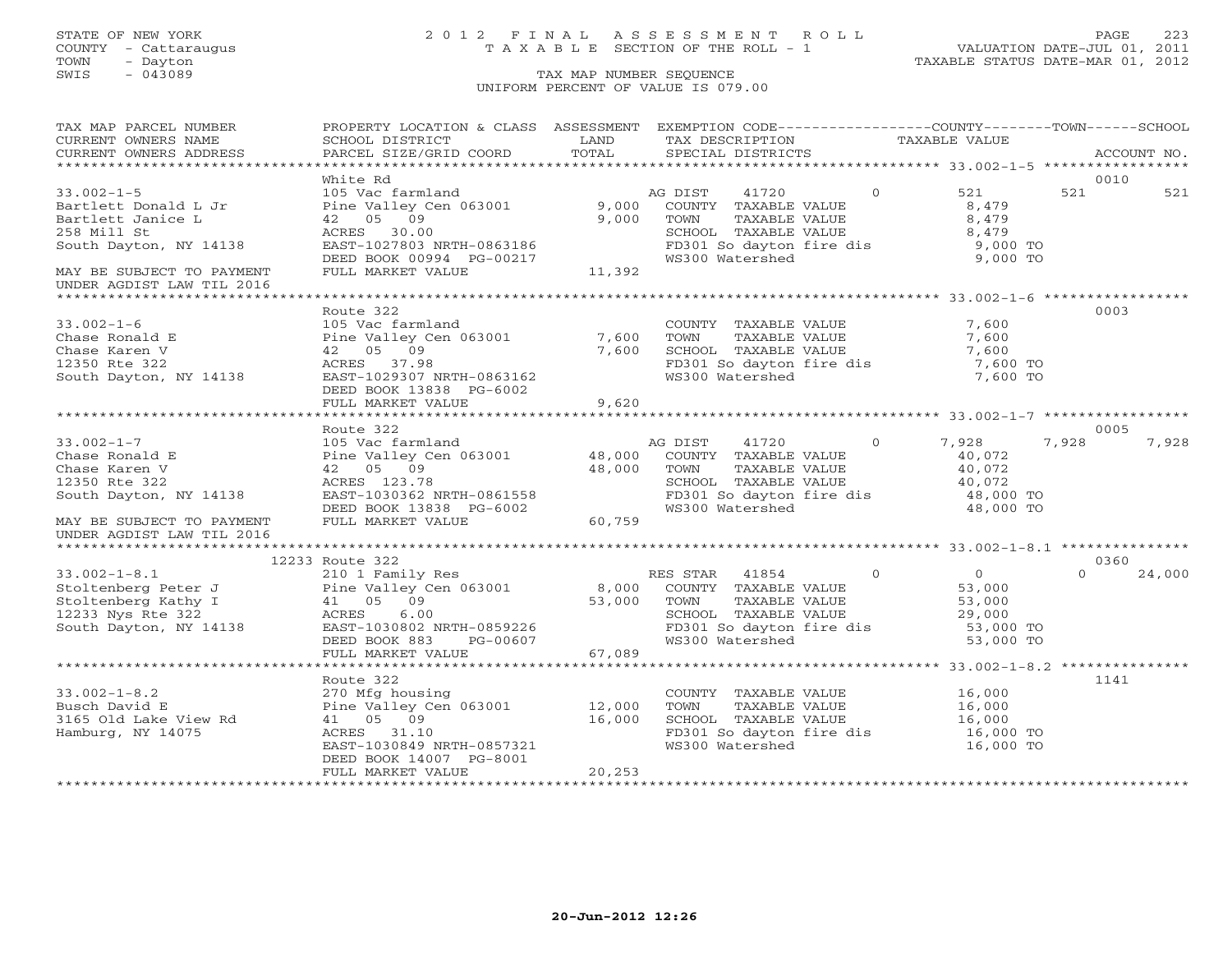# STATE OF NEW YORK 2 0 1 2 F I N A L A S S E S S M E N T R O L L PAGE 224 COUNTY - Cattaraugus T A X A B L E SECTION OF THE ROLL - 1 VALUATION DATE-JUL 01, 2011

### TOWN - Dayton - Dayton 1989<br>
TAX MAP NUMBER SEQUENCE - TAXABLE STATUS DATE-MAR 01, 2012<br>
SWIS - 043089 - TAX MAP NUMBER SEQUENCE TAX MAP NUMBER SEQUENCE UNIFORM PERCENT OF VALUE IS 079.00

| TAX MAP PARCEL NUMBER                                                                                                                                                                                      | PROPERTY LOCATION & CLASS ASSESSMENT EXEMPTION CODE----------------COUNTY-------TOWN------SCHOOL |               |                                                                                                                                                    |         |                |                                      |                |
|------------------------------------------------------------------------------------------------------------------------------------------------------------------------------------------------------------|--------------------------------------------------------------------------------------------------|---------------|----------------------------------------------------------------------------------------------------------------------------------------------------|---------|----------------|--------------------------------------|----------------|
| CURRENT OWNERS NAME                                                                                                                                                                                        | <b>Example 12</b> LAND<br>SCHOOL DISTRICT                                                        |               | TAX DESCRIPTION TAXABLE VALUE                                                                                                                      |         |                |                                      |                |
| CURRENT OWNERS ADDRESS                                                                                                                                                                                     | PARCEL SIZE/GRID COORD                                                                           | LAND<br>TOTAL | SPECIAL DISTRICTS                                                                                                                                  |         |                |                                      | ACCOUNT NO.    |
|                                                                                                                                                                                                            |                                                                                                  |               |                                                                                                                                                    |         |                |                                      |                |
|                                                                                                                                                                                                            | Route 322                                                                                        |               |                                                                                                                                                    |         |                |                                      | 0150           |
| $33.002 - 1 - 9$                                                                                                                                                                                           | 023 Vacant rural<br>Pine Valley Cen 063001 31,500<br>41 05 09 31,500<br>ACRES 143 37             |               | COUNTY TAXABLE VALUE                                                                                                                               |         | 31,500         |                                      |                |
| Adams David                                                                                                                                                                                                |                                                                                                  |               | COMMITTAXABLE VALUE<br>TOWN TAXABLE VALUE 31,500<br>SCHOOL TAXABLE VALUE 31,500<br>FD301 So dayton fire dis 31,500 TO<br>WS300 Watershed 31,500 TO |         |                |                                      |                |
| 4284 Elm Creek Rd                                                                                                                                                                                          |                                                                                                  |               |                                                                                                                                                    |         |                |                                      |                |
| Randolph, NY 14772                                                                                                                                                                                         | ACRES 143.37                                                                                     |               |                                                                                                                                                    |         |                |                                      |                |
|                                                                                                                                                                                                            | ACRES 143.37<br>EAST-1028960 NRTH-0856575                                                        |               |                                                                                                                                                    |         |                |                                      |                |
|                                                                                                                                                                                                            | DEED BOOK 11828 PG-6006                                                                          |               |                                                                                                                                                    |         |                |                                      |                |
|                                                                                                                                                                                                            | FULL MARKET VALUE                                                                                | 39,873        |                                                                                                                                                    |         |                |                                      |                |
|                                                                                                                                                                                                            |                                                                                                  |               |                                                                                                                                                    |         |                |                                      |                |
|                                                                                                                                                                                                            |                                                                                                  |               |                                                                                                                                                    |         |                |                                      | 0004           |
|                                                                                                                                                                                                            |                                                                                                  |               |                                                                                                                                                    |         |                | 1,000                                | 1,000          |
|                                                                                                                                                                                                            |                                                                                                  |               |                                                                                                                                                    |         |                | $\begin{matrix} 0 \\ 0 \end{matrix}$ | $\overline{0}$ |
|                                                                                                                                                                                                            |                                                                                                  |               |                                                                                                                                                    |         |                |                                      | 24,000         |
|                                                                                                                                                                                                            |                                                                                                  |               |                                                                                                                                                    |         |                |                                      | 2,600 2,600    |
|                                                                                                                                                                                                            |                                                                                                  |               |                                                                                                                                                    |         |                |                                      |                |
|                                                                                                                                                                                                            |                                                                                                  |               |                                                                                                                                                    |         |                |                                      |                |
|                                                                                                                                                                                                            |                                                                                                  |               |                                                                                                                                                    |         |                |                                      |                |
|                                                                                                                                                                                                            |                                                                                                  |               |                                                                                                                                                    |         |                |                                      |                |
|                                                                                                                                                                                                            |                                                                                                  |               |                                                                                                                                                    |         |                |                                      |                |
|                                                                                                                                                                                                            |                                                                                                  |               |                                                                                                                                                    |         |                |                                      |                |
|                                                                                                                                                                                                            |                                                                                                  |               |                                                                                                                                                    |         |                |                                      | 0006           |
|                                                                                                                                                                                                            |                                                                                                  |               |                                                                                                                                                    |         |                | 8,899                                | 8,899          |
|                                                                                                                                                                                                            |                                                                                                  |               |                                                                                                                                                    |         |                |                                      |                |
|                                                                                                                                                                                                            |                                                                                                  |               |                                                                                                                                                    |         |                |                                      |                |
|                                                                                                                                                                                                            |                                                                                                  |               |                                                                                                                                                    |         |                |                                      |                |
|                                                                                                                                                                                                            |                                                                                                  |               |                                                                                                                                                    |         |                |                                      |                |
|                                                                                                                                                                                                            |                                                                                                  |               |                                                                                                                                                    |         |                |                                      |                |
|                                                                                                                                                                                                            |                                                                                                  |               |                                                                                                                                                    |         |                |                                      |                |
|                                                                                                                                                                                                            |                                                                                                  |               |                                                                                                                                                    |         |                |                                      |                |
|                                                                                                                                                                                                            |                                                                                                  |               |                                                                                                                                                    |         |                |                                      |                |
|                                                                                                                                                                                                            | 12350 Route 322                                                                                  |               |                                                                                                                                                    |         |                |                                      | 1327           |
|                                                                                                                                                                                                            |                                                                                                  |               |                                                                                                                                                    |         |                | $\Omega$                             | 24,000         |
|                                                                                                                                                                                                            |                                                                                                  |               |                                                                                                                                                    |         |                |                                      |                |
|                                                                                                                                                                                                            |                                                                                                  |               |                                                                                                                                                    |         |                |                                      |                |
|                                                                                                                                                                                                            |                                                                                                  |               | SCHOOL TAXABLE VALUE $24,000$<br>FD301 So dayton fire dis $48,000$ TO<br>WS300 Watershed $48,000$ TO                                               |         |                |                                      |                |
|                                                                                                                                                                                                            |                                                                                                  |               |                                                                                                                                                    |         |                |                                      |                |
|                                                                                                                                                                                                            |                                                                                                  |               |                                                                                                                                                    |         |                |                                      |                |
|                                                                                                                                                                                                            |                                                                                                  |               |                                                                                                                                                    |         |                |                                      |                |
|                                                                                                                                                                                                            | Route 322                                                                                        |               |                                                                                                                                                    |         |                |                                      | 0498           |
|                                                                                                                                                                                                            |                                                                                                  |               | AG DIST<br>41720                                                                                                                                   | $\circ$ | 6,261          | 6,261                                | 6,261          |
|                                                                                                                                                                                                            |                                                                                                  |               |                                                                                                                                                    |         | 9,539          |                                      |                |
|                                                                                                                                                                                                            |                                                                                                  |               |                                                                                                                                                    |         |                |                                      |                |
| 33.002-1-12 105 Vac farmland AG<br>Richter Raymond R Pine Valley Cen 063001 15,800<br>Richter Betty Lou 58 05 09 15,800<br>6861 Rte 62 ACRES 32.78<br>Conewango Valley, NY 14726 EAST-1025802 NRTH-0859967 |                                                                                                  |               | COUNTY TAXABLE VALUE<br>TOWN     TAXABLE VALUE<br>SCHOOL   TAXABLE VALUE                                                                           |         | 9,539<br>9,539 |                                      |                |
|                                                                                                                                                                                                            |                                                                                                  |               |                                                                                                                                                    |         |                |                                      |                |
|                                                                                                                                                                                                            | DEED BOOK 00965 PG-00189                                                                         |               | FD301 So dayton fire dis 15,800 TO<br>WS300 Watershed 15,800 TO                                                                                    |         |                |                                      |                |
| MAY BE SUBJECT TO PAYMENT                                                                                                                                                                                  | FULL MARKET VALUE                                                                                | 20,000        |                                                                                                                                                    |         |                |                                      |                |
| UNDER AGDIST LAW TIL 2016                                                                                                                                                                                  |                                                                                                  |               |                                                                                                                                                    |         |                |                                      |                |
|                                                                                                                                                                                                            |                                                                                                  |               |                                                                                                                                                    |         |                |                                      |                |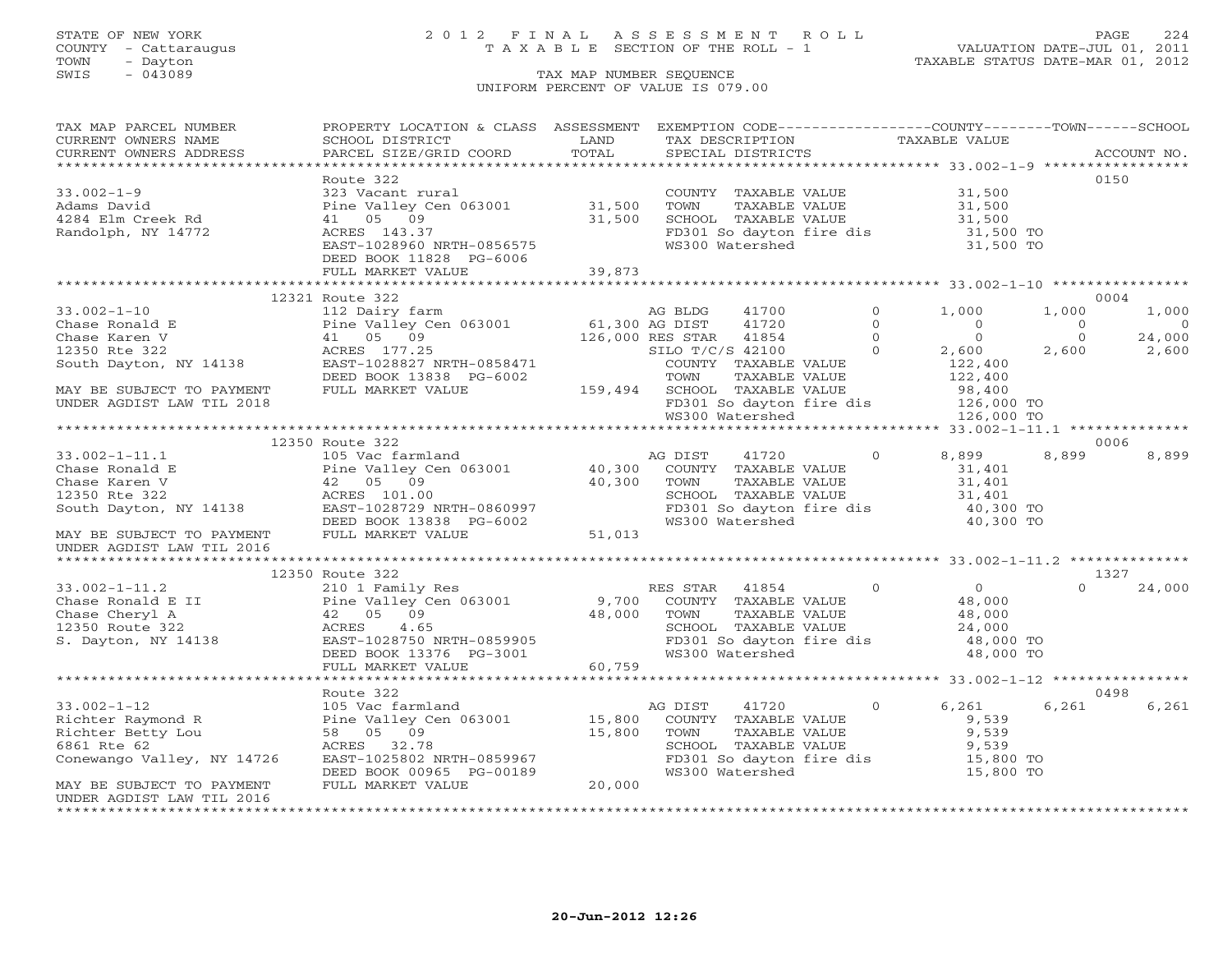# STATE OF NEW YORK 2 0 1 2 F I N A L A S S E S S M E N T R O L L PAGE 225 COUNTY - Cattaraugus T A X A B L E SECTION OF THE ROLL - 1 VALUATION DATE-JUL 01, 2011

| TAX MAP PARCEL NUMBER                                                                                                                                                                                                                                                                                                                                                                   | PROPERTY LOCATION & CLASS ASSESSMENT EXEMPTION CODE----------------COUNTY-------TOWN------SCHOOL                                                                                                         |        |                                                                                                                                                                                                                                 |           |       |
|-----------------------------------------------------------------------------------------------------------------------------------------------------------------------------------------------------------------------------------------------------------------------------------------------------------------------------------------------------------------------------------------|----------------------------------------------------------------------------------------------------------------------------------------------------------------------------------------------------------|--------|---------------------------------------------------------------------------------------------------------------------------------------------------------------------------------------------------------------------------------|-----------|-------|
|                                                                                                                                                                                                                                                                                                                                                                                         |                                                                                                                                                                                                          |        |                                                                                                                                                                                                                                 |           |       |
| CURRENT OWNERS ADDRESS                                                                                                                                                                                                                                                                                                                                                                  |                                                                                                                                                                                                          |        |                                                                                                                                                                                                                                 |           |       |
|                                                                                                                                                                                                                                                                                                                                                                                         |                                                                                                                                                                                                          |        |                                                                                                                                                                                                                                 |           |       |
|                                                                                                                                                                                                                                                                                                                                                                                         | Route 322                                                                                                                                                                                                |        |                                                                                                                                                                                                                                 |           | 0007  |
| $33.002 - 1 - 13$                                                                                                                                                                                                                                                                                                                                                                       | 105 Vac farmland and AG DIST 41720 0 1,288 1,288<br>Pine Valley Cen 063001 18,000 COUNTY TAXABLE VALUE 16,712<br>41/49 05 09 18,000 TOWN TAXABLE VALUE 16,712<br>ACRES 53.06 SCHOOL TAXABLE VALUE 16,712 |        |                                                                                                                                                                                                                                 |           | 1,288 |
| 33.002-1-13<br>Chase Raren V<br>Chase Karen V<br>12350 Rte 322<br>South Dayton, NY 14138                                                                                                                                                                                                                                                                                                |                                                                                                                                                                                                          |        | COUNTY TAXABLE VALUE 16,712<br>TOWN TAXABLE VALUE 16,712<br>SCHOOL TAXABLE VALUE 16,712<br>FD301 So dayton fire dis 18,000 TO                                                                                                   |           |       |
|                                                                                                                                                                                                                                                                                                                                                                                         |                                                                                                                                                                                                          |        |                                                                                                                                                                                                                                 |           |       |
|                                                                                                                                                                                                                                                                                                                                                                                         |                                                                                                                                                                                                          |        |                                                                                                                                                                                                                                 |           |       |
|                                                                                                                                                                                                                                                                                                                                                                                         |                                                                                                                                                                                                          |        |                                                                                                                                                                                                                                 |           |       |
|                                                                                                                                                                                                                                                                                                                                                                                         | ACRES 53.06<br>EAST-1026434 NRTH-0858955<br>DEED BOOK 13838 PG-6002<br>FULL MARKET VALUE 22,785                                                                                                          |        | WS300 Watershed                                                                                                                                                                                                                 | 18,000 TO |       |
| MAY BE SUBJECT TO PAYMENT                                                                                                                                                                                                                                                                                                                                                               |                                                                                                                                                                                                          |        |                                                                                                                                                                                                                                 |           |       |
| UNDER AGDIST LAW TIL 2016                                                                                                                                                                                                                                                                                                                                                               |                                                                                                                                                                                                          |        |                                                                                                                                                                                                                                 |           |       |
|                                                                                                                                                                                                                                                                                                                                                                                         |                                                                                                                                                                                                          |        |                                                                                                                                                                                                                                 |           |       |
|                                                                                                                                                                                                                                                                                                                                                                                         | Route 322                                                                                                                                                                                                |        |                                                                                                                                                                                                                                 |           | 0267  |
|                                                                                                                                                                                                                                                                                                                                                                                         |                                                                                                                                                                                                          |        | COUNTY TAXABLE VALUE                                                                                                                                                                                                            | 6,800     |       |
| 33.002-1-14.1<br>Howard Donald F                                                                                                                                                                                                                                                                                                                                                        |                                                                                                                                                                                                          |        | TOWN       TAXABLE  VALUE<br>SCHOOL    TAXABLE  VALUE                                                                                                                                                                           | 6,800     |       |
|                                                                                                                                                                                                                                                                                                                                                                                         | 105 Vac farmland<br>Pine Valley Cen 063001 6,800 TOWN<br>49 05 09 6,800 SCHOO<br>ACRES 22.70 FD301                                                                                                       |        |                                                                                                                                                                                                                                 | 6,800     |       |
| PO Box 302                                                                                                                                                                                                                                                                                                                                                                              | ACRES 22.70<br>EAST-1025308 NRTH-0858918                                                                                                                                                                 |        | FD301 So dayton fire dis 6,800 TO<br>WS300 Watershed 6,800 TO                                                                                                                                                                   |           |       |
| South Dayton, NY 14138                                                                                                                                                                                                                                                                                                                                                                  |                                                                                                                                                                                                          |        |                                                                                                                                                                                                                                 |           |       |
|                                                                                                                                                                                                                                                                                                                                                                                         | DEED BOOK 00947 PG-00594                                                                                                                                                                                 |        |                                                                                                                                                                                                                                 |           |       |
|                                                                                                                                                                                                                                                                                                                                                                                         | FULL MARKET VALUE 8,608                                                                                                                                                                                  |        |                                                                                                                                                                                                                                 |           |       |
|                                                                                                                                                                                                                                                                                                                                                                                         |                                                                                                                                                                                                          |        |                                                                                                                                                                                                                                 |           |       |
|                                                                                                                                                                                                                                                                                                                                                                                         | Route 322                                                                                                                                                                                                |        |                                                                                                                                                                                                                                 |           | 1186  |
|                                                                                                                                                                                                                                                                                                                                                                                         |                                                                                                                                                                                                          |        | COUNTY TAXABLE VALUE 12,400<br>TOWN TAXABLE VALUE 12,400                                                                                                                                                                        |           |       |
| 33.002-1-14.2<br>Howard Donald<br>Howard Country TAXABLE VALUE<br>Howard Carol<br>2,400<br>Howard Carol<br>2,400<br>Howard Carol<br>49 05 09<br>2,400<br>2,400<br>2,400<br>2,400<br>2,400<br>2,400<br>2,400<br>2,400<br>2,400<br>2,400<br>2,400<br>2,400<br>2,400<br>2,400                                                                                                              |                                                                                                                                                                                                          |        |                                                                                                                                                                                                                                 |           |       |
|                                                                                                                                                                                                                                                                                                                                                                                         |                                                                                                                                                                                                          |        |                                                                                                                                                                                                                                 |           |       |
|                                                                                                                                                                                                                                                                                                                                                                                         |                                                                                                                                                                                                          |        |                                                                                                                                                                                                                                 |           |       |
|                                                                                                                                                                                                                                                                                                                                                                                         |                                                                                                                                                                                                          |        |                                                                                                                                                                                                                                 |           |       |
|                                                                                                                                                                                                                                                                                                                                                                                         |                                                                                                                                                                                                          |        |                                                                                                                                                                                                                                 |           |       |
|                                                                                                                                                                                                                                                                                                                                                                                         | FULL MARKET VALUE 15,696                                                                                                                                                                                 |        |                                                                                                                                                                                                                                 |           |       |
|                                                                                                                                                                                                                                                                                                                                                                                         |                                                                                                                                                                                                          |        |                                                                                                                                                                                                                                 |           | 0046  |
| 33.002-1-15<br>Xane Mark J<br>27,700<br>2051 Transit Rd 2059<br>Elma, NY 14059<br>27,700<br>Elma, NY 14059<br>27,700 TO ACRES 26.26<br>27,700 TO ACRES 27,700<br>27,700 TO ACRES 27,700 TO ENSILE RALUE<br>27,700 TO 27,700<br>27,700 TO 27,700 TO 2                                                                                                                                    | 8950 Dredge Rd                                                                                                                                                                                           |        |                                                                                                                                                                                                                                 |           |       |
|                                                                                                                                                                                                                                                                                                                                                                                         |                                                                                                                                                                                                          |        |                                                                                                                                                                                                                                 |           |       |
|                                                                                                                                                                                                                                                                                                                                                                                         |                                                                                                                                                                                                          |        |                                                                                                                                                                                                                                 |           |       |
|                                                                                                                                                                                                                                                                                                                                                                                         |                                                                                                                                                                                                          |        |                                                                                                                                                                                                                                 |           |       |
|                                                                                                                                                                                                                                                                                                                                                                                         |                                                                                                                                                                                                          |        |                                                                                                                                                                                                                                 |           |       |
|                                                                                                                                                                                                                                                                                                                                                                                         |                                                                                                                                                                                                          |        |                                                                                                                                                                                                                                 |           |       |
|                                                                                                                                                                                                                                                                                                                                                                                         | DEED BOOK 01003 PG-00075                                                                                                                                                                                 | 35,063 |                                                                                                                                                                                                                                 |           |       |
|                                                                                                                                                                                                                                                                                                                                                                                         | FULL MARKET VALUE                                                                                                                                                                                        |        |                                                                                                                                                                                                                                 |           |       |
|                                                                                                                                                                                                                                                                                                                                                                                         | Dredge Rd                                                                                                                                                                                                |        |                                                                                                                                                                                                                                 |           | 0479  |
|                                                                                                                                                                                                                                                                                                                                                                                         |                                                                                                                                                                                                          |        |                                                                                                                                                                                                                                 |           |       |
| 33.002-1-16<br>COUNTY Cherry Creek Woodcrafters $\begin{array}{ccc}\n323 & \text{Vacant rural} \\ \text{Cherry Creek Woodcrafters} \\ \hline\nP0. \text{Box } 267\n\end{array}\n\qquad\n\begin{array}{ccc}\n323 & \text{Vacant rural} \\ \text{Pine Valley Cen 063001} \\ \text{Cen 063001}\n\end{array}\n\qquad\n\begin{array}{ccc}\n21,900 & \text{TOWN} \\ \text{TOWN}\n\end{array}$ |                                                                                                                                                                                                          |        |                                                                                                                                                                                                                                 |           |       |
| PO Box 267                                                                                                                                                                                                                                                                                                                                                                              | 49 05 09                                                                                                                                                                                                 |        |                                                                                                                                                                                                                                 |           |       |
| South Dayton, NY 14138                                                                                                                                                                                                                                                                                                                                                                  |                                                                                                                                                                                                          |        | ral cOUNTY TAXABLE VALUE 21,900<br>en 063001 21,900 TOWN TAXABLE VALUE 21,900<br>21,900 SCHOOL TAXABLE VALUE 21,900<br>FD301 So dayton fire dis 21,900 TO<br>WS300 Watershed 21,900 TO<br>RTH-0856194 WS300 Watershed 21,900 TO |           |       |
|                                                                                                                                                                                                                                                                                                                                                                                         | ACRES 69.31<br>EAST-1025463 NRTH-0856194                                                                                                                                                                 |        |                                                                                                                                                                                                                                 |           |       |
|                                                                                                                                                                                                                                                                                                                                                                                         | DEED BOOK 00958 PG-01109                                                                                                                                                                                 |        |                                                                                                                                                                                                                                 |           |       |
|                                                                                                                                                                                                                                                                                                                                                                                         | FULL MARKET VALUE                                                                                                                                                                                        | 27,722 |                                                                                                                                                                                                                                 |           |       |
|                                                                                                                                                                                                                                                                                                                                                                                         |                                                                                                                                                                                                          |        |                                                                                                                                                                                                                                 |           |       |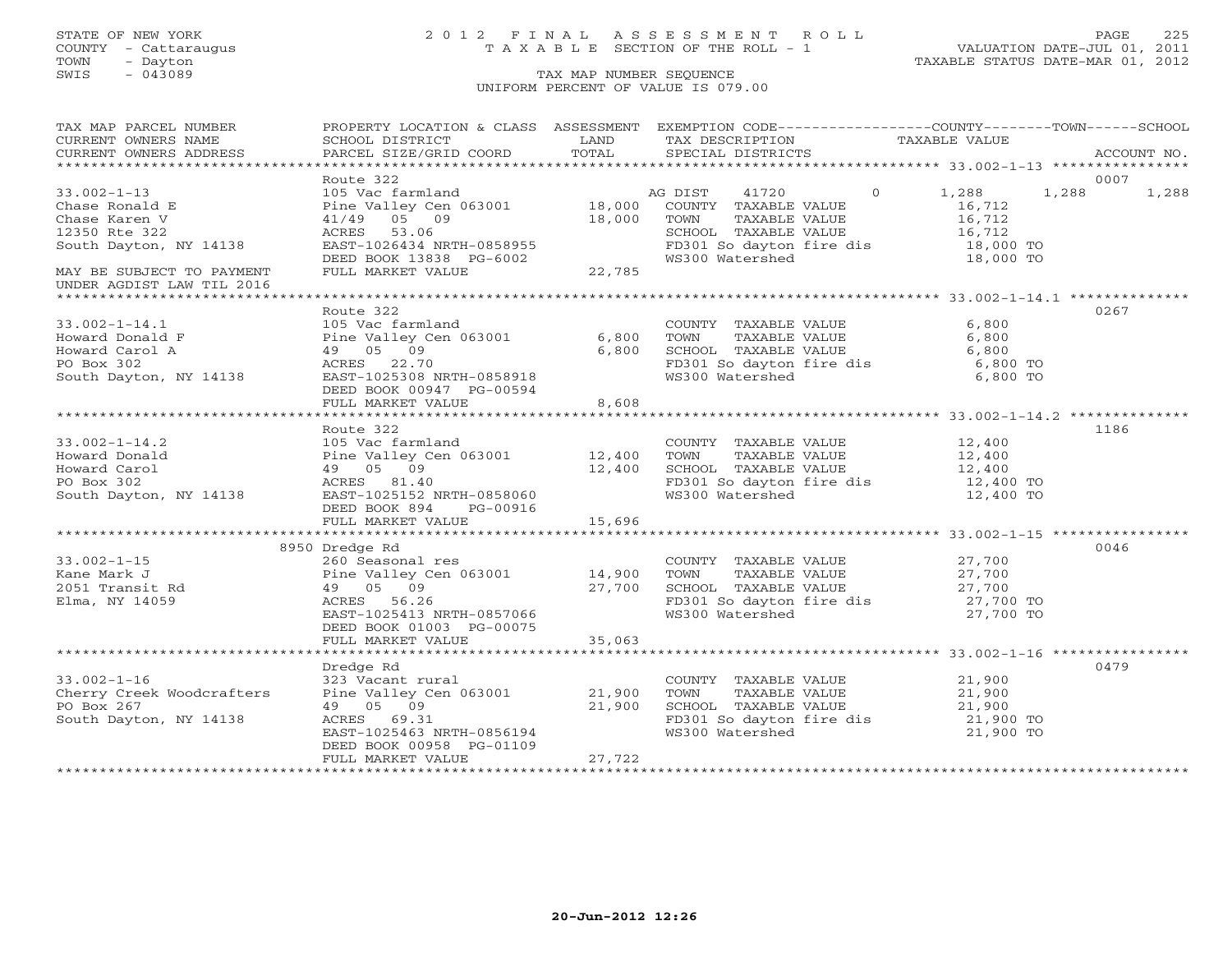# STATE OF NEW YORK 2 0 1 2 F I N A L A S S E S S M E N T R O L L PAGE 226 COUNTY - Cattaraugus T A X A B L E SECTION OF THE ROLL - 1 VALUATION DATE-JUL 01, 2011

| TAX MAP PARCEL NUMBER                                                   | PROPERTY LOCATION & CLASS ASSESSMENT                                             |                      | EXEMPTION CODE-----------------COUNTY--------TOWN------SCHOOL |                |                                                       |                      |
|-------------------------------------------------------------------------|----------------------------------------------------------------------------------|----------------------|---------------------------------------------------------------|----------------|-------------------------------------------------------|----------------------|
| CURRENT OWNERS NAME                                                     | SCHOOL DISTRICT                                                                  | LAND                 | TAX DESCRIPTION                                               |                | TAXABLE VALUE                                         |                      |
| CURRENT OWNERS ADDRESS                                                  | PARCEL SIZE/GRID COORD                                                           | TOTAL                | SPECIAL DISTRICTS                                             |                |                                                       | ACCOUNT NO.          |
| *********************                                                   |                                                                                  |                      |                                                               |                |                                                       |                      |
|                                                                         | Dredge Rd                                                                        |                      |                                                               |                |                                                       | 0478                 |
| $33.002 - 1 - 17$                                                       | 322 Rural vac>10                                                                 |                      | COUNTY TAXABLE VALUE                                          |                | 7,600                                                 |                      |
| Cherry Creek Woodcrafters                                               | Pine Valley Cen 063001                                                           | 7,600                | TOWN<br>TAXABLE VALUE                                         |                | 7,600                                                 |                      |
| PO Box 267                                                              | 45 05 09                                                                         | 7,600                | SCHOOL TAXABLE VALUE                                          |                | 7,600<br>$7,600$ TO<br>$7,600$ TO                     |                      |
| South Dayton, NY 14138                                                  | ACRES 12.56                                                                      |                      | FD301 So dayton fire dis                                      |                |                                                       |                      |
|                                                                         | EAST-1023381 NRTH-0857911                                                        |                      | WS300 Watershed                                               |                | 7,600 TO                                              |                      |
|                                                                         | DEED BOOK 00958 PG-01109                                                         |                      |                                                               |                |                                                       |                      |
|                                                                         | FULL MARKET VALUE                                                                | 9,620                |                                                               |                |                                                       |                      |
|                                                                         |                                                                                  |                      |                                                               |                |                                                       |                      |
|                                                                         | 8143 Oaks Rd                                                                     |                      |                                                               | $\circ$        |                                                       | 0145                 |
| $33.002 - 1 - 18.1$                                                     | 112 Dairy farm                                                                   |                      | 41720<br>AG DIST                                              |                | 10,547                                                | 10,547<br>10,547     |
| Dye Timothy P<br>Dye Phyllis<br>7 Allegany Rd<br>South Dayton, NY 14138 | Pine Valley Cen 063001 39,200 SILO T/C/S 42100<br>57 05 09 99,100 COUNTY TAXABLE |                      |                                                               | $\circ$        | 5,000                                                 | 5,000<br>5,000       |
|                                                                         |                                                                                  |                      | COUNTY TAXABLE VALUE                                          |                | 83,553                                                |                      |
|                                                                         | Life Use                                                                         |                      | TOWN<br>TAXABLE VALUE                                         |                | 83,553                                                |                      |
|                                                                         | ACRES 82.75<br>EAST-1021262 NRTH-0857975                                         |                      | SCHOOL TAXABLE VALUE                                          |                | 83,553<br>99,100 TO                                   |                      |
|                                                                         | DEED BOOK 911<br>PG-00887                                                        |                      | FD301 So dayton fire dis<br>WS300 Watershed                   |                | 99,100 TO                                             |                      |
| MAY BE SUBJECT TO PAYMENT<br>UNDER AGDIST LAW TIL 2016                  | FULL MARKET VALUE                                                                | 125,443              |                                                               |                |                                                       |                      |
|                                                                         |                                                                                  |                      |                                                               |                |                                                       |                      |
|                                                                         | 8143 Oaks Rd                                                                     |                      |                                                               |                |                                                       | 5044                 |
| $33.002 - 1 - 18.3$                                                     | 210 1 Family Res                                                                 |                      | RES STAR<br>41854                                             | $\overline{0}$ | $\overline{0}$                                        | $\Omega$<br>24,000   |
| King Micheal P                                                          | ZIO I Family Res<br>Pine Valley Cen 063001                                       | 2,000                | COUNTY TAXABLE VALUE                                          |                | 37,000                                                |                      |
| King Rebecca E                                                          | 57 05 09                                                                         | $\frac{2}{37}$ , 000 | TOWN<br>TAXABLE VALUE                                         |                | 37,000                                                |                      |
| 8143 Oaks Rd                                                            | Life Use                                                                         |                      | SCHOOL TAXABLE VALUE                                          |                | 37,000<br>13,000                                      |                      |
| Dayton, NY 14138                                                        | FRNT 210.00 DPTH 161.50                                                          |                      | FD301 So dayton fire dis 37,000 TO                            |                |                                                       |                      |
|                                                                         | EAST-1020058 NRTH-0858416                                                        |                      | WS300 Watershed                                               |                | 37,000 TO                                             |                      |
| MAY BE SUBJECT TO PAYMENT                                               | DEED BOOK 15213 PG-4001                                                          |                      |                                                               |                |                                                       |                      |
| UNDER AGDIST LAW TIL 2016                                               | FULL MARKET VALUE                                                                | 46,835               |                                                               |                |                                                       |                      |
|                                                                         |                                                                                  |                      |                                                               |                |                                                       |                      |
|                                                                         | Dredge Rd                                                                        |                      |                                                               |                |                                                       | 0260                 |
| $33.002 - 1 - 19.1$                                                     | 105 Vac farmland                                                                 |                      | 41720<br>AG DIST                                              | $\Omega$       | $\overline{0}$                                        | $\Omega$<br>$\Omega$ |
| Dye Timothy P                                                           | Pine Valley Cen 063001                                                           | 30,000               | COUNTY TAXABLE VALUE                                          |                | 30,000                                                |                      |
| 7 Allegany Rd                                                           | 49/57 05 09                                                                      | 30,000               | TOWN<br>TAXABLE VALUE                                         |                | 30,000                                                |                      |
| S. Dayton, NY 14138                                                     | ACRES 134.65                                                                     |                      | SCHOOL TAXABLE VALUE                                          |                | 30,000                                                |                      |
|                                                                         | EAST-1022048 NRTH-0856565                                                        |                      | FD301 So dayton fire dis                                      |                | 30,000 TO                                             |                      |
| MAY BE SUBJECT TO PAYMENT                                               | DEED BOOK 14840 PG-6001                                                          |                      | WS300 Watershed                                               |                | 30,000 TO                                             |                      |
| UNDER AGDIST LAW TIL 2016                                               | FULL MARKET VALUE                                                                | 37,975               |                                                               |                |                                                       |                      |
|                                                                         |                                                                                  | *************        |                                                               |                | *********************** 33.002-1-20 ***************** |                      |
|                                                                         | 8040 Oaks Rd                                                                     |                      |                                                               |                |                                                       | 0542                 |
| $33.002 - 1 - 20$                                                       | 210 1 Family Res                                                                 |                      | RES STAR<br>41854                                             | $\overline{0}$ | $\overline{O}$                                        | 24,000<br>$\Omega$   |
|                                                                         | Pine Valley Cen 063001                                                           | 5,900                | COUNTY TAXABLE VALUE                                          |                | 48,700                                                |                      |
| Roselle Howard III<br>Roselle Traci<br>8040 Oaks Rd                     | 57 05 09                                                                         | 48,700               | TAXABLE VALUE<br>TOWN                                         |                | 48,700                                                |                      |
| 8040 Oaks Rd                                                            | FRNT 165.00 DPTH 255.00                                                          |                      | SCHOOL TAXABLE VALUE                                          |                | 24,700                                                |                      |
| South Dayton, NY 14138                                                  | EAST-1020523 NRTH-0856510                                                        |                      | FD301 So dayton fire dis 48,700 TO                            |                |                                                       |                      |
|                                                                         | DEED BOOK 00940 PG-00023                                                         |                      | WS300 Watershed                                               |                | 48,700 TO                                             |                      |
|                                                                         | FULL MARKET VALUE                                                                | 61,646               |                                                               |                |                                                       |                      |
|                                                                         |                                                                                  |                      |                                                               |                |                                                       |                      |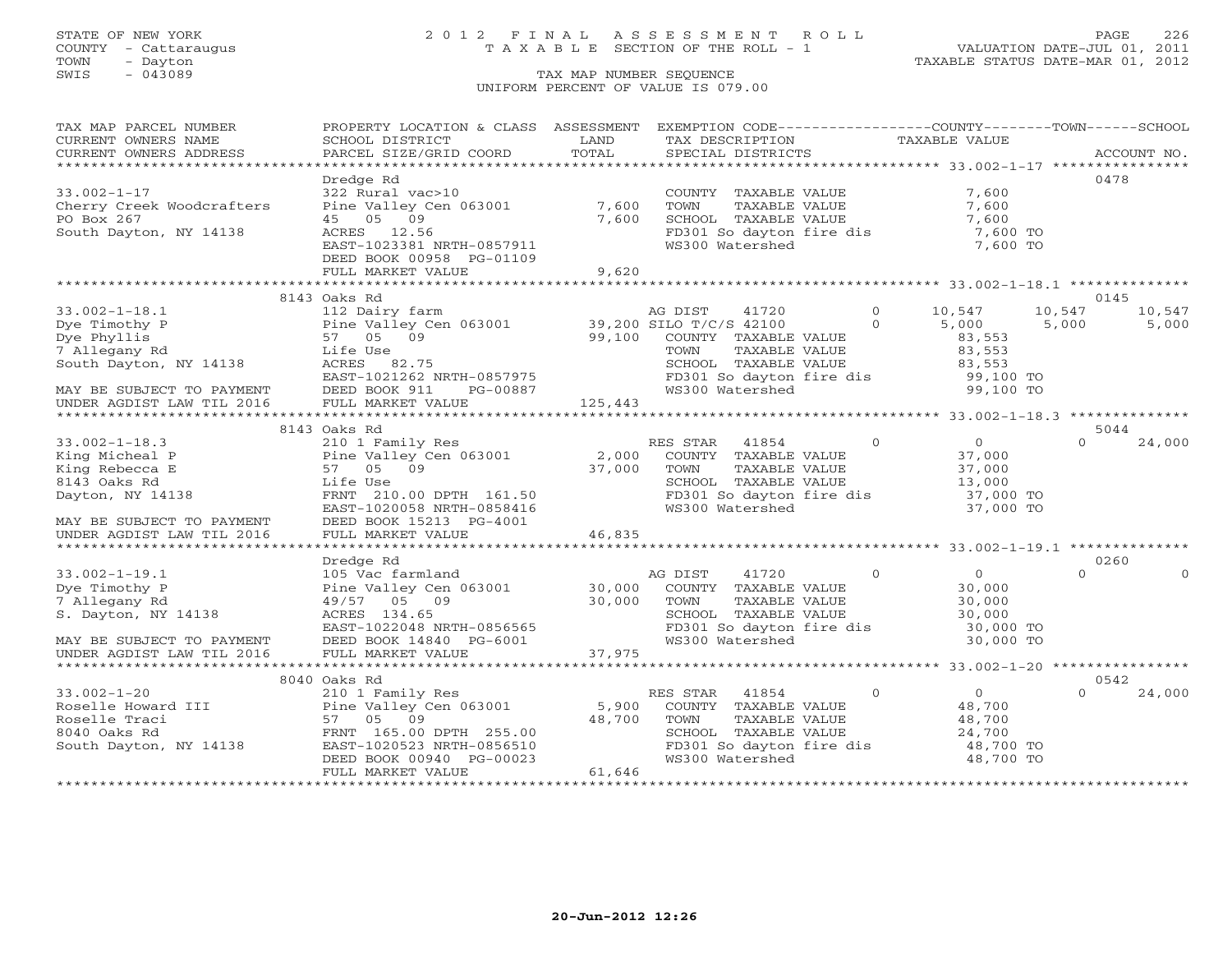# STATE OF NEW YORK 2 0 1 2 F I N A L A S S E S S M E N T R O L L PAGE 227 COUNTY - Cattaraugus T A X A B L E SECTION OF THE ROLL - 1 VALUATION DATE-JUL 01, 2011

| TAX MAP PARCEL NUMBER  | PROPERTY LOCATION & CLASS ASSESSMENT EXEMPTION CODE---------------COUNTY-------TOWN------SCHOOL |        |                          |                                     |                    |
|------------------------|-------------------------------------------------------------------------------------------------|--------|--------------------------|-------------------------------------|--------------------|
| CURRENT OWNERS NAME    | SCHOOL DISTRICT                                                                                 | LAND   | TAX DESCRIPTION          | TAXABLE VALUE                       |                    |
| CURRENT OWNERS ADDRESS | PARCEL SIZE/GRID COORD                                                                          | TOTAL  | SPECIAL DISTRICTS        |                                     | ACCOUNT NO.        |
|                        | Oaks Rd                                                                                         |        |                          |                                     | 0417               |
| $33.002 - 1 - 21$      | 105 Vac farmland                                                                                |        | COUNTY TAXABLE VALUE     | 6,800                               |                    |
| Hoelscher Gary J       | Pine Valley Cen 063001                                                                          | 6,800  | TOWN<br>TAXABLE VALUE    | 6,800                               |                    |
| 4465 North Boston Rd   | 57 05 09                                                                                        | 6,800  | SCHOOL TAXABLE VALUE     | 6,800                               |                    |
| Eden, NY 14057         | ACRES 14.61                                                                                     |        | FD301 So dayton fire dis | 6,800 TO                            |                    |
|                        | EAST-1019641 NRTH-0856239                                                                       |        | WS300 Watershed          | 6,800 TO                            |                    |
|                        | DEED BOOK 00990 PG-00723                                                                        |        |                          |                                     |                    |
|                        | FULL MARKET VALUE                                                                               | 8,608  |                          |                                     |                    |
|                        |                                                                                                 |        |                          |                                     |                    |
|                        | 8077 Oaks Rd                                                                                    |        |                          |                                     | 0208               |
| $33.002 - 1 - 22.1$    | 280 Res Multiple                                                                                |        | RES STAR 41854           | $\overline{0}$<br>$\overline{0}$    | 24,000<br>$\Omega$ |
| Granger Keith          | Pine Valley Cen 063001 19,100 COUNTY TAXABLE VALUE                                              |        |                          | 69,000                              |                    |
| 8077 Oaks Rd           | 57 05 09                                                                                        | 69,000 | TAXABLE VALUE<br>TOWN    | 69,000                              |                    |
| South Dayton, NY 14138 | ACRES 16.35                                                                                     |        | SCHOOL TAXABLE VALUE     | 45,000                              |                    |
|                        | EAST-1019661 NRTH-0857081                                                                       |        | FD301 So dayton fire dis | 69,000 TO                           |                    |
|                        | DEED BOOK 10799 PG-2001                                                                         |        | WS300 Watershed          | 69,000 TO                           |                    |
|                        | FULL MARKET VALUE                                                                               | 87,342 |                          |                                     |                    |
|                        |                                                                                                 |        |                          |                                     |                    |
|                        | 8065 Oaks Rd                                                                                    |        |                          |                                     | 1248               |
| $33.002 - 1 - 22.2$    | 270 Mfg housing                                                                                 |        | RES STAR<br>41854        | $\overline{0}$<br>$0 \qquad \qquad$ | 24,000<br>$\Omega$ |
| Granger Jon E          | Pine Valley Cen 063001 6,600 COUNTY TAXABLE VALUE                                               |        |                          | 42,400                              |                    |
| Granger Jody           | 57 05 09                                                                                        | 42,400 | TOWN<br>TAXABLE VALUE    | 42,400                              |                    |
| 8065 Oaks Rd           | 1.60<br>ACRES                                                                                   |        | SCHOOL TAXABLE VALUE     | 18,400                              |                    |
| South Dayton, NY 14138 | EAST-1020100 NRTH-0856800                                                                       |        | FD301 So dayton fire dis | 42,400 TO                           |                    |
|                        | DEED BOOK 00942 PG-00167                                                                        |        | WS300 Watershed          | 42,400 TO                           |                    |
|                        | FULL MARKET VALUE                                                                               | 53,671 |                          |                                     |                    |
|                        |                                                                                                 |        |                          |                                     |                    |
|                        | 8052 Oaks Rd                                                                                    |        |                          |                                     | 0463               |
| $33.002 - 1 - 23$      | 270 Mfg housing                                                                                 |        | RES STAR<br>41854        | $\Omega$<br>$\Omega$                | 24,000<br>$\cap$   |
| Thuman Kim             | Pine Valley Cen 063001                                                                          | 9,600  | COUNTY TAXABLE VALUE     | 40,000                              |                    |
| Thuman John            | 57 05 09                                                                                        | 40,000 | TAXABLE VALUE<br>TOWN    | 40,000                              |                    |
| 8052 Oaks Rd           | ACRES<br>4.61                                                                                   |        | SCHOOL TAXABLE VALUE     | 16,000                              |                    |
| South Dayton, NY 14138 | EAST-1020662 NRTH-0856934                                                                       |        | FD301 So dayton fire dis | 40,000 TO                           |                    |
|                        | DEED BOOK 01003 PG-00083                                                                        |        | WS300 Watershed          | 40,000 TO                           |                    |
|                        | FULL MARKET VALUE                                                                               | 50,633 |                          |                                     |                    |
|                        |                                                                                                 |        |                          |                                     |                    |
|                        | Oaks Rd                                                                                         |        |                          |                                     | 0513               |
| $33.002 - 1 - 24$      | 314 Rural vac<10                                                                                |        | COUNTY TAXABLE VALUE     | 3,700                               |                    |
| Russell David          | Pine Valley Cen 063001                                                                          | 3,700  | TAXABLE VALUE<br>TOWN    | 3,700                               |                    |
| Attn: Russell Delores  | 57 05 07                                                                                        | 3,700  | SCHOOL TAXABLE VALUE     | 3,700                               |                    |
| 1452 Darlington Dr     | 4.64<br>ACRES                                                                                   |        | FD301 So dayton fire dis | $3,700$ TO                          |                    |
| Derby, NY 14047        | EAST-1020367 NRTH-0857235                                                                       |        | WS300 Watershed          | 3,700 TO                            |                    |
|                        | DEED BOOK 716<br>PG-00923                                                                       |        |                          |                                     |                    |
|                        | FULL MARKET VALUE                                                                               | 4,684  |                          |                                     |                    |
|                        |                                                                                                 |        |                          |                                     |                    |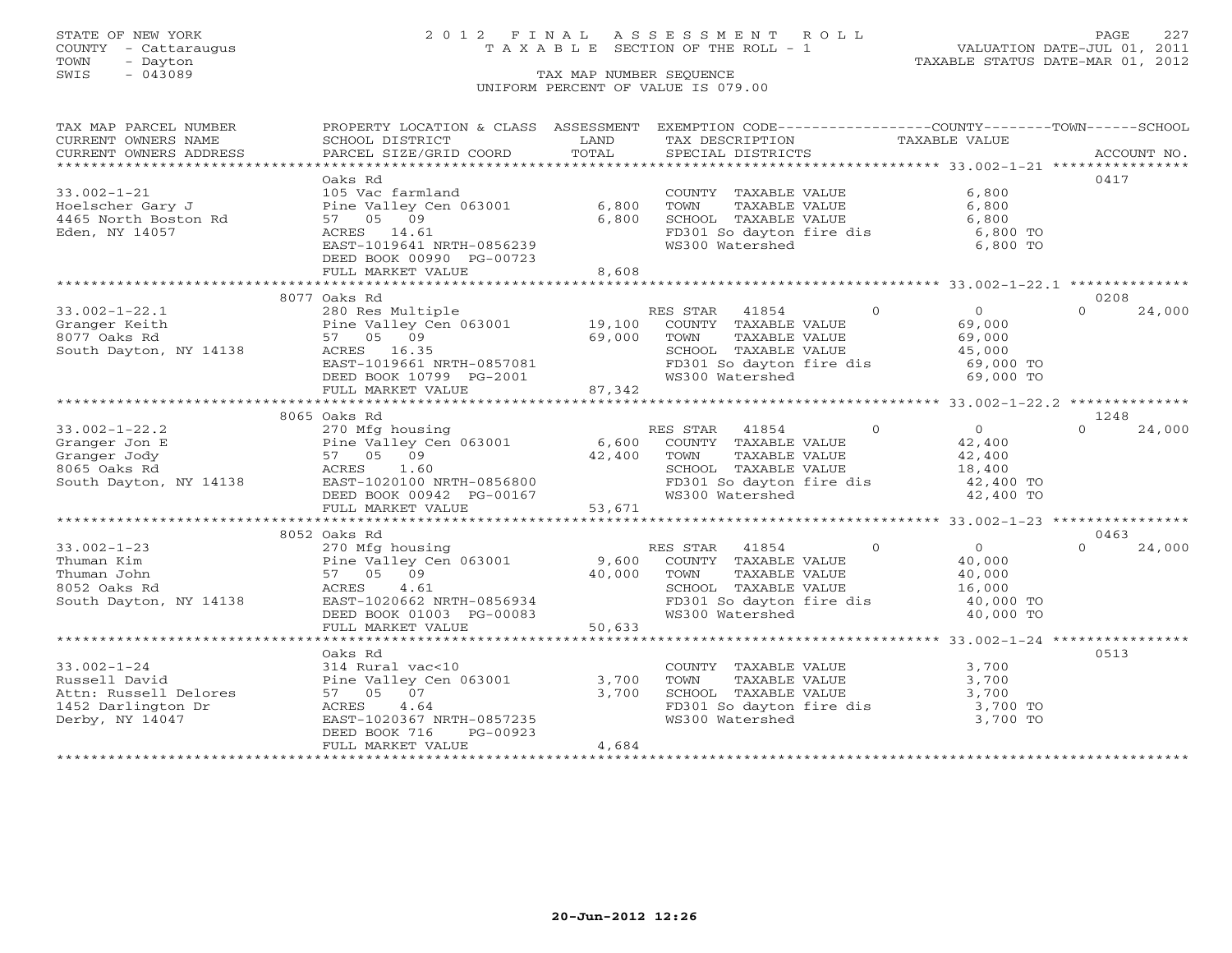# STATE OF NEW YORK 2 0 1 2 F I N A L A S S E S S M E N T R O L L PAGE 228 COUNTY - Cattaraugus T A X A B L E SECTION OF THE ROLL - 1 VALUATION DATE-JUL 01, 2011

| TAX MAP PARCEL NUMBER                                                                                                                                                                                                                                                                                                                                                                                                                                                                                                  |                                                    |         | PROPERTY LOCATION & CLASS ASSESSMENT EXEMPTION CODE----------------COUNTY-------TOWN------SCHOOL |                     |      |
|------------------------------------------------------------------------------------------------------------------------------------------------------------------------------------------------------------------------------------------------------------------------------------------------------------------------------------------------------------------------------------------------------------------------------------------------------------------------------------------------------------------------|----------------------------------------------------|---------|--------------------------------------------------------------------------------------------------|---------------------|------|
| CURRENT OWNERS NAME                                                                                                                                                                                                                                                                                                                                                                                                                                                                                                    | SCHOOL DISTRICT                                    | LAND    | TAX DESCRIPTION                                                                                  | TAXABLE VALUE       |      |
| $\begin{minipage}{.45\textwidth} \begin{minipage}{.45\textwidth} \begin{minipage}{.45\textwidth} \begin{minipage}{.45\textwidth} \begin{minipage}{.45\textwidth} \begin{minipage}{.45\textwidth} \begin{minipage}{.45\textwidth} \begin{minipage}{.45\textwidth} \begin{minipage}{.45\textwidth} \begin{minipage}{.45\textwidth} \begin{minipage}{.45\textwidth} \begin{minipage}{.45\textwidth} \begin{minipage}{.45\textwidth} \begin{minipage}{.45\textwidth} \begin{minipage}{.45\textwidth} \begin{minipage}{.45$ |                                                    |         |                                                                                                  |                     |      |
|                                                                                                                                                                                                                                                                                                                                                                                                                                                                                                                        |                                                    |         |                                                                                                  |                     |      |
|                                                                                                                                                                                                                                                                                                                                                                                                                                                                                                                        | 8458 Route 62                                      |         |                                                                                                  |                     | 0120 |
| $34.001 - 1 - 1$                                                                                                                                                                                                                                                                                                                                                                                                                                                                                                       | 720 Mine/quarry                                    | 78,000  | COUNTY TAXABLE VALUE 255,300                                                                     |                     |      |
| Country Side Sand & Gravel<br>13870 Taylor Hollow Rd                                                                                                                                                                                                                                                                                                                                                                                                                                                                   | Pine Valley Cen 063001                             |         |                                                                                                  |                     |      |
|                                                                                                                                                                                                                                                                                                                                                                                                                                                                                                                        | 26 05 09                                           | 255,300 |                                                                                                  |                     |      |
| Collins, NY 14034                                                                                                                                                                                                                                                                                                                                                                                                                                                                                                      | Gas Well-Private                                   |         | FD301 So dayton fire dis 255,300 TO<br>WS300 Watershed 255,300 TO                                |                     |      |
|                                                                                                                                                                                                                                                                                                                                                                                                                                                                                                                        | ACRES 107.06                                       |         |                                                                                                  |                     |      |
|                                                                                                                                                                                                                                                                                                                                                                                                                                                                                                                        | EAST-1036807 NRTH-0862742                          |         |                                                                                                  |                     |      |
|                                                                                                                                                                                                                                                                                                                                                                                                                                                                                                                        | DEED BOOK 661 PG-00105                             |         |                                                                                                  |                     |      |
|                                                                                                                                                                                                                                                                                                                                                                                                                                                                                                                        | FULL MARKET VALUE                                  | 323,165 |                                                                                                  |                     |      |
|                                                                                                                                                                                                                                                                                                                                                                                                                                                                                                                        |                                                    |         |                                                                                                  |                     |      |
|                                                                                                                                                                                                                                                                                                                                                                                                                                                                                                                        | Route 62                                           |         |                                                                                                  |                     | 0097 |
| $34.001 - 1 - 2$                                                                                                                                                                                                                                                                                                                                                                                                                                                                                                       | 340 Vacant indus                                   |         | COUNTY TAXABLE VALUE 12,600                                                                      |                     |      |
| Country Side Sand & Gravel                                                                                                                                                                                                                                                                                                                                                                                                                                                                                             | Pine Valley Cen 063001 12,600                      |         | TAXABLE VALUE 12,600<br>TOWN                                                                     |                     |      |
| 13870 Taylor Hollow Rd                                                                                                                                                                                                                                                                                                                                                                                                                                                                                                 | 18  05  09                                         | 12,600  | SCHOOL TAXABLE VALUE 12,600<br>FD301 So dayton fire dis 12,600 TO                                |                     |      |
| Collins, NY 14034                                                                                                                                                                                                                                                                                                                                                                                                                                                                                                      | ACRES 26.38                                        |         |                                                                                                  |                     |      |
|                                                                                                                                                                                                                                                                                                                                                                                                                                                                                                                        | EAST-1037104 NRTH-0862026                          |         | WS300 Watershed                                                                                  | 12,600 TO           |      |
|                                                                                                                                                                                                                                                                                                                                                                                                                                                                                                                        | DEED BOOK 794 PG-00105                             |         |                                                                                                  |                     |      |
|                                                                                                                                                                                                                                                                                                                                                                                                                                                                                                                        | FULL MARKET VALUE                                  | 15,949  |                                                                                                  |                     |      |
|                                                                                                                                                                                                                                                                                                                                                                                                                                                                                                                        |                                                    |         |                                                                                                  |                     |      |
|                                                                                                                                                                                                                                                                                                                                                                                                                                                                                                                        | Route 62                                           |         |                                                                                                  |                     | 0118 |
| $34.001 - 1 - 3.1$                                                                                                                                                                                                                                                                                                                                                                                                                                                                                                     | 323 Vacant rural                                   |         | COUNTY TAXABLE VALUE 14,900                                                                      |                     |      |
| Country Side Sand & Gravel Pine Valley Cen 063001 14,900                                                                                                                                                                                                                                                                                                                                                                                                                                                               |                                                    | 14,900  | TAXABLE VALUE 14,900<br>TOWN                                                                     |                     |      |
| 13870 Taylor Hollow Rd<br>Collins, NY 14034                                                                                                                                                                                                                                                                                                                                                                                                                                                                            | 19 05 09                                           |         | SCHOOL TAXABLE VALUE<br>FD300 Dayton fire dist 14,900 TO                                         | 14,900              |      |
|                                                                                                                                                                                                                                                                                                                                                                                                                                                                                                                        | EAST-1038467 NRTH-0862916<br>FIILL MARKER INTITURE |         | WS300 Watershed                                                                                  | 14,900 TO           |      |
|                                                                                                                                                                                                                                                                                                                                                                                                                                                                                                                        | FULL MARKET VALUE                                  | 18,861  |                                                                                                  |                     |      |
|                                                                                                                                                                                                                                                                                                                                                                                                                                                                                                                        |                                                    |         |                                                                                                  |                     |      |
|                                                                                                                                                                                                                                                                                                                                                                                                                                                                                                                        | Route 62                                           |         |                                                                                                  |                     | 0138 |
| $34.001 - 1 - 4$                                                                                                                                                                                                                                                                                                                                                                                                                                                                                                       | 323 Vacant rural                                   |         |                                                                                                  |                     |      |
| Country Side Sand & Gravel Catt-LV Central 046402 13,600                                                                                                                                                                                                                                                                                                                                                                                                                                                               |                                                    |         | COUNTY TAXABLE VALUE 13,600<br>TOWN TAXABLE VALUE 13,600<br>TOWN                                 |                     |      |
| 13870 Taylor Hollow Rd                                                                                                                                                                                                                                                                                                                                                                                                                                                                                                 | 18 05 09                                           |         |                                                                                                  |                     |      |
| Collins, NY 14034                                                                                                                                                                                                                                                                                                                                                                                                                                                                                                      | ACRES 50.65                                        | 13,600  | SCHOOL TAXABLE VALUE<br>FD300 Dayton fire dist                                                   | 13,600<br>13,600 TO |      |
|                                                                                                                                                                                                                                                                                                                                                                                                                                                                                                                        | EAST-1040235 NRTH-0862484                          |         | WS300 Watershed                                                                                  | 13,600 TO           |      |
|                                                                                                                                                                                                                                                                                                                                                                                                                                                                                                                        | DEED BOOK 758 PG-00422                             |         |                                                                                                  |                     |      |
|                                                                                                                                                                                                                                                                                                                                                                                                                                                                                                                        | FULL MARKET VALUE                                  | 17,215  |                                                                                                  |                     |      |
|                                                                                                                                                                                                                                                                                                                                                                                                                                                                                                                        |                                                    |         |                                                                                                  |                     |      |
|                                                                                                                                                                                                                                                                                                                                                                                                                                                                                                                        | Route 62                                           |         |                                                                                                  |                     | 0116 |
| $34.001 - 1 - 5$                                                                                                                                                                                                                                                                                                                                                                                                                                                                                                       | 323 Vacant rural                                   |         | COUNTY TAXABLE VALUE                                                                             | 24,600              |      |
| Country Side Sand & Gravel                                                                                                                                                                                                                                                                                                                                                                                                                                                                                             | Catt-LV Central 046402 24,600                      |         | TAXABLE VALUE<br>TOWN                                                                            | 24,600              |      |
| 13870 Taylor Hollow Rd                                                                                                                                                                                                                                                                                                                                                                                                                                                                                                 | 18 05 09                                           | 24,600  |                                                                                                  |                     |      |
| Collins, NY 14034                                                                                                                                                                                                                                                                                                                                                                                                                                                                                                      | ACRES 112.00                                       |         | SCHOOL TAXABLE VALUE 24,600<br>FD300 Dayton fire dist 24,600 TO                                  |                     |      |
|                                                                                                                                                                                                                                                                                                                                                                                                                                                                                                                        | EAST-1041692 NRTH-0862444                          |         | WS300 Watershed                                                                                  | 24,600 TO           |      |
|                                                                                                                                                                                                                                                                                                                                                                                                                                                                                                                        | DEED BOOK 732<br>PG-01097                          |         |                                                                                                  |                     |      |
|                                                                                                                                                                                                                                                                                                                                                                                                                                                                                                                        | FULL MARKET VALUE                                  | 31,139  |                                                                                                  |                     |      |
|                                                                                                                                                                                                                                                                                                                                                                                                                                                                                                                        |                                                    |         |                                                                                                  |                     |      |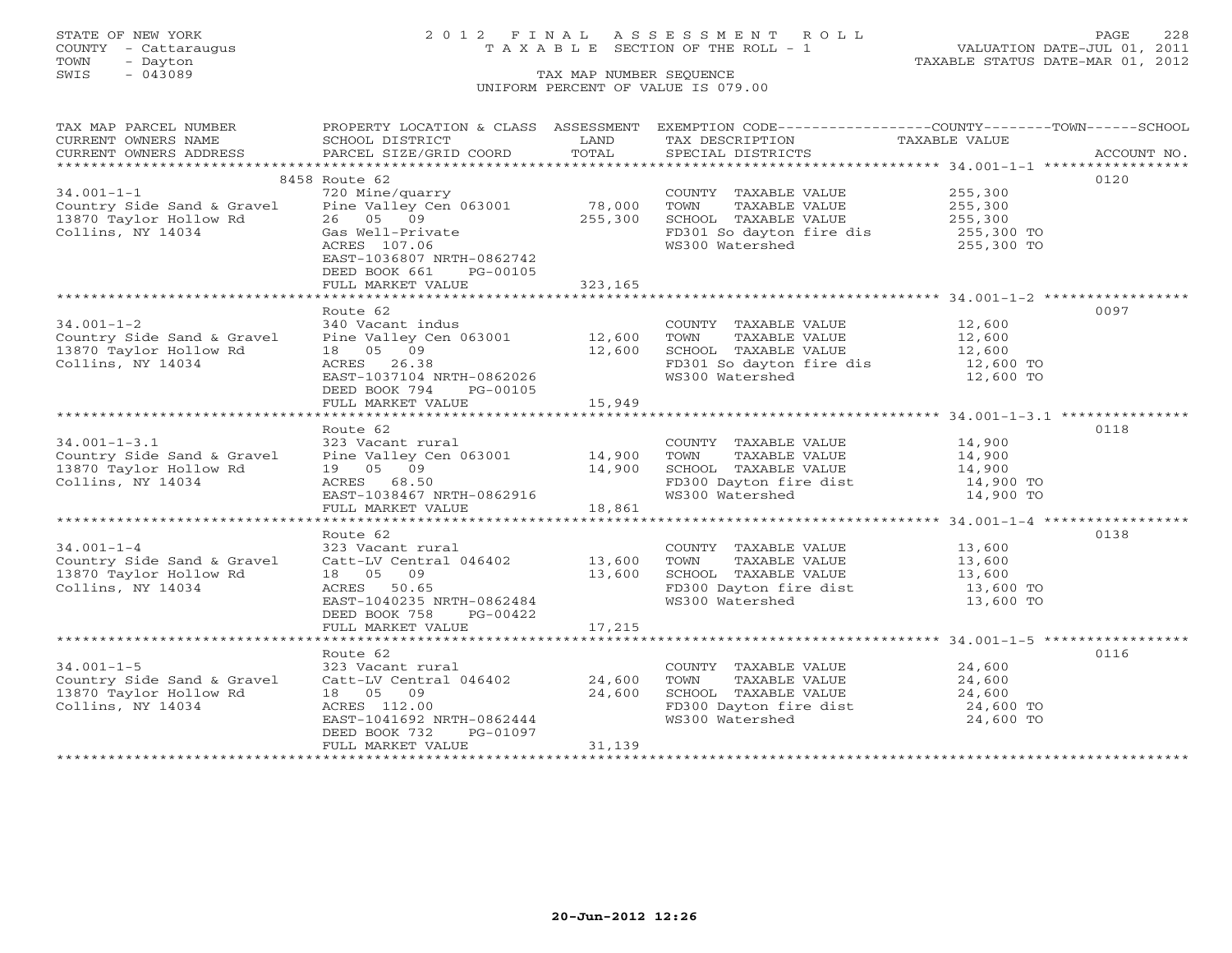# STATE OF NEW YORK 2 0 1 2 F I N A L A S S E S S M E N T R O L L PAGE 229 COUNTY - Cattaraugus T A X A B L E SECTION OF THE ROLL - 1 VALUATION DATE-JUL 01, 2011

| TAX MAP PARCEL NUMBER                                                                                                                                                            | PROPERTY LOCATION & CLASS ASSESSMENT EXEMPTION CODE----------------COUNTY-------TOWN------SCHOOL |             |                |                                                              |               |                                      |                  |             |
|----------------------------------------------------------------------------------------------------------------------------------------------------------------------------------|--------------------------------------------------------------------------------------------------|-------------|----------------|--------------------------------------------------------------|---------------|--------------------------------------|------------------|-------------|
| CURRENT OWNERS NAME                                                                                                                                                              | SCHOOL DISTRICT                                                                                  | LAND        |                | TAX DESCRIPTION                                              | TAXABLE VALUE |                                      |                  |             |
| CURRENT OWNERS ADDRESS                                                                                                                                                           | PARCEL SIZE/GRID COORD                                                                           | TOTAL       |                | SPECIAL DISTRICTS                                            |               |                                      |                  | ACCOUNT NO. |
| *****************************                                                                                                                                                    |                                                                                                  |             |                |                                                              |               |                                      |                  |             |
|                                                                                                                                                                                  | Wolfe Rd                                                                                         |             |                |                                                              |               |                                      | 0119             |             |
| $34.001 - 1 - 7.1$                                                                                                                                                               |                                                                                                  |             |                | AG DIST 41720 0                                              |               | $\overline{0}$                       | $\Omega$         | $\Omega$    |
| Country Side Sand & Gravel                                                                                                                                                       |                                                                                                  |             |                |                                                              |               | 43,300                               |                  |             |
| 13870 Taylor Hollow Rd                                                                                                                                                           | 10 05 09                                                                                         | 43,300 TOWN |                | TAXABLE VALUE                                                |               | 43,300                               |                  |             |
| Collins, NY 14034                                                                                                                                                                | ACRES 159.15                                                                                     |             |                | SCHOOL TAXABLE VALUE<br>FD300 Dayton fire dist               |               | 43,300                               |                  |             |
|                                                                                                                                                                                  | EAST-1040980 NRTH-0860483                                                                        |             |                |                                                              |               | 43,300 TO                            |                  |             |
|                                                                                                                                                                                  |                                                                                                  |             |                |                                                              |               |                                      |                  |             |
| MAY BE SUBJECT TO PAYMENT FIEED BOOK 652 PG-00491 64,810 MS300 Watershed 43,300 TO<br>UNDER AGDIST LAW TIL 2016 FULL MARKET VALUE 54,810 54,810 54,810 MS300 Matershed 43,300 TO |                                                                                                  |             |                |                                                              |               |                                      |                  |             |
|                                                                                                                                                                                  |                                                                                                  |             |                |                                                              |               |                                      |                  |             |
|                                                                                                                                                                                  | 8445 Wolfe Rd                                                                                    |             |                |                                                              | $\Omega$      | $\overline{0}$                       | 1212<br>$\Omega$ | 24,000      |
| $34.001 - 1 - 7.2$                                                                                                                                                               | 270 Mfg housing<br>Catt-LV Central 046402 3,700 COUNTY TAXABLE VALUE                             |             | RES STAR 41854 |                                                              |               | 34,000                               |                  |             |
| Jones Brian T<br>8455 Wolf Rd                                                                                                                                                    | 10 05 09                                                                                         | 34,000      | TOWN           |                                                              |               | 34,000                               |                  |             |
|                                                                                                                                                                                  |                                                                                                  |             |                | TAXABLE VALUE<br>SCHOOL TAXABLE VALUE                        |               | 10,000                               |                  |             |
| Cattaraugus, NY 14719                                                                                                                                                            | Life Use<br>ACRES<br>1.75                                                                        |             |                | FD300 Dayton fire dist 34,000 TO                             |               |                                      |                  |             |
|                                                                                                                                                                                  | EAST-1043301 NRTH-0860714                                                                        |             |                | WS300 Watershed                                              |               | 34,000 TO                            |                  |             |
|                                                                                                                                                                                  | DEED BOOK 9103 PG-6002                                                                           |             |                |                                                              |               |                                      |                  |             |
|                                                                                                                                                                                  | FULL MARKET VALUE                                                                                | 43,038      |                |                                                              |               |                                      |                  |             |
|                                                                                                                                                                                  |                                                                                                  |             |                |                                                              |               |                                      |                  |             |
|                                                                                                                                                                                  | 8376 Wolfe Rd                                                                                    |             |                |                                                              |               |                                      | 0121             |             |
| $34.001 - 1 - 8.1$                                                                                                                                                               |                                                                                                  |             |                | $\sim$ 0                                                     |               | $\begin{matrix} 0 \\ 0 \end{matrix}$ | $\Omega$         | 24,000      |
|                                                                                                                                                                                  |                                                                                                  |             |                |                                                              |               | 70,000                               |                  |             |
| S4.001 1 0.<br>Gross Christina<br>Consider PA                                                                                                                                    | 18  05  09                                                                                       | 70,000 TOWN |                | TAXABLE VALUE                                                |               | 70,000                               |                  |             |
| Cattaraugus, NY 14719                                                                                                                                                            | 4.95<br>ACRES                                                                                    |             |                | SCHOOL TAXABLE VALUE                                         |               | 46,000                               |                  |             |
|                                                                                                                                                                                  | EAST-1042749 NRTH-0859663                                                                        |             |                |                                                              |               | $40,000$ TO<br>70,000 TO             |                  |             |
|                                                                                                                                                                                  | DEED BOOK 00977 PG-01019                                                                         |             |                | FD300 Dayton fire dist<br>WS300 Watershed<br>WS300 Watershed |               | 70,000 TO                            |                  |             |
|                                                                                                                                                                                  | FULL MARKET VALUE                                                                                | 88,608      |                |                                                              |               |                                      |                  |             |
|                                                                                                                                                                                  |                                                                                                  |             |                |                                                              |               |                                      |                  |             |
|                                                                                                                                                                                  | 8360 Wolfe Rd                                                                                    |             |                |                                                              |               |                                      | 1347             |             |
| $34.001 - 1 - 8.2$                                                                                                                                                               | 270 Mfg housing                                                                                  |             | SR STAR        | $\overline{0}$<br>41834                                      |               | $\overline{O}$                       | $\Omega$         | 16,000      |
|                                                                                                                                                                                  |                                                                                                  |             |                |                                                              |               | 16,000                               |                  |             |
|                                                                                                                                                                                  |                                                                                                  |             |                | TAXABLE VALUE                                                |               | 16,000                               |                  |             |
|                                                                                                                                                                                  |                                                                                                  |             |                |                                                              |               | $\Omega$                             |                  |             |
|                                                                                                                                                                                  | FULL MARKET VALUE                                                                                | 20,253      |                |                                                              |               |                                      |                  |             |
|                                                                                                                                                                                  |                                                                                                  |             |                |                                                              |               |                                      |                  |             |
|                                                                                                                                                                                  | Wolfe Rd                                                                                         |             |                |                                                              |               |                                      | 1348             |             |
| $34.001 - 1 - 8.3$                                                                                                                                                               | 311 Res vac land                                                                                 |             |                | COUNTY TAXABLE VALUE                                         |               | 100                                  |                  |             |
| Gross Christina                                                                                                                                                                  | Catt-LV Central 046402 100                                                                       |             | TOWN           | TAXABLE VALUE                                                |               | 100                                  |                  |             |
| 8376 Wolfe Rd                                                                                                                                                                    | FRNT 174.00 DPTH 175.00                                                                          | 100         |                | SCHOOL TAXABLE VALUE                                         |               | 100                                  |                  |             |
| Cattaraugus, NY 14719                                                                                                                                                            | EAST-1042342 NRTH-0859493                                                                        |             |                |                                                              |               |                                      |                  |             |
|                                                                                                                                                                                  | FULL MARKET VALUE                                                                                | 127         |                |                                                              |               |                                      |                  |             |
|                                                                                                                                                                                  |                                                                                                  |             |                |                                                              |               |                                      |                  |             |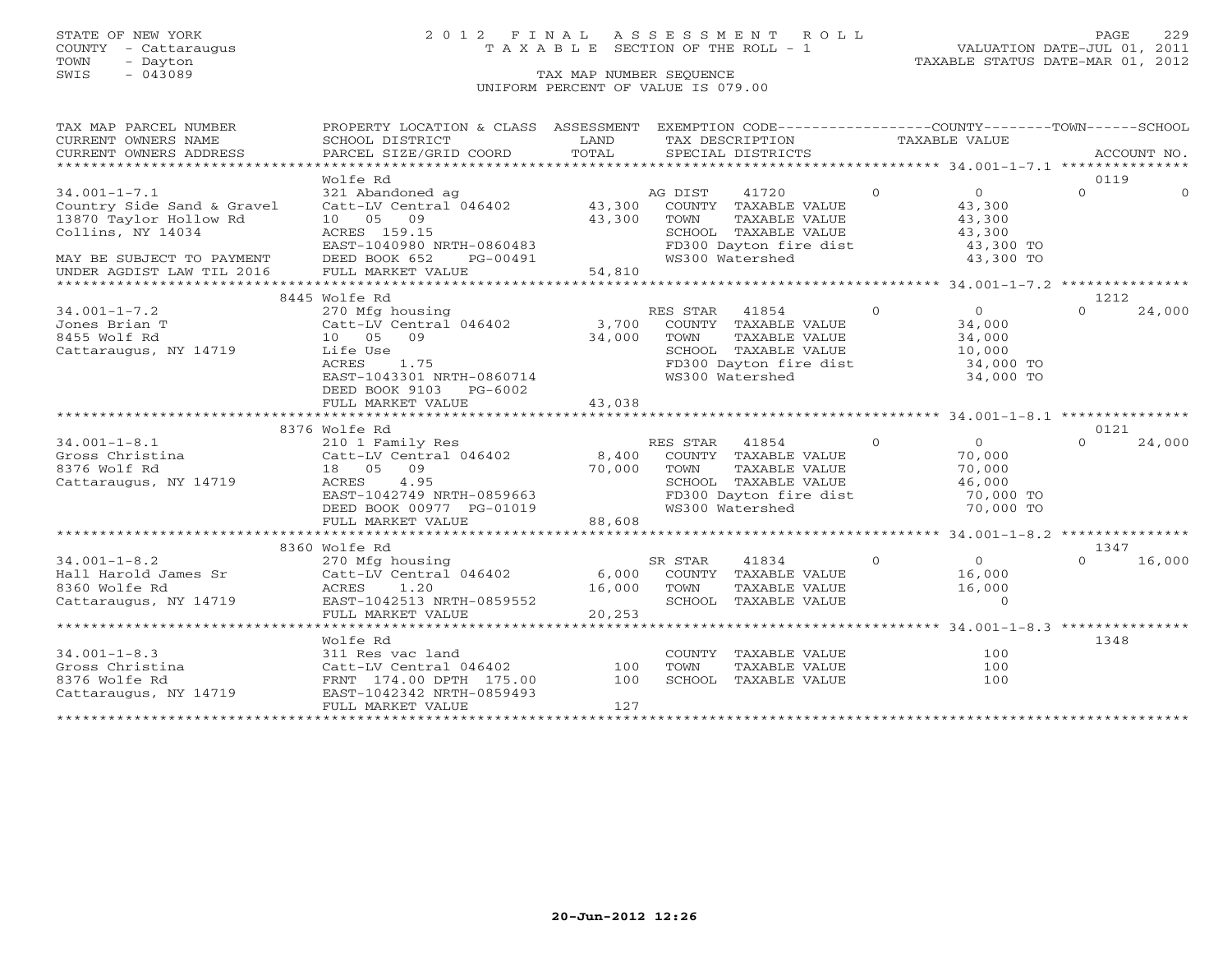TOWN - Dayton TAXABLE STATUS DATE-MAR 01, 2012 SWIS - Dayton - Dayton - Dayton - Dayton - Dayton - Dayton - Dayton - Dayton - Dayton - Dayton - Dayton - Dayton - Dayton - Dayton - Dayton - Dayton - Dayton - Dayton - Dayton - Dayton - Dayton - Dayton - Dayton - Dayton -

### STATE OF NEW YORK 2 0 1 2 F I N A L A S S E S S M E N T R O L L PAGE 230 COUNTY - Cattaraugus T A X A B L E SECTION OF THE ROLL - 1 VALUATION DATE-JUL 01, 2011

### UNIFORM PERCENT OF VALUE IS 079.00

| TAX MAP PARCEL NUMBER FROPERTY LOCATION & CLASS ASSESSMENT EXEMPTION CODE--------------COUNTY-------TOWN------SCHOOL                                                                                                                                                                                                                                                                                 |                         |                                                                                                                                                     |  |          |          |
|------------------------------------------------------------------------------------------------------------------------------------------------------------------------------------------------------------------------------------------------------------------------------------------------------------------------------------------------------------------------------------------------------|-------------------------|-----------------------------------------------------------------------------------------------------------------------------------------------------|--|----------|----------|
|                                                                                                                                                                                                                                                                                                                                                                                                      |                         |                                                                                                                                                     |  |          |          |
|                                                                                                                                                                                                                                                                                                                                                                                                      |                         |                                                                                                                                                     |  |          |          |
|                                                                                                                                                                                                                                                                                                                                                                                                      |                         |                                                                                                                                                     |  |          |          |
|                                                                                                                                                                                                                                                                                                                                                                                                      | 8173 Wolfe Rd           |                                                                                                                                                     |  | 0389     |          |
|                                                                                                                                                                                                                                                                                                                                                                                                      |                         |                                                                                                                                                     |  |          |          |
|                                                                                                                                                                                                                                                                                                                                                                                                      |                         |                                                                                                                                                     |  |          |          |
|                                                                                                                                                                                                                                                                                                                                                                                                      |                         |                                                                                                                                                     |  |          |          |
|                                                                                                                                                                                                                                                                                                                                                                                                      |                         |                                                                                                                                                     |  |          |          |
|                                                                                                                                                                                                                                                                                                                                                                                                      |                         |                                                                                                                                                     |  |          |          |
|                                                                                                                                                                                                                                                                                                                                                                                                      |                         |                                                                                                                                                     |  |          |          |
|                                                                                                                                                                                                                                                                                                                                                                                                      |                         |                                                                                                                                                     |  |          |          |
|                                                                                                                                                                                                                                                                                                                                                                                                      | Wolfe Rd                |                                                                                                                                                     |  | 0938     |          |
|                                                                                                                                                                                                                                                                                                                                                                                                      |                         |                                                                                                                                                     |  |          |          |
| 34.001-1-10<br>Country Side Sand & Gravel<br>Catt-LV Central 046402<br>13870 Taylor Hollow Rd<br>Collins, NY 14034<br>Collins, NY 14034<br>Collins, NY 14034<br>Collins, NY 14034<br>Collins, NY 14034<br>Collins, NY 14034<br>Collins,                                                                                                                                                              |                         | COUNTY TAXABLE VALUE 6,600<br>TOWN TAXABLE VALUE 6,600<br>SCHOOL TAXABLE VALUE 6,600<br>FD300 Dayton fire dist 6,600 TO<br>WS300 Watershed 6,600 TO |  |          |          |
|                                                                                                                                                                                                                                                                                                                                                                                                      |                         |                                                                                                                                                     |  |          |          |
|                                                                                                                                                                                                                                                                                                                                                                                                      |                         |                                                                                                                                                     |  |          |          |
|                                                                                                                                                                                                                                                                                                                                                                                                      |                         |                                                                                                                                                     |  |          |          |
|                                                                                                                                                                                                                                                                                                                                                                                                      | DEED BOOK 755 PG-00705  |                                                                                                                                                     |  |          |          |
|                                                                                                                                                                                                                                                                                                                                                                                                      | FULL MARKET VALUE 8,354 |                                                                                                                                                     |  |          |          |
|                                                                                                                                                                                                                                                                                                                                                                                                      |                         |                                                                                                                                                     |  |          |          |
|                                                                                                                                                                                                                                                                                                                                                                                                      | 8332 Wolfe Rd           |                                                                                                                                                     |  | 0341     |          |
|                                                                                                                                                                                                                                                                                                                                                                                                      |                         |                                                                                                                                                     |  |          |          |
|                                                                                                                                                                                                                                                                                                                                                                                                      |                         |                                                                                                                                                     |  |          |          |
|                                                                                                                                                                                                                                                                                                                                                                                                      |                         |                                                                                                                                                     |  |          |          |
|                                                                                                                                                                                                                                                                                                                                                                                                      |                         |                                                                                                                                                     |  |          |          |
|                                                                                                                                                                                                                                                                                                                                                                                                      |                         |                                                                                                                                                     |  |          |          |
|                                                                                                                                                                                                                                                                                                                                                                                                      |                         |                                                                                                                                                     |  |          |          |
|                                                                                                                                                                                                                                                                                                                                                                                                      |                         |                                                                                                                                                     |  |          |          |
| $\begin{array}{cccccccc} 34.001-1-11 & 8332 \text{ Wolfe Rd} & 270 \text{ Mfg housing} & \text{SR STR} & 41834 & 0 & 0 & 0 & 27,000 \\ \text{Roulo Ronald R} & 270 \text{ Mfg housing} & 15,600 \text{ COUNTY TAXABLE VALUE} & 27,000 & 0 & 27,000 \\ 8332 \text{ Wolfe Rd} & 17 & 05 & 09 & 27,000 & \text{TOWN TAXABLE VALUE} & 27,000 & 0 & 27,000 \\ \text{Cattaraugus, NY 14719} & \text{ACRES$ |                         |                                                                                                                                                     |  |          |          |
|                                                                                                                                                                                                                                                                                                                                                                                                      |                         |                                                                                                                                                     |  |          |          |
|                                                                                                                                                                                                                                                                                                                                                                                                      |                         |                                                                                                                                                     |  |          |          |
|                                                                                                                                                                                                                                                                                                                                                                                                      |                         |                                                                                                                                                     |  |          |          |
|                                                                                                                                                                                                                                                                                                                                                                                                      |                         |                                                                                                                                                     |  |          |          |
|                                                                                                                                                                                                                                                                                                                                                                                                      |                         |                                                                                                                                                     |  |          |          |
|                                                                                                                                                                                                                                                                                                                                                                                                      |                         |                                                                                                                                                     |  |          |          |
|                                                                                                                                                                                                                                                                                                                                                                                                      |                         |                                                                                                                                                     |  |          |          |
|                                                                                                                                                                                                                                                                                                                                                                                                      |                         |                                                                                                                                                     |  |          |          |
|                                                                                                                                                                                                                                                                                                                                                                                                      |                         |                                                                                                                                                     |  |          |          |
|                                                                                                                                                                                                                                                                                                                                                                                                      |                         |                                                                                                                                                     |  |          |          |
|                                                                                                                                                                                                                                                                                                                                                                                                      | Wolfe Rd                |                                                                                                                                                     |  | 0226     |          |
|                                                                                                                                                                                                                                                                                                                                                                                                      |                         |                                                                                                                                                     |  | $\Omega$ | $\Omega$ |
|                                                                                                                                                                                                                                                                                                                                                                                                      |                         |                                                                                                                                                     |  |          |          |
|                                                                                                                                                                                                                                                                                                                                                                                                      |                         |                                                                                                                                                     |  |          |          |
|                                                                                                                                                                                                                                                                                                                                                                                                      |                         |                                                                                                                                                     |  |          |          |
|                                                                                                                                                                                                                                                                                                                                                                                                      |                         |                                                                                                                                                     |  |          |          |
|                                                                                                                                                                                                                                                                                                                                                                                                      |                         |                                                                                                                                                     |  |          |          |
|                                                                                                                                                                                                                                                                                                                                                                                                      |                         |                                                                                                                                                     |  |          |          |
| UNDER AGDIST LAW TIL 2016                                                                                                                                                                                                                                                                                                                                                                            |                         |                                                                                                                                                     |  |          |          |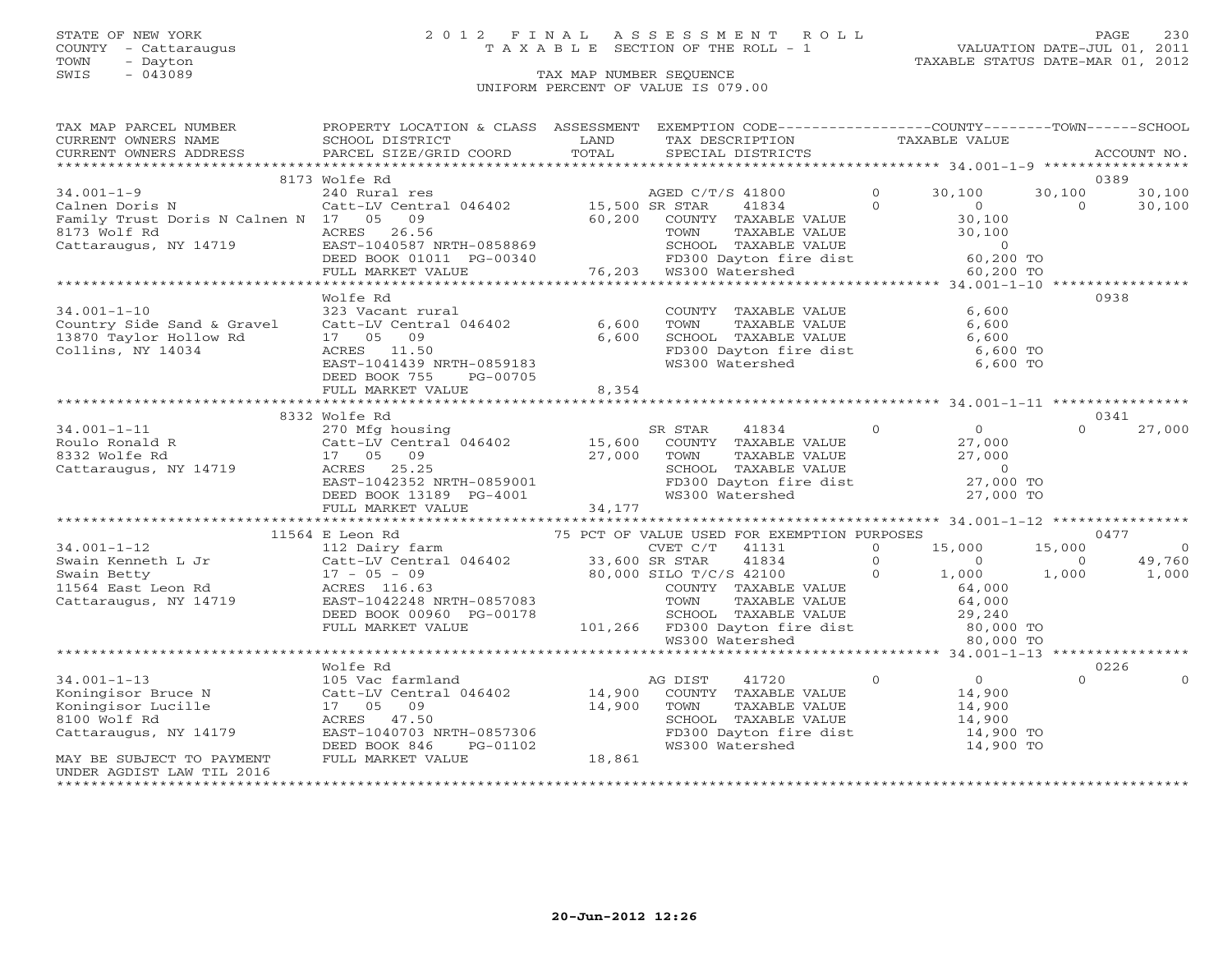### STATE OF NEW YORK 2 0 1 2 F I N A L A S S E S S M E N T R O L L PAGE 231 COUNTY - Cattaraugus T A X A B L E SECTION OF THE ROLL - 1 VALUATION DATE-JUL 01, 2011

| TAX MAP PARCEL NUMBER                                                                            | PROPERTY LOCATION & CLASS ASSESSMENT<br>SCHOOL DISTRICT                                                                                                                                                                                              | LAND   | EXEMPTION CODE-----------------COUNTY-------TOWN------SCHOOL<br>TAX DESCRIPTION TAXABLE VALUE                                                                                                      |          |                                    |          |             |
|--------------------------------------------------------------------------------------------------|------------------------------------------------------------------------------------------------------------------------------------------------------------------------------------------------------------------------------------------------------|--------|----------------------------------------------------------------------------------------------------------------------------------------------------------------------------------------------------|----------|------------------------------------|----------|-------------|
| CURRENT OWNERS NAME<br>CURRENT OWNERS ADDRESS                                                    | PARCEL SIZE/GRID COORD                                                                                                                                                                                                                               | TOTAL  | SPECIAL DISTRICTS                                                                                                                                                                                  |          |                                    |          | ACCOUNT NO. |
|                                                                                                  |                                                                                                                                                                                                                                                      |        |                                                                                                                                                                                                    |          |                                    |          |             |
|                                                                                                  | 11602 E Leon Rd                                                                                                                                                                                                                                      |        |                                                                                                                                                                                                    |          |                                    | 0270     |             |
| $34.001 - 1 - 14$                                                                                |                                                                                                                                                                                                                                                      |        | RES STAR<br>41854                                                                                                                                                                                  | $\Omega$ | $\overline{O}$                     | $\Omega$ | 24,000      |
|                                                                                                  | 240 Rural res RE<br>Catt-LV Central 046402 19,500                                                                                                                                                                                                    |        | COUNTY TAXABLE VALUE                                                                                                                                                                               |          | 78,000                             |          |             |
|                                                                                                  |                                                                                                                                                                                                                                                      | 78,000 | TAXABLE VALUE<br>TOWN                                                                                                                                                                              |          | 78,000                             |          |             |
| Ingersoll Elaine S<br>Ingersoll Lawrence<br>9808 Leon Rd<br>17 05 09<br>Life Use<br>9808 Leon Rd | Life Use                                                                                                                                                                                                                                             |        |                                                                                                                                                                                                    |          |                                    |          |             |
| Cattaraugus, NY 14719                                                                            | ACRES 34.68                                                                                                                                                                                                                                          |        | SCHOOL TAXABLE VALUE 54,000<br>FD300 Dayton fire dist 78,000 TO                                                                                                                                    |          |                                    |          |             |
|                                                                                                  | EAST-1041023 NRTH-0856479                                                                                                                                                                                                                            |        | WS300 Watershed                                                                                                                                                                                    |          | 78,000 TO                          |          |             |
|                                                                                                  | DEED BOOK 5044 PG-6001                                                                                                                                                                                                                               |        |                                                                                                                                                                                                    |          |                                    |          |             |
|                                                                                                  |                                                                                                                                                                                                                                                      |        |                                                                                                                                                                                                    |          |                                    |          |             |
|                                                                                                  |                                                                                                                                                                                                                                                      |        |                                                                                                                                                                                                    |          |                                    |          |             |
|                                                                                                  | 11644 E Leon Rd                                                                                                                                                                                                                                      |        |                                                                                                                                                                                                    |          |                                    | 0290     |             |
|                                                                                                  |                                                                                                                                                                                                                                                      |        | RES STAR<br>41854                                                                                                                                                                                  | $\Omega$ | $\begin{array}{c}0\\48\end{array}$ | $\Omega$ | 24,000      |
|                                                                                                  |                                                                                                                                                                                                                                                      |        | COUNTY TAXABLE VALUE                                                                                                                                                                               |          |                                    |          |             |
|                                                                                                  |                                                                                                                                                                                                                                                      |        | TAXABLE VALUE                                                                                                                                                                                      |          | 48,000                             |          |             |
|                                                                                                  |                                                                                                                                                                                                                                                      |        | TOWN                                                                                                                                                                                               |          |                                    |          |             |
|                                                                                                  | 34.001-1-15<br>Strauss Andrew T<br>Calhoun Narda<br>1644 E Leon Rd<br>Cattaraugus, NY 14719<br>Cattaraugus, NY 14719<br>CEED BOOK 841<br>PG-01085                                                                                                    |        | SCHOOL TAXABLE VALUE<br>FD300 Dayton fire dist 48,000 TO<br>WS300 Watershed 9,600 TO                                                                                                               |          |                                    |          |             |
|                                                                                                  |                                                                                                                                                                                                                                                      |        |                                                                                                                                                                                                    |          |                                    |          |             |
|                                                                                                  |                                                                                                                                                                                                                                                      | 60,759 |                                                                                                                                                                                                    |          |                                    |          |             |
|                                                                                                  | 11/03 E Leon Rd 271 Mfg housings<br>Pasinski Joseph P<br>271 Mfg housings<br>Pasinski Joseph P<br>271 Mfg housings<br>Pine Valley Cen 063001<br>271 Mfg housings<br>271 Mfg housings<br>271 Mfg housings<br>271 Mfg housings<br>271 Mfg housings<br> |        |                                                                                                                                                                                                    |          |                                    |          |             |
|                                                                                                  |                                                                                                                                                                                                                                                      |        |                                                                                                                                                                                                    |          |                                    |          |             |
|                                                                                                  |                                                                                                                                                                                                                                                      |        |                                                                                                                                                                                                    |          |                                    | 0432     |             |
|                                                                                                  |                                                                                                                                                                                                                                                      |        |                                                                                                                                                                                                    |          | 7,018                              | 7,018    | $\Omega$    |
|                                                                                                  |                                                                                                                                                                                                                                                      |        | $41854$ 0 0 0                                                                                                                                                                                      |          |                                    | $\Omega$ | 24,000      |
|                                                                                                  |                                                                                                                                                                                                                                                      |        | $\begin{array}{ccccccccc} & & & & 41,900 & & \text{COUNTY} & \text{TAXABLE VALUE} & & & & & 34,882 \\ \text{BANK} & & 017 & & & & \text{TOWN} & & \text{TAXABLE VALUE} & & & & 34,882 \end{array}$ |          |                                    |          |             |
|                                                                                                  |                                                                                                                                                                                                                                                      |        |                                                                                                                                                                                                    |          |                                    |          |             |
|                                                                                                  |                                                                                                                                                                                                                                                      |        |                                                                                                                                                                                                    |          |                                    |          |             |
|                                                                                                  | EAST-1039571 NRTH-0855714<br>EAST-1039571 NRTH-0855714<br>DEED BOOK 1032 PG-1076 FD300 Dayton fire dist and the 11,900 TO<br>FULL MARKET VALUE 53,038 WS300 Watershed 25,140 TO                                                                      |        |                                                                                                                                                                                                    |          |                                    |          |             |
|                                                                                                  |                                                                                                                                                                                                                                                      |        |                                                                                                                                                                                                    |          |                                    |          |             |
|                                                                                                  |                                                                                                                                                                                                                                                      |        |                                                                                                                                                                                                    |          |                                    |          |             |
|                                                                                                  | Kellog Hill Rd<br>Kellog Hill Ka<br>322 Rural vac>10<br>Pine Valley Cen 063001 3,500<br>25 05 09 3,500<br>ACRES 14.18 3,500                                                                                                                          |        |                                                                                                                                                                                                    |          |                                    | 0048     |             |
| $34.001 - 1 - 17$                                                                                |                                                                                                                                                                                                                                                      |        | COUNTY TAXABLE VALUE 3,500<br>TOWN TAXABLE VALUE 3,500<br>SCHOOL TAXABLE VALUE 3,500                                                                                                               |          |                                    |          |             |
| Bierfeldt Leo                                                                                    |                                                                                                                                                                                                                                                      |        |                                                                                                                                                                                                    |          |                                    |          |             |
| Bierfeldt Peggy                                                                                  |                                                                                                                                                                                                                                                      |        |                                                                                                                                                                                                    |          |                                    |          |             |
| 4104 E Bucktooth Run Rd                                                                          |                                                                                                                                                                                                                                                      |        | FD301 So dayton fire dis 3,500 TO<br>WS300 Watershed 2,100 TO                                                                                                                                      |          |                                    |          |             |
| Little Valley, NY 14755                                                                          | EAST-1038564 NRTH-0855802                                                                                                                                                                                                                            |        |                                                                                                                                                                                                    |          |                                    |          |             |
|                                                                                                  | DEED BOOK 705<br>PG-00933                                                                                                                                                                                                                            |        |                                                                                                                                                                                                    |          |                                    |          |             |
|                                                                                                  | FULL MARKET VALUE                                                                                                                                                                                                                                    | 4,430  |                                                                                                                                                                                                    |          |                                    |          |             |
|                                                                                                  |                                                                                                                                                                                                                                                      |        |                                                                                                                                                                                                    |          |                                    |          |             |
|                                                                                                  | 8045 Wolfe Rd                                                                                                                                                                                                                                        |        |                                                                                                                                                                                                    |          |                                    | 0390     |             |
|                                                                                                  |                                                                                                                                                                                                                                                      |        | $\sim$ 0<br>RES STAR<br>41854                                                                                                                                                                      |          |                                    | $\Omega$ | 24,000      |
|                                                                                                  | Rennett Raymond K and K and Pine Valley Cen 063001<br>Bennett Raymond K Pine Valley Cen 063001 6,300<br>S. Dayton, NY 14138 ACRES 1.28<br>S. Dayton, NY 14138 ACRES 1.28                                                                             |        | COUNTY TAXABLE VALUE                                                                                                                                                                               |          | $\frac{0}{52}$                     |          |             |
|                                                                                                  |                                                                                                                                                                                                                                                      |        | TAXABLE VALUE<br>TAXABLE VALUE<br>TOWN                                                                                                                                                             |          | 52,500<br>28,500                   |          |             |
|                                                                                                  | ACRES 1.28<br>EAST-1038929 NRTH-0856580<br>DEED BOOK 01014 PG-00616                                                                                                                                                                                  |        | SCHOOL TAXABLE VALUE                                                                                                                                                                               |          |                                    |          |             |
|                                                                                                  |                                                                                                                                                                                                                                                      |        | FD301 So dayton fire dis 52,500 TO                                                                                                                                                                 |          |                                    |          |             |
|                                                                                                  |                                                                                                                                                                                                                                                      |        | WS300 Watershed                                                                                                                                                                                    |          | 10,500 TO                          |          |             |
|                                                                                                  | FULL MARKET VALUE                                                                                                                                                                                                                                    | 66,456 |                                                                                                                                                                                                    |          |                                    |          |             |
|                                                                                                  |                                                                                                                                                                                                                                                      |        |                                                                                                                                                                                                    |          |                                    |          |             |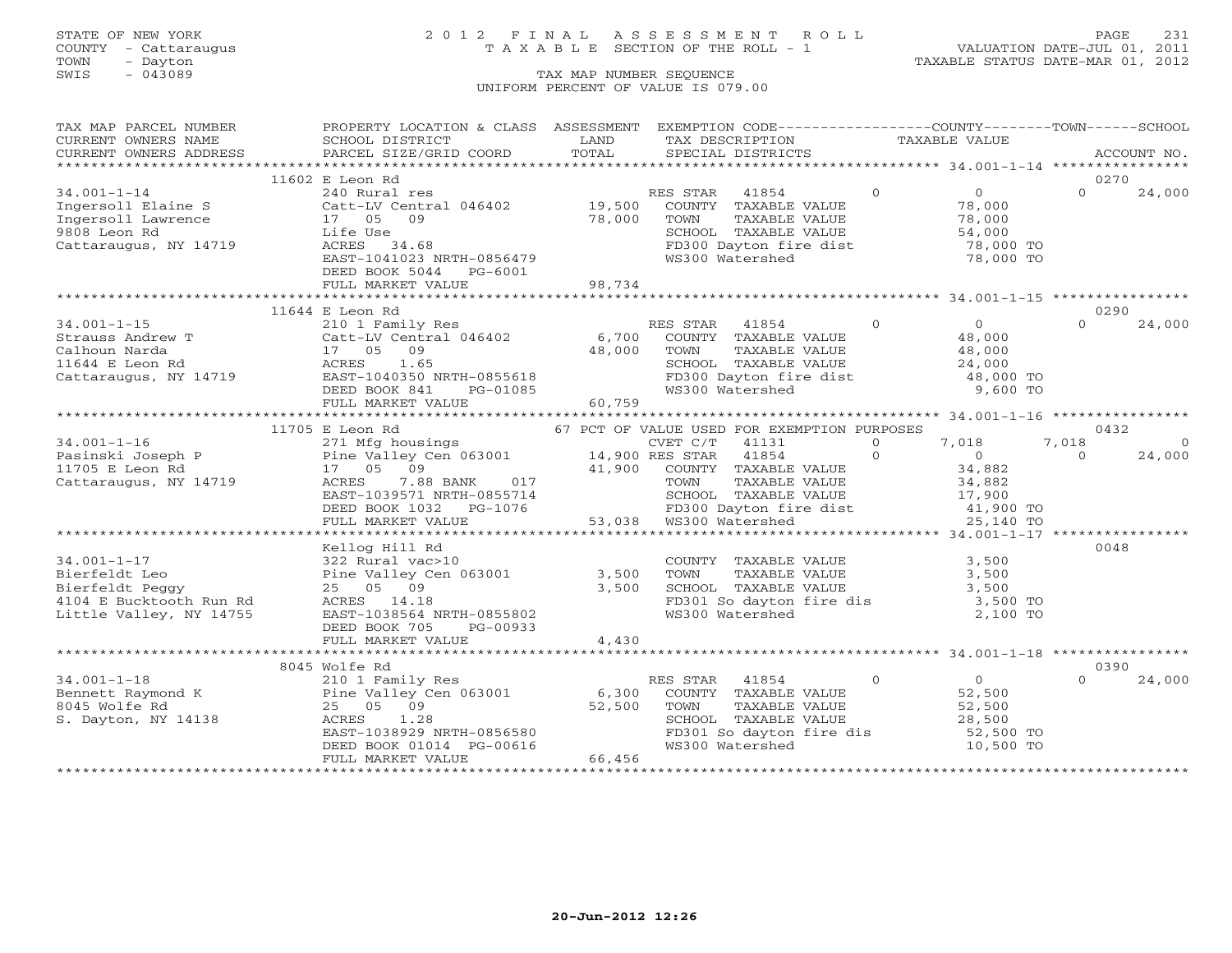## STATE OF NEW YORK 2 0 1 2 F I N A L A S S E S S M E N T R O L L PAGE 232 COUNTY - Cattaraugus T A X A B L E SECTION OF THE ROLL - 1 VALUATION DATE-JUL 01, 2011

| TAX MAP PARCEL NUMBER                                                                                                                                                                                                                                                                                                                                                                                                          | PROPERTY LOCATION & CLASS ASSESSMENT EXEMPTION CODE----------------COUNTY-------TOWN------SCHOOL                                                                                                                                                                                                                                                                                                                                                                                           |        |                                                                                                                                                     |                                       |                  |                |             |
|--------------------------------------------------------------------------------------------------------------------------------------------------------------------------------------------------------------------------------------------------------------------------------------------------------------------------------------------------------------------------------------------------------------------------------|--------------------------------------------------------------------------------------------------------------------------------------------------------------------------------------------------------------------------------------------------------------------------------------------------------------------------------------------------------------------------------------------------------------------------------------------------------------------------------------------|--------|-----------------------------------------------------------------------------------------------------------------------------------------------------|---------------------------------------|------------------|----------------|-------------|
| CURRENT OWNERS NAME                                                                                                                                                                                                                                                                                                                                                                                                            | $\begin{tabular}{lllll} \multicolumn{2}{c}{\multicolumn{2}{c}{\multicolumn{2}{c}{\multicolumn{2}{c}{\multicolumn{2}{c}{\multicolumn{2}{c}{\multicolumn{2}{c}{\multicolumn{2}{c}{\multicolumn{2}{c}{\multicolumn{2}{c}{\multicolumn{2}{c}{\multicolumn{2}{c}{\multicolumn{2}{c}{\multicolumn{2}{c}{\multicolumn{2}{c}{\multicolumn{2}{c}{\multicolumn{2}{c}{\multicolumn{2}{c}{\multicolumn{2}{c}{\multicolumn{2}{c}{\multicolumn{2}{c}{\multicolumn{2}{c}{\multicolumn{2}{c}{\multicolumn$ |        |                                                                                                                                                     |                                       |                  |                |             |
| CURRENT OWNERS ADDRESS                                                                                                                                                                                                                                                                                                                                                                                                         |                                                                                                                                                                                                                                                                                                                                                                                                                                                                                            |        |                                                                                                                                                     |                                       |                  |                | ACCOUNT NO. |
|                                                                                                                                                                                                                                                                                                                                                                                                                                |                                                                                                                                                                                                                                                                                                                                                                                                                                                                                            |        |                                                                                                                                                     |                                       |                  |                |             |
|                                                                                                                                                                                                                                                                                                                                                                                                                                | 8100 Wolfe Rd                                                                                                                                                                                                                                                                                                                                                                                                                                                                              |        |                                                                                                                                                     |                                       |                  |                | 0227        |
| $34.001 - 1 - 19$                                                                                                                                                                                                                                                                                                                                                                                                              | 112 Dairy farm<br>Catt-LV Central 046402 (33,100 SR STAR (41834 (17 05 09 (38,000 SILO T/C/S 42100 (2011)<br>ACRES 84.77 (2011)<br>COUNTY TAYADIR UNITY                                                                                                                                                                                                                                                                                                                                    |        |                                                                                                                                                     |                                       | 1,174            | 1,174          | 1,174       |
| Koningisor Bruce N                                                                                                                                                                                                                                                                                                                                                                                                             |                                                                                                                                                                                                                                                                                                                                                                                                                                                                                            |        |                                                                                                                                                     |                                       | $\overline{0}$   | $\overline{0}$ | 49,760      |
| Koningisor Lucille                                                                                                                                                                                                                                                                                                                                                                                                             |                                                                                                                                                                                                                                                                                                                                                                                                                                                                                            |        |                                                                                                                                                     |                                       | 3,000            | 3,000          | 3,000       |
| 8100 Wolf Rd                                                                                                                                                                                                                                                                                                                                                                                                                   | ACRES 84.77<br>EAST-1039666 NRTH-0857705                                                                                                                                                                                                                                                                                                                                                                                                                                                   |        |                                                                                                                                                     |                                       | 83,826           |                |             |
| Cattaraugus, NY 14719                                                                                                                                                                                                                                                                                                                                                                                                          |                                                                                                                                                                                                                                                                                                                                                                                                                                                                                            |        | TOWN                                                                                                                                                | TAXABLE VALUE                         | 83,826           |                |             |
|                                                                                                                                                                                                                                                                                                                                                                                                                                | EASI-100000 MAIN-0607700<br>DEED BOOK 846 PG-01102 SCHOOL TAXABLE VALUE<br>FULL MARKET VALUE 111,392 FD301 So dayton fire dis 88,000 TO<br>WS300 Watershed 88,000 TO                                                                                                                                                                                                                                                                                                                       |        |                                                                                                                                                     |                                       |                  |                |             |
| MAY BE SUBJECT TO PAYMENT                                                                                                                                                                                                                                                                                                                                                                                                      |                                                                                                                                                                                                                                                                                                                                                                                                                                                                                            |        |                                                                                                                                                     |                                       |                  |                |             |
|                                                                                                                                                                                                                                                                                                                                                                                                                                |                                                                                                                                                                                                                                                                                                                                                                                                                                                                                            |        |                                                                                                                                                     |                                       |                  |                |             |
|                                                                                                                                                                                                                                                                                                                                                                                                                                |                                                                                                                                                                                                                                                                                                                                                                                                                                                                                            |        |                                                                                                                                                     |                                       |                  |                |             |
|                                                                                                                                                                                                                                                                                                                                                                                                                                | E Leon Rd                                                                                                                                                                                                                                                                                                                                                                                                                                                                                  |        |                                                                                                                                                     |                                       |                  |                | 0372        |
| $34.001 - 1 - 20.1$                                                                                                                                                                                                                                                                                                                                                                                                            | 105 Vac farmland<br>Pine Valley Cen 063001 36,500<br>17/25 05 09 36,500<br>ACRES 84.85<br>EAST-1038589 NRTH-0857901<br>DEED BOOK 6527 PG-3009                                                                                                                                                                                                                                                                                                                                              |        | COUNTY TAXABLE VALUE<br>TOWN TAXABLE VALUE 36,500<br>SCHOOL TAXABLE VALUE 36,500<br>FD301 So dayton fire dis 36,500 TO<br>WS300 Watershed 36,500 TO |                                       |                  |                |             |
| Mecca Bros. Inc                                                                                                                                                                                                                                                                                                                                                                                                                |                                                                                                                                                                                                                                                                                                                                                                                                                                                                                            |        |                                                                                                                                                     |                                       |                  |                |             |
| PO Box 541779                                                                                                                                                                                                                                                                                                                                                                                                                  |                                                                                                                                                                                                                                                                                                                                                                                                                                                                                            |        |                                                                                                                                                     |                                       |                  |                |             |
| Lake Worth, FL 33454                                                                                                                                                                                                                                                                                                                                                                                                           |                                                                                                                                                                                                                                                                                                                                                                                                                                                                                            |        |                                                                                                                                                     |                                       |                  |                |             |
|                                                                                                                                                                                                                                                                                                                                                                                                                                |                                                                                                                                                                                                                                                                                                                                                                                                                                                                                            |        |                                                                                                                                                     |                                       |                  |                |             |
|                                                                                                                                                                                                                                                                                                                                                                                                                                |                                                                                                                                                                                                                                                                                                                                                                                                                                                                                            |        |                                                                                                                                                     |                                       |                  |                |             |
|                                                                                                                                                                                                                                                                                                                                                                                                                                | FULL MARKET VALUE                                                                                                                                                                                                                                                                                                                                                                                                                                                                          | 46,203 |                                                                                                                                                     |                                       |                  |                |             |
|                                                                                                                                                                                                                                                                                                                                                                                                                                |                                                                                                                                                                                                                                                                                                                                                                                                                                                                                            |        |                                                                                                                                                     |                                       |                  |                |             |
|                                                                                                                                                                                                                                                                                                                                                                                                                                | 11780 E Leon Rd                                                                                                                                                                                                                                                                                                                                                                                                                                                                            |        |                                                                                                                                                     |                                       |                  |                | 1040        |
|                                                                                                                                                                                                                                                                                                                                                                                                                                |                                                                                                                                                                                                                                                                                                                                                                                                                                                                                            |        |                                                                                                                                                     |                                       |                  |                |             |
|                                                                                                                                                                                                                                                                                                                                                                                                                                |                                                                                                                                                                                                                                                                                                                                                                                                                                                                                            |        |                                                                                                                                                     |                                       |                  |                |             |
|                                                                                                                                                                                                                                                                                                                                                                                                                                |                                                                                                                                                                                                                                                                                                                                                                                                                                                                                            |        |                                                                                                                                                     |                                       |                  |                |             |
|                                                                                                                                                                                                                                                                                                                                                                                                                                |                                                                                                                                                                                                                                                                                                                                                                                                                                                                                            |        |                                                                                                                                                     |                                       |                  |                |             |
|                                                                                                                                                                                                                                                                                                                                                                                                                                |                                                                                                                                                                                                                                                                                                                                                                                                                                                                                            |        |                                                                                                                                                     |                                       |                  |                |             |
|                                                                                                                                                                                                                                                                                                                                                                                                                                |                                                                                                                                                                                                                                                                                                                                                                                                                                                                                            |        |                                                                                                                                                     |                                       |                  |                |             |
|                                                                                                                                                                                                                                                                                                                                                                                                                                |                                                                                                                                                                                                                                                                                                                                                                                                                                                                                            |        |                                                                                                                                                     |                                       |                  |                |             |
|                                                                                                                                                                                                                                                                                                                                                                                                                                |                                                                                                                                                                                                                                                                                                                                                                                                                                                                                            |        |                                                                                                                                                     |                                       |                  |                |             |
| $\begin{tabular}{lllllllllllll} 34.001-1-20.2 & 11/80 & 270\text{ Mfg housing} & \text{SR STAR} & 41834 & 0 & 0 & 0 & 36,400 \\ \text{Roselle Howard C Jr & Pine Valley Cen 063001 & 8,400\text{ COUNTY TAXABLE VALUE} & 36,400 & 36,400 & 36,400 \\ \text{Roselle Cyrnhiia} & 25& 05& 09 & 36,400 & 36,400 & 36,400 \\ \text{Roselle Cyrnhiia} & 25& 05& 09 & 36$                                                             |                                                                                                                                                                                                                                                                                                                                                                                                                                                                                            |        |                                                                                                                                                     |                                       |                  |                | 0106        |
| $\begin{tabular}{lllllllllll} \text{34.001--1--22.1} & \text{11850 E Hc} & \text{112 Dairy farm} & \text{AG DLST} & \text{4172V} \\ \text{Berg Douglas C} & \text{Pine Valley Cen 063001} & \text{46,200 SR STRR} & \text{41834} \\ \text{Berg Douglas C} & \text{Pine Valley Cen 063001} & \text{46,200 SR STRR} & \text{41834} \\ \text{Berg Louis A} & \text{25 & 05 & 09 \\ \text{11850 E Leon Rd} & \text{ACRES} & \text$ | 11850 E Leon Rd                                                                                                                                                                                                                                                                                                                                                                                                                                                                            |        |                                                                                                                                                     |                                       |                  |                |             |
|                                                                                                                                                                                                                                                                                                                                                                                                                                |                                                                                                                                                                                                                                                                                                                                                                                                                                                                                            |        |                                                                                                                                                     |                                       | 3,005            | 3,005          | 3,005       |
|                                                                                                                                                                                                                                                                                                                                                                                                                                |                                                                                                                                                                                                                                                                                                                                                                                                                                                                                            |        |                                                                                                                                                     | $\begin{array}{c} 6 \\ 0 \end{array}$ | $\sim$ 0         | $\sim$ 0       | 49,760      |
|                                                                                                                                                                                                                                                                                                                                                                                                                                |                                                                                                                                                                                                                                                                                                                                                                                                                                                                                            |        |                                                                                                                                                     | $\Omega$                              | 7,350            | 7,350          | 7,350       |
|                                                                                                                                                                                                                                                                                                                                                                                                                                |                                                                                                                                                                                                                                                                                                                                                                                                                                                                                            |        | COUNTY TAXABLE VALUE                                                                                                                                |                                       | 103,645          |                |             |
|                                                                                                                                                                                                                                                                                                                                                                                                                                |                                                                                                                                                                                                                                                                                                                                                                                                                                                                                            |        |                                                                                                                                                     |                                       | 103,645          |                |             |
|                                                                                                                                                                                                                                                                                                                                                                                                                                |                                                                                                                                                                                                                                                                                                                                                                                                                                                                                            |        |                                                                                                                                                     |                                       | 53,885           |                |             |
| MAY BE SUBJECT TO PAYMENT FULL MARKET VALUE<br>UNDER AGDIST LAW TIL 2016                                                                                                                                                                                                                                                                                                                                                       |                                                                                                                                                                                                                                                                                                                                                                                                                                                                                            |        | 144,304 FD301 So dayton fire dis 114,000 TO                                                                                                         |                                       |                  |                |             |
| UNDER AGDIST LAW TIL 2016                                                                                                                                                                                                                                                                                                                                                                                                      |                                                                                                                                                                                                                                                                                                                                                                                                                                                                                            |        | WS300 Watershed                                                                                                                                     |                                       | 22,800 TO        |                |             |
|                                                                                                                                                                                                                                                                                                                                                                                                                                |                                                                                                                                                                                                                                                                                                                                                                                                                                                                                            |        |                                                                                                                                                     |                                       |                  |                |             |
|                                                                                                                                                                                                                                                                                                                                                                                                                                | 11863 E Leon Rd                                                                                                                                                                                                                                                                                                                                                                                                                                                                            |        |                                                                                                                                                     |                                       |                  |                | 0107        |
|                                                                                                                                                                                                                                                                                                                                                                                                                                |                                                                                                                                                                                                                                                                                                                                                                                                                                                                                            |        | COUNTY TAXABLE VALUE                                                                                                                                |                                       | 25,200           |                |             |
|                                                                                                                                                                                                                                                                                                                                                                                                                                |                                                                                                                                                                                                                                                                                                                                                                                                                                                                                            |        | TOWN<br>TAXABLE VALUE                                                                                                                               |                                       | 25,200<br>25,200 |                |             |
|                                                                                                                                                                                                                                                                                                                                                                                                                                |                                                                                                                                                                                                                                                                                                                                                                                                                                                                                            |        | SCHOOL TAXABLE VALUE 25,200<br>FD301 So dayton fire dis 25,200 TO                                                                                   |                                       |                  |                |             |
|                                                                                                                                                                                                                                                                                                                                                                                                                                |                                                                                                                                                                                                                                                                                                                                                                                                                                                                                            |        |                                                                                                                                                     |                                       |                  |                |             |
| 34.001-1-22.2<br>Colson Joyce C<br>11850 E Leon Rd 25 05 09<br>South Dayton, NY 14138<br>EAST-1037261 NRTH-0856150                                                                                                                                                                                                                                                                                                             |                                                                                                                                                                                                                                                                                                                                                                                                                                                                                            |        | WS300 Watershed                                                                                                                                     |                                       | 25,200 TO        |                |             |
|                                                                                                                                                                                                                                                                                                                                                                                                                                | DEED BOOK 874<br>PG-00646                                                                                                                                                                                                                                                                                                                                                                                                                                                                  |        |                                                                                                                                                     |                                       |                  |                |             |
| **********************                                                                                                                                                                                                                                                                                                                                                                                                         | FULL MARKET VALUE                                                                                                                                                                                                                                                                                                                                                                                                                                                                          | 31,899 |                                                                                                                                                     |                                       |                  |                |             |
|                                                                                                                                                                                                                                                                                                                                                                                                                                |                                                                                                                                                                                                                                                                                                                                                                                                                                                                                            |        |                                                                                                                                                     |                                       |                  |                |             |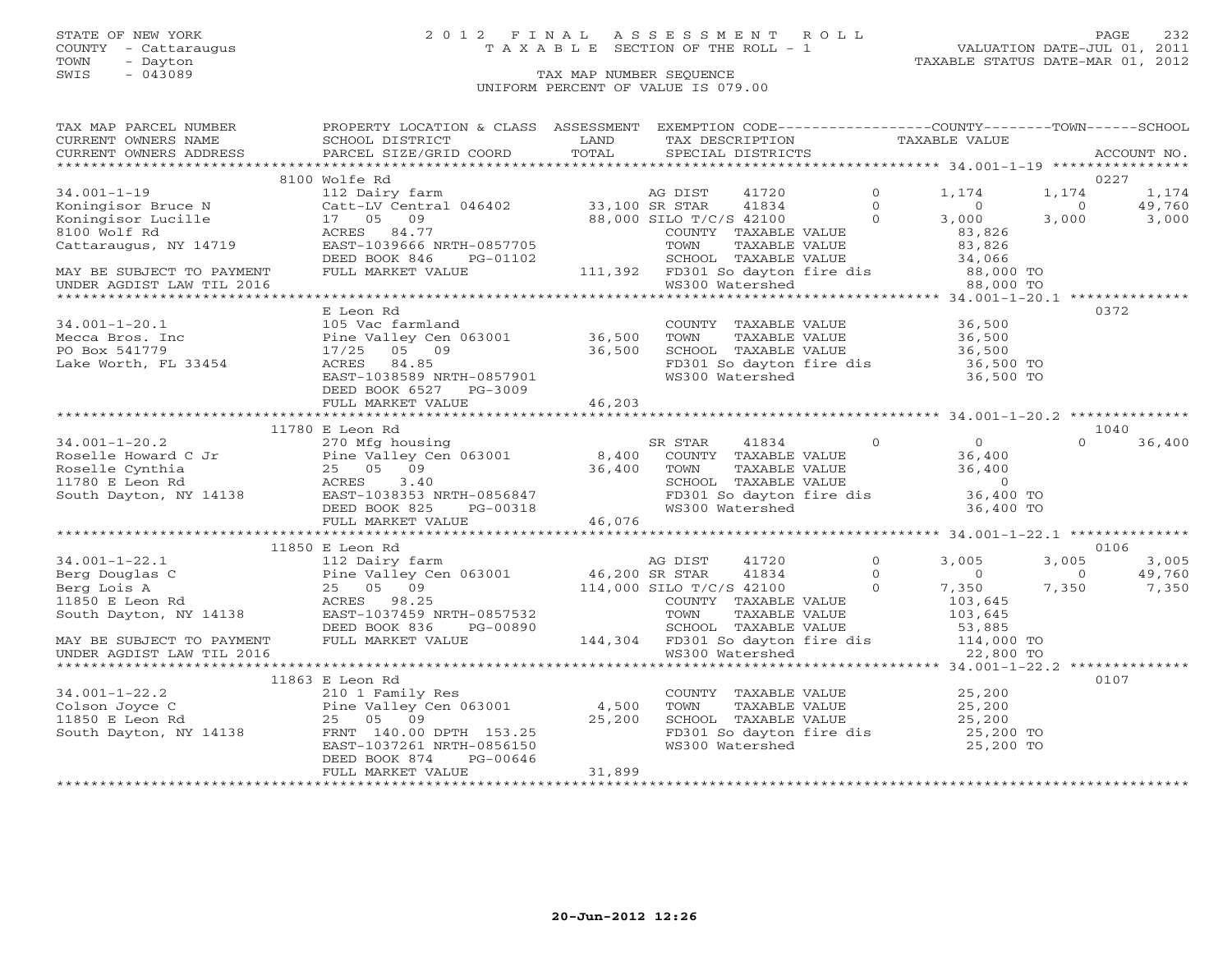# STATE OF NEW YORK 2 0 1 2 F I N A L A S S E S S M E N T R O L L PAGE 233 COUNTY - Cattaraugus T A X A B L E SECTION OF THE ROLL - 1 VALUATION DATE-JUL 01, 2011

| TAX MAP PARCEL NUMBER                                                                                                                                                                                                                                | PROPERTY LOCATION & CLASS ASSESSMENT               |       | EXEMPTION CODE-----------------COUNTY-------TOWN------SCHOOL                                                                      |                                                             |            |             |          |
|------------------------------------------------------------------------------------------------------------------------------------------------------------------------------------------------------------------------------------------------------|----------------------------------------------------|-------|-----------------------------------------------------------------------------------------------------------------------------------|-------------------------------------------------------------|------------|-------------|----------|
| CURRENT OWNERS NAME                                                                                                                                                                                                                                  | SCHOOL DISTRICT                                    | LAND  | TAX DESCRIPTION                                                                                                                   | TAXABLE VALUE                                               |            |             |          |
| CURRENT OWNERS ADDRESS PARCEL SIZE/GRID COORD TOTAL                                                                                                                                                                                                  |                                                    |       | SPECIAL DISTRICTS                                                                                                                 |                                                             |            | ACCOUNT NO. |          |
|                                                                                                                                                                                                                                                      |                                                    |       |                                                                                                                                   |                                                             |            |             |          |
|                                                                                                                                                                                                                                                      | 8260 Route 62                                      |       |                                                                                                                                   |                                                             |            | 0095        |          |
| $34.001 - 1 - 23$                                                                                                                                                                                                                                    | 116 Other stock                                    |       |                                                                                                                                   |                                                             |            |             |          |
|                                                                                                                                                                                                                                                      |                                                    |       |                                                                                                                                   |                                                             |            |             |          |
|                                                                                                                                                                                                                                                      |                                                    |       |                                                                                                                                   |                                                             |            |             |          |
| 34.001-1-23<br>Country Side Sand & Gravel Pine Valley Cen 063001 77,700<br>13870 Taylor Hollow Rd 26 05 09 178,000<br>Collins, NY 14034 26RES 218.00<br>EAST-1037082 NRTH-0860722                                                                    |                                                    |       | COUNTY TAXABLE VALUE 178,000<br>TOWN TAXABLE VALUE 178,000<br>SCHOOL TAXABLE VALUE 178,000<br>FD301 So dayton fire dis 178,000 TO |                                                             |            |             |          |
|                                                                                                                                                                                                                                                      |                                                    |       | WS300 Watershed                                                                                                                   |                                                             | 178,000 TO |             |          |
|                                                                                                                                                                                                                                                      |                                                    |       |                                                                                                                                   |                                                             |            |             |          |
|                                                                                                                                                                                                                                                      |                                                    |       |                                                                                                                                   |                                                             |            |             |          |
|                                                                                                                                                                                                                                                      |                                                    |       |                                                                                                                                   |                                                             |            |             |          |
|                                                                                                                                                                                                                                                      | Route 62                                           |       |                                                                                                                                   |                                                             |            | 0098        |          |
| 34.001-1-24<br>Country Side Sand & Gravel<br>13870 Taylor Hollow Rd<br>Collins, NY 14034<br>Collins, NY 14034<br>Collins, NY 14034<br>Collins, NY 14034<br>Collins, NY 14034<br>Collins, NY 14034<br>Collins, NY 14034<br>Collins, NY 14034<br>Colli |                                                    |       | COUNTY TAXABLE VALUE                                                                                                              |                                                             | 8,900      |             |          |
|                                                                                                                                                                                                                                                      |                                                    |       | TOWN       TAXABLE  VALUE<br>SCHOOL    TAXABLE  VALUE                                                                             |                                                             | 8,900      |             |          |
|                                                                                                                                                                                                                                                      |                                                    |       |                                                                                                                                   |                                                             | 8,900      |             |          |
|                                                                                                                                                                                                                                                      |                                                    |       | FD301 So dayton fire dis 8,900 TO<br>WS300 Watershed 1,780 TO                                                                     |                                                             |            |             |          |
|                                                                                                                                                                                                                                                      |                                                    |       |                                                                                                                                   |                                                             |            |             |          |
|                                                                                                                                                                                                                                                      | DEED BOOK 808 PG-01158<br>FULL MARKET VALUE 11,266 |       |                                                                                                                                   |                                                             |            |             |          |
|                                                                                                                                                                                                                                                      |                                                    |       |                                                                                                                                   |                                                             |            |             |          |
|                                                                                                                                                                                                                                                      |                                                    |       |                                                                                                                                   |                                                             |            | 0041        |          |
| Meyers Corners Rd 34.001-1-25.1 105 Vac farmland<br>Berg Douglas Pine Valley Cen 063001 30,200 COUNTY TAXABLE VALUE<br>Berg Lois 25 05 09<br>11850 E Leon Rd 25 05 200 ACRES 70.52<br>South Dayton, NY 14138 EAST-1036334 NRTH-0857309               |                                                    |       |                                                                                                                                   |                                                             |            | $\Omega$    | $\Omega$ |
|                                                                                                                                                                                                                                                      |                                                    |       |                                                                                                                                   |                                                             |            |             |          |
|                                                                                                                                                                                                                                                      |                                                    |       |                                                                                                                                   |                                                             |            |             |          |
|                                                                                                                                                                                                                                                      |                                                    |       |                                                                                                                                   |                                                             |            |             |          |
|                                                                                                                                                                                                                                                      |                                                    |       |                                                                                                                                   |                                                             |            |             |          |
|                                                                                                                                                                                                                                                      |                                                    |       |                                                                                                                                   |                                                             |            |             |          |
|                                                                                                                                                                                                                                                      |                                                    |       |                                                                                                                                   |                                                             |            |             |          |
| UNDER AGDIST LAW TIL 2016                                                                                                                                                                                                                            |                                                    |       |                                                                                                                                   |                                                             |            |             |          |
|                                                                                                                                                                                                                                                      |                                                    |       |                                                                                                                                   |                                                             |            |             |          |
|                                                                                                                                                                                                                                                      | 11923 E Leon Rd                                    |       |                                                                                                                                   |                                                             |            | 0980        |          |
|                                                                                                                                                                                                                                                      |                                                    |       |                                                                                                                                   |                                                             |            |             |          |
|                                                                                                                                                                                                                                                      |                                                    |       |                                                                                                                                   |                                                             |            |             |          |
|                                                                                                                                                                                                                                                      |                                                    |       |                                                                                                                                   |                                                             |            |             |          |
|                                                                                                                                                                                                                                                      |                                                    |       |                                                                                                                                   |                                                             |            |             |          |
|                                                                                                                                                                                                                                                      |                                                    |       |                                                                                                                                   |                                                             |            |             |          |
|                                                                                                                                                                                                                                                      |                                                    |       |                                                                                                                                   |                                                             |            |             |          |
|                                                                                                                                                                                                                                                      |                                                    |       |                                                                                                                                   |                                                             |            |             |          |
|                                                                                                                                                                                                                                                      |                                                    |       |                                                                                                                                   |                                                             |            |             |          |
|                                                                                                                                                                                                                                                      |                                                    |       |                                                                                                                                   |                                                             |            | 1039        |          |
| $34.001 - 1 - 26$                                                                                                                                                                                                                                    |                                                    |       | AG DIST<br>41720 0                                                                                                                |                                                             | 246        | 246         | 246      |
| Berg Douglas C                                                                                                                                                                                                                                       |                                                    |       | COUNTY TAXABLE VALUE                                                                                                              |                                                             | 6,754      |             |          |
| Berg Lois A                                                                                                                                                                                                                                          |                                                    |       |                                                                                                                                   |                                                             |            |             |          |
| 11850 E Leon Rd                                                                                                                                                                                                                                      |                                                    |       | SCHOOL TAXABLE VALUE                                                                                                              | TAXABLE VALUE<br>TAXABLE VALUE 0,754<br>ALUE 0,754<br>7,000 |            |             |          |
| South Dayton, NY 14138                                                                                                                                                                                                                               | EAST-1035670 NRTH-0857058                          |       | FD301 So dayton fire dis 7,000 TO<br>WS300 Watershed 7,000 TO                                                                     |                                                             |            |             |          |
|                                                                                                                                                                                                                                                      | PG-00890<br>DEED BOOK 836                          |       | WS300 Watershed                                                                                                                   |                                                             |            |             |          |
| MAY BE SUBJECT TO PAYMENT                                                                                                                                                                                                                            | FULL MARKET VALUE                                  | 8,861 |                                                                                                                                   |                                                             |            |             |          |
| UNDER AGDIST LAW TIL 2016                                                                                                                                                                                                                            |                                                    |       |                                                                                                                                   |                                                             |            |             |          |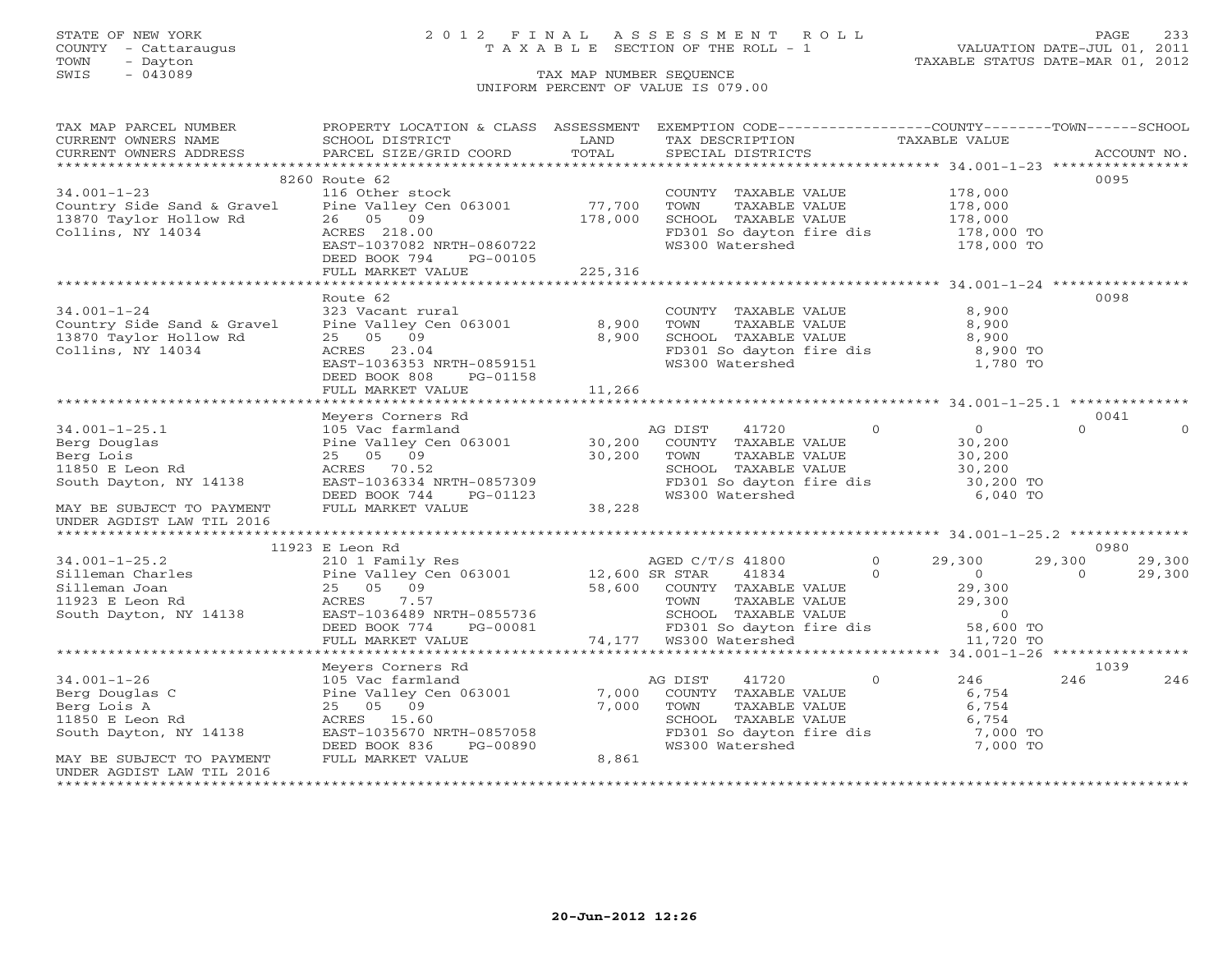# STATE OF NEW YORK 2 0 1 2 F I N A L A S S E S S M E N T R O L L PAGE 234 COUNTY - Cattaraugus T A X A B L E SECTION OF THE ROLL - 1 VALUATION DATE-JUL 01, 2011

| TAX MAP PARCEL NUMBER THE PROPERTY LOCATION & CLASS ASSESSMENT EXEMPTION CODE--------------COUNTY-------TOWN------SCHOOL                                                                                                                            |                                                                                                                                                                                |                                                                 |      |
|-----------------------------------------------------------------------------------------------------------------------------------------------------------------------------------------------------------------------------------------------------|--------------------------------------------------------------------------------------------------------------------------------------------------------------------------------|-----------------------------------------------------------------|------|
|                                                                                                                                                                                                                                                     |                                                                                                                                                                                |                                                                 |      |
|                                                                                                                                                                                                                                                     |                                                                                                                                                                                |                                                                 |      |
|                                                                                                                                                                                                                                                     |                                                                                                                                                                                |                                                                 |      |
|                                                                                                                                                                                                                                                     | 8047 Route 62                                                                                                                                                                  |                                                                 | 0585 |
|                                                                                                                                                                                                                                                     |                                                                                                                                                                                |                                                                 |      |
|                                                                                                                                                                                                                                                     |                                                                                                                                                                                |                                                                 |      |
|                                                                                                                                                                                                                                                     |                                                                                                                                                                                |                                                                 |      |
|                                                                                                                                                                                                                                                     |                                                                                                                                                                                |                                                                 |      |
|                                                                                                                                                                                                                                                     |                                                                                                                                                                                |                                                                 |      |
|                                                                                                                                                                                                                                                     |                                                                                                                                                                                |                                                                 |      |
|                                                                                                                                                                                                                                                     |                                                                                                                                                                                |                                                                 |      |
|                                                                                                                                                                                                                                                     |                                                                                                                                                                                |                                                                 |      |
|                                                                                                                                                                                                                                                     | 8047 Route 62                                                                                                                                                                  |                                                                 | 1293 |
|                                                                                                                                                                                                                                                     |                                                                                                                                                                                |                                                                 |      |
|                                                                                                                                                                                                                                                     |                                                                                                                                                                                |                                                                 |      |
|                                                                                                                                                                                                                                                     |                                                                                                                                                                                |                                                                 |      |
|                                                                                                                                                                                                                                                     |                                                                                                                                                                                |                                                                 |      |
|                                                                                                                                                                                                                                                     |                                                                                                                                                                                |                                                                 |      |
|                                                                                                                                                                                                                                                     |                                                                                                                                                                                |                                                                 |      |
|                                                                                                                                                                                                                                                     |                                                                                                                                                                                |                                                                 |      |
|                                                                                                                                                                                                                                                     |                                                                                                                                                                                |                                                                 |      |
|                                                                                                                                                                                                                                                     | 12011 Route 322                                                                                                                                                                |                                                                 | 0361 |
| 12011 Route 322<br>34.001-1-28.1<br>Nicholas John E<br>Nicholas Linda A<br>33 05 09<br>6940 Bailey Hill Rd<br>Cattaraugus, NY 14719<br>EAST-10349844 NRTH-0859189<br>EAST-103491<br>EAST-103491<br>RES 3.95<br>CALLE PORT PORT PROPERTY AND TAXABLE |                                                                                                                                                                                |                                                                 |      |
|                                                                                                                                                                                                                                                     |                                                                                                                                                                                |                                                                 |      |
|                                                                                                                                                                                                                                                     |                                                                                                                                                                                |                                                                 |      |
|                                                                                                                                                                                                                                                     |                                                                                                                                                                                |                                                                 |      |
|                                                                                                                                                                                                                                                     |                                                                                                                                                                                |                                                                 |      |
|                                                                                                                                                                                                                                                     |                                                                                                                                                                                |                                                                 |      |
|                                                                                                                                                                                                                                                     | DEED BOOK 559 PG-2001                                                                                                                                                          |                                                                 |      |
|                                                                                                                                                                                                                                                     |                                                                                                                                                                                |                                                                 |      |
|                                                                                                                                                                                                                                                     |                                                                                                                                                                                |                                                                 |      |
|                                                                                                                                                                                                                                                     | Route 322                                                                                                                                                                      |                                                                 | 0956 |
|                                                                                                                                                                                                                                                     |                                                                                                                                                                                |                                                                 |      |
|                                                                                                                                                                                                                                                     |                                                                                                                                                                                |                                                                 |      |
|                                                                                                                                                                                                                                                     |                                                                                                                                                                                |                                                                 |      |
|                                                                                                                                                                                                                                                     |                                                                                                                                                                                |                                                                 |      |
|                                                                                                                                                                                                                                                     |                                                                                                                                                                                |                                                                 |      |
|                                                                                                                                                                                                                                                     |                                                                                                                                                                                |                                                                 |      |
|                                                                                                                                                                                                                                                     |                                                                                                                                                                                |                                                                 |      |
|                                                                                                                                                                                                                                                     |                                                                                                                                                                                |                                                                 |      |
|                                                                                                                                                                                                                                                     | Route 62                                                                                                                                                                       |                                                                 | 1363 |
|                                                                                                                                                                                                                                                     |                                                                                                                                                                                | COUNTY TAXABLE VALUE 22,000                                     |      |
| 34.001-1-28.3<br>Adams David<br>4284 Elm Creek Rd                                                                                                                                                                                                   |                                                                                                                                                                                |                                                                 |      |
|                                                                                                                                                                                                                                                     |                                                                                                                                                                                |                                                                 |      |
| Randolph, NY 14772                                                                                                                                                                                                                                  |                                                                                                                                                                                | FD301 So dayton fire dis 22,000 TO<br>WS300 Watershed 22,000 TO |      |
|                                                                                                                                                                                                                                                     |                                                                                                                                                                                |                                                                 |      |
|                                                                                                                                                                                                                                                     | Route 62<br>100 Agricultural<br>Pine Valley Cen 063001 22,000<br>ACRES 66.00 22,000<br>EAST-1033443 NRTH-0857436 22,000<br>DEED BOOK 13843 PG-3002<br>FULL MARKET VALUE 27,848 |                                                                 |      |
|                                                                                                                                                                                                                                                     |                                                                                                                                                                                |                                                                 |      |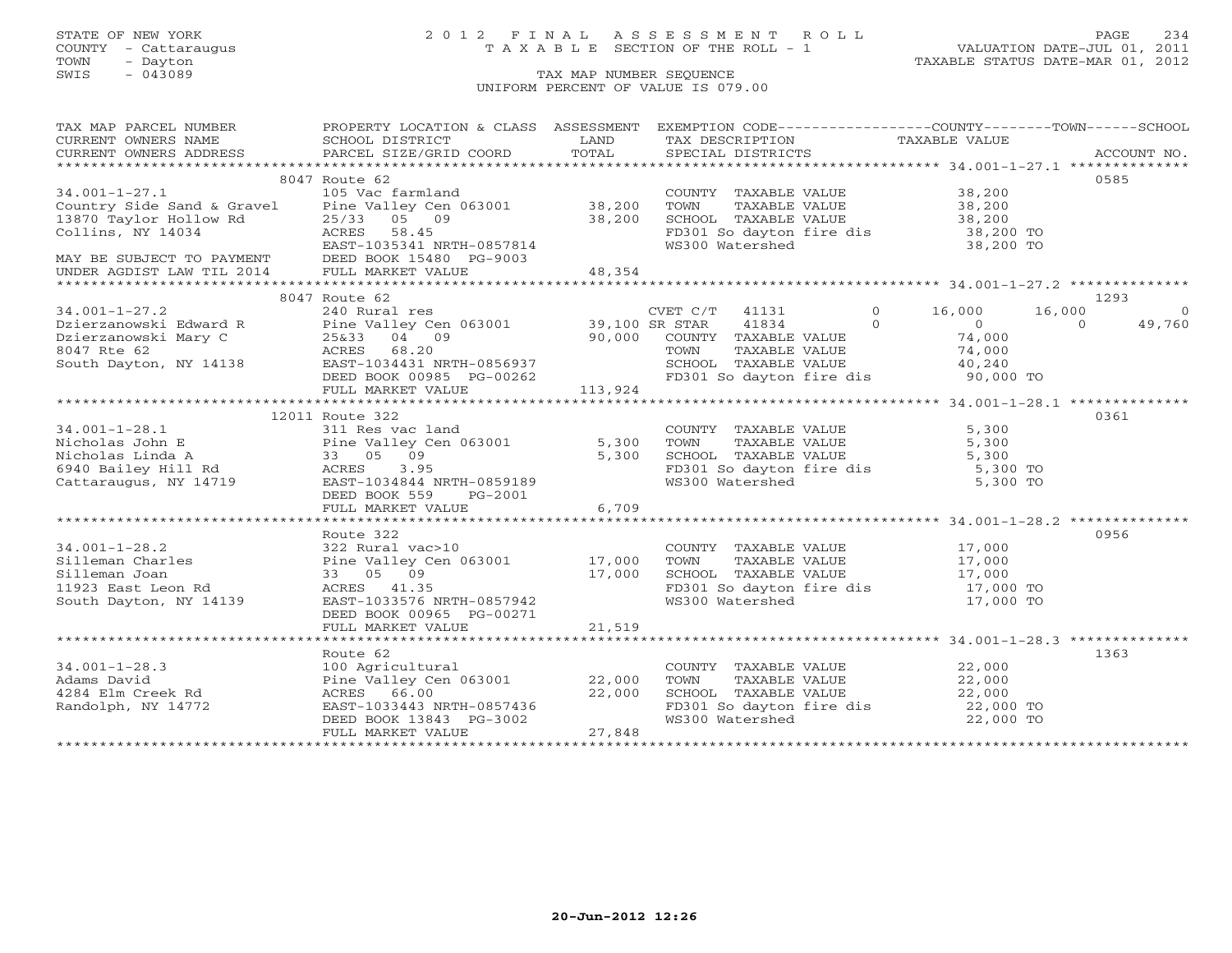# STATE OF NEW YORK 2 0 1 2 F I N A L A S S E S S M E N T R O L L PAGE 235 COUNTY - Cattaraugus T A X A B L E SECTION OF THE ROLL - 1 VALUATION DATE-JUL 01, 2011

| TAX MAP PARCEL NUMBER                                                                                                                                                                                                                                                      | PROPERTY LOCATION & CLASS ASSESSMENT                                                          |        |          |                                                        |       |                |                                                               |          | EXEMPTION CODE-----------------COUNTY-------TOWN------SCHOOL |
|----------------------------------------------------------------------------------------------------------------------------------------------------------------------------------------------------------------------------------------------------------------------------|-----------------------------------------------------------------------------------------------|--------|----------|--------------------------------------------------------|-------|----------------|---------------------------------------------------------------|----------|--------------------------------------------------------------|
| CURRENT OWNERS NAME                                                                                                                                                                                                                                                        | SCHOOL DISTRICT<br><b>EXAMPLE STATE</b>                                                       |        |          | TAX DESCRIPTION TAXABLE VALUE                          |       |                |                                                               |          |                                                              |
| CURRENT OWNERS ADDRESS                                                                                                                                                                                                                                                     | PARCEL SIZE/GRID COORD                                                                        | TOTAL  |          | SPECIAL DISTRICTS                                      |       |                |                                                               |          | ACCOUNT NO.                                                  |
|                                                                                                                                                                                                                                                                            |                                                                                               |        |          |                                                        |       |                |                                                               |          |                                                              |
|                                                                                                                                                                                                                                                                            | 12065 Route 322                                                                               |        |          |                                                        |       |                |                                                               |          | 1373                                                         |
| $34.001 - 1 - 28.4$                                                                                                                                                                                                                                                        | 270 Mfg housing<br>Pine Valley Cen 063001 6,000                                               |        | RES STAR | 41854                                                  |       | $\Omega$       | $\begin{matrix}0\\21\end{matrix}$                             | $\Omega$ | 21,000                                                       |
| Silleman Chad                                                                                                                                                                                                                                                              |                                                                                               |        |          | COUNTY TAXABLE VALUE                                   |       |                | 21,000                                                        |          |                                                              |
| 14139<br>12065 Route 322                                                                                                                                                                                                                                                   | ACRES<br>1.30                                                                                 | 21,000 | TOWN     |                                                        |       | TAXABLE VALUE  | 21,000                                                        |          |                                                              |
| South Dayton, NY 14138                                                                                                                                                                                                                                                     | EAST-1033039 NRTH-0859452                                                                     |        |          | SCHOOL TAXABLE VALUE                                   |       |                | $\overline{0}$                                                |          |                                                              |
|                                                                                                                                                                                                                                                                            | DEED BOOK 7931 PG-8001                                                                        |        |          |                                                        |       |                |                                                               |          |                                                              |
|                                                                                                                                                                                                                                                                            | FULL MARKET VALUE                                                                             | 26,582 |          |                                                        |       |                |                                                               |          |                                                              |
|                                                                                                                                                                                                                                                                            |                                                                                               |        |          |                                                        |       |                |                                                               |          |                                                              |
|                                                                                                                                                                                                                                                                            | Route 322                                                                                     |        |          |                                                        |       |                |                                                               |          | 0398                                                         |
| $34.001 - 1 - 29$                                                                                                                                                                                                                                                          | 105 Vac farmland a AC<br>Pine Valley Cen 063001 40,400                                        |        | AG DIST  |                                                        | 41720 | $\Omega$       | 4,945                                                         | 4,945    | 4,945                                                        |
| Adams David                                                                                                                                                                                                                                                                |                                                                                               |        |          | COUNTY TAXABLE VALUE                                   |       |                | 35,455                                                        |          |                                                              |
| Adams Lisa A                                                                                                                                                                                                                                                               | 33 05 09                                                                                      | 40,400 | TOWN     | TAXABLE VALUE                                          |       |                | 35,455                                                        |          |                                                              |
| 4284 Elm Creek Rd                                                                                                                                                                                                                                                          | ACRES 99.94                                                                                   |        |          | SCHOOL TAXABLE VALUE                                   |       |                | 35,455                                                        |          |                                                              |
| Randolph, NY 14772                                                                                                                                                                                                                                                         |                                                                                               |        |          |                                                        |       |                | FD301 So dayton fire dis 40,400 TO                            |          |                                                              |
|                                                                                                                                                                                                                                                                            |                                                                                               |        |          | WS300 Watershed                                        |       |                | 40,400 TO                                                     |          |                                                              |
| MAY BE SUBJECT TO PAYMENT                                                                                                                                                                                                                                                  | EAST-1032391 NRTH-0857610<br>DEED BOOK 6794 PG-3003<br>FULL MARKET VALUE 51,139               |        |          |                                                        |       |                |                                                               |          |                                                              |
| UNDER AGDIST LAW TIL 2016                                                                                                                                                                                                                                                  |                                                                                               |        |          |                                                        |       |                |                                                               |          |                                                              |
|                                                                                                                                                                                                                                                                            |                                                                                               |        |          |                                                        |       |                |                                                               |          |                                                              |
|                                                                                                                                                                                                                                                                            | 12189 Route 322                                                                               |        |          |                                                        |       |                |                                                               |          | 0219                                                         |
| $34.001 - 1 - 30.1$                                                                                                                                                                                                                                                        | 210 1 Family Res<br>Pine Valley Cen 063001 7,900<br>33 05 09 40,000<br>ACRES 2.85             |        | RES STAR | 41854                                                  |       | $\Omega$       | $\overline{0}$                                                | $\Omega$ | 24,000                                                       |
| 34.001-1-30.1<br>Mayers James<br>Mayers Deborah<br>12189 Nys Rte 322<br>South Dayton, NY 14138                                                                                                                                                                             |                                                                                               |        |          | COUNTY TAXABLE VALUE                                   |       |                | 40,000                                                        |          |                                                              |
|                                                                                                                                                                                                                                                                            |                                                                                               |        | TOWN     | TAXABLE VALUE                                          |       |                | 40,000                                                        |          |                                                              |
|                                                                                                                                                                                                                                                                            |                                                                                               |        |          | SCHOOL TAXABLE VALUE                                   |       |                | 16,000                                                        |          |                                                              |
|                                                                                                                                                                                                                                                                            |                                                                                               |        |          | FD301 So dayton fire dis                               |       |                | 40,000 TO                                                     |          |                                                              |
|                                                                                                                                                                                                                                                                            |                                                                                               |        |          | WS300 Watershed                                        |       |                | 40,000 TO                                                     |          |                                                              |
|                                                                                                                                                                                                                                                                            | ACRES 2.85<br>EAST-1031721 NRTH-0859417<br>DEED BOOK 878 PG-01086<br>FULL MARKET VALUE 50,633 |        |          |                                                        |       |                |                                                               |          |                                                              |
|                                                                                                                                                                                                                                                                            |                                                                                               |        |          |                                                        |       |                |                                                               |          |                                                              |
|                                                                                                                                                                                                                                                                            | Route 322                                                                                     |        |          |                                                        |       |                |                                                               |          | 0986                                                         |
| $34.001 - 1 - 30.2$                                                                                                                                                                                                                                                        | 105 Vac farmland                                                                              |        | AG DIST  | 41720                                                  |       | $\overline{O}$ | 1,655                                                         | 1,655    | 1,655                                                        |
|                                                                                                                                                                                                                                                                            | Pine Valley Cen 063001 8,600                                                                  |        |          | COUNTY TAXABLE VALUE                                   |       |                | 6,945                                                         |          |                                                              |
| Badams David<br>Adams Lisa A<br>4284 Elm Creek Rd                                                                                                                                                                                                                          | 33 05 09                                                                                      | 8,600  | TOWN     |                                                        |       |                | 6,945                                                         |          |                                                              |
|                                                                                                                                                                                                                                                                            | ACRES 21.79                                                                                   |        |          | TAXABLE VALUE<br>TAXABLE VALUE<br>SCHOOL TAXABLE VALUE |       |                | 6,945<br>6,945                                                |          |                                                              |
| Randolph, NY 14772                                                                                                                                                                                                                                                         |                                                                                               |        |          |                                                        |       |                |                                                               |          |                                                              |
|                                                                                                                                                                                                                                                                            | 1-1-1031714 NRTH-0857385<br>DEED BOOK 6794 PG-3003<br>FULL MARY---                            |        |          |                                                        |       |                | FD301 So dayton fire dis 8,600 TO<br>WS300 Watershed 8,600 TO |          |                                                              |
| MAY BE SUBJECT TO PAYMENT                                                                                                                                                                                                                                                  | FULL MARKET VALUE                                                                             | 10,886 |          |                                                        |       |                |                                                               |          |                                                              |
| UNDER AGDIST LAW TIL 2016                                                                                                                                                                                                                                                  |                                                                                               |        |          |                                                        |       |                |                                                               |          |                                                              |
|                                                                                                                                                                                                                                                                            |                                                                                               |        |          |                                                        |       |                |                                                               |          |                                                              |
|                                                                                                                                                                                                                                                                            |                                                                                               |        |          |                                                        |       |                |                                                               |          | 0467                                                         |
|                                                                                                                                                                                                                                                                            |                                                                                               |        | SR STAR  | 41834                                                  |       | $\overline{0}$ | $\overline{0}$                                                | $\Omega$ | 35,200                                                       |
|                                                                                                                                                                                                                                                                            |                                                                                               |        |          | COUNTY TAXABLE VALUE                                   |       |                | 35,200                                                        |          |                                                              |
|                                                                                                                                                                                                                                                                            |                                                                                               |        | TOWN     | TAXABLE VALUE                                          |       |                | 35,200                                                        |          |                                                              |
|                                                                                                                                                                                                                                                                            |                                                                                               |        |          | SCHOOL TAXABLE VALUE                                   |       |                | $\sim$ 0                                                      |          |                                                              |
| Priest Charles<br>Priest Margaret<br>Priest Margaret<br>SI Priest Margaret<br>Priest Margaret<br>South DOM: 10 Metallic Margaret<br>South DOM: 10 Metallic Margaret<br>South DOM: 10 Metallic Margaret<br>South DOM: 10 Metallic Margaret<br>Sou<br>South Dayton, NY 14138 | ACRES 4.80<br>EAST-1031492 NRTH-0859031<br>DEED BOOK 746 PG-01084                             |        |          |                                                        |       |                | FD301 So dayton fire dis 35,200 TO                            |          |                                                              |
|                                                                                                                                                                                                                                                                            |                                                                                               |        |          | WS300 Watershed                                        |       |                | 35,200 TO                                                     |          |                                                              |
|                                                                                                                                                                                                                                                                            | FULL MARKET VALUE                                                                             | 44,557 |          |                                                        |       |                |                                                               |          |                                                              |
|                                                                                                                                                                                                                                                                            |                                                                                               |        |          |                                                        |       |                |                                                               |          |                                                              |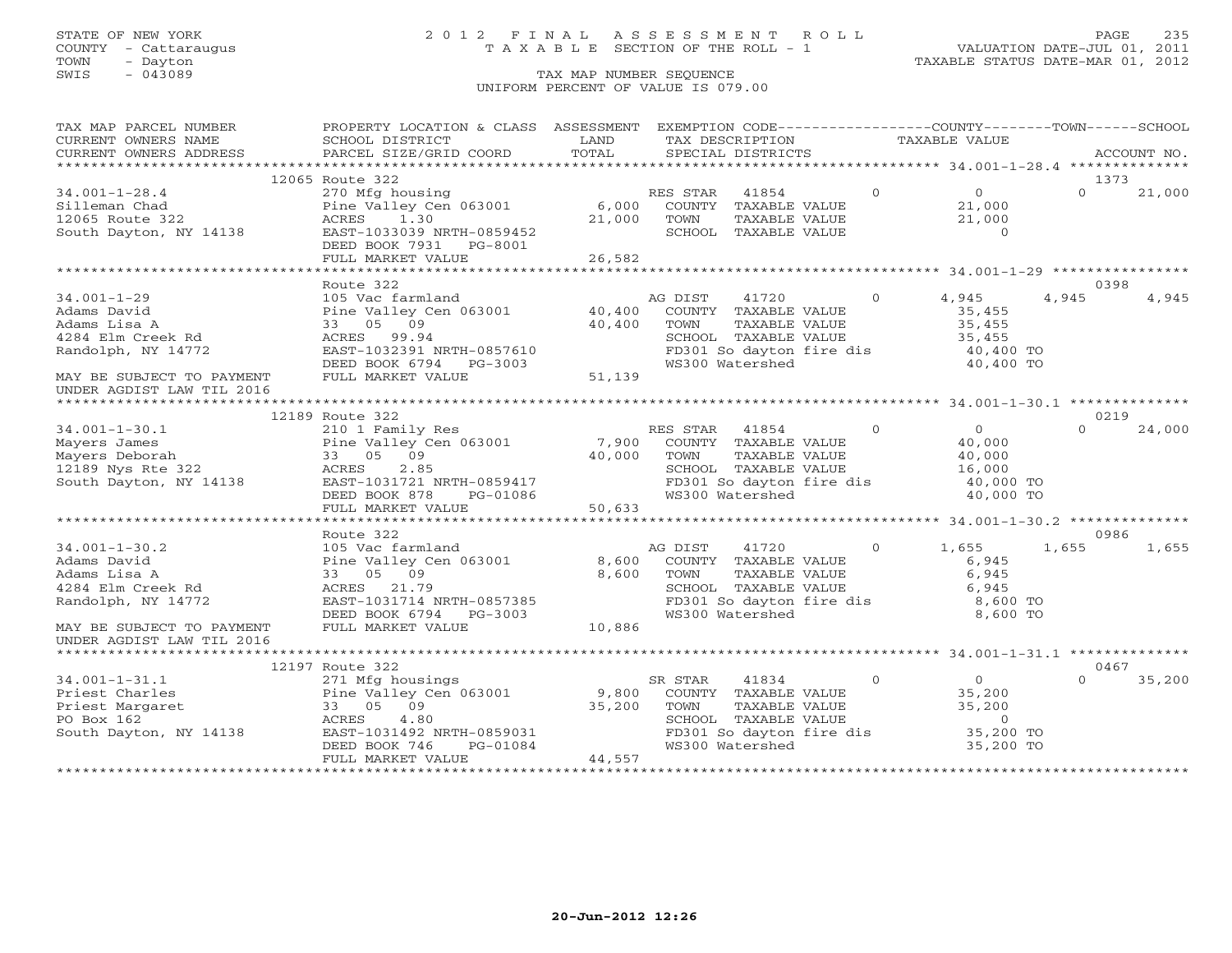# STATE OF NEW YORK 2 0 1 2 F I N A L A S S E S S M E N T R O L L PAGE 236 COUNTY - Cattaraugus T A X A B L E SECTION OF THE ROLL - 1 VALUATION DATE-JUL 01, 2011

| TAX MAP PARCEL NUMBER                                                                                                                                                                                                                                                                                                     | PROPERTY LOCATION & CLASS ASSESSMENT EXEMPTION CODE----------------COUNTY-------TOWN------SCHOOL                                                                                                                                        |       |                                                                                            |                                                               |       |                |
|---------------------------------------------------------------------------------------------------------------------------------------------------------------------------------------------------------------------------------------------------------------------------------------------------------------------------|-----------------------------------------------------------------------------------------------------------------------------------------------------------------------------------------------------------------------------------------|-------|--------------------------------------------------------------------------------------------|---------------------------------------------------------------|-------|----------------|
| CURRENT OWNERS NAME<br>CURRENT OWNERS NAME SCHOOL DISTRICT – - ------ - ------ - LAND TAX DESCRIPTION TAXABLE VALUE<br>CURRENT OWNERS ADDRESS PARCEL SIZE/GRID COORD TOTAL SPECIAL DISTRICTS ACCOUNT NO.<br>***************************                                                                                   |                                                                                                                                                                                                                                         |       |                                                                                            |                                                               |       |                |
|                                                                                                                                                                                                                                                                                                                           |                                                                                                                                                                                                                                         |       |                                                                                            |                                                               |       |                |
|                                                                                                                                                                                                                                                                                                                           |                                                                                                                                                                                                                                         |       |                                                                                            |                                                               |       |                |
|                                                                                                                                                                                                                                                                                                                           | Route 322                                                                                                                                                                                                                               |       |                                                                                            |                                                               | 0990  |                |
| $34.001 - 1 - 31.2$                                                                                                                                                                                                                                                                                                       |                                                                                                                                                                                                                                         |       | AG DIST 41720 0 3,479                                                                      |                                                               | 3,479 | 3,479          |
| Adams David                                                                                                                                                                                                                                                                                                               |                                                                                                                                                                                                                                         |       |                                                                                            |                                                               |       |                |
| Adams Lisa A                                                                                                                                                                                                                                                                                                              |                                                                                                                                                                                                                                         |       |                                                                                            |                                                               |       |                |
| 4284 Elm Creek Rd                                                                                                                                                                                                                                                                                                         |                                                                                                                                                                                                                                         |       | SCHOOL TAXABLE VALUE 9,221<br>FD301 So dayton fire dis 12,700 TO                           |                                                               |       |                |
| Randolph, NY 14772                                                                                                                                                                                                                                                                                                        |                                                                                                                                                                                                                                         |       |                                                                                            |                                                               |       |                |
|                                                                                                                                                                                                                                                                                                                           |                                                                                                                                                                                                                                         |       | WS300 Watershed                                                                            | 12,700 TO                                                     |       |                |
| MAY BE SUBJECT TO PAYMENT                                                                                                                                                                                                                                                                                                 | ACRES 29.24<br>EAST-1031300 NRTH-0857030<br>DEED BOOK 6794 PG-3003<br>FULL MARKET VALUE 16,076                                                                                                                                          |       |                                                                                            |                                                               |       |                |
| UNDER AGDIST LAW TIL 2016                                                                                                                                                                                                                                                                                                 |                                                                                                                                                                                                                                         |       |                                                                                            |                                                               |       |                |
|                                                                                                                                                                                                                                                                                                                           |                                                                                                                                                                                                                                         |       |                                                                                            |                                                               |       |                |
|                                                                                                                                                                                                                                                                                                                           | Route 322                                                                                                                                                                                                                               |       |                                                                                            |                                                               | 1279  |                |
|                                                                                                                                                                                                                                                                                                                           |                                                                                                                                                                                                                                         |       |                                                                                            |                                                               |       |                |
|                                                                                                                                                                                                                                                                                                                           |                                                                                                                                                                                                                                         |       | COUNTY TAXABLE VALUE $2,000$<br>TOWN TAXABLE VALUE $2,000$<br>SCHOOL TAXABLE VALUE $2,000$ |                                                               |       |                |
|                                                                                                                                                                                                                                                                                                                           |                                                                                                                                                                                                                                         |       |                                                                                            |                                                               |       |                |
| 34.001-1-31.3<br>Busch David E<br>3165 Old Lake View Rd<br>$\begin{array}{ccc} 31 & \text{Rural vac} \\ 31 & \text{Pine Valley (} \\ 33 & 05 & 09 \\ 0 & \text{MV } 14075 \\ 0.27 & \text{ST } 103122 \\ \end{array}$                                                                                                     |                                                                                                                                                                                                                                         |       |                                                                                            |                                                               |       |                |
|                                                                                                                                                                                                                                                                                                                           | NOUE 322<br>314 Rural vac<10<br>Pine Valley Cen 063001<br>33 05 09<br>ACRES 6.25<br>EAST-1031222 NRTH-0858828<br>FD301<br>EAST-1031222 NRTH-0858828<br>T-T-1031222 NRTH-0858828<br>T-T-1031222 NRTH-0858828<br>T-T-1031222 NRTH-0858828 |       |                                                                                            | FD301 So dayton fire dis 2,000 TO<br>WS300 Watershed 2,000 TO |       |                |
|                                                                                                                                                                                                                                                                                                                           | DEED BOOK 14007 PG-8001                                                                                                                                                                                                                 |       |                                                                                            |                                                               |       |                |
|                                                                                                                                                                                                                                                                                                                           | FULL MARKET VALUE                                                                                                                                                                                                                       | 2,532 |                                                                                            |                                                               |       |                |
|                                                                                                                                                                                                                                                                                                                           |                                                                                                                                                                                                                                         |       |                                                                                            |                                                               |       |                |
|                                                                                                                                                                                                                                                                                                                           | 12215 Route 322                                                                                                                                                                                                                         |       |                                                                                            |                                                               | 0294  |                |
|                                                                                                                                                                                                                                                                                                                           |                                                                                                                                                                                                                                         |       |                                                                                            |                                                               |       |                |
|                                                                                                                                                                                                                                                                                                                           |                                                                                                                                                                                                                                         |       |                                                                                            |                                                               |       |                |
|                                                                                                                                                                                                                                                                                                                           |                                                                                                                                                                                                                                         |       |                                                                                            |                                                               |       |                |
|                                                                                                                                                                                                                                                                                                                           |                                                                                                                                                                                                                                         |       |                                                                                            |                                                               |       |                |
|                                                                                                                                                                                                                                                                                                                           |                                                                                                                                                                                                                                         |       |                                                                                            |                                                               |       |                |
|                                                                                                                                                                                                                                                                                                                           |                                                                                                                                                                                                                                         |       |                                                                                            |                                                               |       |                |
|                                                                                                                                                                                                                                                                                                                           |                                                                                                                                                                                                                                         |       |                                                                                            |                                                               |       |                |
|                                                                                                                                                                                                                                                                                                                           |                                                                                                                                                                                                                                         |       |                                                                                            |                                                               |       |                |
|                                                                                                                                                                                                                                                                                                                           |                                                                                                                                                                                                                                         |       |                                                                                            |                                                               | 1228  |                |
|                                                                                                                                                                                                                                                                                                                           | Route 322                                                                                                                                                                                                                               |       |                                                                                            |                                                               |       |                |
|                                                                                                                                                                                                                                                                                                                           |                                                                                                                                                                                                                                         |       |                                                                                            |                                                               |       |                |
|                                                                                                                                                                                                                                                                                                                           |                                                                                                                                                                                                                                         |       |                                                                                            |                                                               |       |                |
|                                                                                                                                                                                                                                                                                                                           |                                                                                                                                                                                                                                         |       |                                                                                            |                                                               |       |                |
|                                                                                                                                                                                                                                                                                                                           |                                                                                                                                                                                                                                         |       |                                                                                            | $100$ TO<br>$100$ TO                                          |       |                |
|                                                                                                                                                                                                                                                                                                                           |                                                                                                                                                                                                                                         |       |                                                                                            | 100 TO                                                        |       |                |
|                                                                                                                                                                                                                                                                                                                           |                                                                                                                                                                                                                                         |       |                                                                                            |                                                               |       |                |
|                                                                                                                                                                                                                                                                                                                           |                                                                                                                                                                                                                                         |       |                                                                                            |                                                               |       |                |
|                                                                                                                                                                                                                                                                                                                           |                                                                                                                                                                                                                                         |       |                                                                                            |                                                               |       |                |
|                                                                                                                                                                                                                                                                                                                           | 12011 Route 62                                                                                                                                                                                                                          |       |                                                                                            |                                                               | 0015  |                |
|                                                                                                                                                                                                                                                                                                                           |                                                                                                                                                                                                                                         |       |                                                                                            |                                                               |       | $\overline{0}$ |
|                                                                                                                                                                                                                                                                                                                           |                                                                                                                                                                                                                                         |       |                                                                                            |                                                               |       | 24,000         |
|                                                                                                                                                                                                                                                                                                                           |                                                                                                                                                                                                                                         |       |                                                                                            |                                                               |       |                |
|                                                                                                                                                                                                                                                                                                                           |                                                                                                                                                                                                                                         |       |                                                                                            |                                                               |       |                |
|                                                                                                                                                                                                                                                                                                                           |                                                                                                                                                                                                                                         |       |                                                                                            |                                                               |       |                |
|                                                                                                                                                                                                                                                                                                                           |                                                                                                                                                                                                                                         |       |                                                                                            |                                                               |       |                |
| $\begin{tabular}{cccccc} 34.001-1-35.1 & 12011 Koute & 62 \\ & 240 Rural res & 240 Rural res & 18,000 RES STR & 41854 & 0 & 12,450 & 12,450 \\ & 240 Rural res & 18,000 RES STR & 41854 & 0 & 0 & 0 \\ & 34 & 05 & 09 & 49,800 & 0 & 0 & 37,350 & 37,350 \\ & 34 & 05 & 09 & 49,800 & 0 & 0 & 37,350 & 37,350 \\ & 34 & $ |                                                                                                                                                                                                                                         |       |                                                                                            |                                                               |       |                |
|                                                                                                                                                                                                                                                                                                                           |                                                                                                                                                                                                                                         |       |                                                                                            |                                                               |       |                |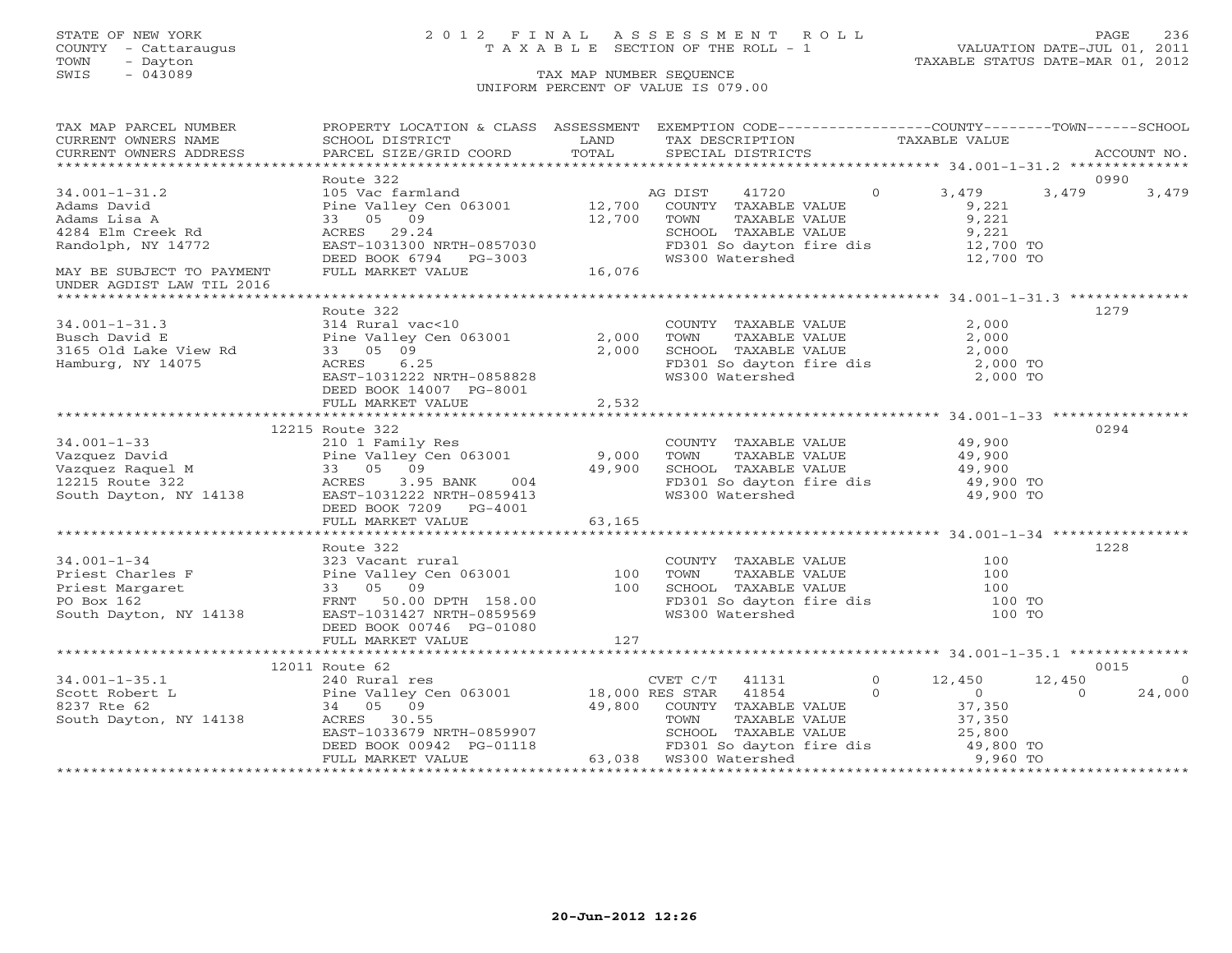# STATE OF NEW YORK 2 0 1 2 F I N A L A S S E S S M E N T R O L L PAGE 237 COUNTY - Cattaraugus T A X A B L E SECTION OF THE ROLL - 1 VALUATION DATE-JUL 01, 2011

| TAX MAP PARCEL NUMBER                                                                                                                                                                                                                                                                                                                                                                                                  | PROPERTY LOCATION & CLASS ASSESSMENT EXEMPTION CODE----------------COUNTY-------TOWN------SCHOOL                                                                               |        |                                                                                                                                                                                                                                            |        |       |                |
|------------------------------------------------------------------------------------------------------------------------------------------------------------------------------------------------------------------------------------------------------------------------------------------------------------------------------------------------------------------------------------------------------------------------|--------------------------------------------------------------------------------------------------------------------------------------------------------------------------------|--------|--------------------------------------------------------------------------------------------------------------------------------------------------------------------------------------------------------------------------------------------|--------|-------|----------------|
| CURRENT OWNERS NAME                                                                                                                                                                                                                                                                                                                                                                                                    |                                                                                                                                                                                |        |                                                                                                                                                                                                                                            |        |       |                |
|                                                                                                                                                                                                                                                                                                                                                                                                                        |                                                                                                                                                                                |        |                                                                                                                                                                                                                                            |        |       |                |
|                                                                                                                                                                                                                                                                                                                                                                                                                        |                                                                                                                                                                                |        |                                                                                                                                                                                                                                            |        |       |                |
|                                                                                                                                                                                                                                                                                                                                                                                                                        | Route 322                                                                                                                                                                      |        |                                                                                                                                                                                                                                            |        |       | 1175           |
| $34.001 - 1 - 35.2$                                                                                                                                                                                                                                                                                                                                                                                                    | 312 Vac w/imprv<br>Pine Valley Cen 063001 13,000                                                                                                                               |        | COUNTY TAXABLE VALUE 14,900                                                                                                                                                                                                                |        |       |                |
| Mendola Alfonso R<br>1260 Losson Rd                                                                                                                                                                                                                                                                                                                                                                                    |                                                                                                                                                                                |        | TOWN<br>TAXABLE VALUE                                                                                                                                                                                                                      | 14,900 |       |                |
|                                                                                                                                                                                                                                                                                                                                                                                                                        | 34 05 09                                                                                                                                                                       | 14,900 | CHOOL TAXABLE VALUE<br>FD301 So dayton fire dis 14,900 TO<br>WS300 Watershed 2,980 TO                                                                                                                                                      |        |       |                |
| Depew, NY 14043                                                                                                                                                                                                                                                                                                                                                                                                        | AUKES 16.20<br>EAST-1031719 NRTH-0859945<br>DEED BOOK 879 DO 00300                                                                                                             |        |                                                                                                                                                                                                                                            |        |       |                |
|                                                                                                                                                                                                                                                                                                                                                                                                                        |                                                                                                                                                                                |        |                                                                                                                                                                                                                                            |        |       |                |
|                                                                                                                                                                                                                                                                                                                                                                                                                        | DEED BOOK 879<br>PG-00309                                                                                                                                                      |        |                                                                                                                                                                                                                                            |        |       |                |
|                                                                                                                                                                                                                                                                                                                                                                                                                        | FULL MARKET VALUE                                                                                                                                                              | 18,861 |                                                                                                                                                                                                                                            |        |       |                |
|                                                                                                                                                                                                                                                                                                                                                                                                                        |                                                                                                                                                                                |        |                                                                                                                                                                                                                                            |        |       |                |
|                                                                                                                                                                                                                                                                                                                                                                                                                        | Route 62                                                                                                                                                                       |        |                                                                                                                                                                                                                                            |        |       | 0128           |
| $34.001 - 1 - 36.1$                                                                                                                                                                                                                                                                                                                                                                                                    | 105 Vac farmland                                                                                                                                                               |        | AG DISTOUT 41730 0 9,171                                                                                                                                                                                                                   |        | 9,171 | 9,171          |
| Country Side Sand & Gravel                                                                                                                                                                                                                                                                                                                                                                                             | Pine Valley Cen 063001 33,800                                                                                                                                                  |        | COUNTY TAXABLE VALUE                                                                                                                                                                                                                       | 24,629 |       |                |
| 13870 Taylor Hollow Rd                                                                                                                                                                                                                                                                                                                                                                                                 | 34 05 09                                                                                                                                                                       | 33,800 | TOWN TAXABLE VALUE 24,629<br>SCHOOL TAXABLE VALUE 24,629<br>FD301 So dayton fire dis 33,800 TO<br>WS300 Watershed 33,800 TO                                                                                                                |        |       |                |
|                                                                                                                                                                                                                                                                                                                                                                                                                        |                                                                                                                                                                                |        |                                                                                                                                                                                                                                            |        |       |                |
|                                                                                                                                                                                                                                                                                                                                                                                                                        |                                                                                                                                                                                |        |                                                                                                                                                                                                                                            |        |       |                |
| MAY BE SUBJECT TO PAYMENT<br>UNDER AGDIST LAW TIL 2019                                                                                                                                                                                                                                                                                                                                                                 |                                                                                                                                                                                |        |                                                                                                                                                                                                                                            |        |       |                |
| $\begin{array}{cccccc} \text{Collins, } & \text{NY} & 14034 & & \text{ACRES} & 78.01 & & \text{SCHOOL} & \text{TAXABLE VALUE} & 24,629 \\ & & & \text{EAST-1032969 NRTH-0860616} & & & \text{FD301 So dayton fire dis} & 33,800\text{ TO} \\ \text{MAX BE SUBJECT TO PAYMENT} & & \text{DEED BOK 747} & & \text{PG-00880} & & 42,785 & & 33,800\text{ TO} \\ \text{UNDER AGDIST LAW TIL 2019} & & \text{FULL MARKET V$ |                                                                                                                                                                                |        |                                                                                                                                                                                                                                            |        |       |                |
|                                                                                                                                                                                                                                                                                                                                                                                                                        |                                                                                                                                                                                |        |                                                                                                                                                                                                                                            |        |       |                |
|                                                                                                                                                                                                                                                                                                                                                                                                                        | 8305 Route 62                                                                                                                                                                  |        |                                                                                                                                                                                                                                            |        |       | 0965           |
|                                                                                                                                                                                                                                                                                                                                                                                                                        |                                                                                                                                                                                |        | COUNTY TAXABLE VALUE 41,400                                                                                                                                                                                                                |        |       |                |
|                                                                                                                                                                                                                                                                                                                                                                                                                        |                                                                                                                                                                                |        | TOWN TAXABLE VALUE 41,400<br>SCHOOL TAXABLE VALUE 41,400                                                                                                                                                                                   |        |       |                |
|                                                                                                                                                                                                                                                                                                                                                                                                                        |                                                                                                                                                                                |        |                                                                                                                                                                                                                                            |        |       |                |
| 34.001-1-36.2<br>Pfleuger David<br>Po Box 216<br>Po Box 216<br>Po Box 216<br>Po Box 216<br>Po Box 216<br>Po Box 216<br>Po Box 216<br>Po Box 216<br>Po Box 216<br>Po Box 216<br>Po Box 216<br>Po ACRES<br>Po ACRES<br>Po A1.81                                                                                                                                                                                          | ACRES 1.81<br>EAST-1034847 NRTH-0860892                                                                                                                                        |        | FD301 So dayton fire dis $41,400$ TO<br>WS300 Watershed 8,280 TO                                                                                                                                                                           |        |       |                |
|                                                                                                                                                                                                                                                                                                                                                                                                                        |                                                                                                                                                                                |        |                                                                                                                                                                                                                                            |        |       |                |
|                                                                                                                                                                                                                                                                                                                                                                                                                        | DEED BOOK 15649 PG-2001                                                                                                                                                        |        |                                                                                                                                                                                                                                            |        |       |                |
|                                                                                                                                                                                                                                                                                                                                                                                                                        |                                                                                                                                                                                |        |                                                                                                                                                                                                                                            |        |       |                |
|                                                                                                                                                                                                                                                                                                                                                                                                                        | Route 62                                                                                                                                                                       |        |                                                                                                                                                                                                                                            |        |       | 0429           |
| $34.001 - 1 - 37.1$                                                                                                                                                                                                                                                                                                                                                                                                    |                                                                                                                                                                                |        | AG DISTOUT 41730 0 10,370                                                                                                                                                                                                                  |        |       | 10,370 10,370  |
| Country Side Sand & Gravel                                                                                                                                                                                                                                                                                                                                                                                             |                                                                                                                                                                                |        |                                                                                                                                                                                                                                            |        |       |                |
| 13870 Taylor Hollow Rd                                                                                                                                                                                                                                                                                                                                                                                                 |                                                                                                                                                                                |        |                                                                                                                                                                                                                                            |        |       |                |
| Collins, NY 14034                                                                                                                                                                                                                                                                                                                                                                                                      | AG DISTOUT 41730 0 10,370<br>Pine Valley Cen 063001 31,000 COUNTY TAXABLE VALUE 20,630<br>34 05 09 31,000 TOWN TAXABLE VALUE 20,630<br>ACRES 65.95 SCHOOL TAXABLE VALUE 20,630 |        |                                                                                                                                                                                                                                            |        |       |                |
|                                                                                                                                                                                                                                                                                                                                                                                                                        |                                                                                                                                                                                |        |                                                                                                                                                                                                                                            |        |       |                |
| MAY BE SUBJECT TO PAYMENT                                                                                                                                                                                                                                                                                                                                                                                              |                                                                                                                                                                                |        | FD301 So dayton fire dis $\begin{array}{ccc} 0.7576 & 0.7576 \\ 0.31,000 & \text{TO} \\ 0.31,000 & \text{TO} \end{array}$                                                                                                                  |        |       |                |
| UNDER AGDIST LAW TIL 2019                                                                                                                                                                                                                                                                                                                                                                                              |                                                                                                                                                                                |        |                                                                                                                                                                                                                                            |        |       |                |
|                                                                                                                                                                                                                                                                                                                                                                                                                        |                                                                                                                                                                                |        |                                                                                                                                                                                                                                            |        |       |                |
|                                                                                                                                                                                                                                                                                                                                                                                                                        | 8325 Route 62                                                                                                                                                                  |        |                                                                                                                                                                                                                                            |        |       | 1213           |
|                                                                                                                                                                                                                                                                                                                                                                                                                        | 210 1 Family Res                                                                                                                                                               |        | WVET C/T 41121 0 6,825 6,825                                                                                                                                                                                                               |        |       | $\overline{0}$ |
|                                                                                                                                                                                                                                                                                                                                                                                                                        |                                                                                                                                                                                |        |                                                                                                                                                                                                                                            |        |       |                |
| 34.001-1-37.2<br>Aldrich Basil<br>Aldrich Basil<br>Pine Valley C<br>Aldrich Ella<br>34 05 09<br>8325 Us Rte 62<br>ACRES<br>1.15<br>South Dayton, NY 14138<br>EAST-1034853                                                                                                                                                                                                                                              | Pine Valley Cen 063001 6,200 DVE C/T 41141<br>34 05 09 45,500 SR STAR 41834<br>ACRES 1.15 COUNTY TAXAPE                                                                        |        |                                                                                                                                                                                                                                            |        |       |                |
|                                                                                                                                                                                                                                                                                                                                                                                                                        |                                                                                                                                                                                |        |                                                                                                                                                                                                                                            |        |       |                |
|                                                                                                                                                                                                                                                                                                                                                                                                                        | EAST-1034853<br>DREP 2004953 NRTH-0861190                                                                                                                                      |        |                                                                                                                                                                                                                                            |        |       |                |
|                                                                                                                                                                                                                                                                                                                                                                                                                        | DEED BOOK 915<br>PG-00865                                                                                                                                                      |        |                                                                                                                                                                                                                                            |        |       |                |
|                                                                                                                                                                                                                                                                                                                                                                                                                        | FULL MARKET VALUE                                                                                                                                                              |        | WET C/T 41121 0 6,825 6,825 0<br>45,500 DVET C/T 41141 0 22,750 22,750 0<br>45,500 SR STAR 41834 0 0 0 45,500<br>COUNTY TAXABLE VALUE 15,925<br>TOWN TAXABLE VALUE 15,925<br>SCHOOL TAXABLE VALUE 0<br>57,595 FD301 So dayton fire dis 45, |        |       |                |
|                                                                                                                                                                                                                                                                                                                                                                                                                        |                                                                                                                                                                                |        |                                                                                                                                                                                                                                            |        |       |                |
|                                                                                                                                                                                                                                                                                                                                                                                                                        |                                                                                                                                                                                |        |                                                                                                                                                                                                                                            |        |       |                |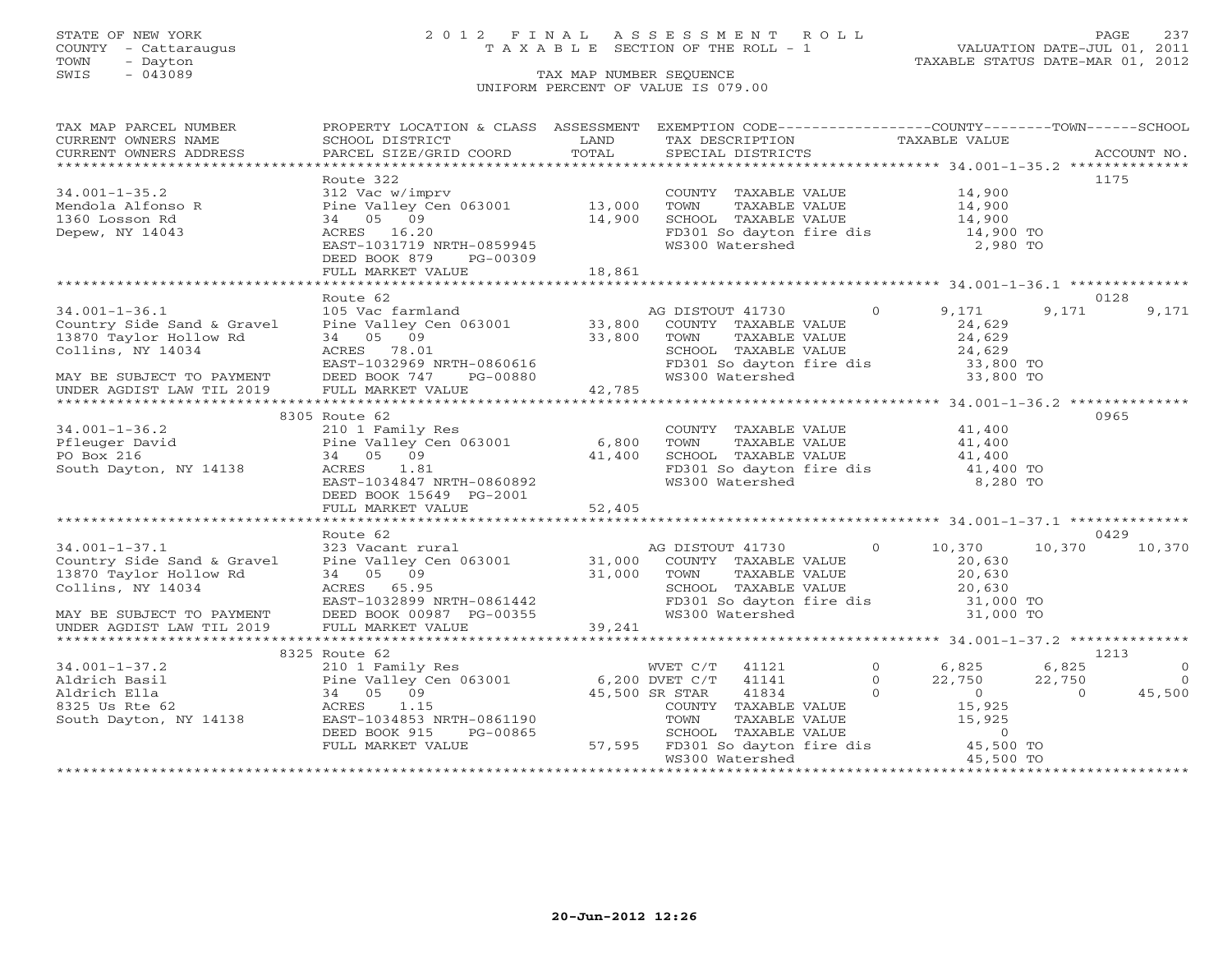# STATE OF NEW YORK 2 0 1 2 F I N A L A S S E S S M E N T R O L L PAGE 238 COUNTY - Cattaraugus T A X A B L E SECTION OF THE ROLL - 1 VALUATION DATE-JUL 01, 2011

| TAX MAP PARCEL NUMBER           | PROPERTY LOCATION & CLASS ASSESSMENT EXEMPTION CODE----------------COUNTY-------TOWN------SCHOOL                                                                                                                                                       |             |                                                                   |                  |          |                |
|---------------------------------|--------------------------------------------------------------------------------------------------------------------------------------------------------------------------------------------------------------------------------------------------------|-------------|-------------------------------------------------------------------|------------------|----------|----------------|
| CURRENT OWNERS NAME             | SCHOOL DISTRICT                                                                                                                                                                                                                                        | LAND        | TAX DESCRIPTION TAXABLE VALUE                                     |                  |          |                |
| CURRENT OWNERS ADDRESS          | PARCEL SIZE/GRID COORD                                                                                                                                                                                                                                 | TOTAL       | SPECIAL DISTRICTS                                                 |                  |          | ACCOUNT NO.    |
|                                 |                                                                                                                                                                                                                                                        |             |                                                                   |                  |          |                |
|                                 | 8331 Route 62                                                                                                                                                                                                                                          |             |                                                                   |                  |          | 1280           |
| $34.001 - 1 - 37.3$             | 210 1 Family Res                                                                                                                                                                                                                                       |             | WVET C/T 41121 0 9,600 9,600                                      |                  |          | $\overline{0}$ |
|                                 |                                                                                                                                                                                                                                                        |             |                                                                   |                  |          |                |
|                                 |                                                                                                                                                                                                                                                        |             |                                                                   |                  |          |                |
|                                 |                                                                                                                                                                                                                                                        |             |                                                                   |                  |          |                |
|                                 |                                                                                                                                                                                                                                                        |             |                                                                   |                  |          |                |
|                                 | 34.001-1-37.3<br>Barnes Stephen P<br>Gross Judith L<br>Barnes Stephen D<br>S. Dayton, NY 14138<br>S. Dayton, NY 14138<br>COUNTY TAXABLE VALUE<br>PO Box 353<br>EAST-1034857 NRTH-0861431<br>DEED C/T<br>TOWN TAXABLE VALUE<br>TOWN TAXABLE VALUE<br>TO |             |                                                                   |                  |          |                |
|                                 | FULL MARKET VALUE                                                                                                                                                                                                                                      |             | 94,937 FD301 So dayton fire dis 75,000 TO                         |                  |          |                |
|                                 |                                                                                                                                                                                                                                                        |             |                                                                   |                  |          |                |
|                                 | Route 62                                                                                                                                                                                                                                               |             |                                                                   |                  |          | 1350           |
|                                 |                                                                                                                                                                                                                                                        |             | COUNTY TAXABLE VALUE 3,000                                        |                  |          |                |
|                                 |                                                                                                                                                                                                                                                        | 3,000       | TAXABLE VALUE 3,000<br>TOWN                                       |                  |          |                |
|                                 |                                                                                                                                                                                                                                                        | 3,000       | SCHOOL TAXABLE VALUE                                              | 3,000            |          |                |
|                                 |                                                                                                                                                                                                                                                        |             |                                                                   |                  |          |                |
|                                 | Gott Patrick<br>5129 S Orchard<br>Hamburg, NY 14075<br>14075<br>14075<br>14075<br>12000 EAST-1034855 NRTH-0861512<br>12000 FINT. MAPKET 173181812<br>12000 FINT. MAPKET 1731811                                                                        | 3,797       |                                                                   |                  |          |                |
|                                 |                                                                                                                                                                                                                                                        |             |                                                                   |                  |          |                |
|                                 | 8361 Route 62                                                                                                                                                                                                                                          |             |                                                                   |                  |          | 0428           |
|                                 |                                                                                                                                                                                                                                                        |             |                                                                   |                  | $\Omega$ | 24,000         |
|                                 |                                                                                                                                                                                                                                                        |             |                                                                   |                  |          |                |
|                                 | And the set of the set of the set of the set of the Valley Cene (1850)<br>Meacham Deanna M (1990) Pine Valley Cene (1830)<br>1990) Panamon Monte (1836) Panamont Monte (1836) Panamont (1836) Panamont (1836) Panamont (1839)<br>199                   | 39,900 TOWN | TAXABLE VALUE                                                     | 39,900<br>15,900 |          |                |
| South Dayton, NY 14138          | $8371$ also on site<br>$251$ also on site<br>8371 also on site<br>ACRES 2.50<br>EAST-1034865 NRTH-0861786<br>ENER 1034865 NRTH-0861786                                                                                                                 |             | SCHOOL TAXABLE VALUE                                              |                  |          |                |
|                                 |                                                                                                                                                                                                                                                        |             | FD301 So dayton fire dis 39,900 TO                                |                  |          |                |
|                                 |                                                                                                                                                                                                                                                        |             | WS300 Watershed                                                   | 39,900 TO        |          |                |
|                                 | DEED BOOK 881<br>PG-00082                                                                                                                                                                                                                              |             |                                                                   |                  |          |                |
|                                 |                                                                                                                                                                                                                                                        |             |                                                                   |                  |          |                |
|                                 |                                                                                                                                                                                                                                                        |             |                                                                   |                  |          |                |
|                                 | 8387 Route 62                                                                                                                                                                                                                                          |             |                                                                   |                  |          | 0024           |
| $34.001 - 1 - 39$               | 312 Vac w/imprv                                                                                                                                                                                                                                        |             | COUNTY TAXABLE VALUE                                              | 3,600            |          |                |
| Laska Lonny                     | Pine Valley Cen 063001 3,300                                                                                                                                                                                                                           |             | TAXABLE VALUE<br>TOWN                                             | 3,600            |          |                |
| 1440 Ellicott Cr Rd             | 34 05 09                                                                                                                                                                                                                                               | 3,600       | SCHOOL TAXABLE VALUE 3,600<br>FD301 So dayton fire dis 3,600 TO   |                  |          |                |
| Tonawanda, NY 14150             | FRNT 100.00 DPTH 166.00                                                                                                                                                                                                                                |             |                                                                   |                  |          |                |
|                                 | EAST-1034916 NRTH-0862041                                                                                                                                                                                                                              |             | WS300 Watershed                                                   | 3,600 TO         |          |                |
|                                 | DEED BOOK 00942 PG-00418                                                                                                                                                                                                                               |             |                                                                   |                  |          |                |
|                                 | FULL MARKET VALUE                                                                                                                                                                                                                                      | 4,557       |                                                                   |                  |          |                |
|                                 |                                                                                                                                                                                                                                                        |             |                                                                   |                  |          |                |
|                                 | 8393 Route 62                                                                                                                                                                                                                                          |             |                                                                   |                  |          | 0594           |
| $34.001 - 1 - 40$               | 210 1 Family Res                                                                                                                                                                                                                                       |             | COUNTY TAXABLE VALUE 30,200                                       |                  |          |                |
| Gabel Grant                     | Pine $Valley$ Cen $063001$ 3,200                                                                                                                                                                                                                       |             | TAXABLE VALUE 30,200<br>TOWN                                      |                  |          |                |
| Hubbard Rebecca<br>27 W Main St | 34 05 09                                                                                                                                                                                                                                               | 30,200      | SCHOOL TAXABLE VALUE 30,200<br>FD301 So dayton fire dis 30,200 TO |                  |          |                |
|                                 | FRNT 80.00 DPTH 130.00                                                                                                                                                                                                                                 |             |                                                                   |                  |          |                |
| Gowanda, NY 14070               | EAST-1034933 NRTH-0862268                                                                                                                                                                                                                              |             | WS300 Watershed                                                   | 30,200 TO        |          |                |
|                                 | DEED BOOK 10684 PG-4001                                                                                                                                                                                                                                |             |                                                                   |                  |          |                |
|                                 | FULL MARKET VALUE                                                                                                                                                                                                                                      | 38,228      |                                                                   |                  |          |                |
|                                 |                                                                                                                                                                                                                                                        |             |                                                                   |                  |          |                |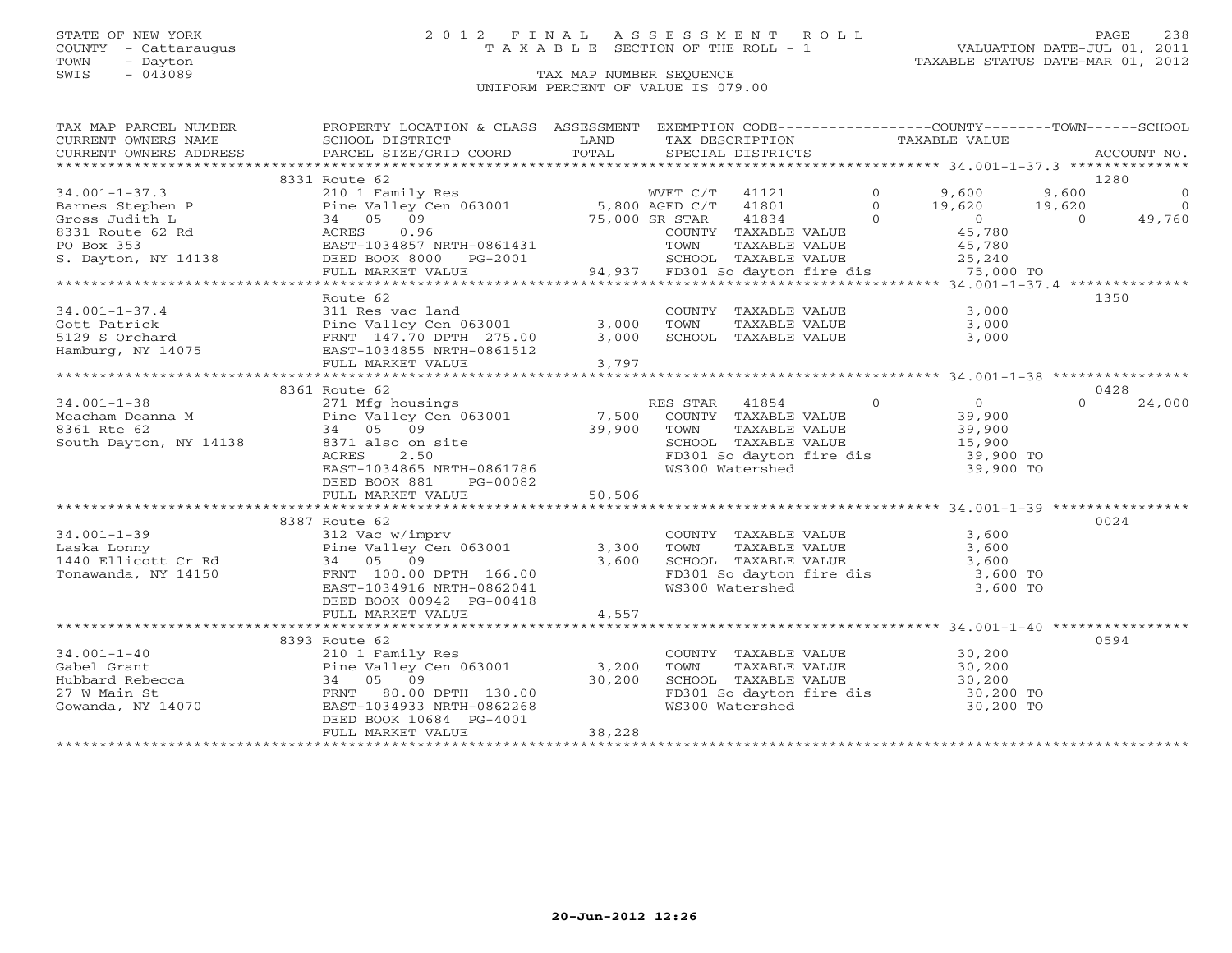# STATE OF NEW YORK 2 0 1 2 F I N A L A S S E S S M E N T R O L L PAGE 239 COUNTY - Cattaraugus T A X A B L E SECTION OF THE ROLL - 1 VALUATION DATE-JUL 01, 2011

| TAX MAP PARCEL NUMBER                                                                                                                                                                                                                           | PROPERTY LOCATION & CLASS ASSESSMENT EXEMPTION CODE---------------COUNTY-------TOWN------SCHOOL |        |                                                                                                                         |                                                               |        |
|-------------------------------------------------------------------------------------------------------------------------------------------------------------------------------------------------------------------------------------------------|-------------------------------------------------------------------------------------------------|--------|-------------------------------------------------------------------------------------------------------------------------|---------------------------------------------------------------|--------|
|                                                                                                                                                                                                                                                 |                                                                                                 |        |                                                                                                                         |                                                               |        |
|                                                                                                                                                                                                                                                 |                                                                                                 |        |                                                                                                                         |                                                               |        |
|                                                                                                                                                                                                                                                 |                                                                                                 |        |                                                                                                                         |                                                               |        |
|                                                                                                                                                                                                                                                 |                                                                                                 |        |                                                                                                                         |                                                               | 0427   |
| 34.001-1-41.1<br>Country Side Sand & Gravel (2008) 323 Vacant rural (2008) 33,000 COUNTY TAXABLE VALUE<br>13870 Taylor Hollow Rd (2008) 34 (2009) 33,000 TOWNT (2008) 33.000 COUNTY TAXABLE VALUE<br>2011 TAXABLE VALUE                         |                                                                                                 |        | 41720                                                                                                                   | 0 12,506 12,506 12,506                                        |        |
|                                                                                                                                                                                                                                                 |                                                                                                 |        |                                                                                                                         | 20,494                                                        |        |
|                                                                                                                                                                                                                                                 |                                                                                                 |        | TAXABLE VALUE                                                                                                           |                                                               |        |
|                                                                                                                                                                                                                                                 |                                                                                                 |        | SCHOOL TAXABLE VALUE                                                                                                    | 20,494<br>20,494                                              |        |
|                                                                                                                                                                                                                                                 |                                                                                                 |        | FD301 So dayton fire dis 33,000 TO                                                                                      |                                                               |        |
|                                                                                                                                                                                                                                                 |                                                                                                 |        |                                                                                                                         | 33,000 TO                                                     |        |
| Collins, NY 14034<br>EAST-1032864 NRTH-0862247 FD301 SCHOOL TAXABLE YOURNAY BE SUBJECT TO PAYMENT DEED BOOK 00987 PG-00355 WS300 Watershed<br>UNDER AGDIST LAW TIL 2016 FULL MARKET VALUE 41,772                                                |                                                                                                 |        |                                                                                                                         |                                                               |        |
|                                                                                                                                                                                                                                                 |                                                                                                 |        |                                                                                                                         |                                                               |        |
|                                                                                                                                                                                                                                                 |                                                                                                 |        |                                                                                                                         |                                                               | 1011   |
|                                                                                                                                                                                                                                                 |                                                                                                 |        | COUNTY TAXABLE VALUE                                                                                                    | 62,500                                                        |        |
|                                                                                                                                                                                                                                                 |                                                                                                 |        | TOWN                                                                                                                    |                                                               |        |
|                                                                                                                                                                                                                                                 |                                                                                                 |        |                                                                                                                         | TAXADDE VILLE<br>TAXABLE VALUE 62,500<br>TAXARLE VALUE 62,500 |        |
|                                                                                                                                                                                                                                                 |                                                                                                 |        | SCHOOL TAXABLE VALUE 62,500<br>FD301 So dayton fire dis 62,500 TO                                                       |                                                               |        |
|                                                                                                                                                                                                                                                 |                                                                                                 |        | WS300 Watershed                                                                                                         | 62,500 TO                                                     |        |
|                                                                                                                                                                                                                                                 | EAST-1034793 NRTH-0862354                                                                       |        |                                                                                                                         |                                                               |        |
|                                                                                                                                                                                                                                                 | DEED BOOK 00989 PG-00053                                                                        |        |                                                                                                                         |                                                               |        |
|                                                                                                                                                                                                                                                 |                                                                                                 |        |                                                                                                                         |                                                               |        |
|                                                                                                                                                                                                                                                 |                                                                                                 |        |                                                                                                                         |                                                               |        |
|                                                                                                                                                                                                                                                 |                                                                                                 |        |                                                                                                                         |                                                               | 1262   |
|                                                                                                                                                                                                                                                 |                                                                                                 |        |                                                                                                                         | 2,000                                                         |        |
|                                                                                                                                                                                                                                                 |                                                                                                 |        | COUNTY TAXABLE VALUE<br>TOWN TAXABLE VALUE                                                                              | 2,000                                                         |        |
| COUNT<br>Burchalewski Frances<br>30 Green Ter 34 05 09<br>Depew, NY 14043<br>2,000 TOWN<br>2,000 TOWN<br>2,000 TOWN<br>2,000 TOWN<br>2,000 TOWN<br>2,000 TOWN<br>2,000 TOWN                                                                     |                                                                                                 |        |                                                                                                                         |                                                               |        |
|                                                                                                                                                                                                                                                 |                                                                                                 |        | 2,000 SCHOOL TAXABLE VALUE 2,000<br>FD301 So dayton fire dis 2,000 TO<br>WS300 Watershed 2,000 TO                       |                                                               |        |
|                                                                                                                                                                                                                                                 | EAST-1034775 NRTH-0862193                                                                       |        |                                                                                                                         |                                                               |        |
|                                                                                                                                                                                                                                                 | DEED BOOK 00989 PG-00053                                                                        |        |                                                                                                                         |                                                               |        |
|                                                                                                                                                                                                                                                 | FULL MARKET VALUE                                                                               | 2,532  |                                                                                                                         |                                                               |        |
|                                                                                                                                                                                                                                                 |                                                                                                 |        |                                                                                                                         |                                                               |        |
|                                                                                                                                                                                                                                                 | 8403 Route 62                                                                                   |        |                                                                                                                         |                                                               | 1265   |
|                                                                                                                                                                                                                                                 |                                                                                                 |        | COUNTY TAXABLE VALUE 49,000                                                                                             |                                                               |        |
|                                                                                                                                                                                                                                                 |                                                                                                 | 6,000  |                                                                                                                         |                                                               |        |
|                                                                                                                                                                                                                                                 |                                                                                                 |        | $6,000$ TOWN TAXABLE VALUE $49,000$ SCHOOL TAXABLE VALUE $49,000$                                                       |                                                               |        |
|                                                                                                                                                                                                                                                 |                                                                                                 |        |                                                                                                                         |                                                               |        |
| 34.001-1-41.4<br>Burchalewski Arnold Pine Valley Cen 063001<br>Burchalewski Christine 34 05 09<br>11740 Youngs Rd ACRES 2.40<br>Conewango Valley, NY 14726 EAST-1034794 NRTH-0862528                                                            |                                                                                                 |        | FD301 So dayton fire dis $\begin{array}{ccc} 1.7,000 & 1.7,000 \\ 49,000 & \text{TO} \\ 49,000 & \text{TO} \end{array}$ |                                                               |        |
|                                                                                                                                                                                                                                                 | DEED BOOK 00979 PG-00151                                                                        |        |                                                                                                                         |                                                               |        |
|                                                                                                                                                                                                                                                 | FULL MARKET VALUE                                                                               | 62,025 |                                                                                                                         |                                                               |        |
|                                                                                                                                                                                                                                                 |                                                                                                 |        |                                                                                                                         |                                                               |        |
|                                                                                                                                                                                                                                                 |                                                                                                 |        |                                                                                                                         |                                                               | 0425   |
|                                                                                                                                                                                                                                                 | 8501 Route 62                                                                                   |        |                                                                                                                         |                                                               |        |
|                                                                                                                                                                                                                                                 |                                                                                                 |        | AG DISTOUT 41730 0 37,950 37,950                                                                                        |                                                               | 37,950 |
|                                                                                                                                                                                                                                                 |                                                                                                 |        |                                                                                                                         | 70,050                                                        |        |
|                                                                                                                                                                                                                                                 |                                                                                                 |        |                                                                                                                         | 70,050<br>70,050                                              |        |
|                                                                                                                                                                                                                                                 |                                                                                                 |        |                                                                                                                         |                                                               |        |
|                                                                                                                                                                                                                                                 |                                                                                                 |        | FD301 So dayton fire dis 108,000 TO                                                                                     |                                                               |        |
| 34.001-1-42.1<br>Country Side Sand & Gravel Pine Valley Cen 063001<br>249 Other Storag<br>Pine Valley Cen 063001<br>249 Other Storag<br>Pine Valley Cen 063001<br>249 Other Storag<br>249 Other Storag<br>249 Other Storag<br>26 2011 78,000 CO |                                                                                                 |        |                                                                                                                         | 108,000 TO                                                    |        |
|                                                                                                                                                                                                                                                 |                                                                                                 |        |                                                                                                                         |                                                               |        |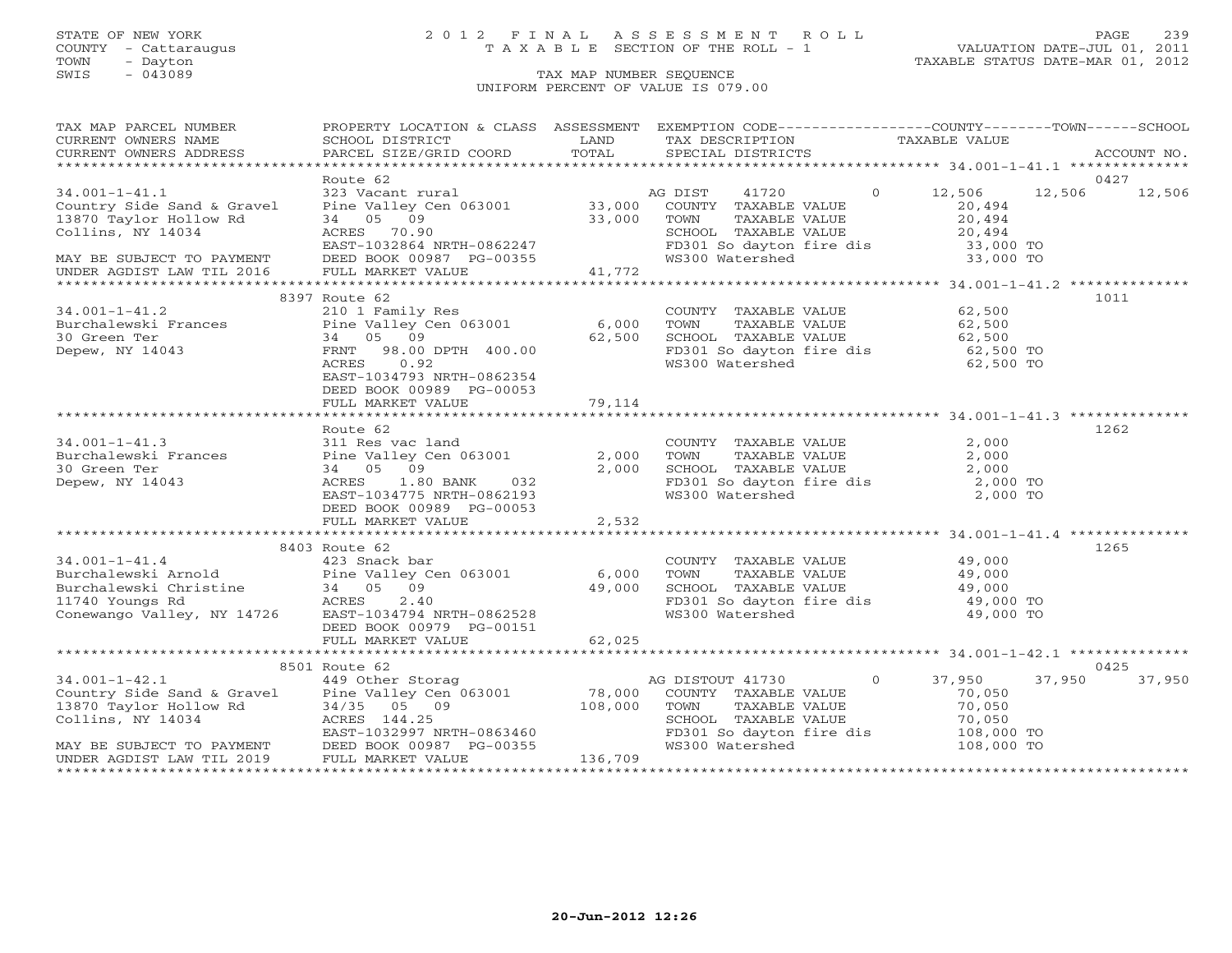# STATE OF NEW YORK 2 0 1 2 F I N A L A S S E S S M E N T R O L L PAGE 240 COUNTY - Cattaraugus T A X A B L E SECTION OF THE ROLL - 1 VALUATION DATE-JUL 01, 2011

### TOWN - Dayton - Dayton 1989<br>
TAX MAP NUMBER SEQUENCE - TAXABLE STATUS DATE-MAR 01, 2012<br>
SWIS - 043089 - TAX MAP NUMBER SEQUENCE TAX MAP NUMBER SEQUENCE UNIFORM PERCENT OF VALUE IS 079.00

| TAX MAP PARCEL NUMBER                                                                                                                                                                                                                                                                                                                                                                                                                                                       | PROPERTY LOCATION & CLASS ASSESSMENT EXEMPTION CODE----------------COUNTY-------TOWN------SCHOOL |                                                                                                                                                                              |  |                  |         |
|-----------------------------------------------------------------------------------------------------------------------------------------------------------------------------------------------------------------------------------------------------------------------------------------------------------------------------------------------------------------------------------------------------------------------------------------------------------------------------|--------------------------------------------------------------------------------------------------|------------------------------------------------------------------------------------------------------------------------------------------------------------------------------|--|------------------|---------|
| $\begin{tabular}{lllllll} \multicolumn{2}{c}{\textbf{CURRENT}} & \multicolumn{2}{c}{\textbf{WMERS}} & \multicolumn{2}{c}{\textbf{NAME}} & \multicolumn{2}{c}{\textbf{SCHOOL}} & \multicolumn{2}{c}{\textbf{DISTRICT}} & \multicolumn{2}{c}{\textbf{LAND}} & \multicolumn{2}{c}{\textbf{TAX} \textbf{DESCRIPTION}} & \multicolumn{2}{c}{\textbf{TAXABLE} \textbf{VALUE}} & \multicolumn{2}{c}{\textbf{NALUE}} \\ & & & & & & \multicolumn{2}{c}{\textbf{CURRENT}} & \multic$ |                                                                                                  |                                                                                                                                                                              |  |                  |         |
|                                                                                                                                                                                                                                                                                                                                                                                                                                                                             |                                                                                                  |                                                                                                                                                                              |  |                  |         |
|                                                                                                                                                                                                                                                                                                                                                                                                                                                                             |                                                                                                  |                                                                                                                                                                              |  |                  |         |
|                                                                                                                                                                                                                                                                                                                                                                                                                                                                             | 8491 Route 62                                                                                    |                                                                                                                                                                              |  | 1214             |         |
|                                                                                                                                                                                                                                                                                                                                                                                                                                                                             |                                                                                                  |                                                                                                                                                                              |  |                  |         |
|                                                                                                                                                                                                                                                                                                                                                                                                                                                                             |                                                                                                  |                                                                                                                                                                              |  |                  |         |
|                                                                                                                                                                                                                                                                                                                                                                                                                                                                             |                                                                                                  |                                                                                                                                                                              |  |                  |         |
|                                                                                                                                                                                                                                                                                                                                                                                                                                                                             |                                                                                                  |                                                                                                                                                                              |  |                  |         |
|                                                                                                                                                                                                                                                                                                                                                                                                                                                                             |                                                                                                  |                                                                                                                                                                              |  |                  |         |
|                                                                                                                                                                                                                                                                                                                                                                                                                                                                             |                                                                                                  |                                                                                                                                                                              |  |                  |         |
|                                                                                                                                                                                                                                                                                                                                                                                                                                                                             |                                                                                                  |                                                                                                                                                                              |  |                  |         |
| $\begin{array}{cccccccc} 34.001-1-42.2 & 8491 & \text{Ker } 62 & 210 & 1 & \text{Family Res} & \text{RES STAR} & 41854 & 0 & 0 & 0 & 24,000 \\ \text{Woodarek Ronda A} & \text{Pine Valley Cen 063001} & 5,600 & \text{COUNTY TAXABLE VALUE} & 33,200 & 33,200 \\ 8491 & \text{Route 62} & 34 & 05 & 09 & 33,200 & 33,200 \\ \text{S. Dayton, NY 14138} & \text{A} & \text{OESD$                                                                                            |                                                                                                  |                                                                                                                                                                              |  |                  |         |
|                                                                                                                                                                                                                                                                                                                                                                                                                                                                             | 8679 Wolfe Rd                                                                                    |                                                                                                                                                                              |  | 1002             |         |
|                                                                                                                                                                                                                                                                                                                                                                                                                                                                             |                                                                                                  |                                                                                                                                                                              |  | 7,485            | $\circ$ |
|                                                                                                                                                                                                                                                                                                                                                                                                                                                                             |                                                                                                  |                                                                                                                                                                              |  | $\overline{0}$   | 24,000  |
|                                                                                                                                                                                                                                                                                                                                                                                                                                                                             |                                                                                                  |                                                                                                                                                                              |  |                  |         |
|                                                                                                                                                                                                                                                                                                                                                                                                                                                                             |                                                                                                  |                                                                                                                                                                              |  |                  |         |
|                                                                                                                                                                                                                                                                                                                                                                                                                                                                             |                                                                                                  |                                                                                                                                                                              |  |                  |         |
|                                                                                                                                                                                                                                                                                                                                                                                                                                                                             |                                                                                                  |                                                                                                                                                                              |  |                  |         |
|                                                                                                                                                                                                                                                                                                                                                                                                                                                                             |                                                                                                  |                                                                                                                                                                              |  |                  |         |
|                                                                                                                                                                                                                                                                                                                                                                                                                                                                             |                                                                                                  |                                                                                                                                                                              |  |                  |         |
|                                                                                                                                                                                                                                                                                                                                                                                                                                                                             | Wolfe Rd                                                                                         |                                                                                                                                                                              |  | 0370             |         |
|                                                                                                                                                                                                                                                                                                                                                                                                                                                                             |                                                                                                  |                                                                                                                                                                              |  |                  |         |
|                                                                                                                                                                                                                                                                                                                                                                                                                                                                             |                                                                                                  |                                                                                                                                                                              |  |                  |         |
| 34.002-1-2 (105 Vac farmland COUNTY TAXABLE VALUE 62,200<br>Mecca Bros. Inc Catt-LV Central 046402 (200 TOWN TAXABLE VALUE 62,200<br>PO Box 541779 (10/11 05 09 62,200 SCHOOL TAXABLE VALUE 62,200 62,200<br>Lake Worth, FL 33454 (2                                                                                                                                                                                                                                        |                                                                                                  |                                                                                                                                                                              |  |                  |         |
|                                                                                                                                                                                                                                                                                                                                                                                                                                                                             |                                                                                                  |                                                                                                                                                                              |  |                  |         |
|                                                                                                                                                                                                                                                                                                                                                                                                                                                                             |                                                                                                  |                                                                                                                                                                              |  |                  |         |
|                                                                                                                                                                                                                                                                                                                                                                                                                                                                             | DEED BOOK 6527 PG-3013                                                                           |                                                                                                                                                                              |  |                  |         |
|                                                                                                                                                                                                                                                                                                                                                                                                                                                                             |                                                                                                  |                                                                                                                                                                              |  |                  |         |
|                                                                                                                                                                                                                                                                                                                                                                                                                                                                             |                                                                                                  |                                                                                                                                                                              |  |                  |         |
|                                                                                                                                                                                                                                                                                                                                                                                                                                                                             | Wolfe Rd                                                                                         |                                                                                                                                                                              |  | 0197             |         |
|                                                                                                                                                                                                                                                                                                                                                                                                                                                                             |                                                                                                  |                                                                                                                                                                              |  |                  |         |
|                                                                                                                                                                                                                                                                                                                                                                                                                                                                             |                                                                                                  |                                                                                                                                                                              |  |                  |         |
|                                                                                                                                                                                                                                                                                                                                                                                                                                                                             |                                                                                                  |                                                                                                                                                                              |  |                  |         |
| 34.002-1-3<br>Country Side Sand & Gravel and Sample Kand Country Side Sand & Gravel and Country Side Sand & Gravel and Countral<br>323 Victor Central 046402<br>3870 Taylor Hollow Rd and Sample Collins, NY 14034 and Sample Actual                                                                                                                                                                                                                                        |                                                                                                  |                                                                                                                                                                              |  |                  |         |
|                                                                                                                                                                                                                                                                                                                                                                                                                                                                             |                                                                                                  |                                                                                                                                                                              |  |                  |         |
|                                                                                                                                                                                                                                                                                                                                                                                                                                                                             | DEED BOOK 01018 PG-00605                                                                         |                                                                                                                                                                              |  |                  |         |
|                                                                                                                                                                                                                                                                                                                                                                                                                                                                             |                                                                                                  |                                                                                                                                                                              |  |                  |         |
|                                                                                                                                                                                                                                                                                                                                                                                                                                                                             |                                                                                                  |                                                                                                                                                                              |  |                  |         |
|                                                                                                                                                                                                                                                                                                                                                                                                                                                                             | 8679 Mosher Hollow Rd                                                                            |                                                                                                                                                                              |  | 0042<br>$\Omega$ |         |
|                                                                                                                                                                                                                                                                                                                                                                                                                                                                             |                                                                                                  |                                                                                                                                                                              |  |                  | 24,000  |
| 34.002-1-4.1<br>Miller Samuel E<br>Miller Ella J<br>240 RE<br>Miller Ella J<br>260 Rusher Hollow Rd<br>2679 Mosher Hollow Rd<br>262 05 09<br>2679 Mosher Hollow Rd<br>2679 Mosher Hollow Rd<br>262 05 09<br>2679 AcRES<br>26879 Mosher Hollow Rd<br>268                                                                                                                                                                                                                     |                                                                                                  | RES STAR 41854 0<br>COUNTY TAXABLE VALUE 69,100<br>TOWN TAXABLE VALUE 69,100<br>SCHOOL TAXABLE VALUE 45,100<br>FD300 Dayton fire dist 69,100 TO<br>WS300 Watershed 41,460 TO |  |                  |         |
|                                                                                                                                                                                                                                                                                                                                                                                                                                                                             |                                                                                                  |                                                                                                                                                                              |  |                  |         |
|                                                                                                                                                                                                                                                                                                                                                                                                                                                                             |                                                                                                  |                                                                                                                                                                              |  |                  |         |
|                                                                                                                                                                                                                                                                                                                                                                                                                                                                             |                                                                                                  |                                                                                                                                                                              |  |                  |         |
|                                                                                                                                                                                                                                                                                                                                                                                                                                                                             |                                                                                                  |                                                                                                                                                                              |  |                  |         |
|                                                                                                                                                                                                                                                                                                                                                                                                                                                                             |                                                                                                  |                                                                                                                                                                              |  |                  |         |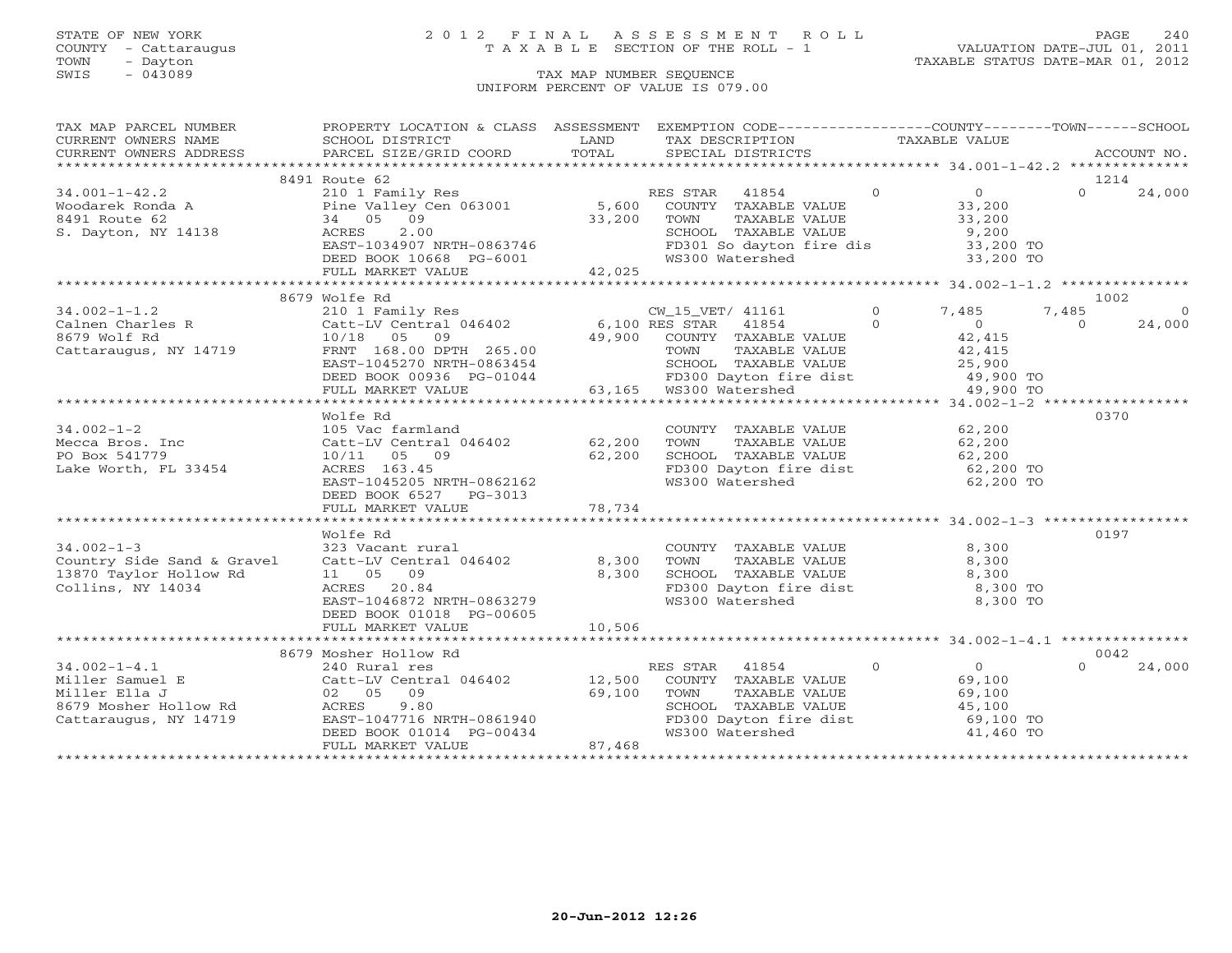## STATE OF NEW YORK 2 0 1 2 F I N A L A S S E S S M E N T R O L L PAGE 241 COUNTY - Cattaraugus T A X A B L E SECTION OF THE ROLL - 1 VALUATION DATE-JUL 01, 2011

| TAX MAP PARCEL NUMBER<br>CURRENT OWNERS NAME                                                              | PROPERTY LOCATION & CLASS ASSESSMENT<br>SCHOOL DISTRICT                                                                                                                                                                     | LAND                      | EXEMPTION CODE-----------------COUNTY-------TOWN------SCHOOL<br>TAX DESCRIPTION                                                                                            | TAXABLE VALUE                                             |                            |
|-----------------------------------------------------------------------------------------------------------|-----------------------------------------------------------------------------------------------------------------------------------------------------------------------------------------------------------------------------|---------------------------|----------------------------------------------------------------------------------------------------------------------------------------------------------------------------|-----------------------------------------------------------|----------------------------|
| CURRENT OWNERS ADDRESS                                                                                    | PARCEL SIZE/GRID COORD                                                                                                                                                                                                      | TOTAL                     | SPECIAL DISTRICTS                                                                                                                                                          |                                                           | ACCOUNT NO.                |
|                                                                                                           |                                                                                                                                                                                                                             |                           |                                                                                                                                                                            |                                                           |                            |
| $34.002 - 1 - 4.2$<br>Country Side Sand & Gravel<br>13870 Taylor Hollow Rd<br>Collins, NY 14034           | Mosher Hollow Rd<br>323 Vacant rural<br>Catt-LV Central 046402 12,000<br>10 05 09<br>ACRES 20.00<br>EAST-1046859 NRTH-0861733<br>DEED BOOK 01018 PG-00605<br>FULL MARKET VALUE                                              | 12,000<br>15,190          | COUNTY TAXABLE VALUE 12,000<br>TOWN<br>TAXABLE VALUE<br>SCHOOL TAXABLE VALUE<br>FD300 Dayton fire dist<br>WS300 Watershed                                                  | 12,000<br>12,000<br>12,000 TO<br>6,000 TO                 | 1128                       |
|                                                                                                           |                                                                                                                                                                                                                             |                           |                                                                                                                                                                            |                                                           |                            |
| $34.002 - 1 - 5.1$<br>Pritchard John<br>Pritchard Commercine E<br>8696 Route 353<br>Cattaraugus, NY 14719 | 8664 Route 353<br>105 Vac farmland<br>Catt-LV Central 046402 37,800<br>03 05 09<br>ACRES 74.50<br>EAST-1048398 NRTH-0862786<br>DEED BOOK 5908 PG-6001<br>FULL MARKET VALUE                                                  | 37,800<br>47,848          | COUNTY TAXABLE VALUE<br>TOWN<br>TAXABLE VALUE<br>CHOOL TAXABLE VALUE<br>FD300 Dayton fire dist<br>WS300 Watershed                                                          | 37,800<br>37,800<br>37,800<br>37,800 TO<br>7,560 TO       | 0475                       |
|                                                                                                           |                                                                                                                                                                                                                             |                           |                                                                                                                                                                            |                                                           |                            |
| $34.002 - 1 - 5.2$<br>Lombardi Craig G<br>Lombardi Dawn N<br>8664 Route 353<br>Cattaraugus, NY 14719      | 210 1 Family Res<br>Catt-LV Central 046402 7,300 COUNTY TAXABLE VALUE<br>03 05 09 87,500 TOWN TAXABLE VALUE<br>ACRES 2.50 FAST-1049747 WELL RES<br>EAST-1048747 NRTH-0861912<br>DEED BOOK 5850 PG-3001<br>FULL MARKET VALUE | 110,759                   | $\sim$ 0<br>TAXABLE VALUE<br>SCHOOL TAXABLE VALUE<br>FD300 Dayton fire dist 87,500 TO<br>WS300 Watershed                                                                   | $\overline{0}$<br>87,500<br>87,500<br>63,500<br>17,500 TO | 1190<br>$\Omega$<br>24,000 |
|                                                                                                           |                                                                                                                                                                                                                             |                           |                                                                                                                                                                            |                                                           |                            |
| $34.002 - 1 - 5.3$<br>Pritchard John<br>Pritchard Catherine<br>8696 Rte 353<br>Cattaraugus, NY 14719      | 8696 Route 353<br>210 1 Family Res<br>Catt-LV Central 046402<br>$03 \t 05 \t 09$<br>ACRES<br>1.20<br>EAST-1048359 NRTH-0862330<br>DEED BOOK 00918 PG-00530<br>FULL MARKET VALUE                                             | 6,200<br>56,100<br>71,013 | $\overline{0}$<br>41854<br>RES STAR<br>COUNTY TAXABLE VALUE<br>TOWN<br>TAXABLE VALUE<br>SCHOOL TAXABLE VALUE 32,100<br>FD300 Dayton fire dist 56,100 TO<br>WS300 Watershed | $rac{0}{\sqrt{1-\frac{1}{2}}}$<br>56,100<br>11,220 TO     | 1218<br>24,000<br>$\Omega$ |
|                                                                                                           |                                                                                                                                                                                                                             |                           |                                                                                                                                                                            |                                                           |                            |
| $34.002 - 1 - 5.4$<br>Pritchard John<br>Pritchard Catherine E<br>8696 Route 353<br>Cattaraugus, NY 14719  | Route 353<br>311 Res vac land<br>Catt-LV Central 046402<br>ACRES<br>1.80<br>EAST-1048597 NRTH-0861959<br>DEED BOOK 5908 PG-6001<br>FULL MARKET VALUE                                                                        | 2,000<br>2,000<br>2,532   | COUNTY TAXABLE VALUE<br>TOWN<br>TAXABLE VALUE<br>SCHOOL TAXABLE VALUE                                                                                                      | 2,000<br>2,000<br>2,000                                   | 1362                       |
|                                                                                                           |                                                                                                                                                                                                                             |                           |                                                                                                                                                                            |                                                           |                            |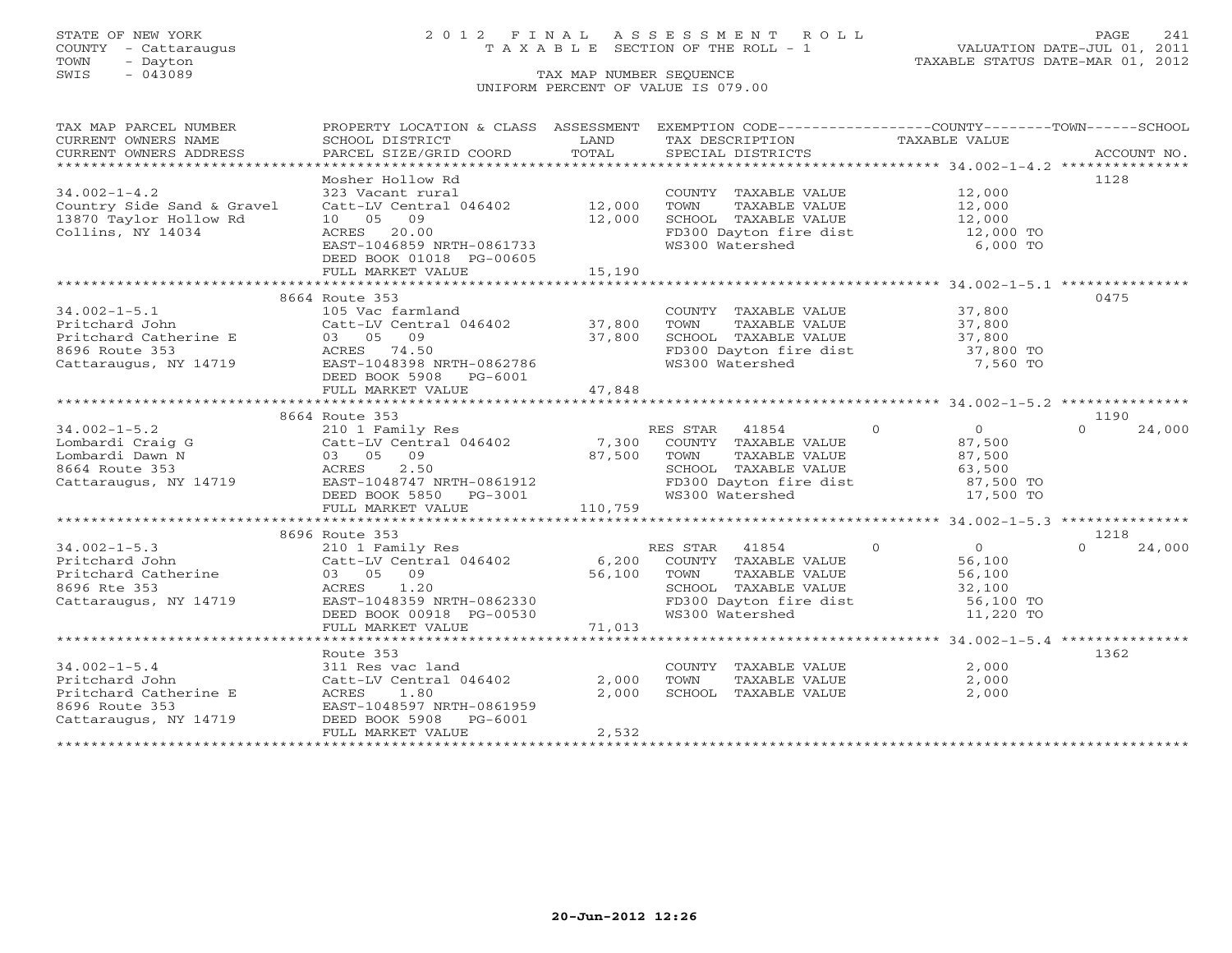## STATE OF NEW YORK 2 0 1 2 F I N A L A S S E S S M E N T R O L L PAGE 242 COUNTY - Cattaraugus T A X A B L E SECTION OF THE ROLL - 1 VALUATION DATE-JUL 01, 2011

| CURRENT OWNERS NAME<br>SCHOOL DISTRICT<br>LAND<br>TAX DESCRIPTION TAXABLE VALUE<br>PARCEL SIZE/GRID COORD<br>TOTAL<br>CURRENT OWNERS ADDRESS<br>SPECIAL DISTRICTS<br>ACCOUNT NO.<br>8614 Route 353<br>0288<br>$0 \qquad \qquad$<br>$34.002 - 1 - 6.1$<br>$\Omega$<br>24,000<br>67,700<br>Fisher Kyle<br>$02 - 05 - 09$<br>67,700<br>TOWN      TAXABLE VALUE<br>SCHOOL   TAXABLE VALUE<br>PO Box 896<br>$67,700$<br>$43,700$<br>Ellicottville, NY 14731<br>land contract-Kyle Fisher<br>FD300 Dayton fire dist<br>WS300 Watershed<br>ACRES<br>4.50<br>67,700 TO<br>13,540 TO<br>EAST-1050030 NRTH-0862074<br>DEED BOOK 00963 PG-00319<br>FULL MARKET VALUE 85,696<br>1270<br>8602 Route 353<br>210 1 Family Res<br>Catt-LV Central 046402 13,900 COUNTY TAXABLE VALUE<br>02-05-09 58,000 TOWN TAXABLE VALUE<br>ACRES 8.85 SCHOOL TAXABLE VALUE<br>BAST-1050493 NRTH-0862071 TAXABLE VALUE<br>24.000<br>$\Omega$<br>24,000<br>$34.002 - 1 - 6.2$<br>Kazimer Ronald J<br>Kazimer Laurie M<br>TOWN TAXABLE VALUE 58,000<br>SCHOOL TAXABLE VALUE 34,000<br>FD300 Dayton fire dist 58,000 TO<br>WS300 Watershed 11,600 TO<br>8602 NYS Rte 353<br>Gowanda, NY 14070<br>DEED BOOK 01006 PG-00887<br>FULL MARKET VALUE 73,418<br>*******************************<br>1271<br>Miller Rd<br>7,462<br>$34.002 - 1 - 6.3$<br>$\overline{0}$<br>7,462<br>7,462<br>wilder Cheryl Ann<br>Wilder Fredric<br>8371 Nys Rte 353<br>6,338<br>13,800 TOWN<br>TOWN TAXABLE VALUE 6,338<br>SCHOOL TAXABLE VALUE 6,338<br>FD300 Dayton fire dist 13,800 TO<br>ACRES 23.20<br>EAST-1050282 NRTH-0862884<br>EAST-1050282 NRTH-0862884 SCHOOL TAXABLE<br>DEED BOOK 00961 PG-00363 FD300 Dayton fir<br>FULL MARKET VALUE 17,468 WS300 Watershed<br>Gowanda, NY 14070<br>2,760 TO<br>MAY BE SUBJECT TO PAYMENT<br>UNDER AGDIST LAW TIL 2016<br>Route 353<br>1272<br>$34.002 - 1 - 6.4$<br>105 Vac farmland<br>9,200<br>COUNTY TAXABLE VALUE<br>TAXABLE VALUE<br>Catt-LV Central 046402<br>Jones Gary D<br>9,200 TOWN<br>9,200<br>9,200<br>SCHOOL TAXABLE VALUE 9,200<br>FD300 Dayton fire dist 9,200 TO<br>WS300 Watershed 1,840 TO<br>02-05-09<br>ACRES 11.45<br>Jones Mary Lou<br>11326 Markham-Wesley Rd<br>31 Hode NV 14070<br>EAST-1049491 NRTH-0862083<br>Gowanda, NY 14070<br>DEED BOOK 00961 PG-00377<br>11,646<br>FULL MARKET VALUE<br>0085<br>Miller Rd<br>niici na<br>314 Rural vac<10<br>Catt-LV Central 046402<br>02 05 09<br>$34.002 - 1 - 7.1$<br>COUNTY TAXABLE VALUE 7,800<br>7,800<br>TOWN TAXABLE VALUE<br>7,800<br>Butera Joseph P<br>TOWN TAXABLE VALUE 7,800<br>7,800<br>Butera Betsey B<br>ACRES 7.50<br>FD300 Dayton fire dist<br>7,800 TO<br>10961 Miller Rd<br>Gowanda, NY 14070<br>WS300 Watershed<br>EAST-1050917 NRTH-0862681<br>1,560 TO<br>DEED BOOK 00991 PG-01010<br>FULL MARKET VALUE<br>9,873 | TAX MAP PARCEL NUMBER | PROPERTY LOCATION & CLASS ASSESSMENT EXEMPTION CODE---------------COUNTY-------TOWN------SCHOOL |  |  |  |  |
|---------------------------------------------------------------------------------------------------------------------------------------------------------------------------------------------------------------------------------------------------------------------------------------------------------------------------------------------------------------------------------------------------------------------------------------------------------------------------------------------------------------------------------------------------------------------------------------------------------------------------------------------------------------------------------------------------------------------------------------------------------------------------------------------------------------------------------------------------------------------------------------------------------------------------------------------------------------------------------------------------------------------------------------------------------------------------------------------------------------------------------------------------------------------------------------------------------------------------------------------------------------------------------------------------------------------------------------------------------------------------------------------------------------------------------------------------------------------------------------------------------------------------------------------------------------------------------------------------------------------------------------------------------------------------------------------------------------------------------------------------------------------------------------------------------------------------------------------------------------------------------------------------------------------------------------------------------------------------------------------------------------------------------------------------------------------------------------------------------------------------------------------------------------------------------------------------------------------------------------------------------------------------------------------------------------------------------------------------------------------------------------------------------------------------------------------------------------------------------------------------------------------------------------------------------------------------------------------------------------------------------------------------------------------------------------------------------------------------------------------------------------------------------------------------|-----------------------|-------------------------------------------------------------------------------------------------|--|--|--|--|
|                                                                                                                                                                                                                                                                                                                                                                                                                                                                                                                                                                                                                                                                                                                                                                                                                                                                                                                                                                                                                                                                                                                                                                                                                                                                                                                                                                                                                                                                                                                                                                                                                                                                                                                                                                                                                                                                                                                                                                                                                                                                                                                                                                                                                                                                                                                                                                                                                                                                                                                                                                                                                                                                                                                                                                                                   |                       |                                                                                                 |  |  |  |  |
|                                                                                                                                                                                                                                                                                                                                                                                                                                                                                                                                                                                                                                                                                                                                                                                                                                                                                                                                                                                                                                                                                                                                                                                                                                                                                                                                                                                                                                                                                                                                                                                                                                                                                                                                                                                                                                                                                                                                                                                                                                                                                                                                                                                                                                                                                                                                                                                                                                                                                                                                                                                                                                                                                                                                                                                                   |                       |                                                                                                 |  |  |  |  |
|                                                                                                                                                                                                                                                                                                                                                                                                                                                                                                                                                                                                                                                                                                                                                                                                                                                                                                                                                                                                                                                                                                                                                                                                                                                                                                                                                                                                                                                                                                                                                                                                                                                                                                                                                                                                                                                                                                                                                                                                                                                                                                                                                                                                                                                                                                                                                                                                                                                                                                                                                                                                                                                                                                                                                                                                   |                       |                                                                                                 |  |  |  |  |
|                                                                                                                                                                                                                                                                                                                                                                                                                                                                                                                                                                                                                                                                                                                                                                                                                                                                                                                                                                                                                                                                                                                                                                                                                                                                                                                                                                                                                                                                                                                                                                                                                                                                                                                                                                                                                                                                                                                                                                                                                                                                                                                                                                                                                                                                                                                                                                                                                                                                                                                                                                                                                                                                                                                                                                                                   |                       |                                                                                                 |  |  |  |  |
|                                                                                                                                                                                                                                                                                                                                                                                                                                                                                                                                                                                                                                                                                                                                                                                                                                                                                                                                                                                                                                                                                                                                                                                                                                                                                                                                                                                                                                                                                                                                                                                                                                                                                                                                                                                                                                                                                                                                                                                                                                                                                                                                                                                                                                                                                                                                                                                                                                                                                                                                                                                                                                                                                                                                                                                                   |                       |                                                                                                 |  |  |  |  |
|                                                                                                                                                                                                                                                                                                                                                                                                                                                                                                                                                                                                                                                                                                                                                                                                                                                                                                                                                                                                                                                                                                                                                                                                                                                                                                                                                                                                                                                                                                                                                                                                                                                                                                                                                                                                                                                                                                                                                                                                                                                                                                                                                                                                                                                                                                                                                                                                                                                                                                                                                                                                                                                                                                                                                                                                   |                       |                                                                                                 |  |  |  |  |
|                                                                                                                                                                                                                                                                                                                                                                                                                                                                                                                                                                                                                                                                                                                                                                                                                                                                                                                                                                                                                                                                                                                                                                                                                                                                                                                                                                                                                                                                                                                                                                                                                                                                                                                                                                                                                                                                                                                                                                                                                                                                                                                                                                                                                                                                                                                                                                                                                                                                                                                                                                                                                                                                                                                                                                                                   |                       |                                                                                                 |  |  |  |  |
|                                                                                                                                                                                                                                                                                                                                                                                                                                                                                                                                                                                                                                                                                                                                                                                                                                                                                                                                                                                                                                                                                                                                                                                                                                                                                                                                                                                                                                                                                                                                                                                                                                                                                                                                                                                                                                                                                                                                                                                                                                                                                                                                                                                                                                                                                                                                                                                                                                                                                                                                                                                                                                                                                                                                                                                                   |                       |                                                                                                 |  |  |  |  |
|                                                                                                                                                                                                                                                                                                                                                                                                                                                                                                                                                                                                                                                                                                                                                                                                                                                                                                                                                                                                                                                                                                                                                                                                                                                                                                                                                                                                                                                                                                                                                                                                                                                                                                                                                                                                                                                                                                                                                                                                                                                                                                                                                                                                                                                                                                                                                                                                                                                                                                                                                                                                                                                                                                                                                                                                   |                       |                                                                                                 |  |  |  |  |
|                                                                                                                                                                                                                                                                                                                                                                                                                                                                                                                                                                                                                                                                                                                                                                                                                                                                                                                                                                                                                                                                                                                                                                                                                                                                                                                                                                                                                                                                                                                                                                                                                                                                                                                                                                                                                                                                                                                                                                                                                                                                                                                                                                                                                                                                                                                                                                                                                                                                                                                                                                                                                                                                                                                                                                                                   |                       |                                                                                                 |  |  |  |  |
|                                                                                                                                                                                                                                                                                                                                                                                                                                                                                                                                                                                                                                                                                                                                                                                                                                                                                                                                                                                                                                                                                                                                                                                                                                                                                                                                                                                                                                                                                                                                                                                                                                                                                                                                                                                                                                                                                                                                                                                                                                                                                                                                                                                                                                                                                                                                                                                                                                                                                                                                                                                                                                                                                                                                                                                                   |                       |                                                                                                 |  |  |  |  |
|                                                                                                                                                                                                                                                                                                                                                                                                                                                                                                                                                                                                                                                                                                                                                                                                                                                                                                                                                                                                                                                                                                                                                                                                                                                                                                                                                                                                                                                                                                                                                                                                                                                                                                                                                                                                                                                                                                                                                                                                                                                                                                                                                                                                                                                                                                                                                                                                                                                                                                                                                                                                                                                                                                                                                                                                   |                       |                                                                                                 |  |  |  |  |
|                                                                                                                                                                                                                                                                                                                                                                                                                                                                                                                                                                                                                                                                                                                                                                                                                                                                                                                                                                                                                                                                                                                                                                                                                                                                                                                                                                                                                                                                                                                                                                                                                                                                                                                                                                                                                                                                                                                                                                                                                                                                                                                                                                                                                                                                                                                                                                                                                                                                                                                                                                                                                                                                                                                                                                                                   |                       |                                                                                                 |  |  |  |  |
|                                                                                                                                                                                                                                                                                                                                                                                                                                                                                                                                                                                                                                                                                                                                                                                                                                                                                                                                                                                                                                                                                                                                                                                                                                                                                                                                                                                                                                                                                                                                                                                                                                                                                                                                                                                                                                                                                                                                                                                                                                                                                                                                                                                                                                                                                                                                                                                                                                                                                                                                                                                                                                                                                                                                                                                                   |                       |                                                                                                 |  |  |  |  |
|                                                                                                                                                                                                                                                                                                                                                                                                                                                                                                                                                                                                                                                                                                                                                                                                                                                                                                                                                                                                                                                                                                                                                                                                                                                                                                                                                                                                                                                                                                                                                                                                                                                                                                                                                                                                                                                                                                                                                                                                                                                                                                                                                                                                                                                                                                                                                                                                                                                                                                                                                                                                                                                                                                                                                                                                   |                       |                                                                                                 |  |  |  |  |
|                                                                                                                                                                                                                                                                                                                                                                                                                                                                                                                                                                                                                                                                                                                                                                                                                                                                                                                                                                                                                                                                                                                                                                                                                                                                                                                                                                                                                                                                                                                                                                                                                                                                                                                                                                                                                                                                                                                                                                                                                                                                                                                                                                                                                                                                                                                                                                                                                                                                                                                                                                                                                                                                                                                                                                                                   |                       |                                                                                                 |  |  |  |  |
|                                                                                                                                                                                                                                                                                                                                                                                                                                                                                                                                                                                                                                                                                                                                                                                                                                                                                                                                                                                                                                                                                                                                                                                                                                                                                                                                                                                                                                                                                                                                                                                                                                                                                                                                                                                                                                                                                                                                                                                                                                                                                                                                                                                                                                                                                                                                                                                                                                                                                                                                                                                                                                                                                                                                                                                                   |                       |                                                                                                 |  |  |  |  |
|                                                                                                                                                                                                                                                                                                                                                                                                                                                                                                                                                                                                                                                                                                                                                                                                                                                                                                                                                                                                                                                                                                                                                                                                                                                                                                                                                                                                                                                                                                                                                                                                                                                                                                                                                                                                                                                                                                                                                                                                                                                                                                                                                                                                                                                                                                                                                                                                                                                                                                                                                                                                                                                                                                                                                                                                   |                       |                                                                                                 |  |  |  |  |
|                                                                                                                                                                                                                                                                                                                                                                                                                                                                                                                                                                                                                                                                                                                                                                                                                                                                                                                                                                                                                                                                                                                                                                                                                                                                                                                                                                                                                                                                                                                                                                                                                                                                                                                                                                                                                                                                                                                                                                                                                                                                                                                                                                                                                                                                                                                                                                                                                                                                                                                                                                                                                                                                                                                                                                                                   |                       |                                                                                                 |  |  |  |  |
|                                                                                                                                                                                                                                                                                                                                                                                                                                                                                                                                                                                                                                                                                                                                                                                                                                                                                                                                                                                                                                                                                                                                                                                                                                                                                                                                                                                                                                                                                                                                                                                                                                                                                                                                                                                                                                                                                                                                                                                                                                                                                                                                                                                                                                                                                                                                                                                                                                                                                                                                                                                                                                                                                                                                                                                                   |                       |                                                                                                 |  |  |  |  |
|                                                                                                                                                                                                                                                                                                                                                                                                                                                                                                                                                                                                                                                                                                                                                                                                                                                                                                                                                                                                                                                                                                                                                                                                                                                                                                                                                                                                                                                                                                                                                                                                                                                                                                                                                                                                                                                                                                                                                                                                                                                                                                                                                                                                                                                                                                                                                                                                                                                                                                                                                                                                                                                                                                                                                                                                   |                       |                                                                                                 |  |  |  |  |
|                                                                                                                                                                                                                                                                                                                                                                                                                                                                                                                                                                                                                                                                                                                                                                                                                                                                                                                                                                                                                                                                                                                                                                                                                                                                                                                                                                                                                                                                                                                                                                                                                                                                                                                                                                                                                                                                                                                                                                                                                                                                                                                                                                                                                                                                                                                                                                                                                                                                                                                                                                                                                                                                                                                                                                                                   |                       |                                                                                                 |  |  |  |  |
|                                                                                                                                                                                                                                                                                                                                                                                                                                                                                                                                                                                                                                                                                                                                                                                                                                                                                                                                                                                                                                                                                                                                                                                                                                                                                                                                                                                                                                                                                                                                                                                                                                                                                                                                                                                                                                                                                                                                                                                                                                                                                                                                                                                                                                                                                                                                                                                                                                                                                                                                                                                                                                                                                                                                                                                                   |                       |                                                                                                 |  |  |  |  |
|                                                                                                                                                                                                                                                                                                                                                                                                                                                                                                                                                                                                                                                                                                                                                                                                                                                                                                                                                                                                                                                                                                                                                                                                                                                                                                                                                                                                                                                                                                                                                                                                                                                                                                                                                                                                                                                                                                                                                                                                                                                                                                                                                                                                                                                                                                                                                                                                                                                                                                                                                                                                                                                                                                                                                                                                   |                       |                                                                                                 |  |  |  |  |
|                                                                                                                                                                                                                                                                                                                                                                                                                                                                                                                                                                                                                                                                                                                                                                                                                                                                                                                                                                                                                                                                                                                                                                                                                                                                                                                                                                                                                                                                                                                                                                                                                                                                                                                                                                                                                                                                                                                                                                                                                                                                                                                                                                                                                                                                                                                                                                                                                                                                                                                                                                                                                                                                                                                                                                                                   |                       |                                                                                                 |  |  |  |  |
|                                                                                                                                                                                                                                                                                                                                                                                                                                                                                                                                                                                                                                                                                                                                                                                                                                                                                                                                                                                                                                                                                                                                                                                                                                                                                                                                                                                                                                                                                                                                                                                                                                                                                                                                                                                                                                                                                                                                                                                                                                                                                                                                                                                                                                                                                                                                                                                                                                                                                                                                                                                                                                                                                                                                                                                                   |                       |                                                                                                 |  |  |  |  |
|                                                                                                                                                                                                                                                                                                                                                                                                                                                                                                                                                                                                                                                                                                                                                                                                                                                                                                                                                                                                                                                                                                                                                                                                                                                                                                                                                                                                                                                                                                                                                                                                                                                                                                                                                                                                                                                                                                                                                                                                                                                                                                                                                                                                                                                                                                                                                                                                                                                                                                                                                                                                                                                                                                                                                                                                   |                       |                                                                                                 |  |  |  |  |
|                                                                                                                                                                                                                                                                                                                                                                                                                                                                                                                                                                                                                                                                                                                                                                                                                                                                                                                                                                                                                                                                                                                                                                                                                                                                                                                                                                                                                                                                                                                                                                                                                                                                                                                                                                                                                                                                                                                                                                                                                                                                                                                                                                                                                                                                                                                                                                                                                                                                                                                                                                                                                                                                                                                                                                                                   |                       |                                                                                                 |  |  |  |  |
|                                                                                                                                                                                                                                                                                                                                                                                                                                                                                                                                                                                                                                                                                                                                                                                                                                                                                                                                                                                                                                                                                                                                                                                                                                                                                                                                                                                                                                                                                                                                                                                                                                                                                                                                                                                                                                                                                                                                                                                                                                                                                                                                                                                                                                                                                                                                                                                                                                                                                                                                                                                                                                                                                                                                                                                                   |                       |                                                                                                 |  |  |  |  |
|                                                                                                                                                                                                                                                                                                                                                                                                                                                                                                                                                                                                                                                                                                                                                                                                                                                                                                                                                                                                                                                                                                                                                                                                                                                                                                                                                                                                                                                                                                                                                                                                                                                                                                                                                                                                                                                                                                                                                                                                                                                                                                                                                                                                                                                                                                                                                                                                                                                                                                                                                                                                                                                                                                                                                                                                   |                       |                                                                                                 |  |  |  |  |
|                                                                                                                                                                                                                                                                                                                                                                                                                                                                                                                                                                                                                                                                                                                                                                                                                                                                                                                                                                                                                                                                                                                                                                                                                                                                                                                                                                                                                                                                                                                                                                                                                                                                                                                                                                                                                                                                                                                                                                                                                                                                                                                                                                                                                                                                                                                                                                                                                                                                                                                                                                                                                                                                                                                                                                                                   |                       |                                                                                                 |  |  |  |  |
|                                                                                                                                                                                                                                                                                                                                                                                                                                                                                                                                                                                                                                                                                                                                                                                                                                                                                                                                                                                                                                                                                                                                                                                                                                                                                                                                                                                                                                                                                                                                                                                                                                                                                                                                                                                                                                                                                                                                                                                                                                                                                                                                                                                                                                                                                                                                                                                                                                                                                                                                                                                                                                                                                                                                                                                                   |                       |                                                                                                 |  |  |  |  |
|                                                                                                                                                                                                                                                                                                                                                                                                                                                                                                                                                                                                                                                                                                                                                                                                                                                                                                                                                                                                                                                                                                                                                                                                                                                                                                                                                                                                                                                                                                                                                                                                                                                                                                                                                                                                                                                                                                                                                                                                                                                                                                                                                                                                                                                                                                                                                                                                                                                                                                                                                                                                                                                                                                                                                                                                   |                       |                                                                                                 |  |  |  |  |
|                                                                                                                                                                                                                                                                                                                                                                                                                                                                                                                                                                                                                                                                                                                                                                                                                                                                                                                                                                                                                                                                                                                                                                                                                                                                                                                                                                                                                                                                                                                                                                                                                                                                                                                                                                                                                                                                                                                                                                                                                                                                                                                                                                                                                                                                                                                                                                                                                                                                                                                                                                                                                                                                                                                                                                                                   |                       |                                                                                                 |  |  |  |  |
|                                                                                                                                                                                                                                                                                                                                                                                                                                                                                                                                                                                                                                                                                                                                                                                                                                                                                                                                                                                                                                                                                                                                                                                                                                                                                                                                                                                                                                                                                                                                                                                                                                                                                                                                                                                                                                                                                                                                                                                                                                                                                                                                                                                                                                                                                                                                                                                                                                                                                                                                                                                                                                                                                                                                                                                                   |                       |                                                                                                 |  |  |  |  |
|                                                                                                                                                                                                                                                                                                                                                                                                                                                                                                                                                                                                                                                                                                                                                                                                                                                                                                                                                                                                                                                                                                                                                                                                                                                                                                                                                                                                                                                                                                                                                                                                                                                                                                                                                                                                                                                                                                                                                                                                                                                                                                                                                                                                                                                                                                                                                                                                                                                                                                                                                                                                                                                                                                                                                                                                   |                       |                                                                                                 |  |  |  |  |
|                                                                                                                                                                                                                                                                                                                                                                                                                                                                                                                                                                                                                                                                                                                                                                                                                                                                                                                                                                                                                                                                                                                                                                                                                                                                                                                                                                                                                                                                                                                                                                                                                                                                                                                                                                                                                                                                                                                                                                                                                                                                                                                                                                                                                                                                                                                                                                                                                                                                                                                                                                                                                                                                                                                                                                                                   |                       |                                                                                                 |  |  |  |  |
|                                                                                                                                                                                                                                                                                                                                                                                                                                                                                                                                                                                                                                                                                                                                                                                                                                                                                                                                                                                                                                                                                                                                                                                                                                                                                                                                                                                                                                                                                                                                                                                                                                                                                                                                                                                                                                                                                                                                                                                                                                                                                                                                                                                                                                                                                                                                                                                                                                                                                                                                                                                                                                                                                                                                                                                                   |                       |                                                                                                 |  |  |  |  |
|                                                                                                                                                                                                                                                                                                                                                                                                                                                                                                                                                                                                                                                                                                                                                                                                                                                                                                                                                                                                                                                                                                                                                                                                                                                                                                                                                                                                                                                                                                                                                                                                                                                                                                                                                                                                                                                                                                                                                                                                                                                                                                                                                                                                                                                                                                                                                                                                                                                                                                                                                                                                                                                                                                                                                                                                   |                       |                                                                                                 |  |  |  |  |
|                                                                                                                                                                                                                                                                                                                                                                                                                                                                                                                                                                                                                                                                                                                                                                                                                                                                                                                                                                                                                                                                                                                                                                                                                                                                                                                                                                                                                                                                                                                                                                                                                                                                                                                                                                                                                                                                                                                                                                                                                                                                                                                                                                                                                                                                                                                                                                                                                                                                                                                                                                                                                                                                                                                                                                                                   |                       |                                                                                                 |  |  |  |  |
|                                                                                                                                                                                                                                                                                                                                                                                                                                                                                                                                                                                                                                                                                                                                                                                                                                                                                                                                                                                                                                                                                                                                                                                                                                                                                                                                                                                                                                                                                                                                                                                                                                                                                                                                                                                                                                                                                                                                                                                                                                                                                                                                                                                                                                                                                                                                                                                                                                                                                                                                                                                                                                                                                                                                                                                                   |                       |                                                                                                 |  |  |  |  |
|                                                                                                                                                                                                                                                                                                                                                                                                                                                                                                                                                                                                                                                                                                                                                                                                                                                                                                                                                                                                                                                                                                                                                                                                                                                                                                                                                                                                                                                                                                                                                                                                                                                                                                                                                                                                                                                                                                                                                                                                                                                                                                                                                                                                                                                                                                                                                                                                                                                                                                                                                                                                                                                                                                                                                                                                   |                       |                                                                                                 |  |  |  |  |
|                                                                                                                                                                                                                                                                                                                                                                                                                                                                                                                                                                                                                                                                                                                                                                                                                                                                                                                                                                                                                                                                                                                                                                                                                                                                                                                                                                                                                                                                                                                                                                                                                                                                                                                                                                                                                                                                                                                                                                                                                                                                                                                                                                                                                                                                                                                                                                                                                                                                                                                                                                                                                                                                                                                                                                                                   |                       |                                                                                                 |  |  |  |  |
|                                                                                                                                                                                                                                                                                                                                                                                                                                                                                                                                                                                                                                                                                                                                                                                                                                                                                                                                                                                                                                                                                                                                                                                                                                                                                                                                                                                                                                                                                                                                                                                                                                                                                                                                                                                                                                                                                                                                                                                                                                                                                                                                                                                                                                                                                                                                                                                                                                                                                                                                                                                                                                                                                                                                                                                                   |                       |                                                                                                 |  |  |  |  |
|                                                                                                                                                                                                                                                                                                                                                                                                                                                                                                                                                                                                                                                                                                                                                                                                                                                                                                                                                                                                                                                                                                                                                                                                                                                                                                                                                                                                                                                                                                                                                                                                                                                                                                                                                                                                                                                                                                                                                                                                                                                                                                                                                                                                                                                                                                                                                                                                                                                                                                                                                                                                                                                                                                                                                                                                   |                       |                                                                                                 |  |  |  |  |
|                                                                                                                                                                                                                                                                                                                                                                                                                                                                                                                                                                                                                                                                                                                                                                                                                                                                                                                                                                                                                                                                                                                                                                                                                                                                                                                                                                                                                                                                                                                                                                                                                                                                                                                                                                                                                                                                                                                                                                                                                                                                                                                                                                                                                                                                                                                                                                                                                                                                                                                                                                                                                                                                                                                                                                                                   |                       |                                                                                                 |  |  |  |  |
|                                                                                                                                                                                                                                                                                                                                                                                                                                                                                                                                                                                                                                                                                                                                                                                                                                                                                                                                                                                                                                                                                                                                                                                                                                                                                                                                                                                                                                                                                                                                                                                                                                                                                                                                                                                                                                                                                                                                                                                                                                                                                                                                                                                                                                                                                                                                                                                                                                                                                                                                                                                                                                                                                                                                                                                                   |                       |                                                                                                 |  |  |  |  |
|                                                                                                                                                                                                                                                                                                                                                                                                                                                                                                                                                                                                                                                                                                                                                                                                                                                                                                                                                                                                                                                                                                                                                                                                                                                                                                                                                                                                                                                                                                                                                                                                                                                                                                                                                                                                                                                                                                                                                                                                                                                                                                                                                                                                                                                                                                                                                                                                                                                                                                                                                                                                                                                                                                                                                                                                   |                       |                                                                                                 |  |  |  |  |
|                                                                                                                                                                                                                                                                                                                                                                                                                                                                                                                                                                                                                                                                                                                                                                                                                                                                                                                                                                                                                                                                                                                                                                                                                                                                                                                                                                                                                                                                                                                                                                                                                                                                                                                                                                                                                                                                                                                                                                                                                                                                                                                                                                                                                                                                                                                                                                                                                                                                                                                                                                                                                                                                                                                                                                                                   |                       |                                                                                                 |  |  |  |  |
|                                                                                                                                                                                                                                                                                                                                                                                                                                                                                                                                                                                                                                                                                                                                                                                                                                                                                                                                                                                                                                                                                                                                                                                                                                                                                                                                                                                                                                                                                                                                                                                                                                                                                                                                                                                                                                                                                                                                                                                                                                                                                                                                                                                                                                                                                                                                                                                                                                                                                                                                                                                                                                                                                                                                                                                                   |                       |                                                                                                 |  |  |  |  |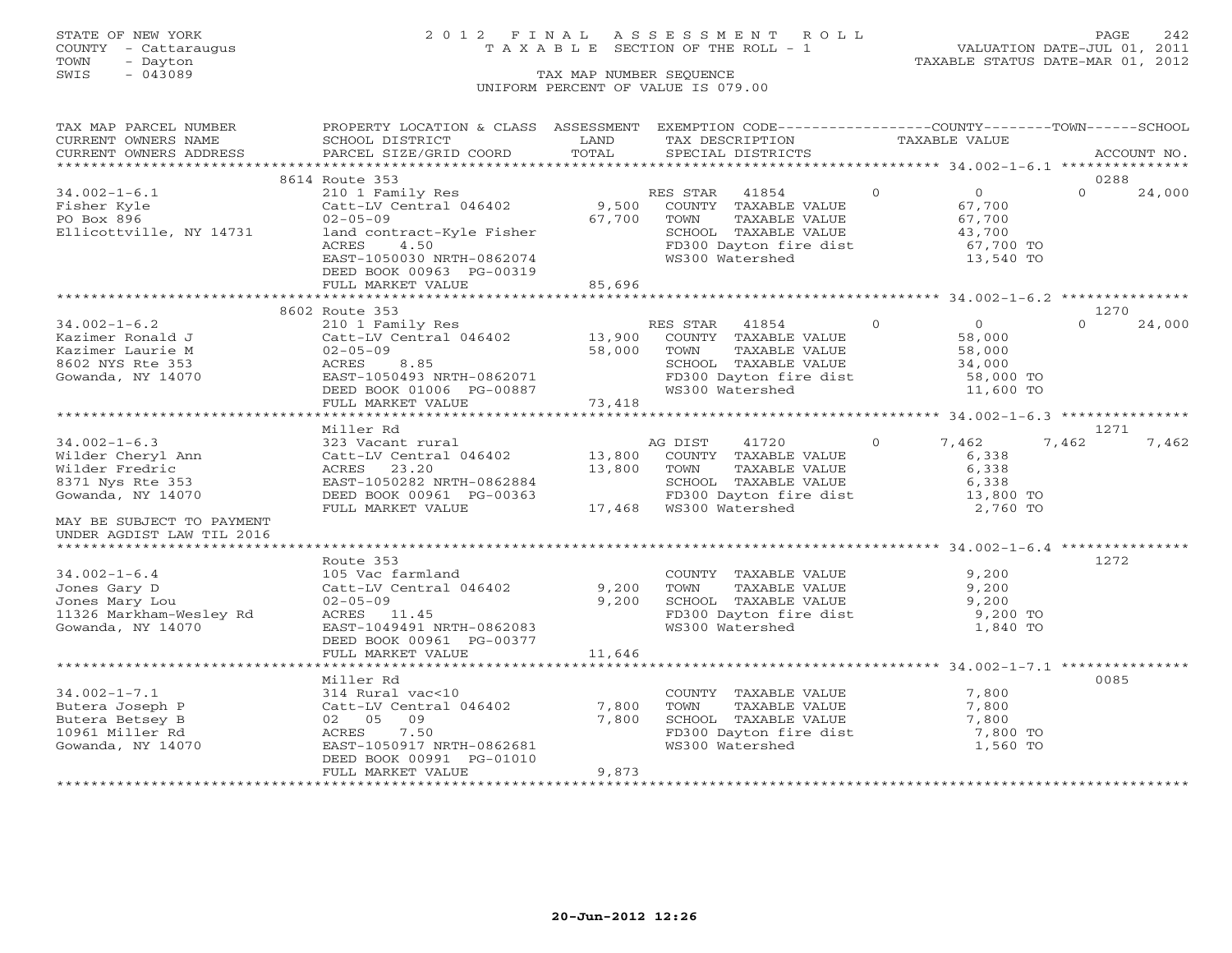### STATE OF NEW YORK 2 0 1 2 F I N A L A S S E S S M E N T R O L L PAGE 243 COUNTY - Cattaraugus T A X A B L E SECTION OF THE ROLL - 1 VALUATION DATE-JUL 01, 2011

| TAX MAP PARCEL NUMBER                                                                                                                                                                                                                                         | PROPERTY LOCATION & CLASS ASSESSMENT                                                                                                                                                                                                         |                         | EXEMPTION CODE-----------------COUNTY-------TOWN------SCHOOL                                                                                                               |                              |                         |
|---------------------------------------------------------------------------------------------------------------------------------------------------------------------------------------------------------------------------------------------------------------|----------------------------------------------------------------------------------------------------------------------------------------------------------------------------------------------------------------------------------------------|-------------------------|----------------------------------------------------------------------------------------------------------------------------------------------------------------------------|------------------------------|-------------------------|
| CURRENT OWNERS NAME                                                                                                                                                                                                                                           | SCHOOL DISTRICT                                                                                                                                                                                                                              | LAND                    | TAX DESCRIPTION TAXABLE VALUE                                                                                                                                              |                              |                         |
|                                                                                                                                                                                                                                                               | SCHOOL DISTRICT<br>PARCEL SIZE/GRID COORD                                                                                                                                                                                                    |                         |                                                                                                                                                                            |                              | ACCOUNT NO.             |
|                                                                                                                                                                                                                                                               |                                                                                                                                                                                                                                              |                         |                                                                                                                                                                            |                              |                         |
|                                                                                                                                                                                                                                                               | 8576 Route 353                                                                                                                                                                                                                               |                         |                                                                                                                                                                            |                              | 1034                    |
| $34.002 - 1 - 7.2$                                                                                                                                                                                                                                            | 270 Mfg housing                                                                                                                                                                                                                              |                         | RES STAR 41854                                                                                                                                                             | $\bigcirc$<br>$\overline{0}$ | $\Omega$<br>24,000      |
|                                                                                                                                                                                                                                                               | Catt-LV Central 046402                                                                                                                                                                                                                       |                         | 6,800 COUNTY TAXABLE VALUE                                                                                                                                                 | 43,600                       |                         |
|                                                                                                                                                                                                                                                               | 02 05 09                                                                                                                                                                                                                                     | 43,600                  | TAXABLE VALUE<br>TOWN                                                                                                                                                      | 43,600                       |                         |
| 8483 Nys Rte 353<br>Gowanda. NY 14070                                                                                                                                                                                                                         | 1.80<br>ACRES                                                                                                                                                                                                                                |                         |                                                                                                                                                                            |                              |                         |
|                                                                                                                                                                                                                                                               | EAST-1050918 NRTH-0861884                                                                                                                                                                                                                    |                         | SCHOOL TAXABLE VALUE 19,600<br>FD300 Dayton fire dist 43,600 TO                                                                                                            |                              |                         |
|                                                                                                                                                                                                                                                               | DEED BOOK 00957 PG-01020                                                                                                                                                                                                                     |                         | WS300 Watershed                                                                                                                                                            | 8,720 TO                     |                         |
|                                                                                                                                                                                                                                                               | FULL MARKET VALUE                                                                                                                                                                                                                            | $01020$ 55,190          |                                                                                                                                                                            |                              |                         |
|                                                                                                                                                                                                                                                               |                                                                                                                                                                                                                                              |                         |                                                                                                                                                                            |                              |                         |
|                                                                                                                                                                                                                                                               |                                                                                                                                                                                                                                              |                         |                                                                                                                                                                            |                              |                         |
| 34.002-1-8<br>Wulff Vivian Mae<br>Attn: Donald & Anne Merkt<br>$\begin{array}{ccc}\n & 210 & 1 & \text{Faml} \text{m} & \text{n} \text{m} \\  & \text{Catt-LV Central} \\  & \text{Athm: Donald & \text{Anner Mer} \\  & \text{n} \text{m: 253}\n\end{array}$ | 8677 Route 353                                                                                                                                                                                                                               |                         |                                                                                                                                                                            |                              | 0223                    |
|                                                                                                                                                                                                                                                               | 210 1 Family Res<br>Catt-LV Central 046402 10,100                                                                                                                                                                                            |                         | COUNTY TAXABLE VALUE 69,300                                                                                                                                                |                              |                         |
|                                                                                                                                                                                                                                                               |                                                                                                                                                                                                                                              |                         | TOWN<br>TAXABLE VALUE                                                                                                                                                      | 69,300                       |                         |
|                                                                                                                                                                                                                                                               |                                                                                                                                                                                                                                              | $\frac{10,100}{69,300}$ |                                                                                                                                                                            |                              |                         |
|                                                                                                                                                                                                                                                               |                                                                                                                                                                                                                                              |                         | TOWN TAXABLE VALUE<br>SCHOOL TAXABLE VALUE 69,300<br>FD300 Dayton fire dist 69,300 TO<br>Watershed 13,860 TO                                                               |                              |                         |
|                                                                                                                                                                                                                                                               | Cattaraugus, NY 14719 EAST-1048707 NRTH-0861637                                                                                                                                                                                              |                         |                                                                                                                                                                            |                              |                         |
|                                                                                                                                                                                                                                                               | DEED BOOK 719<br>PG-00019                                                                                                                                                                                                                    |                         |                                                                                                                                                                            |                              |                         |
|                                                                                                                                                                                                                                                               | FULL MARKET VALUE                                                                                                                                                                                                                            | 87,722                  |                                                                                                                                                                            |                              |                         |
|                                                                                                                                                                                                                                                               |                                                                                                                                                                                                                                              |                         |                                                                                                                                                                            |                              |                         |
|                                                                                                                                                                                                                                                               | 8649 Route 353                                                                                                                                                                                                                               |                         |                                                                                                                                                                            |                              | 0022                    |
| $34.002 - 1 - 9$                                                                                                                                                                                                                                              |                                                                                                                                                                                                                                              |                         | WVET C/T 41121                                                                                                                                                             | $\overline{0}$<br>6,180      | 6,180<br>$\overline{0}$ |
|                                                                                                                                                                                                                                                               | 210 1 Family Res WVET C/T 41121<br>Catt-LV Central 046402 3,900 SR STAR 41834                                                                                                                                                                |                         |                                                                                                                                                                            |                              | $\Omega$<br>41,200      |
|                                                                                                                                                                                                                                                               |                                                                                                                                                                                                                                              |                         |                                                                                                                                                                            |                              |                         |
|                                                                                                                                                                                                                                                               |                                                                                                                                                                                                                                              |                         |                                                                                                                                                                            |                              |                         |
|                                                                                                                                                                                                                                                               |                                                                                                                                                                                                                                              |                         |                                                                                                                                                                            |                              |                         |
|                                                                                                                                                                                                                                                               |                                                                                                                                                                                                                                              |                         |                                                                                                                                                                            |                              |                         |
|                                                                                                                                                                                                                                                               |                                                                                                                                                                                                                                              |                         |                                                                                                                                                                            |                              |                         |
|                                                                                                                                                                                                                                                               |                                                                                                                                                                                                                                              |                         |                                                                                                                                                                            |                              |                         |
|                                                                                                                                                                                                                                                               | 34.002-1-5<br>Armstrong James Catt-LV Central 040402<br>Armstrong Deanna 02 05 09<br>ERNT 128.00 DPTH 125.00 TOWN TAXABLE VALUE 35,020<br>Gowanda, NY 14070 EAST-1049159 NRTH-0861647 SCHOOL TAXABLE VALUE 0<br>DEED BOOK 795 PG-00257 5     |                         |                                                                                                                                                                            |                              | 0236                    |
|                                                                                                                                                                                                                                                               | 34.002-1-10.1<br>Whited Deon P<br>Whited Deon P<br>210 1 Family Res<br>Cattacaugus, NY 14719<br>2005 09<br>2007 2011 2012 05<br>2008 2011 2012 05<br>2012 05<br>2013 044,500<br>2013 044,500<br>2013 044,500<br>2013 044,500<br>2013 044,500 |                         |                                                                                                                                                                            | $\overline{0}$               |                         |
|                                                                                                                                                                                                                                                               |                                                                                                                                                                                                                                              |                         |                                                                                                                                                                            | 44,500                       | 24,000                  |
|                                                                                                                                                                                                                                                               |                                                                                                                                                                                                                                              |                         |                                                                                                                                                                            |                              |                         |
|                                                                                                                                                                                                                                                               |                                                                                                                                                                                                                                              |                         |                                                                                                                                                                            |                              |                         |
| Cattaraugus, NY 14719                                                                                                                                                                                                                                         | ACRES 1.41<br>EAST-1048533 NRTH-0860703<br>DEED BOOK 01005 PG-00152<br>FULL MARKET VALUE 56,329                                                                                                                                              |                         | COUNTY TAXABLE VALUE<br>TOWN TAXABLE VALUE<br>SCHOOL TAXABLE VALUE<br>FD300 Dayton fire dist $44,500$ TO<br>WS300 Dayton fire dist $44,500$ TO<br>WS300 Watershed 8,900 TO |                              |                         |
|                                                                                                                                                                                                                                                               |                                                                                                                                                                                                                                              |                         |                                                                                                                                                                            |                              |                         |
|                                                                                                                                                                                                                                                               |                                                                                                                                                                                                                                              |                         |                                                                                                                                                                            |                              |                         |
|                                                                                                                                                                                                                                                               |                                                                                                                                                                                                                                              |                         |                                                                                                                                                                            |                              |                         |
|                                                                                                                                                                                                                                                               |                                                                                                                                                                                                                                              |                         |                                                                                                                                                                            |                              |                         |
|                                                                                                                                                                                                                                                               |                                                                                                                                                                                                                                              |                         |                                                                                                                                                                            |                              | 0235                    |
|                                                                                                                                                                                                                                                               |                                                                                                                                                                                                                                              |                         | SR STAR<br>41834                                                                                                                                                           | $\overline{0}$<br>$\Omega$   | 49,760                  |
|                                                                                                                                                                                                                                                               | 9,300 Res Multiple 5<br>Hill Roland M Catt-LV Central 046402 9,300<br>Hill Onalee D 02 05 09 60,400<br>11088 Lathrop Rd ACRES 5.25<br>Cattaraugus, NY 14719 EAST-1048727 NRTH-0859500                                                        |                         | COUNTY TAXABLE VALUE 60,400                                                                                                                                                |                              |                         |
|                                                                                                                                                                                                                                                               |                                                                                                                                                                                                                                              |                         | TOWN                                                                                                                                                                       | 60,400                       |                         |
|                                                                                                                                                                                                                                                               | 1.2, 1.2,<br>EAST-1048727 NRTH-0859500<br>DEED BOOK 00969 PG-00294<br>FULL MARKET VALUE                                                                                                                                                      |                         | TOWN TAXABLE VALUE<br>SCHOOL TAXABLE VALUE                                                                                                                                 | 10,640                       |                         |
|                                                                                                                                                                                                                                                               |                                                                                                                                                                                                                                              |                         | FD300 Dayton fire dist                                                                                                                                                     | 60,400 TO                    |                         |
|                                                                                                                                                                                                                                                               |                                                                                                                                                                                                                                              |                         | WS300 Watershed                                                                                                                                                            | 12,080 TO                    |                         |
|                                                                                                                                                                                                                                                               | FULL MARKET VALUE                                                                                                                                                                                                                            | 76,456                  |                                                                                                                                                                            |                              |                         |
|                                                                                                                                                                                                                                                               |                                                                                                                                                                                                                                              |                         |                                                                                                                                                                            |                              |                         |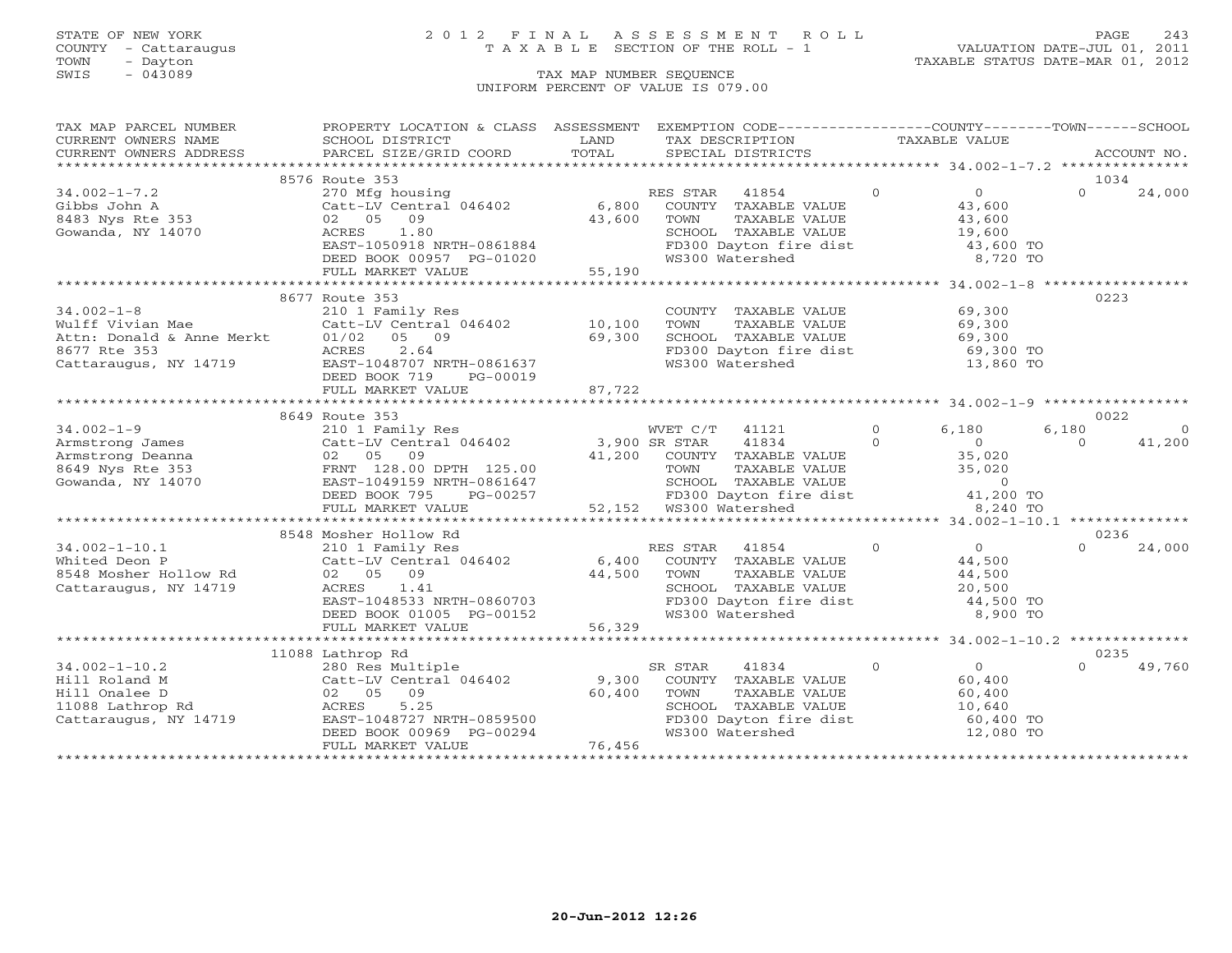### STATE OF NEW YORK 2 0 1 2 F I N A L A S S E S S M E N T R O L L PAGE 244 COUNTY - Cattaraugus T A X A B L E SECTION OF THE ROLL - 1 VALUATION DATE-JUL 01, 2011

| TAX MAP PARCEL NUMBER                                                                                                                                                                                                                  | PROPERTY LOCATION & CLASS ASSESSMENT EXEMPTION CODE----------------COUNTY-------TOWN------SCHOOL                   |        |                                                                                                        |                |                                                                               |                |                |
|----------------------------------------------------------------------------------------------------------------------------------------------------------------------------------------------------------------------------------------|--------------------------------------------------------------------------------------------------------------------|--------|--------------------------------------------------------------------------------------------------------|----------------|-------------------------------------------------------------------------------|----------------|----------------|
| CURRENT OWNERS NAME                                                                                                                                                                                                                    | SCHOOL DISTRICT                                                                                                    | LAND   | TAX DESCRIPTION TAXABLE VALUE                                                                          |                |                                                                               |                |                |
|                                                                                                                                                                                                                                        |                                                                                                                    |        |                                                                                                        |                |                                                                               |                |                |
|                                                                                                                                                                                                                                        |                                                                                                                    |        |                                                                                                        |                |                                                                               |                |                |
|                                                                                                                                                                                                                                        | 8643 Route 353                                                                                                     |        |                                                                                                        |                |                                                                               | 1012           |                |
| $34.002 - 1 - 10.3$                                                                                                                                                                                                                    | 210 1 Family Res<br>Catt-LV Central 046402 5,400 COUNTY TAXABLE VALUE                                              |        |                                                                                                        | $\overline{0}$ | $\overline{0}$                                                                | $\Omega$       | 24,000         |
| West Katheryn E                                                                                                                                                                                                                        |                                                                                                                    |        |                                                                                                        |                | 61,700                                                                        |                |                |
|                                                                                                                                                                                                                                        |                                                                                                                    |        |                                                                                                        |                |                                                                               |                |                |
|                                                                                                                                                                                                                                        |                                                                                                                    |        |                                                                                                        |                |                                                                               |                |                |
|                                                                                                                                                                                                                                        |                                                                                                                    |        |                                                                                                        |                |                                                                               |                |                |
|                                                                                                                                                                                                                                        |                                                                                                                    |        |                                                                                                        |                |                                                                               |                |                |
|                                                                                                                                                                                                                                        |                                                                                                                    |        |                                                                                                        |                |                                                                               |                |                |
| West Katheryn E Catt-LV Central 046402 5,400 COUNTY TAXABLE VALUE 61,700<br>West Randall R Jr 02 05 09<br>8643 Route 353 FRNT 267.00 DPTH 125.00 SCHOOL TAXABLE VALUE 37,700<br>Gowanda, NY 14070 EAST-1049356 NRTH-0861645<br>EED BOO |                                                                                                                    |        |                                                                                                        |                |                                                                               |                |                |
|                                                                                                                                                                                                                                        | 8615 Route 353                                                                                                     |        |                                                                                                        |                |                                                                               |                | 1215           |
| $34.002 - 1 - 10.4$                                                                                                                                                                                                                    | 112 Dairy farm                                                                                                     |        | WVET C/T 41121                                                                                         | $\circ$        | 9,600                                                                         | 9,600          | $\overline{0}$ |
|                                                                                                                                                                                                                                        |                                                                                                                    |        |                                                                                                        | $\Omega$       | $32,000$ $32,000$                                                             |                | $\overline{0}$ |
|                                                                                                                                                                                                                                        |                                                                                                                    |        |                                                                                                        | $\Omega$       | $\overline{0}$                                                                | $\overline{0}$ | 24,000         |
| 34.002 -1-10.4<br>Beardi David A Catt-LV Central 046402 42,700 DVET C/T 41141<br>8615 Route 353 02 05 09 139,300 RES STAR 41854<br>Gowanda, NY 14070 ACRES 96.95 5 139,300 RES STAR 41854                                              |                                                                                                                    |        | 139,300 RES STAR 41854<br>SILO T/C/S 42100<br>COUNTY TAXARLE<br>$SLLO T/C/S 42100$ 0                   |                | $1,500$ $1,500$                                                               |                | 1,500          |
|                                                                                                                                                                                                                                        | EAST-1049623 NRTH-0860687                                                                                          |        |                                                                                                        |                | 96,200                                                                        |                |                |
| MAY BE SUBJECT TO PAYMENT                                                                                                                                                                                                              | DEED BOOK 4686    PG-6003                                                                                          |        | COUNTY TAXABLE VALUE<br>TOWN     TAXABLE VALUE                                                         |                | 96,200                                                                        |                |                |
| UNDER RPTL483 UNTIL 2012                                                                                                                                                                                                               | FULL MARKET VALUE                                                                                                  |        |                                                                                                        |                |                                                                               |                |                |
|                                                                                                                                                                                                                                        |                                                                                                                    |        |                                                                                                        |                |                                                                               |                |                |
|                                                                                                                                                                                                                                        |                                                                                                                    |        | 176,329 SCHOOL TAXABLE VALUE 113,800<br>FD300 Dayton fire dist 139,300 TO<br>WS300 Watershed 27,860 TO |                |                                                                               |                |                |
|                                                                                                                                                                                                                                        |                                                                                                                    |        |                                                                                                        |                |                                                                               |                |                |
|                                                                                                                                                                                                                                        | 8444 Mosher Hollow Rd                                                                                              |        |                                                                                                        |                |                                                                               |                | 1353           |
| $34.002 - 1 - 10.5$                                                                                                                                                                                                                    | 240 Rural res                                                                                                      |        | RES STAR                                                                                               |                | $41854$ 0 0                                                                   | $\Omega$       | 24,000         |
|                                                                                                                                                                                                                                        | Catt-LV Central 046402 13,000 COUNTY TAXABLE VALUE 51,000<br>ACRES 16.95 51,000 TOWN TAXABLE VALUE 51,000          |        |                                                                                                        |                |                                                                               |                |                |
|                                                                                                                                                                                                                                        |                                                                                                                    |        |                                                                                                        |                |                                                                               |                |                |
|                                                                                                                                                                                                                                        |                                                                                                                    |        | SCHOOL TAXABLE VALUE                                                                                   |                | 27,000                                                                        |                |                |
| Shetler Levi L.N Catt-LV Central 046402<br>Shetler Amanda H ACRES 16.95<br>8444 Mosher Hollow Rd EAST-1048506 NRTH-0859908<br>Cattaraugus, NY 14719 DEED BOOK 2665 PG-8001                                                             |                                                                                                                    |        |                                                                                                        |                |                                                                               |                |                |
|                                                                                                                                                                                                                                        | FULL MARKET VALUE                                                                                                  | 64,557 |                                                                                                        |                |                                                                               |                |                |
|                                                                                                                                                                                                                                        |                                                                                                                    |        |                                                                                                        |                |                                                                               |                |                |
|                                                                                                                                                                                                                                        | Lathrop Rd                                                                                                         |        |                                                                                                        |                |                                                                               |                | 0617           |
| $34.002 - 1 - 11$                                                                                                                                                                                                                      | 323 Vacant rural                                                                                                   |        | COUNTY TAXABLE VALUE 22,200                                                                            |                |                                                                               |                |                |
| Vick Leslie M                                                                                                                                                                                                                          | Catt-LV Central 046402 22,200                                                                                      |        |                                                                                                        |                |                                                                               |                |                |
| Vick Jeffrey D                                                                                                                                                                                                                         |                                                                                                                    | 22,200 | SCHOOL TAXABLE VALUE                                                                                   |                |                                                                               |                |                |
| 1061 Wehrle Dr                                                                                                                                                                                                                         | 225 volume 1 and 046402<br>Catt-LV Central 046402<br>02 05 09<br>ACRES 30.33<br>NY 14221 EAST-1050053 NRTH-0859624 |        |                                                                                                        |                | FD300 Dayton fire dist 22,200 TO                                              |                |                |
| Williamsville, NY 14221                                                                                                                                                                                                                |                                                                                                                    |        | WS300 Watershed                                                                                        |                | 4,440 TO                                                                      |                |                |
|                                                                                                                                                                                                                                        | DEED BOOK 00918 PG-00977                                                                                           |        |                                                                                                        |                |                                                                               |                |                |
|                                                                                                                                                                                                                                        |                                                                                                                    |        |                                                                                                        |                |                                                                               |                |                |
|                                                                                                                                                                                                                                        |                                                                                                                    |        |                                                                                                        |                |                                                                               |                |                |
|                                                                                                                                                                                                                                        | 11083 Lathrop Rd                                                                                                   |        |                                                                                                        |                |                                                                               |                | 0618           |
| $34.002 - 1 - 12$                                                                                                                                                                                                                      |                                                                                                                    |        |                                                                                                        |                |                                                                               |                |                |
| Vick Leslie M                                                                                                                                                                                                                          | 240 Rural res<br>Catt-LV Central 046402 45,100<br>Catt-LV Centra<br>01 05 09<br>ACRES 61.16                        |        | COUNTY TAXABLE VALUE 65,000<br>TOWN TAXABLE VALUE 65,000                                               |                |                                                                               |                |                |
| Vick Jeffrey D                                                                                                                                                                                                                         |                                                                                                                    | 65,000 |                                                                                                        |                | TOWN TAXABLE VALUE<br>SCHOOL TAXABLE VALUE 65,000<br>The fire dist. 65,000 TO |                |                |
| 1061 Wherle Dr                                                                                                                                                                                                                         |                                                                                                                    |        |                                                                                                        |                |                                                                               |                |                |
|                                                                                                                                                                                                                                        | Williamsville, NY 14221 EAST-1050050 NRTH-0858623                                                                  |        | FD300 Dayton fire dist<br>WS300 Watershed<br>WS300 Watershed                                           |                | 13,000 TO                                                                     |                |                |
|                                                                                                                                                                                                                                        | DEED BOOK 00918 PG-00977                                                                                           |        |                                                                                                        |                |                                                                               |                |                |
|                                                                                                                                                                                                                                        | FULL MARKET VALUE                                                                                                  | 82,278 |                                                                                                        |                |                                                                               |                |                |
|                                                                                                                                                                                                                                        |                                                                                                                    |        |                                                                                                        |                |                                                                               |                |                |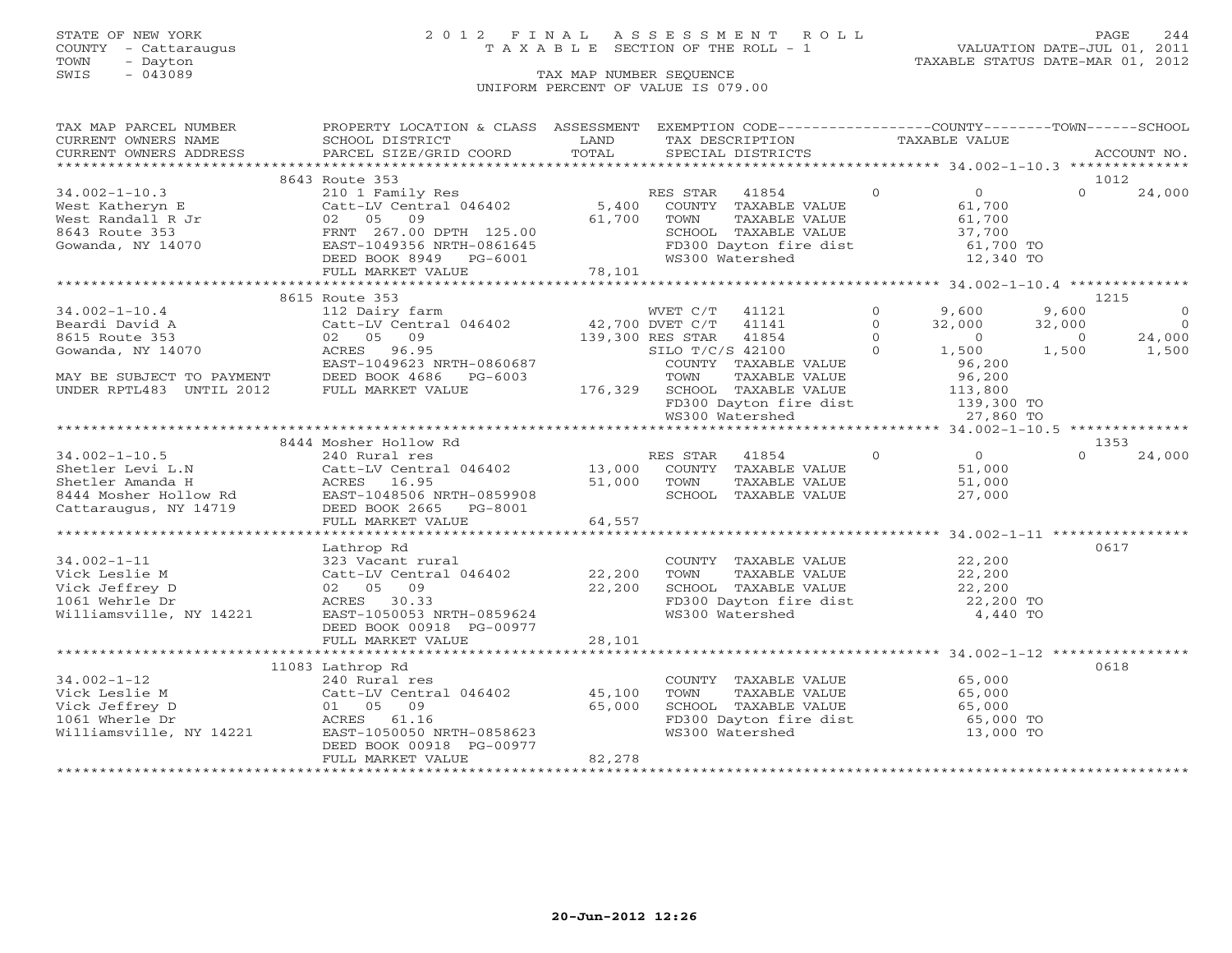### STATE OF NEW YORK 2 0 1 2 F I N A L A S S E S S M E N T R O L L PAGE 245 COUNTY - Cattaraugus T A X A B L E SECTION OF THE ROLL - 1 VALUATION DATE-JUL 01, 2011

| TAX MAP PARCEL NUMBER                                                                                                                                                                                                                                                                                                                      | PROPERTY LOCATION & CLASS ASSESSMENT EXEMPTION CODE----------------COUNTY-------TOWN------SCHOOL |        |                                                                                                                                      |                |                                                                                                     |          |             |
|--------------------------------------------------------------------------------------------------------------------------------------------------------------------------------------------------------------------------------------------------------------------------------------------------------------------------------------------|--------------------------------------------------------------------------------------------------|--------|--------------------------------------------------------------------------------------------------------------------------------------|----------------|-----------------------------------------------------------------------------------------------------|----------|-------------|
|                                                                                                                                                                                                                                                                                                                                            |                                                                                                  | LAND   | TAX DESCRIPTION TAXABLE VALUE                                                                                                        |                |                                                                                                     |          |             |
|                                                                                                                                                                                                                                                                                                                                            |                                                                                                  | TOTAL  | SPECIAL DISTRICTS                                                                                                                    |                |                                                                                                     |          | ACCOUNT NO. |
|                                                                                                                                                                                                                                                                                                                                            |                                                                                                  |        |                                                                                                                                      |                |                                                                                                     |          |             |
|                                                                                                                                                                                                                                                                                                                                            | 11125 Lathrop Rd                                                                                 |        |                                                                                                                                      |                |                                                                                                     | 0331     |             |
| $34.002 - 1 - 13$                                                                                                                                                                                                                                                                                                                          | 240 Rural res                                                                                    |        | RES STAR 41854                                                                                                                       | $\Omega$       | $\overline{0}$                                                                                      | $\Omega$ | 24,000      |
|                                                                                                                                                                                                                                                                                                                                            |                                                                                                  |        |                                                                                                                                      |                |                                                                                                     |          |             |
|                                                                                                                                                                                                                                                                                                                                            |                                                                                                  |        |                                                                                                                                      |                |                                                                                                     |          |             |
|                                                                                                                                                                                                                                                                                                                                            |                                                                                                  |        |                                                                                                                                      |                |                                                                                                     |          |             |
|                                                                                                                                                                                                                                                                                                                                            |                                                                                                  |        |                                                                                                                                      |                |                                                                                                     |          |             |
|                                                                                                                                                                                                                                                                                                                                            |                                                                                                  |        |                                                                                                                                      |                |                                                                                                     |          |             |
|                                                                                                                                                                                                                                                                                                                                            |                                                                                                  |        |                                                                                                                                      |                |                                                                                                     |          |             |
|                                                                                                                                                                                                                                                                                                                                            |                                                                                                  |        |                                                                                                                                      |                |                                                                                                     |          |             |
| $\begin{tabular}{lllllllllll} \textbf{34.002--1--14} & 8258\text{ Mosher HOLI} & 0 & 8043\text{ Mosher HOLI} & 0 & 043\text{ MoEPD C/T/S 41800} & 0 & 27,800\text{ O} & 27,800\text{ O} & 27,800\text{ O} & 27,800\text{ O} & 27,800\text{ O} & 27,800\text{ O} & 27,800\text{ O} & 27,800\text{ O} & 27,800\text{ O} & 27,800\text{ O} &$ |                                                                                                  |        |                                                                                                                                      |                |                                                                                                     |          |             |
|                                                                                                                                                                                                                                                                                                                                            |                                                                                                  |        |                                                                                                                                      |                |                                                                                                     |          |             |
| Bergey Beverly<br>8258 Mosher Hollow Rd<br>Cattaraugus, NY 14719                                                                                                                                                                                                                                                                           |                                                                                                  |        |                                                                                                                                      |                |                                                                                                     |          |             |
|                                                                                                                                                                                                                                                                                                                                            |                                                                                                  |        |                                                                                                                                      |                |                                                                                                     |          |             |
|                                                                                                                                                                                                                                                                                                                                            |                                                                                                  |        |                                                                                                                                      |                |                                                                                                     |          |             |
|                                                                                                                                                                                                                                                                                                                                            |                                                                                                  |        |                                                                                                                                      |                |                                                                                                     |          |             |
|                                                                                                                                                                                                                                                                                                                                            |                                                                                                  |        |                                                                                                                                      |                |                                                                                                     |          |             |
|                                                                                                                                                                                                                                                                                                                                            |                                                                                                  |        |                                                                                                                                      |                |                                                                                                     |          |             |
|                                                                                                                                                                                                                                                                                                                                            |                                                                                                  |        |                                                                                                                                      |                |                                                                                                     |          |             |
|                                                                                                                                                                                                                                                                                                                                            | 8038 Mosher Hollow Rd                                                                            |        |                                                                                                                                      |                |                                                                                                     | 0327     |             |
| $34.002 - 1 - 15.1$                                                                                                                                                                                                                                                                                                                        |                                                                                                  |        | 41700                                                                                                                                | $\circ$        |                                                                                                     |          | 20,000      |
|                                                                                                                                                                                                                                                                                                                                            | 112 Dairy farm<br>Catt-LV Central 046402 111,000 AG BLDG                                         |        | 41700                                                                                                                                | $\Omega$       |                                                                                                     |          | 20,000      |
|                                                                                                                                                                                                                                                                                                                                            |                                                                                                  |        | 41700                                                                                                                                | $\Omega$       |                                                                                                     |          | 1,100       |
| 34.002-1-15.1<br>Legacy Acres LLC<br>8568 Silver Creek Rd<br>South Dayton, NY 14138                                                                                                                                                                                                                                                        |                                                                                                  |        |                                                                                                                                      | $\overline{0}$ |                                                                                                     |          | 23,209      |
|                                                                                                                                                                                                                                                                                                                                            |                                                                                                  |        |                                                                                                                                      | $\Omega$       | $20,000$ $20,000$<br>$20,000$ $20,000$<br>$1,100$ $1,100$<br>$23,209$ $23,209$<br>$12,800$ $12,800$ |          | 12,800      |
| MAY BE SUBJECT TO PAYMENT                                                                                                                                                                                                                                                                                                                  | EASI-IURIOUS III<br>DEED BOOK 00991 PG-01176 (COUNT COUNT)<br>FIILL MARKET VALUE 353,165 TOWN    |        | COUNTY TAXABLE VALUE                                                                                                                 |                |                                                                                                     |          |             |
| UNDER AGDIST LAW TIL 2016                                                                                                                                                                                                                                                                                                                  |                                                                                                  |        | TAXABLE VALUE                                                                                                                        |                | 201,891<br>201,891                                                                                  |          |             |
|                                                                                                                                                                                                                                                                                                                                            |                                                                                                  |        |                                                                                                                                      |                |                                                                                                     |          |             |
|                                                                                                                                                                                                                                                                                                                                            |                                                                                                  |        | EXERCIOL TAXABLE VALUE<br>FD300 Dayton fire dist<br>WS300 Watershed<br>WS300 Watershed<br>The Contract of the CO201,891<br>S5,800 TO |                |                                                                                                     |          |             |
|                                                                                                                                                                                                                                                                                                                                            |                                                                                                  |        |                                                                                                                                      |                |                                                                                                     |          |             |
|                                                                                                                                                                                                                                                                                                                                            |                                                                                                  |        |                                                                                                                                      |                |                                                                                                     |          |             |
|                                                                                                                                                                                                                                                                                                                                            | 11096 42 St                                                                                      |        |                                                                                                                                      |                |                                                                                                     | 1183     |             |
| 34.002-1-15.3<br>Chupa Thomas J<br>Chupa Tina M<br>Chupa Tina M<br>Chupa Tina M<br>Chupa Tina M<br>Chupa Tina M<br>Chupa Tina M<br>Chupa Tina M<br>Chupa Tina M<br>Chupa Tina M<br>Chupa Tina M<br>Chupa Tina M<br>Chupa Tina M<br>Chupa Tina M<br>Chupa Ti                                                                                |                                                                                                  |        |                                                                                                                                      |                |                                                                                                     | $\Omega$ | 24,000      |
|                                                                                                                                                                                                                                                                                                                                            |                                                                                                  |        |                                                                                                                                      |                |                                                                                                     |          |             |
|                                                                                                                                                                                                                                                                                                                                            |                                                                                                  |        |                                                                                                                                      |                |                                                                                                     |          |             |
|                                                                                                                                                                                                                                                                                                                                            |                                                                                                  |        |                                                                                                                                      |                |                                                                                                     |          |             |
|                                                                                                                                                                                                                                                                                                                                            |                                                                                                  |        |                                                                                                                                      |                |                                                                                                     |          |             |
|                                                                                                                                                                                                                                                                                                                                            |                                                                                                  |        |                                                                                                                                      |                |                                                                                                     |          |             |
|                                                                                                                                                                                                                                                                                                                                            | FULL MARKET VALUE                                                                                | 84,684 |                                                                                                                                      |                |                                                                                                     |          |             |
|                                                                                                                                                                                                                                                                                                                                            |                                                                                                  |        |                                                                                                                                      |                |                                                                                                     |          |             |
|                                                                                                                                                                                                                                                                                                                                            |                                                                                                  |        |                                                                                                                                      |                |                                                                                                     | 1252     |             |
|                                                                                                                                                                                                                                                                                                                                            | 42 St<br>312 Vac w/imprv                                                                         |        | COUNTY TAXABLE VALUE 8,000                                                                                                           |                |                                                                                                     |          |             |
| $34.002 - 1 - 15.4$                                                                                                                                                                                                                                                                                                                        |                                                                                                  |        |                                                                                                                                      |                |                                                                                                     |          |             |
| Chupa Thomas J<br>Chupa Thomas J<br>Chupa Tina M<br>11096 Forty Second St<br>Cattaraugus, NY 14719<br>Cattaraugus, NY 14719<br>CAST-1049592 NRTH-0855627                                                                                                                                                                                   |                                                                                                  | 2,200  |                                                                                                                                      |                |                                                                                                     |          |             |
|                                                                                                                                                                                                                                                                                                                                            |                                                                                                  | 8,000  |                                                                                                                                      |                |                                                                                                     |          |             |
|                                                                                                                                                                                                                                                                                                                                            | EAST-1049592 NRTH-0855627                                                                        |        | FD300 Dayton fire dist and the 8,000 TO<br>WS300 Watershed 1,600 TO                                                                  |                |                                                                                                     |          |             |
|                                                                                                                                                                                                                                                                                                                                            |                                                                                                  |        |                                                                                                                                      |                |                                                                                                     |          |             |
|                                                                                                                                                                                                                                                                                                                                            | DEED BOOK 00957 PG-00265                                                                         |        |                                                                                                                                      |                |                                                                                                     |          |             |
|                                                                                                                                                                                                                                                                                                                                            | FULL MARKET VALUE                                                                                | 10,127 |                                                                                                                                      |                |                                                                                                     |          |             |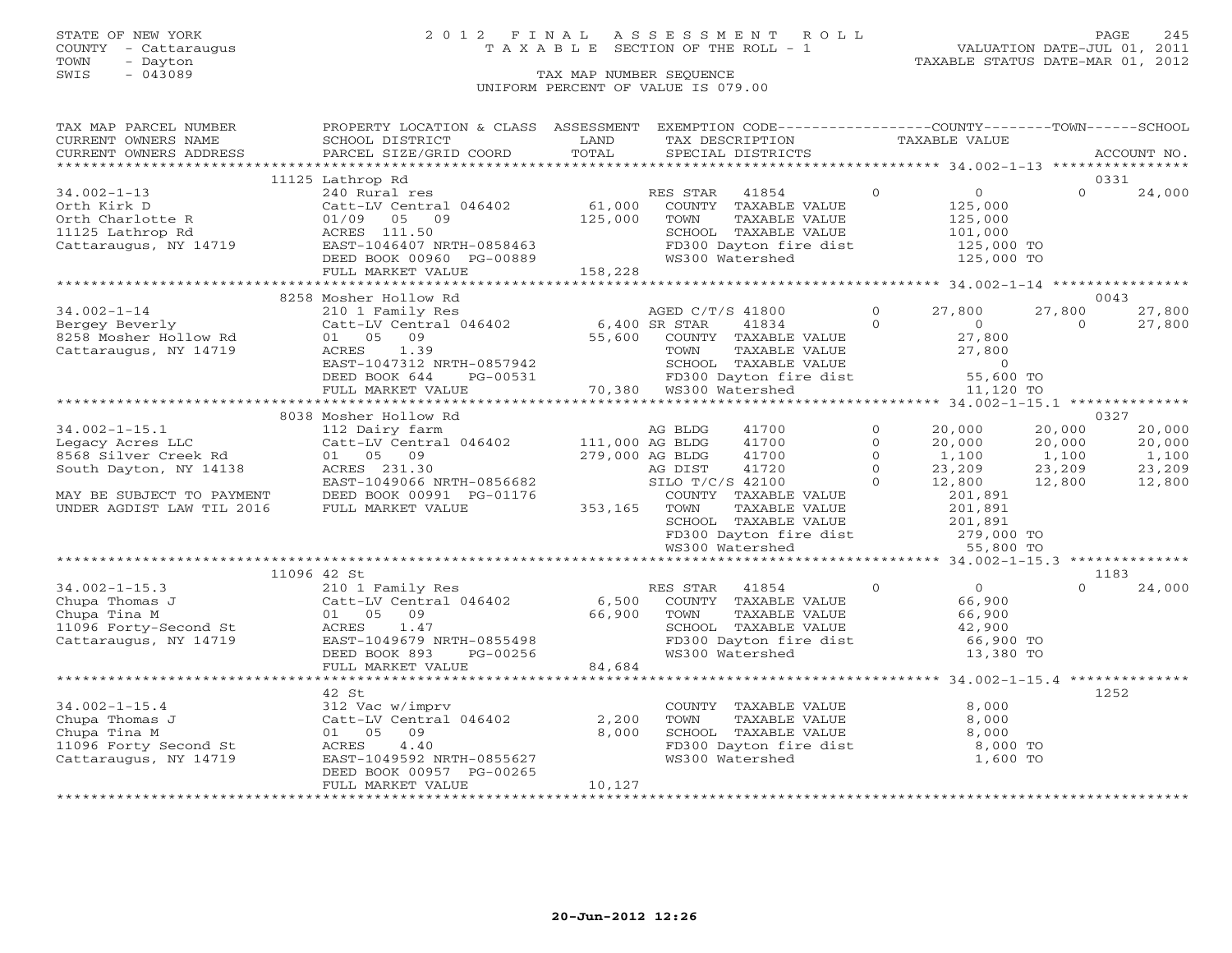# STATE OF NEW YORK 2 0 1 2 F I N A L A S S E S S M E N T R O L L PAGE 246 COUNTY - Cattaraugus T A X A B L E SECTION OF THE ROLL - 1 VALUATION DATE-JUL 01, 2011

| TAX MAP PARCEL NUMBER<br>CURRENT OWNERS NAME                                                                                                                  | PROPERTY LOCATION & CLASS ASSESSMENT EXEMPTION CODE----------------COUNTY-------TOWN------SCHOOL<br>SCHOOL DISTRICT                                                                       | LAND                      |                  | TAX DESCRIPTION                                                                                                     | TAXABLE VALUE  |                                                                                |                  |             |
|---------------------------------------------------------------------------------------------------------------------------------------------------------------|-------------------------------------------------------------------------------------------------------------------------------------------------------------------------------------------|---------------------------|------------------|---------------------------------------------------------------------------------------------------------------------|----------------|--------------------------------------------------------------------------------|------------------|-------------|
| CURRENT OWNERS ADDRESS                                                                                                                                        | PARCEL SIZE/GRID COORD                                                                                                                                                                    | TOTAL                     |                  | SPECIAL DISTRICTS                                                                                                   |                |                                                                                |                  | ACCOUNT NO. |
|                                                                                                                                                               |                                                                                                                                                                                           |                           |                  |                                                                                                                     |                |                                                                                |                  |             |
|                                                                                                                                                               | 11096 42nd St                                                                                                                                                                             |                           |                  |                                                                                                                     |                |                                                                                | 1375             |             |
| $34.002 - 1 - 15.5$<br>Chupa Thomas J<br>Chupa Tina M<br>Land contract-Nicholas Chupa ACRES<br>11096 42nd St<br>Cattaraugus, NY 14719                         | 270 Mfg housing<br>Catt-LV Central 046402 2,000<br>Land contract-Nicholas Ch<br>4.55<br>EAST-1049158 NRTH-0855610<br>FULL MARKET VALUE                                                    | 17,000<br>21,519          | RES STAR<br>TOWN | $\overline{0}$<br>41854<br>COUNTY TAXABLE VALUE<br>TAXABLE VALUE<br>SCHOOL TAXABLE VALUE                            |                | $\overline{0}$<br>17,000<br>17,000<br>$\Omega$                                 | $\Omega$         | 17,000      |
|                                                                                                                                                               |                                                                                                                                                                                           |                           |                  |                                                                                                                     |                |                                                                                |                  |             |
|                                                                                                                                                               | 8005 Mosher Hollow Rd                                                                                                                                                                     |                           |                  |                                                                                                                     |                |                                                                                | 0406             |             |
| $34.002 - 1 - 16$<br>Wick Matthew J<br>Wick Alice A<br>8005 Mosher Hollow Rd<br>FRNT 103.75 DPTH 107.72<br>FACT 1046052 NDTH 0955464<br>Cattaraugus, NY 14719 | 210 1 Family Res<br>Catt-LV Central 046402<br>09 05 09<br>EAST-1046952 NRTH-0855464<br>DEED BOOK 00935 PG-01059                                                                           | 2,500<br>20,000           | RES STAR<br>TOWN | 41854<br>COUNTY TAXABLE VALUE<br>TAXABLE VALUE<br>SCHOOL TAXABLE VALUE<br>FD300 Dayton fire dist<br>WS300 Watershed | $\Omega$       | $\overline{O}$<br>20,000<br>20,000<br>$\overline{0}$<br>20,000 TO<br>20,000 TO | $\Omega$         | 20,000      |
|                                                                                                                                                               | FULL MARKET VALUE                                                                                                                                                                         | 25,316                    |                  |                                                                                                                     |                |                                                                                |                  |             |
|                                                                                                                                                               |                                                                                                                                                                                           |                           |                  |                                                                                                                     |                |                                                                                |                  |             |
| $34.002 - 1 - 17$<br>Hill Duane<br>Hill Cheryl<br>8021 Mosher Hollow Rd<br>Cattaraugus, NY 14719                                                              | 8021 Mosher Hollow Rd<br>210 1 Family Res<br>Catt-LV Central 046402<br>09 05 09<br>FRNT 299.00 DPTH 100.00<br>EAST-1046957 NRTH-0855680<br>DEED BOOK 727<br>PG-00685<br>FULL MARKET VALUE | 5,200<br>60,800<br>76,962 | RES STAR<br>TOWN | 41854<br>COUNTY TAXABLE VALUE<br>TAXABLE VALUE<br>SCHOOL TAXABLE VALUE<br>FD300 Dayton fire dist<br>WS300 Watershed | $\Omega$       | $\overline{0}$<br>60,800<br>60,800<br>36,800<br>60,800 TO<br>60,800 TO         | 0255<br>$\Omega$ | 24,000      |
|                                                                                                                                                               |                                                                                                                                                                                           |                           |                  |                                                                                                                     |                |                                                                                |                  |             |
| $34.002 - 1 - 18$<br>Mosher Howard John<br>7934 Mosher Hollow Rd<br>Cattaraugus, NY 14719                                                                     | E Leon Rd<br>105 Vac farmland<br>Catt-LV Central 046402<br>09 05<br>09<br>ACRES 37.14<br>EAST-1045002 NRTH-0855658<br>DEED BOOK 01012 PG-00467                                            | 17,700<br>17,700          | TOWN             | COUNTY TAXABLE VALUE<br>TAXABLE VALUE<br>SCHOOL TAXABLE VALUE<br>FD300 Dayton fire dist<br>WS300 Watershed          |                | 17,700<br>17,700<br>17,700<br>17,700 TO<br>17,700 TO                           | 0405             |             |
|                                                                                                                                                               | FULL MARKET VALUE                                                                                                                                                                         | 22,405                    |                  |                                                                                                                     |                |                                                                                |                  |             |
|                                                                                                                                                               |                                                                                                                                                                                           |                           |                  |                                                                                                                     |                |                                                                                |                  |             |
| $34.002 - 1 - 19$<br>Ludwig David R<br>8065 Mosher Hollow Rd<br>Cattaraugus, NY 14719                                                                         | 8063 Mosher Hollow Rd<br>210 1 Family Res<br>Catt-LV Central 046402<br>09 05 09<br>2.80<br>ACRES<br>EAST-1046848 NRTH-0856008<br>DEED BOOK 00982 PG-00976                                 | 7,800<br>45,000           | RES STAR<br>TOWN | 41854<br>COUNTY TAXABLE VALUE<br>TAXABLE VALUE<br>SCHOOL TAXABLE VALUE<br>FD300 Dayton fire dist<br>WS300 Watershed | $\overline{0}$ | $\overline{0}$<br>45,000<br>45,000<br>21,000<br>45,000 TO<br>45,000 TO         | 0228<br>$\Omega$ | 24,000      |
|                                                                                                                                                               | FULL MARKET VALUE                                                                                                                                                                         | 56,962                    |                  |                                                                                                                     |                |                                                                                |                  |             |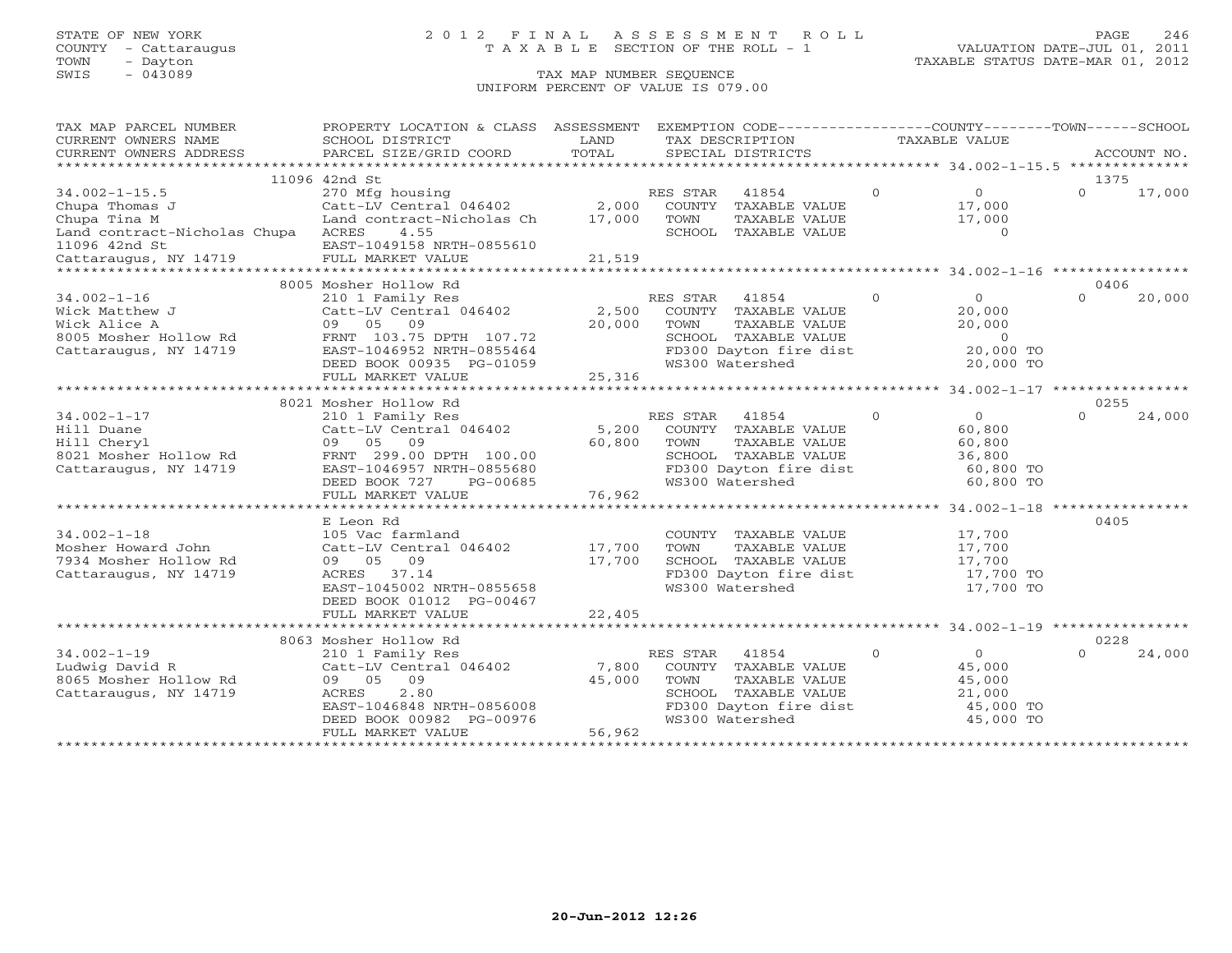COUNTY - Cattaraugus T A X A B L E SECTION OF THE ROLL - 1<br>TOWN - Dayton<br>SWIS - 043089 TAX MAP NUMBER SEQUENCE

# STATE OF NEW YORK 2 0 1 2 F I N A L A S S E S S M E N T R O L L PAGE 247

### TAX MAP NUMBER SEQUENCE UNIFORM PERCENT OF VALUE IS 079.00

| TAX MAP PARCEL NUMBER                                                                                                                                                                                                                                    | PROPERTY LOCATION & CLASS ASSESSMENT EXEMPTION CODE----------------COUNTY-------TOWN------SCHOOL                                                                                                                                         |                        |                                                                                                                                                           |                   |                |          |                |
|----------------------------------------------------------------------------------------------------------------------------------------------------------------------------------------------------------------------------------------------------------|------------------------------------------------------------------------------------------------------------------------------------------------------------------------------------------------------------------------------------------|------------------------|-----------------------------------------------------------------------------------------------------------------------------------------------------------|-------------------|----------------|----------|----------------|
| CURRENT OWNERS NAME                                                                                                                                                                                                                                      | SCHOOL DISTRICT                                                                                                                                                                                                                          | <b>Example 12</b> LAND | TAX DESCRIPTION TAXABLE VALUE                                                                                                                             |                   |                |          |                |
| CURRENT OWNERS ADDRESS                                                                                                                                                                                                                                   |                                                                                                                                                                                                                                          |                        |                                                                                                                                                           |                   |                |          |                |
|                                                                                                                                                                                                                                                          |                                                                                                                                                                                                                                          |                        |                                                                                                                                                           |                   |                |          |                |
|                                                                                                                                                                                                                                                          | 8179 Mosher Hollow Rd                                                                                                                                                                                                                    |                        |                                                                                                                                                           |                   |                | 0044     |                |
| $34.002 - 1 - 20.1$                                                                                                                                                                                                                                      | Mosher Hollow Ra<br>112 Dairy farm<br>Catt-LV Central 046402 61,200 SILO T/C/S 42100 (<br>09 05 09 120,000 COUNTY TAXABLE VALUE<br>120,000 COUNTY TAXABLE VALUE<br>TOWN TAXABLE VALUE                                                    |                        | 41720 0                                                                                                                                                   |                   | 3,954          | 3,954    | 3,954          |
| 8568 Silver Creek Rd<br>8568 Silver Creek Rd<br>S. Dayton NV 14100                                                                                                                                                                                       |                                                                                                                                                                                                                                          |                        |                                                                                                                                                           | $\Omega$          | 1,000          | 1,000    | 1,000          |
|                                                                                                                                                                                                                                                          |                                                                                                                                                                                                                                          |                        |                                                                                                                                                           |                   | 115,046        |          |                |
| S. Dayton, NY 14138                                                                                                                                                                                                                                      |                                                                                                                                                                                                                                          |                        |                                                                                                                                                           |                   |                |          |                |
|                                                                                                                                                                                                                                                          | EAST-1045123 NRTH-0857223                                                                                                                                                                                                                |                        |                                                                                                                                                           |                   |                |          |                |
|                                                                                                                                                                                                                                                          |                                                                                                                                                                                                                                          |                        |                                                                                                                                                           |                   |                |          |                |
|                                                                                                                                                                                                                                                          | DEED BOOK 13100 PG-9002 PD300 Dayton fir<br>FULL MARKET VALUE 151,899 WS300 Watershed                                                                                                                                                    |                        | TOWN TAXABLE VALUE<br>SCHOOL TAXABLE VALUE<br>FD300 Dayton fire dist<br>WS300 Watershed<br>WS300 Watershed<br>The Contemporary 120,000 TO                 |                   |                |          |                |
|                                                                                                                                                                                                                                                          |                                                                                                                                                                                                                                          |                        |                                                                                                                                                           |                   |                |          |                |
|                                                                                                                                                                                                                                                          | Mosher Hollow Rd                                                                                                                                                                                                                         |                        |                                                                                                                                                           |                   |                | 0045     |                |
| $34.002 - 1 - 20.2$                                                                                                                                                                                                                                      | 105 Vac farmland<br>Catt-LV Central 046402 21,400<br>09 05 09 29,800<br>ACRES 53.30                                                                                                                                                      |                        | COUNTY TAXABLE VALUE 29,800                                                                                                                               |                   |                |          |                |
| Ludwig David R                                                                                                                                                                                                                                           |                                                                                                                                                                                                                                          |                        |                                                                                                                                                           |                   |                |          |                |
| 8065 Mosher Hollow Rd                                                                                                                                                                                                                                    |                                                                                                                                                                                                                                          |                        |                                                                                                                                                           |                   |                |          |                |
| Cattaraugus, NY 14719                                                                                                                                                                                                                                    |                                                                                                                                                                                                                                          |                        |                                                                                                                                                           |                   |                |          |                |
|                                                                                                                                                                                                                                                          | ACRES 53.30<br>EAST-1044680 NRTH-0856190                                                                                                                                                                                                 |                        | TOWN TAXABLE VALUE 29,800<br>SCHOOL TAXABLE VALUE 29,800<br>FD300 Dayton fire dist 29,800 TO<br>WS300 Watershed 29,800 TO                                 |                   |                |          |                |
|                                                                                                                                                                                                                                                          | DEED BOOK 00982 PG-00974                                                                                                                                                                                                                 |                        |                                                                                                                                                           |                   |                |          |                |
|                                                                                                                                                                                                                                                          | FULL MARKET VALUE                                                                                                                                                                                                                        | 37,722                 |                                                                                                                                                           |                   |                |          |                |
|                                                                                                                                                                                                                                                          |                                                                                                                                                                                                                                          |                        |                                                                                                                                                           |                   |                |          |                |
|                                                                                                                                                                                                                                                          | 8267 Mosher Hollow Rd                                                                                                                                                                                                                    |                        |                                                                                                                                                           |                   |                | 0291     |                |
| $34.002 - 1 - 21$                                                                                                                                                                                                                                        |                                                                                                                                                                                                                                          |                        |                                                                                                                                                           |                   |                | 8,700    | $\overline{0}$ |
| 34.002-1-21<br>Irish Dale P<br>8267 Mosher Hollow Rd<br>Cattaraugus, NY 14719                                                                                                                                                                            |                                                                                                                                                                                                                                          |                        |                                                                                                                                                           |                   |                | $\Omega$ | 24,000         |
|                                                                                                                                                                                                                                                          |                                                                                                                                                                                                                                          |                        |                                                                                                                                                           |                   |                |          |                |
|                                                                                                                                                                                                                                                          |                                                                                                                                                                                                                                          |                        |                                                                                                                                                           |                   |                |          |                |
|                                                                                                                                                                                                                                                          |                                                                                                                                                                                                                                          |                        |                                                                                                                                                           |                   |                |          |                |
|                                                                                                                                                                                                                                                          |                                                                                                                                                                                                                                          |                        |                                                                                                                                                           |                   |                |          |                |
|                                                                                                                                                                                                                                                          | NOSITY IN THE MARKET VALUE<br>210 1 Family Res (30 1 Family Res (46402)<br>Catt-LV Central 046402 6,600 RES STAR 41854 0 0<br>09 05 09 58,000 COUNTY TAXABLE VALUE 49,300<br>ACRES 1.56 TOWN TAXABLE VALUE 49,300<br>EAST-1046989 NRTH-0 |                        |                                                                                                                                                           |                   |                |          |                |
|                                                                                                                                                                                                                                                          |                                                                                                                                                                                                                                          |                        |                                                                                                                                                           |                   |                |          |                |
|                                                                                                                                                                                                                                                          | Mosher Hollow Rd                                                                                                                                                                                                                         |                        |                                                                                                                                                           |                   |                | 0140     |                |
| $34.002 - 1 - 22.1$                                                                                                                                                                                                                                      | 105 Vac farmland a<br>Catt-LV Central 046402 100,300                                                                                                                                                                                     |                        | 41720 0 38,713 38,713<br>AG DIST                                                                                                                          |                   |                |          | 38,713         |
| Country Side Sand & Gravel                                                                                                                                                                                                                               |                                                                                                                                                                                                                                          |                        |                                                                                                                                                           |                   |                |          |                |
| 13870 Taylor Hollow Rd                                                                                                                                                                                                                                   | $02/09/10$ 05 09 100,300                                                                                                                                                                                                                 |                        |                                                                                                                                                           |                   |                |          |                |
| Collins, NY 14034                                                                                                                                                                                                                                        |                                                                                                                                                                                                                                          |                        |                                                                                                                                                           |                   |                |          |                |
|                                                                                                                                                                                                                                                          |                                                                                                                                                                                                                                          |                        |                                                                                                                                                           |                   |                |          |                |
| MAY BE SUBJECT TO PAYMENT                                                                                                                                                                                                                                | DEED BOOK 765 PG-00729                                                                                                                                                                                                                   |                        | COUNTY TAXABLE VALUE 61,587<br>TOWN TAXABLE VALUE 61,587<br>SCHOOL TAXABLE VALUE 61,587<br>FD300 Dayton fire dist 100,300 TO<br>WS300 Watershed 60,180 TO |                   |                |          |                |
| UNDER AGDIST LAW TIL 2016                                                                                                                                                                                                                                | ------ 201.00<br>EAST-1045904 NRTH-0859995<br>DEED BOOK 765 PG-00729<br>FULL MARKET VALUE                                                                                                                                                |                        |                                                                                                                                                           |                   |                |          |                |
|                                                                                                                                                                                                                                                          |                                                                                                                                                                                                                                          |                        |                                                                                                                                                           |                   |                |          |                |
|                                                                                                                                                                                                                                                          | 8443 Mosher Hollow Rd                                                                                                                                                                                                                    |                        |                                                                                                                                                           |                   |                | 1155     |                |
| $34.002 - 1 - 22.2$                                                                                                                                                                                                                                      | 270 Mfg housing                                                                                                                                                                                                                          |                        | RES STAR 41854                                                                                                                                            | $0 \qquad \qquad$ | $\overline{0}$ | $\Omega$ | 24,000         |
| Parry Francis Jr $270$ Mrg housing<br>Parry Wilma<br>Parry Wilma<br>Po Box 115<br>Dayton, NY 14041<br>Dayton, NY 14041<br>Po Box 11.09<br>Dayton, NY 14041<br>Po Box 11.09<br>Po Box 11.09<br>Po Box 11.09<br>Po Box 11.09<br>Po Box 11.09<br>Po Box 11. |                                                                                                                                                                                                                                          |                        | COUNTY TAXABLE VALUE 85,800                                                                                                                               |                   |                |          |                |
|                                                                                                                                                                                                                                                          |                                                                                                                                                                                                                                          |                        |                                                                                                                                                           |                   |                |          |                |
|                                                                                                                                                                                                                                                          |                                                                                                                                                                                                                                          |                        |                                                                                                                                                           |                   |                |          |                |
|                                                                                                                                                                                                                                                          |                                                                                                                                                                                                                                          |                        |                                                                                                                                                           |                   |                |          |                |
|                                                                                                                                                                                                                                                          | EAST-1047464 NRTH-0859507<br>DEED BOOK 01011 PG-00941<br>FULL MARKET VALUE                                                                                                                                                               |                        | TOWN TAXABLE VALUE $85,800$<br>SCHOOL TAXABLE VALUE 61,800<br>FD300 Dayton fire dist $85,800$ TO<br>WS300 Watershed 51,480 TO                             |                   |                |          |                |
|                                                                                                                                                                                                                                                          | FULL MARKET VALUE                                                                                                                                                                                                                        | 108,608                |                                                                                                                                                           |                   |                |          |                |
|                                                                                                                                                                                                                                                          |                                                                                                                                                                                                                                          |                        |                                                                                                                                                           |                   |                |          |                |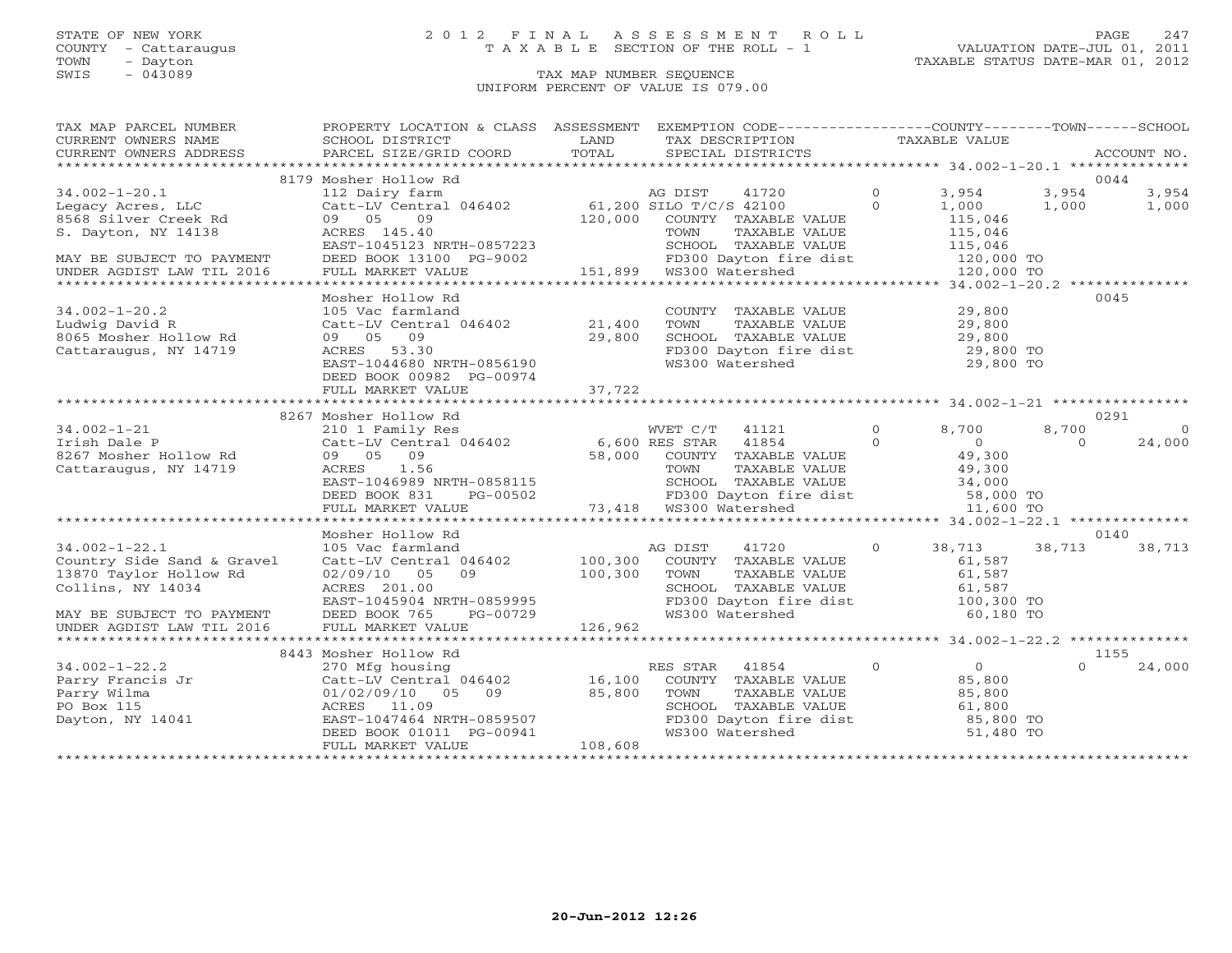TOWN - Dayton - Dayton 1989<br>
TAX MAP NUMBER SEQUENCE - TAXABLE STATUS DATE-MAR 01, 2012<br>
SWIS - 043089 - TAX MAP NUMBER SEQUENCE

### STATE OF NEW YORK 2 0 1 2 F I N A L A S S E S S M E N T R O L L PAGE 248 COUNTY - Cattaraugus T A X A B L E SECTION OF THE ROLL - 1 VALUATION DATE-JUL 01, 2011

### TAX MAP NUMBER SEQUENCE UNIFORM PERCENT OF VALUE IS 079.00

| TAX MAP PARCEL NUMBER                                                                                                                              | PROPERTY LOCATION & CLASS ASSESSMENT EXEMPTION CODE----------------COUNTY-------TOWN------SCHOOL                                                                                                                                                                                                                                                                                                                                   |        |                                                                                                                                                                                   |               |                                            |                |        |
|----------------------------------------------------------------------------------------------------------------------------------------------------|------------------------------------------------------------------------------------------------------------------------------------------------------------------------------------------------------------------------------------------------------------------------------------------------------------------------------------------------------------------------------------------------------------------------------------|--------|-----------------------------------------------------------------------------------------------------------------------------------------------------------------------------------|---------------|--------------------------------------------|----------------|--------|
|                                                                                                                                                    |                                                                                                                                                                                                                                                                                                                                                                                                                                    |        |                                                                                                                                                                                   | TAXABLE VALUE |                                            |                |        |
| CURRENT OWNERS ADDRESS                                                                                                                             |                                                                                                                                                                                                                                                                                                                                                                                                                                    |        |                                                                                                                                                                                   |               |                                            |                |        |
|                                                                                                                                                    |                                                                                                                                                                                                                                                                                                                                                                                                                                    |        |                                                                                                                                                                                   |               |                                            |                |        |
|                                                                                                                                                    | 8347 Mosher Hollow Rd                                                                                                                                                                                                                                                                                                                                                                                                              |        |                                                                                                                                                                                   |               |                                            | 1156           |        |
| 34.002-1-22.3<br>Fiebelkorn Arlene (270 Mfg housing<br>8347 Mosher Hollow Rd (21/09/10 05 09)<br>Cattaraugus, NY 14719 (2008)<br>RACRES 10.40 BANK | MOSHET HOLLOW KG<br>270 Mfg housing<br>Catt-LV Central 046402 (15,400 SR STAR 41834 (17)<br>01/09/10 05 09 24,800 COUNTY TAXABLE VALUE (12,400 ACRES 10.40 BANK 017 TOWN TAXABLE VALUE (12,400 FAST-1047085 NRTH-0858951 (6)                                                                                                                                                                                                       |        |                                                                                                                                                                                   |               |                                            | 12,400 12,400  |        |
|                                                                                                                                                    |                                                                                                                                                                                                                                                                                                                                                                                                                                    |        |                                                                                                                                                                                   |               |                                            | $\overline{0}$ | 12,400 |
|                                                                                                                                                    |                                                                                                                                                                                                                                                                                                                                                                                                                                    |        |                                                                                                                                                                                   |               | 12,400                                     |                |        |
|                                                                                                                                                    |                                                                                                                                                                                                                                                                                                                                                                                                                                    |        |                                                                                                                                                                                   |               | 12,400                                     |                |        |
|                                                                                                                                                    | EAST-1047085 NRTH-0858951                                                                                                                                                                                                                                                                                                                                                                                                          |        |                                                                                                                                                                                   |               |                                            |                |        |
|                                                                                                                                                    | DEED BOOK 865<br>PG-00017                                                                                                                                                                                                                                                                                                                                                                                                          |        | FD300 Dayton fir<br>31,392 WS300 Watershed                                                                                                                                        |               |                                            |                |        |
|                                                                                                                                                    | FULL MARKET VALUE                                                                                                                                                                                                                                                                                                                                                                                                                  |        | TOWN TAXABLE VALUE $12,400$<br>SCHOOL TAXABLE VALUE 0<br>FD300 Dayton fire dist 24,800 TO<br>WS300 Watershed 14,880 TO                                                            |               |                                            |                |        |
|                                                                                                                                                    |                                                                                                                                                                                                                                                                                                                                                                                                                                    |        |                                                                                                                                                                                   |               |                                            |                |        |
|                                                                                                                                                    | 8485 Mosher Hollow Rd                                                                                                                                                                                                                                                                                                                                                                                                              |        |                                                                                                                                                                                   |               |                                            | 1204           |        |
| $34.002 - 1 - 22.5$                                                                                                                                | 210 1 Family Res RES STAR 41854 0<br>Catt-LV Central 046402 8,400 COUNTY TAXABLE VALUE<br>02 05 09 62,400 TOWN TAXABLE VALUE<br>ACRES 3.45 SCHOOL TAXABLE VALUE<br>34.002-1-22.5 210 1 Family Res F<br>Geist Marvin O Catt-LV Central 046402 8,400<br>Geist Heidi L 02 05 09 62,400<br>8485 Mosher Hollow Rd ACRES 3.45<br>Cattaraugus, NY 14719 EAST-1047760 NRTH-0860182                                                         |        | ES STAR 41854 0<br>COUNTY TAXABLE VALUE 62,400<br>TOWN TAXABLE VALUE 62,400<br>SCHOOL TAXABLE VALUE 38,400<br>FD300 Dayton fire dist 62,400 TO<br>MS300 Mator fire dist 62,400 TO |               |                                            | $\Omega$       | 24,000 |
|                                                                                                                                                    |                                                                                                                                                                                                                                                                                                                                                                                                                                    |        |                                                                                                                                                                                   |               |                                            |                |        |
|                                                                                                                                                    |                                                                                                                                                                                                                                                                                                                                                                                                                                    |        |                                                                                                                                                                                   |               |                                            |                |        |
|                                                                                                                                                    |                                                                                                                                                                                                                                                                                                                                                                                                                                    |        |                                                                                                                                                                                   |               |                                            |                |        |
|                                                                                                                                                    |                                                                                                                                                                                                                                                                                                                                                                                                                                    |        |                                                                                                                                                                                   |               |                                            |                |        |
|                                                                                                                                                    | DEED BOOK 910<br>PG-00202                                                                                                                                                                                                                                                                                                                                                                                                          | 78,987 | WS300 Watershed                                                                                                                                                                   |               | 62,400 TO                                  |                |        |
|                                                                                                                                                    | FULL MARKET VALUE                                                                                                                                                                                                                                                                                                                                                                                                                  |        |                                                                                                                                                                                   |               |                                            |                |        |
|                                                                                                                                                    |                                                                                                                                                                                                                                                                                                                                                                                                                                    |        |                                                                                                                                                                                   |               |                                            |                |        |
|                                                                                                                                                    | 8547 Mosher Hollow Rd                                                                                                                                                                                                                                                                                                                                                                                                              |        |                                                                                                                                                                                   |               |                                            | 1211           |        |
|                                                                                                                                                    |                                                                                                                                                                                                                                                                                                                                                                                                                                    |        |                                                                                                                                                                                   |               | $\begin{array}{c} 0 \\ 49,000 \end{array}$ | $\cap$         | 24,000 |
|                                                                                                                                                    |                                                                                                                                                                                                                                                                                                                                                                                                                                    |        |                                                                                                                                                                                   |               |                                            |                |        |
|                                                                                                                                                    |                                                                                                                                                                                                                                                                                                                                                                                                                                    |        |                                                                                                                                                                                   |               |                                            |                |        |
|                                                                                                                                                    | $\begin{array}{llllllll} \texttt{34.002--1-22.6} & & & & & \texttt{RES STR} & 41854 & 0 \\ \texttt{Barker Daniel Jr} & & & & \texttt{Catt-LV Central 046402} & & & \texttt{10,000}\ & & \texttt{COUNTY} & \texttt{TAXABLE VALUE} \\ \texttt{11566 Ketchum Rd} & & & & \texttt{02} & 05 & 09 & 49,000 & \texttt{TOWN} & \texttt{TAXABLE VALUE} \\ \texttt{Collins, NY 14111} & & & & \texttt{ACRES} & 7.90 & & & \texttt{SCH00I} &$ |        | TAXABLE VALUE<br>TAXABLE VALUE 19,000<br>TAXABLE VALUE 25,000<br>SCHOOL TAXABLE VALUE 25,000<br>FD300 Dayton fire dist 49,000 TO                                                  |               |                                            |                |        |
|                                                                                                                                                    |                                                                                                                                                                                                                                                                                                                                                                                                                                    |        |                                                                                                                                                                                   |               |                                            |                |        |
|                                                                                                                                                    | ACRES 7.90<br>EAST-1047926 NRTH-0860472<br>DEED BOOK 15807 PG-2001<br>FIII MARKER WALLER                                                                                                                                                                                                                                                                                                                                           |        | WS300 Watershed                                                                                                                                                                   |               | 29,400 TO                                  |                |        |
|                                                                                                                                                    | FULL MARKET VALUE                                                                                                                                                                                                                                                                                                                                                                                                                  | 62,025 |                                                                                                                                                                                   |               |                                            |                |        |
|                                                                                                                                                    |                                                                                                                                                                                                                                                                                                                                                                                                                                    |        |                                                                                                                                                                                   |               |                                            |                |        |
|                                                                                                                                                    | 8476 Wolfe Rd                                                                                                                                                                                                                                                                                                                                                                                                                      |        |                                                                                                                                                                                   |               |                                            | 0256           |        |
|                                                                                                                                                    |                                                                                                                                                                                                                                                                                                                                                                                                                                    |        | RES STAR 41854                                                                                                                                                                    | $\Omega$      | $\overline{0}$                             | $\Omega$       | 24,000 |
|                                                                                                                                                    |                                                                                                                                                                                                                                                                                                                                                                                                                                    |        | COUNTY TAXABLE VALUE 48,100                                                                                                                                                       |               |                                            |                |        |
|                                                                                                                                                    |                                                                                                                                                                                                                                                                                                                                                                                                                                    |        |                                                                                                                                                                                   |               |                                            |                |        |
|                                                                                                                                                    |                                                                                                                                                                                                                                                                                                                                                                                                                                    |        |                                                                                                                                                                                   |               |                                            |                |        |
|                                                                                                                                                    | 34.002-1-23<br>Johnson Charles Jr<br>Johnson Bonnie<br>8476 Wolfe Rd<br>Cattaraugus, NY 14719<br>DEED BOOK 762<br>DEED BOOK 762<br>PG-01039<br>Cattaraugus, NY 14719<br>Cattaraugus, NY 14719<br>DEED BOOK 762<br>PG-01039                                                                                                                                                                                                         |        | COUNIT IAAABLE VALUE<br>TOWN TAXABLE VALUE 48,100<br>SCHOOL TAXABLE VALUE 24,100<br>FD300 Dayton fire dist 48,100 TO                                                              |               |                                            |                |        |
|                                                                                                                                                    |                                                                                                                                                                                                                                                                                                                                                                                                                                    |        | WS300 Watershed                                                                                                                                                                   |               | 48,100 TO                                  |                |        |
|                                                                                                                                                    | FULL MARKET VALUE                                                                                                                                                                                                                                                                                                                                                                                                                  | 60,886 |                                                                                                                                                                                   |               |                                            |                |        |
|                                                                                                                                                    |                                                                                                                                                                                                                                                                                                                                                                                                                                    |        |                                                                                                                                                                                   |               |                                            |                |        |
|                                                                                                                                                    | 8446 Wolfe Rd                                                                                                                                                                                                                                                                                                                                                                                                                      |        |                                                                                                                                                                                   |               |                                            | 0080           |        |
|                                                                                                                                                    |                                                                                                                                                                                                                                                                                                                                                                                                                                    |        | 41720                                                                                                                                                                             | $\Omega$      | 8,764                                      | 8,764          | 8,764  |
|                                                                                                                                                    |                                                                                                                                                                                                                                                                                                                                                                                                                                    |        |                                                                                                                                                                                   | $\Omega$      | $\overline{0}$                             | $\Omega$       | 24,000 |
| 8446 Wolfe Rd                                                                                                                                      | 13 05 09                                                                                                                                                                                                                                                                                                                                                                                                                           |        |                                                                                                                                                                                   |               |                                            |                |        |
|                                                                                                                                                    |                                                                                                                                                                                                                                                                                                                                                                                                                                    |        |                                                                                                                                                                                   |               |                                            |                |        |
|                                                                                                                                                    |                                                                                                                                                                                                                                                                                                                                                                                                                                    |        |                                                                                                                                                                                   |               |                                            |                |        |
|                                                                                                                                                    | Cattaraugus, NY 14719<br>Cattaraugus, NY 14719<br>EAST-1043428 NRTH-0860032 SCHOOL TAXABLE<br>EAST-1043428 NRTH-0860032 SCHOOL TAXABLE<br>EAST-1043428 NRTH-0860032 SCHOOL TAXABLE<br>EAST-1043428 NRTH-0860032 SCHOOL TAXABLE<br>EAST-10                                                                                                                                                                                          |        | 21,100 AES SIAN TAXABLE VALUE 61,336<br>TOWN TAXABLE VALUE 61,336<br>SCHOOL TAXABLE VALUE 61,336<br>FD300 Dayton fire dist 70,100 TO<br>88,734 WS300 Watershed 70,100 TO          |               |                                            |                |        |
|                                                                                                                                                    |                                                                                                                                                                                                                                                                                                                                                                                                                                    |        |                                                                                                                                                                                   |               |                                            |                |        |
|                                                                                                                                                    |                                                                                                                                                                                                                                                                                                                                                                                                                                    |        |                                                                                                                                                                                   |               |                                            |                |        |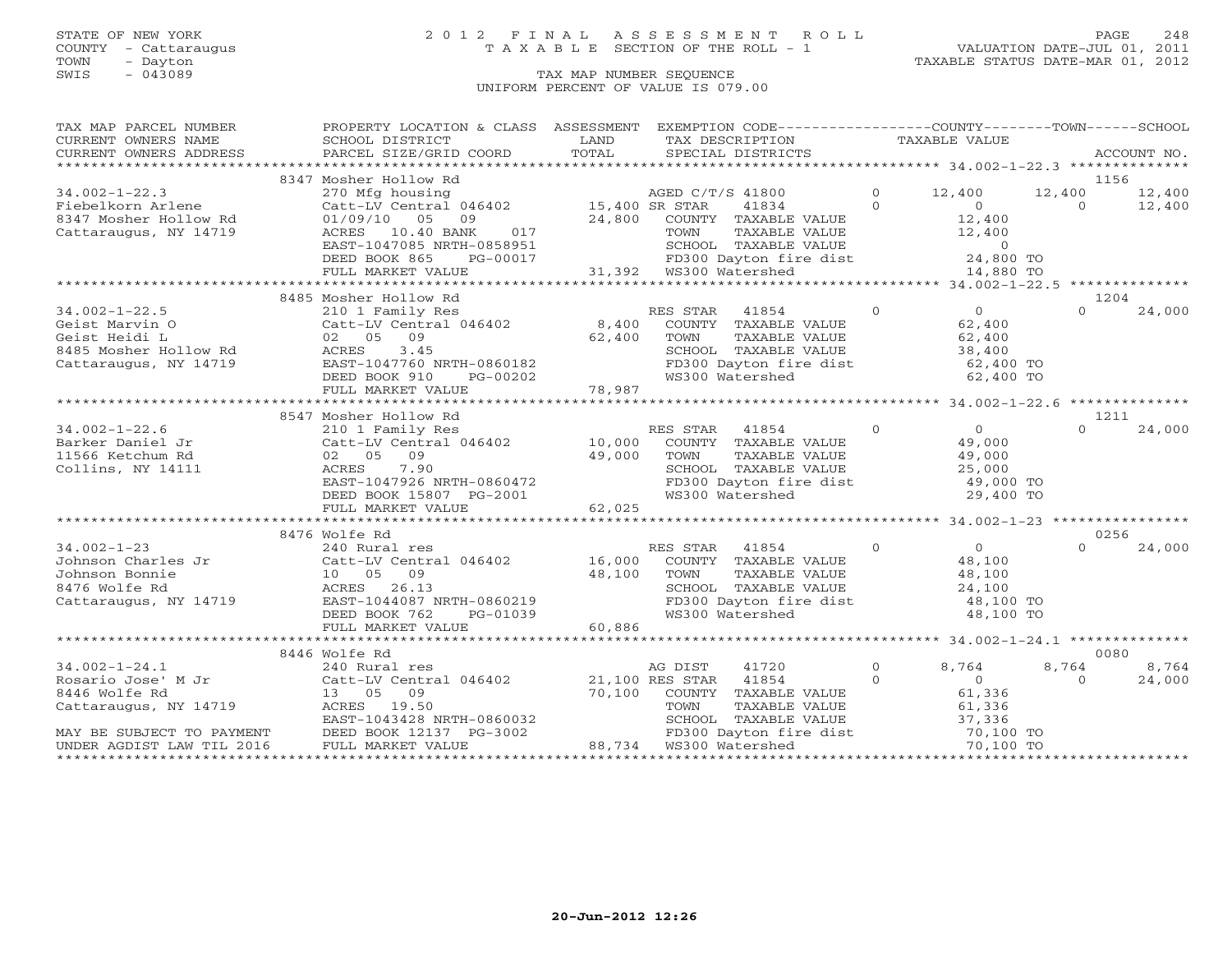### STATE OF NEW YORK 2 0 1 2 F I N A L A S S E S S M E N T R O L L PAGE 249 COUNTY - Cattaraugus T A X A B L E SECTION OF THE ROLL - 1 VALUATION DATE-JUL 01, 2011

| TAX MAP PARCEL NUMBER                                                                                                                                                                                                                           | PROPERTY LOCATION & CLASS ASSESSMENT EXEMPTION CODE----------------COUNTY-------TOWN------SCHOOL                                    |                                                                                                                        |                                                                                                                              |           |          |          |
|-------------------------------------------------------------------------------------------------------------------------------------------------------------------------------------------------------------------------------------------------|-------------------------------------------------------------------------------------------------------------------------------------|------------------------------------------------------------------------------------------------------------------------|------------------------------------------------------------------------------------------------------------------------------|-----------|----------|----------|
| CURRENT OWNERS NAME                                                                                                                                                                                                                             | SCHOOL DISTRICT                                                                                                                     | <b>EXAMPLE SERVICE SERVICE SERVICE SERVICE SERVICE SERVICE SERVICE SERVICE SERVICE SERVICE SERVICE SERVICE SERVICE</b> | TAX DESCRIPTION TAXABLE VALUE                                                                                                |           |          |          |
|                                                                                                                                                                                                                                                 |                                                                                                                                     |                                                                                                                        |                                                                                                                              |           |          |          |
|                                                                                                                                                                                                                                                 |                                                                                                                                     |                                                                                                                        |                                                                                                                              |           |          |          |
|                                                                                                                                                                                                                                                 | 8424 Wolfe Rd                                                                                                                       |                                                                                                                        |                                                                                                                              |           | 1219     |          |
| 34.002-1-24.2<br>Green Larry Catt-LV Central 046402<br>Green Jessica $10/18$ 05 09<br>Catt-LV Central 046402 5,000 COUNTY TAXABLE VALUE 25,000<br>25,000 FORNT 330.00 DPTH 250.00<br>Cattaraugus, NY 14719 EASTER PORTER 250.00 DPTH 25         |                                                                                                                                     |                                                                                                                        |                                                                                                                              |           | $\Omega$ | 24,000   |
|                                                                                                                                                                                                                                                 |                                                                                                                                     |                                                                                                                        |                                                                                                                              |           |          |          |
|                                                                                                                                                                                                                                                 |                                                                                                                                     |                                                                                                                        |                                                                                                                              |           |          |          |
|                                                                                                                                                                                                                                                 |                                                                                                                                     |                                                                                                                        |                                                                                                                              |           |          |          |
|                                                                                                                                                                                                                                                 |                                                                                                                                     |                                                                                                                        |                                                                                                                              |           |          |          |
|                                                                                                                                                                                                                                                 |                                                                                                                                     |                                                                                                                        |                                                                                                                              |           |          |          |
|                                                                                                                                                                                                                                                 |                                                                                                                                     |                                                                                                                        |                                                                                                                              |           |          |          |
|                                                                                                                                                                                                                                                 | 0.000 DEED BOOK 228 PG-2001 WS300 Watershed 25,000 TO<br>FULL MARKET VALUE 31,646 FULL MARKET VALUE 31,646 FULL MARKET VALUE 31,646 |                                                                                                                        |                                                                                                                              |           |          |          |
|                                                                                                                                                                                                                                                 | 8415 Wolfe Rd                                                                                                                       |                                                                                                                        |                                                                                                                              |           | 0078     |          |
|                                                                                                                                                                                                                                                 |                                                                                                                                     |                                                                                                                        | COUNTY TAXABLE VALUE 39,200                                                                                                  |           |          |          |
|                                                                                                                                                                                                                                                 |                                                                                                                                     |                                                                                                                        | TOWN TAXABLE VALUE 39,200                                                                                                    |           |          |          |
| 8415 Wolfe Rd                                                                                                                                                                                                                                   | 18  05  09                                                                                                                          |                                                                                                                        | SCHOOL TAXABLE VALUE 39,200                                                                                                  |           |          |          |
| Cattaraugus, NY 14719 ACRES                                                                                                                                                                                                                     |                                                                                                                                     |                                                                                                                        | FD300 Dayton fire dist 39,200 TO                                                                                             |           |          |          |
|                                                                                                                                                                                                                                                 | 18 05 09 39,200<br>ACRES 9.60 5057-1042583 NRTH-0860281                                                                             |                                                                                                                        | WS300 Watershed                                                                                                              | 39,200 TO |          |          |
|                                                                                                                                                                                                                                                 | DEED BOOK 13495 PG-5001                                                                                                             |                                                                                                                        |                                                                                                                              |           |          |          |
|                                                                                                                                                                                                                                                 | FULL MARKET VALUE                                                                                                                   | 49,620                                                                                                                 |                                                                                                                              |           |          |          |
|                                                                                                                                                                                                                                                 |                                                                                                                                     |                                                                                                                        |                                                                                                                              |           |          |          |
| 34.002-1-26<br>Vaughn Dawn M<br>Vaughn Glenn A (10 05 09)<br>Catt-LV Central 046402 6,500 COUNTY TAXABLE VALUE 25,100<br>25,100 TOWN TAXABLE VALUE 25,100<br>25,100 TOWN TAXABLE VALUE 25,100<br>25,100 TOWN TAXABLE VALUE 25,100<br>25,10      |                                                                                                                                     |                                                                                                                        |                                                                                                                              |           | 0090     |          |
|                                                                                                                                                                                                                                                 |                                                                                                                                     |                                                                                                                        |                                                                                                                              |           | $\Omega$ | 24,000   |
|                                                                                                                                                                                                                                                 |                                                                                                                                     |                                                                                                                        |                                                                                                                              |           |          |          |
|                                                                                                                                                                                                                                                 |                                                                                                                                     |                                                                                                                        |                                                                                                                              |           |          |          |
|                                                                                                                                                                                                                                                 |                                                                                                                                     |                                                                                                                        |                                                                                                                              |           |          |          |
|                                                                                                                                                                                                                                                 |                                                                                                                                     |                                                                                                                        |                                                                                                                              |           |          |          |
|                                                                                                                                                                                                                                                 |                                                                                                                                     |                                                                                                                        | TOWN TAXABLE VALUE<br>SCHOOL TAXABLE VALUE<br>SCHOOL TAXABLE VALUE<br>FD300 Dayton fire dist<br>WS300 Watershed<br>12,550 TO |           |          |          |
|                                                                                                                                                                                                                                                 | DEED BOOK 2299 PG-3001<br>FULL MARKET VALUE 31,772                                                                                  |                                                                                                                        |                                                                                                                              |           |          |          |
|                                                                                                                                                                                                                                                 |                                                                                                                                     |                                                                                                                        |                                                                                                                              |           |          |          |
|                                                                                                                                                                                                                                                 | Wolfe Rd                                                                                                                            |                                                                                                                        |                                                                                                                              |           | 0412     |          |
| 34.002-1-27<br>Nosal Robert J<br>Nosal Renee R<br>13,900 COUNTY TAXABLE VALUE<br>13,900 COUNTY TAXABLE VALUE<br>13,900 COUNTY TAXABLE VALUE<br>13,900 COUNTY TAXABLE VALUE<br>13,900 COUNTY TAXABLE VALUE<br>13,900 COUNTY TAXABLE VALUE<br>13, |                                                                                                                                     |                                                                                                                        |                                                                                                                              |           | $\Omega$ | $\Omega$ |
|                                                                                                                                                                                                                                                 |                                                                                                                                     |                                                                                                                        |                                                                                                                              |           |          |          |
|                                                                                                                                                                                                                                                 |                                                                                                                                     |                                                                                                                        |                                                                                                                              |           |          |          |
|                                                                                                                                                                                                                                                 |                                                                                                                                     |                                                                                                                        |                                                                                                                              |           |          |          |
| Gowanda, NY 14070 ACRES 74.00                                                                                                                                                                                                                   |                                                                                                                                     |                                                                                                                        | FD300 Dayton fire dist 13,900 TO                                                                                             |           |          |          |
|                                                                                                                                                                                                                                                 | EAST-1043744 NRTH-0862865                                                                                                           |                                                                                                                        | WS300 Watershed                                                                                                              | 8,340 TO  |          |          |
| Gowanda, $NY = 14070$<br>MAY BE SUBJECT TO PAYMENT                                                                                                                                                                                              | DEED BOOK 12156 PG-6001                                                                                                             |                                                                                                                        |                                                                                                                              |           |          |          |
|                                                                                                                                                                                                                                                 | FULL MARKET VALUE                                                                                                                   | $-6001$ 17,595                                                                                                         |                                                                                                                              |           |          |          |
|                                                                                                                                                                                                                                                 |                                                                                                                                     |                                                                                                                        |                                                                                                                              |           |          |          |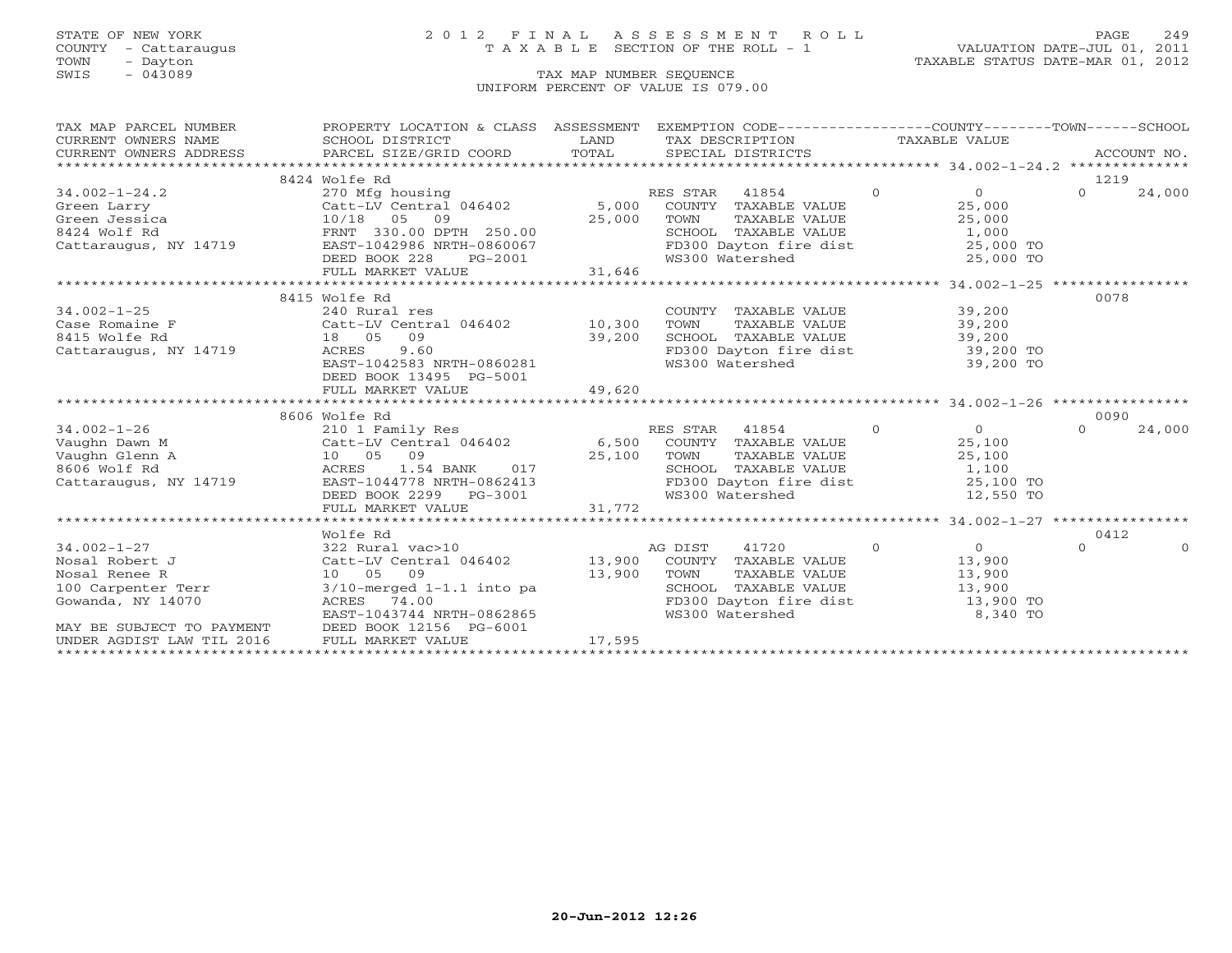### UNIFORM PERCENT OF VALUE IS 079.00 R O L L S U B S E C T I O N - - T O T A L S

### \*\*\* S P E C I A L D I S T R I C T S U M M A R Y \*\*\*

| CODE DISTRICT NAME   | TOTAL<br>PARCELS | EXTENSION<br>TYPE | EXTENSION<br>VALUE | AD VALOREM<br>VALUE | EXEMPT<br>AMOUNT | TAXABLE<br>VALUE |
|----------------------|------------------|-------------------|--------------------|---------------------|------------------|------------------|
| FD300 Dayton fire di |                  | 565 TOTAL         |                    | 24007,030           |                  | 24007,030        |
| FD301 So dayton fire |                  | 225 TOTAL         |                    | 10813,410           |                  | 10813,410        |
| LD300 Light          |                  | 116 TOTAL         |                    | 3576,170            |                  | 3576,170         |
| WS300 Watershed      |                  | 549 TOTAL         |                    | 10889,998           |                  | 10889,998        |

### \*\*\* S C H O O L D I S T R I C T S U M M A R Y \*\*\*

| CODE                       | DISTRICT NAME                                             | TOTAL<br>PARCELS | ASSESSED<br>LAND                 | ASSESSED<br>TOTAL                  | EXEMPT<br>AMOUNT              | TOTAL<br>TAXABLE                   | STAR<br>AMOUNT                   | STAR<br>TAXABLE                   |
|----------------------------|-----------------------------------------------------------|------------------|----------------------------------|------------------------------------|-------------------------------|------------------------------------|----------------------------------|-----------------------------------|
| 046402<br>047201<br>063001 | Catt-LV Central<br>Gowanda Central<br>Pine Valley Central | 98<br>475<br>233 | 1987,400<br>5817,480<br>4335,650 | 5131,600<br>19066,870<br>11305,910 | 336,152<br>452,047<br>356,450 | 4795,448<br>18614,823<br>10949,460 | 1380,400<br>6063,600<br>3369,880 | 3415,048<br>12551,223<br>7579,580 |
|                            | $S \cup B - T \cup T A$                                   | 806              | 12140,530                        | 35504,380                          | 1144,649                      | 34359,731                          | 10813,880                        | 23545,851                         |
|                            | TOTAL                                                     | 806              | 12140,530                        | 35504,380                          | 1144,649                      | 34359,731                          | 10813,880                        | 23545,851                         |

### \*\*\* S Y S T E M C O D E S S U M M A R Y \*\*\*

### NO SYSTEM EXEMPTIONS AT THIS LEVEL

### \*\*\* E X E M P T I O N S U M M A R Y \*\*\*

| CODE  | DESCRIPTION | TOTAL<br>PARCELS | COUNTY  | TOWN    | SCHOOL  |
|-------|-------------|------------------|---------|---------|---------|
| 41101 | VET C/T     |                  | 5,000   | 5,000   |         |
| 41121 | WVET C/T    | 36               | 303,728 | 303,728 |         |
| 41131 | CVET C/T    | 33               | 412,883 | 412,883 |         |
| 41141 | DVET C/T    | 8                | 159,725 | 159,725 |         |
| 41161 | CW 15 VET/  |                  | 21,060  | 21,060  |         |
| 41400 | CLERGY      |                  | 1,500   | 1,500   | 1,500   |
| 41700 | AG BLDG     | 11               | 159,300 | 159,300 | 159,300 |
| 41720 | AG DIST     | 67               | 371,380 | 371,380 | 371,380 |
| 41730 | AG DISTOUT  |                  | 81,079  | 81,079  | 81,079  |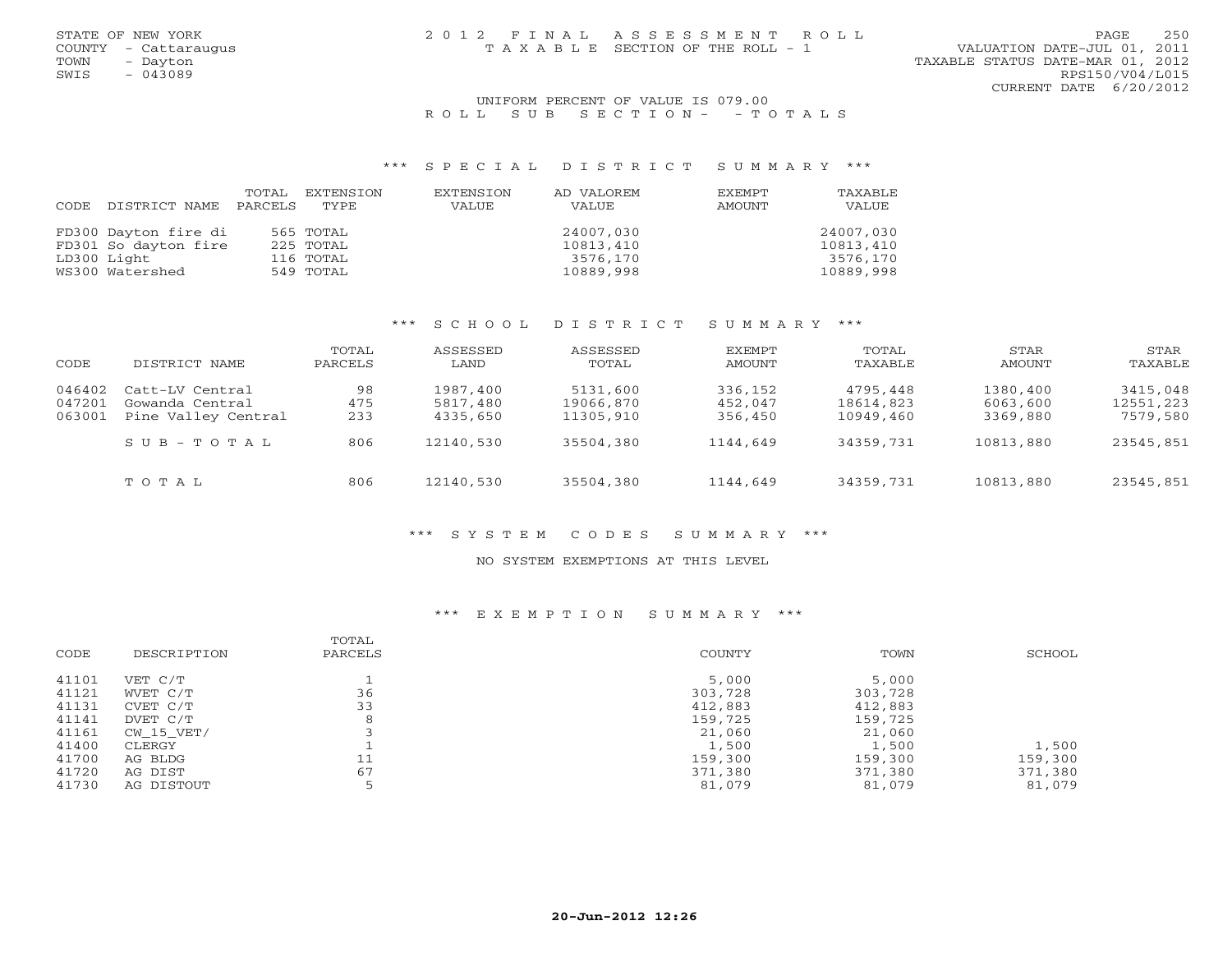|      | STATE OF NEW YORK    | 2012 FINAL ASSESSMENT ROLL            |                                  | PAGE                   | 251 |
|------|----------------------|---------------------------------------|----------------------------------|------------------------|-----|
|      | COUNTY - Cattaraugus | T A X A B L E SECTION OF THE ROLL - 1 | VALUATION DATE-JUL 01, 2011      |                        |     |
| TOWN | - Davton             |                                       | TAXABLE STATUS DATE-MAR 01, 2012 |                        |     |
| SWIS | $-043089$            |                                       |                                  | RPS150/V04/L015        |     |
|      |                      |                                       |                                  | CURRENT DATE 6/20/2012 |     |

### UNIFORM PERCENT OF VALUE IS 079.00R O L L S U B S E C T I O N - - T O T A L S

#### \*\*\* E X E M P T I O N S U M M A R Y \*\*\*

|       |             | TOTAL   |          |          |           |
|-------|-------------|---------|----------|----------|-----------|
| CODE  | DESCRIPTION | PARCELS | COUNTY   | TOWN     | SCHOOL    |
| 41800 | AGED C/T/S  | 18      | 382,939  | 382,939  | 410,040   |
| 41801 | AGED C/T    | 17      | 321,513  | 321,513  |           |
| 41834 | SR STAR     | 99      |          |          | 4015,080  |
| 41854 | RES STAR    | 285     |          |          | 6798,800  |
| 42100 | SILO T/C/S  | 19      | 84,350   | 84,350   | 84,350    |
| 42120 | TMP GHOUSE  |         | 6,000    | 6,000    | 6,000     |
| 47460 | FOREST/A74  |         | 31,000   | 31,000   | 31,000    |
|       | TOTAL       | 605     | 2341,457 | 2341,457 | 11958,529 |

### \*\*\* G R A N D T O T A L S \*\*\*

| ROLL |             | TOTAL   | ASSESSED  | ASSESSED  | TAXABLE   | TAXABLE   | TAXABLE   | STAR      |
|------|-------------|---------|-----------|-----------|-----------|-----------|-----------|-----------|
| SEC  | DESCRIPTION | PARCELS | LAND      | TOTAL     | COUNTY    | TOWN      | SCHOOL    | TAXABLE   |
|      |             |         |           |           |           |           |           |           |
|      | TAXABLE     | 806     | 12140,530 | 35504,380 | 33162,923 | 33162,923 | 34359,731 | 23545,851 |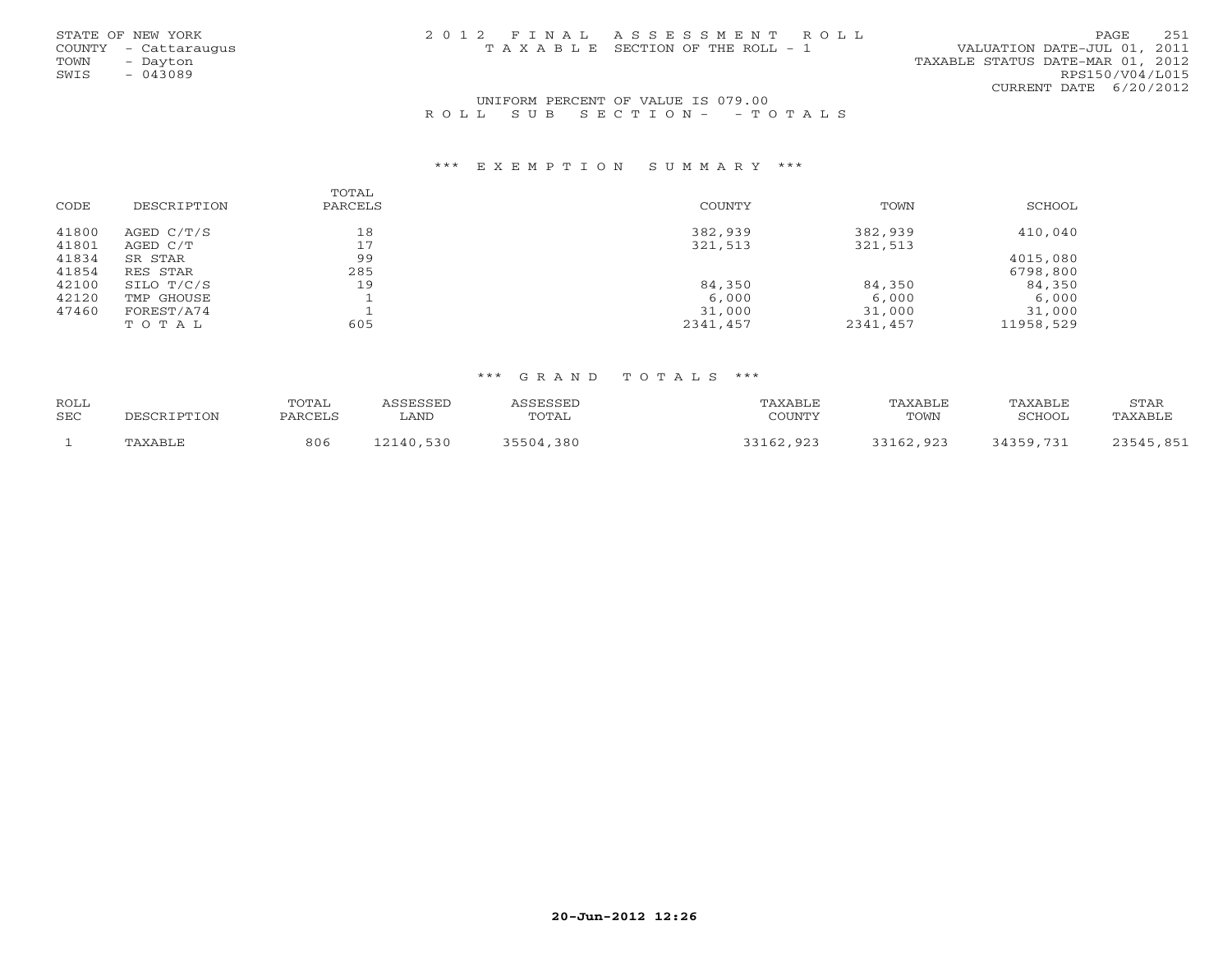SWIS - 043089 TAX MAP NUMBER SEQUENCE UNIFORM PERCENT OF VALUE IS 079.00UNIFORM PERCENT OF VALUE IS 079.00

| TAX MAP PARCEL NUMBER<br>CURRENT OWNERS NAME | SCHOOL DISTRICT           | LAND           | TAX DESCRIPTION                                  | PROPERTY LOCATION & CLASS ASSESSMENT EXEMPTION CODE---------------COUNTY-------TOWN-----SCHOOL<br>TAXABLE VALUE |
|----------------------------------------------|---------------------------|----------------|--------------------------------------------------|-----------------------------------------------------------------------------------------------------------------|
| CURRENT OWNERS ADDRESS                       | PARCEL SIZE/GRID COORD    | TOTAL          | SPECIAL DISTRICTS                                | ACCOUNT NO.                                                                                                     |
|                                              |                           |                |                                                  |                                                                                                                 |
|                                              | 9696 Peck Hill Rd         |                |                                                  | 1331                                                                                                            |
| $16.003 - 1 - 30.71$                         | 837 Cell Tower            |                | COUNTY TAXABLE VALUE                             | 35,000                                                                                                          |
| Sba Towers Inc                               | Gowanda Central 047201    | $\overline{0}$ | TOWN<br>TAXABLE VALUE                            | 35,000                                                                                                          |
| 5900 Broken Sound Pky NW                     | 323 05 09                 | 35,000         | SCHOOL TAXABLE VALUE                             | 35,000                                                                                                          |
| Boca Raton, FL 33487                         | FULL MARKET VALUE         | 44,304         | FD300 Dayton fire dist                           | 35,000 TO                                                                                                       |
|                                              |                           |                |                                                  |                                                                                                                 |
|                                              | Gas Well Smolka #6398     |                |                                                  | 1117                                                                                                            |
| $16.003 - 2 - 5.71$                          | 733 Gas well              |                | COUNTY TAXABLE VALUE                             | 12,551                                                                                                          |
| Seneca Resources Corp                        | Gowanda Central 047201    | $\circ$        | TOWN<br>TAXABLE VALUE                            | 12,551                                                                                                          |
| Candless Corp Center                         | Mcf 2089                  | 12,551         | SCHOOL TAXABLE VALUE                             | 12,551                                                                                                          |
| 5800 Corporate Dr Ste 300                    | 31-009-19273              |                | FD300 Dayton fire dist 12,551 TO                 |                                                                                                                 |
| Pittsburg, PA 15237                          | ACRES<br>0.01             |                | LD300 Light                                      | 12,551 TO                                                                                                       |
|                                              | EAST-1040120 NRTH-0882495 |                |                                                  |                                                                                                                 |
|                                              | FULL MARKET VALUE         | 15,887         |                                                  |                                                                                                                 |
|                                              |                           |                |                                                  |                                                                                                                 |
|                                              | Gas Well Dahl #1          |                |                                                  | 1075                                                                                                            |
| $16.003 - 2 - 10.71$                         | 733 Gas well              |                | COUNTY TAXABLE VALUE                             | 9,489                                                                                                           |
| Chautauqua Energy Inc                        | Gowanda Central 047201    | $\Omega$       | TAXABLE VALUE<br>TOWN                            | 9,489                                                                                                           |
| W Main Rd                                    | Mcf 2442                  | 9,489          | SCHOOL TAXABLE VALUE                             | 9,489                                                                                                           |
| PO Box 100                                   | #18654                    |                | FD300 Dayton fire dist<br>FD300 Dayton fire dist | 9,489 TO                                                                                                        |
| Westfield, NY 14787                          | $31 - 009$                |                | WS300 Watershed                                  | 1,898 TO                                                                                                        |
|                                              | 0.01<br>ACRES             |                |                                                  |                                                                                                                 |
|                                              | EAST-1038320 NRTH-0879975 |                |                                                  |                                                                                                                 |
|                                              | FULL MARKET VALUE         | 12,011         |                                                  |                                                                                                                 |
|                                              |                           |                |                                                  |                                                                                                                 |
|                                              | Gas Well Boring #6282     |                |                                                  | 1076                                                                                                            |
| $16.003 - 2 - 12.1/1$                        | 733 Gas well              |                | COUNTY TAXABLE VALUE                             | 2,918                                                                                                           |
| Seneca Resources Corp                        | Gowanda Central 047201    | $\Omega$       | TOWN<br>TAXABLE VALUE                            | 2,918                                                                                                           |
| McCandless Corp Center                       | $Mcf = 0$                 | 2,918          | SCHOOL TAXABLE VALUE                             | 2,918                                                                                                           |
| 5800 Corporate Dr Ste 300                    | 31-009-18614              |                | FD300 Dayton fire dist<br>W3300 Watershed        | 2,918 TO                                                                                                        |
| Pittsburgh, PA 15237                         | ACRES<br>0.01             |                | WS300 Watershed                                  | 584 TO                                                                                                          |
|                                              | EAST-1037760 NRTH-0881245 |                |                                                  |                                                                                                                 |
|                                              | FULL MARKET VALUE         | 3,694          |                                                  |                                                                                                                 |
|                                              |                           |                |                                                  |                                                                                                                 |
|                                              | Gas Well Maltbie Rd       |                |                                                  | 1337                                                                                                            |
| $16.004 - 1 - 12.1/1$                        | 733 Gas well              |                | COUNTY TAXABLE VALUE                             | 85,017                                                                                                          |
| Texas Keystone Inc                           | Gowanda Central 047201    | $\circ$        | TAXABLE VALUE<br>TOWN                            | 85,017                                                                                                          |
| 560 Epsilon Dr                               | Mcf 37066                 | 85,017         | SCHOOL TAXABLE VALUE                             | 85,017                                                                                                          |
| Pittsburg, PA 15238-2837                     | 31009 23439               |                | FD300 Dayton fire dist 85,017 TO                 |                                                                                                                 |
|                                              | Draudt #3                 |                |                                                  |                                                                                                                 |
|                                              | ACRES<br>0.01             |                |                                                  |                                                                                                                 |
|                                              | FULL MARKET VALUE         | 107,616        |                                                  |                                                                                                                 |
|                                              |                           |                |                                                  |                                                                                                                 |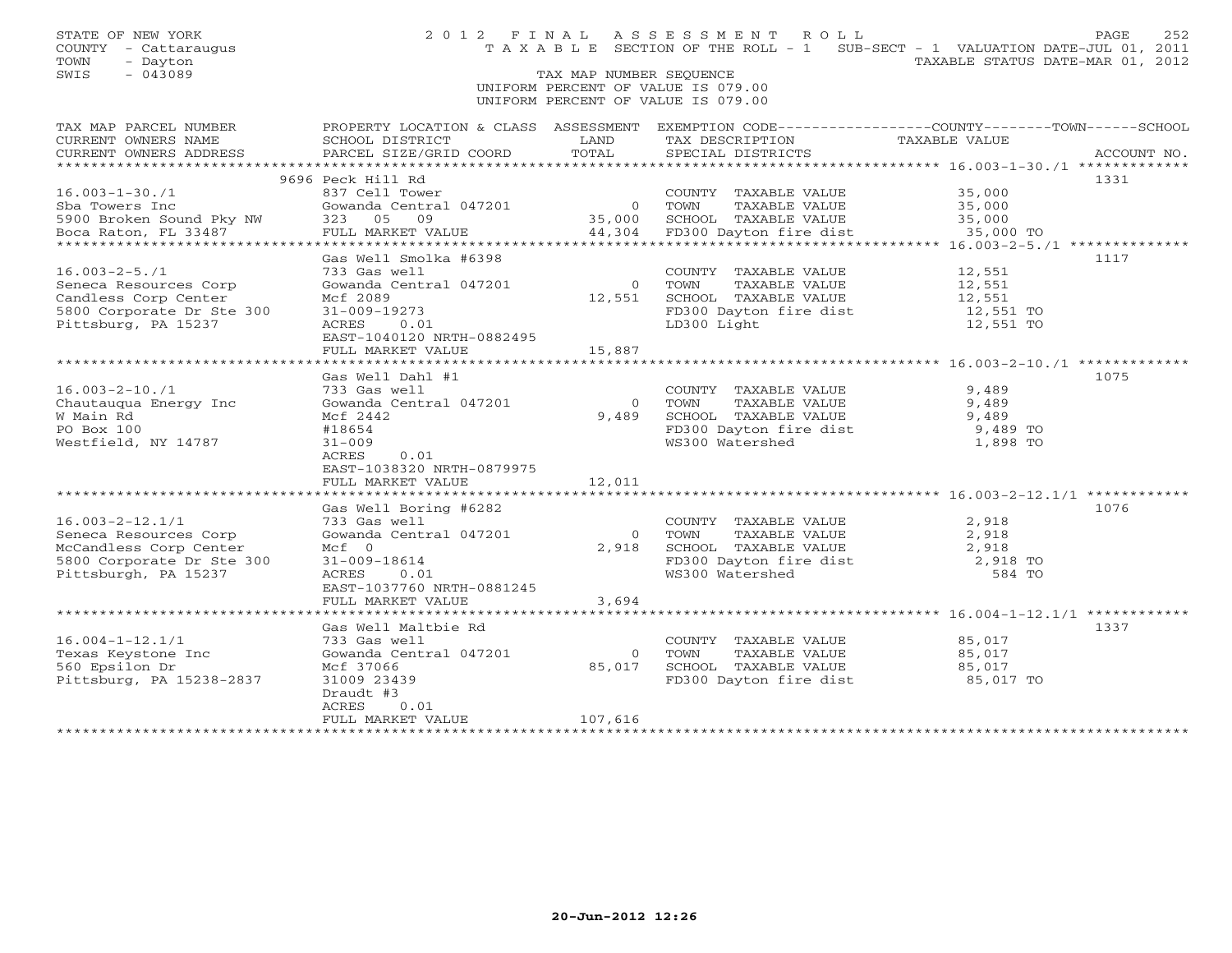| STATE OF NEW YORK<br>COUNTY - Cattaraugus<br>TOWN<br>- Dayton<br>$-043089$<br>SWIS                                           |                                                                                                                                                                   | TAX MAP NUMBER SEQUENCE            | 2012 FINAL ASSESSMENT ROLL<br>T A X A B L E SECTION OF THE ROLL - 1 SUB-SECT - 1 VALUATION DATE-JUL 01, 2011<br>UNIFORM PERCENT OF VALUE IS 079.00 | TAXABLE STATUS DATE-MAR 01, 2012           | PAGE<br>253 |
|------------------------------------------------------------------------------------------------------------------------------|-------------------------------------------------------------------------------------------------------------------------------------------------------------------|------------------------------------|----------------------------------------------------------------------------------------------------------------------------------------------------|--------------------------------------------|-------------|
|                                                                                                                              |                                                                                                                                                                   |                                    | UNIFORM PERCENT OF VALUE IS 079.00                                                                                                                 |                                            |             |
| TAX MAP PARCEL NUMBER<br>CURRENT OWNERS NAME<br>CURRENT OWNERS ADDRESS                                                       | PROPERTY LOCATION & CLASS ASSESSMENT EXEMPTION CODE----------------COUNTY-------TOWN-----SCHOOL<br>SCHOOL DISTRICT<br>PARCEL SIZE/GRID COORD                      | LAND<br>TOTAL                      | TAX DESCRIPTION<br>SPECIAL DISTRICTS                                                                                                               | TAXABLE VALUE                              | ACCOUNT NO. |
| $16.004 - 1 - 22.71$<br>Seneca Resources Corp<br>McCandless Corp Center<br>5800 Corporate Dr Ste 300<br>Pittsburgh, PA 15237 | Gas Well Trombley-Young #<br>733 Gas well<br>Gowanda Central 047201<br>$Mcf$ 0<br>31-009-17982<br>ACRES<br>0.01<br>EAST-1048510 NRTH-0884116<br>FULL MARKET VALUE | $\Omega$<br>$\circ$                | COUNTY TAXABLE VALUE<br>0 TOWN<br>TAXABLE VALUE<br>SCHOOL TAXABLE VALUE<br>FD300 Dayton fire dist                                                  | $\Omega$<br>$\Omega$<br>$\Omega$<br>$0$ TO | 1043        |
|                                                                                                                              | Gas Well Smeader P. #1                                                                                                                                            |                                    |                                                                                                                                                    |                                            | 1314        |
| $16.004 - 1 - 27.71$<br>Texas Keystone Inc<br>560 Epsilon Dr<br>Pittsburgh, PA 15238-2837                                    | 733 Gas well<br>Gowanda Central 047201<br>Mcf 1683<br>31,009 23326<br>ACRES<br>0.01<br>EAST-1050090 NRTH-0879686                                                  | $\overline{0}$<br>16,534           | COUNTY TAXABLE VALUE<br>TOWN<br>TAXABLE VALUE<br>SCHOOL TAXABLE VALUE<br>FD300 Dayton fire dist                                                    | 16,534<br>16,534<br>16,534<br>16,534 TO    |             |
|                                                                                                                              | FULL MARKET VALUE<br>* * * * * * * * * * * * * * * * * * * *                                                                                                      | 20,929                             |                                                                                                                                                    |                                            |             |
| $16.004 - 1 - 27.72$<br>Texas Keystone Inc<br>560 Epsilon Dr<br>Pittsburg, PA 15238-2837                                     | Gas Well Smeader P #2<br>733 Gas well<br>Gowanda Central 047201<br>Mcf 1626<br>31.009 23327<br>0.01<br>ACRES<br>EAST-1050090 NRTH-0879686<br>FULL MARKET VALUE    | $\overline{0}$<br>14,484<br>18,334 | COUNTY TAXABLE VALUE<br>TOWN<br>TAXABLE VALUE<br>SCHOOL TAXABLE VALUE<br>FD300 Dayton fire dist                                                    | 14,484<br>14,484<br>14,484<br>14,484 TO    | 1315        |
|                                                                                                                              | Gas Well Pine #6277                                                                                                                                               |                                    |                                                                                                                                                    |                                            | 1044        |
| $16.004 - 1 - 29.71$<br>Seneca Resources Corp<br>McCandles Corp Center<br>5800 Corporate Dr Ste 300<br>Pittsburg, PA 15237   | 733 Gas well<br>Gowanda Central 047201<br>Mcf 86<br>$31 - 009 - 18223$<br>ACRES<br>0.01<br>EAST-1047310 NRTH-0880496<br>FULL MARKET VALUE                         | $\Omega$<br>$\Omega$<br>$\circ$    | COUNTY TAXABLE VALUE<br>TOWN<br>TAXABLE VALUE<br>SCHOOL TAXABLE VALUE<br>FD300 Dayton fire dist                                                    | $\circ$<br>$\Omega$<br>$\Omega$<br>$0$ TO  |             |
|                                                                                                                              |                                                                                                                                                                   |                                    |                                                                                                                                                    | ************* 16.004-1-43.2/1 *********    |             |
| $16.004 - 1 - 43.2/1$<br>Seneca Resources Corp<br>McCandless Corp Cener<br>5800 Corporate Dr Ste 300<br>Pittsburgh, PA 15237 | Gas Well Harris #6272<br>733 Gas well<br>Gowanda Central 047201<br>Mcf 2915<br>$31 - 009 - 18193$<br>ACRES<br>0.01<br>EAST-1043930 NRTH-0881916                   | $\overline{O}$<br>20,491           | COUNTY TAXABLE VALUE<br>TOWN<br>TAXABLE VALUE<br>SCHOOL TAXABLE VALUE<br>FD300 Dayton fire dist                                                    | 20,491<br>20,491<br>20,491<br>20,491 TO    | 1046        |
|                                                                                                                              | FULL MARKET VALUE<br>*******************                                                                                                                          | 25,938<br>***********              |                                                                                                                                                    |                                            |             |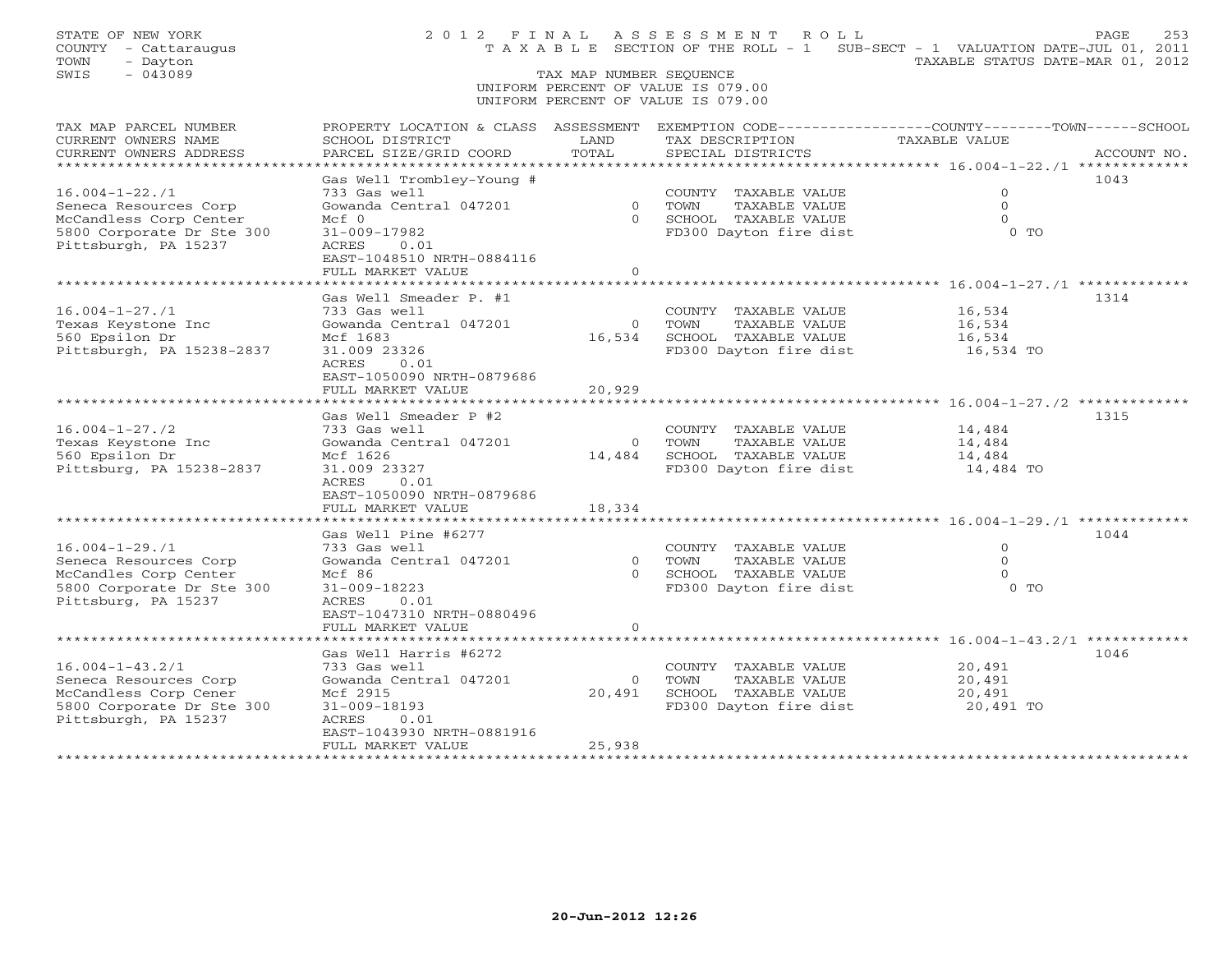| STATE OF NEW YORK<br>COUNTY - Cattaraugus<br>- Dayton<br>TOWN<br>$-043089$<br>SWIS                                          |                                                                                                                                              | TAX MAP NUMBER SEQUENCE | 2012 FINAL ASSESSMENT ROLL<br>T A X A B L E SECTION OF THE ROLL - 1 SUB-SECT - 1 VALUATION DATE-JUL 01, 2011                                          | TAXABLE STATUS DATE-MAR 01, 2012                | PAGE<br>254 |
|-----------------------------------------------------------------------------------------------------------------------------|----------------------------------------------------------------------------------------------------------------------------------------------|-------------------------|-------------------------------------------------------------------------------------------------------------------------------------------------------|-------------------------------------------------|-------------|
|                                                                                                                             |                                                                                                                                              |                         | UNIFORM PERCENT OF VALUE IS 079.00<br>UNIFORM PERCENT OF VALUE IS 079.00                                                                              |                                                 |             |
| TAX MAP PARCEL NUMBER<br>CURRENT OWNERS NAME<br>CURRENT OWNERS ADDRESS                                                      | SCHOOL DISTRICT<br>PARCEL SIZE/GRID COORD                                                                                                    | LAND<br>TOTAL           | PROPERTY LOCATION & CLASS ASSESSMENT EXEMPTION CODE---------------COUNTY-------TOWN------SCHOOL<br>TAX DESCRIPTION TAXABLE VALUE<br>SPECIAL DISTRICTS |                                                 | ACCOUNT NO. |
|                                                                                                                             | Gas Well Milks, Jr #1 #63                                                                                                                    |                         |                                                                                                                                                       |                                                 | 1106        |
| $24.002 - 1 - 5.71$<br>Seneca Resources Corp<br>McCandless Corp Center<br>5800 Corporate Dr Ste 300<br>Pittsburgh, PA 15237 | 733 Gas well<br>Gowanda Central 047201<br>Mcf 958<br>31-009-18761<br>ACRES<br>0.01                                                           | 6,750                   | COUNTT<br>COUNTY TAXABLE VALUE<br>TAXABLE VALUE<br>SCHOOL TAXABLE VALUE<br>FD301 So dayton fire dis 6,750 TO<br>WS300 Watershed                       | 6,750<br>6,750<br>6,750<br>6,750 TO             |             |
|                                                                                                                             | EAST-1029700 NRTH-0878935                                                                                                                    |                         |                                                                                                                                                       |                                                 |             |
| ******************************                                                                                              | FULL MARKET VALUE                                                                                                                            | 8,544                   |                                                                                                                                                       |                                                 |             |
| $24.002 - 1 - 6.71$<br>Seneca Resources Corp<br>McCandles Corp Center<br>5800 Corporate Dr Ste 300<br>Pittsburgh, PA 15237  | Gas Well Milks, Jr #2 #63<br>733 Gas well<br>Pine Valley Cen 063001<br>Mcf 281<br>31-009-18801<br>ACRES<br>0.01<br>EAST-1029200 NRTH-0877095 | $\overline{0}$<br>8,370 | COUNTY TAXABLE VALUE<br>TOWN      TAXABLE VALUE<br>SCHOOL   TAXABLE VALUE<br>FD301 So dayton fire dis<br>WS300 Watershed                              | 8,370<br>8,370<br>8,370<br>8,370 TO<br>1,674 TO | 1108        |
|                                                                                                                             | FULL MARKET VALUE                                                                                                                            | 10,595                  |                                                                                                                                                       |                                                 |             |
|                                                                                                                             |                                                                                                                                              |                         |                                                                                                                                                       |                                                 |             |
|                                                                                                                             | Gas Well Nenno #1                                                                                                                            |                         |                                                                                                                                                       |                                                 | 1143        |
| $24.002 - 1 - 11.71$                                                                                                        | 733 Gas well                                                                                                                                 |                         | COUNTY TAXABLE VALUE                                                                                                                                  | $\Omega$                                        |             |
| Chautauqua Energy Inc<br>PO Box 100                                                                                         | Pine Valley Cen 063001<br>Mcf 0                                                                                                              |                         | $0$ TOWN<br>0 TOWN TAXABLE VALUE<br>0 SCHOOL TAXABLE VALUE<br>FD301 So dayton fire dis                                                                | $\Omega$<br>$\Omega$                            |             |
| Westfield, NY 14787                                                                                                         | #18605                                                                                                                                       |                         |                                                                                                                                                       | $0$ TO                                          |             |
|                                                                                                                             | $31 - 009$<br>ACRES<br>0.01                                                                                                                  |                         | WS300 Watershed                                                                                                                                       | $0$ TO                                          |             |
|                                                                                                                             | EAST-1026270 NRTH-0874195                                                                                                                    |                         |                                                                                                                                                       |                                                 |             |
|                                                                                                                             | FULL MARKET VALUE                                                                                                                            | $\Omega$                |                                                                                                                                                       |                                                 |             |
|                                                                                                                             | Gas Well Nenno #2                                                                                                                            |                         |                                                                                                                                                       |                                                 | 1144        |
| $24.002 - 1 - 11.72$                                                                                                        | 733 Gas well                                                                                                                                 |                         | COUNTY TAXABLE VALUE                                                                                                                                  | 2,014                                           |             |
| Chautauqua Energy Inc                                                                                                       | Pine Valley Cen 063001                                                                                                                       | $\overline{0}$          | TAXABLE VALUE<br>TOWN                                                                                                                                 | 2,014                                           |             |
| PO Box 100                                                                                                                  | Mcf 139                                                                                                                                      | 2,014                   |                                                                                                                                                       |                                                 |             |
| Westfield, NY 14787                                                                                                         | #19338<br>$31 - 009$<br>ACRES<br>0.01                                                                                                        |                         | TOWN TAXABLE VALUE<br>SCHOOL TAXABLE VALUE 2,014<br>FD301 So dayton fire dis 2,014 TO<br>WS300 Watershed                                              | 403 TO                                          |             |
|                                                                                                                             | EAST-1026270 NRTH-0874195                                                                                                                    |                         |                                                                                                                                                       |                                                 |             |
|                                                                                                                             | FULL MARKET VALUE                                                                                                                            | 2,549                   |                                                                                                                                                       |                                                 |             |
|                                                                                                                             |                                                                                                                                              |                         |                                                                                                                                                       |                                                 |             |
|                                                                                                                             | Gas Well Volk #6306                                                                                                                          |                         |                                                                                                                                                       |                                                 | 1109        |
| $24.002 - 1 - 15.71$<br>Seneca Resources Corp                                                                               | 733 Gas well<br>Gowanda Central 047201                                                                                                       | $\overline{0}$          | COUNTY TAXABLE VALUE<br>TOWN<br>TAXABLE VALUE                                                                                                         | 9,623<br>9,623                                  |             |
| McCandless Corp Center                                                                                                      | Mcf 27                                                                                                                                       | 9,623                   | SCHOOL TAXABLE VALUE                                                                                                                                  | 9,623                                           |             |
| 5800 Corporate Dr Ste 300                                                                                                   | 31-009-18800                                                                                                                                 |                         | FD301 So dayton fire dis 9,623 TO                                                                                                                     |                                                 |             |
| Pittsburgh, PA 15237                                                                                                        | ACRES<br>0.01                                                                                                                                |                         | WS300 Watershed                                                                                                                                       | 1,925 TO                                        |             |
|                                                                                                                             | EAST-1025230 NRTH-0877145                                                                                                                    |                         |                                                                                                                                                       |                                                 |             |
|                                                                                                                             | FULL MARKET VALUE<br>*********************                                                                                                   | 12,181                  |                                                                                                                                                       |                                                 |             |
|                                                                                                                             |                                                                                                                                              |                         |                                                                                                                                                       |                                                 |             |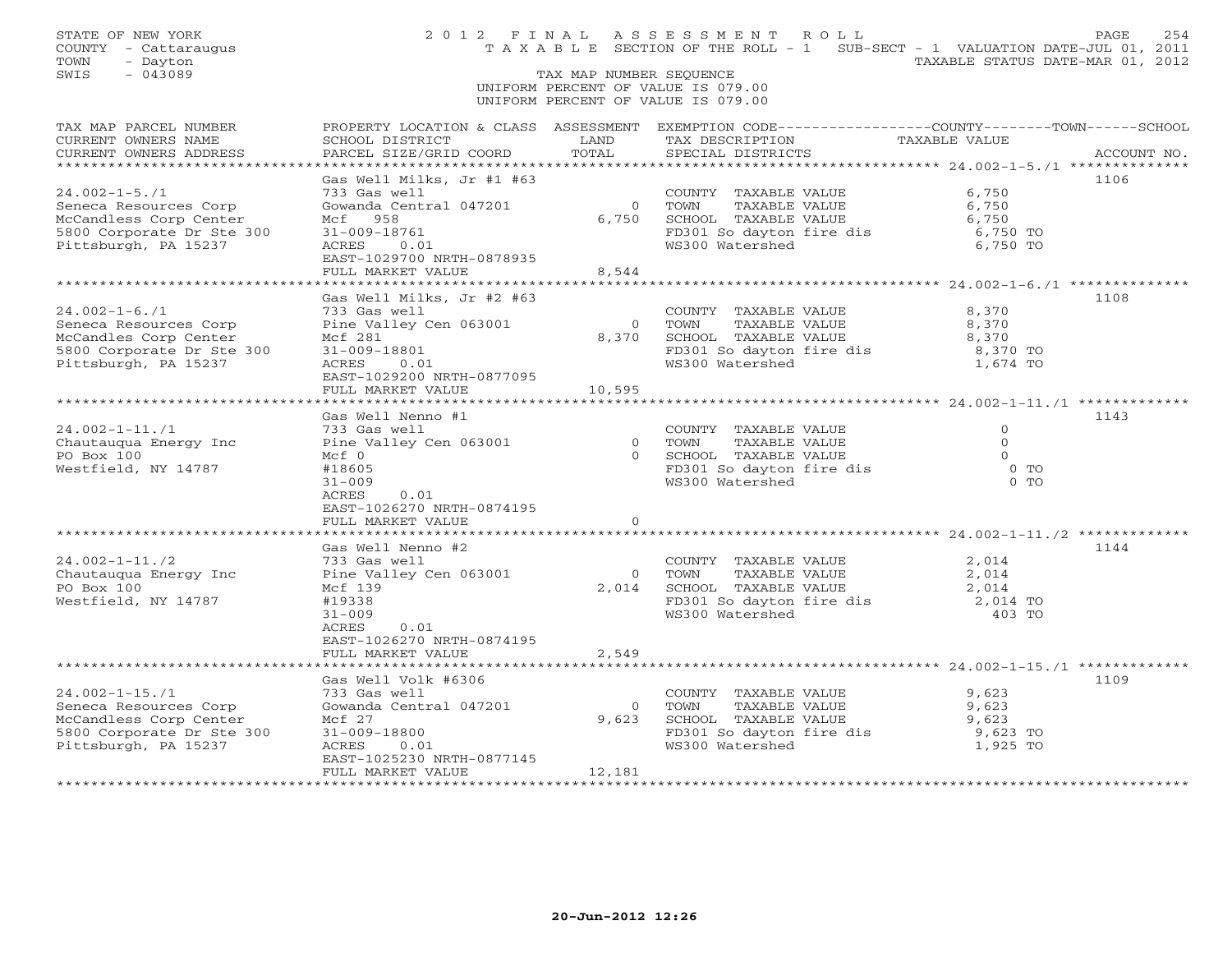| STATE OF NEW YORK<br>COUNTY - Cattaraugus<br>- Dayton<br>TOWN<br>$-043089$<br>SWIS                                                                                                                                                   |                                                       |                         | 2012 FINAL ASSESSMENT ROLL<br>TAXABLE SECTION OF THE ROLL - 1 SUB-SECT - 1 VALUATION DATE-JUL 01, 2011                                                                                                                                 | TAXABLE STATUS DATE-MAR 01, 2012 | PAGE<br>255 |
|--------------------------------------------------------------------------------------------------------------------------------------------------------------------------------------------------------------------------------------|-------------------------------------------------------|-------------------------|----------------------------------------------------------------------------------------------------------------------------------------------------------------------------------------------------------------------------------------|----------------------------------|-------------|
|                                                                                                                                                                                                                                      |                                                       | TAX MAP NUMBER SEQUENCE | UNIFORM PERCENT OF VALUE IS 079.00                                                                                                                                                                                                     |                                  |             |
|                                                                                                                                                                                                                                      |                                                       |                         | UNIFORM PERCENT OF VALUE IS 079.00                                                                                                                                                                                                     |                                  |             |
| TAX MAP PARCEL NUMBER<br>CURRENT OWNERS NAME<br>CURRENT OWNERS ADDRESS                                                                                                                                                               | SCHOOL DISTRICT LAND<br>PARCEL SIZE/GRID COORD TOTAL  |                         | PROPERTY LOCATION & CLASS ASSESSMENT EXEMPTION CODE----------------COUNTY-------TOWN------SCHOOL<br>TAX DESCRIPTION TAXABLE VALUE<br>SPECIAL DISTRICTS                                                                                 |                                  | ACCOUNT NO. |
|                                                                                                                                                                                                                                      |                                                       |                         |                                                                                                                                                                                                                                        |                                  |             |
|                                                                                                                                                                                                                                      | Gas Well Cooper #225                                  |                         |                                                                                                                                                                                                                                        |                                  | 1051        |
| $25.001 - 1 - 32.71$<br>Seneca Resources Corp                                                                                                                                                                                        | 733 Gas well                                          |                         | COUNTY TAXABLE VALUE 10,232<br>TOWN TAXABLE VALUE 10,232<br>SCHOOL TAXABLE VALUE 10,232<br>Pine Valley Cen 063001 0 10000 10000 10000 10000 10000 10000 10000 10000 10000 10000 10000 10000 100<br>Mcf 793 10,232 SCHOOL TAXABLE VALUE |                                  |             |
| McCandless Corp Center                                                                                                                                                                                                               |                                                       |                         |                                                                                                                                                                                                                                        |                                  |             |
| 5800 Corporate Dr Ste 150                                                                                                                                                                                                            | 31-009-17239<br>ACRES 0.01                            |                         | FD301 So dayton fire dis 10,232 TO                                                                                                                                                                                                     |                                  |             |
| Pittsburgh, PA 15237                                                                                                                                                                                                                 | EAST-1032330 NRTH-0872705                             |                         | WS300 Watershed                                                                                                                                                                                                                        | 6,139 TO                         |             |
|                                                                                                                                                                                                                                      | FULL MARKET VALUE                                     | 12,952                  |                                                                                                                                                                                                                                        |                                  |             |
|                                                                                                                                                                                                                                      | Gas Well Ulmer G.1                                    |                         |                                                                                                                                                                                                                                        |                                  | 1087        |
| $25.001 - 2 - 2.71$                                                                                                                                                                                                                  | 733 Gas well                                          |                         |                                                                                                                                                                                                                                        |                                  |             |
| Chautauqua Energy Inc                                                                                                                                                                                                                | Gowanda Central 047201                                |                         | COUNTY TAXABLE VALUE<br>TOWN TAXABLE VALUE 25,110                                                                                                                                                                                      |                                  |             |
| PO Box 100                                                                                                                                                                                                                           | Mcf 2489                                              |                         |                                                                                                                                                                                                                                        | 25,110<br>25,110 TO              |             |
| Westfield, NY 14787                                                                                                                                                                                                                  | #18662                                                |                         | 0 TOWN TAXABLE VALUE<br>25,110 SCHOOL TAXABLE VALUE<br>FD300 Dayton fire dist<br>WS300 Watershed                                                                                                                                       |                                  |             |
|                                                                                                                                                                                                                                      | $31 - 009$<br>ACRES<br>0.01                           |                         |                                                                                                                                                                                                                                        | 5,022 TO                         |             |
|                                                                                                                                                                                                                                      | EAST-1037820 NRTH-0877895                             |                         |                                                                                                                                                                                                                                        |                                  |             |
|                                                                                                                                                                                                                                      | FULL MARKET VALUE 31,785                              |                         |                                                                                                                                                                                                                                        |                                  |             |
|                                                                                                                                                                                                                                      |                                                       |                         |                                                                                                                                                                                                                                        |                                  |             |
|                                                                                                                                                                                                                                      | Gas Well Hanson-Ivett #1                              |                         |                                                                                                                                                                                                                                        |                                  | 1529        |
|                                                                                                                                                                                                                                      |                                                       |                         |                                                                                                                                                                                                                                        |                                  |             |
|                                                                                                                                                                                                                                      |                                                       |                         |                                                                                                                                                                                                                                        |                                  |             |
|                                                                                                                                                                                                                                      |                                                       |                         |                                                                                                                                                                                                                                        |                                  |             |
| 25.001-2-3.1/1 733 Gas well<br>Chautauqua Energy Inc Gowanda Central 047201 017201 733 Gas well<br>Main Rd 31009259710000 70000 35,244 SCHOOL TAXABLE VALUE 35,244<br>PO Box 100 FULL MARKET VALUE 44,613 FD300 Dayton fire dist 35, |                                                       |                         |                                                                                                                                                                                                                                        |                                  |             |
|                                                                                                                                                                                                                                      |                                                       |                         |                                                                                                                                                                                                                                        |                                  |             |
|                                                                                                                                                                                                                                      | Gas Well Stark #222                                   |                         |                                                                                                                                                                                                                                        |                                  | 1052        |
| $25.001 - 2 - 13.8/1$                                                                                                                                                                                                                | 733 Gas well                                          |                         | COUNTY TAXABLE VALUE                                                                                                                                                                                                                   | 8,030                            |             |
| Seneca Resources Corp<br>Seneca Resources Corp<br>McCandless Corp Center<br>5800 Corporate Dr Ste 300                                                                                                                                | Gowanda Central 047201                                |                         |                                                                                                                                                                                                                                        |                                  |             |
|                                                                                                                                                                                                                                      | Mcf 860<br>31-009-17179                               |                         |                                                                                                                                                                                                                                        |                                  |             |
| Pittsburgh, PA 15237                                                                                                                                                                                                                 | ACRES<br>0.01                                         |                         | COUNTI TAARDED VIEWS<br>0 TOWN TAXABLE VALUE 8,030<br>8,030 SCHOOL TAXABLE VALUE 8,030<br>FD301 So dayton fire dis 8,030 TO<br>1.606 TO<br>WS300 Watershed                                                                             | 1,606 TO                         |             |
|                                                                                                                                                                                                                                      |                                                       |                         |                                                                                                                                                                                                                                        |                                  |             |
|                                                                                                                                                                                                                                      | EAST-1042330 NRTH-0872935<br>FULL MARKET VALUE 10,165 |                         |                                                                                                                                                                                                                                        |                                  |             |
|                                                                                                                                                                                                                                      |                                                       |                         |                                                                                                                                                                                                                                        |                                  |             |
|                                                                                                                                                                                                                                      | Gas Well Colvenback J #1                              |                         |                                                                                                                                                                                                                                        |                                  | 1516        |
| $25.002 - 1 - 8.71$                                                                                                                                                                                                                  | 733 Gas well                                          |                         | COUNTY TAXABLE VALUE                                                                                                                                                                                                                   | 39,407                           |             |
|                                                                                                                                                                                                                                      | Gowanda Central 047201                                |                         |                                                                                                                                                                                                                                        |                                  |             |
| 25.002-1-0.71<br>Texas Keystone Inc (Sowanda 6<br>560 Epsilon Dr (Mcf 5913<br>Pittsburgh, PA 15238-2837 (31.009 08                                                                                                                   | 31.009 08327                                          |                         | 39,407<br>39,407 SCHOOL TAXABLE VALUE 39,407<br>39,407 SCHOOL TAXABLE VALUE 39,407<br>FD300 Dayton fire dist 39,407 TO                                                                                                                 |                                  |             |
|                                                                                                                                                                                                                                      | ACRES<br>0.01                                         |                         |                                                                                                                                                                                                                                        |                                  |             |
|                                                                                                                                                                                                                                      | EAST-1049190 NRTH-0875155                             |                         |                                                                                                                                                                                                                                        |                                  |             |
|                                                                                                                                                                                                                                      | FULL MARKET VALUE                                     | 49,882                  |                                                                                                                                                                                                                                        |                                  |             |
|                                                                                                                                                                                                                                      | ************************                              |                         |                                                                                                                                                                                                                                        |                                  |             |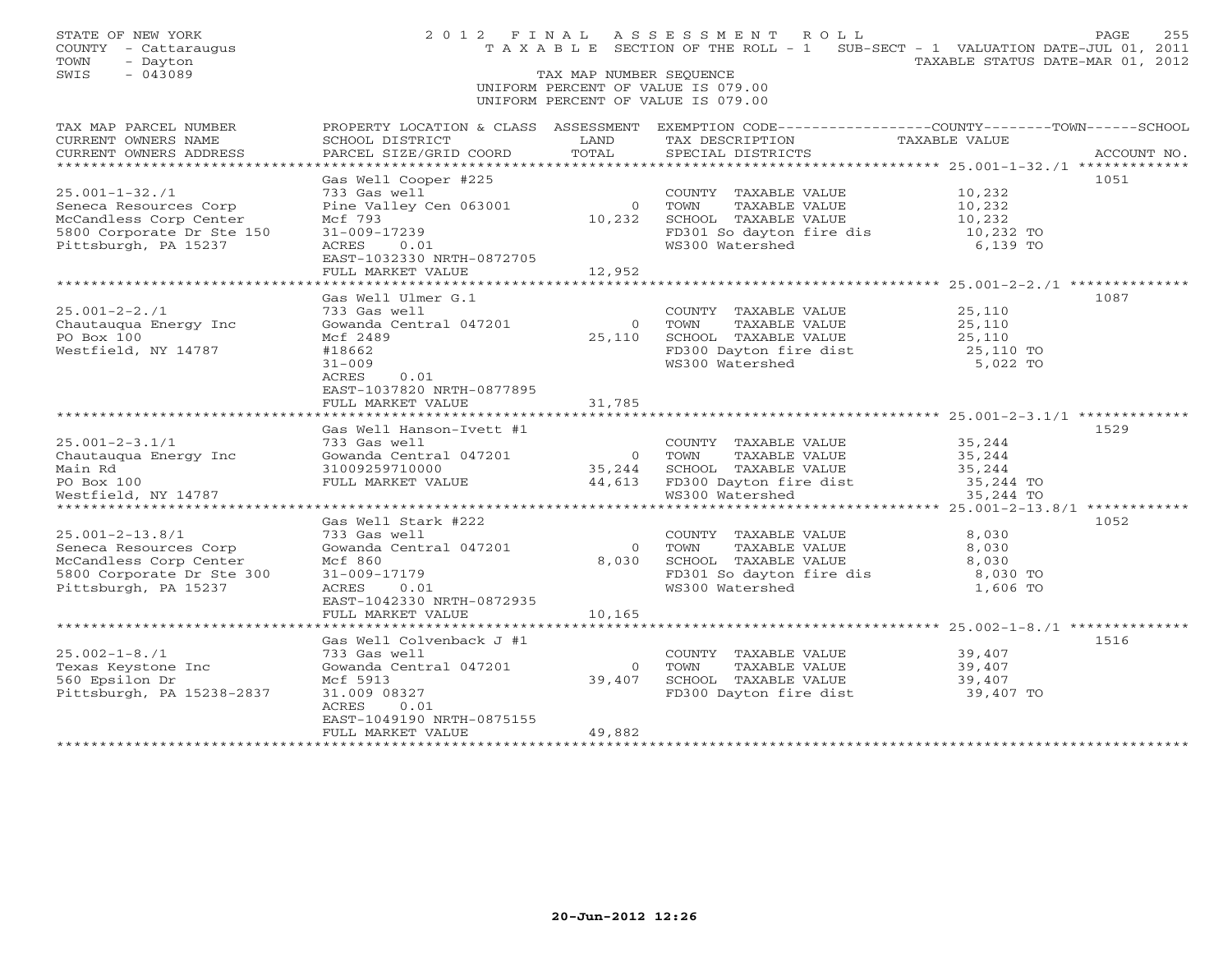| STATE OF NEW YORK<br>COUNTY<br>- Cattaraugus<br>- Dayton<br>TOWN       |                                                                                                                                               |                              | 2012 FINAL ASSESSMENT ROLL<br>T A X A B L E SECTION OF THE ROLL - 1 SUB-SECT - 1 VALUATION DATE-JUL 01, 2011 | TAXABLE STATUS DATE-MAR 01, 2012                                    | 256<br>PAGE |  |
|------------------------------------------------------------------------|-----------------------------------------------------------------------------------------------------------------------------------------------|------------------------------|--------------------------------------------------------------------------------------------------------------|---------------------------------------------------------------------|-------------|--|
| SWIS<br>$-043089$                                                      | TAX MAP NUMBER SEQUENCE                                                                                                                       |                              |                                                                                                              |                                                                     |             |  |
|                                                                        |                                                                                                                                               |                              | UNIFORM PERCENT OF VALUE IS 079.00                                                                           |                                                                     |             |  |
|                                                                        |                                                                                                                                               |                              | UNIFORM PERCENT OF VALUE IS 079.00                                                                           |                                                                     |             |  |
| TAX MAP PARCEL NUMBER<br>CURRENT OWNERS NAME<br>CURRENT OWNERS ADDRESS | PROPERTY LOCATION & CLASS ASSESSMENT EXEMPTION CODE----------------COUNTY-------TOWN------SCHOOL<br>SCHOOL DISTRICT<br>PARCEL SIZE/GRID COORD | LAND<br>TOTAL                | TAX DESCRIPTION<br>SPECIAL DISTRICTS                                                                         | TAXABLE VALUE                                                       | ACCOUNT NO. |  |
| *********************                                                  | ***********************                                                                                                                       |                              |                                                                                                              |                                                                     |             |  |
| $25.002 - 1 - 8.72$<br>Texas Keystone Inc                              | Gas Well Colvenback J #2<br>733 Gas well<br>Gowanda Central 047201                                                                            | $\Omega$                     | COUNTY TAXABLE VALUE<br>TOWN<br>TAXABLE VALUE                                                                | 28,861<br>28,861                                                    | 1317        |  |
| 560 Epsilon Dr<br>Pittsburg, PA 15238-2837                             | Mcf 4708<br>31.009 08326<br>ACRES<br>0.01                                                                                                     | 28,861                       | SCHOOL TAXABLE VALUE<br>FD300 Dayton fire dist                                                               | 28,861<br>28,861 TO                                                 |             |  |
|                                                                        | EAST-1049190 NRTH-0875155                                                                                                                     |                              |                                                                                                              |                                                                     |             |  |
|                                                                        | FULL MARKET VALUE<br>.                                                                                                                        | 36,533                       |                                                                                                              | ********************** 25.002-1-8./3 ********                       |             |  |
| $25.002 - 1 - 8.73$                                                    | Gas Well Colvenbach 3<br>733 Gas well                                                                                                         |                              | COUNTY<br>TAXABLE VALUE                                                                                      | 26,576                                                              | 5037        |  |
| Texas Keystone Inc                                                     | Gowanda Central 047201                                                                                                                        | $\Omega$                     | TOWN<br>TAXABLE VALUE                                                                                        | 26,576                                                              |             |  |
| 560 Epsilon Dr                                                         | 31009 254750000                                                                                                                               | 26,576                       | SCHOOL TAXABLE VALUE                                                                                         | 26,576                                                              |             |  |
| Pittsburgh, PA 15238-2837                                              | Colvenbach 3                                                                                                                                  |                              | FD300 Dayton fire dist                                                                                       | 26,576 TO                                                           |             |  |
|                                                                        | FULL MARKET VALUE<br>.                                                                                                                        | 33,641                       |                                                                                                              |                                                                     |             |  |
|                                                                        | Gas Well Scott & Van Ette                                                                                                                     |                              |                                                                                                              | ******** 25.002-1-21.2/1 **********                                 | 1342        |  |
| $25.002 - 1 - 21.2/1$                                                  | 733 Gas well                                                                                                                                  |                              | COUNTY TAXABLE VALUE                                                                                         | 53,730                                                              |             |  |
| Texas Keystone Inc                                                     | Gowanda Central 047201                                                                                                                        | $\mathbf{O}$                 | TOWN<br>TAXABLE VALUE                                                                                        | 53,730                                                              |             |  |
| 560 Epsilon Dr 2500                                                    | Mcf 10100                                                                                                                                     | 53,730                       | SCHOOL TAXABLE VALUE                                                                                         | 53,730                                                              |             |  |
| Pittsburg, PA 15238-2837                                               | Dayton Farmers Sportman<br>ACRES<br>0.01<br>EAST-1046486 NRTH-0876785                                                                         |                              | FD300 Dayton fire dist                                                                                       | 53,730 TO                                                           |             |  |
|                                                                        | FULL MARKET VALUE                                                                                                                             | 68,013                       |                                                                                                              |                                                                     |             |  |
|                                                                        |                                                                                                                                               |                              |                                                                                                              |                                                                     |             |  |
| $25.003 - 1 - 3.71$                                                    | Gas Well Wile #237<br>733 Gas well                                                                                                            |                              | COUNTY TAXABLE VALUE                                                                                         |                                                                     | 1054        |  |
| Seneca Resources Corp                                                  | Pine Valley Cen 063001                                                                                                                        | $\Omega$                     | TOWN<br>TAXABLE VALUE                                                                                        | 10,402<br>10,402                                                    |             |  |
| McCandless Corp Center                                                 | Mcf 267                                                                                                                                       | 10,402                       | SCHOOL TAXABLE VALUE                                                                                         | 10,402                                                              |             |  |
| 5800 Corporate Dr Ste 300                                              | $31 - 009 - 17637$                                                                                                                            |                              | FD301 So dayton fire dis                                                                                     | 10,402 TO                                                           |             |  |
| Pittsburg, PA 15237                                                    | ACRES<br>0.01                                                                                                                                 |                              | WS300 Watershed                                                                                              | 2,080 TO                                                            |             |  |
|                                                                        | EAST-1042090 NRTH-0868335                                                                                                                     |                              |                                                                                                              |                                                                     |             |  |
| *******************                                                    | FULL MARKET VALUE<br>**********************                                                                                                   | 13,167<br>****************** |                                                                                                              | ************************************* 25.003-1-5./1 *************** |             |  |
|                                                                        | Gas Well Markham-Wesley R                                                                                                                     |                              |                                                                                                              |                                                                     | 1343        |  |
| $25.003 - 1 - 5.71$                                                    | 733 Gas well                                                                                                                                  |                              | COUNTY TAXABLE VALUE                                                                                         | 35,155                                                              |             |  |
| Texas Keystone Inc                                                     | Catt-LV Central 046402                                                                                                                        | $\circ$                      | TOWN<br>TAXABLE VALUE                                                                                        | 35,155                                                              |             |  |
| 560 Epsilon Dr                                                         | Mcf 6533                                                                                                                                      | 35, 155                      | SCHOOL TAXABLE VALUE                                                                                         | 35,155                                                              |             |  |
| Pittsburg, PA 15238-2837                                               | Van Etten 4                                                                                                                                   |                              | FD300 Dayton fire dist                                                                                       | 35,155 TO                                                           |             |  |
|                                                                        | ACRES<br>0.01<br>EAST-1042666 NRTH-0864974                                                                                                    |                              |                                                                                                              |                                                                     |             |  |
|                                                                        | FULL MARKET VALUE                                                                                                                             | 44,500                       |                                                                                                              |                                                                     |             |  |
|                                                                        |                                                                                                                                               |                              |                                                                                                              |                                                                     |             |  |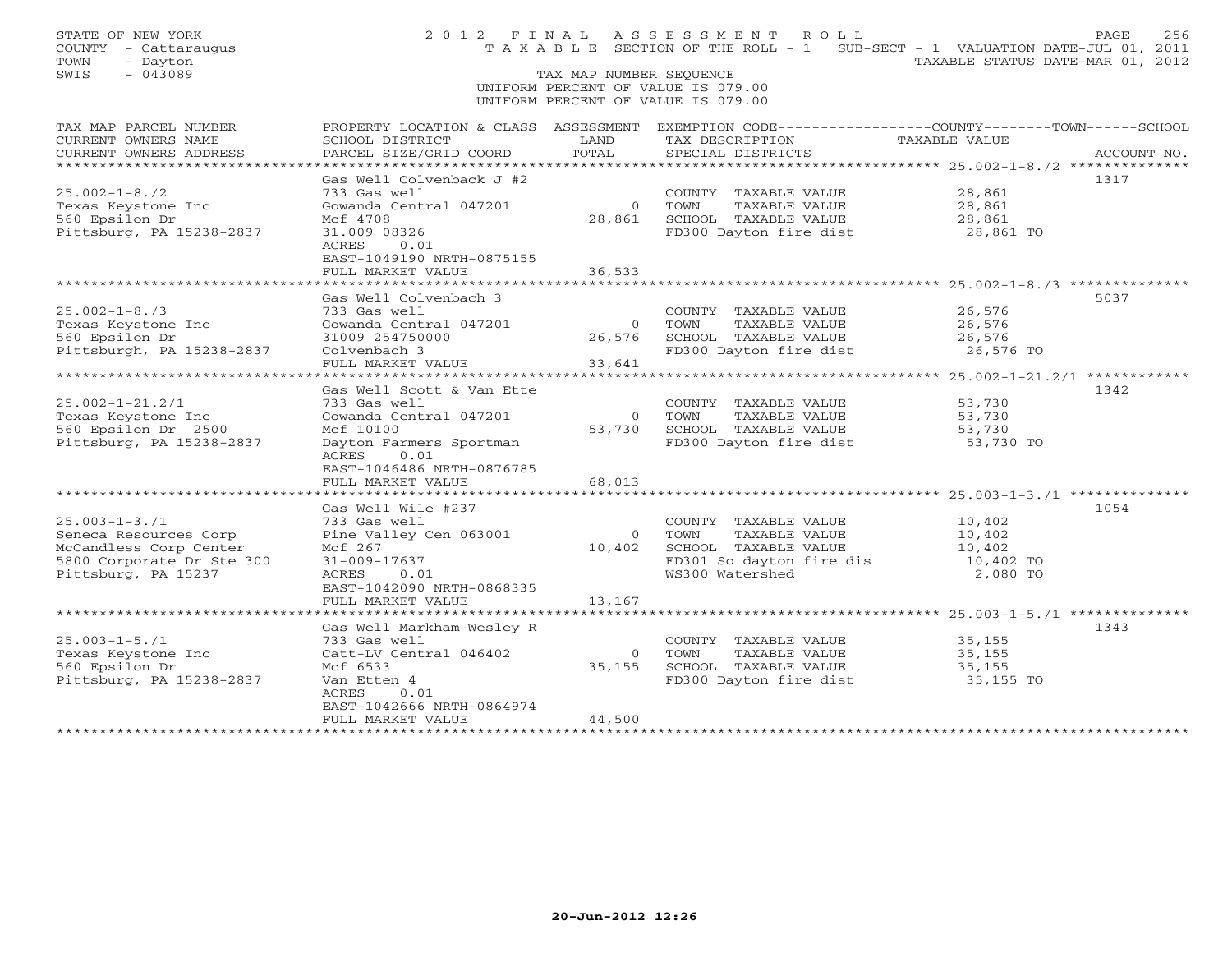# TAX MAP NUMBER SEQUENCE UNIFORM PERCENT OF VALUE IS 079.00UNIFORM PERCENT OF VALUE IS 079.00

| TAX MAP PARCEL NUMBER                | PROPERTY LOCATION & CLASS ASSESSMENT           |                        |                                                   | EXEMPTION CODE----------------COUNTY-------TOWN------SCHOOL |
|--------------------------------------|------------------------------------------------|------------------------|---------------------------------------------------|-------------------------------------------------------------|
| CURRENT OWNERS NAME                  | SCHOOL DISTRICT                                | LAND                   | TAX DESCRIPTION                                   | TAXABLE VALUE                                               |
| CURRENT OWNERS ADDRESS               | PARCEL SIZE/GRID COORD                         | TOTAL                  | SPECIAL DISTRICTS                                 | ACCOUNT NO.                                                 |
|                                      |                                                |                        |                                                   |                                                             |
|                                      | Gas Well VanEtten 3B                           |                        |                                                   | 1346                                                        |
| $25.003 - 1 - 5.72$                  | 733 Gas well                                   |                        | COUNTY TAXABLE VALUE                              | 31,090                                                      |
| Texas Keystone Inc                   | Catt-LV Central 046402                         | $\overline{0}$         | TAXABLE VALUE<br>TOWN                             | 31,090                                                      |
| 560 Epsilon Dr                       | VanEtten 3B                                    | 31,090                 | SCHOOL TAXABLE VALUE                              | 31,090                                                      |
| Pittsburg, PA 15238-2837             | FULL MARKET VALUE                              | 39,354                 |                                                   |                                                             |
|                                      |                                                |                        |                                                   |                                                             |
|                                      | Gas Well VanEtten 5B                           |                        |                                                   | 1390                                                        |
| $25.003 - 1 - 5.73$                  | 733 Gas well<br>Catt-LV Central 046402         |                        | COUNTY TAXABLE VALUE                              | 43,963                                                      |
| Texas Keystone Inc<br>560 Epsilon Dr | VanEtten 5B                                    | 0 TOWN<br>43,963 SCHOO | TAXABLE VALUE<br>SCHOOL TAXABLE VALUE             | $43,963$<br>$43.963$<br>43,963                              |
| Pittsburg, PA 15238-2837             | FULL MARKET VALUE 55,649                       |                        |                                                   |                                                             |
|                                      |                                                |                        |                                                   |                                                             |
|                                      | Gas Well Hills G #1                            |                        |                                                   | 1088                                                        |
| $25.003 - 1 - 19.11$                 | 733 Gas well                                   |                        | COUNTY TAXABLE VALUE                              | $\circ$                                                     |
| Energy Control Unltd Inc             | Pine Valley Cen 063001                         | $\overline{0}$         | TOWN<br>TAXABLE VALUE                             | $\Omega$                                                    |
| Raymond Austin                       | Mcf 3225                                       | $\Omega$               | SCHOOL TAXABLE VALUE                              | $\Omega$                                                    |
| 8643 Cottage Rd So. Dayton NY 31-009 |                                                |                        | FD301 So dayton fire dis                          | $0$ TO                                                      |
| South Dayton, NY 14138               | ACRES<br>0.01                                  |                        | WS300 Watershed                                   | $0$ TO                                                      |
|                                      | EAST-1032730 NRTH-0866295                      |                        |                                                   |                                                             |
|                                      | FULL MARKET VALUE                              | $\Omega$               |                                                   |                                                             |
|                                      |                                                |                        |                                                   |                                                             |
|                                      | Gas Well P Pagett #224                         |                        |                                                   | 1055                                                        |
| $25.003 - 1 - 25.1/1$                | 733 Gas well                                   |                        | COUNTY TAXABLE VALUE                              | 7,636                                                       |
| Seneca Resources Corp                | Pine Valley Cen 063001                         |                        | 0 TOWN<br>TAXABLE VALUE                           | 7,636                                                       |
| McCandles Corp Center                | Mcf 34                                         | 7,636                  | SCHOOL TAXABLE VALUE                              | 7,636                                                       |
| 5800 Corporate Dr Ste 300            | 31-009-17180                                   |                        | FD301 So dayton fire dis                          | 7,636 TO                                                    |
| Pittsburgh, PA 15237                 | ACRES<br>0.01                                  |                        | WS300 Watershed                                   | 7,636 TO                                                    |
|                                      | EAST-1033020 NRTH-0869225                      |                        |                                                   |                                                             |
|                                      | FULL MARKET VALUE                              | 9,666                  |                                                   |                                                             |
|                                      |                                                |                        |                                                   |                                                             |
|                                      | Gas Well C Pagett #223                         |                        |                                                   | 1056                                                        |
| $25.003 - 1 - 27.2/1$                | 733 Gas well                                   |                        | COUNTY TAXABLE VALUE                              | 8,504                                                       |
| Seneca Resources Corp                | Pine Valley Cen 063001                         | $\circ$                | TOWN      TAXABLE VALUE<br>SCHOOL   TAXABLE VALUE | 8,504                                                       |
| McCandless Corp Center               | Mcf 854                                        | 8,504                  |                                                   | 8,504                                                       |
| 5800 Corporate Dr Ste 300            | 31-009-17220                                   |                        | FD301 So dayton fire dis                          | 8,504 TO                                                    |
| Pittsburgh, PA 15237                 | ACRES<br>0.01                                  |                        | WS300 Watershed                                   | 1,701 TO                                                    |
|                                      | EAST-1035860 NRTH-0869905<br>FULL MARKET VALUE | 10,765                 |                                                   |                                                             |
|                                      |                                                |                        |                                                   |                                                             |
|                                      | Gas Well Bliss #226                            |                        |                                                   | 1062                                                        |
| $25.004 - 1 - 2.71$                  | 733 Gas well                                   |                        | COUNTY TAXABLE VALUE                              | 10,635                                                      |
| Seneca Resources Corp                | Catt-LV Central 046402                         | $\Omega$               | TOWN<br>TAXABLE VALUE                             | 10,635                                                      |
| McCandles Corp Center                | Mcf 296                                        | 10,635                 | SCHOOL TAXABLE VALUE                              | 10,635                                                      |
| 5800 Corporate Dr Ste 300            | 31-009-17264                                   |                        | FD301 So dayton fire dis                          | 10,635 TO                                                   |
| Pittsburgh, PA 15237                 | ACRES<br>0.01                                  |                        | WS300 Watershed                                   | 2,127 TO                                                    |
|                                      | EAST-1045670 NRTH-0868565                      |                        |                                                   |                                                             |
|                                      | FULL MARKET VALUE                              | 13,462                 |                                                   |                                                             |
|                                      |                                                |                        |                                                   |                                                             |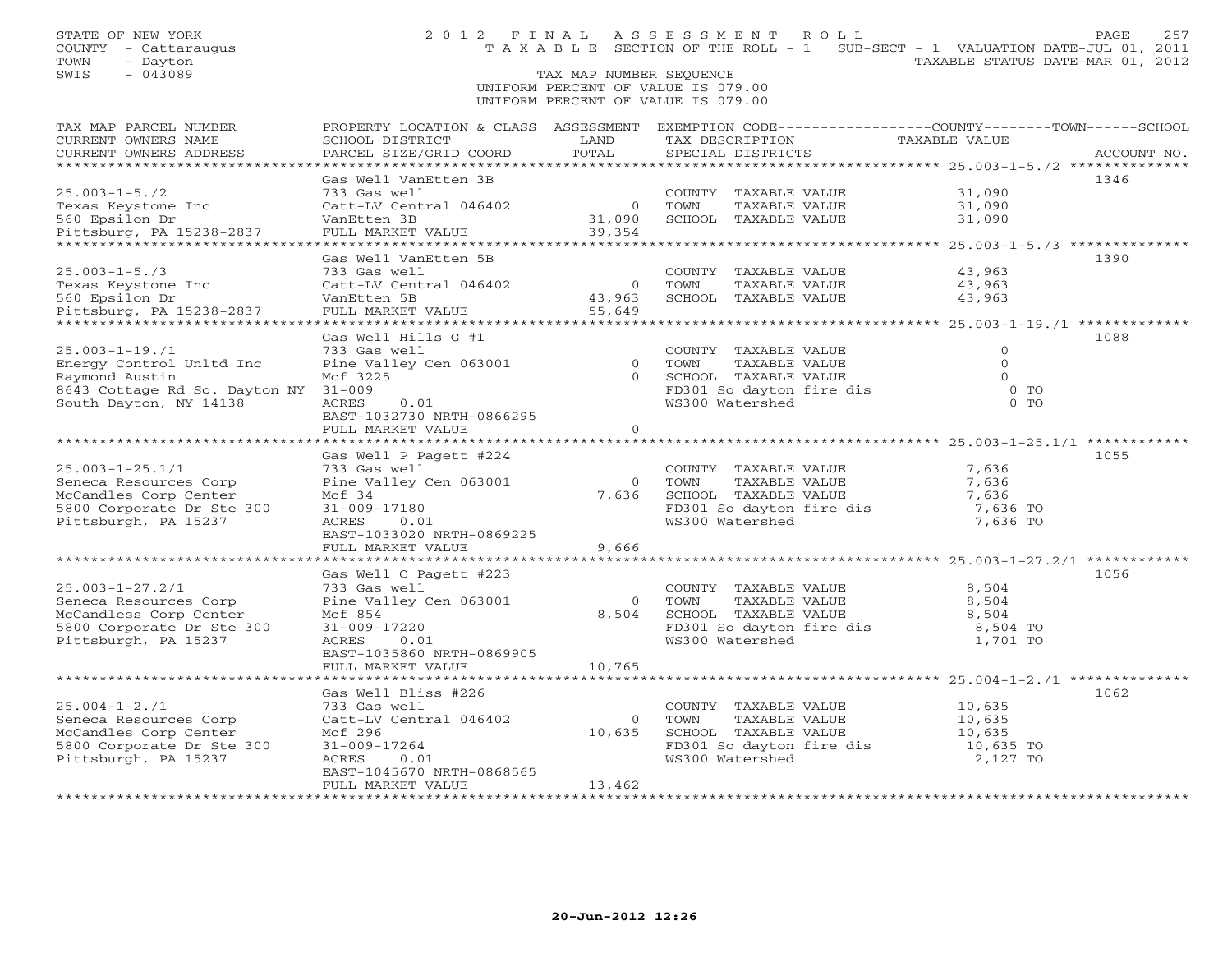| STATE OF NEW YORK<br>COUNTY - Cattaraugus<br>TOWN<br>- Dayton<br>SWIS<br>$-043089$                                          |                                                                                                                                            | TAX MAP NUMBER SEQUENCE   | 2012 FINAL ASSESSMENT ROLL<br>T A X A B L E SECTION OF THE ROLL - 1 SUB-SECT - 1 VALUATION DATE-JUL 01, 2011                            | TAXABLE STATUS DATE-MAR 01, 2012                     | 258<br>PAGE |
|-----------------------------------------------------------------------------------------------------------------------------|--------------------------------------------------------------------------------------------------------------------------------------------|---------------------------|-----------------------------------------------------------------------------------------------------------------------------------------|------------------------------------------------------|-------------|
|                                                                                                                             |                                                                                                                                            |                           | UNIFORM PERCENT OF VALUE IS 079.00<br>UNIFORM PERCENT OF VALUE IS 079.00                                                                |                                                      |             |
| TAX MAP PARCEL NUMBER<br>CURRENT OWNERS NAME<br>CURRENT OWNERS ADDRESS                                                      | SCHOOL DISTRICT<br>PARCEL SIZE/GRID COORD                                                                                                  | LAND<br>TOTAL             | PROPERTY LOCATION & CLASS ASSESSMENT EXEMPTION CODE---------------COUNTY-------TOWN------SCHOOL<br>TAX DESCRIPTION<br>SPECIAL DISTRICTS | TAXABLE VALUE                                        | ACCOUNT NO. |
| *****************<br>$25.004 - 1 - 4.71$                                                                                    | Gas Well Bliss Nelson Ber<br>733 Gas well                                                                                                  |                           | COUNTY TAXABLE VALUE                                                                                                                    | $\Omega$                                             | 1057        |
| Seneca Resources Corp<br>McCandless Corp Center<br>5800 Corporate Dr Ste 300<br>Pittsburgh, PA 15237                        | Catt-LV Central 046402<br>Mcf 0<br>$31 - 009 - 13359$<br>ACRES<br>0.01<br>EAST-1047940 NRTH-0868905                                        |                           | 0 TOWN<br>TAXABLE VALUE<br>0 SCHOOL TAXABLE VALUE<br>FD301 So dayton fire dis<br>WS300 Watershed                                        | $\Omega$<br>$\Omega$<br>$0$ TO<br>$0$ TO             |             |
|                                                                                                                             | FULL MARKET VALUE                                                                                                                          | $\Omega$                  |                                                                                                                                         |                                                      |             |
| $25.004 - 1 - 5.71$<br>Texas Keystone Inc<br>560 Epsilon Dr<br>Pittsburg, PA 15238-2837                                     | Gas Well Allen #1 Persia<br>733 Gas well<br>Gowanda Central 047201<br>Mcf 6101<br>31009 23336<br>ACRES<br>0.01                             | $\circ$                   | COUNTY TAXABLE VALUE<br>TOWN<br>TAXABLE VALUE<br>30,374 SCHOOL TAXABLE VALUE<br>FD300 Dayton fire dist                                  | 30,374<br>30,374<br>30,374<br>30,374 TO              | 1336        |
|                                                                                                                             | FULL MARKET VALUE                                                                                                                          | 38,448                    |                                                                                                                                         |                                                      |             |
|                                                                                                                             | Gas Well Mott (Prince)                                                                                                                     |                           |                                                                                                                                         | ********************** 25.004-1-6./1 *********       | 1058        |
| $25.004 - 1 - 6.71$<br>Seneca Resources Corp<br>McCandless Corp Center<br>5800 Corporate Dr Ste 300<br>Pittsburgh, PA 15237 | 733 Gas well<br>Catt-LV Central 046402<br>MCF 2384<br>$31 - 009 - 13358$<br>ACRES<br>0.01<br>EAST-1049180 NRTH-0867945                     | $\bigcirc$<br>7,905       | COUNTY TAXABLE VALUE<br>TOWN<br>TAXABLE VALUE<br>SCHOOL TAXABLE VALUE<br>FD301 So dayton fire dis<br>WS300 Watershed                    | 7,905<br>7,905<br>7,905<br>7,905 TO<br>7,905 TO      |             |
|                                                                                                                             | FULL MARKET VALUE                                                                                                                          | 10,006                    |                                                                                                                                         |                                                      |             |
|                                                                                                                             | Gas Well Barcia, Loretta                                                                                                                   |                           |                                                                                                                                         |                                                      | 1060        |
| $25.004 - 1 - 8.71$<br>Judson Loretta<br>8860 Rte 353<br>Gowanda, NY 14070                                                  | 733 Gas well<br>Catt-LV Central 046402<br>$Mcf$ 0<br>31-009-13361<br>ACRES<br>0.01<br>EAST-1049090 NRTH-0866385<br>FULL MARKET VALUE       | $\overline{0}$<br>$\circ$ | COUNTY TAXABLE VALUE<br>TOWN<br>TAXABLE VALUE<br>0 SCHOOL TAXABLE VALUE<br>FD301 So dayton fire dis<br>WS300 Watershed                  | $\Omega$<br>$\Omega$<br>$\Omega$<br>$0$ TO<br>$0$ TO |             |
|                                                                                                                             |                                                                                                                                            |                           |                                                                                                                                         | ********************* 25.004-1-22./1 *               |             |
| $25.004 - 1 - 22.71$<br>Texas Keystone Inc<br>560 Epsilon Dr<br>Pittsburg, PA 15238-2837                                    | Gas Well Markham-Wesley R<br>733 Gas well<br>Catt-LV Central 046402<br>Mcf 5007<br>C Stone 3<br>ACRES<br>0.01<br>EAST-1044521 NRTH-0863943 | $\circ$<br>30,168         | COUNTY TAXABLE VALUE<br>TOWN<br>TAXABLE VALUE<br>SCHOOL TAXABLE VALUE<br>FD300 Dayton fire dist                                         | 30,168<br>30,168<br>30,168<br>30,168 TO              | 1344        |
|                                                                                                                             | FULL MARKET VALUE<br>* * * * * * * * * * * * * * * * * * * *                                                                               | 38,187                    |                                                                                                                                         |                                                      |             |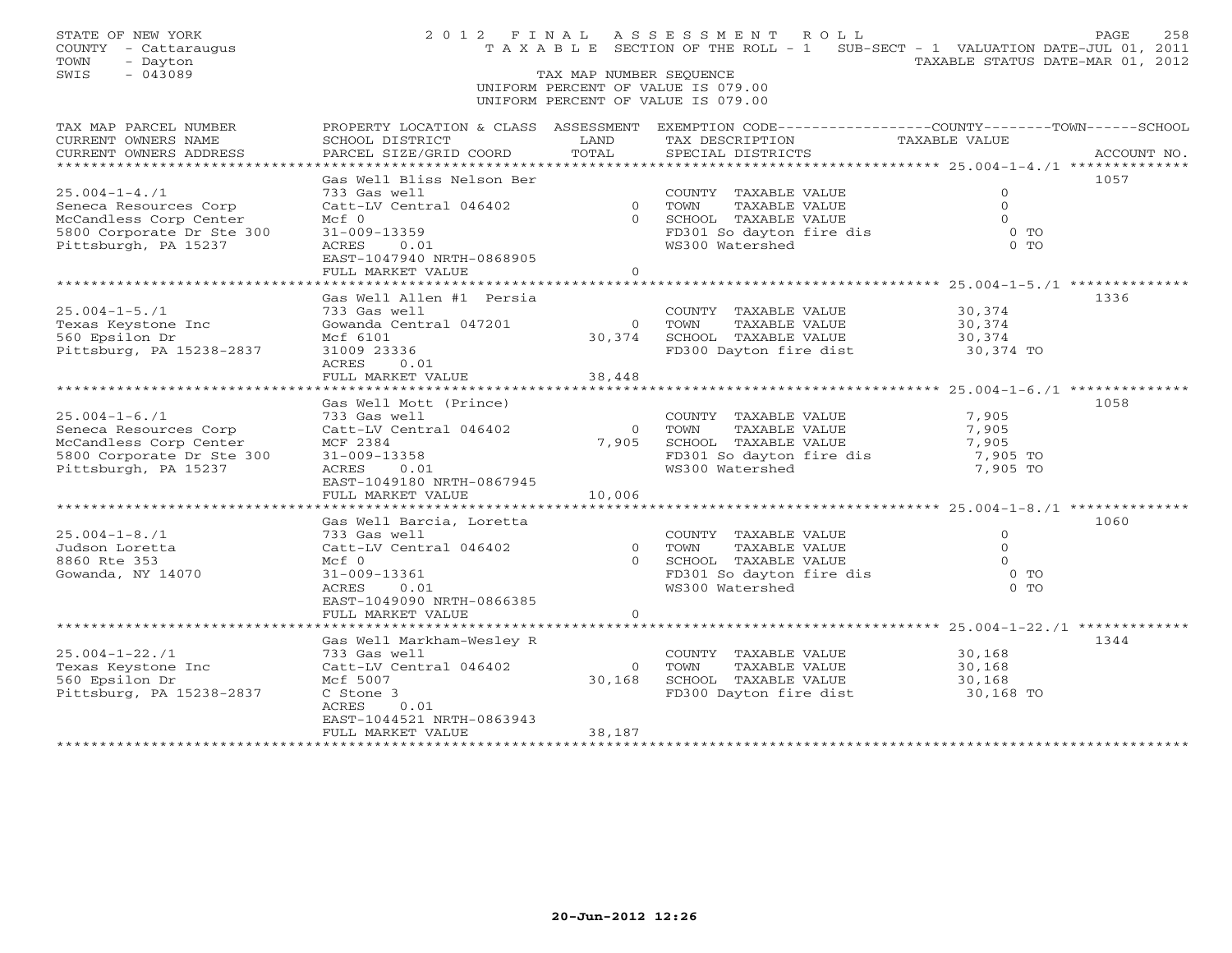| STATE OF NEW YORK<br>COUNTY - Cattaraugus<br>TOWN<br>- Dayton<br>SWIS<br>$-043089$                                           |                                                                                                                                                               | TAX MAP NUMBER SEQUENCE            | 2012 FINAL ASSESSMENT ROLL<br>T A X A B L E SECTION OF THE ROLL - 1 SUB-SECT - 1 VALUATION DATE-JUL 01, 2011<br>UNIFORM PERCENT OF VALUE IS 079.00<br>UNIFORM PERCENT OF VALUE IS 079.00 | TAXABLE STATUS DATE-MAR 01, 2012                    | 259<br>PAGE |
|------------------------------------------------------------------------------------------------------------------------------|---------------------------------------------------------------------------------------------------------------------------------------------------------------|------------------------------------|------------------------------------------------------------------------------------------------------------------------------------------------------------------------------------------|-----------------------------------------------------|-------------|
| TAX MAP PARCEL NUMBER<br>CURRENT OWNERS NAME<br>CURRENT OWNERS ADDRESS                                                       | SCHOOL DISTRICT<br>PARCEL SIZE/GRID COORD                                                                                                                     | LAND<br>TOTAL                      | PROPERTY LOCATION & CLASS ASSESSMENT EXEMPTION CODE----------------COUNTY-------TOWN------SCHOOL<br>TAX DESCRIPTION<br>SPECIAL DISTRICTS                                                 | TAXABLE VALUE                                       | ACCOUNT NO. |
|                                                                                                                              |                                                                                                                                                               |                                    |                                                                                                                                                                                          |                                                     |             |
| $25.004 - 1 - 25.1/1$<br>Texas Keystone Inc<br>560 Epsilon Dr<br>Pittsburg, PA 15238-2837                                    | Gas Well Markham-Wesley<br>733 Gas well<br>Catt-LV Central 046402<br>Mcf 4277<br>C Stone 4<br>ACRES<br>0.01<br>EAST-1045325 NRTH-0864333<br>FULL MARKET VALUE | $\overline{0}$<br>31,081<br>39,343 | COUNTY TAXABLE VALUE<br>TOWN<br>TAXABLE VALUE<br>SCHOOL TAXABLE VALUE<br>FD300 Dayton fire dist                                                                                          | 31,081<br>31,081<br>31,081<br>31,081 TO             | 1345        |
|                                                                                                                              |                                                                                                                                                               |                                    |                                                                                                                                                                                          |                                                     |             |
| $25.004 - 1 - 28.71$<br>Seneca Resources Corp<br>McCandles Corp Center<br>5800 Corporate Dr Ste 300<br>Pittsburgh, PA 15237  | Gas Well Bliss, Nelson<br>733 Gas well<br>Catt-LV Central 046402<br>Mcf 1042<br>$31 - 009 - 13362$<br>ACRES<br>0.01<br>EAST-1045670 NRTH-0868565              | $\Omega$<br>2,909                  | COUNTY TAXABLE VALUE<br>TAXABLE VALUE<br>TOWN<br>SCHOOL TAXABLE VALUE<br>FD301 So dayton fire dis<br>WS300 Watershed                                                                     | 2,909<br>2,909<br>2,909<br>2,909 TO<br>2,909 TO     | 1061        |
|                                                                                                                              | FULL MARKET VALUE                                                                                                                                             | 3,682                              |                                                                                                                                                                                          |                                                     |             |
| $33.002 - 1 - 19.71$<br>Enervest<br>300 Capitol St 700<br>Charleston, WV 25301                                               | Gas Well-Dye #1 Rd<br>733 Gas well<br>Pine Valley Cen 063001<br>Mcf 19273<br>31009-24224000<br>Dye $#1$<br>ACRES<br>0.01                                      | $\overline{0}$<br>110,718          | COUNTY TAXABLE VALUE<br>TOWN<br>TAXABLE VALUE<br>SCHOOL TAXABLE VALUE                                                                                                                    | 110,718<br>110,718<br>110,718                       | 1364        |
|                                                                                                                              | FULL MARKET VALUE                                                                                                                                             | 140,149                            |                                                                                                                                                                                          |                                                     |             |
| $34.001 - 1 - 10.71$<br>Seneca Resources Corp<br>McCandless Corp Center<br>5800 Corporate Dr Ste 300<br>Pittsburgh, PA 15237 | Wolfe Rd<br>733 Gas well<br>Catt-LV Central 046402<br>31-009 21131<br>Mcf 1682<br>Countryside<br>ACRES<br>0.01                                                | $\overline{0}$<br>13,186           | COUNTY TAXABLE VALUE<br>TOWN<br>TAXABLE VALUE<br>SCHOOL TAXABLE VALUE<br>FD301 So dayton fire dis<br>WS300 Watershed                                                                     | 13,186<br>13,186<br>13,186<br>13,186 TO<br>2,637 TO | 1261        |
|                                                                                                                              | FULL MARKET VALUE                                                                                                                                             | 16,691                             |                                                                                                                                                                                          |                                                     |             |
| $34.001 - 1 - 12.71$<br>Seneca Resources Corp<br>McCandless Corp Center<br>5800 Corporate Dr Ste 300<br>Pittsburg, PA 15237  | Gas Well E Shelter #3 #73<br>733 Gas well<br>Catt-LV Central 046402<br>Mcf 386<br>$31 - 009 - 21195$<br>ACRES<br>0.01                                         | $\Omega$<br>9,704                  | COUNTY TAXABLE VALUE<br>TOWN<br>TAXABLE VALUE<br>SCHOOL TAXABLE VALUE<br>FD301 So dayton fire dis<br>WS300 Watershed                                                                     | 9,704<br>9,704<br>9,704<br>9,704 TO<br>9,704 TO     | 1181        |
|                                                                                                                              | EAST-1042220 NRTH-0856975<br>FULL MARKET VALUE                                                                                                                | 12,284                             |                                                                                                                                                                                          |                                                     |             |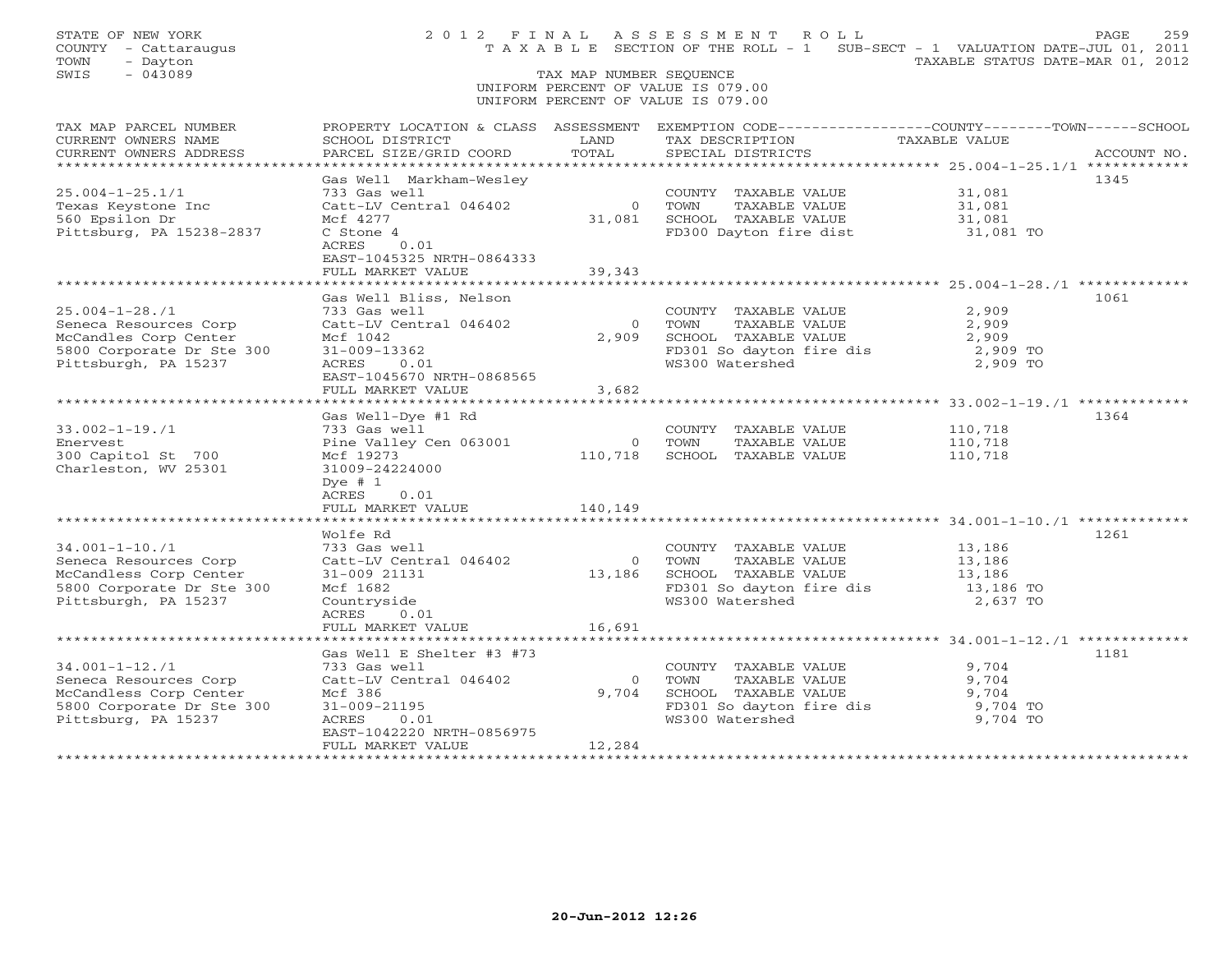| STATE OF NEW YORK<br>COUNTY - Cattaraugus<br>TOWN<br>- Dayton                                                                                                                                                                                       |                                                                                                                                                                                                                                               |                         | 2012 FINAL ASSESSMENT ROLL<br>TAXABLE SECTION OF THE ROLL - 1 SUB-SECT - 1 VALUATION DATE-JUL 01, 2011            | TAXABLE STATUS DATE-MAR 01, 2012                | PAGE<br>260 |
|-----------------------------------------------------------------------------------------------------------------------------------------------------------------------------------------------------------------------------------------------------|-----------------------------------------------------------------------------------------------------------------------------------------------------------------------------------------------------------------------------------------------|-------------------------|-------------------------------------------------------------------------------------------------------------------|-------------------------------------------------|-------------|
| $-043089$<br>SWIS                                                                                                                                                                                                                                   |                                                                                                                                                                                                                                               | TAX MAP NUMBER SEQUENCE |                                                                                                                   |                                                 |             |
|                                                                                                                                                                                                                                                     |                                                                                                                                                                                                                                               |                         | UNIFORM PERCENT OF VALUE IS 079.00                                                                                |                                                 |             |
|                                                                                                                                                                                                                                                     |                                                                                                                                                                                                                                               |                         | UNIFORM PERCENT OF VALUE IS 079.00                                                                                |                                                 |             |
| TAX MAP PARCEL NUMBER PROPERTY LOCATION & CLASS ASSESSMENT EXEMPTION CODE---------------COUNTY-------TOWN------SCHOOL                                                                                                                               |                                                                                                                                                                                                                                               |                         |                                                                                                                   |                                                 |             |
| CURRENT OWNERS NAME<br>CURRENT OWNERS ADDRESS                                                                                                                                                                                                       | <b>EXAMPLE EXAMPLE EXAMPLE EXAMPLE EXAMPLE EXAMPLE EXAMPLE EXAMPLE EXAMPLE EXAMPLE EXAMPLE EXAMPLE EXAMPLE EXAMPLE EXAMPLE EXAMPLE EXAMPLE EXAMPLE EXAMPLE EXAMPLE EXAMPLE EXAMPLE EXAMPLE E</b><br>SCHOOL DISTRICT<br>PARCEL SIZE/GRID COORD | TOTAL                   | TAX DESCRIPTION TAXABLE VALUE<br>SPECIAL DISTRICTS                                                                |                                                 | ACCOUNT NO. |
|                                                                                                                                                                                                                                                     |                                                                                                                                                                                                                                               |                         |                                                                                                                   |                                                 |             |
|                                                                                                                                                                                                                                                     | 22039 Gas Well Shetler #5                                                                                                                                                                                                                     |                         |                                                                                                                   |                                                 | 1242        |
| $34.001 - 1 - 12.72$                                                                                                                                                                                                                                | 733 Gas well                                                                                                                                                                                                                                  |                         | COUNTY TAXABLE VALUE                                                                                              | 3,140                                           |             |
|                                                                                                                                                                                                                                                     | Catt-LV Central 046402                                                                                                                                                                                                                        |                         |                                                                                                                   | 3,140                                           |             |
| Masoodi Mini Ventures Inc<br>PO Box 2136<br>PO Box 2136                                                                                                                                                                                             | Mcf 1736                                                                                                                                                                                                                                      |                         |                                                                                                                   | 3,140                                           |             |
| Buffalo, NY 14240-2136                                                                                                                                                                                                                              | $31 - 009$                                                                                                                                                                                                                                    |                         |                                                                                                                   | 3,140 TO                                        |             |
|                                                                                                                                                                                                                                                     | $\begin{array}{c}\n0.01 \\ \end{array}$<br>ACRES                                                                                                                                                                                              |                         | 0 TOWN<br>3,140 SCHOOL TAXABLE VALUE<br>3,140 SCHOOL TAXABLE VALUE<br>FD301 So dayton fire dis<br>WS300 Watershed | 628 TO                                          |             |
|                                                                                                                                                                                                                                                     | EAST-1050080 NRTH-0858575<br>DEED BOOK 980<br>PG-999                                                                                                                                                                                          |                         |                                                                                                                   |                                                 |             |
|                                                                                                                                                                                                                                                     | FULL MARKET VALUE                                                                                                                                                                                                                             | 3,975                   |                                                                                                                   |                                                 |             |
|                                                                                                                                                                                                                                                     |                                                                                                                                                                                                                                               |                         |                                                                                                                   |                                                 |             |
|                                                                                                                                                                                                                                                     | 20989 Wolfe Rd                                                                                                                                                                                                                                |                         |                                                                                                                   |                                                 | 1284        |
|                                                                                                                                                                                                                                                     |                                                                                                                                                                                                                                               |                         | COUNTY TAXABLE VALUE<br>TOWN     TAXABLE VALUE                                                                    | 1,811<br>1,811                                  |             |
|                                                                                                                                                                                                                                                     |                                                                                                                                                                                                                                               | $\overline{0}$          | TOWN                                                                                                              |                                                 |             |
|                                                                                                                                                                                                                                                     |                                                                                                                                                                                                                                               | 1,811                   |                                                                                                                   |                                                 |             |
|                                                                                                                                                                                                                                                     |                                                                                                                                                                                                                                               |                         |                                                                                                                   |                                                 |             |
|                                                                                                                                                                                                                                                     |                                                                                                                                                                                                                                               |                         | FD301 So dayton fire dis 1,811 TO<br>WS300 Watershed 362 TO 362 TO                                                |                                                 |             |
| 34.001-1-19./1<br>Seneca Resources Corp<br>McCandless Corp Center<br>5800 Corporate Dr Ste 300<br>Pittsburg, PA 15237<br>FULL MARKET VALUE<br>MCRES 0.01<br>FULL MARKET VALUE                                                                       |                                                                                                                                                                                                                                               | 2,292                   |                                                                                                                   |                                                 |             |
|                                                                                                                                                                                                                                                     |                                                                                                                                                                                                                                               |                         |                                                                                                                   | ******************** 34.001-1-20.1/1 ********** |             |
| 34.001-1-20.1/1<br>Seneca Resources Cop<br>McCandless Corp. Center<br>5800 Corporate Dr Ste 300<br>Pine Valley Cen 063001<br>McCandless Corp. Center<br>5800 Corporate Dr Ste 300<br>Pittsburgh, PA 15237<br>Mecca                                  | 20924 Wolfe Rd                                                                                                                                                                                                                                |                         |                                                                                                                   |                                                 | 1263        |
|                                                                                                                                                                                                                                                     |                                                                                                                                                                                                                                               |                         | COUNTY TAXABLE VALUE                                                                                              | 3,332                                           |             |
|                                                                                                                                                                                                                                                     |                                                                                                                                                                                                                                               | $\Omega$                | TAXABLE VALUE<br>TOWN                                                                                             | 3,332                                           |             |
|                                                                                                                                                                                                                                                     |                                                                                                                                                                                                                                               | 3,332                   | SCHOOL TAXABLE VALUE<br>FD301 So dayton fire dis<br>WS300 Watershed 666 TO                                        | 3,332                                           |             |
|                                                                                                                                                                                                                                                     |                                                                                                                                                                                                                                               |                         |                                                                                                                   |                                                 |             |
|                                                                                                                                                                                                                                                     |                                                                                                                                                                                                                                               |                         |                                                                                                                   |                                                 |             |
|                                                                                                                                                                                                                                                     | FULL MARKET VALUE                                                                                                                                                                                                                             | 4,218                   |                                                                                                                   |                                                 |             |
|                                                                                                                                                                                                                                                     | 20840 Gas Well E Leon                                                                                                                                                                                                                         |                         |                                                                                                                   |                                                 | 1264        |
| $34.001 - 1 - 22.1/1$                                                                                                                                                                                                                               | 733 Gas well                                                                                                                                                                                                                                  |                         | COUNTY TAXABLE VALUE                                                                                              | 18,791                                          |             |
|                                                                                                                                                                                                                                                     |                                                                                                                                                                                                                                               |                         |                                                                                                                   |                                                 |             |
|                                                                                                                                                                                                                                                     |                                                                                                                                                                                                                                               |                         | 0 TOWN TAXABLE VALUE<br>18,791 SCHOOL TAXABLE VALUE                                                               | 18,791<br>18,791                                |             |
|                                                                                                                                                                                                                                                     |                                                                                                                                                                                                                                               |                         |                                                                                                                   |                                                 |             |
|                                                                                                                                                                                                                                                     |                                                                                                                                                                                                                                               |                         | FD301 So dayton fire dis 18,791 TO<br>WS300 Watershed 3,758 TO                                                    |                                                 |             |
| 34.001-1-22.1/1<br>Seneca Resources Corp<br>McCandless Corp Center<br>5800 Corporate Dr Ste 300<br>Pittsburgh, PA 15237<br>Pittsburgh, PA 15237<br>Pittsburgh, PA 15237<br>Pittsburgh, PA 15237<br>Pittsburgh, PA 15237<br>Pittsburgh, PA 15237<br> | ACRES<br>0.01                                                                                                                                                                                                                                 |                         |                                                                                                                   |                                                 |             |
|                                                                                                                                                                                                                                                     | FULL MARKET VALUE 23,786                                                                                                                                                                                                                      |                         |                                                                                                                   |                                                 |             |
|                                                                                                                                                                                                                                                     |                                                                                                                                                                                                                                               |                         |                                                                                                                   |                                                 |             |
|                                                                                                                                                                                                                                                     | 17210 Gas Well CountrysideGrave                                                                                                                                                                                                               |                         |                                                                                                                   |                                                 | 1067        |
| $34.001 - 1 - 23.71$                                                                                                                                                                                                                                | 733 Gas well                                                                                                                                                                                                                                  |                         |                                                                                                                   |                                                 |             |
| Seneca Resources Corp<br>Seneca Resources Corp<br>McCandless Corp Center<br>5800 Corporate Dr Ste 300<br>Pittsburgh, PA 15237<br>RCRES 0.01                                                                                                         |                                                                                                                                                                                                                                               |                         | COUNTY TAXABLE VALUE 10,387<br>TOWN     TAXABLE VALUE 10,387<br>0 TOWN                                            |                                                 |             |
|                                                                                                                                                                                                                                                     |                                                                                                                                                                                                                                               | 10,387                  | SCHOOL TAXABLE VALUE                                                                                              | 10,387                                          |             |
|                                                                                                                                                                                                                                                     |                                                                                                                                                                                                                                               |                         | FD301 So dayton fire dis 10,387 TO                                                                                |                                                 |             |
|                                                                                                                                                                                                                                                     |                                                                                                                                                                                                                                               |                         | WS300 Watershed                                                                                                   | 10,387 TO                                       |             |
|                                                                                                                                                                                                                                                     | EAST-1037030 NRTH-0860815                                                                                                                                                                                                                     |                         |                                                                                                                   |                                                 |             |
|                                                                                                                                                                                                                                                     | FULL MARKET VALUE                                                                                                                                                                                                                             | 13,148                  |                                                                                                                   |                                                 |             |
|                                                                                                                                                                                                                                                     |                                                                                                                                                                                                                                               |                         |                                                                                                                   |                                                 |             |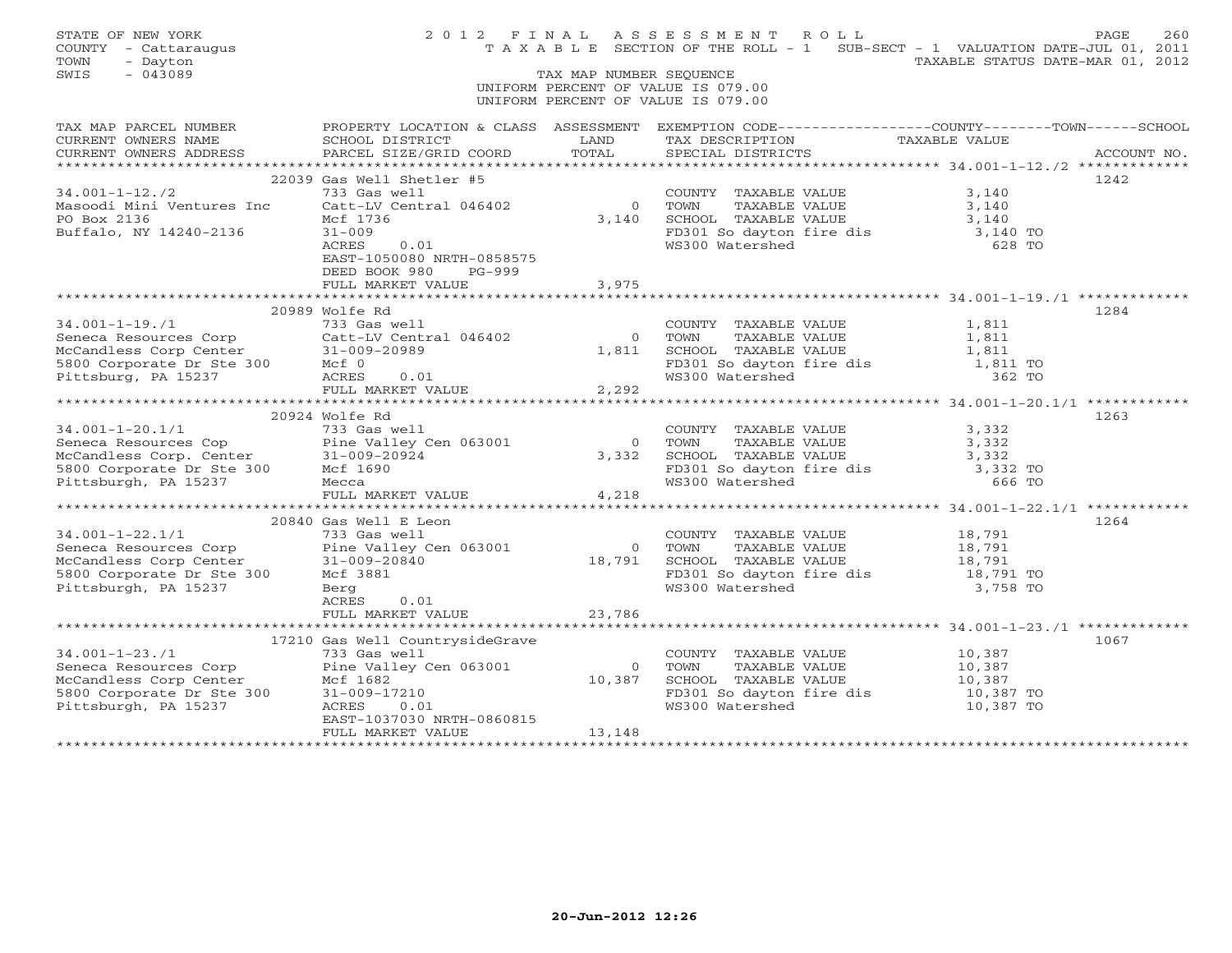STATE OF NEW YORK 2 0 1 2 F I N A L A S S E S S M E N T R O L L PAGE 261 COUNTY - Cattaraugus T A X A B L E SECTION OF THE ROLL - 1 SUB-SECT - 1 VALUATION DATE-JUL 01, 2011 TOWN - Dayton TAXABLE STATUS DATE-MAR 01, 2012 SWIS - 043089 TAX MAP NUMBER SEQUENCE UNIFORM PERCENT OF VALUE IS 079.00 UNIFORM PERCENT OF VALUE IS 079.00 TAX MAP PARCEL NUMBER PROPERTY LOCATION & CLASS ASSESSMENT EXEMPTION CODE-----------------COUNTY-------TOWN------SCHOOL<br>CURRENT OWNERS NAME SCHOOL DISTRICT LAND TAX DESC \*\*\*\*\*\*\*\*\*\*\*\*\*\*\*\*\*\*\*\*\*\*\*\*\*\*\*\*\*\*\*\*\*\*\*\*\*\*\*\*\*\*\*\*\*\*\*\*\*\*\*\*\*\*\*\*\*\*\*\*\*\*\*\*\*\*\*\*\*\*\*\*\*\*\*\*\*\*\*\*\*\*\*\*\*\*\*\*\*\*\*\*\*\*\*\*\*\*\*\*\*\*\* 34.001-1-29./1 \*\*\*\*\*\*\*\*\*\*\*\*\* 25499 Gas Well David #2 152834.001-1-29./1 733 Gas well COUNTY TAXABLE VALUE 23,898 Pan Energy Company Inc Pine Valley Cen 063001 0 TOWN TAXABLE VALUE 23,898 7301 Mile Strip Rd 31-009-25500\*-00-01 23,898 SCHOOL TAXABLE VALUE 23,898 Orchard Park, NY 14127 FULL MARKET VALUE 30,251 FD301 So dayton fire dis 23,898 TO WS300 Watershed 23,898 TO \*\*\*\*\*\*\*\*\*\*\*\*\*\*\*\*\*\*\*\*\*\*\*\*\*\*\*\*\*\*\*\*\*\*\*\*\*\*\*\*\*\*\*\*\*\*\*\*\*\*\*\*\*\*\*\*\*\*\*\*\*\*\*\*\*\*\*\*\*\*\*\*\*\*\*\*\*\*\*\*\*\*\*\*\*\*\*\*\*\*\*\*\*\*\*\*\*\*\*\*\*\*\* 34.001-1-36.1/1 \*\*\*\*\*\*\*\*\*\*\*\* 25104 GasW-CountrysideS&G 2 1527 34.001-1-36.1/1 733 Gas well COUNTY TAXABLE VALUE 6,140 US Energy Dev Corporation Pine Valley Cen 063001 0 TOWN TAXABLE VALUE 6,140 2300 N Forest Rd 31009251040000 6,140 SCHOOL TAXABLE VALUE 6,140 Getzville, NY 14068 FULL MARKET VALUE 7,772 FD301 So dayton fire dis 6,140 TO WS300 Watershed 6,140 TO \*\*\*\*\*\*\*\*\*\*\*\*\*\*\*\*\*\*\*\*\*\*\*\*\*\*\*\*\*\*\*\*\*\*\*\*\*\*\*\*\*\*\*\*\*\*\*\*\*\*\*\*\*\*\*\*\*\*\*\*\*\*\*\*\*\*\*\*\*\*\*\*\*\*\*\*\*\*\*\*\*\*\*\*\*\*\*\*\*\*\*\*\*\*\*\*\*\*\*\*\*\*\* 34.002-1-12./1 \*\*\*\*\*\*\*\*\*\*\*\*\* Gas Well Vick, Daniel 1068 34.002-1-12./1 733 Gas well COUNTY TAXABLE VALUE 0 Texas Keystone Inc Catt-LV Central 046402 0 TOWN TAXABLE VALUE 0 560 Epsilon Dr mcf 0 0 SCHOOL TAXABLE VALUE 0 Pittsburgh, PA 15238-2837 #16864 FD301 So dayton fire dis 0 TO 31-009 WS300 Watershed 0 TO ACRES 0.01 EAST-1050080 NRTH-0858575 FULL MARKET VALUE 0 \*\*\*\*\*\*\*\*\*\*\*\*\*\*\*\*\*\*\*\*\*\*\*\*\*\*\*\*\*\*\*\*\*\*\*\*\*\*\*\*\*\*\*\*\*\*\*\*\*\*\*\*\*\*\*\*\*\*\*\*\*\*\*\*\*\*\*\*\*\*\*\*\*\*\*\*\*\*\*\*\*\*\*\*\*\*\*\*\*\*\*\*\*\*\*\*\*\*\*\*\*\*\* 34.002-1-15.1/2 \*\*\*\*\*\*\*\*\*\*\*\* 17274 Gas Well Koningisor Bruce 1071 34.002-1-15.1/2 733 Gas well COUNTY TAXABLE VALUE 55,600 Masoodi Mini Ventures Inc Catt-LV Central 046402 0 TOWN TAXABLE VALUE 55,600 PO Box 2136 Mcf 7411 55,600 SCHOOL TAXABLE VALUE 55,600 Buffalo, NY 14240-2136 31-009 FD301 So dayton fire dis 55,600 TO ACRES 0.01<br>EAST-1049090 NRTH-0856775 WS300 Watershed 11,120 TO<br>DEED BOOK 980 PG-995 70,380 \*\*\*\*\*\*\*\*\*\*\*\*\*\*\*\*\*\*\*\*\*\*\*\*\*\*\*\*\*\*\*\*\*\*\*\*\*\*\*\*\*\*\*\*\*\*\*\*\*\*\*\*\*\*\*\*\*\*\*\*\*\*\*\*\*\*\*\*\*\*\*\*\*\*\*\*\*\*\*\*\*\*\*\*\*\*\*\*\*\*\*\*\*\*\*\*\*\*\*\*\*\*\* 34.002-1-20.1/1 \*\*\*\*\*\*\*\*\*\*\*\* 17276 Gas Well Bergy #1 1072 34.002-1-20.1/1 733 Gas well COUNTY TAXABLE VALUE 11,400 Masoodi Mini Ventures Catt-LV Central 046402 0 TOWN TAXABLE VALUE 11,400 PO Box 2136 Mcf 1659 11,400 SCHOOL TAXABLE VALUE 11,400 Buffalo, NY 14240-2136 #17276 FD301 So dayton fire dis 11,400 TO EAST-1045060 NRTH-0857295 WS300 Watershed 11,400 TO FULL MARKET VALUE 14,430 \*\*\*\*\*\*\*\*\*\*\*\*\*\*\*\*\*\*\*\*\*\*\*\*\*\*\*\*\*\*\*\*\*\*\*\*\*\*\*\*\*\*\*\*\*\*\*\*\*\*\*\*\*\*\*\*\*\*\*\*\*\*\*\*\*\*\*\*\*\*\*\*\*\*\*\*\*\*\*\*\*\*\*\*\*\*\*\*\*\*\*\*\*\*\*\*\*\*\*\*\*\*\*\*\*\*\*\*\*\*\*\*\*\*\*\*\*\*\*\*\*\*\*\*\*\*\*\*\*\*\*\*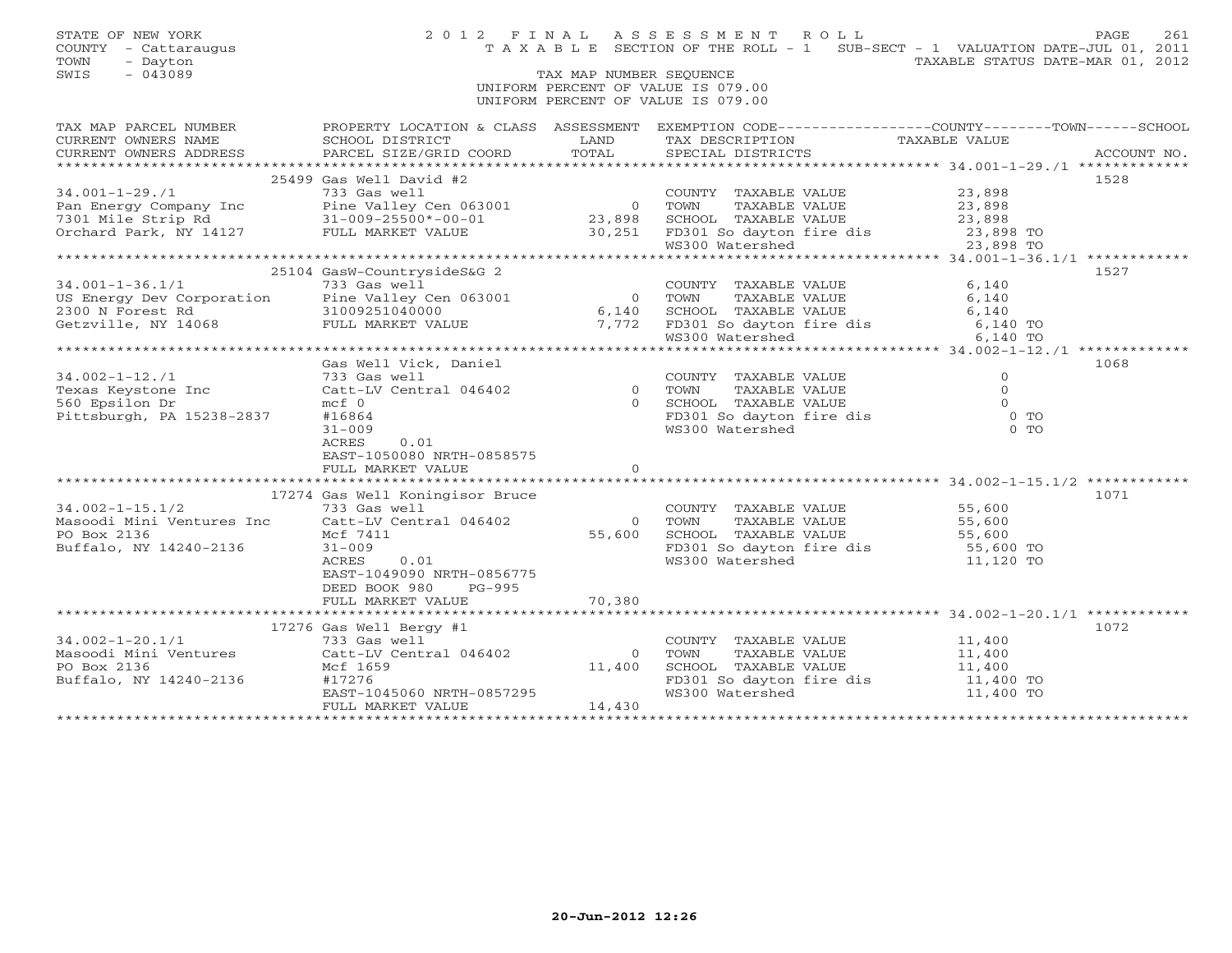| STATE OF NEW YORK<br>COUNTY<br>- Cattaraugus<br>TOWN<br>- Dayton<br>$-043089$<br>SWIS | 2 0 1 2<br>TAXABLE        | FINAL<br>TAX MAP NUMBER SEOUENCE | ASSESSMENT ROLL<br>SECTION OF THE ROLL - 1<br>UNIFORM PERCENT OF VALUE IS 079.00<br>UNIFORM PERCENT OF VALUE IS 079.00 | 262<br>PAGE<br>2011<br>SUB-SECT - 1 VALUATION DATE-JUL 01,<br>TAXABLE STATUS DATE-MAR 01, 2012 |
|---------------------------------------------------------------------------------------|---------------------------|----------------------------------|------------------------------------------------------------------------------------------------------------------------|------------------------------------------------------------------------------------------------|
| TAX MAP PARCEL NUMBER                                                                 | PROPERTY LOCATION & CLASS | ASSESSMENT                       |                                                                                                                        | EXEMPTION CODE-----------------COUNTY-------TOWN------SCHOOL                                   |
| CURRENT OWNERS NAME                                                                   | SCHOOL DISTRICT           | LAND                             | TAX DESCRIPTION TAXABLE VALUE                                                                                          |                                                                                                |
|                                                                                       |                           |                                  | SPECIAL DISTRICTS                                                                                                      | ACCOUNT NO.                                                                                    |
|                                                                                       |                           |                                  |                                                                                                                        | *************                                                                                  |
|                                                                                       | 21202 Wolfe Rd            |                                  |                                                                                                                        | 1259                                                                                           |
| 34.002-1-23./1                                                                        | 733 Gas well              |                                  | COUNTY<br>TAXABLE VALUE                                                                                                |                                                                                                |
| Johnson Charles Jr                                                                    | Catt-LV Central 046402    | $\overline{0}$                   | TAXABLE VALUE<br>TOWN                                                                                                  |                                                                                                |
| Johnson Bonnie                                                                        | $31 - 009 - 21202$        | $\Omega$                         | TAXABLE VALUE<br>SCHOOL                                                                                                |                                                                                                |
| 8476 Wolf Rd                                                                          | Mcf 84                    |                                  | FD301 So dayton fire dis                                                                                               | $0$ TO                                                                                         |
| Cattaraugus, NY 14719                                                                 | Johnson #1                |                                  | WS300 Watershed                                                                                                        | $0$ TO                                                                                         |
|                                                                                       | 0.01<br>ACRES             |                                  |                                                                                                                        |                                                                                                |
|                                                                                       | FULL MARKET VALUE         |                                  |                                                                                                                        |                                                                                                |
|                                                                                       |                           |                                  |                                                                                                                        |                                                                                                |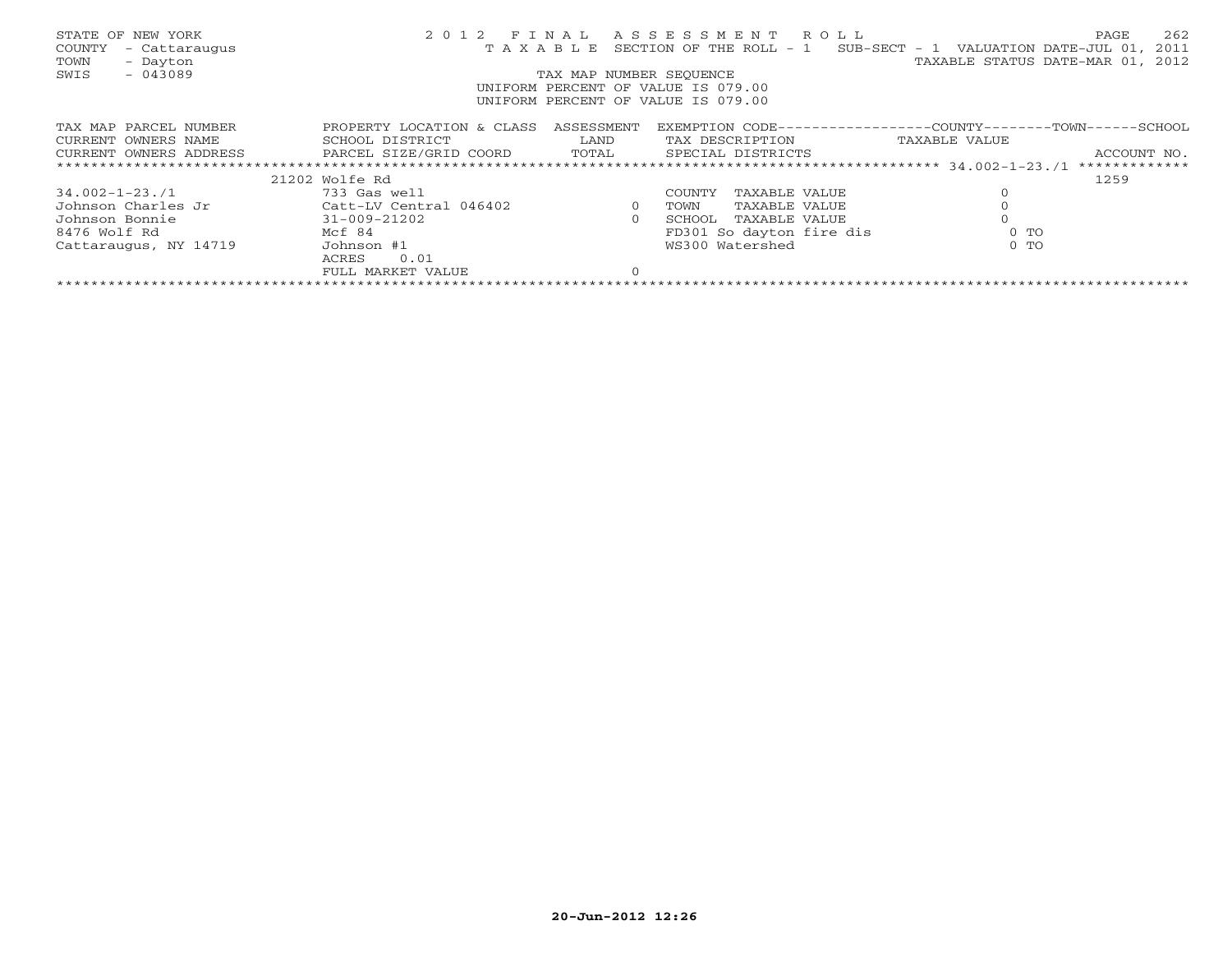| STATE OF NEW YORK    | 2012 FINAL ASSESSMENT ROLL |                                                                                | PAGE                   | 263 |
|----------------------|----------------------------|--------------------------------------------------------------------------------|------------------------|-----|
| COUNTY - Cattaraugus |                            | T A X A B L E SECTION OF THE ROLL - 1 SUB-SECT - 1 VALUATION DATE-JUL 01, 2011 |                        |     |
| TOWN<br>- Dayton     |                            | TAXABLE STATUS DATE-MAR 01, 2012                                               |                        |     |
| SWIS<br>$-043089$    |                            |                                                                                | RPS150/V04/L015        |     |
|                      |                            |                                                                                | CURRENT DATE 6/20/2012 |     |
|                      |                            |                                                                                |                        |     |

## UNIFORM PERCENT OF VALUE IS 079.00 R O L L S U B S E C T I O N - 1 - T O T A L S

## \*\*\* S P E C I A L D I S T R I C T S U M M A R Y \*\*\*

|      |                      | TOTAL   | EXTENSION | EXTENSION | AD VALOREM | <b>EXEMPT</b> | TAXABLE |
|------|----------------------|---------|-----------|-----------|------------|---------------|---------|
| CODE | DISTRICT NAME        | PARCELS | TYPE      | VALUE     | VALUE      | AMOUNT        | VALUE   |
|      |                      |         |           |           |            |               |         |
|      | FD300 Dayton fire di |         | 20 TOTAL  |           | 532,190    |               | 532,190 |
|      | FD301 So dayton fire |         | 29 TOTAL  |           | 250,399    |               | 250,399 |
|      | LD300 Light          |         | 1 TOTAL   |           | 12,551     |               | 12,551  |
|      | WS300 Watershed      |         | 33 TOTAL  |           | 166,303    |               | 166,303 |

# \*\*\* S C H O O L D I S T R I C T S U M M A R Y \*\*\*

| CODE   | DISTRICT NAME             | TOTAL<br>PARCELS | ASSESSED<br>LAND | ASSESSED<br>TOTAL | EXEMPT<br>AMOUNT | TOTAL<br>TAXABLE | STAR<br>AMOUNT | STAR<br>TAXABLE |
|--------|---------------------------|------------------|------------------|-------------------|------------------|------------------|----------------|-----------------|
|        | 046402 Catt-LV Central    | 18               |                  | 287,747           |                  | 287,747          |                | 287,747         |
| 047201 | Gowanda Central           | 20               |                  | 460,189           |                  | 460,189          |                | 460,189         |
| 063001 | Pine Valley Central       | 14               |                  | 220,424           |                  | 220,424          |                | 220,424         |
|        | $S \cup B - T \cup T A L$ | 52               |                  | 968,360           |                  | 968,360          |                | 968,360         |
|        | TOTAL                     | 52               |                  | 968,360           |                  | 968,360          |                | 968,360         |

#### \*\*\* S Y S T E M C O D E S S U M M A R Y \*\*\*

# NO SYSTEM EXEMPTIONS AT THIS LEVEL

## \*\*\* E X E M P T I O N S U M M A R Y \*\*\*

#### NO EXEMPTIONS AT THIS LEVEL

| ROLL       |             | <b>TOTAL</b> | ASSESSED    | ASSESSED | TAXABLE | TAXABLE | TAXABLE | STAR    |
|------------|-------------|--------------|-------------|----------|---------|---------|---------|---------|
| <b>SEC</b> | DESCRIPTION | PARCELS      | <b>LAND</b> | TOTAL    | COUNTY  | TOWN    | SCHOOL  | TAXABLE |
|            | TAXABLE     | гη           |             | 968,360  | 968,360 | 968,360 | 968,360 | 968,360 |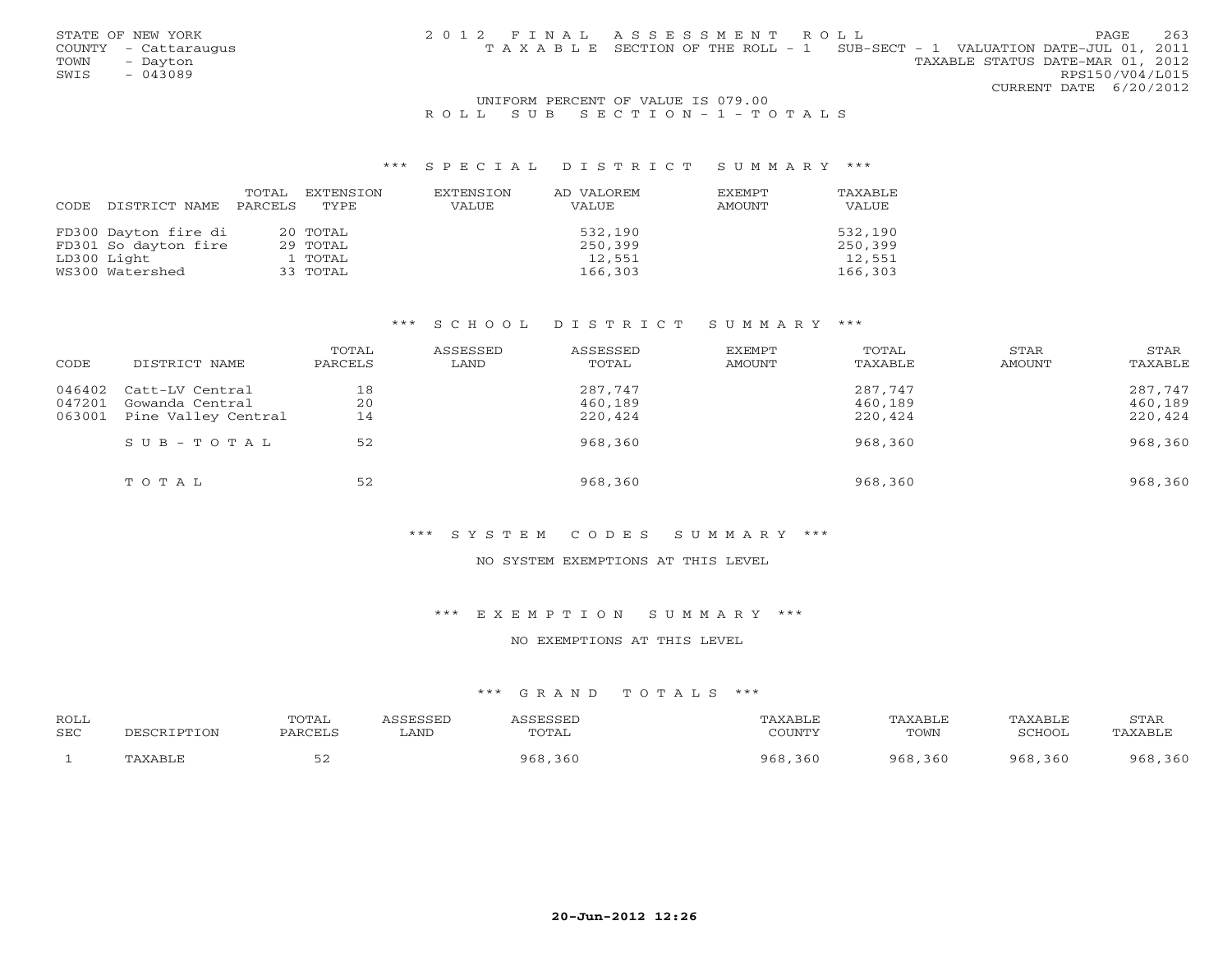| STATE OF NEW YORK<br>- Cattaraugus<br>COUNTY<br>- Dayton<br>TOWN<br>$-043089$<br>SWIS                                                     | 2 0 1 2<br>TAXABLE                                      | FINAL<br>TAX MAP NUMBER SEQUENCE | A S S E S S M E N T R O L L<br>SECTION OF THE ROLL $-1$ SUB-SECT - A VALUATION DATE-JUL 01,<br>UNIFORM PERCENT OF VALUE IS 079.00<br>UNIFORM PERCENT OF VALUE IS 079.00 |        | PAGE<br>TAXABLE STATUS DATE-MAR 01, 2012 | 264<br>2011 |
|-------------------------------------------------------------------------------------------------------------------------------------------|---------------------------------------------------------|----------------------------------|-------------------------------------------------------------------------------------------------------------------------------------------------------------------------|--------|------------------------------------------|-------------|
| TAX MAP PARCEL NUMBER<br>CURRENT OWNERS NAME<br>CURRENT OWNERS ADDRESS           PARCEL SIZE/GRID COORD       TOTAL     SPECIAL DISTRICTS | PROPERTY LOCATION & CLASS ASSESSMENT<br>SCHOOL DISTRICT | <b>Example 12</b> LAND           | EXEMPTION CODE-----------------COUNTY-------TOWN-----SCHOOL<br>TAX DESCRIPTION TAXABLE VALUE                                                                            |        |                                          | ACCOUNT NO. |
|                                                                                                                                           |                                                         |                                  |                                                                                                                                                                         |        |                                          |             |
|                                                                                                                                           | Bentley Rd                                              |                                  |                                                                                                                                                                         |        | 0448                                     |             |
| 25.001-1-32                                                                                                                               | 321 Abandoned ag                                        |                                  | Withdrawal 29700 0                                                                                                                                                      | 36,000 | 36,000                                   | 36,000      |
| Peter Cooper Markhams, LLC Pine Valley Cen 063001 36,000                                                                                  |                                                         |                                  | COUNTY<br>TAXABLE VALUE                                                                                                                                                 |        |                                          |             |
| 333 International Dr Ste B-4                                                                                                              | 36 05 09                                                | 36,000                           | TOWN<br>TAXABLE VALUE                                                                                                                                                   |        |                                          |             |
| Williamsville, NY 14221                                                                                                                   | ACRES 106.24                                            |                                  | TAXABLE VALUE<br>SCHOOL                                                                                                                                                 |        |                                          |             |
|                                                                                                                                           | EAST-1032045 NRTH-0872215                               |                                  | FD300 Dayton fire dist                                                                                                                                                  |        | $0$ TO                                   |             |
|                                                                                                                                           | DEED BOOK 14034 PG-8002                                 |                                  | 36,000 EX                                                                                                                                                               |        |                                          |             |
|                                                                                                                                           | FULL MARKET VALUE                                       | 45,570                           | WS300 Watershed                                                                                                                                                         |        | $0$ TO                                   |             |
|                                                                                                                                           |                                                         |                                  | 21,600 EX                                                                                                                                                               |        |                                          |             |
|                                                                                                                                           |                                                         |                                  |                                                                                                                                                                         |        |                                          |             |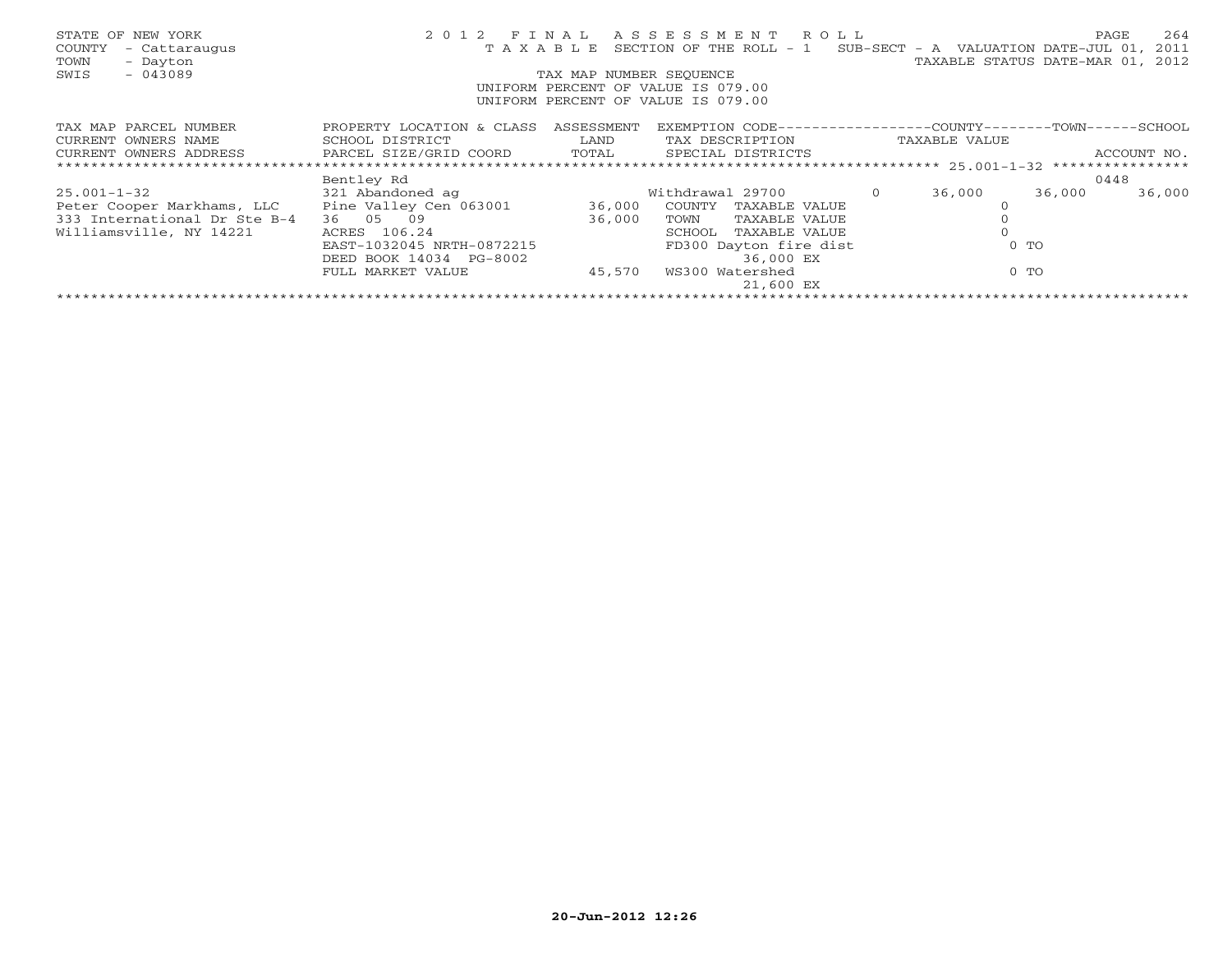| STATE OF NEW YORK    | 2012 FINAL ASSESSMENT ROLL | 265<br>PAGE                                                                    |
|----------------------|----------------------------|--------------------------------------------------------------------------------|
| COUNTY - Cattaraugus |                            | T A X A B L E SECTION OF THE ROLL - 1 SUB-SECT - A VALUATION DATE-JUL 01, 2011 |
| TOWN - Dayton        |                            | TAXABLE STATUS DATE-MAR 01, 2012                                               |
| SWIS<br>- 043089     |                            | RPS150/V04/L015                                                                |
|                      |                            | CURRENT DATE 6/20/2012                                                         |

## UNIFORM PERCENT OF VALUE IS 079.00 R O L L S U B S E C T I O N - A - T O T A L S

#### \*\*\* S P E C I A L D I S T R I C T S U M M A R Y \*\*\*

| CODE | DISTRICT NAME                           | TOTAL<br>PARCELS | EXTENSTON<br>TYPE. | <b>EXTENSION</b><br>VALUE | AD VALOREM<br>VALUE | <b>EXEMPT</b><br>AMOUNT | <b>TAXABLE</b><br>VALUE |
|------|-----------------------------------------|------------------|--------------------|---------------------------|---------------------|-------------------------|-------------------------|
|      | FD300 Dayton fire di<br>WS300 Watershed |                  | 1 ТОТАL<br>' TOTAL |                           | 36,000<br>21,600    | 36,000<br>21,600        |                         |

### \*\*\* S C H O O L D I S T R I C T S U M M A R Y \*\*\*

| CODE   | DISTRICT NAME       | TOTAL<br>PARCELS | ASSESSED<br>LAND | ASSESSED<br>TOTAL | <b>EXEMPT</b><br>AMOUNT | TOTAL<br>TAXABLE | STAR<br>AMOUNT | STAR<br>TAXABLE |
|--------|---------------------|------------------|------------------|-------------------|-------------------------|------------------|----------------|-----------------|
| 063001 | Pine Valley Central |                  | 36,000           | 36,000            | 36,000                  |                  |                |                 |
|        | SUB-TOTAL           |                  | 36,000           | 36,000            | 36,000                  |                  |                |                 |
|        | TOTAL               |                  | 36,000           | 36,000            | 36,000                  |                  |                |                 |

\*\*\* S Y S T E M C O D E S S U M M A R Y \*\*\*

## NO SYSTEM EXEMPTIONS AT THIS LEVEL

# \*\*\* E X E M P T I O N S U M M A R Y \*\*\*

| CODE  | DESCRIPTION         | TOTAL<br>PARCELS | COUNTY           | TOWN             | SCHOOL           |
|-------|---------------------|------------------|------------------|------------------|------------------|
| 29700 | Withdrawal<br>TOTAL |                  | 36,000<br>36,000 | 36,000<br>36,000 | 36,000<br>36,000 |

| <b>ROLL</b> |          | TOTAL   |      |        | TAXABLE | <b>TAXABLE</b> | <b>TAXABLE</b> | STAR |
|-------------|----------|---------|------|--------|---------|----------------|----------------|------|
| SEC         | CRIPTION | PARCELS | LAND | TOTAL  | COUNTY  | TOWN           | SCHOOI         |      |
|             |          |         | 000  | 36,000 |         |                |                |      |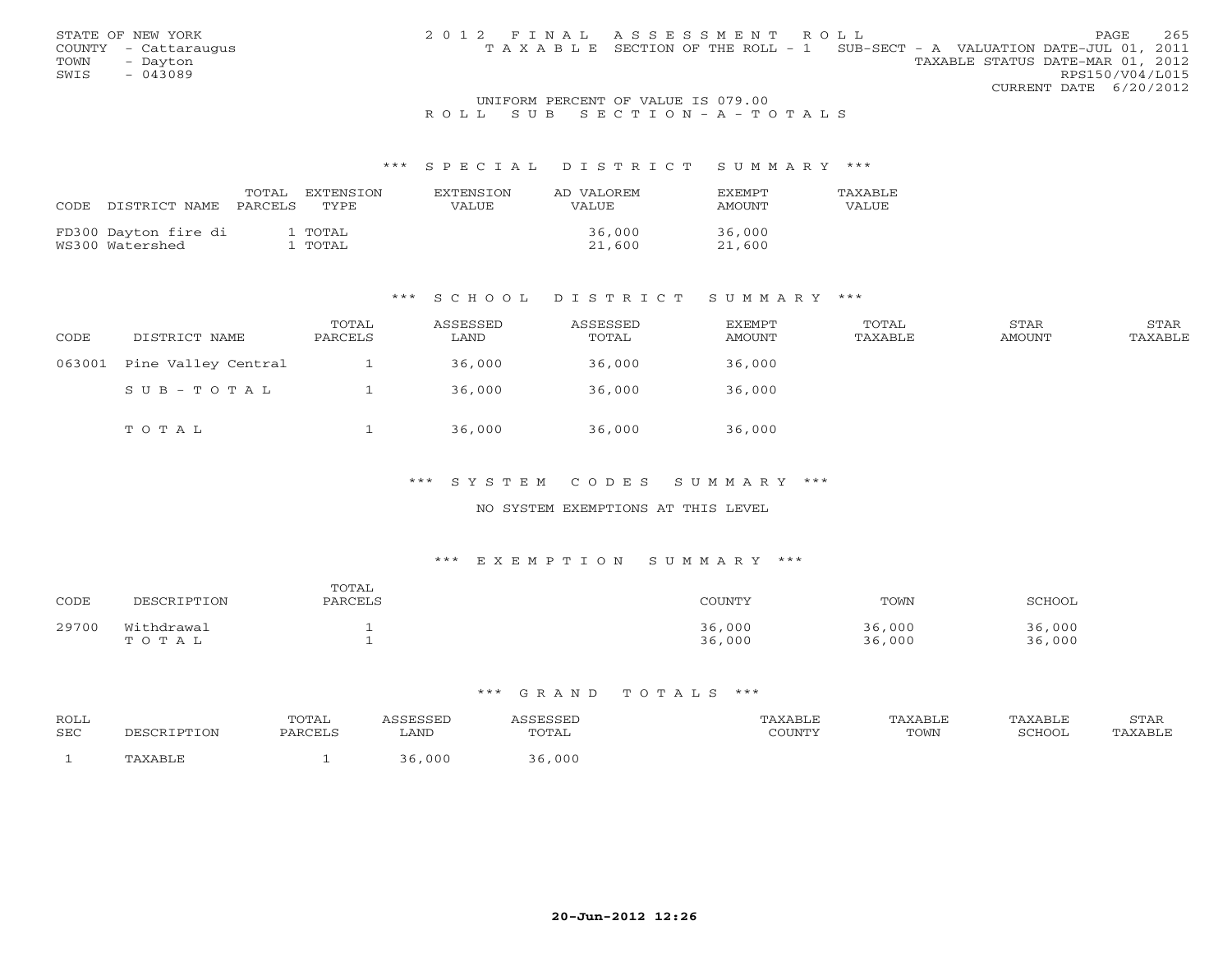|      | STATE OF NEW YORK    | 2012 FINAL ASSESSMENT ROLL            | 266<br>PAGE                      |
|------|----------------------|---------------------------------------|----------------------------------|
|      | COUNTY - Cattaraugus | T A X A B L E SECTION OF THE ROLL - 1 | VALUATION DATE-JUL 01, 2011      |
| TOWN | - Dayton             |                                       | TAXABLE STATUS DATE-MAR 01, 2012 |
| SWIS | $-043089$            |                                       | RPS150/V04/L015                  |
|      |                      | UNIFORM PERCENT OF VALUE IS 079.00    | CURRENT DATE 6/20/2012           |
|      |                      | ROLL SECTION TOTALS                   |                                  |

## \*\*\* S P E C I A L D I S T R I C T S U M M A R Y \*\*\*

| CODE | DISTRICT NAME        | TOTAL<br>PARCELS | EXTENSION<br>TYPE | EXTENSION<br>VALUE | AD VALOREM<br>VALUE | EXEMPT<br>AMOUNT | TAXABLE<br>VALUE |
|------|----------------------|------------------|-------------------|--------------------|---------------------|------------------|------------------|
|      | FD300 Dayton fire di |                  | 586 TOTAL         |                    | 24575,220           | 36,000           | 24539,220        |
|      | FD301 So dayton fire |                  | 254 TOTAL         |                    | 11063,809           |                  | 11063,809        |
|      | LD300 Light          |                  | 117 TOTAL         |                    | 3588,721            |                  | 3588,721         |
|      | WS300 Watershed      |                  | 583 TOTAL         |                    | 11077,901           | 21,600           | 11056,301        |

# \*\*\* S C H O O L D I S T R I C T S U M M A R Y \*\*\*

| CODE                       | DISTRICT NAME                                             | TOTAL<br>PARCELS  | ASSESSED<br>LAND                 | ASSESSED<br>TOTAL                  | EXEMPT<br>AMOUNT              | TOTAL<br>TAXABLE                   | STAR<br>AMOUNT                   | STAR<br>TAXABLE                   |
|----------------------------|-----------------------------------------------------------|-------------------|----------------------------------|------------------------------------|-------------------------------|------------------------------------|----------------------------------|-----------------------------------|
| 046402<br>047201<br>063001 | Catt-LV Central<br>Gowanda Central<br>Pine Valley Central | 116<br>495<br>248 | 1987,400<br>5817,480<br>4371,650 | 5419,347<br>19527,059<br>11562,334 | 336,152<br>452,047<br>392,450 | 5083,195<br>19075,012<br>11169,884 | 1380,400<br>6063,600<br>3369,880 | 3702,795<br>13011,412<br>7800,004 |
|                            | SUB-TOTAL                                                 | 859               | 12176,530                        | 36508,740                          | 1180,649                      | 35328,091                          | 10813,880                        | 24514,211                         |
|                            | TOTAL                                                     | 859               | 12176,530                        | 36508,740                          | 1180,649                      | 35328,091                          | 10813,880                        | 24514,211                         |

#### \*\*\* S Y S T E M C O D E S S U M M A R Y \*\*\*

# NO SYSTEM EXEMPTIONS AT THIS LEVEL

# \*\*\* E X E M P T I O N S U M M A R Y \*\*\*

| CODE           | DESCRIPTION           | TOTAL<br>PARCELS | <b>COUNTY</b>      | TOWN               | SCHOOL           |
|----------------|-----------------------|------------------|--------------------|--------------------|------------------|
| 29700<br>41101 | Withdrawal<br>VET C/T |                  | 36,000<br>5,000    | 36,000<br>5,000    | 36,000           |
| 41121          | WVET C/T              | 36               | 303,728            | 303,728            |                  |
| 41131<br>41141 | CVET C/T<br>DVET C/T  | 33               | 412,883<br>159,725 | 412,883<br>159,725 |                  |
| 41161          | CW 15 VET/            |                  | 21,060             | 21,060             |                  |
| 41400<br>41700 | CLERGY<br>AG BLDG     | ┸┸               | 1,500<br>159,300   | 1,500<br>159,300   | 1,500<br>159,300 |
| 41720          | AG DIST               | 67               | 371,380            | 371,380            | 371,380          |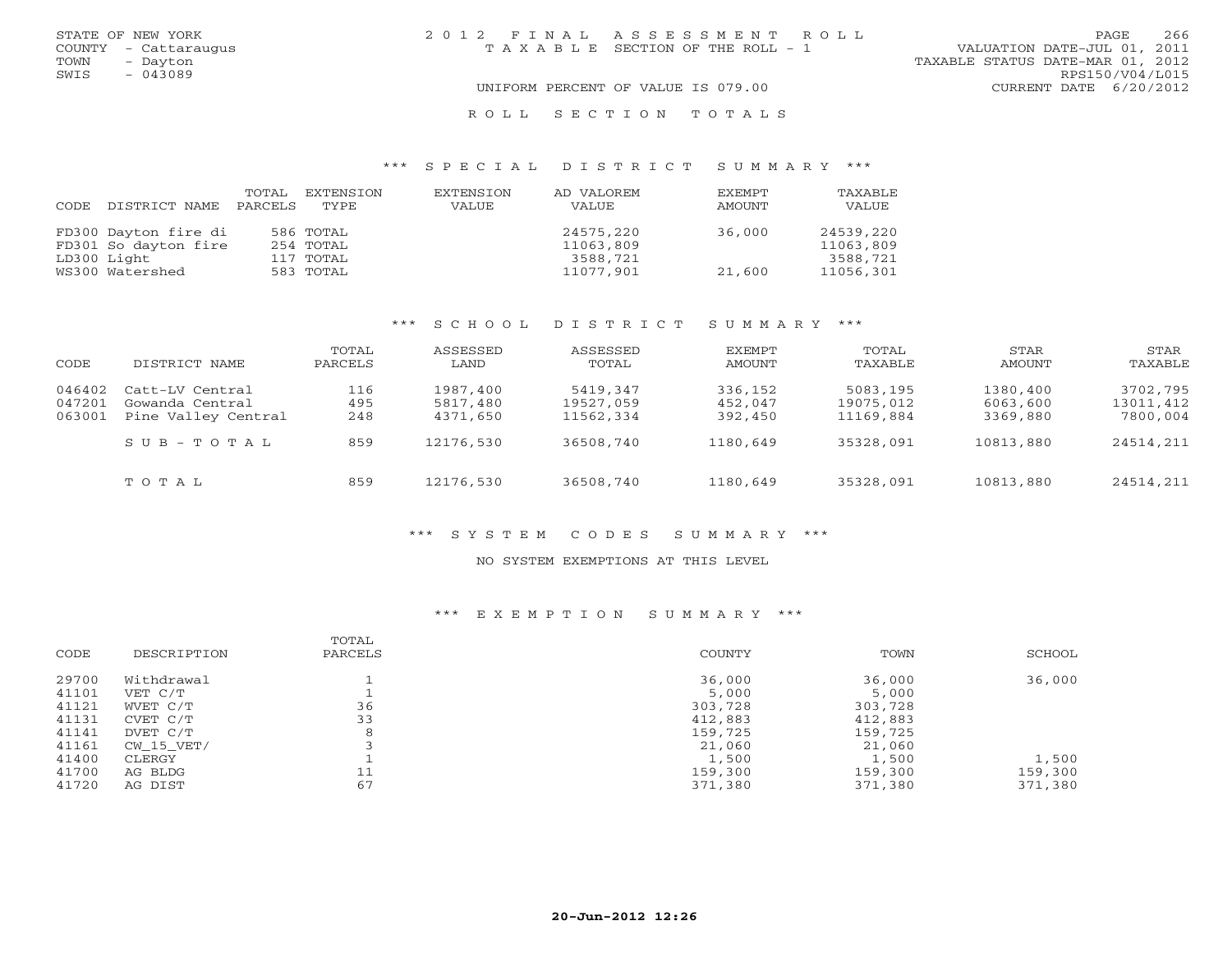|      | STATE OF NEW YORK    | 2012 FINAL ASSESSMENT ROLL            | 267<br>PAGE                      |
|------|----------------------|---------------------------------------|----------------------------------|
|      | COUNTY - Cattaraugus | T A X A B L E SECTION OF THE ROLL - 1 | VALUATION DATE-JUL 01, 2011      |
| TOWN | - Dayton             |                                       | TAXABLE STATUS DATE-MAR 01, 2012 |
| SWIS | $-043089$            |                                       | RPS150/V04/L015                  |
|      |                      | UNIFORM PERCENT OF VALUE IS 079.00    | CURRENT DATE 6/20/2012           |
|      |                      | ROLL SECTION TOTALS                   |                                  |

### \*\*\* E X E M P T I O N S U M M A R Y \*\*\*

|       |              | TOTAL   |          |          |           |
|-------|--------------|---------|----------|----------|-----------|
| CODE  | DESCRIPTION  | PARCELS | COUNTY   | TOWN     | SCHOOL    |
| 41730 | AG DISTOUT   | 口       | 81,079   | 81,079   | 81,079    |
| 41800 | AGED $C/T/S$ | 18      | 382,939  | 382,939  | 410,040   |
| 41801 | AGED C/T     | 17      | 321,513  | 321,513  |           |
| 41834 | SR STAR      | 99      |          |          | 4015,080  |
| 41854 | RES STAR     | 285     |          |          | 6798,800  |
| 42100 | SILO T/C/S   | 19      | 84,350   | 84,350   | 84,350    |
| 42120 | TMP GHOUSE   |         | 6,000    | 6,000    | 6,000     |
| 47460 | FOREST/A74   |         | 31,000   | 31,000   | 31,000    |
|       | TOTAL        | 606     | 2377,457 | 2377,457 | 11994,529 |

| ROLL |                | POTAL   | <i>\SSESSED</i> | <i><b>\SSESSEL</b></i> | TAXABLE<br>∩OI™™ | TAXABLE | TAXABLE       | STAR                   |
|------|----------------|---------|-----------------|------------------------|------------------|---------|---------------|------------------------|
| SEC  | DESCRIPTION    | PARCELS | LAND            | TOTAL                  | .uuni            | TOWN    | <b>SCHOOL</b> | TAXABLE                |
|      | <b>TAXABLF</b> | 859     | 12176<br>,530   | 86508<br>740           | 84131<br>. 281   | ,283    | 35328,091     | フムドイ<br>$\bigcap$<br>. |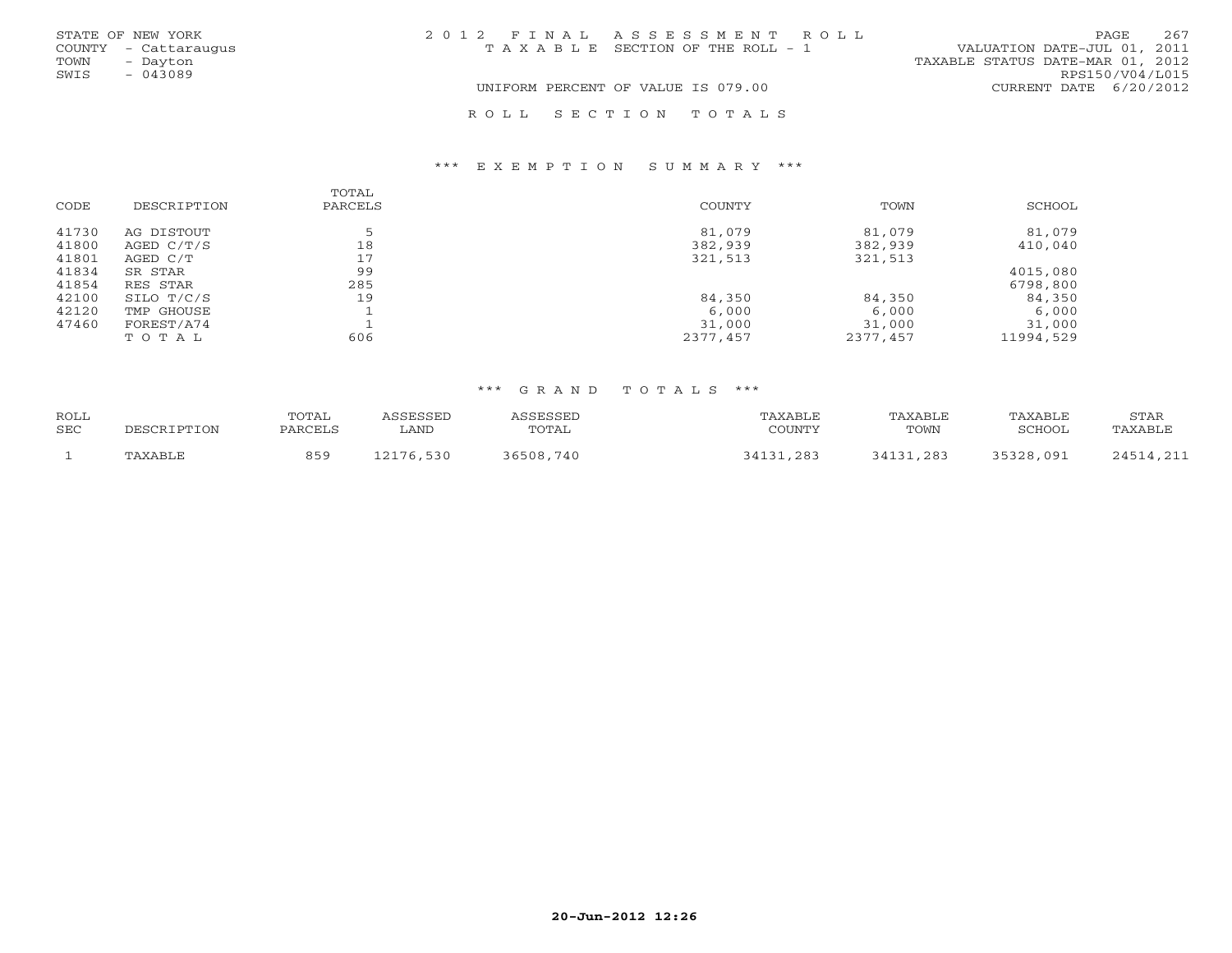TOWN - Dayton - Dayton - Dayton - Dayton - Dayton - Dayton - Dayton - Dayton - Dayton - Dayton - Dayton - Dayton - Dayton - Dayton - Dayton - Dayton - Dayton - Dayton - Dayton - Dayton - Dayton - Dayton - Dayton - Dayton -

# STATE OF NEW YORK 2 0 1 2 F I N A L A S S E S S M E N T R O L L PAGE 268 COUNTY - Cattaraugus SPECIAL FRANCHISE SECTION OF THE ROLL - 5 VALUATION DATE-JUL 01, 2011

# TAX MAP NUMBER SEQUENCE UNIFORM PERCENT OF VALUE IS 079.00

| PROPERTY LOCATION & CLASS ASSESSMENT EXEMPTION CODE----------------COUNTY-------TOWN------SCHOOL<br>TAX MAP PARCEL NUMBER                                                                                                                                                        |      |  |
|----------------------------------------------------------------------------------------------------------------------------------------------------------------------------------------------------------------------------------------------------------------------------------|------|--|
|                                                                                                                                                                                                                                                                                  |      |  |
|                                                                                                                                                                                                                                                                                  |      |  |
|                                                                                                                                                                                                                                                                                  |      |  |
| Special Franchise                                                                                                                                                                                                                                                                | 1008 |  |
| 530.089-9910-631.900/188                                                                                                                                                                                                                                                         |      |  |
| Verizon New York Inc                                                                                                                                                                                                                                                             |      |  |
| PO Box 152206                                                                                                                                                                                                                                                                    |      |  |
| Irving, TX 75015-2206                                                                                                                                                                                                                                                            |      |  |
|                                                                                                                                                                                                                                                                                  |      |  |
|                                                                                                                                                                                                                                                                                  |      |  |
|                                                                                                                                                                                                                                                                                  |      |  |
| 32,991<br>Fizon New York Inc (2000/188 and Elec & gas<br>Prizon New York Inc Catt-LV Central 046402 (2000 and TAXABLE VALUE 32,991<br>Pox 152206 Town of Dayton 32,991<br>TULL MARKET VALUE 41,761 LD300 Dayton fire dist 9,897 TO<br>FU                                         |      |  |
| Specisl Franchise                                                                                                                                                                                                                                                                | 0933 |  |
| Section Fractions and Country TAXABLE VALUE<br>Section of Dayton<br>Town Of Dayton<br>Town Of Dayton<br>Town Of Dayton<br>Town Of Dayton<br>Town Of Dayton<br>137,299<br>Town Of Dayton<br>137,299<br>SCHOOL TAXABLE VALUE<br>FD300 Dayton fire dist<br>530.089-9911-131.600/188 |      |  |
| Nys Electric & Gas Corp                                                                                                                                                                                                                                                          |      |  |
| Attn: Utility Shared Services                                                                                                                                                                                                                                                    |      |  |
|                                                                                                                                                                                                                                                                                  |      |  |
| Tax Dept                                                                                                                                                                                                                                                                         |      |  |
| 70 Farm View Dr Freeport Bld ACRES                                                                                                                                                                                                                                               |      |  |
| New Gloucester, ME 04260                                                                                                                                                                                                                                                         |      |  |
|                                                                                                                                                                                                                                                                                  |      |  |
|                                                                                                                                                                                                                                                                                  |      |  |
| Special Franchise                                                                                                                                                                                                                                                                | 0932 |  |
|                                                                                                                                                                                                                                                                                  |      |  |
|                                                                                                                                                                                                                                                                                  |      |  |
| 530.089-9911-631.900/188<br>Verizon New York Inc<br>PO Box 152206                                                                                                                                                                                                                |      |  |
| Irving, TX 75015-2206                                                                                                                                                                                                                                                            |      |  |
|                                                                                                                                                                                                                                                                                  |      |  |
|                                                                                                                                                                                                                                                                                  |      |  |
| 86 Telephone<br>866 Telephone<br>386 Telephone<br>78,813<br>Town Of Dayton<br>78,813<br>Town Of Dayton<br>78,813<br>Town Of Dayton<br>78,813<br>Town Of Dayton<br>78,813<br>SCHOOL TAXABLE VALUE<br>78,813<br>FD300 Dayton fire dist<br>80.4300 Gowanda<br>FD3                   |      |  |
|                                                                                                                                                                                                                                                                                  |      |  |
| Special Franchise                                                                                                                                                                                                                                                                | 1006 |  |
|                                                                                                                                                                                                                                                                                  |      |  |
|                                                                                                                                                                                                                                                                                  |      |  |
|                                                                                                                                                                                                                                                                                  |      |  |
|                                                                                                                                                                                                                                                                                  |      |  |
|                                                                                                                                                                                                                                                                                  |      |  |
|                                                                                                                                                                                                                                                                                  |      |  |
|                                                                                                                                                                                                                                                                                  |      |  |
|                                                                                                                                                                                                                                                                                  |      |  |
|                                                                                                                                                                                                                                                                                  | 1007 |  |
|                                                                                                                                                                                                                                                                                  |      |  |
|                                                                                                                                                                                                                                                                                  |      |  |
|                                                                                                                                                                                                                                                                                  |      |  |
|                                                                                                                                                                                                                                                                                  |      |  |
|                                                                                                                                                                                                                                                                                  |      |  |
|                                                                                                                                                                                                                                                                                  |      |  |
|                                                                                                                                                                                                                                                                                  |      |  |
|                                                                                                                                                                                                                                                                                  |      |  |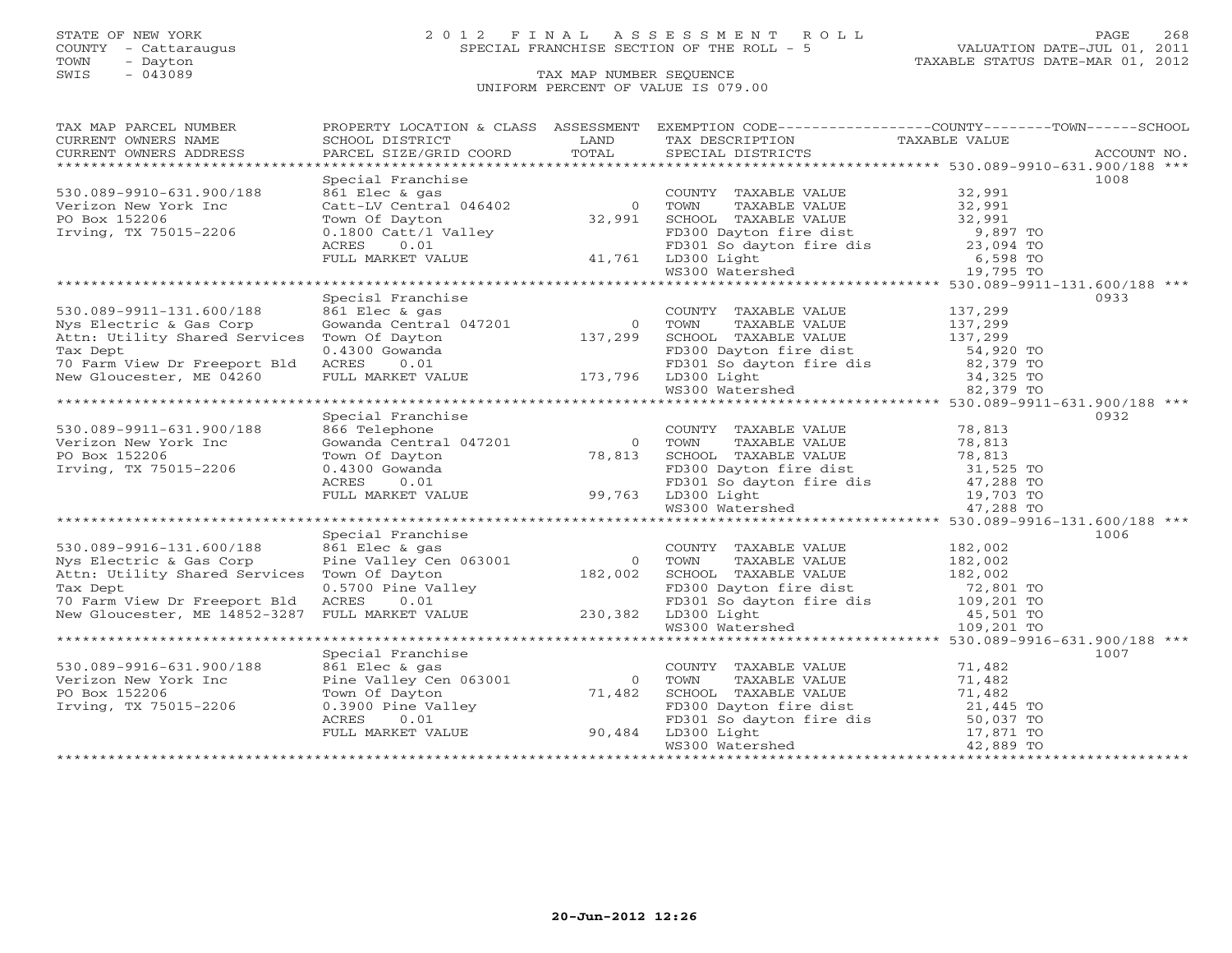# STATE OF NEW YORK 2 0 1 2 F I N A L A S S E S S M E N T R O L L PAGE 269 COUNTY - Cattaraugus SPECIAL FRANCHISE SECTION OF THE ROLL - 5 VALUATION DATE-JUL 01, 2011

TOWN - Dayton TAXABLE STATUS DATE-MAR 01, 2012

| TAX MAP PARCEL NUMBER       | PROPERTY LOCATION & CLASS | ASSESSMENT | EXEMPTION CODE-------    | --COUNTY------<br>- TOWN-<br>- SCHOOL |
|-----------------------------|---------------------------|------------|--------------------------|---------------------------------------|
| CURRENT OWNERS NAME         | SCHOOL DISTRICT           | LAND       | TAX DESCRIPTION          | TAXABLE VALUE                         |
| CURRENT OWNERS ADDRESS      | PARCEL SIZE/GRID COORD    | TOTAL      | SPECIAL DISTRICTS        | ACCOUNT NO.                           |
|                             |                           |            |                          |                                       |
|                             | Special Franchise         |            |                          | 1365                                  |
| 530.089-9916-901.300/188    | 869 Television            |            | TAXABLE VALUE<br>COUNTY  | 50,000                                |
| Time Warner Cable Tax Dept. | Pine Valley Cen 063001    |            | TAXABLE VALUE<br>TOWN    | 50,000                                |
| PO Box 7467                 | 8.6 miles of cable        | 50,000     | TAXABLE VALUE<br>SCHOOL  | 50,000                                |
| Charlotte, NC 28241-7467    | 0.01<br>ACRES             |            | FD300 Dayton fire dist   | 250 TO                                |
|                             | FULL MARKET VALUE         | 63,291     | FD301 So dayton fire dis | 250 TO                                |
|                             |                           |            |                          |                                       |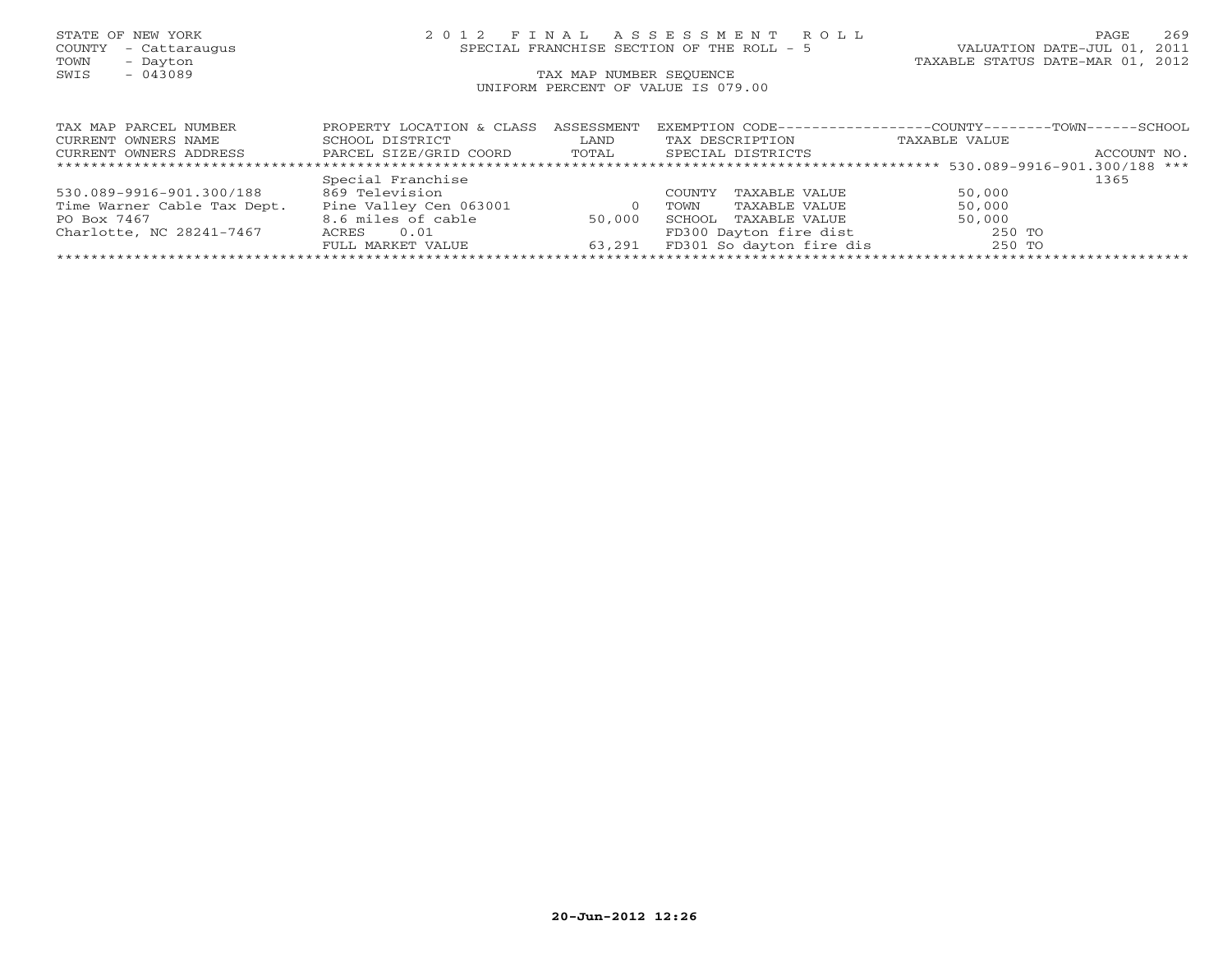| STATE OF NEW YORK    | 2012 FINAL ASSESSMENT ROLL                | 2.70<br><b>PAGE</b>              |
|----------------------|-------------------------------------------|----------------------------------|
| COUNTY - Cattaraugus | SPECIAL FRANCHISE SECTION OF THE ROLL - 5 | VALUATION DATE-JUL 01, 2011      |
| TOWN<br>- Dayton     |                                           | TAXABLE STATUS DATE-MAR 01, 2012 |
| $-043089$<br>SWIS    |                                           | RPS150/V04/L015                  |
|                      |                                           | CURRENT DATE 6/20/2012           |

## UNIFORM PERCENT OF VALUE IS 079.00 R O L L S U B S E C T I O N - - T O T A L S

#### \*\*\* S P E C I A L D I S T R I C T S U M M A R Y \*\*\*

|      |                      | TOTAL   | EXTENSION | EXTENSION | AD VALOREM | EXEMPT | TAXABLE |
|------|----------------------|---------|-----------|-----------|------------|--------|---------|
| CODE | DISTRICT NAME        | PARCELS | TYPE.     | VALUE     | VALUE      | AMOUNT | VALUE   |
|      |                      |         |           |           |            |        |         |
|      | FD300 Dayton fire di |         | 6 TOTAL   |           | 190,838    |        | 190,838 |
|      | FD301 So dayton fire |         | 6 TOTAL   |           | 312,249    |        | 312,249 |
|      | LD300 Light          |         | 5 TOTAL   |           | 123,998    |        | 123,998 |
|      | WS300 Watershed      |         | 5 TOTAL   |           | 301,552    |        | 301,552 |

# \*\*\* S C H O O L D I S T R I C T S U M M A R Y \*\*\*

| CODE                       | DISTRICT NAME                                             | TOTAL<br>PARCELS | ASSESSED<br>LAND | ASSESSED<br>TOTAL            | EXEMPT<br>AMOUNT | TOTAL<br>TAXABLE             | STAR<br>AMOUNT | STAR<br>TAXABLE              |
|----------------------------|-----------------------------------------------------------|------------------|------------------|------------------------------|------------------|------------------------------|----------------|------------------------------|
| 046402<br>047201<br>063001 | Catt-LV Central<br>Gowanda Central<br>Pine Valley Central | ⌒<br>╭           |                  | 32,991<br>216,112<br>303,484 |                  | 32,991<br>216,112<br>303,484 |                | 32,991<br>216,112<br>303,484 |
|                            | $S \cup B - T \cup T A L$                                 | 6                |                  | 552,587                      |                  | 552,587                      |                | 552,587                      |
|                            | TOTAL                                                     | 6                |                  | 552,587                      |                  | 552,587                      |                | 552,587                      |

#### \*\*\* S Y S T E M C O D E S S U M M A R Y \*\*\*

## NO SYSTEM EXEMPTIONS AT THIS LEVEL

# \*\*\* E X E M P T I O N S U M M A R Y \*\*\*

#### NO EXEMPTIONS AT THIS LEVEL

| ROLL       |                   | TOTAL   | ASSESSED | ASSESSED | TAXABLE | TAXABLE | TAXABLE        | STAR    |
|------------|-------------------|---------|----------|----------|---------|---------|----------------|---------|
| <b>SEC</b> | PESCRIPTION       | PARCELS | LAND     | TOTAL    | COUNTY  | TOWN    | SCHOOL         | TAXABLE |
|            | SPECIAL FRANCHISE |         |          | 552,587  | 552,587 | 552,587 | 52,587<br>にについ | 552,587 |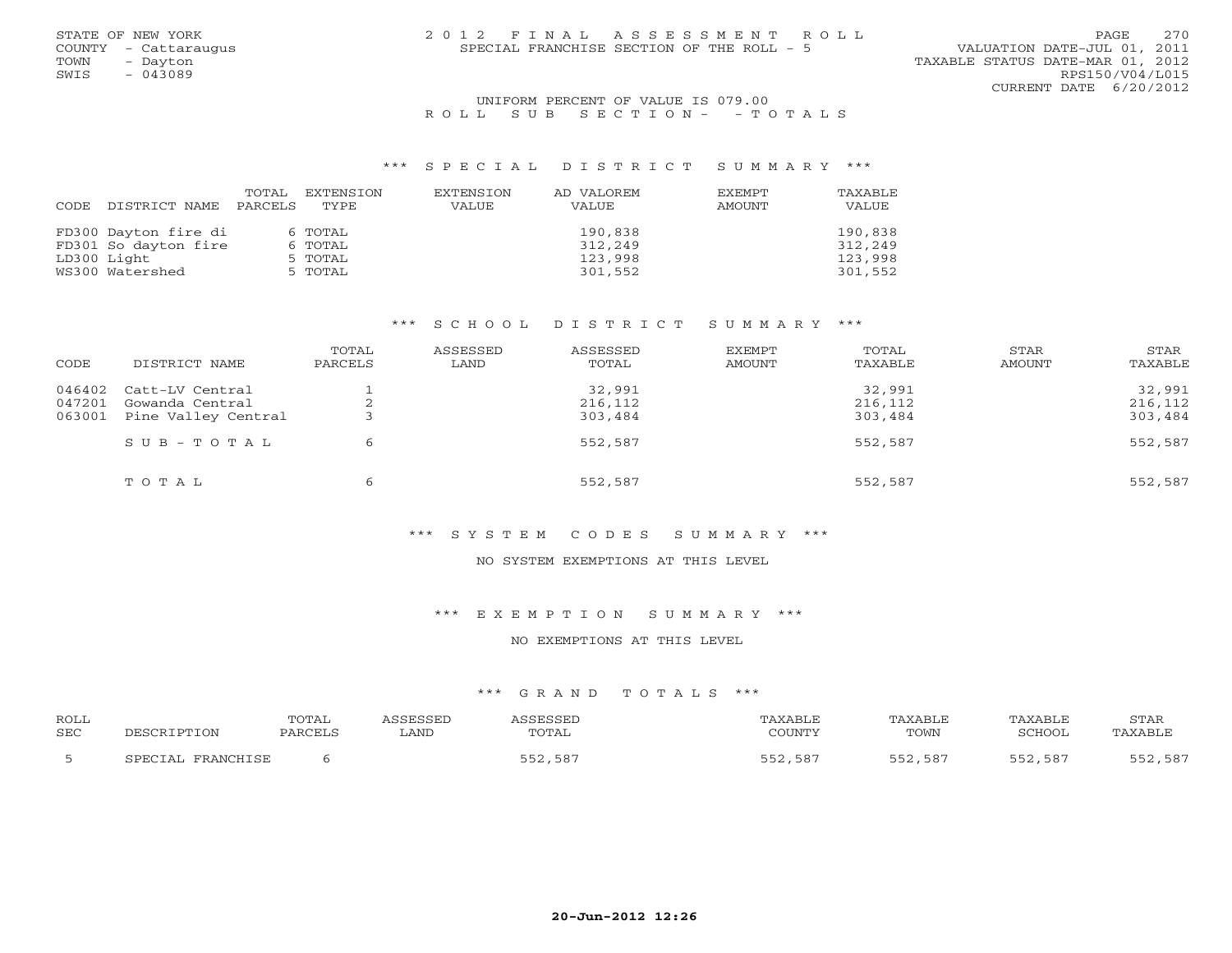|      | STATE OF NEW YORK    | 2012 FINAL ASSESSMENT ROLL                | 2.71<br>PAGE.                    |
|------|----------------------|-------------------------------------------|----------------------------------|
|      | COUNTY - Cattaraugus | SPECIAL FRANCHISE SECTION OF THE ROLL - 5 | VALUATION DATE-JUL 01, 2011      |
| TOWN | - Dayton             |                                           | TAXABLE STATUS DATE-MAR 01, 2012 |
| SWIS | $-043089$            |                                           | RPS150/V04/L015                  |
|      |                      | UNIFORM PERCENT OF VALUE IS 079.00        | CURRENT DATE 6/20/2012           |
|      |                      |                                           |                                  |

## \*\*\* S P E C I A L D I S T R I C T S U M M A R Y \*\*\*

| CODE | DISTRICT NAME        | TOTAL<br>PARCELS | EXTENSION<br>TYPE | EXTENSION<br>VALUE | AD VALOREM<br>VALUE | <b>EXEMPT</b><br>AMOUNT | TAXABLE<br>VALUE |
|------|----------------------|------------------|-------------------|--------------------|---------------------|-------------------------|------------------|
|      | FD300 Dayton fire di |                  | 6 TOTAL           |                    | 190,838             |                         | 190,838          |
|      | FD301 So dayton fire |                  | 6 TOTAL           |                    | 312,249             |                         | 312,249          |
|      | LD300 Light          |                  | 5 TOTAL           |                    | 123,998             |                         | 123,998          |
|      | WS300 Watershed      |                  | 5 TOTAL           |                    | 301,552             |                         | 301,552          |

R O L L S E C T I O N T O T A L S

# \*\*\* S C H O O L D I S T R I C T S U M M A R Y \*\*\*

| CODE   | DISTRICT NAME       | TOTAL<br>PARCELS | ASSESSED<br>LAND | ASSESSED<br>TOTAL | EXEMPT<br><b>AMOUNT</b> | TOTAL<br>TAXABLE | STAR<br>AMOUNT | STAR<br>TAXABLE |
|--------|---------------------|------------------|------------------|-------------------|-------------------------|------------------|----------------|-----------------|
| 046402 | Catt-LV Central     |                  |                  | 32,991            |                         | 32,991           |                | 32,991          |
| 047201 | Gowanda Central     |                  |                  | 216,112           |                         | 216,112          |                | 216,112         |
| 063001 | Pine Valley Central |                  |                  | 303,484           |                         | 303,484          |                | 303,484         |
|        | SUB-TOTAL           | 6                |                  | 552,587           |                         | 552,587          |                | 552,587         |
|        | TOTAL               | 6                |                  | 552,587           |                         | 552,587          |                | 552,587         |

#### \*\*\* S Y S T E M C O D E S S U M M A R Y \*\*\*

# NO SYSTEM EXEMPTIONS AT THIS LEVEL

# \*\*\* E X E M P T I O N S U M M A R Y \*\*\*

#### NO EXEMPTIONS AT THIS LEVEL

| ROLL       |                   | TOTAL   | ASSESSED | ASSESSED | TAXABLE | TAXABLE | TAXABLE        | STAR    |
|------------|-------------------|---------|----------|----------|---------|---------|----------------|---------|
| <b>SEC</b> | PESCRIPTION       | PARCELS | LAND     | TOTAL    | COUNTY  | TOWN    | SCHOOL         | TAXABLE |
|            | SPECIAL FRANCHISE |         |          | 552,587  | 552,587 | 552,587 | 52,587<br>にについ | 552,587 |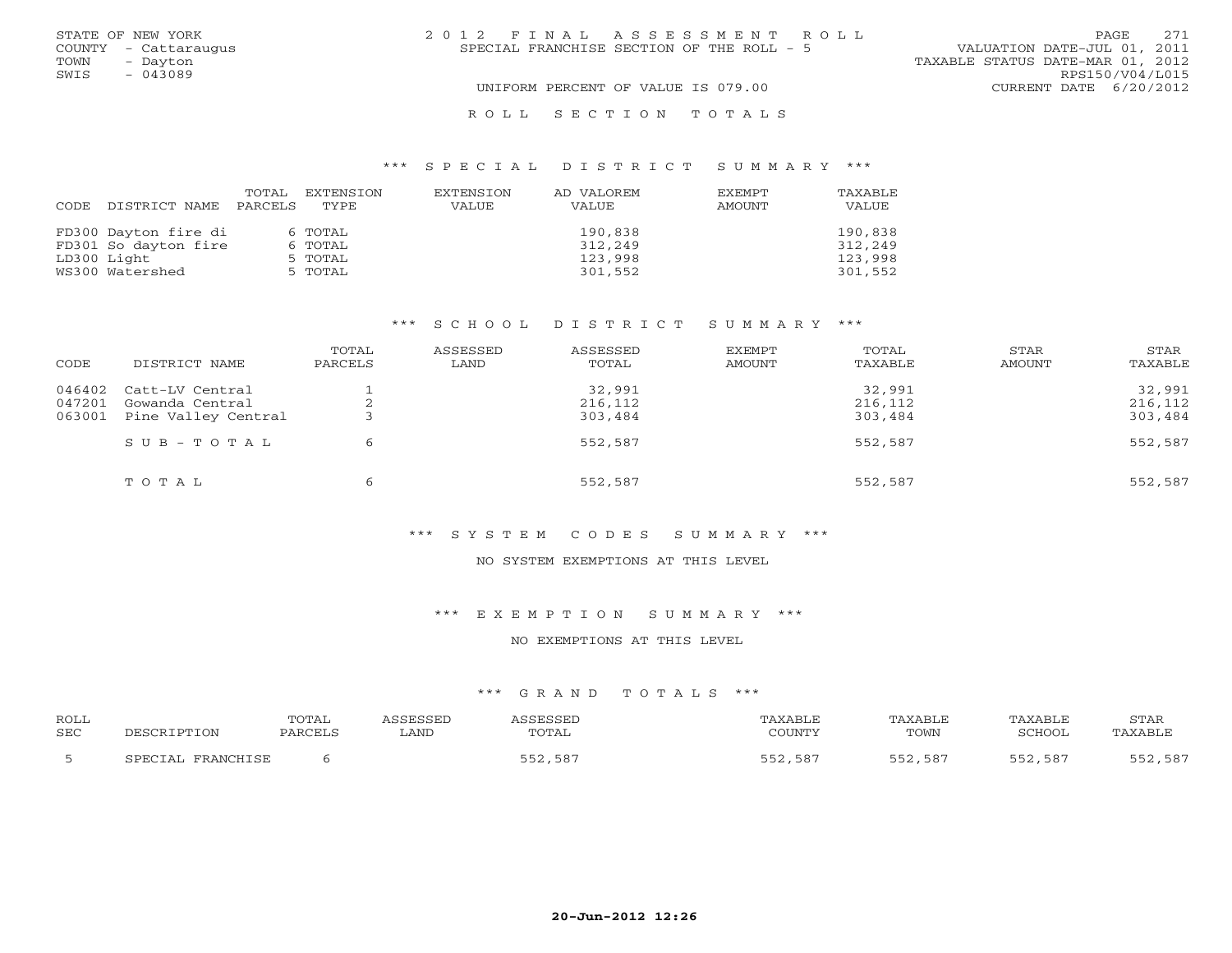# STATE OF NEW YORK 2 0 1 2 F I N A L A S S E S S M E N T R O L L PAGE 272 COUNTY - Cattaraugus UTILITY & R.R. SECTION OF THE ROLL - 6 VALUATION DATE-JUL 01, 2011

TOWN - Dayton TAXABLE STATUS DATE-MAR 01, 2012

| CURRENT OWNERS NAME<br>SCHOOL DISTRICT<br>LAND<br>TAXABLE VALUE<br>TAX DESCRIPTION<br>TOTAL<br>CURRENT OWNERS ADDRESS<br>PARCEL SIZE/GRID COORD<br>SPECIAL DISTRICTS<br>ACCOUNT NO.<br>******************************<br>1053<br>Scott Rd<br>$25.002 - 1 - 27$<br>872 Elec-Substation<br>43,507<br>COUNTY TAXABLE VALUE<br>9,400<br>Nys Electric & Gas Corp<br>Gowanda Central 047201<br>TOWN<br>TAXABLE VALUE<br>43,507<br>SCHOOL TAXABLE VALUE<br>Loc #001852<br>43,507<br>43,507<br>$1.0000$ Gowanda<br>FD301 So dayton fire dis<br>WS300 Watershed<br>43,507 TO<br>8,701 TO<br>Tax Dept<br>Scott Rd Substation<br>70 Farm View Dr Freeport Bld<br>FRNT 160.00 DPTH 150.00<br>EAST-1044863 NRTH-0877622<br>DEED BOOK 399<br>PG-00571<br>55,072<br>FULL MARKET VALUE<br>Gas Supply<br>1318<br>630.089-9910-123.700/288<br>885 Gas Outside Pla<br>71,174<br>COUNTY TAXABLE VALUE<br>Catt-LV Central 046402<br>0 TOWN<br>TAXABLE VALUE<br>71,174<br>71,174 SCHOOL TAXABLE VALUE<br>71,174<br>Attn: Real Property Tax Servic Loc #888888<br>6363 Main St<br>1.0000 Catt/l Valley<br>FD300 Dayton fire dist<br>71,174 TO<br>Gas Dist<br>ACRES<br>0.01<br>Gas Supply<br>1334<br>33,631<br>33.631<br>630.089-9910-123.710/101 873 Gas Meas Sta<br>National Fuel Gas Supply Corp Catt-LV Central 046402<br>COUNTY TAXABLE VALUE<br>$0$ TOWN<br>0 TOWIN<br>33,631 SCHOOL TAXABLE VALUE<br>42,571 FD301 So dayton fire dis<br>33,631<br>Attn: Real Property Tax Servic ACRES 0.01<br>SCHOOL TAXABLE VALUE<br>33,631<br>6363 Main St<br>FULL MARKET VALUE<br>33,631 TO<br>Williamsville, NY 14221-5887<br>******************************<br>********** 630.089-9910-123.710/288 ***<br>Gas Supply<br>1073<br>630.089-9910-123.710/288<br>883 Gas Trans Impr<br>10,263<br>COUNTY TAXABLE VALUE<br>National Fuel Gas Supply<br>Catt-LV Central 046402<br>10,263<br>$\bigcirc$<br>TOWN<br>TAXABLE VALUE<br>Attn: Real Property Tax Servic Loc #888888 & 42553 10,263<br>6363 Main St 0.3810 Catt/l Valley<br>Williamsville, NY 14221-5887 Gas Trans<br>SCHOOL TAXABLE VALUE<br>10,263<br>SCHOOL TAXABLE VALUE 10,263<br>FD301 So dayton fire dis 10,263 TO<br>WS300 Watershed<br>6,158 TO<br>ACRES<br>0.01<br>12,991<br>FULL MARKET VALUE<br>******************************<br>Gas Well P Pagett #224<br>1023<br>630.089-9910-131.600/188<br>67,763<br>884 Elec Dist Out<br>COUNTY TAXABLE VALUE<br>Catt-LV Central 046402<br>$\Omega$<br>67,763<br>Nys Electric & Gas Corp<br>TOWN<br>TAXABLE VALUE<br>Attn: Utility Shared Services Loc #888888<br>67,763<br>SCHOOL TAXABLE VALUE<br>67,763<br>FOR TAAADLE VALUE<br>FD300 Dayton fire dist<br>FD301 So dayton fire dis<br>LD300 Light<br>16,941 TO<br>16,941 TO<br>Tax Dept<br>0.1500 Catt/l Valley<br>70 Farm View Dr Freeport Bld<br>Elec Dist<br>85,776<br>New Gloucester, ME 04260<br>ACRES<br>0.01<br>FULL MARKET VALUE<br>WS300 Watershed WS300 Watershed<br>42,575 TO | TAX MAP PARCEL NUMBER         | PROPERTY LOCATION & CLASS ASSESSMENT | EXEMPTION CODE-----------------COUNTY-------TOWN------SCHOOL |  |
|---------------------------------------------------------------------------------------------------------------------------------------------------------------------------------------------------------------------------------------------------------------------------------------------------------------------------------------------------------------------------------------------------------------------------------------------------------------------------------------------------------------------------------------------------------------------------------------------------------------------------------------------------------------------------------------------------------------------------------------------------------------------------------------------------------------------------------------------------------------------------------------------------------------------------------------------------------------------------------------------------------------------------------------------------------------------------------------------------------------------------------------------------------------------------------------------------------------------------------------------------------------------------------------------------------------------------------------------------------------------------------------------------------------------------------------------------------------------------------------------------------------------------------------------------------------------------------------------------------------------------------------------------------------------------------------------------------------------------------------------------------------------------------------------------------------------------------------------------------------------------------------------------------------------------------------------------------------------------------------------------------------------------------------------------------------------------------------------------------------------------------------------------------------------------------------------------------------------------------------------------------------------------------------------------------------------------------------------------------------------------------------------------------------------------------------------------------------------------------------------------------------------------------------------------------------------------------------------------------------------------------------------------------------------------------------------------------------------------------------------------------------------------------------------------------------------------------------------------------------------------------------------------------------------|-------------------------------|--------------------------------------|--------------------------------------------------------------|--|
|                                                                                                                                                                                                                                                                                                                                                                                                                                                                                                                                                                                                                                                                                                                                                                                                                                                                                                                                                                                                                                                                                                                                                                                                                                                                                                                                                                                                                                                                                                                                                                                                                                                                                                                                                                                                                                                                                                                                                                                                                                                                                                                                                                                                                                                                                                                                                                                                                                                                                                                                                                                                                                                                                                                                                                                                                                                                                                                     |                               |                                      |                                                              |  |
|                                                                                                                                                                                                                                                                                                                                                                                                                                                                                                                                                                                                                                                                                                                                                                                                                                                                                                                                                                                                                                                                                                                                                                                                                                                                                                                                                                                                                                                                                                                                                                                                                                                                                                                                                                                                                                                                                                                                                                                                                                                                                                                                                                                                                                                                                                                                                                                                                                                                                                                                                                                                                                                                                                                                                                                                                                                                                                                     |                               |                                      |                                                              |  |
|                                                                                                                                                                                                                                                                                                                                                                                                                                                                                                                                                                                                                                                                                                                                                                                                                                                                                                                                                                                                                                                                                                                                                                                                                                                                                                                                                                                                                                                                                                                                                                                                                                                                                                                                                                                                                                                                                                                                                                                                                                                                                                                                                                                                                                                                                                                                                                                                                                                                                                                                                                                                                                                                                                                                                                                                                                                                                                                     |                               |                                      |                                                              |  |
|                                                                                                                                                                                                                                                                                                                                                                                                                                                                                                                                                                                                                                                                                                                                                                                                                                                                                                                                                                                                                                                                                                                                                                                                                                                                                                                                                                                                                                                                                                                                                                                                                                                                                                                                                                                                                                                                                                                                                                                                                                                                                                                                                                                                                                                                                                                                                                                                                                                                                                                                                                                                                                                                                                                                                                                                                                                                                                                     |                               |                                      |                                                              |  |
|                                                                                                                                                                                                                                                                                                                                                                                                                                                                                                                                                                                                                                                                                                                                                                                                                                                                                                                                                                                                                                                                                                                                                                                                                                                                                                                                                                                                                                                                                                                                                                                                                                                                                                                                                                                                                                                                                                                                                                                                                                                                                                                                                                                                                                                                                                                                                                                                                                                                                                                                                                                                                                                                                                                                                                                                                                                                                                                     |                               |                                      |                                                              |  |
|                                                                                                                                                                                                                                                                                                                                                                                                                                                                                                                                                                                                                                                                                                                                                                                                                                                                                                                                                                                                                                                                                                                                                                                                                                                                                                                                                                                                                                                                                                                                                                                                                                                                                                                                                                                                                                                                                                                                                                                                                                                                                                                                                                                                                                                                                                                                                                                                                                                                                                                                                                                                                                                                                                                                                                                                                                                                                                                     |                               |                                      |                                                              |  |
|                                                                                                                                                                                                                                                                                                                                                                                                                                                                                                                                                                                                                                                                                                                                                                                                                                                                                                                                                                                                                                                                                                                                                                                                                                                                                                                                                                                                                                                                                                                                                                                                                                                                                                                                                                                                                                                                                                                                                                                                                                                                                                                                                                                                                                                                                                                                                                                                                                                                                                                                                                                                                                                                                                                                                                                                                                                                                                                     | Attn: Utility Shared Services |                                      |                                                              |  |
|                                                                                                                                                                                                                                                                                                                                                                                                                                                                                                                                                                                                                                                                                                                                                                                                                                                                                                                                                                                                                                                                                                                                                                                                                                                                                                                                                                                                                                                                                                                                                                                                                                                                                                                                                                                                                                                                                                                                                                                                                                                                                                                                                                                                                                                                                                                                                                                                                                                                                                                                                                                                                                                                                                                                                                                                                                                                                                                     |                               |                                      |                                                              |  |
|                                                                                                                                                                                                                                                                                                                                                                                                                                                                                                                                                                                                                                                                                                                                                                                                                                                                                                                                                                                                                                                                                                                                                                                                                                                                                                                                                                                                                                                                                                                                                                                                                                                                                                                                                                                                                                                                                                                                                                                                                                                                                                                                                                                                                                                                                                                                                                                                                                                                                                                                                                                                                                                                                                                                                                                                                                                                                                                     |                               |                                      |                                                              |  |
|                                                                                                                                                                                                                                                                                                                                                                                                                                                                                                                                                                                                                                                                                                                                                                                                                                                                                                                                                                                                                                                                                                                                                                                                                                                                                                                                                                                                                                                                                                                                                                                                                                                                                                                                                                                                                                                                                                                                                                                                                                                                                                                                                                                                                                                                                                                                                                                                                                                                                                                                                                                                                                                                                                                                                                                                                                                                                                                     | New Gloucester, ME 04260      |                                      |                                                              |  |
|                                                                                                                                                                                                                                                                                                                                                                                                                                                                                                                                                                                                                                                                                                                                                                                                                                                                                                                                                                                                                                                                                                                                                                                                                                                                                                                                                                                                                                                                                                                                                                                                                                                                                                                                                                                                                                                                                                                                                                                                                                                                                                                                                                                                                                                                                                                                                                                                                                                                                                                                                                                                                                                                                                                                                                                                                                                                                                                     |                               |                                      |                                                              |  |
|                                                                                                                                                                                                                                                                                                                                                                                                                                                                                                                                                                                                                                                                                                                                                                                                                                                                                                                                                                                                                                                                                                                                                                                                                                                                                                                                                                                                                                                                                                                                                                                                                                                                                                                                                                                                                                                                                                                                                                                                                                                                                                                                                                                                                                                                                                                                                                                                                                                                                                                                                                                                                                                                                                                                                                                                                                                                                                                     |                               |                                      |                                                              |  |
|                                                                                                                                                                                                                                                                                                                                                                                                                                                                                                                                                                                                                                                                                                                                                                                                                                                                                                                                                                                                                                                                                                                                                                                                                                                                                                                                                                                                                                                                                                                                                                                                                                                                                                                                                                                                                                                                                                                                                                                                                                                                                                                                                                                                                                                                                                                                                                                                                                                                                                                                                                                                                                                                                                                                                                                                                                                                                                                     |                               |                                      |                                                              |  |
|                                                                                                                                                                                                                                                                                                                                                                                                                                                                                                                                                                                                                                                                                                                                                                                                                                                                                                                                                                                                                                                                                                                                                                                                                                                                                                                                                                                                                                                                                                                                                                                                                                                                                                                                                                                                                                                                                                                                                                                                                                                                                                                                                                                                                                                                                                                                                                                                                                                                                                                                                                                                                                                                                                                                                                                                                                                                                                                     |                               |                                      |                                                              |  |
|                                                                                                                                                                                                                                                                                                                                                                                                                                                                                                                                                                                                                                                                                                                                                                                                                                                                                                                                                                                                                                                                                                                                                                                                                                                                                                                                                                                                                                                                                                                                                                                                                                                                                                                                                                                                                                                                                                                                                                                                                                                                                                                                                                                                                                                                                                                                                                                                                                                                                                                                                                                                                                                                                                                                                                                                                                                                                                                     |                               |                                      |                                                              |  |
|                                                                                                                                                                                                                                                                                                                                                                                                                                                                                                                                                                                                                                                                                                                                                                                                                                                                                                                                                                                                                                                                                                                                                                                                                                                                                                                                                                                                                                                                                                                                                                                                                                                                                                                                                                                                                                                                                                                                                                                                                                                                                                                                                                                                                                                                                                                                                                                                                                                                                                                                                                                                                                                                                                                                                                                                                                                                                                                     |                               |                                      |                                                              |  |
|                                                                                                                                                                                                                                                                                                                                                                                                                                                                                                                                                                                                                                                                                                                                                                                                                                                                                                                                                                                                                                                                                                                                                                                                                                                                                                                                                                                                                                                                                                                                                                                                                                                                                                                                                                                                                                                                                                                                                                                                                                                                                                                                                                                                                                                                                                                                                                                                                                                                                                                                                                                                                                                                                                                                                                                                                                                                                                                     | National Fuel Gas Dist Corp   |                                      |                                                              |  |
|                                                                                                                                                                                                                                                                                                                                                                                                                                                                                                                                                                                                                                                                                                                                                                                                                                                                                                                                                                                                                                                                                                                                                                                                                                                                                                                                                                                                                                                                                                                                                                                                                                                                                                                                                                                                                                                                                                                                                                                                                                                                                                                                                                                                                                                                                                                                                                                                                                                                                                                                                                                                                                                                                                                                                                                                                                                                                                                     |                               |                                      |                                                              |  |
|                                                                                                                                                                                                                                                                                                                                                                                                                                                                                                                                                                                                                                                                                                                                                                                                                                                                                                                                                                                                                                                                                                                                                                                                                                                                                                                                                                                                                                                                                                                                                                                                                                                                                                                                                                                                                                                                                                                                                                                                                                                                                                                                                                                                                                                                                                                                                                                                                                                                                                                                                                                                                                                                                                                                                                                                                                                                                                                     |                               |                                      |                                                              |  |
|                                                                                                                                                                                                                                                                                                                                                                                                                                                                                                                                                                                                                                                                                                                                                                                                                                                                                                                                                                                                                                                                                                                                                                                                                                                                                                                                                                                                                                                                                                                                                                                                                                                                                                                                                                                                                                                                                                                                                                                                                                                                                                                                                                                                                                                                                                                                                                                                                                                                                                                                                                                                                                                                                                                                                                                                                                                                                                                     | Williamsville, NY 14221-5887  |                                      |                                                              |  |
|                                                                                                                                                                                                                                                                                                                                                                                                                                                                                                                                                                                                                                                                                                                                                                                                                                                                                                                                                                                                                                                                                                                                                                                                                                                                                                                                                                                                                                                                                                                                                                                                                                                                                                                                                                                                                                                                                                                                                                                                                                                                                                                                                                                                                                                                                                                                                                                                                                                                                                                                                                                                                                                                                                                                                                                                                                                                                                                     |                               |                                      |                                                              |  |
|                                                                                                                                                                                                                                                                                                                                                                                                                                                                                                                                                                                                                                                                                                                                                                                                                                                                                                                                                                                                                                                                                                                                                                                                                                                                                                                                                                                                                                                                                                                                                                                                                                                                                                                                                                                                                                                                                                                                                                                                                                                                                                                                                                                                                                                                                                                                                                                                                                                                                                                                                                                                                                                                                                                                                                                                                                                                                                                     |                               |                                      |                                                              |  |
|                                                                                                                                                                                                                                                                                                                                                                                                                                                                                                                                                                                                                                                                                                                                                                                                                                                                                                                                                                                                                                                                                                                                                                                                                                                                                                                                                                                                                                                                                                                                                                                                                                                                                                                                                                                                                                                                                                                                                                                                                                                                                                                                                                                                                                                                                                                                                                                                                                                                                                                                                                                                                                                                                                                                                                                                                                                                                                                     |                               |                                      |                                                              |  |
|                                                                                                                                                                                                                                                                                                                                                                                                                                                                                                                                                                                                                                                                                                                                                                                                                                                                                                                                                                                                                                                                                                                                                                                                                                                                                                                                                                                                                                                                                                                                                                                                                                                                                                                                                                                                                                                                                                                                                                                                                                                                                                                                                                                                                                                                                                                                                                                                                                                                                                                                                                                                                                                                                                                                                                                                                                                                                                                     |                               |                                      |                                                              |  |
|                                                                                                                                                                                                                                                                                                                                                                                                                                                                                                                                                                                                                                                                                                                                                                                                                                                                                                                                                                                                                                                                                                                                                                                                                                                                                                                                                                                                                                                                                                                                                                                                                                                                                                                                                                                                                                                                                                                                                                                                                                                                                                                                                                                                                                                                                                                                                                                                                                                                                                                                                                                                                                                                                                                                                                                                                                                                                                                     |                               |                                      |                                                              |  |
|                                                                                                                                                                                                                                                                                                                                                                                                                                                                                                                                                                                                                                                                                                                                                                                                                                                                                                                                                                                                                                                                                                                                                                                                                                                                                                                                                                                                                                                                                                                                                                                                                                                                                                                                                                                                                                                                                                                                                                                                                                                                                                                                                                                                                                                                                                                                                                                                                                                                                                                                                                                                                                                                                                                                                                                                                                                                                                                     |                               |                                      |                                                              |  |
|                                                                                                                                                                                                                                                                                                                                                                                                                                                                                                                                                                                                                                                                                                                                                                                                                                                                                                                                                                                                                                                                                                                                                                                                                                                                                                                                                                                                                                                                                                                                                                                                                                                                                                                                                                                                                                                                                                                                                                                                                                                                                                                                                                                                                                                                                                                                                                                                                                                                                                                                                                                                                                                                                                                                                                                                                                                                                                                     |                               |                                      |                                                              |  |
|                                                                                                                                                                                                                                                                                                                                                                                                                                                                                                                                                                                                                                                                                                                                                                                                                                                                                                                                                                                                                                                                                                                                                                                                                                                                                                                                                                                                                                                                                                                                                                                                                                                                                                                                                                                                                                                                                                                                                                                                                                                                                                                                                                                                                                                                                                                                                                                                                                                                                                                                                                                                                                                                                                                                                                                                                                                                                                                     |                               |                                      |                                                              |  |
|                                                                                                                                                                                                                                                                                                                                                                                                                                                                                                                                                                                                                                                                                                                                                                                                                                                                                                                                                                                                                                                                                                                                                                                                                                                                                                                                                                                                                                                                                                                                                                                                                                                                                                                                                                                                                                                                                                                                                                                                                                                                                                                                                                                                                                                                                                                                                                                                                                                                                                                                                                                                                                                                                                                                                                                                                                                                                                                     |                               |                                      |                                                              |  |
|                                                                                                                                                                                                                                                                                                                                                                                                                                                                                                                                                                                                                                                                                                                                                                                                                                                                                                                                                                                                                                                                                                                                                                                                                                                                                                                                                                                                                                                                                                                                                                                                                                                                                                                                                                                                                                                                                                                                                                                                                                                                                                                                                                                                                                                                                                                                                                                                                                                                                                                                                                                                                                                                                                                                                                                                                                                                                                                     |                               |                                      |                                                              |  |
|                                                                                                                                                                                                                                                                                                                                                                                                                                                                                                                                                                                                                                                                                                                                                                                                                                                                                                                                                                                                                                                                                                                                                                                                                                                                                                                                                                                                                                                                                                                                                                                                                                                                                                                                                                                                                                                                                                                                                                                                                                                                                                                                                                                                                                                                                                                                                                                                                                                                                                                                                                                                                                                                                                                                                                                                                                                                                                                     |                               |                                      |                                                              |  |
|                                                                                                                                                                                                                                                                                                                                                                                                                                                                                                                                                                                                                                                                                                                                                                                                                                                                                                                                                                                                                                                                                                                                                                                                                                                                                                                                                                                                                                                                                                                                                                                                                                                                                                                                                                                                                                                                                                                                                                                                                                                                                                                                                                                                                                                                                                                                                                                                                                                                                                                                                                                                                                                                                                                                                                                                                                                                                                                     |                               |                                      |                                                              |  |
|                                                                                                                                                                                                                                                                                                                                                                                                                                                                                                                                                                                                                                                                                                                                                                                                                                                                                                                                                                                                                                                                                                                                                                                                                                                                                                                                                                                                                                                                                                                                                                                                                                                                                                                                                                                                                                                                                                                                                                                                                                                                                                                                                                                                                                                                                                                                                                                                                                                                                                                                                                                                                                                                                                                                                                                                                                                                                                                     |                               |                                      |                                                              |  |
|                                                                                                                                                                                                                                                                                                                                                                                                                                                                                                                                                                                                                                                                                                                                                                                                                                                                                                                                                                                                                                                                                                                                                                                                                                                                                                                                                                                                                                                                                                                                                                                                                                                                                                                                                                                                                                                                                                                                                                                                                                                                                                                                                                                                                                                                                                                                                                                                                                                                                                                                                                                                                                                                                                                                                                                                                                                                                                                     |                               |                                      |                                                              |  |
|                                                                                                                                                                                                                                                                                                                                                                                                                                                                                                                                                                                                                                                                                                                                                                                                                                                                                                                                                                                                                                                                                                                                                                                                                                                                                                                                                                                                                                                                                                                                                                                                                                                                                                                                                                                                                                                                                                                                                                                                                                                                                                                                                                                                                                                                                                                                                                                                                                                                                                                                                                                                                                                                                                                                                                                                                                                                                                                     |                               |                                      |                                                              |  |
|                                                                                                                                                                                                                                                                                                                                                                                                                                                                                                                                                                                                                                                                                                                                                                                                                                                                                                                                                                                                                                                                                                                                                                                                                                                                                                                                                                                                                                                                                                                                                                                                                                                                                                                                                                                                                                                                                                                                                                                                                                                                                                                                                                                                                                                                                                                                                                                                                                                                                                                                                                                                                                                                                                                                                                                                                                                                                                                     |                               |                                      |                                                              |  |
|                                                                                                                                                                                                                                                                                                                                                                                                                                                                                                                                                                                                                                                                                                                                                                                                                                                                                                                                                                                                                                                                                                                                                                                                                                                                                                                                                                                                                                                                                                                                                                                                                                                                                                                                                                                                                                                                                                                                                                                                                                                                                                                                                                                                                                                                                                                                                                                                                                                                                                                                                                                                                                                                                                                                                                                                                                                                                                                     |                               |                                      |                                                              |  |
|                                                                                                                                                                                                                                                                                                                                                                                                                                                                                                                                                                                                                                                                                                                                                                                                                                                                                                                                                                                                                                                                                                                                                                                                                                                                                                                                                                                                                                                                                                                                                                                                                                                                                                                                                                                                                                                                                                                                                                                                                                                                                                                                                                                                                                                                                                                                                                                                                                                                                                                                                                                                                                                                                                                                                                                                                                                                                                                     |                               |                                      |                                                              |  |
|                                                                                                                                                                                                                                                                                                                                                                                                                                                                                                                                                                                                                                                                                                                                                                                                                                                                                                                                                                                                                                                                                                                                                                                                                                                                                                                                                                                                                                                                                                                                                                                                                                                                                                                                                                                                                                                                                                                                                                                                                                                                                                                                                                                                                                                                                                                                                                                                                                                                                                                                                                                                                                                                                                                                                                                                                                                                                                                     |                               |                                      |                                                              |  |
|                                                                                                                                                                                                                                                                                                                                                                                                                                                                                                                                                                                                                                                                                                                                                                                                                                                                                                                                                                                                                                                                                                                                                                                                                                                                                                                                                                                                                                                                                                                                                                                                                                                                                                                                                                                                                                                                                                                                                                                                                                                                                                                                                                                                                                                                                                                                                                                                                                                                                                                                                                                                                                                                                                                                                                                                                                                                                                                     |                               |                                      |                                                              |  |
|                                                                                                                                                                                                                                                                                                                                                                                                                                                                                                                                                                                                                                                                                                                                                                                                                                                                                                                                                                                                                                                                                                                                                                                                                                                                                                                                                                                                                                                                                                                                                                                                                                                                                                                                                                                                                                                                                                                                                                                                                                                                                                                                                                                                                                                                                                                                                                                                                                                                                                                                                                                                                                                                                                                                                                                                                                                                                                                     |                               |                                      |                                                              |  |
|                                                                                                                                                                                                                                                                                                                                                                                                                                                                                                                                                                                                                                                                                                                                                                                                                                                                                                                                                                                                                                                                                                                                                                                                                                                                                                                                                                                                                                                                                                                                                                                                                                                                                                                                                                                                                                                                                                                                                                                                                                                                                                                                                                                                                                                                                                                                                                                                                                                                                                                                                                                                                                                                                                                                                                                                                                                                                                                     |                               |                                      |                                                              |  |
|                                                                                                                                                                                                                                                                                                                                                                                                                                                                                                                                                                                                                                                                                                                                                                                                                                                                                                                                                                                                                                                                                                                                                                                                                                                                                                                                                                                                                                                                                                                                                                                                                                                                                                                                                                                                                                                                                                                                                                                                                                                                                                                                                                                                                                                                                                                                                                                                                                                                                                                                                                                                                                                                                                                                                                                                                                                                                                                     |                               |                                      |                                                              |  |
|                                                                                                                                                                                                                                                                                                                                                                                                                                                                                                                                                                                                                                                                                                                                                                                                                                                                                                                                                                                                                                                                                                                                                                                                                                                                                                                                                                                                                                                                                                                                                                                                                                                                                                                                                                                                                                                                                                                                                                                                                                                                                                                                                                                                                                                                                                                                                                                                                                                                                                                                                                                                                                                                                                                                                                                                                                                                                                                     |                               |                                      |                                                              |  |
|                                                                                                                                                                                                                                                                                                                                                                                                                                                                                                                                                                                                                                                                                                                                                                                                                                                                                                                                                                                                                                                                                                                                                                                                                                                                                                                                                                                                                                                                                                                                                                                                                                                                                                                                                                                                                                                                                                                                                                                                                                                                                                                                                                                                                                                                                                                                                                                                                                                                                                                                                                                                                                                                                                                                                                                                                                                                                                                     |                               |                                      |                                                              |  |
|                                                                                                                                                                                                                                                                                                                                                                                                                                                                                                                                                                                                                                                                                                                                                                                                                                                                                                                                                                                                                                                                                                                                                                                                                                                                                                                                                                                                                                                                                                                                                                                                                                                                                                                                                                                                                                                                                                                                                                                                                                                                                                                                                                                                                                                                                                                                                                                                                                                                                                                                                                                                                                                                                                                                                                                                                                                                                                                     |                               |                                      |                                                              |  |
|                                                                                                                                                                                                                                                                                                                                                                                                                                                                                                                                                                                                                                                                                                                                                                                                                                                                                                                                                                                                                                                                                                                                                                                                                                                                                                                                                                                                                                                                                                                                                                                                                                                                                                                                                                                                                                                                                                                                                                                                                                                                                                                                                                                                                                                                                                                                                                                                                                                                                                                                                                                                                                                                                                                                                                                                                                                                                                                     |                               |                                      |                                                              |  |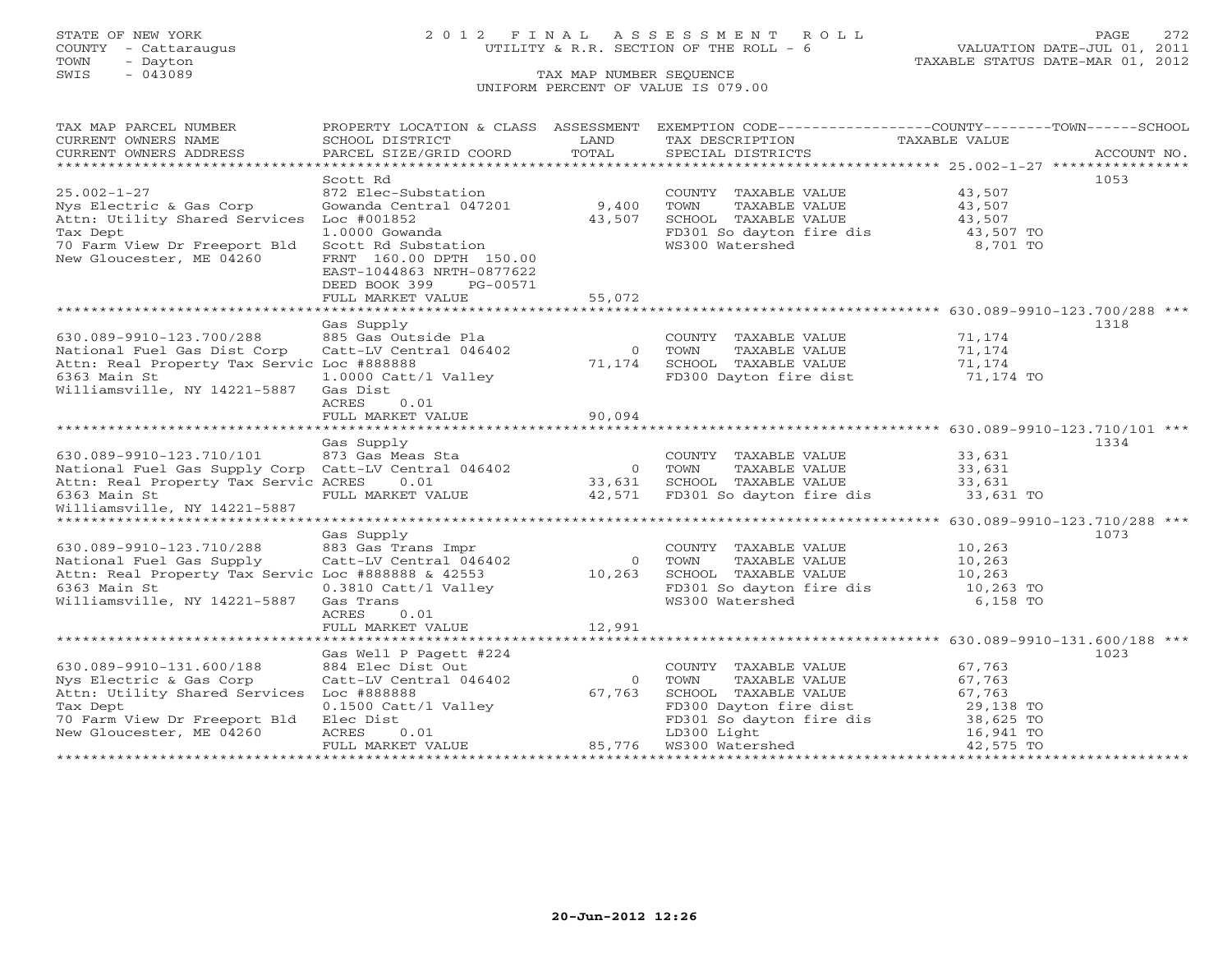SWIS - Dayton - Dayton - Dayton - Dayton - Dayton - Dayton - Dayton - Dayton - Dayton - Dayton - Dayton - Dayton - Dayton - Dayton - Dayton - Dayton - Dayton - Dayton - Dayton - Dayton - Dayton - Dayton - Dayton - Dayton -

TOWN - Dayton TAXABLE STATUS DATE-MAR 01, 2012

# UNIFORM PERCENT OF VALUE IS 079.00

| TAX MAP PARCEL NUMBER                                                                                                                                                                                                                  |                           |  | PROPERTY LOCATION & CLASS ASSESSMENT EXEMPTION CODE----------------COUNTY-------TOWN------SCHOOL |
|----------------------------------------------------------------------------------------------------------------------------------------------------------------------------------------------------------------------------------------|---------------------------|--|--------------------------------------------------------------------------------------------------|
|                                                                                                                                                                                                                                        |                           |  |                                                                                                  |
|                                                                                                                                                                                                                                        |                           |  |                                                                                                  |
|                                                                                                                                                                                                                                        |                           |  |                                                                                                  |
|                                                                                                                                                                                                                                        | Outside Plant             |  | 1022                                                                                             |
|                                                                                                                                                                                                                                        |                           |  |                                                                                                  |
|                                                                                                                                                                                                                                        |                           |  |                                                                                                  |
|                                                                                                                                                                                                                                        |                           |  |                                                                                                  |
|                                                                                                                                                                                                                                        |                           |  |                                                                                                  |
|                                                                                                                                                                                                                                        |                           |  |                                                                                                  |
|                                                                                                                                                                                                                                        |                           |  |                                                                                                  |
|                                                                                                                                                                                                                                        |                           |  |                                                                                                  |
|                                                                                                                                                                                                                                        |                           |  |                                                                                                  |
|                                                                                                                                                                                                                                        | Gas Storage               |  | 1018                                                                                             |
| 630.089-9911-123.710/100 685 Gas Outside Pla COUNTY TAXABLE VALUE 273,050<br>National Fuel Gas Supply Gowanda Central 047201 0 70WN TAXABLE VALUE 273,050<br>Attn: Real Property Tax Servic Loc #42554 273,050 SCHOOL TAXABLE VALU     |                           |  |                                                                                                  |
|                                                                                                                                                                                                                                        |                           |  |                                                                                                  |
|                                                                                                                                                                                                                                        |                           |  |                                                                                                  |
|                                                                                                                                                                                                                                        |                           |  |                                                                                                  |
|                                                                                                                                                                                                                                        |                           |  |                                                                                                  |
|                                                                                                                                                                                                                                        | ACRES 0.01                |  |                                                                                                  |
|                                                                                                                                                                                                                                        |                           |  |                                                                                                  |
|                                                                                                                                                                                                                                        |                           |  |                                                                                                  |
|                                                                                                                                                                                                                                        |                           |  |                                                                                                  |
|                                                                                                                                                                                                                                        | Gas Supply                |  | 0928                                                                                             |
|                                                                                                                                                                                                                                        |                           |  |                                                                                                  |
|                                                                                                                                                                                                                                        |                           |  |                                                                                                  |
|                                                                                                                                                                                                                                        |                           |  |                                                                                                  |
|                                                                                                                                                                                                                                        |                           |  |                                                                                                  |
|                                                                                                                                                                                                                                        |                           |  |                                                                                                  |
| 630.089-9911-123.710/288 683 Gas Trans Impr<br>National Fuel Gas Supply Gowanda Central 047201 0 TOWN TAXABLE VALUE 16,675<br>Attn: Real Property Tax Servic Loc #888888 16.675<br>6363 Main St 0.6190 Gowanda<br>Williamsville, NY 14 |                           |  |                                                                                                  |
|                                                                                                                                                                                                                                        |                           |  |                                                                                                  |
|                                                                                                                                                                                                                                        |                           |  |                                                                                                  |
|                                                                                                                                                                                                                                        | Electric Transmission Lin |  | 0927                                                                                             |
|                                                                                                                                                                                                                                        |                           |  |                                                                                                  |
|                                                                                                                                                                                                                                        |                           |  |                                                                                                  |
|                                                                                                                                                                                                                                        |                           |  |                                                                                                  |
|                                                                                                                                                                                                                                        |                           |  |                                                                                                  |
|                                                                                                                                                                                                                                        |                           |  |                                                                                                  |
|                                                                                                                                                                                                                                        |                           |  |                                                                                                  |
|                                                                                                                                                                                                                                        |                           |  |                                                                                                  |
|                                                                                                                                                                                                                                        |                           |  |                                                                                                  |
|                                                                                                                                                                                                                                        | Gas Supply                |  | 1170                                                                                             |
| 630.089-9911-131.600/188                                                                                                                                                                                                               |                           |  |                                                                                                  |
| Nys Electric & Gas Corp                                                                                                                                                                                                                |                           |  |                                                                                                  |
| Attn: Utility Shared Services Loc #888888                                                                                                                                                                                              |                           |  |                                                                                                  |
| Tax Dept                                                                                                                                                                                                                               |                           |  |                                                                                                  |
| 70 Farm View Dr Freeport Bld                                                                                                                                                                                                           |                           |  |                                                                                                  |
| New Gloucester, ME 04260                                                                                                                                                                                                               |                           |  |                                                                                                  |
|                                                                                                                                                                                                                                        |                           |  |                                                                                                  |
|                                                                                                                                                                                                                                        |                           |  |                                                                                                  |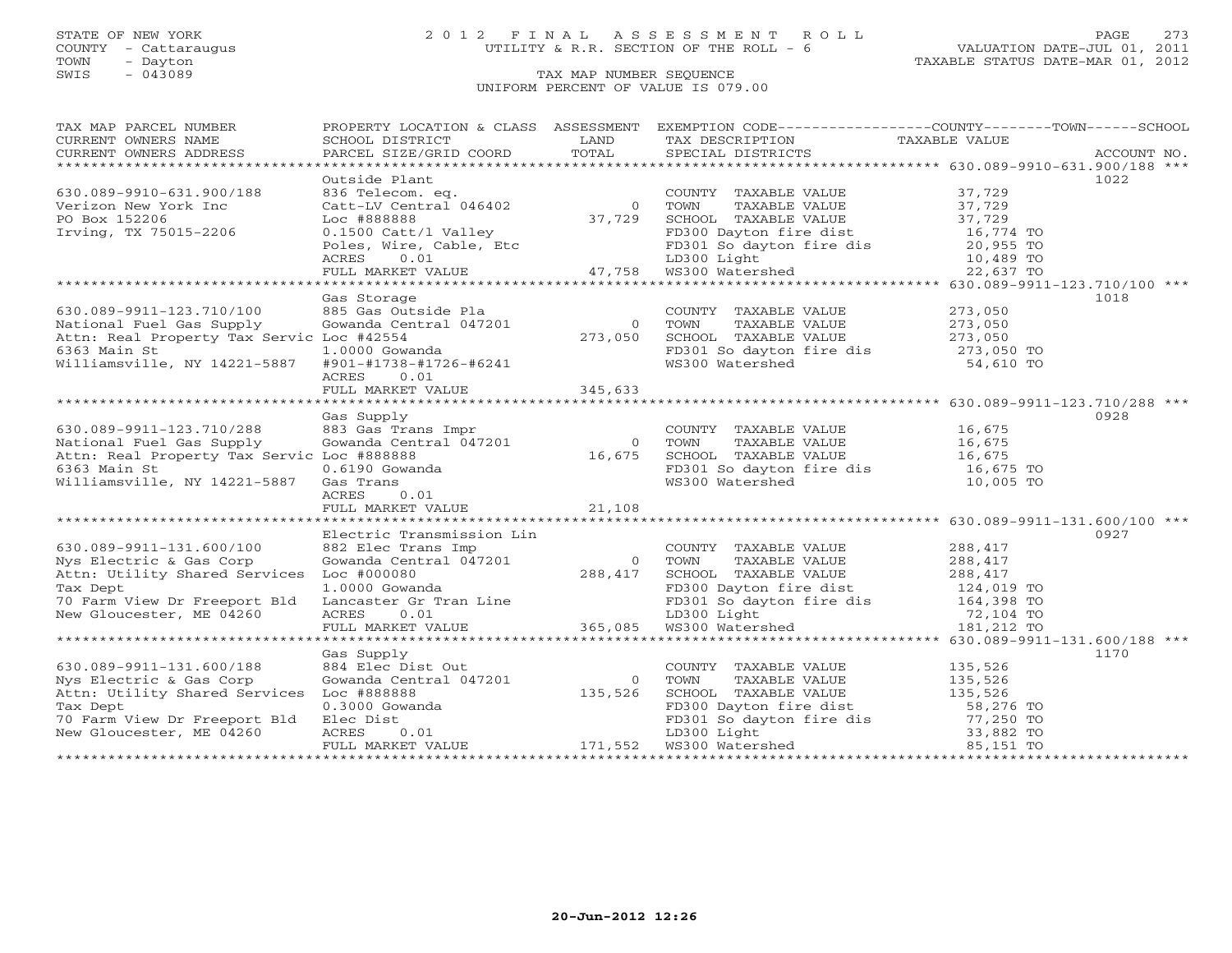# STATE OF NEW YORK 2 0 1 2 F I N A L A S S E S S M E N T R O L L PAGE 274 COUNTY - Cattaraugus UTILITY & R.R. SECTION OF THE ROLL - 6 VALUATION DATE-JUL 01, 2011

| 0930<br>COUNTY TAXABLE VALUE<br>Gowanda Central 047201 0 TOWN TAXABLE VALUE 130,700<br>Loc #888888 130,700 SCHOOL TAXABLE VALUE 130,700<br>1.0000 Gowanda 130,700 FD301 So dayton fire dis<br>Elec Dist WS300 Watershed 78.420<br>ACRES 0.01 WS3<br>630.089-9911-143.800/188<br>Steuben Rural Electric Co<br>9 Wilson Ave<br>FD301 So dayton fire dis 130,700 TO<br>WS300 Watershed 78,420 TO<br>Bath, NY 14810<br>Outside Plant<br>0926<br>COUNTY TAXABLE VALUE 75,458<br>336 Telecom. eq.<br>$\begin{array}{ccccc}\n & & & & & \text{COUNTY TAXABLE VALUE} & & & 75,458 \\ \text{Gowanda Central 047201} & & & & & \text{TOWN TAXABLE VALUE} & & & 75,458 \\ \text{Loc #888888} & & & & & \text{SCHOOL TAXABLE VALUE} & & & 75,458 \\ 0.3000 Gowanda & & & & & \text{FD300 Dayton fire dist} & & & 33,549 TO \\ \text{Poles, Wire, Cable, Etc & & & &$<br>630.089-9911-631.900/188<br>Verizon New York Inc<br>PO Box 152206<br>Irving, TX 75015-2206<br>Gas Supply<br>1024<br>316-131.600/188 (318 Supply<br>248.8 Corp Fine Valley Cen 063001 (318,464 EC Dist Out TOWN TAXABLE VALUE<br>248.464 (328,464 EC Dist Out D300 Dayton fire dist 248,464 (328,464 (328,464 (328,464 )<br>248,464 SCHOOL TAXABLE VALUE<br>630.089-9916-131.600/188<br>Nys Electric & Gas Corp<br>Attn: Utility Shared Services Loc #888888<br>Tax Dept<br>70 Farm View Dr Freeport Bld<br>New Gloucester, ME 04260<br>Outside Plant<br>1021<br>$\begin{tabular}{lllllllllllllllllllll} \hline 836 \text{ Telescope} & \text{eq.} & \text{COUNTY} & \text{PAXABLE VALUE} & 138,340 \\ \hline \text{Dice Valley Cen 063001} & 0 & \text{TOWN} & \text{TAXABLE VALUE} & 138,340 \\ \text{Loc #888888} & 138,340 & \text{SCH OOL TAXABLE VALUE} & 138,340 \\ \text{0.5500 Pine Valley} & \text{FD300 Davidyton fire dist} & 61,506 \text{ TO} \\ \text{Poles, wire, Cable, Etc} & \text{FD300 Light$<br>630.089-9916-631.900/188<br>Verizon New York Inc<br>PO Box 152206<br>Irving, TX 75015-2206<br>Outside Plant<br>1100<br>COUNTY TAXABLE VALUE<br>TOWN TAXABLE VALUE 25,627<br>SCHOOL TAXABLE VALUE 25,627<br>FD301 So dayton fire dis 25,627 TO<br>WS300 Watershed 25,627 TO<br>25,627 TO<br>Norse Pipeline Llc (1000) 288 (1000) 833 Gas Trans Impr<br>Norse Pipeline Llc (1000) Pine Valley Cen 063001 (1000) 9<br>Suite 202 (1000 Pine Valley (25,627<br>2005 W 8th St 1.0000 Pine Valley (368 Trans (25,627) (368 Trans (268<br>0 TOWN<br>32,439 | TAX MAP PARCEL NUMBER |  | PROPERTY LOCATION & CLASS ASSESSMENT EXEMPTION CODE----------------COUNTY-------TOWN------SCHOOL |  |
|-------------------------------------------------------------------------------------------------------------------------------------------------------------------------------------------------------------------------------------------------------------------------------------------------------------------------------------------------------------------------------------------------------------------------------------------------------------------------------------------------------------------------------------------------------------------------------------------------------------------------------------------------------------------------------------------------------------------------------------------------------------------------------------------------------------------------------------------------------------------------------------------------------------------------------------------------------------------------------------------------------------------------------------------------------------------------------------------------------------------------------------------------------------------------------------------------------------------------------------------------------------------------------------------------------------------------------------------------------------------------------------------------------------------------------------------------------------------------------------------------------------------------------------------------------------------------------------------------------------------------------------------------------------------------------------------------------------------------------------------------------------------------------------------------------------------------------------------------------------------------------------------------------------------------------------------------------------------------------------------------------------------------------------------------------------------------------------------------------------------------------------------------------------------------------------------------------------------------------------------------------------------------------------------------------------------------------------------------------------------------------------------------------------------------------------|-----------------------|--|--------------------------------------------------------------------------------------------------|--|
|                                                                                                                                                                                                                                                                                                                                                                                                                                                                                                                                                                                                                                                                                                                                                                                                                                                                                                                                                                                                                                                                                                                                                                                                                                                                                                                                                                                                                                                                                                                                                                                                                                                                                                                                                                                                                                                                                                                                                                                                                                                                                                                                                                                                                                                                                                                                                                                                                                     |                       |  |                                                                                                  |  |
|                                                                                                                                                                                                                                                                                                                                                                                                                                                                                                                                                                                                                                                                                                                                                                                                                                                                                                                                                                                                                                                                                                                                                                                                                                                                                                                                                                                                                                                                                                                                                                                                                                                                                                                                                                                                                                                                                                                                                                                                                                                                                                                                                                                                                                                                                                                                                                                                                                     |                       |  |                                                                                                  |  |
|                                                                                                                                                                                                                                                                                                                                                                                                                                                                                                                                                                                                                                                                                                                                                                                                                                                                                                                                                                                                                                                                                                                                                                                                                                                                                                                                                                                                                                                                                                                                                                                                                                                                                                                                                                                                                                                                                                                                                                                                                                                                                                                                                                                                                                                                                                                                                                                                                                     |                       |  |                                                                                                  |  |
|                                                                                                                                                                                                                                                                                                                                                                                                                                                                                                                                                                                                                                                                                                                                                                                                                                                                                                                                                                                                                                                                                                                                                                                                                                                                                                                                                                                                                                                                                                                                                                                                                                                                                                                                                                                                                                                                                                                                                                                                                                                                                                                                                                                                                                                                                                                                                                                                                                     |                       |  |                                                                                                  |  |
|                                                                                                                                                                                                                                                                                                                                                                                                                                                                                                                                                                                                                                                                                                                                                                                                                                                                                                                                                                                                                                                                                                                                                                                                                                                                                                                                                                                                                                                                                                                                                                                                                                                                                                                                                                                                                                                                                                                                                                                                                                                                                                                                                                                                                                                                                                                                                                                                                                     |                       |  |                                                                                                  |  |
|                                                                                                                                                                                                                                                                                                                                                                                                                                                                                                                                                                                                                                                                                                                                                                                                                                                                                                                                                                                                                                                                                                                                                                                                                                                                                                                                                                                                                                                                                                                                                                                                                                                                                                                                                                                                                                                                                                                                                                                                                                                                                                                                                                                                                                                                                                                                                                                                                                     |                       |  |                                                                                                  |  |
|                                                                                                                                                                                                                                                                                                                                                                                                                                                                                                                                                                                                                                                                                                                                                                                                                                                                                                                                                                                                                                                                                                                                                                                                                                                                                                                                                                                                                                                                                                                                                                                                                                                                                                                                                                                                                                                                                                                                                                                                                                                                                                                                                                                                                                                                                                                                                                                                                                     |                       |  |                                                                                                  |  |
|                                                                                                                                                                                                                                                                                                                                                                                                                                                                                                                                                                                                                                                                                                                                                                                                                                                                                                                                                                                                                                                                                                                                                                                                                                                                                                                                                                                                                                                                                                                                                                                                                                                                                                                                                                                                                                                                                                                                                                                                                                                                                                                                                                                                                                                                                                                                                                                                                                     |                       |  |                                                                                                  |  |
|                                                                                                                                                                                                                                                                                                                                                                                                                                                                                                                                                                                                                                                                                                                                                                                                                                                                                                                                                                                                                                                                                                                                                                                                                                                                                                                                                                                                                                                                                                                                                                                                                                                                                                                                                                                                                                                                                                                                                                                                                                                                                                                                                                                                                                                                                                                                                                                                                                     |                       |  |                                                                                                  |  |
|                                                                                                                                                                                                                                                                                                                                                                                                                                                                                                                                                                                                                                                                                                                                                                                                                                                                                                                                                                                                                                                                                                                                                                                                                                                                                                                                                                                                                                                                                                                                                                                                                                                                                                                                                                                                                                                                                                                                                                                                                                                                                                                                                                                                                                                                                                                                                                                                                                     |                       |  |                                                                                                  |  |
|                                                                                                                                                                                                                                                                                                                                                                                                                                                                                                                                                                                                                                                                                                                                                                                                                                                                                                                                                                                                                                                                                                                                                                                                                                                                                                                                                                                                                                                                                                                                                                                                                                                                                                                                                                                                                                                                                                                                                                                                                                                                                                                                                                                                                                                                                                                                                                                                                                     |                       |  |                                                                                                  |  |
|                                                                                                                                                                                                                                                                                                                                                                                                                                                                                                                                                                                                                                                                                                                                                                                                                                                                                                                                                                                                                                                                                                                                                                                                                                                                                                                                                                                                                                                                                                                                                                                                                                                                                                                                                                                                                                                                                                                                                                                                                                                                                                                                                                                                                                                                                                                                                                                                                                     |                       |  |                                                                                                  |  |
|                                                                                                                                                                                                                                                                                                                                                                                                                                                                                                                                                                                                                                                                                                                                                                                                                                                                                                                                                                                                                                                                                                                                                                                                                                                                                                                                                                                                                                                                                                                                                                                                                                                                                                                                                                                                                                                                                                                                                                                                                                                                                                                                                                                                                                                                                                                                                                                                                                     |                       |  |                                                                                                  |  |
|                                                                                                                                                                                                                                                                                                                                                                                                                                                                                                                                                                                                                                                                                                                                                                                                                                                                                                                                                                                                                                                                                                                                                                                                                                                                                                                                                                                                                                                                                                                                                                                                                                                                                                                                                                                                                                                                                                                                                                                                                                                                                                                                                                                                                                                                                                                                                                                                                                     |                       |  |                                                                                                  |  |
|                                                                                                                                                                                                                                                                                                                                                                                                                                                                                                                                                                                                                                                                                                                                                                                                                                                                                                                                                                                                                                                                                                                                                                                                                                                                                                                                                                                                                                                                                                                                                                                                                                                                                                                                                                                                                                                                                                                                                                                                                                                                                                                                                                                                                                                                                                                                                                                                                                     |                       |  |                                                                                                  |  |
|                                                                                                                                                                                                                                                                                                                                                                                                                                                                                                                                                                                                                                                                                                                                                                                                                                                                                                                                                                                                                                                                                                                                                                                                                                                                                                                                                                                                                                                                                                                                                                                                                                                                                                                                                                                                                                                                                                                                                                                                                                                                                                                                                                                                                                                                                                                                                                                                                                     |                       |  |                                                                                                  |  |
|                                                                                                                                                                                                                                                                                                                                                                                                                                                                                                                                                                                                                                                                                                                                                                                                                                                                                                                                                                                                                                                                                                                                                                                                                                                                                                                                                                                                                                                                                                                                                                                                                                                                                                                                                                                                                                                                                                                                                                                                                                                                                                                                                                                                                                                                                                                                                                                                                                     |                       |  |                                                                                                  |  |
|                                                                                                                                                                                                                                                                                                                                                                                                                                                                                                                                                                                                                                                                                                                                                                                                                                                                                                                                                                                                                                                                                                                                                                                                                                                                                                                                                                                                                                                                                                                                                                                                                                                                                                                                                                                                                                                                                                                                                                                                                                                                                                                                                                                                                                                                                                                                                                                                                                     |                       |  |                                                                                                  |  |
|                                                                                                                                                                                                                                                                                                                                                                                                                                                                                                                                                                                                                                                                                                                                                                                                                                                                                                                                                                                                                                                                                                                                                                                                                                                                                                                                                                                                                                                                                                                                                                                                                                                                                                                                                                                                                                                                                                                                                                                                                                                                                                                                                                                                                                                                                                                                                                                                                                     |                       |  |                                                                                                  |  |
|                                                                                                                                                                                                                                                                                                                                                                                                                                                                                                                                                                                                                                                                                                                                                                                                                                                                                                                                                                                                                                                                                                                                                                                                                                                                                                                                                                                                                                                                                                                                                                                                                                                                                                                                                                                                                                                                                                                                                                                                                                                                                                                                                                                                                                                                                                                                                                                                                                     |                       |  |                                                                                                  |  |
|                                                                                                                                                                                                                                                                                                                                                                                                                                                                                                                                                                                                                                                                                                                                                                                                                                                                                                                                                                                                                                                                                                                                                                                                                                                                                                                                                                                                                                                                                                                                                                                                                                                                                                                                                                                                                                                                                                                                                                                                                                                                                                                                                                                                                                                                                                                                                                                                                                     |                       |  |                                                                                                  |  |
|                                                                                                                                                                                                                                                                                                                                                                                                                                                                                                                                                                                                                                                                                                                                                                                                                                                                                                                                                                                                                                                                                                                                                                                                                                                                                                                                                                                                                                                                                                                                                                                                                                                                                                                                                                                                                                                                                                                                                                                                                                                                                                                                                                                                                                                                                                                                                                                                                                     |                       |  |                                                                                                  |  |
|                                                                                                                                                                                                                                                                                                                                                                                                                                                                                                                                                                                                                                                                                                                                                                                                                                                                                                                                                                                                                                                                                                                                                                                                                                                                                                                                                                                                                                                                                                                                                                                                                                                                                                                                                                                                                                                                                                                                                                                                                                                                                                                                                                                                                                                                                                                                                                                                                                     |                       |  |                                                                                                  |  |
|                                                                                                                                                                                                                                                                                                                                                                                                                                                                                                                                                                                                                                                                                                                                                                                                                                                                                                                                                                                                                                                                                                                                                                                                                                                                                                                                                                                                                                                                                                                                                                                                                                                                                                                                                                                                                                                                                                                                                                                                                                                                                                                                                                                                                                                                                                                                                                                                                                     |                       |  |                                                                                                  |  |
|                                                                                                                                                                                                                                                                                                                                                                                                                                                                                                                                                                                                                                                                                                                                                                                                                                                                                                                                                                                                                                                                                                                                                                                                                                                                                                                                                                                                                                                                                                                                                                                                                                                                                                                                                                                                                                                                                                                                                                                                                                                                                                                                                                                                                                                                                                                                                                                                                                     |                       |  |                                                                                                  |  |
|                                                                                                                                                                                                                                                                                                                                                                                                                                                                                                                                                                                                                                                                                                                                                                                                                                                                                                                                                                                                                                                                                                                                                                                                                                                                                                                                                                                                                                                                                                                                                                                                                                                                                                                                                                                                                                                                                                                                                                                                                                                                                                                                                                                                                                                                                                                                                                                                                                     |                       |  |                                                                                                  |  |
|                                                                                                                                                                                                                                                                                                                                                                                                                                                                                                                                                                                                                                                                                                                                                                                                                                                                                                                                                                                                                                                                                                                                                                                                                                                                                                                                                                                                                                                                                                                                                                                                                                                                                                                                                                                                                                                                                                                                                                                                                                                                                                                                                                                                                                                                                                                                                                                                                                     |                       |  |                                                                                                  |  |
|                                                                                                                                                                                                                                                                                                                                                                                                                                                                                                                                                                                                                                                                                                                                                                                                                                                                                                                                                                                                                                                                                                                                                                                                                                                                                                                                                                                                                                                                                                                                                                                                                                                                                                                                                                                                                                                                                                                                                                                                                                                                                                                                                                                                                                                                                                                                                                                                                                     |                       |  |                                                                                                  |  |
|                                                                                                                                                                                                                                                                                                                                                                                                                                                                                                                                                                                                                                                                                                                                                                                                                                                                                                                                                                                                                                                                                                                                                                                                                                                                                                                                                                                                                                                                                                                                                                                                                                                                                                                                                                                                                                                                                                                                                                                                                                                                                                                                                                                                                                                                                                                                                                                                                                     |                       |  |                                                                                                  |  |
|                                                                                                                                                                                                                                                                                                                                                                                                                                                                                                                                                                                                                                                                                                                                                                                                                                                                                                                                                                                                                                                                                                                                                                                                                                                                                                                                                                                                                                                                                                                                                                                                                                                                                                                                                                                                                                                                                                                                                                                                                                                                                                                                                                                                                                                                                                                                                                                                                                     |                       |  |                                                                                                  |  |
|                                                                                                                                                                                                                                                                                                                                                                                                                                                                                                                                                                                                                                                                                                                                                                                                                                                                                                                                                                                                                                                                                                                                                                                                                                                                                                                                                                                                                                                                                                                                                                                                                                                                                                                                                                                                                                                                                                                                                                                                                                                                                                                                                                                                                                                                                                                                                                                                                                     |                       |  |                                                                                                  |  |
|                                                                                                                                                                                                                                                                                                                                                                                                                                                                                                                                                                                                                                                                                                                                                                                                                                                                                                                                                                                                                                                                                                                                                                                                                                                                                                                                                                                                                                                                                                                                                                                                                                                                                                                                                                                                                                                                                                                                                                                                                                                                                                                                                                                                                                                                                                                                                                                                                                     |                       |  |                                                                                                  |  |
|                                                                                                                                                                                                                                                                                                                                                                                                                                                                                                                                                                                                                                                                                                                                                                                                                                                                                                                                                                                                                                                                                                                                                                                                                                                                                                                                                                                                                                                                                                                                                                                                                                                                                                                                                                                                                                                                                                                                                                                                                                                                                                                                                                                                                                                                                                                                                                                                                                     |                       |  |                                                                                                  |  |
|                                                                                                                                                                                                                                                                                                                                                                                                                                                                                                                                                                                                                                                                                                                                                                                                                                                                                                                                                                                                                                                                                                                                                                                                                                                                                                                                                                                                                                                                                                                                                                                                                                                                                                                                                                                                                                                                                                                                                                                                                                                                                                                                                                                                                                                                                                                                                                                                                                     |                       |  |                                                                                                  |  |
|                                                                                                                                                                                                                                                                                                                                                                                                                                                                                                                                                                                                                                                                                                                                                                                                                                                                                                                                                                                                                                                                                                                                                                                                                                                                                                                                                                                                                                                                                                                                                                                                                                                                                                                                                                                                                                                                                                                                                                                                                                                                                                                                                                                                                                                                                                                                                                                                                                     |                       |  |                                                                                                  |  |
|                                                                                                                                                                                                                                                                                                                                                                                                                                                                                                                                                                                                                                                                                                                                                                                                                                                                                                                                                                                                                                                                                                                                                                                                                                                                                                                                                                                                                                                                                                                                                                                                                                                                                                                                                                                                                                                                                                                                                                                                                                                                                                                                                                                                                                                                                                                                                                                                                                     |                       |  |                                                                                                  |  |
|                                                                                                                                                                                                                                                                                                                                                                                                                                                                                                                                                                                                                                                                                                                                                                                                                                                                                                                                                                                                                                                                                                                                                                                                                                                                                                                                                                                                                                                                                                                                                                                                                                                                                                                                                                                                                                                                                                                                                                                                                                                                                                                                                                                                                                                                                                                                                                                                                                     |                       |  |                                                                                                  |  |
|                                                                                                                                                                                                                                                                                                                                                                                                                                                                                                                                                                                                                                                                                                                                                                                                                                                                                                                                                                                                                                                                                                                                                                                                                                                                                                                                                                                                                                                                                                                                                                                                                                                                                                                                                                                                                                                                                                                                                                                                                                                                                                                                                                                                                                                                                                                                                                                                                                     |                       |  |                                                                                                  |  |
|                                                                                                                                                                                                                                                                                                                                                                                                                                                                                                                                                                                                                                                                                                                                                                                                                                                                                                                                                                                                                                                                                                                                                                                                                                                                                                                                                                                                                                                                                                                                                                                                                                                                                                                                                                                                                                                                                                                                                                                                                                                                                                                                                                                                                                                                                                                                                                                                                                     |                       |  |                                                                                                  |  |
|                                                                                                                                                                                                                                                                                                                                                                                                                                                                                                                                                                                                                                                                                                                                                                                                                                                                                                                                                                                                                                                                                                                                                                                                                                                                                                                                                                                                                                                                                                                                                                                                                                                                                                                                                                                                                                                                                                                                                                                                                                                                                                                                                                                                                                                                                                                                                                                                                                     |                       |  |                                                                                                  |  |
|                                                                                                                                                                                                                                                                                                                                                                                                                                                                                                                                                                                                                                                                                                                                                                                                                                                                                                                                                                                                                                                                                                                                                                                                                                                                                                                                                                                                                                                                                                                                                                                                                                                                                                                                                                                                                                                                                                                                                                                                                                                                                                                                                                                                                                                                                                                                                                                                                                     |                       |  |                                                                                                  |  |
|                                                                                                                                                                                                                                                                                                                                                                                                                                                                                                                                                                                                                                                                                                                                                                                                                                                                                                                                                                                                                                                                                                                                                                                                                                                                                                                                                                                                                                                                                                                                                                                                                                                                                                                                                                                                                                                                                                                                                                                                                                                                                                                                                                                                                                                                                                                                                                                                                                     |                       |  |                                                                                                  |  |
|                                                                                                                                                                                                                                                                                                                                                                                                                                                                                                                                                                                                                                                                                                                                                                                                                                                                                                                                                                                                                                                                                                                                                                                                                                                                                                                                                                                                                                                                                                                                                                                                                                                                                                                                                                                                                                                                                                                                                                                                                                                                                                                                                                                                                                                                                                                                                                                                                                     |                       |  |                                                                                                  |  |
|                                                                                                                                                                                                                                                                                                                                                                                                                                                                                                                                                                                                                                                                                                                                                                                                                                                                                                                                                                                                                                                                                                                                                                                                                                                                                                                                                                                                                                                                                                                                                                                                                                                                                                                                                                                                                                                                                                                                                                                                                                                                                                                                                                                                                                                                                                                                                                                                                                     |                       |  |                                                                                                  |  |
|                                                                                                                                                                                                                                                                                                                                                                                                                                                                                                                                                                                                                                                                                                                                                                                                                                                                                                                                                                                                                                                                                                                                                                                                                                                                                                                                                                                                                                                                                                                                                                                                                                                                                                                                                                                                                                                                                                                                                                                                                                                                                                                                                                                                                                                                                                                                                                                                                                     |                       |  |                                                                                                  |  |
|                                                                                                                                                                                                                                                                                                                                                                                                                                                                                                                                                                                                                                                                                                                                                                                                                                                                                                                                                                                                                                                                                                                                                                                                                                                                                                                                                                                                                                                                                                                                                                                                                                                                                                                                                                                                                                                                                                                                                                                                                                                                                                                                                                                                                                                                                                                                                                                                                                     |                       |  |                                                                                                  |  |
|                                                                                                                                                                                                                                                                                                                                                                                                                                                                                                                                                                                                                                                                                                                                                                                                                                                                                                                                                                                                                                                                                                                                                                                                                                                                                                                                                                                                                                                                                                                                                                                                                                                                                                                                                                                                                                                                                                                                                                                                                                                                                                                                                                                                                                                                                                                                                                                                                                     |                       |  |                                                                                                  |  |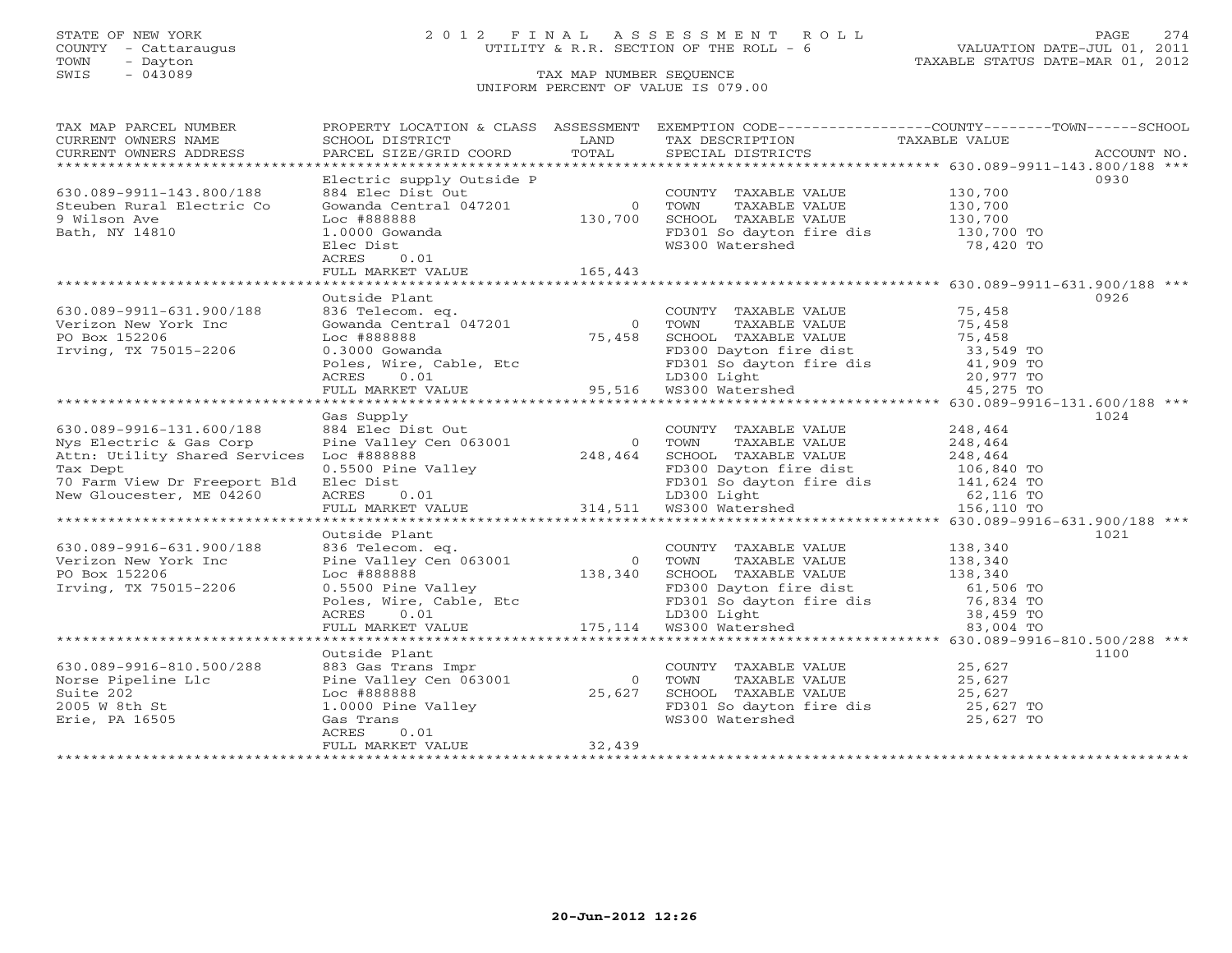| STATE OF NEW YORK    | 2012 FINAL ASSESSMENT ROLL             | 2.75<br>PAGE                     |
|----------------------|----------------------------------------|----------------------------------|
| COUNTY - Cattaraugus | UTILITY & R.R. SECTION OF THE ROLL - 6 | VALUATION DATE-JUL 01, 2011      |
| TOWN<br>- Davton     |                                        | TAXABLE STATUS DATE-MAR 01, 2012 |
| SWIS<br>$-043089$    |                                        | RPS150/V04/L015                  |
|                      |                                        | CURRENT DATE 6/20/2012           |

## UNIFORM PERCENT OF VALUE IS 079.00 R O L L S U B S E C T I O N - - T O T A L S

#### \*\*\* S P E C I A L D I S T R I C T S U M M A R Y \*\*\*

|      |                      | TOTAL   | EXTENSION | EXTENSION | AD VALOREM | EXEMPT | TAXABLE  |
|------|----------------------|---------|-----------|-----------|------------|--------|----------|
| CODE | DISTRICT NAME        | PARCELS | TYPE      | VALUE     | VALUE      | AMOUNT | VALUE    |
|      |                      |         |           |           |            |        |          |
|      | FD300 Dayton fire di |         | 8 TOTAL   |           | 501,276    |        | 501,276  |
|      | FD301 So dayton fire |         | 14 TOTAL  |           | 1095,048   |        | 1095,048 |
|      | LD300 Light          |         | 7 TOTAL   |           | 254,968    |        | 254,968  |
|      | WS300 Watershed      |         | 13 TOTAL  |           | 799,485    |        | 799,485  |

# \*\*\* S C H O O L D I S T R I C T S U M M A R Y \*\*\*

| CODE   | DISTRICT NAME             | TOTAL<br>PARCELS | ASSESSED<br>LAND | ASSESSED<br>TOTAL | EXEMPT<br>AMOUNT | TOTAL<br>TAXABLE | STAR<br>AMOUNT | STAR<br>TAXABLE |
|--------|---------------------------|------------------|------------------|-------------------|------------------|------------------|----------------|-----------------|
| 046402 | Catt-LV Central           |                  |                  | 220,560           |                  | 220,560          |                | 220,560         |
| 047201 | Gowanda Central           |                  | 9,400            | 963,333           |                  | 963,333          |                | 963,333         |
| 063001 | Pine Valley Central       |                  |                  | 412,431           |                  | 412,431          |                | 412,431         |
|        | $S \cup B - T \cup T A L$ | 15               | 9,400            | 1596,324          |                  | 1596,324         |                | 1596,324        |
|        | TOTAL                     | 15               | 9,400            | 1596,324          |                  | 1596,324         |                | 1596,324        |

#### \*\*\* S Y S T E M C O D E S S U M M A R Y \*\*\*

## NO SYSTEM EXEMPTIONS AT THIS LEVEL

# \*\*\* E X E M P T I O N S U M M A R Y \*\*\*

#### NO EXEMPTIONS AT THIS LEVEL

| <b>ROLL</b> |                   | TOTAL |      |       | 'AXABLE    | <b>TAXABLE</b> |               | STAF                                             |
|-------------|-------------------|-------|------|-------|------------|----------------|---------------|--------------------------------------------------|
| SEC         | $\cap$            | PARL  | ∟AND | TOTAL | COUNTY     | TOWN           | <b>RCHOOL</b> | $\mathbf{P} \Delta \mathbf{Y} \Delta \mathbf{R}$ |
|             | TITTT.TTTER & N C |       | 400  | 506   | 324<br>596 | L596,324       | 596 324       | 596321                                           |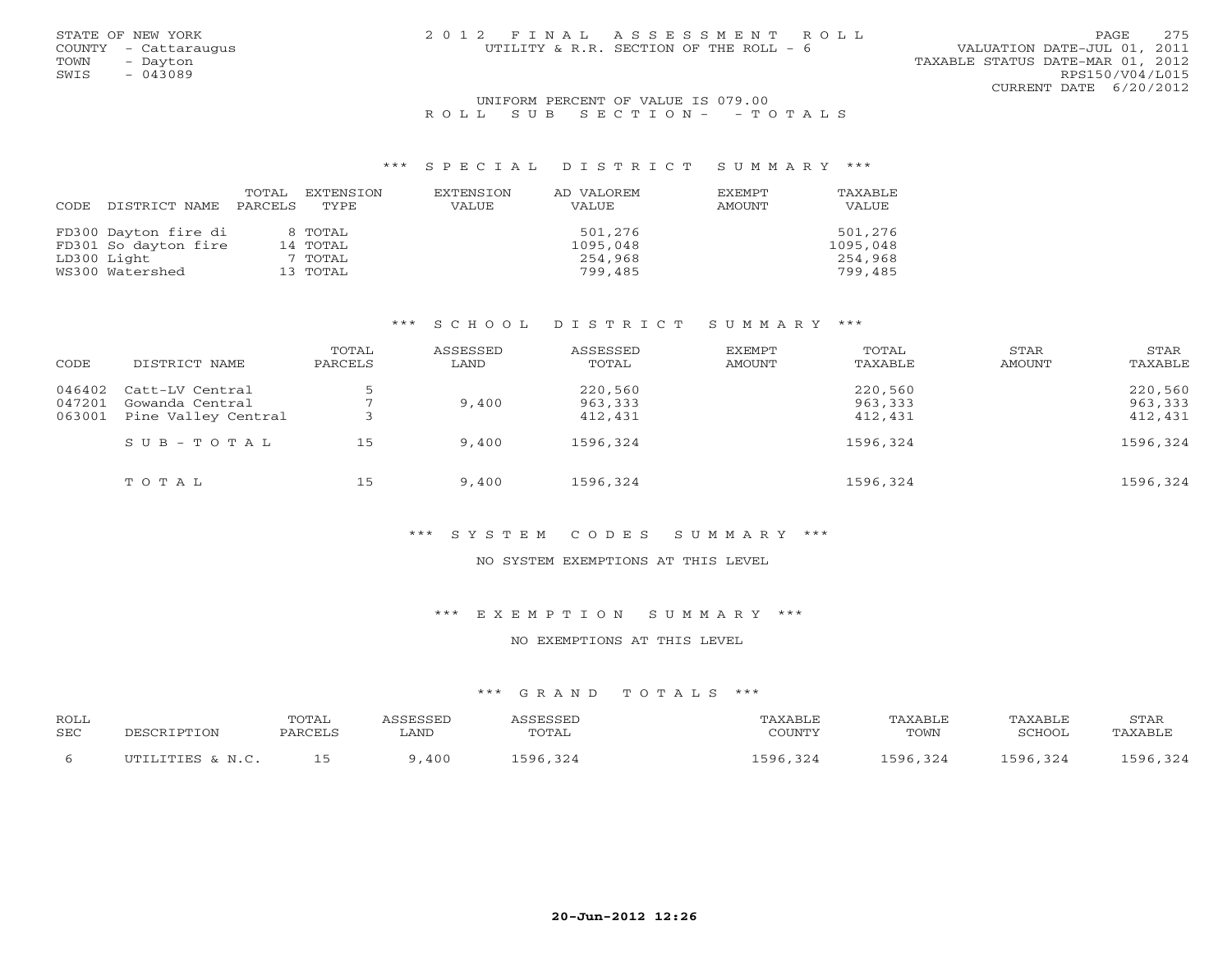| STATE OF NEW YORK    | 2012 FINAL ASSESSMENT ROLL             | 2.76<br>PAGE.                    |
|----------------------|----------------------------------------|----------------------------------|
| COUNTY - Cattaraugus | UTILITY & R.R. SECTION OF THE ROLL - 6 | VALUATION DATE-JUL 01, 2011      |
| TOWN<br>- Dayton     |                                        | TAXABLE STATUS DATE-MAR 01, 2012 |
| SWIS<br>$-043089$    |                                        | RPS150/V04/L015                  |
|                      | UNIFORM PERCENT OF VALUE IS 079.00     | CURRENT DATE 6/20/2012           |
|                      | ROLL SECTION TOTALS                    |                                  |

## \*\*\* S P E C I A L D I S T R I C T S U M M A R Y \*\*\*

|      |                      | TOTAL   | EXTENSION | EXTENSION | AD VALOREM | <b>EXEMPT</b> | TAXABLE  |
|------|----------------------|---------|-----------|-----------|------------|---------------|----------|
| CODE | DISTRICT NAME        | PARCELS | TYPE.     | VALUE     | VALUE      | AMOUNT        | VALUE    |
|      |                      |         |           |           |            |               |          |
|      | FD300 Dayton fire di |         | 8 TOTAL   |           | 501,276    |               | 501,276  |
|      | FD301 So dayton fire |         | 14 TOTAL  |           | 1095,048   |               | 1095,048 |
|      | LD300 Light          |         | 7 TOTAL   |           | 254,968    |               | 254,968  |
|      | WS300 Watershed      |         | 13 TOTAL  |           | 799,485    |               | 799,485  |

# \*\*\* S C H O O L D I S T R I C T S U M M A R Y \*\*\*

| CODE   | DISTRICT NAME       | TOTAL<br>PARCELS | ASSESSED<br>LAND | ASSESSED<br>TOTAL | EXEMPT<br>AMOUNT | TOTAL<br>TAXABLE | STAR<br>AMOUNT | STAR<br>TAXABLE |
|--------|---------------------|------------------|------------------|-------------------|------------------|------------------|----------------|-----------------|
| 046402 | Catt-LV Central     |                  |                  | 220,560           |                  | 220,560          |                | 220,560         |
| 047201 | Gowanda Central     |                  | 9,400            | 963,333           |                  | 963,333          |                | 963,333         |
| 063001 | Pine Valley Central |                  |                  | 412,431           |                  | 412,431          |                | 412,431         |
|        | $S$ U B - T O T A L | 15               | 9,400            | 1596,324          |                  | 1596,324         |                | 1596,324        |
|        | TOTAL               | 15               | 9,400            | 1596,324          |                  | 1596,324         |                | 1596,324        |

#### \*\*\* S Y S T E M C O D E S S U M M A R Y \*\*\*

# NO SYSTEM EXEMPTIONS AT THIS LEVEL

# \*\*\* E X E M P T I O N S U M M A R Y \*\*\*

#### NO EXEMPTIONS AT THIS LEVEL

| <b>ROLL</b> |                    | TOTAL         |      | CCRCCRT | AXABLE     | TAXABLE  | TAXABLE  | STAR    |
|-------------|--------------------|---------------|------|---------|------------|----------|----------|---------|
| SEC         | <b>DESCRIPTION</b> | <b>PARCEI</b> | ∟AND | TOTAL   | CCTINTMIX  | TOWN     | SCHOOL   | TAXABLF |
|             | TITTLITTER & N C   |               | ,400 | 596     | 324<br>596 | 1596,324 | 596,324. | 596321  |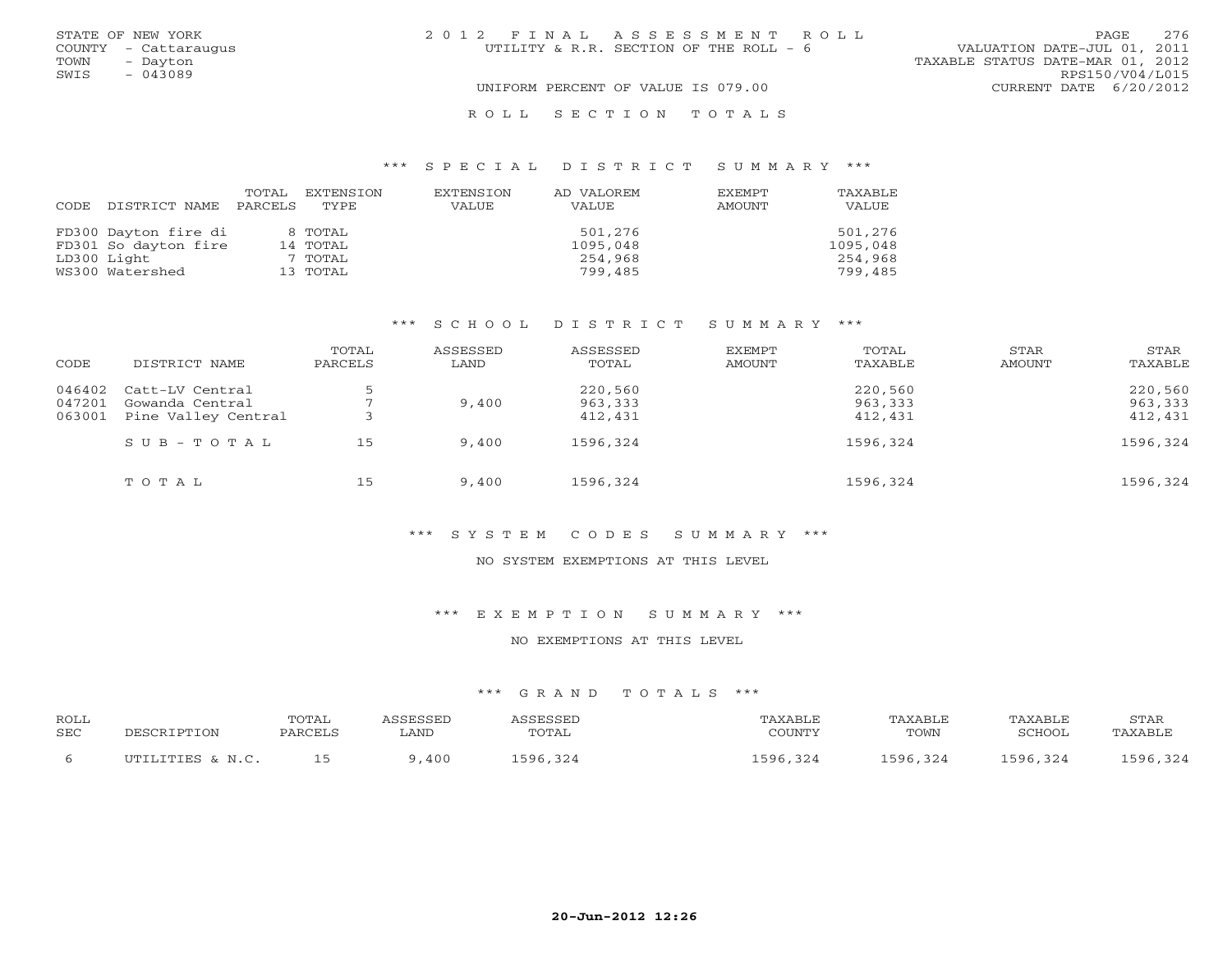# STATE OF NEW YORK 2 0 1 2 F I N A L A S S E S S M E N T R O L L PAGE 277 COUNTY - Cattaraugus WHOLLY EXEMPT SECTION OF THE ROLL - 8 VALUATION DATE-JUL 01, 2011

| TAX MAP PARCEL NUMBER                                                                                                                                                                                                                  | PROPERTY LOCATION & CLASS ASSESSMENT                                                             |          | EXEMPTION CODE-----------------COUNTY-------TOWN------SCHOOL |                   |                                          |        |             |
|----------------------------------------------------------------------------------------------------------------------------------------------------------------------------------------------------------------------------------------|--------------------------------------------------------------------------------------------------|----------|--------------------------------------------------------------|-------------------|------------------------------------------|--------|-------------|
| CURRENT OWNERS NAME                                                                                                                                                                                                                    | SCHOOL DISTRICT                                                                                  | LAND     | TAX DESCRIPTION                                              |                   | TAXABLE VALUE                            |        |             |
| CURRENT OWNERS ADDRESS                                                                                                                                                                                                                 | PARCEL SIZE/GRID COORD                                                                           | TOTAL    | SPECIAL DISTRICTS                                            |                   |                                          |        | ACCOUNT NO. |
|                                                                                                                                                                                                                                        |                                                                                                  |          |                                                              |                   |                                          |        |             |
|                                                                                                                                                                                                                                        | 12737 Cottage Rd                                                                                 |          |                                                              |                   |                                          |        | 5023        |
| $15.004 - 1 - 20$                                                                                                                                                                                                                      | 695 Cemetery                                                                                     |          | CEMETERY 27350 0 5,250                                       |                   |                                          | 5,250  | 5,250       |
| Cottage Methodist                                                                                                                                                                                                                      | Gowanda Central $047201$ 5,250<br>$56$<br>ACRES<br>$T^3$ $ST-102$                                |          | COUNTY TAXABLE VALUE                                         |                   | $\Omega$                                 |        |             |
| Attn: William Moss                                                                                                                                                                                                                     | 56 05 09                                                                                         | 5,250    | TOWN<br>TAXABLE VALUE                                        |                   | $\circ$                                  |        |             |
| 61 Nashville Rd                                                                                                                                                                                                                        | 3.50                                                                                             |          | SCHOOL TAXABLE VALUE                                         |                   | $\Omega$                                 |        |             |
| $\frac{1}{1000}$ South Dayton, NY 14138<br>South Dayton, NY 14138<br>$\frac{1}{10000}$ $\frac{1}{10000}$ $\frac{1}{10000}$ $\frac{1}{10000}$ $\frac{1}{10000}$ $\frac{1}{10000}$ $\frac{1}{10000}$                                     |                                                                                                  |          | FD300 Dayton fire dist                                       |                   | $0$ TO                                   |        |             |
|                                                                                                                                                                                                                                        | DEED BOOK 789<br>PG-00513                                                                        |          | 5,250 EX                                                     |                   |                                          |        |             |
|                                                                                                                                                                                                                                        | FULL MARKET VALUE                                                                                | 6,646    |                                                              |                   |                                          |        |             |
|                                                                                                                                                                                                                                        |                                                                                                  |          |                                                              |                   |                                          |        |             |
|                                                                                                                                                                                                                                        | Cottage Rd                                                                                       |          |                                                              |                   |                                          |        | 0115        |
| $15.004 - 1 - 39$                                                                                                                                                                                                                      | 311 Res vac land                                                                                 |          | NON-PROFIT 25300                                             | $\Omega$          | 4,100                                    | 4,100  | 4,100       |
| Cottage Grange                                                                                                                                                                                                                         | Gowanda Central 047201 4,100                                                                     |          | COUNTY TAXABLE VALUE                                         |                   | $\circ$                                  |        |             |
| South Dayton, NY 14138                                                                                                                                                                                                                 | 56 05 09                                                                                         | 4,100    | TAXABLE VALUE<br>TOWN                                        |                   | $\Omega$                                 |        |             |
|                                                                                                                                                                                                                                        | ACRES 1.00                                                                                       |          | SCHOOL TAXABLE VALUE                                         |                   |                                          |        |             |
|                                                                                                                                                                                                                                        |                                                                                                  |          |                                                              |                   | $\begin{array}{c} 0 \\ 0 \\ \end{array}$ |        |             |
|                                                                                                                                                                                                                                        | ACRES 1.00 SCHC<br>EAST-1023197 NRTH-0883528 FULL MARKET VALUE 5,190                             |          | FD300 Dayton fire dist                                       |                   |                                          |        |             |
|                                                                                                                                                                                                                                        |                                                                                                  |          | 4,100 EX                                                     |                   |                                          |        |             |
|                                                                                                                                                                                                                                        |                                                                                                  |          |                                                              |                   |                                          |        |             |
|                                                                                                                                                                                                                                        | Cottage-Nashville Rd                                                                             |          |                                                              |                   |                                          |        | 1094        |
| $15.004 - 1 - 48$                                                                                                                                                                                                                      | 314 Rural vac<10                                                                                 | $TC$ 500 | TOWN-PROP 13500                                              | $\overline{0}$    | 500                                      | 500    | 500         |
| Town Of Dayton                                                                                                                                                                                                                         | Gowanda Central 047201                                                                           |          | COUNTY TAXABLE VALUE                                         |                   | $\circ$                                  |        |             |
| South Dayton, NY 14138                                                                                                                                                                                                                 | 64 05 09                                                                                         | 500      | TOWN<br>TAXABLE VALUE                                        |                   | $\Omega$                                 |        |             |
|                                                                                                                                                                                                                                        |                                                                                                  |          | SCHOOL TAXABLE VALUE                                         |                   | $\Omega$                                 |        |             |
|                                                                                                                                                                                                                                        |                                                                                                  |          | FD301 So dayton fire dis                                     |                   | 0 <sub>T</sub>                           |        |             |
|                                                                                                                                                                                                                                        | 64 US<br>FRNT 11.75 DPTH 160.00<br>EAST-1020093 NRTH-0885651 FD301 So da<br>PG-00537 FD301 So da |          | 500 EX                                                       |                   |                                          |        |             |
|                                                                                                                                                                                                                                        | FULL MARKET VALUE                                                                                | 633      |                                                              |                   |                                          |        |             |
|                                                                                                                                                                                                                                        |                                                                                                  |          |                                                              |                   |                                          |        |             |
|                                                                                                                                                                                                                                        | 12737 Cottage Rd                                                                                 |          |                                                              |                   |                                          |        | 5012        |
| $15.004 - 2 - 7$                                                                                                                                                                                                                       | 620 Religious                                                                                    |          | RELIGIOUS 25110 0 53,600                                     |                   |                                          | 53,600 | 53,600      |
|                                                                                                                                                                                                                                        | Gowanda Central 047201 5,100 COUNTY TAXABLE VALUE                                                |          |                                                              |                   | $\Omega$                                 |        |             |
|                                                                                                                                                                                                                                        |                                                                                                  |          | TAXABLE VALUE                                                |                   | $\Omega$                                 |        |             |
|                                                                                                                                                                                                                                        |                                                                                                  |          | SCHOOL TAXABLE VALUE                                         |                   |                                          |        |             |
|                                                                                                                                                                                                                                        |                                                                                                  |          | FD301 So dayton fire dis                                     |                   |                                          | $0$ TO |             |
| 15.004-2-7<br>Cottage Meth Church Gowanda Central 047201 5,100 COUNII<br>Attn: M. Turnbull 63 05 09 53,600 TOWN 53,600 TOWN 50 Box 17<br>PO Box 17 FRNT 195.00 DPTH 150.00 SCHOOL<br>Dayton, NY 14041 EAST-1023187 NRTH-0883281 67,848 |                                                                                                  |          | 53,600 EX                                                    |                   |                                          |        |             |
|                                                                                                                                                                                                                                        |                                                                                                  |          | ************************ 15.004-2-8 *****************        |                   |                                          |        |             |
|                                                                                                                                                                                                                                        | 12729 Cottage Rd                                                                                 |          |                                                              |                   |                                          |        | 0114        |
| $15.004 - 2 - 8$                                                                                                                                                                                                                       | 681 Culture bldg                                                                                 |          | NON-PROFIT 25300                                             | $0 \qquad \qquad$ | 38,000                                   | 38,000 | 38,000      |
| Cottage Grange                                                                                                                                                                                                                         | Gowanda Central $047201$ 3,600                                                                   |          | COUNTY TAXABLE VALUE                                         |                   | $\circ$                                  |        |             |
| South Dayton, NY 14138                                                                                                                                                                                                                 | 55 05 09                                                                                         | 38,000   | TOWN<br>TAXABLE VALUE                                        |                   | $\circ$                                  |        |             |
|                                                                                                                                                                                                                                        | FRNT<br>99.00 DPTH 140.00                                                                        |          | SCHOOL TAXABLE VALUE                                         |                   | $\Omega$                                 |        |             |
|                                                                                                                                                                                                                                        | EAST-1023331 NRTH-0883292                                                                        |          | FD300 Dayton fire dist                                       |                   |                                          | $0$ TO |             |
|                                                                                                                                                                                                                                        | DEED BOOK 176<br>PG-00111                                                                        |          | 38,000 EX                                                    |                   |                                          |        |             |
|                                                                                                                                                                                                                                        | FULL MARKET VALUE                                                                                | 48,101   |                                                              |                   |                                          |        |             |
|                                                                                                                                                                                                                                        |                                                                                                  |          |                                                              |                   |                                          |        |             |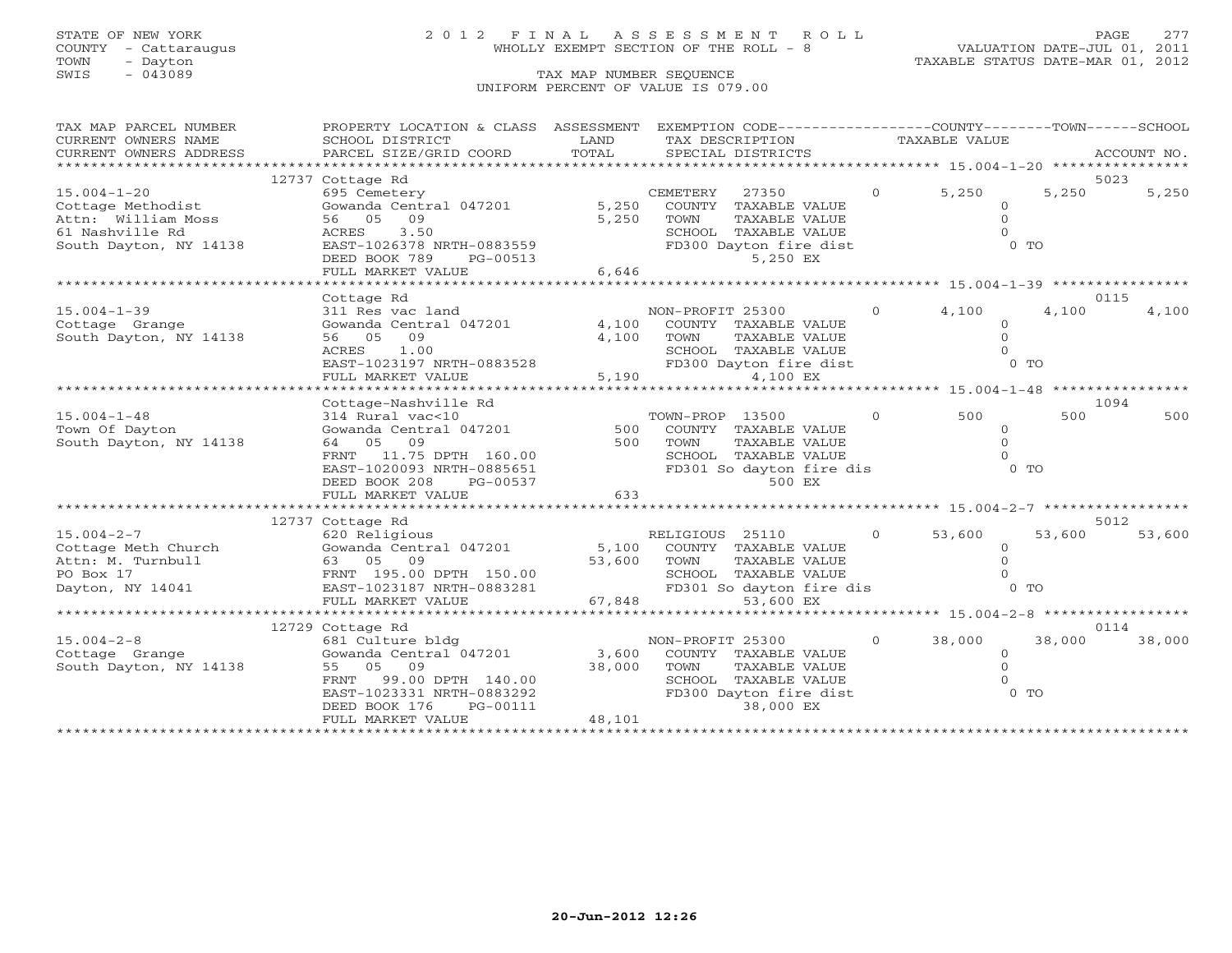# STATE OF NEW YORK 2 0 1 2 F I N A L A S S E S S M E N T R O L L PAGE 278 COUNTY - Cattaraugus WHOLLY EXEMPT SECTION OF THE ROLL - 8 VALUATION DATE-JUL 01, 2011

| TAX MAP PARCEL NUMBER                                                                                                                  | PROPERTY LOCATION & CLASS ASSESSMENT EXEMPTION CODE----------------COUNTY-------TOWN------SCHOOL                                                                                                                               |                                         |                 |                            |                |                      |          |             |
|----------------------------------------------------------------------------------------------------------------------------------------|--------------------------------------------------------------------------------------------------------------------------------------------------------------------------------------------------------------------------------|-----------------------------------------|-----------------|----------------------------|----------------|----------------------|----------|-------------|
| CURRENT OWNERS NAME                                                                                                                    | SCHOOL DISTRICT                                                                                                                                                                                                                | LAND                                    |                 | TAX DESCRIPTION            |                | <b>TAXABLE VALUE</b> |          |             |
| CURRENT OWNERS ADDRESS                                                                                                                 | PARCEL SIZE/GRID COORD                                                                                                                                                                                                         | TOTAL                                   |                 | SPECIAL DISTRICTS          |                |                      |          | ACCOUNT NO. |
|                                                                                                                                        |                                                                                                                                                                                                                                |                                         |                 |                            |                |                      |          |             |
|                                                                                                                                        | 12645 Cottage Rd                                                                                                                                                                                                               |                                         |                 |                            |                |                      |          | 0194        |
| $15.004 - 2 - 12$                                                                                                                      | 210 1 Family Res                                                                                                                                                                                                               |                                         | NYS OWNED 12100 |                            | $\overline{0}$ | 89,000               | 89,000   | 89,000      |
| State of New York                                                                                                                      | $210$ $1$ $1$ $210$ $1$ $1$ $210$ $1$ $100$ $100$ $100$ $100$ $100$ $100$ $100$ $100$ $100$ $100$ $100$ $100$ $100$ $100$ $100$ $100$ $100$ $100$ $100$ $100$ $100$ $100$ $100$ $100$ $100$ $100$ $100$ $100$ $100$ $100$ $10$ |                                         |                 | COUNTY TAXABLE VALUE       |                |                      | $\circ$  |             |
| Attn: Office of Mental Retarda 55 05 09                                                                                                |                                                                                                                                                                                                                                | 89,000                                  | TOWN            | TAXABLE VALUE              |                |                      | $\circ$  |             |
| Developmental Disabil FRNT 147.00 DPTH 125.00<br>44 Holland Ave EAST-1024774 NRTH-0883276<br>Albany, NY 12208 DEED BOOK 00923 PG-00306 |                                                                                                                                                                                                                                |                                         |                 | SCHOOL TAXABLE VALUE       |                |                      | $\Omega$ |             |
|                                                                                                                                        |                                                                                                                                                                                                                                |                                         |                 | FD300 Dayton fire dist     |                |                      | $0$ TO   |             |
|                                                                                                                                        |                                                                                                                                                                                                                                |                                         |                 | 89,000 EX                  |                |                      |          |             |
|                                                                                                                                        | FULL MARKET VALUE                                                                                                                                                                                                              |                                         |                 |                            |                |                      | $0$ TO   |             |
|                                                                                                                                        |                                                                                                                                                                                                                                |                                         |                 | 17,800 EX                  |                |                      |          |             |
|                                                                                                                                        |                                                                                                                                                                                                                                |                                         |                 |                            |                |                      |          |             |
|                                                                                                                                        | Peck Hill Rd                                                                                                                                                                                                                   |                                         |                 |                            |                |                      |          | 1209        |
| $16.003 - 1 - 1.2$                                                                                                                     | 833 Radio                                                                                                                                                                                                                      |                                         | COUNTY          | 13100                      |                | $0 \t 15,000$        | 15,000   | 15,000      |
| Cattaraugus County                                                                                                                     | Gowanda Central 047201                                                                                                                                                                                                         | 6,100                                   |                 | COUNTY TAXABLE VALUE       |                |                      | $\Omega$ |             |
| 303 Court St                                                                                                                           | 40 05<br>09                                                                                                                                                                                                                    | 15,000                                  | TOWN            | TAXABLE VALUE              |                |                      | $\Omega$ |             |
| Little Valley, NY 14755                                                                                                                | FRNT 210.00 DPTH 177.00                                                                                                                                                                                                        |                                         |                 | SCHOOL TAXABLE VALUE       |                |                      | $\Omega$ |             |
|                                                                                                                                        | EAST-1035098 NRTH-0885422                                                                                                                                                                                                      |                                         |                 | FD300 Dayton fire dist     |                |                      | $0$ TO   |             |
|                                                                                                                                        | DEED BOOK 913<br>PG-00775                                                                                                                                                                                                      |                                         |                 | 15,000 EX                  |                |                      |          |             |
|                                                                                                                                        | FULL MARKET VALUE                                                                                                                                                                                                              | 15,000<br>15,000 18,987 WS300 Watershed |                 |                            |                |                      | $0$ TO   |             |
|                                                                                                                                        |                                                                                                                                                                                                                                |                                         |                 | 15,000 EX                  |                |                      |          |             |
|                                                                                                                                        |                                                                                                                                                                                                                                |                                         |                 |                            |                |                      |          |             |
|                                                                                                                                        | 9606 Coon Rd                                                                                                                                                                                                                   |                                         |                 |                            |                |                      |          | 1240        |
| $16.003 - 2 - 6.2$                                                                                                                     | 210 1 Family Res                                                                                                                                                                                                               |                                         | NYS OWNED 12100 |                            | $\overline{0}$ | 86,300               | 86,300   | 86,300      |
| State of New York                                                                                                                      | Gowanda Central 047201                                                                                                                                                                                                         | 5,700                                   |                 | COUNTY TAXABLE VALUE       |                |                      | $\circ$  |             |
| & Developmental Disab                                                                                                                  | 23 05 09                                                                                                                                                                                                                       | 86,300                                  | TOWN            | TAXABLE VALUE              |                |                      | $\circ$  |             |
| 44 Holland Ave                                                                                                                         |                                                                                                                                                                                                                                |                                         |                 | SCHOOL TAXABLE VALUE       |                |                      | $\Omega$ |             |
| Albany, NY 12212                                                                                                                       | ACRES 1.90<br>EAST-1039326 NRTH-0881648                                                                                                                                                                                        |                                         |                 | FD300 Dayton fire dist     |                |                      | $0$ TO   |             |
|                                                                                                                                        | DEED BOOK 00933 PG-00999                                                                                                                                                                                                       |                                         |                 | 86,300 EX                  |                |                      |          |             |
|                                                                                                                                        | FULL MARKET VALUE                                                                                                                                                                                                              |                                         |                 |                            |                |                      | $0$ TO   |             |
|                                                                                                                                        |                                                                                                                                                                                                                                |                                         |                 | 17,260 EX                  |                |                      |          |             |
|                                                                                                                                        |                                                                                                                                                                                                                                |                                         |                 |                            |                |                      |          |             |
|                                                                                                                                        | 9621 Route 62                                                                                                                                                                                                                  |                                         |                 |                            |                |                      |          | 0207        |
| $16.018 - 2 - 8$                                                                                                                       | 681 Culture bldg                                                                                                                                                                                                               | NON-PROFIT 25300                        |                 |                            |                | $0 \t 30,000$        | 30,000   | 30,000      |
| Grange Hall                                                                                                                            | Gowanda Central 047201                                                                                                                                                                                                         |                                         |                 | 5,400 COUNTY TAXABLE VALUE |                |                      | $\circ$  |             |
| Attn: Robert Kendall                                                                                                                   | 09<br>23 05                                                                                                                                                                                                                    | 30,000 TOWN                             |                 | TAXABLE VALUE              |                |                      | $\Omega$ |             |
| 9189 Route 62                                                                                                                          | 0.75<br>ACRES                                                                                                                                                                                                                  |                                         |                 | SCHOOL TAXABLE VALUE       |                |                      | $\Omega$ |             |
| Gowanda, NY 14070                                                                                                                      |                                                                                                                                                                                                                                |                                         |                 | FD300 Dayton fire dist     |                |                      | $0$ TO   |             |
|                                                                                                                                        |                                                                                                                                                                                                                                | 37,975                                  |                 | 30,000 EX                  |                |                      |          |             |
|                                                                                                                                        |                                                                                                                                                                                                                                |                                         |                 |                            |                |                      |          |             |
|                                                                                                                                        | 9593 Route 62                                                                                                                                                                                                                  |                                         |                 |                            |                |                      |          | 0059        |
| 16.018-2-30 652 Govt bldgs US<br>United States Postal Service Gowanda Central 047201 4,200                                             |                                                                                                                                                                                                                                |                                         | USA-PROP        | 14110                      | $\Omega$       | 33,000               | 33,000   | 33,000      |
|                                                                                                                                        |                                                                                                                                                                                                                                |                                         |                 | COUNTY TAXABLE VALUE       |                |                      | $\Omega$ |             |
| 6 Griffin Rd N                                                                                                                         | 23 05<br>09                                                                                                                                                                                                                    | 33,000                                  | TOWN            | TAXABLE VALUE              |                |                      | $\Omega$ |             |
| Windsor, CT 06006                                                                                                                      | FRNT 130.00 DPTH 145.00                                                                                                                                                                                                        |                                         |                 | SCHOOL TAXABLE VALUE       |                |                      | $\Omega$ |             |
|                                                                                                                                        | EAST-1042085 NRTH-0881252                                                                                                                                                                                                      |                                         |                 | FD300 Dayton fire dist     |                |                      | $0$ TO   |             |
|                                                                                                                                        | DEED BOOK 843<br>PG-01046                                                                                                                                                                                                      |                                         |                 | 33,000 EX                  |                |                      |          |             |
|                                                                                                                                        | FULL MARKET VALUE                                                                                                                                                                                                              | 41,772                                  |                 |                            |                |                      |          |             |
|                                                                                                                                        |                                                                                                                                                                                                                                |                                         |                 |                            |                |                      |          |             |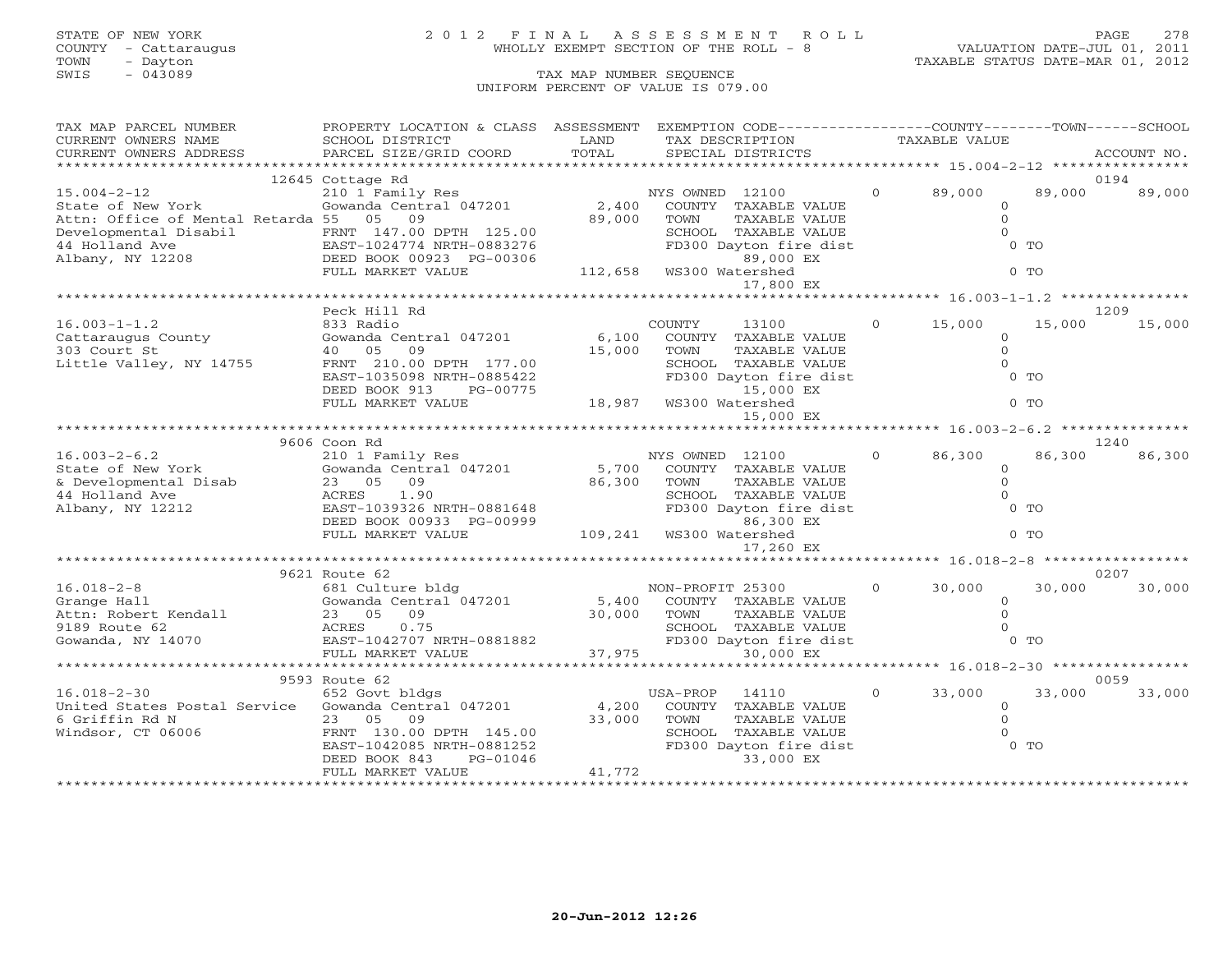# STATE OF NEW YORK 2 0 1 2 F I N A L A S S E S S M E N T R O L L PAGE 279 COUNTY - Cattaraugus WHOLLY EXEMPT SECTION OF THE ROLL - 8 VALUATION DATE-JUL 01, 2011

| TAX MAP PARCEL NUMBER                                | PROPERTY LOCATION & CLASS ASSESSMENT EXEMPTION CODE---------------COUNTY-------TOWN------SCHOOL                                  |                     |                  |                                    |          |               |                |             |
|------------------------------------------------------|----------------------------------------------------------------------------------------------------------------------------------|---------------------|------------------|------------------------------------|----------|---------------|----------------|-------------|
| CURRENT OWNERS NAME                                  | SCHOOL DISTRICT                                                                                                                  | LAND                |                  | TAX DESCRIPTION                    |          | TAXABLE VALUE |                |             |
| CURRENT OWNERS ADDRESS                               | PARCEL SIZE/GRID COORD                                                                                                           | TOTAL               |                  | SPECIAL DISTRICTS                  |          |               |                | ACCOUNT NO. |
|                                                      |                                                                                                                                  |                     |                  |                                    |          |               |                |             |
|                                                      | Route 353                                                                                                                        |                     |                  |                                    |          |               |                | 5032        |
| $16.018 - 3 - 27$                                    | 843 Non-ceil. rr                                                                                                                 |                     | IND DEV          | 18020                              | $\Omega$ | 73,500        | 73,500         | 73,500      |
| Catt Co Ida                                          | Gowanda Central 047201 73,500                                                                                                    |                     |                  | COUNTY TAXABLE VALUE               |          |               | $\Omega$       |             |
| PO Box 1749                                          | 23 05 09                                                                                                                         | 73,500              | TOWN             | TAXABLE VALUE                      |          |               | $\mathbf{0}$   |             |
| Ellicottville, NY 14731                              | ACRES 41.65                                                                                                                      |                     |                  | SCHOOL TAXABLE VALUE               |          |               | $\overline{O}$ |             |
|                                                      | ACRES 41.65<br>EAST-1045549 NRTH-0877092<br>DEED BOOK 00788 PG-00949 PD301 So dayton<br>FULL MARKET VALUE 93,038 WS300 Watershed |                     |                  | FD300 Dayton fire dist             |          | 36,750 TO     |                |             |
|                                                      |                                                                                                                                  |                     |                  | FD301 So dayton fire dis 36,750 TO |          |               |                |             |
|                                                      |                                                                                                                                  |                     |                  |                                    |          | 58,800 TO     |                |             |
|                                                      |                                                                                                                                  |                     |                  |                                    |          |               |                |             |
|                                                      | 9512 Route 62                                                                                                                    |                     |                  |                                    |          |               |                | 0514        |
| $16.018 - 4 - 15$                                    | 662 Police/fire                                                                                                                  |                     | FIRE-DEPT 26400  |                                    | $\Omega$ | 300,000       | 300,000        | 300,000     |
| Dayton Vol. Fire Co.                                 | Gowanda Central 047201                                                                                                           | 10,300              |                  | COUNTY TAXABLE VALUE               |          |               | $\circ$        |             |
|                                                      |                                                                                                                                  |                     |                  |                                    |          |               | $\circ$        |             |
| PO Box 37                                            | 23 05 09                                                                                                                         | 300,000             | TOWN             | TAXABLE VALUE                      |          |               | $\Omega$       |             |
| Dayton, NY 14041                                     | 9.96<br>ACRES                                                                                                                    |                     |                  | SCHOOL TAXABLE VALUE               |          |               |                |             |
|                                                      | EAST-1041099 NRTH-0879502                                                                                                        |                     |                  | FD300 Dayton fire dist             |          |               | $0$ TO         |             |
|                                                      | DEED BOOK 3903 PG-4001                                                                                                           |                     |                  | 300,000 EX                         |          |               |                |             |
|                                                      | FULL MARKET VALUE                                                                                                                | 379,747 LD300 Light |                  |                                    |          |               | $0$ TO         |             |
|                                                      |                                                                                                                                  |                     |                  | 300,000 EX                         |          |               |                |             |
|                                                      |                                                                                                                                  |                     |                  |                                    |          |               |                |             |
|                                                      | Route 62                                                                                                                         |                     |                  |                                    |          |               |                | 5019        |
| $16.018 - 4 - 16$                                    | 311 Res vac land                                                                                                                 |                     | CEMETERY         | 27350                              | $\circ$  | 3,500         | 3,500          | 3,500       |
| Diocese Of Buffalo                                   | Gowanda Central 047201                                                                                                           | 3,500               |                  | COUNTY TAXABLE VALUE               |          |               | $\Omega$       |             |
| 795 Main St                                          | 23 05 09                                                                                                                         | 3,500               | TOWN             | TAXABLE VALUE                      |          |               | $\circ$        |             |
| Buffalo, NY 14203                                    | Cemetery                                                                                                                         |                     |                  | SCHOOL TAXABLE VALUE               |          |               | $\Omega$       |             |
|                                                      | FRNT 195.00 DPTH 185.00                                                                                                          |                     |                  | FD300 Dayton fire dist             |          |               | $0$ TO         |             |
|                                                      | EAST-1041297 NRTH-0879880                                                                                                        |                     |                  | 3,500 EX                           |          |               |                |             |
|                                                      | FULL MARKET VALUE                                                                                                                | 4,430               |                  |                                    |          |               |                |             |
|                                                      |                                                                                                                                  |                     |                  |                                    |          |               |                |             |
|                                                      | 9561 Route 62                                                                                                                    |                     |                  |                                    |          |               |                | 5013        |
| $16.018 - 4 - 25.1$                                  | 681 Culture bldg                                                                                                                 |                     | NON-PROFIT 25300 |                                    | $\Omega$ | 35,000        | 35,000         | 35,000      |
| Town Of Dayton                                       | Gowanda Central 047201                                                                                                           |                     |                  | 3,200 COUNTY TAXABLE VALUE         |          |               | $\circ$        |             |
| PO Box 15                                            | 23 05<br>09                                                                                                                      | 35,000              | TOWN             | TAXABLE VALUE                      |          |               | $\Omega$       |             |
| Dayton, NY 14041                                     | Museum                                                                                                                           |                     |                  | SCHOOL TAXABLE VALUE               |          |               | $\Omega$       |             |
|                                                      | FRNT 140.00 DPTH 131.80                                                                                                          |                     |                  | FD300 Dayton fire dist             |          |               | $0$ TO         |             |
|                                                      | EAST-1041688 NRTH-0880573                                                                                                        |                     |                  | 35,000 EX                          |          |               |                |             |
|                                                      | DEED BOOK 890<br>PG-01110                                                                                                        |                     |                  |                                    |          |               |                |             |
|                                                      | FULL MARKET VALUE                                                                                                                | 44,304              |                  |                                    |          |               |                |             |
|                                                      |                                                                                                                                  |                     |                  |                                    |          |               |                |             |
|                                                      | Route 62                                                                                                                         |                     |                  |                                    |          |               |                | 0929        |
| $16.018 - 4 - 31$                                    |                                                                                                                                  |                     | IND DEV          | 18020<br>$\overline{0}$            |          | 135,000       | 135,000        | 135,000     |
| Cattaraugus County Ind Dev Ag Gowanda Central 047201 | 843 Non-ceil. rr                                                                                                                 | 54,000              |                  | COUNTY TAXABLE VALUE               |          |               | $\mathbf{0}$   |             |
| PO Box 1749                                          |                                                                                                                                  |                     |                  |                                    |          |               | $\Omega$       |             |
|                                                      | 22 05 09                                                                                                                         | 135,000             | TOWN             | TAXABLE VALUE                      |          |               | $\Omega$       |             |
| Ellicottville, NY 14731                              | ACRES 90.30                                                                                                                      |                     |                  | SCHOOL TAXABLE VALUE               |          |               |                |             |
|                                                      | EAST-1036337 NRTH-0874281                                                                                                        |                     |                  | FD300 Dayton fire dist 33,750 TO   |          |               |                |             |
|                                                      | DEED BOOK 789<br>PG-00951                                                                                                        |                     |                  | FD301 So dayton fire dis           |          | 101,250 TO    |                |             |
|                                                      | FULL MARKET VALUE                                                                                                                | 170,886             |                  |                                    |          |               |                |             |
|                                                      |                                                                                                                                  |                     |                  |                                    |          |               |                |             |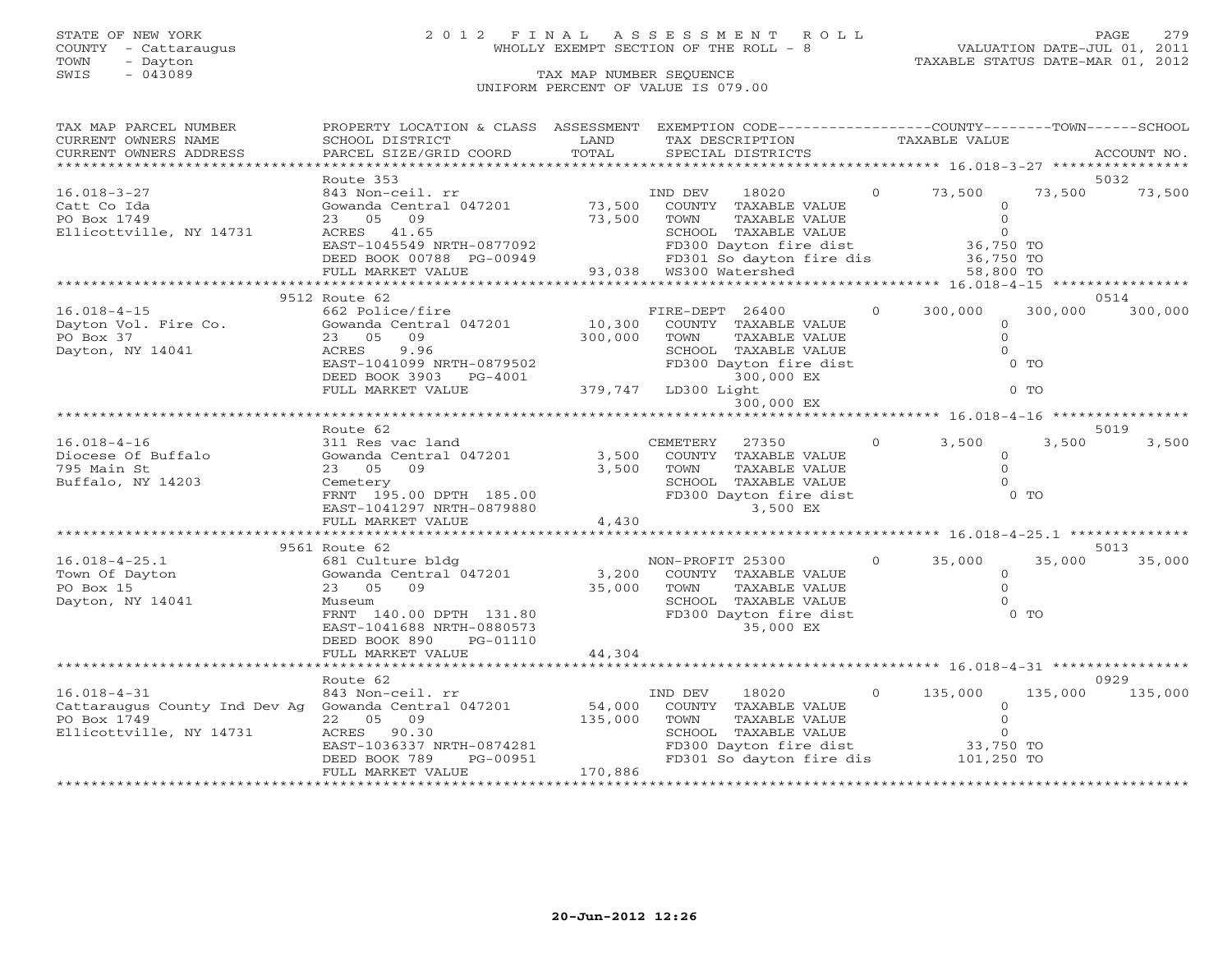TOWN - Dayton TAXABLE STATUS DATE-MAR 01, 2012 TOWN - Dayton - 2007<br>SWIS - 043089 TAX MAP NUMBER SEQUENCE

# STATE OF NEW YORK 2 0 1 2 F I N A L A S S E S S M E N T R O L L PAGE 280 COUNTY - Cattaraugus WHOLLY EXEMPT SECTION OF THE ROLL - 8 VALUATION DATE-JUL 01, 2011

# UNIFORM PERCENT OF VALUE IS 079.00

| TAX MAP PARCEL NUMBER<br>CURRENT OWNERS NAME<br>CURRENT OWNERS ADDRESS                          | PROPERTY LOCATION & CLASS ASSESSMENT EXEMPTION CODE----------------COUNTY-------TOWN------SCHOOL<br>SCHOOL DISTRICT<br>PARCEL SIZE/GRID COORD                                                    | LAND<br>TOTAL           | TAX DESCRIPTION<br>SPECIAL DISTRICTS                                                                                                   | TAXABLE VALUE     |                                                       | ACCOUNT NO.                |
|-------------------------------------------------------------------------------------------------|--------------------------------------------------------------------------------------------------------------------------------------------------------------------------------------------------|-------------------------|----------------------------------------------------------------------------------------------------------------------------------------|-------------------|-------------------------------------------------------|----------------------------|
| **************************                                                                      |                                                                                                                                                                                                  |                         |                                                                                                                                        |                   |                                                       | ******                     |
| $24.004 - 1 - 17$<br>Village Of South Dayton<br>South Dayton, NY 14138                          | White Rd<br>314 Rural vac<10<br>Pine Valley Cen 063001<br>51 05 09<br>ACRES<br>5.00<br>EAST-1026830 NRTH-0865104<br>DEED BOOK 696<br>PG-00527<br>FULL MARKET VALUE                               | 3,100<br>3,100<br>3,924 | VG-OUTSIDE 13740<br>COUNTY TAXABLE VALUE<br>TOWN<br>TAXABLE VALUE<br>SCHOOL TAXABLE VALUE<br>FD301 So dayton fire dis<br>3,100 EX      | $0 \t 3, 100$     | $\Omega$<br>$\Omega$<br>$0$ TO                        | 5029<br>3,100<br>3,100     |
|                                                                                                 | Route 62                                                                                                                                                                                         |                         |                                                                                                                                        |                   |                                                       | 5021                       |
| $25.001 - 1 - 6.2$<br>Markham Cemetery<br>Attn: Dennis hills<br>Aldrich St<br>Gowanda, NY 14070 | 311 Res vac land<br>Pine Valley Cen 063001<br>30 05 09<br>1.67<br>ACRES<br>EAST-1036466 NRTH-0876037<br>EAST-1036466 NRTH-0876037<br>DEED BOOK 804<br>PG-01153<br>FULL MARKET VALUE              | 3,600<br>3,600<br>4,557 | CEMETERY<br>27350<br>COUNTY TAXABLE VALUE<br>TOWN<br>TAXABLE VALUE<br>SCHOOL TAXABLE VALUE<br>FD300 Dayton fire dist<br>3,600 EX       | $\Omega$<br>3,600 | $\Omega$<br>$\Omega$<br>$\Omega$<br>$0$ TO            | 3,600<br>3,600             |
|                                                                                                 |                                                                                                                                                                                                  |                         |                                                                                                                                        |                   |                                                       |                            |
| $25.001 - 1 - 13$<br>Town Of Dayton<br>South Dayton, NY 14138                                   | Route 62<br>651 Highway gar<br>Pine Valley Cen 063001<br>29 05 09<br>ACRES<br>2.90<br>EAST-1035346 NRTH-0873692<br>DEED BOOK 767<br>PG-00828<br>FULL MARKET VALUE                                | 126,000<br>159,494      | TOWN-PROP 13500<br>7,900 COUNTY TAXABLE VALUE<br>TOWN<br>TAXABLE VALUE<br>SCHOOL TAXABLE VALUE<br>FD300 Dayton fire dist<br>126,000 EX | $\circ$           | 126,000<br>$\Omega$<br>$\Omega$<br>$\Omega$<br>$0$ TO | 0346<br>126,000<br>126,000 |
|                                                                                                 |                                                                                                                                                                                                  |                         |                                                                                                                                        |                   |                                                       |                            |
| $25.001 - 1 - 17$<br>Town Of Dayton<br>South Dayton, NY 14138                                   | Markhams Rd<br>311 Res vac land<br>Pine Valley Cen 063001 3,700 COUNTY TAXABLE VALUE<br>29 05 09<br>ACRES<br>1.71<br>EAST-1035644 NRTH-0873770<br>DEED BOOK 794<br>PG-00312<br>FULL MARKET VALUE | 3,700<br>4,684          | TOWN-PROP 13500<br>TOWN<br>TAXABLE VALUE<br>SCHOOL TAXABLE VALUE<br>FD300 Dayton fire dist<br>3,700 EX                                 | $\circ$           | 3,700<br>$\circ$<br>$\Omega$<br>$\Omega$<br>$0$ TO    | 0084<br>3,700<br>3,700     |
|                                                                                                 | ***************************                                                                                                                                                                      |                         |                                                                                                                                        |                   |                                                       |                            |
| $25.001 - 1 - 22$<br>Markams German Cemetery<br>9100 Route 62<br>South Dayton, NY 14138         | School St<br>311 Res vac land<br>Pine Valley Cen 063001<br>30 05 09<br>FRNT 160.00 DPTH 165.00<br>EAST-1035443 NRTH-0873057<br>FULL MARKET VALUE                                                 | 2,500<br>2,500<br>3,165 | CEMETERY<br>27350<br>COUNTY TAXABLE VALUE<br>TOWN<br>TAXABLE VALUE<br>SCHOOL TAXABLE VALUE<br>FD300 Dayton fire dist<br>2,500 EX       | $\circ$           | 2,500<br>$\circ$<br>$\Omega$<br>$0$ TO                | 5020<br>2,500<br>2,500     |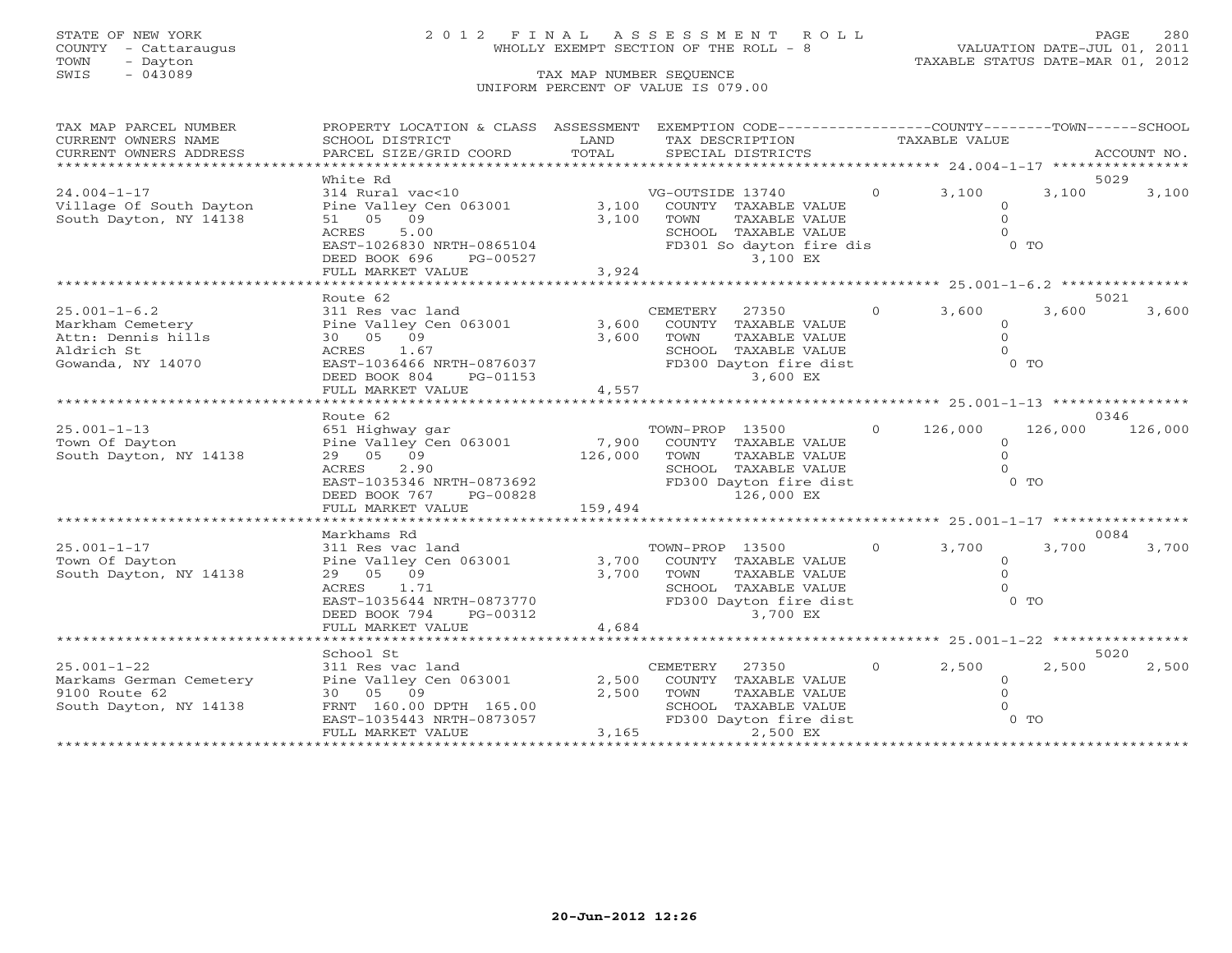# STATE OF NEW YORK 2 0 1 2 F I N A L A S S E S S M E N T R O L L PAGE 281 COUNTY - Cattaraugus WHOLLY EXEMPT SECTION OF THE ROLL - 8 VALUATION DATE-JUL 01, 2011

| TAX MAP PARCEL NUMBER                                   | PROPERTY LOCATION & CLASS ASSESSMENT EXEMPTION CODE---------------COUNTY-------TOWN------SCHOOL |                                       |                                       |                |                      |         |             |
|---------------------------------------------------------|-------------------------------------------------------------------------------------------------|---------------------------------------|---------------------------------------|----------------|----------------------|---------|-------------|
| CURRENT OWNERS NAME                                     | SCHOOL DISTRICT                                                                                 | LAND                                  | TAX DESCRIPTION                       |                | <b>TAXABLE VALUE</b> |         |             |
| CURRENT OWNERS ADDRESS                                  | PARCEL SIZE/GRID COORD                                                                          | TOTAL                                 | SPECIAL DISTRICTS                     |                |                      |         | ACCOUNT NO. |
| ******************************                          |                                                                                                 |                                       |                                       |                |                      |         |             |
|                                                         | Route 62                                                                                        |                                       |                                       |                |                      |         | 5000        |
| $25.001 - 2 - 24.2$                                     | 651 Highway gar                                                                                 |                                       | COUNTY<br>13100                       | $\overline{O}$ | 87,400               | 87,400  | 87,400      |
| Cattaraugus County                                      | Pine Valley Cen 063001                                                                          | 7,000                                 | COUNTY TAXABLE VALUE                  |                | $\circ$              |         |             |
| Little Valley, NY 14755                                 | 29 05 09                                                                                        | 87,400                                | TOWN<br>TAXABLE VALUE                 |                | $\overline{O}$       |         |             |
|                                                         | ACRES<br>2.21                                                                                   |                                       | SCHOOL TAXABLE VALUE                  |                | $\Omega$             |         |             |
|                                                         | EAST-1036823 NRTH-0875201                                                                       |                                       | FD300 Dayton fire dist                |                |                      | $0$ TO  |             |
|                                                         | DEED BOOK 00541 PG-00278                                                                        |                                       | 87,400 EX                             |                |                      |         |             |
|                                                         | FULL MARKET VALUE                                                                               | 110,633                               |                                       |                |                      |         |             |
|                                                         |                                                                                                 |                                       |                                       |                |                      |         |             |
|                                                         | Route 62                                                                                        |                                       |                                       |                |                      |         | 1208        |
| $25.001 - 2 - 32.2$                                     | 642 Health bldg                                                                                 |                                       | NON-PROFIT 25300                      | $\Omega$       | 221,200              | 221,200 | 221,200     |
| Jn Adam Developmental Ctr                               | Pine Valley Cen 063001                                                                          | 8,000                                 | COUNTY TAXABLE VALUE                  |                | $\Omega$             |         |             |
| 9262 Us Rte 62                                          | 30 05 09                                                                                        | 221,200                               | TAXABLE VALUE<br>TOWN                 |                | $\Omega$             |         |             |
| Dayton, NY 14041                                        | ACRES 3.30                                                                                      |                                       | SCHOOL TAXABLE VALUE                  |                | $\Omega$             |         |             |
|                                                         | EAST-1036976 NRTH-0876438                                                                       |                                       | FD300 Dayton fire dist                |                |                      | $0$ TO  |             |
|                                                         |                                                                                                 |                                       |                                       |                |                      |         |             |
|                                                         | DEED BOOK 912<br>PG-01123                                                                       |                                       | 221,200 EX<br>280,000 WS300 Watershed |                |                      | $0$ TO  |             |
|                                                         | FULL MARKET VALUE                                                                               |                                       |                                       |                |                      |         |             |
|                                                         |                                                                                                 |                                       | 221,200 EX                            |                |                      |         |             |
|                                                         |                                                                                                 |                                       |                                       |                |                      |         |             |
|                                                         | 9270 Cabic Rd                                                                                   |                                       |                                       |                |                      |         | 5001        |
| $25.002 - 1 - 24$                                       | 852 Landfill                                                                                    | $\begin{array}{c} 10,000 \end{array}$ | COUNTY<br>13100                       | $\Omega$       | 40,000               | 40,000  | 40,000      |
| Cattaraugus County Refuse Dept Gowanda Central 047201   |                                                                                                 |                                       | COUNTY TAXABLE VALUE                  |                | $\circ$              |         |             |
| 303 Court St<br>sus Court St<br>Little Valley, NY 14755 | 14 05 09                                                                                        | 40,000                                | TAXABLE VALUE<br>TOWN                 |                | $\circ$              |         |             |
|                                                         | ACRES<br>5.00                                                                                   |                                       | SCHOOL TAXABLE VALUE                  |                | $\Omega$             |         |             |
|                                                         | EAST-1043340 NRTH-0876193                                                                       |                                       | FD300 Dayton fire dist                |                |                      | $0$ TO  |             |
|                                                         | DEED BOOK 748<br>PG-00025                                                                       |                                       | 40,000 EX                             |                |                      |         |             |
|                                                         | FULL MARKET VALUE                                                                               | 50,633                                |                                       |                |                      |         |             |
|                                                         | ******************************                                                                  |                                       |                                       |                |                      |         |             |
|                                                         | 8819 Route 353                                                                                  |                                       |                                       |                |                      |         | 5010        |
| $25.004 - 1 - 18$                                       | 620 Religious                                                                                   |                                       | RELIGIOUS 25110                       | $\Omega$       | 24,000               | 24,000  | 24,000      |
| Methodist Episcapal Church                              | Catt-LV Central 046402                                                                          | 5,000                                 | COUNTY TAXABLE VALUE                  |                | $\circ$              |         |             |
| Attn: Merril Allen                                      | 11 05 09                                                                                        | 24,000                                | TOWN<br>TAXABLE VALUE                 |                | $\Omega$             |         |             |
| Gowanda, NY 14070                                       | FRNT 207.00 DPTH 132.00                                                                         |                                       | SCHOOL TAXABLE VALUE                  |                | $\Omega$             |         |             |
|                                                         | EAST-1047074 NRTH-0865293                                                                       |                                       | FD300 Dayton fire dist                |                |                      | $0$ TO  |             |
|                                                         | DEED BOOK 831<br>PG-00373                                                                       |                                       | 24,000 EX                             |                |                      |         |             |
|                                                         | FULL MARKET VALUE                                                                               | 30,380                                |                                       |                |                      |         |             |
|                                                         | ********************                                                                            |                                       |                                       |                |                      |         |             |
|                                                         | Markhams Rd                                                                                     |                                       |                                       |                |                      |         | 5022        |
| $25.004 - 1 - 26$                                       | 695 Cemetery                                                                                    |                                       | CEMETERY 27350                        | $\overline{0}$ | 12,800               | 12,800  | 12,800      |
| Park Lawn Cemetery                                      | Catt-LV Central 046402                                                                          | 12,800                                | COUNTY TAXABLE VALUE                  |                | $\overline{0}$       |         |             |
| Attn: % Merrill Allen                                   | $-09$<br>$11 - 05$                                                                              | 12,800                                | TOWN<br>TAXABLE VALUE                 |                | $\circ$              |         |             |
| 8999 Route 353                                          | 3/10-merged 50x162 parcel                                                                       |                                       | SCHOOL TAXABLE VALUE                  |                | $\Omega$             |         |             |
| Gowanda, NY 14070                                       | Stone/Jones into parcel                                                                         |                                       | FD300 Dayton fire dist                |                |                      | $0$ TO  |             |
|                                                         | ACRES<br>2.28                                                                                   |                                       | 12,800 EX                             |                |                      |         |             |
|                                                         | EAST-1045773 NRTH-0865166                                                                       |                                       |                                       |                |                      |         |             |
|                                                         | FULL MARKET VALUE                                                                               | 16,203                                |                                       |                |                      |         |             |
|                                                         |                                                                                                 |                                       |                                       |                |                      |         |             |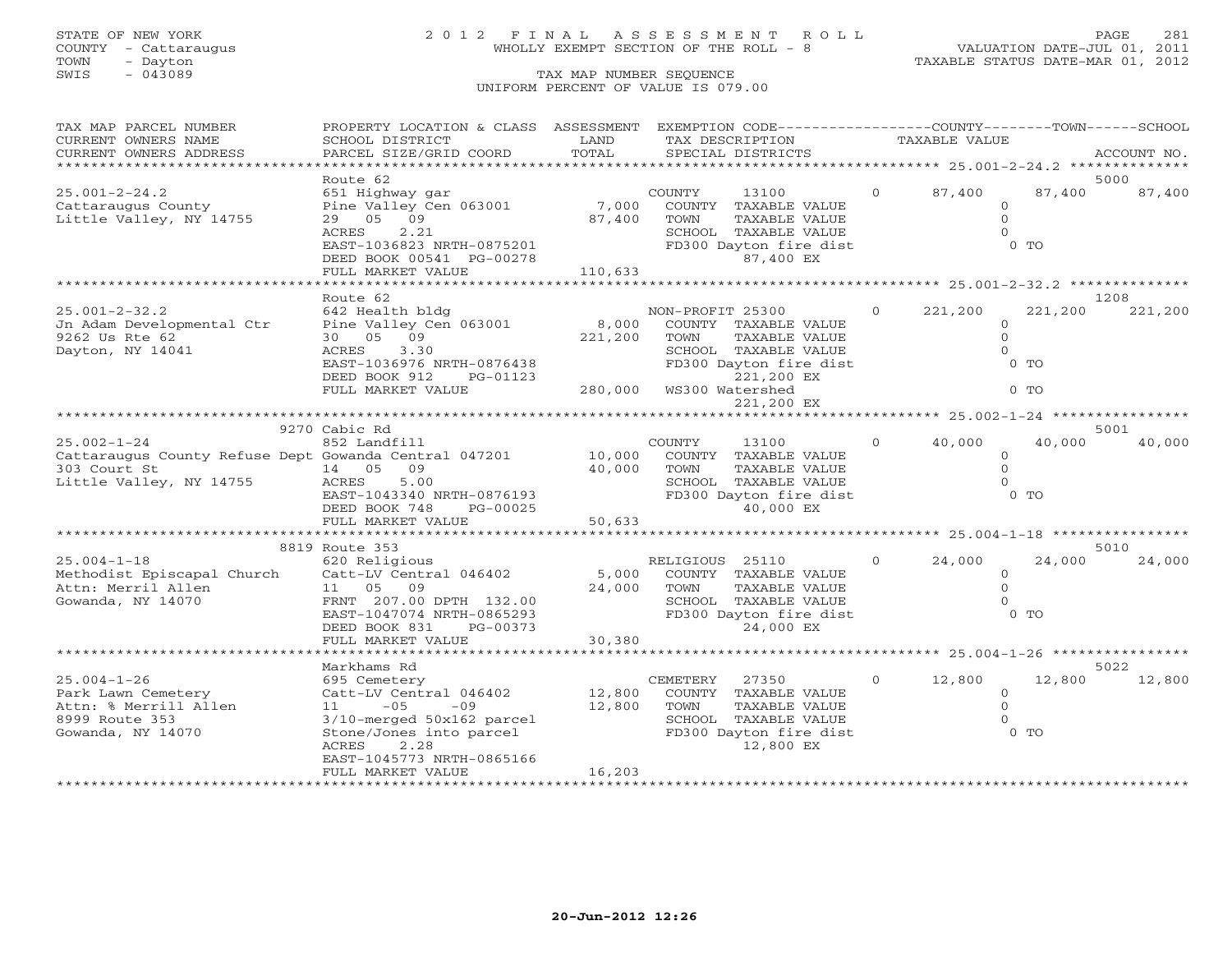# STATE OF NEW YORK 2 0 1 2 F I N A L A S S E S S M E N T R O L L PAGE 282 COUNTY - Cattaraugus WHOLLY EXEMPT SECTION OF THE ROLL - 8 VALUATION DATE-JUL 01, 2011

| TAX MAP PARCEL NUMBER                   | PROPERTY LOCATION & CLASS ASSESSMENT                                                                                                       |                                      |                                                  |                          |                | EXEMPTION CODE-----------------COUNTY-------TOWN------SCHOOL |          |             |
|-----------------------------------------|--------------------------------------------------------------------------------------------------------------------------------------------|--------------------------------------|--------------------------------------------------|--------------------------|----------------|--------------------------------------------------------------|----------|-------------|
| CURRENT OWNERS NAME                     | SCHOOL DISTRICT                                                                                                                            | LAND                                 |                                                  | TAX DESCRIPTION          |                | TAXABLE VALUE                                                |          |             |
| CURRENT OWNERS ADDRESS                  | PARCEL SIZE/GRID COORD                                                                                                                     | TOTAL                                |                                                  | SPECIAL DISTRICTS        |                |                                                              |          | ACCOUNT NO. |
|                                         |                                                                                                                                            |                                      |                                                  |                          |                |                                                              |          |             |
|                                         | Oaks Rd                                                                                                                                    |                                      |                                                  |                          |                |                                                              |          | 1207        |
| $33.002 - 1 - 18.2$                     | 314 Rural vac<10                                                                                                                           |                                      | VG-OUTSIDE 13740                                 |                          |                | $0 \t 1,300$                                                 | 1,300    | 1,300       |
| Village Of South Dayton                 | Pine Valley Cen 063001                                                                                                                     | 1,300                                |                                                  | COUNTY TAXABLE VALUE     |                |                                                              | $\Omega$ |             |
| Park St                                 | 57 05 09                                                                                                                                   | 1,300                                | TOWN                                             | TAXABLE VALUE            |                |                                                              | $\Omega$ |             |
| South Dayton, NY 14138                  | ACRES<br>1.73                                                                                                                              |                                      |                                                  | SCHOOL TAXABLE VALUE     |                |                                                              | $\Omega$ |             |
|                                         | EAST-1021528 NRTH-0858417                                                                                                                  |                                      |                                                  | FD301 So dayton fire dis |                |                                                              | $0$ TO   |             |
|                                         | DEED BOOK 911<br>PG-00357                                                                                                                  |                                      |                                                  | 1,300 EX                 |                |                                                              |          |             |
|                                         | FULL MARKET VALUE                                                                                                                          | 1,300<br>1,646 WS300 Watershed 1,646 |                                                  |                          |                |                                                              | $0$ TO   |             |
|                                         |                                                                                                                                            |                                      |                                                  | 1,300 EX                 |                |                                                              |          |             |
|                                         |                                                                                                                                            |                                      |                                                  |                          |                |                                                              |          |             |
|                                         | Oaks Rd                                                                                                                                    |                                      |                                                  |                          |                |                                                              |          | 1376        |
|                                         |                                                                                                                                            |                                      |                                                  |                          |                | $\begin{matrix} 0 & 100 \end{matrix}$                        | 100      | 100         |
|                                         |                                                                                                                                            |                                      |                                                  |                          |                |                                                              | $\Omega$ |             |
|                                         |                                                                                                                                            |                                      |                                                  |                          |                |                                                              | $\Omega$ |             |
|                                         |                                                                                                                                            |                                      |                                                  |                          |                |                                                              | $\Omega$ |             |
|                                         | FULL MARKET VALUE                                                                                                                          | 127                                  |                                                  |                          |                |                                                              |          |             |
|                                         |                                                                                                                                            |                                      |                                                  |                          |                |                                                              |          |             |
|                                         |                                                                                                                                            |                                      |                                                  |                          |                |                                                              |          | 0593        |
|                                         | 11920 E Leon Rd                                                                                                                            |                                      |                                                  |                          |                |                                                              |          | 61,000      |
| $34.001 - 1 - 21$                       | 210 1 Family Res                                                                                                                           |                                      |                                                  |                          |                | NYS OWNED 12100 0 61,000                                     | 61,000   |             |
| State Of Ny                             | Pine Valley Cen 063001                                                                                                                     |                                      | 3,100 COUNTY TAXABLE VALUE                       |                          |                |                                                              | $\circ$  |             |
| Attn: Office Mental Retardatio 25 05 09 |                                                                                                                                            | 61,000                               | TOWN                                             | TAXABLE VALUE            |                |                                                              | $\Omega$ |             |
| Developmental Disability ACRES          | 1.20                                                                                                                                       |                                      | SCHOOL TAXABLE VALUE<br>FD301 So dayton fire dis |                          |                |                                                              | $\Omega$ |             |
| 44 Holland Ave                          |                                                                                                                                            |                                      |                                                  |                          |                |                                                              | $0$ TO   |             |
| Albany, NY 12212                        |                                                                                                                                            |                                      |                                                  | 61,000 EX                |                |                                                              |          |             |
|                                         | SCHOOL TAXABLE<br>EAST-1036394 NRTH-0856101 FD301 So dayton<br>DEED BOOK 00926 PG-00059 61,000<br>FULL MARKET VALUE 77,215 WS300 Watershed |                                      |                                                  |                          |                |                                                              | $0$ TO   |             |
|                                         |                                                                                                                                            |                                      |                                                  | 12,200 EX                |                |                                                              |          |             |
|                                         |                                                                                                                                            |                                      |                                                  |                          |                |                                                              |          |             |
|                                         | Mosher Hollow Rd                                                                                                                           |                                      |                                                  |                          |                |                                                              |          | 5016        |
| $34.002 - 1 - 20.3$                     | 620 Religious                                                                                                                              |                                      | RELIGIOUS 25110                                  |                          |                | $0 \t 10,000$                                                | 10,000   | 10,000      |
| Wesleyan Church                         | $Cat-LV$ Central $046402$ 4,000                                                                                                            |                                      |                                                  | COUNTY TAXABLE VALUE     |                |                                                              | $\circ$  |             |
| Mosher Hollow Rd                        | 09 05 09                                                                                                                                   | 10,000                               | TOWN                                             | TAXABLE VALUE            |                |                                                              | $\circ$  |             |
| Cattaraugus, NY 14719                   | FRNT 132.00 DPTH 165.00                                                                                                                    |                                      |                                                  | SCHOOL TAXABLE VALUE     |                |                                                              | $\Omega$ |             |
|                                         | EAST-1046944 NRTH-0856522                                                                                                                  |                                      | FD301 So dayton fire dis                         |                          |                |                                                              | $0$ TO   |             |
|                                         | DEED BOOK 45<br>PG-00046                                                                                                                   |                                      |                                                  | 10,000 EX                |                |                                                              |          |             |
|                                         | FULL MARKET VALUE                                                                                                                          | 12,658                               |                                                  |                          |                |                                                              |          |             |
|                                         |                                                                                                                                            |                                      |                                                  |                          |                |                                                              |          |             |
|                                         | 8303 Mosher Hollow Rd                                                                                                                      |                                      |                                                  |                          |                |                                                              |          | 5034        |
| $34.002 - 1 - 28$                       | 210 1 Family Res                                                                                                                           |                                      | PARSONAGE 21600                                  |                          | $\overline{0}$ | 63,900                                                       | 63,900   | 63,900      |
| East Leon Wesleyan Church               | Catt-LV Central 046402 7,200                                                                                                               |                                      |                                                  | COUNTY TAXABLE VALUE     |                |                                                              | $\Omega$ |             |
| 8303 Mosher Hollow Rd                   | 01 05 09                                                                                                                                   | 63,900                               | TOWN                                             | TAXABLE VALUE            |                |                                                              | $\Omega$ |             |
| Cattaraugus, NY 14719                   | 2.20<br>ACRES                                                                                                                              |                                      |                                                  | SCHOOL TAXABLE VALUE     |                |                                                              |          |             |
|                                         | EAST-1047127 NRTH-0858520                                                                                                                  |                                      | FD300 Dayton fire dist                           |                          |                | 63,900 TO                                                    |          |             |
|                                         | DEED BOOK 00972 PG-00726                                                                                                                   |                                      |                                                  |                          |                |                                                              |          |             |
|                                         | FULL MARKET VALUE                                                                                                                          | 80,886                               |                                                  |                          |                |                                                              |          |             |
|                                         |                                                                                                                                            |                                      |                                                  |                          |                |                                                              |          |             |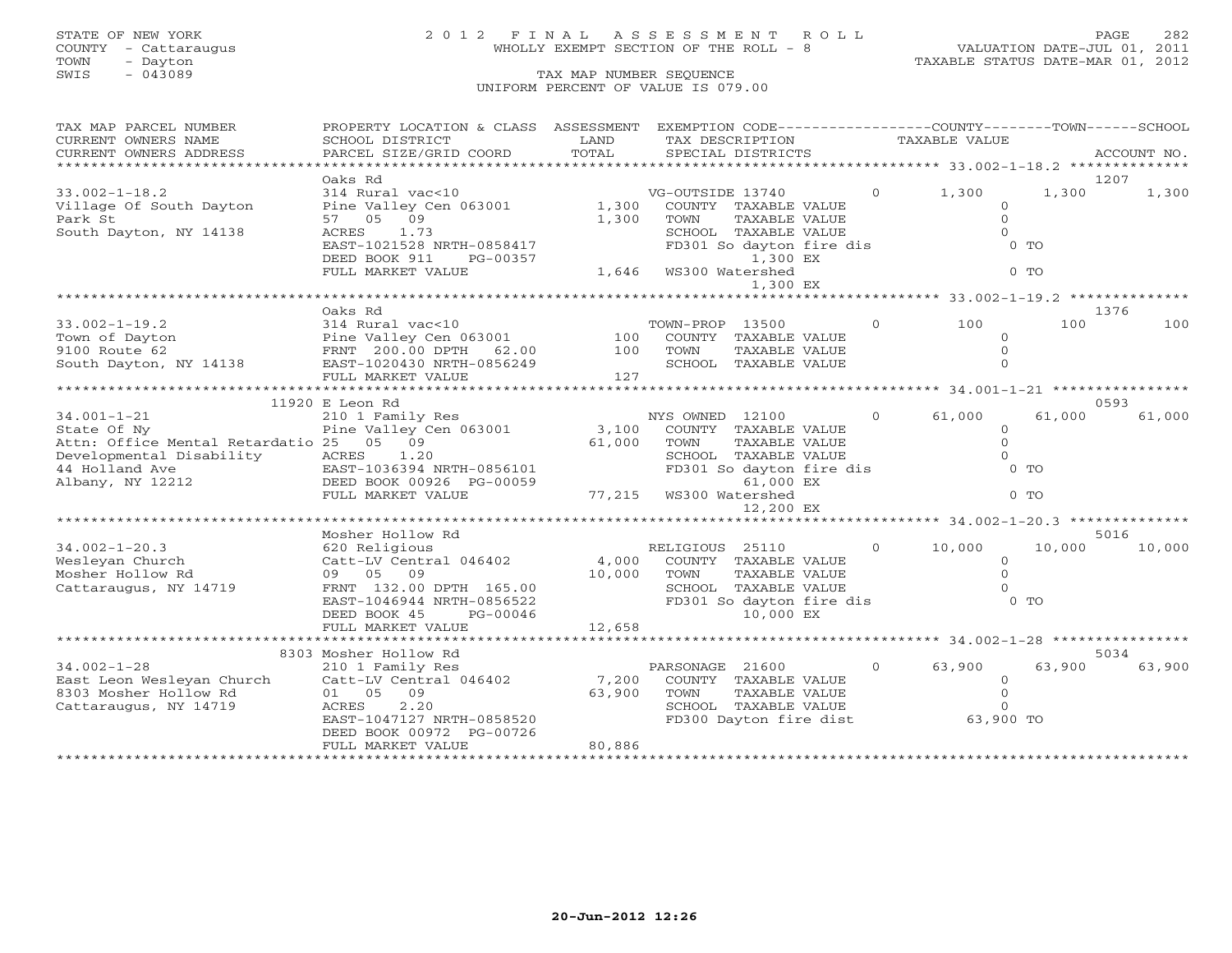## UNIFORM PERCENT OF VALUE IS 079.00 R O L L S U B S E C T I O N - - T O T A L S

## \*\*\* S P E C I A L D I S T R I C T S U M M A R Y \*\*\*

| CODE | DISTRICT NAME        | TOTAL<br>PARCELS | EXTENSION<br>TYPE. | EXTENSION<br>VALUE | AD VALOREM<br>VALUE | <b>EXEMPT</b><br>AMOUNT | TAXABLE<br>VALUE |
|------|----------------------|------------------|--------------------|--------------------|---------------------|-------------------------|------------------|
|      | FD300 Dayton fire di |                  | 23 TOTAL           |                    | 1294,750            | 1160,350                | 134,400          |
|      | FD301 So dayton fire |                  | 8 TOTAL            |                    | 267,500             | 129,500                 | 138,000          |
|      | LD300 Light          |                  | 1 TOTAL            |                    | 300,000             | 300,000                 |                  |
|      | WS300 Watershed      |                  | 7 TOTAL            |                    | 343,560             | 284,760                 | 58,800           |

# \*\*\* S C H O O L D I S T R I C T S U M M A R Y \*\*\*

| CODE   | DISTRICT NAME       | TOTAL<br>PARCELS | ASSESSED<br>LAND | ASSESSED<br>TOTAL | EXEMPT<br>AMOUNT | TOTAL<br>TAXABLE | STAR<br>AMOUNT | STAR<br>TAXABLE |
|--------|---------------------|------------------|------------------|-------------------|------------------|------------------|----------------|-----------------|
| 046402 | Catt-LV Central     | 4                | 29,000           | 110,700           | 110,700          |                  |                |                 |
| 047201 | Gowanda Central     | 16               | 196,850          | 941,750           | 941,750          |                  |                |                 |
| 063001 | Pine Valley Central | 10               | 40,300           | 509,900           | 509,900          |                  |                |                 |
|        | $SUB - TO T AL$     | 30               | 266,150          | 1562,350          | 1562,350         |                  |                |                 |
|        | TOTAL               | 30               | 266,150          | 1562,350          | 1562,350         |                  |                |                 |

## \*\*\* S Y S T E M C O D E S S U M M A R Y \*\*\*

# NO SYSTEM EXEMPTIONS AT THIS LEVEL

# \*\*\* E X E M P T I O N S U M M A R Y \*\*\*

| CODE  | DESCRIPTION | TOTAL<br>PARCELS | COUNTY  | TOWN    | SCHOOL  |
|-------|-------------|------------------|---------|---------|---------|
| 12100 | NYS OWNED   |                  | 236,300 | 236,300 | 236,300 |
| 13100 | COUNTY      |                  | 142,400 | 142,400 | 142,400 |
| 13500 | TOWN-PROP   |                  | 130,300 | 130,300 | 130,300 |
| 13740 | VG-OUTSIDE  |                  | 4,400   | 4,400   | 4,400   |
| 14110 | USA-PROP    |                  | 33,000  | 33,000  | 33,000  |
| 18020 | IND DEV     |                  | 208,500 | 208,500 | 208,500 |
| 21600 | PARSONAGE   |                  | 63,900  | 63,900  | 63,900  |
| 25110 | RELIGIOUS   |                  | 87,600  | 87,600  | 87,600  |
| 25300 | NON-PROFIT  |                  | 328,300 | 328,300 | 328,300 |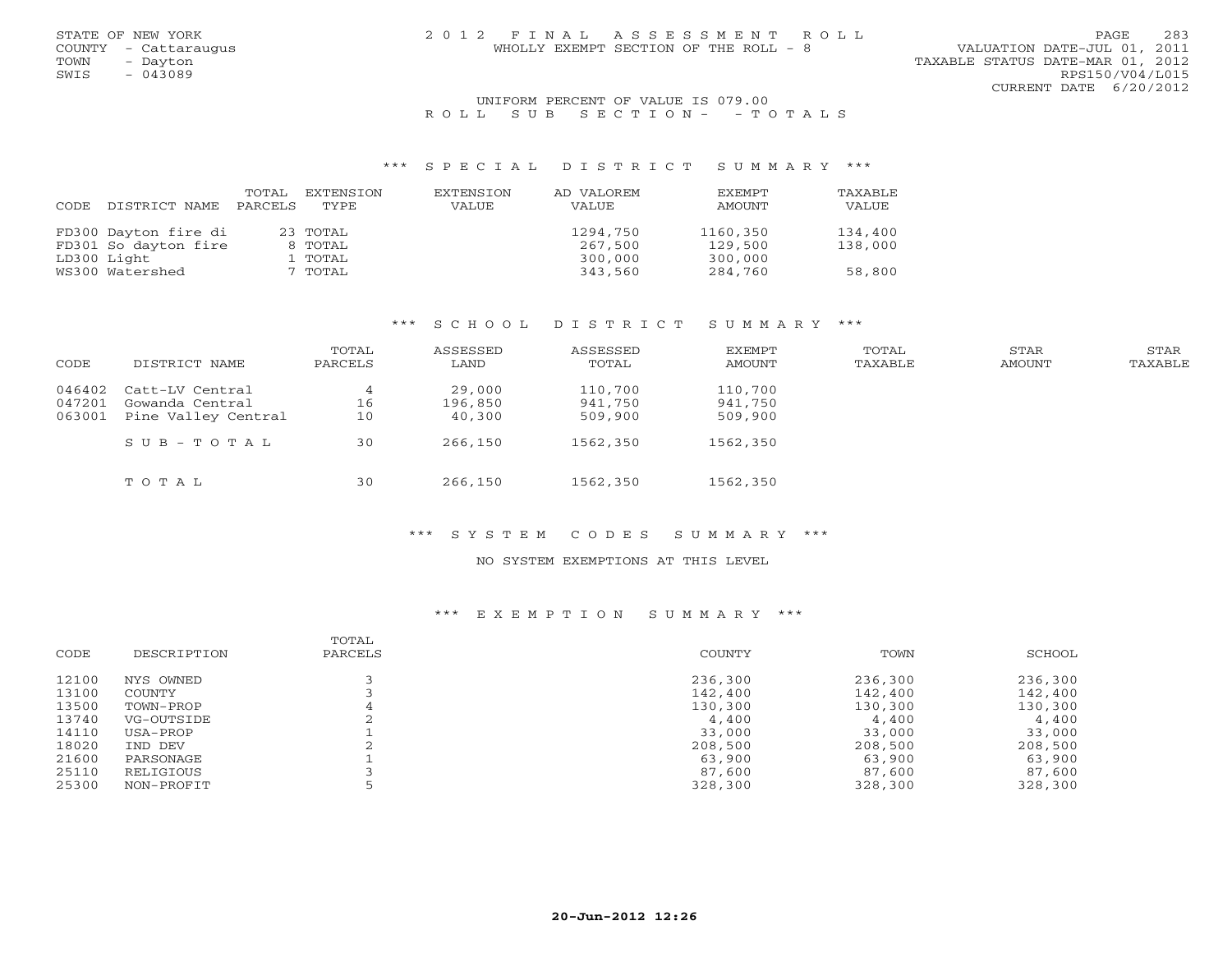| STATE OF NEW YORK    | 2012 FINAL ASSESSMENT ROLL            | 2.84<br>PAGE.                    |
|----------------------|---------------------------------------|----------------------------------|
| COUNTY - Cattaraugus | WHOLLY EXEMPT SECTION OF THE ROLL - 8 | VALUATION DATE-JUL 01, 2011      |
| TOWN<br>- Davton     |                                       | TAXABLE STATUS DATE-MAR 01, 2012 |
| SWIS<br>$-043089$    |                                       | RPS150/V04/L015                  |
|                      |                                       | CURRENT DATE 6/20/2012           |
|                      | IBITEODM DEDCEME OF VALUE IS 070 00   |                                  |

# UNIFORM PERCENT OF VALUE IS 079.00<br>R O L L S U B S E C T I O N – – T O T A L S

#### \*\*\* E X E M P T I O N S U M M A R Y \*\*\*

| CODE  | DESCRIPTION | TOTAL<br>PARCELS | COUNTY   | TOWN     | SCHOOL   |
|-------|-------------|------------------|----------|----------|----------|
| 26400 | FIRE-DEPT   |                  | 300,000  | 300,000  | 300,000  |
| 27350 | CEMETERY    |                  | 27,650   | 27,650   | 27,650   |
|       | TOTAL       | 30               | 1562,350 | 1562,350 | 1562,350 |

| <b>ROLL</b><br>SEC | DESCRIPTION   | TOTAL<br>PARCELS | LAND    | TOTAL    | TAXABLE<br>COUNTY | TAXABLE<br>TOWN | TAXABLE<br>SCHOOL | STAR<br>TAXABLE |
|--------------------|---------------|------------------|---------|----------|-------------------|-----------------|-------------------|-----------------|
|                    | WHOLLY EXEMPT |                  | 266,150 | 1562,350 |                   |                 |                   |                 |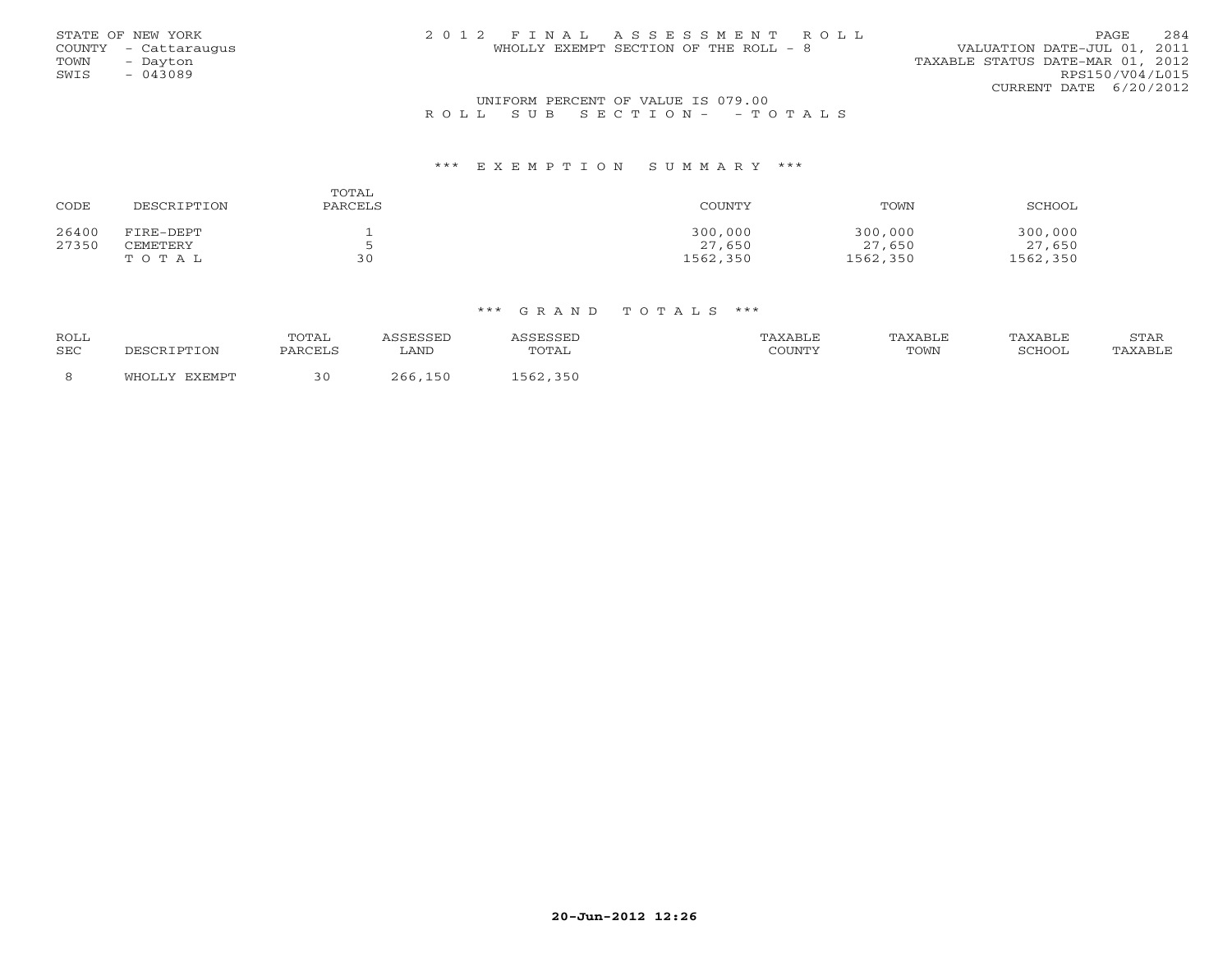|      | STATE OF NEW YORK    | 2012 FINAL ASSESSMENT ROLL            | 285<br>PAGE                      |
|------|----------------------|---------------------------------------|----------------------------------|
|      | COUNTY - Cattaraugus | WHOLLY EXEMPT SECTION OF THE ROLL - 8 | VALUATION DATE-JUL 01, 2011      |
| TOWN | - Dayton             |                                       | TAXABLE STATUS DATE-MAR 01, 2012 |
| SWIS | $-043089$            |                                       | RPS150/V04/L015                  |
|      |                      | UNIFORM PERCENT OF VALUE IS 079.00    | CURRENT DATE 6/20/2012           |
|      |                      | ROLL SECTION TOTALS                   |                                  |

## \*\*\* S P E C I A L D I S T R I C T S U M M A R Y \*\*\*

| CODE | DISTRICT NAME        | TOTAL<br>PARCELS | EXTENSION<br>TYPE | EXTENSION<br>VALUE | AD VALOREM<br>VALUE | <b>EXEMPT</b><br>AMOUNT | TAXABLE<br>VALUE |
|------|----------------------|------------------|-------------------|--------------------|---------------------|-------------------------|------------------|
|      | FD300 Dayton fire di |                  | 23 TOTAL          |                    | 1294,750            | 1160,350                | 134,400          |
|      | FD301 So dayton fire |                  | 8 TOTAL           |                    | 267,500             | 129,500                 | 138,000          |
|      | LD300 Light          |                  | 1 ТОТАL           |                    | 300,000             | 300,000                 |                  |
|      | WS300 Watershed      |                  | 7 TOTAL           |                    | 343,560             | 284,760                 | 58,800           |

# \*\*\* S C H O O L D I S T R I C T S U M M A R Y \*\*\*

| CODE   | DISTRICT NAME       | TOTAL<br>PARCELS | ASSESSED<br>LAND | ASSESSED<br>TOTAL | EXEMPT<br>AMOUNT | TOTAL<br>TAXABLE | STAR<br>AMOUNT | STAR<br>TAXABLE |
|--------|---------------------|------------------|------------------|-------------------|------------------|------------------|----------------|-----------------|
| 046402 | Catt-LV Central     | 4                | 29,000           | 110,700           | 110,700          |                  |                |                 |
| 047201 | Gowanda Central     | 16               | 196,850          | 941,750           | 941,750          |                  |                |                 |
| 063001 | Pine Valley Central | 10               | 40,300           | 509,900           | 509,900          |                  |                |                 |
|        | $SUB - TO T AL$     | 30               | 266,150          | 1562,350          | 1562,350         |                  |                |                 |
|        | TOTAL               | 30               | 266,150          | 1562,350          | 1562,350         |                  |                |                 |

#### \*\*\* S Y S T E M C O D E S S U M M A R Y \*\*\*

# NO SYSTEM EXEMPTIONS AT THIS LEVEL

# \*\*\* E X E M P T I O N S U M M A R Y \*\*\*

| CODE           | DESCRIPTION         | TOTAL<br>PARCELS | COUNTY             | TOWN               | SCHOOL             |
|----------------|---------------------|------------------|--------------------|--------------------|--------------------|
|                |                     |                  |                    |                    |                    |
| 12100<br>13100 | NYS OWNED<br>COUNTY |                  | 236,300<br>142,400 | 236,300<br>142,400 | 236,300<br>142,400 |
| 13500          | TOWN-PROP           | 4                | 130,300            | 130,300            | 130,300            |
| 13740          | VG-OUTSIDE          |                  | 4,400              | 4,400              | 4,400              |
| 14110          | USA-PROP            |                  | 33,000             | 33,000             | 33,000             |
| 18020          | IND DEV             |                  | 208,500            | 208,500            | 208,500            |
| 21600          | PARSONAGE           |                  | 63,900             | 63,900             | 63,900             |
| 25110          | RELIGIOUS           |                  | 87,600             | 87,600             | 87,600             |
| 25300          | NON-PROFIT          |                  | 328,300            | 328,300            | 328,300            |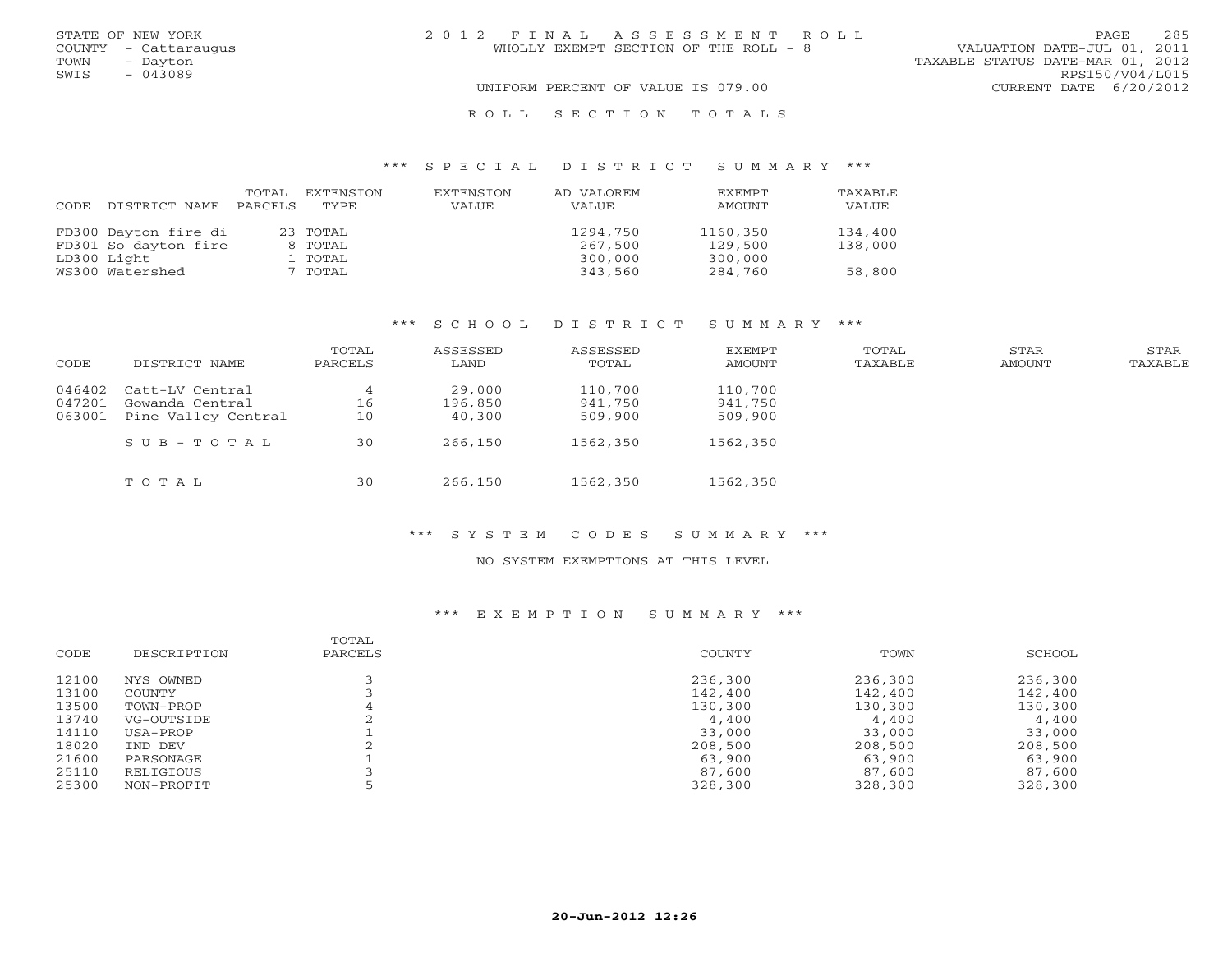|      | STATE OF NEW YORK    | 2012 FINAL ASSESSMENT ROLL                                           | 286<br>PAGE              |
|------|----------------------|----------------------------------------------------------------------|--------------------------|
|      | COUNTY - Cattaraugus | VALUATION DATE-JUL 01, 2011<br>WHOLLY EXEMPT SECTION OF THE ROLL - 8 |                          |
| TOWN | - Dayton             | TAXABLE STATUS DATE-MAR 01, 2012                                     |                          |
| SWIS | $-043089$            |                                                                      | RPS150/V04/L015          |
|      |                      | UNIFORM PERCENT OF VALUE IS 079.00                                   | CURRENT DATE $6/20/2012$ |
|      |                      | ROLL SECTION TOTALS                                                  |                          |

## \*\*\* E X E M P T I O N S U M M A R Y \*\*\*

| CODE  | DESCRIPTION | TOTAL<br>PARCELS | COUNTY   | TOWN     | SCHOOL   |
|-------|-------------|------------------|----------|----------|----------|
| 26400 | FIRE-DEPT   |                  | 300,000  | 300,000  | 300,000  |
| 27350 | CEMETERY    |                  | 27,650   | 27,650   | 27,650   |
|       | TOTAL       | 30               | 1562,350 | 1562,350 | 1562,350 |

| <b>ROLL</b><br><b>SEC</b> | DESCRIPTION      | TOTAL<br>PARCELS | LAND       | TOTAL    | TAXABLE<br>COUNTY | TAXABLE<br>TOWN | TAXABLE<br>SCHOOL | STAR<br>TAXABLE |
|---------------------------|------------------|------------------|------------|----------|-------------------|-----------------|-------------------|-----------------|
|                           | EXEMPT<br>WHOLLY |                  | 150<br>ገ66 | 1562,350 |                   |                 |                   |                 |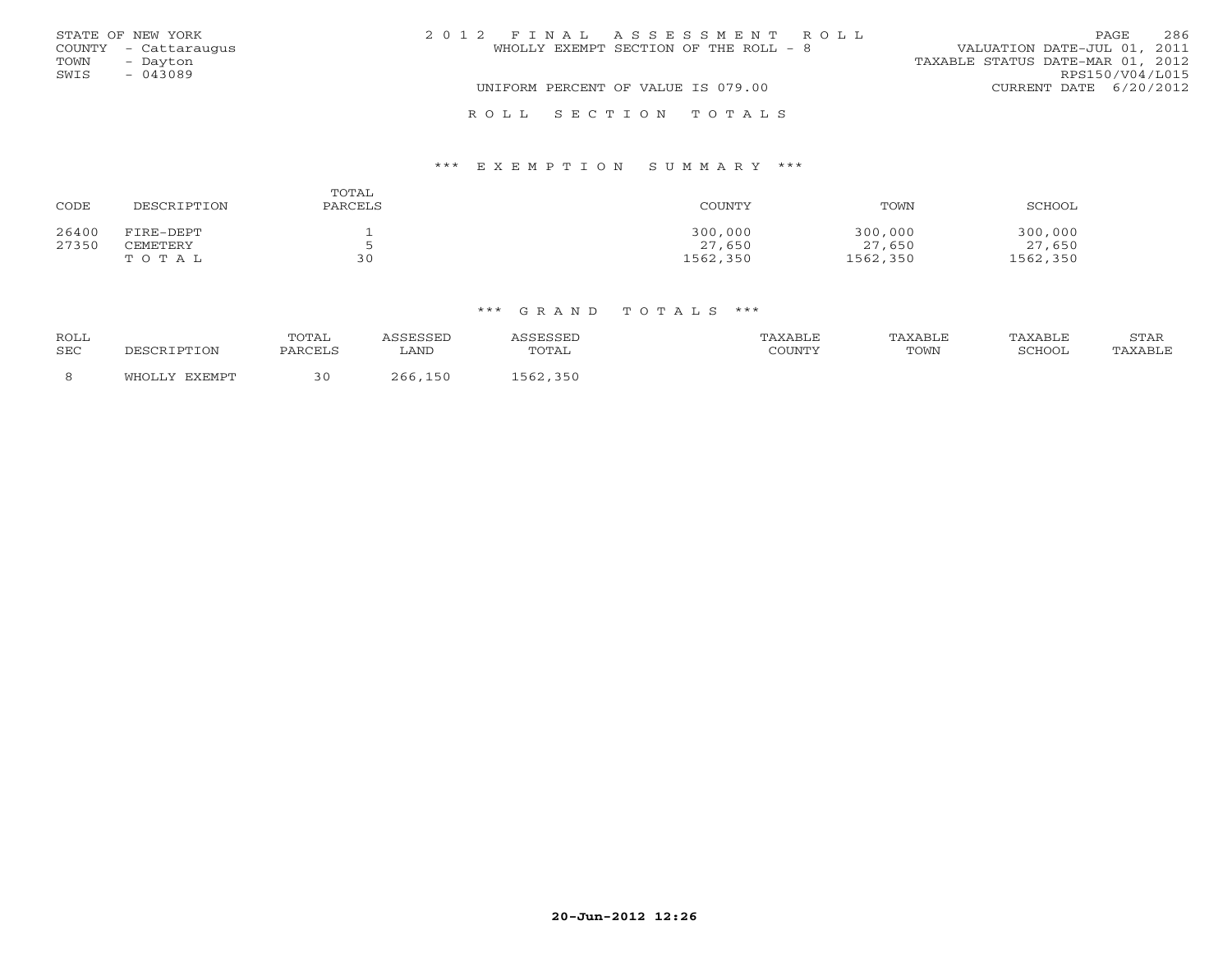COUNTY - Cattaraugus VALUATION DATE-JUL 01, 2011 TOWN - Dayton - Dayton (1, 2012)<br>
S W I S T O T A L S T O T A L S T O T A L S RPS150/V04/L015

# SWIS TOTALS UNIFORM PERCENT OF VALUE IS 079.00 CURRENT DATE 6/20/2012

## \*\*\* S P E C I A L D I S T R I C T S U M M A R Y \*\*\*

| CODE | DISTRICT NAME        | TOTAL<br>PARCELS | EXTENSION<br>TYPE | EXTENSION<br>VALUE | AD VALOREM<br>VALUE | EXEMPT<br>AMOUNT | TAXABLE<br>VALUE |
|------|----------------------|------------------|-------------------|--------------------|---------------------|------------------|------------------|
|      | FD300 Dayton fire di |                  | 623 TOTAL         |                    | 26562,084           | 1196,350         | 25365,734        |
|      | FD301 So dayton fire |                  | 282 TOTAL         |                    | 12738,606           | 129,500          | 12609,106        |
|      | LD300 Light          |                  | 130 TOTAL         |                    | 4267,687            | 300,000          | 3967,687         |
|      | WS300 Watershed      |                  | 608 TOTAL         |                    | 12522,498           | 306,360          | 12216,138        |

## \*\*\* S C H O O L D I S T R I C T S U M M A R Y \*\*\*

| CODE                       | DISTRICT NAME                                             | TOTAL<br>PARCELS  | ASSESSED<br>LAND                 | ASSESSED<br>TOTAL                  | EXEMPT<br>AMOUNT               | TOTAL<br>TAXABLE                   | STAR<br>AMOUNT                   | STAR<br>TAXABLE                   |
|----------------------------|-----------------------------------------------------------|-------------------|----------------------------------|------------------------------------|--------------------------------|------------------------------------|----------------------------------|-----------------------------------|
| 046402<br>047201<br>063001 | Catt-LV Central<br>Gowanda Central<br>Pine Valley Central | 126<br>520<br>264 | 2016,400<br>6023,730<br>4411,950 | 5783,598<br>21648,254<br>12788,149 | 446,852<br>1393,797<br>902,350 | 5336,746<br>20254,457<br>11885,799 | 1380,400<br>6063,600<br>3369,880 | 3956,346<br>14190,857<br>8515,919 |
|                            | $S \cup B - T \cup T A$                                   | 910               | 12452,080                        | 40220,001                          | 2742,999                       | 37477,002                          | 10813,880                        | 26663,122                         |
|                            | TOTAL                                                     | 910               | 12452,080                        | 40220,001                          | 2742,999                       | 37477,002                          | 10813,880                        | 26663,122                         |

## \*\*\* S Y S T E M C O D E S S U M M A R Y \*\*\*

#### NO SYSTEM EXEMPTIONS AT THIS LEVEL

# \*\*\* E X E M P T I O N S U M M A R Y \*\*\*

| <b>CODE</b> | DESCRIPTION | TOTAL<br>PARCELS | COUNTY  | TOWN    | SCHOOL  |
|-------------|-------------|------------------|---------|---------|---------|
| 12100       | NYS OWNED   |                  | 236,300 | 236,300 | 236,300 |
| 13100       | COUNTY      |                  | 142,400 | 142,400 | 142,400 |
| 13500       | TOWN-PROP   | 4                | 130,300 | 130,300 | 130,300 |
| 13740       | VG-OUTSIDE  |                  | 4,400   | 4,400   | 4,400   |
| 14110       | USA-PROP    |                  | 33,000  | 33,000  | 33,000  |
| 18020       | IND DEV     |                  | 208,500 | 208,500 | 208,500 |
| 21600       | PARSONAGE   |                  | 63,900  | 63,900  | 63,900  |
| 25110       | RELIGIOUS   |                  | 87,600  | 87,600  | 87,600  |
| 25300       | NON-PROFIT  |                  | 328,300 | 328,300 | 328,300 |
|             |             |                  |         |         |         |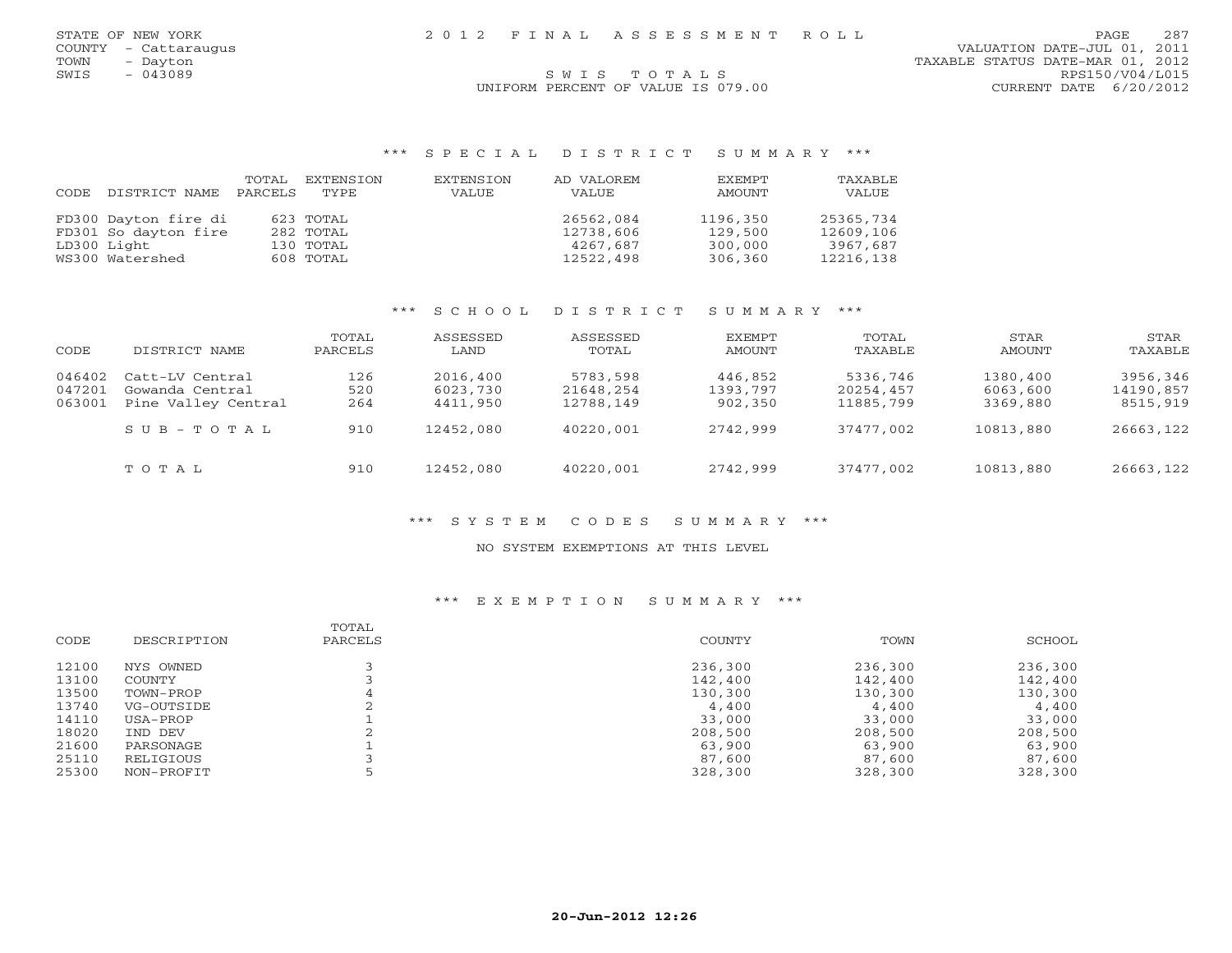SWIS TOTALS

 COUNTY - Cattaraugus VALUATION DATE-JUL 01, 2011 TOWN - Dayton - Dayton (1, 2012)<br>
SWIS - 043089 SWIS TO TALS TRANSIC STATUS DATE-MAR 01, 2012<br>
SWIS - 043089 RPS150/V04/L015 UNIFORM PERCENT OF VALUE IS 079.00 CURRENT DATE 6/20/2012

## \*\*\* E X E M P T I O N S U M M A R Y \*\*\*

|       |              | TOTAL   |               |          |           |
|-------|--------------|---------|---------------|----------|-----------|
| CODE  | DESCRIPTION  | PARCELS | <b>COUNTY</b> | TOWN     | SCHOOL    |
| 26400 | FIRE-DEPT    |         | 300,000       | 300,000  | 300,000   |
| 27350 | CEMETERY     |         | 27,650        | 27,650   | 27,650    |
| 29700 | Withdrawal   |         | 36,000        | 36,000   | 36,000    |
| 41101 | VET C/T      |         | 5,000         | 5,000    |           |
| 41121 | WVET C/T     | 36      | 303,728       | 303,728  |           |
| 41131 | CVET C/T     | 33      | 412,883       | 412,883  |           |
| 41141 | DVET C/T     | 8       | 159,725       | 159,725  |           |
| 41161 | $CW_15_VET/$ |         | 21,060        | 21,060   |           |
| 41400 | CLERGY       |         | 1,500         | 1,500    | 1,500     |
| 41700 | AG BLDG      | 11      | 159,300       | 159,300  | 159,300   |
| 41720 | AG DIST      | 67      | 371,380       | 371,380  | 371,380   |
| 41730 | AG DISTOUT   |         | 81,079        | 81,079   | 81,079    |
| 41800 | AGED $C/T/S$ | 18      | 382,939       | 382,939  | 410,040   |
| 41801 | AGED C/T     | 17      | 321,513       | 321,513  |           |
| 41834 | SR STAR      | 99      |               |          | 4015,080  |
| 41854 | RES STAR     | 285     |               |          | 6798,800  |
| 42100 | SILO T/C/S   | 19      | 84,350        | 84,350   | 84,350    |
| 42120 | TMP GHOUSE   |         | 6,000         | 6,000    | 6,000     |
| 47460 | FOREST/A74   |         | 31,000        | 31,000   | 31,000    |
|       | TOTAL        | 636     | 3939,807      | 3939,807 | 13556,879 |

| ROLL<br><b>SEC</b> | DESCRIPTION         | TOTAL<br>PARCELS | ASSESSED<br>LAND | ASSESSED<br>TOTAL | TAXABLE<br>COUNTY | TAXABLE<br>TOWN | TAXABLE<br>SCHOOL | STAR<br>TAXABLE |
|--------------------|---------------------|------------------|------------------|-------------------|-------------------|-----------------|-------------------|-----------------|
| $\mathbf{1}$       | TAXABLE             | 859              | 12176,530        | 36508,740         | 34131,283         | 34131,283       | 35328,091         | 24514,211       |
| 5                  | SPECIAL FRANCHISE   | 6                |                  | 552,587           | 552,587           | 552,587         | 552,587           | 552,587         |
| 6                  | UTILITIES & N.C.    | 15               | 9,400            | 1596,324          | 1596,324          | 1596,324        | 1596,324          | 1596,324        |
| 8                  | WHOLLY EXEMPT       | 30               | 266,150          | 1562,350          |                   |                 |                   |                 |
| $\star$            | TOTAL<br><b>SUB</b> | 910              | 12452,080        | 40220,001         | 36280,194         | 36280,194       | 37477,002         | 26663,122       |
| $***$              | GRAND TOTAL         | 910              | 12452,080        | 40220,001         | 36280,194         | 36280,194       | 37477,002         | 26663,122       |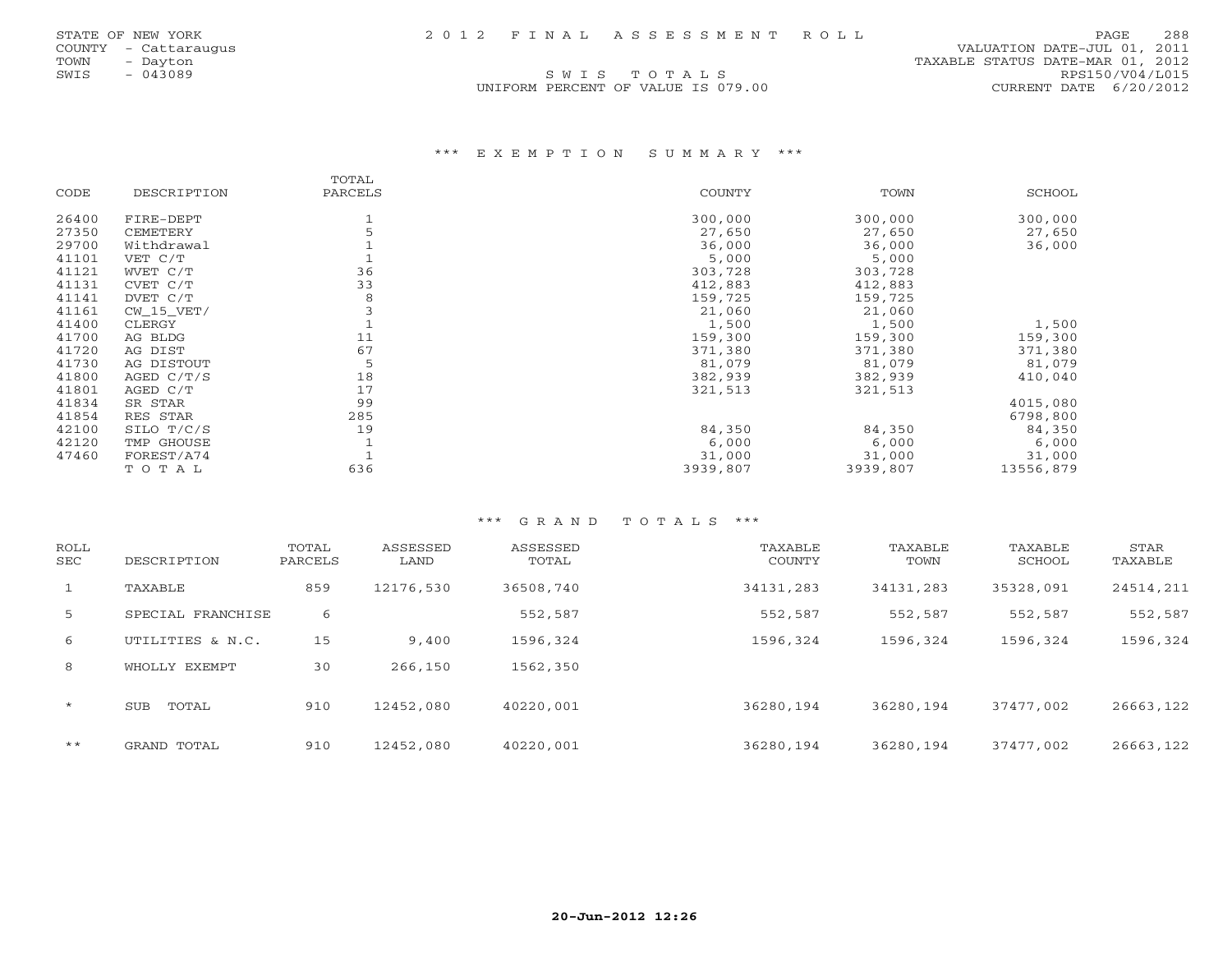|      | STATE OF NEW YORK    | 2012 FINAL ASSESSMENT ROLL         | PAGE.                            | 289 |
|------|----------------------|------------------------------------|----------------------------------|-----|
|      | COUNTY - Cattaraugus | TOWN TOTALS                        | VALUATION DATE-JUL 01, 2011      |     |
| TOWN | - Dayton             |                                    | TAXABLE STATUS DATE-MAR 01, 2012 |     |
| SWIS | $-0430$              |                                    | RPS150/V04/L015                  |     |
|      |                      | UNIFORM PERCENT OF VALUE IS 079.00 | CURRENT DATE 6/20/2012           |     |

# \*\*\* S P E C I A L D I S T R I C T S U M M A R Y \*\*\*

| CODE | DISTRICT NAME        | TOTAL<br>PARCELS | EXTENSION<br>TYPE | EXTENSION<br>VALUE | AD VALOREM<br><b>VALUE</b> | <b>FXEMPT</b><br>AMOUNT | TAXABLE<br>VALUE |
|------|----------------------|------------------|-------------------|--------------------|----------------------------|-------------------------|------------------|
|      | FD300 Dayton fire di |                  | 623 TOTAL         |                    | 26562,084                  | 1196,350                | 25365,734        |
|      | FD301 So dayton fire |                  | 614 TOTAL         |                    | 27246,873                  | 1457,550                | 25789,323        |
|      | LD300 Light          |                  | 130 TOTAL         |                    | 4267,687                   | 300,000                 | 3967,687         |
|      | WS300 Watershed      |                  | 931 TOTAL         |                    | 15710,506                  | 621,530                 | 15088,976        |

# \*\*\* S C H O O L D I S T R I C T S U M M A R Y \*\*\*

| CODE                       | DISTRICT NAME                                             | TOTAL<br>PARCELS  | ASSESSED<br>LAND                 | ASSESSED<br>TOTAL                  | EXEMPT<br>AMOUNT                | TOTAL<br>TAXABLE                   | STAR<br>AMOUNT                   | <b>STAR</b><br>TAXABLE             |
|----------------------------|-----------------------------------------------------------|-------------------|----------------------------------|------------------------------------|---------------------------------|------------------------------------|----------------------------------|------------------------------------|
| 046402<br>047201<br>063001 | Catt-LV Central<br>Gowanda Central<br>Pine Valley Central | 126<br>520<br>597 | 2016,400<br>6023,730<br>6038,680 | 5783,598<br>21648,254<br>27356,416 | 446,852<br>1393,797<br>2397,593 | 5336,746<br>20254,457<br>24958,823 | 1380,400<br>6063,600<br>8151,020 | 3956,346<br>14190,857<br>16807,803 |
|                            | $S$ U B $-$ T O T A L                                     | 1,243             | 14078,810                        | 54788,268                          | 4238,242                        | 50550,026                          | 15595,020                        | 34955,006                          |
|                            | TOTAL                                                     | 1,243             | 14078,810                        | 54788,268                          | 4238,242                        | 50550,026                          | 15595,020                        | 34955,006                          |

# \*\*\* S Y S T E M C O D E S S U M M A R Y \*\*\*

### NO SYSTEM EXEMPTIONS AT THIS LEVEL

# \*\*\* E X E M P T I O N S U M M A R Y \*\*\*

| SCHOOL  |
|---------|
|         |
| 236,300 |
| 142,400 |
| 130,300 |
| 615,700 |
| 4,400   |
| 33,000  |
| 273,400 |
| 63,900  |
| 429,150 |
|         |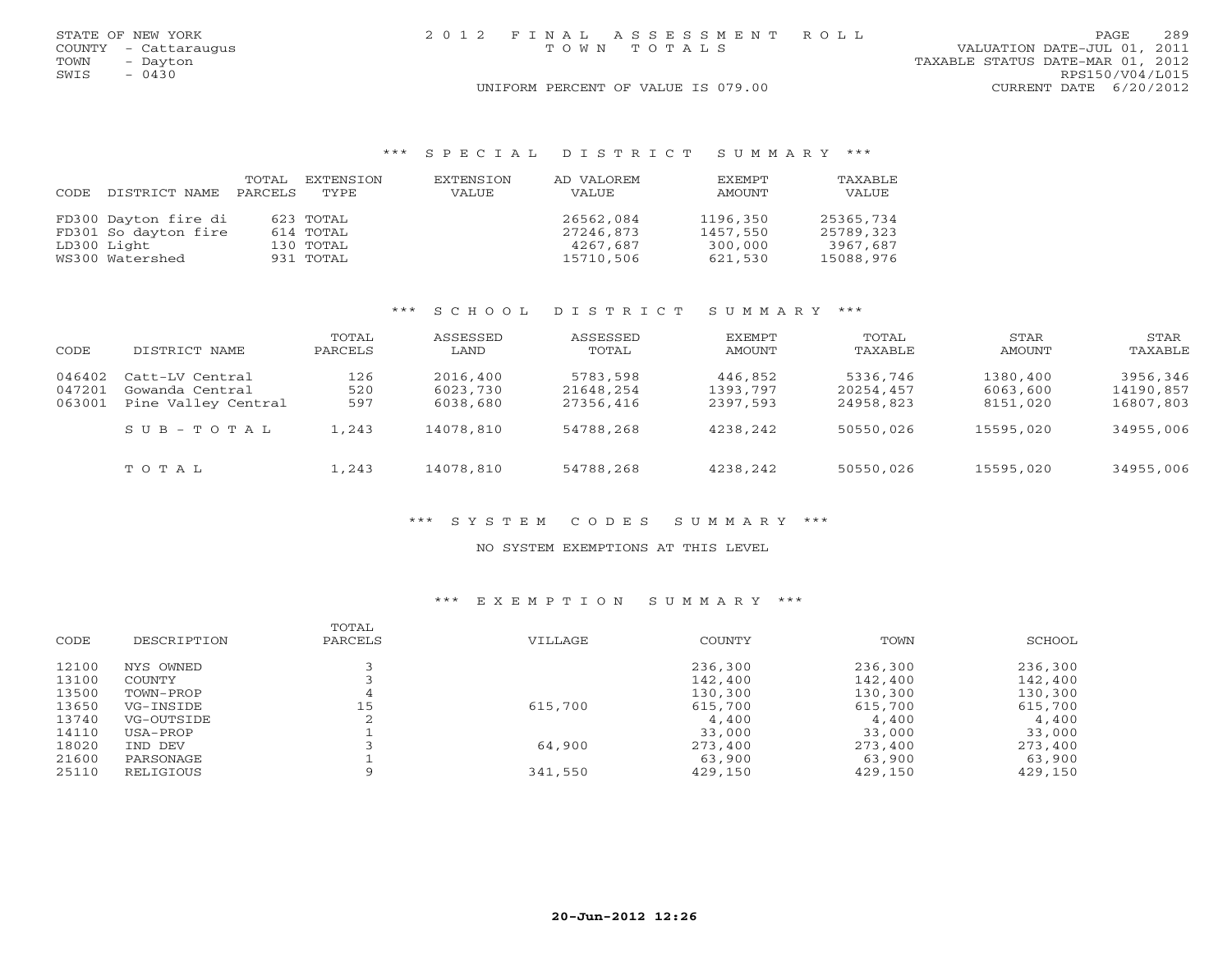| STATE OF NEW YORK    |          |  | 2012 FINAL ASSESSMENT ROLL         |                                  | PAGE                   | 290 |
|----------------------|----------|--|------------------------------------|----------------------------------|------------------------|-----|
| COUNTY - Cattaraugus |          |  | TOWN TOTALS                        | VALUATION DATE-JUL 01, 2011      |                        |     |
| TOWN                 | - Dayton |  |                                    | TAXABLE STATUS DATE-MAR 01, 2012 |                        |     |
| - 0430<br>SWIS       |          |  |                                    |                                  | RPS150/V04/L015        |     |
|                      |          |  | UNIFORM PERCENT OF VALUE IS 079.00 |                                  | CURRENT DATE 6/20/2012 |     |

\*\*\* E X E M P T I O N S U M M A R Y \*\*\*

|       |                | TOTAL   |          |               |          |           |
|-------|----------------|---------|----------|---------------|----------|-----------|
| CODE  | DESCRIPTION    | PARCELS | VILLAGE  | <b>COUNTY</b> | TOWN     | SCHOOL    |
| 25130 | NON-PROFIT     |         |          | 47,000        | 47,000   | 47,000    |
| 25300 | NON-PROFIT     |         |          | 328,300       | 328,300  | 328,300   |
| 26100 | VET-ORGAN      |         | 72,000   | 72,000        | 72,000   | 72,000    |
| 26400 | FIRE-DEPT      |         | 298,800  | 598,800       | 598,800  | 598,800   |
| 27350 | CEMETERY       |         |          | 27,650        | 27,650   | 27,650    |
| 29700 | Withdrawal     |         |          | 36,000        | 36,000   | 36,000    |
| 41101 | VET C/T        |         |          | 5,000         | 5,000    |           |
| 41121 | WVET C/T       | 46      | 57,615   | 361,343       | 361,343  |           |
| 41131 | CVET C/T       | 55      | 279,675  | 699,108       | 699,108  |           |
| 41141 | DVET C/T       | 15      | 67,555   | 244,960       | 244,960  |           |
| 41161 | $CW$ 15 $VET/$ | 3       |          | 21,060        | 21,060   |           |
| 41400 | CLERGY         |         |          | 1,500         | 1,500    | 1,500     |
| 41700 | AG BLDG        | 11      |          | 159,300       | 159,300  | 159,300   |
| 41720 | AG DIST        | 74      | 9,297    | 396,573       | 396,573  | 396,573   |
| 41730 | AG DISTOUT     | 5       |          | 81,079        | 81,079   | 81,079    |
| 41800 | AGED C/T/S     | 19      | 20,655   | 403,594       | 403,594  | 434,340   |
| 41801 | AGED C/T       | 39      | 412,923  | 734,436       | 734,436  |           |
| 41834 | SR STAR        | 145     |          |               |          | 5933,220  |
| 41854 | RES STAR       | 405     |          |               |          | 9661,800  |
| 42100 | SILO T/C/S     | 21      | 3,000    | 87,350        | 87,350   | 87,350    |
| 42120 | TMP GHOUSE     |         |          | 6,000         | 6,000    | 6,000     |
| 47460 | FOREST/A74     |         |          | 31,000        | 31,000   | 31,000    |
| 47610 | BUS C/T/S      |         | 9,000    | 2,800         | 2,800    | 2,800     |
|       | TOTAL          | 902     | 2252,670 | 6273,403      | 6273,403 | 19833,262 |

# \*\*\* G R A N D T O T A L S \*\*\*

| ROLL<br>SEC | DESCRIPTION       | TOTAL<br>PARCELS | ASSESSED<br>LAND | ASSESSED<br>TOTAL | TAXABLE<br>VILLAGE | TAXABLE<br>COUNTY | TAXABLE<br>TOWN | TAXABLE<br>SCHOOL | STAR<br>TAXABLE |
|-------------|-------------------|------------------|------------------|-------------------|--------------------|-------------------|-----------------|-------------------|-----------------|
|             | TAXABLE           | ⊥,158            | 13659,110        | 49074,957         | 11659,497          | 45756,854         | 45756,854       | 47792,015         | 32196,995       |
|             | SPECIAL FRANCHISE |                  |                  | 845,411           | 292,824            | 845,411           | 845,411         | 845,411           | 845,411         |